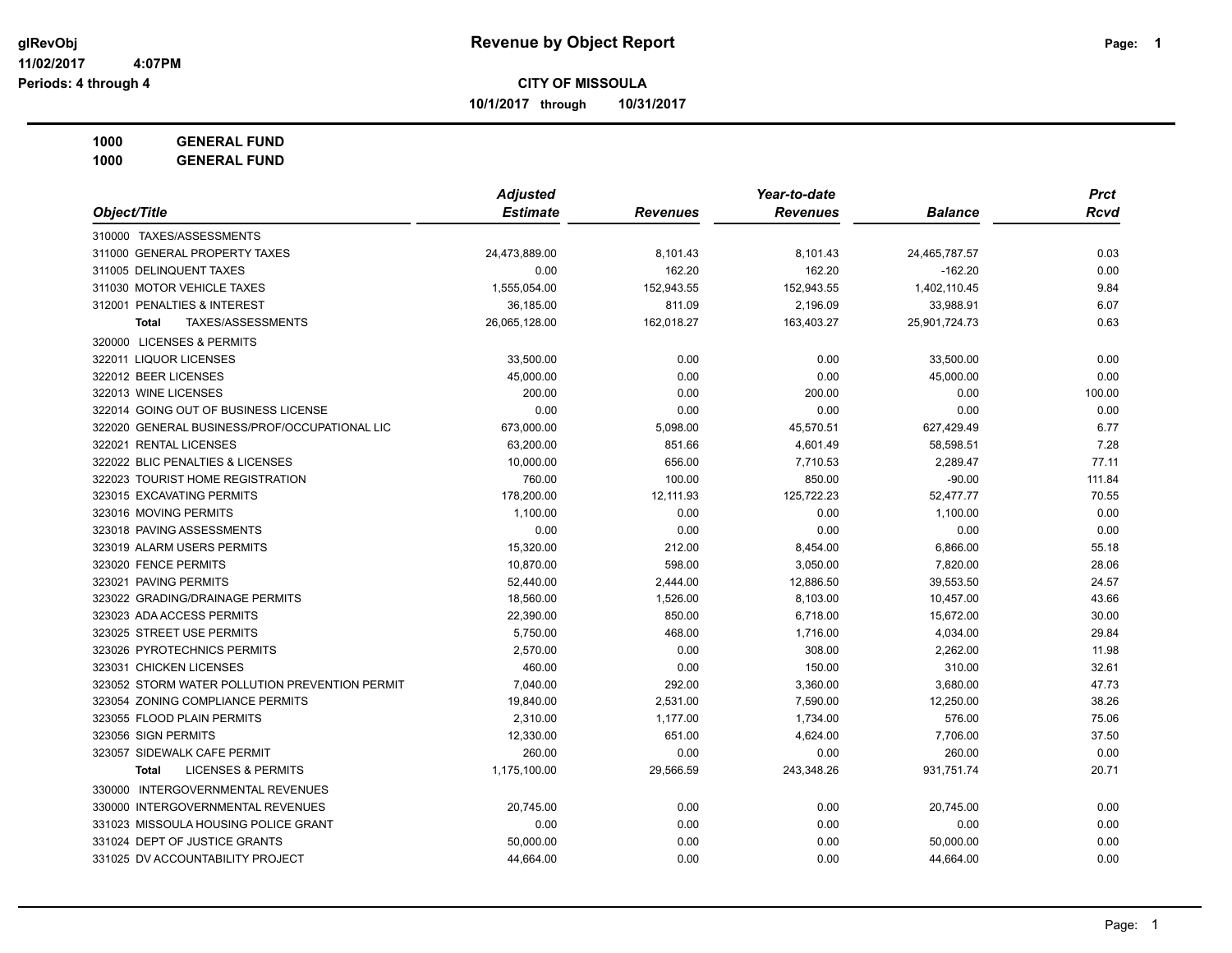**10/1/2017 through 10/31/2017**

# **1000 GENERAL FUND**

|                                                   | <b>Adjusted</b> |                 | Year-to-date    |                | <b>Prct</b> |
|---------------------------------------------------|-----------------|-----------------|-----------------|----------------|-------------|
| Object/Title                                      | <b>Estimate</b> | <b>Revenues</b> | <b>Revenues</b> | <b>Balance</b> | <b>Rcvd</b> |
| 331091 US DOT HMEP GRANT                          | 0.00            | 0.00            | 0.00            | 0.00           | 0.00        |
| 334014 *** Title Not Found ***                    | 0.00            | 0.00            | 0.00            | 0.00           | 0.00        |
| 334017 SCHOOL RESOURCE OFFICER                    | 240,000.00      | 0.00            | 77,515.00       | 162,485.00     | 32.30       |
| 335075 STATE GAMBLING/VIDEO/KENO/BINGO FEES       | 115,000.00      | 2,250.00        | 2,250.00        | 112,750.00     | 1.96        |
| 335210 PERSONAL PROPERTY TAX REIMBURSEMENT        | 435.116.00      | 0.00            | 0.00            | 435,116.00     | 0.00        |
| 335230 HB 124 REVENUE                             | 8,117,602.00    | 0.00            | 2,138,179.46    | 5,979,422.54   | 26.34       |
| 336001 MDT REIMBURSEMENTS                         | 0.00            | 0.00            | 0.00            | 0.00           | 0.00        |
| 336021 STATE CONTRIB - POLICE RETIREMENT          | 2,567,433.00    | 0.00            | 192,821.85      | 2,374,611.15   | 7.51        |
| 336022 STATE CONTRIB. - FIRE RETIREMENT           | 2,535,872.00    | 0.00            | 191,732.65      | 2,344,139.35   | 7.56        |
| 336023 STATE CONTRIB. - PERS                      | 10,835.00       | 0.00            | 1,565.87        | 9,269.13       | 14.45       |
| 337000 LOCAL GRANTS                               | 35,000.00       | 0.00            | 0.00            | 35,000.00      | 0.00        |
| 337009 *** Title Not Found ***                    | 0.00            | 0.00            | 0.00            | 0.00           | 0.00        |
| 337012 LEGAL SERVICES-CONTRACTED/REIMB.           | 6,000.00        | 0.00            | 7,200.00        | $-1,200.00$    | 120.00      |
| 337013 MUTD SIGN MAINTENANCE AGREEMENT            | 279,585.00      | 750.00          | 2,250.00        | 277,335.00     | 0.80        |
| 338100 PLANNING MILLS PASSED THRU COUNTY          | 0.00            | 0.00            | 0.00            | 0.00           | 0.00        |
| 339000 PAYMENT IN LIEU OF TAXES                   | 30,000.00       | 0.00            | 0.00            | 30,000.00      | 0.00        |
| <b>INTERGOVERNMENTAL REVENUES</b><br><b>Total</b> | 14,487,852.00   | 3,000.00        | 2,613,514.83    | 11,874,337.17  | 18.04       |
| 340000 CHARGES FOR SERVICES                       |                 |                 |                 |                |             |
| 341009 BLDG ADMIN FEES                            | 366,035.00      | 0.00            | 0.00            | 366,035.00     | 0.00        |
| 341010 MISCELLANEOUS COLLECTIONS                  | 850.00          | 1,213.96        | 32,910.60       | $-32,060.60$   | 3,871.84    |
| 341011 TRANSPORTATION ADMIN FEES                  | 28,947.00       | 0.00            | 0.00            | 28,947.00      | 0.00        |
| 341012 MAYORS PROCLAMATION FEES                   | 0.00            | 0.00            | 0.00            | 0.00           | 0.00        |
| 341013 AIR FUND FEES                              | 95.00           | 0.00            | 0.00            | 95.00          | 0.00        |
| 341015 SEWER ADMINISTRATION FEES                  | 1,355,940.00    | 0.00            | 0.00            | 1,355,940.00   | 0.00        |
| 341016 MRA ADMINISTRATION FEES                    | 148,857.00      | 0.00            | 0.00            | 148,857.00     | 0.00        |
| 341017 LIGHTING ADMINISTRATION FEES               | 15,250.00       | 0.00            | 0.00            | 15,250.00      | 0.00        |
| 341018 PARKING COMM ADMIN FEES                    | 199,699.00      | 0.00            | 0.00            | 199,699.00     | 0.00        |
| 341019 *** Title Not Found ***                    | 4,647.00        | 0.00            | 0.00            | 4,647.00       | 0.00        |
| 341021 SID ADMINISTRATION FEES                    | 0.00            | 0.00            | 0.00            | 0.00           | 0.00        |
| 341023 PLANNING ADMIN FEES                        | 25,000.00       | 0.00            | 0.00            | 25,000.00      | 0.00        |
| 341024 HOUSING GRANT ADMIN FEES                   | 104,000.00      | 0.00            | 0.00            | 104,000.00     | 0.00        |
| 341026 WATER ADMINISTRATION FEES                  | 0.00            | 0.00            | 0.00            | 0.00           | 0.00        |
| 341027 STORMWATER ADMINISTRATION FEES             | 26,988.00       | 0.00            | 0.00            | 26,988.00      | 0.00        |
| 341041 SEWER EXTENSION RECORDING FEES             | 3,500.00        | 865.00          | 2,156.00        | 1,344.00       | 61.60       |
| 341052 MUNICIPAL COURT FILING FEES                | 330,000.00      | 27,131.01       | 83,562.02       | 246,437.98     | 25.32       |
| 341055 CRIME VICTIM SURCHARGE                     | 1,500.00        | 120.00          | 383.00          | 1,117.00       | 25.53       |
| 341067 SUBDIVISION EXEMPTION AFFIDAVITS           | 5,140.00        | 600.00          | 2,400.00        | 2,740.00       | 46.69       |
| 341068 SUBDIVISON FEES                            | 10,280.00       | 0.00            | 2,896.00        | 7,384.00       | 28.17       |
| 341069 REZONING FEES                              | 10,280.00       | 0.00            | 0.00            | 10,280.00      | 0.00        |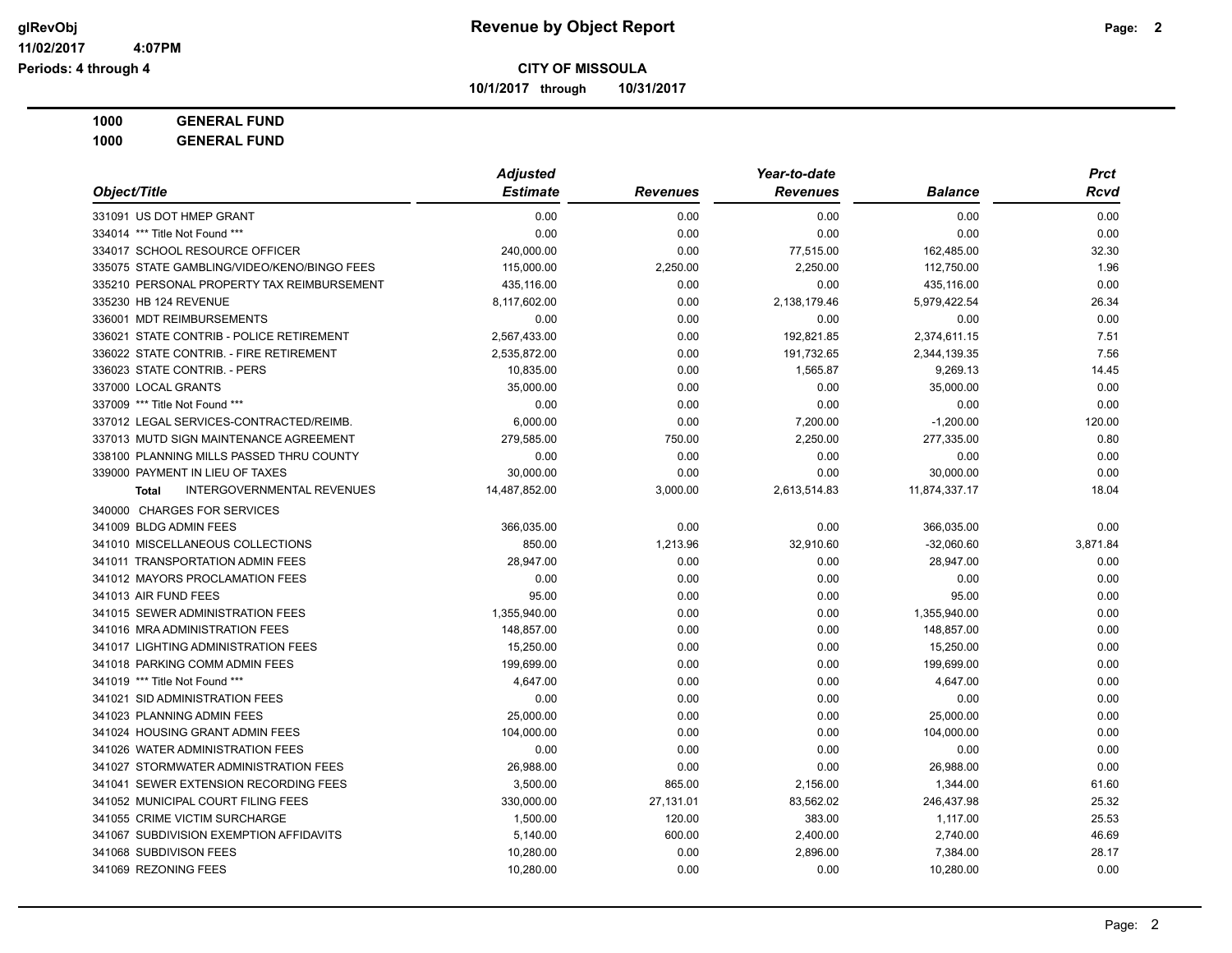**10/1/2017 through 10/31/2017**

# **1000 GENERAL FUND**

|                                           | <b>Adjusted</b> |                 | Year-to-date    |                |             |
|-------------------------------------------|-----------------|-----------------|-----------------|----------------|-------------|
| Object/Title                              | <b>Estimate</b> | <b>Revenues</b> | <b>Revenues</b> | <b>Balance</b> | <b>Rcvd</b> |
| 341070 DESIGN REVIEW BOARD                | 33,910.00       | 898.00          | 6,329.81        | 27,580.19      | 18.67       |
| 341073 FIRE PLAN CHECK FEES               | 30,830.00       | 2,136.00        | 20,253.00       | 10,577.00      | 65.69       |
| 341074 FIRE INSPECTION FEES               | 55,000.00       | 3,987.00        | 33,740.00       | 21,260.00      | 61.35       |
| 341076 ENGINEERING PLAN CHECK FEES        | 44,700.00       | 3,629.00        | 17,793.00       | 26,907.00      | 39.81       |
| 341078 ENGINEERING MAP FEES               | 210.00          | 0.00            | 10.00           | 200.00         | 4.76        |
| 341079 GREASE INTERCEPTOR APPEAL FEES     | 1,130.00        | 0.00            | 165.00          | 965.00         | 14.60       |
| 341090 STREET VACATION PETITION FEES      | 0.00            | 0.00            | 0.00            | 0.00           | 0.00        |
| 342010 POLICE/BID AGREEMENT               | 45,000.00       | 0.00            | 0.00            | 45,000.00      | 0.00        |
| 342012 PD REIMBURSABLE SERVICES           | 0.00            | 0.00            | 0.00            | 0.00           | 0.00        |
| 342013 SECURITY INVEST FEES               | 11,500.00       | 819.00          | 4,277.06        | 7,222.94       | 37.19       |
| 342014 POLICE DEPARTMENT SERVICE FEES     | 27,568.00       | 1,524.00        | 8,972.00        | 18,596.00      | 32.54       |
| 342015 POLICE OVERTIME FEES               | 100,000.00      | 40,894.90       | 59,287.71       | 40,712.29      | 59.29       |
| 342016 POLICE TRAINING FEES               | 36,000.00       | 0.00            | 12,320.72       | 23,679.28      | 34.22       |
| 342017 CATERING FEES                      | 5,000.00        | 175.00          | 3,251.00        | 1,749.00       | 65.02       |
| 342018 DESK REPORTS                       | 37,012.00       | 1,910.00        | 9,836.00        | 27,176.00      | 26.58       |
| 342019 ABANDONED VEHICLE REVENUE FEES     | 12,000.00       | 16,900.00       | 17,880.00       | $-5,880.00$    | 149.00      |
| 342020 FIRE DEPARTMENT FEES               | 550.00          | 0.00            | 85.00           | 465.00         | 15.45       |
| 342021 CPR EDUCATION PROGRAM              | 10,000.00       | 620.00          | 1,670.00        | 8,330.00       | 16.70       |
| 342022 OUTSIDE HIRES                      | 651,341.00      | 286,350.99      | 304,704.86      | 346,636.14     | 46.78       |
| 342060 BIKE PROGRAM SALES & FEES          | 0.00            | 324.97          | 1,283.69        | $-1,283.69$    | 0.00        |
| 343000 PW REIMBURSABLE SERVICES           | 35,000.00       | 934.84          | 3,943.74        | 31,056.26      | 11.27       |
| 343001 SIGN FABRICATION & CONTRACTS       | 0.00            | 0.00            | 0.00            | 0.00           | 0.00        |
| 343002 OTHER AGENCIES - VEH MAINT         | 55,000.00       | 0.00            | 2,510.62        | 52,489.38      | 4.56        |
| 343004 SPECIAL STATE CONTRACTS            | 175,000.00      | 0.00            | 55,164.50       | 119,835.50     | 31.52       |
| 343006 OTHER GOVT AGENCY-STREET PROJECTS  | 0.00            | 0.00            | 10,000.00       | $-10,000.00$   | 0.00        |
| 343010 STREET DEPT SALES & SERVICES       | 0.00            | 0.00            | 0.00            | 0.00           | 0.00        |
| 343013 SNOW REMOVAL FEES                  | 1,633.00        | 0.00            | 0.00            | 1,633.00       | 0.00        |
| 343025 *** Title Not Found ***            | 114,100.00      | 3,319.00        | 47,600.00       | 66,500.00      | 41.72       |
| 343033 *** Title Not Found ***            | 255,800.00      | 7,882.00        | 82,213.00       | 173,587.00     | 32.14       |
| 343080 STATE MAINTENANCE CONTRACT         | 550,000.00      | 122,441.75      | 122,441.75      | 427,558.25     | 22.26       |
| 343084 STREET MAINTENANCE MATERIALS REIMB | 50,000.00       | 0.00            | 0.00            | 50,000.00      | 0.00        |
| 343097 SIDEWALK AND CURB FEES             | 300,000.00      | 28,235.52       | 184,769.79      | 115,230.21     | 61.59       |
| 343311 SALE OF NICHES                     | 0.00            | 0.00            | 0.00            | 0.00           | 0.00        |
| 343320 CEMETERY - SALE OF PLOTS           | 12,870.00       | 750.00          | 4,500.00        | 8,370.00       | 34.97       |
| 343321 CEMETERY FOUNDATIONS               | 3,500.00        | 930.00          | 1,990.00        | 1,510.00       | 56.86       |
| 343322 CEMETERY FLOWER CARE               | 4,500.00        | 0.00            | 0.00            | 4,500.00       | 0.00        |
| 343323 CEMETERY - LINER INSTALL FEES      | 12,000.00       | 200.00          | 2,300.00        | 9,700.00       | 19.17       |
| 343324 OTHER CEMETERY FEES                | 1,800.00        | 150.00          | 600.00          | 1,200.00       | 33.33       |
| 343325 2ND INTERMENT RIGHT                | 2,000.00        | 400.00          | 1,000.00        | 1,000.00       | 50.00       |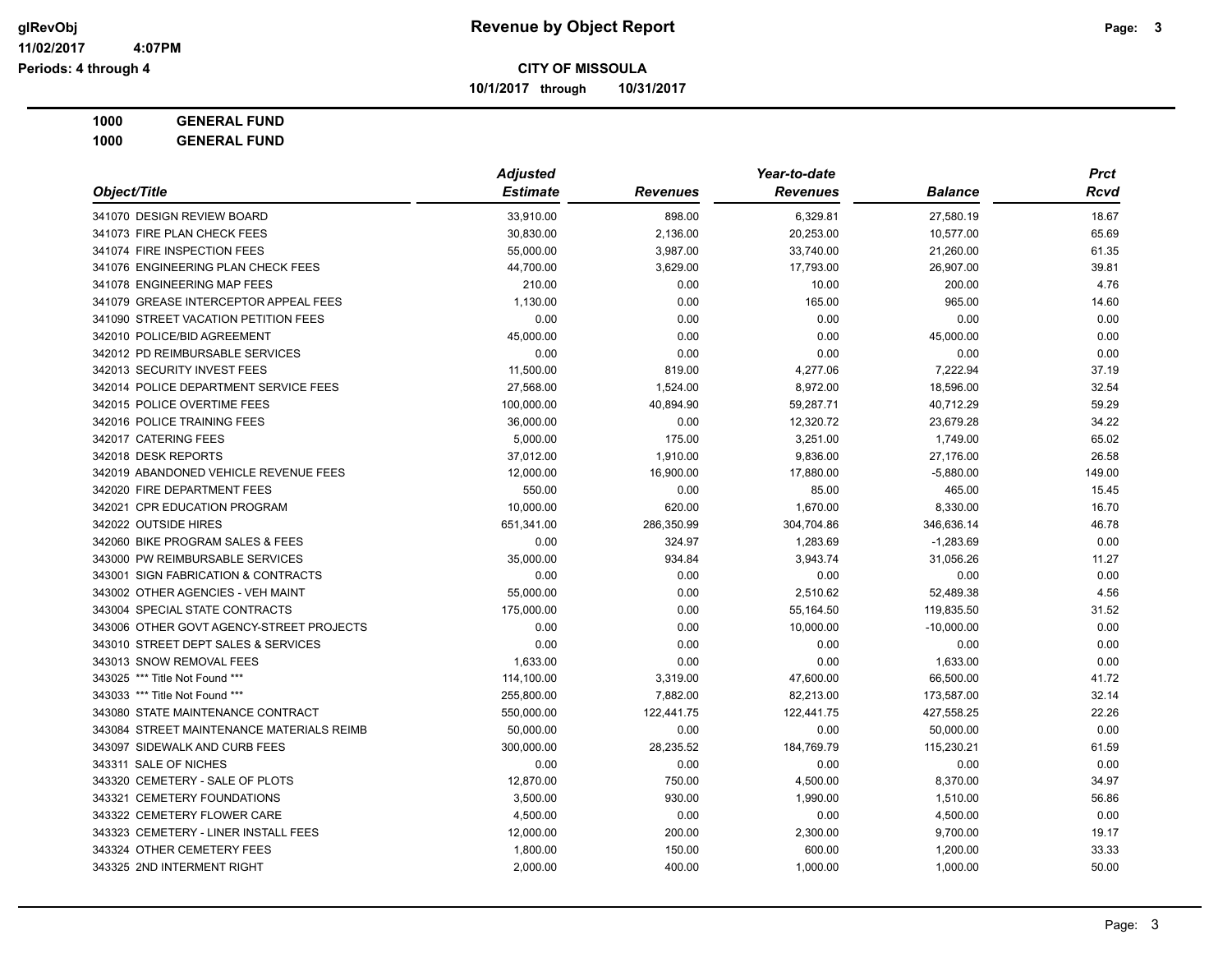**10/1/2017 through 10/31/2017**

#### **1000 GENERAL FUND**

|                                                | <b>Adjusted</b> |                 | Year-to-date    |                | <b>Prct</b> |
|------------------------------------------------|-----------------|-----------------|-----------------|----------------|-------------|
| Object/Title                                   | <b>Estimate</b> | <b>Revenues</b> | <b>Revenues</b> | <b>Balance</b> | <b>Rcvd</b> |
| 343340 CEMETERY - OPENINGS & CLOSINGS          | 13,000.00       | 1,100.00        | 3,700.00        | 9,300.00       | 28.46       |
| 343350 CEMETERY CARE, FEES                     | 29,000.00       | 0.00            | 42.50           | 28,957.50      | 0.15        |
| 343360 WEED CONTROL                            | 2,250.00        | 0.00            | 0.00            | 2,250.00       | 0.00        |
| 346031 RECREATION FEES                         | 317,307.00      | 22,203.18       | 112,731.50      | 204,575.50     | 35.53       |
| 346033 PARK FEES/FACILITY RENTALS              | 102,950.00      | 4,259.21        | 22,195.63       | 80,754.37      | 21.56       |
| 346034 GROUNDS MAINTENANCE CONTRACT            | 105,000.00      | 0.00            | 0.00            | 105,000.00     | 0.00        |
| 346036 PARK CONCESSION FEES                    | 1,350.00        | 475.50          | 504.00          | 846.00         | 37.33       |
| 346051 MONTANA PARKS/REC CONFERENCE 2012       | 2,500.00        | 0.00            | 1,170.45        | 1,329.55       | 46.82       |
| 346054 PARKS MISC OVERTIME FEES                | 0.00            | 341.06          | 341.06          | $-341.06$      | 0.00        |
| <b>CHARGES FOR SERVICES</b><br>Total           | 5,885,319.00    | 583,720.89      | 1,285,885.01    | 4,599,433.99   | 21.85       |
| 350000 FINES & FORFEITURES                     |                 |                 |                 |                |             |
| 351022 LAW ENFORCEMENT ACADEMY SURCHARGE #5    | 0.00            | 5,186.91        | 15,223.92       | $-15,223.92$   | 0.00        |
| 351031 TRAFFIC FINES                           | 1,205,000.00    | 95,900.49       | 285,291.02      | 919,708.98     | 23.68       |
| 351032 SURCHARGE ON FINES                      | 102,500.00      | 7,496.28        | 22,084.54       | 80,415.46      | 21.55       |
| 351033 PUBLIC DEFENDER FEES                    | 55,000.00       | 5,659.59        | 18,670.12       | 36,329.88      | 33.95       |
| 351034 CELLULAR PHONE FINES                    | 80,000.00       | 9,954.50        | 31,283.45       | 48,716.55      | 39.10       |
| 351035 CELL PHONE FINES: EDUCATION             | 80,000.00       | 9,954.50        | 31,283.46       | 48,716.54      | 39.10       |
| 355000 FALSE ALARM PENALTY                     | 10,000.00       | 780.00          | 1,716.00        | 8,284.00       | 17.16       |
| <b>FINES &amp; FORFEITURES</b><br><b>Total</b> | 1,532,500.00    | 134,932.27      | 405,552.51      | 1,126,947.49   | 26.46       |
| 360000 MISCELLANEOUS REVENUES                  |                 |                 |                 |                |             |
| 360001 COPIES                                  | 2,000.00        | 121.00          | 515.75          | 1,484.25       | 25.79       |
| 360003 MMIA REIMBURSEMENT-ATTORNEY             | 0.00            | 0.00            | 0.00            | 0.00           | 0.00        |
| 360010 MISCELLANEOUS                           | 23,000.00       | 165.70          | 1,363.75        | 21,636.25      | 5.93        |
| 360050 OVER/SHORT                              | 0.00            | 0.00            | 5.00            | $-5.00$        | 0.00        |
| 360100 REFUNDS                                 | 0.00            | 0.00            | 0.00            | 0.00           | 0.00        |
| 362000 OTHER MISCELLANEOUS REVENUE             | 8,000.00        | 0.00            | 0.00            | 8,000.00       | 0.00        |
| 362002 BAD CHECK CHARGES                       | 250.00          | 0.00            | 75.00           | 175.00         | 30.00       |
| 362004 URD III FACADE IMPROVEMENT LOAN REC     | 0.00            | 0.00            | 0.00            | 0.00           | 0.00        |
| 362011 SALE OF UNCLAIMED PROPERTY              | 0.00            | 0.00            | 1,991.24        | $-1,991.24$    | 0.00        |
| 362012 REC/GREEN TAG PROGRAM                   | 0.00            | 0.00            | 0.00            | 0.00           | 0.00        |
| 364012 SALE OF SURPLUS PROPERTY                | 25,000.00       | 0.00            | 0.00            | 25,000.00      | 0.00        |
| 364040 INSURANCE AND DAMAGE RECOVERY           | 25,000.00       | 983.40          | 2,973.48        | 22,026.52      | 11.89       |
| 364041 WORKERS COMPENSATION REIMBURSEMENT      | 0.00            | 0.00            | 0.00            | 0.00           | 0.00        |
| 364042 EXPENDITURE REIMBURSEMENTS              | 0.00            | 0.00            | 0.00            | 0.00           | 0.00        |
| 364043 RATTLESNAKE CORRIDOR REIMBURSEMENT      | 8,250.00        | 1,716.00        | 4,004.00        | 4,246.00       | 48.53       |
| 364044 EMERGENCY RESPONSE REIMBURSEMENT        | 0.00            | 0.00            | 0.00            | 0.00           | 0.00        |
| 365000 DONATIONS                               | 0.00            | 0.00            | 0.00            | 0.00           | 0.00        |
| 365001 *** Title Not Found ***                 | 0.00            | 101.50          | 3,035.56        | $-3,035.56$    | 0.00        |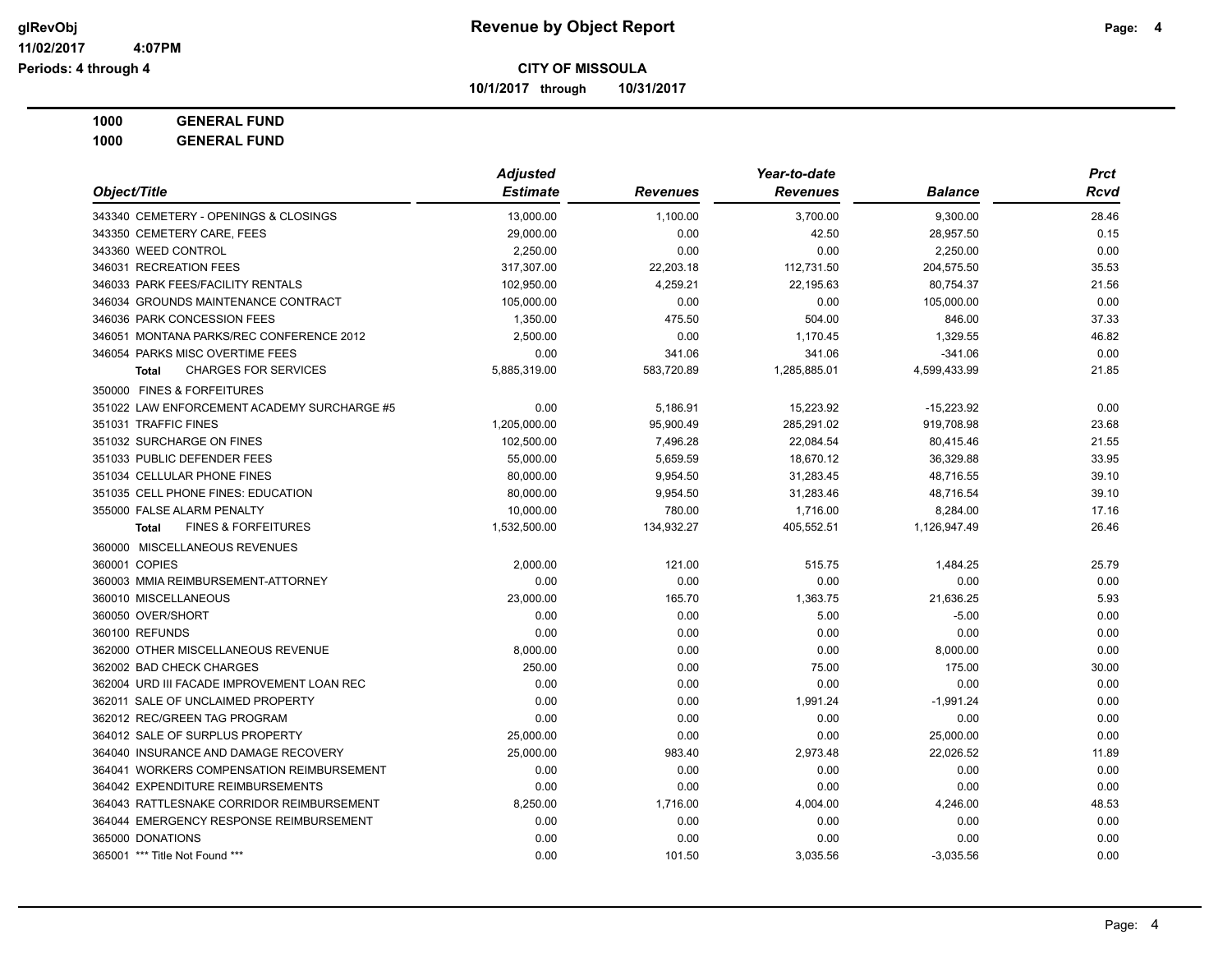**10/1/2017 through 10/31/2017**

# **1000 GENERAL FUND**

|                                                           | <b>Adjusted</b> |                 | Year-to-date    |                | <b>Prct</b> |
|-----------------------------------------------------------|-----------------|-----------------|-----------------|----------------|-------------|
| Object/Title                                              | <b>Estimate</b> | <b>Revenues</b> | <b>Revenues</b> | <b>Balance</b> | <b>Rcvd</b> |
| PARKS AND RECS GRANTS & CONTRIBUTIONS<br>365021           | 0.00            | 0.00            | 0.00            | 0.00           | 0.00        |
| MISCELLANEOUS REVENUES<br><b>Total</b>                    | 91,500.00       | 3,087.60        | 13,963.78       | 77,536.22      | 15.26       |
| <b>INVESTMENTS &amp; ROYALTY EARNINGS</b><br>370000       |                 |                 |                 |                |             |
| 371010 INTEREST ON INVESTMENTS                            | 3.000.00        | 138.63          | 275.76          | 2.724.24       | 9.19        |
| 371020 GAIN/LOSS IN MARKET VALUE OF INVESTMENTS           | 0.00            | 0.00            | 0.00            | 0.00           | 0.00        |
| <b>INVESTMENTS &amp; ROYALTY EARNINGS</b><br><b>Total</b> | 3,000.00        | 138.63          | 275.76          | 2,724.24       | 9.19        |
| OTHER FINANCING SOURCES<br>380000                         |                 |                 |                 |                |             |
| 381090 PROCEEDS FROM CAPITAL LEASE                        | 316.129.00      | 0.00            | 0.00            | 316.129.00     | 0.00        |
| 382010 SALE OF FIXED ASSETS                               | 0.00            | 0.00            | 0.00            | 0.00           | 0.00        |
| 383000 OPERATING TRANSFERS                                | 74.000.00       | 0.00            | 0.00            | 74.000.00      | 0.00        |
| <b>TRANS FR FLUSHING DISTRICT</b><br>383001               | 41.000.00       | 0.00            | 0.00            | 41.000.00      | 0.00        |
| 383002 TRANS FR GAS TAX                                   | 564,000.00      | 0.00            | 0.00            | 564,000.00     | 0.00        |
| 383004 TRANS FR EMPLOYEE HEALTH INSURANCE LEVY            | 5,101,004.00    | 0.00            | 0.00            | 5,101,004.00   | 0.00        |
| 383007 TRANS FR CABLE FRANCHISE                           | 301,433.00      | 0.00            | 0.00            | 301,433.00     | 0.00        |
| 383011 TRANS FR SID REVOLVING                             | 100,000.00      | 0.00            | 0.00            | 100,000.00     | 0.00        |
| 383065 TRANSFER FROM WWTF                                 | 50,213.00       | 0.00            | 0.00            | 50,213.00      | 0.00        |
| OTHER FINANCING SOURCES<br><b>Total</b>                   | 6,547,779.00    | 0.00            | 0.00            | 6,547,779.00   | 0.00        |
| <b>INTERNAL SERVICES</b><br>390000                        |                 |                 |                 |                |             |
| 399999 NEW REQUESTS FUNDING                               | 0.00            | 0.00            | 0.00            | 0.00           | 0.00        |
| <b>INTERNAL SERVICES</b><br><b>Total</b>                  | 0.00            | 0.00            | 0.00            | 0.00           | 0.00        |
| <b>GENERAL FUND</b><br>Total                              | 55,788,178.00   | 916.464.25      | 4,725,943.42    | 51,062,234.58  | 8.47        |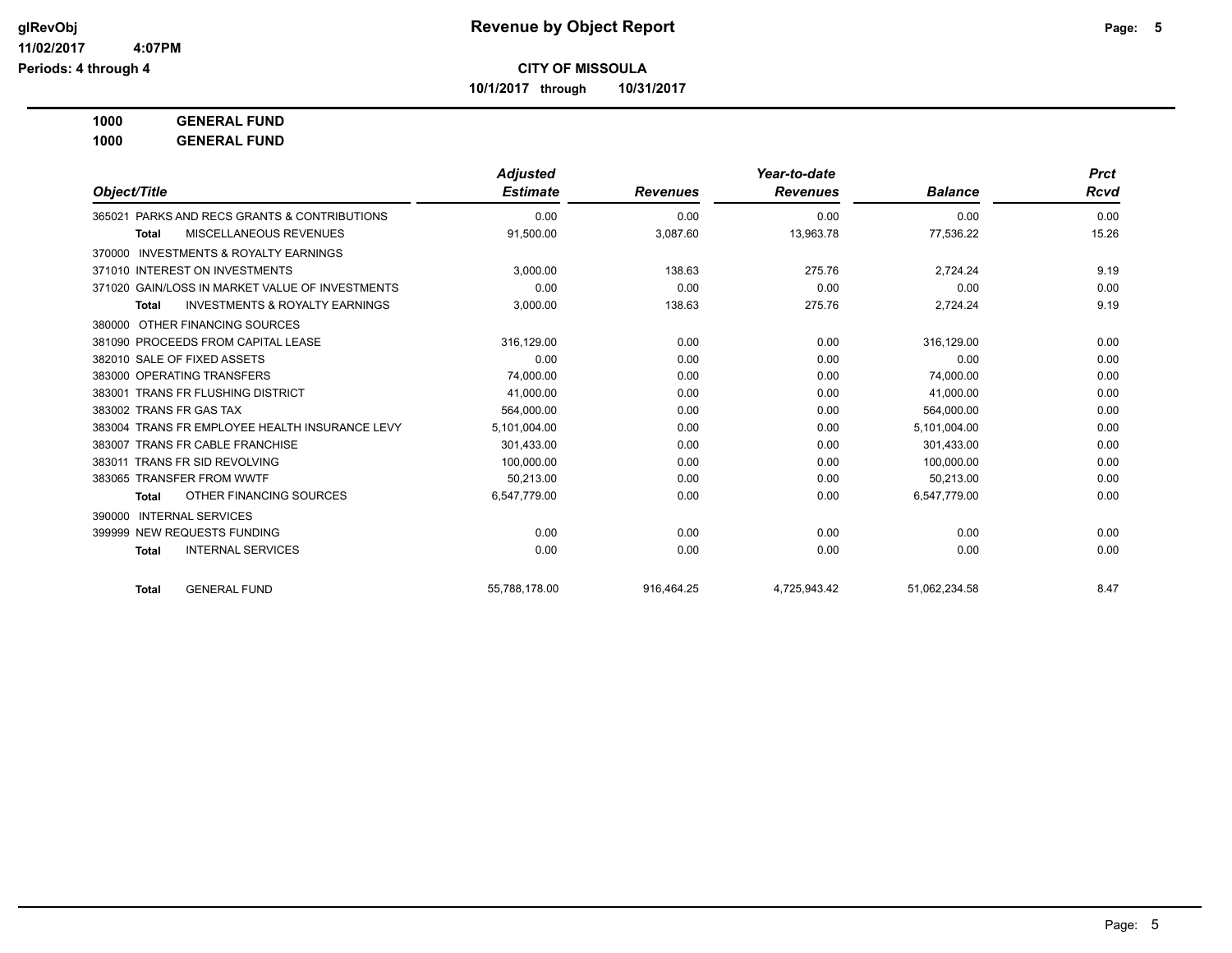**11/02/2017**

 **4:07PM Periods: 4 through 4**

**CITY OF MISSOULA**

**10/1/2017 through 10/31/2017**

|                                               | <b>Adjusted</b> |                 | Year-to-date    |                | <b>Prct</b> |
|-----------------------------------------------|-----------------|-----------------|-----------------|----------------|-------------|
| Object/Title                                  | <b>Estimate</b> | <b>Revenues</b> | <b>Revenues</b> | <b>Balance</b> | Rcvd        |
| 310000 TAXES/ASSESSMENTS                      |                 |                 |                 |                |             |
| 311000 GENERAL PROPERTY TAXES                 | 24,473,889.00   | 8,101.43        | 8,101.43        | 24,465,787.57  | 0.03        |
| 311005 DELINQUENT TAXES                       | 0.00            | 162.20          | 162.20          | $-162.20$      | 0.00        |
| 311030 MOTOR VEHICLE TAXES                    | 1,555,054.00    | 152,943.55      | 152,943.55      | 1,402,110.45   | 9.84        |
| 312001 PENALTIES & INTEREST                   | 36,185.00       | 811.09          | 2,196.09        | 33,988.91      | 6.07        |
| TAXES/ASSESSMENTS<br><b>Total</b>             | 26,065,128.00   | 162,018.27      | 163,403.27      | 25,901,724.73  | 0.63        |
| 320000 LICENSES & PERMITS                     |                 |                 |                 |                |             |
| 322011 LIQUOR LICENSES                        | 33,500.00       | 0.00            | 0.00            | 33,500.00      | 0.00        |
| 322012 BEER LICENSES                          | 45,000.00       | 0.00            | 0.00            | 45,000.00      | 0.00        |
| 322013 WINE LICENSES                          | 200.00          | 0.00            | 200.00          | 0.00           | 100.00      |
| 322014 GOING OUT OF BUSINESS LICENSE          | 0.00            | 0.00            | 0.00            | 0.00           | 0.00        |
| 322020 GENERAL BUSINESS/PROF/OCCUPATIONAL LIC | 673,000.00      | 5,098.00        | 45,570.51       | 627,429.49     | 6.77        |
| 322021 RENTAL LICENSES                        | 63,200.00       | 851.66          | 4,601.49        | 58,598.51      | 7.28        |
| 322022 BLIC PENALTIES & LICENSES              | 10,000.00       | 656.00          | 7,710.53        | 2,289.47       | 77.11       |
| 322023 TOURIST HOME REGISTRATION              | 760.00          | 100.00          | 850.00          | $-90.00$       | 111.84      |
| 323015 EXCAVATING PERMITS                     | 178,200.00      | 12,111.93       | 125,722.23      | 52,477.77      | 70.55       |
| 323016 MOVING PERMITS                         | 1,100.00        | 0.00            | 0.00            | 1,100.00       | 0.00        |
| 323018 PAVING ASSESSMENTS                     | 0.00            | 0.00            | 0.00            | 0.00           | 0.00        |
| 323019 ALARM USERS PERMITS                    | 15,320.00       | 212.00          | 8,454.00        | 6,866.00       | 55.18       |
| 323020 FENCE PERMITS                          | 10,870.00       | 598.00          | 3,050.00        | 7,820.00       | 28.06       |
| 323021 PAVING PERMITS                         | 52,440.00       | 2,444.00        | 12,886.50       | 39,553.50      | 24.57       |
| 323022 GRADING/DRAINAGE PERMITS               | 18,560.00       | 1,526.00        | 8,103.00        | 10,457.00      | 43.66       |
| 323023 ADA ACCESS PERMITS                     | 22,390.00       | 850.00          | 6,718.00        | 15,672.00      | 30.00       |
| 323025 STREET USE PERMITS                     | 5,750.00        | 468.00          | 1,716.00        | 4,034.00       | 29.84       |
| 323026 PYROTECHNICS PERMITS                   | 2,570.00        | 0.00            | 308.00          | 2,262.00       | 11.98       |
| 323031 CHICKEN LICENSES                       | 460.00          | 0.00            | 150.00          | 310.00         | 32.61       |
| 323052 STORM WATER POLLUTION PREVENTION PERM  | 7,040.00        | 292.00          | 3,360.00        | 3,680.00       | 47.73       |
| 323054 ZONING COMPLIANCE PERMITS              | 19,840.00       | 2,531.00        | 7,590.00        | 12,250.00      | 38.26       |
| 323055 FLOOD PLAIN PERMITS                    | 2,310.00        | 1,177.00        | 1,734.00        | 576.00         | 75.06       |
| 323056 SIGN PERMITS                           | 12,330.00       | 651.00          | 4,624.00        | 7,706.00       | 37.50       |
| 323057 SIDEWALK CAFE PERMIT                   | 260.00          | 0.00            | 0.00            | 260.00         | 0.00        |
| <b>LICENSES &amp; PERMITS</b><br>Total        | 1,175,100.00    | 29,566.59       | 243,348.26      | 931,751.74     | 20.71       |
| 330000 INTERGOVERNMENTAL REVENUES             |                 |                 |                 |                |             |
| 330000 INTERGOVERNMENTAL REVENUES             | 20,745.00       | 0.00            | 0.00            | 20,745.00      | 0.00        |
| 331023 MISSOULA HOUSING POLICE GRANT          | 0.00            | 0.00            | 0.00            | 0.00           | 0.00        |
| 331024 DEPT OF JUSTICE GRANTS                 | 50,000.00       | 0.00            | 0.00            | 50,000.00      | 0.00        |
| 331025 DV ACCOUNTABILITY PROJECT              | 44,664.00       | 0.00            | 0.00            | 44,664.00      | 0.00        |
| 331091 US DOT HMEP GRANT                      | 0.00            | 0.00            | 0.00            | 0.00           | 0.00        |
| 334014 *** Title Not Found ***                | 0.00            | 0.00            | 0.00            | 0.00           | 0.00        |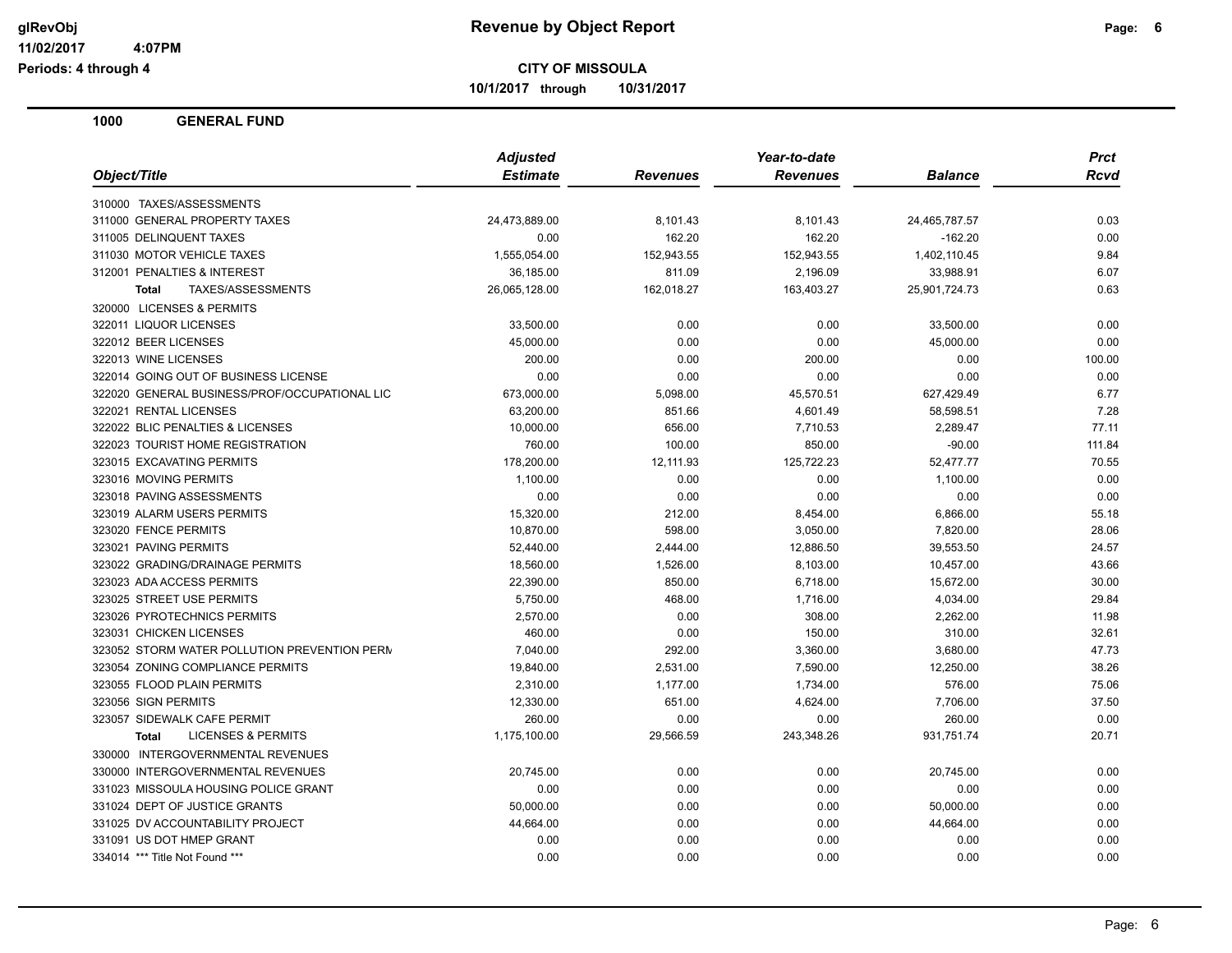**Periods: 4 through 4**

**CITY OF MISSOULA**

**10/1/2017 through 10/31/2017**

 **4:07PM**

|                                                   | <b>Adjusted</b><br><b>Estimate</b> |                 | Year-to-date    |                | <b>Prct</b> |
|---------------------------------------------------|------------------------------------|-----------------|-----------------|----------------|-------------|
| Object/Title                                      |                                    | <b>Revenues</b> | <b>Revenues</b> | <b>Balance</b> | Rcvd        |
| 334017 SCHOOL RESOURCE OFFICER                    | 240,000.00                         | 0.00            | 77,515.00       | 162,485.00     | 32.30       |
| 335075 STATE GAMBLING/VIDEO/KENO/BINGO FEES       | 115,000.00                         | 2,250.00        | 2,250.00        | 112,750.00     | 1.96        |
| 335210 PERSONAL PROPERTY TAX REIMBURSEMENT        | 435,116.00                         | 0.00            | 0.00            | 435,116.00     | 0.00        |
| 335230 HB 124 REVENUE                             | 8,117,602.00                       | 0.00            | 2,138,179.46    | 5,979,422.54   | 26.34       |
| 336001 MDT REIMBURSEMENTS                         | 0.00                               | 0.00            | 0.00            | 0.00           | 0.00        |
| 336021 STATE CONTRIB - POLICE RETIREMENT          | 2,567,433.00                       | 0.00            | 192,821.85      | 2,374,611.15   | 7.51        |
| 336022 STATE CONTRIB. - FIRE RETIREMENT           | 2,535,872.00                       | 0.00            | 191,732.65      | 2,344,139.35   | 7.56        |
| 336023 STATE CONTRIB. - PERS                      | 10,835.00                          | 0.00            | 1,565.87        | 9,269.13       | 14.45       |
| 337000 LOCAL GRANTS                               | 35,000.00                          | 0.00            | 0.00            | 35,000.00      | 0.00        |
| 337009 *** Title Not Found ***                    | 0.00                               | 0.00            | 0.00            | 0.00           | 0.00        |
| 337012 LEGAL SERVICES-CONTRACTED/REIMB.           | 6,000.00                           | 0.00            | 7,200.00        | $-1,200.00$    | 120.00      |
| 337013 MUTD SIGN MAINTENANCE AGREEMENT            | 279,585.00                         | 750.00          | 2,250.00        | 277,335.00     | 0.80        |
| 338100 PLANNING MILLS PASSED THRU COUNTY          | 0.00                               | 0.00            | 0.00            | 0.00           | 0.00        |
| 339000 PAYMENT IN LIEU OF TAXES                   | 30,000.00                          | 0.00            | 0.00            | 30,000.00      | 0.00        |
| <b>INTERGOVERNMENTAL REVENUES</b><br><b>Total</b> | 14,487,852.00                      | 3,000.00        | 2,613,514.83    | 11,874,337.17  | 18.04       |
| 340000 CHARGES FOR SERVICES                       |                                    |                 |                 |                |             |
| 341009 BLDG ADMIN FEES                            | 366,035.00                         | 0.00            | 0.00            | 366,035.00     | 0.00        |
| 341010 MISCELLANEOUS COLLECTIONS                  | 850.00                             | 1,213.96        | 32,910.60       | $-32,060.60$   | 3,871.84    |
| 341011 TRANSPORTATION ADMIN FEES                  | 28,947.00                          | 0.00            | 0.00            | 28,947.00      | 0.00        |
| 341012 MAYORS PROCLAMATION FEES                   | 0.00                               | 0.00            | 0.00            | 0.00           | 0.00        |
| 341013 AIR FUND FEES                              | 95.00                              | 0.00            | 0.00            | 95.00          | 0.00        |
| 341015 SEWER ADMINISTRATION FEES                  | 1,355,940.00                       | 0.00            | 0.00            | 1,355,940.00   | 0.00        |
| 341016 MRA ADMINISTRATION FEES                    | 148,857.00                         | 0.00            | 0.00            | 148,857.00     | 0.00        |
| 341017 LIGHTING ADMINISTRATION FEES               | 15,250.00                          | 0.00            | 0.00            | 15,250.00      | 0.00        |
| 341018 PARKING COMM ADMIN FEES                    | 199,699.00                         | 0.00            | 0.00            | 199,699.00     | 0.00        |
| 341019 *** Title Not Found ***                    | 4,647.00                           | 0.00            | 0.00            | 4,647.00       | 0.00        |
| 341021 SID ADMINISTRATION FEES                    | 0.00                               | 0.00            | 0.00            | 0.00           | 0.00        |
| 341023 PLANNING ADMIN FEES                        | 25,000.00                          | 0.00            | 0.00            | 25,000.00      | 0.00        |
| 341024 HOUSING GRANT ADMIN FEES                   | 104,000.00                         | 0.00            | 0.00            | 104,000.00     | 0.00        |
| 341026 WATER ADMINISTRATION FEES                  | 0.00                               | 0.00            | 0.00            | 0.00           | 0.00        |
| 341027 STORMWATER ADMINISTRATION FEES             | 26,988.00                          | 0.00            | 0.00            | 26,988.00      | 0.00        |
| 341041 SEWER EXTENSION RECORDING FEES             | 3,500.00                           | 865.00          | 2,156.00        | 1,344.00       | 61.60       |
| 341052 MUNICIPAL COURT FILING FEES                | 330,000.00                         | 27,131.01       | 83,562.02       | 246,437.98     | 25.32       |
| 341055 CRIME VICTIM SURCHARGE                     | 1,500.00                           | 120.00          | 383.00          | 1,117.00       | 25.53       |
| 341067 SUBDIVISION EXEMPTION AFFIDAVITS           | 5,140.00                           | 600.00          | 2,400.00        | 2,740.00       | 46.69       |
| 341068 SUBDIVISON FEES                            | 10,280.00                          | 0.00            | 2,896.00        | 7,384.00       | 28.17       |
| 341069 REZONING FEES                              | 10,280.00                          | 0.00            | 0.00            | 10,280.00      | 0.00        |
| 341070 DESIGN REVIEW BOARD                        | 33,910.00                          | 898.00          | 6,329.81        | 27,580.19      | 18.67       |
| 341073 FIRE PLAN CHECK FEES                       | 30,830.00                          | 2,136.00        | 20,253.00       | 10,577.00      | 65.69       |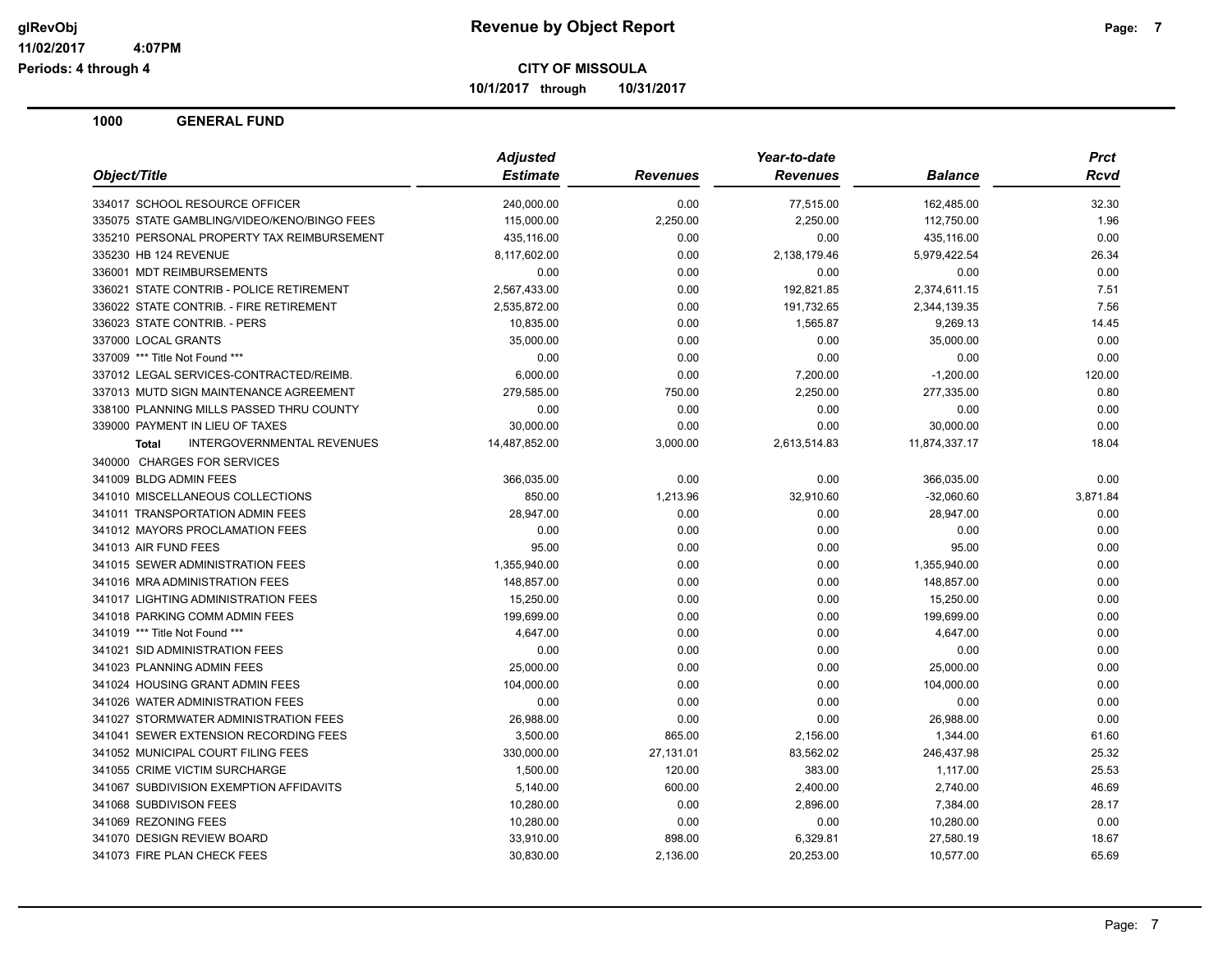**11/02/2017 4:07PM Periods: 4 through 4**

**CITY OF MISSOULA**

**10/1/2017 through 10/31/2017**

| Object/Title                              | <b>Adjusted</b><br><b>Estimate</b> | <b>Revenues</b> | Year-to-date<br><b>Revenues</b> | <b>Balance</b> | <b>Prct</b><br>Rcvd |
|-------------------------------------------|------------------------------------|-----------------|---------------------------------|----------------|---------------------|
|                                           |                                    |                 |                                 |                |                     |
| 341074 FIRE INSPECTION FEES               | 55,000.00                          | 3,987.00        | 33,740.00                       | 21,260.00      | 61.35               |
| 341076 ENGINEERING PLAN CHECK FEES        | 44,700.00                          | 3,629.00        | 17,793.00                       | 26,907.00      | 39.81               |
| 341078 ENGINEERING MAP FEES               | 210.00                             | 0.00            | 10.00                           | 200.00         | 4.76                |
| 341079 GREASE INTERCEPTOR APPEAL FEES     | 1,130.00                           | 0.00            | 165.00                          | 965.00         | 14.60               |
| 341090 STREET VACATION PETITION FEES      | 0.00                               | 0.00            | 0.00                            | 0.00           | 0.00                |
| 342010 POLICE/BID AGREEMENT               | 45,000.00                          | 0.00            | 0.00                            | 45,000.00      | 0.00                |
| 342012 PD REIMBURSABLE SERVICES           | 0.00                               | 0.00            | 0.00                            | 0.00           | 0.00                |
| 342013 SECURITY INVEST FEES               | 11,500.00                          | 819.00          | 4,277.06                        | 7,222.94       | 37.19               |
| 342014 POLICE DEPARTMENT SERVICE FEES     | 27,568.00                          | 1,524.00        | 8,972.00                        | 18,596.00      | 32.54               |
| 342015 POLICE OVERTIME FEES               | 100,000.00                         | 40,894.90       | 59,287.71                       | 40,712.29      | 59.29               |
| 342016 POLICE TRAINING FEES               | 36,000.00                          | 0.00            | 12,320.72                       | 23,679.28      | 34.22               |
| 342017 CATERING FEES                      | 5,000.00                           | 175.00          | 3,251.00                        | 1,749.00       | 65.02               |
| 342018 DESK REPORTS                       | 37,012.00                          | 1,910.00        | 9,836.00                        | 27,176.00      | 26.58               |
| 342019 ABANDONED VEHICLE REVENUE FEES     | 12,000.00                          | 16,900.00       | 17,880.00                       | $-5,880.00$    | 149.00              |
| 342020 FIRE DEPARTMENT FEES               | 550.00                             | 0.00            | 85.00                           | 465.00         | 15.45               |
| 342021 CPR EDUCATION PROGRAM              | 10,000.00                          | 620.00          | 1,670.00                        | 8,330.00       | 16.70               |
| 342022 OUTSIDE HIRES                      | 651,341.00                         | 286,350.99      | 304,704.86                      | 346,636.14     | 46.78               |
| 342060 BIKE PROGRAM SALES & FEES          | 0.00                               | 324.97          | 1,283.69                        | $-1,283.69$    | 0.00                |
| 343000 PW REIMBURSABLE SERVICES           | 35,000.00                          | 934.84          | 3,943.74                        | 31,056.26      | 11.27               |
| 343001 SIGN FABRICATION & CONTRACTS       | 0.00                               | 0.00            | 0.00                            | 0.00           | 0.00                |
| 343002 OTHER AGENCIES - VEH MAINT         | 55,000.00                          | 0.00            | 2,510.62                        | 52,489.38      | 4.56                |
| 343004 SPECIAL STATE CONTRACTS            | 175,000.00                         | 0.00            | 55,164.50                       | 119,835.50     | 31.52               |
| 343006 OTHER GOVT AGENCY-STREET PROJECTS  | 0.00                               | 0.00            | 10,000.00                       | $-10,000.00$   | 0.00                |
| 343010 STREET DEPT SALES & SERVICES       | 0.00                               | 0.00            | 0.00                            | 0.00           | 0.00                |
| 343013 SNOW REMOVAL FEES                  | 1,633.00                           | 0.00            | 0.00                            | 1,633.00       | 0.00                |
| 343025 *** Title Not Found ***            | 114,100.00                         | 3,319.00        | 47,600.00                       | 66,500.00      | 41.72               |
| 343033 *** Title Not Found ***            | 255,800.00                         | 7,882.00        | 82,213.00                       | 173,587.00     | 32.14               |
| 343080 STATE MAINTENANCE CONTRACT         | 550,000.00                         | 122,441.75      | 122,441.75                      | 427,558.25     | 22.26               |
| 343084 STREET MAINTENANCE MATERIALS REIMB | 50,000.00                          | 0.00            | 0.00                            | 50,000.00      | 0.00                |
| 343097 SIDEWALK AND CURB FEES             | 300,000.00                         | 28,235.52       | 184,769.79                      | 115,230.21     | 61.59               |
| 343311 SALE OF NICHES                     | 0.00                               | 0.00            | 0.00                            | 0.00           | 0.00                |
| 343320 CEMETERY - SALE OF PLOTS           | 12,870.00                          | 750.00          | 4,500.00                        | 8,370.00       | 34.97               |
| 343321 CEMETERY FOUNDATIONS               | 3,500.00                           | 930.00          | 1,990.00                        | 1,510.00       | 56.86               |
| 343322 CEMETERY FLOWER CARE               | 4,500.00                           | 0.00            | 0.00                            | 4,500.00       | 0.00                |
| 343323 CEMETERY - LINER INSTALL FEES      | 12,000.00                          | 200.00          | 2,300.00                        | 9,700.00       | 19.17               |
| 343324 OTHER CEMETERY FEES                | 1,800.00                           | 150.00          | 600.00                          | 1,200.00       | 33.33               |
| 343325 2ND INTERMENT RIGHT                | 2,000.00                           | 400.00          | 1,000.00                        | 1,000.00       | 50.00               |
| 343340 CEMETERY - OPENINGS & CLOSINGS     | 13,000.00                          | 1,100.00        | 3,700.00                        | 9,300.00       | 28.46               |
| 343350 CEMETERY CARE, FEES                | 29,000.00                          | 0.00            | 42.50                           | 28,957.50      | 0.15                |
| 343360 WEED CONTROL                       | 2,250.00                           | 0.00            | 0.00                            | 2,250.00       | 0.00                |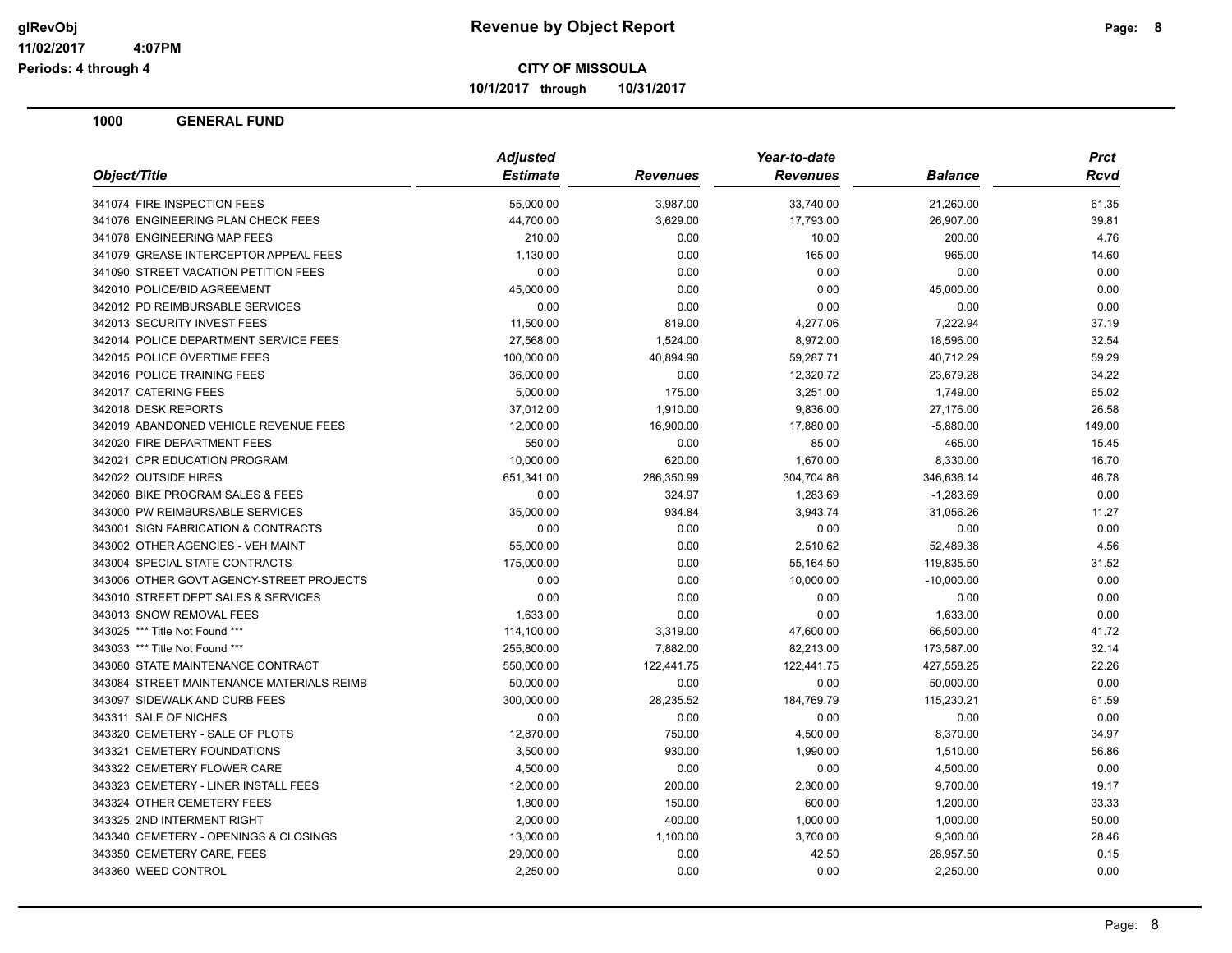**10/1/2017 through 10/31/2017**

| Object/Title                                   | <b>Adjusted</b><br><b>Estimate</b> | Revenues   | Year-to-date<br><b>Revenues</b> | <b>Balance</b> | <b>Prct</b><br>Rcvd |
|------------------------------------------------|------------------------------------|------------|---------------------------------|----------------|---------------------|
| 346031 RECREATION FEES                         | 317,307.00                         | 22,203.18  | 112,731.50                      | 204,575.50     | 35.53               |
| 346033 PARK FEES/FACILITY RENTALS              | 102,950.00                         | 4,259.21   | 22,195.63                       | 80,754.37      | 21.56               |
| 346034 GROUNDS MAINTENANCE CONTRACT            | 105,000.00                         | 0.00       | 0.00                            | 105,000.00     | 0.00                |
| 346036 PARK CONCESSION FEES                    | 1,350.00                           | 475.50     | 504.00                          | 846.00         | 37.33               |
| 346051 MONTANA PARKS/REC CONFERENCE 2012       | 2,500.00                           | 0.00       | 1,170.45                        | 1,329.55       | 46.82               |
| 346054 PARKS MISC OVERTIME FEES                | 0.00                               | 341.06     | 341.06                          | $-341.06$      | 0.00                |
| <b>CHARGES FOR SERVICES</b><br><b>Total</b>    | 5,885,319.00                       | 583,720.89 | 1,285,885.01                    | 4,599,433.99   | 21.85               |
| 350000 FINES & FORFEITURES                     |                                    |            |                                 |                |                     |
| 351022 LAW ENFORCEMENT ACADEMY SURCHARGE #!    | 0.00                               | 5,186.91   | 15,223.92                       | $-15,223.92$   | 0.00                |
| 351031 TRAFFIC FINES                           | 1,205,000.00                       | 95,900.49  | 285,291.02                      | 919,708.98     | 23.68               |
| 351032 SURCHARGE ON FINES                      | 102,500.00                         | 7,496.28   | 22,084.54                       | 80,415.46      | 21.55               |
| 351033 PUBLIC DEFENDER FEES                    | 55,000.00                          | 5,659.59   | 18,670.12                       | 36,329.88      | 33.95               |
| 351034 CELLULAR PHONE FINES                    | 80,000.00                          | 9,954.50   | 31,283.45                       | 48,716.55      | 39.10               |
| 351035 CELL PHONE FINES: EDUCATION             | 80,000.00                          | 9,954.50   | 31,283.46                       | 48,716.54      | 39.10               |
| 355000 FALSE ALARM PENALTY                     | 10,000.00                          | 780.00     | 1,716.00                        | 8,284.00       | 17.16               |
| <b>FINES &amp; FORFEITURES</b><br><b>Total</b> | 1,532,500.00                       | 134,932.27 | 405,552.51                      | 1,126,947.49   | 26.46               |
| 360000 MISCELLANEOUS REVENUES                  |                                    |            |                                 |                |                     |
| 360001 COPIES                                  | 2,000.00                           | 121.00     | 515.75                          | 1,484.25       | 25.79               |
| 360003 MMIA REIMBURSEMENT-ATTORNEY             | 0.00                               | 0.00       | 0.00                            | 0.00           | 0.00                |
| 360010 MISCELLANEOUS                           | 23,000.00                          | 165.70     | 1,363.75                        | 21,636.25      | 5.93                |
| 360050 OVER/SHORT                              | 0.00                               | 0.00       | 5.00                            | $-5.00$        | 0.00                |
| 360100 REFUNDS                                 | 0.00                               | 0.00       | 0.00                            | 0.00           | 0.00                |
| 362000 OTHER MISCELLANEOUS REVENUE             | 8,000.00                           | 0.00       | 0.00                            | 8,000.00       | 0.00                |
| 362002 BAD CHECK CHARGES                       | 250.00                             | 0.00       | 75.00                           | 175.00         | 30.00               |
| 362004 URD III FACADE IMPROVEMENT LOAN REC     | 0.00                               | 0.00       | 0.00                            | 0.00           | 0.00                |
| 362011 SALE OF UNCLAIMED PROPERTY              | 0.00                               | 0.00       | 1,991.24                        | $-1,991.24$    | 0.00                |
| 362012 REC/GREEN TAG PROGRAM                   | 0.00                               | 0.00       | 0.00                            | 0.00           | 0.00                |
| 364012 SALE OF SURPLUS PROPERTY                | 25,000.00                          | 0.00       | 0.00                            | 25,000.00      | 0.00                |
| 364040 INSURANCE AND DAMAGE RECOVERY           | 25,000.00                          | 983.40     | 2,973.48                        | 22,026.52      | 11.89               |
| 364041 WORKERS COMPENSATION REIMBURSEMENT      | 0.00                               | 0.00       | 0.00                            | 0.00           | 0.00                |
| 364042 EXPENDITURE REIMBURSEMENTS              | 0.00                               | 0.00       | 0.00                            | 0.00           | 0.00                |
| 364043 RATTLESNAKE CORRIDOR REIMBURSEMENT      | 8,250.00                           | 1,716.00   | 4,004.00                        | 4,246.00       | 48.53               |
| 364044 EMERGENCY RESPONSE REIMBURSEMENT        | 0.00                               | 0.00       | 0.00                            | 0.00           | 0.00                |
| 365000 DONATIONS                               | 0.00                               | 0.00       | 0.00                            | 0.00           | 0.00                |
| 365001 *** Title Not Found ***                 | 0.00                               | 101.50     | 3,035.56                        | $-3,035.56$    | 0.00                |
| 365021 PARKS AND RECS GRANTS & CONTRIBUTIONS   | 0.00                               | 0.00       | 0.00                            | 0.00           | 0.00                |
| MISCELLANEOUS REVENUES<br>Total                | 91,500.00                          | 3,087.60   | 13,963.78                       | 77,536.22      | 15.26               |
| 370000 INVESTMENTS & ROYALTY EARNINGS          |                                    |            |                                 |                |                     |
| 371010 INTEREST ON INVESTMENTS                 | 3,000.00                           | 138.63     | 275.76                          | 2,724.24       | 9.19                |
|                                                |                                    |            |                                 |                |                     |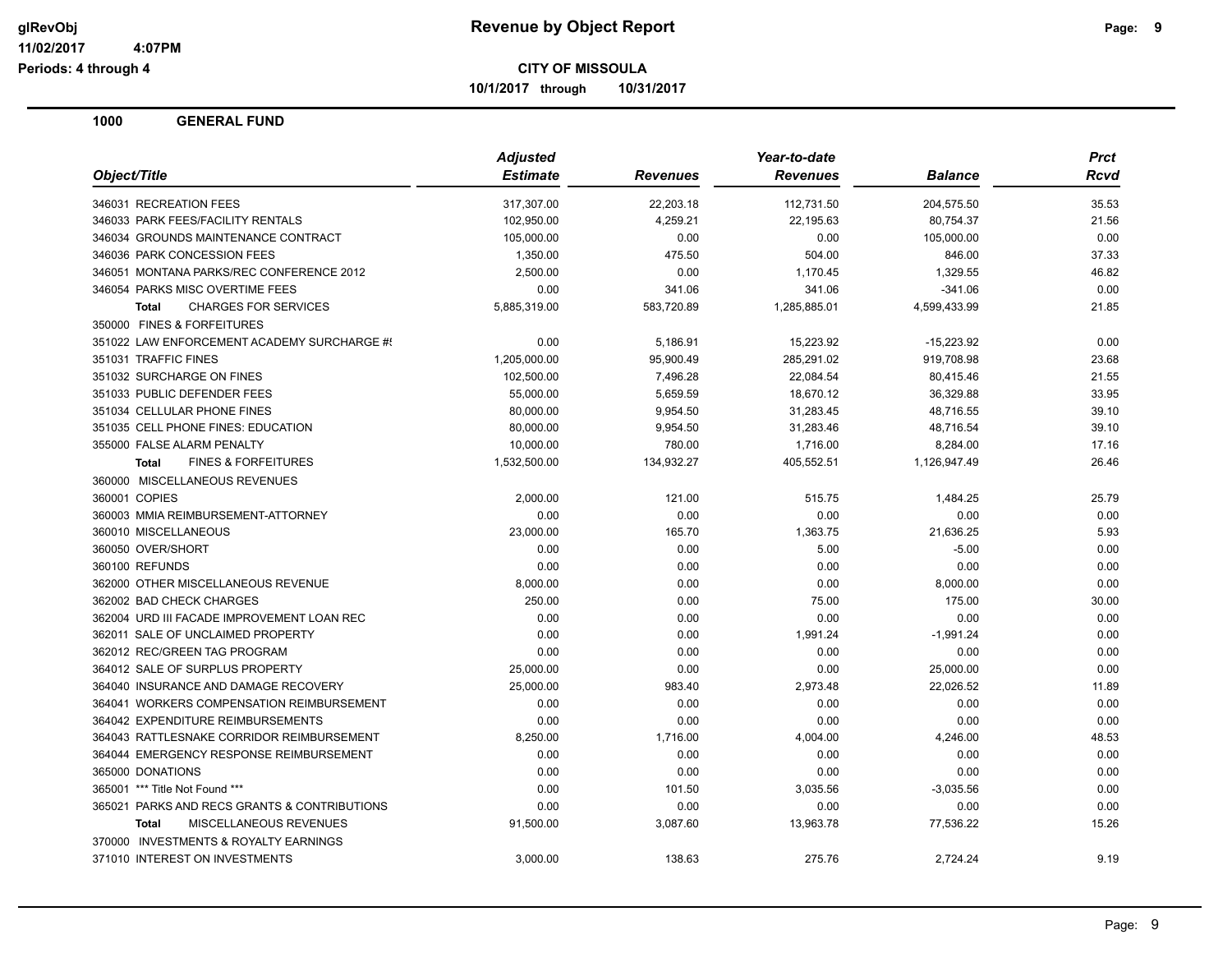**10/1/2017 through 10/31/2017**

|                                                           | <b>Adjusted</b> |                 | Year-to-date    |                | <b>Prct</b> |
|-----------------------------------------------------------|-----------------|-----------------|-----------------|----------------|-------------|
| Object/Title                                              | <b>Estimate</b> | <b>Revenues</b> | <b>Revenues</b> | <b>Balance</b> | Rcvd        |
| 371020 GAIN/LOSS IN MARKET VALUE OF INVESTMENT            | 0.00            | 0.00            | 0.00            | 0.00           | 0.00        |
| <b>INVESTMENTS &amp; ROYALTY EARNINGS</b><br><b>Total</b> | 3,000.00        | 138.63          | 275.76          | 2,724.24       | 9.19        |
| 380000 OTHER FINANCING SOURCES                            |                 |                 |                 |                |             |
| 381090 PROCEEDS FROM CAPITAL LEASE                        | 316,129.00      | 0.00            | 0.00            | 316,129.00     | 0.00        |
| 382010 SALE OF FIXED ASSETS                               | 0.00            | 0.00            | 0.00            | 0.00           | 0.00        |
| 383000 OPERATING TRANSFERS                                | 74,000.00       | 0.00            | 0.00            | 74,000.00      | 0.00        |
| 383001 TRANS FR FLUSHING DISTRICT                         | 41,000.00       | 0.00            | 0.00            | 41,000.00      | 0.00        |
| 383002 TRANS FR GAS TAX                                   | 564,000.00      | 0.00            | 0.00            | 564,000.00     | 0.00        |
| 383004 TRANS FR EMPLOYEE HEALTH INSURANCE LEV             | 5,101,004.00    | 0.00            | 0.00            | 5,101,004.00   | 0.00        |
| 383007 TRANS FR CABLE FRANCHISE                           | 301,433.00      | 0.00            | 0.00            | 301,433.00     | 0.00        |
| 383011 TRANS FR SID REVOLVING                             | 100,000.00      | 0.00            | 0.00            | 100,000.00     | 0.00        |
| 383065 TRANSFER FROM WWTF                                 | 50,213.00       | 0.00            | 0.00            | 50,213.00      | 0.00        |
| OTHER FINANCING SOURCES<br><b>Total</b>                   | 6,547,779.00    | 0.00            | 0.00            | 6,547,779.00   | 0.00        |
| 390000 INTERNAL SERVICES                                  |                 |                 |                 |                |             |
| 399999 NEW REQUESTS FUNDING                               | 0.00            | 0.00            | 0.00            | 0.00           | 0.00        |
| <b>INTERNAL SERVICES</b><br><b>Total</b>                  | 0.00            | 0.00            | 0.00            | 0.00           | 0.00        |
| <b>GENERAL FUND</b><br><b>Total</b>                       | 55,788,178.00   | 916,464.25      | 4,725,943.42    | 51,062,234.58  | 8.47        |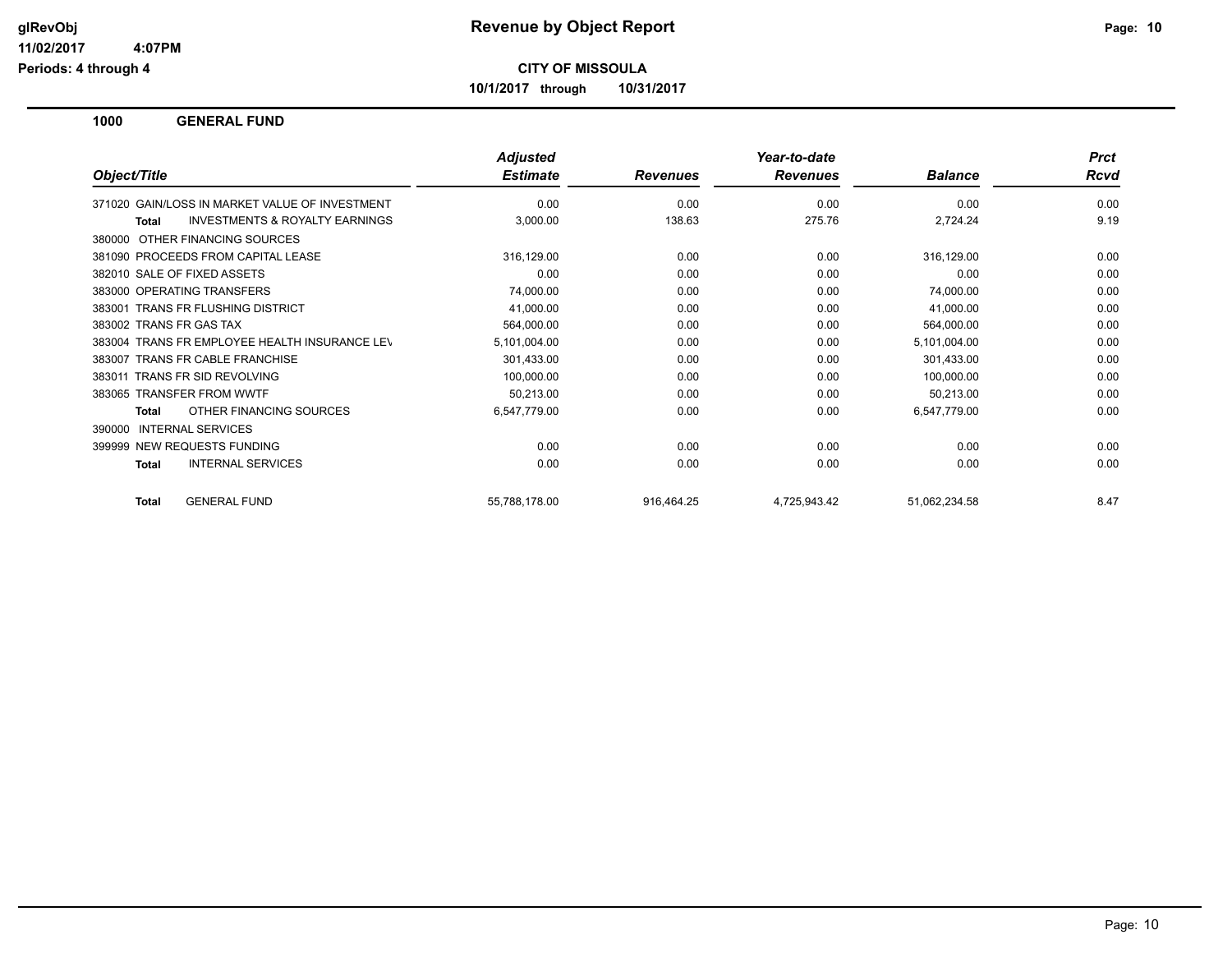**10/1/2017 through 10/31/2017**

# **1211 PARK ACQUISITION & DEVELOPMENT**

#### **1211 PARK ACQUISITION & DEVELOPMENT**

|                                                           | <b>Adjusted</b> |                 | Year-to-date    |                | <b>Prct</b> |
|-----------------------------------------------------------|-----------------|-----------------|-----------------|----------------|-------------|
| Object/Title                                              | <b>Estimate</b> | <b>Revenues</b> | <b>Revenues</b> | <b>Balance</b> | Rcvd        |
| 340000 CHARGES FOR SERVICES                               |                 |                 |                 |                |             |
| 346080 PAYMENT IN LIEU OF PARKS                           | 40,000.00       | 0.00            | 0.00            | 40,000.00      | 0.00        |
| 346082 HIGH PARK EASEMENT EXCHANGE                        | 0.00            | 0.00            | 0.00            | 0.00           | 0.00        |
| <b>CHARGES FOR SERVICES</b><br><b>Total</b>               | 40,000.00       | 0.00            | 0.00            | 40,000.00      | 0.00        |
| 360000 MISCELLANEOUS REVENUES                             |                 |                 |                 |                |             |
| 360010 MISCELLANEOUS                                      | 0.00            | 0.00            | 0.00            | 0.00           | 0.00        |
| 360016 LAFRAY PARK DONATIONS                              | 0.00            | 0.00            | 0.00            | 0.00           | 0.00        |
| 360017 PARK PLANS FORFEITURE                              | 0.00            | 0.00            | 0.00            | 0.00           | 0.00        |
| 360020 GREENOUGH PARK ENCROACHMENTS                       | 0.00            | 0.00            | 0.00            | 0.00           | 0.00        |
| 365102 RECREATION YOUTH & ADULT SPORTS                    | 0.00            | 0.00            | 0.00            | 0.00           | 0.00        |
| <b>MISCELLANEOUS REVENUES</b><br><b>Total</b>             | 0.00            | 0.00            | 0.00            | 0.00           | 0.00        |
| <b>INVESTMENTS &amp; ROYALTY EARNINGS</b><br>370000       |                 |                 |                 |                |             |
| 371010 INTEREST ON INVESTMENTS                            | 0.00            | 0.00            | 0.00            | 0.00           | 0.00        |
| 371020 GAIN/LOSS IN MARKET VALUE OF INVESTMENTS           | 0.00            | 0.00            | 0.00            | 0.00           | 0.00        |
| <b>INVESTMENTS &amp; ROYALTY EARNINGS</b><br><b>Total</b> | 0.00            | 0.00            | 0.00            | 0.00           | 0.00        |
| OTHER FINANCING SOURCES<br>380000                         |                 |                 |                 |                |             |
| 383000 OPERATING TRANSFERS                                | 0.00            | 0.00            | 0.00            | 0.00           | 0.00        |
| 383029 TRANS FR GENERAL                                   | 0.00            | 0.00            | 0.00            | 0.00           | 0.00        |
| OTHER FINANCING SOURCES<br><b>Total</b>                   | 0.00            | 0.00            | 0.00            | 0.00           | 0.00        |
| PARK ACQUISITION & DEVELOPMENT<br>Total                   | 40,000.00       | 0.00            | 0.00            | 40,000.00      | 0.00        |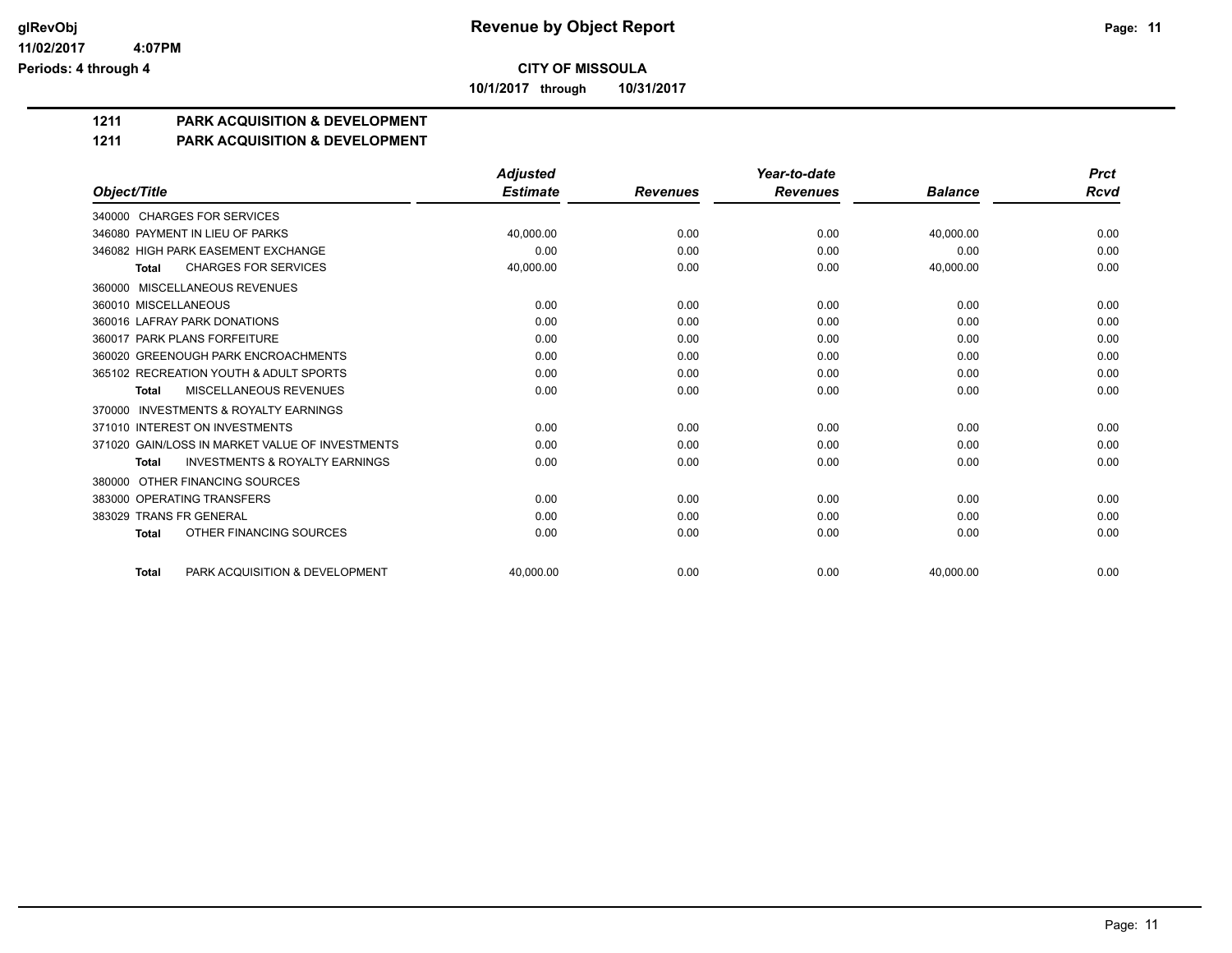**10/1/2017 through 10/31/2017**

# **1211 PARK ACQUISITION & DEVELOPMENT**

|                                                           | <b>Adjusted</b> |                 | Year-to-date    |                | <b>Prct</b> |
|-----------------------------------------------------------|-----------------|-----------------|-----------------|----------------|-------------|
| Object/Title                                              | <b>Estimate</b> | <b>Revenues</b> | <b>Revenues</b> | <b>Balance</b> | Rcvd        |
| 340000 CHARGES FOR SERVICES                               |                 |                 |                 |                |             |
| 346080 PAYMENT IN LIEU OF PARKS                           | 40,000.00       | 0.00            | 0.00            | 40,000.00      | 0.00        |
| 346082 HIGH PARK EASEMENT EXCHANGE                        | 0.00            | 0.00            | 0.00            | 0.00           | 0.00        |
| <b>CHARGES FOR SERVICES</b><br><b>Total</b>               | 40,000.00       | 0.00            | 0.00            | 40,000.00      | 0.00        |
| 360000 MISCELLANEOUS REVENUES                             |                 |                 |                 |                |             |
| 360010 MISCELLANEOUS                                      | 0.00            | 0.00            | 0.00            | 0.00           | 0.00        |
| 360016 LAFRAY PARK DONATIONS                              | 0.00            | 0.00            | 0.00            | 0.00           | 0.00        |
| 360017 PARK PLANS FORFEITURE                              | 0.00            | 0.00            | 0.00            | 0.00           | 0.00        |
| 360020 GREENOUGH PARK ENCROACHMENTS                       | 0.00            | 0.00            | 0.00            | 0.00           | 0.00        |
| 365102 RECREATION YOUTH & ADULT SPORTS                    | 0.00            | 0.00            | 0.00            | 0.00           | 0.00        |
| MISCELLANEOUS REVENUES<br><b>Total</b>                    | 0.00            | 0.00            | 0.00            | 0.00           | 0.00        |
| <b>INVESTMENTS &amp; ROYALTY EARNINGS</b><br>370000       |                 |                 |                 |                |             |
| 371010 INTEREST ON INVESTMENTS                            | 0.00            | 0.00            | 0.00            | 0.00           | 0.00        |
| 371020 GAIN/LOSS IN MARKET VALUE OF INVESTMENT            | 0.00            | 0.00            | 0.00            | 0.00           | 0.00        |
| <b>INVESTMENTS &amp; ROYALTY EARNINGS</b><br><b>Total</b> | 0.00            | 0.00            | 0.00            | 0.00           | 0.00        |
| OTHER FINANCING SOURCES<br>380000                         |                 |                 |                 |                |             |
| 383000 OPERATING TRANSFERS                                | 0.00            | 0.00            | 0.00            | 0.00           | 0.00        |
| 383029 TRANS FR GENERAL                                   | 0.00            | 0.00            | 0.00            | 0.00           | 0.00        |
| OTHER FINANCING SOURCES<br><b>Total</b>                   | 0.00            | 0.00            | 0.00            | 0.00           | 0.00        |
| PARK ACQUISITION & DEVELOPMENT<br><b>Total</b>            | 40,000.00       | 0.00            | 0.00            | 40,000.00      | 0.00        |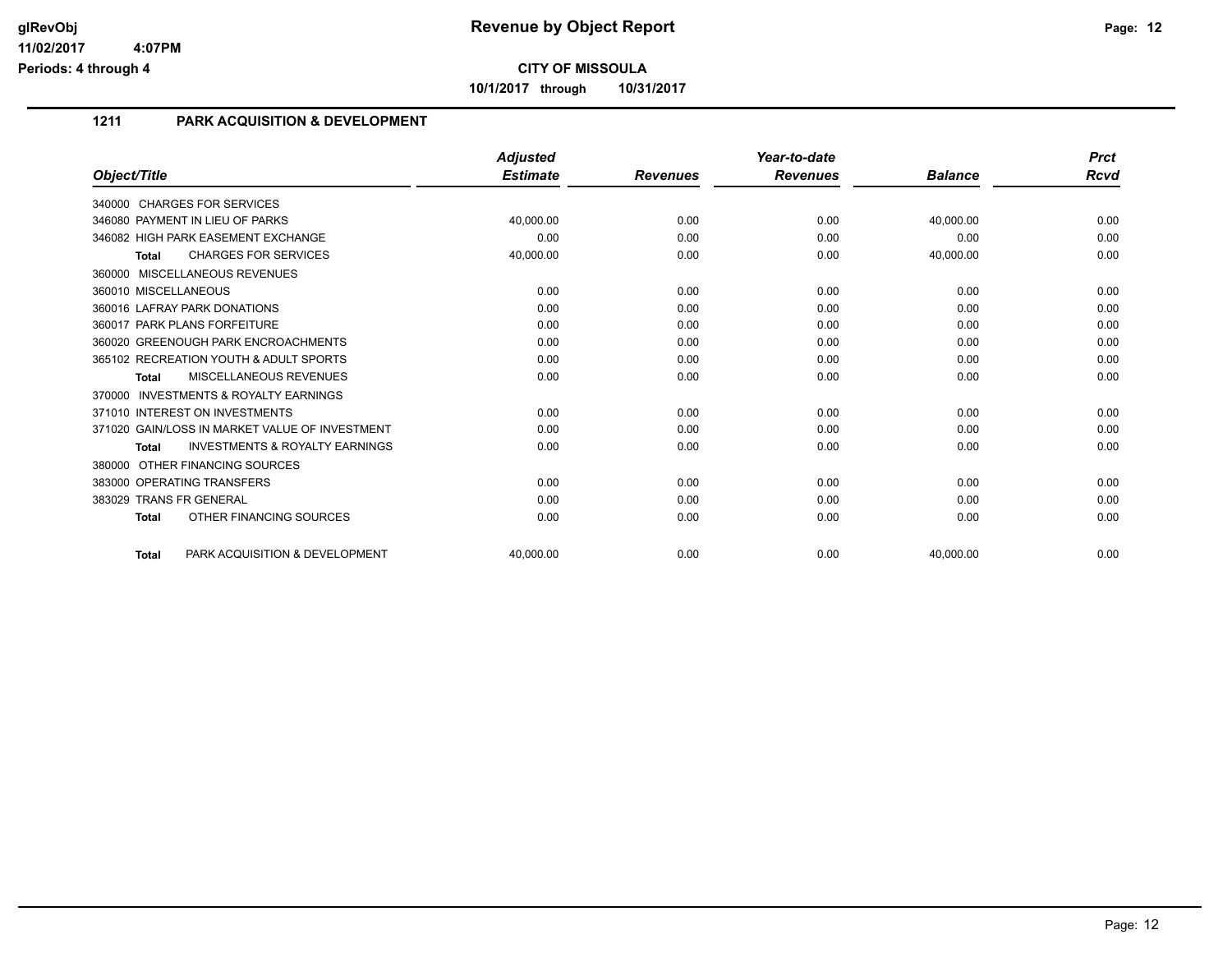**10/1/2017 through 10/31/2017**

**1212 PARK ENTERPRISE FUND**

**1212 PARK ENTERPRISE FUND**

|                                                           | <b>Adjusted</b> |                 | Year-to-date    |                | <b>Prct</b> |
|-----------------------------------------------------------|-----------------|-----------------|-----------------|----------------|-------------|
| Object/Title                                              | <b>Estimate</b> | <b>Revenues</b> | <b>Revenues</b> | <b>Balance</b> | Rcvd        |
| 340000 CHARGES FOR SERVICES                               |                 |                 |                 |                |             |
| 346000 FEES                                               | 68,200.00       | 6,956.92        | 24,543.39       | 43,656.61      | 35.99       |
| 346001 TENNIS FEE                                         | 0.00            | 0.00            | 990.00          | $-990.00$      | 0.00        |
| 346030 SWIMMING POOL FEES                                 | 0.00            | 0.00            | 0.00            | 0.00           | 0.00        |
| 346040 MCCORMICK SWIMMING POOL                            | 0.00            | 0.00            | 0.00            | 0.00           | 0.00        |
| 346056 PICNIC SITE FEES                                   | 0.00            | 0.00            | 0.00            | 0.00           | 0.00        |
| 346060 CURRENTS SWIMMING FACILITY                         | 0.00            | 0.00            | 0.00            | 0.00           | 0.00        |
| <b>CHARGES FOR SERVICES</b><br><b>Total</b>               | 68,200.00       | 6,956.92        | 25,533.39       | 42,666.61      | 37.44       |
| 360000 MISCELLANEOUS REVENUES                             |                 |                 |                 |                |             |
| 360010 MISCELLANEOUS                                      | 0.00            | 0.00            | 0.00            | 0.00           | 0.00        |
| MISCELLANEOUS REVENUES<br><b>Total</b>                    | 0.00            | 0.00            | 0.00            | 0.00           | 0.00        |
| <b>INVESTMENTS &amp; ROYALTY EARNINGS</b><br>370000       |                 |                 |                 |                |             |
| 371010 INTEREST ON INVESTMENTS                            | 0.00            | 0.00            | 0.00            | 0.00           | 0.00        |
| 371020 GAIN/LOSS IN MARKET VALUE OF INVESTMENTS           | 0.00            | 0.00            | 0.00            | 0.00           | 0.00        |
| <b>INVESTMENTS &amp; ROYALTY EARNINGS</b><br><b>Total</b> | 0.00            | 0.00            | 0.00            | 0.00           | 0.00        |
| OTHER FINANCING SOURCES<br>380000                         |                 |                 |                 |                |             |
| 383042 TRANSFERS FROM OTHER FUNDS                         | 0.00            | 0.00            | 19,560.00       | $-19,560.00$   | 0.00        |
| OTHER FINANCING SOURCES<br><b>Total</b>                   | 0.00            | 0.00            | 19,560.00       | $-19,560.00$   | 0.00        |
| PARK ENTERPRISE FUND<br><b>Total</b>                      | 68,200.00       | 6,956.92        | 45,093.39       | 23,106.61      | 66.12       |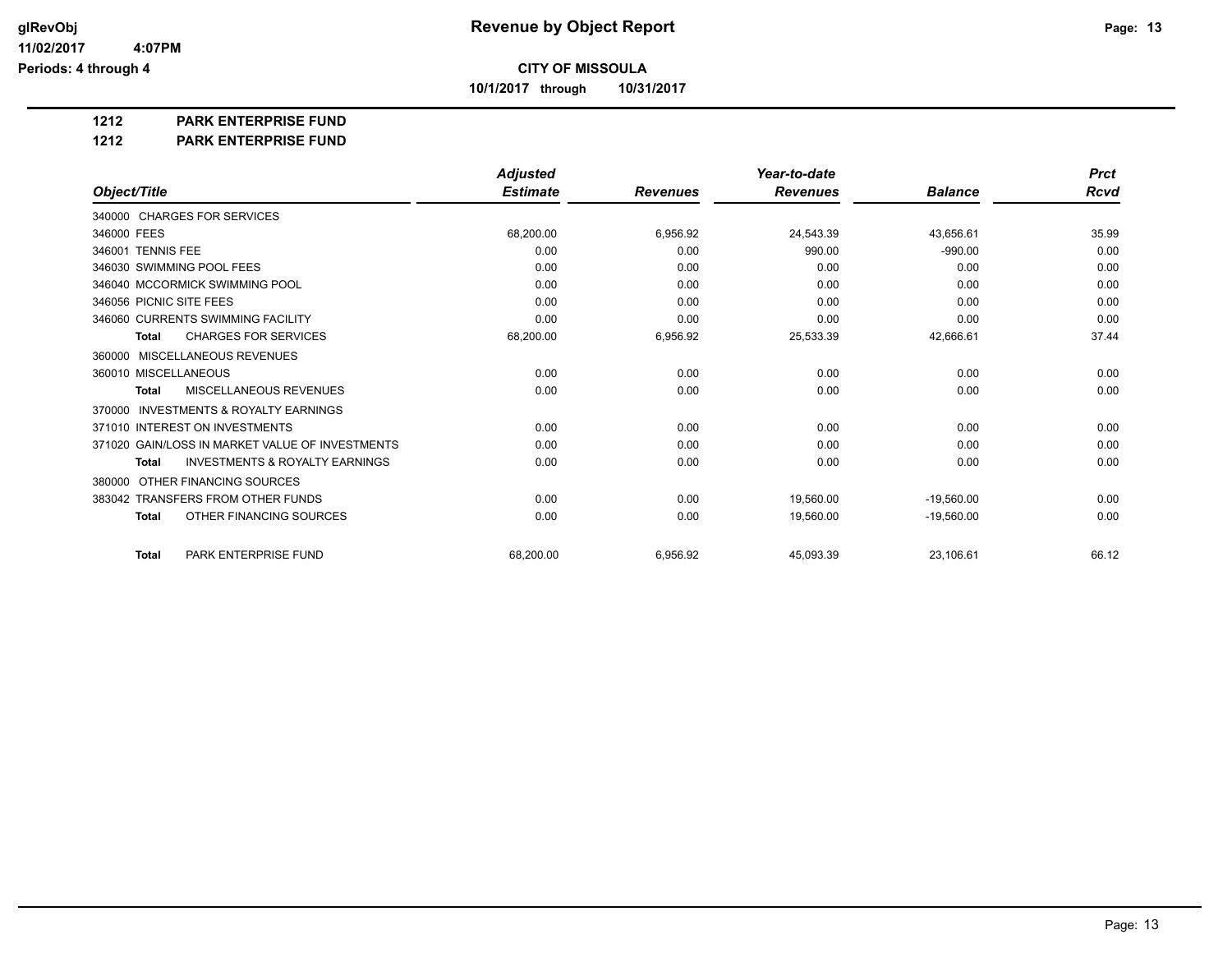**10/1/2017 through 10/31/2017**

#### **1212 PARK ENTERPRISE FUND**

|                                                           | <b>Adjusted</b> |                 | Year-to-date    |                | <b>Prct</b> |
|-----------------------------------------------------------|-----------------|-----------------|-----------------|----------------|-------------|
| Object/Title                                              | <b>Estimate</b> | <b>Revenues</b> | <b>Revenues</b> | <b>Balance</b> | Rcvd        |
| 340000 CHARGES FOR SERVICES                               |                 |                 |                 |                |             |
| 346000 FEES                                               | 68,200.00       | 6,956.92        | 24,543.39       | 43,656.61      | 35.99       |
| 346001 TENNIS FEE                                         | 0.00            | 0.00            | 990.00          | $-990.00$      | 0.00        |
| 346030 SWIMMING POOL FEES                                 | 0.00            | 0.00            | 0.00            | 0.00           | 0.00        |
| 346040 MCCORMICK SWIMMING POOL                            | 0.00            | 0.00            | 0.00            | 0.00           | 0.00        |
| 346056 PICNIC SITE FEES                                   | 0.00            | 0.00            | 0.00            | 0.00           | 0.00        |
| 346060 CURRENTS SWIMMING FACILITY                         | 0.00            | 0.00            | 0.00            | 0.00           | 0.00        |
| <b>CHARGES FOR SERVICES</b><br><b>Total</b>               | 68,200.00       | 6,956.92        | 25,533.39       | 42,666.61      | 37.44       |
| 360000 MISCELLANEOUS REVENUES                             |                 |                 |                 |                |             |
| 360010 MISCELLANEOUS                                      | 0.00            | 0.00            | 0.00            | 0.00           | 0.00        |
| <b>MISCELLANEOUS REVENUES</b><br><b>Total</b>             | 0.00            | 0.00            | 0.00            | 0.00           | 0.00        |
| INVESTMENTS & ROYALTY EARNINGS<br>370000                  |                 |                 |                 |                |             |
| 371010 INTEREST ON INVESTMENTS                            | 0.00            | 0.00            | 0.00            | 0.00           | 0.00        |
| 371020 GAIN/LOSS IN MARKET VALUE OF INVESTMENT            | 0.00            | 0.00            | 0.00            | 0.00           | 0.00        |
| <b>INVESTMENTS &amp; ROYALTY EARNINGS</b><br><b>Total</b> | 0.00            | 0.00            | 0.00            | 0.00           | 0.00        |
| OTHER FINANCING SOURCES<br>380000                         |                 |                 |                 |                |             |
| 383042 TRANSFERS FROM OTHER FUNDS                         | 0.00            | 0.00            | 19,560.00       | $-19,560.00$   | 0.00        |
| OTHER FINANCING SOURCES<br><b>Total</b>                   | 0.00            | 0.00            | 19,560.00       | $-19,560.00$   | 0.00        |
| PARK ENTERPRISE FUND<br><b>Total</b>                      | 68,200.00       | 6.956.92        | 45.093.39       | 23,106.61      | 66.12       |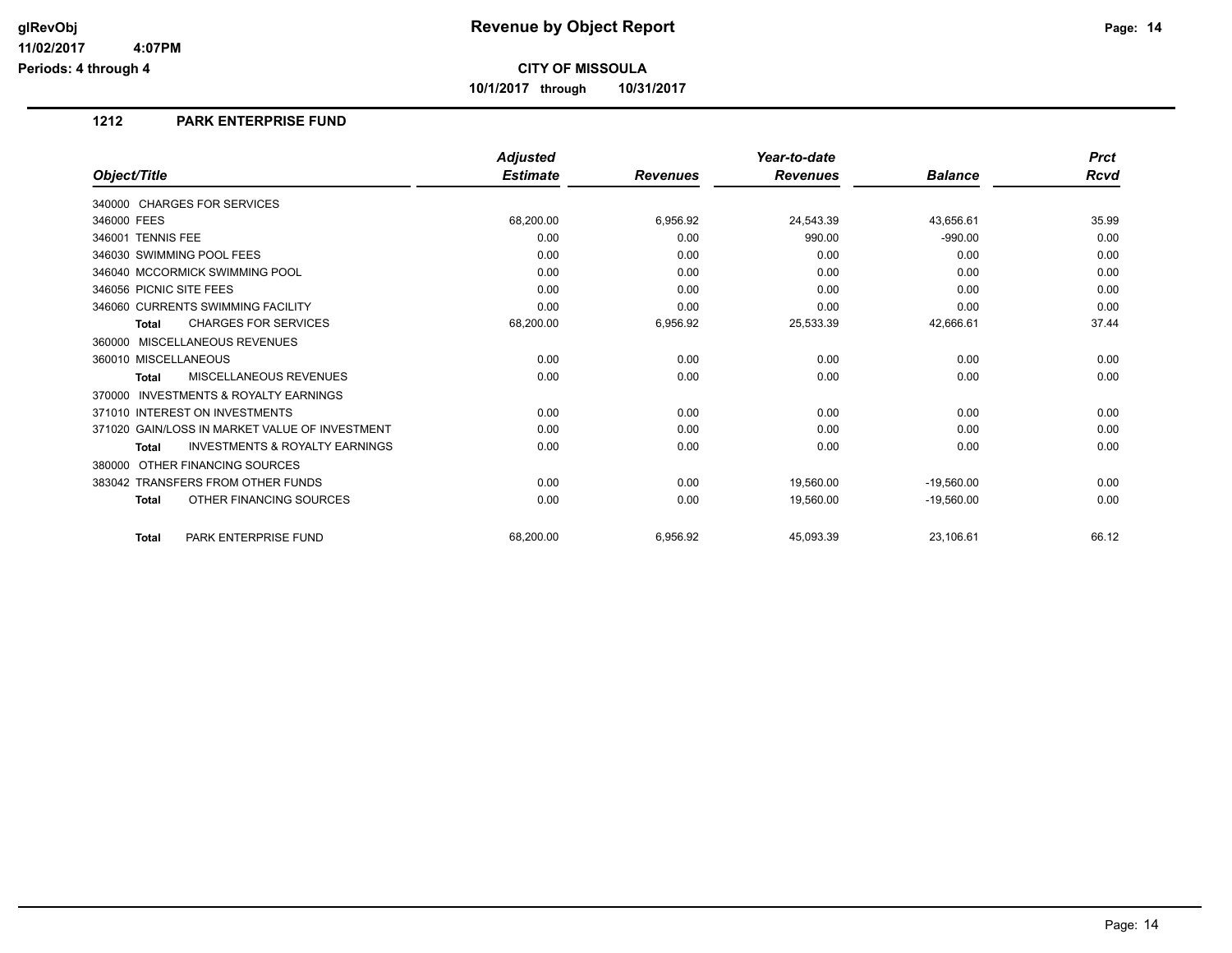**10/1/2017 through 10/31/2017**

**1216 PARKS & REC TRAILS, DEV**

|                                                   | <b>Adjusted</b> |                 | Year-to-date    |                | <b>Prct</b> |
|---------------------------------------------------|-----------------|-----------------|-----------------|----------------|-------------|
| Object/Title                                      | <b>Estimate</b> | <b>Revenues</b> | <b>Revenues</b> | <b>Balance</b> | <b>Rcvd</b> |
| 330000 INTERGOVERNMENTAL REVENUES                 |                 |                 |                 |                |             |
| 331013 NORTHSIDE PED BRIDGE ARRA GRANT            | 0.00            | 0.00            | 0.00            | 0.00           | 0.00        |
| 331014 WHITE PINE PLAYGROUND-CDBG GRANT           | 69,650.00       | 0.00            | 0.00            | 69,650.00      | 0.00        |
| 334025 COUNTY WEED                                | 15,000.00       | 525.00          | 15,525.00       | $-525.00$      | 103.50      |
| 334026 FOREST HEALTH GRANT                        | 0.00            | 0.00            | 0.00            | 0.00           | 0.00        |
| 334028 DEPT OF AG INTERN GRANT                    | 0.00            | 0.00            | 0.00            | 0.00           | 0.00        |
| 334121 DNRC GRANT                                 | 67,450.00       | 0.00            | 0.00            | 67,450.00      | 0.00        |
| 334122 RENEWABLE RESOURCE GRANTS                  | 0.00            | 0.00            | 0.00            | 0.00           | 0.00        |
| 334125 FWP GRANT                                  | 0.00            | 0.00            | 0.00            | 0.00           | 0.00        |
| 334251 RTP/TAP STATE GRANTS                       | 50,000.00       | 0.00            | 0.00            | 50,000.00      | 0.00        |
| 336023 STATE CONTRIB. - PERS                      | 0.00            | 0.00            | 0.00            | 0.00           | 0.00        |
| <b>INTERGOVERNMENTAL REVENUES</b><br><b>Total</b> | 202,100.00      | 525.00          | 15,525.00       | 186,575.00     | 7.68        |
| 340000 CHARGES FOR SERVICES                       |                 |                 |                 |                |             |
| 343036 *** Title Not Found ***                    | 0.00            | 0.00            | 0.00            | 0.00           | 0.00        |
| 343302 PARKS SOIL PROJECT                         | 0.00            | 0.00            | 0.00            | 0.00           | 0.00        |
| 346034 GROUNDS MAINTENANCE CONTRACT               | 0.00            | 0.00            | 0.00            | 0.00           | 0.00        |
| 346051 MONTANA PARKS/REC CONFERENCE 2012          | 0.00            | 120.00          | 240.00          | $-240.00$      | 0.00        |
| 346052 PLAYGROUND SAFETY TRAINING                 | 0.00            | 0.00            | 4,080.00        | $-4,080.00$    | 0.00        |
| 346055 COUNTY PARK SUPPORT                        | 0.00            | 0.00            | 0.00            | 0.00           | 0.00        |
| <b>CHARGES FOR SERVICES</b><br><b>Total</b>       | 0.00            | 120.00          | 4,320.00        | $-4,320.00$    | 0.00        |
| 360000 MISCELLANEOUS REVENUES                     |                 |                 |                 |                |             |
| 360000 MISCELLANEOUS REVENUES                     | 0.00            | 0.00            | 0.00            | 0.00           | 0.00        |
| 360010 MISCELLANEOUS                              | 0.00            | 0.00            | 0.00            | 0.00           | 0.00        |
| 361000 RATTLESNAKE LAND LEASES                    | 0.00            | 0.00            | 0.00            | 0.00           | 0.00        |
| 361003 CARAS PARK CONCERT REVENUE                 | 0.00            | 0.00            | 0.00            | 0.00           | 0.00        |
| 364040 INSURANCE AND DAMAGE RECOVERY              | 0.00            | 0.00            | 302.78          | $-302.78$      | 0.00        |
| 365000 DONATIONS                                  | 260,100.00      | 0.00            | 50,560.00       | 209,540.00     | 19.44       |
| 365001 *** Title Not Found ***                    | 0.00            | 0.00            | 0.00            | 0.00           | 0.00        |
| 365002 OTHER RECREATION DONATIONS                 | 130,000.00      | 2,550.00        | 5,791.00        | 124,209.00     | 4.45        |
| 365003 DONATIONS - SMOKE ALARMS                   | 0.00            | 0.00            | 0.00            | 0.00           | 0.00        |
| 365004 GRANT CR TRAIL ASSN DONATION               | 0.00            | 0.00            | 0.00            | 0.00           | 0.00        |
| 365005 DONATIONS - ARCO                           | 0.00            | 0.00            | 0.00            | 0.00           | 0.00        |
| 365009 DONATIONS - BASKETBALL/TENNIS COURT        | 45,000.00       | 0.00            | 0.00            | 45,000.00      | 0.00        |
| 365019 PARKS DONATIONS                            | 0.00            | 204.00          | 9,775.07        | $-9,775.07$    | 0.00        |
| 365020 OPEN SPACE DONATIONS                       | 0.00            | 0.00            | 0.00            | 0.00           | 0.00        |
| 365100 RECREATION OUTDOOR                         | 0.00            | 1,067.00        | 1,975.00        | $-1,975.00$    | 0.00        |
| 365101 RECREATION SCHOLARSHIP                     | 0.00            | $-128.37$       | $-354.11$       | 354.11         | 0.00        |
| 365102 RECREATION YOUTH & ADULT SPORTS            | 0.00            | 0.00            | 400.00          | $-400.00$      | 0.00        |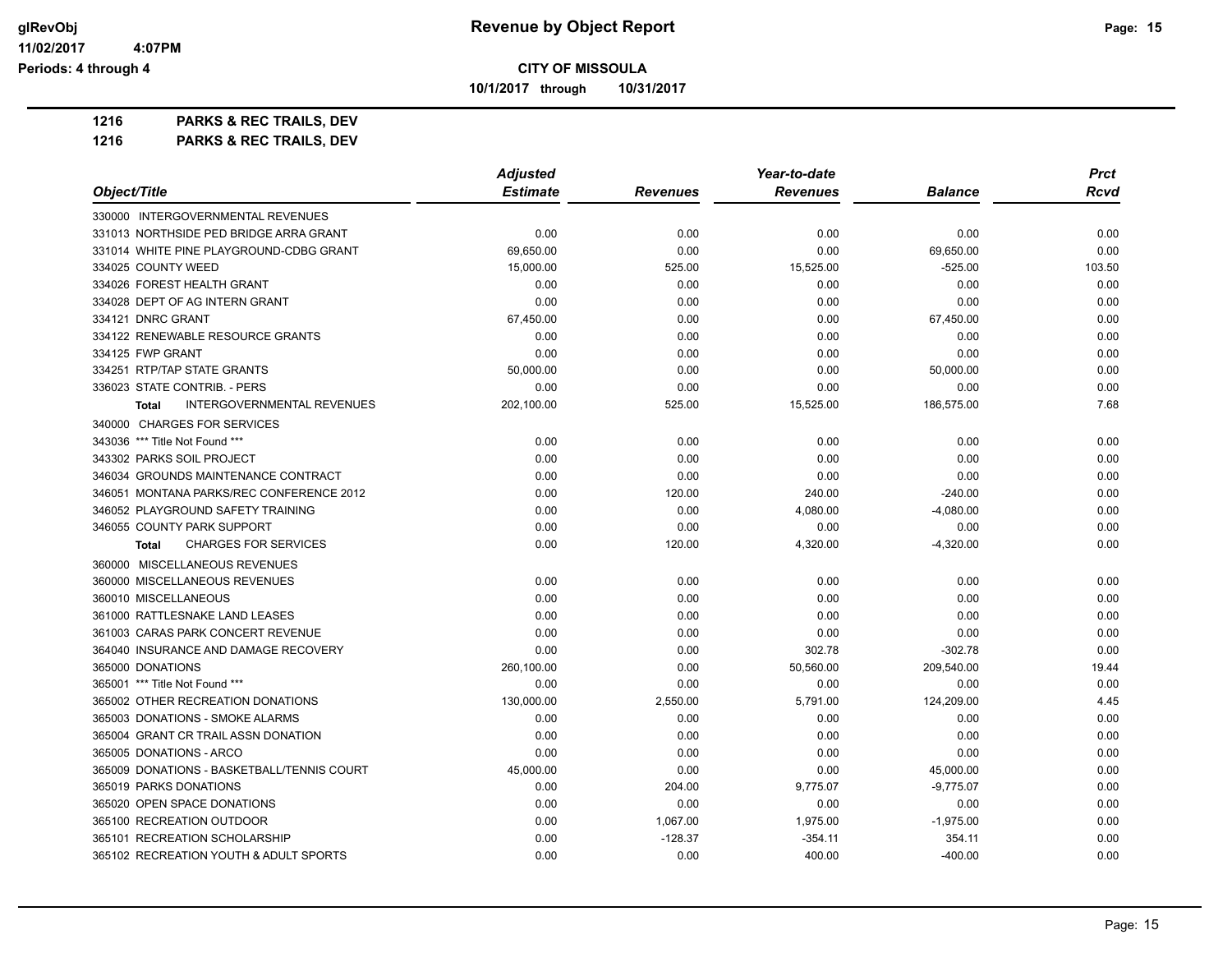**10/1/2017 through 10/31/2017**

**1216 PARKS & REC TRAILS, DEV**

|                                                     | <b>Adjusted</b> |                 | Year-to-date    |                | <b>Prct</b> |
|-----------------------------------------------------|-----------------|-----------------|-----------------|----------------|-------------|
| Object/Title                                        | <b>Estimate</b> | <b>Revenues</b> | <b>Revenues</b> | <b>Balance</b> | <b>Rcvd</b> |
| 365103 URBAN FORESTRY PROGRAMS                      | 75,000.00       | 0.00            | 3,850.00        | 71,150.00      | 5.13        |
| 365109 CONSERVATION LANDS DONATIONS                 | 0.00            | 0.00            | 0.00            | 0.00           | 0.00        |
| MISCELLANEOUS REVENUES<br>Total                     | 510,100.00      | 3,692.63        | 72,299.74       | 437,800.26     | 14.17       |
| <b>INVESTMENTS &amp; ROYALTY EARNINGS</b><br>370000 |                 |                 |                 |                |             |
| 371010 INTEREST ON INVESTMENTS                      | 0.00            | 0.00            | 0.00            | 0.00           | 0.00        |
| 371020 GAIN/LOSS IN MARKET VALUE OF INVESTMENTS     | 0.00            | 0.00            | 0.00            | 0.00           | 0.00        |
| <b>INVESTMENTS &amp; ROYALTY EARNINGS</b><br>Total  | 0.00            | 0.00            | 0.00            | 0.00           | 0.00        |
| OTHER FINANCING SOURCES<br>380000                   |                 |                 |                 |                |             |
| 383000 OPERATING TRANSFERS                          | 10.000.00       | 0.00            | 0.00            | 10,000.00      | 0.00        |
| 383001 TRANS FR FLUSHING DISTRICT                   | 0.00            | 0.00            | 0.00            | 0.00           | 0.00        |
| 383026 TRANS FR CDBG                                | 0.00            | 0.00            | 0.00            | 0.00           | 0.00        |
| 383043 TRANSFERS FROM IMPACT FEES                   | 0.00            | 0.00            | 0.00            | 0.00           | 0.00        |
| OTHER FINANCING SOURCES<br>Total                    | 10,000.00       | 0.00            | 0.00            | 10,000.00      | 0.00        |
| PARKS & REC TRAILS, DEV<br>Total                    | 722,200.00      | 4,337.63        | 92,144.74       | 630.055.26     | 12.76       |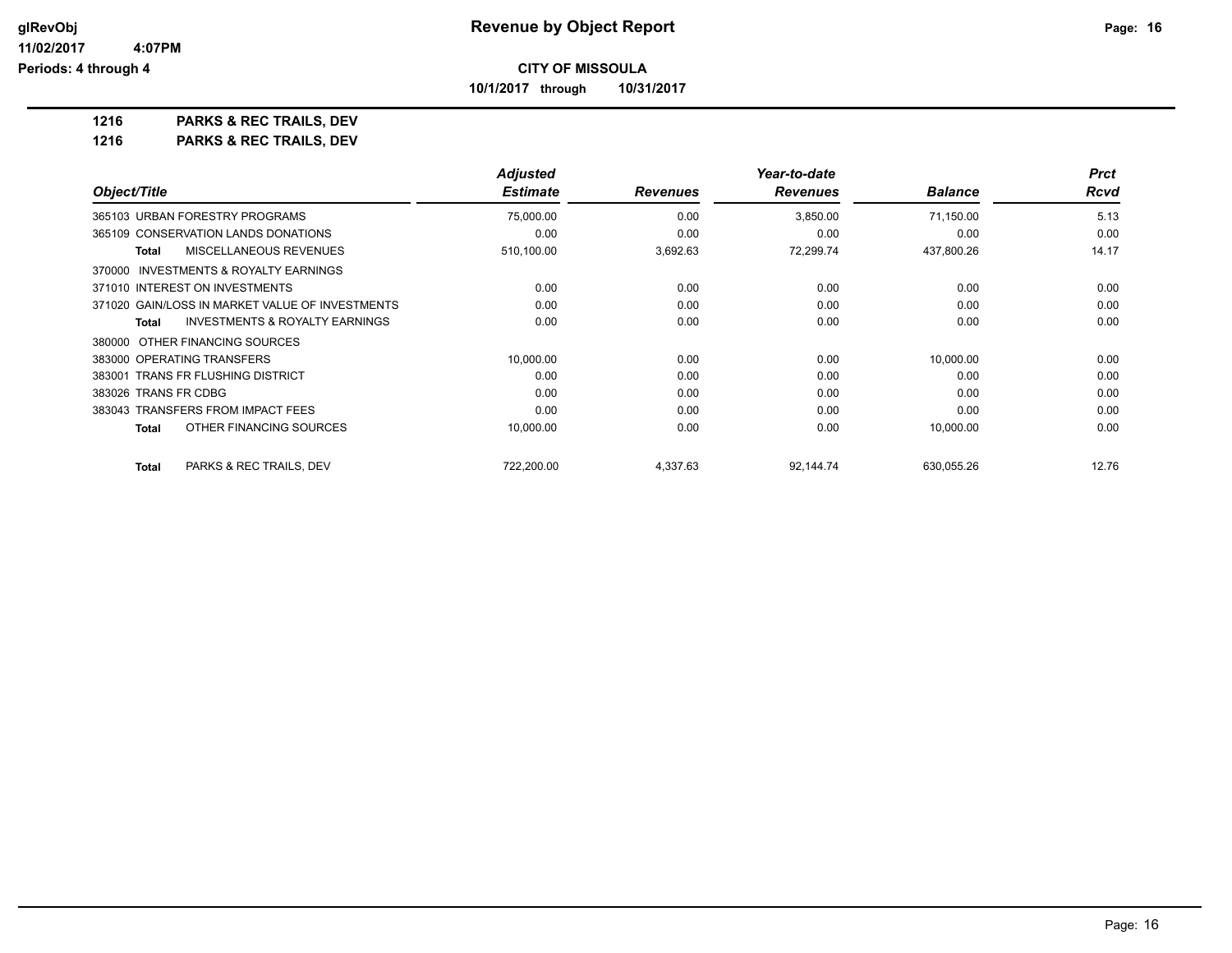**10/1/2017 through 10/31/2017**

|                                                   | <b>Adjusted</b> |           | Year-to-date    |                | <b>Prct</b> |
|---------------------------------------------------|-----------------|-----------|-----------------|----------------|-------------|
| Object/Title                                      | <b>Estimate</b> | Revenues  | <b>Revenues</b> | <b>Balance</b> | <b>Rcvd</b> |
| 330000 INTERGOVERNMENTAL REVENUES                 |                 |           |                 |                |             |
| 331013 NORTHSIDE PED BRIDGE ARRA GRANT            | 0.00            | 0.00      | 0.00            | 0.00           | 0.00        |
| 331014 WHITE PINE PLAYGROUND-CDBG GRANT           | 69,650.00       | 0.00      | 0.00            | 69,650.00      | 0.00        |
| 334025 COUNTY WEED                                | 15,000.00       | 525.00    | 15,525.00       | $-525.00$      | 103.50      |
| 334026 FOREST HEALTH GRANT                        | 0.00            | 0.00      | 0.00            | 0.00           | 0.00        |
| 334028 DEPT OF AG INTERN GRANT                    | 0.00            | 0.00      | 0.00            | 0.00           | 0.00        |
| 334121 DNRC GRANT                                 | 67,450.00       | 0.00      | 0.00            | 67,450.00      | 0.00        |
| 334122 RENEWABLE RESOURCE GRANTS                  | 0.00            | 0.00      | 0.00            | 0.00           | 0.00        |
| 334125 FWP GRANT                                  | 0.00            | 0.00      | 0.00            | 0.00           | 0.00        |
| 334251 RTP/TAP STATE GRANTS                       | 50,000.00       | 0.00      | 0.00            | 50,000.00      | 0.00        |
| 336023 STATE CONTRIB. - PERS                      | 0.00            | 0.00      | 0.00            | 0.00           | 0.00        |
| <b>INTERGOVERNMENTAL REVENUES</b><br><b>Total</b> | 202,100.00      | 525.00    | 15,525.00       | 186,575.00     | 7.68        |
| 340000 CHARGES FOR SERVICES                       |                 |           |                 |                |             |
| 343036 *** Title Not Found ***                    | 0.00            | 0.00      | 0.00            | 0.00           | 0.00        |
| 343302 PARKS SOIL PROJECT                         | 0.00            | 0.00      | 0.00            | 0.00           | 0.00        |
| 346034 GROUNDS MAINTENANCE CONTRACT               | 0.00            | 0.00      | 0.00            | 0.00           | 0.00        |
| 346051 MONTANA PARKS/REC CONFERENCE 2012          | 0.00            | 120.00    | 240.00          | $-240.00$      | 0.00        |
| 346052 PLAYGROUND SAFETY TRAINING                 | 0.00            | 0.00      | 4,080.00        | $-4,080.00$    | 0.00        |
| 346055 COUNTY PARK SUPPORT                        | 0.00            | 0.00      | 0.00            | 0.00           | 0.00        |
| <b>CHARGES FOR SERVICES</b><br><b>Total</b>       | 0.00            | 120.00    | 4,320.00        | $-4,320.00$    | 0.00        |
| 360000 MISCELLANEOUS REVENUES                     |                 |           |                 |                |             |
| 360000 MISCELLANEOUS REVENUES                     | 0.00            | 0.00      | 0.00            | 0.00           | 0.00        |
| 360010 MISCELLANEOUS                              | 0.00            | 0.00      | 0.00            | 0.00           | 0.00        |
| 361000 RATTLESNAKE LAND LEASES                    | 0.00            | 0.00      | 0.00            | 0.00           | 0.00        |
| 361003 CARAS PARK CONCERT REVENUE                 | 0.00            | 0.00      | 0.00            | 0.00           | 0.00        |
| 364040 INSURANCE AND DAMAGE RECOVERY              | 0.00            | 0.00      | 302.78          | $-302.78$      | 0.00        |
| 365000 DONATIONS                                  | 260,100.00      | 0.00      | 50,560.00       | 209,540.00     | 19.44       |
| 365001 *** Title Not Found ***                    | 0.00            | 0.00      | 0.00            | 0.00           | 0.00        |
| 365002 OTHER RECREATION DONATIONS                 | 130,000.00      | 2,550.00  | 5,791.00        | 124,209.00     | 4.45        |
| 365003 DONATIONS - SMOKE ALARMS                   | 0.00            | 0.00      | 0.00            | 0.00           | 0.00        |
| 365004 GRANT CR TRAIL ASSN DONATION               | 0.00            | 0.00      | 0.00            | 0.00           | 0.00        |
| 365005 DONATIONS - ARCO                           | 0.00            | 0.00      | 0.00            | 0.00           | 0.00        |
| 365009 DONATIONS - BASKETBALL/TENNIS COURT        | 45,000.00       | 0.00      | 0.00            | 45,000.00      | 0.00        |
| 365019 PARKS DONATIONS                            | 0.00            | 204.00    | 9,775.07        | $-9,775.07$    | 0.00        |
| 365020 OPEN SPACE DONATIONS                       | 0.00            | 0.00      | 0.00            | 0.00           | 0.00        |
| 365100 RECREATION OUTDOOR                         | 0.00            | 1,067.00  | 1,975.00        | $-1,975.00$    | 0.00        |
| 365101 RECREATION SCHOLARSHIP                     | 0.00            | $-128.37$ | $-354.11$       | 354.11         | 0.00        |
| 365102 RECREATION YOUTH & ADULT SPORTS            | 0.00            | 0.00      | 400.00          | $-400.00$      | 0.00        |
| 365103 URBAN FORESTRY PROGRAMS                    | 75.000.00       | 0.00      | 3.850.00        | 71,150.00      | 5.13        |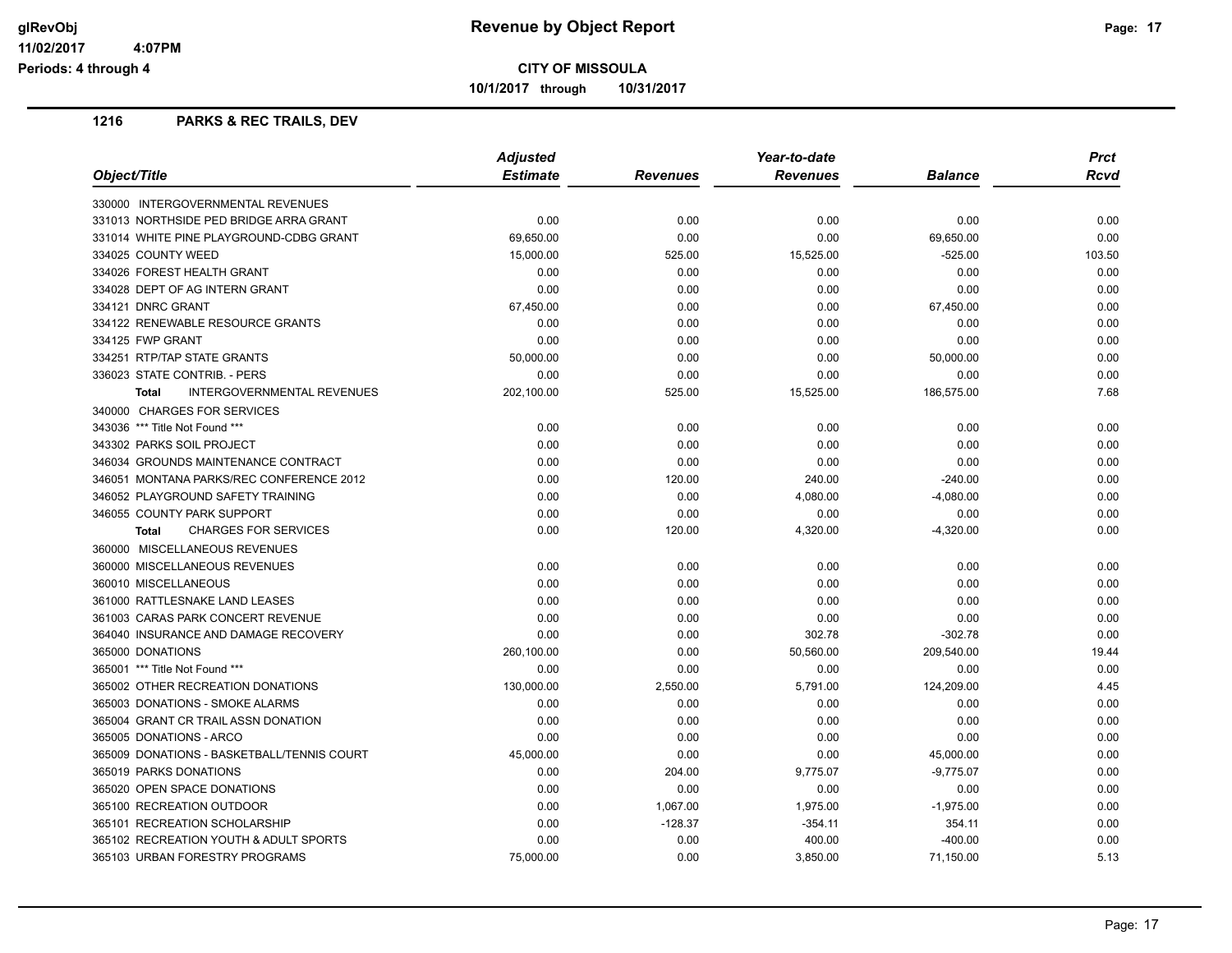**10/1/2017 through 10/31/2017**

| Object/Title                                              | <b>Adjusted</b><br><b>Estimate</b> | <b>Revenues</b> | Year-to-date<br><b>Revenues</b> | <b>Balance</b> | <b>Prct</b><br>Rcvd |
|-----------------------------------------------------------|------------------------------------|-----------------|---------------------------------|----------------|---------------------|
| 365109 CONSERVATION LANDS DONATIONS                       | 0.00                               | 0.00            | 0.00                            | 0.00           | 0.00                |
| <b>MISCELLANEOUS REVENUES</b><br><b>Total</b>             | 510,100.00                         | 3,692.63        | 72,299.74                       | 437,800.26     | 14.17               |
| INVESTMENTS & ROYALTY EARNINGS<br>370000                  |                                    |                 |                                 |                |                     |
| 371010 INTEREST ON INVESTMENTS                            | 0.00                               | 0.00            | 0.00                            | 0.00           | 0.00                |
| 371020 GAIN/LOSS IN MARKET VALUE OF INVESTMENT            | 0.00                               | 0.00            | 0.00                            | 0.00           | 0.00                |
| <b>INVESTMENTS &amp; ROYALTY EARNINGS</b><br><b>Total</b> | 0.00                               | 0.00            | 0.00                            | 0.00           | 0.00                |
| 380000 OTHER FINANCING SOURCES                            |                                    |                 |                                 |                |                     |
| 383000 OPERATING TRANSFERS                                | 10,000.00                          | 0.00            | 0.00                            | 10,000.00      | 0.00                |
| 383001 TRANS FR FLUSHING DISTRICT                         | 0.00                               | 0.00            | 0.00                            | 0.00           | 0.00                |
| 383026 TRANS FR CDBG                                      | 0.00                               | 0.00            | 0.00                            | 0.00           | 0.00                |
| 383043 TRANSFERS FROM IMPACT FEES                         | 0.00                               | 0.00            | 0.00                            | 0.00           | 0.00                |
| OTHER FINANCING SOURCES<br><b>Total</b>                   | 10,000.00                          | 0.00            | 0.00                            | 10,000.00      | 0.00                |
| PARKS & REC TRAILS, DEV<br><b>Total</b>                   | 722,200.00                         | 4,337.63        | 92,144.74                       | 630,055.26     | 12.76               |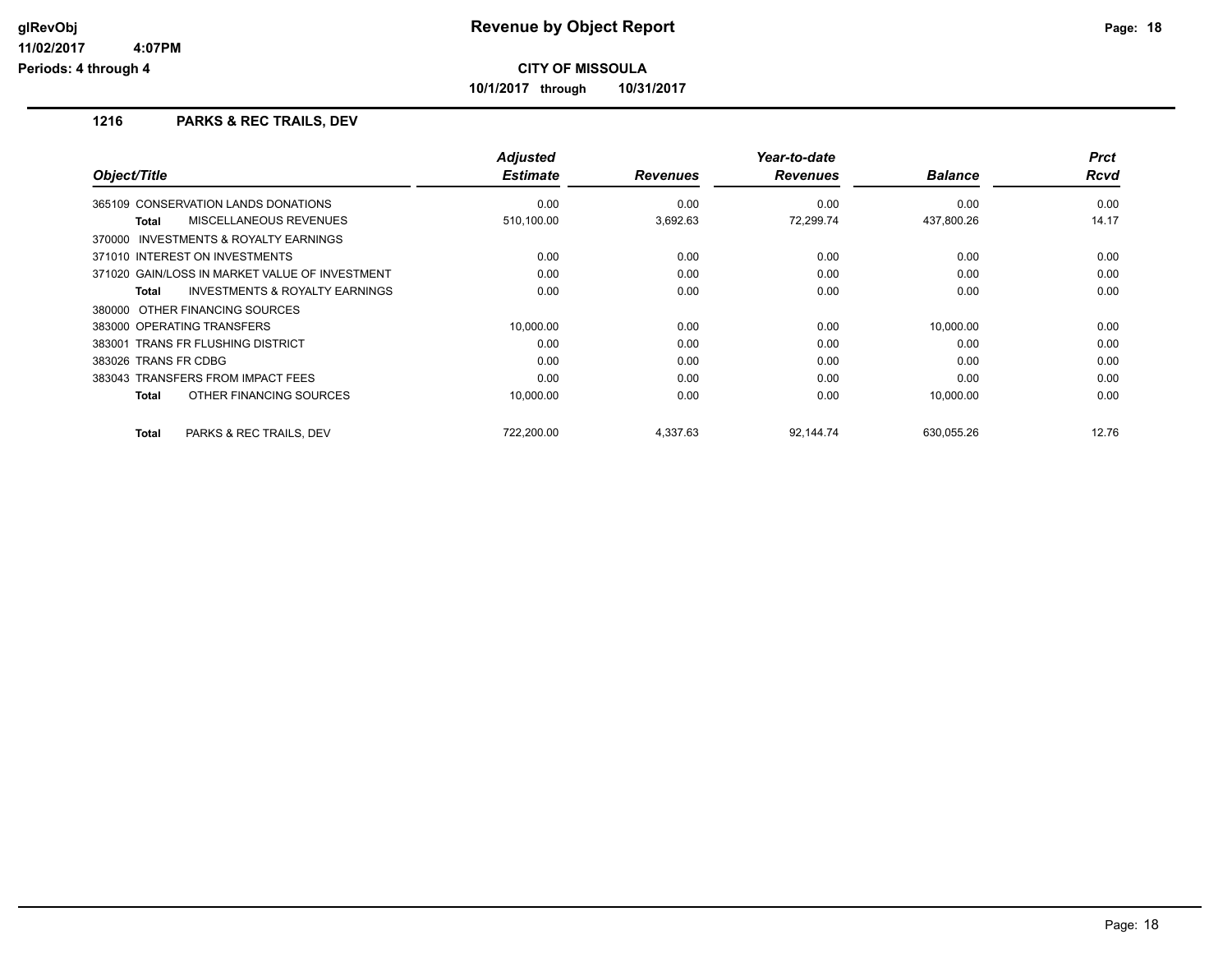**10/1/2017 through 10/31/2017**

#### **1217 PARKS CITY LIFE GYM LEASE**

**1217 PARKS CITY LIFE GYM LEASE**

|                                             | <b>Adjusted</b> |                 | Year-to-date    |                | <b>Prct</b> |
|---------------------------------------------|-----------------|-----------------|-----------------|----------------|-------------|
| Object/Title                                | <b>Estimate</b> | <b>Revenues</b> | <b>Revenues</b> | <b>Balance</b> | <b>Rcvd</b> |
| <b>INTERGOVERNMENTAL REVENUES</b><br>330000 |                 |                 |                 |                |             |
| 336023 STATE CONTRIB. - PERS                | 0.00            | 0.00            | 0.00            | 0.00           | 0.00        |
| <b>INTERGOVERNMENTAL REVENUES</b><br>Total  | 0.00            | 0.00            | 0.00            | 0.00           | 0.00        |
| 340000 CHARGES FOR SERVICES                 |                 |                 |                 |                |             |
| 346031 RECREATION FEES                      | 2,000.00        | 2,490.50        | 8,451.00        | $-6,451.00$    | 422.55      |
| 346032 PRESCHOOL PROGRAMS                   | 22,000.00       | 0.00            | 0.00            | 22,000.00      | 0.00        |
| 346033 PARK FEES/FACILITY RENTALS           | 17.000.00       | 0.00            | 0.00            | 17,000.00      | 0.00        |
| 346038 RECREATION CENTER FEES               | 500.00          | 0.00            | 0.00            | 500.00         | 0.00        |
| 346053 CITY LIFE PROGRAMS                   | 9,000.00        | 1,405.00        | 1,535.00        | 7,465.00       | 17.06       |
| <b>CHARGES FOR SERVICES</b><br>Total        | 50,500.00       | 3,895.50        | 9,986.00        | 40,514.00      | 19.77       |
| 360000 MISCELLANEOUS REVENUES               |                 |                 |                 |                |             |
| 365019 PARKS DONATIONS                      | 0.00            | 0.00            | 0.00            | 0.00           | 0.00        |
| MISCELLANEOUS REVENUES<br>Total             | 0.00            | 0.00            | 0.00            | 0.00           | 0.00        |
| PARKS CITY LIFE GYM LEASE<br>Total          | 50,500.00       | 3,895.50        | 9,986.00        | 40,514.00      | 19.77       |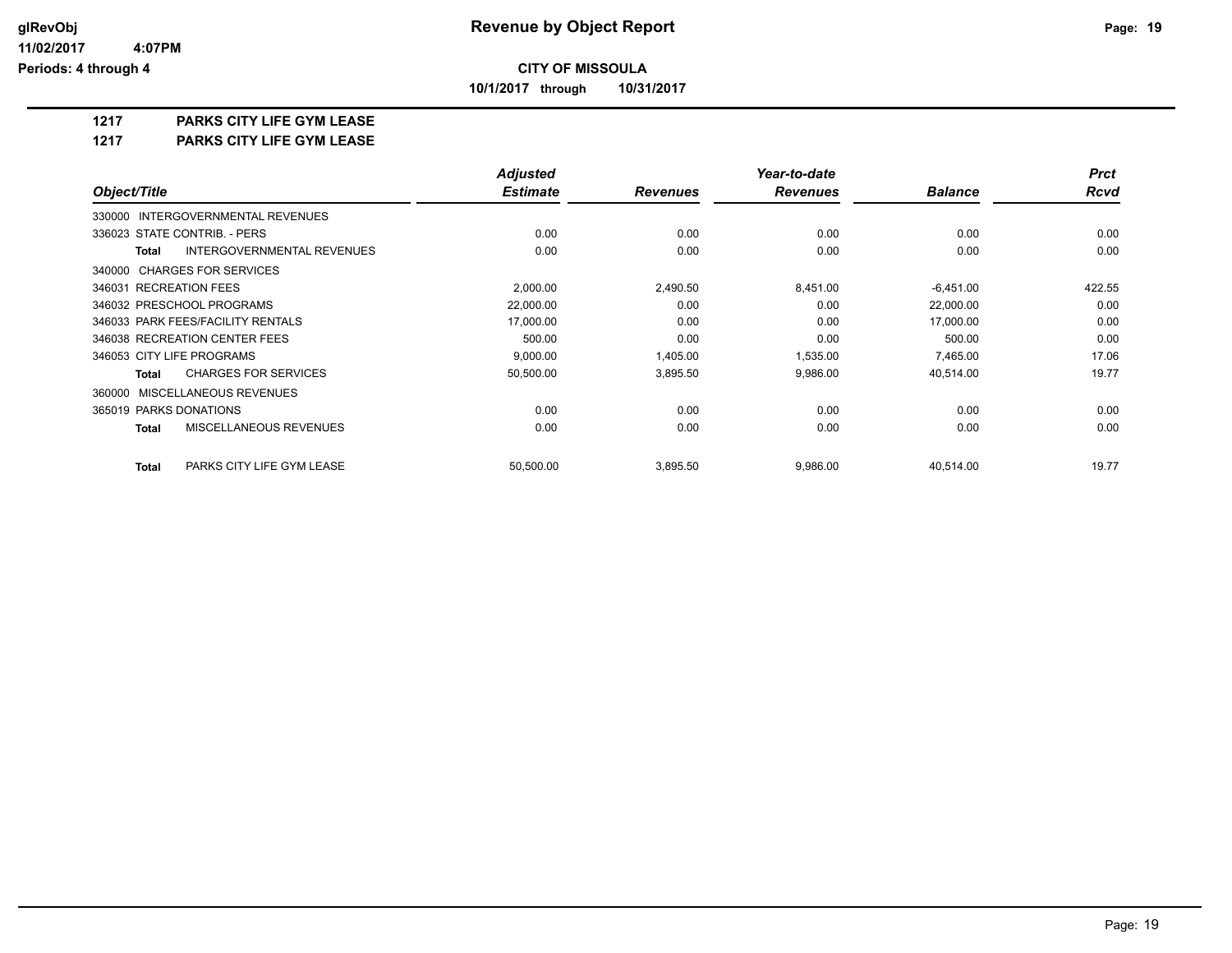**10/1/2017 through 10/31/2017**

# **1217 PARKS CITY LIFE GYM LEASE**

|                                             | <b>Adjusted</b> |                 | Year-to-date    |                | <b>Prct</b> |
|---------------------------------------------|-----------------|-----------------|-----------------|----------------|-------------|
| Object/Title                                | <b>Estimate</b> | <b>Revenues</b> | <b>Revenues</b> | <b>Balance</b> | <b>Rcvd</b> |
| 330000 INTERGOVERNMENTAL REVENUES           |                 |                 |                 |                |             |
| 336023 STATE CONTRIB. - PERS                | 0.00            | 0.00            | 0.00            | 0.00           | 0.00        |
| INTERGOVERNMENTAL REVENUES<br><b>Total</b>  | 0.00            | 0.00            | 0.00            | 0.00           | 0.00        |
| 340000 CHARGES FOR SERVICES                 |                 |                 |                 |                |             |
| 346031 RECREATION FEES                      | 2,000.00        | 2,490.50        | 8,451.00        | $-6,451.00$    | 422.55      |
| 346032 PRESCHOOL PROGRAMS                   | 22,000.00       | 0.00            | 0.00            | 22,000.00      | 0.00        |
| 346033 PARK FEES/FACILITY RENTALS           | 17,000.00       | 0.00            | 0.00            | 17,000.00      | 0.00        |
| 346038 RECREATION CENTER FEES               | 500.00          | 0.00            | 0.00            | 500.00         | 0.00        |
| 346053 CITY LIFE PROGRAMS                   | 9,000.00        | 1,405.00        | 1,535.00        | 7,465.00       | 17.06       |
| <b>CHARGES FOR SERVICES</b><br><b>Total</b> | 50,500.00       | 3,895.50        | 9,986.00        | 40,514.00      | 19.77       |
| 360000 MISCELLANEOUS REVENUES               |                 |                 |                 |                |             |
| 365019 PARKS DONATIONS                      | 0.00            | 0.00            | 0.00            | 0.00           | 0.00        |
| MISCELLANEOUS REVENUES<br><b>Total</b>      | 0.00            | 0.00            | 0.00            | 0.00           | 0.00        |
| PARKS CITY LIFE GYM LEASE<br><b>Total</b>   | 50,500.00       | 3,895.50        | 9,986.00        | 40,514.00      | 19.77       |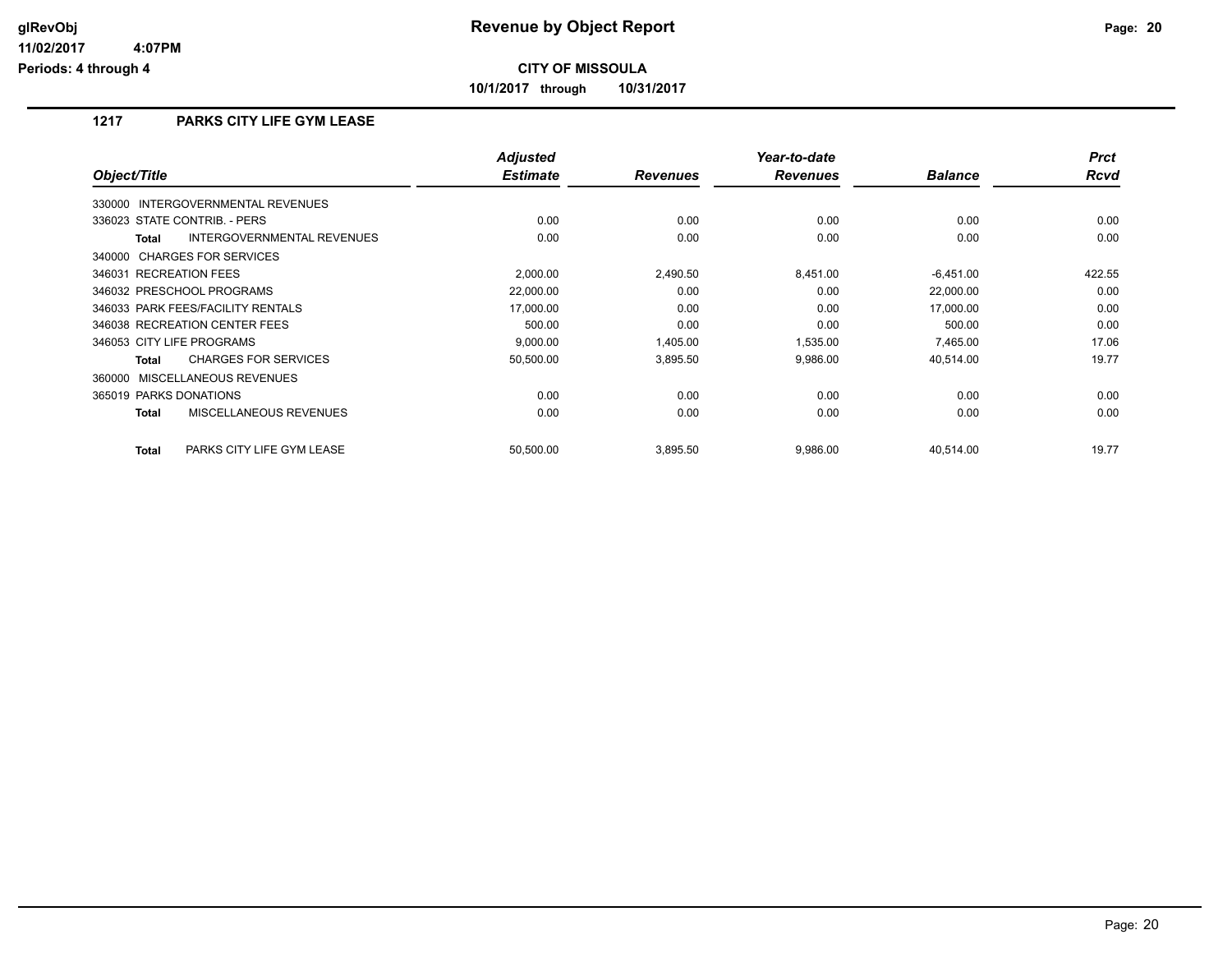**10/1/2017 through 10/31/2017**

#### **1218 ALL ABILITIES PLAYGROUND**

#### **1218 ALL ABILITIES PLAYGROUND**

|                                          | <b>Adjusted</b> |                 | Year-to-date    |                | <b>Prct</b> |
|------------------------------------------|-----------------|-----------------|-----------------|----------------|-------------|
| Object/Title                             | <b>Estimate</b> | <b>Revenues</b> | <b>Revenues</b> | <b>Balance</b> | <b>Rcvd</b> |
| 360000 MISCELLANEOUS REVENUES            |                 |                 |                 |                |             |
| 365019 PARKS DONATIONS                   | 0.00            | 0.00            | 0.00            | 0.00           | 0.00        |
| MISCELLANEOUS REVENUES<br>Total          | 0.00            | 0.00            | 0.00            | 0.00           | 0.00        |
| 380000 OTHER FINANCING SOURCES           |                 |                 |                 |                |             |
| 383010 TRANS FR CIP                      | 0.00            | 0.00            | 0.00            | 0.00           | 0.00        |
| OTHER FINANCING SOURCES<br><b>Total</b>  | 0.00            | 0.00            | 0.00            | 0.00           | 0.00        |
|                                          |                 |                 |                 |                |             |
| ALL ABILITIES PLAYGROUND<br><b>Total</b> | 0.00            | 0.00            | 0.00            | 0.00           | 0.00        |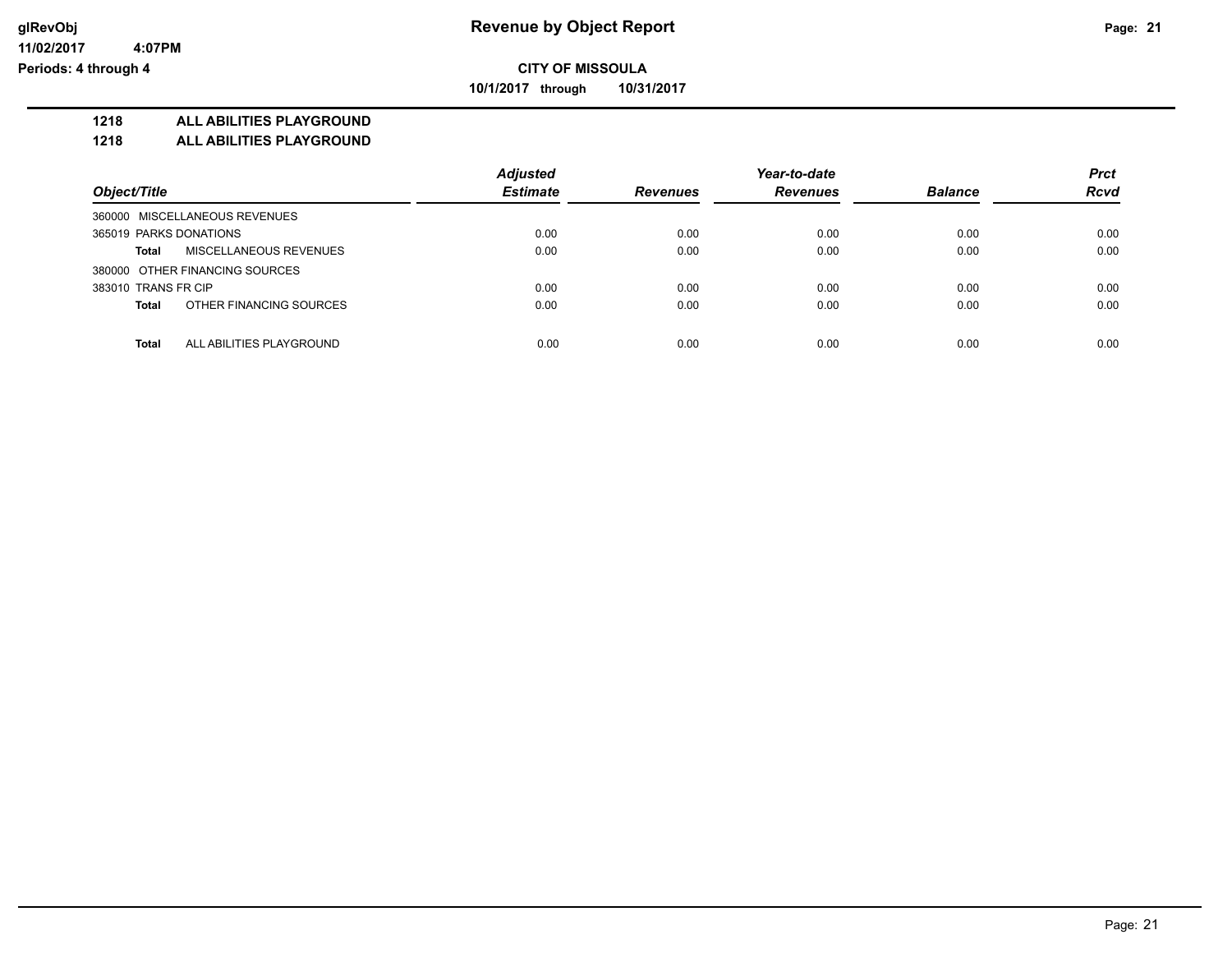**Periods: 4 through 4**

**CITY OF MISSOULA**

**10/1/2017 through 10/31/2017**

# **1218 ALL ABILITIES PLAYGROUND**

| Object/Title                                  | <b>Adjusted</b><br><b>Estimate</b> | <b>Revenues</b> | Year-to-date<br><b>Revenues</b> | <b>Balance</b> | <b>Prct</b><br><b>Rcvd</b> |
|-----------------------------------------------|------------------------------------|-----------------|---------------------------------|----------------|----------------------------|
| 360000 MISCELLANEOUS REVENUES                 |                                    |                 |                                 |                |                            |
| 365019 PARKS DONATIONS                        | 0.00                               | 0.00            | 0.00                            | 0.00           | 0.00                       |
| <b>MISCELLANEOUS REVENUES</b><br><b>Total</b> | 0.00                               | 0.00            | 0.00                            | 0.00           | 0.00                       |
| 380000 OTHER FINANCING SOURCES                |                                    |                 |                                 |                |                            |
| 383010 TRANS FR CIP                           | 0.00                               | 0.00            | 0.00                            | 0.00           | 0.00                       |
| OTHER FINANCING SOURCES<br><b>Total</b>       | 0.00                               | 0.00            | 0.00                            | 0.00           | 0.00                       |
|                                               |                                    |                 |                                 |                |                            |
| ALL ABILITIES PLAYGROUND<br>Total             | 0.00                               | 0.00            | 0.00                            | 0.00           | 0.00                       |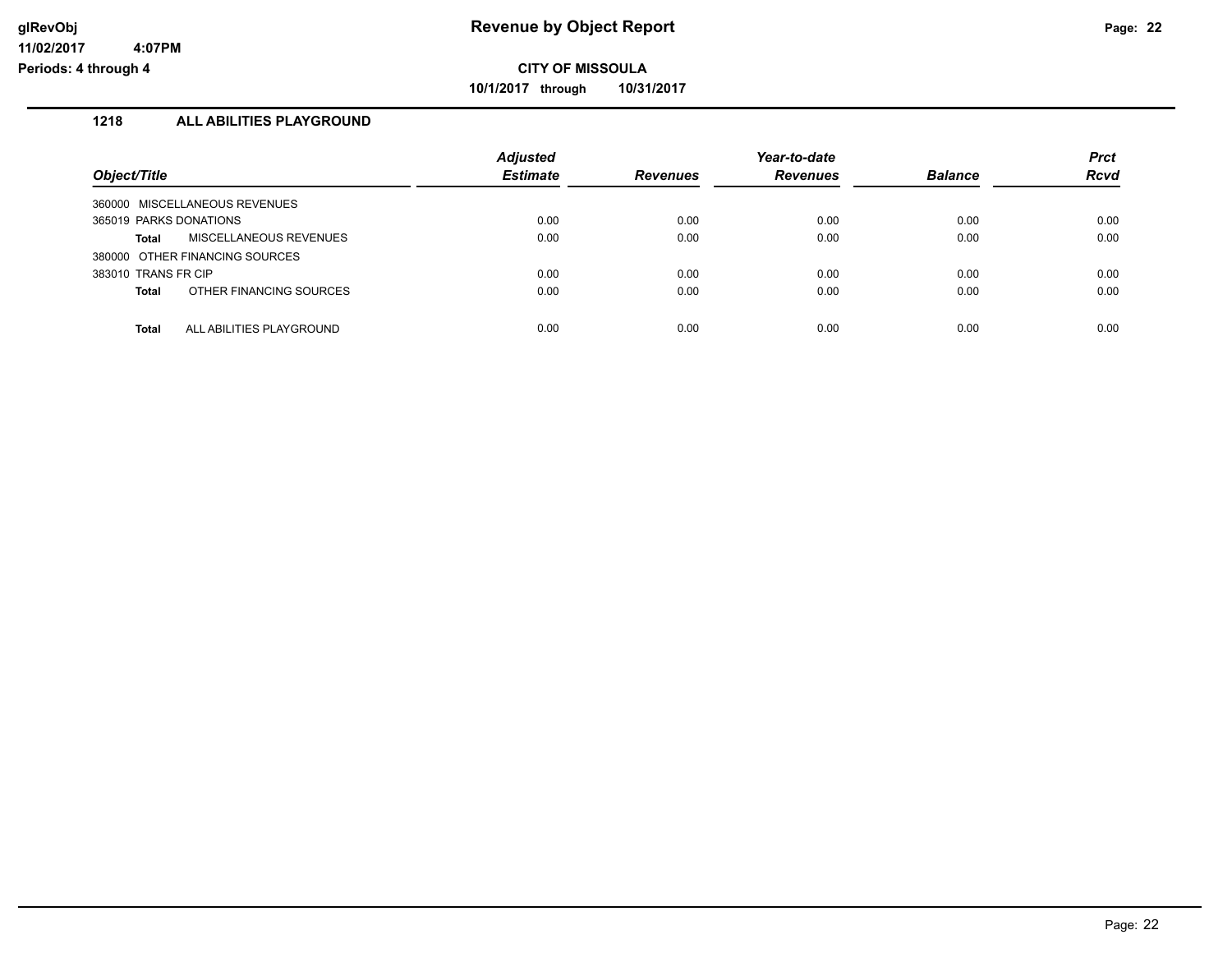**10/1/2017 through 10/31/2017**

#### **1219 FT MISSOULA REGIONAL PARK**

#### **1219 FT MISSOULA REGIONAL PARK**

|                                                   | <b>Adjusted</b> |                 | Year-to-date    |                | <b>Prct</b> |
|---------------------------------------------------|-----------------|-----------------|-----------------|----------------|-------------|
| Object/Title                                      | <b>Estimate</b> | <b>Revenues</b> | <b>Revenues</b> | <b>Balance</b> | <b>Rcvd</b> |
| 330000 INTERGOVERNMENTAL REVENUES                 |                 |                 |                 |                |             |
| 330000 INTERGOVERNMENTAL REVENUES                 | 162,883.00      | 0.00            | 0.00            | 162,883.00     | 0.00        |
| 336023 STATE CONTRIB. - PERS                      | 0.00            | 0.00            | 34.18           | $-34.18$       | 0.00        |
| <b>INTERGOVERNMENTAL REVENUES</b><br><b>Total</b> | 162,883.00      | 0.00            | 34.18           | 162,848.82     | 0.02        |
| 340000 CHARGES FOR SERVICES                       |                 |                 |                 |                |             |
| 346031 RECREATION FEES                            | 101,000.00      | 45.00           | 1,667.50        | 99,332.50      | 1.65        |
| 346033 PARK FEES/FACILITY RENTALS                 | 34,000.00       | 8,889.31        | 16.885.98       | 17.114.02      | 49.66       |
| 346034 GROUNDS MAINTENANCE CONTRACT               | 0.00            | 0.00            | 48,368.00       | $-48,368.00$   | 0.00        |
| 346036 PARK CONCESSION FEES                       | 93,770.00       | 0.00            | 1,338.50        | 92,431.50      | 1.43        |
| 346050 COUNTY PLAYGROUND CONTRACT                 | 0.00            | 0.00            | 0.00            | 0.00           | 0.00        |
| 346431 *** Title Not Found ***                    | 0.00            | 0.00            | 0.00            | 0.00           | 0.00        |
| 346433 *** Title Not Found ***                    | 0.00            | 0.00            | 0.00            | 0.00           | 0.00        |
| 346531 *** Title Not Found ***                    | 0.00            | 0.00            | 0.00            | 0.00           | 0.00        |
| 346631 *** Title Not Found ***                    | 0.00            | 0.00            | 0.00            | 0.00           | 0.00        |
| <b>CHARGES FOR SERVICES</b><br><b>Total</b>       | 228,770.00      | 8,934.31        | 68,259.98       | 160,510.02     | 29.84       |
| 360000 MISCELLANEOUS REVENUES                     |                 |                 |                 |                |             |
| 360010 MISCELLANEOUS                              | 0.00            | 0.00            | 0.00            | 0.00           | 0.00        |
| 365000 DONATIONS                                  | 0.00            | 0.00            | 153.00          | $-153.00$      | 0.00        |
| 365019 PARKS DONATIONS                            | 0.00            | 860.25          | 1,269.91        | $-1,269.91$    | 0.00        |
| MISCELLANEOUS REVENUES<br><b>Total</b>            | 0.00            | 860.25          | 1,422.91        | $-1,422.91$    | 0.00        |
| OTHER FINANCING SOURCES<br>380000                 |                 |                 |                 |                |             |
| 381010 BOND PROCEEDS                              | 53,064.00       | 0.00            | 0.00            | 53,064.00      | 0.00        |
| 383000 OPERATING TRANSFERS                        | 320,695.00      | 0.00            | 0.00            | 320,695.00     | 0.00        |
| 383050 TRANSFER FROM IMPACT FEES                  | 0.00            | 0.00            | 0.00            | 0.00           | 0.00        |
| OTHER FINANCING SOURCES<br><b>Total</b>           | 373,759.00      | 0.00            | 0.00            | 373,759.00     | 0.00        |
| FT MISSOULA REGIONAL PARK<br><b>Total</b>         | 765,412.00      | 9,794.56        | 69,717.07       | 695,694.93     | 9.11        |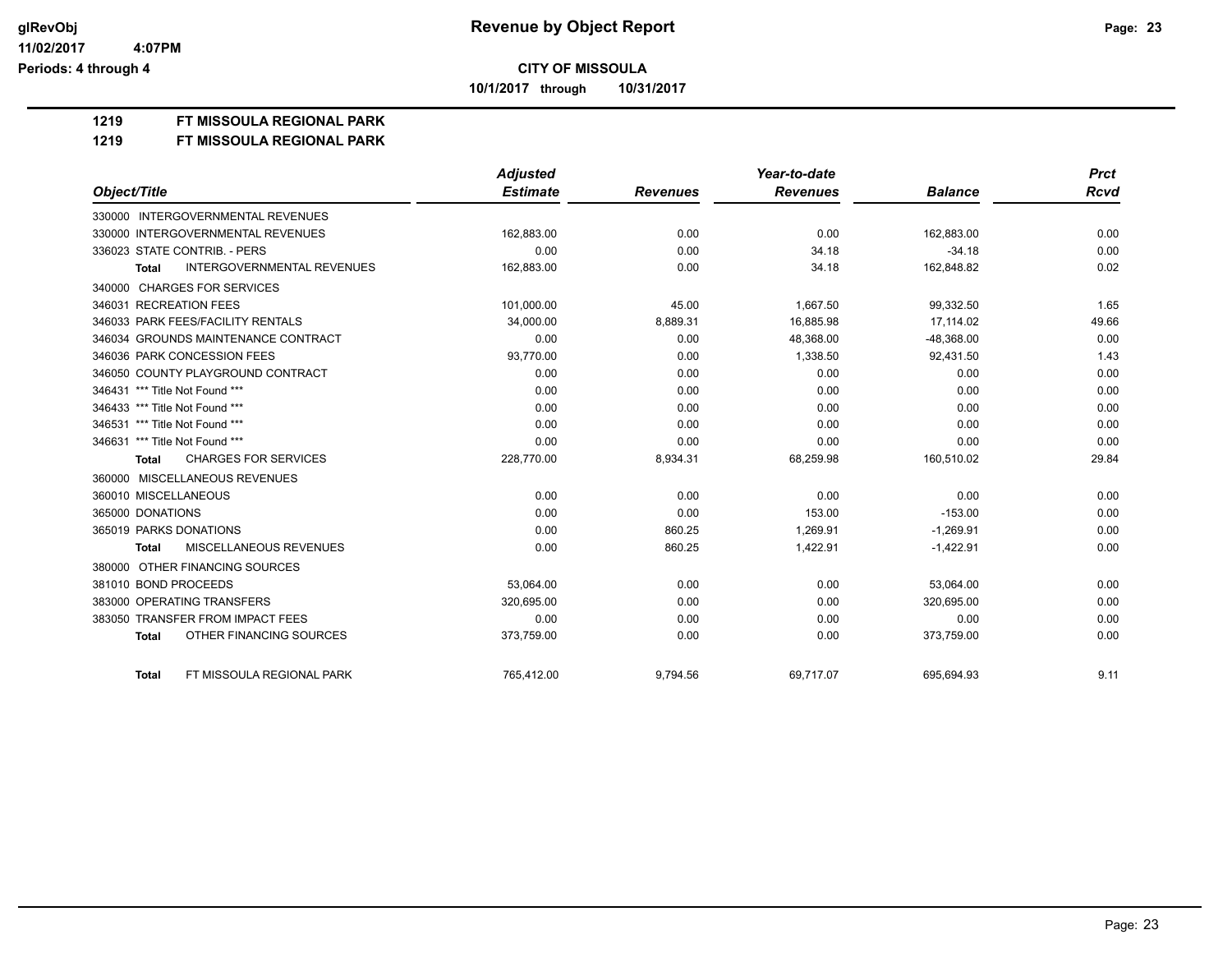**10/1/2017 through 10/31/2017**

# **1219 FT MISSOULA REGIONAL PARK**

|                                                   | <b>Adjusted</b> |                 | Year-to-date    |                | <b>Prct</b> |
|---------------------------------------------------|-----------------|-----------------|-----------------|----------------|-------------|
| Object/Title                                      | <b>Estimate</b> | <b>Revenues</b> | <b>Revenues</b> | <b>Balance</b> | <b>Rcvd</b> |
| 330000 INTERGOVERNMENTAL REVENUES                 |                 |                 |                 |                |             |
| 330000 INTERGOVERNMENTAL REVENUES                 | 162,883.00      | 0.00            | 0.00            | 162,883.00     | 0.00        |
| 336023 STATE CONTRIB. - PERS                      | 0.00            | 0.00            | 34.18           | $-34.18$       | 0.00        |
| <b>INTERGOVERNMENTAL REVENUES</b><br><b>Total</b> | 162,883.00      | 0.00            | 34.18           | 162,848.82     | 0.02        |
| 340000 CHARGES FOR SERVICES                       |                 |                 |                 |                |             |
| 346031 RECREATION FEES                            | 101,000.00      | 45.00           | 1,667.50        | 99,332.50      | 1.65        |
| 346033 PARK FEES/FACILITY RENTALS                 | 34,000.00       | 8,889.31        | 16,885.98       | 17,114.02      | 49.66       |
| 346034 GROUNDS MAINTENANCE CONTRACT               | 0.00            | 0.00            | 48,368.00       | $-48,368.00$   | 0.00        |
| 346036 PARK CONCESSION FEES                       | 93,770.00       | 0.00            | 1,338.50        | 92,431.50      | 1.43        |
| 346050 COUNTY PLAYGROUND CONTRACT                 | 0.00            | 0.00            | 0.00            | 0.00           | 0.00        |
| 346431 *** Title Not Found ***                    | 0.00            | 0.00            | 0.00            | 0.00           | 0.00        |
| 346433 *** Title Not Found ***                    | 0.00            | 0.00            | 0.00            | 0.00           | 0.00        |
| 346531 *** Title Not Found ***                    | 0.00            | 0.00            | 0.00            | 0.00           | 0.00        |
| 346631 *** Title Not Found ***                    | 0.00            | 0.00            | 0.00            | 0.00           | 0.00        |
| <b>CHARGES FOR SERVICES</b><br><b>Total</b>       | 228,770.00      | 8,934.31        | 68,259.98       | 160,510.02     | 29.84       |
| 360000 MISCELLANEOUS REVENUES                     |                 |                 |                 |                |             |
| 360010 MISCELLANEOUS                              | 0.00            | 0.00            | 0.00            | 0.00           | 0.00        |
| 365000 DONATIONS                                  | 0.00            | 0.00            | 153.00          | $-153.00$      | 0.00        |
| 365019 PARKS DONATIONS                            | 0.00            | 860.25          | 1,269.91        | $-1,269.91$    | 0.00        |
| MISCELLANEOUS REVENUES<br><b>Total</b>            | 0.00            | 860.25          | 1,422.91        | $-1,422.91$    | 0.00        |
| 380000 OTHER FINANCING SOURCES                    |                 |                 |                 |                |             |
| 381010 BOND PROCEEDS                              | 53.064.00       | 0.00            | 0.00            | 53,064.00      | 0.00        |
| 383000 OPERATING TRANSFERS                        | 320,695.00      | 0.00            | 0.00            | 320,695.00     | 0.00        |
| 383050 TRANSFER FROM IMPACT FEES                  | 0.00            | 0.00            | 0.00            | 0.00           | 0.00        |
| OTHER FINANCING SOURCES<br><b>Total</b>           | 373,759.00      | 0.00            | 0.00            | 373,759.00     | 0.00        |
| FT MISSOULA REGIONAL PARK<br><b>Total</b>         | 765,412.00      | 9,794.56        | 69,717.07       | 695,694.93     | 9.11        |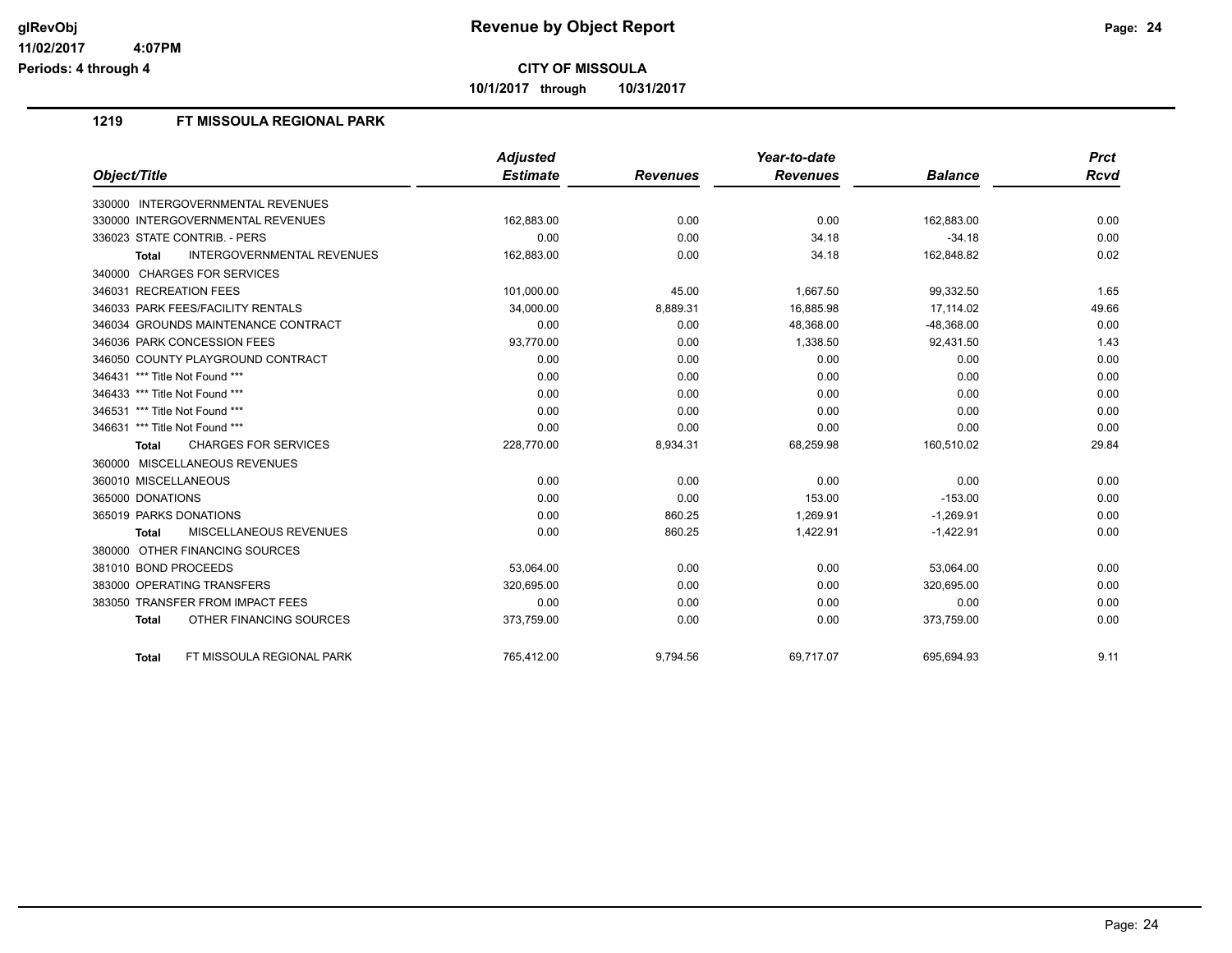#### **11/02/2017 4:07PM Periods: 4 through 4**

**CITY OF MISSOULA**

**10/1/2017 through 10/31/2017**

# **1241 CREMAIN WALL & CEMETERY DONATIONS FUND**

# **1241 CREMAIN WALL & CEMETERY DONATIONS FUND**

|                                                                | <b>Adjusted</b> |                 | Year-to-date    |                | <b>Prct</b> |
|----------------------------------------------------------------|-----------------|-----------------|-----------------|----------------|-------------|
| Object/Title                                                   | <b>Estimate</b> | <b>Revenues</b> | <b>Revenues</b> | <b>Balance</b> | <b>Rcvd</b> |
| 340000 CHARGES FOR SERVICES                                    |                 |                 |                 |                |             |
| 343310 SALE OF NICHE NAMEPLATES & VASES                        | 0.00            | 9,800.00        | 17,400.00       | $-17,400.00$   | 0.00        |
| 343311 SALE OF NICHES                                          | 0.00            | 0.00            | 0.00            | 0.00           | 0.00        |
| 343322 CEMETERY FLOWER CARE                                    | 10,000.00       | 0.00            | 0.00            | 10,000.00      | 0.00        |
| <b>CHARGES FOR SERVICES</b><br>Total                           | 10,000.00       | 9,800.00        | 17,400.00       | $-7,400.00$    | 174.00      |
| MISCELLANEOUS REVENUES<br>360000                               |                 |                 |                 |                |             |
| 360010 MISCELLANEOUS                                           | 0.00            | 0.00            | 0.00            | 0.00           | 0.00        |
| 365000 DONATIONS                                               | 0.00            | 0.00            | 0.00            | 0.00           | 0.00        |
| MISCELLANEOUS REVENUES<br>Total                                | 0.00            | 0.00            | 0.00            | 0.00           | 0.00        |
| <b>INVESTMENTS &amp; ROYALTY EARNINGS</b><br>370000            |                 |                 |                 |                |             |
| 371010 INTEREST ON INVESTMENTS                                 | 0.00            | 0.00            | 0.00            | 0.00           | 0.00        |
| 371020 GAIN/LOSS IN MARKET VALUE OF INVESTMENTS                | 0.00            | 0.00            | 0.00            | 0.00           | 0.00        |
| <b>INVESTMENTS &amp; ROYALTY EARNINGS</b><br>Total             | 0.00            | 0.00            | 0.00            | 0.00           | 0.00        |
| <b>CREMAIN WALL &amp; CEMETERY DONATIONS F</b><br><b>Total</b> | 10,000.00       | 9,800.00        | 17,400.00       | $-7,400.00$    | 174.00      |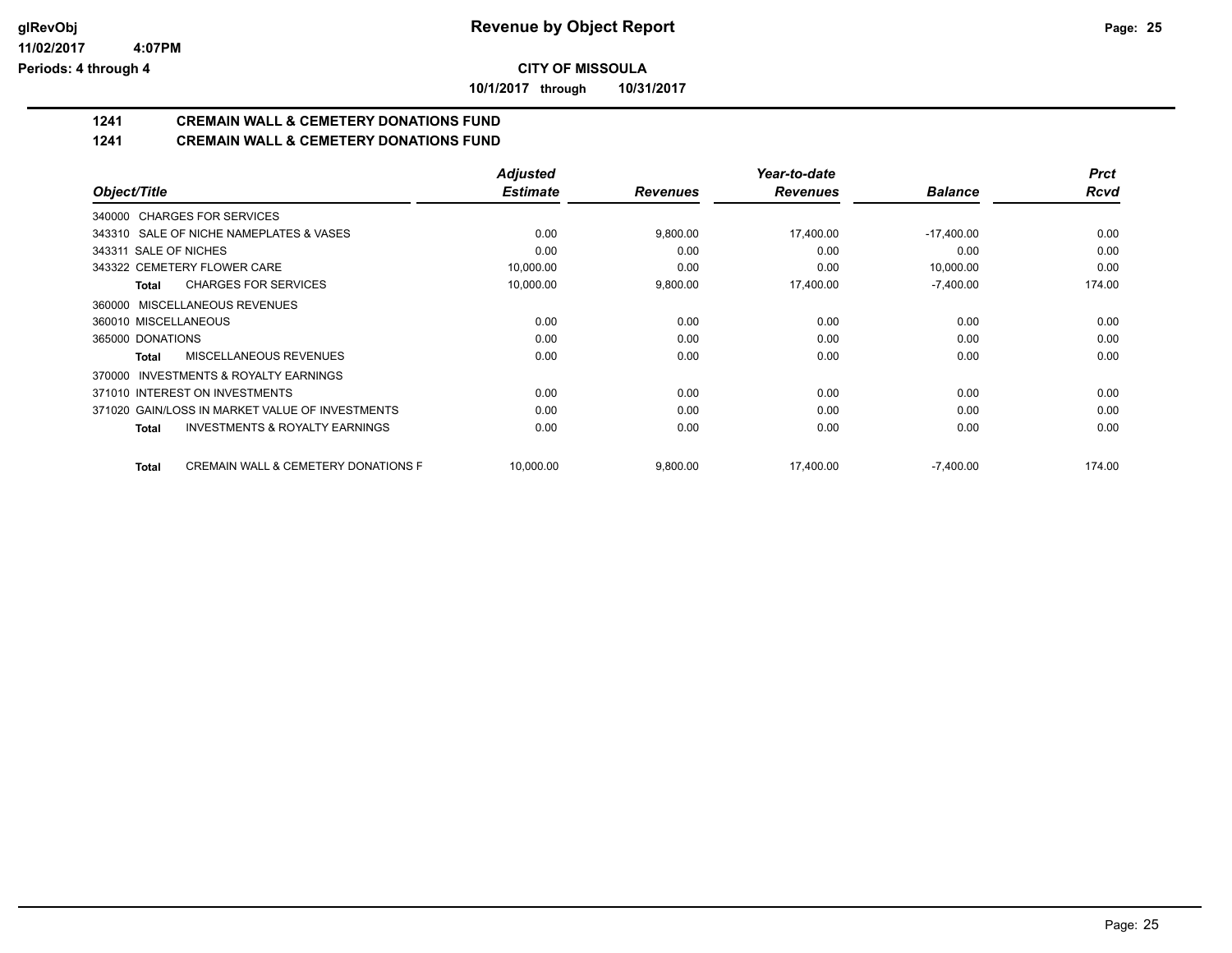**10/1/2017 through 10/31/2017**

#### **1241 CREMAIN WALL & CEMETERY DONATIONS FUND**

| Object/Title                                                   | <b>Adjusted</b><br><b>Estimate</b> | <b>Revenues</b> | Year-to-date<br><b>Revenues</b> | <b>Balance</b> | <b>Prct</b><br><b>Rcvd</b> |
|----------------------------------------------------------------|------------------------------------|-----------------|---------------------------------|----------------|----------------------------|
|                                                                |                                    |                 |                                 |                |                            |
| 340000 CHARGES FOR SERVICES                                    |                                    |                 |                                 |                |                            |
| 343310 SALE OF NICHE NAMEPLATES & VASES                        | 0.00                               | 9,800.00        | 17,400.00                       | $-17,400.00$   | 0.00                       |
| 343311 SALE OF NICHES                                          | 0.00                               | 0.00            | 0.00                            | 0.00           | 0.00                       |
| 343322 CEMETERY FLOWER CARE                                    | 10,000.00                          | 0.00            | 0.00                            | 10,000.00      | 0.00                       |
| <b>CHARGES FOR SERVICES</b><br>Total                           | 10,000.00                          | 9,800.00        | 17,400.00                       | $-7,400.00$    | 174.00                     |
| 360000 MISCELLANEOUS REVENUES                                  |                                    |                 |                                 |                |                            |
| 360010 MISCELLANEOUS                                           | 0.00                               | 0.00            | 0.00                            | 0.00           | 0.00                       |
| 365000 DONATIONS                                               | 0.00                               | 0.00            | 0.00                            | 0.00           | 0.00                       |
| MISCELLANEOUS REVENUES<br><b>Total</b>                         | 0.00                               | 0.00            | 0.00                            | 0.00           | 0.00                       |
| 370000 INVESTMENTS & ROYALTY EARNINGS                          |                                    |                 |                                 |                |                            |
| 371010 INTEREST ON INVESTMENTS                                 | 0.00                               | 0.00            | 0.00                            | 0.00           | 0.00                       |
| 371020 GAIN/LOSS IN MARKET VALUE OF INVESTMENT                 | 0.00                               | 0.00            | 0.00                            | 0.00           | 0.00                       |
| <b>INVESTMENTS &amp; ROYALTY EARNINGS</b><br>Total             | 0.00                               | 0.00            | 0.00                            | 0.00           | 0.00                       |
| <b>CREMAIN WALL &amp; CEMETERY DONATIONS F</b><br><b>Total</b> | 10.000.00                          | 9,800.00        | 17.400.00                       | $-7,400.00$    | 174.00                     |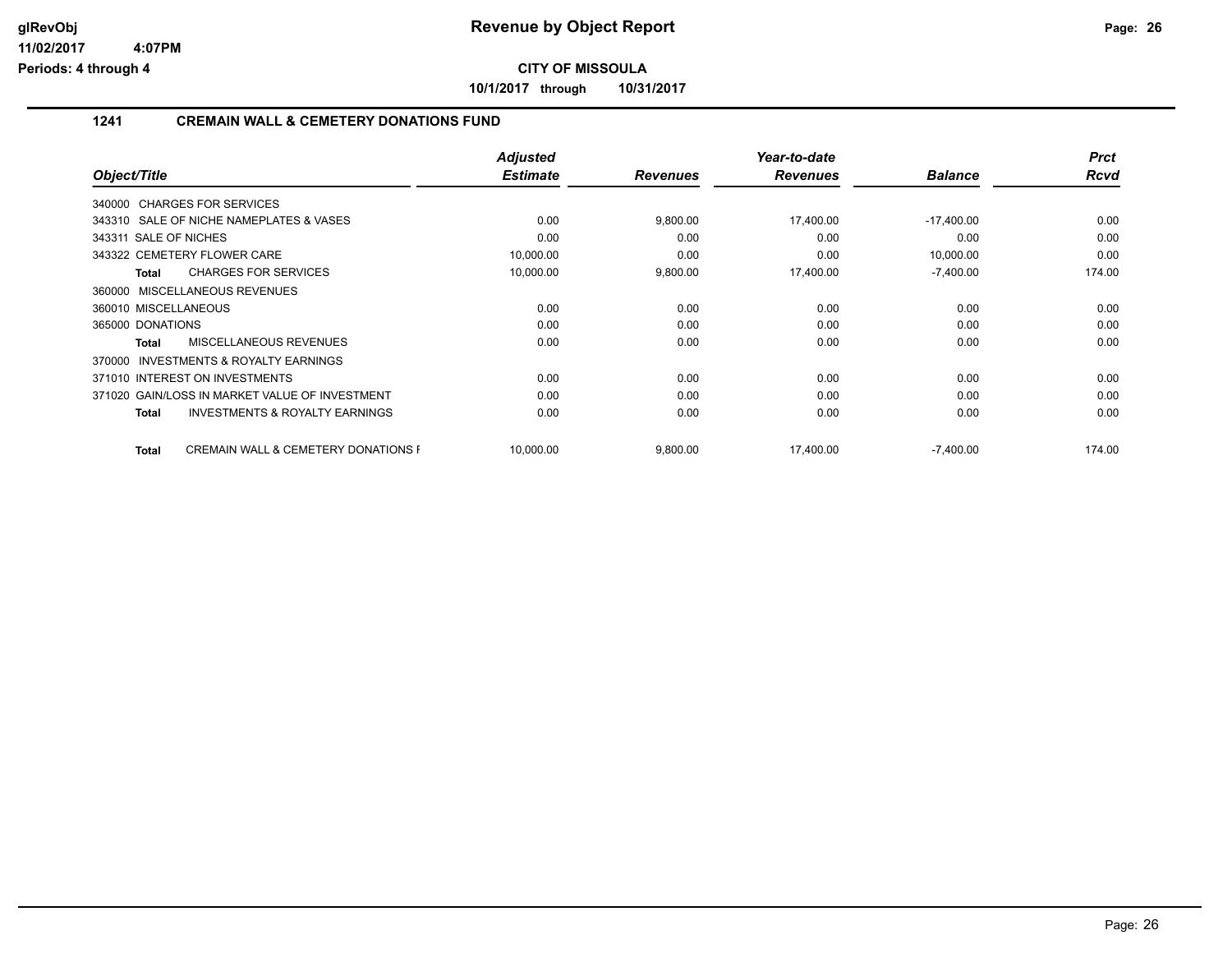**10/1/2017 through 10/31/2017**

#### **1242 CEMETERY CARE FUND**

**1242 CEMETERY CARE FUND**

|                                                           | <b>Adjusted</b> |                 | Year-to-date    |                | <b>Prct</b> |
|-----------------------------------------------------------|-----------------|-----------------|-----------------|----------------|-------------|
| Object/Title                                              | <b>Estimate</b> | <b>Revenues</b> | <b>Revenues</b> | <b>Balance</b> | Rcvd        |
| 340000 CHARGES FOR SERVICES                               |                 |                 |                 |                |             |
| 343320 CEMETERY - SALE OF PLOTS                           | 14,230.00       | 750.00          | 4,500.00        | 9,730.00       | 31.62       |
| 343321 CEMETERY FOUNDATIONS                               | 3.560.00        | 930.00          | 1.990.00        | 1.570.00       | 55.90       |
| 343322 CEMETERY FLOWER CARE                               | 4.150.00        | 0.00            | 0.00            | 4,150.00       | 0.00        |
| 343323 CEMETERY - LINER INSTALL FEES                      | 12,530.00       | 200.00          | 2,300.00        | 10,230.00      | 18.36       |
| 343324 OTHER CEMETERY FEES                                | 1.920.00        | 150.00          | 600.00          | 1.320.00       | 31.25       |
| 343325 2ND INTERMENT RIGHT                                | 3.840.00        | 400.00          | 1.000.00        | 2.840.00       | 26.04       |
| 343340 CEMETERY - OPENINGS & CLOSINGS                     | 14,770.00       | 1,100.00        | 3,700.00        | 11,070.00      | 25.05       |
| 343350 CEMETERY CARE, FEES                                | 0.00            | 0.00            | 42.50           | $-42.50$       | 0.00        |
| <b>CHARGES FOR SERVICES</b><br><b>Total</b>               | 55,000.00       | 3,530.00        | 14,132.50       | 40,867.50      | 25.70       |
| 360000 MISCELLANEOUS REVENUES                             |                 |                 |                 |                |             |
| 360010 MISCELLANEOUS                                      | 0.00            | 0.00            | 0.00            | 0.00           | 0.00        |
| MISCELLANEOUS REVENUES<br><b>Total</b>                    | 0.00            | 0.00            | 0.00            | 0.00           | 0.00        |
| INVESTMENTS & ROYALTY EARNINGS<br>370000                  |                 |                 |                 |                |             |
| 371010 INTEREST ON INVESTMENTS                            | 0.00            | 0.00            | 0.00            | 0.00           | 0.00        |
| 371020 GAIN/LOSS IN MARKET VALUE OF INVESTMENTS           | 0.00            | 0.00            | 0.00            | 0.00           | 0.00        |
| <b>INVESTMENTS &amp; ROYALTY EARNINGS</b><br><b>Total</b> | 0.00            | 0.00            | 0.00            | 0.00           | 0.00        |
| 380000 OTHER FINANCING SOURCES                            |                 |                 |                 |                |             |
| 382010 SALE OF FIXED ASSETS                               | 0.00            | 0.00            | 0.00            | 0.00           | 0.00        |
| OTHER FINANCING SOURCES<br><b>Total</b>                   | 0.00            | 0.00            | 0.00            | 0.00           | 0.00        |
| <b>CEMETERY CARE FUND</b><br><b>Total</b>                 | 55.000.00       | 3.530.00        | 14.132.50       | 40.867.50      | 25.70       |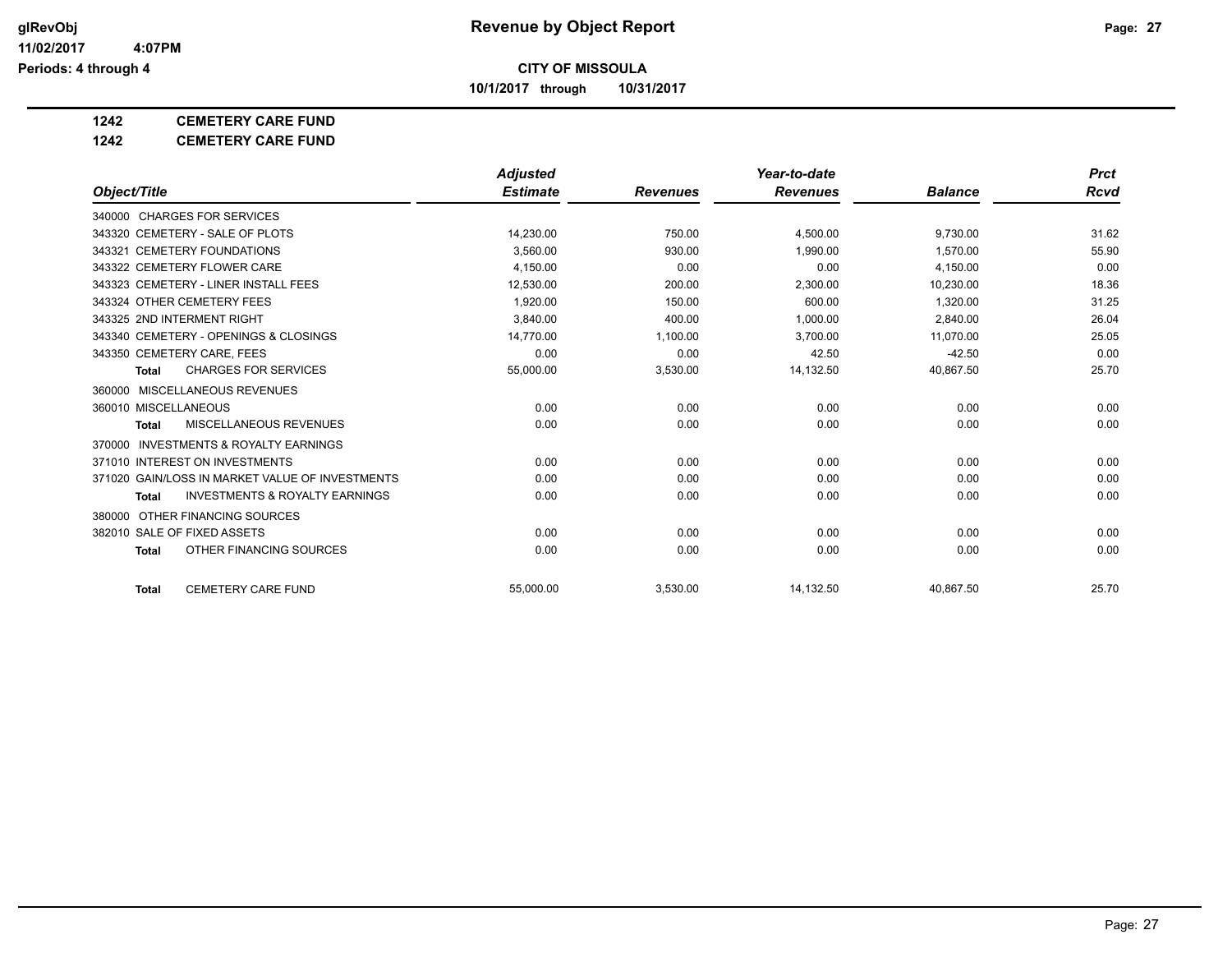**10/1/2017 through 10/31/2017**

#### **1242 CEMETERY CARE FUND**

|                                                           | <b>Adjusted</b> |                 | Year-to-date    |                | <b>Prct</b> |
|-----------------------------------------------------------|-----------------|-----------------|-----------------|----------------|-------------|
| Object/Title                                              | <b>Estimate</b> | <b>Revenues</b> | <b>Revenues</b> | <b>Balance</b> | Rcvd        |
| 340000 CHARGES FOR SERVICES                               |                 |                 |                 |                |             |
| 343320 CEMETERY - SALE OF PLOTS                           | 14,230.00       | 750.00          | 4,500.00        | 9,730.00       | 31.62       |
| 343321 CEMETERY FOUNDATIONS                               | 3,560.00        | 930.00          | 1,990.00        | 1,570.00       | 55.90       |
| 343322 CEMETERY FLOWER CARE                               | 4,150.00        | 0.00            | 0.00            | 4,150.00       | 0.00        |
| 343323 CEMETERY - LINER INSTALL FEES                      | 12.530.00       | 200.00          | 2.300.00        | 10,230.00      | 18.36       |
| 343324 OTHER CEMETERY FEES                                | 1.920.00        | 150.00          | 600.00          | 1,320.00       | 31.25       |
| 343325 2ND INTERMENT RIGHT                                | 3,840.00        | 400.00          | 1,000.00        | 2,840.00       | 26.04       |
| 343340 CEMETERY - OPENINGS & CLOSINGS                     | 14.770.00       | 1.100.00        | 3.700.00        | 11.070.00      | 25.05       |
| 343350 CEMETERY CARE, FEES                                | 0.00            | 0.00            | 42.50           | $-42.50$       | 0.00        |
| <b>CHARGES FOR SERVICES</b><br><b>Total</b>               | 55,000.00       | 3,530.00        | 14,132.50       | 40,867.50      | 25.70       |
| 360000 MISCELLANEOUS REVENUES                             |                 |                 |                 |                |             |
| 360010 MISCELLANEOUS                                      | 0.00            | 0.00            | 0.00            | 0.00           | 0.00        |
| <b>MISCELLANEOUS REVENUES</b><br><b>Total</b>             | 0.00            | 0.00            | 0.00            | 0.00           | 0.00        |
| 370000 INVESTMENTS & ROYALTY EARNINGS                     |                 |                 |                 |                |             |
| 371010 INTEREST ON INVESTMENTS                            | 0.00            | 0.00            | 0.00            | 0.00           | 0.00        |
| 371020 GAIN/LOSS IN MARKET VALUE OF INVESTMENT            | 0.00            | 0.00            | 0.00            | 0.00           | 0.00        |
| <b>INVESTMENTS &amp; ROYALTY EARNINGS</b><br><b>Total</b> | 0.00            | 0.00            | 0.00            | 0.00           | 0.00        |
| 380000 OTHER FINANCING SOURCES                            |                 |                 |                 |                |             |
| 382010 SALE OF FIXED ASSETS                               | 0.00            | 0.00            | 0.00            | 0.00           | 0.00        |
| OTHER FINANCING SOURCES<br><b>Total</b>                   | 0.00            | 0.00            | 0.00            | 0.00           | 0.00        |
| <b>CEMETERY CARE FUND</b><br><b>Total</b>                 | 55.000.00       | 3,530.00        | 14,132.50       | 40.867.50      | 25.70       |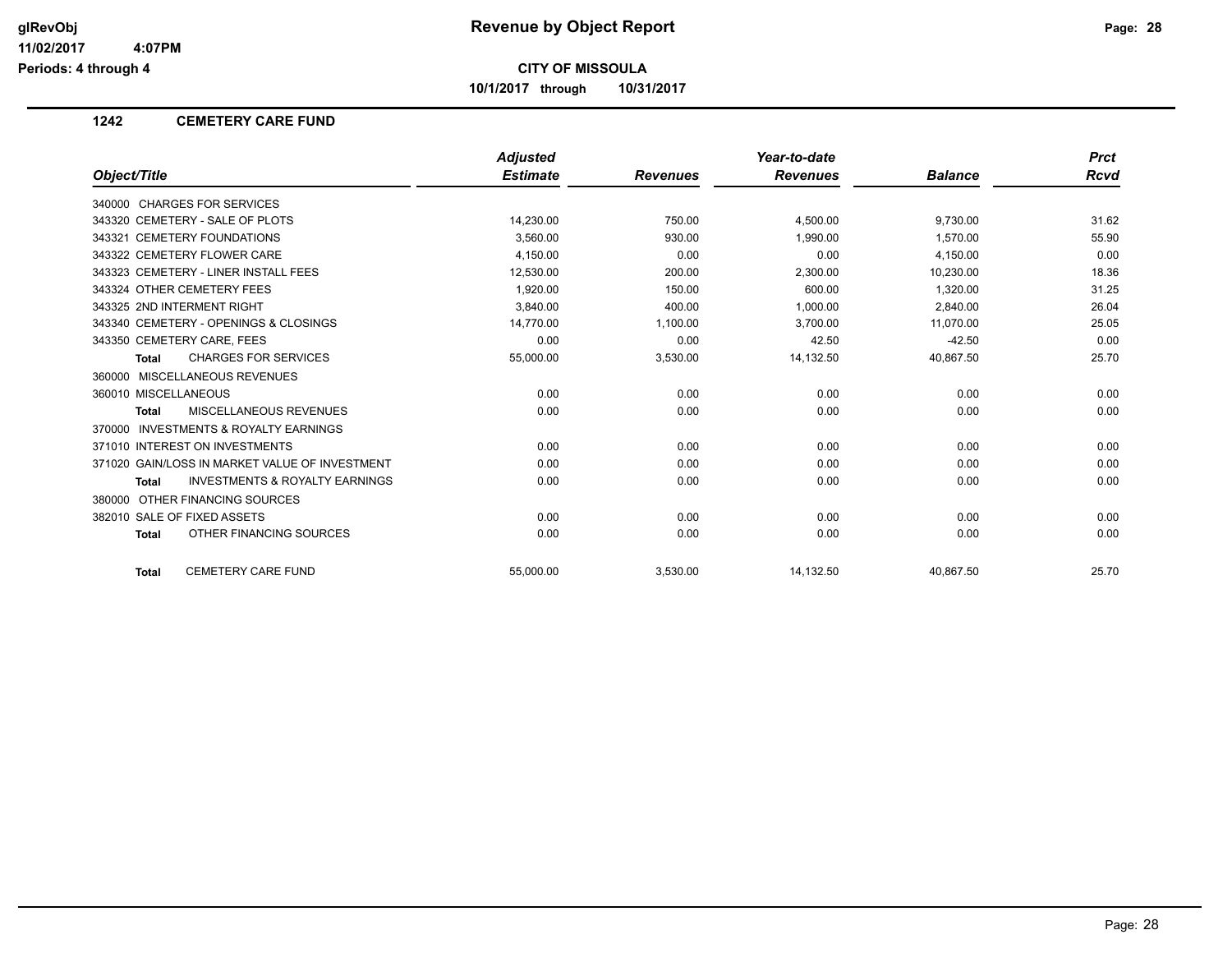**10/1/2017 through 10/31/2017**

# **1243 CEMETERY MEMORIAL FUND**

**1243 CEMETERY MEMORIAL FUND**

|                                                    | <b>Adjusted</b> |                 | Year-to-date    |                | <b>Prct</b> |
|----------------------------------------------------|-----------------|-----------------|-----------------|----------------|-------------|
| Object/Title                                       | <b>Estimate</b> | <b>Revenues</b> | <b>Revenues</b> | <b>Balance</b> | Rcvd        |
| 360000 MISCELLANEOUS REVENUES                      |                 |                 |                 |                |             |
| 360010 MISCELLANEOUS                               | 0.00            | 0.00            | 0.00            | 0.00           | 0.00        |
| 365000 DONATIONS                                   | 1.500.00        | 0.00            | 2.090.50        | $-590.50$      | 139.37      |
| MISCELLANEOUS REVENUES<br>Total                    | 1.500.00        | 0.00            | 2.090.50        | $-590.50$      | 139.37      |
| 370000 INVESTMENTS & ROYALTY EARNINGS              |                 |                 |                 |                |             |
| 371010 INTEREST ON INVESTMENTS                     | 0.00            | 0.00            | 0.00            | 0.00           | 0.00        |
| 371020 GAIN/LOSS IN MARKET VALUE OF INVESTMENTS    | 0.00            | 0.00            | 0.00            | 0.00           | 0.00        |
| <b>INVESTMENTS &amp; ROYALTY EARNINGS</b><br>Total | 0.00            | 0.00            | 0.00            | 0.00           | 0.00        |
| <b>CEMETERY MEMORIAL FUND</b><br>Total             | 1.500.00        | 0.00            | 2.090.50        | $-590.50$      | 139.37      |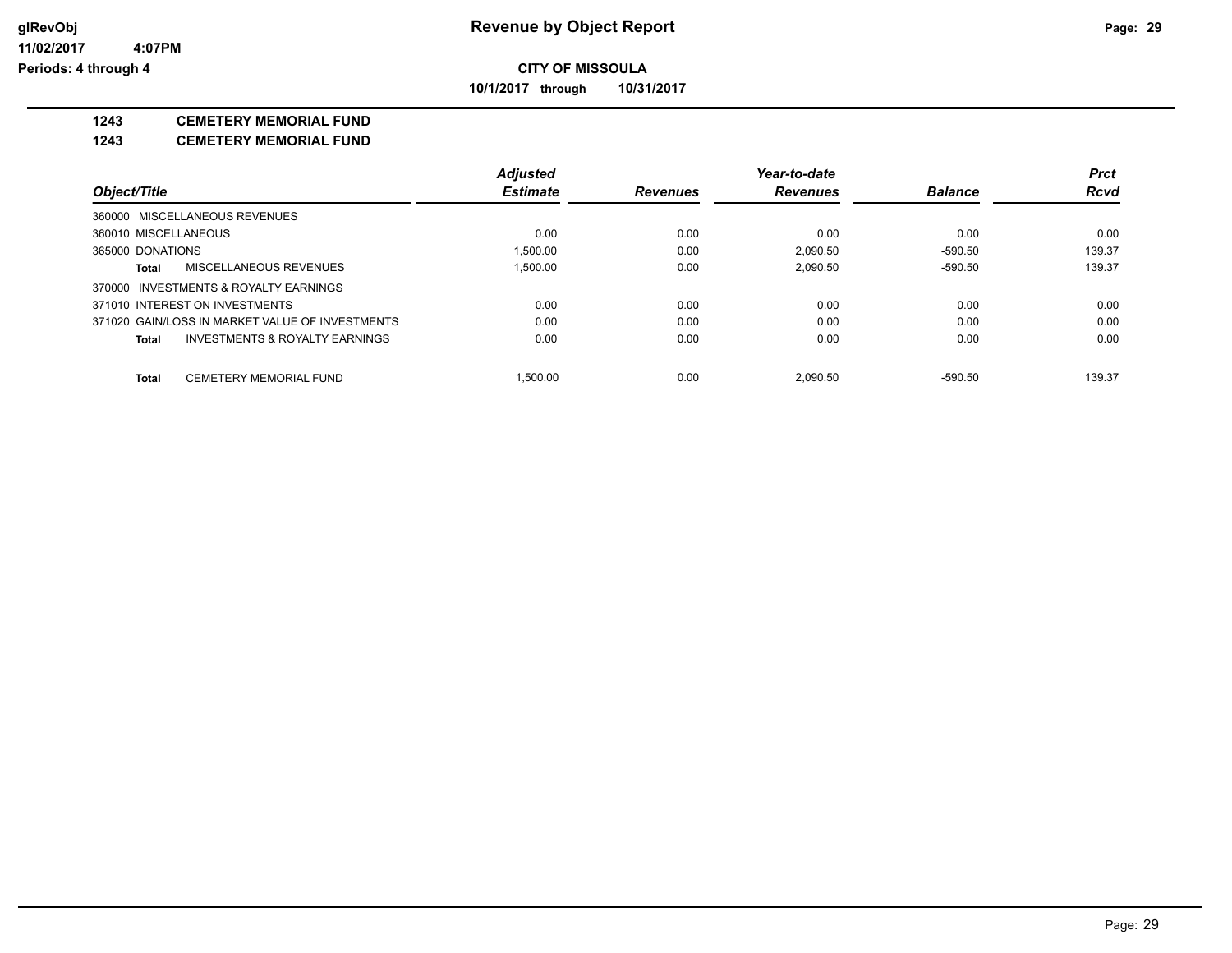**10/1/2017 through 10/31/2017**

# **1243 CEMETERY MEMORIAL FUND**

|                                                | <b>Adjusted</b> |                 | Year-to-date    |                | <b>Prct</b> |
|------------------------------------------------|-----------------|-----------------|-----------------|----------------|-------------|
| Object/Title                                   | <b>Estimate</b> | <b>Revenues</b> | <b>Revenues</b> | <b>Balance</b> | <b>Rcvd</b> |
| 360000 MISCELLANEOUS REVENUES                  |                 |                 |                 |                |             |
| 360010 MISCELLANEOUS                           | 0.00            | 0.00            | 0.00            | 0.00           | 0.00        |
| 365000 DONATIONS                               | 1.500.00        | 0.00            | 2.090.50        | $-590.50$      | 139.37      |
| MISCELLANEOUS REVENUES<br><b>Total</b>         | 1.500.00        | 0.00            | 2.090.50        | $-590.50$      | 139.37      |
| 370000 INVESTMENTS & ROYALTY EARNINGS          |                 |                 |                 |                |             |
| 371010 INTEREST ON INVESTMENTS                 | 0.00            | 0.00            | 0.00            | 0.00           | 0.00        |
| 371020 GAIN/LOSS IN MARKET VALUE OF INVESTMENT | 0.00            | 0.00            | 0.00            | 0.00           | 0.00        |
| INVESTMENTS & ROYALTY EARNINGS<br><b>Total</b> | 0.00            | 0.00            | 0.00            | 0.00           | 0.00        |
| <b>CEMETERY MEMORIAL FUND</b><br><b>Total</b>  | 1.500.00        | 0.00            | 2.090.50        | $-590.50$      | 139.37      |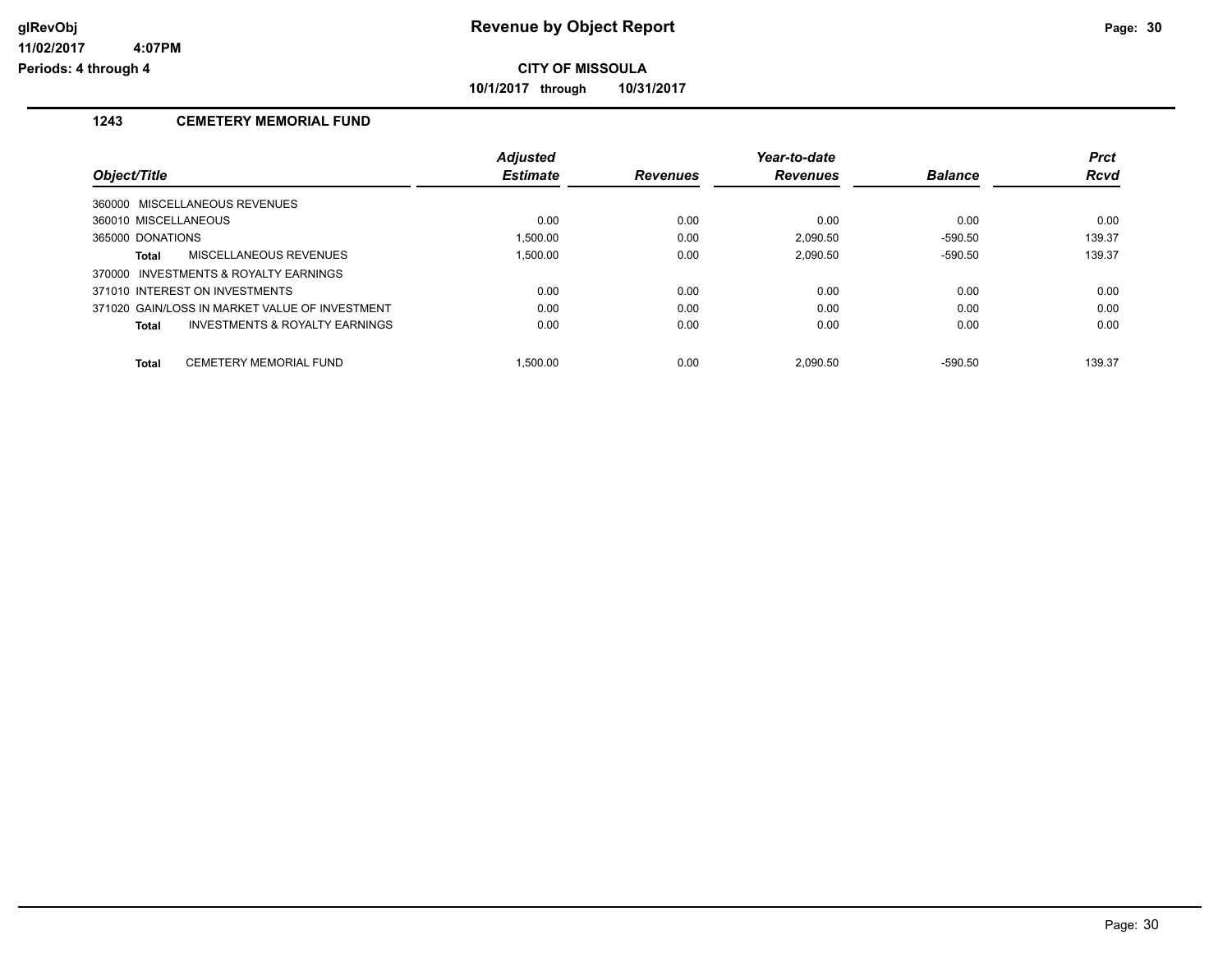**10/1/2017 through 10/31/2017**

**1265 TITLE 1 PROJECTS FUND**

**1265 TITLE 1 PROJECTS FUND**

|                                                | <b>Adjusted</b> |                 | Year-to-date    |                | <b>Prct</b> |
|------------------------------------------------|-----------------|-----------------|-----------------|----------------|-------------|
| Object/Title                                   | <b>Estimate</b> | <b>Revenues</b> | <b>Revenues</b> | <b>Balance</b> | Rcvd        |
| 360000 MISCELLANEOUS REVENUES                  |                 |                 |                 |                |             |
| 360010 MISCELLANEOUS                           | 0.00            | 0.00            | 0.00            | 0.00           | 0.00        |
| MISCELLANEOUS REVENUES<br>Total                | 0.00            | 0.00            | 0.00            | 0.00           | 0.00        |
| 370000 INVESTMENTS & ROYALTY EARNINGS          |                 |                 |                 |                |             |
| 371010 INTEREST ON INVESTMENTS                 | 0.00            | 0.00            | 0.00            | 0.00           | 0.00        |
| 373002 LOAN REPAYMENT - FAMILY SERVICES        | 146,924.00      | 0.00            | 0.00            | 146.924.00     | 0.00        |
| 373006 BURNS ST COMMONS                        | 0.00            | 0.00            | 0.00            | 0.00           | 0.00        |
| INVESTMENTS & ROYALTY EARNINGS<br><b>Total</b> | 146.924.00      | 0.00            | 0.00            | 146.924.00     | 0.00        |
|                                                |                 |                 |                 |                |             |
| TITLE 1 PROJECTS FUND<br><b>Total</b>          | 146.924.00      | 0.00            | 0.00            | 146.924.00     | 0.00        |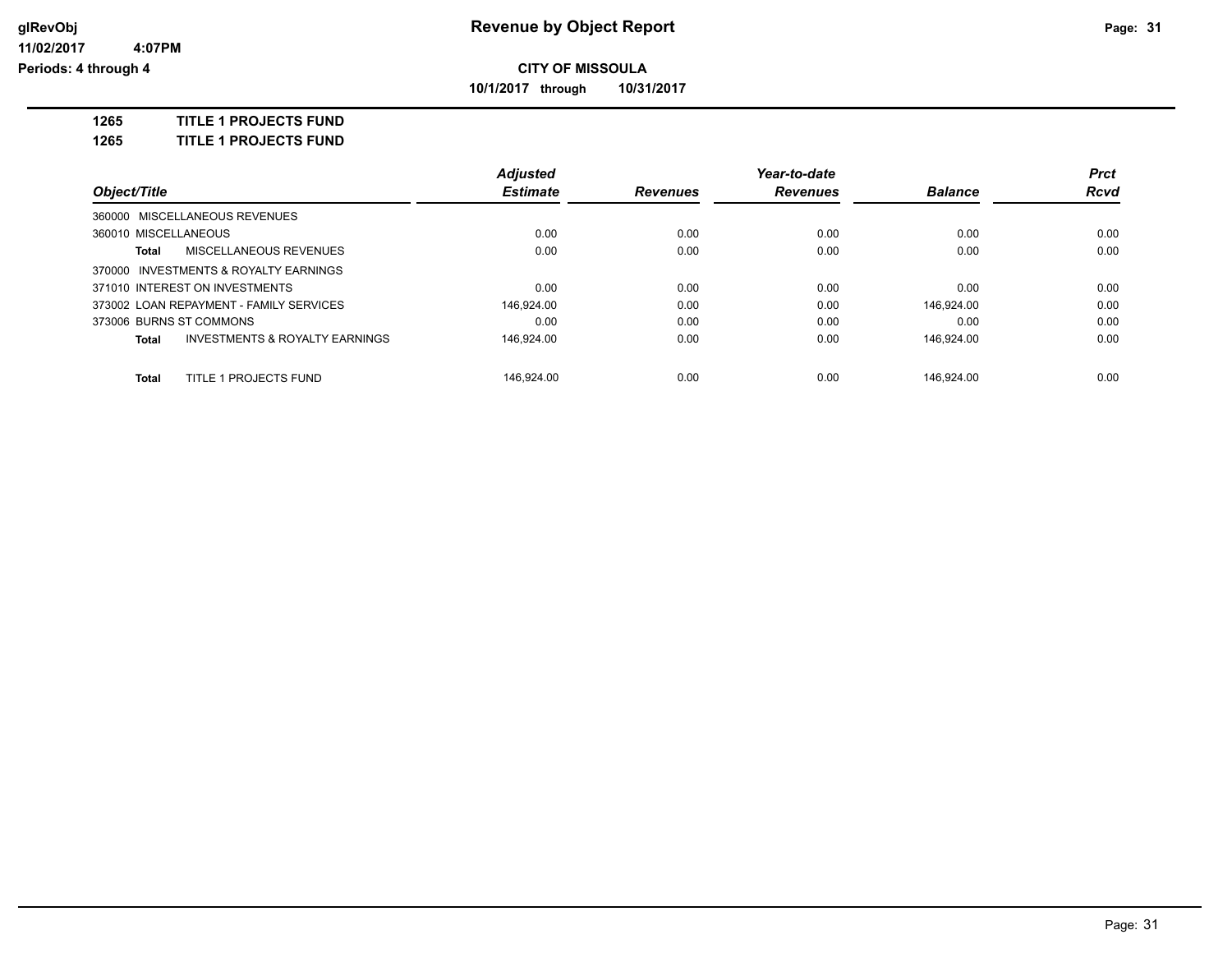**10/1/2017 through 10/31/2017**

# **1265 TITLE 1 PROJECTS FUND**

|                                         |                                | <b>Adjusted</b> |                 | Year-to-date    |                | <b>Prct</b> |
|-----------------------------------------|--------------------------------|-----------------|-----------------|-----------------|----------------|-------------|
| Object/Title                            |                                | <b>Estimate</b> | <b>Revenues</b> | <b>Revenues</b> | <b>Balance</b> | <b>Rcvd</b> |
| 360000 MISCELLANEOUS REVENUES           |                                |                 |                 |                 |                |             |
| 360010 MISCELLANEOUS                    |                                | 0.00            | 0.00            | 0.00            | 0.00           | 0.00        |
| <b>Total</b>                            | MISCELLANEOUS REVENUES         | 0.00            | 0.00            | 0.00            | 0.00           | 0.00        |
| 370000 INVESTMENTS & ROYALTY EARNINGS   |                                |                 |                 |                 |                |             |
| 371010 INTEREST ON INVESTMENTS          |                                | 0.00            | 0.00            | 0.00            | 0.00           | 0.00        |
| 373002 LOAN REPAYMENT - FAMILY SERVICES |                                | 146.924.00      | 0.00            | 0.00            | 146.924.00     | 0.00        |
| 373006 BURNS ST COMMONS                 |                                | 0.00            | 0.00            | 0.00            | 0.00           | 0.00        |
| <b>Total</b>                            | INVESTMENTS & ROYALTY EARNINGS | 146.924.00      | 0.00            | 0.00            | 146.924.00     | 0.00        |
| TITLE 1 PROJECTS FUND<br><b>Total</b>   |                                | 146.924.00      | 0.00            | 0.00            | 146.924.00     | 0.00        |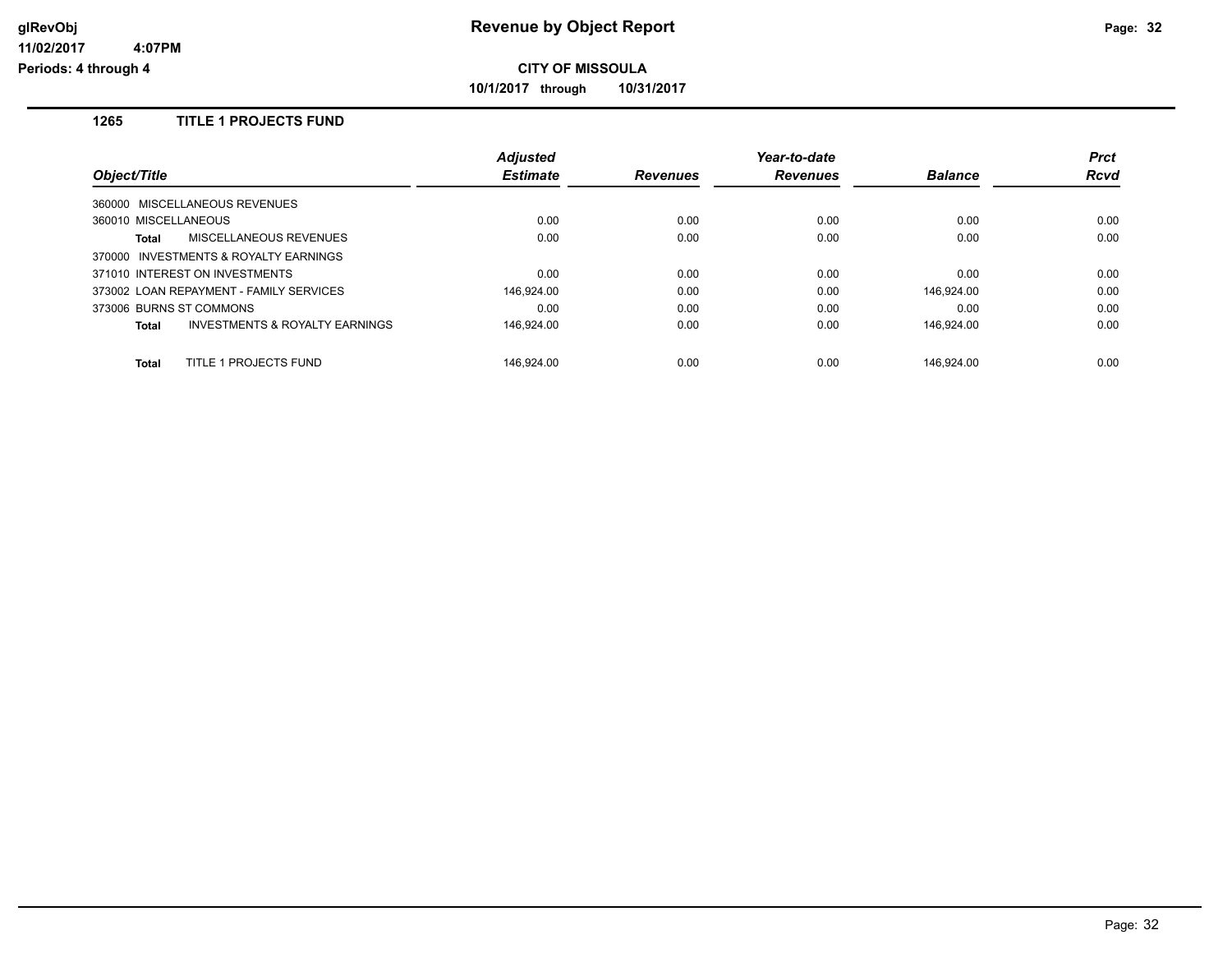**10/1/2017 through 10/31/2017**

#### **1396 PROGRAM INCOME REVOLVING LOAN PROGRAM 1396 PROGRAM INCOME REVOLVING LOAN PROGRAM**

|                                                           | <b>Adjusted</b> |                 | Year-to-date    |                | <b>Prct</b> |
|-----------------------------------------------------------|-----------------|-----------------|-----------------|----------------|-------------|
| Object/Title                                              | <b>Estimate</b> | <b>Revenues</b> | <b>Revenues</b> | <b>Balance</b> | Rcvd        |
| INTERGOVERNMENTAL REVENUES<br>330000                      |                 |                 |                 |                |             |
| 331010 ENTITLEMENT - CDBG                                 | 0.00            | 0.00            | 0.00            | 0.00           | 0.00        |
| INTERGOVERNMENTAL REVENUES<br><b>Total</b>                | 0.00            | 0.00            | 0.00            | 0.00           | 0.00        |
| MISCELLANEOUS REVENUES<br>360000                          |                 |                 |                 |                |             |
| 360005 LOAN REPAYMENTS                                    | 0.00            | 0.00            | 0.00            | 0.00           | 0.00        |
| 360010 MISCELLANEOUS                                      | 0.00            | 0.00            | 0.00            | 0.00           | 0.00        |
| 360013 REPAYMENT OF SEWER GRANT                           | 7,000.00        | 0.00            | 2,815.00        | 4,185.00       | 40.21       |
| 360014 REPAYMENT OF LOAN/MHA                              | 0.00            | 0.00            | 0.00            | 0.00           | 0.00        |
| 361013 CLOSED GRANT REPAYMENTS                            | 55,439.00       | 0.00            | 0.00            | 55,439.00      | 0.00        |
| MISCELLANEOUS REVENUES<br><b>Total</b>                    | 62,439.00       | 0.00            | 2,815.00        | 59,624.00      | 4.51        |
| <b>INVESTMENTS &amp; ROYALTY EARNINGS</b><br>370000       |                 |                 |                 |                |             |
| 371010 INTEREST ON INVESTMENTS                            | 0.00            | 0.00            | 0.00            | 0.00           | 0.00        |
| 371020 GAIN/LOSS IN MARKET VALUE OF INVESTMENTS           | 0.00            | 0.00            | 0.00            | 0.00           | 0.00        |
| <b>INVESTMENTS &amp; ROYALTY EARNINGS</b><br><b>Total</b> | 0.00            | 0.00            | 0.00            | 0.00           | 0.00        |
| OTHER FINANCING SOURCES<br>380000                         |                 |                 |                 |                |             |
| <b>TRANS FR CDBG</b><br>383026                            | 0.00            | 0.00            | 0.00            | 0.00           | 0.00        |
| OTHER FINANCING SOURCES<br><b>Total</b>                   | 0.00            | 0.00            | 0.00            | 0.00           | 0.00        |
| PROGRAM INCOME REVOLVING LOAN PRO<br><b>Total</b>         | 62,439.00       | 0.00            | 2,815.00        | 59,624.00      | 4.51        |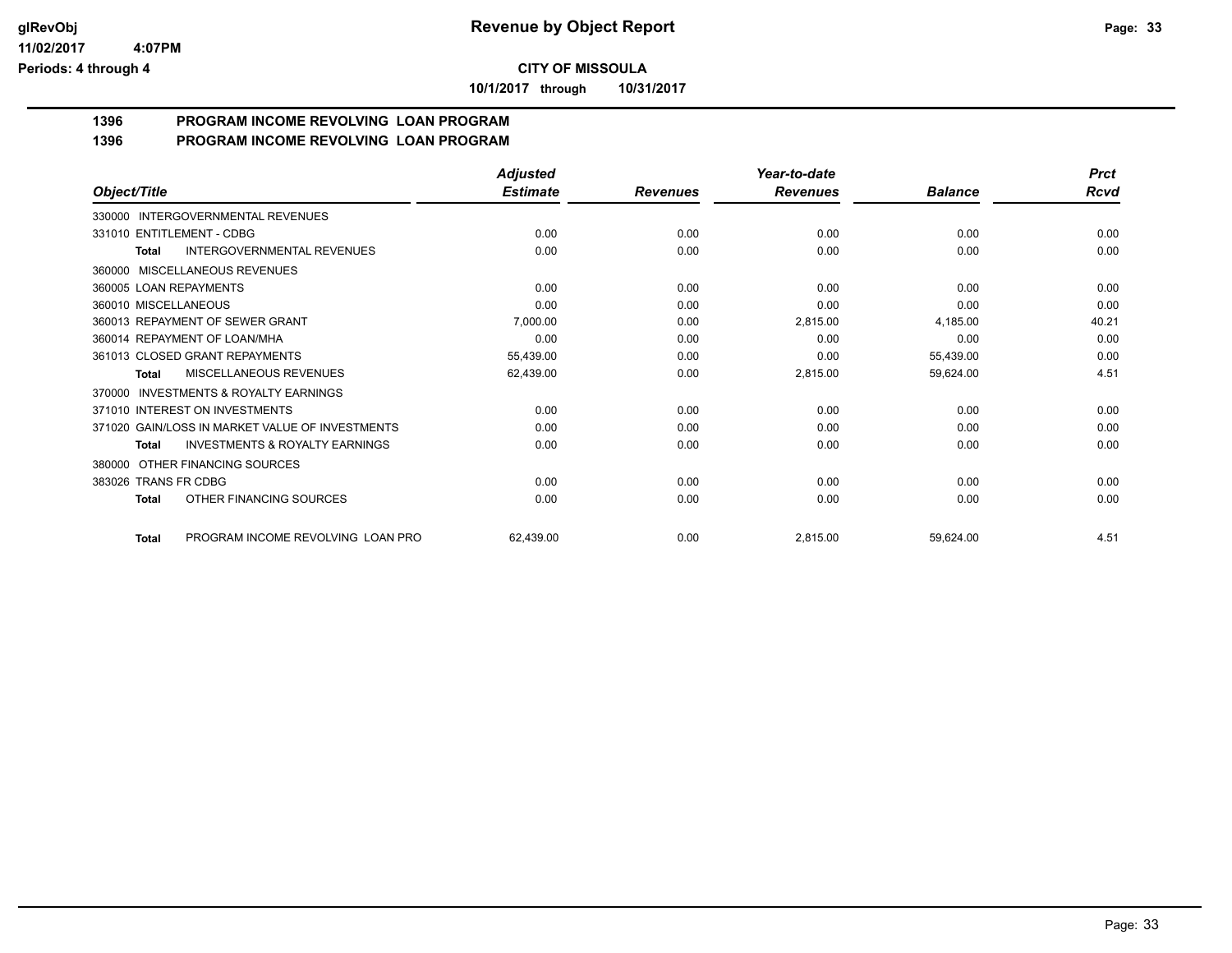**10/1/2017 through 10/31/2017**

#### **1396 PROGRAM INCOME REVOLVING LOAN PROGRAM**

|                                                           | <b>Adjusted</b> |                 | Year-to-date    |                | <b>Prct</b> |
|-----------------------------------------------------------|-----------------|-----------------|-----------------|----------------|-------------|
| Object/Title                                              | <b>Estimate</b> | <b>Revenues</b> | <b>Revenues</b> | <b>Balance</b> | <b>Rcvd</b> |
| 330000 INTERGOVERNMENTAL REVENUES                         |                 |                 |                 |                |             |
| 331010 ENTITLEMENT - CDBG                                 | 0.00            | 0.00            | 0.00            | 0.00           | 0.00        |
| <b>INTERGOVERNMENTAL REVENUES</b><br><b>Total</b>         | 0.00            | 0.00            | 0.00            | 0.00           | 0.00        |
| 360000 MISCELLANEOUS REVENUES                             |                 |                 |                 |                |             |
| 360005 LOAN REPAYMENTS                                    | 0.00            | 0.00            | 0.00            | 0.00           | 0.00        |
| 360010 MISCELLANEOUS                                      | 0.00            | 0.00            | 0.00            | 0.00           | 0.00        |
| 360013 REPAYMENT OF SEWER GRANT                           | 7,000.00        | 0.00            | 2,815.00        | 4,185.00       | 40.21       |
| 360014 REPAYMENT OF LOAN/MHA                              | 0.00            | 0.00            | 0.00            | 0.00           | 0.00        |
| 361013 CLOSED GRANT REPAYMENTS                            | 55,439.00       | 0.00            | 0.00            | 55,439.00      | 0.00        |
| MISCELLANEOUS REVENUES<br><b>Total</b>                    | 62,439.00       | 0.00            | 2,815.00        | 59,624.00      | 4.51        |
| 370000 INVESTMENTS & ROYALTY EARNINGS                     |                 |                 |                 |                |             |
| 371010 INTEREST ON INVESTMENTS                            | 0.00            | 0.00            | 0.00            | 0.00           | 0.00        |
| 371020 GAIN/LOSS IN MARKET VALUE OF INVESTMENT            | 0.00            | 0.00            | 0.00            | 0.00           | 0.00        |
| <b>INVESTMENTS &amp; ROYALTY EARNINGS</b><br><b>Total</b> | 0.00            | 0.00            | 0.00            | 0.00           | 0.00        |
| 380000 OTHER FINANCING SOURCES                            |                 |                 |                 |                |             |
| 383026 TRANS FR CDBG                                      | 0.00            | 0.00            | 0.00            | 0.00           | 0.00        |
| OTHER FINANCING SOURCES<br><b>Total</b>                   | 0.00            | 0.00            | 0.00            | 0.00           | 0.00        |
| PROGRAM INCOME REVOLVING LOAN PRC<br><b>Total</b>         | 62,439.00       | 0.00            | 2,815.00        | 59,624.00      | 4.51        |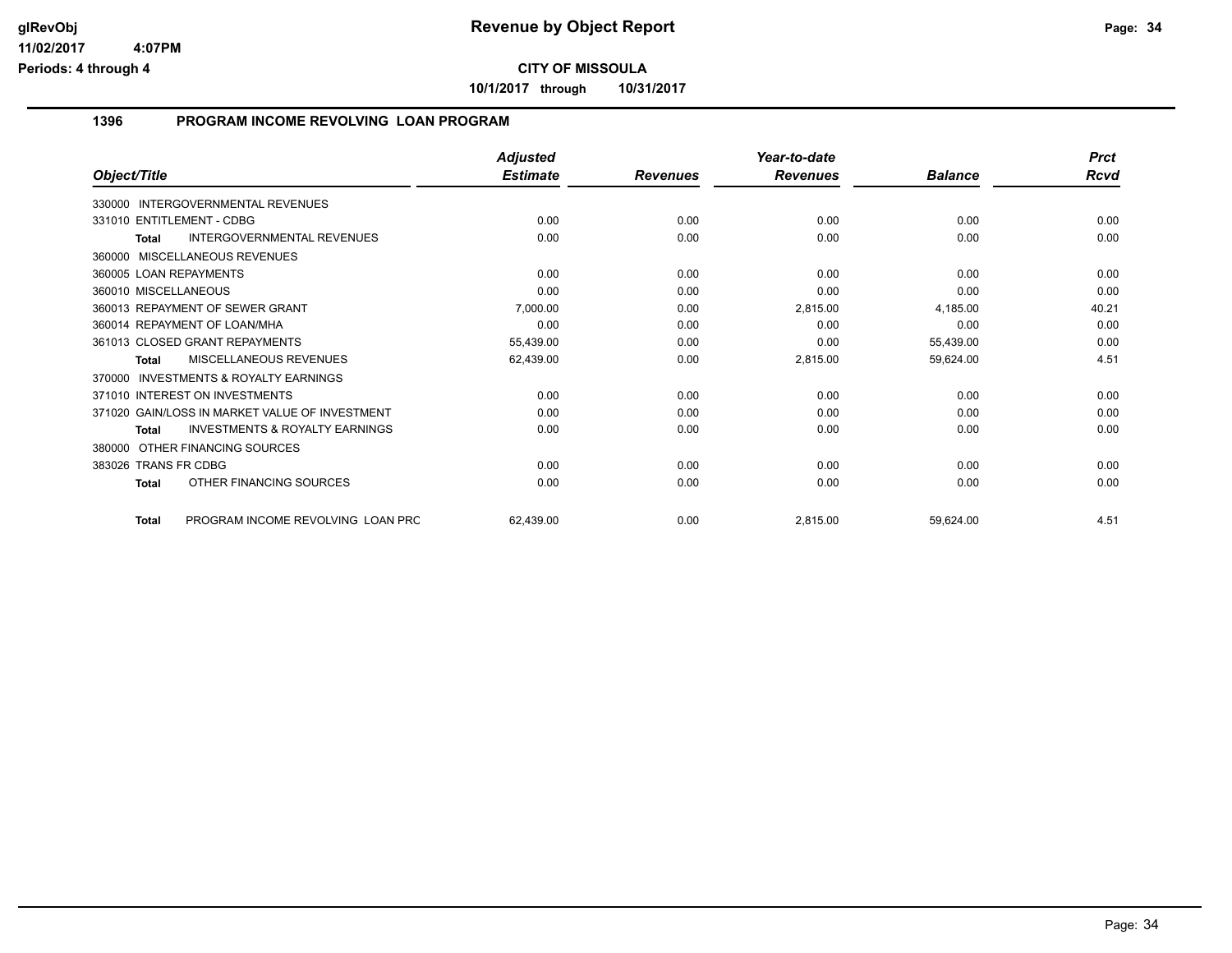**10/1/2017 through 10/31/2017**

# **1397 STATE HOME PROGRAM INCOME**

#### **1397 STATE HOME PROGRAM INCOME**

|                                         | <b>Adjusted</b> |                 | Year-to-date    |                | <b>Prct</b> |
|-----------------------------------------|-----------------|-----------------|-----------------|----------------|-------------|
| Object/Title                            | <b>Estimate</b> | <b>Revenues</b> | <b>Revenues</b> | <b>Balance</b> | <b>Rcvd</b> |
| 330000 INTERGOVERNMENTAL REVENUES       |                 |                 |                 |                |             |
| 331003 STATE HOME PROGRAM INCOME        | 0.00            | 0.00            | 0.00            | 0.00           | 0.00        |
| INTERGOVERNMENTAL REVENUES<br>Total     | 0.00            | 0.00            | 0.00            | 0.00           | 0.00        |
| 360000 MISCELLANEOUS REVENUES           |                 |                 |                 |                |             |
| 360005 LOAN REPAYMENTS                  | 0.00            | 0.00            | 0.00            | 0.00           | 0.00        |
| <b>MISCELLANEOUS REVENUES</b><br>Total  | 0.00            | 0.00            | 0.00            | 0.00           | 0.00        |
| 370000 INVESTMENTS & ROYALTY EARNINGS   |                 |                 |                 |                |             |
| 371010 INTEREST ON INVESTMENTS          | 0.00            | 0.00            | 0.00            | 0.00           | 0.00        |
| INVESTMENTS & ROYALTY EARNINGS<br>Total | 0.00            | 0.00            | 0.00            | 0.00           | 0.00        |
| STATE HOME PROGRAM INCOME<br>Total      | 0.00            | 0.00            | 0.00            | 0.00           | 0.00        |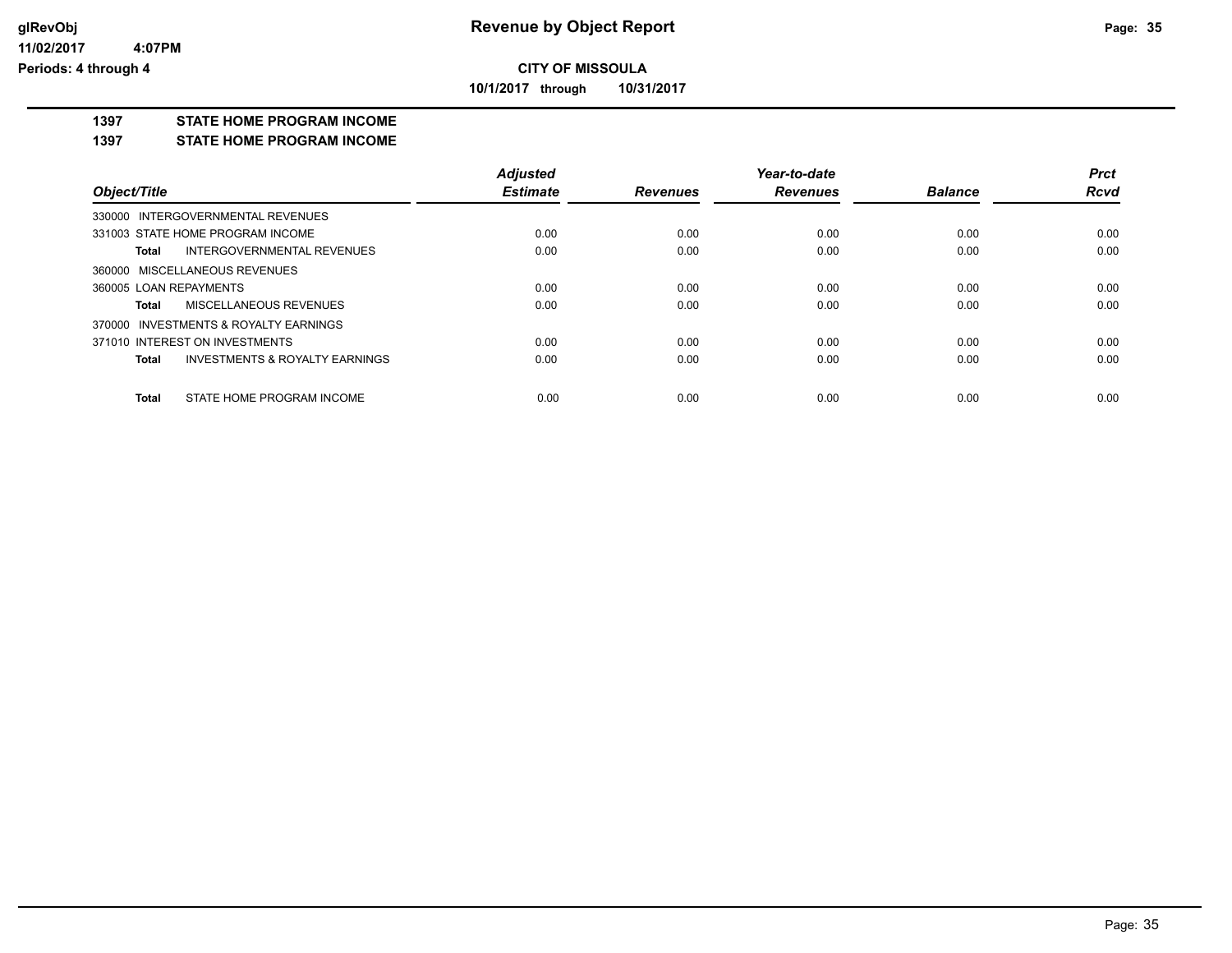**10/1/2017 through 10/31/2017**

#### **1397 STATE HOME PROGRAM INCOME**

| Object/Title           |                                           | <b>Adjusted</b><br><b>Estimate</b> | <b>Revenues</b> | Year-to-date<br><b>Revenues</b> | <b>Balance</b> | <b>Prct</b><br>Rcvd |
|------------------------|-------------------------------------------|------------------------------------|-----------------|---------------------------------|----------------|---------------------|
|                        | 330000 INTERGOVERNMENTAL REVENUES         |                                    |                 |                                 |                |                     |
|                        | 331003 STATE HOME PROGRAM INCOME          | 0.00                               | 0.00            | 0.00                            | 0.00           | 0.00                |
| Total                  | INTERGOVERNMENTAL REVENUES                | 0.00                               | 0.00            | 0.00                            | 0.00           | 0.00                |
|                        | 360000 MISCELLANEOUS REVENUES             |                                    |                 |                                 |                |                     |
| 360005 LOAN REPAYMENTS |                                           | 0.00                               | 0.00            | 0.00                            | 0.00           | 0.00                |
| Total                  | <b>MISCELLANEOUS REVENUES</b>             | 0.00                               | 0.00            | 0.00                            | 0.00           | 0.00                |
|                        | 370000 INVESTMENTS & ROYALTY EARNINGS     |                                    |                 |                                 |                |                     |
|                        | 371010 INTEREST ON INVESTMENTS            | 0.00                               | 0.00            | 0.00                            | 0.00           | 0.00                |
| <b>Total</b>           | <b>INVESTMENTS &amp; ROYALTY EARNINGS</b> | 0.00                               | 0.00            | 0.00                            | 0.00           | 0.00                |
| <b>Total</b>           | STATE HOME PROGRAM INCOME                 | 0.00                               | 0.00            | 0.00                            | 0.00           | 0.00                |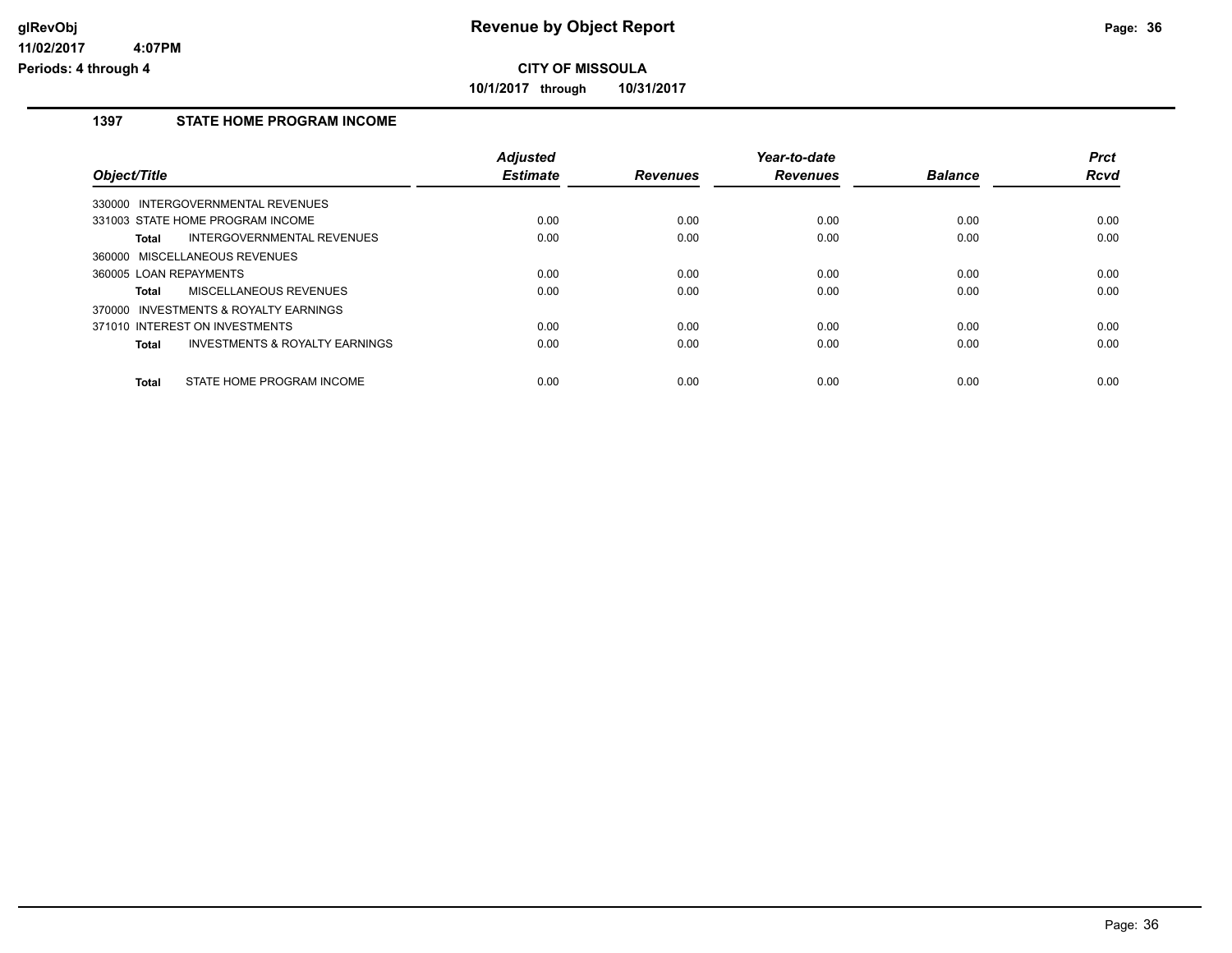**10/1/2017 through 10/31/2017**

## **2250 PLANNING FUND**

**2250 PLANNING FUND**

|                                                           | <b>Adjusted</b> |                 | Year-to-date    |                | <b>Prct</b> |
|-----------------------------------------------------------|-----------------|-----------------|-----------------|----------------|-------------|
| Object/Title                                              | <b>Estimate</b> | <b>Revenues</b> | <b>Revenues</b> | <b>Balance</b> | <b>Rcvd</b> |
| 330000 INTERGOVERNMENTAL REVENUES                         |                 |                 |                 |                |             |
| 331055 FTA GRANT                                          | 0.00            | 0.00            | 0.00            | 0.00           | 0.00        |
| 331056 MDT FEDERAL CMAQ                                   | 0.00            | 0.00            | 0.00            | 0.00           | 0.00        |
| 331170 HISTORICAL PRESERVATION GRANT                      | 5,500.00        | 0.00            | 0.00            | 5,500.00       | 0.00        |
| 336023 STATE CONTRIB. - PERS                              | 0.00            | 0.00            | 34.96           | $-34.96$       | 0.00        |
| 338100 PLANNING MILLS PASSED THRU COUNTY                  | 324,069.00      | 0.00            | 0.00            | 324,069.00     | 0.00        |
| <b>INTERGOVERNMENTAL REVENUES</b><br><b>Total</b>         | 329,569.00      | 0.00            | 34.96           | 329,534.04     | 0.01        |
| 370000 INVESTMENTS & ROYALTY EARNINGS                     |                 |                 |                 |                |             |
| 371010 INTEREST ON INVESTMENTS                            | 0.00            | 0.00            | 0.00            | 0.00           | 0.00        |
| <b>INVESTMENTS &amp; ROYALTY EARNINGS</b><br><b>Total</b> | 0.00            | 0.00            | 0.00            | 0.00           | 0.00        |
| OTHER FINANCING SOURCES<br>380000                         |                 |                 |                 |                |             |
| 383029 TRANS FR GENERAL                                   | 121,989.00      | 0.00            | 0.00            | 121,989.00     | 0.00        |
| OTHER FINANCING SOURCES<br><b>Total</b>                   | 121,989.00      | 0.00            | 0.00            | 121,989.00     | 0.00        |
|                                                           |                 |                 |                 |                |             |
| <b>PLANNING FUND</b><br><b>Total</b>                      | 451,558.00      | 0.00            | 34.96           | 451,523.04     | 0.01        |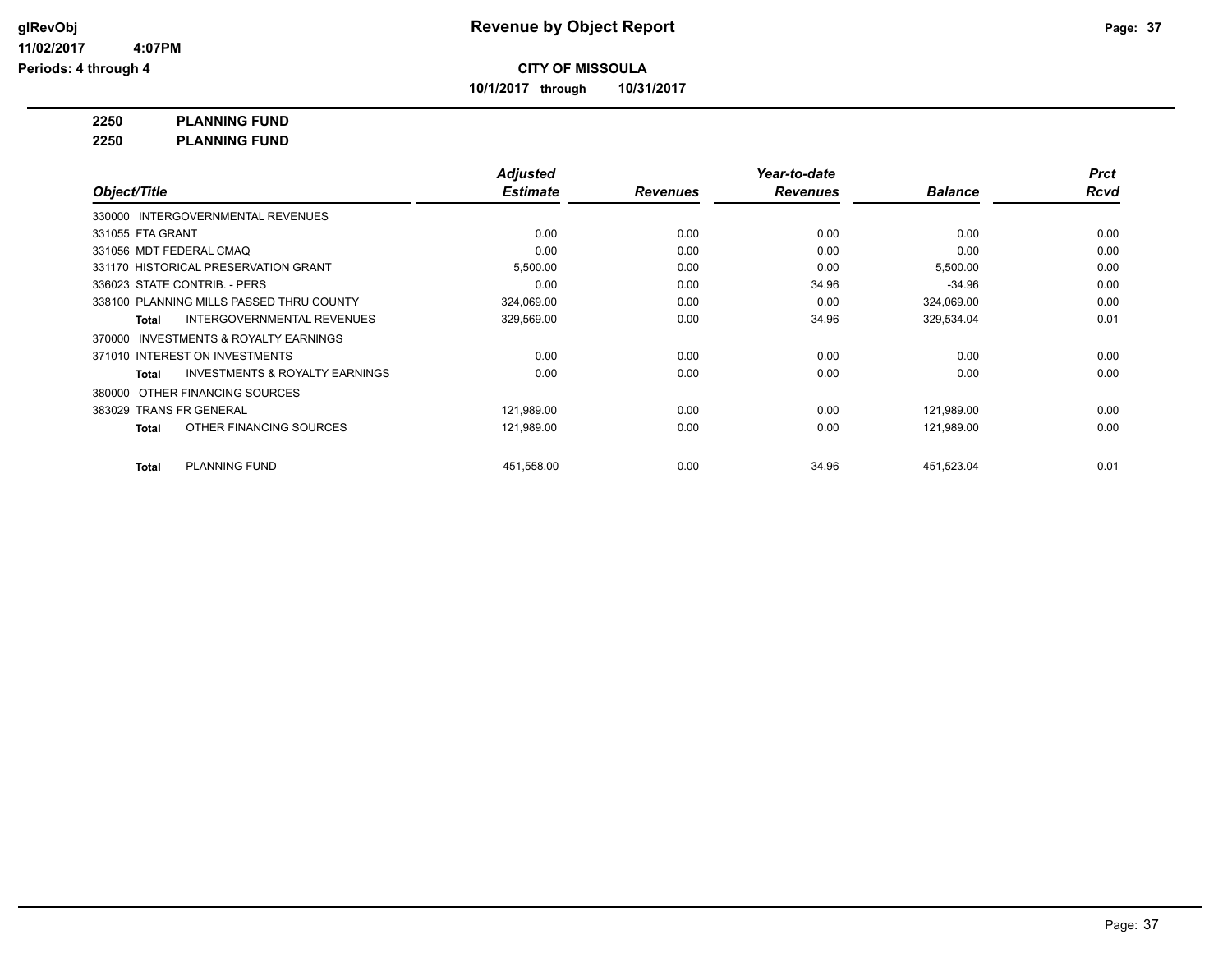**10/1/2017 through 10/31/2017**

#### **2250 PLANNING FUND**

| Object/Title                                        | <b>Adjusted</b><br><b>Estimate</b> | <b>Revenues</b> | Year-to-date<br><b>Revenues</b> | <b>Balance</b> | <b>Prct</b><br>Rcvd |
|-----------------------------------------------------|------------------------------------|-----------------|---------------------------------|----------------|---------------------|
| 330000 INTERGOVERNMENTAL REVENUES                   |                                    |                 |                                 |                |                     |
| 331055 FTA GRANT                                    | 0.00                               | 0.00            | 0.00                            | 0.00           | 0.00                |
| 331056 MDT FEDERAL CMAQ                             | 0.00                               | 0.00            | 0.00                            | 0.00           | 0.00                |
| 331170 HISTORICAL PRESERVATION GRANT                | 5,500.00                           | 0.00            | 0.00                            | 5,500.00       | 0.00                |
| 336023 STATE CONTRIB. - PERS                        | 0.00                               | 0.00            | 34.96                           | $-34.96$       | 0.00                |
| 338100 PLANNING MILLS PASSED THRU COUNTY            | 324,069.00                         | 0.00            | 0.00                            | 324,069.00     | 0.00                |
| <b>INTERGOVERNMENTAL REVENUES</b><br>Total          | 329,569.00                         | 0.00            | 34.96                           | 329,534.04     | 0.01                |
| <b>INVESTMENTS &amp; ROYALTY EARNINGS</b><br>370000 |                                    |                 |                                 |                |                     |
| 371010 INTEREST ON INVESTMENTS                      | 0.00                               | 0.00            | 0.00                            | 0.00           | 0.00                |
| <b>INVESTMENTS &amp; ROYALTY EARNINGS</b><br>Total  | 0.00                               | 0.00            | 0.00                            | 0.00           | 0.00                |
| 380000 OTHER FINANCING SOURCES                      |                                    |                 |                                 |                |                     |
| 383029 TRANS FR GENERAL                             | 121,989.00                         | 0.00            | 0.00                            | 121,989.00     | 0.00                |
| OTHER FINANCING SOURCES<br>Total                    | 121,989.00                         | 0.00            | 0.00                            | 121,989.00     | 0.00                |
|                                                     |                                    |                 |                                 |                |                     |
| <b>PLANNING FUND</b><br>Total                       | 451,558.00                         | 0.00            | 34.96                           | 451,523.04     | 0.01                |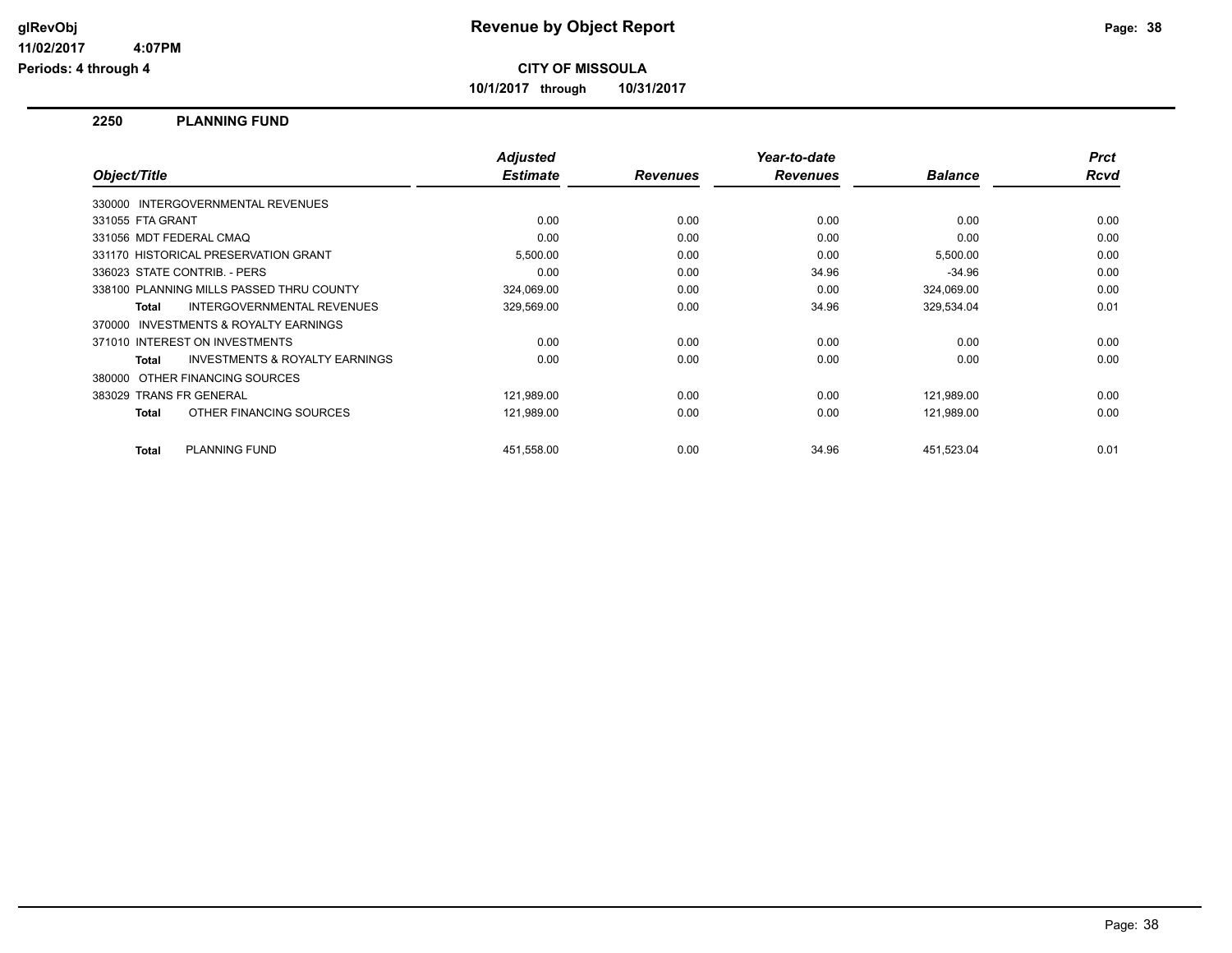**10/1/2017 through 10/31/2017**

## **2310 PUBLIC SAFETY INFORMATION SYSTEMS 2310 PUBLIC SAFETY INFORMATION SYSTEMS**

|                                            | <b>Adjusted</b> |                 | Year-to-date    |                | <b>Prct</b> |
|--------------------------------------------|-----------------|-----------------|-----------------|----------------|-------------|
| Object/Title                               | <b>Estimate</b> | <b>Revenues</b> | <b>Revenues</b> | <b>Balance</b> | Rcvd        |
| 330000 INTERGOVERNMENTAL REVENUES          |                 |                 |                 |                |             |
| 330000 INTERGOVERNMENTAL REVENUES          | 18,000.00       | 0.00            | 8.700.00        | 9.300.00       | 48.33       |
| INTERGOVERNMENTAL REVENUES<br>Total        | 18.000.00       | 0.00            | 8,700.00        | 9.300.00       | 48.33       |
| 380000 OTHER FINANCING SOURCES             |                 |                 |                 |                |             |
| 383029 TRANS FR GENERAL                    | 6.000.00        | 0.00            | 0.00            | 6.000.00       | 0.00        |
| OTHER FINANCING SOURCES<br>Total           | 6.000.00        | 0.00            | 0.00            | 6.000.00       | 0.00        |
|                                            |                 |                 |                 |                |             |
| PUBLIC SAFETY INFORMATION SYSTEMS<br>Total | 24.000.00       | 0.00            | 8.700.00        | 15.300.00      | 36.25       |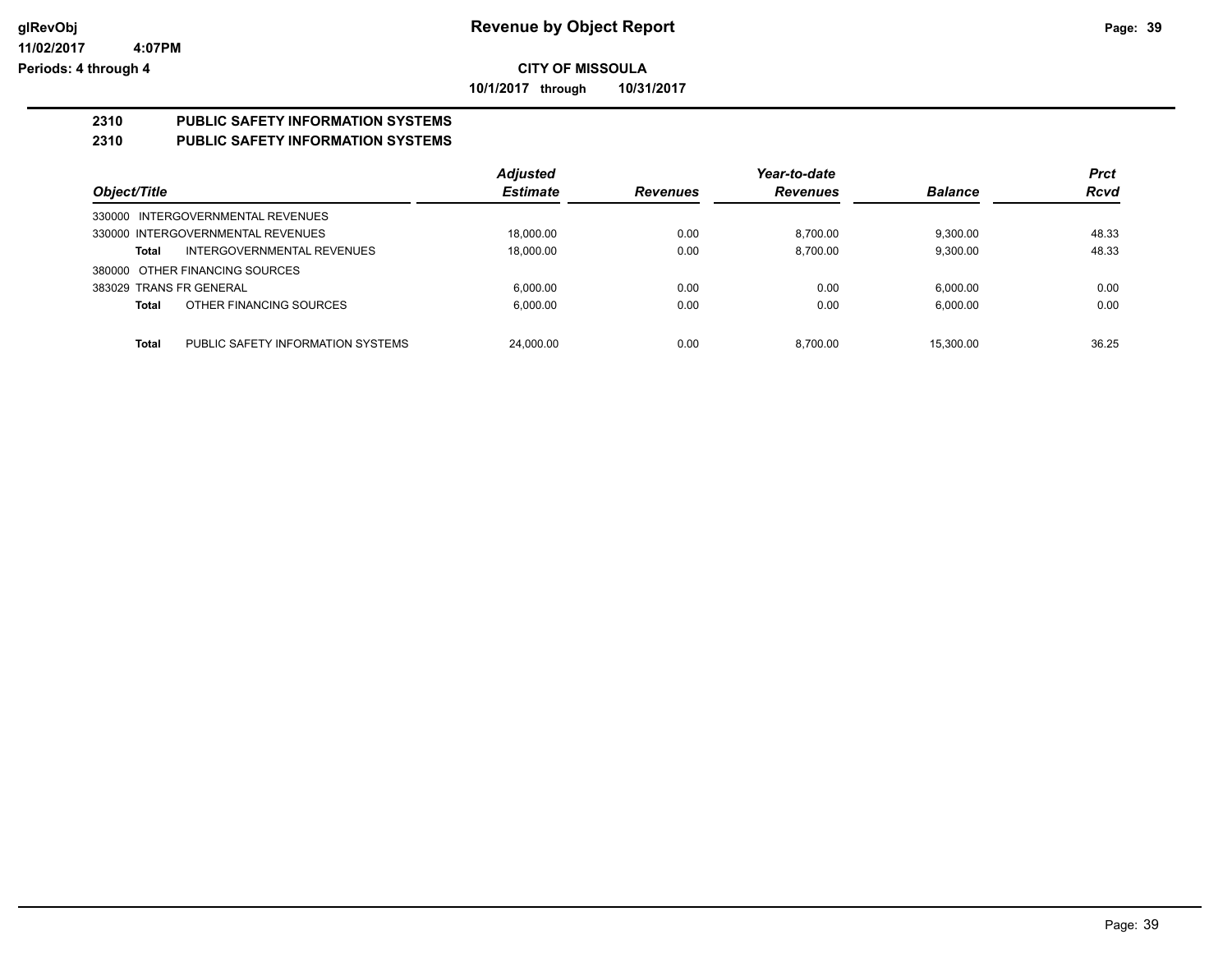**10/1/2017 through 10/31/2017**

## **2310 PUBLIC SAFETY INFORMATION SYSTEMS**

|                                                   | <b>Adjusted</b> |                 | Year-to-date    |                | <b>Prct</b> |
|---------------------------------------------------|-----------------|-----------------|-----------------|----------------|-------------|
| Object/Title                                      | <b>Estimate</b> | <b>Revenues</b> | <b>Revenues</b> | <b>Balance</b> | <b>Rcvd</b> |
| 330000 INTERGOVERNMENTAL REVENUES                 |                 |                 |                 |                |             |
| 330000 INTERGOVERNMENTAL REVENUES                 | 18.000.00       | 0.00            | 8.700.00        | 9.300.00       | 48.33       |
| INTERGOVERNMENTAL REVENUES<br><b>Total</b>        | 18,000.00       | 0.00            | 8,700.00        | 9,300.00       | 48.33       |
| 380000 OTHER FINANCING SOURCES                    |                 |                 |                 |                |             |
| 383029 TRANS FR GENERAL                           | 6.000.00        | 0.00            | 0.00            | 6.000.00       | 0.00        |
| OTHER FINANCING SOURCES<br><b>Total</b>           | 6,000.00        | 0.00            | 0.00            | 6,000.00       | 0.00        |
|                                                   |                 |                 |                 |                |             |
| PUBLIC SAFETY INFORMATION SYSTEMS<br><b>Total</b> | 24.000.00       | 0.00            | 8.700.00        | 15.300.00      | 36.25       |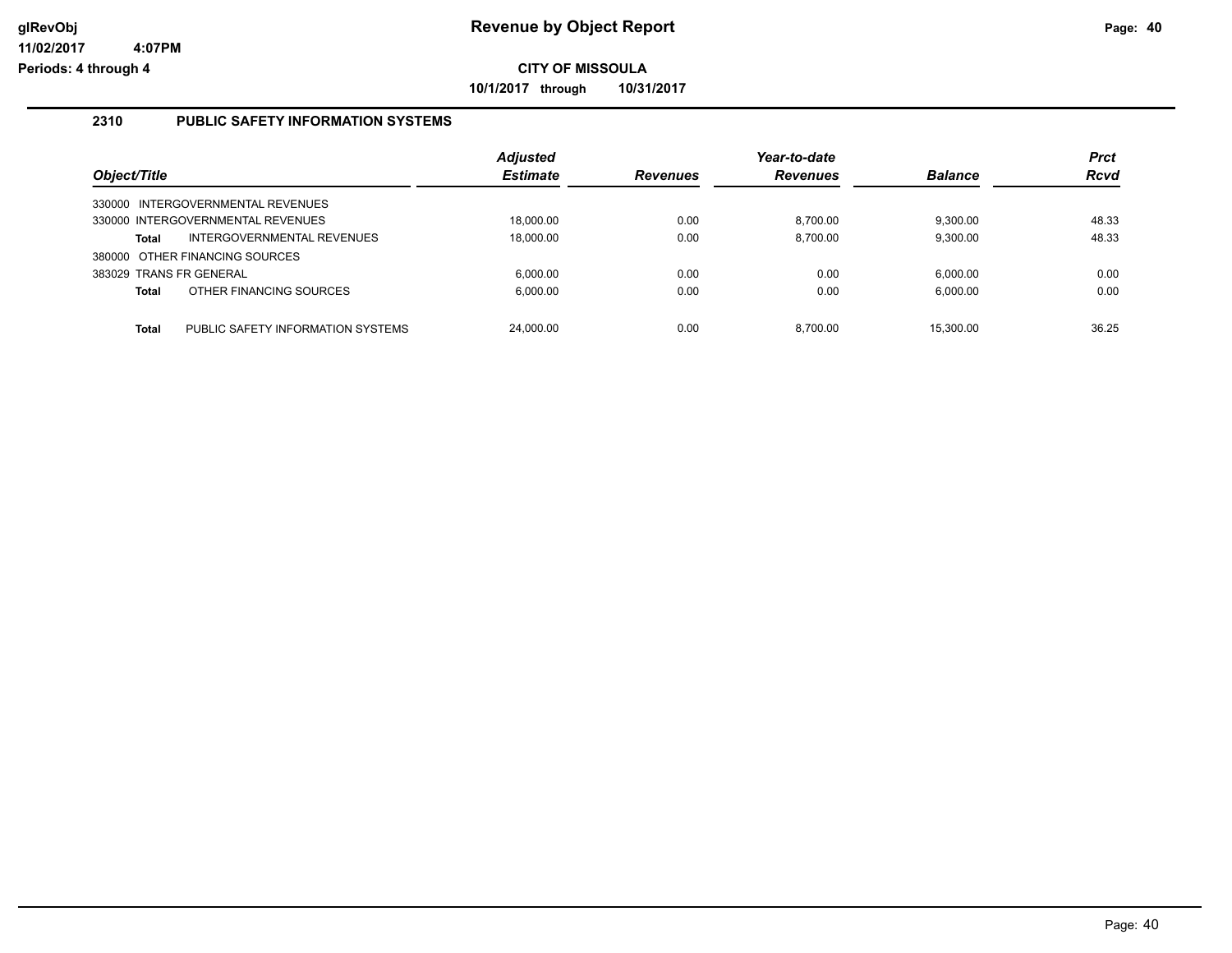**10/1/2017 through 10/31/2017**

**2321 IMPACT FEE FUND**

**2321 IMPACT FEE FUND**

|                                                    | <b>Adjusted</b> |                 | Year-to-date    |                | <b>Prct</b> |
|----------------------------------------------------|-----------------|-----------------|-----------------|----------------|-------------|
| Object/Title                                       | <b>Estimate</b> | <b>Revenues</b> | <b>Revenues</b> | <b>Balance</b> | Rcvd        |
| 340000 CHARGES FOR SERVICES                        |                 |                 |                 |                |             |
| 341032 IMPACT FEE CLEARING ACCOUNT                 | 0.00            | 160,747.47      | 748.284.96      | -748,284.96    | 0.00        |
| 341033 IMPACT FEES-PARKS SHARE                     | 299,000.00      | 0.00            | 0.00            | 299.000.00     | 0.00        |
| 341034 IMPACT FEES-FIRE SHARE                      | 110,000.00      | 0.00            | 0.00            | 110,000.00     | 0.00        |
| 341035 IMPACT FEES-POLICE SHARE                    | 19,000.00       | 0.00            | 0.00            | 19,000.00      | 0.00        |
| 341036 IMPACT FEES-COMMUNITY SERVICE SHARE         | 236,000.00      | 0.00            | 0.00            | 236,000.00     | 0.00        |
| 341037 IMPACT FEE-ROAD SHARE                       | 1,136,000.00    | 0.00            | 0.00            | 1,136,000.00   | 0.00        |
| <b>CHARGES FOR SERVICES</b><br>Total               | 1,800,000.00    | 160,747.47      | 748,284.96      | 1,051,715.04   | 41.57       |
| INVESTMENTS & ROYALTY EARNINGS<br>370000           |                 |                 |                 |                |             |
| 371010 INTEREST ON INVESTMENTS                     | 0.00            | 0.00            | 0.00            | 0.00           | 0.00        |
| <b>INVESTMENTS &amp; ROYALTY EARNINGS</b><br>Total | 0.00            | 0.00            | 0.00            | 0.00           | 0.00        |
| <b>IMPACT FEE FUND</b><br>Total                    | .800.000.00     | 160.747.47      | 748.284.96      | 1.051.715.04   | 41.57       |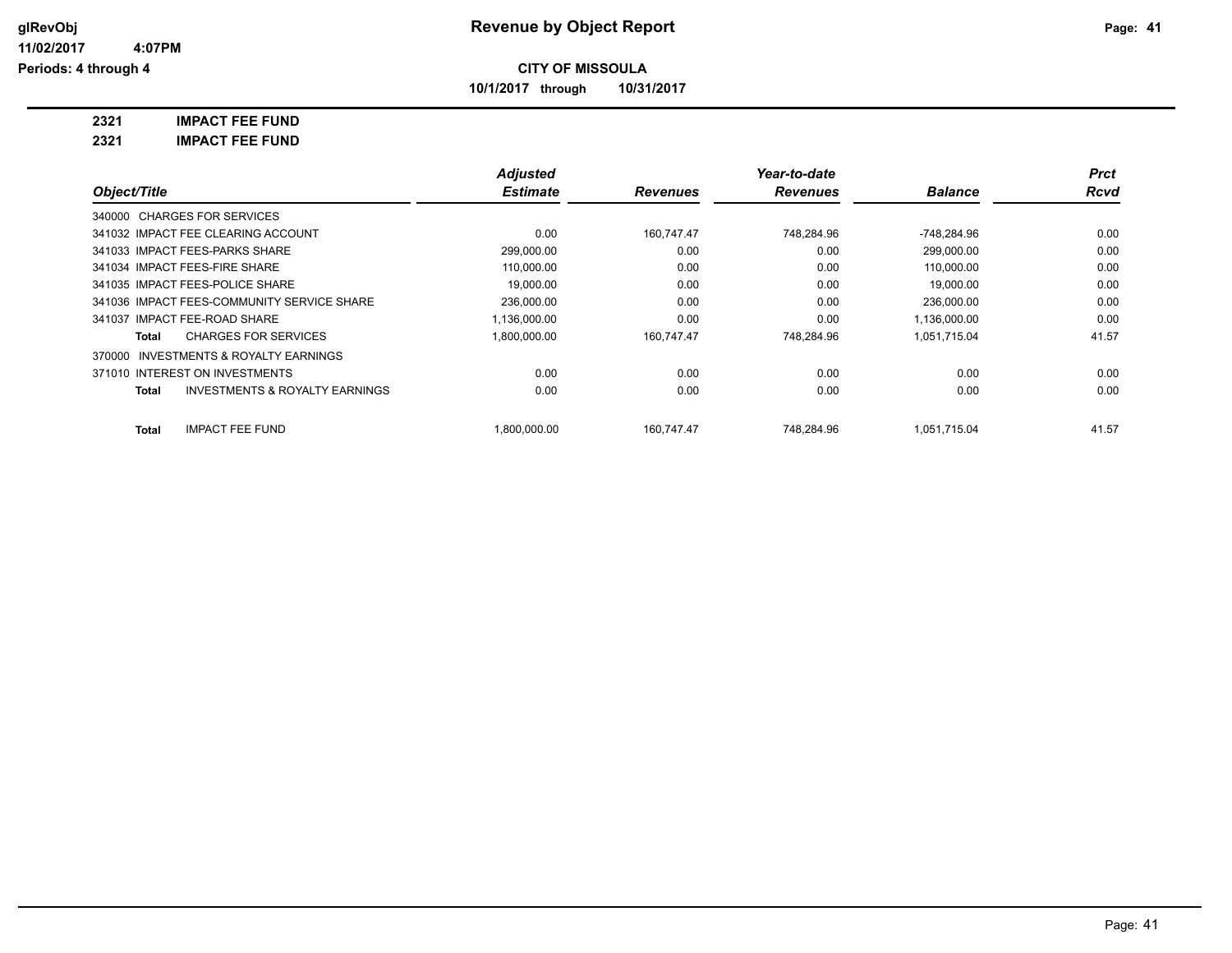**10/1/2017 through 10/31/2017**

## **2321 IMPACT FEE FUND**

|                                                     | <b>Adjusted</b> |                 | Year-to-date    |                | <b>Prct</b> |
|-----------------------------------------------------|-----------------|-----------------|-----------------|----------------|-------------|
| Object/Title                                        | <b>Estimate</b> | <b>Revenues</b> | <b>Revenues</b> | <b>Balance</b> | <b>Rcvd</b> |
| 340000 CHARGES FOR SERVICES                         |                 |                 |                 |                |             |
| 341032 IMPACT FEE CLEARING ACCOUNT                  | 0.00            | 160.747.47      | 748,284.96      | -748,284.96    | 0.00        |
| 341033 IMPACT FEES-PARKS SHARE                      | 299,000.00      | 0.00            | 0.00            | 299,000.00     | 0.00        |
| 341034 IMPACT FEES-FIRE SHARE                       | 110.000.00      | 0.00            | 0.00            | 110,000.00     | 0.00        |
| 341035 IMPACT FEES-POLICE SHARE                     | 19,000.00       | 0.00            | 0.00            | 19,000.00      | 0.00        |
| 341036 IMPACT FEES-COMMUNITY SERVICE SHARE          | 236,000.00      | 0.00            | 0.00            | 236.000.00     | 0.00        |
| 341037 IMPACT FEE-ROAD SHARE                        | 1,136,000.00    | 0.00            | 0.00            | 1,136,000.00   | 0.00        |
| <b>CHARGES FOR SERVICES</b><br>Total                | 1.800.000.00    | 160.747.47      | 748.284.96      | 1.051.715.04   | 41.57       |
| <b>INVESTMENTS &amp; ROYALTY EARNINGS</b><br>370000 |                 |                 |                 |                |             |
| 371010 INTEREST ON INVESTMENTS                      | 0.00            | 0.00            | 0.00            | 0.00           | 0.00        |
| <b>INVESTMENTS &amp; ROYALTY EARNINGS</b><br>Total  | 0.00            | 0.00            | 0.00            | 0.00           | 0.00        |
| <b>IMPACT FEE FUND</b><br>Total                     | 1,800,000.00    | 160.747.47      | 748,284.96      | 1,051,715.04   | 41.57       |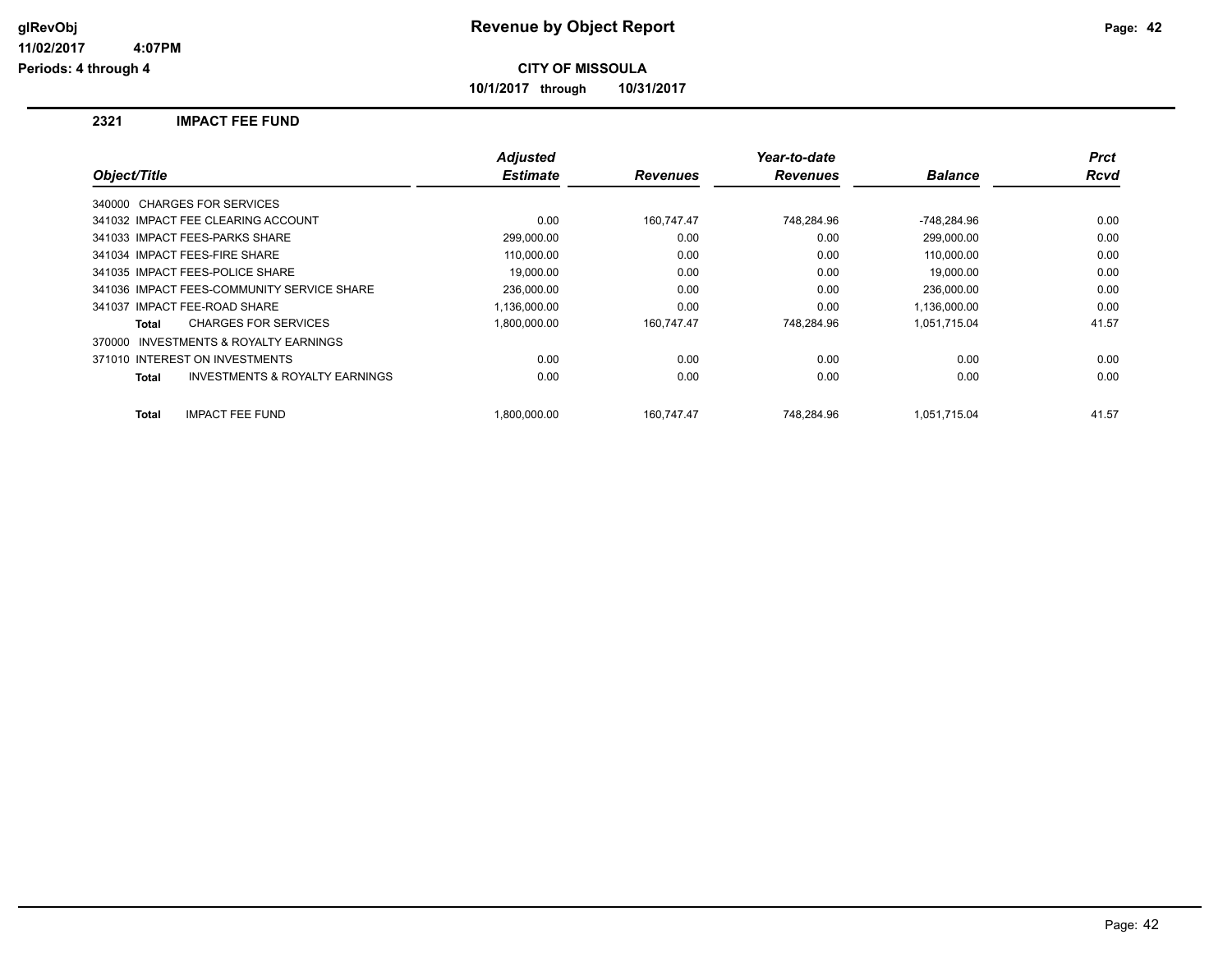#### **11/02/2017 4:07PM Periods: 4 through 4**

**CITY OF MISSOULA**

**10/1/2017 through 10/31/2017**

## **2322 GEORGE ELMER/CATTLE DR INTERSECTION 2322 GEORGE ELMER/CATTLE DR INTERSECTION**

|              |                                            | <b>Adjusted</b> |                 | Year-to-date    |                | Prct |
|--------------|--------------------------------------------|-----------------|-----------------|-----------------|----------------|------|
| Object/Title |                                            | <b>Estimate</b> | <b>Revenues</b> | <b>Revenues</b> | <b>Balance</b> | Rcvd |
|              | 360000 MISCELLANEOUS REVENUES              |                 |                 |                 |                |      |
|              | 365000 DEVELOPER CONRIBUTIONS              | 15.000.00       | 0.00            | 0.00            | 15.000.00      | 0.00 |
| Total        | MISCELLANEOUS REVENUES                     | 15.000.00       | 0.00            | 0.00            | 15.000.00      | 0.00 |
| <b>Total</b> | <b>GEORGE ELMER/CATTLE DR INTERSECTION</b> | 15.000.00       | 0.00            | 0.00            | 15.000.00      | 0.00 |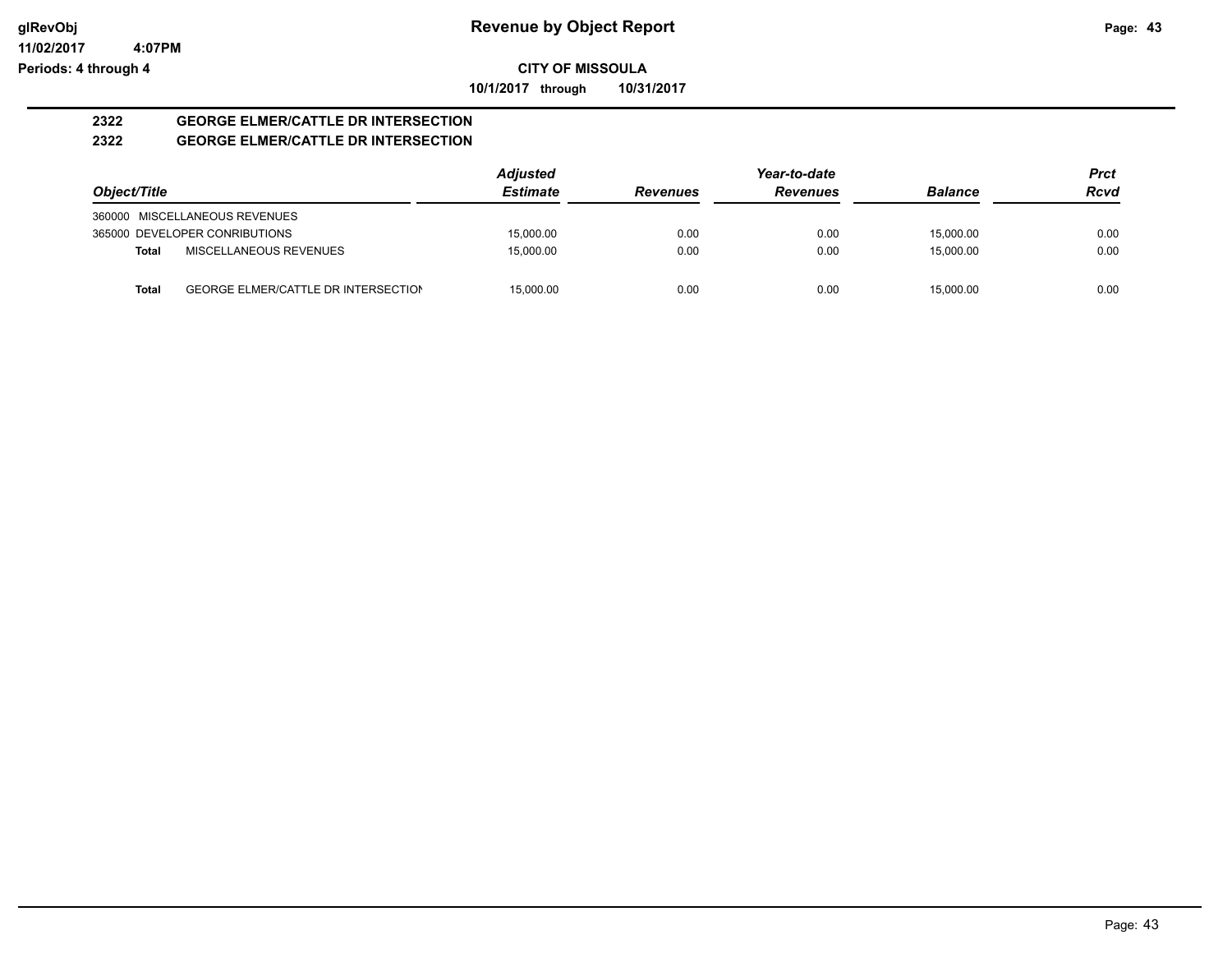**10/1/2017 through 10/31/2017**

## **2322 GEORGE ELMER/CATTLE DR INTERSECTION**

| Object/Title |                                            | Adjusted<br><b>Estimate</b> | <b>Revenues</b> | Year-to-date<br><b>Revenues</b> | <b>Balance</b> | <b>Prct</b><br><b>Rcvd</b> |
|--------------|--------------------------------------------|-----------------------------|-----------------|---------------------------------|----------------|----------------------------|
|              | 360000 MISCELLANEOUS REVENUES              |                             |                 |                                 |                |                            |
|              | 365000 DEVELOPER CONRIBUTIONS              | 15.000.00                   | 0.00            | 0.00                            | 15.000.00      | 0.00                       |
| <b>Total</b> | MISCELLANEOUS REVENUES                     | 15.000.00                   | 0.00            | 0.00                            | 15.000.00      | 0.00                       |
| <b>Total</b> | <b>GEORGE ELMER/CATTLE DR INTERSECTIOL</b> | 15,000.00                   | 0.00            | 0.00                            | 15.000.00      | 0.00                       |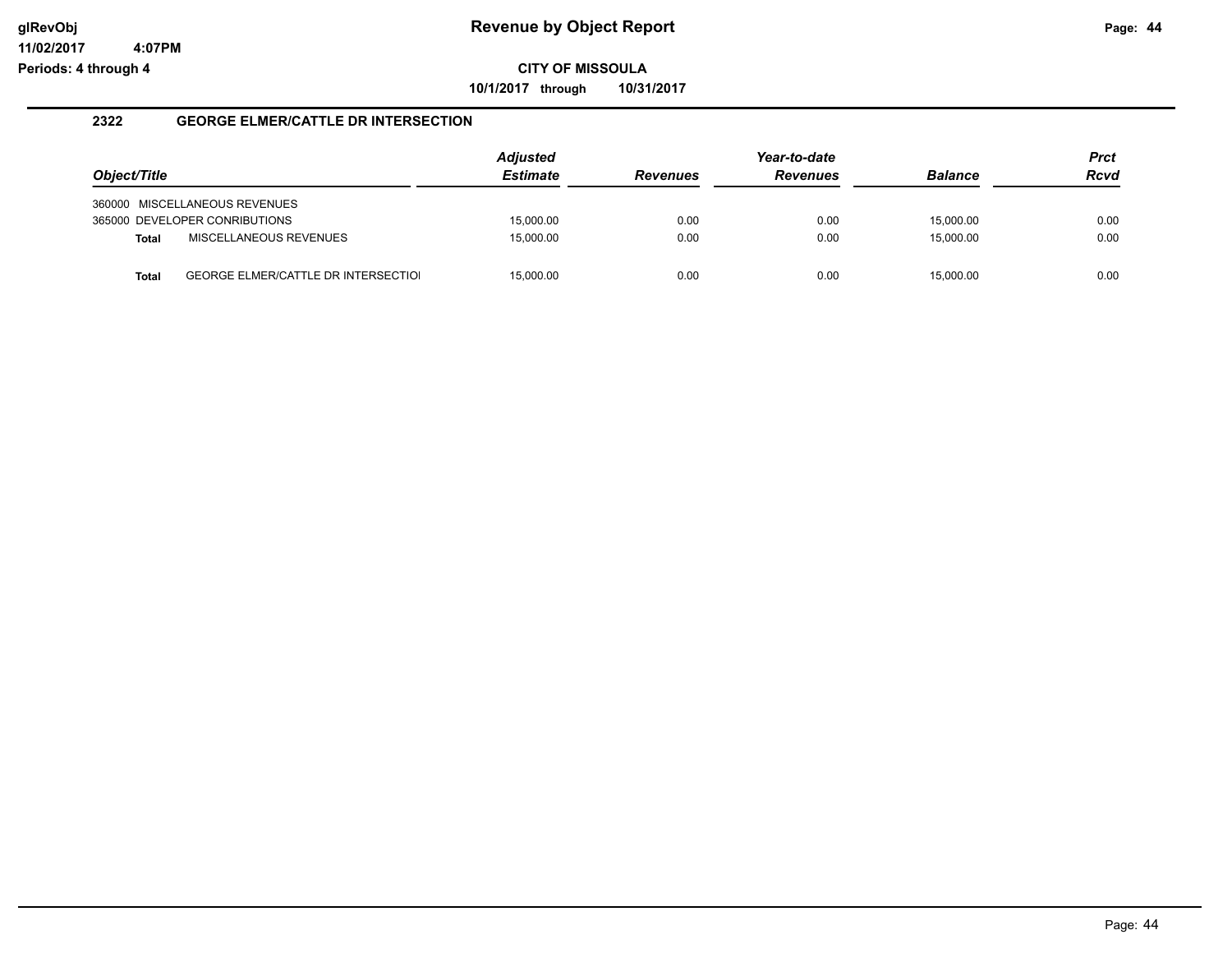**10/1/2017 through 10/31/2017**

**2365 PUBLIC ART FUND**

**2365 PUBLIC ART FUND**

|                                                   | <b>Adjusted</b> |                 | Year-to-date    |                | <b>Prct</b> |
|---------------------------------------------------|-----------------|-----------------|-----------------|----------------|-------------|
| Object/Title                                      | <b>Estimate</b> | <b>Revenues</b> | <b>Revenues</b> | <b>Balance</b> | <b>Rcvd</b> |
| 330000 INTERGOVERNMENTAL REVENUES                 |                 |                 |                 |                |             |
| 337000 LOCAL GRANTS                               | 7,500.00        | 0.00            | 0.00            | 7,500.00       | 0.00        |
| 337001 NEIGHBORHOOD COUNCIL GRANT/DONATION        | 0.00            | 0.00            | 0.00            | 0.00           | 0.00        |
| 337002 MRA GRANT                                  | 0.00            | 0.00            | 0.00            | 0.00           | 0.00        |
| <b>INTERGOVERNMENTAL REVENUES</b><br><b>Total</b> | 7,500.00        | 0.00            | 0.00            | 7,500.00       | 0.00        |
| 360000 MISCELLANEOUS REVENUES                     |                 |                 |                 |                |             |
| 360010 MISCELLANEOUS                              | 0.00            | 0.00            | 0.00            | 0.00           | 0.00        |
| 364040 INSURANCE AND DAMAGE RECOVERY              | 0.00            | 0.00            | 0.00            | 0.00           | 0.00        |
| 365000 DONATIONS                                  | 8,443.00        | 0.00            | 0.00            | 8,443.00       | 0.00        |
| <b>MISCELLANEOUS REVENUES</b><br><b>Total</b>     | 8,443.00        | 0.00            | 0.00            | 8,443.00       | 0.00        |
| OTHER FINANCING SOURCES<br>380000                 |                 |                 |                 |                |             |
| 383000 OPERATING TRANSFERS                        | 0.00            | 0.00            | 0.00            | 0.00           | 0.00        |
| OTHER FINANCING SOURCES<br><b>Total</b>           | 0.00            | 0.00            | 0.00            | 0.00           | 0.00        |
| PUBLIC ART FUND<br><b>Total</b>                   | 15,943.00       | 0.00            | 0.00            | 15,943.00      | 0.00        |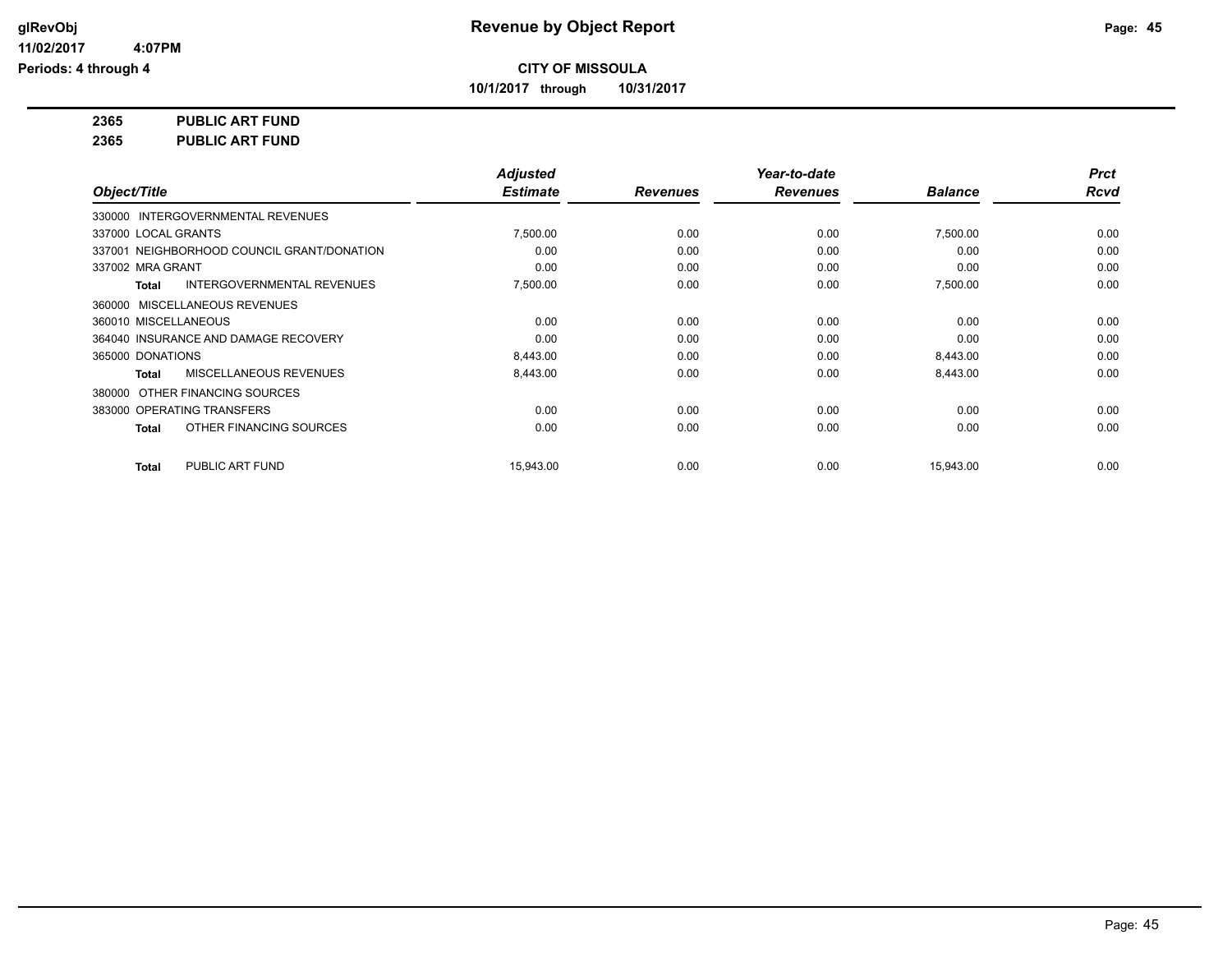**10/1/2017 through 10/31/2017**

#### **2365 PUBLIC ART FUND**

| Object/Title                                      | <b>Adjusted</b><br><b>Estimate</b> | <b>Revenues</b> | Year-to-date<br><b>Revenues</b> | <b>Balance</b> | <b>Prct</b><br><b>Rcvd</b> |
|---------------------------------------------------|------------------------------------|-----------------|---------------------------------|----------------|----------------------------|
| 330000 INTERGOVERNMENTAL REVENUES                 |                                    |                 |                                 |                |                            |
| 337000 LOCAL GRANTS                               | 7,500.00                           | 0.00            | 0.00                            | 7,500.00       | 0.00                       |
| 337001 NEIGHBORHOOD COUNCIL GRANT/DONATION        | 0.00                               | 0.00            | 0.00                            | 0.00           | 0.00                       |
| 337002 MRA GRANT                                  | 0.00                               | 0.00            | 0.00                            | 0.00           | 0.00                       |
| <b>INTERGOVERNMENTAL REVENUES</b><br><b>Total</b> | 7,500.00                           | 0.00            | 0.00                            | 7,500.00       | 0.00                       |
| 360000 MISCELLANEOUS REVENUES                     |                                    |                 |                                 |                |                            |
| 360010 MISCELLANEOUS                              | 0.00                               | 0.00            | 0.00                            | 0.00           | 0.00                       |
| 364040 INSURANCE AND DAMAGE RECOVERY              | 0.00                               | 0.00            | 0.00                            | 0.00           | 0.00                       |
| 365000 DONATIONS                                  | 8,443.00                           | 0.00            | 0.00                            | 8,443.00       | 0.00                       |
| MISCELLANEOUS REVENUES<br><b>Total</b>            | 8,443.00                           | 0.00            | 0.00                            | 8,443.00       | 0.00                       |
| 380000 OTHER FINANCING SOURCES                    |                                    |                 |                                 |                |                            |
| 383000 OPERATING TRANSFERS                        | 0.00                               | 0.00            | 0.00                            | 0.00           | 0.00                       |
| OTHER FINANCING SOURCES<br><b>Total</b>           | 0.00                               | 0.00            | 0.00                            | 0.00           | 0.00                       |
| PUBLIC ART FUND<br><b>Total</b>                   | 15,943.00                          | 0.00            | 0.00                            | 15,943.00      | 0.00                       |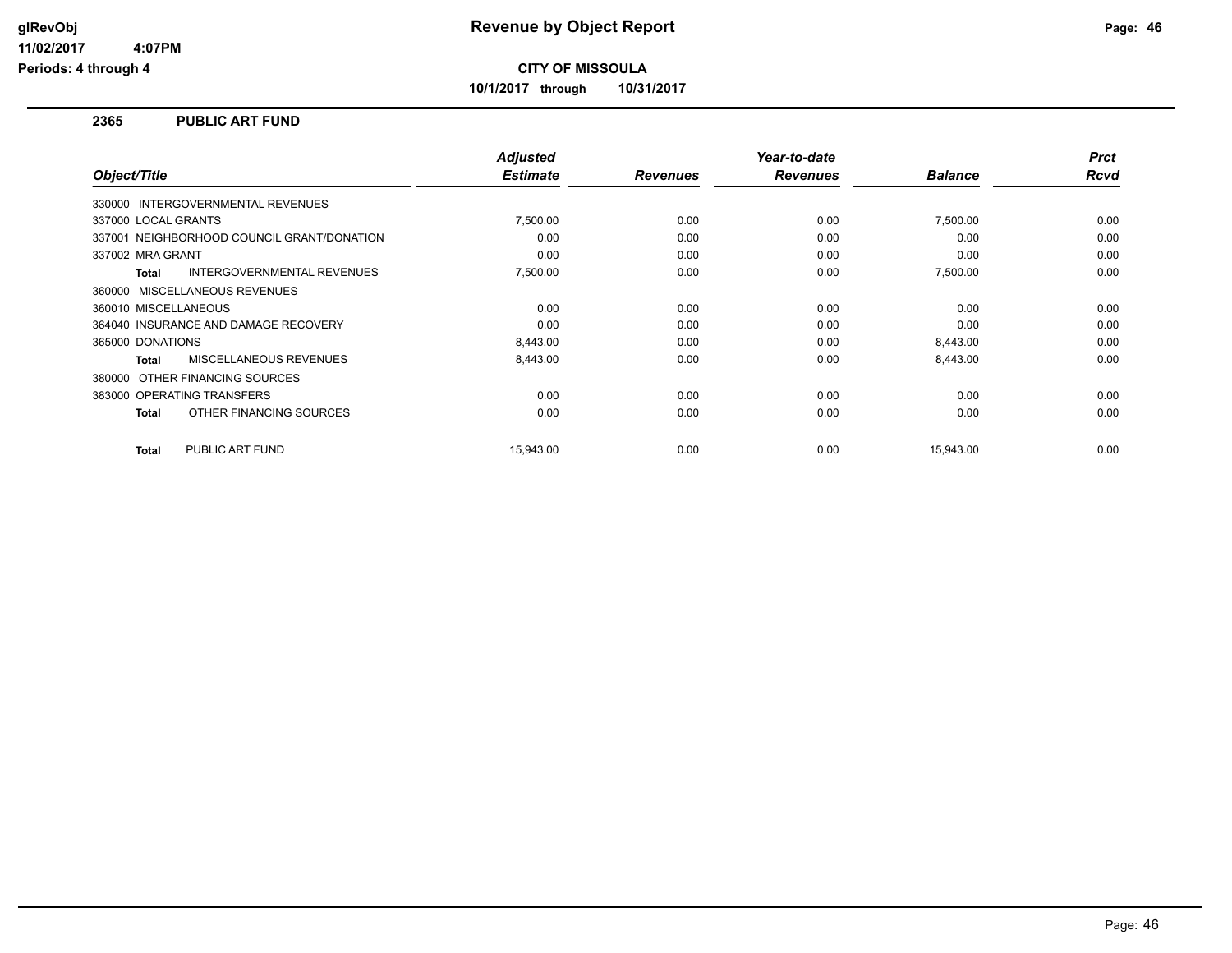#### **11/02/2017 4:07PM Periods: 4 through 4**

**CITY OF MISSOULA**

**10/1/2017 through 10/31/2017**

# **2371 EMPLOYEE HEALTH INSURANCE LEVY FUND**

## **2371 EMPLOYEE HEALTH INSURANCE LEVY FUND**

|                                                     | <b>Adjusted</b> |                 | Year-to-date    |                | <b>Prct</b> |
|-----------------------------------------------------|-----------------|-----------------|-----------------|----------------|-------------|
| Object/Title                                        | <b>Estimate</b> | <b>Revenues</b> | <b>Revenues</b> | <b>Balance</b> | <b>Rcvd</b> |
| 310000 TAXES/ASSESSMENTS                            |                 |                 |                 |                |             |
| 311000 GENERAL PROPERTY TAXES                       | 0.00            | 9.18            | 9.18            | $-9.18$        | 0.00        |
| 312001 PENALTIES & INTEREST                         | 0.00            | 1.87            | 1.87            | $-1.87$        | 0.00        |
| TAXES/ASSESSMENTS<br>Total                          | 0.00            | 11.05           | 11.05           | $-11.05$       | 0.00        |
| 370000 INVESTMENTS & ROYALTY EARNINGS               |                 |                 |                 |                |             |
| 371010 INTEREST ON INVESTMENTS                      | 0.00            | 0.00            | 0.00            | 0.00           | 0.00        |
| INVESTMENTS & ROYALTY EARNINGS<br>Total             | 0.00            | 0.00            | 0.00            | 0.00           | 0.00        |
|                                                     |                 |                 |                 |                |             |
| EMPLOYEE HEALTH INSURANCE LEVY FUNI<br><b>Total</b> | 0.00            | 11.05           | 11.05           | $-11.05$       | 0.00        |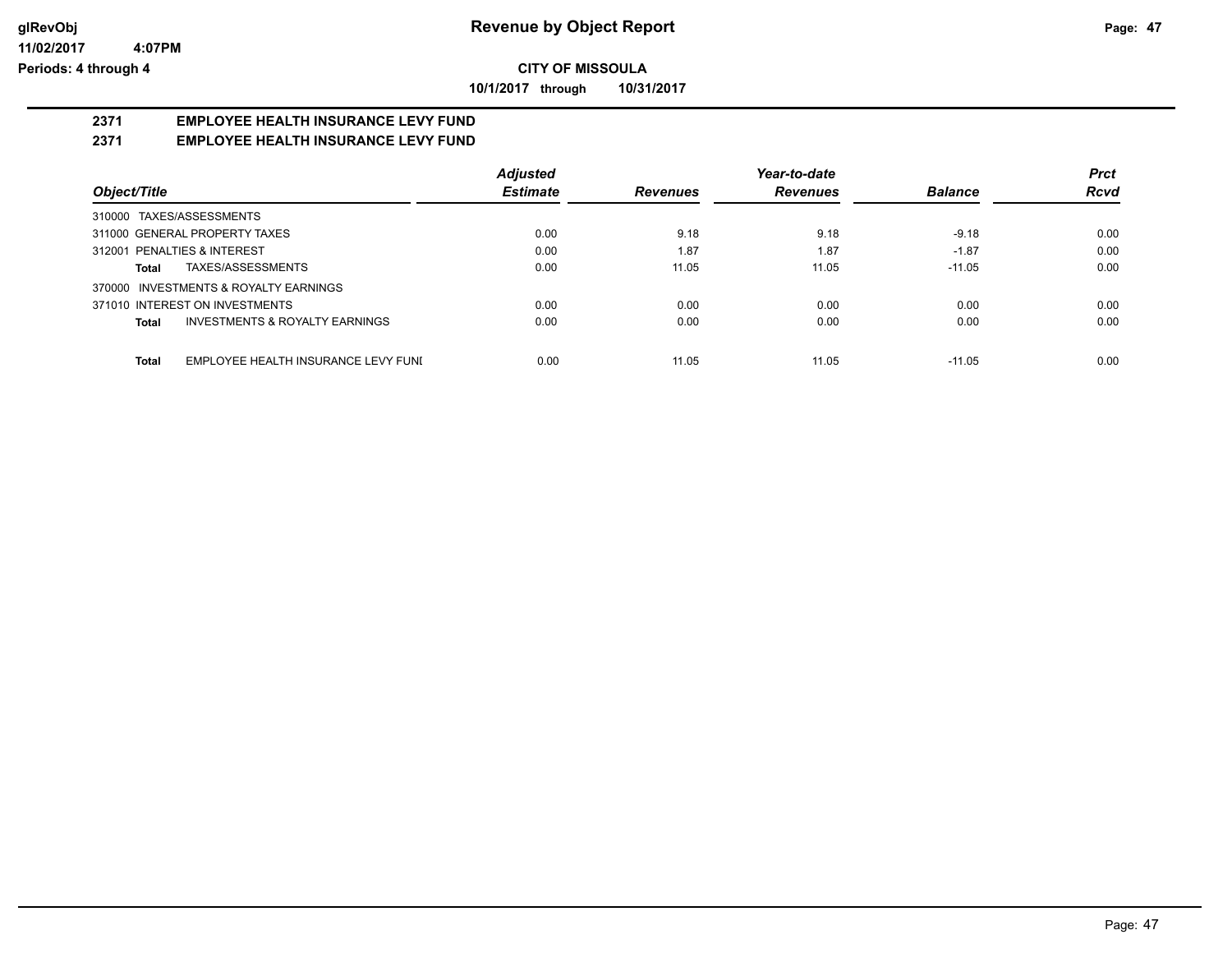**10/1/2017 through 10/31/2017**

## **2371 EMPLOYEE HEALTH INSURANCE LEVY FUND**

|                                                    | <b>Adjusted</b> |                 | Year-to-date    |                | <b>Prct</b> |
|----------------------------------------------------|-----------------|-----------------|-----------------|----------------|-------------|
| Object/Title                                       | <b>Estimate</b> | <b>Revenues</b> | <b>Revenues</b> | <b>Balance</b> | <b>Rcvd</b> |
| 310000 TAXES/ASSESSMENTS                           |                 |                 |                 |                |             |
| 311000 GENERAL PROPERTY TAXES                      | 0.00            | 9.18            | 9.18            | $-9.18$        | 0.00        |
| 312001 PENALTIES & INTEREST                        | 0.00            | 1.87            | 1.87            | $-1.87$        | 0.00        |
| TAXES/ASSESSMENTS<br>Total                         | 0.00            | 11.05           | 11.05           | $-11.05$       | 0.00        |
| 370000 INVESTMENTS & ROYALTY EARNINGS              |                 |                 |                 |                |             |
| 371010 INTEREST ON INVESTMENTS                     | 0.00            | 0.00            | 0.00            | 0.00           | 0.00        |
| <b>INVESTMENTS &amp; ROYALTY EARNINGS</b><br>Total | 0.00            | 0.00            | 0.00            | 0.00           | 0.00        |
|                                                    |                 |                 |                 |                |             |
| Total<br>EMPLOYEE HEALTH INSURANCE LEVY FUN        | 0.00            | 11.05           | 11.05           | $-11.05$       | 0.00        |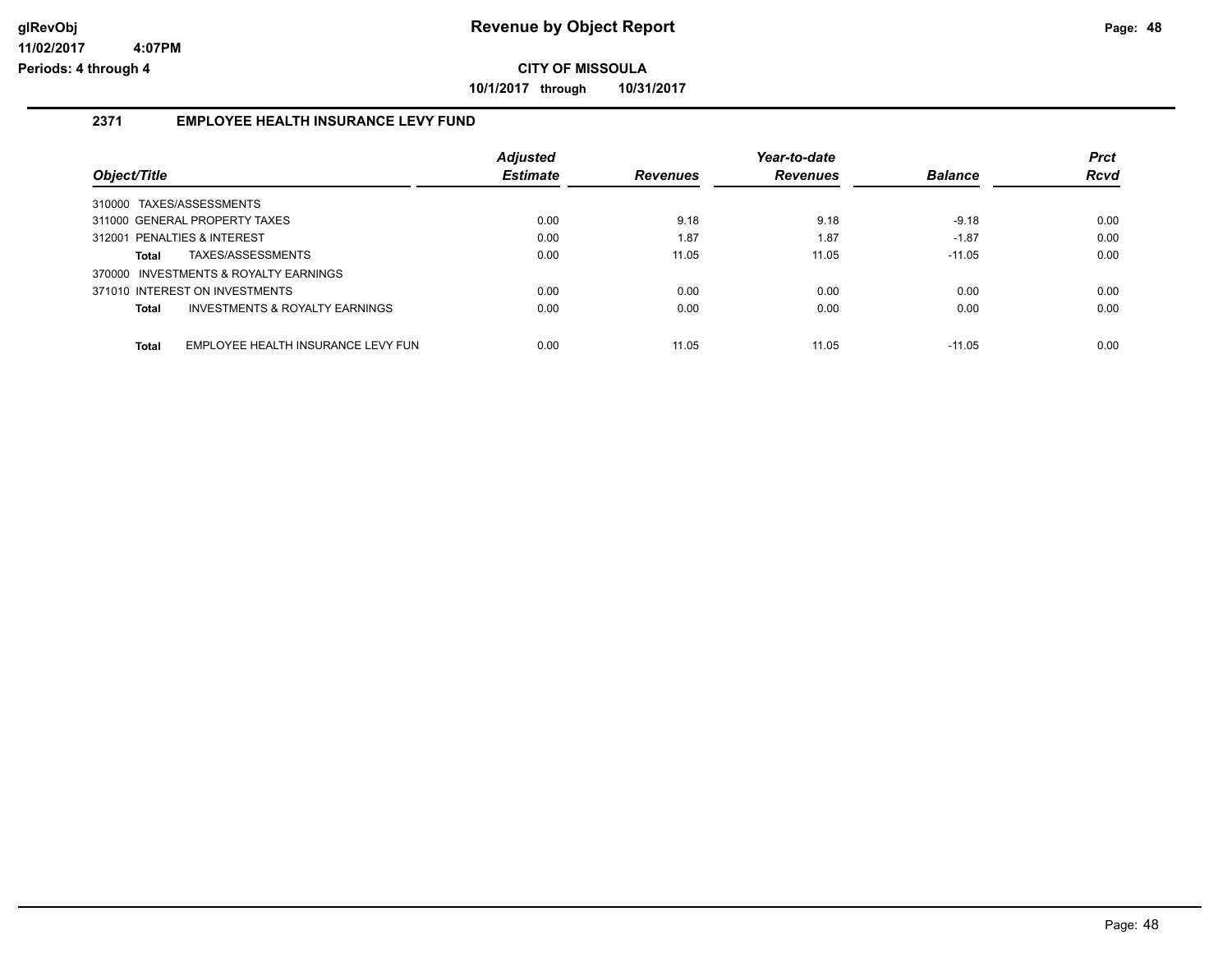**10/1/2017 through 10/31/2017**

## **2372 PERMISSIVE MEDICAL LEVY**

**2372 PERMISSIVE MEDICAL LEVY**

|              |                                       | <b>Adjusted</b> |                 | Year-to-date    |                | <b>Prct</b> |
|--------------|---------------------------------------|-----------------|-----------------|-----------------|----------------|-------------|
| Object/Title |                                       | <b>Estimate</b> | <b>Revenues</b> | <b>Revenues</b> | <b>Balance</b> | <b>Rcvd</b> |
|              | 310000 TAXES/ASSESSMENTS              |                 |                 |                 |                |             |
|              | 311000 GENERAL PROPERTY TAXES         | 5,101,004.00    | 1.679.76        | 1.679.76        | 5.099.324.24   | 0.03        |
|              | 312001 PENALTIES & INTEREST           | 0.00            | 90.64           | 90.64           | $-90.64$       | 0.00        |
| Total        | TAXES/ASSESSMENTS                     | 5,101,004.00    | 1.770.40        | 1.770.40        | 5,099,233.60   | 0.03        |
|              | 370000 INVESTMENTS & ROYALTY EARNINGS |                 |                 |                 |                |             |
|              | 371010 INTEREST ON INVESTMENTS        | 0.00            | 0.00            | 0.00            | 0.00           | 0.00        |
| Total        | INVESTMENTS & ROYALTY EARNINGS        | 0.00            | 0.00            | 0.00            | 0.00           | 0.00        |
| Total        | PERMISSIVE MEDICAL LEVY               | 5.101.004.00    | 1.770.40        | 1.770.40        | 5.099.233.60   | 0.03        |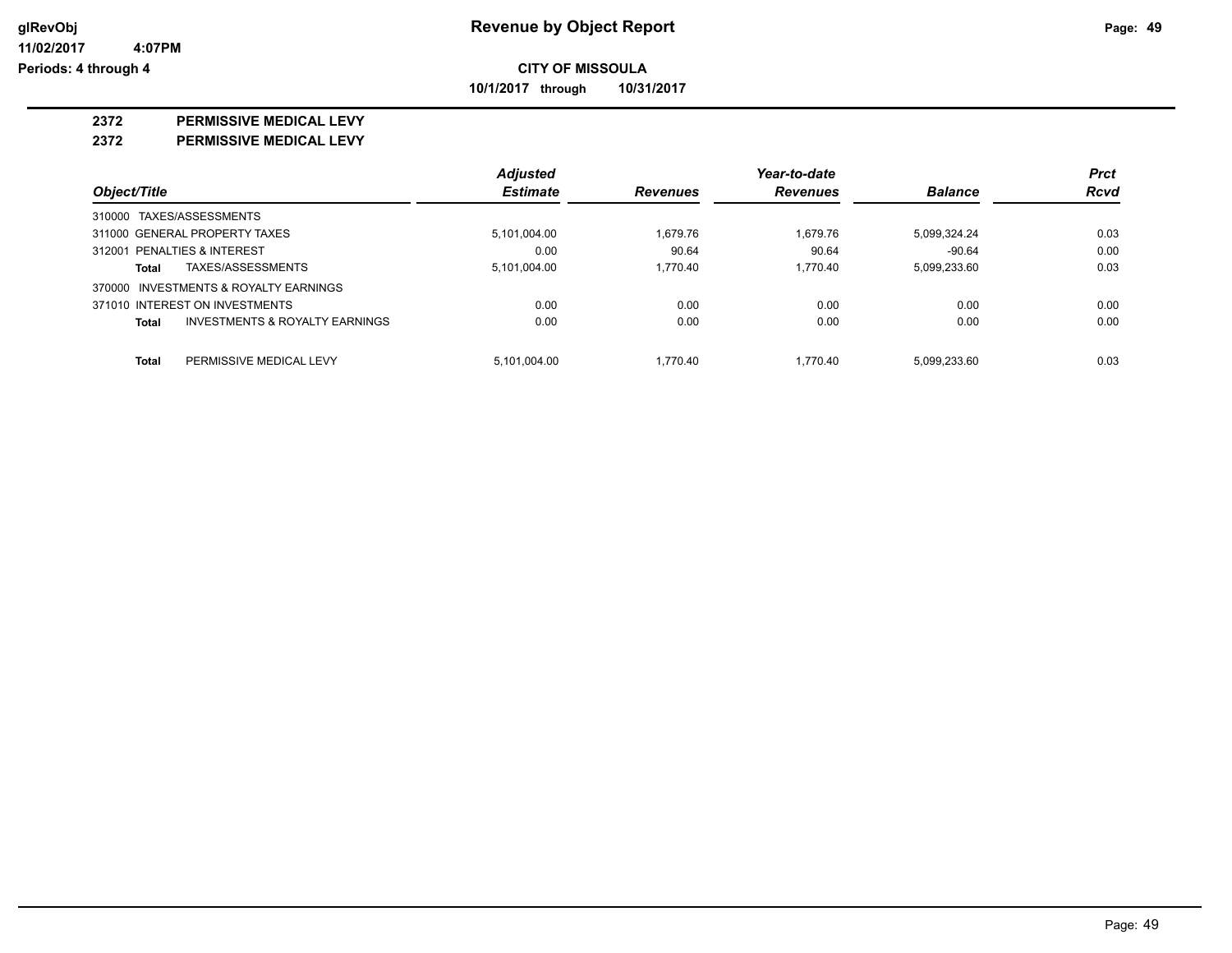**10/1/2017 through 10/31/2017**

## **2372 PERMISSIVE MEDICAL LEVY**

|              |                                       | <b>Adjusted</b> |                 | Year-to-date    |                | <b>Prct</b> |
|--------------|---------------------------------------|-----------------|-----------------|-----------------|----------------|-------------|
| Object/Title |                                       | <b>Estimate</b> | <b>Revenues</b> | <b>Revenues</b> | <b>Balance</b> | <b>Rcvd</b> |
|              | 310000 TAXES/ASSESSMENTS              |                 |                 |                 |                |             |
|              | 311000 GENERAL PROPERTY TAXES         | 5,101,004.00    | 1.679.76        | 1.679.76        | 5,099,324.24   | 0.03        |
|              | 312001 PENALTIES & INTEREST           | 0.00            | 90.64           | 90.64           | $-90.64$       | 0.00        |
| <b>Total</b> | TAXES/ASSESSMENTS                     | 5,101,004.00    | 1.770.40        | 1.770.40        | 5,099,233.60   | 0.03        |
|              | 370000 INVESTMENTS & ROYALTY EARNINGS |                 |                 |                 |                |             |
|              | 371010 INTEREST ON INVESTMENTS        | 0.00            | 0.00            | 0.00            | 0.00           | 0.00        |
| <b>Total</b> | INVESTMENTS & ROYALTY EARNINGS        | 0.00            | 0.00            | 0.00            | 0.00           | 0.00        |
| <b>Total</b> | PERMISSIVE MEDICAL LEVY               | 5.101.004.00    | 1.770.40        | 1.770.40        | 5,099,233.60   | 0.03        |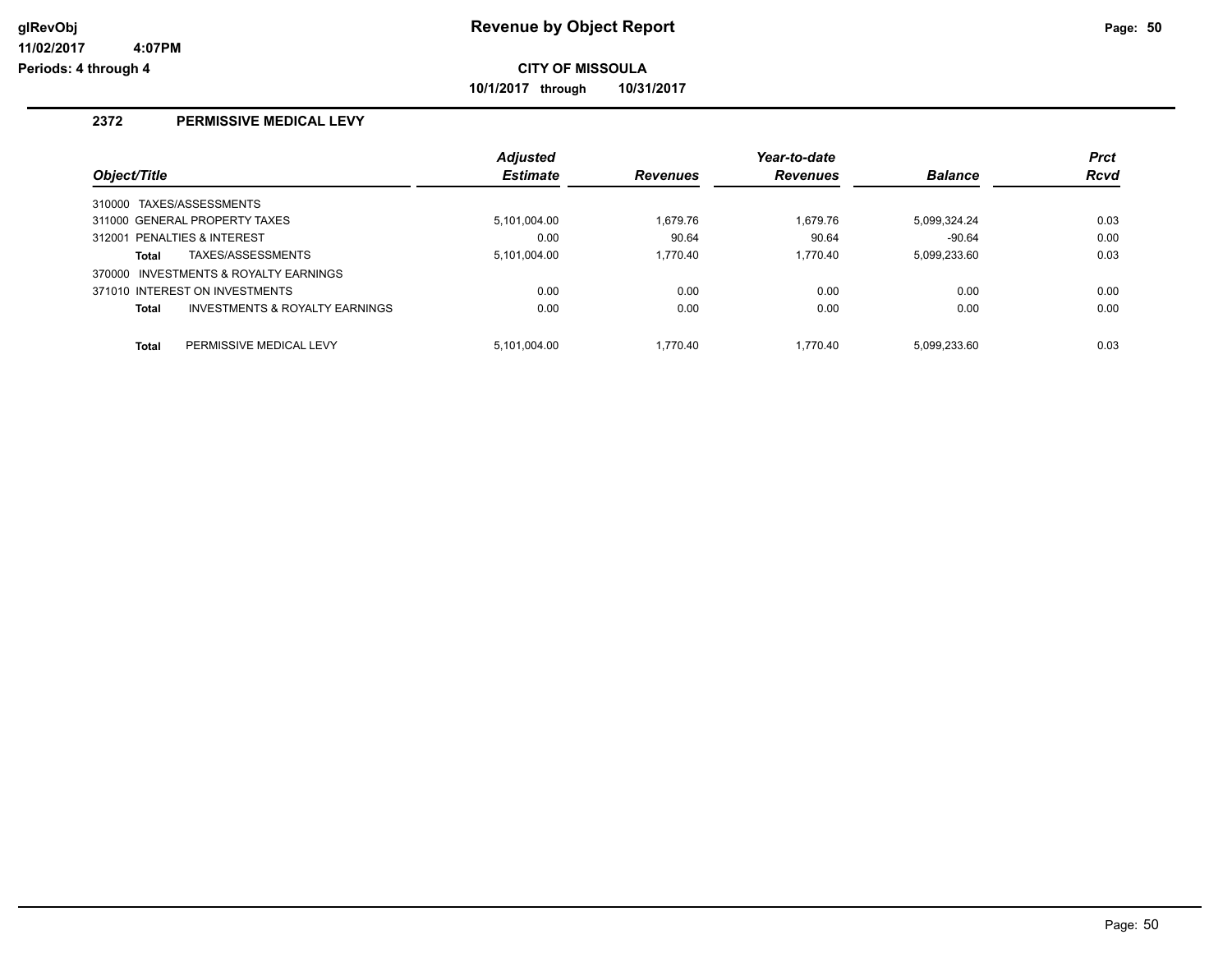**10/1/2017 through 10/31/2017**

# **2389 CABLE TELEVISION FRANCHISE FUND**

## **2389 CABLE TELEVISION FRANCHISE FUND**

|                                                 | <b>Adjusted</b> |                 | Year-to-date    |                | <b>Prct</b> |
|-------------------------------------------------|-----------------|-----------------|-----------------|----------------|-------------|
| Object/Title                                    | <b>Estimate</b> | <b>Revenues</b> | <b>Revenues</b> | <b>Balance</b> | <b>Rcvd</b> |
| 320000 LICENSES & PERMITS                       |                 |                 |                 |                |             |
| 322031 FRANCHISE FEE - AT&T                     | 685.000.00      | 0.00            | 0.00            | 685,000.00     | 0.00        |
| 322034 PEG ACCESS                               | 41.856.00       | 0.00            | 0.00            | 41.856.00      | 0.00        |
| LICENSES & PERMITS<br>Total                     | 726.856.00      | 0.00            | 0.00            | 726,856.00     | 0.00        |
| 360000 MISCELLANEOUS REVENUES                   |                 |                 |                 |                |             |
| 365000 DONATIONS                                | 0.00            | 0.00            | 0.00            | 0.00           | 0.00        |
| MISCELLANEOUS REVENUES<br>Total                 | 0.00            | 0.00            | 0.00            | 0.00           | 0.00        |
|                                                 |                 |                 |                 |                |             |
| CABLE TELEVISION FRANCHISE FUND<br><b>Total</b> | 726.856.00      | 0.00            | 0.00            | 726.856.00     | 0.00        |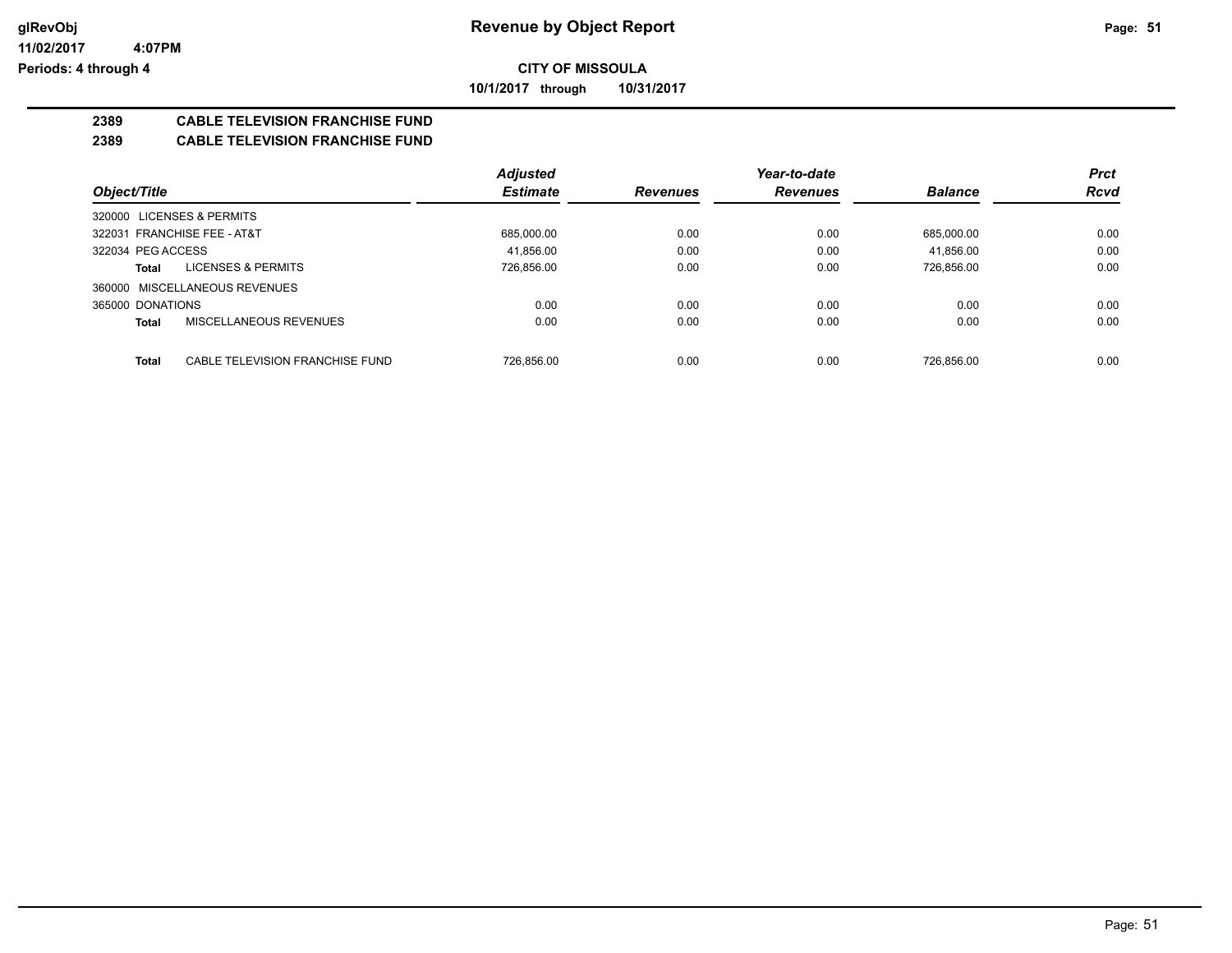**10/1/2017 through 10/31/2017**

## **2389 CABLE TELEVISION FRANCHISE FUND**

|                           |                                 | <b>Adjusted</b> |                 | Year-to-date    |                | <b>Prct</b> |
|---------------------------|---------------------------------|-----------------|-----------------|-----------------|----------------|-------------|
| Object/Title              |                                 | <b>Estimate</b> | <b>Revenues</b> | <b>Revenues</b> | <b>Balance</b> | <b>Rcvd</b> |
| 320000 LICENSES & PERMITS |                                 |                 |                 |                 |                |             |
|                           | 322031 FRANCHISE FEE - AT&T     | 685.000.00      | 0.00            | 0.00            | 685.000.00     | 0.00        |
| 322034 PEG ACCESS         |                                 | 41.856.00       | 0.00            | 0.00            | 41.856.00      | 0.00        |
| Total                     | LICENSES & PERMITS              | 726.856.00      | 0.00            | 0.00            | 726.856.00     | 0.00        |
|                           | 360000 MISCELLANEOUS REVENUES   |                 |                 |                 |                |             |
| 365000 DONATIONS          |                                 | 0.00            | 0.00            | 0.00            | 0.00           | 0.00        |
| Total                     | MISCELLANEOUS REVENUES          | 0.00            | 0.00            | 0.00            | 0.00           | 0.00        |
|                           |                                 |                 |                 |                 |                |             |
| Total                     | CABLE TELEVISION FRANCHISE FUND | 726.856.00      | 0.00            | 0.00            | 726.856.00     | 0.00        |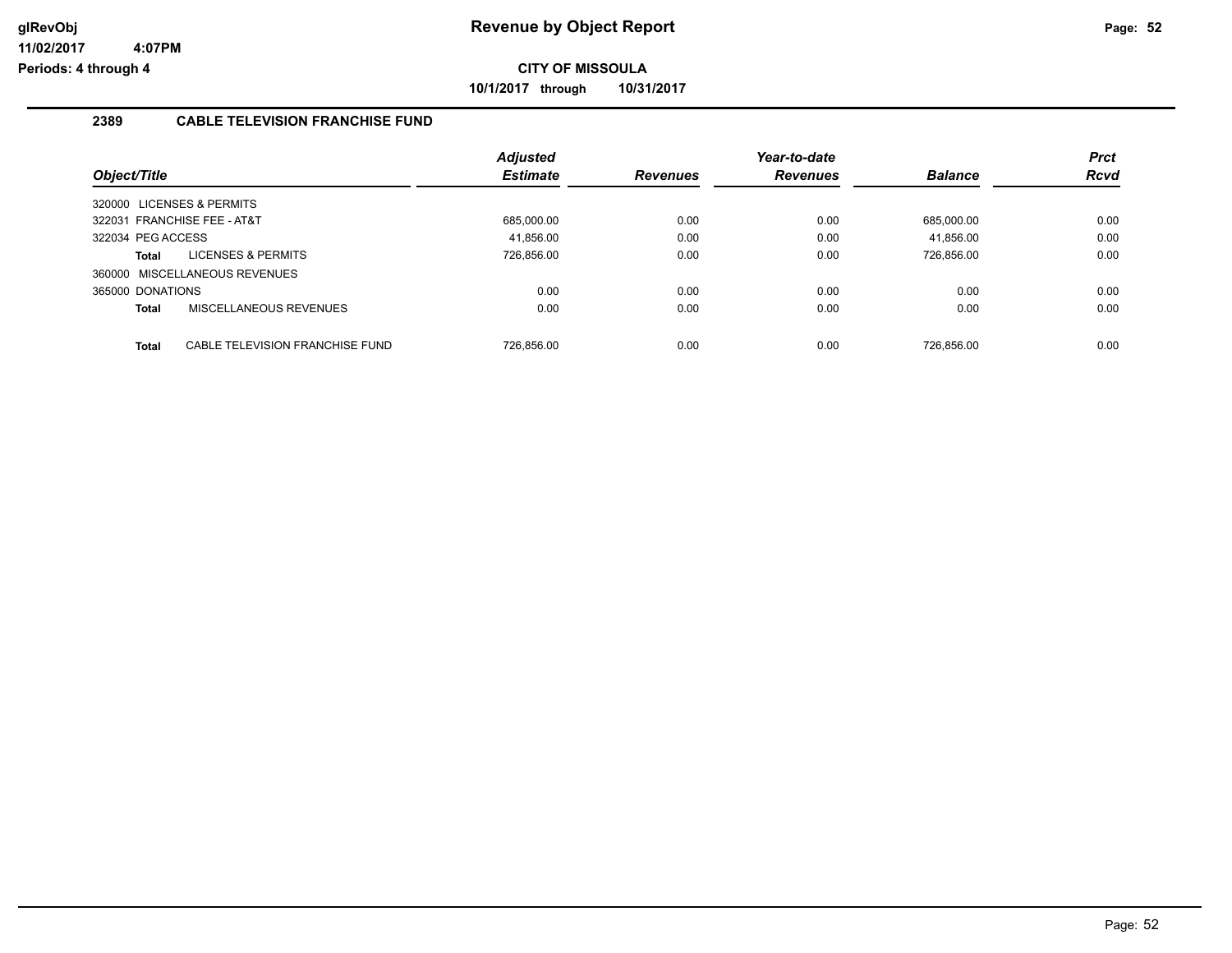**10/1/2017 through 10/31/2017**

#### **2390 DRUG FORFEITURE FUND**

**2390 DRUG FORFEITURE FUND**

|                                                           | <b>Adjusted</b> |                 | Year-to-date    |                | <b>Prct</b> |
|-----------------------------------------------------------|-----------------|-----------------|-----------------|----------------|-------------|
| Object/Title                                              | <b>Estimate</b> | <b>Revenues</b> | <b>Revenues</b> | <b>Balance</b> | <b>Rcvd</b> |
| 350000 FINES & FORFEITURES                                |                 |                 |                 |                |             |
| 351013 DRUG FORFEITURES                                   | 15.000.00       | 998.20          | 2.863.97        | 12.136.03      | 19.09       |
| <b>FINES &amp; FORFEITURES</b><br><b>Total</b>            | 15,000.00       | 998.20          | 2,863.97        | 12,136.03      | 19.09       |
| 370000 INVESTMENTS & ROYALTY EARNINGS                     |                 |                 |                 |                |             |
| 371010 INTEREST ON INVESTMENTS                            | 0.00            | 0.00            | 0.00            | 0.00           | 0.00        |
| <b>INVESTMENTS &amp; ROYALTY EARNINGS</b><br><b>Total</b> | 0.00            | 0.00            | 0.00            | 0.00           | 0.00        |
| DRUG FORFEITURE FUND<br><b>Total</b>                      | 15.000.00       | 998.20          | 2.863.97        | 12.136.03      | 19.09       |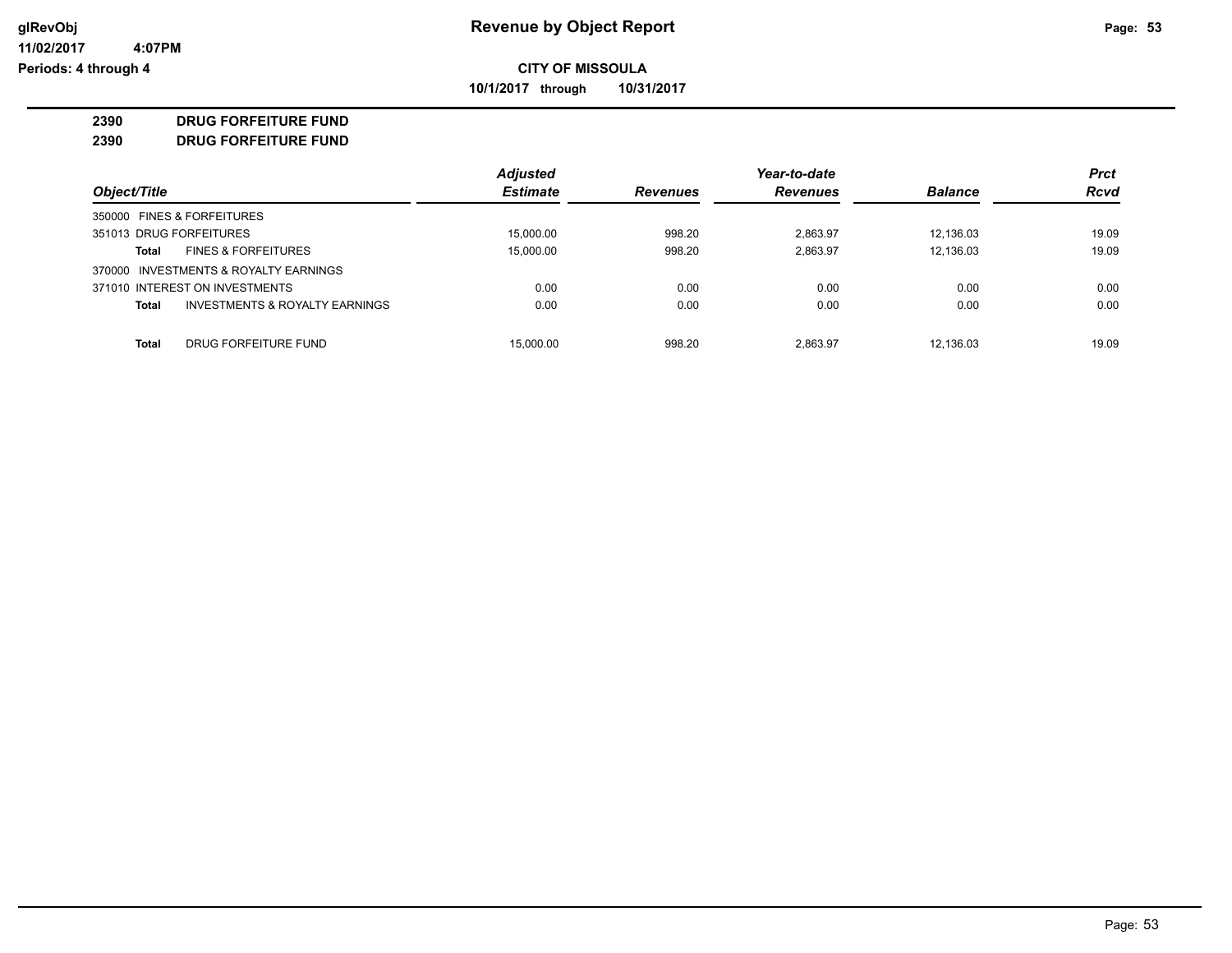**11/02/2017 4:07PM Periods: 4 through 4**

**CITY OF MISSOULA**

**10/1/2017 through 10/31/2017**

## **2390 DRUG FORFEITURE FUND**

|                         |                                           | <b>Adjusted</b> |                 | Year-to-date    |                | <b>Prct</b> |
|-------------------------|-------------------------------------------|-----------------|-----------------|-----------------|----------------|-------------|
| Object/Title            |                                           | <b>Estimate</b> | <b>Revenues</b> | <b>Revenues</b> | <b>Balance</b> | <b>Rcvd</b> |
|                         | 350000 FINES & FORFEITURES                |                 |                 |                 |                |             |
| 351013 DRUG FORFEITURES |                                           | 15.000.00       | 998.20          | 2.863.97        | 12.136.03      | 19.09       |
| Total                   | <b>FINES &amp; FORFEITURES</b>            | 15,000.00       | 998.20          | 2,863.97        | 12.136.03      | 19.09       |
|                         | 370000 INVESTMENTS & ROYALTY EARNINGS     |                 |                 |                 |                |             |
|                         | 371010 INTEREST ON INVESTMENTS            | 0.00            | 0.00            | 0.00            | 0.00           | 0.00        |
| <b>Total</b>            | <b>INVESTMENTS &amp; ROYALTY EARNINGS</b> | 0.00            | 0.00            | 0.00            | 0.00           | 0.00        |
| <b>Total</b>            | DRUG FORFEITURE FUND                      | 15.000.00       | 998.20          | 2.863.97        | 12.136.03      | 19.09       |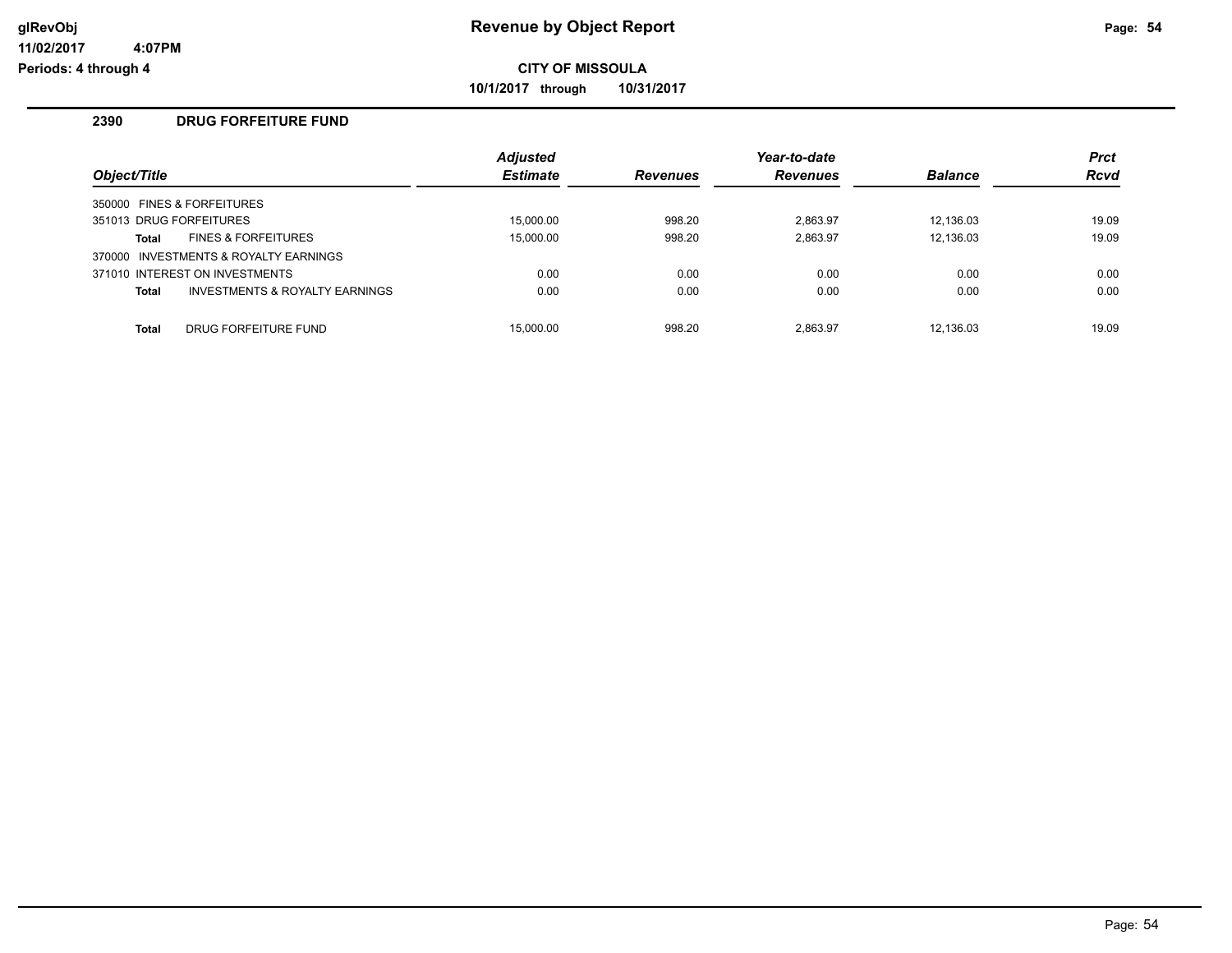**10/1/2017 through 10/31/2017**

## **2394 BUILDING INSPECTION FUND**

#### **2394 BUILDING INSPECTION FUND**

|                                                           | Adjusted        |                 | Year-to-date    |                | <b>Prct</b> |
|-----------------------------------------------------------|-----------------|-----------------|-----------------|----------------|-------------|
| Object/Title                                              | <b>Estimate</b> | <b>Revenues</b> | <b>Revenues</b> | <b>Balance</b> | Rcvd        |
| 320000 LICENSES & PERMITS                                 |                 |                 |                 |                |             |
| 323011 BUILDING PERMITS                                   | 1,258,000.00    | 51,460.28       | 526,726.25      | 731.273.75     | 41.87       |
| 323012 ELECTRICAL PERMITS                                 | 271,000.00      | 29,139.62       | 108,640.36      | 162,359.64     | 40.09       |
| 323013 PLUMBING PERMITS                                   | 155,000.00      | 13,929.00       | 65,500.00       | 89,500.00      | 42.26       |
| 323014 BLDG PERMIT REVIEW FEE                             | 0.00            | 0.00            | 0.00            | 0.00           | 0.00        |
| 323017 MECHANICAL PERMITS                                 | 114,000.00      | 9,727.00        | 46,273.80       | 67,726.20      | 40.59       |
| <b>LICENSES &amp; PERMITS</b><br><b>Total</b>             | 1,798,000.00    | 104,255.90      | 747,140.41      | 1,050,859.59   | 41.55       |
| 330000 INTERGOVERNMENTAL REVENUES                         |                 |                 |                 |                |             |
| 336023 STATE CONTRIB. - PERS                              | 0.00            | 0.00            | 170.37          | $-170.37$      | 0.00        |
| <b>INTERGOVERNMENTAL REVENUES</b><br><b>Total</b>         | 0.00            | 0.00            | 170.37          | $-170.37$      | 0.00        |
| 340000 CHARGES FOR SERVICES                               |                 |                 |                 |                |             |
| 341091 INSPECTION CODE BOOKS & COPIES                     | 2,000.00        | $-58.00$        | 20.00           | 1,980.00       | 1.00        |
| <b>CHARGES FOR SERVICES</b><br>Total                      | 2,000.00        | $-58.00$        | 20.00           | 1,980.00       | 1.00        |
| 360000 MISCELLANEOUS REVENUES                             |                 |                 |                 |                |             |
| 360010 MISCELLANEOUS                                      | 0.00            | 0.00            | 0.00            | 0.00           | 0.00        |
| 360015 CONFERENCE REVENUES - BUILDING                     | 0.00            | 0.00            | 0.00            | 0.00           | 0.00        |
| MISCELLANEOUS REVENUES<br><b>Total</b>                    | 0.00            | 0.00            | 0.00            | 0.00           | 0.00        |
| 370000 INVESTMENTS & ROYALTY EARNINGS                     |                 |                 |                 |                |             |
| 371010 INTEREST ON INVESTMENTS                            | 0.00            | 0.00            | 0.00            | 0.00           | 0.00        |
| 371020 GAIN/LOSS IN MARKET VALUE OF INVESTMENTS           | 0.00            | 0.00            | 0.00            | 0.00           | 0.00        |
| <b>INVESTMENTS &amp; ROYALTY EARNINGS</b><br><b>Total</b> | 0.00            | 0.00            | 0.00            | 0.00           | 0.00        |
| 380000 OTHER FINANCING SOURCES                            |                 |                 |                 |                |             |
| 381090 PROCEEDS FROM CAPITAL LEASE                        | 0.00            | 0.00            | 0.00            | 0.00           | 0.00        |
| 382010 SALE OF FIXED ASSETS                               | 0.00            | 0.00            | 0.00            | 0.00           | 0.00        |
| 383000 OPERATING TRANSFERS                                | 0.00            | 0.00            | 0.00            | 0.00           | 0.00        |
| OTHER FINANCING SOURCES<br><b>Total</b>                   | 0.00            | 0.00            | 0.00            | 0.00           | 0.00        |
| <b>BUILDING INSPECTION FUND</b><br><b>Total</b>           | 1,800,000.00    | 104,197.90      | 747,330.78      | 1,052,669.22   | 41.52       |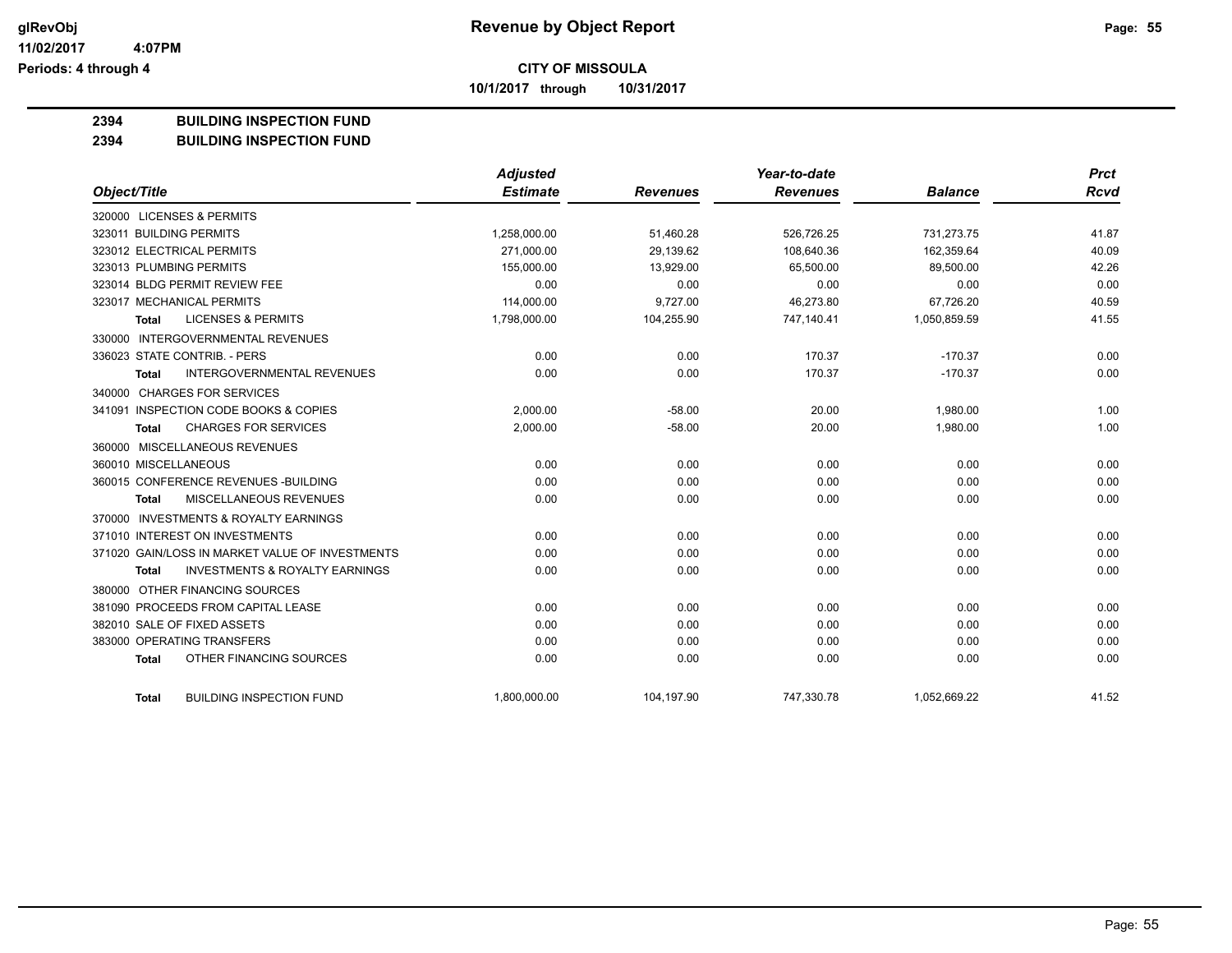**10/1/2017 through 10/31/2017**

## **2394 BUILDING INSPECTION FUND**

|                                                           | <b>Adjusted</b> |                 | Year-to-date    |                | <b>Prct</b> |
|-----------------------------------------------------------|-----------------|-----------------|-----------------|----------------|-------------|
| Object/Title                                              | <b>Estimate</b> | <b>Revenues</b> | <b>Revenues</b> | <b>Balance</b> | Rcvd        |
| 320000 LICENSES & PERMITS                                 |                 |                 |                 |                |             |
| 323011 BUILDING PERMITS                                   | 1,258,000.00    | 51,460.28       | 526,726.25      | 731,273.75     | 41.87       |
| 323012 ELECTRICAL PERMITS                                 | 271.000.00      | 29.139.62       | 108.640.36      | 162.359.64     | 40.09       |
| 323013 PLUMBING PERMITS                                   | 155,000.00      | 13,929.00       | 65,500.00       | 89,500.00      | 42.26       |
| 323014 BLDG PERMIT REVIEW FEE                             | 0.00            | 0.00            | 0.00            | 0.00           | 0.00        |
| 323017 MECHANICAL PERMITS                                 | 114,000.00      | 9,727.00        | 46,273.80       | 67,726.20      | 40.59       |
| <b>LICENSES &amp; PERMITS</b><br>Total                    | 1,798,000.00    | 104,255.90      | 747,140.41      | 1,050,859.59   | 41.55       |
| 330000 INTERGOVERNMENTAL REVENUES                         |                 |                 |                 |                |             |
| 336023 STATE CONTRIB. - PERS                              | 0.00            | 0.00            | 170.37          | $-170.37$      | 0.00        |
| INTERGOVERNMENTAL REVENUES<br><b>Total</b>                | 0.00            | 0.00            | 170.37          | $-170.37$      | 0.00        |
| 340000 CHARGES FOR SERVICES                               |                 |                 |                 |                |             |
| 341091 INSPECTION CODE BOOKS & COPIES                     | 2,000.00        | $-58.00$        | 20.00           | 1,980.00       | 1.00        |
| <b>CHARGES FOR SERVICES</b><br><b>Total</b>               | 2,000.00        | $-58.00$        | 20.00           | 1,980.00       | 1.00        |
| 360000 MISCELLANEOUS REVENUES                             |                 |                 |                 |                |             |
| 360010 MISCELLANEOUS                                      | 0.00            | 0.00            | 0.00            | 0.00           | 0.00        |
| 360015 CONFERENCE REVENUES - BUILDING                     | 0.00            | 0.00            | 0.00            | 0.00           | 0.00        |
| <b>MISCELLANEOUS REVENUES</b><br><b>Total</b>             | 0.00            | 0.00            | 0.00            | 0.00           | 0.00        |
| 370000 INVESTMENTS & ROYALTY EARNINGS                     |                 |                 |                 |                |             |
| 371010 INTEREST ON INVESTMENTS                            | 0.00            | 0.00            | 0.00            | 0.00           | 0.00        |
| 371020 GAIN/LOSS IN MARKET VALUE OF INVESTMENT            | 0.00            | 0.00            | 0.00            | 0.00           | 0.00        |
| <b>INVESTMENTS &amp; ROYALTY EARNINGS</b><br><b>Total</b> | 0.00            | 0.00            | 0.00            | 0.00           | 0.00        |
| 380000 OTHER FINANCING SOURCES                            |                 |                 |                 |                |             |
| 381090 PROCEEDS FROM CAPITAL LEASE                        | 0.00            | 0.00            | 0.00            | 0.00           | 0.00        |
| 382010 SALE OF FIXED ASSETS                               | 0.00            | 0.00            | 0.00            | 0.00           | 0.00        |
| 383000 OPERATING TRANSFERS                                | 0.00            | 0.00            | 0.00            | 0.00           | 0.00        |
| OTHER FINANCING SOURCES<br><b>Total</b>                   | 0.00            | 0.00            | 0.00            | 0.00           | 0.00        |
| <b>BUILDING INSPECTION FUND</b><br><b>Total</b>           | 1,800,000.00    | 104,197.90      | 747,330.78      | 1,052,669.22   | 41.52       |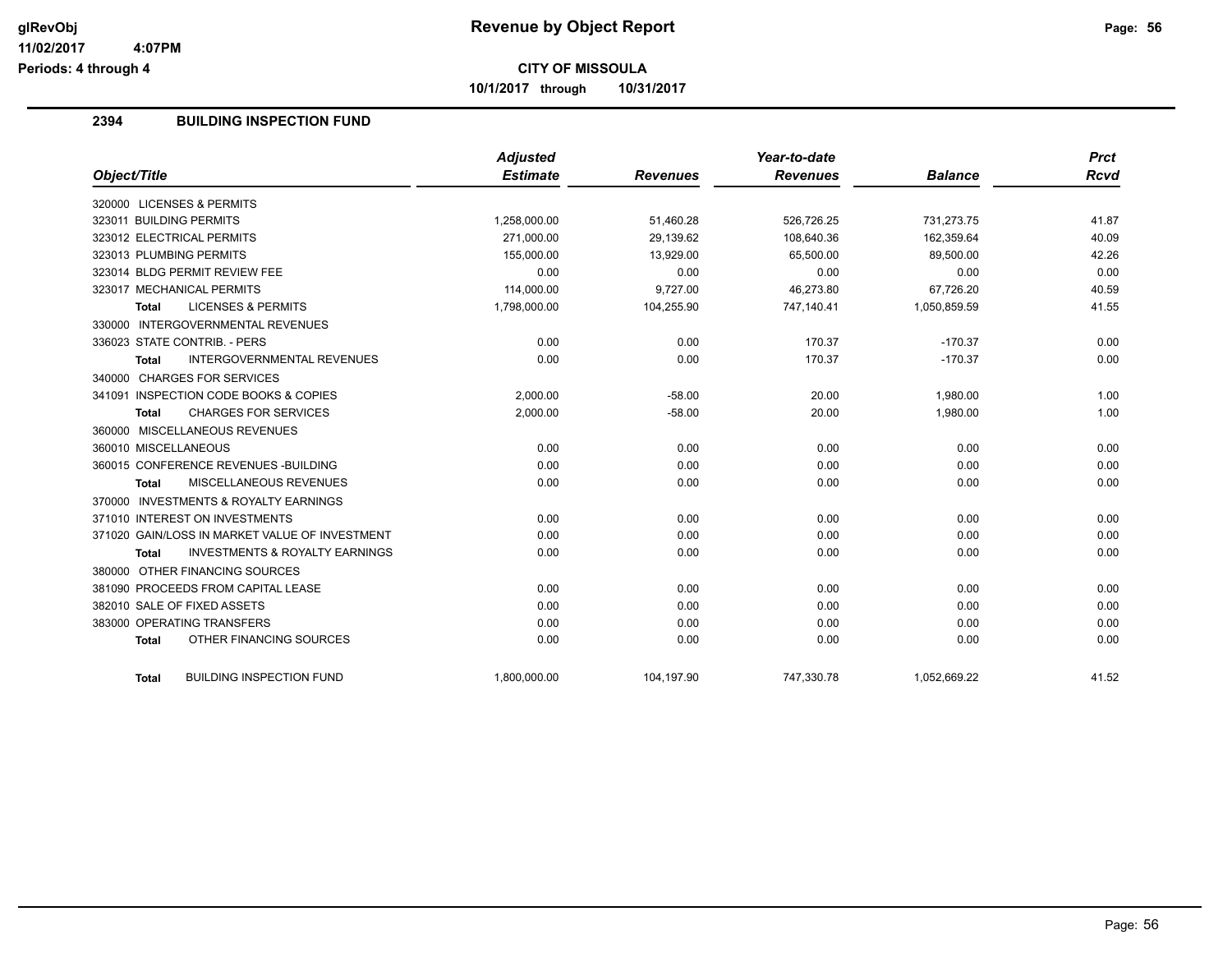**10/1/2017 through 10/31/2017**

# **2395 CITY GRANTS & PROGRAM INCOME FUND**

## **2395 CITY GRANTS & PROGRAM INCOME FUND**

|                                                           | <b>Adjusted</b> |                 | Year-to-date    |                | <b>Prct</b> |
|-----------------------------------------------------------|-----------------|-----------------|-----------------|----------------|-------------|
| Object/Title                                              | <b>Estimate</b> | <b>Revenues</b> | <b>Revenues</b> | <b>Balance</b> | Rcvd        |
| 330000 INTERGOVERNMENTAL REVENUES                         |                 |                 |                 |                |             |
| 331010 ENTITLEMENT - CDBG                                 | 0.00            | 0.00            | 0.00            | 0.00           | 0.00        |
| <b>INTERGOVERNMENTAL REVENUES</b><br><b>Total</b>         | 0.00            | 0.00            | 0.00            | 0.00           | 0.00        |
| 360000 MISCELLANEOUS REVENUES                             |                 |                 |                 |                |             |
| 360005 LOAN REPAYMENTS                                    | 0.00            | 0.00            | 0.00            | 0.00           | 0.00        |
| 360010 MISCELLANEOUS                                      | 0.00            | 0.00            | 0.00            | 0.00           | 0.00        |
| 360013 REPAYMENT OF SEWER GRANT                           | 0.00            | 0.00            | 0.00            | 0.00           | 0.00        |
| 360014 REPAYMENT OF LOAN/MHA                              | 0.00            | 0.00            | 0.00            | 0.00           | 0.00        |
| 362000 OTHER MISCELLANEOUS REVENUE                        | 0.00            | 0.00            | 0.00            | 0.00           | 0.00        |
| <b>MISCELLANEOUS REVENUES</b><br><b>Total</b>             | 0.00            | 0.00            | 0.00            | 0.00           | 0.00        |
| INVESTMENTS & ROYALTY EARNINGS<br>370000                  |                 |                 |                 |                |             |
| 371010 INTEREST ON INVESTMENTS                            | 0.00            | 0.00            | 0.00            | 0.00           | 0.00        |
| 371020 GAIN/LOSS IN MARKET VALUE OF INVESTMENTS           | 0.00            | 0.00            | 0.00            | 0.00           | 0.00        |
| <b>INVESTMENTS &amp; ROYALTY EARNINGS</b><br><b>Total</b> | 0.00            | 0.00            | 0.00            | 0.00           | 0.00        |
| OTHER FINANCING SOURCES<br>380000                         |                 |                 |                 |                |             |
| 383026 TRANS FR CDBG                                      | 0.00            | 0.00            | 0.00            | 0.00           | 0.00        |
| OTHER FINANCING SOURCES<br><b>Total</b>                   | 0.00            | 0.00            | 0.00            | 0.00           | 0.00        |
| CITY GRANTS & PROGRAM INCOME FUND<br><b>Total</b>         | 0.00            | 0.00            | 0.00            | 0.00           | 0.00        |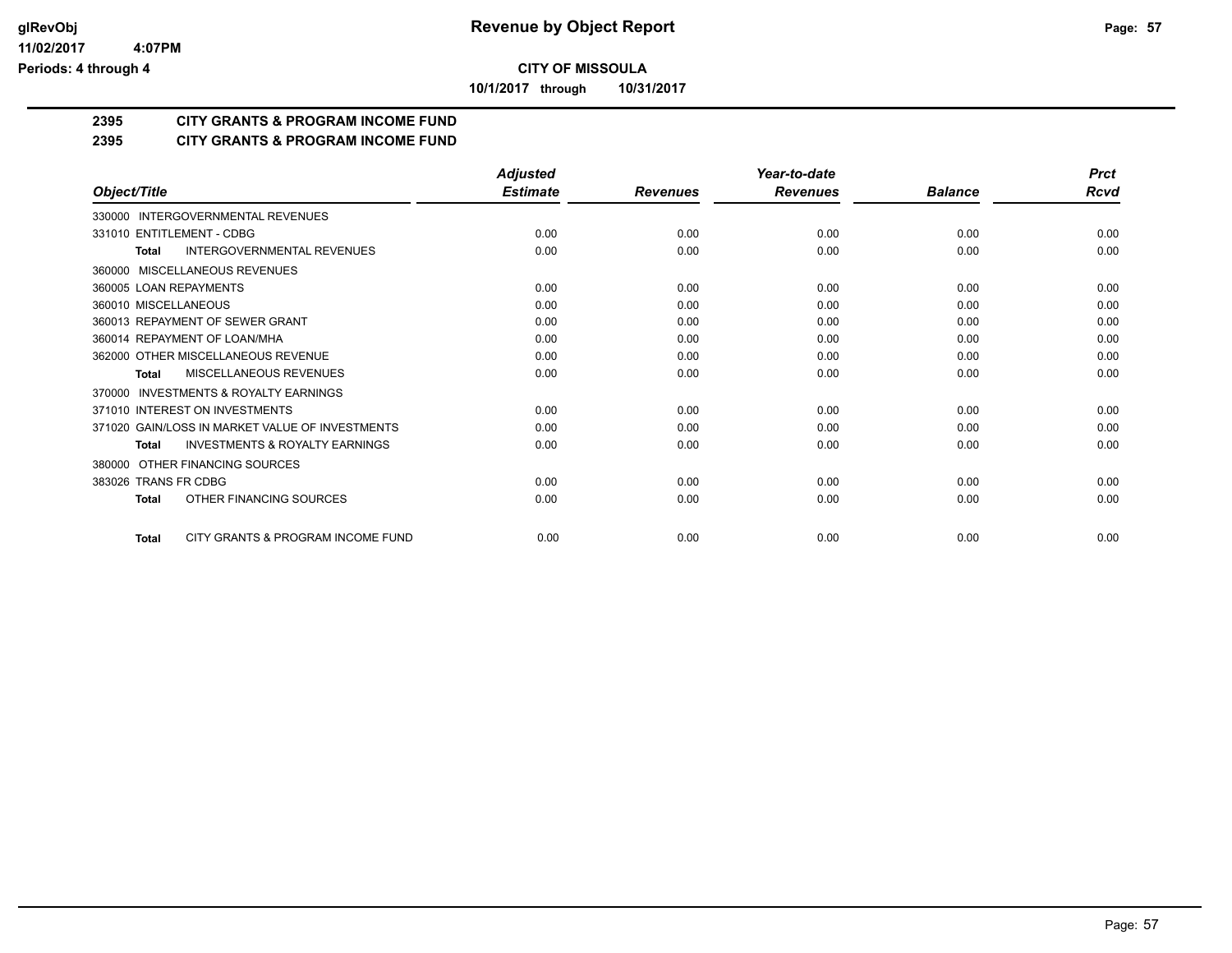**10/1/2017 through 10/31/2017**

## **2395 CITY GRANTS & PROGRAM INCOME FUND**

|                                                           | <b>Adjusted</b> |                 | Year-to-date    |                | <b>Prct</b> |
|-----------------------------------------------------------|-----------------|-----------------|-----------------|----------------|-------------|
| Object/Title                                              | <b>Estimate</b> | <b>Revenues</b> | <b>Revenues</b> | <b>Balance</b> | <b>Rcvd</b> |
| INTERGOVERNMENTAL REVENUES<br>330000                      |                 |                 |                 |                |             |
| 331010 ENTITLEMENT - CDBG                                 | 0.00            | 0.00            | 0.00            | 0.00           | 0.00        |
| <b>INTERGOVERNMENTAL REVENUES</b><br><b>Total</b>         | 0.00            | 0.00            | 0.00            | 0.00           | 0.00        |
| 360000 MISCELLANEOUS REVENUES                             |                 |                 |                 |                |             |
| 360005 LOAN REPAYMENTS                                    | 0.00            | 0.00            | 0.00            | 0.00           | 0.00        |
| 360010 MISCELLANEOUS                                      | 0.00            | 0.00            | 0.00            | 0.00           | 0.00        |
| 360013 REPAYMENT OF SEWER GRANT                           | 0.00            | 0.00            | 0.00            | 0.00           | 0.00        |
| 360014 REPAYMENT OF LOAN/MHA                              | 0.00            | 0.00            | 0.00            | 0.00           | 0.00        |
| 362000 OTHER MISCELLANEOUS REVENUE                        | 0.00            | 0.00            | 0.00            | 0.00           | 0.00        |
| <b>MISCELLANEOUS REVENUES</b><br><b>Total</b>             | 0.00            | 0.00            | 0.00            | 0.00           | 0.00        |
| <b>INVESTMENTS &amp; ROYALTY EARNINGS</b><br>370000       |                 |                 |                 |                |             |
| 371010 INTEREST ON INVESTMENTS                            | 0.00            | 0.00            | 0.00            | 0.00           | 0.00        |
| 371020 GAIN/LOSS IN MARKET VALUE OF INVESTMENT            | 0.00            | 0.00            | 0.00            | 0.00           | 0.00        |
| <b>INVESTMENTS &amp; ROYALTY EARNINGS</b><br><b>Total</b> | 0.00            | 0.00            | 0.00            | 0.00           | 0.00        |
| OTHER FINANCING SOURCES<br>380000                         |                 |                 |                 |                |             |
| 383026 TRANS FR CDBG                                      | 0.00            | 0.00            | 0.00            | 0.00           | 0.00        |
| OTHER FINANCING SOURCES<br><b>Total</b>                   | 0.00            | 0.00            | 0.00            | 0.00           | 0.00        |
|                                                           |                 |                 |                 |                |             |
| CITY GRANTS & PROGRAM INCOME FUND<br><b>Total</b>         | 0.00            | 0.00            | 0.00            | 0.00           | 0.00        |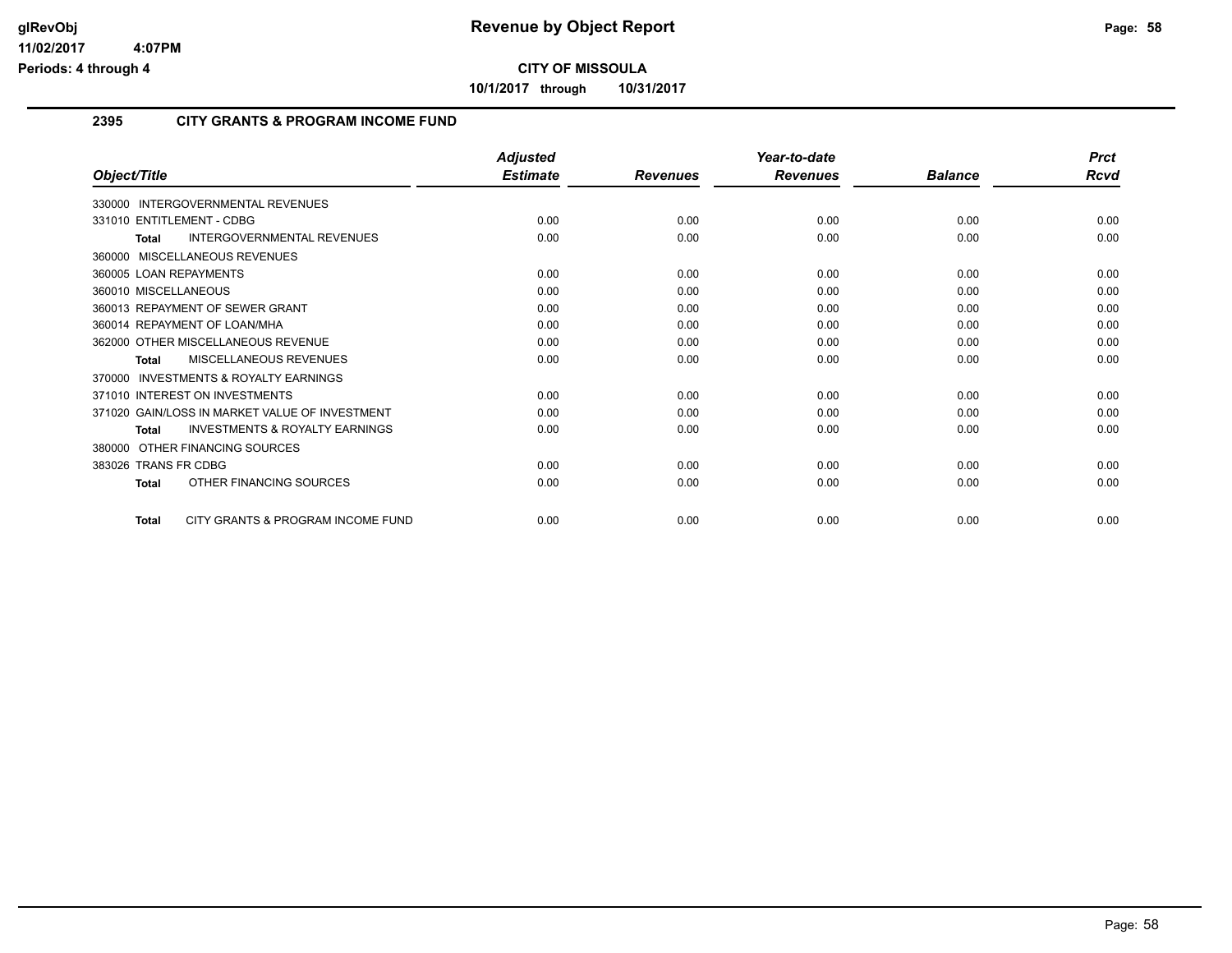**10/1/2017 through 10/31/2017**

## **2399 DANGEROUS BUILDING DEMOLITION & REPAIR F 2399 DANGEROUS BUILDING DEMOLITION & REPAIR F**

|                         |                                      | <b>Adjusted</b> |                 | Year-to-date    |                | Prct        |
|-------------------------|--------------------------------------|-----------------|-----------------|-----------------|----------------|-------------|
| Object/Title            |                                      | <b>Estimate</b> | <b>Revenues</b> | <b>Revenues</b> | <b>Balance</b> | <b>Rcvd</b> |
|                         | 360000 MISCELLANEOUS REVENUES        |                 |                 |                 |                |             |
| 363000 ASSESSMENTS PAID |                                      | 15,000.00       | 0.00            | 0.00            | 15.000.00      | 0.00        |
| Total                   | MISCELLANEOUS REVENUES               | 15,000.00       | 0.00            | 0.00            | 15.000.00      | 0.00        |
| <b>Total</b>            | DANGEROUS BUILDING DEMOLITION & REP. | 15.000.00       | 0.00            | 0.00            | 15.000.00      | 0.00        |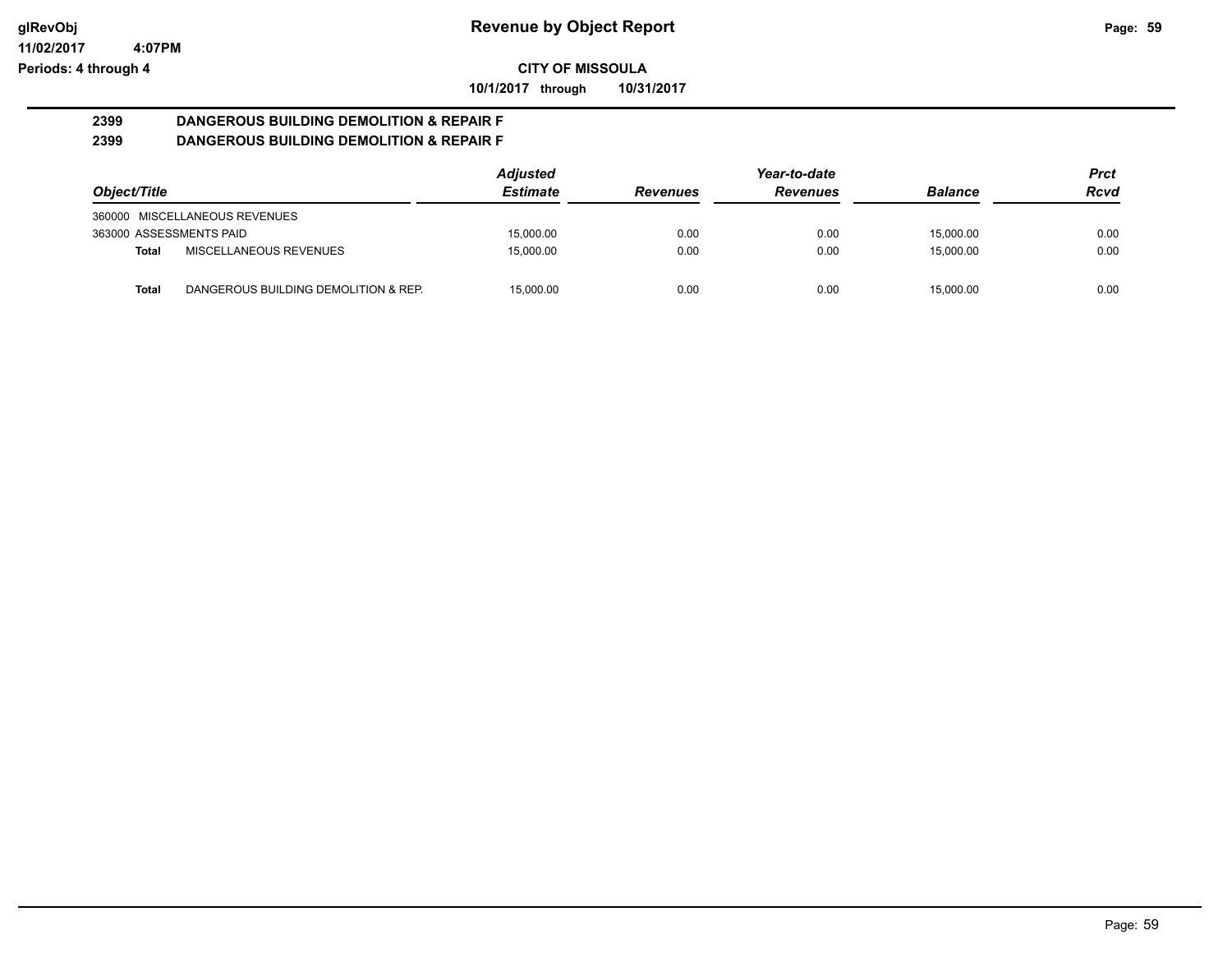**10/1/2017 through 10/31/2017**

#### **2399 DANGEROUS BUILDING DEMOLITION & REPAIR F**

| Object/Title            |                                     | <b>Adjusted</b><br><b>Estimate</b> | <b>Revenues</b> | Year-to-date<br><b>Revenues</b> | <b>Balance</b> | <b>Prct</b><br><b>Rcvd</b> |
|-------------------------|-------------------------------------|------------------------------------|-----------------|---------------------------------|----------------|----------------------------|
|                         |                                     |                                    |                 |                                 |                |                            |
|                         | 360000 MISCELLANEOUS REVENUES       |                                    |                 |                                 |                |                            |
| 363000 ASSESSMENTS PAID |                                     | 15.000.00                          | 0.00            | 0.00                            | 15.000.00      | 0.00                       |
| <b>Total</b>            | MISCELLANEOUS REVENUES              | 15.000.00                          | 0.00            | 0.00                            | 15.000.00      | 0.00                       |
|                         |                                     |                                    |                 |                                 |                |                            |
| <b>Total</b>            | DANGEROUS BUILDING DEMOLITION & REF | 15.000.00                          | 0.00            | 0.00                            | 15,000.00      | 0.00                       |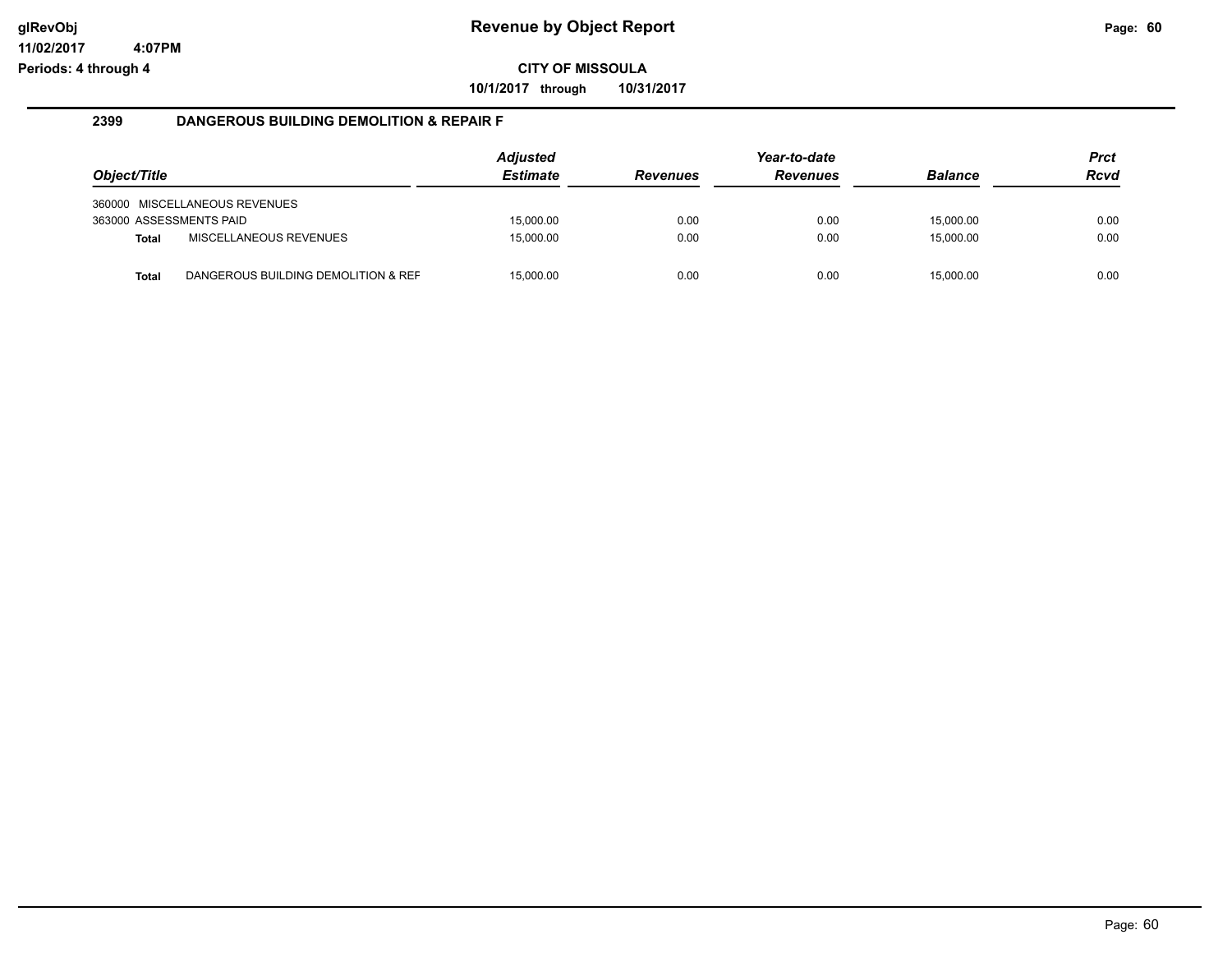**10/1/2017 through 10/31/2017**

## **2400 STREET LIGHTING ASSESSMENTS FUND 2400 STREET LIGHTING ASSESSMENTS FUND**

|                                       |                                                 | <b>Adjusted</b> |                 | Year-to-date    |                | <b>Prct</b> |
|---------------------------------------|-------------------------------------------------|-----------------|-----------------|-----------------|----------------|-------------|
| Object/Title                          |                                                 | <b>Estimate</b> | <b>Revenues</b> | <b>Revenues</b> | <b>Balance</b> | <b>Rcvd</b> |
| 360000 MISCELLANEOUS REVENUES         |                                                 |                 |                 |                 |                |             |
| 360010 MISCELLANEOUS                  |                                                 | 0.00            | 0.00            | 0.00            | 0.00           | 0.00        |
| 363010 LIGHTING ASSESSMENTS           |                                                 | 365.014.00      | 238.32          | 238.32          | 364.775.68     | 0.07        |
| 363040 PENALTY AND INTEREST           |                                                 | 0.00            | 24.30           | 24.30           | $-24.30$       | 0.00        |
| Total                                 | MISCELLANEOUS REVENUES                          | 365.014.00      | 262.62          | 262.62          | 364.751.38     | 0.07        |
| 370000 INVESTMENTS & ROYALTY EARNINGS |                                                 |                 |                 |                 |                |             |
| 371010 INTEREST ON INVESTMENTS        |                                                 | 0.00            | 0.00            | 0.00            | 0.00           | 0.00        |
|                                       | 371020 GAIN/LOSS IN MARKET VALUE OF INVESTMENTS | 0.00            | 0.00            | 0.00            | 0.00           | 0.00        |
| Total                                 | <b>INVESTMENTS &amp; ROYALTY EARNINGS</b>       | 0.00            | 0.00            | 0.00            | 0.00           | 0.00        |
| <b>Total</b>                          | STREET LIGHTING ASSESSMENTS FUND                | 365.014.00      | 262.62          | 262.62          | 364.751.38     | 0.07        |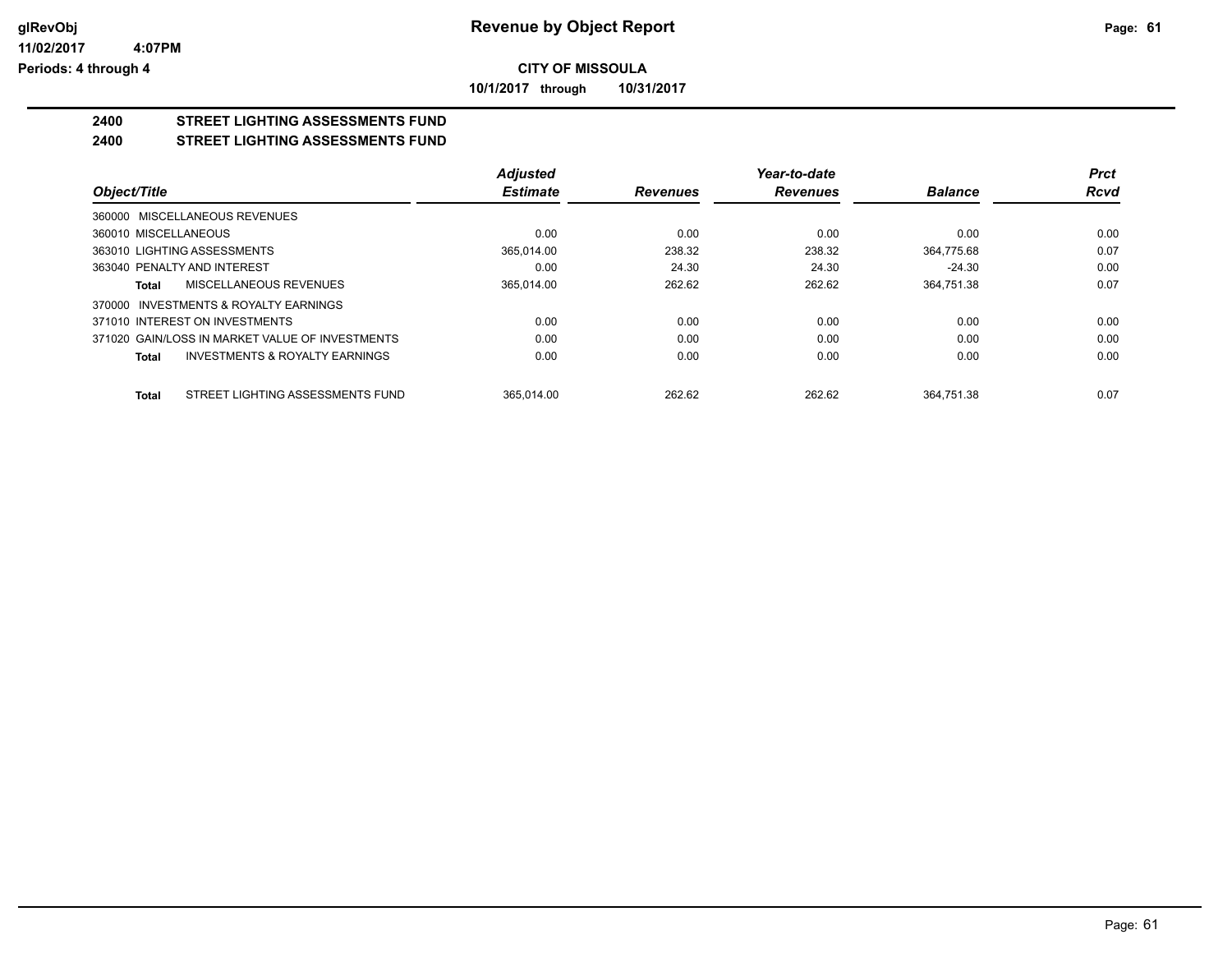**10/1/2017 through 10/31/2017**

## **2400 STREET LIGHTING ASSESSMENTS FUND**

| Object/Title                                       | <b>Adjusted</b><br><b>Estimate</b> | <b>Revenues</b> | Year-to-date<br><b>Revenues</b> | <b>Balance</b> | <b>Prct</b><br><b>Rcvd</b> |
|----------------------------------------------------|------------------------------------|-----------------|---------------------------------|----------------|----------------------------|
| 360000 MISCELLANEOUS REVENUES                      |                                    |                 |                                 |                |                            |
| 360010 MISCELLANEOUS                               | 0.00                               | 0.00            | 0.00                            | 0.00           | 0.00                       |
| 363010 LIGHTING ASSESSMENTS                        | 365.014.00                         | 238.32          | 238.32                          | 364.775.68     | 0.07                       |
| 363040 PENALTY AND INTEREST                        | 0.00                               | 24.30           | 24.30                           | $-24.30$       | 0.00                       |
| MISCELLANEOUS REVENUES<br>Total                    | 365,014.00                         | 262.62          | 262.62                          | 364,751.38     | 0.07                       |
| 370000 INVESTMENTS & ROYALTY EARNINGS              |                                    |                 |                                 |                |                            |
| 371010 INTEREST ON INVESTMENTS                     | 0.00                               | 0.00            | 0.00                            | 0.00           | 0.00                       |
| 371020 GAIN/LOSS IN MARKET VALUE OF INVESTMENT     | 0.00                               | 0.00            | 0.00                            | 0.00           | 0.00                       |
| <b>INVESTMENTS &amp; ROYALTY EARNINGS</b><br>Total | 0.00                               | 0.00            | 0.00                            | 0.00           | 0.00                       |
| STREET LIGHTING ASSESSMENTS FUND<br>Total          | 365.014.00                         | 262.62          | 262.62                          | 364.751.38     | 0.07                       |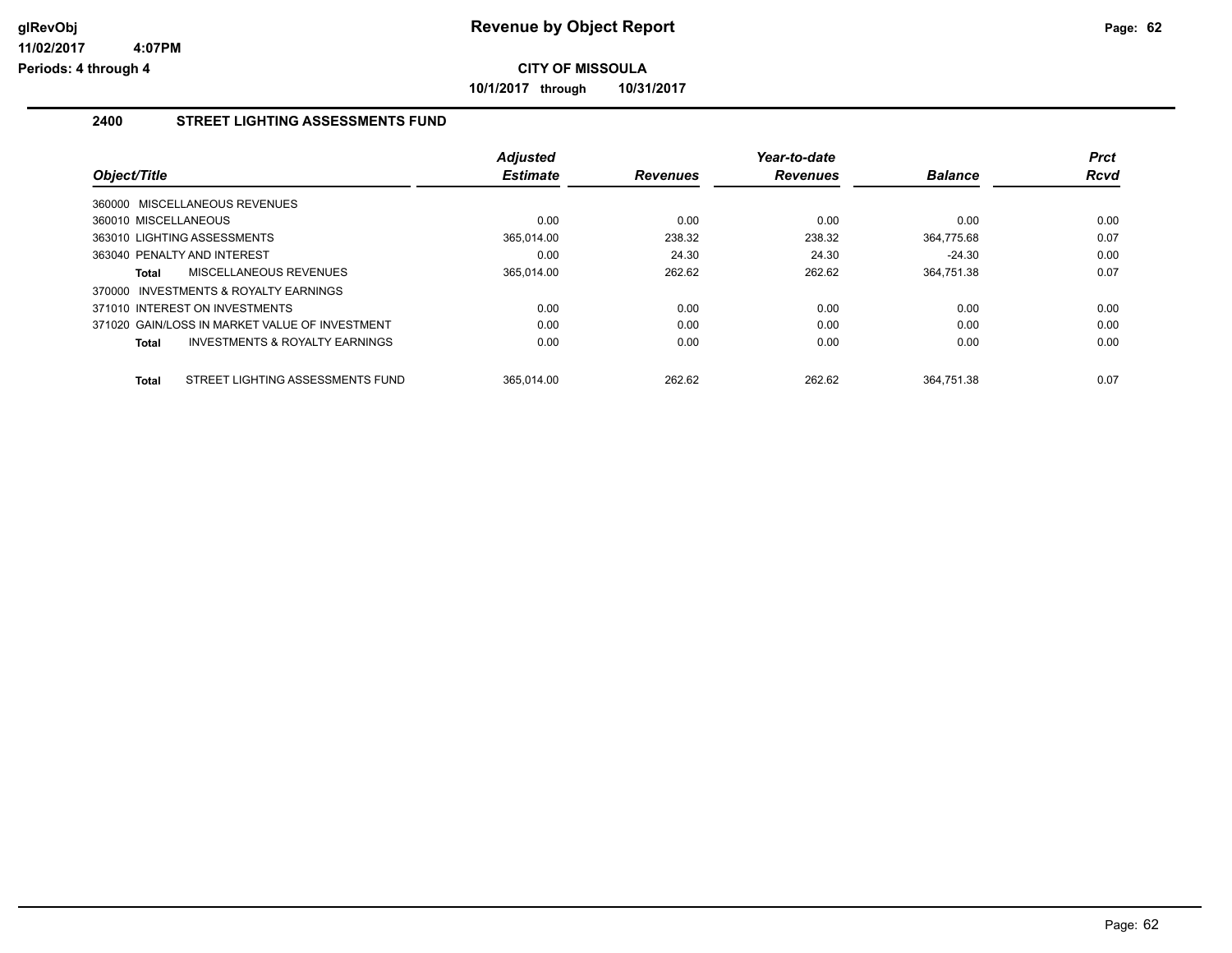**10/1/2017 through 10/31/2017**

# **2500 STREET MAINTENANCE ASSESSMENT FUND**

## **2500 STREET MAINTENANCE ASSESSMENT FUND**

|                                                    | <b>Adjusted</b> |                 | Year-to-date    |                | <b>Prct</b> |
|----------------------------------------------------|-----------------|-----------------|-----------------|----------------|-------------|
| Object/Title                                       | <b>Estimate</b> | <b>Revenues</b> | <b>Revenues</b> | <b>Balance</b> | <b>Rcvd</b> |
| 360000 MISCELLANEOUS REVENUES                      |                 |                 |                 |                |             |
| 363010 LIGHTING ASSESSMENTS                        | 102,854.00      | 0.00            | 0.00            | 102,854.00     | 0.00        |
| 363040 PENALTY AND INTEREST                        | 0.00            | 0.00            | 0.00            | 0.00           | 0.00        |
| <b>MISCELLANEOUS REVENUES</b><br>Total             | 102,854.00      | 0.00            | 0.00            | 102,854.00     | 0.00        |
| 370000 INVESTMENTS & ROYALTY EARNINGS              |                 |                 |                 |                |             |
| 371010 INTEREST ON INVESTMENTS                     | 0.00            | 0.00            | 0.00            | 0.00           | 0.00        |
| 371020 GAIN/LOSS IN MARKET VALUE OF INVESTMENTS    | 0.00            | 0.00            | 0.00            | 0.00           | 0.00        |
| <b>INVESTMENTS &amp; ROYALTY EARNINGS</b><br>Total | 0.00            | 0.00            | 0.00            | 0.00           | 0.00        |
| OTHER FINANCING SOURCES<br>380000                  |                 |                 |                 |                |             |
| 383000 OPERATING TRANSFERS                         | 0.00            | 0.00            | 0.00            | 0.00           | 0.00        |
| OTHER FINANCING SOURCES<br>Total                   | 0.00            | 0.00            | 0.00            | 0.00           | 0.00        |
| STREET MAINTENANCE ASSESSMENT FUND<br>Total        | 102.854.00      | 0.00            | 0.00            | 102.854.00     | 0.00        |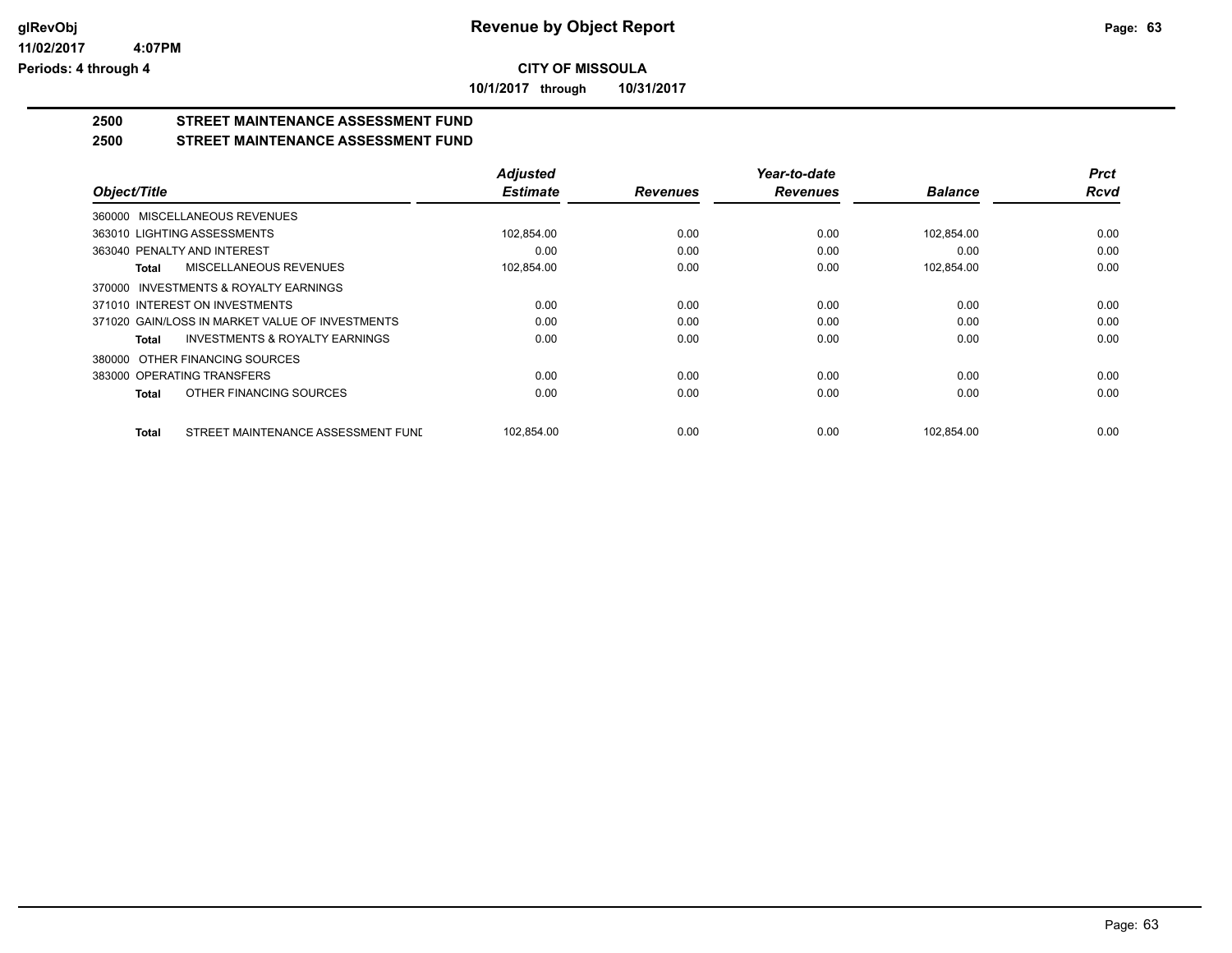**10/1/2017 through 10/31/2017**

## **2500 STREET MAINTENANCE ASSESSMENT FUND**

| Object/Title                                       | <b>Adjusted</b><br><b>Estimate</b> | <b>Revenues</b> | Year-to-date<br><b>Revenues</b> | <b>Balance</b> | <b>Prct</b><br><b>Rcvd</b> |
|----------------------------------------------------|------------------------------------|-----------------|---------------------------------|----------------|----------------------------|
| 360000 MISCELLANEOUS REVENUES                      |                                    |                 |                                 |                |                            |
| 363010 LIGHTING ASSESSMENTS                        | 102,854.00                         | 0.00            | 0.00                            | 102,854.00     | 0.00                       |
| 363040 PENALTY AND INTEREST                        | 0.00                               | 0.00            | 0.00                            | 0.00           | 0.00                       |
| MISCELLANEOUS REVENUES<br>Total                    | 102,854.00                         | 0.00            | 0.00                            | 102,854.00     | 0.00                       |
| 370000 INVESTMENTS & ROYALTY EARNINGS              |                                    |                 |                                 |                |                            |
| 371010 INTEREST ON INVESTMENTS                     | 0.00                               | 0.00            | 0.00                            | 0.00           | 0.00                       |
| 371020 GAIN/LOSS IN MARKET VALUE OF INVESTMENT     | 0.00                               | 0.00            | 0.00                            | 0.00           | 0.00                       |
| <b>INVESTMENTS &amp; ROYALTY EARNINGS</b><br>Total | 0.00                               | 0.00            | 0.00                            | 0.00           | 0.00                       |
| 380000 OTHER FINANCING SOURCES                     |                                    |                 |                                 |                |                            |
| 383000 OPERATING TRANSFERS                         | 0.00                               | 0.00            | 0.00                            | 0.00           | 0.00                       |
| OTHER FINANCING SOURCES<br>Total                   | 0.00                               | 0.00            | 0.00                            | 0.00           | 0.00                       |
| STREET MAINTENANCE ASSESSMENT FUNI<br><b>Total</b> | 102.854.00                         | 0.00            | 0.00                            | 102.854.00     | 0.00                       |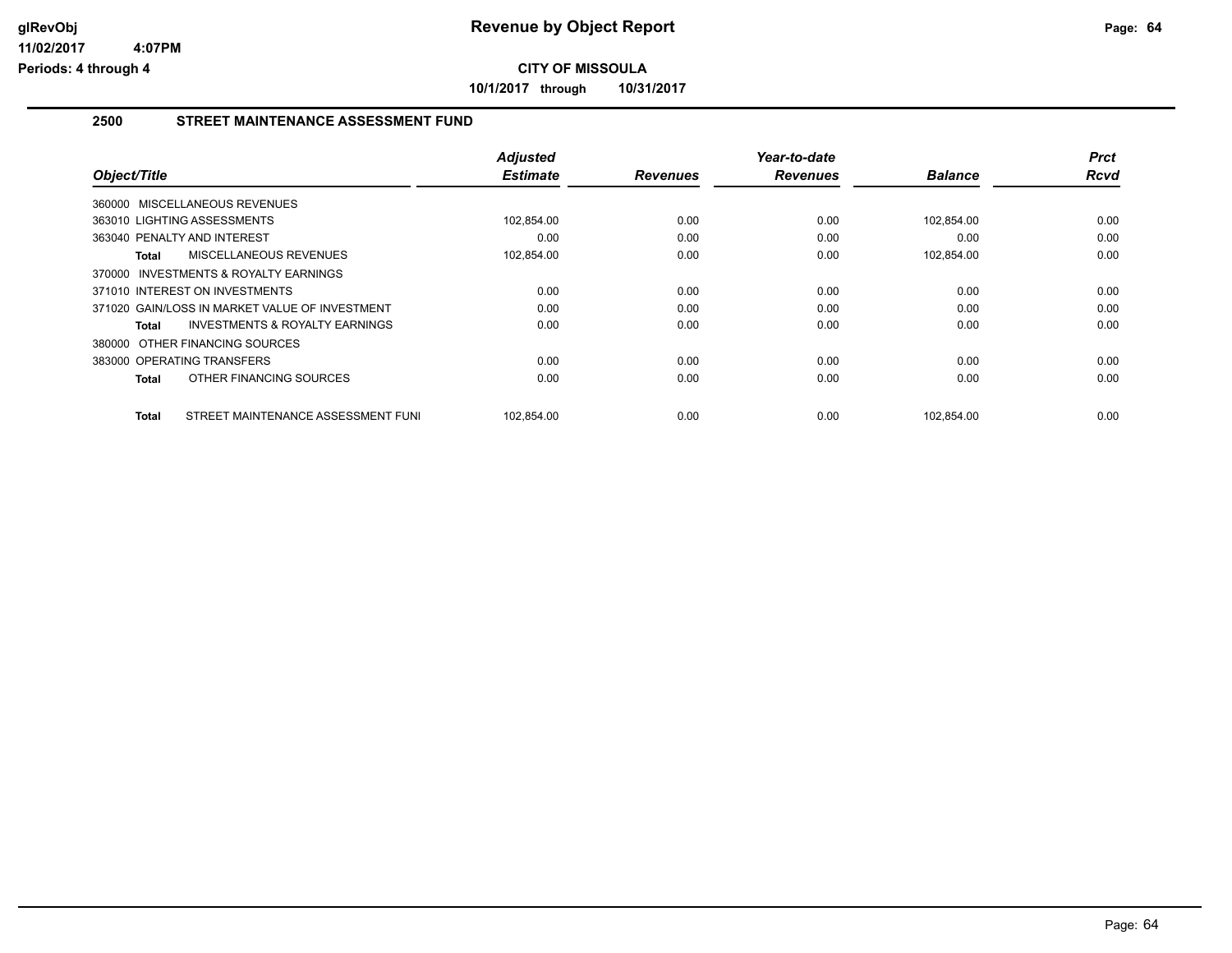## **11/02/2017 4:07PM Periods: 4 through 4**

**CITY OF MISSOULA**

**10/1/2017 through 10/31/2017**

## **2511 WILLOWWOOD PARK MAINTENANCE ASSESSMENT F 2511 WILLOWWOOD PARK MAINTENANCE ASSESSMENT F**

|              |                                           | <b>Adjusted</b> |                 | Year-to-date    |                | Prct        |
|--------------|-------------------------------------------|-----------------|-----------------|-----------------|----------------|-------------|
| Object/Title |                                           | <b>Estimate</b> | <b>Revenues</b> | <b>Revenues</b> | <b>Balance</b> | <b>Rcvd</b> |
|              | 370000 INVESTMENTS & ROYALTY EARNINGS     |                 |                 |                 |                |             |
|              | 371010 INTEREST ON INVESTMENTS            | 0.00            | 0.00            | 0.00            | 0.00           | 0.00        |
| Total        | <b>INVESTMENTS &amp; ROYALTY EARNINGS</b> | 0.00            | 0.00            | 0.00            | 0.00           | 0.00        |
| <b>Total</b> | WILLOWWOOD PARK MAINTENANCE ASSES         | 0.00            | 0.00            | 0.00            | 0.00           | 0.00        |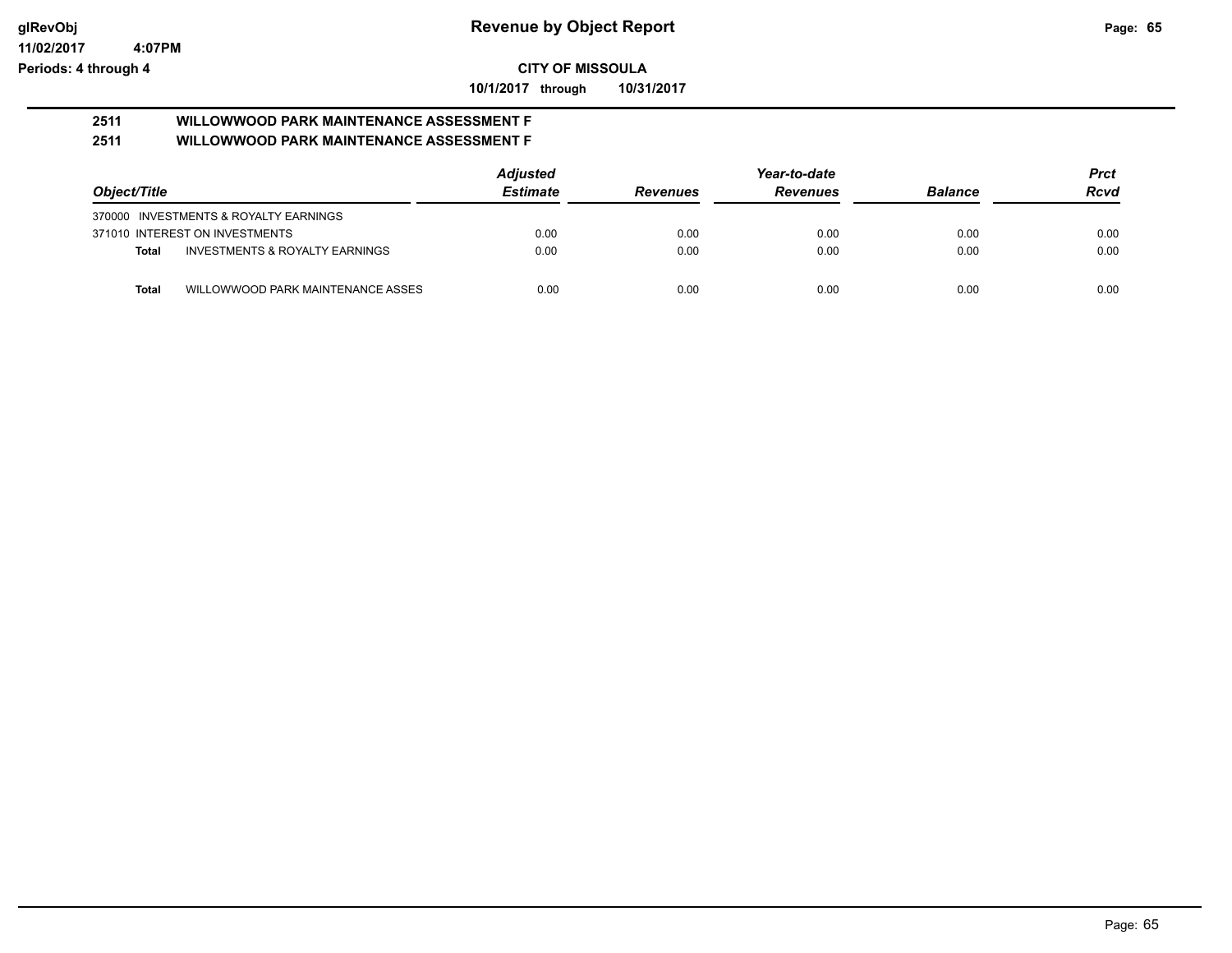**10/1/2017 through 10/31/2017**

## **2511 WILLOWWOOD PARK MAINTENANCE ASSESSMENT F**

| Object/Title |                                       | Adjusted<br><b>Estimate</b> | <b>Revenues</b> | Year-to-date<br><b>Revenues</b> | <b>Balance</b> | <b>Prct</b><br><b>Rcvd</b> |
|--------------|---------------------------------------|-----------------------------|-----------------|---------------------------------|----------------|----------------------------|
|              | 370000 INVESTMENTS & ROYALTY EARNINGS |                             |                 |                                 |                |                            |
|              | 371010 INTEREST ON INVESTMENTS        | 0.00                        | 0.00            | 0.00                            | 0.00           | 0.00                       |
| <b>Total</b> | INVESTMENTS & ROYALTY EARNINGS        | 0.00                        | 0.00            | 0.00                            | 0.00           | 0.00                       |
| <b>Total</b> | WILLOWWOOD PARK MAINTENANCE ASSES     | 0.00                        | 0.00            | 0.00                            | 0.00           | 0.00                       |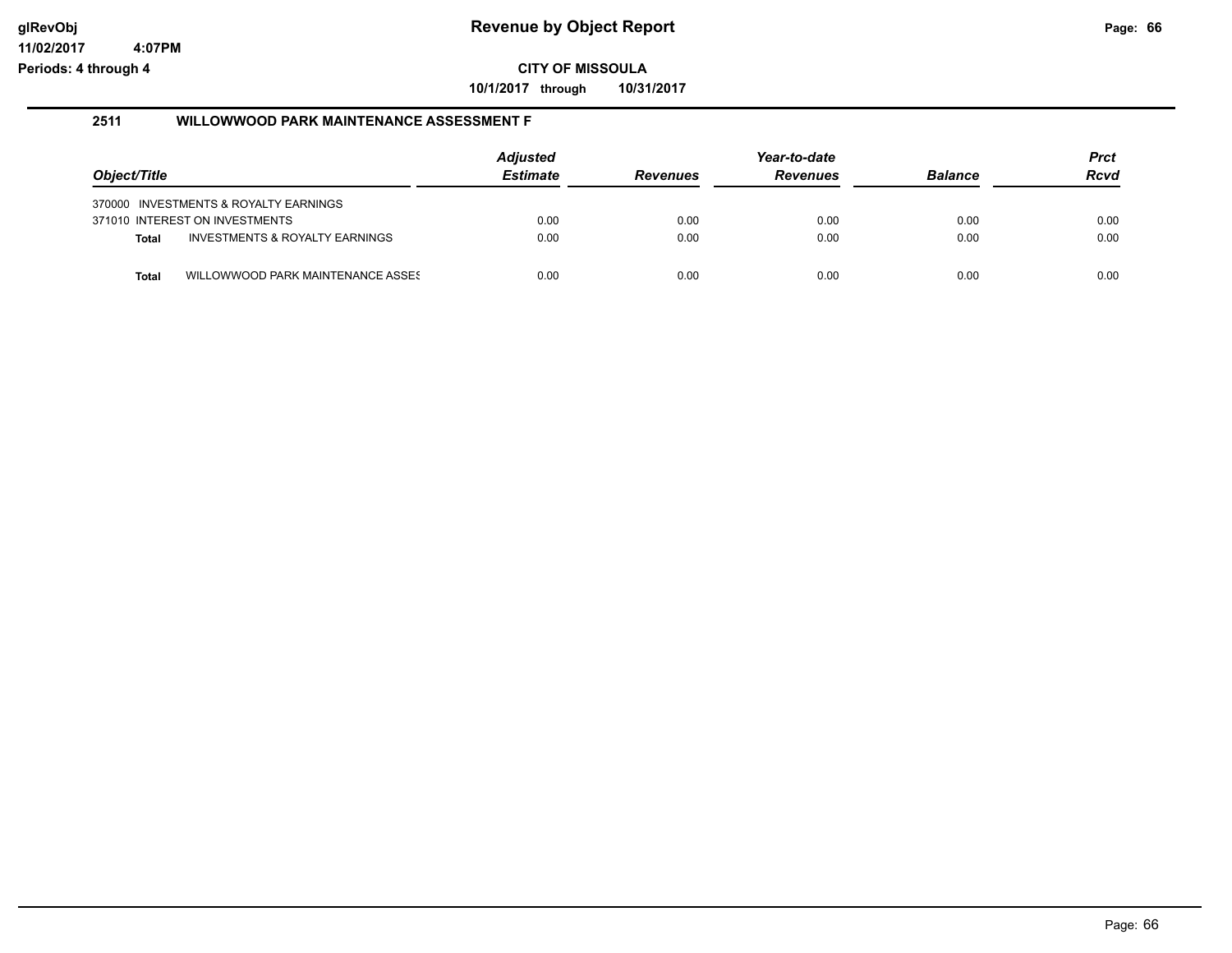**10/1/2017 through 10/31/2017**

**2512 ROAD DISTRICT #1**

**2512 ROAD DISTRICT #1**

|                                                     | <b>Adjusted</b> |                 | Year-to-date    |                | <b>Prct</b> |
|-----------------------------------------------------|-----------------|-----------------|-----------------|----------------|-------------|
| Object/Title                                        | <b>Estimate</b> | <b>Revenues</b> | <b>Revenues</b> | <b>Balance</b> | <b>Rcvd</b> |
| 330000 INTERGOVERNMENTAL REVENUES                   |                 |                 |                 |                |             |
| 336023 STATE CONTRIB. - PERS                        | 0.00            | 0.00            | 2.25            | $-2.25$        | 0.00        |
| <b>INTERGOVERNMENTAL REVENUES</b><br>Total          | 0.00            | 0.00            | 2.25            | $-2.25$        | 0.00        |
| 360000 MISCELLANEOUS REVENUES                       |                 |                 |                 |                |             |
| 363020 PROPERTY ASSESSMENTS                         | 2,115,064.00    | 474.00          | 474.00          | 2,114,590.00   | 0.02        |
| 363040 PENALTY AND INTEREST                         | 0.00            | 36.47           | 73.14           | $-73.14$       | 0.00        |
| MISCELLANEOUS REVENUES<br>Total                     | 2,115,064.00    | 510.47          | 547.14          | 2,114,516.86   | 0.03        |
| <b>INVESTMENTS &amp; ROYALTY EARNINGS</b><br>370000 |                 |                 |                 |                |             |
| 371010 INTEREST ON INVESTMENTS                      | 0.00            | 0.00            | 0.00            | 0.00           | 0.00        |
| <b>INVESTMENTS &amp; ROYALTY EARNINGS</b><br>Total  | 0.00            | 0.00            | 0.00            | 0.00           | 0.00        |
| 380000 OTHER FINANCING SOURCES                      |                 |                 |                 |                |             |
| 381090 PROCEEDS FROM CAPITAL LEASE                  | 0.00            | 0.00            | 0.00            | 0.00           | 0.00        |
| OTHER FINANCING SOURCES<br>Total                    | 0.00            | 0.00            | 0.00            | 0.00           | 0.00        |
|                                                     |                 |                 |                 |                |             |
| <b>ROAD DISTRICT #1</b><br><b>Total</b>             | 2,115,064.00    | 510.47          | 549.39          | 2,114,514.61   | 0.03        |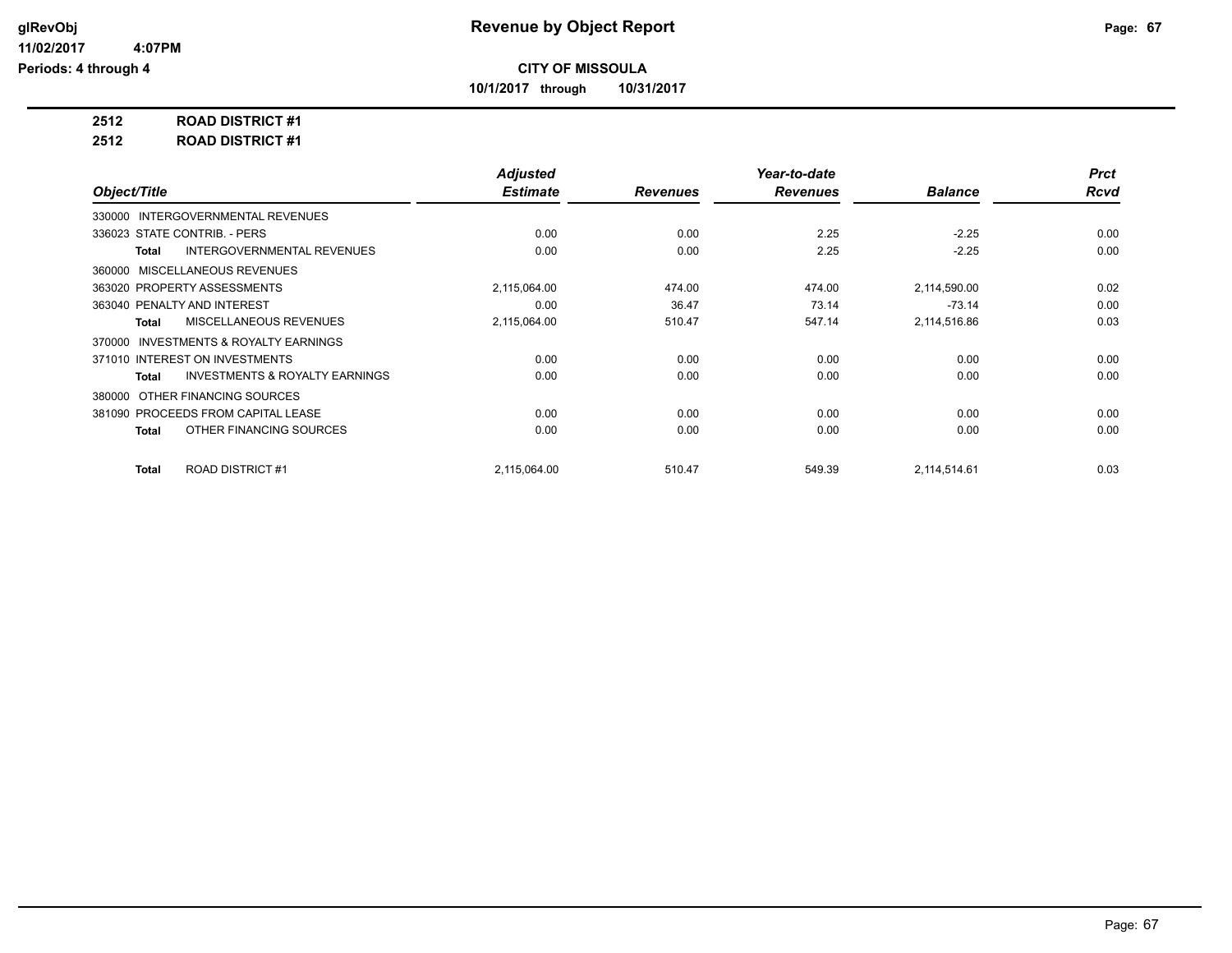**10/1/2017 through 10/31/2017**

#### **2512 ROAD DISTRICT #1**

| Object/Title |                                           | <b>Adjusted</b><br><b>Estimate</b> | <b>Revenues</b> | Year-to-date<br><b>Revenues</b> | <b>Balance</b> | <b>Prct</b><br>Rcvd |
|--------------|-------------------------------------------|------------------------------------|-----------------|---------------------------------|----------------|---------------------|
|              |                                           |                                    |                 |                                 |                |                     |
|              | 330000 INTERGOVERNMENTAL REVENUES         |                                    |                 |                                 |                |                     |
|              | 336023 STATE CONTRIB. - PERS              | 0.00                               | 0.00            | 2.25                            | $-2.25$        | 0.00                |
| Total        | INTERGOVERNMENTAL REVENUES                | 0.00                               | 0.00            | 2.25                            | $-2.25$        | 0.00                |
|              | 360000 MISCELLANEOUS REVENUES             |                                    |                 |                                 |                |                     |
|              | 363020 PROPERTY ASSESSMENTS               | 2,115,064.00                       | 474.00          | 474.00                          | 2,114,590.00   | 0.02                |
|              | 363040 PENALTY AND INTEREST               | 0.00                               | 36.47           | 73.14                           | $-73.14$       | 0.00                |
| <b>Total</b> | MISCELLANEOUS REVENUES                    | 2,115,064.00                       | 510.47          | 547.14                          | 2,114,516.86   | 0.03                |
| 370000       | <b>INVESTMENTS &amp; ROYALTY EARNINGS</b> |                                    |                 |                                 |                |                     |
|              | 371010 INTEREST ON INVESTMENTS            | 0.00                               | 0.00            | 0.00                            | 0.00           | 0.00                |
| <b>Total</b> | <b>INVESTMENTS &amp; ROYALTY EARNINGS</b> | 0.00                               | 0.00            | 0.00                            | 0.00           | 0.00                |
|              | 380000 OTHER FINANCING SOURCES            |                                    |                 |                                 |                |                     |
|              | 381090 PROCEEDS FROM CAPITAL LEASE        | 0.00                               | 0.00            | 0.00                            | 0.00           | 0.00                |
| <b>Total</b> | OTHER FINANCING SOURCES                   | 0.00                               | 0.00            | 0.00                            | 0.00           | 0.00                |
| <b>Total</b> | ROAD DISTRICT #1                          | 2,115,064.00                       | 510.47          | 549.39                          | 2,114,514.61   | 0.03                |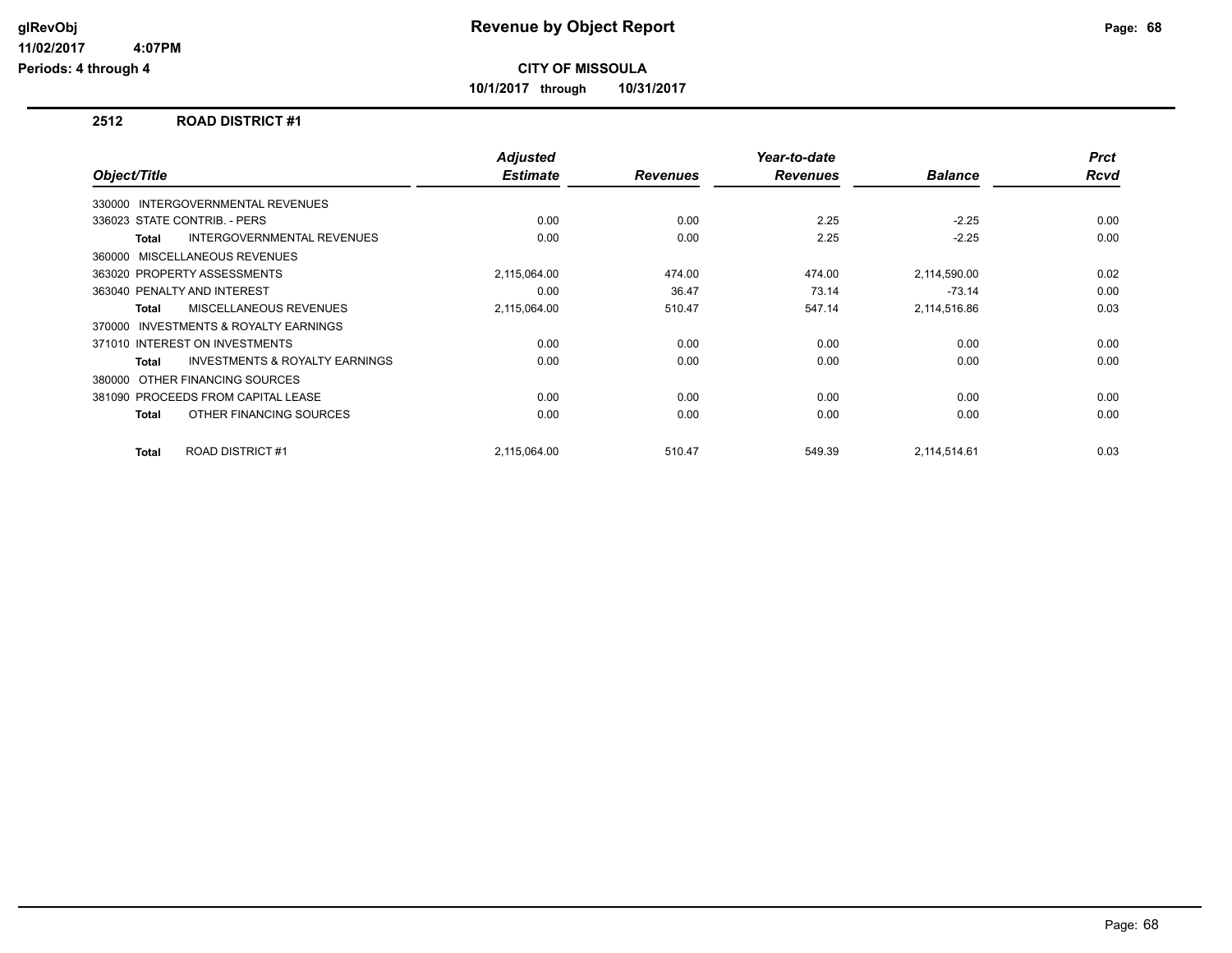**10/1/2017 through 10/31/2017**

**2513 PARK DISTRICT #1**

**2513 PARK DISTRICT #1**

|                                                           | <b>Adjusted</b> |                 | Year-to-date    |                | <b>Prct</b> |
|-----------------------------------------------------------|-----------------|-----------------|-----------------|----------------|-------------|
| Object/Title                                              | <b>Estimate</b> | <b>Revenues</b> | <b>Revenues</b> | <b>Balance</b> | Rcvd        |
| 330000 INTERGOVERNMENTAL REVENUES                         |                 |                 |                 |                |             |
| 336023 STATE CONTRIB. - PERS                              | 0.00            | 0.00            | 37.96           | $-37.96$       | 0.00        |
| <b>INTERGOVERNMENTAL REVENUES</b><br><b>Total</b>         | 0.00            | 0.00            | 37.96           | $-37.96$       | 0.00        |
| MISCELLANEOUS REVENUES<br>360000                          |                 |                 |                 |                |             |
| 363020 PROPERTY ASSESSMENTS                               | 1,591,562.00    | 377.00          | 377.00          | 1,591,185.00   | 0.02        |
| 363040 PENALTY AND INTEREST                               | 0.00            | 28.89           | 57.87           | $-57.87$       | 0.00        |
| <b>MISCELLANEOUS REVENUES</b><br><b>Total</b>             | 1,591,562.00    | 405.89          | 434.87          | 1,591,127.13   | 0.03        |
| <b>INVESTMENTS &amp; ROYALTY EARNINGS</b><br>370000       |                 |                 |                 |                |             |
| 371010 INTEREST ON INVESTMENTS                            | 0.00            | 0.00            | 0.00            | 0.00           | 0.00        |
| <b>INVESTMENTS &amp; ROYALTY EARNINGS</b><br><b>Total</b> | 0.00            | 0.00            | 0.00            | 0.00           | 0.00        |
| OTHER FINANCING SOURCES<br>380000                         |                 |                 |                 |                |             |
| 381090 PROCEEDS FROM CAPITAL LEASE                        | 0.00            | 0.00            | 0.00            | 0.00           | 0.00        |
| 383000 OPERATING TRANSFERS                                | 0.00            | 0.00            | 0.00            | 0.00           | 0.00        |
| OTHER FINANCING SOURCES<br><b>Total</b>                   | 0.00            | 0.00            | 0.00            | 0.00           | 0.00        |
| <b>PARK DISTRICT #1</b><br><b>Total</b>                   | 1,591,562.00    | 405.89          | 472.83          | 1,591,089.17   | 0.03        |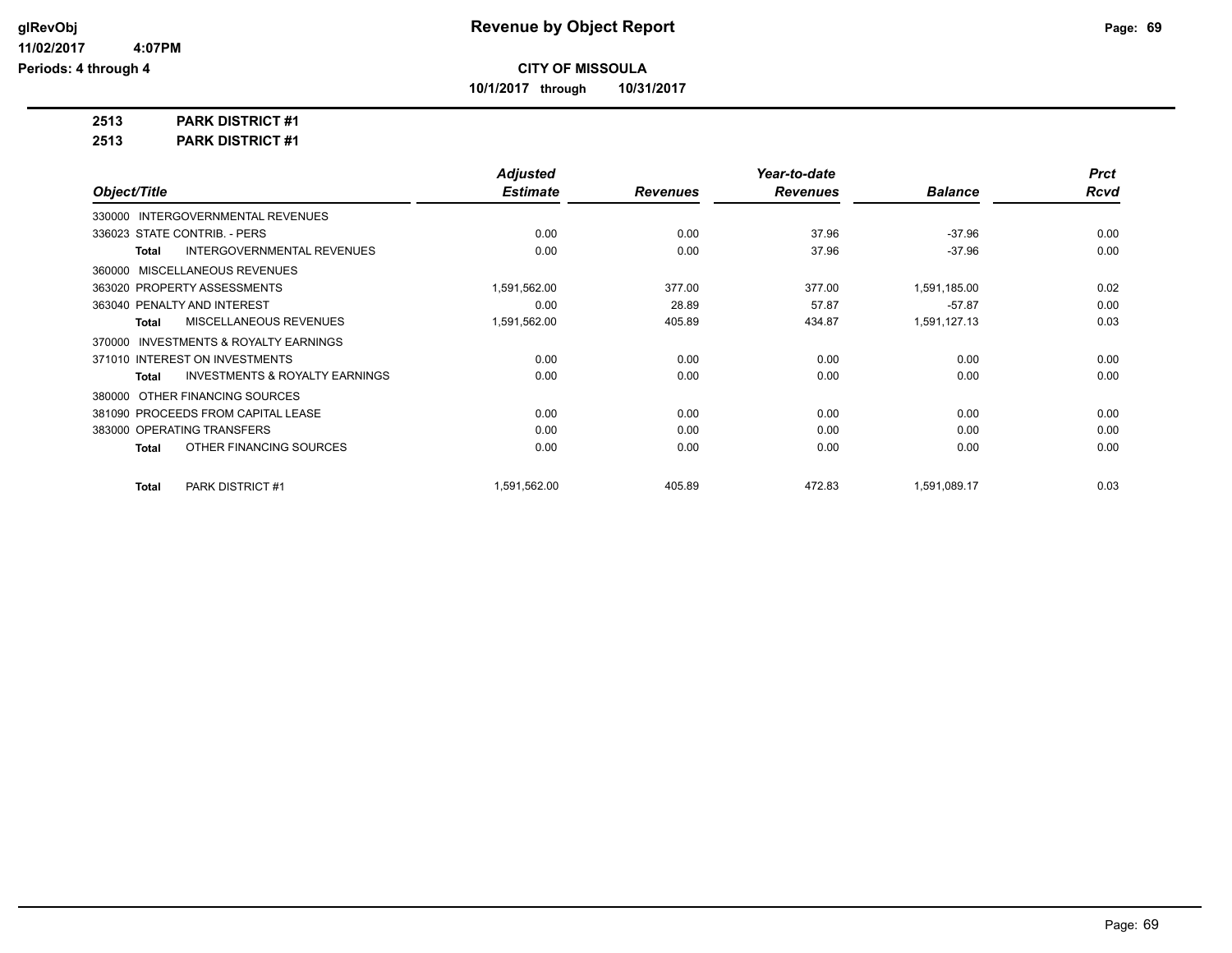**10/1/2017 through 10/31/2017**

## **2513 PARK DISTRICT #1**

|                                                     | <b>Adjusted</b> |                 | Year-to-date    |                | <b>Prct</b> |
|-----------------------------------------------------|-----------------|-----------------|-----------------|----------------|-------------|
| Object/Title                                        | <b>Estimate</b> | <b>Revenues</b> | <b>Revenues</b> | <b>Balance</b> | Rcvd        |
| 330000 INTERGOVERNMENTAL REVENUES                   |                 |                 |                 |                |             |
| 336023 STATE CONTRIB. - PERS                        | 0.00            | 0.00            | 37.96           | $-37.96$       | 0.00        |
| <b>INTERGOVERNMENTAL REVENUES</b><br>Total          | 0.00            | 0.00            | 37.96           | $-37.96$       | 0.00        |
| 360000 MISCELLANEOUS REVENUES                       |                 |                 |                 |                |             |
| 363020 PROPERTY ASSESSMENTS                         | 1,591,562.00    | 377.00          | 377.00          | 1,591,185.00   | 0.02        |
| 363040 PENALTY AND INTEREST                         | 0.00            | 28.89           | 57.87           | $-57.87$       | 0.00        |
| MISCELLANEOUS REVENUES<br>Total                     | 1,591,562.00    | 405.89          | 434.87          | 1,591,127.13   | 0.03        |
| <b>INVESTMENTS &amp; ROYALTY EARNINGS</b><br>370000 |                 |                 |                 |                |             |
| 371010 INTEREST ON INVESTMENTS                      | 0.00            | 0.00            | 0.00            | 0.00           | 0.00        |
| <b>INVESTMENTS &amp; ROYALTY EARNINGS</b><br>Total  | 0.00            | 0.00            | 0.00            | 0.00           | 0.00        |
| 380000 OTHER FINANCING SOURCES                      |                 |                 |                 |                |             |
| 381090 PROCEEDS FROM CAPITAL LEASE                  | 0.00            | 0.00            | 0.00            | 0.00           | 0.00        |
| 383000 OPERATING TRANSFERS                          | 0.00            | 0.00            | 0.00            | 0.00           | 0.00        |
| OTHER FINANCING SOURCES<br>Total                    | 0.00            | 0.00            | 0.00            | 0.00           | 0.00        |
| <b>PARK DISTRICT #1</b><br>Total                    | 1,591,562.00    | 405.89          | 472.83          | 1,591,089.17   | 0.03        |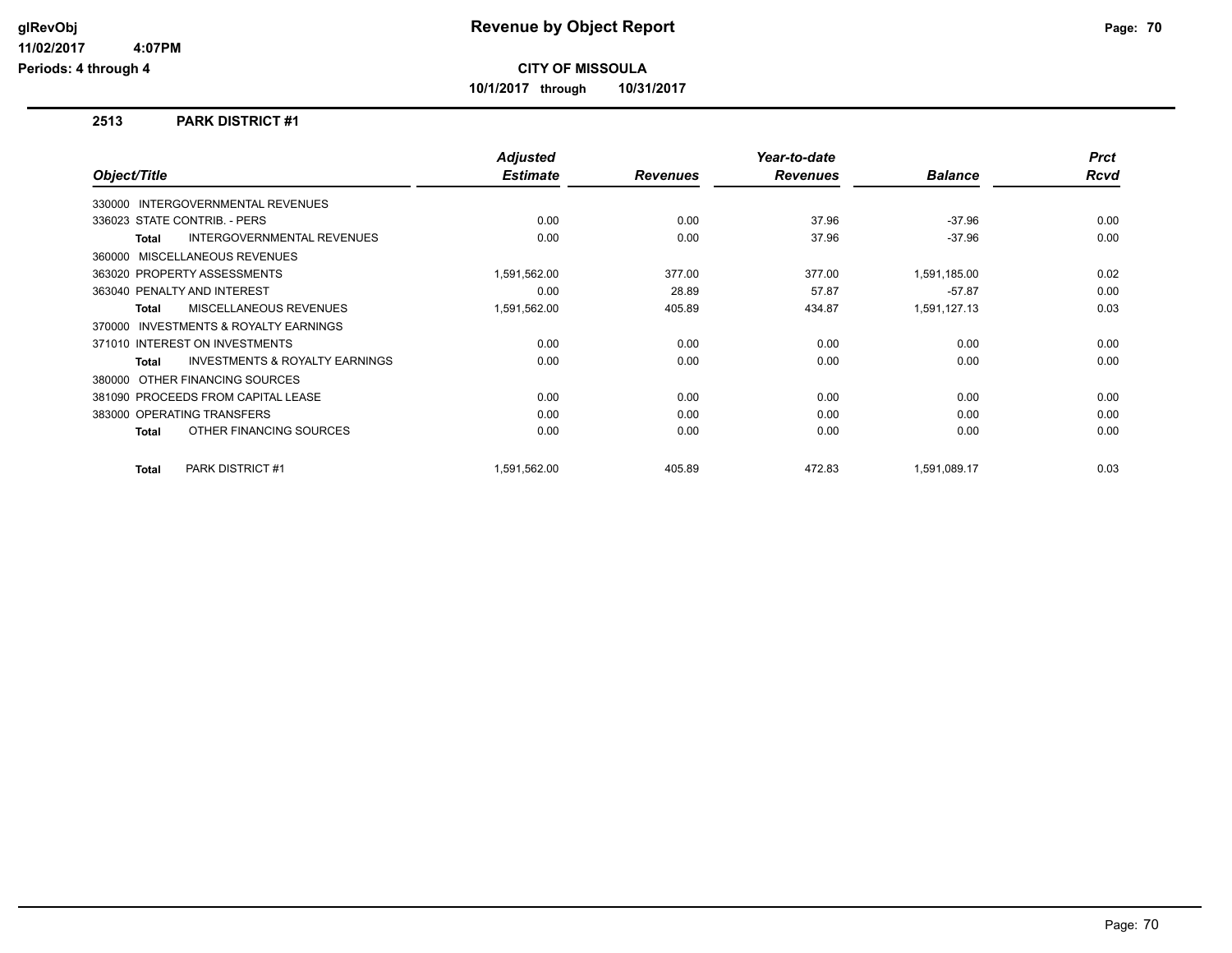**10/1/2017 through 10/31/2017**

## **2820 STATE GAS TAX FUND**

**2820 STATE GAS TAX FUND**

|                                         | <b>Adjusted</b> |                 | Year-to-date    |                | <b>Prct</b> |
|-----------------------------------------|-----------------|-----------------|-----------------|----------------|-------------|
| Object/Title                            | <b>Estimate</b> | <b>Revenues</b> | <b>Revenues</b> | <b>Balance</b> | <b>Rcvd</b> |
| 330000 INTERGOVERNMENTAL REVENUES       |                 |                 |                 |                |             |
| 331052 MDT CMAQ STRIPING GRANT          | 0.00            | 0.00            | 0.00            | 0.00           | 0.00        |
| 334040 GAS TAX APPORTIONMENT            | 2.027.267.00    | 90.638.74       | 362.554.94      | 1.664.712.06   | 17.88       |
| INTERGOVERNMENTAL REVENUES<br>Total     | 2,027,267.00    | 90,638.74       | 362,554.94      | 1,664,712.06   | 17.88       |
| 380000 OTHER FINANCING SOURCES          |                 |                 |                 |                |             |
| 383000 OPERATING TRANSFERS              | 0.00            | 0.00            | 0.00            | 0.00           | 0.00        |
| OTHER FINANCING SOURCES<br><b>Total</b> | 0.00            | 0.00            | 0.00            | 0.00           | 0.00        |
| STATE GAS TAX FUND<br><b>Total</b>      | 2.027.267.00    | 90.638.74       | 362.554.94      | 1.664.712.06   | 17.88       |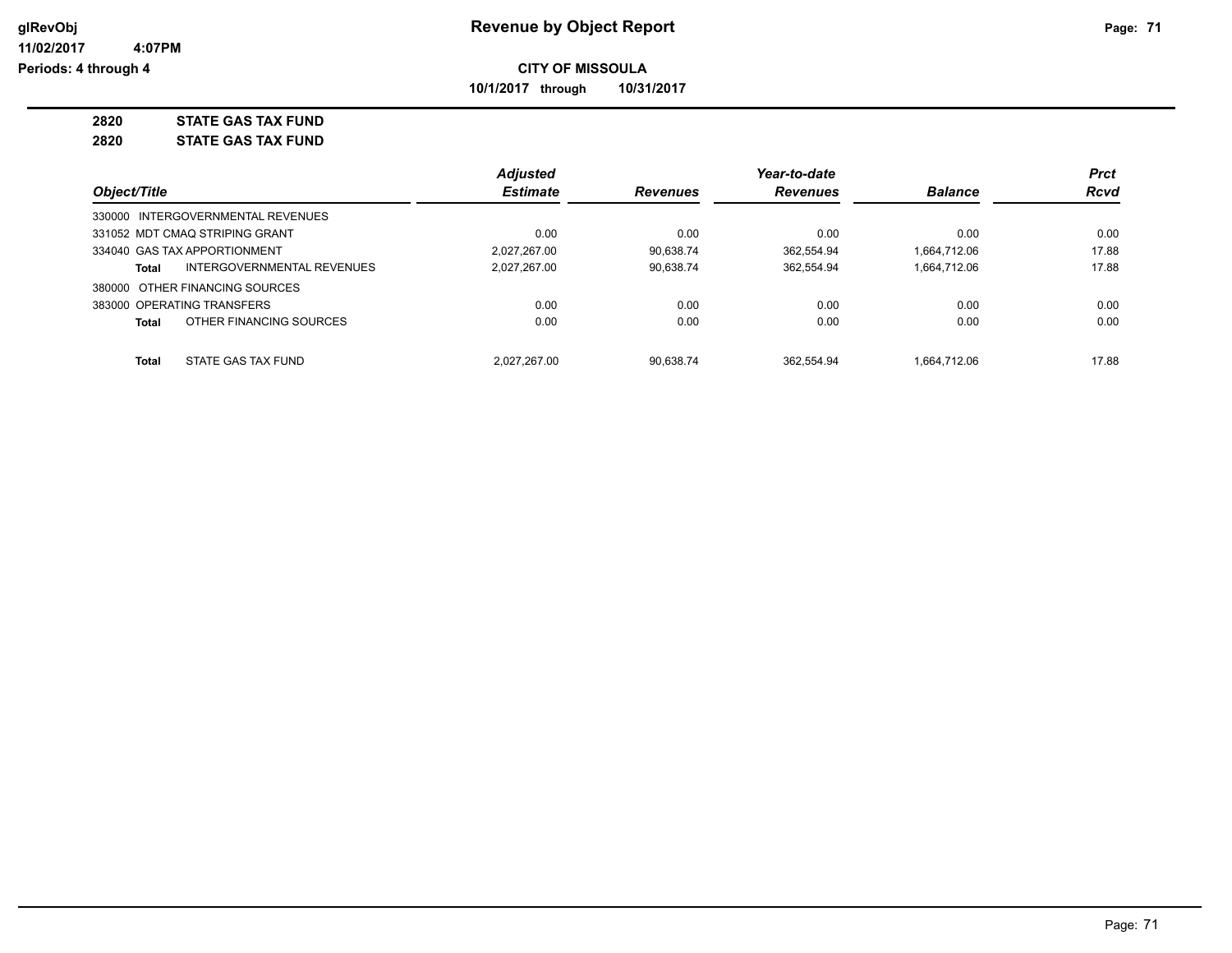**10/1/2017 through 10/31/2017**

#### **2820 STATE GAS TAX FUND**

|              |                                   | <b>Adjusted</b> |                 | Year-to-date    |                | <b>Prct</b> |
|--------------|-----------------------------------|-----------------|-----------------|-----------------|----------------|-------------|
| Object/Title |                                   | <b>Estimate</b> | <b>Revenues</b> | <b>Revenues</b> | <b>Balance</b> | <b>Rcvd</b> |
|              | 330000 INTERGOVERNMENTAL REVENUES |                 |                 |                 |                |             |
|              | 331052 MDT CMAQ STRIPING GRANT    | 0.00            | 0.00            | 0.00            | 0.00           | 0.00        |
|              | 334040 GAS TAX APPORTIONMENT      | 2.027.267.00    | 90.638.74       | 362.554.94      | 1.664.712.06   | 17.88       |
| <b>Total</b> | INTERGOVERNMENTAL REVENUES        | 2.027.267.00    | 90.638.74       | 362.554.94      | 1.664.712.06   | 17.88       |
|              | 380000 OTHER FINANCING SOURCES    |                 |                 |                 |                |             |
|              | 383000 OPERATING TRANSFERS        | 0.00            | 0.00            | 0.00            | 0.00           | 0.00        |
| <b>Total</b> | OTHER FINANCING SOURCES           | 0.00            | 0.00            | 0.00            | 0.00           | 0.00        |
| <b>Total</b> | STATE GAS TAX FUND                | 2.027.267.00    | 90.638.74       | 362.554.94      | 1.664.712.06   | 17.88       |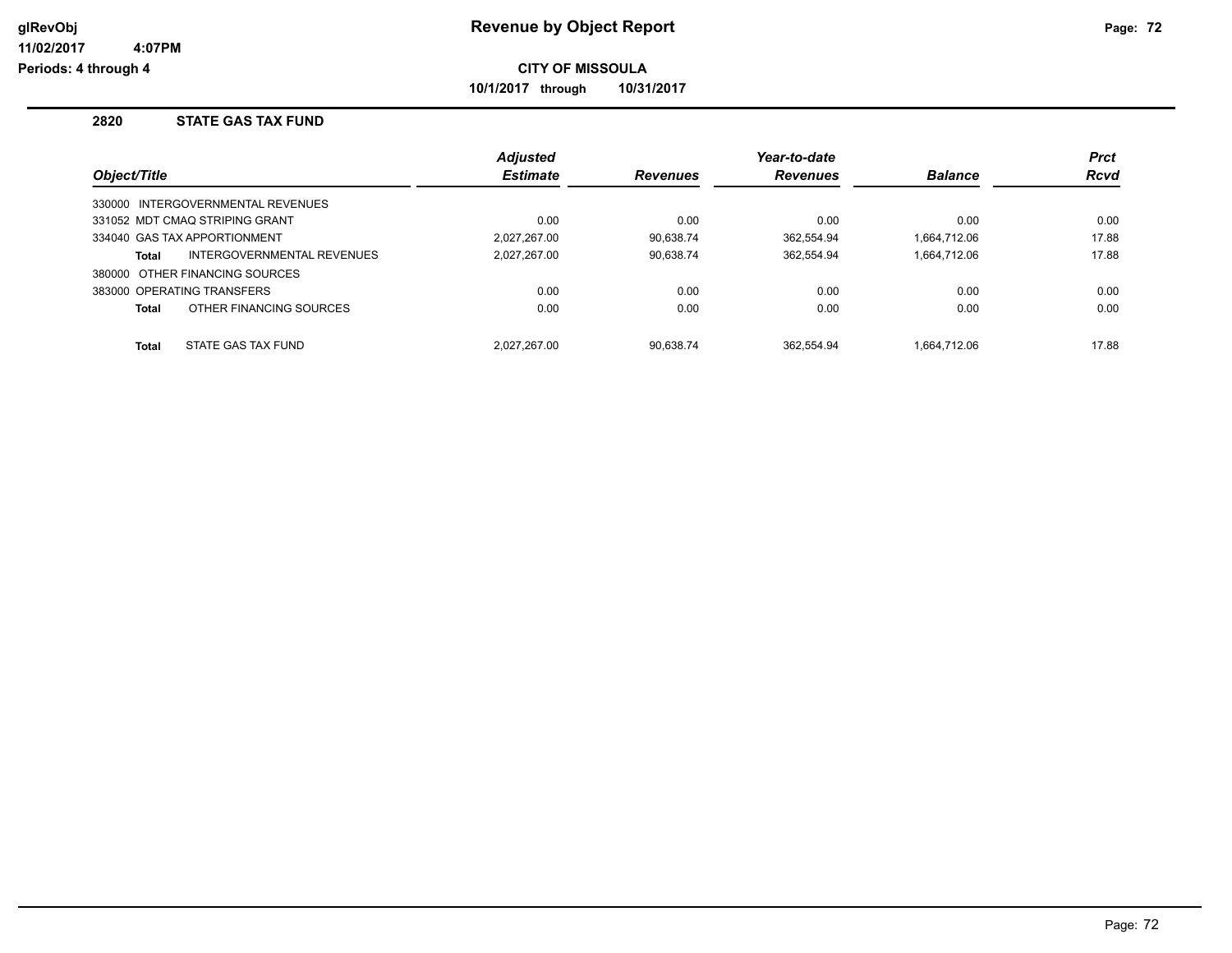**10/1/2017 through 10/31/2017**

# **2917 CRIME VICTIM SURCHARGE**

**2917 CRIME VICTIM SURCHARGE**

|                                                           | <b>Adjusted</b> |                 | Year-to-date    |                | Prct |
|-----------------------------------------------------------|-----------------|-----------------|-----------------|----------------|------|
| Object/Title                                              | <b>Estimate</b> | <b>Revenues</b> | <b>Revenues</b> | <b>Balance</b> | Rcvd |
| 370000 INVESTMENTS & ROYALTY EARNINGS                     |                 |                 |                 |                |      |
| 371010 INTEREST ON INVESTMENTS                            | 0.00            | 0.00            | 0.00            | 0.00           | 0.00 |
| 371020 GAIN/LOSS IN MARKET VALUE OF INVESTMENTS           | 0.00            | 0.00            | 0.00            | 0.00           | 0.00 |
| <b>INVESTMENTS &amp; ROYALTY EARNINGS</b><br><b>Total</b> | 0.00            | 0.00            | 0.00            | 0.00           | 0.00 |
|                                                           |                 |                 |                 |                |      |
| <b>Total</b><br>CRIME VICTIM SURCHARGE                    | 0.00            | 0.00            | 0.00            | 0.00           | 0.00 |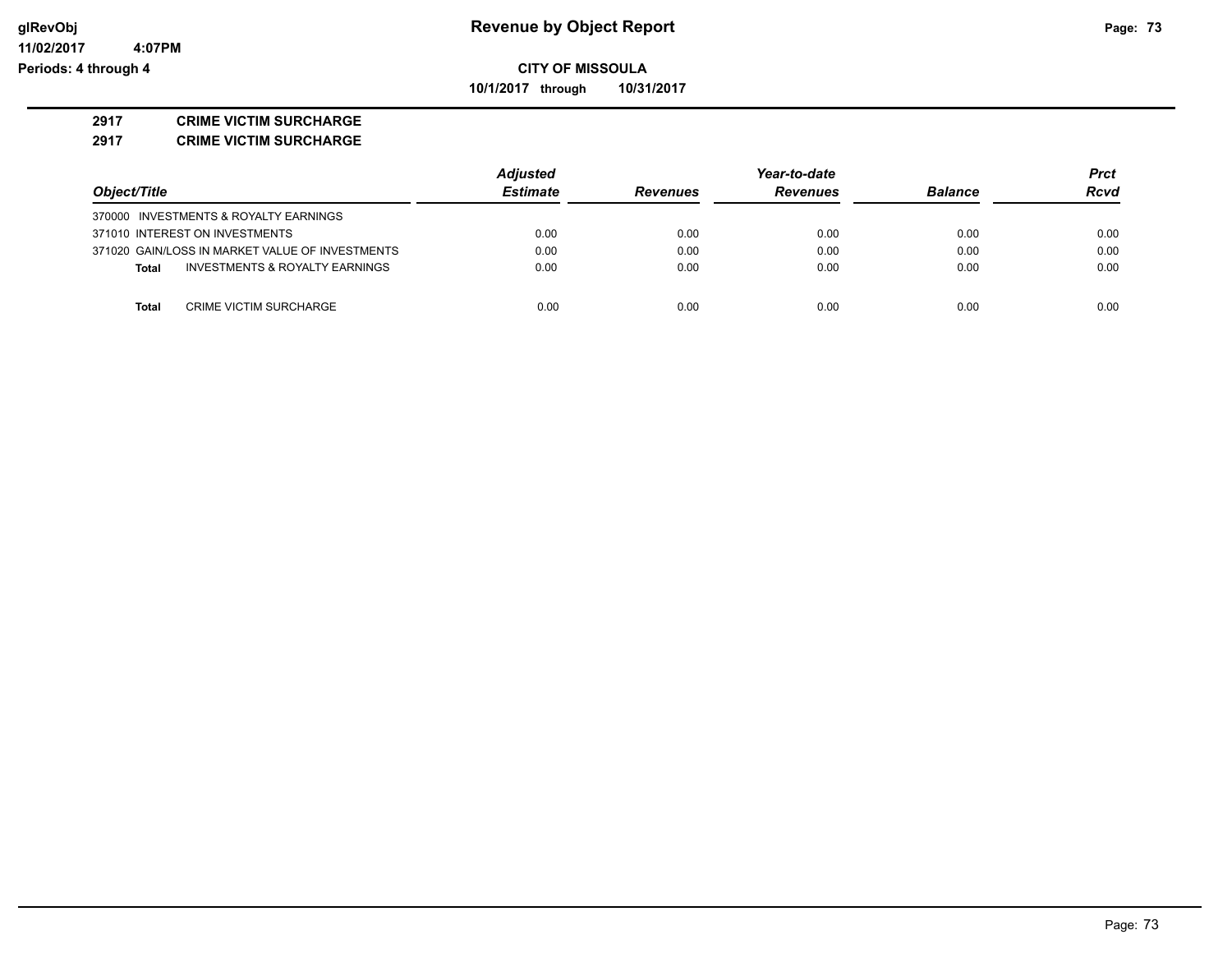**Periods: 4 through 4**

**CITY OF MISSOULA**

**10/1/2017 through 10/31/2017**

### **2917 CRIME VICTIM SURCHARGE**

 **4:07PM**

| Object/Title                          |                                                | <b>Adjusted</b><br><b>Estimate</b> | <b>Revenues</b> | Year-to-date<br><b>Revenues</b> | <b>Balance</b> | <b>Prct</b><br><b>Rcvd</b> |
|---------------------------------------|------------------------------------------------|------------------------------------|-----------------|---------------------------------|----------------|----------------------------|
| 370000 INVESTMENTS & ROYALTY EARNINGS |                                                |                                    |                 |                                 |                |                            |
| 371010 INTEREST ON INVESTMENTS        |                                                | 0.00                               | 0.00            | 0.00                            | 0.00           | 0.00                       |
|                                       | 371020 GAIN/LOSS IN MARKET VALUE OF INVESTMENT | 0.00                               | 0.00            | 0.00                            | 0.00           | 0.00                       |
| <b>Total</b>                          | INVESTMENTS & ROYALTY EARNINGS                 | 0.00                               | 0.00            | 0.00                            | 0.00           | 0.00                       |
|                                       |                                                |                                    |                 |                                 |                |                            |
| Total                                 | CRIME VICTIM SURCHARGE                         | 0.00                               | 0.00            | 0.00                            | 0.00           | 0.00                       |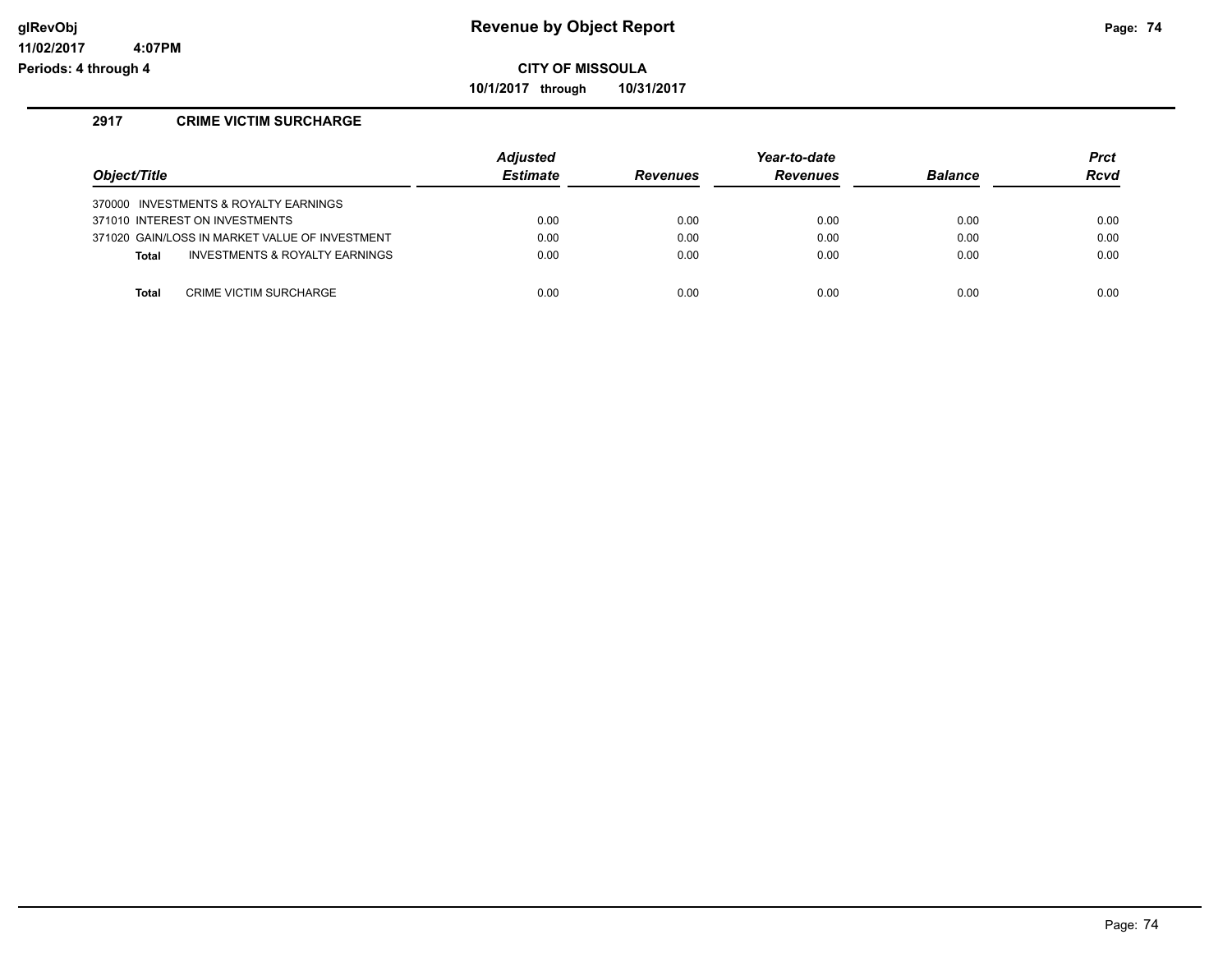**10/1/2017 through 10/31/2017**

# **2918 LAW ENFORCEMENT BLOCK GRANT FUND**

# **2918 LAW ENFORCEMENT BLOCK GRANT FUND**

|                                                           | <b>Adjusted</b> |                 | Year-to-date    |                | <b>Prct</b> |
|-----------------------------------------------------------|-----------------|-----------------|-----------------|----------------|-------------|
| Object/Title                                              | <b>Estimate</b> | <b>Revenues</b> | <b>Revenues</b> | <b>Balance</b> | <b>Rcvd</b> |
| 330000 INTERGOVERNMENTAL REVENUES                         |                 |                 |                 |                |             |
| 331000 FEDERAL GRANTS                                     | 0.00            | 0.00            | 0.00            | 0.00           | 0.00        |
| 331001 BYRNE DISCRETIONARY                                | 0.00            | 0.00            | 0.00            | 0.00           | 0.00        |
| 331022 EQUIPMENT GRANT                                    | 0.00            | 0.00            | 0.00            | 0.00           | 0.00        |
| 331023 COPS HIRING GRANT 2011                             | 0.00            | 0.00            | 0.00            | 0.00           | 0.00        |
| 331024 DEPT OF JUSTICE GRANTS                             | 0.00            | 0.00            | 0.00            | 0.00           | 0.00        |
| 331026 ICAC GRANT                                         | 0.00            | 0.00            | 0.00            | 0.00           | 0.00        |
| 331027 JAG GRANTS REVENUE                                 | 60,373.00       | 0.00            | 0.00            | 60,373.00      | 0.00        |
| 336021 STATE CONTRIB - POLICE RETIREMENT                  | 0.00            | 0.00            | 0.00            | 0.00           | 0.00        |
| <b>INTERGOVERNMENTAL REVENUES</b><br><b>Total</b>         | 60,373.00       | 0.00            | 0.00            | 60,373.00      | 0.00        |
| 340000 CHARGES FOR SERVICES                               |                 |                 |                 |                |             |
| 342010 POLICE/BID AGREEMENT                               | 0.00            | 0.00            | 0.00            | 0.00           | 0.00        |
| <b>CHARGES FOR SERVICES</b><br><b>Total</b>               | 0.00            | 0.00            | 0.00            | 0.00           | 0.00        |
| 360000 MISCELLANEOUS REVENUES                             |                 |                 |                 |                |             |
| 360010 MISCELLANEOUS                                      | 0.00            | 0.00            | 0.00            | 0.00           | 0.00        |
| <b>MISCELLANEOUS REVENUES</b><br>Total                    | 0.00            | 0.00            | 0.00            | 0.00           | 0.00        |
| <b>INVESTMENTS &amp; ROYALTY EARNINGS</b><br>370000       |                 |                 |                 |                |             |
| 371010 INTEREST ON INVESTMENTS                            | 0.00            | 0.00            | 0.00            | 0.00           | 0.00        |
| 371020 GAIN/LOSS IN MARKET VALUE OF INVESTMENTS           | 0.00            | 0.00            | 0.00            | 0.00           | 0.00        |
| <b>INVESTMENTS &amp; ROYALTY EARNINGS</b><br><b>Total</b> | 0.00            | 0.00            | 0.00            | 0.00           | 0.00        |
| OTHER FINANCING SOURCES<br>380000                         |                 |                 |                 |                |             |
| 383023 TRANS FR DRUG FORFEITURE                           | 0.00            | 0.00            | 0.00            | 0.00           | 0.00        |
| 383036 TRANSFER - GRANT                                   | 0.00            | 0.00            | 0.00            | 0.00           | 0.00        |
| OTHER FINANCING SOURCES<br><b>Total</b>                   | 0.00            | 0.00            | 0.00            | 0.00           | 0.00        |
|                                                           |                 |                 |                 |                |             |
| LAW ENFORCEMENT BLOCK GRANT FUND<br><b>Total</b>          | 60,373.00       | 0.00            | 0.00            | 60,373.00      | 0.00        |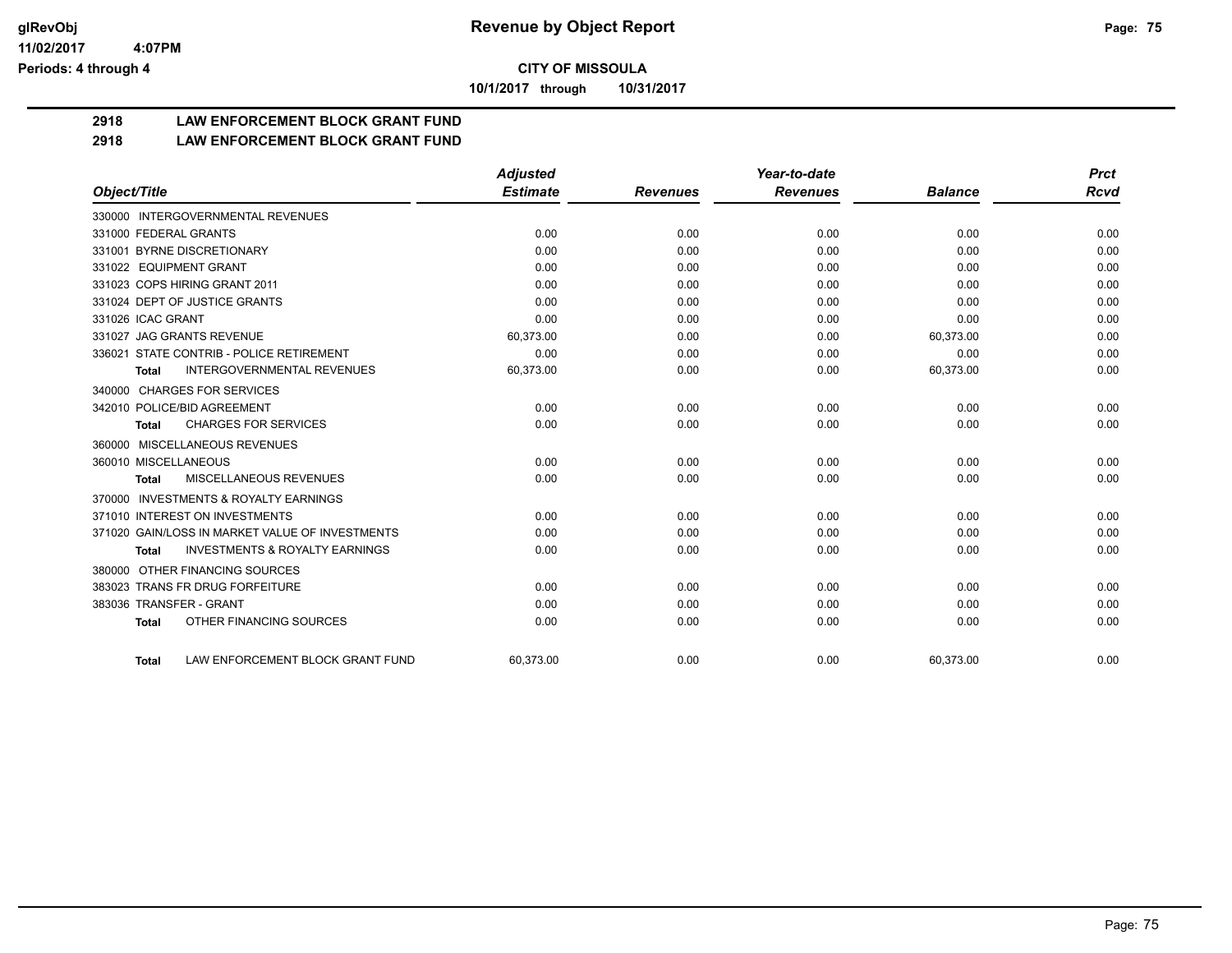**10/1/2017 through 10/31/2017**

# **2918 LAW ENFORCEMENT BLOCK GRANT FUND**

|                                                           | <b>Adjusted</b> |                 | Year-to-date    |                | <b>Prct</b> |
|-----------------------------------------------------------|-----------------|-----------------|-----------------|----------------|-------------|
| Object/Title                                              | <b>Estimate</b> | <b>Revenues</b> | <b>Revenues</b> | <b>Balance</b> | <b>Rcvd</b> |
| 330000 INTERGOVERNMENTAL REVENUES                         |                 |                 |                 |                |             |
| 331000 FEDERAL GRANTS                                     | 0.00            | 0.00            | 0.00            | 0.00           | 0.00        |
| 331001 BYRNE DISCRETIONARY                                | 0.00            | 0.00            | 0.00            | 0.00           | 0.00        |
| 331022 EQUIPMENT GRANT                                    | 0.00            | 0.00            | 0.00            | 0.00           | 0.00        |
| 331023 COPS HIRING GRANT 2011                             | 0.00            | 0.00            | 0.00            | 0.00           | 0.00        |
| 331024 DEPT OF JUSTICE GRANTS                             | 0.00            | 0.00            | 0.00            | 0.00           | 0.00        |
| 331026 ICAC GRANT                                         | 0.00            | 0.00            | 0.00            | 0.00           | 0.00        |
| 331027 JAG GRANTS REVENUE                                 | 60,373.00       | 0.00            | 0.00            | 60,373.00      | 0.00        |
| 336021 STATE CONTRIB - POLICE RETIREMENT                  | 0.00            | 0.00            | 0.00            | 0.00           | 0.00        |
| <b>INTERGOVERNMENTAL REVENUES</b><br><b>Total</b>         | 60,373.00       | 0.00            | 0.00            | 60,373.00      | 0.00        |
| 340000 CHARGES FOR SERVICES                               |                 |                 |                 |                |             |
| 342010 POLICE/BID AGREEMENT                               | 0.00            | 0.00            | 0.00            | 0.00           | 0.00        |
| <b>CHARGES FOR SERVICES</b><br>Total                      | 0.00            | 0.00            | 0.00            | 0.00           | 0.00        |
| 360000 MISCELLANEOUS REVENUES                             |                 |                 |                 |                |             |
| 360010 MISCELLANEOUS                                      | 0.00            | 0.00            | 0.00            | 0.00           | 0.00        |
| MISCELLANEOUS REVENUES<br><b>Total</b>                    | 0.00            | 0.00            | 0.00            | 0.00           | 0.00        |
| 370000 INVESTMENTS & ROYALTY EARNINGS                     |                 |                 |                 |                |             |
| 371010 INTEREST ON INVESTMENTS                            | 0.00            | 0.00            | 0.00            | 0.00           | 0.00        |
| 371020 GAIN/LOSS IN MARKET VALUE OF INVESTMENT            | 0.00            | 0.00            | 0.00            | 0.00           | 0.00        |
| <b>INVESTMENTS &amp; ROYALTY EARNINGS</b><br><b>Total</b> | 0.00            | 0.00            | 0.00            | 0.00           | 0.00        |
| 380000 OTHER FINANCING SOURCES                            |                 |                 |                 |                |             |
| 383023 TRANS FR DRUG FORFEITURE                           | 0.00            | 0.00            | 0.00            | 0.00           | 0.00        |
| 383036 TRANSFER - GRANT                                   | 0.00            | 0.00            | 0.00            | 0.00           | 0.00        |
| OTHER FINANCING SOURCES<br><b>Total</b>                   | 0.00            | 0.00            | 0.00            | 0.00           | 0.00        |
| LAW ENFORCEMENT BLOCK GRANT FUND<br><b>Total</b>          | 60,373.00       | 0.00            | 0.00            | 60,373.00      | 0.00        |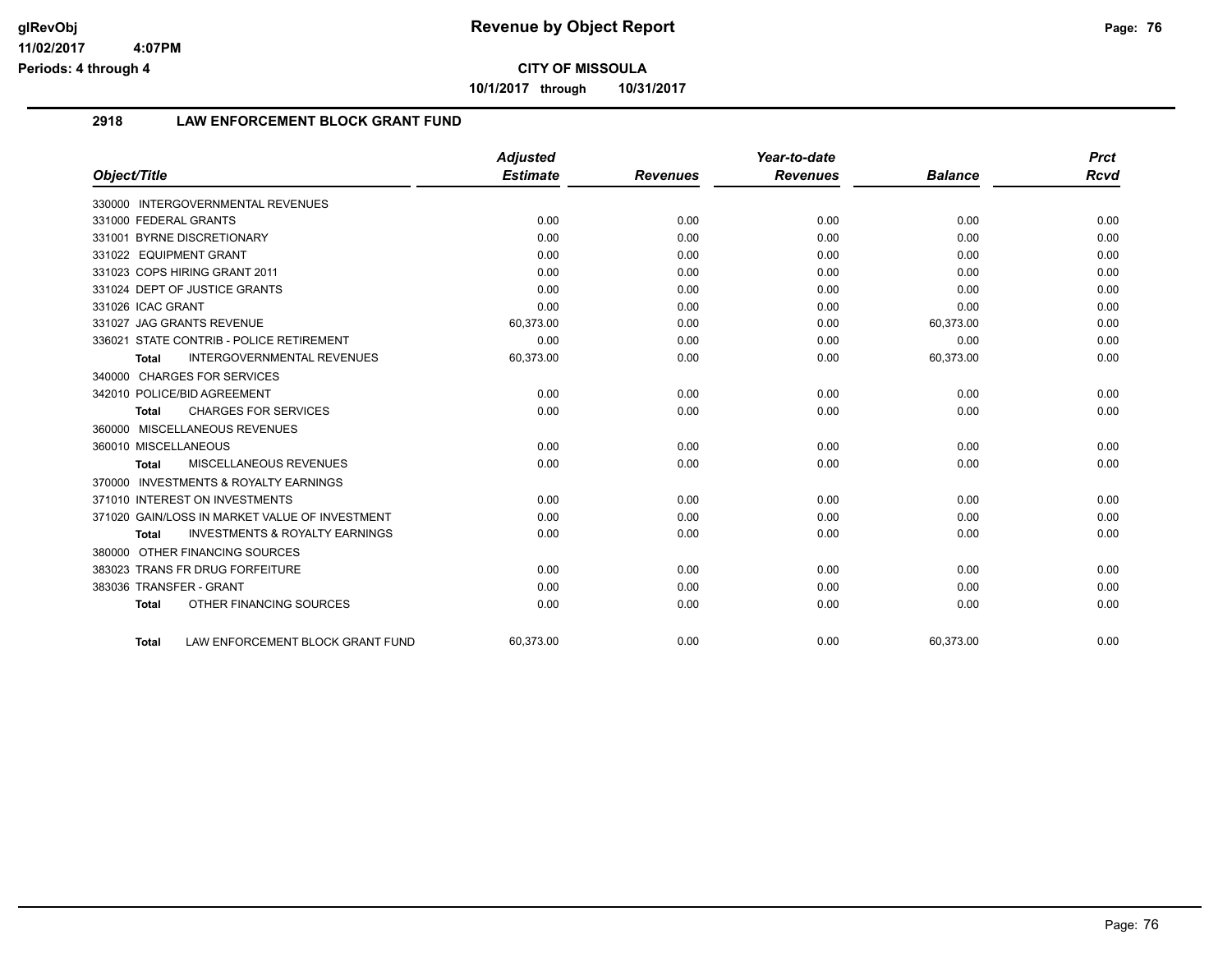**10/1/2017 through 10/31/2017**

# **2919 HIDTA FUND**

**2919 HIDTA FUND**

|                                                    | <b>Adjusted</b> |                 | Year-to-date    |                | <b>Prct</b> |
|----------------------------------------------------|-----------------|-----------------|-----------------|----------------|-------------|
| Object/Title                                       | <b>Estimate</b> | <b>Revenues</b> | <b>Revenues</b> | <b>Balance</b> | <b>Rcvd</b> |
| 340000 CHARGES FOR SERVICES                        |                 |                 |                 |                |             |
| 342013 SECURITY INVEST FEES                        | 140,600.00      | 435.90          | 853.23          | 139,746.77     | 0.61        |
| 342014 POLICE DEPARTMENT SERVICE FEES              | 0.00            | 0.00            | 0.00            | 0.00           | 0.00        |
| <b>CHARGES FOR SERVICES</b><br>Total               | 140,600.00      | 435.90          | 853.23          | 139,746.77     | 0.61        |
| 360000 MISCELLANEOUS REVENUES                      |                 |                 |                 |                |             |
| 360010 MISCELLANEOUS                               | 0.00            | 0.00            | 0.00            | 0.00           | 0.00        |
| MISCELLANEOUS REVENUES<br>Total                    | 0.00            | 0.00            | 0.00            | 0.00           | 0.00        |
| INVESTMENTS & ROYALTY EARNINGS<br>370000           |                 |                 |                 |                |             |
| 371010 INTEREST ON INVESTMENTS                     | 0.00            | 0.00            | 0.00            | 0.00           | 0.00        |
| <b>INVESTMENTS &amp; ROYALTY EARNINGS</b><br>Total | 0.00            | 0.00            | 0.00            | 0.00           | 0.00        |
| <b>HIDTA FUND</b><br>Total                         | 140.600.00      | 435.90          | 853.23          | 139.746.77     | 0.61        |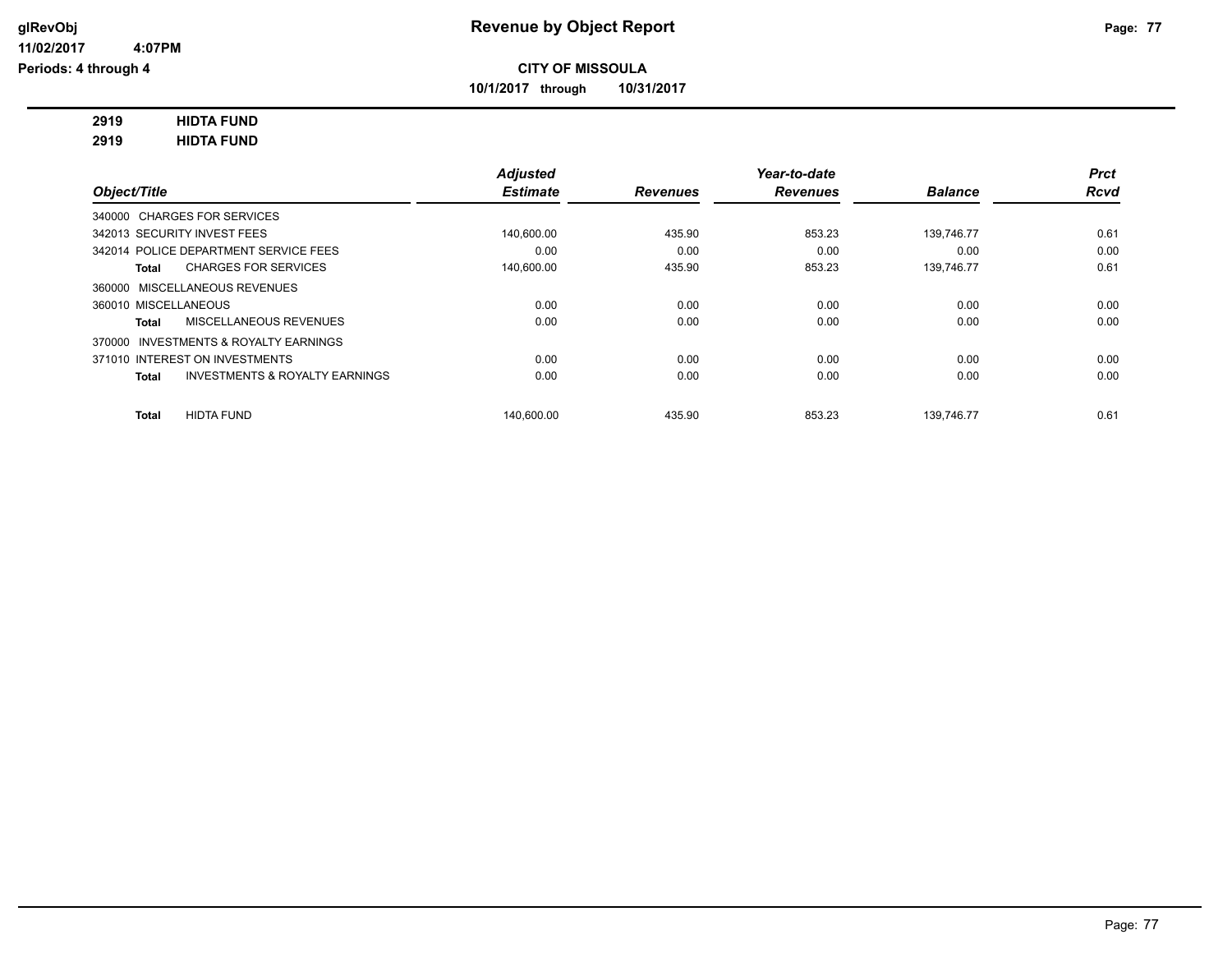**Periods: 4 through 4**

**CITY OF MISSOULA**

**10/1/2017 through 10/31/2017**

**2919 HIDTA FUND**

|                                                           | <b>Adjusted</b> |                 | Year-to-date    |                | <b>Prct</b> |
|-----------------------------------------------------------|-----------------|-----------------|-----------------|----------------|-------------|
| Object/Title                                              | <b>Estimate</b> | <b>Revenues</b> | <b>Revenues</b> | <b>Balance</b> | Rcvd        |
| 340000 CHARGES FOR SERVICES                               |                 |                 |                 |                |             |
| 342013 SECURITY INVEST FEES                               | 140,600.00      | 435.90          | 853.23          | 139.746.77     | 0.61        |
| 342014 POLICE DEPARTMENT SERVICE FEES                     | 0.00            | 0.00            | 0.00            | 0.00           | 0.00        |
| <b>CHARGES FOR SERVICES</b><br>Total                      | 140,600.00      | 435.90          | 853.23          | 139,746.77     | 0.61        |
| 360000 MISCELLANEOUS REVENUES                             |                 |                 |                 |                |             |
| 360010 MISCELLANEOUS                                      | 0.00            | 0.00            | 0.00            | 0.00           | 0.00        |
| MISCELLANEOUS REVENUES<br>Total                           | 0.00            | 0.00            | 0.00            | 0.00           | 0.00        |
| INVESTMENTS & ROYALTY EARNINGS<br>370000                  |                 |                 |                 |                |             |
| 371010 INTEREST ON INVESTMENTS                            | 0.00            | 0.00            | 0.00            | 0.00           | 0.00        |
| <b>INVESTMENTS &amp; ROYALTY EARNINGS</b><br><b>Total</b> | 0.00            | 0.00            | 0.00            | 0.00           | 0.00        |
| <b>HIDTA FUND</b><br>Total                                | 140.600.00      | 435.90          | 853.23          | 139.746.77     | 0.61        |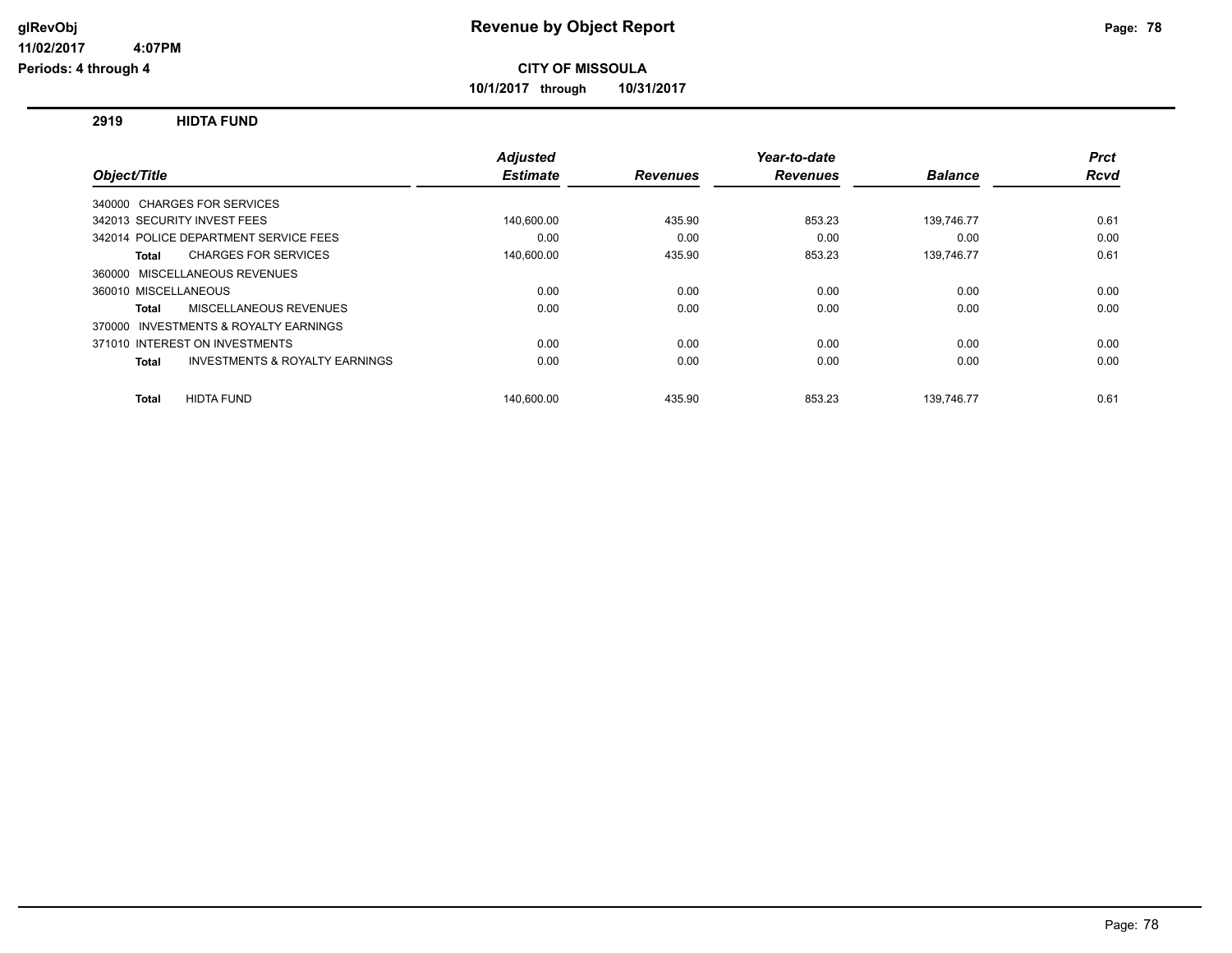**10/1/2017 through 10/31/2017**

# **2939 CDBG PROGRAM INCOME ACCOUNT**

# **2939 CDBG PROGRAM INCOME ACCOUNT**

|                                                    | <b>Adjusted</b> |                 | Year-to-date    |                | <b>Prct</b> |
|----------------------------------------------------|-----------------|-----------------|-----------------|----------------|-------------|
| Object/Title                                       | <b>Estimate</b> | <b>Revenues</b> | <b>Revenues</b> | <b>Balance</b> | <b>Rcvd</b> |
| 330000 INTERGOVERNMENTAL REVENUES                  |                 |                 |                 |                |             |
| 331000 FEDERAL GRANTS                              | 29,463.00       | 11,083.06       | 11,083.06       | 18,379.94      | 37.62       |
| <b>INTERGOVERNMENTAL REVENUES</b><br>Total         | 29,463.00       | 11,083.06       | 11,083.06       | 18,379.94      | 37.62       |
| 360000 MISCELLANEOUS REVENUES                      |                 |                 |                 |                |             |
| 360010 MISCELLANEOUS                               | 0.00            | 0.00            | 0.00            | 0.00           | 0.00        |
| MISCELLANEOUS REVENUES<br>Total                    | 0.00            | 0.00            | 0.00            | 0.00           | 0.00        |
| 370000 INVESTMENTS & ROYALTY EARNINGS              |                 |                 |                 |                |             |
| 371010 INTEREST ON INVESTMENTS                     | 0.00            | 0.00            | 0.00            | 0.00           | 0.00        |
| 371020 GAIN/LOSS IN MARKET VALUE OF INVESTMENTS    | 0.00            | 0.00            | 0.00            | 0.00           | 0.00        |
| <b>INVESTMENTS &amp; ROYALTY EARNINGS</b><br>Total | 0.00            | 0.00            | 0.00            | 0.00           | 0.00        |
| 380000 OTHER FINANCING SOURCES                     |                 |                 |                 |                |             |
| 383000 OPERATING TRANSFERS                         | 0.00            | 0.00            | 0.00            | 0.00           | 0.00        |
| 383009 TRANS FR TITLE I                            | 0.00            | 0.00            | 0.00            | 0.00           | 0.00        |
| OTHER FINANCING SOURCES<br><b>Total</b>            | 0.00            | 0.00            | 0.00            | 0.00           | 0.00        |
| CDBG PROGRAM INCOME ACCOUNT<br><b>Total</b>        | 29,463.00       | 11,083.06       | 11,083.06       | 18,379.94      | 37.62       |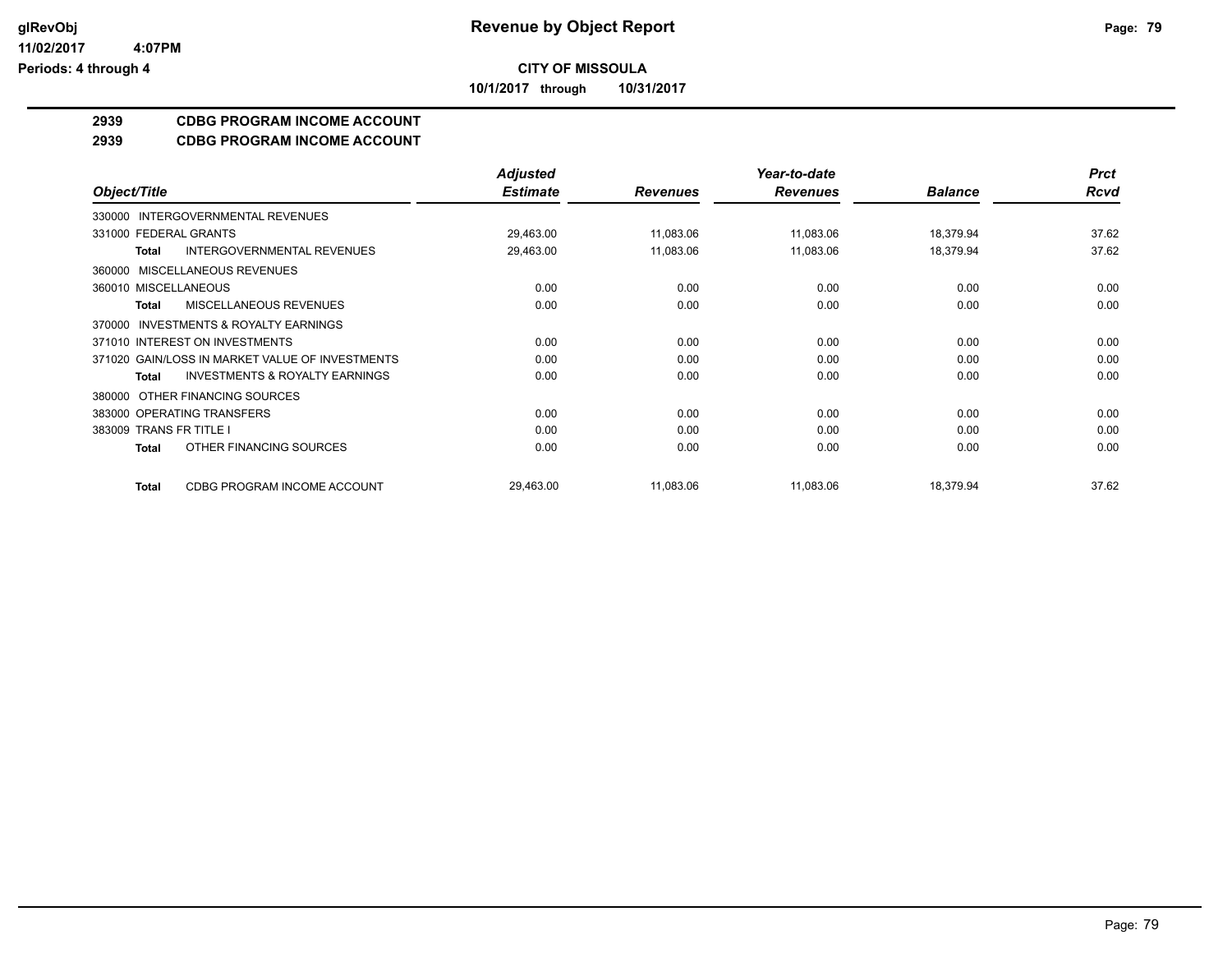**10/1/2017 through 10/31/2017**

# **2939 CDBG PROGRAM INCOME ACCOUNT**

|                                                           | <b>Adjusted</b> |                 | Year-to-date    |                | <b>Prct</b> |
|-----------------------------------------------------------|-----------------|-----------------|-----------------|----------------|-------------|
| Object/Title                                              | <b>Estimate</b> | <b>Revenues</b> | <b>Revenues</b> | <b>Balance</b> | <b>Rcvd</b> |
| 330000 INTERGOVERNMENTAL REVENUES                         |                 |                 |                 |                |             |
| 331000 FEDERAL GRANTS                                     | 29,463.00       | 11,083.06       | 11,083.06       | 18,379.94      | 37.62       |
| INTERGOVERNMENTAL REVENUES<br><b>Total</b>                | 29,463.00       | 11,083.06       | 11,083.06       | 18,379.94      | 37.62       |
| MISCELLANEOUS REVENUES<br>360000                          |                 |                 |                 |                |             |
| 360010 MISCELLANEOUS                                      | 0.00            | 0.00            | 0.00            | 0.00           | 0.00        |
| MISCELLANEOUS REVENUES<br><b>Total</b>                    | 0.00            | 0.00            | 0.00            | 0.00           | 0.00        |
| <b>INVESTMENTS &amp; ROYALTY EARNINGS</b><br>370000       |                 |                 |                 |                |             |
| 371010 INTEREST ON INVESTMENTS                            | 0.00            | 0.00            | 0.00            | 0.00           | 0.00        |
| 371020 GAIN/LOSS IN MARKET VALUE OF INVESTMENT            | 0.00            | 0.00            | 0.00            | 0.00           | 0.00        |
| <b>INVESTMENTS &amp; ROYALTY EARNINGS</b><br><b>Total</b> | 0.00            | 0.00            | 0.00            | 0.00           | 0.00        |
| OTHER FINANCING SOURCES<br>380000                         |                 |                 |                 |                |             |
| 383000 OPERATING TRANSFERS                                | 0.00            | 0.00            | 0.00            | 0.00           | 0.00        |
| 383009 TRANS FR TITLE I                                   | 0.00            | 0.00            | 0.00            | 0.00           | 0.00        |
| OTHER FINANCING SOURCES<br><b>Total</b>                   | 0.00            | 0.00            | 0.00            | 0.00           | 0.00        |
| CDBG PROGRAM INCOME ACCOUNT<br><b>Total</b>               | 29.463.00       | 11,083.06       | 11,083.06       | 18,379.94      | 37.62       |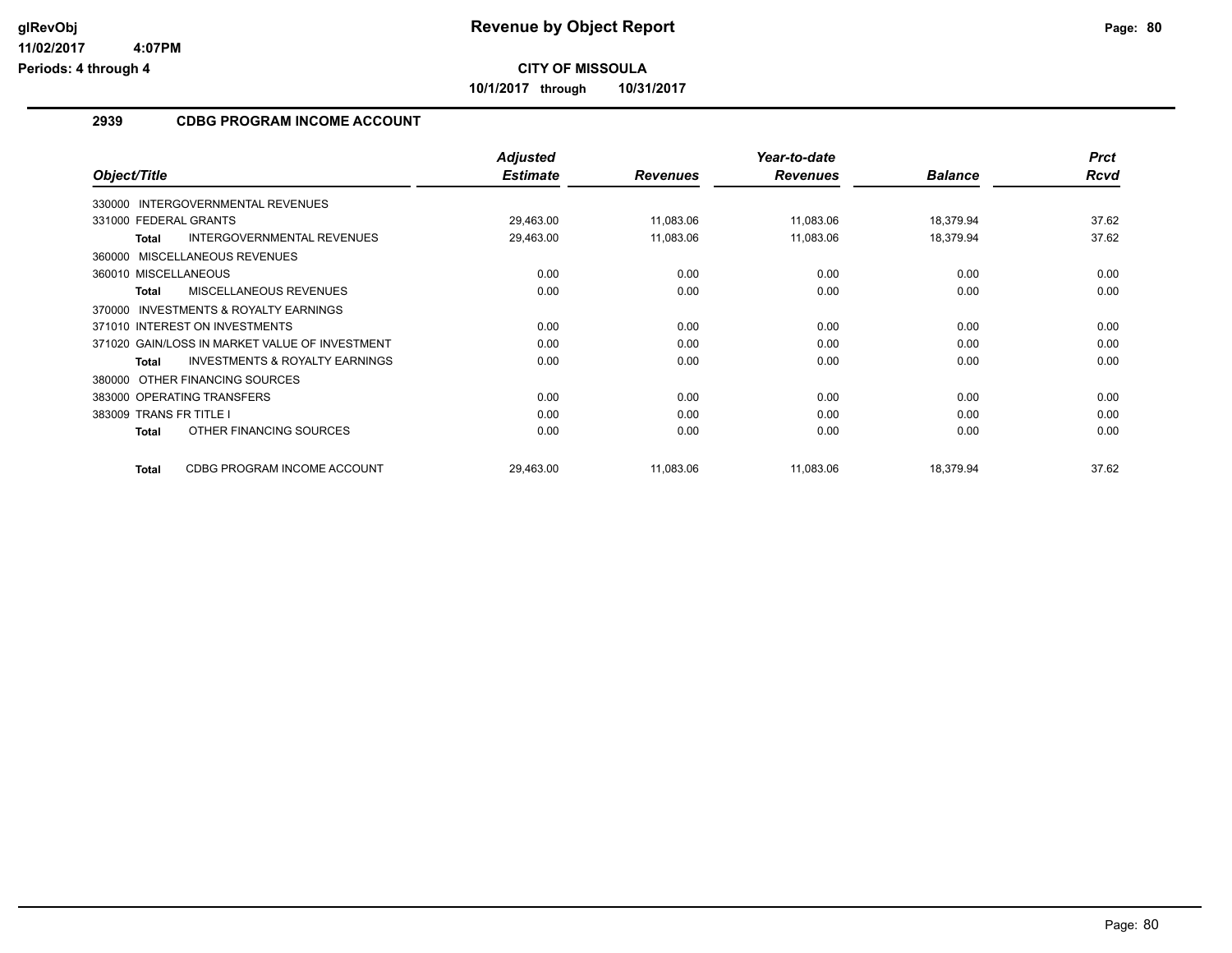**10/1/2017 through 10/31/2017**

# **2940 CDBG FUND**

**2940 CDBG FUND**

|                           |                                           | <b>Adjusted</b> |                 | Year-to-date    |                | <b>Prct</b> |
|---------------------------|-------------------------------------------|-----------------|-----------------|-----------------|----------------|-------------|
| Object/Title              |                                           | <b>Estimate</b> | <b>Revenues</b> | <b>Revenues</b> | <b>Balance</b> | <b>Rcvd</b> |
|                           | 330000 INTERGOVERNMENTAL REVENUES         |                 |                 |                 |                |             |
| 331010 ENTITLEMENT - CDBG |                                           | 517,790.00      | 0.00            | 93,806.24       | 423,983.76     | 18.12       |
|                           | 331012 ARRA/CDBG STIMULUS REVENUE         | 0.00            | 0.00            | 0.00            | 0.00           | 0.00        |
| Total                     | <b>INTERGOVERNMENTAL REVENUES</b>         | 517,790.00      | 0.00            | 93,806.24       | 423,983.76     | 18.12       |
|                           | 360000 MISCELLANEOUS REVENUES             |                 |                 |                 |                |             |
| 360010 MISCELLANEOUS      |                                           | 0.00            | 0.00            | 0.00            | 0.00           | 0.00        |
| Total                     | <b>MISCELLANEOUS REVENUES</b>             | 0.00            | 0.00            | 0.00            | 0.00           | 0.00        |
| 370000                    | <b>INVESTMENTS &amp; ROYALTY EARNINGS</b> |                 |                 |                 |                |             |
|                           | 371010 INTEREST ON INVESTMENTS            | 0.00            | 0.00            | 0.00            | 0.00           | 0.00        |
| Total                     | <b>INVESTMENTS &amp; ROYALTY EARNINGS</b> | 0.00            | 0.00            | 0.00            | 0.00           | 0.00        |
| 380000                    | OTHER FINANCING SOURCES                   |                 |                 |                 |                |             |
|                           | 383000 OPERATING TRANSFERS                | 0.00            | 0.00            | 0.00            | 0.00           | 0.00        |
| 383009 TRANS FR TITLE I   |                                           | 0.00            | 0.00            | 0.00            | 0.00           | 0.00        |
| Total                     | OTHER FINANCING SOURCES                   | 0.00            | 0.00            | 0.00            | 0.00           | 0.00        |
| <b>Total</b>              | <b>CDBG FUND</b>                          | 517,790.00      | 0.00            | 93,806.24       | 423,983.76     | 18.12       |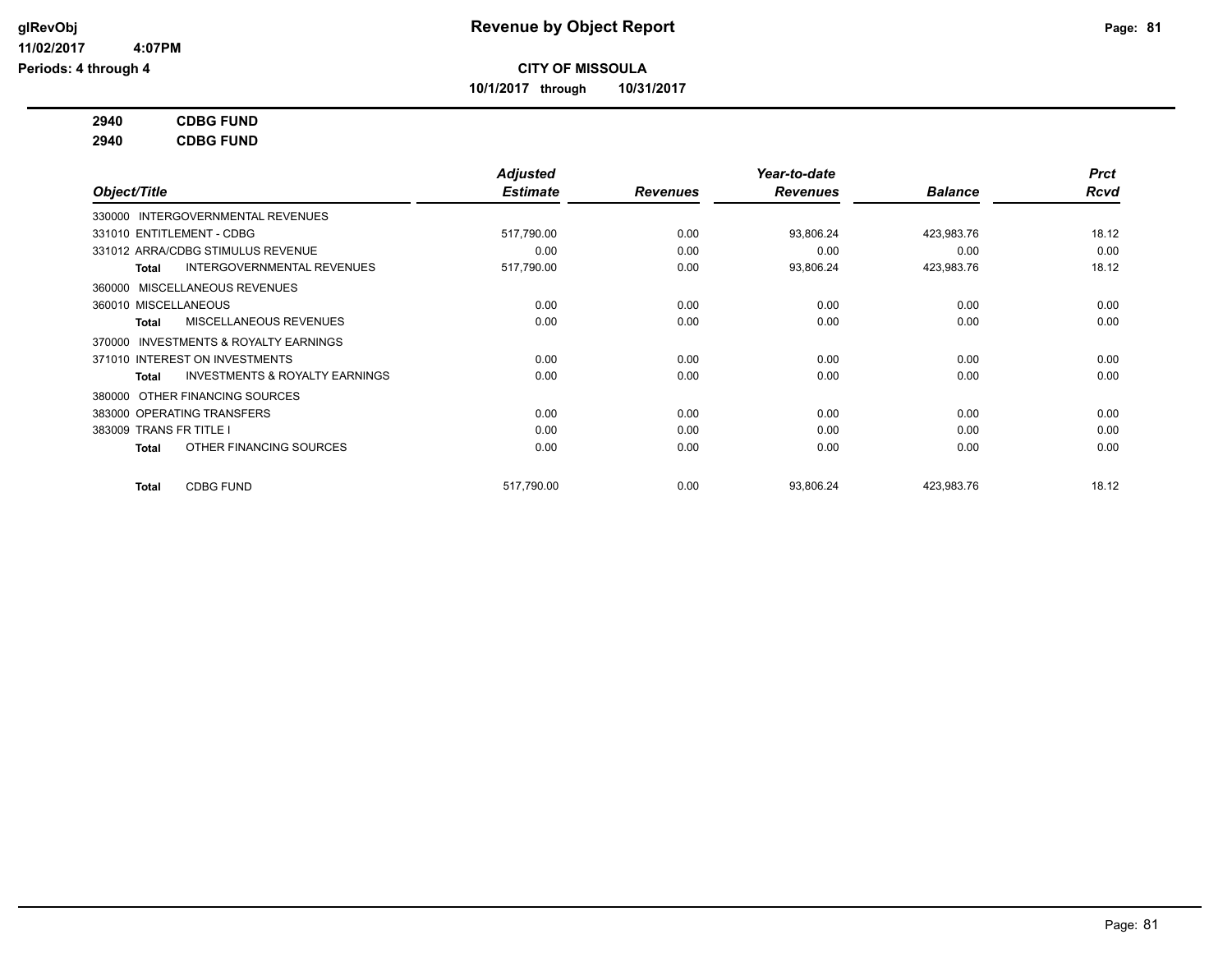**11/02/2017 4:07PM Periods: 4 through 4**

**CITY OF MISSOULA**

**10/1/2017 through 10/31/2017**

**2940 CDBG FUND**

|                                                           | <b>Adjusted</b> |                 | Year-to-date    |                | <b>Prct</b> |
|-----------------------------------------------------------|-----------------|-----------------|-----------------|----------------|-------------|
| Object/Title                                              | <b>Estimate</b> | <b>Revenues</b> | <b>Revenues</b> | <b>Balance</b> | <b>Rcvd</b> |
| 330000 INTERGOVERNMENTAL REVENUES                         |                 |                 |                 |                |             |
| 331010 ENTITLEMENT - CDBG                                 | 517,790.00      | 0.00            | 93,806.24       | 423,983.76     | 18.12       |
| 331012 ARRA/CDBG STIMULUS REVENUE                         | 0.00            | 0.00            | 0.00            | 0.00           | 0.00        |
| <b>INTERGOVERNMENTAL REVENUES</b><br>Total                | 517,790.00      | 0.00            | 93,806.24       | 423,983.76     | 18.12       |
| 360000 MISCELLANEOUS REVENUES                             |                 |                 |                 |                |             |
| 360010 MISCELLANEOUS                                      | 0.00            | 0.00            | 0.00            | 0.00           | 0.00        |
| <b>MISCELLANEOUS REVENUES</b><br><b>Total</b>             | 0.00            | 0.00            | 0.00            | 0.00           | 0.00        |
| <b>INVESTMENTS &amp; ROYALTY EARNINGS</b><br>370000       |                 |                 |                 |                |             |
| 371010 INTEREST ON INVESTMENTS                            | 0.00            | 0.00            | 0.00            | 0.00           | 0.00        |
| <b>INVESTMENTS &amp; ROYALTY EARNINGS</b><br><b>Total</b> | 0.00            | 0.00            | 0.00            | 0.00           | 0.00        |
| 380000 OTHER FINANCING SOURCES                            |                 |                 |                 |                |             |
| 383000 OPERATING TRANSFERS                                | 0.00            | 0.00            | 0.00            | 0.00           | 0.00        |
| 383009 TRANS FR TITLE I                                   | 0.00            | 0.00            | 0.00            | 0.00           | 0.00        |
| OTHER FINANCING SOURCES<br><b>Total</b>                   | 0.00            | 0.00            | 0.00            | 0.00           | 0.00        |
| <b>CDBG FUND</b><br>Total                                 | 517,790.00      | 0.00            | 93,806.24       | 423,983.76     | 18.12       |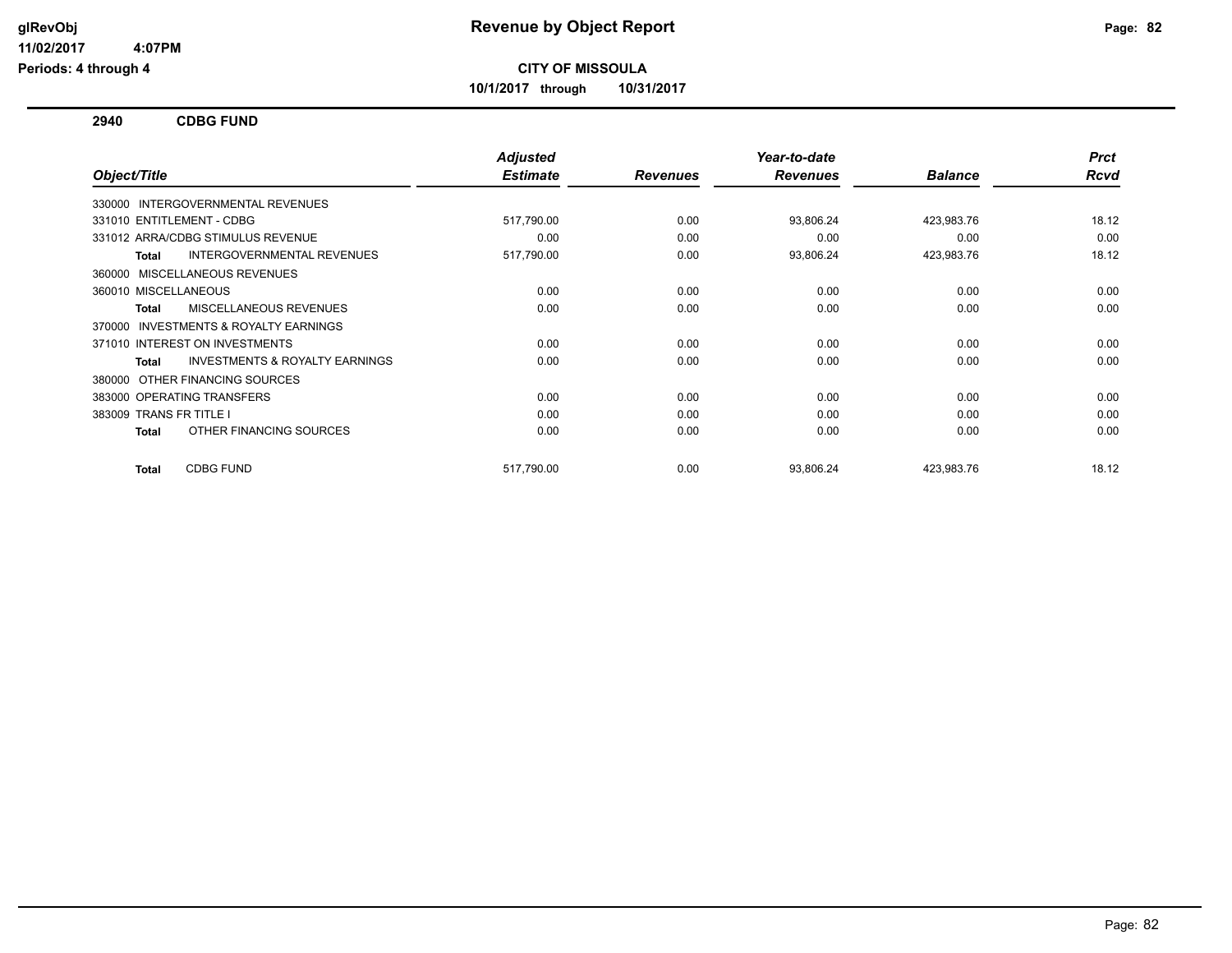**10/1/2017 through 10/31/2017**

# **2941 HOME FUND**

**2941 HOME FUND**

|                                                           | <b>Adjusted</b> |                 | Year-to-date    |                | <b>Prct</b> |
|-----------------------------------------------------------|-----------------|-----------------|-----------------|----------------|-------------|
| Object/Title                                              | <b>Estimate</b> | <b>Revenues</b> | <b>Revenues</b> | <b>Balance</b> | <b>Rcvd</b> |
| 330000 INTERGOVERNMENTAL REVENUES                         |                 |                 |                 |                |             |
| 330000 INTERGOVERNMENTAL REVENUES                         | 0.00            | 0.00            | 0.00            | 0.00           | 0.00        |
| 331016 HOMEWORD 1800 PHILLIPS                             | 0.00            | 0.00            | 0.00            | 0.00           | 0.00        |
| 331033 WORD                                               | 0.00            | 0.00            | 0.00            | 0.00           | 0.00        |
| 334145 WESTERN MT MENTAL HEALTH CTR                       | 0.00            | 0.00            | 0.00            | 0.00           | 0.00        |
| 334149 MISSOULA HOMEOWNERSHIP PROGRAM                     | 0.00            | 0.00            | 0.00            | 0.00           | 0.00        |
| 334153 FY14 DISTRICT XI HRC TBRA                          | 0.00            | 0.00            | 0.00            | 0.00           | 0.00        |
| 334154 HOMEWORD SWEETGRASS                                | 0.00            | 0.00            | 0.00            | 0.00           | 0.00        |
| 334155 FY08 NMCDC                                         | 0.00            | 0.00            | 0.00            | 0.00           | 0.00        |
| 334156 HOME PROGRAM INCOME                                | 320,000.00      | 0.00            | 0.00            | 320,000.00     | 0.00        |
| 334157 FY09 MHA                                           | 0.00            | 0.00            | 0.00            | 0.00           | 0.00        |
| 334159 FY09 HOMEWORD                                      | 0.00            | 0.00            | 0.00            | 0.00           | 0.00        |
| 334160 FY09 NMCDC                                         | 0.00            | 0.00            | 0.00            | 0.00           | 0.00        |
| 334161 FY10 DISTRICT XI HRC                               | 0.00            | 0.00            | 0.00            | 0.00           | 0.00        |
| 334163 FY10 homeWORD/SOLSTICE APT                         | 0.00            | 0.00            | 0.00            | 0.00           | 0.00        |
| <b>INTERGOVERNMENTAL REVENUES</b><br><b>Total</b>         | 320,000.00      | 0.00            | 0.00            | 320,000.00     | 0.00        |
| 340000 CHARGES FOR SERVICES                               |                 |                 |                 |                |             |
| 341450 *** Title Not Found ***                            | 0.00            | 0.00            | 0.00            | 0.00           | 0.00        |
| <b>CHARGES FOR SERVICES</b><br>Total                      | 0.00            | 0.00            | 0.00            | 0.00           | 0.00        |
| 360000 MISCELLANEOUS REVENUES                             |                 |                 |                 |                |             |
| 360005 LOAN REPAYMENTS                                    | 0.00            | 0.00            | 0.00            | 0.00           | 0.00        |
| 360010 MISCELLANEOUS                                      | 0.00            | 0.00            | 4,932.91        | $-4,932.91$    | 0.00        |
| MISCELLANEOUS REVENUES<br><b>Total</b>                    | 0.00            | 0.00            | 4,932.91        | $-4,932.91$    | 0.00        |
| 370000 INVESTMENTS & ROYALTY EARNINGS                     |                 |                 |                 |                |             |
| 371020 GAIN/LOSS IN MARKET VALUE OF INVESTMENTS           | 0.00            | 0.00            | 0.00            | 0.00           | 0.00        |
| <b>INVESTMENTS &amp; ROYALTY EARNINGS</b><br><b>Total</b> | 0.00            | 0.00            | 0.00            | 0.00           | 0.00        |
| <b>HOME FUND</b><br><b>Total</b>                          | 320,000.00      | 0.00            | 4,932.91        | 315,067.09     | 1.54        |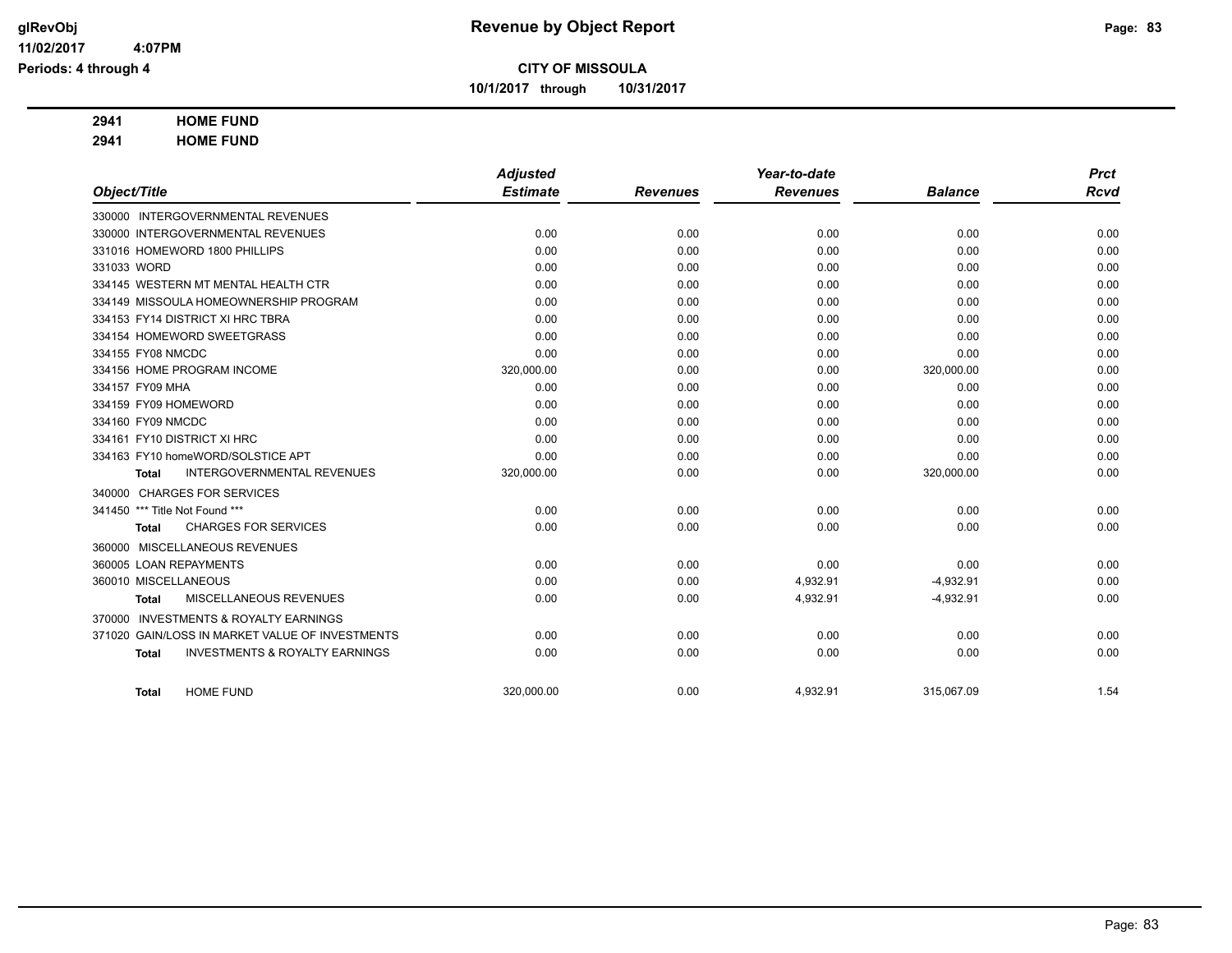**10/1/2017 through 10/31/2017**

**2941 HOME FUND**

|                                                           | <b>Adjusted</b> |                 | Year-to-date    |                | <b>Prct</b> |
|-----------------------------------------------------------|-----------------|-----------------|-----------------|----------------|-------------|
| Object/Title                                              | <b>Estimate</b> | <b>Revenues</b> | <b>Revenues</b> | <b>Balance</b> | <b>Rcvd</b> |
| 330000 INTERGOVERNMENTAL REVENUES                         |                 |                 |                 |                |             |
| 330000 INTERGOVERNMENTAL REVENUES                         | 0.00            | 0.00            | 0.00            | 0.00           | 0.00        |
| 331016 HOMEWORD 1800 PHILLIPS                             | 0.00            | 0.00            | 0.00            | 0.00           | 0.00        |
| 331033 WORD                                               | 0.00            | 0.00            | 0.00            | 0.00           | 0.00        |
| 334145 WESTERN MT MENTAL HEALTH CTR                       | 0.00            | 0.00            | 0.00            | 0.00           | 0.00        |
| 334149 MISSOULA HOMEOWNERSHIP PROGRAM                     | 0.00            | 0.00            | 0.00            | 0.00           | 0.00        |
| 334153 FY14 DISTRICT XI HRC TBRA                          | 0.00            | 0.00            | 0.00            | 0.00           | 0.00        |
| 334154 HOMEWORD SWEETGRASS                                | 0.00            | 0.00            | 0.00            | 0.00           | 0.00        |
| 334155 FY08 NMCDC                                         | 0.00            | 0.00            | 0.00            | 0.00           | 0.00        |
| 334156 HOME PROGRAM INCOME                                | 320,000.00      | 0.00            | 0.00            | 320,000.00     | 0.00        |
| 334157 FY09 MHA                                           | 0.00            | 0.00            | 0.00            | 0.00           | 0.00        |
| 334159 FY09 HOMEWORD                                      | 0.00            | 0.00            | 0.00            | 0.00           | 0.00        |
| 334160 FY09 NMCDC                                         | 0.00            | 0.00            | 0.00            | 0.00           | 0.00        |
| 334161 FY10 DISTRICT XI HRC                               | 0.00            | 0.00            | 0.00            | 0.00           | 0.00        |
| 334163 FY10 homeWORD/SOLSTICE APT                         | 0.00            | 0.00            | 0.00            | 0.00           | 0.00        |
| <b>INTERGOVERNMENTAL REVENUES</b><br><b>Total</b>         | 320,000.00      | 0.00            | 0.00            | 320,000.00     | 0.00        |
| 340000 CHARGES FOR SERVICES                               |                 |                 |                 |                |             |
| 341450 *** Title Not Found ***                            | 0.00            | 0.00            | 0.00            | 0.00           | 0.00        |
| <b>CHARGES FOR SERVICES</b><br>Total                      | 0.00            | 0.00            | 0.00            | 0.00           | 0.00        |
| 360000 MISCELLANEOUS REVENUES                             |                 |                 |                 |                |             |
| 360005 LOAN REPAYMENTS                                    | 0.00            | 0.00            | 0.00            | 0.00           | 0.00        |
| 360010 MISCELLANEOUS                                      | 0.00            | 0.00            | 4,932.91        | $-4,932.91$    | 0.00        |
| MISCELLANEOUS REVENUES<br>Total                           | 0.00            | 0.00            | 4,932.91        | $-4,932.91$    | 0.00        |
| 370000 INVESTMENTS & ROYALTY EARNINGS                     |                 |                 |                 |                |             |
| 371020 GAIN/LOSS IN MARKET VALUE OF INVESTMENT            | 0.00            | 0.00            | 0.00            | 0.00           | 0.00        |
| <b>INVESTMENTS &amp; ROYALTY EARNINGS</b><br><b>Total</b> | 0.00            | 0.00            | 0.00            | 0.00           | 0.00        |
| <b>HOME FUND</b><br><b>Total</b>                          | 320.000.00      | 0.00            | 4,932.91        | 315.067.09     | 1.54        |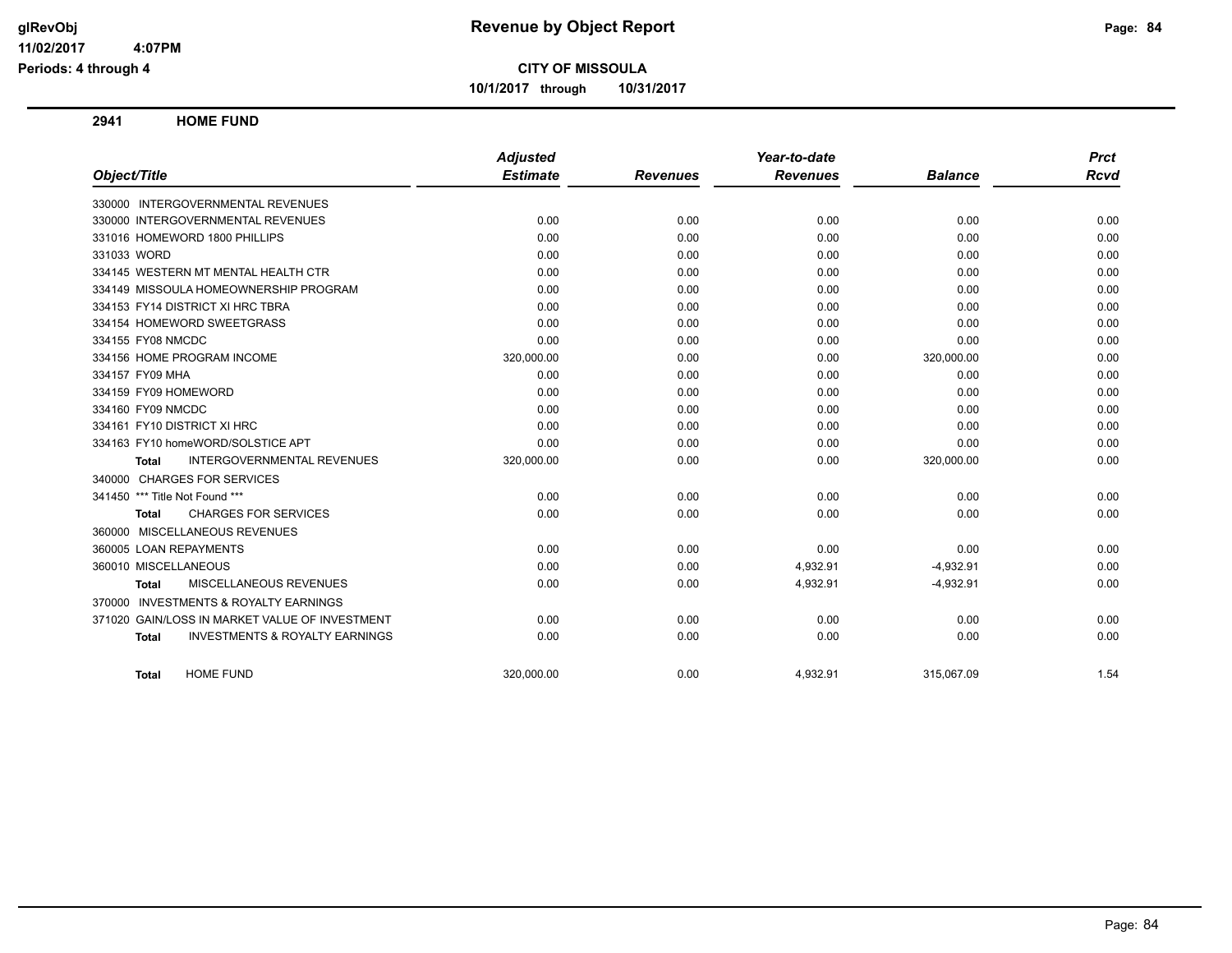**10/1/2017 through 10/31/2017**

# **2942 ADDI PROGRAM**

**2942 ADDI PROGRAM**

|                                                    | <b>Adjusted</b> |                 | Year-to-date    |                | <b>Prct</b> |
|----------------------------------------------------|-----------------|-----------------|-----------------|----------------|-------------|
| Object/Title                                       | <b>Estimate</b> | <b>Revenues</b> | <b>Revenues</b> | <b>Balance</b> | <b>Rcvd</b> |
| 330000 INTERGOVERNMENTAL REVENUES                  |                 |                 |                 |                |             |
| 330000 INTERGOVERNMENTAL REVENUES                  | 0.00            | 0.00            | 0.00            | 0.00           | 0.00        |
| 334146 ADDI FUNDS-1ST TIME HOMEBUYERS              | 0.00            | 0.00            | 0.00            | 0.00           | 0.00        |
| INTERGOVERNMENTAL REVENUES<br>Total                | 0.00            | 0.00            | 0.00            | 0.00           | 0.00        |
| 370000 INVESTMENTS & ROYALTY EARNINGS              |                 |                 |                 |                |             |
| 371010 INTEREST ON INVESTMENTS                     | 0.00            | 0.00            | 0.00            | 0.00           | 0.00        |
| 371020 GAIN/LOSS IN MARKET VALUE OF INVESTMENTS    | 0.00            | 0.00            | 0.00            | 0.00           | 0.00        |
| <b>INVESTMENTS &amp; ROYALTY EARNINGS</b><br>Total | 0.00            | 0.00            | 0.00            | 0.00           | 0.00        |
|                                                    |                 |                 |                 |                |             |
| ADDI PROGRAM<br><b>Total</b>                       | 0.00            | 0.00            | 0.00            | 0.00           | 0.00        |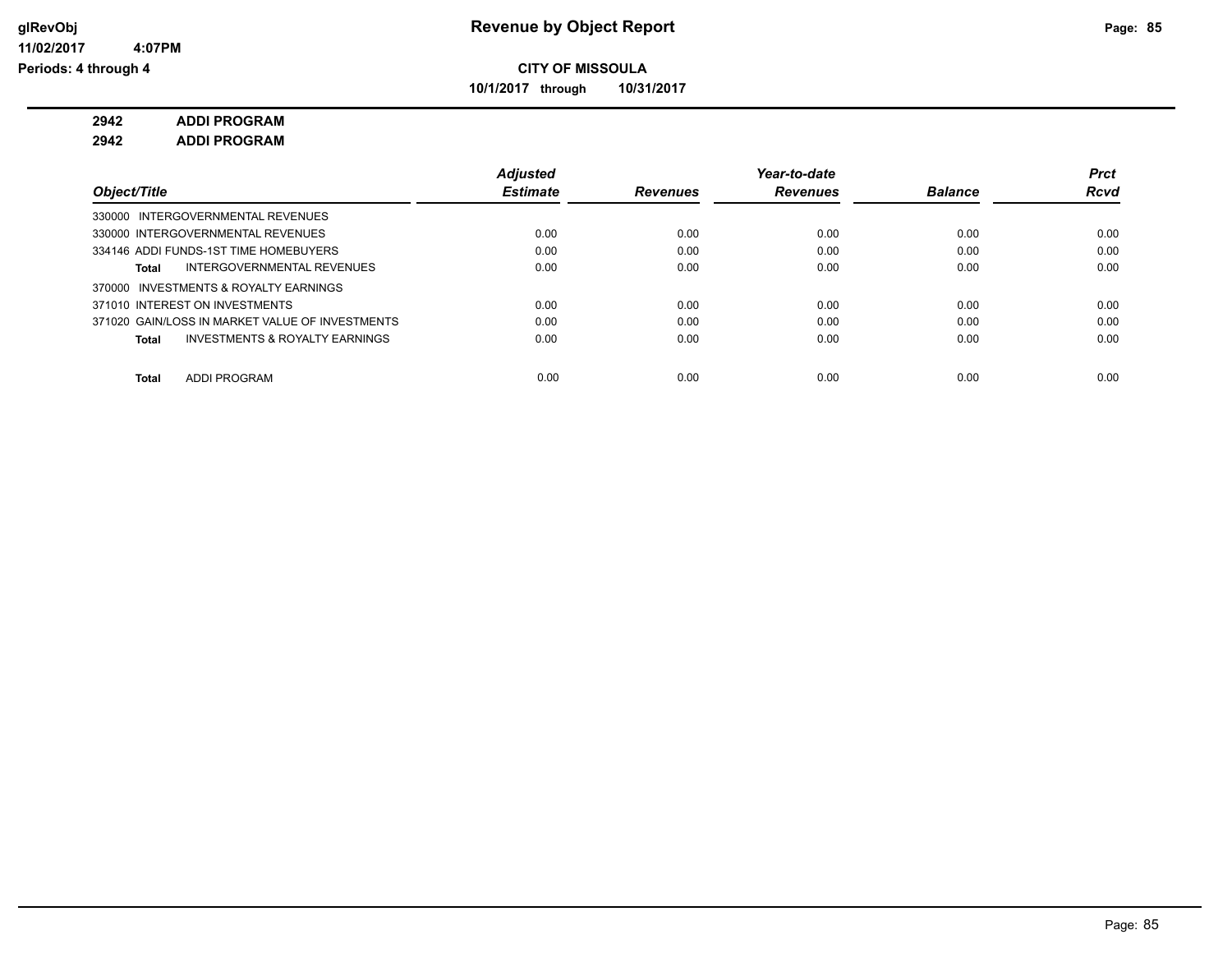**10/1/2017 through 10/31/2017**

#### **2942 ADDI PROGRAM**

|                                                | <b>Adiusted</b> |                 | Year-to-date    |                | <b>Prct</b> |
|------------------------------------------------|-----------------|-----------------|-----------------|----------------|-------------|
| Object/Title                                   | <b>Estimate</b> | <b>Revenues</b> | <b>Revenues</b> | <b>Balance</b> | <b>Rcvd</b> |
| 330000 INTERGOVERNMENTAL REVENUES              |                 |                 |                 |                |             |
| 330000 INTERGOVERNMENTAL REVENUES              | 0.00            | 0.00            | 0.00            | 0.00           | 0.00        |
| 334146 ADDI FUNDS-1ST TIME HOMEBUYERS          | 0.00            | 0.00            | 0.00            | 0.00           | 0.00        |
| INTERGOVERNMENTAL REVENUES<br><b>Total</b>     | 0.00            | 0.00            | 0.00            | 0.00           | 0.00        |
| 370000 INVESTMENTS & ROYALTY EARNINGS          |                 |                 |                 |                |             |
| 371010 INTEREST ON INVESTMENTS                 | 0.00            | 0.00            | 0.00            | 0.00           | 0.00        |
| 371020 GAIN/LOSS IN MARKET VALUE OF INVESTMENT | 0.00            | 0.00            | 0.00            | 0.00           | 0.00        |
| <b>Total</b><br>INVESTMENTS & ROYALTY EARNINGS | 0.00            | 0.00            | 0.00            | 0.00           | 0.00        |
|                                                |                 |                 |                 |                |             |
| <b>ADDI PROGRAM</b><br><b>Total</b>            | 0.00            | 0.00            | 0.00            | 0.00           | 0.00        |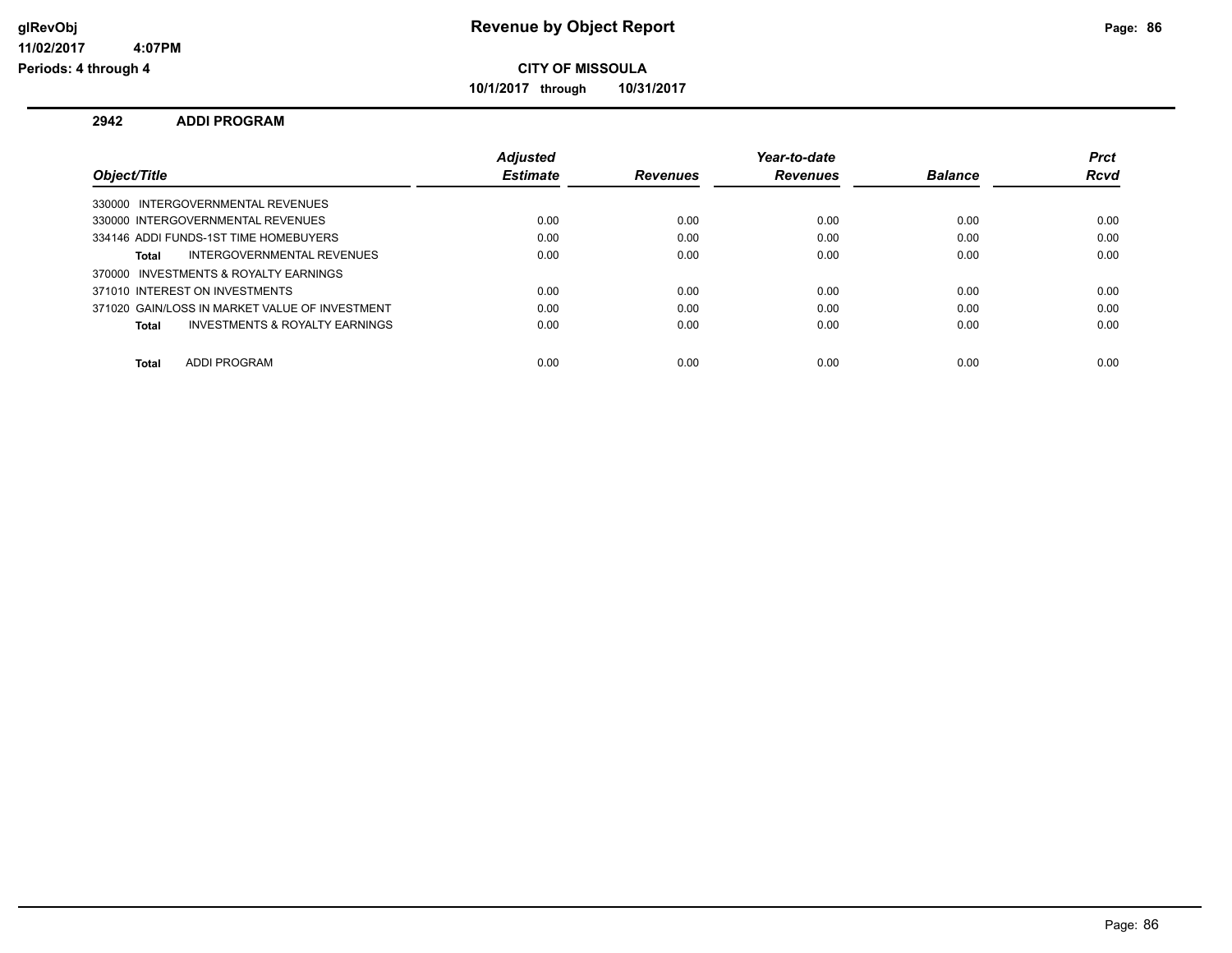**10/1/2017 through 10/31/2017**

## **2943 CITY HOME PROGRAM INCOME**

#### **2943 CITY HOME PROGRAM INCOME**

|                                     | <b>Adjusted</b> |                 | Year-to-date    |                | <b>Prct</b> |
|-------------------------------------|-----------------|-----------------|-----------------|----------------|-------------|
| Object/Title                        | <b>Estimate</b> | <b>Revenues</b> | <b>Revenues</b> | <b>Balance</b> | <b>Rcvd</b> |
| 330000 INTERGOVERNMENTAL REVENUES   |                 |                 |                 |                |             |
| 334156 *** Title Not Found ***      | 0.00            | 0.00            | 0.00            | 0.00           | 0.00        |
| INTERGOVERNMENTAL REVENUES<br>Total | 0.00            | 0.00            | 0.00            | 0.00           | 0.00        |
| 360000 MISCELLANEOUS REVENUES       |                 |                 |                 |                |             |
| 360005 LOAN REPAYMENTS              | 25,000.00       | 37.61           | 37.61           | 24.962.39      | 0.15        |
| 360010 MISCELLANEOUS                | 0.00            | 66.67           | 200.01          | $-200.01$      | 0.00        |
| MISCELLANEOUS REVENUES<br>Total     | 25,000.00       | 104.28          | 237.62          | 24.762.38      | 0.95        |
| 380000 OTHER FINANCING SOURCES      |                 |                 |                 |                |             |
| 383000 OPERATING TRANSFERS          | 0.00            | 0.00            | 0.00            | 0.00           | 0.00        |
| OTHER FINANCING SOURCES<br>Total    | 0.00            | 0.00            | 0.00            | 0.00           | 0.00        |
| CITY HOME PROGRAM INCOME<br>Total   | 25,000.00       | 104.28          | 237.62          | 24.762.38      | 0.95        |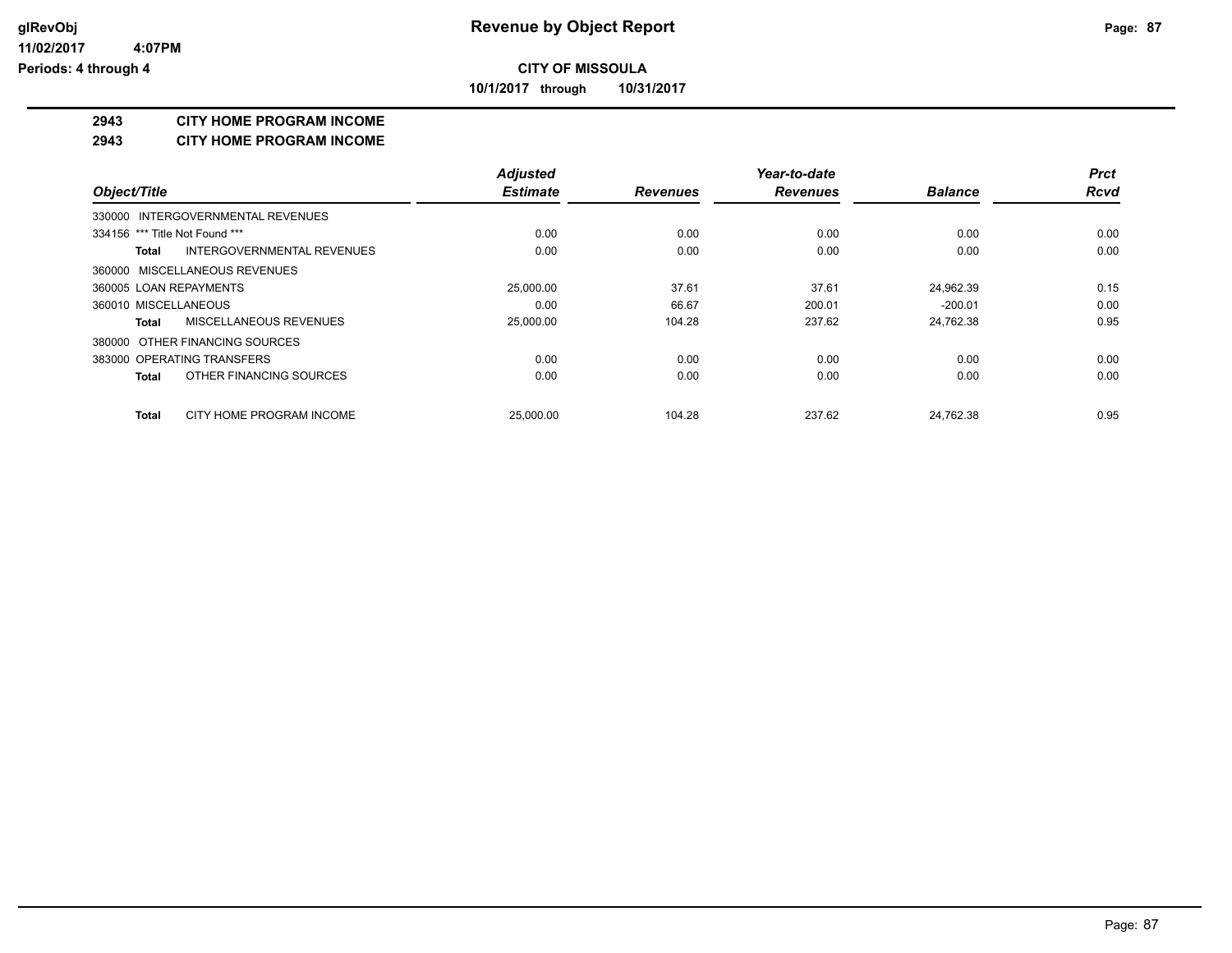**10/1/2017 through 10/31/2017**

# **2943 CITY HOME PROGRAM INCOME**

|                                            | <b>Adjusted</b> |                 | Year-to-date    |                | <b>Prct</b> |
|--------------------------------------------|-----------------|-----------------|-----------------|----------------|-------------|
| Object/Title                               | <b>Estimate</b> | <b>Revenues</b> | <b>Revenues</b> | <b>Balance</b> | <b>Rcvd</b> |
| 330000 INTERGOVERNMENTAL REVENUES          |                 |                 |                 |                |             |
| 334156 *** Title Not Found ***             | 0.00            | 0.00            | 0.00            | 0.00           | 0.00        |
| INTERGOVERNMENTAL REVENUES<br><b>Total</b> | 0.00            | 0.00            | 0.00            | 0.00           | 0.00        |
| 360000 MISCELLANEOUS REVENUES              |                 |                 |                 |                |             |
| 360005 LOAN REPAYMENTS                     | 25,000.00       | 37.61           | 37.61           | 24,962.39      | 0.15        |
| 360010 MISCELLANEOUS                       | 0.00            | 66.67           | 200.01          | $-200.01$      | 0.00        |
| MISCELLANEOUS REVENUES<br><b>Total</b>     | 25,000.00       | 104.28          | 237.62          | 24,762.38      | 0.95        |
| 380000 OTHER FINANCING SOURCES             |                 |                 |                 |                |             |
| 383000 OPERATING TRANSFERS                 | 0.00            | 0.00            | 0.00            | 0.00           | 0.00        |
| OTHER FINANCING SOURCES<br><b>Total</b>    | 0.00            | 0.00            | 0.00            | 0.00           | 0.00        |
| CITY HOME PROGRAM INCOME<br><b>Total</b>   | 25.000.00       | 104.28          | 237.62          | 24.762.38      | 0.95        |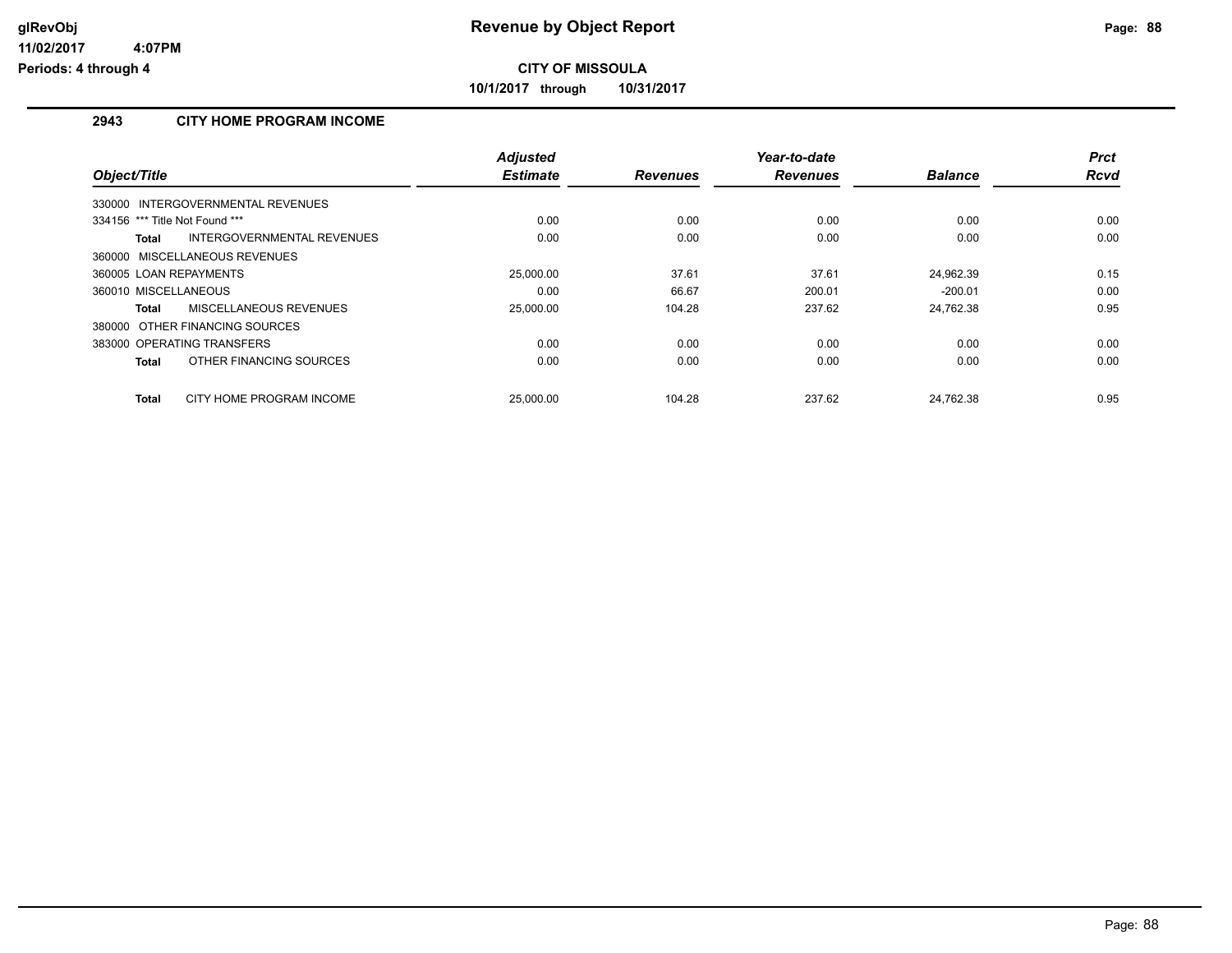**10/1/2017 through 10/31/2017**

## **2944 NEIGHBORHOOD STABILIZATION PROGRAM 2944 NEIGHBORHOOD STABILIZATION PROGRAM**

|                                                    | <b>Adjusted</b> |                 | Year-to-date    |                | <b>Prct</b> |
|----------------------------------------------------|-----------------|-----------------|-----------------|----------------|-------------|
| Object/Title                                       | <b>Estimate</b> | <b>Revenues</b> | <b>Revenues</b> | <b>Balance</b> | Rcvd        |
| 330000 INTERGOVERNMENTAL REVENUES                  |                 |                 |                 |                |             |
| 331011 NSP GRANT/SILVERTIP PROJECT                 | 0.00            | 0.00            | 0.00            | 0.00           | 0.00        |
| 331017 HUD 6.7M/SILVERTIP APTS                     | 0.00            | 0.00            | 0.00            | 0.00           | 0.00        |
| 331018 MHA 1M/SILVERTIP APTS                       | 0.00            | 0.00            | 0.00            | 0.00           | 0.00        |
| INTERGOVERNMENTAL REVENUES<br><b>Total</b>         | 0.00            | 0.00            | 0.00            | 0.00           | 0.00        |
| NEIGHBORHOOD STABILIZATION PROGRAM<br><b>Total</b> | 0.00            | 0.00            | 0.00            | 0.00           | 0.00        |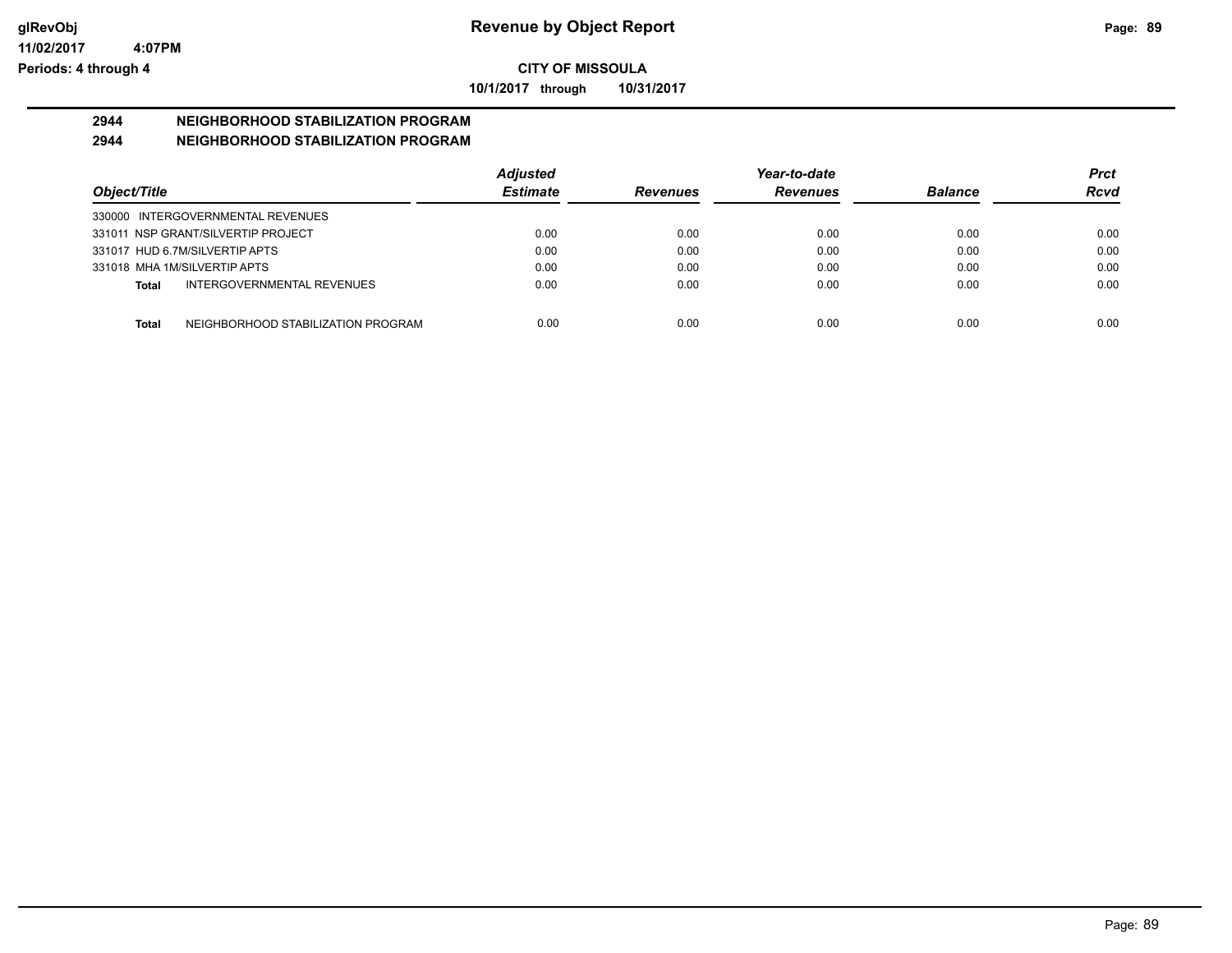**10/1/2017 through 10/31/2017**

#### **2944 NEIGHBORHOOD STABILIZATION PROGRAM**

| Obiect/Title |                                    | <b>Adjusted</b><br><b>Estimate</b> | <b>Revenues</b> | Year-to-date<br><b>Revenues</b> | <b>Balance</b> | <b>Prct</b><br><b>Rcvd</b> |
|--------------|------------------------------------|------------------------------------|-----------------|---------------------------------|----------------|----------------------------|
|              | 330000 INTERGOVERNMENTAL REVENUES  |                                    |                 |                                 |                |                            |
|              | 331011 NSP GRANT/SILVERTIP PROJECT | 0.00                               | 0.00            | 0.00                            | 0.00           | 0.00                       |
|              | 331017 HUD 6.7M/SILVERTIP APTS     | 0.00                               | 0.00            | 0.00                            | 0.00           | 0.00                       |
|              | 331018 MHA 1M/SILVERTIP APTS       | 0.00                               | 0.00            | 0.00                            | 0.00           | 0.00                       |
| Total        | INTERGOVERNMENTAL REVENUES         | 0.00                               | 0.00            | 0.00                            | 0.00           | 0.00                       |
| <b>Total</b> | NEIGHBORHOOD STABILIZATION PROGRAM | 0.00                               | 0.00            | 0.00                            | 0.00           | 0.00                       |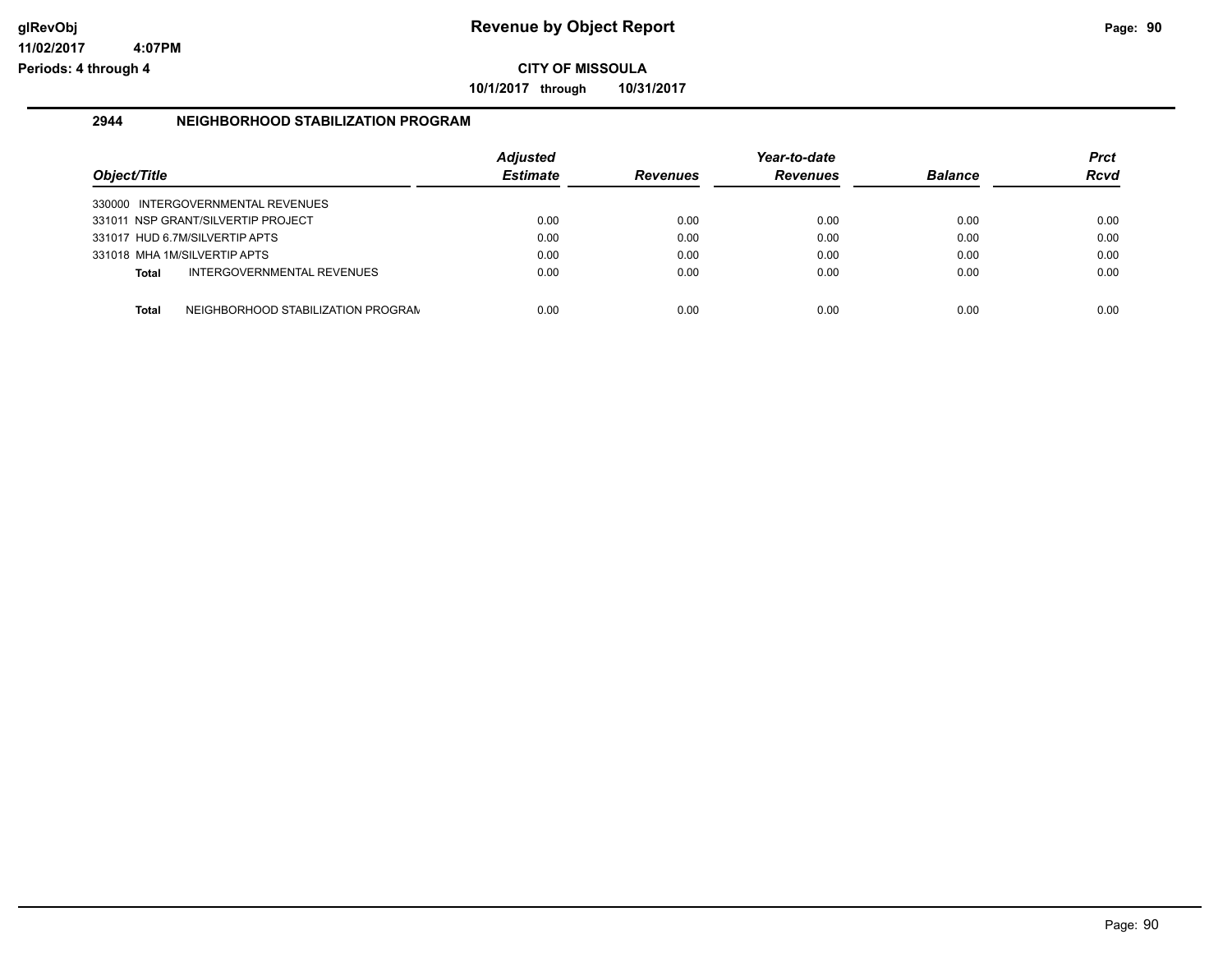**10/1/2017 through 10/31/2017**

**2955 TRANSPORTATION**

**2955 TRANSPORTATION**

|                                                           | <b>Adjusted</b> |                 | Year-to-date    |                | <b>Prct</b> |
|-----------------------------------------------------------|-----------------|-----------------|-----------------|----------------|-------------|
| Object/Title                                              | <b>Estimate</b> | <b>Revenues</b> | <b>Revenues</b> | <b>Balance</b> | Rcvd        |
| INTERGOVERNMENTAL REVENUES<br>330000                      |                 |                 |                 |                |             |
| 330000 INTERGOVERNMENTAL REVENUES                         | 0.00            | 0.00            | 0.00            | 0.00           | 0.00        |
| 330005 MUTD GRANT ADMIN FEE                               | 0.00            | 0.00            | 0.00            | 0.00           | 0.00        |
| 331054 FHWA PL GRANT                                      | 851,201.00      | 0.00            | 0.00            | 851,201.00     | 0.00        |
| 331055 FTA GRANT                                          | 166.584.00      | 0.00            | 0.00            | 166.584.00     | 0.00        |
| 331056 MDT FEDERAL CMAO                                   | 285,698.00      | 0.00            | 0.00            | 285,698.00     | 0.00        |
| 336023 STATE CONTRIB. - PERS                              | 0.00            | 0.00            | 59.64           | $-59.64$       | 0.00        |
| 336030 COUNTY CONTRIBUTION                                | 9.900.00        | 0.00            | 0.00            | 9,900.00       | 0.00        |
| <b>INTERGOVERNMENTAL REVENUES</b><br><b>Total</b>         | 1,313,383.00    | 0.00            | 59.64           | 1,313,323.36   | 0.00        |
| MISCELLANEOUS REVENUES<br>360000                          |                 |                 |                 |                |             |
| 362000 OTHER MISCELLANEOUS REVENUE                        | 10,000.00       | 0.00            | 0.00            | 10,000.00      | 0.00        |
| 362007 *** Title Not Found ***                            | 0.00            | 0.00            | 0.00            | 0.00           | 0.00        |
| 365016 LOCAL MATCH MDT                                    | 30,000.00       | 0.00            | 1,500.00        | 28,500.00      | 5.00        |
| MISCELLANEOUS REVENUES<br><b>Total</b>                    | 40,000.00       | 0.00            | 1,500.00        | 38,500.00      | 3.75        |
| <b>INVESTMENTS &amp; ROYALTY EARNINGS</b><br>370000       |                 |                 |                 |                |             |
| 371010 INTEREST ON INVESTMENTS                            | 0.00            | 0.00            | 0.00            | 0.00           | 0.00        |
| <b>INVESTMENTS &amp; ROYALTY EARNINGS</b><br><b>Total</b> | 0.00            | 0.00            | 0.00            | 0.00           | 0.00        |
| OTHER FINANCING SOURCES<br>380000                         |                 |                 |                 |                |             |
| 383000 OPERATING TRANSFERS                                | 82.925.00       | 0.00            | 0.00            | 82.925.00      | 0.00        |
| 383029 TRANS FR GENERAL                                   | 9.900.00        | 0.00            | 0.00            | 9,900.00       | 0.00        |
| OTHER FINANCING SOURCES<br><b>Total</b>                   | 92,825.00       | 0.00            | 0.00            | 92,825.00      | 0.00        |
| <b>TRANSPORTATION</b><br><b>Total</b>                     | 1,446,208.00    | 0.00            | 1,559.64        | 1,444,648.36   | 0.11        |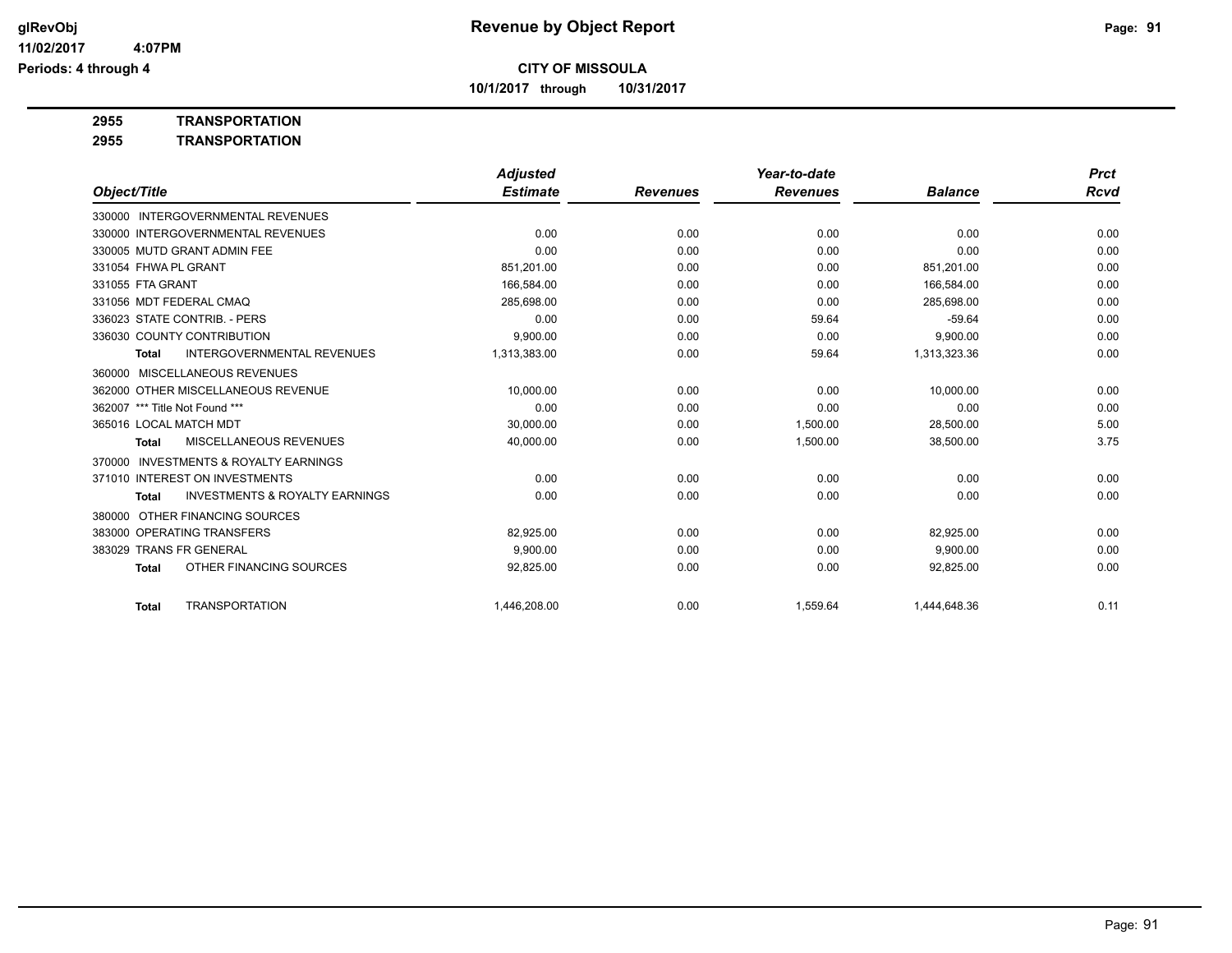**10/1/2017 through 10/31/2017**

#### **2955 TRANSPORTATION**

|                                                           | <b>Adjusted</b> |                 | Year-to-date    |                | <b>Prct</b> |
|-----------------------------------------------------------|-----------------|-----------------|-----------------|----------------|-------------|
| Object/Title                                              | <b>Estimate</b> | <b>Revenues</b> | <b>Revenues</b> | <b>Balance</b> | Rcvd        |
| 330000 INTERGOVERNMENTAL REVENUES                         |                 |                 |                 |                |             |
| 330000 INTERGOVERNMENTAL REVENUES                         | 0.00            | 0.00            | 0.00            | 0.00           | 0.00        |
| 330005 MUTD GRANT ADMIN FEE                               | 0.00            | 0.00            | 0.00            | 0.00           | 0.00        |
| 331054 FHWA PL GRANT                                      | 851,201.00      | 0.00            | 0.00            | 851,201.00     | 0.00        |
| 331055 FTA GRANT                                          | 166,584.00      | 0.00            | 0.00            | 166,584.00     | 0.00        |
| 331056 MDT FEDERAL CMAQ                                   | 285,698.00      | 0.00            | 0.00            | 285,698.00     | 0.00        |
| 336023 STATE CONTRIB. - PERS                              | 0.00            | 0.00            | 59.64           | $-59.64$       | 0.00        |
| 336030 COUNTY CONTRIBUTION                                | 9,900.00        | 0.00            | 0.00            | 9,900.00       | 0.00        |
| <b>INTERGOVERNMENTAL REVENUES</b><br><b>Total</b>         | 1,313,383.00    | 0.00            | 59.64           | 1,313,323.36   | 0.00        |
| 360000 MISCELLANEOUS REVENUES                             |                 |                 |                 |                |             |
| 362000 OTHER MISCELLANEOUS REVENUE                        | 10,000.00       | 0.00            | 0.00            | 10,000.00      | 0.00        |
| 362007 *** Title Not Found ***                            | 0.00            | 0.00            | 0.00            | 0.00           | 0.00        |
| 365016 LOCAL MATCH MDT                                    | 30,000.00       | 0.00            | 1,500.00        | 28,500.00      | 5.00        |
| <b>MISCELLANEOUS REVENUES</b><br><b>Total</b>             | 40,000.00       | 0.00            | 1,500.00        | 38,500.00      | 3.75        |
| 370000 INVESTMENTS & ROYALTY EARNINGS                     |                 |                 |                 |                |             |
| 371010 INTEREST ON INVESTMENTS                            | 0.00            | 0.00            | 0.00            | 0.00           | 0.00        |
| <b>INVESTMENTS &amp; ROYALTY EARNINGS</b><br><b>Total</b> | 0.00            | 0.00            | 0.00            | 0.00           | 0.00        |
| 380000 OTHER FINANCING SOURCES                            |                 |                 |                 |                |             |
| 383000 OPERATING TRANSFERS                                | 82,925.00       | 0.00            | 0.00            | 82,925.00      | 0.00        |
| 383029 TRANS FR GENERAL                                   | 9,900.00        | 0.00            | 0.00            | 9,900.00       | 0.00        |
| OTHER FINANCING SOURCES<br><b>Total</b>                   | 92,825.00       | 0.00            | 0.00            | 92,825.00      | 0.00        |
| <b>TRANSPORTATION</b><br><b>Total</b>                     | 1.446.208.00    | 0.00            | 1,559.64        | 1.444.648.36   | 0.11        |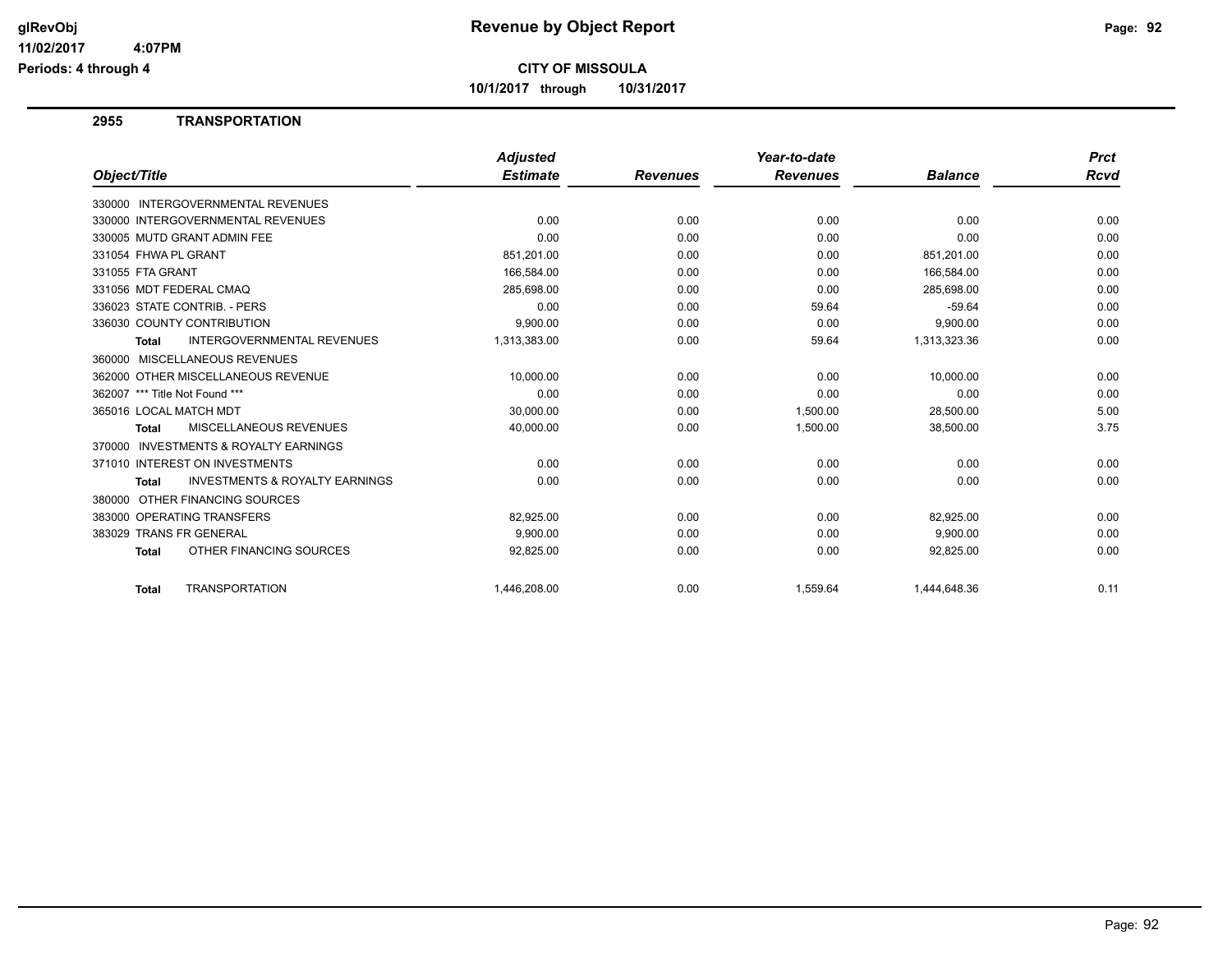**10/1/2017 through 10/31/2017**

# **2987 FEDERAL TRANSPORTATION FUND**

### **2987 FEDERAL TRANSPORTATION FUND**

|                                                    | <b>Adjusted</b> |                 | Year-to-date    |                | <b>Prct</b> |
|----------------------------------------------------|-----------------|-----------------|-----------------|----------------|-------------|
| Object/Title                                       | <b>Estimate</b> | <b>Revenues</b> | <b>Revenues</b> | <b>Balance</b> | <b>Rcvd</b> |
| 330000 INTERGOVERNMENTAL REVENUES                  |                 |                 |                 |                |             |
| 331053 CTEP PLAYFAIR                               | 0.00            | 87,400.00       | $-5,000.00$     | 5,000.00       | 0.00        |
| 331156 CTEP GRANT - S HILLS TRAILS SYSTEM          | 81,964.00       | 0.00            | 0.00            | 81,964.00      | 0.00        |
| 331180 LIBRARY LITERACY GRANT                      | 0.00            | 0.00            | 0.00            | 0.00           | 0.00        |
| 334045 MONTANA DEPARTMENT TRANSPORTATION           | 208,379.00      | 0.00            | 0.00            | 208,379.00     | 0.00        |
| 334125 FWP GRANT                                   | 0.00            | 0.00            | 0.00            | 0.00           | 0.00        |
| 334251 RTP/TAP STATE GRANTS                        | 0.00            | 0.00            | 2,377.70        | $-2,377.70$    | 0.00        |
| 336023 STATE CONTRIB. - PERS                       | 0.00            | 0.00            | 0.00            | 0.00           | 0.00        |
| <b>INTERGOVERNMENTAL REVENUES</b><br><b>Total</b>  | 290,343.00      | 87,400.00       | $-2,622.30$     | 292,965.30     | $-0.90$     |
| 340000 CHARGES FOR SERVICES                        |                 |                 |                 |                |             |
| 343011 STREET AND ROADWAY REPAIR CHARGES           | 0.00            | 0.00            | 0.00            | 0.00           | 0.00        |
| <b>CHARGES FOR SERVICES</b><br>Total               | 0.00            | 0.00            | 0.00            | 0.00           | 0.00        |
| 360000 MISCELLANEOUS REVENUES                      |                 |                 |                 |                |             |
| 360010 MISCELLANEOUS                               | 0.00            | 0.00            | 0.00            | 0.00           | 0.00        |
| 365000 DONATIONS                                   | 0.00            | 0.00            | 0.00            | 0.00           | 0.00        |
| MISCELLANEOUS REVENUES<br>Total                    | 0.00            | 0.00            | 0.00            | 0.00           | 0.00        |
| 370000 INVESTMENTS & ROYALTY EARNINGS              |                 |                 |                 |                |             |
| 371010 INTEREST ON INVESTMENTS                     | 0.00            | 0.00            | 0.00            | 0.00           | 0.00        |
| 371020 GAIN/LOSS IN MARKET VALUE OF INVESTMENTS    | 0.00            | 0.00            | 0.00            | 0.00           | 0.00        |
| <b>INVESTMENTS &amp; ROYALTY EARNINGS</b><br>Total | 0.00            | 0.00            | 0.00            | 0.00           | 0.00        |
| 380000 OTHER FINANCING SOURCES                     |                 |                 |                 |                |             |
| 381009 TRANSFERS IN-OPEN SPACE BOND                | 0.00            | 0.00            | 0.00            | 0.00           | 0.00        |
| 383000 OPERATING TRANSFERS                         | 0.00            | 0.00            | 0.00            | 0.00           | 0.00        |
| 383002 TRANS FR GAS TAX                            | 0.00            | 0.00            | 0.00            | 0.00           | 0.00        |
| 383010 TRANS FR CIP                                | 0.00            | 0.00            | 0.00            | 0.00           | 0.00        |
| 383014 TRANS FR MRA                                | 0.00            | 0.00            | 0.00            | 0.00           | 0.00        |
| 383021 TRANS FR P&R TRAILS DEVLP                   | 0.00            | 0.00            | 51,136.55       | $-51,136.55$   | 0.00        |
| 383043 TRANSFERS FROM IMPACT FEES                  | 0.00            | 0.00            | 0.00            | 0.00           | 0.00        |
| 383044 TFR FROM PARK REC&TRAIL FUND                | 0.00            | 0.00            | 0.00            | 0.00           | 0.00        |
| OTHER FINANCING SOURCES<br><b>Total</b>            | 0.00            | 0.00            | 51,136.55       | $-51,136.55$   | 0.00        |
| FEDERAL TRANSPORTATION FUND<br><b>Total</b>        | 290.343.00      | 87.400.00       | 48.514.25       | 241.828.75     | 16.71       |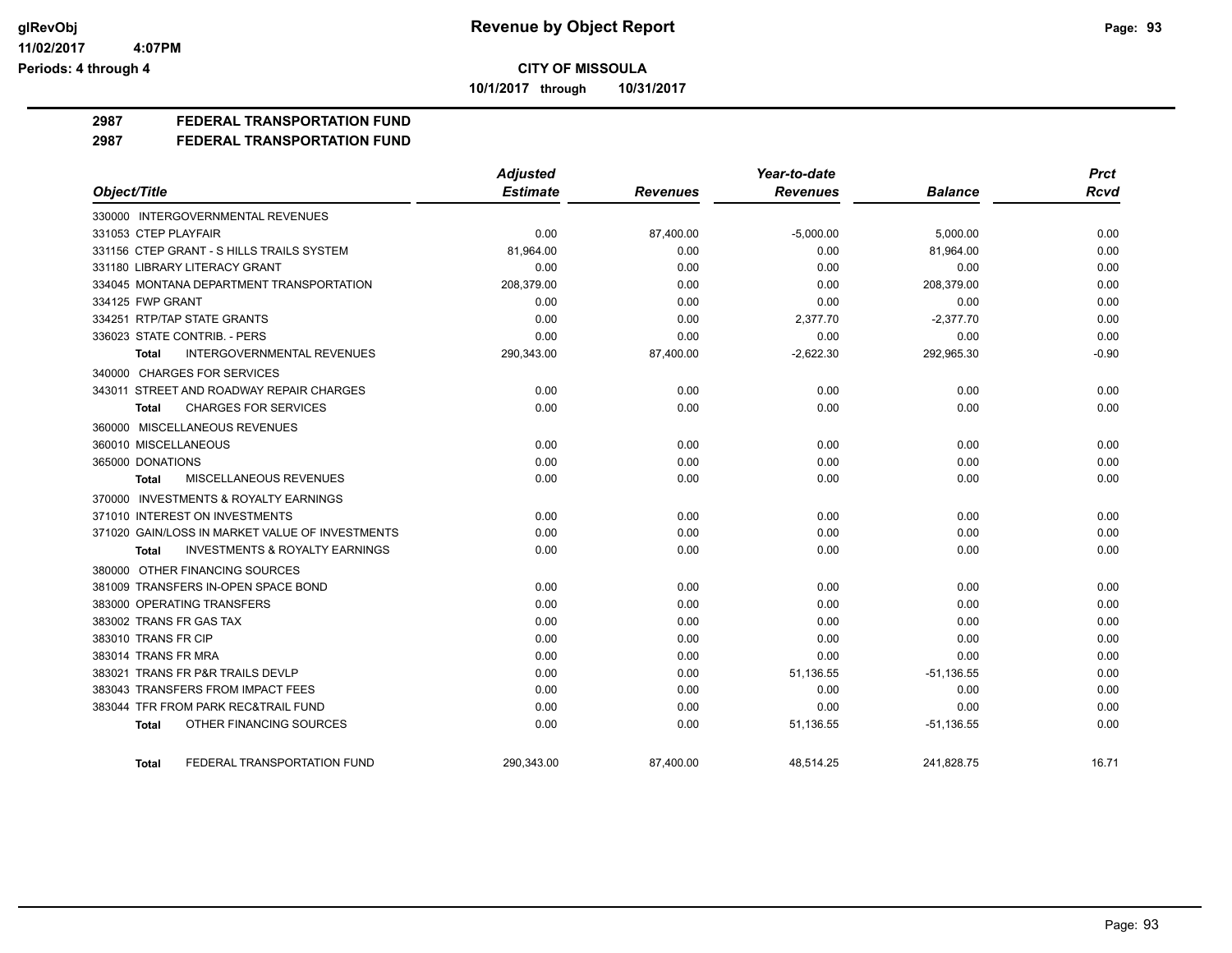**10/1/2017 through 10/31/2017**

# **2987 FEDERAL TRANSPORTATION FUND**

|                                                           | <b>Adjusted</b> |                 | Year-to-date    |                | <b>Prct</b> |
|-----------------------------------------------------------|-----------------|-----------------|-----------------|----------------|-------------|
| Object/Title                                              | <b>Estimate</b> | <b>Revenues</b> | <b>Revenues</b> | <b>Balance</b> | <b>Rcvd</b> |
| 330000 INTERGOVERNMENTAL REVENUES                         |                 |                 |                 |                |             |
| 331053 CTEP PLAYFAIR                                      | 0.00            | 87,400.00       | $-5,000.00$     | 5,000.00       | 0.00        |
| 331156 CTEP GRANT - S HILLS TRAILS SYSTEM                 | 81,964.00       | 0.00            | 0.00            | 81,964.00      | 0.00        |
| 331180 LIBRARY LITERACY GRANT                             | 0.00            | 0.00            | 0.00            | 0.00           | 0.00        |
| 334045 MONTANA DEPARTMENT TRANSPORTATION                  | 208,379.00      | 0.00            | 0.00            | 208,379.00     | 0.00        |
| 334125 FWP GRANT                                          | 0.00            | 0.00            | 0.00            | 0.00           | 0.00        |
| 334251 RTP/TAP STATE GRANTS                               | 0.00            | 0.00            | 2,377.70        | $-2,377.70$    | 0.00        |
| 336023 STATE CONTRIB. - PERS                              | 0.00            | 0.00            | 0.00            | 0.00           | 0.00        |
| <b>INTERGOVERNMENTAL REVENUES</b><br><b>Total</b>         | 290,343.00      | 87,400.00       | $-2,622.30$     | 292,965.30     | $-0.90$     |
| 340000 CHARGES FOR SERVICES                               |                 |                 |                 |                |             |
| 343011 STREET AND ROADWAY REPAIR CHARGES                  | 0.00            | 0.00            | 0.00            | 0.00           | 0.00        |
| <b>CHARGES FOR SERVICES</b><br><b>Total</b>               | 0.00            | 0.00            | 0.00            | 0.00           | 0.00        |
| 360000 MISCELLANEOUS REVENUES                             |                 |                 |                 |                |             |
| 360010 MISCELLANEOUS                                      | 0.00            | 0.00            | 0.00            | 0.00           | 0.00        |
| 365000 DONATIONS                                          | 0.00            | 0.00            | 0.00            | 0.00           | 0.00        |
| MISCELLANEOUS REVENUES<br><b>Total</b>                    | 0.00            | 0.00            | 0.00            | 0.00           | 0.00        |
| 370000 INVESTMENTS & ROYALTY EARNINGS                     |                 |                 |                 |                |             |
| 371010 INTEREST ON INVESTMENTS                            | 0.00            | 0.00            | 0.00            | 0.00           | 0.00        |
| 371020 GAIN/LOSS IN MARKET VALUE OF INVESTMENT            | 0.00            | 0.00            | 0.00            | 0.00           | 0.00        |
| <b>INVESTMENTS &amp; ROYALTY EARNINGS</b><br><b>Total</b> | 0.00            | 0.00            | 0.00            | 0.00           | 0.00        |
| 380000 OTHER FINANCING SOURCES                            |                 |                 |                 |                |             |
| 381009 TRANSFERS IN-OPEN SPACE BOND                       | 0.00            | 0.00            | 0.00            | 0.00           | 0.00        |
| 383000 OPERATING TRANSFERS                                | 0.00            | 0.00            | 0.00            | 0.00           | 0.00        |
| 383002 TRANS FR GAS TAX                                   | 0.00            | 0.00            | 0.00            | 0.00           | 0.00        |
| 383010 TRANS FR CIP                                       | 0.00            | 0.00            | 0.00            | 0.00           | 0.00        |
| 383014 TRANS FR MRA                                       | 0.00            | 0.00            | 0.00            | 0.00           | 0.00        |
| 383021 TRANS FR P&R TRAILS DEVLP                          | 0.00            | 0.00            | 51,136.55       | $-51,136.55$   | 0.00        |
| 383043 TRANSFERS FROM IMPACT FEES                         | 0.00            | 0.00            | 0.00            | 0.00           | 0.00        |
| 383044 TFR FROM PARK REC&TRAIL FUND                       | 0.00            | 0.00            | 0.00            | 0.00           | 0.00        |
| OTHER FINANCING SOURCES<br><b>Total</b>                   | 0.00            | 0.00            | 51,136.55       | $-51,136.55$   | 0.00        |
| FEDERAL TRANSPORTATION FUND<br><b>Total</b>               | 290.343.00      | 87.400.00       | 48.514.25       | 241.828.75     | 16.71       |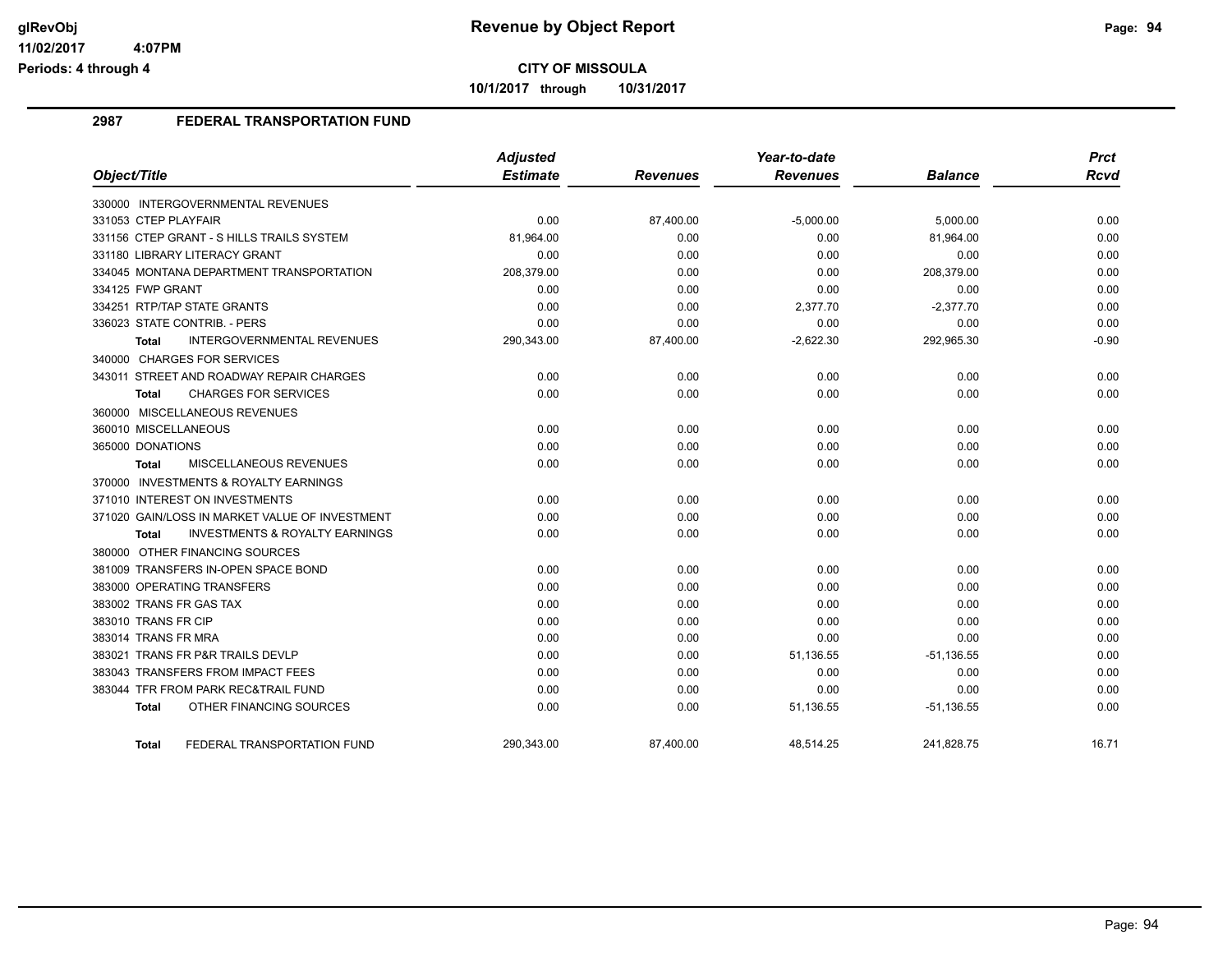**10/1/2017 through 10/31/2017**

**2988 GRANTS & DONATIONS FUND**

|                                              | <b>Adjusted</b> |                 | Year-to-date    |                | <b>Prct</b> |
|----------------------------------------------|-----------------|-----------------|-----------------|----------------|-------------|
| Object/Title                                 | <b>Estimate</b> | <b>Revenues</b> | <b>Revenues</b> | <b>Balance</b> | Rcvd        |
| 330000 INTERGOVERNMENTAL REVENUES            |                 |                 |                 |                |             |
| 331013 NORTHSIDE PED BRIDGE/ARRA-CDBG GRANT  | 0.00            | 0.00            | 0.00            | 0.00           | 0.00        |
| 331014 EECBG GRANT                           | 0.00            | 0.00            | 0.00            | 0.00           | 0.00        |
| 331022 EQUIPMENT GRANT                       | 0.00            | 0.00            | 0.00            | 0.00           | 0.00        |
| 331025 DV ACCOUNTABILITY PROJECT             | 0.00            | 0.00            | 0.00            | 0.00           | 0.00        |
| 331026 FY09 POLICE ICAC FEDERAL GRANT        | 0.00            | 0.00            | 0.00            | 0.00           | 0.00        |
| 331028 DUI-COPS IN SHOPS                     | 0.00            | 0.00            | 0.00            | 0.00           | 0.00        |
| 331029 CHRP GRANT                            | 0.00            | 0.00            | 0.00            | 0.00           | 0.00        |
| 331030 COMMUNITY RESOURCE OFFICER/MCPS       | 0.00            | 0.00            | 0.00            | 0.00           | 0.00        |
| 331038 EPA BROWNSFIELD GRANT                 | 300,000.00      | 0.00            | $-15,730.50$    | 315,730.50     | $-5.24$     |
| 331090 EPA GRANT                             | 299,367.00      | 0.00            | 4,886.50        | 294,480.50     | 1.63        |
| 331113 *** Title Not Found ***               | 0.00            | 87,950.75       | 87,950.75       | $-87,950.75$   | 0.00        |
| 331178 DUI TASK FORCE GRANT                  | 0.00            | 0.00            | 0.00            | 0.00           | 0.00        |
| 331181 GRANTS/DONATIONS - FORT MISSOULA      | 0.00            | 0.00            | 0.00            | 0.00           | 0.00        |
| 334013 STATE GRANT - OT SEATBELT             | 0.00            | 0.00            | 0.00            | 0.00           | 0.00        |
| 334014 *** Title Not Found ***               | 0.00            | 0.00            | 0.00            | 0.00           | 0.00        |
| 334015 COPS TECHNOLOGY GRANT                 | 0.00            | 0.00            | 0.00            | 0.00           | 0.00        |
| 334016 BULLETPROOF VEST GRANT                | 0.00            | 0.00            | 0.00            | 0.00           | 0.00        |
| 334018 STATE GRANT - CAPITAL                 | 0.00            | 0.00            | 0.00            | 0.00           | 0.00        |
| 334020 UNDERAGE DRINKING GRANT               | 0.00            | 0.00            | 0.00            | 0.00           | 0.00        |
| 334025 COUNTY WEED                           | 0.00            | 0.00            | 0.00            | 0.00           | 0.00        |
| 334028 DEPT OF AG INTERN GRANT               | 0.00            | 0.00            | 0.00            | 0.00           | 0.00        |
| 334076 BIG SKY TRUST FUND GRANTS             | 0.00            | 0.00            | 0.00            | 0.00           | 0.00        |
| 334121 DNRC-EPA AREA WIDE ASSESSMENT GRANT   | 0.00            | 0.00            | 0.00            | 0.00           | 0.00        |
| 336021 STATE CONTRIB - POLICE RETIREMENT     | 0.00            | 0.00            | 0.00            | 0.00           | 0.00        |
| 336023 STATE CONTRIB. - PERS                 | 0.00            | 0.00            | 0.00            | 0.00           | 0.00        |
| INTERGOVERNMENTAL REVENUES<br><b>Total</b>   | 599,367.00      | 87,950.75       | 77,106.75       | 522,260.25     | 12.86       |
| 340000 CHARGES FOR SERVICES                  |                 |                 |                 |                |             |
| 342000 ANTI-GRAFFITI PROJECT                 | 0.00            | 0.00            | 0.00            | 0.00           | 0.00        |
| 342013 SECURITY INVEST FEES                  | 0.00            | 0.00            | 0.00            | 0.00           | 0.00        |
| <b>CHARGES FOR SERVICES</b><br><b>Total</b>  | 0.00            | 0.00            | 0.00            | 0.00           | 0.00        |
| 360000 MISCELLANEOUS REVENUES                |                 |                 |                 |                |             |
| 360010 MISCELLANEOUS                         | 0.00            | 0.00            | 0.00            | 0.00           | 0.00        |
| 365000 DONATIONS                             | 116,732.00      | 0.00            | 1,320.00        | 115,412.00     | 1.13        |
| 365015 GREEN BLOCK PILOT PROJECT             | 0.00            | 0.00            | 0.00            | 0.00           | 0.00        |
| 365021 PARKS AND RECS GRANTS & CONTRIBUTIONS | 0.00            | 0.00            | 0.00            | 0.00           | 0.00        |
| MISCELLANEOUS REVENUES<br><b>Total</b>       | 116,732.00      | 0.00            | 1,320.00        | 115,412.00     | 1.13        |
| 380000 OTHER FINANCING SOURCES               |                 |                 |                 |                |             |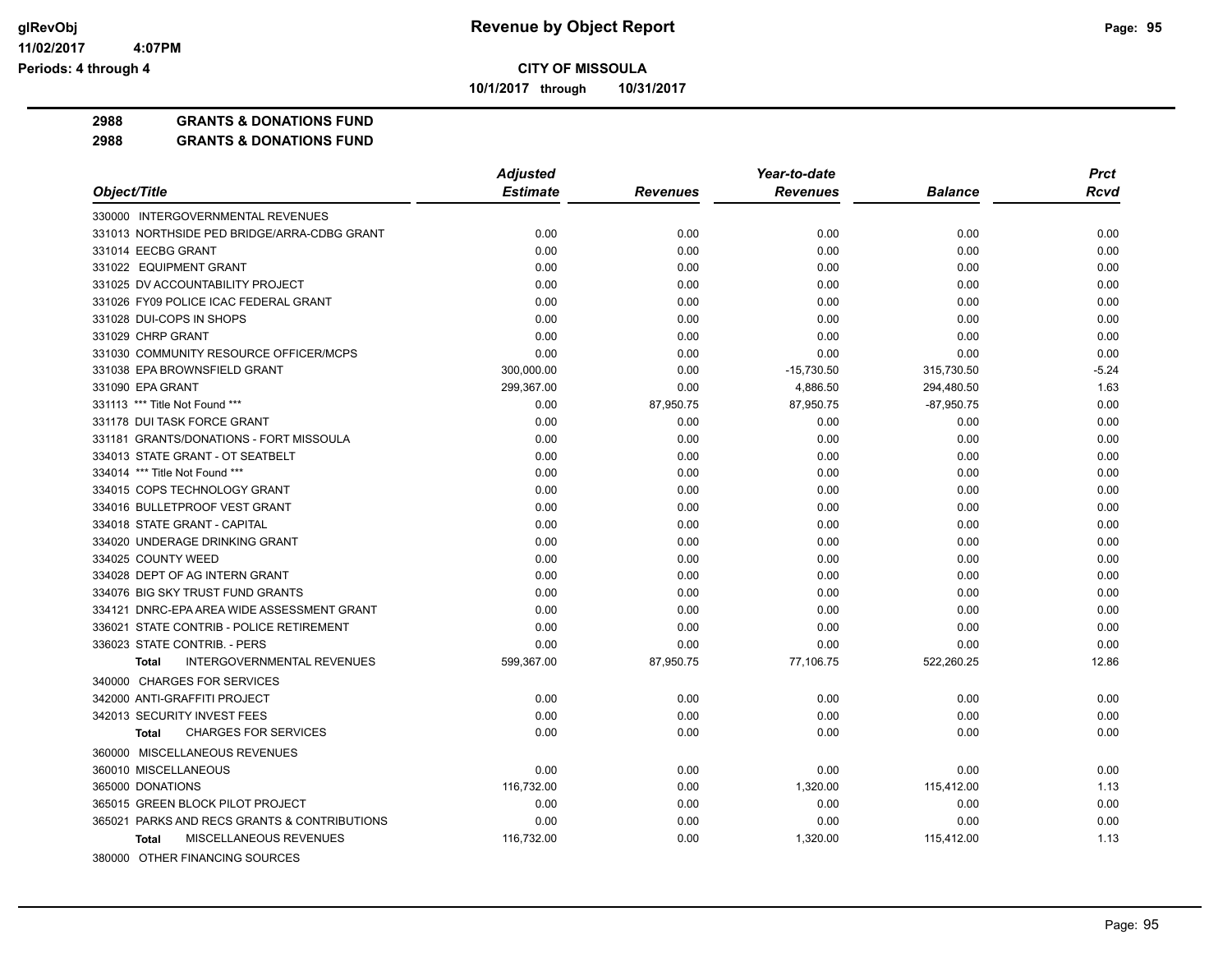**11/02/2017 4:07PM Periods: 4 through 4**

# **CITY OF MISSOULA**

**10/1/2017 through 10/31/2017**

# **2988 GRANTS & DONATIONS FUND**

|                                             | <b>Adjusted</b> |                 | Year-to-date    |                |       |  |
|---------------------------------------------|-----------------|-----------------|-----------------|----------------|-------|--|
| Object/Title                                | <b>Estimate</b> | <b>Revenues</b> | <b>Revenues</b> | <b>Balance</b> | Rcvd  |  |
| 383002 TRANS FR GAS TAX                     | 0.00            | 0.00            | 0.00            | 0.00           | 0.00  |  |
| 383022 TRANS FR OPEN SPACE BOND             | 0.00            | 0.00            | 0.00            | 0.00           | 0.00  |  |
| 383042 TRANSFERS FROM OTHER FUNDS           | 0.00            | 0.00            | 0.00            | 0.00           | 0.00  |  |
| OTHER FINANCING SOURCES<br>Total            | 0.00            | 0.00            | 0.00            | 0.00           | 0.00  |  |
| Total<br><b>GRANTS &amp; DONATIONS FUND</b> | 716.099.00      | 87.950.75       | 78.426.75       | 637.672.25     | 10.95 |  |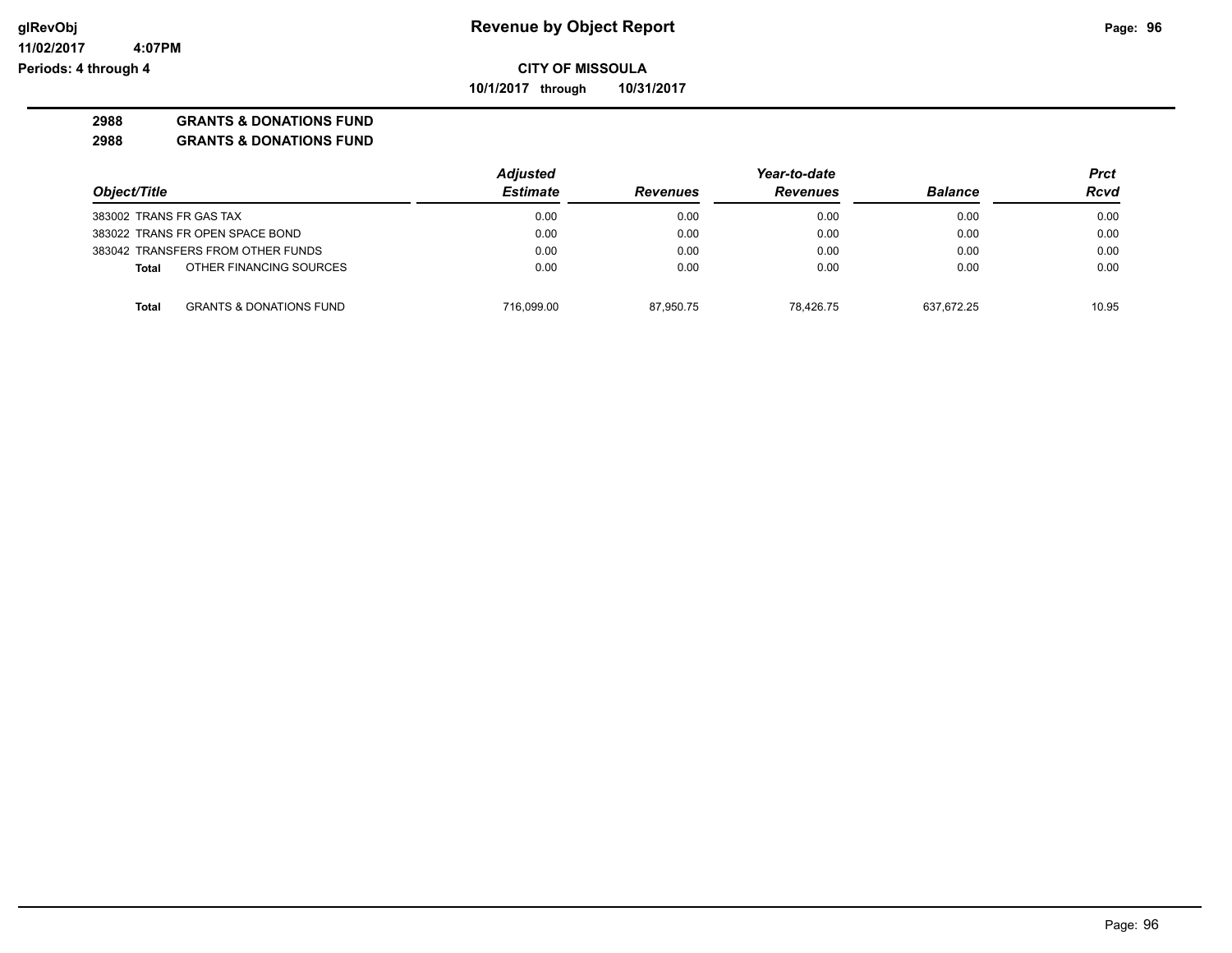**10/1/2017 through 10/31/2017**

| Object/Title                                 | <b>Adjusted</b> | Year-to-date    |                 |                | <b>Prct</b> |
|----------------------------------------------|-----------------|-----------------|-----------------|----------------|-------------|
|                                              | <b>Estimate</b> | <b>Revenues</b> | <b>Revenues</b> | <b>Balance</b> | Rcvd        |
| 330000 INTERGOVERNMENTAL REVENUES            |                 |                 |                 |                |             |
| 331013 NORTHSIDE PED BRIDGE/ARRA-CDBG GRANT  | 0.00            | 0.00            | 0.00            | 0.00           | 0.00        |
| 331014 EECBG GRANT                           | 0.00            | 0.00            | 0.00            | 0.00           | 0.00        |
| 331022 EQUIPMENT GRANT                       | 0.00            | 0.00            | 0.00            | 0.00           | 0.00        |
| 331025 DV ACCOUNTABILITY PROJECT             | 0.00            | 0.00            | 0.00            | 0.00           | 0.00        |
| 331026 FY09 POLICE ICAC FEDERAL GRANT        | 0.00            | 0.00            | 0.00            | 0.00           | 0.00        |
| 331028 DUI-COPS IN SHOPS                     | 0.00            | 0.00            | 0.00            | 0.00           | 0.00        |
| 331029 CHRP GRANT                            | 0.00            | 0.00            | 0.00            | 0.00           | 0.00        |
| 331030 COMMUNITY RESOURCE OFFICER/MCPS       | 0.00            | 0.00            | 0.00            | 0.00           | 0.00        |
| 331038 EPA BROWNSFIELD GRANT                 | 300,000.00      | 0.00            | $-15,730.50$    | 315,730.50     | $-5.24$     |
| 331090 EPA GRANT                             | 299,367.00      | 0.00            | 4,886.50        | 294,480.50     | 1.63        |
| 331113 *** Title Not Found ***               | 0.00            | 87,950.75       | 87,950.75       | $-87,950.75$   | 0.00        |
| 331178 DUI TASK FORCE GRANT                  | 0.00            | 0.00            | 0.00            | 0.00           | 0.00        |
| 331181 GRANTS/DONATIONS - FORT MISSOULA      | 0.00            | 0.00            | 0.00            | 0.00           | 0.00        |
| 334013 STATE GRANT - OT SEATBELT             | 0.00            | 0.00            | 0.00            | 0.00           | 0.00        |
| 334014 *** Title Not Found ***               | 0.00            | 0.00            | 0.00            | 0.00           | 0.00        |
| 334015 COPS TECHNOLOGY GRANT                 | 0.00            | 0.00            | 0.00            | 0.00           | 0.00        |
| 334016 BULLETPROOF VEST GRANT                | 0.00            | 0.00            | 0.00            | 0.00           | 0.00        |
| 334018 STATE GRANT - CAPITAL                 | 0.00            | 0.00            | 0.00            | 0.00           | 0.00        |
| 334020 UNDERAGE DRINKING GRANT               | 0.00            | 0.00            | 0.00            | 0.00           | 0.00        |
| 334025 COUNTY WEED                           | 0.00            | 0.00            | 0.00            | 0.00           | 0.00        |
| 334028 DEPT OF AG INTERN GRANT               | 0.00            | 0.00            | 0.00            | 0.00           | 0.00        |
| 334076 BIG SKY TRUST FUND GRANTS             | 0.00            | 0.00            | 0.00            | 0.00           | 0.00        |
| 334121 DNRC-EPA AREA WIDE ASSESSMENT GRANT   | 0.00            | 0.00            | 0.00            | 0.00           | 0.00        |
| 336021 STATE CONTRIB - POLICE RETIREMENT     | 0.00            | 0.00            | 0.00            | 0.00           | 0.00        |
| 336023 STATE CONTRIB. - PERS                 | 0.00            | 0.00            | 0.00            | 0.00           | 0.00        |
| INTERGOVERNMENTAL REVENUES<br>Total          | 599,367.00      | 87,950.75       | 77,106.75       | 522,260.25     | 12.86       |
| 340000 CHARGES FOR SERVICES                  |                 |                 |                 |                |             |
| 342000 ANTI-GRAFFITI PROJECT                 | 0.00            | 0.00            | 0.00            | 0.00           | 0.00        |
| 342013 SECURITY INVEST FEES                  | 0.00            | 0.00            | 0.00            | 0.00           | 0.00        |
| <b>CHARGES FOR SERVICES</b><br><b>Total</b>  | 0.00            | 0.00            | 0.00            | 0.00           | 0.00        |
| 360000 MISCELLANEOUS REVENUES                |                 |                 |                 |                |             |
| 360010 MISCELLANEOUS                         | 0.00            | 0.00            | 0.00            | 0.00           | 0.00        |
| 365000 DONATIONS                             | 116,732.00      | 0.00            | 1,320.00        | 115,412.00     | 1.13        |
| 365015 GREEN BLOCK PILOT PROJECT             | 0.00            | 0.00            | 0.00            | 0.00           | 0.00        |
| 365021 PARKS AND RECS GRANTS & CONTRIBUTIONS | 0.00            | 0.00            | 0.00            | 0.00           | 0.00        |
| MISCELLANEOUS REVENUES<br>Total              | 116,732.00      | 0.00            | 1,320.00        | 115,412.00     | 1.13        |
| 380000 OTHER FINANCING SOURCES               |                 |                 |                 |                |             |
| 383002 TRANS FR GAS TAX                      | 0.00            | 0.00            | 0.00            | 0.00           | 0.00        |
|                                              |                 |                 |                 |                |             |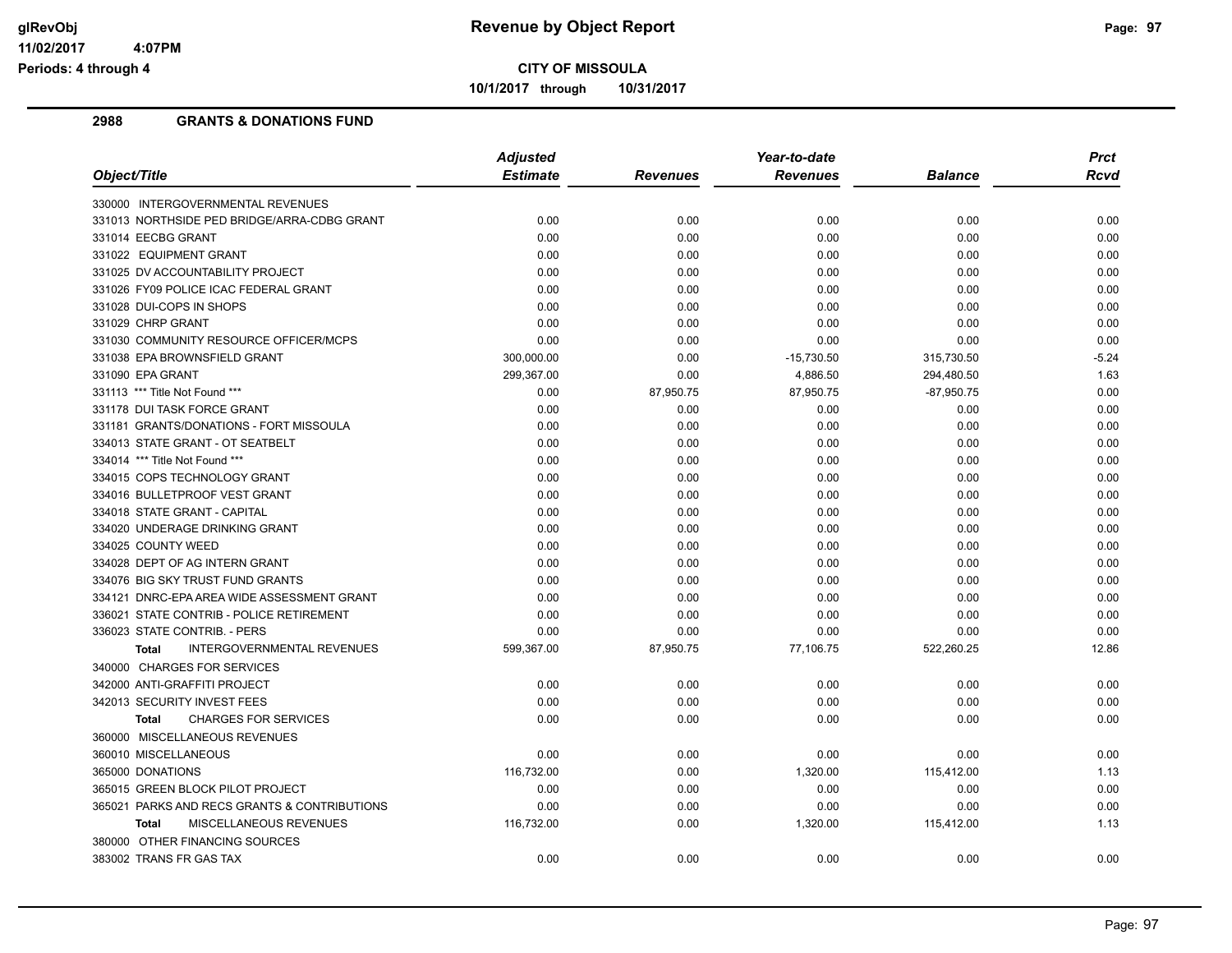**10/1/2017 through 10/31/2017**

|              |                                    | <b>Adjusted</b> |                 | Year-to-date   |             | Prct  |
|--------------|------------------------------------|-----------------|-----------------|----------------|-------------|-------|
| Object/Title | <b>Estimate</b>                    | <b>Revenues</b> | <b>Revenues</b> | <b>Balance</b> | <b>Rcvd</b> |       |
|              | 383022 TRANS FR OPEN SPACE BOND    | 0.00            | 0.00            | 0.00           | 0.00        | 0.00  |
|              | 383042 TRANSFERS FROM OTHER FUNDS  | 0.00            | 0.00            | 0.00           | 0.00        | 0.00  |
| <b>Total</b> | OTHER FINANCING SOURCES            | 0.00            | 0.00            | 0.00           | 0.00        | 0.00  |
| Total        | <b>GRANTS &amp; DONATIONS FUND</b> | 716,099.00      | 87.950.75       | 78.426.75      | 637.672.25  | 10.95 |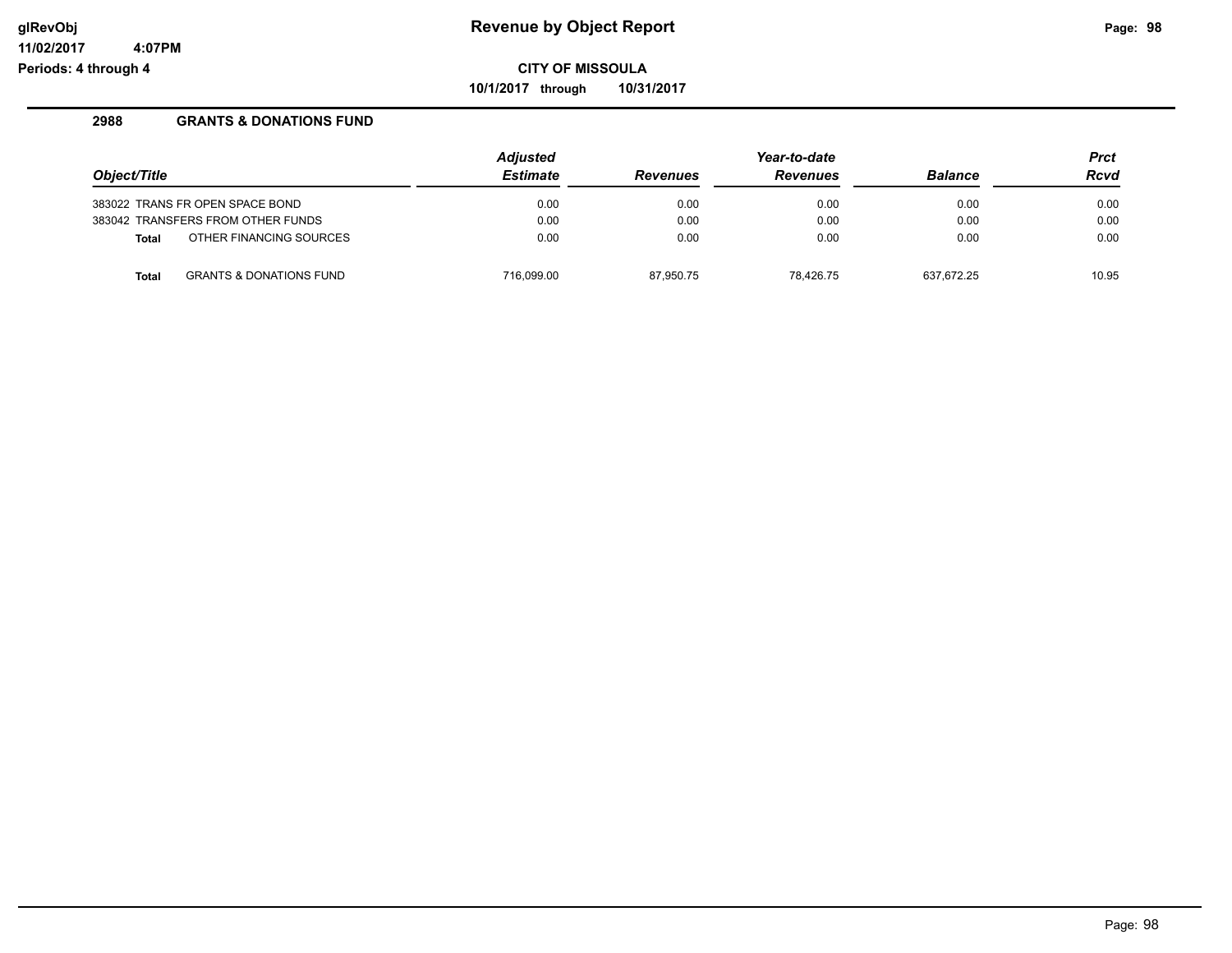**10/1/2017 through 10/31/2017**

# **2989 POLICE GRANTS & DONATIONS**

#### **2989 POLICE GRANTS & DONATIONS**

|                                                   | <b>Adjusted</b> |                 | Year-to-date    |                | <b>Prct</b> |
|---------------------------------------------------|-----------------|-----------------|-----------------|----------------|-------------|
| Object/Title                                      | <b>Estimate</b> | <b>Revenues</b> | <b>Revenues</b> | <b>Balance</b> | Rcvd        |
| 330000 INTERGOVERNMENTAL REVENUES                 |                 |                 |                 |                |             |
| 331022 EQUIPMENT GRANT                            | 44,100.00       | 0.00            | 0.00            | 44,100.00      | 0.00        |
| 331026 ICAC GRANT                                 | 102,019.00      | 0.00            | 0.00            | 102,019.00     | 0.00        |
| 331028 JAG VII                                    | 5,000.00        | 0.00            | 0.00            | 5,000.00       | 0.00        |
| 334013 STATE GRANT - OT SEATBELT                  | 53,600.00       | 0.00            | 0.00            | 53,600.00      | 0.00        |
| 334015 COPS TECHNOLOGY GRANT                      | 298,729.00      | 0.00            | 0.00            | 298,729.00     | 0.00        |
| 334016 BULLETPROOF VEST GRANT                     | 28,000.00       | 3,728.50        | 0.00            | 28,000.00      | 0.00        |
| 334020 UNDERAGE DRINKING GRANT                    | 10,903.00       | 0.00            | 0.00            | 10,903.00      | 0.00        |
| STATE CONTRIB - POLICE RETIREMENT<br>336021       | 0.00            | 0.00            | 0.00            | 0.00           | 0.00        |
| <b>INTERGOVERNMENTAL REVENUES</b><br><b>Total</b> | 542,351.00      | 3,728.50        | 0.00            | 542,351.00     | 0.00        |
| 340000 CHARGES FOR SERVICES                       |                 |                 |                 |                |             |
| 342000 *** Title Not Found ***                    | 5,000.00        | 0.00            | 0.00            | 5,000.00       | 0.00        |
| <b>CHARGES FOR SERVICES</b><br><b>Total</b>       | 5,000.00        | 0.00            | 0.00            | 5,000.00       | 0.00        |
| 360000 MISCELLANEOUS REVENUES                     |                 |                 |                 |                |             |
| 365000 DONATIONS                                  | 20,000.00       | 0.00            | 0.00            | 20,000.00      | 0.00        |
| <b>MISCELLANEOUS REVENUES</b><br><b>Total</b>     | 20,000.00       | 0.00            | 0.00            | 20,000.00      | 0.00        |
| POLICE GRANTS & DONATIONS<br><b>Total</b>         | 567,351.00      | 3,728.50        | 0.00            | 567,351.00     | 0.00        |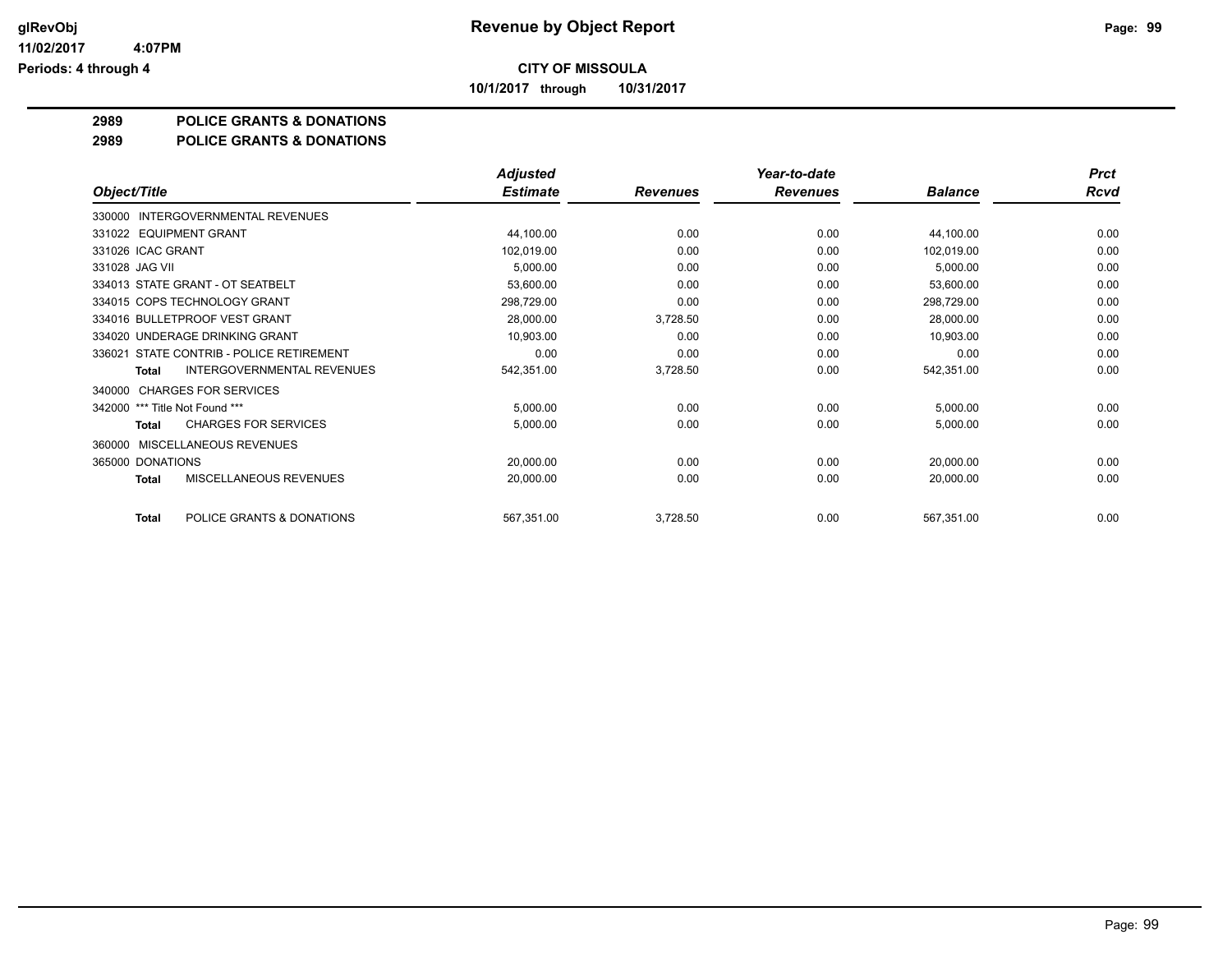**10/1/2017 through 10/31/2017**

# **2989 POLICE GRANTS & DONATIONS**

|                                                   | <b>Adjusted</b> |                 | Year-to-date    |                | <b>Prct</b> |
|---------------------------------------------------|-----------------|-----------------|-----------------|----------------|-------------|
| Object/Title                                      | <b>Estimate</b> | <b>Revenues</b> | <b>Revenues</b> | <b>Balance</b> | <b>Rcvd</b> |
| <b>INTERGOVERNMENTAL REVENUES</b><br>330000       |                 |                 |                 |                |             |
| 331022 EQUIPMENT GRANT                            | 44,100.00       | 0.00            | 0.00            | 44,100.00      | 0.00        |
| 331026 ICAC GRANT                                 | 102,019.00      | 0.00            | 0.00            | 102,019.00     | 0.00        |
| 331028 JAG VII                                    | 5,000.00        | 0.00            | 0.00            | 5,000.00       | 0.00        |
| 334013 STATE GRANT - OT SEATBELT                  | 53,600.00       | 0.00            | 0.00            | 53,600.00      | 0.00        |
| 334015 COPS TECHNOLOGY GRANT                      | 298,729.00      | 0.00            | 0.00            | 298,729.00     | 0.00        |
| 334016 BULLETPROOF VEST GRANT                     | 28,000.00       | 3,728.50        | 0.00            | 28,000.00      | 0.00        |
| 334020 UNDERAGE DRINKING GRANT                    | 10,903.00       | 0.00            | 0.00            | 10,903.00      | 0.00        |
| 336021 STATE CONTRIB - POLICE RETIREMENT          | 0.00            | 0.00            | 0.00            | 0.00           | 0.00        |
| <b>INTERGOVERNMENTAL REVENUES</b><br><b>Total</b> | 542,351.00      | 3,728.50        | 0.00            | 542,351.00     | 0.00        |
| 340000 CHARGES FOR SERVICES                       |                 |                 |                 |                |             |
| 342000 *** Title Not Found ***                    | 5,000.00        | 0.00            | 0.00            | 5,000.00       | 0.00        |
| <b>CHARGES FOR SERVICES</b><br><b>Total</b>       | 5,000.00        | 0.00            | 0.00            | 5,000.00       | 0.00        |
| MISCELLANEOUS REVENUES<br>360000                  |                 |                 |                 |                |             |
| 365000 DONATIONS                                  | 20,000.00       | 0.00            | 0.00            | 20,000.00      | 0.00        |
| <b>MISCELLANEOUS REVENUES</b><br><b>Total</b>     | 20,000.00       | 0.00            | 0.00            | 20,000.00      | 0.00        |
| POLICE GRANTS & DONATIONS<br>Total                | 567,351.00      | 3,728.50        | 0.00            | 567,351.00     | 0.00        |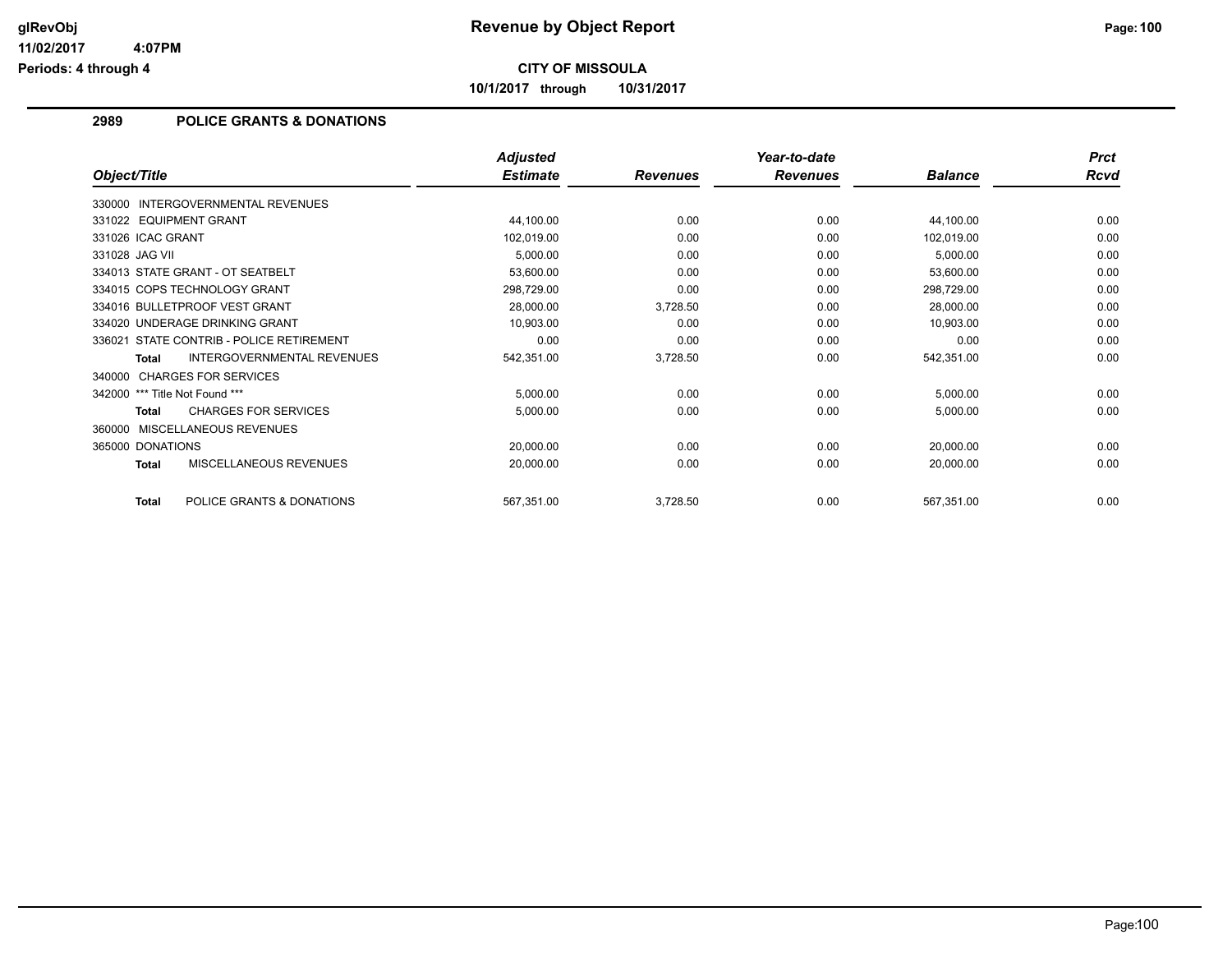**10/1/2017 through 10/31/2017**

**3000 SID REVOLVING FUND**

**3000 SID REVOLVING FUND**

|                                                           | <b>Adjusted</b> |                 | Year-to-date    |                | <b>Prct</b> |
|-----------------------------------------------------------|-----------------|-----------------|-----------------|----------------|-------------|
| Object/Title                                              | <b>Estimate</b> | <b>Revenues</b> | <b>Revenues</b> | <b>Balance</b> | Rcvd        |
| 360000 MISCELLANEOUS REVENUES                             |                 |                 |                 |                |             |
| 360000 MISCELLANEOUS REVENUES                             | 0.00            | 0.00            | 0.00            | 0.00           | 0.00        |
| 360010 MISCELLANEOUS                                      | 0.00            | 0.00            | 0.00            | 0.00           | 0.00        |
| 362000 OTHER MISCELLANEOUS REVENUE                        | 0.00            | 0.00            | 0.00            | 0.00           | 0.00        |
| 363041 P&I ON CLOSED ASSESSMENT                           | 0.00            | 0.00            | 0.00            | 0.00           | 0.00        |
| MISCELLANEOUS REVENUES<br><b>Total</b>                    | 0.00            | 0.00            | 0.00            | 0.00           | 0.00        |
| <b>INVESTMENTS &amp; ROYALTY EARNINGS</b><br>370000       |                 |                 |                 |                |             |
| 371010 INTEREST ON INVESTMENTS                            | 0.00            | 0.00            | 0.00            | 0.00           | 0.00        |
| 371020 GAIN/LOSS IN MARKET VALUE OF INVESTMENTS           | 0.00            | 0.00            | 0.00            | 0.00           | 0.00        |
| <b>INVESTMENTS &amp; ROYALTY EARNINGS</b><br><b>Total</b> | 0.00            | 0.00            | 0.00            | 0.00           | 0.00        |
| OTHER FINANCING SOURCES<br>380000                         |                 |                 |                 |                |             |
| 380000 OTHER FINANCING SOURCES                            | 0.00            | 0.00            | 0.00            | 0.00           | 0.00        |
| 381002 SRF LOAN                                           | 0.00            | 0.00            | 0.00            | 0.00           | 0.00        |
| 381009 TRANSFERS IN                                       | 0.00            | 0.00            | 0.00            | 0.00           | 0.00        |
| 381030 SID BONDS PROCEEDS                                 | 0.00            | 0.00            | 0.00            | 0.00           | 0.00        |
| 383000 OPERATING TRANSFERS                                | 0.00            | 0.00            | 0.00            | 0.00           | 0.00        |
| 383039 FROM SID TRANSFERS                                 | 0.00            | 0.00            | 0.00            | 0.00           | 0.00        |
| OTHER FINANCING SOURCES<br><b>Total</b>                   | 0.00            | 0.00            | 0.00            | 0.00           | 0.00        |
| <b>SID REVOLVING FUND</b><br><b>Total</b>                 | 0.00            | 0.00            | 0.00            | 0.00           | 0.00        |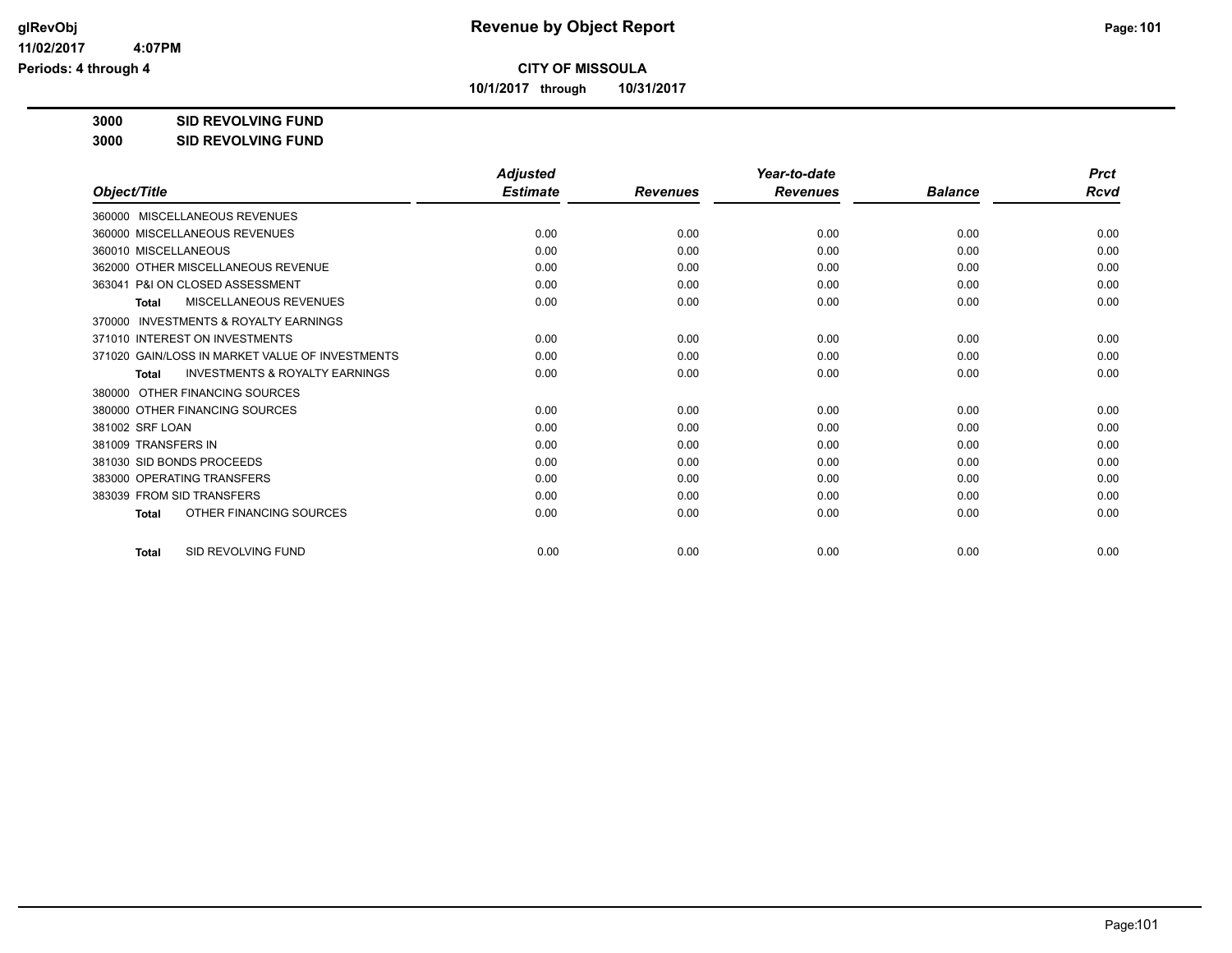**10/1/2017 through 10/31/2017**

### **3000 SID REVOLVING FUND**

|                                                           | <b>Adjusted</b> |                 | Year-to-date    |                | <b>Prct</b> |
|-----------------------------------------------------------|-----------------|-----------------|-----------------|----------------|-------------|
| Object/Title                                              | <b>Estimate</b> | <b>Revenues</b> | <b>Revenues</b> | <b>Balance</b> | Rcvd        |
| 360000 MISCELLANEOUS REVENUES                             |                 |                 |                 |                |             |
| 360000 MISCELLANEOUS REVENUES                             | 0.00            | 0.00            | 0.00            | 0.00           | 0.00        |
| 360010 MISCELLANEOUS                                      | 0.00            | 0.00            | 0.00            | 0.00           | 0.00        |
| 362000 OTHER MISCELLANEOUS REVENUE                        | 0.00            | 0.00            | 0.00            | 0.00           | 0.00        |
| 363041 P&I ON CLOSED ASSESSMENT                           | 0.00            | 0.00            | 0.00            | 0.00           | 0.00        |
| <b>MISCELLANEOUS REVENUES</b><br><b>Total</b>             | 0.00            | 0.00            | 0.00            | 0.00           | 0.00        |
| <b>INVESTMENTS &amp; ROYALTY EARNINGS</b><br>370000       |                 |                 |                 |                |             |
| 371010 INTEREST ON INVESTMENTS                            | 0.00            | 0.00            | 0.00            | 0.00           | 0.00        |
| 371020 GAIN/LOSS IN MARKET VALUE OF INVESTMENT            | 0.00            | 0.00            | 0.00            | 0.00           | 0.00        |
| <b>INVESTMENTS &amp; ROYALTY EARNINGS</b><br><b>Total</b> | 0.00            | 0.00            | 0.00            | 0.00           | 0.00        |
| 380000 OTHER FINANCING SOURCES                            |                 |                 |                 |                |             |
| 380000 OTHER FINANCING SOURCES                            | 0.00            | 0.00            | 0.00            | 0.00           | 0.00        |
| 381002 SRF LOAN                                           | 0.00            | 0.00            | 0.00            | 0.00           | 0.00        |
| 381009 TRANSFERS IN                                       | 0.00            | 0.00            | 0.00            | 0.00           | 0.00        |
| 381030 SID BONDS PROCEEDS                                 | 0.00            | 0.00            | 0.00            | 0.00           | 0.00        |
| 383000 OPERATING TRANSFERS                                | 0.00            | 0.00            | 0.00            | 0.00           | 0.00        |
| 383039 FROM SID TRANSFERS                                 | 0.00            | 0.00            | 0.00            | 0.00           | 0.00        |
| OTHER FINANCING SOURCES<br><b>Total</b>                   | 0.00            | 0.00            | 0.00            | 0.00           | 0.00        |
| <b>SID REVOLVING FUND</b><br><b>Total</b>                 | 0.00            | 0.00            | 0.00            | 0.00           | 0.00        |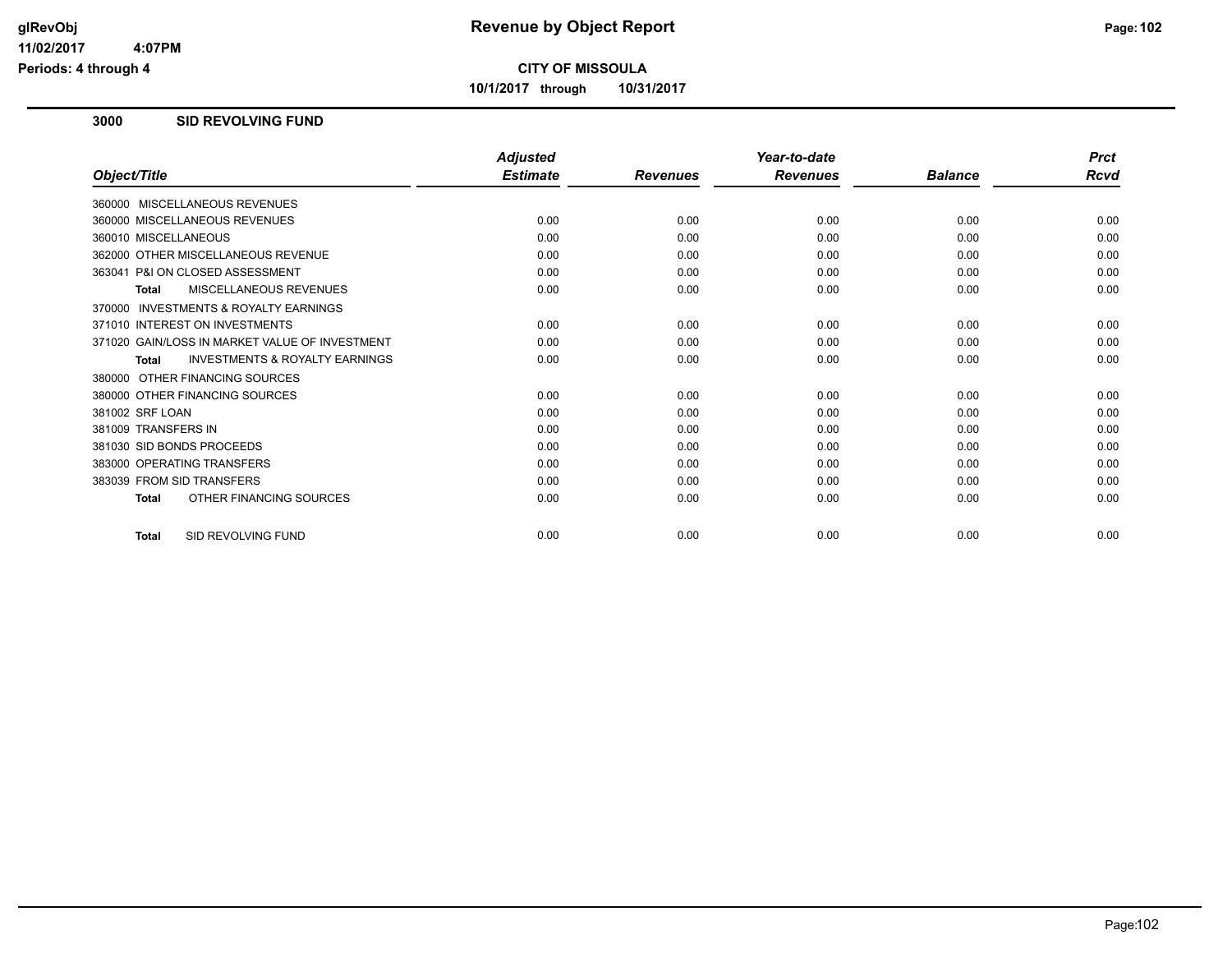**10/1/2017 through 10/31/2017**

# **3065 1998 PUBLIC SAFETY G O BONDS FUND**

**3065 1998 PUBLIC SAFETY G O BONDS FUND**

|                                                     | <b>Adjusted</b> |                 | Year-to-date    |                | <b>Prct</b> |
|-----------------------------------------------------|-----------------|-----------------|-----------------|----------------|-------------|
| Object/Title                                        | <b>Estimate</b> | <b>Revenues</b> | <b>Revenues</b> | <b>Balance</b> | Rcvd        |
| 310000 TAXES/ASSESSMENTS                            |                 |                 |                 |                |             |
| 310000 TAXES/ASSESSMENTS                            | 0.00            | 0.00            | 0.00            | 0.00           | 0.00        |
| 311000 GENERAL PROPERTY TAXES                       | 0.00            | 0.00            | 0.00            | 0.00           | 0.00        |
| 311001 CURRENT TAXES                                | 0.00            | 0.00            | 0.00            | 0.00           | 0.00        |
| 311030 MOTOR VEHICLE TAXES                          | 0.00            | 0.00            | 0.00            | 0.00           | 0.00        |
| 312000 PENALTIES & INTEREST - DELINQUENT TAXES      | 0.00            | 0.00            | 0.00            | 0.00           | 0.00        |
| 312001 PENALTIES & INTEREST                         | 0.00            | 0.00            | 0.00            | 0.00           | 0.00        |
| 314000 PROP TAX - OTHER THAN ASSESSED VAL           | 0.00            | 0.00            | 0.00            | 0.00           | 0.00        |
| 314001 LIGHT VEHICLE TAX                            | 0.00            | 0.00            | 0.00            | 0.00           | 0.00        |
| TAXES/ASSESSMENTS<br>Total                          | 0.00            | 0.00            | 0.00            | 0.00           | 0.00        |
| 330000 INTERGOVERNMENTAL REVENUES                   |                 |                 |                 |                |             |
| 334056 BANK CORP. LIC. TAX - (PREVIOUS YEARS)       | 0.00            | 0.00            | 0.00            | 0.00           | 0.00        |
| 335210 PERSONAL PROPERTY TAX REIMBURSEMENT          | 0.00            | 0.00            | 0.00            | 0.00           | 0.00        |
| 335230 HB 124 REVENUE                               | 0.00            | 0.00            | 0.00            | 0.00           | 0.00        |
| 335250 STATE REIMB - SB #184                        | 0.00            | 0.00            | 0.00            | 0.00           | 0.00        |
| <b>INTERGOVERNMENTAL REVENUES</b><br><b>Total</b>   | 0.00            | 0.00            | 0.00            | 0.00           | 0.00        |
| 360000 MISCELLANEOUS REVENUES                       |                 |                 |                 |                |             |
| 360010 MISCELLANEOUS                                | 0.00            | 0.00            | 0.00            | 0.00           | 0.00        |
| <b>MISCELLANEOUS REVENUES</b><br>Total              | 0.00            | 0.00            | 0.00            | 0.00           | 0.00        |
| <b>INVESTMENTS &amp; ROYALTY EARNINGS</b><br>370000 |                 |                 |                 |                |             |
| 371010 INTEREST ON INVESTMENTS                      | 0.00            | 0.00            | 0.00            | 0.00           | 0.00        |
| 371020 GAIN/LOSS IN MARKET VALUE OF INVESTMENTS     | 0.00            | 0.00            | 0.00            | 0.00           | 0.00        |
| <b>INVESTMENTS &amp; ROYALTY EARNINGS</b><br>Total  | 0.00            | 0.00            | 0.00            | 0.00           | 0.00        |
| 380000 OTHER FINANCING SOURCES                      |                 |                 |                 |                |             |
| 381010 BOND PROCEEDS                                | 0.00            | 0.00            | 0.00            | 0.00           | 0.00        |
| 383042 TRANSFERS FROM OTHER FUNDS                   | 0.00            | 0.00            | 0.00            | 0.00           | 0.00        |
| OTHER FINANCING SOURCES<br><b>Total</b>             | 0.00            | 0.00            | 0.00            | 0.00           | 0.00        |
| 1998 PUBLIC SAFETY G O BONDS FUND<br>Total          | 0.00            | 0.00            | 0.00            | 0.00           | 0.00        |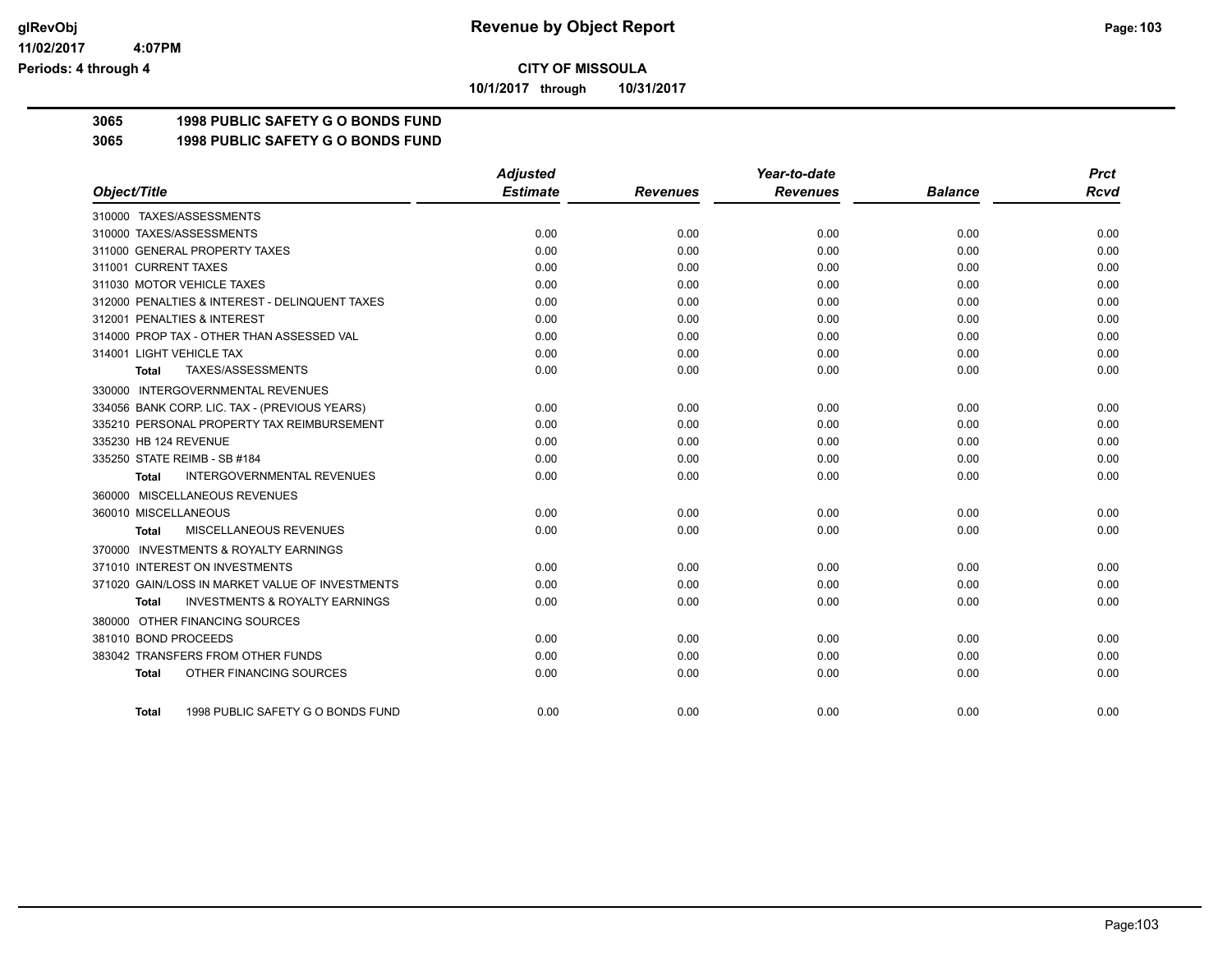**10/1/2017 through 10/31/2017**

# **3065 1998 PUBLIC SAFETY G O BONDS FUND**

|                                                    | <b>Adjusted</b> |                 | Year-to-date    |                | <b>Prct</b> |
|----------------------------------------------------|-----------------|-----------------|-----------------|----------------|-------------|
| Object/Title                                       | <b>Estimate</b> | <b>Revenues</b> | <b>Revenues</b> | <b>Balance</b> | <b>Rcvd</b> |
| 310000 TAXES/ASSESSMENTS                           |                 |                 |                 |                |             |
| 310000 TAXES/ASSESSMENTS                           | 0.00            | 0.00            | 0.00            | 0.00           | 0.00        |
| 311000 GENERAL PROPERTY TAXES                      | 0.00            | 0.00            | 0.00            | 0.00           | 0.00        |
| 311001 CURRENT TAXES                               | 0.00            | 0.00            | 0.00            | 0.00           | 0.00        |
| 311030 MOTOR VEHICLE TAXES                         | 0.00            | 0.00            | 0.00            | 0.00           | 0.00        |
| 312000 PENALTIES & INTEREST - DELINQUENT TAXES     | 0.00            | 0.00            | 0.00            | 0.00           | 0.00        |
| 312001 PENALTIES & INTEREST                        | 0.00            | 0.00            | 0.00            | 0.00           | 0.00        |
| 314000 PROP TAX - OTHER THAN ASSESSED VAL          | 0.00            | 0.00            | 0.00            | 0.00           | 0.00        |
| 314001 LIGHT VEHICLE TAX                           | 0.00            | 0.00            | 0.00            | 0.00           | 0.00        |
| TAXES/ASSESSMENTS<br><b>Total</b>                  | 0.00            | 0.00            | 0.00            | 0.00           | 0.00        |
| 330000 INTERGOVERNMENTAL REVENUES                  |                 |                 |                 |                |             |
| 334056 BANK CORP. LIC. TAX - (PREVIOUS YEARS)      | 0.00            | 0.00            | 0.00            | 0.00           | 0.00        |
| 335210 PERSONAL PROPERTY TAX REIMBURSEMENT         | 0.00            | 0.00            | 0.00            | 0.00           | 0.00        |
| 335230 HB 124 REVENUE                              | 0.00            | 0.00            | 0.00            | 0.00           | 0.00        |
| 335250 STATE REIMB - SB #184                       | 0.00            | 0.00            | 0.00            | 0.00           | 0.00        |
| <b>INTERGOVERNMENTAL REVENUES</b><br>Total         | 0.00            | 0.00            | 0.00            | 0.00           | 0.00        |
| 360000 MISCELLANEOUS REVENUES                      |                 |                 |                 |                |             |
| 360010 MISCELLANEOUS                               | 0.00            | 0.00            | 0.00            | 0.00           | 0.00        |
| MISCELLANEOUS REVENUES<br><b>Total</b>             | 0.00            | 0.00            | 0.00            | 0.00           | 0.00        |
| 370000 INVESTMENTS & ROYALTY EARNINGS              |                 |                 |                 |                |             |
| 371010 INTEREST ON INVESTMENTS                     | 0.00            | 0.00            | 0.00            | 0.00           | 0.00        |
| 371020 GAIN/LOSS IN MARKET VALUE OF INVESTMENT     | 0.00            | 0.00            | 0.00            | 0.00           | 0.00        |
| <b>INVESTMENTS &amp; ROYALTY EARNINGS</b><br>Total | 0.00            | 0.00            | 0.00            | 0.00           | 0.00        |
| 380000 OTHER FINANCING SOURCES                     |                 |                 |                 |                |             |
| 381010 BOND PROCEEDS                               | 0.00            | 0.00            | 0.00            | 0.00           | 0.00        |
| 383042 TRANSFERS FROM OTHER FUNDS                  | 0.00            | 0.00            | 0.00            | 0.00           | 0.00        |
| OTHER FINANCING SOURCES<br><b>Total</b>            | 0.00            | 0.00            | 0.00            | 0.00           | 0.00        |
| 1998 PUBLIC SAFETY G O BONDS FUND<br>Total         | 0.00            | 0.00            | 0.00            | 0.00           | 0.00        |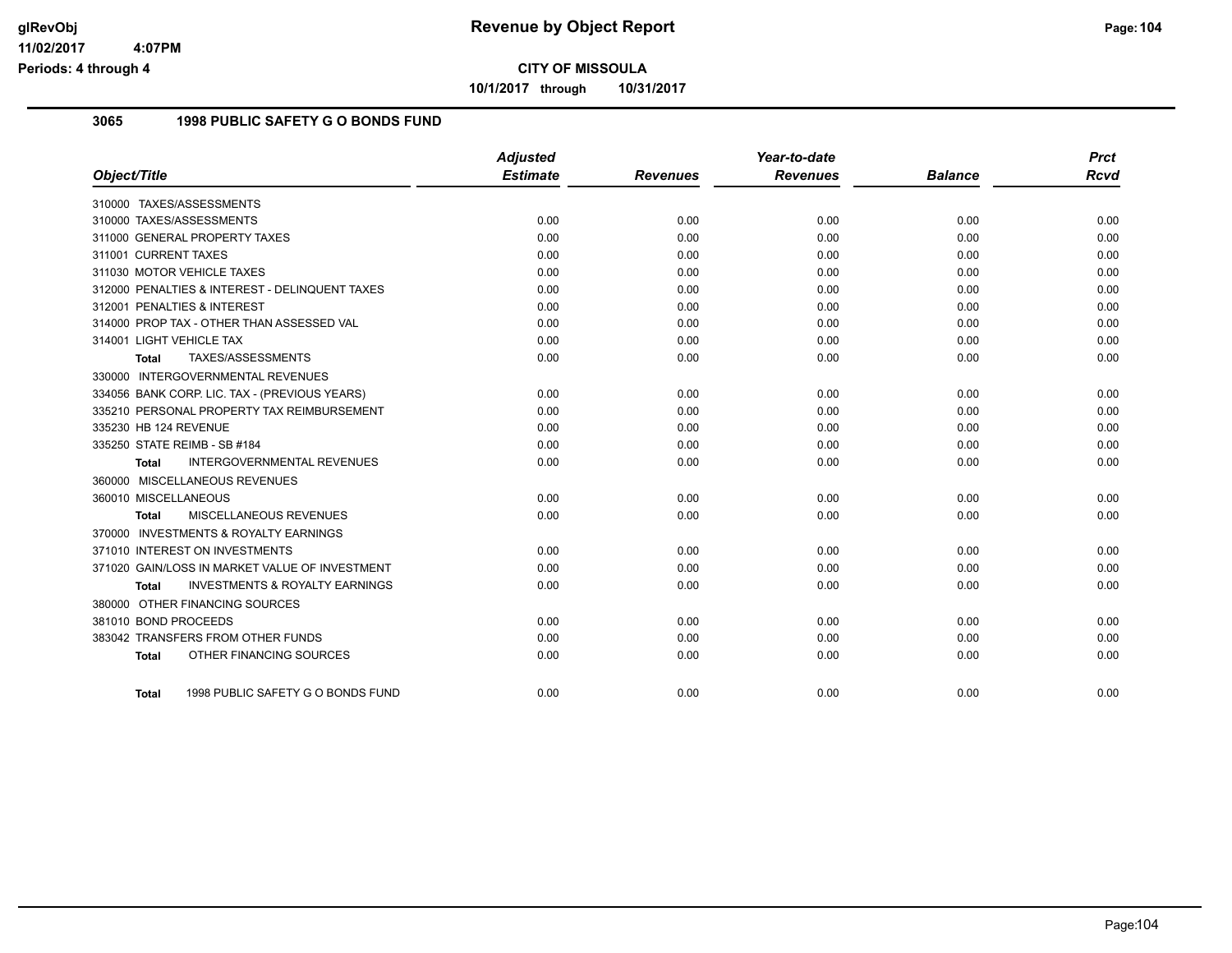**10/1/2017 through 10/31/2017**

**3070 1996 OPEN SPACE GO BONDS**

**3070 1996 OPEN SPACE GO BONDS**

|                                                     | Adjusted        |                 | Year-to-date    |                | <b>Prct</b> |
|-----------------------------------------------------|-----------------|-----------------|-----------------|----------------|-------------|
| Object/Title                                        | <b>Estimate</b> | <b>Revenues</b> | <b>Revenues</b> | <b>Balance</b> | <b>Rcvd</b> |
| 310000 TAXES/ASSESSMENTS                            |                 |                 |                 |                |             |
| 310000 TAXES/ASSESSMENTS                            | 0.00            | 0.00            | 0.00            | 0.00           | 0.00        |
| 311000 GENERAL PROPERTY TAXES                       | 0.00            | 0.00            | 0.00            | 0.00           | 0.00        |
| 311030 MOTOR VEHICLE TAXES                          | 0.00            | 0.00            | 0.00            | 0.00           | 0.00        |
| 312000 PENALTIES & INTEREST - DELINQUENT TAXES      | 0.00            | 0.00            | 0.00            | 0.00           | 0.00        |
| 312001 PENALTIES & INTEREST                         | 0.00            | 0.00            | 0.00            | 0.00           | 0.00        |
| 314000 PROP TAX - OTHER THAN ASSESSED VAL           | 0.00            | 0.00            | 0.00            | 0.00           | 0.00        |
| 314001 LIGHT VEHICLE TAX                            | 0.00            | 0.00            | 0.00            | 0.00           | 0.00        |
| TAXES/ASSESSMENTS<br><b>Total</b>                   | 0.00            | 0.00            | 0.00            | 0.00           | 0.00        |
| <b>INTERGOVERNMENTAL REVENUES</b><br>330000         |                 |                 |                 |                |             |
| 334056 BANK CORP. LIC. TAX - (PREVIOUS YEARS)       | 0.00            | 0.00            | 0.00            | 0.00           | 0.00        |
| 335210 PERSONAL PROPERTY TAX REIMBURSEMENT          | 0.00            | 0.00            | 0.00            | 0.00           | 0.00        |
| 335250 STATE REIMB - SB #184                        | 0.00            | 0.00            | 0.00            | 0.00           | 0.00        |
| <b>INTERGOVERNMENTAL REVENUES</b><br><b>Total</b>   | 0.00            | 0.00            | 0.00            | 0.00           | 0.00        |
| <b>INVESTMENTS &amp; ROYALTY EARNINGS</b><br>370000 |                 |                 |                 |                |             |
| 371010 INTEREST ON INVESTMENTS                      | 0.00            | 0.00            | 0.00            | 0.00           | 0.00        |
| 371020 GAIN/LOSS IN MARKET VALUE OF INVESTMENTS     | 0.00            | 0.00            | 0.00            | 0.00           | 0.00        |
| <b>INVESTMENTS &amp; ROYALTY EARNINGS</b><br>Total  | 0.00            | 0.00            | 0.00            | 0.00           | 0.00        |
| 380000 OTHER FINANCING SOURCES                      |                 |                 |                 |                |             |
| 381010 BOND PROCEEDS                                | 0.00            | 0.00            | 0.00            | 0.00           | 0.00        |
| OTHER FINANCING SOURCES<br><b>Total</b>             | 0.00            | 0.00            | 0.00            | 0.00           | 0.00        |
|                                                     |                 |                 |                 |                |             |
| 1996 OPEN SPACE GO BONDS<br>Total                   | 0.00            | 0.00            | 0.00            | 0.00           | 0.00        |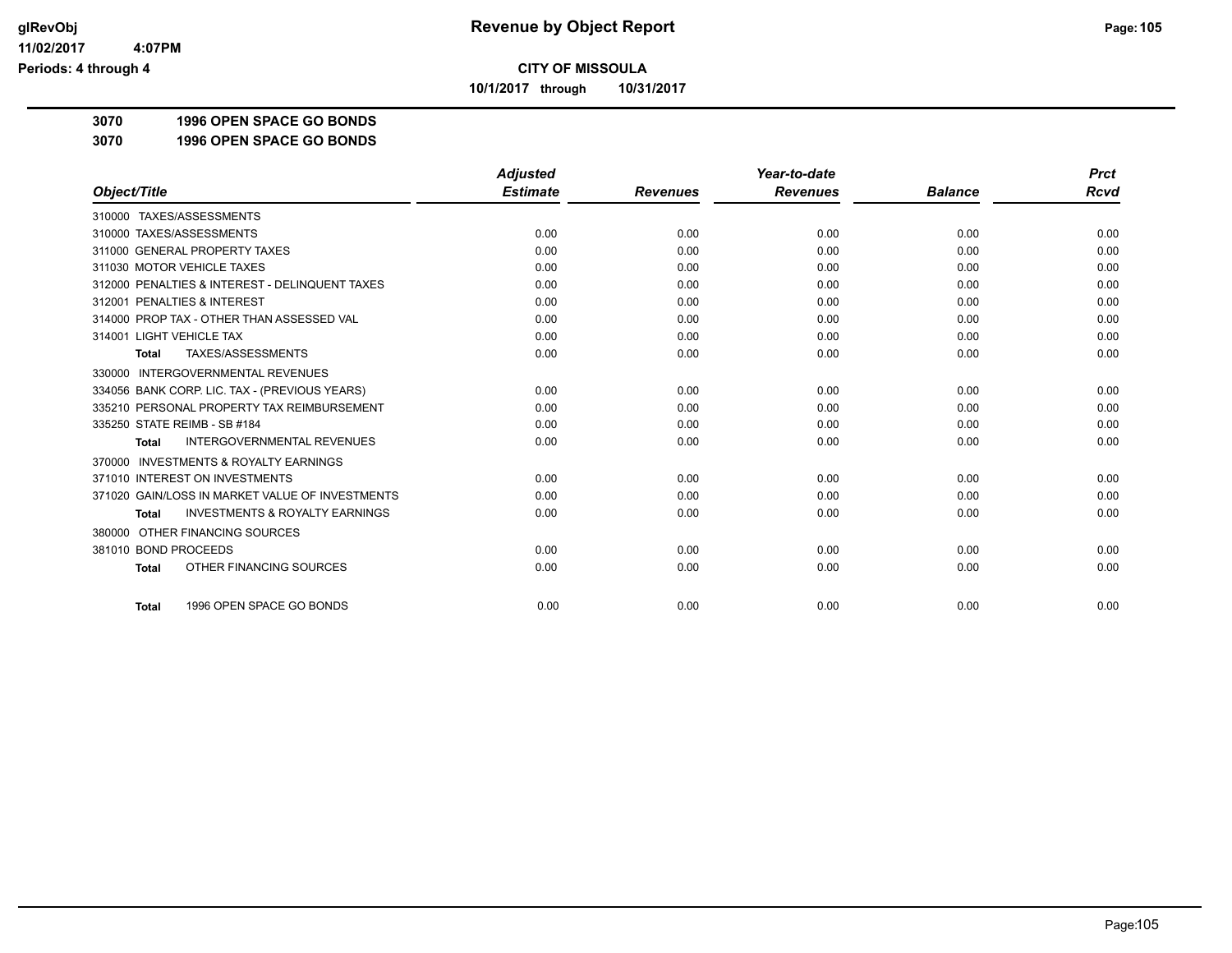**10/1/2017 through 10/31/2017**

# **3070 1996 OPEN SPACE GO BONDS**

|                                                           | <b>Adjusted</b> |                 | Year-to-date    |                | <b>Prct</b> |
|-----------------------------------------------------------|-----------------|-----------------|-----------------|----------------|-------------|
| Object/Title                                              | <b>Estimate</b> | <b>Revenues</b> | <b>Revenues</b> | <b>Balance</b> | Rcvd        |
| 310000 TAXES/ASSESSMENTS                                  |                 |                 |                 |                |             |
| 310000 TAXES/ASSESSMENTS                                  | 0.00            | 0.00            | 0.00            | 0.00           | 0.00        |
| 311000 GENERAL PROPERTY TAXES                             | 0.00            | 0.00            | 0.00            | 0.00           | 0.00        |
| 311030 MOTOR VEHICLE TAXES                                | 0.00            | 0.00            | 0.00            | 0.00           | 0.00        |
| 312000 PENALTIES & INTEREST - DELINQUENT TAXES            | 0.00            | 0.00            | 0.00            | 0.00           | 0.00        |
| 312001 PENALTIES & INTEREST                               | 0.00            | 0.00            | 0.00            | 0.00           | 0.00        |
| 314000 PROP TAX - OTHER THAN ASSESSED VAL                 | 0.00            | 0.00            | 0.00            | 0.00           | 0.00        |
| 314001 LIGHT VEHICLE TAX                                  | 0.00            | 0.00            | 0.00            | 0.00           | 0.00        |
| TAXES/ASSESSMENTS<br><b>Total</b>                         | 0.00            | 0.00            | 0.00            | 0.00           | 0.00        |
| 330000 INTERGOVERNMENTAL REVENUES                         |                 |                 |                 |                |             |
| 334056 BANK CORP. LIC. TAX - (PREVIOUS YEARS)             | 0.00            | 0.00            | 0.00            | 0.00           | 0.00        |
| 335210 PERSONAL PROPERTY TAX REIMBURSEMENT                | 0.00            | 0.00            | 0.00            | 0.00           | 0.00        |
| 335250 STATE REIMB - SB #184                              | 0.00            | 0.00            | 0.00            | 0.00           | 0.00        |
| <b>INTERGOVERNMENTAL REVENUES</b><br><b>Total</b>         | 0.00            | 0.00            | 0.00            | 0.00           | 0.00        |
| 370000 INVESTMENTS & ROYALTY EARNINGS                     |                 |                 |                 |                |             |
| 371010 INTEREST ON INVESTMENTS                            | 0.00            | 0.00            | 0.00            | 0.00           | 0.00        |
| 371020 GAIN/LOSS IN MARKET VALUE OF INVESTMENT            | 0.00            | 0.00            | 0.00            | 0.00           | 0.00        |
| <b>INVESTMENTS &amp; ROYALTY EARNINGS</b><br><b>Total</b> | 0.00            | 0.00            | 0.00            | 0.00           | 0.00        |
| 380000 OTHER FINANCING SOURCES                            |                 |                 |                 |                |             |
| 381010 BOND PROCEEDS                                      | 0.00            | 0.00            | 0.00            | 0.00           | 0.00        |
| OTHER FINANCING SOURCES<br><b>Total</b>                   | 0.00            | 0.00            | 0.00            | 0.00           | 0.00        |
| 1996 OPEN SPACE GO BONDS<br><b>Total</b>                  | 0.00            | 0.00            | 0.00            | 0.00           | 0.00        |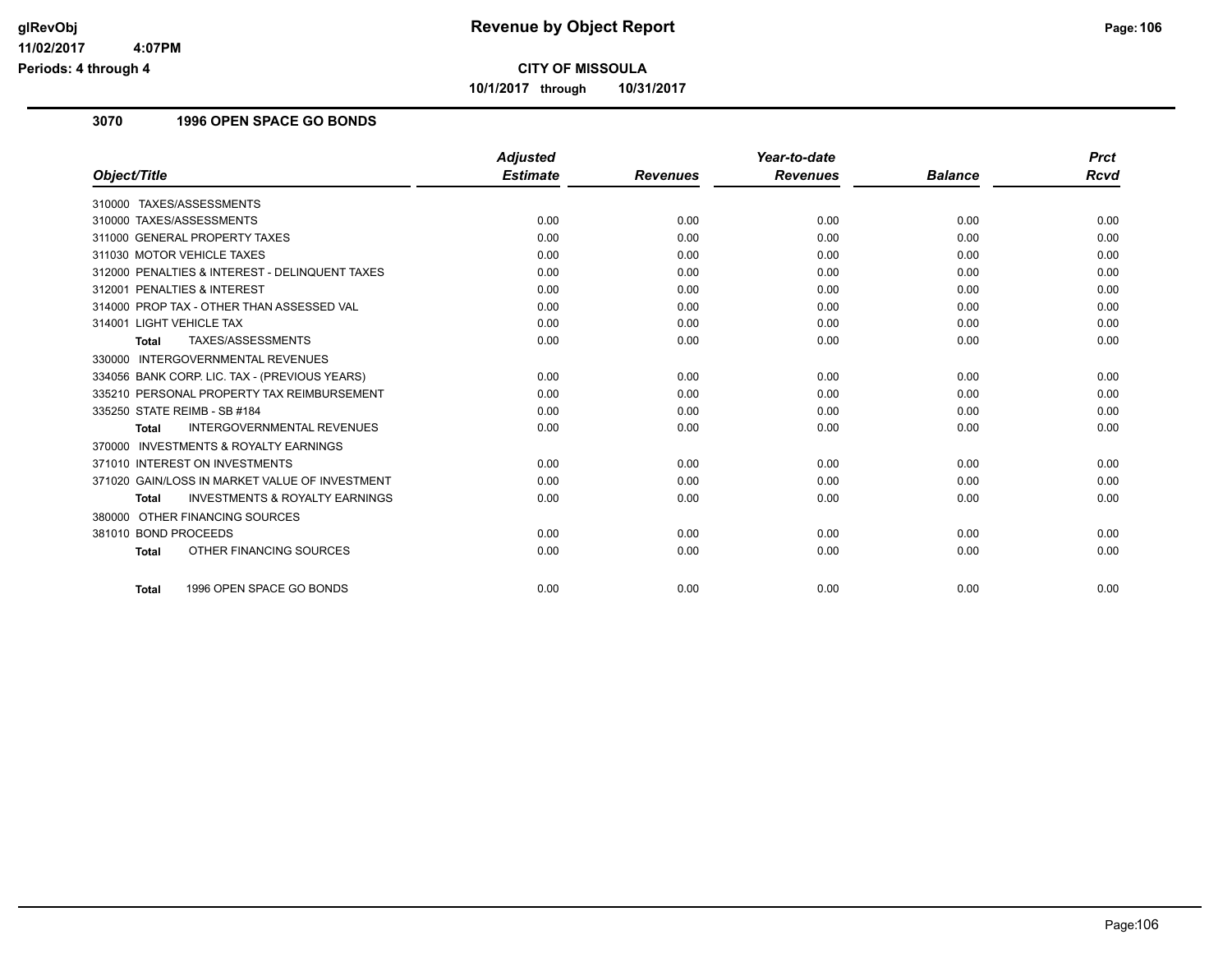**10/1/2017 through 10/31/2017**

# **3075 1997 OPEN SPACE G O BOND FUND**

### **3075 1997 OPEN SPACE G O BOND FUND**

|                                                           | <b>Adjusted</b> |                 | Year-to-date    |                | <b>Prct</b> |
|-----------------------------------------------------------|-----------------|-----------------|-----------------|----------------|-------------|
| Object/Title                                              | <b>Estimate</b> | <b>Revenues</b> | <b>Revenues</b> | <b>Balance</b> | Rcvd        |
| 310000 TAXES/ASSESSMENTS                                  |                 |                 |                 |                |             |
| 310000 TAXES/ASSESSMENTS                                  | 0.00            | 0.00            | 0.00            | 0.00           | 0.00        |
| 311000 GENERAL PROPERTY TAXES                             | 0.00            | 0.00            | 0.00            | 0.00           | 0.00        |
| 311030 MOTOR VEHICLE TAXES                                | 0.00            | 0.00            | 0.00            | 0.00           | 0.00        |
| 312000 PENALTIES & INTEREST - DELINQUENT TAXES            | 0.00            | 0.00            | 0.00            | 0.00           | 0.00        |
| 312001 PENALTIES & INTEREST                               | 0.00            | 0.00            | 0.00            | 0.00           | 0.00        |
| 314000 PROP TAX - OTHER THAN ASSESSED VAL                 | 0.00            | 0.00            | 0.00            | 0.00           | 0.00        |
| 314001 LIGHT VEHICLE TAX                                  | 0.00            | 0.00            | 0.00            | 0.00           | 0.00        |
| TAXES/ASSESSMENTS<br>Total                                | 0.00            | 0.00            | 0.00            | 0.00           | 0.00        |
| 330000 INTERGOVERNMENTAL REVENUES                         |                 |                 |                 |                |             |
| 334056 BANK CORP. LIC. TAX - (PREVIOUS YEARS)             | 0.00            | 0.00            | 0.00            | 0.00           | 0.00        |
| 335210 PERSONAL PROPERTY TAX REIMBURSEMENT                | 0.00            | 0.00            | 0.00            | 0.00           | 0.00        |
| 335250 STATE REIMB - SB #184                              | 0.00            | 0.00            | 0.00            | 0.00           | 0.00        |
| INTERGOVERNMENTAL REVENUES<br><b>Total</b>                | 0.00            | 0.00            | 0.00            | 0.00           | 0.00        |
| 360000 MISCELLANEOUS REVENUES                             |                 |                 |                 |                |             |
| 360010 MISCELLANEOUS                                      | 0.00            | 0.00            | 0.00            | 0.00           | 0.00        |
| <b>MISCELLANEOUS REVENUES</b><br><b>Total</b>             | 0.00            | 0.00            | 0.00            | 0.00           | 0.00        |
| <b>INVESTMENTS &amp; ROYALTY EARNINGS</b><br>370000       |                 |                 |                 |                |             |
| 371010 INTEREST ON INVESTMENTS                            | 0.00            | 0.00            | 0.00            | 0.00           | 0.00        |
| 371020 GAIN/LOSS IN MARKET VALUE OF INVESTMENTS           | 0.00            | 0.00            | 0.00            | 0.00           | 0.00        |
| <b>INVESTMENTS &amp; ROYALTY EARNINGS</b><br><b>Total</b> | 0.00            | 0.00            | 0.00            | 0.00           | 0.00        |
| 380000 OTHER FINANCING SOURCES                            |                 |                 |                 |                |             |
| 380000 OTHER FINANCING SOURCES                            | 0.00            | 0.00            | 0.00            | 0.00           | 0.00        |
| 381010 BOND PROCEEDS                                      | 0.00            | 0.00            | 0.00            | 0.00           | 0.00        |
| OTHER FINANCING SOURCES<br><b>Total</b>                   | 0.00            | 0.00            | 0.00            | 0.00           | 0.00        |
|                                                           |                 |                 |                 |                |             |
| 1997 OPEN SPACE G O BOND FUND<br><b>Total</b>             | 0.00            | 0.00            | 0.00            | 0.00           | 0.00        |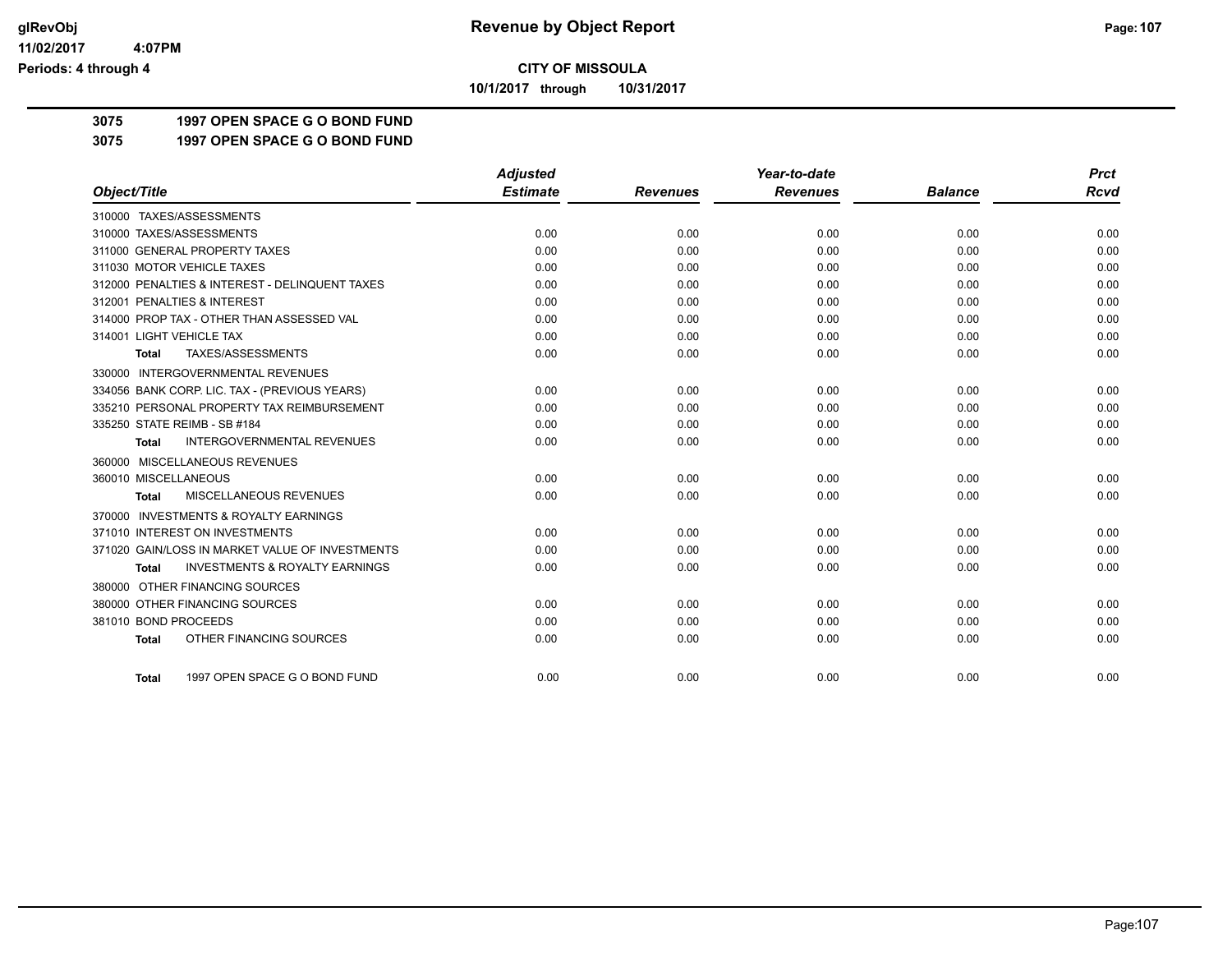**10/1/2017 through 10/31/2017**

# **3075 1997 OPEN SPACE G O BOND FUND**

|                                                           | <b>Adjusted</b> |                 | Year-to-date    |                | <b>Prct</b> |
|-----------------------------------------------------------|-----------------|-----------------|-----------------|----------------|-------------|
| Object/Title                                              | <b>Estimate</b> | <b>Revenues</b> | <b>Revenues</b> | <b>Balance</b> | <b>Rcvd</b> |
| 310000 TAXES/ASSESSMENTS                                  |                 |                 |                 |                |             |
| 310000 TAXES/ASSESSMENTS                                  | 0.00            | 0.00            | 0.00            | 0.00           | 0.00        |
| 311000 GENERAL PROPERTY TAXES                             | 0.00            | 0.00            | 0.00            | 0.00           | 0.00        |
| 311030 MOTOR VEHICLE TAXES                                | 0.00            | 0.00            | 0.00            | 0.00           | 0.00        |
| 312000 PENALTIES & INTEREST - DELINQUENT TAXES            | 0.00            | 0.00            | 0.00            | 0.00           | 0.00        |
| 312001 PENALTIES & INTEREST                               | 0.00            | 0.00            | 0.00            | 0.00           | 0.00        |
| 314000 PROP TAX - OTHER THAN ASSESSED VAL                 | 0.00            | 0.00            | 0.00            | 0.00           | 0.00        |
| 314001 LIGHT VEHICLE TAX                                  | 0.00            | 0.00            | 0.00            | 0.00           | 0.00        |
| TAXES/ASSESSMENTS<br><b>Total</b>                         | 0.00            | 0.00            | 0.00            | 0.00           | 0.00        |
| 330000 INTERGOVERNMENTAL REVENUES                         |                 |                 |                 |                |             |
| 334056 BANK CORP. LIC. TAX - (PREVIOUS YEARS)             | 0.00            | 0.00            | 0.00            | 0.00           | 0.00        |
| 335210 PERSONAL PROPERTY TAX REIMBURSEMENT                | 0.00            | 0.00            | 0.00            | 0.00           | 0.00        |
| 335250 STATE REIMB - SB #184                              | 0.00            | 0.00            | 0.00            | 0.00           | 0.00        |
| <b>INTERGOVERNMENTAL REVENUES</b><br><b>Total</b>         | 0.00            | 0.00            | 0.00            | 0.00           | 0.00        |
| 360000 MISCELLANEOUS REVENUES                             |                 |                 |                 |                |             |
| 360010 MISCELLANEOUS                                      | 0.00            | 0.00            | 0.00            | 0.00           | 0.00        |
| MISCELLANEOUS REVENUES<br><b>Total</b>                    | 0.00            | 0.00            | 0.00            | 0.00           | 0.00        |
| 370000 INVESTMENTS & ROYALTY EARNINGS                     |                 |                 |                 |                |             |
| 371010 INTEREST ON INVESTMENTS                            | 0.00            | 0.00            | 0.00            | 0.00           | 0.00        |
| 371020 GAIN/LOSS IN MARKET VALUE OF INVESTMENT            | 0.00            | 0.00            | 0.00            | 0.00           | 0.00        |
| <b>INVESTMENTS &amp; ROYALTY EARNINGS</b><br><b>Total</b> | 0.00            | 0.00            | 0.00            | 0.00           | 0.00        |
| 380000 OTHER FINANCING SOURCES                            |                 |                 |                 |                |             |
| 380000 OTHER FINANCING SOURCES                            | 0.00            | 0.00            | 0.00            | 0.00           | 0.00        |
| 381010 BOND PROCEEDS                                      | 0.00            | 0.00            | 0.00            | 0.00           | 0.00        |
| OTHER FINANCING SOURCES<br><b>Total</b>                   | 0.00            | 0.00            | 0.00            | 0.00           | 0.00        |
| 1997 OPEN SPACE G O BOND FUND<br><b>Total</b>             | 0.00            | 0.00            | 0.00            | 0.00           | 0.00        |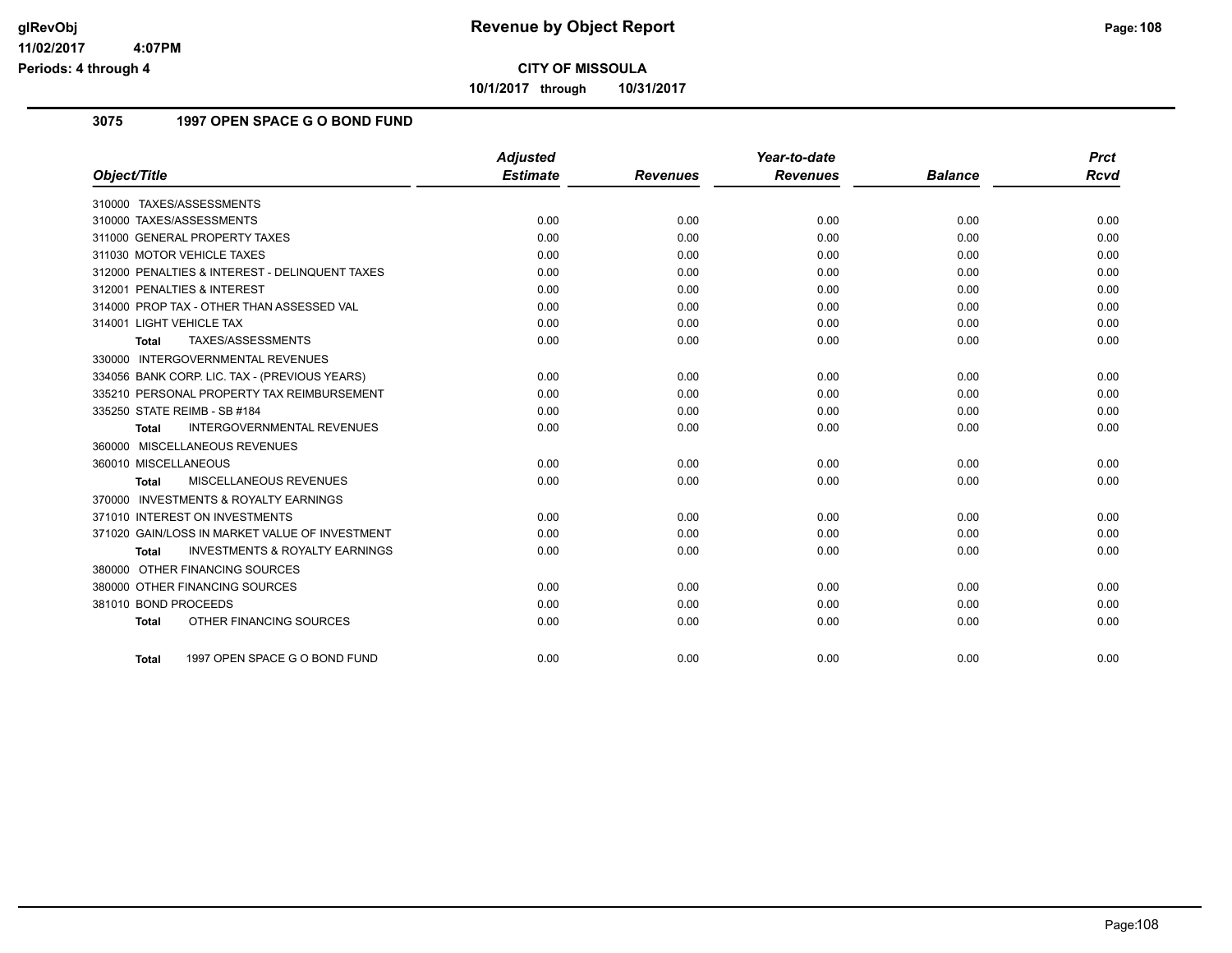# **11/02/2017**

**Periods: 4 through 4**

 **4:07PM**

**CITY OF MISSOULA**

**10/1/2017 through 10/31/2017**

#### **3080 1994 FIRE EQUIP/CITY HALLS REFUND BOND F**

**3080 1994 FIRE EQUIP/CITY HALLS REFUND BOND F**

|                                                     |                                                 | <b>Adjusted</b> |                 | Year-to-date    |                | <b>Prct</b> |
|-----------------------------------------------------|-------------------------------------------------|-----------------|-----------------|-----------------|----------------|-------------|
| Object/Title                                        |                                                 | <b>Estimate</b> | <b>Revenues</b> | <b>Revenues</b> | <b>Balance</b> | <b>Rcvd</b> |
| 310000 TAXES/ASSESSMENTS                            |                                                 |                 |                 |                 |                |             |
| 310000 TAXES/ASSESSMENTS                            |                                                 | 0.00            | 0.00            | 0.00            | 0.00           | 0.00        |
| 311000 GENERAL PROPERTY TAXES                       |                                                 | 0.00            | 0.00            | 0.00            | 0.00           | 0.00        |
| 311030 MOTOR VEHICLE TAXES                          |                                                 | 0.00            | 0.00            | 0.00            | 0.00           | 0.00        |
| 312000 PENALTIES & INTEREST - DELINQUENT TAXES      |                                                 | 0.00            | 0.00            | 0.00            | 0.00           | 0.00        |
| 312001 PENALTIES & INTEREST                         |                                                 | 0.00            | 0.00            | 0.00            | 0.00           | 0.00        |
| 314000 PROP TAX - OTHER THAN ASSESSED VAL           |                                                 | 0.00            | 0.00            | 0.00            | 0.00           | 0.00        |
| 314001 LIGHT VEHICLE TAX                            |                                                 | 0.00            | 0.00            | 0.00            | 0.00           | 0.00        |
| Total                                               | TAXES/ASSESSMENTS                               | 0.00            | 0.00            | 0.00            | 0.00           | 0.00        |
| 330000 INTERGOVERNMENTAL REVENUES                   |                                                 |                 |                 |                 |                |             |
| 334056 BANK CORP. LIC. TAX - (PREVIOUS YEARS)       |                                                 | 0.00            | 0.00            | 0.00            | 0.00           | 0.00        |
| 335210 PERSONAL PROPERTY TAX REIMBURSEMENT          |                                                 | 0.00            | 0.00            | 0.00            | 0.00           | 0.00        |
| 335250 STATE REIMB - SB #184                        |                                                 | 0.00            | 0.00            | 0.00            | 0.00           | 0.00        |
| <b>Total</b>                                        | <b>INTERGOVERNMENTAL REVENUES</b>               | 0.00            | 0.00            | 0.00            | 0.00           | 0.00        |
| 360000 MISCELLANEOUS REVENUES                       |                                                 |                 |                 |                 |                |             |
| 360010 MISCELLANEOUS                                |                                                 | 0.00            | 0.00            | 0.00            | 0.00           | 0.00        |
| <b>Total</b>                                        | MISCELLANEOUS REVENUES                          | 0.00            | 0.00            | 0.00            | 0.00           | 0.00        |
| <b>INVESTMENTS &amp; ROYALTY EARNINGS</b><br>370000 |                                                 |                 |                 |                 |                |             |
| 371010 INTEREST ON INVESTMENTS                      |                                                 | 0.00            | 0.00            | 0.00            | 0.00           | 0.00        |
|                                                     | 371020 GAIN/LOSS IN MARKET VALUE OF INVESTMENTS | 0.00            | 0.00            | 0.00            | 0.00           | 0.00        |
| <b>Total</b>                                        | <b>INVESTMENTS &amp; ROYALTY EARNINGS</b>       | 0.00            | 0.00            | 0.00            | 0.00           | 0.00        |
| 380000 OTHER FINANCING SOURCES                      |                                                 |                 |                 |                 |                |             |
| 380000 OTHER FINANCING SOURCES                      |                                                 | 0.00            | 0.00            | 0.00            | 0.00           | 0.00        |
| 381010 BOND PROCEEDS                                |                                                 | 0.00            | 0.00            | 0.00            | 0.00           | 0.00        |
| <b>Total</b>                                        | OTHER FINANCING SOURCES                         | 0.00            | 0.00            | 0.00            | 0.00           | 0.00        |
|                                                     |                                                 |                 |                 |                 |                |             |
| <b>Total</b>                                        | 1994 FIRE EQUIP/CITY HALLS REFUND BONI          | 0.00            | 0.00            | 0.00            | 0.00           | 0.00        |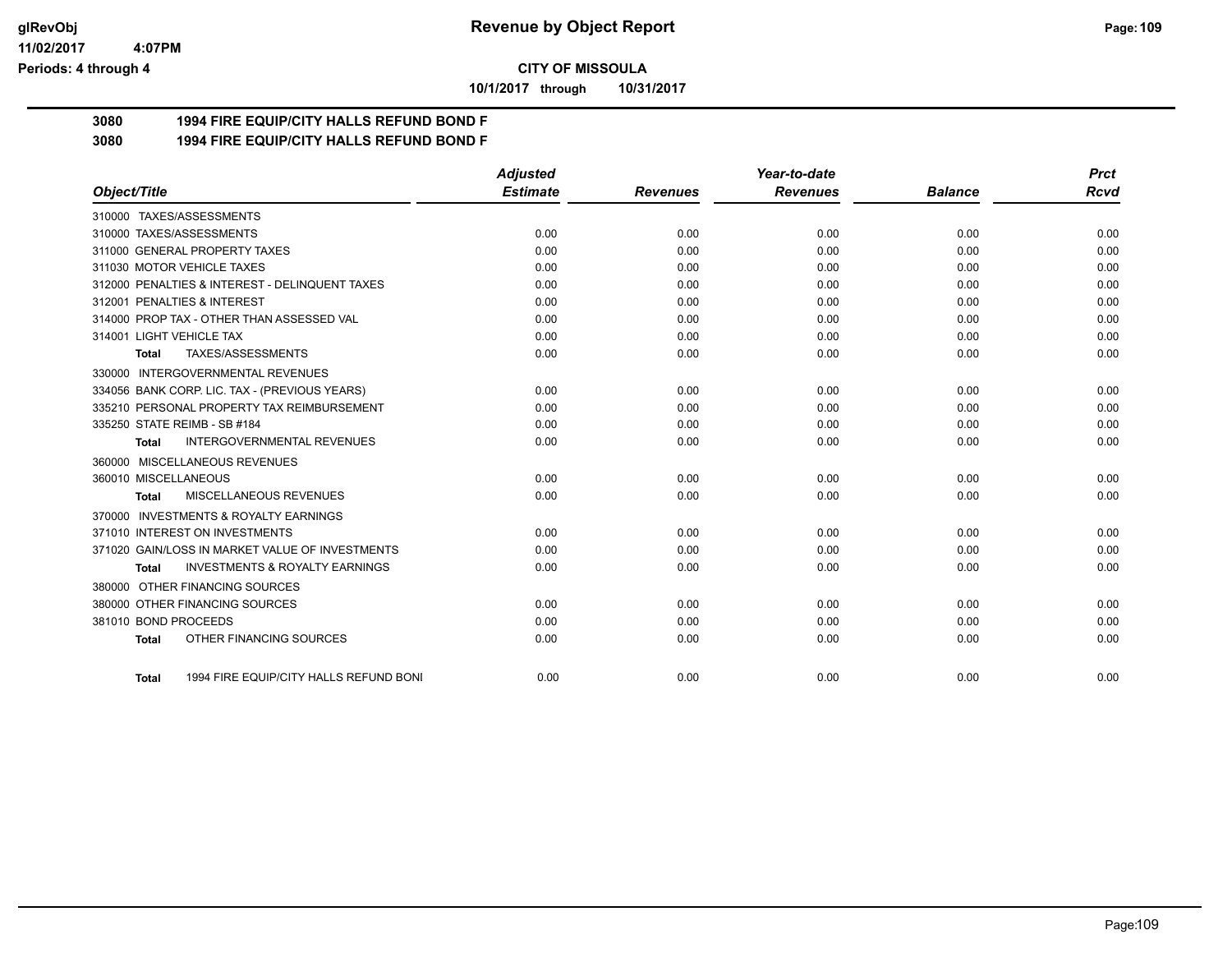**10/1/2017 through 10/31/2017**

#### **3080 1994 FIRE EQUIP/CITY HALLS REFUND BOND F**

|                                                           | <b>Adjusted</b> |                 | Year-to-date    |                | <b>Prct</b> |
|-----------------------------------------------------------|-----------------|-----------------|-----------------|----------------|-------------|
| Object/Title                                              | <b>Estimate</b> | <b>Revenues</b> | <b>Revenues</b> | <b>Balance</b> | <b>Rcvd</b> |
| 310000 TAXES/ASSESSMENTS                                  |                 |                 |                 |                |             |
| 310000 TAXES/ASSESSMENTS                                  | 0.00            | 0.00            | 0.00            | 0.00           | 0.00        |
| 311000 GENERAL PROPERTY TAXES                             | 0.00            | 0.00            | 0.00            | 0.00           | 0.00        |
| 311030 MOTOR VEHICLE TAXES                                | 0.00            | 0.00            | 0.00            | 0.00           | 0.00        |
| 312000 PENALTIES & INTEREST - DELINQUENT TAXES            | 0.00            | 0.00            | 0.00            | 0.00           | 0.00        |
| 312001 PENALTIES & INTEREST                               | 0.00            | 0.00            | 0.00            | 0.00           | 0.00        |
| 314000 PROP TAX - OTHER THAN ASSESSED VAL                 | 0.00            | 0.00            | 0.00            | 0.00           | 0.00        |
| 314001 LIGHT VEHICLE TAX                                  | 0.00            | 0.00            | 0.00            | 0.00           | 0.00        |
| TAXES/ASSESSMENTS<br><b>Total</b>                         | 0.00            | 0.00            | 0.00            | 0.00           | 0.00        |
| 330000 INTERGOVERNMENTAL REVENUES                         |                 |                 |                 |                |             |
| 334056 BANK CORP. LIC. TAX - (PREVIOUS YEARS)             | 0.00            | 0.00            | 0.00            | 0.00           | 0.00        |
| 335210 PERSONAL PROPERTY TAX REIMBURSEMENT                | 0.00            | 0.00            | 0.00            | 0.00           | 0.00        |
| 335250 STATE REIMB - SB #184                              | 0.00            | 0.00            | 0.00            | 0.00           | 0.00        |
| INTERGOVERNMENTAL REVENUES<br><b>Total</b>                | 0.00            | 0.00            | 0.00            | 0.00           | 0.00        |
| 360000 MISCELLANEOUS REVENUES                             |                 |                 |                 |                |             |
| 360010 MISCELLANEOUS                                      | 0.00            | 0.00            | 0.00            | 0.00           | 0.00        |
| <b>MISCELLANEOUS REVENUES</b><br><b>Total</b>             | 0.00            | 0.00            | 0.00            | 0.00           | 0.00        |
| 370000 INVESTMENTS & ROYALTY EARNINGS                     |                 |                 |                 |                |             |
| 371010 INTEREST ON INVESTMENTS                            | 0.00            | 0.00            | 0.00            | 0.00           | 0.00        |
| 371020 GAIN/LOSS IN MARKET VALUE OF INVESTMENT            | 0.00            | 0.00            | 0.00            | 0.00           | 0.00        |
| <b>INVESTMENTS &amp; ROYALTY EARNINGS</b><br><b>Total</b> | 0.00            | 0.00            | 0.00            | 0.00           | 0.00        |
| 380000 OTHER FINANCING SOURCES                            |                 |                 |                 |                |             |
| 380000 OTHER FINANCING SOURCES                            | 0.00            | 0.00            | 0.00            | 0.00           | 0.00        |
| 381010 BOND PROCEEDS                                      | 0.00            | 0.00            | 0.00            | 0.00           | 0.00        |
| OTHER FINANCING SOURCES<br><b>Total</b>                   | 0.00            | 0.00            | 0.00            | 0.00           | 0.00        |
| 1994 FIRE EQUIP/CITY HALLS REFUND BON<br>Total            | 0.00            | 0.00            | 0.00            | 0.00           | 0.00        |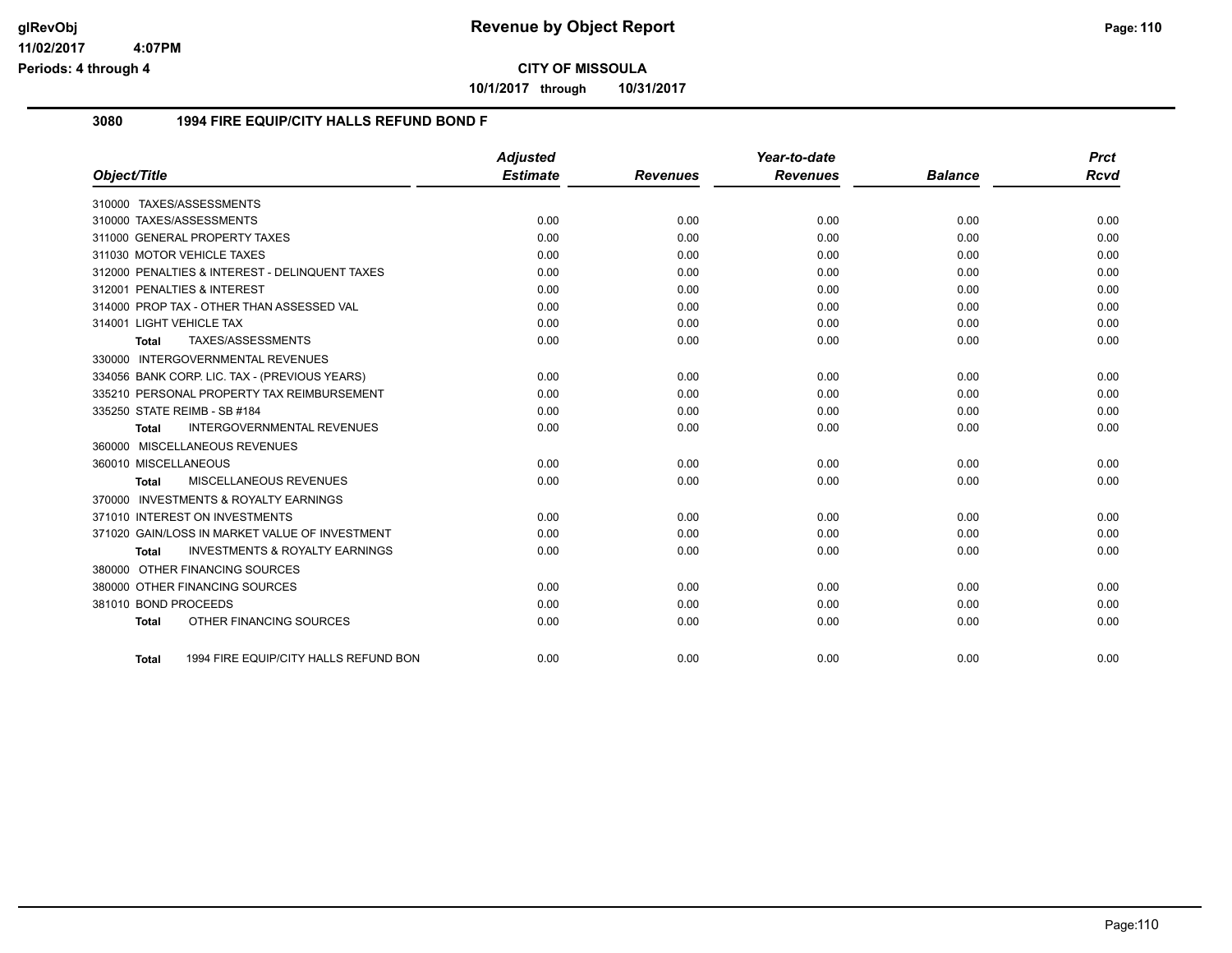**10/1/2017 through 10/31/2017**

#### **3085 1993 FIRE STATION G O BOND FUND**

**3085 1993 FIRE STATION G O BOND FUND**

|                                                           | <b>Adjusted</b> |                 | Year-to-date    |                | <b>Prct</b> |
|-----------------------------------------------------------|-----------------|-----------------|-----------------|----------------|-------------|
| Object/Title                                              | <b>Estimate</b> | <b>Revenues</b> | <b>Revenues</b> | <b>Balance</b> | <b>Rcvd</b> |
| 310000 TAXES/ASSESSMENTS                                  |                 |                 |                 |                |             |
| 310000 TAXES/ASSESSMENTS                                  | 0.00            | 0.00            | 0.00            | 0.00           | 0.00        |
| 311000 GENERAL PROPERTY TAXES                             | 0.00            | 0.00            | 0.00            | 0.00           | 0.00        |
| 311030 MOTOR VEHICLE TAXES                                | 0.00            | 0.00            | 0.00            | 0.00           | 0.00        |
| 312000 PENALTIES & INTEREST - DELINQUENT TAXES            | 0.00            | 0.00            | 0.00            | 0.00           | 0.00        |
| 312001 PENALTIES & INTEREST                               | 0.00            | 0.00            | 0.00            | 0.00           | 0.00        |
| 314000 PROP TAX - OTHER THAN ASSESSED VAL                 | 0.00            | 0.00            | 0.00            | 0.00           | 0.00        |
| 314001 LIGHT VEHICLE TAX                                  | 0.00            | 0.00            | 0.00            | 0.00           | 0.00        |
| TAXES/ASSESSMENTS<br><b>Total</b>                         | 0.00            | 0.00            | 0.00            | 0.00           | 0.00        |
| <b>INTERGOVERNMENTAL REVENUES</b><br>330000               |                 |                 |                 |                |             |
| 334056 BANK CORP. LIC. TAX - (PREVIOUS YEARS)             | 0.00            | 0.00            | 0.00            | 0.00           | 0.00        |
| 335210 PERSONAL PROPERTY TAX REIMBURSEMENT                | 0.00            | 0.00            | 0.00            | 0.00           | 0.00        |
| 335250 STATE REIMB - SB #184                              | 0.00            | 0.00            | 0.00            | 0.00           | 0.00        |
| <b>INTERGOVERNMENTAL REVENUES</b><br><b>Total</b>         | 0.00            | 0.00            | 0.00            | 0.00           | 0.00        |
| MISCELLANEOUS REVENUES<br>360000                          |                 |                 |                 |                |             |
| 360010 MISCELLANEOUS                                      | 0.00            | 0.00            | 0.00            | 0.00           | 0.00        |
| MISCELLANEOUS REVENUES<br>Total                           | 0.00            | 0.00            | 0.00            | 0.00           | 0.00        |
| <b>INVESTMENTS &amp; ROYALTY EARNINGS</b><br>370000       |                 |                 |                 |                |             |
| 371010 INTEREST ON INVESTMENTS                            | 0.00            | 0.00            | 0.00            | 0.00           | 0.00        |
| 371020 GAIN/LOSS IN MARKET VALUE OF INVESTMENTS           | 0.00            | 0.00            | 0.00            | 0.00           | 0.00        |
| <b>INVESTMENTS &amp; ROYALTY EARNINGS</b><br><b>Total</b> | 0.00            | 0.00            | 0.00            | 0.00           | 0.00        |
| 1993 FIRE STATION G O BOND FUND<br><b>Total</b>           | 0.00            | 0.00            | 0.00            | 0.00           | 0.00        |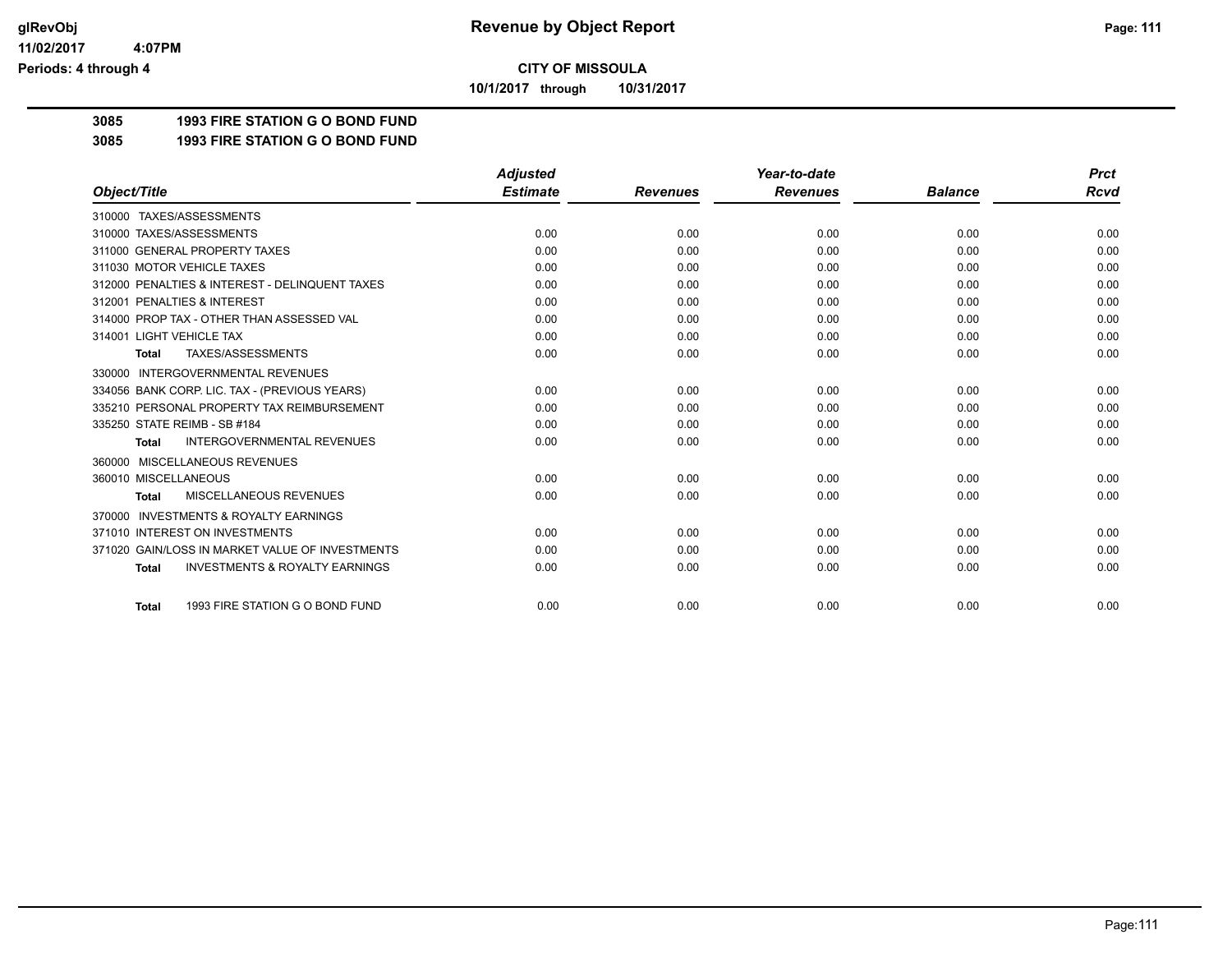**10/1/2017 through 10/31/2017**

#### **3085 1993 FIRE STATION G O BOND FUND**

|                                                           | <b>Adjusted</b> |                 | Year-to-date    |                | <b>Prct</b> |
|-----------------------------------------------------------|-----------------|-----------------|-----------------|----------------|-------------|
| Object/Title                                              | <b>Estimate</b> | <b>Revenues</b> | <b>Revenues</b> | <b>Balance</b> | Rcvd        |
| 310000 TAXES/ASSESSMENTS                                  |                 |                 |                 |                |             |
| 310000 TAXES/ASSESSMENTS                                  | 0.00            | 0.00            | 0.00            | 0.00           | 0.00        |
| 311000 GENERAL PROPERTY TAXES                             | 0.00            | 0.00            | 0.00            | 0.00           | 0.00        |
| 311030 MOTOR VEHICLE TAXES                                | 0.00            | 0.00            | 0.00            | 0.00           | 0.00        |
| 312000 PENALTIES & INTEREST - DELINQUENT TAXES            | 0.00            | 0.00            | 0.00            | 0.00           | 0.00        |
| 312001 PENALTIES & INTEREST                               | 0.00            | 0.00            | 0.00            | 0.00           | 0.00        |
| 314000 PROP TAX - OTHER THAN ASSESSED VAL                 | 0.00            | 0.00            | 0.00            | 0.00           | 0.00        |
| 314001 LIGHT VEHICLE TAX                                  | 0.00            | 0.00            | 0.00            | 0.00           | 0.00        |
| TAXES/ASSESSMENTS<br><b>Total</b>                         | 0.00            | 0.00            | 0.00            | 0.00           | 0.00        |
| 330000 INTERGOVERNMENTAL REVENUES                         |                 |                 |                 |                |             |
| 334056 BANK CORP. LIC. TAX - (PREVIOUS YEARS)             | 0.00            | 0.00            | 0.00            | 0.00           | 0.00        |
| 335210 PERSONAL PROPERTY TAX REIMBURSEMENT                | 0.00            | 0.00            | 0.00            | 0.00           | 0.00        |
| 335250 STATE REIMB - SB #184                              | 0.00            | 0.00            | 0.00            | 0.00           | 0.00        |
| INTERGOVERNMENTAL REVENUES<br><b>Total</b>                | 0.00            | 0.00            | 0.00            | 0.00           | 0.00        |
| 360000 MISCELLANEOUS REVENUES                             |                 |                 |                 |                |             |
| 360010 MISCELLANEOUS                                      | 0.00            | 0.00            | 0.00            | 0.00           | 0.00        |
| MISCELLANEOUS REVENUES<br><b>Total</b>                    | 0.00            | 0.00            | 0.00            | 0.00           | 0.00        |
| 370000 INVESTMENTS & ROYALTY EARNINGS                     |                 |                 |                 |                |             |
| 371010 INTEREST ON INVESTMENTS                            | 0.00            | 0.00            | 0.00            | 0.00           | 0.00        |
| 371020 GAIN/LOSS IN MARKET VALUE OF INVESTMENT            | 0.00            | 0.00            | 0.00            | 0.00           | 0.00        |
| <b>INVESTMENTS &amp; ROYALTY EARNINGS</b><br><b>Total</b> | 0.00            | 0.00            | 0.00            | 0.00           | 0.00        |
| 1993 FIRE STATION G O BOND FUND<br><b>Total</b>           | 0.00            | 0.00            | 0.00            | 0.00           | 0.00        |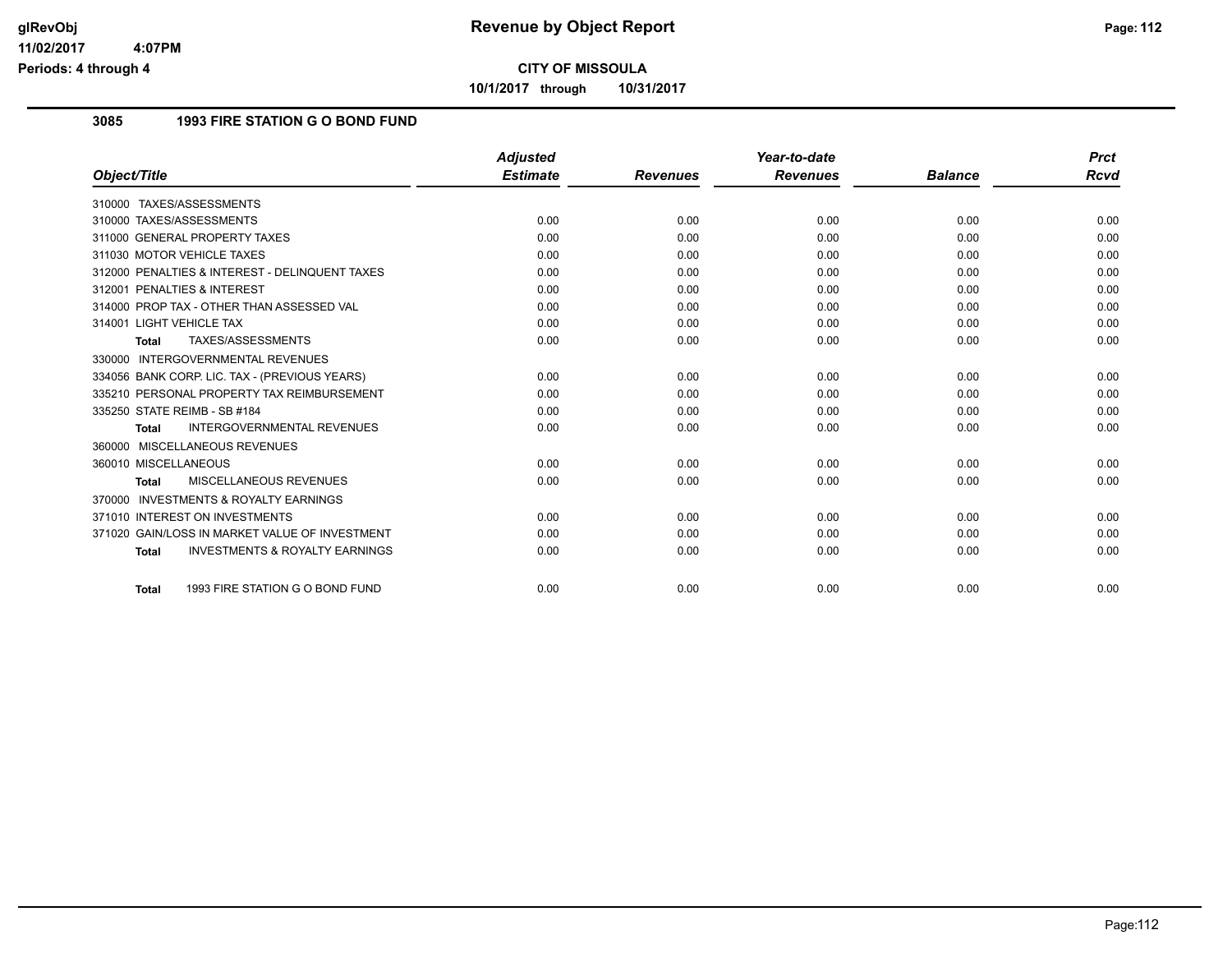**10/1/2017 through 10/31/2017**

**3090 2004 AQUATICS BOND**

**3090 2004 AQUATICS BOND**

|                                                           | <b>Adjusted</b> |                 | Year-to-date    |                | <b>Prct</b> |
|-----------------------------------------------------------|-----------------|-----------------|-----------------|----------------|-------------|
| Object/Title                                              | <b>Estimate</b> | <b>Revenues</b> | <b>Revenues</b> | <b>Balance</b> | <b>Rcvd</b> |
| 310000 TAXES/ASSESSMENTS                                  |                 |                 |                 |                |             |
| 310000 TAXES/ASSESSMENTS                                  | 0.00            | 0.00            | 0.00            | 0.00           | 0.00        |
| 311000 GENERAL PROPERTY TAXES                             | 0.00            | 0.00            | 0.00            | 0.00           | 0.00        |
| 311030 MOTOR VEHICLE TAXES                                | 0.00            | 0.00            | 0.00            | 0.00           | 0.00        |
| 312000 PENALTIES & INTEREST - DELINQUENT TAXES            | 0.00            | 0.00            | 0.00            | 0.00           | 0.00        |
| 312001 PENALTIES & INTEREST                               | 0.00            | 0.00            | 0.00            | 0.00           | 0.00        |
| 314000 PROP TAX - OTHER THAN ASSESSED VAL                 | 0.00            | 0.00            | 0.00            | 0.00           | 0.00        |
| 314001 LIGHT VEHICLE TAX                                  | 0.00            | 0.00            | 0.00            | 0.00           | 0.00        |
| TAXES/ASSESSMENTS<br><b>Total</b>                         | 0.00            | 0.00            | 0.00            | 0.00           | 0.00        |
| 330000 INTERGOVERNMENTAL REVENUES                         |                 |                 |                 |                |             |
| 334056 BANK CORP. LIC. TAX - (PREVIOUS YEARS)             | 0.00            | 0.00            | 0.00            | 0.00           | 0.00        |
| 335210 PERSONAL PROPERTY TAX REIMBURSEMENT                | 0.00            | 0.00            | 0.00            | 0.00           | 0.00        |
| 335250 STATE REIMB - SB #184                              | 0.00            | 0.00            | 0.00            | 0.00           | 0.00        |
| <b>INTERGOVERNMENTAL REVENUES</b><br><b>Total</b>         | 0.00            | 0.00            | 0.00            | 0.00           | 0.00        |
| MISCELLANEOUS REVENUES<br>360000                          |                 |                 |                 |                |             |
| 360010 MISCELLANEOUS                                      | 0.00            | 0.00            | 0.00            | 0.00           | 0.00        |
| MISCELLANEOUS REVENUES<br><b>Total</b>                    | 0.00            | 0.00            | 0.00            | 0.00           | 0.00        |
| <b>INVESTMENTS &amp; ROYALTY EARNINGS</b><br>370000       |                 |                 |                 |                |             |
| 371010 INTEREST ON INVESTMENTS                            | 0.00            | 0.00            | 0.00            | 0.00           | 0.00        |
| 371020 GAIN/LOSS IN MARKET VALUE OF INVESTMENTS           | 0.00            | 0.00            | 0.00            | 0.00           | 0.00        |
| <b>INVESTMENTS &amp; ROYALTY EARNINGS</b><br><b>Total</b> | 0.00            | 0.00            | 0.00            | 0.00           | 0.00        |
| 380000 OTHER FINANCING SOURCES                            |                 |                 |                 |                |             |
| 383043 TRANSFERS FROM IMPACT FEES                         | 0.00            | 0.00            | 0.00            | 0.00           | 0.00        |
| OTHER FINANCING SOURCES<br><b>Total</b>                   | 0.00            | 0.00            | 0.00            | 0.00           | 0.00        |
| 2004 AQUATICS BOND                                        | 0.00            | 0.00            | 0.00            | 0.00           | 0.00        |
| <b>Total</b>                                              |                 |                 |                 |                |             |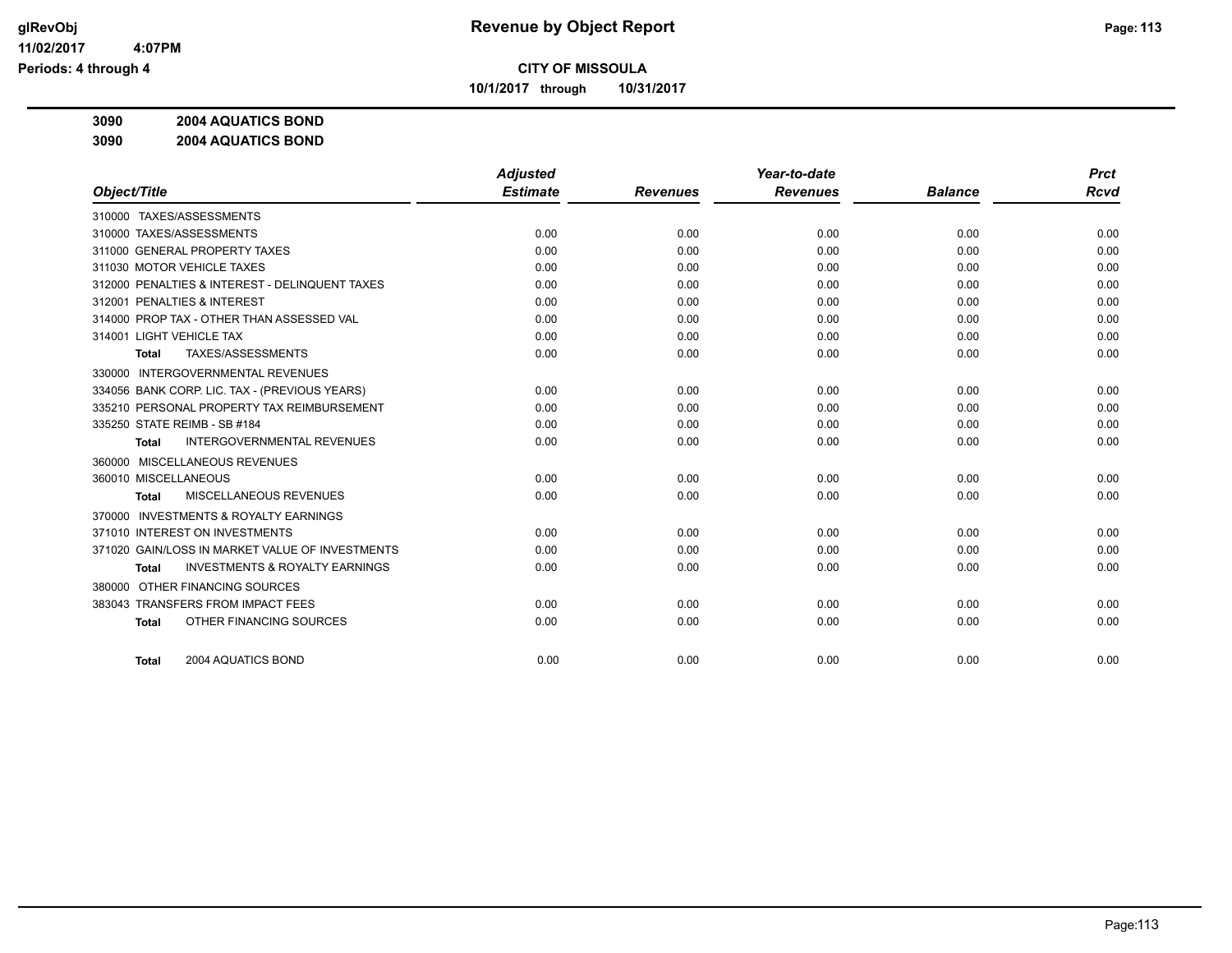**10/1/2017 through 10/31/2017**

#### **3090 2004 AQUATICS BOND**

|                                                           | <b>Adjusted</b> |                 | Year-to-date    |                | <b>Prct</b> |
|-----------------------------------------------------------|-----------------|-----------------|-----------------|----------------|-------------|
| Object/Title                                              | <b>Estimate</b> | <b>Revenues</b> | <b>Revenues</b> | <b>Balance</b> | <b>Rcvd</b> |
| 310000 TAXES/ASSESSMENTS                                  |                 |                 |                 |                |             |
| 310000 TAXES/ASSESSMENTS                                  | 0.00            | 0.00            | 0.00            | 0.00           | 0.00        |
| 311000 GENERAL PROPERTY TAXES                             | 0.00            | 0.00            | 0.00            | 0.00           | 0.00        |
| 311030 MOTOR VEHICLE TAXES                                | 0.00            | 0.00            | 0.00            | 0.00           | 0.00        |
| 312000 PENALTIES & INTEREST - DELINQUENT TAXES            | 0.00            | 0.00            | 0.00            | 0.00           | 0.00        |
| 312001 PENALTIES & INTEREST                               | 0.00            | 0.00            | 0.00            | 0.00           | 0.00        |
| 314000 PROP TAX - OTHER THAN ASSESSED VAL                 | 0.00            | 0.00            | 0.00            | 0.00           | 0.00        |
| 314001 LIGHT VEHICLE TAX                                  | 0.00            | 0.00            | 0.00            | 0.00           | 0.00        |
| TAXES/ASSESSMENTS<br><b>Total</b>                         | 0.00            | 0.00            | 0.00            | 0.00           | 0.00        |
| 330000 INTERGOVERNMENTAL REVENUES                         |                 |                 |                 |                |             |
| 334056 BANK CORP. LIC. TAX - (PREVIOUS YEARS)             | 0.00            | 0.00            | 0.00            | 0.00           | 0.00        |
| 335210 PERSONAL PROPERTY TAX REIMBURSEMENT                | 0.00            | 0.00            | 0.00            | 0.00           | 0.00        |
| 335250 STATE REIMB - SB #184                              | 0.00            | 0.00            | 0.00            | 0.00           | 0.00        |
| <b>INTERGOVERNMENTAL REVENUES</b><br><b>Total</b>         | 0.00            | 0.00            | 0.00            | 0.00           | 0.00        |
| 360000 MISCELLANEOUS REVENUES                             |                 |                 |                 |                |             |
| 360010 MISCELLANEOUS                                      | 0.00            | 0.00            | 0.00            | 0.00           | 0.00        |
| MISCELLANEOUS REVENUES<br>Total                           | 0.00            | 0.00            | 0.00            | 0.00           | 0.00        |
| 370000 INVESTMENTS & ROYALTY EARNINGS                     |                 |                 |                 |                |             |
| 371010 INTEREST ON INVESTMENTS                            | 0.00            | 0.00            | 0.00            | 0.00           | 0.00        |
| 371020 GAIN/LOSS IN MARKET VALUE OF INVESTMENT            | 0.00            | 0.00            | 0.00            | 0.00           | 0.00        |
| <b>INVESTMENTS &amp; ROYALTY EARNINGS</b><br><b>Total</b> | 0.00            | 0.00            | 0.00            | 0.00           | 0.00        |
| 380000 OTHER FINANCING SOURCES                            |                 |                 |                 |                |             |
| 383043 TRANSFERS FROM IMPACT FEES                         | 0.00            | 0.00            | 0.00            | 0.00           | 0.00        |
| OTHER FINANCING SOURCES<br><b>Total</b>                   | 0.00            | 0.00            | 0.00            | 0.00           | 0.00        |
| 2004 AQUATICS BOND<br><b>Total</b>                        | 0.00            | 0.00            | 0.00            | 0.00           | 0.00        |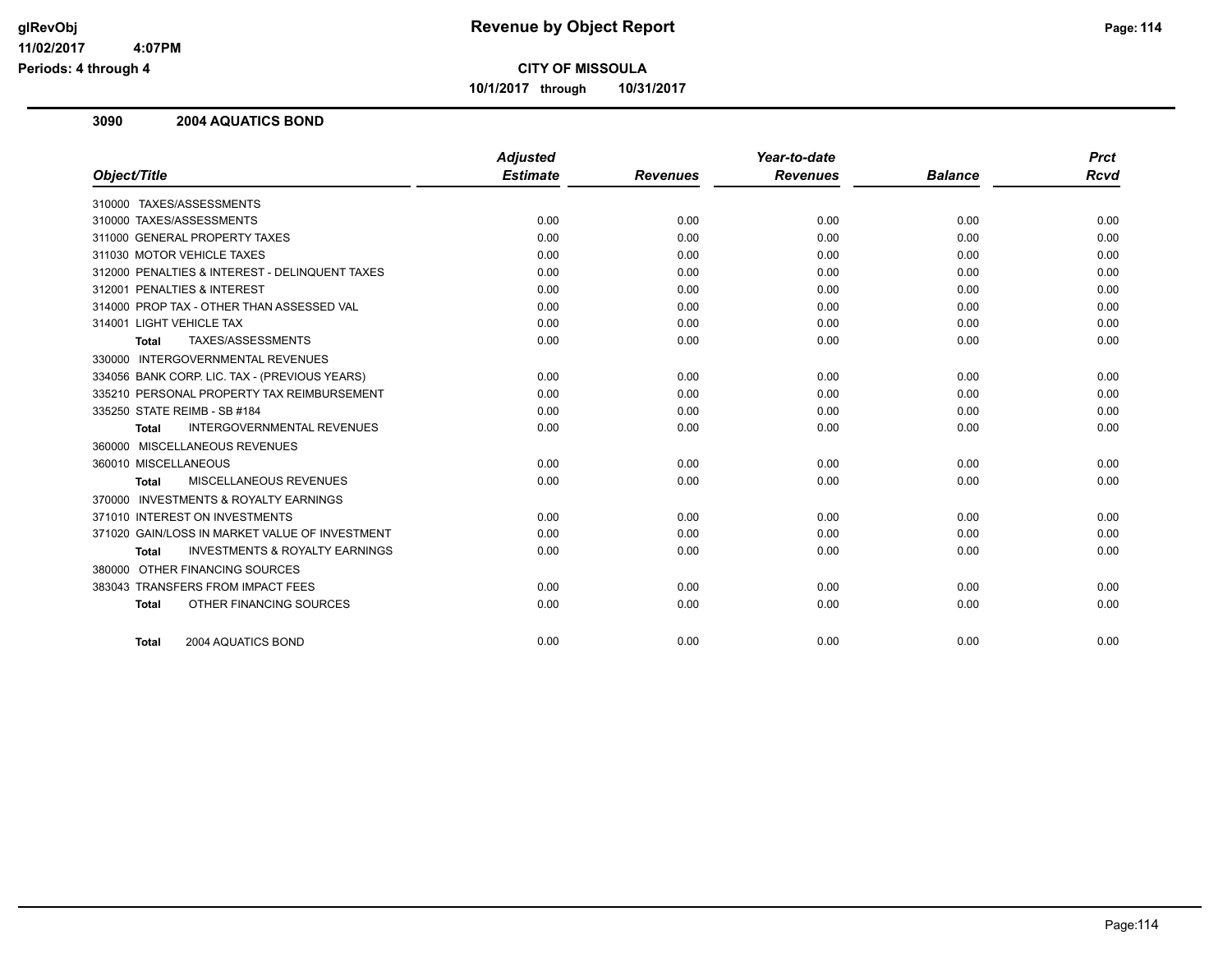**10/1/2017 through 10/31/2017**

# **3091 SERIES 2012A AQUATICS REFUNDING BOND**

**3091 SERIES 2012A AQUATICS REFUNDING BOND**

|                                                           | <b>Adjusted</b> |                 | Year-to-date    |                | <b>Prct</b> |
|-----------------------------------------------------------|-----------------|-----------------|-----------------|----------------|-------------|
| Object/Title                                              | <b>Estimate</b> | <b>Revenues</b> | <b>Revenues</b> | <b>Balance</b> | Rcvd        |
| TAXES/ASSESSMENTS<br>310000                               |                 |                 |                 |                |             |
| 310000 TAXES/ASSESSMENTS                                  | 0.00            | 0.00            | 0.00            | 0.00           | 0.00        |
| 311000 GENERAL PROPERTY TAXES                             | 591,848.00      | 209.96          | 209.96          | 591,638.04     | 0.04        |
| 312000 PENALTIES & INTEREST - DELINQUENT TAXES            | 0.00            | 0.00            | 0.00            | 0.00           | 0.00        |
| 312001 PENALTIES & INTEREST                               | 0.00            | 11.51           | 11.51           | $-11.51$       | 0.00        |
| 314000 PROP TAX - OTHER THAN ASSESSED VAL                 | 0.00            | 0.00            | 0.00            | 0.00           | 0.00        |
| TAXES/ASSESSMENTS<br><b>Total</b>                         | 591,848.00      | 221.47          | 221.47          | 591,626.53     | 0.04        |
| MISCELLANEOUS REVENUES<br>360000                          |                 |                 |                 |                |             |
| 360010 MISCELLANEOUS                                      | 6,730.00        | 0.00            | 0.00            | 6,730.00       | 0.00        |
| MISCELLANEOUS REVENUES<br><b>Total</b>                    | 6,730.00        | 0.00            | 0.00            | 6,730.00       | 0.00        |
| <b>INVESTMENTS &amp; ROYALTY EARNINGS</b><br>370000       |                 |                 |                 |                |             |
| 371010 INTEREST ON INVESTMENTS                            | 0.00            | 0.00            | 0.00            | 0.00           | 0.00        |
| 371020 GAIN/LOSS IN MARKET VALUE OF INVESTMENTS           | 0.00            | 0.00            | 0.00            | 0.00           | 0.00        |
| <b>INVESTMENTS &amp; ROYALTY EARNINGS</b><br><b>Total</b> | 0.00            | 0.00            | 0.00            | 0.00           | 0.00        |
| OTHER FINANCING SOURCES<br>380000                         |                 |                 |                 |                |             |
| 381010 BOND PROCEEDS                                      | 0.00            | 0.00            | 0.00            | 0.00           | 0.00        |
| OTHER FINANCING SOURCES<br><b>Total</b>                   | 0.00            | 0.00            | 0.00            | 0.00           | 0.00        |
| SERIES 2012A AQUATICS REFUNDING BONI<br><b>Total</b>      | 598,578.00      | 221.47          | 221.47          | 598,356.53     | 0.04        |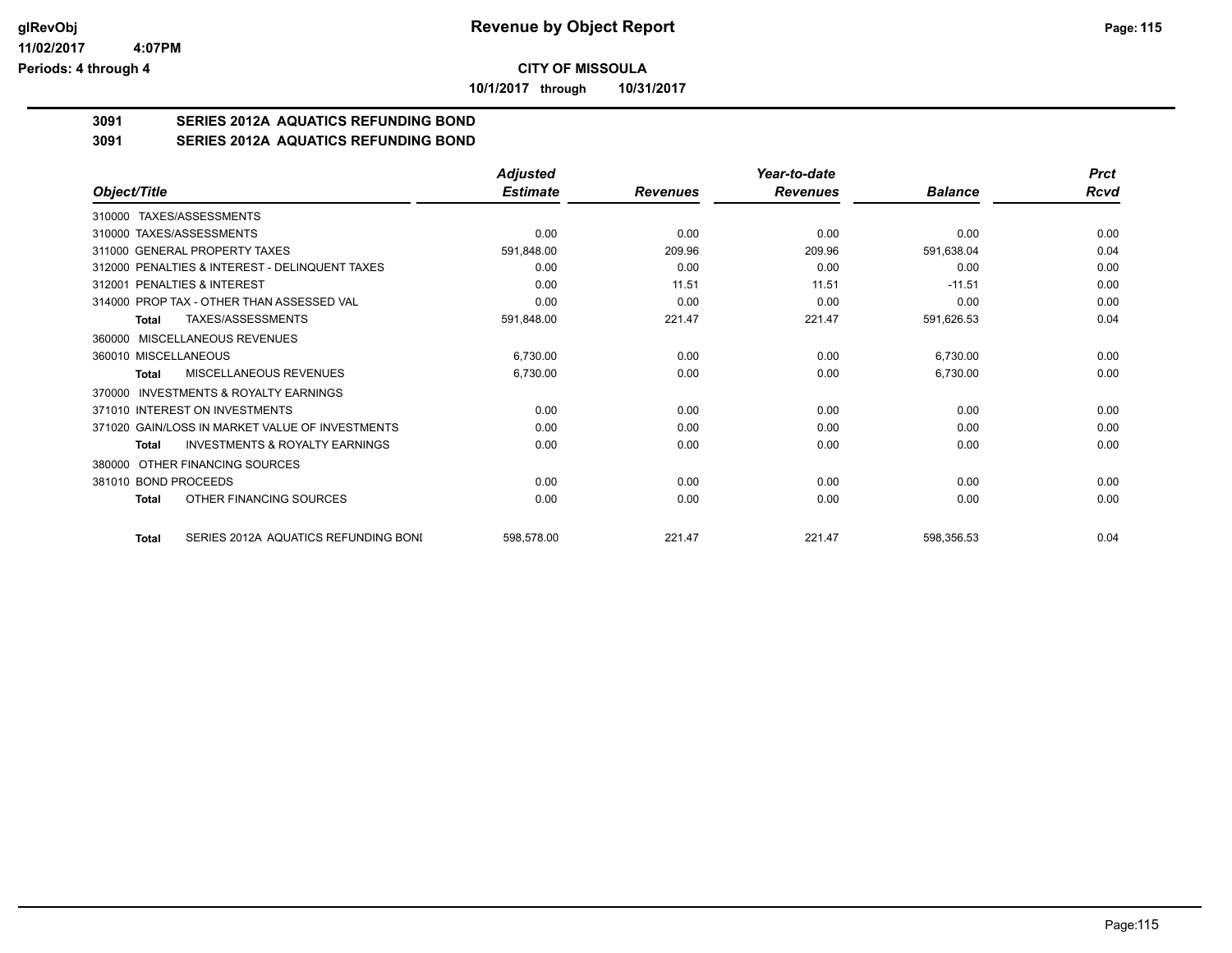**10/1/2017 through 10/31/2017**

#### **3091 SERIES 2012A AQUATICS REFUNDING BOND**

|                                                           | <b>Adjusted</b> |                 | Year-to-date    |                | <b>Prct</b> |
|-----------------------------------------------------------|-----------------|-----------------|-----------------|----------------|-------------|
| Object/Title                                              | <b>Estimate</b> | <b>Revenues</b> | <b>Revenues</b> | <b>Balance</b> | Rcvd        |
| 310000 TAXES/ASSESSMENTS                                  |                 |                 |                 |                |             |
| 310000 TAXES/ASSESSMENTS                                  | 0.00            | 0.00            | 0.00            | 0.00           | 0.00        |
| 311000 GENERAL PROPERTY TAXES                             | 591,848.00      | 209.96          | 209.96          | 591,638.04     | 0.04        |
| 312000 PENALTIES & INTEREST - DELINQUENT TAXES            | 0.00            | 0.00            | 0.00            | 0.00           | 0.00        |
| 312001 PENALTIES & INTEREST                               | 0.00            | 11.51           | 11.51           | $-11.51$       | 0.00        |
| 314000 PROP TAX - OTHER THAN ASSESSED VAL                 | 0.00            | 0.00            | 0.00            | 0.00           | 0.00        |
| TAXES/ASSESSMENTS<br><b>Total</b>                         | 591,848.00      | 221.47          | 221.47          | 591,626.53     | 0.04        |
| 360000 MISCELLANEOUS REVENUES                             |                 |                 |                 |                |             |
| 360010 MISCELLANEOUS                                      | 6,730.00        | 0.00            | 0.00            | 6,730.00       | 0.00        |
| MISCELLANEOUS REVENUES<br><b>Total</b>                    | 6,730.00        | 0.00            | 0.00            | 6,730.00       | 0.00        |
| <b>INVESTMENTS &amp; ROYALTY EARNINGS</b><br>370000       |                 |                 |                 |                |             |
| 371010 INTEREST ON INVESTMENTS                            | 0.00            | 0.00            | 0.00            | 0.00           | 0.00        |
| 371020 GAIN/LOSS IN MARKET VALUE OF INVESTMENT            | 0.00            | 0.00            | 0.00            | 0.00           | 0.00        |
| <b>INVESTMENTS &amp; ROYALTY EARNINGS</b><br><b>Total</b> | 0.00            | 0.00            | 0.00            | 0.00           | 0.00        |
| 380000 OTHER FINANCING SOURCES                            |                 |                 |                 |                |             |
| 381010 BOND PROCEEDS                                      | 0.00            | 0.00            | 0.00            | 0.00           | 0.00        |
| OTHER FINANCING SOURCES<br><b>Total</b>                   | 0.00            | 0.00            | 0.00            | 0.00           | 0.00        |
| SERIES 2012A AQUATICS REFUNDING BON<br><b>Total</b>       | 598,578.00      | 221.47          | 221.47          | 598,356.53     | 0.04        |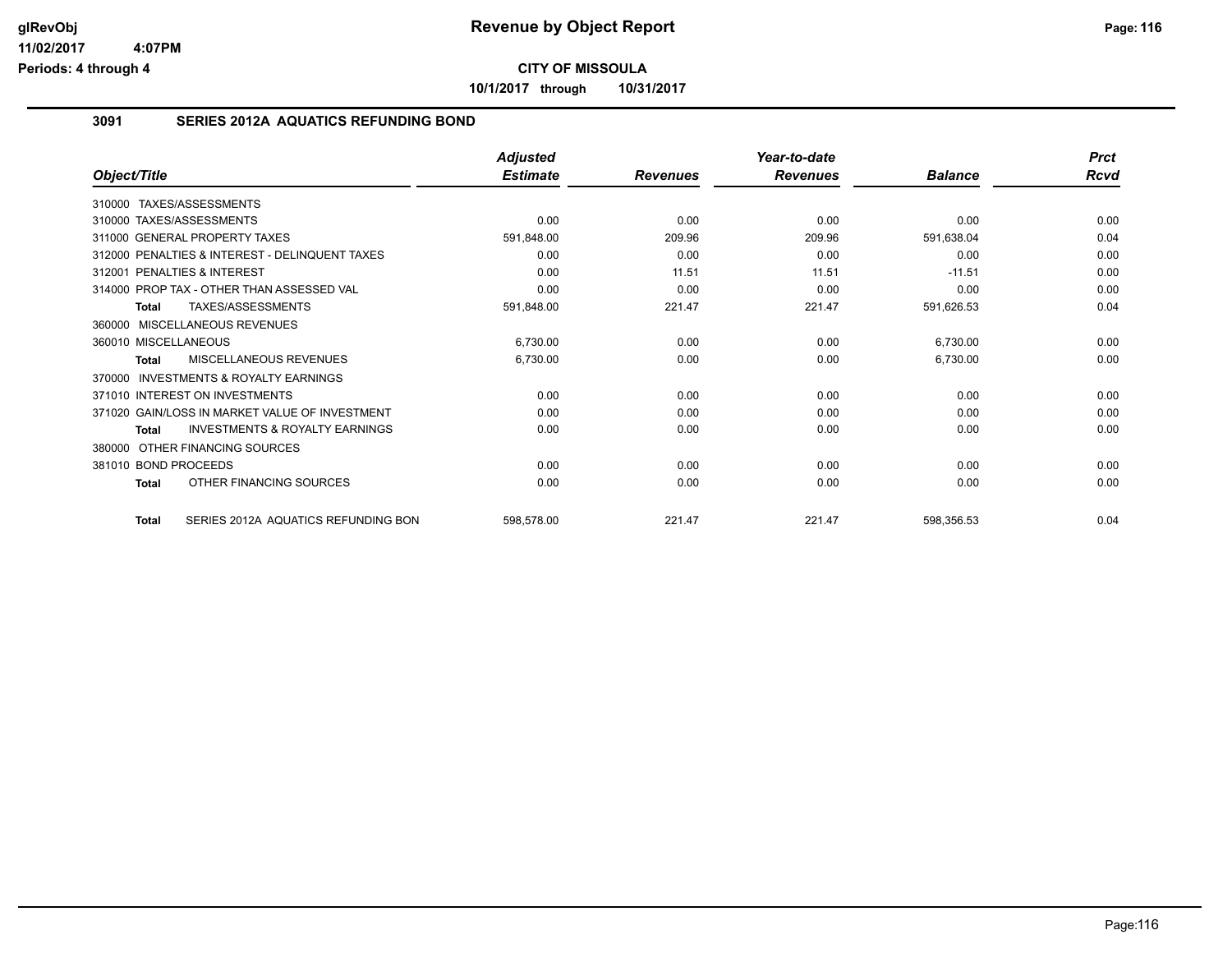**10/1/2017 through 10/31/2017**

#### **3092 Series 2013A GO REFUNDING BONDS**

#### **3092 Series 2013A GO REFUNDING BONDS**

|                                                           | <b>Adjusted</b> |                 | Year-to-date    |                | <b>Prct</b> |
|-----------------------------------------------------------|-----------------|-----------------|-----------------|----------------|-------------|
| Object/Title                                              | <b>Estimate</b> | <b>Revenues</b> | <b>Revenues</b> | <b>Balance</b> | Rcvd        |
| TAXES/ASSESSMENTS<br>310000                               |                 |                 |                 |                |             |
| 310000 TAXES/ASSESSMENTS                                  | 0.00            | 0.00            | 0.00            | 0.00           | 0.00        |
| 311000 GENERAL PROPERTY TAXES                             | 546,780.00      | 237.80          | 237.80          | 546,542.20     | 0.04        |
| 312000 PENALTIES & INTEREST - DELINQUENT TAXES            | 0.00            | 0.00            | 0.00            | 0.00           | 0.00        |
| 312001 PENALTIES & INTEREST                               | 0.00            | 13.15           | 13.15           | $-13.15$       | 0.00        |
| <b>TAXES/ASSESSMENTS</b><br><b>Total</b>                  | 546,780.00      | 250.95          | 250.95          | 546,529.05     | 0.05        |
| MISCELLANEOUS REVENUES<br>360000                          |                 |                 |                 |                |             |
| 360010 MISCELLANEOUS                                      | 186,834.00      | 0.00            | 0.00            | 186,834.00     | 0.00        |
| MISCELLANEOUS REVENUES<br><b>Total</b>                    | 186,834.00      | 0.00            | 0.00            | 186,834.00     | 0.00        |
| <b>INVESTMENTS &amp; ROYALTY EARNINGS</b><br>370000       |                 |                 |                 |                |             |
| 371010 INTEREST ON INVESTMENTS                            | 0.00            | 0.00            | 0.00            | 0.00           | 0.00        |
| 371020 GAIN/LOSS IN MARKET VALUE OF INVESTMENTS           | 0.00            | 0.00            | 0.00            | 0.00           | 0.00        |
| <b>INVESTMENTS &amp; ROYALTY EARNINGS</b><br><b>Total</b> | 0.00            | 0.00            | 0.00            | 0.00           | 0.00        |
| OTHER FINANCING SOURCES<br>380000                         |                 |                 |                 |                |             |
| 381010 BOND PROCEEDS                                      | 0.00            | 0.00            | 0.00            | 0.00           | 0.00        |
| OTHER FINANCING SOURCES<br><b>Total</b>                   | 0.00            | 0.00            | 0.00            | 0.00           | 0.00        |
| Series 2013A GO REFUNDING BONDS<br><b>Total</b>           | 733,614.00      | 250.95          | 250.95          | 733,363.05     | 0.03        |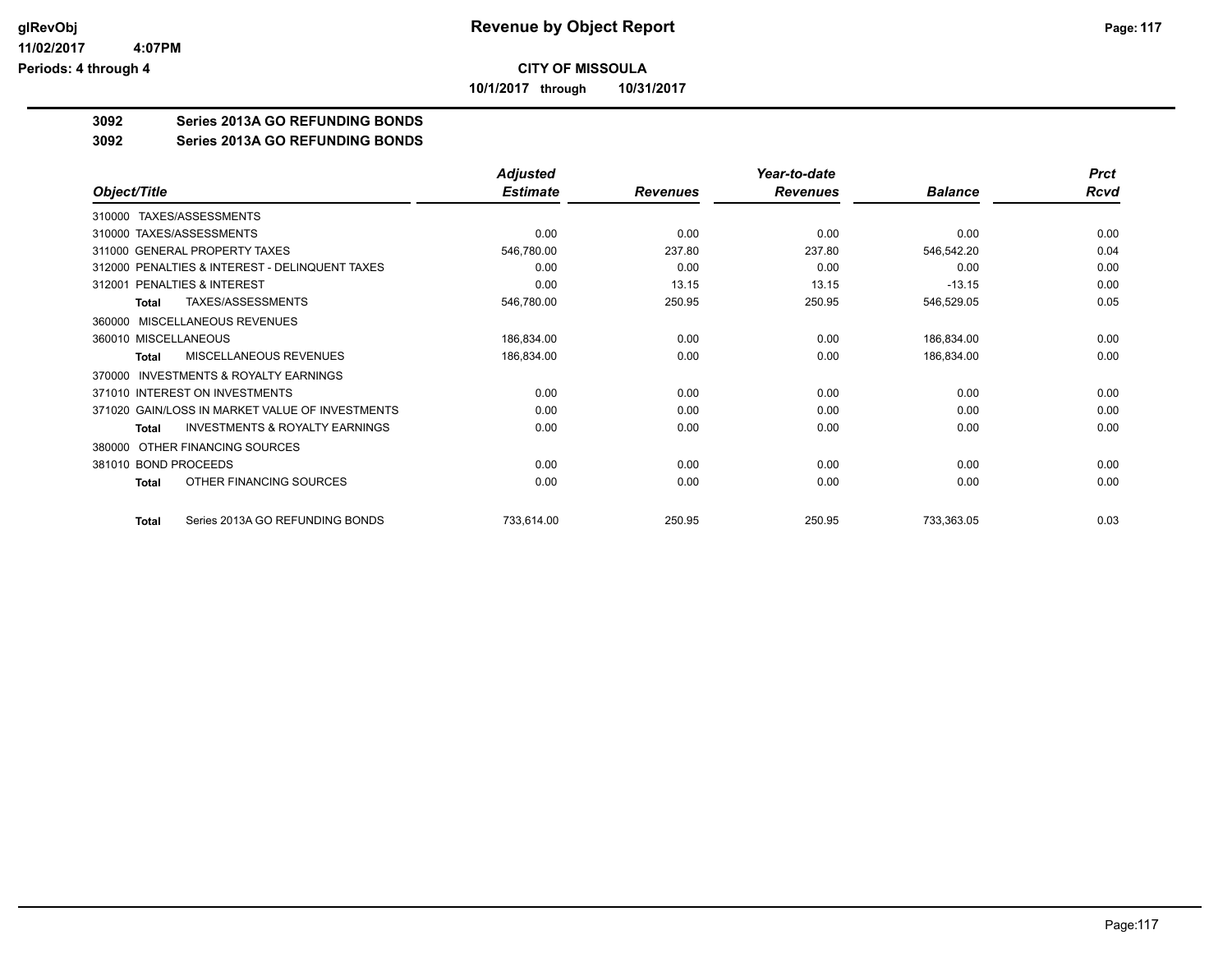**10/1/2017 through 10/31/2017**

#### **3092 Series 2013A GO REFUNDING BONDS**

|                                                     | <b>Adjusted</b> |                 | Year-to-date    |                | <b>Prct</b> |
|-----------------------------------------------------|-----------------|-----------------|-----------------|----------------|-------------|
| Object/Title                                        | <b>Estimate</b> | <b>Revenues</b> | <b>Revenues</b> | <b>Balance</b> | <b>Rcvd</b> |
| TAXES/ASSESSMENTS<br>310000                         |                 |                 |                 |                |             |
| 310000 TAXES/ASSESSMENTS                            | 0.00            | 0.00            | 0.00            | 0.00           | 0.00        |
| 311000 GENERAL PROPERTY TAXES                       | 546,780.00      | 237.80          | 237.80          | 546,542.20     | 0.04        |
| 312000 PENALTIES & INTEREST - DELINQUENT TAXES      | 0.00            | 0.00            | 0.00            | 0.00           | 0.00        |
| 312001 PENALTIES & INTEREST                         | 0.00            | 13.15           | 13.15           | $-13.15$       | 0.00        |
| TAXES/ASSESSMENTS<br>Total                          | 546,780.00      | 250.95          | 250.95          | 546,529.05     | 0.05        |
| 360000 MISCELLANEOUS REVENUES                       |                 |                 |                 |                |             |
| 360010 MISCELLANEOUS                                | 186,834.00      | 0.00            | 0.00            | 186,834.00     | 0.00        |
| MISCELLANEOUS REVENUES<br>Total                     | 186,834.00      | 0.00            | 0.00            | 186,834.00     | 0.00        |
| <b>INVESTMENTS &amp; ROYALTY EARNINGS</b><br>370000 |                 |                 |                 |                |             |
| 371010 INTEREST ON INVESTMENTS                      | 0.00            | 0.00            | 0.00            | 0.00           | 0.00        |
| 371020 GAIN/LOSS IN MARKET VALUE OF INVESTMENT      | 0.00            | 0.00            | 0.00            | 0.00           | 0.00        |
| <b>INVESTMENTS &amp; ROYALTY EARNINGS</b><br>Total  | 0.00            | 0.00            | 0.00            | 0.00           | 0.00        |
| 380000 OTHER FINANCING SOURCES                      |                 |                 |                 |                |             |
| 381010 BOND PROCEEDS                                | 0.00            | 0.00            | 0.00            | 0.00           | 0.00        |
| OTHER FINANCING SOURCES<br>Total                    | 0.00            | 0.00            | 0.00            | 0.00           | 0.00        |
| Series 2013A GO REFUNDING BONDS<br><b>Total</b>     | 733,614.00      | 250.95          | 250.95          | 733,363.05     | 0.03        |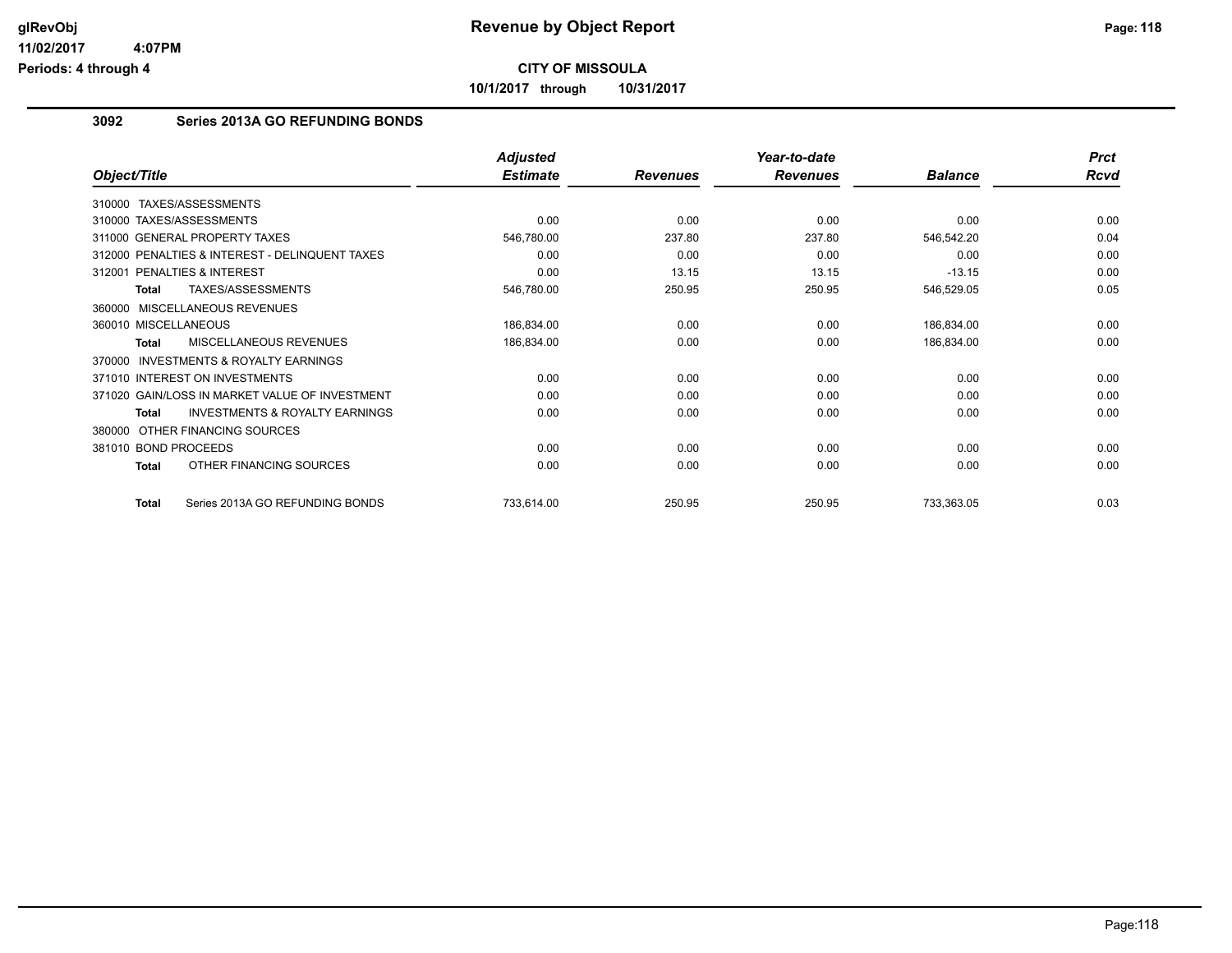**10/1/2017 through 10/31/2017**

# **3095 2004 REFUNDING BONDS DEBT SERVICE**

#### **3095 2004 REFUNDING BONDS DEBT SERVICE**

|                                                    | <b>Adjusted</b> |                 | Year-to-date    |                | <b>Prct</b> |
|----------------------------------------------------|-----------------|-----------------|-----------------|----------------|-------------|
| Object/Title                                       | <b>Estimate</b> | <b>Revenues</b> | <b>Revenues</b> | <b>Balance</b> | <b>Rcvd</b> |
| 310000 TAXES/ASSESSMENTS                           |                 |                 |                 |                |             |
| 310000 TAXES/ASSESSMENTS                           | 0.00            | 0.00            | 0.00            | 0.00           | 0.00        |
| 311000 GENERAL PROPERTY TAXES                      | 0.00            | 0.00            | 0.00            | 0.00           | 0.00        |
| 311030 MOTOR VEHICLE TAXES                         | 0.00            | 0.00            | 0.00            | 0.00           | 0.00        |
| 312000 PENALTIES & INTEREST - DELINQUENT TAXES     | 0.00            | 0.00            | 0.00            | 0.00           | 0.00        |
| 312001 PENALTIES & INTEREST                        | 0.00            | 0.00            | 0.00            | 0.00           | 0.00        |
| 314000 PROP TAX - OTHER THAN ASSESSED VAL          | 0.00            | 0.00            | 0.00            | 0.00           | 0.00        |
| 314001 LIGHT VEHICLE TAX                           | 0.00            | 0.00            | 0.00            | 0.00           | 0.00        |
| TAXES/ASSESSMENTS<br>Total                         | 0.00            | 0.00            | 0.00            | 0.00           | 0.00        |
| 330000 INTERGOVERNMENTAL REVENUES                  |                 |                 |                 |                |             |
| 334056 BANK CORP. LIC. TAX - (PREVIOUS YEARS)      | 0.00            | 0.00            | 0.00            | 0.00           | 0.00        |
| 335210 PERSONAL PROPERTY TAX REIMBURSEMENT         | 0.00            | 0.00            | 0.00            | 0.00           | 0.00        |
| 335250 STATE REIMB - SB #184                       | 0.00            | 0.00            | 0.00            | 0.00           | 0.00        |
| <b>INTERGOVERNMENTAL REVENUES</b><br>Total         | 0.00            | 0.00            | 0.00            | 0.00           | 0.00        |
| 360000 MISCELLANEOUS REVENUES                      |                 |                 |                 |                |             |
| 360010 MISCELLANEOUS                               | 1,498.00        | 0.00            | 0.00            | 1,498.00       | 0.00        |
| <b>MISCELLANEOUS REVENUES</b><br>Total             | 1,498.00        | 0.00            | 0.00            | 1,498.00       | 0.00        |
| 370000 INVESTMENTS & ROYALTY EARNINGS              |                 |                 |                 |                |             |
| 371010 INTEREST ON INVESTMENTS                     | 0.00            | 0.00            | 0.00            | 0.00           | 0.00        |
| 371020 GAIN/LOSS IN MARKET VALUE OF INVESTMENTS    | 0.00            | 0.00            | 0.00            | 0.00           | 0.00        |
| <b>INVESTMENTS &amp; ROYALTY EARNINGS</b><br>Total | 0.00            | 0.00            | 0.00            | 0.00           | 0.00        |
| 380000 OTHER FINANCING SOURCES                     |                 |                 |                 |                |             |
| 380000 OTHER FINANCING SOURCES                     | 0.00            | 0.00            | 0.00            | 0.00           | 0.00        |
| 381009 TRANSFERS IN                                | 0.00            | 0.00            | 0.00            | 0.00           | 0.00        |
| 381010 BOND PROCEEDS                               | 0.00            | 0.00            | 0.00            | 0.00           | 0.00        |
| 383043 TRANSFERS FROM IMPACT FEES                  | 0.00            | 0.00            | 0.00            | 0.00           | 0.00        |
| OTHER FINANCING SOURCES<br><b>Total</b>            | 0.00            | 0.00            | 0.00            | 0.00           | 0.00        |
| 2004 REFUNDING BONDS DEBT SERVICE<br>Total         | 1.498.00        | 0.00            | 0.00            | 1.498.00       | 0.00        |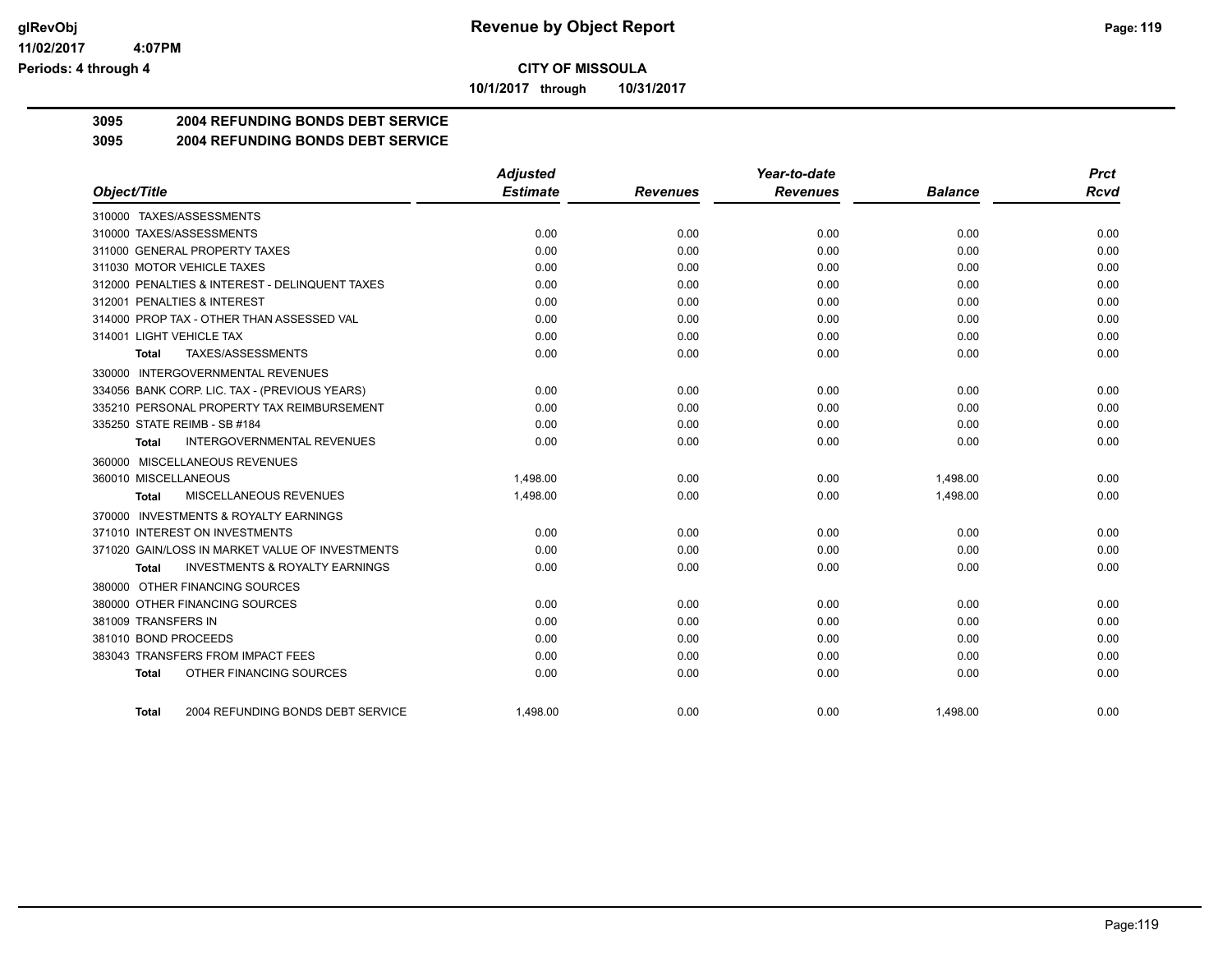**10/1/2017 through 10/31/2017**

#### **3095 2004 REFUNDING BONDS DEBT SERVICE**

|                                                    | <b>Adjusted</b> |                 | Year-to-date    |                | <b>Prct</b> |
|----------------------------------------------------|-----------------|-----------------|-----------------|----------------|-------------|
| Object/Title                                       | <b>Estimate</b> | <b>Revenues</b> | <b>Revenues</b> | <b>Balance</b> | <b>Rcvd</b> |
| 310000 TAXES/ASSESSMENTS                           |                 |                 |                 |                |             |
| 310000 TAXES/ASSESSMENTS                           | 0.00            | 0.00            | 0.00            | 0.00           | 0.00        |
| 311000 GENERAL PROPERTY TAXES                      | 0.00            | 0.00            | 0.00            | 0.00           | 0.00        |
| 311030 MOTOR VEHICLE TAXES                         | 0.00            | 0.00            | 0.00            | 0.00           | 0.00        |
| 312000 PENALTIES & INTEREST - DELINQUENT TAXES     | 0.00            | 0.00            | 0.00            | 0.00           | 0.00        |
| 312001 PENALTIES & INTEREST                        | 0.00            | 0.00            | 0.00            | 0.00           | 0.00        |
| 314000 PROP TAX - OTHER THAN ASSESSED VAL          | 0.00            | 0.00            | 0.00            | 0.00           | 0.00        |
| 314001 LIGHT VEHICLE TAX                           | 0.00            | 0.00            | 0.00            | 0.00           | 0.00        |
| TAXES/ASSESSMENTS<br><b>Total</b>                  | 0.00            | 0.00            | 0.00            | 0.00           | 0.00        |
| 330000 INTERGOVERNMENTAL REVENUES                  |                 |                 |                 |                |             |
| 334056 BANK CORP. LIC. TAX - (PREVIOUS YEARS)      | 0.00            | 0.00            | 0.00            | 0.00           | 0.00        |
| 335210 PERSONAL PROPERTY TAX REIMBURSEMENT         | 0.00            | 0.00            | 0.00            | 0.00           | 0.00        |
| 335250 STATE REIMB - SB #184                       | 0.00            | 0.00            | 0.00            | 0.00           | 0.00        |
| <b>INTERGOVERNMENTAL REVENUES</b><br><b>Total</b>  | 0.00            | 0.00            | 0.00            | 0.00           | 0.00        |
| 360000 MISCELLANEOUS REVENUES                      |                 |                 |                 |                |             |
| 360010 MISCELLANEOUS                               | 1,498.00        | 0.00            | 0.00            | 1,498.00       | 0.00        |
| MISCELLANEOUS REVENUES<br><b>Total</b>             | 1,498.00        | 0.00            | 0.00            | 1,498.00       | 0.00        |
| 370000 INVESTMENTS & ROYALTY EARNINGS              |                 |                 |                 |                |             |
| 371010 INTEREST ON INVESTMENTS                     | 0.00            | 0.00            | 0.00            | 0.00           | 0.00        |
| 371020 GAIN/LOSS IN MARKET VALUE OF INVESTMENT     | 0.00            | 0.00            | 0.00            | 0.00           | 0.00        |
| <b>INVESTMENTS &amp; ROYALTY EARNINGS</b><br>Total | 0.00            | 0.00            | 0.00            | 0.00           | 0.00        |
| 380000 OTHER FINANCING SOURCES                     |                 |                 |                 |                |             |
| 380000 OTHER FINANCING SOURCES                     | 0.00            | 0.00            | 0.00            | 0.00           | 0.00        |
| 381009 TRANSFERS IN                                | 0.00            | 0.00            | 0.00            | 0.00           | 0.00        |
| 381010 BOND PROCEEDS                               | 0.00            | 0.00            | 0.00            | 0.00           | 0.00        |
| 383043 TRANSFERS FROM IMPACT FEES                  | 0.00            | 0.00            | 0.00            | 0.00           | 0.00        |
| OTHER FINANCING SOURCES<br><b>Total</b>            | 0.00            | 0.00            | 0.00            | 0.00           | 0.00        |
|                                                    |                 |                 |                 |                |             |
| 2004 REFUNDING BONDS DEBT SERVICE<br>Total         | 1,498.00        | 0.00            | 0.00            | 1,498.00       | 0.00        |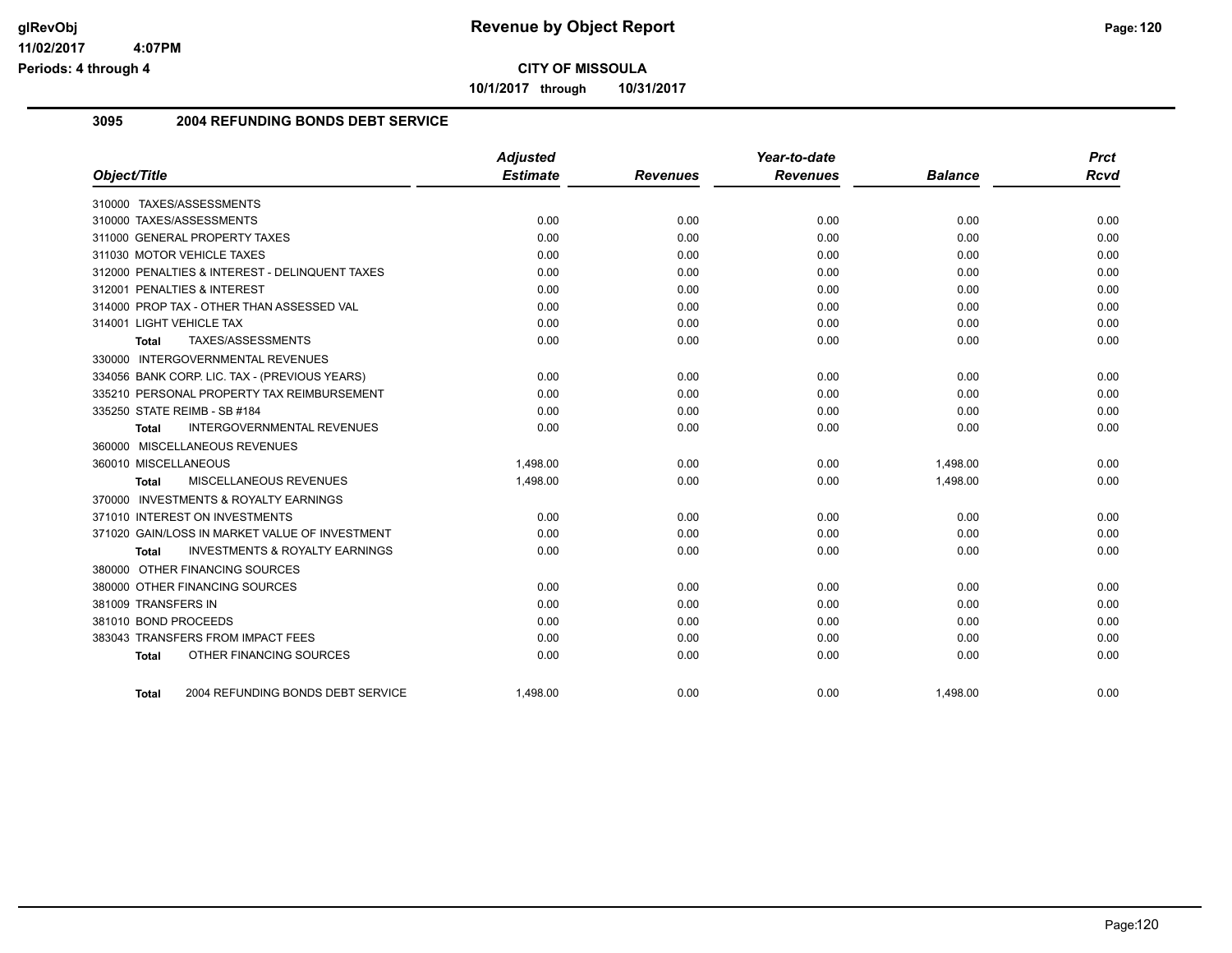**10/1/2017 through 10/31/2017**

#### **3096 NEW FIRE STATION GO BOND**

#### **3096 NEW FIRE STATION GO BOND**

|                                                 | <b>Adjusted</b> |                 | Year-to-date    |                | <b>Prct</b> |
|-------------------------------------------------|-----------------|-----------------|-----------------|----------------|-------------|
|                                                 | <b>Estimate</b> | <b>Revenues</b> | <b>Revenues</b> | <b>Balance</b> | Rcvd        |
| TAXES/ASSESSMENTS                               |                 |                 |                 |                |             |
| 310000 TAXES/ASSESSMENTS                        | 0.00            | 0.00            | 0.00            | 0.00           | 0.00        |
| 311000 GENERAL PROPERTY TAXES                   | 0.00            | 0.00            | 0.00            | 0.00           | 0.00        |
| 311030 MOTOR VEHICLE TAXES                      | 0.00            | 0.00            | 0.00            | 0.00           | 0.00        |
| 312001 PENALTIES & INTEREST                     | 0.00            | 0.00            | 0.00            | 0.00           | 0.00        |
| TAXES/ASSESSMENTS                               | 0.00            | 0.00            | 0.00            | 0.00           | 0.00        |
| MISCELLANEOUS REVENUES                          |                 |                 |                 |                |             |
| 360010 MISCELLANEOUS                            | 154,527.00      | 0.00            | 0.00            | 154,527.00     | 0.00        |
| <b>MISCELLANEOUS REVENUES</b>                   | 154,527.00      | 0.00            | 0.00            | 154,527.00     | 0.00        |
| <b>INVESTMENTS &amp; ROYALTY EARNINGS</b>       |                 |                 |                 |                |             |
| 371010 INTEREST ON INVESTMENTS                  | 0.00            | 0.00            | 0.00            | 0.00           | 0.00        |
| 371020 GAIN/LOSS IN MARKET VALUE OF INVESTMENTS | 0.00            | 0.00            | 0.00            | 0.00           | 0.00        |
| <b>INVESTMENTS &amp; ROYALTY EARNINGS</b>       | 0.00            | 0.00            | 0.00            | 0.00           | 0.00        |
| OTHER FINANCING SOURCES                         |                 |                 |                 |                |             |
| 383000 OPERATING TRANSFERS                      | 0.00            | 0.00            | 0.00            | 0.00           | 0.00        |
| OTHER FINANCING SOURCES                         | 0.00            | 0.00            | 0.00            | 0.00           | 0.00        |
| NEW FIRE STATION GO BOND                        | 154,527.00      | 0.00            | 0.00            | 154,527.00     | 0.00        |
|                                                 |                 |                 |                 |                |             |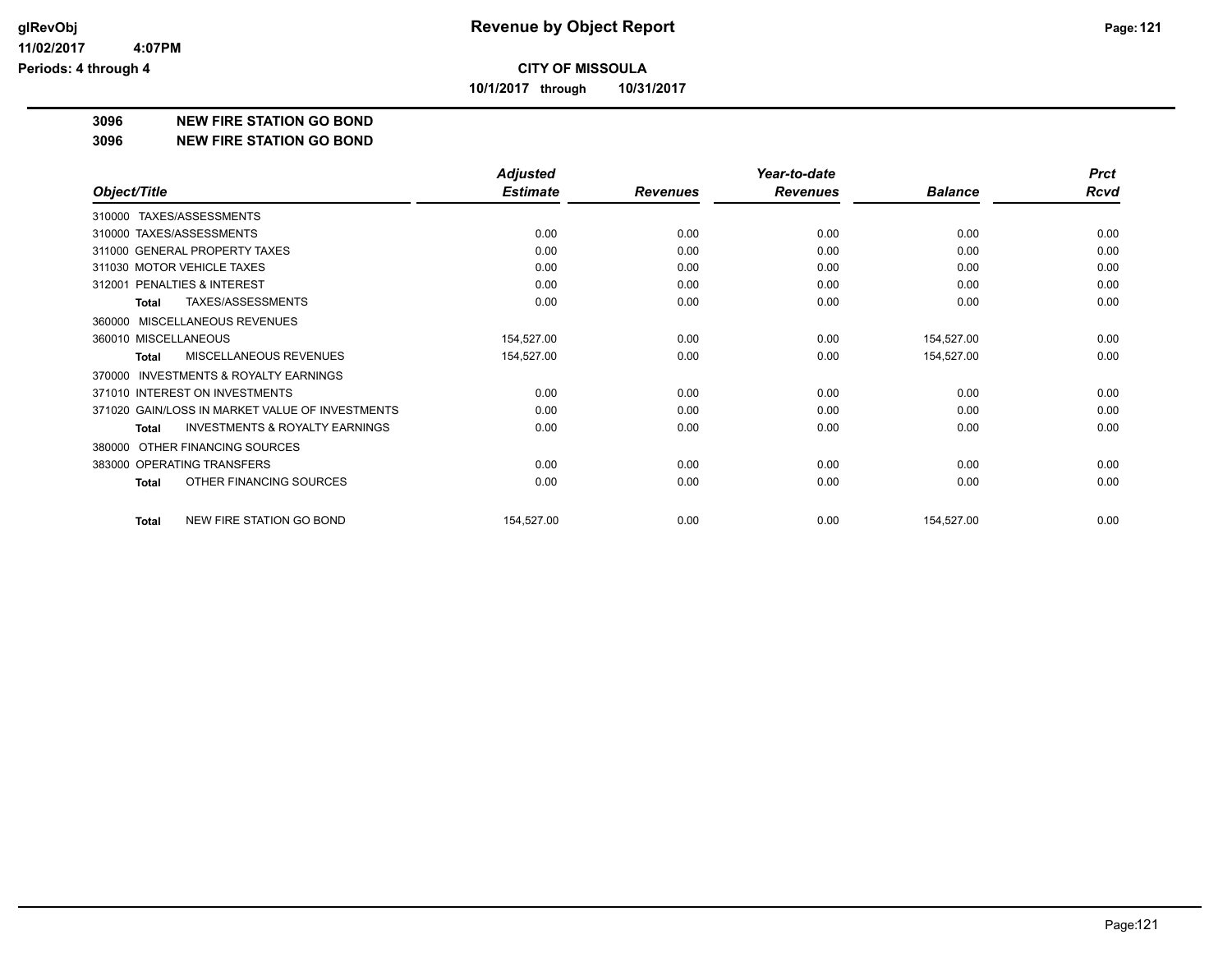**10/1/2017 through 10/31/2017**

#### **3096 NEW FIRE STATION GO BOND**

|                                                           | <b>Adjusted</b> |                 | Year-to-date    |                | <b>Prct</b> |
|-----------------------------------------------------------|-----------------|-----------------|-----------------|----------------|-------------|
| Object/Title                                              | <b>Estimate</b> | <b>Revenues</b> | <b>Revenues</b> | <b>Balance</b> | Rcvd        |
| TAXES/ASSESSMENTS<br>310000                               |                 |                 |                 |                |             |
| 310000 TAXES/ASSESSMENTS                                  | 0.00            | 0.00            | 0.00            | 0.00           | 0.00        |
| 311000 GENERAL PROPERTY TAXES                             | 0.00            | 0.00            | 0.00            | 0.00           | 0.00        |
| 311030 MOTOR VEHICLE TAXES                                | 0.00            | 0.00            | 0.00            | 0.00           | 0.00        |
| 312001 PENALTIES & INTEREST                               | 0.00            | 0.00            | 0.00            | 0.00           | 0.00        |
| TAXES/ASSESSMENTS<br><b>Total</b>                         | 0.00            | 0.00            | 0.00            | 0.00           | 0.00        |
| 360000 MISCELLANEOUS REVENUES                             |                 |                 |                 |                |             |
| 360010 MISCELLANEOUS                                      | 154,527.00      | 0.00            | 0.00            | 154,527.00     | 0.00        |
| <b>MISCELLANEOUS REVENUES</b><br><b>Total</b>             | 154,527.00      | 0.00            | 0.00            | 154,527.00     | 0.00        |
| <b>INVESTMENTS &amp; ROYALTY EARNINGS</b><br>370000       |                 |                 |                 |                |             |
| 371010 INTEREST ON INVESTMENTS                            | 0.00            | 0.00            | 0.00            | 0.00           | 0.00        |
| 371020 GAIN/LOSS IN MARKET VALUE OF INVESTMENT            | 0.00            | 0.00            | 0.00            | 0.00           | 0.00        |
| <b>INVESTMENTS &amp; ROYALTY EARNINGS</b><br><b>Total</b> | 0.00            | 0.00            | 0.00            | 0.00           | 0.00        |
| OTHER FINANCING SOURCES<br>380000                         |                 |                 |                 |                |             |
| 383000 OPERATING TRANSFERS                                | 0.00            | 0.00            | 0.00            | 0.00           | 0.00        |
| OTHER FINANCING SOURCES<br><b>Total</b>                   | 0.00            | 0.00            | 0.00            | 0.00           | 0.00        |
| <b>NEW FIRE STATION GO BOND</b><br><b>Total</b>           | 154,527.00      | 0.00            | 0.00            | 154,527.00     | 0.00        |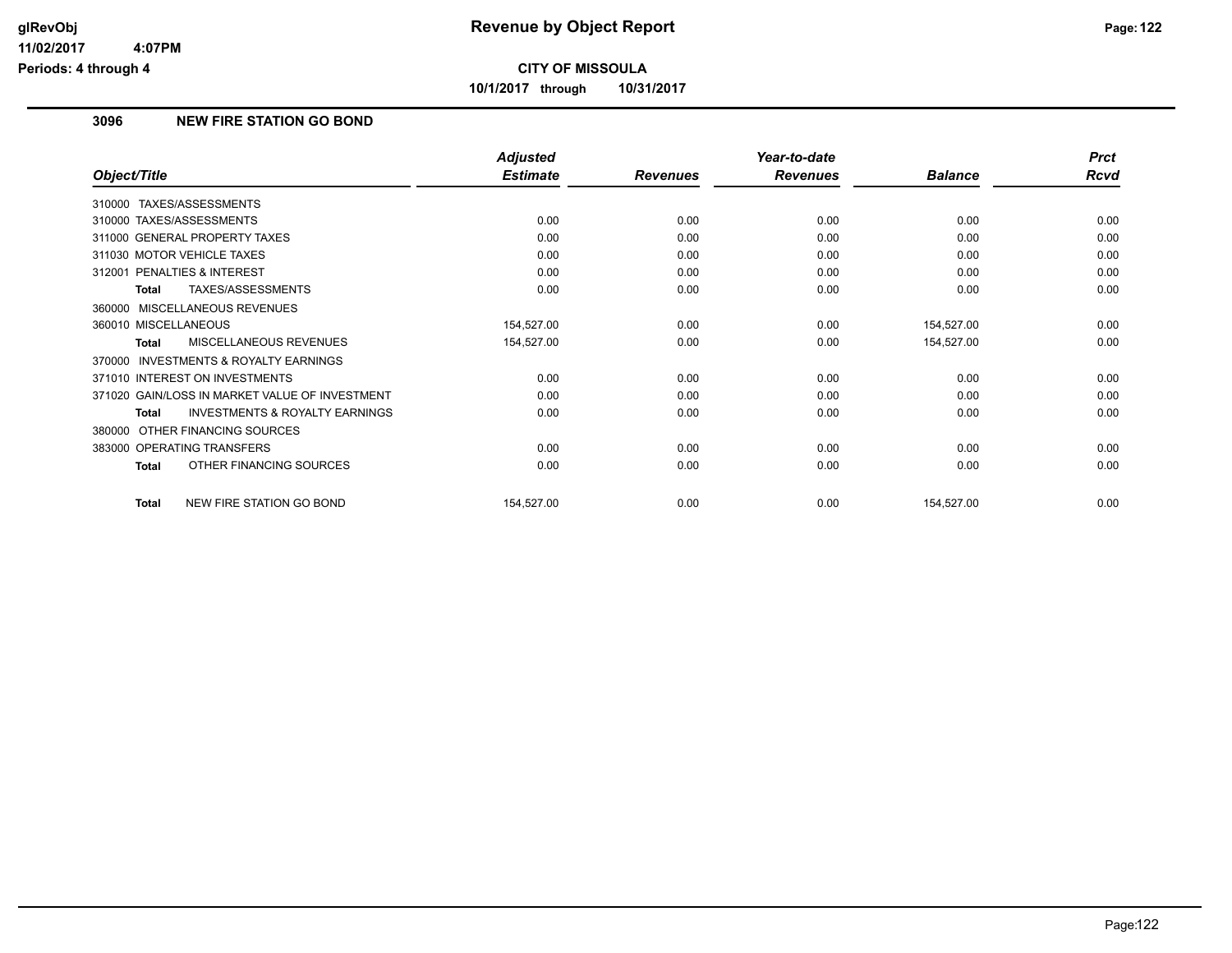**10/1/2017 through 10/31/2017**

#### **3097 2007 REFUNDING BONDS**

**3097 2007 REFUNDING BONDS**

|                                                     | <b>Adjusted</b> |                 | Year-to-date    |                | <b>Prct</b> |
|-----------------------------------------------------|-----------------|-----------------|-----------------|----------------|-------------|
| Object/Title                                        | <b>Estimate</b> | <b>Revenues</b> | <b>Revenues</b> | <b>Balance</b> | <b>Rcvd</b> |
| 310000 TAXES/ASSESSMENTS                            |                 |                 |                 |                |             |
| 310000 TAXES/ASSESSMENTS                            | 0.00            | 0.00            | 0.00            | 0.00           | 0.00        |
| 311000 GENERAL PROPERTY TAXES                       | 0.00            | 0.00            | 0.00            | 0.00           | 0.00        |
| 311030 MOTOR VEHICLE TAXES                          | 0.00            | 0.00            | 0.00            | 0.00           | 0.00        |
| 312001 PENALTIES & INTEREST                         | 0.00            | 0.00            | 0.00            | 0.00           | 0.00        |
| TAXES/ASSESSMENTS<br><b>Total</b>                   | 0.00            | 0.00            | 0.00            | 0.00           | 0.00        |
| <b>INVESTMENTS &amp; ROYALTY EARNINGS</b><br>370000 |                 |                 |                 |                |             |
| 371010 INTEREST ON INVESTMENTS                      | 0.00            | 0.00            | 0.00            | 0.00           | 0.00        |
| 371020 GAIN/LOSS IN MARKET VALUE OF INVESTMENTS     | 0.00            | 0.00            | 0.00            | 0.00           | 0.00        |
| <b>INVESTMENTS &amp; ROYALTY EARNINGS</b><br>Total  | 0.00            | 0.00            | 0.00            | 0.00           | 0.00        |
| OTHER FINANCING SOURCES<br>380000                   |                 |                 |                 |                |             |
| 381010 BOND PROCEEDS                                | 0.00            | 0.00            | 0.00            | 0.00           | 0.00        |
| 383042 TRANSFERS FROM OTHER FUNDS                   | 0.00            | 0.00            | 0.00            | 0.00           | 0.00        |
| 383043 TRANSFERS FROM IMPACT FEES                   | 0.00            | 0.00            | 0.00            | 0.00           | 0.00        |
| OTHER FINANCING SOURCES<br><b>Total</b>             | 0.00            | 0.00            | 0.00            | 0.00           | 0.00        |
| 2007 REFUNDING BONDS<br><b>Total</b>                | 0.00            | 0.00            | 0.00            | 0.00           | 0.00        |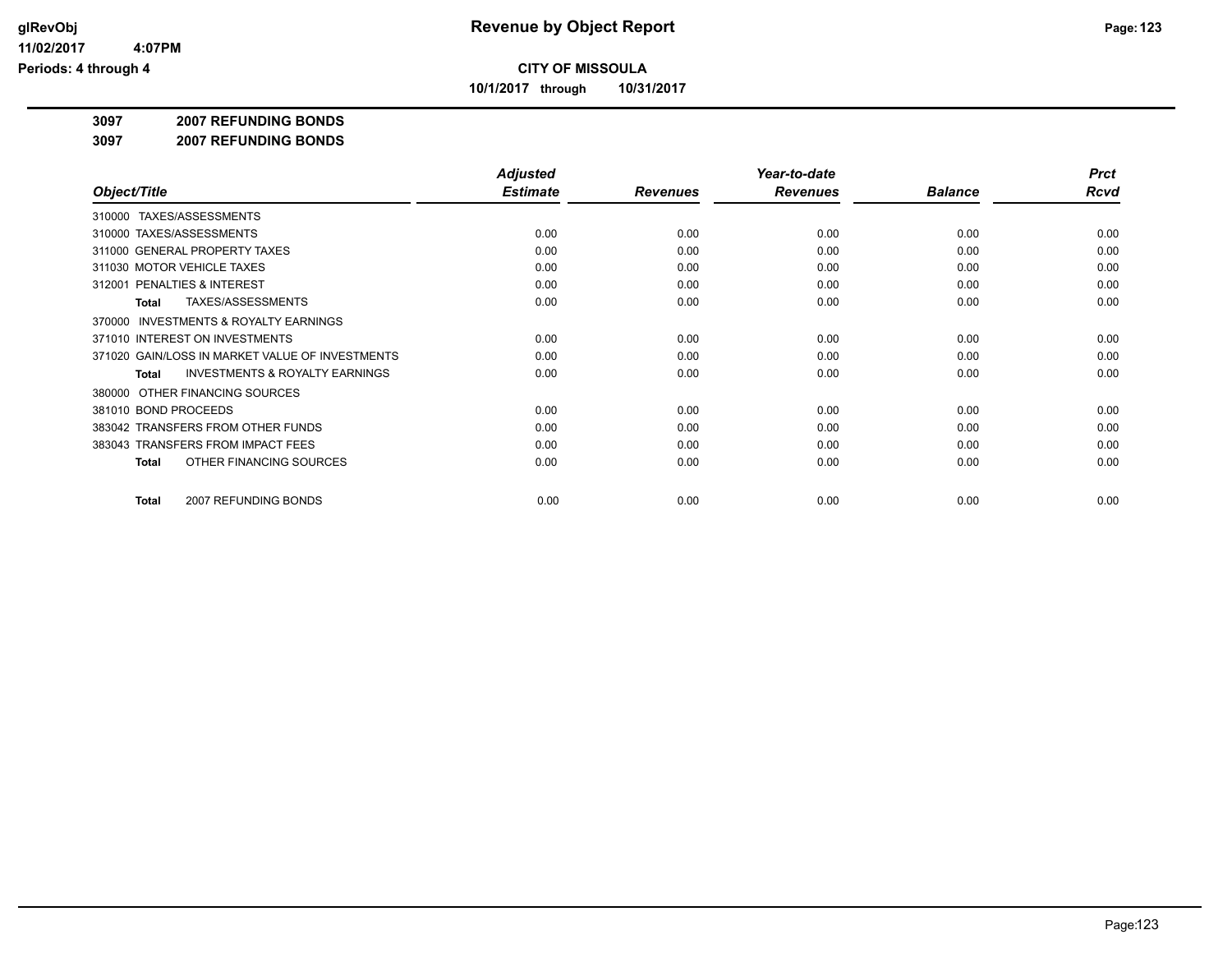**10/1/2017 through 10/31/2017**

#### **3097 2007 REFUNDING BONDS**

|                                                     | <b>Adjusted</b> |                 | Year-to-date    |                | <b>Prct</b> |
|-----------------------------------------------------|-----------------|-----------------|-----------------|----------------|-------------|
| Object/Title                                        | <b>Estimate</b> | <b>Revenues</b> | <b>Revenues</b> | <b>Balance</b> | <b>Rcvd</b> |
| 310000 TAXES/ASSESSMENTS                            |                 |                 |                 |                |             |
| 310000 TAXES/ASSESSMENTS                            | 0.00            | 0.00            | 0.00            | 0.00           | 0.00        |
| 311000 GENERAL PROPERTY TAXES                       | 0.00            | 0.00            | 0.00            | 0.00           | 0.00        |
| 311030 MOTOR VEHICLE TAXES                          | 0.00            | 0.00            | 0.00            | 0.00           | 0.00        |
| 312001 PENALTIES & INTEREST                         | 0.00            | 0.00            | 0.00            | 0.00           | 0.00        |
| TAXES/ASSESSMENTS<br><b>Total</b>                   | 0.00            | 0.00            | 0.00            | 0.00           | 0.00        |
| <b>INVESTMENTS &amp; ROYALTY EARNINGS</b><br>370000 |                 |                 |                 |                |             |
| 371010 INTEREST ON INVESTMENTS                      | 0.00            | 0.00            | 0.00            | 0.00           | 0.00        |
| 371020 GAIN/LOSS IN MARKET VALUE OF INVESTMENT      | 0.00            | 0.00            | 0.00            | 0.00           | 0.00        |
| <b>INVESTMENTS &amp; ROYALTY EARNINGS</b><br>Total  | 0.00            | 0.00            | 0.00            | 0.00           | 0.00        |
| 380000 OTHER FINANCING SOURCES                      |                 |                 |                 |                |             |
| 381010 BOND PROCEEDS                                | 0.00            | 0.00            | 0.00            | 0.00           | 0.00        |
| 383042 TRANSFERS FROM OTHER FUNDS                   | 0.00            | 0.00            | 0.00            | 0.00           | 0.00        |
| 383043 TRANSFERS FROM IMPACT FEES                   | 0.00            | 0.00            | 0.00            | 0.00           | 0.00        |
| OTHER FINANCING SOURCES<br><b>Total</b>             | 0.00            | 0.00            | 0.00            | 0.00           | 0.00        |
| 2007 REFUNDING BONDS<br><b>Total</b>                | 0.00            | 0.00            | 0.00            | 0.00           | 0.00        |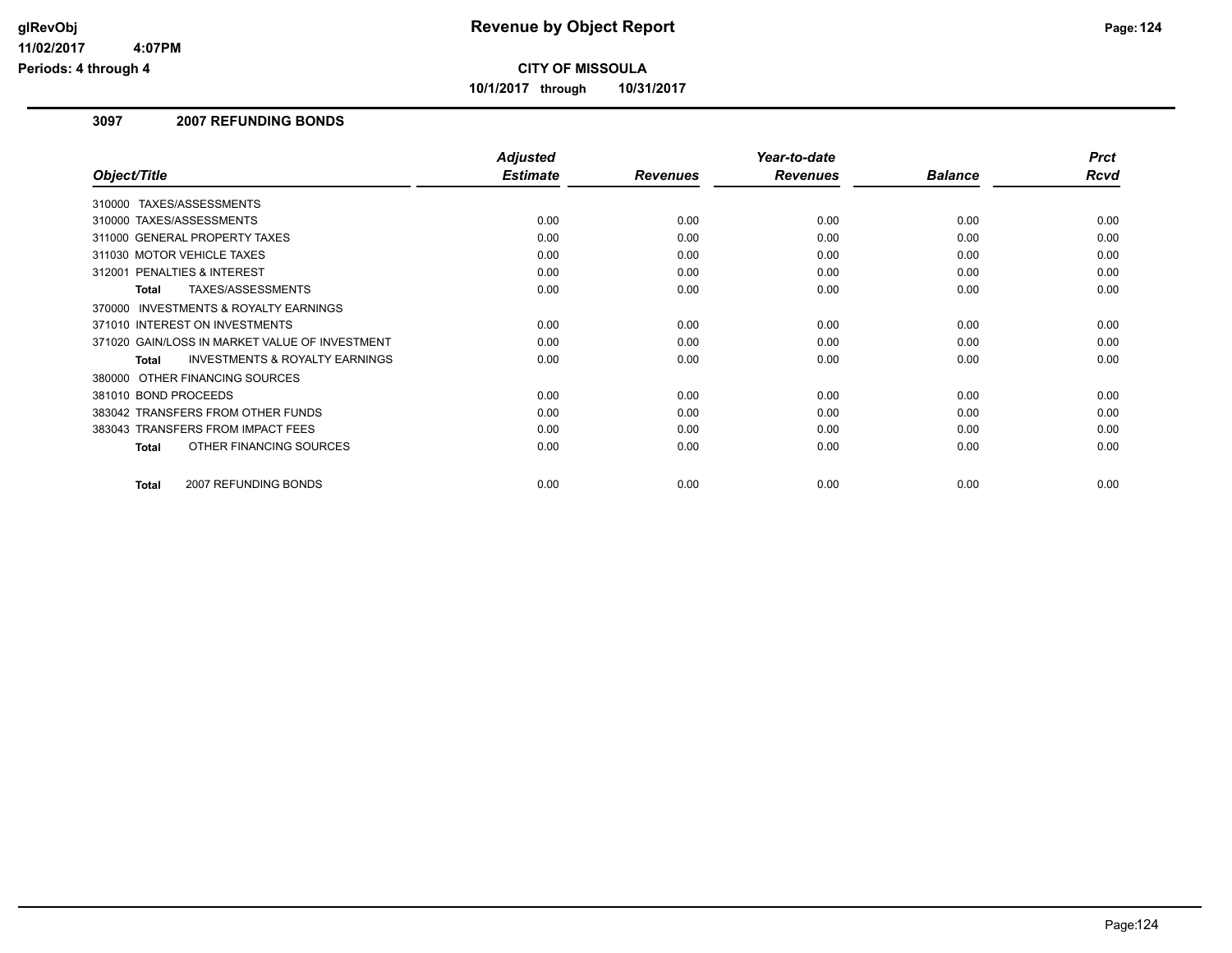**10/1/2017 through 10/31/2017**

#### **3100 SIDEWALK & CURB WARRANTS FUND**

#### **3100 SIDEWALK & CURB WARRANTS FUND**

|                                                           | <b>Adjusted</b> |                 | Year-to-date    |                | <b>Prct</b> |
|-----------------------------------------------------------|-----------------|-----------------|-----------------|----------------|-------------|
| Object/Title                                              | <b>Estimate</b> | <b>Revenues</b> | <b>Revenues</b> | <b>Balance</b> | <b>Rcvd</b> |
| TAXES/ASSESSMENTS<br>310000                               |                 |                 |                 |                |             |
| PENALTIES & INTEREST<br>312001                            | 0.00            | 0.00            | 0.00            | 0.00           | 0.00        |
| <b>TAXES/ASSESSMENTS</b><br>Total                         | 0.00            | 0.00            | 0.00            | 0.00           | 0.00        |
| MISCELLANEOUS REVENUES<br>360000                          |                 |                 |                 |                |             |
| 360010 MISCELLANEOUS                                      | 0.00            | 0.00            | 0.00            | 0.00           | 0.00        |
| 363020 PROPERTY ASSESSMENTS                               | 0.00            | 0.00            | 0.00            | 0.00           | 0.00        |
| 363021 PAYOFF PRINCIPAL ASSESSMENTS                       | 0.00            | 0.00            | 0.00            | 0.00           | 0.00        |
| 363022 BOND INTEREST ASSESSMENTS                          | 0.00            | 0.00            | 0.00            | 0.00           | 0.00        |
| 363030 SIDEWALK AND CURB ASSESSMENTS                      | 0.00            | 0.00            | 0.00            | 0.00           | 0.00        |
| 363040 PENALTY AND INTEREST                               | 0.00            | 0.00            | 0.00            | 0.00           | 0.00        |
| MISCELLANEOUS REVENUES<br><b>Total</b>                    | 0.00            | 0.00            | 0.00            | 0.00           | 0.00        |
| <b>INVESTMENTS &amp; ROYALTY EARNINGS</b><br>370000       |                 |                 |                 |                |             |
| 371010 INTEREST ON INVESTMENTS                            | 0.00            | 0.00            | 0.00            | 0.00           | 0.00        |
| 371020 GAIN/LOSS IN MARKET VALUE OF INVESTMENTS           | 0.00            | 0.00            | 0.00            | 0.00           | 0.00        |
| <b>INVESTMENTS &amp; ROYALTY EARNINGS</b><br><b>Total</b> | 0.00            | 0.00            | 0.00            | 0.00           | 0.00        |
| OTHER FINANCING SOURCES<br>380000                         |                 |                 |                 |                |             |
| 383042 TRANSFERS FROM OTHER FUNDS                         | 0.00            | 0.00            | 0.00            | 0.00           | 0.00        |
| OTHER FINANCING SOURCES<br>Total                          | 0.00            | 0.00            | 0.00            | 0.00           | 0.00        |
|                                                           |                 |                 |                 |                |             |
| SIDEWALK & CURB WARRANTS FUND<br><b>Total</b>             | 0.00            | 0.00            | 0.00            | 0.00           | 0.00        |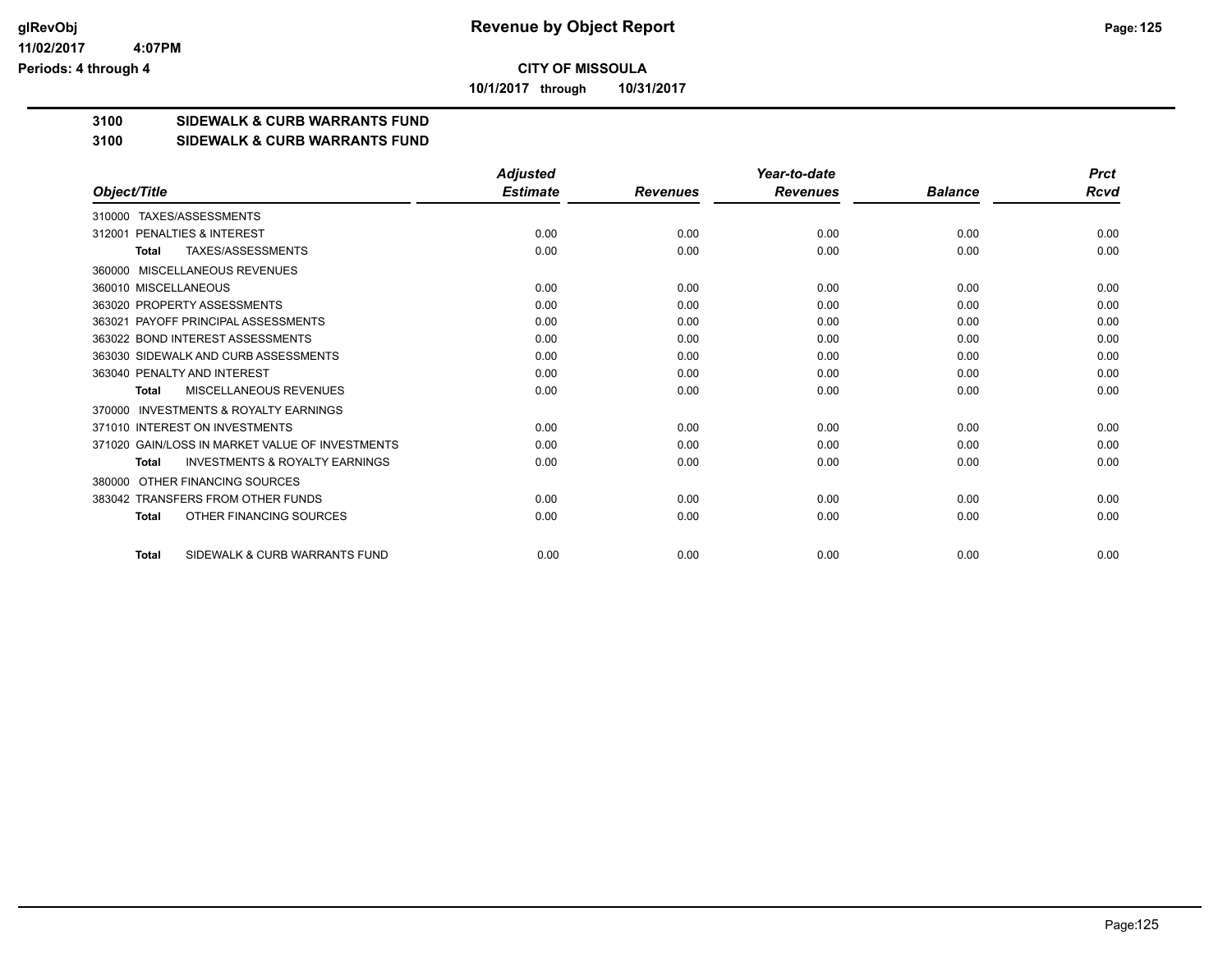**10/1/2017 through 10/31/2017**

#### **3100 SIDEWALK & CURB WARRANTS FUND**

|                                                     | <b>Adjusted</b> |                 | Year-to-date    |                | <b>Prct</b> |
|-----------------------------------------------------|-----------------|-----------------|-----------------|----------------|-------------|
| Object/Title                                        | <b>Estimate</b> | <b>Revenues</b> | <b>Revenues</b> | <b>Balance</b> | Rcvd        |
| TAXES/ASSESSMENTS<br>310000                         |                 |                 |                 |                |             |
| PENALTIES & INTEREST<br>312001                      | 0.00            | 0.00            | 0.00            | 0.00           | 0.00        |
| TAXES/ASSESSMENTS<br><b>Total</b>                   | 0.00            | 0.00            | 0.00            | 0.00           | 0.00        |
| MISCELLANEOUS REVENUES<br>360000                    |                 |                 |                 |                |             |
| 360010 MISCELLANEOUS                                | 0.00            | 0.00            | 0.00            | 0.00           | 0.00        |
| 363020 PROPERTY ASSESSMENTS                         | 0.00            | 0.00            | 0.00            | 0.00           | 0.00        |
| PAYOFF PRINCIPAL ASSESSMENTS<br>363021              | 0.00            | 0.00            | 0.00            | 0.00           | 0.00        |
| 363022 BOND INTEREST ASSESSMENTS                    | 0.00            | 0.00            | 0.00            | 0.00           | 0.00        |
| 363030 SIDEWALK AND CURB ASSESSMENTS                | 0.00            | 0.00            | 0.00            | 0.00           | 0.00        |
| 363040 PENALTY AND INTEREST                         | 0.00            | 0.00            | 0.00            | 0.00           | 0.00        |
| <b>MISCELLANEOUS REVENUES</b><br><b>Total</b>       | 0.00            | 0.00            | 0.00            | 0.00           | 0.00        |
| <b>INVESTMENTS &amp; ROYALTY EARNINGS</b><br>370000 |                 |                 |                 |                |             |
| 371010 INTEREST ON INVESTMENTS                      | 0.00            | 0.00            | 0.00            | 0.00           | 0.00        |
| 371020 GAIN/LOSS IN MARKET VALUE OF INVESTMENT      | 0.00            | 0.00            | 0.00            | 0.00           | 0.00        |
| <b>INVESTMENTS &amp; ROYALTY EARNINGS</b><br>Total  | 0.00            | 0.00            | 0.00            | 0.00           | 0.00        |
| OTHER FINANCING SOURCES<br>380000                   |                 |                 |                 |                |             |
| 383042 TRANSFERS FROM OTHER FUNDS                   | 0.00            | 0.00            | 0.00            | 0.00           | 0.00        |
| OTHER FINANCING SOURCES<br><b>Total</b>             | 0.00            | 0.00            | 0.00            | 0.00           | 0.00        |
| SIDEWALK & CURB WARRANTS FUND<br><b>Total</b>       | 0.00            | 0.00            | 0.00            | 0.00           | 0.00        |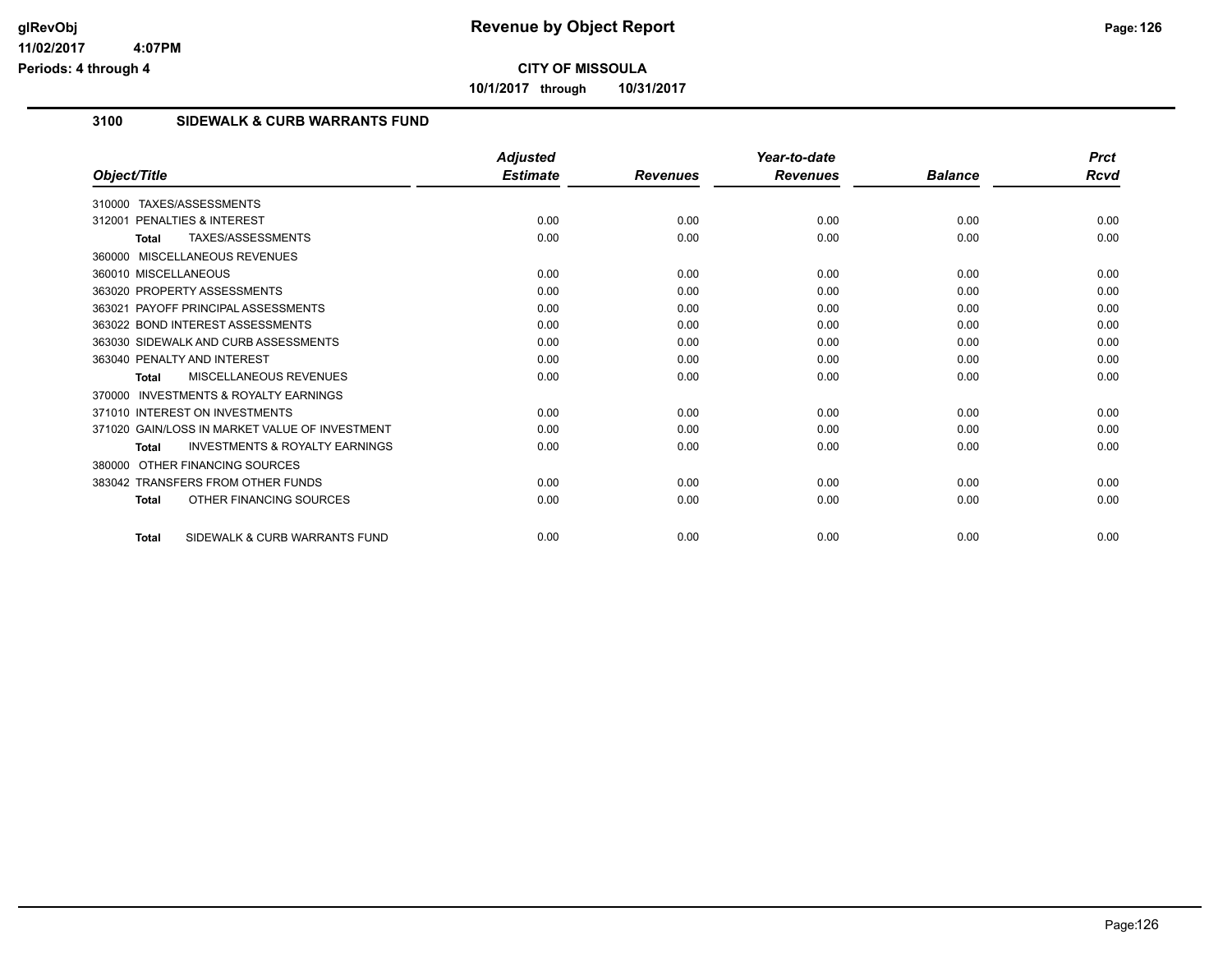# **11/02/2017**

**Periods: 4 through 4**

 **4:07PM**

**CITY OF MISSOULA**

**10/1/2017 through 10/31/2017**

# **3200 FY99 SIDEWALK & CURB DEBT SERVICE FUND**

**3200 FY99 SIDEWALK & CURB DEBT SERVICE FUND**

|                                                           | <b>Adjusted</b> |                 | Year-to-date    |                | <b>Prct</b> |
|-----------------------------------------------------------|-----------------|-----------------|-----------------|----------------|-------------|
| Object/Title                                              | <b>Estimate</b> | <b>Revenues</b> | <b>Revenues</b> | <b>Balance</b> | Rcvd        |
| TAXES/ASSESSMENTS<br>310000                               |                 |                 |                 |                |             |
| <b>PENALTIES &amp; INTEREST</b><br>312001                 | 0.00            | 0.00            | 0.00            | 0.00           | 0.00        |
| TAXES/ASSESSMENTS<br>Total                                | 0.00            | 0.00            | 0.00            | 0.00           | 0.00        |
| MISCELLANEOUS REVENUES<br>360000                          |                 |                 |                 |                |             |
| 363020 PROPERTY ASSESSMENTS                               | 0.00            | 0.00            | 0.00            | 0.00           | 0.00        |
| PAYOFF PRINCIPAL ASSESSMENTS<br>363021                    | 0.00            | 0.00            | 0.00            | 0.00           | 0.00        |
| 363022 BOND INTEREST ASSESSMENTS                          | 0.00            | 0.00            | 0.00            | 0.00           | 0.00        |
| 363040 PENALTY AND INTEREST                               | 0.00            | 0.00            | 0.00            | 0.00           | 0.00        |
| MISCELLANEOUS REVENUES<br>Total                           | 0.00            | 0.00            | 0.00            | 0.00           | 0.00        |
| <b>INVESTMENTS &amp; ROYALTY EARNINGS</b><br>370000       |                 |                 |                 |                |             |
| 371010 INTEREST ON INVESTMENTS                            | 0.00            | 0.00            | 0.00            | 0.00           | 0.00        |
| 371020 GAIN/LOSS IN MARKET VALUE OF INVESTMENTS           | 0.00            | 0.00            | 0.00            | 0.00           | 0.00        |
| <b>INVESTMENTS &amp; ROYALTY EARNINGS</b><br><b>Total</b> | 0.00            | 0.00            | 0.00            | 0.00           | 0.00        |
| OTHER FINANCING SOURCES<br>380000                         |                 |                 |                 |                |             |
| 381009 TRANSFERS IN                                       | 0.00            | 0.00            | 0.00            | 0.00           | 0.00        |
| OTHER FINANCING SOURCES<br>Total                          | 0.00            | 0.00            | 0.00            | 0.00           | 0.00        |
|                                                           |                 |                 |                 |                |             |
| FY99 SIDEWALK & CURB DEBT SERVICE FUI<br><b>Total</b>     | 0.00            | 0.00            | 0.00            | 0.00           | 0.00        |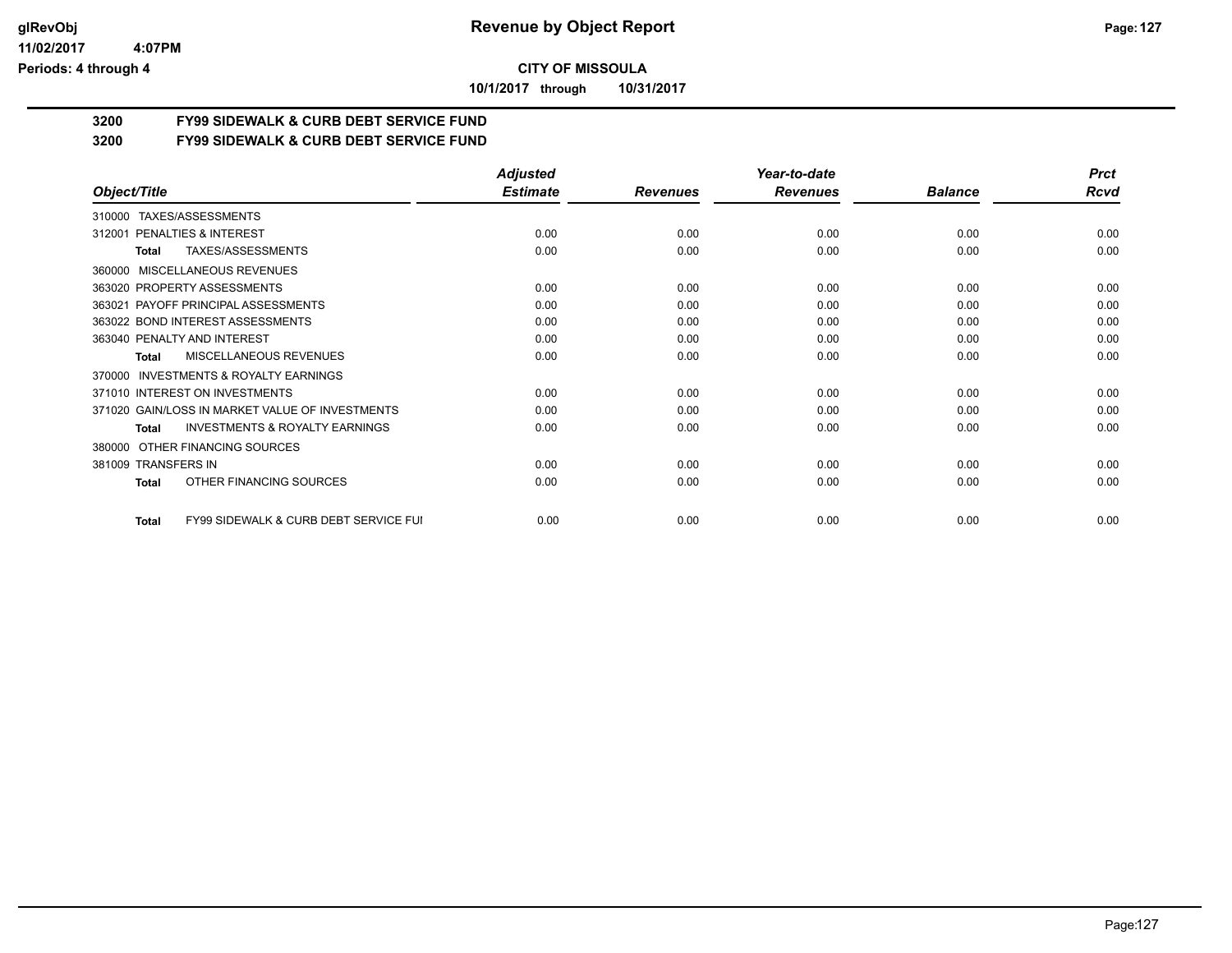**10/1/2017 through 10/31/2017**

#### **3200 FY99 SIDEWALK & CURB DEBT SERVICE FUND**

|                                                           | <b>Adjusted</b> |                 | Year-to-date    |                | <b>Prct</b> |
|-----------------------------------------------------------|-----------------|-----------------|-----------------|----------------|-------------|
| Object/Title                                              | <b>Estimate</b> | <b>Revenues</b> | <b>Revenues</b> | <b>Balance</b> | <b>Rcvd</b> |
| TAXES/ASSESSMENTS<br>310000                               |                 |                 |                 |                |             |
| <b>PENALTIES &amp; INTEREST</b><br>312001                 | 0.00            | 0.00            | 0.00            | 0.00           | 0.00        |
| TAXES/ASSESSMENTS<br><b>Total</b>                         | 0.00            | 0.00            | 0.00            | 0.00           | 0.00        |
| MISCELLANEOUS REVENUES<br>360000                          |                 |                 |                 |                |             |
| 363020 PROPERTY ASSESSMENTS                               | 0.00            | 0.00            | 0.00            | 0.00           | 0.00        |
| 363021 PAYOFF PRINCIPAL ASSESSMENTS                       | 0.00            | 0.00            | 0.00            | 0.00           | 0.00        |
| 363022 BOND INTEREST ASSESSMENTS                          | 0.00            | 0.00            | 0.00            | 0.00           | 0.00        |
| 363040 PENALTY AND INTEREST                               | 0.00            | 0.00            | 0.00            | 0.00           | 0.00        |
| MISCELLANEOUS REVENUES<br><b>Total</b>                    | 0.00            | 0.00            | 0.00            | 0.00           | 0.00        |
| <b>INVESTMENTS &amp; ROYALTY EARNINGS</b><br>370000       |                 |                 |                 |                |             |
| 371010 INTEREST ON INVESTMENTS                            | 0.00            | 0.00            | 0.00            | 0.00           | 0.00        |
| 371020 GAIN/LOSS IN MARKET VALUE OF INVESTMENT            | 0.00            | 0.00            | 0.00            | 0.00           | 0.00        |
| <b>INVESTMENTS &amp; ROYALTY EARNINGS</b><br><b>Total</b> | 0.00            | 0.00            | 0.00            | 0.00           | 0.00        |
| OTHER FINANCING SOURCES<br>380000                         |                 |                 |                 |                |             |
| 381009 TRANSFERS IN                                       | 0.00            | 0.00            | 0.00            | 0.00           | 0.00        |
| OTHER FINANCING SOURCES<br><b>Total</b>                   | 0.00            | 0.00            | 0.00            | 0.00           | 0.00        |
| FY99 SIDEWALK & CURB DEBT SERVICE FU<br><b>Total</b>      | 0.00            | 0.00            | 0.00            | 0.00           | 0.00        |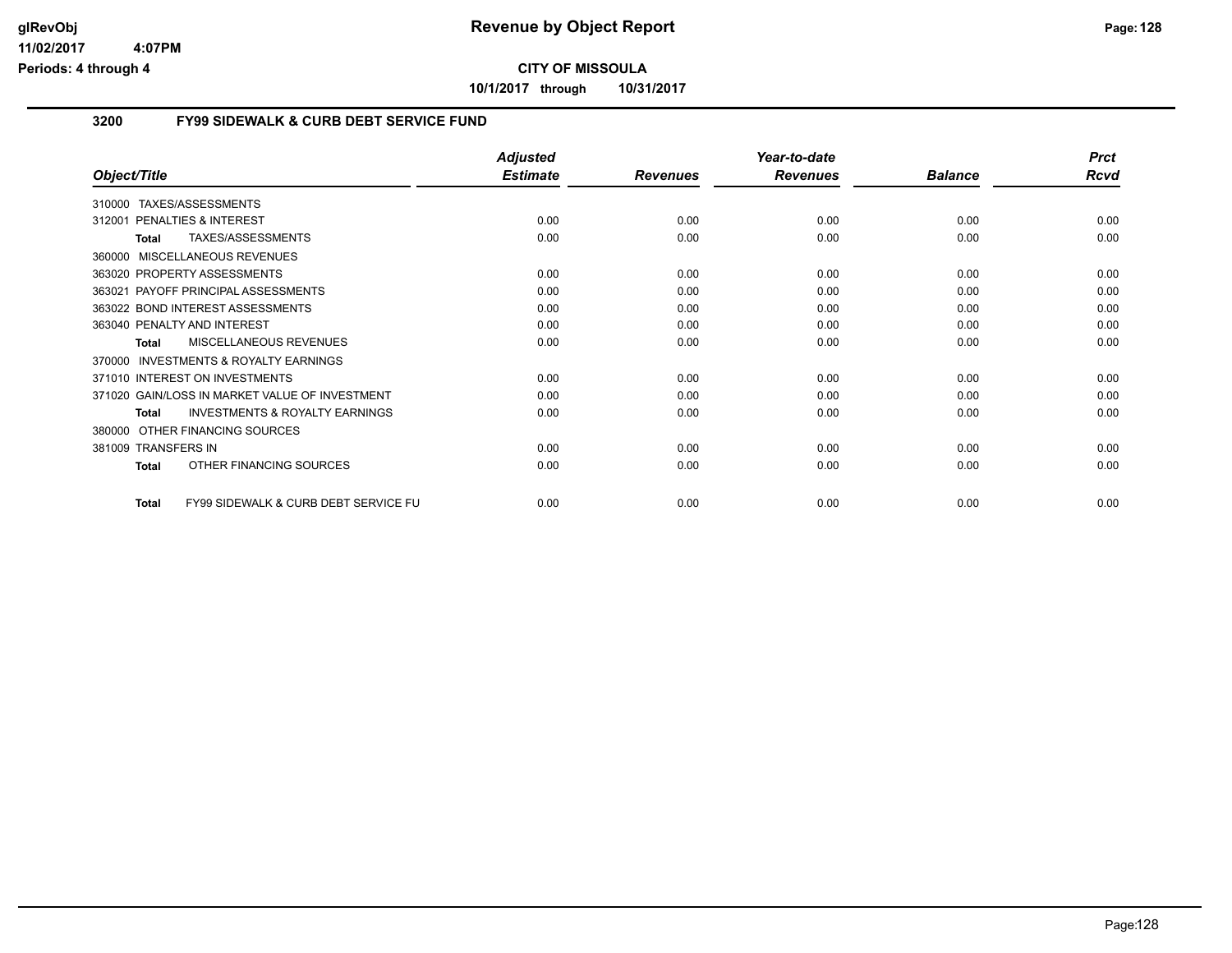#### **11/02/2017 4:07PM Periods: 4 through 4**

#### **CITY OF MISSOULA**

**10/1/2017 through 10/31/2017**

# **3300 FY00 SIDEWALK & CURB DEBT SERVICE FUND**

### **3300 FY00 SIDEWALK & CURB DEBT SERVICE FUND**

|                                                           | <b>Adjusted</b> |                 | Year-to-date    |                | <b>Prct</b> |
|-----------------------------------------------------------|-----------------|-----------------|-----------------|----------------|-------------|
| Object/Title                                              | <b>Estimate</b> | <b>Revenues</b> | <b>Revenues</b> | <b>Balance</b> | <b>Rcvd</b> |
| 360000 MISCELLANEOUS REVENUES                             |                 |                 |                 |                |             |
| 363020 PROPERTY ASSESSMENTS                               | 0.00            | 0.00            | 0.00            | 0.00           | 0.00        |
| 363021 PAYOFF PRINCIPAL ASSESSMENTS                       | 0.00            | 0.00            | 0.00            | 0.00           | 0.00        |
| 363022 BOND INTEREST ASSESSMENTS                          | 0.00            | 0.00            | 0.00            | 0.00           | 0.00        |
| 363040 PENALTY AND INTEREST                               | 0.00            | 0.00            | 0.00            | 0.00           | 0.00        |
| MISCELLANEOUS REVENUES<br>Total                           | 0.00            | 0.00            | 0.00            | 0.00           | 0.00        |
| 370000 INVESTMENTS & ROYALTY EARNINGS                     |                 |                 |                 |                |             |
| 371010 INTEREST ON INVESTMENTS                            | 0.00            | 0.00            | 0.00            | 0.00           | 0.00        |
| 371020 GAIN/LOSS IN MARKET VALUE OF INVESTMENTS           | 0.00            | 0.00            | 0.00            | 0.00           | 0.00        |
| <b>INVESTMENTS &amp; ROYALTY EARNINGS</b><br>Total        | 0.00            | 0.00            | 0.00            | 0.00           | 0.00        |
| <b>FY00 SIDEWALK &amp; CURB DEBT SERVICE FUI</b><br>Total | 0.00            | 0.00            | 0.00            | 0.00           | 0.00        |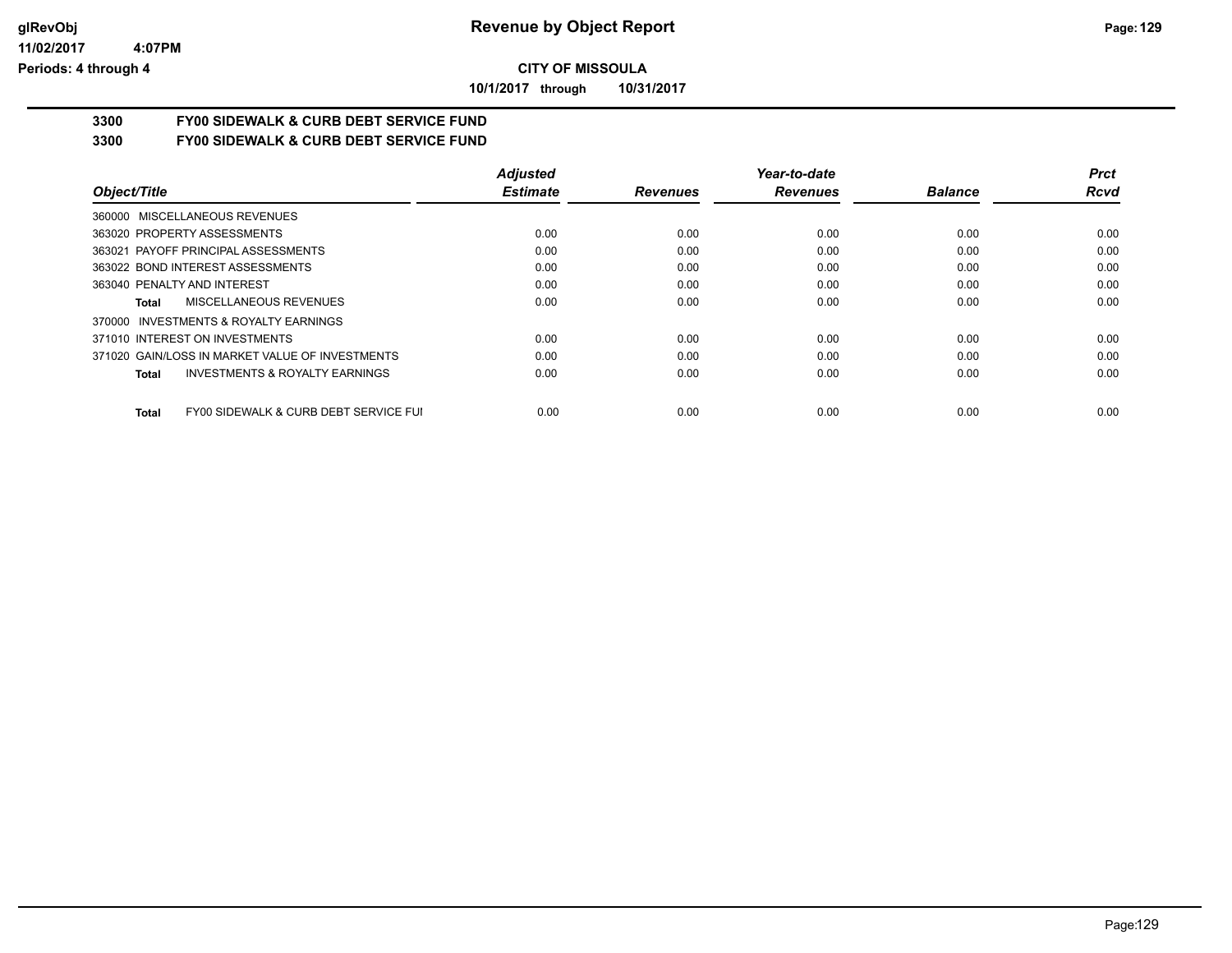**10/1/2017 through 10/31/2017**

#### **3300 FY00 SIDEWALK & CURB DEBT SERVICE FUND**

|                                                      | <b>Adjusted</b> |                 | Year-to-date    |                | <b>Prct</b> |
|------------------------------------------------------|-----------------|-----------------|-----------------|----------------|-------------|
| Object/Title                                         | <b>Estimate</b> | <b>Revenues</b> | <b>Revenues</b> | <b>Balance</b> | <b>Rcvd</b> |
| 360000 MISCELLANEOUS REVENUES                        |                 |                 |                 |                |             |
| 363020 PROPERTY ASSESSMENTS                          | 0.00            | 0.00            | 0.00            | 0.00           | 0.00        |
| 363021 PAYOFF PRINCIPAL ASSESSMENTS                  | 0.00            | 0.00            | 0.00            | 0.00           | 0.00        |
| 363022 BOND INTEREST ASSESSMENTS                     | 0.00            | 0.00            | 0.00            | 0.00           | 0.00        |
| 363040 PENALTY AND INTEREST                          | 0.00            | 0.00            | 0.00            | 0.00           | 0.00        |
| <b>MISCELLANEOUS REVENUES</b><br>Total               | 0.00            | 0.00            | 0.00            | 0.00           | 0.00        |
| 370000 INVESTMENTS & ROYALTY EARNINGS                |                 |                 |                 |                |             |
| 371010 INTEREST ON INVESTMENTS                       | 0.00            | 0.00            | 0.00            | 0.00           | 0.00        |
| 371020 GAIN/LOSS IN MARKET VALUE OF INVESTMENT       | 0.00            | 0.00            | 0.00            | 0.00           | 0.00        |
| <b>INVESTMENTS &amp; ROYALTY EARNINGS</b><br>Total   | 0.00            | 0.00            | 0.00            | 0.00           | 0.00        |
| FY00 SIDEWALK & CURB DEBT SERVICE FU<br><b>Total</b> | 0.00            | 0.00            | 0.00            | 0.00           | 0.00        |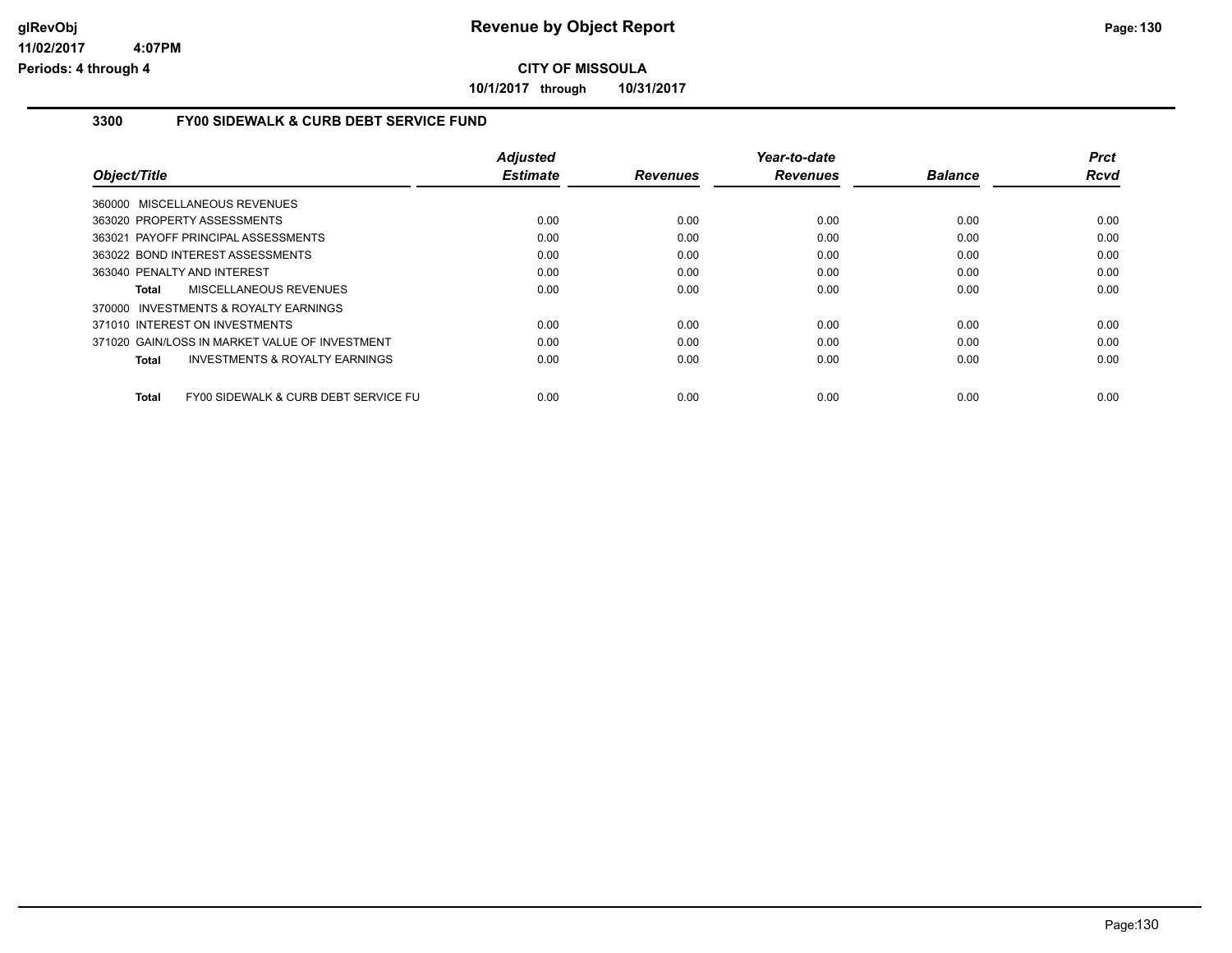**10/1/2017 through 10/31/2017**

**3305 JUDGMENT LEVIES**

| 3305 | <b>JUDGMENT LEVIES</b> |
|------|------------------------|
|      |                        |

|                                        | <b>Adjusted</b> |                 | Year-to-date    |                | <b>Prct</b> |
|----------------------------------------|-----------------|-----------------|-----------------|----------------|-------------|
| Object/Title                           | <b>Estimate</b> | <b>Revenues</b> | <b>Revenues</b> | <b>Balance</b> | <b>Rcvd</b> |
| 310000 TAXES/ASSESSMENTS               |                 |                 |                 |                |             |
| 311000 GENERAL PROPERTY TAXES          | 0.00            | 0.62            | 0.62            | $-0.62$        | 0.00        |
| 312001 PENALTIES & INTEREST            | 0.00            | 0.15            | 0.15            | $-0.15$        | 0.00        |
| TAXES/ASSESSMENTS<br><b>Total</b>      | 0.00            | 0.77            | 0.77            | $-0.77$        | 0.00        |
| <b>JUDGMENT LEVIES</b><br><b>Total</b> | 0.00            | 0.77            | 0.77            | $-0.77$        | 0.00        |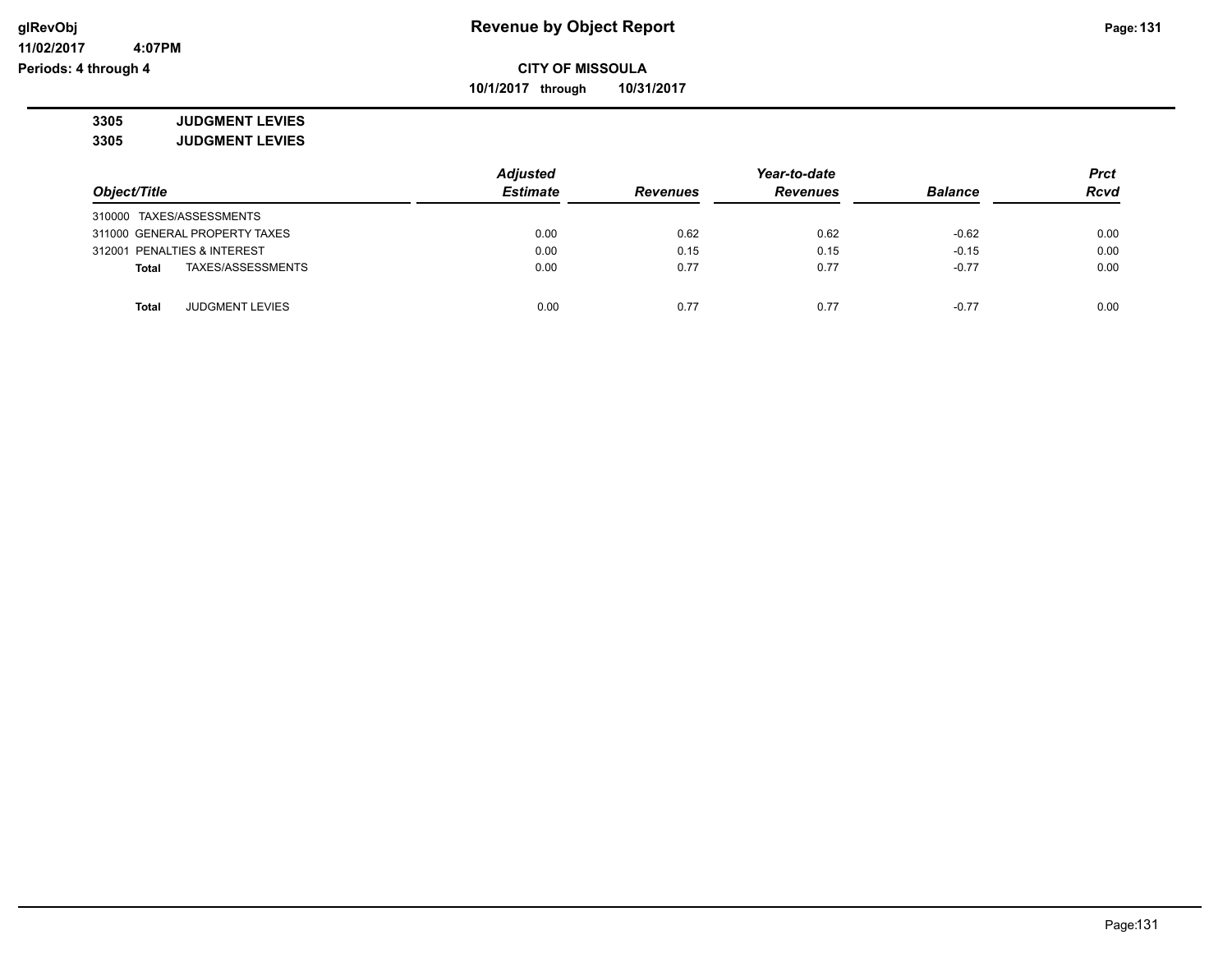**Periods: 4 through 4**

**CITY OF MISSOULA**

**10/1/2017 through 10/31/2017**

#### **3305 JUDGMENT LEVIES**

 **4:07PM**

| Object/Title                           | <b>Adjusted</b><br><b>Estimate</b> | <b>Revenues</b> | Year-to-date<br><b>Revenues</b> | <b>Balance</b> | <b>Prct</b><br><b>Rcvd</b> |
|----------------------------------------|------------------------------------|-----------------|---------------------------------|----------------|----------------------------|
| 310000 TAXES/ASSESSMENTS               |                                    |                 |                                 |                |                            |
| 311000 GENERAL PROPERTY TAXES          | 0.00                               | 0.62            | 0.62                            | $-0.62$        | 0.00                       |
| 312001 PENALTIES & INTEREST            | 0.00                               | 0.15            | 0.15                            | $-0.15$        | 0.00                       |
| TAXES/ASSESSMENTS<br>Total             | 0.00                               | 0.77            | 0.77                            | $-0.77$        | 0.00                       |
|                                        |                                    |                 |                                 |                |                            |
| <b>JUDGMENT LEVIES</b><br><b>Total</b> | 0.00                               | 0.77            | 0.77                            | $-0.77$        | 0.00                       |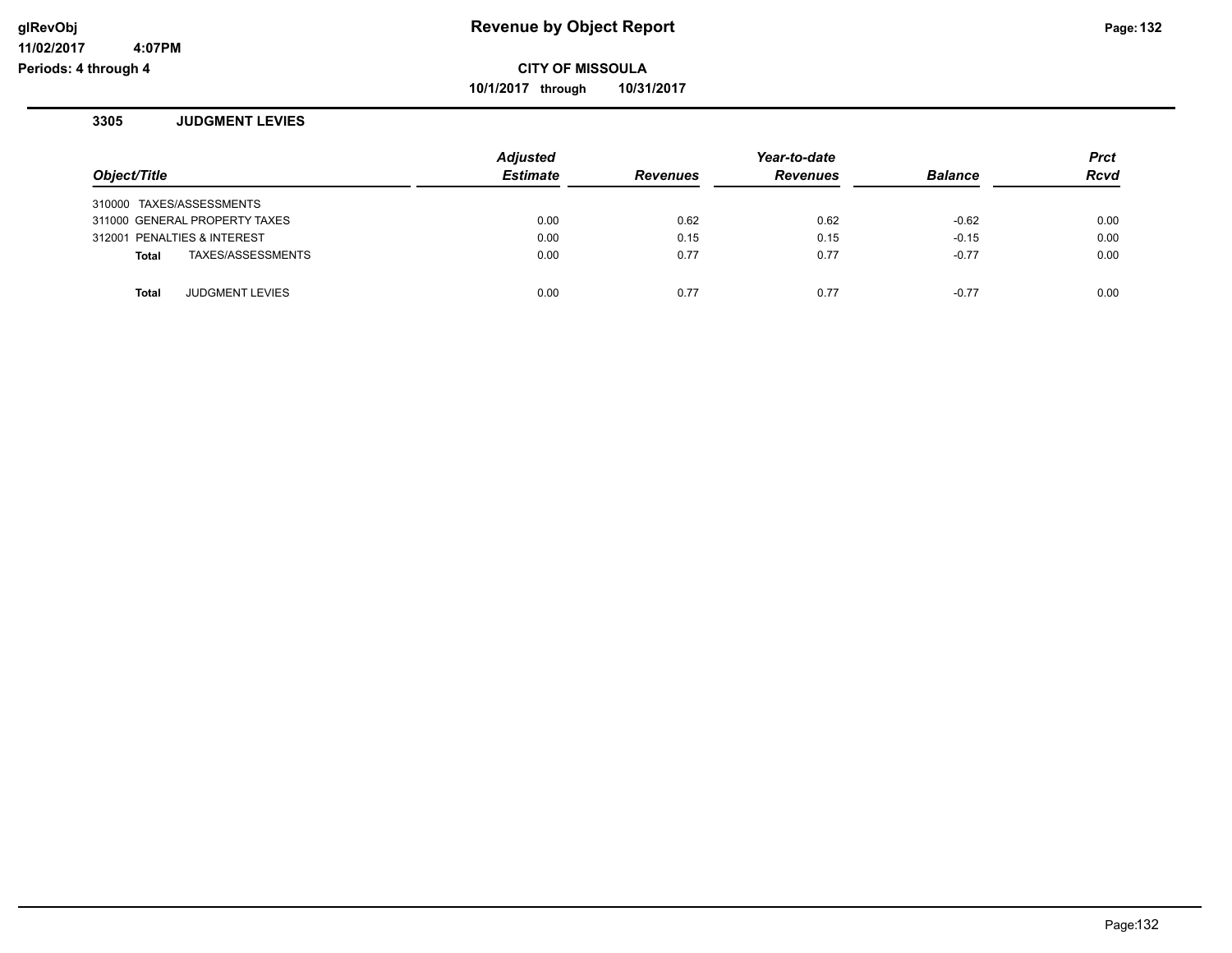**11/02/2017 4:07PM Periods: 4 through 4**

**CITY OF MISSOULA**

**10/1/2017 through 10/31/2017**

# **3400 FY01 SIDEWALK & CURB DEBT SERVICE FUND**

## **3400 FY01 SIDEWALK & CURB DEBT SERVICE FUND**

|                                                           | <b>Adjusted</b> |                 | Year-to-date    |                | <b>Prct</b> |
|-----------------------------------------------------------|-----------------|-----------------|-----------------|----------------|-------------|
| Object/Title                                              | <b>Estimate</b> | <b>Revenues</b> | <b>Revenues</b> | <b>Balance</b> | Rcvd        |
| TAXES/ASSESSMENTS<br>310000                               |                 |                 |                 |                |             |
| 312001 PENALTIES & INTEREST                               | 0.00            | 0.00            | 0.00            | 0.00           | 0.00        |
| <b>TAXES/ASSESSMENTS</b><br><b>Total</b>                  | 0.00            | 0.00            | 0.00            | 0.00           | 0.00        |
| MISCELLANEOUS REVENUES<br>360000                          |                 |                 |                 |                |             |
| 360010 MISCELLANEOUS                                      | 0.00            | 0.00            | 0.00            | 0.00           | 0.00        |
| 363020 PROPERTY ASSESSMENTS                               | 0.00            | 0.00            | 0.00            | 0.00           | 0.00        |
| 363021 PAYOFF PRINCIPAL ASSESSMENTS                       | 0.00            | 0.00            | 0.00            | 0.00           | 0.00        |
| 363022 BOND INTEREST ASSESSMENTS                          | 0.00            | 0.00            | 0.00            | 0.00           | 0.00        |
| 363040 PENALTY AND INTEREST                               | 0.00            | 0.00            | 0.00            | 0.00           | 0.00        |
| MISCELLANEOUS REVENUES<br>Total                           | 0.00            | 0.00            | 0.00            | 0.00           | 0.00        |
| <b>INVESTMENTS &amp; ROYALTY EARNINGS</b><br>370000       |                 |                 |                 |                |             |
| 371010 INTEREST ON INVESTMENTS                            | 0.00            | 0.00            | 0.00            | 0.00           | 0.00        |
| 371020 GAIN/LOSS IN MARKET VALUE OF INVESTMENTS           | 0.00            | 0.00            | 0.00            | 0.00           | 0.00        |
| <b>INVESTMENTS &amp; ROYALTY EARNINGS</b><br><b>Total</b> | 0.00            | 0.00            | 0.00            | 0.00           | 0.00        |
| FY01 SIDEWALK & CURB DEBT SERVICE FUI<br><b>Total</b>     | 0.00            | 0.00            | 0.00            | 0.00           | 0.00        |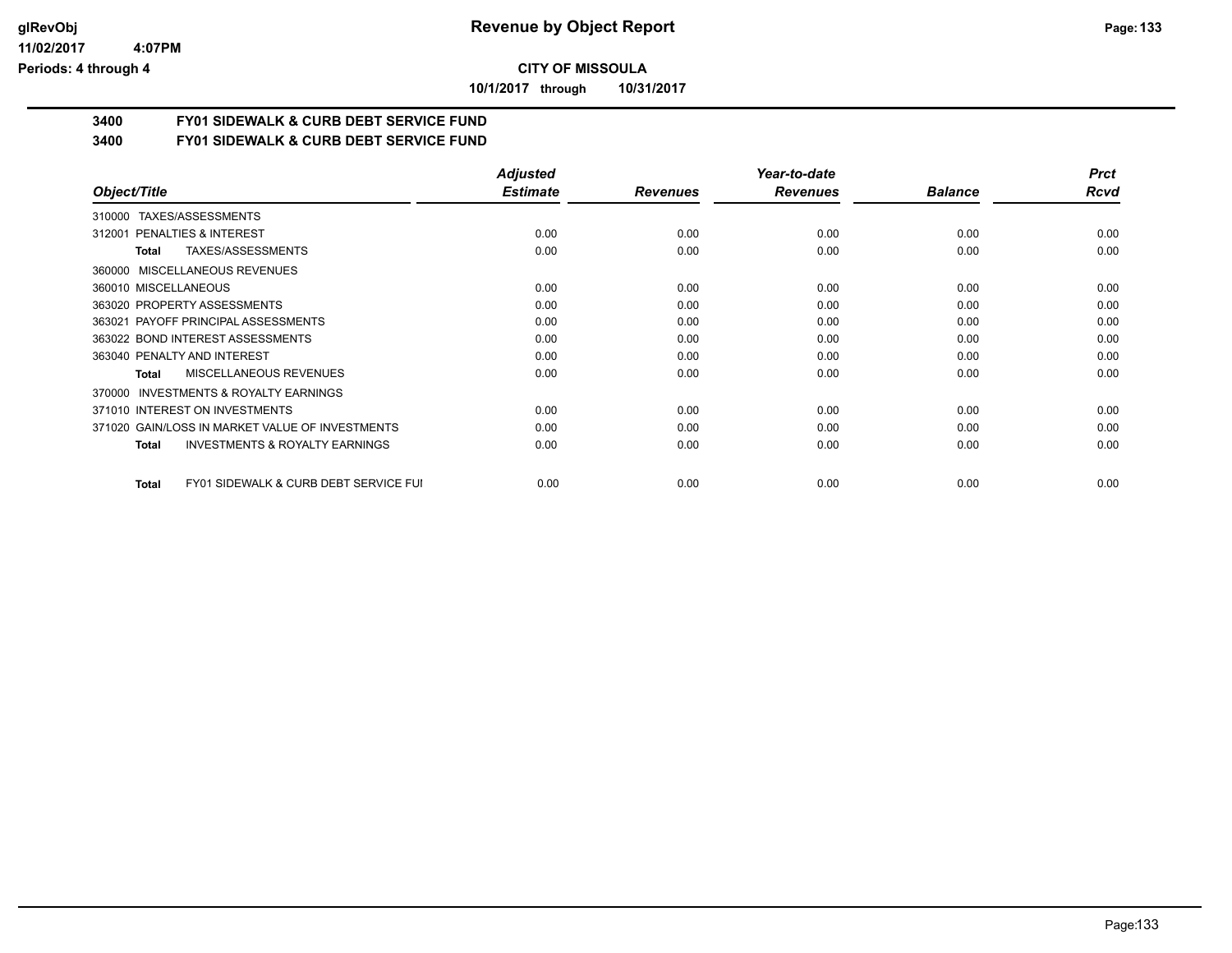**10/1/2017 through 10/31/2017**

#### **3400 FY01 SIDEWALK & CURB DEBT SERVICE FUND**

|                                                           | <b>Adjusted</b> |                 | Year-to-date    |                | <b>Prct</b> |
|-----------------------------------------------------------|-----------------|-----------------|-----------------|----------------|-------------|
| Object/Title                                              | <b>Estimate</b> | <b>Revenues</b> | <b>Revenues</b> | <b>Balance</b> | <b>Rcvd</b> |
| 310000 TAXES/ASSESSMENTS                                  |                 |                 |                 |                |             |
| PENALTIES & INTEREST<br>312001                            | 0.00            | 0.00            | 0.00            | 0.00           | 0.00        |
| TAXES/ASSESSMENTS<br><b>Total</b>                         | 0.00            | 0.00            | 0.00            | 0.00           | 0.00        |
| 360000 MISCELLANEOUS REVENUES                             |                 |                 |                 |                |             |
| 360010 MISCELLANEOUS                                      | 0.00            | 0.00            | 0.00            | 0.00           | 0.00        |
| 363020 PROPERTY ASSESSMENTS                               | 0.00            | 0.00            | 0.00            | 0.00           | 0.00        |
| PAYOFF PRINCIPAL ASSESSMENTS<br>363021                    | 0.00            | 0.00            | 0.00            | 0.00           | 0.00        |
| 363022 BOND INTEREST ASSESSMENTS                          | 0.00            | 0.00            | 0.00            | 0.00           | 0.00        |
| 363040 PENALTY AND INTEREST                               | 0.00            | 0.00            | 0.00            | 0.00           | 0.00        |
| <b>MISCELLANEOUS REVENUES</b><br>Total                    | 0.00            | 0.00            | 0.00            | 0.00           | 0.00        |
| INVESTMENTS & ROYALTY EARNINGS<br>370000                  |                 |                 |                 |                |             |
| 371010 INTEREST ON INVESTMENTS                            | 0.00            | 0.00            | 0.00            | 0.00           | 0.00        |
| 371020 GAIN/LOSS IN MARKET VALUE OF INVESTMENT            | 0.00            | 0.00            | 0.00            | 0.00           | 0.00        |
| <b>INVESTMENTS &amp; ROYALTY EARNINGS</b><br><b>Total</b> | 0.00            | 0.00            | 0.00            | 0.00           | 0.00        |
| FY01 SIDEWALK & CURB DEBT SERVICE FU<br><b>Total</b>      | 0.00            | 0.00            | 0.00            | 0.00           | 0.00        |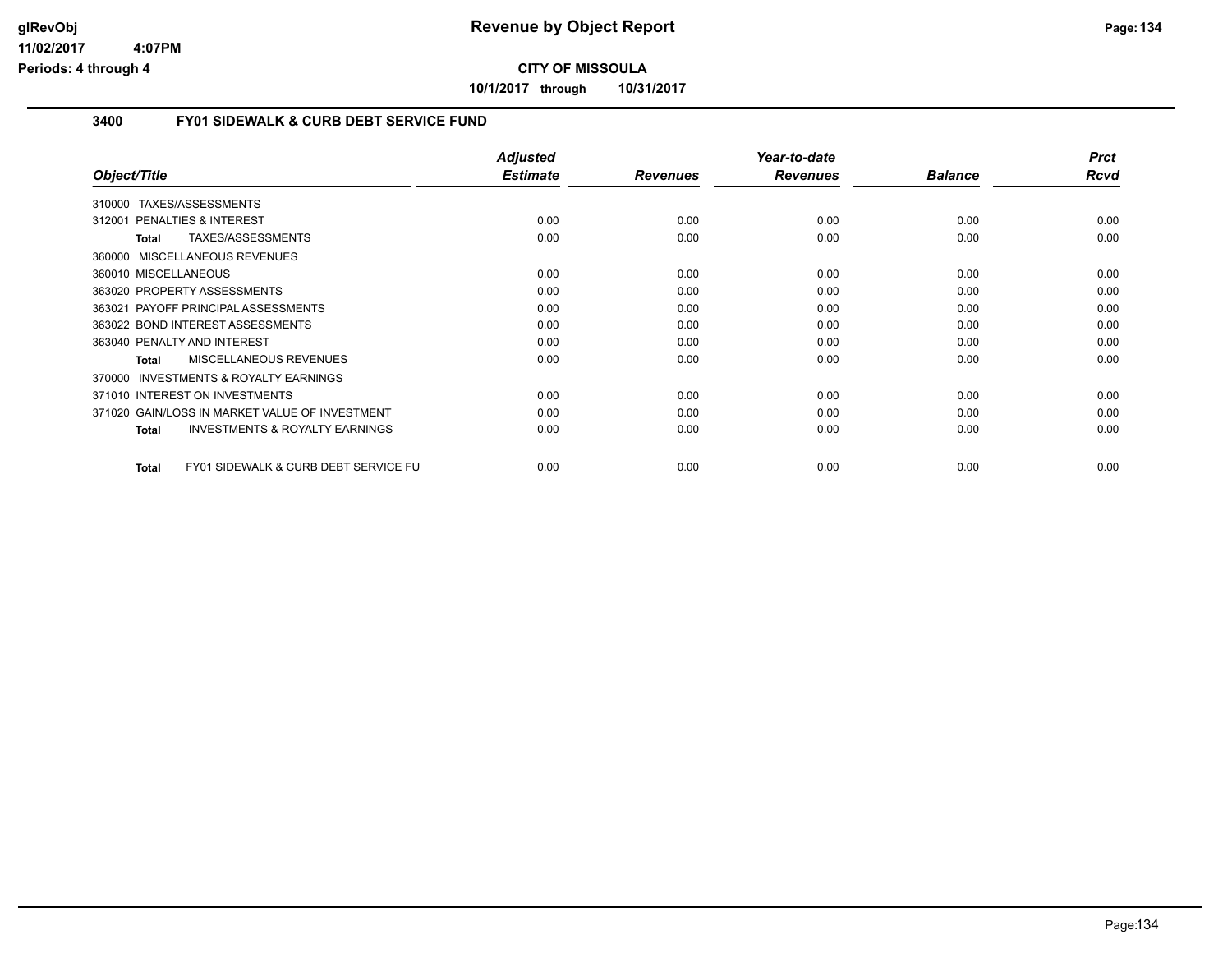#### **11/02/2017 4:07PM Periods: 4 through 4**

**CITY OF MISSOULA**

**10/1/2017 through 10/31/2017**

# **3410 FY02 SIDEWALK & CURB DEBT SERVICE FUND**

#### **3410 FY02 SIDEWALK & CURB DEBT SERVICE FUND**

|                                                                  | <b>Adjusted</b> |                 | Year-to-date    |                | <b>Prct</b> |
|------------------------------------------------------------------|-----------------|-----------------|-----------------|----------------|-------------|
| Object/Title                                                     | <b>Estimate</b> | <b>Revenues</b> | <b>Revenues</b> | <b>Balance</b> | <b>Rcvd</b> |
| 360000 MISCELLANEOUS REVENUES                                    |                 |                 |                 |                |             |
| 363020 PROPERTY ASSESSMENTS                                      | 0.00            | 0.00            | 0.00            | 0.00           | 0.00        |
| 363021 PAYOFF PRINCIPAL ASSESSMENTS                              | 0.00            | 0.00            | 0.00            | 0.00           | 0.00        |
| 363022 BOND INTEREST ASSESSMENTS                                 | 0.00            | 0.00            | 0.00            | 0.00           | 0.00        |
| 363040 PENALTY AND INTEREST                                      | 0.00            | 0.00            | 0.00            | 0.00           | 0.00        |
| MISCELLANEOUS REVENUES<br>Total                                  | 0.00            | 0.00            | 0.00            | 0.00           | 0.00        |
| INVESTMENTS & ROYALTY EARNINGS<br>370000                         |                 |                 |                 |                |             |
| 371010 INTEREST ON INVESTMENTS                                   | 0.00            | 0.00            | 0.00            | 0.00           | 0.00        |
| 371020 GAIN/LOSS IN MARKET VALUE OF INVESTMENTS                  | 0.00            | 0.00            | 0.00            | 0.00           | 0.00        |
| <b>INVESTMENTS &amp; ROYALTY EARNINGS</b><br>Total               | 0.00            | 0.00            | 0.00            | 0.00           | 0.00        |
| <b>FY02 SIDEWALK &amp; CURB DEBT SERVICE FUI</b><br><b>Total</b> | 0.00            | 0.00            | 0.00            | 0.00           | 0.00        |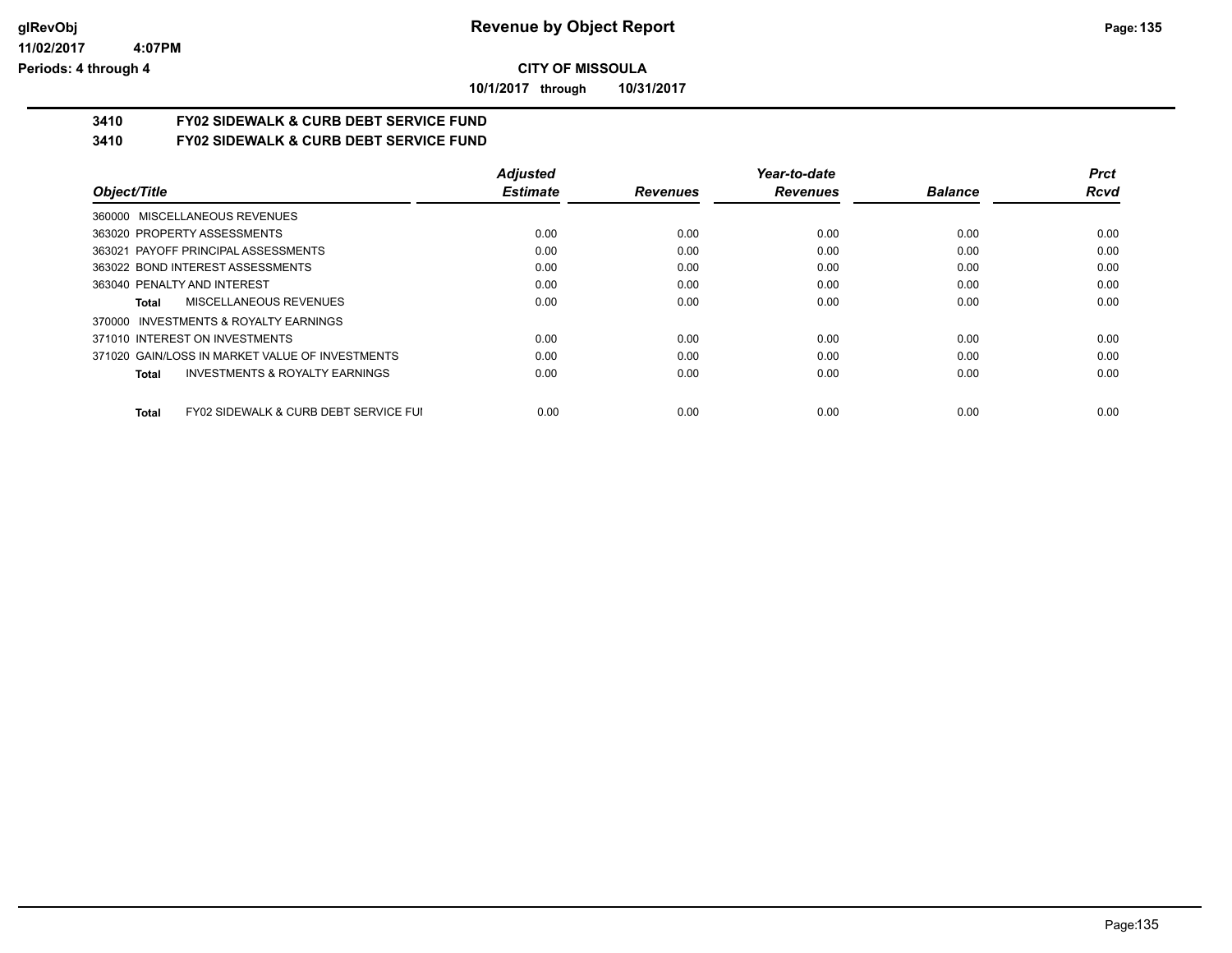**10/1/2017 through 10/31/2017**

#### **3410 FY02 SIDEWALK & CURB DEBT SERVICE FUND**

|                                                      | <b>Adjusted</b> |                 | Year-to-date    |                | <b>Prct</b> |
|------------------------------------------------------|-----------------|-----------------|-----------------|----------------|-------------|
| Object/Title                                         | <b>Estimate</b> | <b>Revenues</b> | <b>Revenues</b> | <b>Balance</b> | <b>Rcvd</b> |
| 360000 MISCELLANEOUS REVENUES                        |                 |                 |                 |                |             |
| 363020 PROPERTY ASSESSMENTS                          | 0.00            | 0.00            | 0.00            | 0.00           | 0.00        |
| 363021 PAYOFF PRINCIPAL ASSESSMENTS                  | 0.00            | 0.00            | 0.00            | 0.00           | 0.00        |
| 363022 BOND INTEREST ASSESSMENTS                     | 0.00            | 0.00            | 0.00            | 0.00           | 0.00        |
| 363040 PENALTY AND INTEREST                          | 0.00            | 0.00            | 0.00            | 0.00           | 0.00        |
| MISCELLANEOUS REVENUES<br>Total                      | 0.00            | 0.00            | 0.00            | 0.00           | 0.00        |
| 370000 INVESTMENTS & ROYALTY EARNINGS                |                 |                 |                 |                |             |
| 371010 INTEREST ON INVESTMENTS                       | 0.00            | 0.00            | 0.00            | 0.00           | 0.00        |
| 371020 GAIN/LOSS IN MARKET VALUE OF INVESTMENT       | 0.00            | 0.00            | 0.00            | 0.00           | 0.00        |
| <b>INVESTMENTS &amp; ROYALTY EARNINGS</b><br>Total   | 0.00            | 0.00            | 0.00            | 0.00           | 0.00        |
| FY02 SIDEWALK & CURB DEBT SERVICE FU<br><b>Total</b> | 0.00            | 0.00            | 0.00            | 0.00           | 0.00        |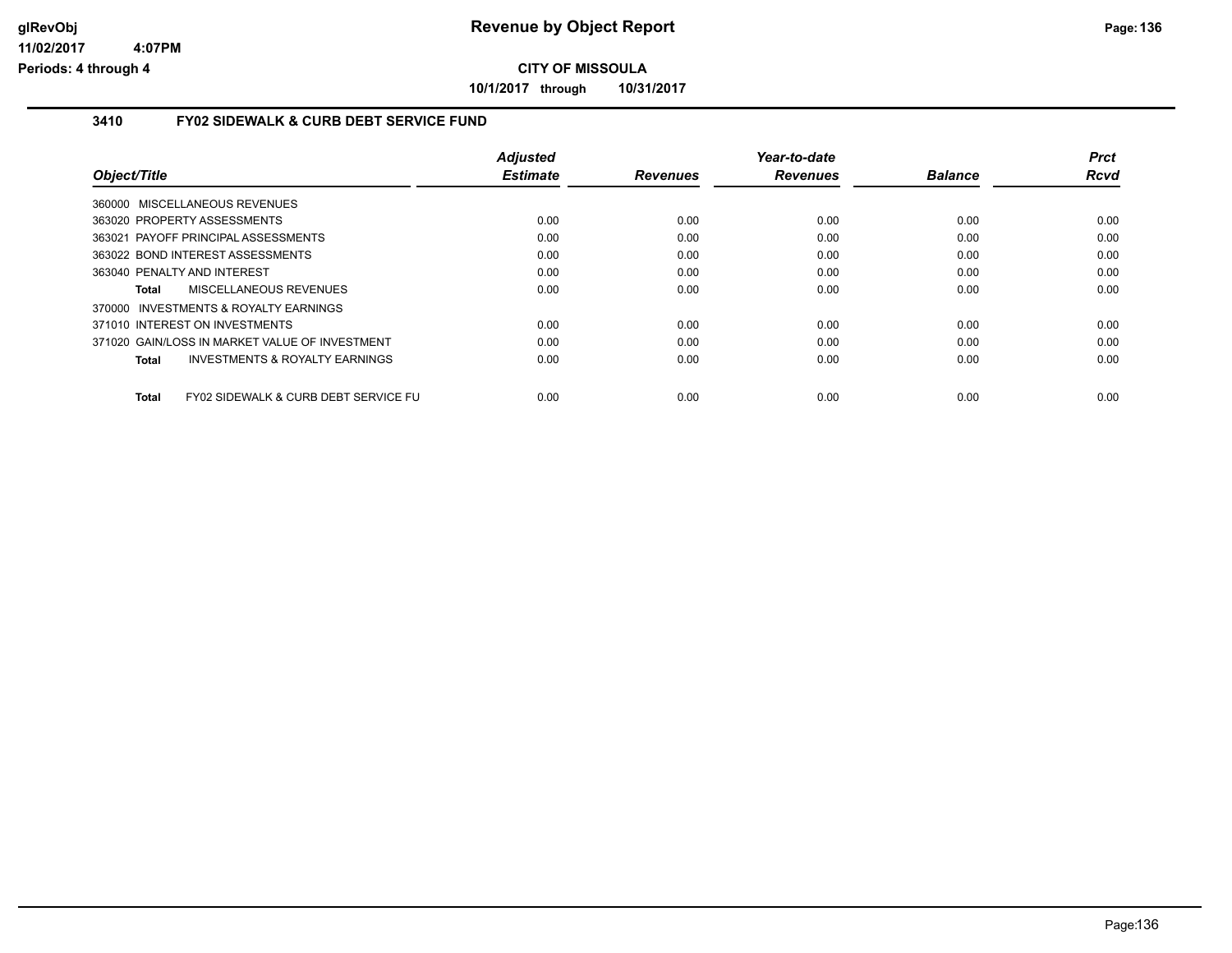#### **11/02/2017 4:07PM Periods: 4 through 4**

#### **CITY OF MISSOULA**

**10/1/2017 through 10/31/2017**

## **3420 FY03 SIDEWALK & CURB DEBT SERVICE**

#### **3420 FY03 SIDEWALK & CURB DEBT SERVICE**

|                                                     | <b>Adjusted</b> |                 | Year-to-date    |                | <b>Prct</b> |
|-----------------------------------------------------|-----------------|-----------------|-----------------|----------------|-------------|
| Object/Title                                        | <b>Estimate</b> | <b>Revenues</b> | <b>Revenues</b> | <b>Balance</b> | <b>Rcvd</b> |
| MISCELLANEOUS REVENUES<br>360000                    |                 |                 |                 |                |             |
| 363020 PROPERTY ASSESSMENTS                         | 0.00            | 0.00            | 0.00            | 0.00           | 0.00        |
| 363021 PAYOFF PRINCIPAL ASSESSMENTS                 | 0.00            | 0.00            | 0.00            | 0.00           | 0.00        |
| 363022 BOND INTEREST ASSESSMENTS                    | 0.00            | 0.00            | 0.00            | 0.00           | 0.00        |
| 363040 PENALTY AND INTEREST                         | 0.00            | 0.00            | 0.00            | 0.00           | 0.00        |
| <b>MISCELLANEOUS REVENUES</b><br>Total              | 0.00            | 0.00            | 0.00            | 0.00           | 0.00        |
| <b>INVESTMENTS &amp; ROYALTY EARNINGS</b><br>370000 |                 |                 |                 |                |             |
| 371010 INTEREST ON INVESTMENTS                      | 0.00            | 0.00            | 0.00            | 0.00           | 0.00        |
| 371020 GAIN/LOSS IN MARKET VALUE OF INVESTMENTS     | 0.00            | 0.00            | 0.00            | 0.00           | 0.00        |
| <b>INVESTMENTS &amp; ROYALTY EARNINGS</b><br>Total  | 0.00            | 0.00            | 0.00            | 0.00           | 0.00        |
| OTHER FINANCING SOURCES<br>380000                   |                 |                 |                 |                |             |
| 381009 TRANSFERS IN                                 | 0.00            | 0.00            | 0.00            | 0.00           | 0.00        |
| OTHER FINANCING SOURCES<br>Total                    | 0.00            | 0.00            | 0.00            | 0.00           | 0.00        |
|                                                     |                 |                 |                 |                |             |
| FY03 SIDEWALK & CURB DEBT SERVICE<br>Total          | 0.00            | 0.00            | 0.00            | 0.00           | 0.00        |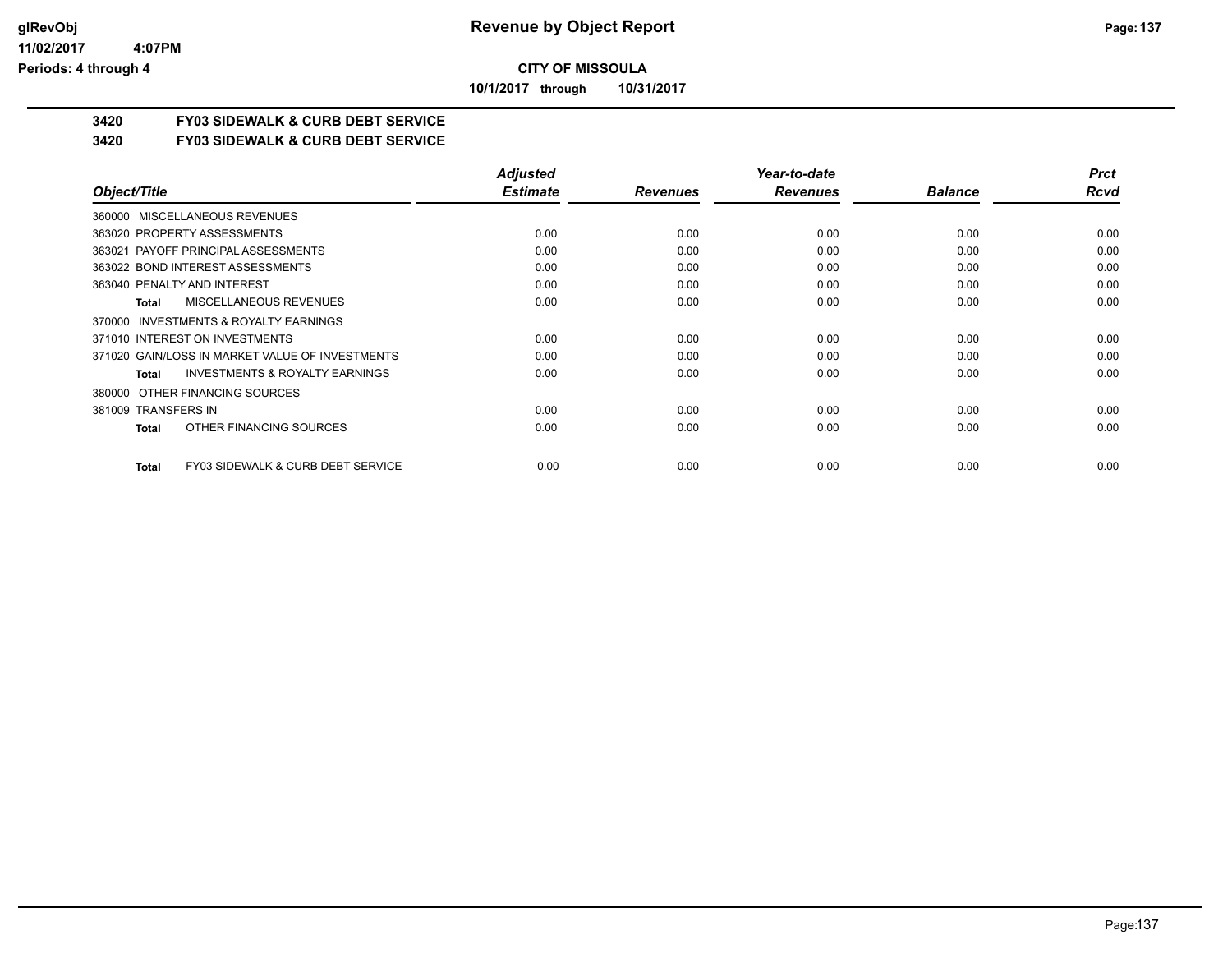**10/1/2017 through 10/31/2017**

#### **3420 FY03 SIDEWALK & CURB DEBT SERVICE**

| Object/Title                                              | <b>Adjusted</b><br><b>Estimate</b> | <b>Revenues</b> | Year-to-date<br><b>Revenues</b> | <b>Balance</b> | <b>Prct</b><br>Rcvd |
|-----------------------------------------------------------|------------------------------------|-----------------|---------------------------------|----------------|---------------------|
| 360000 MISCELLANEOUS REVENUES                             |                                    |                 |                                 |                |                     |
| 363020 PROPERTY ASSESSMENTS                               | 0.00                               | 0.00            | 0.00                            | 0.00           | 0.00                |
| 363021 PAYOFF PRINCIPAL ASSESSMENTS                       | 0.00                               | 0.00            | 0.00                            | 0.00           | 0.00                |
| 363022 BOND INTEREST ASSESSMENTS                          | 0.00                               | 0.00            | 0.00                            | 0.00           | 0.00                |
| 363040 PENALTY AND INTEREST                               | 0.00                               | 0.00            | 0.00                            | 0.00           | 0.00                |
| <b>MISCELLANEOUS REVENUES</b><br><b>Total</b>             | 0.00                               | 0.00            | 0.00                            | 0.00           | 0.00                |
| 370000 INVESTMENTS & ROYALTY EARNINGS                     |                                    |                 |                                 |                |                     |
| 371010 INTEREST ON INVESTMENTS                            | 0.00                               | 0.00            | 0.00                            | 0.00           | 0.00                |
| 371020 GAIN/LOSS IN MARKET VALUE OF INVESTMENT            | 0.00                               | 0.00            | 0.00                            | 0.00           | 0.00                |
| <b>INVESTMENTS &amp; ROYALTY EARNINGS</b><br><b>Total</b> | 0.00                               | 0.00            | 0.00                            | 0.00           | 0.00                |
| 380000 OTHER FINANCING SOURCES                            |                                    |                 |                                 |                |                     |
| 381009 TRANSFERS IN                                       | 0.00                               | 0.00            | 0.00                            | 0.00           | 0.00                |
| OTHER FINANCING SOURCES<br><b>Total</b>                   | 0.00                               | 0.00            | 0.00                            | 0.00           | 0.00                |
|                                                           |                                    |                 |                                 |                |                     |
| FY03 SIDEWALK & CURB DEBT SERVICE<br><b>Total</b>         | 0.00                               | 0.00            | 0.00                            | 0.00           | 0.00                |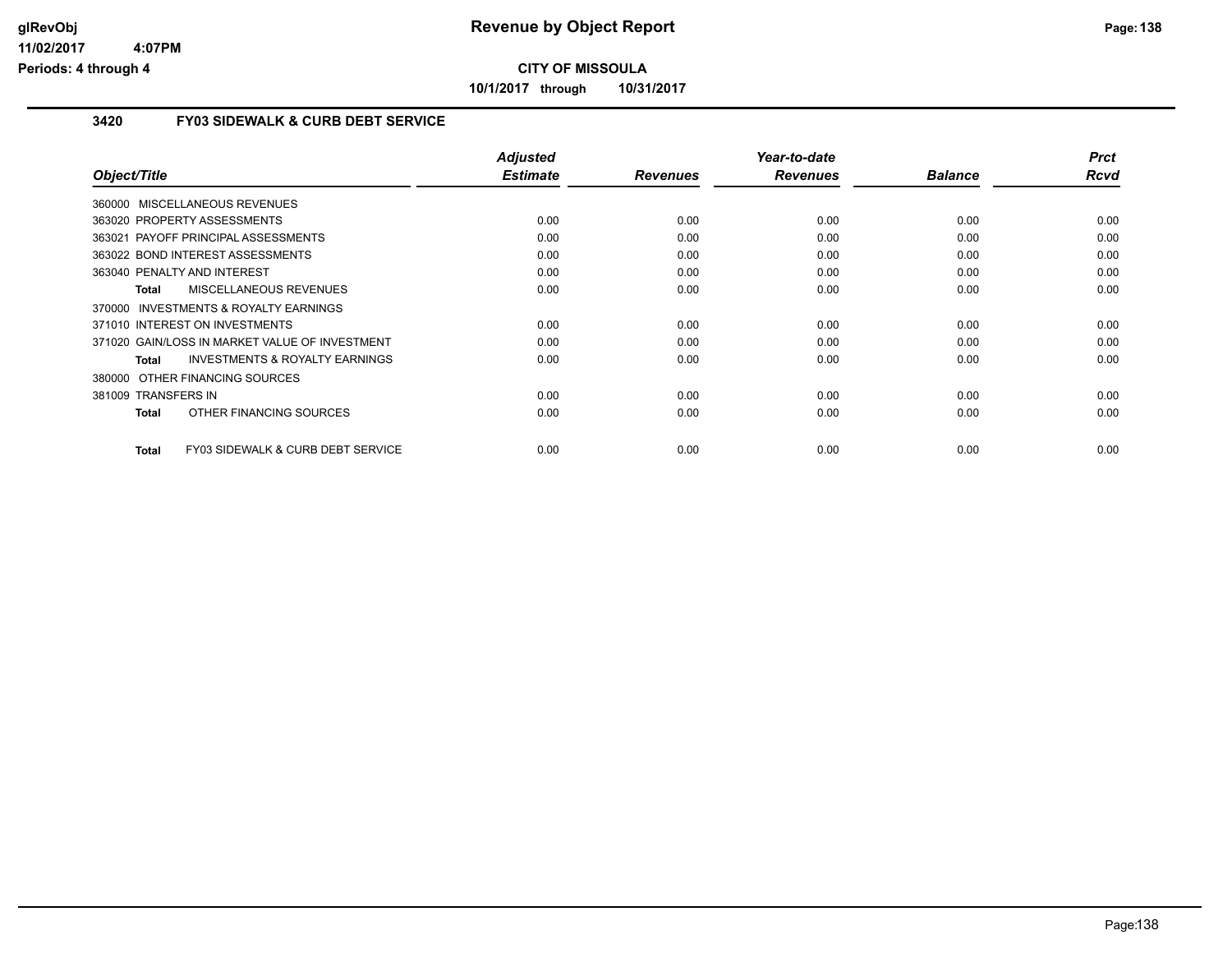**10/1/2017 through 10/31/2017**

#### **3430 FY04 SIDEWALK CURB DEBT SERVICE**

#### **3430 FY04 SIDEWALK CURB DEBT SERVICE**

|                                                        | <b>Adjusted</b> |                 | Year-to-date    |                | <b>Prct</b> |
|--------------------------------------------------------|-----------------|-----------------|-----------------|----------------|-------------|
| Object/Title                                           | <b>Estimate</b> | <b>Revenues</b> | <b>Revenues</b> | <b>Balance</b> | Rcvd        |
| MISCELLANEOUS REVENUES<br>360000                       |                 |                 |                 |                |             |
| 360010 MISCELLANEOUS                                   | 525.00          | 0.00            | 0.00            | 525.00         | 0.00        |
| 363020 PROPERTY ASSESSMENTS                            | 0.00            | 0.00            | 0.00            | 0.00           | 0.00        |
| 363021 PAYOFF PRINCIPAL ASSESSMENTS                    | 0.00            | 0.00            | 0.00            | 0.00           | 0.00        |
| 363022 BOND INTEREST ASSESSMENTS                       | 0.00            | 0.00            | 0.00            | 0.00           | 0.00        |
| 363040 PENALTY AND INTEREST                            | 0.00            | 0.00            | 0.00            | 0.00           | 0.00        |
| MISCELLANEOUS REVENUES<br><b>Total</b>                 | 525.00          | 0.00            | 0.00            | 525.00         | 0.00        |
| <b>INVESTMENTS &amp; ROYALTY EARNINGS</b><br>370000    |                 |                 |                 |                |             |
| 371010 INTEREST ON INVESTMENTS                         | 0.00            | 0.00            | 0.00            | 0.00           | 0.00        |
| 371020 GAIN/LOSS IN MARKET VALUE OF INVESTMENTS        | 0.00            | 0.00            | 0.00            | 0.00           | 0.00        |
| <b>INVESTMENTS &amp; ROYALTY EARNINGS</b><br>Total     | 0.00            | 0.00            | 0.00            | 0.00           | 0.00        |
| OTHER FINANCING SOURCES<br>380000                      |                 |                 |                 |                |             |
| 381030 SID BOND PROCEEDS                               | 0.00            | 0.00            | 0.00            | 0.00           | 0.00        |
| OTHER FINANCING SOURCES<br><b>Total</b>                | 0.00            | 0.00            | 0.00            | 0.00           | 0.00        |
| <b>FY04 SIDEWALK CURB DEBT SERVICE</b><br><b>Total</b> | 525.00          | 0.00            | 0.00            | 525.00         | 0.00        |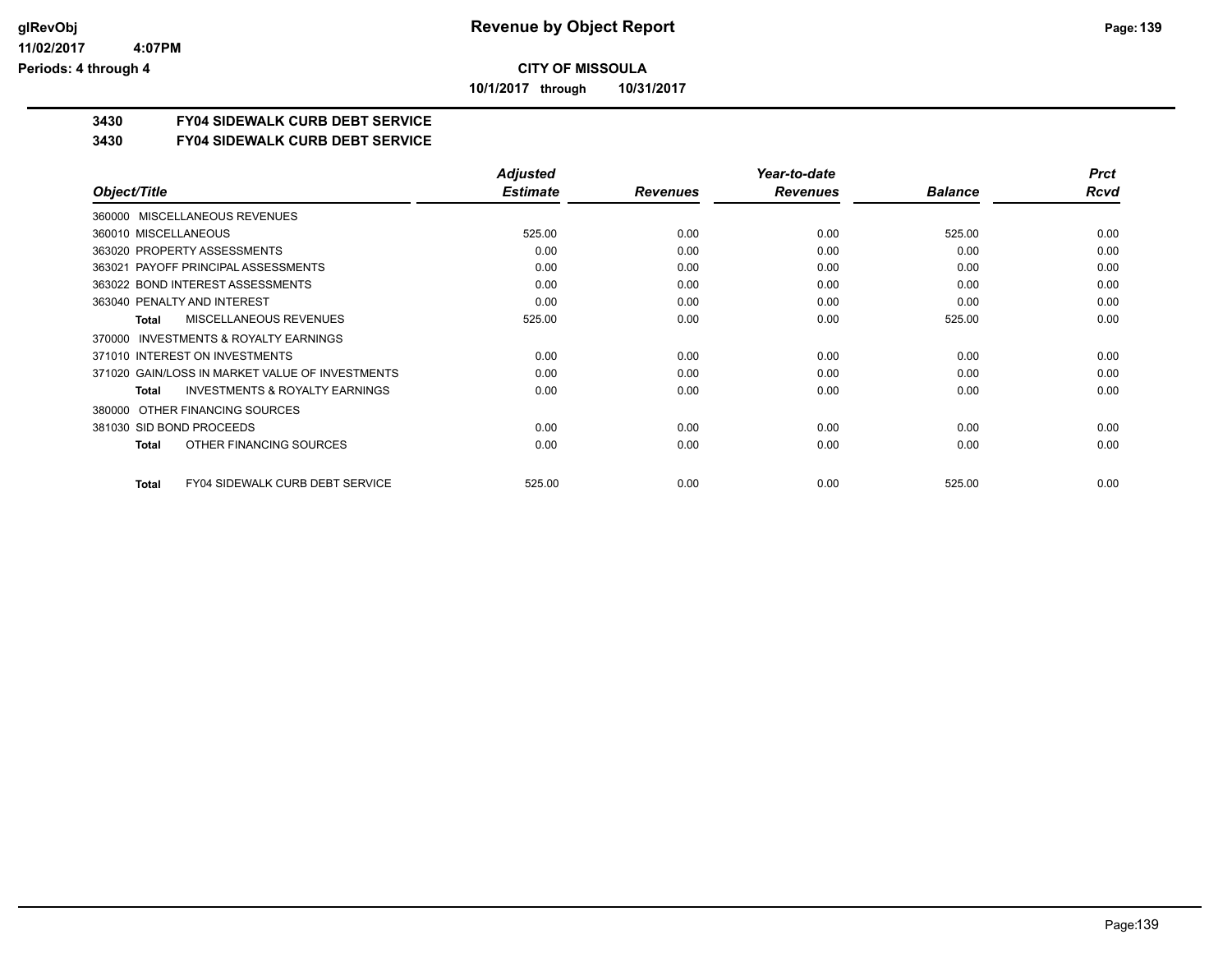**10/1/2017 through 10/31/2017**

#### **3430 FY04 SIDEWALK CURB DEBT SERVICE**

|                                                     | <b>Adjusted</b> |                 | Year-to-date    |                | <b>Prct</b> |
|-----------------------------------------------------|-----------------|-----------------|-----------------|----------------|-------------|
| Object/Title                                        | <b>Estimate</b> | <b>Revenues</b> | <b>Revenues</b> | <b>Balance</b> | Rcvd        |
| 360000 MISCELLANEOUS REVENUES                       |                 |                 |                 |                |             |
| 360010 MISCELLANEOUS                                | 525.00          | 0.00            | 0.00            | 525.00         | 0.00        |
| 363020 PROPERTY ASSESSMENTS                         | 0.00            | 0.00            | 0.00            | 0.00           | 0.00        |
| 363021 PAYOFF PRINCIPAL ASSESSMENTS                 | 0.00            | 0.00            | 0.00            | 0.00           | 0.00        |
| 363022 BOND INTEREST ASSESSMENTS                    | 0.00            | 0.00            | 0.00            | 0.00           | 0.00        |
| 363040 PENALTY AND INTEREST                         | 0.00            | 0.00            | 0.00            | 0.00           | 0.00        |
| <b>MISCELLANEOUS REVENUES</b><br><b>Total</b>       | 525.00          | 0.00            | 0.00            | 525.00         | 0.00        |
| <b>INVESTMENTS &amp; ROYALTY EARNINGS</b><br>370000 |                 |                 |                 |                |             |
| 371010 INTEREST ON INVESTMENTS                      | 0.00            | 0.00            | 0.00            | 0.00           | 0.00        |
| 371020 GAIN/LOSS IN MARKET VALUE OF INVESTMENT      | 0.00            | 0.00            | 0.00            | 0.00           | 0.00        |
| <b>INVESTMENTS &amp; ROYALTY EARNINGS</b><br>Total  | 0.00            | 0.00            | 0.00            | 0.00           | 0.00        |
| 380000 OTHER FINANCING SOURCES                      |                 |                 |                 |                |             |
| 381030 SID BOND PROCEEDS                            | 0.00            | 0.00            | 0.00            | 0.00           | 0.00        |
| OTHER FINANCING SOURCES<br><b>Total</b>             | 0.00            | 0.00            | 0.00            | 0.00           | 0.00        |
|                                                     |                 |                 |                 |                |             |
| FY04 SIDEWALK CURB DEBT SERVICE<br><b>Total</b>     | 525.00          | 0.00            | 0.00            | 525.00         | 0.00        |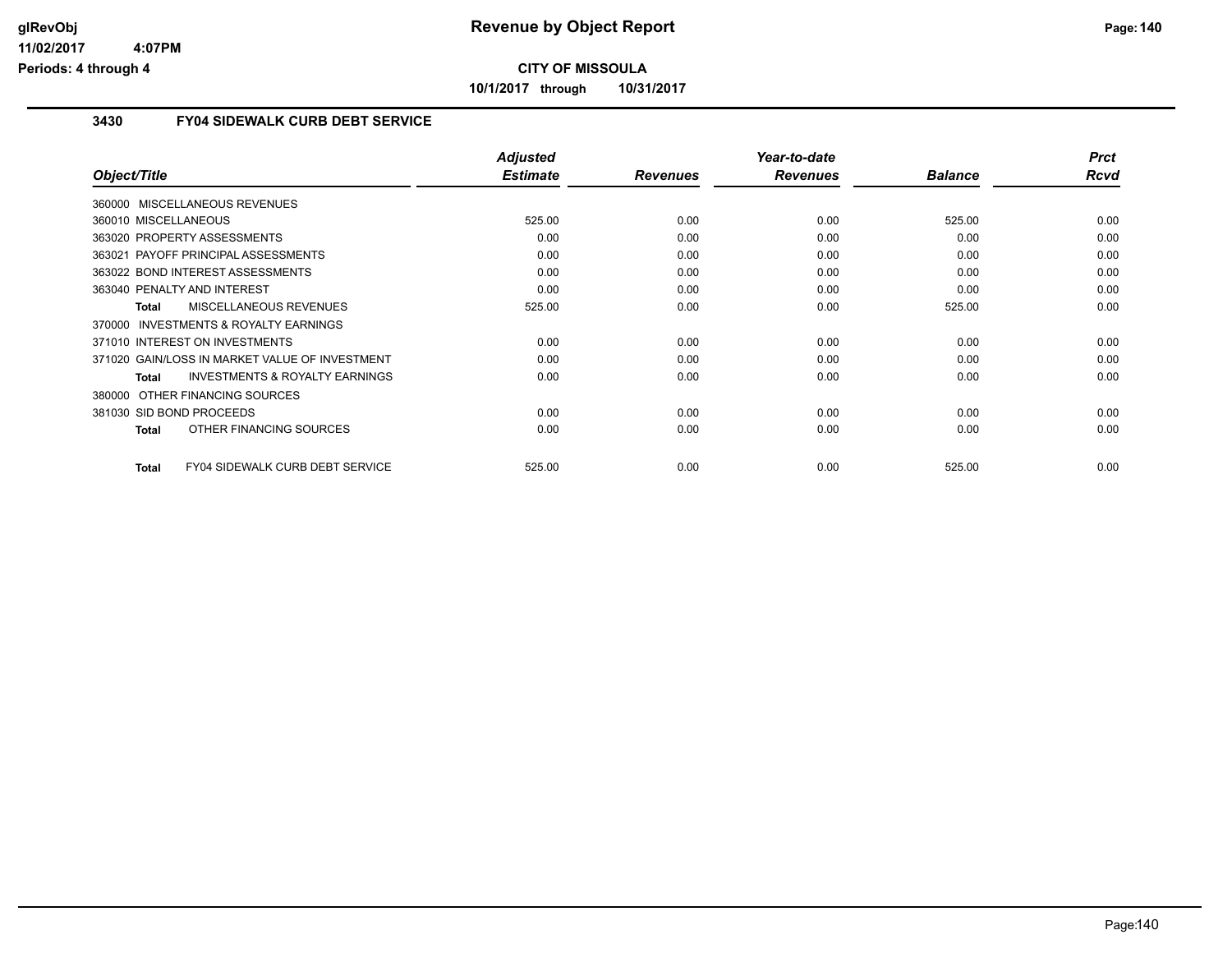**10/1/2017 through 10/31/2017**

**3433 SID 433 DEBT SERVICE**

**3433 SID 433 DEBT SERVICE**

|                                                           | <b>Adjusted</b> |                 | Year-to-date    |                | <b>Prct</b> |
|-----------------------------------------------------------|-----------------|-----------------|-----------------|----------------|-------------|
| Object/Title                                              | <b>Estimate</b> | <b>Revenues</b> | <b>Revenues</b> | <b>Balance</b> | Rcvd        |
| 360000 MISCELLANEOUS REVENUES                             |                 |                 |                 |                |             |
| 363020 PROPERTY ASSESSMENTS                               | 0.00            | 0.00            | 0.00            | 0.00           | 0.00        |
| 363021 PAYOFF PRINCIPAL ASSESSMENTS                       | 0.00            | 0.00            | 0.00            | 0.00           | 0.00        |
| 363022 BOND INTEREST ASSESSMENTS                          | 0.00            | 0.00            | 0.00            | 0.00           | 0.00        |
| 363040 PENALTY AND INTEREST                               | 0.00            | 0.00            | 0.00            | 0.00           | 0.00        |
| MISCELLANEOUS REVENUES<br>Total                           | 0.00            | 0.00            | 0.00            | 0.00           | 0.00        |
| 370000 INVESTMENTS & ROYALTY EARNINGS                     |                 |                 |                 |                |             |
| 371010 INTEREST ON INVESTMENTS                            | 0.00            | 0.00            | 0.00            | 0.00           | 0.00        |
| 371020 GAIN/LOSS IN MARKET VALUE OF INVESTMENTS           | 0.00            | 0.00            | 0.00            | 0.00           | 0.00        |
| <b>INVESTMENTS &amp; ROYALTY EARNINGS</b><br><b>Total</b> | 0.00            | 0.00            | 0.00            | 0.00           | 0.00        |
| SID 433 DEBT SERVICE<br><b>Total</b>                      | 0.00            | 0.00            | 0.00            | 0.00           | 0.00        |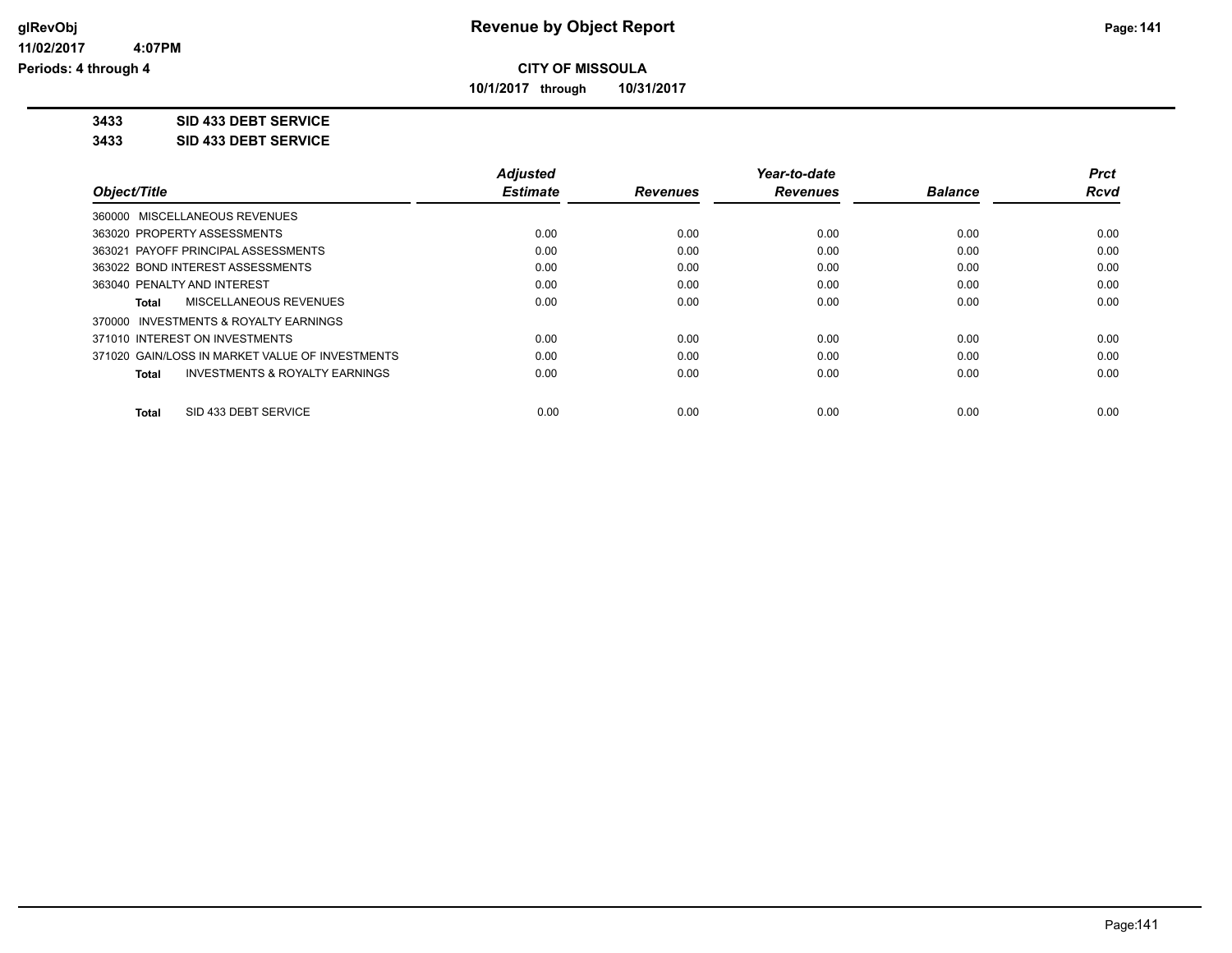**10/1/2017 through 10/31/2017**

#### **3433 SID 433 DEBT SERVICE**

|                                                    | <b>Adjusted</b> |                 | Year-to-date    |                | <b>Prct</b> |
|----------------------------------------------------|-----------------|-----------------|-----------------|----------------|-------------|
| Object/Title                                       | <b>Estimate</b> | <b>Revenues</b> | <b>Revenues</b> | <b>Balance</b> | <b>Rcvd</b> |
| 360000 MISCELLANEOUS REVENUES                      |                 |                 |                 |                |             |
| 363020 PROPERTY ASSESSMENTS                        | 0.00            | 0.00            | 0.00            | 0.00           | 0.00        |
| 363021 PAYOFF PRINCIPAL ASSESSMENTS                | 0.00            | 0.00            | 0.00            | 0.00           | 0.00        |
| 363022 BOND INTEREST ASSESSMENTS                   | 0.00            | 0.00            | 0.00            | 0.00           | 0.00        |
| 363040 PENALTY AND INTEREST                        | 0.00            | 0.00            | 0.00            | 0.00           | 0.00        |
| <b>MISCELLANEOUS REVENUES</b><br>Total             | 0.00            | 0.00            | 0.00            | 0.00           | 0.00        |
| INVESTMENTS & ROYALTY EARNINGS<br>370000           |                 |                 |                 |                |             |
| 371010 INTEREST ON INVESTMENTS                     | 0.00            | 0.00            | 0.00            | 0.00           | 0.00        |
| 371020 GAIN/LOSS IN MARKET VALUE OF INVESTMENT     | 0.00            | 0.00            | 0.00            | 0.00           | 0.00        |
| <b>INVESTMENTS &amp; ROYALTY EARNINGS</b><br>Total | 0.00            | 0.00            | 0.00            | 0.00           | 0.00        |
|                                                    |                 |                 |                 |                |             |
| SID 433 DEBT SERVICE<br>Total                      | 0.00            | 0.00            | 0.00            | 0.00           | 0.00        |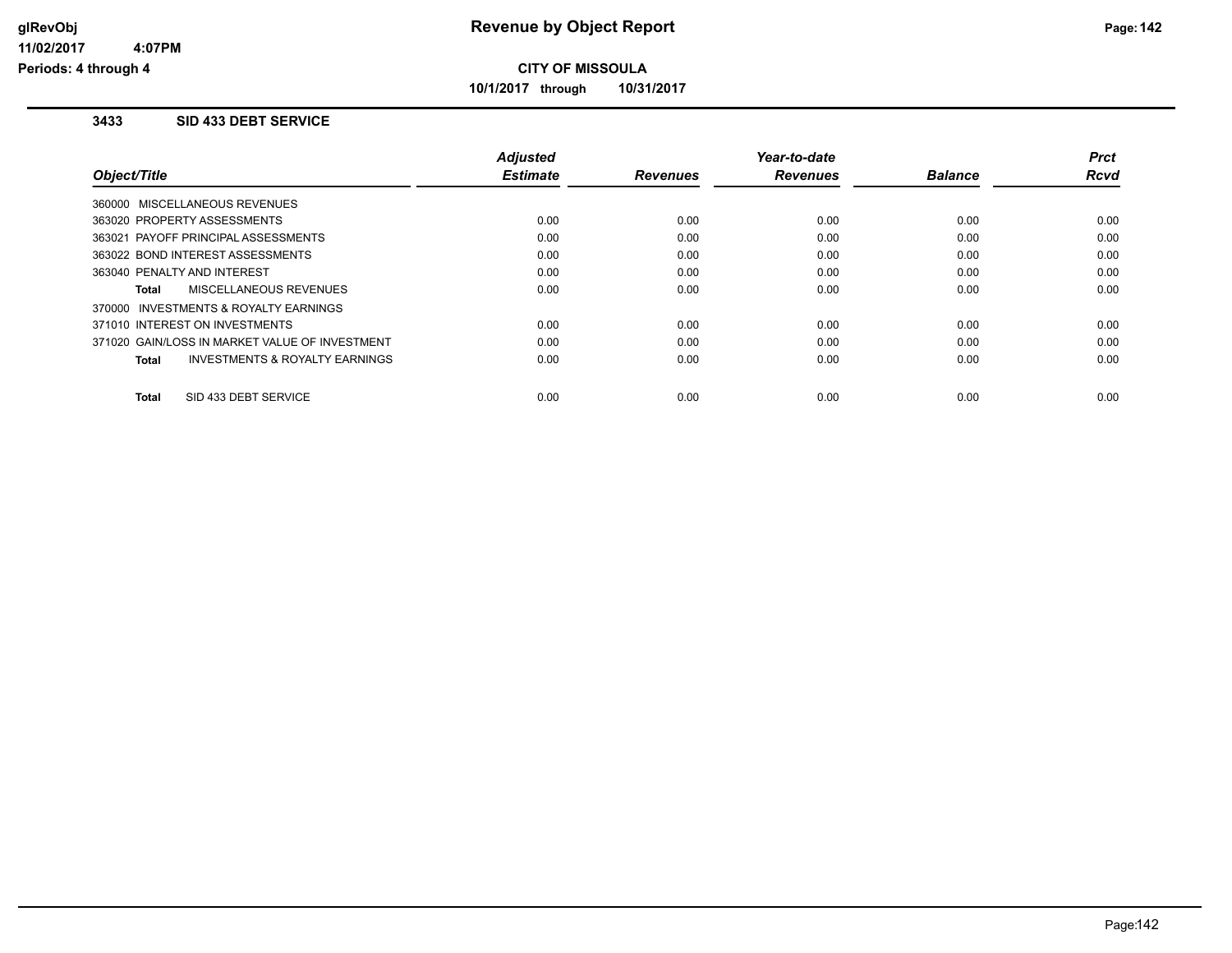**10/1/2017 through 10/31/2017**

**3440 FY05 SIDEWALK AND CURB**

**3440 FY05 SIDEWALK AND CURB**

|                                                           | <b>Adjusted</b> |                 | Year-to-date    |                | <b>Prct</b> |
|-----------------------------------------------------------|-----------------|-----------------|-----------------|----------------|-------------|
| Object/Title                                              | <b>Estimate</b> | <b>Revenues</b> | <b>Revenues</b> | <b>Balance</b> | <b>Rcvd</b> |
| 360000 MISCELLANEOUS REVENUES                             |                 |                 |                 |                |             |
| 360010 MISCELLANEOUS                                      | 0.00            | 0.00            | 0.00            | 0.00           | 0.00        |
| 363020 PROPERTY ASSESSMENTS                               | 0.00            | 0.00            | 0.00            | 0.00           | 0.00        |
| 363021 PAYOFF PRINCIPAL ASSESSMENTS                       | 0.00            | 0.00            | 0.00            | 0.00           | 0.00        |
| 363022 BOND INTEREST ASSESSMENTS                          | 0.00            | 0.00            | 0.00            | 0.00           | 0.00        |
| 363040 PENALTY AND INTEREST                               | 0.00            | 0.00            | 0.00            | 0.00           | 0.00        |
| <b>MISCELLANEOUS REVENUES</b><br>Total                    | 0.00            | 0.00            | 0.00            | 0.00           | 0.00        |
| <b>INVESTMENTS &amp; ROYALTY EARNINGS</b><br>370000       |                 |                 |                 |                |             |
| 371010 INTEREST ON INVESTMENTS                            | 0.00            | 0.00            | 0.00            | 0.00           | 0.00        |
| 371020 GAIN/LOSS IN MARKET VALUE OF INVESTMENTS           | 0.00            | 0.00            | 0.00            | 0.00           | 0.00        |
| 371500 INTEREST ON INTERFUND LOAN                         | 0.00            | 0.00            | 0.00            | 0.00           | 0.00        |
| <b>INVESTMENTS &amp; ROYALTY EARNINGS</b><br><b>Total</b> | 0.00            | 0.00            | 0.00            | 0.00           | 0.00        |
| OTHER FINANCING SOURCES<br>380000                         |                 |                 |                 |                |             |
| 381030 SID BONDS PROCEEDS                                 | 0.00            | 0.00            | 0.00            | 0.00           | 0.00        |
| OTHER FINANCING SOURCES<br>Total                          | 0.00            | 0.00            | 0.00            | 0.00           | 0.00        |
| <b>FY05 SIDEWALK AND CURB</b><br><b>Total</b>             | 0.00            | 0.00            | 0.00            | 0.00           | 0.00        |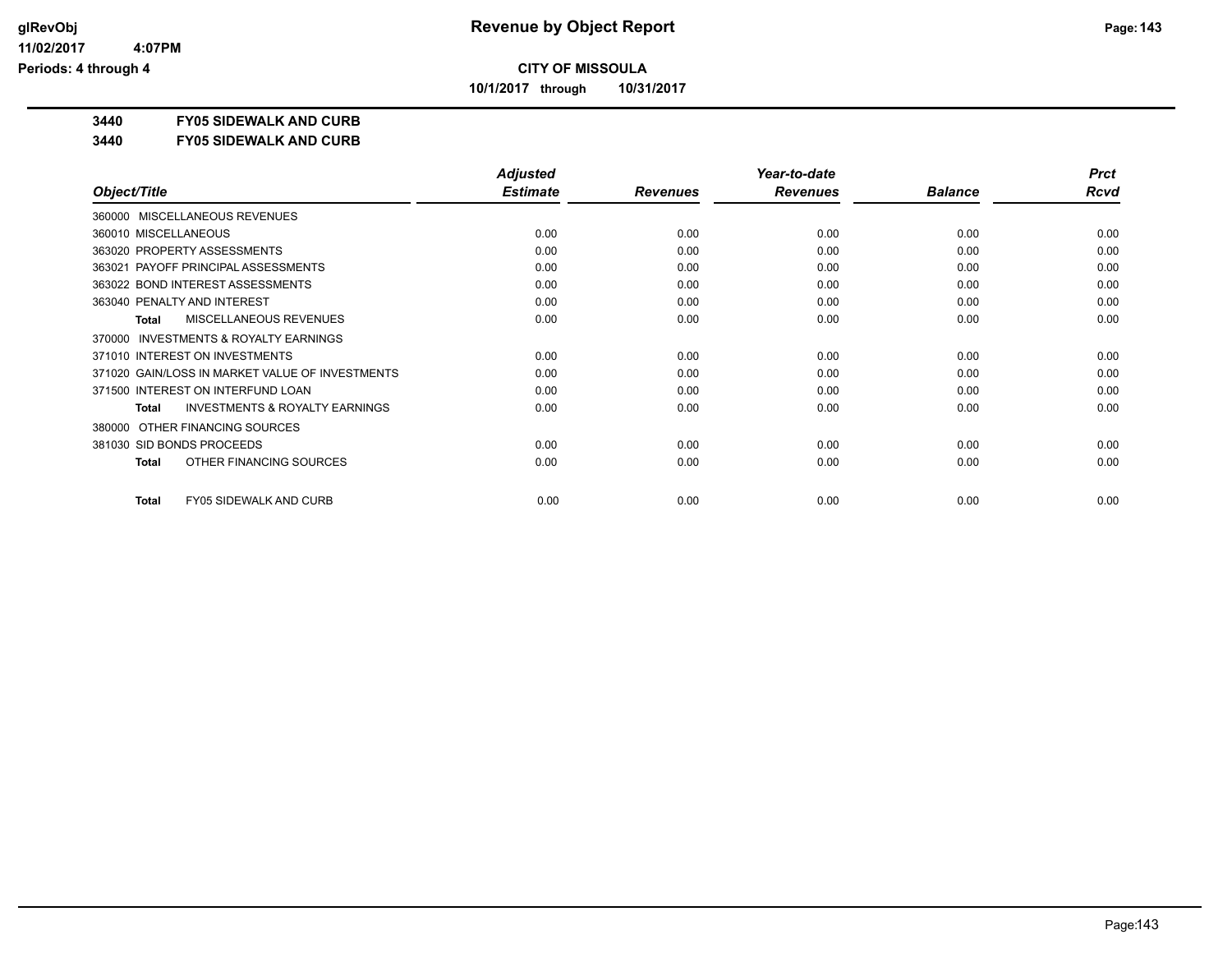**10/1/2017 through 10/31/2017**

#### **3440 FY05 SIDEWALK AND CURB**

| Object/Title                                              | <b>Adjusted</b> |                 | Year-to-date    |                | <b>Prct</b> |
|-----------------------------------------------------------|-----------------|-----------------|-----------------|----------------|-------------|
|                                                           | <b>Estimate</b> | <b>Revenues</b> | <b>Revenues</b> | <b>Balance</b> | <b>Rcvd</b> |
| 360000 MISCELLANEOUS REVENUES                             |                 |                 |                 |                |             |
| 360010 MISCELLANEOUS                                      | 0.00            | 0.00            | 0.00            | 0.00           | 0.00        |
| 363020 PROPERTY ASSESSMENTS                               | 0.00            | 0.00            | 0.00            | 0.00           | 0.00        |
| 363021 PAYOFF PRINCIPAL ASSESSMENTS                       | 0.00            | 0.00            | 0.00            | 0.00           | 0.00        |
| 363022 BOND INTEREST ASSESSMENTS                          | 0.00            | 0.00            | 0.00            | 0.00           | 0.00        |
| 363040 PENALTY AND INTEREST                               | 0.00            | 0.00            | 0.00            | 0.00           | 0.00        |
| <b>MISCELLANEOUS REVENUES</b><br><b>Total</b>             | 0.00            | 0.00            | 0.00            | 0.00           | 0.00        |
| <b>INVESTMENTS &amp; ROYALTY EARNINGS</b><br>370000       |                 |                 |                 |                |             |
| 371010 INTEREST ON INVESTMENTS                            | 0.00            | 0.00            | 0.00            | 0.00           | 0.00        |
| 371020 GAIN/LOSS IN MARKET VALUE OF INVESTMENT            | 0.00            | 0.00            | 0.00            | 0.00           | 0.00        |
| 371500 INTEREST ON INTERFUND LOAN                         | 0.00            | 0.00            | 0.00            | 0.00           | 0.00        |
| <b>INVESTMENTS &amp; ROYALTY EARNINGS</b><br><b>Total</b> | 0.00            | 0.00            | 0.00            | 0.00           | 0.00        |
| 380000 OTHER FINANCING SOURCES                            |                 |                 |                 |                |             |
| 381030 SID BONDS PROCEEDS                                 | 0.00            | 0.00            | 0.00            | 0.00           | 0.00        |
| OTHER FINANCING SOURCES<br><b>Total</b>                   | 0.00            | 0.00            | 0.00            | 0.00           | 0.00        |
| <b>FY05 SIDEWALK AND CURB</b><br><b>Total</b>             | 0.00            | 0.00            | 0.00            | 0.00           | 0.00        |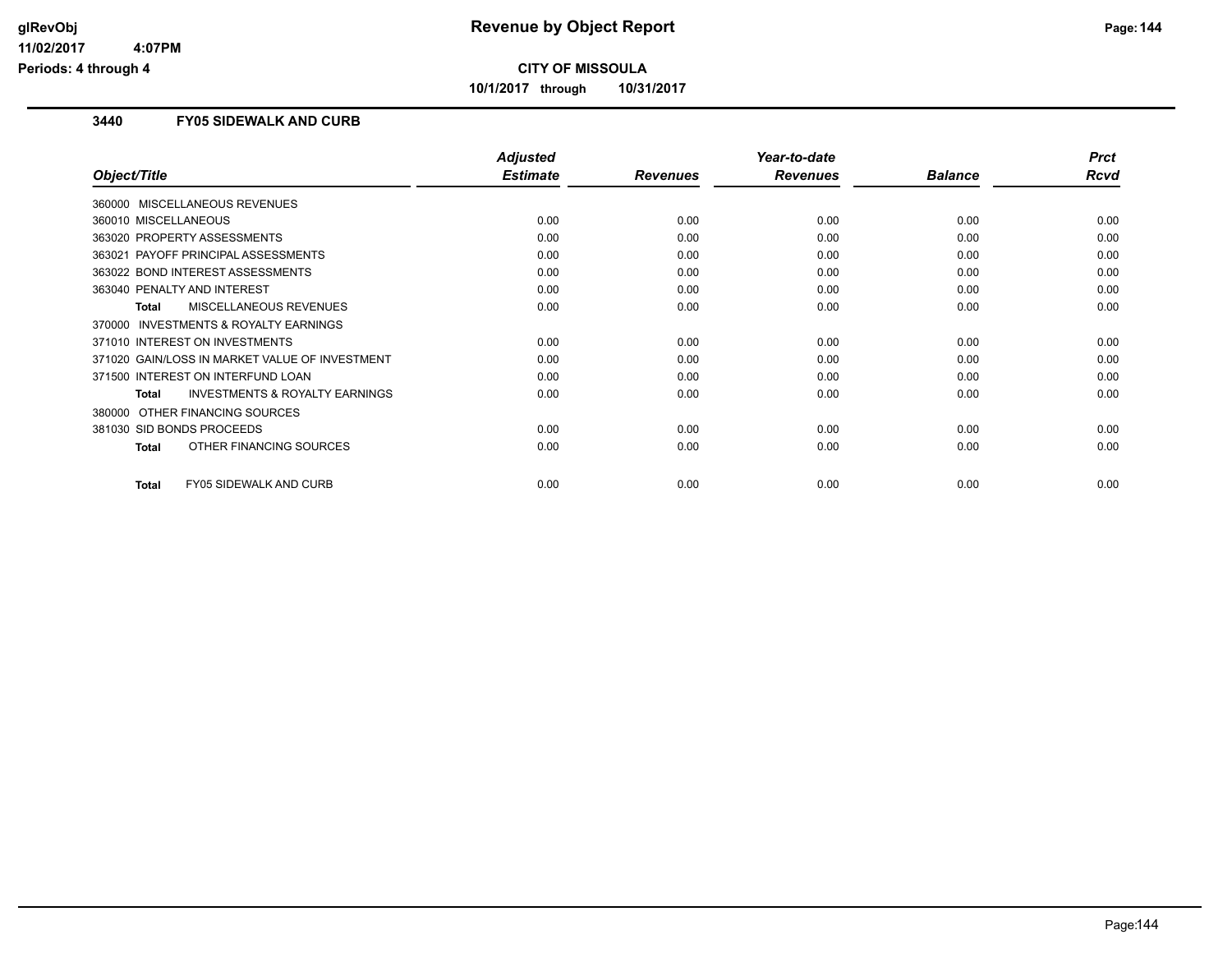**10/1/2017 through 10/31/2017**

**3441 FY06 SIDEWALK & CURB DEBT**

**3441 FY06 SIDEWALK & CURB DEBT**

|                                                      | <b>Adjusted</b> |                 | Year-to-date    |                | <b>Prct</b> |
|------------------------------------------------------|-----------------|-----------------|-----------------|----------------|-------------|
| Object/Title                                         | <b>Estimate</b> | <b>Revenues</b> | <b>Revenues</b> | <b>Balance</b> | <b>Rcvd</b> |
| 360000 MISCELLANEOUS REVENUES                        |                 |                 |                 |                |             |
| 363020 PROPERTY ASSESSMENTS                          | 0.00            | 0.00            | 0.00            | 0.00           | 0.00        |
| MISCELLANEOUS REVENUES<br>Total                      | 0.00            | 0.00            | 0.00            | 0.00           | 0.00        |
| 370000 INVESTMENTS & ROYALTY EARNINGS                |                 |                 |                 |                |             |
| 371010 INTEREST ON INVESTMENTS                       | 0.00            | 0.00            | 0.00            | 0.00           | 0.00        |
| 371020 GAIN/LOSS IN MARKET VALUE OF INVESTMENTS      | 0.00            | 0.00            | 0.00            | 0.00           | 0.00        |
| <b>INVESTMENTS &amp; ROYALTY EARNINGS</b><br>Total   | 0.00            | 0.00            | 0.00            | 0.00           | 0.00        |
|                                                      |                 |                 |                 |                |             |
| <b>Total</b><br><b>FY06 SIDEWALK &amp; CURB DEBT</b> | 0.00            | 0.00            | 0.00            | 0.00           | 0.00        |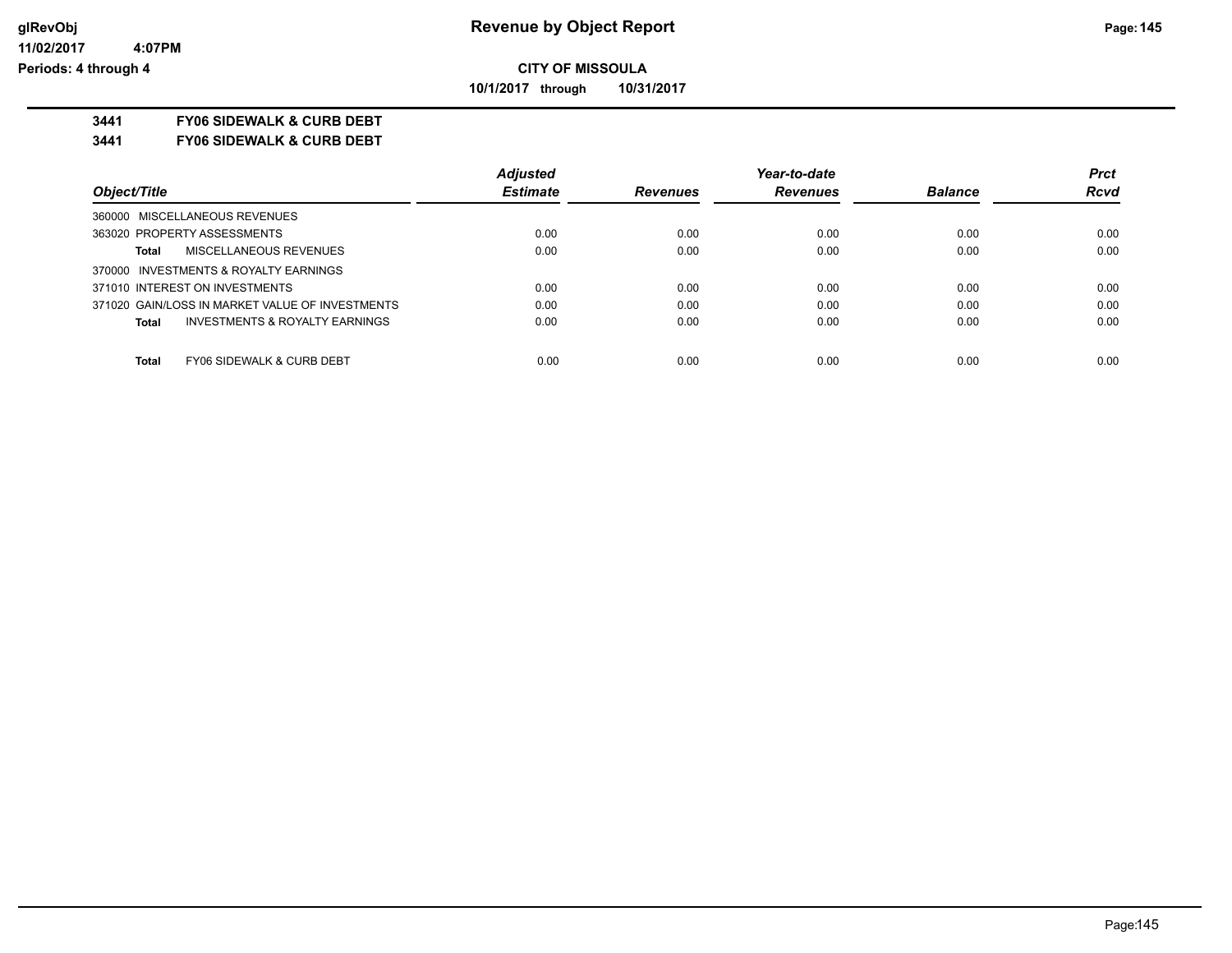**10/1/2017 through 10/31/2017**

# **3441 FY06 SIDEWALK & CURB DEBT**

|                                                | <b>Adjusted</b> |                 | Year-to-date    |                | <b>Prct</b> |
|------------------------------------------------|-----------------|-----------------|-----------------|----------------|-------------|
| Object/Title                                   | <b>Estimate</b> | <b>Revenues</b> | <b>Revenues</b> | <b>Balance</b> | <b>Rcvd</b> |
| 360000 MISCELLANEOUS REVENUES                  |                 |                 |                 |                |             |
| 363020 PROPERTY ASSESSMENTS                    | 0.00            | 0.00            | 0.00            | 0.00           | 0.00        |
| MISCELLANEOUS REVENUES<br>Total                | 0.00            | 0.00            | 0.00            | 0.00           | 0.00        |
| 370000 INVESTMENTS & ROYALTY EARNINGS          |                 |                 |                 |                |             |
| 371010 INTEREST ON INVESTMENTS                 | 0.00            | 0.00            | 0.00            | 0.00           | 0.00        |
| 371020 GAIN/LOSS IN MARKET VALUE OF INVESTMENT | 0.00            | 0.00            | 0.00            | 0.00           | 0.00        |
| INVESTMENTS & ROYALTY EARNINGS<br>Total        | 0.00            | 0.00            | 0.00            | 0.00           | 0.00        |
| Total<br><b>FY06 SIDEWALK &amp; CURB DEBT</b>  | 0.00            | 0.00            | 0.00            | 0.00           | 0.00        |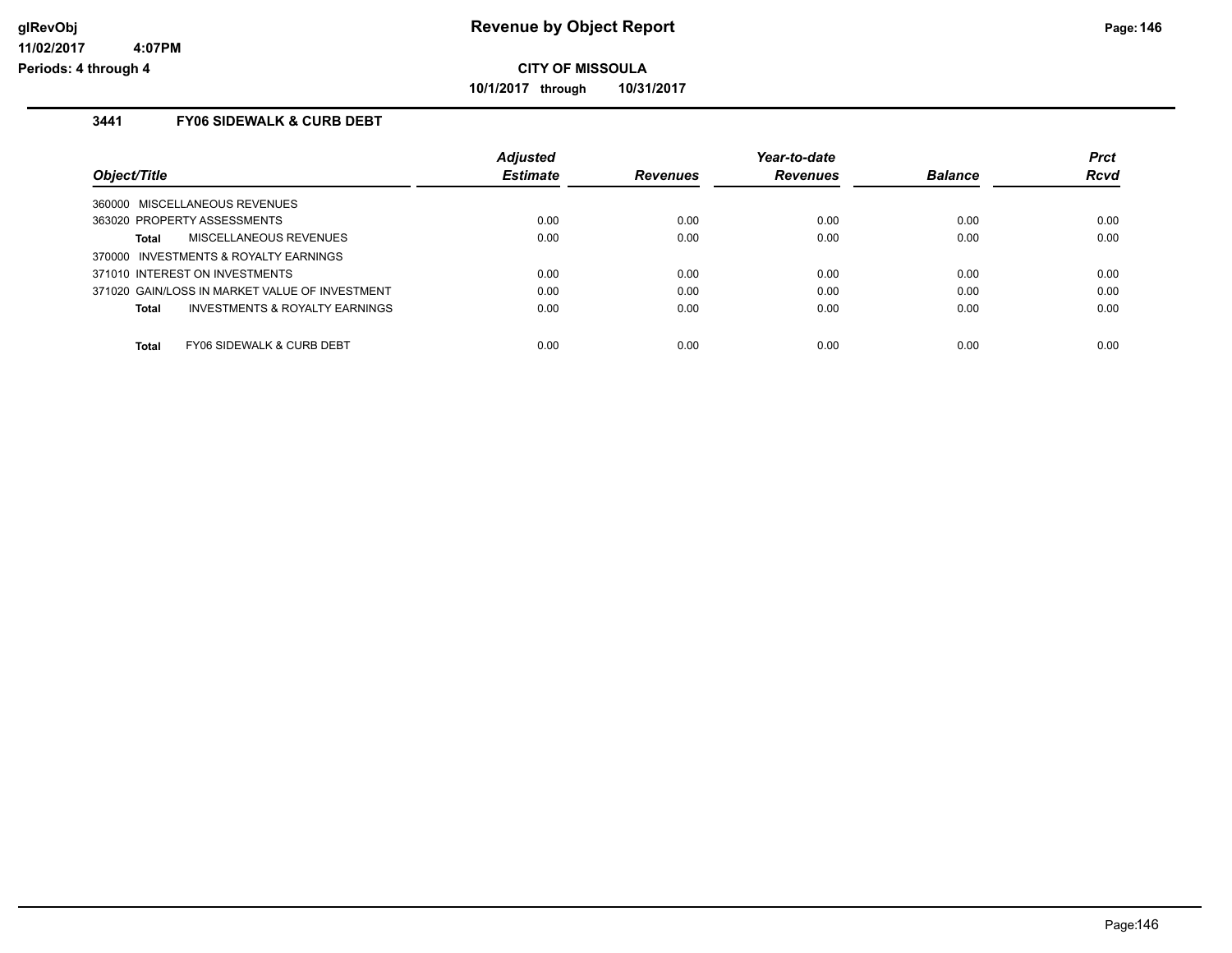**10/1/2017 through 10/31/2017**

**3449 SID 449 DEBT SERVICE**

**3449 SID 449 DEBT SERVICE**

|                                                           | <b>Adjusted</b> |                 | Year-to-date    |                | <b>Prct</b> |
|-----------------------------------------------------------|-----------------|-----------------|-----------------|----------------|-------------|
| Object/Title                                              | <b>Estimate</b> | <b>Revenues</b> | <b>Revenues</b> | <b>Balance</b> | Rcvd        |
| 360000 MISCELLANEOUS REVENUES                             |                 |                 |                 |                |             |
| 363020 PROPERTY ASSESSMENTS                               | 0.00            | 0.00            | 0.00            | 0.00           | 0.00        |
| 363021 PAYOFF PRINCIPAL ASSESSMENTS                       | 0.00            | 0.00            | 0.00            | 0.00           | 0.00        |
| 363022 BOND INTEREST ASSESSMENTS                          | 0.00            | 0.00            | 0.00            | 0.00           | 0.00        |
| 363040 PENALTY AND INTEREST                               | 0.00            | 0.00            | 0.00            | 0.00           | 0.00        |
| <b>MISCELLANEOUS REVENUES</b><br>Total                    | 0.00            | 0.00            | 0.00            | 0.00           | 0.00        |
| 370000 INVESTMENTS & ROYALTY EARNINGS                     |                 |                 |                 |                |             |
| 371010 INTEREST ON INVESTMENTS                            | 0.00            | 0.00            | 0.00            | 0.00           | 0.00        |
| 371020 GAIN/LOSS IN MARKET VALUE OF INVESTMENTS           | 0.00            | 0.00            | 0.00            | 0.00           | 0.00        |
| <b>INVESTMENTS &amp; ROYALTY EARNINGS</b><br><b>Total</b> | 0.00            | 0.00            | 0.00            | 0.00           | 0.00        |
| SID 449 DEBT SERVICE<br><b>Total</b>                      | 0.00            | 0.00            | 0.00            | 0.00           | 0.00        |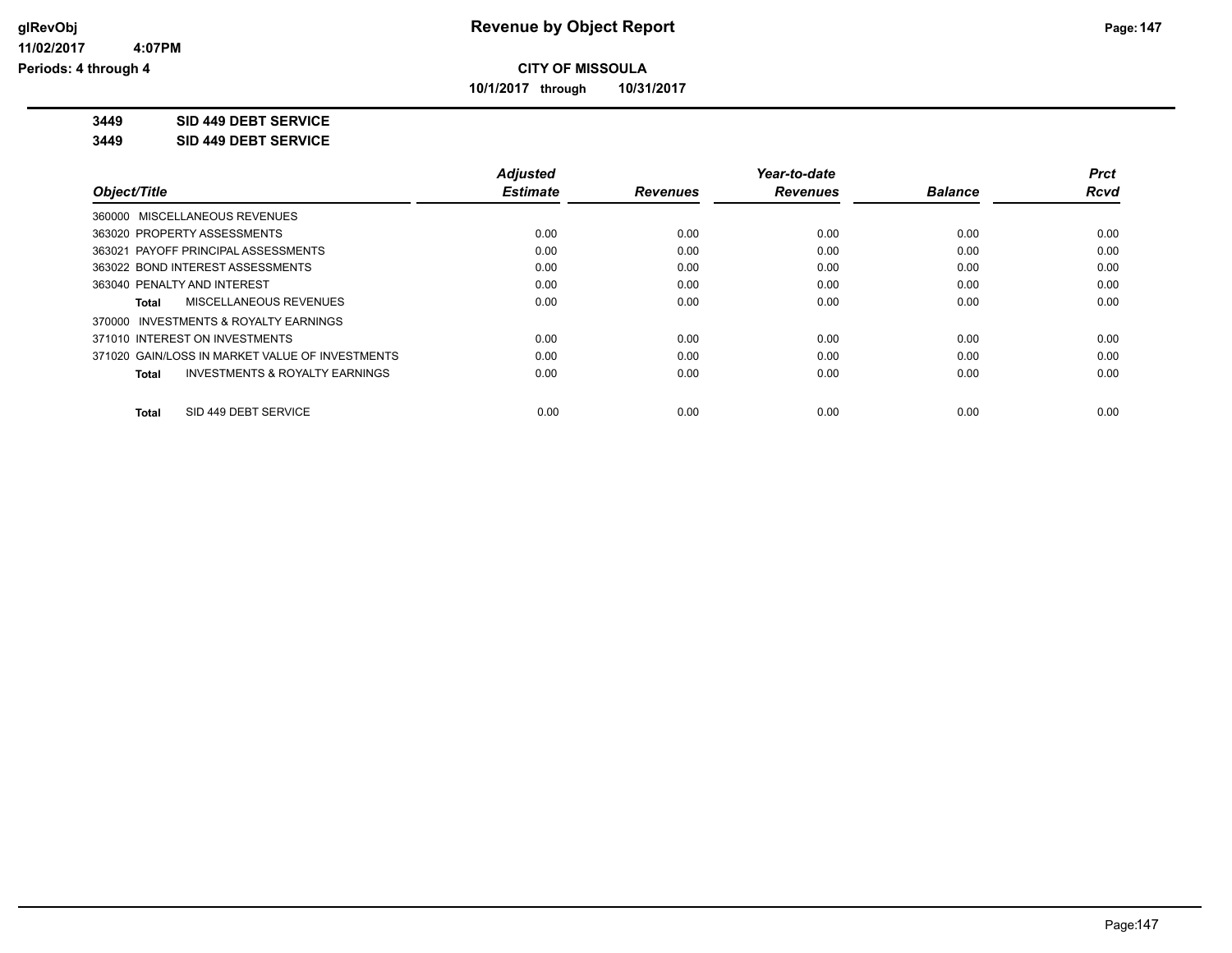**10/1/2017 through 10/31/2017**

## **3449 SID 449 DEBT SERVICE**

|                                                    | <b>Adjusted</b> |                 | Year-to-date    |                | <b>Prct</b> |
|----------------------------------------------------|-----------------|-----------------|-----------------|----------------|-------------|
| Object/Title                                       | <b>Estimate</b> | <b>Revenues</b> | <b>Revenues</b> | <b>Balance</b> | Rcvd        |
| 360000 MISCELLANEOUS REVENUES                      |                 |                 |                 |                |             |
| 363020 PROPERTY ASSESSMENTS                        | 0.00            | 0.00            | 0.00            | 0.00           | 0.00        |
| 363021 PAYOFF PRINCIPAL ASSESSMENTS                | 0.00            | 0.00            | 0.00            | 0.00           | 0.00        |
| 363022 BOND INTEREST ASSESSMENTS                   | 0.00            | 0.00            | 0.00            | 0.00           | 0.00        |
| 363040 PENALTY AND INTEREST                        | 0.00            | 0.00            | 0.00            | 0.00           | 0.00        |
| MISCELLANEOUS REVENUES<br>Total                    | 0.00            | 0.00            | 0.00            | 0.00           | 0.00        |
| 370000 INVESTMENTS & ROYALTY EARNINGS              |                 |                 |                 |                |             |
| 371010 INTEREST ON INVESTMENTS                     | 0.00            | 0.00            | 0.00            | 0.00           | 0.00        |
| 371020 GAIN/LOSS IN MARKET VALUE OF INVESTMENT     | 0.00            | 0.00            | 0.00            | 0.00           | 0.00        |
| <b>INVESTMENTS &amp; ROYALTY EARNINGS</b><br>Total | 0.00            | 0.00            | 0.00            | 0.00           | 0.00        |
|                                                    |                 |                 |                 |                |             |
| SID 449 DEBT SERVICE<br>Total                      | 0.00            | 0.00            | 0.00            | 0.00           | 0.00        |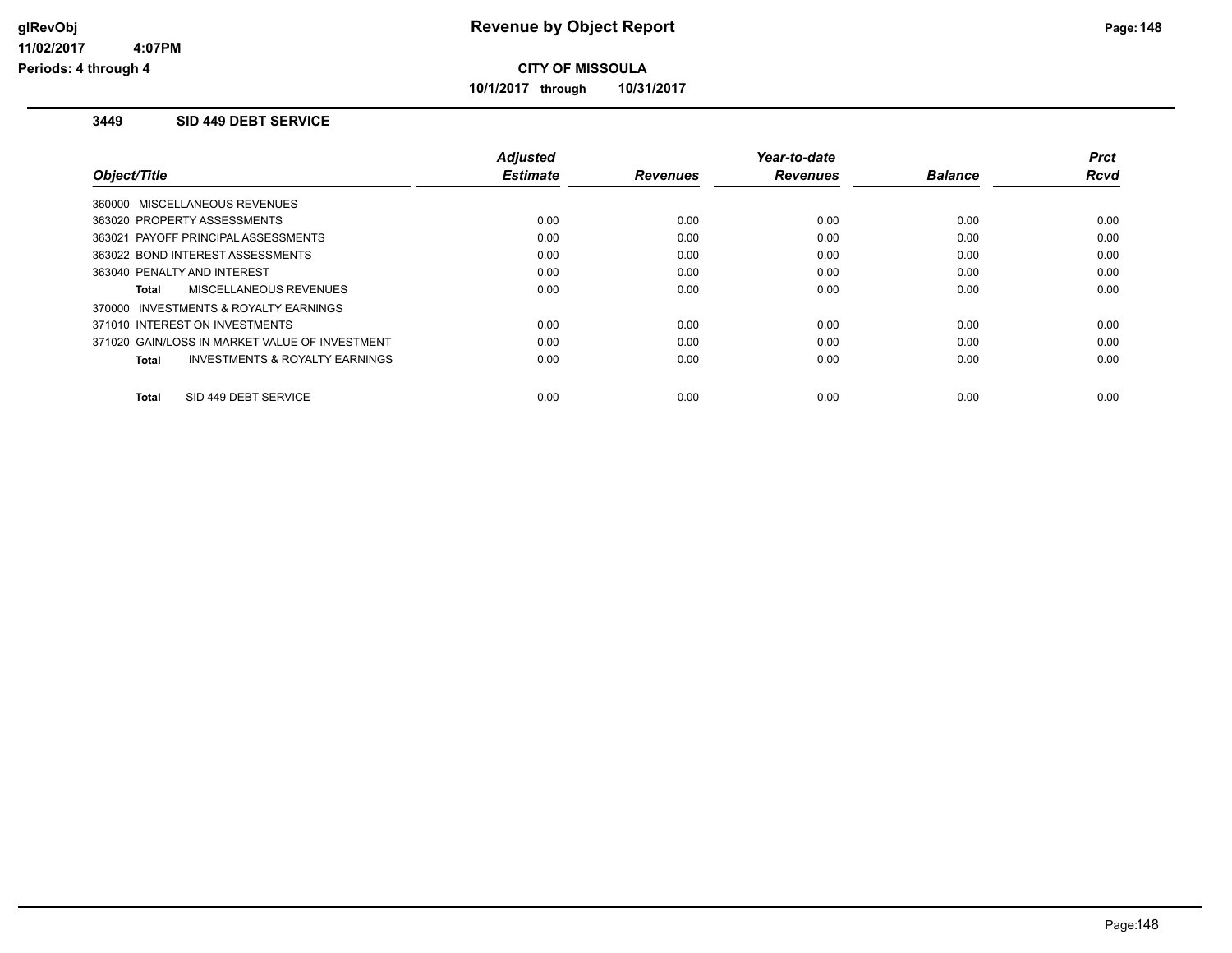**10/1/2017 through 10/31/2017**

**3450 FY06 SIDEWALK AND CURB**

**3450 FY06 SIDEWALK AND CURB**

|                                                           | <b>Adjusted</b> |                 | Year-to-date    |                | <b>Prct</b> |
|-----------------------------------------------------------|-----------------|-----------------|-----------------|----------------|-------------|
| Object/Title                                              | <b>Estimate</b> | <b>Revenues</b> | <b>Revenues</b> | <b>Balance</b> | Rcvd        |
| 360000 MISCELLANEOUS REVENUES                             |                 |                 |                 |                |             |
| 360010 MISCELLANEOUS                                      | 1,318.00        | 0.00            | 0.00            | 1,318.00       | 0.00        |
| 363020 PROPERTY ASSESSMENTS                               | 26,413.00       | 0.00            | 0.00            | 26,413.00      | 0.00        |
| 363021 PAYOFF PRINCIPAL ASSESSMENTS                       | 0.00            | 0.00            | 0.00            | 0.00           | 0.00        |
| 363022 BOND INTEREST ASSESSMENTS                          | 0.00            | 0.00            | 0.00            | 0.00           | 0.00        |
| 363040 PENALTY AND INTEREST                               | 0.00            | 0.00            | 0.00            | 0.00           | 0.00        |
| MISCELLANEOUS REVENUES<br><b>Total</b>                    | 27,731.00       | 0.00            | 0.00            | 27,731.00      | 0.00        |
| INVESTMENTS & ROYALTY EARNINGS<br>370000                  |                 |                 |                 |                |             |
| 371010 INTEREST ON INVESTMENTS                            | 0.00            | 0.00            | 0.00            | 0.00           | 0.00        |
| 371020 GAIN/LOSS IN MARKET VALUE OF INVESTMENTS           | 0.00            | 0.00            | 0.00            | 0.00           | 0.00        |
| 371500 INTEREST ON INTERFUND LOAN                         | 0.00            | 0.00            | 0.00            | 0.00           | 0.00        |
| <b>INVESTMENTS &amp; ROYALTY EARNINGS</b><br><b>Total</b> | 0.00            | 0.00            | 0.00            | 0.00           | 0.00        |
| OTHER FINANCING SOURCES<br>380000                         |                 |                 |                 |                |             |
| 381030 SID BONDS PROCEEDS                                 | 0.00            | 0.00            | 0.00            | 0.00           | 0.00        |
| 383042 TRANSFERS FROM OTHER FUNDS                         | 0.00            | 0.00            | 0.00            | 0.00           | 0.00        |
| OTHER FINANCING SOURCES<br><b>Total</b>                   | 0.00            | 0.00            | 0.00            | 0.00           | 0.00        |
|                                                           |                 |                 |                 |                |             |
| <b>FY06 SIDEWALK AND CURB</b><br><b>Total</b>             | 27,731.00       | 0.00            | 0.00            | 27,731.00      | 0.00        |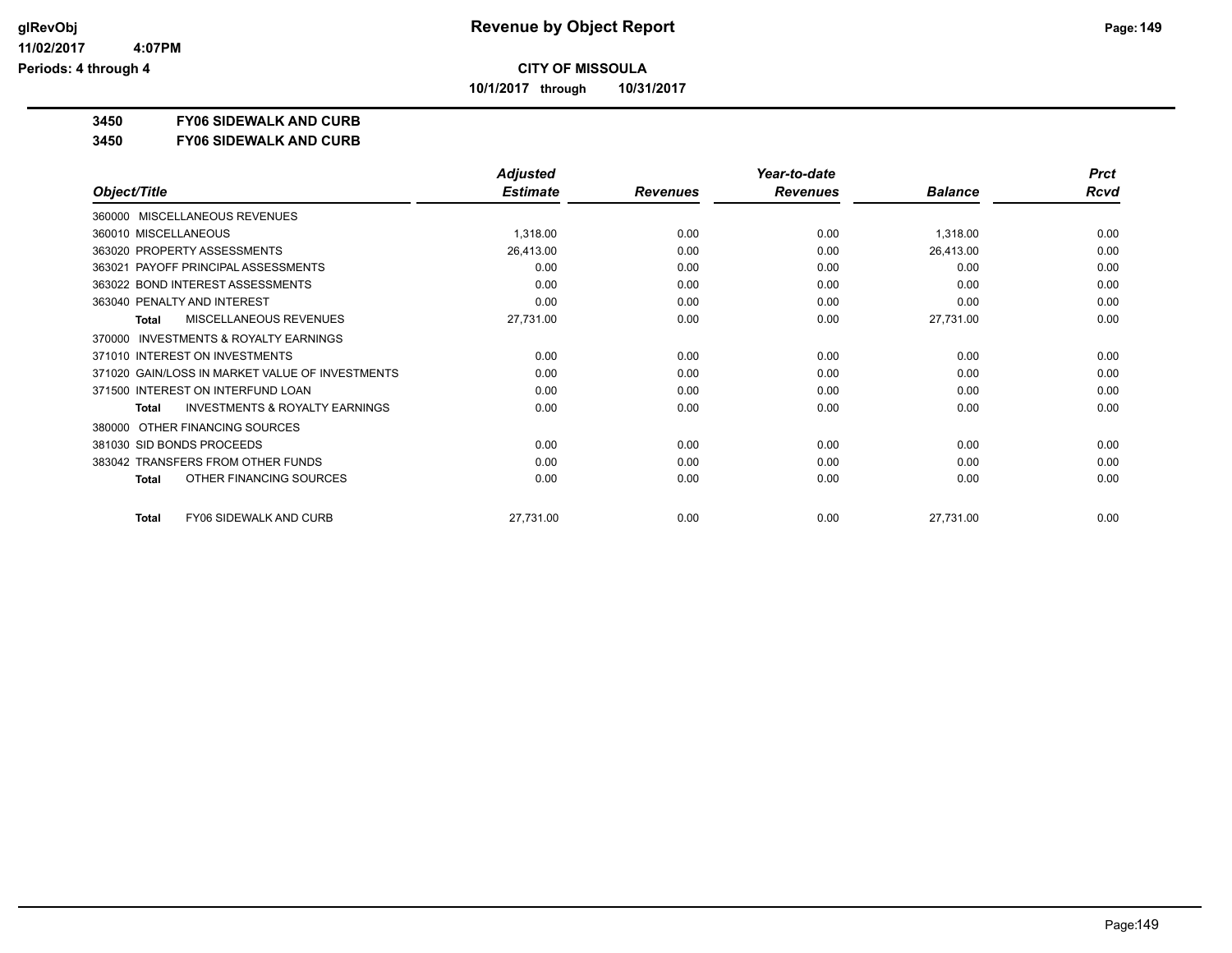**10/1/2017 through 10/31/2017**

# **3450 FY06 SIDEWALK AND CURB**

|                                                           | <b>Adjusted</b> |                 | Year-to-date    |                | <b>Prct</b> |
|-----------------------------------------------------------|-----------------|-----------------|-----------------|----------------|-------------|
| Object/Title                                              | <b>Estimate</b> | <b>Revenues</b> | <b>Revenues</b> | <b>Balance</b> | Rcvd        |
| 360000 MISCELLANEOUS REVENUES                             |                 |                 |                 |                |             |
| 360010 MISCELLANEOUS                                      | 1,318.00        | 0.00            | 0.00            | 1,318.00       | 0.00        |
| 363020 PROPERTY ASSESSMENTS                               | 26,413.00       | 0.00            | 0.00            | 26,413.00      | 0.00        |
| 363021 PAYOFF PRINCIPAL ASSESSMENTS                       | 0.00            | 0.00            | 0.00            | 0.00           | 0.00        |
| 363022 BOND INTEREST ASSESSMENTS                          | 0.00            | 0.00            | 0.00            | 0.00           | 0.00        |
| 363040 PENALTY AND INTEREST                               | 0.00            | 0.00            | 0.00            | 0.00           | 0.00        |
| <b>MISCELLANEOUS REVENUES</b><br><b>Total</b>             | 27,731.00       | 0.00            | 0.00            | 27,731.00      | 0.00        |
| <b>INVESTMENTS &amp; ROYALTY EARNINGS</b><br>370000       |                 |                 |                 |                |             |
| 371010 INTEREST ON INVESTMENTS                            | 0.00            | 0.00            | 0.00            | 0.00           | 0.00        |
| 371020 GAIN/LOSS IN MARKET VALUE OF INVESTMENT            | 0.00            | 0.00            | 0.00            | 0.00           | 0.00        |
| 371500 INTEREST ON INTERFUND LOAN                         | 0.00            | 0.00            | 0.00            | 0.00           | 0.00        |
| <b>INVESTMENTS &amp; ROYALTY EARNINGS</b><br><b>Total</b> | 0.00            | 0.00            | 0.00            | 0.00           | 0.00        |
| 380000 OTHER FINANCING SOURCES                            |                 |                 |                 |                |             |
| 381030 SID BONDS PROCEEDS                                 | 0.00            | 0.00            | 0.00            | 0.00           | 0.00        |
| 383042 TRANSFERS FROM OTHER FUNDS                         | 0.00            | 0.00            | 0.00            | 0.00           | 0.00        |
| OTHER FINANCING SOURCES<br><b>Total</b>                   | 0.00            | 0.00            | 0.00            | 0.00           | 0.00        |
| FY06 SIDEWALK AND CURB<br><b>Total</b>                    | 27,731.00       | 0.00            | 0.00            | 27,731.00      | 0.00        |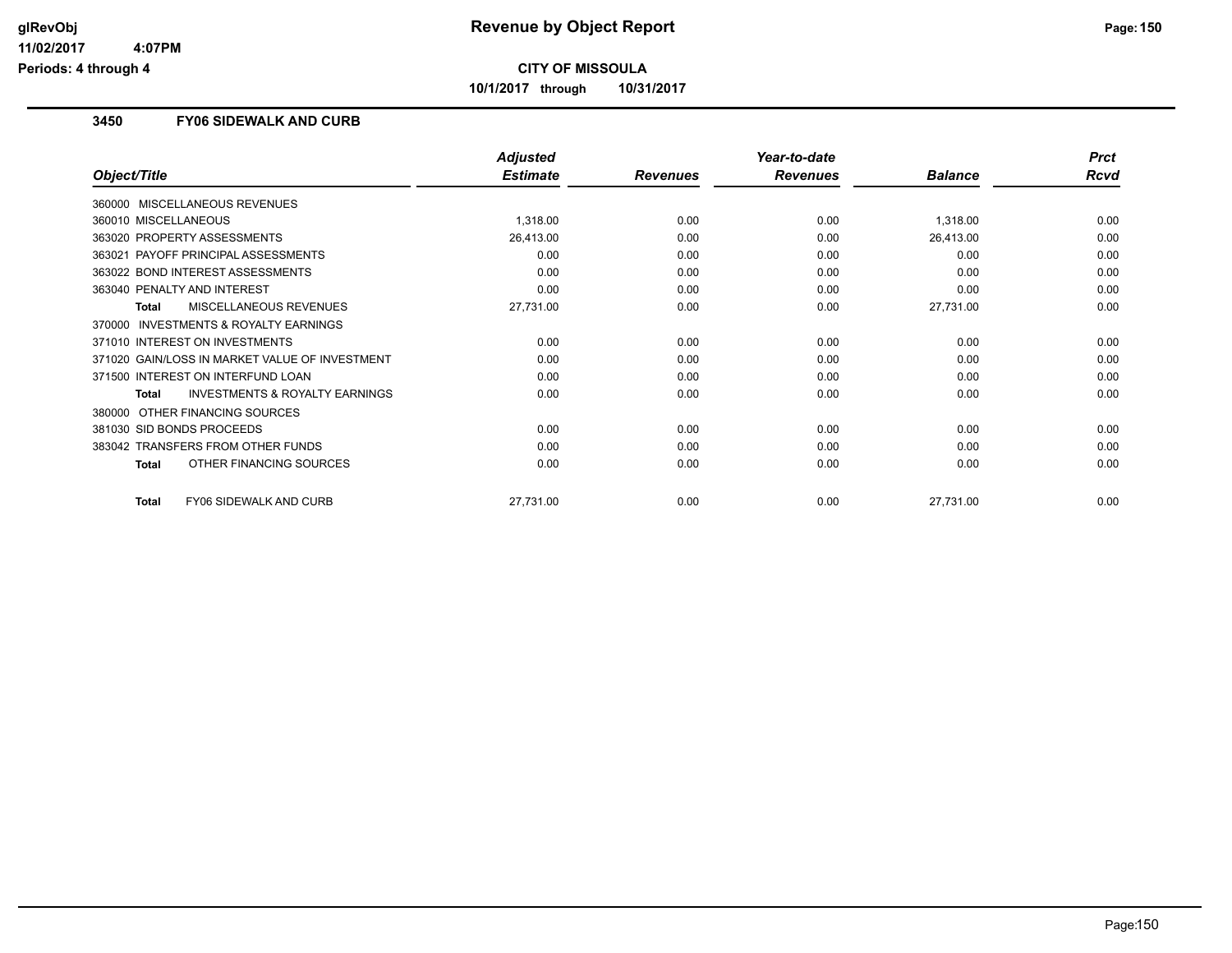**10/1/2017 through 10/31/2017**

# **3460 FY07 SIDEWALK AND CURB DEBT**

### **3460 FY07 SIDEWALK AND CURB DEBT**

|                                                           | <b>Adjusted</b> |                 | Year-to-date    |                | <b>Prct</b> |
|-----------------------------------------------------------|-----------------|-----------------|-----------------|----------------|-------------|
| Object/Title                                              | <b>Estimate</b> | <b>Revenues</b> | <b>Revenues</b> | <b>Balance</b> | Rcvd        |
| 360000 MISCELLANEOUS REVENUES                             |                 |                 |                 |                |             |
| 360010 MISCELLANEOUS                                      | 4,002.00        | 0.00            | 0.00            | 4,002.00       | 0.00        |
| 363020 PROPERTY ASSESSMENTS                               | 49,850.00       | 249.34          | 249.34          | 49,600.66      | 0.50        |
| 363021 PAYOFF PRINCIPAL ASSESSMENTS                       | 0.00            | 0.00            | 0.00            | 0.00           | 0.00        |
| 363022 BOND INTEREST ASSESSMENTS                          | 0.00            | 0.00            | 0.00            | 0.00           | 0.00        |
| 363040 PENALTY AND INTEREST                               | 0.00            | 12.98           | 12.98           | $-12.98$       | 0.00        |
| MISCELLANEOUS REVENUES<br>Total                           | 53,852.00       | 262.32          | 262.32          | 53,589.68      | 0.49        |
| <b>INVESTMENTS &amp; ROYALTY EARNINGS</b><br>370000       |                 |                 |                 |                |             |
| 371010 INTEREST ON INVESTMENTS                            | 0.00            | 0.00            | 0.00            | 0.00           | 0.00        |
| 371020 GAIN/LOSS IN MARKET VALUE OF INVESTMENTS           | 0.00            | 0.00            | 0.00            | 0.00           | 0.00        |
| 371500 INTEREST ON INTERFUND LOAN                         | 0.00            | 0.00            | 0.00            | 0.00           | 0.00        |
| <b>INVESTMENTS &amp; ROYALTY EARNINGS</b><br><b>Total</b> | 0.00            | 0.00            | 0.00            | 0.00           | 0.00        |
| OTHER FINANCING SOURCES<br>380000                         |                 |                 |                 |                |             |
| 381030 SID BONDS PROCEEDS                                 | 0.00            | 0.00            | 0.00            | 0.00           | 0.00        |
| 383042 TRANSFERS FROM OTHER FUNDS                         | 0.00            | 0.00            | 0.00            | 0.00           | 0.00        |
| OTHER FINANCING SOURCES<br><b>Total</b>                   | 0.00            | 0.00            | 0.00            | 0.00           | 0.00        |
|                                                           |                 |                 |                 |                |             |
| <b>FY07 SIDEWALK AND CURB DEBT</b><br><b>Total</b>        | 53,852.00       | 262.32          | 262.32          | 53,589.68      | 0.49        |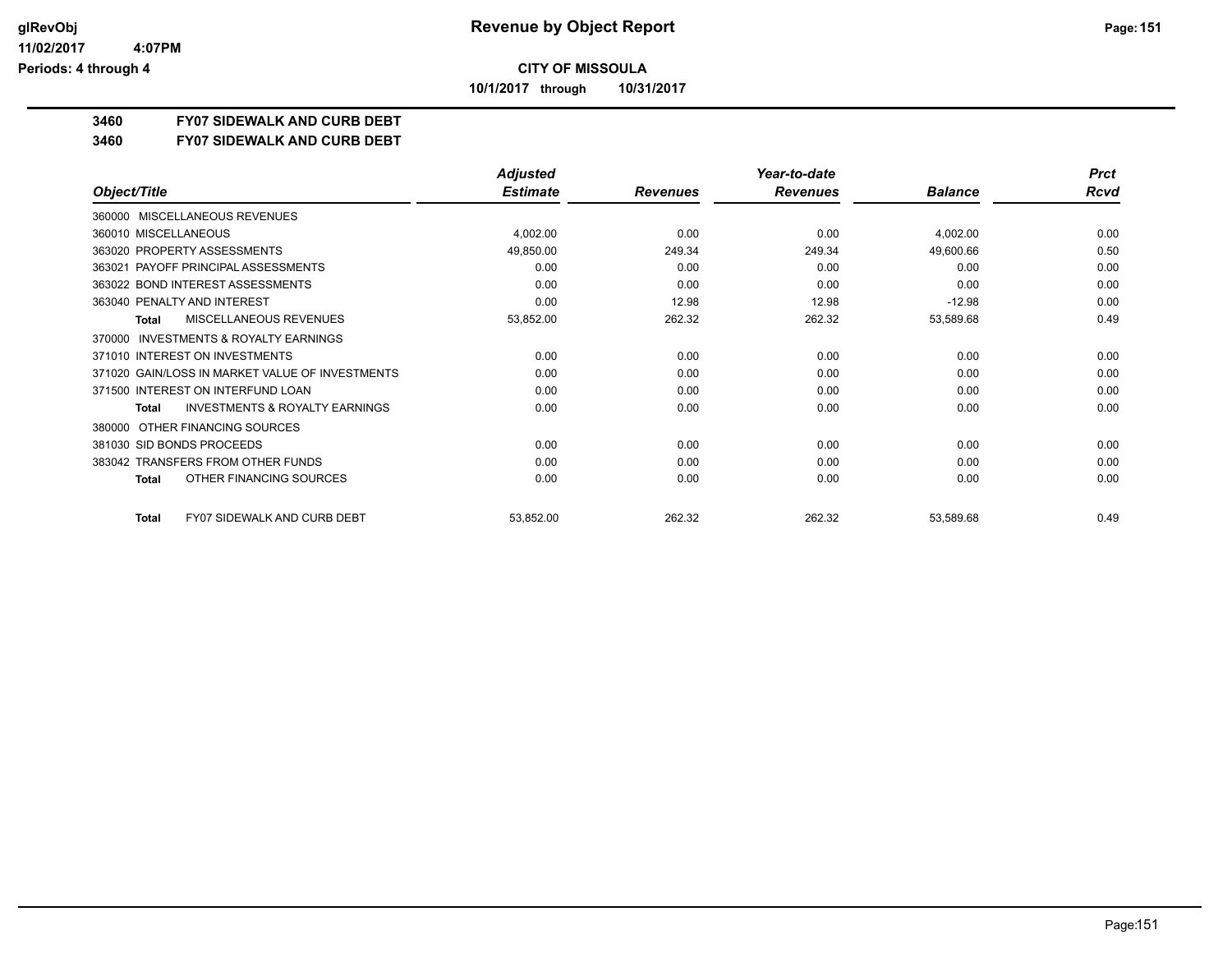**10/1/2017 through 10/31/2017**

## **3460 FY07 SIDEWALK AND CURB DEBT**

|                                                     | <b>Adjusted</b> |                 | Year-to-date    |                | <b>Prct</b> |
|-----------------------------------------------------|-----------------|-----------------|-----------------|----------------|-------------|
| Object/Title                                        | <b>Estimate</b> | <b>Revenues</b> | <b>Revenues</b> | <b>Balance</b> | Rcvd        |
| 360000 MISCELLANEOUS REVENUES                       |                 |                 |                 |                |             |
| 360010 MISCELLANEOUS                                | 4,002.00        | 0.00            | 0.00            | 4,002.00       | 0.00        |
| 363020 PROPERTY ASSESSMENTS                         | 49,850.00       | 249.34          | 249.34          | 49,600.66      | 0.50        |
| 363021 PAYOFF PRINCIPAL ASSESSMENTS                 | 0.00            | 0.00            | 0.00            | 0.00           | 0.00        |
| 363022 BOND INTEREST ASSESSMENTS                    | 0.00            | 0.00            | 0.00            | 0.00           | 0.00        |
| 363040 PENALTY AND INTEREST                         | 0.00            | 12.98           | 12.98           | $-12.98$       | 0.00        |
| <b>MISCELLANEOUS REVENUES</b><br>Total              | 53,852.00       | 262.32          | 262.32          | 53,589.68      | 0.49        |
| <b>INVESTMENTS &amp; ROYALTY EARNINGS</b><br>370000 |                 |                 |                 |                |             |
| 371010 INTEREST ON INVESTMENTS                      | 0.00            | 0.00            | 0.00            | 0.00           | 0.00        |
| 371020 GAIN/LOSS IN MARKET VALUE OF INVESTMENT      | 0.00            | 0.00            | 0.00            | 0.00           | 0.00        |
| 371500 INTEREST ON INTERFUND LOAN                   | 0.00            | 0.00            | 0.00            | 0.00           | 0.00        |
| <b>INVESTMENTS &amp; ROYALTY EARNINGS</b><br>Total  | 0.00            | 0.00            | 0.00            | 0.00           | 0.00        |
| 380000 OTHER FINANCING SOURCES                      |                 |                 |                 |                |             |
| 381030 SID BONDS PROCEEDS                           | 0.00            | 0.00            | 0.00            | 0.00           | 0.00        |
| 383042 TRANSFERS FROM OTHER FUNDS                   | 0.00            | 0.00            | 0.00            | 0.00           | 0.00        |
| OTHER FINANCING SOURCES<br>Total                    | 0.00            | 0.00            | 0.00            | 0.00           | 0.00        |
| <b>FY07 SIDEWALK AND CURB DEBT</b><br>Total         | 53,852.00       | 262.32          | 262.32          | 53,589.68      | 0.49        |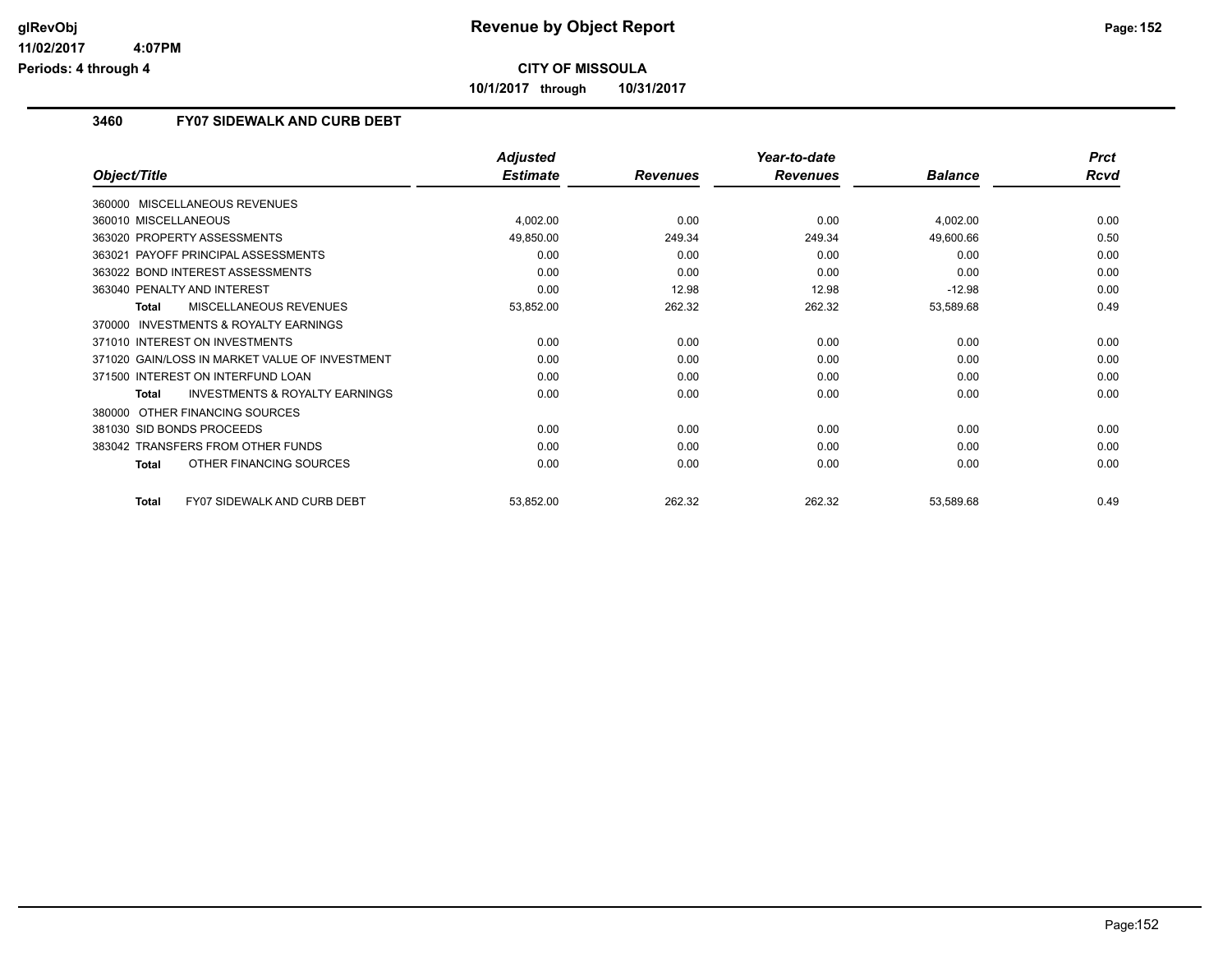**10/1/2017 through 10/31/2017**

# **3461 SERIES 2008A SIDEWALK AND CURB**

### **3461 SERIES 2008A SIDEWALK AND CURB**

|                                          |                                                 | <b>Adjusted</b> |                 | Year-to-date    |                | <b>Prct</b> |
|------------------------------------------|-------------------------------------------------|-----------------|-----------------|-----------------|----------------|-------------|
| Object/Title                             |                                                 | <b>Estimate</b> | <b>Revenues</b> | <b>Revenues</b> | <b>Balance</b> | Rcvd        |
| 360000 MISCELLANEOUS REVENUES            |                                                 |                 |                 |                 |                |             |
| 360010 MISCELLANEOUS                     |                                                 | 0.00            | 0.00            | 0.00            | 0.00           | 0.00        |
| 363020 PROPERTY ASSESSMENTS              |                                                 | 26,452.00       | 0.00            | 0.00            | 26,452.00      | 0.00        |
| 363021 PAYOFF PRINCIPAL ASSESSMENTS      |                                                 | 0.00            | 0.00            | 0.00            | 0.00           | 0.00        |
| 363022 BOND INTEREST ASSESSMENTS         |                                                 | 0.00            | 0.00            | 0.00            | 0.00           | 0.00        |
| 363040 PENALTY AND INTEREST              |                                                 | 0.00            | 0.00            | 0.00            | 0.00           | 0.00        |
| <b>Total</b>                             | <b>MISCELLANEOUS REVENUES</b>                   | 26,452.00       | 0.00            | 0.00            | 26,452.00      | 0.00        |
| INVESTMENTS & ROYALTY EARNINGS<br>370000 |                                                 |                 |                 |                 |                |             |
| 371010 INTEREST ON INVESTMENTS           |                                                 | 0.00            | 0.00            | 0.00            | 0.00           | 0.00        |
|                                          | 371020 GAIN/LOSS IN MARKET VALUE OF INVESTMENTS | 0.00            | 0.00            | 0.00            | 0.00           | 0.00        |
| <b>Total</b>                             | <b>INVESTMENTS &amp; ROYALTY EARNINGS</b>       | 0.00            | 0.00            | 0.00            | 0.00           | 0.00        |
| OTHER FINANCING SOURCES<br>380000        |                                                 |                 |                 |                 |                |             |
| 381030 SID BONDS PROCEEDS                |                                                 | 0.00            | 0.00            | 0.00            | 0.00           | 0.00        |
| <b>Total</b>                             | OTHER FINANCING SOURCES                         | 0.00            | 0.00            | 0.00            | 0.00           | 0.00        |
| <b>Total</b>                             | SERIES 2008A SIDEWALK AND CURB                  | 26,452.00       | 0.00            | 0.00            | 26,452.00      | 0.00        |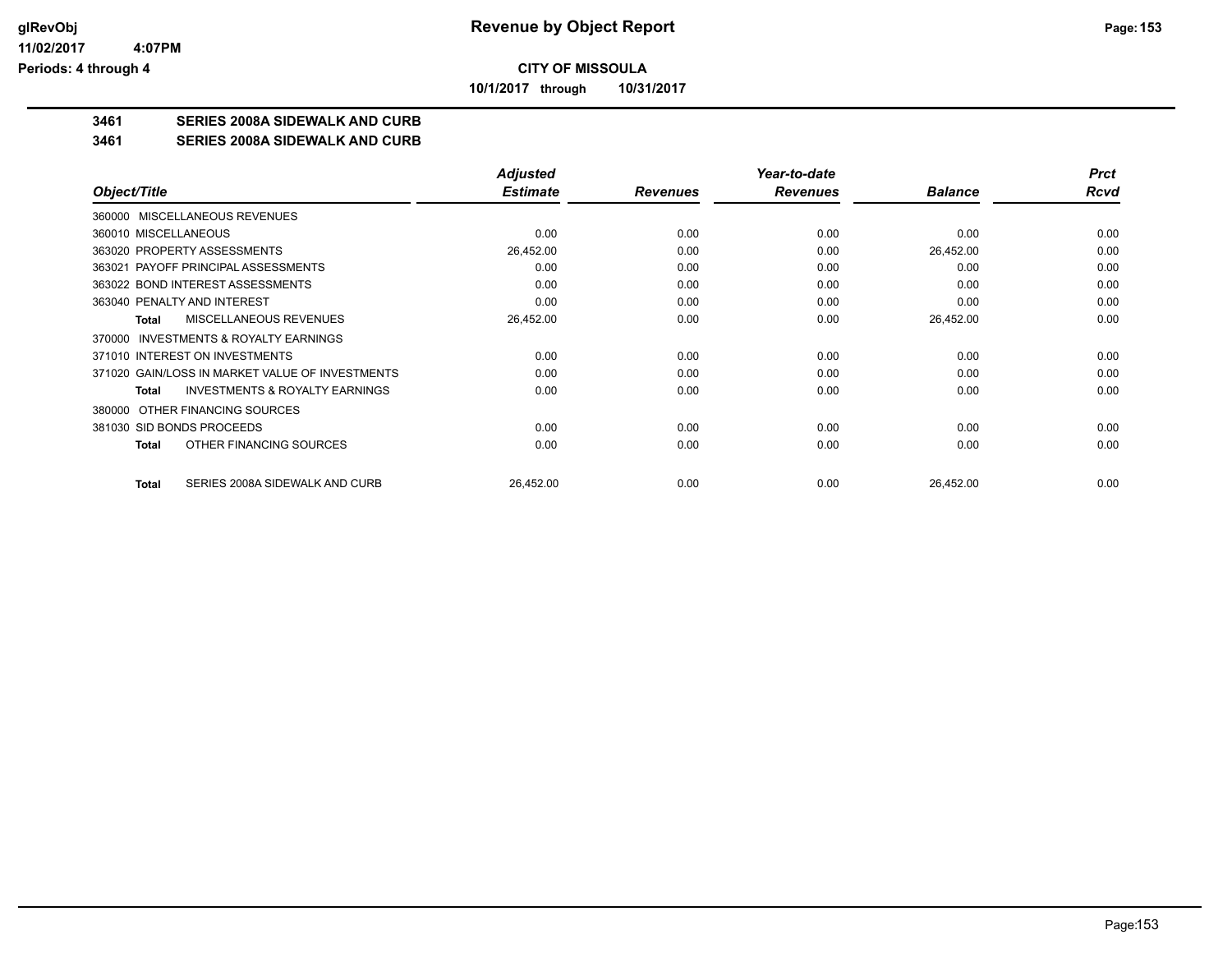**10/1/2017 through 10/31/2017**

# **3461 SERIES 2008A SIDEWALK AND CURB**

|                                                           | Adjusted        |                 | Year-to-date    |                | <b>Prct</b> |
|-----------------------------------------------------------|-----------------|-----------------|-----------------|----------------|-------------|
| Object/Title                                              | <b>Estimate</b> | <b>Revenues</b> | <b>Revenues</b> | <b>Balance</b> | Rcvd        |
| 360000 MISCELLANEOUS REVENUES                             |                 |                 |                 |                |             |
| 360010 MISCELLANEOUS                                      | 0.00            | 0.00            | 0.00            | 0.00           | 0.00        |
| 363020 PROPERTY ASSESSMENTS                               | 26,452.00       | 0.00            | 0.00            | 26,452.00      | 0.00        |
| 363021 PAYOFF PRINCIPAL ASSESSMENTS                       | 0.00            | 0.00            | 0.00            | 0.00           | 0.00        |
| 363022 BOND INTEREST ASSESSMENTS                          | 0.00            | 0.00            | 0.00            | 0.00           | 0.00        |
| 363040 PENALTY AND INTEREST                               | 0.00            | 0.00            | 0.00            | 0.00           | 0.00        |
| MISCELLANEOUS REVENUES<br><b>Total</b>                    | 26,452.00       | 0.00            | 0.00            | 26,452.00      | 0.00        |
| 370000 INVESTMENTS & ROYALTY EARNINGS                     |                 |                 |                 |                |             |
| 371010 INTEREST ON INVESTMENTS                            | 0.00            | 0.00            | 0.00            | 0.00           | 0.00        |
| 371020 GAIN/LOSS IN MARKET VALUE OF INVESTMENT            | 0.00            | 0.00            | 0.00            | 0.00           | 0.00        |
| <b>INVESTMENTS &amp; ROYALTY EARNINGS</b><br><b>Total</b> | 0.00            | 0.00            | 0.00            | 0.00           | 0.00        |
| OTHER FINANCING SOURCES<br>380000                         |                 |                 |                 |                |             |
| 381030 SID BONDS PROCEEDS                                 | 0.00            | 0.00            | 0.00            | 0.00           | 0.00        |
| OTHER FINANCING SOURCES<br><b>Total</b>                   | 0.00            | 0.00            | 0.00            | 0.00           | 0.00        |
|                                                           |                 |                 |                 |                |             |
| SERIES 2008A SIDEWALK AND CURB<br><b>Total</b>            | 26.452.00       | 0.00            | 0.00            | 26,452.00      | 0.00        |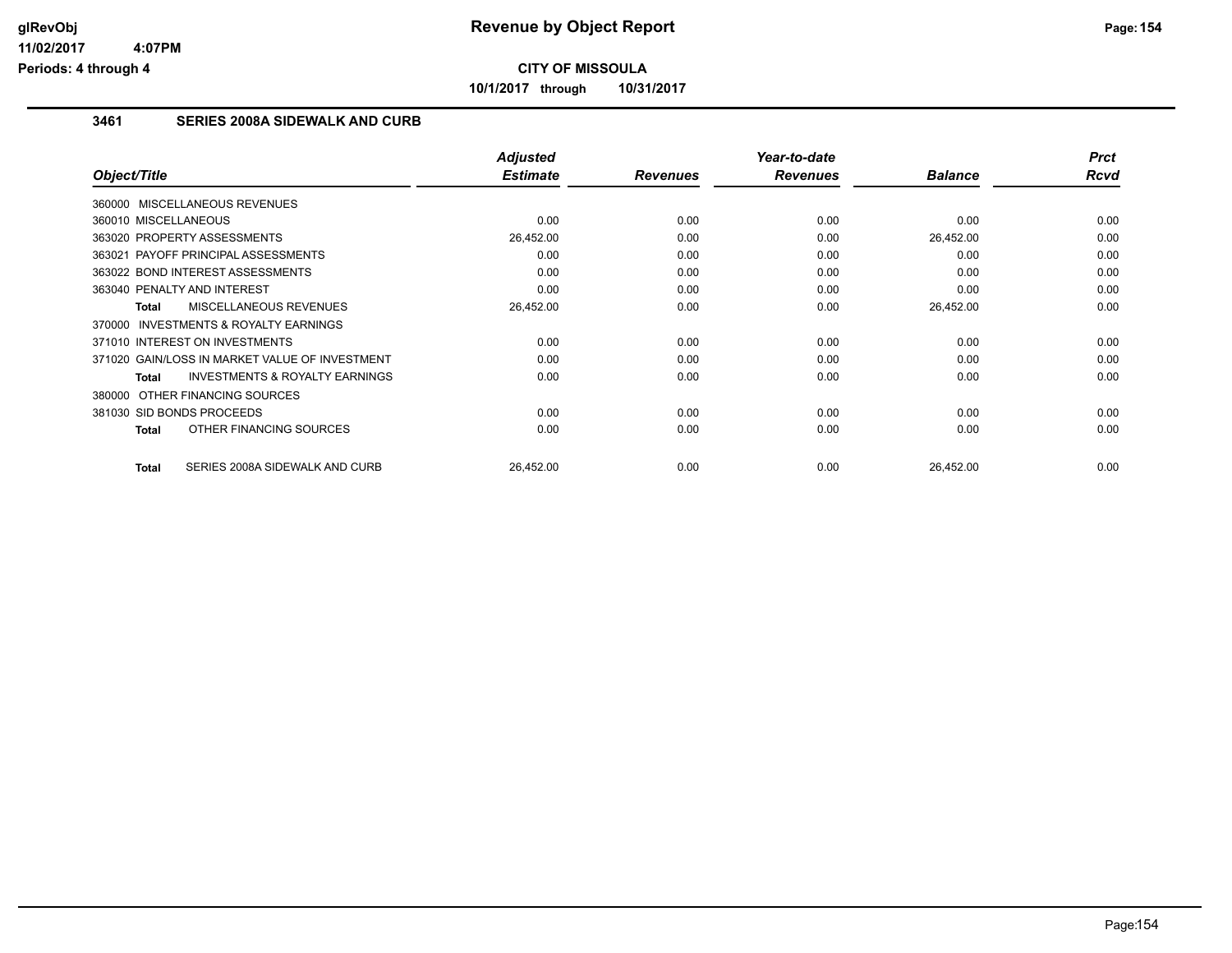**10/1/2017 through 10/31/2017**

# **3462 SERIES 2009 SIDEWALK AND CURB**

## **3462 SERIES 2009 SIDEWALK AND CURB**

|                                                     | <b>Adjusted</b> |                 | Year-to-date    |                | <b>Prct</b> |
|-----------------------------------------------------|-----------------|-----------------|-----------------|----------------|-------------|
| Object/Title                                        | <b>Estimate</b> | <b>Revenues</b> | <b>Revenues</b> | <b>Balance</b> | <b>Rcvd</b> |
| 360000 MISCELLANEOUS REVENUES                       |                 |                 |                 |                |             |
| 360010 MISCELLANEOUS                                | 5,161.00        | 0.00            | 0.00            | 5,161.00       | 0.00        |
| 363020 PROPERTY ASSESSMENTS                         | 36,018.00       | 0.00            | 0.00            | 36,018.00      | 0.00        |
| 363021 PAYOFF PRINCIPAL ASSESSMENTS                 | 0.00            | 0.00            | 0.00            | 0.00           | 0.00        |
| 363022 BOND INTEREST ASSESSMENTS                    | 0.00            | 0.00            | 0.00            | 0.00           | 0.00        |
| 363040 PENALTY AND INTEREST                         | 0.00            | 0.00            | 0.00            | 0.00           | 0.00        |
| MISCELLANEOUS REVENUES<br>Total                     | 41,179.00       | 0.00            | 0.00            | 41,179.00      | 0.00        |
| <b>INVESTMENTS &amp; ROYALTY EARNINGS</b><br>370000 |                 |                 |                 |                |             |
| 371010 INTEREST ON INVESTMENTS                      | 0.00            | 0.00            | 0.00            | 0.00           | 0.00        |
| 371020 GAIN/LOSS IN MARKET VALUE OF INVESTMENTS     | 0.00            | 0.00            | 0.00            | 0.00           | 0.00        |
| <b>INVESTMENTS &amp; ROYALTY EARNINGS</b><br>Total  | 0.00            | 0.00            | 0.00            | 0.00           | 0.00        |
| OTHER FINANCING SOURCES<br>380000                   |                 |                 |                 |                |             |
| 381030 SID BONDS PROCEEDS                           | 0.00            | 0.00            | 0.00            | 0.00           | 0.00        |
| 383042 TRANSFERS FROM OTHER FUNDS                   | 0.00            | 0.00            | 0.00            | 0.00           | 0.00        |
| OTHER FINANCING SOURCES<br><b>Total</b>             | 0.00            | 0.00            | 0.00            | 0.00           | 0.00        |
| SERIES 2009 SIDEWALK AND CURB<br><b>Total</b>       | 41,179.00       | 0.00            | 0.00            | 41,179.00      | 0.00        |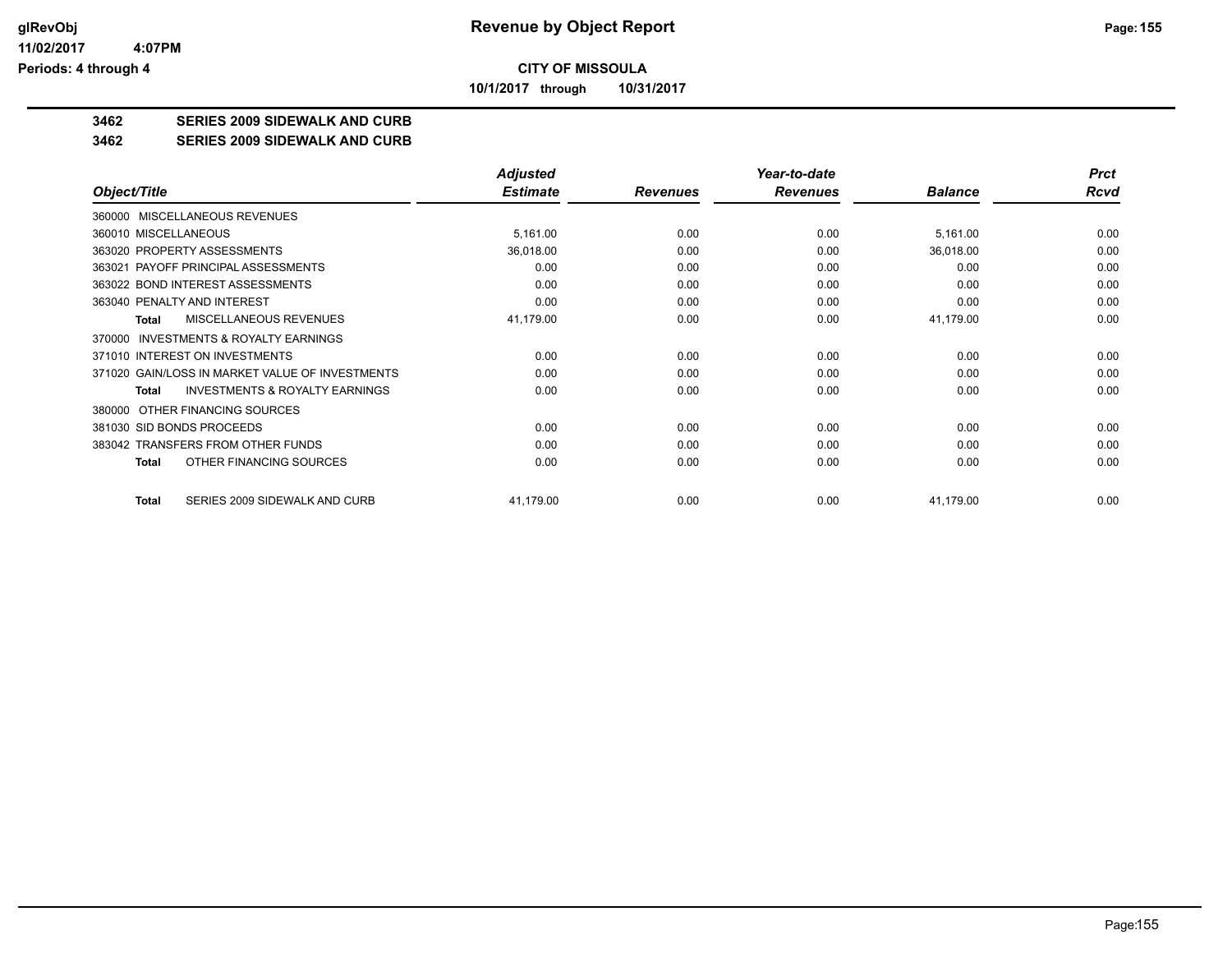**10/1/2017 through 10/31/2017**

# **3462 SERIES 2009 SIDEWALK AND CURB**

|                                                     | <b>Adjusted</b> |                 | Year-to-date    |                | <b>Prct</b> |
|-----------------------------------------------------|-----------------|-----------------|-----------------|----------------|-------------|
| Object/Title                                        | <b>Estimate</b> | <b>Revenues</b> | <b>Revenues</b> | <b>Balance</b> | Rcvd        |
| 360000 MISCELLANEOUS REVENUES                       |                 |                 |                 |                |             |
| 360010 MISCELLANEOUS                                | 5,161.00        | 0.00            | 0.00            | 5,161.00       | 0.00        |
| 363020 PROPERTY ASSESSMENTS                         | 36,018.00       | 0.00            | 0.00            | 36,018.00      | 0.00        |
| 363021 PAYOFF PRINCIPAL ASSESSMENTS                 | 0.00            | 0.00            | 0.00            | 0.00           | 0.00        |
| 363022 BOND INTEREST ASSESSMENTS                    | 0.00            | 0.00            | 0.00            | 0.00           | 0.00        |
| 363040 PENALTY AND INTEREST                         | 0.00            | 0.00            | 0.00            | 0.00           | 0.00        |
| MISCELLANEOUS REVENUES<br>Total                     | 41,179.00       | 0.00            | 0.00            | 41,179.00      | 0.00        |
| <b>INVESTMENTS &amp; ROYALTY EARNINGS</b><br>370000 |                 |                 |                 |                |             |
| 371010 INTEREST ON INVESTMENTS                      | 0.00            | 0.00            | 0.00            | 0.00           | 0.00        |
| 371020 GAIN/LOSS IN MARKET VALUE OF INVESTMENT      | 0.00            | 0.00            | 0.00            | 0.00           | 0.00        |
| <b>INVESTMENTS &amp; ROYALTY EARNINGS</b><br>Total  | 0.00            | 0.00            | 0.00            | 0.00           | 0.00        |
| 380000 OTHER FINANCING SOURCES                      |                 |                 |                 |                |             |
| 381030 SID BONDS PROCEEDS                           | 0.00            | 0.00            | 0.00            | 0.00           | 0.00        |
| 383042 TRANSFERS FROM OTHER FUNDS                   | 0.00            | 0.00            | 0.00            | 0.00           | 0.00        |
| OTHER FINANCING SOURCES<br><b>Total</b>             | 0.00            | 0.00            | 0.00            | 0.00           | 0.00        |
| SERIES 2009 SIDEWALK AND CURB<br>Total              | 41,179.00       | 0.00            | 0.00            | 41,179.00      | 0.00        |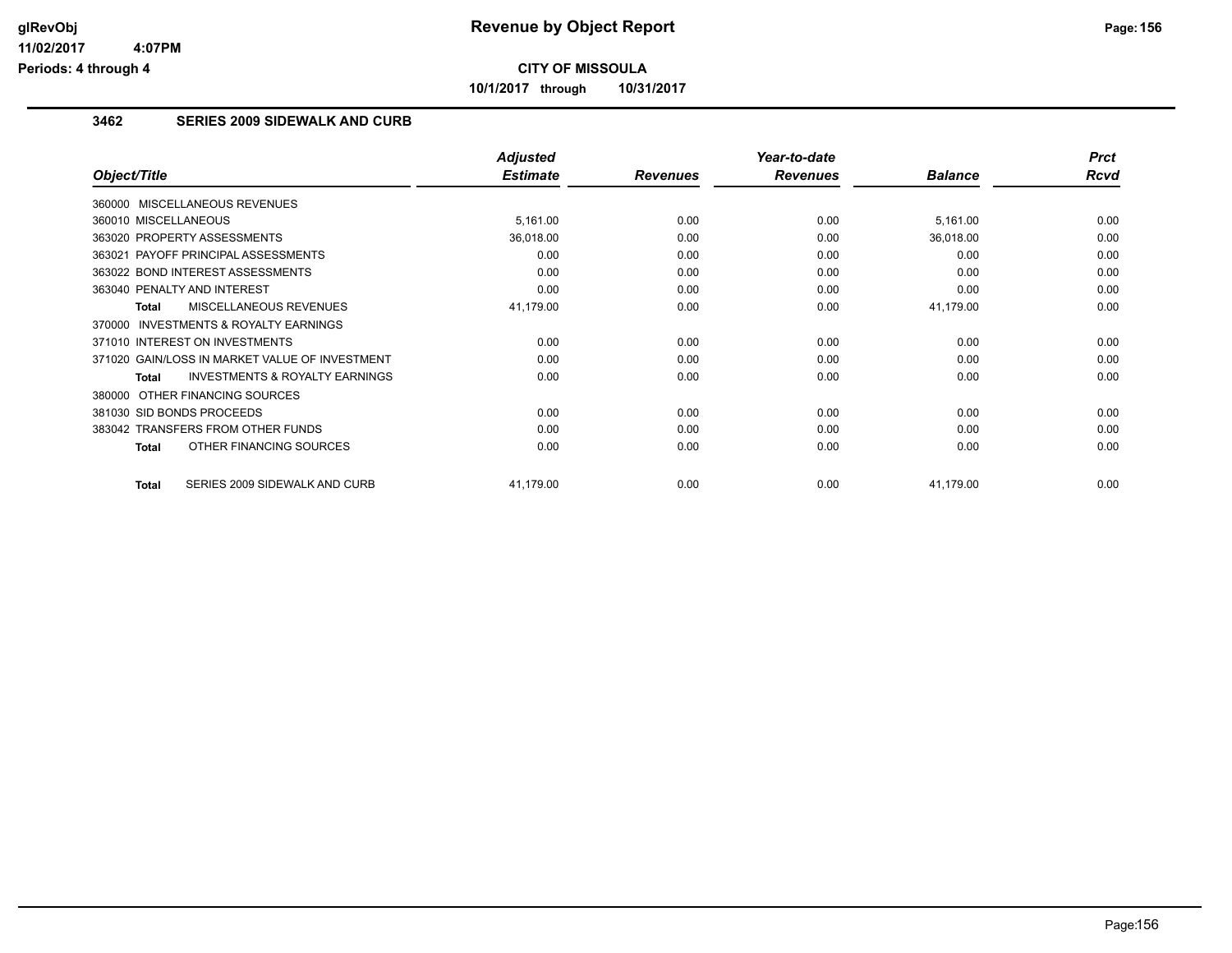**10/1/2017 through 10/31/2017**

# **3463 SERIES 2010 SIDEWALK AND CURB**

## **3463 SERIES 2010 SIDEWALK AND CURB**

|                                                     | <b>Adjusted</b> |                 | Year-to-date    |                | <b>Prct</b> |
|-----------------------------------------------------|-----------------|-----------------|-----------------|----------------|-------------|
| Object/Title                                        | <b>Estimate</b> | <b>Revenues</b> | <b>Revenues</b> | <b>Balance</b> | <b>Rcvd</b> |
| MISCELLANEOUS REVENUES<br>360000                    |                 |                 |                 |                |             |
| 360010 MISCELLANEOUS                                | 3,452.00        | 0.00            | 0.00            | 3,452.00       | 0.00        |
| 363020 PROPERTY ASSESSMENTS                         | 92,938.00       | 363.45          | 363.45          | 92,574.55      | 0.39        |
| 363021 PAYOFF PRINCIPAL ASSESSMENTS                 | 0.00            | 0.00            | 5,887.36        | $-5,887.36$    | 0.00        |
| 363022 BOND INTEREST ASSESSMENTS                    | 0.00            | 0.00            | 0.00            | 0.00           | 0.00        |
| 363040 PENALTY AND INTEREST                         | 0.00            | 17.53           | 17.53           | $-17.53$       | 0.00        |
| <b>MISCELLANEOUS REVENUES</b><br><b>Total</b>       | 96,390.00       | 380.98          | 6,268.34        | 90,121.66      | 6.50        |
| <b>INVESTMENTS &amp; ROYALTY EARNINGS</b><br>370000 |                 |                 |                 |                |             |
| 371010 INTEREST ON INVESTMENTS                      | 0.00            | 0.00            | 0.00            | 0.00           | 0.00        |
| 371020 GAIN/LOSS IN MARKET VALUE OF INVESTMENTS     | 0.00            | 0.00            | 0.00            | 0.00           | 0.00        |
| <b>INVESTMENTS &amp; ROYALTY EARNINGS</b><br>Total  | 0.00            | 0.00            | 0.00            | 0.00           | 0.00        |
| OTHER FINANCING SOURCES<br>380000                   |                 |                 |                 |                |             |
| 381030 SID BONDS PROCEEDS                           | 0.00            | 0.00            | 0.00            | 0.00           | 0.00        |
| 383042 TRANSFERS FROM OTHER FUNDS                   | 0.00            | 0.00            | 0.00            | 0.00           | 0.00        |
| OTHER FINANCING SOURCES<br>Total                    | 0.00            | 0.00            | 0.00            | 0.00           | 0.00        |
| SERIES 2010 SIDEWALK AND CURB<br>Total              | 96,390.00       | 380.98          | 6,268.34        | 90,121.66      | 6.50        |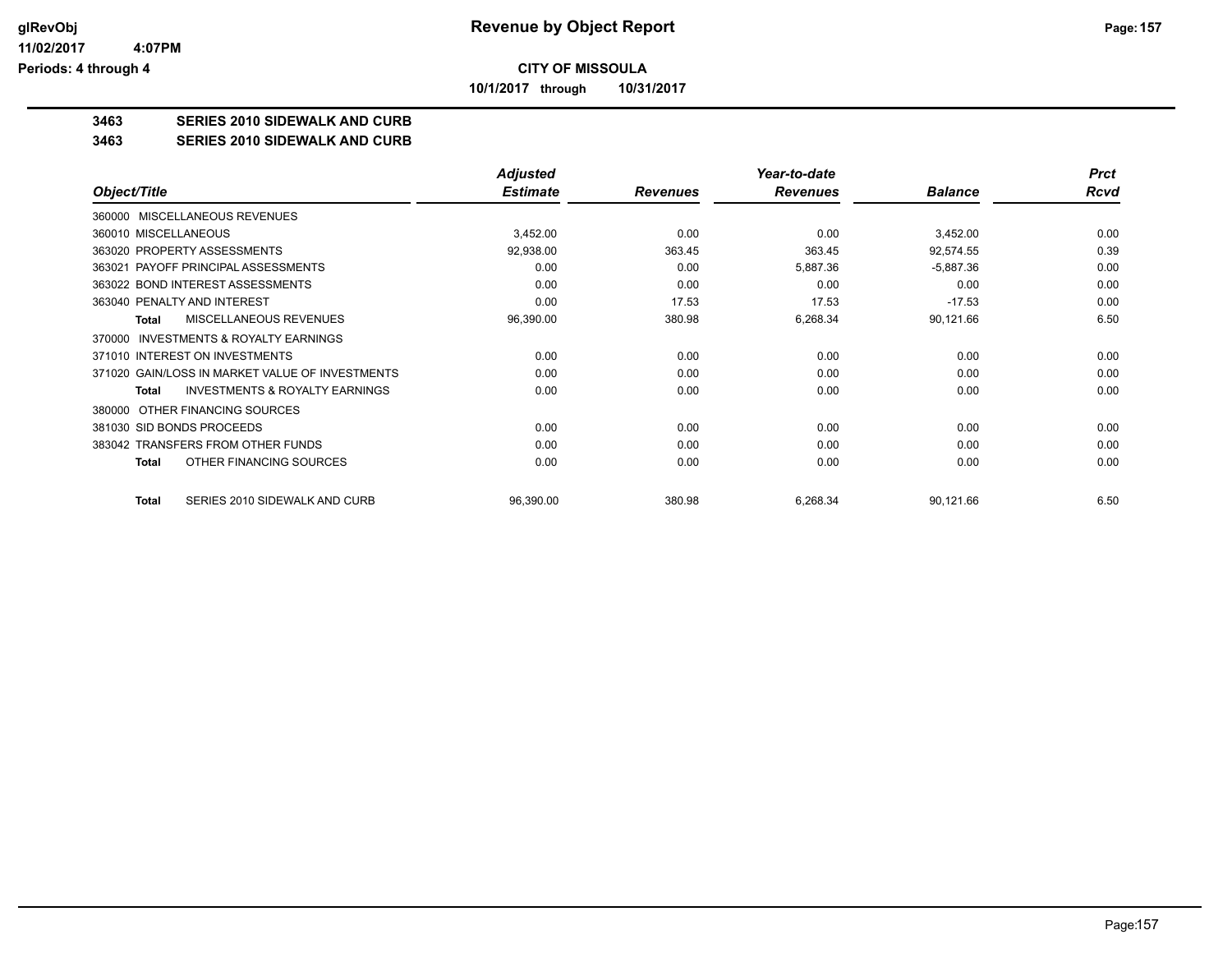**10/1/2017 through 10/31/2017**

# **3463 SERIES 2010 SIDEWALK AND CURB**

|                                                     | <b>Adjusted</b> |                 | Year-to-date    |                | <b>Prct</b> |
|-----------------------------------------------------|-----------------|-----------------|-----------------|----------------|-------------|
| Object/Title                                        | <b>Estimate</b> | <b>Revenues</b> | <b>Revenues</b> | <b>Balance</b> | <b>Rcvd</b> |
| 360000 MISCELLANEOUS REVENUES                       |                 |                 |                 |                |             |
| 360010 MISCELLANEOUS                                | 3,452.00        | 0.00            | 0.00            | 3,452.00       | 0.00        |
| 363020 PROPERTY ASSESSMENTS                         | 92,938.00       | 363.45          | 363.45          | 92,574.55      | 0.39        |
| 363021 PAYOFF PRINCIPAL ASSESSMENTS                 | 0.00            | 0.00            | 5,887.36        | $-5,887.36$    | 0.00        |
| 363022 BOND INTEREST ASSESSMENTS                    | 0.00            | 0.00            | 0.00            | 0.00           | 0.00        |
| 363040 PENALTY AND INTEREST                         | 0.00            | 17.53           | 17.53           | $-17.53$       | 0.00        |
| MISCELLANEOUS REVENUES<br>Total                     | 96,390.00       | 380.98          | 6,268.34        | 90,121.66      | 6.50        |
| <b>INVESTMENTS &amp; ROYALTY EARNINGS</b><br>370000 |                 |                 |                 |                |             |
| 371010 INTEREST ON INVESTMENTS                      | 0.00            | 0.00            | 0.00            | 0.00           | 0.00        |
| 371020 GAIN/LOSS IN MARKET VALUE OF INVESTMENT      | 0.00            | 0.00            | 0.00            | 0.00           | 0.00        |
| <b>INVESTMENTS &amp; ROYALTY EARNINGS</b><br>Total  | 0.00            | 0.00            | 0.00            | 0.00           | 0.00        |
| 380000 OTHER FINANCING SOURCES                      |                 |                 |                 |                |             |
| 381030 SID BONDS PROCEEDS                           | 0.00            | 0.00            | 0.00            | 0.00           | 0.00        |
| 383042 TRANSFERS FROM OTHER FUNDS                   | 0.00            | 0.00            | 0.00            | 0.00           | 0.00        |
| OTHER FINANCING SOURCES<br><b>Total</b>             | 0.00            | 0.00            | 0.00            | 0.00           | 0.00        |
| SERIES 2010 SIDEWALK AND CURB<br>Total              | 96,390.00       | 380.98          | 6,268.34        | 90,121.66      | 6.50        |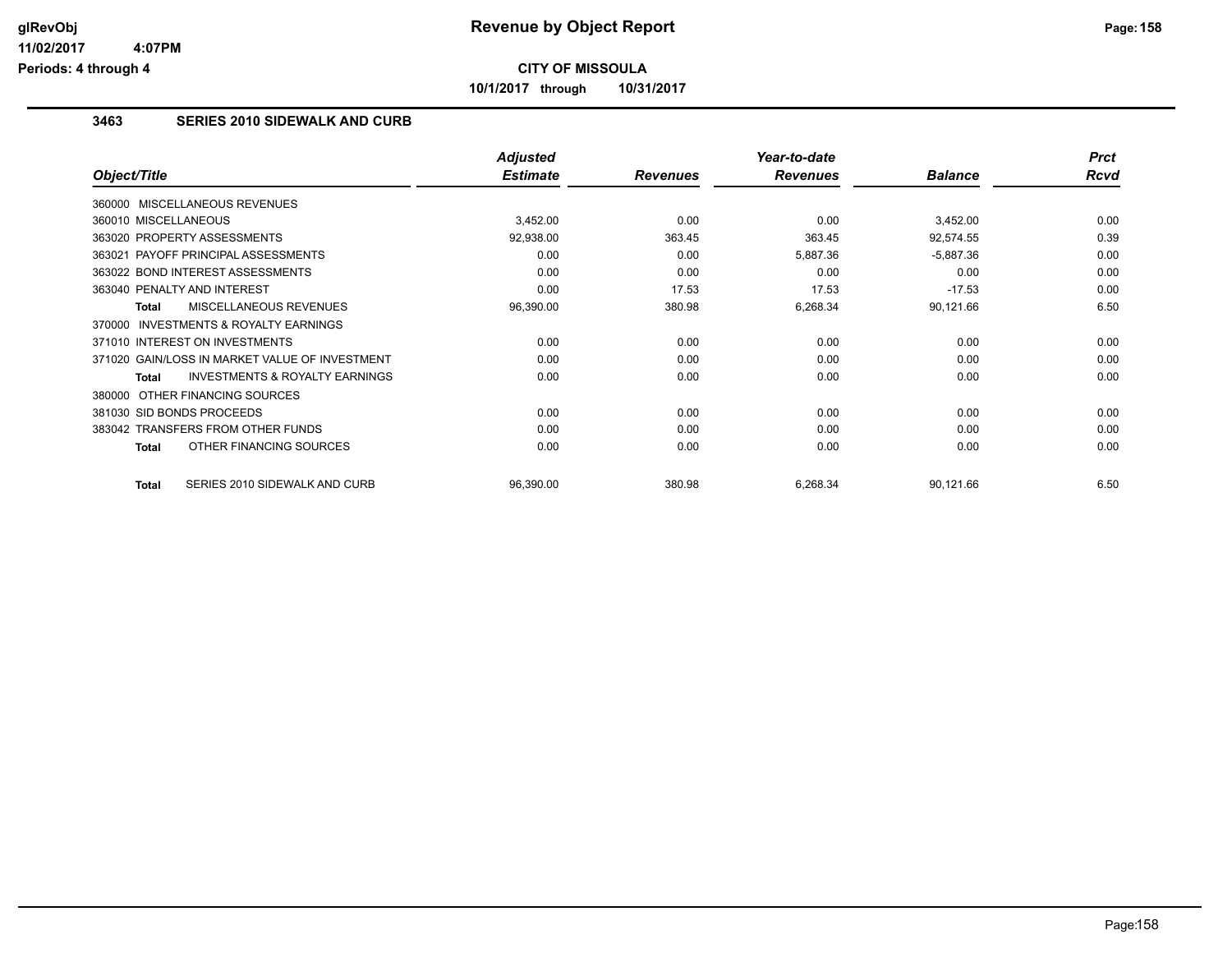**10/1/2017 through 10/31/2017**

**3464 FY12 S/C DEBT SERVICE**

**3464 FY12 S/C DEBT SERVICE**

|                                                     | <b>Adjusted</b> |                 | Year-to-date    |                | <b>Prct</b> |
|-----------------------------------------------------|-----------------|-----------------|-----------------|----------------|-------------|
| Object/Title                                        | <b>Estimate</b> | <b>Revenues</b> | <b>Revenues</b> | <b>Balance</b> | <b>Rcvd</b> |
| 360000 MISCELLANEOUS REVENUES                       |                 |                 |                 |                |             |
| 360010 MISCELLANEOUS                                | 3,670.00        | 0.00            | 0.00            | 3,670.00       | 0.00        |
| 363020 PROPERTY ASSESSMENTS                         | 64,560.00       | 0.00            | 0.00            | 64,560.00      | 0.00        |
| 363021 PAYOFF PRINCIPAL ASSESSMENTS                 | 0.00            | 0.00            | 0.00            | 0.00           | 0.00        |
| 363022 BOND INTEREST ASSESSMENTS                    | 0.00            | 0.00            | 0.00            | 0.00           | 0.00        |
| 363040 PENALTY AND INTEREST                         | 0.00            | 0.00            | 0.00            | 0.00           | 0.00        |
| <b>MISCELLANEOUS REVENUES</b><br><b>Total</b>       | 68,230.00       | 0.00            | 0.00            | 68,230.00      | 0.00        |
| <b>INVESTMENTS &amp; ROYALTY EARNINGS</b><br>370000 |                 |                 |                 |                |             |
| 371010 INTEREST ON INVESTMENTS                      | 0.00            | 0.00            | 0.00            | 0.00           | 0.00        |
| 371020 GAIN/LOSS IN MARKET VALUE OF INVESTMENTS     | 0.00            | 0.00            | 0.00            | 0.00           | 0.00        |
| <b>INVESTMENTS &amp; ROYALTY EARNINGS</b><br>Total  | 0.00            | 0.00            | 0.00            | 0.00           | 0.00        |
| OTHER FINANCING SOURCES<br>380000                   |                 |                 |                 |                |             |
| 381030 SID BONDS PROCEEDS                           | 0.00            | 0.00            | 0.00            | 0.00           | 0.00        |
| 383042 TRANSFERS FROM OTHER FUNDS                   | 0.00            | 0.00            | 0.00            | 0.00           | 0.00        |
| OTHER FINANCING SOURCES<br><b>Total</b>             | 0.00            | 0.00            | 0.00            | 0.00           | 0.00        |
| FY12 S/C DEBT SERVICE<br><b>Total</b>               | 68,230.00       | 0.00            | 0.00            | 68,230.00      | 0.00        |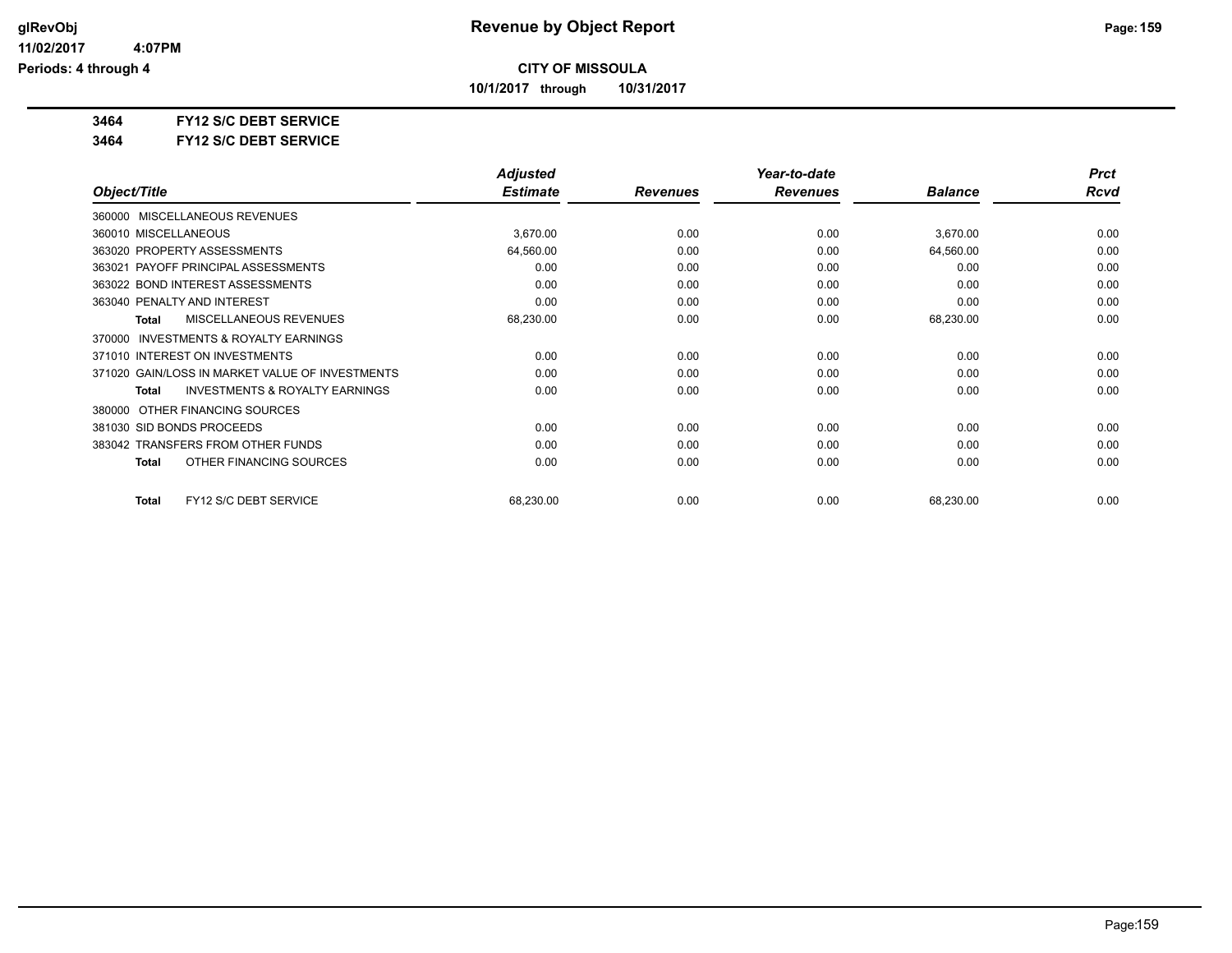**10/1/2017 through 10/31/2017**

## **3464 FY12 S/C DEBT SERVICE**

|                                                           | <b>Adjusted</b> |                 | Year-to-date    |                | <b>Prct</b> |
|-----------------------------------------------------------|-----------------|-----------------|-----------------|----------------|-------------|
| Object/Title                                              | <b>Estimate</b> | <b>Revenues</b> | <b>Revenues</b> | <b>Balance</b> | <b>Rcvd</b> |
| 360000 MISCELLANEOUS REVENUES                             |                 |                 |                 |                |             |
| 360010 MISCELLANEOUS                                      | 3,670.00        | 0.00            | 0.00            | 3,670.00       | 0.00        |
| 363020 PROPERTY ASSESSMENTS                               | 64,560.00       | 0.00            | 0.00            | 64,560.00      | 0.00        |
| 363021 PAYOFF PRINCIPAL ASSESSMENTS                       | 0.00            | 0.00            | 0.00            | 0.00           | 0.00        |
| 363022 BOND INTEREST ASSESSMENTS                          | 0.00            | 0.00            | 0.00            | 0.00           | 0.00        |
| 363040 PENALTY AND INTEREST                               | 0.00            | 0.00            | 0.00            | 0.00           | 0.00        |
| MISCELLANEOUS REVENUES<br><b>Total</b>                    | 68,230.00       | 0.00            | 0.00            | 68,230.00      | 0.00        |
| INVESTMENTS & ROYALTY EARNINGS<br>370000                  |                 |                 |                 |                |             |
| 371010 INTEREST ON INVESTMENTS                            | 0.00            | 0.00            | 0.00            | 0.00           | 0.00        |
| 371020 GAIN/LOSS IN MARKET VALUE OF INVESTMENT            | 0.00            | 0.00            | 0.00            | 0.00           | 0.00        |
| <b>INVESTMENTS &amp; ROYALTY EARNINGS</b><br><b>Total</b> | 0.00            | 0.00            | 0.00            | 0.00           | 0.00        |
| 380000 OTHER FINANCING SOURCES                            |                 |                 |                 |                |             |
| 381030 SID BONDS PROCEEDS                                 | 0.00            | 0.00            | 0.00            | 0.00           | 0.00        |
| 383042 TRANSFERS FROM OTHER FUNDS                         | 0.00            | 0.00            | 0.00            | 0.00           | 0.00        |
| OTHER FINANCING SOURCES<br><b>Total</b>                   | 0.00            | 0.00            | 0.00            | 0.00           | 0.00        |
| FY12 S/C DEBT SERVICE<br>Total                            | 68,230.00       | 0.00            | 0.00            | 68,230.00      | 0.00        |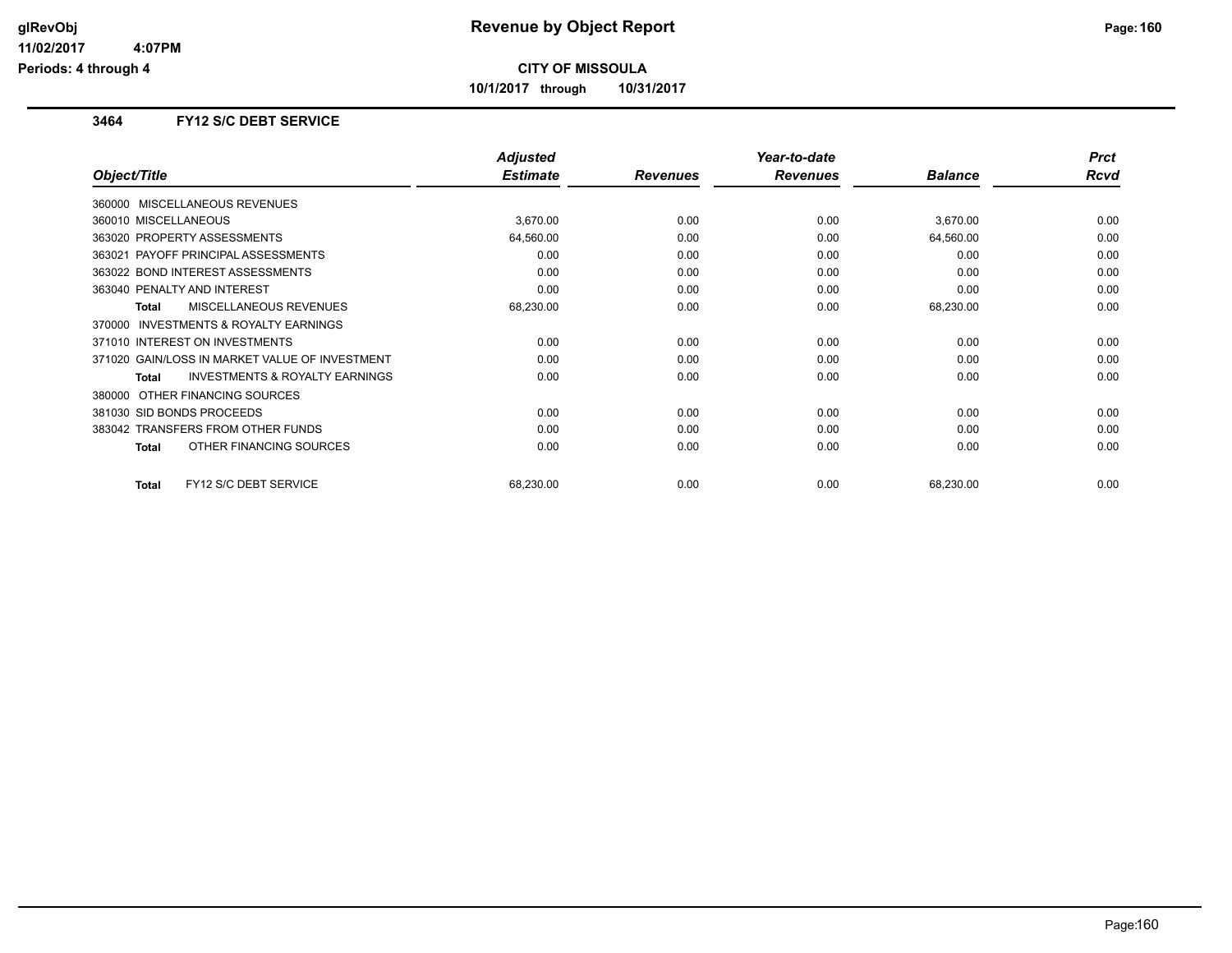**10/1/2017 through 10/31/2017**

# **3465 FY13 SIDEWALK/CURB DEBT SERVICE**

## **3465 FY13 SIDEWALK/CURB DEBT SERVICE**

|                                                     | <b>Adjusted</b> |                 | Year-to-date    |                | <b>Prct</b> |
|-----------------------------------------------------|-----------------|-----------------|-----------------|----------------|-------------|
| Object/Title                                        | <b>Estimate</b> | <b>Revenues</b> | <b>Revenues</b> | <b>Balance</b> | <b>Rcvd</b> |
| 360000 MISCELLANEOUS REVENUES                       |                 |                 |                 |                |             |
| 360010 MISCELLANEOUS                                | 855.00          | 0.00            | 0.00            | 855.00         | 0.00        |
| 363020 PROPERTY ASSESSMENTS                         | 38,113.00       | 0.00            | 0.00            | 38,113.00      | 0.00        |
| PAYOFF PRINCIPAL ASSESSMENTS<br>363021              | 0.00            | 0.00            | 0.00            | 0.00           | 0.00        |
| 363022 BOND INTEREST ASSESSMENTS                    | 0.00            | 0.00            | 0.00            | 0.00           | 0.00        |
| 363040 PENALTY AND INTEREST                         | 0.00            | 0.00            | 0.00            | 0.00           | 0.00        |
| <b>MISCELLANEOUS REVENUES</b><br>Total              | 38,968.00       | 0.00            | 0.00            | 38,968.00      | 0.00        |
| <b>INVESTMENTS &amp; ROYALTY EARNINGS</b><br>370000 |                 |                 |                 |                |             |
| 371010 INTEREST ON INVESTMENTS                      | 0.00            | 0.00            | 0.00            | 0.00           | 0.00        |
| 371020 GAIN/LOSS IN MARKET VALUE OF INVESTMENTS     | 0.00            | 0.00            | 0.00            | 0.00           | 0.00        |
| <b>INVESTMENTS &amp; ROYALTY EARNINGS</b><br>Total  | 0.00            | 0.00            | 0.00            | 0.00           | 0.00        |
| OTHER FINANCING SOURCES<br>380000                   |                 |                 |                 |                |             |
| 381030 SID BONDS PROCEEDS                           | 0.00            | 0.00            | 0.00            | 0.00           | 0.00        |
| 383042 TRANSFERS FROM OTHER FUNDS                   | 0.00            | 0.00            | 0.00            | 0.00           | 0.00        |
| OTHER FINANCING SOURCES<br>Total                    | 0.00            | 0.00            | 0.00            | 0.00           | 0.00        |
| FY13 SIDEWALK/CURB DEBT SERVICE<br>Total            | 38,968.00       | 0.00            | 0.00            | 38,968.00      | 0.00        |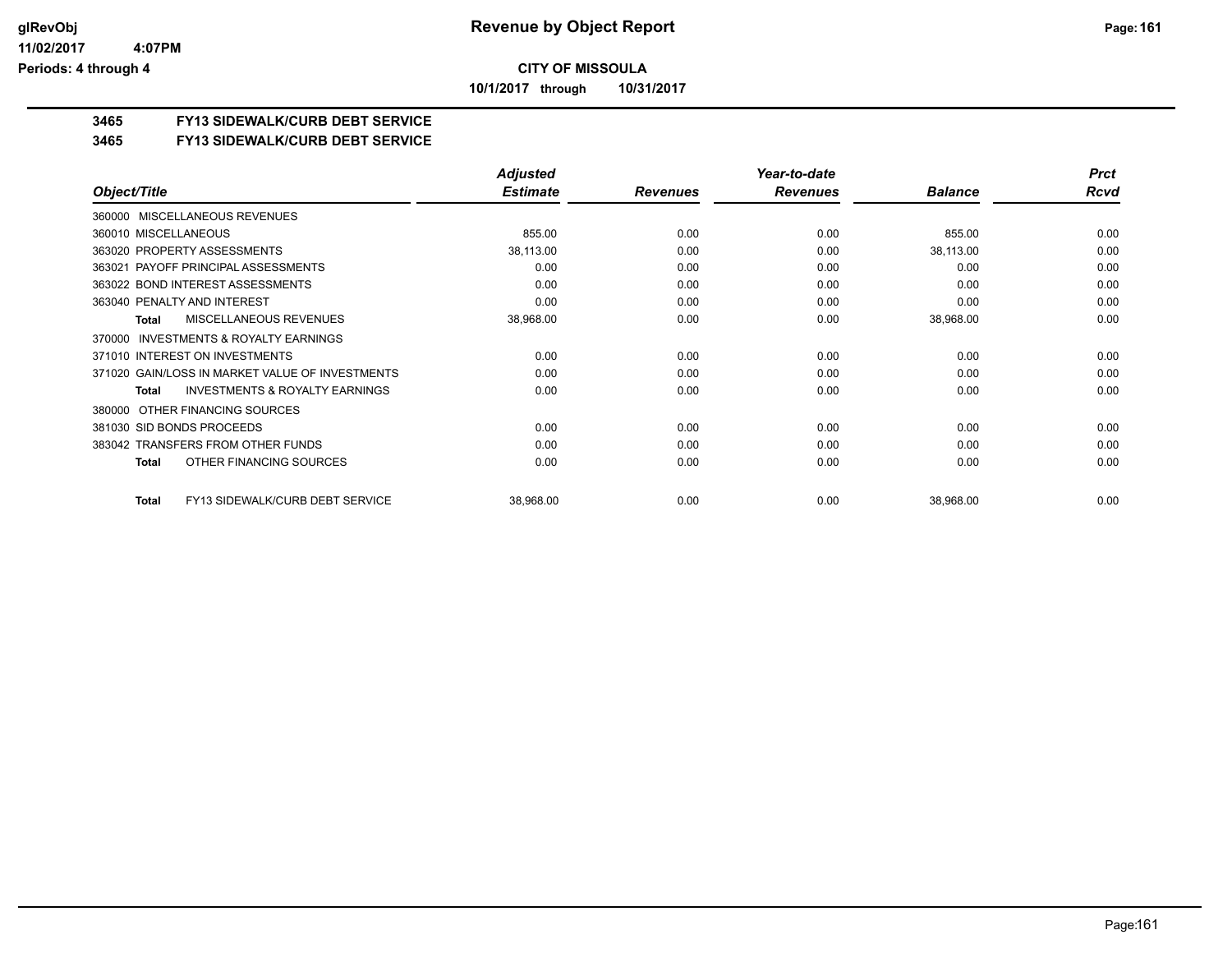**10/1/2017 through 10/31/2017**

# **3465 FY13 SIDEWALK/CURB DEBT SERVICE**

|                                                           | <b>Adjusted</b> |                 | Year-to-date    |                | <b>Prct</b> |
|-----------------------------------------------------------|-----------------|-----------------|-----------------|----------------|-------------|
| Object/Title                                              | <b>Estimate</b> | <b>Revenues</b> | <b>Revenues</b> | <b>Balance</b> | Rcvd        |
| 360000 MISCELLANEOUS REVENUES                             |                 |                 |                 |                |             |
| 360010 MISCELLANEOUS                                      | 855.00          | 0.00            | 0.00            | 855.00         | 0.00        |
| 363020 PROPERTY ASSESSMENTS                               | 38,113.00       | 0.00            | 0.00            | 38,113.00      | 0.00        |
| 363021 PAYOFF PRINCIPAL ASSESSMENTS                       | 0.00            | 0.00            | 0.00            | 0.00           | 0.00        |
| 363022 BOND INTEREST ASSESSMENTS                          | 0.00            | 0.00            | 0.00            | 0.00           | 0.00        |
| 363040 PENALTY AND INTEREST                               | 0.00            | 0.00            | 0.00            | 0.00           | 0.00        |
| MISCELLANEOUS REVENUES<br><b>Total</b>                    | 38,968.00       | 0.00            | 0.00            | 38,968.00      | 0.00        |
| INVESTMENTS & ROYALTY EARNINGS<br>370000                  |                 |                 |                 |                |             |
| 371010 INTEREST ON INVESTMENTS                            | 0.00            | 0.00            | 0.00            | 0.00           | 0.00        |
| 371020 GAIN/LOSS IN MARKET VALUE OF INVESTMENT            | 0.00            | 0.00            | 0.00            | 0.00           | 0.00        |
| <b>INVESTMENTS &amp; ROYALTY EARNINGS</b><br><b>Total</b> | 0.00            | 0.00            | 0.00            | 0.00           | 0.00        |
| 380000 OTHER FINANCING SOURCES                            |                 |                 |                 |                |             |
| 381030 SID BONDS PROCEEDS                                 | 0.00            | 0.00            | 0.00            | 0.00           | 0.00        |
| 383042 TRANSFERS FROM OTHER FUNDS                         | 0.00            | 0.00            | 0.00            | 0.00           | 0.00        |
| OTHER FINANCING SOURCES<br><b>Total</b>                   | 0.00            | 0.00            | 0.00            | 0.00           | 0.00        |
|                                                           |                 |                 |                 |                |             |
| FY13 SIDEWALK/CURB DEBT SERVICE<br>Total                  | 38,968.00       | 0.00            | 0.00            | 38,968.00      | 0.00        |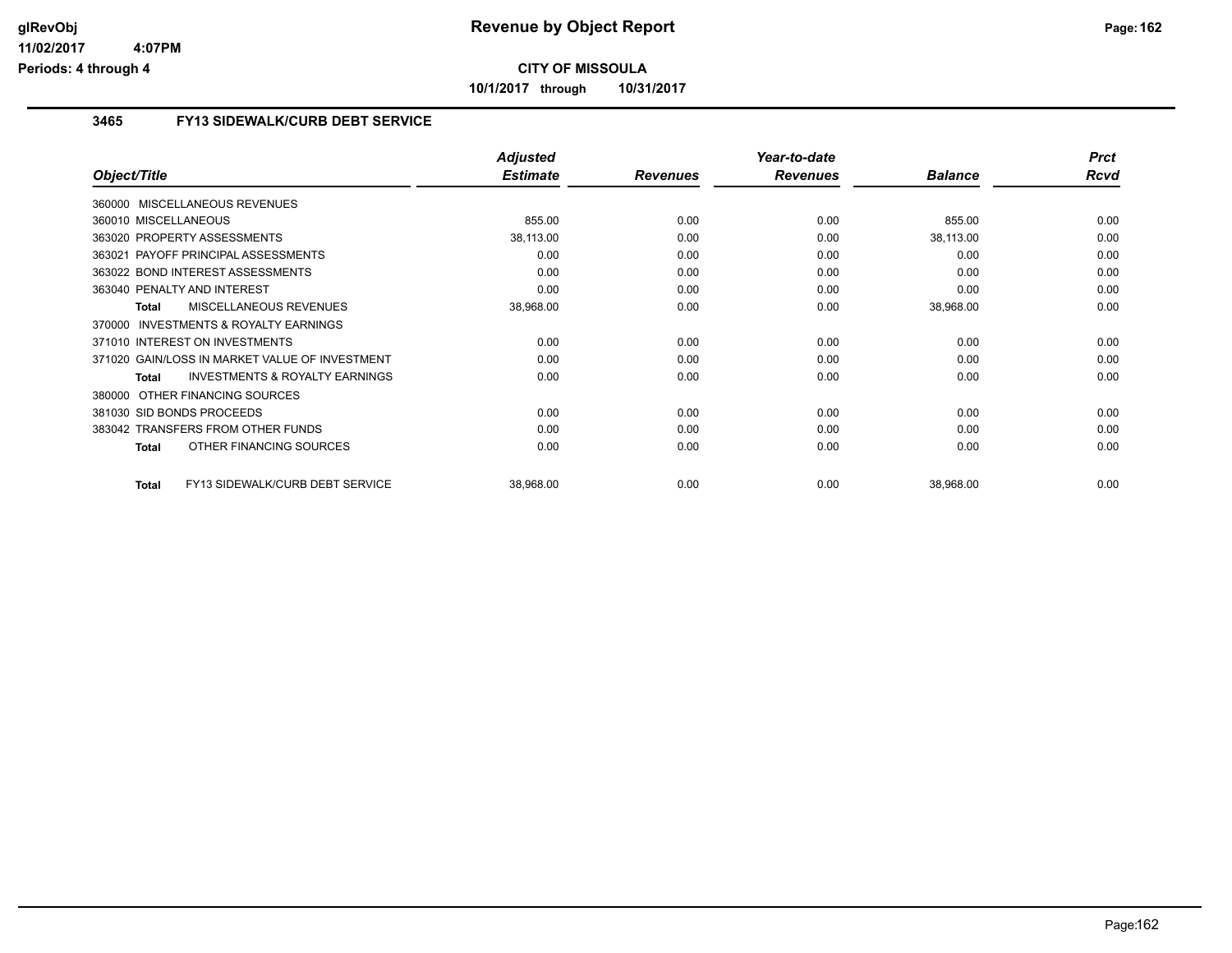**10/1/2017 through 10/31/2017**

# **3466 FY15 SIDEWALK/CURB DEBT SERVICE**

## **3466 FY15 SIDEWALK/CURB DEBT SERVICE**

|                                                     | <b>Adjusted</b> |                 | Year-to-date    |                | <b>Prct</b> |
|-----------------------------------------------------|-----------------|-----------------|-----------------|----------------|-------------|
| Object/Title                                        | <b>Estimate</b> | <b>Revenues</b> | <b>Revenues</b> | <b>Balance</b> | <b>Rcvd</b> |
| MISCELLANEOUS REVENUES<br>360000                    |                 |                 |                 |                |             |
| 360010 MISCELLANEOUS                                | 0.00            | 0.00            | 0.00            | 0.00           | 0.00        |
| 363020 PROPERTY ASSESSMENTS                         | 88,796.00       | 0.00            | 0.00            | 88,796.00      | 0.00        |
| 363021 PAYOFF PRINCIPAL ASSESSMENTS                 | 0.00            | 0.00            | 0.00            | 0.00           | 0.00        |
| 363022 BOND INTEREST ASSESSMENTS                    | 0.00            | 0.00            | 0.00            | 0.00           | 0.00        |
| 363040 PENALTY AND INTEREST                         | 0.00            | 0.00            | 0.00            | 0.00           | 0.00        |
| MISCELLANEOUS REVENUES<br>Total                     | 88,796.00       | 0.00            | 0.00            | 88,796.00      | 0.00        |
| <b>INVESTMENTS &amp; ROYALTY EARNINGS</b><br>370000 |                 |                 |                 |                |             |
| 371010 INTEREST ON INVESTMENTS                      | 0.00            | 0.00            | 0.00            | 0.00           | 0.00        |
| 371020 GAIN/LOSS IN MARKET VALUE OF INVESTMENTS     | 0.00            | 0.00            | 0.00            | 0.00           | 0.00        |
| <b>INVESTMENTS &amp; ROYALTY EARNINGS</b><br>Total  | 0.00            | 0.00            | 0.00            | 0.00           | 0.00        |
| OTHER FINANCING SOURCES<br>380000                   |                 |                 |                 |                |             |
| 381030 SID BONDS PROCEEDS                           | 0.00            | 0.00            | 0.00            | 0.00           | 0.00        |
| 383042 TRANSFERS FROM OTHER FUNDS                   | 0.00            | 0.00            | 0.00            | 0.00           | 0.00        |
| OTHER FINANCING SOURCES<br>Total                    | 0.00            | 0.00            | 0.00            | 0.00           | 0.00        |
| <b>FY15 SIDEWALK/CURB DEBT SERVICE</b><br>Total     | 88,796.00       | 0.00            | 0.00            | 88,796.00      | 0.00        |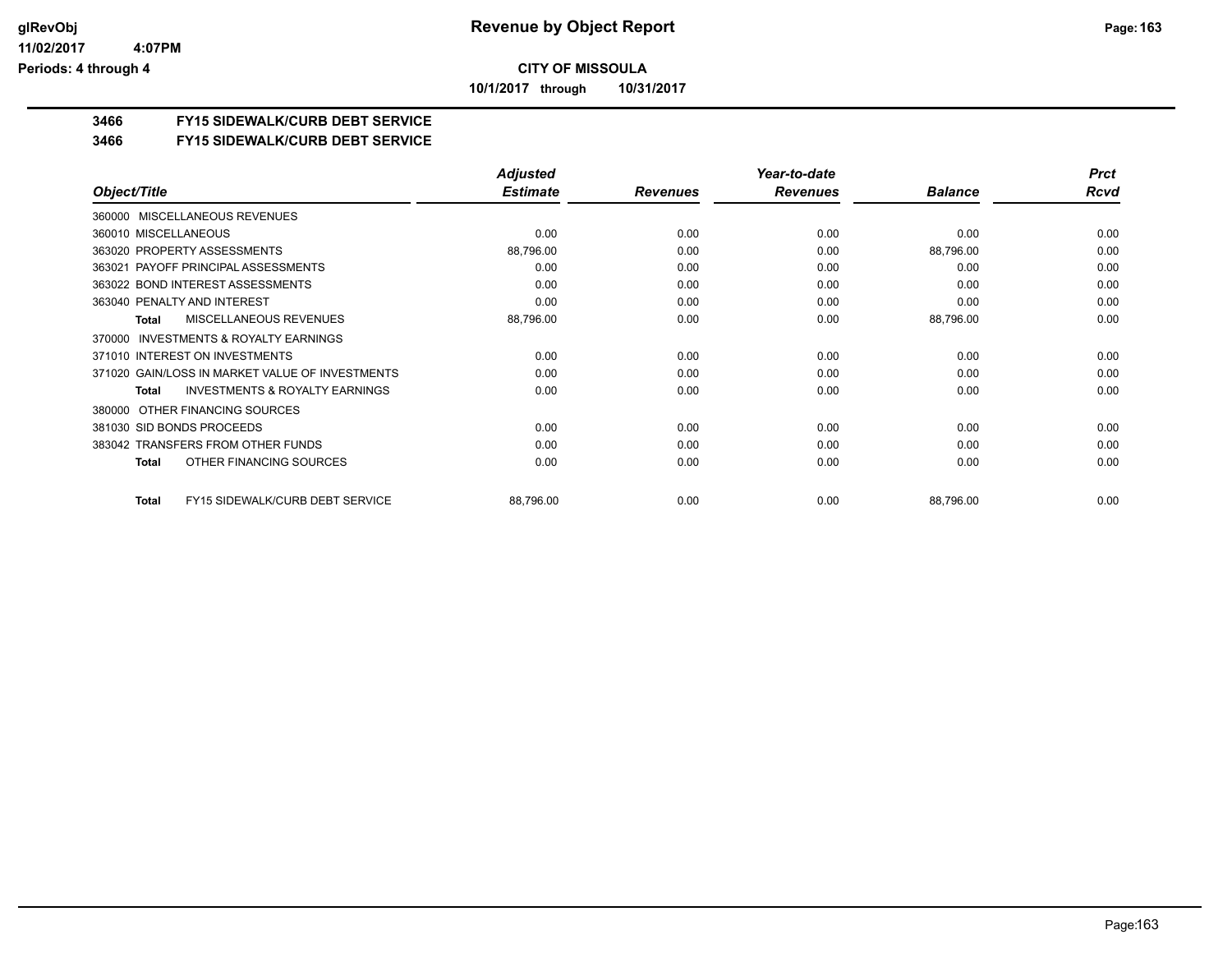**10/1/2017 through 10/31/2017**

# **3466 FY15 SIDEWALK/CURB DEBT SERVICE**

|                                                           | <b>Adjusted</b> |                 | Year-to-date    |                | <b>Prct</b> |
|-----------------------------------------------------------|-----------------|-----------------|-----------------|----------------|-------------|
| Object/Title                                              | <b>Estimate</b> | <b>Revenues</b> | <b>Revenues</b> | <b>Balance</b> | Rcvd        |
| 360000 MISCELLANEOUS REVENUES                             |                 |                 |                 |                |             |
| 360010 MISCELLANEOUS                                      | 0.00            | 0.00            | 0.00            | 0.00           | 0.00        |
| 363020 PROPERTY ASSESSMENTS                               | 88,796.00       | 0.00            | 0.00            | 88,796.00      | 0.00        |
| PAYOFF PRINCIPAL ASSESSMENTS<br>363021                    | 0.00            | 0.00            | 0.00            | 0.00           | 0.00        |
| 363022 BOND INTEREST ASSESSMENTS                          | 0.00            | 0.00            | 0.00            | 0.00           | 0.00        |
| 363040 PENALTY AND INTEREST                               | 0.00            | 0.00            | 0.00            | 0.00           | 0.00        |
| MISCELLANEOUS REVENUES<br><b>Total</b>                    | 88,796.00       | 0.00            | 0.00            | 88,796.00      | 0.00        |
| INVESTMENTS & ROYALTY EARNINGS<br>370000                  |                 |                 |                 |                |             |
| 371010 INTEREST ON INVESTMENTS                            | 0.00            | 0.00            | 0.00            | 0.00           | 0.00        |
| 371020 GAIN/LOSS IN MARKET VALUE OF INVESTMENT            | 0.00            | 0.00            | 0.00            | 0.00           | 0.00        |
| <b>INVESTMENTS &amp; ROYALTY EARNINGS</b><br><b>Total</b> | 0.00            | 0.00            | 0.00            | 0.00           | 0.00        |
| OTHER FINANCING SOURCES<br>380000                         |                 |                 |                 |                |             |
| 381030 SID BONDS PROCEEDS                                 | 0.00            | 0.00            | 0.00            | 0.00           | 0.00        |
| 383042 TRANSFERS FROM OTHER FUNDS                         | 0.00            | 0.00            | 0.00            | 0.00           | 0.00        |
| OTHER FINANCING SOURCES<br><b>Total</b>                   | 0.00            | 0.00            | 0.00            | 0.00           | 0.00        |
|                                                           |                 |                 |                 |                |             |
| FY15 SIDEWALK/CURB DEBT SERVICE<br><b>Total</b>           | 88,796.00       | 0.00            | 0.00            | 88,796.00      | 0.00        |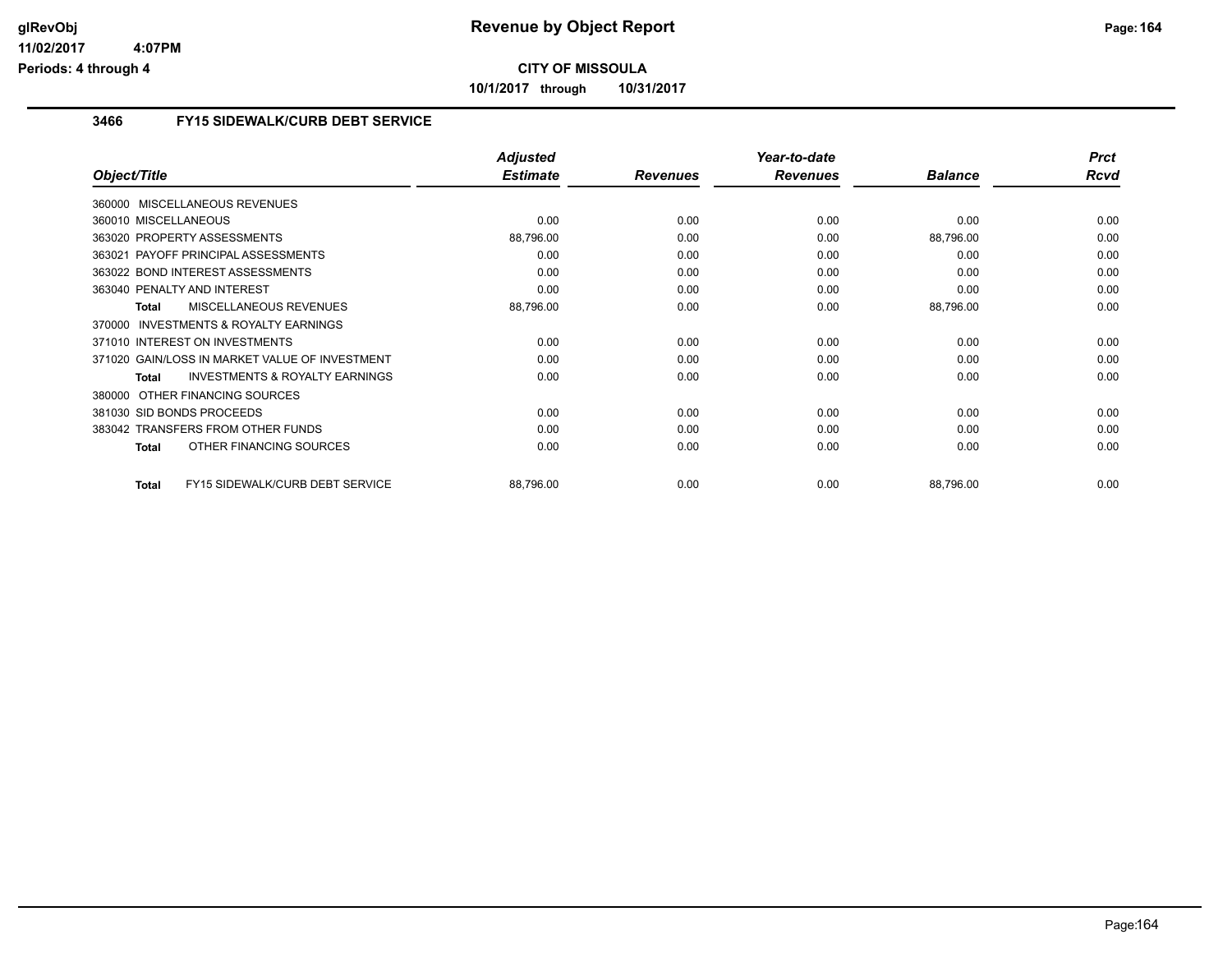**10/1/2017 through 10/31/2017**

# **3467 FY16 SIDEWALK/CURB DEBT SERVICE**

## **3467 FY16 SIDEWALK/CURB DEBT SERVICE**

|                                                    | <b>Adjusted</b> |                 | Year-to-date    |                | <b>Prct</b> |
|----------------------------------------------------|-----------------|-----------------|-----------------|----------------|-------------|
| Object/Title                                       | <b>Estimate</b> | <b>Revenues</b> | <b>Revenues</b> | <b>Balance</b> | <b>Rcvd</b> |
| 360000 MISCELLANEOUS REVENUES                      |                 |                 |                 |                |             |
| 360010 MISCELLANEOUS                               | 909.00          | 0.00            | 0.00            | 909.00         | 0.00        |
| 363020 PROPERTY ASSESSMENTS                        | 32,970.00       | 0.00            | 0.00            | 32,970.00      | 0.00        |
| 363021 PAYOFF PRINCIPAL ASSESSMENTS                | 0.00            | 0.00            | 0.00            | 0.00           | 0.00        |
| 363022 BOND INTEREST ASSESSMENTS                   | 0.00            | 0.00            | 0.00            | 0.00           | 0.00        |
| 363040 PENALTY AND INTEREST                        | 0.00            | 0.00            | 0.00            | 0.00           | 0.00        |
| MISCELLANEOUS REVENUES<br>Total                    | 33,879.00       | 0.00            | 0.00            | 33,879.00      | 0.00        |
| INVESTMENTS & ROYALTY EARNINGS<br>370000           |                 |                 |                 |                |             |
| 371010 INTEREST ON INVESTMENTS                     | 0.00            | 0.00            | 0.00            | 0.00           | 0.00        |
| 371020 GAIN/LOSS IN MARKET VALUE OF INVESTMENTS    | 0.00            | 0.00            | 0.00            | 0.00           | 0.00        |
| <b>INVESTMENTS &amp; ROYALTY EARNINGS</b><br>Total | 0.00            | 0.00            | 0.00            | 0.00           | 0.00        |
| OTHER FINANCING SOURCES<br>380000                  |                 |                 |                 |                |             |
| 381030 SID BONDS PROCEEDS                          | 0.00            | 362,013.00      | 362,013.00      | $-362,013.00$  | 0.00        |
| 383042 TRANSFERS FROM OTHER FUNDS                  | 0.00            | 0.00            | 0.00            | 0.00           | 0.00        |
| OTHER FINANCING SOURCES<br><b>Total</b>            | 0.00            | 362,013.00      | 362,013.00      | $-362,013.00$  | 0.00        |
| FY16 SIDEWALK/CURB DEBT SERVICE<br><b>Total</b>    | 33,879.00       | 362,013.00      | 362,013.00      | $-328,134.00$  | 1,068.55    |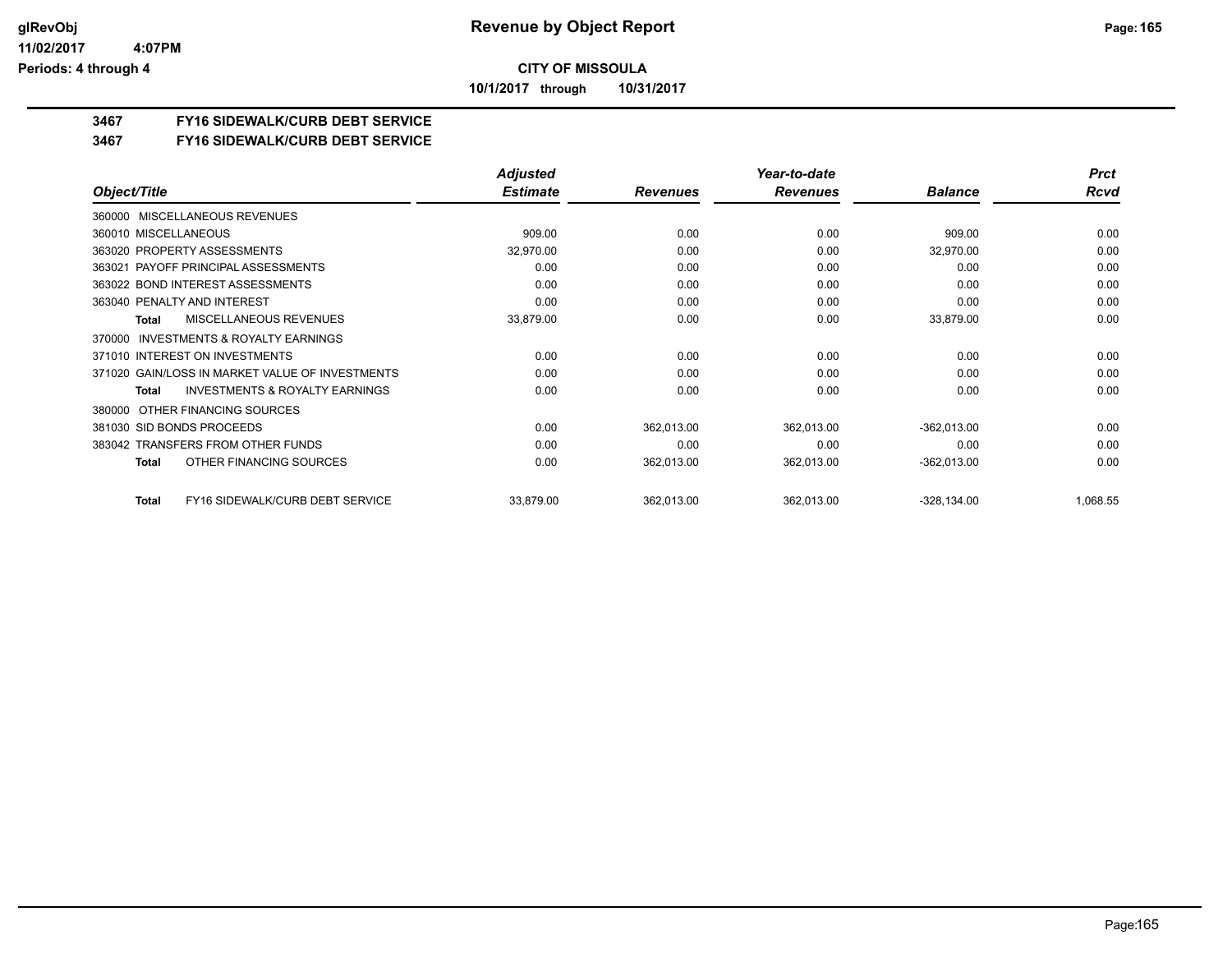**10/1/2017 through 10/31/2017**

# **3467 FY16 SIDEWALK/CURB DEBT SERVICE**

|                                                     | <b>Adjusted</b> |                 | Year-to-date    |                | <b>Prct</b> |
|-----------------------------------------------------|-----------------|-----------------|-----------------|----------------|-------------|
| Object/Title                                        | <b>Estimate</b> | <b>Revenues</b> | <b>Revenues</b> | <b>Balance</b> | Rcvd        |
| MISCELLANEOUS REVENUES<br>360000                    |                 |                 |                 |                |             |
| 360010 MISCELLANEOUS                                | 909.00          | 0.00            | 0.00            | 909.00         | 0.00        |
| 363020 PROPERTY ASSESSMENTS                         | 32,970.00       | 0.00            | 0.00            | 32,970.00      | 0.00        |
| 363021 PAYOFF PRINCIPAL ASSESSMENTS                 | 0.00            | 0.00            | 0.00            | 0.00           | 0.00        |
| 363022 BOND INTEREST ASSESSMENTS                    | 0.00            | 0.00            | 0.00            | 0.00           | 0.00        |
| 363040 PENALTY AND INTEREST                         | 0.00            | 0.00            | 0.00            | 0.00           | 0.00        |
| <b>MISCELLANEOUS REVENUES</b><br><b>Total</b>       | 33,879.00       | 0.00            | 0.00            | 33,879.00      | 0.00        |
| <b>INVESTMENTS &amp; ROYALTY EARNINGS</b><br>370000 |                 |                 |                 |                |             |
| 371010 INTEREST ON INVESTMENTS                      | 0.00            | 0.00            | 0.00            | 0.00           | 0.00        |
| 371020 GAIN/LOSS IN MARKET VALUE OF INVESTMENT      | 0.00            | 0.00            | 0.00            | 0.00           | 0.00        |
| <b>INVESTMENTS &amp; ROYALTY EARNINGS</b><br>Total  | 0.00            | 0.00            | 0.00            | 0.00           | 0.00        |
| OTHER FINANCING SOURCES<br>380000                   |                 |                 |                 |                |             |
| 381030 SID BONDS PROCEEDS                           | 0.00            | 362,013.00      | 362,013.00      | $-362,013.00$  | 0.00        |
| 383042 TRANSFERS FROM OTHER FUNDS                   | 0.00            | 0.00            | 0.00            | 0.00           | 0.00        |
| OTHER FINANCING SOURCES<br><b>Total</b>             | 0.00            | 362,013.00      | 362,013.00      | $-362,013.00$  | 0.00        |
| FY16 SIDEWALK/CURB DEBT SERVICE<br>Total            | 33,879.00       | 362,013.00      | 362,013.00      | $-328, 134.00$ | 1,068.55    |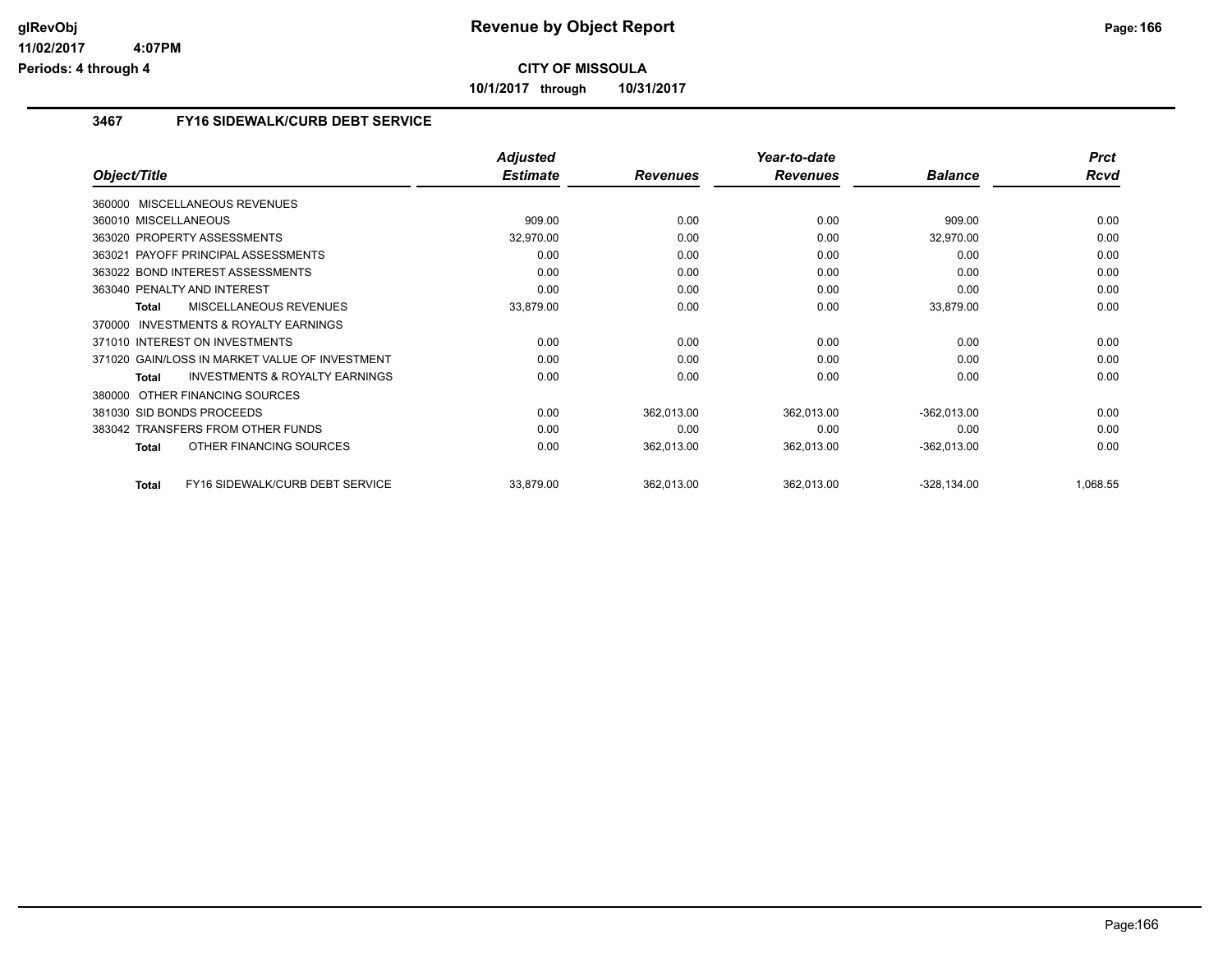**10/1/2017 through 10/31/2017**

# **3468 FY17 SIDEWALK/CURB DEBT SERVICE**

# **3468 FY17 SIDEWALK/CURB DEBT SERVICE**

|                                                    | <b>Adjusted</b> |                 | Year-to-date    |                | <b>Prct</b> |
|----------------------------------------------------|-----------------|-----------------|-----------------|----------------|-------------|
| Object/Title                                       | <b>Estimate</b> | <b>Revenues</b> | <b>Revenues</b> | <b>Balance</b> | Rcvd        |
| MISCELLANEOUS REVENUES<br>360000                   |                 |                 |                 |                |             |
| 363020 PROPERTY ASSESSMENTS                        | 0.00            | 0.00            | 0.00            | 0.00           | 0.00        |
| 363021 PAYOFF PRINCIPAL ASSESSMENTS                | 0.00            | 0.00            | 0.00            | 0.00           | 0.00        |
| 363022 BOND INTEREST ASSESSMENTS                   | 0.00            | 0.00            | 0.00            | 0.00           | 0.00        |
| 363040 PENALTY AND INTEREST                        | 0.00            | 0.00            | 0.00            | 0.00           | 0.00        |
| <b>MISCELLANEOUS REVENUES</b><br><b>Total</b>      | 0.00            | 0.00            | 0.00            | 0.00           | 0.00        |
| INVESTMENTS & ROYALTY EARNINGS<br>370000           |                 |                 |                 |                |             |
| 371010 INTEREST ON INVESTMENTS                     | 0.00            | 0.00            | 0.00            | 0.00           | 0.00        |
| 371020 GAIN/LOSS IN MARKET VALUE OF INVESTMENTS    | 0.00            | 0.00            | 0.00            | 0.00           | 0.00        |
| <b>INVESTMENTS &amp; ROYALTY EARNINGS</b><br>Total | 0.00            | 0.00            | 0.00            | 0.00           | 0.00        |
| 380000 OTHER FINANCING SOURCES                     |                 |                 |                 |                |             |
| 381030 SID BONDS PROCEEDS                          | 0.00            | 0.00            | 0.00            | 0.00           | 0.00        |
| 383042 TRANSFERS FROM OTHER FUNDS                  | 0.00            | 0.00            | 0.00            | 0.00           | 0.00        |
| OTHER FINANCING SOURCES<br><b>Total</b>            | 0.00            | 0.00            | 0.00            | 0.00           | 0.00        |
| <b>FY17 SIDEWALK/CURB DEBT SERVICE</b><br>Total    | 0.00            | 0.00            | 0.00            | 0.00           | 0.00        |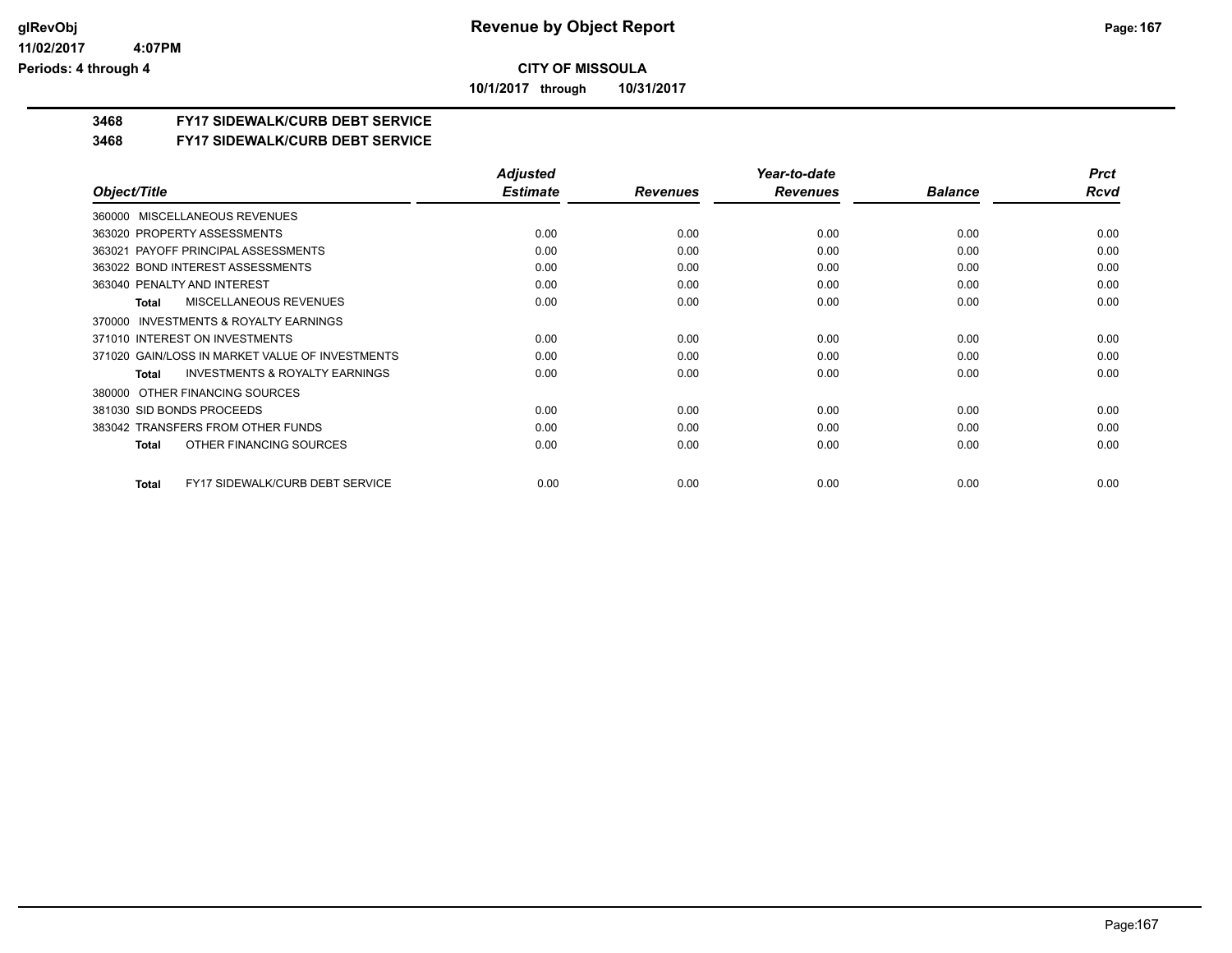**10/1/2017 through 10/31/2017**

# **3468 FY17 SIDEWALK/CURB DEBT SERVICE**

|                                                    | <b>Adjusted</b> |                 | Year-to-date    |                | <b>Prct</b> |
|----------------------------------------------------|-----------------|-----------------|-----------------|----------------|-------------|
| Object/Title                                       | <b>Estimate</b> | <b>Revenues</b> | <b>Revenues</b> | <b>Balance</b> | Rcvd        |
| 360000 MISCELLANEOUS REVENUES                      |                 |                 |                 |                |             |
| 363020 PROPERTY ASSESSMENTS                        | 0.00            | 0.00            | 0.00            | 0.00           | 0.00        |
| 363021 PAYOFF PRINCIPAL ASSESSMENTS                | 0.00            | 0.00            | 0.00            | 0.00           | 0.00        |
| 363022 BOND INTEREST ASSESSMENTS                   | 0.00            | 0.00            | 0.00            | 0.00           | 0.00        |
| 363040 PENALTY AND INTEREST                        | 0.00            | 0.00            | 0.00            | 0.00           | 0.00        |
| <b>MISCELLANEOUS REVENUES</b><br><b>Total</b>      | 0.00            | 0.00            | 0.00            | 0.00           | 0.00        |
| INVESTMENTS & ROYALTY EARNINGS<br>370000           |                 |                 |                 |                |             |
| 371010 INTEREST ON INVESTMENTS                     | 0.00            | 0.00            | 0.00            | 0.00           | 0.00        |
| 371020 GAIN/LOSS IN MARKET VALUE OF INVESTMENT     | 0.00            | 0.00            | 0.00            | 0.00           | 0.00        |
| <b>INVESTMENTS &amp; ROYALTY EARNINGS</b><br>Total | 0.00            | 0.00            | 0.00            | 0.00           | 0.00        |
| 380000 OTHER FINANCING SOURCES                     |                 |                 |                 |                |             |
| 381030 SID BONDS PROCEEDS                          | 0.00            | 0.00            | 0.00            | 0.00           | 0.00        |
| 383042 TRANSFERS FROM OTHER FUNDS                  | 0.00            | 0.00            | 0.00            | 0.00           | 0.00        |
| OTHER FINANCING SOURCES<br><b>Total</b>            | 0.00            | 0.00            | 0.00            | 0.00           | 0.00        |
| <b>FY17 SIDEWALK/CURB DEBT SERVICE</b><br>Total    | 0.00            | 0.00            | 0.00            | 0.00           | 0.00        |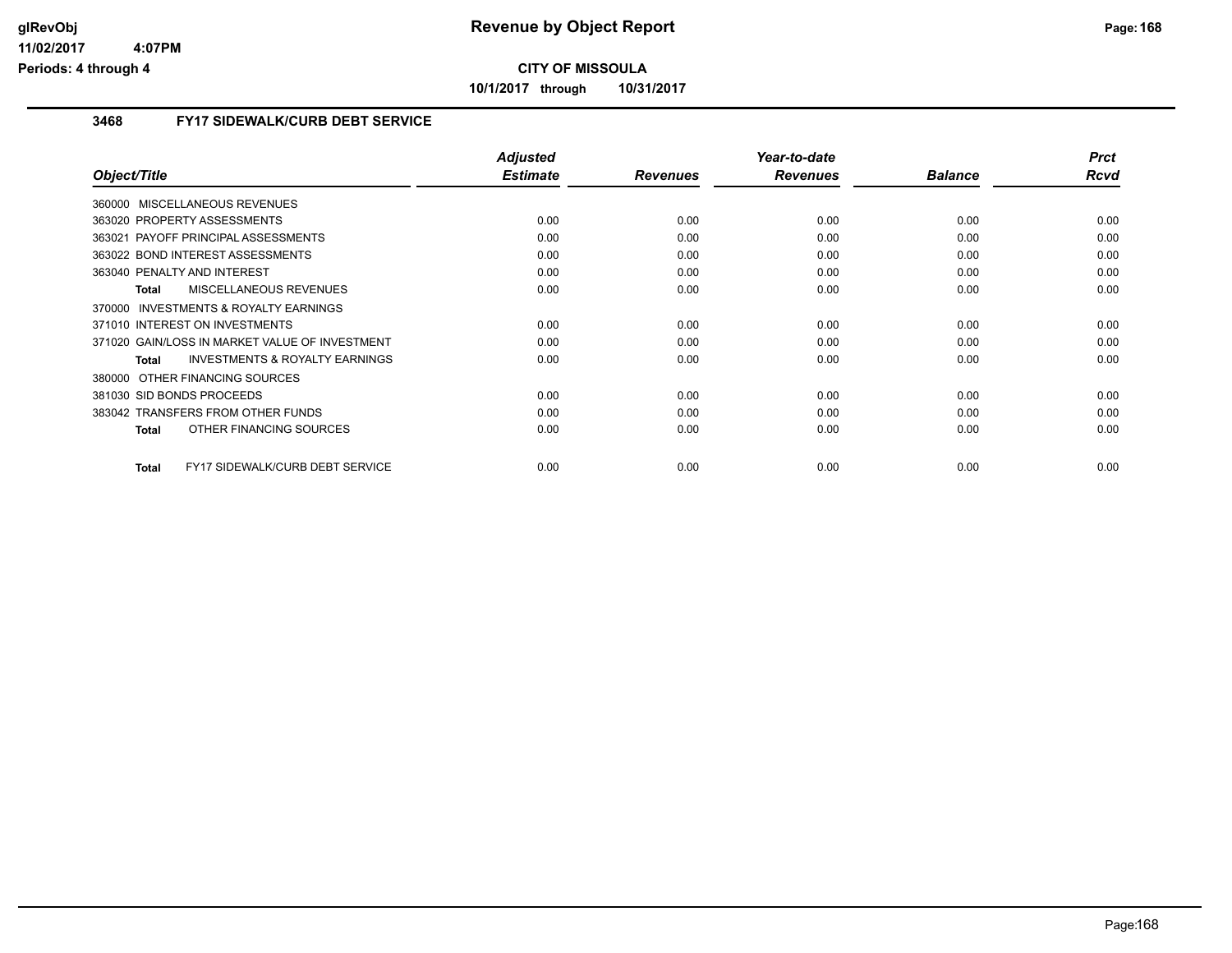**10/1/2017 through 10/31/2017**

**3470 SID 470 DEBT SERVICE FUND**

**3470 SID 470 DEBT SERVICE FUND**

|                                                           | <b>Adjusted</b> |                 | Year-to-date    |                | <b>Prct</b> |
|-----------------------------------------------------------|-----------------|-----------------|-----------------|----------------|-------------|
| Object/Title                                              | <b>Estimate</b> | <b>Revenues</b> | <b>Revenues</b> | <b>Balance</b> | <b>Rcvd</b> |
| TAXES/ASSESSMENTS<br>310000                               |                 |                 |                 |                |             |
| PENALTIES & INTEREST<br>312001                            | 0.00            | 0.00            | 0.00            | 0.00           | 0.00        |
| TAXES/ASSESSMENTS<br><b>Total</b>                         | 0.00            | 0.00            | 0.00            | 0.00           | 0.00        |
| MISCELLANEOUS REVENUES<br>360000                          |                 |                 |                 |                |             |
| 363020 PROPERTY ASSESSMENTS                               | 0.00            | 0.00            | 0.00            | 0.00           | 0.00        |
| 363021 PAYOFF PRINCIPAL ASSESSMENTS                       | 0.00            | 0.00            | 0.00            | 0.00           | 0.00        |
| 363022 BOND INTEREST ASSESSMENTS                          | 0.00            | 0.00            | 0.00            | 0.00           | 0.00        |
| 363040 PENALTY AND INTEREST                               | 0.00            | 0.00            | 0.00            | 0.00           | 0.00        |
| MISCELLANEOUS REVENUES<br><b>Total</b>                    | 0.00            | 0.00            | 0.00            | 0.00           | 0.00        |
| <b>INVESTMENTS &amp; ROYALTY EARNINGS</b><br>370000       |                 |                 |                 |                |             |
| 371010 INTEREST ON INVESTMENTS                            | 0.00            | 0.00            | 0.00            | 0.00           | 0.00        |
| 371020 GAIN/LOSS IN MARKET VALUE OF INVESTMENTS           | 0.00            | 0.00            | 0.00            | 0.00           | 0.00        |
| <b>INVESTMENTS &amp; ROYALTY EARNINGS</b><br><b>Total</b> | 0.00            | 0.00            | 0.00            | 0.00           | 0.00        |
| OTHER FINANCING SOURCES<br>380000                         |                 |                 |                 |                |             |
| 381009 TRANSFERS IN                                       | 0.00            | 0.00            | 0.00            | 0.00           | 0.00        |
| OTHER FINANCING SOURCES<br><b>Total</b>                   | 0.00            | 0.00            | 0.00            | 0.00           | 0.00        |
| SID 470 DEBT SERVICE FUND<br><b>Total</b>                 | 0.00            | 0.00            | 0.00            | 0.00           | 0.00        |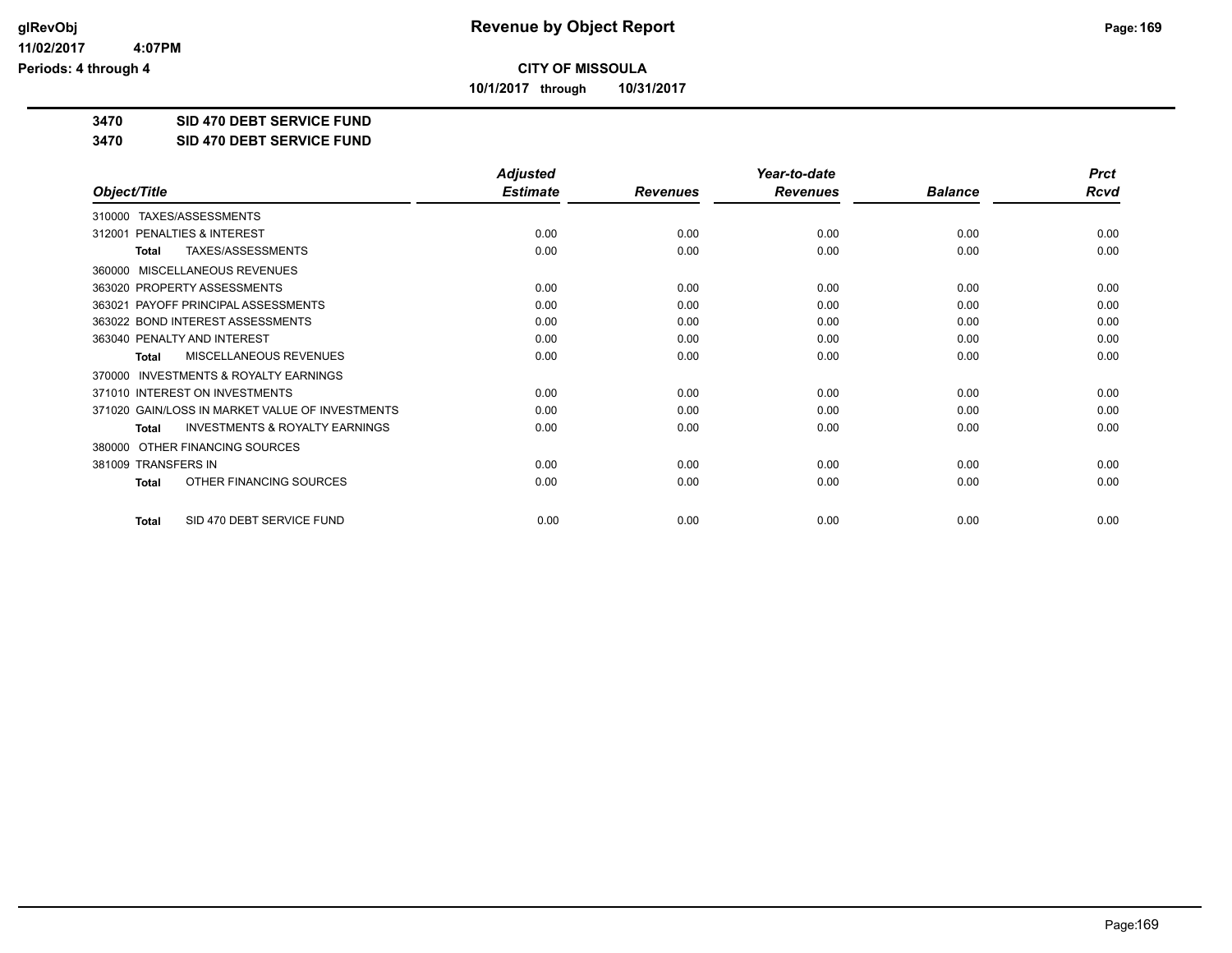**10/1/2017 through 10/31/2017**

# **3470 SID 470 DEBT SERVICE FUND**

|                                                           | <b>Adjusted</b> |                 | Year-to-date    |                | <b>Prct</b> |
|-----------------------------------------------------------|-----------------|-----------------|-----------------|----------------|-------------|
| Object/Title                                              | <b>Estimate</b> | <b>Revenues</b> | <b>Revenues</b> | <b>Balance</b> | <b>Rcvd</b> |
| TAXES/ASSESSMENTS<br>310000                               |                 |                 |                 |                |             |
| 312001 PENALTIES & INTEREST                               | 0.00            | 0.00            | 0.00            | 0.00           | 0.00        |
| TAXES/ASSESSMENTS<br><b>Total</b>                         | 0.00            | 0.00            | 0.00            | 0.00           | 0.00        |
| MISCELLANEOUS REVENUES<br>360000                          |                 |                 |                 |                |             |
| 363020 PROPERTY ASSESSMENTS                               | 0.00            | 0.00            | 0.00            | 0.00           | 0.00        |
| 363021 PAYOFF PRINCIPAL ASSESSMENTS                       | 0.00            | 0.00            | 0.00            | 0.00           | 0.00        |
| 363022 BOND INTEREST ASSESSMENTS                          | 0.00            | 0.00            | 0.00            | 0.00           | 0.00        |
| 363040 PENALTY AND INTEREST                               | 0.00            | 0.00            | 0.00            | 0.00           | 0.00        |
| <b>MISCELLANEOUS REVENUES</b><br><b>Total</b>             | 0.00            | 0.00            | 0.00            | 0.00           | 0.00        |
| <b>INVESTMENTS &amp; ROYALTY EARNINGS</b><br>370000       |                 |                 |                 |                |             |
| 371010 INTEREST ON INVESTMENTS                            | 0.00            | 0.00            | 0.00            | 0.00           | 0.00        |
| 371020 GAIN/LOSS IN MARKET VALUE OF INVESTMENT            | 0.00            | 0.00            | 0.00            | 0.00           | 0.00        |
| <b>INVESTMENTS &amp; ROYALTY EARNINGS</b><br><b>Total</b> | 0.00            | 0.00            | 0.00            | 0.00           | 0.00        |
| OTHER FINANCING SOURCES<br>380000                         |                 |                 |                 |                |             |
| 381009 TRANSFERS IN                                       | 0.00            | 0.00            | 0.00            | 0.00           | 0.00        |
| OTHER FINANCING SOURCES<br><b>Total</b>                   | 0.00            | 0.00            | 0.00            | 0.00           | 0.00        |
| SID 470 DEBT SERVICE FUND<br><b>Total</b>                 | 0.00            | 0.00            | 0.00            | 0.00           | 0.00        |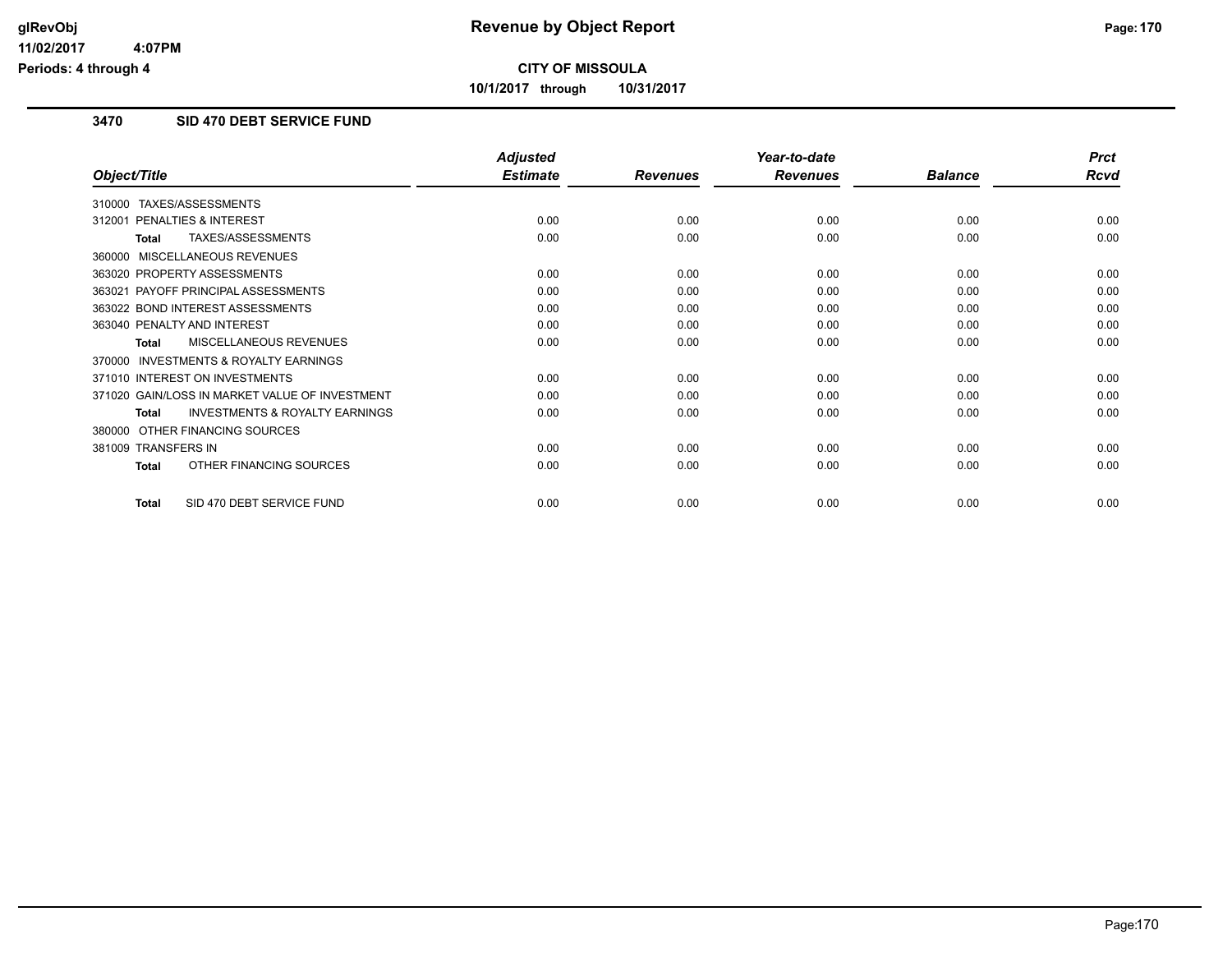**10/1/2017 through 10/31/2017**

**3491 SID 491 DEBT SERVICE FUND**

**3491 SID 491 DEBT SERVICE FUND**

|                                                           | <b>Adjusted</b> |                 | Year-to-date    |                | <b>Prct</b> |
|-----------------------------------------------------------|-----------------|-----------------|-----------------|----------------|-------------|
| Object/Title                                              | <b>Estimate</b> | <b>Revenues</b> | <b>Revenues</b> | <b>Balance</b> | <b>Rcvd</b> |
| 310000 TAXES/ASSESSMENTS                                  |                 |                 |                 |                |             |
| PENALTIES & INTEREST<br>312001                            | 0.00            | 0.00            | 0.00            | 0.00           | 0.00        |
| <b>TAXES/ASSESSMENTS</b><br>Total                         | 0.00            | 0.00            | 0.00            | 0.00           | 0.00        |
| MISCELLANEOUS REVENUES<br>360000                          |                 |                 |                 |                |             |
| 360010 MISCELLANEOUS                                      | 0.00            | 0.00            | 0.00            | 0.00           | 0.00        |
| 363020 PROPERTY ASSESSMENTS                               | 0.00            | 0.00            | 0.00            | 0.00           | 0.00        |
| 363021 PAYOFF PRINCIPAL ASSESSMENTS                       | 0.00            | 0.00            | 0.00            | 0.00           | 0.00        |
| 363022 BOND INTEREST ASSESSMENTS                          | 0.00            | 0.00            | 0.00            | 0.00           | 0.00        |
| 363040 PENALTY AND INTEREST                               | 0.00            | 0.00            | 0.00            | 0.00           | 0.00        |
| MISCELLANEOUS REVENUES<br>Total                           | 0.00            | 0.00            | 0.00            | 0.00           | 0.00        |
| INVESTMENTS & ROYALTY EARNINGS<br>370000                  |                 |                 |                 |                |             |
| 371010 INTEREST ON INVESTMENTS                            | 0.00            | 0.00            | 0.00            | 0.00           | 0.00        |
| 371020 GAIN/LOSS IN MARKET VALUE OF INVESTMENTS           | 0.00            | 0.00            | 0.00            | 0.00           | 0.00        |
| <b>INVESTMENTS &amp; ROYALTY EARNINGS</b><br><b>Total</b> | 0.00            | 0.00            | 0.00            | 0.00           | 0.00        |
| OTHER FINANCING SOURCES<br>380000                         |                 |                 |                 |                |             |
| 381009 TRANSFERS IN                                       | 0.00            | 0.00            | 0.00            | 0.00           | 0.00        |
| OTHER FINANCING SOURCES<br>Total                          | 0.00            | 0.00            | 0.00            | 0.00           | 0.00        |
| SID 491 DEBT SERVICE FUND<br><b>Total</b>                 | 0.00            | 0.00            | 0.00            | 0.00           | 0.00        |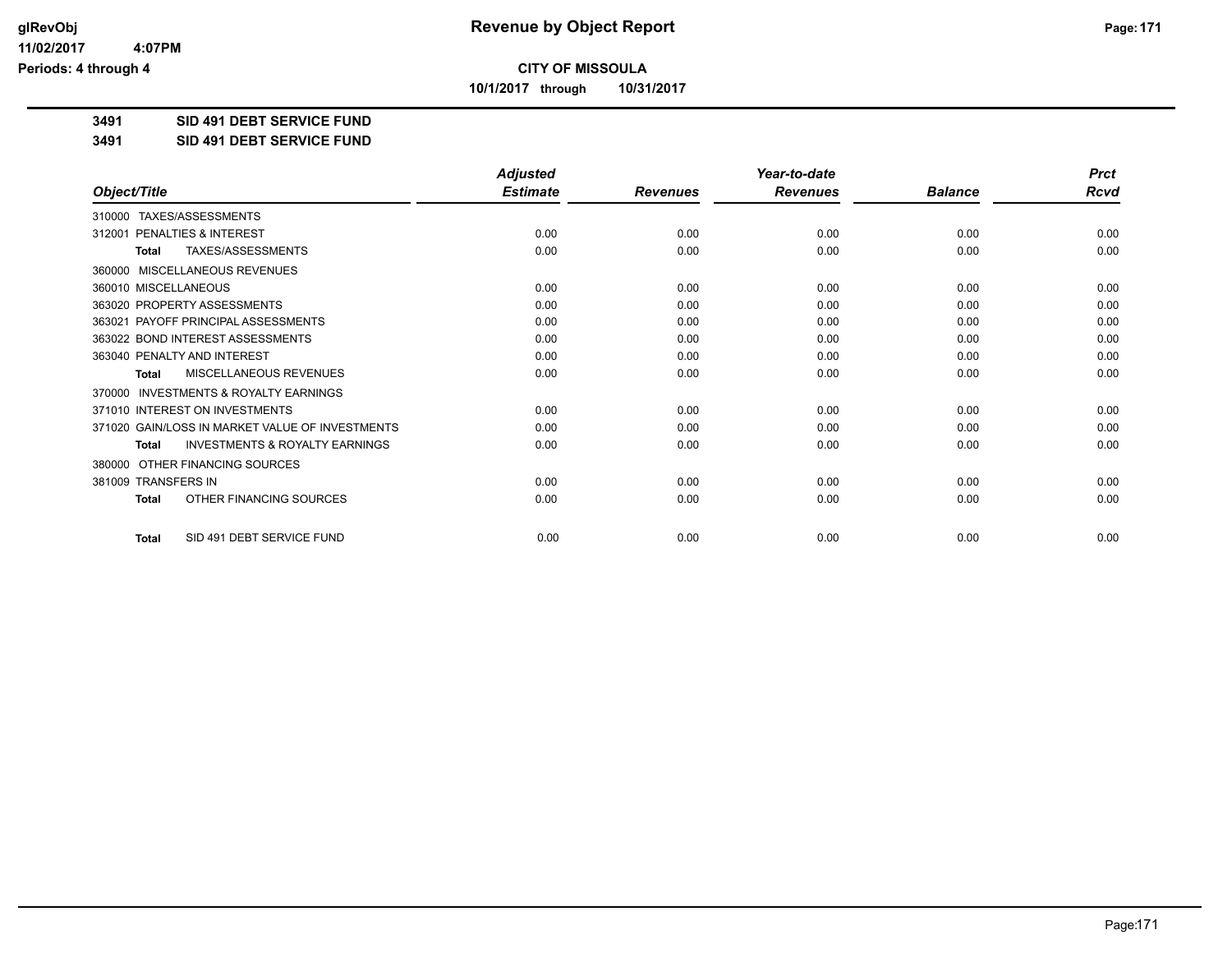**10/1/2017 through 10/31/2017**

# **3491 SID 491 DEBT SERVICE FUND**

|                                                           | <b>Adjusted</b> |                 | Year-to-date    |                | <b>Prct</b> |
|-----------------------------------------------------------|-----------------|-----------------|-----------------|----------------|-------------|
| Object/Title                                              | <b>Estimate</b> | <b>Revenues</b> | <b>Revenues</b> | <b>Balance</b> | <b>Rcvd</b> |
| 310000 TAXES/ASSESSMENTS                                  |                 |                 |                 |                |             |
| 312001 PENALTIES & INTEREST                               | 0.00            | 0.00            | 0.00            | 0.00           | 0.00        |
| TAXES/ASSESSMENTS<br><b>Total</b>                         | 0.00            | 0.00            | 0.00            | 0.00           | 0.00        |
| 360000 MISCELLANEOUS REVENUES                             |                 |                 |                 |                |             |
| 360010 MISCELLANEOUS                                      | 0.00            | 0.00            | 0.00            | 0.00           | 0.00        |
| 363020 PROPERTY ASSESSMENTS                               | 0.00            | 0.00            | 0.00            | 0.00           | 0.00        |
| 363021 PAYOFF PRINCIPAL ASSESSMENTS                       | 0.00            | 0.00            | 0.00            | 0.00           | 0.00        |
| 363022 BOND INTEREST ASSESSMENTS                          | 0.00            | 0.00            | 0.00            | 0.00           | 0.00        |
| 363040 PENALTY AND INTEREST                               | 0.00            | 0.00            | 0.00            | 0.00           | 0.00        |
| MISCELLANEOUS REVENUES<br><b>Total</b>                    | 0.00            | 0.00            | 0.00            | 0.00           | 0.00        |
| <b>INVESTMENTS &amp; ROYALTY EARNINGS</b><br>370000       |                 |                 |                 |                |             |
| 371010 INTEREST ON INVESTMENTS                            | 0.00            | 0.00            | 0.00            | 0.00           | 0.00        |
| 371020 GAIN/LOSS IN MARKET VALUE OF INVESTMENT            | 0.00            | 0.00            | 0.00            | 0.00           | 0.00        |
| <b>INVESTMENTS &amp; ROYALTY EARNINGS</b><br><b>Total</b> | 0.00            | 0.00            | 0.00            | 0.00           | 0.00        |
| 380000 OTHER FINANCING SOURCES                            |                 |                 |                 |                |             |
| 381009 TRANSFERS IN                                       | 0.00            | 0.00            | 0.00            | 0.00           | 0.00        |
| OTHER FINANCING SOURCES<br><b>Total</b>                   | 0.00            | 0.00            | 0.00            | 0.00           | 0.00        |
| SID 491 DEBT SERVICE FUND<br><b>Total</b>                 | 0.00            | 0.00            | 0.00            | 0.00           | 0.00        |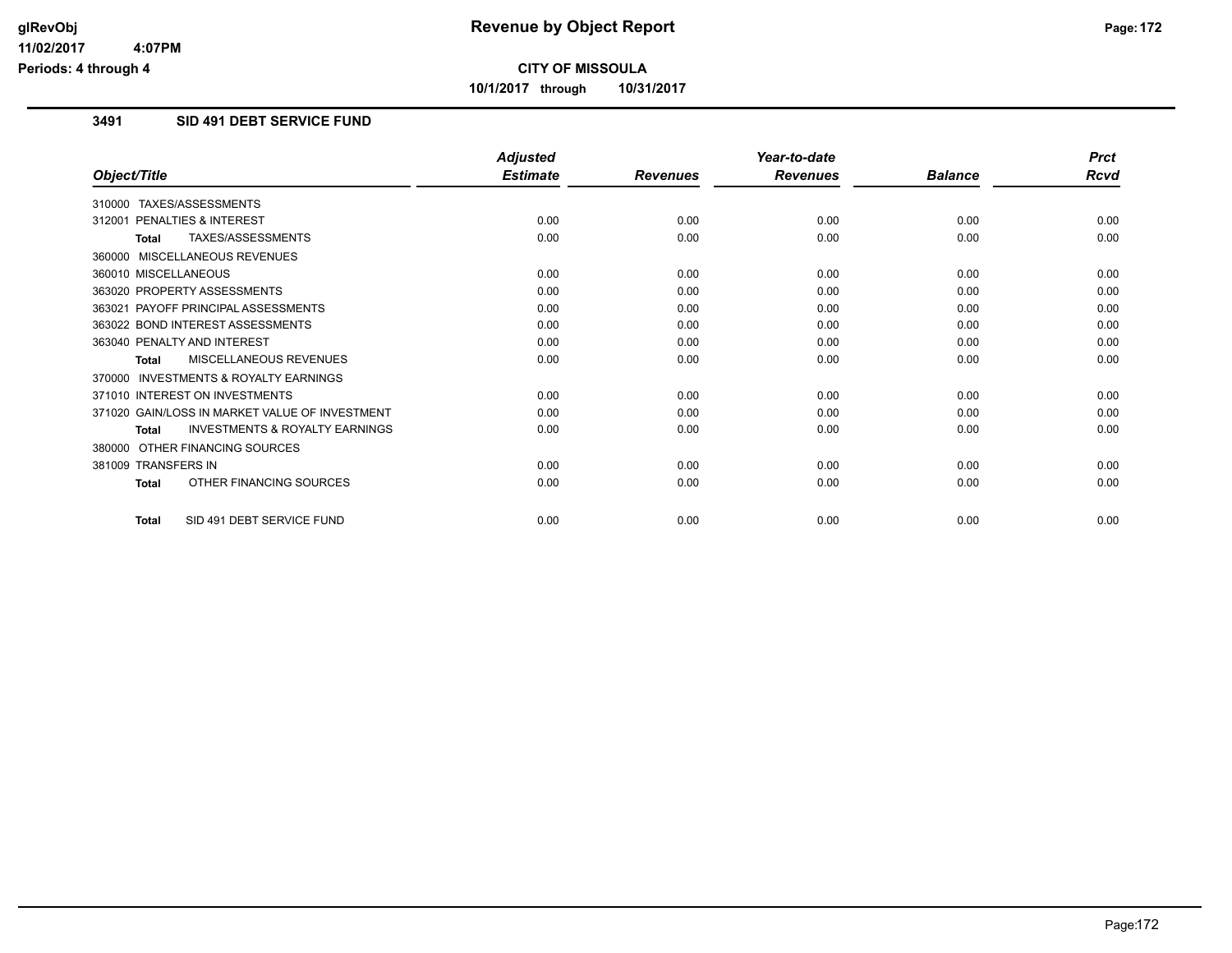**10/1/2017 through 10/31/2017**

# **3492 SID 492/499 DEBT SERVICE FUND**

**3492 SID 492/499 DEBT SERVICE FUND**

|                                                    | <b>Adjusted</b> |                 | Year-to-date    |                | <b>Prct</b> |
|----------------------------------------------------|-----------------|-----------------|-----------------|----------------|-------------|
| Object/Title                                       | <b>Estimate</b> | <b>Revenues</b> | <b>Revenues</b> | <b>Balance</b> | <b>Rcvd</b> |
| 360000 MISCELLANEOUS REVENUES                      |                 |                 |                 |                |             |
| 360010 MISCELLANEOUS                               | 0.00            | 0.00            | 0.00            | 0.00           | 0.00        |
| 363040 PENALTY AND INTEREST                        | 0.00            | 0.00            | 0.00            | 0.00           | 0.00        |
| <b>MISCELLANEOUS REVENUES</b><br>Total             | 0.00            | 0.00            | 0.00            | 0.00           | 0.00        |
| 370000 INVESTMENTS & ROYALTY EARNINGS              |                 |                 |                 |                |             |
| 371010 INTEREST ON INVESTMENTS                     | 0.00            | 0.00            | 0.00            | 0.00           | 0.00        |
| 371020 GAIN/LOSS IN MARKET VALUE OF INVESTMENTS    | 0.00            | 0.00            | 0.00            | 0.00           | 0.00        |
| <b>INVESTMENTS &amp; ROYALTY EARNINGS</b><br>Total | 0.00            | 0.00            | 0.00            | 0.00           | 0.00        |
| 380000 OTHER FINANCING SOURCES                     |                 |                 |                 |                |             |
| 381009 TRANSFERS IN                                | 0.00            | 0.00            | 0.00            | 0.00           | 0.00        |
| OTHER FINANCING SOURCES<br>Total                   | 0.00            | 0.00            | 0.00            | 0.00           | 0.00        |
| SID 492/499 DEBT SERVICE FUND<br>Total             | 0.00            | 0.00            | 0.00            | 0.00           | 0.00        |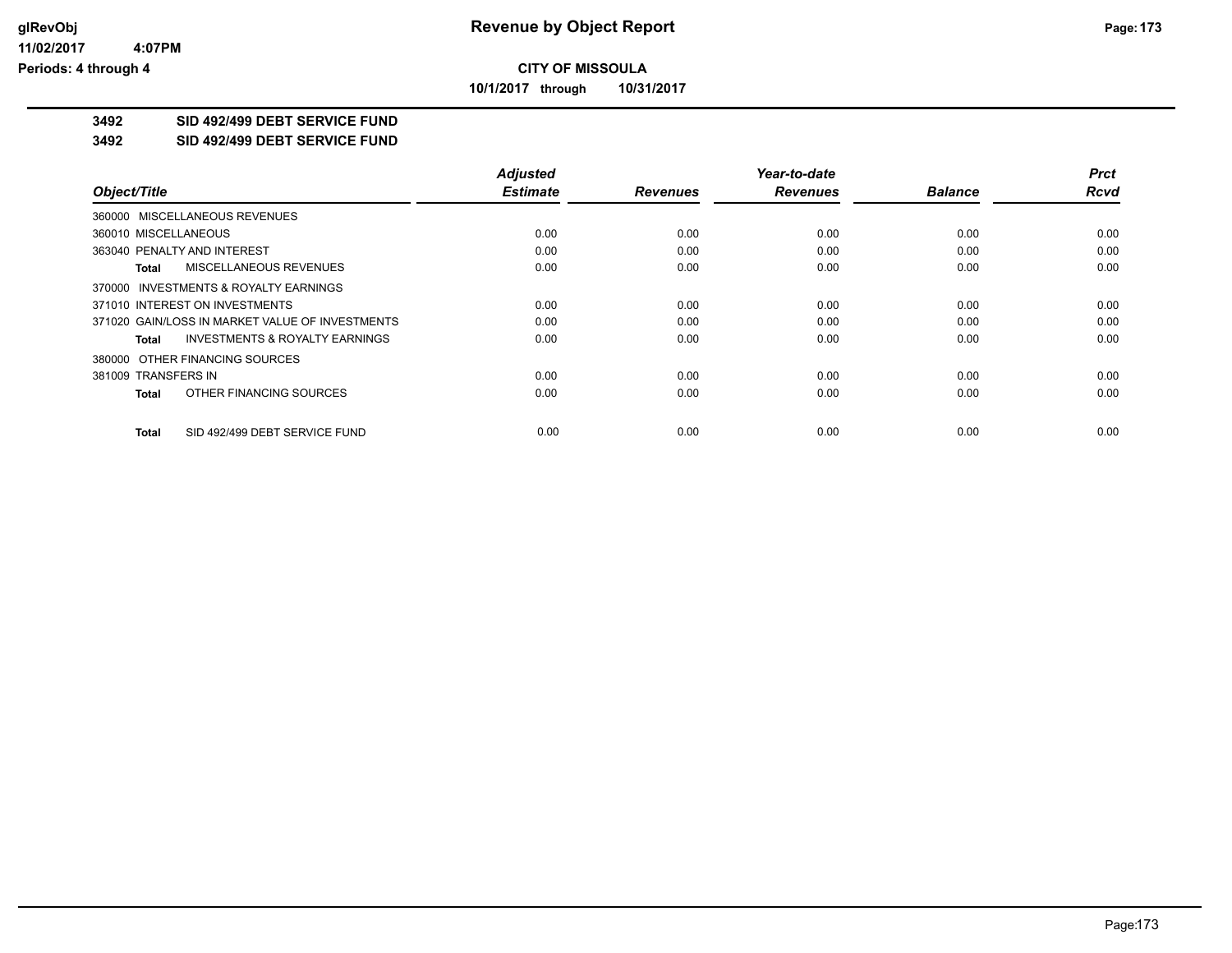**10/1/2017 through 10/31/2017**

# **3492 SID 492/499 DEBT SERVICE FUND**

| Object/Title                                        | <b>Adjusted</b><br><b>Estimate</b> | <b>Revenues</b> | Year-to-date<br><b>Revenues</b> | <b>Balance</b> | <b>Prct</b><br><b>Rcvd</b> |
|-----------------------------------------------------|------------------------------------|-----------------|---------------------------------|----------------|----------------------------|
| 360000 MISCELLANEOUS REVENUES                       |                                    |                 |                                 |                |                            |
| 360010 MISCELLANEOUS                                | 0.00                               | 0.00            | 0.00                            | 0.00           | 0.00                       |
| 363040 PENALTY AND INTEREST                         | 0.00                               | 0.00            | 0.00                            | 0.00           | 0.00                       |
| MISCELLANEOUS REVENUES<br>Total                     | 0.00                               | 0.00            | 0.00                            | 0.00           | 0.00                       |
| <b>INVESTMENTS &amp; ROYALTY EARNINGS</b><br>370000 |                                    |                 |                                 |                |                            |
| 371010 INTEREST ON INVESTMENTS                      | 0.00                               | 0.00            | 0.00                            | 0.00           | 0.00                       |
| 371020 GAIN/LOSS IN MARKET VALUE OF INVESTMENT      | 0.00                               | 0.00            | 0.00                            | 0.00           | 0.00                       |
| <b>INVESTMENTS &amp; ROYALTY EARNINGS</b><br>Total  | 0.00                               | 0.00            | 0.00                            | 0.00           | 0.00                       |
| 380000 OTHER FINANCING SOURCES                      |                                    |                 |                                 |                |                            |
| 381009 TRANSFERS IN                                 | 0.00                               | 0.00            | 0.00                            | 0.00           | 0.00                       |
| OTHER FINANCING SOURCES<br><b>Total</b>             | 0.00                               | 0.00            | 0.00                            | 0.00           | 0.00                       |
| SID 492/499 DEBT SERVICE FUND<br><b>Total</b>       | 0.00                               | 0.00            | 0.00                            | 0.00           | 0.00                       |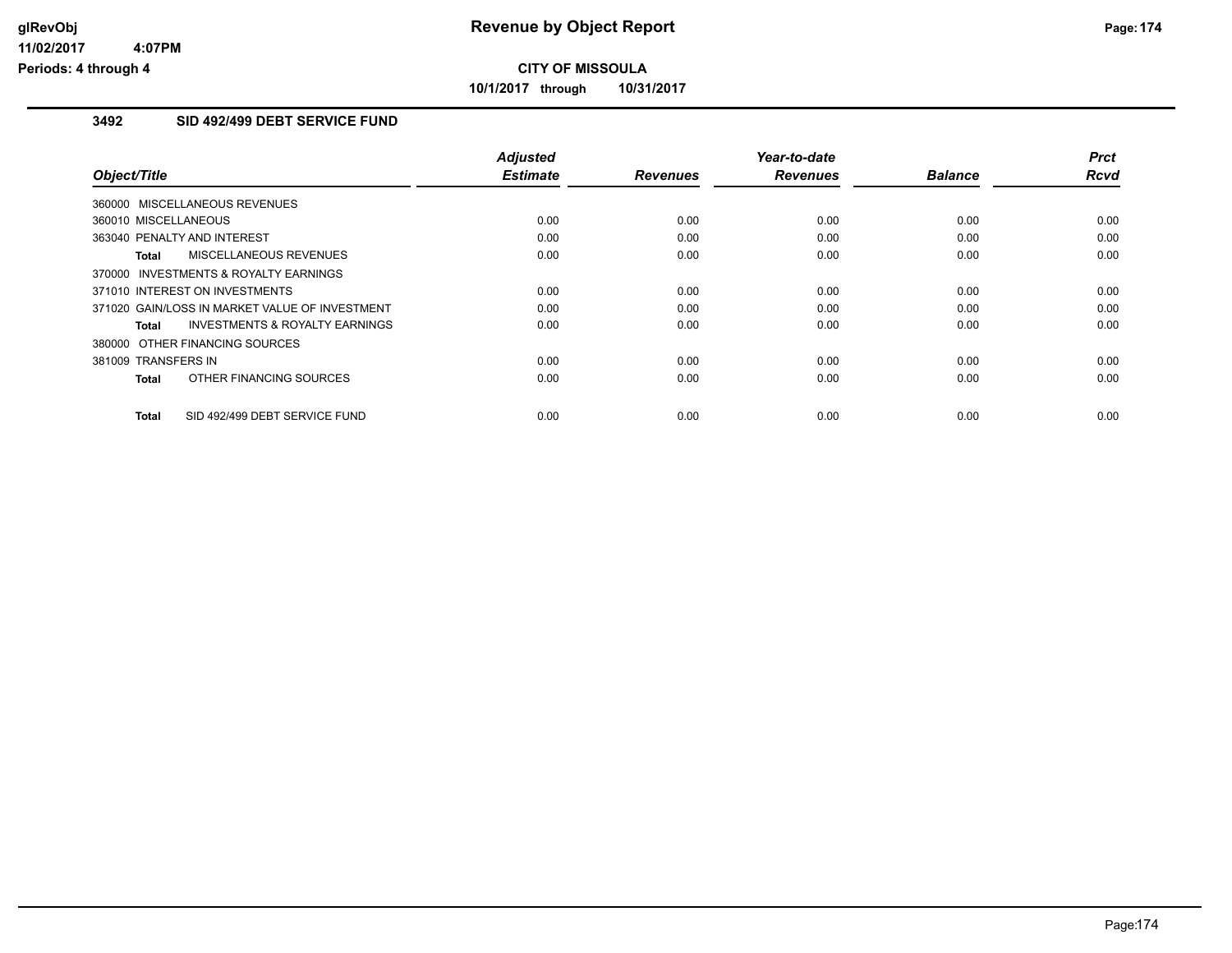**10/1/2017 through 10/31/2017**

## **3494 SID 494 DEBT SERVICE**

**3494 SID 494 DEBT SERVICE**

|                                                           | <b>Adjusted</b> |                 | Year-to-date    |                | <b>Prct</b> |
|-----------------------------------------------------------|-----------------|-----------------|-----------------|----------------|-------------|
| Object/Title                                              | <b>Estimate</b> | <b>Revenues</b> | <b>Revenues</b> | <b>Balance</b> | <b>Rcvd</b> |
| TAXES/ASSESSMENTS<br>310000                               |                 |                 |                 |                |             |
| PENALTIES & INTEREST<br>312001                            | 0.00            | 0.00            | 0.00            | 0.00           | 0.00        |
| TAXES/ASSESSMENTS<br>Total                                | 0.00            | 0.00            | 0.00            | 0.00           | 0.00        |
| MISCELLANEOUS REVENUES<br>360000                          |                 |                 |                 |                |             |
| 360010 MISCELLANEOUS                                      | 0.00            | 0.00            | 0.00            | 0.00           | 0.00        |
| 363020 PROPERTY ASSESSMENTS                               | 0.00            | 0.00            | 0.00            | 0.00           | 0.00        |
| 363021 PAYOFF PRINCIPAL ASSESSMENTS                       | 0.00            | 0.00            | 0.00            | 0.00           | 0.00        |
| 363022 BOND INTEREST ASSESSMENTS                          | 0.00            | 0.00            | 0.00            | 0.00           | 0.00        |
| 363040 PENALTY AND INTEREST                               | 0.00            | 0.00            | 0.00            | 0.00           | 0.00        |
| MISCELLANEOUS REVENUES<br><b>Total</b>                    | 0.00            | 0.00            | 0.00            | 0.00           | 0.00        |
| <b>INVESTMENTS &amp; ROYALTY EARNINGS</b><br>370000       |                 |                 |                 |                |             |
| 371010 INTEREST ON INVESTMENTS                            | 0.00            | 0.00            | 0.00            | 0.00           | 0.00        |
| 371020 GAIN/LOSS IN MARKET VALUE OF INVESTMENTS           | 0.00            | 0.00            | 0.00            | 0.00           | 0.00        |
| <b>INVESTMENTS &amp; ROYALTY EARNINGS</b><br><b>Total</b> | 0.00            | 0.00            | 0.00            | 0.00           | 0.00        |
| OTHER FINANCING SOURCES<br>380000                         |                 |                 |                 |                |             |
| 381009 TRANSFERS IN                                       | 0.00            | 0.00            | 0.00            | 0.00           | 0.00        |
| OTHER FINANCING SOURCES<br>Total                          | 0.00            | 0.00            | 0.00            | 0.00           | 0.00        |
| SID 494 DEBT SERVICE<br><b>Total</b>                      | 0.00            | 0.00            | 0.00            | 0.00           | 0.00        |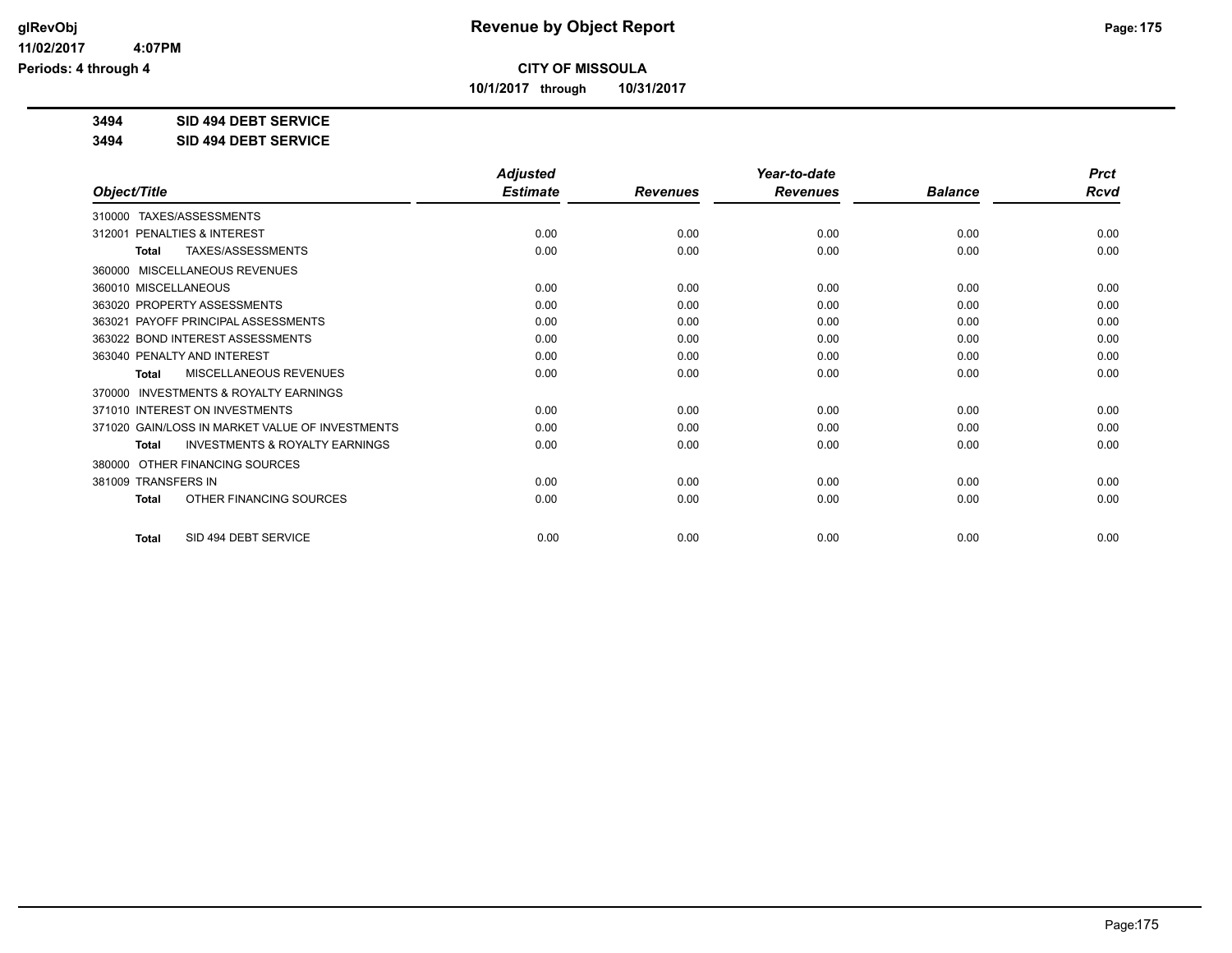**10/1/2017 through 10/31/2017**

## **3494 SID 494 DEBT SERVICE**

|                                                           | <b>Adjusted</b> |                 | Year-to-date    |                | <b>Prct</b> |
|-----------------------------------------------------------|-----------------|-----------------|-----------------|----------------|-------------|
| Object/Title                                              | <b>Estimate</b> | <b>Revenues</b> | <b>Revenues</b> | <b>Balance</b> | Rcvd        |
| 310000 TAXES/ASSESSMENTS                                  |                 |                 |                 |                |             |
| 312001 PENALTIES & INTEREST                               | 0.00            | 0.00            | 0.00            | 0.00           | 0.00        |
| TAXES/ASSESSMENTS<br><b>Total</b>                         | 0.00            | 0.00            | 0.00            | 0.00           | 0.00        |
| 360000 MISCELLANEOUS REVENUES                             |                 |                 |                 |                |             |
| 360010 MISCELLANEOUS                                      | 0.00            | 0.00            | 0.00            | 0.00           | 0.00        |
| 363020 PROPERTY ASSESSMENTS                               | 0.00            | 0.00            | 0.00            | 0.00           | 0.00        |
| 363021 PAYOFF PRINCIPAL ASSESSMENTS                       | 0.00            | 0.00            | 0.00            | 0.00           | 0.00        |
| 363022 BOND INTEREST ASSESSMENTS                          | 0.00            | 0.00            | 0.00            | 0.00           | 0.00        |
| 363040 PENALTY AND INTEREST                               | 0.00            | 0.00            | 0.00            | 0.00           | 0.00        |
| MISCELLANEOUS REVENUES<br><b>Total</b>                    | 0.00            | 0.00            | 0.00            | 0.00           | 0.00        |
| <b>INVESTMENTS &amp; ROYALTY EARNINGS</b><br>370000       |                 |                 |                 |                |             |
| 371010 INTEREST ON INVESTMENTS                            | 0.00            | 0.00            | 0.00            | 0.00           | 0.00        |
| 371020 GAIN/LOSS IN MARKET VALUE OF INVESTMENT            | 0.00            | 0.00            | 0.00            | 0.00           | 0.00        |
| <b>INVESTMENTS &amp; ROYALTY EARNINGS</b><br><b>Total</b> | 0.00            | 0.00            | 0.00            | 0.00           | 0.00        |
| 380000 OTHER FINANCING SOURCES                            |                 |                 |                 |                |             |
| 381009 TRANSFERS IN                                       | 0.00            | 0.00            | 0.00            | 0.00           | 0.00        |
| OTHER FINANCING SOURCES<br>Total                          | 0.00            | 0.00            | 0.00            | 0.00           | 0.00        |
| SID 494 DEBT SERVICE<br><b>Total</b>                      | 0.00            | 0.00            | 0.00            | 0.00           | 0.00        |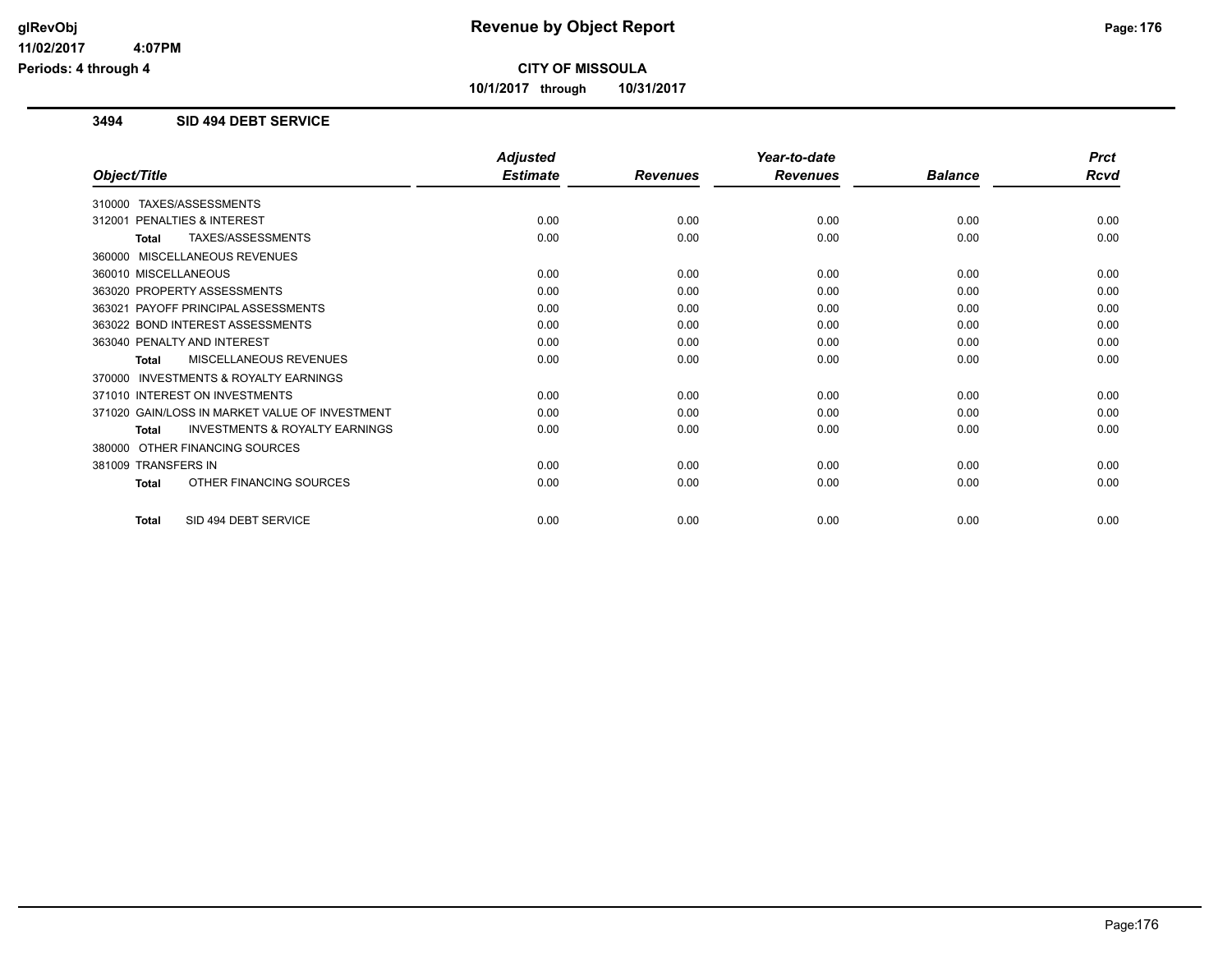**10/1/2017 through 10/31/2017**

**3495 SID 495 DEBT SERVICE FUND**

**3495 SID 495 DEBT SERVICE FUND**

|                                                           | <b>Adjusted</b> |                 | Year-to-date    |                | <b>Prct</b> |
|-----------------------------------------------------------|-----------------|-----------------|-----------------|----------------|-------------|
| Object/Title                                              | <b>Estimate</b> | <b>Revenues</b> | <b>Revenues</b> | <b>Balance</b> | <b>Rcvd</b> |
| TAXES/ASSESSMENTS<br>310000                               |                 |                 |                 |                |             |
| PENALTIES & INTEREST<br>312001                            | 0.00            | 0.00            | 0.00            | 0.00           | 0.00        |
| <b>TAXES/ASSESSMENTS</b><br>Total                         | 0.00            | 0.00            | 0.00            | 0.00           | 0.00        |
| MISCELLANEOUS REVENUES<br>360000                          |                 |                 |                 |                |             |
| 360010 MISCELLANEOUS                                      | 0.00            | 0.00            | 0.00            | 0.00           | 0.00        |
| 363020 PROPERTY ASSESSMENTS                               | 0.00            | 0.00            | 0.00            | 0.00           | 0.00        |
| 363021 PAYOFF PRINCIPAL ASSESSMENTS                       | 0.00            | 0.00            | 0.00            | 0.00           | 0.00        |
| 363022 BOND INTEREST ASSESSMENTS                          | 0.00            | 0.00            | 0.00            | 0.00           | 0.00        |
| 363040 PENALTY AND INTEREST                               | 0.00            | 0.00            | 0.00            | 0.00           | 0.00        |
| MISCELLANEOUS REVENUES<br>Total                           | 0.00            | 0.00            | 0.00            | 0.00           | 0.00        |
| <b>INVESTMENTS &amp; ROYALTY EARNINGS</b><br>370000       |                 |                 |                 |                |             |
| 371010 INTEREST ON INVESTMENTS                            | 0.00            | 0.00            | 0.00            | 0.00           | 0.00        |
| 371020 GAIN/LOSS IN MARKET VALUE OF INVESTMENTS           | 0.00            | 0.00            | 0.00            | 0.00           | 0.00        |
| <b>INVESTMENTS &amp; ROYALTY EARNINGS</b><br><b>Total</b> | 0.00            | 0.00            | 0.00            | 0.00           | 0.00        |
| OTHER FINANCING SOURCES<br>380000                         |                 |                 |                 |                |             |
| 381009 TRANSFERS IN                                       | 0.00            | 0.00            | 0.00            | 0.00           | 0.00        |
| OTHER FINANCING SOURCES<br><b>Total</b>                   | 0.00            | 0.00            | 0.00            | 0.00           | 0.00        |
| SID 495 DEBT SERVICE FUND<br><b>Total</b>                 | 0.00            | 0.00            | 0.00            | 0.00           | 0.00        |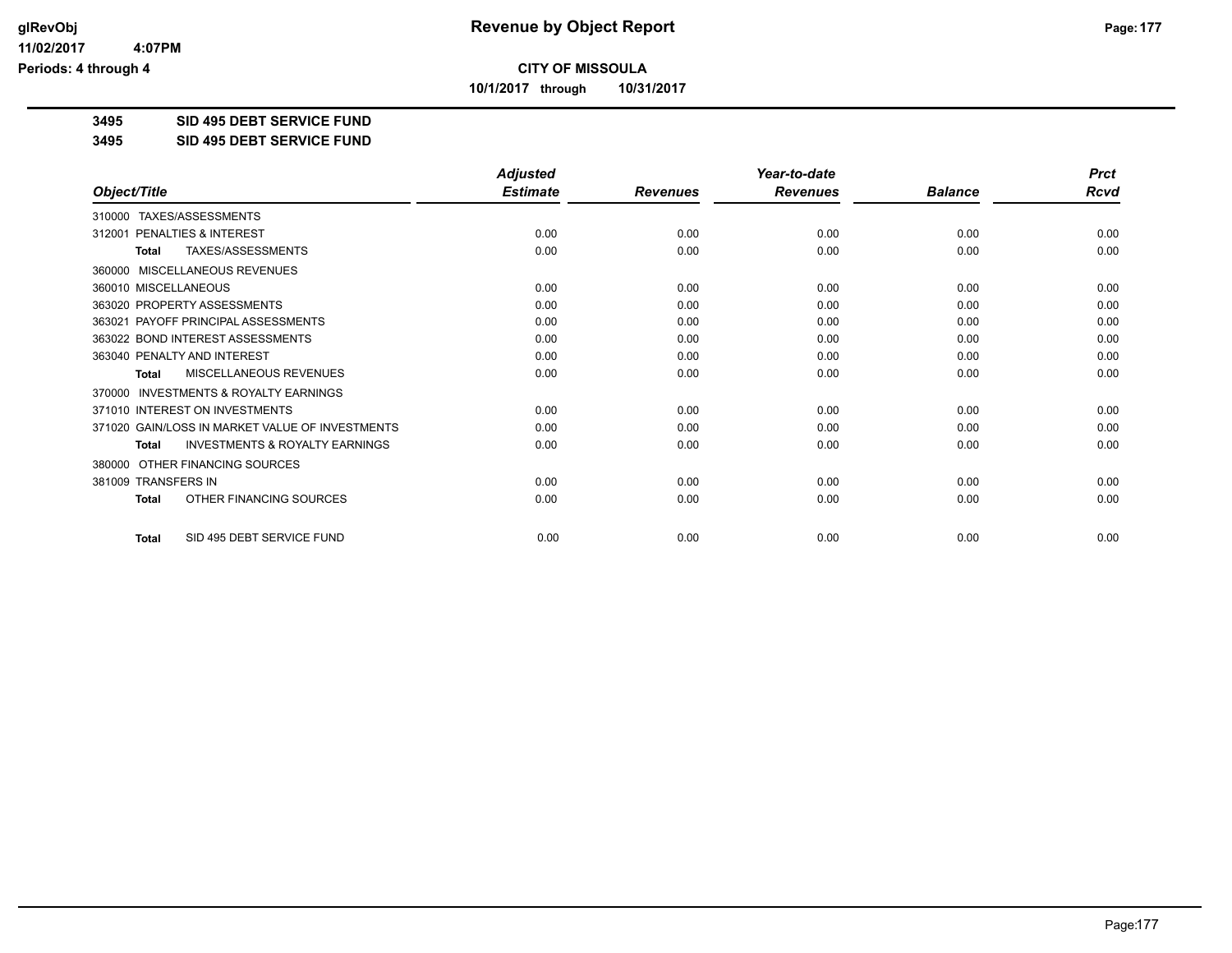**Periods: 4 through 4**

**CITY OF MISSOULA**

**10/1/2017 through 10/31/2017**

# **3495 SID 495 DEBT SERVICE FUND**

|                                                           | <b>Adjusted</b> |                 | Year-to-date    |                | <b>Prct</b> |
|-----------------------------------------------------------|-----------------|-----------------|-----------------|----------------|-------------|
| Object/Title                                              | <b>Estimate</b> | <b>Revenues</b> | <b>Revenues</b> | <b>Balance</b> | <b>Rcvd</b> |
| 310000 TAXES/ASSESSMENTS                                  |                 |                 |                 |                |             |
| PENALTIES & INTEREST<br>312001                            | 0.00            | 0.00            | 0.00            | 0.00           | 0.00        |
| TAXES/ASSESSMENTS<br><b>Total</b>                         | 0.00            | 0.00            | 0.00            | 0.00           | 0.00        |
| 360000 MISCELLANEOUS REVENUES                             |                 |                 |                 |                |             |
| 360010 MISCELLANEOUS                                      | 0.00            | 0.00            | 0.00            | 0.00           | 0.00        |
| 363020 PROPERTY ASSESSMENTS                               | 0.00            | 0.00            | 0.00            | 0.00           | 0.00        |
| 363021 PAYOFF PRINCIPAL ASSESSMENTS                       | 0.00            | 0.00            | 0.00            | 0.00           | 0.00        |
| 363022 BOND INTEREST ASSESSMENTS                          | 0.00            | 0.00            | 0.00            | 0.00           | 0.00        |
| 363040 PENALTY AND INTEREST                               | 0.00            | 0.00            | 0.00            | 0.00           | 0.00        |
| MISCELLANEOUS REVENUES<br><b>Total</b>                    | 0.00            | 0.00            | 0.00            | 0.00           | 0.00        |
| INVESTMENTS & ROYALTY EARNINGS<br>370000                  |                 |                 |                 |                |             |
| 371010 INTEREST ON INVESTMENTS                            | 0.00            | 0.00            | 0.00            | 0.00           | 0.00        |
| 371020 GAIN/LOSS IN MARKET VALUE OF INVESTMENT            | 0.00            | 0.00            | 0.00            | 0.00           | 0.00        |
| <b>INVESTMENTS &amp; ROYALTY EARNINGS</b><br><b>Total</b> | 0.00            | 0.00            | 0.00            | 0.00           | 0.00        |
| 380000 OTHER FINANCING SOURCES                            |                 |                 |                 |                |             |
| 381009 TRANSFERS IN                                       | 0.00            | 0.00            | 0.00            | 0.00           | 0.00        |
| OTHER FINANCING SOURCES<br><b>Total</b>                   | 0.00            | 0.00            | 0.00            | 0.00           | 0.00        |
| SID 495 DEBT SERVICE FUND<br><b>Total</b>                 | 0.00            | 0.00            | 0.00            | 0.00           | 0.00        |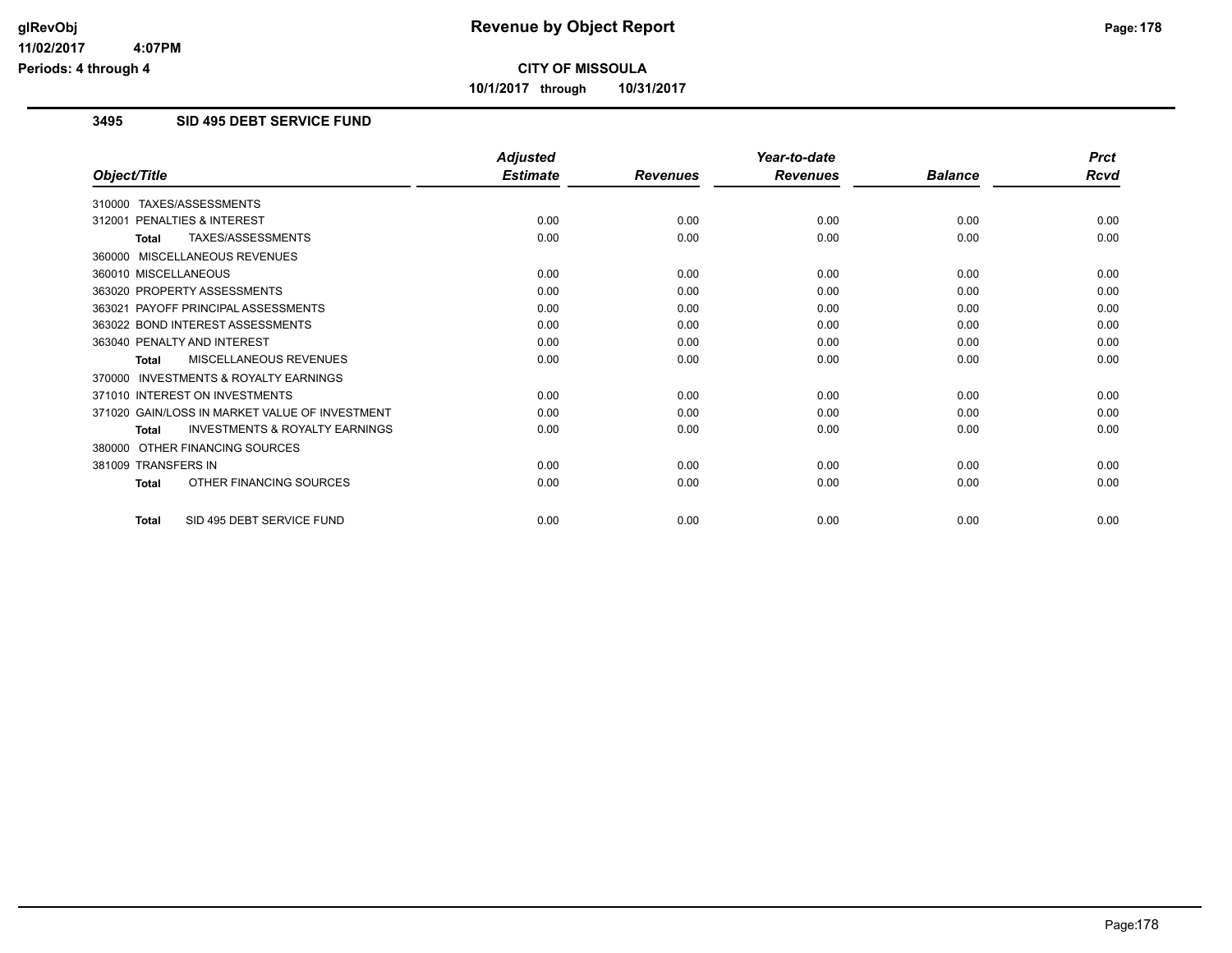**10/1/2017 through 10/31/2017**

**3496 SID 496 DEBT SERVICE FUND**

**3496 SID 496 DEBT SERVICE FUND**

|                                                           | <b>Adjusted</b> |                 | Year-to-date    |                | <b>Prct</b> |
|-----------------------------------------------------------|-----------------|-----------------|-----------------|----------------|-------------|
| Object/Title                                              | <b>Estimate</b> | <b>Revenues</b> | <b>Revenues</b> | <b>Balance</b> | <b>Rcvd</b> |
| TAXES/ASSESSMENTS<br>310000                               |                 |                 |                 |                |             |
| PENALTIES & INTEREST<br>312001                            | 0.00            | 0.00            | 0.00            | 0.00           | 0.00        |
| TAXES/ASSESSMENTS<br>Total                                | 0.00            | 0.00            | 0.00            | 0.00           | 0.00        |
| MISCELLANEOUS REVENUES<br>360000                          |                 |                 |                 |                |             |
| 360010 MISCELLANEOUS                                      | 0.00            | 0.00            | 0.00            | 0.00           | 0.00        |
| 363020 PROPERTY ASSESSMENTS                               | 0.00            | 0.00            | 0.00            | 0.00           | 0.00        |
| 363021 PAYOFF PRINCIPAL ASSESSMENTS                       | 0.00            | 0.00            | 0.00            | 0.00           | 0.00        |
| 363022 BOND INTEREST ASSESSMENTS                          | 0.00            | 0.00            | 0.00            | 0.00           | 0.00        |
| 363040 PENALTY AND INTEREST                               | 0.00            | 0.00            | 0.00            | 0.00           | 0.00        |
| MISCELLANEOUS REVENUES<br><b>Total</b>                    | 0.00            | 0.00            | 0.00            | 0.00           | 0.00        |
| <b>INVESTMENTS &amp; ROYALTY EARNINGS</b><br>370000       |                 |                 |                 |                |             |
| 371010 INTEREST ON INVESTMENTS                            | 0.00            | 0.00            | 0.00            | 0.00           | 0.00        |
| 371020 GAIN/LOSS IN MARKET VALUE OF INVESTMENTS           | 0.00            | 0.00            | 0.00            | 0.00           | 0.00        |
| <b>INVESTMENTS &amp; ROYALTY EARNINGS</b><br><b>Total</b> | 0.00            | 0.00            | 0.00            | 0.00           | 0.00        |
| OTHER FINANCING SOURCES<br>380000                         |                 |                 |                 |                |             |
| 381009 TRANSFERS IN                                       | 0.00            | 0.00            | 0.00            | 0.00           | 0.00        |
| OTHER FINANCING SOURCES<br>Total                          | 0.00            | 0.00            | 0.00            | 0.00           | 0.00        |
| SID 496 DEBT SERVICE FUND<br><b>Total</b>                 | 0.00            | 0.00            | 0.00            | 0.00           | 0.00        |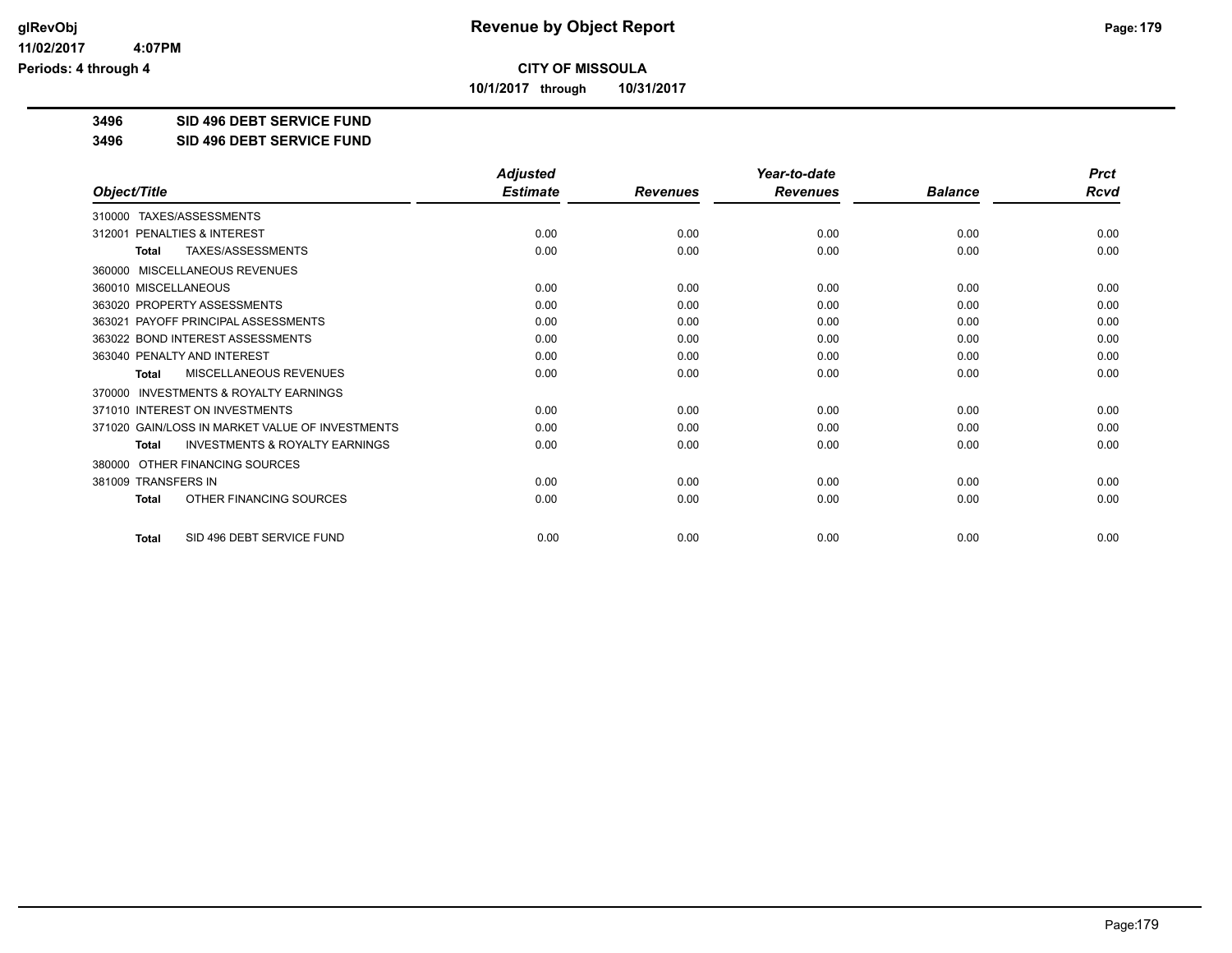**Periods: 4 through 4**

**CITY OF MISSOULA**

**10/1/2017 through 10/31/2017**

# **3496 SID 496 DEBT SERVICE FUND**

|                                                           | <b>Adjusted</b> |                 | Year-to-date    |                | <b>Prct</b> |
|-----------------------------------------------------------|-----------------|-----------------|-----------------|----------------|-------------|
| Object/Title                                              | <b>Estimate</b> | <b>Revenues</b> | <b>Revenues</b> | <b>Balance</b> | <b>Rcvd</b> |
| 310000 TAXES/ASSESSMENTS                                  |                 |                 |                 |                |             |
| PENALTIES & INTEREST<br>312001                            | 0.00            | 0.00            | 0.00            | 0.00           | 0.00        |
| TAXES/ASSESSMENTS<br><b>Total</b>                         | 0.00            | 0.00            | 0.00            | 0.00           | 0.00        |
| 360000 MISCELLANEOUS REVENUES                             |                 |                 |                 |                |             |
| 360010 MISCELLANEOUS                                      | 0.00            | 0.00            | 0.00            | 0.00           | 0.00        |
| 363020 PROPERTY ASSESSMENTS                               | 0.00            | 0.00            | 0.00            | 0.00           | 0.00        |
| 363021 PAYOFF PRINCIPAL ASSESSMENTS                       | 0.00            | 0.00            | 0.00            | 0.00           | 0.00        |
| 363022 BOND INTEREST ASSESSMENTS                          | 0.00            | 0.00            | 0.00            | 0.00           | 0.00        |
| 363040 PENALTY AND INTEREST                               | 0.00            | 0.00            | 0.00            | 0.00           | 0.00        |
| MISCELLANEOUS REVENUES<br><b>Total</b>                    | 0.00            | 0.00            | 0.00            | 0.00           | 0.00        |
| <b>INVESTMENTS &amp; ROYALTY EARNINGS</b><br>370000       |                 |                 |                 |                |             |
| 371010 INTEREST ON INVESTMENTS                            | 0.00            | 0.00            | 0.00            | 0.00           | 0.00        |
| 371020 GAIN/LOSS IN MARKET VALUE OF INVESTMENT            | 0.00            | 0.00            | 0.00            | 0.00           | 0.00        |
| <b>INVESTMENTS &amp; ROYALTY EARNINGS</b><br><b>Total</b> | 0.00            | 0.00            | 0.00            | 0.00           | 0.00        |
| 380000 OTHER FINANCING SOURCES                            |                 |                 |                 |                |             |
| 381009 TRANSFERS IN                                       | 0.00            | 0.00            | 0.00            | 0.00           | 0.00        |
| OTHER FINANCING SOURCES<br><b>Total</b>                   | 0.00            | 0.00            | 0.00            | 0.00           | 0.00        |
| SID 496 DEBT SERVICE FUND<br><b>Total</b>                 | 0.00            | 0.00            | 0.00            | 0.00           | 0.00        |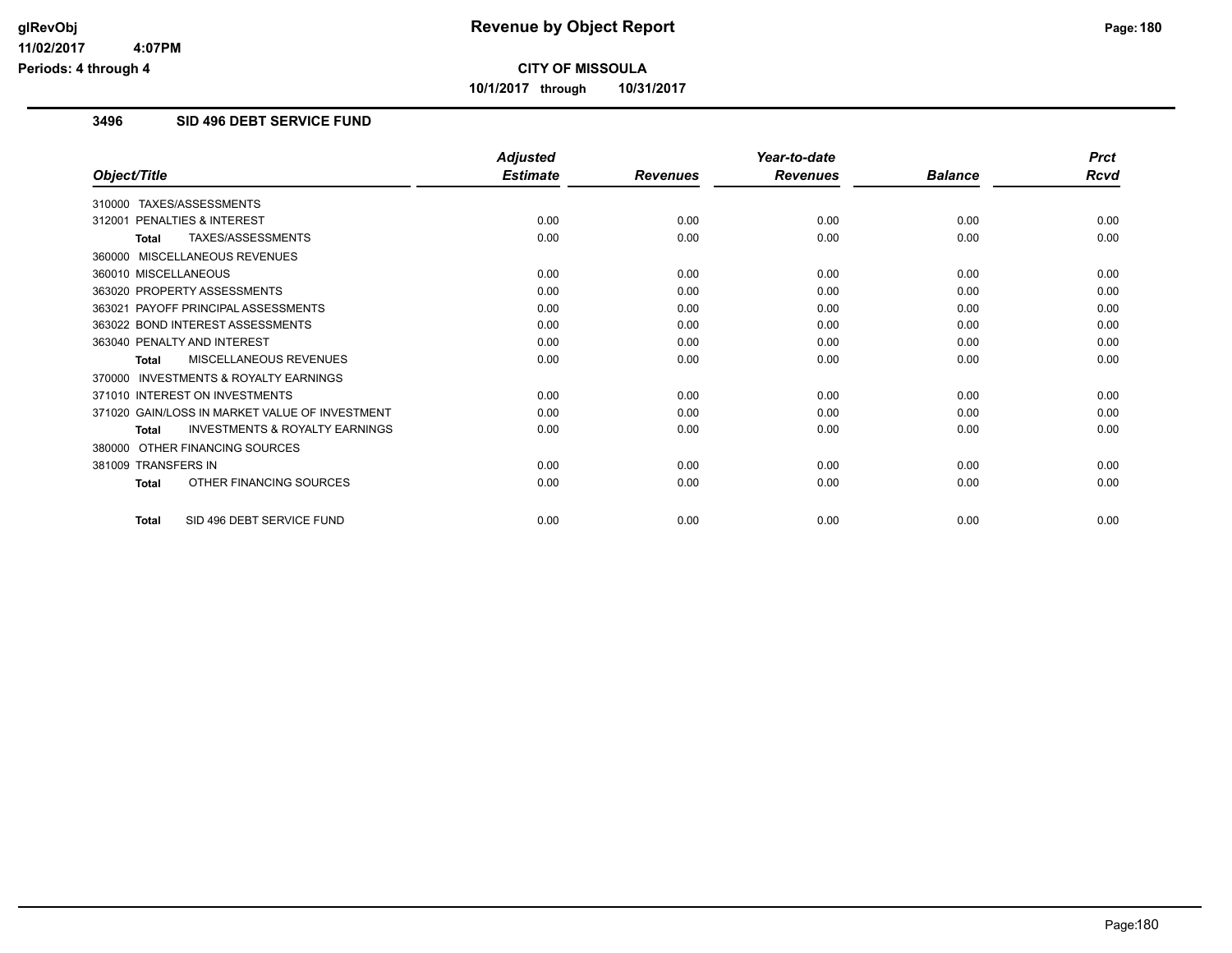**10/1/2017 through 10/31/2017**

**3497 SID 497 DEBT SERVICE FUND**

**3497 SID 497 DEBT SERVICE FUND**

|                                                     | <b>Adjusted</b> |                 | Year-to-date    |                | <b>Prct</b> |
|-----------------------------------------------------|-----------------|-----------------|-----------------|----------------|-------------|
| Object/Title                                        | <b>Estimate</b> | <b>Revenues</b> | <b>Revenues</b> | <b>Balance</b> | Rcvd        |
| 310000 TAXES/ASSESSMENTS                            |                 |                 |                 |                |             |
| PENALTIES & INTEREST<br>312001                      | 0.00            | 0.00            | 0.00            | 0.00           | 0.00        |
| TAXES/ASSESSMENTS<br>Total                          | 0.00            | 0.00            | 0.00            | 0.00           | 0.00        |
| 360000 MISCELLANEOUS REVENUES                       |                 |                 |                 |                |             |
| 360010 MISCELLANEOUS                                | 0.00            | 0.00            | 0.00            | 0.00           | 0.00        |
| 363020 PROPERTY ASSESSMENTS                         | 0.00            | 0.00            | 0.00            | 0.00           | 0.00        |
| 363021 PAYOFF PRINCIPAL ASSESSMENTS                 | 0.00            | 0.00            | 0.00            | 0.00           | 0.00        |
| 363022 BOND INTEREST ASSESSMENTS                    | 0.00            | 0.00            | 0.00            | 0.00           | 0.00        |
| 363040 PENALTY AND INTEREST                         | 0.00            | 0.00            | 0.00            | 0.00           | 0.00        |
| <b>MISCELLANEOUS REVENUES</b><br>Total              | 0.00            | 0.00            | 0.00            | 0.00           | 0.00        |
| <b>INVESTMENTS &amp; ROYALTY EARNINGS</b><br>370000 |                 |                 |                 |                |             |
| 371010 INTEREST ON INVESTMENTS                      | 0.00            | 0.00            | 0.00            | 0.00           | 0.00        |
| 371020 GAIN/LOSS IN MARKET VALUE OF INVESTMENTS     | 0.00            | 0.00            | 0.00            | 0.00           | 0.00        |
| <b>INVESTMENTS &amp; ROYALTY EARNINGS</b><br>Total  | 0.00            | 0.00            | 0.00            | 0.00           | 0.00        |
| SID 497 DEBT SERVICE FUND<br><b>Total</b>           | 0.00            | 0.00            | 0.00            | 0.00           | 0.00        |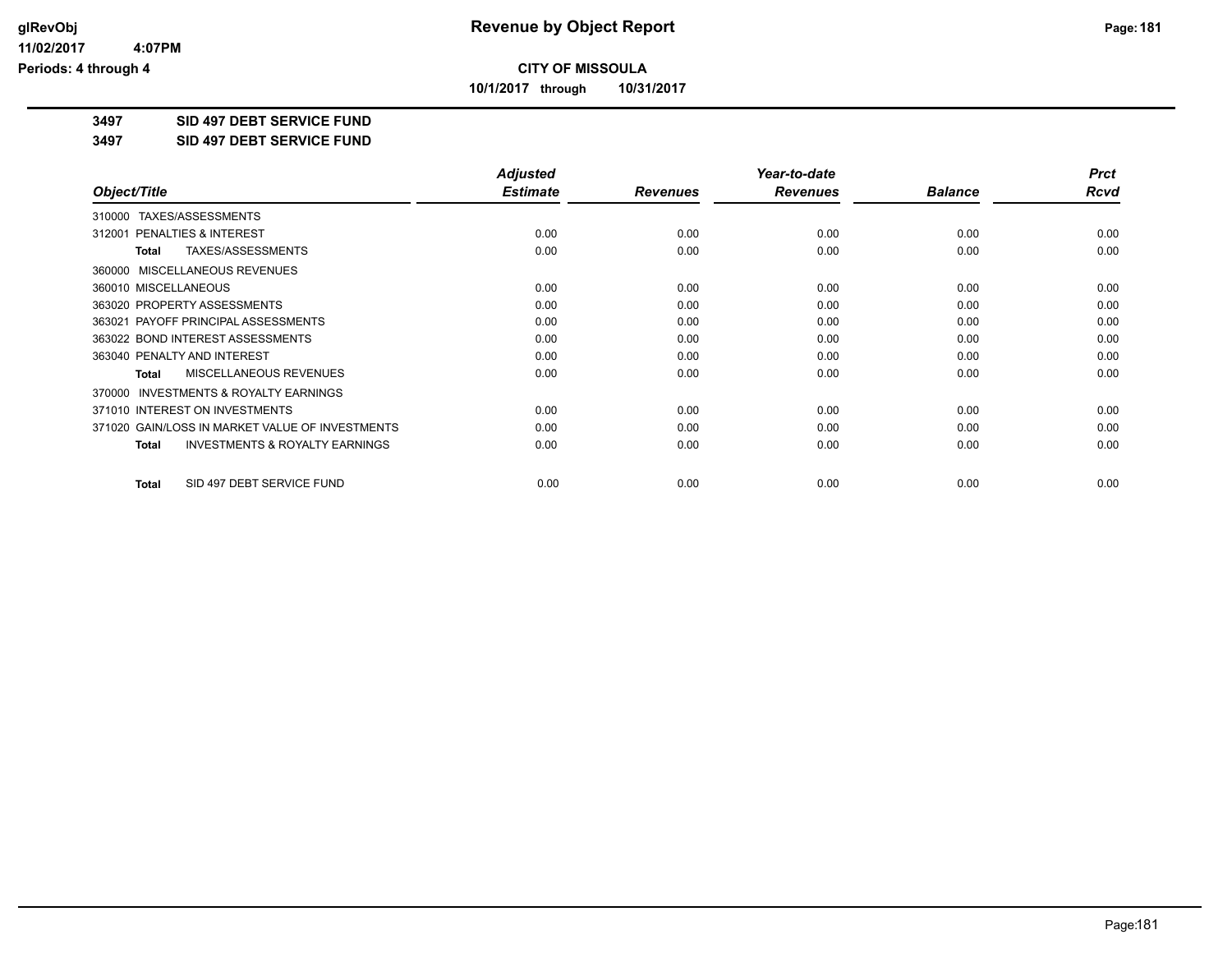**10/1/2017 through 10/31/2017**

## **3497 SID 497 DEBT SERVICE FUND**

|                                                           | <b>Adjusted</b> |                 | Year-to-date    |                | <b>Prct</b> |
|-----------------------------------------------------------|-----------------|-----------------|-----------------|----------------|-------------|
| Object/Title                                              | <b>Estimate</b> | <b>Revenues</b> | <b>Revenues</b> | <b>Balance</b> | Rcvd        |
| 310000 TAXES/ASSESSMENTS                                  |                 |                 |                 |                |             |
| 312001 PENALTIES & INTEREST                               | 0.00            | 0.00            | 0.00            | 0.00           | 0.00        |
| TAXES/ASSESSMENTS<br><b>Total</b>                         | 0.00            | 0.00            | 0.00            | 0.00           | 0.00        |
| 360000 MISCELLANEOUS REVENUES                             |                 |                 |                 |                |             |
| 360010 MISCELLANEOUS                                      | 0.00            | 0.00            | 0.00            | 0.00           | 0.00        |
| 363020 PROPERTY ASSESSMENTS                               | 0.00            | 0.00            | 0.00            | 0.00           | 0.00        |
| 363021 PAYOFF PRINCIPAL ASSESSMENTS                       | 0.00            | 0.00            | 0.00            | 0.00           | 0.00        |
| 363022 BOND INTEREST ASSESSMENTS                          | 0.00            | 0.00            | 0.00            | 0.00           | 0.00        |
| 363040 PENALTY AND INTEREST                               | 0.00            | 0.00            | 0.00            | 0.00           | 0.00        |
| <b>MISCELLANEOUS REVENUES</b><br><b>Total</b>             | 0.00            | 0.00            | 0.00            | 0.00           | 0.00        |
| <b>INVESTMENTS &amp; ROYALTY EARNINGS</b><br>370000       |                 |                 |                 |                |             |
| 371010 INTEREST ON INVESTMENTS                            | 0.00            | 0.00            | 0.00            | 0.00           | 0.00        |
| 371020 GAIN/LOSS IN MARKET VALUE OF INVESTMENT            | 0.00            | 0.00            | 0.00            | 0.00           | 0.00        |
| <b>INVESTMENTS &amp; ROYALTY EARNINGS</b><br><b>Total</b> | 0.00            | 0.00            | 0.00            | 0.00           | 0.00        |
| SID 497 DEBT SERVICE FUND<br><b>Total</b>                 | 0.00            | 0.00            | 0.00            | 0.00           | 0.00        |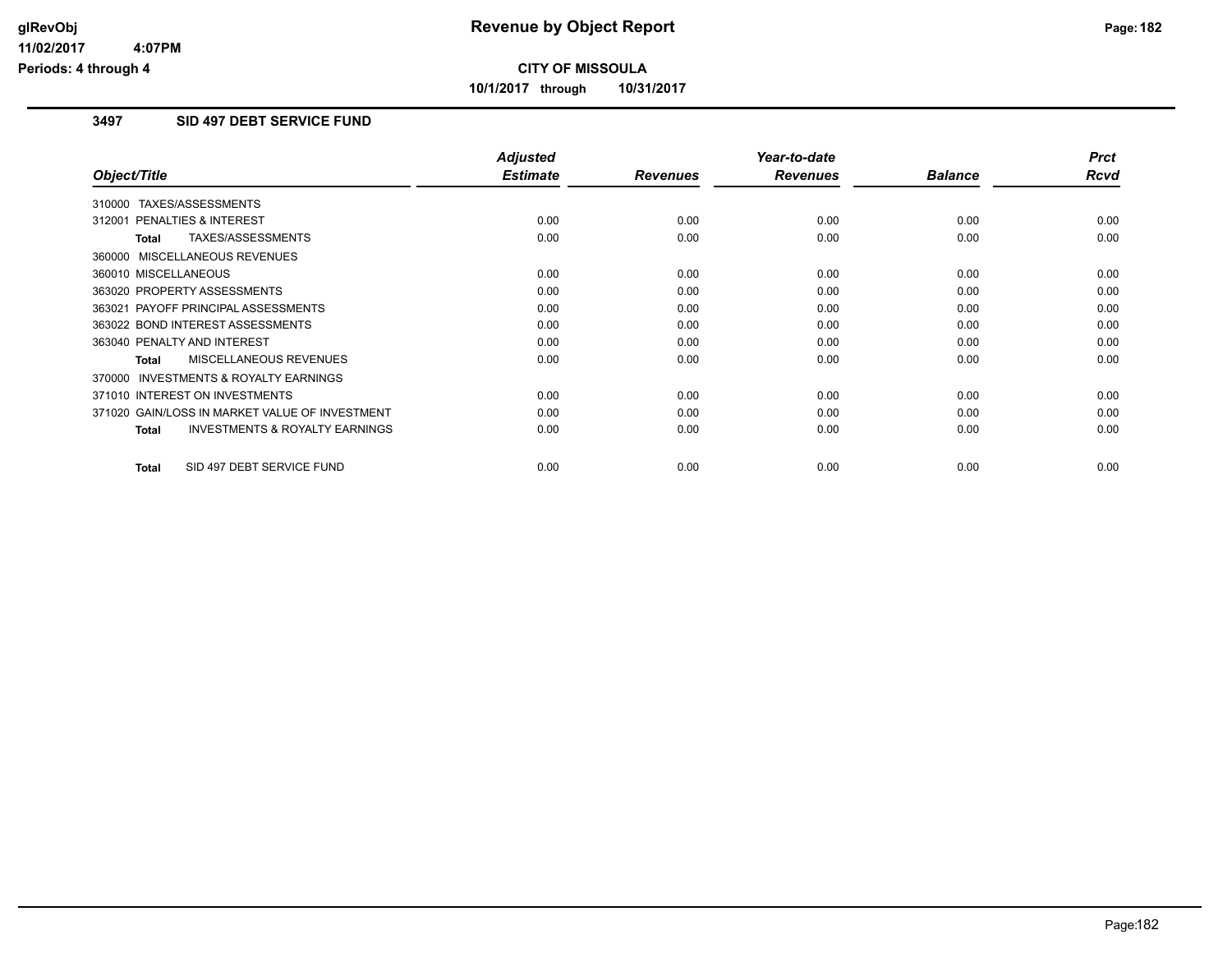**10/1/2017 through 10/31/2017**

**3498 SID 498 DEBT SERVICE FUND**

**3498 SID 498 DEBT SERVICE FUND**

|                                                    | <b>Adjusted</b> |                 | Year-to-date    |                | <b>Prct</b> |
|----------------------------------------------------|-----------------|-----------------|-----------------|----------------|-------------|
| Object/Title                                       | <b>Estimate</b> | <b>Revenues</b> | <b>Revenues</b> | <b>Balance</b> | <b>Rcvd</b> |
| <b>TAXES/ASSESSMENTS</b><br>310000                 |                 |                 |                 |                |             |
| 312001 PENALTIES & INTEREST                        | 0.00            | 0.00            | 0.00            | 0.00           | 0.00        |
| <b>TAXES/ASSESSMENTS</b><br><b>Total</b>           | 0.00            | 0.00            | 0.00            | 0.00           | 0.00        |
| MISCELLANEOUS REVENUES<br>360000                   |                 |                 |                 |                |             |
| 360010 MISCELLANEOUS                               | 0.00            | 0.00            | 0.00            | 0.00           | 0.00        |
| 363020 PROPERTY ASSESSMENTS                        | 0.00            | 0.00            | 0.00            | 0.00           | 0.00        |
| 363021 PAYOFF PRINCIPAL ASSESSMENTS                | 0.00            | 0.00            | 0.00            | 0.00           | 0.00        |
| 363022 BOND INTEREST ASSESSMENTS                   | 0.00            | 0.00            | 0.00            | 0.00           | 0.00        |
| 363040 PENALTY AND INTEREST                        | 0.00            | 0.00            | 0.00            | 0.00           | 0.00        |
| MISCELLANEOUS REVENUES<br><b>Total</b>             | 0.00            | 0.00            | 0.00            | 0.00           | 0.00        |
| INVESTMENTS & ROYALTY EARNINGS<br>370000           |                 |                 |                 |                |             |
| 371010 INTEREST ON INVESTMENTS                     | 0.00            | 0.00            | 0.00            | 0.00           | 0.00        |
| 371020 GAIN/LOSS IN MARKET VALUE OF INVESTMENTS    | 0.00            | 0.00            | 0.00            | 0.00           | 0.00        |
| 371500 INTEREST ON INTERFUND LOAN                  | 0.00            | 0.00            | 0.00            | 0.00           | 0.00        |
| <b>INVESTMENTS &amp; ROYALTY EARNINGS</b><br>Total | 0.00            | 0.00            | 0.00            | 0.00           | 0.00        |
| OTHER FINANCING SOURCES<br>380000                  |                 |                 |                 |                |             |
| 381009 TRANSFERS IN                                | 0.00            | 0.00            | 0.00            | 0.00           | 0.00        |
| OTHER FINANCING SOURCES<br><b>Total</b>            | 0.00            | 0.00            | 0.00            | 0.00           | 0.00        |
| SID 498 DEBT SERVICE FUND<br><b>Total</b>          | 0.00            | 0.00            | 0.00            | 0.00           | 0.00        |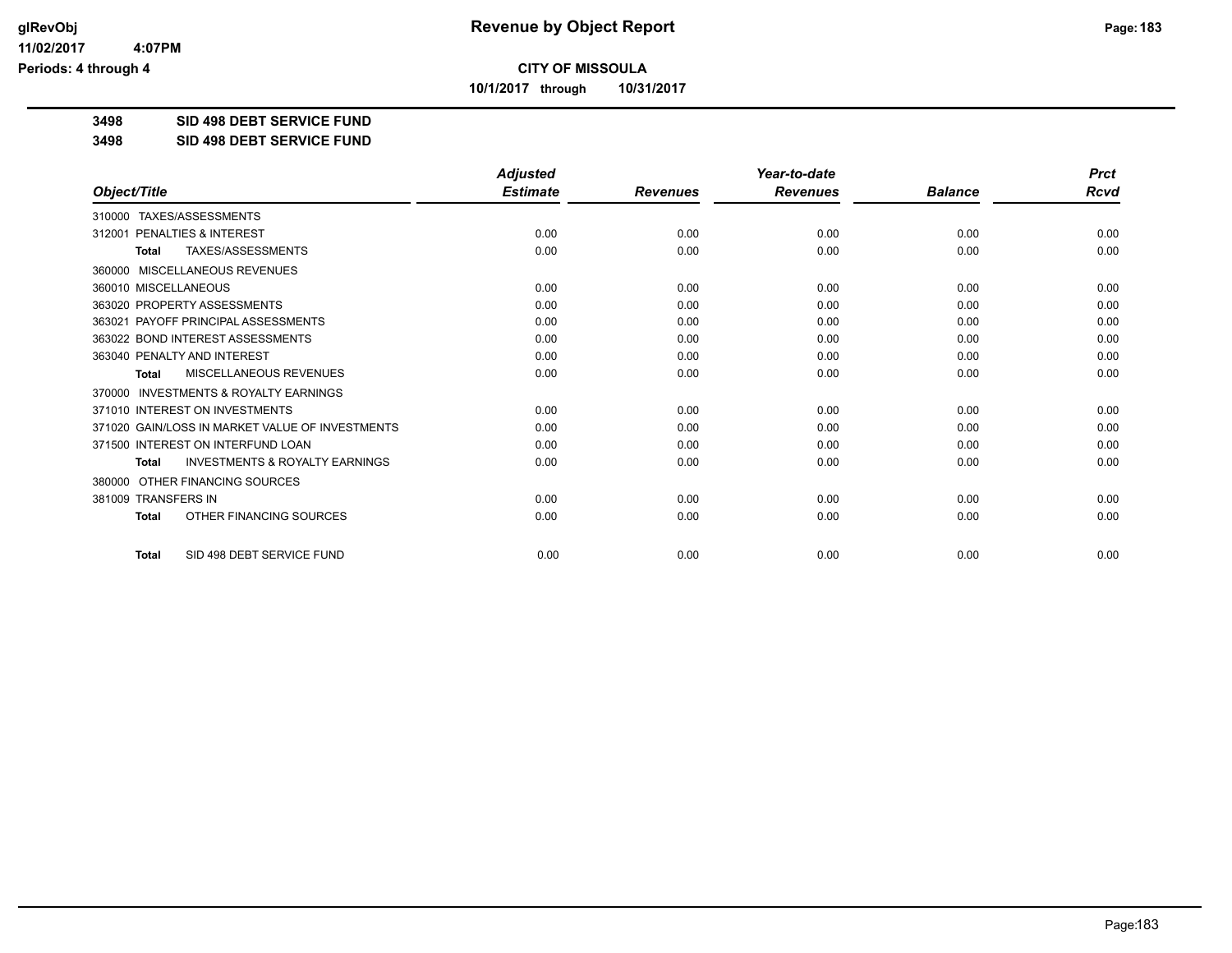**Periods: 4 through 4**

**CITY OF MISSOULA**

**10/1/2017 through 10/31/2017**

## **3498 SID 498 DEBT SERVICE FUND**

|                                                           | <b>Adjusted</b> |                 | Year-to-date    |                | <b>Prct</b> |
|-----------------------------------------------------------|-----------------|-----------------|-----------------|----------------|-------------|
| Object/Title                                              | <b>Estimate</b> | <b>Revenues</b> | <b>Revenues</b> | <b>Balance</b> | <b>Rcvd</b> |
| TAXES/ASSESSMENTS<br>310000                               |                 |                 |                 |                |             |
| PENALTIES & INTEREST<br>312001                            | 0.00            | 0.00            | 0.00            | 0.00           | 0.00        |
| TAXES/ASSESSMENTS<br><b>Total</b>                         | 0.00            | 0.00            | 0.00            | 0.00           | 0.00        |
| 360000 MISCELLANEOUS REVENUES                             |                 |                 |                 |                |             |
| 360010 MISCELLANEOUS                                      | 0.00            | 0.00            | 0.00            | 0.00           | 0.00        |
| 363020 PROPERTY ASSESSMENTS                               | 0.00            | 0.00            | 0.00            | 0.00           | 0.00        |
| 363021 PAYOFF PRINCIPAL ASSESSMENTS                       | 0.00            | 0.00            | 0.00            | 0.00           | 0.00        |
| 363022 BOND INTEREST ASSESSMENTS                          | 0.00            | 0.00            | 0.00            | 0.00           | 0.00        |
| 363040 PENALTY AND INTEREST                               | 0.00            | 0.00            | 0.00            | 0.00           | 0.00        |
| <b>MISCELLANEOUS REVENUES</b><br><b>Total</b>             | 0.00            | 0.00            | 0.00            | 0.00           | 0.00        |
| <b>INVESTMENTS &amp; ROYALTY EARNINGS</b><br>370000       |                 |                 |                 |                |             |
| 371010 INTEREST ON INVESTMENTS                            | 0.00            | 0.00            | 0.00            | 0.00           | 0.00        |
| 371020 GAIN/LOSS IN MARKET VALUE OF INVESTMENT            | 0.00            | 0.00            | 0.00            | 0.00           | 0.00        |
| 371500 INTEREST ON INTERFUND LOAN                         | 0.00            | 0.00            | 0.00            | 0.00           | 0.00        |
| <b>INVESTMENTS &amp; ROYALTY EARNINGS</b><br><b>Total</b> | 0.00            | 0.00            | 0.00            | 0.00           | 0.00        |
| OTHER FINANCING SOURCES<br>380000                         |                 |                 |                 |                |             |
| 381009 TRANSFERS IN                                       | 0.00            | 0.00            | 0.00            | 0.00           | 0.00        |
| OTHER FINANCING SOURCES<br><b>Total</b>                   | 0.00            | 0.00            | 0.00            | 0.00           | 0.00        |
| SID 498 DEBT SERVICE FUND<br><b>Total</b>                 | 0.00            | 0.00            | 0.00            | 0.00           | 0.00        |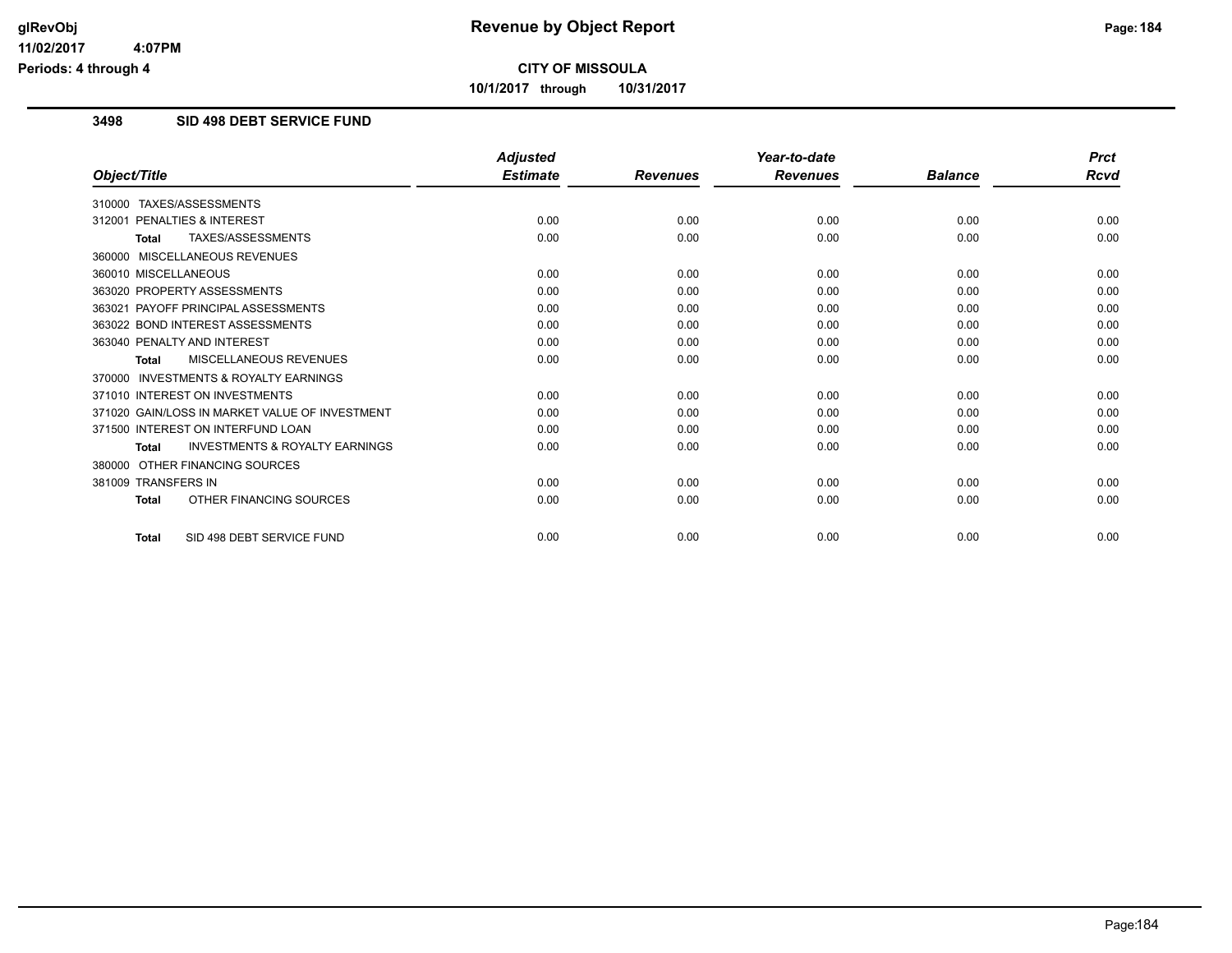**10/1/2017 through 10/31/2017**

**3500 SID 500 DEBT SERVICE FUND**

**3500 SID 500 DEBT SERVICE FUND**

|                                                    | <b>Adjusted</b> |                 | Year-to-date    |                | <b>Prct</b> |
|----------------------------------------------------|-----------------|-----------------|-----------------|----------------|-------------|
| Object/Title                                       | <b>Estimate</b> | <b>Revenues</b> | <b>Revenues</b> | <b>Balance</b> | <b>Rcvd</b> |
| 310000 TAXES/ASSESSMENTS                           |                 |                 |                 |                |             |
| 312001 PENALTIES & INTEREST                        | 0.00            | 0.00            | 0.00            | 0.00           | 0.00        |
| TAXES/ASSESSMENTS<br>Total                         | 0.00            | 0.00            | 0.00            | 0.00           | 0.00        |
| 360000 MISCELLANEOUS REVENUES                      |                 |                 |                 |                |             |
| 360010 MISCELLANEOUS                               | 0.00            | 0.00            | 0.00            | 0.00           | 0.00        |
| 363020 PROPERTY ASSESSMENTS                        | 0.00            | 0.00            | 0.00            | 0.00           | 0.00        |
| 363021 PAYOFF PRINCIPAL ASSESSMENTS                | 0.00            | 0.00            | 0.00            | 0.00           | 0.00        |
| 363022 BOND INTEREST ASSESSMENTS                   | 0.00            | 0.00            | 0.00            | 0.00           | 0.00        |
| 363040 PENALTY AND INTEREST                        | 0.00            | 0.00            | 0.00            | 0.00           | 0.00        |
| <b>MISCELLANEOUS REVENUES</b><br>Total             | 0.00            | 0.00            | 0.00            | 0.00           | 0.00        |
| 370000 INVESTMENTS & ROYALTY EARNINGS              |                 |                 |                 |                |             |
| 371010 INTEREST ON INVESTMENTS                     | 0.00            | 0.00            | 0.00            | 0.00           | 0.00        |
| 371020 GAIN/LOSS IN MARKET VALUE OF INVESTMENTS    | 0.00            | 0.00            | 0.00            | 0.00           | 0.00        |
| <b>INVESTMENTS &amp; ROYALTY EARNINGS</b><br>Total | 0.00            | 0.00            | 0.00            | 0.00           | 0.00        |
| SID 500 DEBT SERVICE FUND<br>Total                 | 0.00            | 0.00            | 0.00            | 0.00           | 0.00        |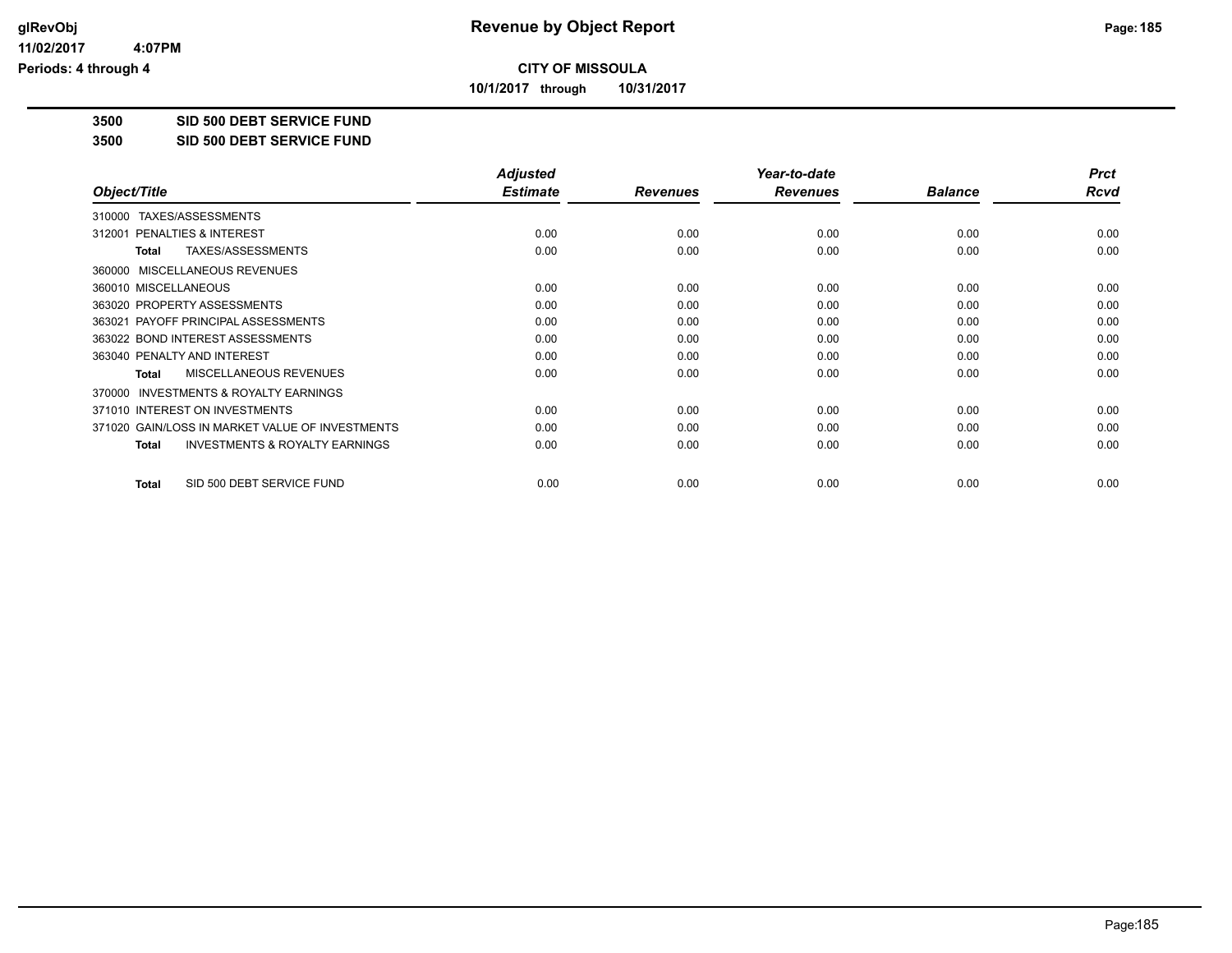**10/1/2017 through 10/31/2017**

## **3500 SID 500 DEBT SERVICE FUND**

| Object/Title                                              | <b>Adjusted</b><br><b>Estimate</b> | <b>Revenues</b> | Year-to-date<br><b>Revenues</b> | <b>Balance</b> | <b>Prct</b><br><b>Rcvd</b> |
|-----------------------------------------------------------|------------------------------------|-----------------|---------------------------------|----------------|----------------------------|
|                                                           |                                    |                 |                                 |                |                            |
| 310000 TAXES/ASSESSMENTS                                  |                                    |                 |                                 |                |                            |
| 312001 PENALTIES & INTEREST                               | 0.00                               | 0.00            | 0.00                            | 0.00           | 0.00                       |
| TAXES/ASSESSMENTS<br><b>Total</b>                         | 0.00                               | 0.00            | 0.00                            | 0.00           | 0.00                       |
| 360000 MISCELLANEOUS REVENUES                             |                                    |                 |                                 |                |                            |
| 360010 MISCELLANEOUS                                      | 0.00                               | 0.00            | 0.00                            | 0.00           | 0.00                       |
| 363020 PROPERTY ASSESSMENTS                               | 0.00                               | 0.00            | 0.00                            | 0.00           | 0.00                       |
| 363021 PAYOFF PRINCIPAL ASSESSMENTS                       | 0.00                               | 0.00            | 0.00                            | 0.00           | 0.00                       |
| 363022 BOND INTEREST ASSESSMENTS                          | 0.00                               | 0.00            | 0.00                            | 0.00           | 0.00                       |
| 363040 PENALTY AND INTEREST                               | 0.00                               | 0.00            | 0.00                            | 0.00           | 0.00                       |
| <b>MISCELLANEOUS REVENUES</b><br><b>Total</b>             | 0.00                               | 0.00            | 0.00                            | 0.00           | 0.00                       |
| INVESTMENTS & ROYALTY EARNINGS<br>370000                  |                                    |                 |                                 |                |                            |
| 371010 INTEREST ON INVESTMENTS                            | 0.00                               | 0.00            | 0.00                            | 0.00           | 0.00                       |
| 371020 GAIN/LOSS IN MARKET VALUE OF INVESTMENT            | 0.00                               | 0.00            | 0.00                            | 0.00           | 0.00                       |
| <b>INVESTMENTS &amp; ROYALTY EARNINGS</b><br><b>Total</b> | 0.00                               | 0.00            | 0.00                            | 0.00           | 0.00                       |
| SID 500 DEBT SERVICE FUND<br><b>Total</b>                 | 0.00                               | 0.00            | 0.00                            | 0.00           | 0.00                       |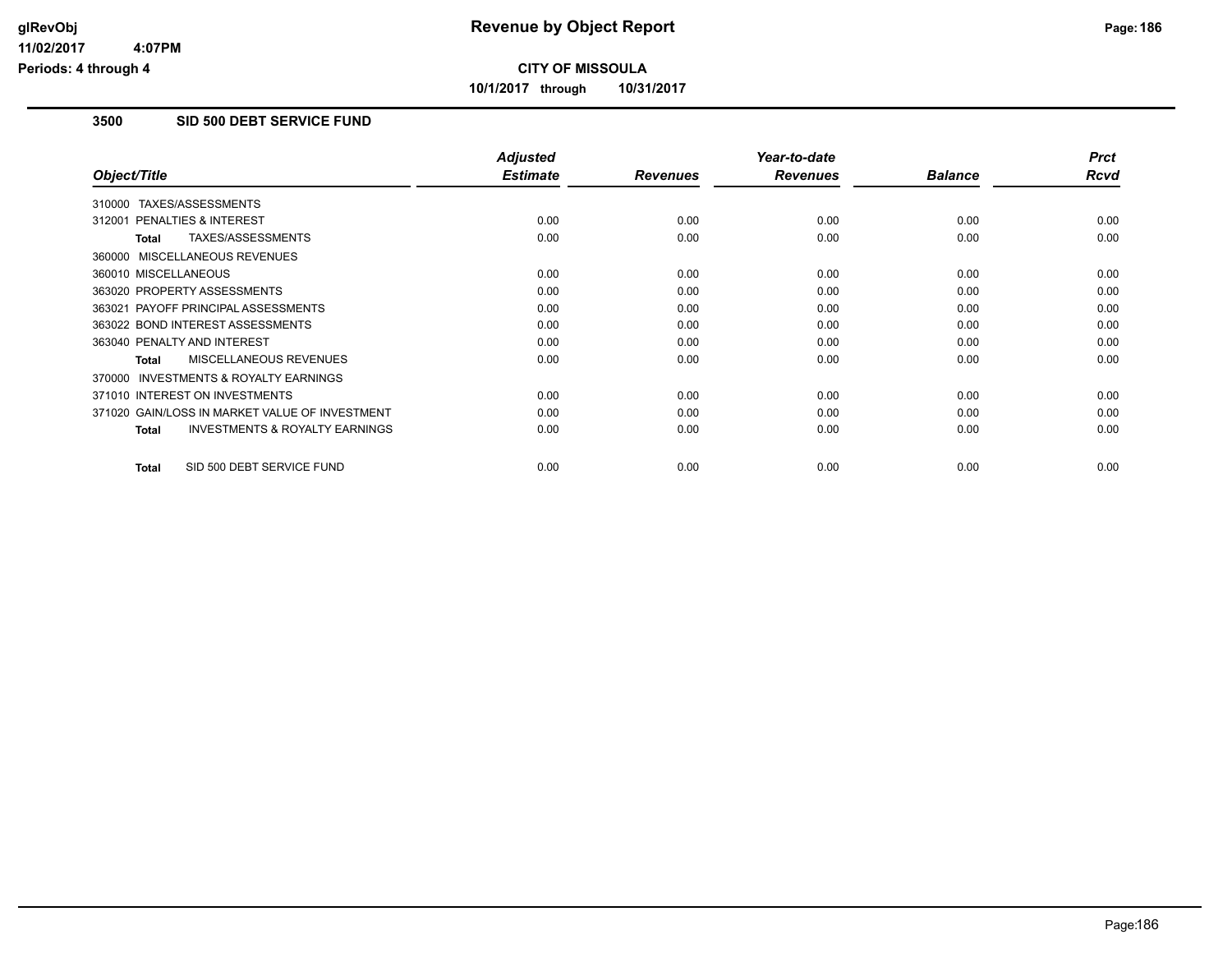**10/1/2017 through 10/31/2017**

**3501 SID 501 DEBT SERVICE FUND**

**3501 SID 501 DEBT SERVICE FUND**

|                                                           | <b>Adjusted</b> |                 | Year-to-date    |                | <b>Prct</b> |
|-----------------------------------------------------------|-----------------|-----------------|-----------------|----------------|-------------|
| Object/Title                                              | <b>Estimate</b> | <b>Revenues</b> | <b>Revenues</b> | <b>Balance</b> | Rcvd        |
| 310000 TAXES/ASSESSMENTS                                  |                 |                 |                 |                |             |
| PENALTIES & INTEREST<br>312001                            | 0.00            | 0.00            | 0.00            | 0.00           | 0.00        |
| TAXES/ASSESSMENTS<br>Total                                | 0.00            | 0.00            | 0.00            | 0.00           | 0.00        |
| 360000 MISCELLANEOUS REVENUES                             |                 |                 |                 |                |             |
| 360010 MISCELLANEOUS                                      | 0.00            | 0.00            | 0.00            | 0.00           | 0.00        |
| 363020 PROPERTY ASSESSMENTS                               | 0.00            | 0.00            | 0.00            | 0.00           | 0.00        |
| 363021 PAYOFF PRINCIPAL ASSESSMENTS                       | 0.00            | 0.00            | 0.00            | 0.00           | 0.00        |
| 363022 BOND INTEREST ASSESSMENTS                          | 0.00            | 0.00            | 0.00            | 0.00           | 0.00        |
| 363040 PENALTY AND INTEREST                               | 0.00            | 0.00            | 0.00            | 0.00           | 0.00        |
| <b>MISCELLANEOUS REVENUES</b><br>Total                    | 0.00            | 0.00            | 0.00            | 0.00           | 0.00        |
| <b>INVESTMENTS &amp; ROYALTY EARNINGS</b><br>370000       |                 |                 |                 |                |             |
| 371010 INTEREST ON INVESTMENTS                            | 0.00            | 0.00            | 0.00            | 0.00           | 0.00        |
| 371020 GAIN/LOSS IN MARKET VALUE OF INVESTMENTS           | 0.00            | 0.00            | 0.00            | 0.00           | 0.00        |
| <b>INVESTMENTS &amp; ROYALTY EARNINGS</b><br><b>Total</b> | 0.00            | 0.00            | 0.00            | 0.00           | 0.00        |
| SID 501 DEBT SERVICE FUND<br><b>Total</b>                 | 0.00            | 0.00            | 0.00            | 0.00           | 0.00        |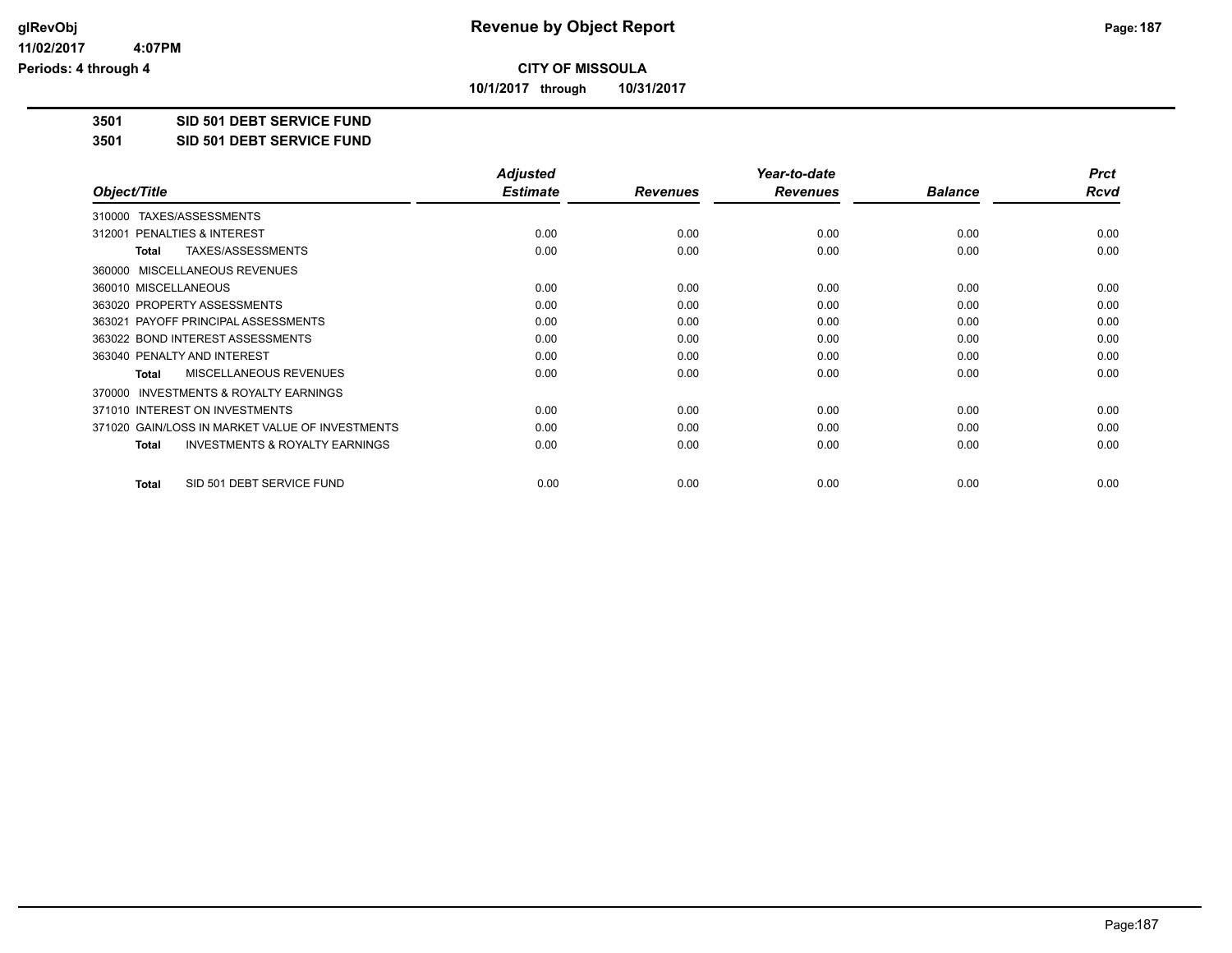**10/1/2017 through 10/31/2017**

# **3501 SID 501 DEBT SERVICE FUND**

|                                                           | <b>Adjusted</b> |                 | Year-to-date    |                | <b>Prct</b> |
|-----------------------------------------------------------|-----------------|-----------------|-----------------|----------------|-------------|
| Object/Title                                              | <b>Estimate</b> | <b>Revenues</b> | <b>Revenues</b> | <b>Balance</b> | Rcvd        |
| 310000 TAXES/ASSESSMENTS                                  |                 |                 |                 |                |             |
| 312001 PENALTIES & INTEREST                               | 0.00            | 0.00            | 0.00            | 0.00           | 0.00        |
| TAXES/ASSESSMENTS<br><b>Total</b>                         | 0.00            | 0.00            | 0.00            | 0.00           | 0.00        |
| 360000 MISCELLANEOUS REVENUES                             |                 |                 |                 |                |             |
| 360010 MISCELLANEOUS                                      | 0.00            | 0.00            | 0.00            | 0.00           | 0.00        |
| 363020 PROPERTY ASSESSMENTS                               | 0.00            | 0.00            | 0.00            | 0.00           | 0.00        |
| 363021 PAYOFF PRINCIPAL ASSESSMENTS                       | 0.00            | 0.00            | 0.00            | 0.00           | 0.00        |
| 363022 BOND INTEREST ASSESSMENTS                          | 0.00            | 0.00            | 0.00            | 0.00           | 0.00        |
| 363040 PENALTY AND INTEREST                               | 0.00            | 0.00            | 0.00            | 0.00           | 0.00        |
| <b>MISCELLANEOUS REVENUES</b><br><b>Total</b>             | 0.00            | 0.00            | 0.00            | 0.00           | 0.00        |
| <b>INVESTMENTS &amp; ROYALTY EARNINGS</b><br>370000       |                 |                 |                 |                |             |
| 371010 INTEREST ON INVESTMENTS                            | 0.00            | 0.00            | 0.00            | 0.00           | 0.00        |
| 371020 GAIN/LOSS IN MARKET VALUE OF INVESTMENT            | 0.00            | 0.00            | 0.00            | 0.00           | 0.00        |
| <b>INVESTMENTS &amp; ROYALTY EARNINGS</b><br><b>Total</b> | 0.00            | 0.00            | 0.00            | 0.00           | 0.00        |
| SID 501 DEBT SERVICE FUND<br><b>Total</b>                 | 0.00            | 0.00            | 0.00            | 0.00           | 0.00        |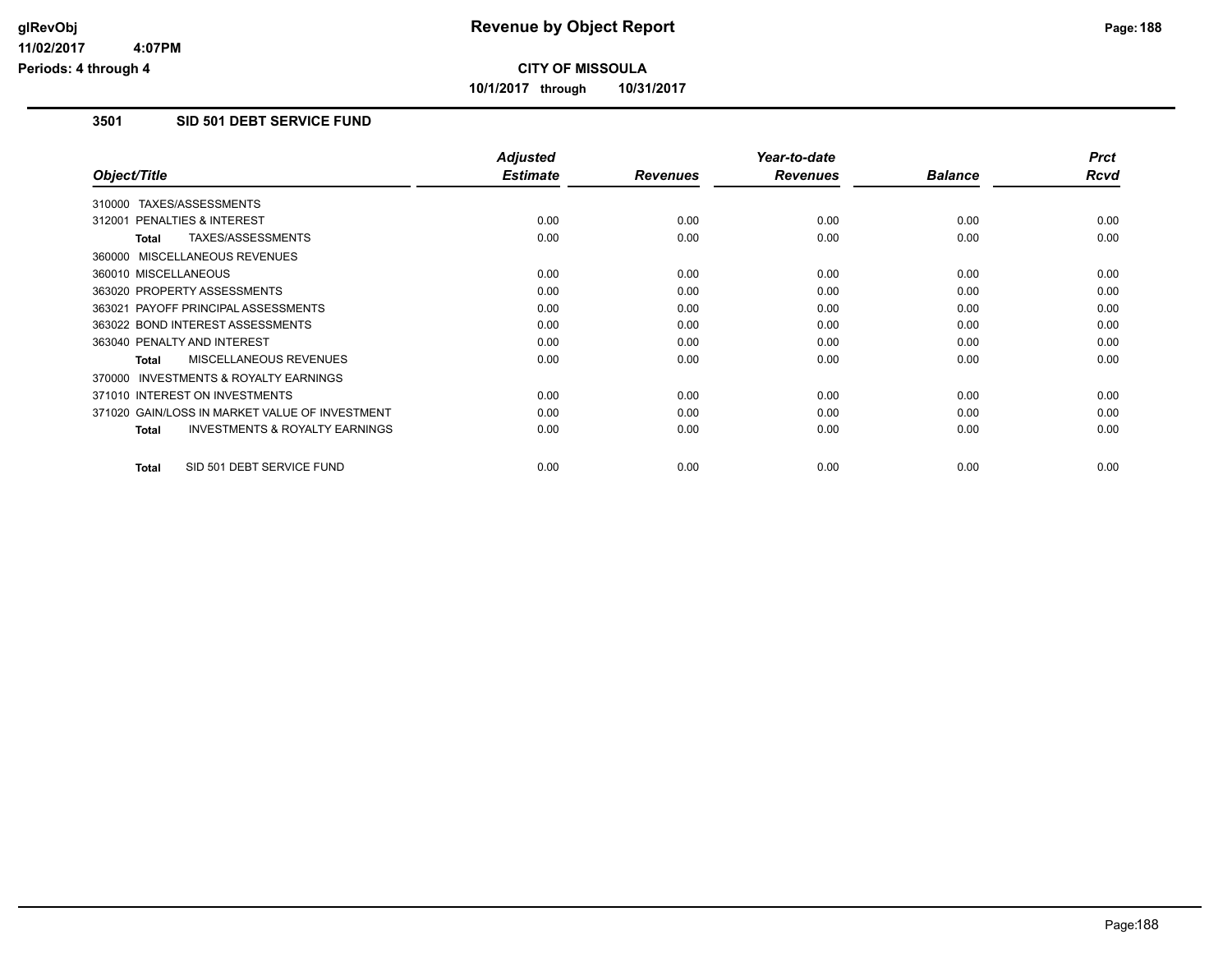**10/1/2017 through 10/31/2017**

**3502 SID 502 DEBT SERVICE FUND**

**3502 SID 502 DEBT SERVICE FUND**

|                                                           | <b>Adjusted</b> |                 | Year-to-date    |                | <b>Prct</b> |
|-----------------------------------------------------------|-----------------|-----------------|-----------------|----------------|-------------|
| Object/Title                                              | <b>Estimate</b> | <b>Revenues</b> | <b>Revenues</b> | <b>Balance</b> | Rcvd        |
| 310000 TAXES/ASSESSMENTS                                  |                 |                 |                 |                |             |
| 312001 PENALTIES & INTEREST                               | 0.00            | 0.00            | 0.00            | 0.00           | 0.00        |
| TAXES/ASSESSMENTS<br><b>Total</b>                         | 0.00            | 0.00            | 0.00            | 0.00           | 0.00        |
| 360000 MISCELLANEOUS REVENUES                             |                 |                 |                 |                |             |
| 360010 MISCELLANEOUS                                      | 0.00            | 0.00            | 0.00            | 0.00           | 0.00        |
| 363020 PROPERTY ASSESSMENTS                               | 0.00            | 0.00            | 0.00            | 0.00           | 0.00        |
| 363021 PAYOFF PRINCIPAL ASSESSMENTS                       | 0.00            | 0.00            | 0.00            | 0.00           | 0.00        |
| 363022 BOND INTEREST ASSESSMENTS                          | 0.00            | 0.00            | 0.00            | 0.00           | 0.00        |
| 363040 PENALTY AND INTEREST                               | 0.00            | 0.00            | 0.00            | 0.00           | 0.00        |
| <b>MISCELLANEOUS REVENUES</b><br><b>Total</b>             | 0.00            | 0.00            | 0.00            | 0.00           | 0.00        |
| 370000 INVESTMENTS & ROYALTY EARNINGS                     |                 |                 |                 |                |             |
| 371010 INTEREST ON INVESTMENTS                            | 0.00            | 0.00            | 0.00            | 0.00           | 0.00        |
| 371020 GAIN/LOSS IN MARKET VALUE OF INVESTMENTS           | 0.00            | 0.00            | 0.00            | 0.00           | 0.00        |
| <b>INVESTMENTS &amp; ROYALTY EARNINGS</b><br><b>Total</b> | 0.00            | 0.00            | 0.00            | 0.00           | 0.00        |
| SID 502 DEBT SERVICE FUND<br><b>Total</b>                 | 0.00            | 0.00            | 0.00            | 0.00           | 0.00        |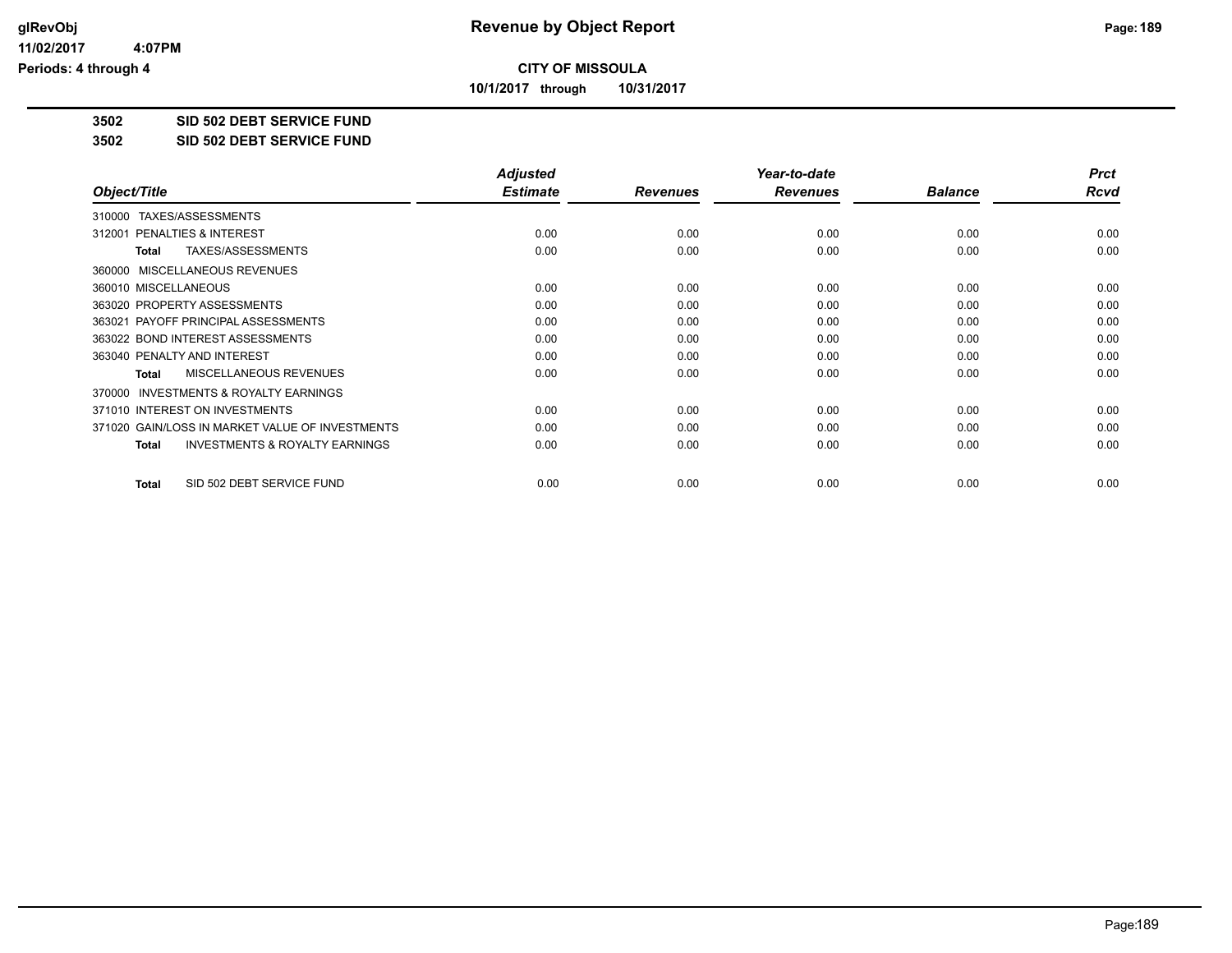**10/1/2017 through 10/31/2017**

## **3502 SID 502 DEBT SERVICE FUND**

|                                                           | <b>Adjusted</b> |                 | Year-to-date    |                | <b>Prct</b> |
|-----------------------------------------------------------|-----------------|-----------------|-----------------|----------------|-------------|
| Object/Title                                              | <b>Estimate</b> | <b>Revenues</b> | <b>Revenues</b> | <b>Balance</b> | <b>Rcvd</b> |
| 310000 TAXES/ASSESSMENTS                                  |                 |                 |                 |                |             |
| 312001 PENALTIES & INTEREST                               | 0.00            | 0.00            | 0.00            | 0.00           | 0.00        |
| TAXES/ASSESSMENTS<br><b>Total</b>                         | 0.00            | 0.00            | 0.00            | 0.00           | 0.00        |
| 360000 MISCELLANEOUS REVENUES                             |                 |                 |                 |                |             |
| 360010 MISCELLANEOUS                                      | 0.00            | 0.00            | 0.00            | 0.00           | 0.00        |
| 363020 PROPERTY ASSESSMENTS                               | 0.00            | 0.00            | 0.00            | 0.00           | 0.00        |
| 363021 PAYOFF PRINCIPAL ASSESSMENTS                       | 0.00            | 0.00            | 0.00            | 0.00           | 0.00        |
| 363022 BOND INTEREST ASSESSMENTS                          | 0.00            | 0.00            | 0.00            | 0.00           | 0.00        |
| 363040 PENALTY AND INTEREST                               | 0.00            | 0.00            | 0.00            | 0.00           | 0.00        |
| <b>MISCELLANEOUS REVENUES</b><br><b>Total</b>             | 0.00            | 0.00            | 0.00            | 0.00           | 0.00        |
| <b>INVESTMENTS &amp; ROYALTY EARNINGS</b><br>370000       |                 |                 |                 |                |             |
| 371010 INTEREST ON INVESTMENTS                            | 0.00            | 0.00            | 0.00            | 0.00           | 0.00        |
| 371020 GAIN/LOSS IN MARKET VALUE OF INVESTMENT            | 0.00            | 0.00            | 0.00            | 0.00           | 0.00        |
| <b>INVESTMENTS &amp; ROYALTY EARNINGS</b><br><b>Total</b> | 0.00            | 0.00            | 0.00            | 0.00           | 0.00        |
| SID 502 DEBT SERVICE FUND<br><b>Total</b>                 | 0.00            | 0.00            | 0.00            | 0.00           | 0.00        |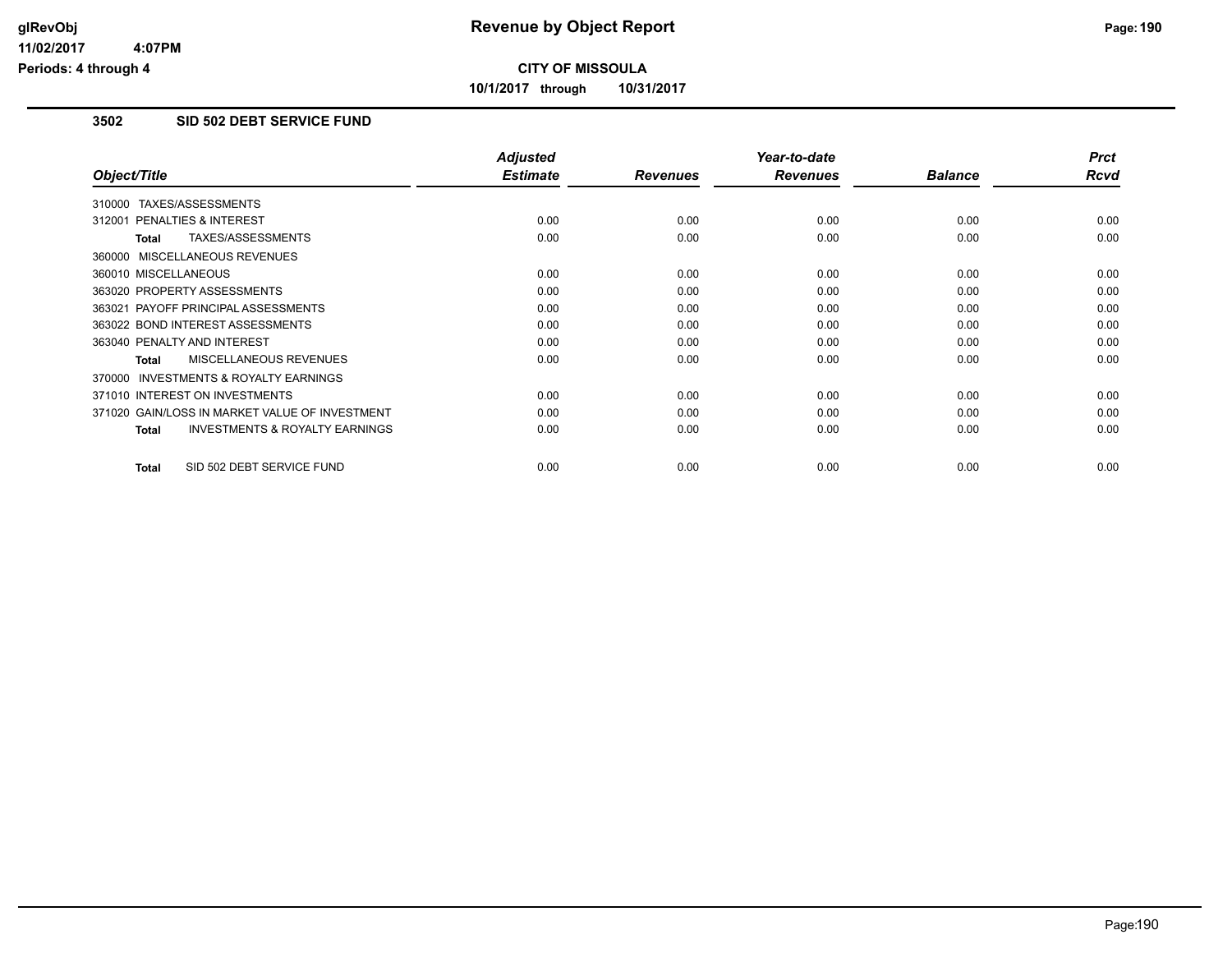**10/1/2017 through 10/31/2017**

**3503 SID 503 DEBT SERVICE FUND**

**3503 SID 503 DEBT SERVICE FUND**

|                                                     | <b>Adjusted</b> |                 | Year-to-date    |                | <b>Prct</b> |
|-----------------------------------------------------|-----------------|-----------------|-----------------|----------------|-------------|
| Object/Title                                        | <b>Estimate</b> | <b>Revenues</b> | <b>Revenues</b> | <b>Balance</b> | Rcvd        |
| 310000 TAXES/ASSESSMENTS                            |                 |                 |                 |                |             |
| PENALTIES & INTEREST<br>312001                      | 0.00            | 0.00            | 0.00            | 0.00           | 0.00        |
| TAXES/ASSESSMENTS<br>Total                          | 0.00            | 0.00            | 0.00            | 0.00           | 0.00        |
| 360000 MISCELLANEOUS REVENUES                       |                 |                 |                 |                |             |
| 360010 MISCELLANEOUS                                | 0.00            | 0.00            | 0.00            | 0.00           | 0.00        |
| 363020 PROPERTY ASSESSMENTS                         | 0.00            | 0.00            | 0.00            | 0.00           | 0.00        |
| 363021 PAYOFF PRINCIPAL ASSESSMENTS                 | 0.00            | 0.00            | 0.00            | 0.00           | 0.00        |
| 363022 BOND INTEREST ASSESSMENTS                    | 0.00            | 0.00            | 0.00            | 0.00           | 0.00        |
| 363040 PENALTY AND INTEREST                         | 0.00            | 0.00            | 0.00            | 0.00           | 0.00        |
| <b>MISCELLANEOUS REVENUES</b><br>Total              | 0.00            | 0.00            | 0.00            | 0.00           | 0.00        |
| <b>INVESTMENTS &amp; ROYALTY EARNINGS</b><br>370000 |                 |                 |                 |                |             |
| 371010 INTEREST ON INVESTMENTS                      | 0.00            | 0.00            | 0.00            | 0.00           | 0.00        |
| 371020 GAIN/LOSS IN MARKET VALUE OF INVESTMENTS     | 0.00            | 0.00            | 0.00            | 0.00           | 0.00        |
| <b>INVESTMENTS &amp; ROYALTY EARNINGS</b><br>Total  | 0.00            | 0.00            | 0.00            | 0.00           | 0.00        |
| SID 503 DEBT SERVICE FUND<br><b>Total</b>           | 0.00            | 0.00            | 0.00            | 0.00           | 0.00        |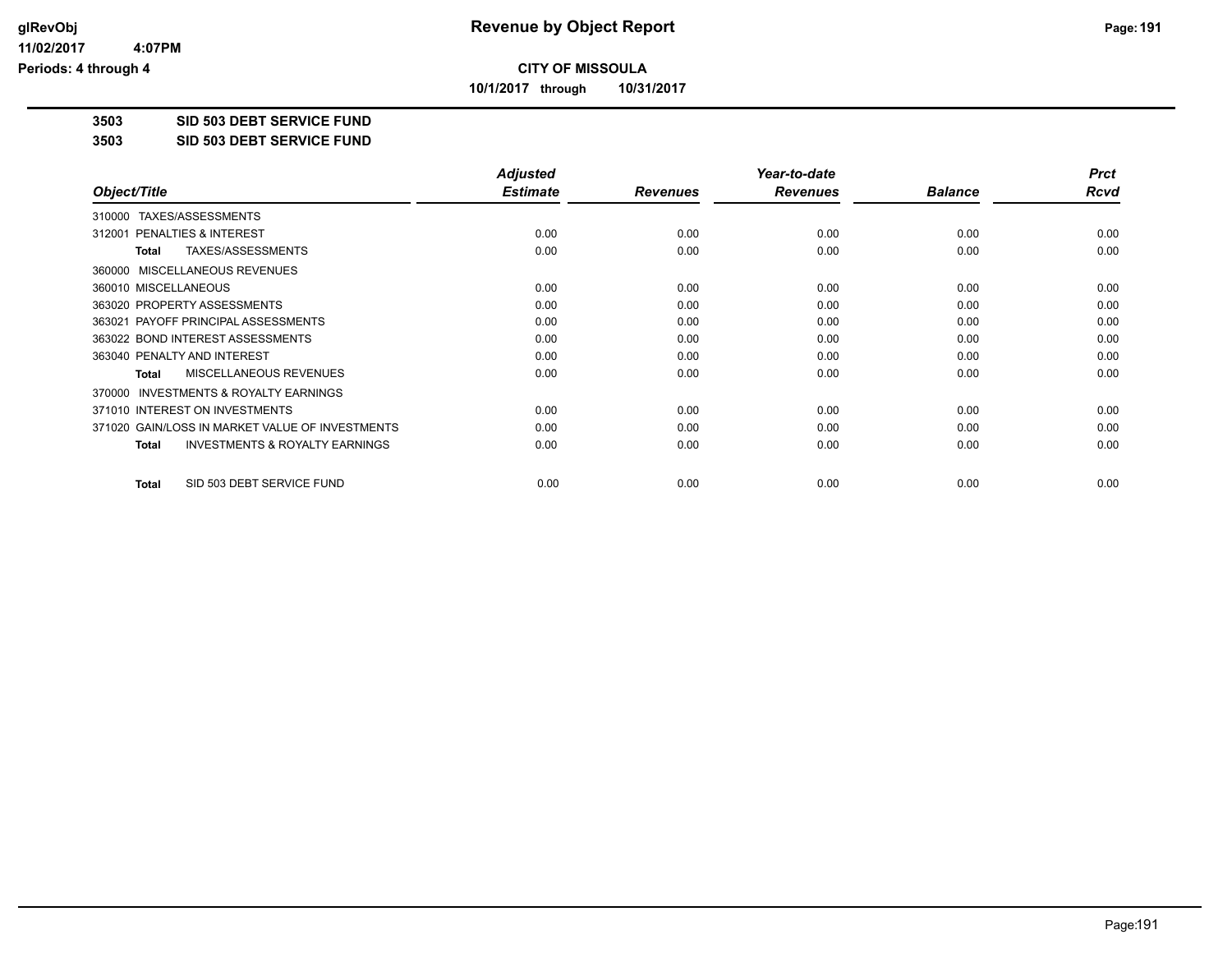**10/1/2017 through 10/31/2017**

## **3503 SID 503 DEBT SERVICE FUND**

|                                                           | <b>Adjusted</b> |                 | Year-to-date    |                | <b>Prct</b> |
|-----------------------------------------------------------|-----------------|-----------------|-----------------|----------------|-------------|
| Object/Title                                              | <b>Estimate</b> | <b>Revenues</b> | <b>Revenues</b> | <b>Balance</b> | Rcvd        |
| 310000 TAXES/ASSESSMENTS                                  |                 |                 |                 |                |             |
| 312001 PENALTIES & INTEREST                               | 0.00            | 0.00            | 0.00            | 0.00           | 0.00        |
| TAXES/ASSESSMENTS<br><b>Total</b>                         | 0.00            | 0.00            | 0.00            | 0.00           | 0.00        |
| 360000 MISCELLANEOUS REVENUES                             |                 |                 |                 |                |             |
| 360010 MISCELLANEOUS                                      | 0.00            | 0.00            | 0.00            | 0.00           | 0.00        |
| 363020 PROPERTY ASSESSMENTS                               | 0.00            | 0.00            | 0.00            | 0.00           | 0.00        |
| 363021 PAYOFF PRINCIPAL ASSESSMENTS                       | 0.00            | 0.00            | 0.00            | 0.00           | 0.00        |
| 363022 BOND INTEREST ASSESSMENTS                          | 0.00            | 0.00            | 0.00            | 0.00           | 0.00        |
| 363040 PENALTY AND INTEREST                               | 0.00            | 0.00            | 0.00            | 0.00           | 0.00        |
| <b>MISCELLANEOUS REVENUES</b><br>Total                    | 0.00            | 0.00            | 0.00            | 0.00           | 0.00        |
| <b>INVESTMENTS &amp; ROYALTY EARNINGS</b><br>370000       |                 |                 |                 |                |             |
| 371010 INTEREST ON INVESTMENTS                            | 0.00            | 0.00            | 0.00            | 0.00           | 0.00        |
| 371020 GAIN/LOSS IN MARKET VALUE OF INVESTMENT            | 0.00            | 0.00            | 0.00            | 0.00           | 0.00        |
| <b>INVESTMENTS &amp; ROYALTY EARNINGS</b><br><b>Total</b> | 0.00            | 0.00            | 0.00            | 0.00           | 0.00        |
| SID 503 DEBT SERVICE FUND<br><b>Total</b>                 | 0.00            | 0.00            | 0.00            | 0.00           | 0.00        |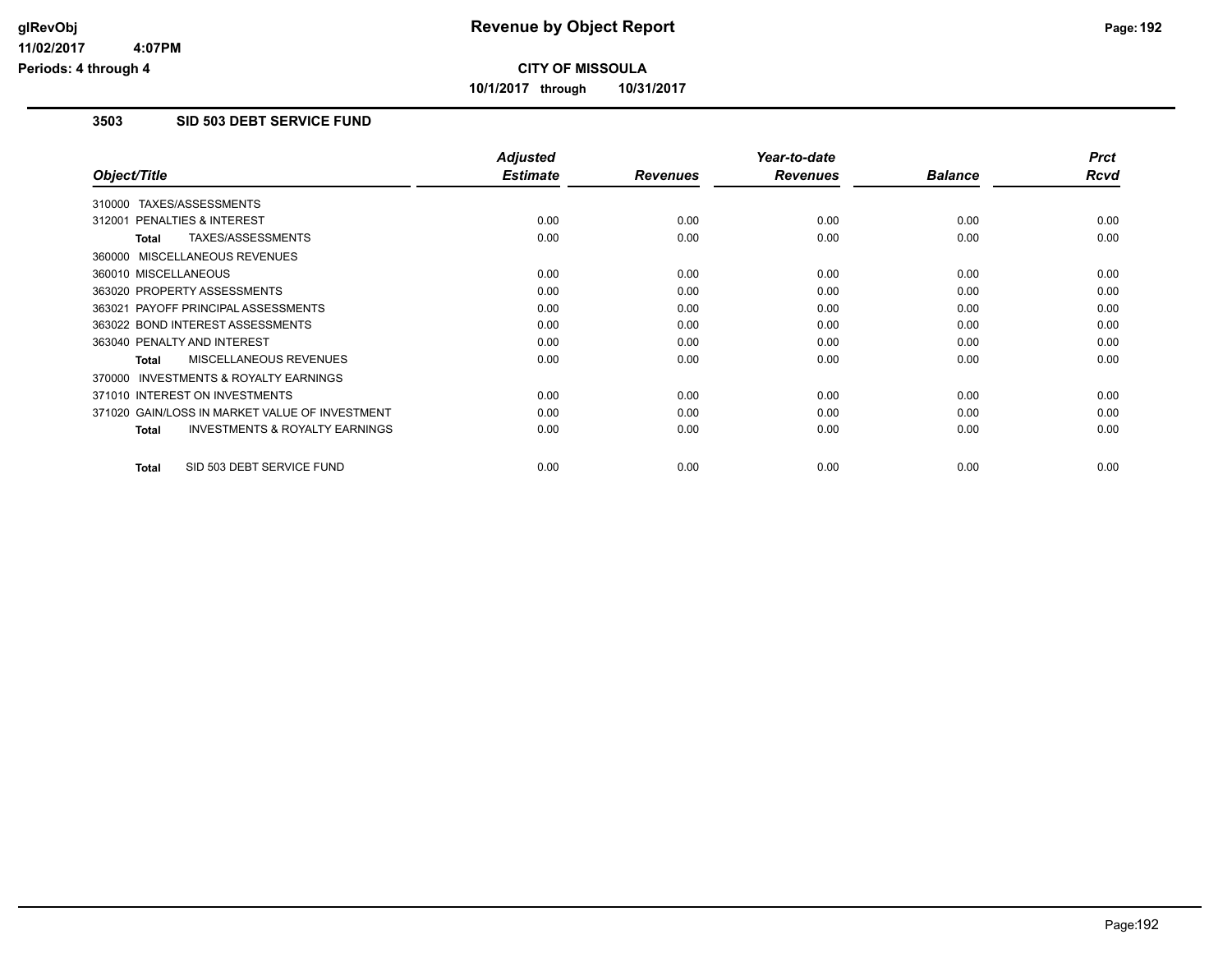**10/1/2017 through 10/31/2017**

**3504 SID 504 DEBT SERVICE FUND**

**3504 SID 504 DEBT SERVICE FUND**

|                                                     | <b>Adjusted</b> |                 | Year-to-date    |                | <b>Prct</b> |
|-----------------------------------------------------|-----------------|-----------------|-----------------|----------------|-------------|
| Object/Title                                        | <b>Estimate</b> | <b>Revenues</b> | <b>Revenues</b> | <b>Balance</b> | <b>Rcvd</b> |
| 310000 TAXES/ASSESSMENTS                            |                 |                 |                 |                |             |
| PENALTIES & INTEREST<br>312001                      | 0.00            | 0.00            | 0.00            | 0.00           | 0.00        |
| <b>TAXES/ASSESSMENTS</b><br><b>Total</b>            | 0.00            | 0.00            | 0.00            | 0.00           | 0.00        |
| MISCELLANEOUS REVENUES<br>360000                    |                 |                 |                 |                |             |
| 360010 MISCELLANEOUS                                | 0.00            | 0.00            | 0.00            | 0.00           | 0.00        |
| 363020 PROPERTY ASSESSMENTS                         | 0.00            | 0.00            | 0.00            | 0.00           | 0.00        |
| 363021 PAYOFF PRINCIPAL ASSESSMENTS                 | 0.00            | 0.00            | 0.00            | 0.00           | 0.00        |
| 363022 BOND INTEREST ASSESSMENTS                    | 0.00            | 0.00            | 0.00            | 0.00           | 0.00        |
| 363040 PENALTY AND INTEREST                         | 0.00            | 0.00            | 0.00            | 0.00           | 0.00        |
| MISCELLANEOUS REVENUES<br>Total                     | 0.00            | 0.00            | 0.00            | 0.00           | 0.00        |
| <b>INVESTMENTS &amp; ROYALTY EARNINGS</b><br>370000 |                 |                 |                 |                |             |
| 371010 INTEREST ON INVESTMENTS                      | 0.00            | 0.00            | 0.00            | 0.00           | 0.00        |
| 371020 GAIN/LOSS IN MARKET VALUE OF INVESTMENTS     | 0.00            | 0.00            | 0.00            | 0.00           | 0.00        |
| <b>INVESTMENTS &amp; ROYALTY EARNINGS</b><br>Total  | 0.00            | 0.00            | 0.00            | 0.00           | 0.00        |
| OTHER FINANCING SOURCES<br>380000                   |                 |                 |                 |                |             |
| 381009 TRANSFERS IN                                 | 0.00            | 0.00            | 0.00            | 0.00           | 0.00        |
| OTHER FINANCING SOURCES<br><b>Total</b>             | 0.00            | 0.00            | 0.00            | 0.00           | 0.00        |
| SID 504 DEBT SERVICE FUND<br><b>Total</b>           | 0.00            | 0.00            | 0.00            | 0.00           | 0.00        |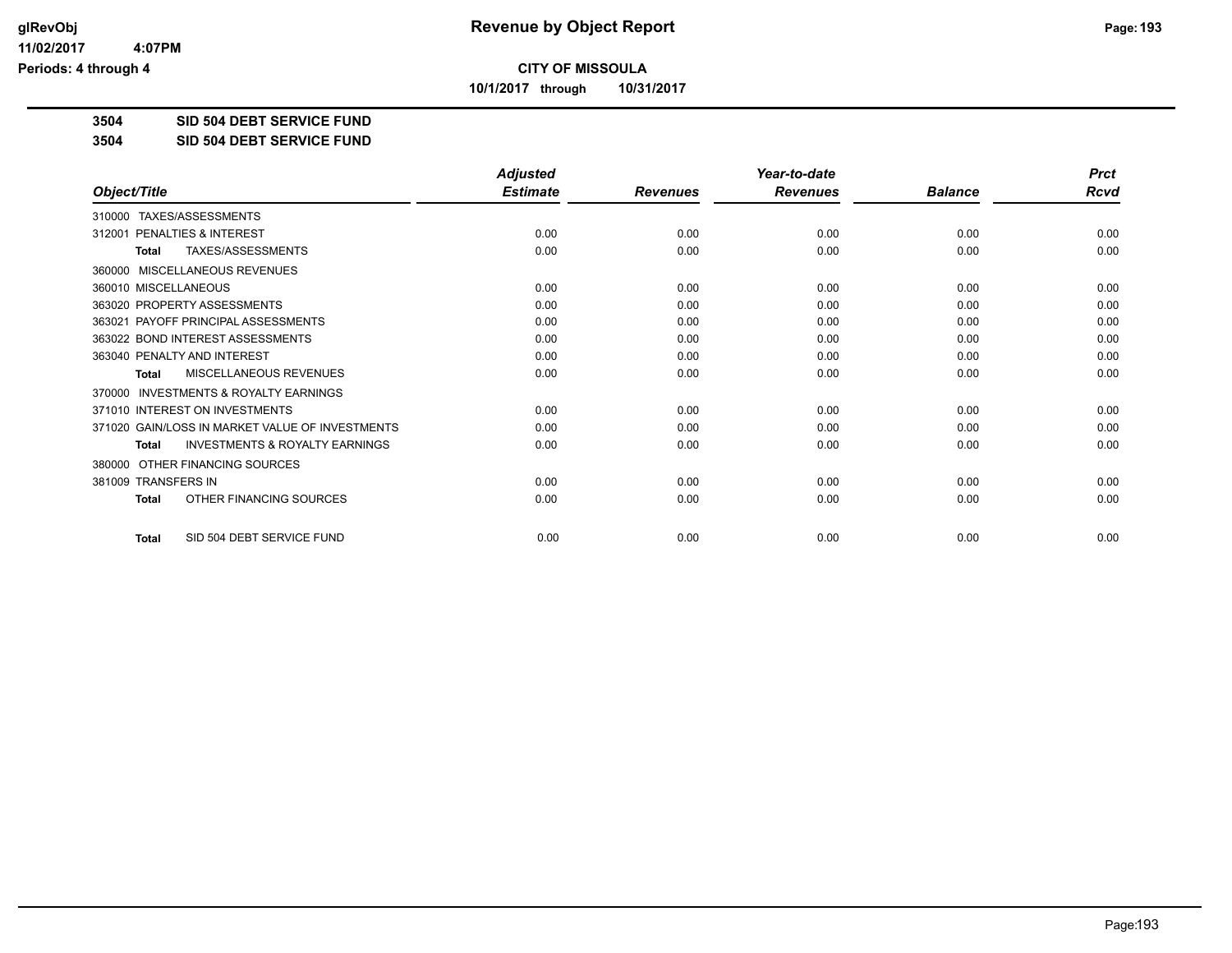**10/1/2017 through 10/31/2017**

## **3504 SID 504 DEBT SERVICE FUND**

|                                                           | <b>Adjusted</b> |                 | Year-to-date    |                | <b>Prct</b> |
|-----------------------------------------------------------|-----------------|-----------------|-----------------|----------------|-------------|
| Object/Title                                              | <b>Estimate</b> | <b>Revenues</b> | <b>Revenues</b> | <b>Balance</b> | <b>Rcvd</b> |
| 310000 TAXES/ASSESSMENTS                                  |                 |                 |                 |                |             |
| PENALTIES & INTEREST<br>312001                            | 0.00            | 0.00            | 0.00            | 0.00           | 0.00        |
| TAXES/ASSESSMENTS<br><b>Total</b>                         | 0.00            | 0.00            | 0.00            | 0.00           | 0.00        |
| 360000 MISCELLANEOUS REVENUES                             |                 |                 |                 |                |             |
| 360010 MISCELLANEOUS                                      | 0.00            | 0.00            | 0.00            | 0.00           | 0.00        |
| 363020 PROPERTY ASSESSMENTS                               | 0.00            | 0.00            | 0.00            | 0.00           | 0.00        |
| 363021 PAYOFF PRINCIPAL ASSESSMENTS                       | 0.00            | 0.00            | 0.00            | 0.00           | 0.00        |
| 363022 BOND INTEREST ASSESSMENTS                          | 0.00            | 0.00            | 0.00            | 0.00           | 0.00        |
| 363040 PENALTY AND INTEREST                               | 0.00            | 0.00            | 0.00            | 0.00           | 0.00        |
| MISCELLANEOUS REVENUES<br><b>Total</b>                    | 0.00            | 0.00            | 0.00            | 0.00           | 0.00        |
| <b>INVESTMENTS &amp; ROYALTY EARNINGS</b><br>370000       |                 |                 |                 |                |             |
| 371010 INTEREST ON INVESTMENTS                            | 0.00            | 0.00            | 0.00            | 0.00           | 0.00        |
| 371020 GAIN/LOSS IN MARKET VALUE OF INVESTMENT            | 0.00            | 0.00            | 0.00            | 0.00           | 0.00        |
| <b>INVESTMENTS &amp; ROYALTY EARNINGS</b><br><b>Total</b> | 0.00            | 0.00            | 0.00            | 0.00           | 0.00        |
| OTHER FINANCING SOURCES<br>380000                         |                 |                 |                 |                |             |
| 381009 TRANSFERS IN                                       | 0.00            | 0.00            | 0.00            | 0.00           | 0.00        |
| OTHER FINANCING SOURCES<br><b>Total</b>                   | 0.00            | 0.00            | 0.00            | 0.00           | 0.00        |
| SID 504 DEBT SERVICE FUND<br><b>Total</b>                 | 0.00            | 0.00            | 0.00            | 0.00           | 0.00        |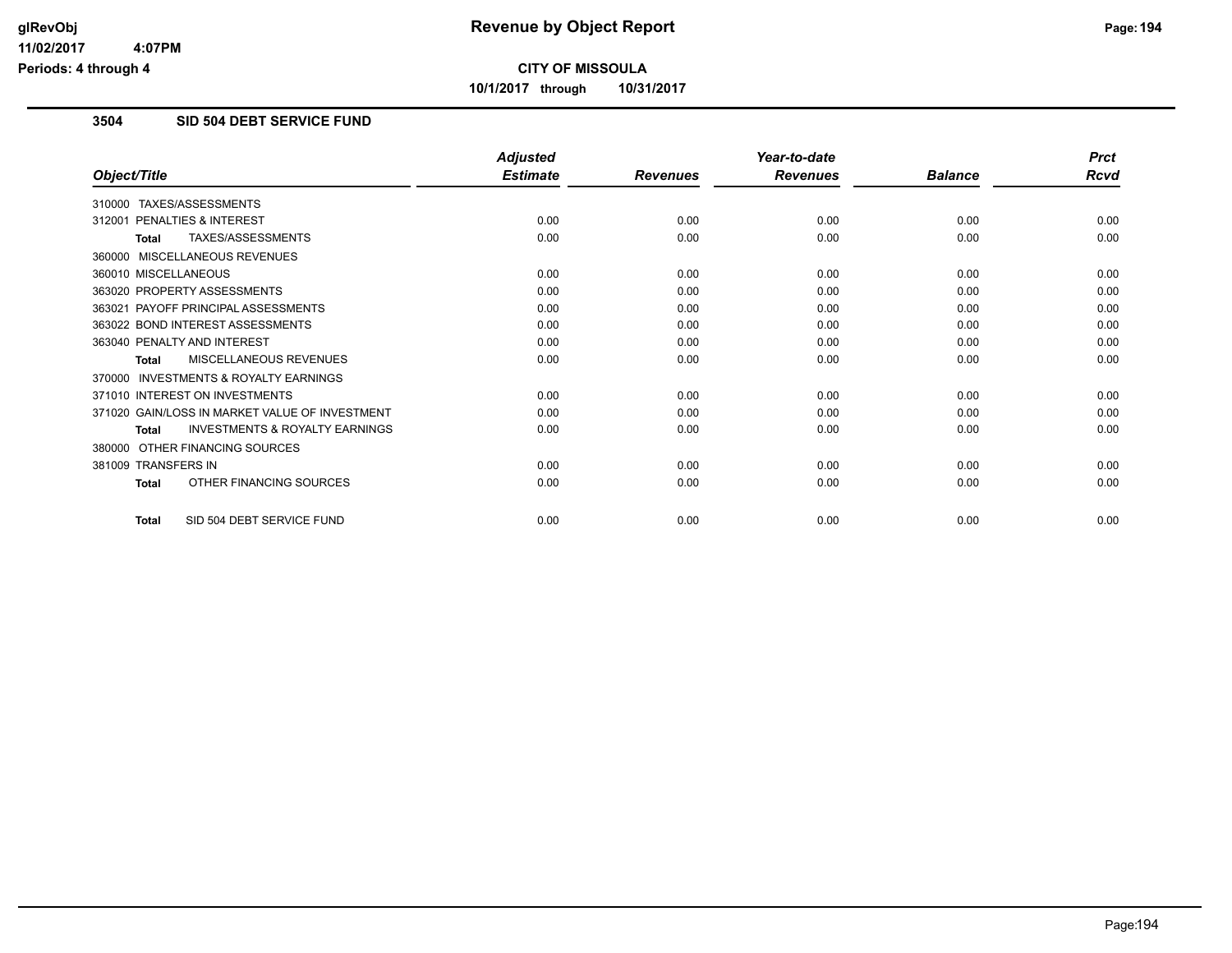**10/1/2017 through 10/31/2017**

**3505 SID 505 DEBT SERVICE FUND**

**3505 SID 505 DEBT SERVICE FUND**

|                                                           | <b>Adjusted</b> |                 | Year-to-date    |                | <b>Prct</b> |
|-----------------------------------------------------------|-----------------|-----------------|-----------------|----------------|-------------|
| Object/Title                                              | <b>Estimate</b> | <b>Revenues</b> | <b>Revenues</b> | <b>Balance</b> | Rcvd        |
| 310000 TAXES/ASSESSMENTS                                  |                 |                 |                 |                |             |
| 312001 PENALTIES & INTEREST                               | 0.00            | 0.00            | 0.00            | 0.00           | 0.00        |
| TAXES/ASSESSMENTS<br><b>Total</b>                         | 0.00            | 0.00            | 0.00            | 0.00           | 0.00        |
| MISCELLANEOUS REVENUES<br>360000                          |                 |                 |                 |                |             |
| 360010 MISCELLANEOUS                                      | 0.00            | 0.00            | 0.00            | 0.00           | 0.00        |
| 363020 PROPERTY ASSESSMENTS                               | 0.00            | 0.00            | 0.00            | 0.00           | 0.00        |
| 363021 PAYOFF PRINCIPAL ASSESSMENTS                       | 0.00            | 0.00            | 0.00            | 0.00           | 0.00        |
| 363022 BOND INTEREST ASSESSMENTS                          | 0.00            | 0.00            | 0.00            | 0.00           | 0.00        |
| 363040 PENALTY AND INTEREST                               | 0.00            | 0.00            | 0.00            | 0.00           | 0.00        |
| <b>MISCELLANEOUS REVENUES</b><br>Total                    | 0.00            | 0.00            | 0.00            | 0.00           | 0.00        |
| 370000 INVESTMENTS & ROYALTY EARNINGS                     |                 |                 |                 |                |             |
| 371010 INTEREST ON INVESTMENTS                            | 0.00            | 0.00            | 0.00            | 0.00           | 0.00        |
| 371020 GAIN/LOSS IN MARKET VALUE OF INVESTMENTS           | 0.00            | 0.00            | 0.00            | 0.00           | 0.00        |
| <b>INVESTMENTS &amp; ROYALTY EARNINGS</b><br><b>Total</b> | 0.00            | 0.00            | 0.00            | 0.00           | 0.00        |
| SID 505 DEBT SERVICE FUND<br><b>Total</b>                 | 0.00            | 0.00            | 0.00            | 0.00           | 0.00        |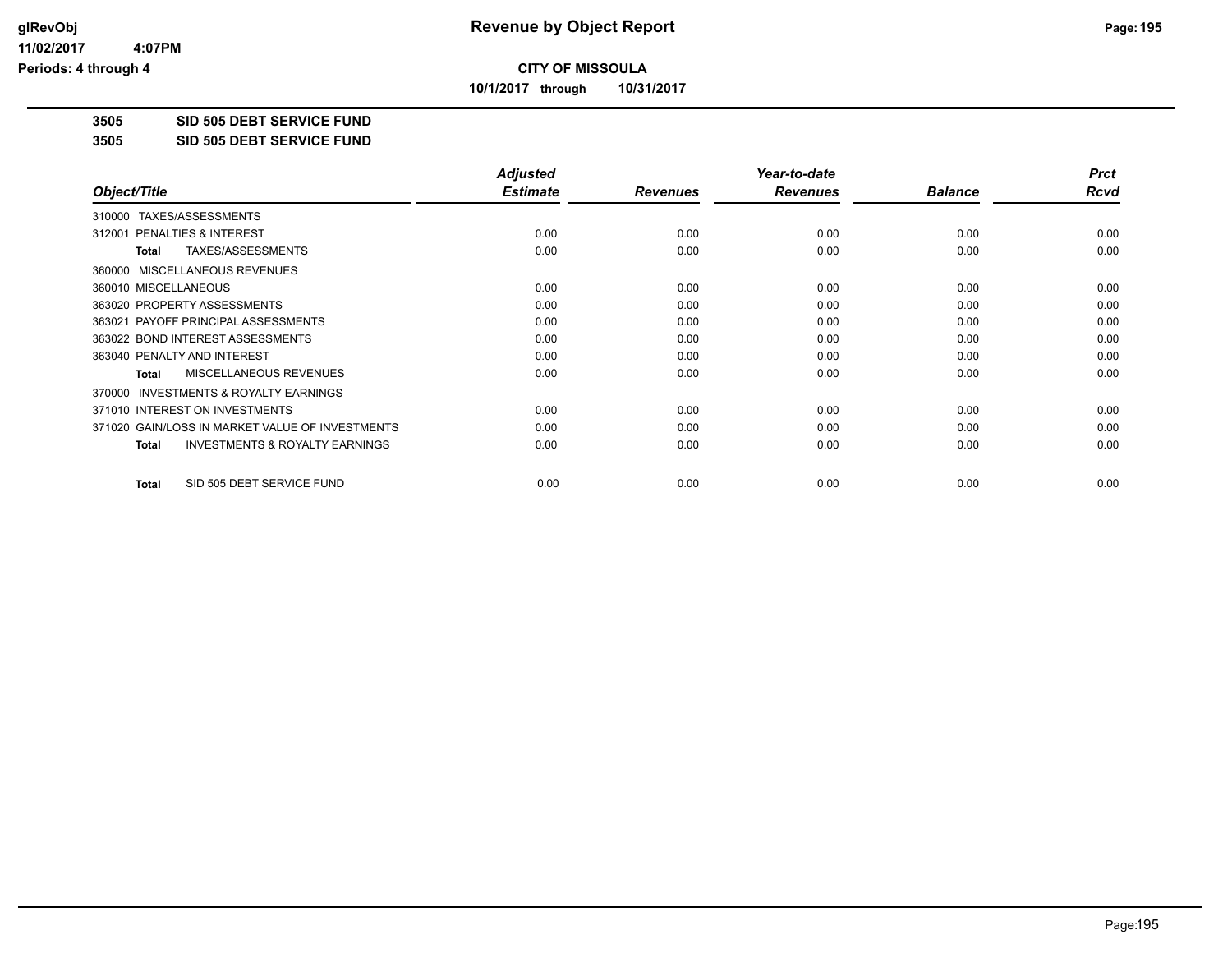**10/1/2017 through 10/31/2017**

## **3505 SID 505 DEBT SERVICE FUND**

|                                                           | <b>Adjusted</b> |                 | Year-to-date    |                | <b>Prct</b> |
|-----------------------------------------------------------|-----------------|-----------------|-----------------|----------------|-------------|
| Object/Title                                              | <b>Estimate</b> | <b>Revenues</b> | <b>Revenues</b> | <b>Balance</b> | Rcvd        |
| 310000 TAXES/ASSESSMENTS                                  |                 |                 |                 |                |             |
| 312001 PENALTIES & INTEREST                               | 0.00            | 0.00            | 0.00            | 0.00           | 0.00        |
| TAXES/ASSESSMENTS<br><b>Total</b>                         | 0.00            | 0.00            | 0.00            | 0.00           | 0.00        |
| 360000 MISCELLANEOUS REVENUES                             |                 |                 |                 |                |             |
| 360010 MISCELLANEOUS                                      | 0.00            | 0.00            | 0.00            | 0.00           | 0.00        |
| 363020 PROPERTY ASSESSMENTS                               | 0.00            | 0.00            | 0.00            | 0.00           | 0.00        |
| 363021 PAYOFF PRINCIPAL ASSESSMENTS                       | 0.00            | 0.00            | 0.00            | 0.00           | 0.00        |
| 363022 BOND INTEREST ASSESSMENTS                          | 0.00            | 0.00            | 0.00            | 0.00           | 0.00        |
| 363040 PENALTY AND INTEREST                               | 0.00            | 0.00            | 0.00            | 0.00           | 0.00        |
| <b>MISCELLANEOUS REVENUES</b><br><b>Total</b>             | 0.00            | 0.00            | 0.00            | 0.00           | 0.00        |
| INVESTMENTS & ROYALTY EARNINGS<br>370000                  |                 |                 |                 |                |             |
| 371010 INTEREST ON INVESTMENTS                            | 0.00            | 0.00            | 0.00            | 0.00           | 0.00        |
| 371020 GAIN/LOSS IN MARKET VALUE OF INVESTMENT            | 0.00            | 0.00            | 0.00            | 0.00           | 0.00        |
| <b>INVESTMENTS &amp; ROYALTY EARNINGS</b><br><b>Total</b> | 0.00            | 0.00            | 0.00            | 0.00           | 0.00        |
| SID 505 DEBT SERVICE FUND<br><b>Total</b>                 | 0.00            | 0.00            | 0.00            | 0.00           | 0.00        |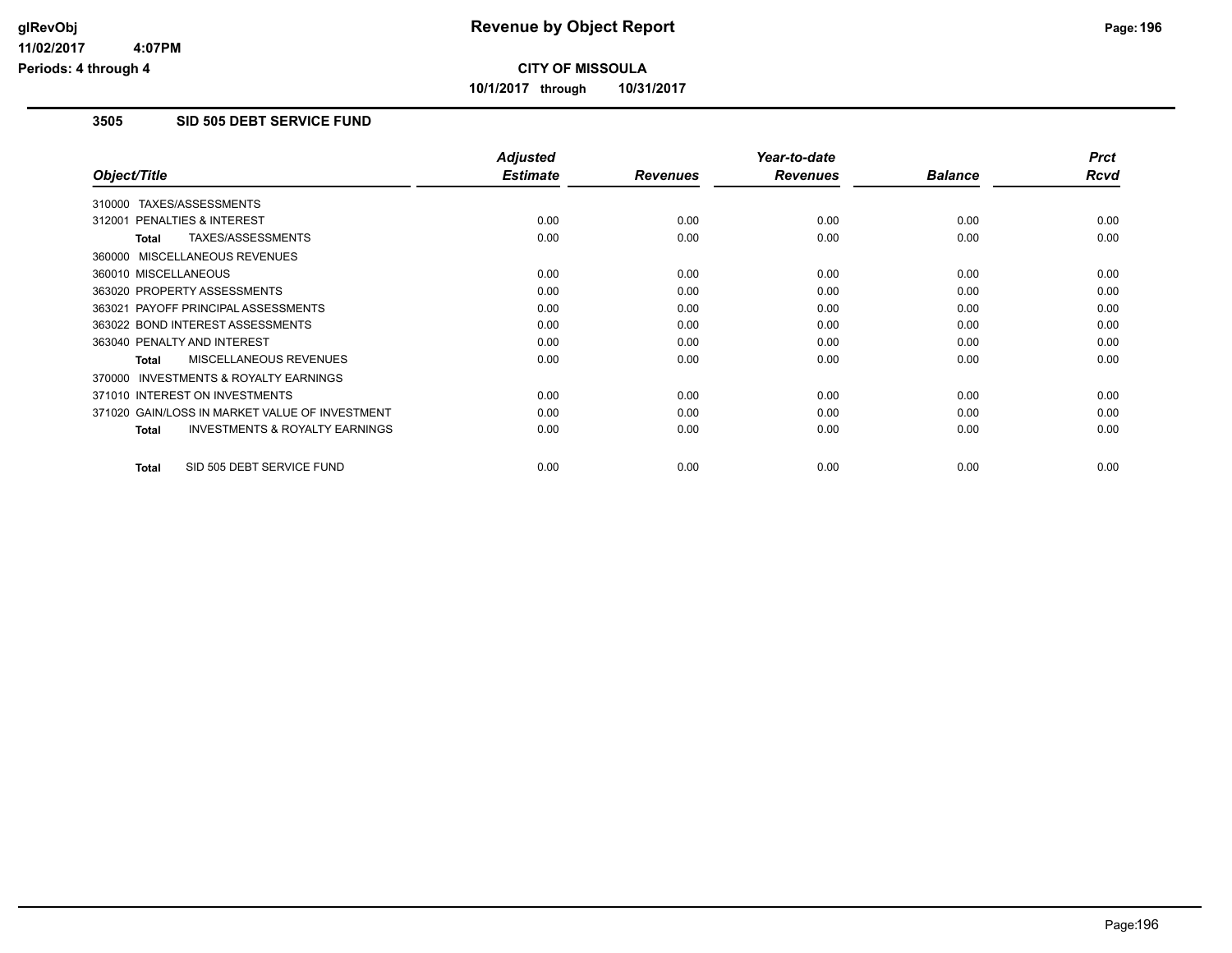**10/1/2017 through 10/31/2017**

**3506 SID 506 DEBT SERVICE FUND**

**3506 SID 506 DEBT SERVICE FUND**

|                                                           | <b>Adjusted</b> |                 | Year-to-date    |                | <b>Prct</b> |
|-----------------------------------------------------------|-----------------|-----------------|-----------------|----------------|-------------|
| Object/Title                                              | <b>Estimate</b> | <b>Revenues</b> | <b>Revenues</b> | <b>Balance</b> | <b>Rcvd</b> |
| TAXES/ASSESSMENTS<br>310000                               |                 |                 |                 |                |             |
| PENALTIES & INTEREST<br>312001                            | 0.00            | 0.00            | 0.00            | 0.00           | 0.00        |
| TAXES/ASSESSMENTS<br>Total                                | 0.00            | 0.00            | 0.00            | 0.00           | 0.00        |
| MISCELLANEOUS REVENUES<br>360000                          |                 |                 |                 |                |             |
| 360010 MISCELLANEOUS                                      | 0.00            | 0.00            | 0.00            | 0.00           | 0.00        |
| 363020 PROPERTY ASSESSMENTS                               | 0.00            | 0.00            | 0.00            | 0.00           | 0.00        |
| 363021 PAYOFF PRINCIPAL ASSESSMENTS                       | 0.00            | 0.00            | 0.00            | 0.00           | 0.00        |
| 363022 BOND INTEREST ASSESSMENTS                          | 0.00            | 0.00            | 0.00            | 0.00           | 0.00        |
| 363040 PENALTY AND INTEREST                               | 0.00            | 0.00            | 0.00            | 0.00           | 0.00        |
| MISCELLANEOUS REVENUES<br><b>Total</b>                    | 0.00            | 0.00            | 0.00            | 0.00           | 0.00        |
| <b>INVESTMENTS &amp; ROYALTY EARNINGS</b><br>370000       |                 |                 |                 |                |             |
| 371010 INTEREST ON INVESTMENTS                            | 0.00            | 0.00            | 0.00            | 0.00           | 0.00        |
| 371020 GAIN/LOSS IN MARKET VALUE OF INVESTMENTS           | 0.00            | 0.00            | 0.00            | 0.00           | 0.00        |
| <b>INVESTMENTS &amp; ROYALTY EARNINGS</b><br><b>Total</b> | 0.00            | 0.00            | 0.00            | 0.00           | 0.00        |
| OTHER FINANCING SOURCES<br>380000                         |                 |                 |                 |                |             |
| 381009 TRANSFERS IN                                       | 0.00            | 0.00            | 0.00            | 0.00           | 0.00        |
| OTHER FINANCING SOURCES<br><b>Total</b>                   | 0.00            | 0.00            | 0.00            | 0.00           | 0.00        |
| SID 506 DEBT SERVICE FUND<br><b>Total</b>                 | 0.00            | 0.00            | 0.00            | 0.00           | 0.00        |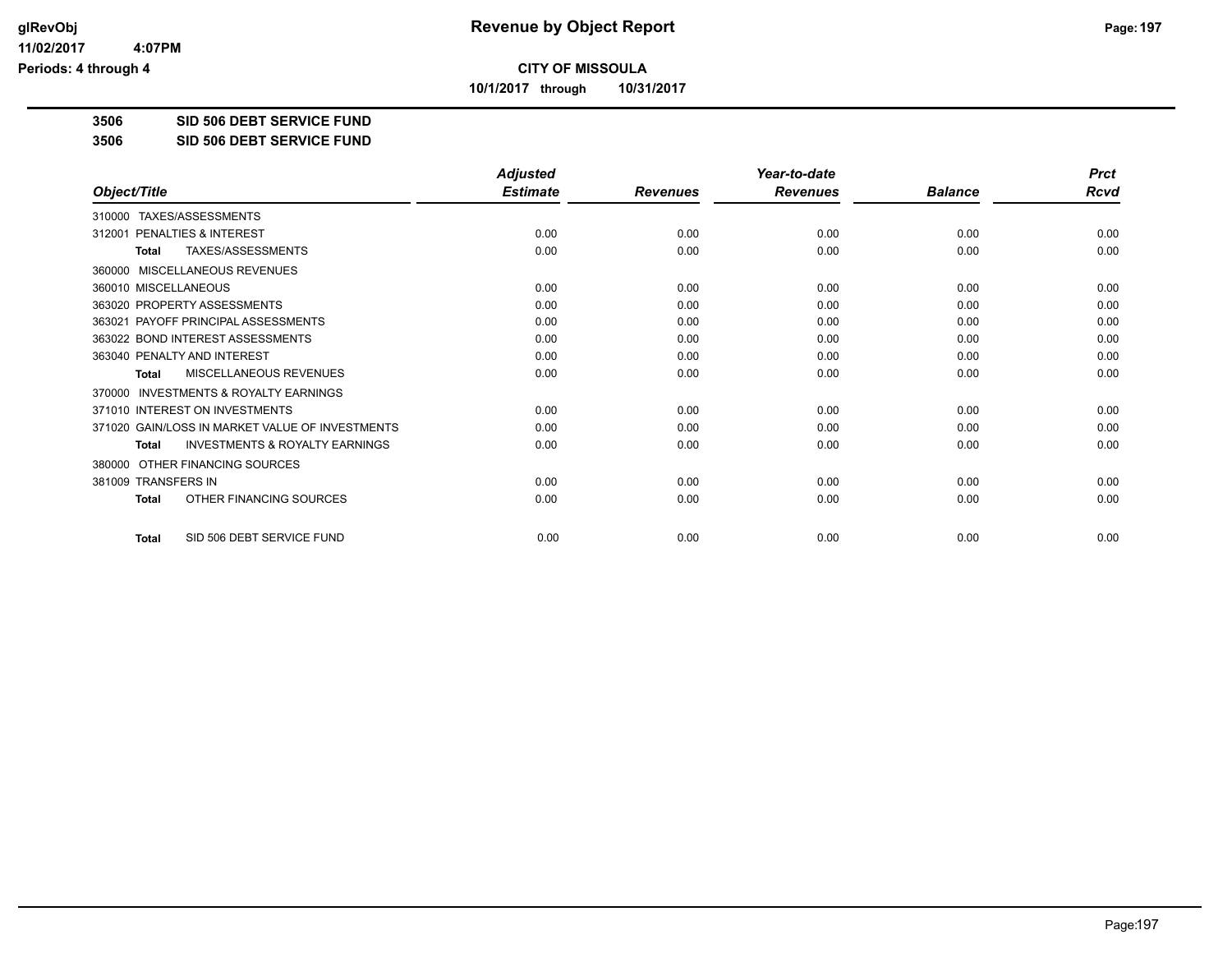**Periods: 4 through 4**

**CITY OF MISSOULA**

**10/1/2017 through 10/31/2017**

### **3506 SID 506 DEBT SERVICE FUND**

|                                                           | <b>Adjusted</b> |                 | Year-to-date    |                | <b>Prct</b> |
|-----------------------------------------------------------|-----------------|-----------------|-----------------|----------------|-------------|
| Object/Title                                              | <b>Estimate</b> | <b>Revenues</b> | <b>Revenues</b> | <b>Balance</b> | <b>Rcvd</b> |
| 310000 TAXES/ASSESSMENTS                                  |                 |                 |                 |                |             |
| PENALTIES & INTEREST<br>312001                            | 0.00            | 0.00            | 0.00            | 0.00           | 0.00        |
| TAXES/ASSESSMENTS<br><b>Total</b>                         | 0.00            | 0.00            | 0.00            | 0.00           | 0.00        |
| 360000 MISCELLANEOUS REVENUES                             |                 |                 |                 |                |             |
| 360010 MISCELLANEOUS                                      | 0.00            | 0.00            | 0.00            | 0.00           | 0.00        |
| 363020 PROPERTY ASSESSMENTS                               | 0.00            | 0.00            | 0.00            | 0.00           | 0.00        |
| 363021 PAYOFF PRINCIPAL ASSESSMENTS                       | 0.00            | 0.00            | 0.00            | 0.00           | 0.00        |
| 363022 BOND INTEREST ASSESSMENTS                          | 0.00            | 0.00            | 0.00            | 0.00           | 0.00        |
| 363040 PENALTY AND INTEREST                               | 0.00            | 0.00            | 0.00            | 0.00           | 0.00        |
| MISCELLANEOUS REVENUES<br><b>Total</b>                    | 0.00            | 0.00            | 0.00            | 0.00           | 0.00        |
| INVESTMENTS & ROYALTY EARNINGS<br>370000                  |                 |                 |                 |                |             |
| 371010 INTEREST ON INVESTMENTS                            | 0.00            | 0.00            | 0.00            | 0.00           | 0.00        |
| 371020 GAIN/LOSS IN MARKET VALUE OF INVESTMENT            | 0.00            | 0.00            | 0.00            | 0.00           | 0.00        |
| <b>INVESTMENTS &amp; ROYALTY EARNINGS</b><br><b>Total</b> | 0.00            | 0.00            | 0.00            | 0.00           | 0.00        |
| OTHER FINANCING SOURCES<br>380000                         |                 |                 |                 |                |             |
| 381009 TRANSFERS IN                                       | 0.00            | 0.00            | 0.00            | 0.00           | 0.00        |
| OTHER FINANCING SOURCES<br><b>Total</b>                   | 0.00            | 0.00            | 0.00            | 0.00           | 0.00        |
| SID 506 DEBT SERVICE FUND<br><b>Total</b>                 | 0.00            | 0.00            | 0.00            | 0.00           | 0.00        |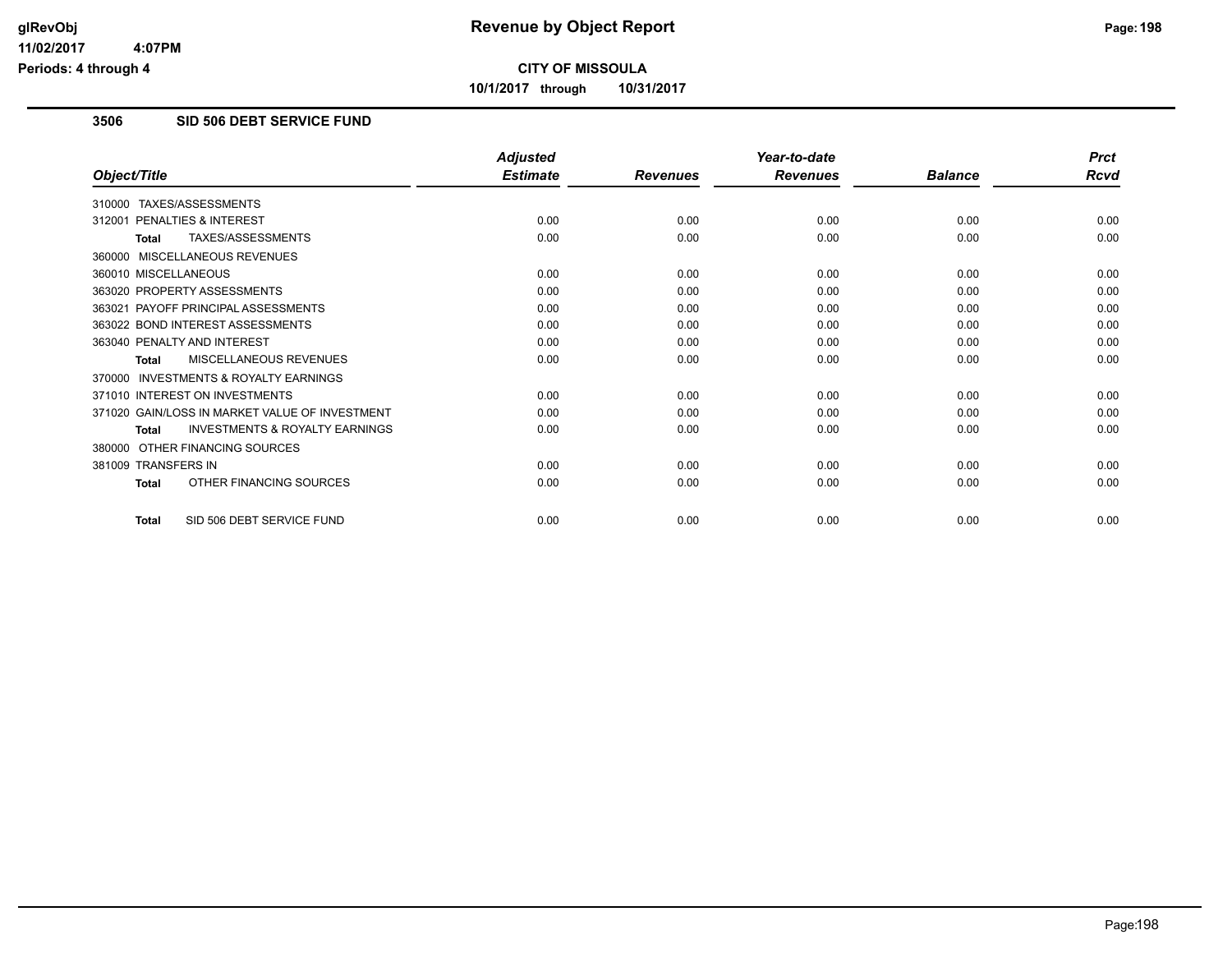**10/1/2017 through 10/31/2017**

**3507 SID 507 DEBT SERVICE FUND**

**3507 SID 507 DEBT SERVICE FUND**

|                                                           | <b>Adjusted</b> |                 | Year-to-date    |                | <b>Prct</b> |
|-----------------------------------------------------------|-----------------|-----------------|-----------------|----------------|-------------|
| Object/Title                                              | <b>Estimate</b> | <b>Revenues</b> | <b>Revenues</b> | <b>Balance</b> | <b>Rcvd</b> |
| TAXES/ASSESSMENTS<br>310000                               |                 |                 |                 |                |             |
| PENALTIES & INTEREST<br>312001                            | 0.00            | 0.00            | 0.00            | 0.00           | 0.00        |
| TAXES/ASSESSMENTS<br>Total                                | 0.00            | 0.00            | 0.00            | 0.00           | 0.00        |
| MISCELLANEOUS REVENUES<br>360000                          |                 |                 |                 |                |             |
| 360010 MISCELLANEOUS                                      | 0.00            | 0.00            | 0.00            | 0.00           | 0.00        |
| 363020 PROPERTY ASSESSMENTS                               | 0.00            | 0.00            | 0.00            | 0.00           | 0.00        |
| 363021 PAYOFF PRINCIPAL ASSESSMENTS                       | 0.00            | 0.00            | 0.00            | 0.00           | 0.00        |
| 363022 BOND INTEREST ASSESSMENTS                          | 0.00            | 0.00            | 0.00            | 0.00           | 0.00        |
| 363040 PENALTY AND INTEREST                               | 0.00            | 0.00            | 0.00            | 0.00           | 0.00        |
| MISCELLANEOUS REVENUES<br><b>Total</b>                    | 0.00            | 0.00            | 0.00            | 0.00           | 0.00        |
| <b>INVESTMENTS &amp; ROYALTY EARNINGS</b><br>370000       |                 |                 |                 |                |             |
| 371010 INTEREST ON INVESTMENTS                            | 0.00            | 0.00            | 0.00            | 0.00           | 0.00        |
| 371020 GAIN/LOSS IN MARKET VALUE OF INVESTMENTS           | 0.00            | 0.00            | 0.00            | 0.00           | 0.00        |
| <b>INVESTMENTS &amp; ROYALTY EARNINGS</b><br><b>Total</b> | 0.00            | 0.00            | 0.00            | 0.00           | 0.00        |
| OTHER FINANCING SOURCES<br>380000                         |                 |                 |                 |                |             |
| 381009 TRANSFERS IN                                       | 0.00            | 0.00            | 0.00            | 0.00           | 0.00        |
| OTHER FINANCING SOURCES<br><b>Total</b>                   | 0.00            | 0.00            | 0.00            | 0.00           | 0.00        |
| SID 507 DEBT SERVICE FUND<br><b>Total</b>                 | 0.00            | 0.00            | 0.00            | 0.00           | 0.00        |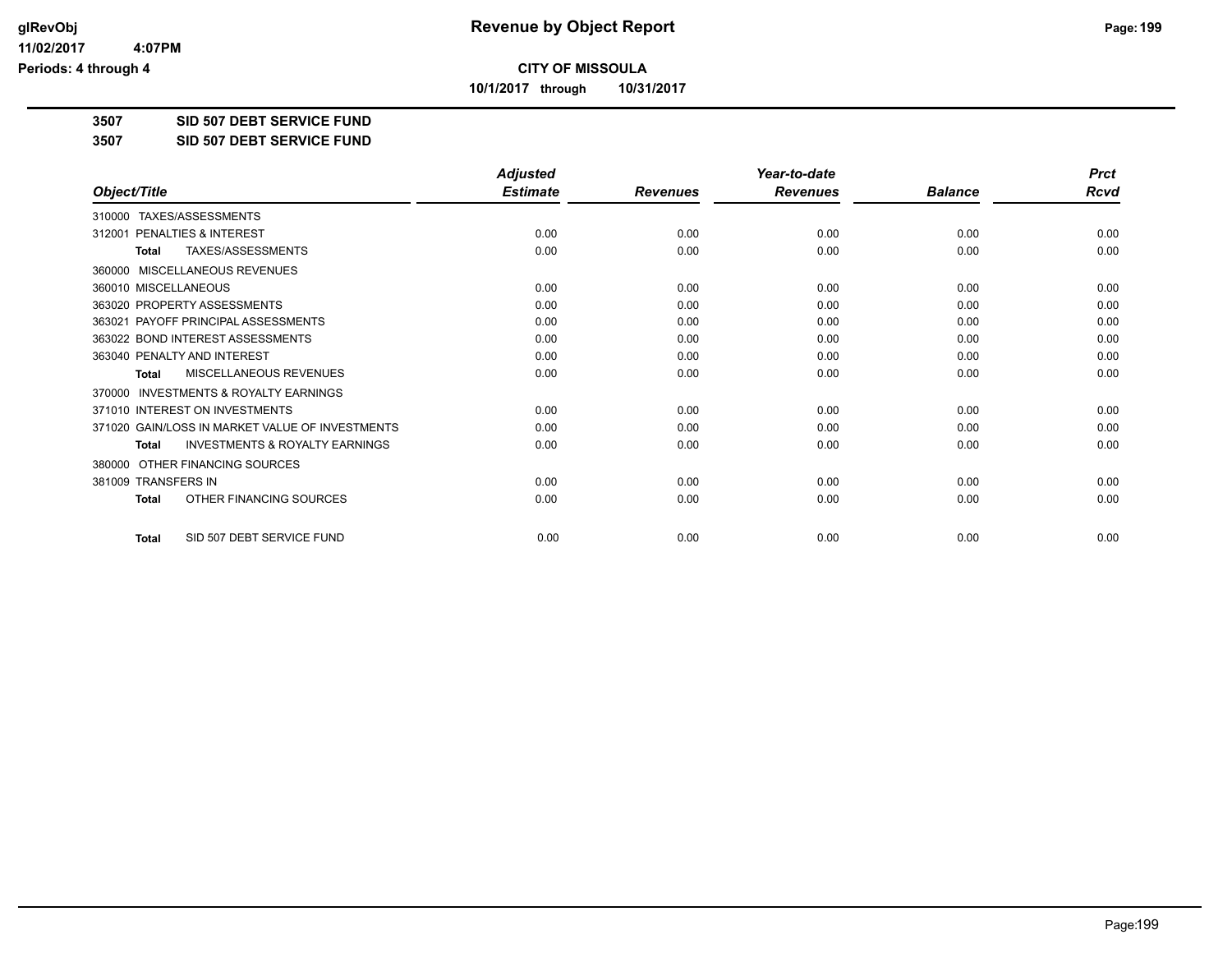**10/1/2017 through 10/31/2017**

## **3507 SID 507 DEBT SERVICE FUND**

|                                                           | <b>Adjusted</b> |                 | Year-to-date    |                | <b>Prct</b> |
|-----------------------------------------------------------|-----------------|-----------------|-----------------|----------------|-------------|
| Object/Title                                              | <b>Estimate</b> | <b>Revenues</b> | <b>Revenues</b> | <b>Balance</b> | Rcvd        |
| 310000 TAXES/ASSESSMENTS                                  |                 |                 |                 |                |             |
| 312001 PENALTIES & INTEREST                               | 0.00            | 0.00            | 0.00            | 0.00           | 0.00        |
| TAXES/ASSESSMENTS<br>Total                                | 0.00            | 0.00            | 0.00            | 0.00           | 0.00        |
| 360000 MISCELLANEOUS REVENUES                             |                 |                 |                 |                |             |
| 360010 MISCELLANEOUS                                      | 0.00            | 0.00            | 0.00            | 0.00           | 0.00        |
| 363020 PROPERTY ASSESSMENTS                               | 0.00            | 0.00            | 0.00            | 0.00           | 0.00        |
| 363021 PAYOFF PRINCIPAL ASSESSMENTS                       | 0.00            | 0.00            | 0.00            | 0.00           | 0.00        |
| 363022 BOND INTEREST ASSESSMENTS                          | 0.00            | 0.00            | 0.00            | 0.00           | 0.00        |
| 363040 PENALTY AND INTEREST                               | 0.00            | 0.00            | 0.00            | 0.00           | 0.00        |
| MISCELLANEOUS REVENUES<br>Total                           | 0.00            | 0.00            | 0.00            | 0.00           | 0.00        |
| 370000 INVESTMENTS & ROYALTY EARNINGS                     |                 |                 |                 |                |             |
| 371010 INTEREST ON INVESTMENTS                            | 0.00            | 0.00            | 0.00            | 0.00           | 0.00        |
| 371020 GAIN/LOSS IN MARKET VALUE OF INVESTMENT            | 0.00            | 0.00            | 0.00            | 0.00           | 0.00        |
| <b>INVESTMENTS &amp; ROYALTY EARNINGS</b><br><b>Total</b> | 0.00            | 0.00            | 0.00            | 0.00           | 0.00        |
| 380000 OTHER FINANCING SOURCES                            |                 |                 |                 |                |             |
| 381009 TRANSFERS IN                                       | 0.00            | 0.00            | 0.00            | 0.00           | 0.00        |
| OTHER FINANCING SOURCES<br>Total                          | 0.00            | 0.00            | 0.00            | 0.00           | 0.00        |
| SID 507 DEBT SERVICE FUND<br><b>Total</b>                 | 0.00            | 0.00            | 0.00            | 0.00           | 0.00        |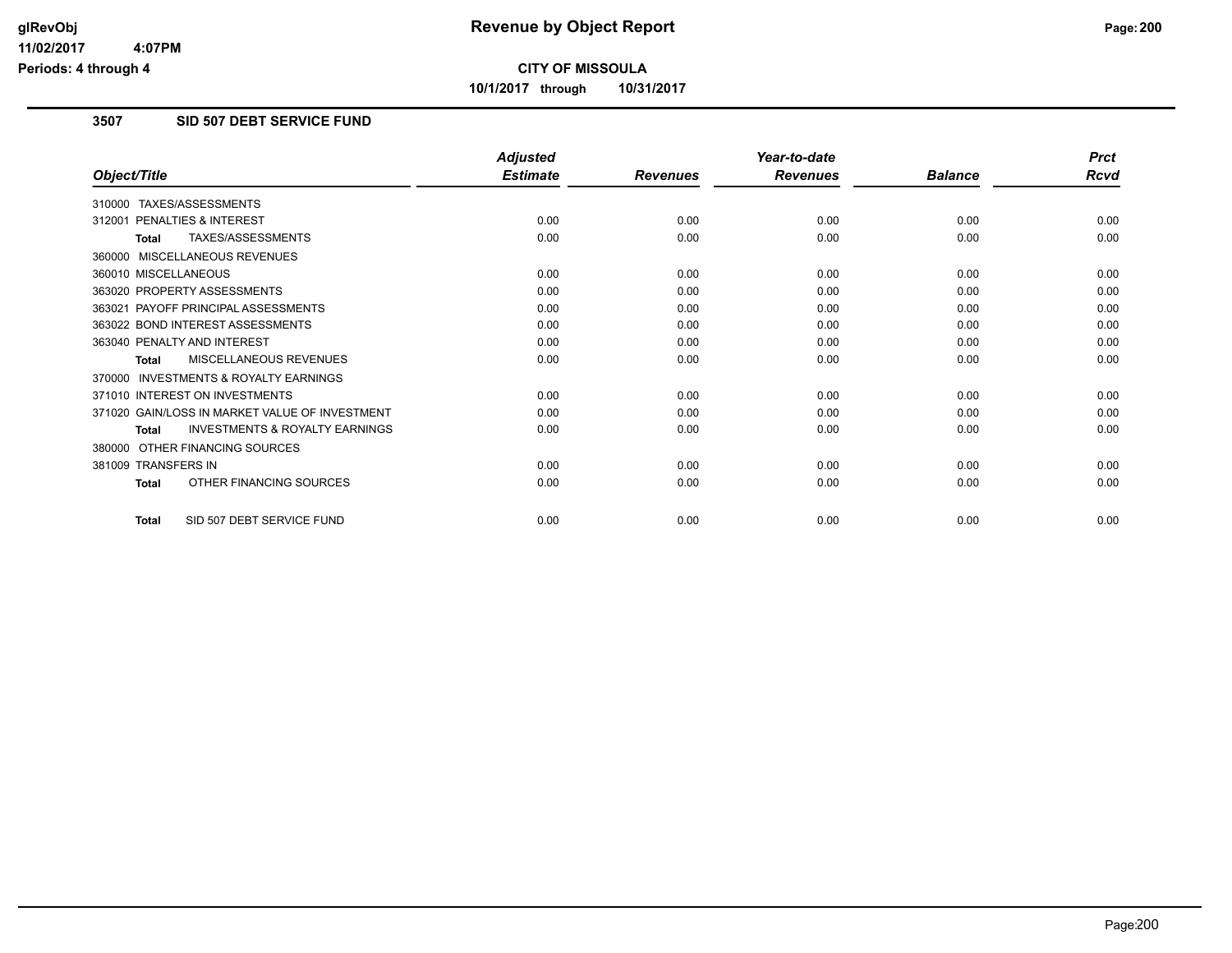**10/1/2017 through 10/31/2017**

**3508 SID 508 DEBT SERVICE FUND**

**3508 SID 508 DEBT SERVICE FUND**

|                                                           | <b>Adjusted</b> |                 | Year-to-date    |                | <b>Prct</b> |
|-----------------------------------------------------------|-----------------|-----------------|-----------------|----------------|-------------|
| Object/Title                                              | <b>Estimate</b> | <b>Revenues</b> | <b>Revenues</b> | <b>Balance</b> | <b>Rcvd</b> |
| TAXES/ASSESSMENTS<br>310000                               |                 |                 |                 |                |             |
| PENALTIES & INTEREST<br>312001                            | 0.00            | 0.00            | 0.00            | 0.00           | 0.00        |
| <b>TAXES/ASSESSMENTS</b><br>Total                         | 0.00            | 0.00            | 0.00            | 0.00           | 0.00        |
| MISCELLANEOUS REVENUES<br>360000                          |                 |                 |                 |                |             |
| 360010 MISCELLANEOUS                                      | 0.00            | 0.00            | 0.00            | 0.00           | 0.00        |
| 363020 PROPERTY ASSESSMENTS                               | 0.00            | 0.00            | 0.00            | 0.00           | 0.00        |
| 363021 PAYOFF PRINCIPAL ASSESSMENTS                       | 0.00            | 0.00            | 0.00            | 0.00           | 0.00        |
| 363022 BOND INTEREST ASSESSMENTS                          | 0.00            | 0.00            | 0.00            | 0.00           | 0.00        |
| 363040 PENALTY AND INTEREST                               | 0.00            | 0.00            | 0.00            | 0.00           | 0.00        |
| MISCELLANEOUS REVENUES<br>Total                           | 0.00            | 0.00            | 0.00            | 0.00           | 0.00        |
| <b>INVESTMENTS &amp; ROYALTY EARNINGS</b><br>370000       |                 |                 |                 |                |             |
| 371010 INTEREST ON INVESTMENTS                            | 0.00            | 0.00            | 0.00            | 0.00           | 0.00        |
| 371020 GAIN/LOSS IN MARKET VALUE OF INVESTMENTS           | 0.00            | 0.00            | 0.00            | 0.00           | 0.00        |
| <b>INVESTMENTS &amp; ROYALTY EARNINGS</b><br><b>Total</b> | 0.00            | 0.00            | 0.00            | 0.00           | 0.00        |
| OTHER FINANCING SOURCES<br>380000                         |                 |                 |                 |                |             |
| 381009 TRANSFERS IN                                       | 0.00            | 0.00            | 0.00            | 0.00           | 0.00        |
| OTHER FINANCING SOURCES<br><b>Total</b>                   | 0.00            | 0.00            | 0.00            | 0.00           | 0.00        |
| SID 508 DEBT SERVICE FUND<br><b>Total</b>                 | 0.00            | 0.00            | 0.00            | 0.00           | 0.00        |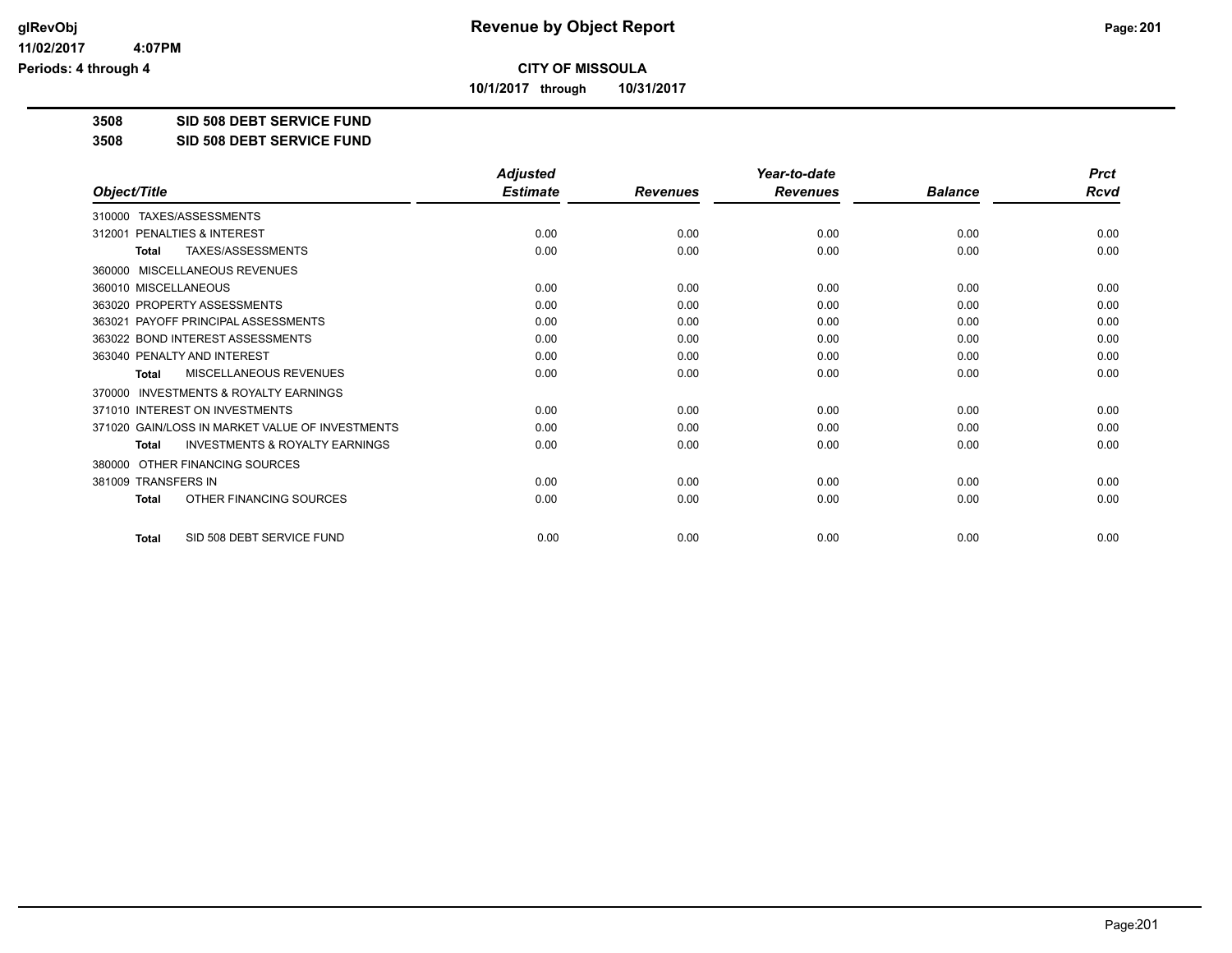**10/1/2017 through 10/31/2017**

## **3508 SID 508 DEBT SERVICE FUND**

|                                                           | <b>Adjusted</b> |                 | Year-to-date    |                | <b>Prct</b> |
|-----------------------------------------------------------|-----------------|-----------------|-----------------|----------------|-------------|
| Object/Title                                              | <b>Estimate</b> | <b>Revenues</b> | <b>Revenues</b> | <b>Balance</b> | <b>Rcvd</b> |
| 310000 TAXES/ASSESSMENTS                                  |                 |                 |                 |                |             |
| 312001 PENALTIES & INTEREST                               | 0.00            | 0.00            | 0.00            | 0.00           | 0.00        |
| TAXES/ASSESSMENTS<br><b>Total</b>                         | 0.00            | 0.00            | 0.00            | 0.00           | 0.00        |
| 360000 MISCELLANEOUS REVENUES                             |                 |                 |                 |                |             |
| 360010 MISCELLANEOUS                                      | 0.00            | 0.00            | 0.00            | 0.00           | 0.00        |
| 363020 PROPERTY ASSESSMENTS                               | 0.00            | 0.00            | 0.00            | 0.00           | 0.00        |
| 363021 PAYOFF PRINCIPAL ASSESSMENTS                       | 0.00            | 0.00            | 0.00            | 0.00           | 0.00        |
| 363022 BOND INTEREST ASSESSMENTS                          | 0.00            | 0.00            | 0.00            | 0.00           | 0.00        |
| 363040 PENALTY AND INTEREST                               | 0.00            | 0.00            | 0.00            | 0.00           | 0.00        |
| MISCELLANEOUS REVENUES<br><b>Total</b>                    | 0.00            | 0.00            | 0.00            | 0.00           | 0.00        |
| <b>INVESTMENTS &amp; ROYALTY EARNINGS</b><br>370000       |                 |                 |                 |                |             |
| 371010 INTEREST ON INVESTMENTS                            | 0.00            | 0.00            | 0.00            | 0.00           | 0.00        |
| 371020 GAIN/LOSS IN MARKET VALUE OF INVESTMENT            | 0.00            | 0.00            | 0.00            | 0.00           | 0.00        |
| <b>INVESTMENTS &amp; ROYALTY EARNINGS</b><br><b>Total</b> | 0.00            | 0.00            | 0.00            | 0.00           | 0.00        |
| 380000 OTHER FINANCING SOURCES                            |                 |                 |                 |                |             |
| 381009 TRANSFERS IN                                       | 0.00            | 0.00            | 0.00            | 0.00           | 0.00        |
| OTHER FINANCING SOURCES<br><b>Total</b>                   | 0.00            | 0.00            | 0.00            | 0.00           | 0.00        |
| SID 508 DEBT SERVICE FUND<br><b>Total</b>                 | 0.00            | 0.00            | 0.00            | 0.00           | 0.00        |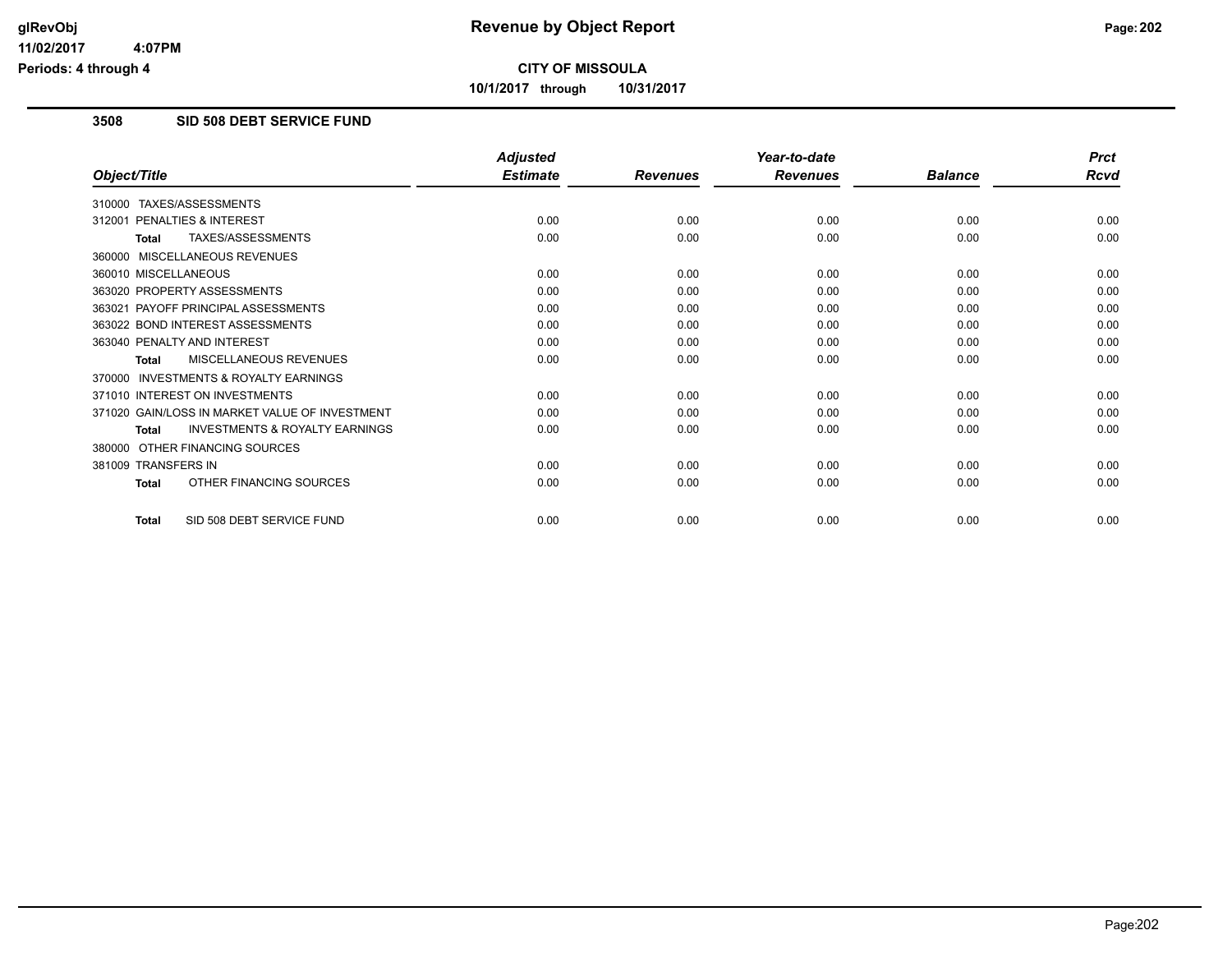**10/1/2017 through 10/31/2017**

**3510 SID 510 DEBT SERVICE FUND**

**3510 SID 510 DEBT SERVICE FUND**

|                                                           | <b>Adjusted</b> |                 | Year-to-date    |                | <b>Prct</b> |
|-----------------------------------------------------------|-----------------|-----------------|-----------------|----------------|-------------|
| Object/Title                                              | <b>Estimate</b> | <b>Revenues</b> | <b>Revenues</b> | <b>Balance</b> | <b>Rcvd</b> |
| TAXES/ASSESSMENTS<br>310000                               |                 |                 |                 |                |             |
| PENALTIES & INTEREST<br>312001                            | 0.00            | 0.00            | 0.00            | 0.00           | 0.00        |
| TAXES/ASSESSMENTS<br><b>Total</b>                         | 0.00            | 0.00            | 0.00            | 0.00           | 0.00        |
| 360000 MISCELLANEOUS REVENUES                             |                 |                 |                 |                |             |
| 360010 MISCELLANEOUS                                      | 0.00            | 0.00            | 0.00            | 0.00           | 0.00        |
| 363020 PROPERTY ASSESSMENTS                               | 0.00            | 0.00            | 0.00            | 0.00           | 0.00        |
| 363021 PAYOFF PRINCIPAL ASSESSMENTS                       | 0.00            | 0.00            | 0.00            | 0.00           | 0.00        |
| 363022 BOND INTEREST ASSESSMENTS                          | 0.00            | 0.00            | 0.00            | 0.00           | 0.00        |
| 363040 PENALTY AND INTEREST                               | 0.00            | 0.00            | 0.00            | 0.00           | 0.00        |
| <b>MISCELLANEOUS REVENUES</b><br><b>Total</b>             | 0.00            | 0.00            | 0.00            | 0.00           | 0.00        |
| <b>INVESTMENTS &amp; ROYALTY EARNINGS</b><br>370000       |                 |                 |                 |                |             |
| 371010 INTEREST ON INVESTMENTS                            | 0.00            | 0.00            | 0.00            | 0.00           | 0.00        |
| 371020 GAIN/LOSS IN MARKET VALUE OF INVESTMENTS           | 0.00            | 0.00            | 0.00            | 0.00           | 0.00        |
| 371500 INTEREST ON INTERFUND LOAN                         | 0.00            | 0.00            | 0.00            | 0.00           | 0.00        |
| <b>INVESTMENTS &amp; ROYALTY EARNINGS</b><br><b>Total</b> | 0.00            | 0.00            | 0.00            | 0.00           | 0.00        |
| SID 510 DEBT SERVICE FUND<br>Total                        | 0.00            | 0.00            | 0.00            | 0.00           | 0.00        |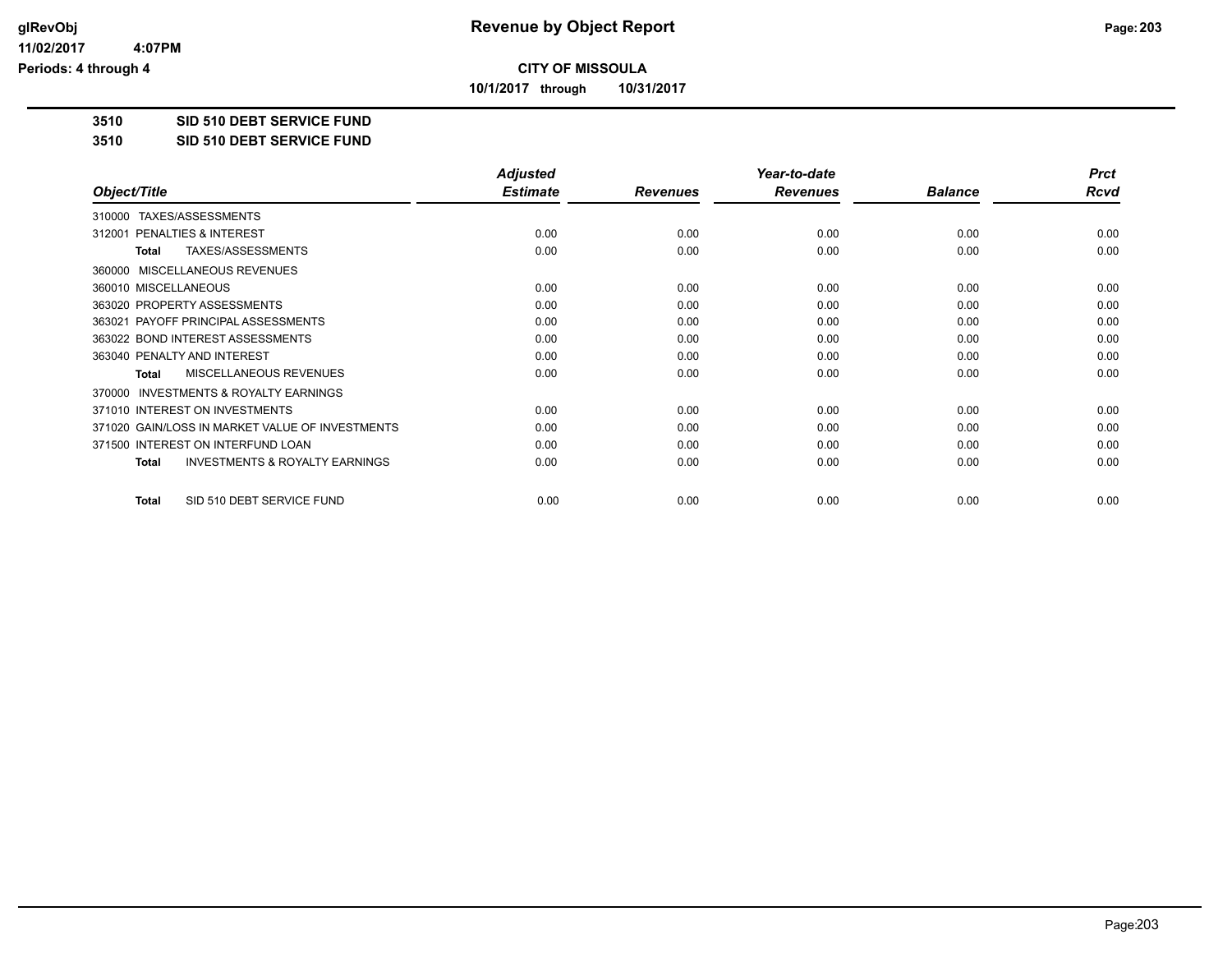**10/1/2017 through 10/31/2017**

# **3510 SID 510 DEBT SERVICE FUND**

|                                                           | <b>Adjusted</b> |                 | Year-to-date    |                | <b>Prct</b> |
|-----------------------------------------------------------|-----------------|-----------------|-----------------|----------------|-------------|
| Object/Title                                              | <b>Estimate</b> | <b>Revenues</b> | <b>Revenues</b> | <b>Balance</b> | <b>Rcvd</b> |
| TAXES/ASSESSMENTS<br>310000                               |                 |                 |                 |                |             |
| 312001 PENALTIES & INTEREST                               | 0.00            | 0.00            | 0.00            | 0.00           | 0.00        |
| TAXES/ASSESSMENTS<br><b>Total</b>                         | 0.00            | 0.00            | 0.00            | 0.00           | 0.00        |
| 360000 MISCELLANEOUS REVENUES                             |                 |                 |                 |                |             |
| 360010 MISCELLANEOUS                                      | 0.00            | 0.00            | 0.00            | 0.00           | 0.00        |
| 363020 PROPERTY ASSESSMENTS                               | 0.00            | 0.00            | 0.00            | 0.00           | 0.00        |
| 363021 PAYOFF PRINCIPAL ASSESSMENTS                       | 0.00            | 0.00            | 0.00            | 0.00           | 0.00        |
| 363022 BOND INTEREST ASSESSMENTS                          | 0.00            | 0.00            | 0.00            | 0.00           | 0.00        |
| 363040 PENALTY AND INTEREST                               | 0.00            | 0.00            | 0.00            | 0.00           | 0.00        |
| MISCELLANEOUS REVENUES<br><b>Total</b>                    | 0.00            | 0.00            | 0.00            | 0.00           | 0.00        |
| 370000 INVESTMENTS & ROYALTY EARNINGS                     |                 |                 |                 |                |             |
| 371010 INTEREST ON INVESTMENTS                            | 0.00            | 0.00            | 0.00            | 0.00           | 0.00        |
| 371020 GAIN/LOSS IN MARKET VALUE OF INVESTMENT            | 0.00            | 0.00            | 0.00            | 0.00           | 0.00        |
| 371500 INTEREST ON INTERFUND LOAN                         | 0.00            | 0.00            | 0.00            | 0.00           | 0.00        |
| <b>INVESTMENTS &amp; ROYALTY EARNINGS</b><br><b>Total</b> | 0.00            | 0.00            | 0.00            | 0.00           | 0.00        |
| SID 510 DEBT SERVICE FUND<br><b>Total</b>                 | 0.00            | 0.00            | 0.00            | 0.00           | 0.00        |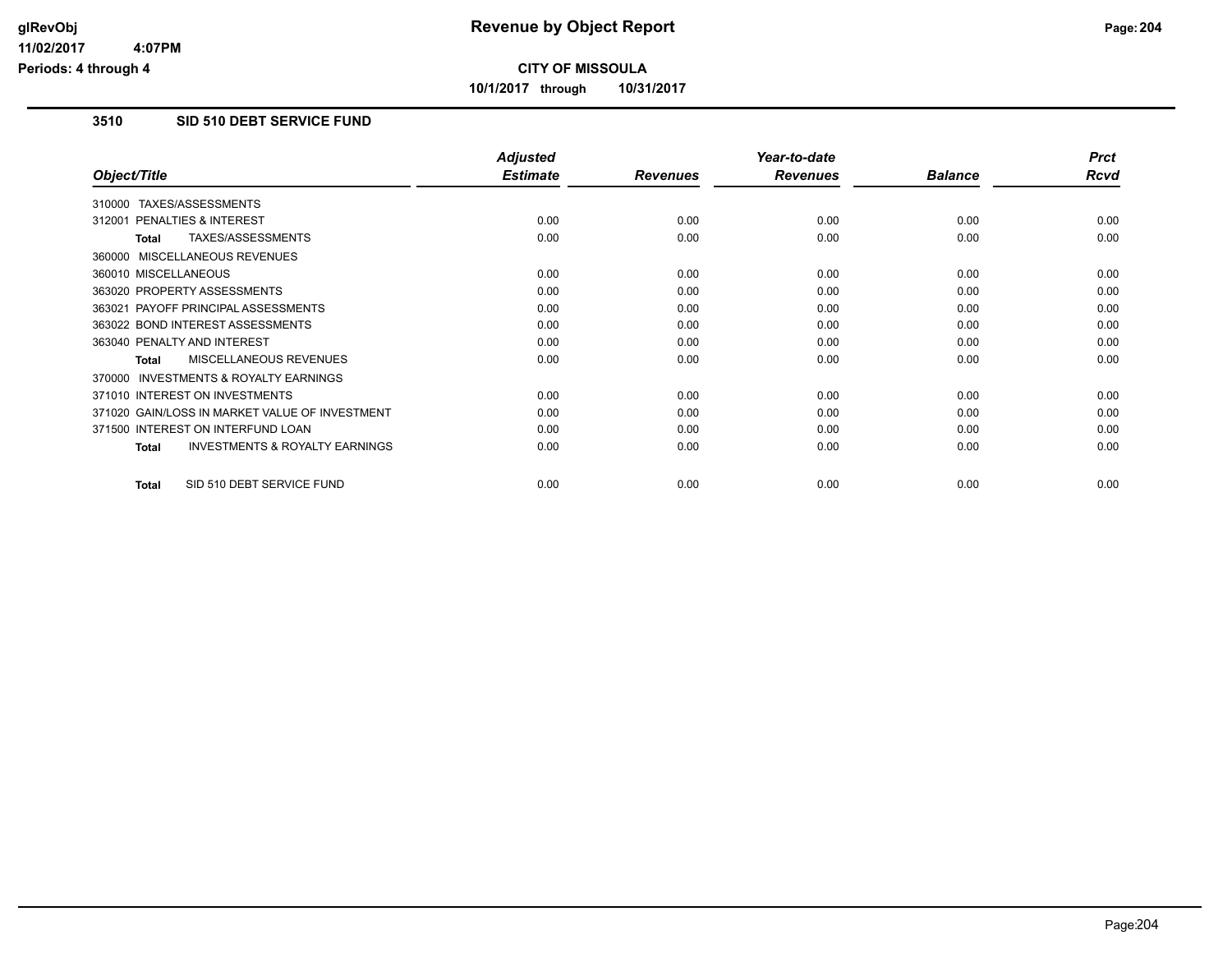**10/1/2017 through 10/31/2017**

**3511 SID 511 DEBT SERVICE FUND**

**3511 SID 511 DEBT SERVICE FUND**

|                                                           | <b>Adjusted</b> |                 | Year-to-date    |                | <b>Prct</b> |
|-----------------------------------------------------------|-----------------|-----------------|-----------------|----------------|-------------|
| Object/Title                                              | <b>Estimate</b> | <b>Revenues</b> | <b>Revenues</b> | <b>Balance</b> | Rcvd        |
| TAXES/ASSESSMENTS<br>310000                               |                 |                 |                 |                |             |
| 312001 PENALTIES & INTEREST                               | 0.00            | 0.00            | 0.00            | 0.00           | 0.00        |
| TAXES/ASSESSMENTS<br><b>Total</b>                         | 0.00            | 0.00            | 0.00            | 0.00           | 0.00        |
| MISCELLANEOUS REVENUES<br>360000                          |                 |                 |                 |                |             |
| 360010 MISCELLANEOUS                                      | 0.00            | 0.00            | 0.00            | 0.00           | 0.00        |
| 363020 PROPERTY ASSESSMENTS                               | 0.00            | 0.00            | 0.00            | 0.00           | 0.00        |
| 363021 PAYOFF PRINCIPAL ASSESSMENTS                       | 0.00            | 0.00            | 0.00            | 0.00           | 0.00        |
| 363022 BOND INTEREST ASSESSMENTS                          | 0.00            | 0.00            | 0.00            | 0.00           | 0.00        |
| 363040 PENALTY AND INTEREST                               | 0.00            | 0.00            | 0.00            | 0.00           | 0.00        |
| <b>MISCELLANEOUS REVENUES</b><br>Total                    | 0.00            | 0.00            | 0.00            | 0.00           | 0.00        |
| <b>INVESTMENTS &amp; ROYALTY EARNINGS</b><br>370000       |                 |                 |                 |                |             |
| 371010 INTEREST ON INVESTMENTS                            | 0.00            | 0.00            | 0.00            | 0.00           | 0.00        |
| 371020 GAIN/LOSS IN MARKET VALUE OF INVESTMENTS           | 0.00            | 0.00            | 0.00            | 0.00           | 0.00        |
| <b>INVESTMENTS &amp; ROYALTY EARNINGS</b><br><b>Total</b> | 0.00            | 0.00            | 0.00            | 0.00           | 0.00        |
| SID 511 DEBT SERVICE FUND<br><b>Total</b>                 | 0.00            | 0.00            | 0.00            | 0.00           | 0.00        |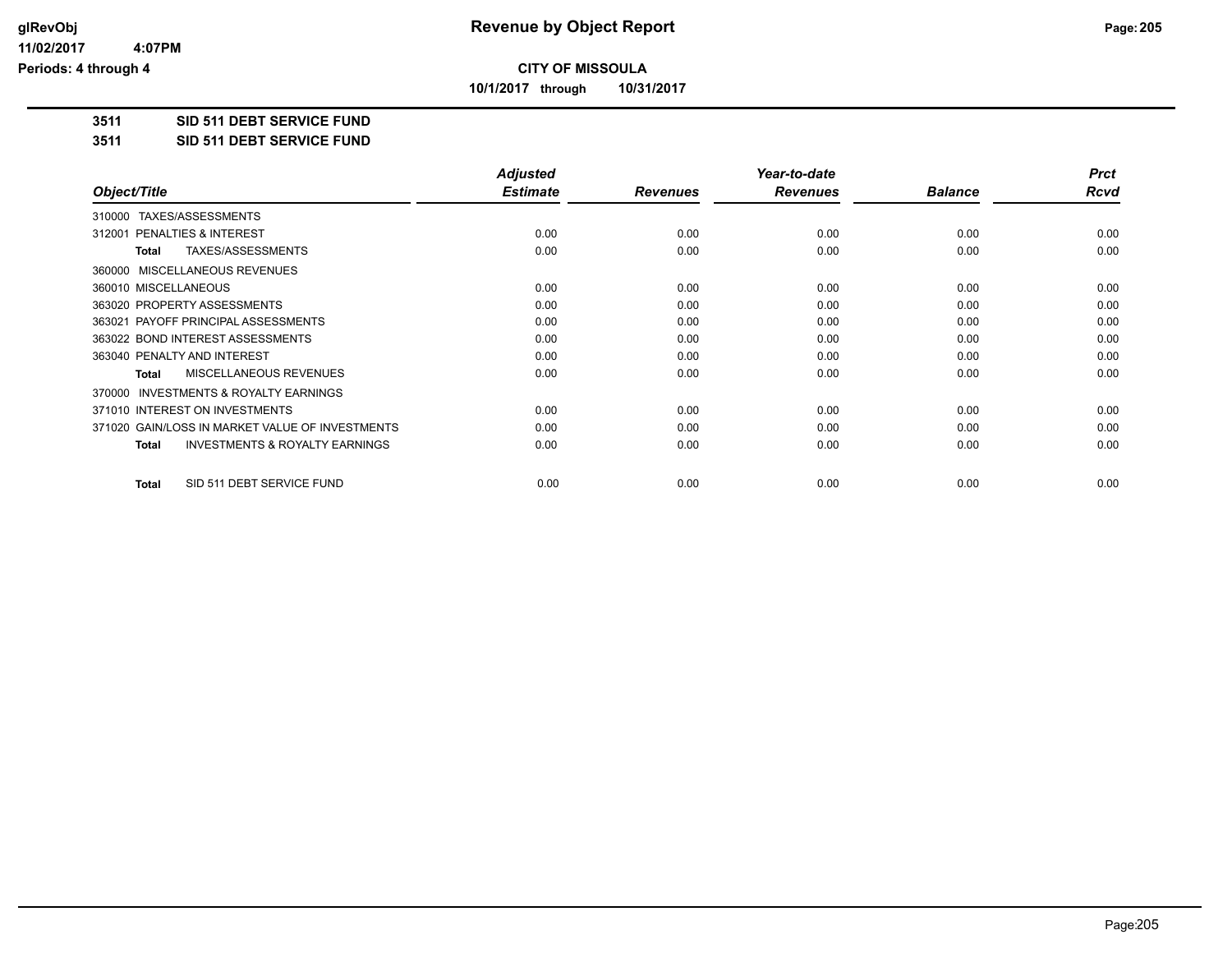**10/1/2017 through 10/31/2017**

# **3511 SID 511 DEBT SERVICE FUND**

|                                                           | <b>Adjusted</b> |                 | Year-to-date    |                | <b>Prct</b> |
|-----------------------------------------------------------|-----------------|-----------------|-----------------|----------------|-------------|
| Object/Title                                              | <b>Estimate</b> | <b>Revenues</b> | <b>Revenues</b> | <b>Balance</b> | Rcvd        |
| 310000 TAXES/ASSESSMENTS                                  |                 |                 |                 |                |             |
| 312001 PENALTIES & INTEREST                               | 0.00            | 0.00            | 0.00            | 0.00           | 0.00        |
| TAXES/ASSESSMENTS<br><b>Total</b>                         | 0.00            | 0.00            | 0.00            | 0.00           | 0.00        |
| 360000 MISCELLANEOUS REVENUES                             |                 |                 |                 |                |             |
| 360010 MISCELLANEOUS                                      | 0.00            | 0.00            | 0.00            | 0.00           | 0.00        |
| 363020 PROPERTY ASSESSMENTS                               | 0.00            | 0.00            | 0.00            | 0.00           | 0.00        |
| 363021 PAYOFF PRINCIPAL ASSESSMENTS                       | 0.00            | 0.00            | 0.00            | 0.00           | 0.00        |
| 363022 BOND INTEREST ASSESSMENTS                          | 0.00            | 0.00            | 0.00            | 0.00           | 0.00        |
| 363040 PENALTY AND INTEREST                               | 0.00            | 0.00            | 0.00            | 0.00           | 0.00        |
| <b>MISCELLANEOUS REVENUES</b><br>Total                    | 0.00            | 0.00            | 0.00            | 0.00           | 0.00        |
| INVESTMENTS & ROYALTY EARNINGS<br>370000                  |                 |                 |                 |                |             |
| 371010 INTEREST ON INVESTMENTS                            | 0.00            | 0.00            | 0.00            | 0.00           | 0.00        |
| 371020 GAIN/LOSS IN MARKET VALUE OF INVESTMENT            | 0.00            | 0.00            | 0.00            | 0.00           | 0.00        |
| <b>INVESTMENTS &amp; ROYALTY EARNINGS</b><br><b>Total</b> | 0.00            | 0.00            | 0.00            | 0.00           | 0.00        |
| SID 511 DEBT SERVICE FUND<br><b>Total</b>                 | 0.00            | 0.00            | 0.00            | 0.00           | 0.00        |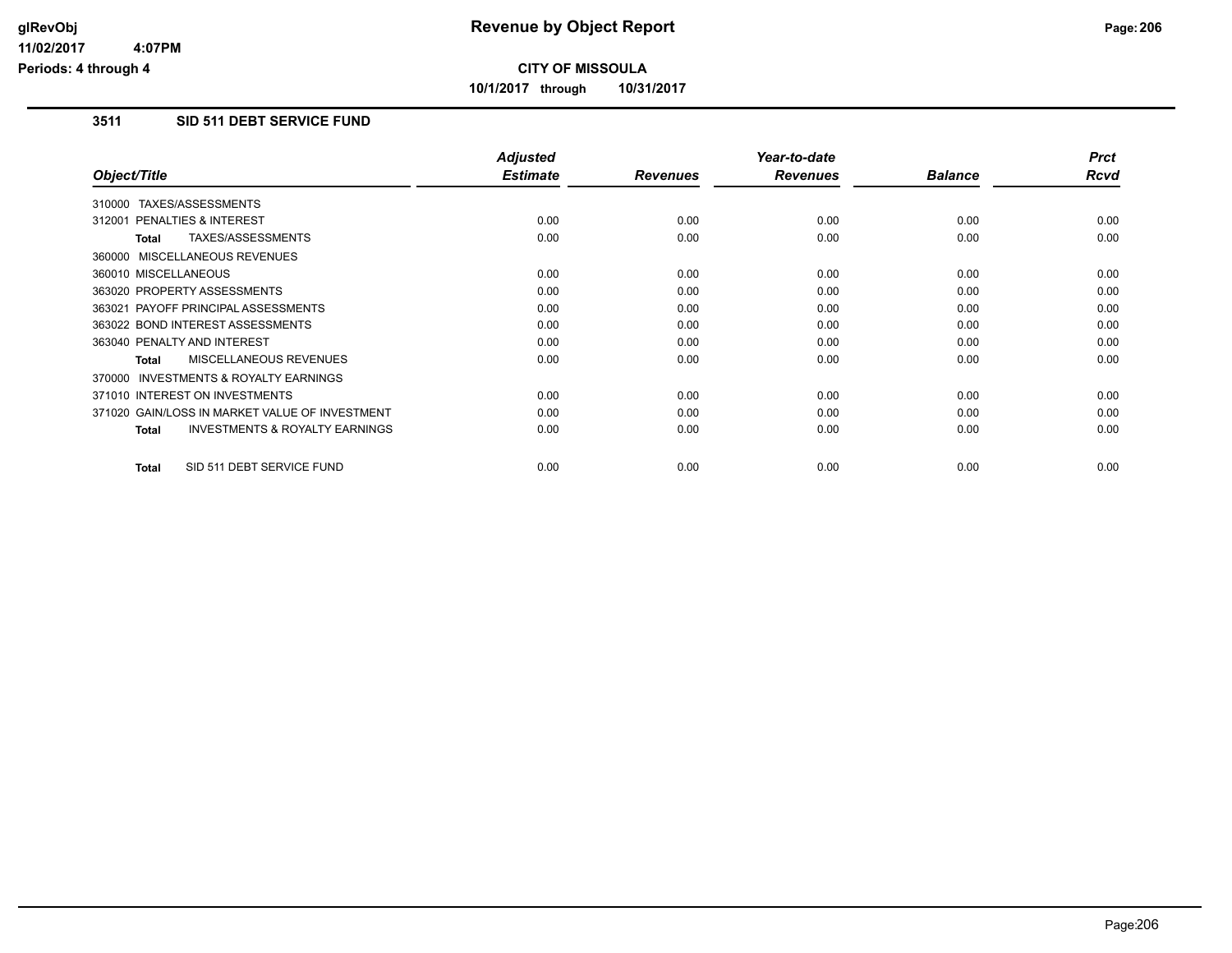**10/1/2017 through 10/31/2017**

**3512 SID 512 DEBT SERVICE FUND**

**3512 SID 512 DEBT SERVICE FUND**

|                                                     | <b>Adjusted</b> |                 | Year-to-date    |                | <b>Prct</b> |
|-----------------------------------------------------|-----------------|-----------------|-----------------|----------------|-------------|
| Object/Title                                        | <b>Estimate</b> | <b>Revenues</b> | <b>Revenues</b> | <b>Balance</b> | <b>Rcvd</b> |
| TAXES/ASSESSMENTS<br>310000                         |                 |                 |                 |                |             |
| PENALTIES & INTEREST<br>312001                      | 0.00            | 0.00            | 0.00            | 0.00           | 0.00        |
| TAXES/ASSESSMENTS<br>Total                          | 0.00            | 0.00            | 0.00            | 0.00           | 0.00        |
| 360000 MISCELLANEOUS REVENUES                       |                 |                 |                 |                |             |
| 360010 MISCELLANEOUS                                | 0.00            | 0.00            | 0.00            | 0.00           | 0.00        |
| 363020 PROPERTY ASSESSMENTS                         | 15,614.00       | 0.00            | 0.00            | 15,614.00      | 0.00        |
| 363021 PAYOFF PRINCIPAL ASSESSMENTS                 | 0.00            | 0.00            | 0.00            | 0.00           | 0.00        |
| 363022 BOND INTEREST ASSESSMENTS                    | 0.00            | 0.00            | 0.00            | 0.00           | 0.00        |
| 363040 PENALTY AND INTEREST                         | 0.00            | 0.00            | 0.00            | 0.00           | 0.00        |
| <b>MISCELLANEOUS REVENUES</b><br><b>Total</b>       | 15,614.00       | 0.00            | 0.00            | 15,614.00      | 0.00        |
| <b>INVESTMENTS &amp; ROYALTY EARNINGS</b><br>370000 |                 |                 |                 |                |             |
| 371010 INTEREST ON INVESTMENTS                      | 0.00            | 0.00            | 0.00            | 0.00           | 0.00        |
| 371020 GAIN/LOSS IN MARKET VALUE OF INVESTMENTS     | 0.00            | 0.00            | 0.00            | 0.00           | 0.00        |
| 371500 INTEREST ON INTERFUND LOAN                   | 0.00            | 0.00            | 0.00            | 0.00           | 0.00        |
| <b>INVESTMENTS &amp; ROYALTY EARNINGS</b><br>Total  | 0.00            | 0.00            | 0.00            | 0.00           | 0.00        |
| SID 512 DEBT SERVICE FUND<br>Total                  | 15,614.00       | 0.00            | 0.00            | 15,614.00      | 0.00        |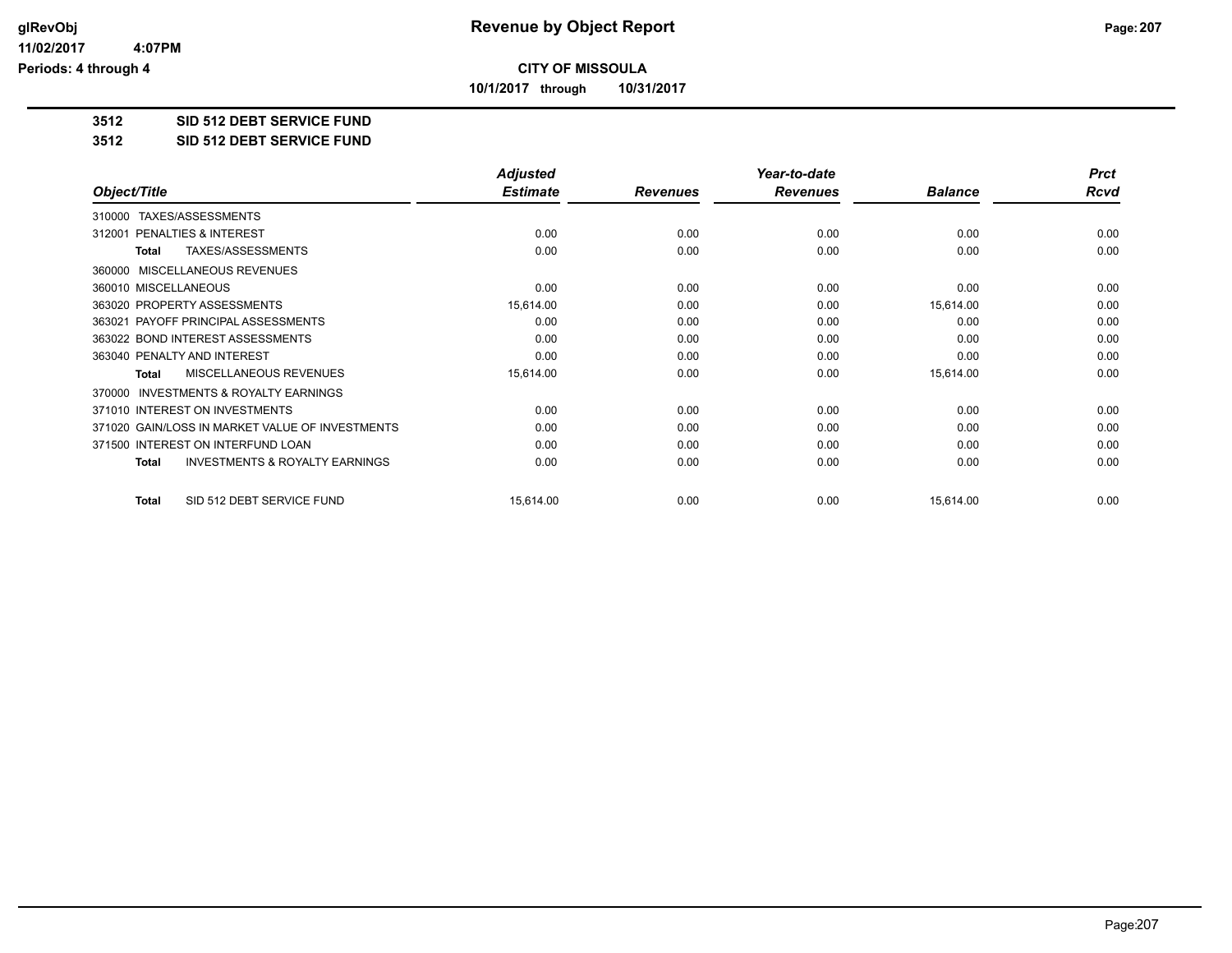**10/1/2017 through 10/31/2017**

# **3512 SID 512 DEBT SERVICE FUND**

|                                                           | <b>Adjusted</b> |                 | Year-to-date    |                | <b>Prct</b> |
|-----------------------------------------------------------|-----------------|-----------------|-----------------|----------------|-------------|
| Object/Title                                              | <b>Estimate</b> | <b>Revenues</b> | <b>Revenues</b> | <b>Balance</b> | <b>Rcvd</b> |
| TAXES/ASSESSMENTS<br>310000                               |                 |                 |                 |                |             |
| PENALTIES & INTEREST<br>312001                            | 0.00            | 0.00            | 0.00            | 0.00           | 0.00        |
| TAXES/ASSESSMENTS<br>Total                                | 0.00            | 0.00            | 0.00            | 0.00           | 0.00        |
| 360000 MISCELLANEOUS REVENUES                             |                 |                 |                 |                |             |
| 360010 MISCELLANEOUS                                      | 0.00            | 0.00            | 0.00            | 0.00           | 0.00        |
| 363020 PROPERTY ASSESSMENTS                               | 15,614.00       | 0.00            | 0.00            | 15,614.00      | 0.00        |
| 363021 PAYOFF PRINCIPAL ASSESSMENTS                       | 0.00            | 0.00            | 0.00            | 0.00           | 0.00        |
| 363022 BOND INTEREST ASSESSMENTS                          | 0.00            | 0.00            | 0.00            | 0.00           | 0.00        |
| 363040 PENALTY AND INTEREST                               | 0.00            | 0.00            | 0.00            | 0.00           | 0.00        |
| <b>MISCELLANEOUS REVENUES</b><br><b>Total</b>             | 15,614.00       | 0.00            | 0.00            | 15,614.00      | 0.00        |
| <b>INVESTMENTS &amp; ROYALTY EARNINGS</b><br>370000       |                 |                 |                 |                |             |
| 371010 INTEREST ON INVESTMENTS                            | 0.00            | 0.00            | 0.00            | 0.00           | 0.00        |
| 371020 GAIN/LOSS IN MARKET VALUE OF INVESTMENT            | 0.00            | 0.00            | 0.00            | 0.00           | 0.00        |
| 371500 INTEREST ON INTERFUND LOAN                         | 0.00            | 0.00            | 0.00            | 0.00           | 0.00        |
| <b>INVESTMENTS &amp; ROYALTY EARNINGS</b><br><b>Total</b> | 0.00            | 0.00            | 0.00            | 0.00           | 0.00        |
| SID 512 DEBT SERVICE FUND<br>Total                        | 15,614.00       | 0.00            | 0.00            | 15,614.00      | 0.00        |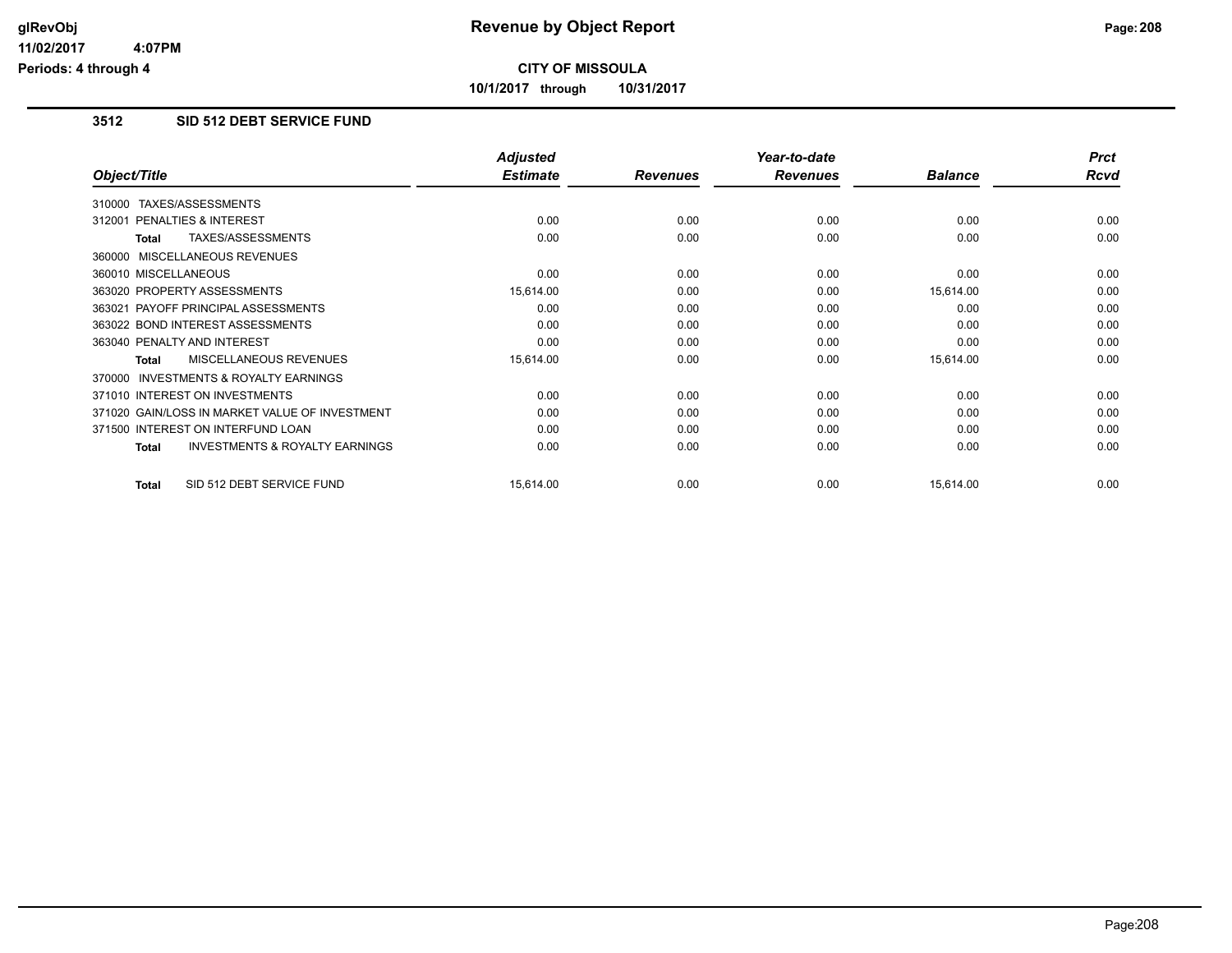**10/1/2017 through 10/31/2017**

**3513 SID 513 DEBT SERVICE FUND**

**3513 SID 513 DEBT SERVICE FUND**

|                                                           | <b>Adjusted</b> |                 | Year-to-date    |                | <b>Prct</b> |
|-----------------------------------------------------------|-----------------|-----------------|-----------------|----------------|-------------|
| Object/Title                                              | <b>Estimate</b> | <b>Revenues</b> | <b>Revenues</b> | <b>Balance</b> | <b>Rcvd</b> |
| TAXES/ASSESSMENTS<br>310000                               |                 |                 |                 |                |             |
| 312001 PENALTIES & INTEREST                               | 0.00            | 0.00            | 0.00            | 0.00           | 0.00        |
| TAXES/ASSESSMENTS<br><b>Total</b>                         | 0.00            | 0.00            | 0.00            | 0.00           | 0.00        |
| <b>MISCELLANEOUS REVENUES</b><br>360000                   |                 |                 |                 |                |             |
| 360010 MISCELLANEOUS                                      | 0.00            | 0.00            | 0.00            | 0.00           | 0.00        |
| 363020 PROPERTY ASSESSMENTS                               | 0.00            | 0.00            | 0.00            | 0.00           | 0.00        |
| 363021 PAYOFF PRINCIPAL ASSESSMENTS                       | 0.00            | 0.00            | 0.00            | 0.00           | 0.00        |
| 363022 BOND INTEREST ASSESSMENTS                          | 0.00            | 0.00            | 0.00            | 0.00           | 0.00        |
| 363040 PENALTY AND INTEREST                               | 0.00            | 0.00            | 0.00            | 0.00           | 0.00        |
| <b>MISCELLANEOUS REVENUES</b><br><b>Total</b>             | 0.00            | 0.00            | 0.00            | 0.00           | 0.00        |
| <b>INVESTMENTS &amp; ROYALTY EARNINGS</b><br>370000       |                 |                 |                 |                |             |
| 371010 INTEREST ON INVESTMENTS                            | 0.00            | 0.00            | 0.00            | 0.00           | 0.00        |
| 371020 GAIN/LOSS IN MARKET VALUE OF INVESTMENTS           | 0.00            | 0.00            | 0.00            | 0.00           | 0.00        |
| <b>INVESTMENTS &amp; ROYALTY EARNINGS</b><br><b>Total</b> | 0.00            | 0.00            | 0.00            | 0.00           | 0.00        |
| OTHER FINANCING SOURCES<br>380000                         |                 |                 |                 |                |             |
| 381009 TRANSFERS IN                                       | 0.00            | 0.00            | 0.00            | 0.00           | 0.00        |
| OTHER FINANCING SOURCES<br><b>Total</b>                   | 0.00            | 0.00            | 0.00            | 0.00           | 0.00        |
| SID 513 DEBT SERVICE FUND<br><b>Total</b>                 | 0.00            | 0.00            | 0.00            | 0.00           | 0.00        |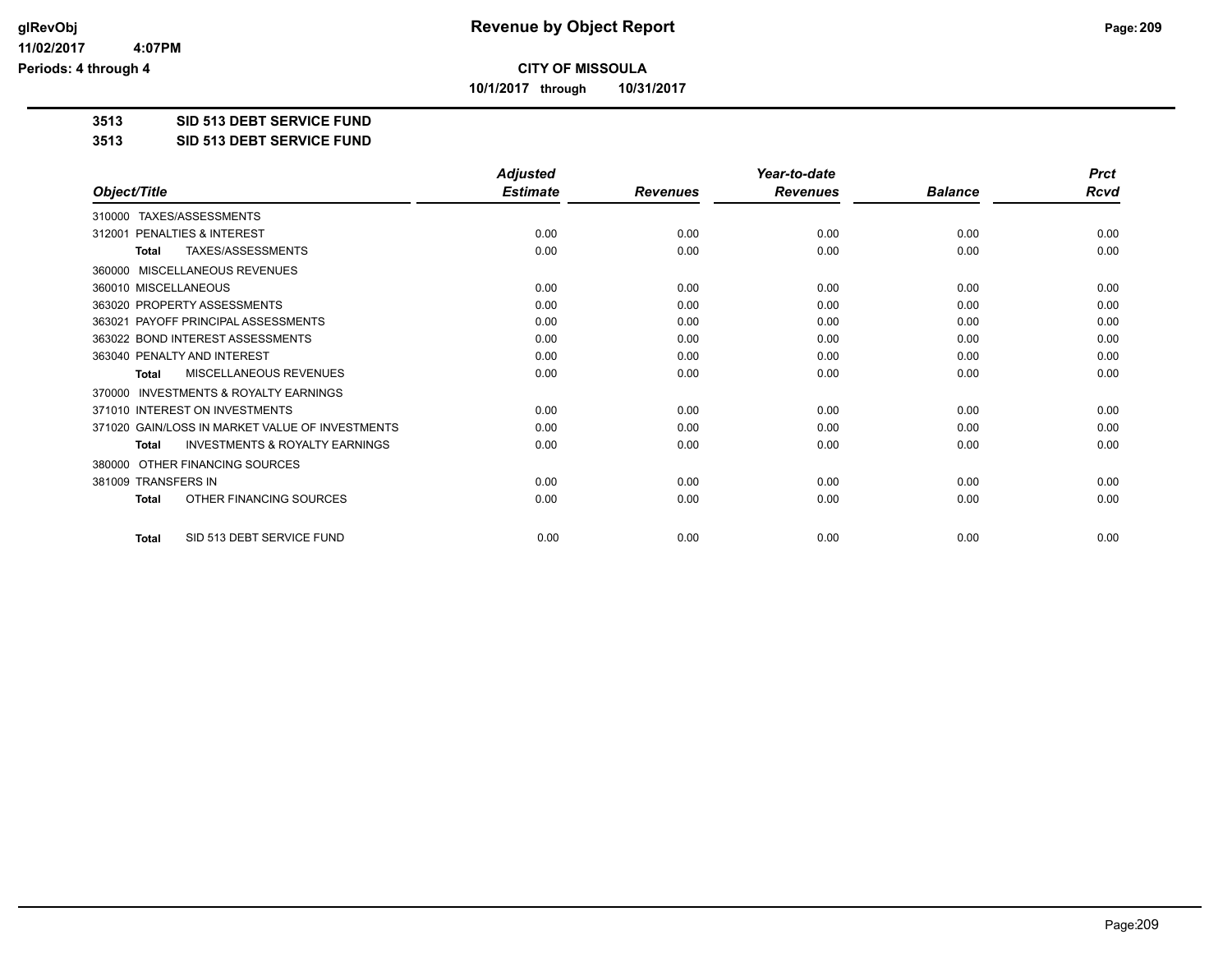**10/1/2017 through 10/31/2017**

## **3513 SID 513 DEBT SERVICE FUND**

|                                                           | <b>Adjusted</b> |                 | Year-to-date    |                | <b>Prct</b> |
|-----------------------------------------------------------|-----------------|-----------------|-----------------|----------------|-------------|
| Object/Title                                              | <b>Estimate</b> | <b>Revenues</b> | <b>Revenues</b> | <b>Balance</b> | <b>Rcvd</b> |
| 310000 TAXES/ASSESSMENTS                                  |                 |                 |                 |                |             |
| 312001 PENALTIES & INTEREST                               | 0.00            | 0.00            | 0.00            | 0.00           | 0.00        |
| TAXES/ASSESSMENTS<br>Total                                | 0.00            | 0.00            | 0.00            | 0.00           | 0.00        |
| 360000 MISCELLANEOUS REVENUES                             |                 |                 |                 |                |             |
| 360010 MISCELLANEOUS                                      | 0.00            | 0.00            | 0.00            | 0.00           | 0.00        |
| 363020 PROPERTY ASSESSMENTS                               | 0.00            | 0.00            | 0.00            | 0.00           | 0.00        |
| 363021 PAYOFF PRINCIPAL ASSESSMENTS                       | 0.00            | 0.00            | 0.00            | 0.00           | 0.00        |
| 363022 BOND INTEREST ASSESSMENTS                          | 0.00            | 0.00            | 0.00            | 0.00           | 0.00        |
| 363040 PENALTY AND INTEREST                               | 0.00            | 0.00            | 0.00            | 0.00           | 0.00        |
| MISCELLANEOUS REVENUES<br><b>Total</b>                    | 0.00            | 0.00            | 0.00            | 0.00           | 0.00        |
| <b>INVESTMENTS &amp; ROYALTY EARNINGS</b><br>370000       |                 |                 |                 |                |             |
| 371010 INTEREST ON INVESTMENTS                            | 0.00            | 0.00            | 0.00            | 0.00           | 0.00        |
| 371020 GAIN/LOSS IN MARKET VALUE OF INVESTMENT            | 0.00            | 0.00            | 0.00            | 0.00           | 0.00        |
| <b>INVESTMENTS &amp; ROYALTY EARNINGS</b><br><b>Total</b> | 0.00            | 0.00            | 0.00            | 0.00           | 0.00        |
| 380000 OTHER FINANCING SOURCES                            |                 |                 |                 |                |             |
| 381009 TRANSFERS IN                                       | 0.00            | 0.00            | 0.00            | 0.00           | 0.00        |
| OTHER FINANCING SOURCES<br><b>Total</b>                   | 0.00            | 0.00            | 0.00            | 0.00           | 0.00        |
| SID 513 DEBT SERVICE FUND<br><b>Total</b>                 | 0.00            | 0.00            | 0.00            | 0.00           | 0.00        |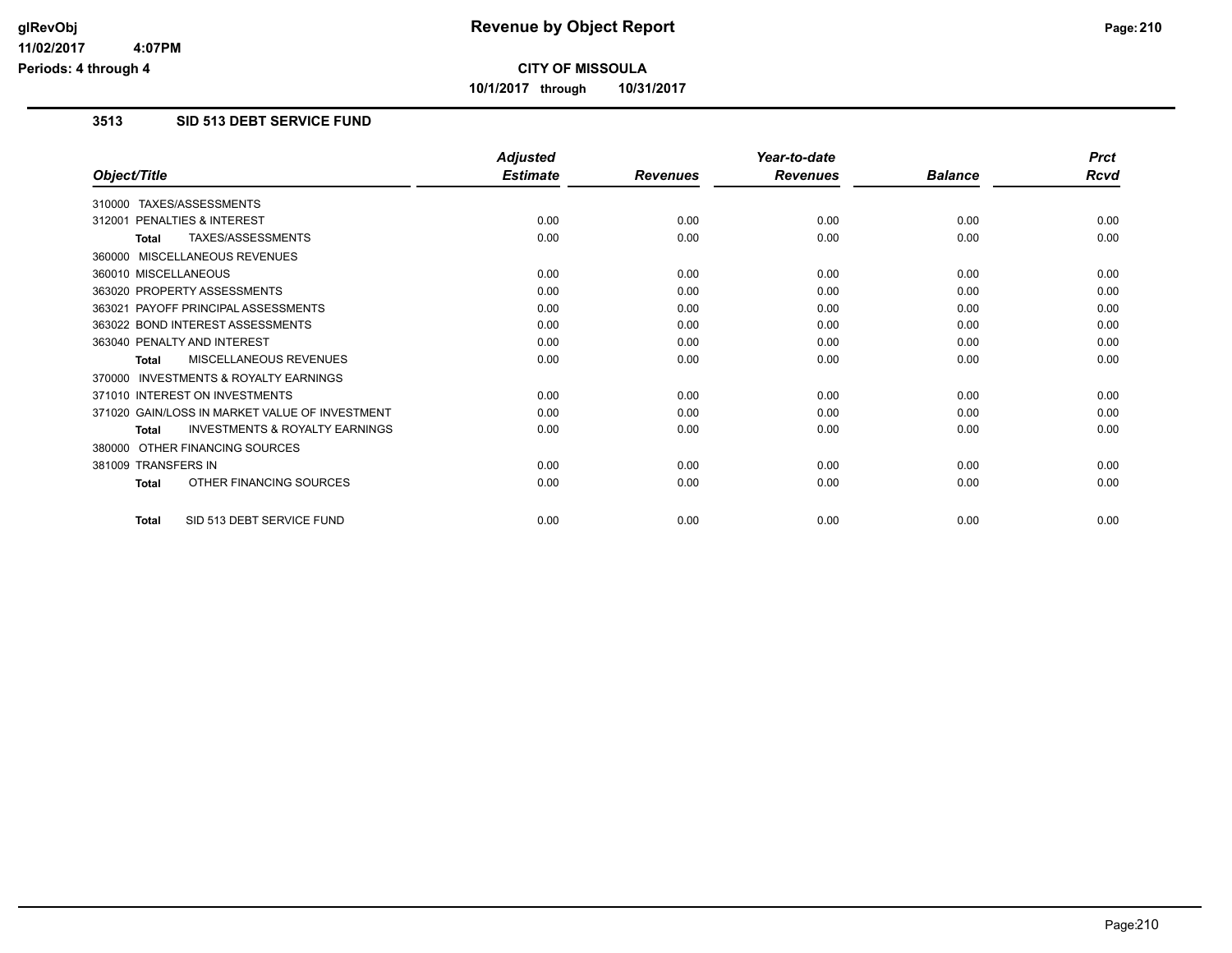**10/1/2017 through 10/31/2017**

**3514 SID 514 DEBT SERVICE FUND**

**3514 SID 514 DEBT SERVICE FUND**

|                                                     | <b>Adjusted</b> |                 | Year-to-date    |                | <b>Prct</b> |
|-----------------------------------------------------|-----------------|-----------------|-----------------|----------------|-------------|
| Object/Title                                        | <b>Estimate</b> | <b>Revenues</b> | <b>Revenues</b> | <b>Balance</b> | <b>Rcvd</b> |
| TAXES/ASSESSMENTS<br>310000                         |                 |                 |                 |                |             |
| PENALTIES & INTEREST<br>312001                      | 0.00            | 0.00            | 0.00            | 0.00           | 0.00        |
| TAXES/ASSESSMENTS<br><b>Total</b>                   | 0.00            | 0.00            | 0.00            | 0.00           | 0.00        |
| <b>MISCELLANEOUS REVENUES</b><br>360000             |                 |                 |                 |                |             |
| 360010 MISCELLANEOUS                                | 0.00            | 0.00            | 0.00            | 0.00           | 0.00        |
| 363020 PROPERTY ASSESSMENTS                         | 0.00            | 0.00            | 0.00            | 0.00           | 0.00        |
| 363021 PAYOFF PRINCIPAL ASSESSMENTS                 | 0.00            | 0.00            | 0.00            | 0.00           | 0.00        |
| 363022 BOND INTEREST ASSESSMENTS                    | 0.00            | 0.00            | 0.00            | 0.00           | 0.00        |
| 363040 PENALTY AND INTEREST                         | 0.00            | 0.00            | 0.00            | 0.00           | 0.00        |
| MISCELLANEOUS REVENUES<br>Total                     | 0.00            | 0.00            | 0.00            | 0.00           | 0.00        |
| <b>INVESTMENTS &amp; ROYALTY EARNINGS</b><br>370000 |                 |                 |                 |                |             |
| 371010 INTEREST ON INVESTMENTS                      | 0.00            | 0.00            | 0.00            | 0.00           | 0.00        |
| 371020 GAIN/LOSS IN MARKET VALUE OF INVESTMENTS     | 0.00            | 0.00            | 0.00            | 0.00           | 0.00        |
| <b>INVESTMENTS &amp; ROYALTY EARNINGS</b><br>Total  | 0.00            | 0.00            | 0.00            | 0.00           | 0.00        |
| OTHER FINANCING SOURCES<br>380000                   |                 |                 |                 |                |             |
| 383042 TRANSFERS FROM OTHER FUNDS                   | 0.00            | 0.00            | 0.00            | 0.00           | 0.00        |
| OTHER FINANCING SOURCES<br>Total                    | 0.00            | 0.00            | 0.00            | 0.00           | 0.00        |
| SID 514 DEBT SERVICE FUND<br><b>Total</b>           | 0.00            | 0.00            | 0.00            | 0.00           | 0.00        |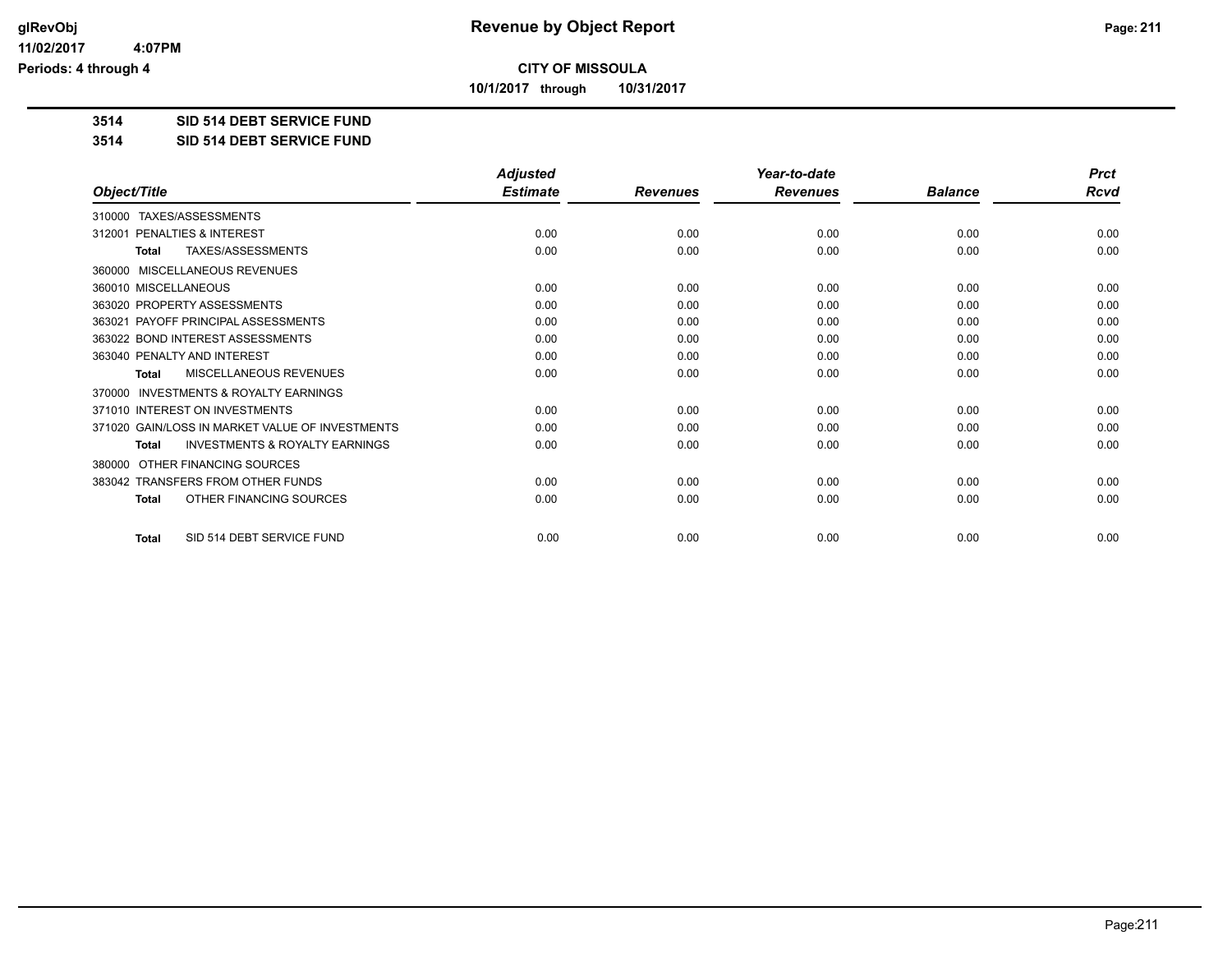**10/1/2017 through 10/31/2017**

# **3514 SID 514 DEBT SERVICE FUND**

|                                                           | <b>Adjusted</b> |                 | Year-to-date    |                | <b>Prct</b> |
|-----------------------------------------------------------|-----------------|-----------------|-----------------|----------------|-------------|
| Object/Title                                              | <b>Estimate</b> | <b>Revenues</b> | <b>Revenues</b> | <b>Balance</b> | <b>Rcvd</b> |
| 310000 TAXES/ASSESSMENTS                                  |                 |                 |                 |                |             |
| 312001 PENALTIES & INTEREST                               | 0.00            | 0.00            | 0.00            | 0.00           | 0.00        |
| TAXES/ASSESSMENTS<br><b>Total</b>                         | 0.00            | 0.00            | 0.00            | 0.00           | 0.00        |
| 360000 MISCELLANEOUS REVENUES                             |                 |                 |                 |                |             |
| 360010 MISCELLANEOUS                                      | 0.00            | 0.00            | 0.00            | 0.00           | 0.00        |
| 363020 PROPERTY ASSESSMENTS                               | 0.00            | 0.00            | 0.00            | 0.00           | 0.00        |
| 363021 PAYOFF PRINCIPAL ASSESSMENTS                       | 0.00            | 0.00            | 0.00            | 0.00           | 0.00        |
| 363022 BOND INTEREST ASSESSMENTS                          | 0.00            | 0.00            | 0.00            | 0.00           | 0.00        |
| 363040 PENALTY AND INTEREST                               | 0.00            | 0.00            | 0.00            | 0.00           | 0.00        |
| MISCELLANEOUS REVENUES<br><b>Total</b>                    | 0.00            | 0.00            | 0.00            | 0.00           | 0.00        |
| INVESTMENTS & ROYALTY EARNINGS<br>370000                  |                 |                 |                 |                |             |
| 371010 INTEREST ON INVESTMENTS                            | 0.00            | 0.00            | 0.00            | 0.00           | 0.00        |
| 371020 GAIN/LOSS IN MARKET VALUE OF INVESTMENT            | 0.00            | 0.00            | 0.00            | 0.00           | 0.00        |
| <b>INVESTMENTS &amp; ROYALTY EARNINGS</b><br><b>Total</b> | 0.00            | 0.00            | 0.00            | 0.00           | 0.00        |
| OTHER FINANCING SOURCES<br>380000                         |                 |                 |                 |                |             |
| 383042 TRANSFERS FROM OTHER FUNDS                         | 0.00            | 0.00            | 0.00            | 0.00           | 0.00        |
| OTHER FINANCING SOURCES<br><b>Total</b>                   | 0.00            | 0.00            | 0.00            | 0.00           | 0.00        |
| SID 514 DEBT SERVICE FUND<br><b>Total</b>                 | 0.00            | 0.00            | 0.00            | 0.00           | 0.00        |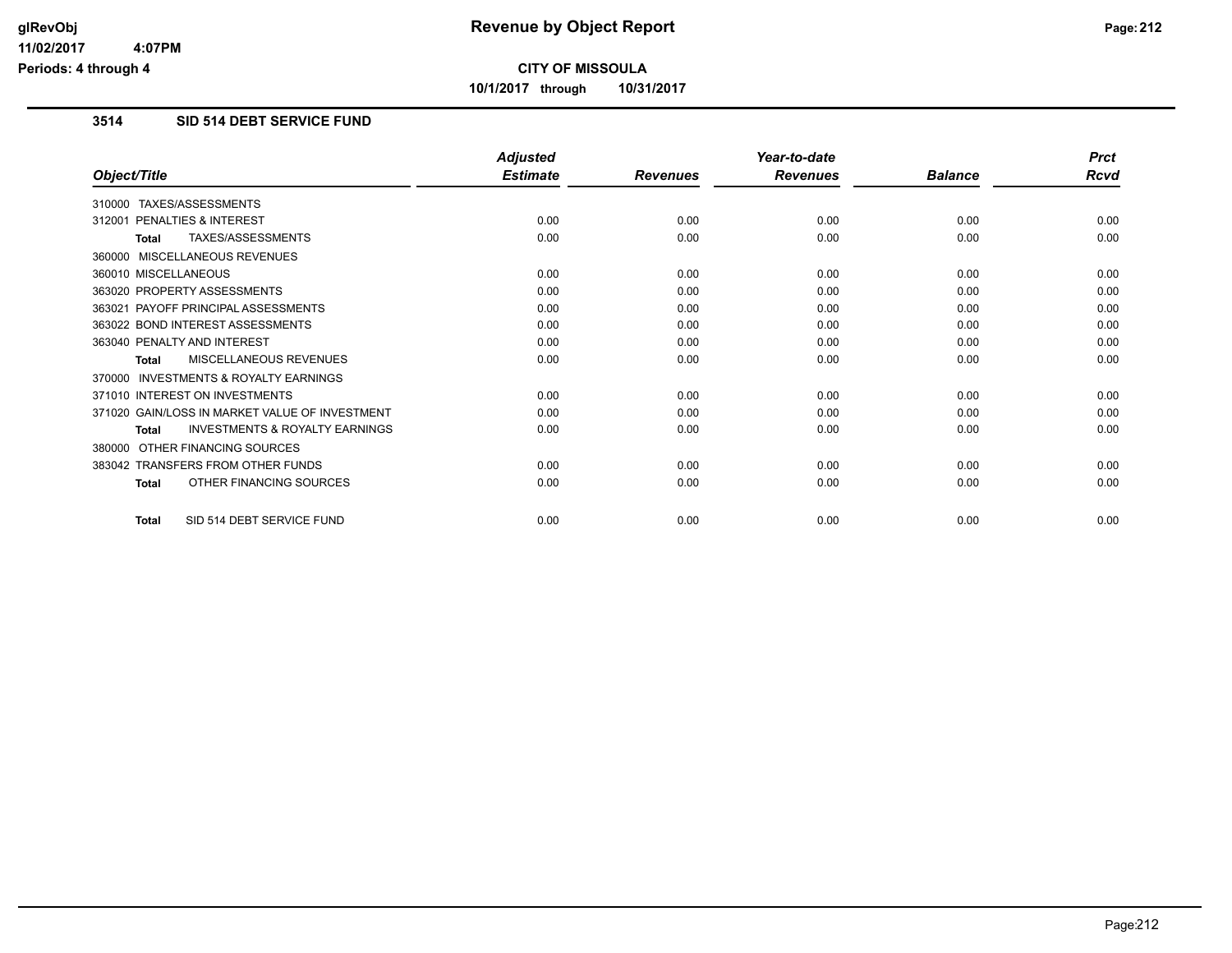**10/1/2017 through 10/31/2017**

**3515 SID 515 DEBT SERVICE FUND**

**3515 SID 515 DEBT SERVICE FUND**

|                                                           | <b>Adjusted</b> |                 | Year-to-date    | <b>Prct</b>    |             |
|-----------------------------------------------------------|-----------------|-----------------|-----------------|----------------|-------------|
| Object/Title                                              | <b>Estimate</b> | <b>Revenues</b> | <b>Revenues</b> | <b>Balance</b> | <b>Rcvd</b> |
| TAXES/ASSESSMENTS<br>310000                               |                 |                 |                 |                |             |
| PENALTIES & INTEREST<br>312001                            | 0.00            | 0.00            | 0.00            | 0.00           | 0.00        |
| TAXES/ASSESSMENTS<br><b>Total</b>                         | 0.00            | 0.00            | 0.00            | 0.00           | 0.00        |
| MISCELLANEOUS REVENUES<br>360000                          |                 |                 |                 |                |             |
| 363020 PROPERTY ASSESSMENTS                               | 0.00            | 0.00            | 0.00            | 0.00           | 0.00        |
| PAYOFF PRINCIPAL ASSESSMENTS<br>363021                    | 0.00            | 0.00            | 0.00            | 0.00           | 0.00        |
| 363022 BOND INTEREST ASSESSMENTS                          | 0.00            | 0.00            | 0.00            | 0.00           | 0.00        |
| 363040 PENALTY AND INTEREST                               | 0.00            | 0.00            | 0.00            | 0.00           | 0.00        |
| MISCELLANEOUS REVENUES<br>Total                           | 0.00            | 0.00            | 0.00            | 0.00           | 0.00        |
| <b>INVESTMENTS &amp; ROYALTY EARNINGS</b><br>370000       |                 |                 |                 |                |             |
| 371010 INTEREST ON INVESTMENTS                            | 0.00            | 0.00            | 0.00            | 0.00           | 0.00        |
| 371020 GAIN/LOSS IN MARKET VALUE OF INVESTMENTS           | 0.00            | 0.00            | 0.00            | 0.00           | 0.00        |
| <b>INVESTMENTS &amp; ROYALTY EARNINGS</b><br><b>Total</b> | 0.00            | 0.00            | 0.00            | 0.00           | 0.00        |
| OTHER FINANCING SOURCES<br>380000                         |                 |                 |                 |                |             |
| 383042 TRANSFERS FROM OTHER FUNDS                         | 0.00            | 0.00            | 0.00            | 0.00           | 0.00        |
| OTHER FINANCING SOURCES<br><b>Total</b>                   | 0.00            | 0.00            | 0.00            | 0.00           | 0.00        |
| SID 515 DEBT SERVICE FUND<br><b>Total</b>                 | 0.00            | 0.00            | 0.00            | 0.00           | 0.00        |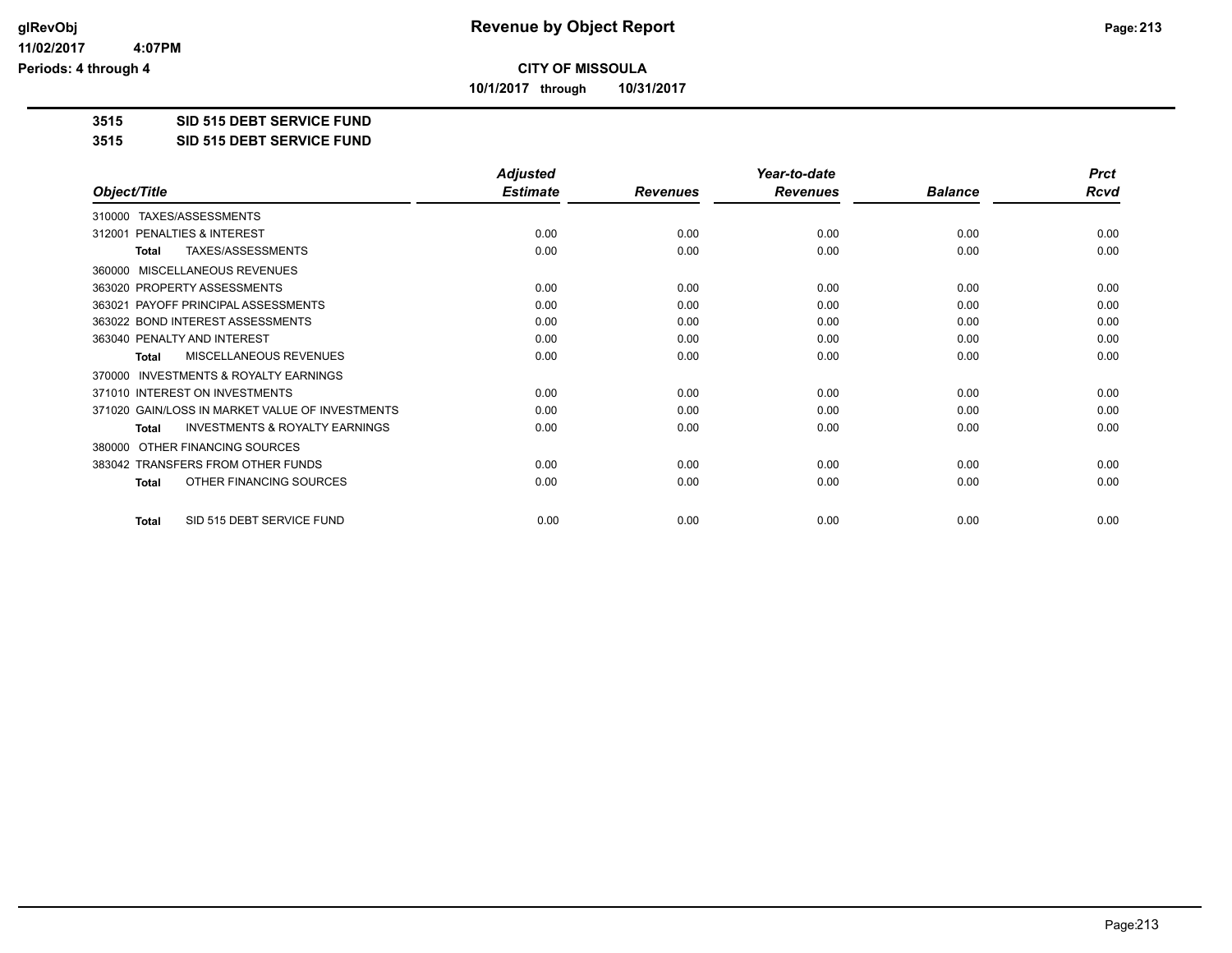**10/1/2017 through 10/31/2017**

# **3515 SID 515 DEBT SERVICE FUND**

|                                                           | <b>Adjusted</b> |                 | Year-to-date    |                | <b>Prct</b> |
|-----------------------------------------------------------|-----------------|-----------------|-----------------|----------------|-------------|
| Object/Title                                              | <b>Estimate</b> | <b>Revenues</b> | <b>Revenues</b> | <b>Balance</b> | <b>Rcvd</b> |
| TAXES/ASSESSMENTS<br>310000                               |                 |                 |                 |                |             |
| 312001 PENALTIES & INTEREST                               | 0.00            | 0.00            | 0.00            | 0.00           | 0.00        |
| TAXES/ASSESSMENTS<br><b>Total</b>                         | 0.00            | 0.00            | 0.00            | 0.00           | 0.00        |
| MISCELLANEOUS REVENUES<br>360000                          |                 |                 |                 |                |             |
| 363020 PROPERTY ASSESSMENTS                               | 0.00            | 0.00            | 0.00            | 0.00           | 0.00        |
| 363021 PAYOFF PRINCIPAL ASSESSMENTS                       | 0.00            | 0.00            | 0.00            | 0.00           | 0.00        |
| 363022 BOND INTEREST ASSESSMENTS                          | 0.00            | 0.00            | 0.00            | 0.00           | 0.00        |
| 363040 PENALTY AND INTEREST                               | 0.00            | 0.00            | 0.00            | 0.00           | 0.00        |
| MISCELLANEOUS REVENUES<br><b>Total</b>                    | 0.00            | 0.00            | 0.00            | 0.00           | 0.00        |
| <b>INVESTMENTS &amp; ROYALTY EARNINGS</b><br>370000       |                 |                 |                 |                |             |
| 371010 INTEREST ON INVESTMENTS                            | 0.00            | 0.00            | 0.00            | 0.00           | 0.00        |
| 371020 GAIN/LOSS IN MARKET VALUE OF INVESTMENT            | 0.00            | 0.00            | 0.00            | 0.00           | 0.00        |
| <b>INVESTMENTS &amp; ROYALTY EARNINGS</b><br><b>Total</b> | 0.00            | 0.00            | 0.00            | 0.00           | 0.00        |
| OTHER FINANCING SOURCES<br>380000                         |                 |                 |                 |                |             |
| 383042 TRANSFERS FROM OTHER FUNDS                         | 0.00            | 0.00            | 0.00            | 0.00           | 0.00        |
| OTHER FINANCING SOURCES<br><b>Total</b>                   | 0.00            | 0.00            | 0.00            | 0.00           | 0.00        |
| SID 515 DEBT SERVICE FUND<br><b>Total</b>                 | 0.00            | 0.00            | 0.00            | 0.00           | 0.00        |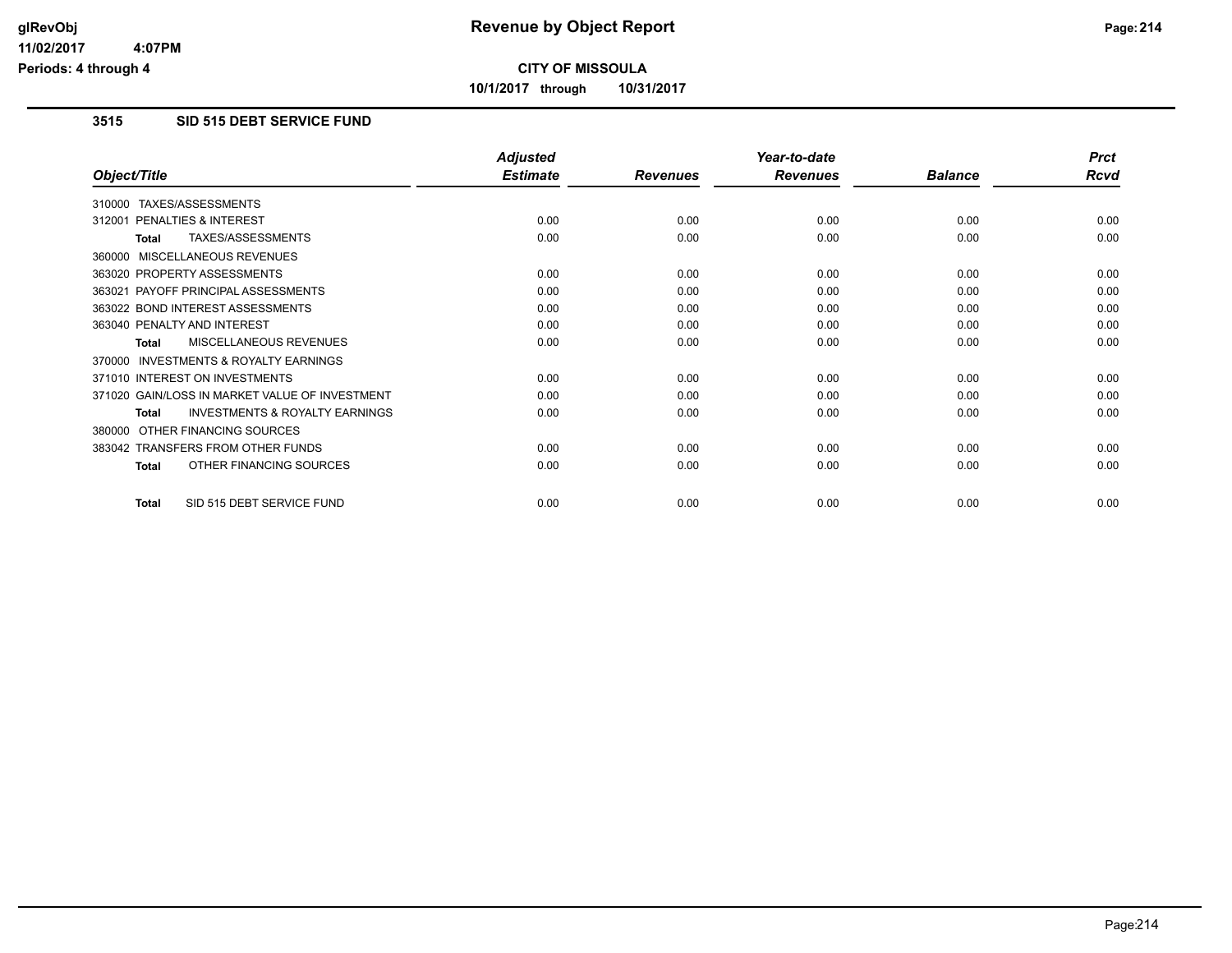**10/1/2017 through 10/31/2017**

**3517 SID 517 DEBT SERVICE FUND**

**3517 SID 517 DEBT SERVICE FUND**

|                                                           | <b>Adjusted</b> |                 | Year-to-date    |                | <b>Prct</b> |
|-----------------------------------------------------------|-----------------|-----------------|-----------------|----------------|-------------|
| Object/Title                                              | <b>Estimate</b> | <b>Revenues</b> | <b>Revenues</b> | <b>Balance</b> | <b>Rcvd</b> |
| TAXES/ASSESSMENTS<br>310000                               |                 |                 |                 |                |             |
| PENALTIES & INTEREST<br>312001                            | 0.00            | 0.00            | 0.00            | 0.00           | 0.00        |
| TAXES/ASSESSMENTS<br><b>Total</b>                         | 0.00            | 0.00            | 0.00            | 0.00           | 0.00        |
| 360000 MISCELLANEOUS REVENUES                             |                 |                 |                 |                |             |
| 360010 MISCELLANEOUS                                      | 0.00            | 0.00            | 0.00            | 0.00           | 0.00        |
| 363020 PROPERTY ASSESSMENTS                               | 0.00            | 0.00            | 0.00            | 0.00           | 0.00        |
| PAYOFF PRINCIPAL ASSESSMENTS<br>363021                    | 0.00            | 0.00            | 0.00            | 0.00           | 0.00        |
| 363022 BOND INTEREST ASSESSMENTS                          | 0.00            | 0.00            | 0.00            | 0.00           | 0.00        |
| 363040 PENALTY AND INTEREST                               | 0.00            | 0.00            | 0.00            | 0.00           | 0.00        |
| MISCELLANEOUS REVENUES<br><b>Total</b>                    | 0.00            | 0.00            | 0.00            | 0.00           | 0.00        |
| <b>INVESTMENTS &amp; ROYALTY EARNINGS</b><br>370000       |                 |                 |                 |                |             |
| 371010 INTEREST ON INVESTMENTS                            | 0.00            | 0.00            | 0.00            | 0.00           | 0.00        |
| 371020 GAIN/LOSS IN MARKET VALUE OF INVESTMENTS           | 0.00            | 0.00            | 0.00            | 0.00           | 0.00        |
| <b>INVESTMENTS &amp; ROYALTY EARNINGS</b><br><b>Total</b> | 0.00            | 0.00            | 0.00            | 0.00           | 0.00        |
| OTHER FINANCING SOURCES<br>380000                         |                 |                 |                 |                |             |
| 381009 TRANSFERS IN                                       | 0.00            | 0.00            | 0.00            | 0.00           | 0.00        |
| OTHER FINANCING SOURCES<br><b>Total</b>                   | 0.00            | 0.00            | 0.00            | 0.00           | 0.00        |
| SID 517 DEBT SERVICE FUND<br><b>Total</b>                 | 0.00            | 0.00            | 0.00            | 0.00           | 0.00        |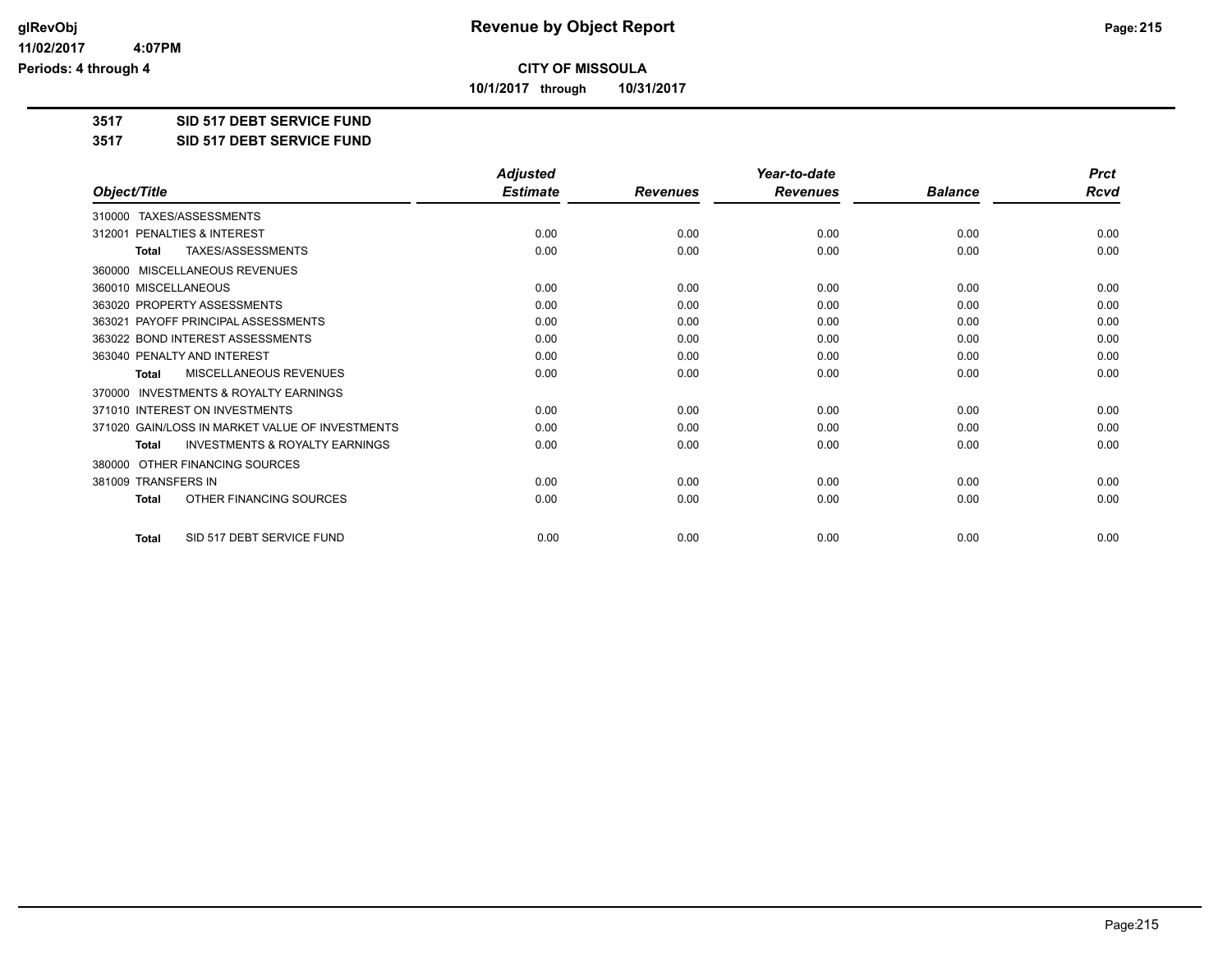**10/1/2017 through 10/31/2017**

# **3517 SID 517 DEBT SERVICE FUND**

|                                                           | <b>Adjusted</b> |                 | Year-to-date    |                | <b>Prct</b> |
|-----------------------------------------------------------|-----------------|-----------------|-----------------|----------------|-------------|
| Object/Title                                              | <b>Estimate</b> | <b>Revenues</b> | <b>Revenues</b> | <b>Balance</b> | <b>Rcvd</b> |
| 310000 TAXES/ASSESSMENTS                                  |                 |                 |                 |                |             |
| 312001 PENALTIES & INTEREST                               | 0.00            | 0.00            | 0.00            | 0.00           | 0.00        |
| TAXES/ASSESSMENTS<br>Total                                | 0.00            | 0.00            | 0.00            | 0.00           | 0.00        |
| 360000 MISCELLANEOUS REVENUES                             |                 |                 |                 |                |             |
| 360010 MISCELLANEOUS                                      | 0.00            | 0.00            | 0.00            | 0.00           | 0.00        |
| 363020 PROPERTY ASSESSMENTS                               | 0.00            | 0.00            | 0.00            | 0.00           | 0.00        |
| 363021 PAYOFF PRINCIPAL ASSESSMENTS                       | 0.00            | 0.00            | 0.00            | 0.00           | 0.00        |
| 363022 BOND INTEREST ASSESSMENTS                          | 0.00            | 0.00            | 0.00            | 0.00           | 0.00        |
| 363040 PENALTY AND INTEREST                               | 0.00            | 0.00            | 0.00            | 0.00           | 0.00        |
| MISCELLANEOUS REVENUES<br><b>Total</b>                    | 0.00            | 0.00            | 0.00            | 0.00           | 0.00        |
| <b>INVESTMENTS &amp; ROYALTY EARNINGS</b><br>370000       |                 |                 |                 |                |             |
| 371010 INTEREST ON INVESTMENTS                            | 0.00            | 0.00            | 0.00            | 0.00           | 0.00        |
| 371020 GAIN/LOSS IN MARKET VALUE OF INVESTMENT            | 0.00            | 0.00            | 0.00            | 0.00           | 0.00        |
| <b>INVESTMENTS &amp; ROYALTY EARNINGS</b><br><b>Total</b> | 0.00            | 0.00            | 0.00            | 0.00           | 0.00        |
| 380000 OTHER FINANCING SOURCES                            |                 |                 |                 |                |             |
| 381009 TRANSFERS IN                                       | 0.00            | 0.00            | 0.00            | 0.00           | 0.00        |
| OTHER FINANCING SOURCES<br><b>Total</b>                   | 0.00            | 0.00            | 0.00            | 0.00           | 0.00        |
| SID 517 DEBT SERVICE FUND<br><b>Total</b>                 | 0.00            | 0.00            | 0.00            | 0.00           | 0.00        |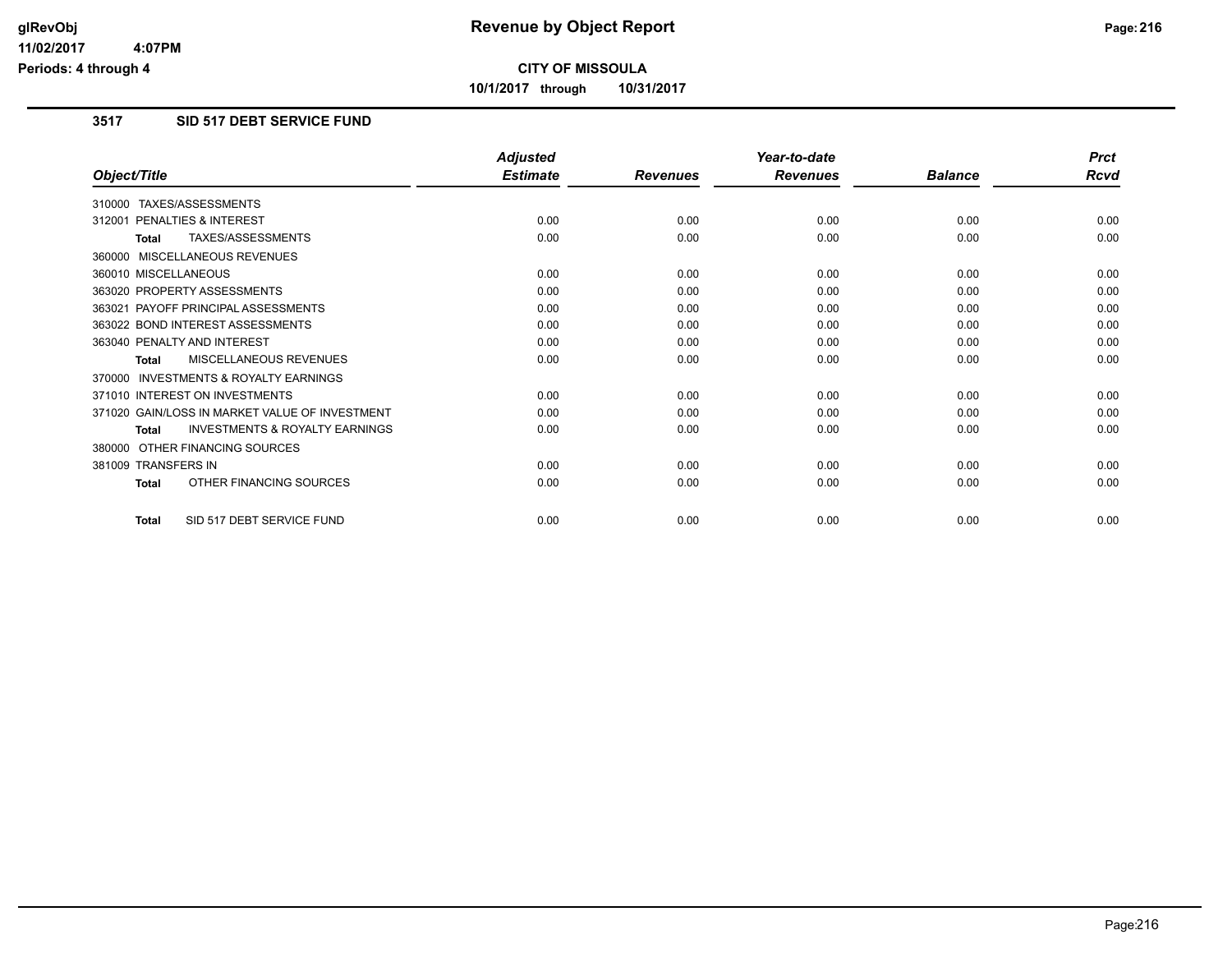**10/1/2017 through 10/31/2017**

**3518 SID 518 DEBT SERVICE FUND**

**3518 SID 518 DEBT SERVICE FUND**

|                                                     | <b>Adjusted</b> |                 | Year-to-date    |                | <b>Prct</b> |
|-----------------------------------------------------|-----------------|-----------------|-----------------|----------------|-------------|
| Object/Title                                        | <b>Estimate</b> | <b>Revenues</b> | <b>Revenues</b> | <b>Balance</b> | <b>Rcvd</b> |
| TAXES/ASSESSMENTS<br>310000                         |                 |                 |                 |                |             |
| PENALTIES & INTEREST<br>312001                      | 0.00            | 0.00            | 0.00            | 0.00           | 0.00        |
| <b>TAXES/ASSESSMENTS</b><br>Total                   | 0.00            | 0.00            | 0.00            | 0.00           | 0.00        |
| <b>MISCELLANEOUS REVENUES</b><br>360000             |                 |                 |                 |                |             |
| 363020 PROPERTY ASSESSMENTS                         | 0.00            | 0.00            | 0.00            | 0.00           | 0.00        |
| 363021 PAYOFF PRINCIPAL ASSESSMENTS                 | 0.00            | 0.00            | 0.00            | 0.00           | 0.00        |
| 363022 BOND INTEREST ASSESSMENTS                    | 0.00            | 0.00            | 0.00            | 0.00           | 0.00        |
| 363040 PENALTY AND INTEREST                         | 0.00            | 0.00            | 0.00            | 0.00           | 0.00        |
| MISCELLANEOUS REVENUES<br>Total                     | 0.00            | 0.00            | 0.00            | 0.00           | 0.00        |
| <b>INVESTMENTS &amp; ROYALTY EARNINGS</b><br>370000 |                 |                 |                 |                |             |
| 371010 INTEREST ON INVESTMENTS                      | 0.00            | 0.00            | 0.00            | 0.00           | 0.00        |
| 371020 GAIN/LOSS IN MARKET VALUE OF INVESTMENTS     | 0.00            | 0.00            | 0.00            | 0.00           | 0.00        |
| <b>INVESTMENTS &amp; ROYALTY EARNINGS</b><br>Total  | 0.00            | 0.00            | 0.00            | 0.00           | 0.00        |
| OTHER FINANCING SOURCES<br>380000                   |                 |                 |                 |                |             |
| <b>TRANSFERS IN</b><br>381009                       | 0.00            | 0.00            | 0.00            | 0.00           | 0.00        |
| 383000 OPERATING TRANSFERS                          | 0.00            | 0.00            | 0.00            | 0.00           | 0.00        |
| OTHER FINANCING SOURCES<br><b>Total</b>             | 0.00            | 0.00            | 0.00            | 0.00           | 0.00        |
| SID 518 DEBT SERVICE FUND<br><b>Total</b>           | 0.00            | 0.00            | 0.00            | 0.00           | 0.00        |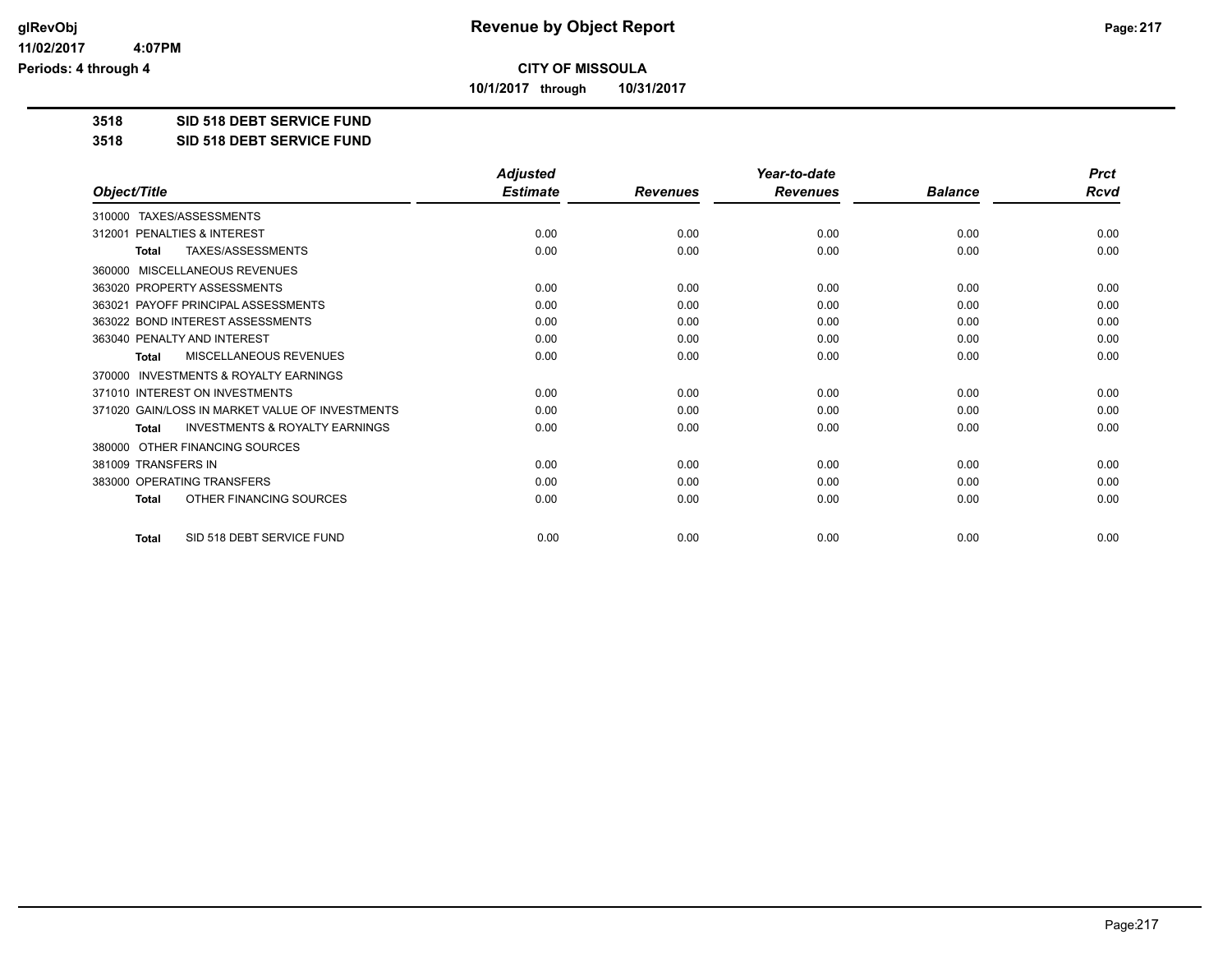**10/1/2017 through 10/31/2017**

## **3518 SID 518 DEBT SERVICE FUND**

|                                                           | <b>Adjusted</b> |                 | Year-to-date    |                | <b>Prct</b> |
|-----------------------------------------------------------|-----------------|-----------------|-----------------|----------------|-------------|
| Object/Title                                              | <b>Estimate</b> | <b>Revenues</b> | <b>Revenues</b> | <b>Balance</b> | <b>Rcvd</b> |
| 310000 TAXES/ASSESSMENTS                                  |                 |                 |                 |                |             |
| PENALTIES & INTEREST<br>312001                            | 0.00            | 0.00            | 0.00            | 0.00           | 0.00        |
| TAXES/ASSESSMENTS<br><b>Total</b>                         | 0.00            | 0.00            | 0.00            | 0.00           | 0.00        |
| 360000 MISCELLANEOUS REVENUES                             |                 |                 |                 |                |             |
| 363020 PROPERTY ASSESSMENTS                               | 0.00            | 0.00            | 0.00            | 0.00           | 0.00        |
| 363021 PAYOFF PRINCIPAL ASSESSMENTS                       | 0.00            | 0.00            | 0.00            | 0.00           | 0.00        |
| 363022 BOND INTEREST ASSESSMENTS                          | 0.00            | 0.00            | 0.00            | 0.00           | 0.00        |
| 363040 PENALTY AND INTEREST                               | 0.00            | 0.00            | 0.00            | 0.00           | 0.00        |
| MISCELLANEOUS REVENUES<br><b>Total</b>                    | 0.00            | 0.00            | 0.00            | 0.00           | 0.00        |
| <b>INVESTMENTS &amp; ROYALTY EARNINGS</b><br>370000       |                 |                 |                 |                |             |
| 371010 INTEREST ON INVESTMENTS                            | 0.00            | 0.00            | 0.00            | 0.00           | 0.00        |
| 371020 GAIN/LOSS IN MARKET VALUE OF INVESTMENT            | 0.00            | 0.00            | 0.00            | 0.00           | 0.00        |
| <b>INVESTMENTS &amp; ROYALTY EARNINGS</b><br><b>Total</b> | 0.00            | 0.00            | 0.00            | 0.00           | 0.00        |
| 380000 OTHER FINANCING SOURCES                            |                 |                 |                 |                |             |
| 381009 TRANSFERS IN                                       | 0.00            | 0.00            | 0.00            | 0.00           | 0.00        |
| 383000 OPERATING TRANSFERS                                | 0.00            | 0.00            | 0.00            | 0.00           | 0.00        |
| OTHER FINANCING SOURCES<br><b>Total</b>                   | 0.00            | 0.00            | 0.00            | 0.00           | 0.00        |
| SID 518 DEBT SERVICE FUND<br><b>Total</b>                 | 0.00            | 0.00            | 0.00            | 0.00           | 0.00        |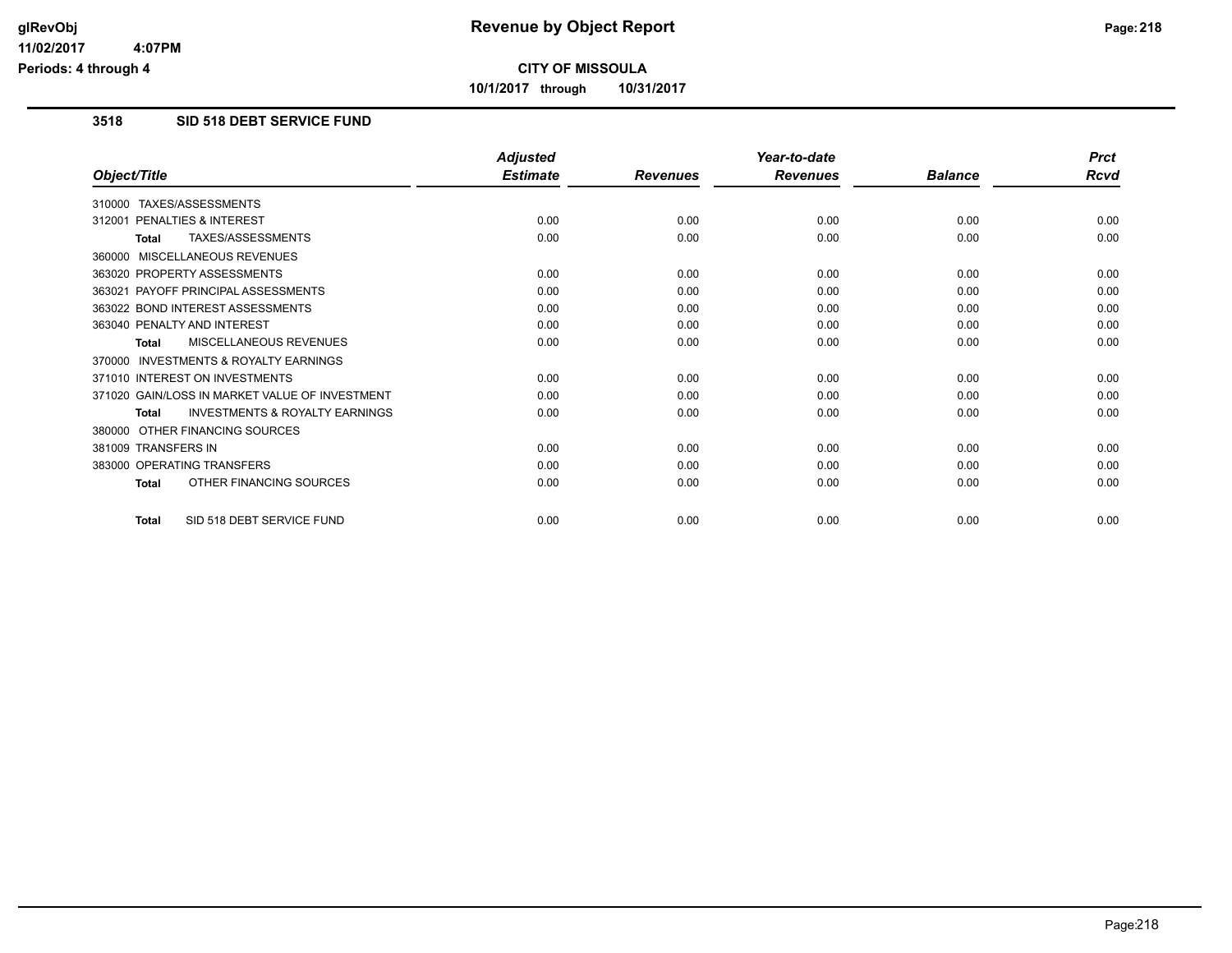**10/1/2017 through 10/31/2017**

**3519 SID 519 DEBT SERVICE FUND**

**3519 SID 519 DEBT SERVICE FUND**

|                                                           | <b>Adjusted</b> |                 | Year-to-date    |                | <b>Prct</b> |
|-----------------------------------------------------------|-----------------|-----------------|-----------------|----------------|-------------|
| Object/Title                                              | <b>Estimate</b> | <b>Revenues</b> | <b>Revenues</b> | <b>Balance</b> | <b>Rcvd</b> |
| TAXES/ASSESSMENTS<br>310000                               |                 |                 |                 |                |             |
| 312001 PENALTIES & INTEREST                               | 0.00            | 0.00            | 0.00            | 0.00           | 0.00        |
| TAXES/ASSESSMENTS<br><b>Total</b>                         | 0.00            | 0.00            | 0.00            | 0.00           | 0.00        |
| <b>MISCELLANEOUS REVENUES</b><br>360000                   |                 |                 |                 |                |             |
| 360010 MISCELLANEOUS                                      | 0.00            | 0.00            | 0.00            | 0.00           | 0.00        |
| 363020 PROPERTY ASSESSMENTS                               | 0.00            | 0.00            | 0.00            | 0.00           | 0.00        |
| 363021 PAYOFF PRINCIPAL ASSESSMENTS                       | 0.00            | 0.00            | 0.00            | 0.00           | 0.00        |
| 363022 BOND INTEREST ASSESSMENTS                          | 0.00            | 0.00            | 0.00            | 0.00           | 0.00        |
| 363040 PENALTY AND INTEREST                               | 0.00            | 0.00            | 0.00            | 0.00           | 0.00        |
| <b>MISCELLANEOUS REVENUES</b><br><b>Total</b>             | 0.00            | 0.00            | 0.00            | 0.00           | 0.00        |
| <b>INVESTMENTS &amp; ROYALTY EARNINGS</b><br>370000       |                 |                 |                 |                |             |
| 371010 INTEREST ON INVESTMENTS                            | 0.00            | 0.00            | 0.00            | 0.00           | 0.00        |
| 371020 GAIN/LOSS IN MARKET VALUE OF INVESTMENTS           | 0.00            | 0.00            | 0.00            | 0.00           | 0.00        |
| <b>INVESTMENTS &amp; ROYALTY EARNINGS</b><br><b>Total</b> | 0.00            | 0.00            | 0.00            | 0.00           | 0.00        |
| OTHER FINANCING SOURCES<br>380000                         |                 |                 |                 |                |             |
| 381009 TRANSFERS IN                                       | 0.00            | 0.00            | 0.00            | 0.00           | 0.00        |
| OTHER FINANCING SOURCES<br><b>Total</b>                   | 0.00            | 0.00            | 0.00            | 0.00           | 0.00        |
| SID 519 DEBT SERVICE FUND<br><b>Total</b>                 | 0.00            | 0.00            | 0.00            | 0.00           | 0.00        |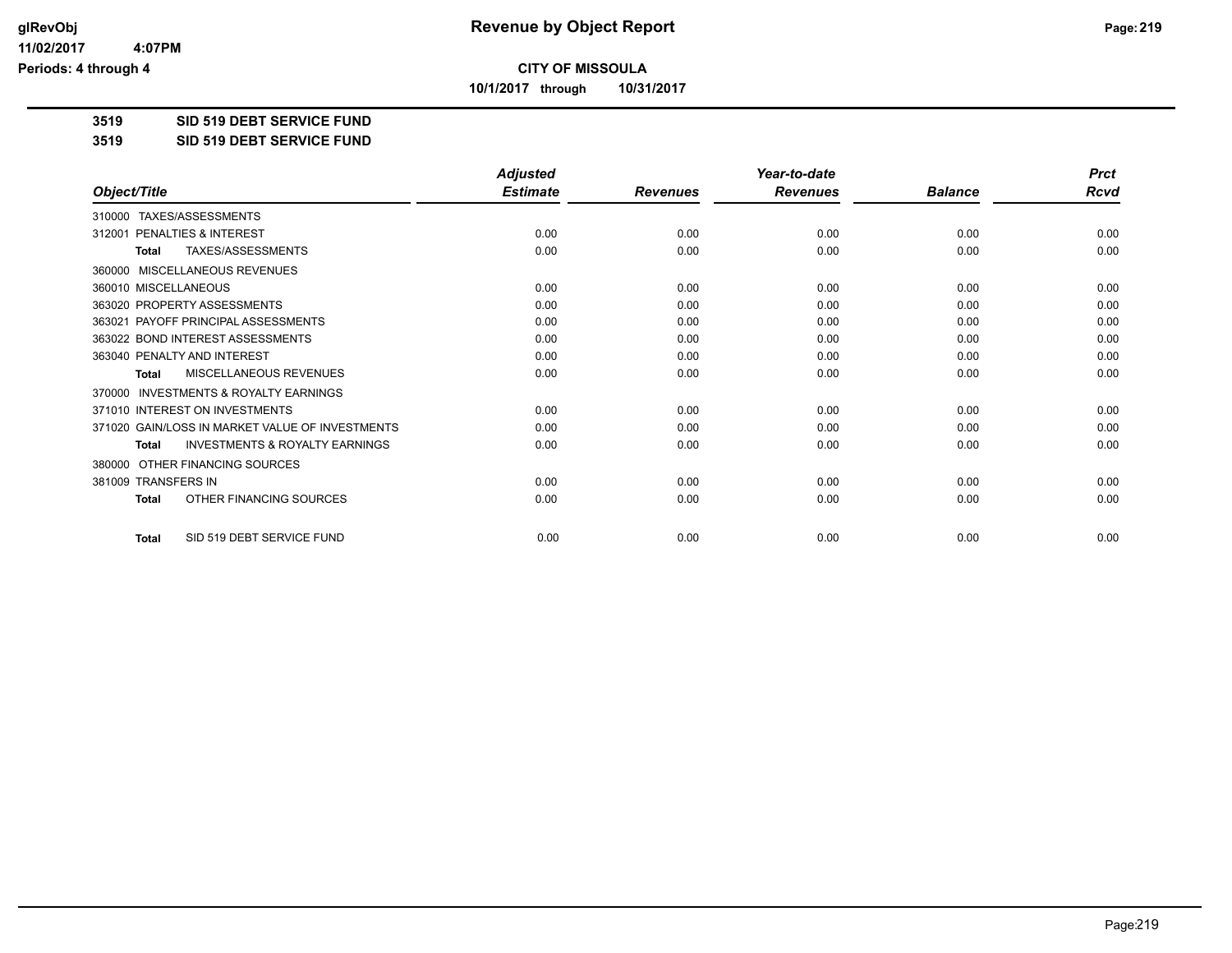**10/1/2017 through 10/31/2017**

## **3519 SID 519 DEBT SERVICE FUND**

|                                                           | <b>Adjusted</b> |                 | Year-to-date    |                | <b>Prct</b> |
|-----------------------------------------------------------|-----------------|-----------------|-----------------|----------------|-------------|
| Object/Title                                              | <b>Estimate</b> | <b>Revenues</b> | <b>Revenues</b> | <b>Balance</b> | <b>Rcvd</b> |
| 310000 TAXES/ASSESSMENTS                                  |                 |                 |                 |                |             |
| PENALTIES & INTEREST<br>312001                            | 0.00            | 0.00            | 0.00            | 0.00           | 0.00        |
| TAXES/ASSESSMENTS<br><b>Total</b>                         | 0.00            | 0.00            | 0.00            | 0.00           | 0.00        |
| 360000 MISCELLANEOUS REVENUES                             |                 |                 |                 |                |             |
| 360010 MISCELLANEOUS                                      | 0.00            | 0.00            | 0.00            | 0.00           | 0.00        |
| 363020 PROPERTY ASSESSMENTS                               | 0.00            | 0.00            | 0.00            | 0.00           | 0.00        |
| 363021 PAYOFF PRINCIPAL ASSESSMENTS                       | 0.00            | 0.00            | 0.00            | 0.00           | 0.00        |
| 363022 BOND INTEREST ASSESSMENTS                          | 0.00            | 0.00            | 0.00            | 0.00           | 0.00        |
| 363040 PENALTY AND INTEREST                               | 0.00            | 0.00            | 0.00            | 0.00           | 0.00        |
| <b>MISCELLANEOUS REVENUES</b><br><b>Total</b>             | 0.00            | 0.00            | 0.00            | 0.00           | 0.00        |
| 370000 INVESTMENTS & ROYALTY EARNINGS                     |                 |                 |                 |                |             |
| 371010 INTEREST ON INVESTMENTS                            | 0.00            | 0.00            | 0.00            | 0.00           | 0.00        |
| 371020 GAIN/LOSS IN MARKET VALUE OF INVESTMENT            | 0.00            | 0.00            | 0.00            | 0.00           | 0.00        |
| <b>INVESTMENTS &amp; ROYALTY EARNINGS</b><br><b>Total</b> | 0.00            | 0.00            | 0.00            | 0.00           | 0.00        |
| 380000 OTHER FINANCING SOURCES                            |                 |                 |                 |                |             |
| 381009 TRANSFERS IN                                       | 0.00            | 0.00            | 0.00            | 0.00           | 0.00        |
| OTHER FINANCING SOURCES<br>Total                          | 0.00            | 0.00            | 0.00            | 0.00           | 0.00        |
| SID 519 DEBT SERVICE FUND<br><b>Total</b>                 | 0.00            | 0.00            | 0.00            | 0.00           | 0.00        |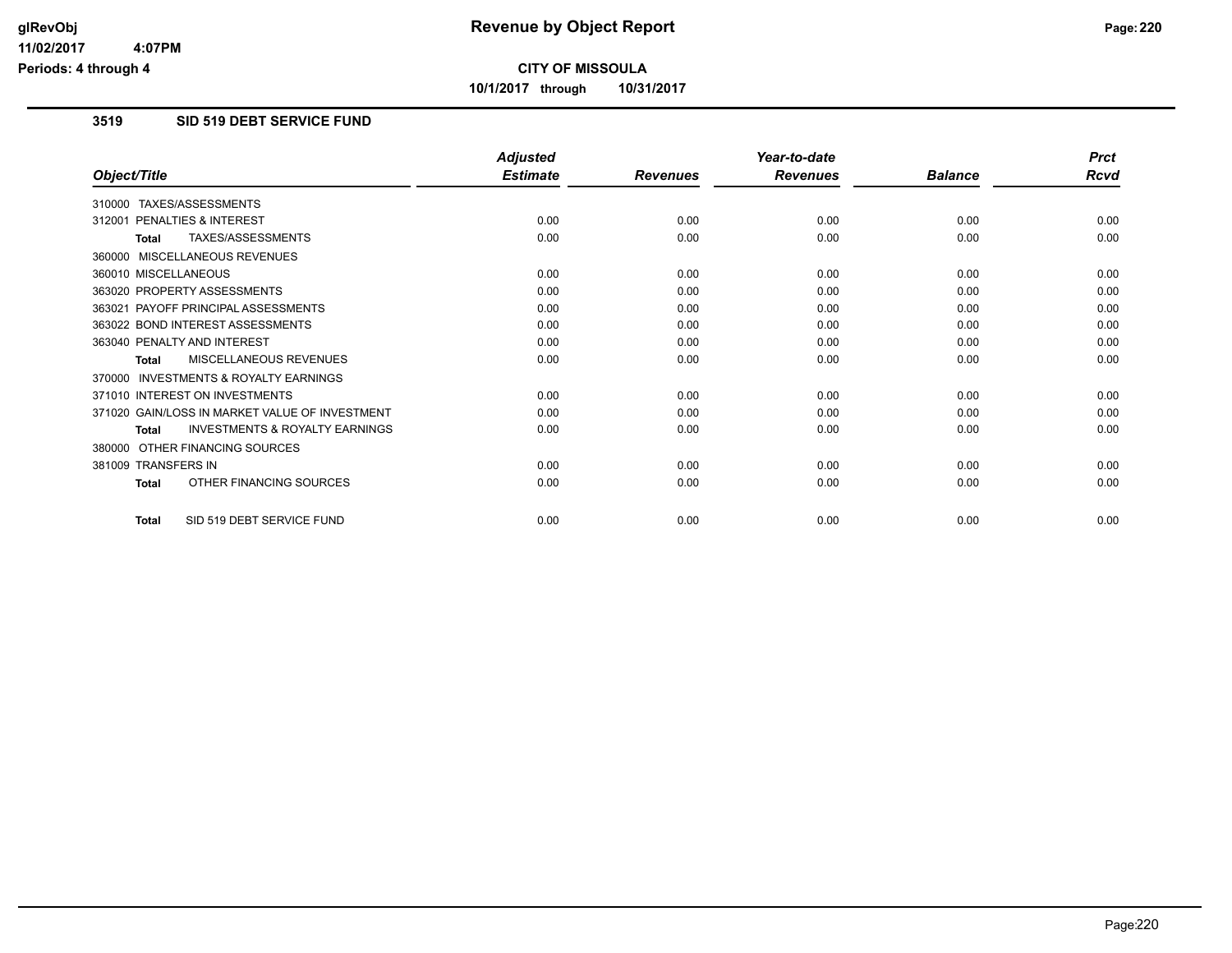**10/1/2017 through 10/31/2017**

**3520 SID 520 DEBT SERVICE FUND**

**3520 SID 520 DEBT SERVICE FUND**

|                                                     | <b>Adjusted</b> |                 | Year-to-date    |                | <b>Prct</b> |
|-----------------------------------------------------|-----------------|-----------------|-----------------|----------------|-------------|
| Object/Title                                        | <b>Estimate</b> | <b>Revenues</b> | <b>Revenues</b> | <b>Balance</b> | <b>Rcvd</b> |
| TAXES/ASSESSMENTS<br>310000                         |                 |                 |                 |                |             |
| PENALTIES & INTEREST<br>312001                      | 0.00            | 0.00            | 0.00            | 0.00           | 0.00        |
| TAXES/ASSESSMENTS<br>Total                          | 0.00            | 0.00            | 0.00            | 0.00           | 0.00        |
| MISCELLANEOUS REVENUES<br>360000                    |                 |                 |                 |                |             |
| 360010 MISCELLANEOUS                                | 0.00            | 0.00            | 0.00            | 0.00           | 0.00        |
| 363020 PROPERTY ASSESSMENTS                         | 159,560.00      | 512.56          | 512.56          | 159,047.44     | 0.32        |
| PAYOFF PRINCIPAL ASSESSMENTS<br>363021              | 0.00            | 0.00            | 0.00            | 0.00           | 0.00        |
| 363022 BOND INTEREST ASSESSMENTS                    | 0.00            | 0.00            | 0.00            | 0.00           | 0.00        |
| 363040 PENALTY AND INTEREST                         | 0.00            | 33.94           | 33.94           | $-33.94$       | 0.00        |
| MISCELLANEOUS REVENUES<br>Total                     | 159,560.00      | 546.50          | 546.50          | 159,013.50     | 0.34        |
| <b>INVESTMENTS &amp; ROYALTY EARNINGS</b><br>370000 |                 |                 |                 |                |             |
| 371010 INTEREST ON INVESTMENTS                      | 0.00            | 0.00            | 0.00            | 0.00           | 0.00        |
| 371020 GAIN/LOSS IN MARKET VALUE OF INVESTMENTS     | 0.00            | 0.00            | 0.00            | 0.00           | 0.00        |
| <b>INVESTMENTS &amp; ROYALTY EARNINGS</b><br>Total  | 0.00            | 0.00            | 0.00            | 0.00           | 0.00        |
| OTHER FINANCING SOURCES<br>380000                   |                 |                 |                 |                |             |
| 383000 OPERATING TRANSFERS                          | 0.00            | 0.00            | 0.00            | 0.00           | 0.00        |
| OTHER FINANCING SOURCES<br><b>Total</b>             | 0.00            | 0.00            | 0.00            | 0.00           | 0.00        |
| SID 520 DEBT SERVICE FUND<br><b>Total</b>           | 159,560.00      | 546.50          | 546.50          | 159,013.50     | 0.34        |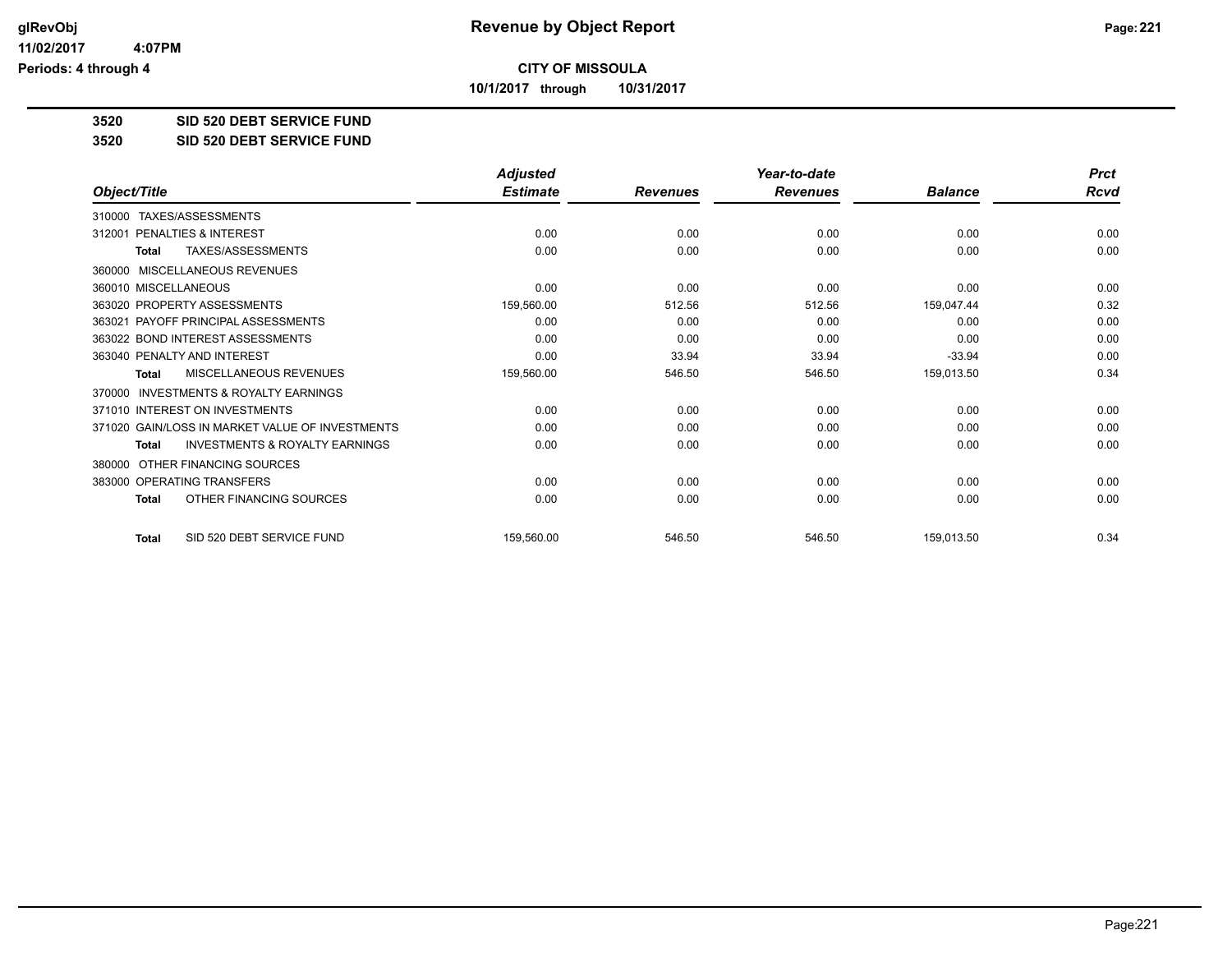**10/1/2017 through 10/31/2017**

## **3520 SID 520 DEBT SERVICE FUND**

|                                                           | <b>Adjusted</b> |                 | Year-to-date    |                | <b>Prct</b> |
|-----------------------------------------------------------|-----------------|-----------------|-----------------|----------------|-------------|
| Object/Title                                              | <b>Estimate</b> | <b>Revenues</b> | <b>Revenues</b> | <b>Balance</b> | Rcvd        |
| 310000 TAXES/ASSESSMENTS                                  |                 |                 |                 |                |             |
| PENALTIES & INTEREST<br>312001                            | 0.00            | 0.00            | 0.00            | 0.00           | 0.00        |
| TAXES/ASSESSMENTS<br><b>Total</b>                         | 0.00            | 0.00            | 0.00            | 0.00           | 0.00        |
| 360000 MISCELLANEOUS REVENUES                             |                 |                 |                 |                |             |
| 360010 MISCELLANEOUS                                      | 0.00            | 0.00            | 0.00            | 0.00           | 0.00        |
| 363020 PROPERTY ASSESSMENTS                               | 159,560.00      | 512.56          | 512.56          | 159,047.44     | 0.32        |
| 363021 PAYOFF PRINCIPAL ASSESSMENTS                       | 0.00            | 0.00            | 0.00            | 0.00           | 0.00        |
| 363022 BOND INTEREST ASSESSMENTS                          | 0.00            | 0.00            | 0.00            | 0.00           | 0.00        |
| 363040 PENALTY AND INTEREST                               | 0.00            | 33.94           | 33.94           | $-33.94$       | 0.00        |
| MISCELLANEOUS REVENUES<br><b>Total</b>                    | 159,560.00      | 546.50          | 546.50          | 159,013.50     | 0.34        |
| <b>INVESTMENTS &amp; ROYALTY EARNINGS</b><br>370000       |                 |                 |                 |                |             |
| 371010 INTEREST ON INVESTMENTS                            | 0.00            | 0.00            | 0.00            | 0.00           | 0.00        |
| 371020 GAIN/LOSS IN MARKET VALUE OF INVESTMENT            | 0.00            | 0.00            | 0.00            | 0.00           | 0.00        |
| <b>INVESTMENTS &amp; ROYALTY EARNINGS</b><br><b>Total</b> | 0.00            | 0.00            | 0.00            | 0.00           | 0.00        |
| OTHER FINANCING SOURCES<br>380000                         |                 |                 |                 |                |             |
| 383000 OPERATING TRANSFERS                                | 0.00            | 0.00            | 0.00            | 0.00           | 0.00        |
| OTHER FINANCING SOURCES<br><b>Total</b>                   | 0.00            | 0.00            | 0.00            | 0.00           | 0.00        |
| SID 520 DEBT SERVICE FUND<br><b>Total</b>                 | 159,560.00      | 546.50          | 546.50          | 159,013.50     | 0.34        |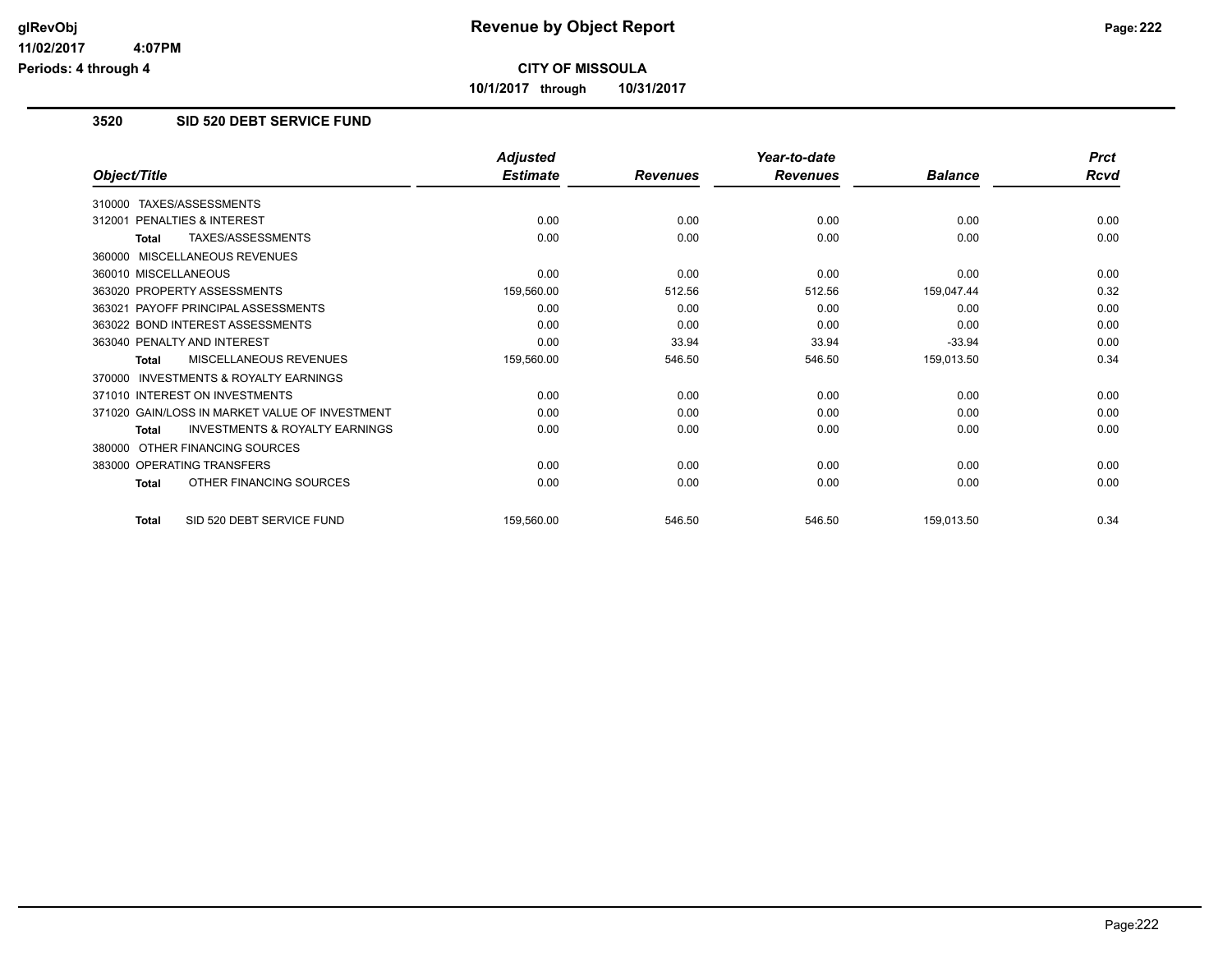**10/1/2017 through 10/31/2017**

**3521 SID 521 DEBT SERVICE FUND**

**3521 SID 521 DEBT SERVICE FUND**

|                                                           | <b>Adjusted</b> |                 | Year-to-date    |                | <b>Prct</b> |
|-----------------------------------------------------------|-----------------|-----------------|-----------------|----------------|-------------|
| Object/Title                                              | <b>Estimate</b> | <b>Revenues</b> | <b>Revenues</b> | <b>Balance</b> | <b>Rcvd</b> |
| TAXES/ASSESSMENTS<br>310000                               |                 |                 |                 |                |             |
| PENALTIES & INTEREST<br>312001                            | 0.00            | 0.00            | 0.00            | 0.00           | 0.00        |
| TAXES/ASSESSMENTS<br>Total                                | 0.00            | 0.00            | 0.00            | 0.00           | 0.00        |
| MISCELLANEOUS REVENUES<br>360000                          |                 |                 |                 |                |             |
| 360010 MISCELLANEOUS                                      | 0.00            | 0.00            | 0.00            | 0.00           | 0.00        |
| 363020 PROPERTY ASSESSMENTS                               | 71.00           | 0.00            | 0.00            | 71.00          | 0.00        |
| 363021 PAYOFF PRINCIPAL ASSESSMENTS                       | 0.00            | 0.00            | 0.00            | 0.00           | 0.00        |
| 363022 BOND INTEREST ASSESSMENTS                          | 0.00            | 0.00            | 0.00            | 0.00           | 0.00        |
| 363040 PENALTY AND INTEREST                               | 0.00            | 0.00            | 0.00            | 0.00           | 0.00        |
| MISCELLANEOUS REVENUES<br>Total                           | 71.00           | 0.00            | 0.00            | 71.00          | 0.00        |
| <b>INVESTMENTS &amp; ROYALTY EARNINGS</b><br>370000       |                 |                 |                 |                |             |
| 371010 INTEREST ON INVESTMENTS                            | 0.00            | 0.00            | 0.00            | 0.00           | 0.00        |
| 371020 GAIN/LOSS IN MARKET VALUE OF INVESTMENTS           | 0.00            | 0.00            | 0.00            | 0.00           | 0.00        |
| <b>INVESTMENTS &amp; ROYALTY EARNINGS</b><br><b>Total</b> | 0.00            | 0.00            | 0.00            | 0.00           | 0.00        |
| OTHER FINANCING SOURCES<br>380000                         |                 |                 |                 |                |             |
| 381009 TRANSFERS IN                                       | 0.00            | 0.00            | 0.00            | 0.00           | 0.00        |
| OTHER FINANCING SOURCES<br><b>Total</b>                   | 0.00            | 0.00            | 0.00            | 0.00           | 0.00        |
| SID 521 DEBT SERVICE FUND<br><b>Total</b>                 | 71.00           | 0.00            | 0.00            | 71.00          | 0.00        |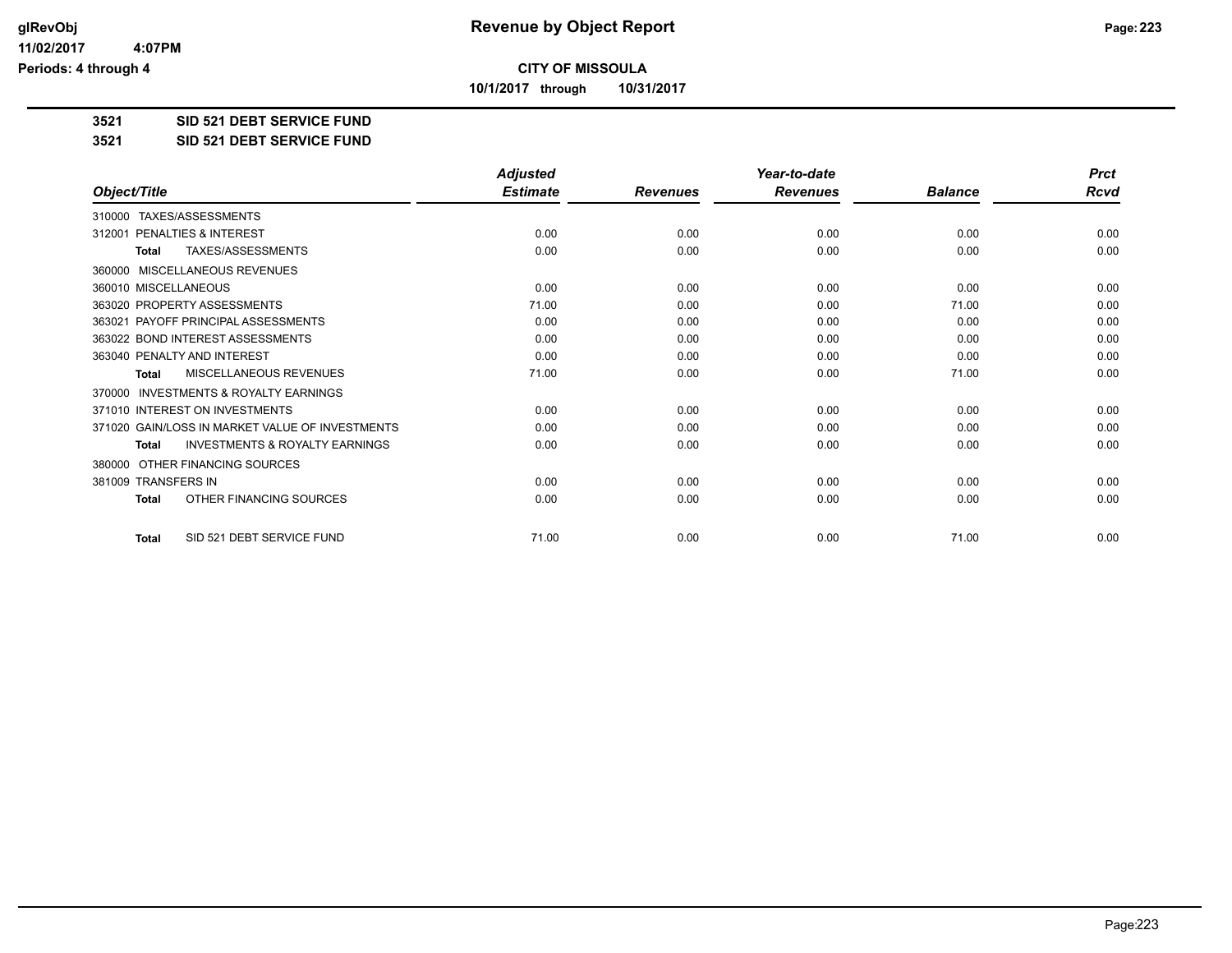**10/1/2017 through 10/31/2017**

## **3521 SID 521 DEBT SERVICE FUND**

|                                                           | <b>Adjusted</b> |                 | Year-to-date    |                | <b>Prct</b> |
|-----------------------------------------------------------|-----------------|-----------------|-----------------|----------------|-------------|
| Object/Title                                              | <b>Estimate</b> | <b>Revenues</b> | <b>Revenues</b> | <b>Balance</b> | Rcvd        |
| 310000 TAXES/ASSESSMENTS                                  |                 |                 |                 |                |             |
| 312001 PENALTIES & INTEREST                               | 0.00            | 0.00            | 0.00            | 0.00           | 0.00        |
| TAXES/ASSESSMENTS<br><b>Total</b>                         | 0.00            | 0.00            | 0.00            | 0.00           | 0.00        |
| 360000 MISCELLANEOUS REVENUES                             |                 |                 |                 |                |             |
| 360010 MISCELLANEOUS                                      | 0.00            | 0.00            | 0.00            | 0.00           | 0.00        |
| 363020 PROPERTY ASSESSMENTS                               | 71.00           | 0.00            | 0.00            | 71.00          | 0.00        |
| 363021 PAYOFF PRINCIPAL ASSESSMENTS                       | 0.00            | 0.00            | 0.00            | 0.00           | 0.00        |
| 363022 BOND INTEREST ASSESSMENTS                          | 0.00            | 0.00            | 0.00            | 0.00           | 0.00        |
| 363040 PENALTY AND INTEREST                               | 0.00            | 0.00            | 0.00            | 0.00           | 0.00        |
| MISCELLANEOUS REVENUES<br><b>Total</b>                    | 71.00           | 0.00            | 0.00            | 71.00          | 0.00        |
| <b>INVESTMENTS &amp; ROYALTY EARNINGS</b><br>370000       |                 |                 |                 |                |             |
| 371010 INTEREST ON INVESTMENTS                            | 0.00            | 0.00            | 0.00            | 0.00           | 0.00        |
| 371020 GAIN/LOSS IN MARKET VALUE OF INVESTMENT            | 0.00            | 0.00            | 0.00            | 0.00           | 0.00        |
| <b>INVESTMENTS &amp; ROYALTY EARNINGS</b><br><b>Total</b> | 0.00            | 0.00            | 0.00            | 0.00           | 0.00        |
| 380000 OTHER FINANCING SOURCES                            |                 |                 |                 |                |             |
| 381009 TRANSFERS IN                                       | 0.00            | 0.00            | 0.00            | 0.00           | 0.00        |
| OTHER FINANCING SOURCES<br><b>Total</b>                   | 0.00            | 0.00            | 0.00            | 0.00           | 0.00        |
| SID 521 DEBT SERVICE FUND<br><b>Total</b>                 | 71.00           | 0.00            | 0.00            | 71.00          | 0.00        |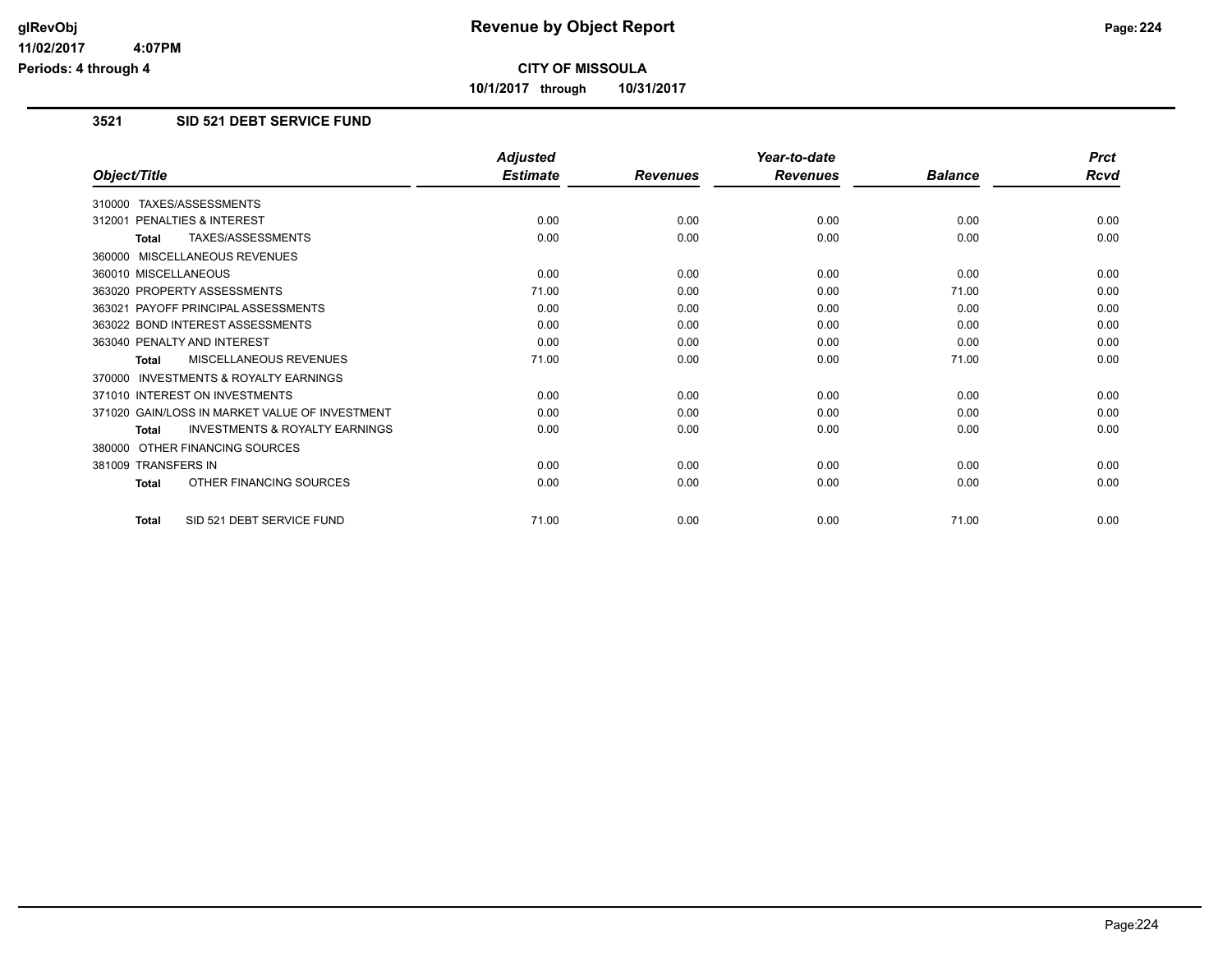**10/1/2017 through 10/31/2017**

**3522 SID 522 DEBT SERVICE FUND**

**3522 SID 522 DEBT SERVICE FUND**

|                                                           | <b>Adjusted</b> |                 | Year-to-date    |                | <b>Prct</b> |
|-----------------------------------------------------------|-----------------|-----------------|-----------------|----------------|-------------|
| Object/Title                                              | <b>Estimate</b> | <b>Revenues</b> | <b>Revenues</b> | <b>Balance</b> | Rcvd        |
| 310000 TAXES/ASSESSMENTS                                  |                 |                 |                 |                |             |
| 312001 PENALTIES & INTEREST                               | 0.00            | 0.00            | 0.00            | 0.00           | 0.00        |
| TAXES/ASSESSMENTS<br><b>Total</b>                         | 0.00            | 0.00            | 0.00            | 0.00           | 0.00        |
| 360000 MISCELLANEOUS REVENUES                             |                 |                 |                 |                |             |
| 360010 MISCELLANEOUS                                      | 414.00          | 0.00            | 0.00            | 414.00         | 0.00        |
| 363020 PROPERTY ASSESSMENTS                               | 103.00          | 0.00            | 0.00            | 103.00         | 0.00        |
| 363021 PAYOFF PRINCIPAL ASSESSMENTS                       | 0.00            | 0.00            | 0.00            | 0.00           | 0.00        |
| 363022 BOND INTEREST ASSESSMENTS                          | 0.00            | 0.00            | 0.00            | 0.00           | 0.00        |
| 363040 PENALTY AND INTEREST                               | 0.00            | 0.00            | 0.00            | 0.00           | 0.00        |
| <b>MISCELLANEOUS REVENUES</b><br>Total                    | 517.00          | 0.00            | 0.00            | 517.00         | 0.00        |
| 370000 INVESTMENTS & ROYALTY EARNINGS                     |                 |                 |                 |                |             |
| 371010 INTEREST ON INVESTMENTS                            | 0.00            | 0.00            | 0.00            | 0.00           | 0.00        |
| 371020 GAIN/LOSS IN MARKET VALUE OF INVESTMENTS           | 0.00            | 0.00            | 0.00            | 0.00           | 0.00        |
| <b>INVESTMENTS &amp; ROYALTY EARNINGS</b><br><b>Total</b> | 0.00            | 0.00            | 0.00            | 0.00           | 0.00        |
| SID 522 DEBT SERVICE FUND<br><b>Total</b>                 | 517.00          | 0.00            | 0.00            | 517.00         | 0.00        |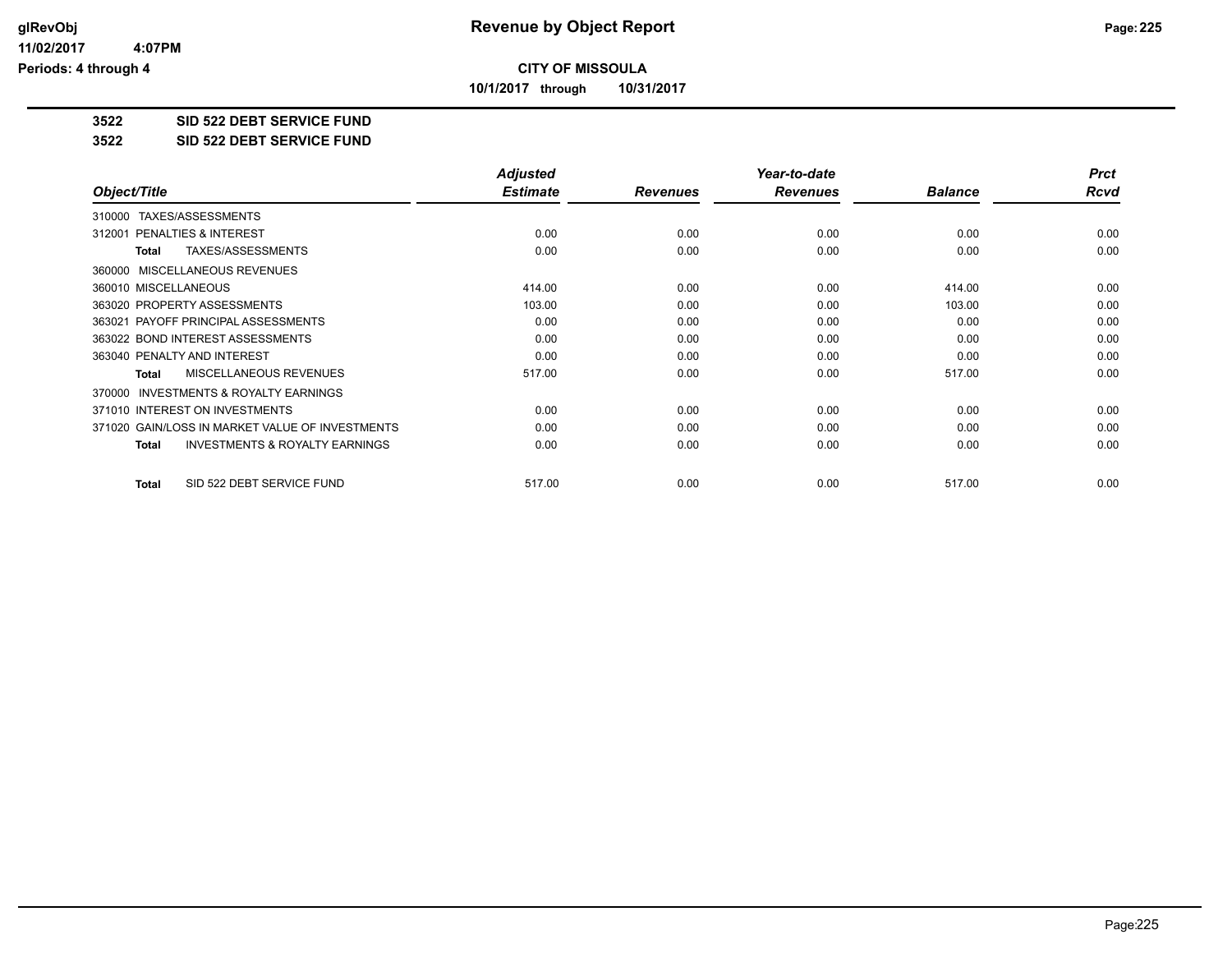**10/1/2017 through 10/31/2017**

## **3522 SID 522 DEBT SERVICE FUND**

|                                                           | <b>Adjusted</b> |                 | Year-to-date    |                | <b>Prct</b> |
|-----------------------------------------------------------|-----------------|-----------------|-----------------|----------------|-------------|
| Object/Title                                              | <b>Estimate</b> | <b>Revenues</b> | <b>Revenues</b> | <b>Balance</b> | <b>Rcvd</b> |
| 310000 TAXES/ASSESSMENTS                                  |                 |                 |                 |                |             |
| 312001 PENALTIES & INTEREST                               | 0.00            | 0.00            | 0.00            | 0.00           | 0.00        |
| TAXES/ASSESSMENTS<br><b>Total</b>                         | 0.00            | 0.00            | 0.00            | 0.00           | 0.00        |
| 360000 MISCELLANEOUS REVENUES                             |                 |                 |                 |                |             |
| 360010 MISCELLANEOUS                                      | 414.00          | 0.00            | 0.00            | 414.00         | 0.00        |
| 363020 PROPERTY ASSESSMENTS                               | 103.00          | 0.00            | 0.00            | 103.00         | 0.00        |
| 363021 PAYOFF PRINCIPAL ASSESSMENTS                       | 0.00            | 0.00            | 0.00            | 0.00           | 0.00        |
| 363022 BOND INTEREST ASSESSMENTS                          | 0.00            | 0.00            | 0.00            | 0.00           | 0.00        |
| 363040 PENALTY AND INTEREST                               | 0.00            | 0.00            | 0.00            | 0.00           | 0.00        |
| <b>MISCELLANEOUS REVENUES</b><br><b>Total</b>             | 517.00          | 0.00            | 0.00            | 517.00         | 0.00        |
| <b>INVESTMENTS &amp; ROYALTY EARNINGS</b><br>370000       |                 |                 |                 |                |             |
| 371010 INTEREST ON INVESTMENTS                            | 0.00            | 0.00            | 0.00            | 0.00           | 0.00        |
| 371020 GAIN/LOSS IN MARKET VALUE OF INVESTMENT            | 0.00            | 0.00            | 0.00            | 0.00           | 0.00        |
| <b>INVESTMENTS &amp; ROYALTY EARNINGS</b><br><b>Total</b> | 0.00            | 0.00            | 0.00            | 0.00           | 0.00        |
| SID 522 DEBT SERVICE FUND<br><b>Total</b>                 | 517.00          | 0.00            | 0.00            | 517.00         | 0.00        |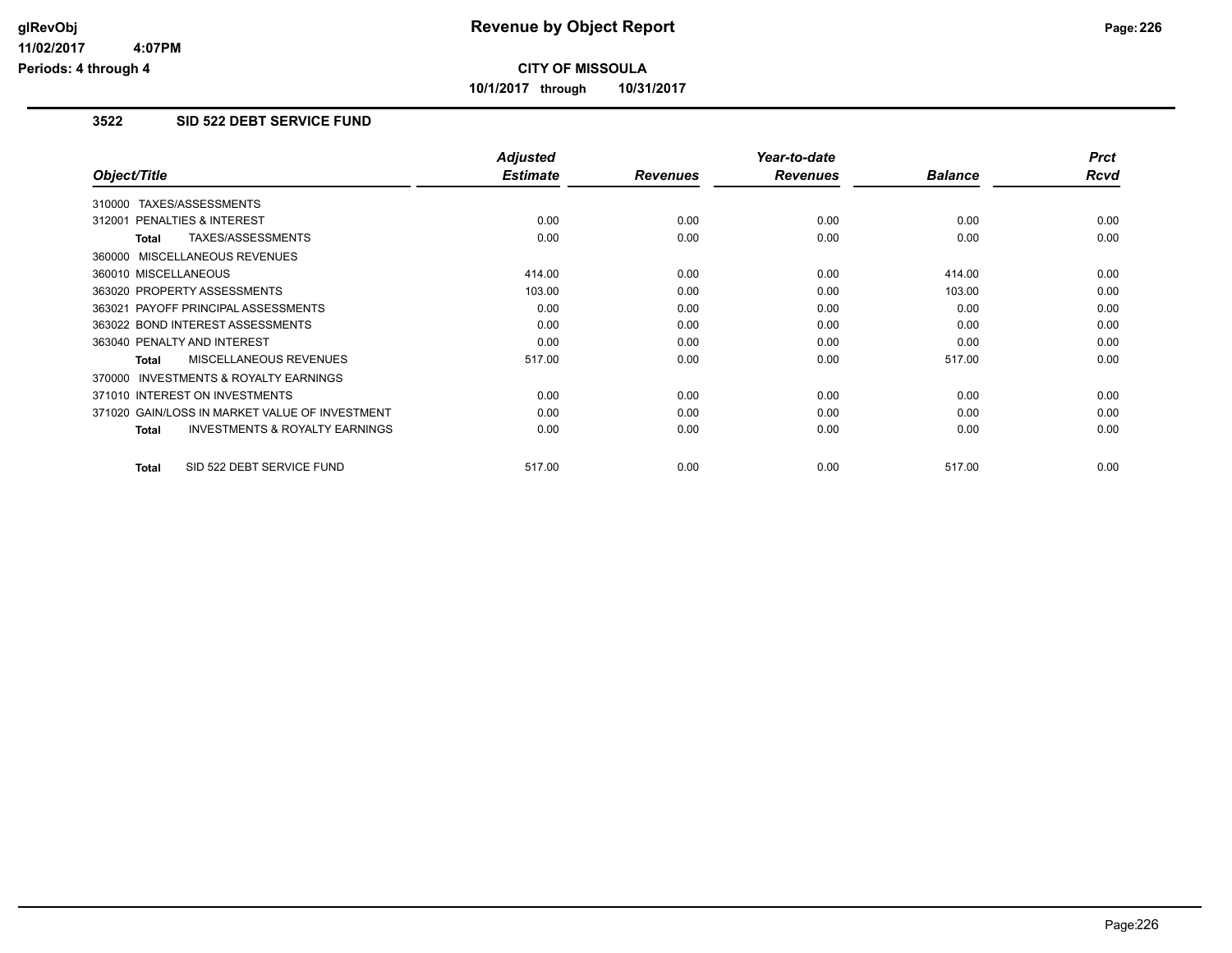**10/1/2017 through 10/31/2017**

**3524 SID 524 DEBT SERVICE FUND**

**3524 SID 524 DEBT SERVICE FUND**

|                                                     | <b>Adjusted</b> |                 | Year-to-date    |                | <b>Prct</b> |
|-----------------------------------------------------|-----------------|-----------------|-----------------|----------------|-------------|
| Object/Title                                        | <b>Estimate</b> | <b>Revenues</b> | <b>Revenues</b> | <b>Balance</b> | Rcvd        |
| 310000 TAXES/ASSESSMENTS                            |                 |                 |                 |                |             |
| PENALTIES & INTEREST<br>312001                      | 0.00            | 0.00            | 0.00            | 0.00           | 0.00        |
| TAXES/ASSESSMENTS<br>Total                          | 0.00            | 0.00            | 0.00            | 0.00           | 0.00        |
| MISCELLANEOUS REVENUES<br>360000                    |                 |                 |                 |                |             |
| 363020 PROPERTY ASSESSMENTS                         | 305,160.00      | 0.00            | 0.00            | 305,160.00     | 0.00        |
| 363021 PAYOFF PRINCIPAL ASSESSMENTS                 | 0.00            | 0.00            | 2,752.71        | $-2,752.71$    | 0.00        |
| 363022 BOND INTEREST ASSESSMENTS                    | 0.00            | 0.00            | 0.00            | 0.00           | 0.00        |
| 363040 PENALTY AND INTEREST                         | 0.00            | 0.00            | 0.00            | 0.00           | 0.00        |
| MISCELLANEOUS REVENUES<br>Total                     | 305,160.00      | 0.00            | 2,752.71        | 302,407.29     | 0.90        |
| <b>INVESTMENTS &amp; ROYALTY EARNINGS</b><br>370000 |                 |                 |                 |                |             |
| 371010 INTEREST ON INVESTMENTS                      | 0.00            | 0.00            | 0.00            | 0.00           | 0.00        |
| 371020 GAIN/LOSS IN MARKET VALUE OF INVESTMENTS     | 0.00            | 0.00            | 0.00            | 0.00           | 0.00        |
| 371500 INTEREST ON INTERFUND LOAN                   | 0.00            | 0.00            | 0.00            | 0.00           | 0.00        |
| <b>INVESTMENTS &amp; ROYALTY EARNINGS</b><br>Total  | 0.00            | 0.00            | 0.00            | 0.00           | 0.00        |
| SID 524 DEBT SERVICE FUND<br><b>Total</b>           | 305,160.00      | 0.00            | 2,752.71        | 302,407.29     | 0.90        |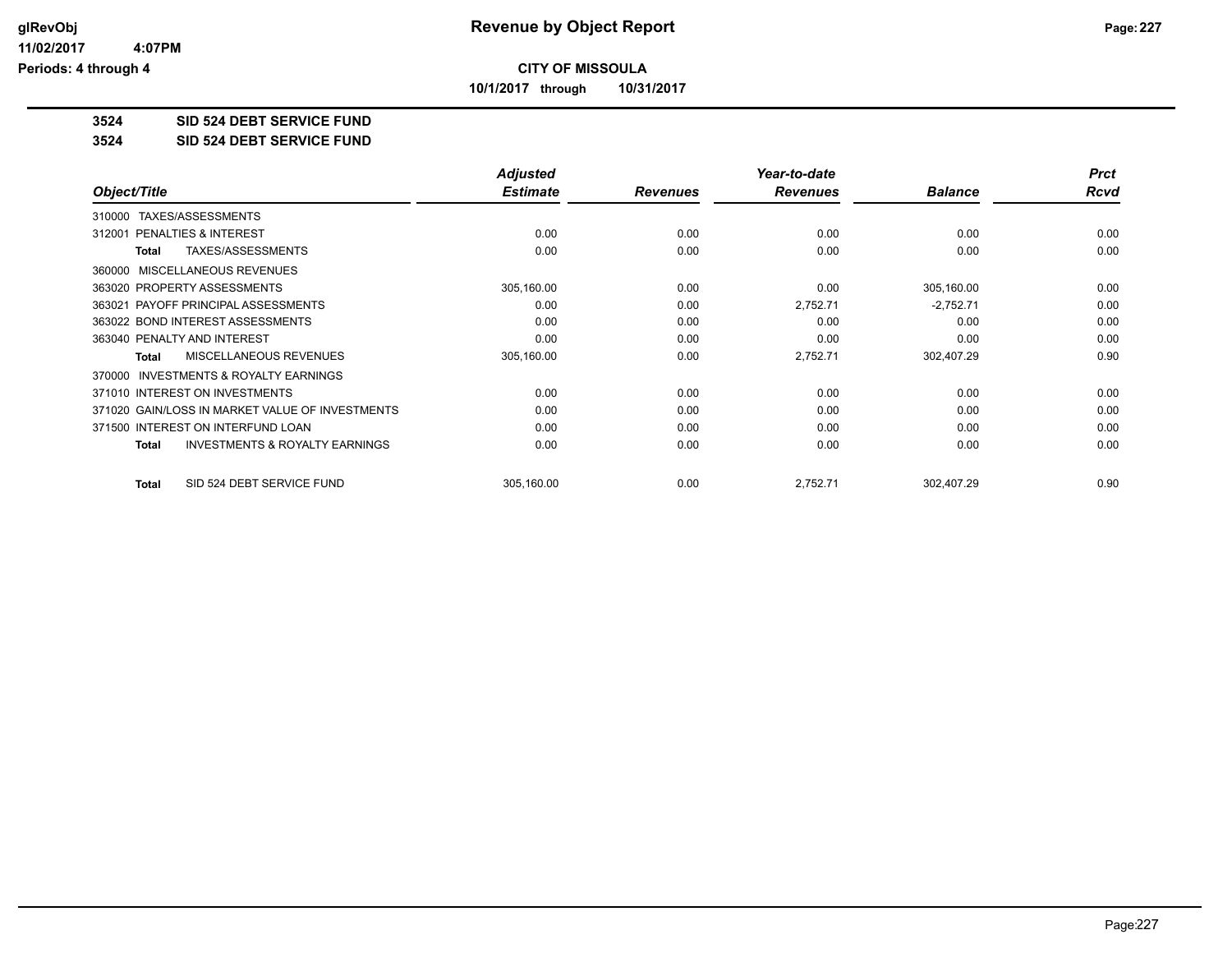**10/1/2017 through 10/31/2017**

## **3524 SID 524 DEBT SERVICE FUND**

|                                                    | <b>Adjusted</b> |                 | Year-to-date    |                | <b>Prct</b> |
|----------------------------------------------------|-----------------|-----------------|-----------------|----------------|-------------|
| Object/Title                                       | <b>Estimate</b> | <b>Revenues</b> | <b>Revenues</b> | <b>Balance</b> | Rcvd        |
| 310000 TAXES/ASSESSMENTS                           |                 |                 |                 |                |             |
| 312001 PENALTIES & INTEREST                        | 0.00            | 0.00            | 0.00            | 0.00           | 0.00        |
| TAXES/ASSESSMENTS<br>Total                         | 0.00            | 0.00            | 0.00            | 0.00           | 0.00        |
| 360000 MISCELLANEOUS REVENUES                      |                 |                 |                 |                |             |
| 363020 PROPERTY ASSESSMENTS                        | 305,160.00      | 0.00            | 0.00            | 305,160.00     | 0.00        |
| 363021 PAYOFF PRINCIPAL ASSESSMENTS                | 0.00            | 0.00            | 2,752.71        | $-2,752.71$    | 0.00        |
| 363022 BOND INTEREST ASSESSMENTS                   | 0.00            | 0.00            | 0.00            | 0.00           | 0.00        |
| 363040 PENALTY AND INTEREST                        | 0.00            | 0.00            | 0.00            | 0.00           | 0.00        |
| MISCELLANEOUS REVENUES<br>Total                    | 305,160.00      | 0.00            | 2,752.71        | 302,407.29     | 0.90        |
| INVESTMENTS & ROYALTY EARNINGS<br>370000           |                 |                 |                 |                |             |
| 371010 INTEREST ON INVESTMENTS                     | 0.00            | 0.00            | 0.00            | 0.00           | 0.00        |
| 371020 GAIN/LOSS IN MARKET VALUE OF INVESTMENT     | 0.00            | 0.00            | 0.00            | 0.00           | 0.00        |
| 371500 INTEREST ON INTERFUND LOAN                  | 0.00            | 0.00            | 0.00            | 0.00           | 0.00        |
| <b>INVESTMENTS &amp; ROYALTY EARNINGS</b><br>Total | 0.00            | 0.00            | 0.00            | 0.00           | 0.00        |
| SID 524 DEBT SERVICE FUND<br>Total                 | 305,160.00      | 0.00            | 2,752.71        | 302.407.29     | 0.90        |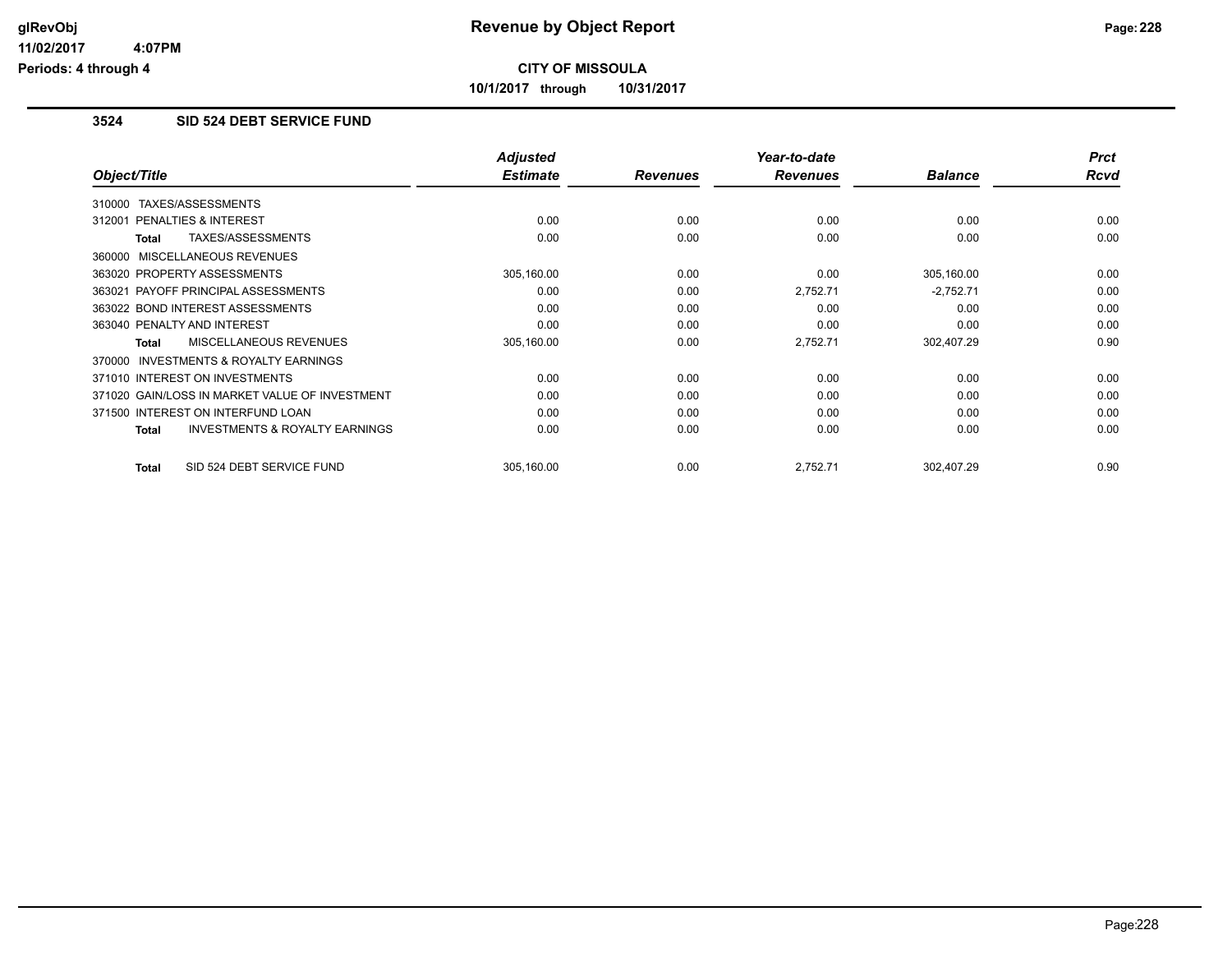**10/1/2017 through 10/31/2017**

**3525 SID 525 DEBT SERVICE FUND**

**3525 SID 525 DEBT SERVICE FUND**

|                                                           | <b>Adjusted</b> |                 | Year-to-date    |                | <b>Prct</b> |
|-----------------------------------------------------------|-----------------|-----------------|-----------------|----------------|-------------|
| Object/Title                                              | <b>Estimate</b> | <b>Revenues</b> | <b>Revenues</b> | <b>Balance</b> | <b>Rcvd</b> |
| TAXES/ASSESSMENTS<br>310000                               |                 |                 |                 |                |             |
| PENALTIES & INTEREST<br>312001                            | 0.00            | 0.00            | 0.00            | 0.00           | 0.00        |
| TAXES/ASSESSMENTS<br><b>Total</b>                         | 0.00            | 0.00            | 0.00            | 0.00           | 0.00        |
| MISCELLANEOUS REVENUES<br>360000                          |                 |                 |                 |                |             |
| 360010 MISCELLANEOUS                                      | 0.00            | 0.00            | 0.00            | 0.00           | 0.00        |
| 363020 PROPERTY ASSESSMENTS                               | 33,300.00       | 0.00            | 0.00            | 33,300.00      | 0.00        |
| 363021 PAYOFF PRINCIPAL ASSESSMENTS                       | 0.00            | 0.00            | 0.00            | 0.00           | 0.00        |
| 363022 BOND INTEREST ASSESSMENTS                          | 0.00            | 0.00            | 0.00            | 0.00           | 0.00        |
| 363040 PENALTY AND INTEREST                               | 0.00            | 0.00            | 0.00            | 0.00           | 0.00        |
| <b>MISCELLANEOUS REVENUES</b><br><b>Total</b>             | 33,300.00       | 0.00            | 0.00            | 33,300.00      | 0.00        |
| <b>INVESTMENTS &amp; ROYALTY EARNINGS</b><br>370000       |                 |                 |                 |                |             |
| 371010 INTEREST ON INVESTMENTS                            | 0.00            | 0.00            | 0.00            | 0.00           | 0.00        |
| 371020 GAIN/LOSS IN MARKET VALUE OF INVESTMENTS           | 0.00            | 0.00            | 0.00            | 0.00           | 0.00        |
| 371500 INTEREST ON INTERFUND LOAN                         | 0.00            | 0.00            | 0.00            | 0.00           | 0.00        |
| <b>INVESTMENTS &amp; ROYALTY EARNINGS</b><br><b>Total</b> | 0.00            | 0.00            | 0.00            | 0.00           | 0.00        |
| SID 525 DEBT SERVICE FUND<br><b>Total</b>                 | 33,300.00       | 0.00            | 0.00            | 33,300.00      | 0.00        |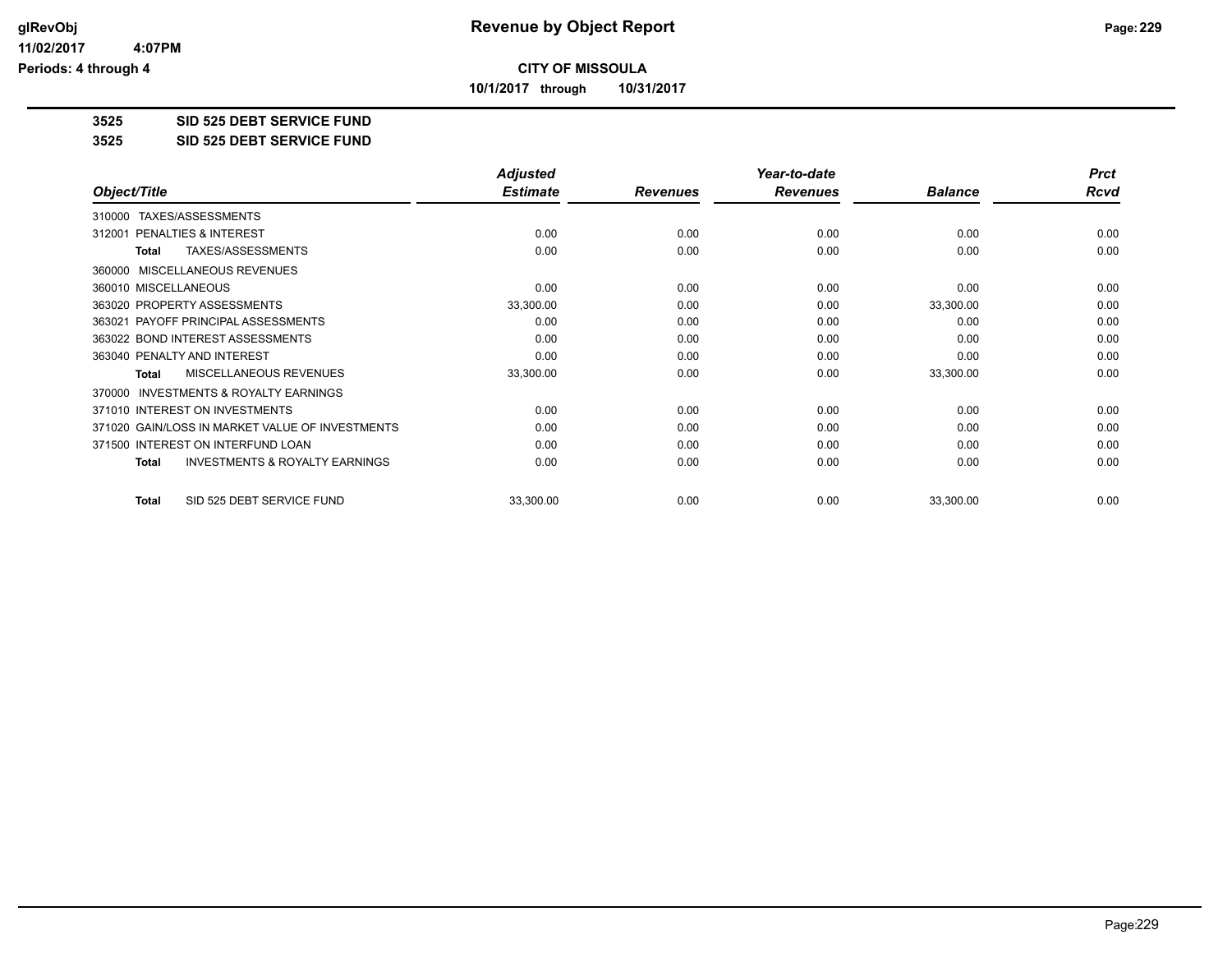**10/1/2017 through 10/31/2017**

## **3525 SID 525 DEBT SERVICE FUND**

|                                                           | <b>Adjusted</b> |                 | Year-to-date    |                | <b>Prct</b> |
|-----------------------------------------------------------|-----------------|-----------------|-----------------|----------------|-------------|
| Object/Title                                              | <b>Estimate</b> | <b>Revenues</b> | <b>Revenues</b> | <b>Balance</b> | <b>Rcvd</b> |
| TAXES/ASSESSMENTS<br>310000                               |                 |                 |                 |                |             |
| PENALTIES & INTEREST<br>312001                            | 0.00            | 0.00            | 0.00            | 0.00           | 0.00        |
| TAXES/ASSESSMENTS<br>Total                                | 0.00            | 0.00            | 0.00            | 0.00           | 0.00        |
| 360000 MISCELLANEOUS REVENUES                             |                 |                 |                 |                |             |
| 360010 MISCELLANEOUS                                      | 0.00            | 0.00            | 0.00            | 0.00           | 0.00        |
| 363020 PROPERTY ASSESSMENTS                               | 33,300.00       | 0.00            | 0.00            | 33,300.00      | 0.00        |
| 363021 PAYOFF PRINCIPAL ASSESSMENTS                       | 0.00            | 0.00            | 0.00            | 0.00           | 0.00        |
| 363022 BOND INTEREST ASSESSMENTS                          | 0.00            | 0.00            | 0.00            | 0.00           | 0.00        |
| 363040 PENALTY AND INTEREST                               | 0.00            | 0.00            | 0.00            | 0.00           | 0.00        |
| <b>MISCELLANEOUS REVENUES</b><br><b>Total</b>             | 33,300.00       | 0.00            | 0.00            | 33,300.00      | 0.00        |
| <b>INVESTMENTS &amp; ROYALTY EARNINGS</b><br>370000       |                 |                 |                 |                |             |
| 371010 INTEREST ON INVESTMENTS                            | 0.00            | 0.00            | 0.00            | 0.00           | 0.00        |
| 371020 GAIN/LOSS IN MARKET VALUE OF INVESTMENT            | 0.00            | 0.00            | 0.00            | 0.00           | 0.00        |
| 371500 INTEREST ON INTERFUND LOAN                         | 0.00            | 0.00            | 0.00            | 0.00           | 0.00        |
| <b>INVESTMENTS &amp; ROYALTY EARNINGS</b><br><b>Total</b> | 0.00            | 0.00            | 0.00            | 0.00           | 0.00        |
| SID 525 DEBT SERVICE FUND<br><b>Total</b>                 | 33,300.00       | 0.00            | 0.00            | 33,300.00      | 0.00        |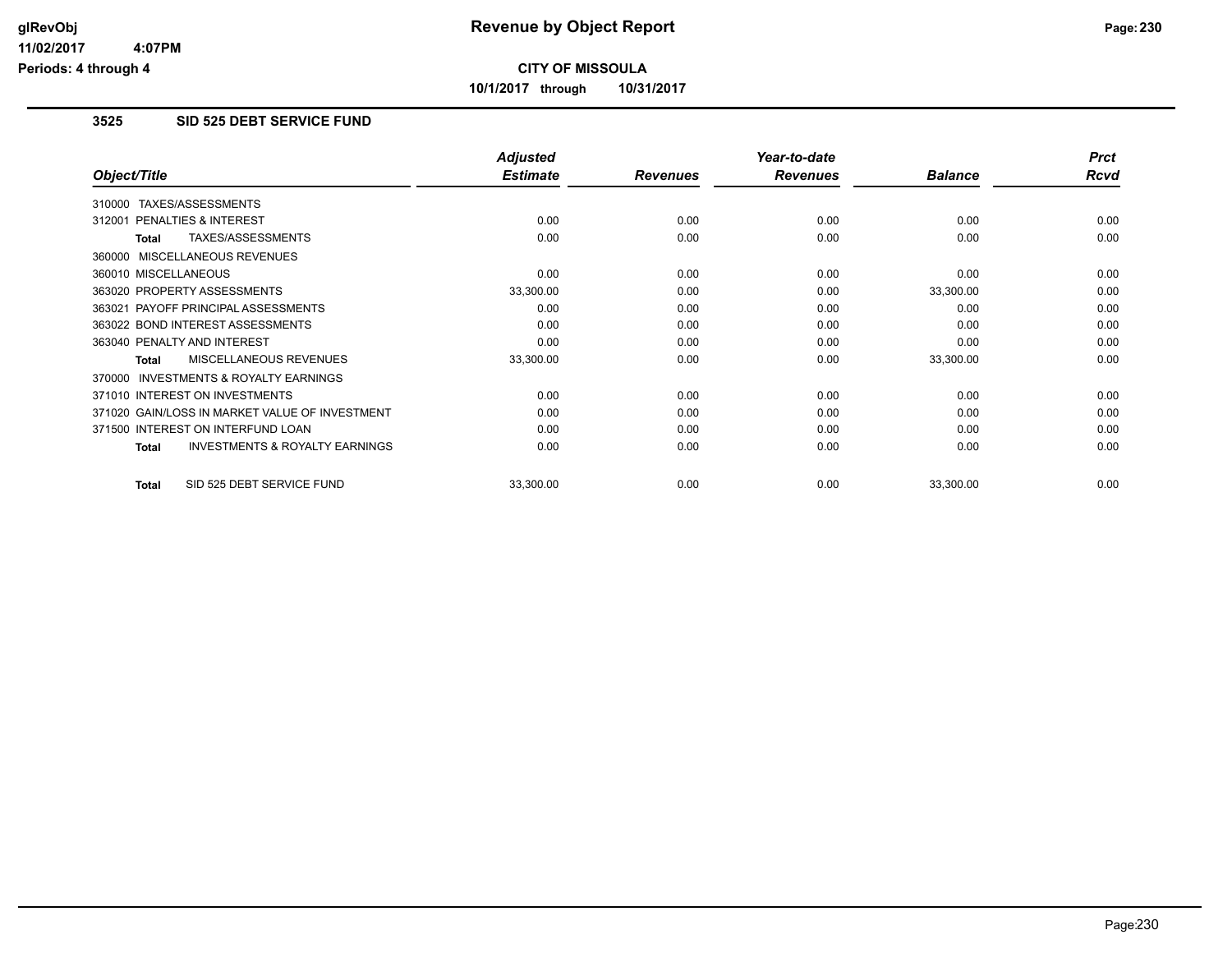**10/1/2017 through 10/31/2017**

**3526 SID 526 DEBT SERVICE FUND**

**3526 SID 526 DEBT SERVICE FUND**

|                                                           | <b>Adjusted</b> |                 | Year-to-date    |                | <b>Prct</b> |
|-----------------------------------------------------------|-----------------|-----------------|-----------------|----------------|-------------|
| Object/Title                                              | <b>Estimate</b> | <b>Revenues</b> | <b>Revenues</b> | <b>Balance</b> | <b>Rcvd</b> |
| TAXES/ASSESSMENTS<br>310000                               |                 |                 |                 |                |             |
| PENALTIES & INTEREST<br>312001                            | 0.00            | 0.00            | 0.00            | 0.00           | 0.00        |
| TAXES/ASSESSMENTS<br><b>Total</b>                         | 0.00            | 0.00            | 0.00            | 0.00           | 0.00        |
| MISCELLANEOUS REVENUES<br>360000                          |                 |                 |                 |                |             |
| 360010 MISCELLANEOUS                                      | 0.00            | 0.00            | 0.00            | 0.00           | 0.00        |
| 363020 PROPERTY ASSESSMENTS                               | 192,640.00      | 139.44          | 139.44          | 192,500.56     | 0.07        |
| 363021 PAYOFF PRINCIPAL ASSESSMENTS                       | 0.00            | 0.00            | 6,677.50        | $-6,677.50$    | 0.00        |
| 363022 BOND INTEREST ASSESSMENTS                          | 0.00            | 0.00            | 0.00            | 0.00           | 0.00        |
| 363040 PENALTY AND INTEREST                               | 0.00            | 7.07            | 7.07            | $-7.07$        | 0.00        |
| <b>MISCELLANEOUS REVENUES</b><br><b>Total</b>             | 192,640.00      | 146.51          | 6,824.01        | 185,815.99     | 3.54        |
| <b>INVESTMENTS &amp; ROYALTY EARNINGS</b><br>370000       |                 |                 |                 |                |             |
| 371010 INTEREST ON INVESTMENTS                            | 0.00            | 0.00            | 0.00            | 0.00           | 0.00        |
| 371020 GAIN/LOSS IN MARKET VALUE OF INVESTMENTS           | 0.00            | 0.00            | 0.00            | 0.00           | 0.00        |
| 371500 INTEREST ON INTERFUND LOAN                         | 0.00            | 0.00            | 0.00            | 0.00           | 0.00        |
| <b>INVESTMENTS &amp; ROYALTY EARNINGS</b><br><b>Total</b> | 0.00            | 0.00            | 0.00            | 0.00           | 0.00        |
| SID 526 DEBT SERVICE FUND<br>Total                        | 192,640.00      | 146.51          | 6,824.01        | 185,815.99     | 3.54        |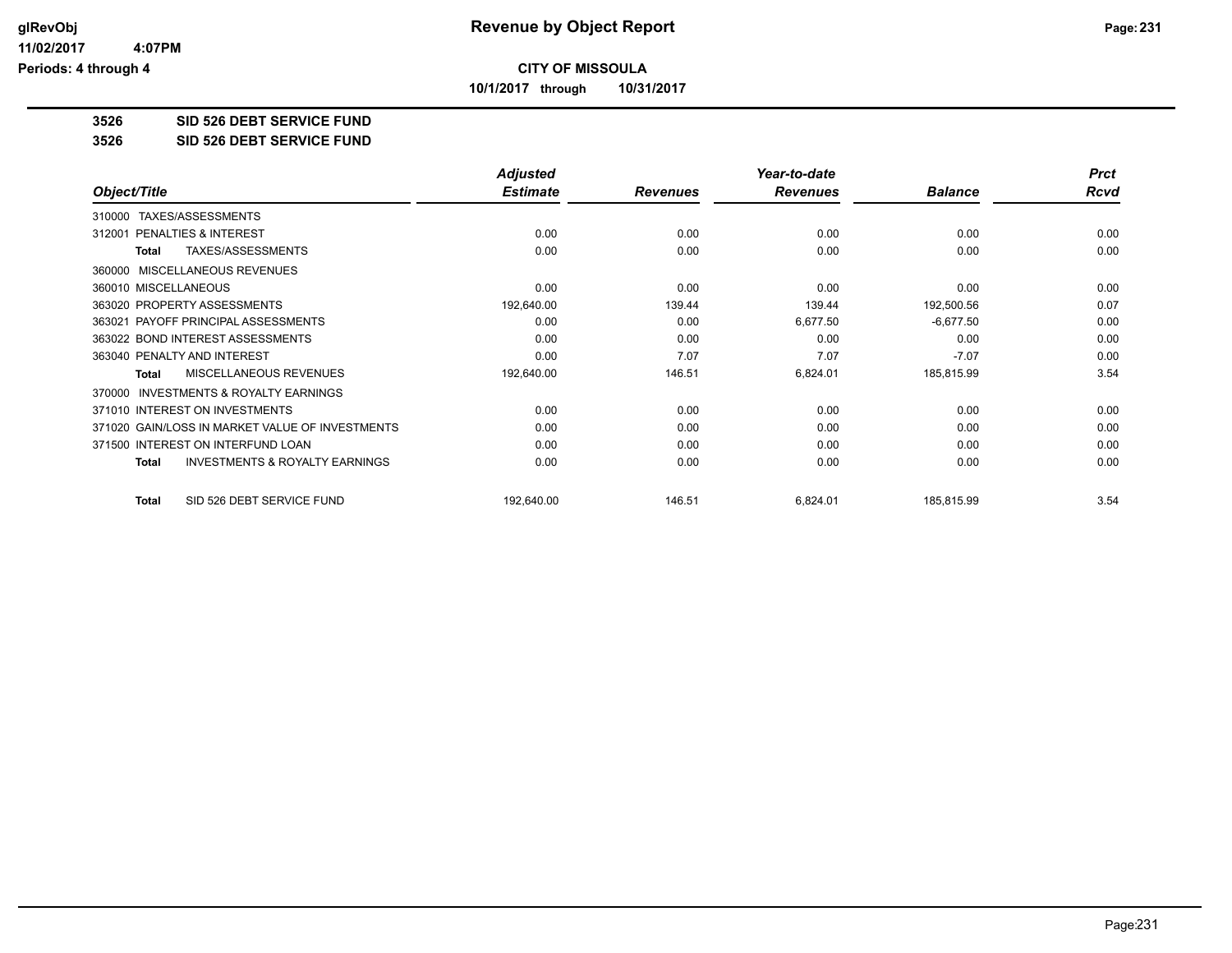**10/1/2017 through 10/31/2017**

## **3526 SID 526 DEBT SERVICE FUND**

|                                                           | <b>Adjusted</b> |                 | Year-to-date    |                | <b>Prct</b> |
|-----------------------------------------------------------|-----------------|-----------------|-----------------|----------------|-------------|
| Object/Title                                              | <b>Estimate</b> | <b>Revenues</b> | <b>Revenues</b> | <b>Balance</b> | <b>Rcvd</b> |
| TAXES/ASSESSMENTS<br>310000                               |                 |                 |                 |                |             |
| PENALTIES & INTEREST<br>312001                            | 0.00            | 0.00            | 0.00            | 0.00           | 0.00        |
| TAXES/ASSESSMENTS<br>Total                                | 0.00            | 0.00            | 0.00            | 0.00           | 0.00        |
| 360000 MISCELLANEOUS REVENUES                             |                 |                 |                 |                |             |
| 360010 MISCELLANEOUS                                      | 0.00            | 0.00            | 0.00            | 0.00           | 0.00        |
| 363020 PROPERTY ASSESSMENTS                               | 192,640.00      | 139.44          | 139.44          | 192,500.56     | 0.07        |
| 363021 PAYOFF PRINCIPAL ASSESSMENTS                       | 0.00            | 0.00            | 6,677.50        | $-6,677.50$    | 0.00        |
| 363022 BOND INTEREST ASSESSMENTS                          | 0.00            | 0.00            | 0.00            | 0.00           | 0.00        |
| 363040 PENALTY AND INTEREST                               | 0.00            | 7.07            | 7.07            | $-7.07$        | 0.00        |
| <b>MISCELLANEOUS REVENUES</b><br>Total                    | 192,640.00      | 146.51          | 6,824.01        | 185,815.99     | 3.54        |
| 370000 INVESTMENTS & ROYALTY EARNINGS                     |                 |                 |                 |                |             |
| 371010 INTEREST ON INVESTMENTS                            | 0.00            | 0.00            | 0.00            | 0.00           | 0.00        |
| 371020 GAIN/LOSS IN MARKET VALUE OF INVESTMENT            | 0.00            | 0.00            | 0.00            | 0.00           | 0.00        |
| 371500 INTEREST ON INTERFUND LOAN                         | 0.00            | 0.00            | 0.00            | 0.00           | 0.00        |
| <b>INVESTMENTS &amp; ROYALTY EARNINGS</b><br><b>Total</b> | 0.00            | 0.00            | 0.00            | 0.00           | 0.00        |
| SID 526 DEBT SERVICE FUND<br>Total                        | 192,640.00      | 146.51          | 6,824.01        | 185,815.99     | 3.54        |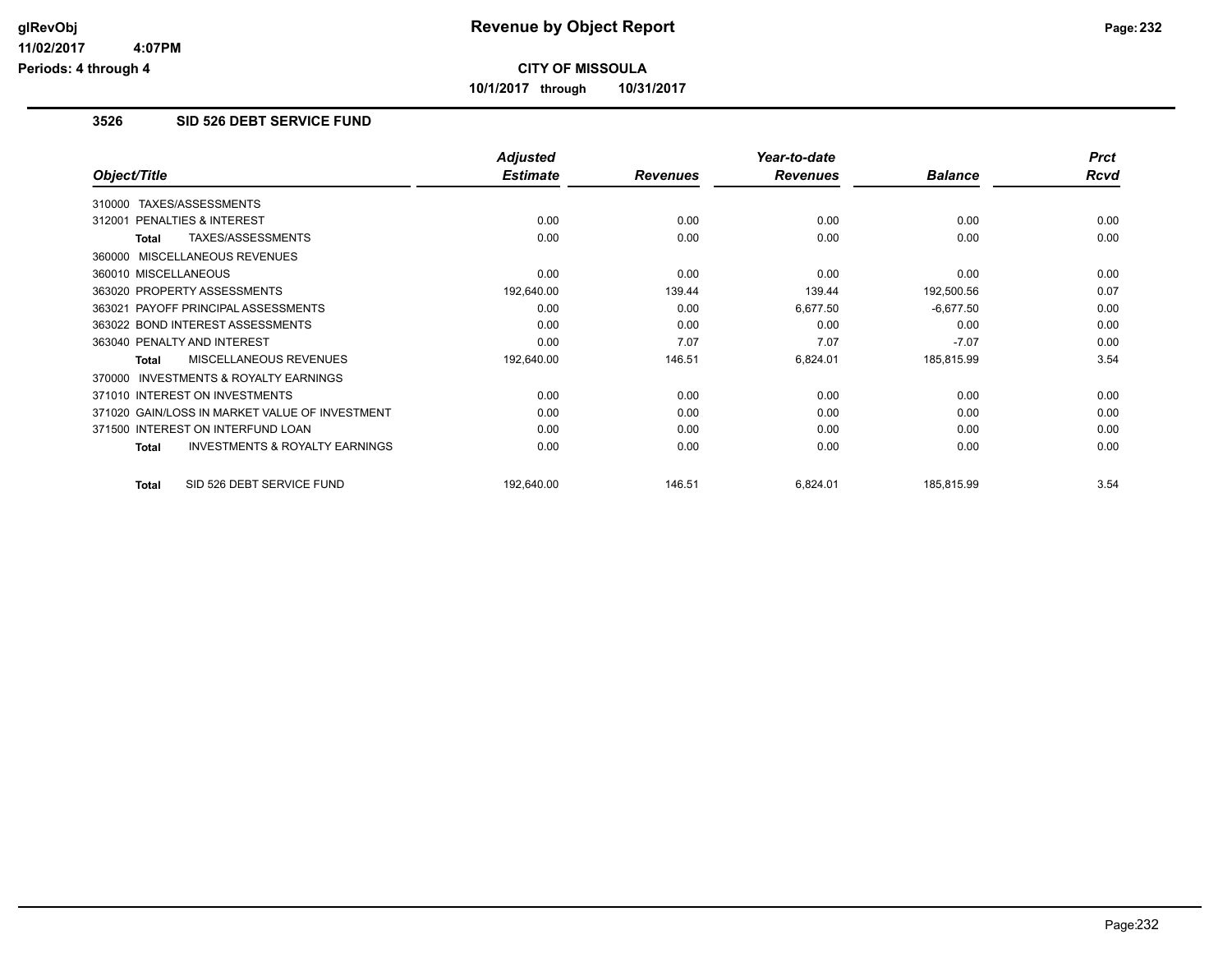**10/1/2017 through 10/31/2017**

**3527 SID 527 DEBT SERVICE FUND**

**3527 SID 527 DEBT SERVICE FUND**

|                                                           | <b>Adjusted</b> |                 | Year-to-date    |                | <b>Prct</b> |
|-----------------------------------------------------------|-----------------|-----------------|-----------------|----------------|-------------|
| Object/Title                                              | <b>Estimate</b> | <b>Revenues</b> | <b>Revenues</b> | <b>Balance</b> | <b>Rcvd</b> |
| TAXES/ASSESSMENTS<br>310000                               |                 |                 |                 |                |             |
| PENALTIES & INTEREST<br>312001                            | 0.00            | 0.00            | 0.00            | 0.00           | 0.00        |
| TAXES/ASSESSMENTS<br>Total                                | 0.00            | 0.00            | 0.00            | 0.00           | 0.00        |
| MISCELLANEOUS REVENUES<br>360000                          |                 |                 |                 |                |             |
| 360010 MISCELLANEOUS                                      | 0.00            | 0.00            | 0.00            | 0.00           | 0.00        |
| 363020 PROPERTY ASSESSMENTS                               | 0.00            | 0.00            | 0.00            | 0.00           | 0.00        |
| 363021 PAYOFF PRINCIPAL ASSESSMENTS                       | 0.00            | 0.00            | 0.00            | 0.00           | 0.00        |
| 363022 BOND INTEREST ASSESSMENTS                          | 0.00            | 0.00            | 0.00            | 0.00           | 0.00        |
| 363040 PENALTY AND INTEREST                               | 0.00            | 0.00            | 0.00            | 0.00           | 0.00        |
| MISCELLANEOUS REVENUES<br>Total                           | 0.00            | 0.00            | 0.00            | 0.00           | 0.00        |
| <b>INVESTMENTS &amp; ROYALTY EARNINGS</b><br>370000       |                 |                 |                 |                |             |
| 371010 INTEREST ON INVESTMENTS                            | 0.00            | 0.00            | 0.00            | 0.00           | 0.00        |
| 371020 GAIN/LOSS IN MARKET VALUE OF INVESTMENTS           | 0.00            | 0.00            | 0.00            | 0.00           | 0.00        |
| <b>INVESTMENTS &amp; ROYALTY EARNINGS</b><br><b>Total</b> | 0.00            | 0.00            | 0.00            | 0.00           | 0.00        |
| OTHER FINANCING SOURCES<br>380000                         |                 |                 |                 |                |             |
| 381030 SID BONDS PROCEEDS                                 | 0.00            | 0.00            | 0.00            | 0.00           | 0.00        |
| OTHER FINANCING SOURCES<br><b>Total</b>                   | 0.00            | 0.00            | 0.00            | 0.00           | 0.00        |
| SID 527 DEBT SERVICE FUND<br><b>Total</b>                 | 0.00            | 0.00            | 0.00            | 0.00           | 0.00        |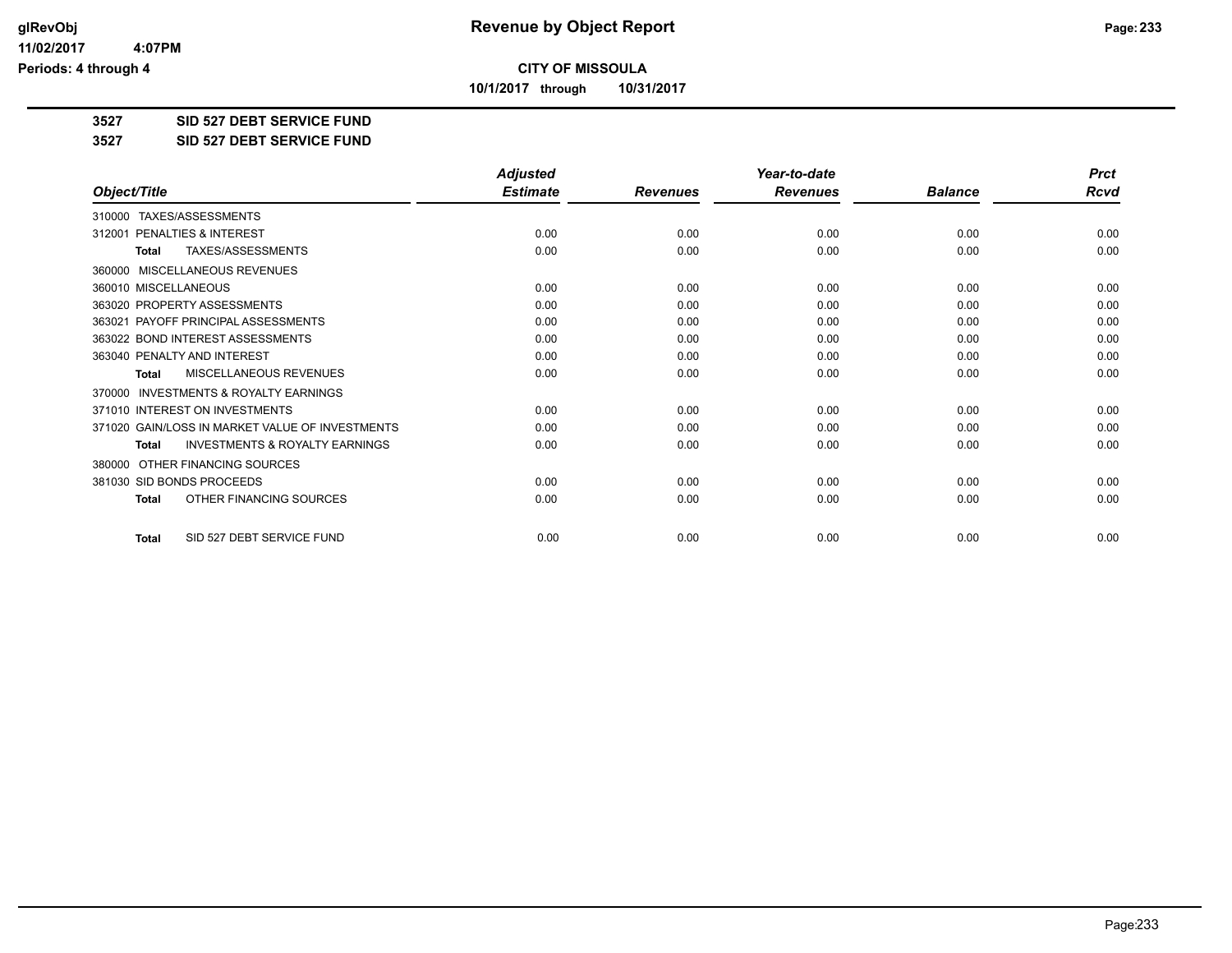**10/1/2017 through 10/31/2017**

## **3527 SID 527 DEBT SERVICE FUND**

|                                                     | <b>Adjusted</b> |                 | Year-to-date    |                | <b>Prct</b> |
|-----------------------------------------------------|-----------------|-----------------|-----------------|----------------|-------------|
| Object/Title                                        | <b>Estimate</b> | <b>Revenues</b> | <b>Revenues</b> | <b>Balance</b> | <b>Rcvd</b> |
| 310000 TAXES/ASSESSMENTS                            |                 |                 |                 |                |             |
| 312001 PENALTIES & INTEREST                         | 0.00            | 0.00            | 0.00            | 0.00           | 0.00        |
| TAXES/ASSESSMENTS<br><b>Total</b>                   | 0.00            | 0.00            | 0.00            | 0.00           | 0.00        |
| 360000 MISCELLANEOUS REVENUES                       |                 |                 |                 |                |             |
| 360010 MISCELLANEOUS                                | 0.00            | 0.00            | 0.00            | 0.00           | 0.00        |
| 363020 PROPERTY ASSESSMENTS                         | 0.00            | 0.00            | 0.00            | 0.00           | 0.00        |
| 363021 PAYOFF PRINCIPAL ASSESSMENTS                 | 0.00            | 0.00            | 0.00            | 0.00           | 0.00        |
| 363022 BOND INTEREST ASSESSMENTS                    | 0.00            | 0.00            | 0.00            | 0.00           | 0.00        |
| 363040 PENALTY AND INTEREST                         | 0.00            | 0.00            | 0.00            | 0.00           | 0.00        |
| MISCELLANEOUS REVENUES<br><b>Total</b>              | 0.00            | 0.00            | 0.00            | 0.00           | 0.00        |
| <b>INVESTMENTS &amp; ROYALTY EARNINGS</b><br>370000 |                 |                 |                 |                |             |
| 371010 INTEREST ON INVESTMENTS                      | 0.00            | 0.00            | 0.00            | 0.00           | 0.00        |
| 371020 GAIN/LOSS IN MARKET VALUE OF INVESTMENT      | 0.00            | 0.00            | 0.00            | 0.00           | 0.00        |
| <b>INVESTMENTS &amp; ROYALTY EARNINGS</b><br>Total  | 0.00            | 0.00            | 0.00            | 0.00           | 0.00        |
| 380000 OTHER FINANCING SOURCES                      |                 |                 |                 |                |             |
| 381030 SID BONDS PROCEEDS                           | 0.00            | 0.00            | 0.00            | 0.00           | 0.00        |
| OTHER FINANCING SOURCES<br><b>Total</b>             | 0.00            | 0.00            | 0.00            | 0.00           | 0.00        |
| SID 527 DEBT SERVICE FUND<br><b>Total</b>           | 0.00            | 0.00            | 0.00            | 0.00           | 0.00        |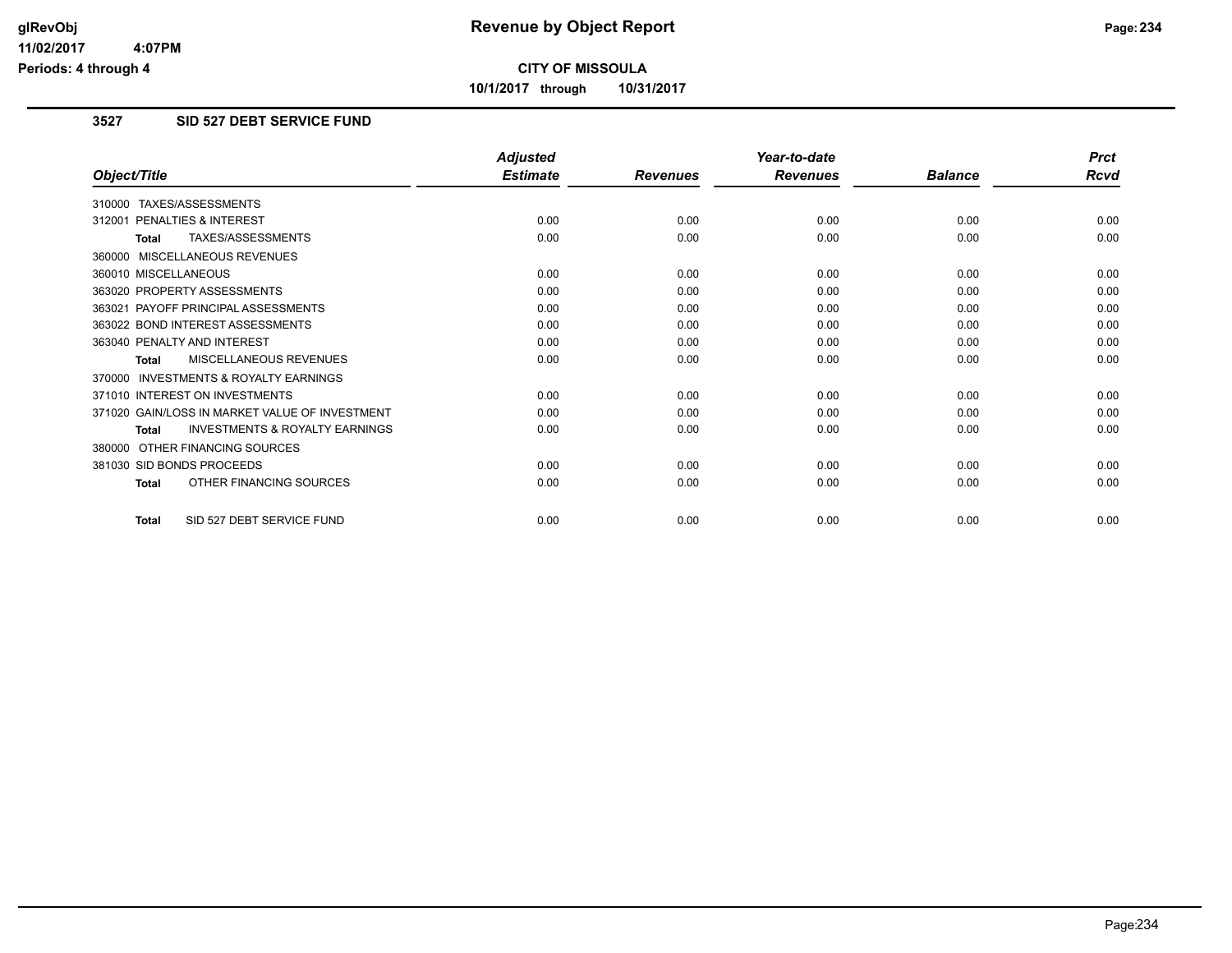**10/1/2017 through 10/31/2017**

**3530 SID 530 DEBT SERVICE FUND**

**3530 SID 530 DEBT SERVICE FUND**

|                                                     | <b>Adjusted</b> |                 | Year-to-date    |                | <b>Prct</b> |
|-----------------------------------------------------|-----------------|-----------------|-----------------|----------------|-------------|
| Object/Title                                        | <b>Estimate</b> | <b>Revenues</b> | <b>Revenues</b> | <b>Balance</b> | Rcvd        |
| TAXES/ASSESSMENTS<br>310000                         |                 |                 |                 |                |             |
| <b>PENALTIES &amp; INTEREST</b><br>312001           | 0.00            | 0.00            | 0.00            | 0.00           | 0.00        |
| TAXES/ASSESSMENTS<br>Total                          | 0.00            | 0.00            | 0.00            | 0.00           | 0.00        |
| 360000 MISCELLANEOUS REVENUES                       |                 |                 |                 |                |             |
| 360010 MISCELLANEOUS                                | 1,350.00        | 0.00            | 0.00            | 1,350.00       | 0.00        |
| 363020 PROPERTY ASSESSMENTS                         | 0.00            | 0.00            | 0.00            | 0.00           | 0.00        |
| 363021 PAYOFF PRINCIPAL ASSESSMENTS                 | 0.00            | 0.00            | 0.00            | 0.00           | 0.00        |
| 363022 BOND INTEREST ASSESSMENTS                    | 0.00            | 0.00            | 0.00            | 0.00           | 0.00        |
| 363040 PENALTY AND INTEREST                         | 0.00            | 0.00            | 0.00            | 0.00           | 0.00        |
| MISCELLANEOUS REVENUES<br>Total                     | 1,350.00        | 0.00            | 0.00            | 1,350.00       | 0.00        |
| <b>INVESTMENTS &amp; ROYALTY EARNINGS</b><br>370000 |                 |                 |                 |                |             |
| 371010 INTEREST ON INVESTMENTS                      | 0.00            | 0.00            | 0.00            | 0.00           | 0.00        |
| 371020 GAIN/LOSS IN MARKET VALUE OF INVESTMENTS     | 0.00            | 0.00            | 0.00            | 0.00           | 0.00        |
| <b>INVESTMENTS &amp; ROYALTY EARNINGS</b><br>Total  | 0.00            | 0.00            | 0.00            | 0.00           | 0.00        |
| SID 530 DEBT SERVICE FUND<br><b>Total</b>           | 1,350.00        | 0.00            | 0.00            | 1,350.00       | 0.00        |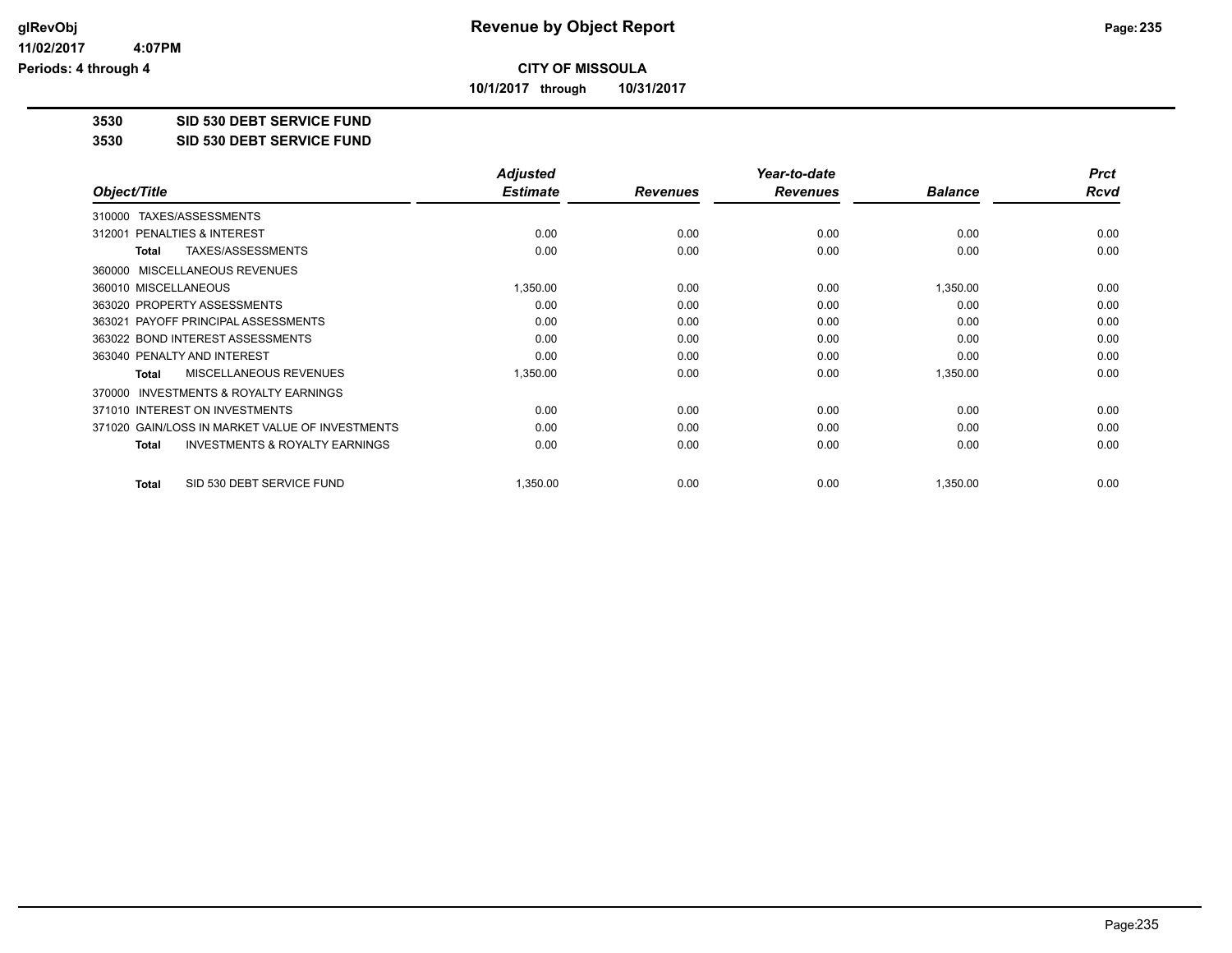**10/1/2017 through 10/31/2017**

## **3530 SID 530 DEBT SERVICE FUND**

|                                                           | <b>Adjusted</b> |                 | Year-to-date    |                | <b>Prct</b> |
|-----------------------------------------------------------|-----------------|-----------------|-----------------|----------------|-------------|
| Object/Title                                              | <b>Estimate</b> | <b>Revenues</b> | <b>Revenues</b> | <b>Balance</b> | Rcvd        |
| TAXES/ASSESSMENTS<br>310000                               |                 |                 |                 |                |             |
| 312001 PENALTIES & INTEREST                               | 0.00            | 0.00            | 0.00            | 0.00           | 0.00        |
| TAXES/ASSESSMENTS<br><b>Total</b>                         | 0.00            | 0.00            | 0.00            | 0.00           | 0.00        |
| 360000 MISCELLANEOUS REVENUES                             |                 |                 |                 |                |             |
| 360010 MISCELLANEOUS                                      | 1,350.00        | 0.00            | 0.00            | 1,350.00       | 0.00        |
| 363020 PROPERTY ASSESSMENTS                               | 0.00            | 0.00            | 0.00            | 0.00           | 0.00        |
| 363021 PAYOFF PRINCIPAL ASSESSMENTS                       | 0.00            | 0.00            | 0.00            | 0.00           | 0.00        |
| 363022 BOND INTEREST ASSESSMENTS                          | 0.00            | 0.00            | 0.00            | 0.00           | 0.00        |
| 363040 PENALTY AND INTEREST                               | 0.00            | 0.00            | 0.00            | 0.00           | 0.00        |
| MISCELLANEOUS REVENUES<br>Total                           | 1,350.00        | 0.00            | 0.00            | 1,350.00       | 0.00        |
| <b>INVESTMENTS &amp; ROYALTY EARNINGS</b><br>370000       |                 |                 |                 |                |             |
| 371010 INTEREST ON INVESTMENTS                            | 0.00            | 0.00            | 0.00            | 0.00           | 0.00        |
| 371020 GAIN/LOSS IN MARKET VALUE OF INVESTMENT            | 0.00            | 0.00            | 0.00            | 0.00           | 0.00        |
| <b>INVESTMENTS &amp; ROYALTY EARNINGS</b><br><b>Total</b> | 0.00            | 0.00            | 0.00            | 0.00           | 0.00        |
| SID 530 DEBT SERVICE FUND<br><b>Total</b>                 | 1,350.00        | 0.00            | 0.00            | 1,350.00       | 0.00        |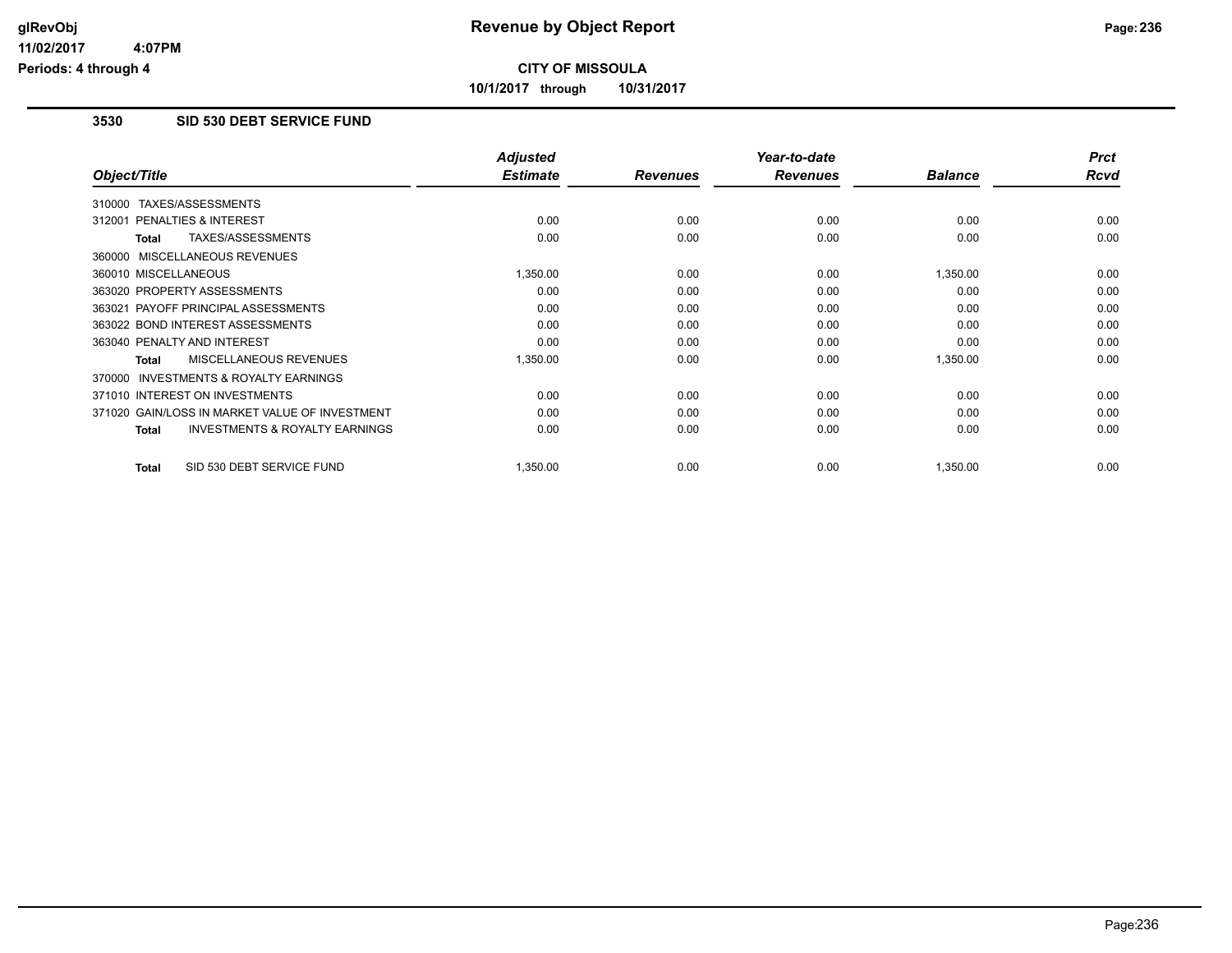**10/1/2017 through 10/31/2017**

**3531 SID 531 HICKORY ST CALMING**

**3531 SID 531 HICKORY ST CALMING**

|                                                           | <b>Adjusted</b> |                 | Year-to-date    |                | <b>Prct</b> |
|-----------------------------------------------------------|-----------------|-----------------|-----------------|----------------|-------------|
| Object/Title                                              | <b>Estimate</b> | <b>Revenues</b> | <b>Revenues</b> | <b>Balance</b> | Rcvd        |
| TAXES/ASSESSMENTS<br>310000                               |                 |                 |                 |                |             |
| PENALTIES & INTEREST<br>312001                            | 0.00            | 0.00            | 0.00            | 0.00           | 0.00        |
| TAXES/ASSESSMENTS<br>Total                                | 0.00            | 0.00            | 0.00            | 0.00           | 0.00        |
| MISCELLANEOUS REVENUES<br>360000                          |                 |                 |                 |                |             |
| 360010 MISCELLANEOUS                                      | 0.00            | 0.00            | 0.00            | 0.00           | 0.00        |
| 363020 PROPERTY ASSESSMENTS                               | 0.00            | 0.00            | 0.00            | 0.00           | 0.00        |
| 363021 PAYOFF PRINCIPAL ASSESSMENTS                       | 0.00            | 0.00            | 0.00            | 0.00           | 0.00        |
| 363022 BOND INTEREST ASSESSMENTS                          | 0.00            | 0.00            | 0.00            | 0.00           | 0.00        |
| 363040 PENALTY AND INTEREST                               | 0.00            | 0.00            | 0.00            | 0.00           | 0.00        |
| <b>MISCELLANEOUS REVENUES</b><br>Total                    | 0.00            | 0.00            | 0.00            | 0.00           | 0.00        |
| <b>INVESTMENTS &amp; ROYALTY EARNINGS</b><br>370000       |                 |                 |                 |                |             |
| 371010 INTEREST ON INVESTMENTS                            | 0.00            | 0.00            | 0.00            | 0.00           | 0.00        |
| 371020 GAIN/LOSS IN MARKET VALUE OF INVESTMENTS           | 0.00            | 0.00            | 0.00            | 0.00           | 0.00        |
| <b>INVESTMENTS &amp; ROYALTY EARNINGS</b><br><b>Total</b> | 0.00            | 0.00            | 0.00            | 0.00           | 0.00        |
| OTHER FINANCING SOURCES<br>380000                         |                 |                 |                 |                |             |
| 383000 OPERATING TRANSFERS                                | 0.00            | 0.00            | 0.00            | 0.00           | 0.00        |
| OTHER FINANCING SOURCES<br><b>Total</b>                   | 0.00            | 0.00            | 0.00            | 0.00           | 0.00        |
| SID 531 HICKORY ST CALMING<br><b>Total</b>                | 0.00            | 0.00            | 0.00            | 0.00           | 0.00        |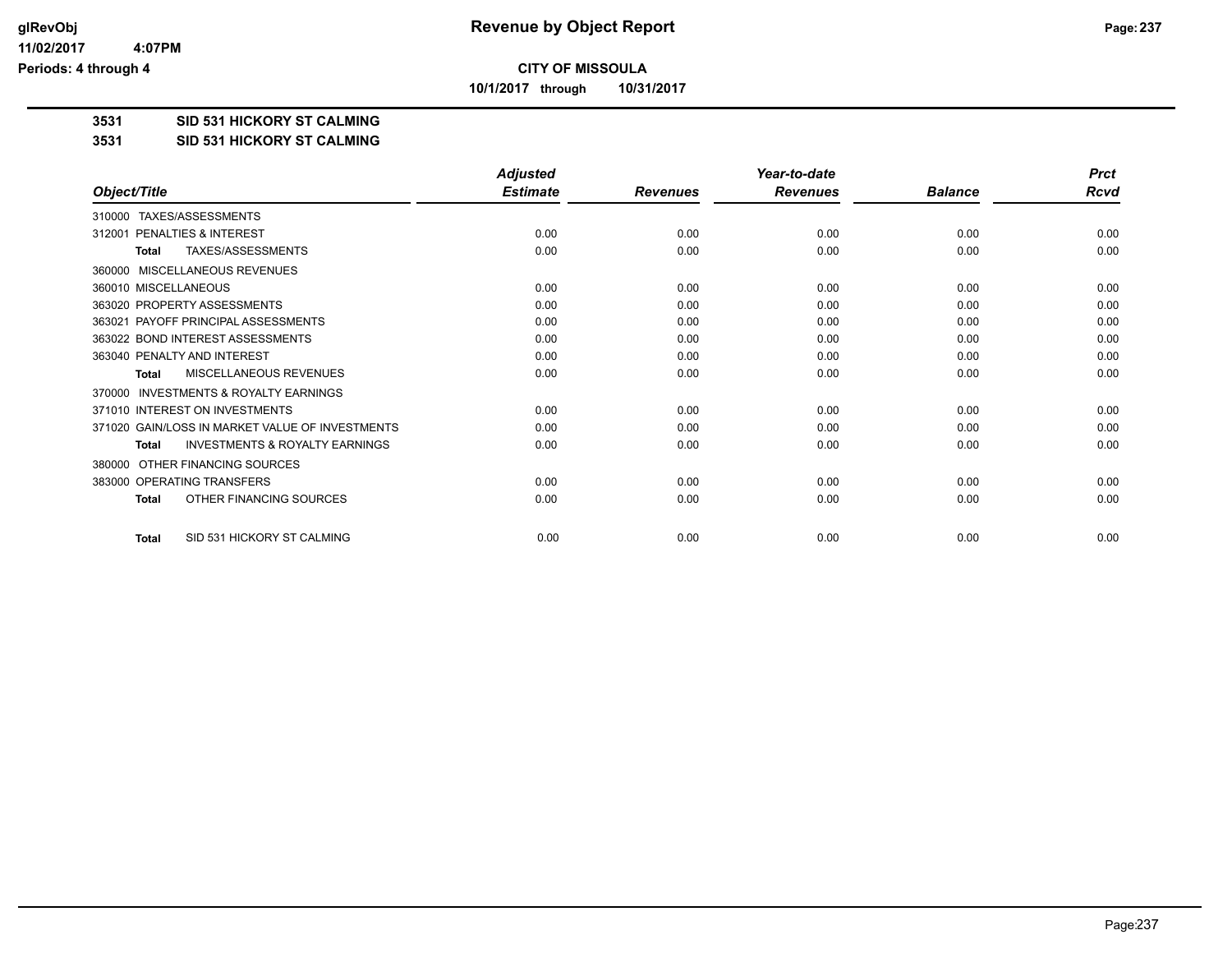**10/1/2017 through 10/31/2017**

# **3531 SID 531 HICKORY ST CALMING**

|                                                           | <b>Adjusted</b> |                 | Year-to-date    |                | <b>Prct</b> |
|-----------------------------------------------------------|-----------------|-----------------|-----------------|----------------|-------------|
| Object/Title                                              | <b>Estimate</b> | <b>Revenues</b> | <b>Revenues</b> | <b>Balance</b> | <b>Rcvd</b> |
| 310000 TAXES/ASSESSMENTS                                  |                 |                 |                 |                |             |
| 312001 PENALTIES & INTEREST                               | 0.00            | 0.00            | 0.00            | 0.00           | 0.00        |
| TAXES/ASSESSMENTS<br><b>Total</b>                         | 0.00            | 0.00            | 0.00            | 0.00           | 0.00        |
| 360000 MISCELLANEOUS REVENUES                             |                 |                 |                 |                |             |
| 360010 MISCELLANEOUS                                      | 0.00            | 0.00            | 0.00            | 0.00           | 0.00        |
| 363020 PROPERTY ASSESSMENTS                               | 0.00            | 0.00            | 0.00            | 0.00           | 0.00        |
| 363021 PAYOFF PRINCIPAL ASSESSMENTS                       | 0.00            | 0.00            | 0.00            | 0.00           | 0.00        |
| 363022 BOND INTEREST ASSESSMENTS                          | 0.00            | 0.00            | 0.00            | 0.00           | 0.00        |
| 363040 PENALTY AND INTEREST                               | 0.00            | 0.00            | 0.00            | 0.00           | 0.00        |
| MISCELLANEOUS REVENUES<br><b>Total</b>                    | 0.00            | 0.00            | 0.00            | 0.00           | 0.00        |
| <b>INVESTMENTS &amp; ROYALTY EARNINGS</b><br>370000       |                 |                 |                 |                |             |
| 371010 INTEREST ON INVESTMENTS                            | 0.00            | 0.00            | 0.00            | 0.00           | 0.00        |
| 371020 GAIN/LOSS IN MARKET VALUE OF INVESTMENT            | 0.00            | 0.00            | 0.00            | 0.00           | 0.00        |
| <b>INVESTMENTS &amp; ROYALTY EARNINGS</b><br><b>Total</b> | 0.00            | 0.00            | 0.00            | 0.00           | 0.00        |
| OTHER FINANCING SOURCES<br>380000                         |                 |                 |                 |                |             |
| 383000 OPERATING TRANSFERS                                | 0.00            | 0.00            | 0.00            | 0.00           | 0.00        |
| OTHER FINANCING SOURCES<br>Total                          | 0.00            | 0.00            | 0.00            | 0.00           | 0.00        |
| SID 531 HICKORY ST CALMING<br>Total                       | 0.00            | 0.00            | 0.00            | 0.00           | 0.00        |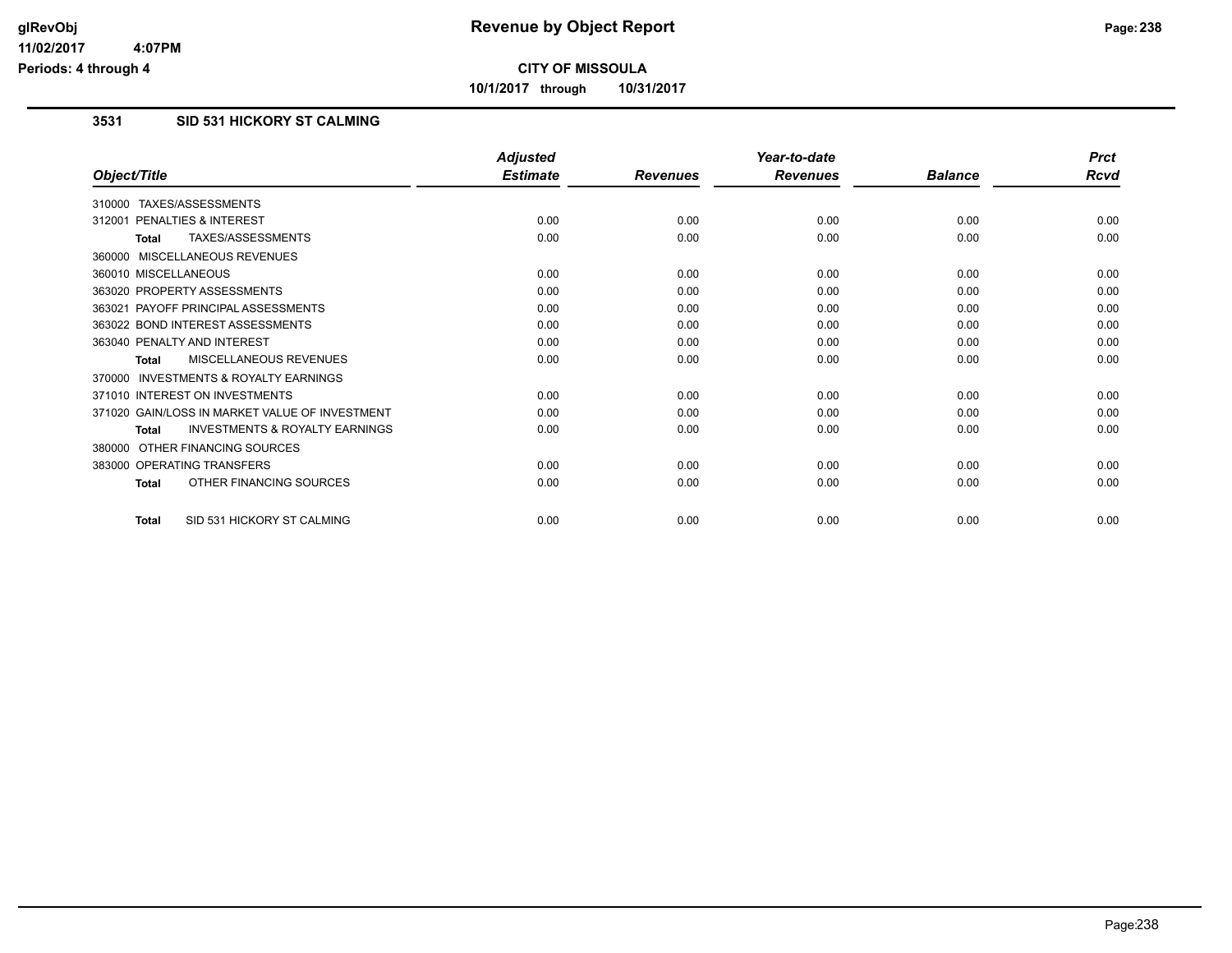**10/1/2017 through 10/31/2017**

**3532 SID 532 DEBT SERVICE FUND**

**3532 SID 532 DEBT SERVICE FUND**

|                                                           | <b>Adjusted</b> |                 | Year-to-date    |                | <b>Prct</b> |
|-----------------------------------------------------------|-----------------|-----------------|-----------------|----------------|-------------|
| Object/Title                                              | <b>Estimate</b> | <b>Revenues</b> | <b>Revenues</b> | <b>Balance</b> | Rcvd        |
| 360000 MISCELLANEOUS REVENUES                             |                 |                 |                 |                |             |
| 360010 MISCELLANEOUS                                      | 540.00          | 0.00            | 0.00            | 540.00         | 0.00        |
| 363020 PROPERTY ASSESSMENTS                               | 39,238.00       | 0.00            | 0.00            | 39.238.00      | 0.00        |
| 363021 PAYOFF PRINCIPAL ASSESSMENTS                       | 0.00            | 0.00            | 0.00            | 0.00           | 0.00        |
| 363022 BOND INTEREST ASSESSMENTS                          | 0.00            | 0.00            | 0.00            | 0.00           | 0.00        |
| 363040 PENALTY AND INTEREST                               | 0.00            | 0.00            | 0.00            | 0.00           | 0.00        |
| MISCELLANEOUS REVENUES<br><b>Total</b>                    | 39,778.00       | 0.00            | 0.00            | 39,778.00      | 0.00        |
| 370000 INVESTMENTS & ROYALTY EARNINGS                     |                 |                 |                 |                |             |
| 371010 INTEREST ON INVESTMENTS                            | 0.00            | 0.00            | 0.00            | 0.00           | 0.00        |
| 371020 GAIN/LOSS IN MARKET VALUE OF INVESTMENTS           | 0.00            | 0.00            | 0.00            | 0.00           | 0.00        |
| <b>INVESTMENTS &amp; ROYALTY EARNINGS</b><br><b>Total</b> | 0.00            | 0.00            | 0.00            | 0.00           | 0.00        |
| SID 532 DEBT SERVICE FUND<br>Total                        | 39.778.00       | 0.00            | 0.00            | 39.778.00      | 0.00        |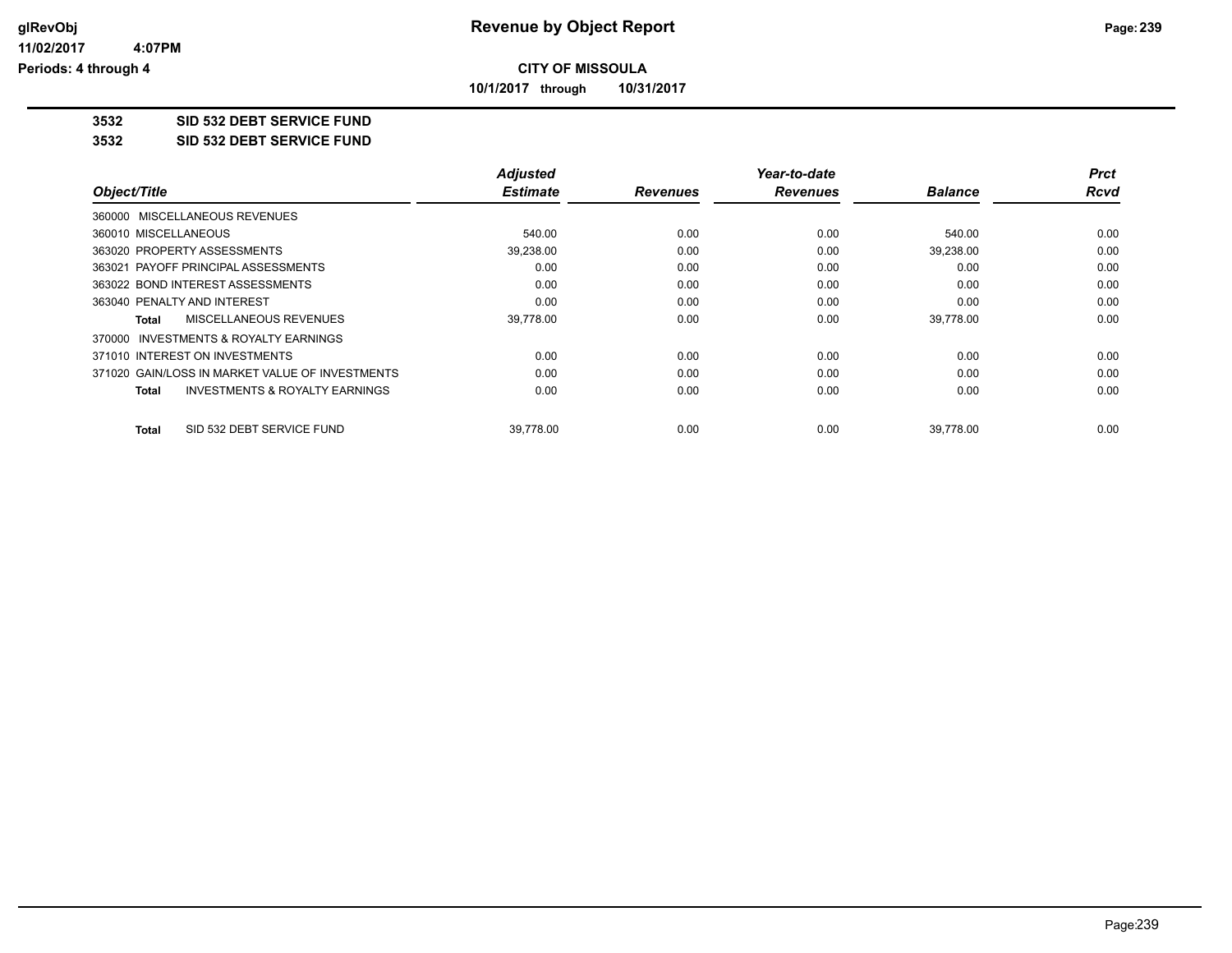**10/1/2017 through 10/31/2017**

### **3532 SID 532 DEBT SERVICE FUND**

|                                                           | <b>Adjusted</b> |                 | Year-to-date    |                | <b>Prct</b> |
|-----------------------------------------------------------|-----------------|-----------------|-----------------|----------------|-------------|
| Object/Title                                              | <b>Estimate</b> | <b>Revenues</b> | <b>Revenues</b> | <b>Balance</b> | <b>Rcvd</b> |
| 360000 MISCELLANEOUS REVENUES                             |                 |                 |                 |                |             |
| 360010 MISCELLANEOUS                                      | 540.00          | 0.00            | 0.00            | 540.00         | 0.00        |
| 363020 PROPERTY ASSESSMENTS                               | 39.238.00       | 0.00            | 0.00            | 39.238.00      | 0.00        |
| 363021 PAYOFF PRINCIPAL ASSESSMENTS                       | 0.00            | 0.00            | 0.00            | 0.00           | 0.00        |
| 363022 BOND INTEREST ASSESSMENTS                          | 0.00            | 0.00            | 0.00            | 0.00           | 0.00        |
| 363040 PENALTY AND INTEREST                               | 0.00            | 0.00            | 0.00            | 0.00           | 0.00        |
| <b>MISCELLANEOUS REVENUES</b><br>Total                    | 39.778.00       | 0.00            | 0.00            | 39.778.00      | 0.00        |
| <b>INVESTMENTS &amp; ROYALTY EARNINGS</b><br>370000       |                 |                 |                 |                |             |
| 371010 INTEREST ON INVESTMENTS                            | 0.00            | 0.00            | 0.00            | 0.00           | 0.00        |
| 371020 GAIN/LOSS IN MARKET VALUE OF INVESTMENT            | 0.00            | 0.00            | 0.00            | 0.00           | 0.00        |
| <b>INVESTMENTS &amp; ROYALTY EARNINGS</b><br><b>Total</b> | 0.00            | 0.00            | 0.00            | 0.00           | 0.00        |
| SID 532 DEBT SERVICE FUND<br><b>Total</b>                 | 39.778.00       | 0.00            | 0.00            | 39.778.00      | 0.00        |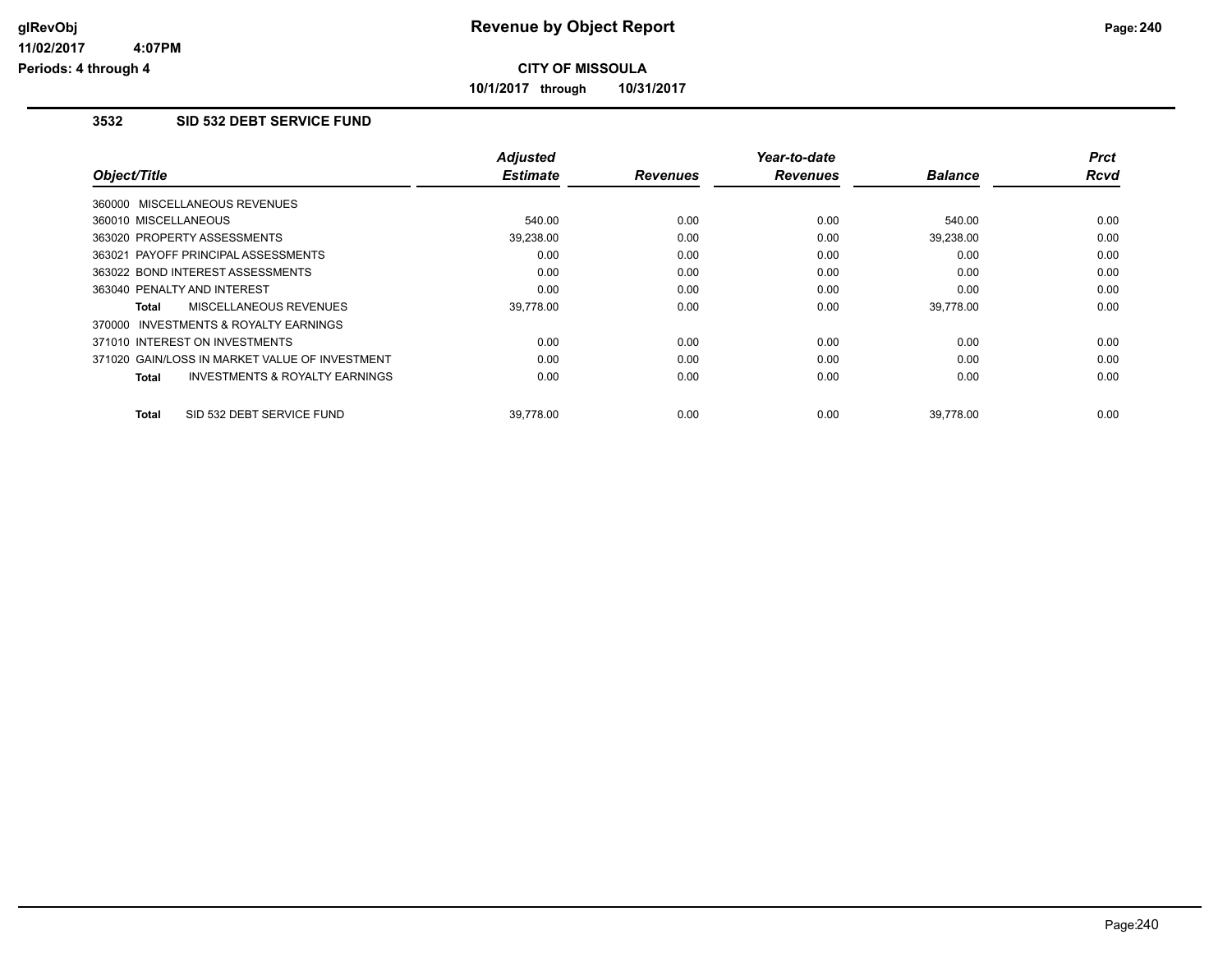**10/1/2017 through 10/31/2017**

# **3533 GILBERT ST SEWER SID DEBT FUND**

### **3533 GILBERT ST SEWER SID DEBT FUND**

|                                                           | <b>Adjusted</b> |                 | Year-to-date    |                | <b>Prct</b> |
|-----------------------------------------------------------|-----------------|-----------------|-----------------|----------------|-------------|
| Object/Title                                              | <b>Estimate</b> | <b>Revenues</b> | <b>Revenues</b> | <b>Balance</b> | <b>Rcvd</b> |
| TAXES/ASSESSMENTS<br>310000                               |                 |                 |                 |                |             |
| PENALTIES & INTEREST<br>312001                            | 0.00            | 0.00            | 0.00            | 0.00           | 0.00        |
| TAXES/ASSESSMENTS<br><b>Total</b>                         | 0.00            | 0.00            | 0.00            | 0.00           | 0.00        |
| MISCELLANEOUS REVENUES<br>360000                          |                 |                 |                 |                |             |
| 363020 PROPERTY ASSESSMENTS                               | 17,425.00       | 0.00            | 0.00            | 17,425.00      | 0.00        |
| PAYOFF PRINCIPAL ASSESSMENTS<br>363021                    | 0.00            | 0.00            | 0.00            | 0.00           | 0.00        |
| 363022 BOND INTEREST ASSESSMENTS                          | 0.00            | 0.00            | 0.00            | 0.00           | 0.00        |
| 363040 PENALTY AND INTEREST                               | 0.00            | 0.00            | 0.00            | 0.00           | 0.00        |
| <b>MISCELLANEOUS REVENUES</b><br><b>Total</b>             | 17,425.00       | 0.00            | 0.00            | 17,425.00      | 0.00        |
| <b>INVESTMENTS &amp; ROYALTY EARNINGS</b><br>370000       |                 |                 |                 |                |             |
| 371010 INTEREST ON INVESTMENTS                            | 0.00            | 0.00            | 0.00            | 0.00           | 0.00        |
| 371020 GAIN/LOSS IN MARKET VALUE OF INVESTMENTS           | 0.00            | 0.00            | 0.00            | 0.00           | 0.00        |
| <b>INVESTMENTS &amp; ROYALTY EARNINGS</b><br><b>Total</b> | 0.00            | 0.00            | 0.00            | 0.00           | 0.00        |
| OTHER FINANCING SOURCES<br>380000                         |                 |                 |                 |                |             |
| 381009 TRANSFERS IN                                       | 0.00            | 0.00            | 0.00            | 0.00           | 0.00        |
| OTHER FINANCING SOURCES<br><b>Total</b>                   | 0.00            | 0.00            | 0.00            | 0.00           | 0.00        |
| GILBERT ST SEWER SID DEBT FUND<br><b>Total</b>            | 17,425.00       | 0.00            | 0.00            | 17,425.00      | 0.00        |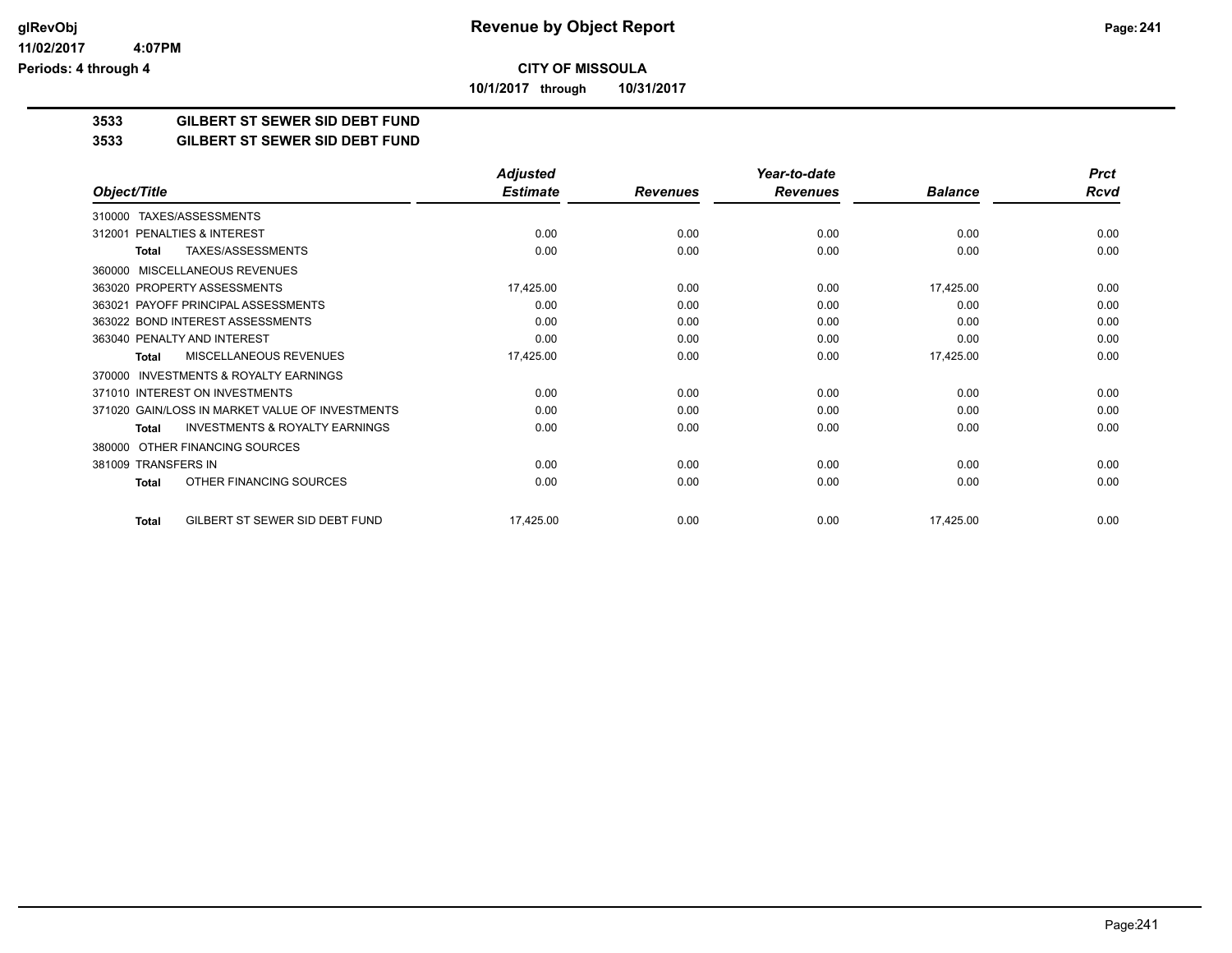**10/1/2017 through 10/31/2017**

## **3533 GILBERT ST SEWER SID DEBT FUND**

|                                                    | <b>Adjusted</b> |                 | Year-to-date    |                | <b>Prct</b> |
|----------------------------------------------------|-----------------|-----------------|-----------------|----------------|-------------|
| Object/Title                                       | <b>Estimate</b> | <b>Revenues</b> | <b>Revenues</b> | <b>Balance</b> | <b>Rcvd</b> |
| TAXES/ASSESSMENTS<br>310000                        |                 |                 |                 |                |             |
| 312001 PENALTIES & INTEREST                        | 0.00            | 0.00            | 0.00            | 0.00           | 0.00        |
| TAXES/ASSESSMENTS<br><b>Total</b>                  | 0.00            | 0.00            | 0.00            | 0.00           | 0.00        |
| MISCELLANEOUS REVENUES<br>360000                   |                 |                 |                 |                |             |
| 363020 PROPERTY ASSESSMENTS                        | 17,425.00       | 0.00            | 0.00            | 17,425.00      | 0.00        |
| 363021 PAYOFF PRINCIPAL ASSESSMENTS                | 0.00            | 0.00            | 0.00            | 0.00           | 0.00        |
| 363022 BOND INTEREST ASSESSMENTS                   | 0.00            | 0.00            | 0.00            | 0.00           | 0.00        |
| 363040 PENALTY AND INTEREST                        | 0.00            | 0.00            | 0.00            | 0.00           | 0.00        |
| MISCELLANEOUS REVENUES<br>Total                    | 17,425.00       | 0.00            | 0.00            | 17,425.00      | 0.00        |
| 370000 INVESTMENTS & ROYALTY EARNINGS              |                 |                 |                 |                |             |
| 371010 INTEREST ON INVESTMENTS                     | 0.00            | 0.00            | 0.00            | 0.00           | 0.00        |
| 371020 GAIN/LOSS IN MARKET VALUE OF INVESTMENT     | 0.00            | 0.00            | 0.00            | 0.00           | 0.00        |
| <b>INVESTMENTS &amp; ROYALTY EARNINGS</b><br>Total | 0.00            | 0.00            | 0.00            | 0.00           | 0.00        |
| 380000 OTHER FINANCING SOURCES                     |                 |                 |                 |                |             |
| 381009 TRANSFERS IN                                | 0.00            | 0.00            | 0.00            | 0.00           | 0.00        |
| OTHER FINANCING SOURCES<br><b>Total</b>            | 0.00            | 0.00            | 0.00            | 0.00           | 0.00        |
| GILBERT ST SEWER SID DEBT FUND<br><b>Total</b>     | 17,425.00       | 0.00            | 0.00            | 17,425.00      | 0.00        |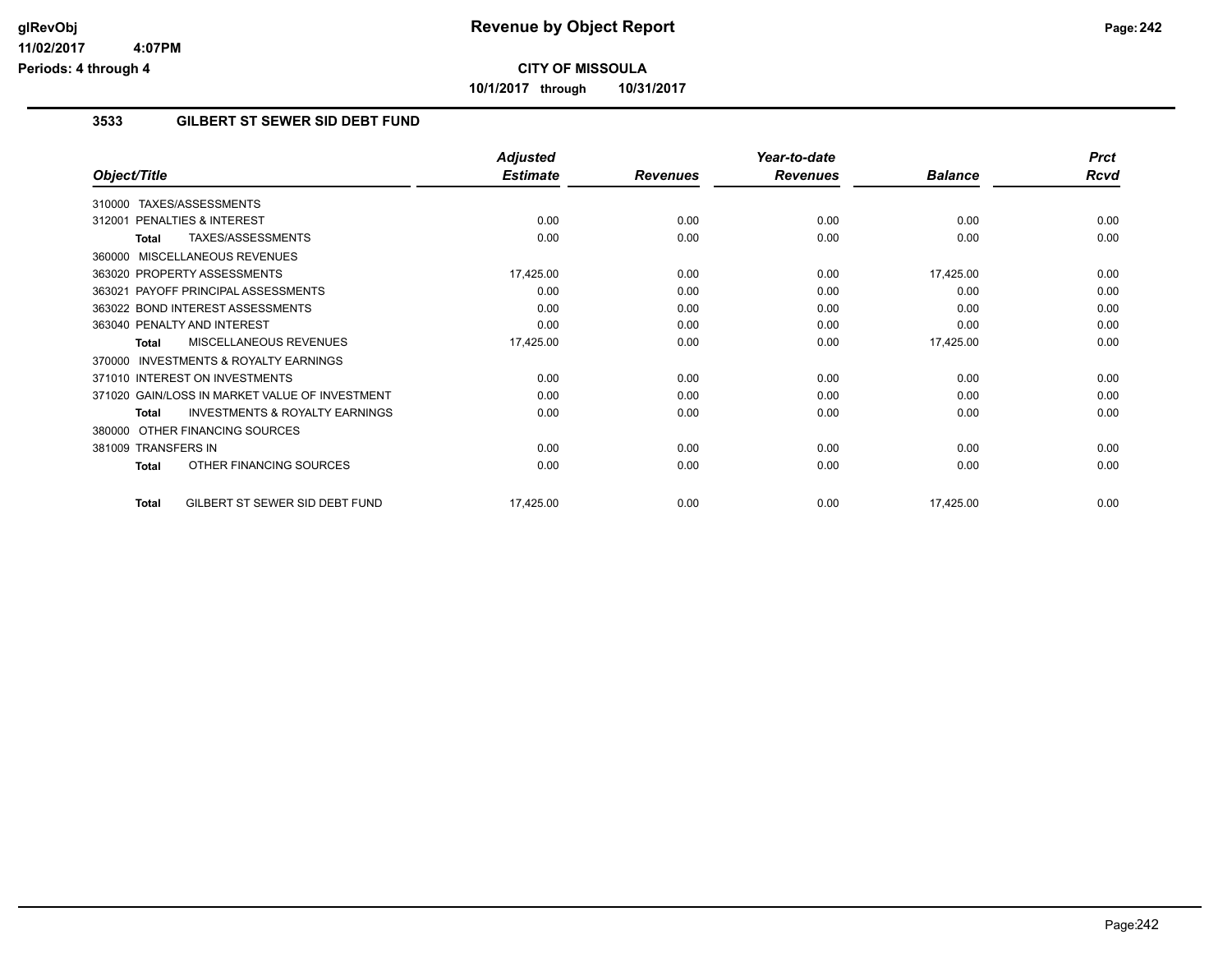**10/1/2017 through 10/31/2017**

## **3534 LINCOLNWOOD SEWER PHASE I**

### **3534 LINCOLNWOOD SEWER PHASE I**

|                                                           | <b>Adjusted</b> |                 | Year-to-date    |                | <b>Prct</b> |
|-----------------------------------------------------------|-----------------|-----------------|-----------------|----------------|-------------|
| Object/Title                                              | <b>Estimate</b> | <b>Revenues</b> | <b>Revenues</b> | <b>Balance</b> | <b>Rcvd</b> |
| TAXES/ASSESSMENTS<br>310000                               |                 |                 |                 |                |             |
| PENALTIES & INTEREST<br>312001                            | 0.00            | 0.00            | 0.00            | 0.00           | 0.00        |
| TAXES/ASSESSMENTS<br>Total                                | 0.00            | 0.00            | 0.00            | 0.00           | 0.00        |
| MISCELLANEOUS REVENUES<br>360000                          |                 |                 |                 |                |             |
| 363020 PROPERTY ASSESSMENTS                               | 19,044.00       | 0.00            | 0.00            | 19,044.00      | 0.00        |
| 363021 PAYOFF PRINCIPAL ASSESSMENTS                       | 0.00            | 0.00            | 0.00            | 0.00           | 0.00        |
| 363022 BOND INTEREST ASSESSMENTS                          | 0.00            | 0.00            | 0.00            | 0.00           | 0.00        |
| 363040 PENALTY AND INTEREST                               | 0.00            | 0.00            | 0.00            | 0.00           | 0.00        |
| MISCELLANEOUS REVENUES<br>Total                           | 19,044.00       | 0.00            | 0.00            | 19,044.00      | 0.00        |
| <b>INVESTMENTS &amp; ROYALTY EARNINGS</b><br>370000       |                 |                 |                 |                |             |
| 371010 INTEREST ON INVESTMENTS                            | 0.00            | 0.00            | 0.00            | 0.00           | 0.00        |
| 371020 GAIN/LOSS IN MARKET VALUE OF INVESTMENTS           | 0.00            | 0.00            | 0.00            | 0.00           | 0.00        |
| <b>INVESTMENTS &amp; ROYALTY EARNINGS</b><br><b>Total</b> | 0.00            | 0.00            | 0.00            | 0.00           | 0.00        |
| LINCOLNWOOD SEWER PHASE I<br>Total                        | 19,044.00       | 0.00            | 0.00            | 19,044.00      | 0.00        |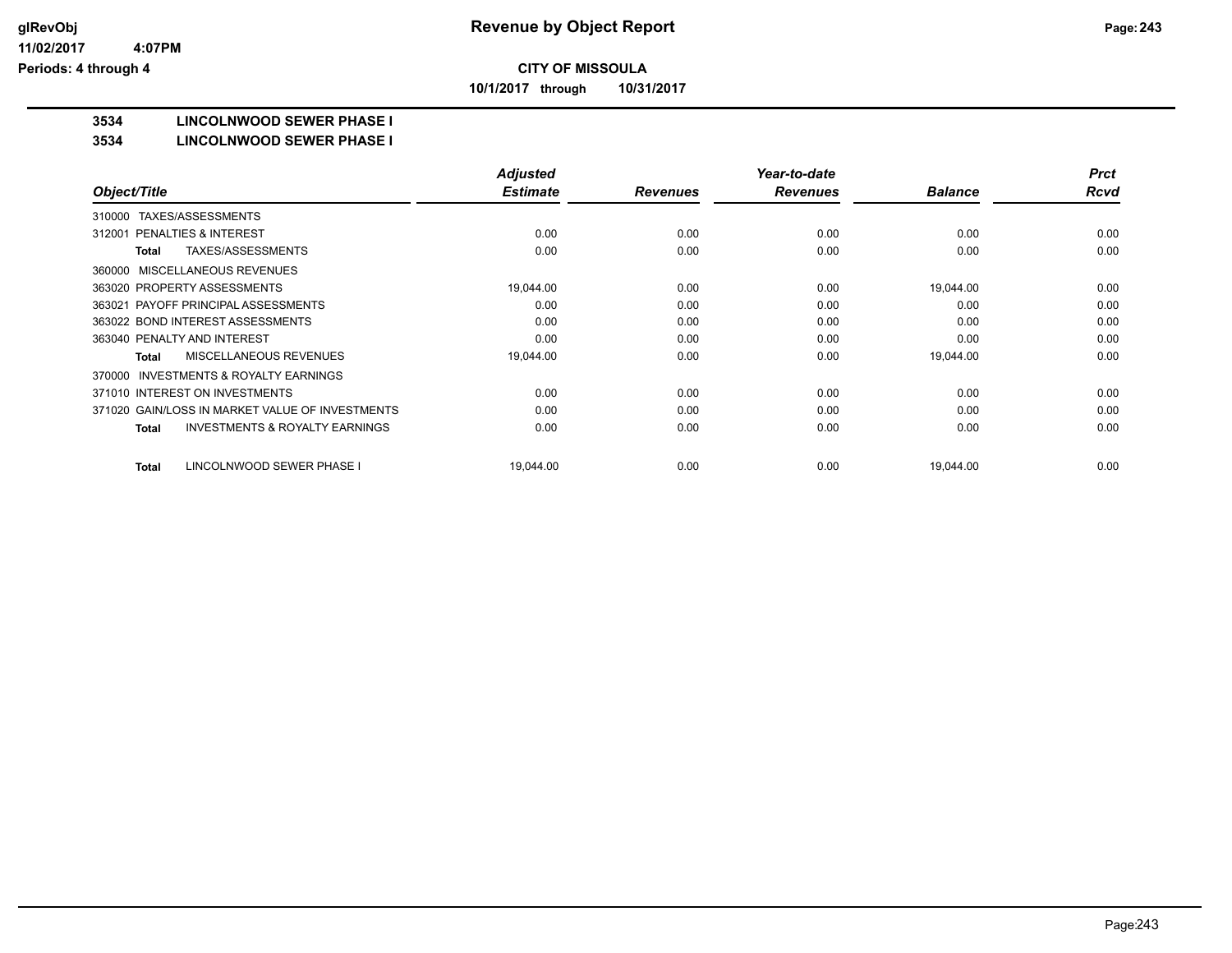**10/1/2017 through 10/31/2017**

## **3534 LINCOLNWOOD SEWER PHASE I**

|                                                           | <b>Adjusted</b> |                 | Year-to-date    |                | <b>Prct</b> |
|-----------------------------------------------------------|-----------------|-----------------|-----------------|----------------|-------------|
| Object/Title                                              | <b>Estimate</b> | <b>Revenues</b> | <b>Revenues</b> | <b>Balance</b> | <b>Rcvd</b> |
| TAXES/ASSESSMENTS<br>310000                               |                 |                 |                 |                |             |
| 312001 PENALTIES & INTEREST                               | 0.00            | 0.00            | 0.00            | 0.00           | 0.00        |
| TAXES/ASSESSMENTS<br>Total                                | 0.00            | 0.00            | 0.00            | 0.00           | 0.00        |
| MISCELLANEOUS REVENUES<br>360000                          |                 |                 |                 |                |             |
| 363020 PROPERTY ASSESSMENTS                               | 19,044.00       | 0.00            | 0.00            | 19,044.00      | 0.00        |
| 363021 PAYOFF PRINCIPAL ASSESSMENTS                       | 0.00            | 0.00            | 0.00            | 0.00           | 0.00        |
| 363022 BOND INTEREST ASSESSMENTS                          | 0.00            | 0.00            | 0.00            | 0.00           | 0.00        |
| 363040 PENALTY AND INTEREST                               | 0.00            | 0.00            | 0.00            | 0.00           | 0.00        |
| MISCELLANEOUS REVENUES<br><b>Total</b>                    | 19,044.00       | 0.00            | 0.00            | 19,044.00      | 0.00        |
| <b>INVESTMENTS &amp; ROYALTY EARNINGS</b><br>370000       |                 |                 |                 |                |             |
| 371010 INTEREST ON INVESTMENTS                            | 0.00            | 0.00            | 0.00            | 0.00           | 0.00        |
| 371020 GAIN/LOSS IN MARKET VALUE OF INVESTMENT            | 0.00            | 0.00            | 0.00            | 0.00           | 0.00        |
| <b>INVESTMENTS &amp; ROYALTY EARNINGS</b><br><b>Total</b> | 0.00            | 0.00            | 0.00            | 0.00           | 0.00        |
| LINCOLNWOOD SEWER PHASE I<br><b>Total</b>                 | 19,044.00       | 0.00            | 0.00            | 19,044.00      | 0.00        |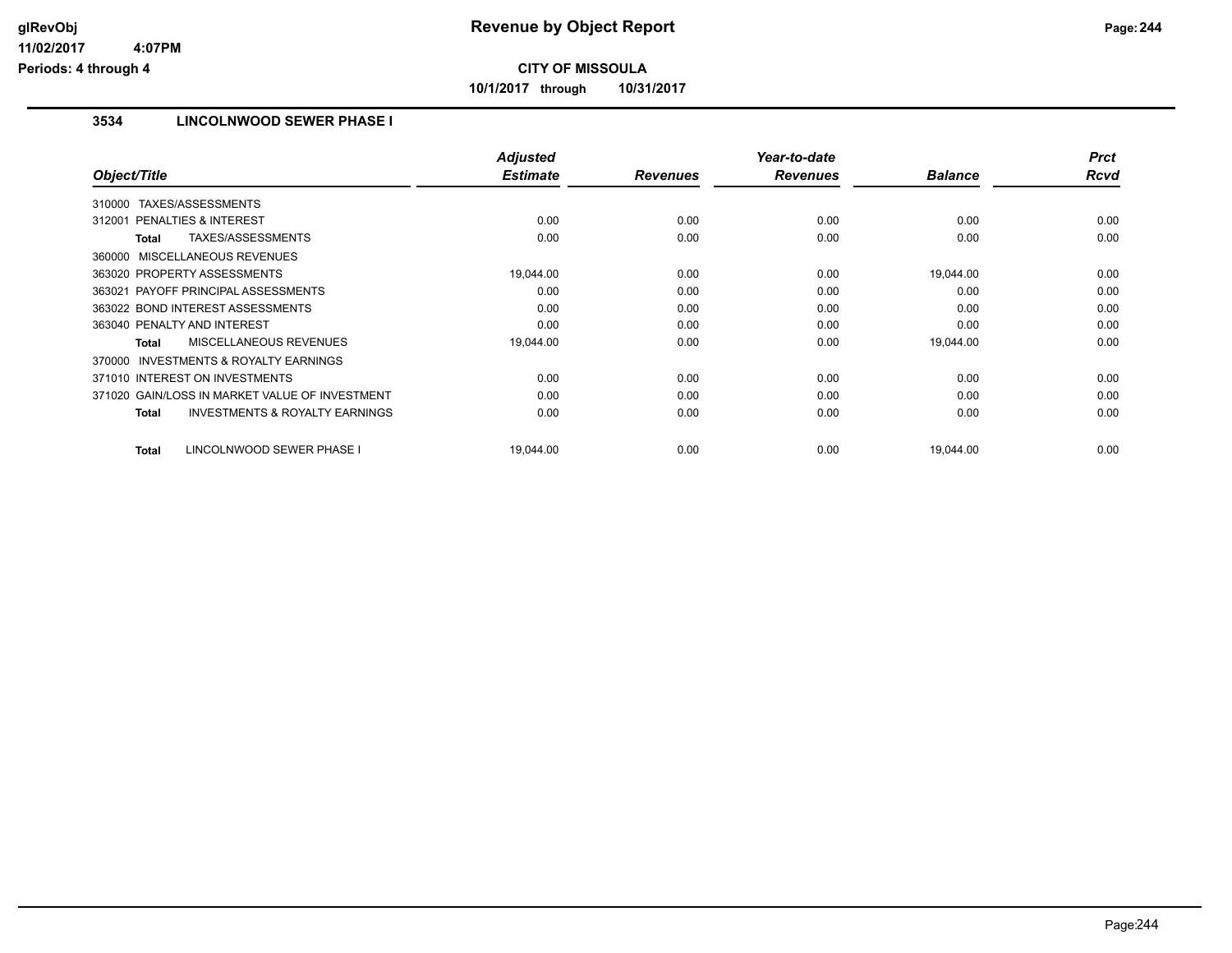**10/1/2017 through 10/31/2017**

# **3535 SLANT STREET TRAFFIC CALMING**

### **3535 SLANT STREET TRAFFIC CALMING**

|                                                           | <b>Adjusted</b> |                 | Year-to-date    |                | <b>Prct</b> |
|-----------------------------------------------------------|-----------------|-----------------|-----------------|----------------|-------------|
| Object/Title                                              | <b>Estimate</b> | <b>Revenues</b> | <b>Revenues</b> | <b>Balance</b> | <b>Rcvd</b> |
| TAXES/ASSESSMENTS<br>310000                               |                 |                 |                 |                |             |
| PENALTIES & INTEREST<br>312001                            | 0.00            | 0.00            | 0.00            | 0.00           | 0.00        |
| TAXES/ASSESSMENTS<br>Total                                | 0.00            | 0.00            | 0.00            | 0.00           | 0.00        |
| MISCELLANEOUS REVENUES<br>360000                          |                 |                 |                 |                |             |
| 360010 MISCELLANEOUS                                      | 0.00            | 0.00            | 0.00            | 0.00           | 0.00        |
| 363020 PROPERTY ASSESSMENTS                               | 0.00            | 0.00            | 0.00            | 0.00           | 0.00        |
| 363021 PAYOFF PRINCIPAL ASSESSMENTS                       | 0.00            | 0.00            | 0.00            | 0.00           | 0.00        |
| 363022 BOND INTEREST ASSESSMENTS                          | 0.00            | 0.00            | 0.00            | 0.00           | 0.00        |
| 363040 PENALTY AND INTEREST                               | 0.00            | 0.00            | 0.00            | 0.00           | 0.00        |
| MISCELLANEOUS REVENUES<br>Total                           | 0.00            | 0.00            | 0.00            | 0.00           | 0.00        |
| <b>INVESTMENTS &amp; ROYALTY EARNINGS</b><br>370000       |                 |                 |                 |                |             |
| 371010 INTEREST ON INVESTMENTS                            | 0.00            | 0.00            | 0.00            | 0.00           | 0.00        |
| 371020 GAIN/LOSS IN MARKET VALUE OF INVESTMENTS           | 0.00            | 0.00            | 0.00            | 0.00           | 0.00        |
| <b>INVESTMENTS &amp; ROYALTY EARNINGS</b><br><b>Total</b> | 0.00            | 0.00            | 0.00            | 0.00           | 0.00        |
| OTHER FINANCING SOURCES<br>380000                         |                 |                 |                 |                |             |
| 383000 OPERATING TRANSFERS                                | 0.00            | 0.00            | 0.00            | 0.00           | 0.00        |
| OTHER FINANCING SOURCES<br><b>Total</b>                   | 0.00            | 0.00            | 0.00            | 0.00           | 0.00        |
| SLANT STREET TRAFFIC CALMING<br><b>Total</b>              | 0.00            | 0.00            | 0.00            | 0.00           | 0.00        |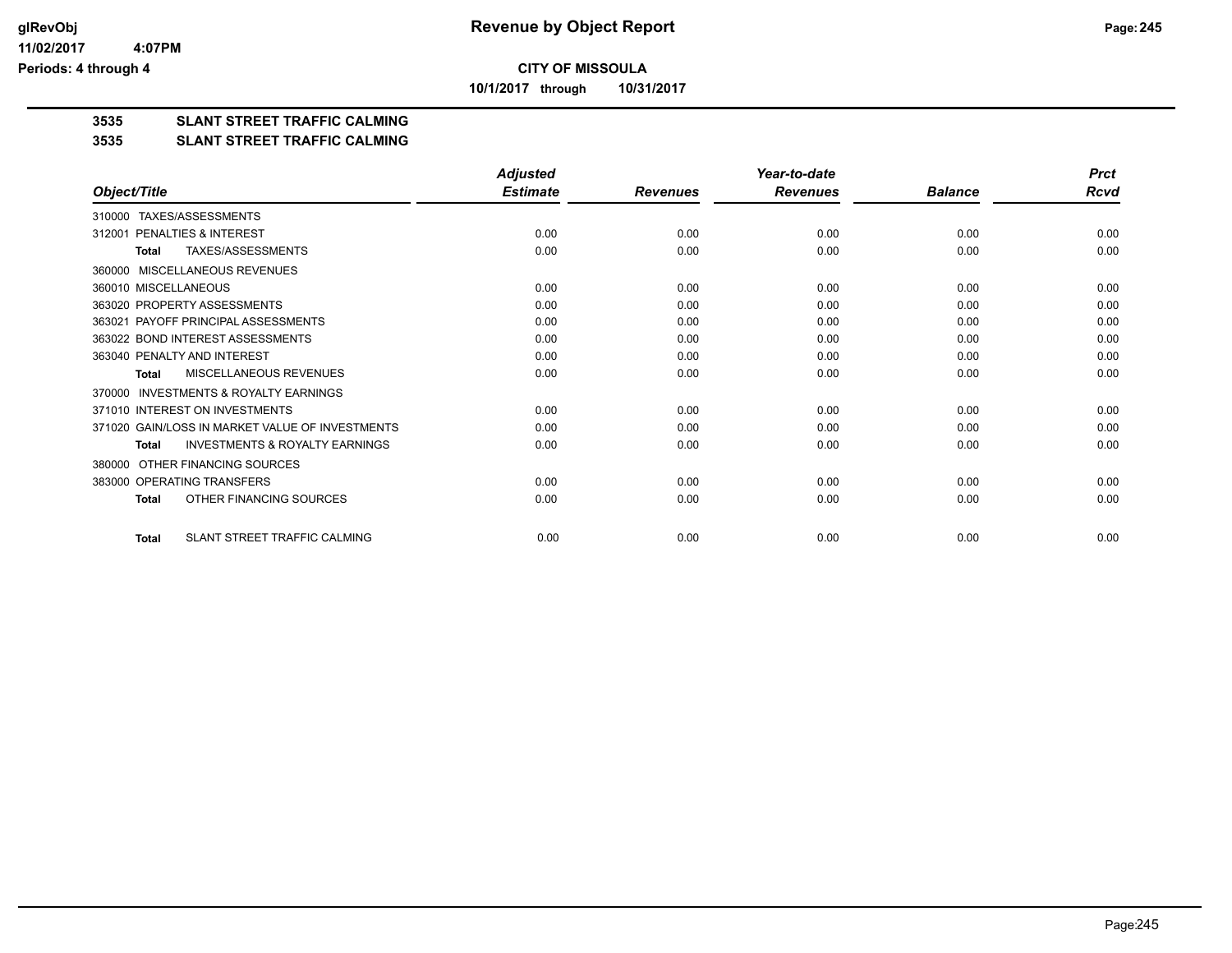**10/1/2017 through 10/31/2017**

## **3535 SLANT STREET TRAFFIC CALMING**

|                                                     | <b>Adjusted</b> |                 | Year-to-date    |                | <b>Prct</b> |
|-----------------------------------------------------|-----------------|-----------------|-----------------|----------------|-------------|
| Object/Title                                        | <b>Estimate</b> | <b>Revenues</b> | <b>Revenues</b> | <b>Balance</b> | Rcvd        |
| 310000 TAXES/ASSESSMENTS                            |                 |                 |                 |                |             |
| 312001 PENALTIES & INTEREST                         | 0.00            | 0.00            | 0.00            | 0.00           | 0.00        |
| TAXES/ASSESSMENTS<br><b>Total</b>                   | 0.00            | 0.00            | 0.00            | 0.00           | 0.00        |
| 360000 MISCELLANEOUS REVENUES                       |                 |                 |                 |                |             |
| 360010 MISCELLANEOUS                                | 0.00            | 0.00            | 0.00            | 0.00           | 0.00        |
| 363020 PROPERTY ASSESSMENTS                         | 0.00            | 0.00            | 0.00            | 0.00           | 0.00        |
| 363021 PAYOFF PRINCIPAL ASSESSMENTS                 | 0.00            | 0.00            | 0.00            | 0.00           | 0.00        |
| 363022 BOND INTEREST ASSESSMENTS                    | 0.00            | 0.00            | 0.00            | 0.00           | 0.00        |
| 363040 PENALTY AND INTEREST                         | 0.00            | 0.00            | 0.00            | 0.00           | 0.00        |
| MISCELLANEOUS REVENUES<br>Total                     | 0.00            | 0.00            | 0.00            | 0.00           | 0.00        |
| <b>INVESTMENTS &amp; ROYALTY EARNINGS</b><br>370000 |                 |                 |                 |                |             |
| 371010 INTEREST ON INVESTMENTS                      | 0.00            | 0.00            | 0.00            | 0.00           | 0.00        |
| 371020 GAIN/LOSS IN MARKET VALUE OF INVESTMENT      | 0.00            | 0.00            | 0.00            | 0.00           | 0.00        |
| <b>INVESTMENTS &amp; ROYALTY EARNINGS</b><br>Total  | 0.00            | 0.00            | 0.00            | 0.00           | 0.00        |
| OTHER FINANCING SOURCES<br>380000                   |                 |                 |                 |                |             |
| 383000 OPERATING TRANSFERS                          | 0.00            | 0.00            | 0.00            | 0.00           | 0.00        |
| OTHER FINANCING SOURCES<br><b>Total</b>             | 0.00            | 0.00            | 0.00            | 0.00           | 0.00        |
| <b>Total</b><br>SLANT STREET TRAFFIC CALMING        | 0.00            | 0.00            | 0.00            | 0.00           | 0.00        |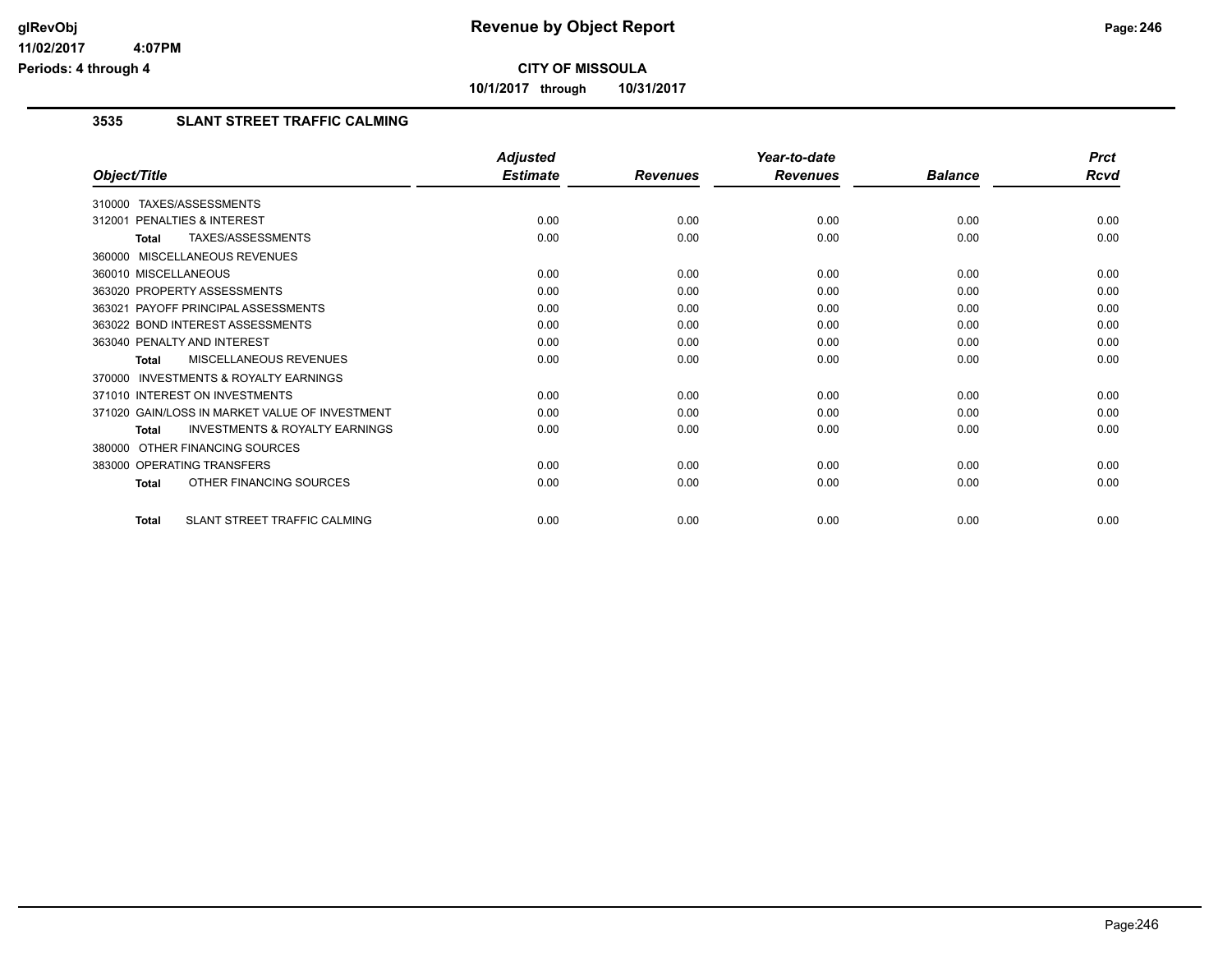**10/1/2017 through 10/31/2017**

# **3536 LINCOLNWOOD SEWER PHASE II**

### **3536 LINCOLNWOOD SEWER PHASE II**

|                                                     | <b>Adjusted</b> |                 | Year-to-date    |                | <b>Prct</b> |
|-----------------------------------------------------|-----------------|-----------------|-----------------|----------------|-------------|
| Object/Title                                        | <b>Estimate</b> | <b>Revenues</b> | <b>Revenues</b> | <b>Balance</b> | Rcvd        |
| TAXES/ASSESSMENTS<br>310000                         |                 |                 |                 |                |             |
| <b>PENALTIES &amp; INTEREST</b><br>312001           | 0.00            | 0.00            | 0.00            | 0.00           | 0.00        |
| TAXES/ASSESSMENTS<br>Total                          | 0.00            | 0.00            | 0.00            | 0.00           | 0.00        |
| 360000 MISCELLANEOUS REVENUES                       |                 |                 |                 |                |             |
| 363020 PROPERTY ASSESSMENTS                         | 30,719.00       | 0.00            | 0.00            | 30,719.00      | 0.00        |
| 363021 PAYOFF PRINCIPAL ASSESSMENTS                 | 0.00            | 0.00            | 0.00            | 0.00           | 0.00        |
| 363022 BOND INTEREST ASSESSMENTS                    | 0.00            | 0.00            | 0.00            | 0.00           | 0.00        |
| 363040 PENALTY AND INTEREST                         | 0.00            | 0.00            | 0.00            | 0.00           | 0.00        |
| <b>MISCELLANEOUS REVENUES</b><br>Total              | 30,719.00       | 0.00            | 0.00            | 30,719.00      | 0.00        |
| <b>INVESTMENTS &amp; ROYALTY EARNINGS</b><br>370000 |                 |                 |                 |                |             |
| 371010 INTEREST ON INVESTMENTS                      | 0.00            | 0.00            | 0.00            | 0.00           | 0.00        |
| 371020 GAIN/LOSS IN MARKET VALUE OF INVESTMENTS     | 0.00            | 0.00            | 0.00            | 0.00           | 0.00        |
| <b>INVESTMENTS &amp; ROYALTY EARNINGS</b><br>Total  | 0.00            | 0.00            | 0.00            | 0.00           | 0.00        |
| LINCOLNWOOD SEWER PHASE II<br><b>Total</b>          | 30,719.00       | 0.00            | 0.00            | 30,719.00      | 0.00        |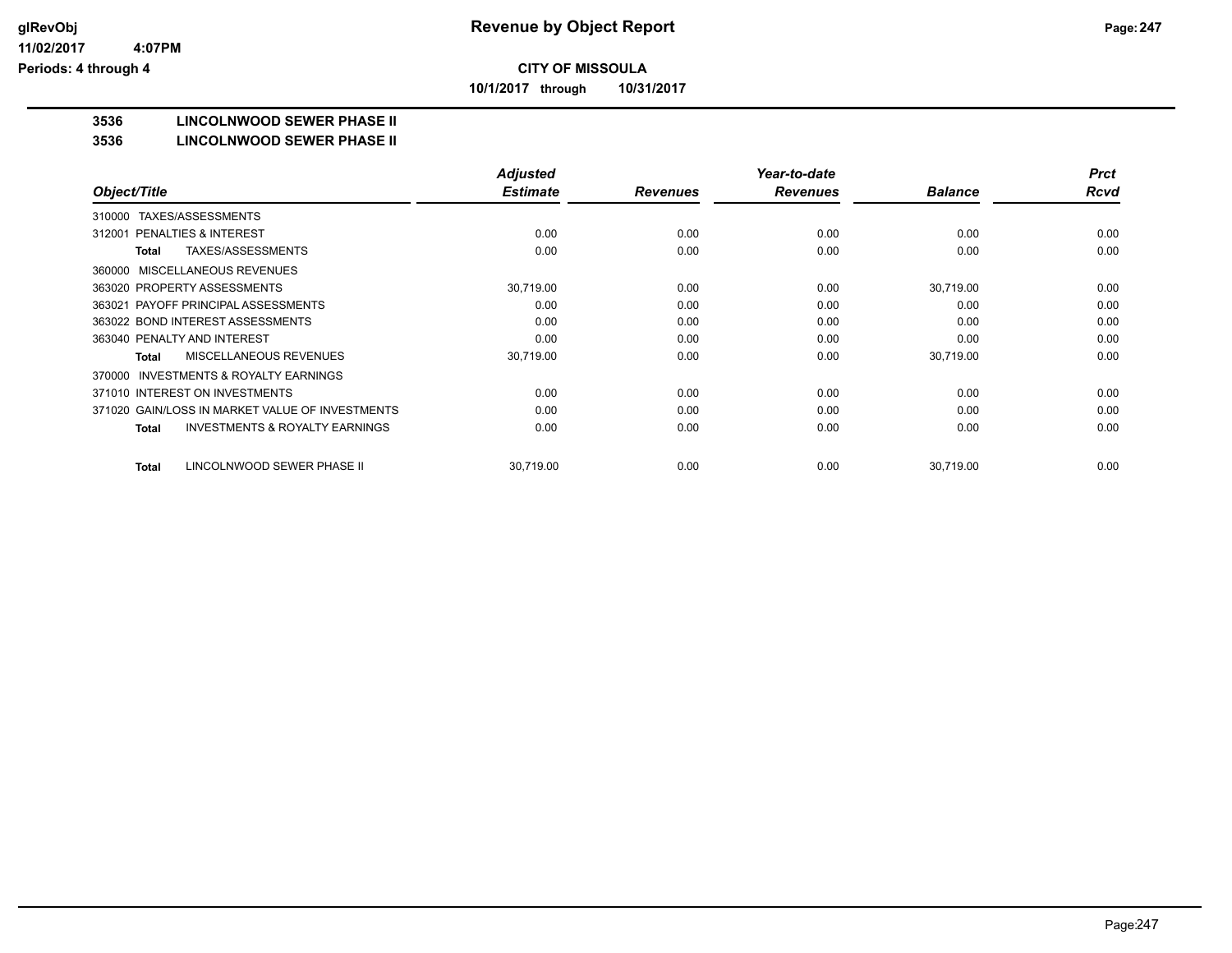**10/1/2017 through 10/31/2017**

## **3536 LINCOLNWOOD SEWER PHASE II**

| Object/Title                                              | <b>Adjusted</b><br><b>Estimate</b> | <b>Revenues</b> | Year-to-date<br><b>Revenues</b> | <b>Balance</b> | <b>Prct</b><br><b>Rcvd</b> |
|-----------------------------------------------------------|------------------------------------|-----------------|---------------------------------|----------------|----------------------------|
|                                                           |                                    |                 |                                 |                |                            |
| TAXES/ASSESSMENTS<br>310000                               |                                    |                 |                                 |                |                            |
| 312001 PENALTIES & INTEREST                               | 0.00                               | 0.00            | 0.00                            | 0.00           | 0.00                       |
| TAXES/ASSESSMENTS<br>Total                                | 0.00                               | 0.00            | 0.00                            | 0.00           | 0.00                       |
| 360000 MISCELLANEOUS REVENUES                             |                                    |                 |                                 |                |                            |
| 363020 PROPERTY ASSESSMENTS                               | 30,719.00                          | 0.00            | 0.00                            | 30,719.00      | 0.00                       |
| 363021 PAYOFF PRINCIPAL ASSESSMENTS                       | 0.00                               | 0.00            | 0.00                            | 0.00           | 0.00                       |
| 363022 BOND INTEREST ASSESSMENTS                          | 0.00                               | 0.00            | 0.00                            | 0.00           | 0.00                       |
| 363040 PENALTY AND INTEREST                               | 0.00                               | 0.00            | 0.00                            | 0.00           | 0.00                       |
| MISCELLANEOUS REVENUES<br>Total                           | 30,719.00                          | 0.00            | 0.00                            | 30,719.00      | 0.00                       |
| INVESTMENTS & ROYALTY EARNINGS<br>370000                  |                                    |                 |                                 |                |                            |
| 371010 INTEREST ON INVESTMENTS                            | 0.00                               | 0.00            | 0.00                            | 0.00           | 0.00                       |
| 371020 GAIN/LOSS IN MARKET VALUE OF INVESTMENT            | 0.00                               | 0.00            | 0.00                            | 0.00           | 0.00                       |
| <b>INVESTMENTS &amp; ROYALTY EARNINGS</b><br><b>Total</b> | 0.00                               | 0.00            | 0.00                            | 0.00           | 0.00                       |
|                                                           |                                    |                 |                                 |                |                            |
| LINCOLNWOOD SEWER PHASE II<br><b>Total</b>                | 30,719.00                          | 0.00            | 0.00                            | 30,719.00      | 0.00                       |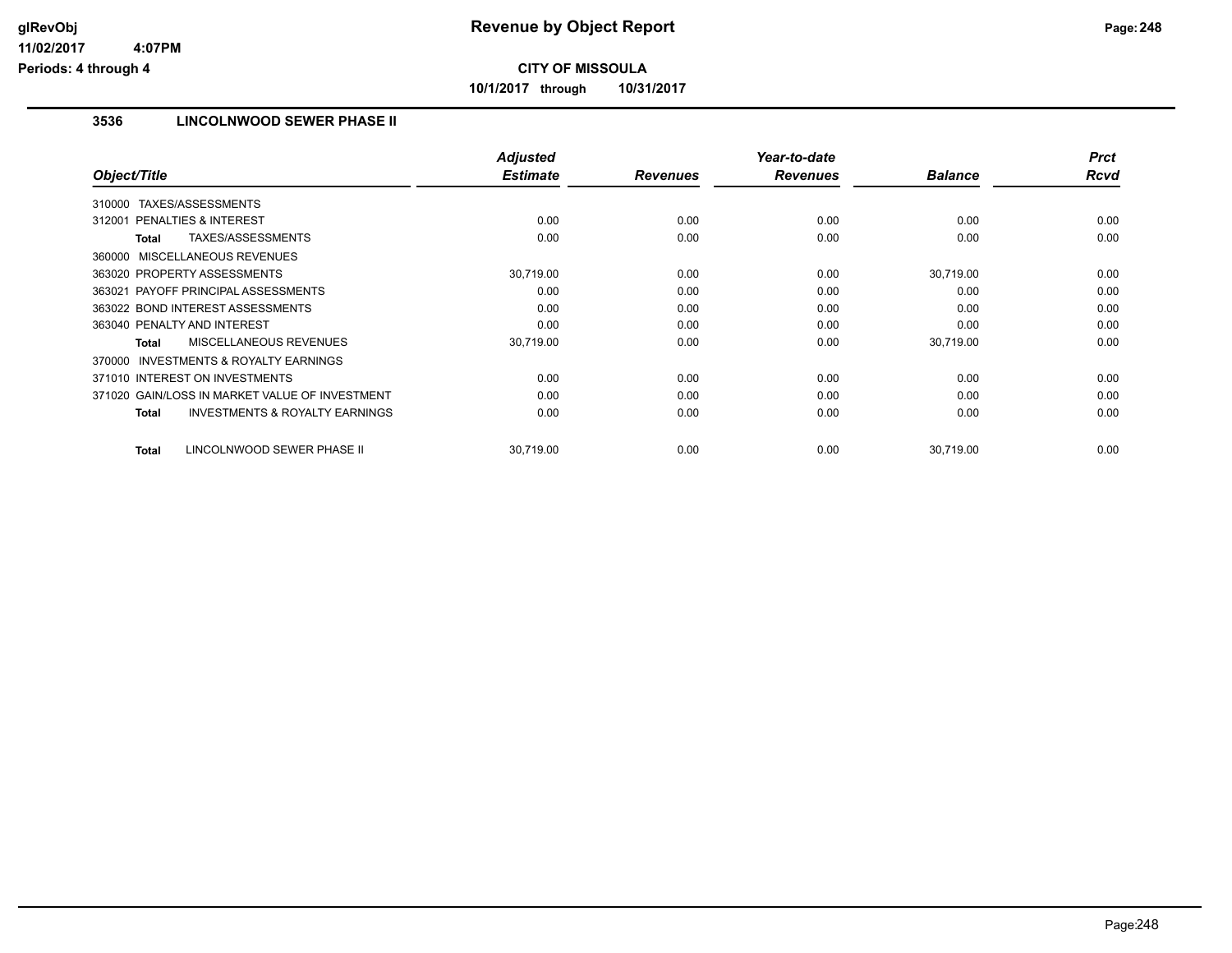**10/1/2017 through 10/31/2017**

## **3539 SOUTH 4TH STREET W TRAFFIC**

### **3539 SOUTH 4TH STREET W TRAFFIC**

|                                                     | <b>Adjusted</b> |                 | Year-to-date    |                | <b>Prct</b> |
|-----------------------------------------------------|-----------------|-----------------|-----------------|----------------|-------------|
| Object/Title                                        | <b>Estimate</b> | <b>Revenues</b> | <b>Revenues</b> | <b>Balance</b> | <b>Rcvd</b> |
| TAXES/ASSESSMENTS<br>310000                         |                 |                 |                 |                |             |
| PENALTIES & INTEREST<br>312001                      | 0.00            | 0.00            | 0.00            | 0.00           | 0.00        |
| TAXES/ASSESSMENTS<br><b>Total</b>                   | 0.00            | 0.00            | 0.00            | 0.00           | 0.00        |
| <b>MISCELLANEOUS REVENUES</b><br>360000             |                 |                 |                 |                |             |
| 360010 MISCELLANEOUS                                | 0.00            | 0.00            | 0.00            | 0.00           | 0.00        |
| 363020 PROPERTY ASSESSMENTS                         | 0.00            | 0.00            | 0.00            | 0.00           | 0.00        |
| 363021 PAYOFF PRINCIPAL ASSESSMENTS                 | 0.00            | 0.00            | 0.00            | 0.00           | 0.00        |
| 363022 BOND INTEREST ASSESSMENTS                    | 0.00            | 0.00            | 0.00            | 0.00           | 0.00        |
| 363040 PENALTY AND INTEREST                         | 0.00            | 0.00            | 0.00            | 0.00           | 0.00        |
| MISCELLANEOUS REVENUES<br><b>Total</b>              | 0.00            | 0.00            | 0.00            | 0.00           | 0.00        |
| <b>INVESTMENTS &amp; ROYALTY EARNINGS</b><br>370000 |                 |                 |                 |                |             |
| 371010 INTEREST ON INVESTMENTS                      | 0.00            | 0.00            | 0.00            | 0.00           | 0.00        |
| 371020 GAIN/LOSS IN MARKET VALUE OF INVESTMENTS     | 0.00            | 0.00            | 0.00            | 0.00           | 0.00        |
| <b>INVESTMENTS &amp; ROYALTY EARNINGS</b><br>Total  | 0.00            | 0.00            | 0.00            | 0.00           | 0.00        |
| OTHER FINANCING SOURCES<br>380000                   |                 |                 |                 |                |             |
| 383000 OPERATING TRANSFERS                          | 0.00            | 0.00            | 0.00            | 0.00           | 0.00        |
| OTHER FINANCING SOURCES<br>Total                    | 0.00            | 0.00            | 0.00            | 0.00           | 0.00        |
| SOUTH 4TH STREET W TRAFFIC<br><b>Total</b>          | 0.00            | 0.00            | 0.00            | 0.00           | 0.00        |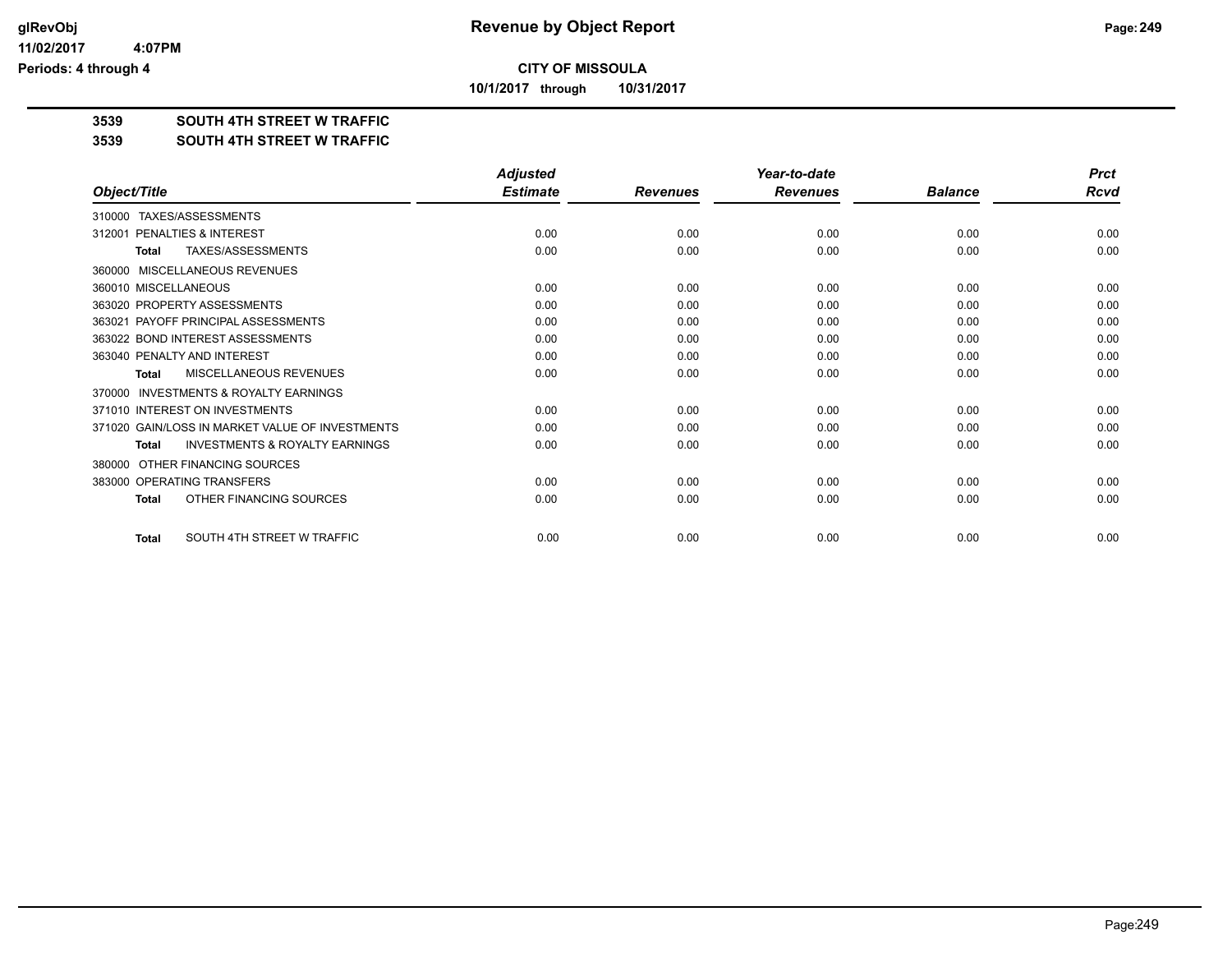**10/1/2017 through 10/31/2017**

# **3539 SOUTH 4TH STREET W TRAFFIC**

|                                                           | <b>Adjusted</b> |                 | Year-to-date    |                | <b>Prct</b> |
|-----------------------------------------------------------|-----------------|-----------------|-----------------|----------------|-------------|
| Object/Title                                              | <b>Estimate</b> | <b>Revenues</b> | <b>Revenues</b> | <b>Balance</b> | <b>Rcvd</b> |
| 310000 TAXES/ASSESSMENTS                                  |                 |                 |                 |                |             |
| PENALTIES & INTEREST<br>312001                            | 0.00            | 0.00            | 0.00            | 0.00           | 0.00        |
| TAXES/ASSESSMENTS<br><b>Total</b>                         | 0.00            | 0.00            | 0.00            | 0.00           | 0.00        |
| 360000 MISCELLANEOUS REVENUES                             |                 |                 |                 |                |             |
| 360010 MISCELLANEOUS                                      | 0.00            | 0.00            | 0.00            | 0.00           | 0.00        |
| 363020 PROPERTY ASSESSMENTS                               | 0.00            | 0.00            | 0.00            | 0.00           | 0.00        |
| 363021 PAYOFF PRINCIPAL ASSESSMENTS                       | 0.00            | 0.00            | 0.00            | 0.00           | 0.00        |
| 363022 BOND INTEREST ASSESSMENTS                          | 0.00            | 0.00            | 0.00            | 0.00           | 0.00        |
| 363040 PENALTY AND INTEREST                               | 0.00            | 0.00            | 0.00            | 0.00           | 0.00        |
| MISCELLANEOUS REVENUES<br><b>Total</b>                    | 0.00            | 0.00            | 0.00            | 0.00           | 0.00        |
| INVESTMENTS & ROYALTY EARNINGS<br>370000                  |                 |                 |                 |                |             |
| 371010 INTEREST ON INVESTMENTS                            | 0.00            | 0.00            | 0.00            | 0.00           | 0.00        |
| 371020 GAIN/LOSS IN MARKET VALUE OF INVESTMENT            | 0.00            | 0.00            | 0.00            | 0.00           | 0.00        |
| <b>INVESTMENTS &amp; ROYALTY EARNINGS</b><br><b>Total</b> | 0.00            | 0.00            | 0.00            | 0.00           | 0.00        |
| OTHER FINANCING SOURCES<br>380000                         |                 |                 |                 |                |             |
| 383000 OPERATING TRANSFERS                                | 0.00            | 0.00            | 0.00            | 0.00           | 0.00        |
| OTHER FINANCING SOURCES<br><b>Total</b>                   | 0.00            | 0.00            | 0.00            | 0.00           | 0.00        |
| SOUTH 4TH STREET W TRAFFIC<br><b>Total</b>                | 0.00            | 0.00            | 0.00            | 0.00           | 0.00        |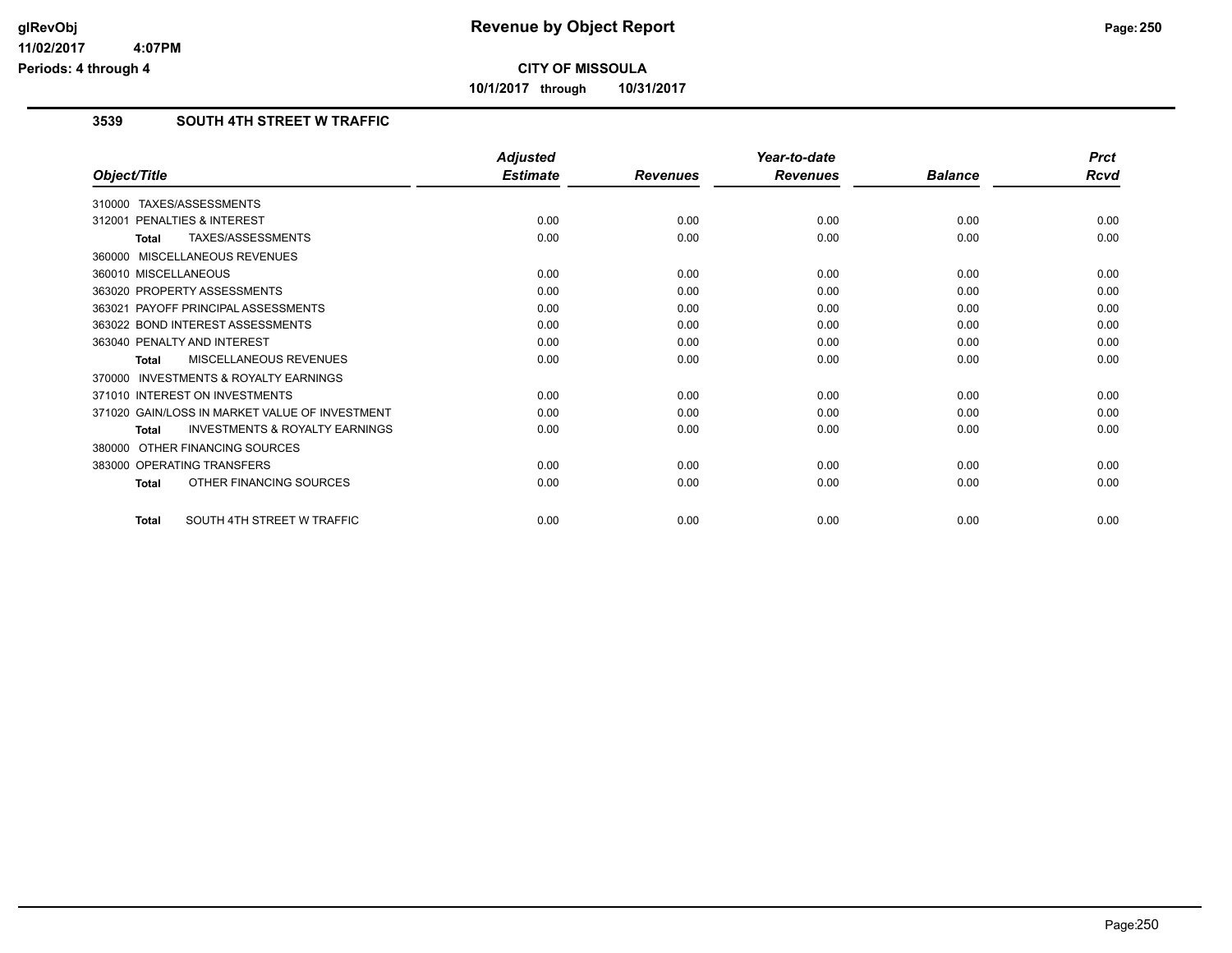**10/1/2017 through 10/31/2017**

**3540 SID 540 DEBT SERVICE FUND**

**3540 SID 540 DEBT SERVICE FUND**

|                                                    | <b>Adjusted</b> |                 | Year-to-date    |                | <b>Prct</b> |
|----------------------------------------------------|-----------------|-----------------|-----------------|----------------|-------------|
| Object/Title                                       | <b>Estimate</b> | <b>Revenues</b> | <b>Revenues</b> | <b>Balance</b> | Rcvd        |
| 360000 MISCELLANEOUS REVENUES                      |                 |                 |                 |                |             |
| 360010 MISCELLANEOUS                               | 11.316.00       | 0.00            | 0.00            | 11.316.00      | 0.00        |
| 363020 PROPERTY ASSESSMENTS                        | 118,065.00      | 0.00            | 0.00            | 118.065.00     | 0.00        |
| 363021 PAYOFF PRINCIPAL ASSESSMENTS                | 0.00            | 0.00            | 0.00            | 0.00           | 0.00        |
| 363040 PENALTY AND INTEREST                        | 0.00            | 0.00            | $-18.51$        | 18.51          | 0.00        |
| <b>MISCELLANEOUS REVENUES</b><br>Total             | 129,381.00      | 0.00            | $-18.51$        | 129.399.51     | $-0.01$     |
| 370000 INVESTMENTS & ROYALTY EARNINGS              |                 |                 |                 |                |             |
| 371010 INTEREST ON INVESTMENTS                     | 0.00            | 0.00            | 0.00            | 0.00           | 0.00        |
| 371500 INTEREST ON INTERFUND LOAN                  | 0.00            | 0.00            | 0.00            | 0.00           | 0.00        |
| <b>INVESTMENTS &amp; ROYALTY EARNINGS</b><br>Total | 0.00            | 0.00            | 0.00            | 0.00           | 0.00        |
| SID 540 DEBT SERVICE FUND<br><b>Total</b>          | 129.381.00      | 0.00            | $-18.51$        | 129.399.51     | $-0.01$     |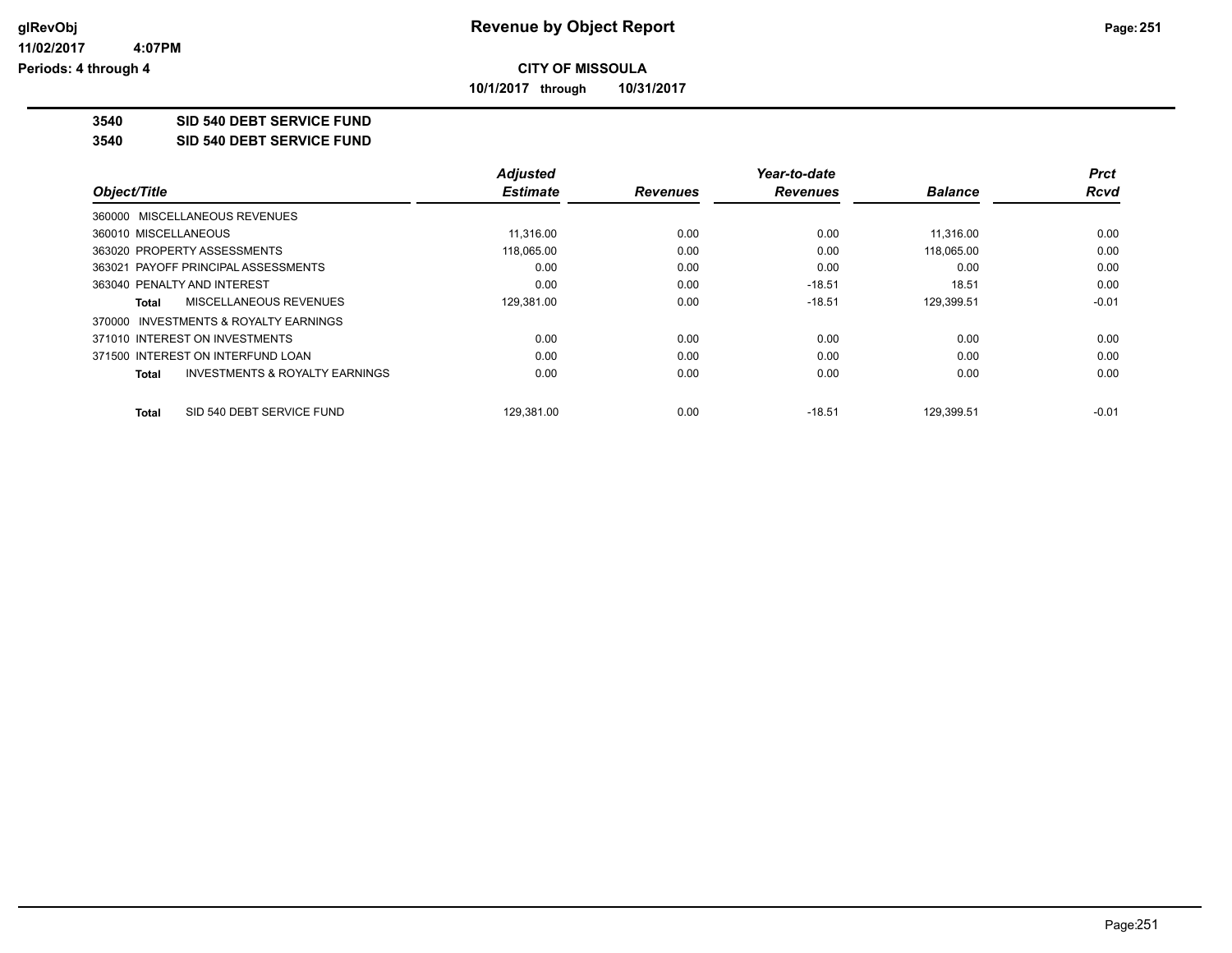**10/1/2017 through 10/31/2017**

### **3540 SID 540 DEBT SERVICE FUND**

|                                                           | <b>Adjusted</b> |                 | Year-to-date    |                | <b>Prct</b> |
|-----------------------------------------------------------|-----------------|-----------------|-----------------|----------------|-------------|
| Object/Title                                              | <b>Estimate</b> | <b>Revenues</b> | <b>Revenues</b> | <b>Balance</b> | Rcvd        |
| 360000 MISCELLANEOUS REVENUES                             |                 |                 |                 |                |             |
| 360010 MISCELLANEOUS                                      | 11.316.00       | 0.00            | 0.00            | 11.316.00      | 0.00        |
| 363020 PROPERTY ASSESSMENTS                               | 118,065.00      | 0.00            | 0.00            | 118.065.00     | 0.00        |
| 363021 PAYOFF PRINCIPAL ASSESSMENTS                       | 0.00            | 0.00            | 0.00            | 0.00           | 0.00        |
| 363040 PENALTY AND INTEREST                               | 0.00            | 0.00            | $-18.51$        | 18.51          | 0.00        |
| MISCELLANEOUS REVENUES<br><b>Total</b>                    | 129,381.00      | 0.00            | $-18.51$        | 129,399.51     | $-0.01$     |
| INVESTMENTS & ROYALTY EARNINGS<br>370000                  |                 |                 |                 |                |             |
| 371010 INTEREST ON INVESTMENTS                            | 0.00            | 0.00            | 0.00            | 0.00           | 0.00        |
| 371500 INTEREST ON INTERFUND LOAN                         | 0.00            | 0.00            | 0.00            | 0.00           | 0.00        |
| <b>INVESTMENTS &amp; ROYALTY EARNINGS</b><br><b>Total</b> | 0.00            | 0.00            | 0.00            | 0.00           | 0.00        |
| <b>Total</b><br>SID 540 DEBT SERVICE FUND                 | 129.381.00      | 0.00            | $-18.51$        | 129.399.51     | $-0.01$     |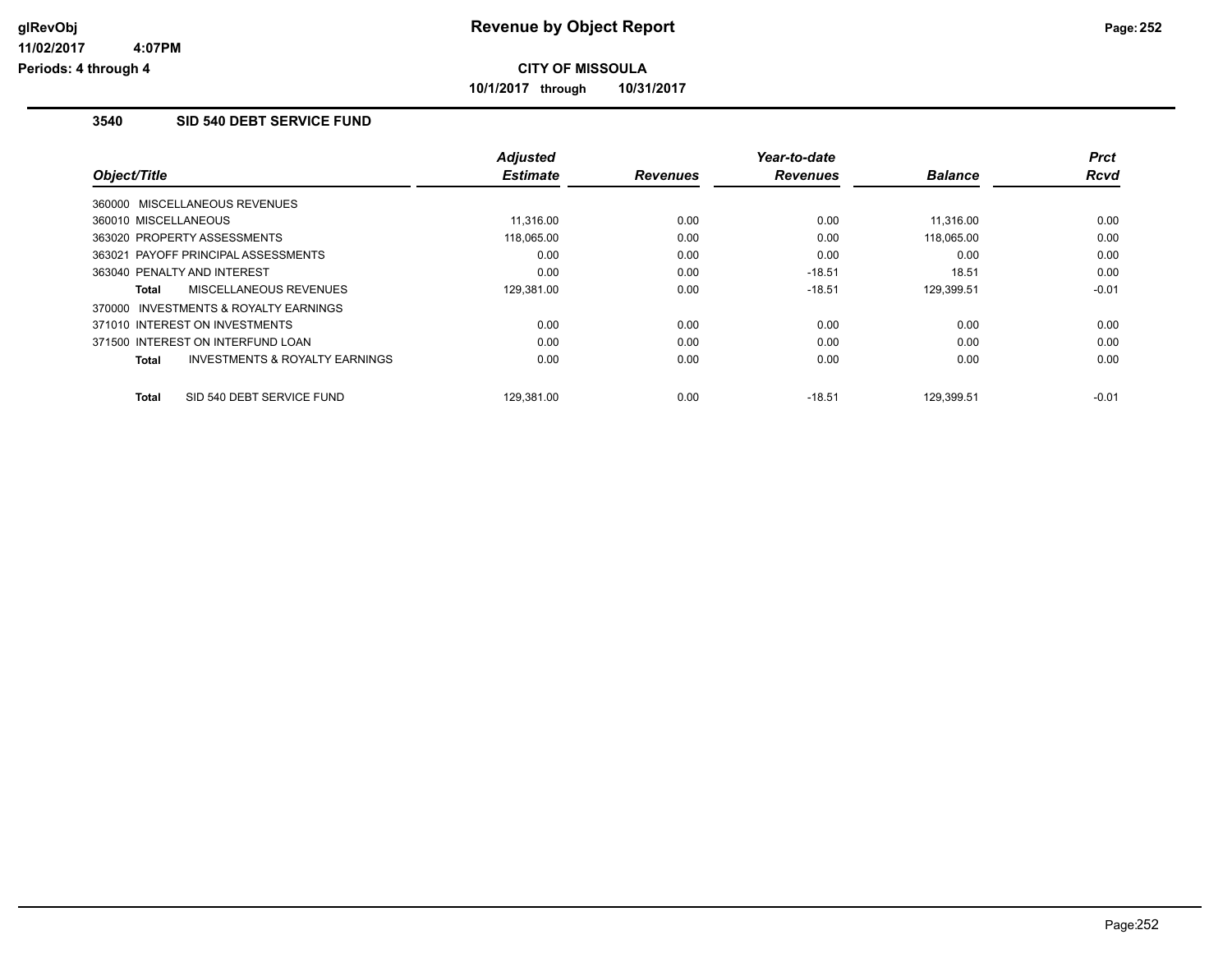**10/1/2017 through 10/31/2017**

#### **3541 SID 541 DEBT SERVICE**

**3541 SID 541 DEBT SERVICE**

|                                         | <b>Adjusted</b> |                 | Year-to-date    |                | <b>Prct</b> |
|-----------------------------------------|-----------------|-----------------|-----------------|----------------|-------------|
| Object/Title                            | <b>Estimate</b> | <b>Revenues</b> | <b>Revenues</b> | <b>Balance</b> | <b>Rcvd</b> |
| 360000 MISCELLANEOUS REVENUES           |                 |                 |                 |                |             |
| 363020 PROPERTY ASSESSMENTS             | 61,918.00       | 0.00            | 0.00            | 61,918.00      | 0.00        |
| 363021 PAYOFF PRINCIPAL ASSESSMENTS     | 0.00            | 0.00            | 633.32          | -633.32        | 0.00        |
| 363040 PENALTY AND INTEREST             | 0.00            | 0.00            | 18.51           | $-18.51$       | 0.00        |
| MISCELLANEOUS REVENUES<br>Total         | 61,918.00       | 0.00            | 651.83          | 61,266.17      | 1.05        |
| 370000 INVESTMENTS & ROYALTY EARNINGS   |                 |                 |                 |                |             |
| 371010 INTEREST ON INVESTMENTS          | 0.00            | 0.00            | 0.00            | 0.00           | 0.00        |
| INVESTMENTS & ROYALTY EARNINGS<br>Total | 0.00            | 0.00            | 0.00            | 0.00           | 0.00        |
| 380000 OTHER FINANCING SOURCES          |                 |                 |                 |                |             |
| 381030 SID BONDS PROCEEDS               | 0.00            | 0.00            | 0.00            | 0.00           | 0.00        |
| OTHER FINANCING SOURCES<br>Total        | 0.00            | 0.00            | 0.00            | 0.00           | 0.00        |
| SID 541 DEBT SERVICE<br>Total           | 61.918.00       | 0.00            | 651.83          | 61.266.17      | 1.05        |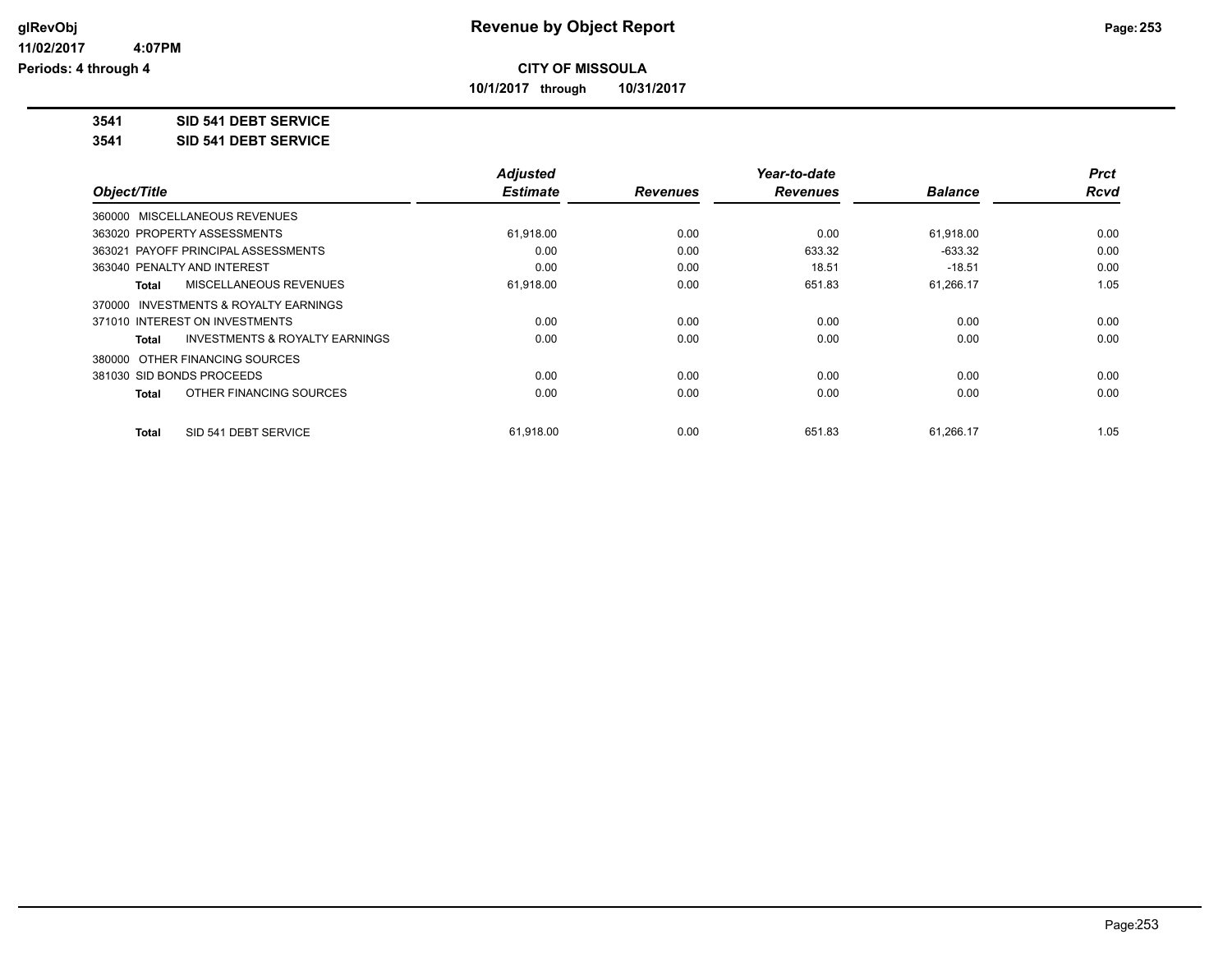**10/1/2017 through 10/31/2017**

#### **3541 SID 541 DEBT SERVICE**

| Object/Title                                        | <b>Adjusted</b><br><b>Estimate</b> | <b>Revenues</b> | Year-to-date<br><b>Revenues</b> | <b>Balance</b> | <b>Prct</b><br>Rcvd |
|-----------------------------------------------------|------------------------------------|-----------------|---------------------------------|----------------|---------------------|
| 360000 MISCELLANEOUS REVENUES                       |                                    |                 |                                 |                |                     |
| 363020 PROPERTY ASSESSMENTS                         | 61,918.00                          | 0.00            | 0.00                            | 61,918.00      | 0.00                |
| 363021 PAYOFF PRINCIPAL ASSESSMENTS                 | 0.00                               | 0.00            | 633.32                          | $-633.32$      | 0.00                |
| 363040 PENALTY AND INTEREST                         | 0.00                               | 0.00            | 18.51                           | $-18.51$       | 0.00                |
| MISCELLANEOUS REVENUES<br>Total                     | 61,918.00                          | 0.00            | 651.83                          | 61,266.17      | 1.05                |
| <b>INVESTMENTS &amp; ROYALTY EARNINGS</b><br>370000 |                                    |                 |                                 |                |                     |
| 371010 INTEREST ON INVESTMENTS                      | 0.00                               | 0.00            | 0.00                            | 0.00           | 0.00                |
| <b>INVESTMENTS &amp; ROYALTY EARNINGS</b><br>Total  | 0.00                               | 0.00            | 0.00                            | 0.00           | 0.00                |
| 380000 OTHER FINANCING SOURCES                      |                                    |                 |                                 |                |                     |
| 381030 SID BONDS PROCEEDS                           | 0.00                               | 0.00            | 0.00                            | 0.00           | 0.00                |
| OTHER FINANCING SOURCES<br><b>Total</b>             | 0.00                               | 0.00            | 0.00                            | 0.00           | 0.00                |
| SID 541 DEBT SERVICE<br><b>Total</b>                | 61,918.00                          | 0.00            | 651.83                          | 61,266.17      | 1.05                |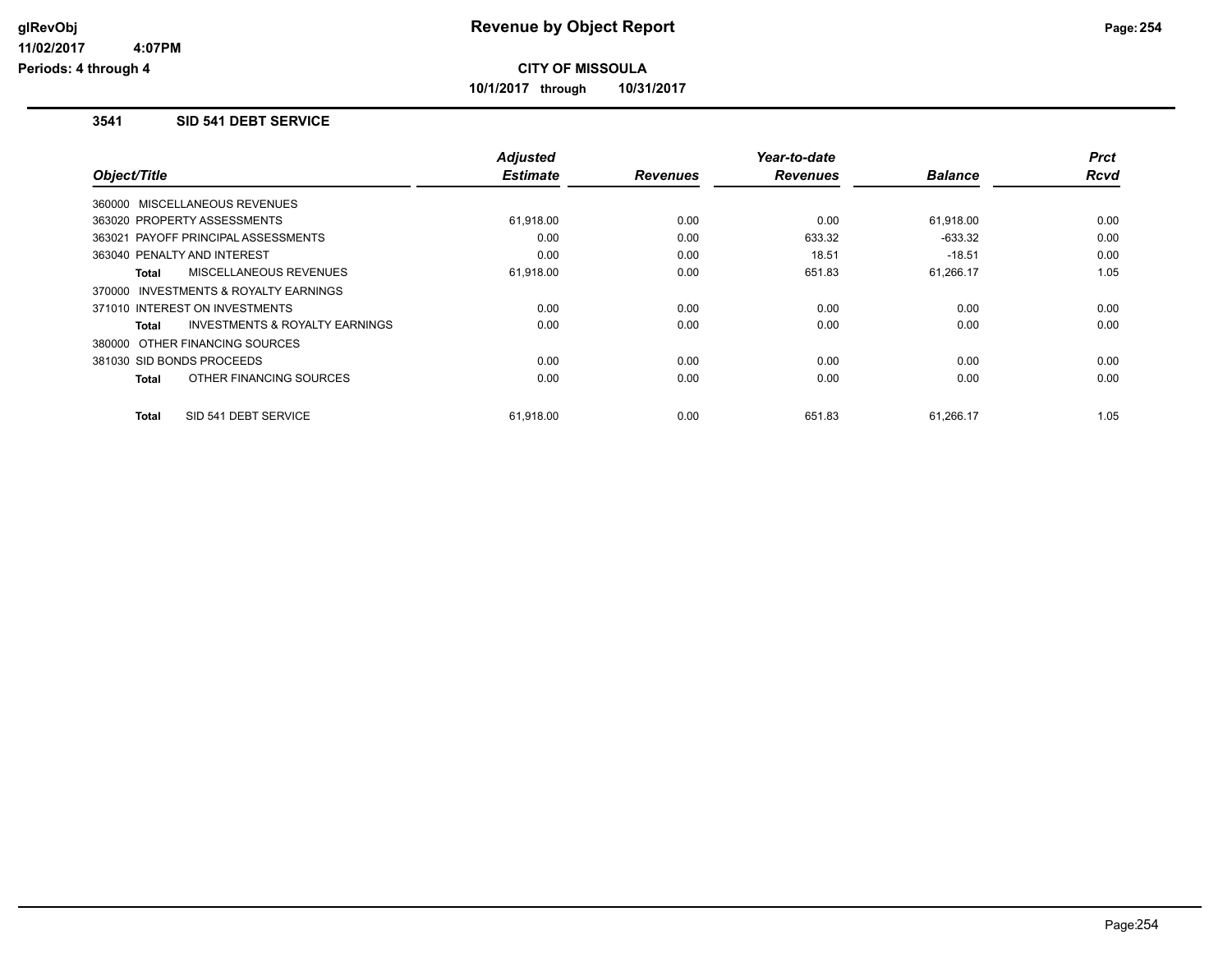**10/1/2017 through 10/31/2017**

**3543 SID 543 DEBT SERVICE**

**3543 SID 543 DEBT SERVICE**

|                                         | <b>Adjusted</b> |                 | Year-to-date    |                | <b>Prct</b> |
|-----------------------------------------|-----------------|-----------------|-----------------|----------------|-------------|
| Object/Title                            | <b>Estimate</b> | <b>Revenues</b> | <b>Revenues</b> | <b>Balance</b> | Rcvd        |
| 360000 MISCELLANEOUS REVENUES           |                 |                 |                 |                |             |
| 363020 PROPERTY ASSESSMENTS             | 0.00            | 0.00            | 0.00            | 0.00           | 0.00        |
| 363021 PAYOFF PRINCIPAL ASSESSMENTS     | 0.00            | 0.00            | 0.00            | 0.00           | 0.00        |
| 363040 PENALTY AND INTEREST             | 0.00            | 0.00            | 0.00            | 0.00           | 0.00        |
| MISCELLANEOUS REVENUES<br>Total         | 0.00            | 0.00            | 0.00            | 0.00           | 0.00        |
| 370000 INVESTMENTS & ROYALTY EARNINGS   |                 |                 |                 |                |             |
| 371010 INTEREST ON INVESTMENTS          | 0.00            | 0.00            | 0.00            | 0.00           | 0.00        |
| INVESTMENTS & ROYALTY EARNINGS<br>Total | 0.00            | 0.00            | 0.00            | 0.00           | 0.00        |
| SID 543 DEBT SERVICE<br><b>Total</b>    | 0.00            | 0.00            | 0.00            | 0.00           | 0.00        |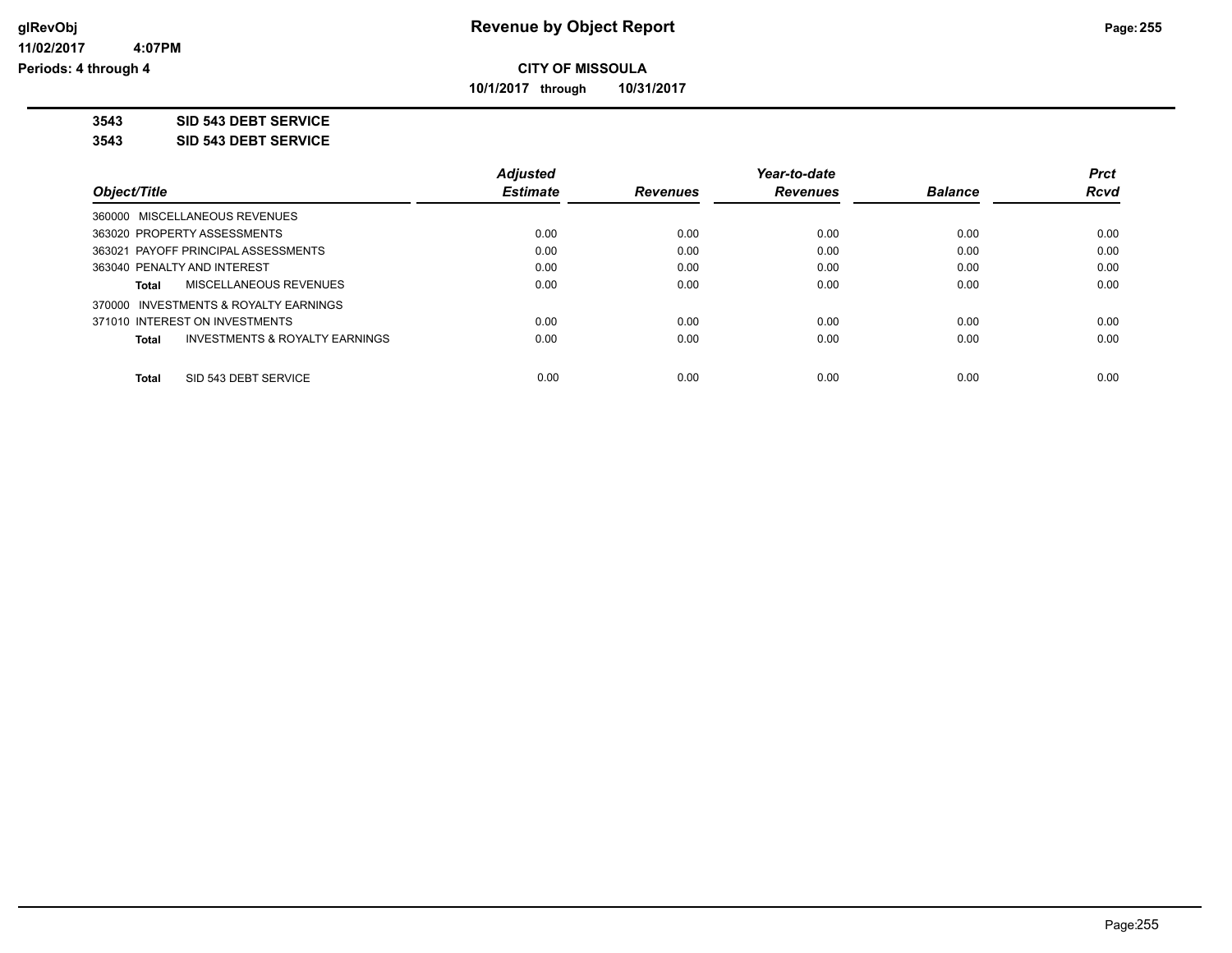**10/1/2017 through 10/31/2017**

#### **3543 SID 543 DEBT SERVICE**

|                                                           | <b>Adjusted</b> |                 | Year-to-date    |                | <b>Prct</b> |
|-----------------------------------------------------------|-----------------|-----------------|-----------------|----------------|-------------|
| Object/Title                                              | <b>Estimate</b> | <b>Revenues</b> | <b>Revenues</b> | <b>Balance</b> | <b>Rcvd</b> |
| 360000 MISCELLANEOUS REVENUES                             |                 |                 |                 |                |             |
| 363020 PROPERTY ASSESSMENTS                               | 0.00            | 0.00            | 0.00            | 0.00           | 0.00        |
| 363021 PAYOFF PRINCIPAL ASSESSMENTS                       | 0.00            | 0.00            | 0.00            | 0.00           | 0.00        |
| 363040 PENALTY AND INTEREST                               | 0.00            | 0.00            | 0.00            | 0.00           | 0.00        |
| MISCELLANEOUS REVENUES<br>Total                           | 0.00            | 0.00            | 0.00            | 0.00           | 0.00        |
| 370000 INVESTMENTS & ROYALTY EARNINGS                     |                 |                 |                 |                |             |
| 371010 INTEREST ON INVESTMENTS                            | 0.00            | 0.00            | 0.00            | 0.00           | 0.00        |
| <b>INVESTMENTS &amp; ROYALTY EARNINGS</b><br><b>Total</b> | 0.00            | 0.00            | 0.00            | 0.00           | 0.00        |
| SID 543 DEBT SERVICE<br><b>Total</b>                      | 0.00            | 0.00            | 0.00            | 0.00           | 0.00        |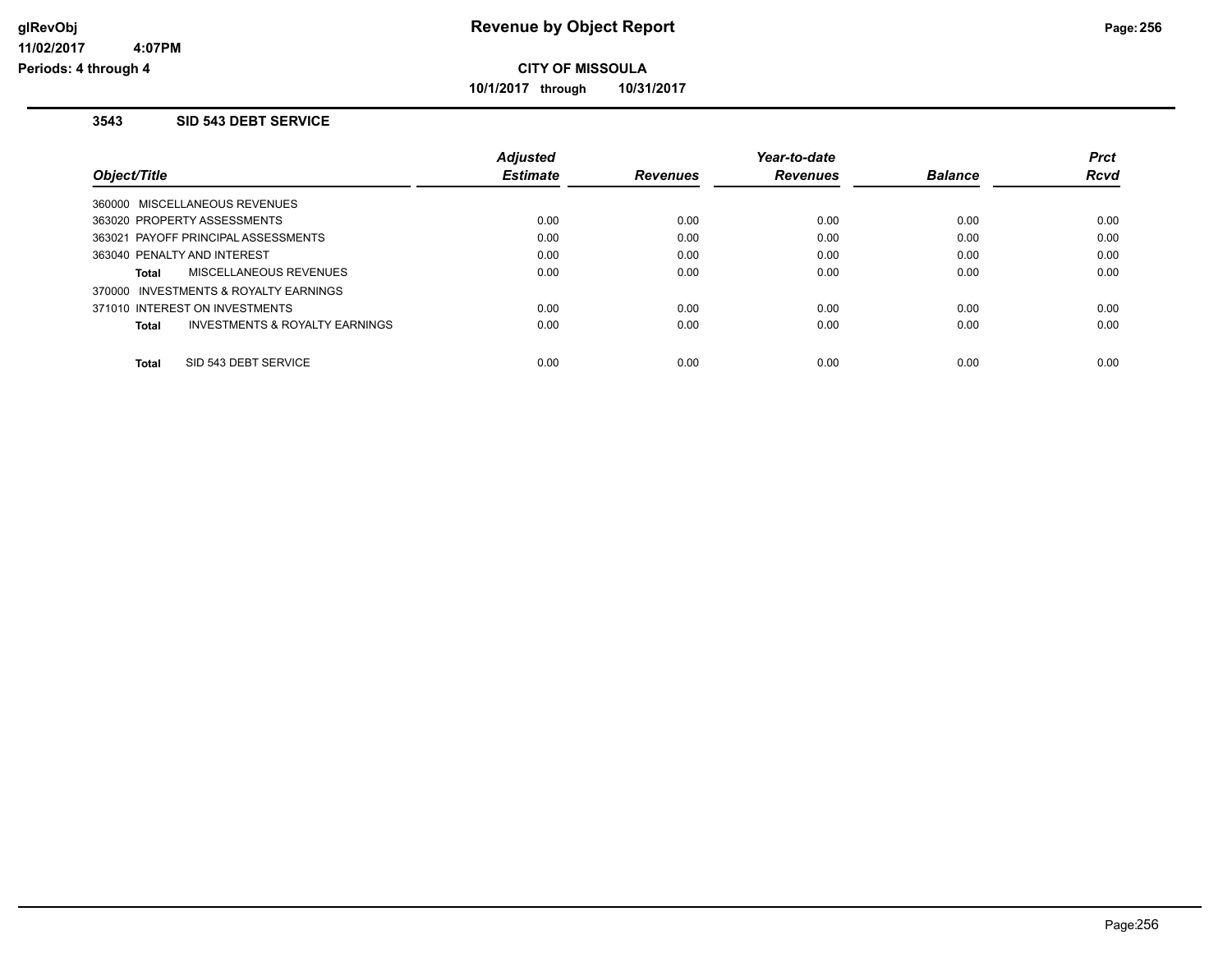**10/1/2017 through 10/31/2017**

# **3544 SID 544 RATTLESNAKE DEBT SERVICE**

# **3544 SID 544 RATTLESNAKE DEBT SERVICE**

|              |                                           | <b>Adjusted</b> |                 | Year-to-date    |                | <b>Prct</b> |
|--------------|-------------------------------------------|-----------------|-----------------|-----------------|----------------|-------------|
| Object/Title |                                           | <b>Estimate</b> | <b>Revenues</b> | <b>Revenues</b> | <b>Balance</b> | <b>Rcvd</b> |
|              | 360000 MISCELLANEOUS REVENUES             |                 |                 |                 |                |             |
|              | 363020 PROPERTY ASSESSMENTS               | 141,508.00      | 0.00            | 0.00            | 141,508.00     | 0.00        |
|              | 363021 PAYOFF PRINCIPAL ASSESSMENTS       | 0.00            | 0.00            | 0.00            | 0.00           | 0.00        |
|              | 363040 PENALTY AND INTEREST               | 0.00            | 0.00            | 0.00            | 0.00           | 0.00        |
| Total        | <b>MISCELLANEOUS REVENUES</b>             | 141.508.00      | 0.00            | 0.00            | 141.508.00     | 0.00        |
|              | 370000 INVESTMENTS & ROYALTY EARNINGS     |                 |                 |                 |                |             |
|              | 371010 INTEREST ON INVESTMENTS            | 0.00            | 0.00            | 0.00            | 0.00           | 0.00        |
| Total        | <b>INVESTMENTS &amp; ROYALTY EARNINGS</b> | 0.00            | 0.00            | 0.00            | 0.00           | 0.00        |
| Total        | SID 544 RATTLESNAKE DEBT SERVICE          | 141.508.00      | 0.00            | 0.00            | 141.508.00     | 0.00        |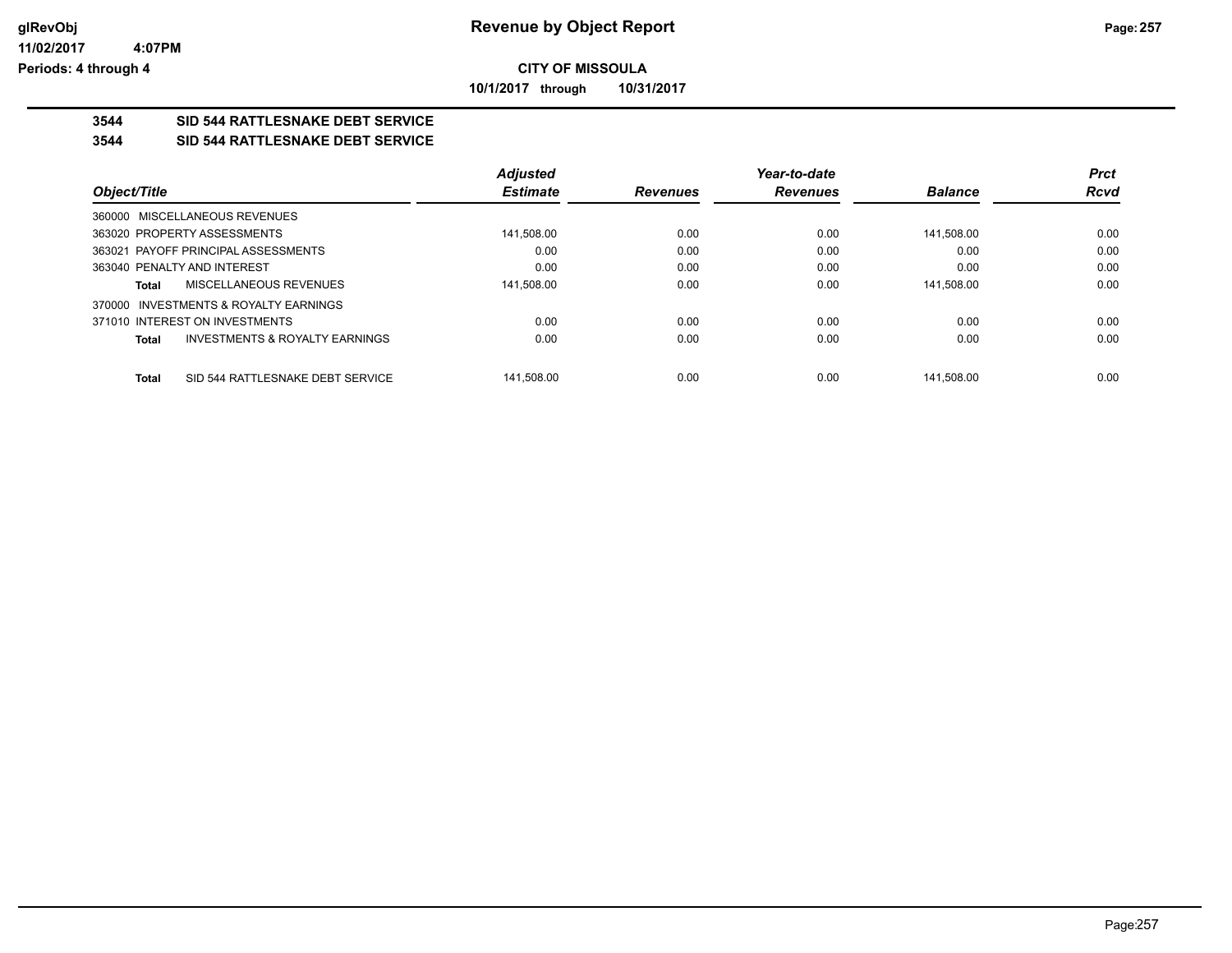**10/1/2017 through 10/31/2017**

### **3544 SID 544 RATTLESNAKE DEBT SERVICE**

|              |                                           | <b>Adjusted</b> |                 | Year-to-date    |                | <b>Prct</b> |
|--------------|-------------------------------------------|-----------------|-----------------|-----------------|----------------|-------------|
| Object/Title |                                           | <b>Estimate</b> | <b>Revenues</b> | <b>Revenues</b> | <b>Balance</b> | <b>Rcvd</b> |
|              | 360000 MISCELLANEOUS REVENUES             |                 |                 |                 |                |             |
|              | 363020 PROPERTY ASSESSMENTS               | 141,508.00      | 0.00            | 0.00            | 141,508.00     | 0.00        |
|              | 363021 PAYOFF PRINCIPAL ASSESSMENTS       | 0.00            | 0.00            | 0.00            | 0.00           | 0.00        |
|              | 363040 PENALTY AND INTEREST               | 0.00            | 0.00            | 0.00            | 0.00           | 0.00        |
| <b>Total</b> | MISCELLANEOUS REVENUES                    | 141.508.00      | 0.00            | 0.00            | 141.508.00     | 0.00        |
|              | 370000 INVESTMENTS & ROYALTY EARNINGS     |                 |                 |                 |                |             |
|              | 371010 INTEREST ON INVESTMENTS            | 0.00            | 0.00            | 0.00            | 0.00           | 0.00        |
| <b>Total</b> | <b>INVESTMENTS &amp; ROYALTY EARNINGS</b> | 0.00            | 0.00            | 0.00            | 0.00           | 0.00        |
| <b>Total</b> | SID 544 RATTLESNAKE DEBT SERVICE          | 141.508.00      | 0.00            | 0.00            | 141.508.00     | 0.00        |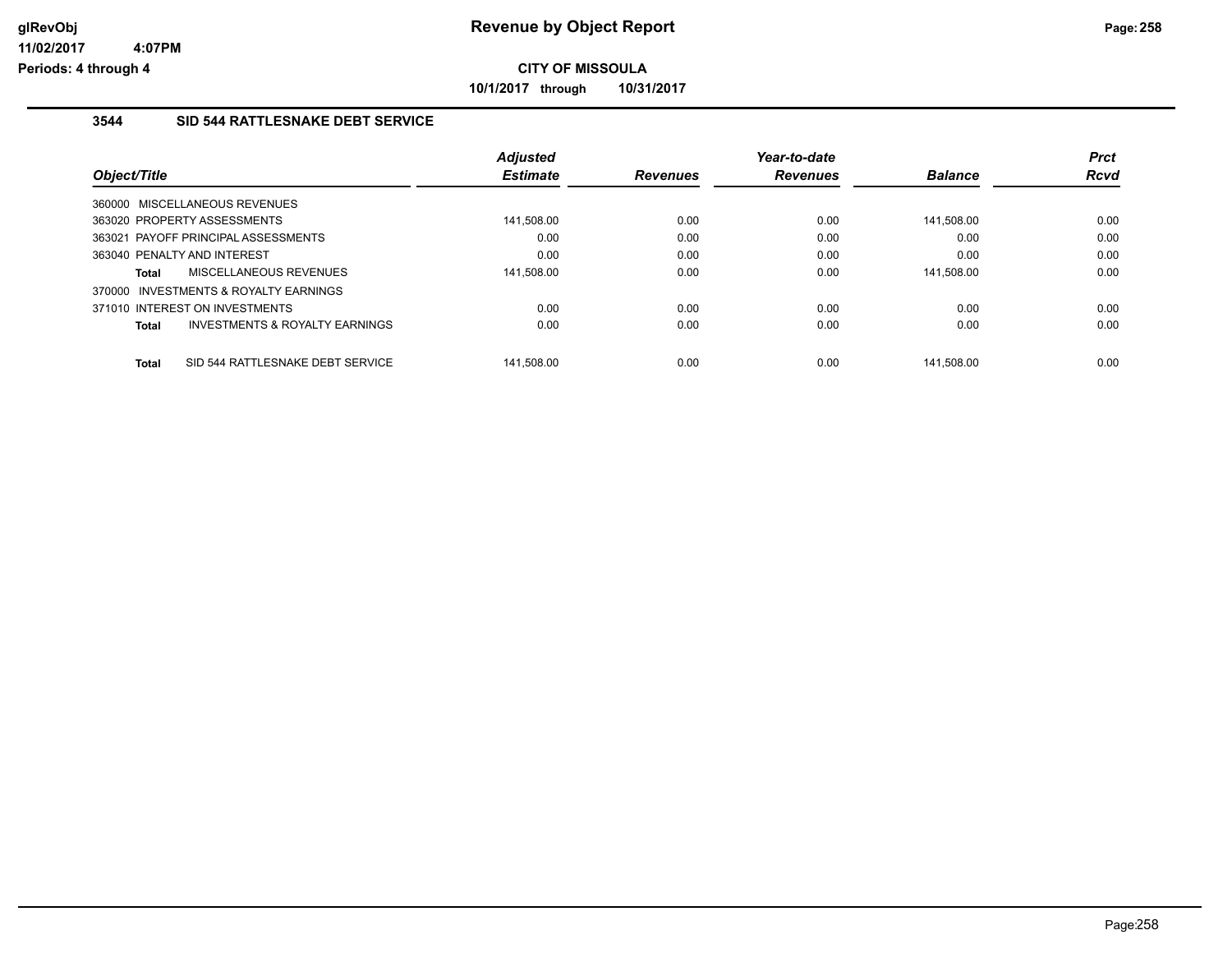**10/1/2017 through 10/31/2017**

**3545 SID 545 DEBT SERVICE**

**3545 SID 545 DEBT SERVICE**

|                                                           | <b>Adjusted</b> |                 | Year-to-date    |                | <b>Prct</b> |
|-----------------------------------------------------------|-----------------|-----------------|-----------------|----------------|-------------|
| Object/Title                                              | <b>Estimate</b> | <b>Revenues</b> | <b>Revenues</b> | <b>Balance</b> | Rcvd        |
| 360000 MISCELLANEOUS REVENUES                             |                 |                 |                 |                |             |
| 363020 PROPERTY ASSESSMENTS                               | 0.00            | 0.00            | 0.00            | 0.00           | 0.00        |
| 363021 PAYOFF PRINCIPAL ASSESSMENTS                       | 0.00            | 0.00            | 0.00            | 0.00           | 0.00        |
| 363040 PENALTY AND INTEREST                               | 0.00            | 0.00            | 0.00            | 0.00           | 0.00        |
| MISCELLANEOUS REVENUES<br>Total                           | 0.00            | 0.00            | 0.00            | 0.00           | 0.00        |
| 370000 INVESTMENTS & ROYALTY EARNINGS                     |                 |                 |                 |                |             |
| 371010 INTEREST ON INVESTMENTS                            | 0.00            | 0.00            | 0.00            | 0.00           | 0.00        |
| <b>INVESTMENTS &amp; ROYALTY EARNINGS</b><br><b>Total</b> | 0.00            | 0.00            | 0.00            | 0.00           | 0.00        |
| SID 545 DEBT SERVICE<br><b>Total</b>                      | 0.00            | 0.00            | 0.00            | 0.00           | 0.00        |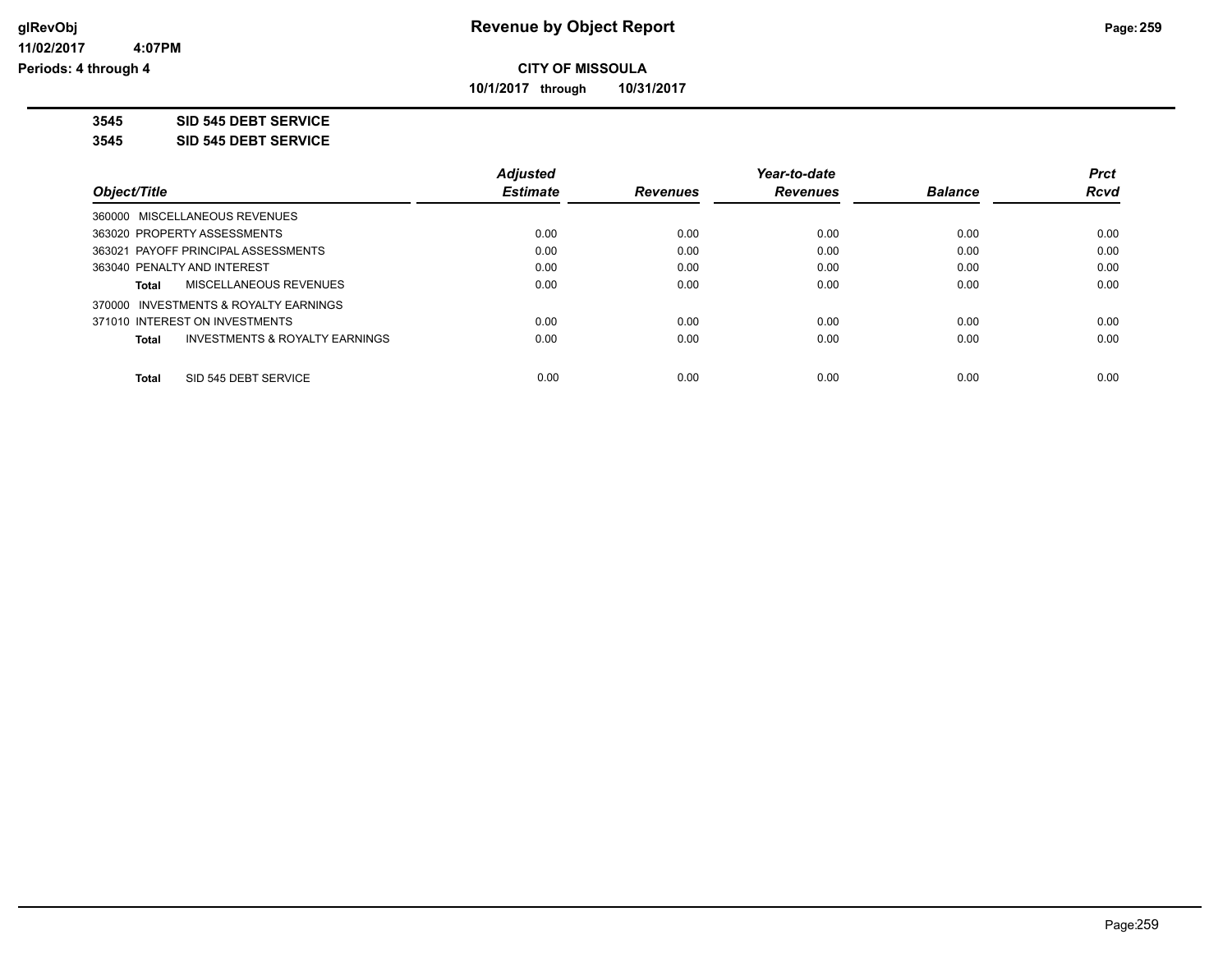**10/1/2017 through 10/31/2017**

#### **3545 SID 545 DEBT SERVICE**

|                                         | <b>Adjusted</b> |                 | Year-to-date    |                | <b>Prct</b> |
|-----------------------------------------|-----------------|-----------------|-----------------|----------------|-------------|
| Object/Title                            | <b>Estimate</b> | <b>Revenues</b> | <b>Revenues</b> | <b>Balance</b> | Rcvd        |
| 360000 MISCELLANEOUS REVENUES           |                 |                 |                 |                |             |
| 363020 PROPERTY ASSESSMENTS             | 0.00            | 0.00            | 0.00            | 0.00           | 0.00        |
| 363021 PAYOFF PRINCIPAL ASSESSMENTS     | 0.00            | 0.00            | 0.00            | 0.00           | 0.00        |
| 363040 PENALTY AND INTEREST             | 0.00            | 0.00            | 0.00            | 0.00           | 0.00        |
| MISCELLANEOUS REVENUES<br>Total         | 0.00            | 0.00            | 0.00            | 0.00           | 0.00        |
| 370000 INVESTMENTS & ROYALTY EARNINGS   |                 |                 |                 |                |             |
| 371010 INTEREST ON INVESTMENTS          | 0.00            | 0.00            | 0.00            | 0.00           | 0.00        |
| INVESTMENTS & ROYALTY EARNINGS<br>Total | 0.00            | 0.00            | 0.00            | 0.00           | 0.00        |
| SID 545 DEBT SERVICE<br><b>Total</b>    | 0.00            | 0.00            | 0.00            | 0.00           | 0.00        |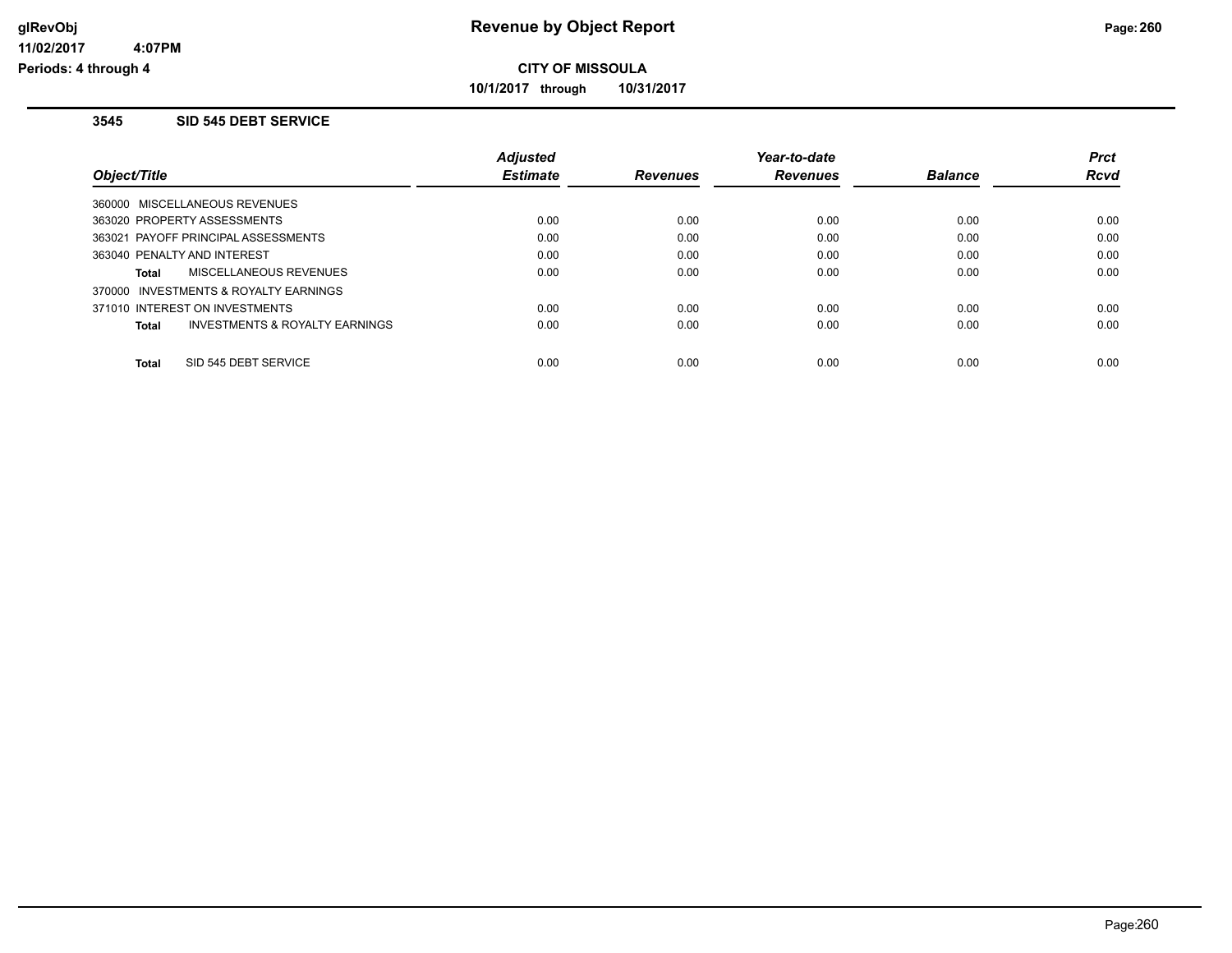**10/1/2017 through 10/31/2017**

**3546 SID 546 DEBT SERVICE**

**3546 SID 546 DEBT SERVICE**

|                                                    | <b>Adjusted</b> |                 | Year-to-date    |                | <b>Prct</b> |
|----------------------------------------------------|-----------------|-----------------|-----------------|----------------|-------------|
| Object/Title                                       | <b>Estimate</b> | <b>Revenues</b> | <b>Revenues</b> | <b>Balance</b> | <b>Rcvd</b> |
| 360000 MISCELLANEOUS REVENUES                      |                 |                 |                 |                |             |
| 363020 PROPERTY ASSESSMENTS                        | 0.00            | 0.00            | 0.00            | 0.00           | 0.00        |
| 363021 PAYOFF PRINCIPAL ASSESSMENTS                | 0.00            | 0.00            | 0.00            | 0.00           | 0.00        |
| 363040 PENALTY AND INTEREST                        | 0.00            | 0.00            | 0.00            | 0.00           | 0.00        |
| MISCELLANEOUS REVENUES<br>Total                    | 0.00            | 0.00            | 0.00            | 0.00           | 0.00        |
| 370000 INVESTMENTS & ROYALTY EARNINGS              |                 |                 |                 |                |             |
| 371010 INTEREST ON INVESTMENTS                     | 0.00            | 0.00            | 0.00            | 0.00           | 0.00        |
| <b>INVESTMENTS &amp; ROYALTY EARNINGS</b><br>Total | 0.00            | 0.00            | 0.00            | 0.00           | 0.00        |
| SID 546 DEBT SERVICE<br>Total                      | 0.00            | 0.00            | 0.00            | 0.00           | 0.00        |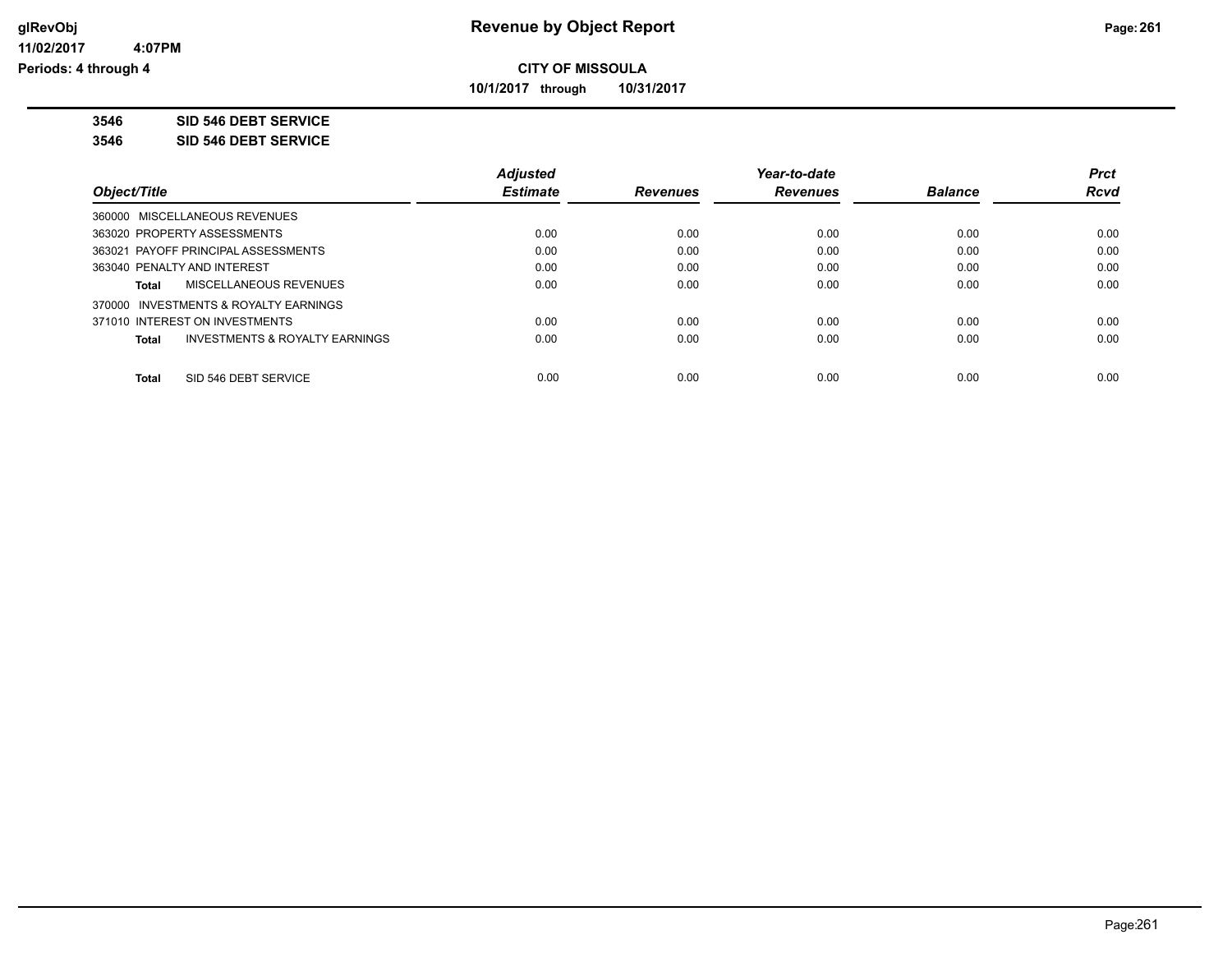**10/1/2017 through 10/31/2017**

#### **3546 SID 546 DEBT SERVICE**

|                                                | <b>Adjusted</b> |                 | Year-to-date    |                | <b>Prct</b> |
|------------------------------------------------|-----------------|-----------------|-----------------|----------------|-------------|
| Object/Title                                   | <b>Estimate</b> | <b>Revenues</b> | <b>Revenues</b> | <b>Balance</b> | Rcvd        |
| 360000 MISCELLANEOUS REVENUES                  |                 |                 |                 |                |             |
| 363020 PROPERTY ASSESSMENTS                    | 0.00            | 0.00            | 0.00            | 0.00           | 0.00        |
| 363021 PAYOFF PRINCIPAL ASSESSMENTS            | 0.00            | 0.00            | 0.00            | 0.00           | 0.00        |
| 363040 PENALTY AND INTEREST                    | 0.00            | 0.00            | 0.00            | 0.00           | 0.00        |
| MISCELLANEOUS REVENUES<br>Total                | 0.00            | 0.00            | 0.00            | 0.00           | 0.00        |
| 370000 INVESTMENTS & ROYALTY EARNINGS          |                 |                 |                 |                |             |
| 371010 INTEREST ON INVESTMENTS                 | 0.00            | 0.00            | 0.00            | 0.00           | 0.00        |
| INVESTMENTS & ROYALTY EARNINGS<br><b>Total</b> | 0.00            | 0.00            | 0.00            | 0.00           | 0.00        |
| SID 546 DEBT SERVICE<br><b>Total</b>           | 0.00            | 0.00            | 0.00            | 0.00           | 0.00        |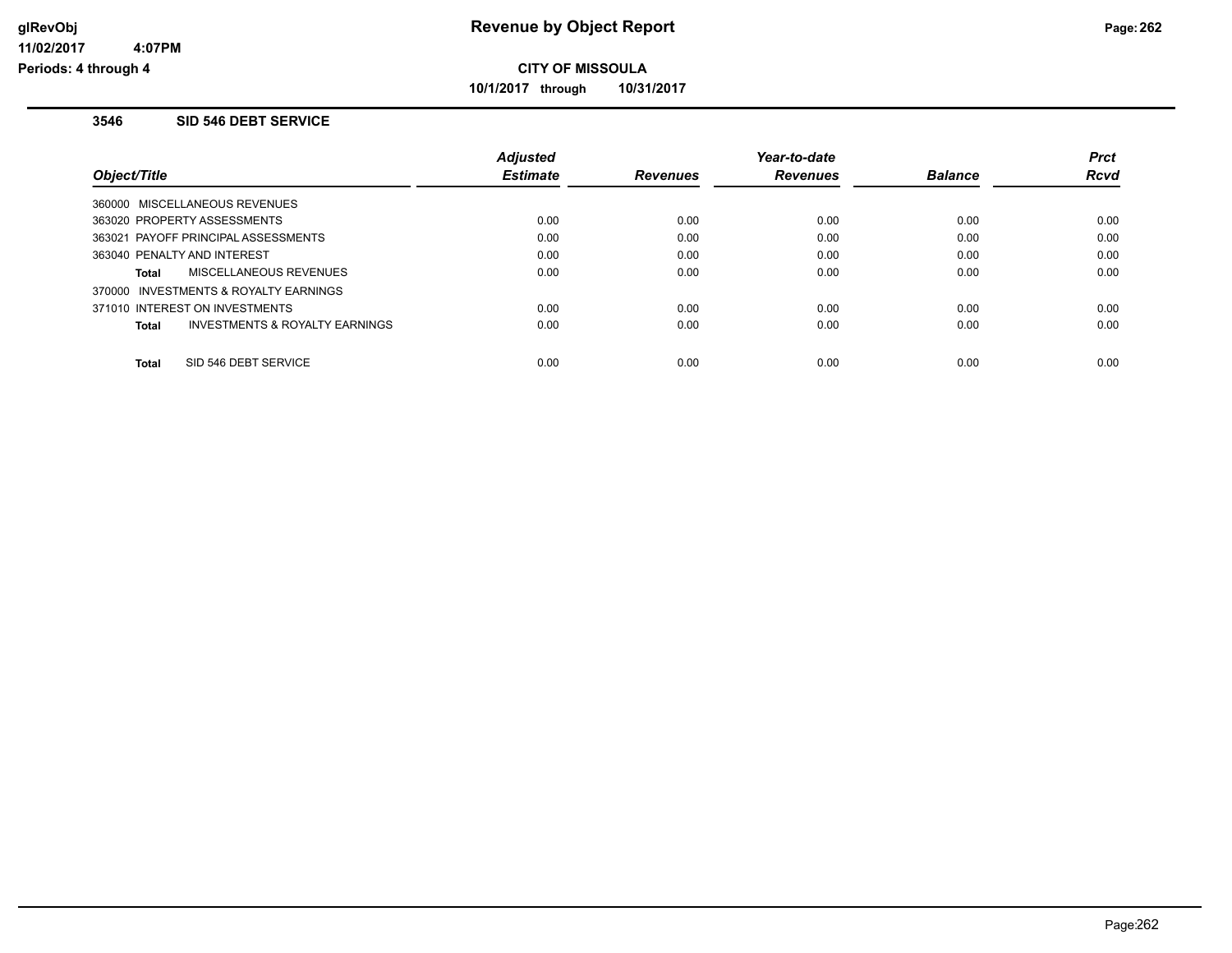**10/1/2017 through 10/31/2017**

**3548 SID 548-5TH, 6TH & ARTHUR**

**3548 SID 548-5TH, 6TH & ARTHUR**

|                                                    | <b>Adjusted</b> |                 | Year-to-date    |                | <b>Prct</b> |
|----------------------------------------------------|-----------------|-----------------|-----------------|----------------|-------------|
| Object/Title                                       | <b>Estimate</b> | <b>Revenues</b> | <b>Revenues</b> | <b>Balance</b> | Rcvd        |
| 360000 MISCELLANEOUS REVENUES                      |                 |                 |                 |                |             |
| 363020 PROPERTY ASSESSMENTS                        | 109.750.00      | 0.00            | 0.00            | 109.750.00     | 0.00        |
| 363021 PAYOFF PRINCIPAL ASSESSMENTS                | 0.00            | 0.00            | 0.00            | 0.00           | 0.00        |
| 363040 PENALTY AND INTEREST                        | 0.00            | 0.00            | 0.00            | 0.00           | 0.00        |
| MISCELLANEOUS REVENUES<br>Total                    | 109.750.00      | 0.00            | 0.00            | 109.750.00     | 0.00        |
| 370000 INVESTMENTS & ROYALTY EARNINGS              |                 |                 |                 |                |             |
| 371010 INTEREST ON INVESTMENTS                     | 0.00            | 0.00            | 0.00            | 0.00           | 0.00        |
| <b>INVESTMENTS &amp; ROYALTY EARNINGS</b><br>Total | 0.00            | 0.00            | 0.00            | 0.00           | 0.00        |
| SID 548-5TH, 6TH & ARTHUR<br>Total                 | 109.750.00      | 0.00            | 0.00            | 109.750.00     | 0.00        |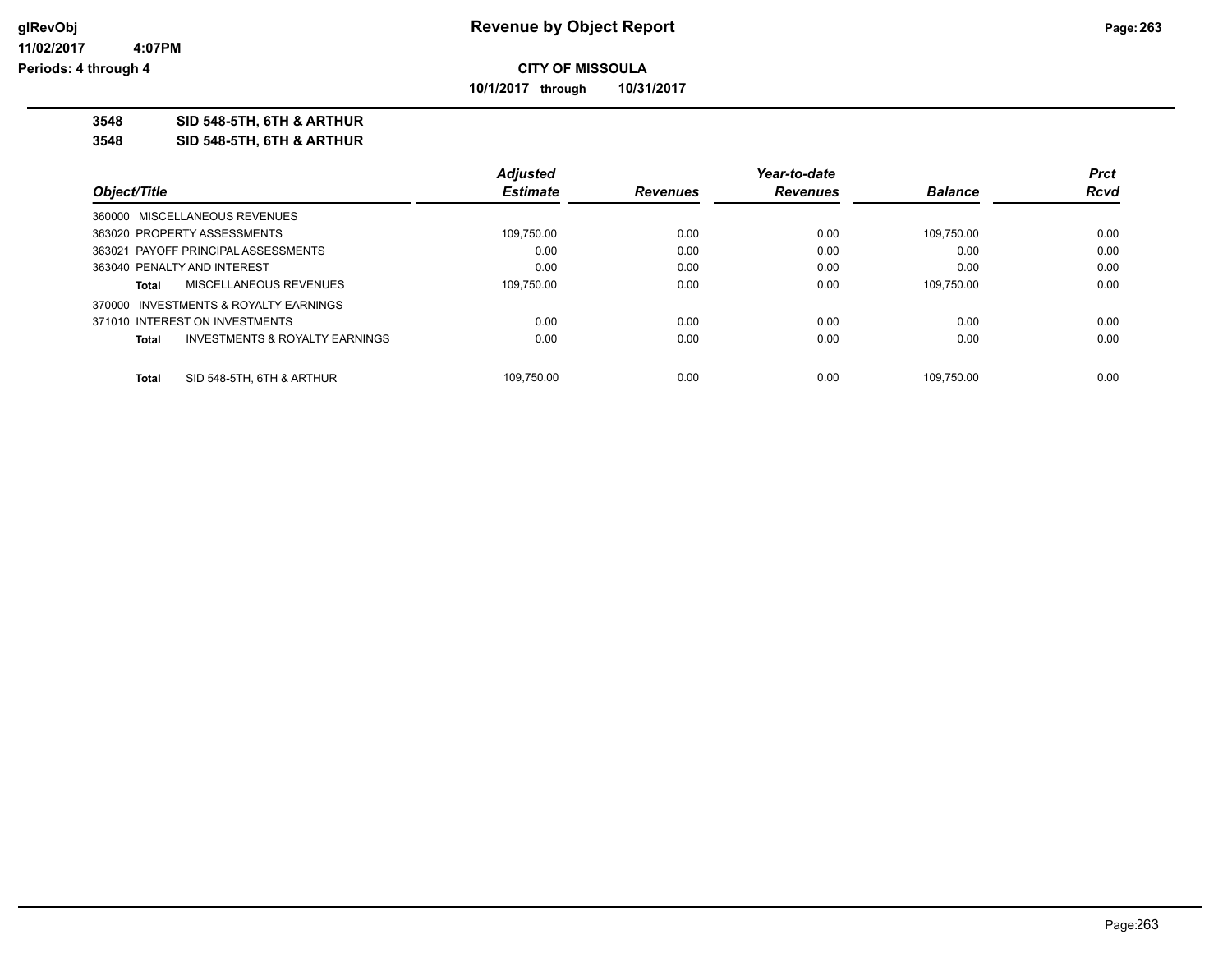**10/1/2017 through 10/31/2017**

#### **3548 SID 548-5TH, 6TH & ARTHUR**

|              |                                           | <b>Adjusted</b> |                 | Year-to-date    |                | <b>Prct</b> |
|--------------|-------------------------------------------|-----------------|-----------------|-----------------|----------------|-------------|
| Object/Title |                                           | <b>Estimate</b> | <b>Revenues</b> | <b>Revenues</b> | <b>Balance</b> | <b>Rcvd</b> |
|              | 360000 MISCELLANEOUS REVENUES             |                 |                 |                 |                |             |
|              | 363020 PROPERTY ASSESSMENTS               | 109,750.00      | 0.00            | 0.00            | 109.750.00     | 0.00        |
|              | 363021 PAYOFF PRINCIPAL ASSESSMENTS       | 0.00            | 0.00            | 0.00            | 0.00           | 0.00        |
|              | 363040 PENALTY AND INTEREST               | 0.00            | 0.00            | 0.00            | 0.00           | 0.00        |
| Total        | MISCELLANEOUS REVENUES                    | 109,750.00      | 0.00            | 0.00            | 109.750.00     | 0.00        |
|              | 370000 INVESTMENTS & ROYALTY EARNINGS     |                 |                 |                 |                |             |
|              | 371010 INTEREST ON INVESTMENTS            | 0.00            | 0.00            | 0.00            | 0.00           | 0.00        |
| Total        | <b>INVESTMENTS &amp; ROYALTY EARNINGS</b> | 0.00            | 0.00            | 0.00            | 0.00           | 0.00        |
| <b>Total</b> | SID 548-5TH, 6TH & ARTHUR                 | 109.750.00      | 0.00            | 0.00            | 109.750.00     | 0.00        |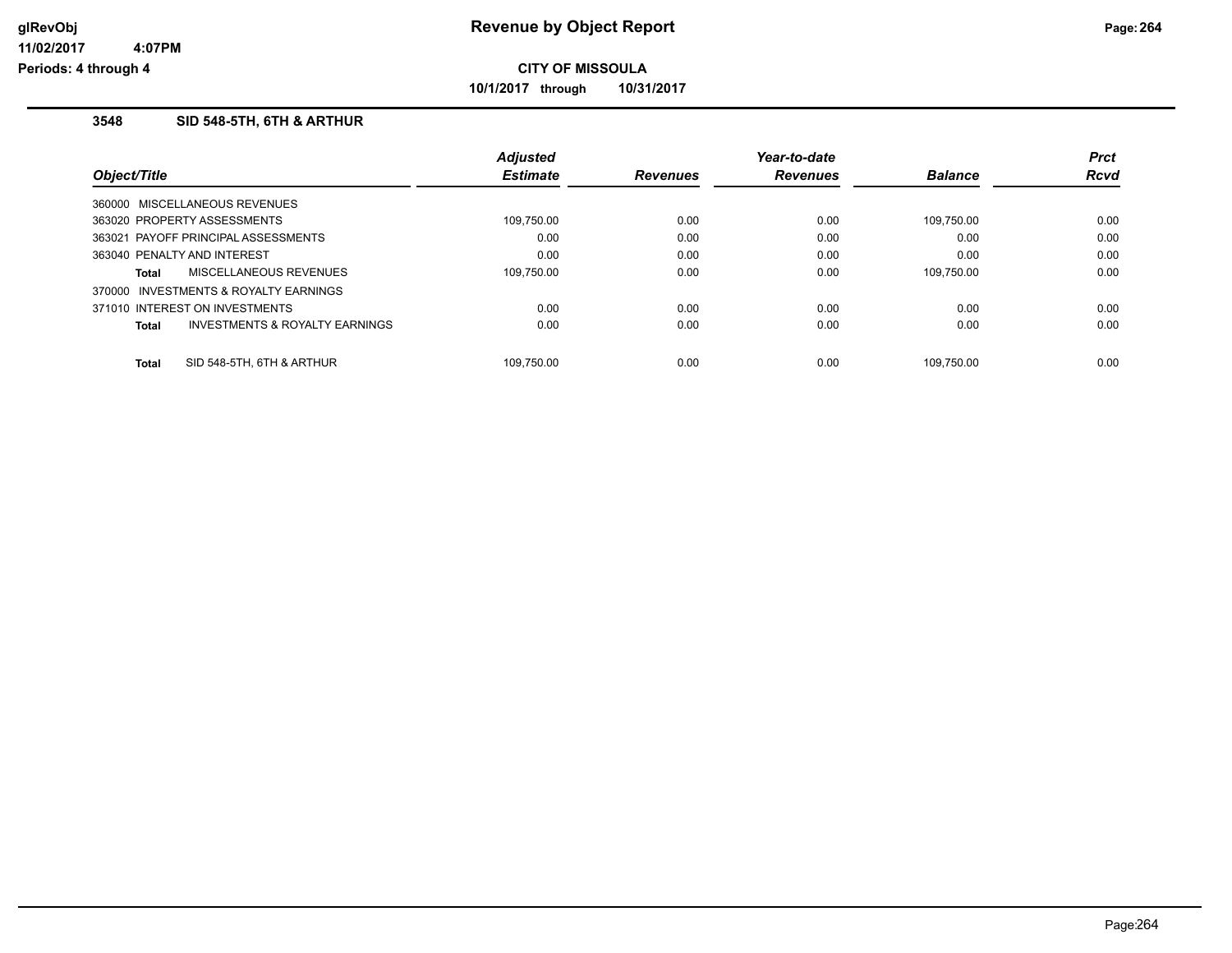**10/1/2017 through 10/31/2017**

**3549 SID 549 HILLVIEW WAY**

**3549 SID 549 HILLVIEW WAY**

|              |                                           | <b>Adjusted</b> |                 | Year-to-date    |                | <b>Prct</b> |
|--------------|-------------------------------------------|-----------------|-----------------|-----------------|----------------|-------------|
| Object/Title |                                           | <b>Estimate</b> | <b>Revenues</b> | <b>Revenues</b> | <b>Balance</b> | Rcvd        |
|              | 360000 MISCELLANEOUS REVENUES             |                 |                 |                 |                |             |
|              | 363020 PROPERTY ASSESSMENTS               | 117,122.00      | 0.00            | 0.00            | 117.122.00     | 0.00        |
|              | 363021 PAYOFF PRINCIPAL ASSESSMENTS       | 0.00            | 0.00            | 2.866.86        | $-2.866.86$    | 0.00        |
|              | 363040 PENALTY AND INTEREST               | 0.00            | 0.00            | 0.00            | 0.00           | 0.00        |
| Total        | MISCELLANEOUS REVENUES                    | 117.122.00      | 0.00            | 2.866.86        | 114.255.14     | 2.45        |
|              | 370000 INVESTMENTS & ROYALTY EARNINGS     |                 |                 |                 |                |             |
|              | 371010 INTEREST ON INVESTMENTS            | 0.00            | 0.00            | 0.00            | 0.00           | 0.00        |
| Total        | <b>INVESTMENTS &amp; ROYALTY EARNINGS</b> | 0.00            | 0.00            | 0.00            | 0.00           | 0.00        |
| Total        | SID 549 HILLVIEW WAY                      | 117.122.00      | 0.00            | 2.866.86        | 114.255.14     | 2.45        |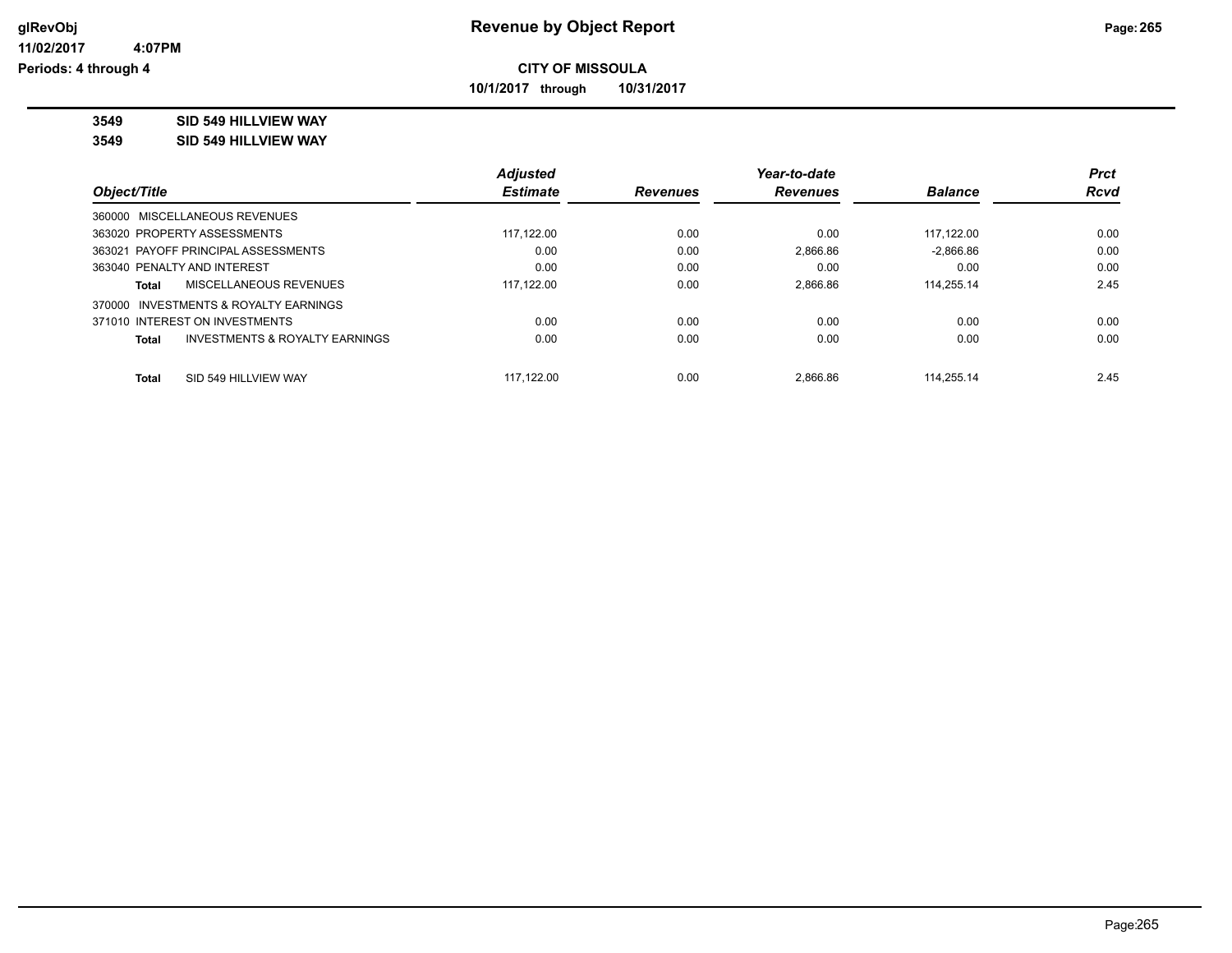**10/1/2017 through 10/31/2017**

#### **3549 SID 549 HILLVIEW WAY**

|                                                | <b>Adjusted</b> |                 | Year-to-date    |                | <b>Prct</b> |
|------------------------------------------------|-----------------|-----------------|-----------------|----------------|-------------|
| Object/Title                                   | <b>Estimate</b> | <b>Revenues</b> | <b>Revenues</b> | <b>Balance</b> | <b>Rcvd</b> |
| 360000 MISCELLANEOUS REVENUES                  |                 |                 |                 |                |             |
| 363020 PROPERTY ASSESSMENTS                    | 117.122.00      | 0.00            | 0.00            | 117.122.00     | 0.00        |
| 363021 PAYOFF PRINCIPAL ASSESSMENTS            | 0.00            | 0.00            | 2,866.86        | $-2,866.86$    | 0.00        |
| 363040 PENALTY AND INTEREST                    | 0.00            | 0.00            | 0.00            | 0.00           | 0.00        |
| MISCELLANEOUS REVENUES<br><b>Total</b>         | 117.122.00      | 0.00            | 2.866.86        | 114.255.14     | 2.45        |
| INVESTMENTS & ROYALTY EARNINGS<br>370000       |                 |                 |                 |                |             |
| 371010 INTEREST ON INVESTMENTS                 | 0.00            | 0.00            | 0.00            | 0.00           | 0.00        |
| INVESTMENTS & ROYALTY EARNINGS<br><b>Total</b> | 0.00            | 0.00            | 0.00            | 0.00           | 0.00        |
| SID 549 HILLVIEW WAY<br><b>Total</b>           | 117.122.00      | 0.00            | 2.866.86        | 114.255.14     | 2.45        |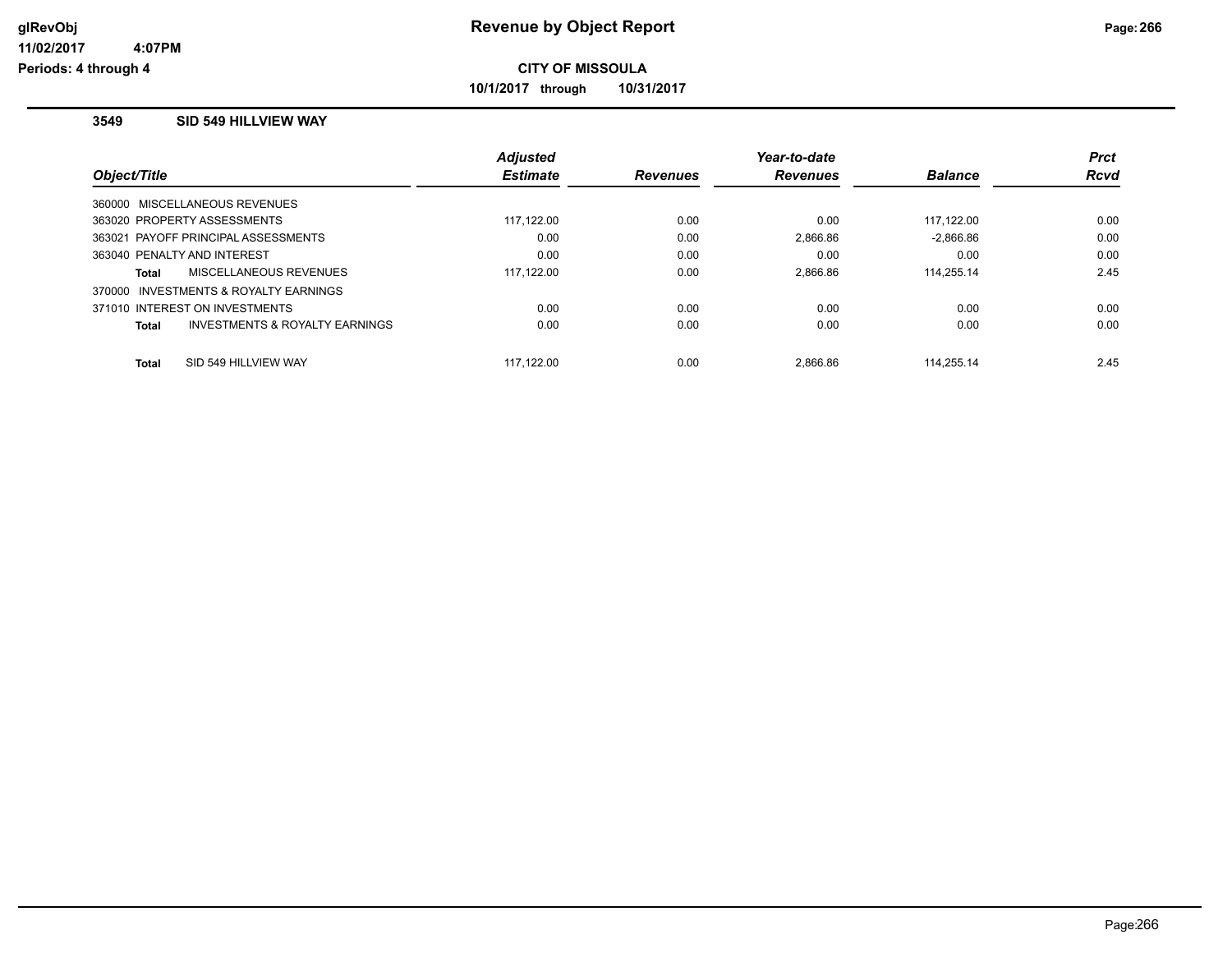**10/1/2017 through 10/31/2017**

# **4060 CAPITAL IMPROVEMENT PROGRAM FUND**

|                                                    | <b>Adjusted</b> |                 | Year-to-date    |                | <b>Prct</b> |
|----------------------------------------------------|-----------------|-----------------|-----------------|----------------|-------------|
| Object/Title                                       | <b>Estimate</b> | <b>Revenues</b> | <b>Revenues</b> | <b>Balance</b> | <b>Rcvd</b> |
| 330000 INTERGOVERNMENTAL REVENUES                  |                 |                 |                 |                |             |
| 331001 GRANTS                                      | 0.00            | 0.00            | 0.00            | 0.00           | 0.00        |
| 331002 COUNTY ASSISTANCE CIP PROJECTS              | 0.00            | 0.00            | 0.00            | 0.00           | 0.00        |
| 331003 STATE HOME PROGRAM INCOME                   | 0.00            | 0.00            | 0.00            | 0.00           | 0.00        |
| 331004 CITY ASSESSMENTS                            | 0.00            | 0.00            | 0.00            | 0.00           | 0.00        |
| 334040 GAS TAX APPORTIONMENT                       | 0.00            | 0.00            | 0.00            | 0.00           | 0.00        |
| 334061 IMPACT FEES-CLEARING ACCOUNT                | 0.00            | 0.00            | 0.00            | 0.00           | 0.00        |
| 334120 TSEP GRANT                                  | 0.00            | 0.00            | 0.00            | 0.00           | 0.00        |
| 334121 DNRC GRANT                                  | 0.00            | 0.00            | 0.00            | 0.00           | 0.00        |
| 334123 MAQI FEDERAL ASSISTANCE                     | 0.00            | 0.00            | 0.00            | 0.00           | 0.00        |
| 334124 GRANTS-CIP                                  | 0.00            | 0.00            | 0.00            | 0.00           | 0.00        |
| 334125 FIRE FIGHTER GRANT                          | 0.00            | 0.00            | 0.00            | 0.00           | 0.00        |
| 334126 DEVELOPER ASSESSMENTS                       | 0.00            | 0.00            | 0.00            | 0.00           | 0.00        |
| 334127 TONKIN TRAIL - FISH WILDLIFE PARKS          | 0.00            | 0.00            | 0.00            | 0.00           | 0.00        |
| 334128 CDBG FIRE HYDRANT GRANT                     | 0.00            | 0.00            | 0.00            | 0.00           | 0.00        |
| 334143 MONTANA TOURISM GRANT                       | 0.00            | 0.00            | 0.00            | 0.00           | 0.00        |
| 339000 PAYMENT IN LIEU OF TAXES                    | 0.00            | 0.00            | 0.00            | 0.00           | 0.00        |
| <b>INTERGOVERNMENTAL REVENUES</b><br><b>Total</b>  | 0.00            | 0.00            | 0.00            | 0.00           | 0.00        |
| 360000 MISCELLANEOUS REVENUES                      |                 |                 |                 |                |             |
| 360010 MISCELLANEOUS                               | 0.00            | 0.00            | 0.00            | 0.00           | 0.00        |
| 360011 YOUTH COUNCIL FUNDS                         | 0.00            | 0.00            | 0.00            | 0.00           | 0.00        |
| 360012 SEWER GRANT REPAYMENTS                      | 0.00            | 0.00            | 0.00            | 0.00           | 0.00        |
| 360016 MRA SHARE OF CIVIC STADIUM PARKING          | 0.00            | 0.00            | 0.00            | 0.00           | 0.00        |
| 362000 OTHER MISCELLANEOUS REVENUE                 | 0.00            | 0.00            | 0.00            | 0.00           | 0.00        |
| 365000 DONATIONS                                   | 0.00            | 0.00            | 0.00            | 0.00           | 0.00        |
| 365001 *** Title Not Found ***                     | 0.00            | 0.00            | 0.00            | 0.00           | 0.00        |
| 365030 WHITE PINE PARK DONATION-ZIP BEVERAGE       | 0.00            | 0.00            | 0.00            | 0.00           | 0.00        |
| MISCELLANEOUS REVENUES<br>Total                    | 0.00            | 0.00            | 0.00            | 0.00           | 0.00        |
| 370000 INVESTMENTS & ROYALTY EARNINGS              |                 |                 |                 |                |             |
| 371010 INTEREST ON INVESTMENTS                     | 0.00            | 0.00            | 0.00            | 0.00           | 0.00        |
| 371020 GAIN/LOSS IN MARKET VALUE OF INVESTMENTS    | 0.00            | 0.00            | 0.00            | 0.00           | 0.00        |
| <b>INVESTMENTS &amp; ROYALTY EARNINGS</b><br>Total | 0.00            | 0.00            | 0.00            | 0.00           | 0.00        |
| 380000 OTHER FINANCING SOURCES                     |                 |                 |                 |                |             |
| 381000 LOAN PROCEEDS                               | 0.00            | 0.00            | 0.05            | $-0.05$        | 0.00        |
| 381010 BOND PROCEEDS                               | 0.00            | 0.00            | 0.00            | 0.00           | 0.00        |
| 381011 \$1,860,000 General Fund Obligation Bond    | 0.00            | 0.00            | 0.00            | 0.00           | 0.00        |
| 381012 \$680,000 FIRE GF DEBT                      | 0.00            | 0.00            | 0.00            | 0.00           | 0.00        |
| 381015 \$1,010,000 LIMITED TAX GO BONDS 2010C      | 0.00            | 0.00            | 0.00            | 0.00           | 0.00        |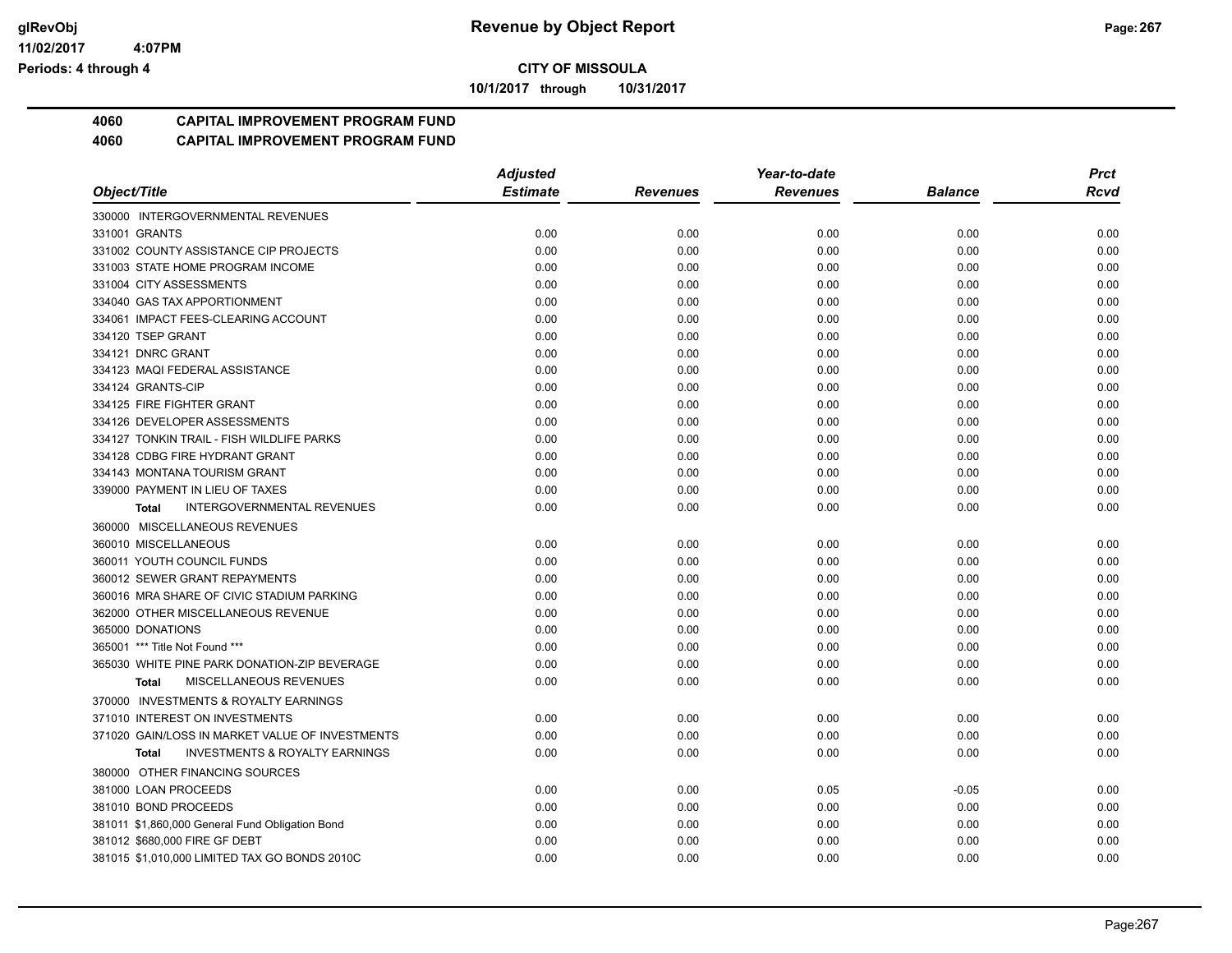**10/1/2017 through 10/31/2017**

# **4060 CAPITAL IMPROVEMENT PROGRAM FUND**

|                                            | <b>Adjusted</b> |                 | Year-to-date    |                | <b>Prct</b> |
|--------------------------------------------|-----------------|-----------------|-----------------|----------------|-------------|
| Object/Title                               | <b>Estimate</b> | <b>Revenues</b> | <b>Revenues</b> | <b>Balance</b> | Rcvd        |
| 381090 PROCEEDS FROM CAPITAL LEASE         | 9,792,097.00    | 0.00            | 0.00            | 9,792,097.00   | 0.00        |
| 382010 SALE OF FIXED ASSETS                | 0.00            | 0.00            | 0.00            | 0.00           | 0.00        |
| 383009 TRANS FR TITLE I                    | 0.00            | 0.00            | 0.00            | 0.00           | 0.00        |
| 383010 TRANS FR CIP                        | 0.00            | 0.00            | 0.00            | 0.00           | 0.00        |
| 383014 TRANS FR MRA                        | 0.00            | 0.00            | 0.00            | 0.00           | 0.00        |
| 383015 TRANS FR MPC                        | 0.00            | 0.00            | 0.00            | 0.00           | 0.00        |
| 383017 TRANS FR BUILDING                   | 0.00            | 0.00            | 0.00            | 0.00           | 0.00        |
| 383020 TRANS FR CEMETERY CARE              | 0.00            | 0.00            | 0.00            | 0.00           | 0.00        |
| 383025 TRANS FR SEWER R & D                | 0.00            | 0.00            | 0.00            | 0.00           | 0.00        |
| 383029 TRANS FR GENERAL                    | 1,404,003.00    | 0.00            | 0.00            | 1,404,003.00   | 0.00        |
| <b>TRANS FR CDBG</b><br>383041             | 0.00            | 0.00            | 0.00            | 0.00           | 0.00        |
| 383042 TRANSFERS FROM OTHER FUNDS          | 0.00            | 0.00            | 0.00            | 0.00           | 0.00        |
| 383043 TRANSFERS FROM IMPACT FEES          | 0.00            | 0.00            | 0.00            | 0.00           | 0.00        |
| 383044 TRANSFER FROM PYMT IN LIEU OF PARKS | 0.00            | 0.00            | 0.00            | 0.00           | 0.00        |
| 383045 TRANSFER FROM PARK ENTERPRISE       | 0.00            | 0.00            | 0.00            | 0.00           | 0.00        |
| OTHER FINANCING SOURCES<br>Total           | 11,196,100.00   | 0.00            | 0.05            | 11,196,099.95  | 0.00        |
| CAPITAL IMPROVEMENT PROGRAM FUND<br>Total  | 11,196,100.00   | 0.00            | 0.05            | 11,196,099.95  | 0.00        |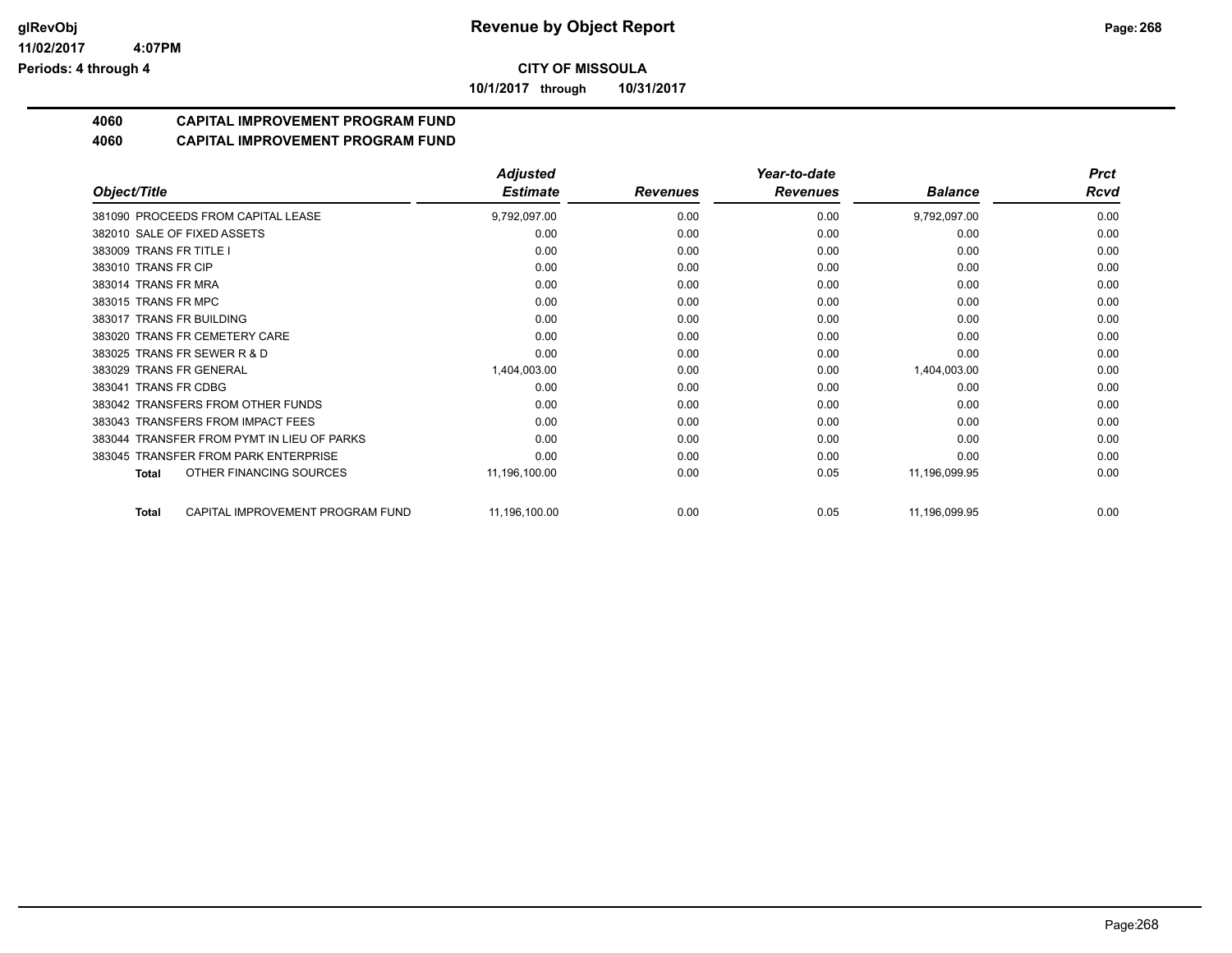**10/1/2017 through 10/31/2017**

|                                                           | <b>Adjusted</b> |                 | Year-to-date    |                | <b>Prct</b> |
|-----------------------------------------------------------|-----------------|-----------------|-----------------|----------------|-------------|
| Object/Title                                              | <b>Estimate</b> | <b>Revenues</b> | <b>Revenues</b> | <b>Balance</b> | <b>Rcvd</b> |
| 330000 INTERGOVERNMENTAL REVENUES                         |                 |                 |                 |                |             |
| 331001 GRANTS                                             | 0.00            | 0.00            | 0.00            | 0.00           | 0.00        |
| 331002 COUNTY ASSISTANCE CIP PROJECTS                     | 0.00            | 0.00            | 0.00            | 0.00           | 0.00        |
| 331003 STATE HOME PROGRAM INCOME                          | 0.00            | 0.00            | 0.00            | 0.00           | 0.00        |
| 331004 CITY ASSESSMENTS                                   | 0.00            | 0.00            | 0.00            | 0.00           | 0.00        |
| 334040 GAS TAX APPORTIONMENT                              | 0.00            | 0.00            | 0.00            | 0.00           | 0.00        |
| 334061 IMPACT FEES-CLEARING ACCOUNT                       | 0.00            | 0.00            | 0.00            | 0.00           | 0.00        |
| 334120 TSEP GRANT                                         | 0.00            | 0.00            | 0.00            | 0.00           | 0.00        |
| 334121 DNRC GRANT                                         | 0.00            | 0.00            | 0.00            | 0.00           | 0.00        |
| 334123 MAQI FEDERAL ASSISTANCE                            | 0.00            | 0.00            | 0.00            | 0.00           | 0.00        |
| 334124 GRANTS-CIP                                         | 0.00            | 0.00            | 0.00            | 0.00           | 0.00        |
| 334125 FIRE FIGHTER GRANT                                 | 0.00            | 0.00            | 0.00            | 0.00           | 0.00        |
| 334126 DEVELOPER ASSESSMENTS                              | 0.00            | 0.00            | 0.00            | 0.00           | 0.00        |
| 334127 TONKIN TRAIL - FISH WILDLIFE PARKS                 | 0.00            | 0.00            | 0.00            | 0.00           | 0.00        |
| 334128 CDBG FIRE HYDRANT GRANT                            | 0.00            | 0.00            | 0.00            | 0.00           | 0.00        |
| 334143 MONTANA TOURISM GRANT                              | 0.00            | 0.00            | 0.00            | 0.00           | 0.00        |
| 339000 PAYMENT IN LIEU OF TAXES                           | 0.00            | 0.00            | 0.00            | 0.00           | 0.00        |
| <b>INTERGOVERNMENTAL REVENUES</b><br><b>Total</b>         | 0.00            | 0.00            | 0.00            | 0.00           | 0.00        |
| 360000 MISCELLANEOUS REVENUES                             |                 |                 |                 |                |             |
| 360010 MISCELLANEOUS                                      | 0.00            | 0.00            | 0.00            | 0.00           | 0.00        |
| 360011 YOUTH COUNCIL FUNDS                                | 0.00            | 0.00            | 0.00            | 0.00           | 0.00        |
| 360012 SEWER GRANT REPAYMENTS                             | 0.00            | 0.00            | 0.00            | 0.00           | 0.00        |
| 360016 MRA SHARE OF CIVIC STADIUM PARKING                 | 0.00            | 0.00            | 0.00            | 0.00           | 0.00        |
| 362000 OTHER MISCELLANEOUS REVENUE                        | 0.00            | 0.00            | 0.00            | 0.00           | 0.00        |
| 365000 DONATIONS                                          | 0.00            | 0.00            | 0.00            | 0.00           | 0.00        |
| 365001 *** Title Not Found ***                            | 0.00            | 0.00            | 0.00            | 0.00           | 0.00        |
| 365030 WHITE PINE PARK DONATION-ZIP BEVERAGE              | 0.00            | 0.00            | 0.00            | 0.00           | 0.00        |
| MISCELLANEOUS REVENUES<br><b>Total</b>                    | 0.00            | 0.00            | 0.00            | 0.00           | 0.00        |
| 370000 INVESTMENTS & ROYALTY EARNINGS                     |                 |                 |                 |                |             |
| 371010 INTEREST ON INVESTMENTS                            | 0.00            | 0.00            | 0.00            | 0.00           | 0.00        |
| 371020 GAIN/LOSS IN MARKET VALUE OF INVESTMENT            | 0.00            | 0.00            | 0.00            | 0.00           | 0.00        |
| <b>INVESTMENTS &amp; ROYALTY EARNINGS</b><br><b>Total</b> | 0.00            | 0.00            | 0.00            | 0.00           | 0.00        |
| 380000 OTHER FINANCING SOURCES                            |                 |                 |                 |                |             |
| 381000 LOAN PROCEEDS                                      | 0.00            | 0.00            | 0.05            | $-0.05$        | 0.00        |
| 381010 BOND PROCEEDS                                      | 0.00            | 0.00            | 0.00            | 0.00           | 0.00        |
| 381011 \$1,860,000 General Fund Obligation Bond           | 0.00            | 0.00            | 0.00            | 0.00           | 0.00        |
| 381012 \$680,000 FIRE GF DEBT                             | 0.00            | 0.00            | 0.00            | 0.00           | 0.00        |
| 381015 \$1,010,000 LIMITED TAX GO BONDS 2010C             | 0.00            | 0.00            | 0.00            | 0.00           | 0.00        |
| 381090 PROCEEDS FROM CAPITAL LEASE                        | 9.792.097.00    | 0.00            | 0.00            | 9,792,097.00   | 0.00        |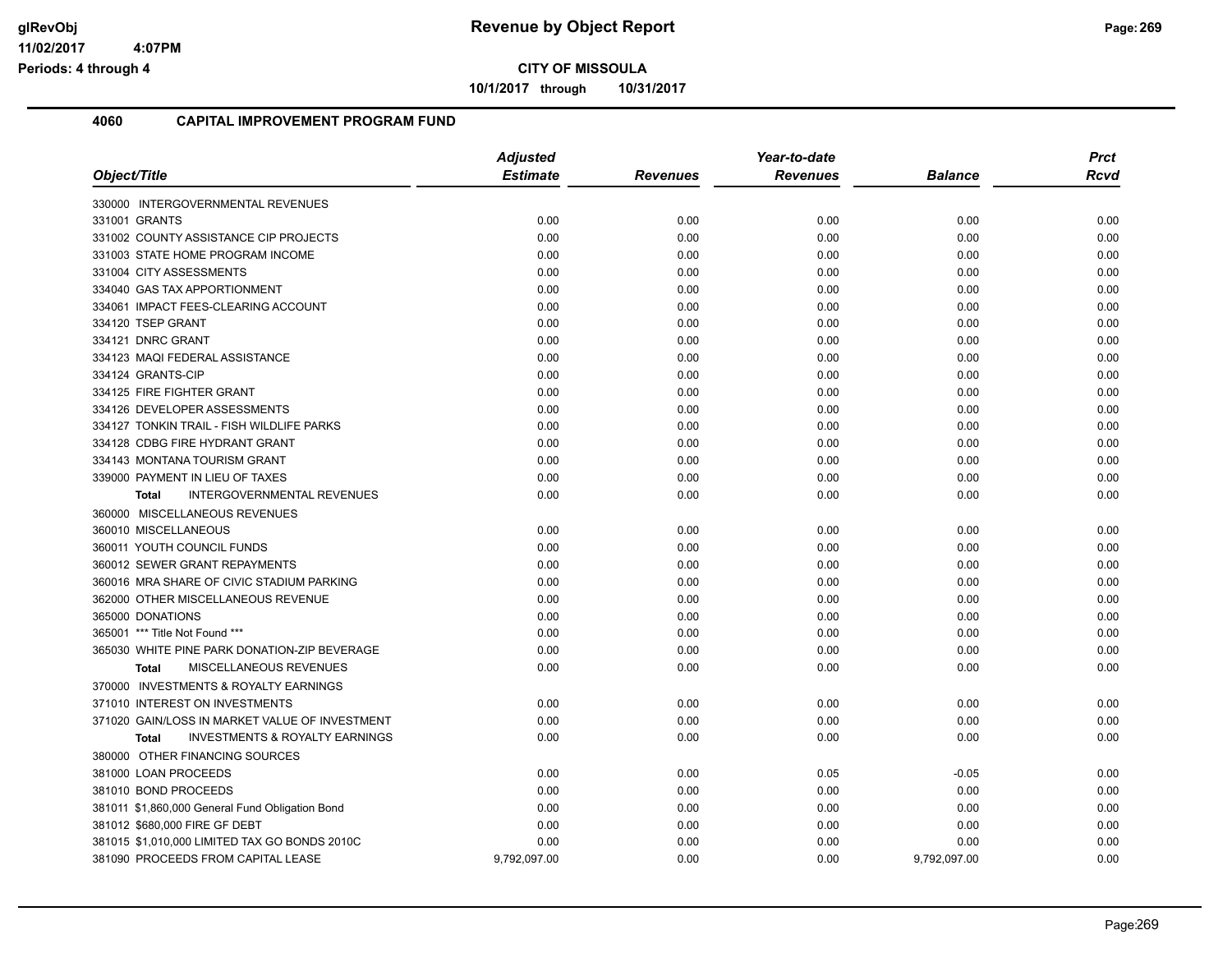**10/1/2017 through 10/31/2017**

|                                            | <b>Adjusted</b> |                 | Year-to-date    |                | <b>Prct</b> |
|--------------------------------------------|-----------------|-----------------|-----------------|----------------|-------------|
| Object/Title                               | <b>Estimate</b> | <b>Revenues</b> | <b>Revenues</b> | <b>Balance</b> | Rcvd        |
| 382010 SALE OF FIXED ASSETS                | 0.00            | 0.00            | 0.00            | 0.00           | 0.00        |
| 383009 TRANS FR TITLE I                    | 0.00            | 0.00            | 0.00            | 0.00           | 0.00        |
| 383010 TRANS FR CIP                        | 0.00            | 0.00            | 0.00            | 0.00           | 0.00        |
| 383014 TRANS FR MRA                        | 0.00            | 0.00            | 0.00            | 0.00           | 0.00        |
| 383015 TRANS FR MPC                        | 0.00            | 0.00            | 0.00            | 0.00           | 0.00        |
| 383017 TRANS FR BUILDING                   | 0.00            | 0.00            | 0.00            | 0.00           | 0.00        |
| 383020 TRANS FR CEMETERY CARE              | 0.00            | 0.00            | 0.00            | 0.00           | 0.00        |
| 383025 TRANS FR SEWER R & D                | 0.00            | 0.00            | 0.00            | 0.00           | 0.00        |
| 383029 TRANS FR GENERAL                    | 1,404,003.00    | 0.00            | 0.00            | 1,404,003.00   | 0.00        |
| 383041 TRANS FR CDBG                       | 0.00            | 0.00            | 0.00            | 0.00           | 0.00        |
| 383042 TRANSFERS FROM OTHER FUNDS          | 0.00            | 0.00            | 0.00            | 0.00           | 0.00        |
| 383043 TRANSFERS FROM IMPACT FEES          | 0.00            | 0.00            | 0.00            | 0.00           | 0.00        |
| 383044 TRANSFER FROM PYMT IN LIEU OF PARKS | 0.00            | 0.00            | 0.00            | 0.00           | 0.00        |
| 383045 TRANSFER FROM PARK ENTERPRISE       | 0.00            | 0.00            | 0.00            | 0.00           | 0.00        |
| OTHER FINANCING SOURCES<br><b>Total</b>    | 11,196,100.00   | 0.00            | 0.05            | 11,196,099.95  | 0.00        |
| CAPITAL IMPROVEMENT PROGRAM FUND<br>Total  | 11,196,100.00   | 0.00            | 0.05            | 11,196,099.95  | 0.00        |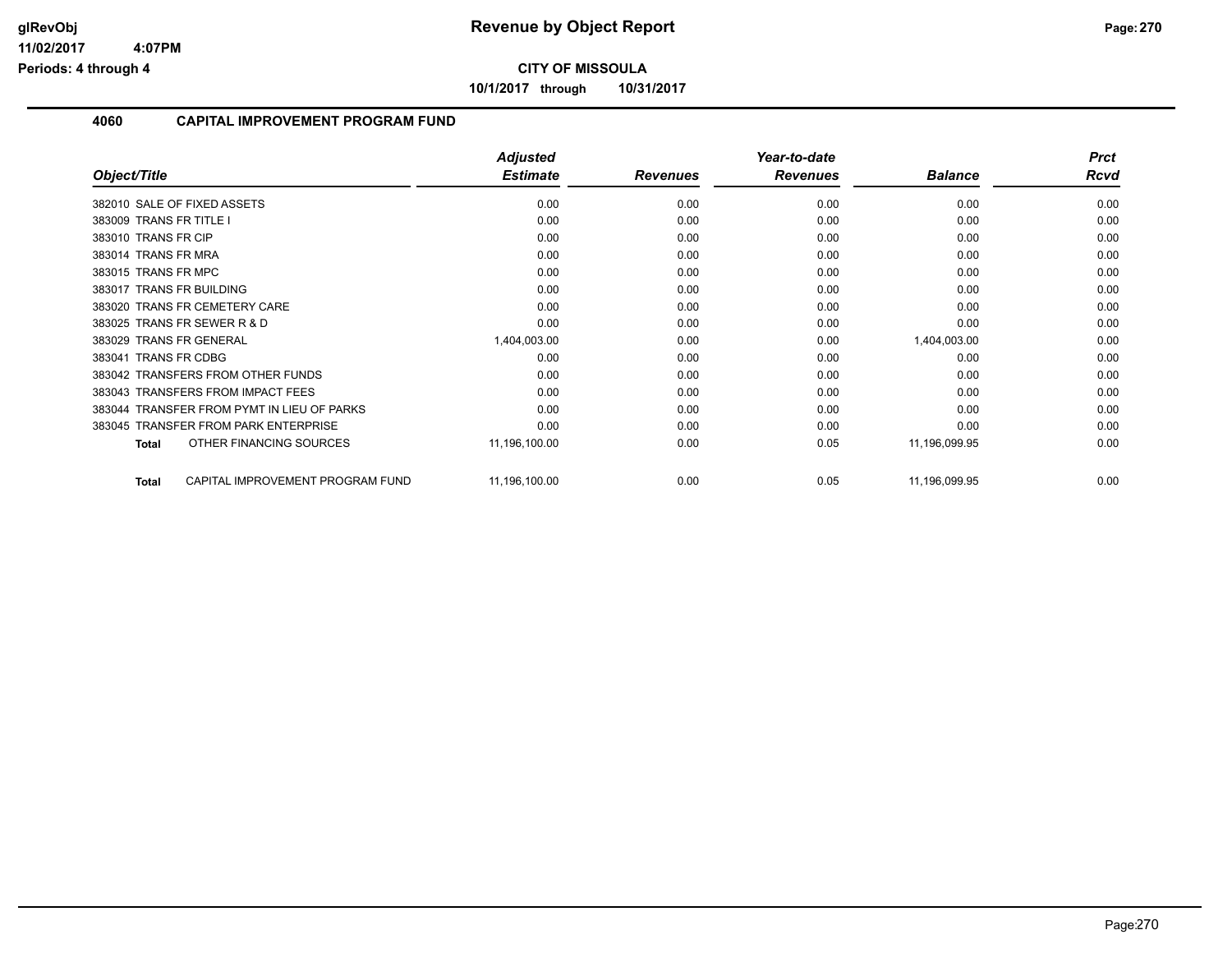**Periods: 4 through 4**

**CITY OF MISSOULA**

**10/1/2017 through 10/31/2017**

# **4130 1997 G O BOND OPEN SPACE PURCHASE FUND**

# **4130 1997 G O BOND OPEN SPACE PURCHASE FUND**

| <b>Balance</b><br><b>Rcvd</b> |
|-------------------------------|
|                               |
|                               |
| 0.00<br>0.00                  |
| 0.00<br>0.00                  |
| 0.00<br>0.00                  |
| 0.00<br>0.00                  |
|                               |
| 0.00<br>0.00                  |
| 0.00<br>0.00                  |
|                               |
| 0.00<br>0.00                  |
| 0.00<br>0.00                  |
| 0.00<br>0.00                  |
|                               |
| 0.00<br>0.00                  |
| 0.00<br>0.00                  |
| 0.00<br>0.00                  |
|                               |
| 0.00<br>0.00                  |
| 0.00<br>0.00                  |
| 0.00<br>0.00                  |
| 0.00<br>0.00                  |
|                               |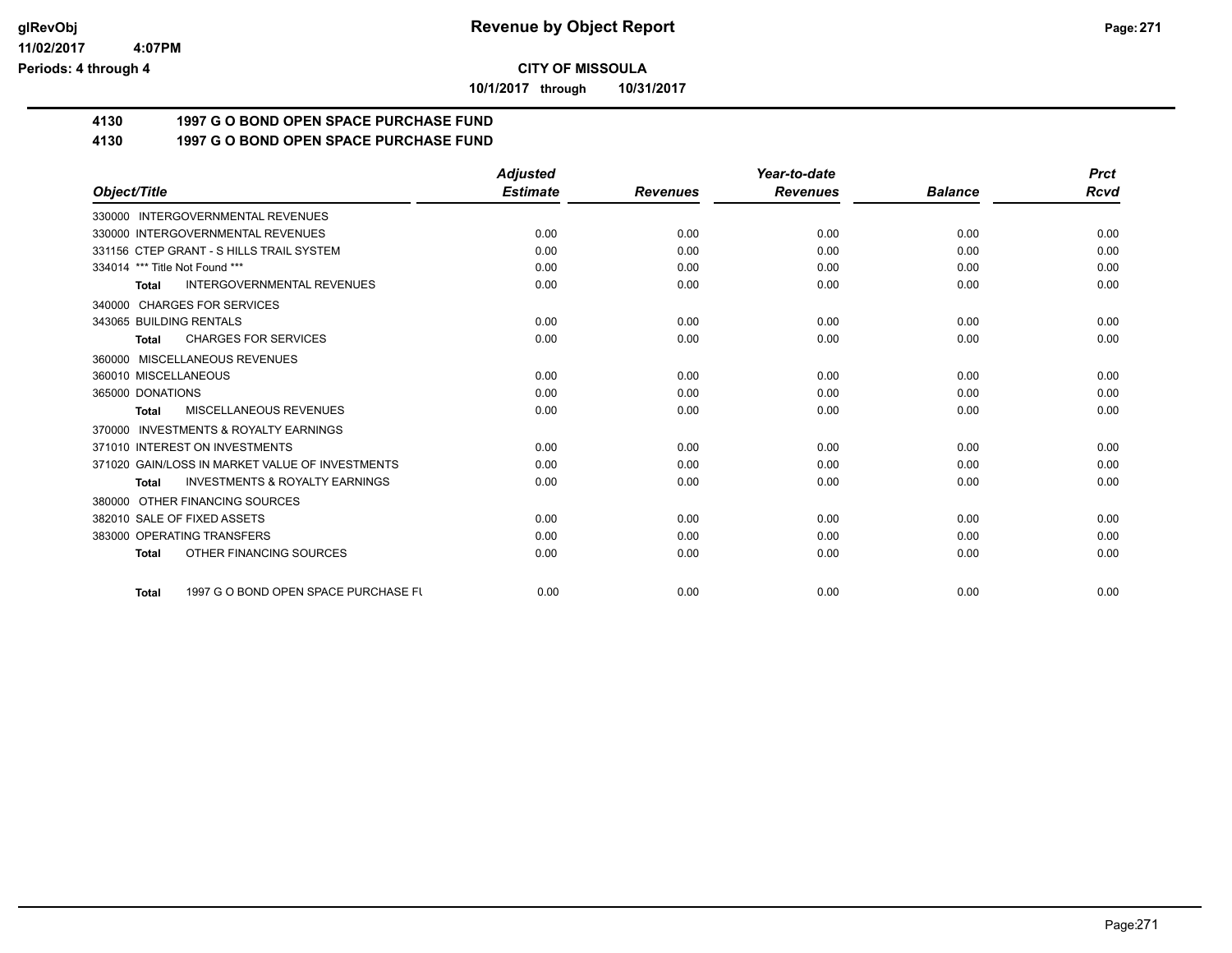**10/1/2017 through 10/31/2017**

#### **4130 1997 G O BOND OPEN SPACE PURCHASE FUND**

|                                                           | <b>Adjusted</b> |                 | Year-to-date    |                | <b>Prct</b> |
|-----------------------------------------------------------|-----------------|-----------------|-----------------|----------------|-------------|
| Object/Title                                              | <b>Estimate</b> | <b>Revenues</b> | <b>Revenues</b> | <b>Balance</b> | <b>Rcvd</b> |
| 330000 INTERGOVERNMENTAL REVENUES                         |                 |                 |                 |                |             |
| 330000 INTERGOVERNMENTAL REVENUES                         | 0.00            | 0.00            | 0.00            | 0.00           | 0.00        |
| 331156 CTEP GRANT - S HILLS TRAIL SYSTEM                  | 0.00            | 0.00            | 0.00            | 0.00           | 0.00        |
| 334014 *** Title Not Found ***                            | 0.00            | 0.00            | 0.00            | 0.00           | 0.00        |
| <b>INTERGOVERNMENTAL REVENUES</b><br><b>Total</b>         | 0.00            | 0.00            | 0.00            | 0.00           | 0.00        |
| 340000 CHARGES FOR SERVICES                               |                 |                 |                 |                |             |
| 343065 BUILDING RENTALS                                   | 0.00            | 0.00            | 0.00            | 0.00           | 0.00        |
| <b>CHARGES FOR SERVICES</b><br><b>Total</b>               | 0.00            | 0.00            | 0.00            | 0.00           | 0.00        |
| 360000 MISCELLANEOUS REVENUES                             |                 |                 |                 |                |             |
| 360010 MISCELLANEOUS                                      | 0.00            | 0.00            | 0.00            | 0.00           | 0.00        |
| 365000 DONATIONS                                          | 0.00            | 0.00            | 0.00            | 0.00           | 0.00        |
| <b>MISCELLANEOUS REVENUES</b><br>Total                    | 0.00            | 0.00            | 0.00            | 0.00           | 0.00        |
| <b>INVESTMENTS &amp; ROYALTY EARNINGS</b><br>370000       |                 |                 |                 |                |             |
| 371010 INTEREST ON INVESTMENTS                            | 0.00            | 0.00            | 0.00            | 0.00           | 0.00        |
| 371020 GAIN/LOSS IN MARKET VALUE OF INVESTMENT            | 0.00            | 0.00            | 0.00            | 0.00           | 0.00        |
| <b>INVESTMENTS &amp; ROYALTY EARNINGS</b><br><b>Total</b> | 0.00            | 0.00            | 0.00            | 0.00           | 0.00        |
| 380000 OTHER FINANCING SOURCES                            |                 |                 |                 |                |             |
| 382010 SALE OF FIXED ASSETS                               | 0.00            | 0.00            | 0.00            | 0.00           | 0.00        |
| 383000 OPERATING TRANSFERS                                | 0.00            | 0.00            | 0.00            | 0.00           | 0.00        |
| OTHER FINANCING SOURCES<br><b>Total</b>                   | 0.00            | 0.00            | 0.00            | 0.00           | 0.00        |
| 1997 G O BOND OPEN SPACE PURCHASE F<br><b>Total</b>       | 0.00            | 0.00            | 0.00            | 0.00           | 0.00        |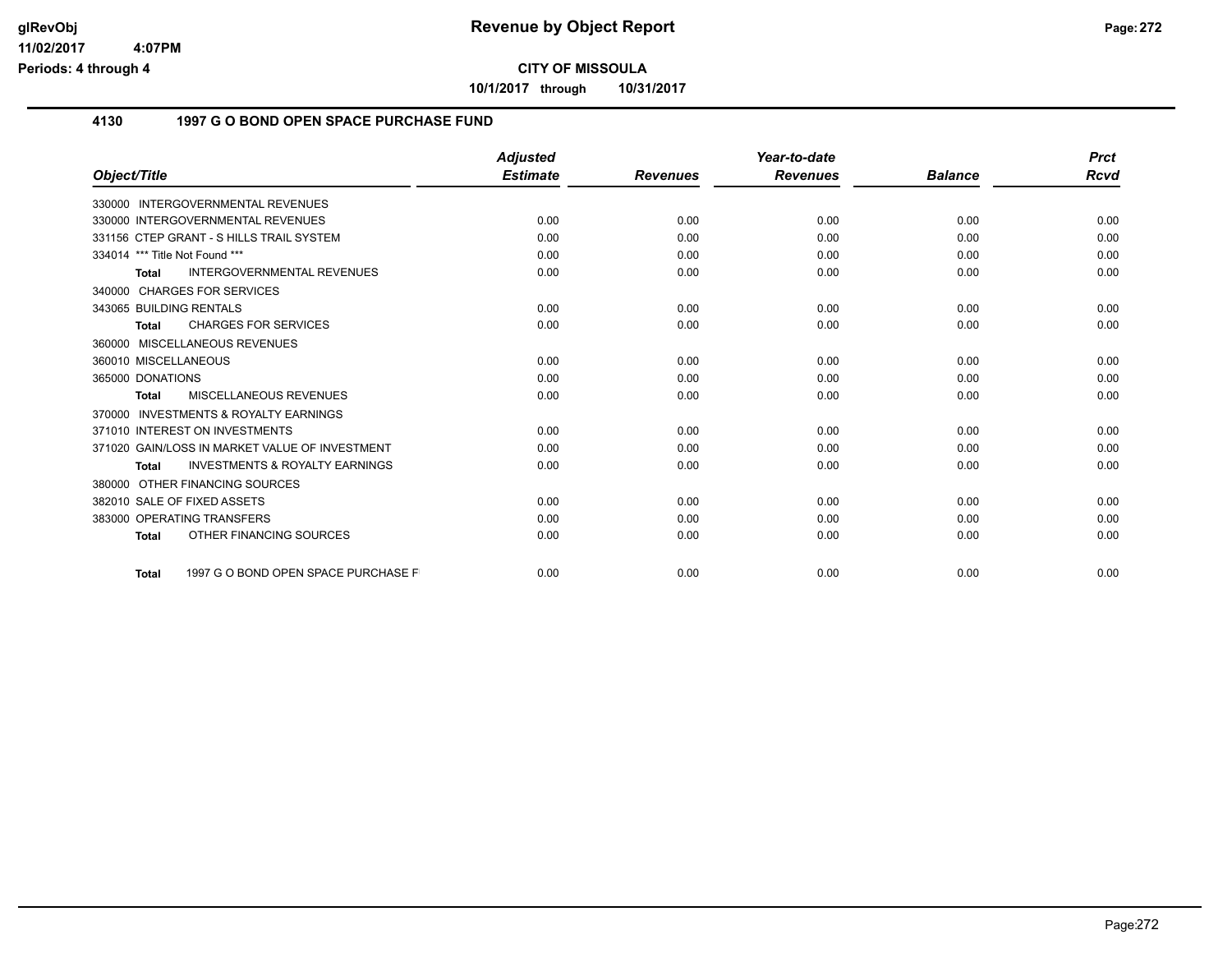**10/1/2017 through 10/31/2017**

#### **4196 NEW FIRE STATION GO BOND**

#### **4196 NEW FIRE STATION GO BOND**

|                                                    | <b>Adjusted</b> |                 | Year-to-date    |                | <b>Prct</b> |
|----------------------------------------------------|-----------------|-----------------|-----------------|----------------|-------------|
| Object/Title                                       | <b>Estimate</b> | <b>Revenues</b> | <b>Revenues</b> | <b>Balance</b> | <b>Rcvd</b> |
| 360000 MISCELLANEOUS REVENUES                      |                 |                 |                 |                |             |
| 365023 NORTHWESTERN ENERGY GRANT                   | 1.00            | 0.00            | 0.00            | 1.00           | 0.00        |
| MISCELLANEOUS REVENUES<br>Total                    | 1.00            | 0.00            | 0.00            | 1.00           | 0.00        |
| 370000 INVESTMENTS & ROYALTY EARNINGS              |                 |                 |                 |                |             |
| 371010 INTEREST ON INVESTMENTS                     | 0.00            | 0.00            | 0.00            | 0.00           | 0.00        |
| 371020 GAIN/LOSS IN MARKET VALUE OF INVESTMENTS    | 0.00            | 0.00            | 0.00            | 0.00           | 0.00        |
| <b>INVESTMENTS &amp; ROYALTY EARNINGS</b><br>Total | 0.00            | 0.00            | 0.00            | 0.00           | 0.00        |
| 380000 OTHER FINANCING SOURCES                     |                 |                 |                 |                |             |
| 381010 BOND PROCEEDS                               | 0.00            | 0.00            | 0.00            | 0.00           | 0.00        |
| 383000 OPERATING TRANSFERS                         | 0.00            | 0.00            | 0.00            | 0.00           | 0.00        |
| OTHER FINANCING SOURCES<br>Total                   | 0.00            | 0.00            | 0.00            | 0.00           | 0.00        |
| NEW FIRE STATION GO BOND<br>Total                  | 1.00            | 0.00            | 0.00            | 1.00           | 0.00        |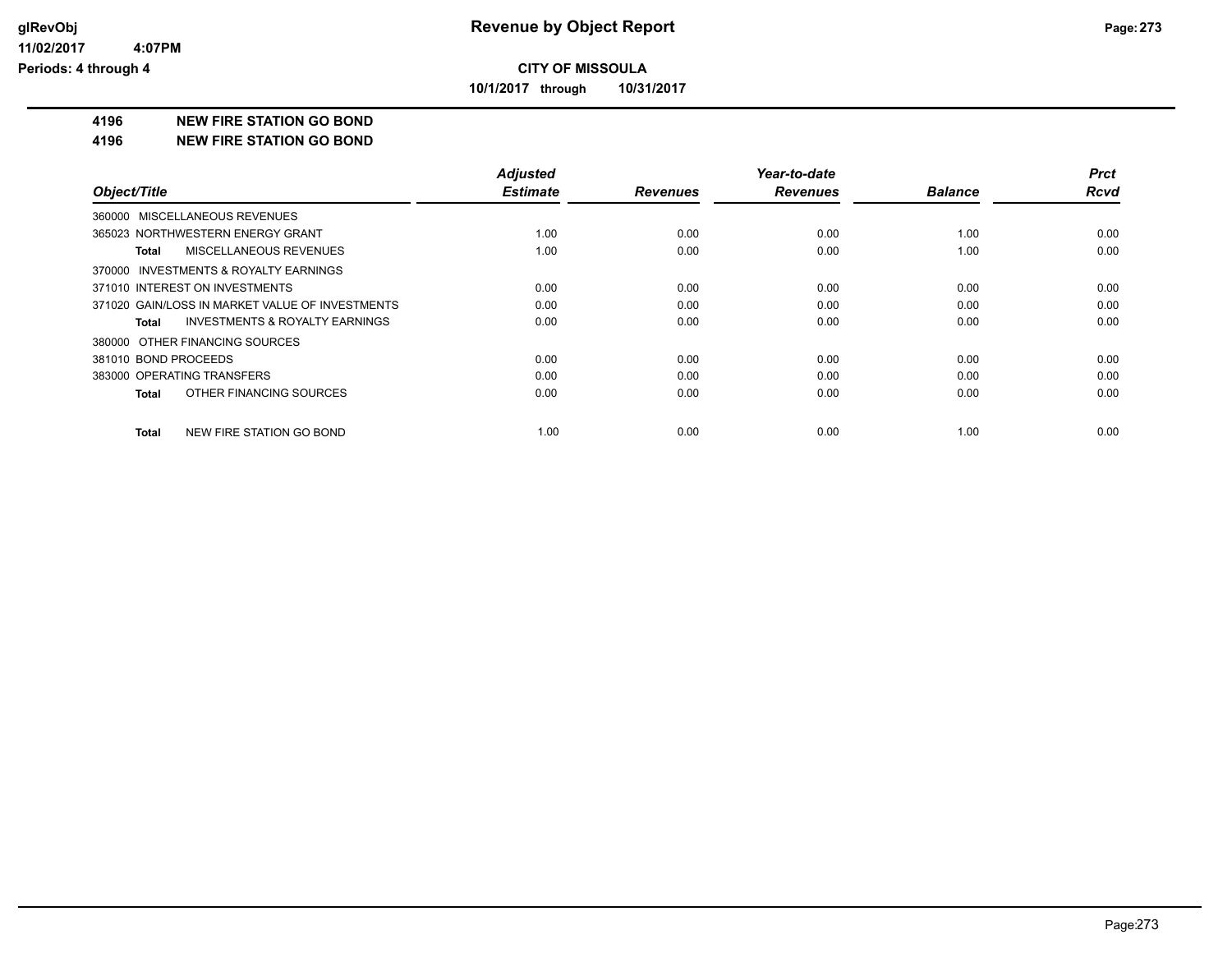**10/1/2017 through 10/31/2017**

## **4196 NEW FIRE STATION GO BOND**

| Object/Title                                              | <b>Adjusted</b><br><b>Estimate</b> | <b>Revenues</b> | Year-to-date<br><b>Revenues</b> | <b>Balance</b> | <b>Prct</b><br>Rcvd |
|-----------------------------------------------------------|------------------------------------|-----------------|---------------------------------|----------------|---------------------|
| 360000 MISCELLANEOUS REVENUES                             |                                    |                 |                                 |                |                     |
| 365023 NORTHWESTERN ENERGY GRANT                          | 1.00                               | 0.00            | 0.00                            | 1.00           | 0.00                |
| MISCELLANEOUS REVENUES<br><b>Total</b>                    | 1.00                               | 0.00            | 0.00                            | 1.00           | 0.00                |
| 370000 INVESTMENTS & ROYALTY EARNINGS                     |                                    |                 |                                 |                |                     |
| 371010 INTEREST ON INVESTMENTS                            | 0.00                               | 0.00            | 0.00                            | 0.00           | 0.00                |
| 371020 GAIN/LOSS IN MARKET VALUE OF INVESTMENT            | 0.00                               | 0.00            | 0.00                            | 0.00           | 0.00                |
| <b>INVESTMENTS &amp; ROYALTY EARNINGS</b><br><b>Total</b> | 0.00                               | 0.00            | 0.00                            | 0.00           | 0.00                |
| 380000 OTHER FINANCING SOURCES                            |                                    |                 |                                 |                |                     |
| 381010 BOND PROCEEDS                                      | 0.00                               | 0.00            | 0.00                            | 0.00           | 0.00                |
| 383000 OPERATING TRANSFERS                                | 0.00                               | 0.00            | 0.00                            | 0.00           | 0.00                |
| OTHER FINANCING SOURCES<br>Total                          | 0.00                               | 0.00            | 0.00                            | 0.00           | 0.00                |
| NEW FIRE STATION GO BOND<br><b>Total</b>                  | 1.00                               | 0.00            | 0.00                            | 1.00           | 0.00                |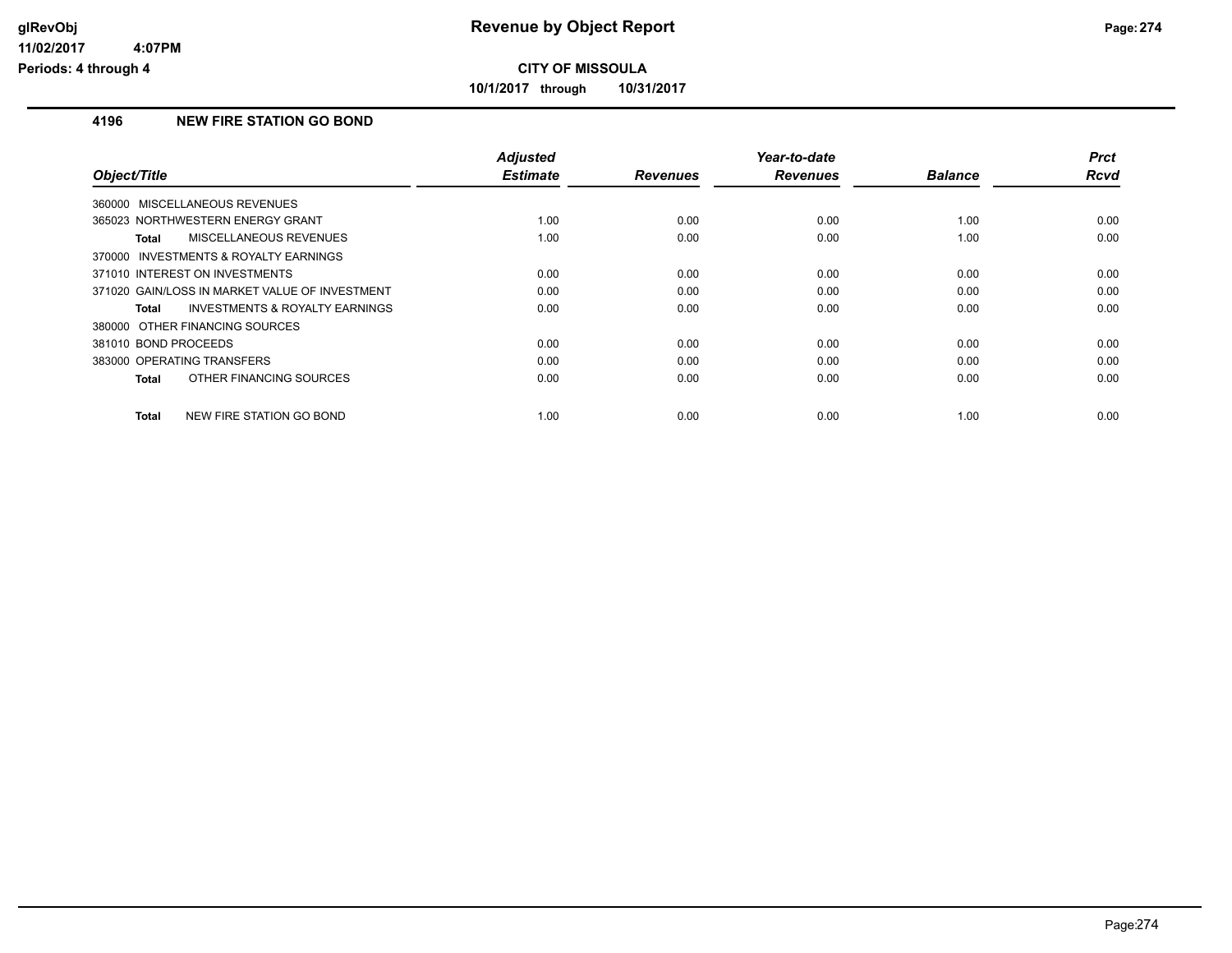#### **11/02/2017 4:07PM Periods: 4 through 4**

# **CITY OF MISSOULA**

**10/1/2017 through 10/31/2017**

#### **4450 S/C CONSTRUCTION FUND FOR FY06 4450 S/C CONSTRUCTION FUND FOR FY06**

|                                                 | <b>Adjusted</b> |                 | Year-to-date    |                | <b>Prct</b> |
|-------------------------------------------------|-----------------|-----------------|-----------------|----------------|-------------|
| Object/Title                                    | <b>Estimate</b> | <b>Revenues</b> | <b>Revenues</b> | <b>Balance</b> | <b>Rcvd</b> |
| 370000 INVESTMENTS & ROYALTY EARNINGS           |                 |                 |                 |                |             |
| 371010 INTEREST ON INVESTMENTS                  | 0.00            | 0.00            | 0.00            | 0.00           | 0.00        |
| 371020 GAIN/LOSS IN MARKET VALUE OF INVESTMENTS | 0.00            | 0.00            | 0.00            | 0.00           | 0.00        |
| INVESTMENTS & ROYALTY EARNINGS<br><b>Total</b>  | 0.00            | 0.00            | 0.00            | 0.00           | 0.00        |
|                                                 |                 |                 |                 |                |             |
| S/C CONSTRUCTION FUND FOR FY06<br>Total         | 0.00            | 0.00            | 0.00            | 0.00           | 0.00        |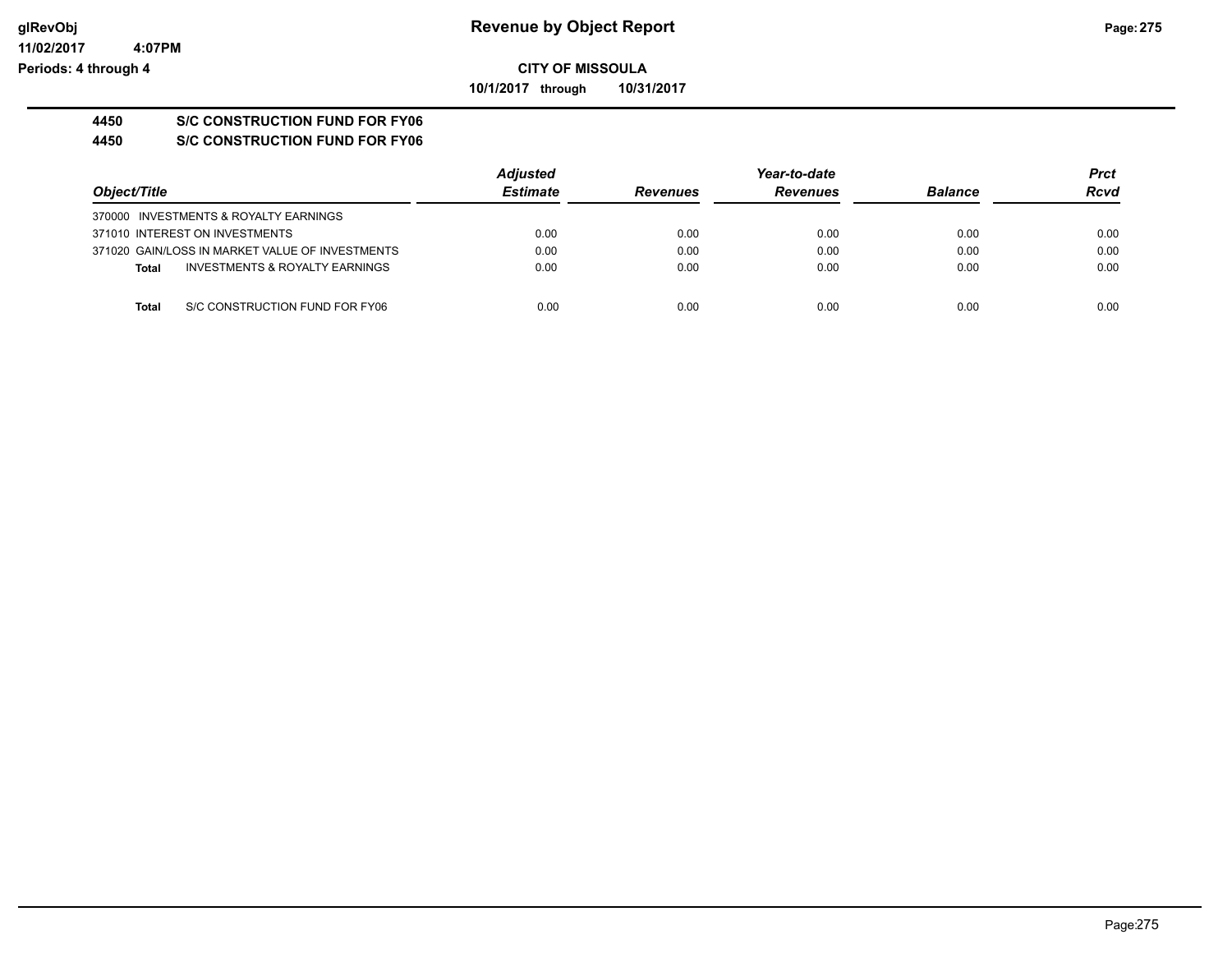**10/1/2017 through 10/31/2017**

#### **4450 S/C CONSTRUCTION FUND FOR FY06**

| Object/Title |                                                | <b>Adjusted</b><br><b>Estimate</b> | <b>Revenues</b> | Year-to-date<br><b>Revenues</b> | <b>Balance</b> | <b>Prct</b><br>Rcvd |
|--------------|------------------------------------------------|------------------------------------|-----------------|---------------------------------|----------------|---------------------|
|              | 370000 INVESTMENTS & ROYALTY EARNINGS          |                                    |                 |                                 |                |                     |
|              | 371010 INTEREST ON INVESTMENTS                 | 0.00                               | 0.00            | 0.00                            | 0.00           | 0.00                |
|              | 371020 GAIN/LOSS IN MARKET VALUE OF INVESTMENT | 0.00                               | 0.00            | 0.00                            | 0.00           | 0.00                |
| Total        | <b>INVESTMENTS &amp; ROYALTY EARNINGS</b>      | 0.00                               | 0.00            | 0.00                            | 0.00           | 0.00                |
|              |                                                |                                    |                 |                                 |                |                     |
| Total        | S/C CONSTRUCTION FUND FOR FY06                 | 0.00                               | 0.00            | 0.00                            | 0.00           | 0.00                |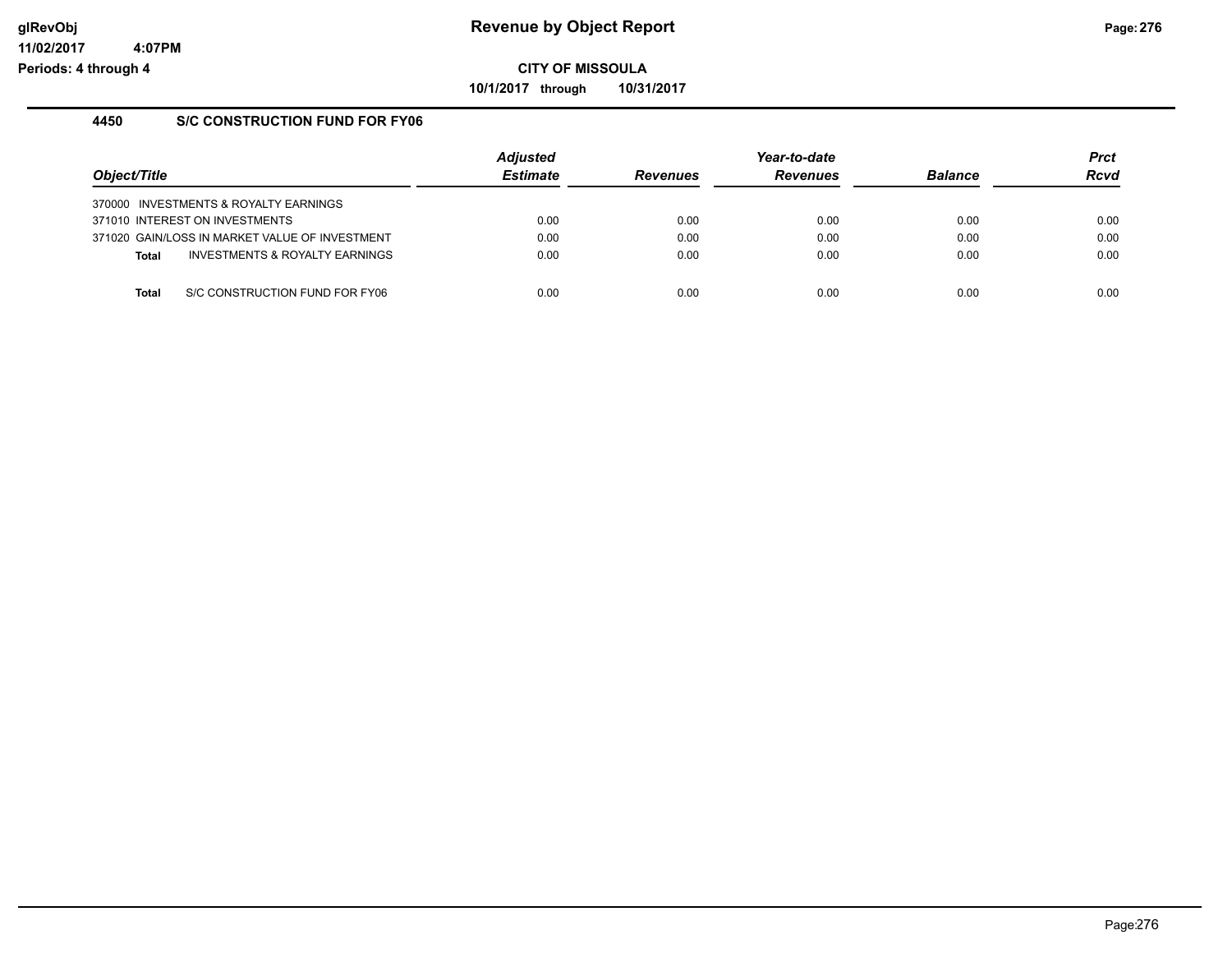**10/1/2017 through 10/31/2017**

**4451 FY07 S/C BOND FUND**

**4451 FY07 S/C BOND FUND**

|                                                    | <b>Adjusted</b> |                 | Year-to-date    |                | <b>Prct</b> |
|----------------------------------------------------|-----------------|-----------------|-----------------|----------------|-------------|
| Object/Title                                       | <b>Estimate</b> | <b>Revenues</b> | <b>Revenues</b> | <b>Balance</b> | <b>Rcvd</b> |
| 360000 MISCELLANEOUS REVENUES                      |                 |                 |                 |                |             |
| 360010 MISCELLANEOUS                               | 0.00            | 0.00            | 0.00            | 0.00           | 0.00        |
| MISCELLANEOUS REVENUES<br><b>Total</b>             | 0.00            | 0.00            | 0.00            | 0.00           | 0.00        |
| 370000 INVESTMENTS & ROYALTY EARNINGS              |                 |                 |                 |                |             |
| 371010 INTEREST ON INVESTMENTS                     | 0.00            | 0.00            | 0.00            | 0.00           | 0.00        |
| 371020 GAIN/LOSS IN MARKET VALUE OF INVESTMENTS    | 0.00            | 0.00            | 0.00            | 0.00           | 0.00        |
| <b>INVESTMENTS &amp; ROYALTY EARNINGS</b><br>Total | 0.00            | 0.00            | 0.00            | 0.00           | 0.00        |
| 380000 OTHER FINANCING SOURCES                     |                 |                 |                 |                |             |
| 381030 SID BONDS PROCEEDS                          | 0.00            | 0.00            | 0.00            | 0.00           | 0.00        |
| OTHER FINANCING SOURCES<br><b>Total</b>            | 0.00            | 0.00            | 0.00            | 0.00           | 0.00        |
| FY07 S/C BOND FUND<br><b>Total</b>                 | 0.00            | 0.00            | 0.00            | 0.00           | 0.00        |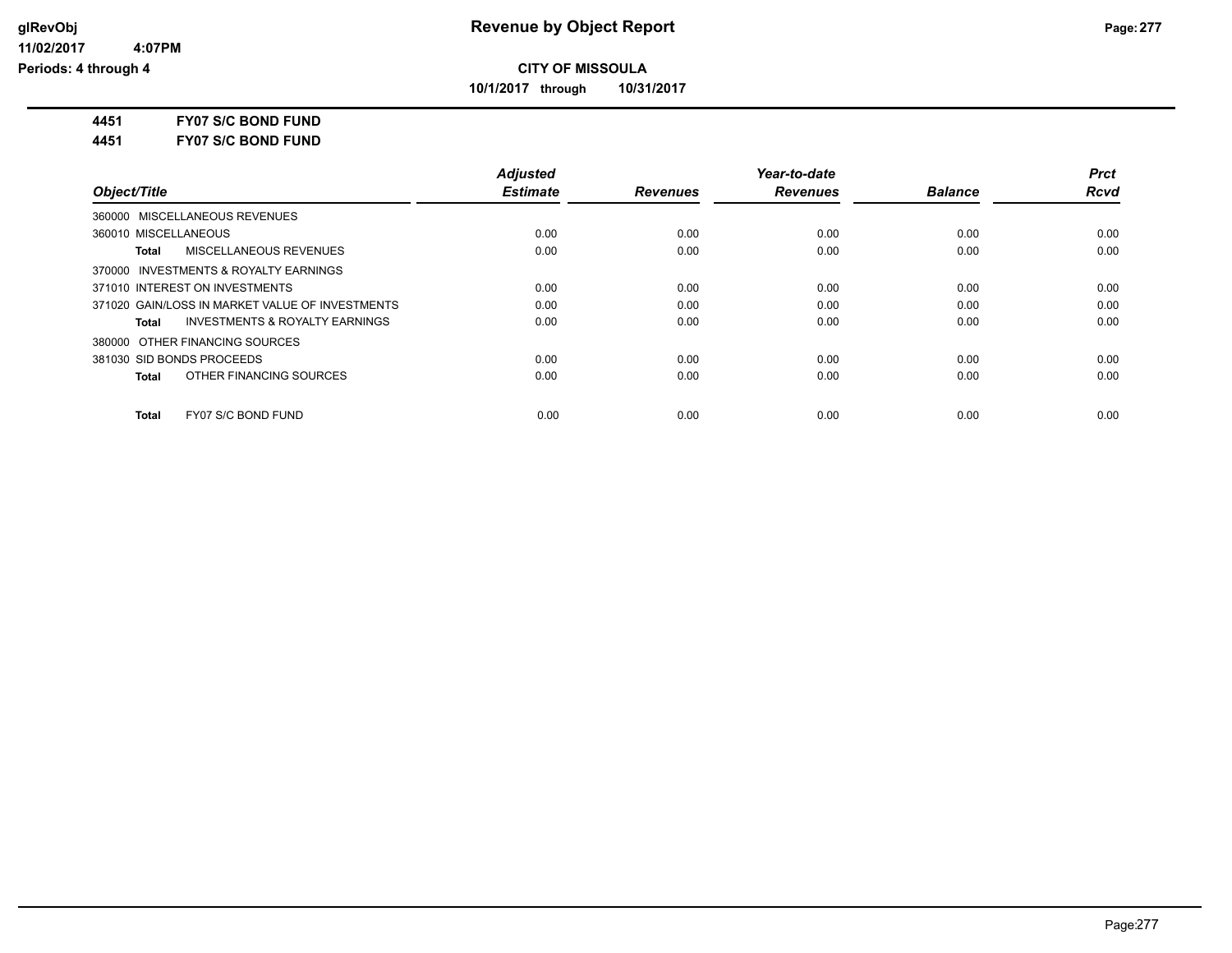**Periods: 4 through 4**

**CITY OF MISSOULA**

**10/1/2017 through 10/31/2017**

#### **4451 FY07 S/C BOND FUND**

| <b>Adjusted</b> |                         | Year-to-date            |                         | <b>Prct</b><br>Rcvd    |
|-----------------|-------------------------|-------------------------|-------------------------|------------------------|
|                 |                         |                         |                         |                        |
|                 |                         |                         |                         |                        |
| 0.00            | 0.00                    | 0.00                    | 0.00                    | 0.00                   |
| 0.00            | 0.00                    | 0.00                    | 0.00                    | 0.00                   |
|                 |                         |                         |                         |                        |
| 0.00            | 0.00                    | 0.00                    | 0.00                    | 0.00                   |
| 0.00            | 0.00                    | 0.00                    | 0.00                    | 0.00                   |
| 0.00            | 0.00                    | 0.00                    | 0.00                    | 0.00                   |
|                 |                         |                         |                         |                        |
| 0.00            | 0.00                    | 0.00                    | 0.00                    | 0.00                   |
| 0.00            | 0.00                    | 0.00                    | 0.00                    | 0.00                   |
|                 |                         |                         |                         | 0.00                   |
|                 | <b>Estimate</b><br>0.00 | <b>Revenues</b><br>0.00 | <b>Revenues</b><br>0.00 | <b>Balance</b><br>0.00 |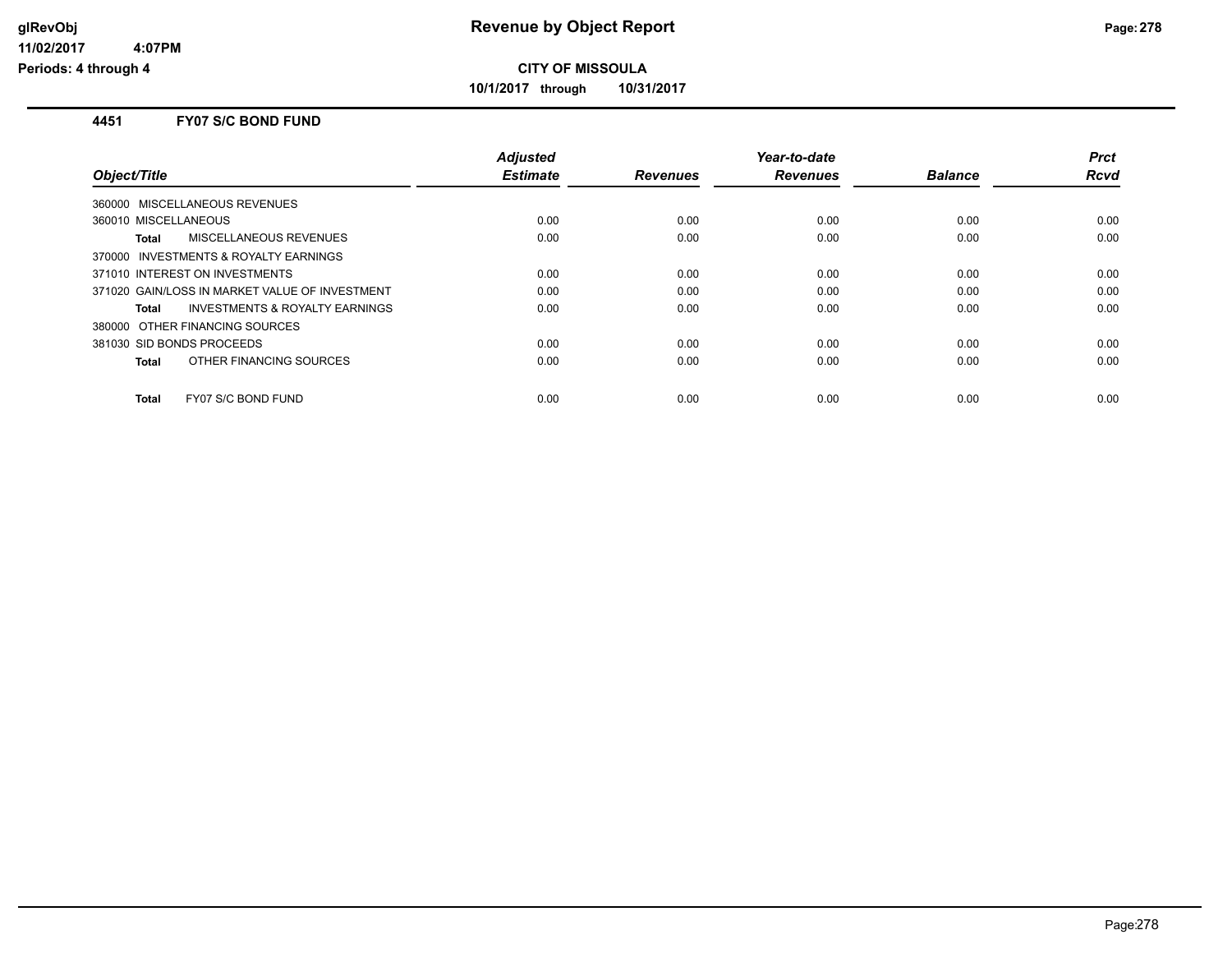**10/1/2017 through 10/31/2017**

# **4452 S/C CONSTRUCTION FUND FOR FY 08 BOND SAL**

# **4452 S/C CONSTRUCTION FUND FOR FY 08 BOND SAL**

|                                                      | <b>Adjusted</b> |                 | Year-to-date    |                | <b>Prct</b> |
|------------------------------------------------------|-----------------|-----------------|-----------------|----------------|-------------|
| Object/Title                                         | <b>Estimate</b> | <b>Revenues</b> | <b>Revenues</b> | <b>Balance</b> | <b>Rcvd</b> |
| 360000 MISCELLANEOUS REVENUES                        |                 |                 |                 |                |             |
| 360010 MISCELLANEOUS                                 | 0.00            | 0.00            | 0.00            | 0.00           | 0.00        |
| 362000 OTHER MISCELLANEOUS REVENUE                   | 0.00            | 0.00            | 0.00            | 0.00           | 0.00        |
| MISCELLANEOUS REVENUES<br>Total                      | 0.00            | 0.00            | 0.00            | 0.00           | 0.00        |
| 370000 INVESTMENTS & ROYALTY EARNINGS                |                 |                 |                 |                |             |
| 371010 INTEREST ON INVESTMENTS                       | 0.00            | 0.00            | 0.00            | 0.00           | 0.00        |
| 371020 GAIN/LOSS IN MARKET VALUE OF INVESTMENTS      | 0.00            | 0.00            | 0.00            | 0.00           | 0.00        |
| <b>INVESTMENTS &amp; ROYALTY EARNINGS</b><br>Total   | 0.00            | 0.00            | 0.00            | 0.00           | 0.00        |
| 380000 OTHER FINANCING SOURCES                       |                 |                 |                 |                |             |
| 381000 LOAN PROCEEDS                                 | 0.00            | 0.00            | 0.00            | 0.00           | 0.00        |
| 383042 TRANSFERS FROM OTHER FUNDS                    | 0.00            | 0.00            | 0.00            | 0.00           | 0.00        |
| OTHER FINANCING SOURCES<br>Total                     | 0.00            | 0.00            | 0.00            | 0.00           | 0.00        |
| S/C CONSTRUCTION FUND FOR FY 08 BONE<br><b>Total</b> | 0.00            | 0.00            | 0.00            | 0.00           | 0.00        |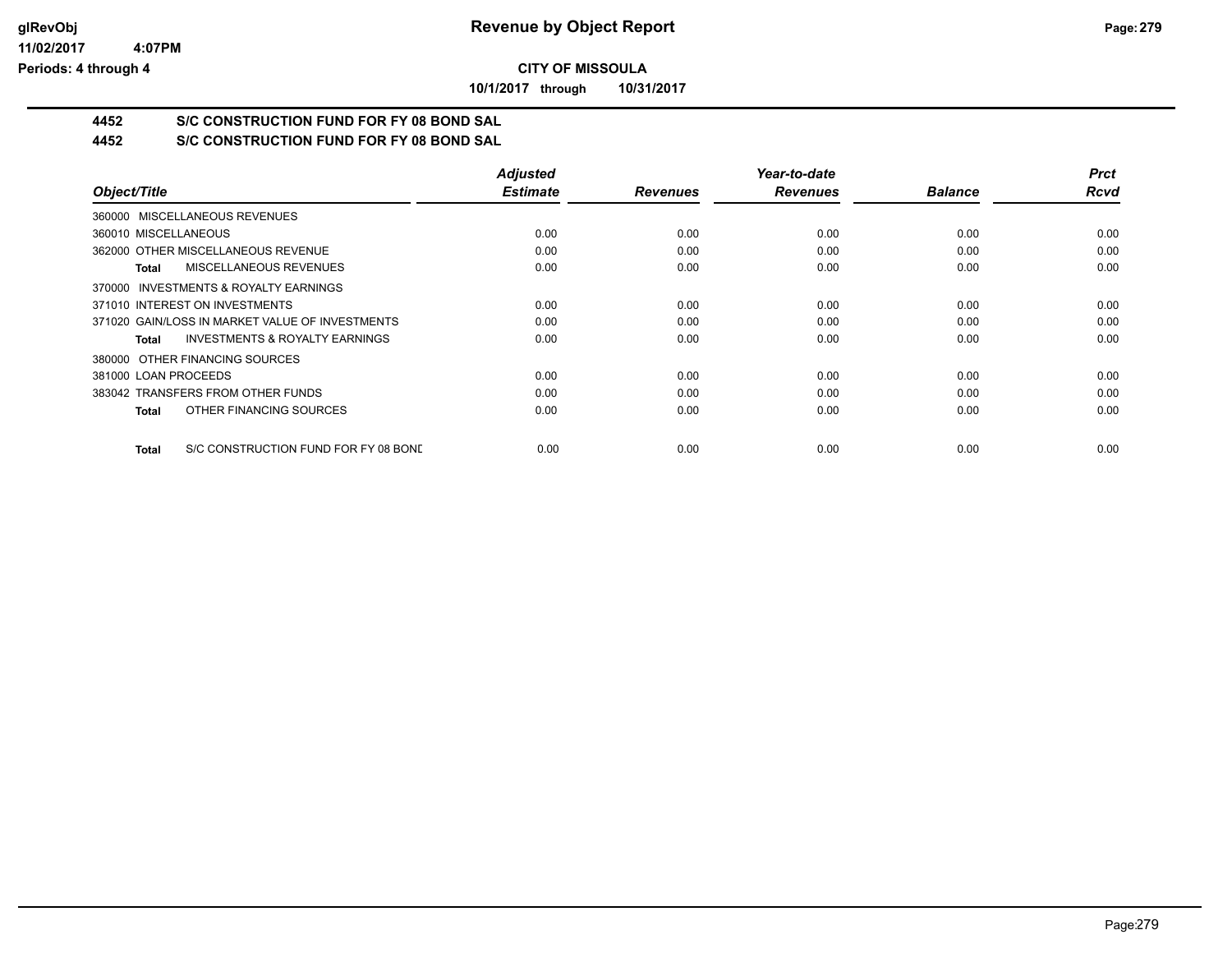**10/1/2017 through 10/31/2017**

#### **4452 S/C CONSTRUCTION FUND FOR FY 08 BOND SAL**

| Object/Title                                         | <b>Adjusted</b><br><b>Estimate</b> | <b>Revenues</b> | Year-to-date<br><b>Revenues</b> | <b>Balance</b> | <b>Prct</b><br><b>Rcvd</b> |
|------------------------------------------------------|------------------------------------|-----------------|---------------------------------|----------------|----------------------------|
|                                                      |                                    |                 |                                 |                |                            |
| 360000 MISCELLANEOUS REVENUES                        |                                    |                 |                                 |                |                            |
| 360010 MISCELLANEOUS                                 | 0.00                               | 0.00            | 0.00                            | 0.00           | 0.00                       |
| 362000 OTHER MISCELLANEOUS REVENUE                   | 0.00                               | 0.00            | 0.00                            | 0.00           | 0.00                       |
| MISCELLANEOUS REVENUES<br>Total                      | 0.00                               | 0.00            | 0.00                            | 0.00           | 0.00                       |
| 370000 INVESTMENTS & ROYALTY EARNINGS                |                                    |                 |                                 |                |                            |
| 371010 INTEREST ON INVESTMENTS                       | 0.00                               | 0.00            | 0.00                            | 0.00           | 0.00                       |
| 371020 GAIN/LOSS IN MARKET VALUE OF INVESTMENT       | 0.00                               | 0.00            | 0.00                            | 0.00           | 0.00                       |
| <b>INVESTMENTS &amp; ROYALTY EARNINGS</b><br>Total   | 0.00                               | 0.00            | 0.00                            | 0.00           | 0.00                       |
| 380000 OTHER FINANCING SOURCES                       |                                    |                 |                                 |                |                            |
| 381000 LOAN PROCEEDS                                 | 0.00                               | 0.00            | 0.00                            | 0.00           | 0.00                       |
| 383042 TRANSFERS FROM OTHER FUNDS                    | 0.00                               | 0.00            | 0.00                            | 0.00           | 0.00                       |
| OTHER FINANCING SOURCES<br>Total                     | 0.00                               | 0.00            | 0.00                            | 0.00           | 0.00                       |
|                                                      |                                    |                 |                                 |                |                            |
| S/C CONSTRUCTION FUND FOR FY 08 BONI<br><b>Total</b> | 0.00                               | 0.00            | 0.00                            | 0.00           | 0.00                       |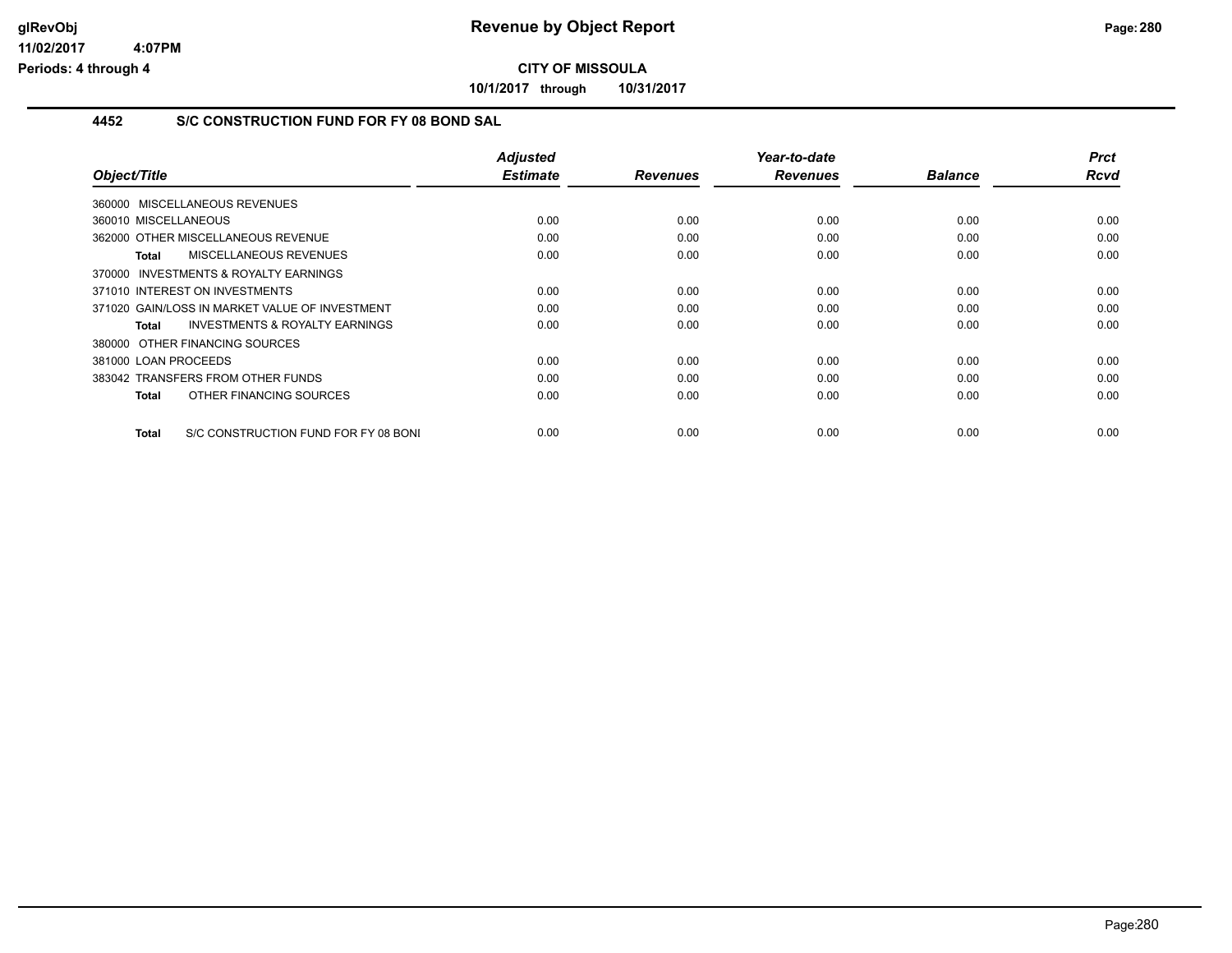**10/1/2017 through 10/31/2017**

# **4453 S/C CONSTRUCTION FUND FY09 BOND**

## **4453 S/C CONSTRUCTION FUND FY09 BOND**

|                                                 | <b>Adjusted</b> |                 | Year-to-date    |                | <b>Prct</b> |
|-------------------------------------------------|-----------------|-----------------|-----------------|----------------|-------------|
| Object/Title                                    | <b>Estimate</b> | <b>Revenues</b> | <b>Revenues</b> | <b>Balance</b> | <b>Rcvd</b> |
| 360000 MISCELLANEOUS REVENUES                   |                 |                 |                 |                |             |
| 360010 MISCELLANEOUS                            | 0.00            | 0.00            | 0.00            | 0.00           | 0.00        |
| 362000 OTHER MISCELLANEOUS REVENUE              | 0.00            | 0.00            | 0.00            | 0.00           | 0.00        |
| MISCELLANEOUS REVENUES<br><b>Total</b>          | 0.00            | 0.00            | 0.00            | 0.00           | 0.00        |
| 370000 INVESTMENTS & ROYALTY EARNINGS           |                 |                 |                 |                |             |
| 371010 INTEREST ON INVESTMENTS                  | 0.00            | 0.00            | 0.00            | 0.00           | 0.00        |
| INVESTMENTS & ROYALTY EARNINGS<br><b>Total</b>  | 0.00            | 0.00            | 0.00            | 0.00           | 0.00        |
| 380000 OTHER FINANCING SOURCES                  |                 |                 |                 |                |             |
| 381030 SID BONDS PROCEEDS                       | 0.00            | 0.00            | 0.00            | 0.00           | 0.00        |
| 383000 OPERATING TRANSFERS                      | 0.00            | 0.00            | 0.00            | 0.00           | 0.00        |
| OTHER FINANCING SOURCES<br><b>Total</b>         | 0.00            | 0.00            | 0.00            | 0.00           | 0.00        |
| S/C CONSTRUCTION FUND FY09 BOND<br><b>Total</b> | 0.00            | 0.00            | 0.00            | 0.00           | 0.00        |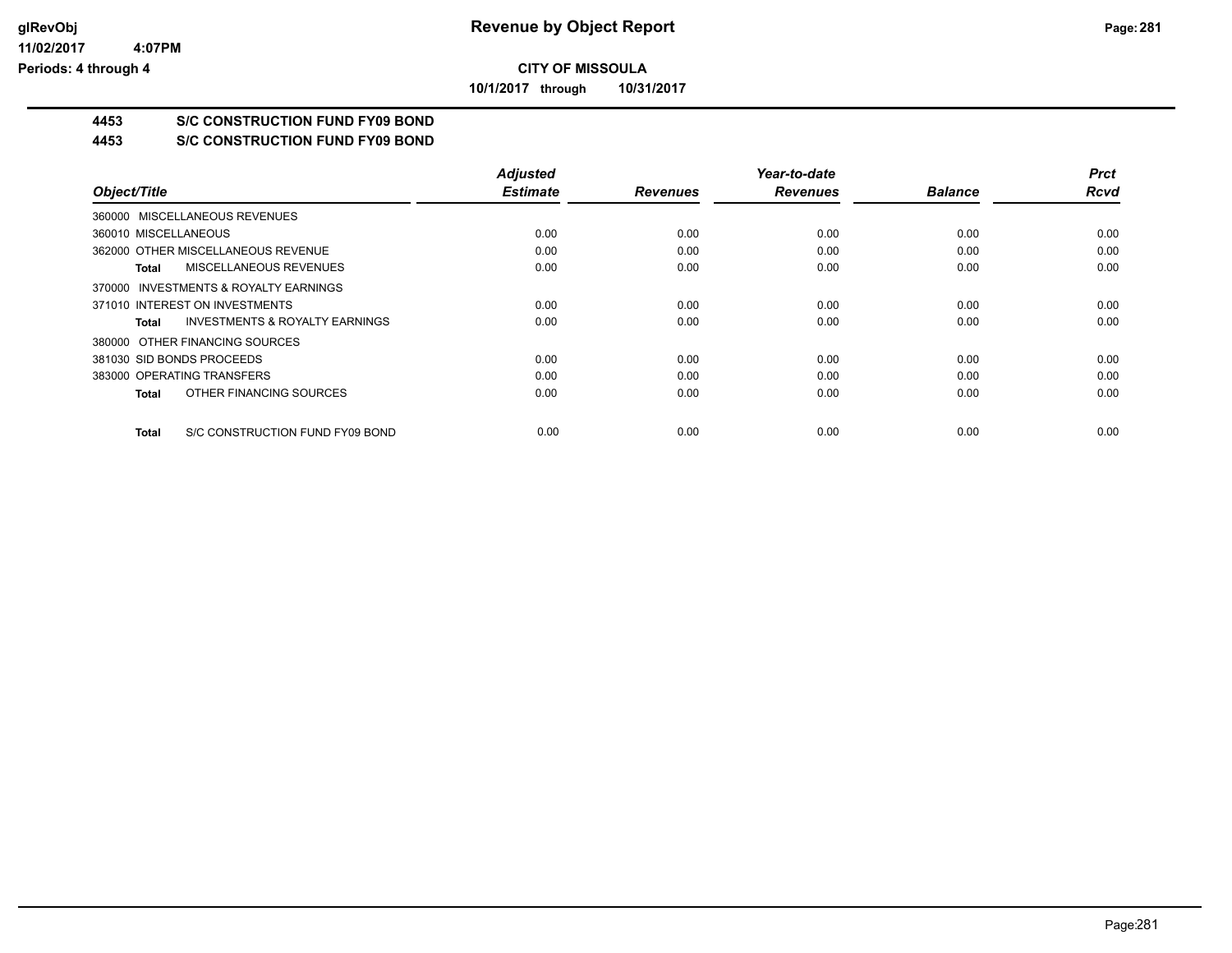**10/1/2017 through 10/31/2017**

#### **4453 S/C CONSTRUCTION FUND FY09 BOND**

|                                                    | <b>Adjusted</b> |                 | Year-to-date    |                | <b>Prct</b> |
|----------------------------------------------------|-----------------|-----------------|-----------------|----------------|-------------|
| Object/Title                                       | <b>Estimate</b> | <b>Revenues</b> | <b>Revenues</b> | <b>Balance</b> | Rcvd        |
| 360000 MISCELLANEOUS REVENUES                      |                 |                 |                 |                |             |
| 360010 MISCELLANEOUS                               | 0.00            | 0.00            | 0.00            | 0.00           | 0.00        |
| 362000 OTHER MISCELLANEOUS REVENUE                 | 0.00            | 0.00            | 0.00            | 0.00           | 0.00        |
| MISCELLANEOUS REVENUES<br>Total                    | 0.00            | 0.00            | 0.00            | 0.00           | 0.00        |
| 370000 INVESTMENTS & ROYALTY EARNINGS              |                 |                 |                 |                |             |
| 371010 INTEREST ON INVESTMENTS                     | 0.00            | 0.00            | 0.00            | 0.00           | 0.00        |
| <b>INVESTMENTS &amp; ROYALTY EARNINGS</b><br>Total | 0.00            | 0.00            | 0.00            | 0.00           | 0.00        |
| 380000 OTHER FINANCING SOURCES                     |                 |                 |                 |                |             |
| 381030 SID BONDS PROCEEDS                          | 0.00            | 0.00            | 0.00            | 0.00           | 0.00        |
| 383000 OPERATING TRANSFERS                         | 0.00            | 0.00            | 0.00            | 0.00           | 0.00        |
| OTHER FINANCING SOURCES<br>Total                   | 0.00            | 0.00            | 0.00            | 0.00           | 0.00        |
| S/C CONSTRUCTION FUND FY09 BOND<br>Total           | 0.00            | 0.00            | 0.00            | 0.00           | 0.00        |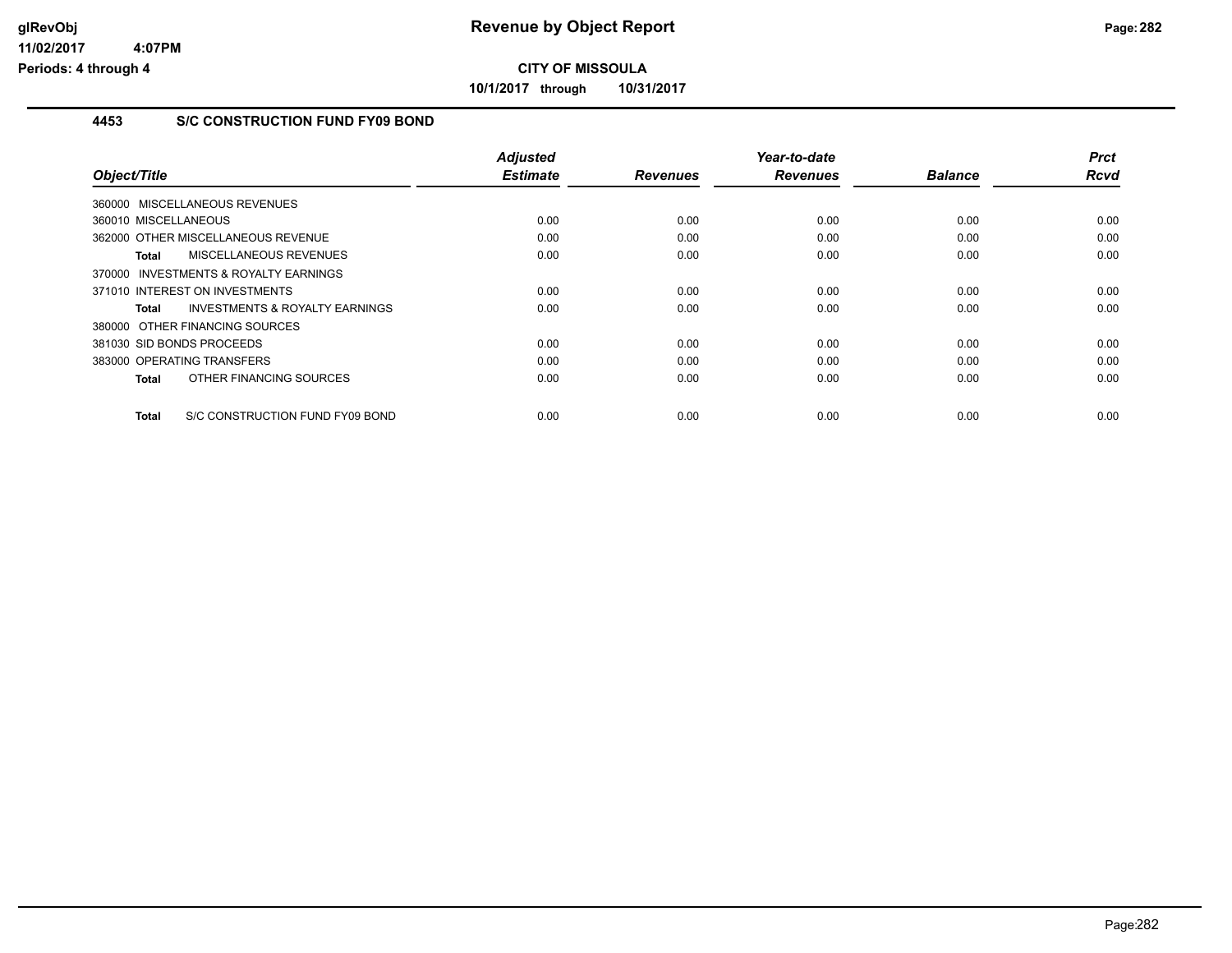**10/1/2017 through 10/31/2017**

# **4454 S/C CONSTRUCTION FUND FOR FY10**

**4454 S/C CONSTRUCTION FUND FOR FY10**

|                                                    | <b>Adjusted</b> |                 | Year-to-date    |                | <b>Prct</b> |
|----------------------------------------------------|-----------------|-----------------|-----------------|----------------|-------------|
| Object/Title                                       | <b>Estimate</b> | <b>Revenues</b> | <b>Revenues</b> | <b>Balance</b> | Rcvd        |
| 360000 MISCELLANEOUS REVENUES                      |                 |                 |                 |                |             |
| 360010 MISCELLANEOUS                               | 0.00            | 0.00            | 0.00            | 0.00           | 0.00        |
| 362000 OTHER MISCELLANEOUS REVENUE                 | 0.00            | 0.00            | 0.00            | 0.00           | 0.00        |
| MISCELLANEOUS REVENUES<br>Total                    | 0.00            | 0.00            | 0.00            | 0.00           | 0.00        |
| 370000 INVESTMENTS & ROYALTY EARNINGS              |                 |                 |                 |                |             |
| 371010 INTEREST ON INVESTMENTS                     | 0.00            | 0.00            | 0.00            | 0.00           | 0.00        |
| <b>INVESTMENTS &amp; ROYALTY EARNINGS</b><br>Total | 0.00            | 0.00            | 0.00            | 0.00           | 0.00        |
| 380000 OTHER FINANCING SOURCES                     |                 |                 |                 |                |             |
| 381030 SID BONDS PROCEEDS                          | 0.00            | 0.00            | 0.00            | 0.00           | 0.00        |
| OTHER FINANCING SOURCES<br>Total                   | 0.00            | 0.00            | 0.00            | 0.00           | 0.00        |
| S/C CONSTRUCTION FUND FOR FY10<br><b>Total</b>     | 0.00            | 0.00            | 0.00            | 0.00           | 0.00        |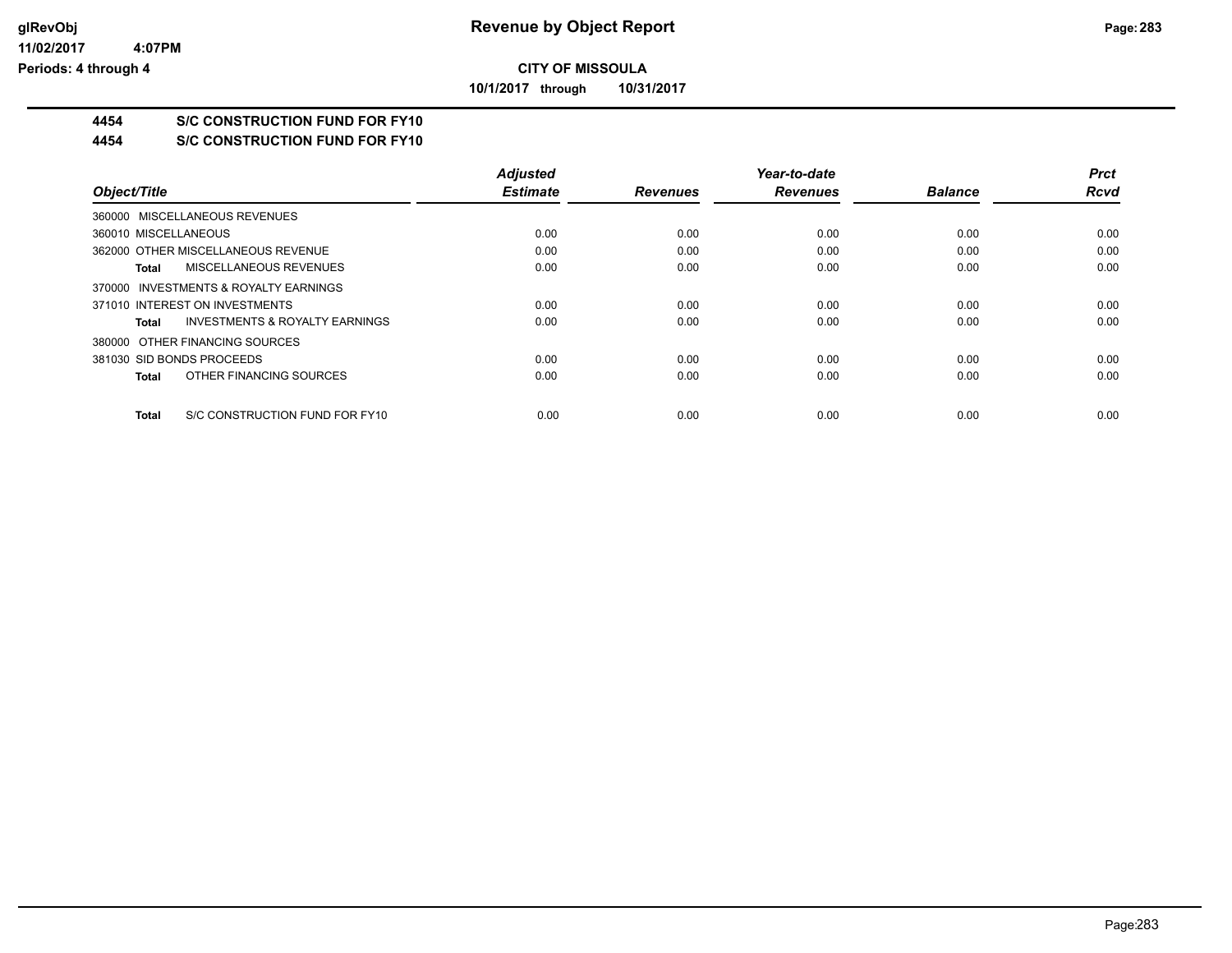**10/1/2017 through 10/31/2017**

### **4454 S/C CONSTRUCTION FUND FOR FY10**

|                                                    | <b>Adjusted</b> |                 | Year-to-date    |                | <b>Prct</b> |
|----------------------------------------------------|-----------------|-----------------|-----------------|----------------|-------------|
| Object/Title                                       | <b>Estimate</b> | <b>Revenues</b> | <b>Revenues</b> | <b>Balance</b> | <b>Rcvd</b> |
| 360000 MISCELLANEOUS REVENUES                      |                 |                 |                 |                |             |
| 360010 MISCELLANEOUS                               | 0.00            | 0.00            | 0.00            | 0.00           | 0.00        |
| 362000 OTHER MISCELLANEOUS REVENUE                 | 0.00            | 0.00            | 0.00            | 0.00           | 0.00        |
| <b>MISCELLANEOUS REVENUES</b><br>Total             | 0.00            | 0.00            | 0.00            | 0.00           | 0.00        |
| 370000 INVESTMENTS & ROYALTY EARNINGS              |                 |                 |                 |                |             |
| 371010 INTEREST ON INVESTMENTS                     | 0.00            | 0.00            | 0.00            | 0.00           | 0.00        |
| <b>INVESTMENTS &amp; ROYALTY EARNINGS</b><br>Total | 0.00            | 0.00            | 0.00            | 0.00           | 0.00        |
| 380000 OTHER FINANCING SOURCES                     |                 |                 |                 |                |             |
| 381030 SID BONDS PROCEEDS                          | 0.00            | 0.00            | 0.00            | 0.00           | 0.00        |
| OTHER FINANCING SOURCES<br><b>Total</b>            | 0.00            | 0.00            | 0.00            | 0.00           | 0.00        |
| S/C CONSTRUCTION FUND FOR FY10<br><b>Total</b>     | 0.00            | 0.00            | 0.00            | 0.00           | 0.00        |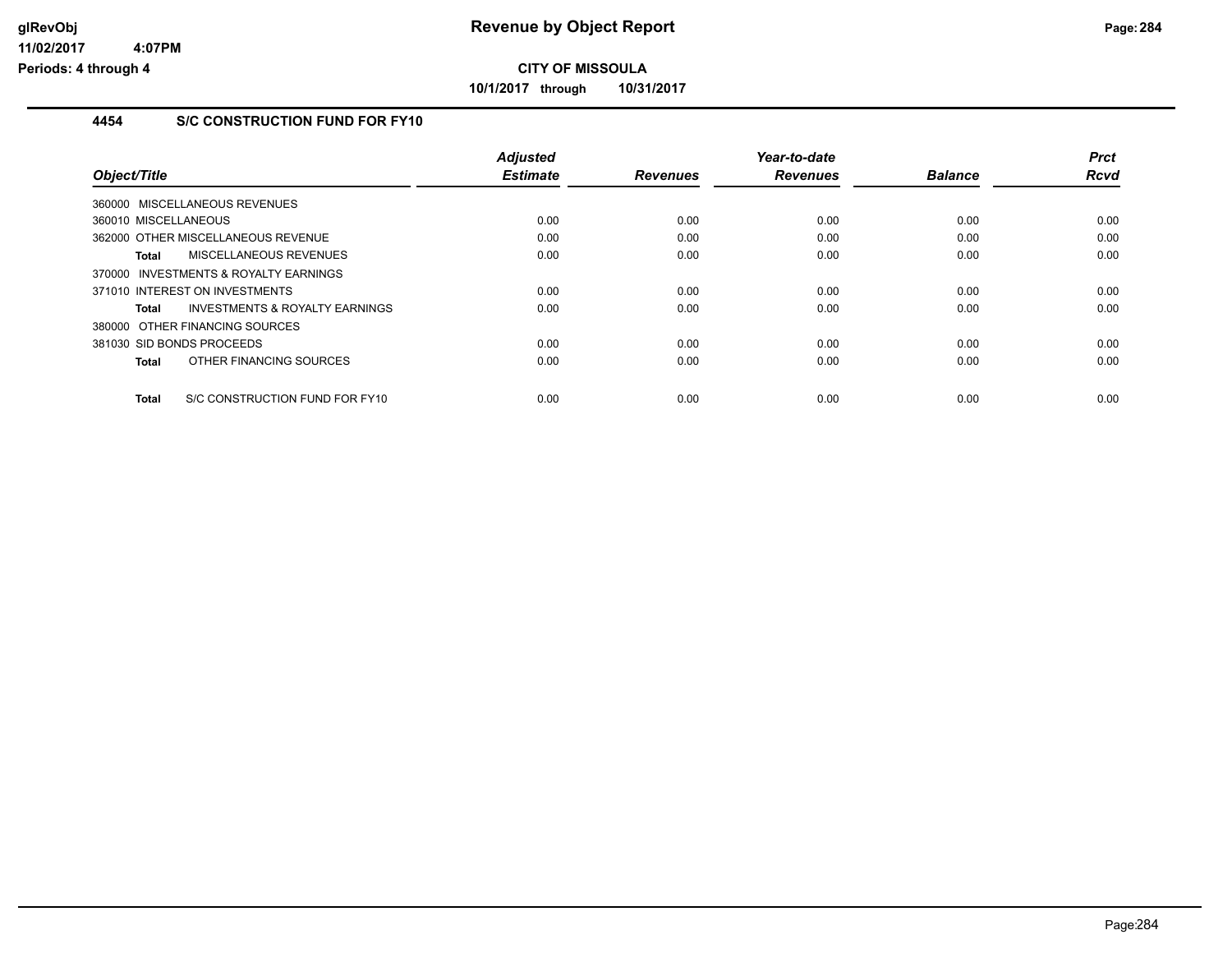**10/1/2017 through 10/31/2017**

# **4455 FY11 S/C CONSTRUCTION FUND**

#### **4455 FY11 S/C CONSTRUCTION FUND**

| <b>Adjusted</b> |                 | Year-to-date    |                | <b>Prct</b> |
|-----------------|-----------------|-----------------|----------------|-------------|
| <b>Estimate</b> | <b>Revenues</b> | <b>Revenues</b> | <b>Balance</b> | <b>Rcvd</b> |
|                 |                 |                 |                |             |
| 0.00            | 0.00            | 0.00            | 0.00           | 0.00        |
| 0.00            | 0.00            | 0.00            | 0.00           | 0.00        |
|                 |                 |                 |                |             |
| 0.00            | 0.00            | 0.00            | 0.00           | 0.00        |
| 0.00            | 0.00            | 0.00            | 0.00           | 0.00        |
|                 |                 |                 |                |             |
| 0.00            | 0.00            | 0.00            | 0.00           | 0.00        |
| 0.00            | 0.00            | 0.00            | 0.00           | 0.00        |
|                 |                 |                 |                | 0.00        |
|                 | 0.00            | 0.00            | 0.00           | 0.00        |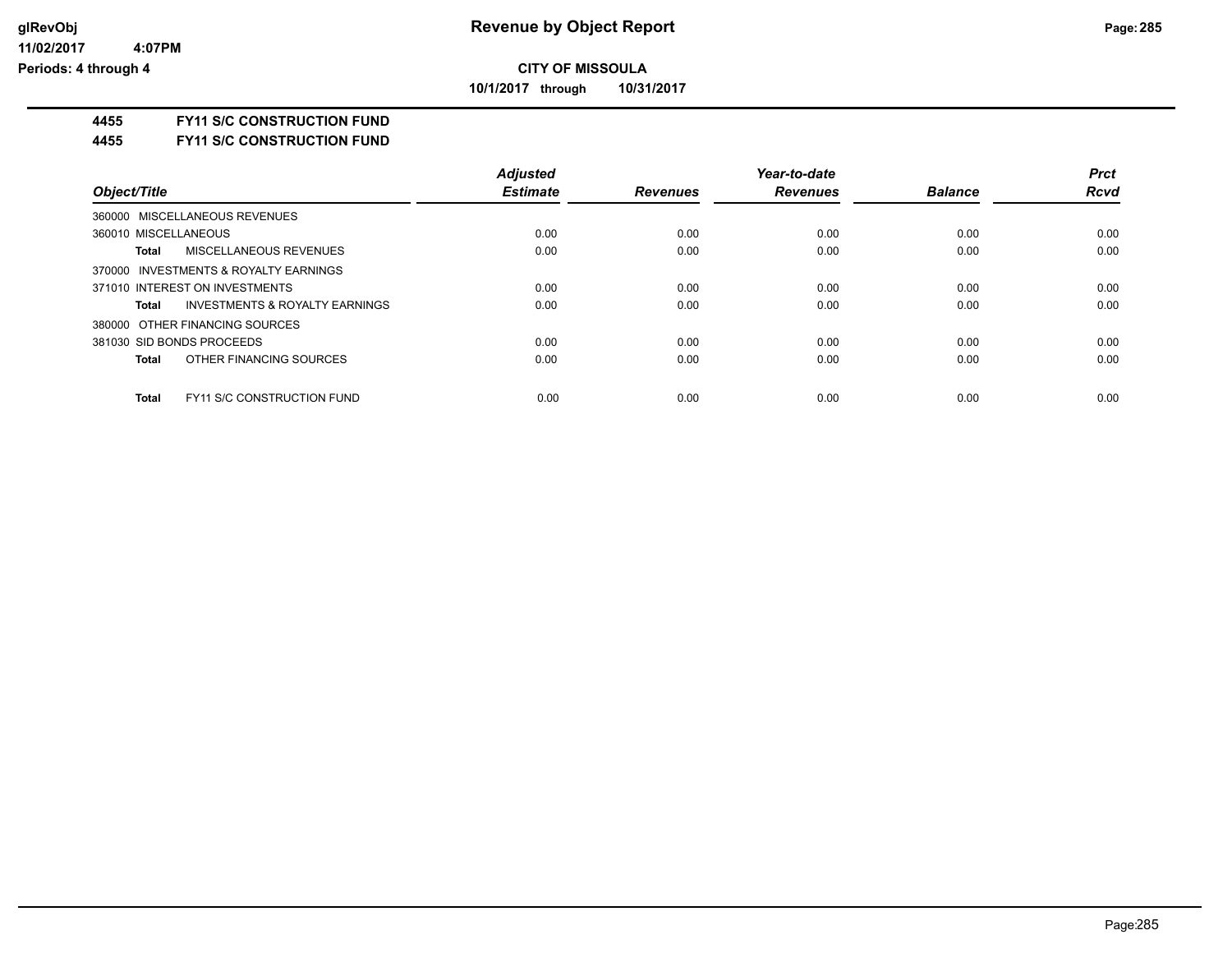**10/1/2017 through 10/31/2017**

# **4455 FY11 S/C CONSTRUCTION FUND**

| Object/Title                                       | <b>Adjusted</b><br><b>Estimate</b> | <b>Revenues</b> | Year-to-date<br><b>Revenues</b> | <b>Balance</b> | <b>Prct</b><br><b>Rcvd</b> |
|----------------------------------------------------|------------------------------------|-----------------|---------------------------------|----------------|----------------------------|
| 360000 MISCELLANEOUS REVENUES                      |                                    |                 |                                 |                |                            |
| 360010 MISCELLANEOUS                               | 0.00                               | 0.00            | 0.00                            | 0.00           | 0.00                       |
| MISCELLANEOUS REVENUES<br>Total                    | 0.00                               | 0.00            | 0.00                            | 0.00           | 0.00                       |
| 370000 INVESTMENTS & ROYALTY EARNINGS              |                                    |                 |                                 |                |                            |
| 371010 INTEREST ON INVESTMENTS                     | 0.00                               | 0.00            | 0.00                            | 0.00           | 0.00                       |
| <b>INVESTMENTS &amp; ROYALTY EARNINGS</b><br>Total | 0.00                               | 0.00            | 0.00                            | 0.00           | 0.00                       |
| 380000 OTHER FINANCING SOURCES                     |                                    |                 |                                 |                |                            |
| 381030 SID BONDS PROCEEDS                          | 0.00                               | 0.00            | 0.00                            | 0.00           | 0.00                       |
| OTHER FINANCING SOURCES<br>Total                   | 0.00                               | 0.00            | 0.00                            | 0.00           | 0.00                       |
| <b>FY11 S/C CONSTRUCTION FUND</b><br><b>Total</b>  | 0.00                               | 0.00            | 0.00                            | 0.00           | 0.00                       |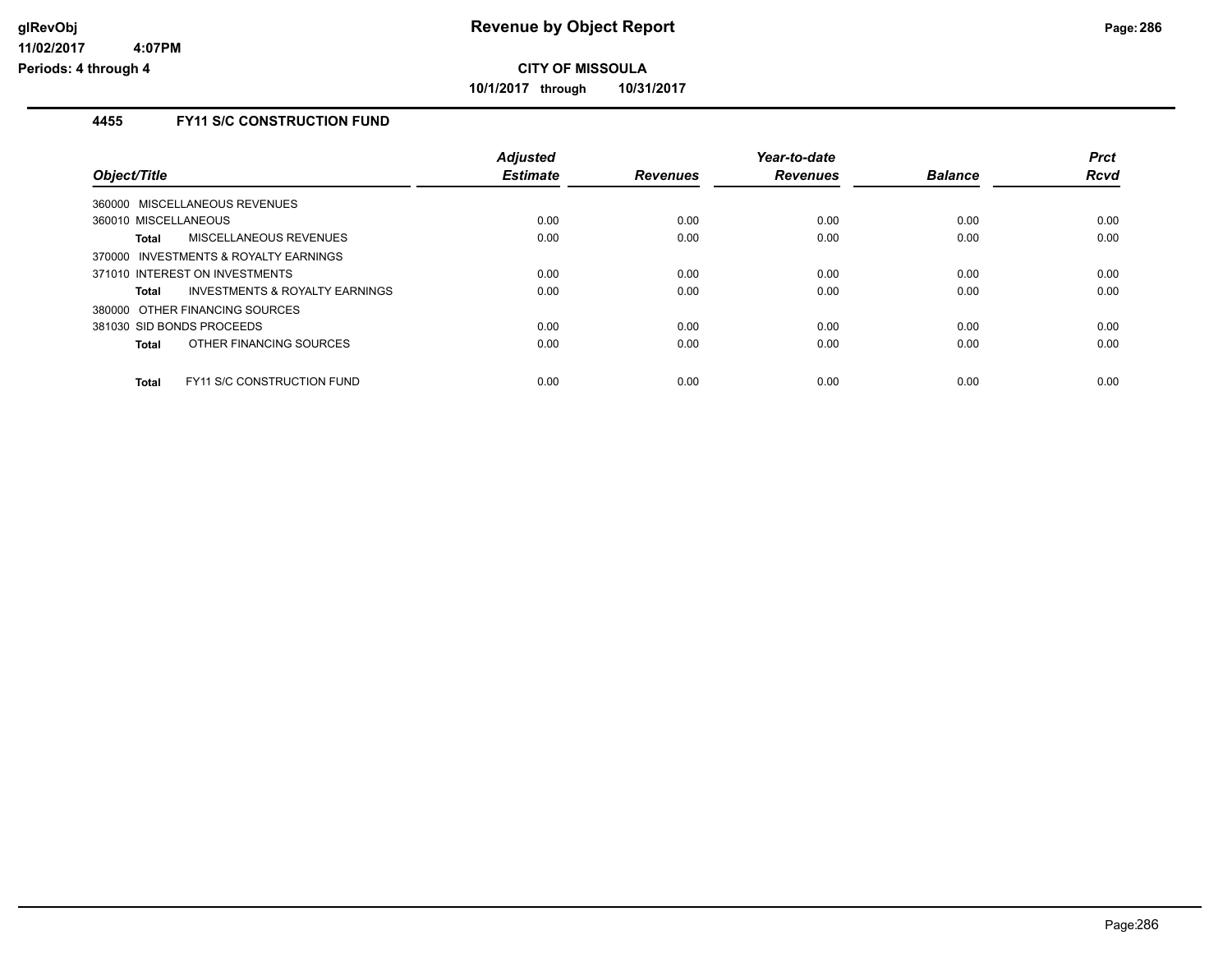**10/1/2017 through 10/31/2017**

## **4456 FY12 S/C CONSTRUCTION FUND**

#### **4456 FY12 S/C CONSTRUCTION FUND**

|                                                    | <b>Adjusted</b> |                 | Year-to-date    |                | <b>Prct</b> |
|----------------------------------------------------|-----------------|-----------------|-----------------|----------------|-------------|
| Object/Title                                       | <b>Estimate</b> | <b>Revenues</b> | <b>Revenues</b> | <b>Balance</b> | <b>Rcvd</b> |
| 360000 MISCELLANEOUS REVENUES                      |                 |                 |                 |                |             |
| 360010 MISCELLANEOUS                               | 0.00            | 0.00            | 0.00            | 0.00           | 0.00        |
| 362000 OTHER MISCELLANEOUS REVENUE                 | 0.00            | 0.00            | 0.00            | 0.00           | 0.00        |
| <b>MISCELLANEOUS REVENUES</b><br>Total             | 0.00            | 0.00            | 0.00            | 0.00           | 0.00        |
| 370000 INVESTMENTS & ROYALTY EARNINGS              |                 |                 |                 |                |             |
| 371010 INTEREST ON INVESTMENTS                     | 0.00            | 0.00            | 0.00            | 0.00           | 0.00        |
| <b>INVESTMENTS &amp; ROYALTY EARNINGS</b><br>Total | 0.00            | 0.00            | 0.00            | 0.00           | 0.00        |
| 380000 OTHER FINANCING SOURCES                     |                 |                 |                 |                |             |
| 381030 SID BONDS PROCEEDS                          | 0.00            | 0.00            | 0.00            | 0.00           | 0.00        |
| OTHER FINANCING SOURCES<br>Total                   | 0.00            | 0.00            | 0.00            | 0.00           | 0.00        |
| FY12 S/C CONSTRUCTION FUND<br>Total                | 0.00            | 0.00            | 0.00            | 0.00           | 0.00        |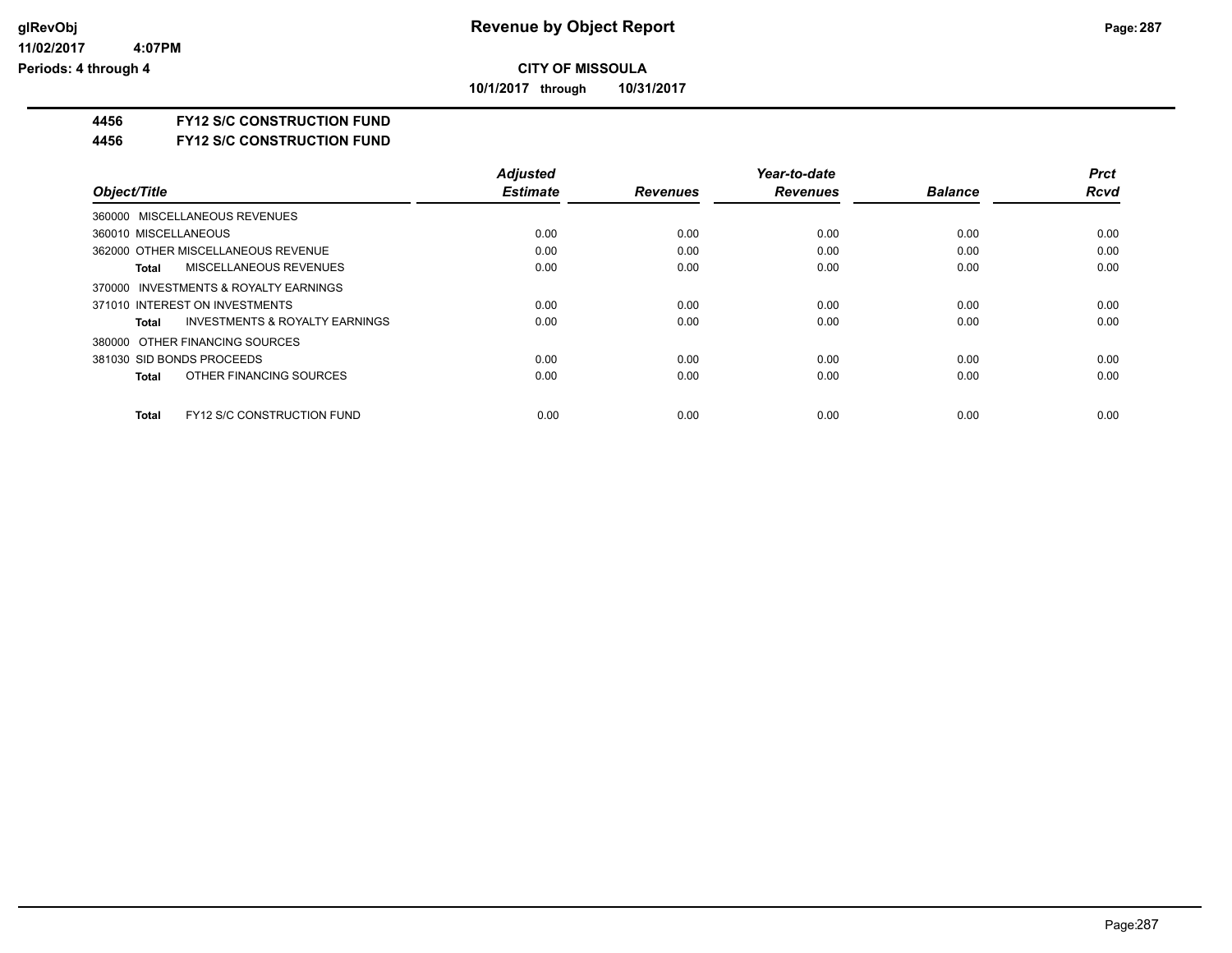**10/1/2017 through 10/31/2017**

## **4456 FY12 S/C CONSTRUCTION FUND**

|                                                    | <b>Adjusted</b> |                 | Year-to-date    |                | <b>Prct</b> |
|----------------------------------------------------|-----------------|-----------------|-----------------|----------------|-------------|
| Object/Title                                       | <b>Estimate</b> | <b>Revenues</b> | <b>Revenues</b> | <b>Balance</b> | <b>Rcvd</b> |
| 360000 MISCELLANEOUS REVENUES                      |                 |                 |                 |                |             |
| 360010 MISCELLANEOUS                               | 0.00            | 0.00            | 0.00            | 0.00           | 0.00        |
| 362000 OTHER MISCELLANEOUS REVENUE                 | 0.00            | 0.00            | 0.00            | 0.00           | 0.00        |
| <b>MISCELLANEOUS REVENUES</b><br>Total             | 0.00            | 0.00            | 0.00            | 0.00           | 0.00        |
| 370000 INVESTMENTS & ROYALTY EARNINGS              |                 |                 |                 |                |             |
| 371010 INTEREST ON INVESTMENTS                     | 0.00            | 0.00            | 0.00            | 0.00           | 0.00        |
| <b>INVESTMENTS &amp; ROYALTY EARNINGS</b><br>Total | 0.00            | 0.00            | 0.00            | 0.00           | 0.00        |
| 380000 OTHER FINANCING SOURCES                     |                 |                 |                 |                |             |
| 381030 SID BONDS PROCEEDS                          | 0.00            | 0.00            | 0.00            | 0.00           | 0.00        |
| OTHER FINANCING SOURCES<br><b>Total</b>            | 0.00            | 0.00            | 0.00            | 0.00           | 0.00        |
| <b>FY12 S/C CONSTRUCTION FUND</b><br><b>Total</b>  | 0.00            | 0.00            | 0.00            | 0.00           | 0.00        |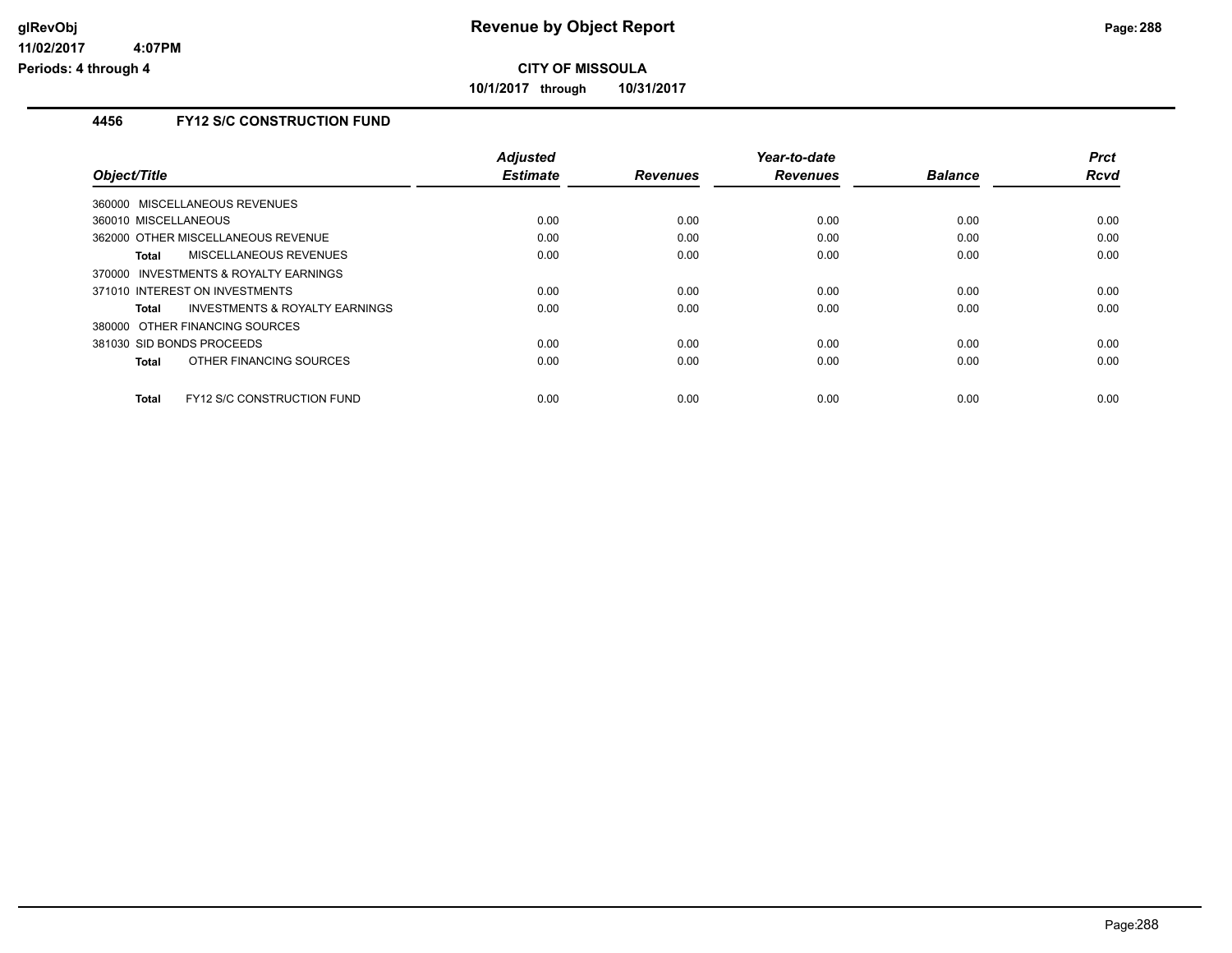**Periods: 4 through 4**

 **4:07PM**

**CITY OF MISSOULA**

**10/1/2017 through 10/31/2017**

## **4457 FY13 SIDEWALK/CURB CONSTRUCTION**

**4457 FY13 SIDEWALK/CURB CONSTRUCTION**

| Object/Title                                    | <b>Adjusted</b><br><b>Estimate</b> | <b>Revenues</b> | Year-to-date<br><b>Revenues</b> | <b>Balance</b> | <b>Prct</b><br><b>Rcvd</b> |
|-------------------------------------------------|------------------------------------|-----------------|---------------------------------|----------------|----------------------------|
| 360000 MISCELLANEOUS REVENUES                   |                                    |                 |                                 |                |                            |
| 360010 MISCELLANEOUS                            | 0.00                               | 0.00            | 0.00                            | 0.00           | 0.00                       |
| MISCELLANEOUS REVENUES<br>Total                 | 0.00                               | 0.00            | 0.00                            | 0.00           | 0.00                       |
| 370000 INVESTMENTS & ROYALTY EARNINGS           |                                    |                 |                                 |                |                            |
| 371010 INTEREST ON INVESTMENTS                  | 0.00                               | 0.00            | 0.00                            | 0.00           | 0.00                       |
| INVESTMENTS & ROYALTY EARNINGS<br>Total         | 0.00                               | 0.00            | 0.00                            | 0.00           | 0.00                       |
| 380000 OTHER FINANCING SOURCES                  |                                    |                 |                                 |                |                            |
| 381030 SID BONDS PROCEEDS                       | 0.00                               | 0.00            | 0.00                            | 0.00           | 0.00                       |
| 383000 OPERATING TRANSFERS                      | 0.00                               | 0.00            | 0.00                            | 0.00           | 0.00                       |
| OTHER FINANCING SOURCES<br>Total                | 0.00                               | 0.00            | 0.00                            | 0.00           | 0.00                       |
| FY13 SIDEWALK/CURB CONSTRUCTION<br><b>Total</b> | 0.00                               | 0.00            | 0.00                            | 0.00           | 0.00                       |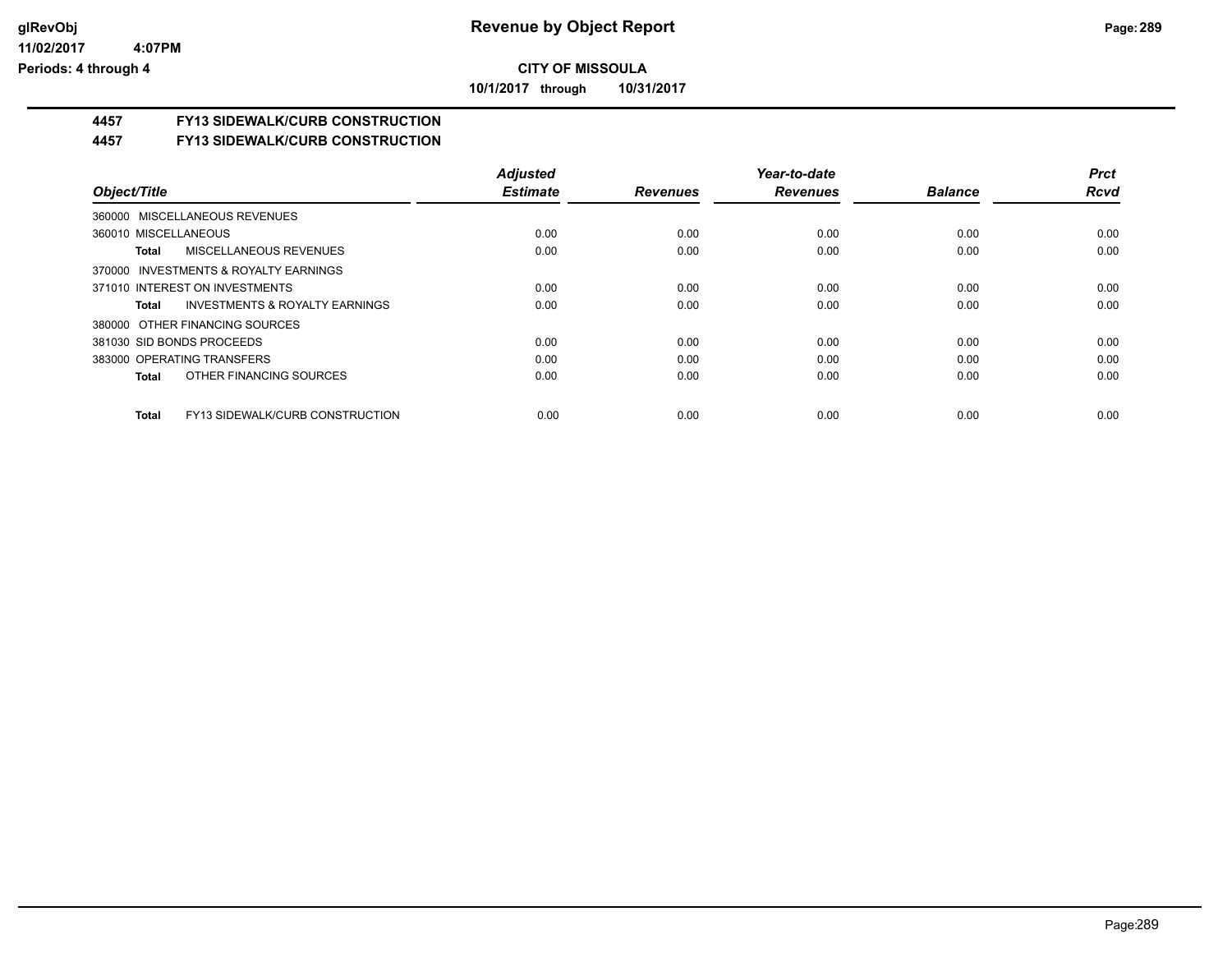**10/1/2017 through 10/31/2017**

#### **4457 FY13 SIDEWALK/CURB CONSTRUCTION**

|                                                    | <b>Adjusted</b> |                 | Year-to-date    |                | <b>Prct</b> |
|----------------------------------------------------|-----------------|-----------------|-----------------|----------------|-------------|
| Object/Title                                       | <b>Estimate</b> | <b>Revenues</b> | <b>Revenues</b> | <b>Balance</b> | <b>Rcvd</b> |
| 360000 MISCELLANEOUS REVENUES                      |                 |                 |                 |                |             |
| 360010 MISCELLANEOUS                               | 0.00            | 0.00            | 0.00            | 0.00           | 0.00        |
| MISCELLANEOUS REVENUES<br><b>Total</b>             | 0.00            | 0.00            | 0.00            | 0.00           | 0.00        |
| 370000 INVESTMENTS & ROYALTY EARNINGS              |                 |                 |                 |                |             |
| 371010 INTEREST ON INVESTMENTS                     | 0.00            | 0.00            | 0.00            | 0.00           | 0.00        |
| <b>INVESTMENTS &amp; ROYALTY EARNINGS</b><br>Total | 0.00            | 0.00            | 0.00            | 0.00           | 0.00        |
| 380000 OTHER FINANCING SOURCES                     |                 |                 |                 |                |             |
| 381030 SID BONDS PROCEEDS                          | 0.00            | 0.00            | 0.00            | 0.00           | 0.00        |
| 383000 OPERATING TRANSFERS                         | 0.00            | 0.00            | 0.00            | 0.00           | 0.00        |
| OTHER FINANCING SOURCES<br><b>Total</b>            | 0.00            | 0.00            | 0.00            | 0.00           | 0.00        |
| <b>Total</b><br>FY13 SIDEWALK/CURB CONSTRUCTION    | 0.00            | 0.00            | 0.00            | 0.00           | 0.00        |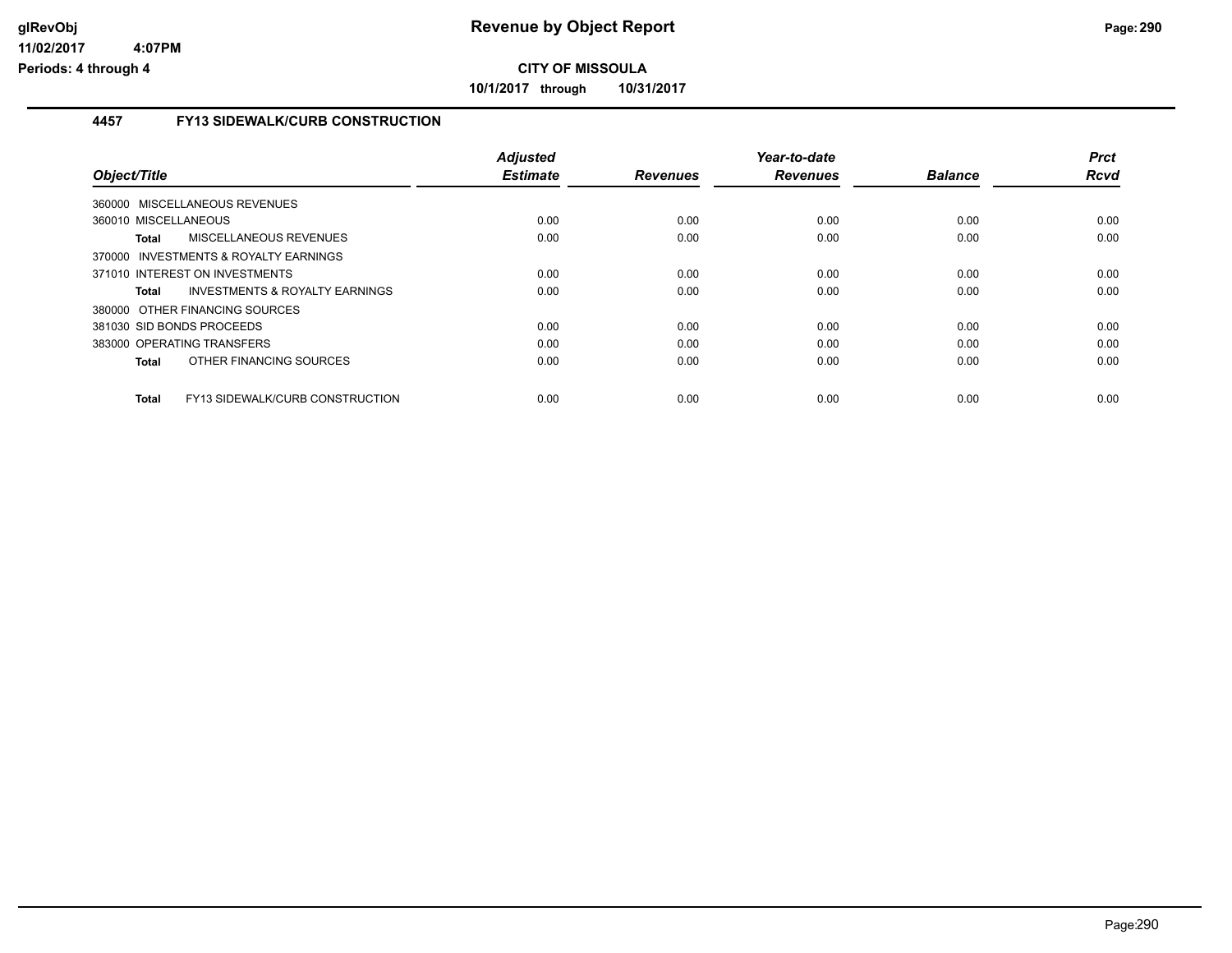**Periods: 4 through 4**

 **4:07PM**

**CITY OF MISSOULA**

**10/1/2017 through 10/31/2017**

# **4458 FY14 SIDEWALK & CURB CONSTRUCTION**

### **4458 FY14 SIDEWALK & CURB CONSTRUCTION**

|                                                              | <b>Adjusted</b> |                 | Year-to-date    |                | <b>Prct</b> |
|--------------------------------------------------------------|-----------------|-----------------|-----------------|----------------|-------------|
| Object/Title                                                 | <b>Estimate</b> | <b>Revenues</b> | <b>Revenues</b> | <b>Balance</b> | <b>Rcvd</b> |
| 360000 MISCELLANEOUS REVENUES                                |                 |                 |                 |                |             |
| 360010 MISCELLANEOUS                                         | 0.00            | 0.00            | 0.00            | 0.00           | 0.00        |
| <b>MISCELLANEOUS REVENUES</b><br>Total                       | 0.00            | 0.00            | 0.00            | 0.00           | 0.00        |
| 370000 INVESTMENTS & ROYALTY EARNINGS                        |                 |                 |                 |                |             |
| 371010 INTEREST ON INVESTMENTS                               | 0.00            | 0.00            | 0.00            | 0.00           | 0.00        |
| <b>INVESTMENTS &amp; ROYALTY EARNINGS</b><br>Total           | 0.00            | 0.00            | 0.00            | 0.00           | 0.00        |
| 380000 OTHER FINANCING SOURCES                               |                 |                 |                 |                |             |
| 381030 SID BONDS PROCEEDS                                    | 0.00            | 0.00            | 0.00            | 0.00           | 0.00        |
| OTHER FINANCING SOURCES<br><b>Total</b>                      | 0.00            | 0.00            | 0.00            | 0.00           | 0.00        |
| <b>FY14 SIDEWALK &amp; CURB CONSTRUCTION</b><br><b>Total</b> | 0.00            | 0.00            | 0.00            | 0.00           | 0.00        |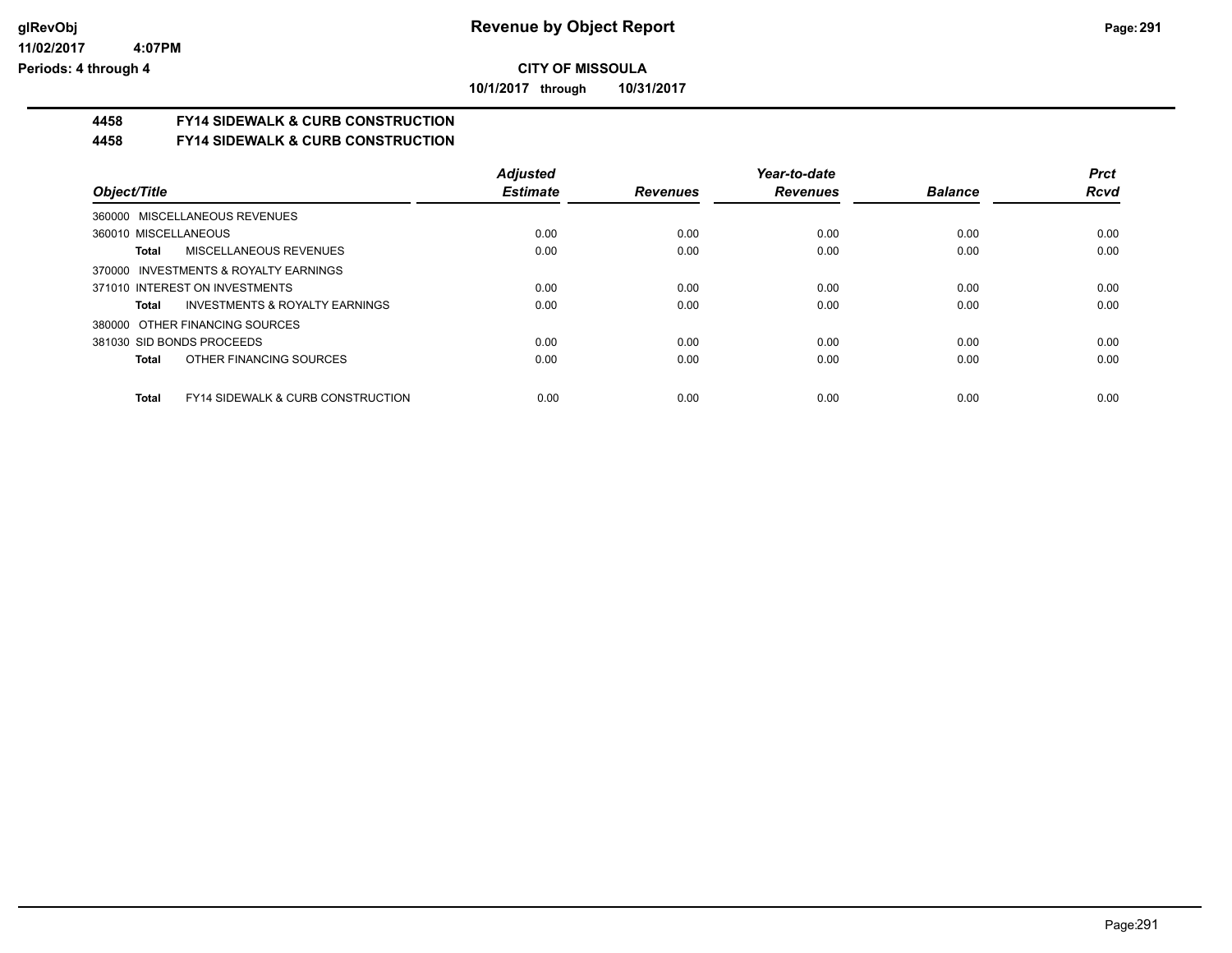**Periods: 4 through 4**

**CITY OF MISSOULA**

**10/1/2017 through 10/31/2017**

#### **4458 FY14 SIDEWALK & CURB CONSTRUCTION**

| Object/Title                                                 | <b>Adjusted</b><br><b>Estimate</b> | <b>Revenues</b> | Year-to-date<br><b>Revenues</b> | <b>Balance</b> | <b>Prct</b><br><b>Rcvd</b> |
|--------------------------------------------------------------|------------------------------------|-----------------|---------------------------------|----------------|----------------------------|
| 360000 MISCELLANEOUS REVENUES                                |                                    |                 |                                 |                |                            |
| 360010 MISCELLANEOUS                                         | 0.00                               | 0.00            | 0.00                            | 0.00           | 0.00                       |
| MISCELLANEOUS REVENUES<br><b>Total</b>                       | 0.00                               | 0.00            | 0.00                            | 0.00           | 0.00                       |
| 370000 INVESTMENTS & ROYALTY EARNINGS                        |                                    |                 |                                 |                |                            |
| 371010 INTEREST ON INVESTMENTS                               | 0.00                               | 0.00            | 0.00                            | 0.00           | 0.00                       |
| INVESTMENTS & ROYALTY EARNINGS<br><b>Total</b>               | 0.00                               | 0.00            | 0.00                            | 0.00           | 0.00                       |
| 380000 OTHER FINANCING SOURCES                               |                                    |                 |                                 |                |                            |
| 381030 SID BONDS PROCEEDS                                    | 0.00                               | 0.00            | 0.00                            | 0.00           | 0.00                       |
| OTHER FINANCING SOURCES<br><b>Total</b>                      | 0.00                               | 0.00            | 0.00                            | 0.00           | 0.00                       |
| <b>FY14 SIDEWALK &amp; CURB CONSTRUCTION</b><br><b>Total</b> | 0.00                               | 0.00            | 0.00                            | 0.00           | 0.00                       |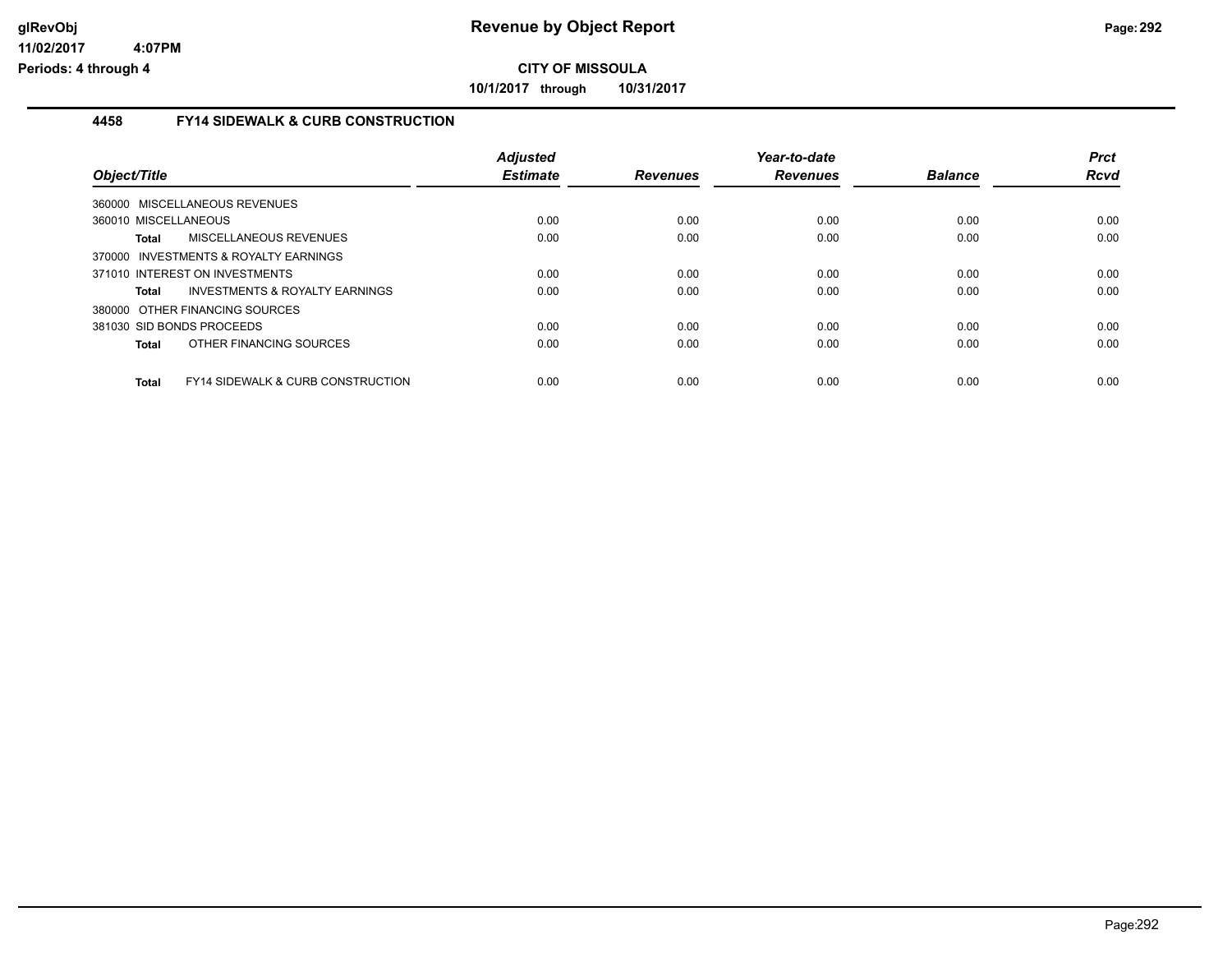**11/02/2017 4:07PM Periods: 4 through 4**

**CITY OF MISSOULA**

**10/1/2017 through 10/31/2017**

# **4459 FY15 SIDEWALK/CURB CONSTRUCTION**

**4459 FY15 SIDEWALK/CURB CONSTRUCTION**

|                                                 | <b>Adjusted</b> |                 | Year-to-date    |                | <b>Prct</b> |
|-------------------------------------------------|-----------------|-----------------|-----------------|----------------|-------------|
| Object/Title                                    | <b>Estimate</b> | <b>Revenues</b> | <b>Revenues</b> | <b>Balance</b> | <b>Rcvd</b> |
| 330000 INTERGOVERNMENTAL REVENUES               |                 |                 |                 |                |             |
| 331156 CTEP GRANTS                              | 0.00            | 0.00            | 0.00            | 0.00           | 0.00        |
| INTERGOVERNMENTAL REVENUES<br>Total             | 0.00            | 0.00            | 0.00            | 0.00           | 0.00        |
| 360000 MISCELLANEOUS REVENUES                   |                 |                 |                 |                |             |
| 360010 MISCELLANEOUS                            | 0.00            | 0.00            | 0.00            | 0.00           | 0.00        |
| <b>MISCELLANEOUS REVENUES</b><br>Total          | 0.00            | 0.00            | 0.00            | 0.00           | 0.00        |
| 380000 OTHER FINANCING SOURCES                  |                 |                 |                 |                |             |
| 381030 SID BONDS PROCEEDS                       | 0.00            | 0.00            | 0.00            | 0.00           | 0.00        |
| OTHER FINANCING SOURCES<br>Total                | 0.00            | 0.00            | 0.00            | 0.00           | 0.00        |
| <b>FY15 SIDEWALK/CURB CONSTRUCTION</b><br>Total | 0.00            | 0.00            | 0.00            | 0.00           | 0.00        |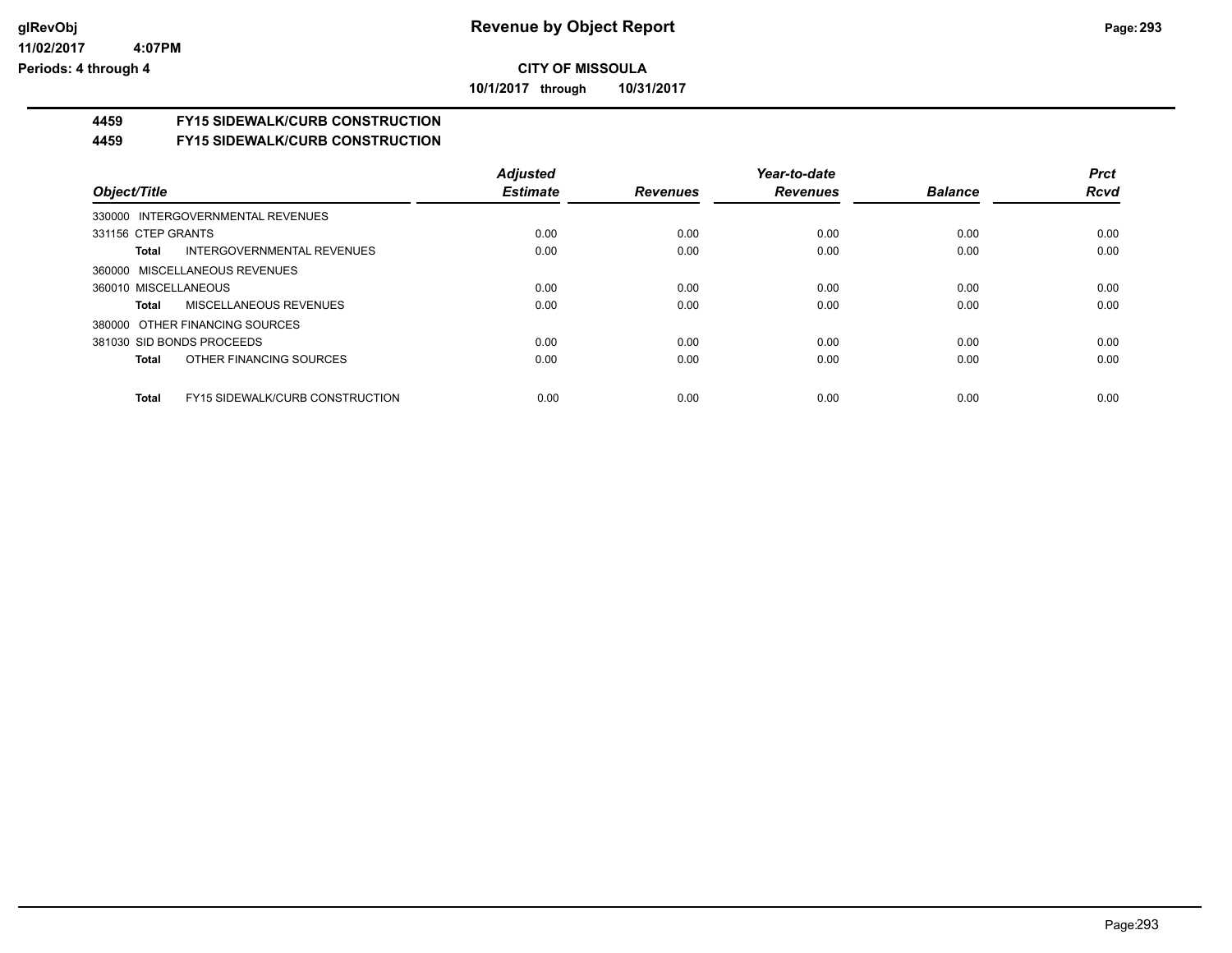**10/1/2017 through 10/31/2017**

#### **4459 FY15 SIDEWALK/CURB CONSTRUCTION**

| Object/Title                                    | <b>Adjusted</b><br><b>Estimate</b> | <b>Revenues</b> | Year-to-date<br><b>Revenues</b> | <b>Balance</b> | <b>Prct</b><br><b>Rcvd</b> |
|-------------------------------------------------|------------------------------------|-----------------|---------------------------------|----------------|----------------------------|
| 330000 INTERGOVERNMENTAL REVENUES               |                                    |                 |                                 |                |                            |
| 331156 CTEP GRANTS                              | 0.00                               | 0.00            | 0.00                            | 0.00           | 0.00                       |
| INTERGOVERNMENTAL REVENUES<br><b>Total</b>      | 0.00                               | 0.00            | 0.00                            | 0.00           | 0.00                       |
| 360000 MISCELLANEOUS REVENUES                   |                                    |                 |                                 |                |                            |
| 360010 MISCELLANEOUS                            | 0.00                               | 0.00            | 0.00                            | 0.00           | 0.00                       |
| MISCELLANEOUS REVENUES<br><b>Total</b>          | 0.00                               | 0.00            | 0.00                            | 0.00           | 0.00                       |
| 380000 OTHER FINANCING SOURCES                  |                                    |                 |                                 |                |                            |
| 381030 SID BONDS PROCEEDS                       | 0.00                               | 0.00            | 0.00                            | 0.00           | 0.00                       |
| OTHER FINANCING SOURCES<br><b>Total</b>         | 0.00                               | 0.00            | 0.00                            | 0.00           | 0.00                       |
| FY15 SIDEWALK/CURB CONSTRUCTION<br><b>Total</b> | 0.00                               | 0.00            | 0.00                            | 0.00           | 0.00                       |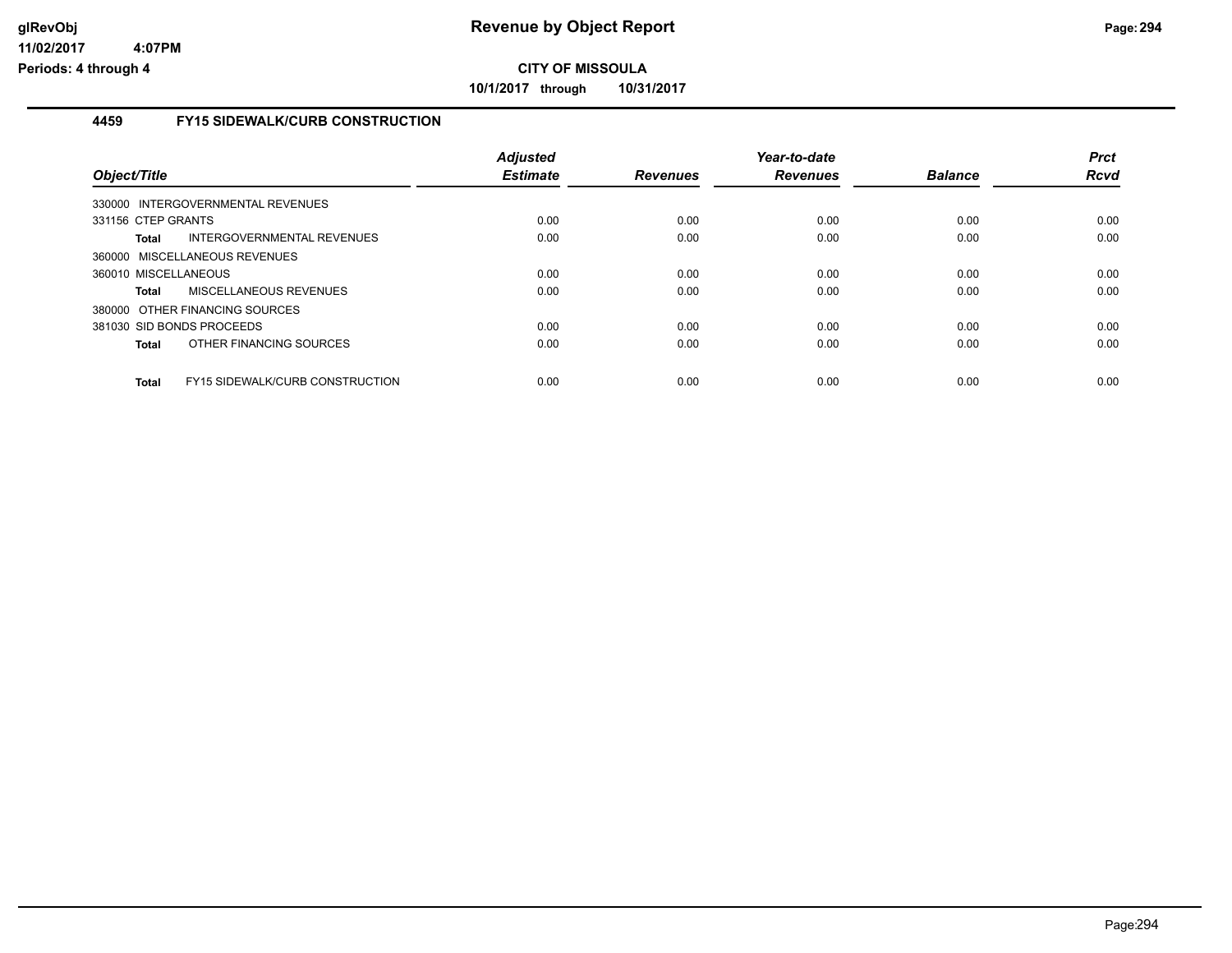**11/02/2017 4:07PM Periods: 4 through 4**

### **CITY OF MISSOULA**

**10/1/2017 through 10/31/2017**

# **4460 FY16 SIDEWALK/CURB CONSTRUCTION**

**4460 FY16 SIDEWALK/CURB CONSTRUCTION**

|                                                 | <b>Adjusted</b> |                 | Year-to-date    |                | <b>Prct</b> |
|-------------------------------------------------|-----------------|-----------------|-----------------|----------------|-------------|
| Object/Title                                    | <b>Estimate</b> | <b>Revenues</b> | <b>Revenues</b> | <b>Balance</b> | <b>Rcvd</b> |
| 330000 INTERGOVERNMENTAL REVENUES               |                 |                 |                 |                |             |
| 331156 CTEP GRANTS                              | 0.00            | 0.00            | 0.00            | 0.00           | 0.00        |
| INTERGOVERNMENTAL REVENUES<br>Total             | 0.00            | 0.00            | 0.00            | 0.00           | 0.00        |
| 360000 MISCELLANEOUS REVENUES                   |                 |                 |                 |                |             |
| 360010 MISCELLANEOUS                            | 0.00            | 0.00            | 0.00            | 0.00           | 0.00        |
| MISCELLANEOUS REVENUES<br>Total                 | 0.00            | 0.00            | 0.00            | 0.00           | 0.00        |
| 380000 OTHER FINANCING SOURCES                  |                 |                 |                 |                |             |
| 381030 SID BONDS PROCEEDS                       | 0.00            | 0.00            | 0.00            | 0.00           | 0.00        |
| OTHER FINANCING SOURCES<br>Total                | 0.00            | 0.00            | 0.00            | 0.00           | 0.00        |
| FY16 SIDEWALK/CURB CONSTRUCTION<br><b>Total</b> | 0.00            | 0.00            | 0.00            | 0.00           | 0.00        |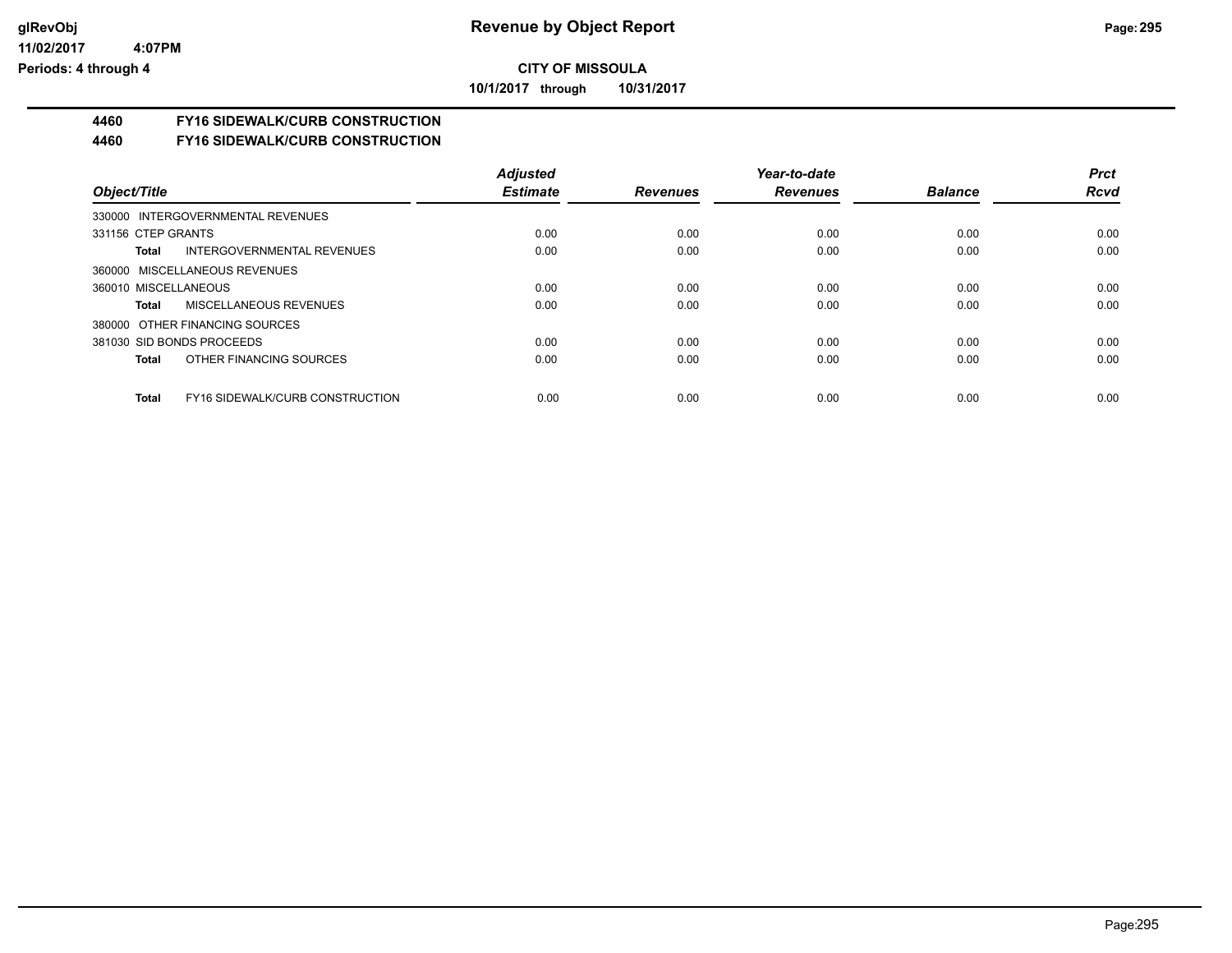**Periods: 4 through 4**

**CITY OF MISSOULA**

**10/1/2017 through 10/31/2017**

#### **4460 FY16 SIDEWALK/CURB CONSTRUCTION**

| Object/Title                                    | <b>Adjusted</b><br><b>Estimate</b> | <b>Revenues</b> | Year-to-date<br><b>Revenues</b> | <b>Balance</b> | <b>Prct</b><br><b>Rcvd</b> |
|-------------------------------------------------|------------------------------------|-----------------|---------------------------------|----------------|----------------------------|
| 330000 INTERGOVERNMENTAL REVENUES               |                                    |                 |                                 |                |                            |
| 331156 CTEP GRANTS                              | 0.00                               | 0.00            | 0.00                            | 0.00           | 0.00                       |
| INTERGOVERNMENTAL REVENUES<br><b>Total</b>      | 0.00                               | 0.00            | 0.00                            | 0.00           | 0.00                       |
| 360000 MISCELLANEOUS REVENUES                   |                                    |                 |                                 |                |                            |
| 360010 MISCELLANEOUS                            | 0.00                               | 0.00            | 0.00                            | 0.00           | 0.00                       |
| MISCELLANEOUS REVENUES<br><b>Total</b>          | 0.00                               | 0.00            | 0.00                            | 0.00           | 0.00                       |
| 380000 OTHER FINANCING SOURCES                  |                                    |                 |                                 |                |                            |
| 381030 SID BONDS PROCEEDS                       | 0.00                               | 0.00            | 0.00                            | 0.00           | 0.00                       |
| OTHER FINANCING SOURCES<br><b>Total</b>         | 0.00                               | 0.00            | 0.00                            | 0.00           | 0.00                       |
| FY16 SIDEWALK/CURB CONSTRUCTION<br><b>Total</b> | 0.00                               | 0.00            | 0.00                            | 0.00           | 0.00                       |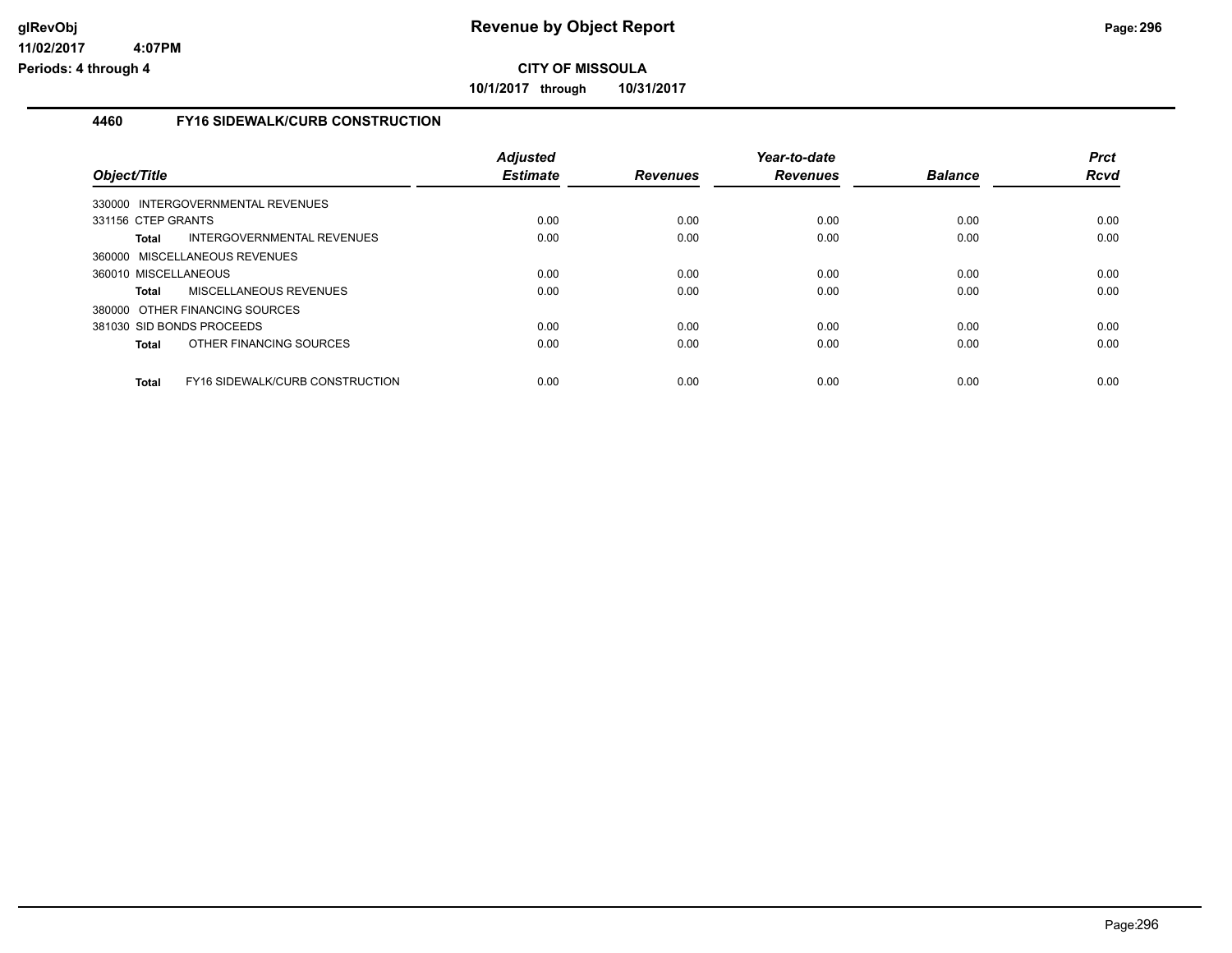**11/02/2017 4:07PM Periods: 4 through 4**

### **CITY OF MISSOULA**

**10/1/2017 through 10/31/2017**

# **4461 FY17 SIDEWALK/CURB CONSTRUCTION**

**4461 FY17 SIDEWALK/CURB CONSTRUCTION**

|                                                        | <b>Adjusted</b> |                 | Year-to-date    |                | <b>Prct</b> |
|--------------------------------------------------------|-----------------|-----------------|-----------------|----------------|-------------|
| Object/Title                                           | <b>Estimate</b> | <b>Revenues</b> | <b>Revenues</b> | <b>Balance</b> | <b>Rcvd</b> |
| 330000 INTERGOVERNMENTAL REVENUES                      |                 |                 |                 |                |             |
| 331156 CTEP GRANTS                                     | 0.00            | 0.00            | 0.00            | 0.00           | 0.00        |
| INTERGOVERNMENTAL REVENUES<br>Total                    | 0.00            | 0.00            | 0.00            | 0.00           | 0.00        |
| 360000 MISCELLANEOUS REVENUES                          |                 |                 |                 |                |             |
| 360010 MISCELLANEOUS                                   | 0.00            | 0.00            | 0.00            | 0.00           | 0.00        |
| <b>MISCELLANEOUS REVENUES</b><br>Total                 | 0.00            | 0.00            | 0.00            | 0.00           | 0.00        |
| 380000 OTHER FINANCING SOURCES                         |                 |                 |                 |                |             |
| 381030 SID BONDS PROCEEDS                              | 0.00            | 0.00            | 0.00            | 0.00           | 0.00        |
| OTHER FINANCING SOURCES<br><b>Total</b>                | 0.00            | 0.00            | 0.00            | 0.00           | 0.00        |
| <b>FY17 SIDEWALK/CURB CONSTRUCTION</b><br><b>Total</b> | 0.00            | 0.00            | 0.00            | 0.00           | 0.00        |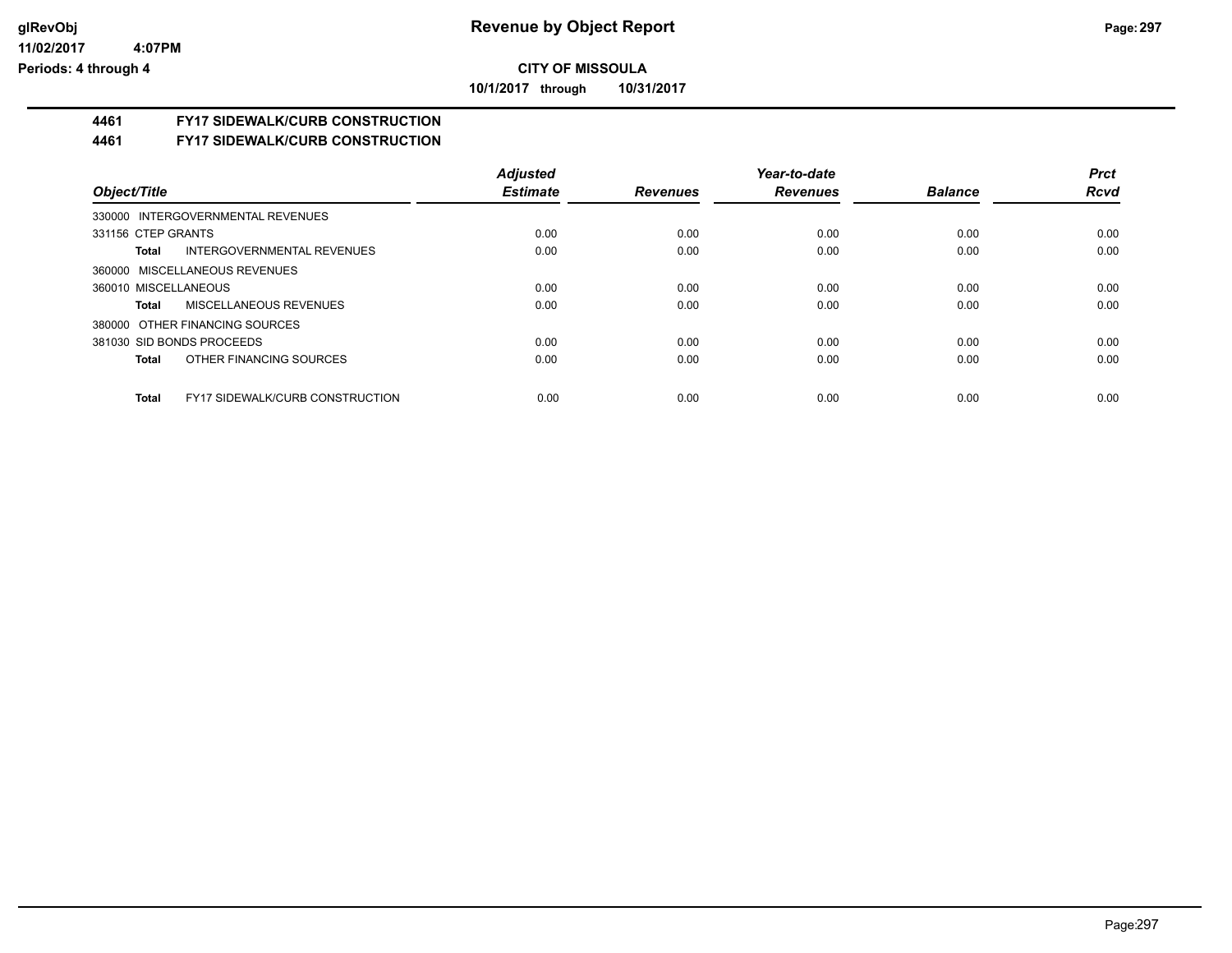**10/1/2017 through 10/31/2017**

#### **4461 FY17 SIDEWALK/CURB CONSTRUCTION**

| Object/Title                                    | <b>Adjusted</b><br><b>Estimate</b> | <b>Revenues</b> | Year-to-date<br><b>Revenues</b> | <b>Balance</b> | <b>Prct</b><br><b>Rcvd</b> |
|-------------------------------------------------|------------------------------------|-----------------|---------------------------------|----------------|----------------------------|
| 330000 INTERGOVERNMENTAL REVENUES               |                                    |                 |                                 |                |                            |
| 331156 CTEP GRANTS                              | 0.00                               | 0.00            | 0.00                            | 0.00           | 0.00                       |
| INTERGOVERNMENTAL REVENUES<br><b>Total</b>      | 0.00                               | 0.00            | 0.00                            | 0.00           | 0.00                       |
| 360000 MISCELLANEOUS REVENUES                   |                                    |                 |                                 |                |                            |
| 360010 MISCELLANEOUS                            | 0.00                               | 0.00            | 0.00                            | 0.00           | 0.00                       |
| <b>MISCELLANEOUS REVENUES</b><br><b>Total</b>   | 0.00                               | 0.00            | 0.00                            | 0.00           | 0.00                       |
| 380000 OTHER FINANCING SOURCES                  |                                    |                 |                                 |                |                            |
| 381030 SID BONDS PROCEEDS                       | 0.00                               | 0.00            | 0.00                            | 0.00           | 0.00                       |
| OTHER FINANCING SOURCES<br><b>Total</b>         | 0.00                               | 0.00            | 0.00                            | 0.00           | 0.00                       |
| FY17 SIDEWALK/CURB CONSTRUCTION<br><b>Total</b> | 0.00                               | 0.00            | 0.00                            | 0.00           | 0.00                       |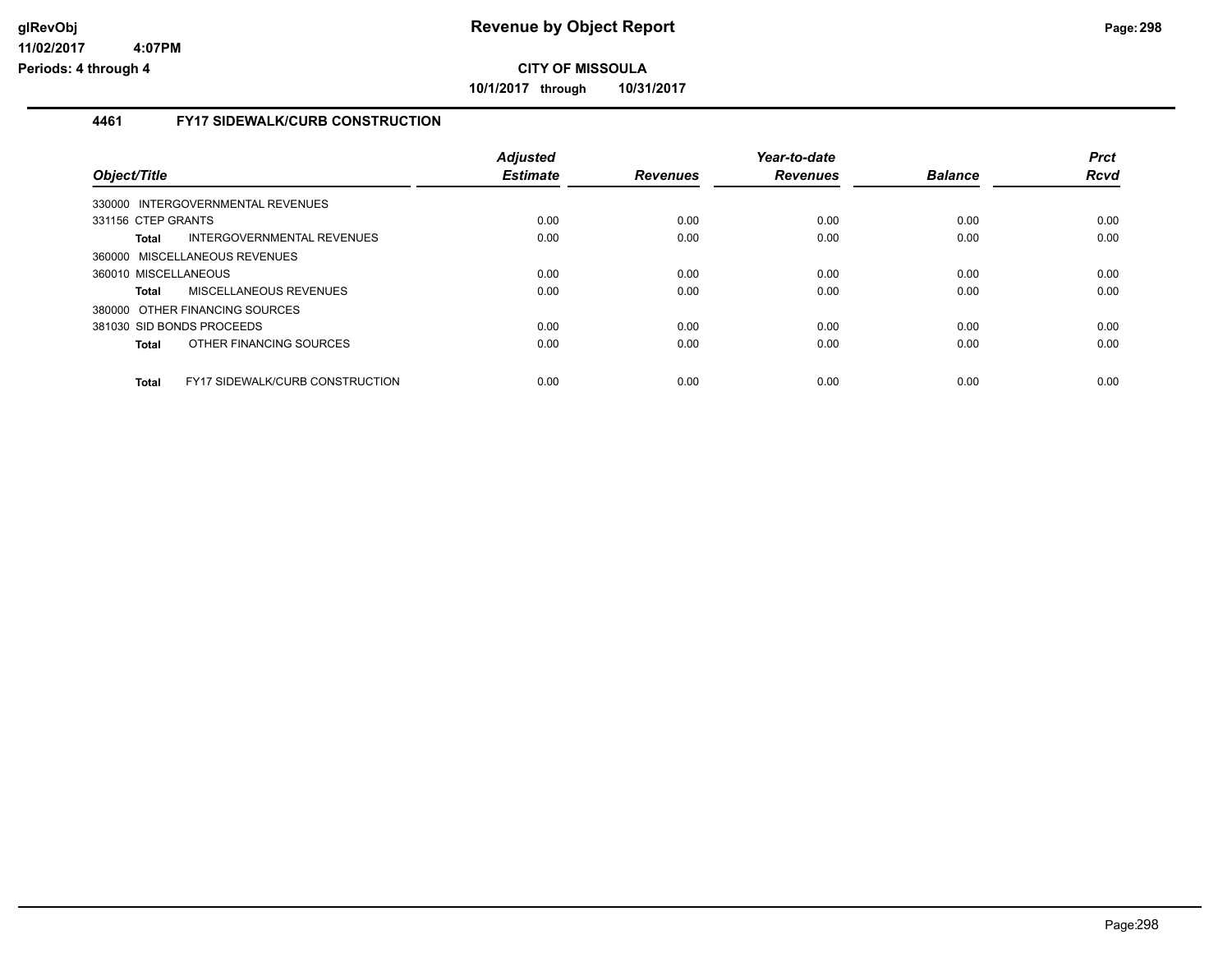# **11/02/2017**

**Periods: 4 through 4**

 **4:07PM**

**glRevObj Revenue by Object Report Page:299** 

**CITY OF MISSOULA**

**10/1/2017 through 10/31/2017**

# **4462 FY18 SIDEWALK/CURB CONSTRUCTION**

**4462 FY18 SIDEWALK/CURB CONSTRUCTION**

|                                                 | <b>Adjusted</b> |                 | Year-to-date    |                | <b>Prct</b> |
|-------------------------------------------------|-----------------|-----------------|-----------------|----------------|-------------|
| Object/Title                                    | <b>Estimate</b> | <b>Revenues</b> | <b>Revenues</b> | <b>Balance</b> | <b>Rcvd</b> |
| 330000 INTERGOVERNMENTAL REVENUES               |                 |                 |                 |                |             |
| 331156 CTEP GRANTS                              | 0.00            | 0.00            | 0.00            | 0.00           | 0.00        |
| INTERGOVERNMENTAL REVENUES<br>Total             | 0.00            | 0.00            | 0.00            | 0.00           | 0.00        |
| 360000 MISCELLANEOUS REVENUES                   |                 |                 |                 |                |             |
| 360010 MISCELLANEOUS                            | 0.00            | 0.00            | 0.00            | 0.00           | 0.00        |
| <b>MISCELLANEOUS REVENUES</b><br>Total          | 0.00            | 0.00            | 0.00            | 0.00           | 0.00        |
| 380000 OTHER FINANCING SOURCES                  |                 |                 |                 |                |             |
| 381030 SID BONDS PROCEEDS                       | 0.00            | 0.00            | 0.00            | 0.00           | 0.00        |
| OTHER FINANCING SOURCES<br>Total                | 0.00            | 0.00            | 0.00            | 0.00           | 0.00        |
| <b>FY18 SIDEWALK/CURB CONSTRUCTION</b><br>Total | 0.00            | 0.00            | 0.00            | 0.00           | 0.00        |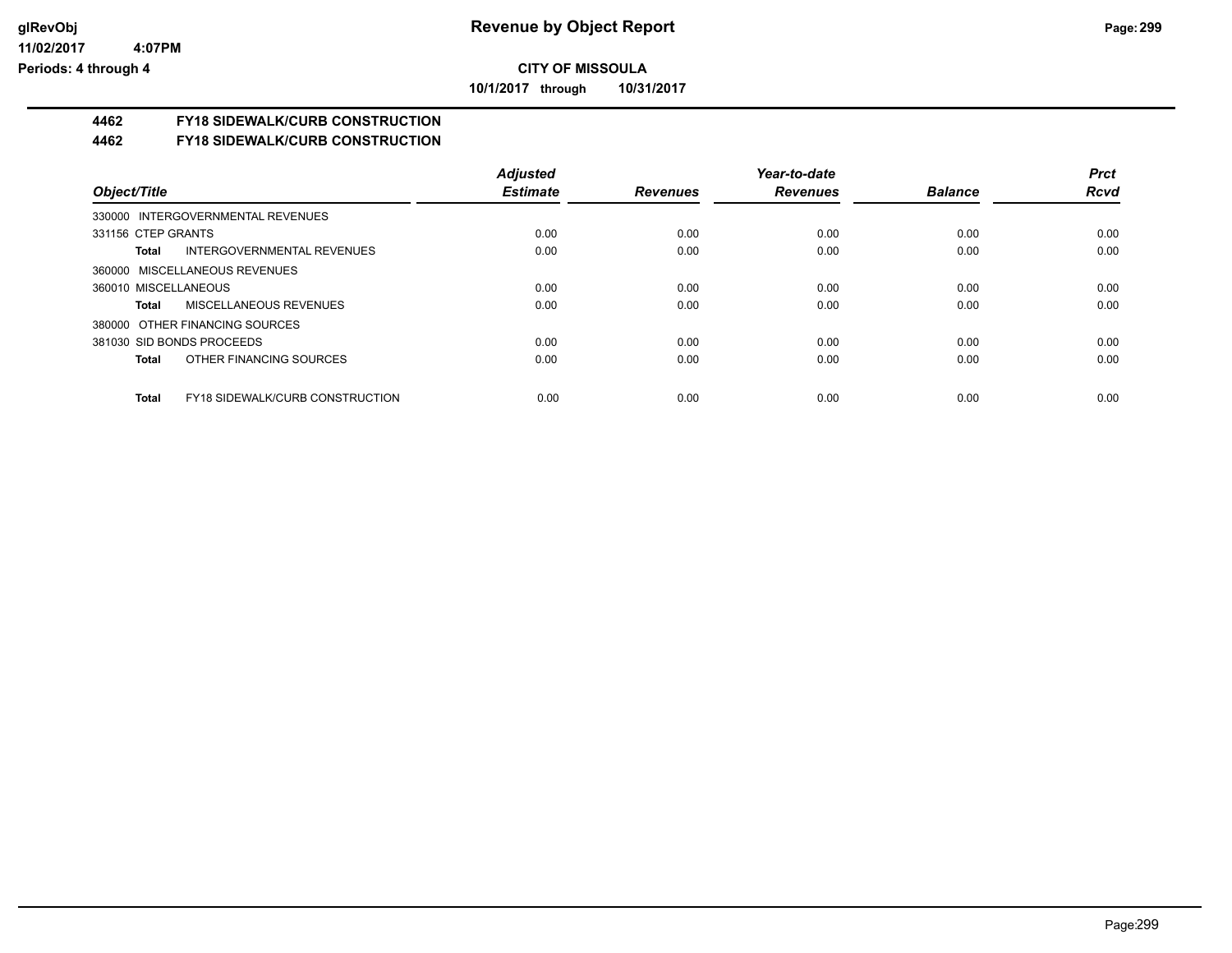**10/1/2017 through 10/31/2017**

#### **4462 FY18 SIDEWALK/CURB CONSTRUCTION**

| Object/Title                                    | <b>Adjusted</b><br><b>Estimate</b> | <b>Revenues</b> | Year-to-date<br><b>Revenues</b> | <b>Balance</b> | <b>Prct</b><br><b>Rcvd</b> |
|-------------------------------------------------|------------------------------------|-----------------|---------------------------------|----------------|----------------------------|
| 330000 INTERGOVERNMENTAL REVENUES               |                                    |                 |                                 |                |                            |
| 331156 CTEP GRANTS                              | 0.00                               | 0.00            | 0.00                            | 0.00           | 0.00                       |
| INTERGOVERNMENTAL REVENUES<br><b>Total</b>      | 0.00                               | 0.00            | 0.00                            | 0.00           | 0.00                       |
| 360000 MISCELLANEOUS REVENUES                   |                                    |                 |                                 |                |                            |
| 360010 MISCELLANEOUS                            | 0.00                               | 0.00            | 0.00                            | 0.00           | 0.00                       |
| MISCELLANEOUS REVENUES<br><b>Total</b>          | 0.00                               | 0.00            | 0.00                            | 0.00           | 0.00                       |
| 380000 OTHER FINANCING SOURCES                  |                                    |                 |                                 |                |                            |
| 381030 SID BONDS PROCEEDS                       | 0.00                               | 0.00            | 0.00                            | 0.00           | 0.00                       |
| OTHER FINANCING SOURCES<br><b>Total</b>         | 0.00                               | 0.00            | 0.00                            | 0.00           | 0.00                       |
| FY18 SIDEWALK/CURB CONSTRUCTION<br><b>Total</b> | 0.00                               | 0.00            | 0.00                            | 0.00           | 0.00                       |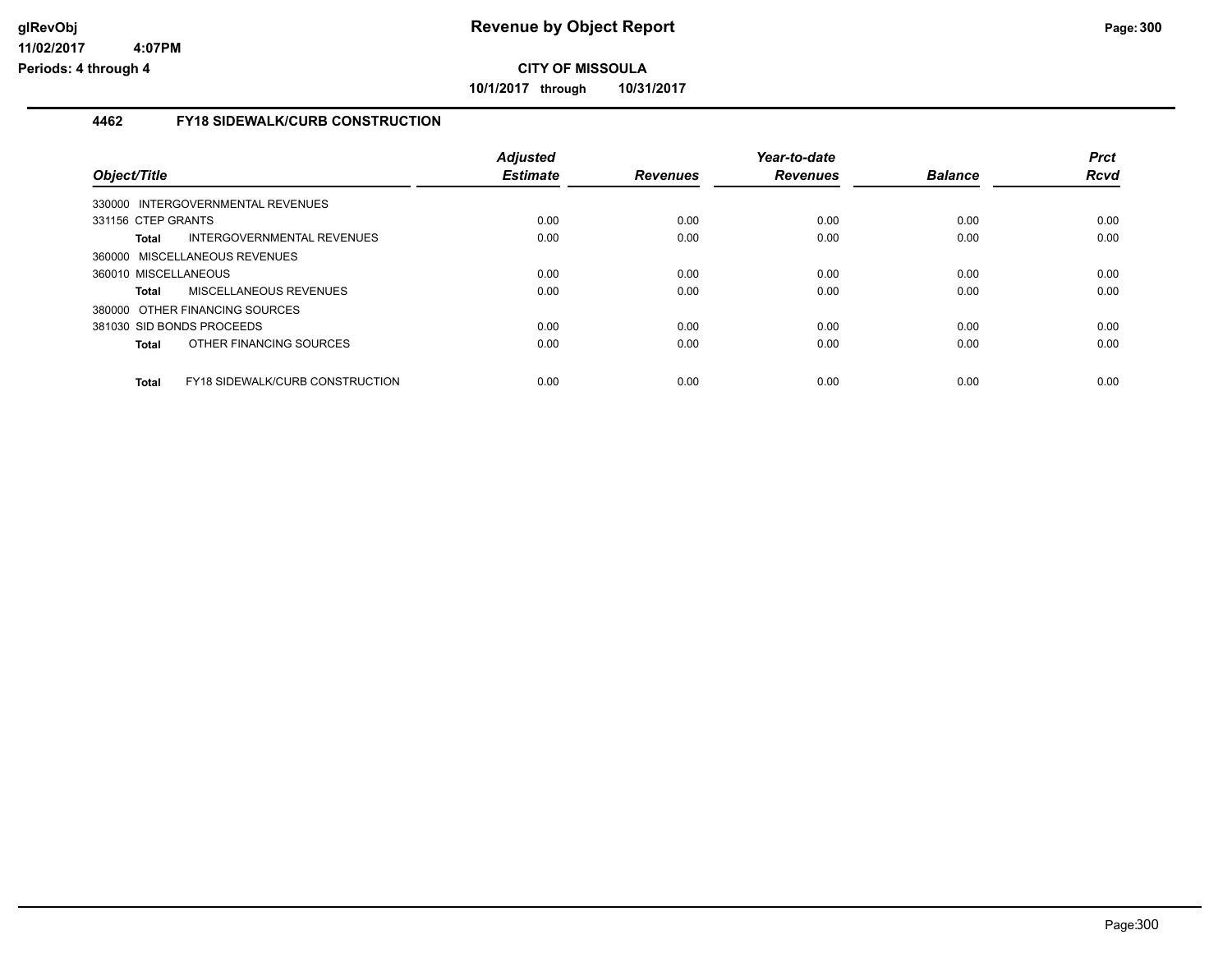**10/1/2017 through 10/31/2017**

#### **4529 SID 529 CHRISTIAN DR TRAFFIC CALMING 4529 SID 529 CHRISTIAN DR TRAFFIC CALMING**

|                                       |                                                 | <b>Adjusted</b> |                 | Year-to-date    |                | <b>Prct</b> |
|---------------------------------------|-------------------------------------------------|-----------------|-----------------|-----------------|----------------|-------------|
| Object/Title                          |                                                 | <b>Estimate</b> | <b>Revenues</b> | <b>Revenues</b> | <b>Balance</b> | <b>Rcvd</b> |
| 370000 INVESTMENTS & ROYALTY EARNINGS |                                                 |                 |                 |                 |                |             |
| 371010 INTEREST ON INVESTMENTS        |                                                 | 0.00            | 0.00            | 0.00            | 0.00           | 0.00        |
|                                       | 371020 GAIN/LOSS IN MARKET VALUE OF INVESTMENTS | 0.00            | 0.00            | 0.00            | 0.00           | 0.00        |
| Total                                 | <b>INVESTMENTS &amp; ROYALTY EARNINGS</b>       | 0.00            | 0.00            | 0.00            | 0.00           | 0.00        |
| 380000 OTHER FINANCING SOURCES        |                                                 |                 |                 |                 |                |             |
| 381000 LOAN PROCEEDS                  |                                                 | 0.00            | 0.00            | 0.00            | 0.00           | 0.00        |
| 381002 SRF LOAN                       |                                                 | 0.00            | 0.00            | 0.00            | 0.00           | 0.00        |
| 381030 SID BONDS PROCEEDS             |                                                 | 0.00            | 0.00            | 0.00            | 0.00           | 0.00        |
| Total                                 | OTHER FINANCING SOURCES                         | 0.00            | 0.00            | 0.00            | 0.00           | 0.00        |
| <b>Total</b>                          | SID 529 CHRISTIAN DR TRAFFIC CALMING            | 0.00            | 0.00            | 0.00            | 0.00           | 0.00        |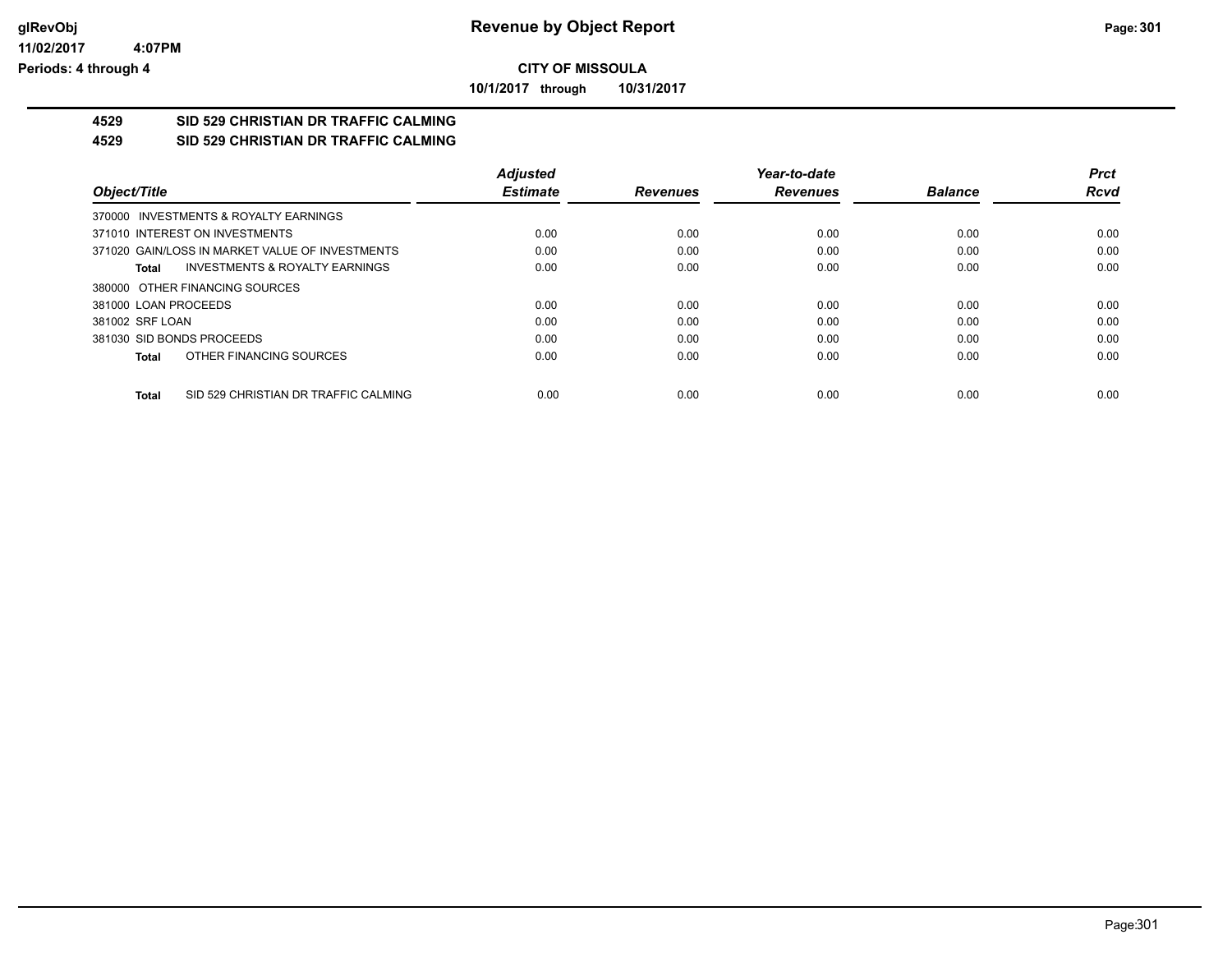**10/1/2017 through 10/31/2017**

#### **4529 SID 529 CHRISTIAN DR TRAFFIC CALMING**

| Object/Title                                       | <b>Adjusted</b><br><b>Estimate</b> | <b>Revenues</b> | Year-to-date<br><b>Revenues</b> | <b>Balance</b> | <b>Prct</b><br>Rcvd |
|----------------------------------------------------|------------------------------------|-----------------|---------------------------------|----------------|---------------------|
| 370000 INVESTMENTS & ROYALTY EARNINGS              |                                    |                 |                                 |                |                     |
| 371010 INTEREST ON INVESTMENTS                     | 0.00                               | 0.00            | 0.00                            | 0.00           | 0.00                |
| 371020 GAIN/LOSS IN MARKET VALUE OF INVESTMENT     | 0.00                               | 0.00            | 0.00                            | 0.00           | 0.00                |
| <b>INVESTMENTS &amp; ROYALTY EARNINGS</b><br>Total | 0.00                               | 0.00            | 0.00                            | 0.00           | 0.00                |
| 380000 OTHER FINANCING SOURCES                     |                                    |                 |                                 |                |                     |
| 381000 LOAN PROCEEDS                               | 0.00                               | 0.00            | 0.00                            | 0.00           | 0.00                |
| 381002 SRF LOAN                                    | 0.00                               | 0.00            | 0.00                            | 0.00           | 0.00                |
| 381030 SID BONDS PROCEEDS                          | 0.00                               | 0.00            | 0.00                            | 0.00           | 0.00                |
| OTHER FINANCING SOURCES<br>Total                   | 0.00                               | 0.00            | 0.00                            | 0.00           | 0.00                |
| SID 529 CHRISTIAN DR TRAFFIC CALMING<br>Total      | 0.00                               | 0.00            | 0.00                            | 0.00           | 0.00                |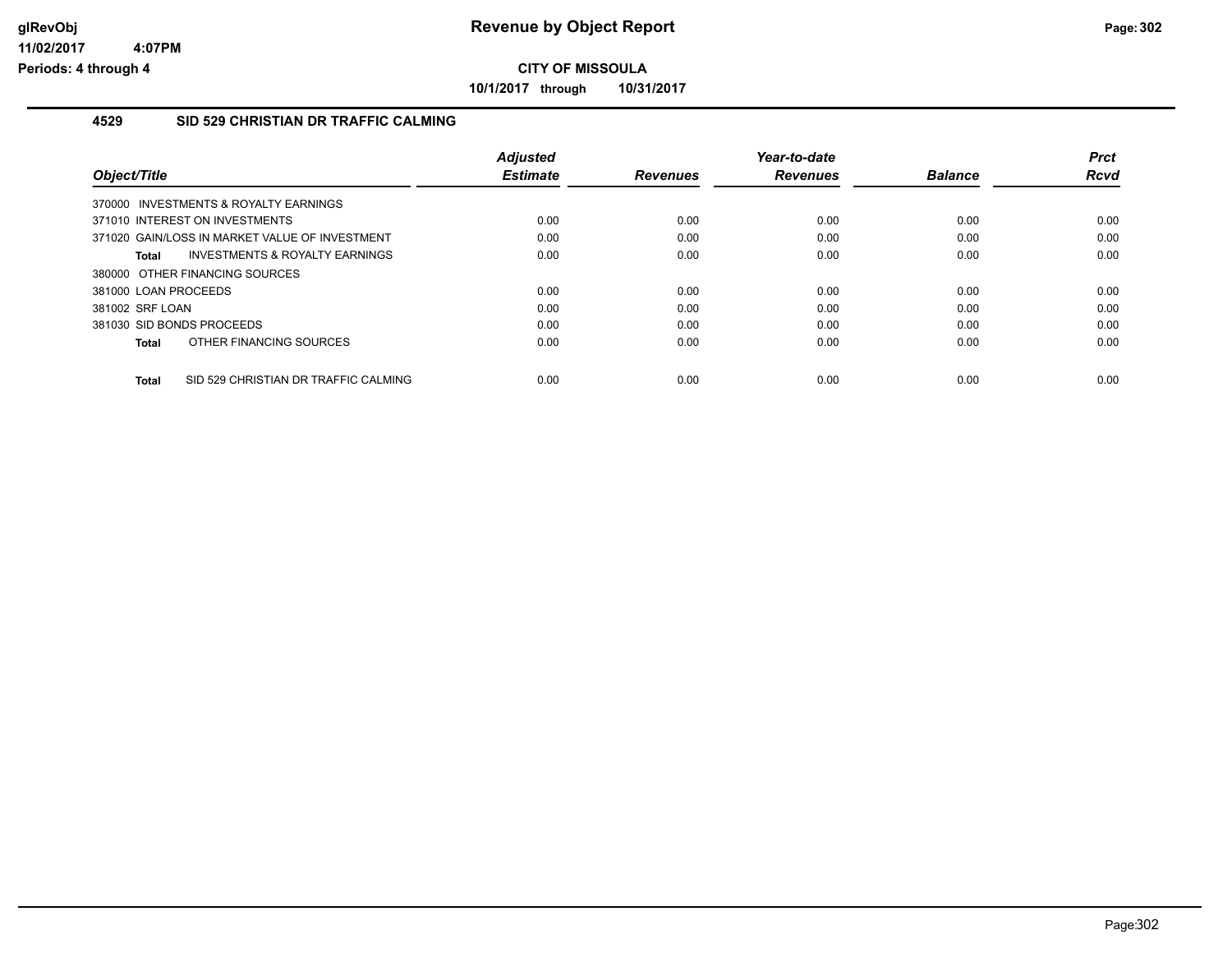**10/1/2017 through 10/31/2017**

#### **4530 SID 530 CHRISTIAN DR CALMING**

#### **4530 SID 530 CHRISTIAN DR CALMING**

|                                                 | <b>Adjusted</b> |                 | Year-to-date    |                | <b>Prct</b> |
|-------------------------------------------------|-----------------|-----------------|-----------------|----------------|-------------|
| Object/Title                                    | <b>Estimate</b> | <b>Revenues</b> | <b>Revenues</b> | <b>Balance</b> | <b>Rcvd</b> |
| 370000 INVESTMENTS & ROYALTY EARNINGS           |                 |                 |                 |                |             |
| 371010 INTEREST ON INVESTMENTS                  | 0.00            | 0.00            | 0.00            | 0.00           | 0.00        |
| 371020 GAIN/LOSS IN MARKET VALUE OF INVESTMENTS | 0.00            | 0.00            | 0.00            | 0.00           | 0.00        |
| INVESTMENTS & ROYALTY EARNINGS<br>Total         | 0.00            | 0.00            | 0.00            | 0.00           | 0.00        |
| 380000 OTHER FINANCING SOURCES                  |                 |                 |                 |                |             |
| 381000 LOAN PROCEEDS                            | 0.00            | 0.00            | 0.00            | 0.00           | 0.00        |
| 381002 SRF LOAN                                 | 0.00            | 0.00            | 0.00            | 0.00           | 0.00        |
| 381030 SID BONDS PROCEEDS                       | 0.00            | 0.00            | 0.00            | 0.00           | 0.00        |
| OTHER FINANCING SOURCES<br>Total                | 0.00            | 0.00            | 0.00            | 0.00           | 0.00        |
|                                                 |                 |                 |                 |                |             |
| SID 530 CHRISTIAN DR CALMING<br>Total           | 0.00            | 0.00            | 0.00            | 0.00           | 0.00        |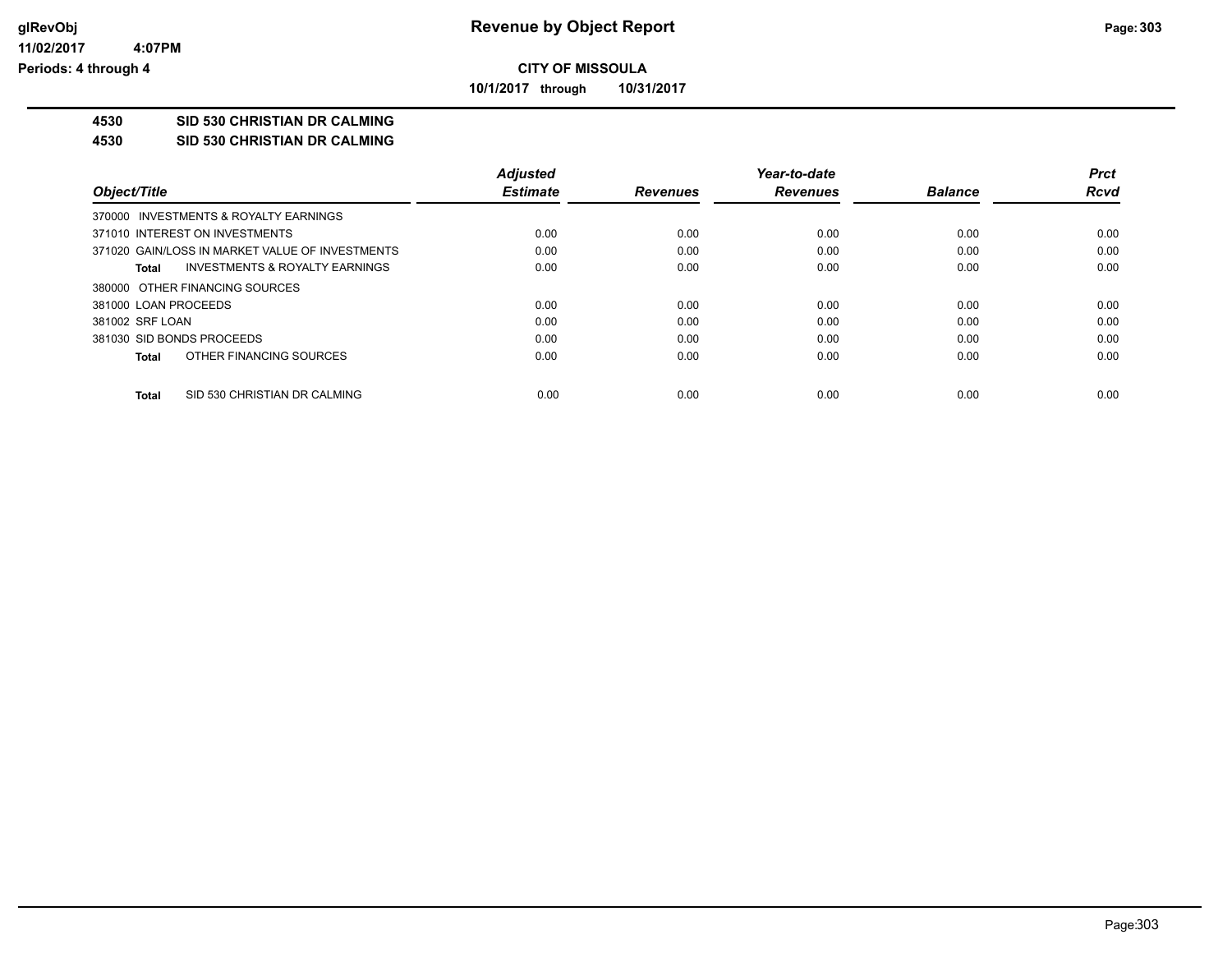**10/1/2017 through 10/31/2017**

#### **4530 SID 530 CHRISTIAN DR CALMING**

| Object/Title                                   | <b>Adjusted</b><br><b>Estimate</b> | <b>Revenues</b> | Year-to-date<br><b>Revenues</b> | <b>Balance</b> | <b>Prct</b><br>Rcvd |
|------------------------------------------------|------------------------------------|-----------------|---------------------------------|----------------|---------------------|
| INVESTMENTS & ROYALTY EARNINGS<br>370000       |                                    |                 |                                 |                |                     |
| 371010 INTEREST ON INVESTMENTS                 | 0.00                               | 0.00            | 0.00                            | 0.00           | 0.00                |
| 371020 GAIN/LOSS IN MARKET VALUE OF INVESTMENT | 0.00                               | 0.00            | 0.00                            | 0.00           | 0.00                |
| INVESTMENTS & ROYALTY EARNINGS<br>Total        | 0.00                               | 0.00            | 0.00                            | 0.00           | 0.00                |
| 380000 OTHER FINANCING SOURCES                 |                                    |                 |                                 |                |                     |
| 381000 LOAN PROCEEDS                           | 0.00                               | 0.00            | 0.00                            | 0.00           | 0.00                |
| 381002 SRF LOAN                                | 0.00                               | 0.00            | 0.00                            | 0.00           | 0.00                |
| 381030 SID BONDS PROCEEDS                      | 0.00                               | 0.00            | 0.00                            | 0.00           | 0.00                |
| OTHER FINANCING SOURCES<br><b>Total</b>        | 0.00                               | 0.00            | 0.00                            | 0.00           | 0.00                |
| SID 530 CHRISTIAN DR CALMING<br><b>Total</b>   | 0.00                               | 0.00            | 0.00                            | 0.00           | 0.00                |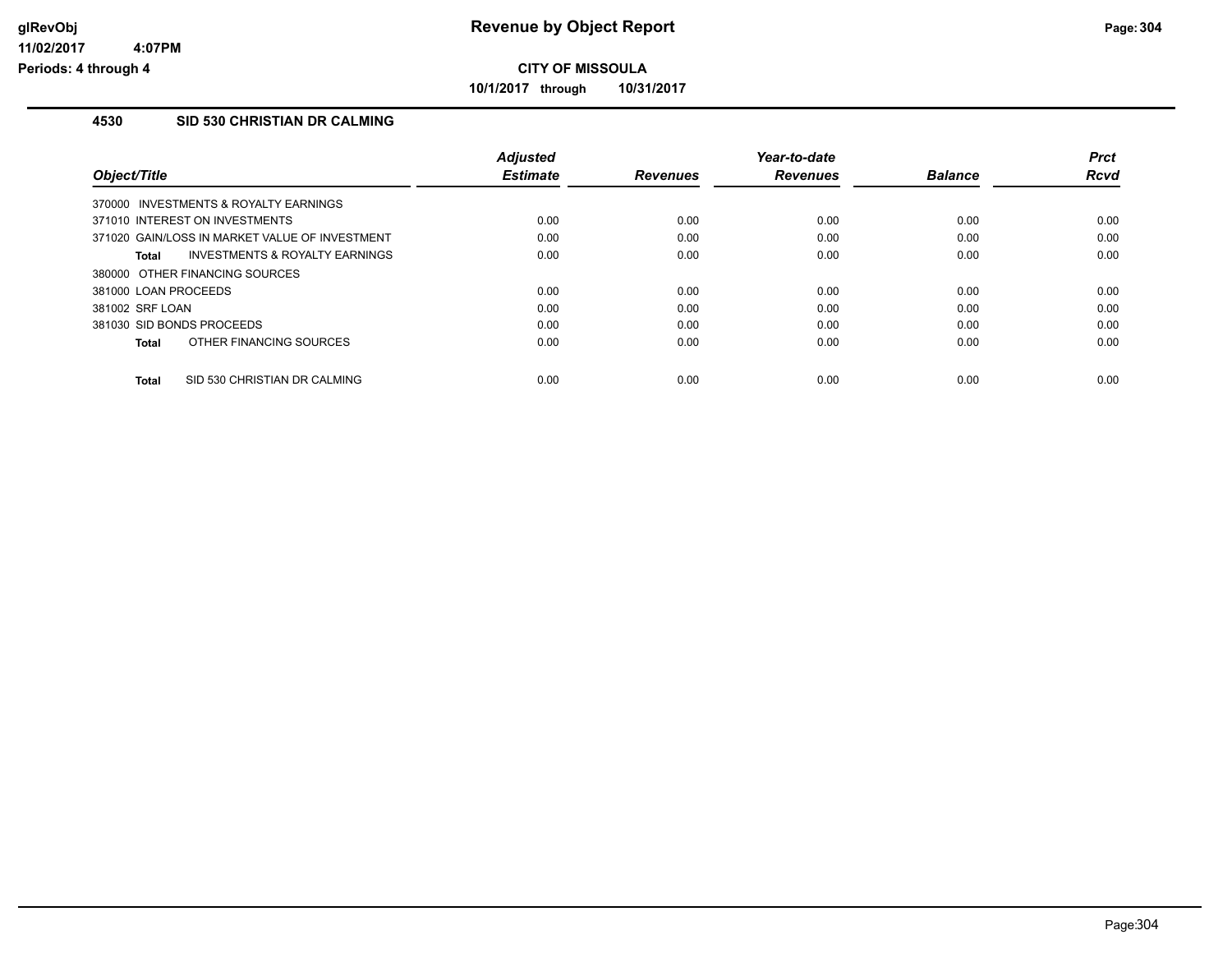**10/1/2017 through 10/31/2017**

#### **4531 SID 531 TRAFFIC CALMING**

**4531 SID 531 TRAFFIC CALMING**

|                                                    | <b>Adjusted</b> |                 | Year-to-date    |                | <b>Prct</b> |
|----------------------------------------------------|-----------------|-----------------|-----------------|----------------|-------------|
| Object/Title                                       | <b>Estimate</b> | <b>Revenues</b> | <b>Revenues</b> | <b>Balance</b> | <b>Rcvd</b> |
| 370000 INVESTMENTS & ROYALTY EARNINGS              |                 |                 |                 |                |             |
| 371010 INTEREST ON INVESTMENTS                     | 0.00            | 0.00            | 0.00            | 0.00           | 0.00        |
| 371020 GAIN/LOSS IN MARKET VALUE OF INVESTMENTS    | 0.00            | 0.00            | 0.00            | 0.00           | 0.00        |
| <b>INVESTMENTS &amp; ROYALTY EARNINGS</b><br>Total | 0.00            | 0.00            | 0.00            | 0.00           | 0.00        |
| 380000 OTHER FINANCING SOURCES                     |                 |                 |                 |                |             |
| 383000 OPERATING TRANSFERS                         | 0.00            | 0.00            | 0.00            | 0.00           | 0.00        |
| OTHER FINANCING SOURCES<br>Total                   | 0.00            | 0.00            | 0.00            | 0.00           | 0.00        |
|                                                    |                 |                 |                 |                |             |
| SID 531 TRAFFIC CALMING<br>Total                   | 0.00            | 0.00            | 0.00            | 0.00           | 0.00        |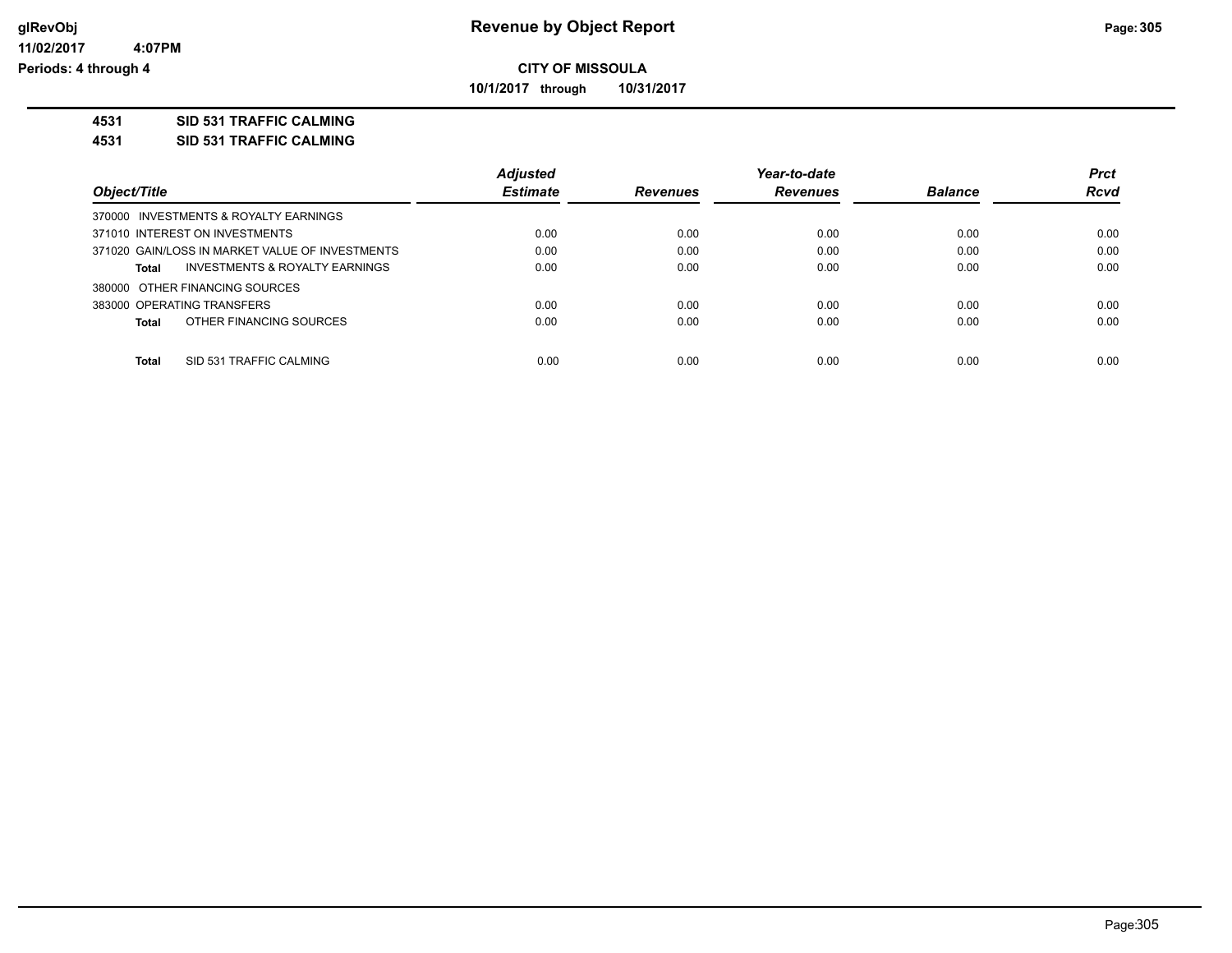**10/1/2017 through 10/31/2017**

#### **4531 SID 531 TRAFFIC CALMING**

|                                                | Adjusted        |                 | Year-to-date    |                | <b>Prct</b> |
|------------------------------------------------|-----------------|-----------------|-----------------|----------------|-------------|
| Object/Title                                   | <b>Estimate</b> | <b>Revenues</b> | <b>Revenues</b> | <b>Balance</b> | <b>Rcvd</b> |
| 370000 INVESTMENTS & ROYALTY EARNINGS          |                 |                 |                 |                |             |
| 371010 INTEREST ON INVESTMENTS                 | 0.00            | 0.00            | 0.00            | 0.00           | 0.00        |
| 371020 GAIN/LOSS IN MARKET VALUE OF INVESTMENT | 0.00            | 0.00            | 0.00            | 0.00           | 0.00        |
| INVESTMENTS & ROYALTY EARNINGS<br>Total        | 0.00            | 0.00            | 0.00            | 0.00           | 0.00        |
| 380000 OTHER FINANCING SOURCES                 |                 |                 |                 |                |             |
| 383000 OPERATING TRANSFERS                     | 0.00            | 0.00            | 0.00            | 0.00           | 0.00        |
| OTHER FINANCING SOURCES<br>Total               | 0.00            | 0.00            | 0.00            | 0.00           | 0.00        |
| Total<br>SID 531 TRAFFIC CALMING               | 0.00            | 0.00            | 0.00            | 0.00           | 0.00        |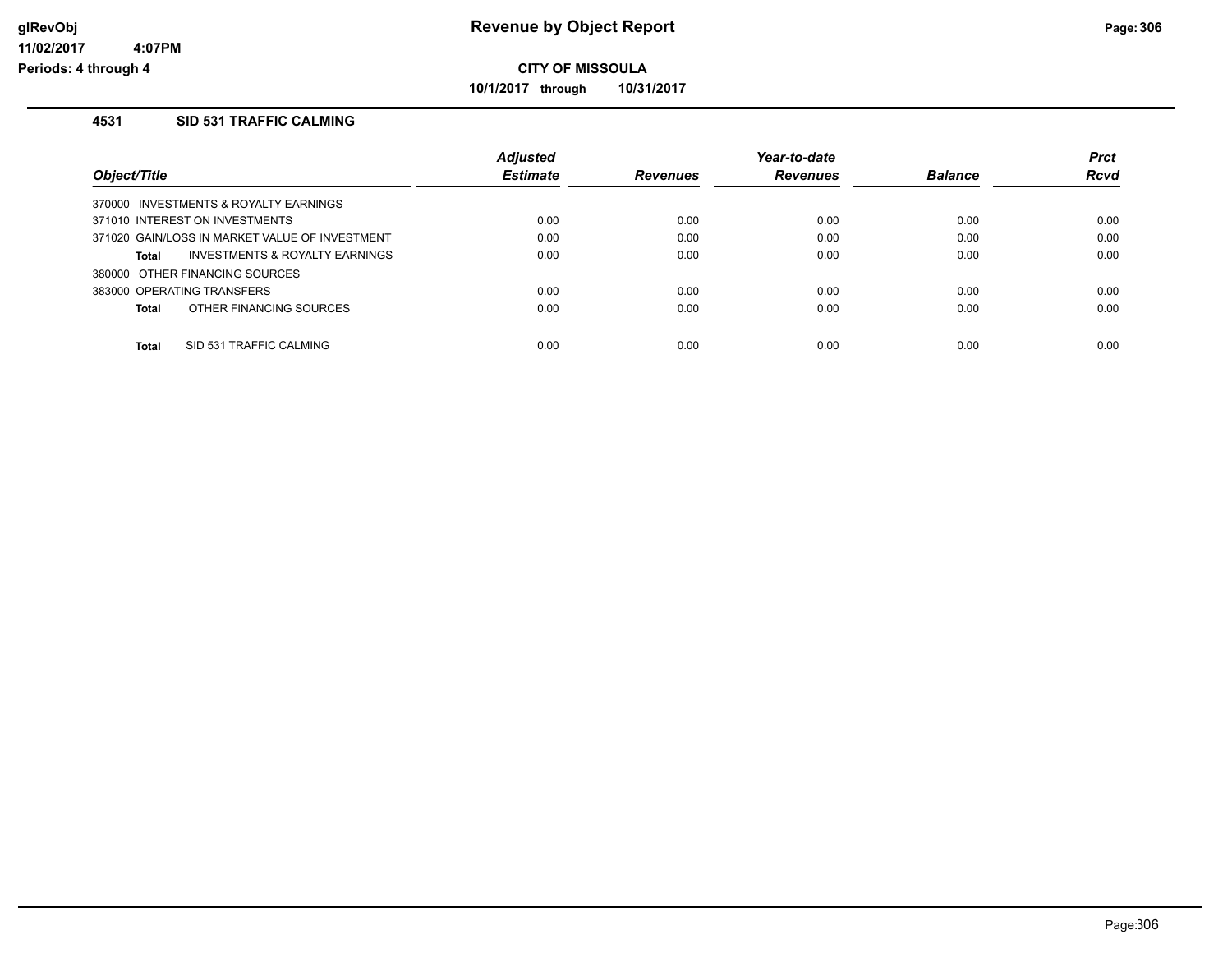**10/1/2017 through 10/31/2017**

#### **4532 MALONEY RANCH SID**

**4532 MALONEY RANCH SID**

|                                                    | <b>Adjusted</b> |                 | Year-to-date    |                | <b>Prct</b> |
|----------------------------------------------------|-----------------|-----------------|-----------------|----------------|-------------|
| Object/Title                                       | <b>Estimate</b> | <b>Revenues</b> | <b>Revenues</b> | <b>Balance</b> | <b>Rcvd</b> |
| 370000 INVESTMENTS & ROYALTY EARNINGS              |                 |                 |                 |                |             |
| 371010 INTEREST ON INVESTMENTS                     | 0.00            | 0.00            | 0.00            | 0.00           | 0.00        |
| 371020 GAIN/LOSS IN MARKET VALUE OF INVESTMENTS    | 0.00            | 0.00            | 0.00            | 0.00           | 0.00        |
| <b>INVESTMENTS &amp; ROYALTY EARNINGS</b><br>Total | 0.00            | 0.00            | 0.00            | 0.00           | 0.00        |
| 380000 OTHER FINANCING SOURCES                     |                 |                 |                 |                |             |
| 381030 SID BONDS PROCEEDS                          | 0.00            | 0.00            | 0.00            | 0.00           | 0.00        |
| OTHER FINANCING SOURCES<br>Total                   | 0.00            | 0.00            | 0.00            | 0.00           | 0.00        |
|                                                    |                 |                 |                 |                |             |
| <b>MALONEY RANCH SID</b><br>Total                  | 0.00            | 0.00            | 0.00            | 0.00           | 0.00        |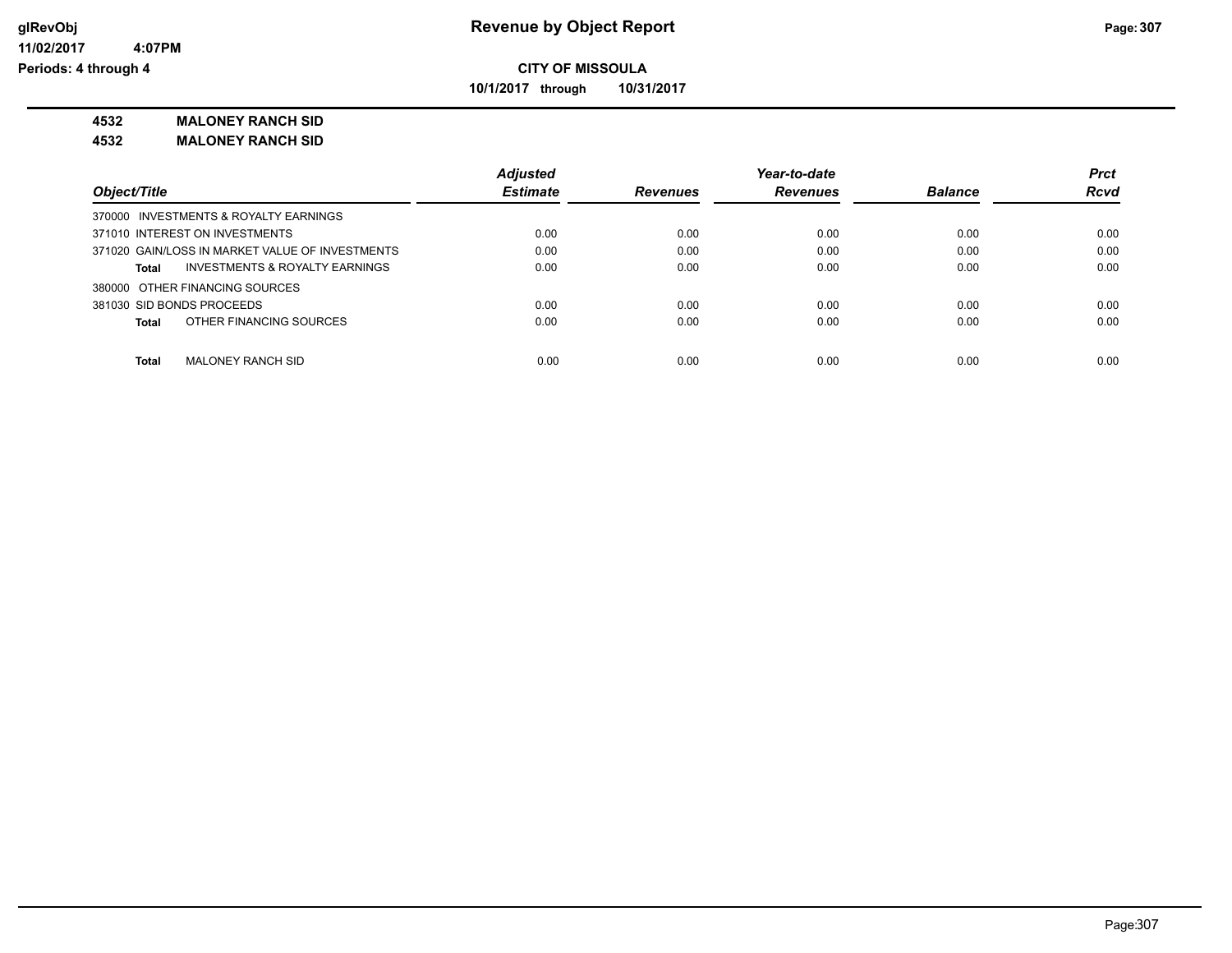**10/1/2017 through 10/31/2017**

#### **4532 MALONEY RANCH SID**

|                                                | <b>Adjusted</b> |                 | Year-to-date    |                | <b>Prct</b> |
|------------------------------------------------|-----------------|-----------------|-----------------|----------------|-------------|
| Object/Title                                   | <b>Estimate</b> | <b>Revenues</b> | <b>Revenues</b> | <b>Balance</b> | <b>Rcvd</b> |
| 370000 INVESTMENTS & ROYALTY EARNINGS          |                 |                 |                 |                |             |
| 371010 INTEREST ON INVESTMENTS                 | 0.00            | 0.00            | 0.00            | 0.00           | 0.00        |
| 371020 GAIN/LOSS IN MARKET VALUE OF INVESTMENT | 0.00            | 0.00            | 0.00            | 0.00           | 0.00        |
| INVESTMENTS & ROYALTY EARNINGS<br>Total        | 0.00            | 0.00            | 0.00            | 0.00           | 0.00        |
| 380000 OTHER FINANCING SOURCES                 |                 |                 |                 |                |             |
| 381030 SID BONDS PROCEEDS                      | 0.00            | 0.00            | 0.00            | 0.00           | 0.00        |
| OTHER FINANCING SOURCES<br>Total               | 0.00            | 0.00            | 0.00            | 0.00           | 0.00        |
|                                                |                 |                 |                 |                |             |
| <b>Total</b><br>MALONEY RANCH SID              | 0.00            | 0.00            | 0.00            | 0.00           | 0.00        |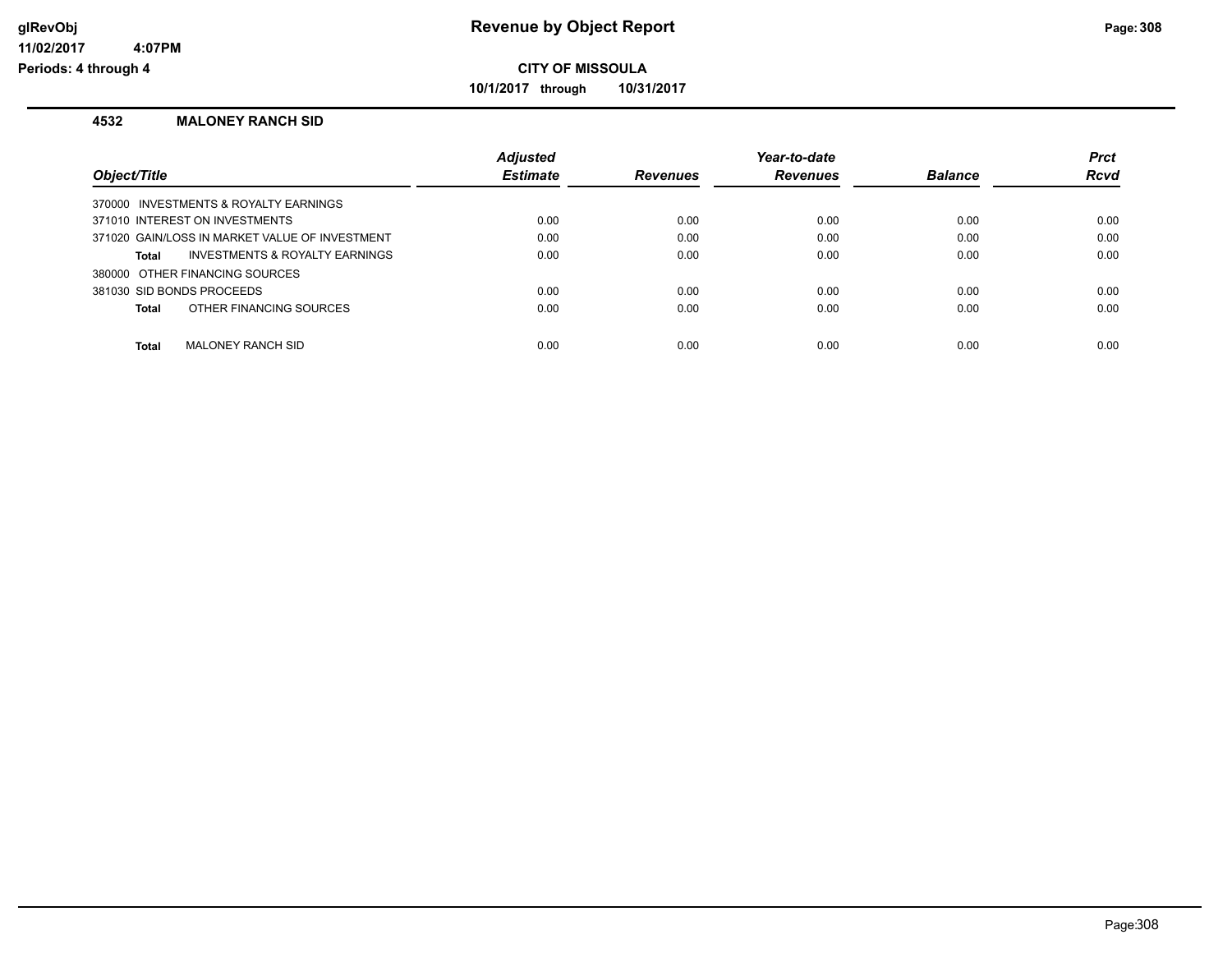**10/1/2017 through 10/31/2017**

#### **4533 RATTLESNAKE SEWER SID**

#### **4533 RATTLESNAKE SEWER SID**

|                                                    | <b>Adjusted</b> |                 | Year-to-date    |                | <b>Prct</b> |
|----------------------------------------------------|-----------------|-----------------|-----------------|----------------|-------------|
| Object/Title                                       | <b>Estimate</b> | <b>Revenues</b> | <b>Revenues</b> | <b>Balance</b> | <b>Rcvd</b> |
| 330000 INTERGOVERNMENTAL REVENUES                  |                 |                 |                 |                |             |
| 334121 DNRC GRANT                                  | 0.00            | 0.00            | 0.00            | 0.00           | 0.00        |
| INTERGOVERNMENTAL REVENUES<br>Total                | 0.00            | 0.00            | 0.00            | 0.00           | 0.00        |
| 370000 INVESTMENTS & ROYALTY EARNINGS              |                 |                 |                 |                |             |
| 371010 INTEREST ON INVESTMENTS                     | 0.00            | 0.00            | 0.00            | 0.00           | 0.00        |
| 371020 GAIN/LOSS IN MARKET VALUE OF INVESTMENTS    | 0.00            | 0.00            | 0.00            | 0.00           | 0.00        |
| <b>INVESTMENTS &amp; ROYALTY EARNINGS</b><br>Total | 0.00            | 0.00            | 0.00            | 0.00           | 0.00        |
| 380000 OTHER FINANCING SOURCES                     |                 |                 |                 |                |             |
| 381002 SRF LOAN                                    | 0.00            | 0.00            | 0.00            | 0.00           | 0.00        |
| OTHER FINANCING SOURCES<br>Total                   | 0.00            | 0.00            | 0.00            | 0.00           | 0.00        |
| RATTLESNAKE SEWER SID<br>Total                     | 0.00            | 0.00            | 0.00            | 0.00           | 0.00        |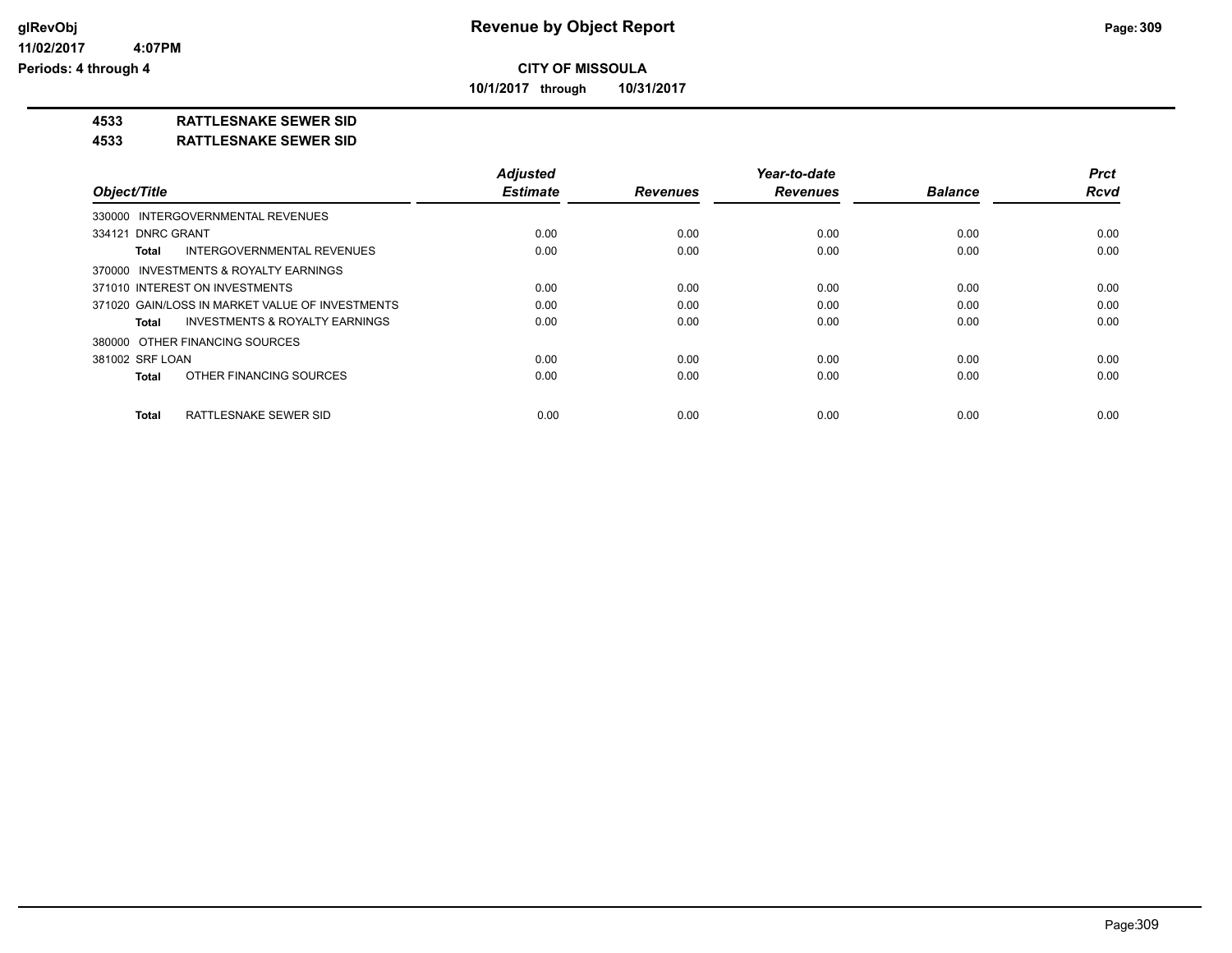**10/1/2017 through 10/31/2017**

#### **4533 RATTLESNAKE SEWER SID**

|                                                    | <b>Adjusted</b> |                 | Year-to-date    |                | <b>Prct</b> |
|----------------------------------------------------|-----------------|-----------------|-----------------|----------------|-------------|
| Object/Title                                       | <b>Estimate</b> | <b>Revenues</b> | <b>Revenues</b> | <b>Balance</b> | <b>Rcvd</b> |
| INTERGOVERNMENTAL REVENUES<br>330000               |                 |                 |                 |                |             |
| 334121 DNRC GRANT                                  | 0.00            | 0.00            | 0.00            | 0.00           | 0.00        |
| INTERGOVERNMENTAL REVENUES<br>Total                | 0.00            | 0.00            | 0.00            | 0.00           | 0.00        |
| 370000 INVESTMENTS & ROYALTY EARNINGS              |                 |                 |                 |                |             |
| 371010 INTEREST ON INVESTMENTS                     | 0.00            | 0.00            | 0.00            | 0.00           | 0.00        |
| 371020 GAIN/LOSS IN MARKET VALUE OF INVESTMENT     | 0.00            | 0.00            | 0.00            | 0.00           | 0.00        |
| <b>INVESTMENTS &amp; ROYALTY EARNINGS</b><br>Total | 0.00            | 0.00            | 0.00            | 0.00           | 0.00        |
| 380000 OTHER FINANCING SOURCES                     |                 |                 |                 |                |             |
| 381002 SRF LOAN                                    | 0.00            | 0.00            | 0.00            | 0.00           | 0.00        |
| OTHER FINANCING SOURCES<br>Total                   | 0.00            | 0.00            | 0.00            | 0.00           | 0.00        |
| RATTLESNAKE SEWER SID<br><b>Total</b>              | 0.00            | 0.00            | 0.00            | 0.00           | 0.00        |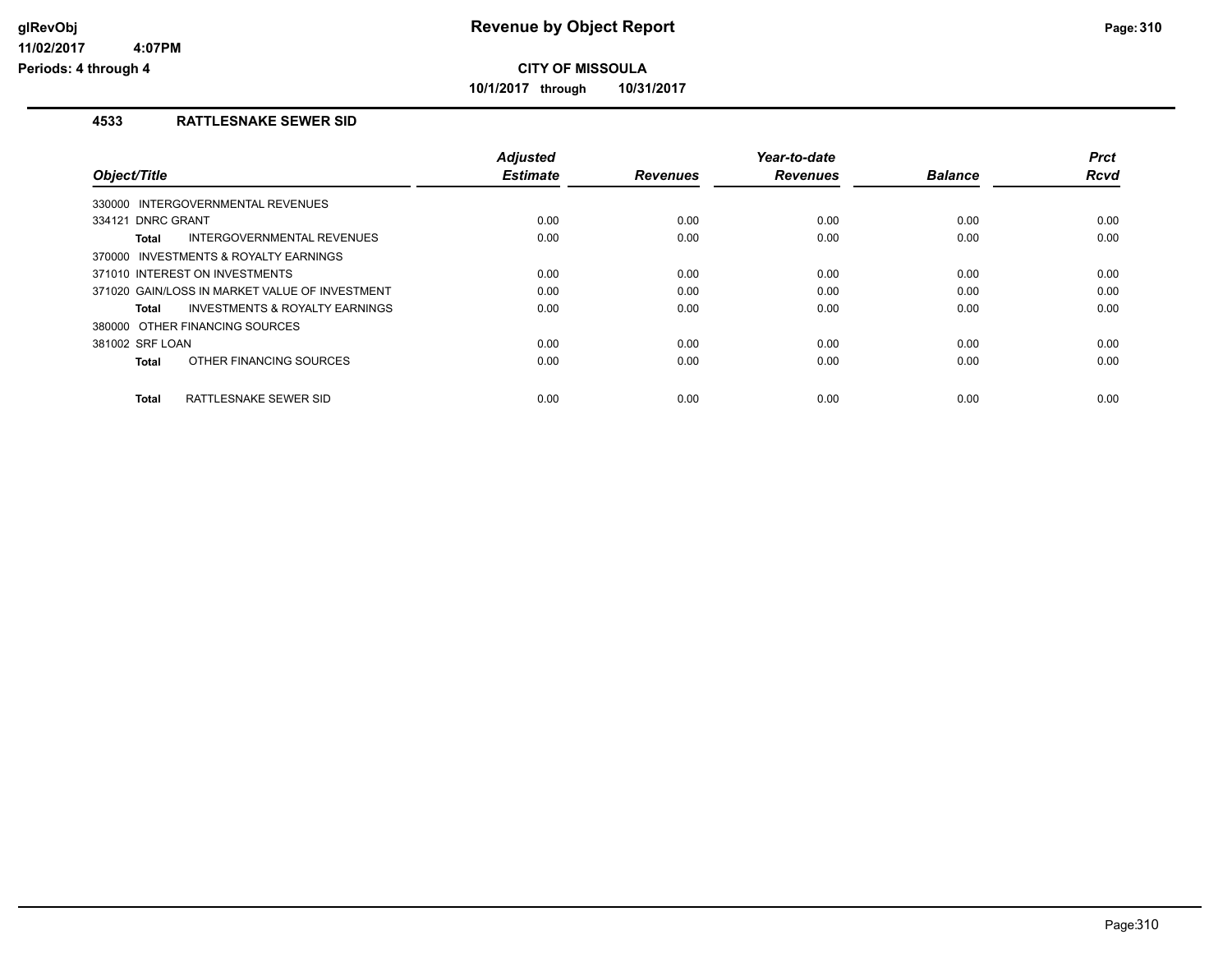**10/1/2017 through 10/31/2017**

#### **4534 SID 534 LINCOLNWOOD**

#### **4534 SID 534 LINCOLNWOOD**

|                                                    | <b>Adjusted</b> |                 | Year-to-date    |                | <b>Prct</b> |
|----------------------------------------------------|-----------------|-----------------|-----------------|----------------|-------------|
| Object/Title                                       | <b>Estimate</b> | <b>Revenues</b> | <b>Revenues</b> | <b>Balance</b> | <b>Rcvd</b> |
| 330000 INTERGOVERNMENTAL REVENUES                  |                 |                 |                 |                |             |
| 334121 DNRC GRANT                                  | 0.00            | 0.00            | 0.00            | 0.00           | 0.00        |
| INTERGOVERNMENTAL REVENUES<br>Total                | 0.00            | 0.00            | 0.00            | 0.00           | 0.00        |
| 370000 INVESTMENTS & ROYALTY EARNINGS              |                 |                 |                 |                |             |
| 371010 INTEREST ON INVESTMENTS                     | 0.00            | 0.00            | 0.00            | 0.00           | 0.00        |
| 371020 GAIN/LOSS IN MARKET VALUE OF INVESTMENTS    | 0.00            | 0.00            | 0.00            | 0.00           | 0.00        |
| <b>INVESTMENTS &amp; ROYALTY EARNINGS</b><br>Total | 0.00            | 0.00            | 0.00            | 0.00           | 0.00        |
| 380000 OTHER FINANCING SOURCES                     |                 |                 |                 |                |             |
| 381002 SRF LOAN                                    | 0.00            | 0.00            | 0.00            | 0.00           | 0.00        |
| OTHER FINANCING SOURCES<br>Total                   | 0.00            | 0.00            | 0.00            | 0.00           | 0.00        |
|                                                    |                 |                 |                 |                |             |
| SID 534 LINCOLNWOOD<br>Total                       | 0.00            | 0.00            | 0.00            | 0.00           | 0.00        |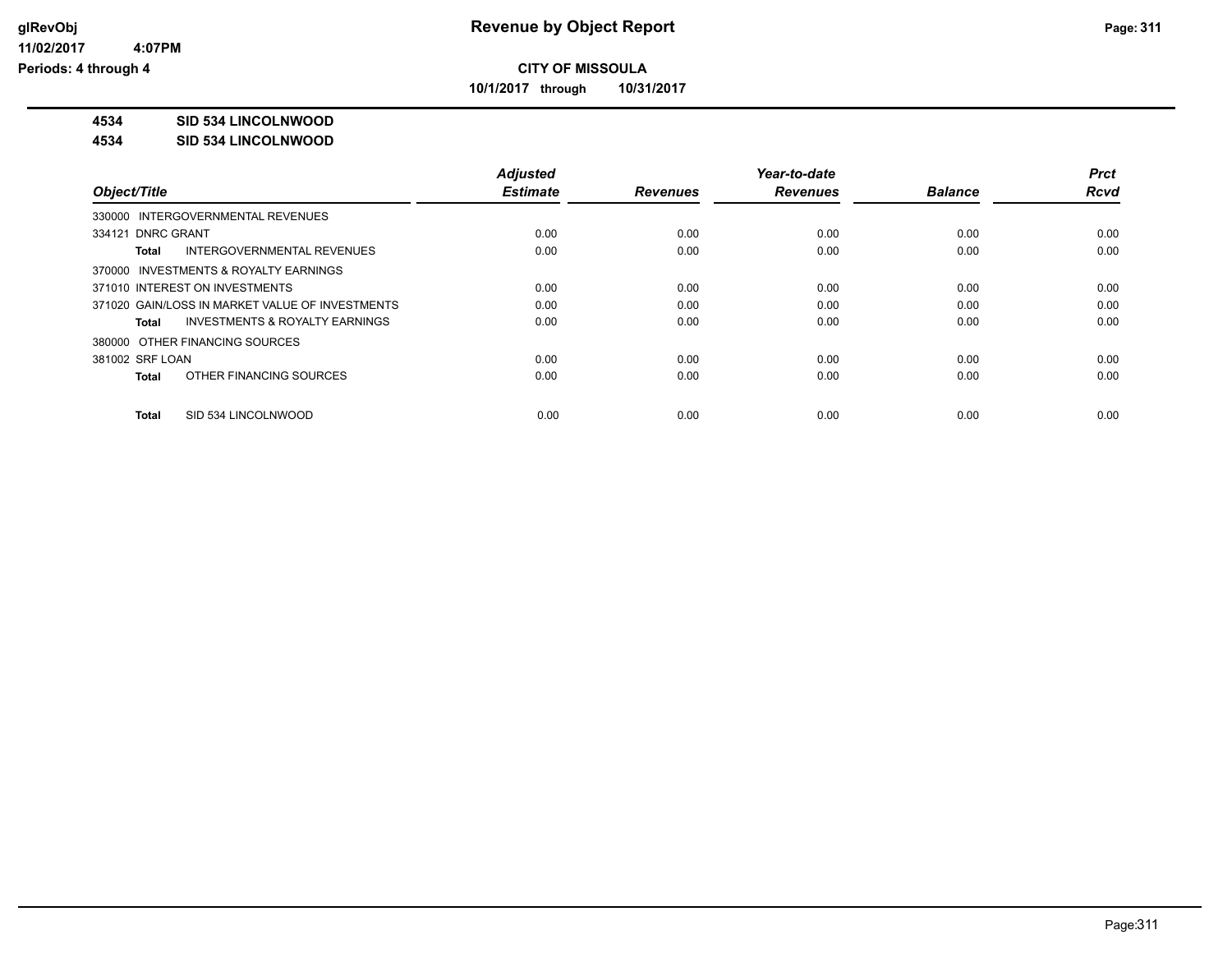**10/1/2017 through 10/31/2017**

#### **4534 SID 534 LINCOLNWOOD**

|                                                    | <b>Adjusted</b> |                 | Year-to-date    |                | <b>Prct</b> |
|----------------------------------------------------|-----------------|-----------------|-----------------|----------------|-------------|
| Object/Title                                       | <b>Estimate</b> | <b>Revenues</b> | <b>Revenues</b> | <b>Balance</b> | <b>Rcvd</b> |
| 330000 INTERGOVERNMENTAL REVENUES                  |                 |                 |                 |                |             |
| 334121 DNRC GRANT                                  | 0.00            | 0.00            | 0.00            | 0.00           | 0.00        |
| <b>INTERGOVERNMENTAL REVENUES</b><br>Total         | 0.00            | 0.00            | 0.00            | 0.00           | 0.00        |
| 370000 INVESTMENTS & ROYALTY EARNINGS              |                 |                 |                 |                |             |
| 371010 INTEREST ON INVESTMENTS                     | 0.00            | 0.00            | 0.00            | 0.00           | 0.00        |
| 371020 GAIN/LOSS IN MARKET VALUE OF INVESTMENT     | 0.00            | 0.00            | 0.00            | 0.00           | 0.00        |
| <b>INVESTMENTS &amp; ROYALTY EARNINGS</b><br>Total | 0.00            | 0.00            | 0.00            | 0.00           | 0.00        |
| 380000 OTHER FINANCING SOURCES                     |                 |                 |                 |                |             |
| 381002 SRF LOAN                                    | 0.00            | 0.00            | 0.00            | 0.00           | 0.00        |
| OTHER FINANCING SOURCES<br><b>Total</b>            | 0.00            | 0.00            | 0.00            | 0.00           | 0.00        |
| SID 534 LINCOLNWOOD<br><b>Total</b>                | 0.00            | 0.00            | 0.00            | 0.00           | 0.00        |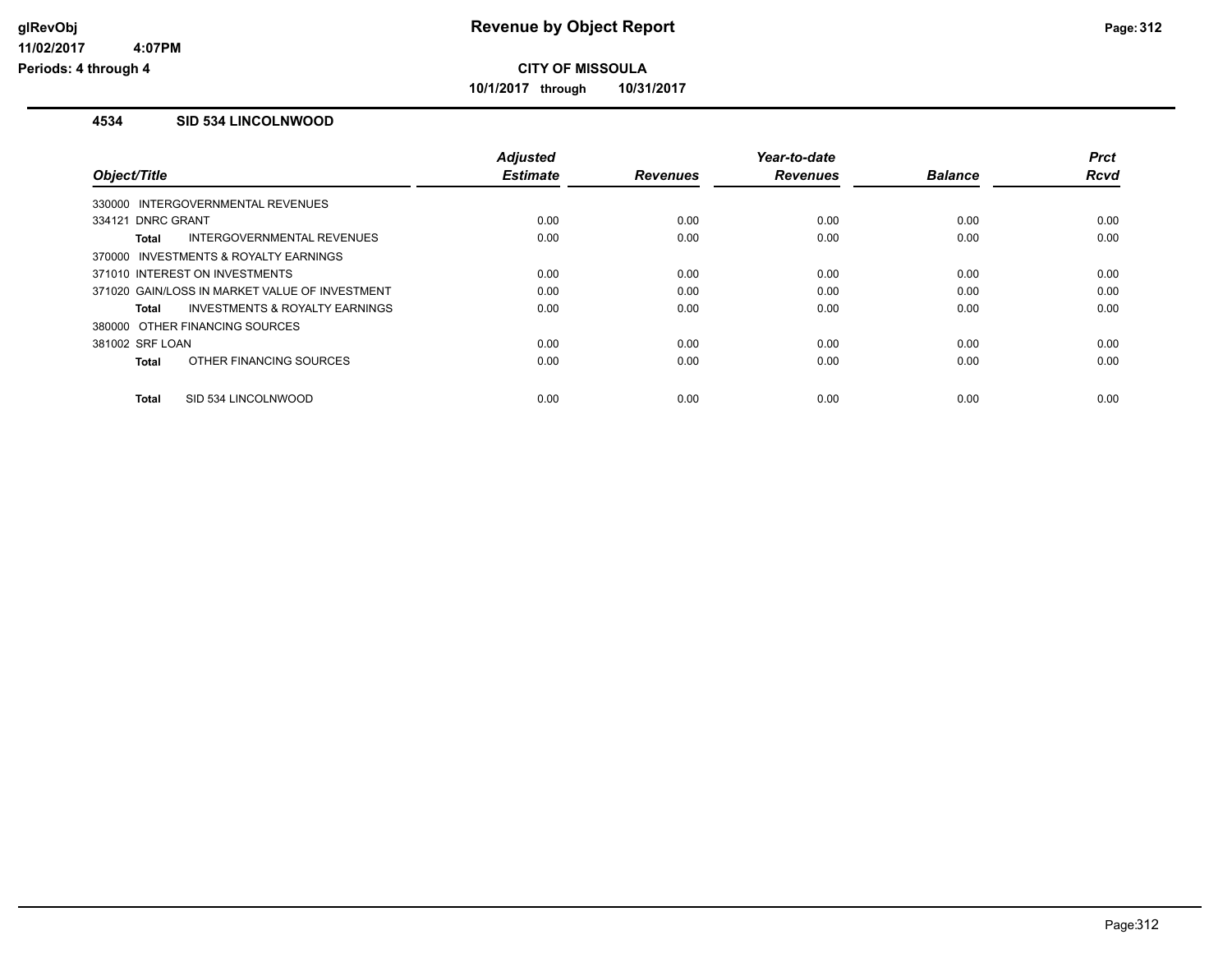**10/1/2017 through 10/31/2017**

# **4535 SLANT STREET TRAFFIC CALMING**

#### **4535 SLANT STREET TRAFFIC CALMING**

|                                                 | <b>Adjusted</b> |                 | Year-to-date    |                | <b>Prct</b> |
|-------------------------------------------------|-----------------|-----------------|-----------------|----------------|-------------|
| Object/Title                                    | <b>Estimate</b> | <b>Revenues</b> | <b>Revenues</b> | <b>Balance</b> | <b>Rcvd</b> |
| 370000 INVESTMENTS & ROYALTY EARNINGS           |                 |                 |                 |                |             |
| 371010 INTEREST ON INVESTMENTS                  | 0.00            | 0.00            | 0.00            | 0.00           | 0.00        |
| 371020 GAIN/LOSS IN MARKET VALUE OF INVESTMENTS | 0.00            | 0.00            | 0.00            | 0.00           | 0.00        |
| INVESTMENTS & ROYALTY EARNINGS<br>Total         | 0.00            | 0.00            | 0.00            | 0.00           | 0.00        |
| 380000 OTHER FINANCING SOURCES                  |                 |                 |                 |                |             |
| 383000 OPERATING TRANSFERS                      | 0.00            | 0.00            | 0.00            | 0.00           | 0.00        |
| OTHER FINANCING SOURCES<br>Total                | 0.00            | 0.00            | 0.00            | 0.00           | 0.00        |
|                                                 |                 |                 |                 |                |             |
| Total<br>SLANT STREET TRAFFIC CALMING           | 0.00            | 0.00            | 0.00            | 0.00           | 0.00        |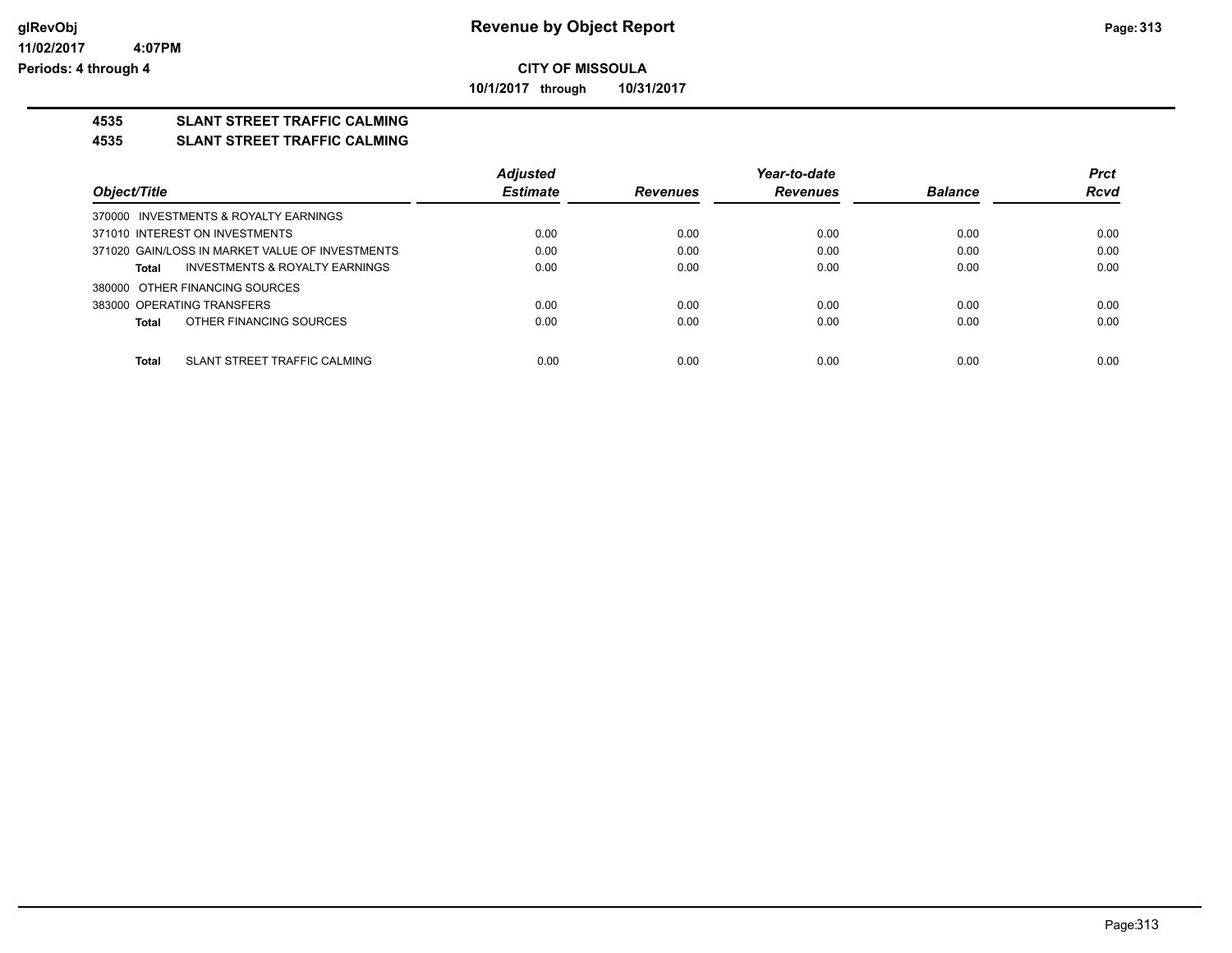**10/1/2017 through 10/31/2017**

#### **4535 SLANT STREET TRAFFIC CALMING**

|                                                    | <b>Adjusted</b> |                 | Year-to-date    |                | <b>Prct</b> |
|----------------------------------------------------|-----------------|-----------------|-----------------|----------------|-------------|
| Object/Title                                       | <b>Estimate</b> | <b>Revenues</b> | <b>Revenues</b> | <b>Balance</b> | <b>Rcvd</b> |
| 370000 INVESTMENTS & ROYALTY EARNINGS              |                 |                 |                 |                |             |
| 371010 INTEREST ON INVESTMENTS                     | 0.00            | 0.00            | 0.00            | 0.00           | 0.00        |
| 371020 GAIN/LOSS IN MARKET VALUE OF INVESTMENT     | 0.00            | 0.00            | 0.00            | 0.00           | 0.00        |
| <b>INVESTMENTS &amp; ROYALTY EARNINGS</b><br>Total | 0.00            | 0.00            | 0.00            | 0.00           | 0.00        |
| 380000 OTHER FINANCING SOURCES                     |                 |                 |                 |                |             |
| 383000 OPERATING TRANSFERS                         | 0.00            | 0.00            | 0.00            | 0.00           | 0.00        |
| OTHER FINANCING SOURCES<br>Total                   | 0.00            | 0.00            | 0.00            | 0.00           | 0.00        |
| Total<br>SLANT STREET TRAFFIC CALMING              | 0.00            | 0.00            | 0.00            | 0.00           | 0.00        |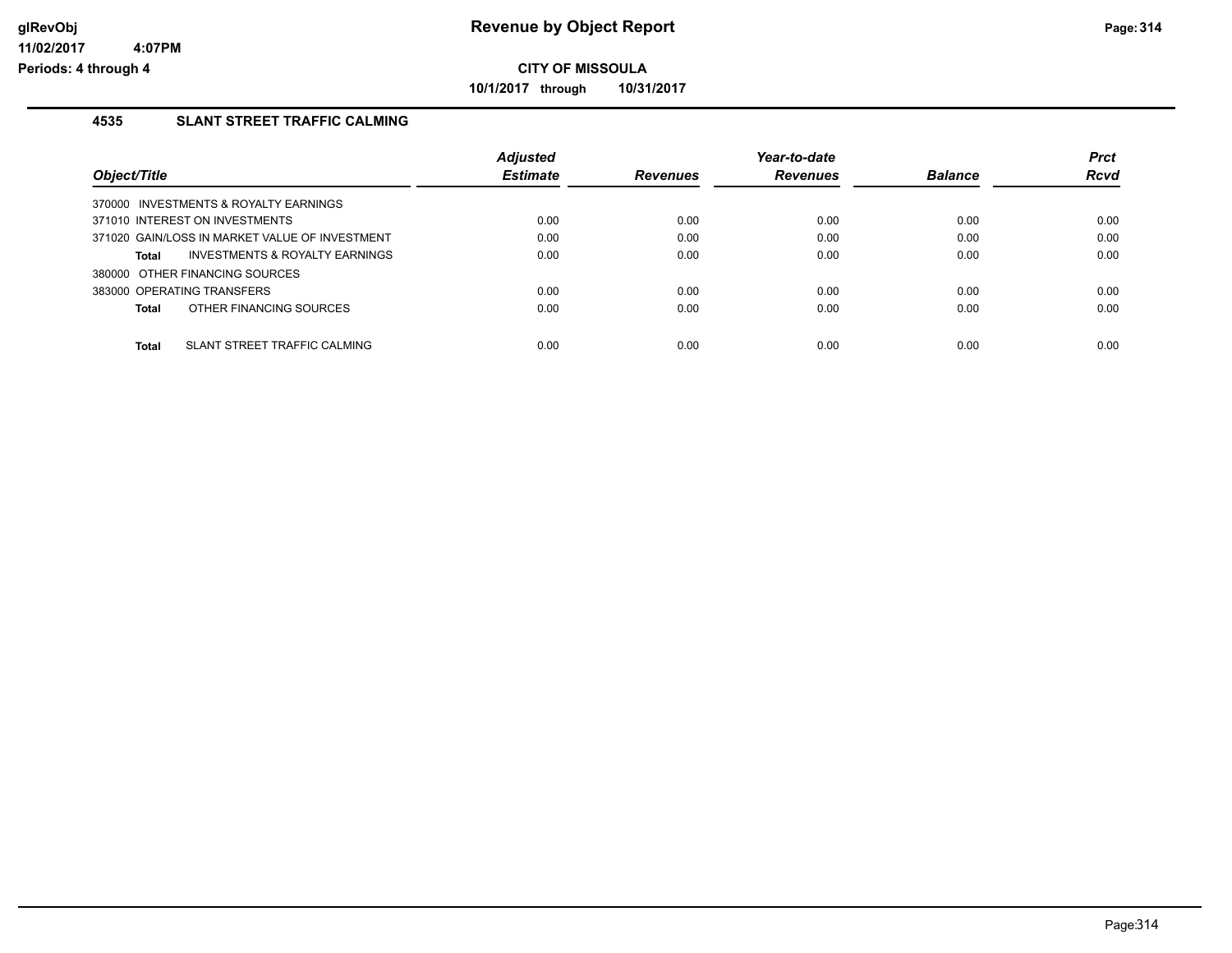**10/1/2017 through 10/31/2017**

#### **4536 SID536 LINCOLNWOOD SWR PH2**

#### **4536 SID536 LINCOLNWOOD SWR PH2**

|                                                    | <b>Adjusted</b> |                 | Year-to-date    |                | <b>Prct</b> |
|----------------------------------------------------|-----------------|-----------------|-----------------|----------------|-------------|
| Object/Title                                       | <b>Estimate</b> | <b>Revenues</b> | <b>Revenues</b> | <b>Balance</b> | Rcvd        |
| 330000 INTERGOVERNMENTAL REVENUES                  |                 |                 |                 |                |             |
| 334121 DNRC GRANT                                  | 0.00            | 0.00            | 0.00            | 0.00           | 0.00        |
| <b>INTERGOVERNMENTAL REVENUES</b><br>Total         | 0.00            | 0.00            | 0.00            | 0.00           | 0.00        |
| 360000 MISCELLANEOUS REVENUES                      |                 |                 |                 |                |             |
| 365001 *** Title Not Found ***                     | 0.00            | 0.00            | 0.00            | 0.00           | 0.00        |
| <b>MISCELLANEOUS REVENUES</b><br>Total             | 0.00            | 0.00            | 0.00            | 0.00           | 0.00        |
| 370000 INVESTMENTS & ROYALTY EARNINGS              |                 |                 |                 |                |             |
| 371010 INTEREST ON INVESTMENTS                     | 0.00            | 0.00            | 0.00            | 0.00           | 0.00        |
| 371020 GAIN/LOSS IN MARKET VALUE OF INVESTMENTS    | 0.00            | 0.00            | 0.00            | 0.00           | 0.00        |
| <b>INVESTMENTS &amp; ROYALTY EARNINGS</b><br>Total | 0.00            | 0.00            | 0.00            | 0.00           | 0.00        |
| 380000 OTHER FINANCING SOURCES                     |                 |                 |                 |                |             |
| 381030 SID BONDS PROCEEDS                          | 0.00            | 0.00            | 0.00            | 0.00           | 0.00        |
| OTHER FINANCING SOURCES<br>Total                   | 0.00            | 0.00            | 0.00            | 0.00           | 0.00        |
|                                                    |                 |                 |                 |                |             |
| SID536 LINCOLNWOOD SWR PH2<br>Total                | 0.00            | 0.00            | 0.00            | 0.00           | 0.00        |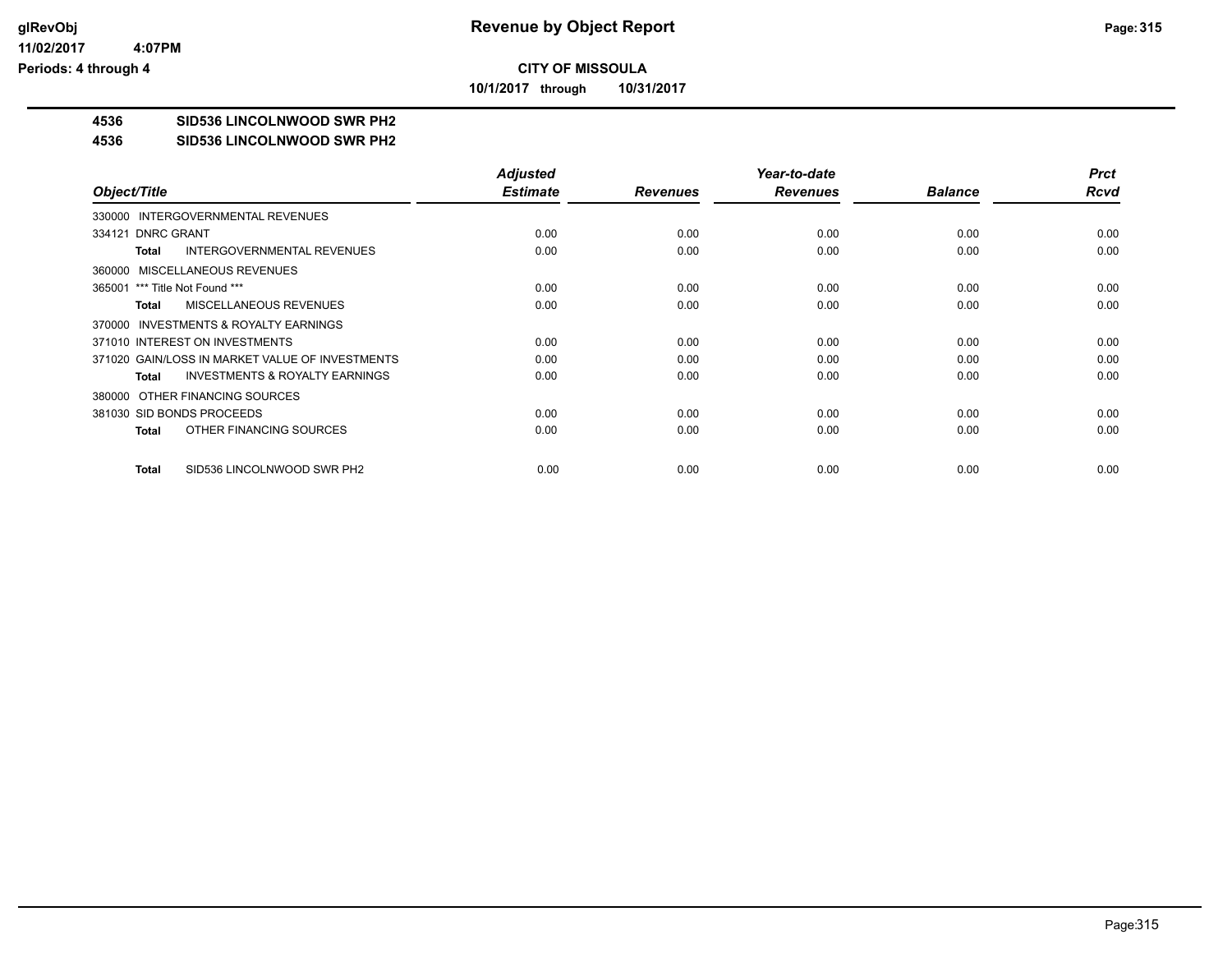**10/1/2017 through 10/31/2017**

#### **4536 SID536 LINCOLNWOOD SWR PH2**

| Object/Title                                              | <b>Adjusted</b><br><b>Estimate</b> | <b>Revenues</b> | Year-to-date<br><b>Revenues</b> | <b>Balance</b> | <b>Prct</b><br><b>Rcvd</b> |
|-----------------------------------------------------------|------------------------------------|-----------------|---------------------------------|----------------|----------------------------|
|                                                           |                                    |                 |                                 |                |                            |
| INTERGOVERNMENTAL REVENUES<br>330000                      |                                    |                 |                                 |                |                            |
| 334121 DNRC GRANT                                         | 0.00                               | 0.00            | 0.00                            | 0.00           | 0.00                       |
| INTERGOVERNMENTAL REVENUES<br><b>Total</b>                | 0.00                               | 0.00            | 0.00                            | 0.00           | 0.00                       |
| MISCELLANEOUS REVENUES<br>360000                          |                                    |                 |                                 |                |                            |
| 365001 *** Title Not Found ***                            | 0.00                               | 0.00            | 0.00                            | 0.00           | 0.00                       |
| MISCELLANEOUS REVENUES<br><b>Total</b>                    | 0.00                               | 0.00            | 0.00                            | 0.00           | 0.00                       |
| 370000 INVESTMENTS & ROYALTY EARNINGS                     |                                    |                 |                                 |                |                            |
| 371010 INTEREST ON INVESTMENTS                            | 0.00                               | 0.00            | 0.00                            | 0.00           | 0.00                       |
| 371020 GAIN/LOSS IN MARKET VALUE OF INVESTMENT            | 0.00                               | 0.00            | 0.00                            | 0.00           | 0.00                       |
| <b>INVESTMENTS &amp; ROYALTY EARNINGS</b><br><b>Total</b> | 0.00                               | 0.00            | 0.00                            | 0.00           | 0.00                       |
| 380000 OTHER FINANCING SOURCES                            |                                    |                 |                                 |                |                            |
| 381030 SID BONDS PROCEEDS                                 | 0.00                               | 0.00            | 0.00                            | 0.00           | 0.00                       |
| OTHER FINANCING SOURCES<br><b>Total</b>                   | 0.00                               | 0.00            | 0.00                            | 0.00           | 0.00                       |
| SID536 LINCOLNWOOD SWR PH2<br><b>Total</b>                | 0.00                               | 0.00            | 0.00                            | 0.00           | 0.00                       |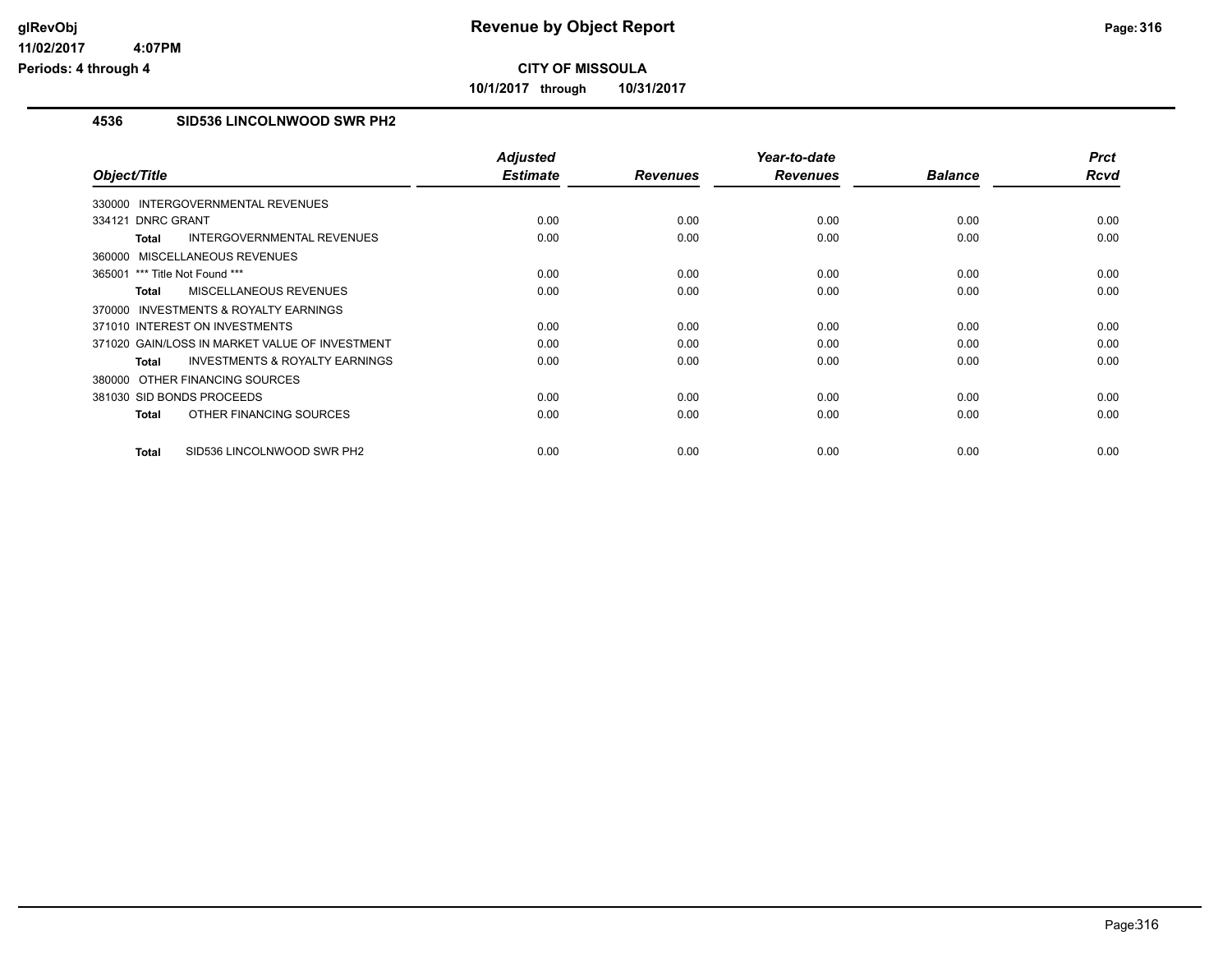**10/1/2017 through 10/31/2017**

#### **4538 SID 538 HILLVIEW WAY**

#### **4538 SID 538 HILLVIEW WAY**

|                                                 | <b>Adjusted</b> |                 | Year-to-date    |                | <b>Prct</b> |
|-------------------------------------------------|-----------------|-----------------|-----------------|----------------|-------------|
| Object/Title                                    | <b>Estimate</b> | <b>Revenues</b> | <b>Revenues</b> | <b>Balance</b> | <b>Rcvd</b> |
| 370000 INVESTMENTS & ROYALTY EARNINGS           |                 |                 |                 |                |             |
| 371010 INTEREST ON INVESTMENTS                  | 0.00            | 0.00            | 0.00            | 0.00           | 0.00        |
| 371020 GAIN/LOSS IN MARKET VALUE OF INVESTMENTS | 0.00            | 0.00            | 0.00            | 0.00           | 0.00        |
| INVESTMENTS & ROYALTY EARNINGS<br>Total         | 0.00            | 0.00            | 0.00            | 0.00           | 0.00        |
| 380000 OTHER FINANCING SOURCES                  |                 |                 |                 |                |             |
| 383000 OPERATING TRANSFERS                      | 0.00            | 0.00            | 0.00            | 0.00           | 0.00        |
| OTHER FINANCING SOURCES<br>Total                | 0.00            | 0.00            | 0.00            | 0.00           | 0.00        |
|                                                 |                 |                 |                 |                |             |
| Total<br>SID 538 HILLVIEW WAY                   | 0.00            | 0.00            | 0.00            | 0.00           | 0.00        |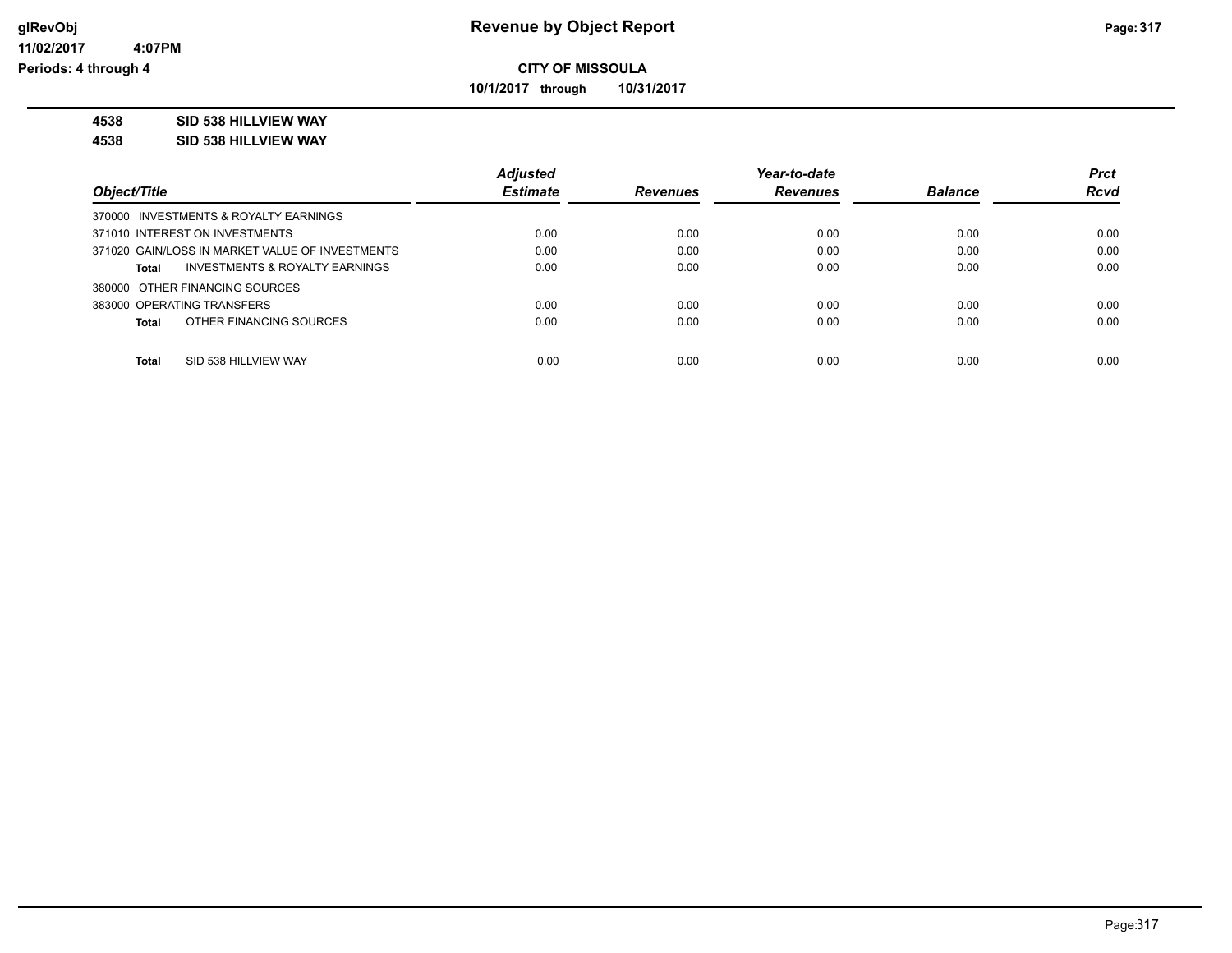**10/1/2017 through 10/31/2017**

#### **4538 SID 538 HILLVIEW WAY**

|                                                | <b>Adjusted</b> |                 | Year-to-date    |                | <b>Prct</b> |
|------------------------------------------------|-----------------|-----------------|-----------------|----------------|-------------|
| Object/Title                                   | <b>Estimate</b> | <b>Revenues</b> | <b>Revenues</b> | <b>Balance</b> | <b>Rcvd</b> |
| 370000 INVESTMENTS & ROYALTY EARNINGS          |                 |                 |                 |                |             |
| 371010 INTEREST ON INVESTMENTS                 | 0.00            | 0.00            | 0.00            | 0.00           | 0.00        |
| 371020 GAIN/LOSS IN MARKET VALUE OF INVESTMENT | 0.00            | 0.00            | 0.00            | 0.00           | 0.00        |
| INVESTMENTS & ROYALTY EARNINGS<br>Total        | 0.00            | 0.00            | 0.00            | 0.00           | 0.00        |
| 380000 OTHER FINANCING SOURCES                 |                 |                 |                 |                |             |
| 383000 OPERATING TRANSFERS                     | 0.00            | 0.00            | 0.00            | 0.00           | 0.00        |
| OTHER FINANCING SOURCES<br>Total               | 0.00            | 0.00            | 0.00            | 0.00           | 0.00        |
|                                                |                 |                 |                 |                |             |
| Total<br>SID 538 HILLVIEW WAY                  | 0.00            | 0.00            | 0.00            | 0.00           | 0.00        |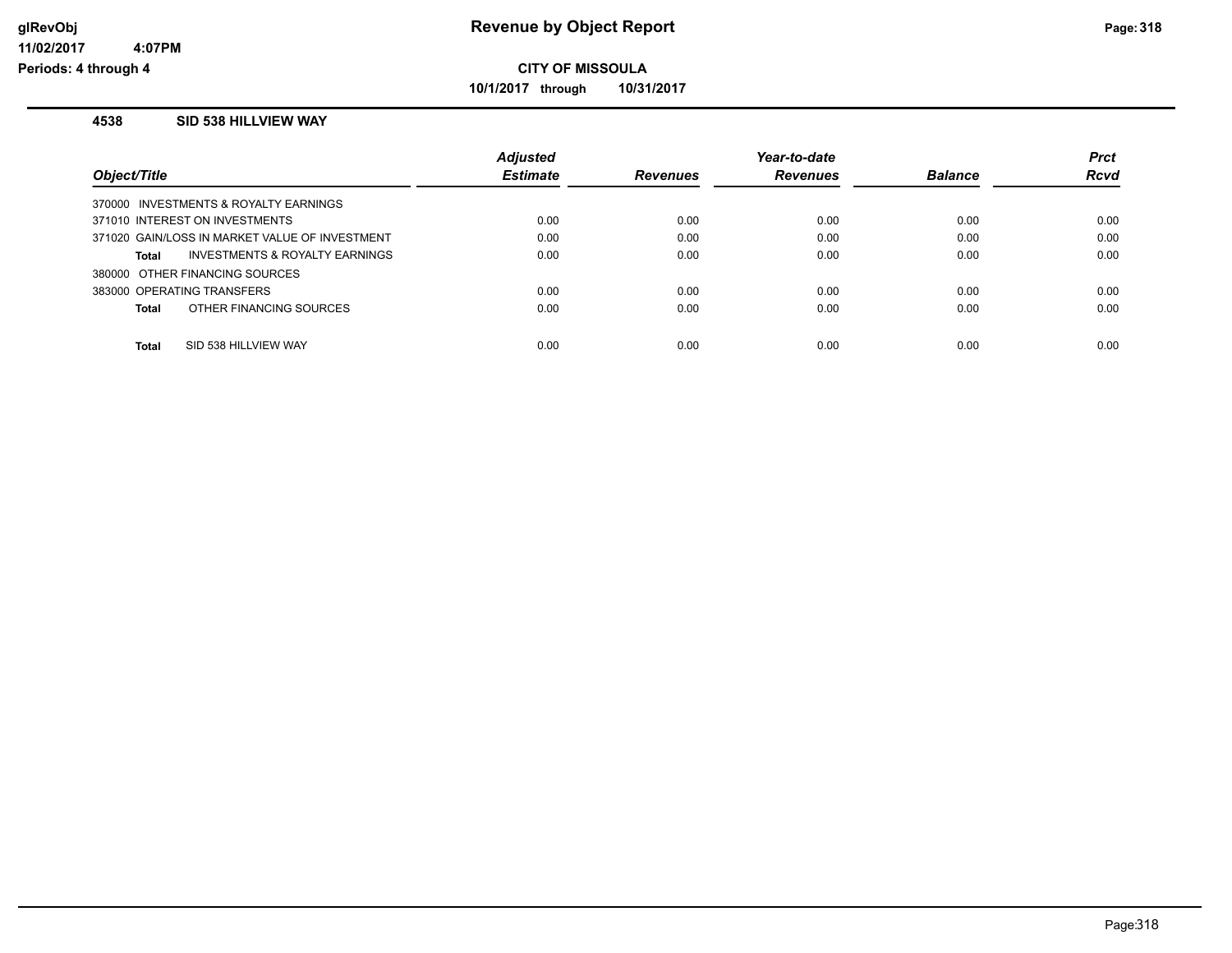**10/1/2017 through 10/31/2017**

**4539 SID 539 4th STREET**

**4539 SID 539 4th STREET**

|                                                           | <b>Adjusted</b> |                 | Year-to-date    |                | <b>Prct</b> |
|-----------------------------------------------------------|-----------------|-----------------|-----------------|----------------|-------------|
| Object/Title                                              | <b>Estimate</b> | <b>Revenues</b> | <b>Revenues</b> | <b>Balance</b> | <b>Rcvd</b> |
| 370000 INVESTMENTS & ROYALTY EARNINGS                     |                 |                 |                 |                |             |
| 371010 INTEREST ON INVESTMENTS                            | 0.00            | 0.00            | 0.00            | 0.00           | 0.00        |
| <b>INVESTMENTS &amp; ROYALTY EARNINGS</b><br><b>Total</b> | 0.00            | 0.00            | 0.00            | 0.00           | 0.00        |
| 380000 OTHER FINANCING SOURCES                            |                 |                 |                 |                |             |
| 383000 OPERATING TRANSFERS                                | 0.00            | 0.00            | 0.00            | 0.00           | 0.00        |
| OTHER FINANCING SOURCES<br><b>Total</b>                   | 0.00            | 0.00            | 0.00            | 0.00           | 0.00        |
|                                                           |                 |                 |                 |                |             |
| SID 539 4th STREET<br><b>Total</b>                        | 0.00            | 0.00            | 0.00            | 0.00           | 0.00        |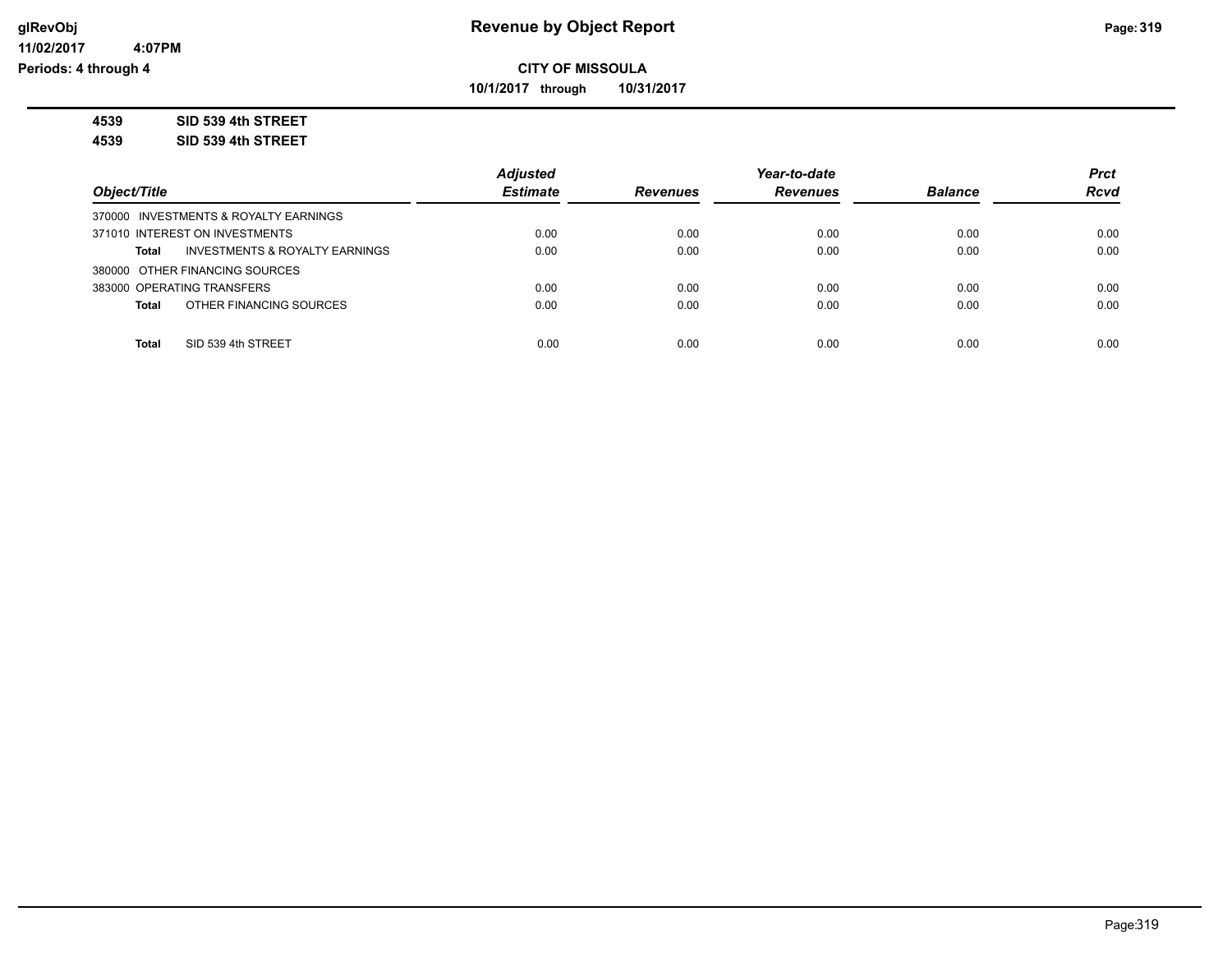**Periods: 4 through 4**

**CITY OF MISSOULA**

**10/1/2017 through 10/31/2017**

#### **4539 SID 539 4th STREET**

 **4:07PM**

| Object/Title                                       | <b>Adjusted</b><br><b>Estimate</b> | <b>Revenues</b> | Year-to-date<br><b>Revenues</b> | <b>Balance</b> | <b>Prct</b><br><b>Rcvd</b> |
|----------------------------------------------------|------------------------------------|-----------------|---------------------------------|----------------|----------------------------|
| 370000 INVESTMENTS & ROYALTY EARNINGS              |                                    |                 |                                 |                |                            |
| 371010 INTEREST ON INVESTMENTS                     | 0.00                               | 0.00            | 0.00                            | 0.00           | 0.00                       |
| <b>INVESTMENTS &amp; ROYALTY EARNINGS</b><br>Total | 0.00                               | 0.00            | 0.00                            | 0.00           | 0.00                       |
| 380000 OTHER FINANCING SOURCES                     |                                    |                 |                                 |                |                            |
| 383000 OPERATING TRANSFERS                         | 0.00                               | 0.00            | 0.00                            | 0.00           | 0.00                       |
| OTHER FINANCING SOURCES<br><b>Total</b>            | 0.00                               | 0.00            | 0.00                            | 0.00           | 0.00                       |
|                                                    |                                    |                 |                                 |                |                            |
| SID 539 4th STREET<br><b>Total</b>                 | 0.00                               | 0.00            | 0.00                            | 0.00           | 0.00                       |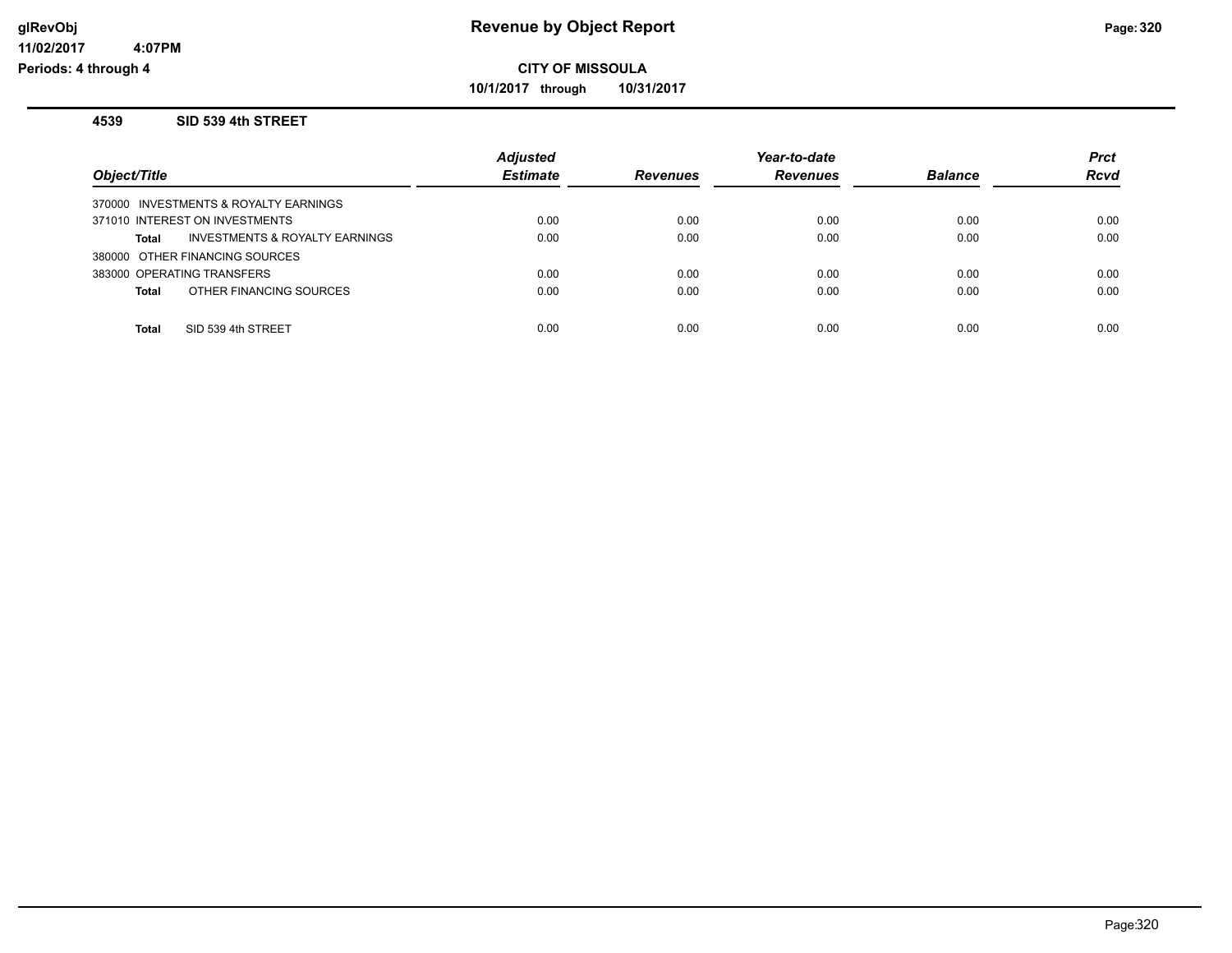**10/1/2017 through 10/31/2017**

**4540 SID 540 ENGLAND BLVD**

**4540 SID 540 ENGLAND BLVD**

|                                                           | <b>Adjusted</b> |                 | Year-to-date    |                | <b>Prct</b> |
|-----------------------------------------------------------|-----------------|-----------------|-----------------|----------------|-------------|
| Object/Title                                              | <b>Estimate</b> | <b>Revenues</b> | <b>Revenues</b> | <b>Balance</b> | <b>Rcvd</b> |
| TAXES/ASSESSMENTS<br>310000                               |                 |                 |                 |                |             |
| PENALTIES & INTEREST<br>312001                            | 0.00            | 0.00            | 0.00            | 0.00           | 0.00        |
| TAXES/ASSESSMENTS<br>Total                                | 0.00            | 0.00            | 0.00            | 0.00           | 0.00        |
| <b>MISCELLANEOUS REVENUES</b><br>360000                   |                 |                 |                 |                |             |
| 363020 PROPERTY ASSESSMENTS                               | 0.00            | 0.00            | 0.00            | 0.00           | 0.00        |
| 363021 PAYOFF PRINCIPAL ASSESSMENTS                       | 0.00            | 0.00            | 0.00            | 0.00           | 0.00        |
| 363022 BOND INTEREST ASSESSMENTS                          | 0.00            | 0.00            | 0.00            | 0.00           | 0.00        |
| 363040 PENALTY AND INTEREST                               | 0.00            | 0.00            | 0.00            | 0.00           | 0.00        |
| MISCELLANEOUS REVENUES<br>Total                           | 0.00            | 0.00            | 0.00            | 0.00           | 0.00        |
| <b>INVESTMENTS &amp; ROYALTY EARNINGS</b><br>370000       |                 |                 |                 |                |             |
| 371010 INTEREST ON INVESTMENTS                            | 0.00            | 0.00            | 0.00            | 0.00           | 0.00        |
| 371020 GAIN/LOSS IN MARKET VALUE OF INVESTMENTS           | 0.00            | 0.00            | 0.00            | 0.00           | 0.00        |
| <b>INVESTMENTS &amp; ROYALTY EARNINGS</b><br><b>Total</b> | 0.00            | 0.00            | 0.00            | 0.00           | 0.00        |
| OTHER FINANCING SOURCES<br>380000                         |                 |                 |                 |                |             |
| 381030 SID BONDS PROCEEDS                                 | 0.00            | 0.00            | 0.00            | 0.00           | 0.00        |
| OTHER FINANCING SOURCES<br><b>Total</b>                   | 0.00            | 0.00            | 0.00            | 0.00           | 0.00        |
| SID 540 ENGLAND BLVD<br><b>Total</b>                      | 0.00            | 0.00            | 0.00            | 0.00           | 0.00        |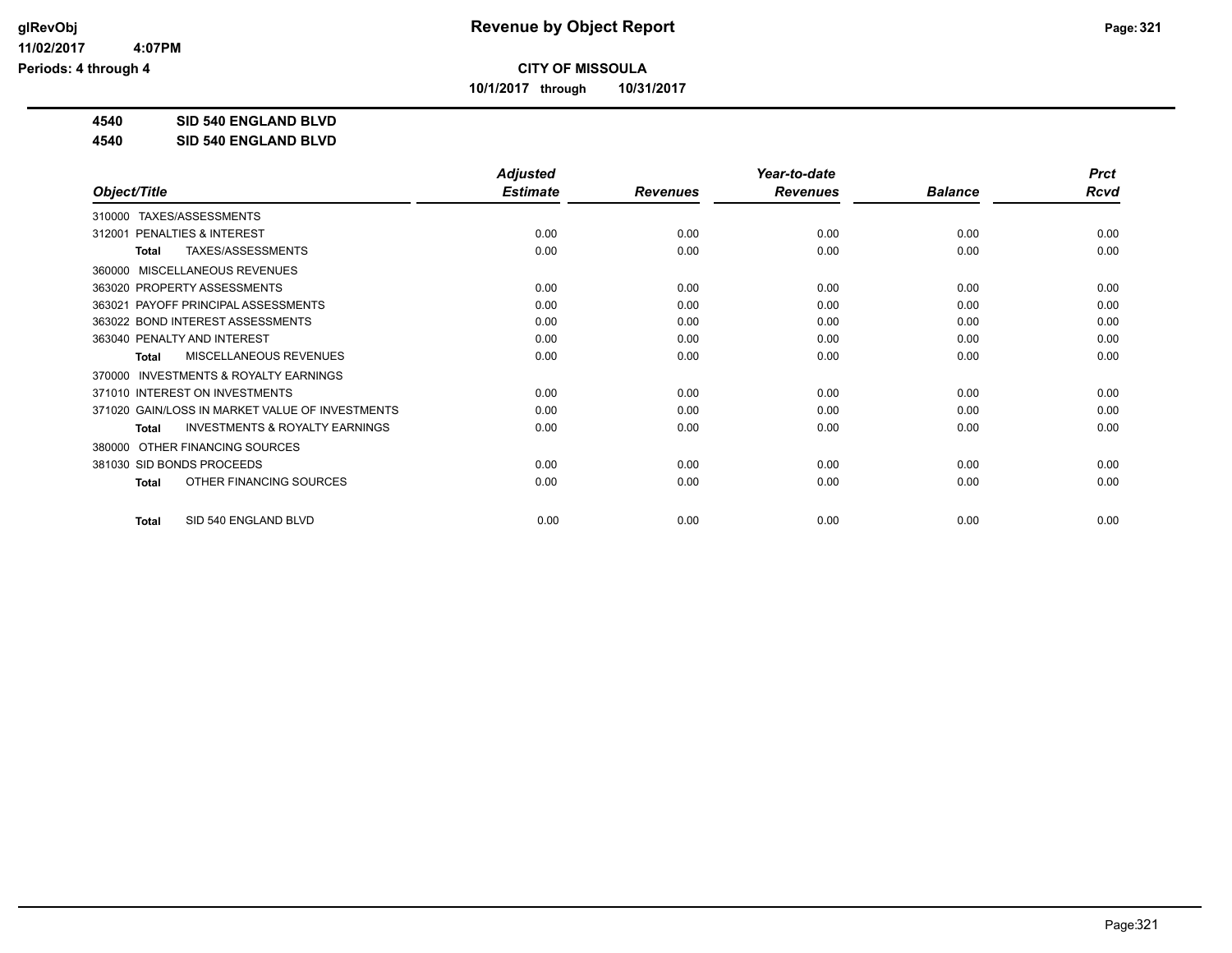**10/1/2017 through 10/31/2017**

#### **4540 SID 540 ENGLAND BLVD**

|                                                           | <b>Adjusted</b> |                 | Year-to-date    |                | <b>Prct</b> |
|-----------------------------------------------------------|-----------------|-----------------|-----------------|----------------|-------------|
| Object/Title                                              | <b>Estimate</b> | <b>Revenues</b> | <b>Revenues</b> | <b>Balance</b> | <b>Rcvd</b> |
| TAXES/ASSESSMENTS<br>310000                               |                 |                 |                 |                |             |
| 312001 PENALTIES & INTEREST                               | 0.00            | 0.00            | 0.00            | 0.00           | 0.00        |
| TAXES/ASSESSMENTS<br><b>Total</b>                         | 0.00            | 0.00            | 0.00            | 0.00           | 0.00        |
| 360000 MISCELLANEOUS REVENUES                             |                 |                 |                 |                |             |
| 363020 PROPERTY ASSESSMENTS                               | 0.00            | 0.00            | 0.00            | 0.00           | 0.00        |
| 363021 PAYOFF PRINCIPAL ASSESSMENTS                       | 0.00            | 0.00            | 0.00            | 0.00           | 0.00        |
| 363022 BOND INTEREST ASSESSMENTS                          | 0.00            | 0.00            | 0.00            | 0.00           | 0.00        |
| 363040 PENALTY AND INTEREST                               | 0.00            | 0.00            | 0.00            | 0.00           | 0.00        |
| <b>MISCELLANEOUS REVENUES</b><br><b>Total</b>             | 0.00            | 0.00            | 0.00            | 0.00           | 0.00        |
| <b>INVESTMENTS &amp; ROYALTY EARNINGS</b><br>370000       |                 |                 |                 |                |             |
| 371010 INTEREST ON INVESTMENTS                            | 0.00            | 0.00            | 0.00            | 0.00           | 0.00        |
| 371020 GAIN/LOSS IN MARKET VALUE OF INVESTMENT            | 0.00            | 0.00            | 0.00            | 0.00           | 0.00        |
| <b>INVESTMENTS &amp; ROYALTY EARNINGS</b><br><b>Total</b> | 0.00            | 0.00            | 0.00            | 0.00           | 0.00        |
| OTHER FINANCING SOURCES<br>380000                         |                 |                 |                 |                |             |
| 381030 SID BONDS PROCEEDS                                 | 0.00            | 0.00            | 0.00            | 0.00           | 0.00        |
| OTHER FINANCING SOURCES<br><b>Total</b>                   | 0.00            | 0.00            | 0.00            | 0.00           | 0.00        |
| SID 540 ENGLAND BLVD<br><b>Total</b>                      | 0.00            | 0.00            | 0.00            | 0.00           | 0.00        |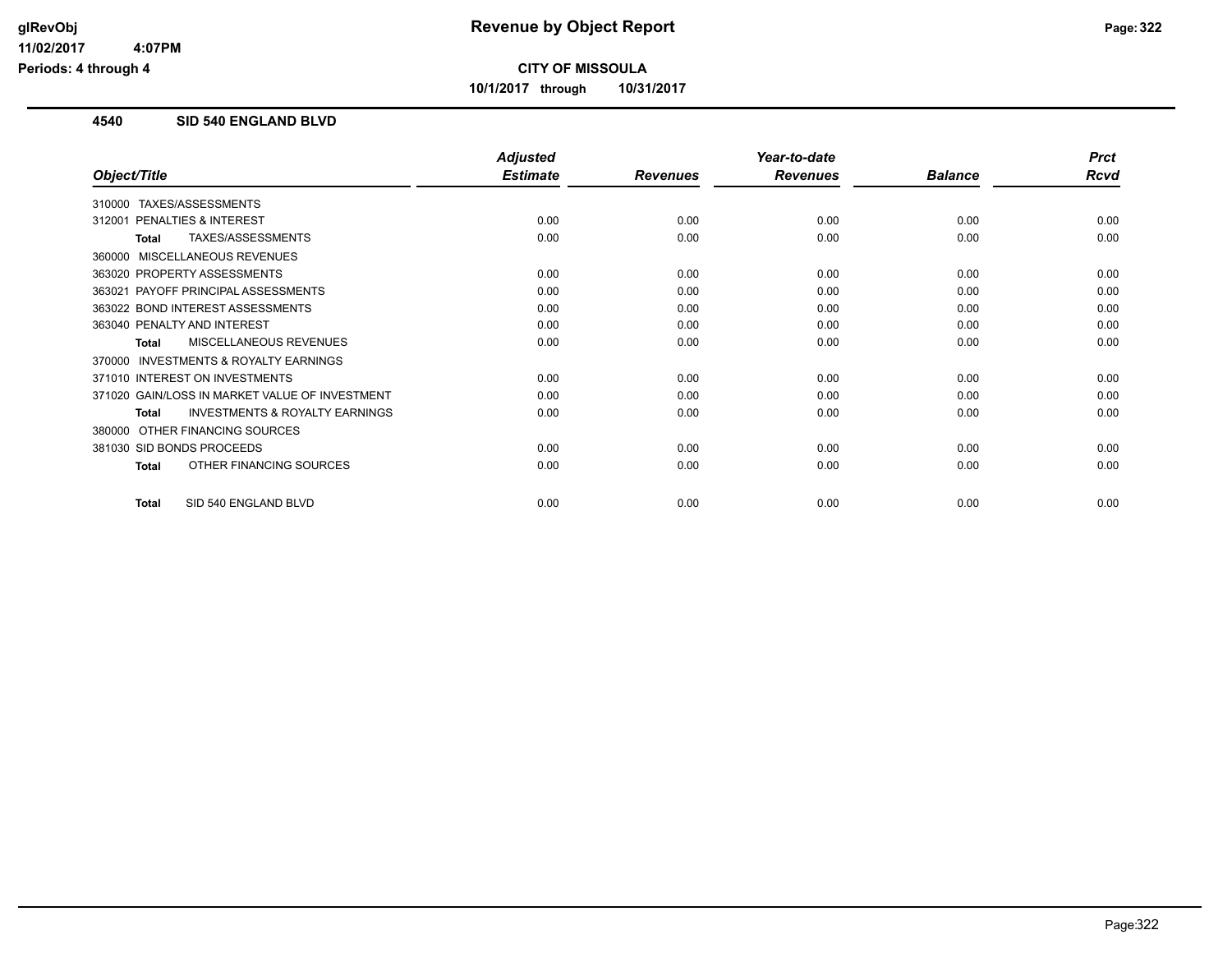**10/1/2017 through 10/31/2017**

#### **4541 SID 541 PINEVIEW PARK**

**4541 SID 541 PINEVIEW PARK**

|                                                     | <b>Adjusted</b> |                 | Year-to-date    |                | <b>Prct</b> |
|-----------------------------------------------------|-----------------|-----------------|-----------------|----------------|-------------|
| Object/Title                                        | <b>Estimate</b> | <b>Revenues</b> | <b>Revenues</b> | <b>Balance</b> | <b>Rcvd</b> |
| TAXES/ASSESSMENTS<br>310000                         |                 |                 |                 |                |             |
| PENALTIES & INTEREST<br>312001                      | 0.00            | 0.00            | 0.00            | 0.00           | 0.00        |
| TAXES/ASSESSMENTS<br>Total                          | 0.00            | 0.00            | 0.00            | 0.00           | 0.00        |
| MISCELLANEOUS REVENUES<br>360000                    |                 |                 |                 |                |             |
| 363020 PROPERTY ASSESSMENTS                         | 0.00            | 0.00            | 0.00            | 0.00           | 0.00        |
| 363021 PAYOFF PRINCIPAL ASSESSMENTS                 | 0.00            | 0.00            | 0.00            | 0.00           | 0.00        |
| 363022 BOND INTEREST ASSESSMENTS                    | 0.00            | 0.00            | 0.00            | 0.00           | 0.00        |
| 363040 PENALTY AND INTEREST                         | 0.00            | 0.00            | 0.00            | 0.00           | 0.00        |
| MISCELLANEOUS REVENUES<br><b>Total</b>              | 0.00            | 0.00            | 0.00            | 0.00           | 0.00        |
| <b>INVESTMENTS &amp; ROYALTY EARNINGS</b><br>370000 |                 |                 |                 |                |             |
| 371010 INTEREST ON INVESTMENTS                      | 0.00            | 0.00            | 0.00            | 0.00           | 0.00        |
| 371020 GAIN/LOSS IN MARKET VALUE OF INVESTMENTS     | 0.00            | 0.00            | 0.00            | 0.00           | 0.00        |
| <b>INVESTMENTS &amp; ROYALTY EARNINGS</b><br>Total  | 0.00            | 0.00            | 0.00            | 0.00           | 0.00        |
| OTHER FINANCING SOURCES<br>380000                   |                 |                 |                 |                |             |
| 381030 SID BONDS PROCEEDS                           | 0.00            | 0.00            | 0.00            | 0.00           | 0.00        |
| OTHER FINANCING SOURCES<br><b>Total</b>             | 0.00            | 0.00            | 0.00            | 0.00           | 0.00        |
|                                                     |                 |                 |                 |                |             |
| SID 541 PINEVIEW PARK<br><b>Total</b>               | 0.00            | 0.00            | 0.00            | 0.00           | 0.00        |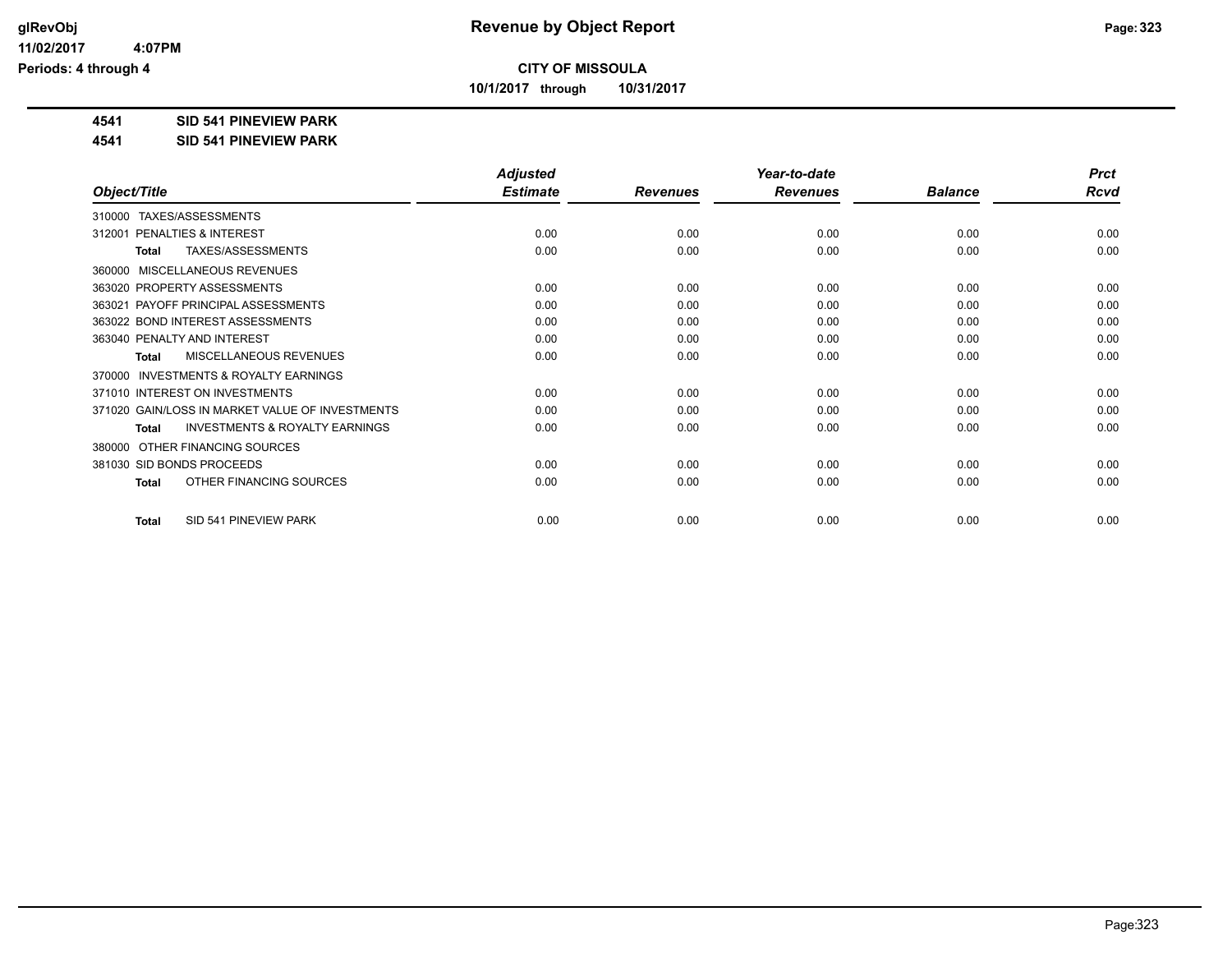**10/1/2017 through 10/31/2017**

#### **4541 SID 541 PINEVIEW PARK**

|                                                           | <b>Adjusted</b> |                 | Year-to-date    |                | <b>Prct</b> |
|-----------------------------------------------------------|-----------------|-----------------|-----------------|----------------|-------------|
| Object/Title                                              | <b>Estimate</b> | <b>Revenues</b> | <b>Revenues</b> | <b>Balance</b> | <b>Rcvd</b> |
| TAXES/ASSESSMENTS<br>310000                               |                 |                 |                 |                |             |
| 312001 PENALTIES & INTEREST                               | 0.00            | 0.00            | 0.00            | 0.00           | 0.00        |
| TAXES/ASSESSMENTS<br><b>Total</b>                         | 0.00            | 0.00            | 0.00            | 0.00           | 0.00        |
| MISCELLANEOUS REVENUES<br>360000                          |                 |                 |                 |                |             |
| 363020 PROPERTY ASSESSMENTS                               | 0.00            | 0.00            | 0.00            | 0.00           | 0.00        |
| PAYOFF PRINCIPAL ASSESSMENTS<br>363021                    | 0.00            | 0.00            | 0.00            | 0.00           | 0.00        |
| 363022 BOND INTEREST ASSESSMENTS                          | 0.00            | 0.00            | 0.00            | 0.00           | 0.00        |
| 363040 PENALTY AND INTEREST                               | 0.00            | 0.00            | 0.00            | 0.00           | 0.00        |
| <b>MISCELLANEOUS REVENUES</b><br><b>Total</b>             | 0.00            | 0.00            | 0.00            | 0.00           | 0.00        |
| <b>INVESTMENTS &amp; ROYALTY EARNINGS</b><br>370000       |                 |                 |                 |                |             |
| 371010 INTEREST ON INVESTMENTS                            | 0.00            | 0.00            | 0.00            | 0.00           | 0.00        |
| 371020 GAIN/LOSS IN MARKET VALUE OF INVESTMENT            | 0.00            | 0.00            | 0.00            | 0.00           | 0.00        |
| <b>INVESTMENTS &amp; ROYALTY EARNINGS</b><br><b>Total</b> | 0.00            | 0.00            | 0.00            | 0.00           | 0.00        |
| OTHER FINANCING SOURCES<br>380000                         |                 |                 |                 |                |             |
| 381030 SID BONDS PROCEEDS                                 | 0.00            | 0.00            | 0.00            | 0.00           | 0.00        |
| OTHER FINANCING SOURCES<br><b>Total</b>                   | 0.00            | 0.00            | 0.00            | 0.00           | 0.00        |
| SID 541 PINEVIEW PARK<br><b>Total</b>                     | 0.00            | 0.00            | 0.00            | 0.00           | 0.00        |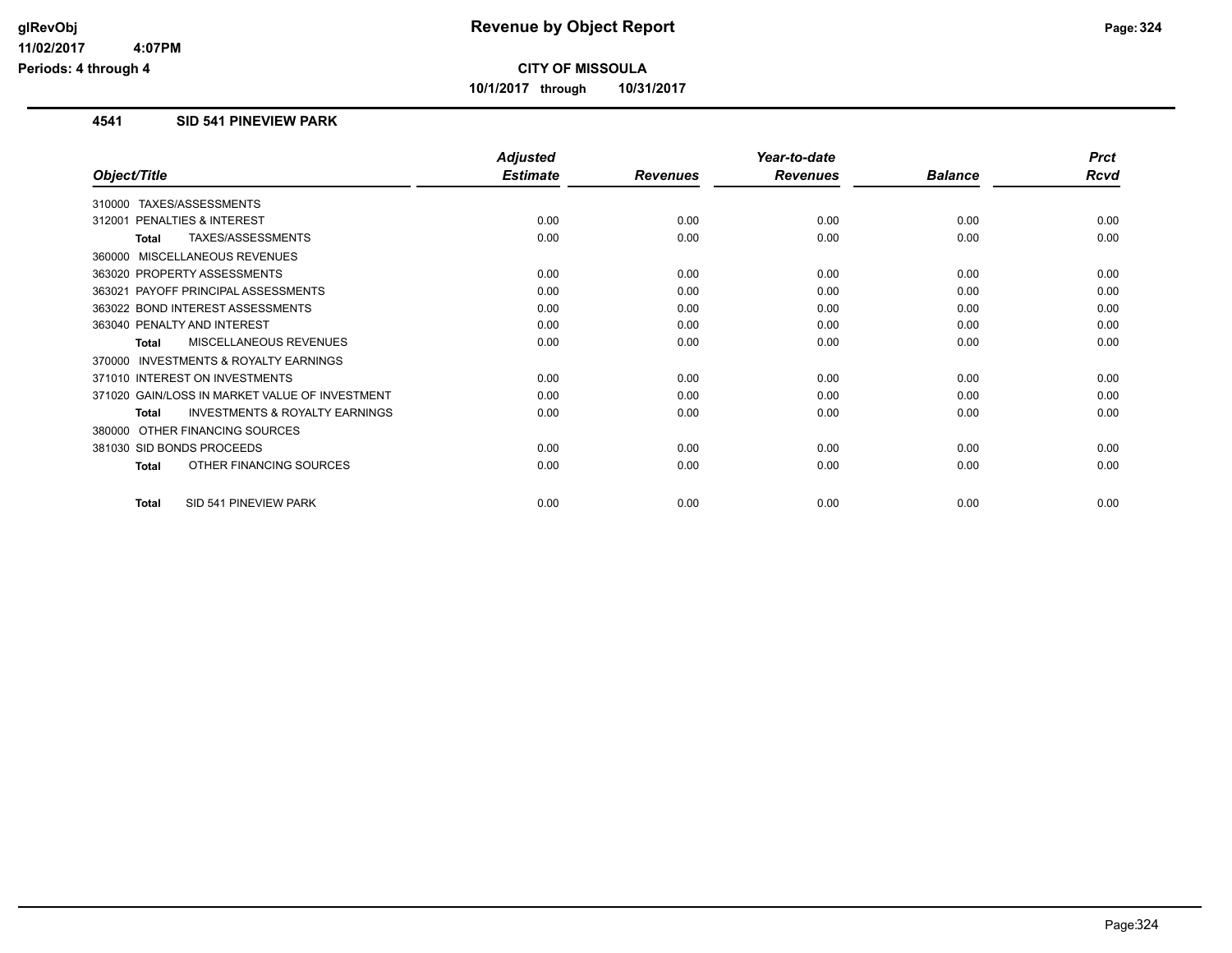**10/1/2017 through 10/31/2017**

#### **4542 SID 542 HILLVIEW WAY**

**4542 SID 542 HILLVIEW WAY**

|                                                    | <b>Adjusted</b> |                 | Year-to-date    |                | <b>Prct</b> |
|----------------------------------------------------|-----------------|-----------------|-----------------|----------------|-------------|
| Object/Title                                       | <b>Estimate</b> | <b>Revenues</b> | <b>Revenues</b> | <b>Balance</b> | <b>Rcvd</b> |
| 370000 INVESTMENTS & ROYALTY EARNINGS              |                 |                 |                 |                |             |
| 371010 INTEREST ON INVESTMENTS                     | 0.00            | 0.00            | 0.00            | 0.00           | 0.00        |
| 371020 GAIN/LOSS IN MARKET VALUE OF INVESTMENTS    | 0.00            | 0.00            | 0.00            | 0.00           | 0.00        |
| <b>INVESTMENTS &amp; ROYALTY EARNINGS</b><br>Total | 0.00            | 0.00            | 0.00            | 0.00           | 0.00        |
| 380000 OTHER FINANCING SOURCES                     |                 |                 |                 |                |             |
| 381030 SID BONDS PROCEEDS                          | 0.00            | 0.00            | 0.00            | 0.00           | 0.00        |
| 383000 OPERATING TRANSFERS                         | 0.00            | 0.00            | 0.00            | 0.00           | 0.00        |
| OTHER FINANCING SOURCES<br><b>Total</b>            | 0.00            | 0.00            | 0.00            | 0.00           | 0.00        |
|                                                    |                 |                 |                 |                |             |
| SID 542 HILLVIEW WAY<br><b>Total</b>               | 0.00            | 0.00            | 0.00            | 0.00           | 0.00        |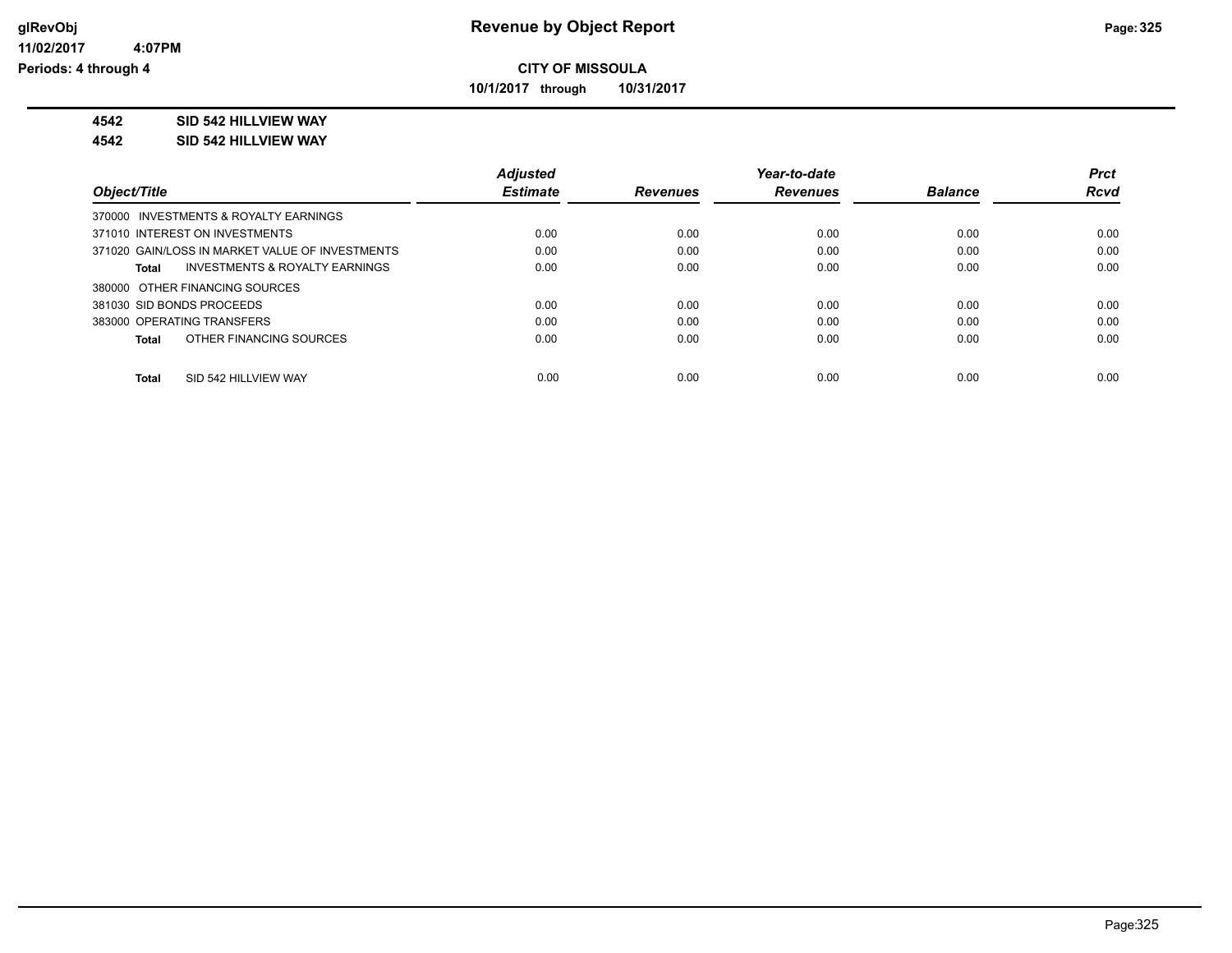**10/1/2017 through 10/31/2017**

#### **4542 SID 542 HILLVIEW WAY**

|                                                    | <b>Adjusted</b> |                 | Year-to-date    |                | <b>Prct</b> |
|----------------------------------------------------|-----------------|-----------------|-----------------|----------------|-------------|
| Object/Title                                       | <b>Estimate</b> | <b>Revenues</b> | <b>Revenues</b> | <b>Balance</b> | <b>Rcvd</b> |
| 370000 INVESTMENTS & ROYALTY EARNINGS              |                 |                 |                 |                |             |
| 371010 INTEREST ON INVESTMENTS                     | 0.00            | 0.00            | 0.00            | 0.00           | 0.00        |
| 371020 GAIN/LOSS IN MARKET VALUE OF INVESTMENT     | 0.00            | 0.00            | 0.00            | 0.00           | 0.00        |
| <b>INVESTMENTS &amp; ROYALTY EARNINGS</b><br>Total | 0.00            | 0.00            | 0.00            | 0.00           | 0.00        |
| 380000 OTHER FINANCING SOURCES                     |                 |                 |                 |                |             |
| 381030 SID BONDS PROCEEDS                          | 0.00            | 0.00            | 0.00            | 0.00           | 0.00        |
| 383000 OPERATING TRANSFERS                         | 0.00            | 0.00            | 0.00            | 0.00           | 0.00        |
| OTHER FINANCING SOURCES<br><b>Total</b>            | 0.00            | 0.00            | 0.00            | 0.00           | 0.00        |
|                                                    |                 |                 |                 |                |             |
| SID 542 HILLVIEW WAY<br><b>Total</b>               | 0.00            | 0.00            | 0.00            | 0.00           | 0.00        |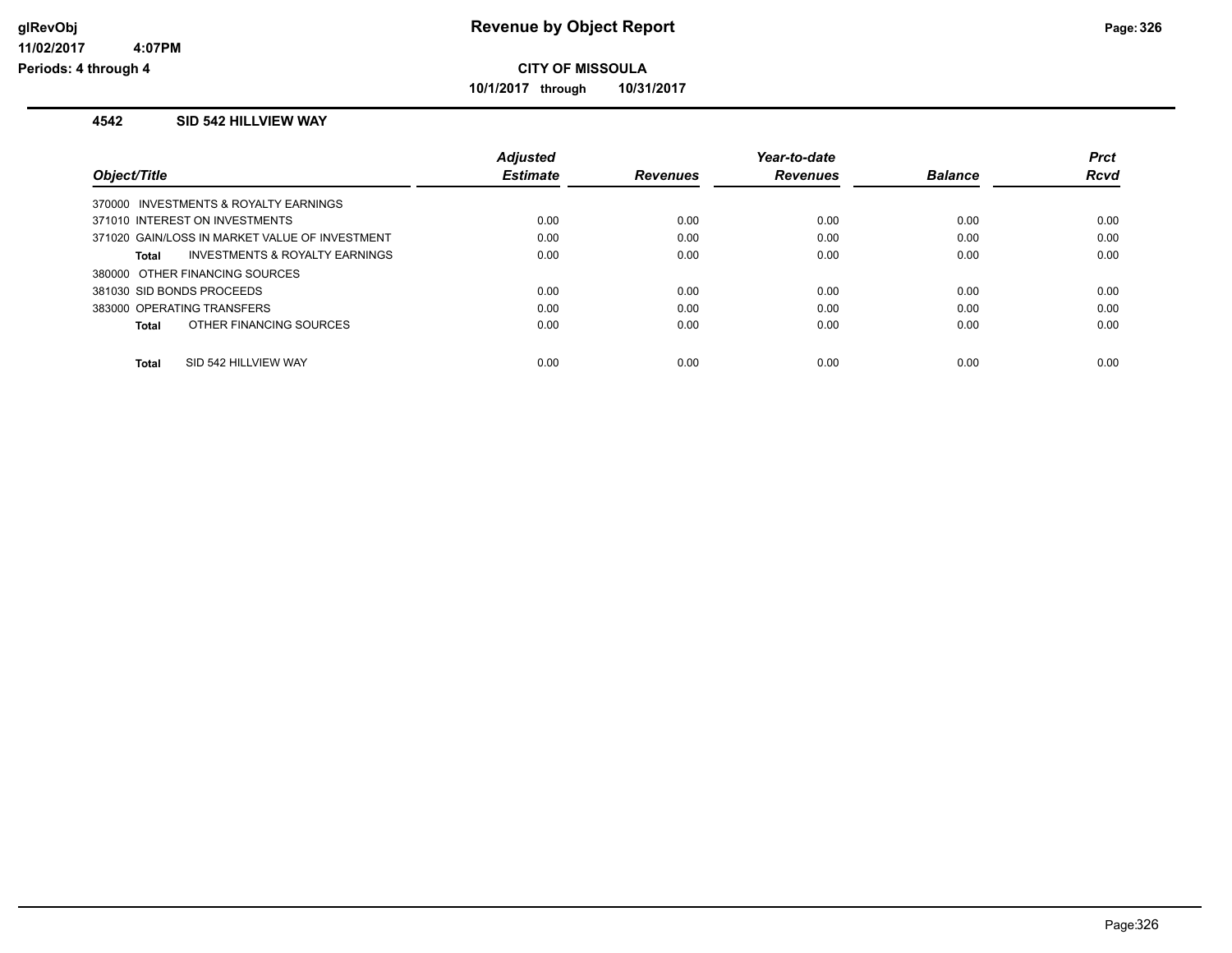**10/1/2017 through 10/31/2017**

#### **4543 SID 543 TRAFFIC CALMING**

#### **4543 SID 543 TRAFFIC CALMING**

|                                                | <b>Adjusted</b> |                 | Year-to-date    |                | <b>Prct</b> |
|------------------------------------------------|-----------------|-----------------|-----------------|----------------|-------------|
| Object/Title                                   | <b>Estimate</b> | <b>Revenues</b> | <b>Revenues</b> | <b>Balance</b> | <b>Rcvd</b> |
| 370000 INVESTMENTS & ROYALTY EARNINGS          |                 |                 |                 |                |             |
| 371010 INTEREST ON INVESTMENTS                 | 0.00            | 0.00            | 0.00            | 0.00           | 0.00        |
| INVESTMENTS & ROYALTY EARNINGS<br><b>Total</b> | 0.00            | 0.00            | 0.00            | 0.00           | 0.00        |
| 380000 OTHER FINANCING SOURCES                 |                 |                 |                 |                |             |
| 383000 OPERATING TRANSFERS                     | 0.00            | 0.00            | 0.00            | 0.00           | 0.00        |
| OTHER FINANCING SOURCES<br><b>Total</b>        | 0.00            | 0.00            | 0.00            | 0.00           | 0.00        |
|                                                |                 |                 |                 |                |             |
| SID 543 TRAFFIC CALMING<br><b>Total</b>        | 0.00            | 0.00            | 0.00            | 0.00           | 0.00        |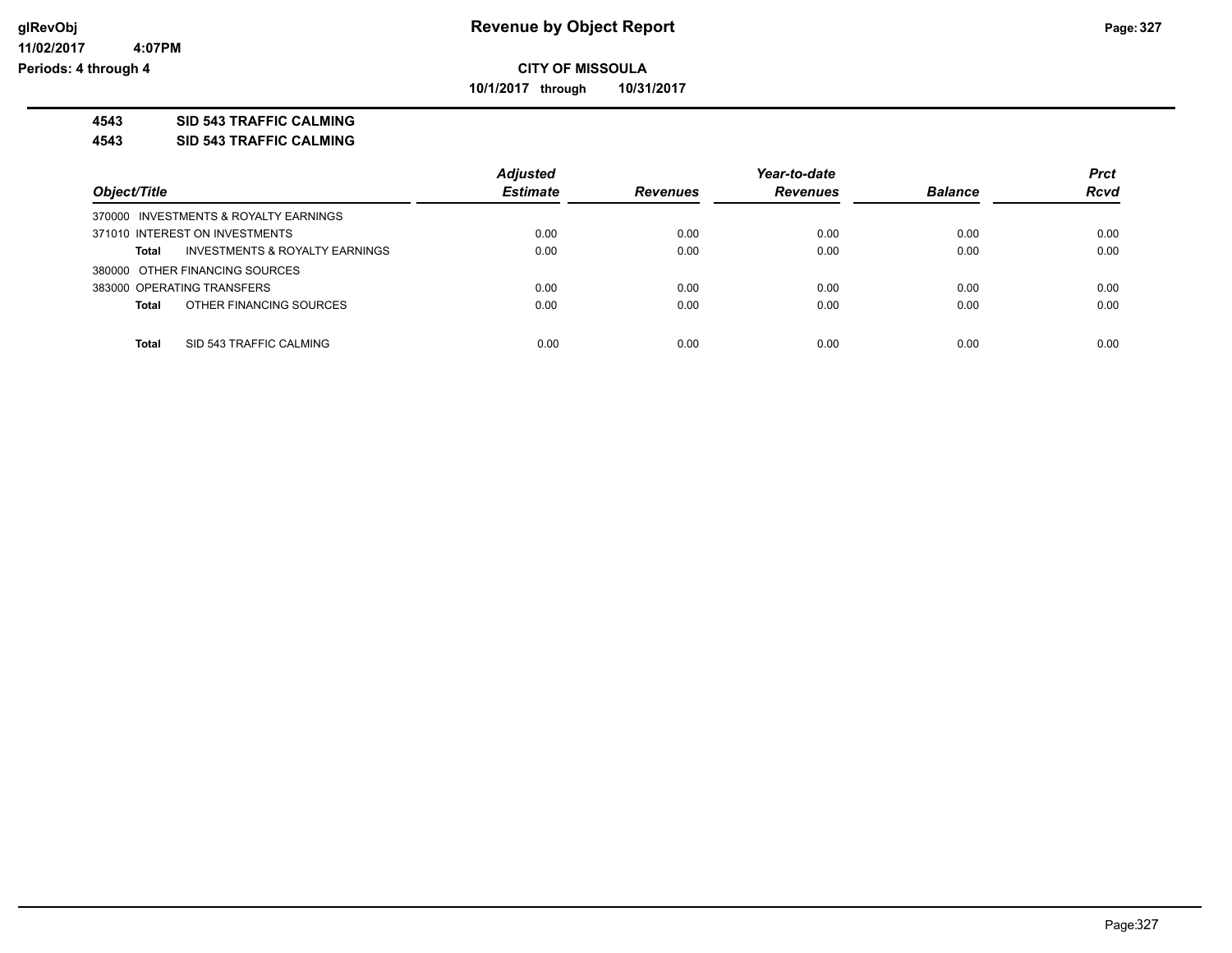**10/1/2017 through 10/31/2017**

#### **4543 SID 543 TRAFFIC CALMING**

| Object/Title                            | <b>Adjusted</b><br><b>Estimate</b> | <b>Revenues</b> | Year-to-date<br><b>Revenues</b> | <b>Balance</b> | <b>Prct</b><br><b>Rcvd</b> |
|-----------------------------------------|------------------------------------|-----------------|---------------------------------|----------------|----------------------------|
| 370000 INVESTMENTS & ROYALTY EARNINGS   |                                    |                 |                                 |                |                            |
| 371010 INTEREST ON INVESTMENTS          | 0.00                               | 0.00            | 0.00                            | 0.00           | 0.00                       |
| INVESTMENTS & ROYALTY EARNINGS<br>Total | 0.00                               | 0.00            | 0.00                            | 0.00           | 0.00                       |
| 380000 OTHER FINANCING SOURCES          |                                    |                 |                                 |                |                            |
| 383000 OPERATING TRANSFERS              | 0.00                               | 0.00            | 0.00                            | 0.00           | 0.00                       |
| OTHER FINANCING SOURCES<br>Total        | 0.00                               | 0.00            | 0.00                            | 0.00           | 0.00                       |
|                                         |                                    |                 |                                 |                |                            |
| SID 543 TRAFFIC CALMING<br><b>Total</b> | 0.00                               | 0.00            | 0.00                            | 0.00           | 0.00                       |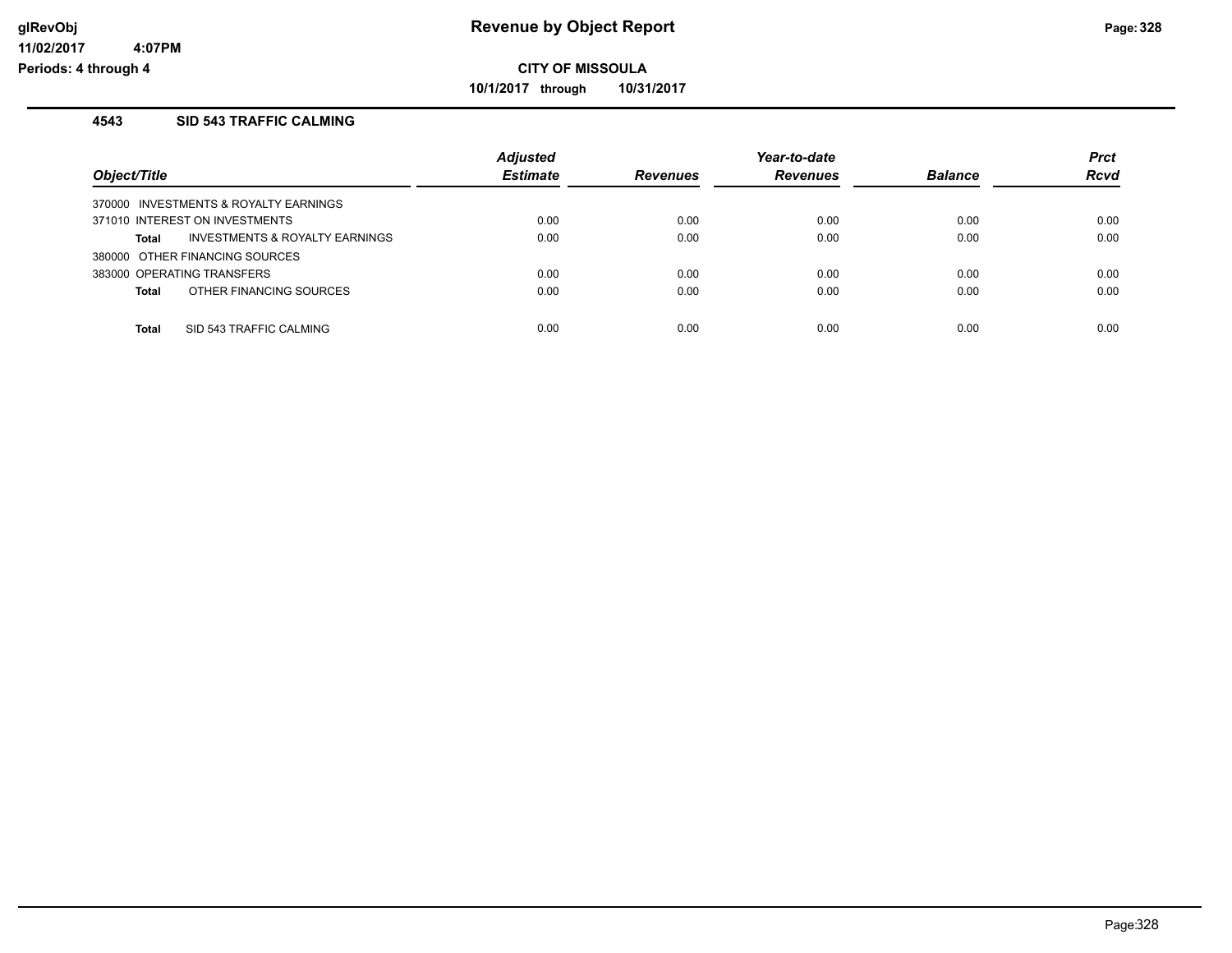**10/1/2017 through 10/31/2017**

### **4544 MILLER CREEK MITIGATION FUND**

#### **4544 MILLER CREEK MITIGATION FUND**

|                                                    | <b>Adjusted</b><br><b>Estimate</b> |                 | Year-to-date    | <b>Balance</b> | <b>Prct</b><br><b>Rcvd</b> |
|----------------------------------------------------|------------------------------------|-----------------|-----------------|----------------|----------------------------|
| Object/Title                                       |                                    | <b>Revenues</b> | <b>Revenues</b> |                |                            |
| TAXES/ASSESSMENTS<br>310000                        |                                    |                 |                 |                |                            |
| <b>PENALTIES &amp; INTEREST</b><br>312001          | 0.00                               | 0.00            | 0.00            | 0.00           | 0.00                       |
| TAXES/ASSESSMENTS<br>Total                         | 0.00                               | 0.00            | 0.00            | 0.00           | 0.00                       |
| 370000 INVESTMENTS & ROYALTY EARNINGS              |                                    |                 |                 |                |                            |
| 371010 INTEREST ON INVESTMENTS                     | 0.00                               | 0.00            | 0.00            | 0.00           | 0.00                       |
| 371020 GAIN/LOSS IN MARKET VALUE OF INVESTMENTS    | 0.00                               | 0.00            | 0.00            | 0.00           | 0.00                       |
| <b>INVESTMENTS &amp; ROYALTY EARNINGS</b><br>Total | 0.00                               | 0.00            | 0.00            | 0.00           | 0.00                       |
| 380000 OTHER FINANCING SOURCES                     |                                    |                 |                 |                |                            |
| 381030 SID BONDS PROCEEDS                          | 0.00                               | 0.00            | 0.00            | 0.00           | 0.00                       |
| OTHER FINANCING SOURCES<br><b>Total</b>            | 0.00                               | 0.00            | 0.00            | 0.00           | 0.00                       |
| MILLER CREEK MITIGATION FUND<br><b>Total</b>       | 0.00                               | 0.00            | 0.00            | 0.00           | 0.00                       |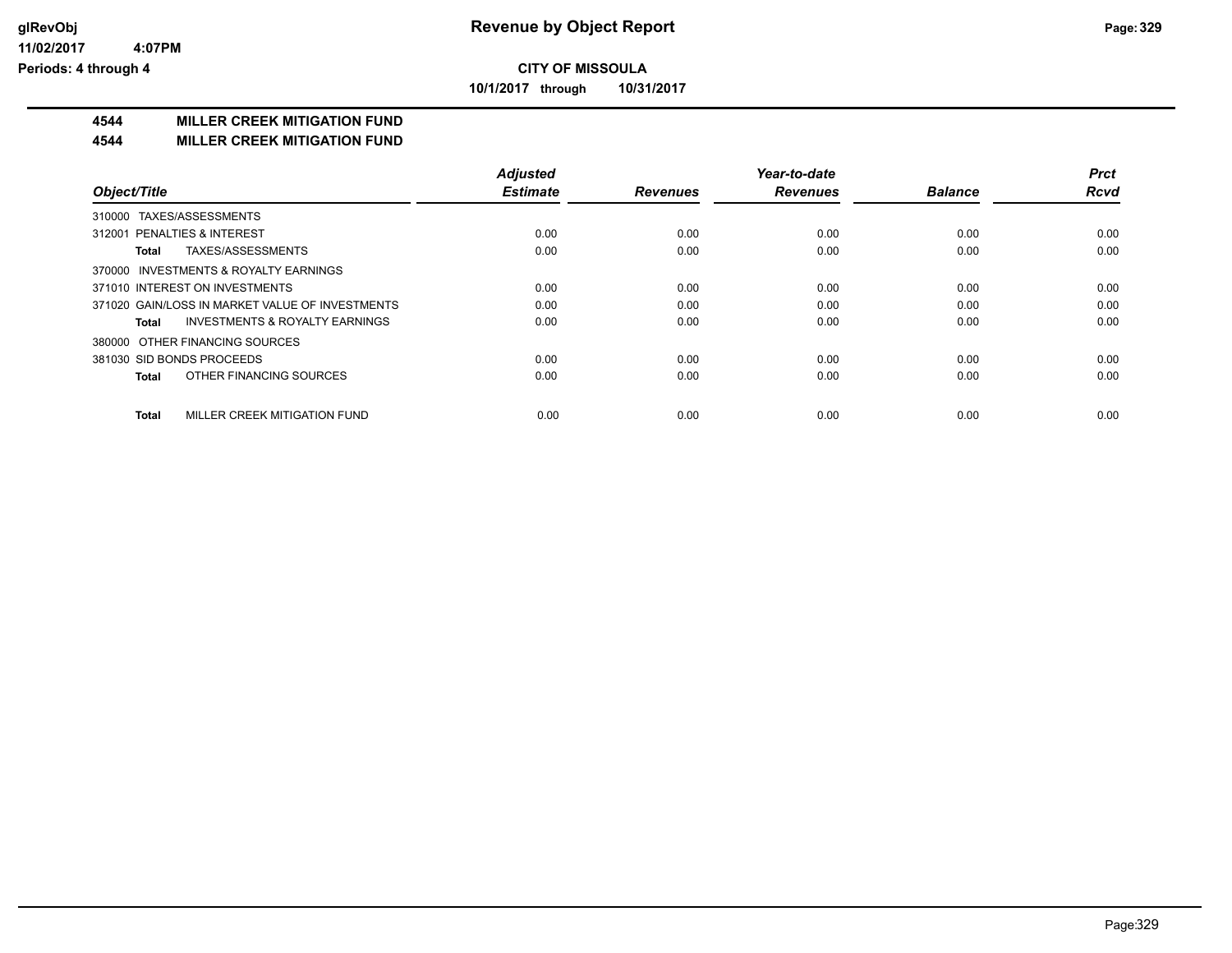**10/1/2017 through 10/31/2017**

#### **4544 MILLER CREEK MITIGATION FUND**

|                                                           | <b>Adjusted</b> |                 | Year-to-date    |                | <b>Prct</b> |
|-----------------------------------------------------------|-----------------|-----------------|-----------------|----------------|-------------|
| Object/Title                                              | <b>Estimate</b> | <b>Revenues</b> | <b>Revenues</b> | <b>Balance</b> | <b>Rcvd</b> |
| TAXES/ASSESSMENTS<br>310000                               |                 |                 |                 |                |             |
| 312001 PENALTIES & INTEREST                               | 0.00            | 0.00            | 0.00            | 0.00           | 0.00        |
| TAXES/ASSESSMENTS<br><b>Total</b>                         | 0.00            | 0.00            | 0.00            | 0.00           | 0.00        |
| 370000 INVESTMENTS & ROYALTY EARNINGS                     |                 |                 |                 |                |             |
| 371010 INTEREST ON INVESTMENTS                            | 0.00            | 0.00            | 0.00            | 0.00           | 0.00        |
| 371020 GAIN/LOSS IN MARKET VALUE OF INVESTMENT            | 0.00            | 0.00            | 0.00            | 0.00           | 0.00        |
| <b>INVESTMENTS &amp; ROYALTY EARNINGS</b><br><b>Total</b> | 0.00            | 0.00            | 0.00            | 0.00           | 0.00        |
| 380000 OTHER FINANCING SOURCES                            |                 |                 |                 |                |             |
| 381030 SID BONDS PROCEEDS                                 | 0.00            | 0.00            | 0.00            | 0.00           | 0.00        |
| OTHER FINANCING SOURCES<br><b>Total</b>                   | 0.00            | 0.00            | 0.00            | 0.00           | 0.00        |
| <b>Total</b><br>MILLER CREEK MITIGATION FUND              | 0.00            | 0.00            | 0.00            | 0.00           | 0.00        |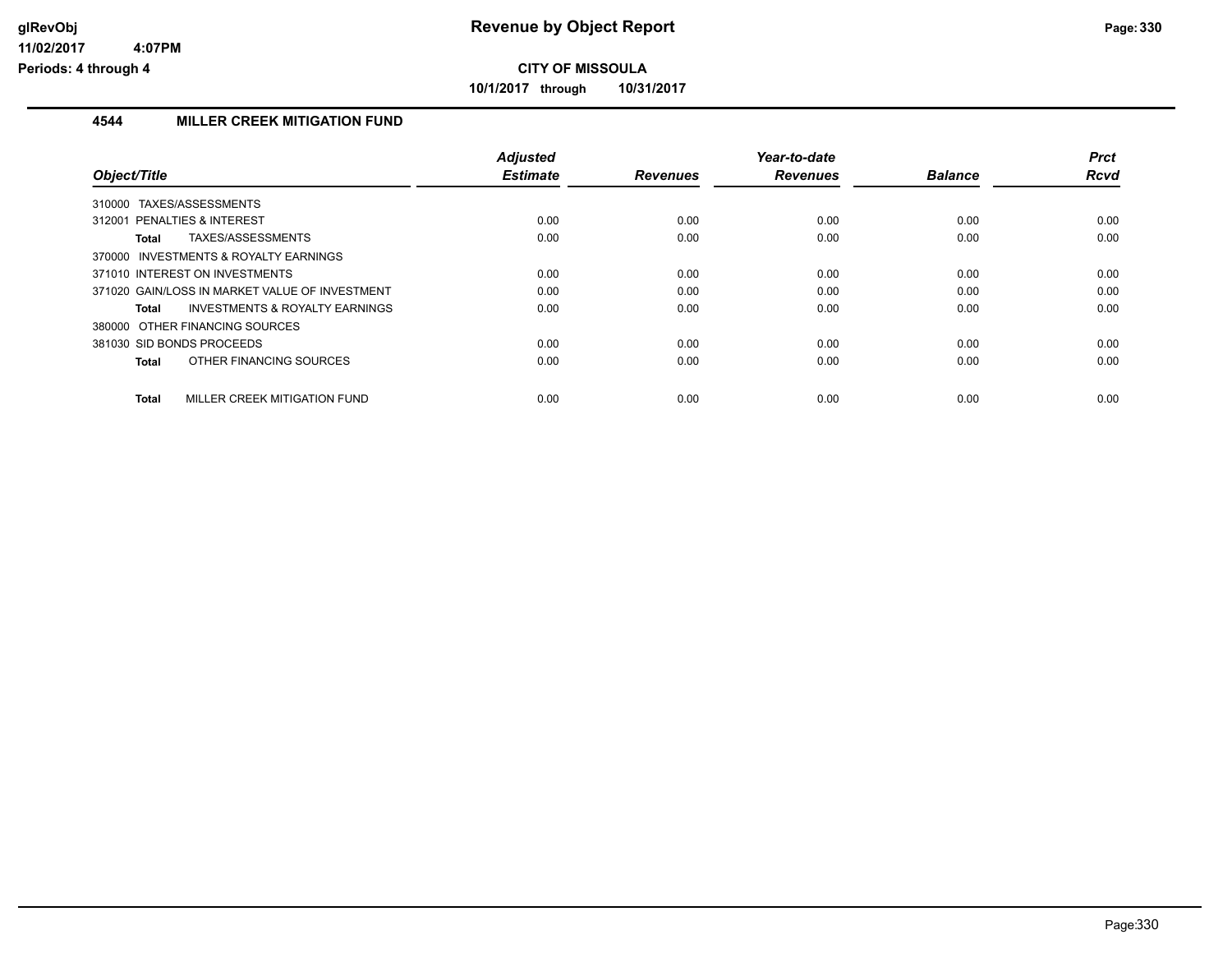**10/1/2017 through 10/31/2017**

# **4545 MILLER CREEK TWITE CONSTRUCTION**

#### **4545 MILLER CREEK TWITE CONSTRUCTION**

|                                                     | <b>Adjusted</b> |                 | Year-to-date    |                | <b>Prct</b> |
|-----------------------------------------------------|-----------------|-----------------|-----------------|----------------|-------------|
| Object/Title                                        | <b>Estimate</b> | <b>Revenues</b> | <b>Revenues</b> | <b>Balance</b> | Rcvd        |
| TAXES/ASSESSMENTS<br>310000                         |                 |                 |                 |                |             |
| 312001 PENALTIES & INTEREST                         | 0.00            | 0.00            | 0.00            | 0.00           | 0.00        |
| TAXES/ASSESSMENTS<br><b>Total</b>                   | 0.00            | 0.00            | 0.00            | 0.00           | 0.00        |
| <b>INVESTMENTS &amp; ROYALTY EARNINGS</b><br>370000 |                 |                 |                 |                |             |
| 371010 INTEREST ON INVESTMENTS                      | 0.00            | 0.00            | 0.00            | 0.00           | 0.00        |
| 371020 GAIN/LOSS IN MARKET VALUE OF INVESTMENTS     | 0.00            | 0.00            | 0.00            | 0.00           | 0.00        |
| <b>INVESTMENTS &amp; ROYALTY EARNINGS</b><br>Total  | 0.00            | 0.00            | 0.00            | 0.00           | 0.00        |
| OTHER FINANCING SOURCES<br>380000                   |                 |                 |                 |                |             |
| 381030 SID BONDS PROCEEDS                           | 0.00            | 0.00            | 0.00            | 0.00           | 0.00        |
| OTHER FINANCING SOURCES<br>Total                    | 0.00            | 0.00            | 0.00            | 0.00           | 0.00        |
| <b>MILLER CREEK</b><br>430000                       |                 |                 |                 |                |             |
| 430230 MILLER CR TWITE CONSTRUCTION                 | 0.00            | 0.00            | 0.00            | 0.00           | 0.00        |
| <b>MILLER CREEK</b><br>Total                        | 0.00            | 0.00            | 0.00            | 0.00           | 0.00        |
|                                                     |                 |                 |                 |                |             |
| MILLER CREEK TWITE CONSTRUCTION<br><b>Total</b>     | 0.00            | 0.00            | 0.00            | 0.00           | 0.00        |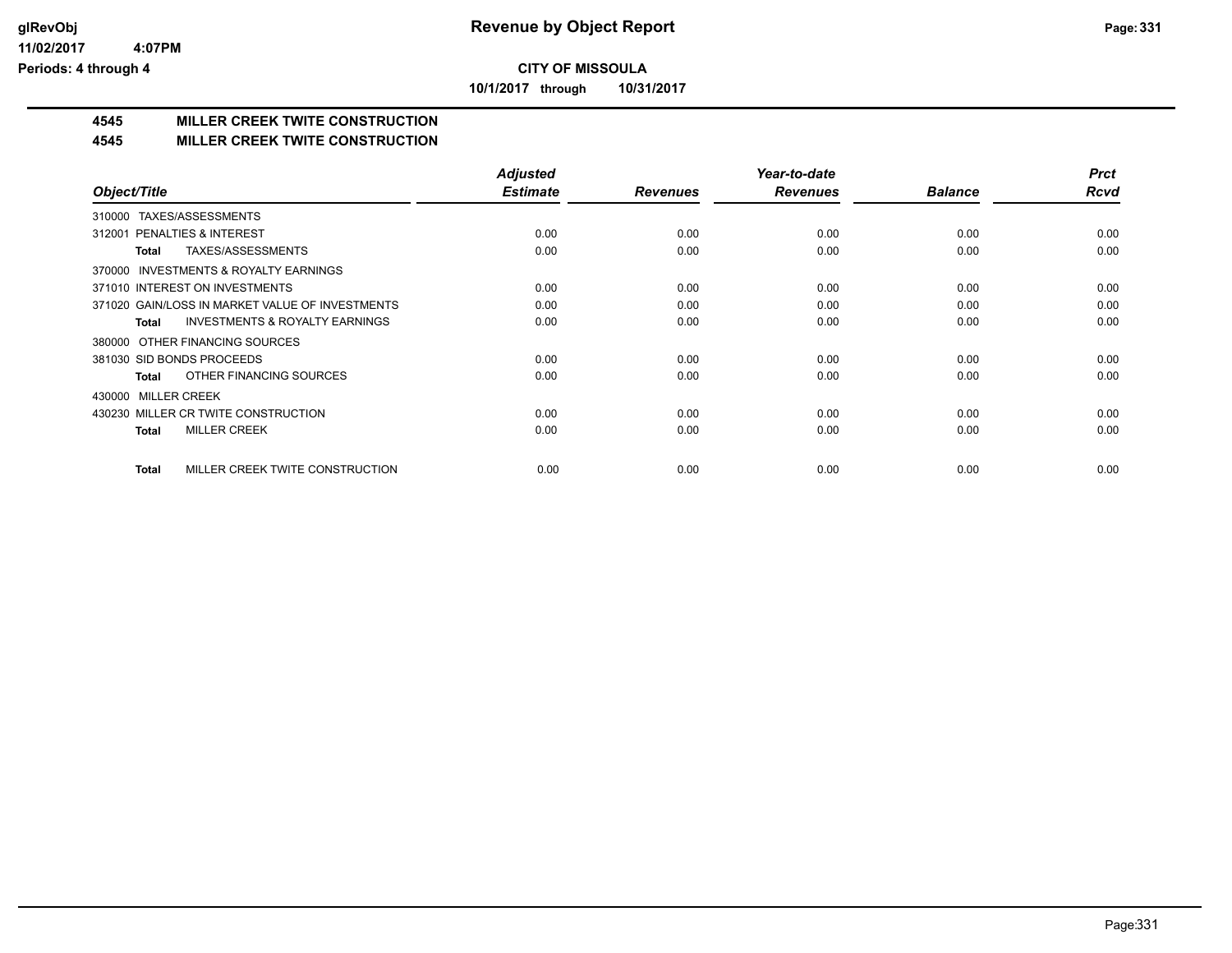**10/1/2017 through 10/31/2017**

#### **4545 MILLER CREEK TWITE CONSTRUCTION**

| <b>Estimate</b> |      | <b>Revenues</b>         | <b>Balance</b> | <b>Prct</b><br><b>Rcvd</b> |
|-----------------|------|-------------------------|----------------|----------------------------|
|                 |      |                         |                |                            |
|                 |      |                         |                |                            |
| 0.00            | 0.00 | 0.00                    | 0.00           | 0.00                       |
| 0.00            | 0.00 | 0.00                    | 0.00           | 0.00                       |
|                 |      |                         |                |                            |
| 0.00            | 0.00 | 0.00                    | 0.00           | 0.00                       |
| 0.00            | 0.00 | 0.00                    | 0.00           | 0.00                       |
| 0.00            | 0.00 | 0.00                    | 0.00           | 0.00                       |
|                 |      |                         |                |                            |
| 0.00            | 0.00 | 0.00                    | 0.00           | 0.00                       |
| 0.00            | 0.00 | 0.00                    | 0.00           | 0.00                       |
|                 |      |                         |                |                            |
| 0.00            | 0.00 | 0.00                    | 0.00           | 0.00                       |
| 0.00            | 0.00 | 0.00                    | 0.00           | 0.00                       |
|                 |      |                         |                | 0.00                       |
|                 | 0.00 | <b>Revenues</b><br>0.00 | 0.00           | 0.00                       |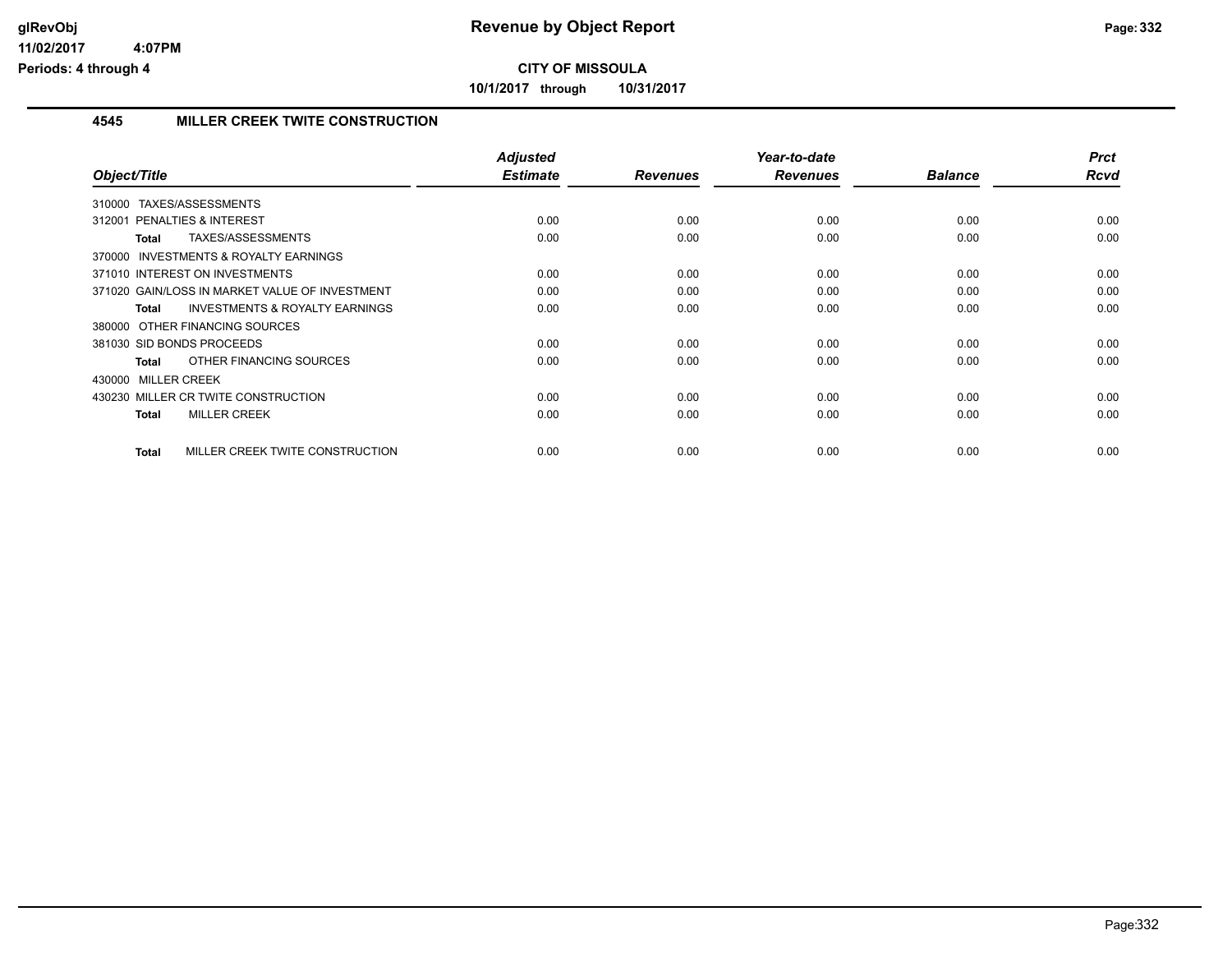**10/1/2017 through 10/31/2017**

# **4546 MILLER CREEK MALOHNEY CONSTRUCTION**

## **4546 MILLER CREEK MALOHNEY CONSTRUCTION**

|                                                           | <b>Adjusted</b> |                 | Year-to-date    |                | <b>Prct</b> |
|-----------------------------------------------------------|-----------------|-----------------|-----------------|----------------|-------------|
| Object/Title                                              | <b>Estimate</b> | <b>Revenues</b> | <b>Revenues</b> | <b>Balance</b> | Rcvd        |
| TAXES/ASSESSMENTS<br>310000                               |                 |                 |                 |                |             |
| PENALTIES & INTEREST<br>312001                            | 0.00            | 0.00            | 0.00            | 0.00           | 0.00        |
| TAXES/ASSESSMENTS<br><b>Total</b>                         | 0.00            | 0.00            | 0.00            | 0.00           | 0.00        |
| MISCELLANEOUS REVENUES<br>360000                          |                 |                 |                 |                |             |
| 365000 DONATIONS                                          | 0.00            | 0.00            | 0.00            | 0.00           | 0.00        |
| MISCELLANEOUS REVENUES<br><b>Total</b>                    | 0.00            | 0.00            | 0.00            | 0.00           | 0.00        |
| <b>INVESTMENTS &amp; ROYALTY EARNINGS</b><br>370000       |                 |                 |                 |                |             |
| 371010 INTEREST ON INVESTMENTS                            | 0.00            | 0.00            | 0.00            | 0.00           | 0.00        |
| 371020 GAIN/LOSS IN MARKET VALUE OF INVESTMENTS           | 0.00            | 0.00            | 0.00            | 0.00           | 0.00        |
| <b>INVESTMENTS &amp; ROYALTY EARNINGS</b><br><b>Total</b> | 0.00            | 0.00            | 0.00            | 0.00           | 0.00        |
| OTHER FINANCING SOURCES<br>380000                         |                 |                 |                 |                |             |
| 381030 SID BONDS PROCEEDS                                 | 0.00            | 0.00            | 0.00            | 0.00           | 0.00        |
| OTHER FINANCING SOURCES<br>Total                          | 0.00            | 0.00            | 0.00            | 0.00           | 0.00        |
| <b>MILLER CREEK</b><br>430000                             |                 |                 |                 |                |             |
| 430230 MILLER CR TWITE CONSTRUCTION                       | 0.00            | 0.00            | 0.00            | 0.00           | 0.00        |
| <b>MILLER CREEK</b><br><b>Total</b>                       | 0.00            | 0.00            | 0.00            | 0.00           | 0.00        |
| MILLER CREEK MALOHNEY CONSTRUCTION<br><b>Total</b>        | 0.00            | 0.00            | 0.00            | 0.00           | 0.00        |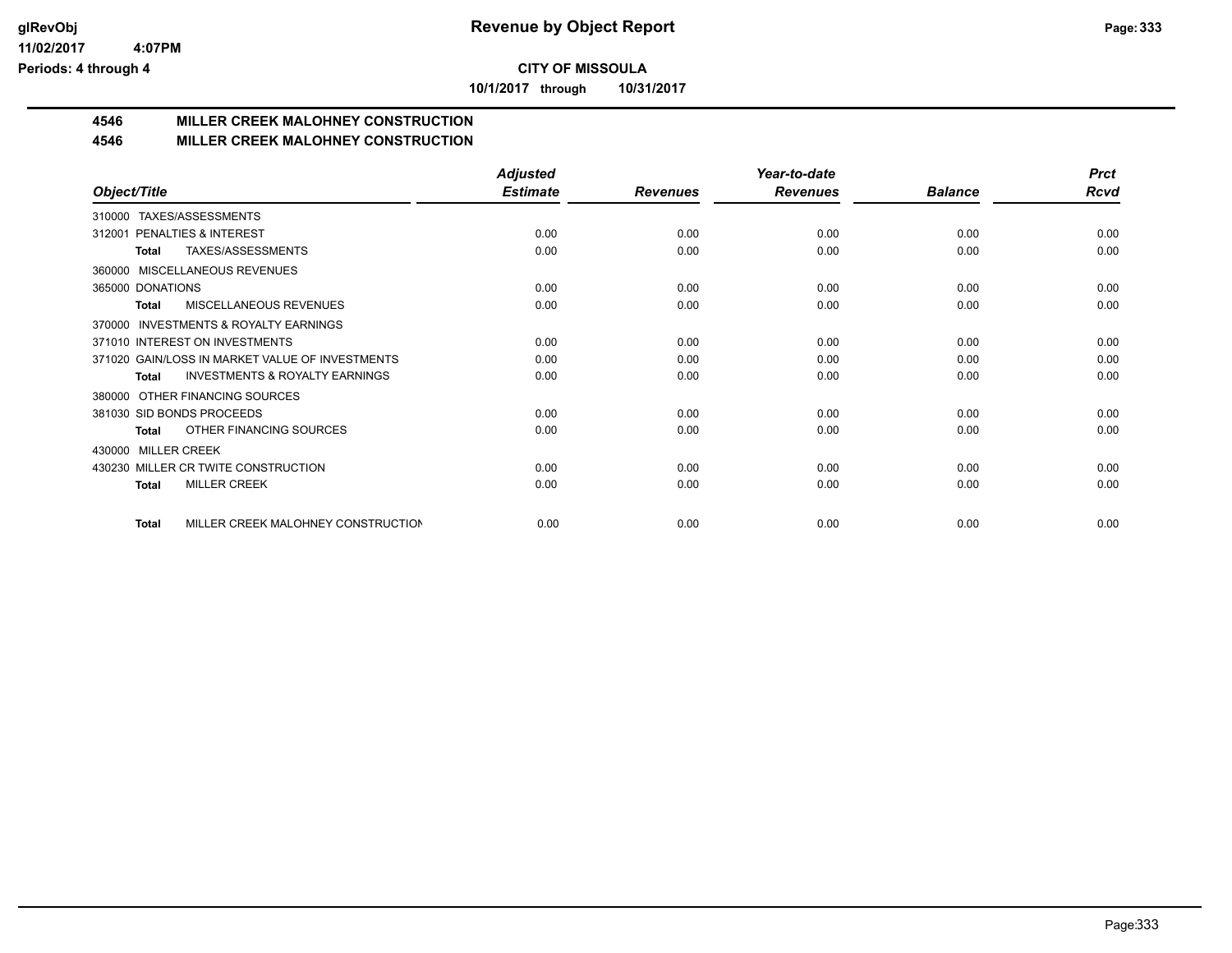**10/1/2017 through 10/31/2017**

#### **4546 MILLER CREEK MALOHNEY CONSTRUCTION**

|                                                           | <b>Adjusted</b> |                 | Year-to-date    |                | <b>Prct</b> |
|-----------------------------------------------------------|-----------------|-----------------|-----------------|----------------|-------------|
| Object/Title                                              | <b>Estimate</b> | <b>Revenues</b> | <b>Revenues</b> | <b>Balance</b> | <b>Rcvd</b> |
| TAXES/ASSESSMENTS<br>310000                               |                 |                 |                 |                |             |
| PENALTIES & INTEREST<br>312001                            | 0.00            | 0.00            | 0.00            | 0.00           | 0.00        |
| TAXES/ASSESSMENTS<br><b>Total</b>                         | 0.00            | 0.00            | 0.00            | 0.00           | 0.00        |
| 360000 MISCELLANEOUS REVENUES                             |                 |                 |                 |                |             |
| 365000 DONATIONS                                          | 0.00            | 0.00            | 0.00            | 0.00           | 0.00        |
| <b>MISCELLANEOUS REVENUES</b><br><b>Total</b>             | 0.00            | 0.00            | 0.00            | 0.00           | 0.00        |
| INVESTMENTS & ROYALTY EARNINGS<br>370000                  |                 |                 |                 |                |             |
| 371010 INTEREST ON INVESTMENTS                            | 0.00            | 0.00            | 0.00            | 0.00           | 0.00        |
| 371020 GAIN/LOSS IN MARKET VALUE OF INVESTMENT            | 0.00            | 0.00            | 0.00            | 0.00           | 0.00        |
| <b>INVESTMENTS &amp; ROYALTY EARNINGS</b><br><b>Total</b> | 0.00            | 0.00            | 0.00            | 0.00           | 0.00        |
| OTHER FINANCING SOURCES<br>380000                         |                 |                 |                 |                |             |
| 381030 SID BONDS PROCEEDS                                 | 0.00            | 0.00            | 0.00            | 0.00           | 0.00        |
| OTHER FINANCING SOURCES<br>Total                          | 0.00            | 0.00            | 0.00            | 0.00           | 0.00        |
| 430000 MILLER CREEK                                       |                 |                 |                 |                |             |
| 430230 MILLER CR TWITE CONSTRUCTION                       | 0.00            | 0.00            | 0.00            | 0.00           | 0.00        |
| <b>MILLER CREEK</b><br><b>Total</b>                       | 0.00            | 0.00            | 0.00            | 0.00           | 0.00        |
| MILLER CREEK MALOHNEY CONSTRUCTIOI<br><b>Total</b>        | 0.00            | 0.00            | 0.00            | 0.00           | 0.00        |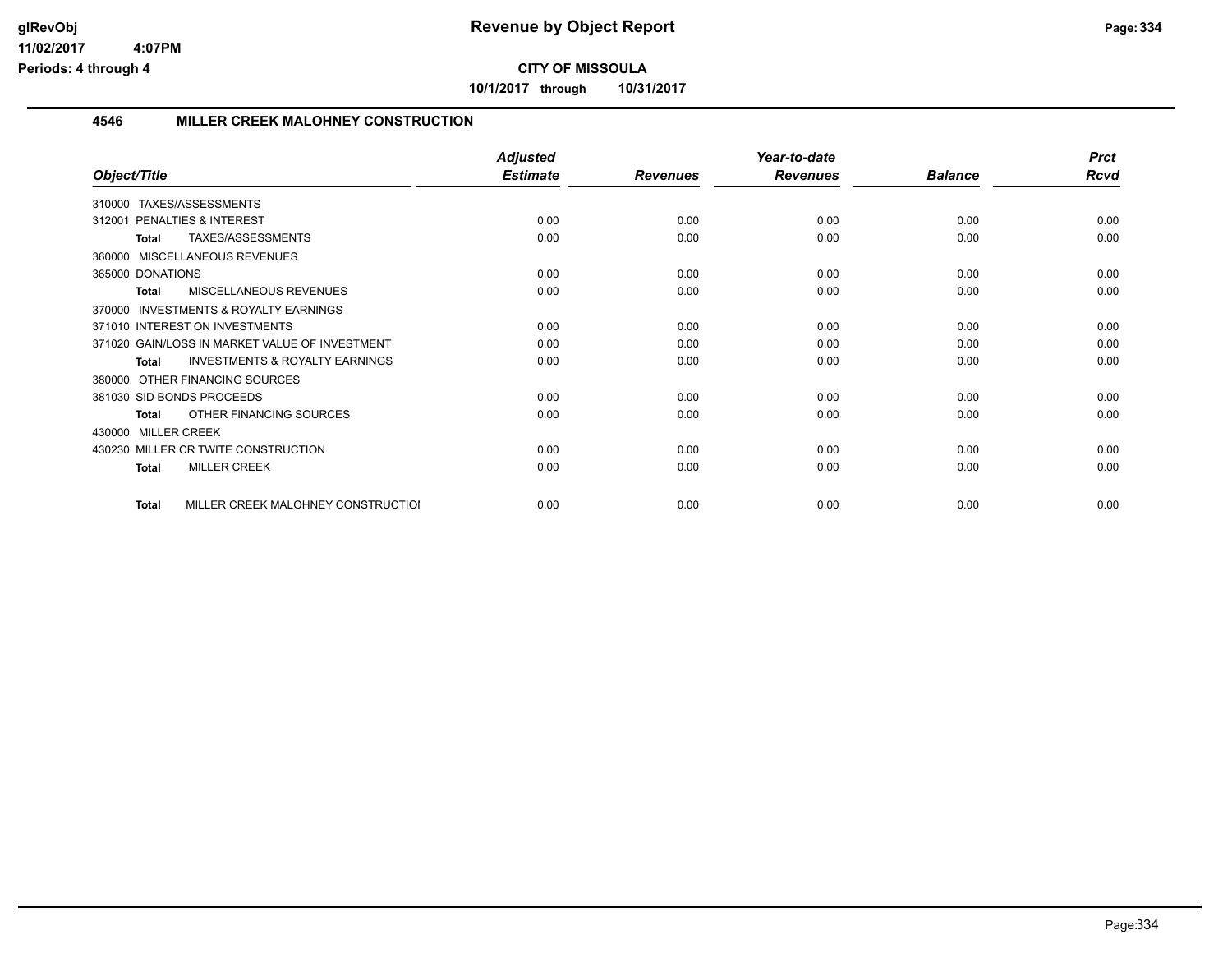**10/1/2017 through 10/31/2017**

# **4547 MILLER CREEK MCCARTHY CONSTRUCTION**

## **4547 MILLER CREEK MCCARTHY CONSTRUCTION**

|                                                     | <b>Adjusted</b> |                 | Year-to-date    |                | <b>Prct</b> |
|-----------------------------------------------------|-----------------|-----------------|-----------------|----------------|-------------|
| Object/Title                                        | <b>Estimate</b> | <b>Revenues</b> | <b>Revenues</b> | <b>Balance</b> | Rcvd        |
| TAXES/ASSESSMENTS<br>310000                         |                 |                 |                 |                |             |
| 312001 PENALTIES & INTEREST                         | 0.00            | 0.00            | 0.00            | 0.00           | 0.00        |
| <b>TAXES/ASSESSMENTS</b><br><b>Total</b>            | 0.00            | 0.00            | 0.00            | 0.00           | 0.00        |
| <b>INVESTMENTS &amp; ROYALTY EARNINGS</b><br>370000 |                 |                 |                 |                |             |
| 371010 INTEREST ON INVESTMENTS                      | 0.00            | 0.00            | 0.00            | 0.00           | 0.00        |
| 371020 GAIN/LOSS IN MARKET VALUE OF INVESTMENTS     | 0.00            | 0.00            | 0.00            | 0.00           | 0.00        |
| <b>INVESTMENTS &amp; ROYALTY EARNINGS</b><br>Total  | 0.00            | 0.00            | 0.00            | 0.00           | 0.00        |
| OTHER FINANCING SOURCES<br>380000                   |                 |                 |                 |                |             |
| 381030 SID BONDS PROCEEDS                           | 0.00            | 0.00            | 0.00            | 0.00           | 0.00        |
| OTHER FINANCING SOURCES<br><b>Total</b>             | 0.00            | 0.00            | 0.00            | 0.00           | 0.00        |
| <b>MILLER CREEK</b><br>430000                       |                 |                 |                 |                |             |
| 430230 MILLER CR TWITE CONSTRUCTION                 | 0.00            | 0.00            | 0.00            | 0.00           | 0.00        |
| <b>MILLER CREEK</b><br>Total                        | 0.00            | 0.00            | 0.00            | 0.00           | 0.00        |
|                                                     |                 |                 |                 |                |             |
| MILLER CREEK MCCARTHY CONSTRUCTION<br><b>Total</b>  | 0.00            | 0.00            | 0.00            | 0.00           | 0.00        |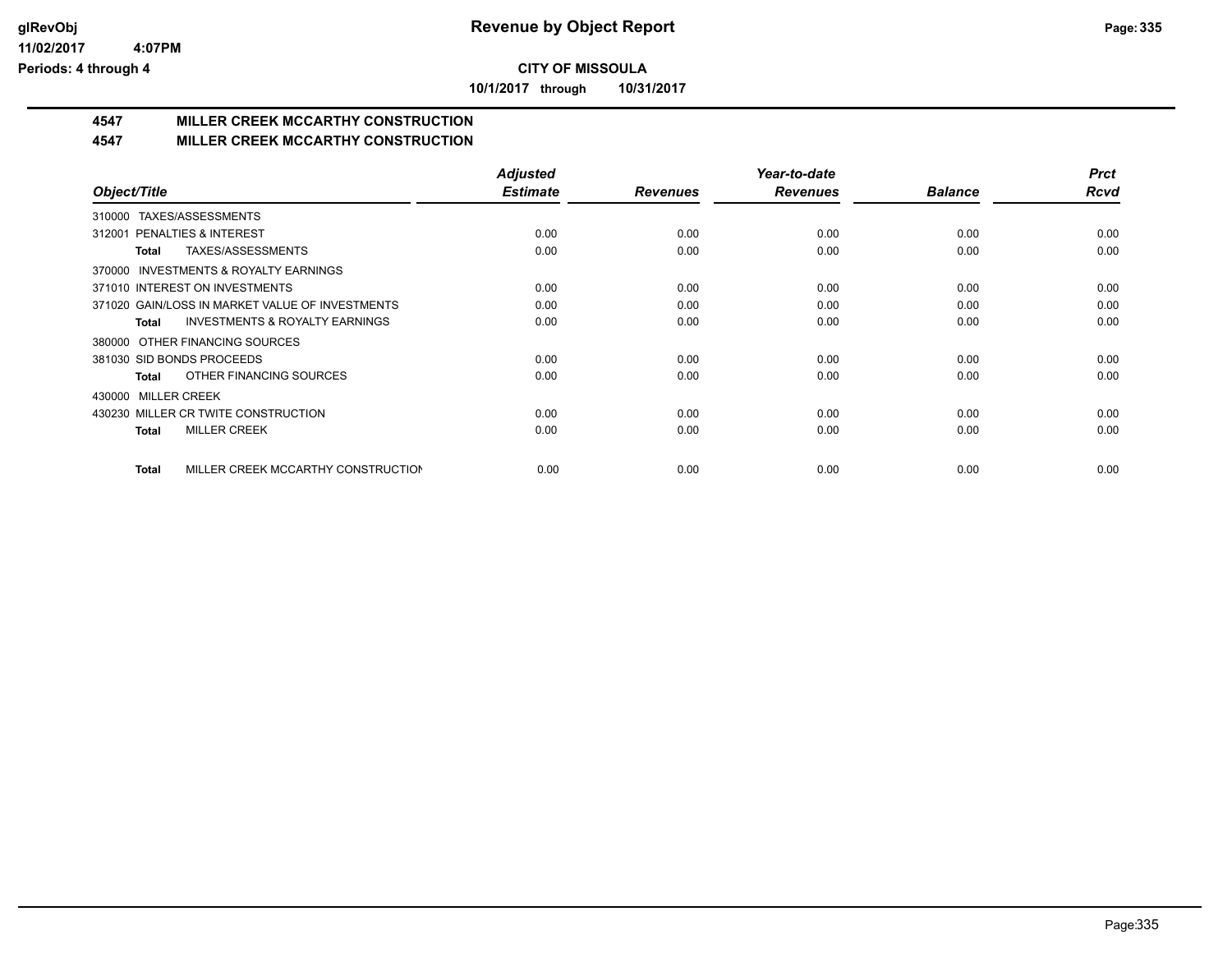**10/1/2017 through 10/31/2017**

#### **4547 MILLER CREEK MCCARTHY CONSTRUCTION**

| Object/Title                                              | <b>Adjusted</b><br><b>Estimate</b> | <b>Revenues</b> | Year-to-date<br><b>Revenues</b> | <b>Balance</b> | <b>Prct</b><br><b>Rcvd</b> |
|-----------------------------------------------------------|------------------------------------|-----------------|---------------------------------|----------------|----------------------------|
| 310000 TAXES/ASSESSMENTS                                  |                                    |                 |                                 |                |                            |
| <b>PENALTIES &amp; INTEREST</b><br>312001                 | 0.00                               | 0.00            | 0.00                            | 0.00           | 0.00                       |
| TAXES/ASSESSMENTS<br>Total                                | 0.00                               | 0.00            | 0.00                            | 0.00           | 0.00                       |
| 370000 INVESTMENTS & ROYALTY EARNINGS                     |                                    |                 |                                 |                |                            |
| 371010 INTEREST ON INVESTMENTS                            | 0.00                               | 0.00            | 0.00                            | 0.00           | 0.00                       |
| 371020 GAIN/LOSS IN MARKET VALUE OF INVESTMENT            | 0.00                               | 0.00            | 0.00                            | 0.00           | 0.00                       |
| <b>INVESTMENTS &amp; ROYALTY EARNINGS</b><br><b>Total</b> | 0.00                               | 0.00            | 0.00                            | 0.00           | 0.00                       |
| 380000 OTHER FINANCING SOURCES                            |                                    |                 |                                 |                |                            |
| 381030 SID BONDS PROCEEDS                                 | 0.00                               | 0.00            | 0.00                            | 0.00           | 0.00                       |
| OTHER FINANCING SOURCES<br>Total                          | 0.00                               | 0.00            | 0.00                            | 0.00           | 0.00                       |
| 430000 MILLER CREEK                                       |                                    |                 |                                 |                |                            |
| 430230 MILLER CR TWITE CONSTRUCTION                       | 0.00                               | 0.00            | 0.00                            | 0.00           | 0.00                       |
| <b>MILLER CREEK</b><br>Total                              | 0.00                               | 0.00            | 0.00                            | 0.00           | 0.00                       |
| MILLER CREEK MCCARTHY CONSTRUCTION<br><b>Total</b>        | 0.00                               | 0.00            | 0.00                            | 0.00           | 0.00                       |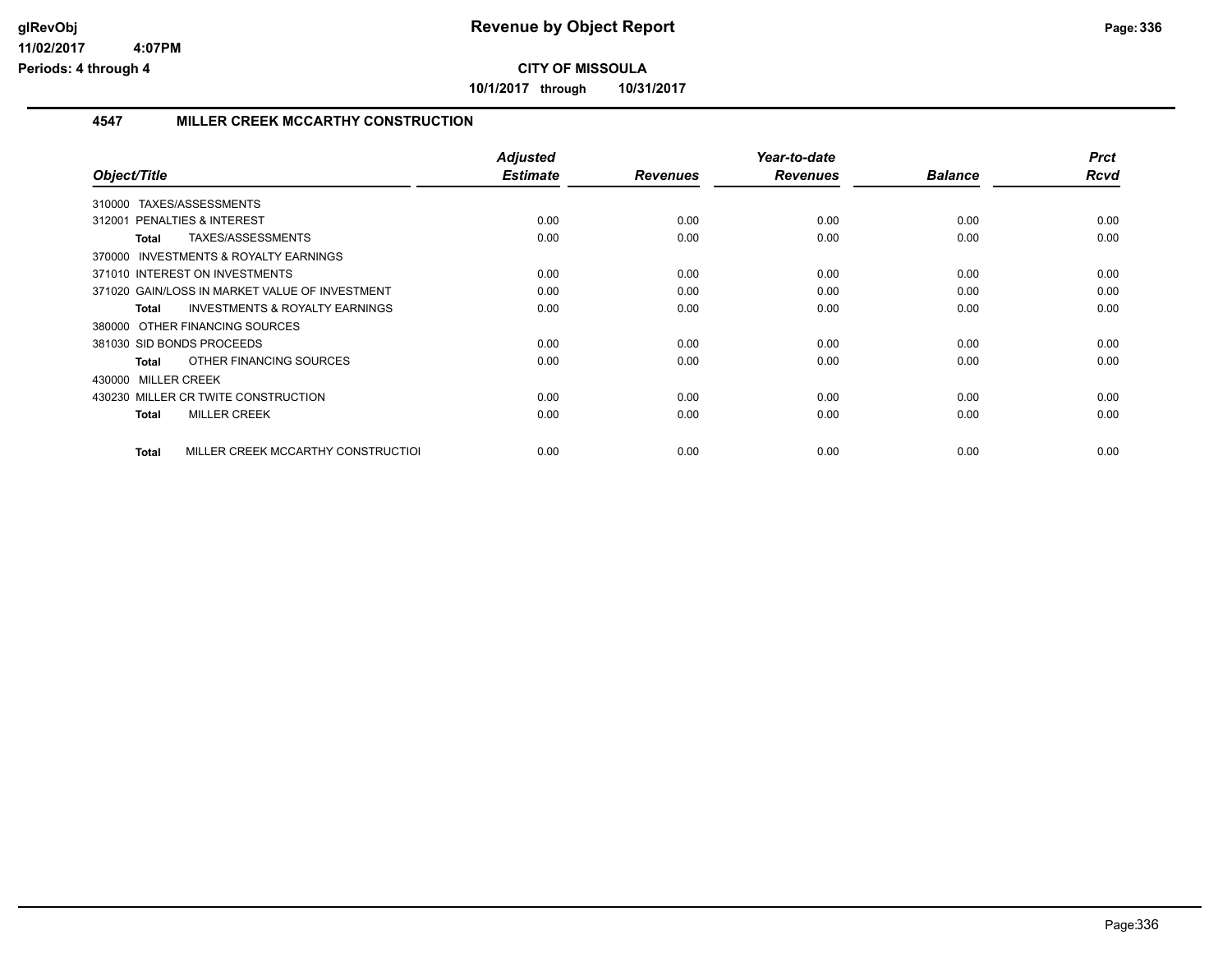**10/1/2017 through 10/31/2017**

# **4548 5TH,6TH & ARTHUR ROAD IMPROVEMENTS**

# **4548 5TH,6TH & ARTHUR ROAD IMPROVEMENTS**

|                                                    | <b>Adjusted</b> |                 | Year-to-date    |                | <b>Prct</b> |
|----------------------------------------------------|-----------------|-----------------|-----------------|----------------|-------------|
| Object/Title                                       | <b>Estimate</b> | <b>Revenues</b> | <b>Revenues</b> | <b>Balance</b> | <b>Rcvd</b> |
| 330000 INTERGOVERNMENTAL REVENUES                  |                 |                 |                 |                |             |
| 336001 MDT REIMBURSEMENTS                          | 0.00            | 0.00            | 0.00            | 0.00           | 0.00        |
| <b>INTERGOVERNMENTAL REVENUES</b><br>Total         | 0.00            | 0.00            | 0.00            | 0.00           | 0.00        |
| 370000 INVESTMENTS & ROYALTY EARNINGS              |                 |                 |                 |                |             |
| 371010 INTEREST ON INVESTMENTS                     | 0.00            | 0.00            | 0.00            | 0.00           | 0.00        |
| <b>INVESTMENTS &amp; ROYALTY EARNINGS</b><br>Total | 0.00            | 0.00            | 0.00            | 0.00           | 0.00        |
| 380000 OTHER FINANCING SOURCES                     |                 |                 |                 |                |             |
| 381010 BOND PROCEEDS                               | 0.00            | 0.00            | 0.00            | 0.00           | 0.00        |
| 381030 SID BONDS PROCEEDS                          | 0.00            | 0.00            | 0.00            | 0.00           | 0.00        |
| OTHER FINANCING SOURCES<br>Total                   | 0.00            | 0.00            | 0.00            | 0.00           | 0.00        |
| Total<br>5TH.6TH & ARTHUR ROAD IMPROVEMENTS        | 0.00            | 0.00            | 0.00            | 0.00           | 0.00        |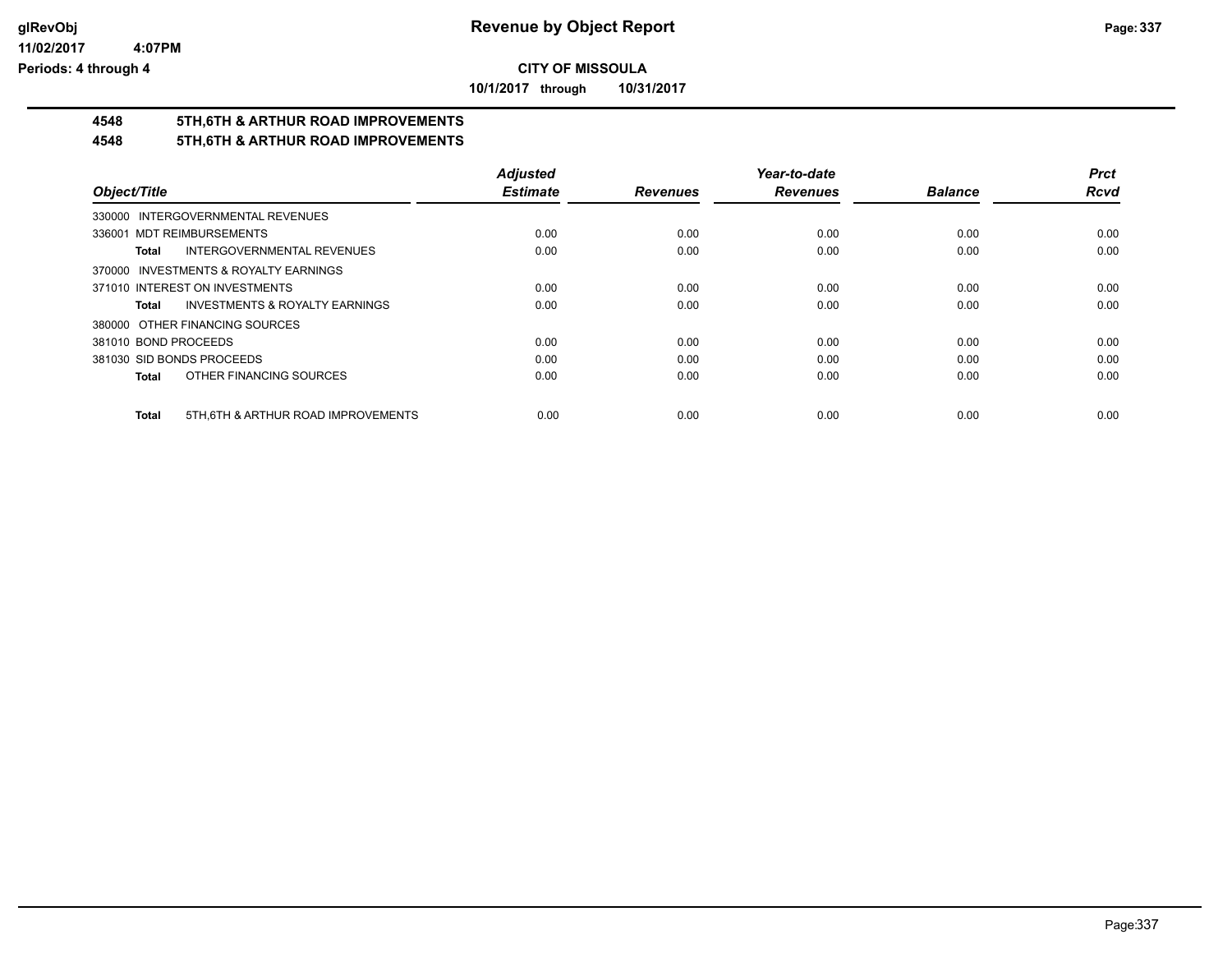**10/1/2017 through 10/31/2017**

#### **4548 5TH,6TH & ARTHUR ROAD IMPROVEMENTS**

|                                                     | <b>Adjusted</b> |                 | Year-to-date    |                | <b>Prct</b> |
|-----------------------------------------------------|-----------------|-----------------|-----------------|----------------|-------------|
| Object/Title                                        | <b>Estimate</b> | <b>Revenues</b> | <b>Revenues</b> | <b>Balance</b> | <b>Rcvd</b> |
| 330000 INTERGOVERNMENTAL REVENUES                   |                 |                 |                 |                |             |
| 336001 MDT REIMBURSEMENTS                           | 0.00            | 0.00            | 0.00            | 0.00           | 0.00        |
| <b>INTERGOVERNMENTAL REVENUES</b><br>Total          | 0.00            | 0.00            | 0.00            | 0.00           | 0.00        |
| 370000 INVESTMENTS & ROYALTY EARNINGS               |                 |                 |                 |                |             |
| 371010 INTEREST ON INVESTMENTS                      | 0.00            | 0.00            | 0.00            | 0.00           | 0.00        |
| <b>INVESTMENTS &amp; ROYALTY EARNINGS</b><br>Total  | 0.00            | 0.00            | 0.00            | 0.00           | 0.00        |
| 380000 OTHER FINANCING SOURCES                      |                 |                 |                 |                |             |
| 381010 BOND PROCEEDS                                | 0.00            | 0.00            | 0.00            | 0.00           | 0.00        |
| 381030 SID BONDS PROCEEDS                           | 0.00            | 0.00            | 0.00            | 0.00           | 0.00        |
| OTHER FINANCING SOURCES<br>Total                    | 0.00            | 0.00            | 0.00            | 0.00           | 0.00        |
| <b>Total</b><br>5TH, 6TH & ARTHUR ROAD IMPROVEMENTS | 0.00            | 0.00            | 0.00            | 0.00           | 0.00        |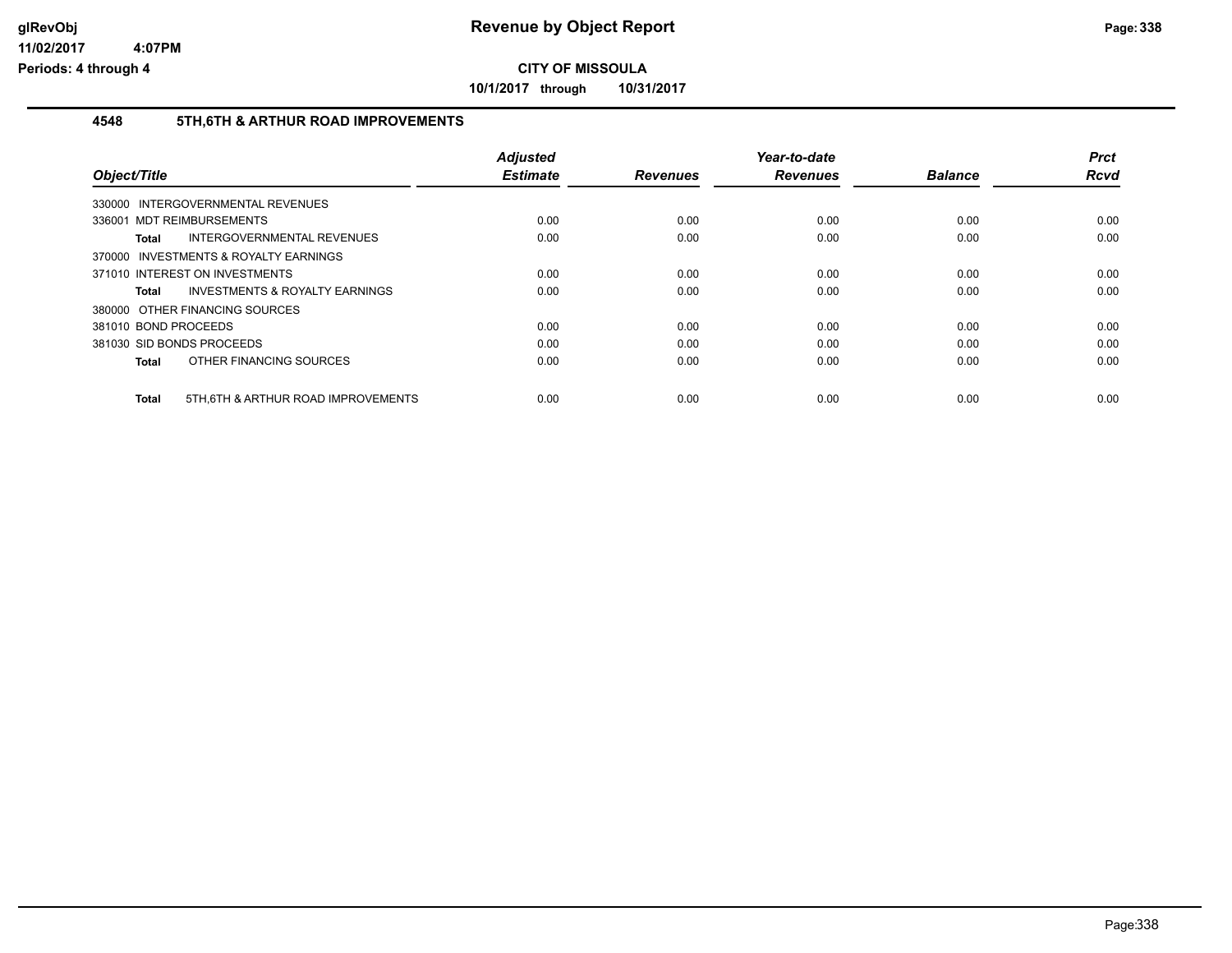**10/1/2017 through 10/31/2017**

#### **4549 SID 549 HILLVIEW WAY**

#### **4549 SID 549 HILLVIEW WAY**

|                                                    | <b>Adjusted</b> |                 | Year-to-date    |                | <b>Prct</b> |
|----------------------------------------------------|-----------------|-----------------|-----------------|----------------|-------------|
| Object/Title                                       | <b>Estimate</b> | <b>Revenues</b> | <b>Revenues</b> | <b>Balance</b> | <b>Rcvd</b> |
| 330000 INTERGOVERNMENTAL REVENUES                  |                 |                 |                 |                |             |
| <b>MDT REIMBURSEMENTS</b><br>336001                | 0.00            | 0.00            | 0.00            | 0.00           | 0.00        |
| <b>INTERGOVERNMENTAL REVENUES</b><br><b>Total</b>  | 0.00            | 0.00            | 0.00            | 0.00           | 0.00        |
| 360000 MISCELLANEOUS REVENUES                      |                 |                 |                 |                |             |
| 363020 PROPERTY ASSESSMENTS                        | 0.00            | 0.00            | 0.00            | 0.00           | 0.00        |
| MISCELLANEOUS REVENUES<br>Total                    | 0.00            | 0.00            | 0.00            | 0.00           | 0.00        |
| INVESTMENTS & ROYALTY EARNINGS<br>370000           |                 |                 |                 |                |             |
| 371010 INTEREST ON INVESTMENTS                     | 0.00            | 0.00            | 0.00            | 0.00           | 0.00        |
| <b>INVESTMENTS &amp; ROYALTY EARNINGS</b><br>Total | 0.00            | 0.00            | 0.00            | 0.00           | 0.00        |
| 380000 OTHER FINANCING SOURCES                     |                 |                 |                 |                |             |
| 381010 BOND PROCEEDS                               | 0.00            | 0.00            | 0.00            | 0.00           | 0.00        |
| 381030 SID BONDS PROCEEDS                          | 0.00            | 0.00            | 0.00            | 0.00           | 0.00        |
| OTHER FINANCING SOURCES<br>Total                   | 0.00            | 0.00            | 0.00            | 0.00           | 0.00        |
| SID 549 HILLVIEW WAY<br><b>Total</b>               | 0.00            | 0.00            | 0.00            | 0.00           | 0.00        |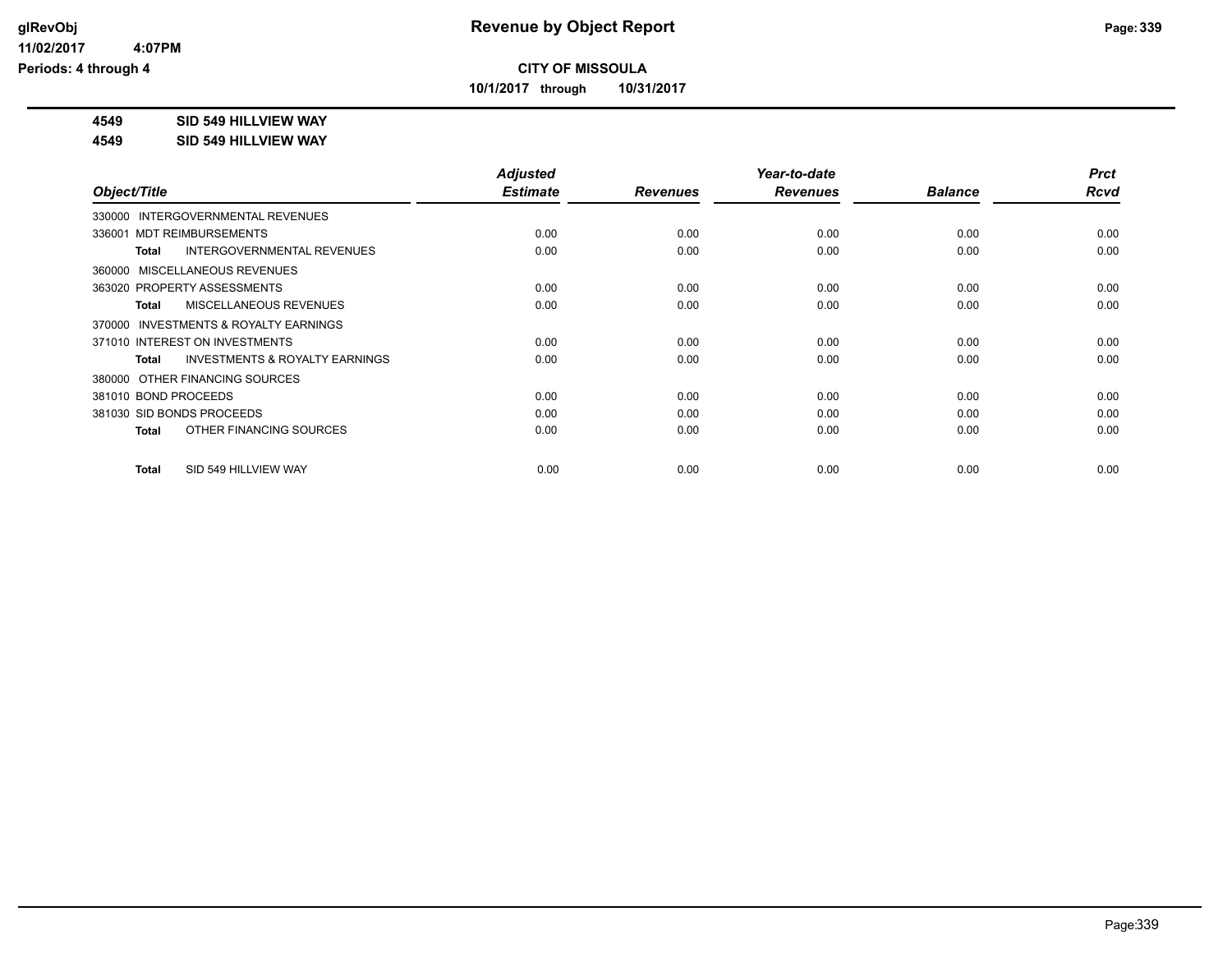**10/1/2017 through 10/31/2017**

#### **4549 SID 549 HILLVIEW WAY**

|                                                           | <b>Adjusted</b> |                 | Year-to-date    |                | <b>Prct</b> |
|-----------------------------------------------------------|-----------------|-----------------|-----------------|----------------|-------------|
| Object/Title                                              | <b>Estimate</b> | <b>Revenues</b> | <b>Revenues</b> | <b>Balance</b> | <b>Rcvd</b> |
| 330000 INTERGOVERNMENTAL REVENUES                         |                 |                 |                 |                |             |
| 336001 MDT REIMBURSEMENTS                                 | 0.00            | 0.00            | 0.00            | 0.00           | 0.00        |
| <b>INTERGOVERNMENTAL REVENUES</b><br><b>Total</b>         | 0.00            | 0.00            | 0.00            | 0.00           | 0.00        |
| MISCELLANEOUS REVENUES<br>360000                          |                 |                 |                 |                |             |
| 363020 PROPERTY ASSESSMENTS                               | 0.00            | 0.00            | 0.00            | 0.00           | 0.00        |
| MISCELLANEOUS REVENUES<br><b>Total</b>                    | 0.00            | 0.00            | 0.00            | 0.00           | 0.00        |
| INVESTMENTS & ROYALTY EARNINGS<br>370000                  |                 |                 |                 |                |             |
| 371010 INTEREST ON INVESTMENTS                            | 0.00            | 0.00            | 0.00            | 0.00           | 0.00        |
| <b>INVESTMENTS &amp; ROYALTY EARNINGS</b><br><b>Total</b> | 0.00            | 0.00            | 0.00            | 0.00           | 0.00        |
| 380000 OTHER FINANCING SOURCES                            |                 |                 |                 |                |             |
| 381010 BOND PROCEEDS                                      | 0.00            | 0.00            | 0.00            | 0.00           | 0.00        |
| 381030 SID BONDS PROCEEDS                                 | 0.00            | 0.00            | 0.00            | 0.00           | 0.00        |
| OTHER FINANCING SOURCES<br><b>Total</b>                   | 0.00            | 0.00            | 0.00            | 0.00           | 0.00        |
| SID 549 HILLVIEW WAY<br><b>Total</b>                      | 0.00            | 0.00            | 0.00            | 0.00           | 0.00        |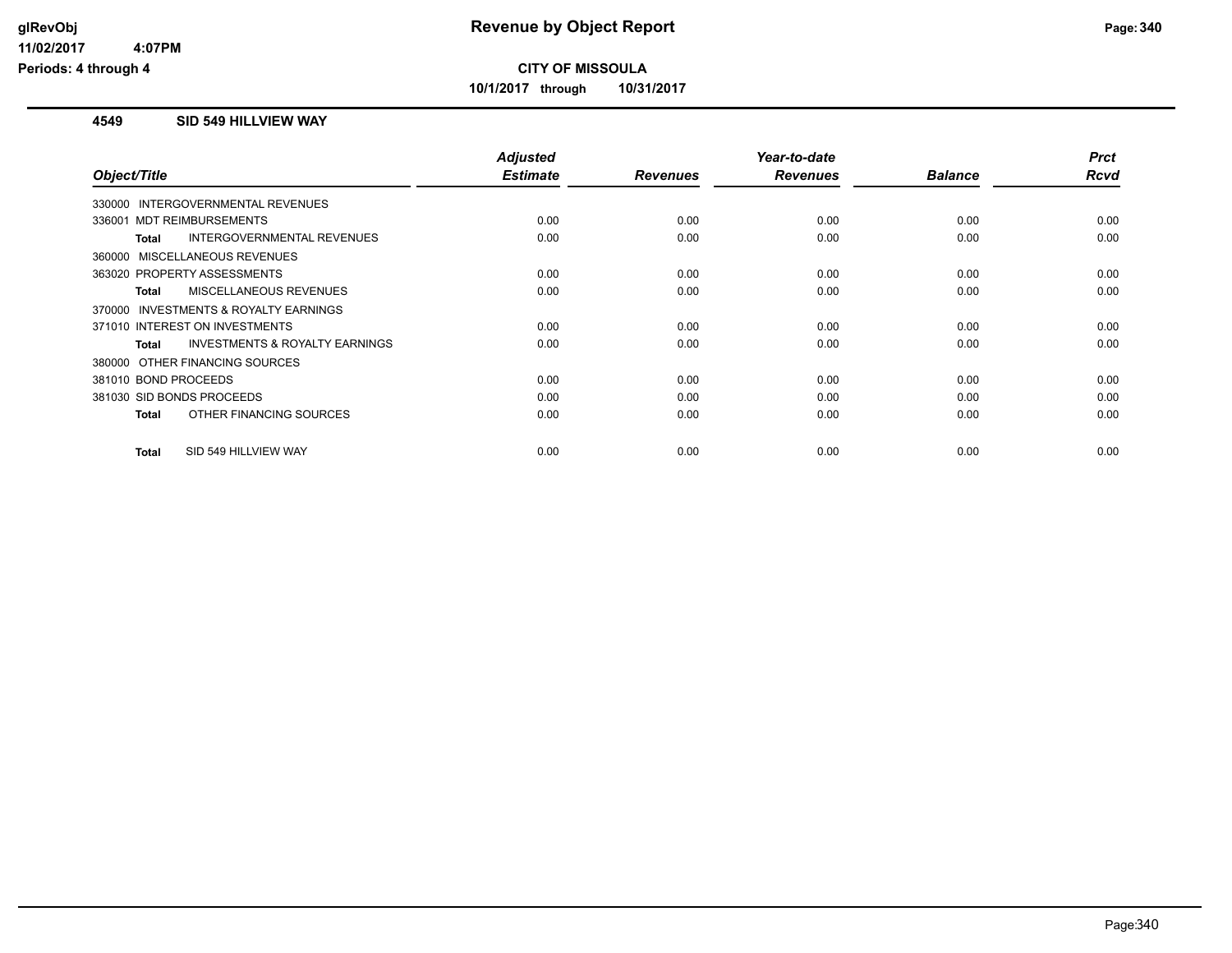#### **11/02/2017 4:07PM Periods: 4 through 4**

#### **CITY OF MISSOULA**

**10/1/2017 through 10/31/2017**

# **4745 MALONEY/TWITE MILLER CR \$1.2M CONTRIB**

# **4745 MALONEY/TWITE MILLER CR \$1.2M CONTRIB**

|                                                 | <b>Adjusted</b> |                 | Year-to-date    |                | <b>Prct</b> |
|-------------------------------------------------|-----------------|-----------------|-----------------|----------------|-------------|
| Object/Title                                    | <b>Estimate</b> | <b>Revenues</b> | <b>Revenues</b> | <b>Balance</b> | <b>Rcvd</b> |
| TAXES/ASSESSMENTS<br>310000                     |                 |                 |                 |                |             |
| 312001 PENALTIES & INTEREST                     | 0.00            | 0.00            | 0.00            | 0.00           | 0.00        |
| TAXES/ASSESSMENTS<br>Total                      | 0.00            | 0.00            | 0.00            | 0.00           | 0.00        |
| 360000 MISCELLANEOUS REVENUES                   |                 |                 |                 |                |             |
| 365000 DONATIONS                                | 0.00            | 0.00            | 0.00            | 0.00           | 0.00        |
| MISCELLANEOUS REVENUES<br>Total                 | 0.00            | 0.00            | 0.00            | 0.00           | 0.00        |
| INVESTMENTS & ROYALTY EARNINGS<br>370000        |                 |                 |                 |                |             |
| 371010 INTEREST ON INVESTMENTS                  | 0.00            | 0.00            | 0.00            | 0.00           | 0.00        |
| 371020 GAIN/LOSS IN MARKET VALUE OF INVESTMENTS | 0.00            | 0.00            | 0.00            | 0.00           | 0.00        |
| INVESTMENTS & ROYALTY EARNINGS<br>Total         | 0.00            | 0.00            | 0.00            | 0.00           | 0.00        |
| MALONEY/TWITE MILLER CR \$1.2M CONTRII<br>Total | 0.00            | 0.00            | 0.00            | 0.00           | 0.00        |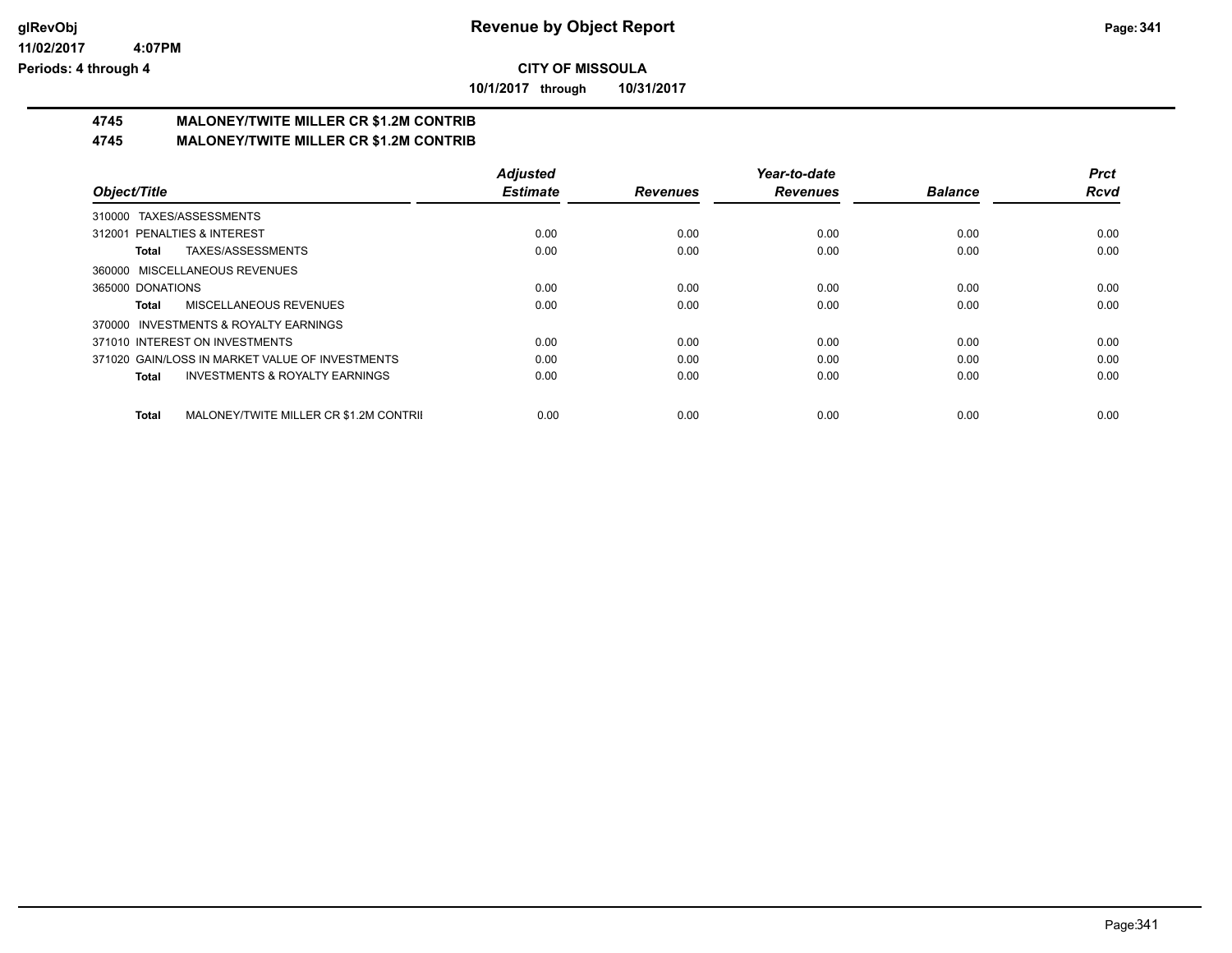**10/1/2017 through 10/31/2017**

#### **4745 MALONEY/TWITE MILLER CR \$1.2M CONTRIB**

|                                                    | <b>Adjusted</b> |                 | Year-to-date    |                | <b>Prct</b> |
|----------------------------------------------------|-----------------|-----------------|-----------------|----------------|-------------|
| Object/Title                                       | <b>Estimate</b> | <b>Revenues</b> | <b>Revenues</b> | <b>Balance</b> | <b>Rcvd</b> |
| TAXES/ASSESSMENTS<br>310000                        |                 |                 |                 |                |             |
| 312001 PENALTIES & INTEREST                        | 0.00            | 0.00            | 0.00            | 0.00           | 0.00        |
| TAXES/ASSESSMENTS<br>Total                         | 0.00            | 0.00            | 0.00            | 0.00           | 0.00        |
| 360000 MISCELLANEOUS REVENUES                      |                 |                 |                 |                |             |
| 365000 DONATIONS                                   | 0.00            | 0.00            | 0.00            | 0.00           | 0.00        |
| MISCELLANEOUS REVENUES<br>Total                    | 0.00            | 0.00            | 0.00            | 0.00           | 0.00        |
| 370000 INVESTMENTS & ROYALTY EARNINGS              |                 |                 |                 |                |             |
| 371010 INTEREST ON INVESTMENTS                     | 0.00            | 0.00            | 0.00            | 0.00           | 0.00        |
| 371020 GAIN/LOSS IN MARKET VALUE OF INVESTMENT     | 0.00            | 0.00            | 0.00            | 0.00           | 0.00        |
| <b>INVESTMENTS &amp; ROYALTY EARNINGS</b><br>Total | 0.00            | 0.00            | 0.00            | 0.00           | 0.00        |
| MALONEY/TWITE MILLER CR \$1.2M CONTRI<br>Total     | 0.00            | 0.00            | 0.00            | 0.00           | 0.00        |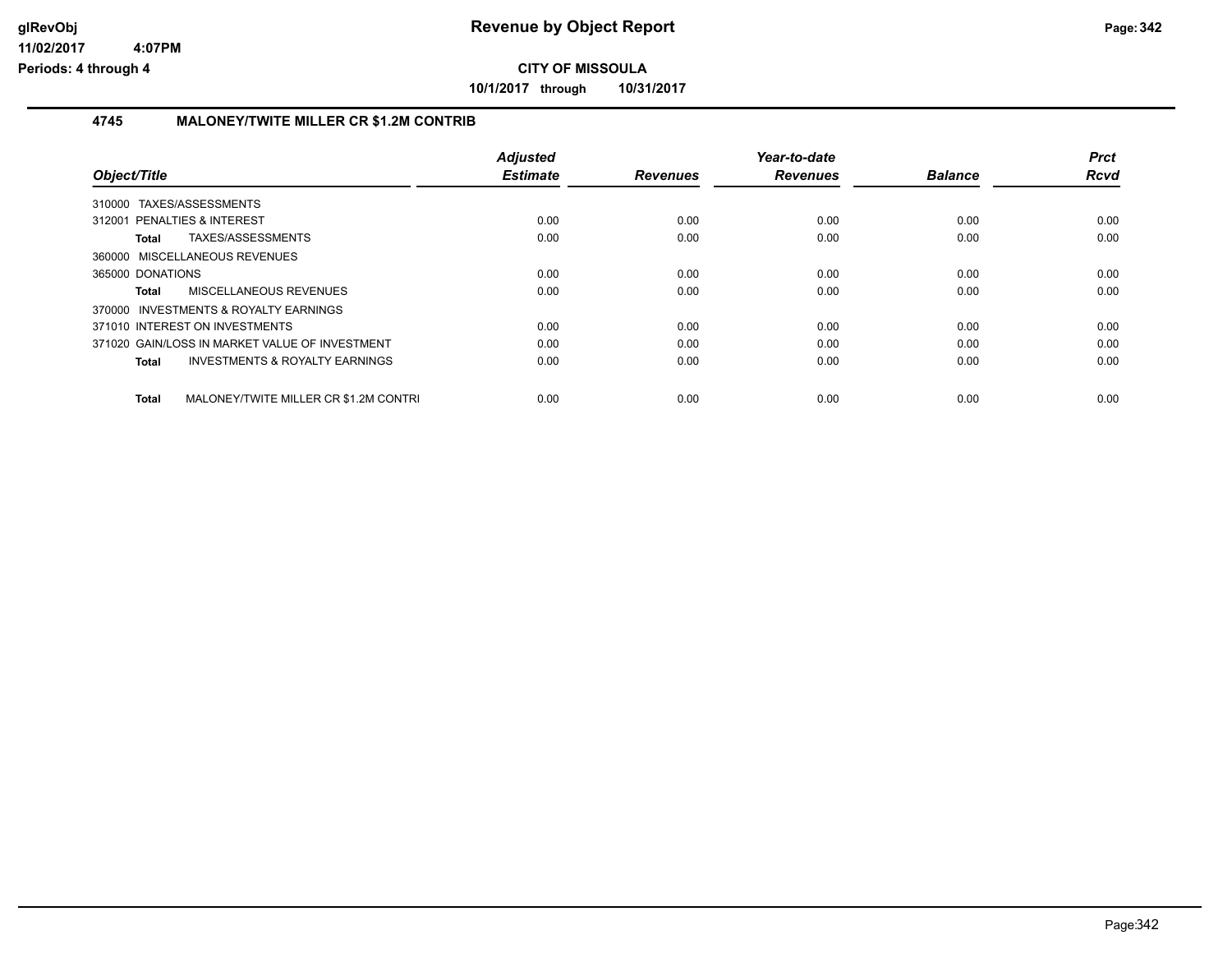**10/1/2017 through 10/31/2017**

#### **4941 HILLVIEW WAY CONSTRUCTION**

#### **4941 HILLVIEW WAY CONSTRUCTION**

|                                                    | <b>Adjusted</b> |                 | Year-to-date    |                | <b>Prct</b> |
|----------------------------------------------------|-----------------|-----------------|-----------------|----------------|-------------|
| Object/Title                                       | <b>Estimate</b> | <b>Revenues</b> | <b>Revenues</b> | <b>Balance</b> | <b>Rcvd</b> |
| 360000 MISCELLANEOUS REVENUES                      |                 |                 |                 |                |             |
| 360010 MISCELLANEOUS                               | 0.00            | 0.00            | 0.00            | 0.00           | 0.00        |
| MISCELLANEOUS REVENUES<br>Total                    | 0.00            | 0.00            | 0.00            | 0.00           | 0.00        |
| 370000 INVESTMENTS & ROYALTY EARNINGS              |                 |                 |                 |                |             |
| 371010 INTEREST ON INVESTMENTS                     | 0.00            | 0.00            | 0.00            | 0.00           | 0.00        |
| <b>INVESTMENTS &amp; ROYALTY EARNINGS</b><br>Total | 0.00            | 0.00            | 0.00            | 0.00           | 0.00        |
| 380000 OTHER FINANCING SOURCES                     |                 |                 |                 |                |             |
| 381030 SID BONDS PROCEEDS                          | 0.00            | 0.00            | 0.00            | 0.00           | 0.00        |
| OTHER FINANCING SOURCES<br><b>Total</b>            | 0.00            | 0.00            | 0.00            | 0.00           | 0.00        |
|                                                    |                 |                 |                 |                |             |
| <b>HILLVIEW WAY CONSTRUCTION</b><br><b>Total</b>   | 0.00            | 0.00            | 0.00            | 0.00           | 0.00        |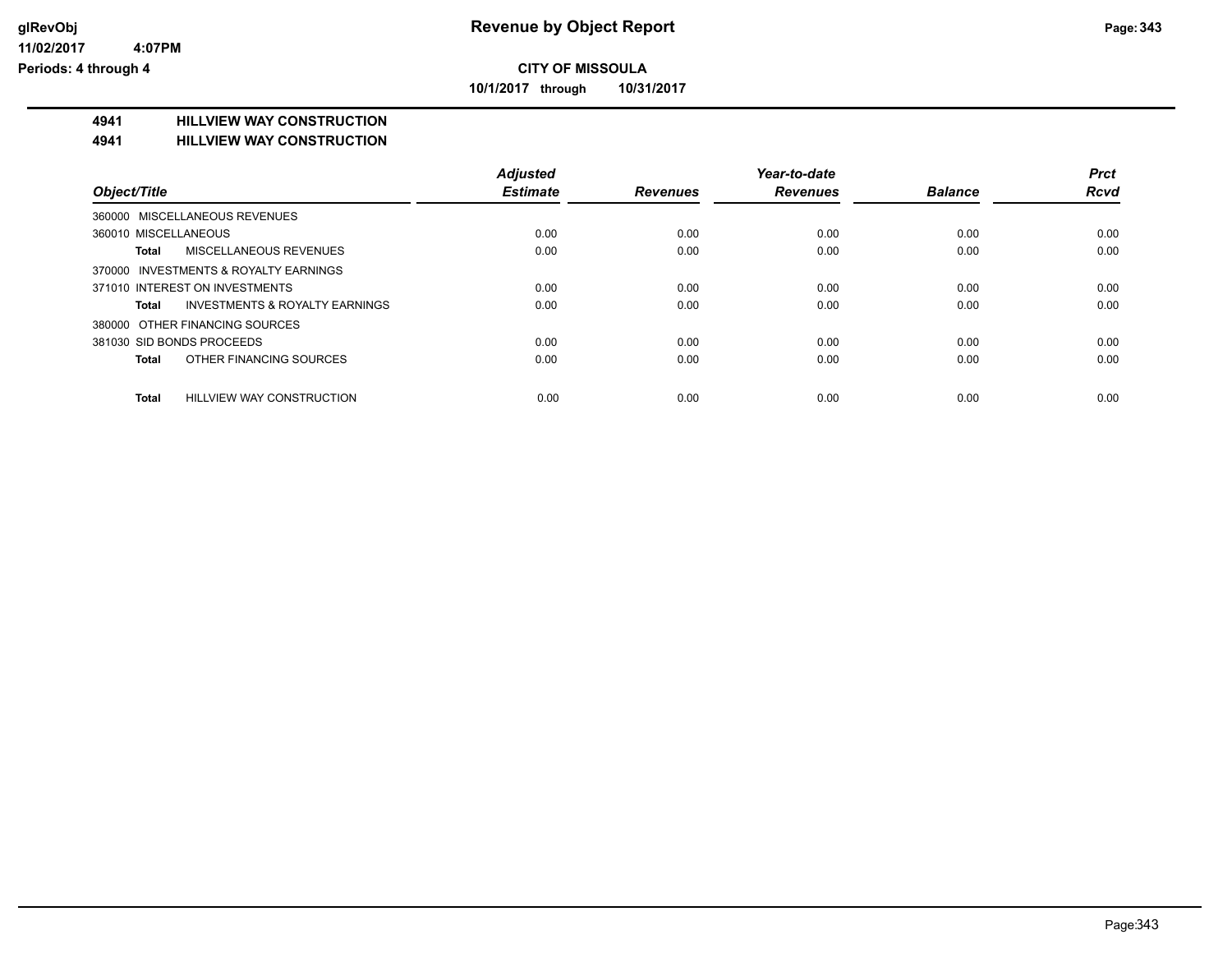**Periods: 4 through 4**

**CITY OF MISSOULA**

**10/1/2017 through 10/31/2017**

#### **4941 HILLVIEW WAY CONSTRUCTION**

| Object/Title                                        | <b>Adjusted</b><br><b>Estimate</b> | <b>Revenues</b> | Year-to-date<br><b>Revenues</b> | <b>Balance</b> | <b>Prct</b><br><b>Rcvd</b> |
|-----------------------------------------------------|------------------------------------|-----------------|---------------------------------|----------------|----------------------------|
| MISCELLANEOUS REVENUES<br>360000                    |                                    |                 |                                 |                |                            |
| 360010 MISCELLANEOUS                                | 0.00                               | 0.00            | 0.00                            | 0.00           | 0.00                       |
| MISCELLANEOUS REVENUES<br>Total                     | 0.00                               | 0.00            | 0.00                            | 0.00           | 0.00                       |
| <b>INVESTMENTS &amp; ROYALTY EARNINGS</b><br>370000 |                                    |                 |                                 |                |                            |
| 371010 INTEREST ON INVESTMENTS                      | 0.00                               | 0.00            | 0.00                            | 0.00           | 0.00                       |
| INVESTMENTS & ROYALTY EARNINGS<br><b>Total</b>      | 0.00                               | 0.00            | 0.00                            | 0.00           | 0.00                       |
| OTHER FINANCING SOURCES<br>380000                   |                                    |                 |                                 |                |                            |
| 381030 SID BONDS PROCEEDS                           | 0.00                               | 0.00            | 0.00                            | 0.00           | 0.00                       |
| OTHER FINANCING SOURCES<br><b>Total</b>             | 0.00                               | 0.00            | 0.00                            | 0.00           | 0.00                       |
| HILLVIEW WAY CONSTRUCTION<br><b>Total</b>           | 0.00                               | 0.00            | 0.00                            | 0.00           | 0.00                       |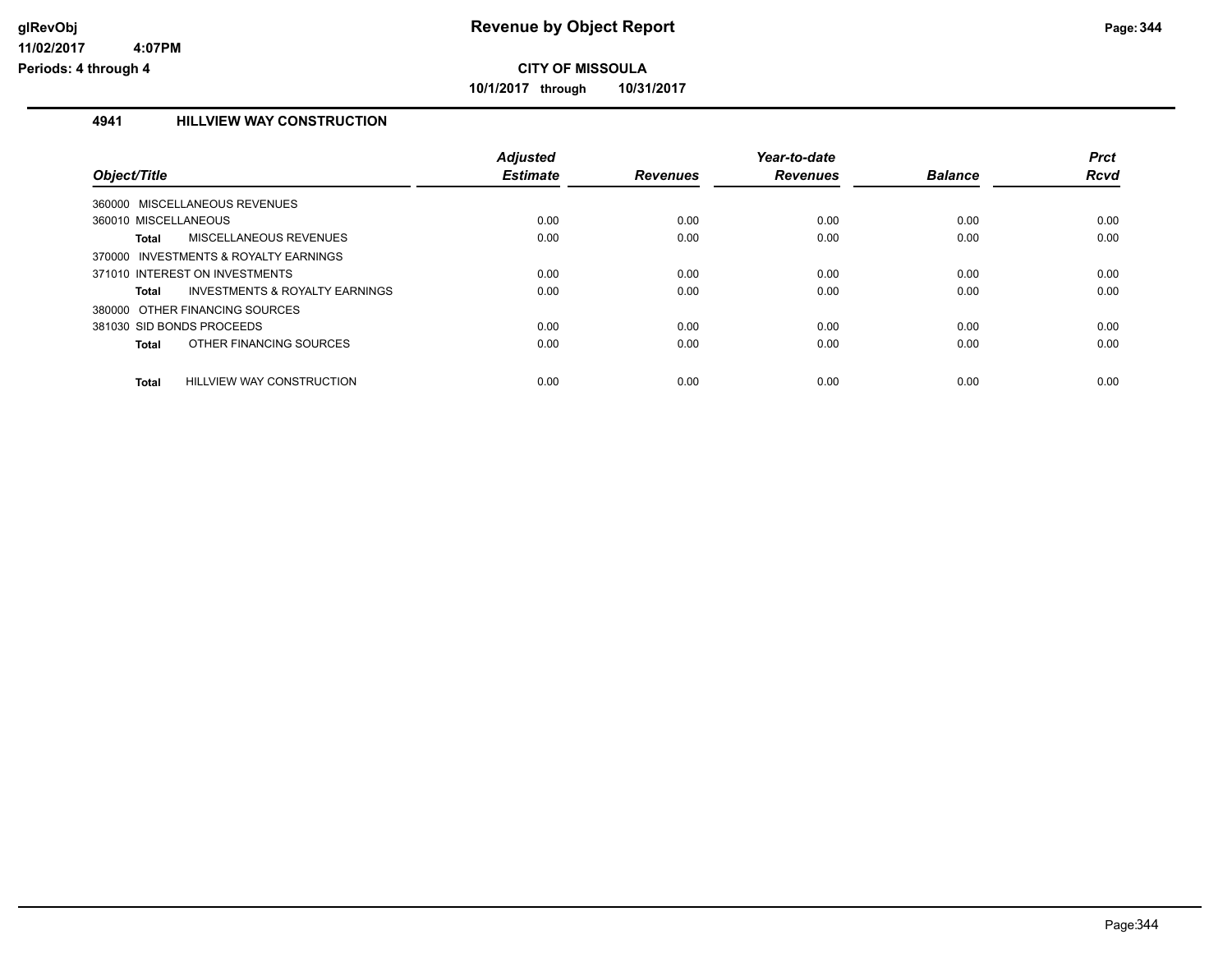**10/1/2017 through 10/31/2017**

# **4944 RATTLESNAKE SEWER COLLECTION (544)**

## **4944 RATTLESNAKE SEWER COLLECTION (544)**

|                                                     | <b>Adjusted</b> |                 | Year-to-date    |                | <b>Prct</b> |
|-----------------------------------------------------|-----------------|-----------------|-----------------|----------------|-------------|
| Object/Title                                        | <b>Estimate</b> | <b>Revenues</b> | <b>Revenues</b> | <b>Balance</b> | <b>Rcvd</b> |
| 330000 INTERGOVERNMENTAL REVENUES                   |                 |                 |                 |                |             |
| 331090 EPA GRANT                                    | 0.00            | 0.00            | 0.00            | 0.00           | 0.00        |
| 334120 TSEP GRANT                                   | 0.00            | 0.00            | 0.00            | 0.00           | 0.00        |
| 334121 DNRC GRANT                                   | 0.00            | 0.00            | 0.00            | 0.00           | 0.00        |
| 334990 ARRA FUNDING                                 | 0.00            | 0.00            | 0.00            | 0.00           | 0.00        |
| 334992 ARRA LOAN                                    | 0.00            | 0.00            | 0.00            | 0.00           | 0.00        |
| <b>INTERGOVERNMENTAL REVENUES</b><br><b>Total</b>   | 0.00            | 0.00            | 0.00            | 0.00           | 0.00        |
| <b>INVESTMENTS &amp; ROYALTY EARNINGS</b><br>370000 |                 |                 |                 |                |             |
| 371010 INTEREST ON INVESTMENTS                      | 0.00            | 0.00            | 0.00            | 0.00           | 0.00        |
| <b>INVESTMENTS &amp; ROYALTY EARNINGS</b><br>Total  | 0.00            | 0.00            | 0.00            | 0.00           | 0.00        |
| 380000 OTHER FINANCING SOURCES                      |                 |                 |                 |                |             |
| 381010 BOND PROCEEDS                                | 0.00            | 0.00            | 0.00            | 0.00           | 0.00        |
| 381020 REVENUE BONDS                                | 0.00            | 0.00            | 0.00            | 0.00           | 0.00        |
| 381030 SID BONDS PROCEEDS                           | 0.00            | 0.00            | 0.00            | 0.00           | 0.00        |
| OTHER FINANCING SOURCES<br>Total                    | 0.00            | 0.00            | 0.00            | 0.00           | 0.00        |
| RATTLESNAKE SEWER COLLECTION (544)<br>Total         | 0.00            | 0.00            | 0.00            | 0.00           | 0.00        |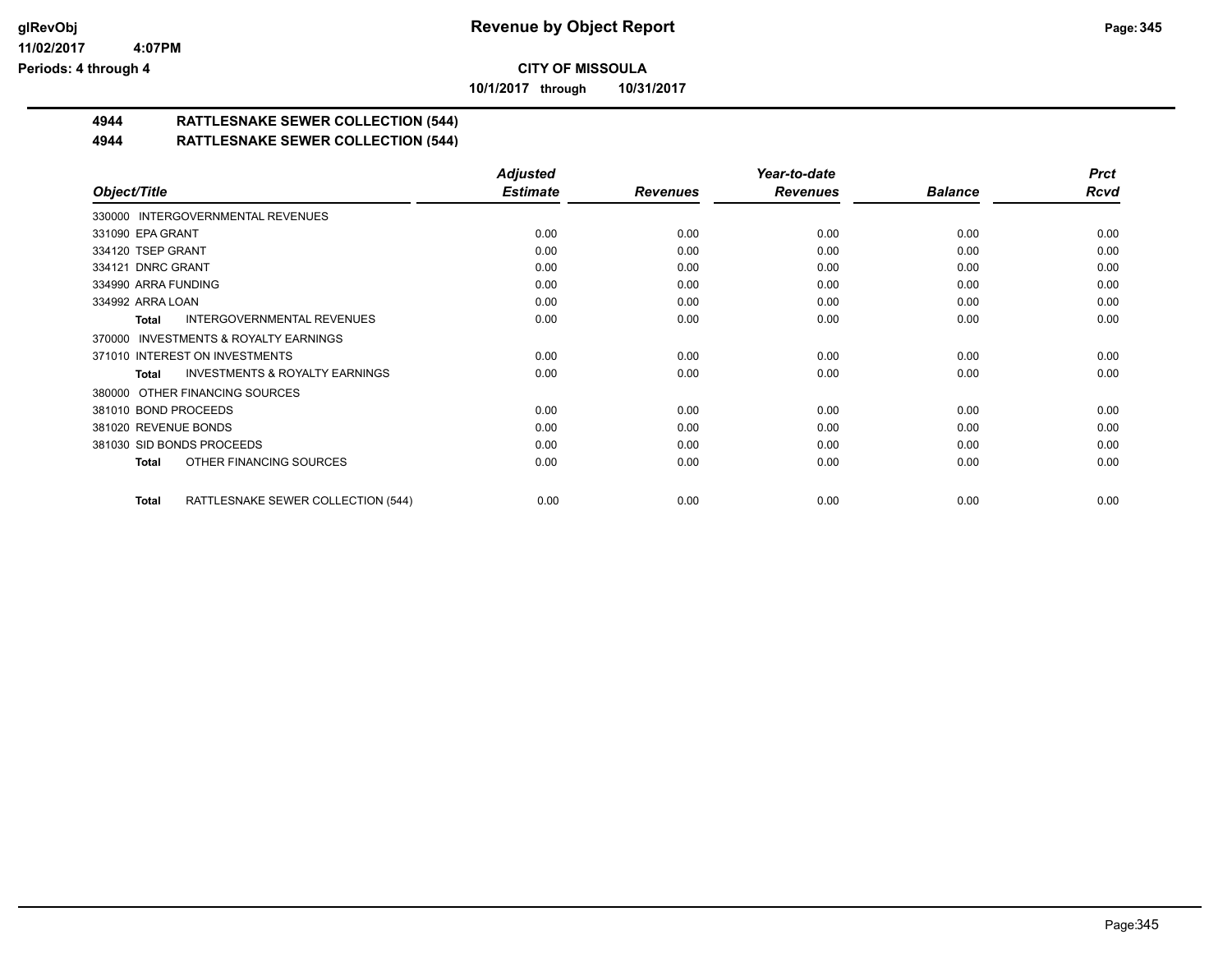**10/1/2017 through 10/31/2017**

#### **4944 RATTLESNAKE SEWER COLLECTION (544)**

|                                                           | <b>Adjusted</b> |                 | Year-to-date    |                | <b>Prct</b> |
|-----------------------------------------------------------|-----------------|-----------------|-----------------|----------------|-------------|
| Object/Title                                              | <b>Estimate</b> | <b>Revenues</b> | <b>Revenues</b> | <b>Balance</b> | <b>Rcvd</b> |
| 330000 INTERGOVERNMENTAL REVENUES                         |                 |                 |                 |                |             |
| 331090 EPA GRANT                                          | 0.00            | 0.00            | 0.00            | 0.00           | 0.00        |
| 334120 TSEP GRANT                                         | 0.00            | 0.00            | 0.00            | 0.00           | 0.00        |
| 334121 DNRC GRANT                                         | 0.00            | 0.00            | 0.00            | 0.00           | 0.00        |
| 334990 ARRA FUNDING                                       | 0.00            | 0.00            | 0.00            | 0.00           | 0.00        |
| 334992 ARRA LOAN                                          | 0.00            | 0.00            | 0.00            | 0.00           | 0.00        |
| <b>INTERGOVERNMENTAL REVENUES</b><br><b>Total</b>         | 0.00            | 0.00            | 0.00            | 0.00           | 0.00        |
| <b>INVESTMENTS &amp; ROYALTY EARNINGS</b><br>370000       |                 |                 |                 |                |             |
| 371010 INTEREST ON INVESTMENTS                            | 0.00            | 0.00            | 0.00            | 0.00           | 0.00        |
| <b>INVESTMENTS &amp; ROYALTY EARNINGS</b><br><b>Total</b> | 0.00            | 0.00            | 0.00            | 0.00           | 0.00        |
| OTHER FINANCING SOURCES<br>380000                         |                 |                 |                 |                |             |
| 381010 BOND PROCEEDS                                      | 0.00            | 0.00            | 0.00            | 0.00           | 0.00        |
| 381020 REVENUE BONDS                                      | 0.00            | 0.00            | 0.00            | 0.00           | 0.00        |
| 381030 SID BONDS PROCEEDS                                 | 0.00            | 0.00            | 0.00            | 0.00           | 0.00        |
| OTHER FINANCING SOURCES<br><b>Total</b>                   | 0.00            | 0.00            | 0.00            | 0.00           | 0.00        |
| RATTLESNAKE SEWER COLLECTION (544)<br>Total               | 0.00            | 0.00            | 0.00            | 0.00           | 0.00        |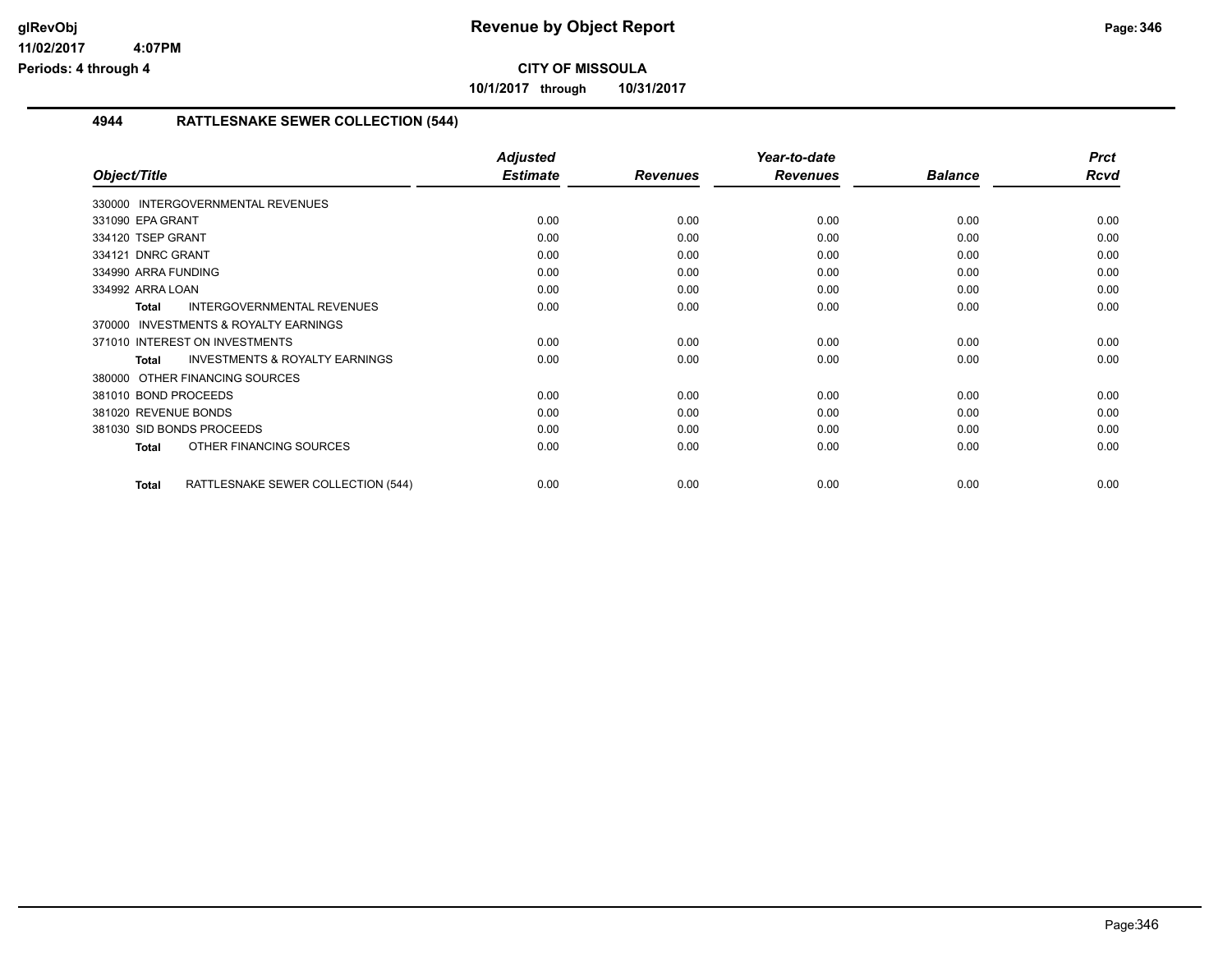**10/1/2017 through 10/31/2017**

### **4945 PHILLIPS ST TRAFFIC CALMING**

**4945 PHILLIPS ST TRAFFIC CALMING**

|                                             | <b>Adjusted</b> |                 | Year-to-date    |                | <b>Prct</b> |
|---------------------------------------------|-----------------|-----------------|-----------------|----------------|-------------|
| Object/Title                                | <b>Estimate</b> | <b>Revenues</b> | <b>Revenues</b> | <b>Balance</b> | <b>Rcvd</b> |
| 370000 INVESTMENTS & ROYALTY EARNINGS       |                 |                 |                 |                |             |
| 371010 INTEREST ON INVESTMENTS              | 0.00            | 0.00            | 0.00            | 0.00           | 0.00        |
| INVESTMENTS & ROYALTY EARNINGS<br>Total     | 0.00            | 0.00            | 0.00            | 0.00           | 0.00        |
| 380000 OTHER FINANCING SOURCES              |                 |                 |                 |                |             |
| 381030 SID BONDS PROCEEDS                   | 0.00            | 0.00            | 0.00            | 0.00           | 0.00        |
| 383000 OPERATING TRANSFERS                  | 0.00            | 0.00            | 0.00            | 0.00           | 0.00        |
| OTHER FINANCING SOURCES<br>Total            | 0.00            | 0.00            | 0.00            | 0.00           | 0.00        |
|                                             |                 |                 |                 |                |             |
| <b>Total</b><br>PHILLIPS ST TRAFFIC CALMING | 0.00            | 0.00            | 0.00            | 0.00           | 0.00        |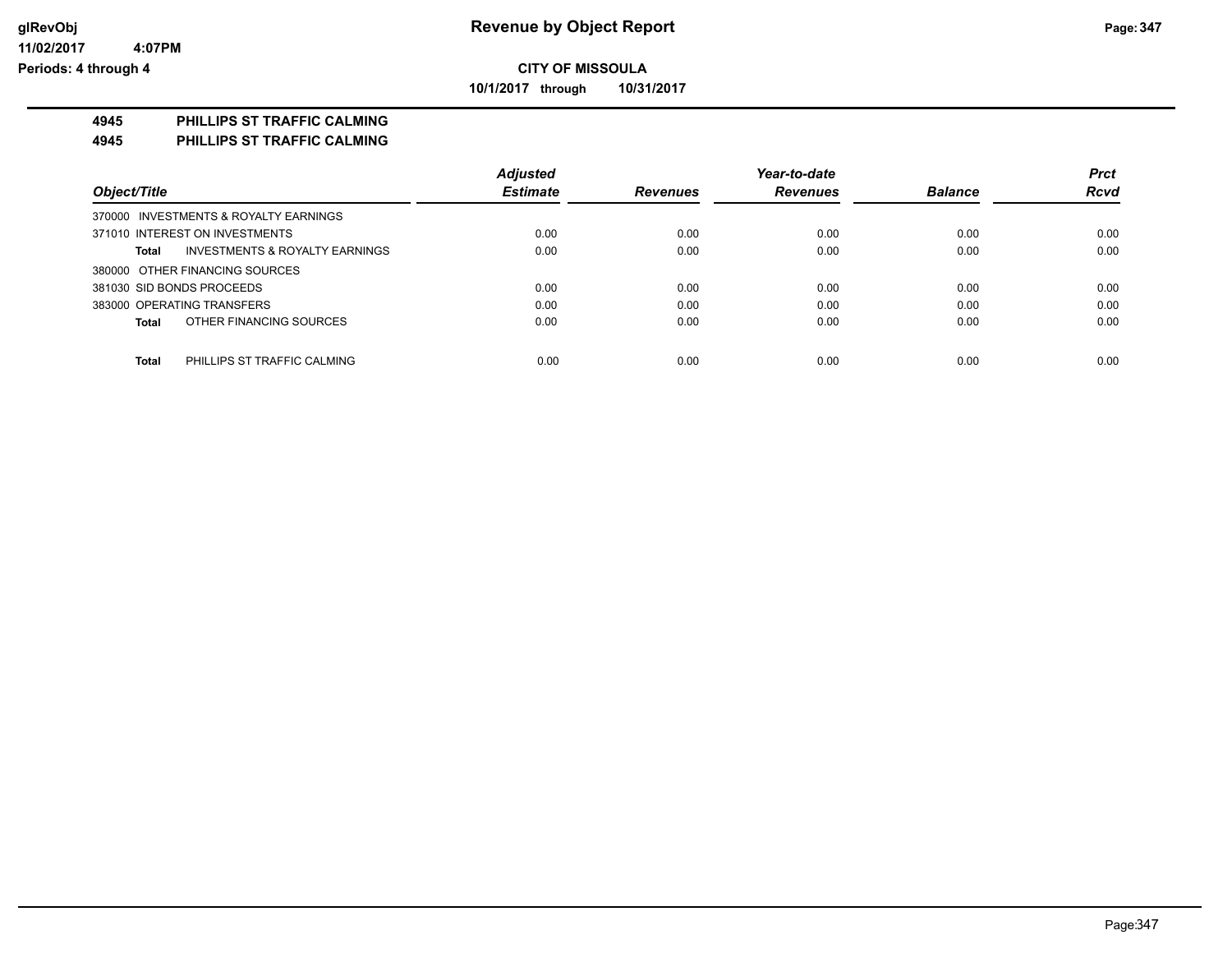**Periods: 4 through 4**

**CITY OF MISSOULA**

**10/1/2017 through 10/31/2017**

#### **4945 PHILLIPS ST TRAFFIC CALMING**

|                                         | <b>Adjusted</b> |                 | Year-to-date    |                | <b>Prct</b> |
|-----------------------------------------|-----------------|-----------------|-----------------|----------------|-------------|
| Object/Title                            | <b>Estimate</b> | <b>Revenues</b> | <b>Revenues</b> | <b>Balance</b> | <b>Rcvd</b> |
| 370000 INVESTMENTS & ROYALTY EARNINGS   |                 |                 |                 |                |             |
| 371010 INTEREST ON INVESTMENTS          | 0.00            | 0.00            | 0.00            | 0.00           | 0.00        |
| INVESTMENTS & ROYALTY EARNINGS<br>Total | 0.00            | 0.00            | 0.00            | 0.00           | 0.00        |
| 380000 OTHER FINANCING SOURCES          |                 |                 |                 |                |             |
| 381030 SID BONDS PROCEEDS               | 0.00            | 0.00            | 0.00            | 0.00           | 0.00        |
| 383000 OPERATING TRANSFERS              | 0.00            | 0.00            | 0.00            | 0.00           | 0.00        |
| OTHER FINANCING SOURCES<br>Total        | 0.00            | 0.00            | 0.00            | 0.00           | 0.00        |
|                                         |                 |                 |                 |                |             |
| Total<br>PHILLIPS ST TRAFFIC CALMING    | 0.00            | 0.00            | 0.00            | 0.00           | 0.00        |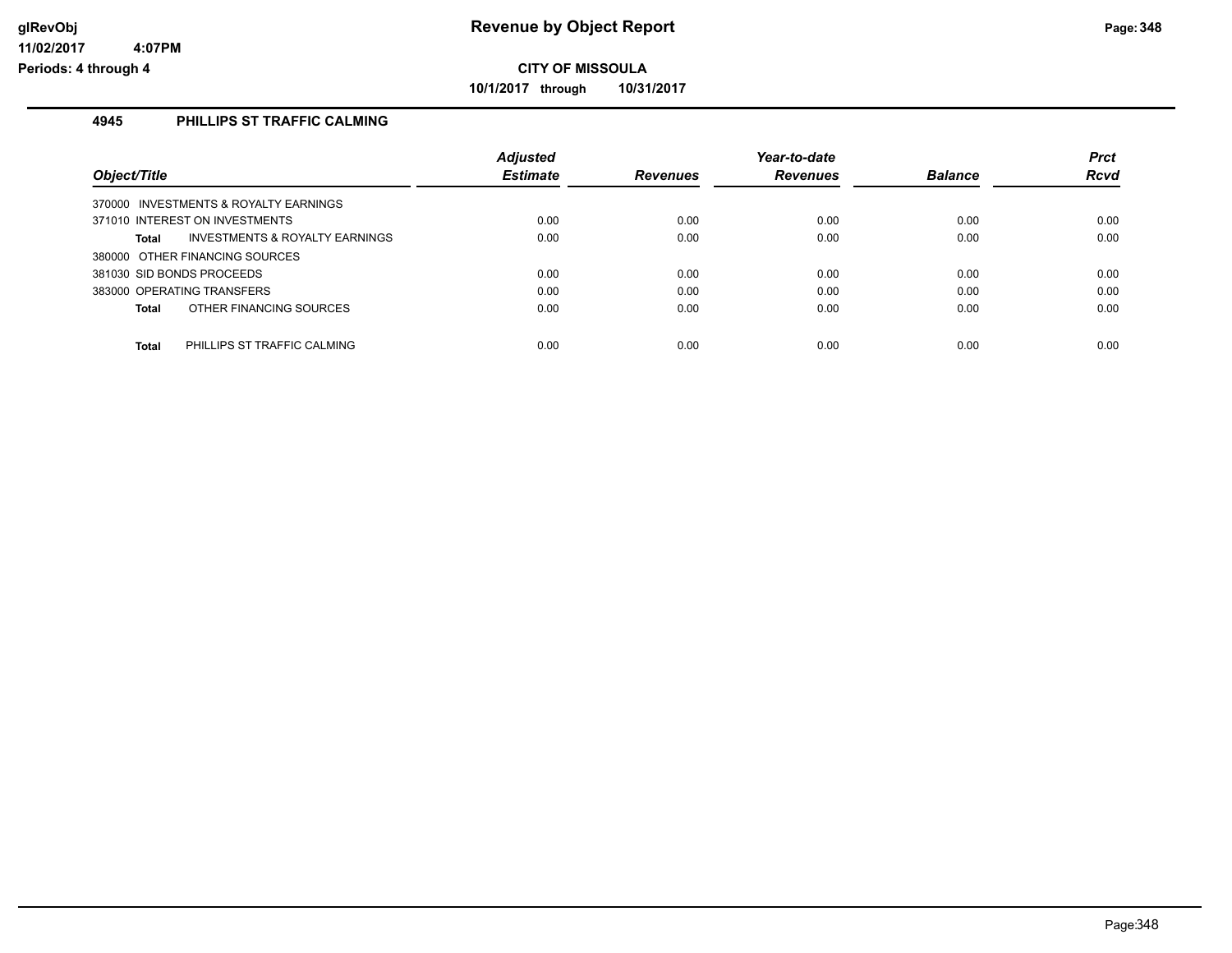**10/1/2017 through 10/31/2017**

#### **4946 PATTEE CREEK DR. TRAFFIC CALMING 4946 PATTEE CREEK DR. TRAFFIC CALMING**

|                                           | <b>Adjusted</b> |                 | Year-to-date    |                | <b>Prct</b> |
|-------------------------------------------|-----------------|-----------------|-----------------|----------------|-------------|
| Object/Title                              | <b>Estimate</b> | <b>Revenues</b> | <b>Revenues</b> | <b>Balance</b> | <b>Rcvd</b> |
| 370000 INVESTMENTS & ROYALTY EARNINGS     |                 |                 |                 |                |             |
| 371010 INTEREST ON INVESTMENTS            | 0.00            | 0.00            | 0.00            | 0.00           | 0.00        |
| INVESTMENTS & ROYALTY EARNINGS<br>Total   | 0.00            | 0.00            | 0.00            | 0.00           | 0.00        |
| 380000 OTHER FINANCING SOURCES            |                 |                 |                 |                |             |
| 381030 SID BONDS PROCEEDS                 | 0.00            | 0.00            | 0.00            | 0.00           | 0.00        |
| 383000 OPERATING TRANSFERS                | 0.00            | 0.00            | 0.00            | 0.00           | 0.00        |
| OTHER FINANCING SOURCES<br>Total          | 0.00            | 0.00            | 0.00            | 0.00           | 0.00        |
|                                           |                 |                 |                 |                |             |
| Total<br>PATTEE CREEK DR. TRAFFIC CALMING | 0.00            | 0.00            | 0.00            | 0.00           | 0.00        |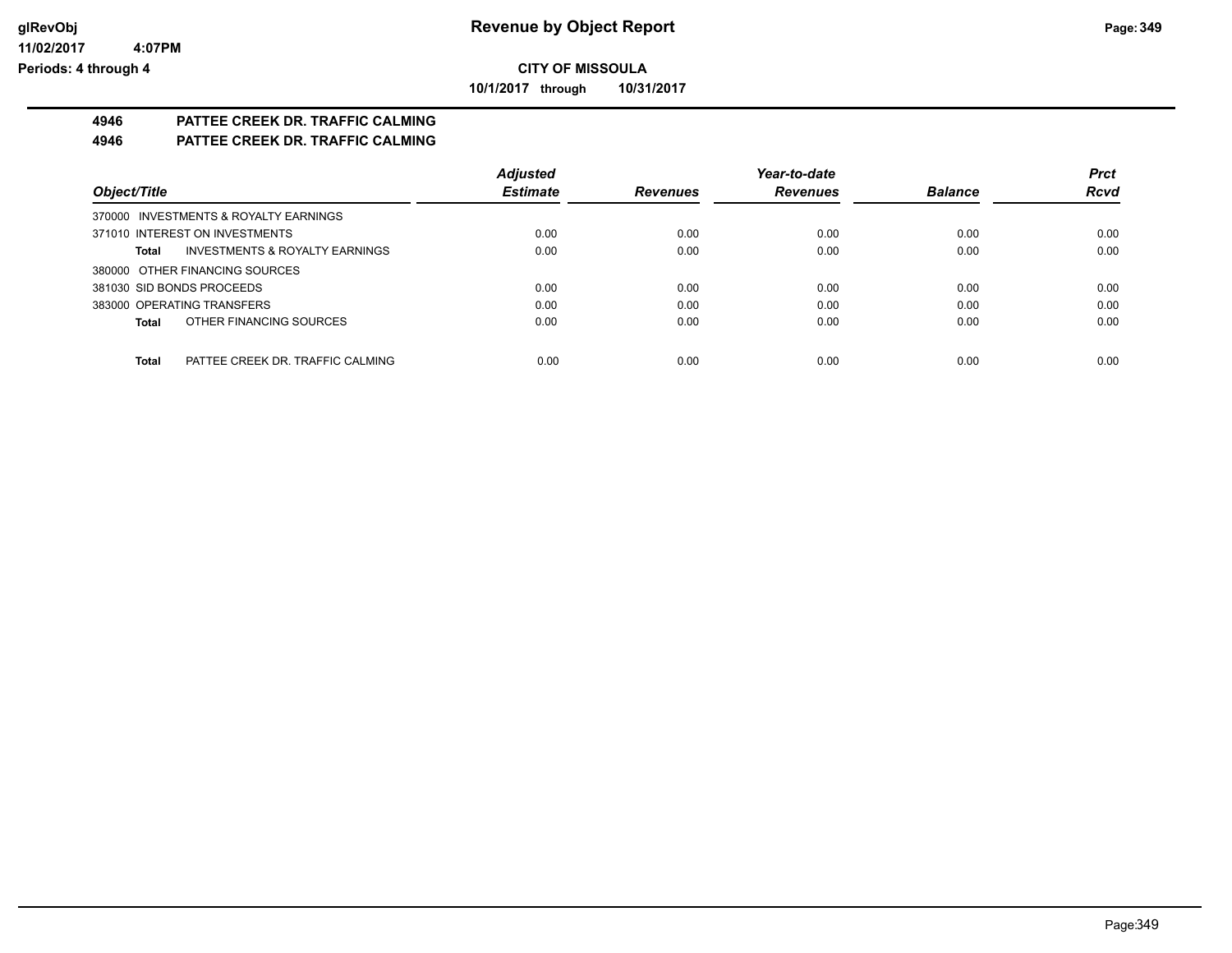**10/1/2017 through 10/31/2017**

#### **4946 PATTEE CREEK DR. TRAFFIC CALMING**

|                                                  | <b>Adjusted</b> |                 | Year-to-date    |                | <b>Prct</b> |
|--------------------------------------------------|-----------------|-----------------|-----------------|----------------|-------------|
| Object/Title                                     | <b>Estimate</b> | <b>Revenues</b> | <b>Revenues</b> | <b>Balance</b> | <b>Rcvd</b> |
| 370000 INVESTMENTS & ROYALTY EARNINGS            |                 |                 |                 |                |             |
| 371010 INTEREST ON INVESTMENTS                   | 0.00            | 0.00            | 0.00            | 0.00           | 0.00        |
| INVESTMENTS & ROYALTY EARNINGS<br>Total          | 0.00            | 0.00            | 0.00            | 0.00           | 0.00        |
| 380000 OTHER FINANCING SOURCES                   |                 |                 |                 |                |             |
| 381030 SID BONDS PROCEEDS                        | 0.00            | 0.00            | 0.00            | 0.00           | 0.00        |
| 383000 OPERATING TRANSFERS                       | 0.00            | 0.00            | 0.00            | 0.00           | 0.00        |
| OTHER FINANCING SOURCES<br><b>Total</b>          | 0.00            | 0.00            | 0.00            | 0.00           | 0.00        |
|                                                  |                 |                 |                 |                |             |
| <b>Total</b><br>PATTEE CREEK DR. TRAFFIC CALMING | 0.00            | 0.00            | 0.00            | 0.00           | 0.00        |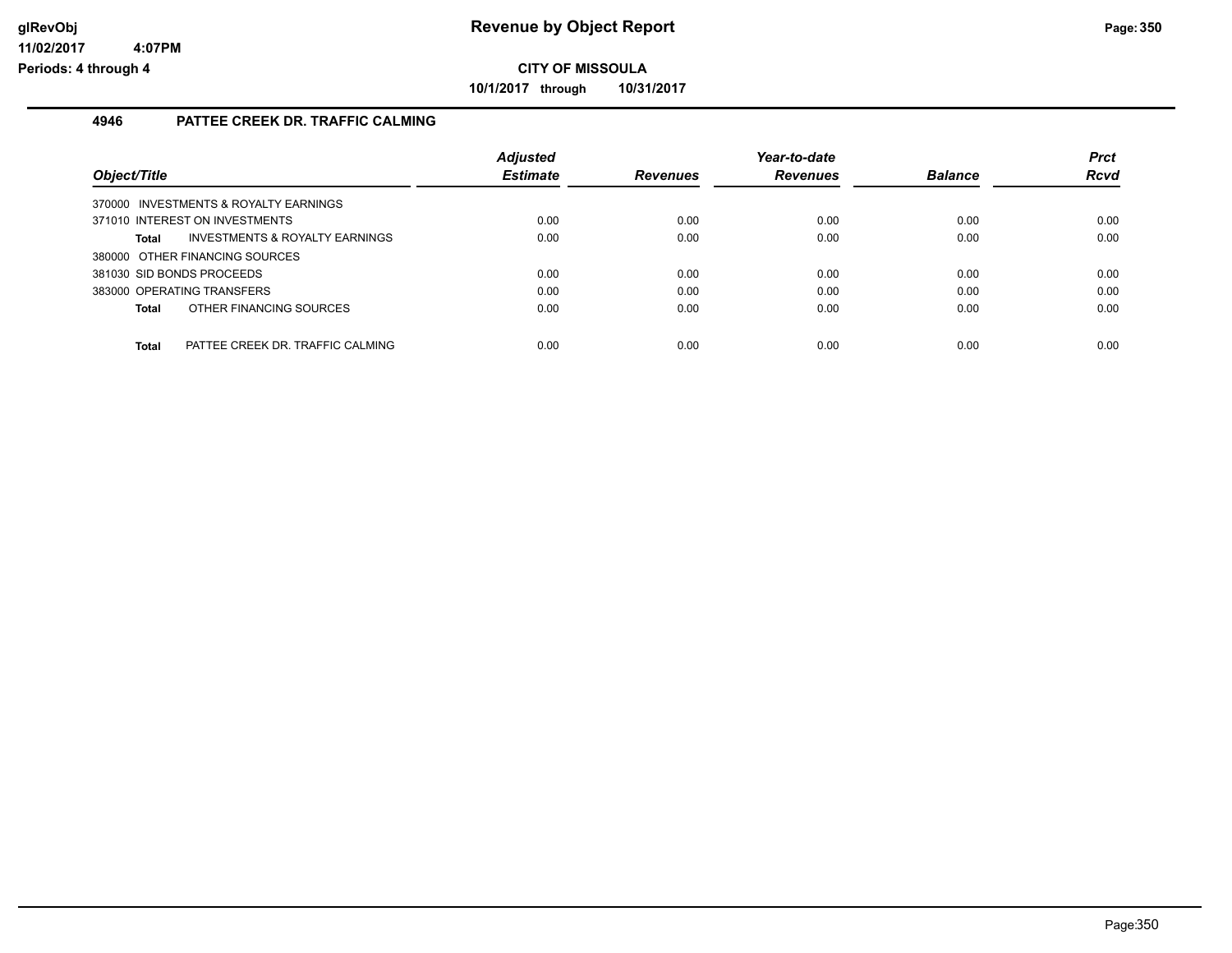**10/1/2017 through 10/31/2017**

# **4948 STORMWATER OUTFALL RETROFITS**

#### **4948 STORMWATER OUTFALL RETROFITS**

|                     |                                     | <b>Adjusted</b> |                 | Year-to-date    |                | Prct |
|---------------------|-------------------------------------|-----------------|-----------------|-----------------|----------------|------|
| Object/Title        |                                     | <b>Estimate</b> | <b>Revenues</b> | <b>Revenues</b> | <b>Balance</b> | Rcvd |
|                     | 330000 INTERGOVERNMENTAL REVENUES   |                 |                 |                 |                |      |
| 334121 DNRC GRANT   |                                     | 0.00            | 0.00            | 4,746.49        | $-4.746.49$    | 0.00 |
|                     | 337003 HEALTH DEPT-STORM WATER MGMT | 0.00            | 0.00            | 0.00            | 0.00           | 0.00 |
| 337004 MRA GRANTS   |                                     | 0.00            | 0.00            | 0.00            | 0.00           | 0.00 |
| Total               | INTERGOVERNMENTAL REVENUES          | 0.00            | 0.00            | 4,746.49        | $-4,746.49$    | 0.00 |
|                     | 380000 OTHER FINANCING SOURCES      |                 |                 |                 |                |      |
| 383014 TRANS FR MRA |                                     | 0.00            | 0.00            | 0.00            | 0.00           | 0.00 |
| 383015 TRANS FR MPC |                                     | 0.00            | 0.00            | 0.00            | 0.00           | 0.00 |
| Total               | OTHER FINANCING SOURCES             | 0.00            | 0.00            | 0.00            | 0.00           | 0.00 |
| <b>Total</b>        | STORMWATER OUTFALL RETROFITS        | 0.00            | 0.00            | 4.746.49        | $-4.746.49$    | 0.00 |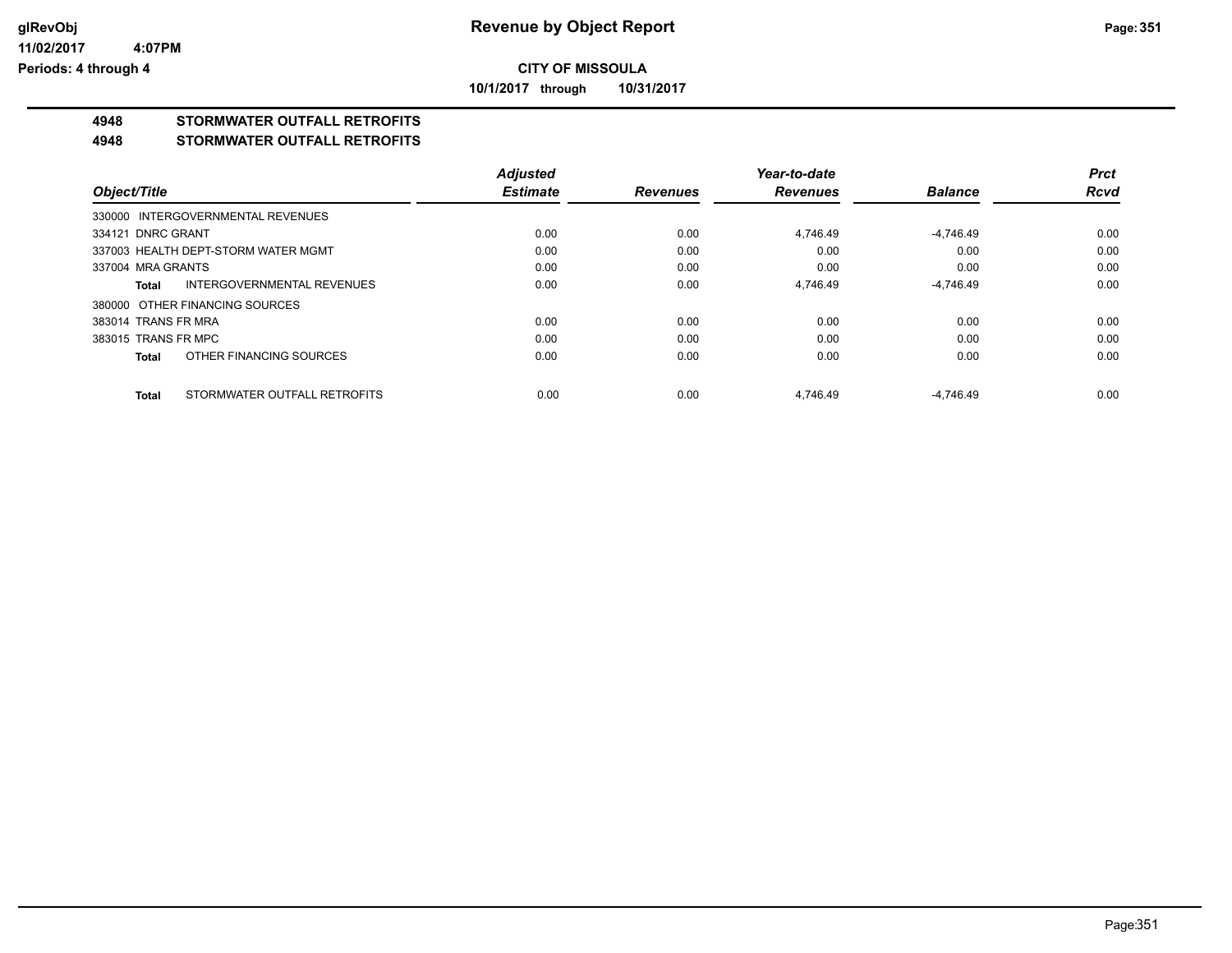**10/1/2017 through 10/31/2017**

#### **4948 STORMWATER OUTFALL RETROFITS**

| Object/Title                               | <b>Adjusted</b><br><b>Estimate</b> | <b>Revenues</b> | Year-to-date<br><b>Revenues</b> | <b>Balance</b> | <b>Prct</b><br><b>Rcvd</b> |
|--------------------------------------------|------------------------------------|-----------------|---------------------------------|----------------|----------------------------|
| 330000 INTERGOVERNMENTAL REVENUES          |                                    |                 |                                 |                |                            |
| 334121 DNRC GRANT                          | 0.00                               | 0.00            | 4,746.49                        | $-4,746.49$    | 0.00                       |
| 337003 HEALTH DEPT-STORM WATER MGMT        | 0.00                               | 0.00            | 0.00                            | 0.00           | 0.00                       |
| 337004 MRA GRANTS                          | 0.00                               | 0.00            | 0.00                            | 0.00           | 0.00                       |
| <b>INTERGOVERNMENTAL REVENUES</b><br>Total | 0.00                               | 0.00            | 4,746.49                        | $-4,746.49$    | 0.00                       |
| 380000 OTHER FINANCING SOURCES             |                                    |                 |                                 |                |                            |
| 383014 TRANS FR MRA                        | 0.00                               | 0.00            | 0.00                            | 0.00           | 0.00                       |
| 383015 TRANS FR MPC                        | 0.00                               | 0.00            | 0.00                            | 0.00           | 0.00                       |
| OTHER FINANCING SOURCES<br>Total           | 0.00                               | 0.00            | 0.00                            | 0.00           | 0.00                       |
| STORMWATER OUTFALL RETROFITS<br>Total      | 0.00                               | 0.00            | 4.746.49                        | $-4.746.49$    | 0.00                       |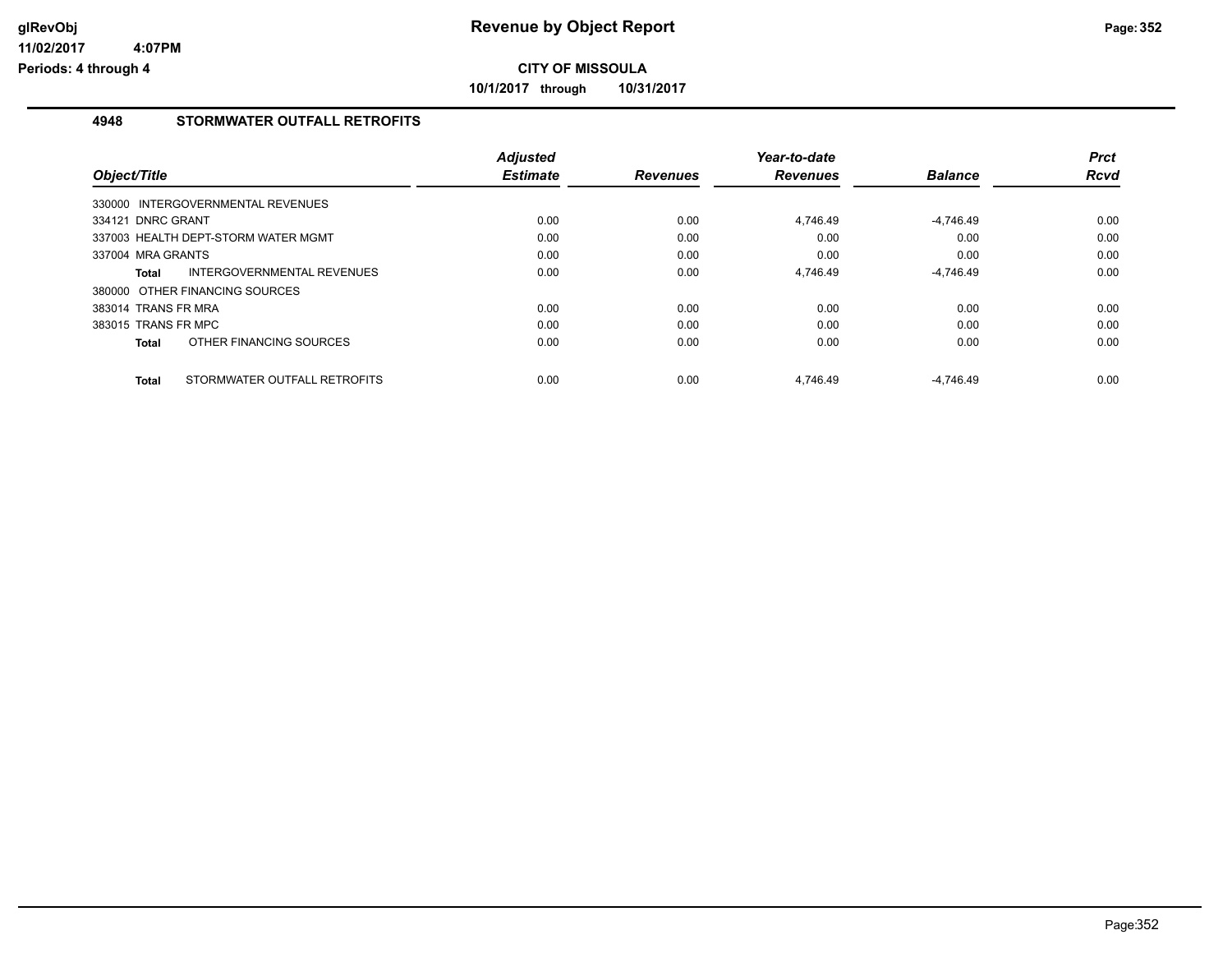**10/1/2017 through 10/31/2017**

**4949 WAYFINDING PROJECT**

**4949 WAYFINDING PROJECT**

|                                            | <b>Adjusted</b> |                 | Year-to-date    |                | <b>Prct</b> |
|--------------------------------------------|-----------------|-----------------|-----------------|----------------|-------------|
| Object/Title                               | <b>Estimate</b> | <b>Revenues</b> | <b>Revenues</b> | <b>Balance</b> | <b>Rcvd</b> |
| 330000 INTERGOVERNMENTAL REVENUES          |                 |                 |                 |                |             |
| 334125 FWP GRANT                           | 0.00            | 0.00            | 0.00            | 0.00           | 0.00        |
| <b>INTERGOVERNMENTAL REVENUES</b><br>Total | 0.00            | 0.00            | 0.00            | 0.00           | 0.00        |
| 360000 MISCELLANEOUS REVENUES              |                 |                 |                 |                |             |
| 365000 DONATIONS                           | 0.00            | 0.00            | 0.00            | 0.00           | 0.00        |
| MISCELLANEOUS REVENUES<br>Total            | 0.00            | 0.00            | 0.00            | 0.00           | 0.00        |
| 380000 OTHER FINANCING SOURCES             |                 |                 |                 |                |             |
| 383042 TRANSFERS FROM OTHER FUNDS          | 0.00            | 0.00            | 0.00            | 0.00           | 0.00        |
| OTHER FINANCING SOURCES<br>Total           | 0.00            | 0.00            | 0.00            | 0.00           | 0.00        |
|                                            |                 |                 |                 |                |             |
| <b>WAYFINDING PROJECT</b><br>Total         | 0.00            | 0.00            | 0.00            | 0.00           | 0.00        |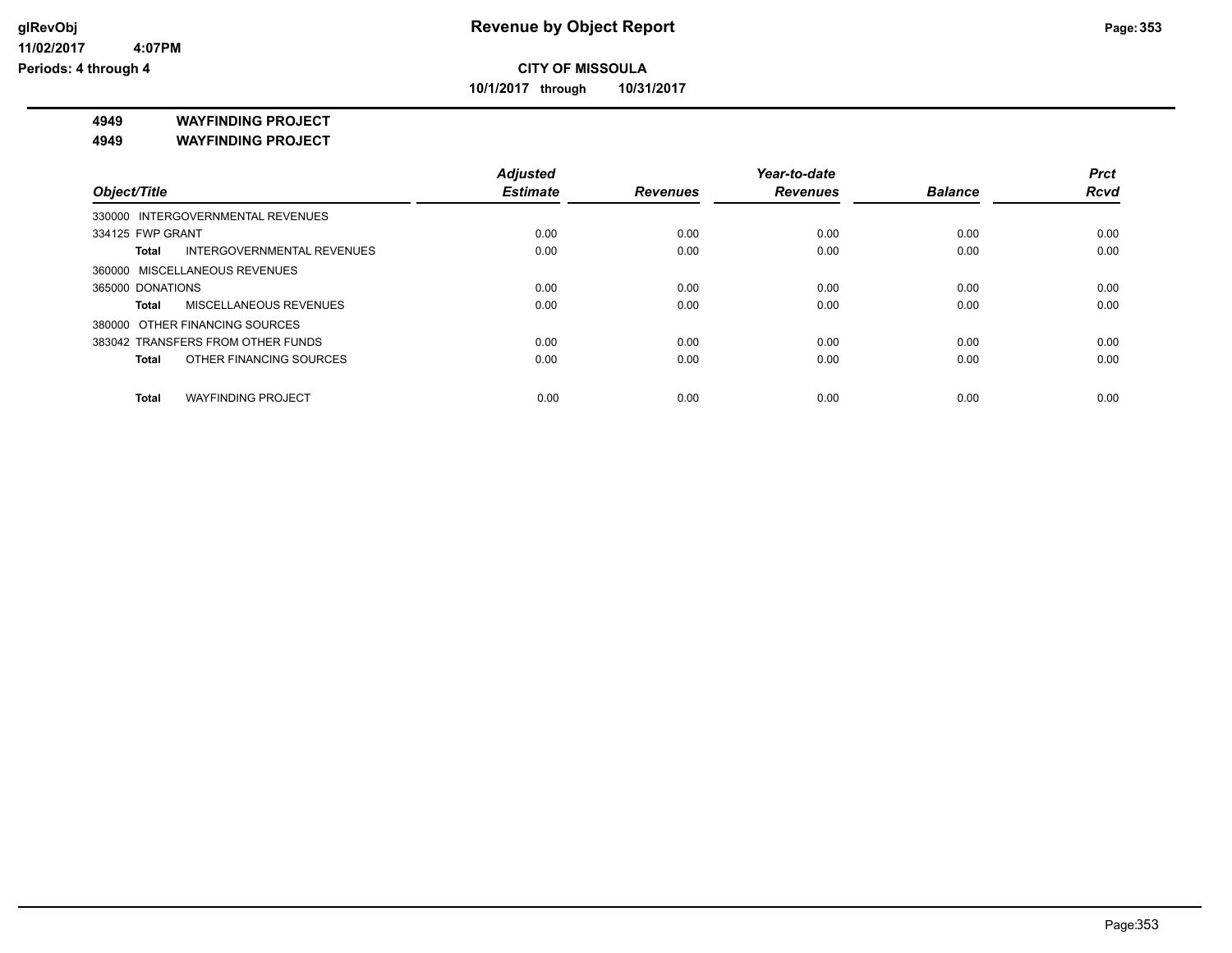**10/1/2017 through 10/31/2017**

#### **4949 WAYFINDING PROJECT**

| Object/Title                              | <b>Adjusted</b><br><b>Estimate</b> | <b>Revenues</b> | Year-to-date<br><b>Revenues</b> | <b>Balance</b> | <b>Prct</b><br><b>Rcvd</b> |
|-------------------------------------------|------------------------------------|-----------------|---------------------------------|----------------|----------------------------|
| 330000 INTERGOVERNMENTAL REVENUES         |                                    |                 |                                 |                |                            |
| 334125 FWP GRANT                          | 0.00                               | 0.00            | 0.00                            | 0.00           | 0.00                       |
| INTERGOVERNMENTAL REVENUES<br>Total       | 0.00                               | 0.00            | 0.00                            | 0.00           | 0.00                       |
| 360000 MISCELLANEOUS REVENUES             |                                    |                 |                                 |                |                            |
| 365000 DONATIONS                          | 0.00                               | 0.00            | 0.00                            | 0.00           | 0.00                       |
| MISCELLANEOUS REVENUES<br>Total           | 0.00                               | 0.00            | 0.00                            | 0.00           | 0.00                       |
| 380000 OTHER FINANCING SOURCES            |                                    |                 |                                 |                |                            |
| 383042 TRANSFERS FROM OTHER FUNDS         | 0.00                               | 0.00            | 0.00                            | 0.00           | 0.00                       |
| OTHER FINANCING SOURCES<br><b>Total</b>   | 0.00                               | 0.00            | 0.00                            | 0.00           | 0.00                       |
| <b>WAYFINDING PROJECT</b><br><b>Total</b> | 0.00                               | 0.00            | 0.00                            | 0.00           | 0.00                       |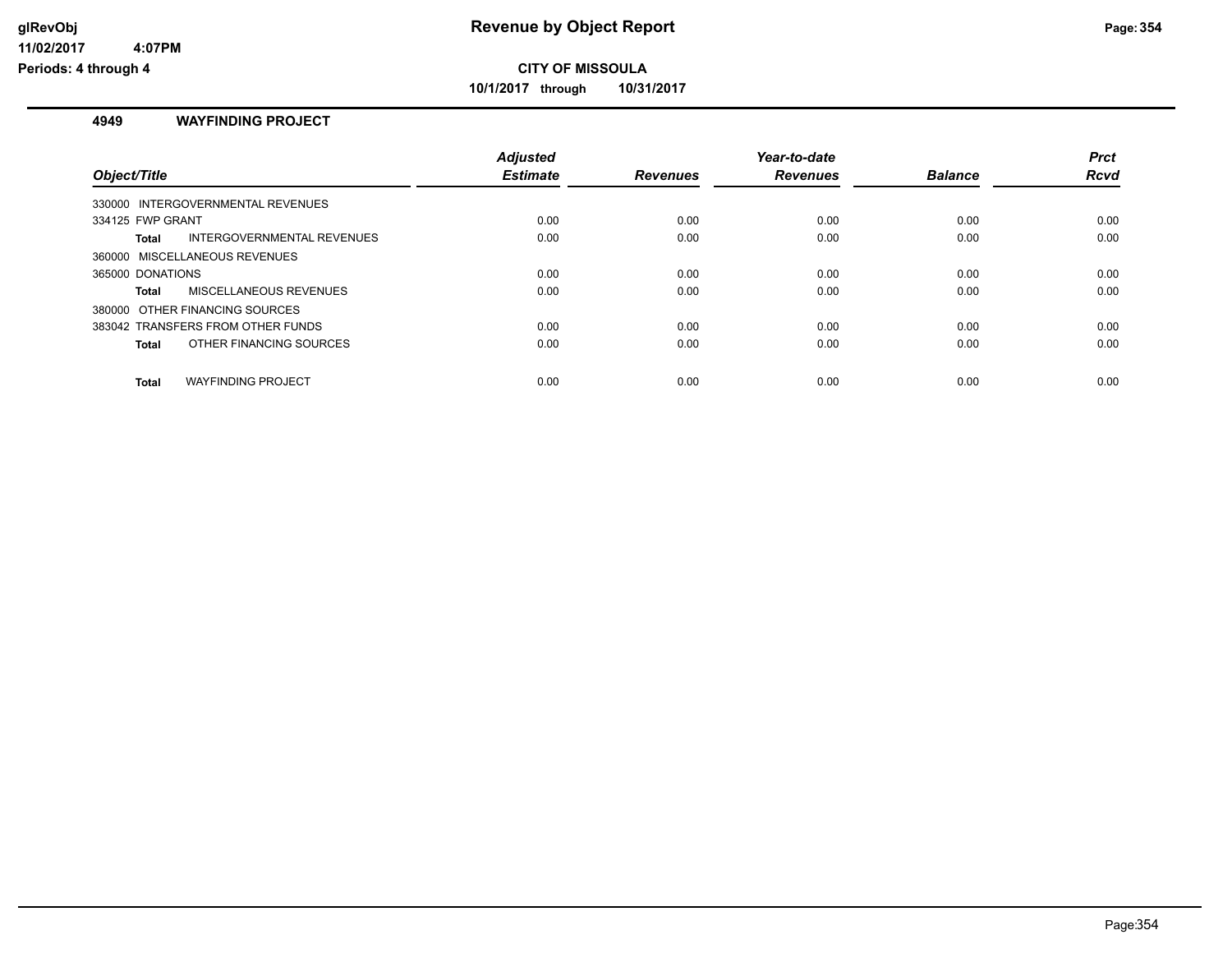**10/1/2017 through 10/31/2017**

#### **4990 ARRA ENHANCEMENTS**

**4990 ARRA ENHANCEMENTS**

|                                                | <b>Adjusted</b> |                 | Year-to-date    |                | <b>Prct</b> |
|------------------------------------------------|-----------------|-----------------|-----------------|----------------|-------------|
| Object/Title                                   | <b>Estimate</b> | <b>Revenues</b> | <b>Revenues</b> | <b>Balance</b> | <b>Rcvd</b> |
| 330000 INTERGOVERNMENTAL REVENUES              |                 |                 |                 |                |             |
| 334990 ARRA FUNDING                            | 0.00            | 0.00            | 0.00            | 0.00           | 0.00        |
| INTERGOVERNMENTAL REVENUES<br><b>Total</b>     | 0.00            | 0.00            | 0.00            | 0.00           | 0.00        |
| 370000 INVESTMENTS & ROYALTY EARNINGS          |                 |                 |                 |                |             |
| 371010 INTEREST ON INVESTMENTS                 | 0.00            | 0.00            | 0.00            | 0.00           | 0.00        |
| INVESTMENTS & ROYALTY EARNINGS<br><b>Total</b> | 0.00            | 0.00            | 0.00            | 0.00           | 0.00        |
|                                                |                 |                 |                 |                |             |
| ARRA ENHANCEMENTS<br><b>Total</b>              | 0.00            | 0.00            | 0.00            | 0.00           | 0.00        |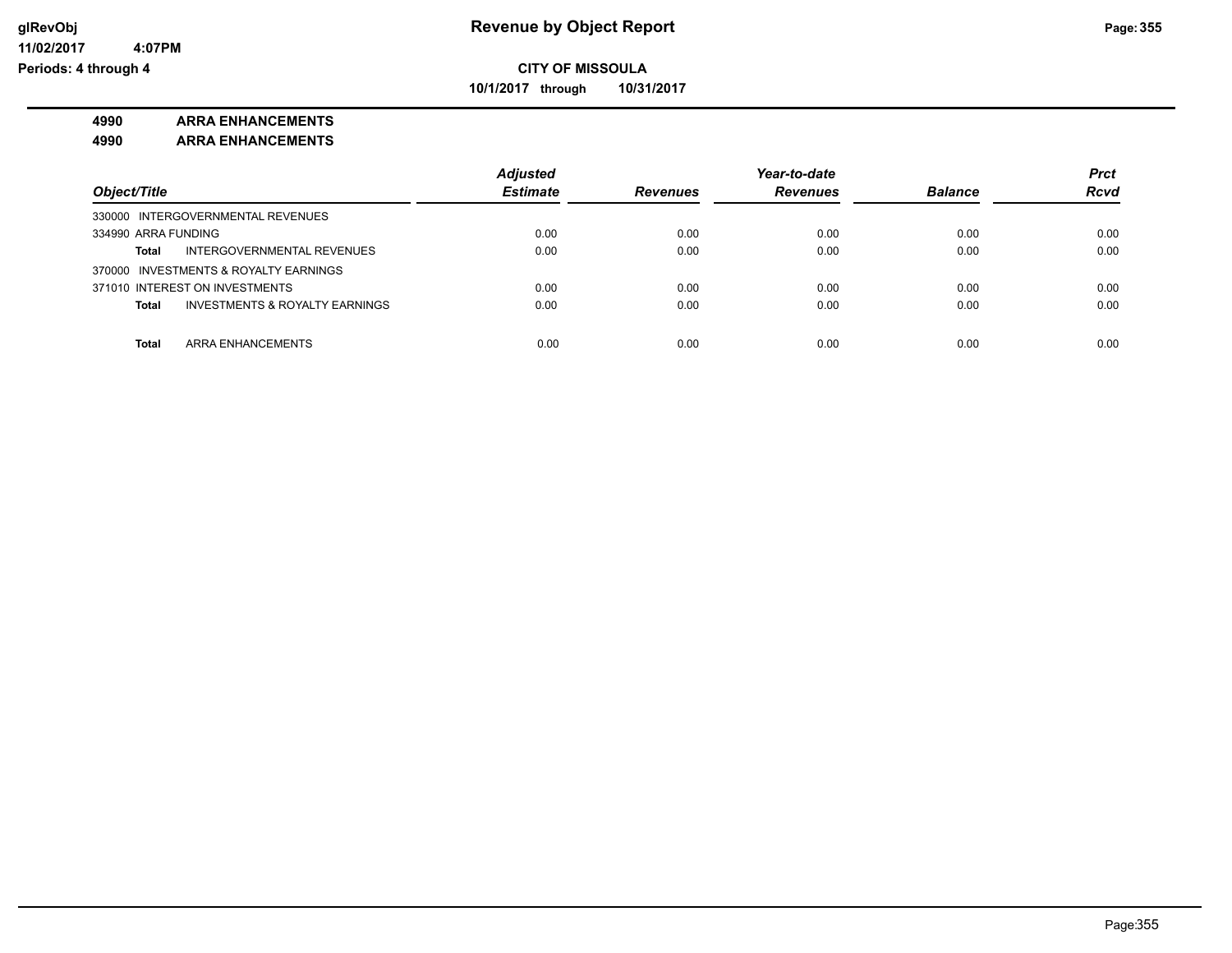**10/1/2017 through 10/31/2017**

#### **4990 ARRA ENHANCEMENTS**

| Object/Title                                   | <b>Adjusted</b><br><b>Estimate</b> | <b>Revenues</b> | Year-to-date<br><b>Revenues</b> | <b>Balance</b> | <b>Prct</b><br><b>Rcvd</b> |
|------------------------------------------------|------------------------------------|-----------------|---------------------------------|----------------|----------------------------|
| 330000 INTERGOVERNMENTAL REVENUES              |                                    |                 |                                 |                |                            |
| 334990 ARRA FUNDING                            | 0.00                               | 0.00            | 0.00                            | 0.00           | 0.00                       |
| INTERGOVERNMENTAL REVENUES<br>Total            | 0.00                               | 0.00            | 0.00                            | 0.00           | 0.00                       |
| 370000 INVESTMENTS & ROYALTY EARNINGS          |                                    |                 |                                 |                |                            |
| 371010 INTEREST ON INVESTMENTS                 | 0.00                               | 0.00            | 0.00                            | 0.00           | 0.00                       |
| INVESTMENTS & ROYALTY EARNINGS<br><b>Total</b> | 0.00                               | 0.00            | 0.00                            | 0.00           | 0.00                       |
|                                                |                                    |                 |                                 |                |                            |
| ARRA ENHANCEMENTS<br><b>Total</b>              | 0.00                               | 0.00            | 0.00                            | 0.00           | 0.00                       |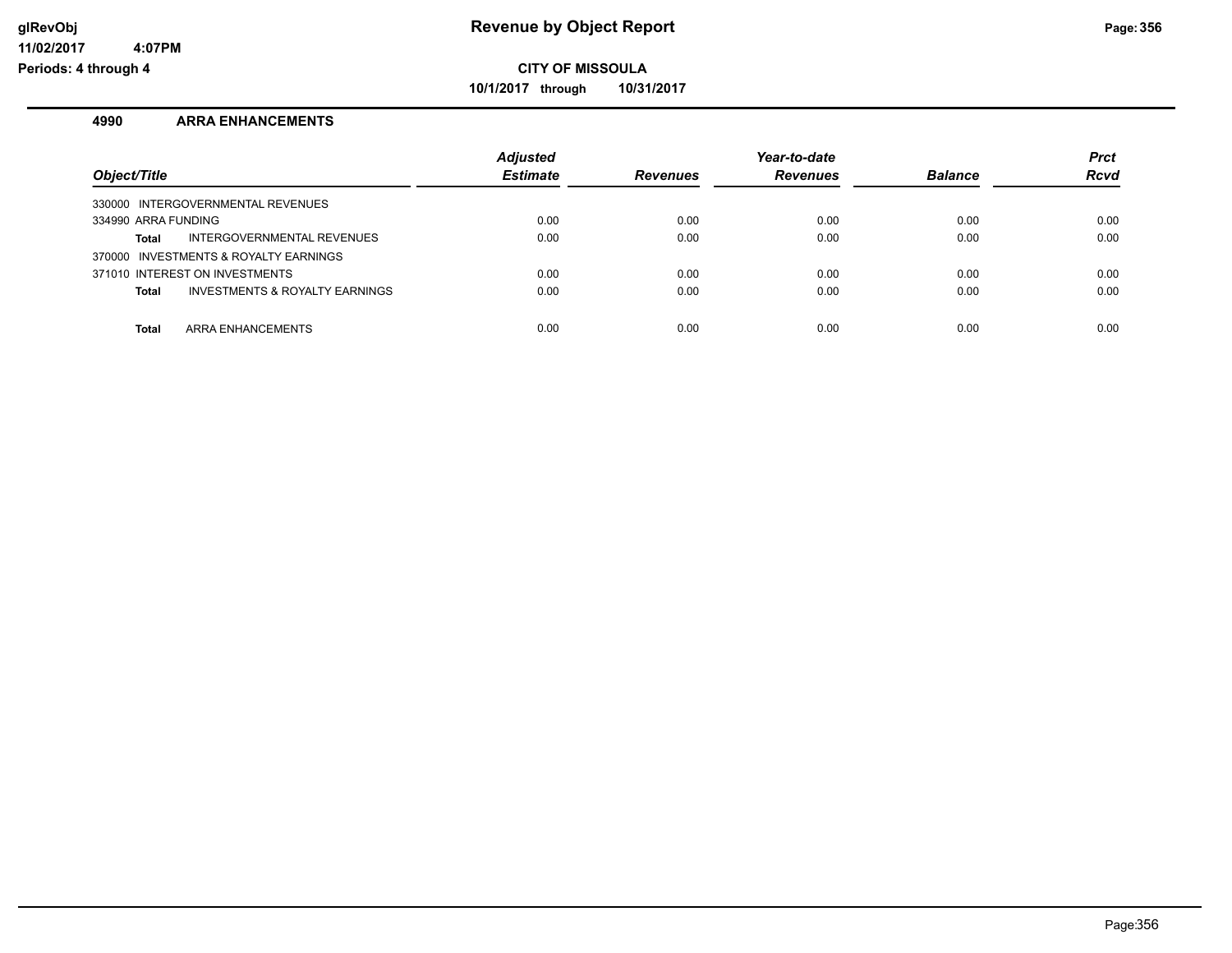**10/1/2017 through 10/31/2017**

#### **4991 ARRA HB645**

**4991 ARRA HB645**

|                                                    | <b>Adjusted</b> |                 | Year-to-date    |                | <b>Prct</b> |
|----------------------------------------------------|-----------------|-----------------|-----------------|----------------|-------------|
| Object/Title                                       | <b>Estimate</b> | <b>Revenues</b> | <b>Revenues</b> | <b>Balance</b> | <b>Rcvd</b> |
| 330000 INTERGOVERNMENTAL REVENUES                  |                 |                 |                 |                |             |
| 334991 ARRA HB645 FUNDING                          | 0.00            | 0.00            | 0.00            | 0.00           | 0.00        |
| 336023 STATE CONTRIB. - PERS                       | 0.00            | 0.00            | 0.00            | 0.00           | 0.00        |
| <b>INTERGOVERNMENTAL REVENUES</b><br>Total         | 0.00            | 0.00            | 0.00            | 0.00           | 0.00        |
| 340000 CHARGES FOR SERVICES                        |                 |                 |                 |                |             |
| 343005 NON-ARRA MOUNTAIN WATER CONTRACT            | 0.00            | 0.00            | 0.00            | 0.00           | 0.00        |
| <b>CHARGES FOR SERVICES</b><br>Total               | 0.00            | 0.00            | 0.00            | 0.00           | 0.00        |
| 360000 MISCELLANEOUS REVENUES                      |                 |                 |                 |                |             |
| 360000 MISCELLANEOUS REVENUES                      | 0.00            | 0.00            | 0.00            | 0.00           | 0.00        |
| MISCELLANEOUS REVENUES<br>Total                    | 0.00            | 0.00            | 0.00            | 0.00           | 0.00        |
| 370000 INVESTMENTS & ROYALTY EARNINGS              |                 |                 |                 |                |             |
| 371010 INTEREST ON INVESTMENTS                     | 0.00            | 0.00            | 0.00            | 0.00           | 0.00        |
| <b>INVESTMENTS &amp; ROYALTY EARNINGS</b><br>Total | 0.00            | 0.00            | 0.00            | 0.00           | 0.00        |
|                                                    |                 |                 |                 |                |             |
| ARRA HB645<br><b>Total</b>                         | 0.00            | 0.00            | 0.00            | 0.00           | 0.00        |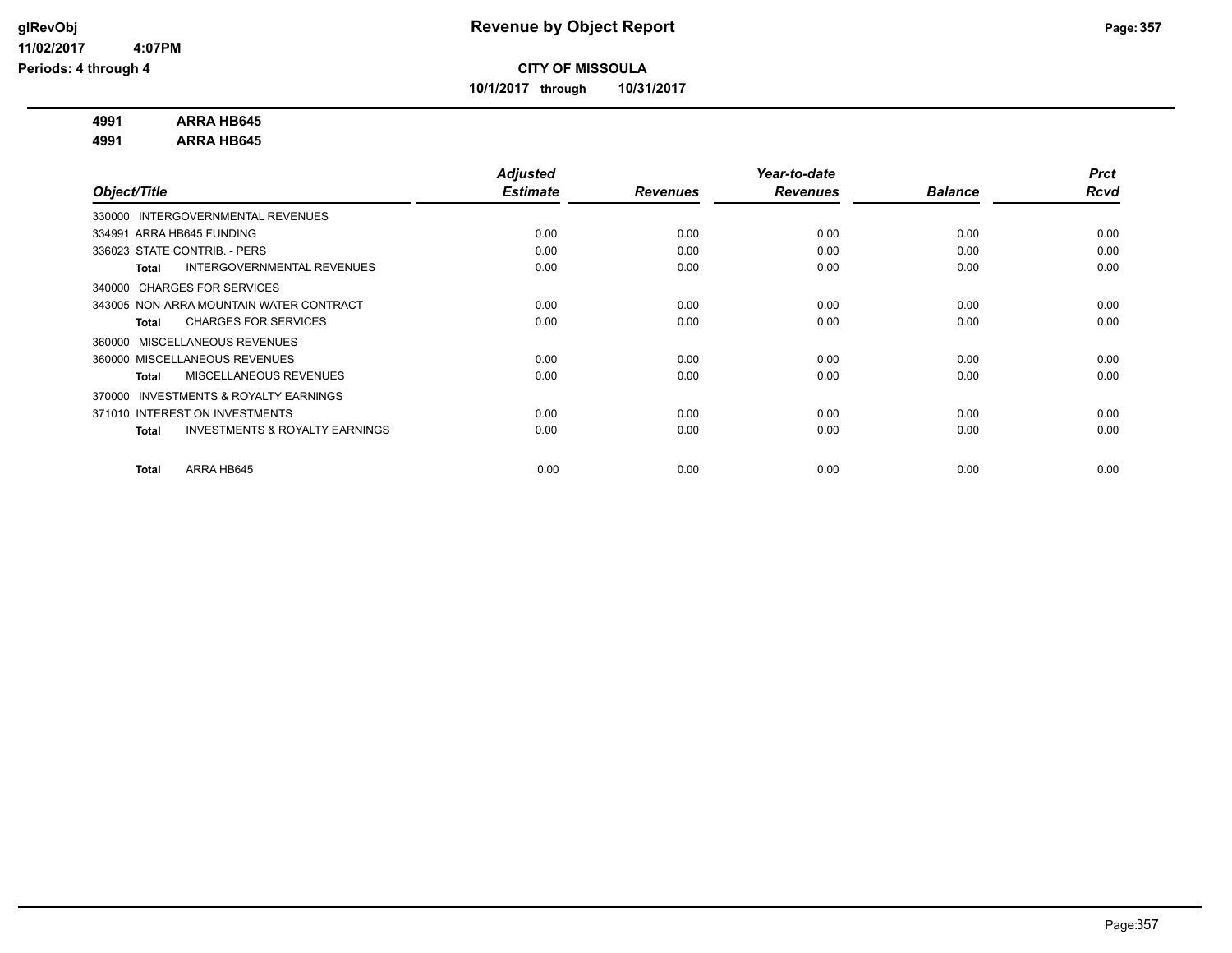**Periods: 4 through 4**

**CITY OF MISSOULA**

**10/1/2017 through 10/31/2017**

**4991 ARRA HB645**

|                                                           | <b>Adjusted</b> |                 | Year-to-date    |                | <b>Prct</b> |
|-----------------------------------------------------------|-----------------|-----------------|-----------------|----------------|-------------|
| Object/Title                                              | <b>Estimate</b> | <b>Revenues</b> | <b>Revenues</b> | <b>Balance</b> | <b>Rcvd</b> |
| 330000 INTERGOVERNMENTAL REVENUES                         |                 |                 |                 |                |             |
| 334991 ARRA HB645 FUNDING                                 | 0.00            | 0.00            | 0.00            | 0.00           | 0.00        |
| 336023 STATE CONTRIB. - PERS                              | 0.00            | 0.00            | 0.00            | 0.00           | 0.00        |
| <b>INTERGOVERNMENTAL REVENUES</b><br><b>Total</b>         | 0.00            | 0.00            | 0.00            | 0.00           | 0.00        |
| 340000 CHARGES FOR SERVICES                               |                 |                 |                 |                |             |
| 343005 NON-ARRA MOUNTAIN WATER CONTRACT                   | 0.00            | 0.00            | 0.00            | 0.00           | 0.00        |
| <b>CHARGES FOR SERVICES</b><br>Total                      | 0.00            | 0.00            | 0.00            | 0.00           | 0.00        |
| 360000 MISCELLANEOUS REVENUES                             |                 |                 |                 |                |             |
| 360000 MISCELLANEOUS REVENUES                             | 0.00            | 0.00            | 0.00            | 0.00           | 0.00        |
| MISCELLANEOUS REVENUES<br>Total                           | 0.00            | 0.00            | 0.00            | 0.00           | 0.00        |
| 370000 INVESTMENTS & ROYALTY EARNINGS                     |                 |                 |                 |                |             |
| 371010 INTEREST ON INVESTMENTS                            | 0.00            | 0.00            | 0.00            | 0.00           | 0.00        |
| <b>INVESTMENTS &amp; ROYALTY EARNINGS</b><br><b>Total</b> | 0.00            | 0.00            | 0.00            | 0.00           | 0.00        |
|                                                           |                 |                 |                 |                |             |
| ARRA HB645<br>Total                                       | 0.00            | 0.00            | 0.00            | 0.00           | 0.00        |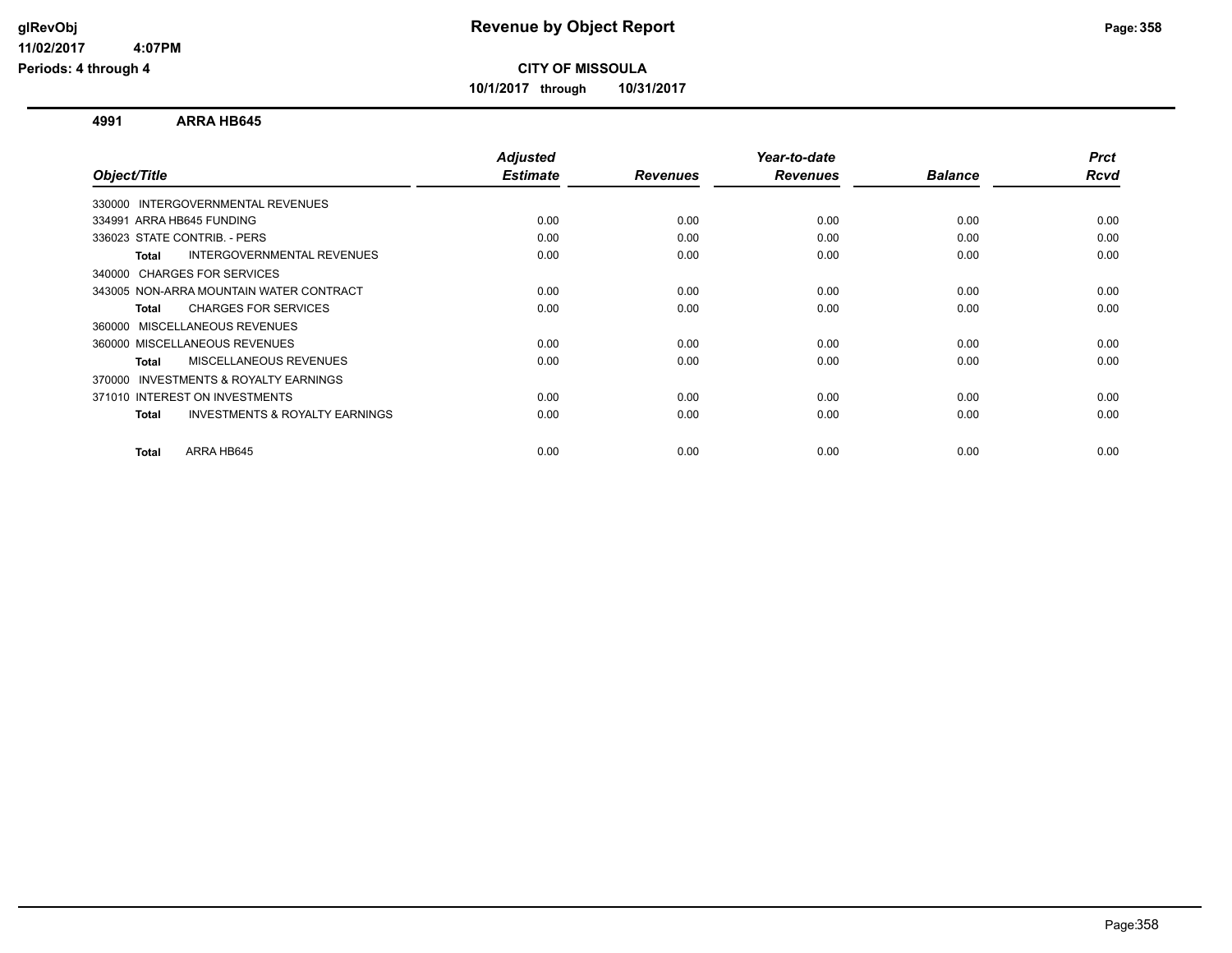**10/1/2017 through 10/31/2017**

#### **4992 WFL MILLER CREEK ROAD**

**4992 WFL MILLER CREEK ROAD**

|                                                | <b>Adjusted</b> |                 | Year-to-date    |                | <b>Prct</b> |
|------------------------------------------------|-----------------|-----------------|-----------------|----------------|-------------|
| Object/Title                                   | <b>Estimate</b> | <b>Revenues</b> | <b>Revenues</b> | <b>Balance</b> | <b>Rcvd</b> |
| 330000 INTERGOVERNMENTAL REVENUES              |                 |                 |                 |                |             |
| 334990 ARRA FUNDING                            | 0.00            | 0.00            | 0.00            | 0.00           | 0.00        |
| INTERGOVERNMENTAL REVENUES<br><b>Total</b>     | 0.00            | 0.00            | 0.00            | 0.00           | 0.00        |
| 370000 INVESTMENTS & ROYALTY EARNINGS          |                 |                 |                 |                |             |
| 371010 INTEREST ON INVESTMENTS                 | 0.00            | 0.00            | 0.00            | 0.00           | 0.00        |
| INVESTMENTS & ROYALTY EARNINGS<br><b>Total</b> | 0.00            | 0.00            | 0.00            | 0.00           | 0.00        |
|                                                |                 |                 |                 |                |             |
| WFL MILLER CREEK ROAD<br><b>Total</b>          | 0.00            | 0.00            | 0.00            | 0.00           | 0.00        |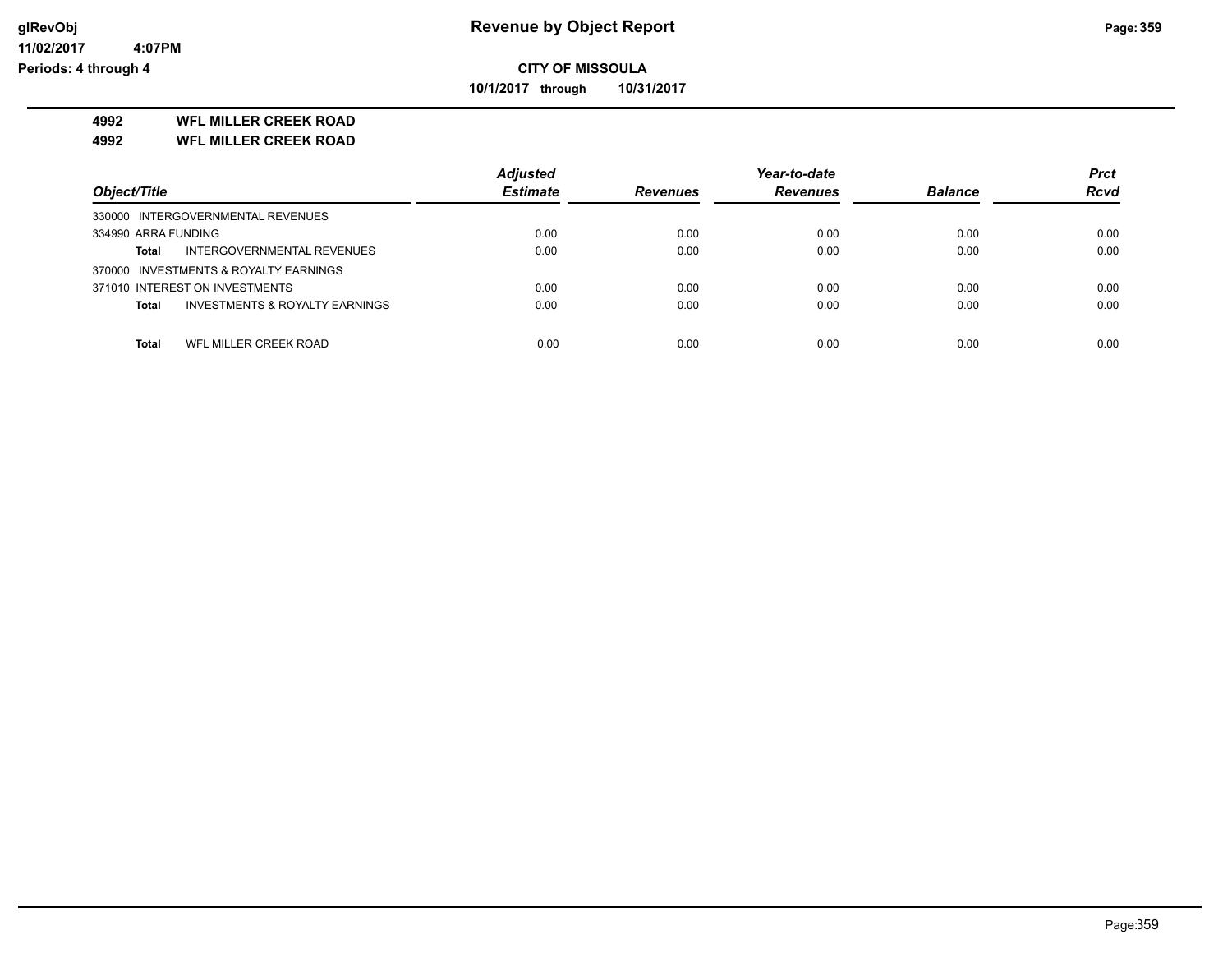**10/1/2017 through 10/31/2017**

#### **4992 WFL MILLER CREEK ROAD**

| Object/Title                                              | <b>Adjusted</b><br><b>Estimate</b> | <b>Revenues</b> | Year-to-date<br><b>Revenues</b> | <b>Balance</b> | <b>Prct</b><br><b>Rcvd</b> |
|-----------------------------------------------------------|------------------------------------|-----------------|---------------------------------|----------------|----------------------------|
| 330000 INTERGOVERNMENTAL REVENUES                         |                                    |                 |                                 |                |                            |
| 334990 ARRA FUNDING                                       | 0.00                               | 0.00            | 0.00                            | 0.00           | 0.00                       |
| INTERGOVERNMENTAL REVENUES<br>Total                       | 0.00                               | 0.00            | 0.00                            | 0.00           | 0.00                       |
| 370000 INVESTMENTS & ROYALTY EARNINGS                     |                                    |                 |                                 |                |                            |
| 371010 INTEREST ON INVESTMENTS                            | 0.00                               | 0.00            | 0.00                            | 0.00           | 0.00                       |
| <b>INVESTMENTS &amp; ROYALTY EARNINGS</b><br><b>Total</b> | 0.00                               | 0.00            | 0.00                            | 0.00           | 0.00                       |
|                                                           |                                    |                 |                                 |                |                            |
| WFL MILLER CREEK ROAD<br><b>Total</b>                     | 0.00                               | 0.00            | 0.00                            | 0.00           | 0.00                       |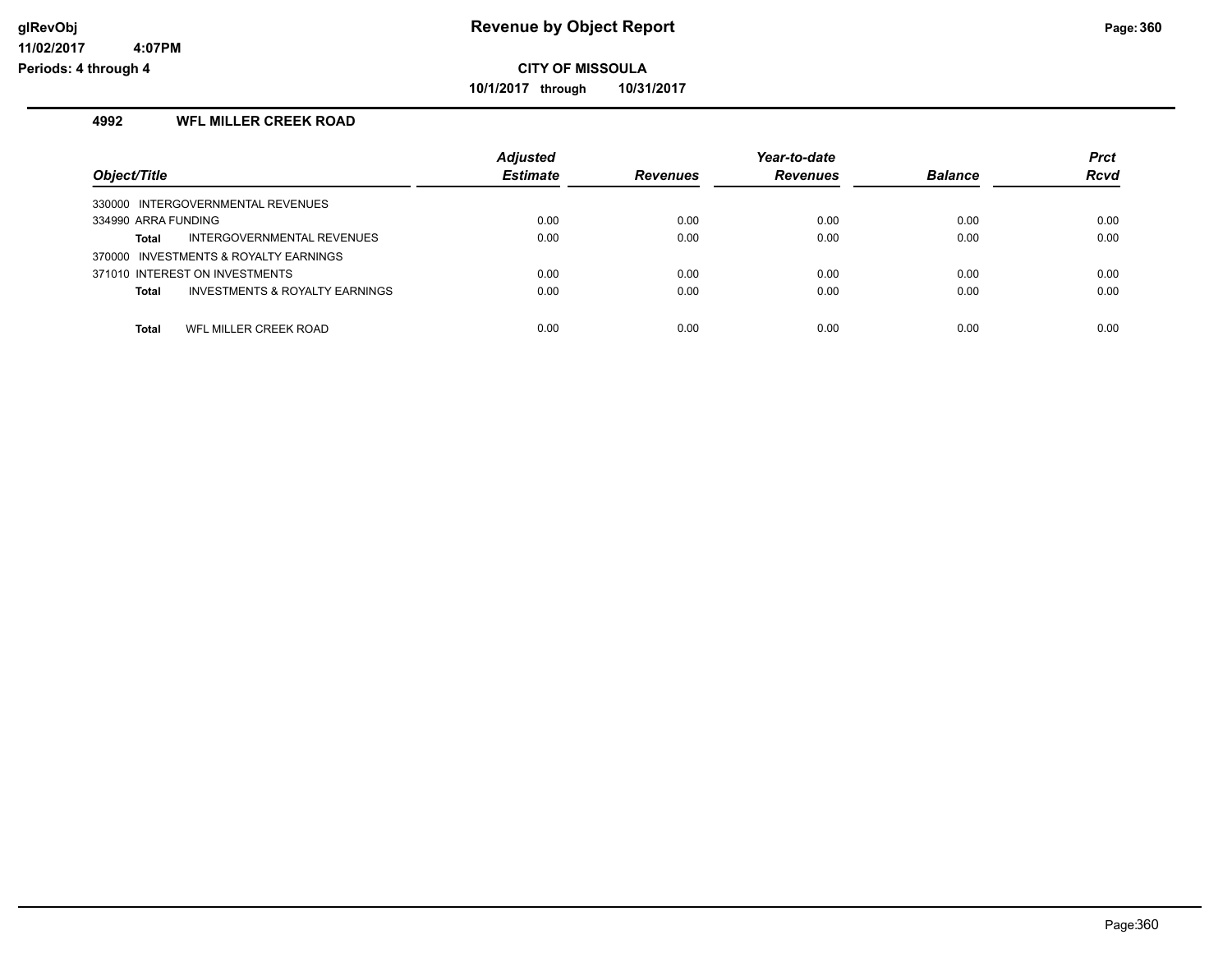**10/1/2017 through 10/31/2017**

#### **4993 WESTERN FEDERAL LANDS**

**4993 WESTERN FEDERAL LANDS**

| Object/Title                                       | <b>Adjusted</b><br><b>Estimate</b> | <b>Revenues</b> | Year-to-date<br><b>Revenues</b> | <b>Balance</b> | <b>Prct</b><br><b>Rcvd</b> |
|----------------------------------------------------|------------------------------------|-----------------|---------------------------------|----------------|----------------------------|
| 330000 INTERGOVERNMENTAL REVENUES                  |                                    |                 |                                 |                |                            |
| 331005 WESTERN FEDERAL LANDS GRANT                 | 0.00                               | 0.00            | 0.00                            | 0.00           | 0.00                       |
| 334125 FWP GRANT                                   | 0.00                               | 0.00            | 0.00                            | 0.00           | 0.00                       |
| INTERGOVERNMENTAL REVENUES<br>Total                | 0.00                               | 0.00            | 0.00                            | 0.00           | 0.00                       |
| 360000 MISCELLANEOUS REVENUES                      |                                    |                 |                                 |                |                            |
| 365010 FRIENDS OF MISSOULA PARKS DONATION          | 0.00                               | 0.00            | 0.00                            | 0.00           | 0.00                       |
| MISCELLANEOUS REVENUES<br>Total                    | 0.00                               | 0.00            | 0.00                            | 0.00           | 0.00                       |
| 370000 INVESTMENTS & ROYALTY EARNINGS              |                                    |                 |                                 |                |                            |
| 371010 INTEREST ON INVESTMENTS                     | 0.00                               | 0.00            | 0.00                            | 0.00           | 0.00                       |
| <b>INVESTMENTS &amp; ROYALTY EARNINGS</b><br>Total | 0.00                               | 0.00            | 0.00                            | 0.00           | 0.00                       |
| <b>WESTERN FEDERAL LANDS</b><br><b>Total</b>       | 0.00                               | 0.00            | 0.00                            | 0.00           | 0.00                       |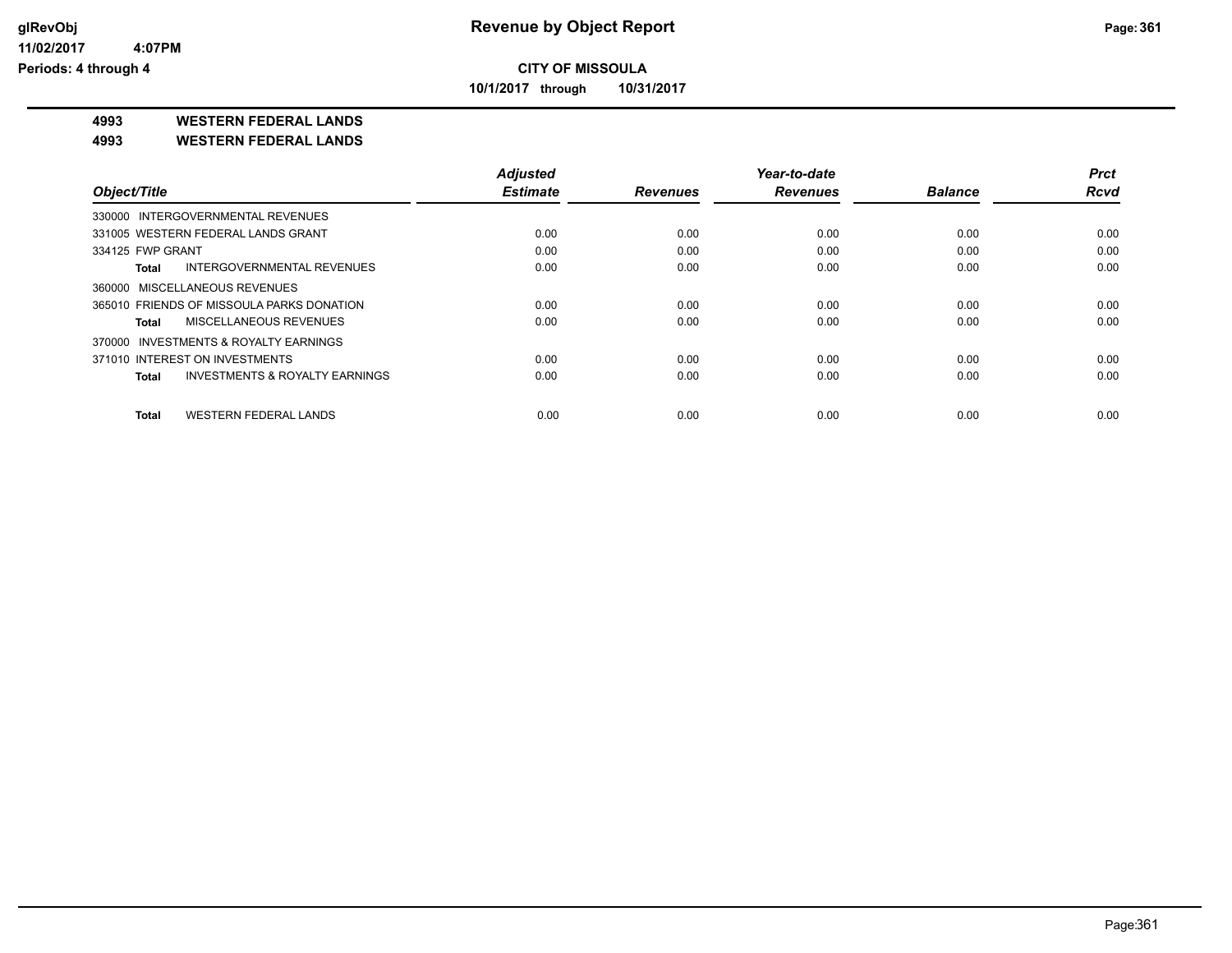**10/1/2017 through 10/31/2017**

#### **4993 WESTERN FEDERAL LANDS**

|                                                | <b>Adjusted</b> |                 | Year-to-date    |                | <b>Prct</b> |
|------------------------------------------------|-----------------|-----------------|-----------------|----------------|-------------|
| Object/Title                                   | <b>Estimate</b> | <b>Revenues</b> | <b>Revenues</b> | <b>Balance</b> | <b>Rcvd</b> |
| 330000 INTERGOVERNMENTAL REVENUES              |                 |                 |                 |                |             |
| 331005 WESTERN FEDERAL LANDS GRANT             | 0.00            | 0.00            | 0.00            | 0.00           | 0.00        |
| 334125 FWP GRANT                               | 0.00            | 0.00            | 0.00            | 0.00           | 0.00        |
| INTERGOVERNMENTAL REVENUES<br><b>Total</b>     | 0.00            | 0.00            | 0.00            | 0.00           | 0.00        |
| 360000 MISCELLANEOUS REVENUES                  |                 |                 |                 |                |             |
| 365010 FRIENDS OF MISSOULA PARKS DONATION      | 0.00            | 0.00            | 0.00            | 0.00           | 0.00        |
| <b>MISCELLANEOUS REVENUES</b><br>Total         | 0.00            | 0.00            | 0.00            | 0.00           | 0.00        |
| 370000 INVESTMENTS & ROYALTY EARNINGS          |                 |                 |                 |                |             |
| 371010 INTEREST ON INVESTMENTS                 | 0.00            | 0.00            | 0.00            | 0.00           | 0.00        |
| INVESTMENTS & ROYALTY EARNINGS<br><b>Total</b> | 0.00            | 0.00            | 0.00            | 0.00           | 0.00        |
|                                                |                 |                 |                 |                |             |
| <b>WESTERN FEDERAL LANDS</b><br><b>Total</b>   | 0.00            | 0.00            | 0.00            | 0.00           | 0.00        |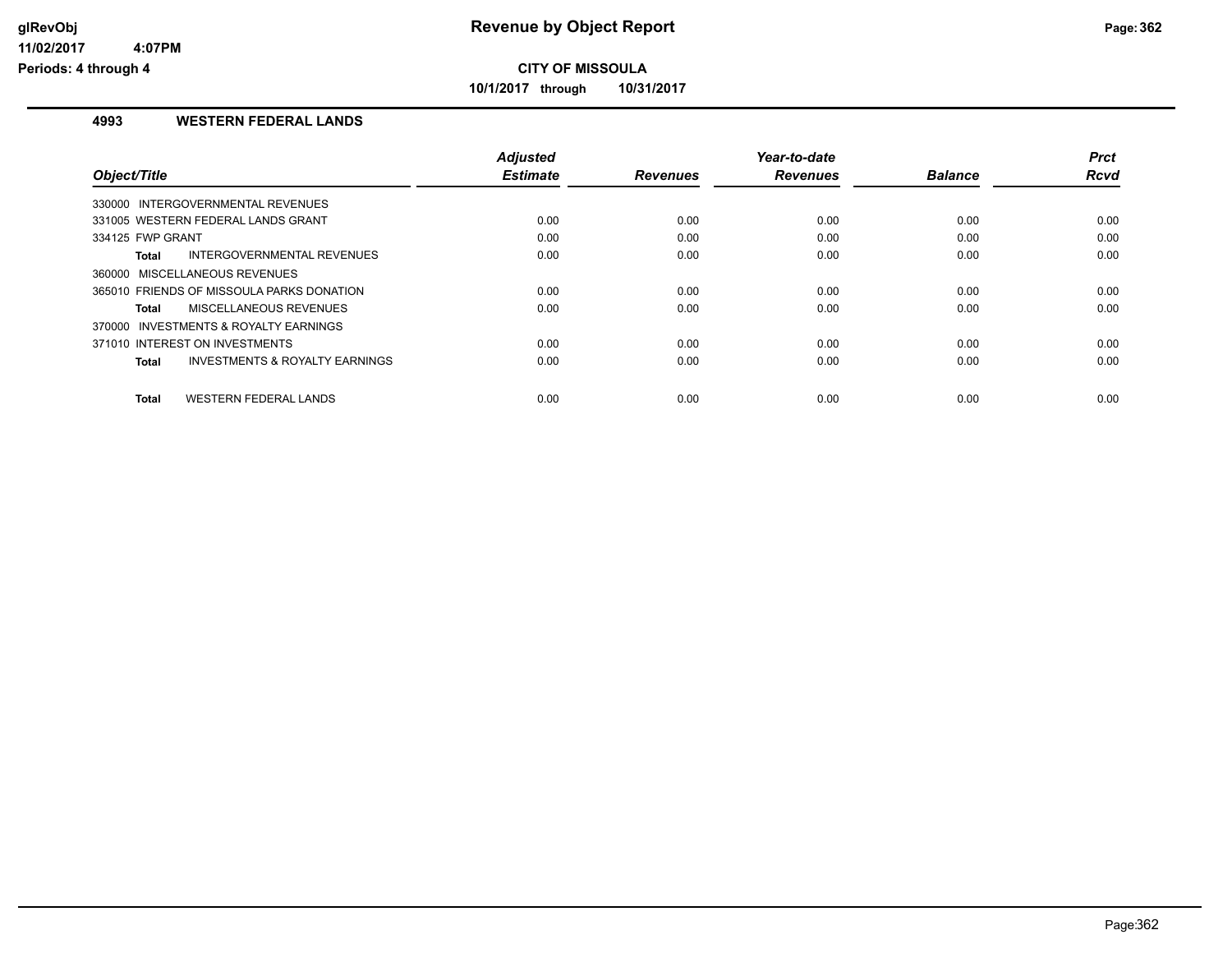**10/1/2017 through 10/31/2017**

**5020 CIVIC STADIUM**

**5020 CIVIC STADIUM**

|                                                           | <b>Adjusted</b> |                 | Year-to-date    |                | <b>Prct</b> |
|-----------------------------------------------------------|-----------------|-----------------|-----------------|----------------|-------------|
| Object/Title                                              | <b>Estimate</b> | <b>Revenues</b> | <b>Revenues</b> | <b>Balance</b> | Rcvd        |
| 330000 INTERGOVERNMENTAL REVENUES                         |                 |                 |                 |                |             |
| 336023 STATE CONTRIB. - PERS                              | 0.00            | 0.00            | 0.00            | 0.00           | 0.00        |
| INTERGOVERNMENTAL REVENUES<br><b>Total</b>                | 0.00            | 0.00            | 0.00            | 0.00           | 0.00        |
| MISCELLANEOUS REVENUES<br>360000                          |                 |                 |                 |                |             |
| 360010 MISCELLANEOUS                                      | 0.00            | 0.00            | 0.00            | 0.00           | 0.00        |
| 361010 RENTAL REVENUE                                     | 120,000.00      | 0.00            | 0.00            | 120,000.00     | 0.00        |
| 362000 OTHER MISCELLANEOUS REVENUE                        | 0.00            | 0.00            | 0.00            | 0.00           | 0.00        |
| 362003 US BANK FEE REIMBURSEMENT                          | 0.00            | 0.00            | 0.00            | 0.00           | 0.00        |
| 365030 DONATIONS STADIUM R&D                              | 0.00            | 0.00            | 0.00            | 0.00           | 0.00        |
| <b>MISCELLANEOUS REVENUES</b><br><b>Total</b>             | 120,000.00      | 0.00            | 0.00            | 120,000.00     | 0.00        |
| <b>INVESTMENTS &amp; ROYALTY EARNINGS</b><br>370000       |                 |                 |                 |                |             |
| 371010 INTEREST ON INVESTMENTS                            | 0.00            | 0.00            | 0.00            | 0.00           | 0.00        |
| <b>INVESTMENTS &amp; ROYALTY EARNINGS</b><br><b>Total</b> | 0.00            | 0.00            | 0.00            | 0.00           | 0.00        |
| OTHER FINANCING SOURCES<br>380000                         |                 |                 |                 |                |             |
| 383000 OPERATING TRANSFERS                                | 0.00            | 0.00            | 0.00            | 0.00           | 0.00        |
| 383400 CAPITAL CONTRIBUTION                               | 0.00            | 0.00            | 0.00            | 0.00           | 0.00        |
| OTHER FINANCING SOURCES<br><b>Total</b>                   | 0.00            | 0.00            | 0.00            | 0.00           | 0.00        |
| <b>CIVIC STADIUM</b><br><b>Total</b>                      | 120,000.00      | 0.00            | 0.00            | 120,000.00     | 0.00        |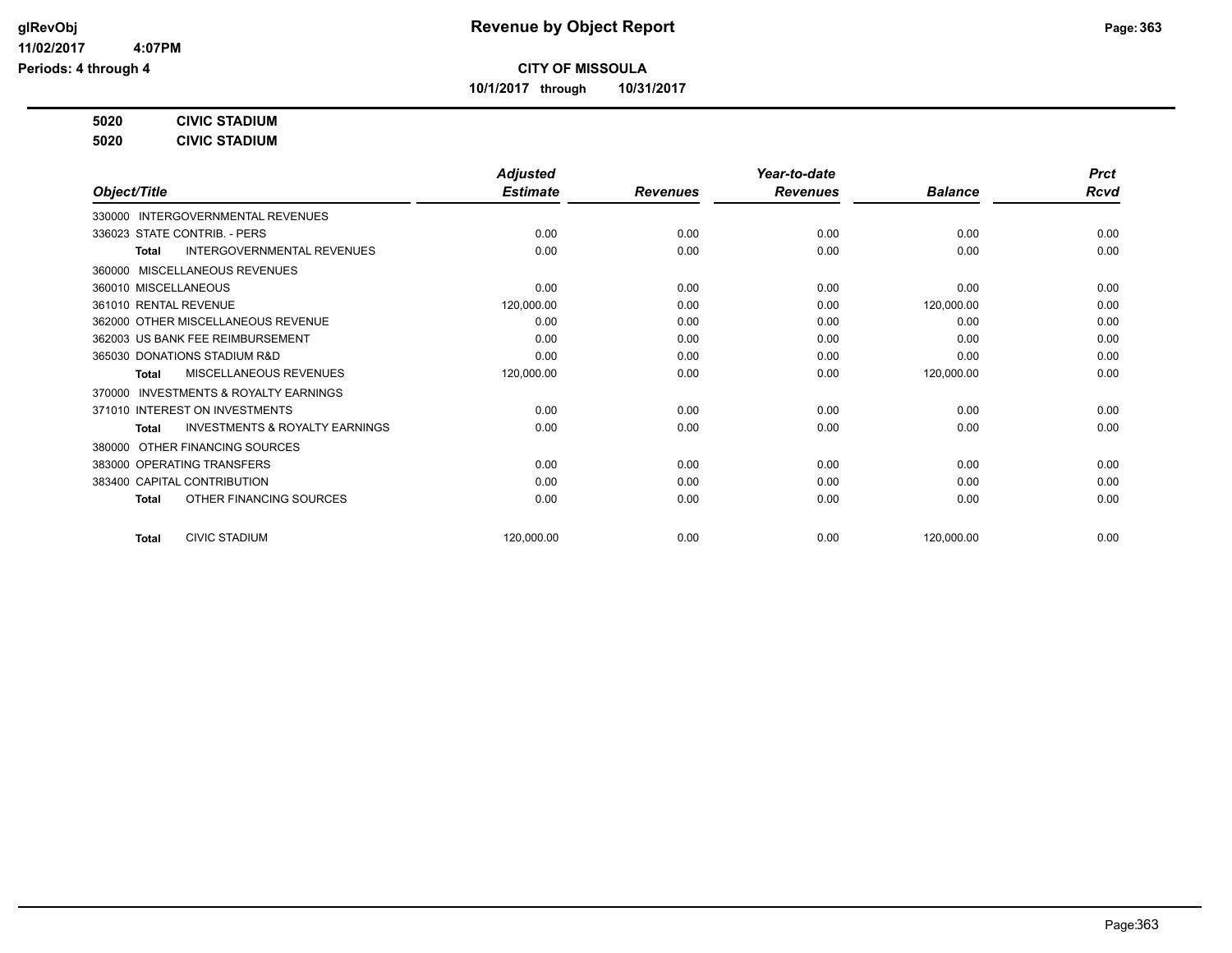**11/02/2017 4:07PM Periods: 4 through 4**

**CITY OF MISSOULA**

**10/1/2017 through 10/31/2017**

#### **5020 CIVIC STADIUM**

|                                                           | <b>Adjusted</b> |                 | Year-to-date    |                | <b>Prct</b> |
|-----------------------------------------------------------|-----------------|-----------------|-----------------|----------------|-------------|
| Object/Title                                              | <b>Estimate</b> | <b>Revenues</b> | <b>Revenues</b> | <b>Balance</b> | <b>Rcvd</b> |
| 330000 INTERGOVERNMENTAL REVENUES                         |                 |                 |                 |                |             |
| 336023 STATE CONTRIB. - PERS                              | 0.00            | 0.00            | 0.00            | 0.00           | 0.00        |
| <b>INTERGOVERNMENTAL REVENUES</b><br><b>Total</b>         | 0.00            | 0.00            | 0.00            | 0.00           | 0.00        |
| 360000 MISCELLANEOUS REVENUES                             |                 |                 |                 |                |             |
| 360010 MISCELLANEOUS                                      | 0.00            | 0.00            | 0.00            | 0.00           | 0.00        |
| 361010 RENTAL REVENUE                                     | 120,000.00      | 0.00            | 0.00            | 120,000.00     | 0.00        |
| 362000 OTHER MISCELLANEOUS REVENUE                        | 0.00            | 0.00            | 0.00            | 0.00           | 0.00        |
| 362003 US BANK FEE REIMBURSEMENT                          | 0.00            | 0.00            | 0.00            | 0.00           | 0.00        |
| 365030 DONATIONS STADIUM R&D                              | 0.00            | 0.00            | 0.00            | 0.00           | 0.00        |
| MISCELLANEOUS REVENUES<br><b>Total</b>                    | 120,000.00      | 0.00            | 0.00            | 120,000.00     | 0.00        |
| <b>INVESTMENTS &amp; ROYALTY EARNINGS</b><br>370000       |                 |                 |                 |                |             |
| 371010 INTEREST ON INVESTMENTS                            | 0.00            | 0.00            | 0.00            | 0.00           | 0.00        |
| <b>INVESTMENTS &amp; ROYALTY EARNINGS</b><br><b>Total</b> | 0.00            | 0.00            | 0.00            | 0.00           | 0.00        |
| 380000 OTHER FINANCING SOURCES                            |                 |                 |                 |                |             |
| 383000 OPERATING TRANSFERS                                | 0.00            | 0.00            | 0.00            | 0.00           | 0.00        |
| 383400 CAPITAL CONTRIBUTION                               | 0.00            | 0.00            | 0.00            | 0.00           | 0.00        |
| OTHER FINANCING SOURCES<br><b>Total</b>                   | 0.00            | 0.00            | 0.00            | 0.00           | 0.00        |
| <b>CIVIC STADIUM</b><br><b>Total</b>                      | 120,000.00      | 0.00            | 0.00            | 120,000.00     | 0.00        |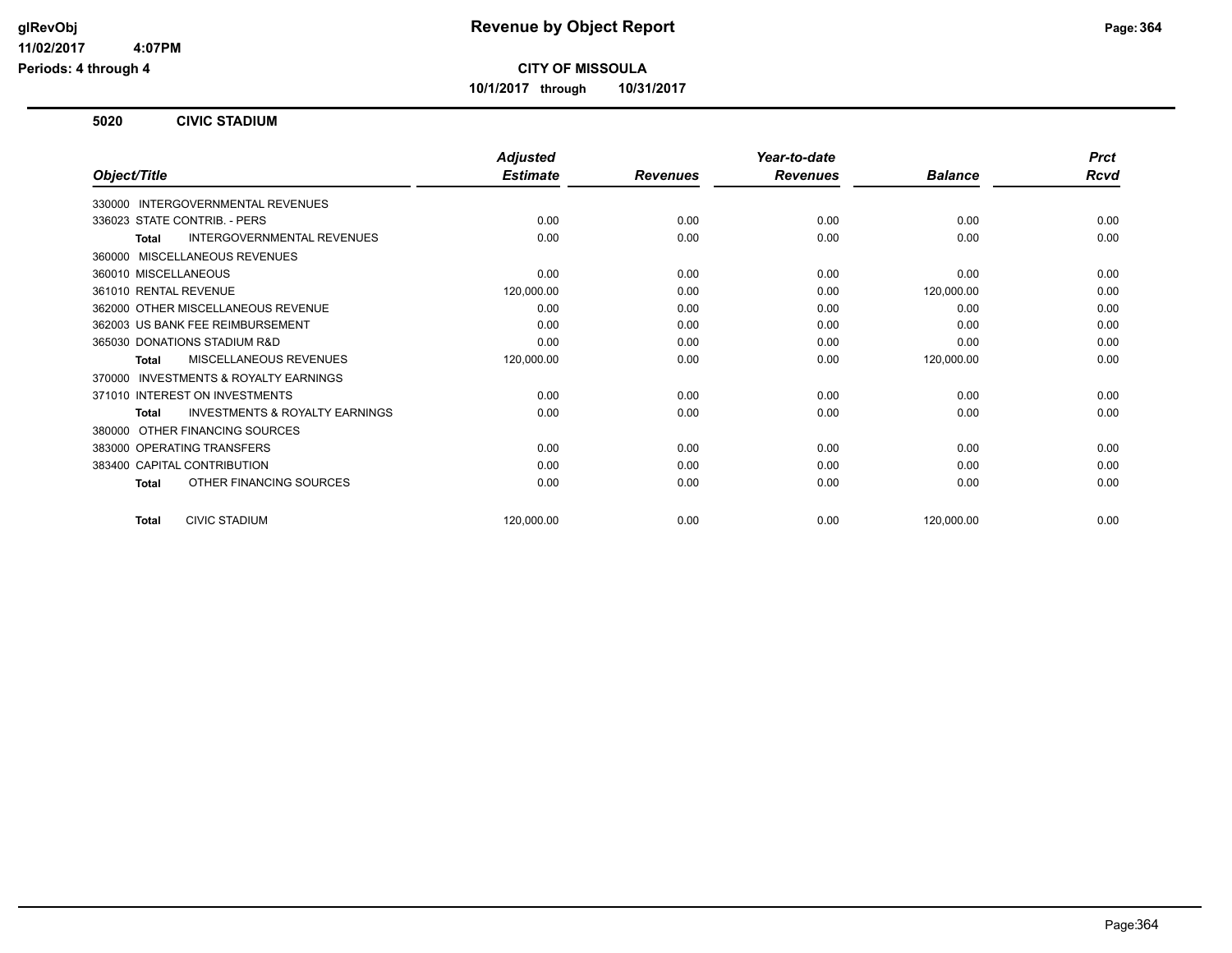**10/1/2017 through 10/31/2017**

# **5210 WATER**

**5210 WATER**

|                                                           | <b>Adjusted</b> |                 | Year-to-date    |                | <b>Prct</b> |
|-----------------------------------------------------------|-----------------|-----------------|-----------------|----------------|-------------|
| Object/Title                                              | <b>Estimate</b> | <b>Revenues</b> | <b>Revenues</b> | <b>Balance</b> | <b>Rcvd</b> |
| 330000 INTERGOVERNMENTAL REVENUES                         |                 |                 |                 |                |             |
| 336023 STATE CONTRIB. - PERS                              | 0.00            | 0.00            | 175.50          | $-175.50$      | 0.00        |
| <b>INTERGOVERNMENTAL REVENUES</b><br><b>Total</b>         | 0.00            | 0.00            | 175.50          | $-175.50$      | 0.00        |
| 340000 CHARGES FOR SERVICES                               |                 |                 |                 |                |             |
| 343021 METERED WATER REVENUE                              | 16,456,220.00   | $-1,022.24$     | $-4,819.99$     | 16,461,039.99  | $-0.03$     |
| 343022 UNMETERED WATER REVENUE                            | 2,476,385.00    | $-751.43$       | $-1,779.86$     | 2,478,164.86   | $-0.07$     |
| 343023 BULK WATER SALES                                   | 0.00            | 0.00            | 0.00            | 0.00           | 0.00        |
| 343024 SALES OF WATER MATERIALS                           | 0.00            | 0.00            | 0.00            | 0.00           | 0.00        |
| 343032 SEWER INSTALLATION CHARGES                         | 0.00            | $-6,370.00$     | $-20,810.00$    | 20,810.00      | 0.00        |
| <b>CHARGES FOR SERVICES</b><br><b>Total</b>               | 18,932,605.00   | $-8,143.67$     | $-27,409.85$    | 18,960,014.85  | $-0.14$     |
| INVESTMENTS & ROYALTY EARNINGS<br>370000                  |                 |                 |                 |                |             |
| 371010 INTEREST ON INVESTMENTS                            | 0.00            | 0.00            | 0.00            | 0.00           | 0.00        |
| <b>INVESTMENTS &amp; ROYALTY EARNINGS</b><br><b>Total</b> | 0.00            | 0.00            | 0.00            | 0.00           | 0.00        |
| <b>WATER</b><br><b>Total</b>                              | 18,932,605.00   | $-8,143.67$     | $-27,234.35$    | 18,959,839.35  | $-0.14$     |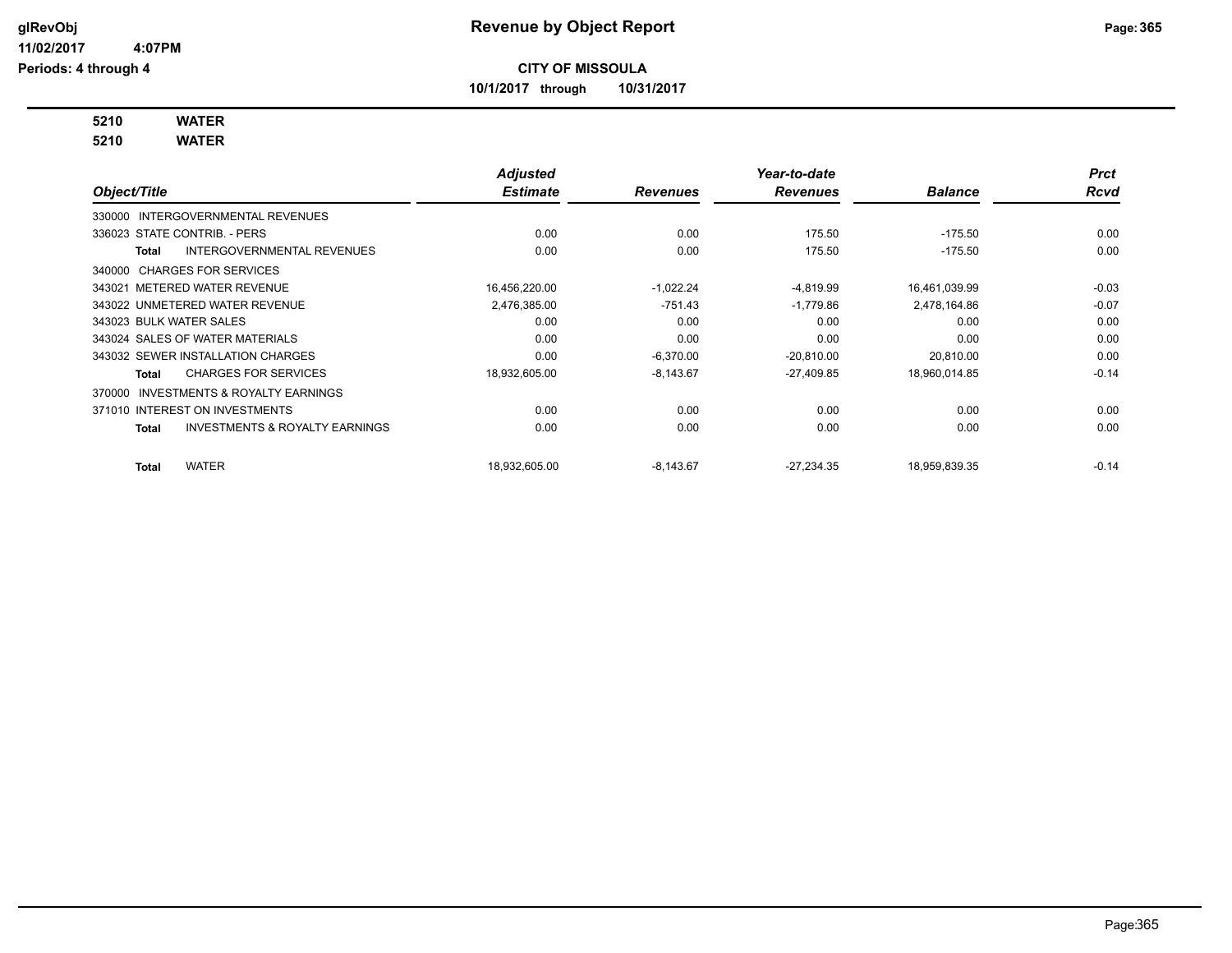**Periods: 4 through 4**

**CITY OF MISSOULA**

**10/1/2017 through 10/31/2017**

**5210 WATER**

| Object/Title                                              | <b>Adjusted</b><br><b>Estimate</b> | <b>Revenues</b> | Year-to-date<br><b>Revenues</b> | <b>Balance</b> | <b>Prct</b><br><b>Rcvd</b> |
|-----------------------------------------------------------|------------------------------------|-----------------|---------------------------------|----------------|----------------------------|
| 330000 INTERGOVERNMENTAL REVENUES                         |                                    |                 |                                 |                |                            |
|                                                           |                                    |                 |                                 |                |                            |
| 336023 STATE CONTRIB. - PERS                              | 0.00                               | 0.00            | 175.50                          | $-175.50$      | 0.00                       |
| INTERGOVERNMENTAL REVENUES<br><b>Total</b>                | 0.00                               | 0.00            | 175.50                          | $-175.50$      | 0.00                       |
| 340000 CHARGES FOR SERVICES                               |                                    |                 |                                 |                |                            |
| <b>METERED WATER REVENUE</b><br>343021                    | 16,456,220.00                      | $-1,022.24$     | $-4,819.99$                     | 16,461,039.99  | $-0.03$                    |
| 343022 UNMETERED WATER REVENUE                            | 2,476,385.00                       | $-751.43$       | $-1,779.86$                     | 2,478,164.86   | $-0.07$                    |
| 343023 BULK WATER SALES                                   | 0.00                               | 0.00            | 0.00                            | 0.00           | 0.00                       |
| 343024 SALES OF WATER MATERIALS                           | 0.00                               | 0.00            | 0.00                            | 0.00           | 0.00                       |
| 343032 SEWER INSTALLATION CHARGES                         | 0.00                               | $-6,370.00$     | $-20,810.00$                    | 20.810.00      | 0.00                       |
| <b>CHARGES FOR SERVICES</b><br><b>Total</b>               | 18,932,605.00                      | $-8,143.67$     | $-27,409.85$                    | 18,960,014.85  | $-0.14$                    |
| INVESTMENTS & ROYALTY EARNINGS<br>370000                  |                                    |                 |                                 |                |                            |
| 371010 INTEREST ON INVESTMENTS                            | 0.00                               | 0.00            | 0.00                            | 0.00           | 0.00                       |
| <b>INVESTMENTS &amp; ROYALTY EARNINGS</b><br><b>Total</b> | 0.00                               | 0.00            | 0.00                            | 0.00           | 0.00                       |
| <b>WATER</b><br><b>Total</b>                              | 18,932,605.00                      | $-8,143.67$     | $-27,234.35$                    | 18,959,839.35  | $-0.14$                    |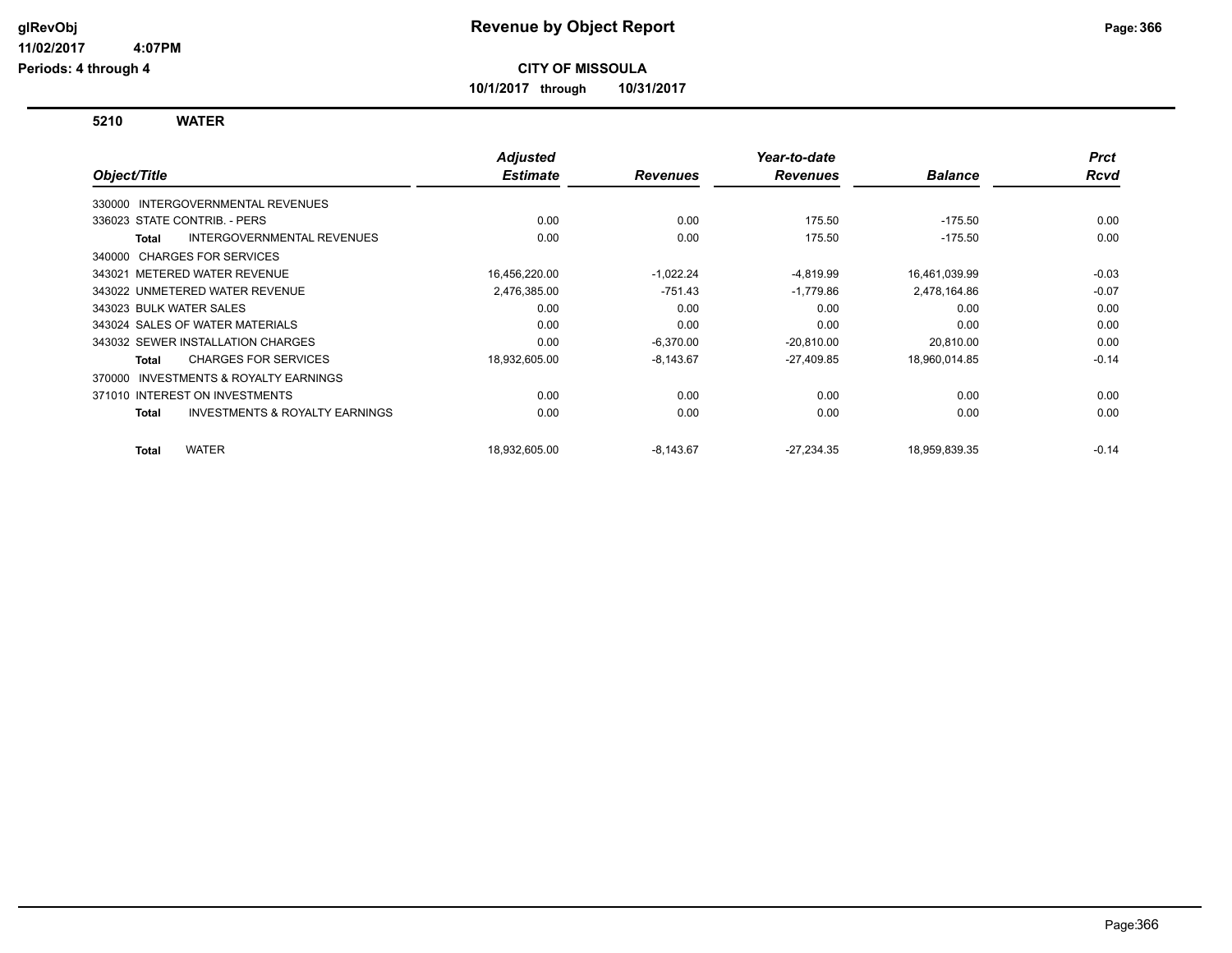**10/1/2017 through 10/31/2017**

**5215 WATER LOAN FUND**

**5215 WATER LOAN FUND**

|                                                    | <b>Adjusted</b> |                 | Year-to-date    |                | <b>Prct</b> |
|----------------------------------------------------|-----------------|-----------------|-----------------|----------------|-------------|
| Object/Title                                       | <b>Estimate</b> | <b>Revenues</b> | <b>Revenues</b> | <b>Balance</b> | <b>Rcvd</b> |
| 340000 CHARGES FOR SERVICES                        |                 |                 |                 |                |             |
| 343021 *** Title Not Found ***                     | 0.00            | 0.00            | 0.00            | 0.00           | 0.00        |
| <b>CHARGES FOR SERVICES</b><br>Total               | 0.00            | 0.00            | 0.00            | 0.00           | 0.00        |
| 360000 MISCELLANEOUS REVENUES                      |                 |                 |                 |                |             |
| 360010 MISCELLANEOUS                               | 0.00            | 0.00            | 0.00            | 0.00           | 0.00        |
| <b>MISCELLANEOUS REVENUES</b><br>Total             | 0.00            | 0.00            | 0.00            | 0.00           | 0.00        |
| 370000 INVESTMENTS & ROYALTY EARNINGS              |                 |                 |                 |                |             |
| 371010 INTEREST ON INVESTMENTS                     | 0.00            | 0.00            | 0.00            | 0.00           | 0.00        |
| 371020 GAIN/LOSS IN MARKET VALUE OF INVESTMENTS    | 0.00            | 0.00            | 0.00            | 0.00           | 0.00        |
| <b>INVESTMENTS &amp; ROYALTY EARNINGS</b><br>Total | 0.00            | 0.00            | 0.00            | 0.00           | 0.00        |
| <b>WATER LOAN FUND</b><br><b>Total</b>             | 0.00            | 0.00            | 0.00            | 0.00           | 0.00        |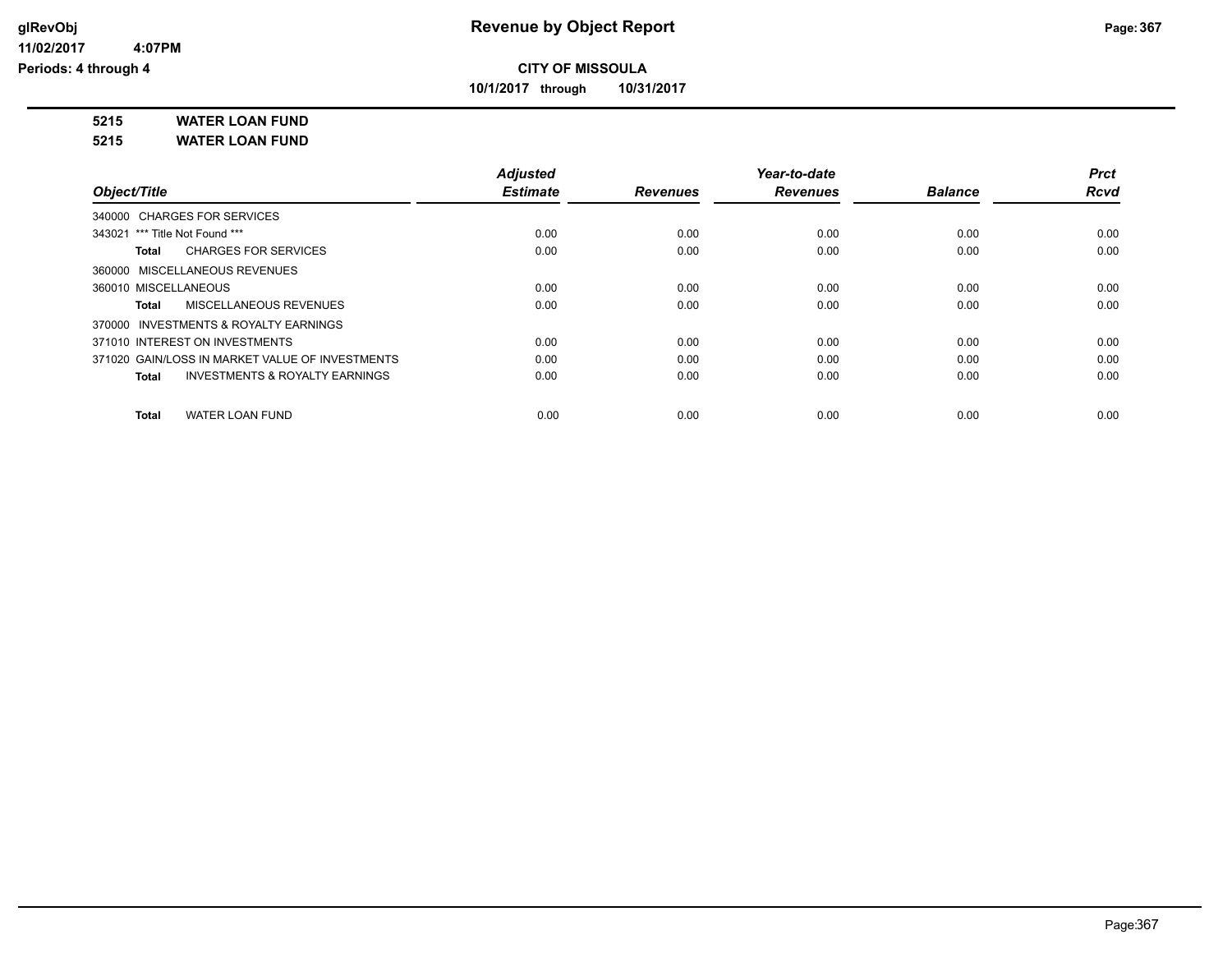**10/1/2017 through 10/31/2017**

#### **5215 WATER LOAN FUND**

|                                                    | <b>Adjusted</b> |                 | Year-to-date    |                | <b>Prct</b> |
|----------------------------------------------------|-----------------|-----------------|-----------------|----------------|-------------|
| Object/Title                                       | <b>Estimate</b> | <b>Revenues</b> | <b>Revenues</b> | <b>Balance</b> | <b>Rcvd</b> |
| 340000 CHARGES FOR SERVICES                        |                 |                 |                 |                |             |
| 343021 *** Title Not Found ***                     | 0.00            | 0.00            | 0.00            | 0.00           | 0.00        |
| <b>CHARGES FOR SERVICES</b><br>Total               | 0.00            | 0.00            | 0.00            | 0.00           | 0.00        |
| 360000 MISCELLANEOUS REVENUES                      |                 |                 |                 |                |             |
| 360010 MISCELLANEOUS                               | 0.00            | 0.00            | 0.00            | 0.00           | 0.00        |
| MISCELLANEOUS REVENUES<br>Total                    | 0.00            | 0.00            | 0.00            | 0.00           | 0.00        |
| 370000 INVESTMENTS & ROYALTY EARNINGS              |                 |                 |                 |                |             |
| 371010 INTEREST ON INVESTMENTS                     | 0.00            | 0.00            | 0.00            | 0.00           | 0.00        |
| 371020 GAIN/LOSS IN MARKET VALUE OF INVESTMENT     | 0.00            | 0.00            | 0.00            | 0.00           | 0.00        |
| <b>INVESTMENTS &amp; ROYALTY EARNINGS</b><br>Total | 0.00            | 0.00            | 0.00            | 0.00           | 0.00        |
| <b>WATER LOAN FUND</b><br><b>Total</b>             | 0.00            | 0.00            | 0.00            | 0.00           | 0.00        |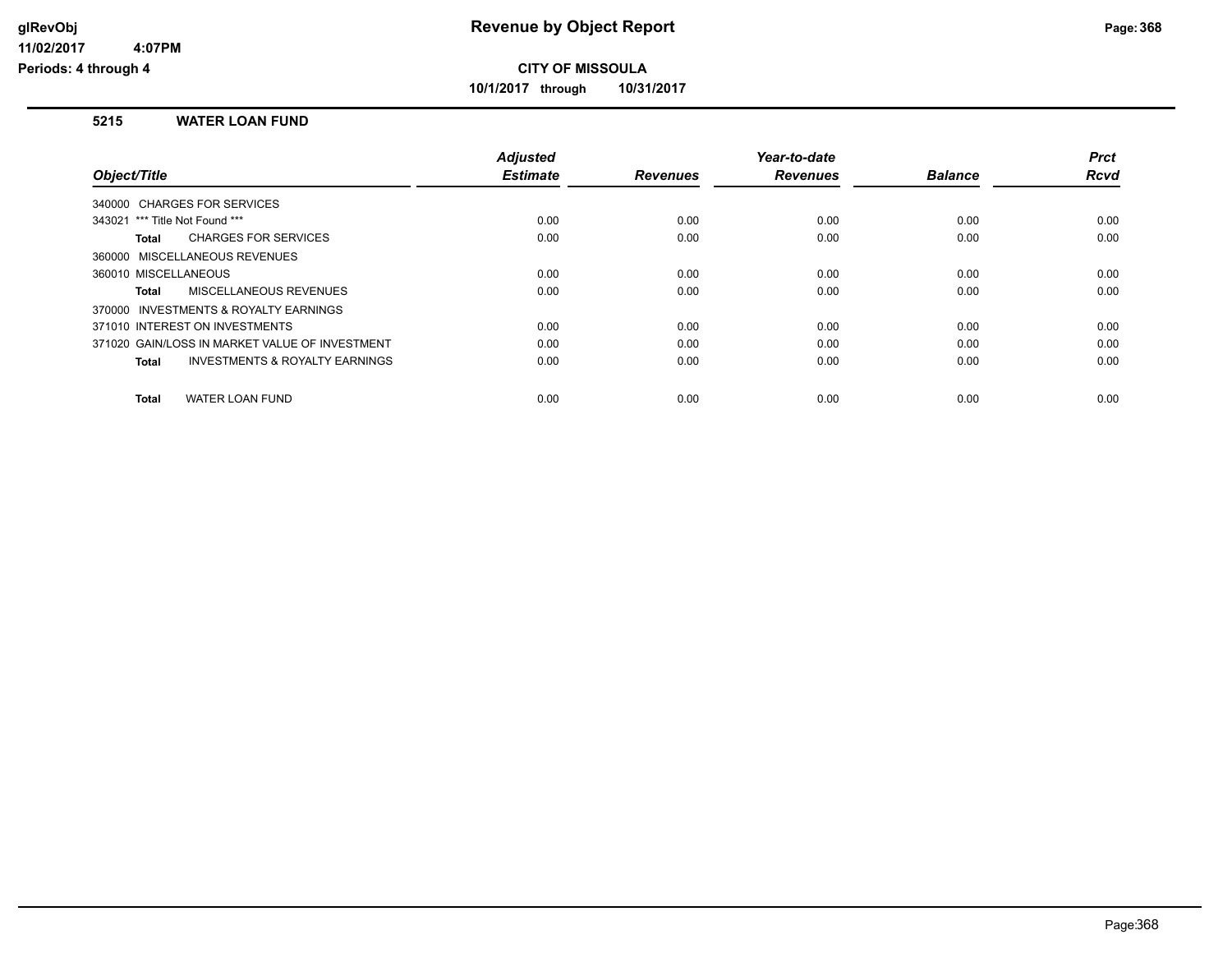**10/1/2017 through 10/31/2017**

**5220 WATER R&D FUND**

**5220 WATER R&D FUND**

|                                                     | <b>Adjusted</b> |                 | Year-to-date    |                | <b>Prct</b> |
|-----------------------------------------------------|-----------------|-----------------|-----------------|----------------|-------------|
| Object/Title                                        | <b>Estimate</b> | <b>Revenues</b> | <b>Revenues</b> | <b>Balance</b> | Rcvd        |
| 340000 CHARGES FOR SERVICES                         |                 |                 |                 |                |             |
| 343032 SEWER INSTALLATION CHARGES                   | 0.00            | 0.00            | 0.00            | 0.00           | 0.00        |
| <b>CHARGES FOR SERVICES</b><br>Total                | 0.00            | 0.00            | 0.00            | 0.00           | 0.00        |
| MISCELLANEOUS REVENUES<br>360000                    |                 |                 |                 |                |             |
| 360000 MISCELLANEOUS REVENUES                       | 0.00            | 0.00            | 0.00            | 0.00           | 0.00        |
| 360010 MISCELLANEOUS                                | 0.00            | 0.00            | 0.00            | 0.00           | 0.00        |
| MISCELLANEOUS REVENUES<br>Total                     | 0.00            | 0.00            | 0.00            | 0.00           | 0.00        |
| <b>INVESTMENTS &amp; ROYALTY EARNINGS</b><br>370000 |                 |                 |                 |                |             |
| 371010 INTEREST ON INVESTMENTS                      | 0.00            | 0.00            | 0.00            | 0.00           | 0.00        |
| 371020 GAIN/LOSS IN MARKET VALUE OF INVESTMENTS     | 0.00            | 0.00            | 0.00            | 0.00           | 0.00        |
| <b>INVESTMENTS &amp; ROYALTY EARNINGS</b><br>Total  | 0.00            | 0.00            | 0.00            | 0.00           | 0.00        |
| OTHER FINANCING SOURCES<br>380000                   |                 |                 |                 |                |             |
| 381090 PROCEEDS FROM CAPITAL LEASE                  | 0.00            | 0.00            | 0.00            | 0.00           | 0.00        |
| 383000 OPERATING TRANSFERS                          | 0.00            | 0.00            | 0.00            | 0.00           | 0.00        |
| OTHER FINANCING SOURCES<br><b>Total</b>             | 0.00            | 0.00            | 0.00            | 0.00           | 0.00        |
| <b>WATER R&amp;D FUND</b><br>Total                  | 0.00            | 0.00            | 0.00            | 0.00           | 0.00        |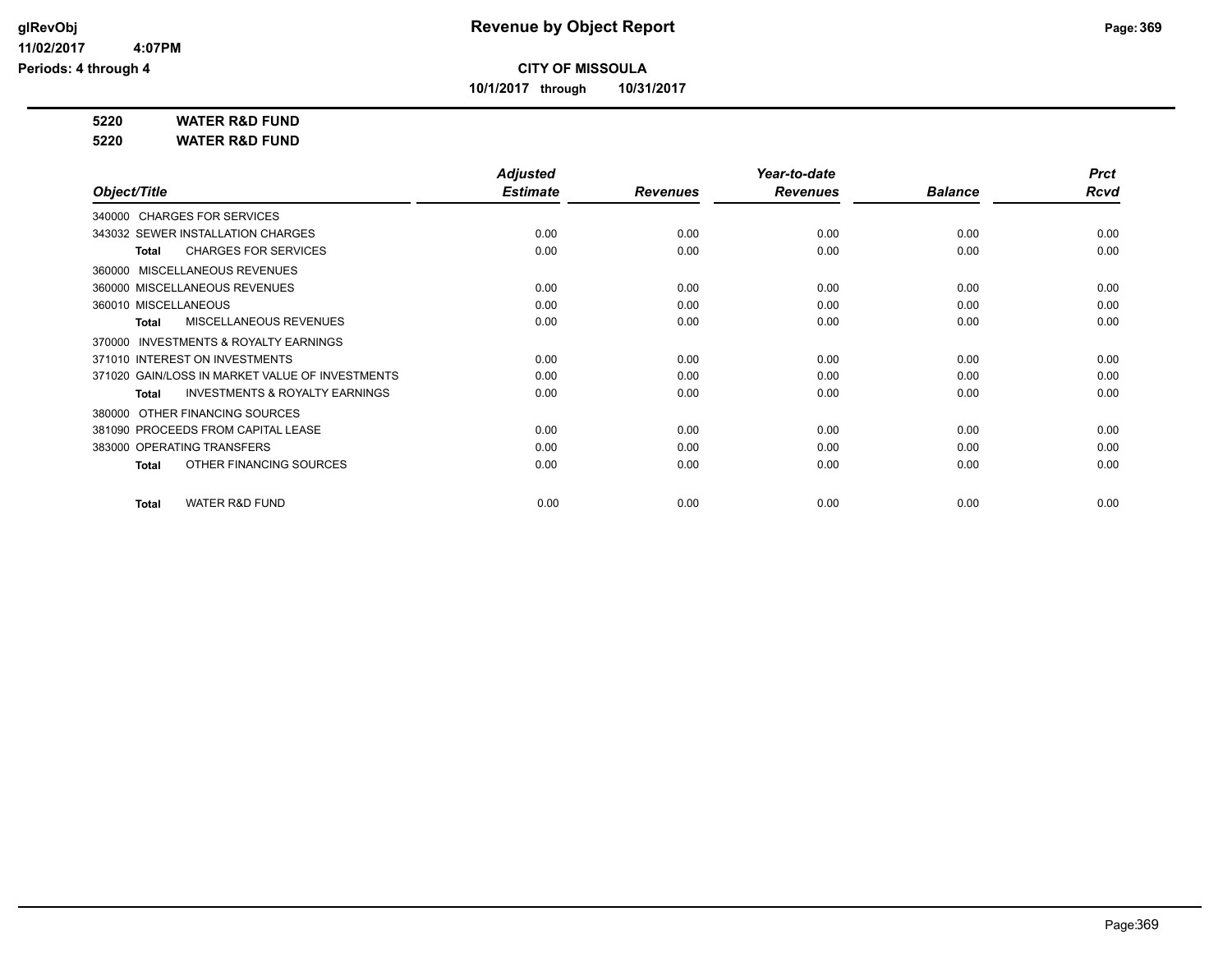**10/1/2017 through 10/31/2017**

#### **5220 WATER R&D FUND**

|                                                           | <b>Adjusted</b> |                 | Year-to-date    |                | <b>Prct</b> |
|-----------------------------------------------------------|-----------------|-----------------|-----------------|----------------|-------------|
| Object/Title                                              | <b>Estimate</b> | <b>Revenues</b> | <b>Revenues</b> | <b>Balance</b> | <b>Rcvd</b> |
| 340000 CHARGES FOR SERVICES                               |                 |                 |                 |                |             |
| 343032 SEWER INSTALLATION CHARGES                         | 0.00            | 0.00            | 0.00            | 0.00           | 0.00        |
| <b>CHARGES FOR SERVICES</b><br><b>Total</b>               | 0.00            | 0.00            | 0.00            | 0.00           | 0.00        |
| 360000 MISCELLANEOUS REVENUES                             |                 |                 |                 |                |             |
| 360000 MISCELLANEOUS REVENUES                             | 0.00            | 0.00            | 0.00            | 0.00           | 0.00        |
| 360010 MISCELLANEOUS                                      | 0.00            | 0.00            | 0.00            | 0.00           | 0.00        |
| <b>MISCELLANEOUS REVENUES</b><br><b>Total</b>             | 0.00            | 0.00            | 0.00            | 0.00           | 0.00        |
| INVESTMENTS & ROYALTY EARNINGS<br>370000                  |                 |                 |                 |                |             |
| 371010 INTEREST ON INVESTMENTS                            | 0.00            | 0.00            | 0.00            | 0.00           | 0.00        |
| 371020 GAIN/LOSS IN MARKET VALUE OF INVESTMENT            | 0.00            | 0.00            | 0.00            | 0.00           | 0.00        |
| <b>INVESTMENTS &amp; ROYALTY EARNINGS</b><br><b>Total</b> | 0.00            | 0.00            | 0.00            | 0.00           | 0.00        |
| 380000 OTHER FINANCING SOURCES                            |                 |                 |                 |                |             |
| 381090 PROCEEDS FROM CAPITAL LEASE                        | 0.00            | 0.00            | 0.00            | 0.00           | 0.00        |
| 383000 OPERATING TRANSFERS                                | 0.00            | 0.00            | 0.00            | 0.00           | 0.00        |
| OTHER FINANCING SOURCES<br><b>Total</b>                   | 0.00            | 0.00            | 0.00            | 0.00           | 0.00        |
|                                                           |                 |                 |                 |                |             |
| <b>WATER R&amp;D FUND</b><br><b>Total</b>                 | 0.00            | 0.00            | 0.00            | 0.00           | 0.00        |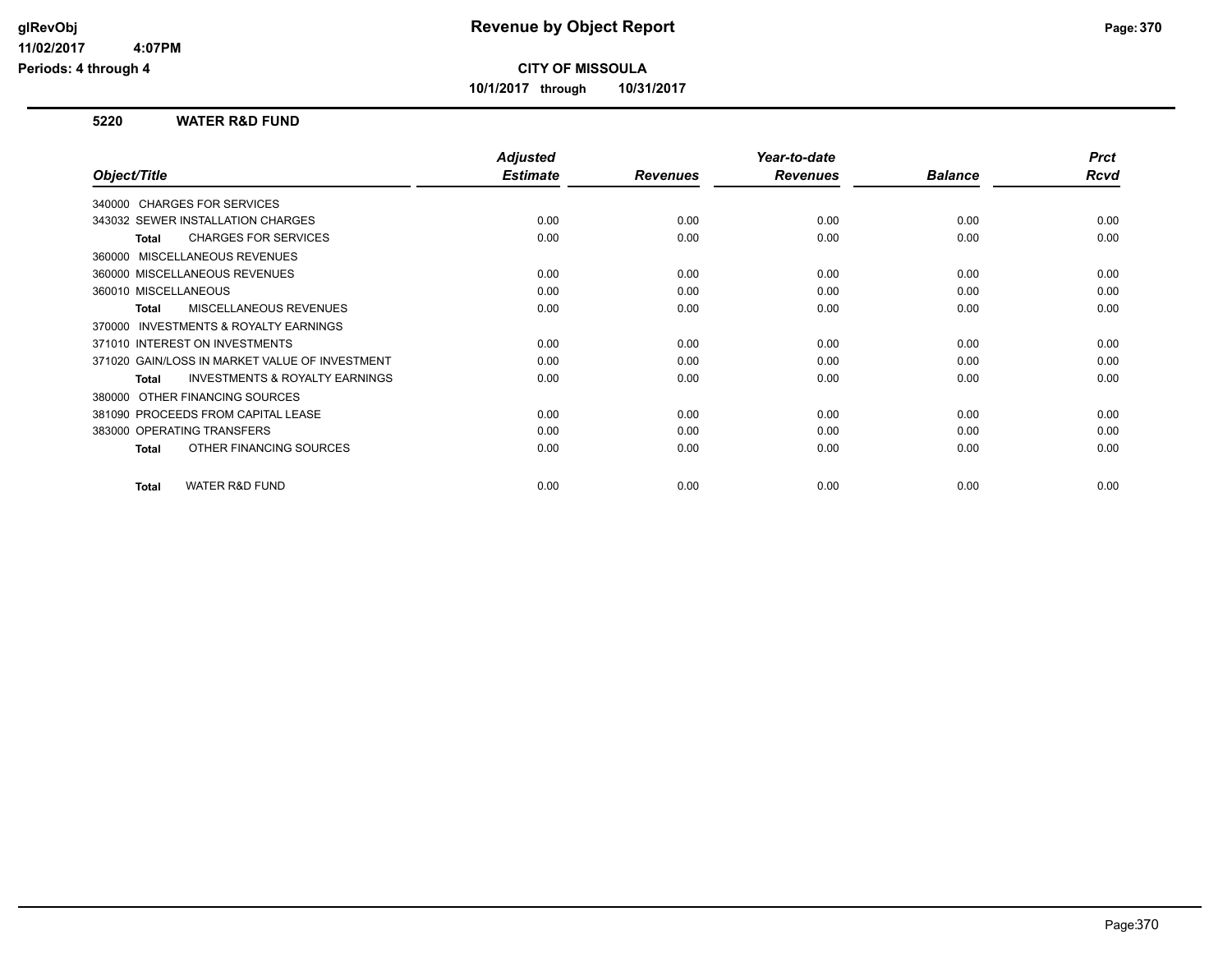**11/02/2017 4:07PM Periods: 4 through 4**

# **CITY OF MISSOULA**

**10/1/2017 through 10/31/2017**

## **5240 WATER CONSTRUCTION FUND**

**5240 WATER CONSTRUCTION FUND**

|                                         | <b>Adjusted</b> |                 | Year-to-date    |                | <b>Prct</b> |
|-----------------------------------------|-----------------|-----------------|-----------------|----------------|-------------|
| Object/Title                            | <b>Estimate</b> | <b>Revenues</b> | <b>Revenues</b> | <b>Balance</b> | <b>Rcvd</b> |
| 340000 CHARGES FOR SERVICES             |                 |                 |                 |                |             |
| 343026 WATER INSTALLATION CHARGES       | 0.00            | 0.00            | 0.00            | 0.00           | 0.00        |
| <b>CHARGES FOR SERVICES</b><br>Total    | 0.00            | 0.00            | 0.00            | 0.00           | 0.00        |
| WATER CONSTRUCTION FUND<br><b>Total</b> | 0.00            | 0.00            | 0.00            | 0.00           | 0.00        |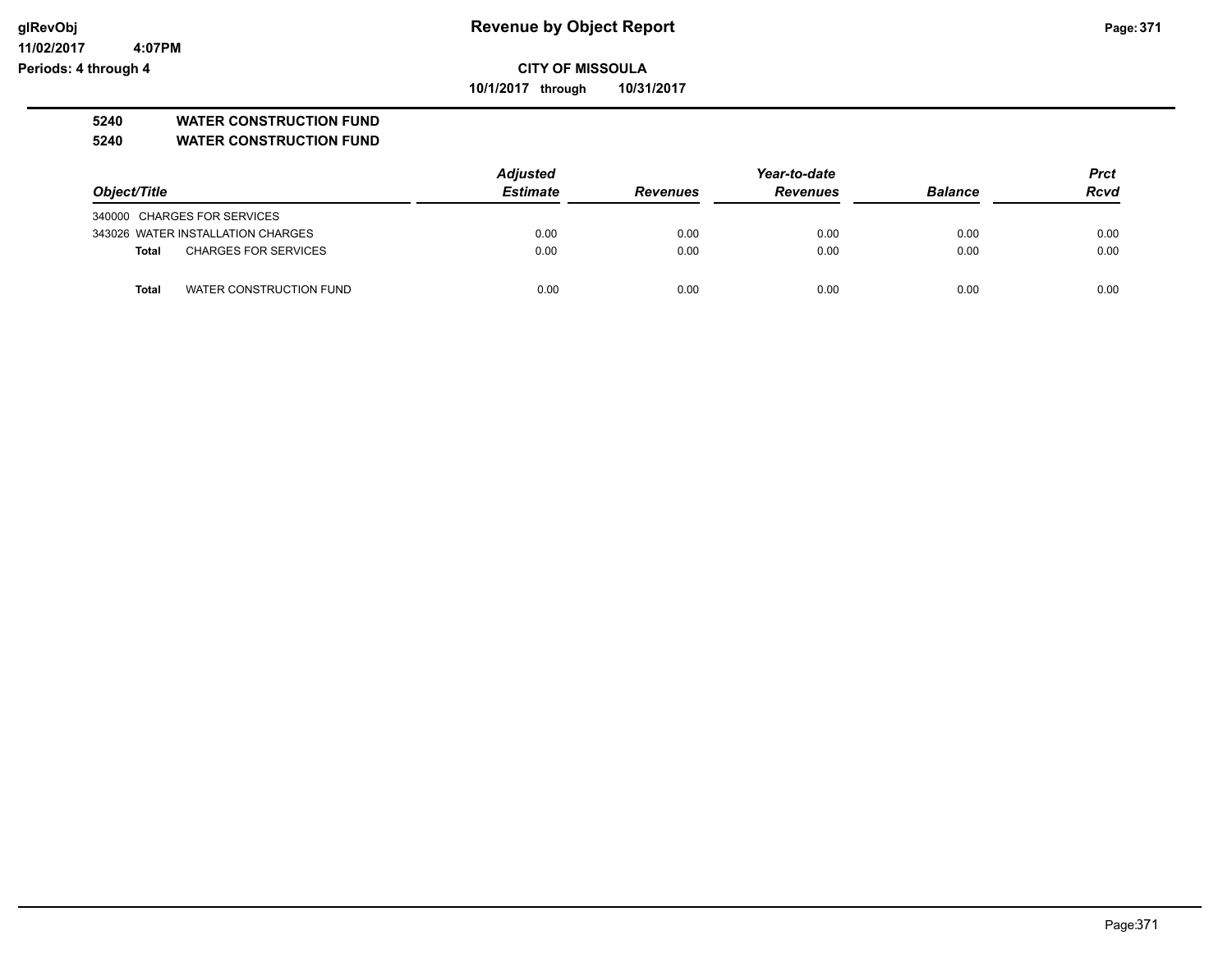**Periods: 4 through 4**

**CITY OF MISSOULA**

**10/1/2017 through 10/31/2017**

#### **5240 WATER CONSTRUCTION FUND**

|                                   |                             | <b>Adjusted</b> |                 | Year-to-date    |                | Prct        |
|-----------------------------------|-----------------------------|-----------------|-----------------|-----------------|----------------|-------------|
| Object/Title                      |                             | <b>Estimate</b> | <b>Revenues</b> | <b>Revenues</b> | <b>Balance</b> | <b>Rcvd</b> |
| 340000 CHARGES FOR SERVICES       |                             |                 |                 |                 |                |             |
| 343026 WATER INSTALLATION CHARGES |                             | 0.00            | 0.00            | 0.00            | 0.00           | 0.00        |
| <b>Total</b>                      | <b>CHARGES FOR SERVICES</b> | 0.00            | 0.00            | 0.00            | 0.00           | 0.00        |
| <b>Total</b>                      | WATER CONSTRUCTION FUND     | 0.00            | 0.00            | 0.00            | 0.00           | 0.00        |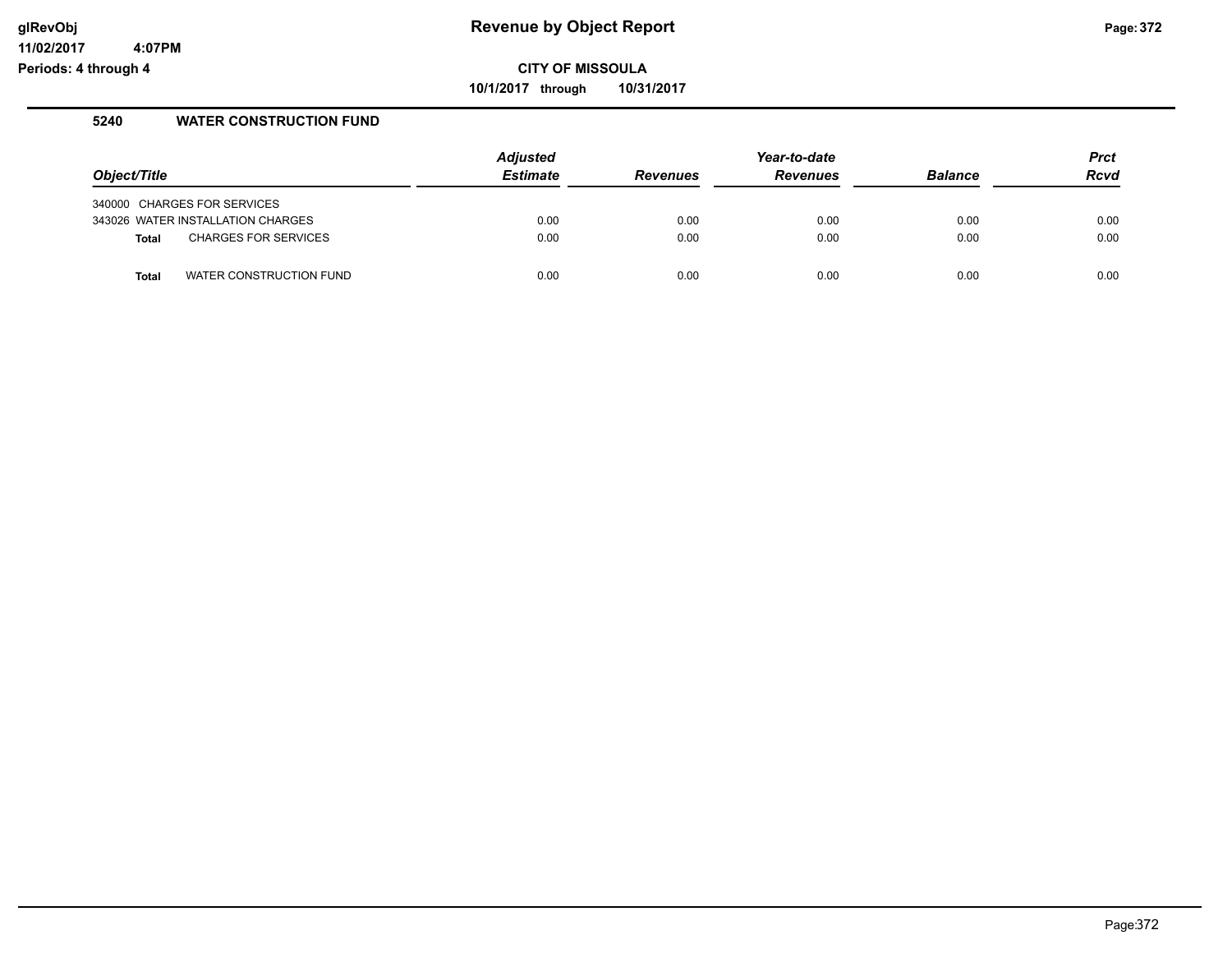**10/1/2017 through 10/31/2017**

#### **5250 WATER PURCHASE LOAN**

**5250 WATER PURCHASE LOAN**

|                                                    | <b>Adjusted</b> |                 | Year-to-date    |      | Prct |
|----------------------------------------------------|-----------------|-----------------|-----------------|------|------|
| Object/Title                                       | <b>Estimate</b> | <b>Revenues</b> | <b>Revenues</b> |      | Rcvd |
| 370000 INVESTMENTS & ROYALTY EARNINGS              |                 |                 |                 |      |      |
| 371010 INTEREST ON INVESTMENTS                     | 0.00            | 0.00            | 0.00            | 0.00 | 0.00 |
| 371020 GAIN/LOSS IN MARKET VALUE OF INVESTMENTS    | 0.00            | 0.00            | 0.00            | 0.00 | 0.00 |
| <b>INVESTMENTS &amp; ROYALTY EARNINGS</b><br>Total | 0.00            | 0.00            | 0.00            | 0.00 | 0.00 |
| Total<br>WATER PURCHASE LOAN                       | 0.00            | 0.00            | 0.00            | 0.00 | 0.00 |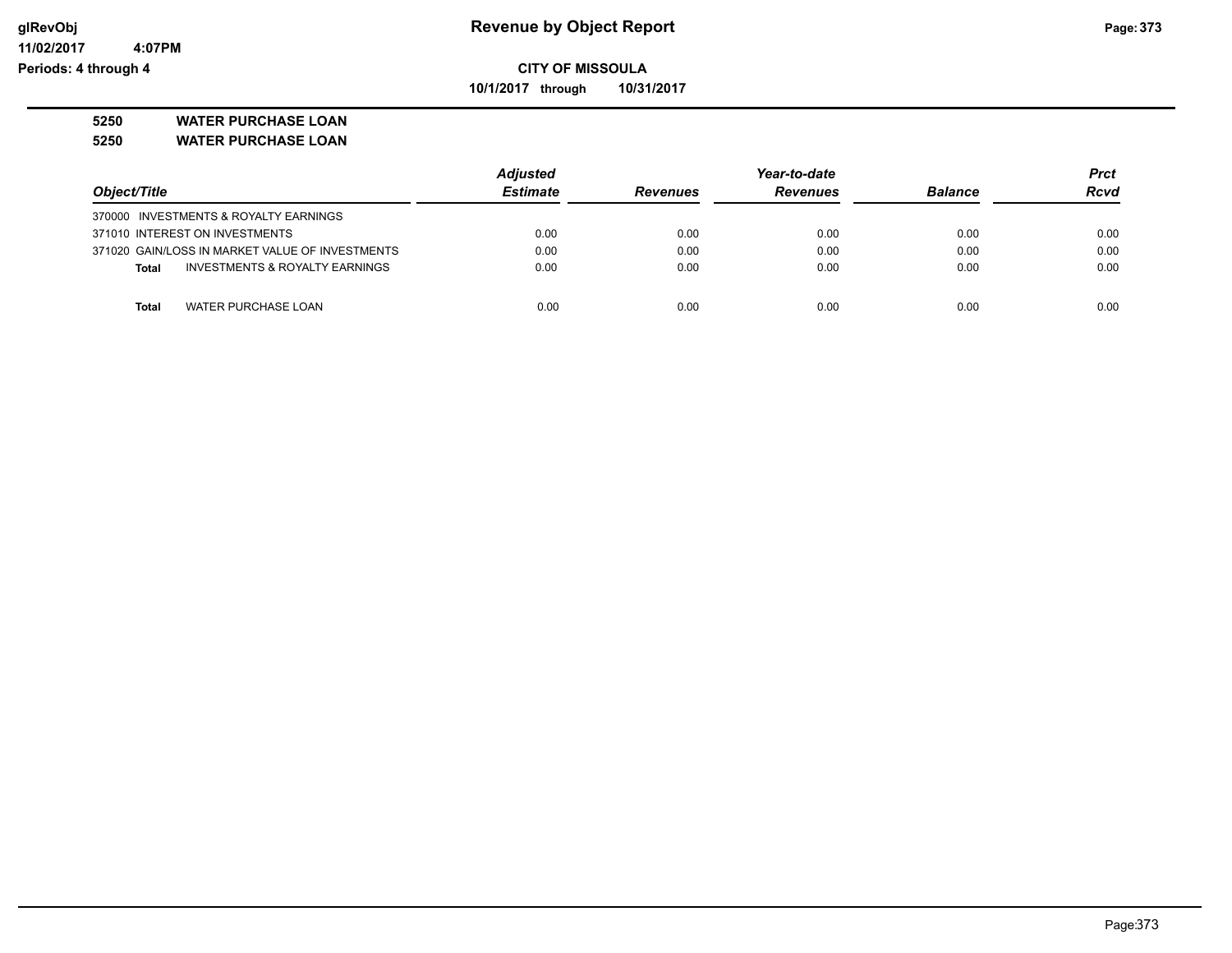**Periods: 4 through 4**

**CITY OF MISSOULA**

**10/1/2017 through 10/31/2017**

#### **5250 WATER PURCHASE LOAN**

 **4:07PM**

| Object/Title |                                                | <b>Adjusted</b><br><b>Estimate</b> | <b>Revenues</b> | Year-to-date<br><b>Revenues</b> | <b>Balance</b> | <b>Prct</b><br><b>Rcvd</b> |
|--------------|------------------------------------------------|------------------------------------|-----------------|---------------------------------|----------------|----------------------------|
|              | 370000 INVESTMENTS & ROYALTY EARNINGS          |                                    |                 |                                 |                |                            |
|              | 371010 INTEREST ON INVESTMENTS                 | 0.00                               | 0.00            | 0.00                            | 0.00           | 0.00                       |
|              | 371020 GAIN/LOSS IN MARKET VALUE OF INVESTMENT | 0.00                               | 0.00            | 0.00                            | 0.00           | 0.00                       |
| <b>Total</b> | INVESTMENTS & ROYALTY EARNINGS                 | 0.00                               | 0.00            | 0.00                            | 0.00           | 0.00                       |
|              |                                                |                                    |                 |                                 |                |                            |
| <b>Total</b> | WATER PURCHASE LOAN                            | 0.00                               | 0.00            | 0.00                            | 0.00           | 0.00                       |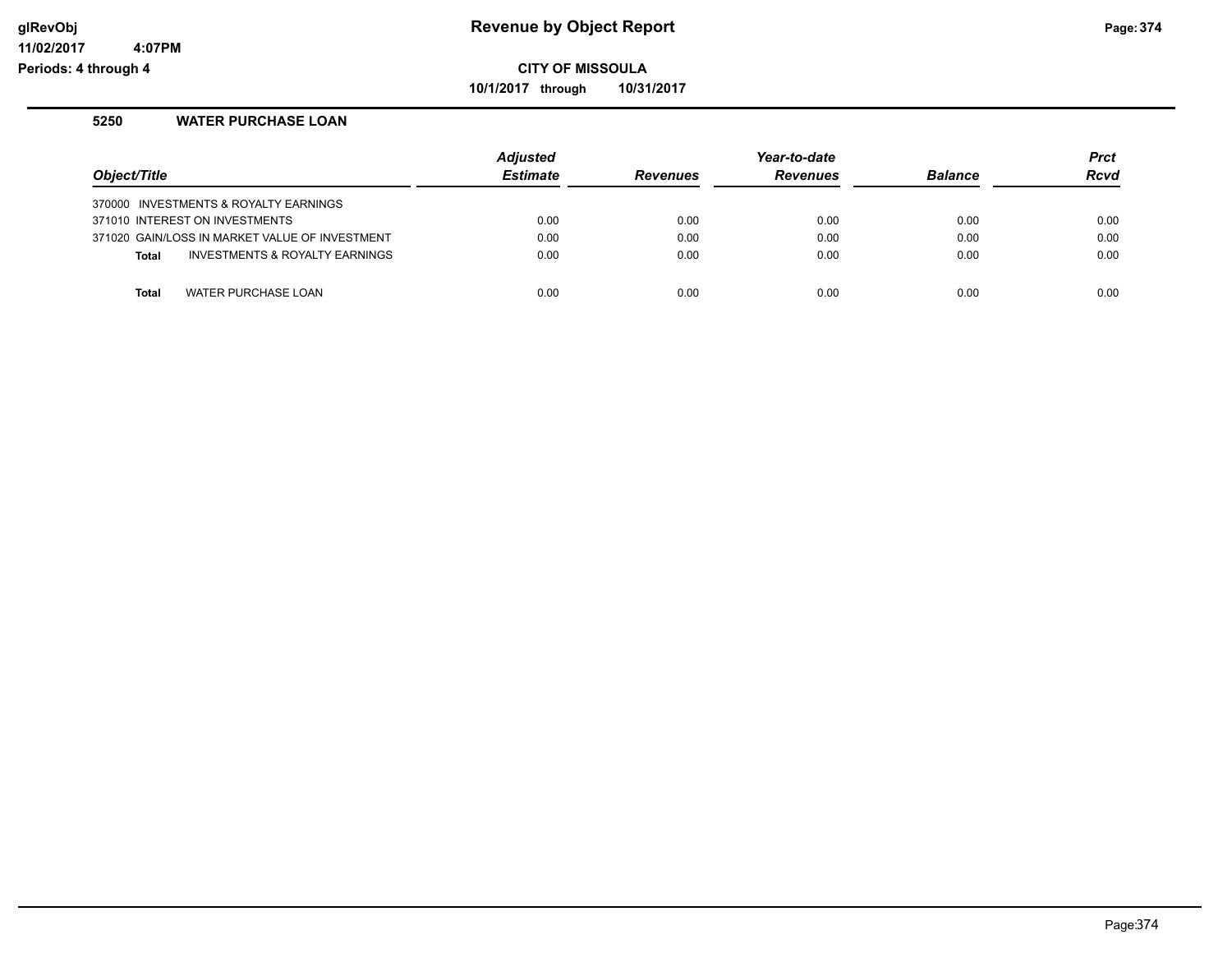**10/1/2017 through 10/31/2017**

## **5251 WATER PURCHASE LOAN RESERVE**

#### **5251 WATER PURCHASE LOAN RESERVE**

|                                                    | <b>Adjusted</b> |                 | Year-to-date    |                | <b>Prct</b> |
|----------------------------------------------------|-----------------|-----------------|-----------------|----------------|-------------|
| Object/Title                                       | <b>Estimate</b> | <b>Revenues</b> | <b>Revenues</b> | <b>Balance</b> | <b>Rcvd</b> |
| 360000 MISCELLANEOUS REVENUES                      |                 |                 |                 |                |             |
| 360010 MISCELLANEOUS                               | 0.00            | 0.00            | 0.00            | 0.00           | 0.00        |
| MISCELLANEOUS REVENUES<br>Total                    | 0.00            | 0.00            | 0.00            | 0.00           | 0.00        |
| 370000 INVESTMENTS & ROYALTY EARNINGS              |                 |                 |                 |                |             |
| 371010 INTEREST ON INVESTMENTS                     | 0.00            | 0.00            | 0.00            | 0.00           | 0.00        |
| 371020 GAIN/LOSS IN MARKET VALUE OF INVESTMENTS    | 0.00            | 0.00            | 0.00            | 0.00           | 0.00        |
| <b>INVESTMENTS &amp; ROYALTY EARNINGS</b><br>Total | 0.00            | 0.00            | 0.00            | 0.00           | 0.00        |
| 380000 OTHER FINANCING SOURCES                     |                 |                 |                 |                |             |
| 383042 TRANSFERS FROM OTHER FUNDS                  | 0.00            | 0.00            | 0.00            | 0.00           | 0.00        |
| OTHER FINANCING SOURCES<br>Total                   | 0.00            | 0.00            | 0.00            | 0.00           | 0.00        |
| WATER PURCHASE LOAN RESERVE<br>Total               | 0.00            | 0.00            | 0.00            | 0.00           | 0.00        |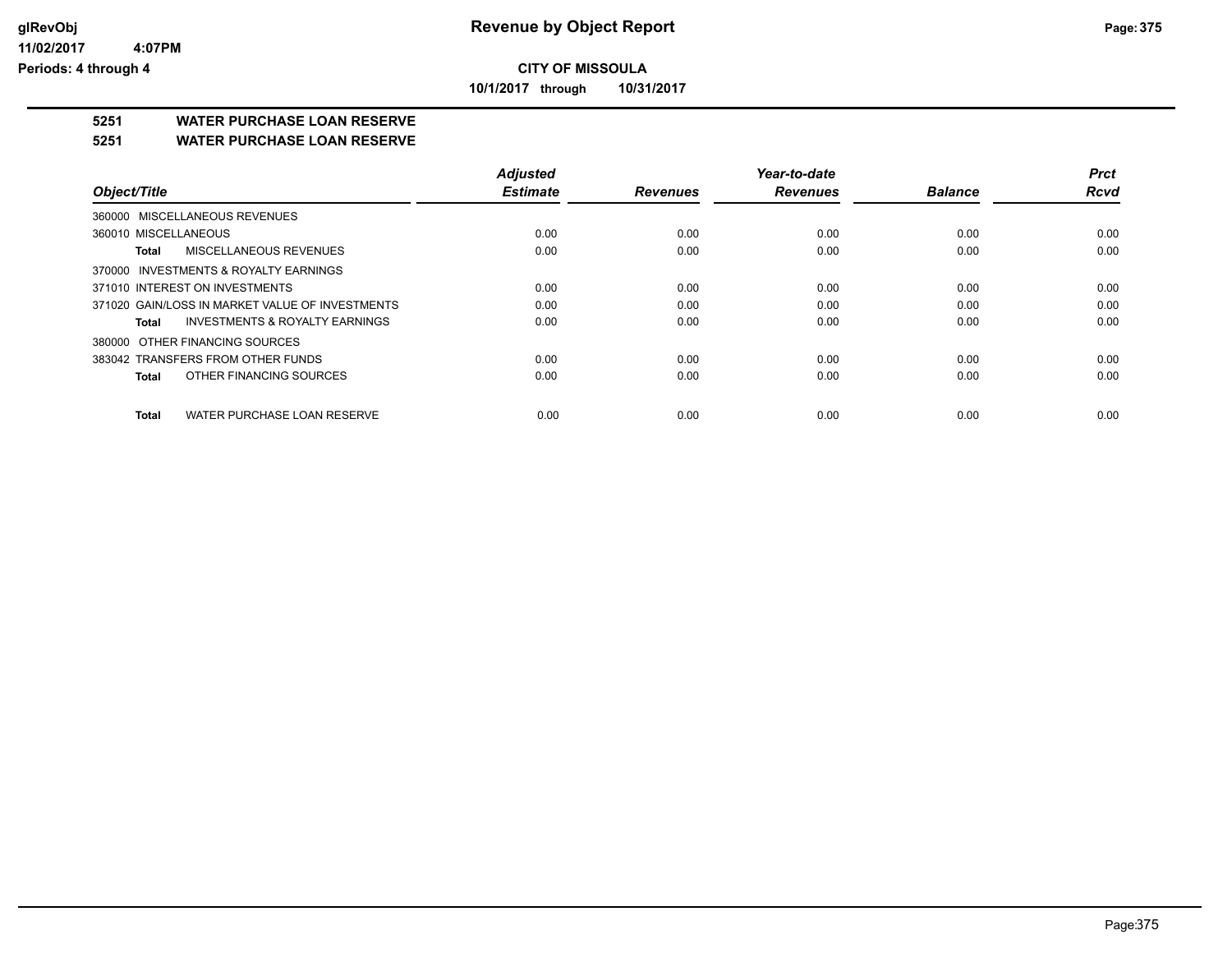**10/1/2017 through 10/31/2017**

#### **5251 WATER PURCHASE LOAN RESERVE**

| Object/Title                                              | <b>Adjusted</b><br><b>Estimate</b> | <b>Revenues</b> | Year-to-date<br><b>Revenues</b> | <b>Balance</b> | <b>Prct</b><br><b>Rcvd</b> |
|-----------------------------------------------------------|------------------------------------|-----------------|---------------------------------|----------------|----------------------------|
| 360000 MISCELLANEOUS REVENUES                             |                                    |                 |                                 |                |                            |
| 360010 MISCELLANEOUS                                      | 0.00                               | 0.00            | 0.00                            | 0.00           | 0.00                       |
| MISCELLANEOUS REVENUES<br><b>Total</b>                    | 0.00                               | 0.00            | 0.00                            | 0.00           | 0.00                       |
| 370000 INVESTMENTS & ROYALTY EARNINGS                     |                                    |                 |                                 |                |                            |
| 371010 INTEREST ON INVESTMENTS                            | 0.00                               | 0.00            | 0.00                            | 0.00           | 0.00                       |
| 371020 GAIN/LOSS IN MARKET VALUE OF INVESTMENT            | 0.00                               | 0.00            | 0.00                            | 0.00           | 0.00                       |
| <b>INVESTMENTS &amp; ROYALTY EARNINGS</b><br><b>Total</b> | 0.00                               | 0.00            | 0.00                            | 0.00           | 0.00                       |
| 380000 OTHER FINANCING SOURCES                            |                                    |                 |                                 |                |                            |
| 383042 TRANSFERS FROM OTHER FUNDS                         | 0.00                               | 0.00            | 0.00                            | 0.00           | 0.00                       |
| OTHER FINANCING SOURCES<br><b>Total</b>                   | 0.00                               | 0.00            | 0.00                            | 0.00           | 0.00                       |
| <b>Total</b><br>WATER PURCHASE LOAN RESERVE               | 0.00                               | 0.00            | 0.00                            | 0.00           | 0.00                       |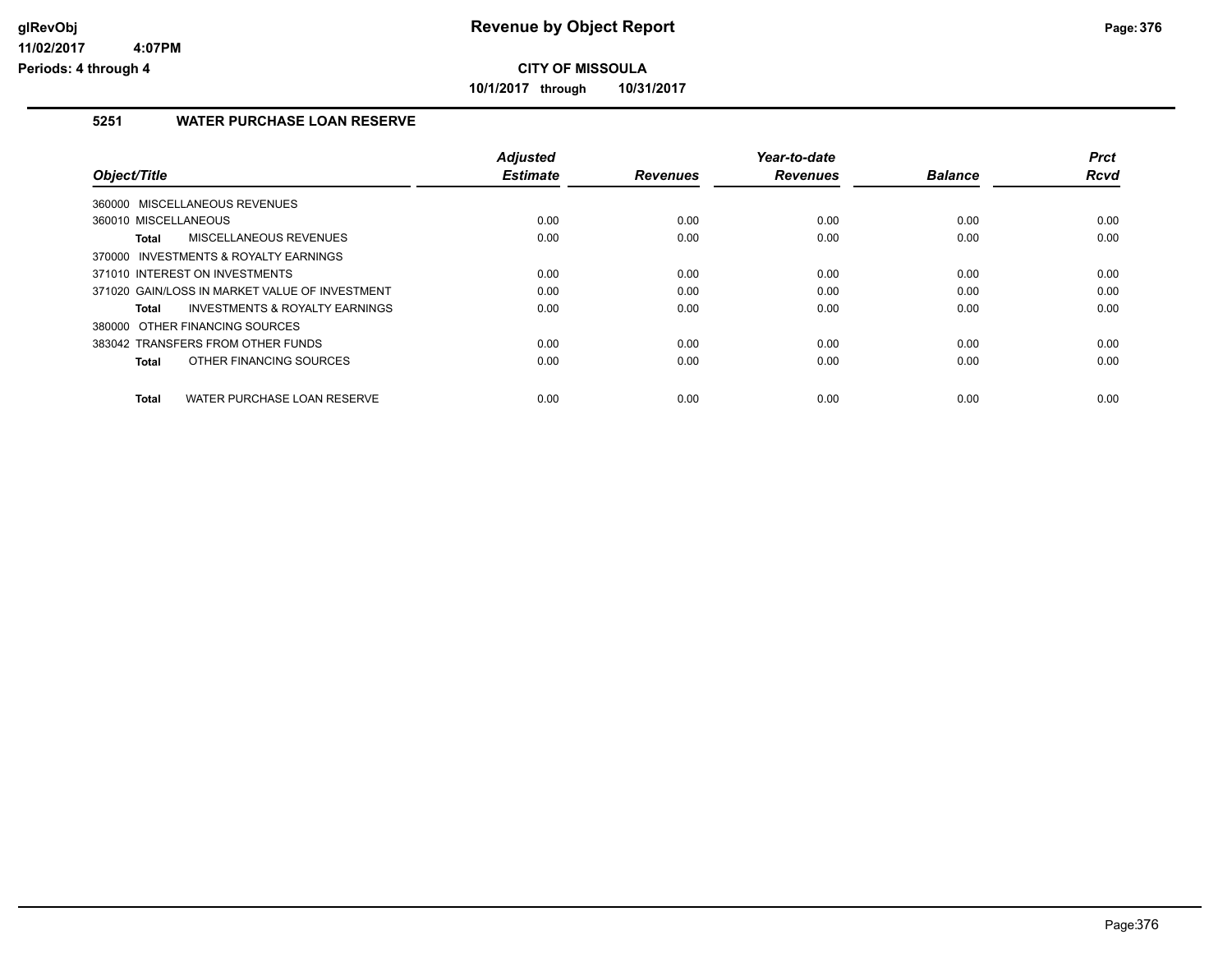**10/1/2017 through 10/31/2017**

### **5310 SEWER OPERATING BUDGET FUND**

#### **5310 SEWER OPERATING BUDGET FUND**

|                                                    | <b>Adjusted</b> |                 | Year-to-date    |                | <b>Prct</b> |
|----------------------------------------------------|-----------------|-----------------|-----------------|----------------|-------------|
| Object/Title                                       | <b>Estimate</b> | <b>Revenues</b> | <b>Revenues</b> | <b>Balance</b> | <b>Rcvd</b> |
| 320000 LICENSES & PERMITS                          |                 |                 |                 |                |             |
| 323027 HAULER PERMITS                              | 0.00            | 0.00            | 150.00          | $-150.00$      | 0.00        |
| <b>LICENSES &amp; PERMITS</b><br><b>Total</b>      | 0.00            | 0.00            | 150.00          | $-150.00$      | 0.00        |
| 330000 INTERGOVERNMENTAL REVENUES                  |                 |                 |                 |                |             |
| 334071 DEQ/RIVER WATER SAMPLING                    | 0.00            | 0.00            | 0.00            | 0.00           | 0.00        |
| 336020 STATE PENSION CONTRIBUTION                  | 0.00            | 0.00            | 0.00            | 0.00           | 0.00        |
| 336023 STATE CONTRIB. - PERS                       | 0.00            | 0.00            | 209.56          | $-209.56$      | 0.00        |
| <b>INTERGOVERNMENTAL REVENUES</b><br><b>Total</b>  | 0.00            | 0.00            | 209.56          | $-209.56$      | 0.00        |
| 340000 CHARGES FOR SERVICES                        |                 |                 |                 |                |             |
| 343018 SALE/MILLING OF WOOD                        | 0.00            | 0.00            | 0.00            | 0.00           | 0.00        |
| 343032 SEWER INSTALLATION CHARGES                  | 0.00            | 0.00            | 0.00            | 0.00           | 0.00        |
| 343035 SALE OF SEWER MATERIALS AND SUPPLIES        | 0.00            | 0.00            | 0.00            | 0.00           | 0.00        |
| 343039 DISPOSAL FEES                               | 0.00            | 1,081.92        | 2,653.04        | $-2,653.04$    | 0.00        |
| 343041 COMPOST TIPPING FEES                        | 0.00            | 7,370.00        | 46,484.00       | $-46,484.00$   | 0.00        |
| 343045 COMPOST SALES                               | 0.00            | 2,913.00        | 59,861.00       | $-59,861.00$   | 0.00        |
| 343046 COMPOST DELIVERY CHARGE                     | 0.00            | 0.00            | 0.00            | 0.00           | 0.00        |
| <b>CHARGES FOR SERVICES</b><br><b>Total</b>        | 0.00            | 11,364.92       | 108,998.04      | $-108,998.04$  | 0.00        |
| 360000 MISCELLANEOUS REVENUES                      |                 |                 |                 |                |             |
| 360010 MISCELLANEOUS                               | 0.00            | 0.00            | 0.00            | 0.00           | 0.00        |
| 360030 CONTRIBUTIONS FROM PROPERTY OWNERS          | 0.00            | 0.00            | 0.00            | 0.00           | 0.00        |
| 363040 PENALTY AND INTEREST                        | 0.00            | 215.07          | 721.93          | $-721.93$      | 0.00        |
| 364012 SALE OF SURPLUS PROPERTY                    | 0.00            | 0.00            | 0.00            | 0.00           | 0.00        |
| MISCELLANEOUS REVENUES<br><b>Total</b>             | 0.00            | 215.07          | 721.93          | $-721.93$      | 0.00        |
| 370000 INVESTMENTS & ROYALTY EARNINGS              |                 |                 |                 |                |             |
| 371010 INTEREST ON INVESTMENTS                     | 0.00            | 0.00            | 0.00            | 0.00           | 0.00        |
| 371020 GAIN/LOSS IN MARKET VALUE OF INVESTMENTS    | 0.00            | 0.00            | 0.00            | 0.00           | 0.00        |
| <b>INVESTMENTS &amp; ROYALTY EARNINGS</b><br>Total | 0.00            | 0.00            | 0.00            | 0.00           | 0.00        |
| 380000 OTHER FINANCING SOURCES                     |                 |                 |                 |                |             |
| 381090 PROCEEDS FROM CAPITAL LEASE                 | 0.00            | 0.00            | 0.00            | 0.00           | 0.00        |
| 382010 SALE OF FIXED ASSETS                        | 0.00            | 0.00            | 0.00            | 0.00           | 0.00        |
| 383024 TRANS FR SEWER CLEARING                     | 0.00            | 0.00            | 0.00            | 0.00           | 0.00        |
| OTHER FINANCING SOURCES<br><b>Total</b>            | 0.00            | 0.00            | 0.00            | 0.00           | 0.00        |
| SEWER OPERATING BUDGET FUND<br><b>Total</b>        | 0.00            | 11,579.99       | 110,079.53      | $-110,079.53$  | 0.00        |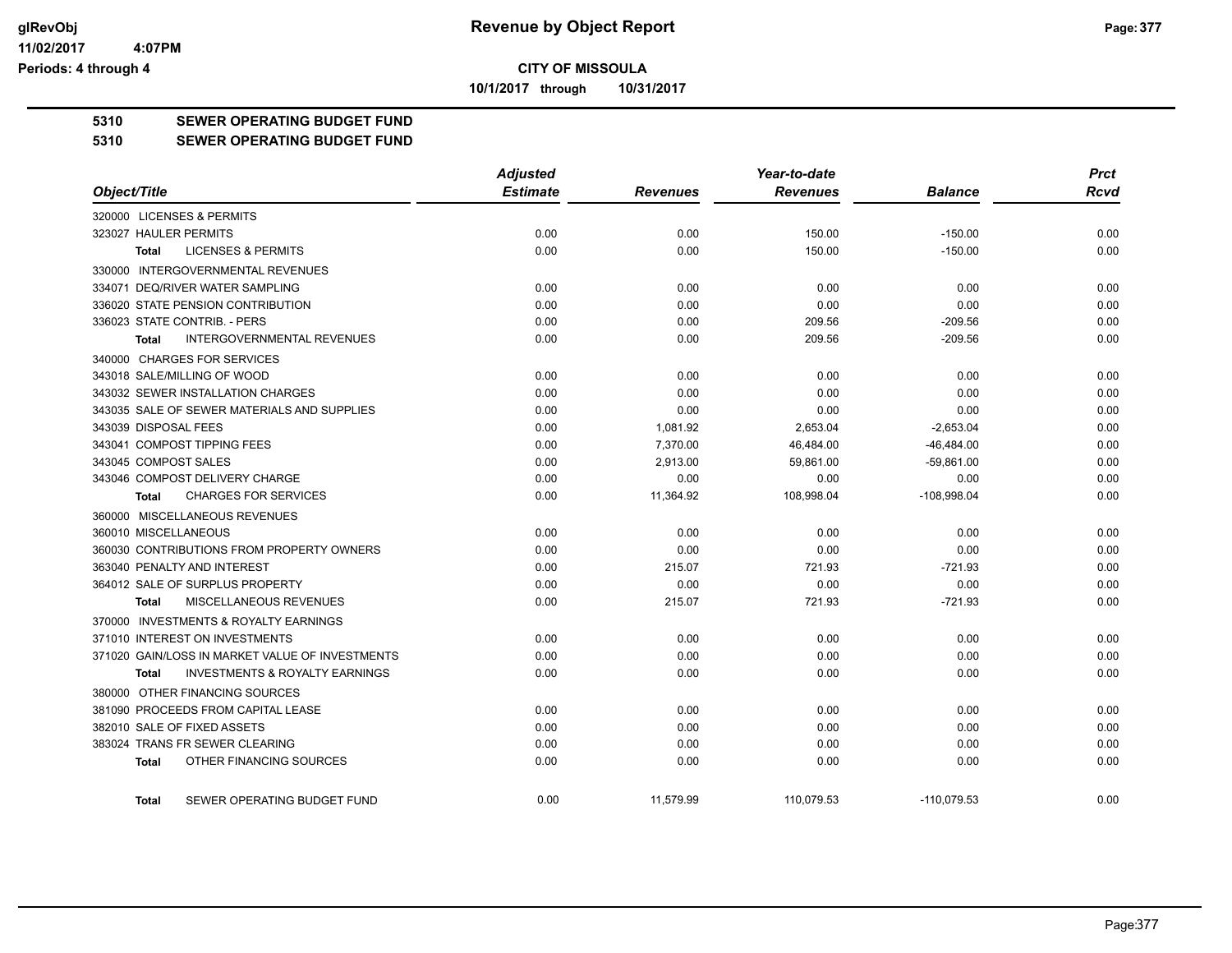**10/1/2017 through 10/31/2017**

#### **5310 SEWER OPERATING BUDGET FUND**

|                                                    | <b>Adjusted</b> |                 | Year-to-date    |                | <b>Prct</b> |
|----------------------------------------------------|-----------------|-----------------|-----------------|----------------|-------------|
| Object/Title                                       | <b>Estimate</b> | <b>Revenues</b> | <b>Revenues</b> | <b>Balance</b> | <b>Rcvd</b> |
| 320000 LICENSES & PERMITS                          |                 |                 |                 |                |             |
| 323027 HAULER PERMITS                              | 0.00            | 0.00            | 150.00          | $-150.00$      | 0.00        |
| <b>LICENSES &amp; PERMITS</b><br><b>Total</b>      | 0.00            | 0.00            | 150.00          | $-150.00$      | 0.00        |
| 330000 INTERGOVERNMENTAL REVENUES                  |                 |                 |                 |                |             |
| 334071 DEQ/RIVER WATER SAMPLING                    | 0.00            | 0.00            | 0.00            | 0.00           | 0.00        |
| 336020 STATE PENSION CONTRIBUTION                  | 0.00            | 0.00            | 0.00            | 0.00           | 0.00        |
| 336023 STATE CONTRIB. - PERS                       | 0.00            | 0.00            | 209.56          | $-209.56$      | 0.00        |
| <b>INTERGOVERNMENTAL REVENUES</b><br><b>Total</b>  | 0.00            | 0.00            | 209.56          | $-209.56$      | 0.00        |
| 340000 CHARGES FOR SERVICES                        |                 |                 |                 |                |             |
| 343018 SALE/MILLING OF WOOD                        | 0.00            | 0.00            | 0.00            | 0.00           | 0.00        |
| 343032 SEWER INSTALLATION CHARGES                  | 0.00            | 0.00            | 0.00            | 0.00           | 0.00        |
| 343035 SALE OF SEWER MATERIALS AND SUPPLIES        | 0.00            | 0.00            | 0.00            | 0.00           | 0.00        |
| 343039 DISPOSAL FEES                               | 0.00            | 1,081.92        | 2,653.04        | $-2,653.04$    | 0.00        |
| 343041 COMPOST TIPPING FEES                        | 0.00            | 7,370.00        | 46,484.00       | $-46,484.00$   | 0.00        |
| 343045 COMPOST SALES                               | 0.00            | 2,913.00        | 59,861.00       | $-59,861.00$   | 0.00        |
| 343046 COMPOST DELIVERY CHARGE                     | 0.00            | 0.00            | 0.00            | 0.00           | 0.00        |
| <b>CHARGES FOR SERVICES</b><br><b>Total</b>        | 0.00            | 11,364.92       | 108,998.04      | $-108,998.04$  | 0.00        |
| 360000 MISCELLANEOUS REVENUES                      |                 |                 |                 |                |             |
| 360010 MISCELLANEOUS                               | 0.00            | 0.00            | 0.00            | 0.00           | 0.00        |
| 360030 CONTRIBUTIONS FROM PROPERTY OWNERS          | 0.00            | 0.00            | 0.00            | 0.00           | 0.00        |
| 363040 PENALTY AND INTEREST                        | 0.00            | 215.07          | 721.93          | $-721.93$      | 0.00        |
| 364012 SALE OF SURPLUS PROPERTY                    | 0.00            | 0.00            | 0.00            | 0.00           | 0.00        |
| MISCELLANEOUS REVENUES<br>Total                    | 0.00            | 215.07          | 721.93          | $-721.93$      | 0.00        |
| 370000 INVESTMENTS & ROYALTY EARNINGS              |                 |                 |                 |                |             |
| 371010 INTEREST ON INVESTMENTS                     | 0.00            | 0.00            | 0.00            | 0.00           | 0.00        |
| 371020 GAIN/LOSS IN MARKET VALUE OF INVESTMENT     | 0.00            | 0.00            | 0.00            | 0.00           | 0.00        |
| <b>INVESTMENTS &amp; ROYALTY EARNINGS</b><br>Total | 0.00            | 0.00            | 0.00            | 0.00           | 0.00        |
| 380000 OTHER FINANCING SOURCES                     |                 |                 |                 |                |             |
| 381090 PROCEEDS FROM CAPITAL LEASE                 | 0.00            | 0.00            | 0.00            | 0.00           | 0.00        |
| 382010 SALE OF FIXED ASSETS                        | 0.00            | 0.00            | 0.00            | 0.00           | 0.00        |
| 383024 TRANS FR SEWER CLEARING                     | 0.00            | 0.00            | 0.00            | 0.00           | 0.00        |
| OTHER FINANCING SOURCES<br>Total                   | 0.00            | 0.00            | 0.00            | 0.00           | 0.00        |
|                                                    |                 |                 |                 |                |             |
| SEWER OPERATING BUDGET FUND<br><b>Total</b>        | 0.00            | 11,579.99       | 110,079.53      | $-110,079.53$  | 0.00        |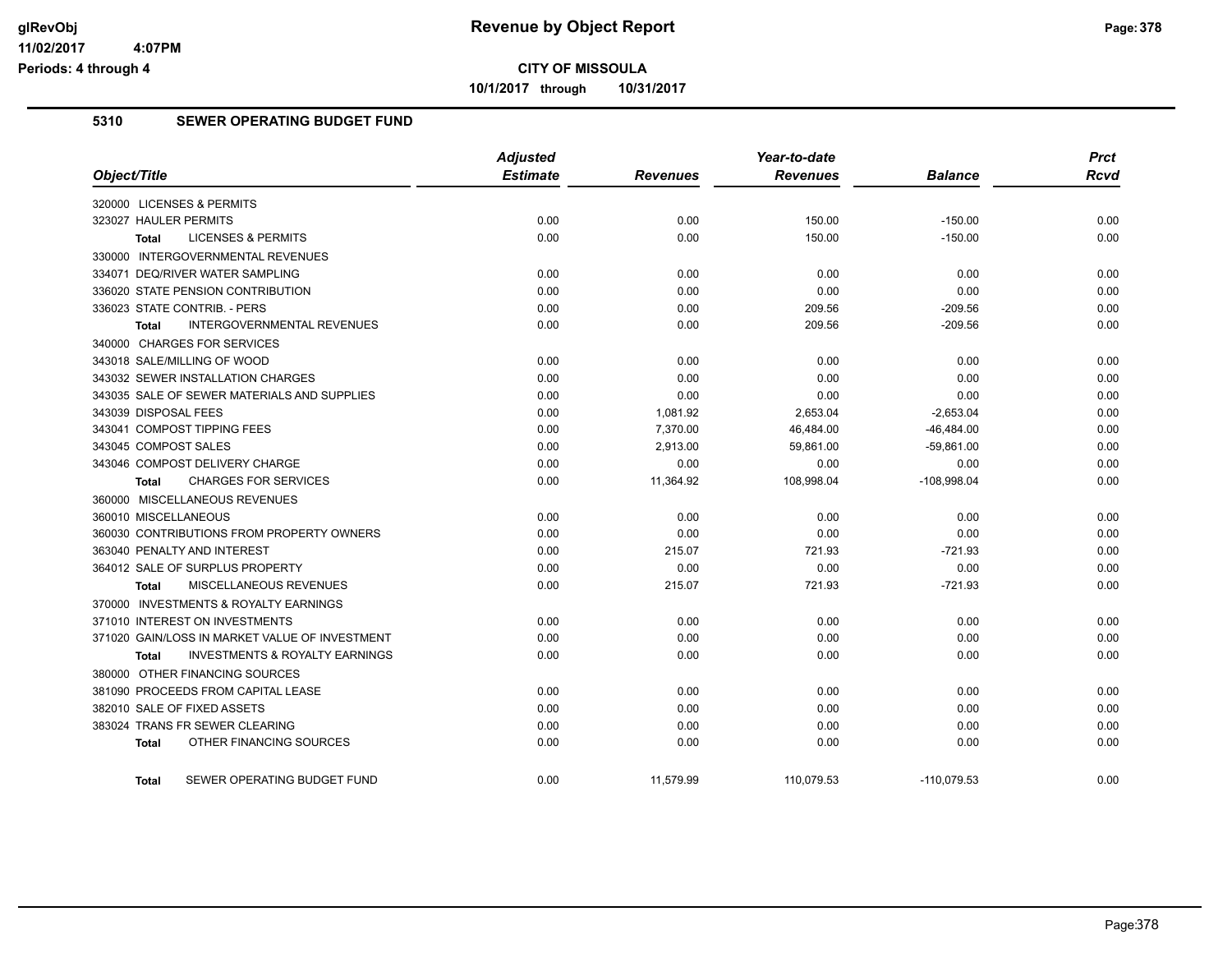**10/1/2017 through 10/31/2017**

# **5311 SEWER REVENUE COLLECTION & CLEARING FUND**

# **5311 SEWER REVENUE COLLECTION & CLEARING FUND**

|                                                           | <b>Adjusted</b> |                 | Year-to-date    |                | <b>Prct</b> |
|-----------------------------------------------------------|-----------------|-----------------|-----------------|----------------|-------------|
| Object/Title                                              | <b>Estimate</b> | <b>Revenues</b> | <b>Revenues</b> | <b>Balance</b> | <b>Rcvd</b> |
| 320000 LICENSES & PERMITS                                 |                 |                 |                 |                |             |
| 323027 HAULER PERMITS                                     | 1.190.00        | 0.00            | 0.00            | 1,190.00       | 0.00        |
| <b>LICENSES &amp; PERMITS</b><br>Total                    | 1,190.00        | 0.00            | 0.00            | 1,190.00       | 0.00        |
| 330000 INTERGOVERNMENTAL REVENUES                         |                 |                 |                 |                |             |
| 331990 IRS REIMB/DEBT SVS INTEREST                        | 248,879.00      | 0.00            | 0.00            | 248,879.00     | 0.00        |
| 331992 FEDERAL ARRA GRANTS                                | 0.00            | 0.00            | 0.00            | 0.00           | 0.00        |
| 336020 STATE PENSION CONTRIBUTION                         | 0.00            | 0.00            | 0.00            | 0.00           | 0.00        |
| 336023 STATE CONTRIB. - PERS                              | 1,250.00        | 0.00            | 0.00            | 1,250.00       | 0.00        |
| <b>INTERGOVERNMENTAL REVENUES</b><br><b>Total</b>         | 250,129.00      | 0.00            | 0.00            | 250,129.00     | 0.00        |
| 340000 CHARGES FOR SERVICES                               |                 |                 |                 |                |             |
| 343031 SEWER INSTALLATION CHARGES - DEVLPMNT              | 900,000.00      | 0.00            | 0.00            | 900,000.00     | 0.00        |
| 343032 SEWER INSTALLATION CHARGES                         | 44,850.00       | 0.00            | 0.00            | 44,850.00      | 0.00        |
| 343034 TREATMENT FACILITIES FEES                          | 8,040,674.00    | 260,233.70      | 3,862,999.54    | 4,177,674.46   | 48.04       |
| 343035 SALE OF SEWER MATERIALS AND SUPPLIES               | 10,300.00       | 0.00            | 0.00            | 10,300.00      | 0.00        |
| 343037 DELINQUENT SEWER FEES                              | 0.00            | 0.00            | 0.00            | 0.00           | 0.00        |
| 343038 P & I TAX LIENS                                    | 0.00            | 36.11           | 1,555.55        | $-1,555.55$    | 0.00        |
| 343039 DISPOSAL FEES                                      | 29,170.00       | 0.00            | 0.00            | 29,170.00      | 0.00        |
| 343041 COMPOST TIPPING FEES                               | 659,215.00      | 0.00            | 0.00            | 659,215.00     | 0.00        |
| 343045 COMPOST SALES                                      | 417,960.00      | 0.00            | 0.00            | 417,960.00     | 0.00        |
| 343046 COMPOST DELIVERY CHARGE                            | 0.00            | 0.00            | 0.00            | 0.00           | 0.00        |
| <b>CHARGES FOR SERVICES</b><br><b>Total</b>               | 10,102,169.00   | 260,269.81      | 3,864,555.09    | 6,237,613.91   | 38.25       |
| 360000 MISCELLANEOUS REVENUES                             |                 |                 |                 |                |             |
| 360010 MISCELLANEOUS                                      | 0.00            | 0.00            | 0.00            | 0.00           | 0.00        |
| 360030 CONTRIBUTIONS FROM PROPERTY OWNERS                 | 0.00            | 0.00            | 0.00            | 0.00           | 0.00        |
| 361200 RADIO TOWER LEASE PAYMENTS                         | 5,680.00        | 0.00            | 5,000.00        | 680.00         | 88.03       |
| 361201 EKO LAND LEASE                                     | 0.00            | 0.00            | 0.00            | 0.00           | 0.00        |
| 364012 SALE OF SURPLUS PROPERTY                           | 49,500.00       | 0.00            | 0.00            | 49,500.00      | 0.00        |
| 365023 NORTHWESTERN ENERGY GRANT                          | 100.00          | 0.00            | 0.00            | 100.00         | 0.00        |
| MISCELLANEOUS REVENUES<br><b>Total</b>                    | 55,280.00       | 0.00            | 5,000.00        | 50,280.00      | 9.04        |
| 370000 INVESTMENTS & ROYALTY EARNINGS                     |                 |                 |                 |                |             |
| 371010 INTEREST ON INVESTMENTS                            | 0.00            | 0.00            | 0.00            | 0.00           | 0.00        |
| 371020 GAIN/LOSS IN MARKET VALUE OF INVESTMENTS           | 0.00            | 0.00            | 0.00            | 0.00           | 0.00        |
| <b>INVESTMENTS &amp; ROYALTY EARNINGS</b><br><b>Total</b> | 0.00            | 0.00            | 0.00            | 0.00           | 0.00        |
| 380000 OTHER FINANCING SOURCES                            |                 |                 |                 |                |             |
| 381010 BOND PROCEEDS                                      | 0.00            | 0.00            | 0.00            | 0.00           | 0.00        |
| 381090 PROCEEDS FROM CAPITAL LEASE                        | 0.00            | 0.00            | 0.00            | 0.00           | 0.00        |
| 383034 TRANS FR 01 SERIES DEBT SERVICE                    | 369,852.00      | 0.00            | 0.00            | 369,852.00     | 0.00        |
| 383042 TRANSFERS FROM OTHER FUNDS                         | 0.00            | 0.00            | 0.00            | 0.00           | 0.00        |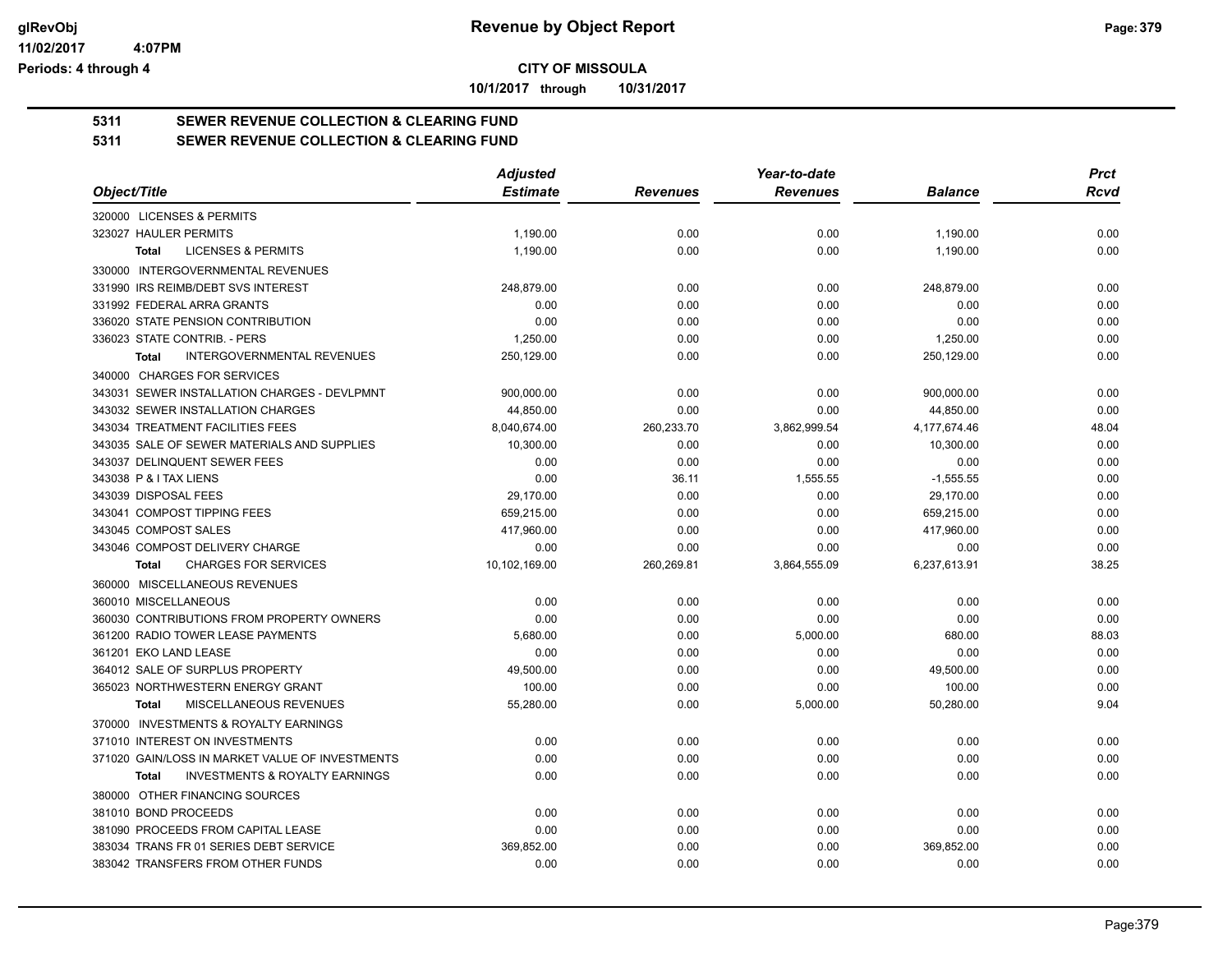**10/1/2017 through 10/31/2017**

#### **5311 SEWER REVENUE COLLECTION & CLEARING FUND 5311 SEWER REVENUE COLLECTION & CLEARING FUND**

|                            |                                     | <b>Adiusted</b> |                 | Year-to-date    |              | Prct  |
|----------------------------|-------------------------------------|-----------------|-----------------|-----------------|--------------|-------|
| <i><b>Object/Title</b></i> |                                     | <b>Estimate</b> | <b>Revenues</b> | <b>Revenues</b> | Balance      | Rcvd  |
| <b>Total</b>               | OTHER FINANCING SOURCES             | 369.852.00      | 0.00            | 0.00            | 369.852.00   | 0.00  |
| Total                      | SEWER REVENUE COLLECTION & CLEARING | 10,778,620.00   | 260.269.81      | 3,869,555.09    | 6.909.064.91 | 35.90 |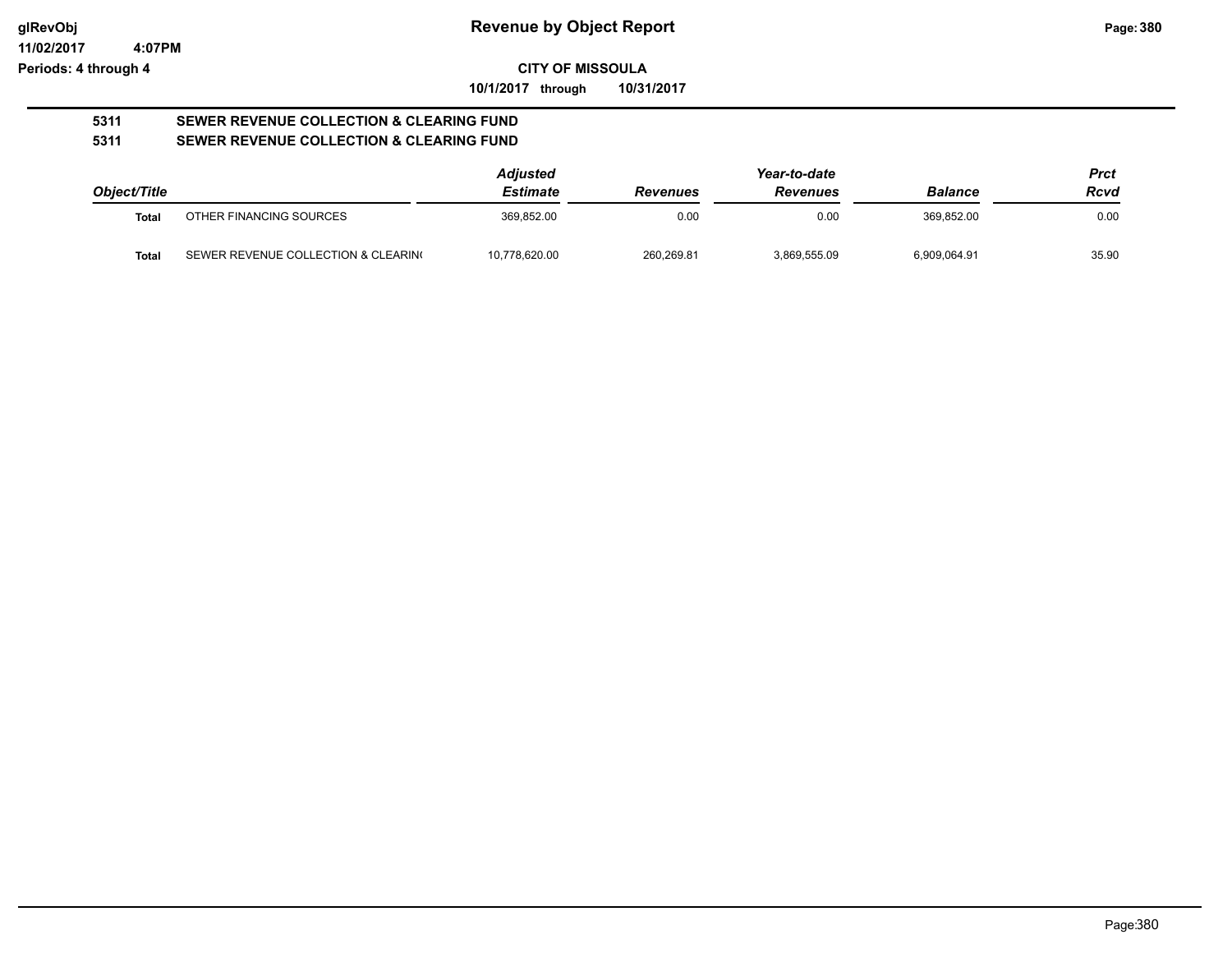**10/1/2017 through 10/31/2017**

#### **5311 SEWER REVENUE COLLECTION & CLEARING FUND**

|                                                    | <b>Adjusted</b> |                 | Year-to-date    |                | <b>Prct</b> |
|----------------------------------------------------|-----------------|-----------------|-----------------|----------------|-------------|
| Object/Title                                       | <b>Estimate</b> | <b>Revenues</b> | <b>Revenues</b> | <b>Balance</b> | Rcvd        |
| 320000 LICENSES & PERMITS                          |                 |                 |                 |                |             |
| 323027 HAULER PERMITS                              | 1,190.00        | 0.00            | 0.00            | 1,190.00       | 0.00        |
| <b>LICENSES &amp; PERMITS</b><br><b>Total</b>      | 1,190.00        | 0.00            | 0.00            | 1,190.00       | 0.00        |
| 330000 INTERGOVERNMENTAL REVENUES                  |                 |                 |                 |                |             |
| 331990 IRS REIMB/DEBT SVS INTEREST                 | 248,879.00      | 0.00            | 0.00            | 248,879.00     | 0.00        |
| 331992 FEDERAL ARRA GRANTS                         | 0.00            | 0.00            | 0.00            | 0.00           | 0.00        |
| 336020 STATE PENSION CONTRIBUTION                  | 0.00            | 0.00            | 0.00            | 0.00           | 0.00        |
| 336023 STATE CONTRIB. - PERS                       | 1,250.00        | 0.00            | 0.00            | 1,250.00       | 0.00        |
| INTERGOVERNMENTAL REVENUES<br><b>Total</b>         | 250,129.00      | 0.00            | 0.00            | 250,129.00     | 0.00        |
| 340000 CHARGES FOR SERVICES                        |                 |                 |                 |                |             |
| 343031 SEWER INSTALLATION CHARGES - DEVLPMNT       | 900,000.00      | 0.00            | 0.00            | 900,000.00     | 0.00        |
| 343032 SEWER INSTALLATION CHARGES                  | 44,850.00       | 0.00            | 0.00            | 44,850.00      | 0.00        |
| 343034 TREATMENT FACILITIES FEES                   | 8,040,674.00    | 260,233.70      | 3,862,999.54    | 4,177,674.46   | 48.04       |
| 343035 SALE OF SEWER MATERIALS AND SUPPLIES        | 10,300.00       | 0.00            | 0.00            | 10,300.00      | 0.00        |
| 343037 DELINQUENT SEWER FEES                       | 0.00            | 0.00            | 0.00            | 0.00           | 0.00        |
| 343038 P & I TAX LIENS                             | 0.00            | 36.11           | 1,555.55        | $-1,555.55$    | 0.00        |
| 343039 DISPOSAL FEES                               | 29,170.00       | 0.00            | 0.00            | 29,170.00      | 0.00        |
| 343041 COMPOST TIPPING FEES                        | 659,215.00      | 0.00            | 0.00            | 659,215.00     | 0.00        |
| 343045 COMPOST SALES                               | 417,960.00      | 0.00            | 0.00            | 417,960.00     | 0.00        |
| 343046 COMPOST DELIVERY CHARGE                     | 0.00            | 0.00            | 0.00            | 0.00           | 0.00        |
| <b>CHARGES FOR SERVICES</b><br><b>Total</b>        | 10,102,169.00   | 260,269.81      | 3,864,555.09    | 6,237,613.91   | 38.25       |
| 360000 MISCELLANEOUS REVENUES                      |                 |                 |                 |                |             |
| 360010 MISCELLANEOUS                               | 0.00            | 0.00            | 0.00            | 0.00           | 0.00        |
| 360030 CONTRIBUTIONS FROM PROPERTY OWNERS          | 0.00            | 0.00            | 0.00            | 0.00           | 0.00        |
| 361200 RADIO TOWER LEASE PAYMENTS                  | 5,680.00        | 0.00            | 5,000.00        | 680.00         | 88.03       |
| 361201 EKO LAND LEASE                              | 0.00            | 0.00            | 0.00            | 0.00           | 0.00        |
| 364012 SALE OF SURPLUS PROPERTY                    | 49,500.00       | 0.00            | 0.00            | 49,500.00      | 0.00        |
| 365023 NORTHWESTERN ENERGY GRANT                   | 100.00          | 0.00            | 0.00            | 100.00         | 0.00        |
| MISCELLANEOUS REVENUES<br><b>Total</b>             | 55,280.00       | 0.00            | 5,000.00        | 50,280.00      | 9.04        |
| 370000 INVESTMENTS & ROYALTY EARNINGS              |                 |                 |                 |                |             |
| 371010 INTEREST ON INVESTMENTS                     | 0.00            | 0.00            | 0.00            | 0.00           | 0.00        |
| 371020 GAIN/LOSS IN MARKET VALUE OF INVESTMENT     | 0.00            | 0.00            | 0.00            | 0.00           | 0.00        |
| <b>INVESTMENTS &amp; ROYALTY EARNINGS</b><br>Total | 0.00            | 0.00            | 0.00            | 0.00           | 0.00        |
| 380000 OTHER FINANCING SOURCES                     |                 |                 |                 |                |             |
| 381010 BOND PROCEEDS                               | 0.00            | 0.00            | 0.00            | 0.00           | 0.00        |
| 381090 PROCEEDS FROM CAPITAL LEASE                 | 0.00            | 0.00            | 0.00            | 0.00           | 0.00        |
| 383034 TRANS FR 01 SERIES DEBT SERVICE             | 369.852.00      | 0.00            | 0.00            | 369,852.00     | 0.00        |
| 383042 TRANSFERS FROM OTHER FUNDS                  | 0.00            | 0.00            | 0.00            | 0.00           | 0.00        |
| OTHER FINANCING SOURCES<br>Total                   | 369.852.00      | 0.00            | 0.00            | 369.852.00     | 0.00        |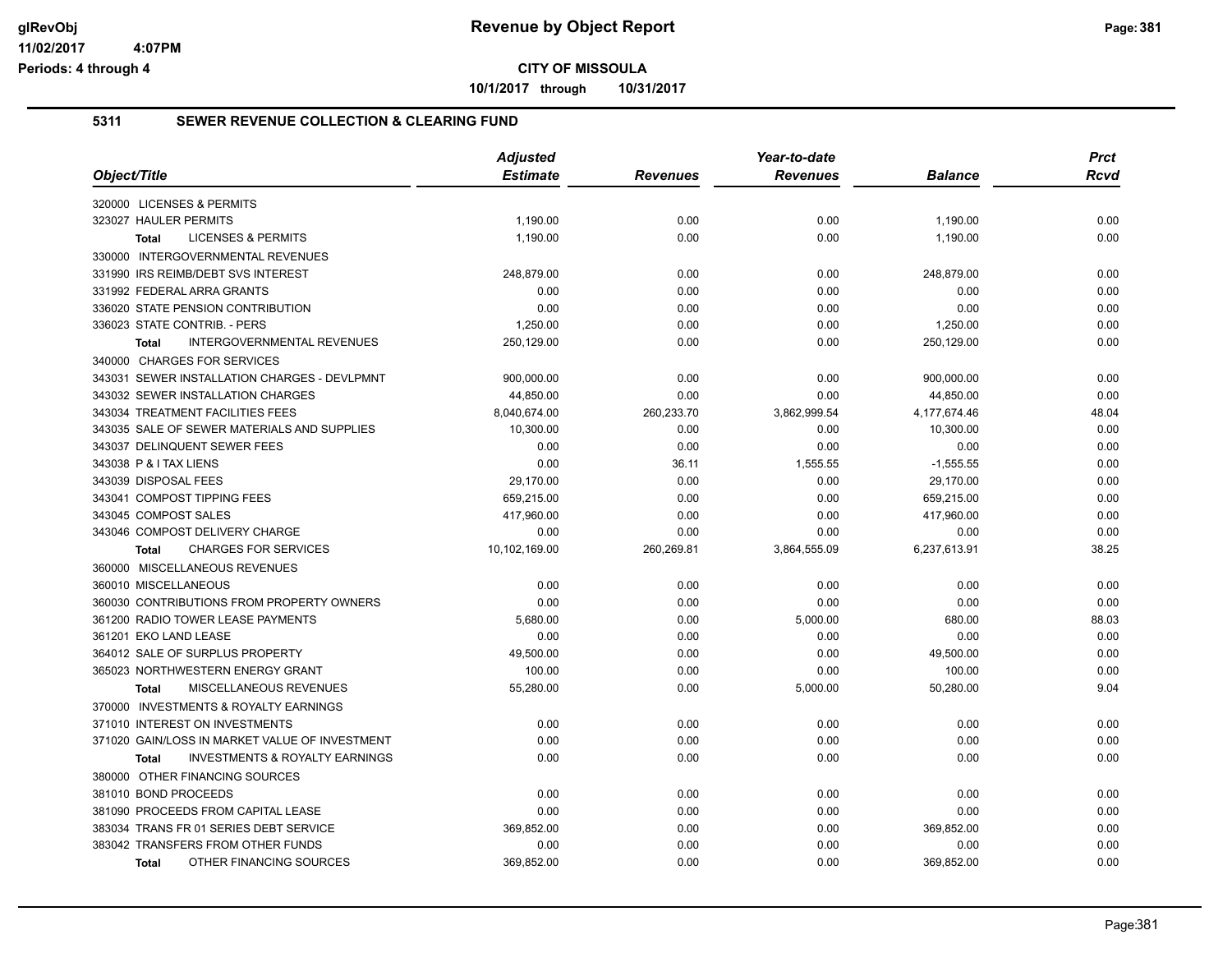| glRevObj<br>11/02/2017<br>4:07PM |       |                                    | <b>Revenue by Object Report</b>              |            | Page: 382    |              |       |
|----------------------------------|-------|------------------------------------|----------------------------------------------|------------|--------------|--------------|-------|
| Periods: 4 through 4             |       |                                    | <b>CITY OF MISSOULA</b><br>10/1/2017 through | 10/31/2017 |              |              |       |
|                                  | Total | SEWER REVENUE COLLECTION & CLEARIN | 10,778,620.00                                | 260,269.81 | 3,869,555.09 | 6,909,064.91 | 35.90 |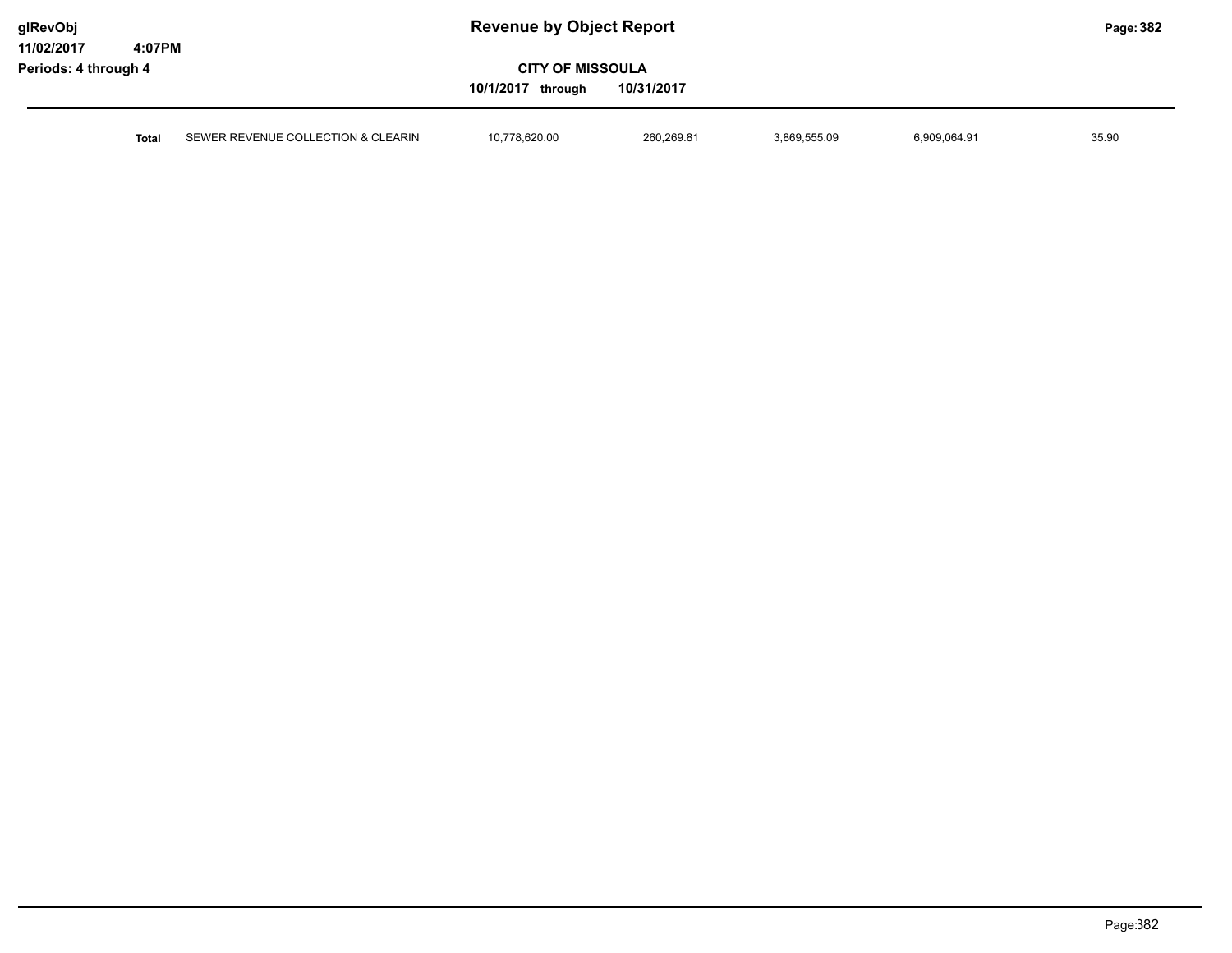**10/1/2017 through 10/31/2017**

#### **5315 SEWER LOAN FUND**

**5315 SEWER LOAN FUND**

|                                                           | <b>Adjusted</b> |                 | Year-to-date    |                | <b>Prct</b> |
|-----------------------------------------------------------|-----------------|-----------------|-----------------|----------------|-------------|
| Object/Title                                              | <b>Estimate</b> | <b>Revenues</b> | <b>Revenues</b> | <b>Balance</b> | <b>Rcvd</b> |
| 340000 CHARGES FOR SERVICES                               |                 |                 |                 |                |             |
| 343032 SEWER INSTALLATION CHARGES                         | 0.00            | 0.00            | 0.00            | 0.00           | 0.00        |
| 343035 SALE OF SEWER MATERIALS AND SUPPLIES               | 0.00            | 0.00            | $-21,079.04$    | 21,079.04      | 0.00        |
| 343037 GREASE INTERCEPTOR LOANS                           | 0.00            | 0.00            | 0.00            | 0.00           | 0.00        |
| <b>CHARGES FOR SERVICES</b><br><b>Total</b>               | 0.00            | 0.00            | $-21,079.04$    | 21,079.04      | 0.00        |
| MISCELLANEOUS REVENUES<br>360000                          |                 |                 |                 |                |             |
| 360010 MISCELLANEOUS                                      | 0.00            | 0.00            | 0.00            | 0.00           | 0.00        |
| MISCELLANEOUS REVENUES<br><b>Total</b>                    | 0.00            | 0.00            | 0.00            | 0.00           | 0.00        |
| <b>INVESTMENTS &amp; ROYALTY EARNINGS</b><br>370000       |                 |                 |                 |                |             |
| 371010 INTEREST ON INVESTMENTS                            | 0.00            | 0.00            | 0.00            | 0.00           | 0.00        |
| 371020 GAIN/LOSS IN MARKET VALUE OF INVESTMENTS           | 0.00            | 0.00            | 0.00            | 0.00           | 0.00        |
| <b>INVESTMENTS &amp; ROYALTY EARNINGS</b><br><b>Total</b> | 0.00            | 0.00            | 0.00            | 0.00           | 0.00        |
| OTHER FINANCING SOURCES<br>380000                         |                 |                 |                 |                |             |
| 383024 TRANS FR SEWER CLEARING                            | 0.00            | 0.00            | 0.00            | 0.00           | 0.00        |
| 383025 TRANS FR SEWER R & D                               | 0.00            | 0.00            | 0.00            | 0.00           | 0.00        |
| OTHER FINANCING SOURCES<br><b>Total</b>                   | 0.00            | 0.00            | 0.00            | 0.00           | 0.00        |
|                                                           |                 |                 |                 |                |             |
| <b>SEWER LOAN FUND</b><br><b>Total</b>                    | 0.00            | 0.00            | $-21,079.04$    | 21,079.04      | 0.00        |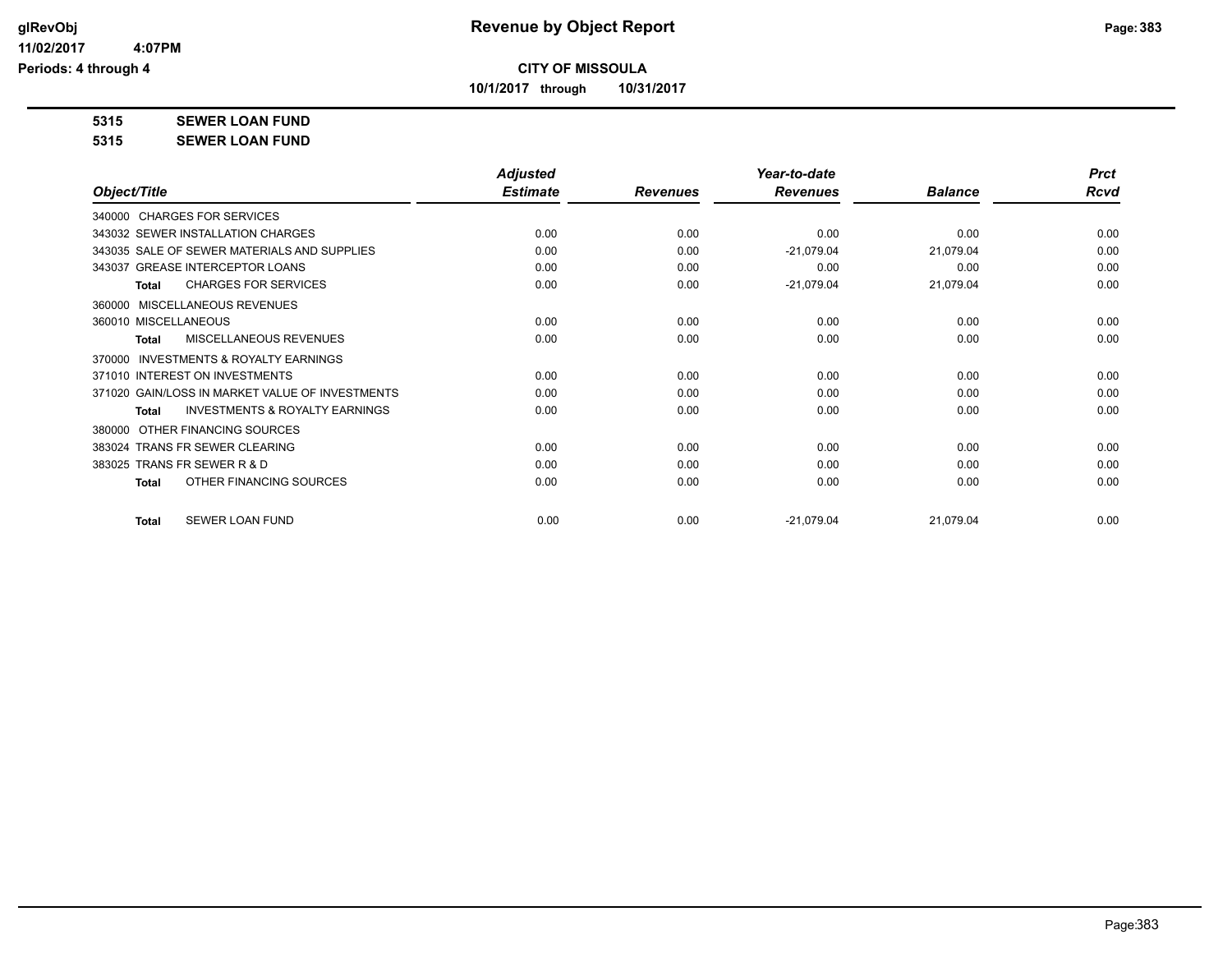**10/1/2017 through 10/31/2017**

#### **5315 SEWER LOAN FUND**

|                                                           | <b>Adjusted</b> |                 | Year-to-date    |                | <b>Prct</b> |
|-----------------------------------------------------------|-----------------|-----------------|-----------------|----------------|-------------|
| Object/Title                                              | <b>Estimate</b> | <b>Revenues</b> | <b>Revenues</b> | <b>Balance</b> | <b>Rcvd</b> |
| 340000 CHARGES FOR SERVICES                               |                 |                 |                 |                |             |
| 343032 SEWER INSTALLATION CHARGES                         | 0.00            | 0.00            | 0.00            | 0.00           | 0.00        |
| 343035 SALE OF SEWER MATERIALS AND SUPPLIES               | 0.00            | 0.00            | $-21,079.04$    | 21,079.04      | 0.00        |
| 343037 GREASE INTERCEPTOR LOANS                           | 0.00            | 0.00            | 0.00            | 0.00           | 0.00        |
| <b>CHARGES FOR SERVICES</b><br><b>Total</b>               | 0.00            | 0.00            | $-21,079.04$    | 21,079.04      | 0.00        |
| MISCELLANEOUS REVENUES<br>360000                          |                 |                 |                 |                |             |
| 360010 MISCELLANEOUS                                      | 0.00            | 0.00            | 0.00            | 0.00           | 0.00        |
| <b>MISCELLANEOUS REVENUES</b><br><b>Total</b>             | 0.00            | 0.00            | 0.00            | 0.00           | 0.00        |
| INVESTMENTS & ROYALTY EARNINGS<br>370000                  |                 |                 |                 |                |             |
| 371010 INTEREST ON INVESTMENTS                            | 0.00            | 0.00            | 0.00            | 0.00           | 0.00        |
| 371020 GAIN/LOSS IN MARKET VALUE OF INVESTMENT            | 0.00            | 0.00            | 0.00            | 0.00           | 0.00        |
| <b>INVESTMENTS &amp; ROYALTY EARNINGS</b><br><b>Total</b> | 0.00            | 0.00            | 0.00            | 0.00           | 0.00        |
| OTHER FINANCING SOURCES<br>380000                         |                 |                 |                 |                |             |
| 383024 TRANS FR SEWER CLEARING                            | 0.00            | 0.00            | 0.00            | 0.00           | 0.00        |
| 383025 TRANS FR SEWER R & D                               | 0.00            | 0.00            | 0.00            | 0.00           | 0.00        |
| OTHER FINANCING SOURCES<br><b>Total</b>                   | 0.00            | 0.00            | 0.00            | 0.00           | 0.00        |
| SEWER LOAN FUND<br><b>Total</b>                           | 0.00            | 0.00            | $-21,079.04$    | 21,079.04      | 0.00        |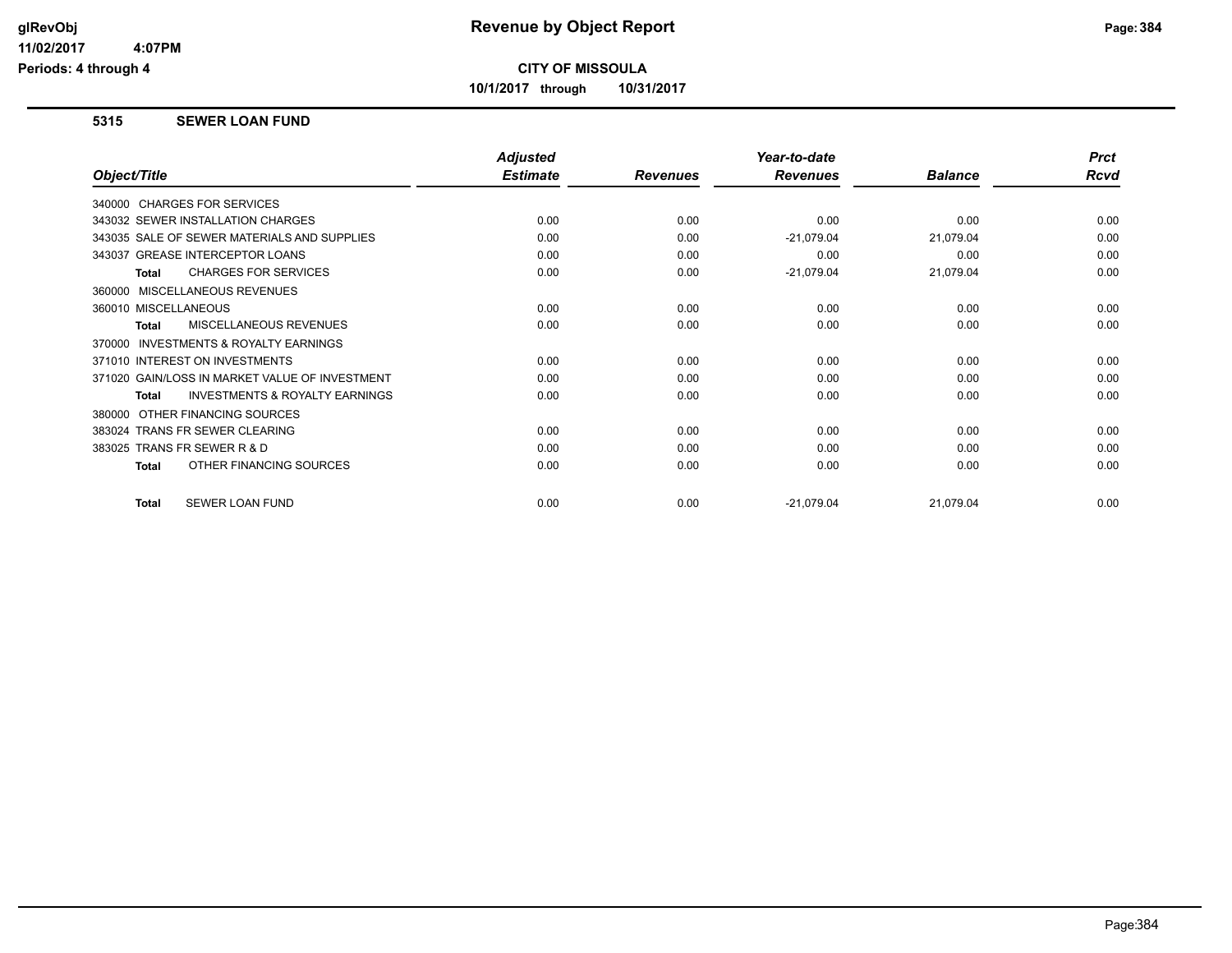**10/1/2017 through 10/31/2017**

# **5320 SEWER REPLACEMENT & DEPRECIATION FUND**

# **5320 SEWER REPLACEMENT & DEPRECIATION FUND**

|                                                           | <b>Adjusted</b> |                 | Year-to-date    |                | <b>Prct</b> |
|-----------------------------------------------------------|-----------------|-----------------|-----------------|----------------|-------------|
| Object/Title                                              | <b>Estimate</b> | <b>Revenues</b> | <b>Revenues</b> | <b>Balance</b> | <b>Rcvd</b> |
| 330000 INTERGOVERNMENTAL REVENUES                         |                 |                 |                 |                |             |
| 337010 COUNTY REIMBURSEMENT-DEANOS                        | 0.00            | 0.00            | 0.00            | 0.00           | 0.00        |
| <b>INTERGOVERNMENTAL REVENUES</b><br><b>Total</b>         | 0.00            | 0.00            | 0.00            | 0.00           | 0.00        |
| 340000 CHARGES FOR SERVICES                               |                 |                 |                 |                |             |
| 343032 SEWER INSTALLATION CHARGES                         | 0.00            | 11,850.00       | 15.073.25       | $-15,073.25$   | 0.00        |
| <b>CHARGES FOR SERVICES</b><br><b>Total</b>               | 0.00            | 11,850.00       | 15,073.25       | $-15,073.25$   | 0.00        |
| 360000 MISCELLANEOUS REVENUES                             |                 |                 |                 |                |             |
| 360000 MISCELLANEOUS REVENUES                             | 0.00            | 0.00            | 0.00            | 0.00           | 0.00        |
| 360010 MISCELLANEOUS                                      | 0.00            | 0.00            | 0.00            | 0.00           | 0.00        |
| 362006 GAIC INSURANCE SETTLEMENT                          | 0.00            | 0.00            | 0.00            | 0.00           | 0.00        |
| MISCELLANEOUS REVENUES<br><b>Total</b>                    | 0.00            | 0.00            | 0.00            | 0.00           | 0.00        |
| <b>INVESTMENTS &amp; ROYALTY EARNINGS</b><br>370000       |                 |                 |                 |                |             |
| 371010 INTEREST ON INVESTMENTS                            | 0.00            | 0.00            | 0.00            | 0.00           | 0.00        |
| 371020 GAIN/LOSS IN MARKET VALUE OF INVESTMENTS           | 0.00            | 0.00            | 0.00            | 0.00           | 0.00        |
| <b>INVESTMENTS &amp; ROYALTY EARNINGS</b><br><b>Total</b> | 0.00            | 0.00            | 0.00            | 0.00           | 0.00        |
| 380000 OTHER FINANCING SOURCES                            |                 |                 |                 |                |             |
| 381002 SRF LOAN                                           | 0.00            | 0.00            | 0.00            | 0.00           | 0.00        |
| 381010 BOND PROCEEDS                                      | 0.00            | 0.00            | 0.00            | 0.00           | 0.00        |
| 381090 PROCEEDS FROM CAPITAL LEASE                        | 0.00            | 0.00            | 0.00            | 0.00           | 0.00        |
| 383000 OPERATING TRANSFERS                                | 0.00            | 0.00            | 0.00            | 0.00           | 0.00        |
| 383024 TRANS FR SEWER CLEARING                            | 0.00            | 0.00            | 0.00            | 0.00           | 0.00        |
| 383042 TRANSFERS FROM OTHER FUNDS                         | 0.00            | 0.00            | 0.00            | 0.00           | 0.00        |
| OTHER FINANCING SOURCES<br><b>Total</b>                   | 0.00            | 0.00            | 0.00            | 0.00           | 0.00        |
| SEWER REPLACEMENT & DEPRECIATION FU<br><b>Total</b>       | 0.00            | 11,850.00       | 15,073.25       | $-15,073.25$   | 0.00        |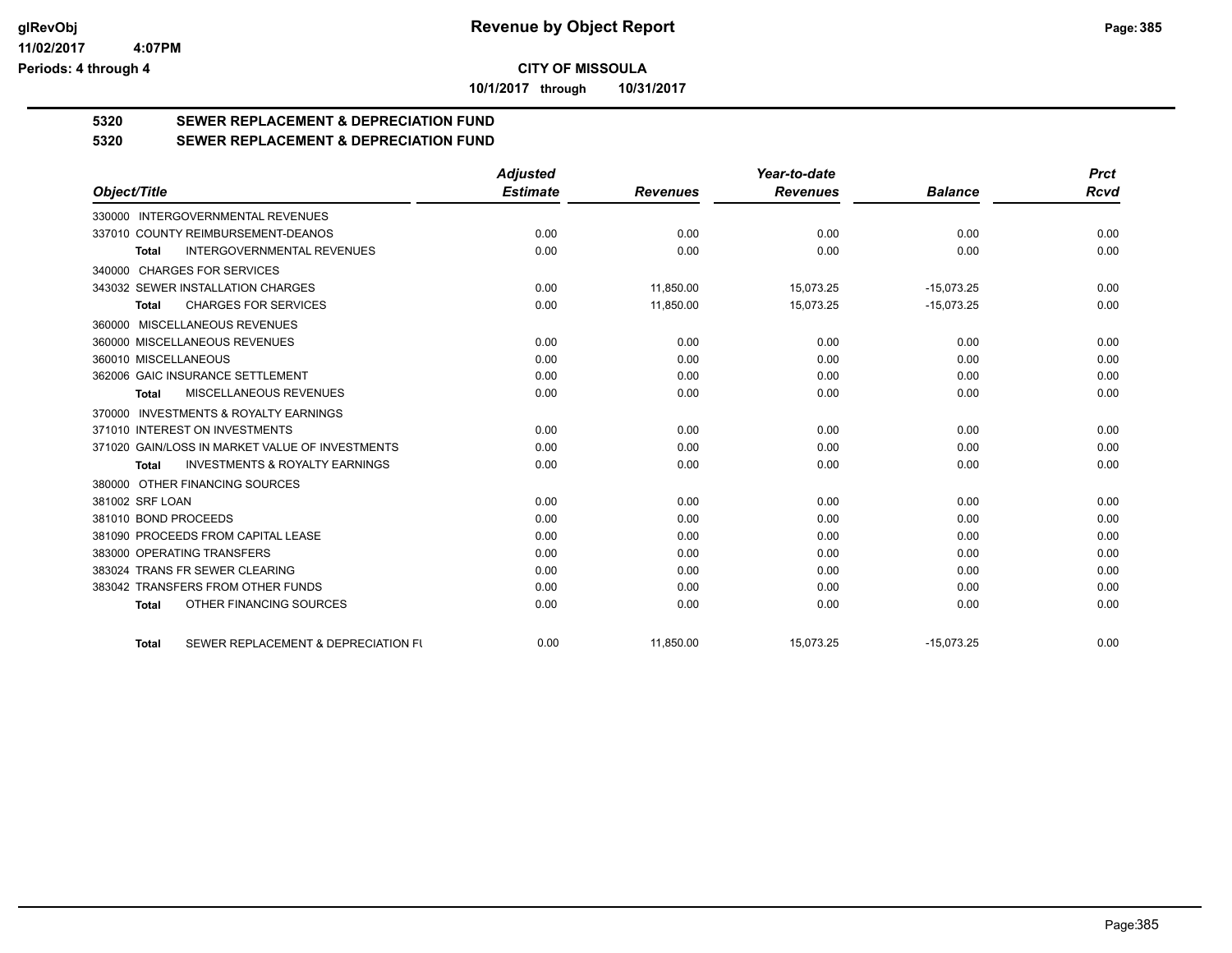**10/1/2017 through 10/31/2017**

#### **5320 SEWER REPLACEMENT & DEPRECIATION FUND**

|                                                           | <b>Adjusted</b> |                 | Year-to-date    |                | <b>Prct</b> |
|-----------------------------------------------------------|-----------------|-----------------|-----------------|----------------|-------------|
| Object/Title                                              | <b>Estimate</b> | <b>Revenues</b> | <b>Revenues</b> | <b>Balance</b> | <b>Rcvd</b> |
| <b>INTERGOVERNMENTAL REVENUES</b><br>330000               |                 |                 |                 |                |             |
| 337010 COUNTY REIMBURSEMENT-DEANOS                        | 0.00            | 0.00            | 0.00            | 0.00           | 0.00        |
| <b>INTERGOVERNMENTAL REVENUES</b><br><b>Total</b>         | 0.00            | 0.00            | 0.00            | 0.00           | 0.00        |
| 340000 CHARGES FOR SERVICES                               |                 |                 |                 |                |             |
| 343032 SEWER INSTALLATION CHARGES                         | 0.00            | 11.850.00       | 15.073.25       | $-15.073.25$   | 0.00        |
| <b>CHARGES FOR SERVICES</b><br><b>Total</b>               | 0.00            | 11,850.00       | 15,073.25       | $-15,073.25$   | 0.00        |
| 360000 MISCELLANEOUS REVENUES                             |                 |                 |                 |                |             |
| 360000 MISCELLANEOUS REVENUES                             | 0.00            | 0.00            | 0.00            | 0.00           | 0.00        |
| 360010 MISCELLANEOUS                                      | 0.00            | 0.00            | 0.00            | 0.00           | 0.00        |
| 362006 GAIC INSURANCE SETTLEMENT                          | 0.00            | 0.00            | 0.00            | 0.00           | 0.00        |
| <b>MISCELLANEOUS REVENUES</b><br><b>Total</b>             | 0.00            | 0.00            | 0.00            | 0.00           | 0.00        |
| <b>INVESTMENTS &amp; ROYALTY EARNINGS</b><br>370000       |                 |                 |                 |                |             |
| 371010 INTEREST ON INVESTMENTS                            | 0.00            | 0.00            | 0.00            | 0.00           | 0.00        |
| 371020 GAIN/LOSS IN MARKET VALUE OF INVESTMENT            | 0.00            | 0.00            | 0.00            | 0.00           | 0.00        |
| <b>INVESTMENTS &amp; ROYALTY EARNINGS</b><br><b>Total</b> | 0.00            | 0.00            | 0.00            | 0.00           | 0.00        |
| 380000 OTHER FINANCING SOURCES                            |                 |                 |                 |                |             |
| 381002 SRF LOAN                                           | 0.00            | 0.00            | 0.00            | 0.00           | 0.00        |
| 381010 BOND PROCEEDS                                      | 0.00            | 0.00            | 0.00            | 0.00           | 0.00        |
| 381090 PROCEEDS FROM CAPITAL LEASE                        | 0.00            | 0.00            | 0.00            | 0.00           | 0.00        |
| 383000 OPERATING TRANSFERS                                | 0.00            | 0.00            | 0.00            | 0.00           | 0.00        |
| 383024 TRANS FR SEWER CLEARING                            | 0.00            | 0.00            | 0.00            | 0.00           | 0.00        |
| 383042 TRANSFERS FROM OTHER FUNDS                         | 0.00            | 0.00            | 0.00            | 0.00           | 0.00        |
| OTHER FINANCING SOURCES<br><b>Total</b>                   | 0.00            | 0.00            | 0.00            | 0.00           | 0.00        |
| SEWER REPLACEMENT & DEPRECIATION F<br><b>Total</b>        | 0.00            | 11,850.00       | 15,073.25       | $-15,073.25$   | 0.00        |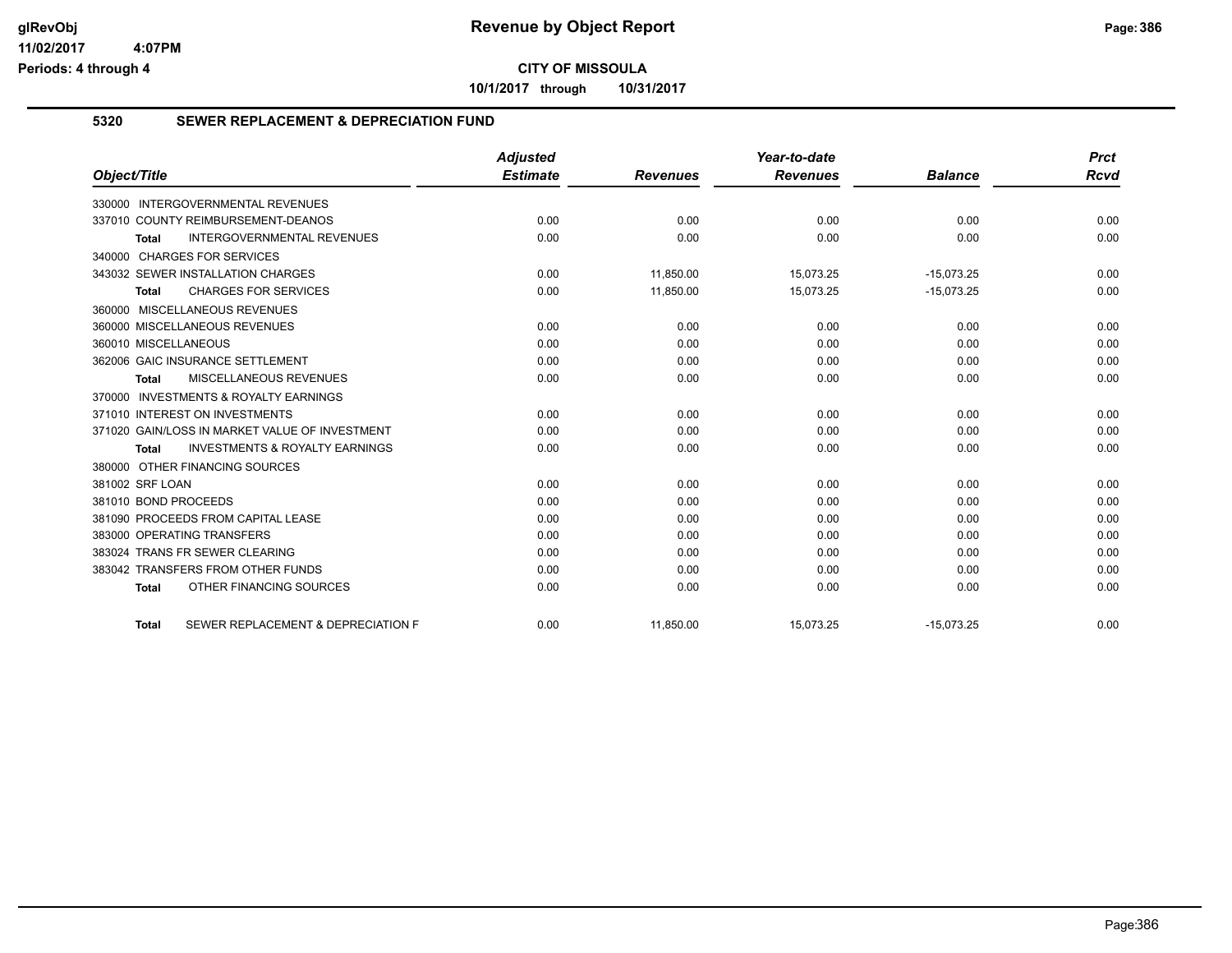**10/1/2017 through 10/31/2017**

### **5325 SEWER DEVELOPMENT FEE FUND**

#### **5325 SEWER DEVELOPMENT FEE FUND**

|                                                           | <b>Adjusted</b> |                 | Year-to-date    |                | <b>Prct</b> |
|-----------------------------------------------------------|-----------------|-----------------|-----------------|----------------|-------------|
| Object/Title                                              | <b>Estimate</b> | <b>Revenues</b> | <b>Revenues</b> | <b>Balance</b> | Rcvd        |
| 330000 INTERGOVERNMENTAL REVENUES                         |                 |                 |                 |                |             |
| 334120 TSEP GRANT                                         | 0.00            | 0.00            | 0.00            | 0.00           | 0.00        |
| <b>INTERGOVERNMENTAL REVENUES</b><br><b>Total</b>         | 0.00            | 0.00            | 0.00            | 0.00           | 0.00        |
| 340000 CHARGES FOR SERVICES                               |                 |                 |                 |                |             |
| 343032 SEWER INSTALLATION CHARGES                         | 0.00            | 0.00            | 0.00            | 0.00           | 0.00        |
| 343034 TREATMENT FACILITIES FEES                          | 0.00            | 43,664.06       | 403,236.54      | $-403,236.54$  | 0.00        |
| 343036 *** Title Not Found ***                            | 0.00            | 0.00            | 0.00            | 0.00           | 0.00        |
| <b>CHARGES FOR SERVICES</b><br><b>Total</b>               | 0.00            | 43,664.06       | 403,236.54      | $-403,236.54$  | 0.00        |
| 360000 MISCELLANEOUS REVENUES                             |                 |                 |                 |                |             |
| 360010 MISCELLANEOUS                                      | 0.00            | 0.00            | 0.00            | 0.00           | 0.00        |
| 360030 CONTRIBUTIONS FROM PROPERTY OWNERS                 | 0.00            | 0.00            | 0.00            | 0.00           | 0.00        |
| 362000 OTHER MISCELLANEOUS REVENUE                        | 0.00            | 0.00            | 0.00            | 0.00           | 0.00        |
| MISCELLANEOUS REVENUES<br>Total                           | 0.00            | 0.00            | 0.00            | 0.00           | 0.00        |
| <b>INVESTMENTS &amp; ROYALTY EARNINGS</b><br>370000       |                 |                 |                 |                |             |
| 371010 INTEREST ON INVESTMENTS                            | 0.00            | 0.00            | 0.00            | 0.00           | 0.00        |
| 371020 GAIN/LOSS IN MARKET VALUE OF INVESTMENTS           | 0.00            | 0.00            | 0.00            | 0.00           | 0.00        |
| <b>INVESTMENTS &amp; ROYALTY EARNINGS</b><br><b>Total</b> | 0.00            | 0.00            | 0.00            | 0.00           | 0.00        |
| 380000 OTHER FINANCING SOURCES                            |                 |                 |                 |                |             |
| 383042 TRANSFERS FROM OTHER FUNDS                         | 0.00            | 0.00            | 0.00            | 0.00           | 0.00        |
| OTHER FINANCING SOURCES<br>Total                          | 0.00            | 0.00            | 0.00            | 0.00           | 0.00        |
| SEWER DEVELOPMENT FEE FUND<br><b>Total</b>                | 0.00            | 43.664.06       | 403.236.54      | -403.236.54    | 0.00        |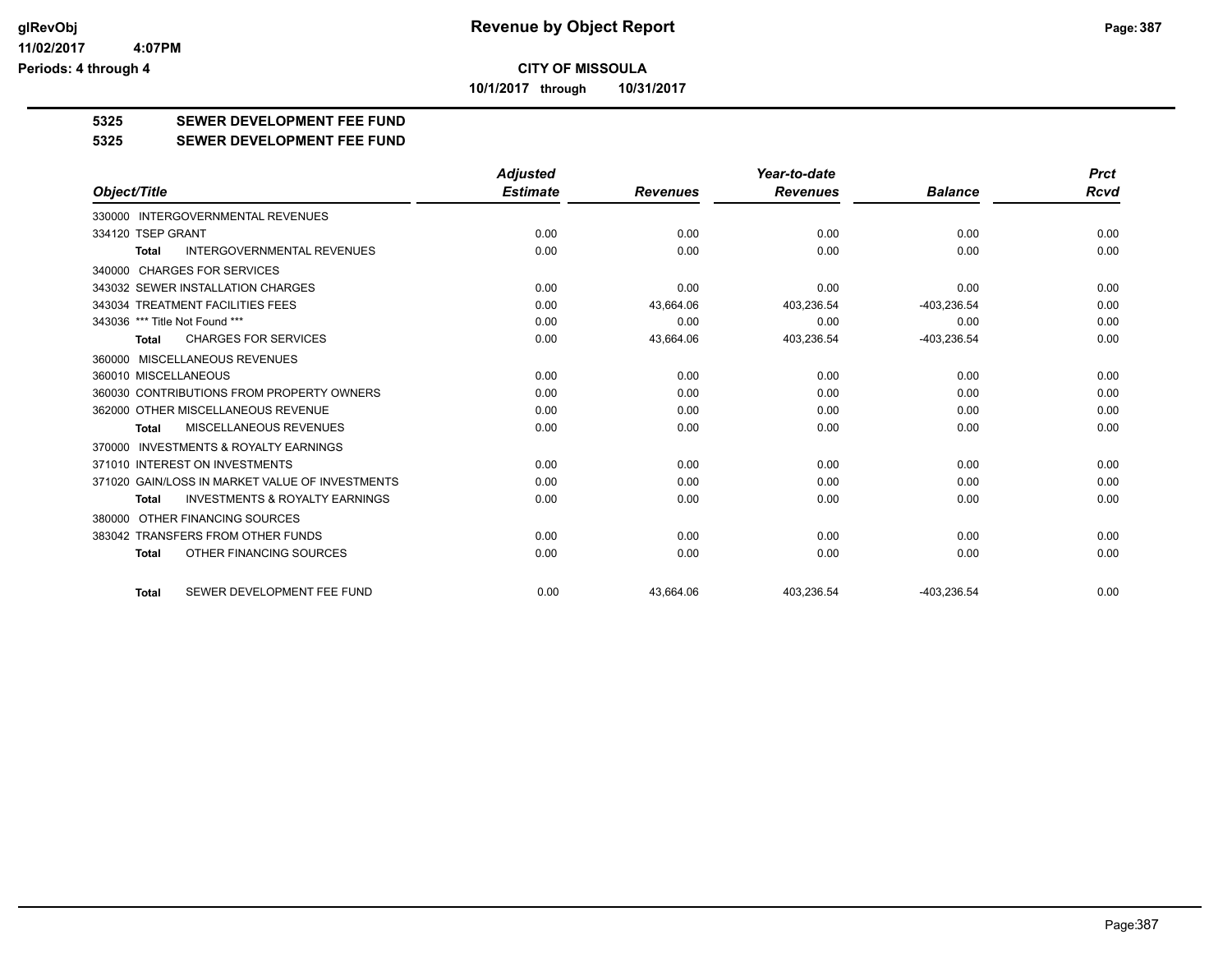**10/1/2017 through 10/31/2017**

#### **5325 SEWER DEVELOPMENT FEE FUND**

|                                                           | <b>Adjusted</b> |                 | Year-to-date    |                | <b>Prct</b> |
|-----------------------------------------------------------|-----------------|-----------------|-----------------|----------------|-------------|
| Object/Title                                              | <b>Estimate</b> | <b>Revenues</b> | <b>Revenues</b> | <b>Balance</b> | <b>Rcvd</b> |
| 330000 INTERGOVERNMENTAL REVENUES                         |                 |                 |                 |                |             |
| 334120 TSEP GRANT                                         | 0.00            | 0.00            | 0.00            | 0.00           | 0.00        |
| <b>INTERGOVERNMENTAL REVENUES</b><br><b>Total</b>         | 0.00            | 0.00            | 0.00            | 0.00           | 0.00        |
| 340000 CHARGES FOR SERVICES                               |                 |                 |                 |                |             |
| 343032 SEWER INSTALLATION CHARGES                         | 0.00            | 0.00            | 0.00            | 0.00           | 0.00        |
| 343034 TREATMENT FACILITIES FEES                          | 0.00            | 43,664.06       | 403,236.54      | -403,236.54    | 0.00        |
| 343036 *** Title Not Found ***                            | 0.00            | 0.00            | 0.00            | 0.00           | 0.00        |
| <b>CHARGES FOR SERVICES</b><br><b>Total</b>               | 0.00            | 43,664.06       | 403,236.54      | $-403,236.54$  | 0.00        |
| 360000 MISCELLANEOUS REVENUES                             |                 |                 |                 |                |             |
| 360010 MISCELLANEOUS                                      | 0.00            | 0.00            | 0.00            | 0.00           | 0.00        |
| 360030 CONTRIBUTIONS FROM PROPERTY OWNERS                 | 0.00            | 0.00            | 0.00            | 0.00           | 0.00        |
| 362000 OTHER MISCELLANEOUS REVENUE                        | 0.00            | 0.00            | 0.00            | 0.00           | 0.00        |
| MISCELLANEOUS REVENUES<br><b>Total</b>                    | 0.00            | 0.00            | 0.00            | 0.00           | 0.00        |
| 370000 INVESTMENTS & ROYALTY EARNINGS                     |                 |                 |                 |                |             |
| 371010 INTEREST ON INVESTMENTS                            | 0.00            | 0.00            | 0.00            | 0.00           | 0.00        |
| 371020 GAIN/LOSS IN MARKET VALUE OF INVESTMENT            | 0.00            | 0.00            | 0.00            | 0.00           | 0.00        |
| <b>INVESTMENTS &amp; ROYALTY EARNINGS</b><br><b>Total</b> | 0.00            | 0.00            | 0.00            | 0.00           | 0.00        |
| 380000 OTHER FINANCING SOURCES                            |                 |                 |                 |                |             |
| 383042 TRANSFERS FROM OTHER FUNDS                         | 0.00            | 0.00            | 0.00            | 0.00           | 0.00        |
| OTHER FINANCING SOURCES<br><b>Total</b>                   | 0.00            | 0.00            | 0.00            | 0.00           | 0.00        |
| SEWER DEVELOPMENT FEE FUND<br><b>Total</b>                | 0.00            | 43,664.06       | 403,236.54      | -403.236.54    | 0.00        |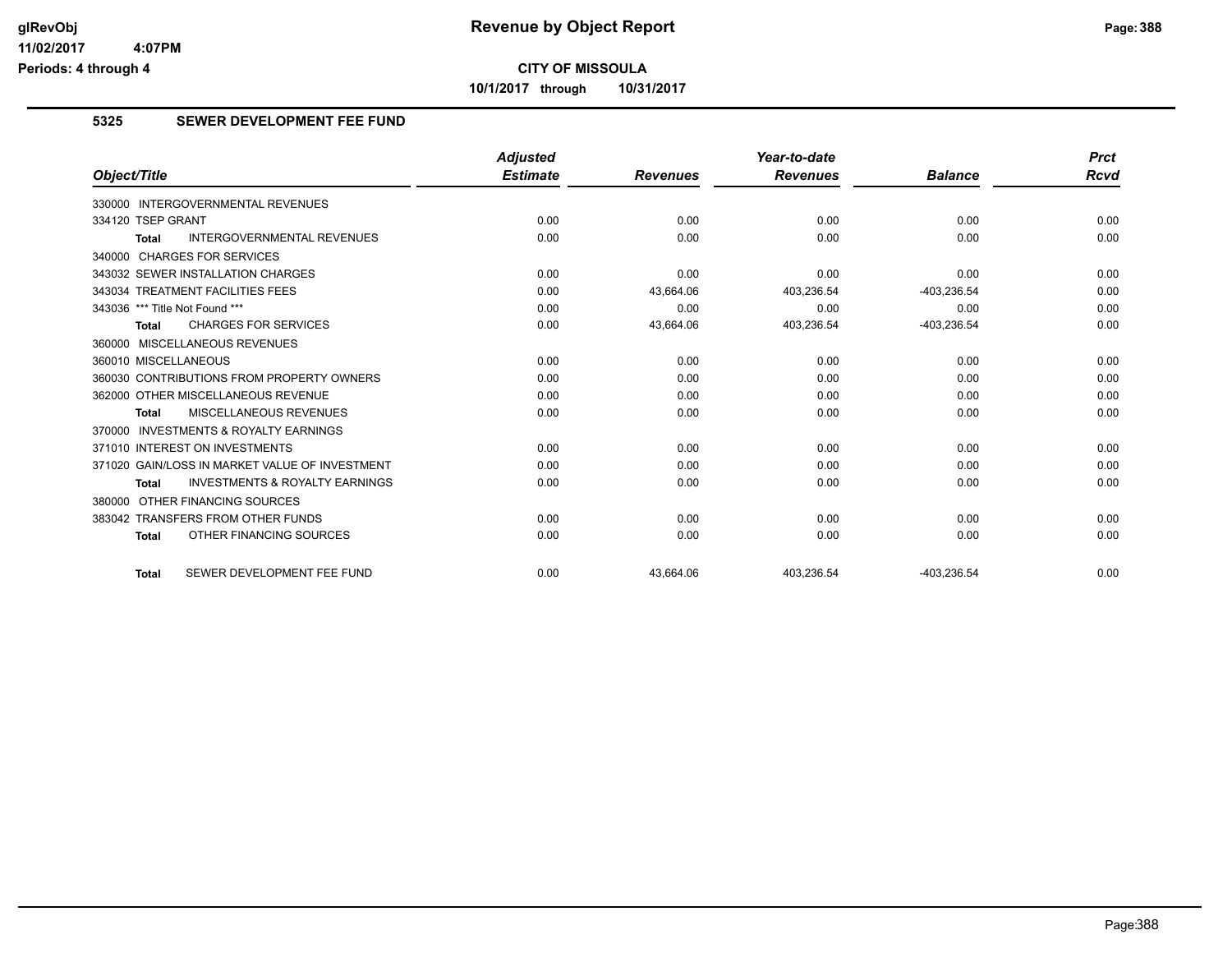**10/1/2017 through 10/31/2017**

#### **5340 SEWER CONSTRUCTION FUND**

#### **5340 SEWER CONSTRUCTION FUND**

|                                                    | <b>Adjusted</b> |                 | Year-to-date    |                | <b>Prct</b> |
|----------------------------------------------------|-----------------|-----------------|-----------------|----------------|-------------|
| Object/Title                                       | <b>Estimate</b> | <b>Revenues</b> | <b>Revenues</b> | <b>Balance</b> | <b>Rcvd</b> |
| 330000 INTERGOVERNMENTAL REVENUES                  |                 |                 |                 |                |             |
| 331090 EPA GRANT                                   | 0.00            | 0.00            | 0.00            | 0.00           | 0.00        |
| 334120 TSEP GRANT                                  | 0.00            | 0.00            | 0.00            | 0.00           | 0.00        |
| 334140 DNRC GRANT                                  | 0.00            | 0.00            | 0.00            | 0.00           | 0.00        |
| 337000 LOCAL GRANTS                                | 0.00            | 0.00            | 0.00            | 0.00           | 0.00        |
| <b>INTERGOVERNMENTAL REVENUES</b><br><b>Total</b>  | 0.00            | 0.00            | 0.00            | 0.00           | 0.00        |
| 340000 CHARGES FOR SERVICES                        |                 |                 |                 |                |             |
| 343032 SEWER INSTALLATION CHARGES                  | 0.00            | 1,260.00        | 1,260.00        | $-1,260.00$    | 0.00        |
| <b>CHARGES FOR SERVICES</b><br><b>Total</b>        | 0.00            | 1,260.00        | 1,260.00        | $-1,260.00$    | 0.00        |
| 360000 MISCELLANEOUS REVENUES                      |                 |                 |                 |                |             |
| 360030 CONTRIBUTIONS FROM PROPERTY OWNERS          | 0.00            | 0.00            | 0.00            | 0.00           | 0.00        |
| 363020 PROPERTY ASSESSMENTS                        | 0.00            | 0.00            | 0.00            | 0.00           | 0.00        |
| 365000 DONATIONS                                   | 0.00            | 0.00            | 0.00            | 0.00           | 0.00        |
| MISCELLANEOUS REVENUES<br>Total                    | 0.00            | 0.00            | 0.00            | 0.00           | 0.00        |
| 370000 INVESTMENTS & ROYALTY EARNINGS              |                 |                 |                 |                |             |
| 371010 INTEREST ON INVESTMENTS                     | 0.00            | 0.00            | 0.00            | 0.00           | 0.00        |
| 371020 GAIN/LOSS IN MARKET VALUE OF INVESTMENTS    | 0.00            | 0.00            | 0.00            | 0.00           | 0.00        |
| <b>INVESTMENTS &amp; ROYALTY EARNINGS</b><br>Total | 0.00            | 0.00            | 0.00            | 0.00           | 0.00        |
| 380000 OTHER FINANCING SOURCES                     |                 |                 |                 |                |             |
| 381002 SRF LOAN                                    | 0.00            | 0.00            | 0.00            | 0.00           | 0.00        |
| 381020 REVENUE BONDS                               | 0.00            | 0.00            | 0.00            | 0.00           | 0.00        |
| 383011 TRANS FR SID REVOLVING                      | 0.00            | 0.00            | 0.00            | 0.00           | 0.00        |
| 383024 TRANS FR SEWER CLEARING                     | 0.00            | 0.00            | 0.00            | 0.00           | 0.00        |
| 383025 TRANS FR SEWER R & D                        | 0.00            | 0.00            | 0.00            | 0.00           | 0.00        |
| 383026 TRANS FR CDBG                               | 0.00            | 0.00            | 0.00            | 0.00           | 0.00        |
| 383040 TRANSFER FROM CITY GRANTS                   | 0.00            | 0.00            | 0.00            | 0.00           | 0.00        |
| OTHER FINANCING SOURCES<br><b>Total</b>            | 0.00            | 0.00            | 0.00            | 0.00           | 0.00        |
| SEWER CONSTRUCTION FUND<br>Total                   | 0.00            | 1,260.00        | 1,260.00        | $-1,260.00$    | 0.00        |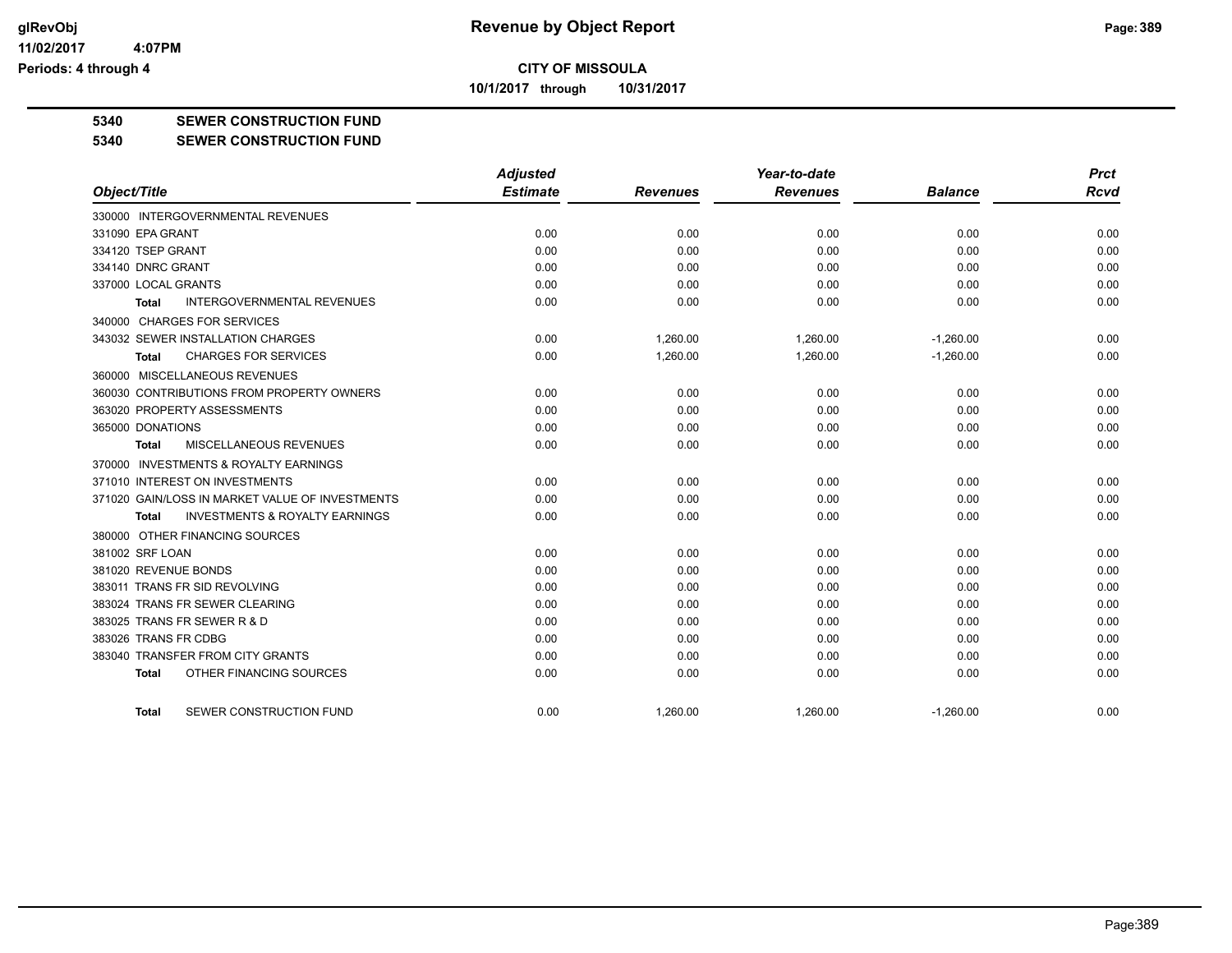**10/1/2017 through 10/31/2017**

#### **5340 SEWER CONSTRUCTION FUND**

|                                                    | <b>Adjusted</b> |                 | Year-to-date    |                | <b>Prct</b> |
|----------------------------------------------------|-----------------|-----------------|-----------------|----------------|-------------|
| Object/Title                                       | <b>Estimate</b> | <b>Revenues</b> | <b>Revenues</b> | <b>Balance</b> | <b>Rcvd</b> |
| 330000 INTERGOVERNMENTAL REVENUES                  |                 |                 |                 |                |             |
| 331090 EPA GRANT                                   | 0.00            | 0.00            | 0.00            | 0.00           | 0.00        |
| 334120 TSEP GRANT                                  | 0.00            | 0.00            | 0.00            | 0.00           | 0.00        |
| 334140 DNRC GRANT                                  | 0.00            | 0.00            | 0.00            | 0.00           | 0.00        |
| 337000 LOCAL GRANTS                                | 0.00            | 0.00            | 0.00            | 0.00           | 0.00        |
| <b>INTERGOVERNMENTAL REVENUES</b><br>Total         | 0.00            | 0.00            | 0.00            | 0.00           | 0.00        |
| 340000 CHARGES FOR SERVICES                        |                 |                 |                 |                |             |
| 343032 SEWER INSTALLATION CHARGES                  | 0.00            | 1,260.00        | 1,260.00        | $-1,260.00$    | 0.00        |
| <b>CHARGES FOR SERVICES</b><br>Total               | 0.00            | 1,260.00        | 1,260.00        | $-1,260.00$    | 0.00        |
| 360000 MISCELLANEOUS REVENUES                      |                 |                 |                 |                |             |
| 360030 CONTRIBUTIONS FROM PROPERTY OWNERS          | 0.00            | 0.00            | 0.00            | 0.00           | 0.00        |
| 363020 PROPERTY ASSESSMENTS                        | 0.00            | 0.00            | 0.00            | 0.00           | 0.00        |
| 365000 DONATIONS                                   | 0.00            | 0.00            | 0.00            | 0.00           | 0.00        |
| <b>MISCELLANEOUS REVENUES</b><br>Total             | 0.00            | 0.00            | 0.00            | 0.00           | 0.00        |
| 370000 INVESTMENTS & ROYALTY EARNINGS              |                 |                 |                 |                |             |
| 371010 INTEREST ON INVESTMENTS                     | 0.00            | 0.00            | 0.00            | 0.00           | 0.00        |
| 371020 GAIN/LOSS IN MARKET VALUE OF INVESTMENT     | 0.00            | 0.00            | 0.00            | 0.00           | 0.00        |
| <b>INVESTMENTS &amp; ROYALTY EARNINGS</b><br>Total | 0.00            | 0.00            | 0.00            | 0.00           | 0.00        |
| 380000 OTHER FINANCING SOURCES                     |                 |                 |                 |                |             |
| 381002 SRF LOAN                                    | 0.00            | 0.00            | 0.00            | 0.00           | 0.00        |
| 381020 REVENUE BONDS                               | 0.00            | 0.00            | 0.00            | 0.00           | 0.00        |
| 383011 TRANS FR SID REVOLVING                      | 0.00            | 0.00            | 0.00            | 0.00           | 0.00        |
| 383024 TRANS FR SEWER CLEARING                     | 0.00            | 0.00            | 0.00            | 0.00           | 0.00        |
| 383025 TRANS FR SEWER R & D                        | 0.00            | 0.00            | 0.00            | 0.00           | 0.00        |
| 383026 TRANS FR CDBG                               | 0.00            | 0.00            | 0.00            | 0.00           | 0.00        |
| 383040 TRANSFER FROM CITY GRANTS                   | 0.00            | 0.00            | 0.00            | 0.00           | 0.00        |
| OTHER FINANCING SOURCES<br><b>Total</b>            | 0.00            | 0.00            | 0.00            | 0.00           | 0.00        |
| SEWER CONSTRUCTION FUND<br><b>Total</b>            | 0.00            | 1.260.00        | 1.260.00        | $-1.260.00$    | 0.00        |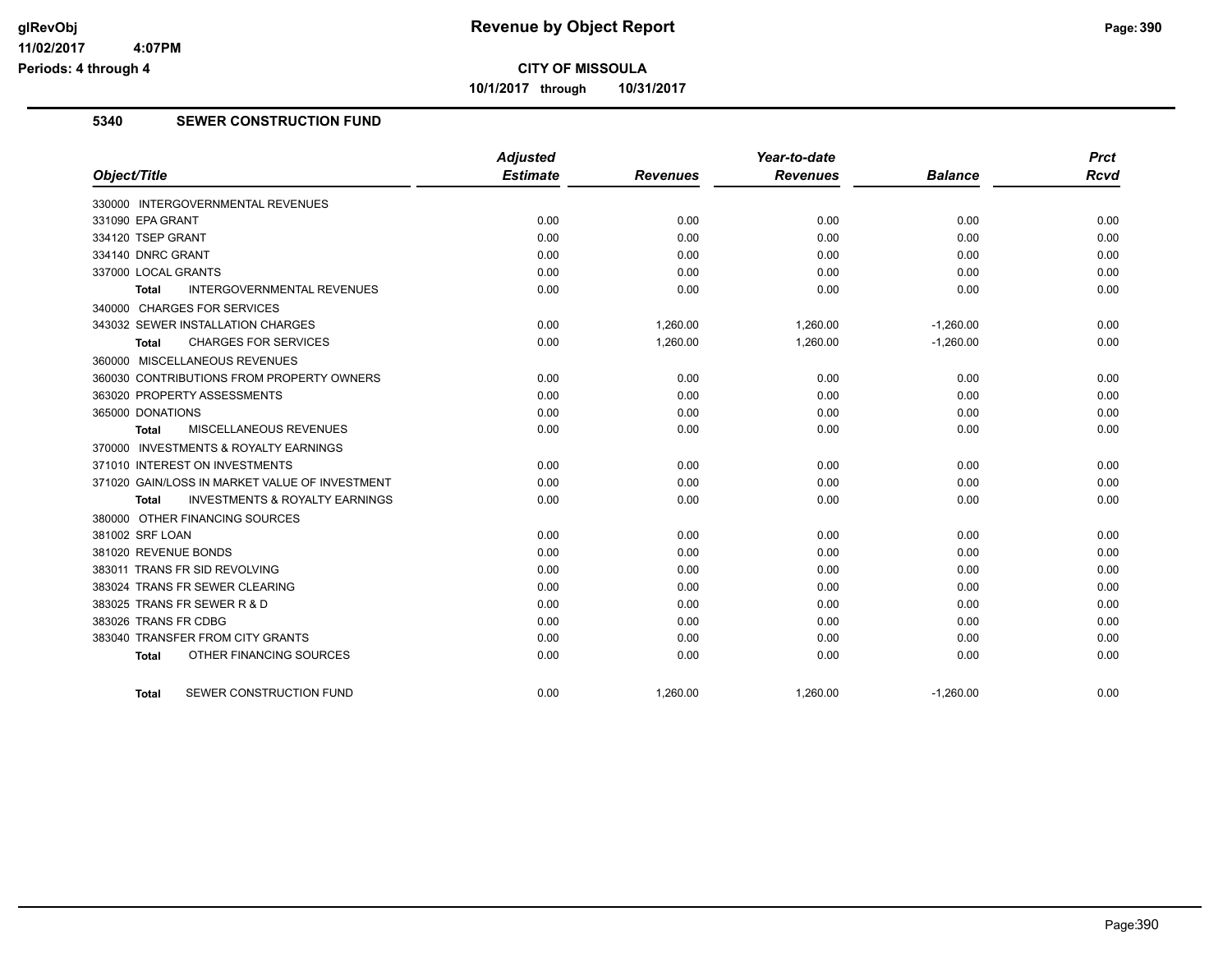**Periods: 4 through 4**

#### **CITY OF MISSOULA**

**10/1/2017 through 10/31/2017**

# **5361 2001 SEWER REVENUE BONDS-DEBT SERVICE**

## **5361 2001 SEWER REVENUE BONDS-DEBT SERVICE**

|                                                     | <b>Adjusted</b> |                 | Year-to-date    |                | <b>Prct</b> |
|-----------------------------------------------------|-----------------|-----------------|-----------------|----------------|-------------|
| Object/Title                                        | <b>Estimate</b> | <b>Revenues</b> | <b>Revenues</b> | <b>Balance</b> | Rcvd        |
| 340000 CHARGES FOR SERVICES                         |                 |                 |                 |                |             |
| 343032 SEWER INSTALLATION CHARGES                   | 0.00            | 0.00            | 0.00            | 0.00           | 0.00        |
| 343035 SALE OF SEWER MATERIALS AND SUPPLIES         | 0.00            | 0.00            | 0.00            | 0.00           | 0.00        |
| <b>CHARGES FOR SERVICES</b><br><b>Total</b>         | 0.00            | 0.00            | 0.00            | 0.00           | 0.00        |
| MISCELLANEOUS REVENUES<br>360000                    |                 |                 |                 |                |             |
| 360010 MISCELLANEOUS                                | 0.00            | 0.00            | 0.00            | 0.00           | 0.00        |
| <b>MISCELLANEOUS REVENUES</b><br><b>Total</b>       | 0.00            | 0.00            | 0.00            | 0.00           | 0.00        |
| <b>INVESTMENTS &amp; ROYALTY EARNINGS</b><br>370000 |                 |                 |                 |                |             |
| 371010 INTEREST ON INVESTMENTS                      | 0.00            | 0.00            | 0.00            | 0.00           | 0.00        |
| 371020 GAIN/LOSS IN MARKET VALUE OF INVESTMENTS     | 0.00            | 0.00            | 0.00            | 0.00           | 0.00        |
| <b>INVESTMENTS &amp; ROYALTY EARNINGS</b><br>Total  | 0.00            | 0.00            | 0.00            | 0.00           | 0.00        |
| OTHER FINANCING SOURCES<br>380000                   |                 |                 |                 |                |             |
| 382010 SALE OF FIXED ASSETS                         | 0.00            | 0.00            | 0.00            | 0.00           | 0.00        |
| 383024 TRANS FR SEWER CLEARING                      | 0.00            | 0.00            | 0.00            | 0.00           | 0.00        |
| OTHER FINANCING SOURCES<br><b>Total</b>             | 0.00            | 0.00            | 0.00            | 0.00           | 0.00        |
| 2001 SEWER REVENUE BONDS-DEBT SERVI<br><b>Total</b> | 0.00            | 0.00            | 0.00            | 0.00           | 0.00        |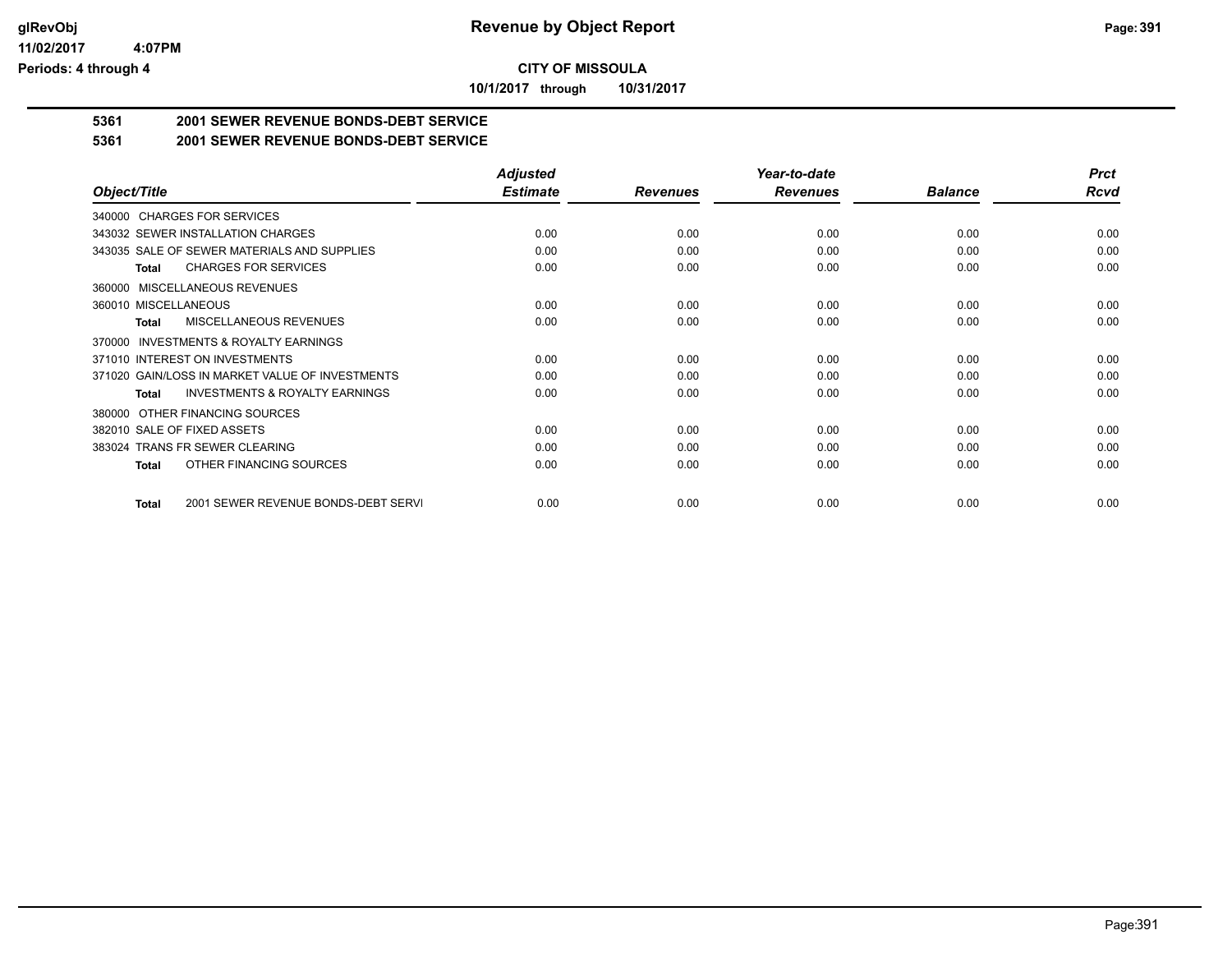**10/1/2017 through 10/31/2017**

#### **5361 2001 SEWER REVENUE BONDS-DEBT SERVICE**

|                                                           | <b>Adjusted</b> |                 | Year-to-date    |                | <b>Prct</b> |
|-----------------------------------------------------------|-----------------|-----------------|-----------------|----------------|-------------|
| Object/Title                                              | <b>Estimate</b> | <b>Revenues</b> | <b>Revenues</b> | <b>Balance</b> | Rcvd        |
| 340000 CHARGES FOR SERVICES                               |                 |                 |                 |                |             |
| 343032 SEWER INSTALLATION CHARGES                         | 0.00            | 0.00            | 0.00            | 0.00           | 0.00        |
| 343035 SALE OF SEWER MATERIALS AND SUPPLIES               | 0.00            | 0.00            | 0.00            | 0.00           | 0.00        |
| <b>CHARGES FOR SERVICES</b><br>Total                      | 0.00            | 0.00            | 0.00            | 0.00           | 0.00        |
| 360000 MISCELLANEOUS REVENUES                             |                 |                 |                 |                |             |
| 360010 MISCELLANEOUS                                      | 0.00            | 0.00            | 0.00            | 0.00           | 0.00        |
| <b>MISCELLANEOUS REVENUES</b><br>Total                    | 0.00            | 0.00            | 0.00            | 0.00           | 0.00        |
| INVESTMENTS & ROYALTY EARNINGS<br>370000                  |                 |                 |                 |                |             |
| 371010 INTEREST ON INVESTMENTS                            | 0.00            | 0.00            | 0.00            | 0.00           | 0.00        |
| 371020 GAIN/LOSS IN MARKET VALUE OF INVESTMENT            | 0.00            | 0.00            | 0.00            | 0.00           | 0.00        |
| <b>INVESTMENTS &amp; ROYALTY EARNINGS</b><br><b>Total</b> | 0.00            | 0.00            | 0.00            | 0.00           | 0.00        |
| 380000 OTHER FINANCING SOURCES                            |                 |                 |                 |                |             |
| 382010 SALE OF FIXED ASSETS                               | 0.00            | 0.00            | 0.00            | 0.00           | 0.00        |
| 383024 TRANS FR SEWER CLEARING                            | 0.00            | 0.00            | 0.00            | 0.00           | 0.00        |
| OTHER FINANCING SOURCES<br><b>Total</b>                   | 0.00            | 0.00            | 0.00            | 0.00           | 0.00        |
| 2001 SEWER REVENUE BONDS-DEBT SERV<br>Total               | 0.00            | 0.00            | 0.00            | 0.00           | 0.00        |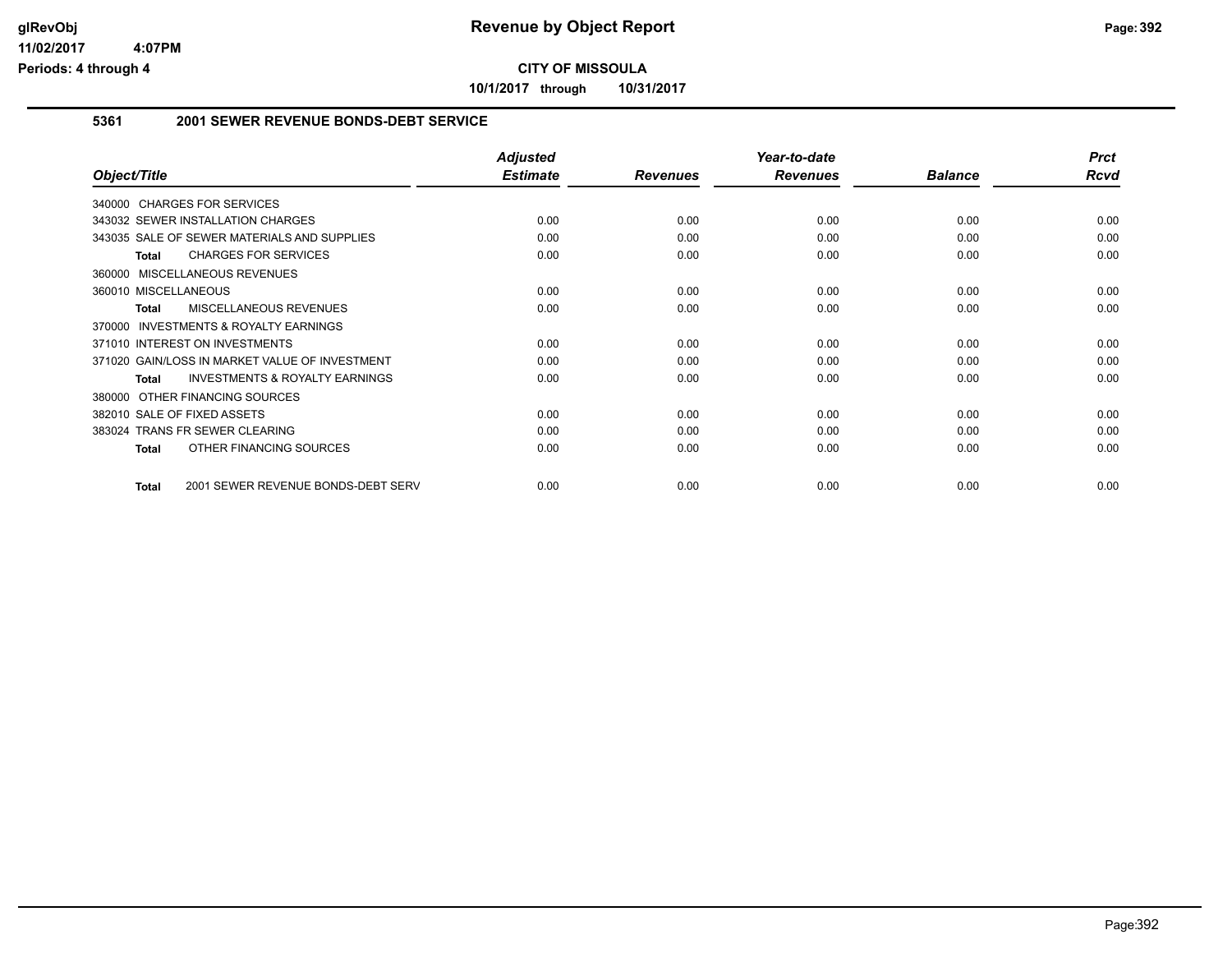**Periods: 4 through 4**

 **4:07PM**

**CITY OF MISSOULA**

**10/1/2017 through 10/31/2017**

# **5362 00 SEWER REVENUE BOND - SERIES B DEBT SE**

**5362 00 SEWER REVENUE BOND - SERIES B DEBT SE**

|                                                      | <b>Adjusted</b> |                 | Year-to-date    |                | <b>Prct</b> |
|------------------------------------------------------|-----------------|-----------------|-----------------|----------------|-------------|
| Object/Title                                         | <b>Estimate</b> | <b>Revenues</b> | <b>Revenues</b> | <b>Balance</b> | <b>Rcvd</b> |
| 340000 CHARGES FOR SERVICES                          |                 |                 |                 |                |             |
| 343032 SEWER INSTALLATION CHARGES                    | 0.00            | 0.00            | 0.00            | 0.00           | 0.00        |
| <b>CHARGES FOR SERVICES</b><br><b>Total</b>          | 0.00            | 0.00            | 0.00            | 0.00           | 0.00        |
| 360000 MISCELLANEOUS REVENUES                        |                 |                 |                 |                |             |
| 360010 MISCELLANEOUS                                 | 0.00            | 0.00            | 0.00            | 0.00           | 0.00        |
| <b>MISCELLANEOUS REVENUES</b><br><b>Total</b>        | 0.00            | 0.00            | 0.00            | 0.00           | 0.00        |
| 370000 INVESTMENTS & ROYALTY EARNINGS                |                 |                 |                 |                |             |
| 371010 INTEREST ON INVESTMENTS                       | 0.00            | 0.00            | 0.00            | 0.00           | 0.00        |
| 371020 GAIN/LOSS IN MARKET VALUE OF INVESTMENTS      | 0.00            | 0.00            | 0.00            | 0.00           | 0.00        |
| <b>INVESTMENTS &amp; ROYALTY EARNINGS</b><br>Total   | 0.00            | 0.00            | 0.00            | 0.00           | 0.00        |
| 380000 OTHER FINANCING SOURCES                       |                 |                 |                 |                |             |
| 383024 TRANS FR SEWER CLEARING                       | 0.00            | 0.00            | 0.00            | 0.00           | 0.00        |
| OTHER FINANCING SOURCES<br><b>Total</b>              | 0.00            | 0.00            | 0.00            | 0.00           | 0.00        |
|                                                      |                 |                 |                 |                |             |
| 00 SEWER REVENUE BOND - SERIES B DEB<br><b>Total</b> | 0.00            | 0.00            | 0.00            | 0.00           | 0.00        |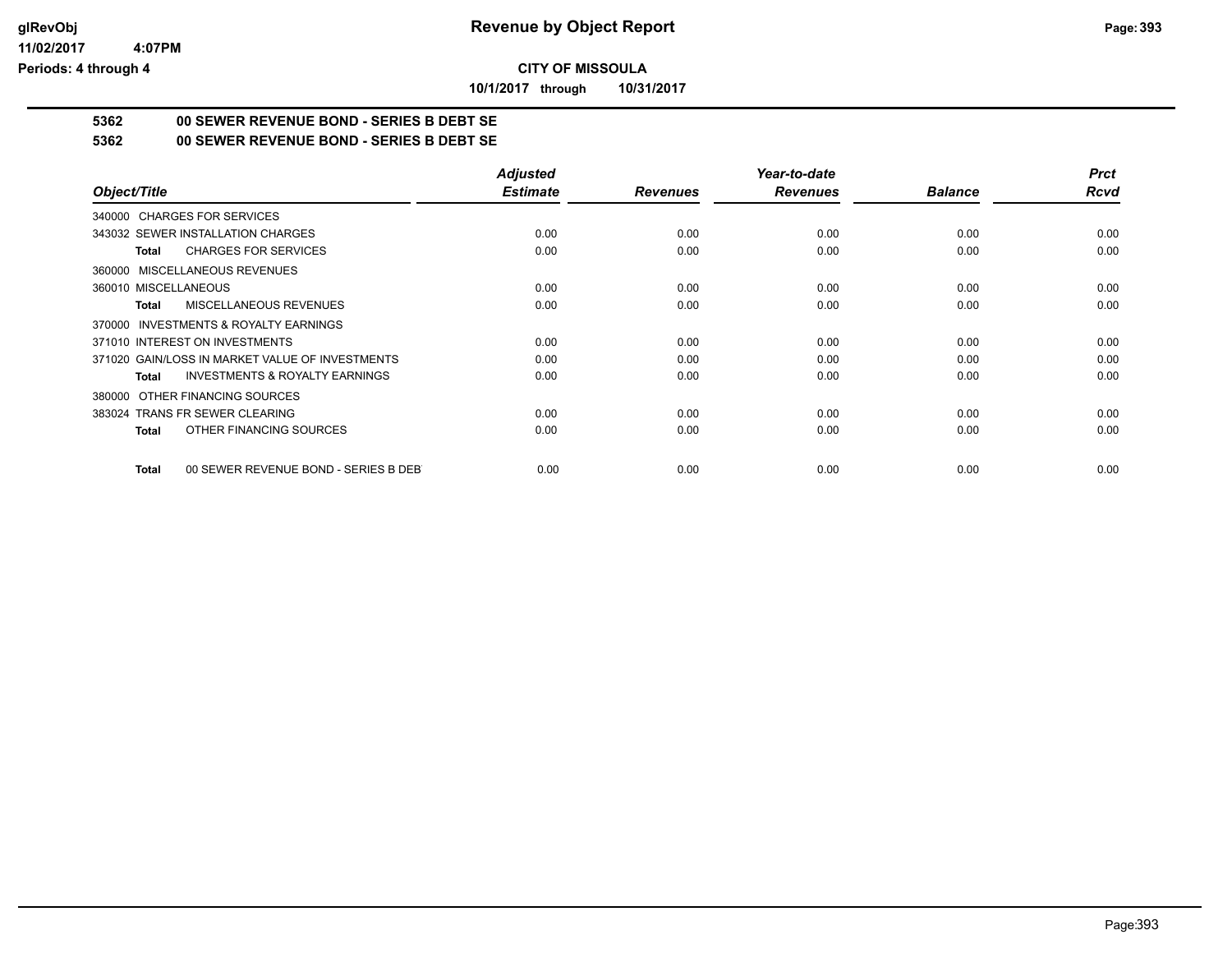**10/1/2017 through 10/31/2017**

#### **5362 00 SEWER REVENUE BOND - SERIES B DEBT SE**

| Object/Title                                              | <b>Adjusted</b><br><b>Estimate</b> | <b>Revenues</b> | Year-to-date<br><b>Revenues</b> | <b>Balance</b> | <b>Prct</b><br><b>Rcvd</b> |
|-----------------------------------------------------------|------------------------------------|-----------------|---------------------------------|----------------|----------------------------|
|                                                           |                                    |                 |                                 |                |                            |
| 340000 CHARGES FOR SERVICES                               |                                    |                 |                                 |                |                            |
| 343032 SEWER INSTALLATION CHARGES                         | 0.00                               | 0.00            | 0.00                            | 0.00           | 0.00                       |
| <b>CHARGES FOR SERVICES</b><br><b>Total</b>               | 0.00                               | 0.00            | 0.00                            | 0.00           | 0.00                       |
| 360000 MISCELLANEOUS REVENUES                             |                                    |                 |                                 |                |                            |
| 360010 MISCELLANEOUS                                      | 0.00                               | 0.00            | 0.00                            | 0.00           | 0.00                       |
| MISCELLANEOUS REVENUES<br><b>Total</b>                    | 0.00                               | 0.00            | 0.00                            | 0.00           | 0.00                       |
| 370000 INVESTMENTS & ROYALTY EARNINGS                     |                                    |                 |                                 |                |                            |
| 371010 INTEREST ON INVESTMENTS                            | 0.00                               | 0.00            | 0.00                            | 0.00           | 0.00                       |
| 371020 GAIN/LOSS IN MARKET VALUE OF INVESTMENT            | 0.00                               | 0.00            | 0.00                            | 0.00           | 0.00                       |
| <b>INVESTMENTS &amp; ROYALTY EARNINGS</b><br><b>Total</b> | 0.00                               | 0.00            | 0.00                            | 0.00           | 0.00                       |
| 380000 OTHER FINANCING SOURCES                            |                                    |                 |                                 |                |                            |
| 383024 TRANS FR SEWER CLEARING                            | 0.00                               | 0.00            | 0.00                            | 0.00           | 0.00                       |
| OTHER FINANCING SOURCES<br><b>Total</b>                   | 0.00                               | 0.00            | 0.00                            | 0.00           | 0.00                       |
|                                                           |                                    |                 |                                 |                |                            |
| 00 SEWER REVENUE BOND - SERIES B DEE<br><b>Total</b>      | 0.00                               | 0.00            | 0.00                            | 0.00           | 0.00                       |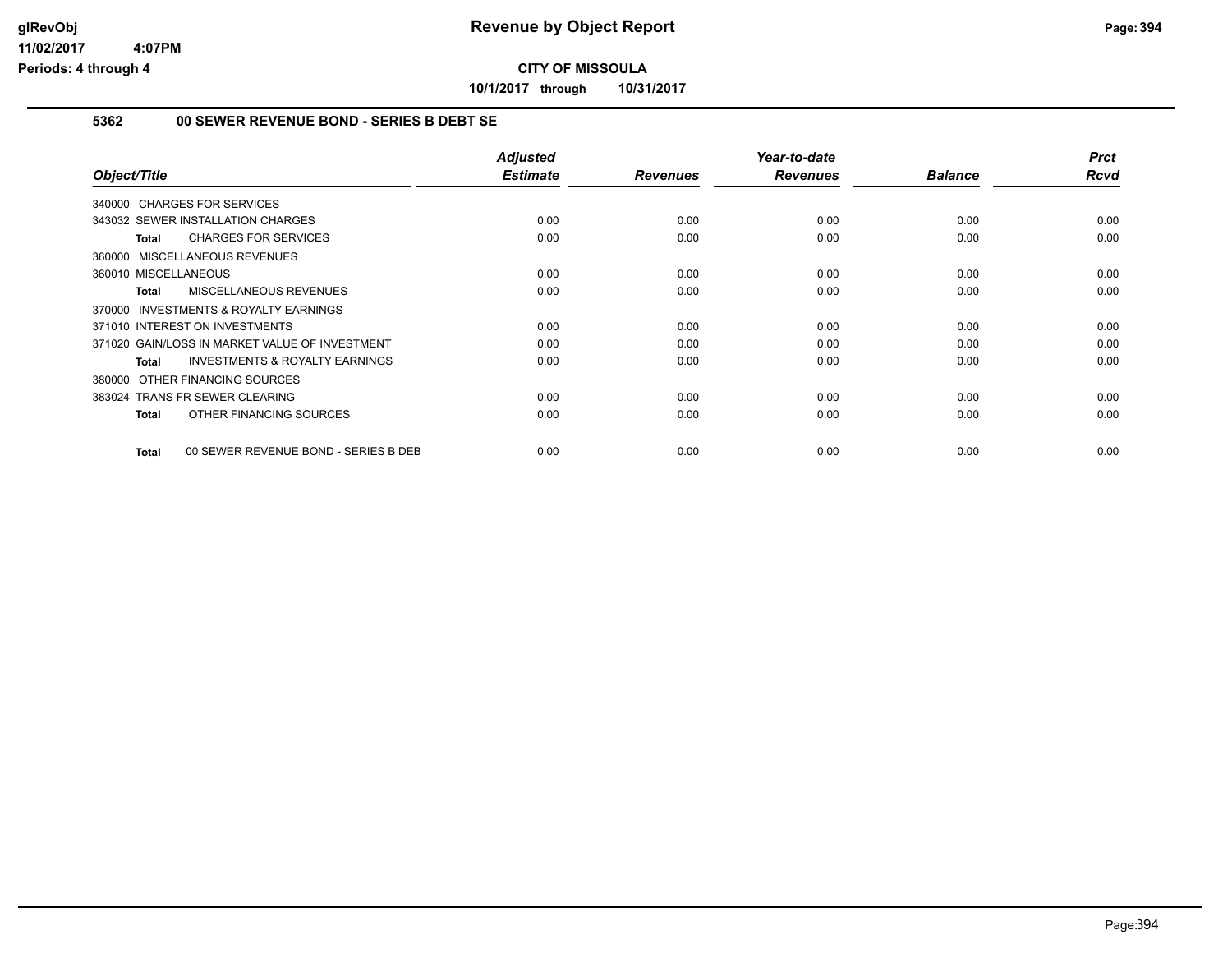**Periods: 4 through 4**

 **4:07PM**

**CITY OF MISSOULA**

**10/1/2017 through 10/31/2017**

# **5364 92 SEWER REVENUE BOND - SERIES B DEBT S**

**5364 92 SEWER REVENUE BOND - SERIES B DEBT S**

|                                                     | <b>Adjusted</b> |                 | Year-to-date    |                | <b>Prct</b> |
|-----------------------------------------------------|-----------------|-----------------|-----------------|----------------|-------------|
| Object/Title                                        | <b>Estimate</b> | <b>Revenues</b> | <b>Revenues</b> | <b>Balance</b> | Rcvd        |
| 340000 CHARGES FOR SERVICES                         |                 |                 |                 |                |             |
| 343032 SEWER INSTALLATION CHARGES                   | 0.00            | 0.00            | 0.00            | 0.00           | 0.00        |
| <b>CHARGES FOR SERVICES</b><br>Total                | 0.00            | 0.00            | 0.00            | 0.00           | 0.00        |
| <b>INVESTMENTS &amp; ROYALTY EARNINGS</b><br>370000 |                 |                 |                 |                |             |
| 371010 INTEREST ON INVESTMENTS                      | 0.00            | 0.00            | 0.00            | 0.00           | 0.00        |
| 371020 GAIN/LOSS IN MARKET VALUE OF INVESTMENTS     | 0.00            | 0.00            | 0.00            | 0.00           | 0.00        |
| <b>INVESTMENTS &amp; ROYALTY EARNINGS</b><br>Total  | 0.00            | 0.00            | 0.00            | 0.00           | 0.00        |
| 380000 OTHER FINANCING SOURCES                      |                 |                 |                 |                |             |
| 383024 TRANS FR SEWER CLEARING                      | 0.00            | 0.00            | 0.00            | 0.00           | 0.00        |
| 383042 TRANSFERS FROM OTHER FUNDS                   | 0.00            | 0.00            | 0.00            | 0.00           | 0.00        |
| OTHER FINANCING SOURCES<br>Total                    | 0.00            | 0.00            | 0.00            | 0.00           | 0.00        |
| 92 SEWER REVENUE BOND - SERIES B DEE<br>Total       | 0.00            | 0.00            | 0.00            | 0.00           | 0.00        |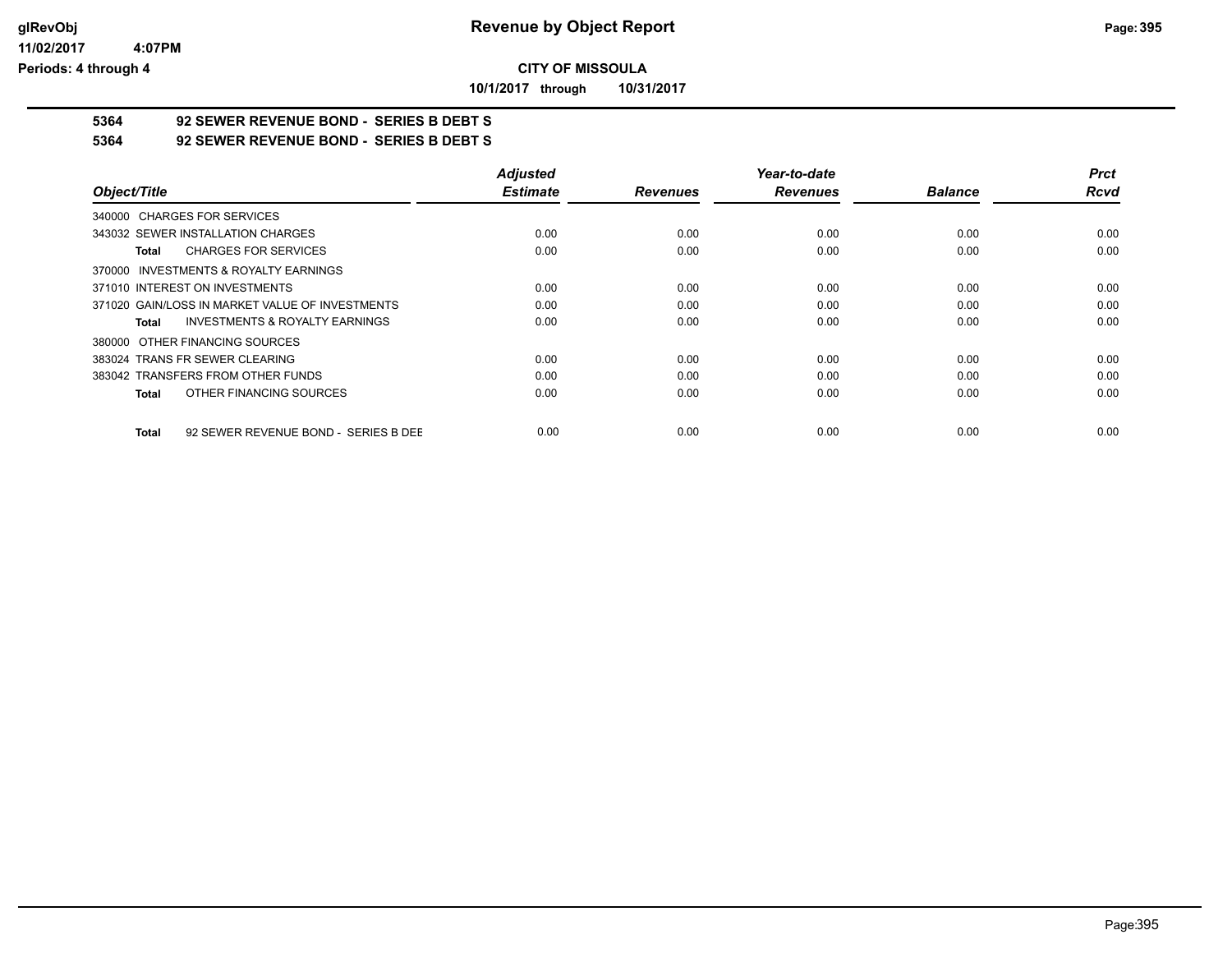**10/1/2017 through 10/31/2017**

#### **5364 92 SEWER REVENUE BOND - SERIES B DEBT S**

| Object/Title                                         | <b>Adjusted</b><br><b>Estimate</b> | <b>Revenues</b> | Year-to-date<br><b>Revenues</b> | <b>Balance</b> | <b>Prct</b><br><b>Rcvd</b> |
|------------------------------------------------------|------------------------------------|-----------------|---------------------------------|----------------|----------------------------|
| 340000 CHARGES FOR SERVICES                          |                                    |                 |                                 |                |                            |
| 343032 SEWER INSTALLATION CHARGES                    | 0.00                               | 0.00            | 0.00                            | 0.00           | 0.00                       |
| <b>CHARGES FOR SERVICES</b><br>Total                 | 0.00                               | 0.00            | 0.00                            | 0.00           | 0.00                       |
| 370000 INVESTMENTS & ROYALTY EARNINGS                |                                    |                 |                                 |                |                            |
| 371010 INTEREST ON INVESTMENTS                       | 0.00                               | 0.00            | 0.00                            | 0.00           | 0.00                       |
| 371020 GAIN/LOSS IN MARKET VALUE OF INVESTMENT       | 0.00                               | 0.00            | 0.00                            | 0.00           | 0.00                       |
| <b>INVESTMENTS &amp; ROYALTY EARNINGS</b><br>Total   | 0.00                               | 0.00            | 0.00                            | 0.00           | 0.00                       |
| 380000 OTHER FINANCING SOURCES                       |                                    |                 |                                 |                |                            |
| 383024 TRANS FR SEWER CLEARING                       | 0.00                               | 0.00            | 0.00                            | 0.00           | 0.00                       |
| 383042 TRANSFERS FROM OTHER FUNDS                    | 0.00                               | 0.00            | 0.00                            | 0.00           | 0.00                       |
| OTHER FINANCING SOURCES<br>Total                     | 0.00                               | 0.00            | 0.00                            | 0.00           | 0.00                       |
| 92 SEWER REVENUE BOND - SERIES B DEI<br><b>Total</b> | 0.00                               | 0.00            | 0.00                            | 0.00           | 0.00                       |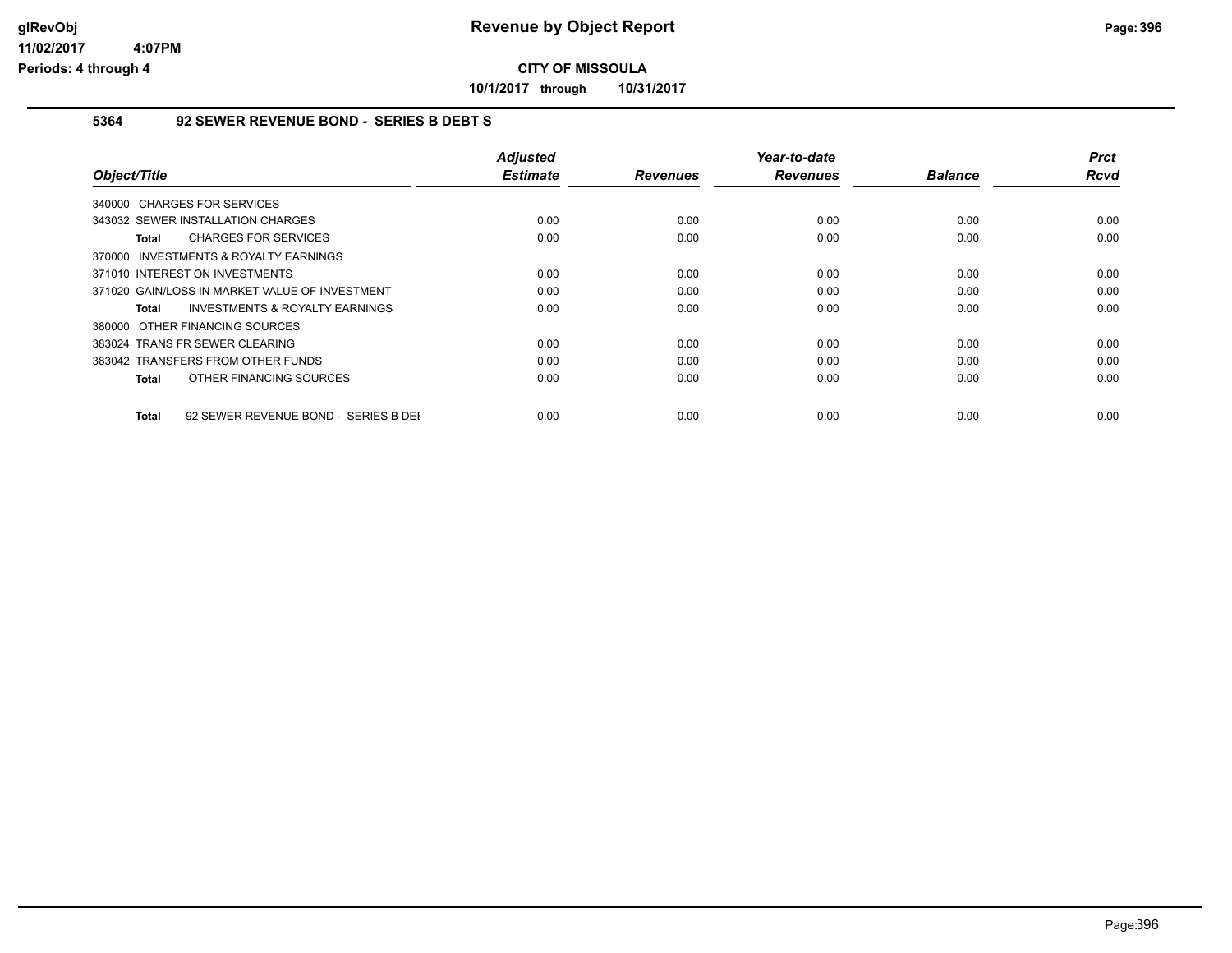**10/1/2017 through 10/31/2017**

# **5365 99 SEWER REVENUE BONDS DEBT SERVICE FUND**

# **5365 99 SEWER REVENUE BONDS DEBT SERVICE FUND**

|                                                     | <b>Adjusted</b> |                 | Year-to-date    |                | <b>Prct</b> |
|-----------------------------------------------------|-----------------|-----------------|-----------------|----------------|-------------|
| Object/Title                                        | <b>Estimate</b> | <b>Revenues</b> | <b>Revenues</b> | <b>Balance</b> | <b>Rcvd</b> |
| 340000 CHARGES FOR SERVICES                         |                 |                 |                 |                |             |
| 343032 SEWER INSTALLATION CHARGES                   | 0.00            | 0.00            | 0.00            | 0.00           | 0.00        |
| <b>CHARGES FOR SERVICES</b><br>Total                | 0.00            | 0.00            | 0.00            | 0.00           | 0.00        |
| 370000 INVESTMENTS & ROYALTY EARNINGS               |                 |                 |                 |                |             |
| 371010 INTEREST ON INVESTMENTS                      | 0.00            | 0.00            | 0.00            | 0.00           | 0.00        |
| 371020 GAIN/LOSS IN MARKET VALUE OF INVESTMENTS     | 0.00            | 0.00            | 0.00            | 0.00           | 0.00        |
| <b>INVESTMENTS &amp; ROYALTY EARNINGS</b><br>Total  | 0.00            | 0.00            | 0.00            | 0.00           | 0.00        |
| OTHER FINANCING SOURCES<br>380000                   |                 |                 |                 |                |             |
| 383024 TRANS FR SEWER CLEARING                      | 0.00            | 0.00            | 0.00            | 0.00           | 0.00        |
| OTHER FINANCING SOURCES<br>Total                    | 0.00            | 0.00            | 0.00            | 0.00           | 0.00        |
| 99 SEWER REVENUE BONDS DEBT SERVICE<br><b>Total</b> | 0.00            | 0.00            | 0.00            | 0.00           | 0.00        |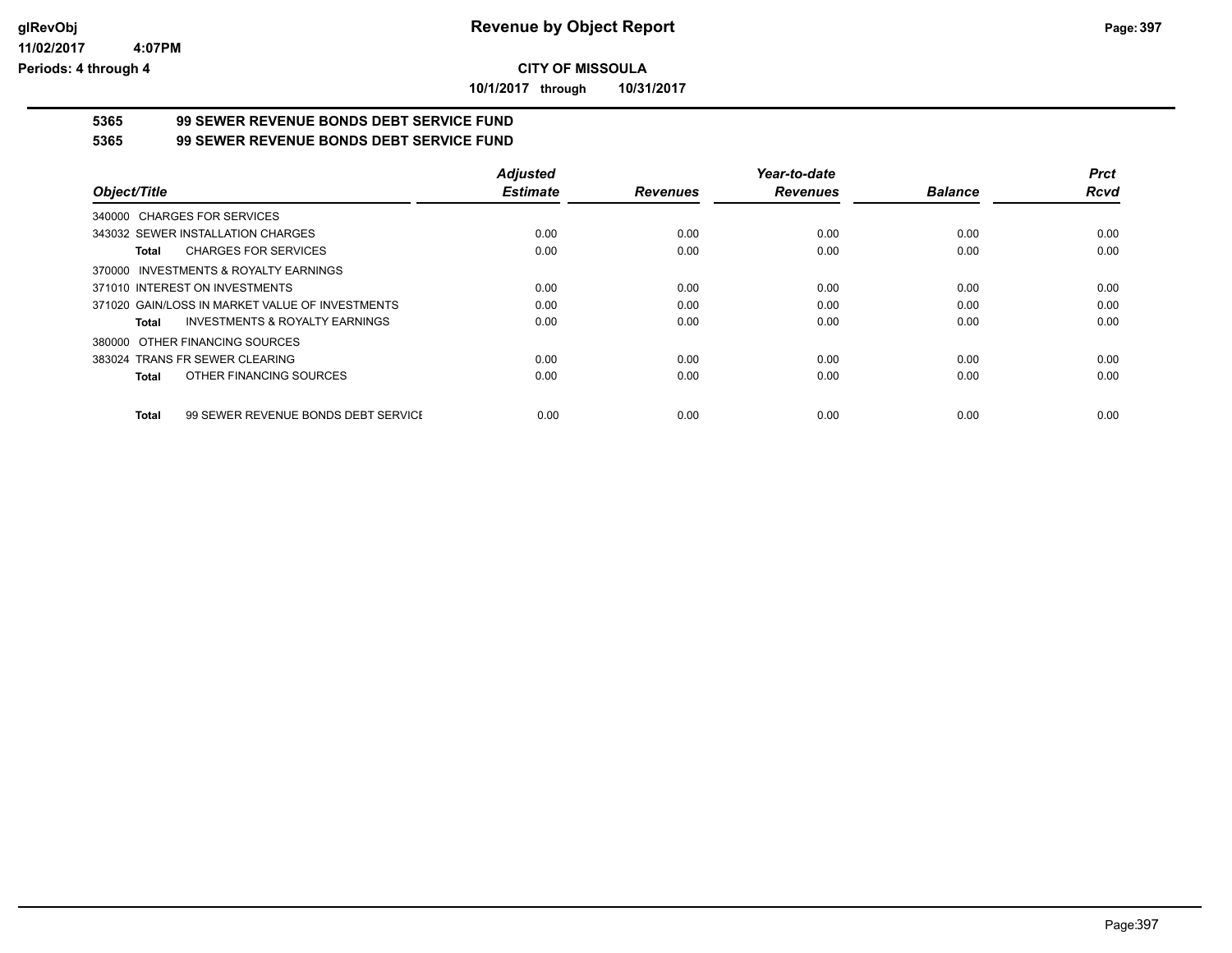**10/1/2017 through 10/31/2017**

## **5365 99 SEWER REVENUE BONDS DEBT SERVICE FUND**

| Object/Title                                       | <b>Adjusted</b><br><b>Estimate</b> | <b>Revenues</b> | Year-to-date<br><b>Revenues</b> | <b>Balance</b> | <b>Prct</b><br>Rcvd |
|----------------------------------------------------|------------------------------------|-----------------|---------------------------------|----------------|---------------------|
| 340000 CHARGES FOR SERVICES                        |                                    |                 |                                 |                |                     |
| 343032 SEWER INSTALLATION CHARGES                  | 0.00                               | 0.00            | 0.00                            | 0.00           | 0.00                |
| <b>CHARGES FOR SERVICES</b><br>Total               | 0.00                               | 0.00            | 0.00                            | 0.00           | 0.00                |
| 370000 INVESTMENTS & ROYALTY EARNINGS              |                                    |                 |                                 |                |                     |
| 371010 INTEREST ON INVESTMENTS                     | 0.00                               | 0.00            | 0.00                            | 0.00           | 0.00                |
| 371020 GAIN/LOSS IN MARKET VALUE OF INVESTMENT     | 0.00                               | 0.00            | 0.00                            | 0.00           | 0.00                |
| <b>INVESTMENTS &amp; ROYALTY EARNINGS</b><br>Total | 0.00                               | 0.00            | 0.00                            | 0.00           | 0.00                |
| 380000 OTHER FINANCING SOURCES                     |                                    |                 |                                 |                |                     |
| 383024 TRANS FR SEWER CLEARING                     | 0.00                               | 0.00            | 0.00                            | 0.00           | 0.00                |
| OTHER FINANCING SOURCES<br>Total                   | 0.00                               | 0.00            | 0.00                            | 0.00           | 0.00                |
| 99 SEWER REVENUE BONDS DEBT SERVIC<br>Total        | 0.00                               | 0.00            | 0.00                            | 0.00           | 0.00                |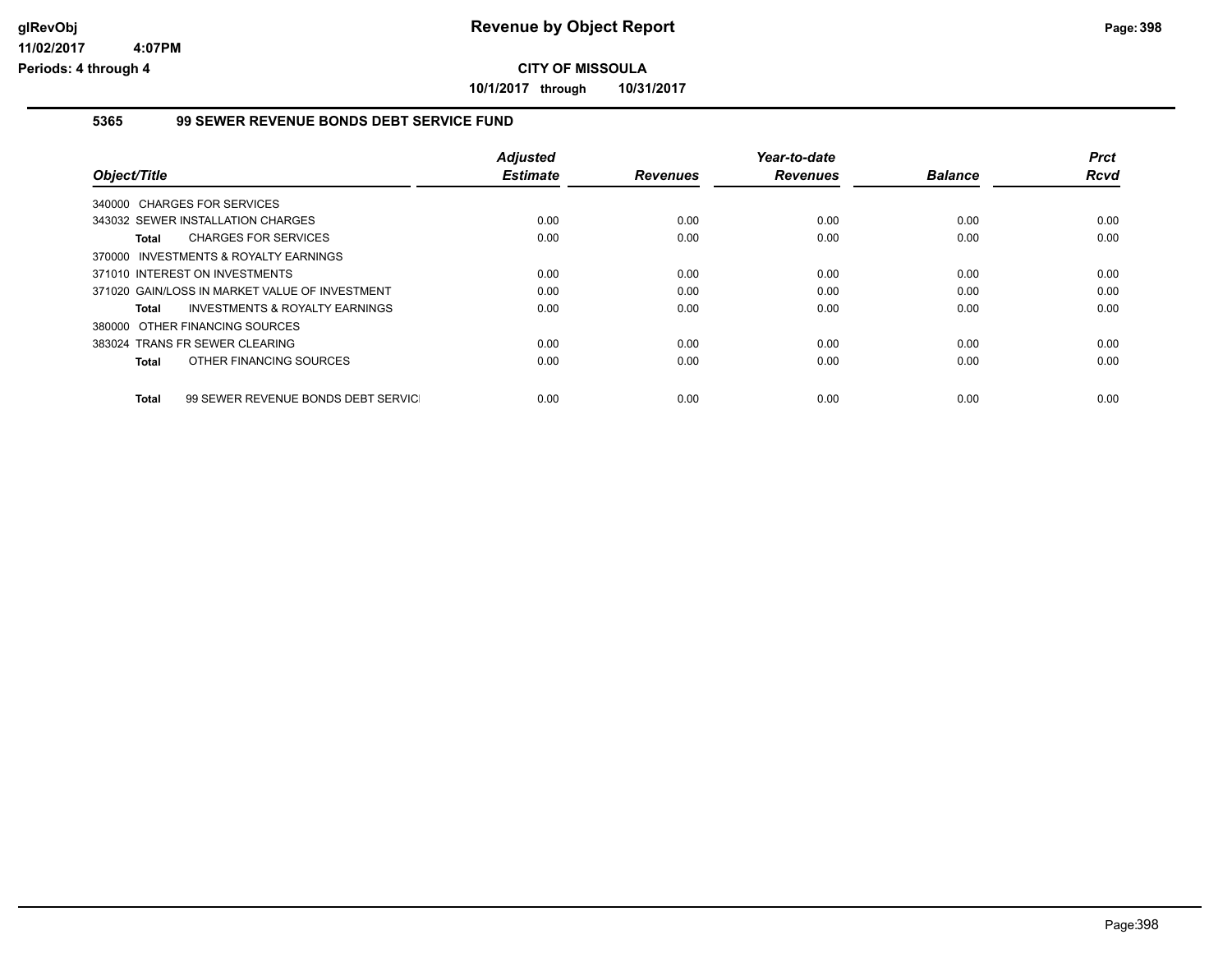#### **10/1/2017 through 10/31/2017**

# **5367 92 SEWER REVENUE BOND - SERIES B BOND RE**

**5367 92 SEWER REVENUE BOND - SERIES B BOND RE**

|                                                 | <b>Adjusted</b> |                 | Year-to-date    |                | <b>Prct</b> |
|-------------------------------------------------|-----------------|-----------------|-----------------|----------------|-------------|
| Object/Title                                    | <b>Estimate</b> | <b>Revenues</b> | <b>Revenues</b> | <b>Balance</b> | <b>Rcvd</b> |
| 370000 INVESTMENTS & ROYALTY EARNINGS           |                 |                 |                 |                |             |
| 371010 INTEREST ON INVESTMENTS                  | 0.00            | 0.00            | 0.00            | 0.00           | 0.00        |
| 371020 GAIN/LOSS IN MARKET VALUE OF INVESTMENTS | 0.00            | 0.00            | 0.00            | 0.00           | 0.00        |
| INVESTMENTS & ROYALTY EARNINGS<br>Total         | 0.00            | 0.00            | 0.00            | 0.00           | 0.00        |
| 380000 OTHER FINANCING SOURCES                  |                 |                 |                 |                |             |
| 383042 TRANSFERS FROM OTHER FUNDS               | 0.00            | 0.00            | 0.00            | 0.00           | 0.00        |
| OTHER FINANCING SOURCES<br>Total                | 0.00            | 0.00            | 0.00            | 0.00           | 0.00        |
|                                                 |                 |                 |                 |                |             |
| Total<br>92 SEWER REVENUE BOND - SERIES B BON   | 0.00            | 0.00            | 0.00            | 0.00           | 0.00        |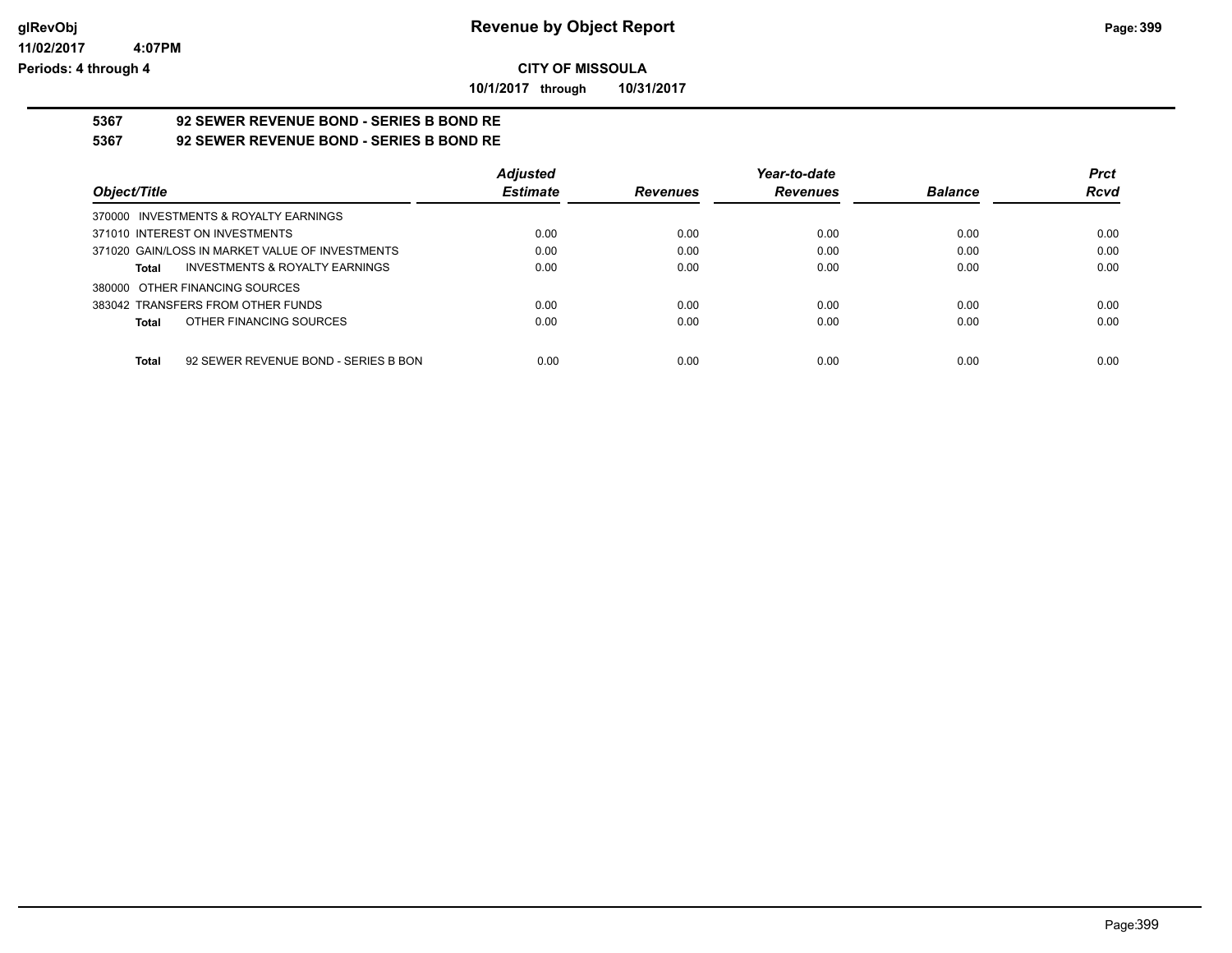**10/1/2017 through 10/31/2017**

# **5367 92 SEWER REVENUE BOND - SERIES B BOND RE**

|                                                      | <b>Adjusted</b> |                 | Year-to-date    |                | <b>Prct</b> |
|------------------------------------------------------|-----------------|-----------------|-----------------|----------------|-------------|
| Object/Title                                         | <b>Estimate</b> | <b>Revenues</b> | <b>Revenues</b> | <b>Balance</b> | <b>Rcvd</b> |
| 370000 INVESTMENTS & ROYALTY EARNINGS                |                 |                 |                 |                |             |
| 371010 INTEREST ON INVESTMENTS                       | 0.00            | 0.00            | 0.00            | 0.00           | 0.00        |
| 371020 GAIN/LOSS IN MARKET VALUE OF INVESTMENT       | 0.00            | 0.00            | 0.00            | 0.00           | 0.00        |
| INVESTMENTS & ROYALTY EARNINGS<br>Total              | 0.00            | 0.00            | 0.00            | 0.00           | 0.00        |
| 380000 OTHER FINANCING SOURCES                       |                 |                 |                 |                |             |
| 383042 TRANSFERS FROM OTHER FUNDS                    | 0.00            | 0.00            | 0.00            | 0.00           | 0.00        |
| OTHER FINANCING SOURCES<br>Total                     | 0.00            | 0.00            | 0.00            | 0.00           | 0.00        |
|                                                      |                 |                 |                 |                |             |
| 92 SEWER REVENUE BOND - SERIES B BON<br><b>Total</b> | 0.00            | 0.00            | 0.00            | 0.00           | 0.00        |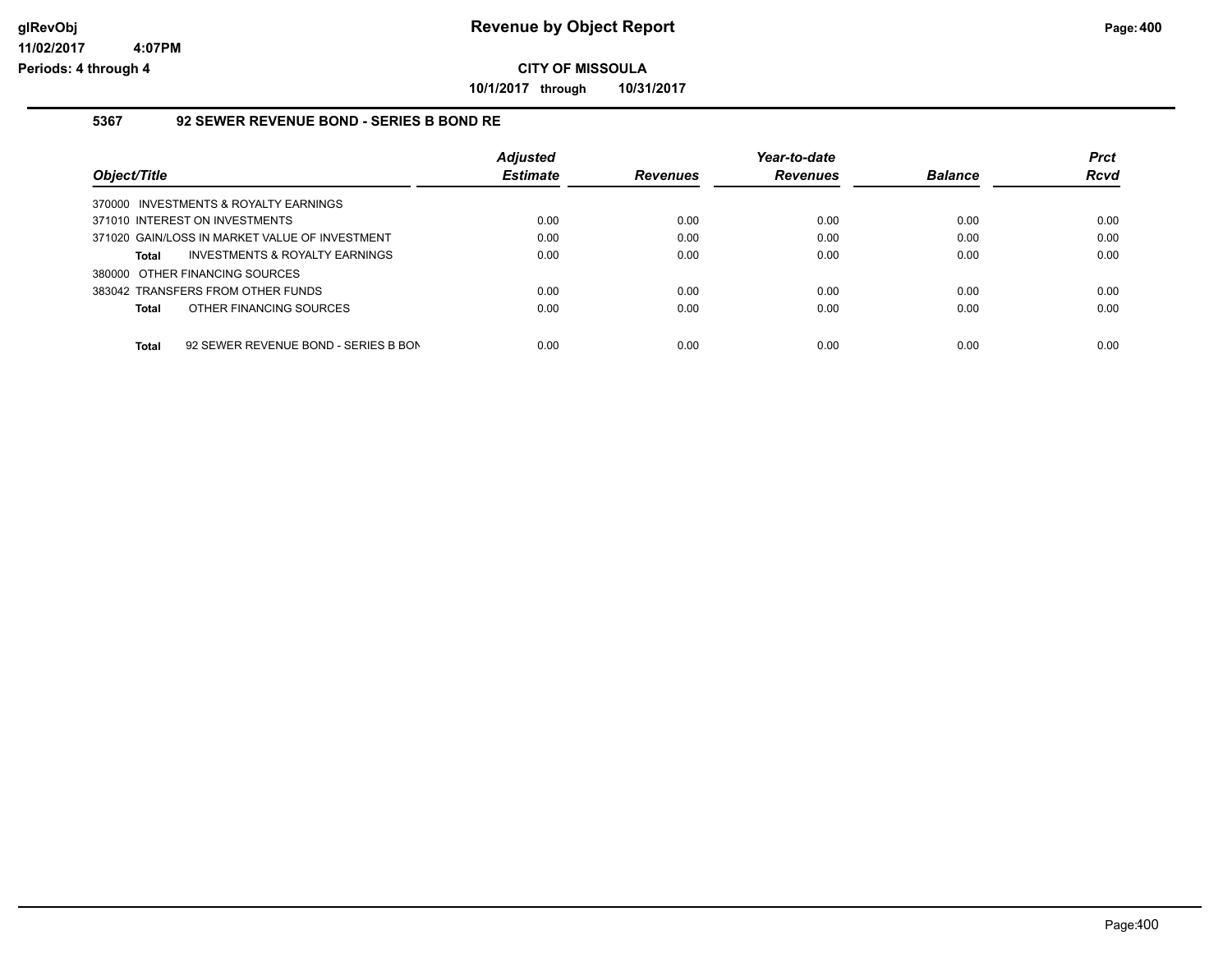**10/1/2017 through 10/31/2017**

# **5368 00 SEWER REVENUE BOND RESERVE FUND**

# **5368 00 SEWER REVENUE BOND RESERVE FUND**

|                                                 | <b>Adjusted</b> |                 | Year-to-date    |                | <b>Prct</b> |
|-------------------------------------------------|-----------------|-----------------|-----------------|----------------|-------------|
| Object/Title                                    | <b>Estimate</b> | <b>Revenues</b> | <b>Revenues</b> | <b>Balance</b> | <b>Rcvd</b> |
| 370000 INVESTMENTS & ROYALTY EARNINGS           |                 |                 |                 |                |             |
| 371010 INTEREST ON INVESTMENTS                  | 0.00            | 0.00            | 0.00            | 0.00           | 0.00        |
| 371020 GAIN/LOSS IN MARKET VALUE OF INVESTMENTS | 0.00            | 0.00            | 0.00            | 0.00           | 0.00        |
| INVESTMENTS & ROYALTY EARNINGS<br>Total         | 0.00            | 0.00            | 0.00            | 0.00           | 0.00        |
| 380000 OTHER FINANCING SOURCES                  |                 |                 |                 |                |             |
| 383042 TRANSFERS FROM OTHER FUNDS               | 0.00            | 0.00            | 0.00            | 0.00           | 0.00        |
| OTHER FINANCING SOURCES<br>Total                | 0.00            | 0.00            | 0.00            | 0.00           | 0.00        |
|                                                 |                 |                 |                 |                |             |
| Total<br>00 SEWER REVENUE BOND RESERVE FUND     | 0.00            | 0.00            | 0.00            | 0.00           | 0.00        |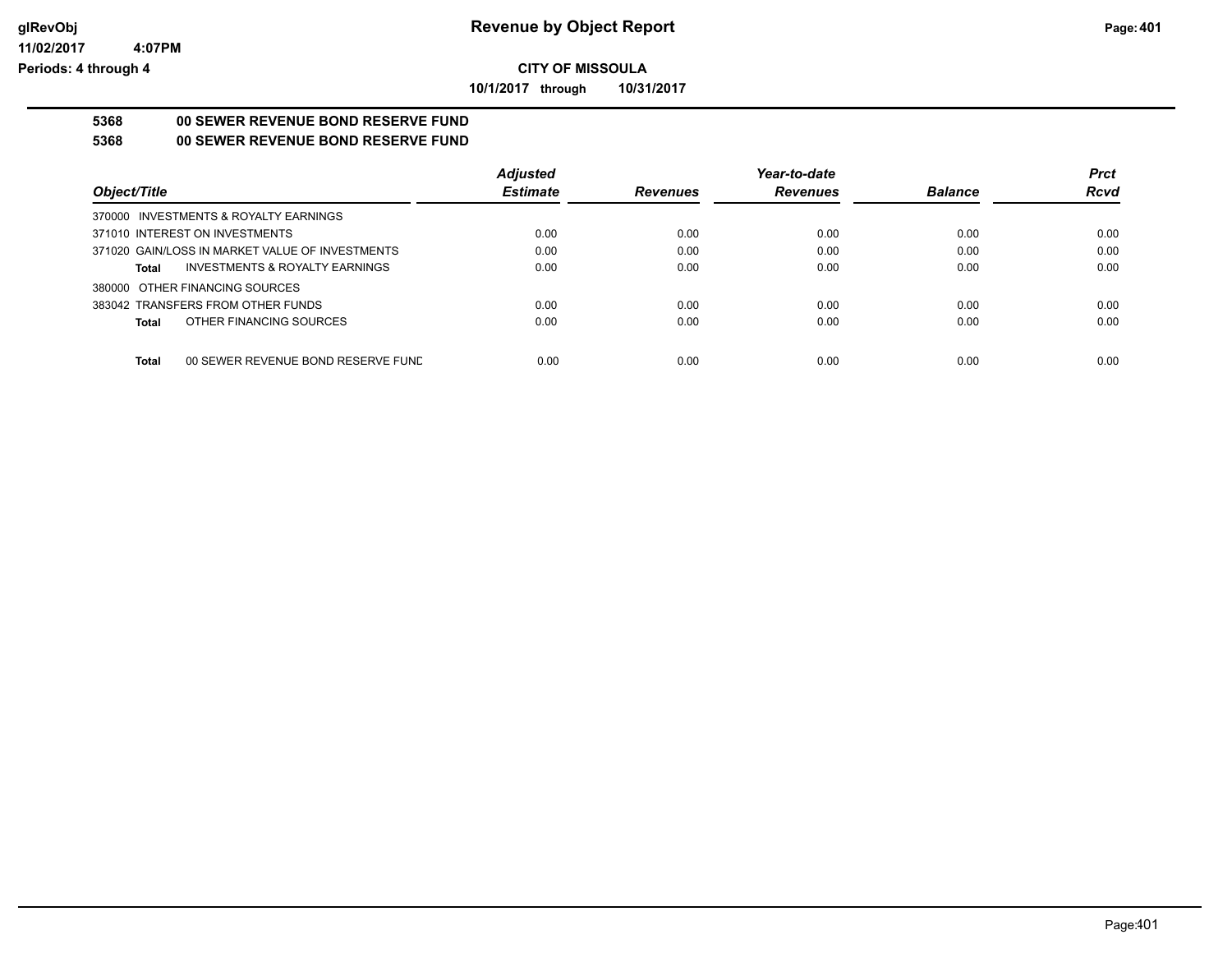**10/1/2017 through 10/31/2017**

## **5368 00 SEWER REVENUE BOND RESERVE FUND**

|                                                           | <b>Adjusted</b> |                 | Year-to-date    |                | <b>Prct</b> |
|-----------------------------------------------------------|-----------------|-----------------|-----------------|----------------|-------------|
| Object/Title                                              | <b>Estimate</b> | <b>Revenues</b> | <b>Revenues</b> | <b>Balance</b> | Rcvd        |
| 370000 INVESTMENTS & ROYALTY EARNINGS                     |                 |                 |                 |                |             |
| 371010 INTEREST ON INVESTMENTS                            | 0.00            | 0.00            | 0.00            | 0.00           | 0.00        |
| 371020 GAIN/LOSS IN MARKET VALUE OF INVESTMENT            | 0.00            | 0.00            | 0.00            | 0.00           | 0.00        |
| <b>INVESTMENTS &amp; ROYALTY EARNINGS</b><br><b>Total</b> | 0.00            | 0.00            | 0.00            | 0.00           | 0.00        |
| 380000 OTHER FINANCING SOURCES                            |                 |                 |                 |                |             |
| 383042 TRANSFERS FROM OTHER FUNDS                         | 0.00            | 0.00            | 0.00            | 0.00           | 0.00        |
| OTHER FINANCING SOURCES<br><b>Total</b>                   | 0.00            | 0.00            | 0.00            | 0.00           | 0.00        |
|                                                           |                 |                 |                 |                |             |
| <b>Total</b><br>00 SEWER REVENUE BOND RESERVE FUNI        | 0.00            | 0.00            | 0.00            | 0.00           | 0.00        |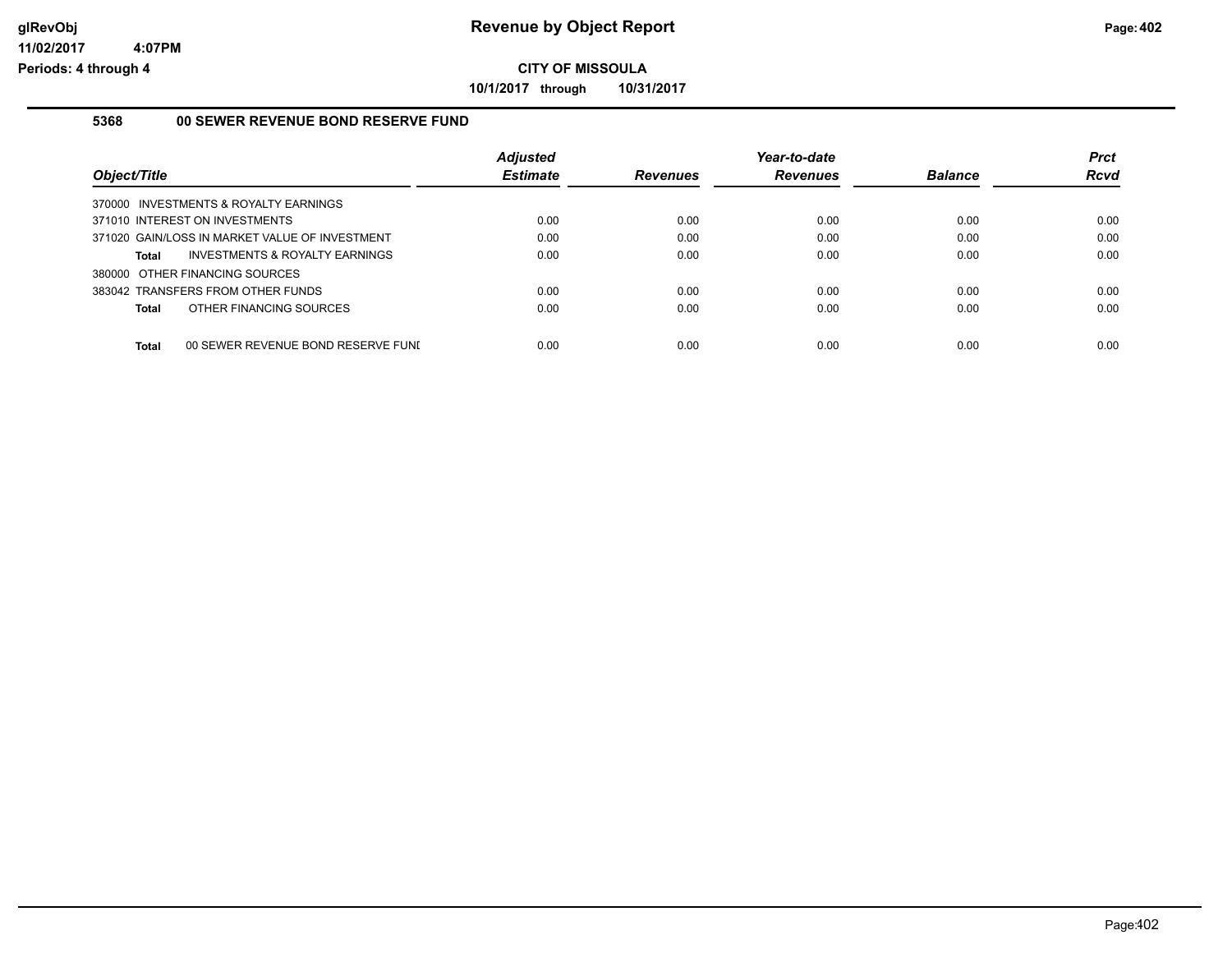**10/1/2017 through 10/31/2017**

# **5369 2001 SEWER REVENUE BOND**

**5369 2001 SEWER REVENUE BOND**

|                                                 | <b>Adjusted</b> |                 | Year-to-date    |                | <b>Prct</b> |
|-------------------------------------------------|-----------------|-----------------|-----------------|----------------|-------------|
| Object/Title                                    | <b>Estimate</b> | <b>Revenues</b> | <b>Revenues</b> | <b>Balance</b> | <b>Rcvd</b> |
| 370000 INVESTMENTS & ROYALTY EARNINGS           |                 |                 |                 |                |             |
| 371010 INTEREST ON INVESTMENTS                  | 0.00            | 0.00            | 0.00            | 0.00           | 0.00        |
| 371020 GAIN/LOSS IN MARKET VALUE OF INVESTMENTS | 0.00            | 0.00            | 0.00            | 0.00           | 0.00        |
| INVESTMENTS & ROYALTY EARNINGS<br>Total         | 0.00            | 0.00            | 0.00            | 0.00           | 0.00        |
| 380000 OTHER FINANCING SOURCES                  |                 |                 |                 |                |             |
| 383042 TRANSFERS FROM OTHER FUNDS               | 0.00            | 0.00            | 0.00            | 0.00           | 0.00        |
| OTHER FINANCING SOURCES<br><b>Total</b>         | 0.00            | 0.00            | 0.00            | 0.00           | 0.00        |
| <b>Total</b><br>2001 SEWER REVENUE BOND         | 0.00            | 0.00            | 0.00            | 0.00           | 0.00        |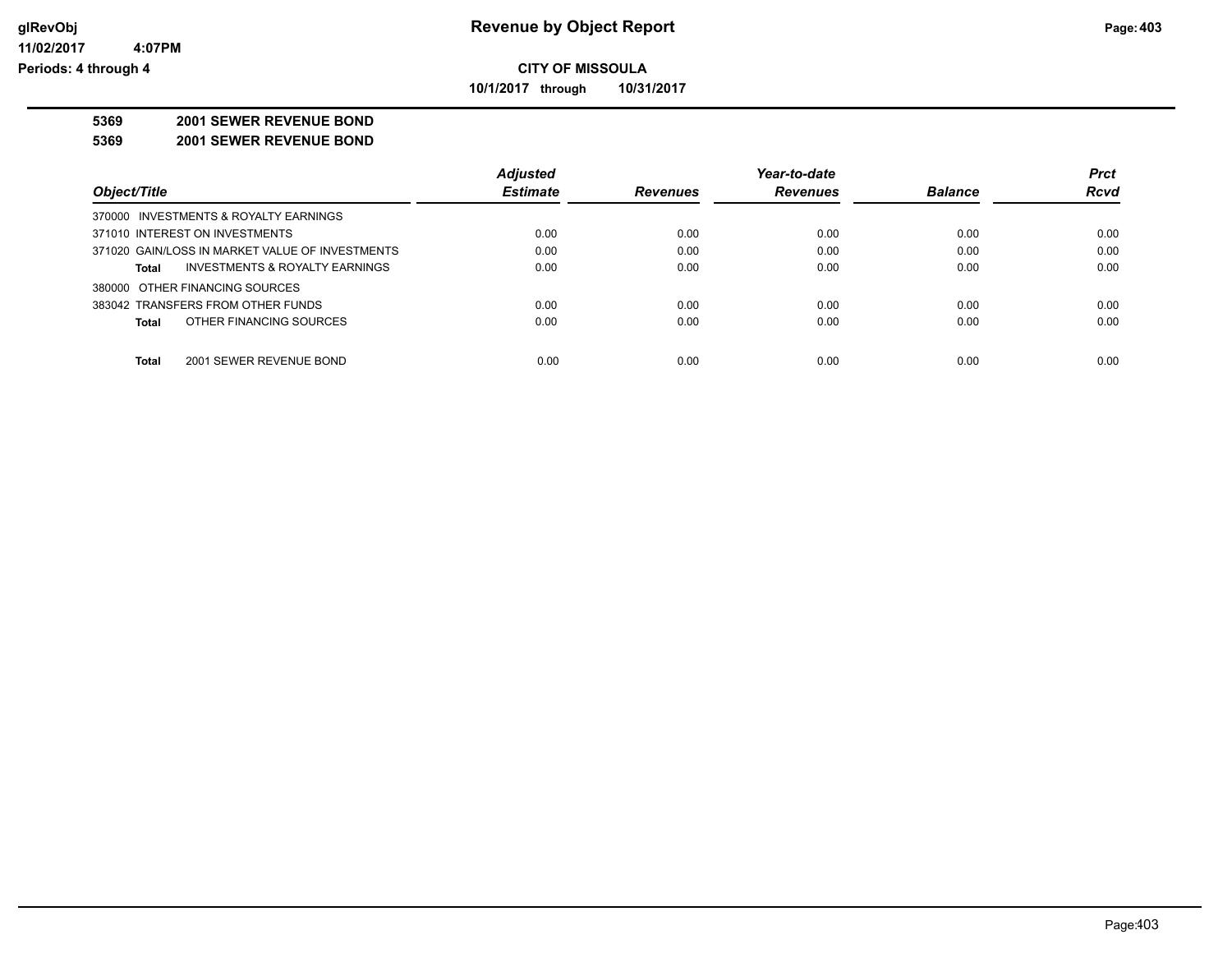**Periods: 4 through 4**

**CITY OF MISSOULA**

**10/1/2017 through 10/31/2017**

# **5369 2001 SEWER REVENUE BOND**

|                                                | <b>Adjusted</b> |                 | Year-to-date    |                | <b>Prct</b> |
|------------------------------------------------|-----------------|-----------------|-----------------|----------------|-------------|
| Object/Title                                   | <b>Estimate</b> | <b>Revenues</b> | <b>Revenues</b> | <b>Balance</b> | <b>Rcvd</b> |
| 370000 INVESTMENTS & ROYALTY EARNINGS          |                 |                 |                 |                |             |
| 371010 INTEREST ON INVESTMENTS                 | 0.00            | 0.00            | 0.00            | 0.00           | 0.00        |
| 371020 GAIN/LOSS IN MARKET VALUE OF INVESTMENT | 0.00            | 0.00            | 0.00            | 0.00           | 0.00        |
| INVESTMENTS & ROYALTY EARNINGS<br>Total        | 0.00            | 0.00            | 0.00            | 0.00           | 0.00        |
| 380000 OTHER FINANCING SOURCES                 |                 |                 |                 |                |             |
| 383042 TRANSFERS FROM OTHER FUNDS              | 0.00            | 0.00            | 0.00            | 0.00           | 0.00        |
| OTHER FINANCING SOURCES<br>Total               | 0.00            | 0.00            | 0.00            | 0.00           | 0.00        |
|                                                |                 |                 |                 |                |             |
| Total<br>2001 SEWER REVENUE BOND               | 0.00            | 0.00            | 0.00            | 0.00           | 0.00        |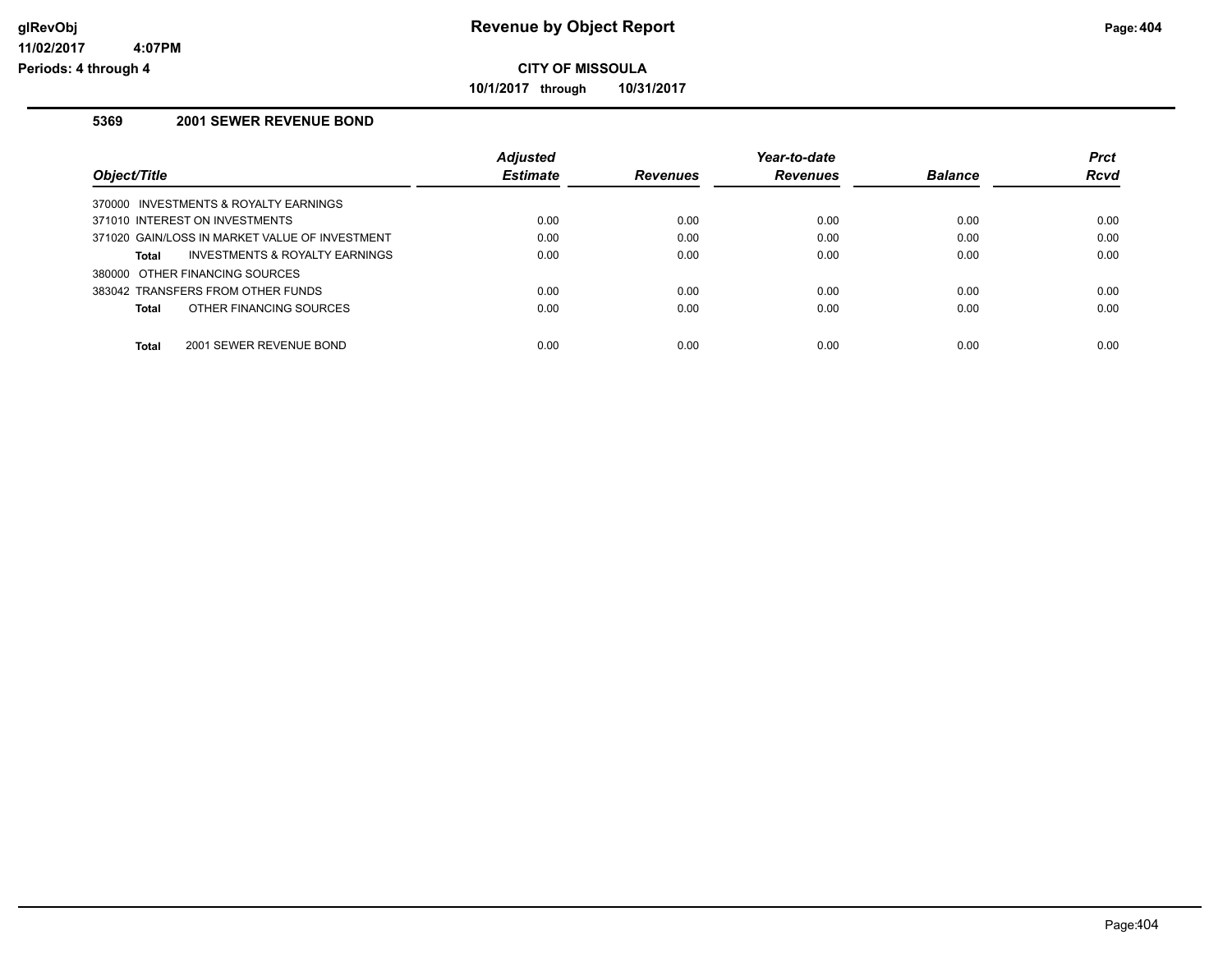**10/1/2017 through 10/31/2017**

# **5370 99 SEWER REVENUE BOND RESERVE FUND**

# **5370 99 SEWER REVENUE BOND RESERVE FUND**

| Object/Title                                       | <b>Adjusted</b><br><b>Estimate</b> | <b>Revenues</b> | Year-to-date<br><b>Revenues</b> | <b>Balance</b> | <b>Prct</b><br><b>Rcvd</b> |
|----------------------------------------------------|------------------------------------|-----------------|---------------------------------|----------------|----------------------------|
| 360000 MISCELLANEOUS REVENUES                      |                                    |                 |                                 |                |                            |
|                                                    |                                    |                 |                                 |                |                            |
| 360010 MISCELLANEOUS                               | 0.00                               | 0.00            | 0.00                            | 0.00           | 0.00                       |
| MISCELLANEOUS REVENUES<br>Total                    | 0.00                               | 0.00            | 0.00                            | 0.00           | 0.00                       |
| 370000 INVESTMENTS & ROYALTY EARNINGS              |                                    |                 |                                 |                |                            |
| 371010 INTEREST ON INVESTMENTS                     | 0.00                               | 0.00            | 0.00                            | 0.00           | 0.00                       |
| 371020 GAIN/LOSS IN MARKET VALUE OF INVESTMENTS    | 0.00                               | 0.00            | 0.00                            | 0.00           | 0.00                       |
| <b>INVESTMENTS &amp; ROYALTY EARNINGS</b><br>Total | 0.00                               | 0.00            | 0.00                            | 0.00           | 0.00                       |
| 380000 OTHER FINANCING SOURCES                     |                                    |                 |                                 |                |                            |
| 383042 TRANSFERS FROM OTHER FUNDS                  | 0.00                               | 0.00            | 0.00                            | 0.00           | 0.00                       |
| OTHER FINANCING SOURCES<br>Total                   | 0.00                               | 0.00            | 0.00                            | 0.00           | 0.00                       |
| 99 SEWER REVENUE BOND RESERVE FUND<br><b>Total</b> | 0.00                               | 0.00            | 0.00                            | 0.00           | 0.00                       |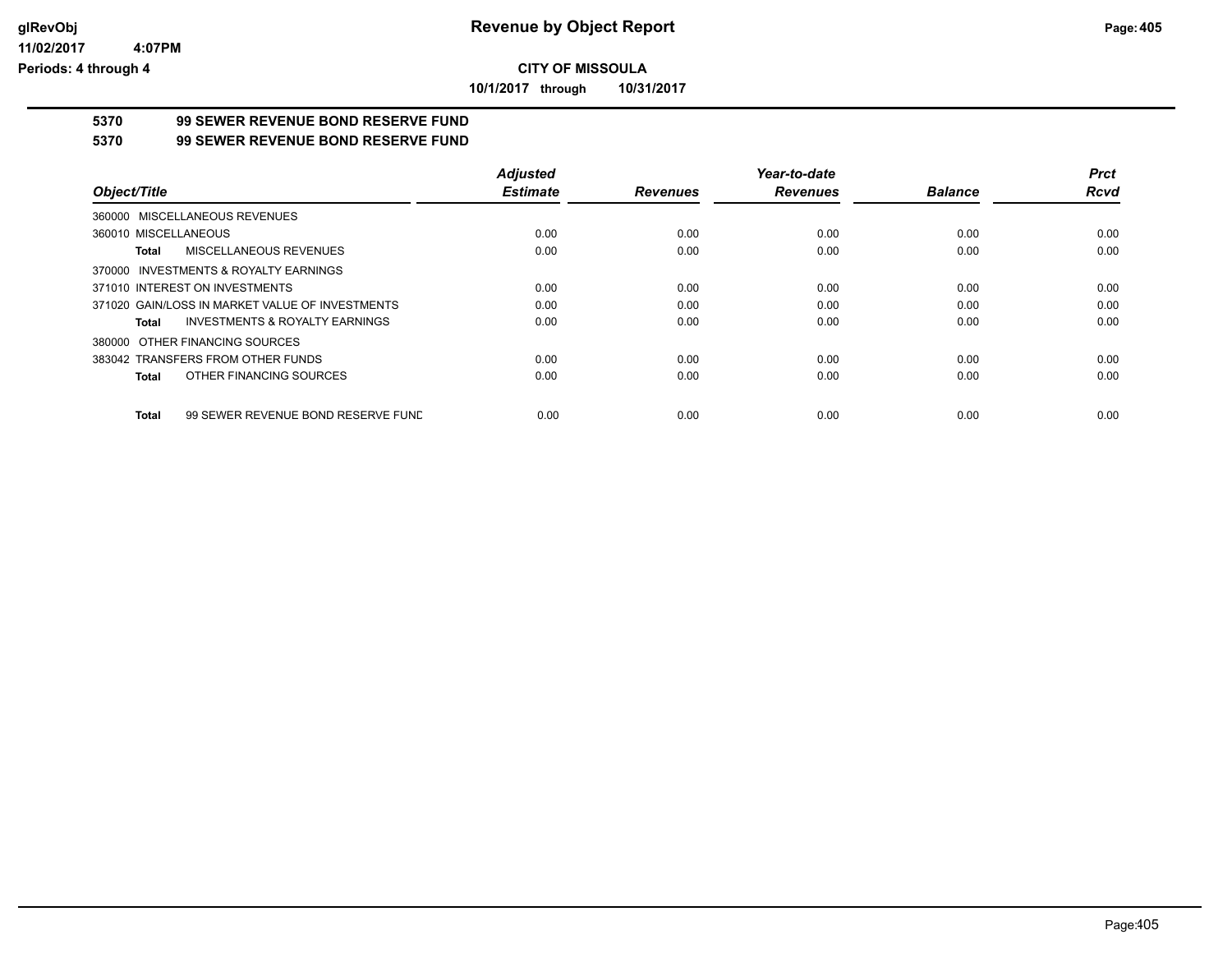**10/1/2017 through 10/31/2017**

# **5370 99 SEWER REVENUE BOND RESERVE FUND**

|                                                    | <b>Adjusted</b> |                 | Year-to-date    |                | <b>Prct</b> |
|----------------------------------------------------|-----------------|-----------------|-----------------|----------------|-------------|
| Object/Title                                       | <b>Estimate</b> | <b>Revenues</b> | <b>Revenues</b> | <b>Balance</b> | <b>Rcvd</b> |
| 360000 MISCELLANEOUS REVENUES                      |                 |                 |                 |                |             |
| 360010 MISCELLANEOUS                               | 0.00            | 0.00            | 0.00            | 0.00           | 0.00        |
| MISCELLANEOUS REVENUES<br>Total                    | 0.00            | 0.00            | 0.00            | 0.00           | 0.00        |
| 370000 INVESTMENTS & ROYALTY EARNINGS              |                 |                 |                 |                |             |
| 371010 INTEREST ON INVESTMENTS                     | 0.00            | 0.00            | 0.00            | 0.00           | 0.00        |
| 371020 GAIN/LOSS IN MARKET VALUE OF INVESTMENT     | 0.00            | 0.00            | 0.00            | 0.00           | 0.00        |
| <b>INVESTMENTS &amp; ROYALTY EARNINGS</b><br>Total | 0.00            | 0.00            | 0.00            | 0.00           | 0.00        |
| 380000 OTHER FINANCING SOURCES                     |                 |                 |                 |                |             |
| 383042 TRANSFERS FROM OTHER FUNDS                  | 0.00            | 0.00            | 0.00            | 0.00           | 0.00        |
| OTHER FINANCING SOURCES<br>Total                   | 0.00            | 0.00            | 0.00            | 0.00           | 0.00        |
| <b>Total</b><br>99 SEWER REVENUE BOND RESERVE FUNI | 0.00            | 0.00            | 0.00            | 0.00           | 0.00        |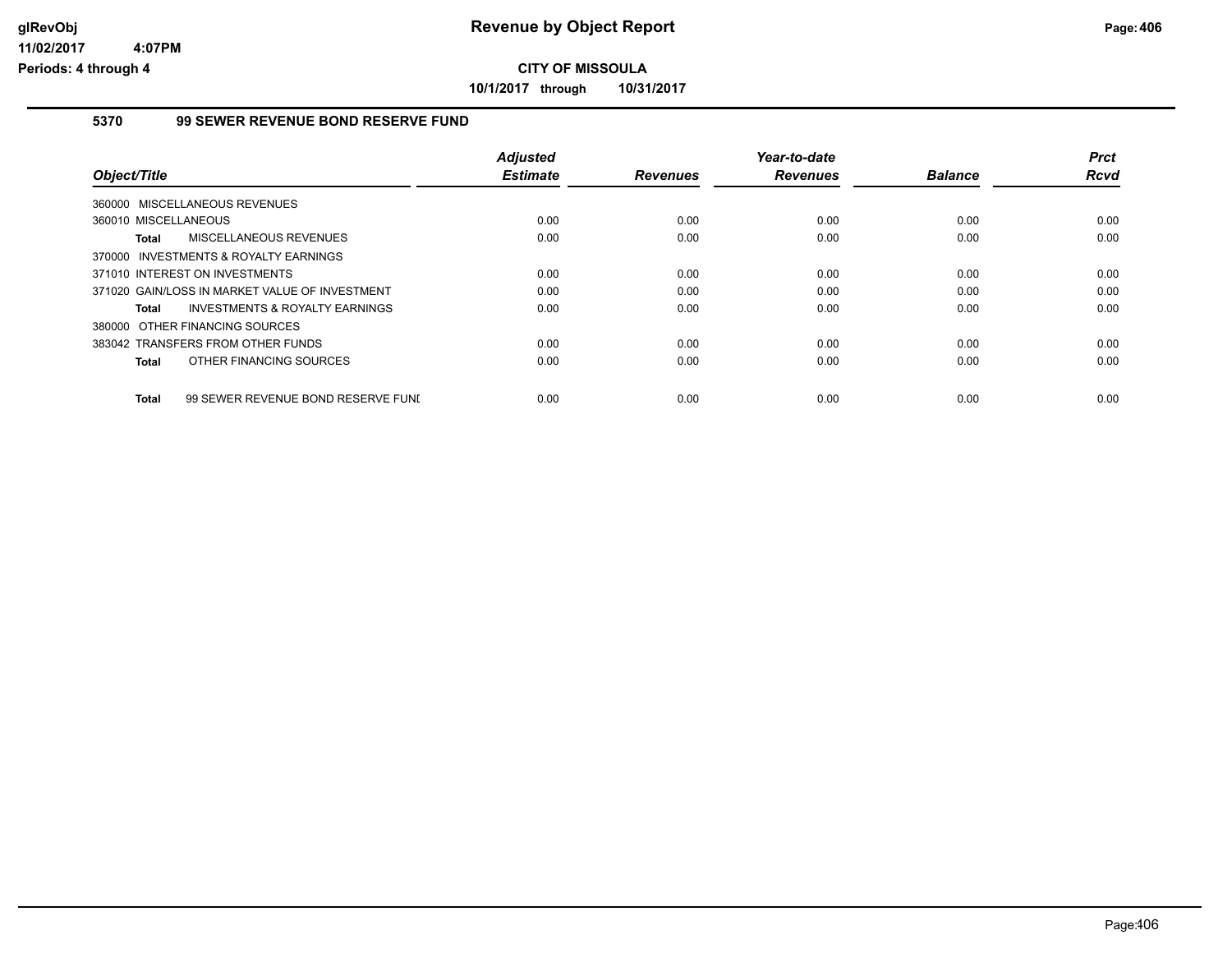**10/1/2017 through 10/31/2017**

# **5371 2002 SEWER BONDS**

**5371 2002 SEWER BONDS**

|                                                 | <b>Adjusted</b> |                 | Year-to-date    |                | <b>Prct</b> |
|-------------------------------------------------|-----------------|-----------------|-----------------|----------------|-------------|
| Object/Title                                    | <b>Estimate</b> | <b>Revenues</b> | <b>Revenues</b> | <b>Balance</b> | <b>Rcvd</b> |
| 370000 INVESTMENTS & ROYALTY EARNINGS           |                 |                 |                 |                |             |
| 371010 INTEREST ON INVESTMENTS                  | 0.00            | 0.00            | 0.00            | 0.00           | 0.00        |
| 371020 GAIN/LOSS IN MARKET VALUE OF INVESTMENTS | 0.00            | 0.00            | 0.00            | 0.00           | 0.00        |
| INVESTMENTS & ROYALTY EARNINGS<br>Total         | 0.00            | 0.00            | 0.00            | 0.00           | 0.00        |
| 380000 OTHER FINANCING SOURCES                  |                 |                 |                 |                |             |
| 383024 TRANS FR SEWER CLEARING                  | 0.00            | 0.00            | 0.00            | 0.00           | 0.00        |
| OTHER FINANCING SOURCES<br>Total                | 0.00            | 0.00            | 0.00            | 0.00           | 0.00        |
|                                                 |                 |                 |                 |                |             |
| Total<br>2002 SEWER BONDS                       | 0.00            | 0.00            | 0.00            | 0.00           | 0.00        |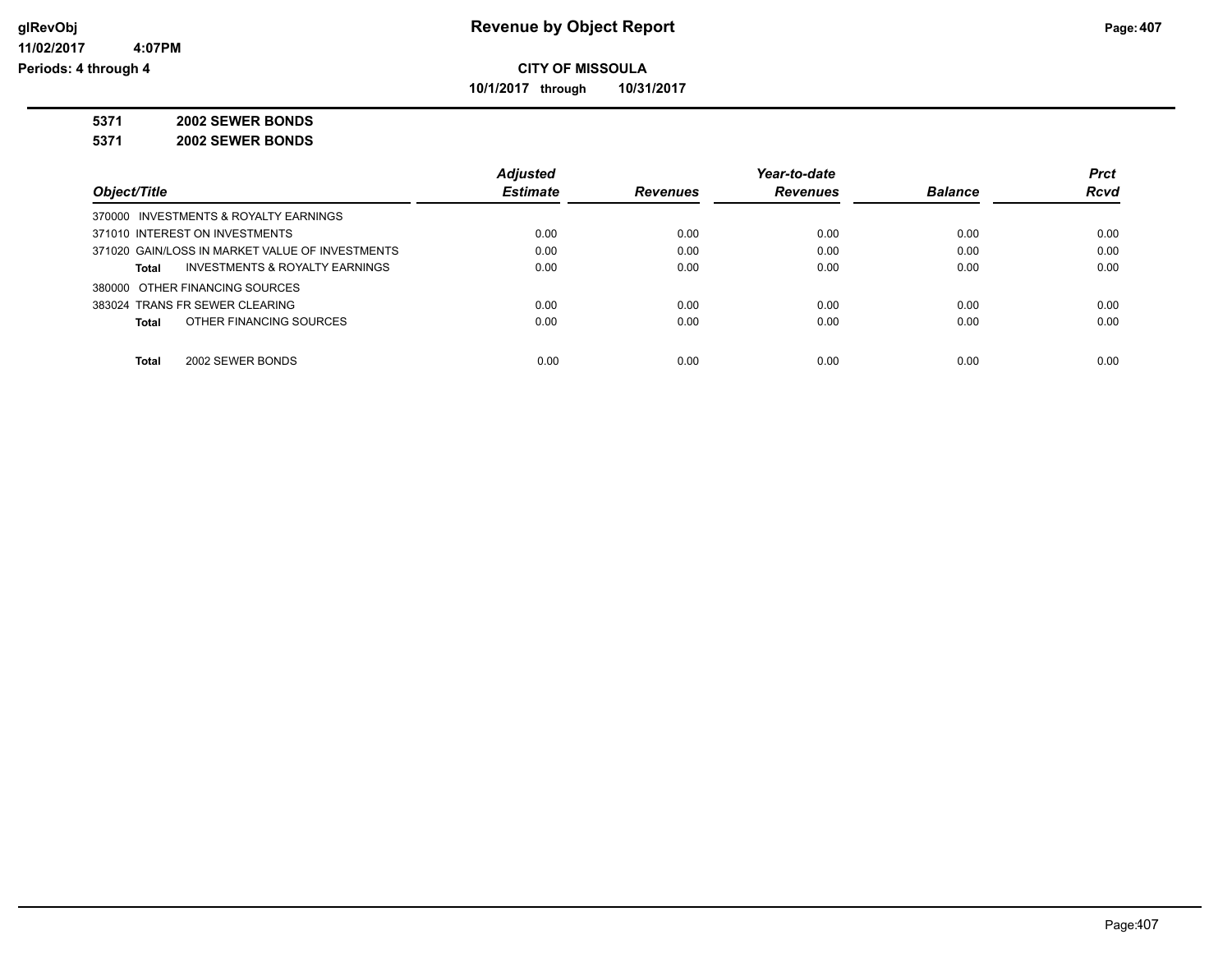**10/1/2017 through 10/31/2017**

#### **5371 2002 SEWER BONDS**

|                                                | <b>Adjusted</b> |                 | Year-to-date    |                | <b>Prct</b> |
|------------------------------------------------|-----------------|-----------------|-----------------|----------------|-------------|
| Object/Title                                   | <b>Estimate</b> | <b>Revenues</b> | <b>Revenues</b> | <b>Balance</b> | <b>Rcvd</b> |
| 370000 INVESTMENTS & ROYALTY EARNINGS          |                 |                 |                 |                |             |
| 371010 INTEREST ON INVESTMENTS                 | 0.00            | 0.00            | 0.00            | 0.00           | 0.00        |
| 371020 GAIN/LOSS IN MARKET VALUE OF INVESTMENT | 0.00            | 0.00            | 0.00            | 0.00           | 0.00        |
| INVESTMENTS & ROYALTY EARNINGS<br>Total        | 0.00            | 0.00            | 0.00            | 0.00           | 0.00        |
| 380000 OTHER FINANCING SOURCES                 |                 |                 |                 |                |             |
| 383024 TRANS FR SEWER CLEARING                 | 0.00            | 0.00            | 0.00            | 0.00           | 0.00        |
| OTHER FINANCING SOURCES<br>Total               | 0.00            | 0.00            | 0.00            | 0.00           | 0.00        |
|                                                |                 |                 |                 |                |             |
| Total<br>2002 SEWER BONDS                      | 0.00            | 0.00            | 0.00            | 0.00           | 0.00        |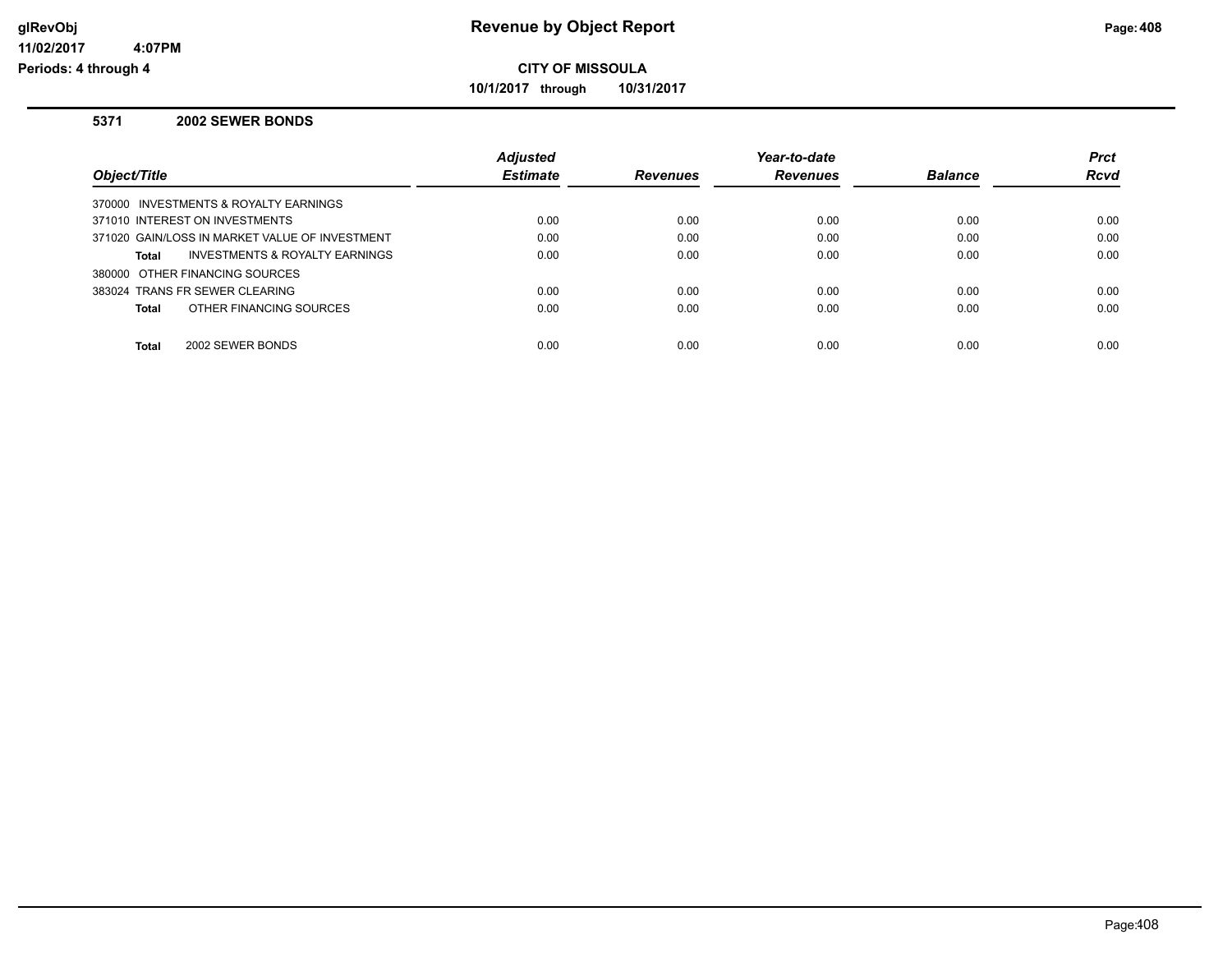**10/1/2017 through 10/31/2017**

#### **5372 2002 SEWER REVENUE BOND**

#### **5372 2002 SEWER REVENUE BOND**

|                                                    | <b>Adjusted</b> |                 | Year-to-date    |                | <b>Prct</b> |
|----------------------------------------------------|-----------------|-----------------|-----------------|----------------|-------------|
| Object/Title                                       | <b>Estimate</b> | <b>Revenues</b> | <b>Revenues</b> | <b>Balance</b> | <b>Rcvd</b> |
| 360000 MISCELLANEOUS REVENUES                      |                 |                 |                 |                |             |
| 360000 MISCELLANEOUS REVENUES                      | 0.00            | 0.00            | 0.00            | 0.00           | 0.00        |
| MISCELLANEOUS REVENUES<br>Total                    | 0.00            | 0.00            | 0.00            | 0.00           | 0.00        |
| 370000 INVESTMENTS & ROYALTY EARNINGS              |                 |                 |                 |                |             |
| 371010 INTEREST ON INVESTMENTS                     | 0.00            | 0.00            | 0.00            | 0.00           | 0.00        |
| 371020 GAIN/LOSS IN MARKET VALUE OF INVESTMENTS    | 0.00            | 0.00            | 0.00            | 0.00           | 0.00        |
| <b>INVESTMENTS &amp; ROYALTY EARNINGS</b><br>Total | 0.00            | 0.00            | 0.00            | 0.00           | 0.00        |
| 380000 OTHER FINANCING SOURCES                     |                 |                 |                 |                |             |
| 383024 TRANS FR SEWER CLEARING                     | 0.00            | 0.00            | 0.00            | 0.00           | 0.00        |
| 383042 TRANSFERS FROM OTHER FUNDS                  | 0.00            | 0.00            | 0.00            | 0.00           | 0.00        |
| OTHER FINANCING SOURCES<br>Total                   | 0.00            | 0.00            | 0.00            | 0.00           | 0.00        |
| 2002 SEWER REVENUE BOND<br>Total                   | 0.00            | 0.00            | 0.00            | 0.00           | 0.00        |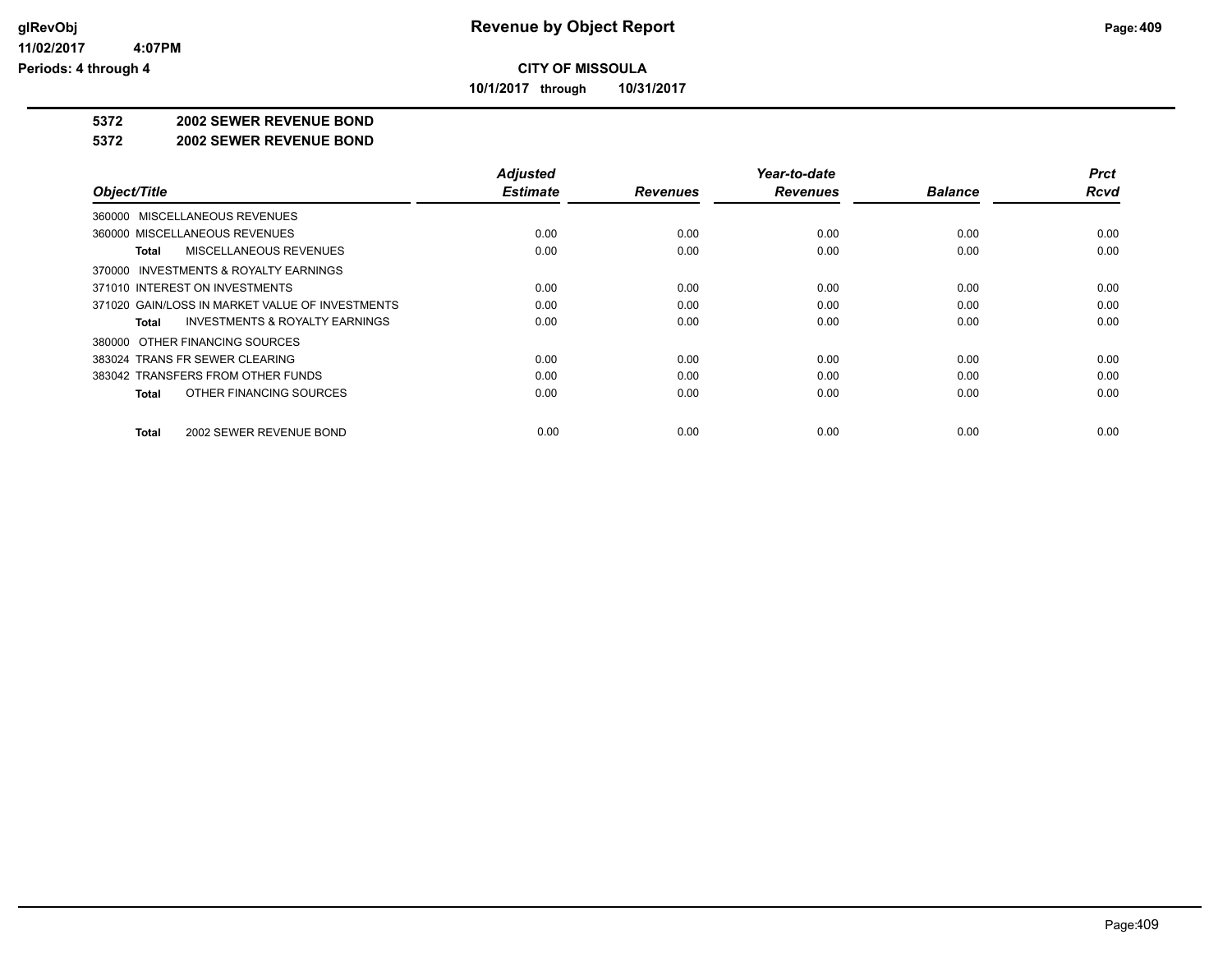**10/1/2017 through 10/31/2017**

# **5372 2002 SEWER REVENUE BOND**

| Object/Title                                              | <b>Adjusted</b><br><b>Estimate</b> | <b>Revenues</b> | Year-to-date<br><b>Revenues</b> | <b>Balance</b> | <b>Prct</b><br><b>Rcvd</b> |
|-----------------------------------------------------------|------------------------------------|-----------------|---------------------------------|----------------|----------------------------|
| 360000 MISCELLANEOUS REVENUES                             |                                    |                 |                                 |                |                            |
| 360000 MISCELLANEOUS REVENUES                             | 0.00                               | 0.00            | 0.00                            | 0.00           | 0.00                       |
| MISCELLANEOUS REVENUES<br><b>Total</b>                    | 0.00                               | 0.00            | 0.00                            | 0.00           | 0.00                       |
| 370000 INVESTMENTS & ROYALTY EARNINGS                     |                                    |                 |                                 |                |                            |
| 371010 INTEREST ON INVESTMENTS                            | 0.00                               | 0.00            | 0.00                            | 0.00           | 0.00                       |
| 371020 GAIN/LOSS IN MARKET VALUE OF INVESTMENT            | 0.00                               | 0.00            | 0.00                            | 0.00           | 0.00                       |
| <b>INVESTMENTS &amp; ROYALTY EARNINGS</b><br><b>Total</b> | 0.00                               | 0.00            | 0.00                            | 0.00           | 0.00                       |
| 380000 OTHER FINANCING SOURCES                            |                                    |                 |                                 |                |                            |
| 383024 TRANS FR SEWER CLEARING                            | 0.00                               | 0.00            | 0.00                            | 0.00           | 0.00                       |
| 383042 TRANSFERS FROM OTHER FUNDS                         | 0.00                               | 0.00            | 0.00                            | 0.00           | 0.00                       |
| OTHER FINANCING SOURCES<br>Total                          | 0.00                               | 0.00            | 0.00                            | 0.00           | 0.00                       |
| 2002 SEWER REVENUE BOND<br><b>Total</b>                   | 0.00                               | 0.00            | 0.00                            | 0.00           | 0.00                       |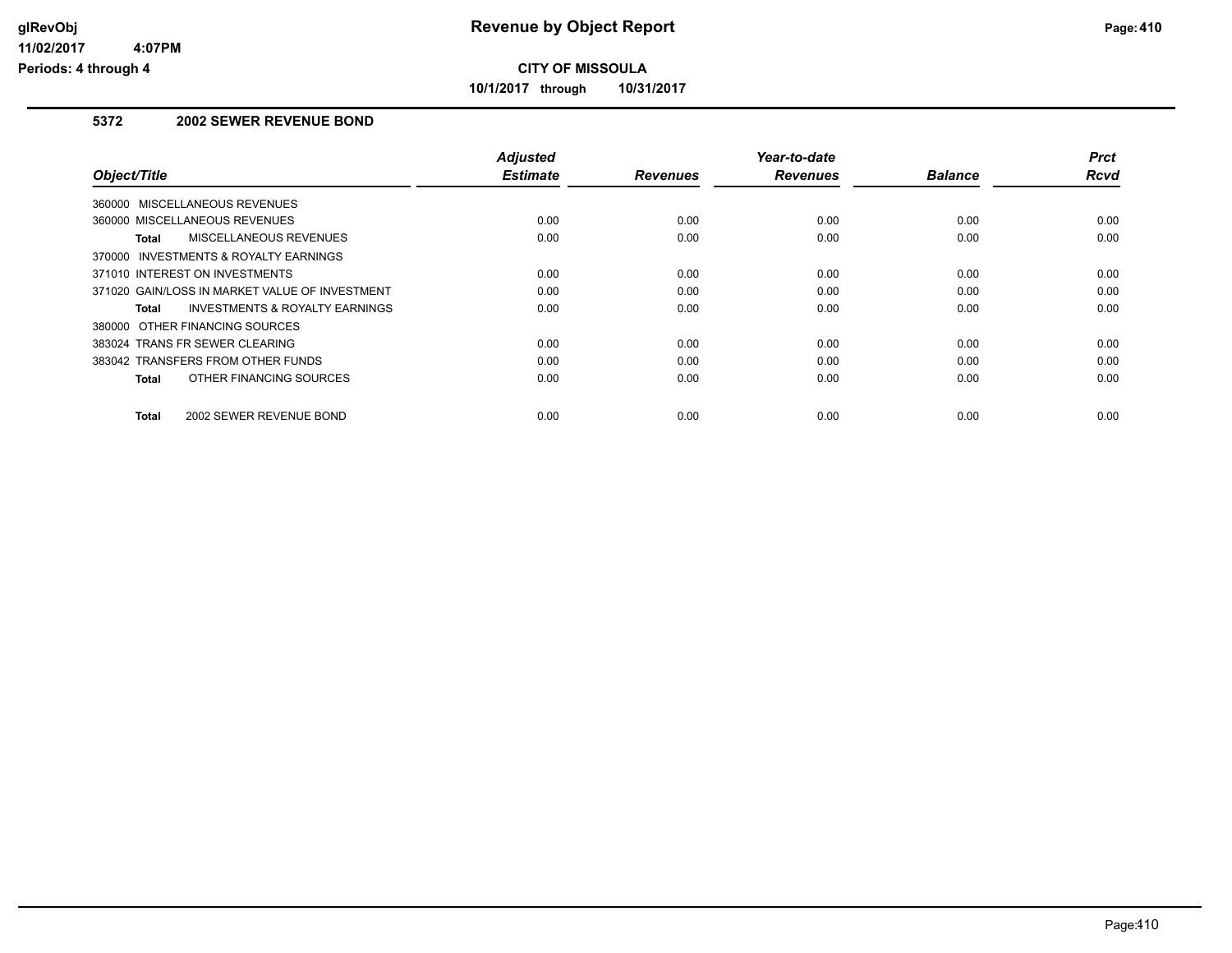**10/1/2017 through 10/31/2017**

# **5373 2002 WWTP UPGRADE REVENUE BOND**

# **5373 2002 WWTP UPGRADE REVENUE BOND**

|                                                    | <b>Adjusted</b> |          | Year-to-date    |                | <b>Prct</b> |
|----------------------------------------------------|-----------------|----------|-----------------|----------------|-------------|
| Object/Title                                       | <b>Estimate</b> | Revenues | <b>Revenues</b> | <b>Balance</b> | <b>Rcvd</b> |
| 370000 INVESTMENTS & ROYALTY EARNINGS              |                 |          |                 |                |             |
| 371010 INTEREST ON INVESTMENTS                     | 0.00            | 0.00     | 0.00            | 0.00           | 0.00        |
| 371020 GAIN/LOSS IN MARKET VALUE OF INVESTMENTS    | 0.00            | 0.00     | 0.00            | 0.00           | 0.00        |
| <b>INVESTMENTS &amp; ROYALTY EARNINGS</b><br>Total | 0.00            | 0.00     | 0.00            | 0.00           | 0.00        |
| 380000 OTHER FINANCING SOURCES                     |                 |          |                 |                |             |
| 383024 TRANS FR SEWER CLEARING                     | 0.00            | 0.00     | 0.00            | 0.00           | 0.00        |
| OTHER FINANCING SOURCES<br>Total                   | 0.00            | 0.00     | 0.00            | 0.00           | 0.00        |
|                                                    |                 |          |                 |                |             |
| <b>Total</b><br>2002 WWTP UPGRADE REVENUE BOND     | 0.00            | 0.00     | 0.00            | 0.00           | 0.00        |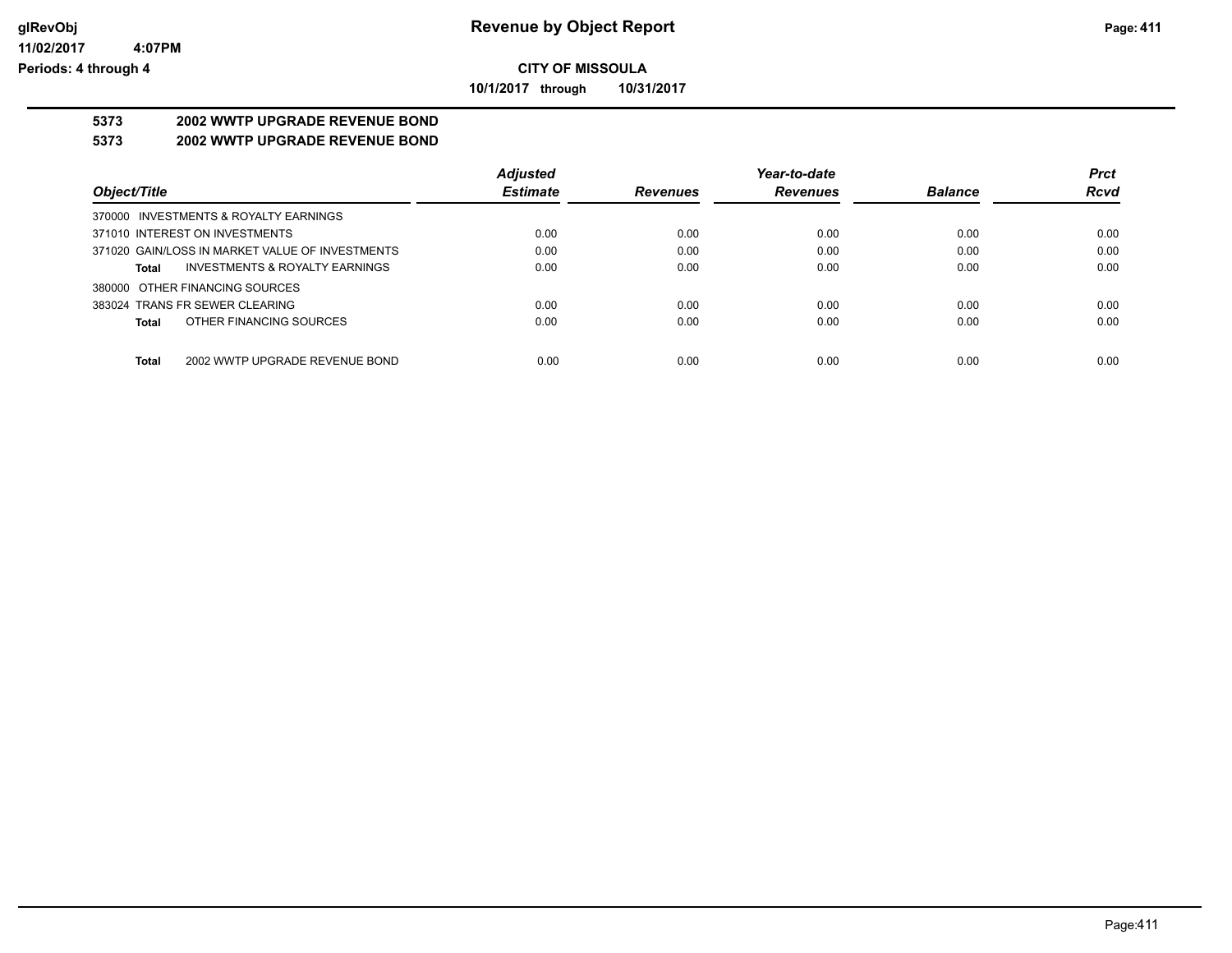**10/1/2017 through 10/31/2017**

# **5373 2002 WWTP UPGRADE REVENUE BOND**

|                                                | <b>Adjusted</b> |                 | Year-to-date    |                | <b>Prct</b> |
|------------------------------------------------|-----------------|-----------------|-----------------|----------------|-------------|
| Object/Title                                   | <b>Estimate</b> | <b>Revenues</b> | <b>Revenues</b> | <b>Balance</b> | <b>Rcvd</b> |
| 370000 INVESTMENTS & ROYALTY EARNINGS          |                 |                 |                 |                |             |
| 371010 INTEREST ON INVESTMENTS                 | 0.00            | 0.00            | 0.00            | 0.00           | 0.00        |
| 371020 GAIN/LOSS IN MARKET VALUE OF INVESTMENT | 0.00            | 0.00            | 0.00            | 0.00           | 0.00        |
| INVESTMENTS & ROYALTY EARNINGS<br>Total        | 0.00            | 0.00            | 0.00            | 0.00           | 0.00        |
| 380000 OTHER FINANCING SOURCES                 |                 |                 |                 |                |             |
| 383024 TRANS FR SEWER CLEARING                 | 0.00            | 0.00            | 0.00            | 0.00           | 0.00        |
| OTHER FINANCING SOURCES<br>Total               | 0.00            | 0.00            | 0.00            | 0.00           | 0.00        |
|                                                |                 |                 |                 |                |             |
| Total<br>2002 WWTP UPGRADE REVENUE BOND        | 0.00            | 0.00            | 0.00            | 0.00           | 0.00        |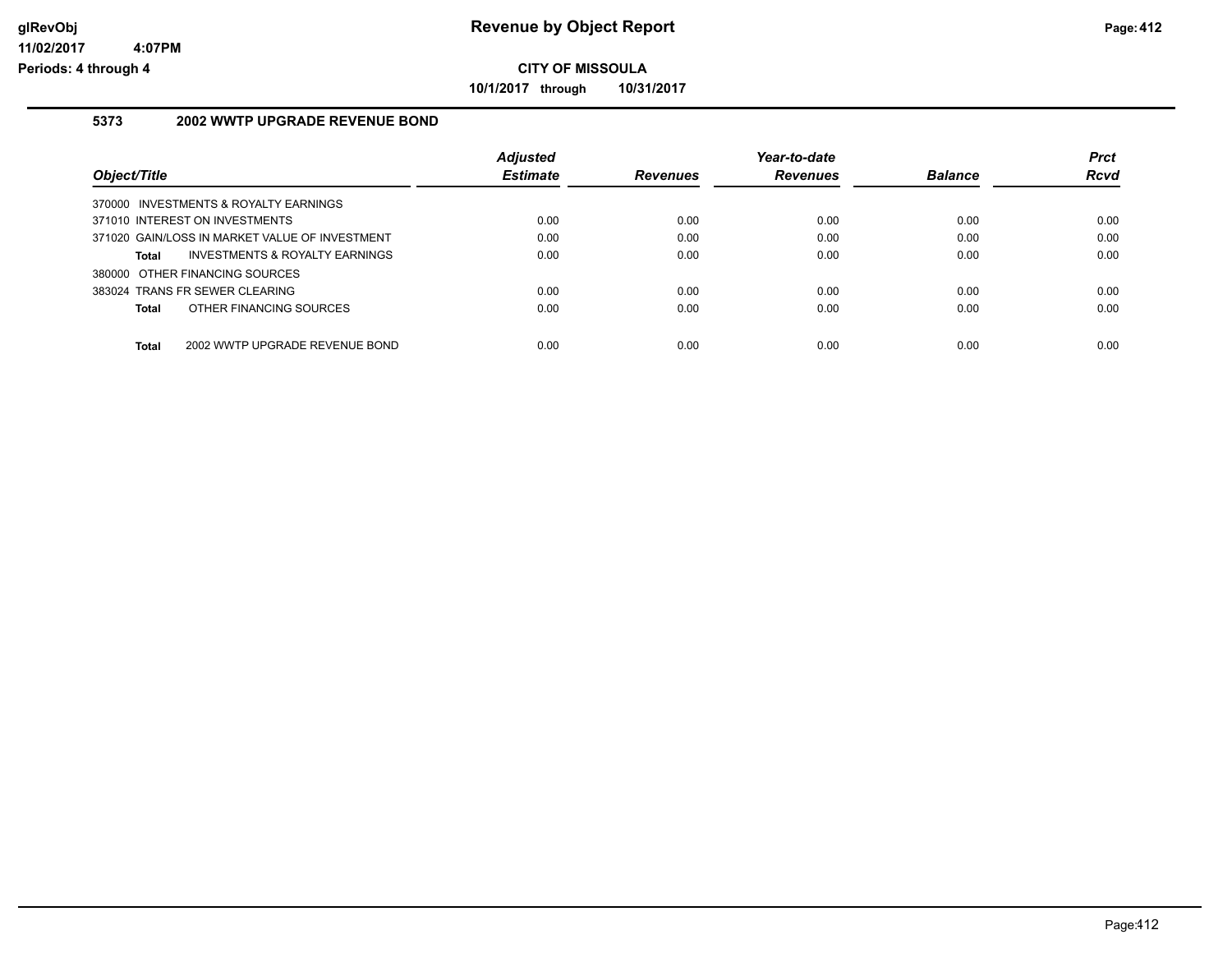**10/1/2017 through 10/31/2017**

# **5374 2002 WWTP UPGRADE RESERVE**

#### **5374 2002 WWTP UPGRADE RESERVE**

|                                                    | <b>Adjusted</b> |                 | Year-to-date    |                | <b>Prct</b> |
|----------------------------------------------------|-----------------|-----------------|-----------------|----------------|-------------|
| Object/Title                                       | <b>Estimate</b> | <b>Revenues</b> | <b>Revenues</b> | <b>Balance</b> | <b>Rcvd</b> |
| 360000 MISCELLANEOUS REVENUES                      |                 |                 |                 |                |             |
| 360000 MISCELLANEOUS REVENUES                      | 0.00            | 0.00            | 0.00            | 0.00           | 0.00        |
| <b>MISCELLANEOUS REVENUES</b><br>Total             | 0.00            | 0.00            | 0.00            | 0.00           | 0.00        |
| 370000 INVESTMENTS & ROYALTY EARNINGS              |                 |                 |                 |                |             |
| 371010 INTEREST ON INVESTMENTS                     | 0.00            | 0.00            | 0.00            | 0.00           | 0.00        |
| 371020 GAIN/LOSS IN MARKET VALUE OF INVESTMENTS    | 0.00            | 0.00            | 0.00            | 0.00           | 0.00        |
| <b>INVESTMENTS &amp; ROYALTY EARNINGS</b><br>Total | 0.00            | 0.00            | 0.00            | 0.00           | 0.00        |
| 380000 OTHER FINANCING SOURCES                     |                 |                 |                 |                |             |
| 381002 SRF LOAN                                    | 0.00            | 0.00            | 0.00            | 0.00           | 0.00        |
| 383042 TRANSFERS FROM OTHER FUNDS                  | 0.00            | 0.00            | 0.00            | 0.00           | 0.00        |
| OTHER FINANCING SOURCES<br>Total                   | 0.00            | 0.00            | 0.00            | 0.00           | 0.00        |
| 2002 WWTP UPGRADE RESERVE<br>Total                 | 0.00            | 0.00            | 0.00            | 0.00           | 0.00        |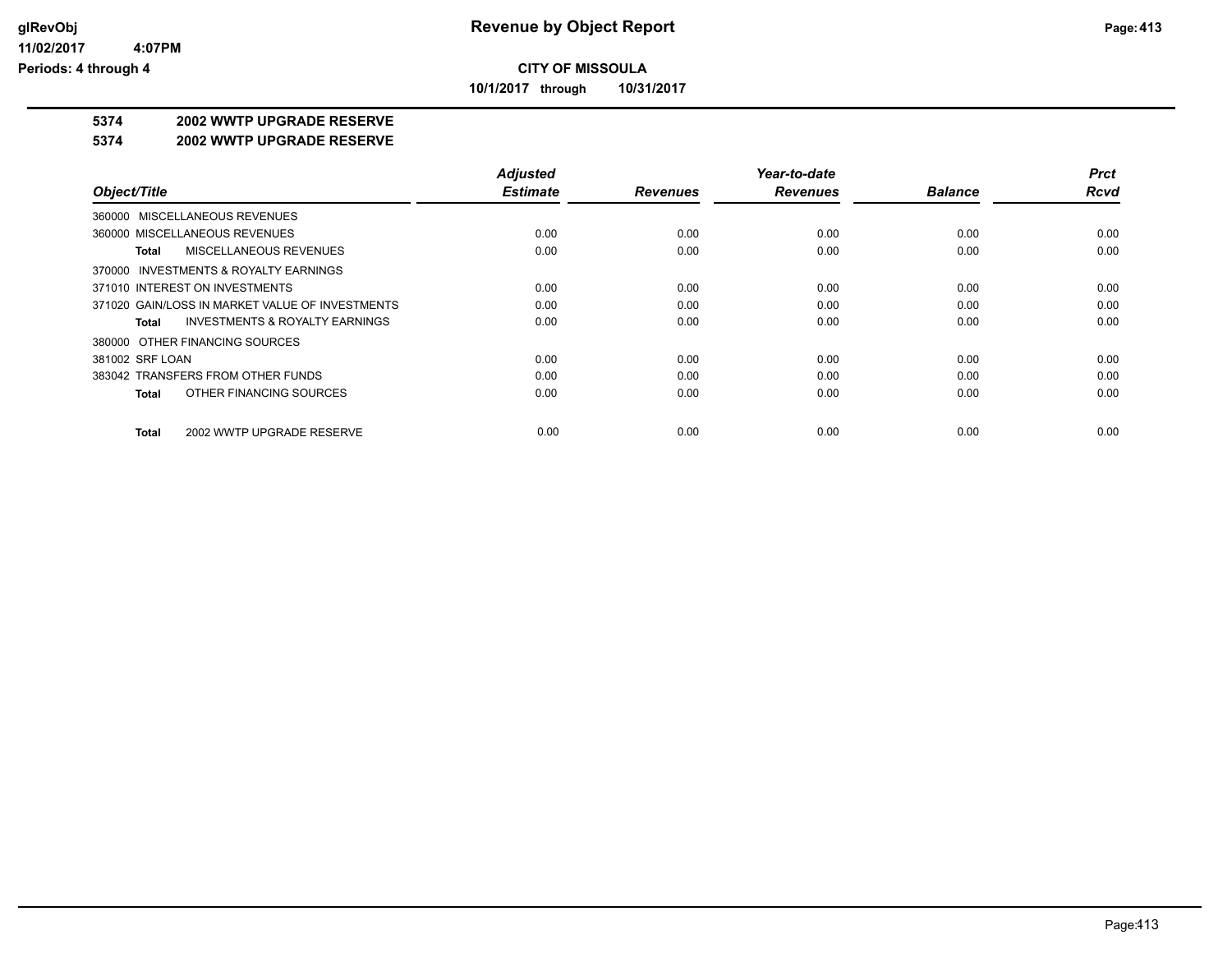**10/1/2017 through 10/31/2017**

# **5374 2002 WWTP UPGRADE RESERVE**

| Object/Title                                       | <b>Adjusted</b><br><b>Estimate</b> | <b>Revenues</b> | Year-to-date<br><b>Revenues</b> | <b>Balance</b> | <b>Prct</b><br><b>Rcvd</b> |
|----------------------------------------------------|------------------------------------|-----------------|---------------------------------|----------------|----------------------------|
|                                                    |                                    |                 |                                 |                |                            |
| 360000 MISCELLANEOUS REVENUES                      |                                    |                 |                                 |                |                            |
| 360000 MISCELLANEOUS REVENUES                      | 0.00                               | 0.00            | 0.00                            | 0.00           | 0.00                       |
| MISCELLANEOUS REVENUES<br>Total                    | 0.00                               | 0.00            | 0.00                            | 0.00           | 0.00                       |
| 370000 INVESTMENTS & ROYALTY EARNINGS              |                                    |                 |                                 |                |                            |
| 371010 INTEREST ON INVESTMENTS                     | 0.00                               | 0.00            | 0.00                            | 0.00           | 0.00                       |
| 371020 GAIN/LOSS IN MARKET VALUE OF INVESTMENT     | 0.00                               | 0.00            | 0.00                            | 0.00           | 0.00                       |
| <b>INVESTMENTS &amp; ROYALTY EARNINGS</b><br>Total | 0.00                               | 0.00            | 0.00                            | 0.00           | 0.00                       |
| 380000 OTHER FINANCING SOURCES                     |                                    |                 |                                 |                |                            |
| 381002 SRF LOAN                                    | 0.00                               | 0.00            | 0.00                            | 0.00           | 0.00                       |
| 383042 TRANSFERS FROM OTHER FUNDS                  | 0.00                               | 0.00            | 0.00                            | 0.00           | 0.00                       |
| OTHER FINANCING SOURCES<br><b>Total</b>            | 0.00                               | 0.00            | 0.00                            | 0.00           | 0.00                       |
| 2002 WWTP UPGRADE RESERVE<br><b>Total</b>          | 0.00                               | 0.00            | 0.00                            | 0.00           | 0.00                       |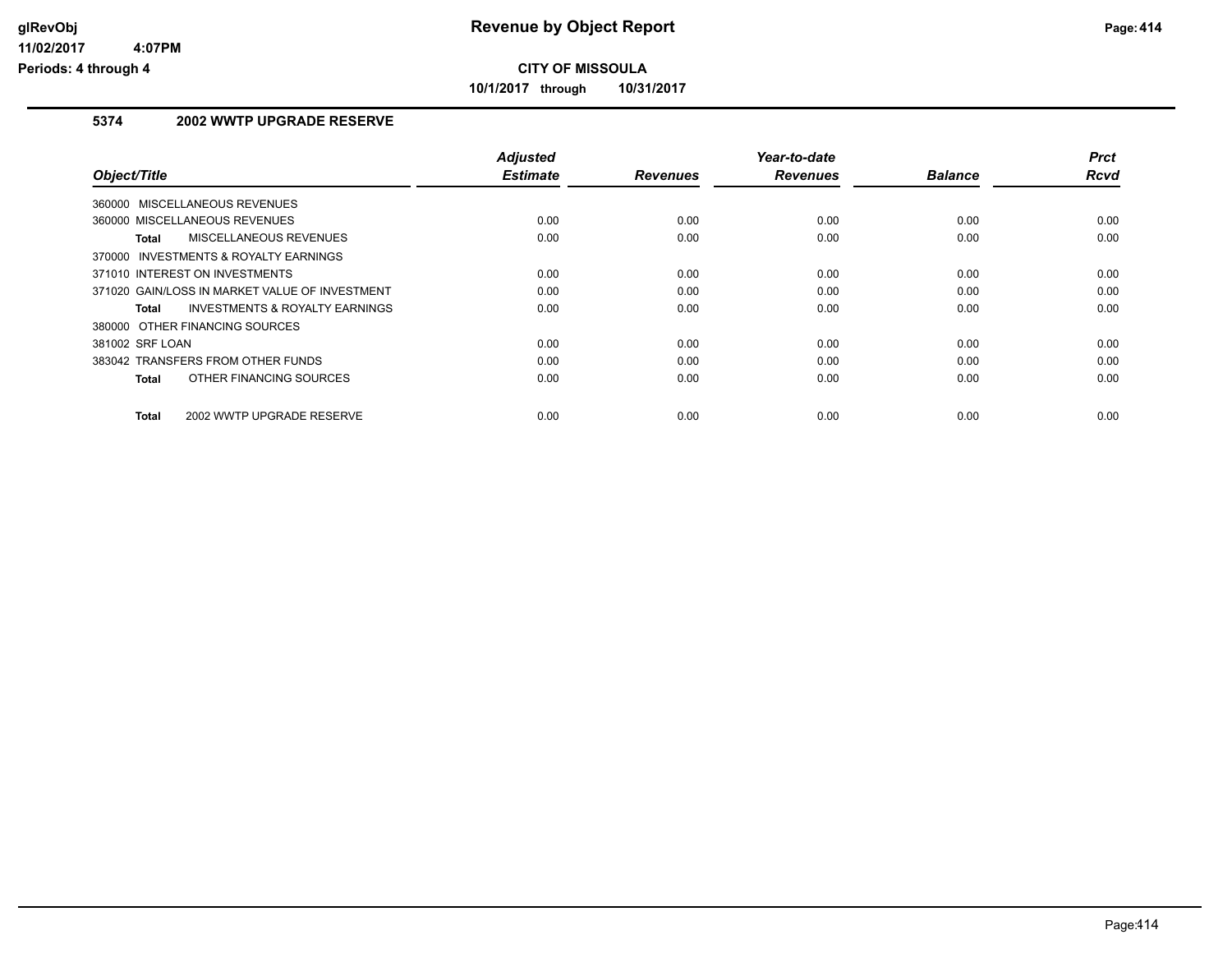**10/1/2017 through 10/31/2017**

# **5375 2003 WWTP SRF \$3.8M EPA DEBT**

#### **5375 2003 WWTP SRF \$3.8M EPA DEBT**

|                                                    | <b>Adjusted</b> |                 | Year-to-date    |                | <b>Prct</b> |
|----------------------------------------------------|-----------------|-----------------|-----------------|----------------|-------------|
| Object/Title                                       | <b>Estimate</b> | <b>Revenues</b> | <b>Revenues</b> | <b>Balance</b> | <b>Rcvd</b> |
| 340000 CHARGES FOR SERVICES                        |                 |                 |                 |                |             |
| 343032 SEWER INSTALLATION CHARGES                  | 0.00            | 0.00            | 0.00            | 0.00           | 0.00        |
| <b>CHARGES FOR SERVICES</b><br>Total               | 0.00            | 0.00            | 0.00            | 0.00           | 0.00        |
| 370000 INVESTMENTS & ROYALTY EARNINGS              |                 |                 |                 |                |             |
| 371010 INTEREST ON INVESTMENTS                     | 0.00            | 0.00            | 0.00            | 0.00           | 0.00        |
| 371020 GAIN/LOSS IN MARKET VALUE OF INVESTMENTS    | 0.00            | 0.00            | 0.00            | 0.00           | 0.00        |
| <b>INVESTMENTS &amp; ROYALTY EARNINGS</b><br>Total | 0.00            | 0.00            | 0.00            | 0.00           | 0.00        |
| 380000 OTHER FINANCING SOURCES                     |                 |                 |                 |                |             |
| 383024 TRANS FR SEWER CLEARING                     | 0.00            | 0.00            | 0.00            | 0.00           | 0.00        |
| OTHER FINANCING SOURCES<br>Total                   | 0.00            | 0.00            | 0.00            | 0.00           | 0.00        |
| 2003 WWTP SRF \$3.8M EPA DEBT<br><b>Total</b>      | 0.00            | 0.00            | 0.00            | 0.00           | 0.00        |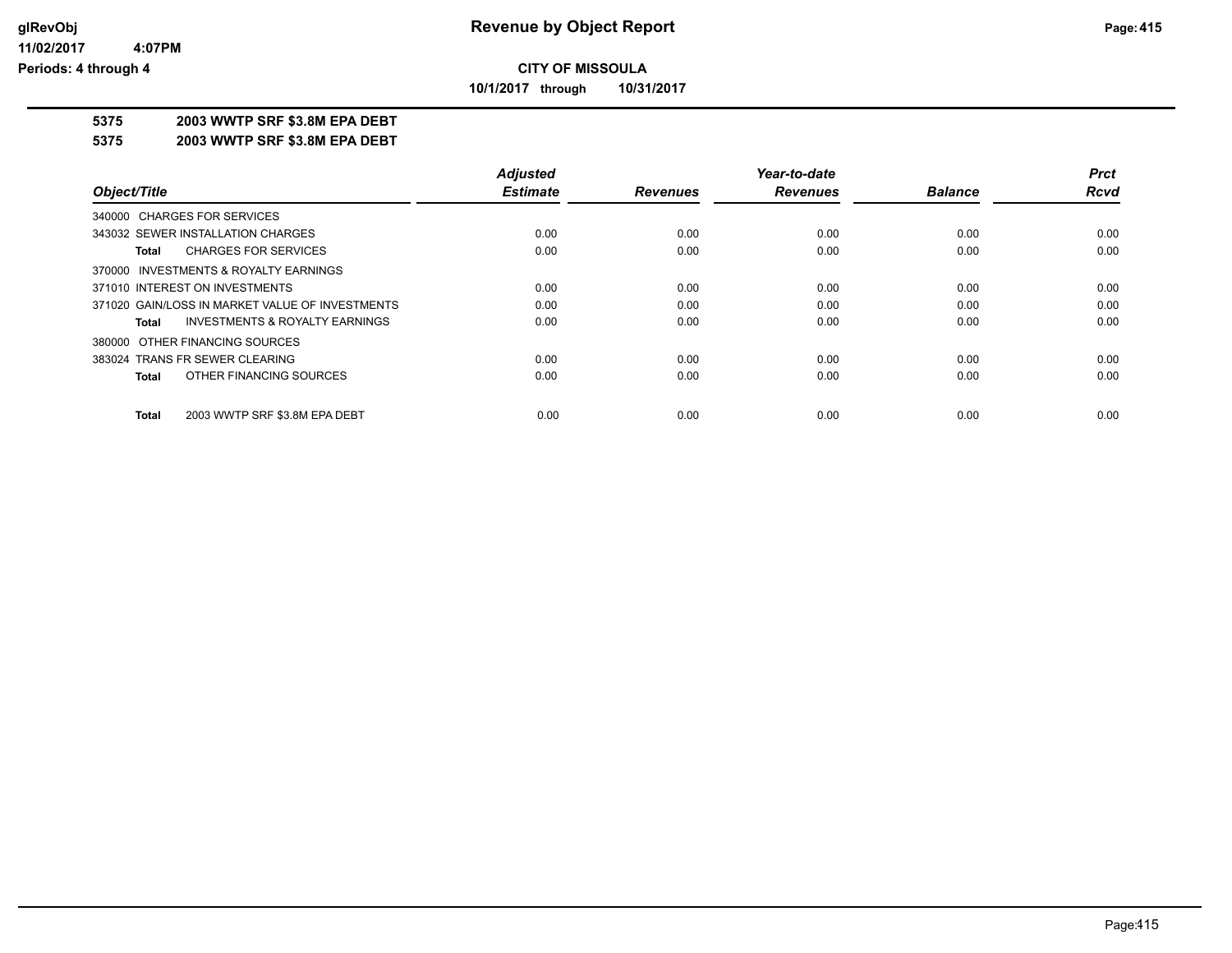**10/1/2017 through 10/31/2017**

# **5375 2003 WWTP SRF \$3.8M EPA DEBT**

|                                                     | <b>Adjusted</b> |                 | Year-to-date    |                | <b>Prct</b> |
|-----------------------------------------------------|-----------------|-----------------|-----------------|----------------|-------------|
| Object/Title                                        | <b>Estimate</b> | <b>Revenues</b> | <b>Revenues</b> | <b>Balance</b> | <b>Rcvd</b> |
| <b>CHARGES FOR SERVICES</b><br>340000               |                 |                 |                 |                |             |
| 343032 SEWER INSTALLATION CHARGES                   | 0.00            | 0.00            | 0.00            | 0.00           | 0.00        |
| <b>CHARGES FOR SERVICES</b><br>Total                | 0.00            | 0.00            | 0.00            | 0.00           | 0.00        |
| <b>INVESTMENTS &amp; ROYALTY EARNINGS</b><br>370000 |                 |                 |                 |                |             |
| 371010 INTEREST ON INVESTMENTS                      | 0.00            | 0.00            | 0.00            | 0.00           | 0.00        |
| 371020 GAIN/LOSS IN MARKET VALUE OF INVESTMENT      | 0.00            | 0.00            | 0.00            | 0.00           | 0.00        |
| INVESTMENTS & ROYALTY EARNINGS<br><b>Total</b>      | 0.00            | 0.00            | 0.00            | 0.00           | 0.00        |
| OTHER FINANCING SOURCES<br>380000                   |                 |                 |                 |                |             |
| 383024 TRANS FR SEWER CLEARING                      | 0.00            | 0.00            | 0.00            | 0.00           | 0.00        |
| OTHER FINANCING SOURCES<br><b>Total</b>             | 0.00            | 0.00            | 0.00            | 0.00           | 0.00        |
| 2003 WWTP SRF \$3.8M EPA DEBT<br><b>Total</b>       | 0.00            | 0.00            | 0.00            | 0.00           | 0.00        |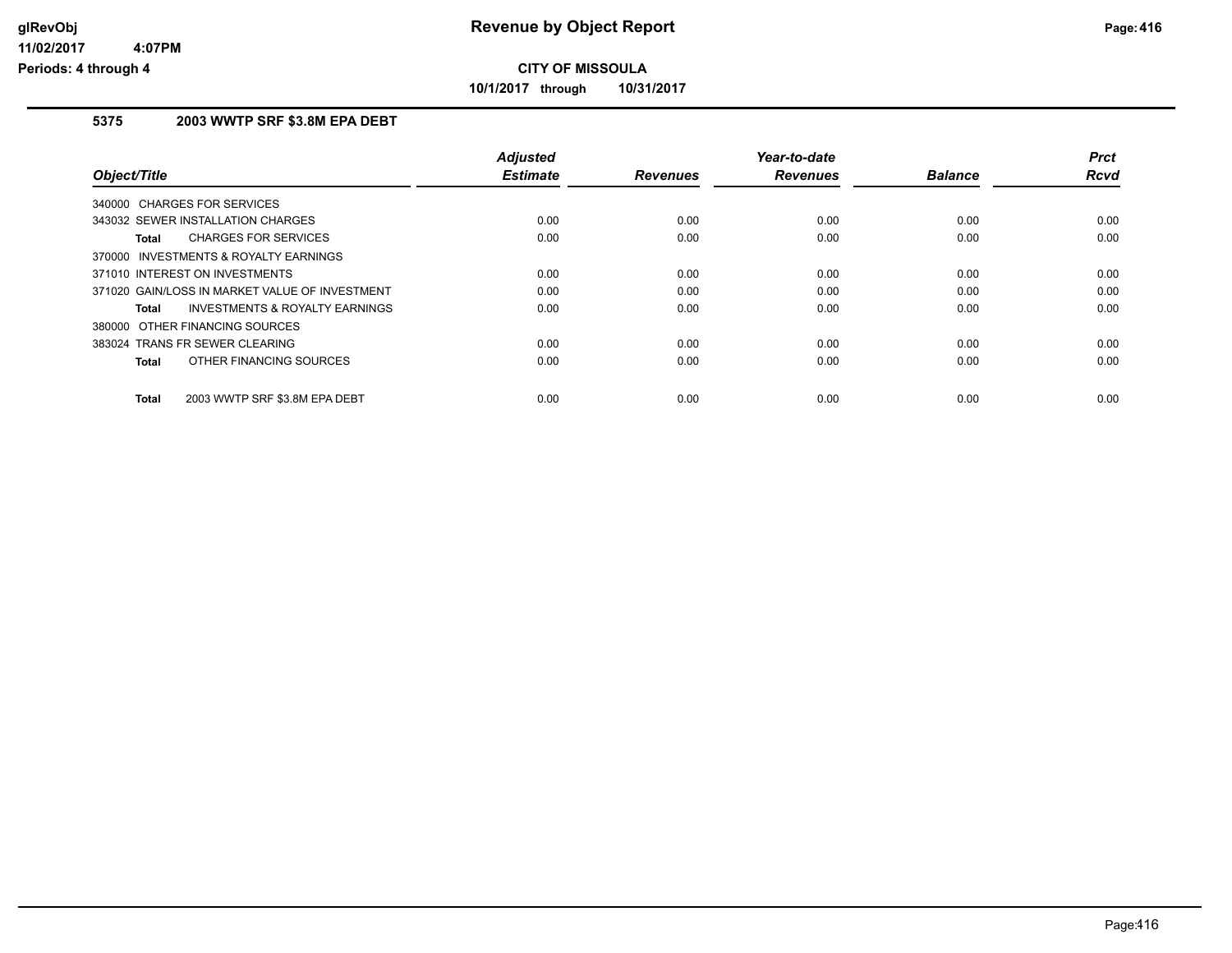**10/1/2017 through 10/31/2017**

# **5376 2003 WWTP SRF \$3.8M EPA RESERVE**

# **5376 2003 WWTP SRF \$3.8M EPA RESERVE**

|                                                    | <b>Adjusted</b> |                 | Year-to-date    |                | <b>Prct</b> |
|----------------------------------------------------|-----------------|-----------------|-----------------|----------------|-------------|
| Object/Title                                       | <b>Estimate</b> | <b>Revenues</b> | <b>Revenues</b> | <b>Balance</b> | <b>Rcvd</b> |
| 360000 MISCELLANEOUS REVENUES                      |                 |                 |                 |                |             |
| 360000 MISCELLANEOUS REVENUES                      | 0.00            | 0.00            | 0.00            | 0.00           | 0.00        |
| 360010 MISCELLANEOUS                               | 0.00            | 0.00            | 0.00            | 0.00           | 0.00        |
| MISCELLANEOUS REVENUES<br>Total                    | 0.00            | 0.00            | 0.00            | 0.00           | 0.00        |
| 370000 INVESTMENTS & ROYALTY EARNINGS              |                 |                 |                 |                |             |
| 371010 INTEREST ON INVESTMENTS                     | 0.00            | 0.00            | 0.00            | 0.00           | 0.00        |
| 371020 GAIN/LOSS IN MARKET VALUE OF INVESTMENTS    | 0.00            | 0.00            | 0.00            | 0.00           | 0.00        |
| <b>INVESTMENTS &amp; ROYALTY EARNINGS</b><br>Total | 0.00            | 0.00            | 0.00            | 0.00           | 0.00        |
| 380000 OTHER FINANCING SOURCES                     |                 |                 |                 |                |             |
| 381002 SRF LOAN                                    | 0.00            | 0.00            | 0.00            | 0.00           | 0.00        |
| 383042 TRANSFERS FROM OTHER FUNDS                  | 0.00            | 0.00            | 0.00            | 0.00           | 0.00        |
| OTHER FINANCING SOURCES<br>Total                   | 0.00            | 0.00            | 0.00            | 0.00           | 0.00        |
| 2003 WWTP SRF \$3.8M EPA RESERVE<br><b>Total</b>   | 0.00            | 0.00            | 0.00            | 0.00           | 0.00        |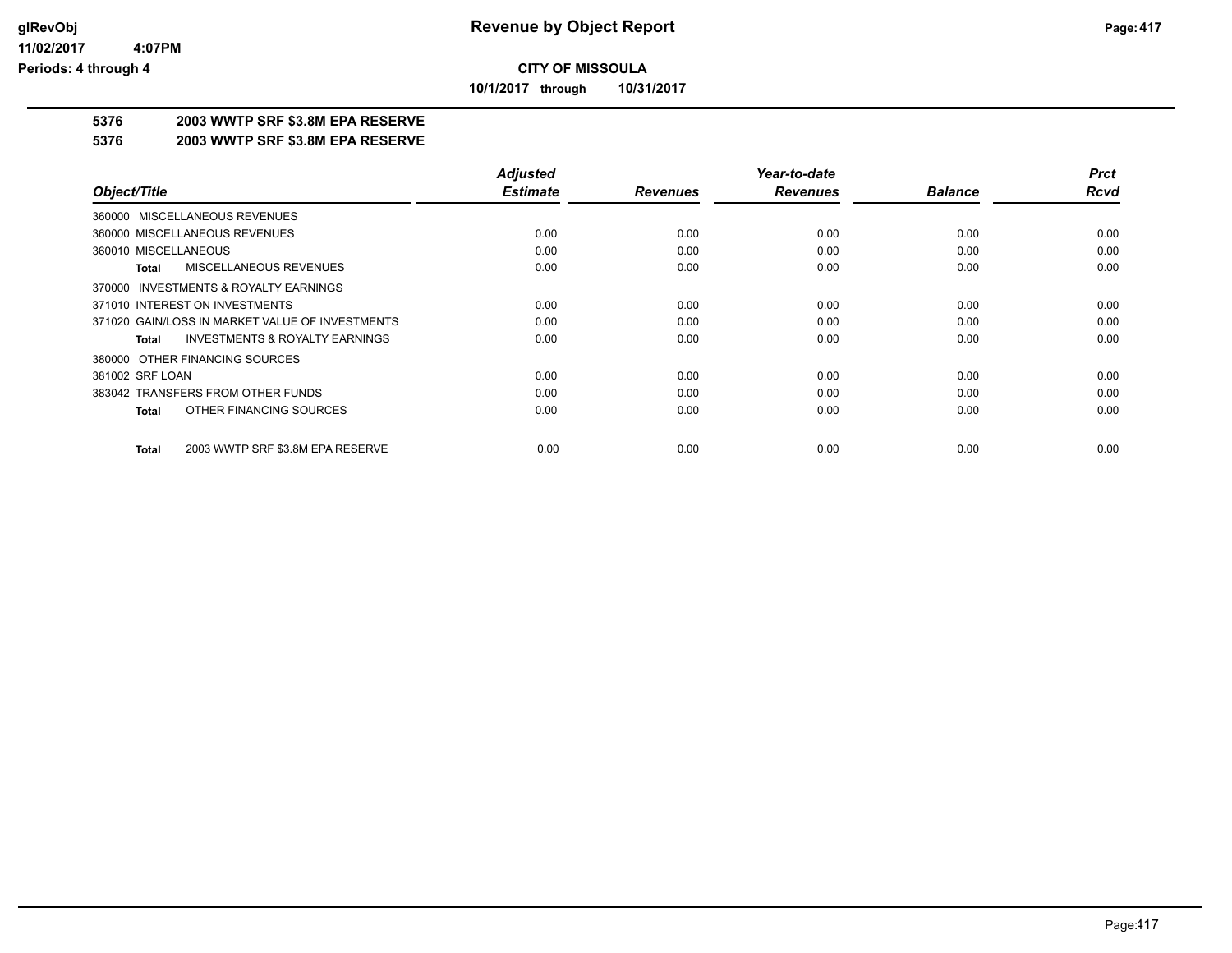**10/1/2017 through 10/31/2017**

# **5376 2003 WWTP SRF \$3.8M EPA RESERVE**

| Object/Title                                              | <b>Adjusted</b><br><b>Estimate</b> | <b>Revenues</b> | Year-to-date<br><b>Revenues</b> | <b>Balance</b> | <b>Prct</b><br>Rcvd |
|-----------------------------------------------------------|------------------------------------|-----------------|---------------------------------|----------------|---------------------|
|                                                           |                                    |                 |                                 |                |                     |
| 360000 MISCELLANEOUS REVENUES                             |                                    |                 |                                 |                |                     |
| 360000 MISCELLANEOUS REVENUES                             | 0.00                               | 0.00            | 0.00                            | 0.00           | 0.00                |
| 360010 MISCELLANEOUS                                      | 0.00                               | 0.00            | 0.00                            | 0.00           | 0.00                |
| <b>MISCELLANEOUS REVENUES</b><br><b>Total</b>             | 0.00                               | 0.00            | 0.00                            | 0.00           | 0.00                |
| INVESTMENTS & ROYALTY EARNINGS<br>370000                  |                                    |                 |                                 |                |                     |
| 371010 INTEREST ON INVESTMENTS                            | 0.00                               | 0.00            | 0.00                            | 0.00           | 0.00                |
| 371020 GAIN/LOSS IN MARKET VALUE OF INVESTMENT            | 0.00                               | 0.00            | 0.00                            | 0.00           | 0.00                |
| <b>INVESTMENTS &amp; ROYALTY EARNINGS</b><br><b>Total</b> | 0.00                               | 0.00            | 0.00                            | 0.00           | 0.00                |
| 380000 OTHER FINANCING SOURCES                            |                                    |                 |                                 |                |                     |
| 381002 SRF LOAN                                           | 0.00                               | 0.00            | 0.00                            | 0.00           | 0.00                |
| 383042 TRANSFERS FROM OTHER FUNDS                         | 0.00                               | 0.00            | 0.00                            | 0.00           | 0.00                |
| OTHER FINANCING SOURCES<br><b>Total</b>                   | 0.00                               | 0.00            | 0.00                            | 0.00           | 0.00                |
|                                                           |                                    |                 |                                 |                |                     |
| 2003 WWTP SRF \$3.8M EPA RESERVE<br><b>Total</b>          | 0.00                               | 0.00            | 0.00                            | 0.00           | 0.00                |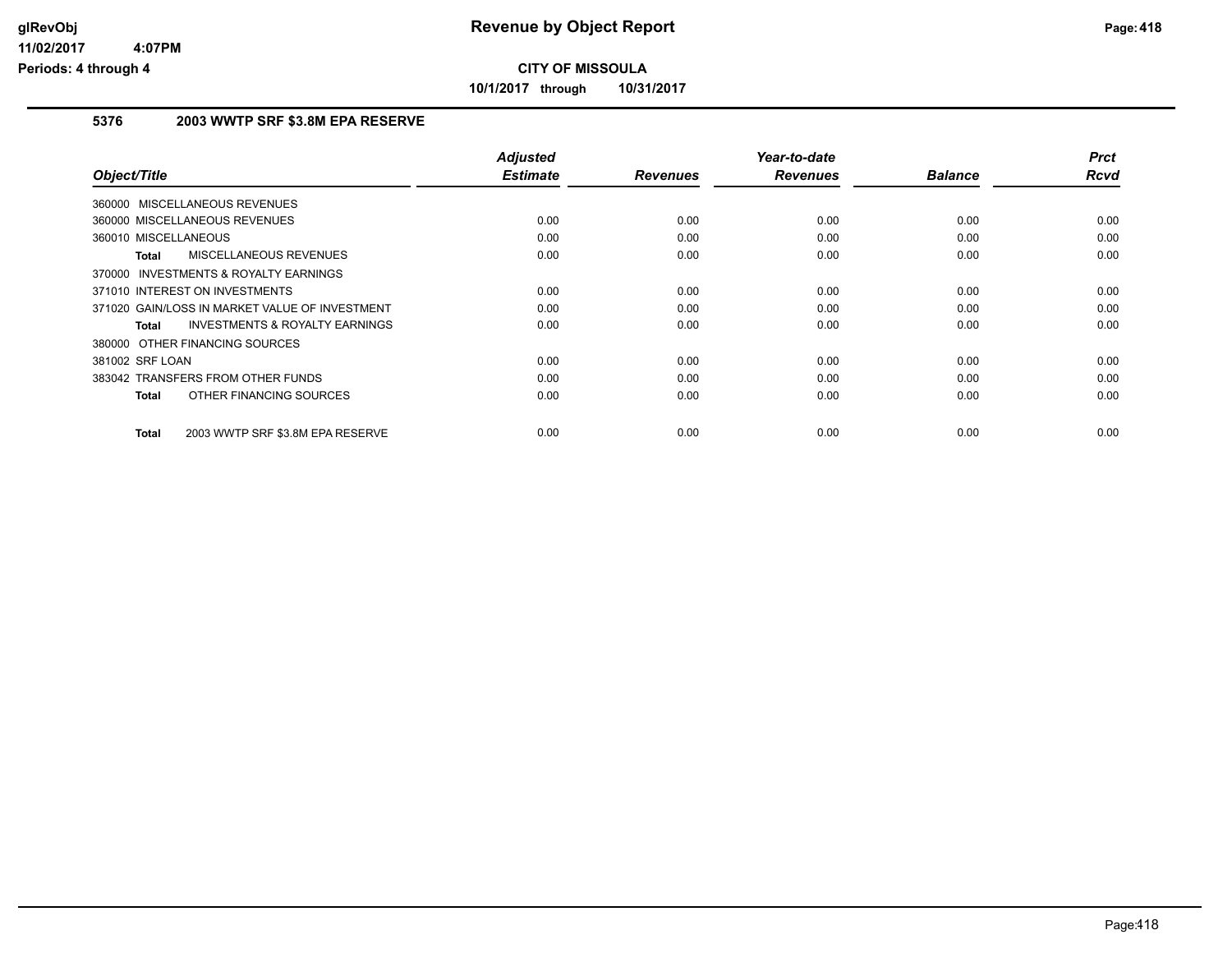**10/1/2017 through 10/31/2017**

# **5377 2004 WWTP \$3.023 LOAN DEBT SERVICE**

# **5377 2004 WWTP \$3.023 LOAN DEBT SERVICE**

|                                                    | <b>Adjusted</b> |                 | Year-to-date    |                | <b>Prct</b> |
|----------------------------------------------------|-----------------|-----------------|-----------------|----------------|-------------|
| Object/Title                                       | <b>Estimate</b> | <b>Revenues</b> | <b>Revenues</b> | <b>Balance</b> | <b>Rcvd</b> |
| 340000 CHARGES FOR SERVICES                        |                 |                 |                 |                |             |
| 343032 SEWER INSTALLATION CHARGES                  | 0.00            | 0.00            | 0.00            | 0.00           | 0.00        |
| <b>CHARGES FOR SERVICES</b><br>Total               | 0.00            | 0.00            | 0.00            | 0.00           | 0.00        |
| 370000 INVESTMENTS & ROYALTY EARNINGS              |                 |                 |                 |                |             |
| 371010 INTEREST ON INVESTMENTS                     | 0.00            | 0.00            | 0.00            | 0.00           | 0.00        |
| 371020 GAIN/LOSS IN MARKET VALUE OF INVESTMENTS    | 0.00            | 0.00            | 0.00            | 0.00           | 0.00        |
| <b>INVESTMENTS &amp; ROYALTY EARNINGS</b><br>Total | 0.00            | 0.00            | 0.00            | 0.00           | 0.00        |
| 380000 OTHER FINANCING SOURCES                     |                 |                 |                 |                |             |
| 383024 TRANS FR SEWER CLEARING                     | 0.00            | 0.00            | 0.00            | 0.00           | 0.00        |
| OTHER FINANCING SOURCES<br>Total                   | 0.00            | 0.00            | 0.00            | 0.00           | 0.00        |
| 2004 WWTP \$3.023 LOAN DEBT SERVICE<br>Total       | 0.00            | 0.00            | 0.00            | 0.00           | 0.00        |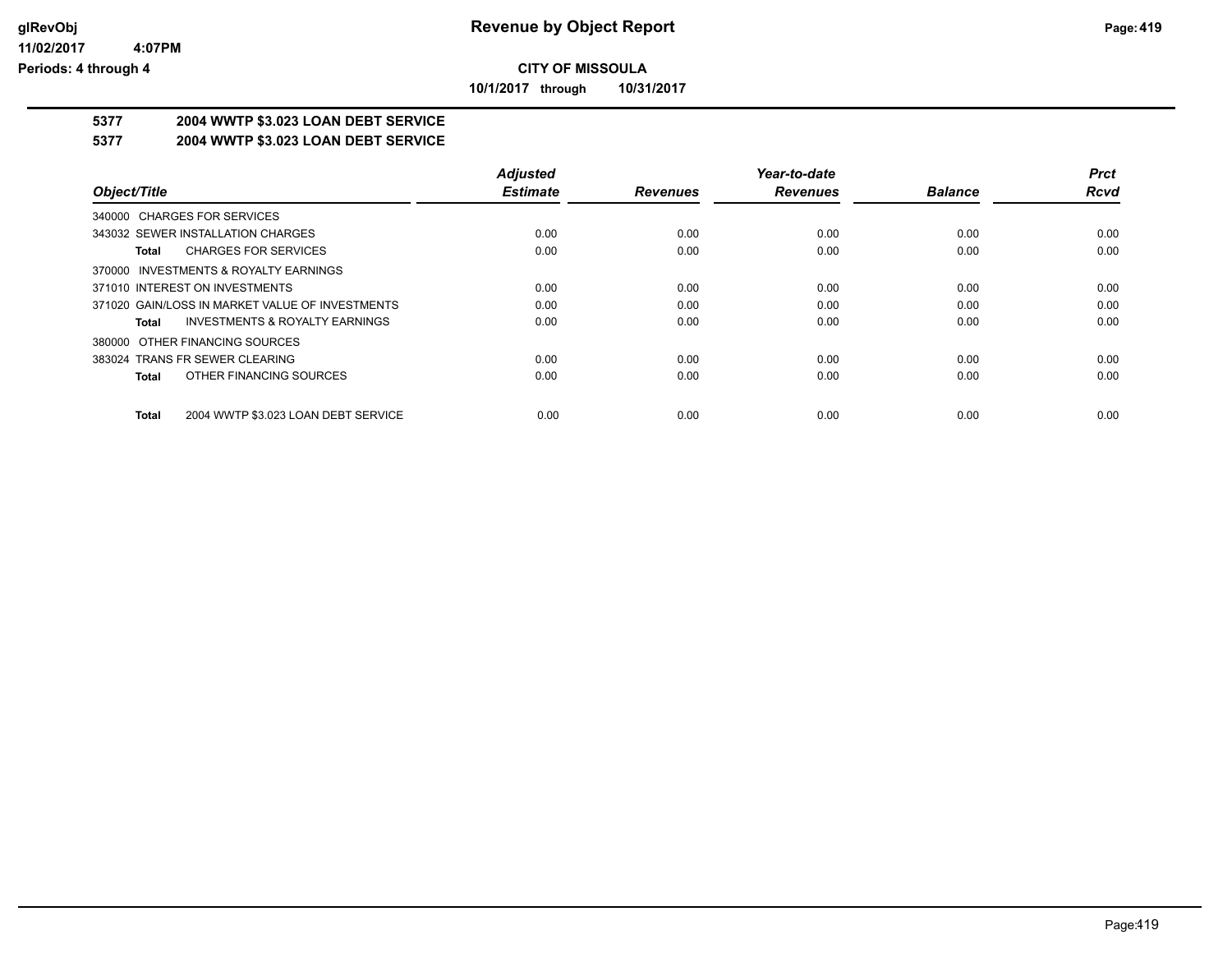**10/1/2017 through 10/31/2017**

# **5377 2004 WWTP \$3.023 LOAN DEBT SERVICE**

| Object/Title                                        | <b>Adjusted</b><br><b>Estimate</b> | <b>Revenues</b> | Year-to-date<br><b>Revenues</b> | <b>Balance</b> | <b>Prct</b><br><b>Rcvd</b> |
|-----------------------------------------------------|------------------------------------|-----------------|---------------------------------|----------------|----------------------------|
| 340000 CHARGES FOR SERVICES                         |                                    |                 |                                 |                |                            |
| 343032 SEWER INSTALLATION CHARGES                   | 0.00                               | 0.00            | 0.00                            | 0.00           | 0.00                       |
| <b>CHARGES FOR SERVICES</b><br>Total                | 0.00                               | 0.00            | 0.00                            | 0.00           | 0.00                       |
| 370000 INVESTMENTS & ROYALTY EARNINGS               |                                    |                 |                                 |                |                            |
| 371010 INTEREST ON INVESTMENTS                      | 0.00                               | 0.00            | 0.00                            | 0.00           | 0.00                       |
| 371020 GAIN/LOSS IN MARKET VALUE OF INVESTMENT      | 0.00                               | 0.00            | 0.00                            | 0.00           | 0.00                       |
| <b>INVESTMENTS &amp; ROYALTY EARNINGS</b><br>Total  | 0.00                               | 0.00            | 0.00                            | 0.00           | 0.00                       |
| 380000 OTHER FINANCING SOURCES                      |                                    |                 |                                 |                |                            |
| 383024 TRANS FR SEWER CLEARING                      | 0.00                               | 0.00            | 0.00                            | 0.00           | 0.00                       |
| OTHER FINANCING SOURCES<br>Total                    | 0.00                               | 0.00            | 0.00                            | 0.00           | 0.00                       |
| 2004 WWTP \$3.023 LOAN DEBT SERVICE<br><b>Total</b> | 0.00                               | 0.00            | 0.00                            | 0.00           | 0.00                       |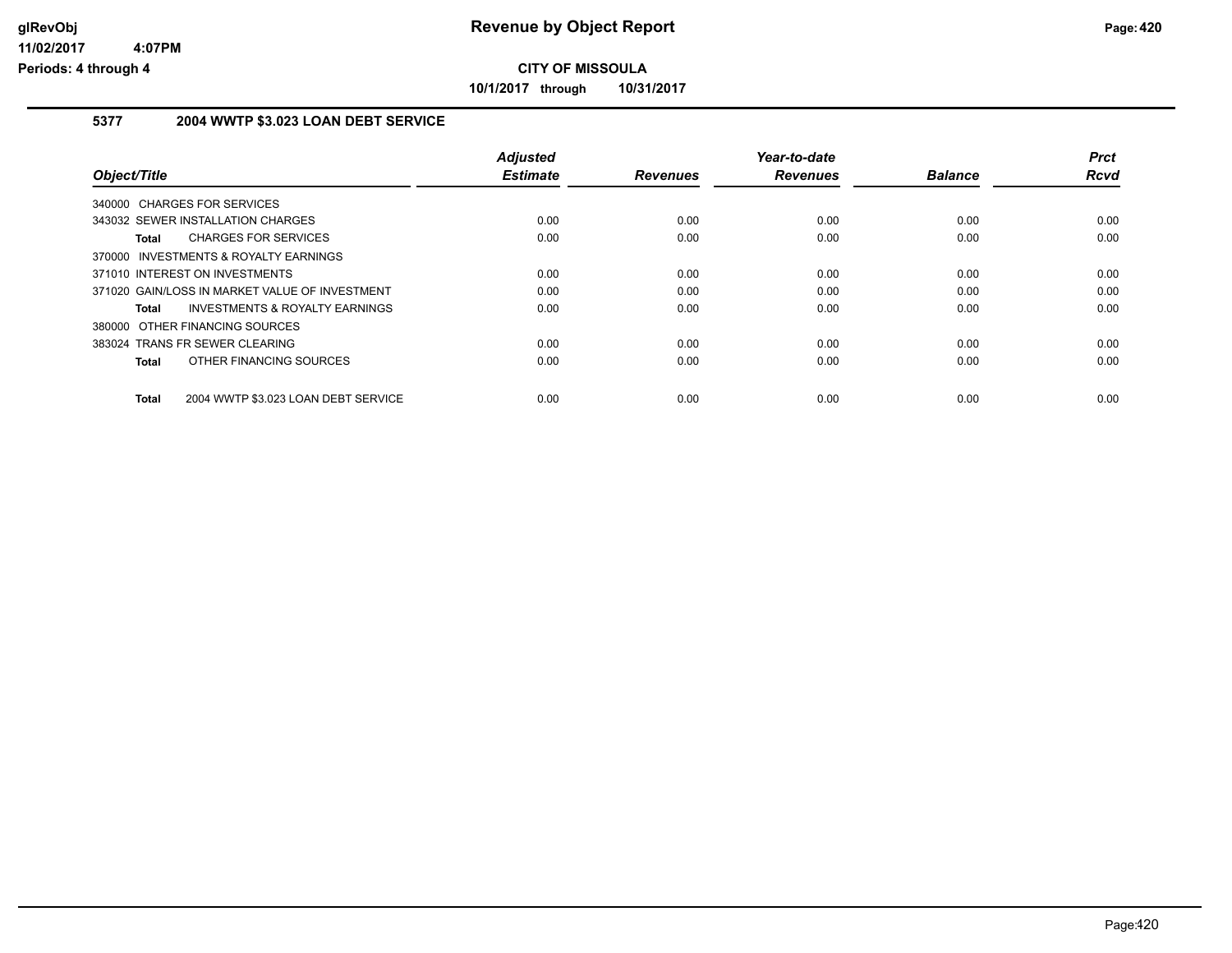**10/1/2017 through 10/31/2017**

# **5378 2004 WWTP \$3.023 LOAN RESERVE**

## **5378 2004 WWTP \$3.023 LOAN RESERVE**

|                                                    | <b>Adjusted</b> |                 | Year-to-date    |                | <b>Prct</b> |
|----------------------------------------------------|-----------------|-----------------|-----------------|----------------|-------------|
| Object/Title                                       | <b>Estimate</b> | <b>Revenues</b> | <b>Revenues</b> | <b>Balance</b> | <b>Rcvd</b> |
| 360000 MISCELLANEOUS REVENUES                      |                 |                 |                 |                |             |
| 360000 MISCELLANEOUS REVENUES                      | 0.00            | 0.00            | 0.00            | 0.00           | 0.00        |
| MISCELLANEOUS REVENUES<br>Total                    | 0.00            | 0.00            | 0.00            | 0.00           | 0.00        |
| 370000 INVESTMENTS & ROYALTY EARNINGS              |                 |                 |                 |                |             |
| 371010 INTEREST ON INVESTMENTS                     | 0.00            | 0.00            | 0.00            | 0.00           | 0.00        |
| 371020 GAIN/LOSS IN MARKET VALUE OF INVESTMENTS    | 0.00            | 0.00            | 0.00            | 0.00           | 0.00        |
| <b>INVESTMENTS &amp; ROYALTY EARNINGS</b><br>Total | 0.00            | 0.00            | 0.00            | 0.00           | 0.00        |
| 380000 OTHER FINANCING SOURCES                     |                 |                 |                 |                |             |
| 381002 SRF LOAN                                    | 0.00            | 0.00            | 0.00            | 0.00           | 0.00        |
| 383024 TRANS FR SEWER CLEARING                     | 0.00            | 0.00            | 0.00            | 0.00           | 0.00        |
| 383042 TRANSFERS FROM OTHER FUNDS                  | 0.00            | 0.00            | 0.00            | 0.00           | 0.00        |
| OTHER FINANCING SOURCES<br>Total                   | 0.00            | 0.00            | 0.00            | 0.00           | 0.00        |
|                                                    |                 |                 |                 |                |             |
| 2004 WWTP \$3.023 LOAN RESERVE<br>Total            | 0.00            | 0.00            | 0.00            | 0.00           | 0.00        |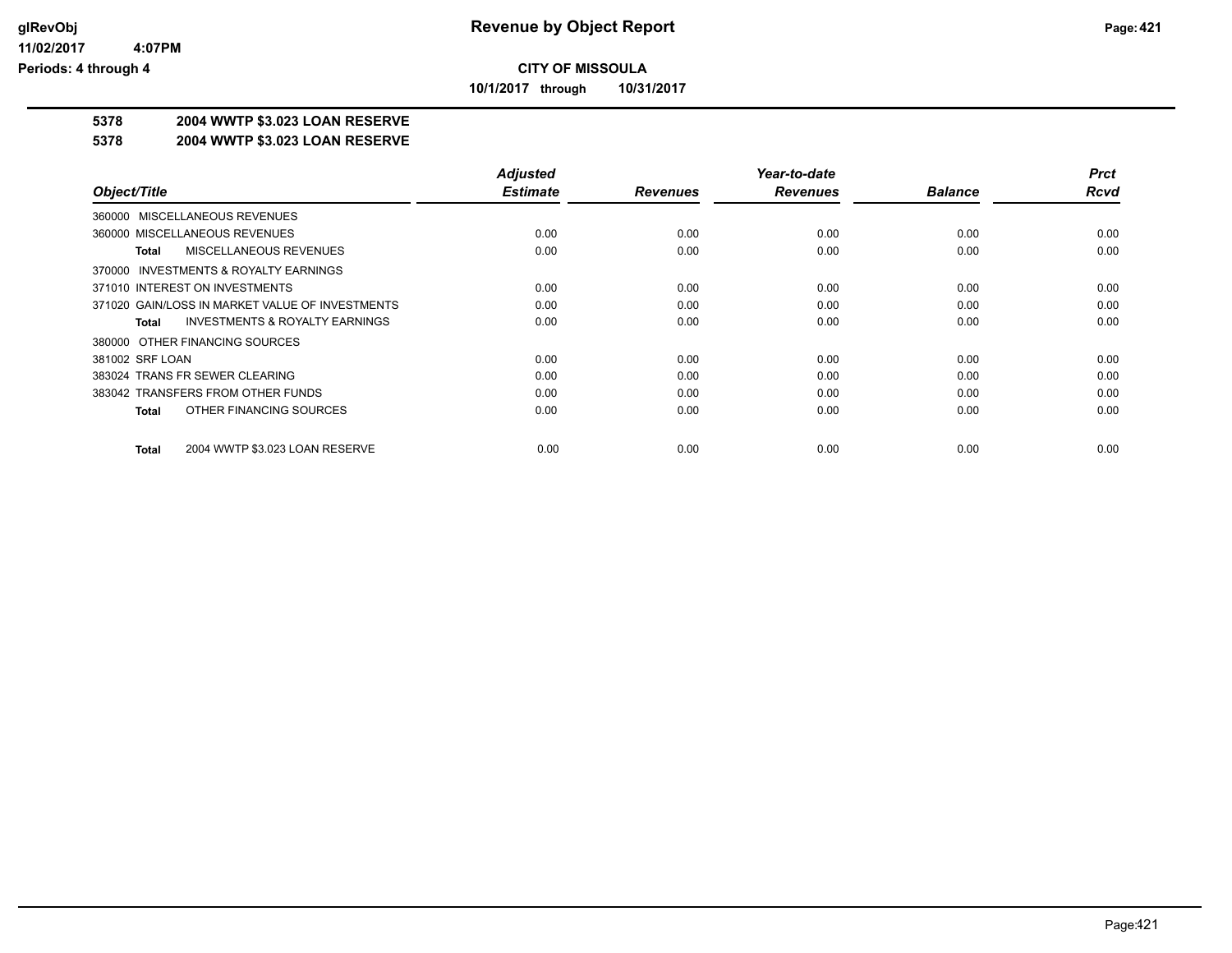**10/1/2017 through 10/31/2017**

# **5378 2004 WWTP \$3.023 LOAN RESERVE**

| Object/Title                                              | <b>Adjusted</b><br><b>Estimate</b> | <b>Revenues</b> | Year-to-date<br><b>Revenues</b> | <b>Balance</b> | <b>Prct</b><br>Rcvd |
|-----------------------------------------------------------|------------------------------------|-----------------|---------------------------------|----------------|---------------------|
| MISCELLANEOUS REVENUES<br>360000                          |                                    |                 |                                 |                |                     |
| 360000 MISCELLANEOUS REVENUES                             | 0.00                               | 0.00            | 0.00                            | 0.00           | 0.00                |
| MISCELLANEOUS REVENUES<br><b>Total</b>                    | 0.00                               | 0.00            | 0.00                            | 0.00           | 0.00                |
| INVESTMENTS & ROYALTY EARNINGS<br>370000                  |                                    |                 |                                 |                |                     |
| 371010 INTEREST ON INVESTMENTS                            | 0.00                               | 0.00            | 0.00                            | 0.00           | 0.00                |
| 371020 GAIN/LOSS IN MARKET VALUE OF INVESTMENT            | 0.00                               | 0.00            | 0.00                            | 0.00           | 0.00                |
| <b>INVESTMENTS &amp; ROYALTY EARNINGS</b><br><b>Total</b> | 0.00                               | 0.00            | 0.00                            | 0.00           | 0.00                |
| 380000 OTHER FINANCING SOURCES                            |                                    |                 |                                 |                |                     |
| 381002 SRF LOAN                                           | 0.00                               | 0.00            | 0.00                            | 0.00           | 0.00                |
| 383024 TRANS FR SEWER CLEARING                            | 0.00                               | 0.00            | 0.00                            | 0.00           | 0.00                |
| 383042 TRANSFERS FROM OTHER FUNDS                         | 0.00                               | 0.00            | 0.00                            | 0.00           | 0.00                |
| OTHER FINANCING SOURCES<br><b>Total</b>                   | 0.00                               | 0.00            | 0.00                            | 0.00           | 0.00                |
|                                                           |                                    |                 |                                 |                |                     |
| 2004 WWTP \$3.023 LOAN RESERVE<br><b>Total</b>            | 0.00                               | 0.00            | 0.00                            | 0.00           | 0.00                |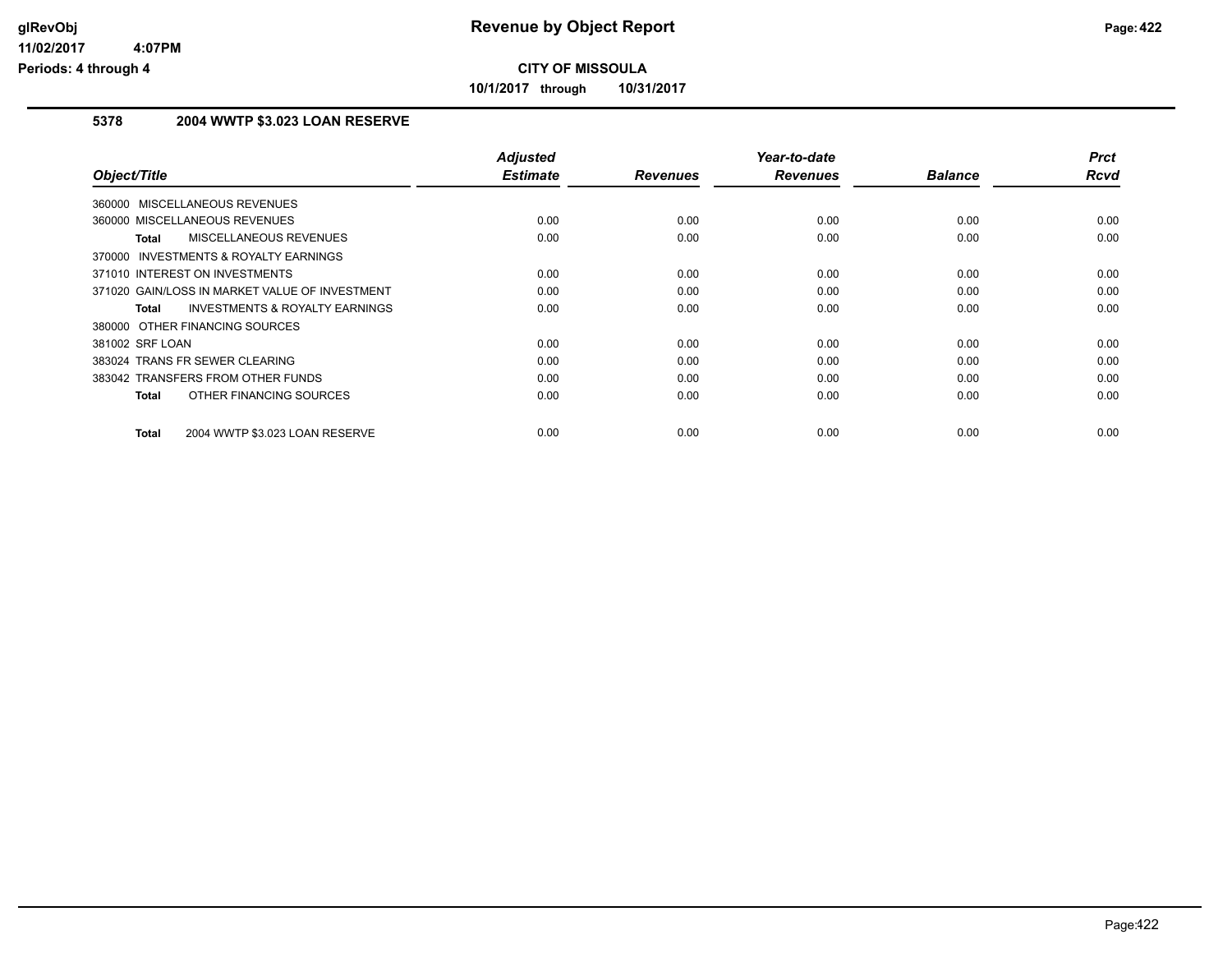**10/1/2017 through 10/31/2017**

# **5379 2005 BRICH/BRDY/LIN/GIL SRF DEBT**

**5379 2005 BRICH/BRDY/LIN/GIL SRF DEBT**

|                                                  | <b>Adjusted</b> |                 | Year-to-date    |                | <b>Prct</b> |
|--------------------------------------------------|-----------------|-----------------|-----------------|----------------|-------------|
| Object/Title                                     | <b>Estimate</b> | <b>Revenues</b> | <b>Revenues</b> | <b>Balance</b> | <b>Rcvd</b> |
| 370000 INVESTMENTS & ROYALTY EARNINGS            |                 |                 |                 |                |             |
| 371010 INTEREST ON INVESTMENTS                   | 0.00            | 0.00            | 0.00            | 0.00           | 0.00        |
| 371020 GAIN/LOSS IN MARKET VALUE OF INVESTMENTS  | 0.00            | 0.00            | 0.00            | 0.00           | 0.00        |
| INVESTMENTS & ROYALTY EARNINGS<br><b>Total</b>   | 0.00            | 0.00            | 0.00            | 0.00           | 0.00        |
| 380000 OTHER FINANCING SOURCES                   |                 |                 |                 |                |             |
| 383024 TRANS FR SEWER CLEARING                   | 0.00            | 0.00            | 0.00            | 0.00           | 0.00        |
| OTHER FINANCING SOURCES<br><b>Total</b>          | 0.00            | 0.00            | 0.00            | 0.00           | 0.00        |
|                                                  |                 |                 |                 |                |             |
| <b>Total</b><br>2005 BRICH/BRDY/LIN/GIL SRF DEBT | 0.00            | 0.00            | 0.00            | 0.00           | 0.00        |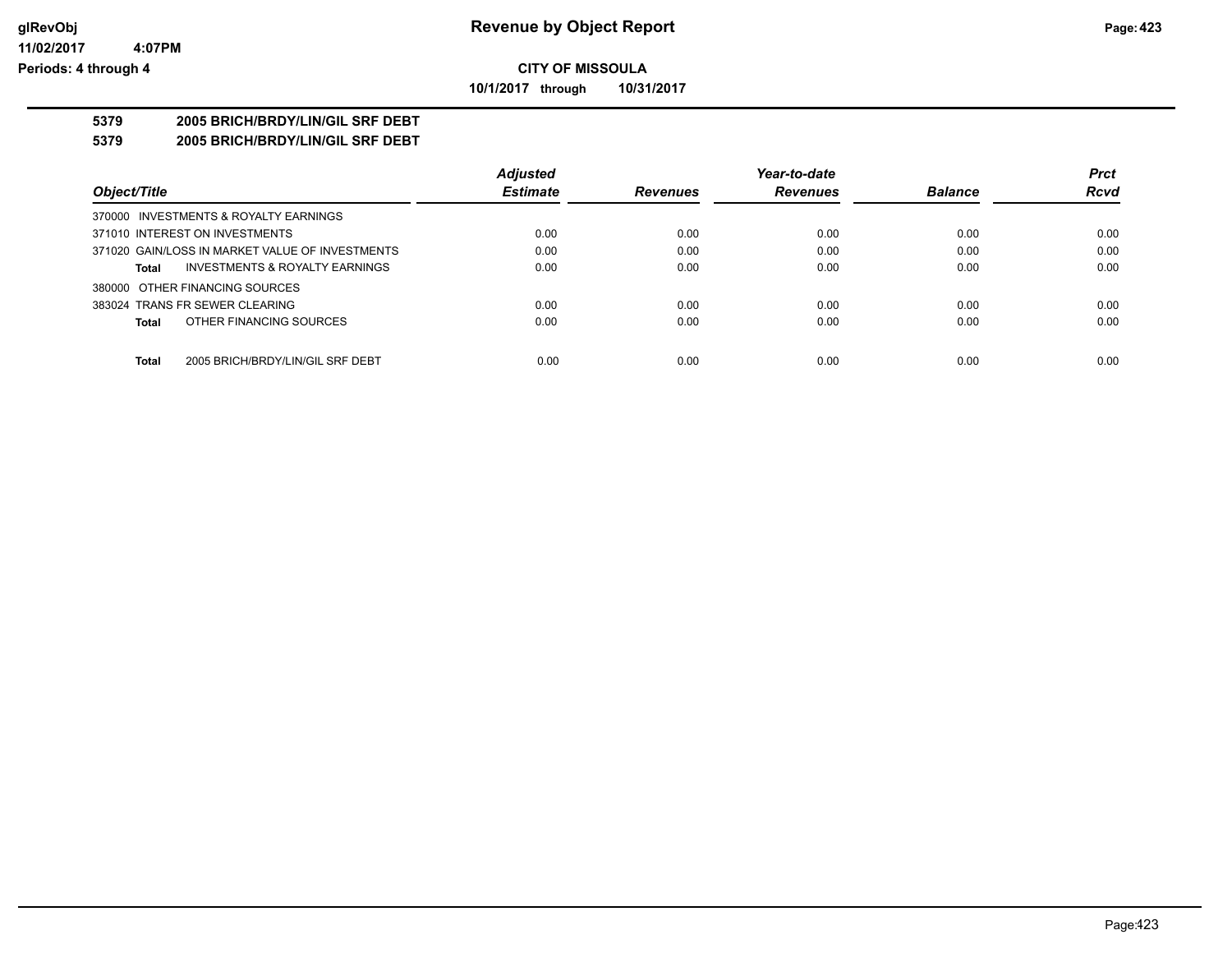**10/1/2017 through 10/31/2017**

# **5379 2005 BRICH/BRDY/LIN/GIL SRF DEBT**

|                                                    | <b>Adjusted</b> |                 | Year-to-date    |                | <b>Prct</b> |
|----------------------------------------------------|-----------------|-----------------|-----------------|----------------|-------------|
| Object/Title                                       | <b>Estimate</b> | <b>Revenues</b> | <b>Revenues</b> | <b>Balance</b> | <b>Rcvd</b> |
| 370000 INVESTMENTS & ROYALTY EARNINGS              |                 |                 |                 |                |             |
| 371010 INTEREST ON INVESTMENTS                     | 0.00            | 0.00            | 0.00            | 0.00           | 0.00        |
| 371020 GAIN/LOSS IN MARKET VALUE OF INVESTMENT     | 0.00            | 0.00            | 0.00            | 0.00           | 0.00        |
| <b>INVESTMENTS &amp; ROYALTY EARNINGS</b><br>Total | 0.00            | 0.00            | 0.00            | 0.00           | 0.00        |
| 380000 OTHER FINANCING SOURCES                     |                 |                 |                 |                |             |
| 383024 TRANS FR SEWER CLEARING                     | 0.00            | 0.00            | 0.00            | 0.00           | 0.00        |
| OTHER FINANCING SOURCES<br>Total                   | 0.00            | 0.00            | 0.00            | 0.00           | 0.00        |
| Total<br>2005 BRICH/BRDY/LIN/GIL SRF DEBT          | 0.00            | 0.00            | 0.00            | 0.00           | 0.00        |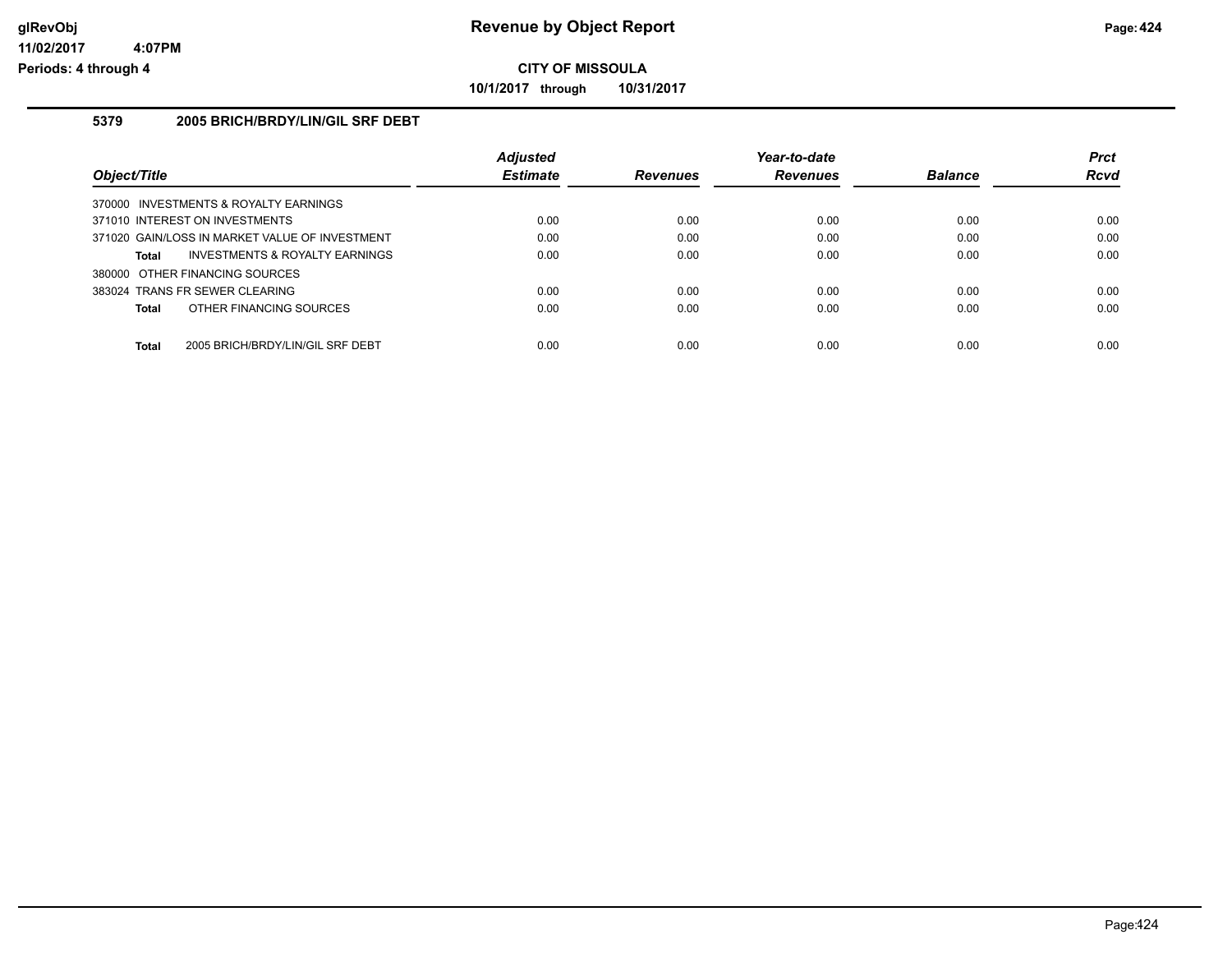**10/1/2017 through 10/31/2017**

# **5380 BRDWY/BIRCH/GILBERT/LINCOLNWOOD 5380 BRDWY/BIRCH/GILBERT/LINCOLNWOOD**

|                                                    | <b>Adjusted</b> |                 | Year-to-date    |                | <b>Prct</b> |
|----------------------------------------------------|-----------------|-----------------|-----------------|----------------|-------------|
| Object/Title                                       | <b>Estimate</b> | <b>Revenues</b> | <b>Revenues</b> | <b>Balance</b> | <b>Rcvd</b> |
| 370000 INVESTMENTS & ROYALTY EARNINGS              |                 |                 |                 |                |             |
| 371010 INTEREST ON INVESTMENTS                     | 0.00            | 0.00            | 0.00            | 0.00           | 0.00        |
| 371020 GAIN/LOSS IN MARKET VALUE OF INVESTMENTS    | 0.00            | 0.00            | 0.00            | 0.00           | 0.00        |
| <b>INVESTMENTS &amp; ROYALTY EARNINGS</b><br>Total | 0.00            | 0.00            | 0.00            | 0.00           | 0.00        |
| 380000 OTHER FINANCING SOURCES                     |                 |                 |                 |                |             |
| 381002 SRF LOAN                                    | 0.00            | 0.00            | 0.00            | 0.00           | 0.00        |
| 383042 TRANSFERS FROM OTHER FUNDS                  | 0.00            | 0.00            | 0.00            | 0.00           | 0.00        |
| OTHER FINANCING SOURCES<br>Total                   | 0.00            | 0.00            | 0.00            | 0.00           | 0.00        |
|                                                    |                 |                 |                 |                |             |
| BRDWY/BIRCH/GILBERT/LINCOLNWOOD<br>Total           | 0.00            | 0.00            | 0.00            | 0.00           | 0.00        |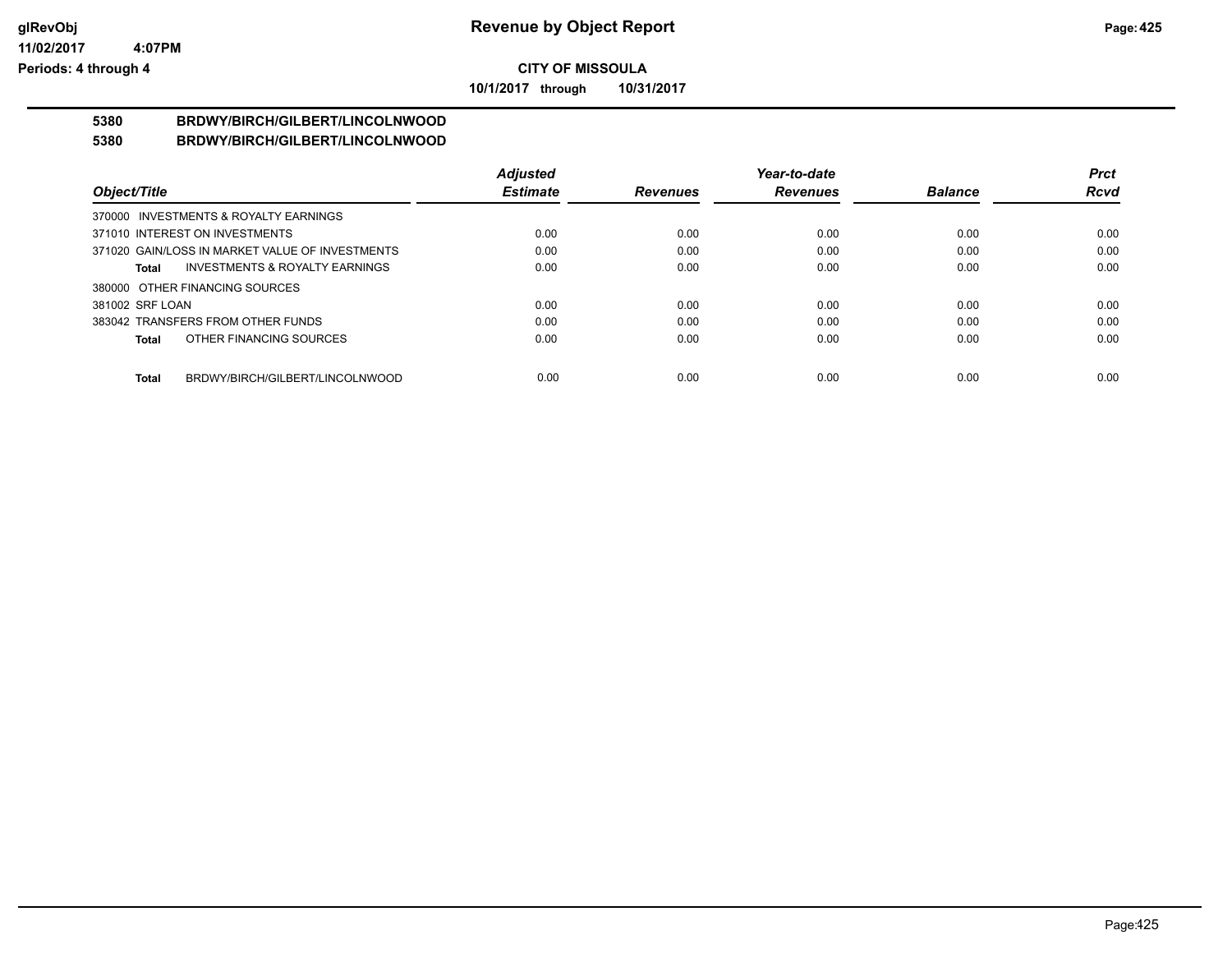**10/1/2017 through 10/31/2017**

# **5380 BRDWY/BIRCH/GILBERT/LINCOLNWOOD**

|                 |                                                | <b>Adjusted</b> |                 | Year-to-date    |                | <b>Prct</b> |
|-----------------|------------------------------------------------|-----------------|-----------------|-----------------|----------------|-------------|
| Object/Title    |                                                | <b>Estimate</b> | <b>Revenues</b> | <b>Revenues</b> | <b>Balance</b> | <b>Rcvd</b> |
|                 | 370000 INVESTMENTS & ROYALTY EARNINGS          |                 |                 |                 |                |             |
|                 | 371010 INTEREST ON INVESTMENTS                 | 0.00            | 0.00            | 0.00            | 0.00           | 0.00        |
|                 | 371020 GAIN/LOSS IN MARKET VALUE OF INVESTMENT | 0.00            | 0.00            | 0.00            | 0.00           | 0.00        |
| Total           | <b>INVESTMENTS &amp; ROYALTY EARNINGS</b>      | 0.00            | 0.00            | 0.00            | 0.00           | 0.00        |
|                 | 380000 OTHER FINANCING SOURCES                 |                 |                 |                 |                |             |
| 381002 SRF LOAN |                                                | 0.00            | 0.00            | 0.00            | 0.00           | 0.00        |
|                 | 383042 TRANSFERS FROM OTHER FUNDS              | 0.00            | 0.00            | 0.00            | 0.00           | 0.00        |
| <b>Total</b>    | OTHER FINANCING SOURCES                        | 0.00            | 0.00            | 0.00            | 0.00           | 0.00        |
| <b>Total</b>    | BRDWY/BIRCH/GILBERT/LINCOLNWOOD                | 0.00            | 0.00            | 0.00            | 0.00           | 0.00        |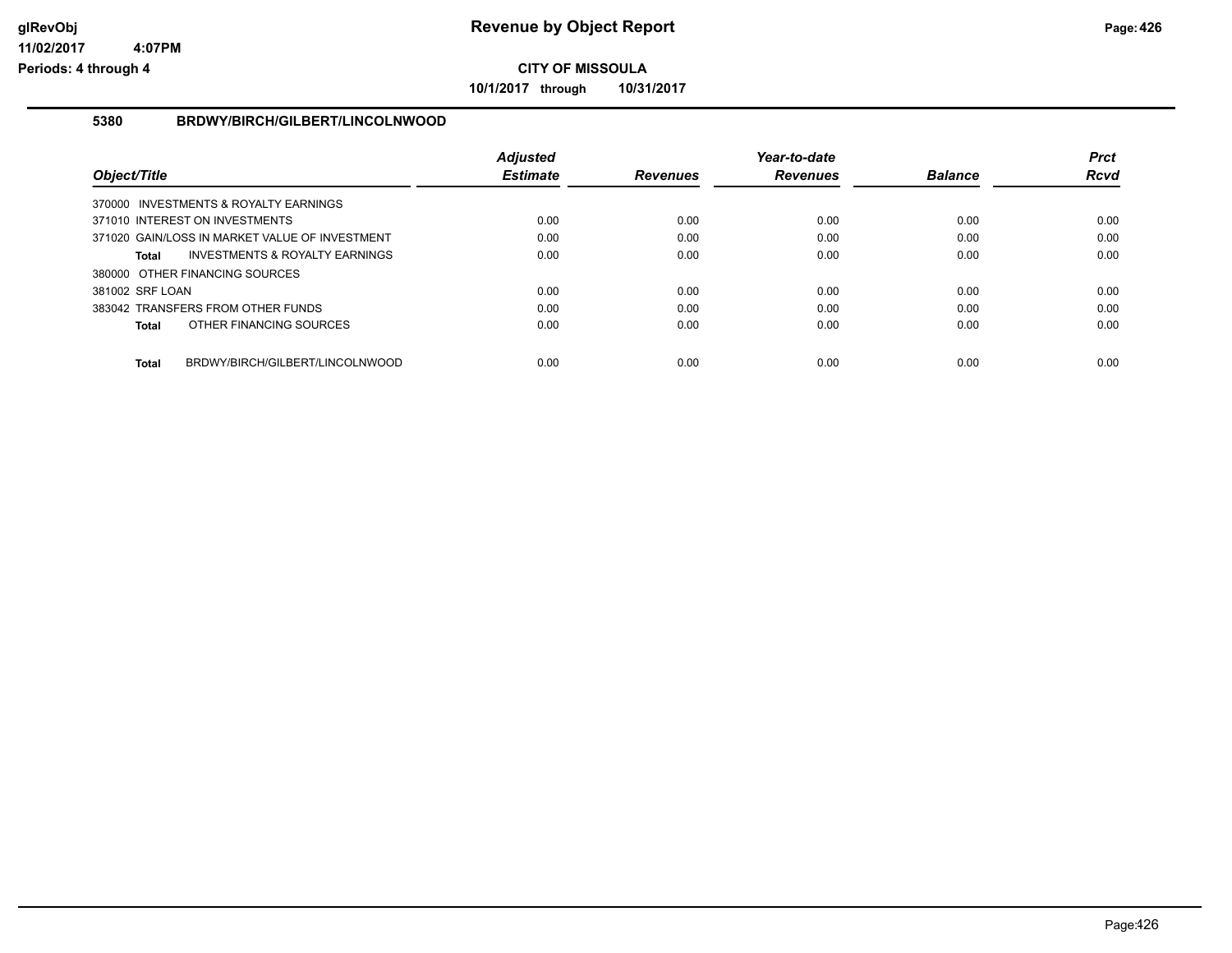**10/1/2017 through 10/31/2017**

# **5382 LINCOLNWOOD PH2 RESERVE FUND**

# **5382 LINCOLNWOOD PH2 RESERVE FUND**

|                                                    | <b>Adiusted</b> |                 | Year-to-date    |                | <b>Prct</b> |
|----------------------------------------------------|-----------------|-----------------|-----------------|----------------|-------------|
| Object/Title                                       | <b>Estimate</b> | <b>Revenues</b> | <b>Revenues</b> | <b>Balance</b> | <b>Rcvd</b> |
| INVESTMENTS & ROYALTY EARNINGS<br>370000           |                 |                 |                 |                |             |
| 371010 INTEREST ON INVESTMENTS                     | 0.00            | 0.00            | 0.00            | 0.00           | 0.00        |
| 371020 GAIN/LOSS IN MARKET VALUE OF INVESTMENTS    | 0.00            | 0.00            | 0.00            | 0.00           | 0.00        |
| <b>INVESTMENTS &amp; ROYALTY EARNINGS</b><br>Total | 0.00            | 0.00            | 0.00            | 0.00           | 0.00        |
| 380000 OTHER FINANCING SOURCES                     |                 |                 |                 |                |             |
| 381002 SRF LOAN                                    | 0.00            | 0.00            | 0.00            | 0.00           | 0.00        |
| 381030 SID BONDS PROCEEDS                          | 0.00            | 0.00            | 0.00            | 0.00           | 0.00        |
| 383024 TRANS FR SEWER CLEARING                     | 0.00            | 0.00            | 0.00            | 0.00           | 0.00        |
| 383042 TRANSFERS FROM OTHER FUNDS                  | 0.00            | 0.00            | 0.00            | 0.00           | 0.00        |
| OTHER FINANCING SOURCES<br>Total                   | 0.00            | 0.00            | 0.00            | 0.00           | 0.00        |
| LINCOLNWOOD PH2 RESERVE FUND<br><b>Total</b>       | 0.00            | 0.00            | 0.00            | 0.00           | 0.00        |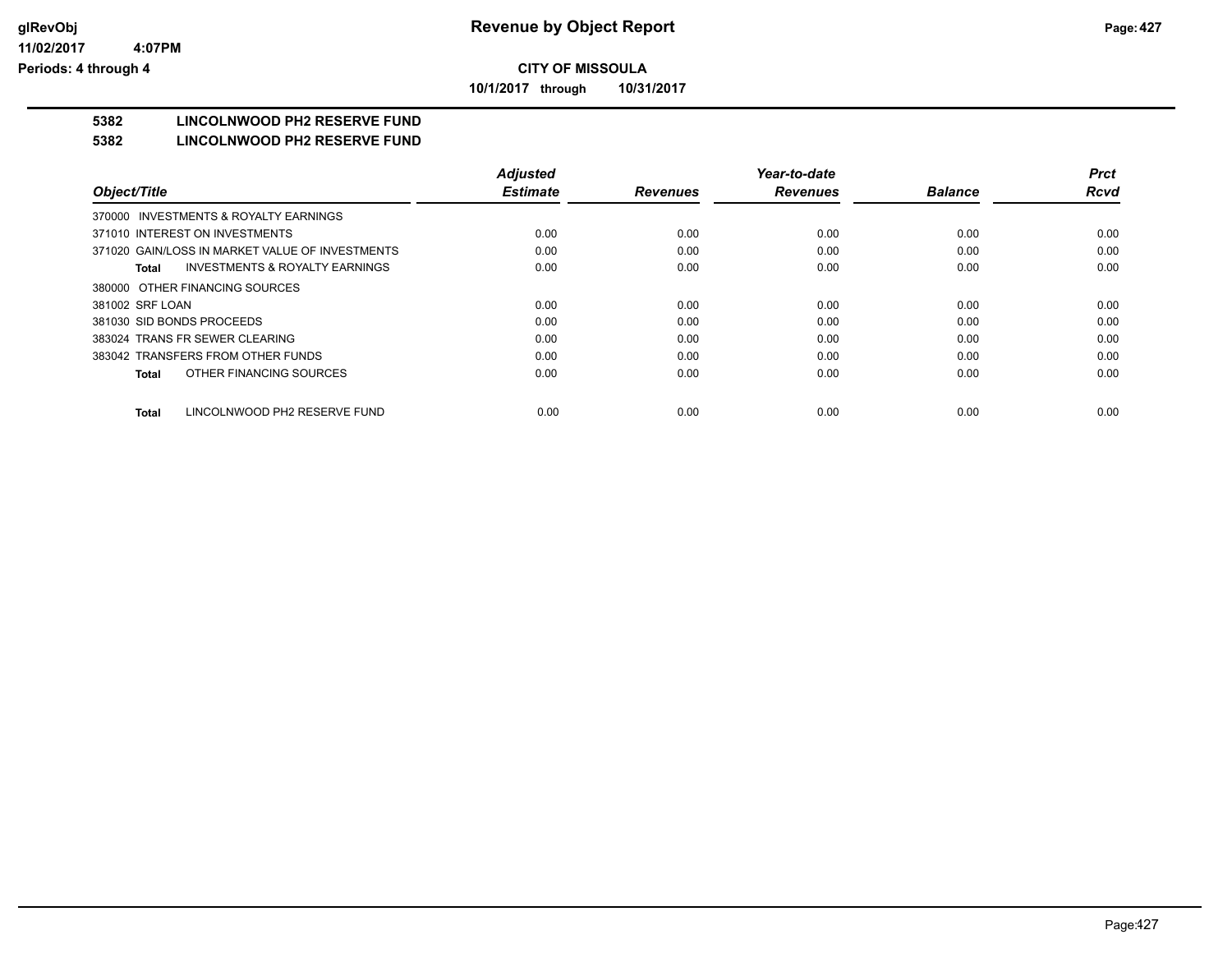**10/1/2017 through 10/31/2017**

# **5382 LINCOLNWOOD PH2 RESERVE FUND**

|                                                    | <b>Adjusted</b> |                 | Year-to-date    |                | <b>Prct</b> |
|----------------------------------------------------|-----------------|-----------------|-----------------|----------------|-------------|
| Object/Title                                       | <b>Estimate</b> | <b>Revenues</b> | <b>Revenues</b> | <b>Balance</b> | Rcvd        |
| 370000 INVESTMENTS & ROYALTY EARNINGS              |                 |                 |                 |                |             |
| 371010 INTEREST ON INVESTMENTS                     | 0.00            | 0.00            | 0.00            | 0.00           | 0.00        |
| 371020 GAIN/LOSS IN MARKET VALUE OF INVESTMENT     | 0.00            | 0.00            | 0.00            | 0.00           | 0.00        |
| <b>INVESTMENTS &amp; ROYALTY EARNINGS</b><br>Total | 0.00            | 0.00            | 0.00            | 0.00           | 0.00        |
| 380000 OTHER FINANCING SOURCES                     |                 |                 |                 |                |             |
| 381002 SRF LOAN                                    | 0.00            | 0.00            | 0.00            | 0.00           | 0.00        |
| 381030 SID BONDS PROCEEDS                          | 0.00            | 0.00            | 0.00            | 0.00           | 0.00        |
| 383024 TRANS FR SEWER CLEARING                     | 0.00            | 0.00            | 0.00            | 0.00           | 0.00        |
| 383042 TRANSFERS FROM OTHER FUNDS                  | 0.00            | 0.00            | 0.00            | 0.00           | 0.00        |
| OTHER FINANCING SOURCES<br><b>Total</b>            | 0.00            | 0.00            | 0.00            | 0.00           | 0.00        |
|                                                    |                 |                 |                 |                |             |
| <b>Total</b><br>LINCOLNWOOD PH2 RESERVE FUND       | 0.00            | 0.00            | 0.00            | 0.00           | 0.00        |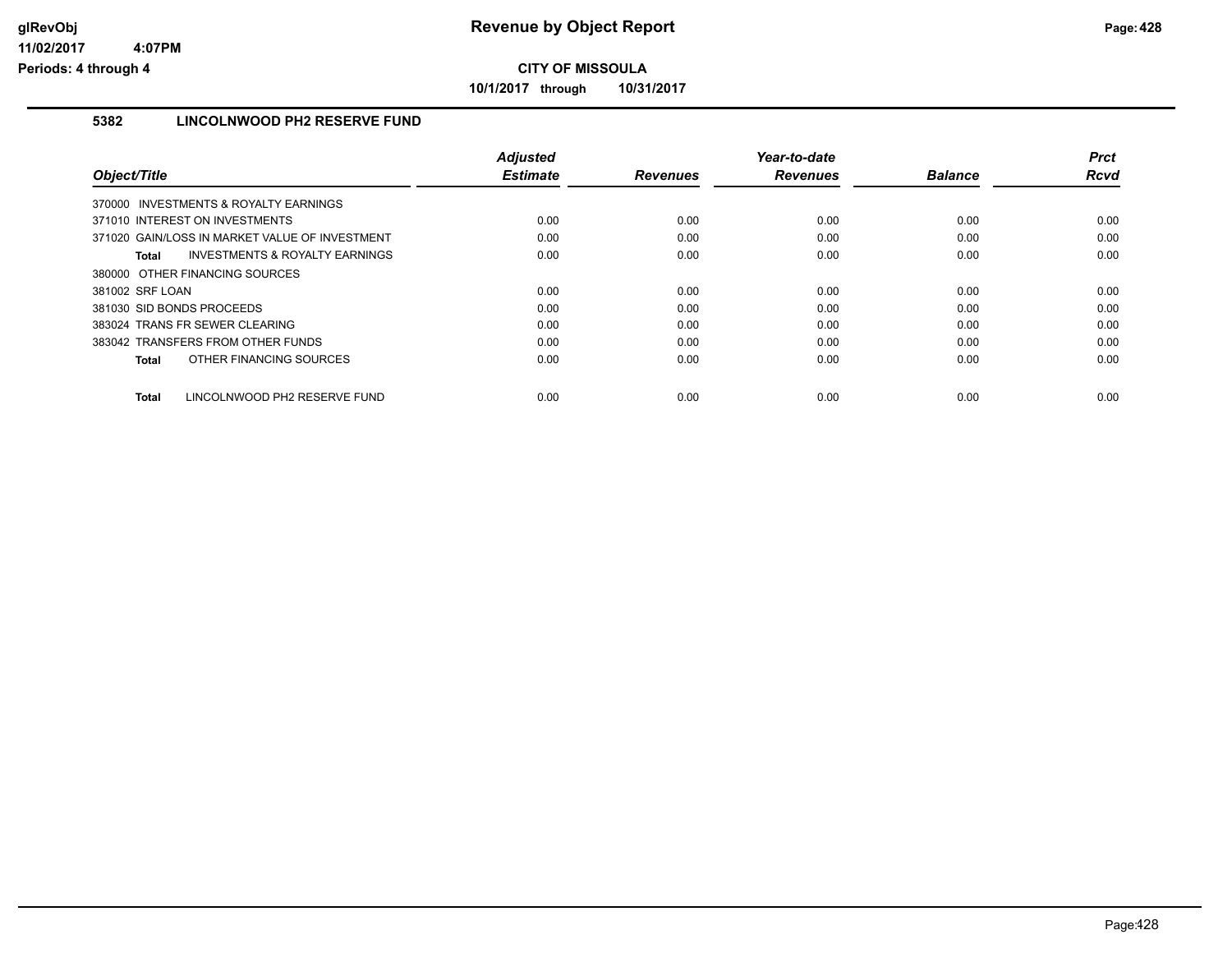**10/1/2017 through 10/31/2017**

# **5383 FY09 RATTLESNAKE SEWER DEBT SVS**

**5383 FY09 RATTLESNAKE SEWER DEBT SVS**

|                                                        | <b>Adjusted</b> |                 | Year-to-date    |                | <b>Prct</b> |
|--------------------------------------------------------|-----------------|-----------------|-----------------|----------------|-------------|
| Object/Title                                           | <b>Estimate</b> | <b>Revenues</b> | <b>Revenues</b> | <b>Balance</b> | <b>Rcvd</b> |
| 340000 CHARGES FOR SERVICES                            |                 |                 |                 |                |             |
| 343032 SEWER INSTALLATION CHARGES                      | 0.00            | 0.00            | 0.00            | 0.00           | 0.00        |
| <b>CHARGES FOR SERVICES</b><br>Total                   | 0.00            | 0.00            | 0.00            | 0.00           | 0.00        |
| <b>INVESTMENTS &amp; ROYALTY EARNINGS</b><br>370000    |                 |                 |                 |                |             |
| 371010 INTEREST ON INVESTMENTS                         | 0.00            | 0.00            | 0.00            | 0.00           | 0.00        |
| 371020 GAIN/LOSS IN MARKET VALUE OF INVESTMENTS        | 0.00            | 0.00            | 0.00            | 0.00           | 0.00        |
| <b>INVESTMENTS &amp; ROYALTY EARNINGS</b><br>Total     | 0.00            | 0.00            | 0.00            | 0.00           | 0.00        |
| 380000 OTHER FINANCING SOURCES                         |                 |                 |                 |                |             |
| 381002 SRF LOAN                                        | 0.00            | 0.00            | 0.00            | 0.00           | 0.00        |
| 381020 REVENUE BONDS                                   | 0.00            | 0.00            | 0.00            | 0.00           | 0.00        |
| 383024 TRANS FR SEWER CLEARING                         | 0.00            | 0.00            | 0.00            | 0.00           | 0.00        |
| 383042 TRANSFERS FROM OTHER FUNDS                      | 0.00            | 0.00            | 0.00            | 0.00           | 0.00        |
| OTHER FINANCING SOURCES<br>Total                       | 0.00            | 0.00            | 0.00            | 0.00           | 0.00        |
| <b>FY09 RATTLESNAKE SEWER DEBT SVS</b><br><b>Total</b> | 0.00            | 0.00            | 0.00            | 0.00           | 0.00        |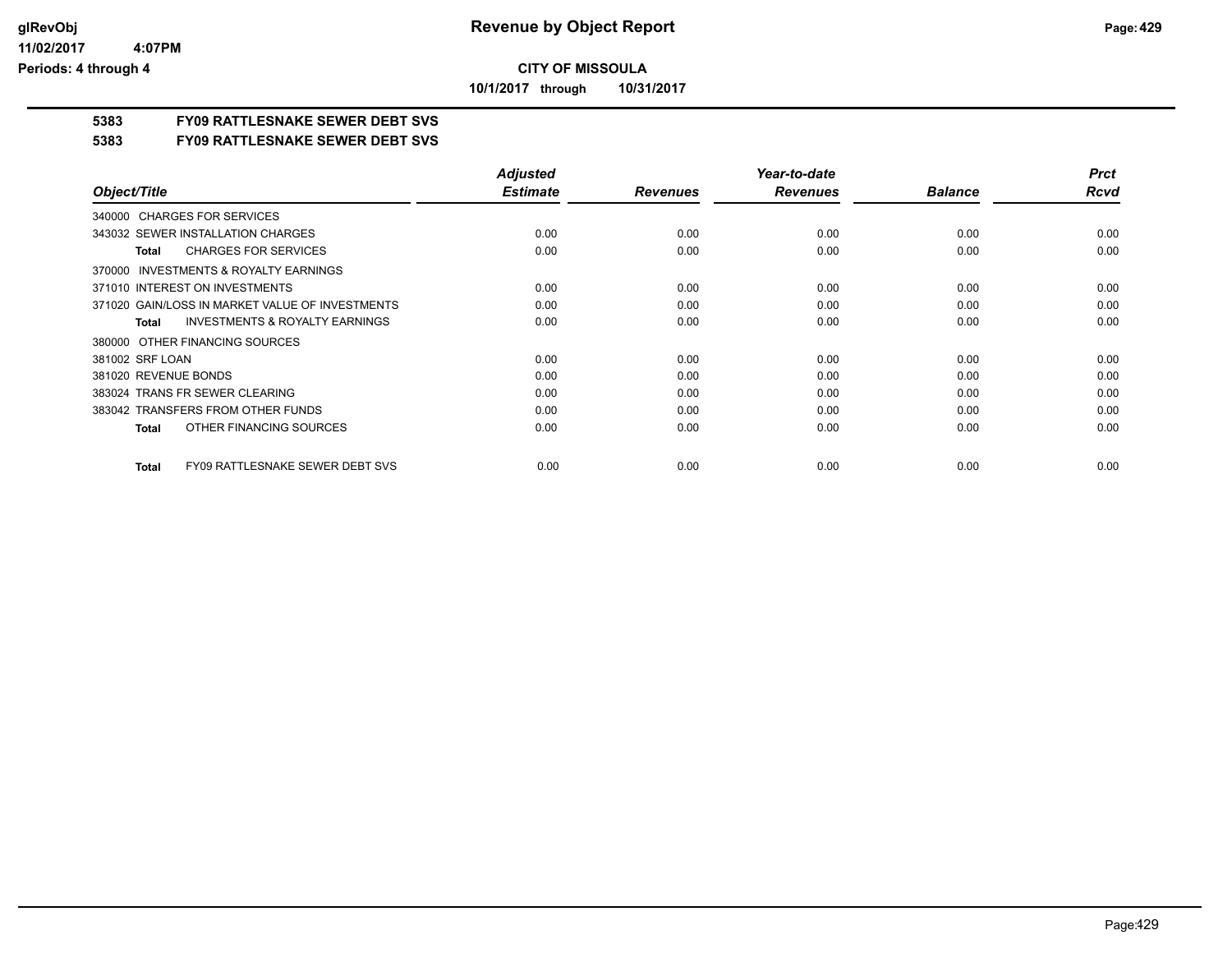**10/1/2017 through 10/31/2017**

# **5383 FY09 RATTLESNAKE SEWER DEBT SVS**

| Object/Title                                              | <b>Adjusted</b><br><b>Estimate</b> | <b>Revenues</b> | Year-to-date<br><b>Revenues</b> | <b>Balance</b> | <b>Prct</b><br><b>Rcvd</b> |
|-----------------------------------------------------------|------------------------------------|-----------------|---------------------------------|----------------|----------------------------|
|                                                           |                                    |                 |                                 |                |                            |
| 340000 CHARGES FOR SERVICES                               |                                    |                 |                                 |                |                            |
| 343032 SEWER INSTALLATION CHARGES                         | 0.00                               | 0.00            | 0.00                            | 0.00           | 0.00                       |
| <b>CHARGES FOR SERVICES</b><br>Total                      | 0.00                               | 0.00            | 0.00                            | 0.00           | 0.00                       |
| INVESTMENTS & ROYALTY EARNINGS<br>370000                  |                                    |                 |                                 |                |                            |
| 371010 INTEREST ON INVESTMENTS                            | 0.00                               | 0.00            | 0.00                            | 0.00           | 0.00                       |
| 371020 GAIN/LOSS IN MARKET VALUE OF INVESTMENT            | 0.00                               | 0.00            | 0.00                            | 0.00           | 0.00                       |
| <b>INVESTMENTS &amp; ROYALTY EARNINGS</b><br><b>Total</b> | 0.00                               | 0.00            | 0.00                            | 0.00           | 0.00                       |
| 380000 OTHER FINANCING SOURCES                            |                                    |                 |                                 |                |                            |
| 381002 SRF LOAN                                           | 0.00                               | 0.00            | 0.00                            | 0.00           | 0.00                       |
| 381020 REVENUE BONDS                                      | 0.00                               | 0.00            | 0.00                            | 0.00           | 0.00                       |
| 383024 TRANS FR SEWER CLEARING                            | 0.00                               | 0.00            | 0.00                            | 0.00           | 0.00                       |
| 383042 TRANSFERS FROM OTHER FUNDS                         | 0.00                               | 0.00            | 0.00                            | 0.00           | 0.00                       |
| OTHER FINANCING SOURCES<br><b>Total</b>                   | 0.00                               | 0.00            | 0.00                            | 0.00           | 0.00                       |
|                                                           |                                    |                 |                                 |                |                            |
| FY09 RATTLESNAKE SEWER DEBT SVS<br><b>Total</b>           | 0.00                               | 0.00            | 0.00                            | 0.00           | 0.00                       |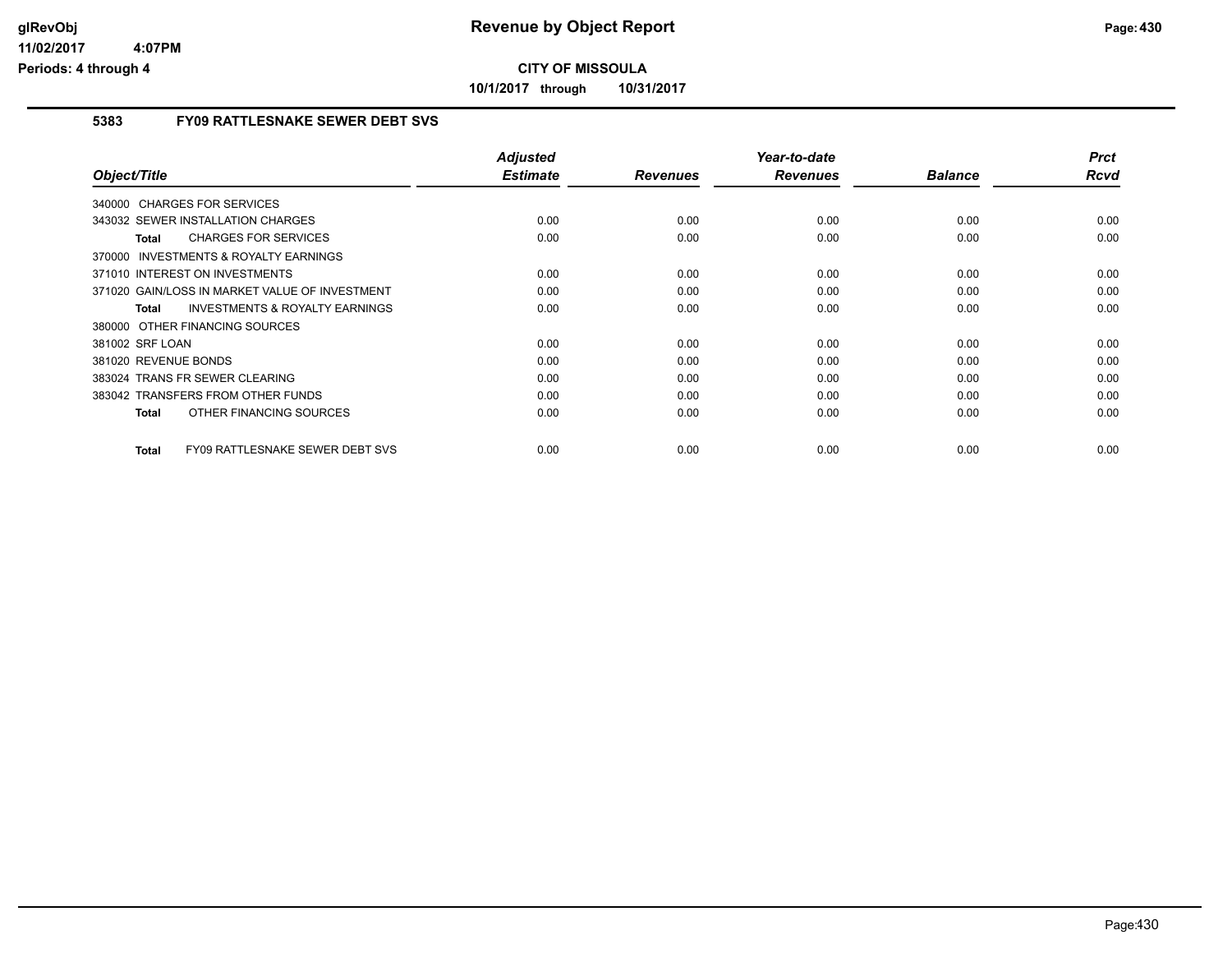**10/1/2017 through 10/31/2017**

## **5384 09 LOLO BOND RESERVE**

**5384 09 LOLO BOND RESERVE**

|                                                    | <b>Adjusted</b> |                 | Year-to-date    |                | <b>Prct</b> |
|----------------------------------------------------|-----------------|-----------------|-----------------|----------------|-------------|
| Object/Title                                       | <b>Estimate</b> | <b>Revenues</b> | <b>Revenues</b> | <b>Balance</b> | <b>Rcvd</b> |
| 370000 INVESTMENTS & ROYALTY EARNINGS              |                 |                 |                 |                |             |
| 371010 INTEREST ON INVESTMENTS                     | 0.00            | 0.00            | 0.00            | 0.00           | 0.00        |
| 371020 GAIN/LOSS IN MARKET VALUE OF INVESTMENTS    | 0.00            | 0.00            | 0.00            | 0.00           | 0.00        |
| <b>INVESTMENTS &amp; ROYALTY EARNINGS</b><br>Total | 0.00            | 0.00            | 0.00            | 0.00           | 0.00        |
| 380000 OTHER FINANCING SOURCES                     |                 |                 |                 |                |             |
| 381002 SRF LOAN                                    | 0.00            | 0.00            | 0.00            | 0.00           | 0.00        |
| 383024 TRANS FR SEWER CLEARING                     | 0.00            | 0.00            | 0.00            | 0.00           | 0.00        |
| OTHER FINANCING SOURCES<br>Total                   | 0.00            | 0.00            | 0.00            | 0.00           | 0.00        |
| 09 LOLO BOND RESERVE<br>Total                      | 0.00            | 0.00            | 0.00            | 0.00           | 0.00        |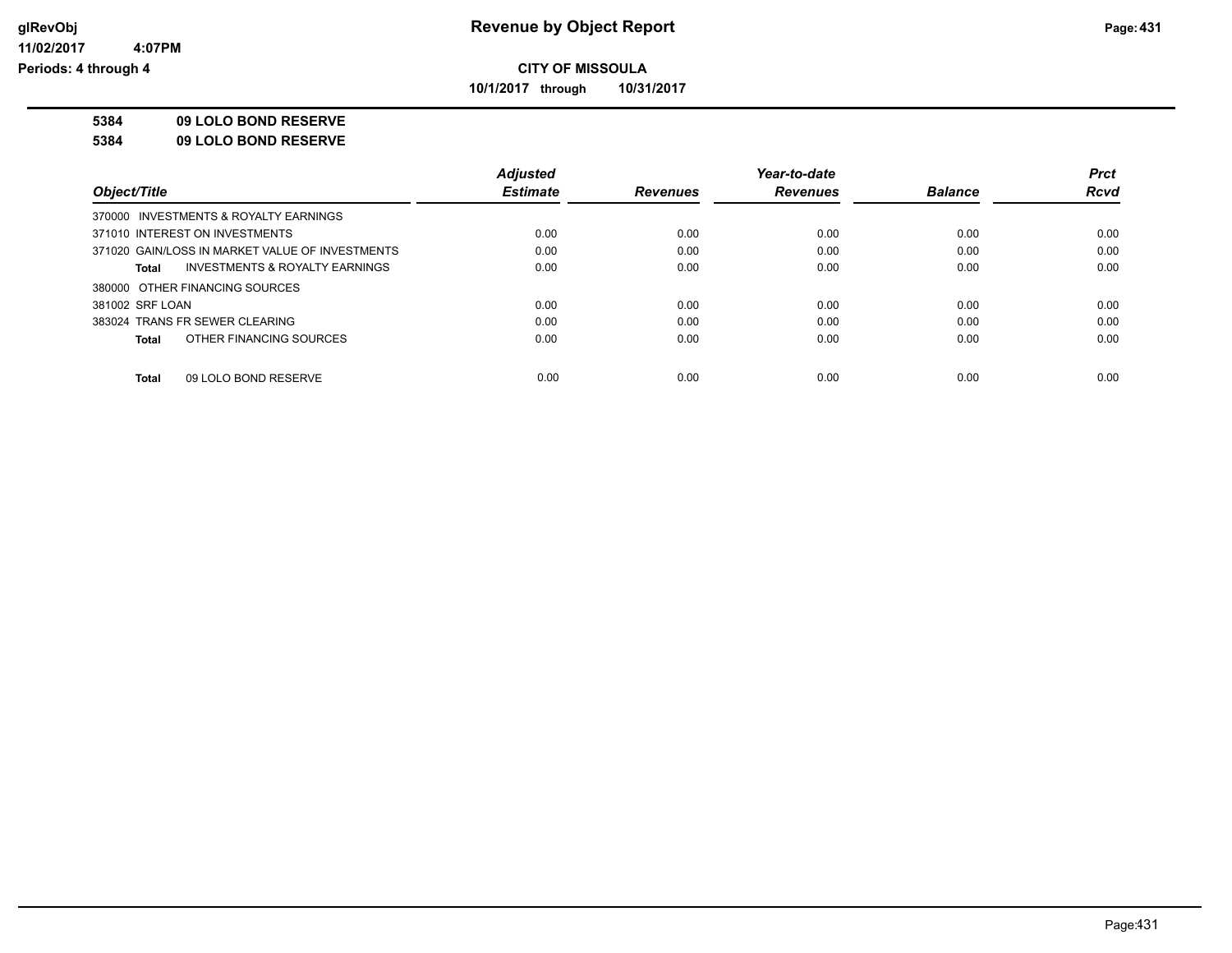**10/1/2017 through 10/31/2017**

# **5384 09 LOLO BOND RESERVE**

|                                                | <b>Adjusted</b> |                 | Year-to-date    |                | <b>Prct</b> |
|------------------------------------------------|-----------------|-----------------|-----------------|----------------|-------------|
| Object/Title                                   | <b>Estimate</b> | <b>Revenues</b> | <b>Revenues</b> | <b>Balance</b> | <b>Rcvd</b> |
| 370000 INVESTMENTS & ROYALTY EARNINGS          |                 |                 |                 |                |             |
| 371010 INTEREST ON INVESTMENTS                 | 0.00            | 0.00            | 0.00            | 0.00           | 0.00        |
| 371020 GAIN/LOSS IN MARKET VALUE OF INVESTMENT | 0.00            | 0.00            | 0.00            | 0.00           | 0.00        |
| INVESTMENTS & ROYALTY EARNINGS<br>Total        | 0.00            | 0.00            | 0.00            | 0.00           | 0.00        |
| 380000 OTHER FINANCING SOURCES                 |                 |                 |                 |                |             |
| 381002 SRF LOAN                                | 0.00            | 0.00            | 0.00            | 0.00           | 0.00        |
| 383024 TRANS FR SEWER CLEARING                 | 0.00            | 0.00            | 0.00            | 0.00           | 0.00        |
| OTHER FINANCING SOURCES<br><b>Total</b>        | 0.00            | 0.00            | 0.00            | 0.00           | 0.00        |
|                                                |                 |                 |                 |                |             |
| 09 LOLO BOND RESERVE<br><b>Total</b>           | 0.00            | 0.00            | 0.00            | 0.00           | 0.00        |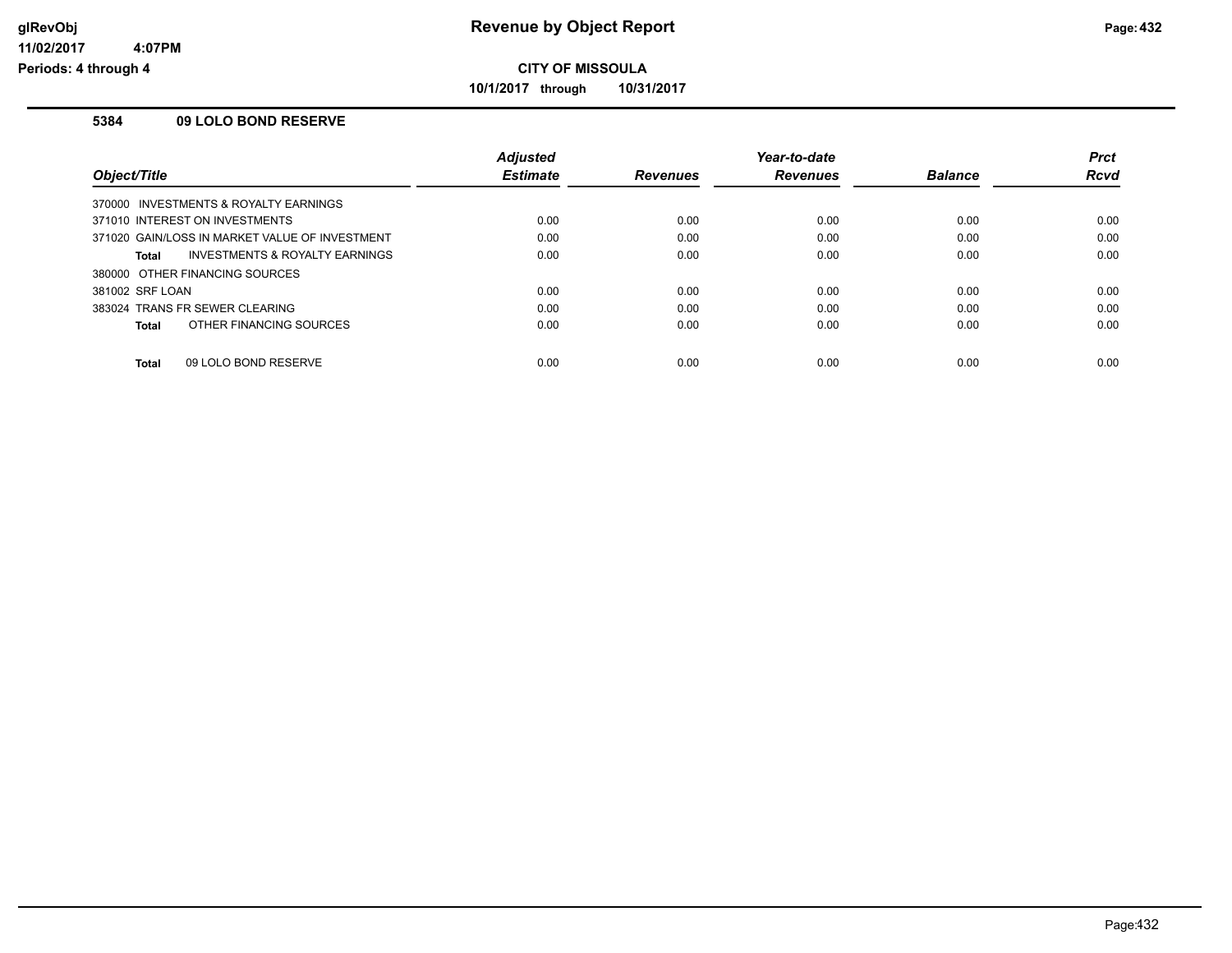**10/1/2017 through 10/31/2017**

# **5385 HEADWORKS 2010 BOND RESERVE**

# **5385 HEADWORKS 2010 BOND RESERVE**

|                 |                                    | <b>Adjusted</b> |                 | Year-to-date    |                | <b>Prct</b> |
|-----------------|------------------------------------|-----------------|-----------------|-----------------|----------------|-------------|
| Object/Title    |                                    | <b>Estimate</b> | <b>Revenues</b> | <b>Revenues</b> | <b>Balance</b> | <b>Rcvd</b> |
|                 | 380000 OTHER FINANCING SOURCES     |                 |                 |                 |                |             |
| 381002 SRF LOAN |                                    | 0.00            | 0.00            | 0.00            | 0.00           | 0.00        |
| Total           | OTHER FINANCING SOURCES            | 0.00            | 0.00            | 0.00            | 0.00           | 0.00        |
| <b>Total</b>    | <b>HEADWORKS 2010 BOND RESERVE</b> | 0.00            | 0.00            | 0.00            | 0.00           | 0.00        |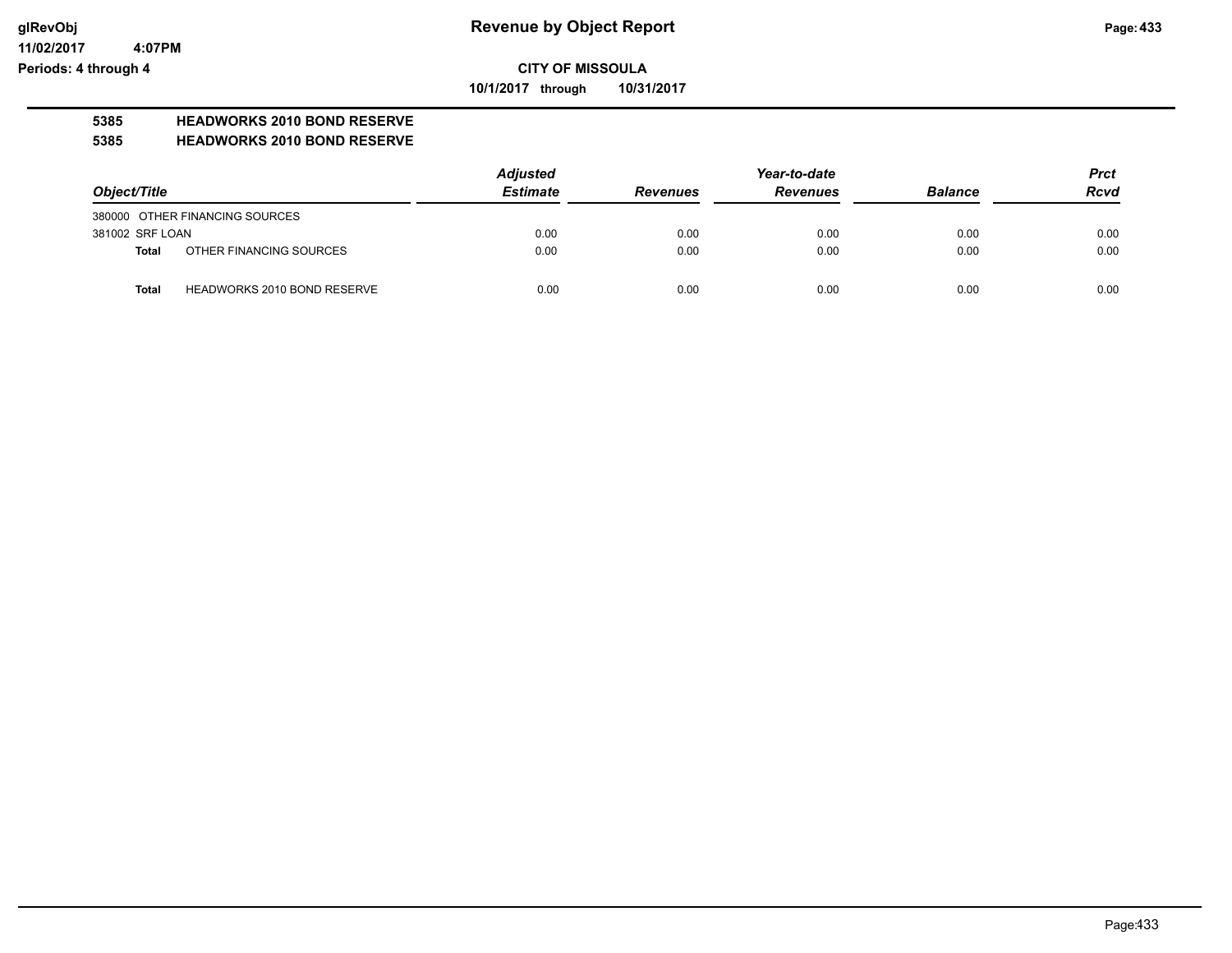**10/1/2017 through 10/31/2017**

#### **5385 HEADWORKS 2010 BOND RESERVE**

| Object/Title    |                                    | <b>Adjusted</b><br><b>Estimate</b> | <b>Revenues</b> | Year-to-date<br><b>Revenues</b> | <b>Balance</b> | <b>Prct</b><br><b>Rcvd</b> |
|-----------------|------------------------------------|------------------------------------|-----------------|---------------------------------|----------------|----------------------------|
|                 | 380000 OTHER FINANCING SOURCES     |                                    |                 |                                 |                |                            |
| 381002 SRF LOAN |                                    | 0.00                               | 0.00            | 0.00                            | 0.00           | 0.00                       |
| <b>Total</b>    | OTHER FINANCING SOURCES            | 0.00                               | 0.00            | 0.00                            | 0.00           | 0.00                       |
|                 |                                    |                                    |                 |                                 |                |                            |
| <b>Total</b>    | <b>HEADWORKS 2010 BOND RESERVE</b> | 0.00                               | 0.00            | 0.00                            | 0.00           | 0.00                       |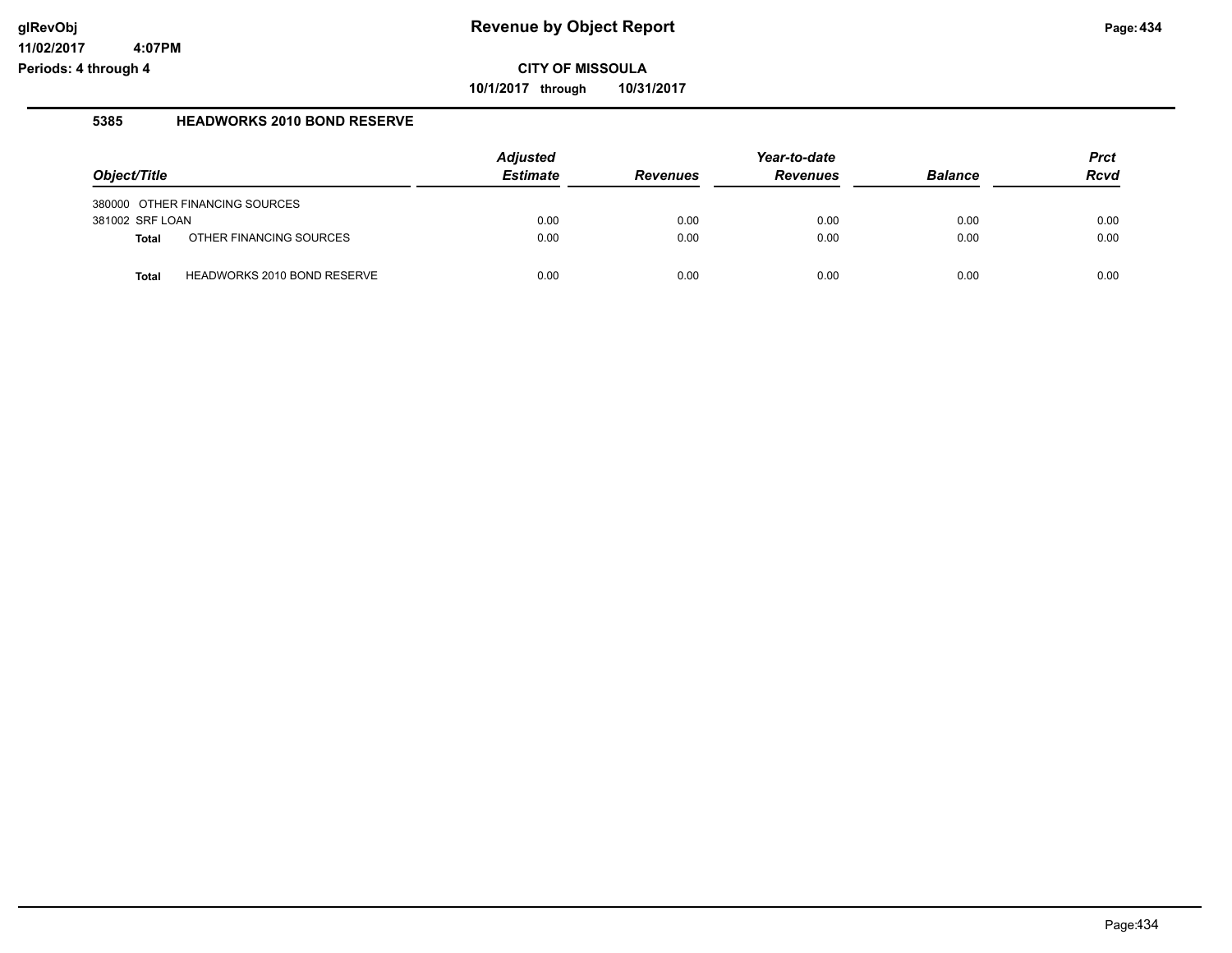**10/1/2017 through 10/31/2017**

# **5386 FY10 HEADWORKS DEBT SERVICE**

#### **5386 FY10 HEADWORKS DEBT SERVICE**

|                                             | <b>Adjusted</b> |                 | Year-to-date    |                | <b>Prct</b> |
|---------------------------------------------|-----------------|-----------------|-----------------|----------------|-------------|
| Object/Title                                | <b>Estimate</b> | <b>Revenues</b> | <b>Revenues</b> | <b>Balance</b> | <b>Rcvd</b> |
| 330000 INTERGOVERNMENTAL REVENUES           |                 |                 |                 |                |             |
| 331990 IRS REIMB/DEBT SVS INTEREST          | 0.00            | 0.00            | 0.00            | 0.00           | 0.00        |
| INTERGOVERNMENTAL REVENUES<br><b>Total</b>  | 0.00            | 0.00            | 0.00            | 0.00           | 0.00        |
| 380000 OTHER FINANCING SOURCES              |                 |                 |                 |                |             |
| 383024 TRANS FR SEWER CLEARING              | 0.00            | 0.00            | 0.00            | 0.00           | 0.00        |
| OTHER FINANCING SOURCES<br><b>Total</b>     | 0.00            | 0.00            | 0.00            | 0.00           | 0.00        |
|                                             |                 |                 |                 |                |             |
| FY10 HEADWORKS DEBT SERVICE<br><b>Total</b> | 0.00            | 0.00            | 0.00            | 0.00           | 0.00        |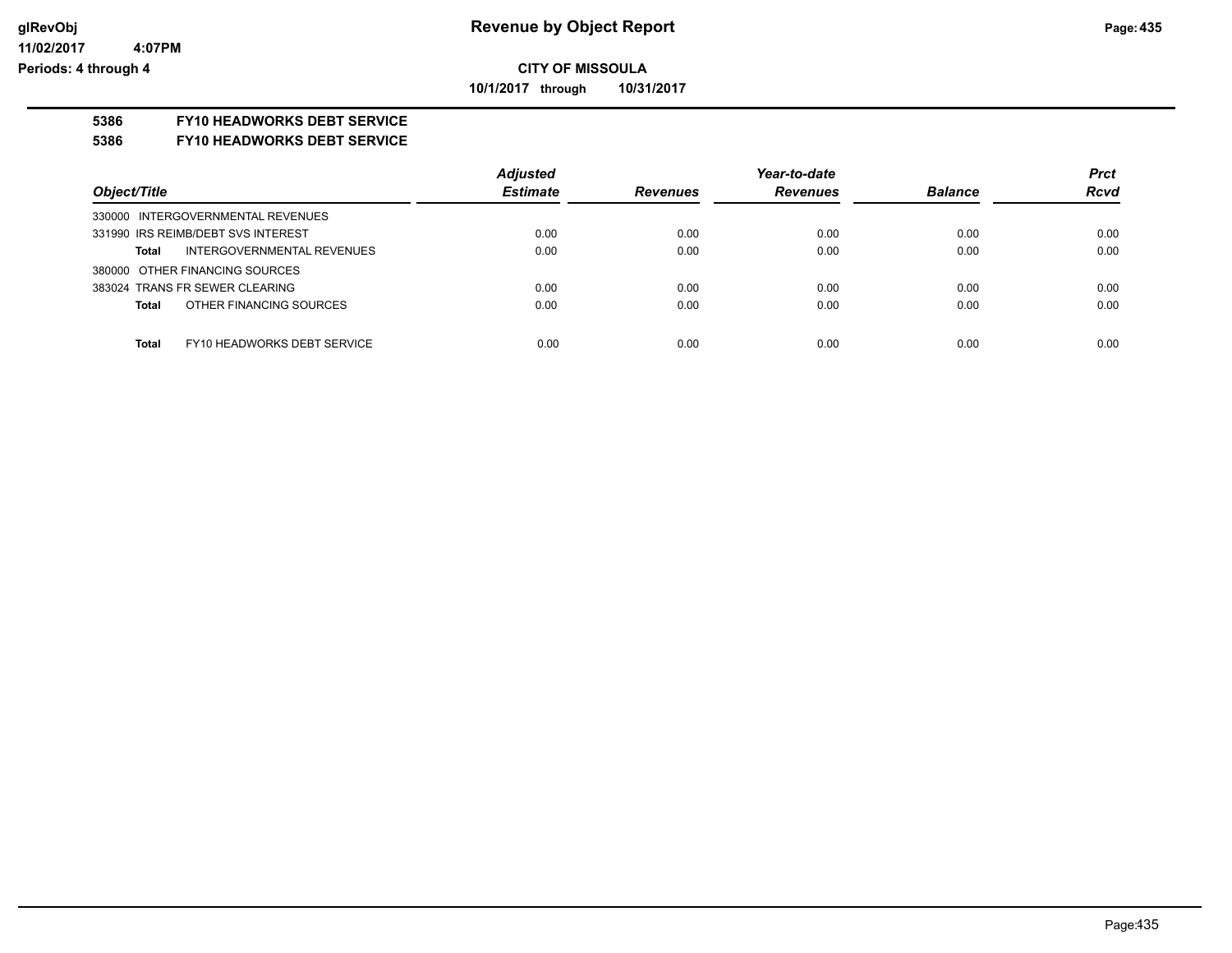**10/1/2017 through 10/31/2017**

### **5386 FY10 HEADWORKS DEBT SERVICE**

| Object/Title                            | <b>Adjusted</b><br><b>Estimate</b> | <b>Revenues</b> | Year-to-date<br><b>Revenues</b> | <b>Balance</b> | <b>Prct</b><br><b>Rcvd</b> |
|-----------------------------------------|------------------------------------|-----------------|---------------------------------|----------------|----------------------------|
| 330000 INTERGOVERNMENTAL REVENUES       |                                    |                 |                                 |                |                            |
| 331990 IRS REIMB/DEBT SVS INTEREST      | 0.00                               | 0.00            | 0.00                            | 0.00           | 0.00                       |
| INTERGOVERNMENTAL REVENUES<br>Total     | 0.00                               | 0.00            | 0.00                            | 0.00           | 0.00                       |
| 380000 OTHER FINANCING SOURCES          |                                    |                 |                                 |                |                            |
| 383024 TRANS FR SEWER CLEARING          | 0.00                               | 0.00            | 0.00                            | 0.00           | 0.00                       |
| OTHER FINANCING SOURCES<br><b>Total</b> | 0.00                               | 0.00            | 0.00                            | 0.00           | 0.00                       |
| FY10 HEADWORKS DEBT SERVICE<br>Total    | 0.00                               | 0.00            | 0.00                            | 0.00           | 0.00                       |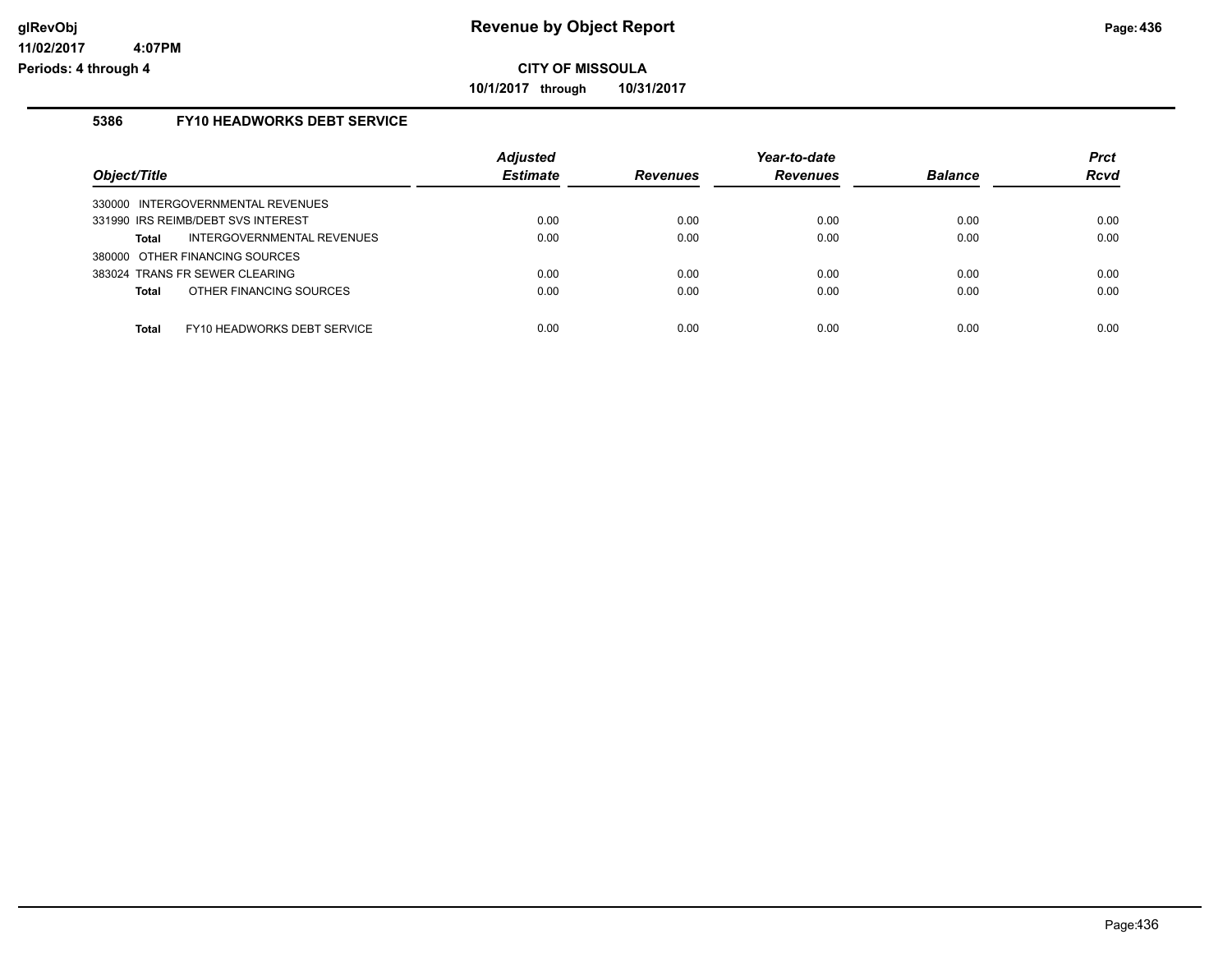**10/1/2017 through 10/31/2017**

# **5387 FY11 SEWER \$1.29M BOND DEBT SERVICE**

# **5387 FY11 SEWER \$1.29M BOND DEBT SERVICE**

|                                                    | <b>Adjusted</b> |                 | Year-to-date    |                | <b>Prct</b> |
|----------------------------------------------------|-----------------|-----------------|-----------------|----------------|-------------|
| Object/Title                                       | <b>Estimate</b> | <b>Revenues</b> | <b>Revenues</b> | <b>Balance</b> | <b>Rcvd</b> |
| 370000 INVESTMENTS & ROYALTY EARNINGS              |                 |                 |                 |                |             |
| 371010 INTEREST ON INVESTMENTS                     | 0.00            | 0.00            | 0.00            | 0.00           | 0.00        |
| 371020 GAIN/LOSS IN MARKET VALUE OF INVESTMENTS    | 0.00            | 0.00            | 0.00            | 0.00           | 0.00        |
| <b>INVESTMENTS &amp; ROYALTY EARNINGS</b><br>Total | 0.00            | 0.00            | 0.00            | 0.00           | 0.00        |
| 380000 OTHER FINANCING SOURCES                     |                 |                 |                 |                |             |
| 383024 TRANS FR SEWER CLEARING                     | 0.00            | 0.00            | 0.00            | 0.00           | 0.00        |
| OTHER FINANCING SOURCES<br>Total                   | 0.00            | 0.00            | 0.00            | 0.00           | 0.00        |
|                                                    |                 |                 |                 |                |             |
| FY11 SEWER \$1.29M BOND DEBT SERVICE<br>Total      | 0.00            | 0.00            | 0.00            | 0.00           | 0.00        |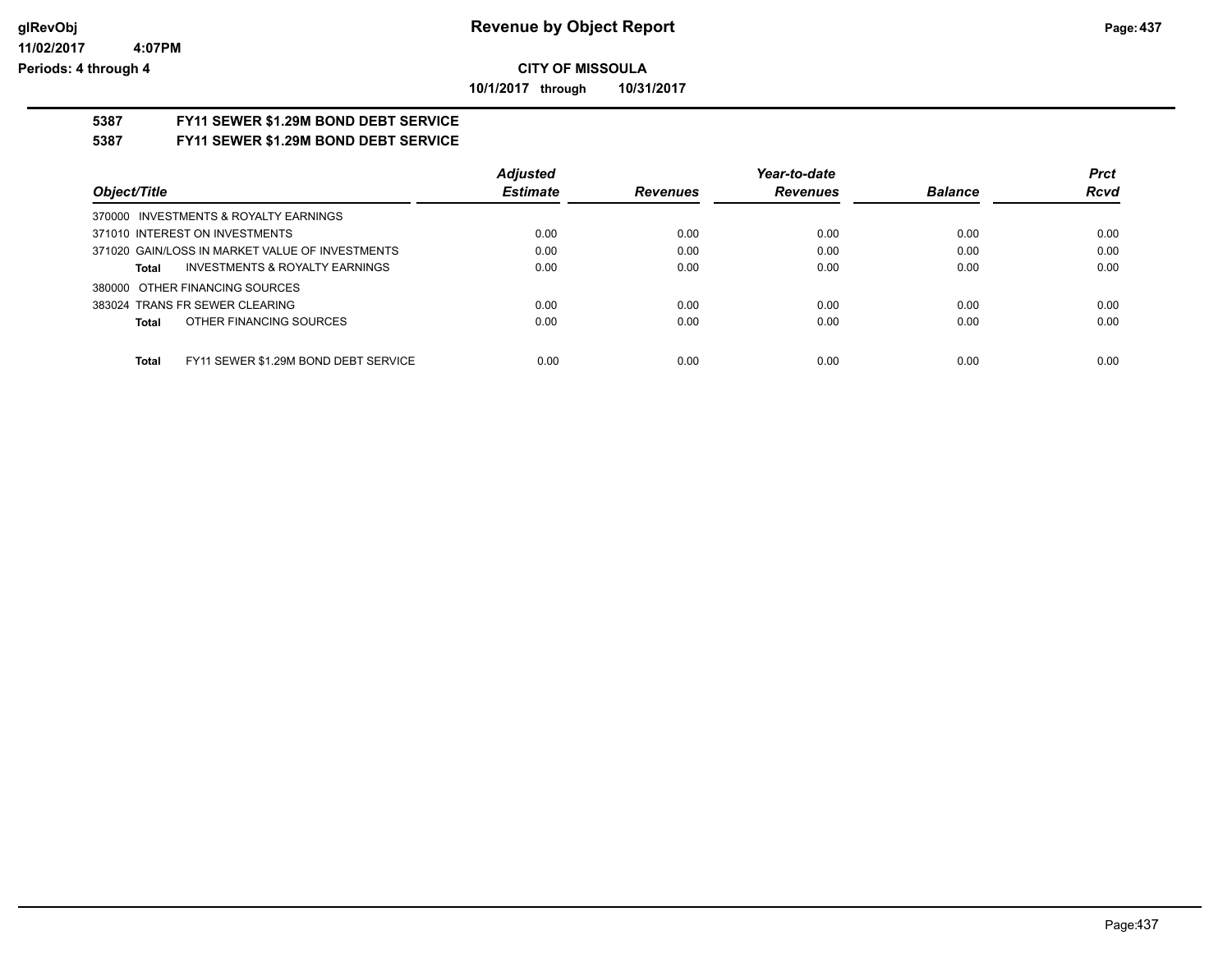**10/1/2017 through 10/31/2017**

#### **5387 FY11 SEWER \$1.29M BOND DEBT SERVICE**

|                                                    | <b>Adjusted</b> |                 | Year-to-date    |                | <b>Prct</b> |
|----------------------------------------------------|-----------------|-----------------|-----------------|----------------|-------------|
| Object/Title                                       | <b>Estimate</b> | <b>Revenues</b> | <b>Revenues</b> | <b>Balance</b> | <b>Rcvd</b> |
| 370000 INVESTMENTS & ROYALTY EARNINGS              |                 |                 |                 |                |             |
| 371010 INTEREST ON INVESTMENTS                     | 0.00            | 0.00            | 0.00            | 0.00           | 0.00        |
| 371020 GAIN/LOSS IN MARKET VALUE OF INVESTMENT     | 0.00            | 0.00            | 0.00            | 0.00           | 0.00        |
| <b>INVESTMENTS &amp; ROYALTY EARNINGS</b><br>Total | 0.00            | 0.00            | 0.00            | 0.00           | 0.00        |
| 380000 OTHER FINANCING SOURCES                     |                 |                 |                 |                |             |
| 383024 TRANS FR SEWER CLEARING                     | 0.00            | 0.00            | 0.00            | 0.00           | 0.00        |
| OTHER FINANCING SOURCES<br>Total                   | 0.00            | 0.00            | 0.00            | 0.00           | 0.00        |
| Total<br>FY11 SEWER \$1.29M BOND DEBT SERVICE      | 0.00            | 0.00            | 0.00            | 0.00           | 0.00        |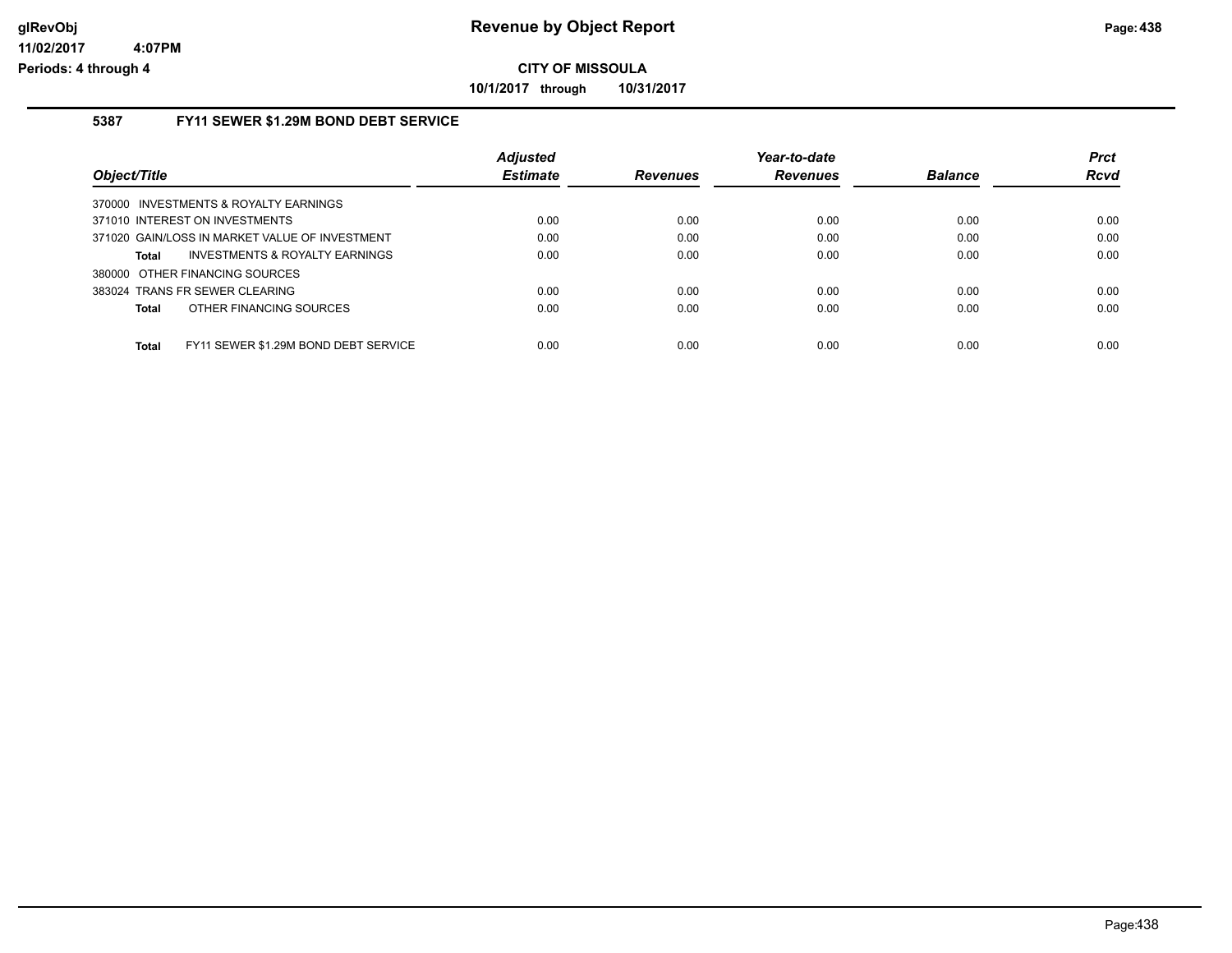**10/1/2017 through 10/31/2017**

# **5388 FY11 \$1.29M SEWER BOND RESERVE**

**5388 FY11 \$1.29M SEWER BOND RESERVE**

|                                                    | <b>Adjusted</b> |                 | Year-to-date    |                | <b>Prct</b> |
|----------------------------------------------------|-----------------|-----------------|-----------------|----------------|-------------|
| Object/Title                                       | <b>Estimate</b> | <b>Revenues</b> | <b>Revenues</b> | <b>Balance</b> | <b>Rcvd</b> |
| 370000 INVESTMENTS & ROYALTY EARNINGS              |                 |                 |                 |                |             |
| 371010 INTEREST ON INVESTMENTS                     | 0.00            | 0.00            | 0.00            | 0.00           | 0.00        |
| <b>INVESTMENTS &amp; ROYALTY EARNINGS</b><br>Total | 0.00            | 0.00            | 0.00            | 0.00           | 0.00        |
| 380000 OTHER FINANCING SOURCES                     |                 |                 |                 |                |             |
| 381002 SRF LOAN                                    | 0.00            | 0.00            | 0.00            | 0.00           | 0.00        |
| 383024 TRANS FR SEWER CLEARING                     | 0.00            | 0.00            | 0.00            | 0.00           | 0.00        |
| 383042 TRANSFERS FROM OTHER FUNDS                  | 0.00            | 0.00            | 0.00            | 0.00           | 0.00        |
| OTHER FINANCING SOURCES<br>Total                   | 0.00            | 0.00            | 0.00            | 0.00           | 0.00        |
| FY11 \$1.29M SEWER BOND RESERVE<br>Total           | 0.00            | 0.00            | 0.00            | 0.00           | 0.00        |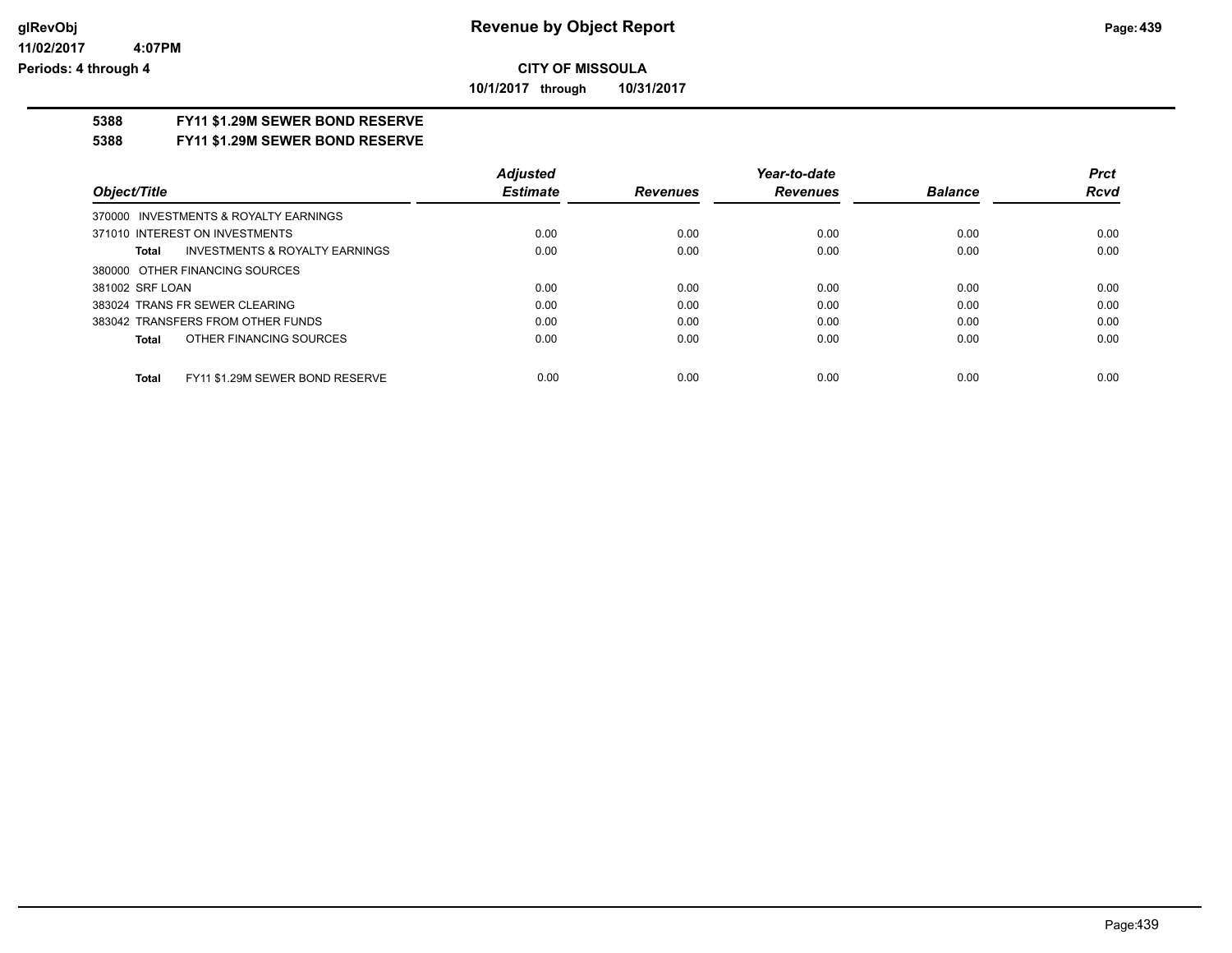**10/1/2017 through 10/31/2017**

### **5388 FY11 \$1.29M SEWER BOND RESERVE**

|                                                 | <b>Adjusted</b> |                 | Year-to-date    |                | <b>Prct</b> |
|-------------------------------------------------|-----------------|-----------------|-----------------|----------------|-------------|
| Object/Title                                    | <b>Estimate</b> | <b>Revenues</b> | <b>Revenues</b> | <b>Balance</b> | <b>Rcvd</b> |
| 370000 INVESTMENTS & ROYALTY EARNINGS           |                 |                 |                 |                |             |
| 371010 INTEREST ON INVESTMENTS                  | 0.00            | 0.00            | 0.00            | 0.00           | 0.00        |
| INVESTMENTS & ROYALTY EARNINGS<br>Total         | 0.00            | 0.00            | 0.00            | 0.00           | 0.00        |
| 380000 OTHER FINANCING SOURCES                  |                 |                 |                 |                |             |
| 381002 SRF LOAN                                 | 0.00            | 0.00            | 0.00            | 0.00           | 0.00        |
| 383024 TRANS FR SEWER CLEARING                  | 0.00            | 0.00            | 0.00            | 0.00           | 0.00        |
| 383042 TRANSFERS FROM OTHER FUNDS               | 0.00            | 0.00            | 0.00            | 0.00           | 0.00        |
| OTHER FINANCING SOURCES<br>Total                | 0.00            | 0.00            | 0.00            | 0.00           | 0.00        |
| FY11 \$1.29M SEWER BOND RESERVE<br><b>Total</b> | 0.00            | 0.00            | 0.00            | 0.00           | 0.00        |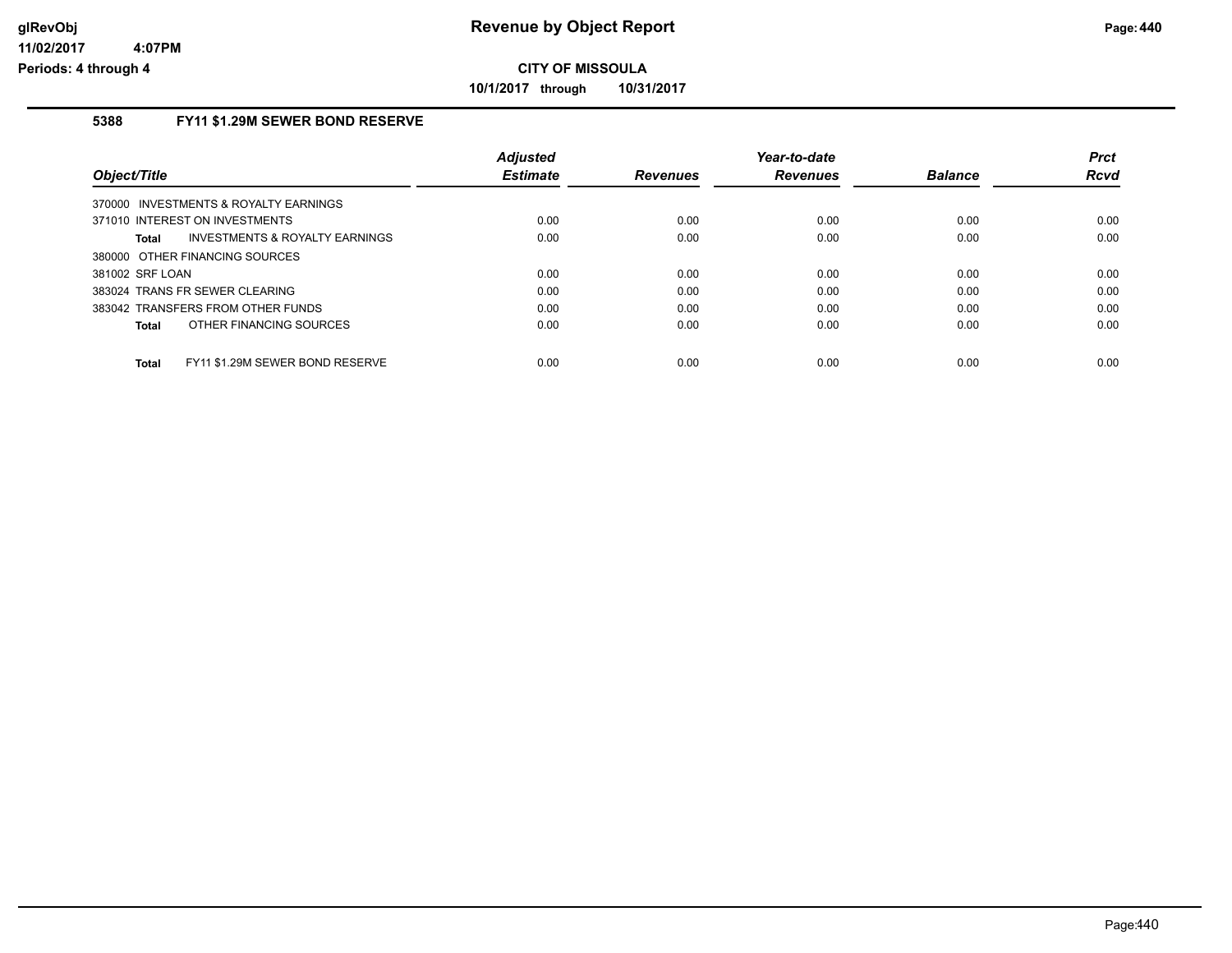**10/1/2017 through 10/31/2017**

#### **5389 FY15 SEWER REVENUE BOND DEBT SERVICE 5389 FY15 SEWER REVENUE BOND DEBT SERVICE**

|                                                    | <b>Adjusted</b> |          | Year-to-date    |                | <b>Prct</b> |
|----------------------------------------------------|-----------------|----------|-----------------|----------------|-------------|
| Object/Title                                       | <b>Estimate</b> | Revenues | <b>Revenues</b> | <b>Balance</b> | <b>Rcvd</b> |
| 370000 INVESTMENTS & ROYALTY EARNINGS              |                 |          |                 |                |             |
| 371010 INTEREST ON INVESTMENTS                     | 0.00            | 0.00     | 0.00            | 0.00           | 0.00        |
| 371020 GAIN/LOSS IN MARKET VALUE OF INVESTMENTS    | 0.00            | 0.00     | 0.00            | 0.00           | 0.00        |
| <b>INVESTMENTS &amp; ROYALTY EARNINGS</b><br>Total | 0.00            | 0.00     | 0.00            | 0.00           | 0.00        |
| 380000 OTHER FINANCING SOURCES                     |                 |          |                 |                |             |
| 381010 BOND PROCEEDS                               | 0.00            | 0.00     | 0.00            | 0.00           | 0.00        |
| 383024 TRANS FR SEWER CLEARING                     | 0.00            | 0.00     | 0.00            | 0.00           | 0.00        |
| OTHER FINANCING SOURCES<br>Total                   | 0.00            | 0.00     | 0.00            | 0.00           | 0.00        |
| FY15 SEWER REVENUE BOND DEBT SERVIC<br>Total       | 0.00            | 0.00     | 0.00            | 0.00           | 0.00        |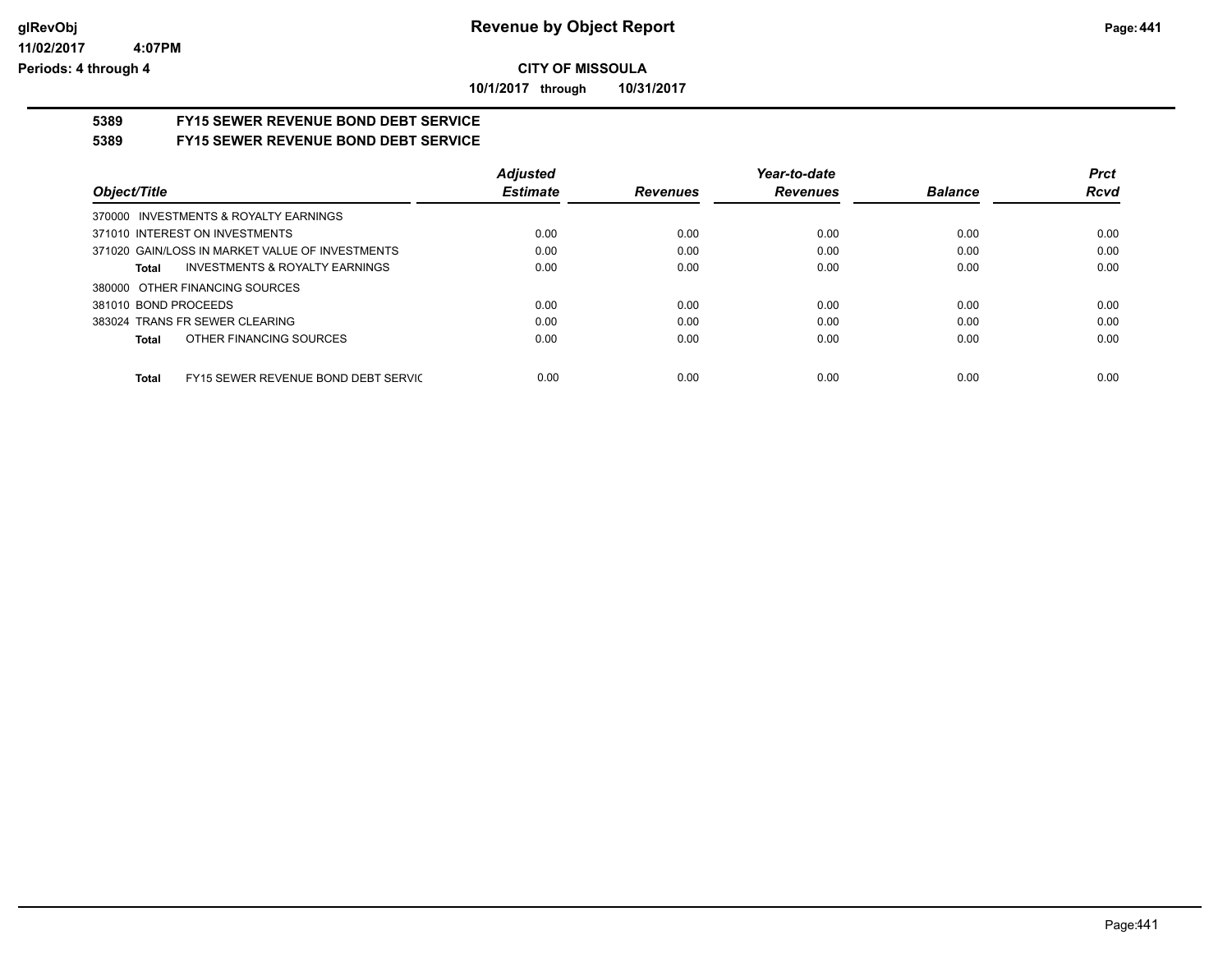**10/1/2017 through 10/31/2017**

#### **5389 FY15 SEWER REVENUE BOND DEBT SERVICE**

|                                                     | <b>Adjusted</b> |                 | Year-to-date    |                | <b>Prct</b> |
|-----------------------------------------------------|-----------------|-----------------|-----------------|----------------|-------------|
| Object/Title                                        | <b>Estimate</b> | <b>Revenues</b> | <b>Revenues</b> | <b>Balance</b> | <b>Rcvd</b> |
| 370000 INVESTMENTS & ROYALTY EARNINGS               |                 |                 |                 |                |             |
| 371010 INTEREST ON INVESTMENTS                      | 0.00            | 0.00            | 0.00            | 0.00           | 0.00        |
| 371020 GAIN/LOSS IN MARKET VALUE OF INVESTMENT      | 0.00            | 0.00            | 0.00            | 0.00           | 0.00        |
| <b>INVESTMENTS &amp; ROYALTY EARNINGS</b><br>Total  | 0.00            | 0.00            | 0.00            | 0.00           | 0.00        |
| 380000 OTHER FINANCING SOURCES                      |                 |                 |                 |                |             |
| 381010 BOND PROCEEDS                                | 0.00            | 0.00            | 0.00            | 0.00           | 0.00        |
| 383024 TRANS FR SEWER CLEARING                      | 0.00            | 0.00            | 0.00            | 0.00           | 0.00        |
| OTHER FINANCING SOURCES<br>Total                    | 0.00            | 0.00            | 0.00            | 0.00           | 0.00        |
|                                                     |                 |                 |                 |                |             |
| FY15 SEWER REVENUE BOND DEBT SERVIC<br><b>Total</b> | 0.00            | 0.00            | 0.00            | 0.00           | 0.00        |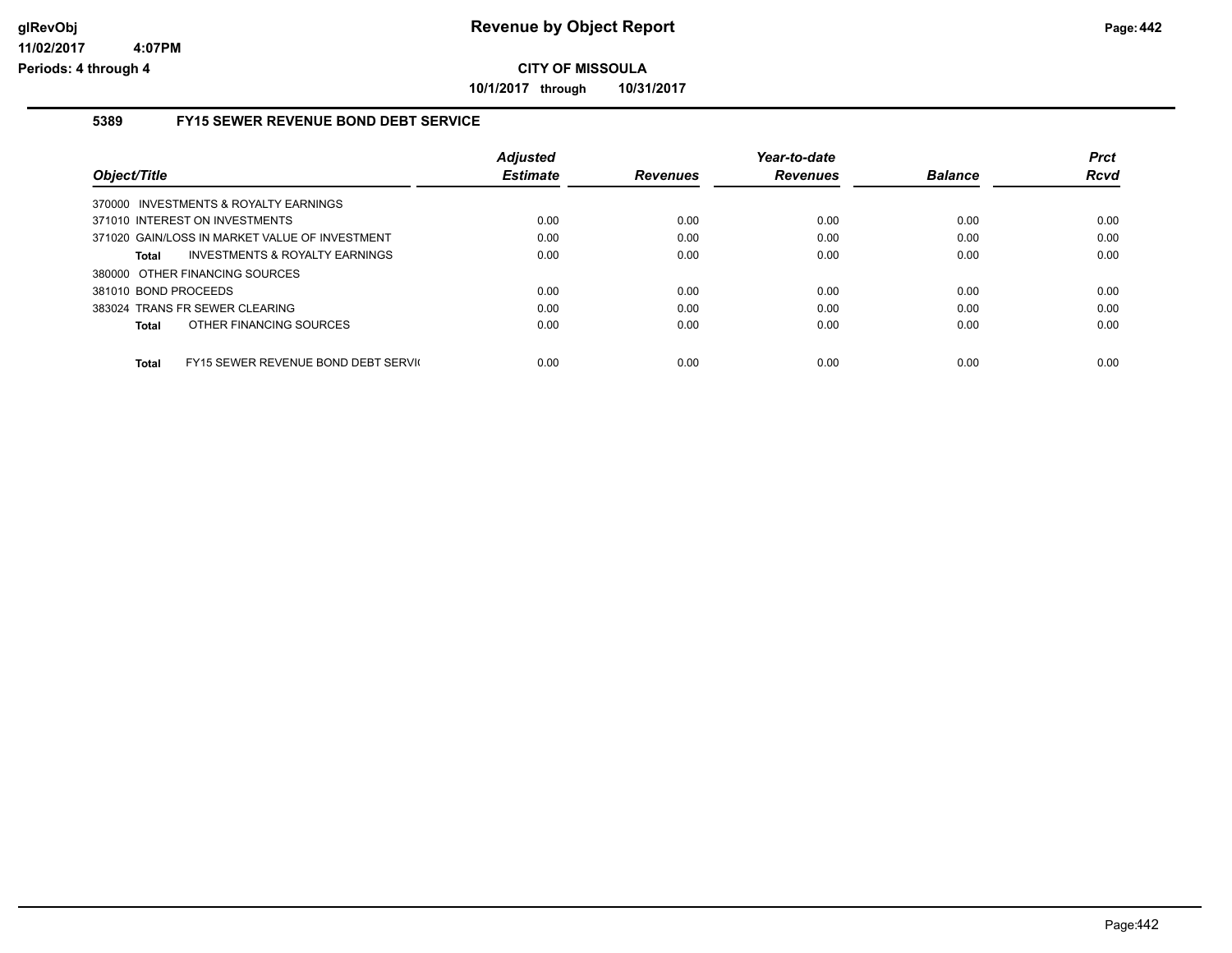**10/1/2017 through 10/31/2017**

# **5390 FY15 SEWER BOND DEBT RESERVE**

### **5390 FY15 SEWER BOND DEBT RESERVE**

|                                                 | <b>Adjusted</b> |                 | Year-to-date    |                | <b>Prct</b> |
|-------------------------------------------------|-----------------|-----------------|-----------------|----------------|-------------|
| Object/Title                                    | <b>Estimate</b> | <b>Revenues</b> | <b>Revenues</b> | <b>Balance</b> | <b>Rcvd</b> |
| 370000 INVESTMENTS & ROYALTY EARNINGS           |                 |                 |                 |                |             |
| 371010 INTEREST ON INVESTMENTS                  | 0.00            | 0.00            | 0.00            | 0.00           | 0.00        |
| 371020 GAIN/LOSS IN MARKET VALUE OF INVESTMENTS | 0.00            | 0.00            | 0.00            | 0.00           | 0.00        |
| INVESTMENTS & ROYALTY EARNINGS<br>Total         | 0.00            | 0.00            | 0.00            | 0.00           | 0.00        |
| 380000 OTHER FINANCING SOURCES                  |                 |                 |                 |                |             |
| 381002 SRF LOAN                                 | 0.00            | 0.00            | 0.00            | 0.00           | 0.00        |
| 383024 TRANS FR SEWER CLEARING                  | 0.00            | 0.00            | 0.00            | 0.00           | 0.00        |
| 383042 TRANSFERS FROM OTHER FUNDS               | 0.00            | 0.00            | 0.00            | 0.00           | 0.00        |
| OTHER FINANCING SOURCES<br>Total                | 0.00            | 0.00            | 0.00            | 0.00           | 0.00        |
| FY15 SEWER BOND DEBT RESERVE<br><b>Total</b>    | 0.00            | 0.00            | 0.00            | 0.00           | 0.00        |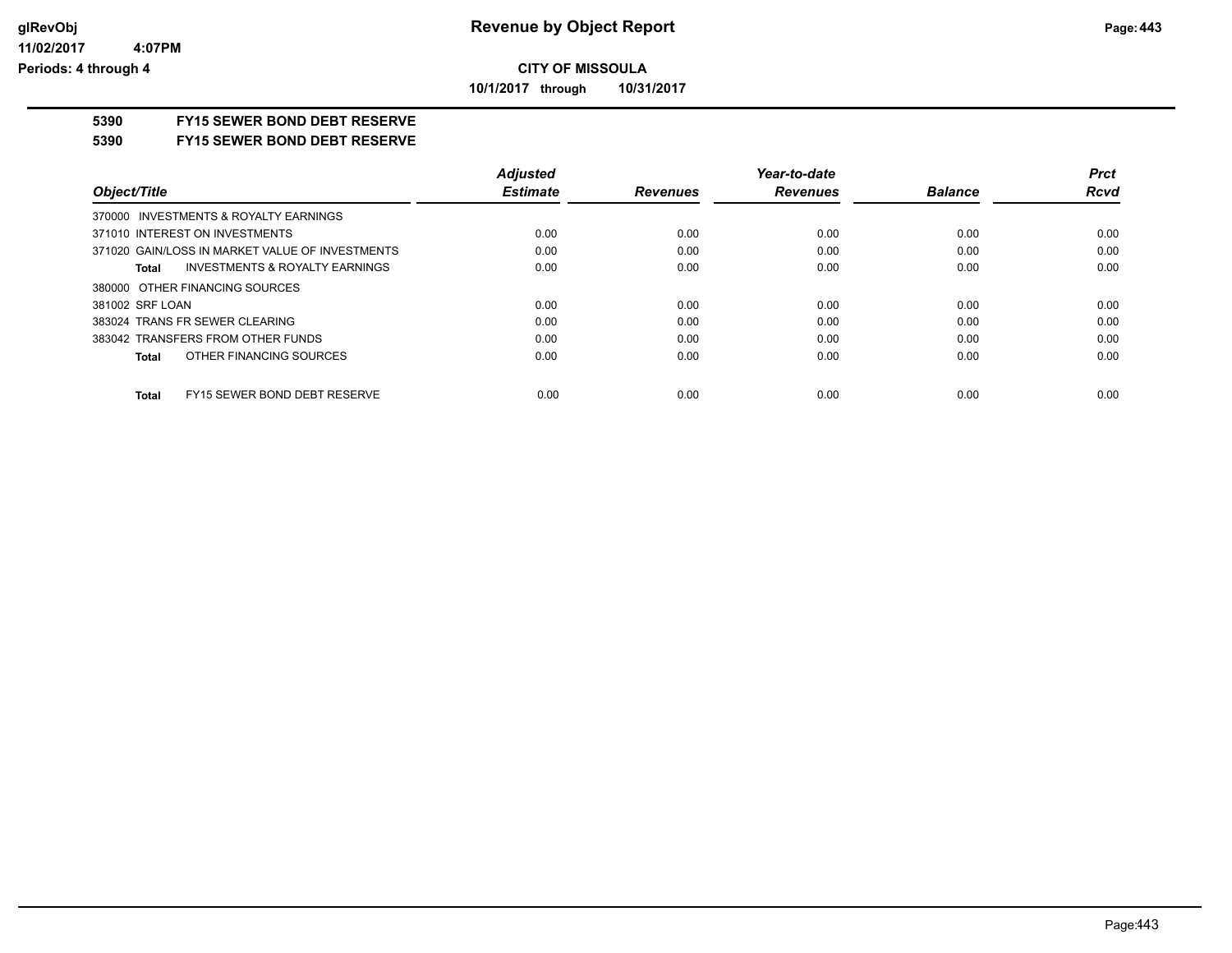**10/1/2017 through 10/31/2017**

### **5390 FY15 SEWER BOND DEBT RESERVE**

| Object/Title                                        | <b>Adiusted</b><br><b>Estimate</b> | <b>Revenues</b> | Year-to-date<br><b>Revenues</b> | <b>Balance</b> | <b>Prct</b><br><b>Rcvd</b> |
|-----------------------------------------------------|------------------------------------|-----------------|---------------------------------|----------------|----------------------------|
| 370000 INVESTMENTS & ROYALTY EARNINGS               |                                    |                 |                                 |                |                            |
| 371010 INTEREST ON INVESTMENTS                      | 0.00                               | 0.00            | 0.00                            | 0.00           | 0.00                       |
| 371020 GAIN/LOSS IN MARKET VALUE OF INVESTMENT      | 0.00                               | 0.00            | 0.00                            | 0.00           | 0.00                       |
| INVESTMENTS & ROYALTY EARNINGS<br>Total             | 0.00                               | 0.00            | 0.00                            | 0.00           | 0.00                       |
| 380000 OTHER FINANCING SOURCES                      |                                    |                 |                                 |                |                            |
| 381002 SRF LOAN                                     | 0.00                               | 0.00            | 0.00                            | 0.00           | 0.00                       |
| 383024 TRANS FR SEWER CLEARING                      | 0.00                               | 0.00            | 0.00                            | 0.00           | 0.00                       |
| 383042 TRANSFERS FROM OTHER FUNDS                   | 0.00                               | 0.00            | 0.00                            | 0.00           | 0.00                       |
| OTHER FINANCING SOURCES<br><b>Total</b>             | 0.00                               | 0.00            | 0.00                            | 0.00           | 0.00                       |
| <b>FY15 SEWER BOND DEBT RESERVE</b><br><b>Total</b> | 0.00                               | 0.00            | 0.00                            | 0.00           | 0.00                       |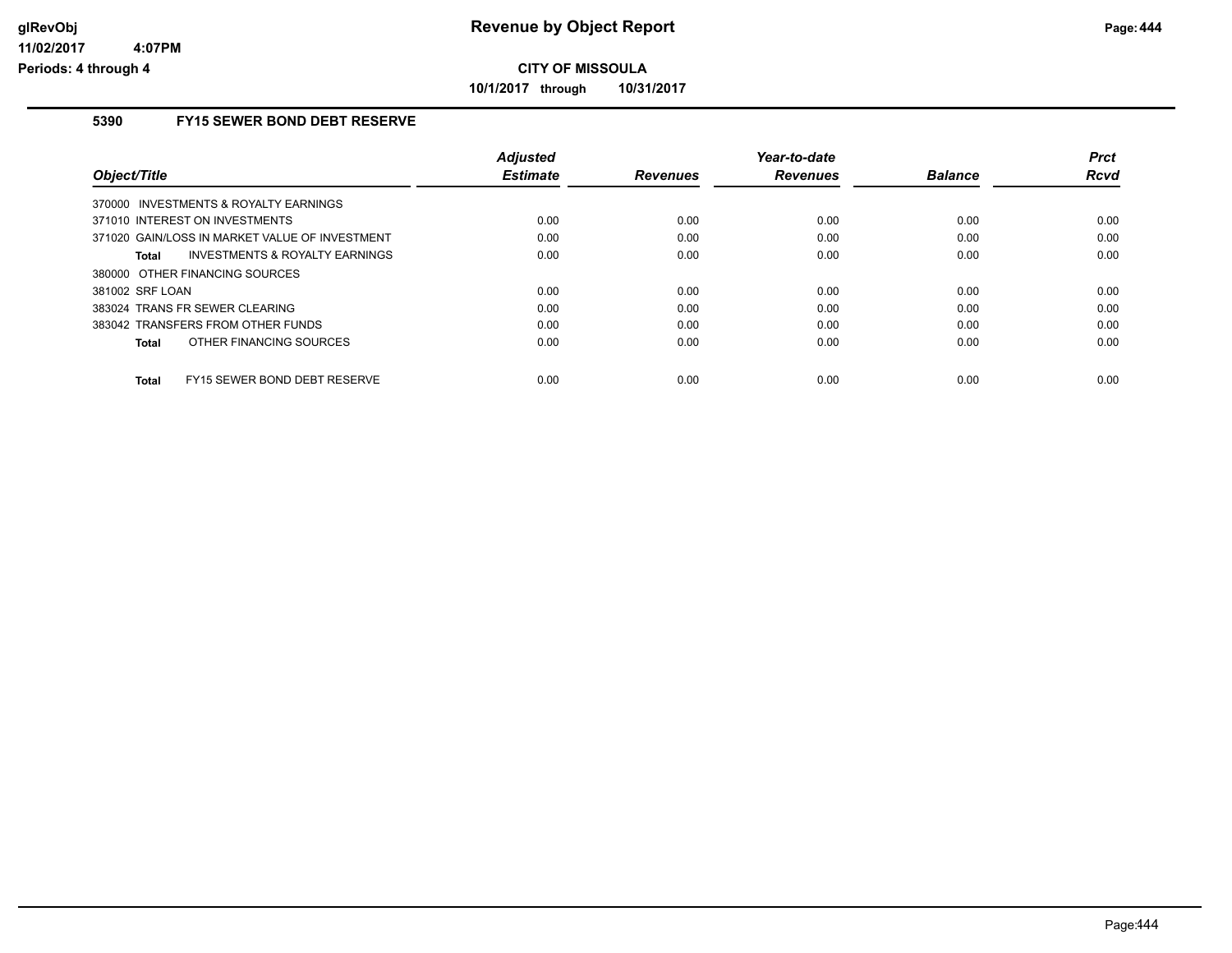#### **11/02/2017 4:07PM Periods: 4 through 4**

**CITY OF MISSOULA**

**10/1/2017 through 10/31/2017**

#### **5391 16 SEWER REVENUE BOND DEBT SERVICE 5391 16 SEWER REVENUE BOND DEBT SERVICE**

| Object/Title         |                                    | <b>Adjusted</b> |                 | Year-to-date    |                | <b>Prct</b> |
|----------------------|------------------------------------|-----------------|-----------------|-----------------|----------------|-------------|
|                      |                                    | <b>Estimate</b> | <b>Revenues</b> | <b>Revenues</b> | <b>Balance</b> | <b>Rcvd</b> |
|                      | 380000 OTHER FINANCING SOURCES     |                 |                 |                 |                |             |
| 381010 BOND PROCEEDS |                                    | 0.00            | 0.00            | 0.00            | 0.00           | 0.00        |
|                      | 383024 TRANS FR SEWER CLEARING     | 0.00            | 0.00            | 0.00            | 0.00           | 0.00        |
| <b>Total</b>         | OTHER FINANCING SOURCES            | 0.00            | 0.00            | 0.00            | 0.00           | 0.00        |
|                      |                                    |                 |                 |                 |                |             |
| Total                | 16 SEWER REVENUE BOND DEBT SERVICE | 0.00            | 0.00            | 0.00            | 0.00           | 0.00        |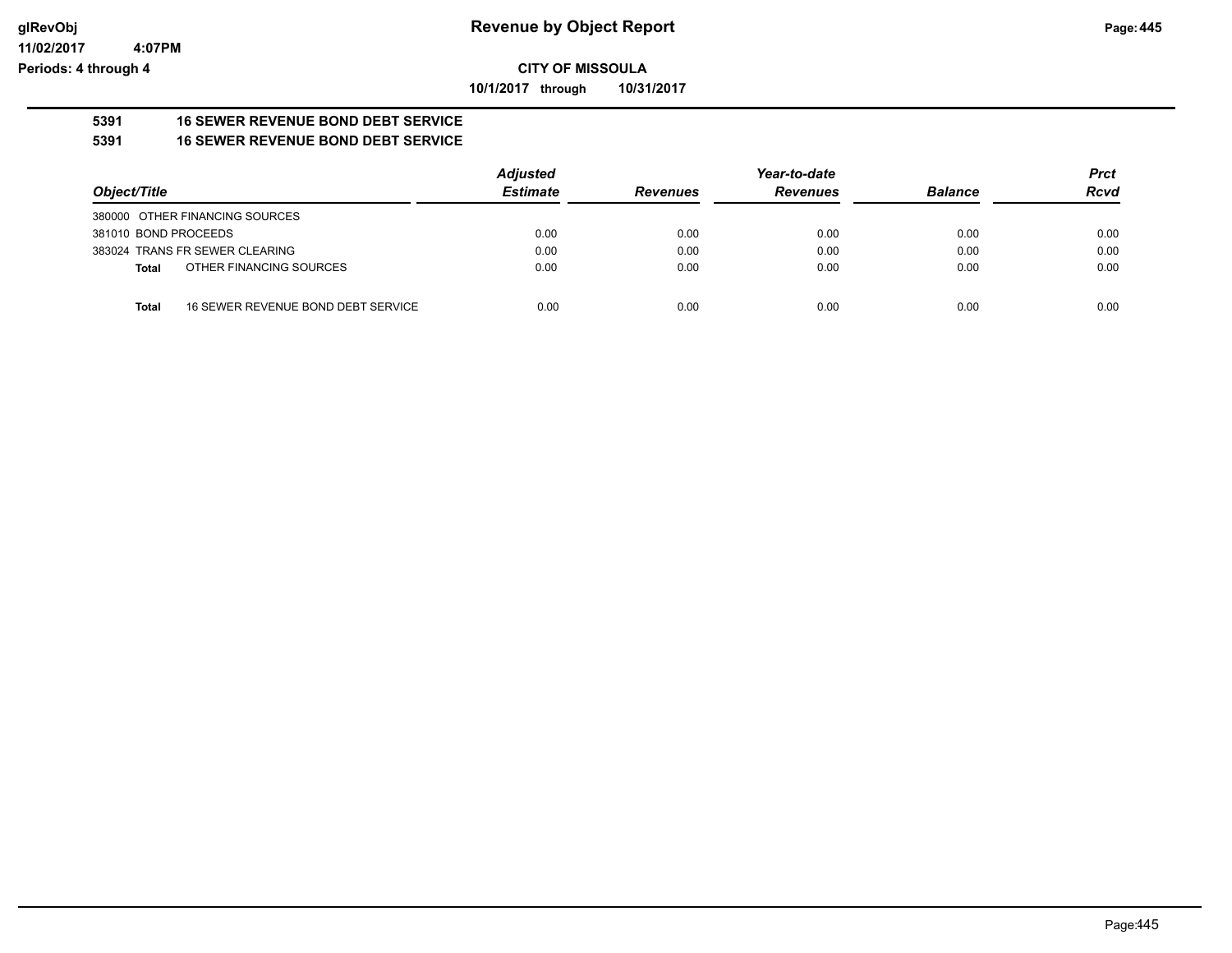**10/1/2017 through 10/31/2017**

#### **5391 16 SEWER REVENUE BOND DEBT SERVICE**

|                      |                                    | <b>Adjusted</b> |                 | Year-to-date    |                | <b>Prct</b> |
|----------------------|------------------------------------|-----------------|-----------------|-----------------|----------------|-------------|
| Object/Title         |                                    | <b>Estimate</b> | <b>Revenues</b> | <b>Revenues</b> | <b>Balance</b> | <b>Rcvd</b> |
|                      | 380000 OTHER FINANCING SOURCES     |                 |                 |                 |                |             |
| 381010 BOND PROCEEDS |                                    | 0.00            | 0.00            | 0.00            | 0.00           | 0.00        |
|                      | 383024 TRANS FR SEWER CLEARING     | 0.00            | 0.00            | 0.00            | 0.00           | 0.00        |
| Total                | OTHER FINANCING SOURCES            | 0.00            | 0.00            | 0.00            | 0.00           | 0.00        |
|                      |                                    |                 |                 |                 |                |             |
| Total                | 16 SEWER REVENUE BOND DEBT SERVICE | 0.00            | 0.00            | 0.00            | 0.00           | 0.00        |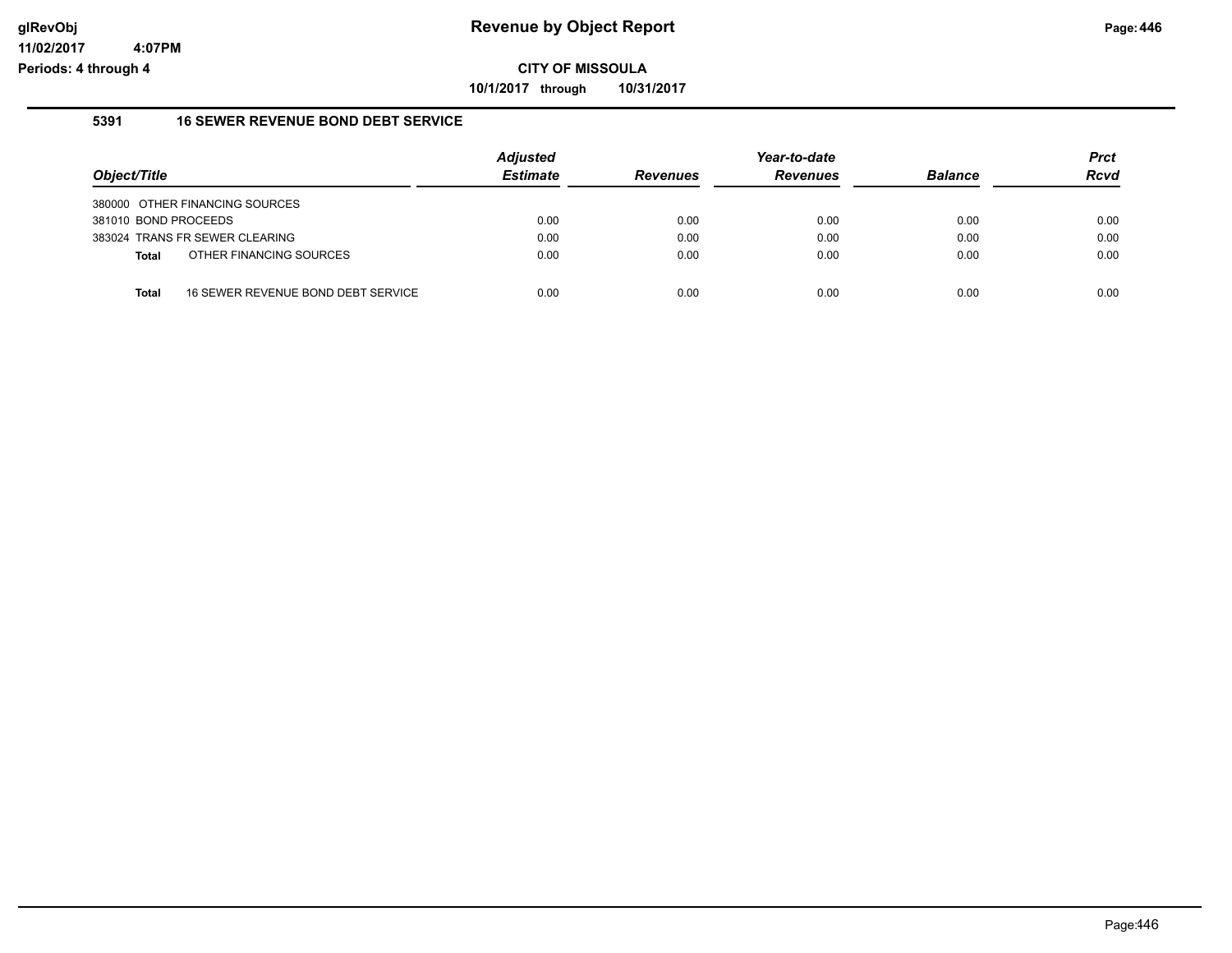#### **11/02/2017 4:07PM Periods: 4 through 4**

#### **CITY OF MISSOULA**

**10/1/2017 through 10/31/2017**

# **5392 16 SEWER REVENUE BOND DEBT RESERVE**

# **5392 16 SEWER REVENUE BOND DEBT RESERVE**

|                                                    | <b>Adjusted</b> |                 | Year-to-date    |                | Prct |
|----------------------------------------------------|-----------------|-----------------|-----------------|----------------|------|
| Object/Title                                       | <b>Estimate</b> | <b>Revenues</b> | <b>Revenues</b> | <b>Balance</b> | Rcvd |
| 380000 OTHER FINANCING SOURCES                     |                 |                 |                 |                |      |
| 381010 BOND PROCEEDS                               | 0.00            | 0.00            | 0.00            | 0.00           | 0.00 |
| 383024 TRANS FR SEWER CLEARING                     | 0.00            | 0.00            | 0.00            | 0.00           | 0.00 |
| 383042 TRANSFERS FROM OTHER FUNDS                  | 0.00            | 0.00            | 0.00            | 0.00           | 0.00 |
| OTHER FINANCING SOURCES<br>Total                   | 0.00            | 0.00            | 0.00            | 0.00           | 0.00 |
|                                                    |                 |                 |                 |                |      |
| 16 SEWER REVENUE BOND DEBT RESERVE<br><b>Total</b> | 0.00            | 0.00            | 0.00            | 0.00           | 0.00 |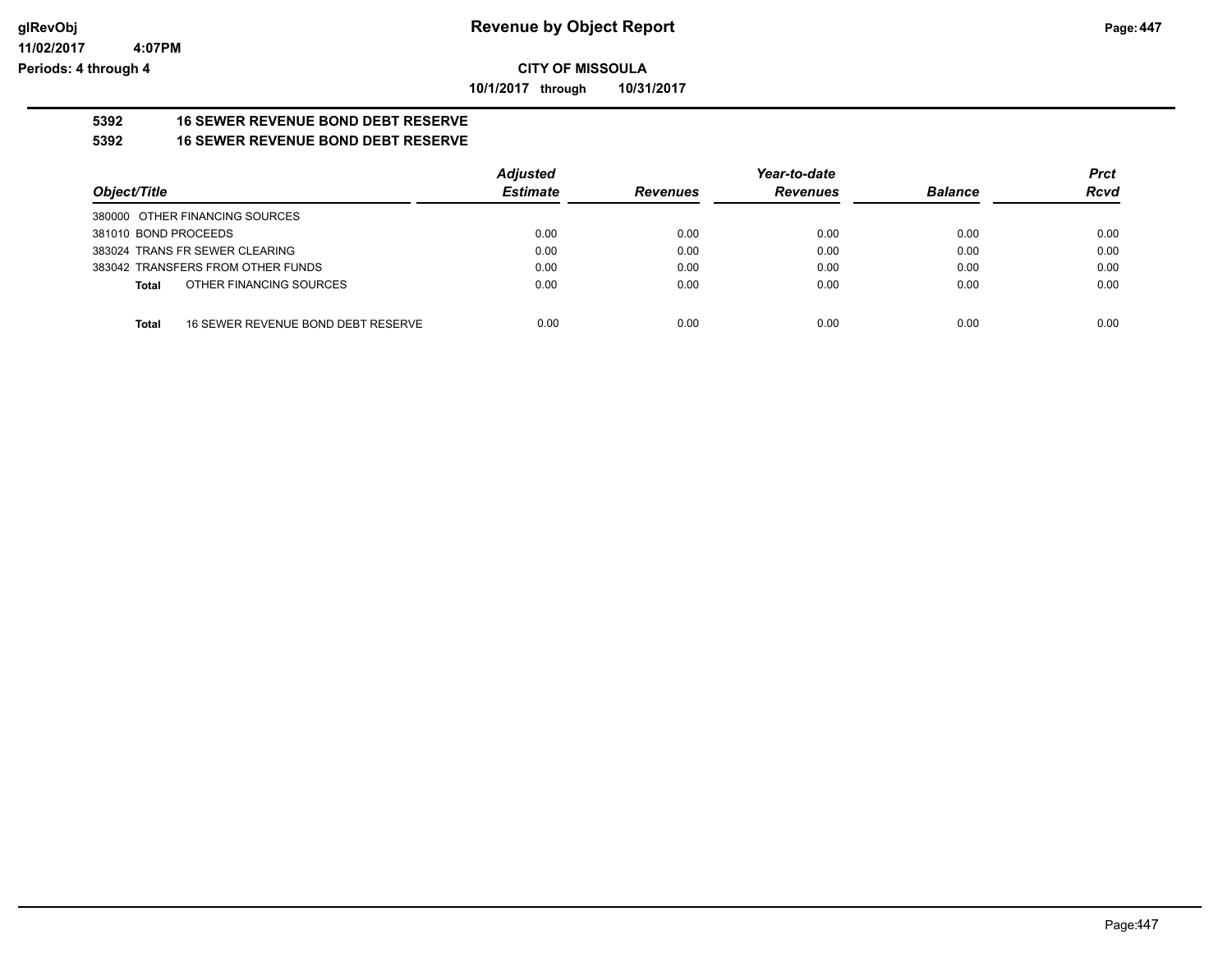**10/1/2017 through 10/31/2017**

#### **5392 16 SEWER REVENUE BOND DEBT RESERVE**

| Object/Title         |                                    | <b>Adjusted</b><br><b>Estimate</b> | <b>Revenues</b> | Year-to-date<br><b>Revenues</b> | <b>Balance</b> | <b>Prct</b><br><b>Rcvd</b> |
|----------------------|------------------------------------|------------------------------------|-----------------|---------------------------------|----------------|----------------------------|
|                      | 380000 OTHER FINANCING SOURCES     |                                    |                 |                                 |                |                            |
| 381010 BOND PROCEEDS |                                    | 0.00                               | 0.00            | 0.00                            | 0.00           | 0.00                       |
|                      | 383024 TRANS FR SEWER CLEARING     | 0.00                               | 0.00            | 0.00                            | 0.00           | 0.00                       |
|                      | 383042 TRANSFERS FROM OTHER FUNDS  | 0.00                               | 0.00            | 0.00                            | 0.00           | 0.00                       |
| Total                | OTHER FINANCING SOURCES            | 0.00                               | 0.00            | 0.00                            | 0.00           | 0.00                       |
| Total                | 16 SEWER REVENUE BOND DEBT RESERVE | 0.00                               | 0.00            | 0.00                            | 0.00           | 0.00                       |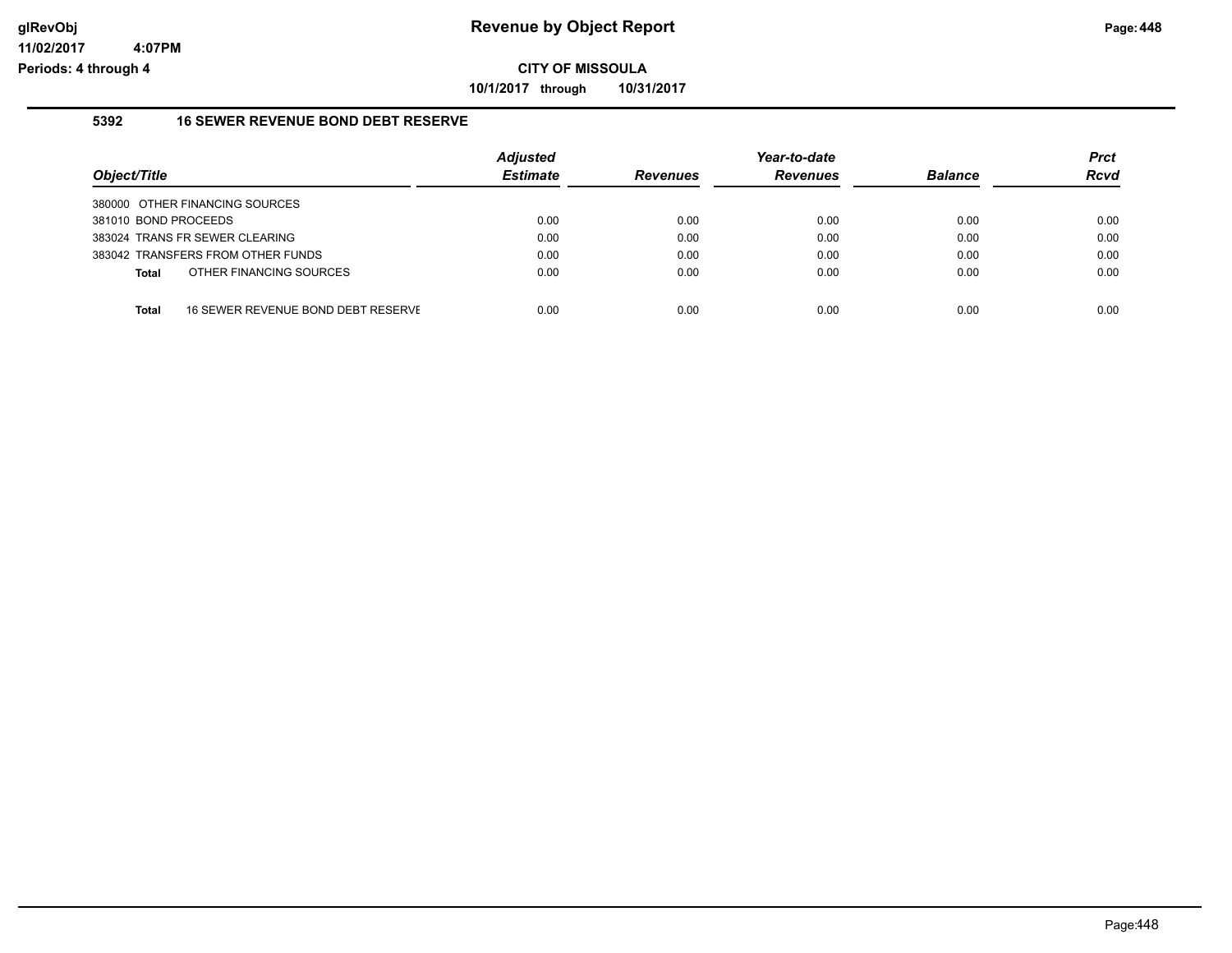**10/1/2017 through 10/31/2017**

#### **5450 STORMWATER UTILITIY**

**5450 STORMWATER UTILITIY**

|                                                           | <b>Adjusted</b> |                 | Year-to-date    |                | <b>Prct</b> |
|-----------------------------------------------------------|-----------------|-----------------|-----------------|----------------|-------------|
| Object/Title                                              | <b>Estimate</b> | <b>Revenues</b> | <b>Revenues</b> | <b>Balance</b> | Rcvd        |
| 330000 INTERGOVERNMENTAL REVENUES                         |                 |                 |                 |                |             |
| 334121 DNRC GRANT                                         | 0.00            | 0.00            | 0.00            | 0.00           | 0.00        |
| 334123 MAQI FEDERAL ASSISTANCE                            | 64,942.00       | 0.00            | 953.00          | 63,989.00      | 1.47        |
| 334171 DEPT OF COMMERCE GRANTS                            | 0.00            | 0.00            | 0.00            | 0.00           | 0.00        |
| 336020 STATE PENSION CONTRIBUTION                         | 0.00            | 0.00            | 0.00            | 0.00           | 0.00        |
| 336023 STATE CONTRIB. - PERS                              | 153.00          | 0.00            | 12.70           | 140.30         | 8.30        |
| 337003 HEALTH DEPT-STORM WATER MGMT                       | 0.00            | 0.00            | 0.00            | 0.00           | 0.00        |
| INTERGOVERNMENTAL REVENUES<br><b>Total</b>                | 65,095.00       | 0.00            | 965.70          | 64,129.30      | 1.48        |
| 340000 CHARGES FOR SERVICES                               |                 |                 |                 |                |             |
| 345032 STORMWATER INSTALLATION FEES                       | 0.00            | 0.00            | 0.00            | 0.00           | 0.00        |
| 345034 STORMWATER USE FEES                                | 267,140.00      | 1,959.46        | 134,175.00      | 132,965.00     | 50.23       |
| 345036 STORM WATER USE FEE PENALTY                        | 0.00            | 0.00            | 0.00            | 0.00           | 0.00        |
| <b>CHARGES FOR SERVICES</b><br><b>Total</b>               | 267,140.00      | 1,959.46        | 134,175.00      | 132,965.00     | 50.23       |
| 360000 MISCELLANEOUS REVENUES                             |                 |                 |                 |                |             |
| 360010 MISCELLANEOUS                                      | 0.00            | 0.00            | 0.00            | 0.00           | 0.00        |
| 360030 CONTRIBUTIONS FROM PROPERTY OWNERS                 | 0.00            | 0.00            | 0.00            | 0.00           | 0.00        |
| 368005 *** Title Not Found ***                            | 0.00            | 0.00            | 0.00            | 0.00           | 0.00        |
| <b>MISCELLANEOUS REVENUES</b><br><b>Total</b>             | 0.00            | 0.00            | 0.00            | 0.00           | 0.00        |
| 370000 INVESTMENTS & ROYALTY EARNINGS                     |                 |                 |                 |                |             |
| 371010 INTEREST ON INVESTMENTS                            | 0.00            | 0.00            | 0.00            | 0.00           | 0.00        |
| <b>INVESTMENTS &amp; ROYALTY EARNINGS</b><br><b>Total</b> | 0.00            | 0.00            | 0.00            | 0.00           | 0.00        |
| 380000 OTHER FINANCING SOURCES                            |                 |                 |                 |                |             |
| 381000 LOAN PROCEEDS                                      | 55,265.00       | 0.00            | 0.00            | 55,265.00      | 0.00        |
| 383000 OPERATING TRANSFERS                                | 0.00            | 0.00            | 0.00            | 0.00           | 0.00        |
| 383014 TRANS FR MRA                                       | 0.00            | 0.00            | 0.00            | 0.00           | 0.00        |
| 383015 TRANS FR MPC                                       | 0.00            | 0.00            | 0.00            | 0.00           | 0.00        |
| 383018 TRANS FR PARK DISTRICT                             | 0.00            | 0.00            | 0.00            | 0.00           | 0.00        |
| OTHER FINANCING SOURCES<br><b>Total</b>                   | 55,265.00       | 0.00            | 0.00            | 55,265.00      | 0.00        |
| STORMWATER UTILITIY<br><b>Total</b>                       | 387.500.00      | 1.959.46        | 135.140.70      | 252.359.30     | 34.88       |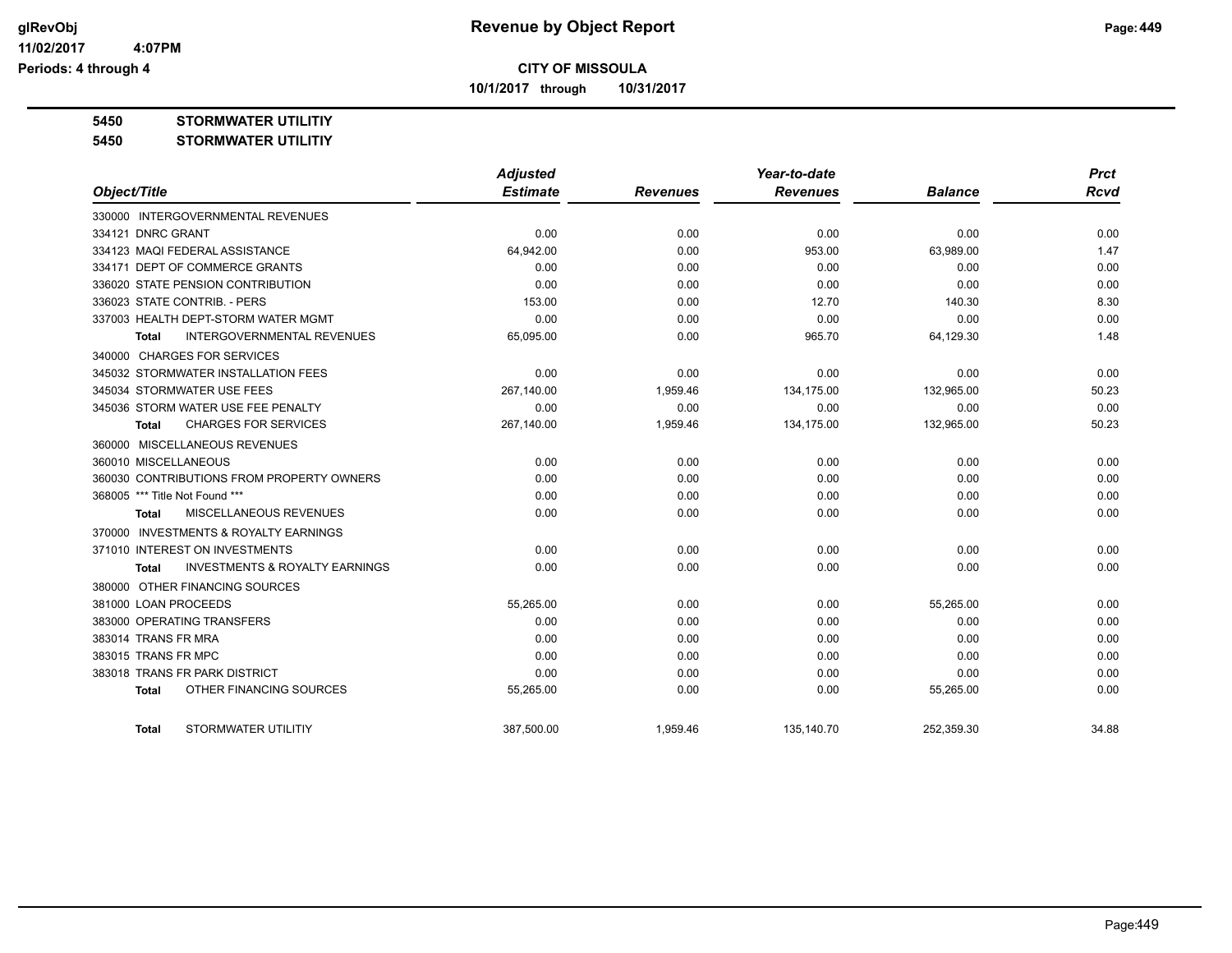**10/1/2017 through 10/31/2017**

#### **5450 STORMWATER UTILITIY**

|                                                           | <b>Adjusted</b> |                 | Year-to-date    |                | <b>Prct</b> |
|-----------------------------------------------------------|-----------------|-----------------|-----------------|----------------|-------------|
| Object/Title                                              | <b>Estimate</b> | <b>Revenues</b> | <b>Revenues</b> | <b>Balance</b> | <b>Rcvd</b> |
| 330000 INTERGOVERNMENTAL REVENUES                         |                 |                 |                 |                |             |
| 334121 DNRC GRANT                                         | 0.00            | 0.00            | 0.00            | 0.00           | 0.00        |
| 334123 MAQI FEDERAL ASSISTANCE                            | 64,942.00       | 0.00            | 953.00          | 63,989.00      | 1.47        |
| 334171 DEPT OF COMMERCE GRANTS                            | 0.00            | 0.00            | 0.00            | 0.00           | 0.00        |
| 336020 STATE PENSION CONTRIBUTION                         | 0.00            | 0.00            | 0.00            | 0.00           | 0.00        |
| 336023 STATE CONTRIB. - PERS                              | 153.00          | 0.00            | 12.70           | 140.30         | 8.30        |
| 337003 HEALTH DEPT-STORM WATER MGMT                       | 0.00            | 0.00            | 0.00            | 0.00           | 0.00        |
| <b>INTERGOVERNMENTAL REVENUES</b><br><b>Total</b>         | 65,095.00       | 0.00            | 965.70          | 64,129.30      | 1.48        |
| 340000 CHARGES FOR SERVICES                               |                 |                 |                 |                |             |
| 345032 STORMWATER INSTALLATION FEES                       | 0.00            | 0.00            | 0.00            | 0.00           | 0.00        |
| 345034 STORMWATER USE FEES                                | 267,140.00      | 1,959.46        | 134,175.00      | 132,965.00     | 50.23       |
| 345036 STORM WATER USE FEE PENALTY                        | 0.00            | 0.00            | 0.00            | 0.00           | 0.00        |
| <b>CHARGES FOR SERVICES</b><br><b>Total</b>               | 267,140.00      | 1,959.46        | 134,175.00      | 132,965.00     | 50.23       |
| 360000 MISCELLANEOUS REVENUES                             |                 |                 |                 |                |             |
| 360010 MISCELLANEOUS                                      | 0.00            | 0.00            | 0.00            | 0.00           | 0.00        |
| 360030 CONTRIBUTIONS FROM PROPERTY OWNERS                 | 0.00            | 0.00            | 0.00            | 0.00           | 0.00        |
| 368005 *** Title Not Found ***                            | 0.00            | 0.00            | 0.00            | 0.00           | 0.00        |
| <b>MISCELLANEOUS REVENUES</b><br><b>Total</b>             | 0.00            | 0.00            | 0.00            | 0.00           | 0.00        |
| 370000 INVESTMENTS & ROYALTY EARNINGS                     |                 |                 |                 |                |             |
| 371010 INTEREST ON INVESTMENTS                            | 0.00            | 0.00            | 0.00            | 0.00           | 0.00        |
| <b>INVESTMENTS &amp; ROYALTY EARNINGS</b><br><b>Total</b> | 0.00            | 0.00            | 0.00            | 0.00           | 0.00        |
| 380000 OTHER FINANCING SOURCES                            |                 |                 |                 |                |             |
| 381000 LOAN PROCEEDS                                      | 55,265.00       | 0.00            | 0.00            | 55,265.00      | 0.00        |
| 383000 OPERATING TRANSFERS                                | 0.00            | 0.00            | 0.00            | 0.00           | 0.00        |
| 383014 TRANS FR MRA                                       | 0.00            | 0.00            | 0.00            | 0.00           | 0.00        |
| 383015 TRANS FR MPC                                       | 0.00            | 0.00            | 0.00            | 0.00           | 0.00        |
| 383018 TRANS FR PARK DISTRICT                             | 0.00            | 0.00            | 0.00            | 0.00           | 0.00        |
| OTHER FINANCING SOURCES<br><b>Total</b>                   | 55,265.00       | 0.00            | 0.00            | 55,265.00      | 0.00        |
| STORMWATER UTILITIY<br>Total                              | 387,500.00      | 1,959.46        | 135,140.70      | 252,359.30     | 34.88       |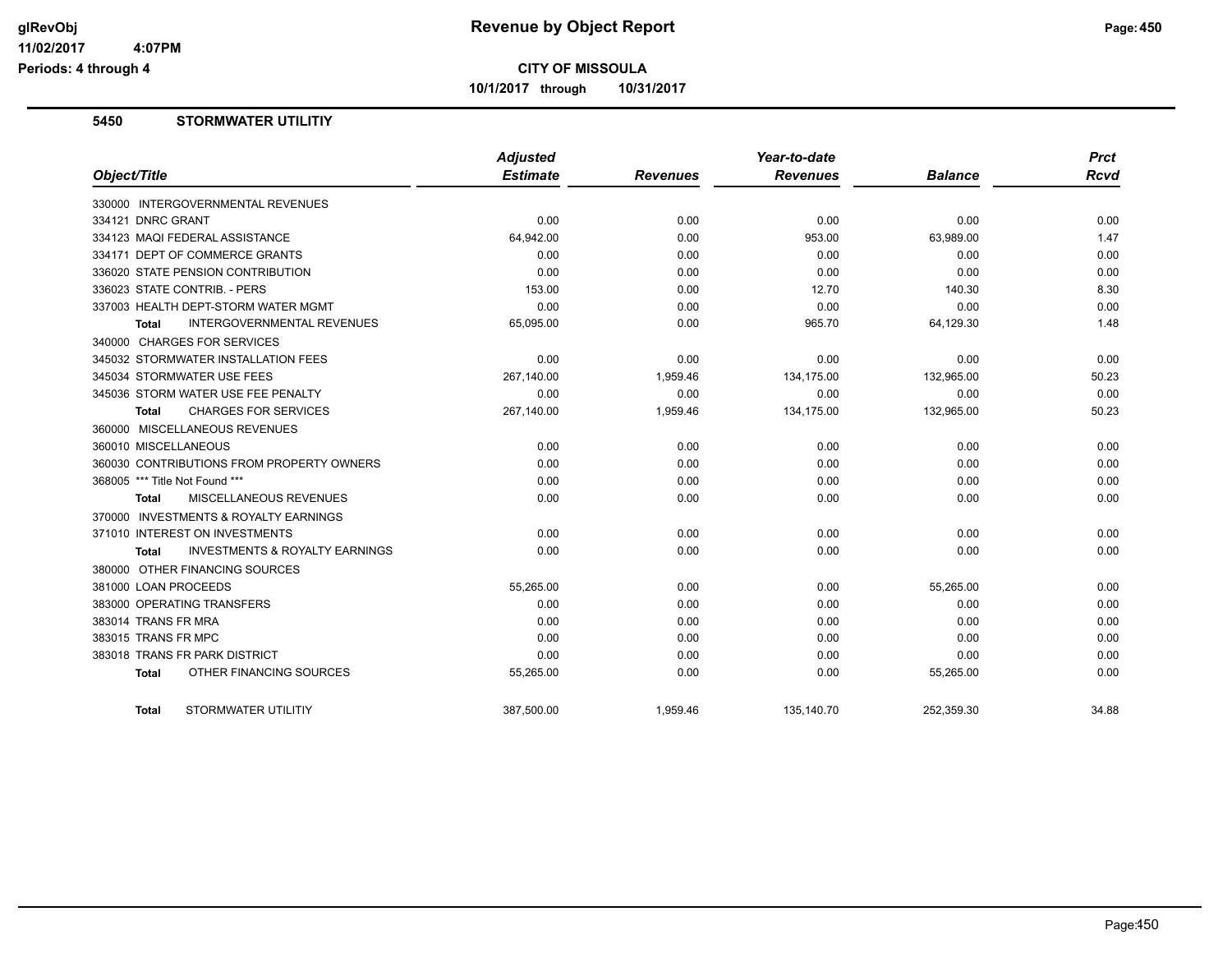**10/1/2017 through 10/31/2017**

# **5711 AQUATICS**

**5711 AQUATICS**

|                                                           | <b>Adjusted</b> |                 | Year-to-date    |                | <b>Prct</b> |
|-----------------------------------------------------------|-----------------|-----------------|-----------------|----------------|-------------|
| Object/Title                                              | <b>Estimate</b> | <b>Revenues</b> | <b>Revenues</b> | <b>Balance</b> | <b>Rcvd</b> |
| 330000 INTERGOVERNMENTAL REVENUES                         |                 |                 |                 |                |             |
| 336020 STATE PENSION CONTRIBUTION                         | 0.00            | 0.00            | 0.00            | 0.00           | 0.00        |
| 336023 STATE CONTRIB. - PERS                              | 0.00            | 0.00            | 130.68          | $-130.68$      | 0.00        |
| <b>INTERGOVERNMENTAL REVENUES</b><br><b>Total</b>         | 0.00            | 0.00            | 130.68          | $-130.68$      | 0.00        |
| 340000 CHARGES FOR SERVICES                               |                 |                 |                 |                |             |
| 340051 GRILL VAN CONCESSIONS                              | 100,000.00      | 1,125.00        | 28,691.55       | 71,308.45      | 28.69       |
| 346030 SWIMMING POOL FEES                                 | 623,825.00      | 2,021.24        | 367.131.10      | 256,693.90     | 58.85       |
| 346060 CURRENTS SWIMMING FACILITY                         | 444,400.00      | 26,875.62       | 141,264.56      | 303,135.44     | 31.79       |
| 346061 CURRENTS ENTERPRISE                                | 0.00            | 0.00            | 0.00            | 0.00           | 0.00        |
| 346062 SPLASH ENTERPRISE                                  | 0.00            | 0.00            | 0.00            | 0.00           | 0.00        |
| <b>CHARGES FOR SERVICES</b><br><b>Total</b>               | 1,168,225.00    | 30,021.86       | 537,087.21      | 631,137.79     | 45.97       |
| 360000 MISCELLANEOUS REVENUES                             |                 |                 |                 |                |             |
| 360010 MISCELLANEOUS                                      | 0.00            | 0.00            | 0.00            | 0.00           | 0.00        |
| 365000 DONATIONS                                          | 0.00            | 0.00            | 0.00            | 0.00           | 0.00        |
| 365019 AQUATICS DONATIONS & GRANTS                        | 0.00            | 10.00           | 54.25           | $-54.25$       | 0.00        |
| MISCELLANEOUS REVENUES<br><b>Total</b>                    | 0.00            | 10.00           | 54.25           | $-54.25$       | 0.00        |
| 370000 INVESTMENTS & ROYALTY EARNINGS                     |                 |                 |                 |                |             |
| 371010 INTEREST ON INVESTMENTS                            | 0.00            | 0.00            | 0.00            | 0.00           | 0.00        |
| <b>INVESTMENTS &amp; ROYALTY EARNINGS</b><br><b>Total</b> | 0.00            | 0.00            | 0.00            | 0.00           | 0.00        |
| OTHER FINANCING SOURCES<br>380000                         |                 |                 |                 |                |             |
| 383029 TRANS FR GENERAL                                   | 203,000.00      | 0.00            | 0.00            | 203,000.00     | 0.00        |
| 383043 TRANSFERS FROM IMPACT FEES                         | 0.00            | 0.00            | 0.00            | 0.00           | 0.00        |
| 383400 CAPITAL CONTRIBUTION                               | 0.00            | 0.00            | 0.00            | 0.00           | 0.00        |
| OTHER FINANCING SOURCES<br><b>Total</b>                   | 203,000.00      | 0.00            | 0.00            | 203,000.00     | 0.00        |
| <b>AQUATICS</b><br><b>Total</b>                           | 1,371,225.00    | 30,031.86       | 537.272.14      | 833.952.86     | 39.18       |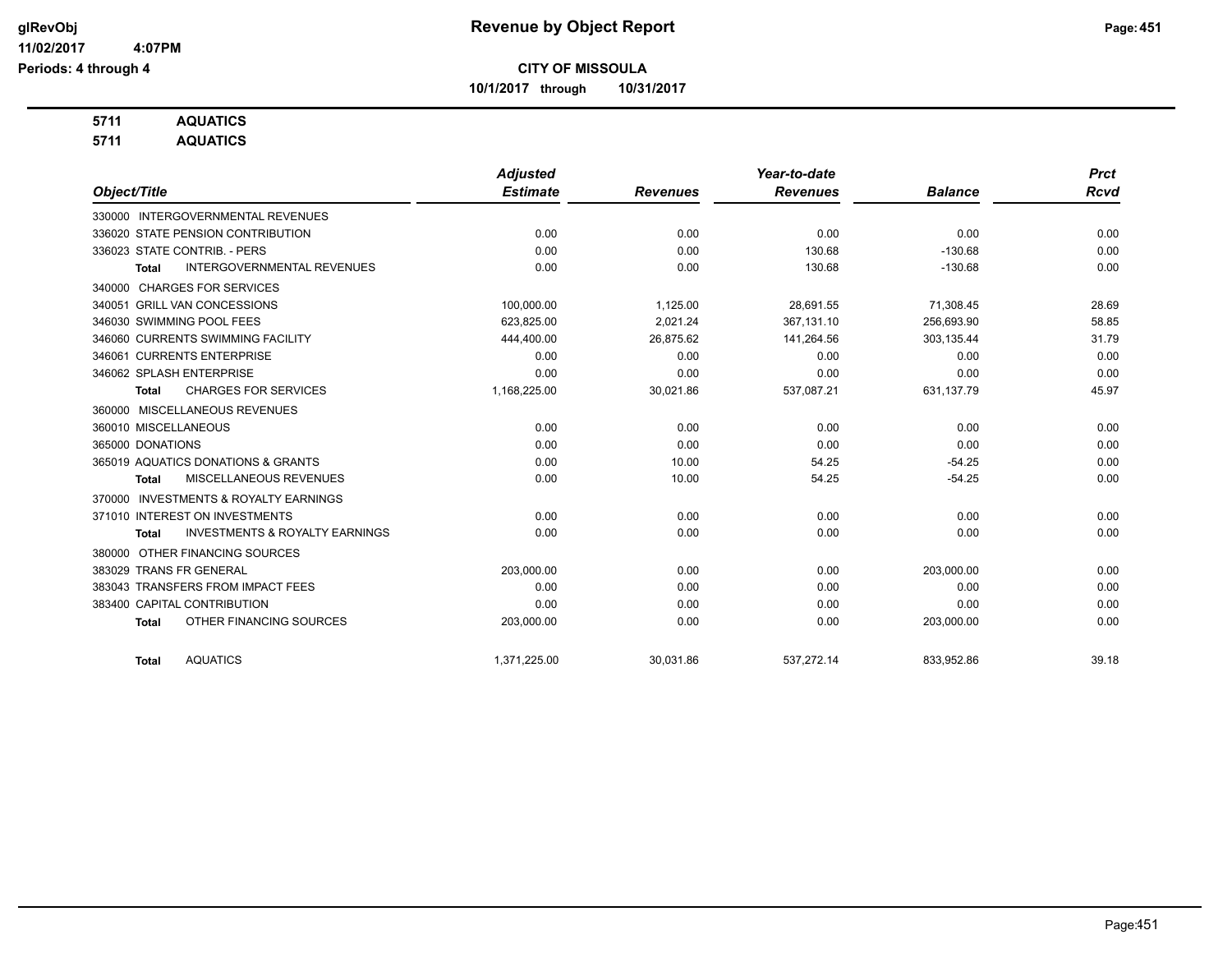**10/1/2017 through 10/31/2017**

**5711 AQUATICS**

|                                                           | <b>Adjusted</b> |                 | Year-to-date    |                | <b>Prct</b> |
|-----------------------------------------------------------|-----------------|-----------------|-----------------|----------------|-------------|
| Object/Title                                              | <b>Estimate</b> | <b>Revenues</b> | <b>Revenues</b> | <b>Balance</b> | <b>Rcvd</b> |
| <b>INTERGOVERNMENTAL REVENUES</b><br>330000               |                 |                 |                 |                |             |
| 336020 STATE PENSION CONTRIBUTION                         | 0.00            | 0.00            | 0.00            | 0.00           | 0.00        |
| 336023 STATE CONTRIB. - PERS                              | 0.00            | 0.00            | 130.68          | $-130.68$      | 0.00        |
| <b>INTERGOVERNMENTAL REVENUES</b><br><b>Total</b>         | 0.00            | 0.00            | 130.68          | $-130.68$      | 0.00        |
| 340000 CHARGES FOR SERVICES                               |                 |                 |                 |                |             |
| 340051 GRILL VAN CONCESSIONS                              | 100,000.00      | 1,125.00        | 28,691.55       | 71,308.45      | 28.69       |
| 346030 SWIMMING POOL FEES                                 | 623,825.00      | 2,021.24        | 367,131.10      | 256,693.90     | 58.85       |
| 346060 CURRENTS SWIMMING FACILITY                         | 444,400.00      | 26,875.62       | 141,264.56      | 303,135.44     | 31.79       |
| 346061 CURRENTS ENTERPRISE                                | 0.00            | 0.00            | 0.00            | 0.00           | 0.00        |
| 346062 SPLASH ENTERPRISE                                  | 0.00            | 0.00            | 0.00            | 0.00           | 0.00        |
| <b>CHARGES FOR SERVICES</b><br>Total                      | 1,168,225.00    | 30,021.86       | 537,087.21      | 631,137.79     | 45.97       |
| 360000 MISCELLANEOUS REVENUES                             |                 |                 |                 |                |             |
| 360010 MISCELLANEOUS                                      | 0.00            | 0.00            | 0.00            | 0.00           | 0.00        |
| 365000 DONATIONS                                          | 0.00            | 0.00            | 0.00            | 0.00           | 0.00        |
| 365019 AQUATICS DONATIONS & GRANTS                        | 0.00            | 10.00           | 54.25           | $-54.25$       | 0.00        |
| MISCELLANEOUS REVENUES<br>Total                           | 0.00            | 10.00           | 54.25           | $-54.25$       | 0.00        |
| <b>INVESTMENTS &amp; ROYALTY EARNINGS</b><br>370000       |                 |                 |                 |                |             |
| 371010 INTEREST ON INVESTMENTS                            | 0.00            | 0.00            | 0.00            | 0.00           | 0.00        |
| <b>INVESTMENTS &amp; ROYALTY EARNINGS</b><br><b>Total</b> | 0.00            | 0.00            | 0.00            | 0.00           | 0.00        |
| OTHER FINANCING SOURCES<br>380000                         |                 |                 |                 |                |             |
| 383029 TRANS FR GENERAL                                   | 203,000.00      | 0.00            | 0.00            | 203,000.00     | 0.00        |
| 383043 TRANSFERS FROM IMPACT FEES                         | 0.00            | 0.00            | 0.00            | 0.00           | 0.00        |
| 383400 CAPITAL CONTRIBUTION                               | 0.00            | 0.00            | 0.00            | 0.00           | 0.00        |
| OTHER FINANCING SOURCES<br>Total                          | 203,000.00      | 0.00            | 0.00            | 203,000.00     | 0.00        |
| <b>AQUATICS</b><br>Total                                  | 1,371,225.00    | 30,031.86       | 537,272.14      | 833,952.86     | 39.18       |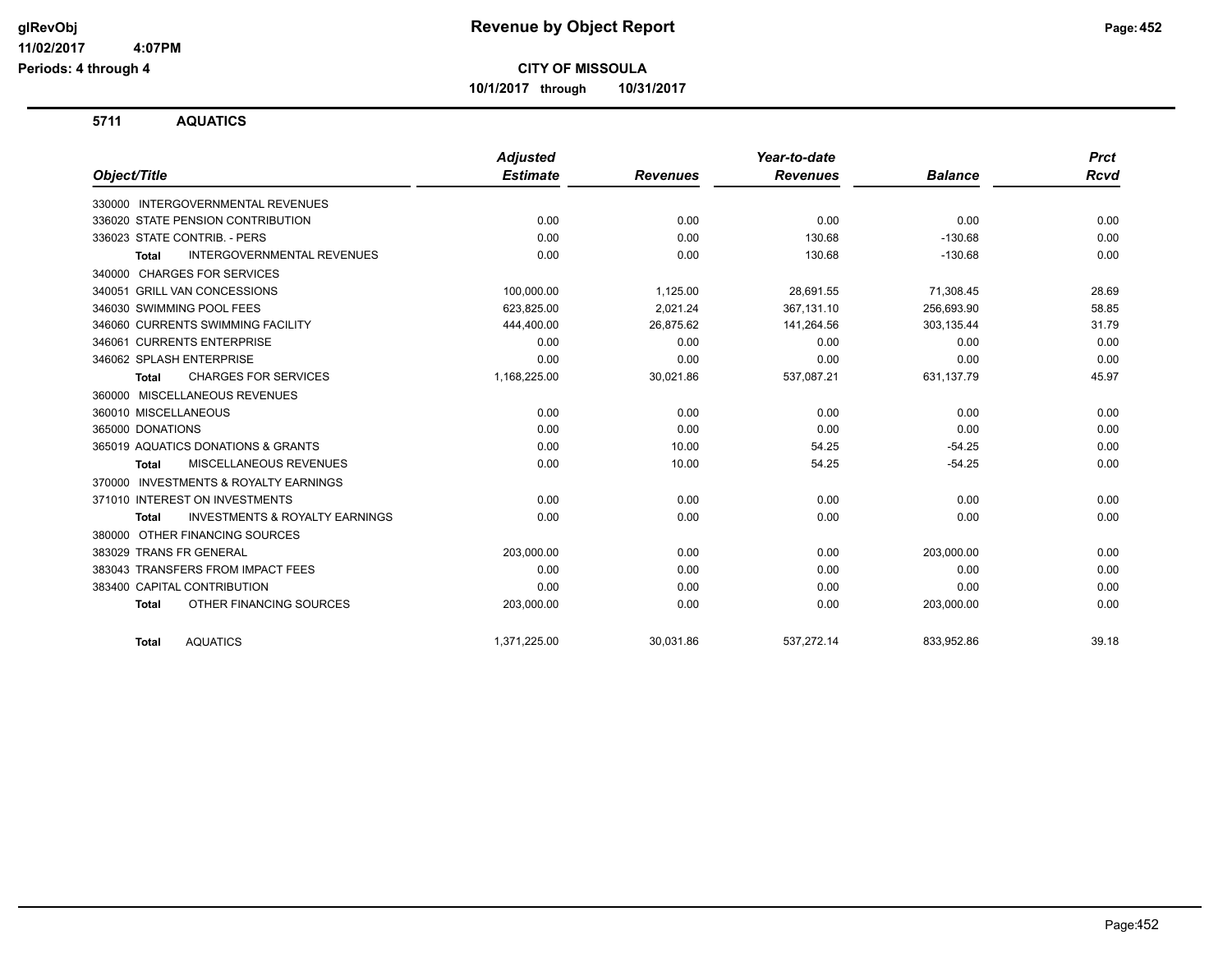**10/1/2017 through 10/31/2017**

# **6050 EMPLOYEE BENEFIT PLAN FUND**

#### **6050 EMPLOYEE BENEFIT PLAN FUND**

|                                                           | <b>Adjusted</b> |                 | Year-to-date    |                | <b>Prct</b> |
|-----------------------------------------------------------|-----------------|-----------------|-----------------|----------------|-------------|
| Object/Title                                              | <b>Estimate</b> | <b>Revenues</b> | <b>Revenues</b> | <b>Balance</b> | <b>Rcvd</b> |
| 330000 INTERGOVERNMENTAL REVENUES                         |                 |                 |                 |                |             |
| 334112 WELLNESS GRANT                                     | 0.00            | 0.00            | 0.00            | 0.00           | 0.00        |
| <b>INTERGOVERNMENTAL REVENUES</b><br><b>Total</b>         | 0.00            | 0.00            | 0.00            | 0.00           | 0.00        |
| 360000 MISCELLANEOUS REVENUES                             |                 |                 |                 |                |             |
| 360010 MISCELLANEOUS                                      | 0.00            | 0.00            | 0.00            | 0.00           | 0.00        |
| <b>MISCELLANEOUS REVENUES</b><br><b>Total</b>             | 0.00            | 0.00            | 0.00            | 0.00           | 0.00        |
| 370000 INVESTMENTS & ROYALTY EARNINGS                     |                 |                 |                 |                |             |
| 371010 INTEREST ON INVESTMENTS                            | 0.00            | 0.00            | 0.00            | 0.00           | 0.00        |
| <b>INVESTMENTS &amp; ROYALTY EARNINGS</b><br><b>Total</b> | 0.00            | 0.00            | 0.00            | 0.00           | 0.00        |
| 380000 OTHER FINANCING SOURCES                            |                 |                 |                 |                |             |
| 383028 TRANS FROM GF FOR HEALTH RESERVE                   | 442,000.00      | 36,833.33       | 147,333.36      | 294,666.64     | 33.33       |
| 383029 TRANS FR GENERAL                                   | 72.000.00       | 6,547.26        | 32,035.82       | 39,964.18      | 44.49       |
| OTHER FINANCING SOURCES<br>Total                          | 514,000.00      | 43,380.59       | 179,369.18      | 334,630.82     | 34.90       |
| 390000 INTERNAL SERVICES                                  |                 |                 |                 |                |             |
| 396001 INSURANCE REIMBURSEMENTS                           | 0.00            | 0.00            | 0.00            | 0.00           | 0.00        |
| 396002 CITY CONTRIBUTIONS                                 | 3,671,400.00    | 295,660.50      | 1,419,777.77    | 2,251,622.23   | 38.67       |
| 396003 EMPLOYEE DEDUCTION CONTRIBUTIONS                   | 1,255,926.00    | 75,566.85       | 454,849.37      | 801,076.63     | 36.22       |
| 396004 RETIREE CONTRIBUTIONS                              | 422,160.00      | 37,140.42       | 142,429.14      | 279,730.86     | 33.74       |
| 396005 FIRE + POLICE ADDTL HEALTH CONTRIB                 | 1,743,246.00    | 146,688.00      | 789.762.00      | 953,484.00     | 45.30       |
| 396006 RX REBATES                                         | 0.00            | 0.00            | 0.00            | 0.00           | 0.00        |
| 396007 OTHER PARTICIPANT HEALTH PREM CONTRIB              | 0.00            | 0.00            | 0.00            | 0.00           | 0.00        |
| 396008 COBRA CONTRIBUTIONS                                | 0.00            | 0.00            | 0.00            | 0.00           | 0.00        |
| 396009 WELLNESS PROGRAM CONTRIBUTIONS                     | 0.00            | 0.00            | 0.00            | 0.00           | 0.00        |
| 396010 EMPLOYEE SUPPLI LIFE INSURANCE CONTRI              | 0.00            | 2,989.73        | 10,996.67       | $-10,996.67$   | 0.00        |
| 396011 EMPLOYEE VISION INSURANCE CONTRIBUTIONS            | 0.00            | 120.13          | 509.22          | $-509.22$      | 0.00        |
| <b>INTERNAL SERVICES</b><br><b>Total</b>                  | 7,092,732.00    | 558,165.63      | 2,818,324.17    | 4,274,407.83   | 39.74       |
| EMPLOYEE BENEFIT PLAN FUND<br><b>Total</b>                | 7,606,732.00    | 601,546.22      | 2,997,693.35    | 4,609,038.65   | 39.41       |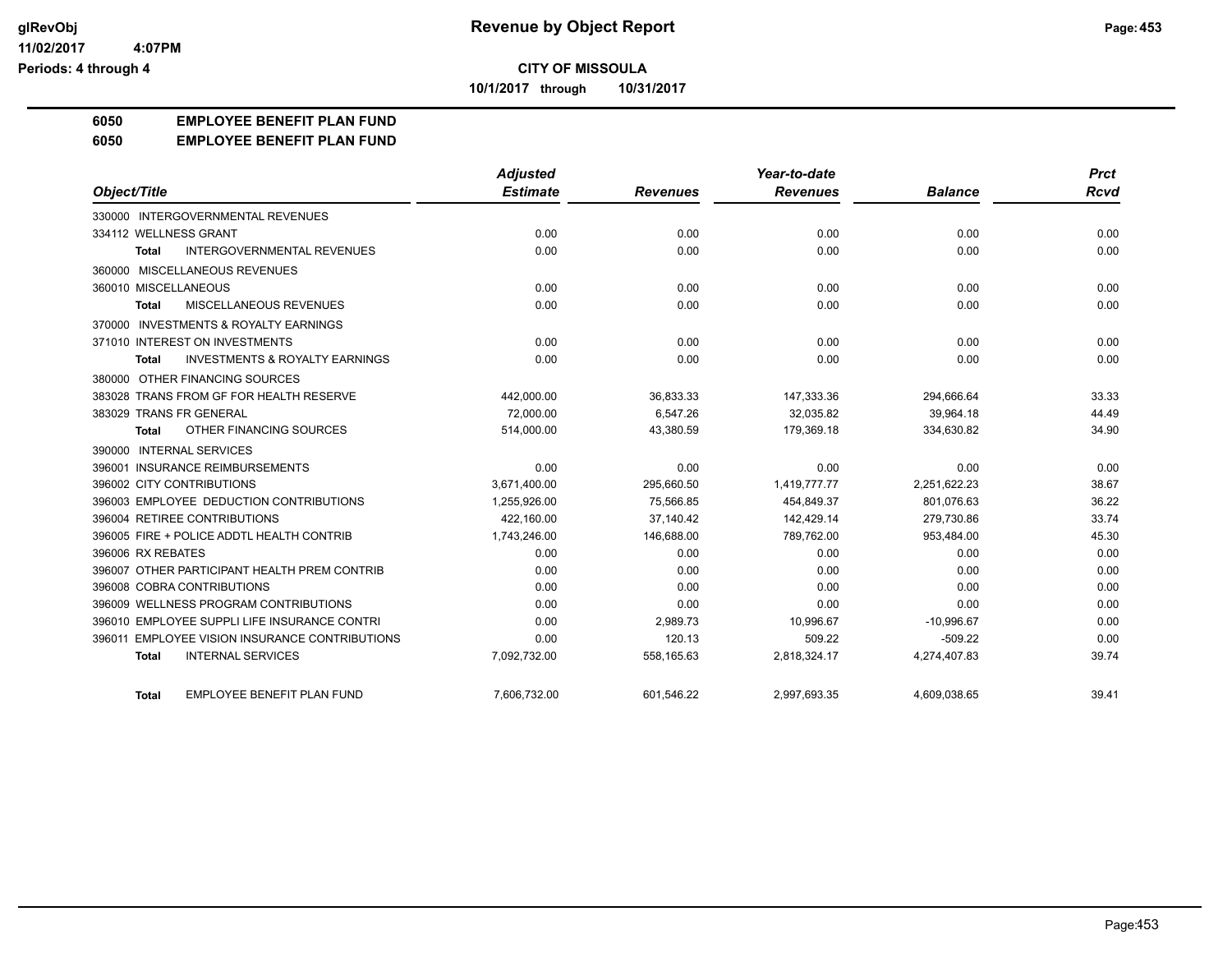**Periods: 4 through 4**

**CITY OF MISSOULA**

**10/1/2017 through 10/31/2017**

## **6050 EMPLOYEE BENEFIT PLAN FUND**

|                                                    | <b>Adjusted</b> |                 | Year-to-date    |                | <b>Prct</b> |
|----------------------------------------------------|-----------------|-----------------|-----------------|----------------|-------------|
| Object/Title                                       | <b>Estimate</b> | <b>Revenues</b> | <b>Revenues</b> | <b>Balance</b> | Rcvd        |
| 330000 INTERGOVERNMENTAL REVENUES                  |                 |                 |                 |                |             |
| 334112 WELLNESS GRANT                              | 0.00            | 0.00            | 0.00            | 0.00           | 0.00        |
| <b>INTERGOVERNMENTAL REVENUES</b><br>Total         | 0.00            | 0.00            | 0.00            | 0.00           | 0.00        |
| 360000 MISCELLANEOUS REVENUES                      |                 |                 |                 |                |             |
| 360010 MISCELLANEOUS                               | 0.00            | 0.00            | 0.00            | 0.00           | 0.00        |
| MISCELLANEOUS REVENUES<br><b>Total</b>             | 0.00            | 0.00            | 0.00            | 0.00           | 0.00        |
| 370000 INVESTMENTS & ROYALTY EARNINGS              |                 |                 |                 |                |             |
| 371010 INTEREST ON INVESTMENTS                     | 0.00            | 0.00            | 0.00            | 0.00           | 0.00        |
| <b>INVESTMENTS &amp; ROYALTY EARNINGS</b><br>Total | 0.00            | 0.00            | 0.00            | 0.00           | 0.00        |
| 380000 OTHER FINANCING SOURCES                     |                 |                 |                 |                |             |
| 383028 TRANS FROM GF FOR HEALTH RESERVE            | 442,000.00      | 36,833.33       | 147,333.36      | 294,666.64     | 33.33       |
| 383029 TRANS FR GENERAL                            | 72.000.00       | 6.547.26        | 32.035.82       | 39,964.18      | 44.49       |
| OTHER FINANCING SOURCES<br>Total                   | 514,000.00      | 43,380.59       | 179,369.18      | 334,630.82     | 34.90       |
| 390000 INTERNAL SERVICES                           |                 |                 |                 |                |             |
| 396001 INSURANCE REIMBURSEMENTS                    | 0.00            | 0.00            | 0.00            | 0.00           | 0.00        |
| 396002 CITY CONTRIBUTIONS                          | 3,671,400.00    | 295,660.50      | 1,419,777.77    | 2,251,622.23   | 38.67       |
| 396003 EMPLOYEE DEDUCTION CONTRIBUTIONS            | 1,255,926.00    | 75,566.85       | 454,849.37      | 801,076.63     | 36.22       |
| 396004 RETIREE CONTRIBUTIONS                       | 422,160.00      | 37,140.42       | 142,429.14      | 279,730.86     | 33.74       |
| 396005 FIRE + POLICE ADDTL HEALTH CONTRIB          | 1,743,246.00    | 146,688.00      | 789,762.00      | 953,484.00     | 45.30       |
| 396006 RX REBATES                                  | 0.00            | 0.00            | 0.00            | 0.00           | 0.00        |
| 396007 OTHER PARTICIPANT HEALTH PREM CONTRIB       | 0.00            | 0.00            | 0.00            | 0.00           | 0.00        |
| 396008 COBRA CONTRIBUTIONS                         | 0.00            | 0.00            | 0.00            | 0.00           | 0.00        |
| 396009 WELLNESS PROGRAM CONTRIBUTIONS              | 0.00            | 0.00            | 0.00            | 0.00           | 0.00        |
| 396010 EMPLOYEE SUPPLI LIFE INSURANCE CONTRI       | 0.00            | 2,989.73        | 10,996.67       | $-10,996.67$   | 0.00        |
| 396011 EMPLOYEE VISION INSURANCE CONTRIBUTION      | 0.00            | 120.13          | 509.22          | $-509.22$      | 0.00        |
| <b>INTERNAL SERVICES</b><br><b>Total</b>           | 7,092,732.00    | 558,165.63      | 2,818,324.17    | 4,274,407.83   | 39.74       |
| <b>EMPLOYEE BENEFIT PLAN FUND</b><br><b>Total</b>  | 7,606,732.00    | 601,546.22      | 2,997,693.35    | 4,609,038.65   | 39.41       |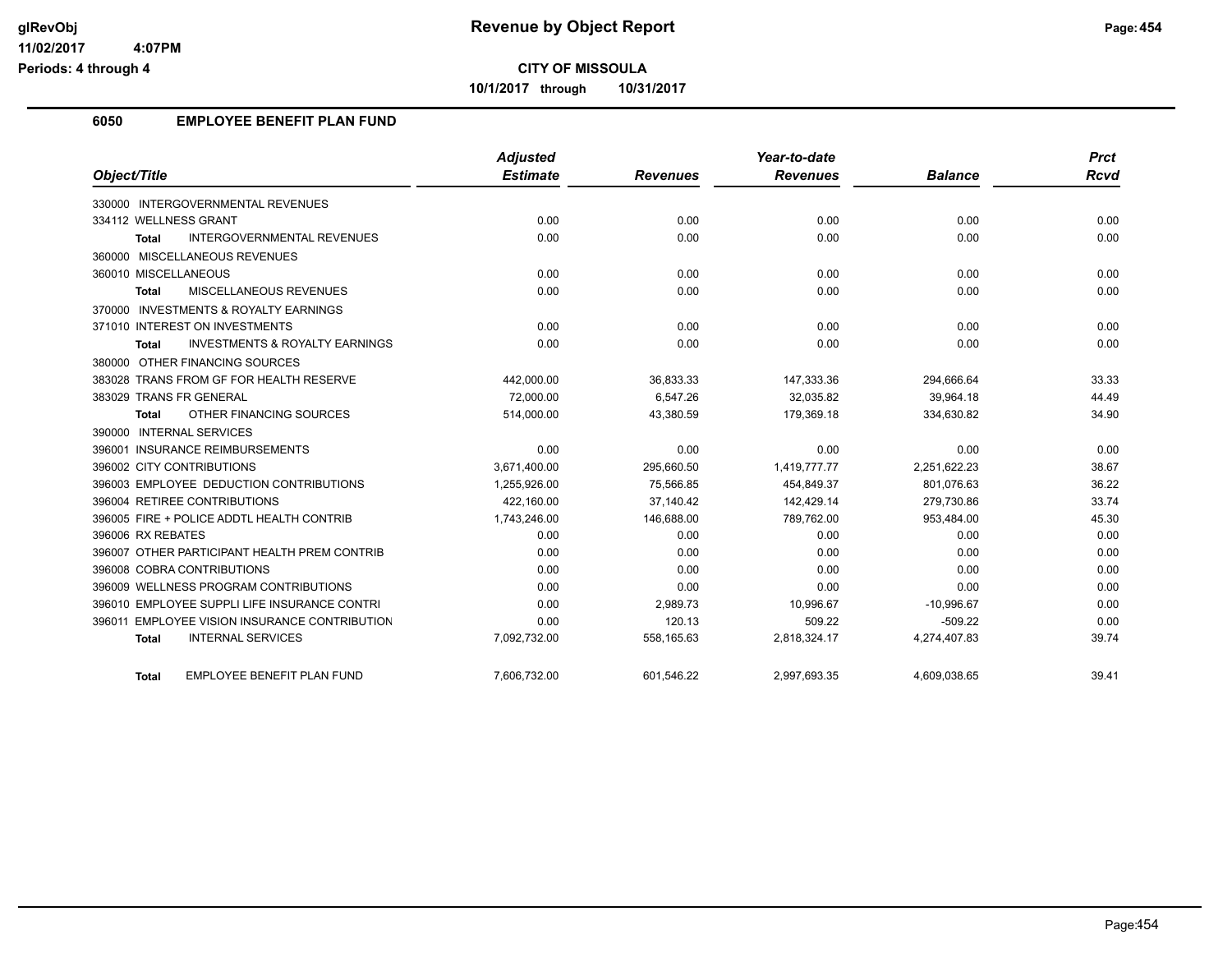**10/1/2017 through 10/31/2017**

**7370 PARKING COMMISSION FUND**

**7370 PARKING COMMISSION FUND**

|                                                           | <b>Adjusted</b> |                 | Year-to-date    |                |       |
|-----------------------------------------------------------|-----------------|-----------------|-----------------|----------------|-------|
| Object/Title                                              | <b>Estimate</b> | <b>Revenues</b> | <b>Revenues</b> | <b>Balance</b> | Rcvd  |
| 330000 INTERGOVERNMENTAL REVENUES                         |                 |                 |                 |                |       |
| 336020 STATE PENSION CONTRIBUTION                         | 0.00            | 0.00            | 0.00            | 0.00           | 0.00  |
| 336023 STATE CONTRIB. - PERS                              | 313.00          | 0.00            | 60.95           | 252.05         | 19.47 |
| <b>INTERGOVERNMENTAL REVENUES</b><br><b>Total</b>         | 313.00          | 0.00            | 60.95           | 252.05         | 19.47 |
| 340000 CHARGES FOR SERVICES                               |                 |                 |                 |                |       |
| 343009 TOW CHARGES                                        | 0.00            | 0.00            | 0.00            | 0.00           | 0.00  |
| 343015 PARKING                                            | 0.00            | 0.00            | 0.00            | 0.00           | 0.00  |
| 343016 METER MONEY                                        | 870,000.00      | 102,914.43      | 424,743.36      | 445,256.64     | 48.82 |
| 343017 PARKING LEASE REVENUE                              | 702,000.00      | 51,132.00       | 324,198.00      | 377,802.00     | 46.18 |
| 343018 SALE OF MATERIALS                                  | 92,000.00       | 10,323.25       | 36,968.20       | 55,031.80      | 40.18 |
| 343301 BOOT REMOVAL                                       | 10,000.00       | 1,280.00        | 4,370.00        | 5,630.00       | 43.70 |
| <b>CHARGES FOR SERVICES</b><br>Total                      | 1,674,000.00    | 165,649.68      | 790,279.56      | 883,720.44     | 47.21 |
| 350000 FINES & FORFEITURES                                |                 |                 |                 |                |       |
| 352000 TICKETS                                            | 0.00            | 0.00            | 0.00            | 0.00           | 0.00  |
| 352001 PARKING TICKET REVENUE                             | 270,000.00      | 20,304.50       | 79,631.89       | 190,368.11     | 29.49 |
| 352002 PARKING FINES                                      | 0.00            | 0.00            | 0.00            | 0.00           | 0.00  |
| <b>FINES &amp; FORFEITURES</b><br><b>Total</b>            | 270,000.00      | 20,304.50       | 79,631.89       | 190,368.11     | 29.49 |
| 360000 MISCELLANEOUS REVENUES                             |                 |                 |                 |                |       |
| 360010 MISCELLANEOUS                                      | 38,000.00       | 1,944.00        | 23,467.56       | 14,532.44      | 61.76 |
| 360018 MARKET ON FRONT UTILITY PAYMENTS                   | 2,000.00        | 223.21          | 867.94          | 1,132.06       | 43.40 |
| 360019 GARBAGE-MARKET ON FRONT                            | 1,000.00        | 266.70          | 689.76          | 310.24         | 68.98 |
| 362002 BAD CHECK CHARGES                                  | 1,000.00        | 0.00            | 0.00            | 1,000.00       | 0.00  |
| 362005 LEASE LATE PAYMENT PENALTY                         | 0.00            | 0.00            | 0.00            | 0.00           | 0.00  |
| 364040 INSURANCE AND DAMAGE RECOVERY                      | 0.00            | 3,822.25        | 3,822.25        | $-3,822.25$    | 0.00  |
| MISCELLANEOUS REVENUES<br><b>Total</b>                    | 42,000.00       | 6,256.16        | 28,847.51       | 13,152.49      | 68.68 |
| 370000 INVESTMENTS & ROYALTY EARNINGS                     |                 |                 |                 |                |       |
| 371010 INTEREST ON INVESTMENTS                            | 20,000.00       | 0.00            | 0.00            | 20,000.00      | 0.00  |
| 371020 GAIN/LOSS IN MARKET VALUE OF INVESTMENTS           | 0.00            | 0.00            | 0.00            | 0.00           | 0.00  |
| <b>INVESTMENTS &amp; ROYALTY EARNINGS</b><br><b>Total</b> | 20,000.00       | 0.00            | 0.00            | 20,000.00      | 0.00  |
| 380000 OTHER FINANCING SOURCES                            |                 |                 |                 |                |       |
| 381010 BOND PROCEEDS                                      | 0.00            | 0.00            | 0.00            | 0.00           | 0.00  |
| 381090 PROCEEDS FROM CAPITAL LEASE                        | 0.00            | 0.00            | 0.00            | 0.00           | 0.00  |
| 382010 SALE OF FIXED ASSETS                               | 0.00            | 0.00            | 0.00            | 0.00           | 0.00  |
| 383013 TRANS FR SID DEBT SERVICE                          | 0.00            | 0.00            | 0.00            | 0.00           | 0.00  |
| 383400 CAPITAL CONTRIBUTION                               | 0.00            | 0.00            | 0.00            | 0.00           | 0.00  |
| OTHER FINANCING SOURCES<br><b>Total</b>                   | 0.00            | 0.00            | 0.00            | 0.00           | 0.00  |
| PARKING COMMISSION FUND<br><b>Total</b>                   | 2,006,313.00    | 192,210.34      | 898.819.91      | 1,107,493.09   | 44.80 |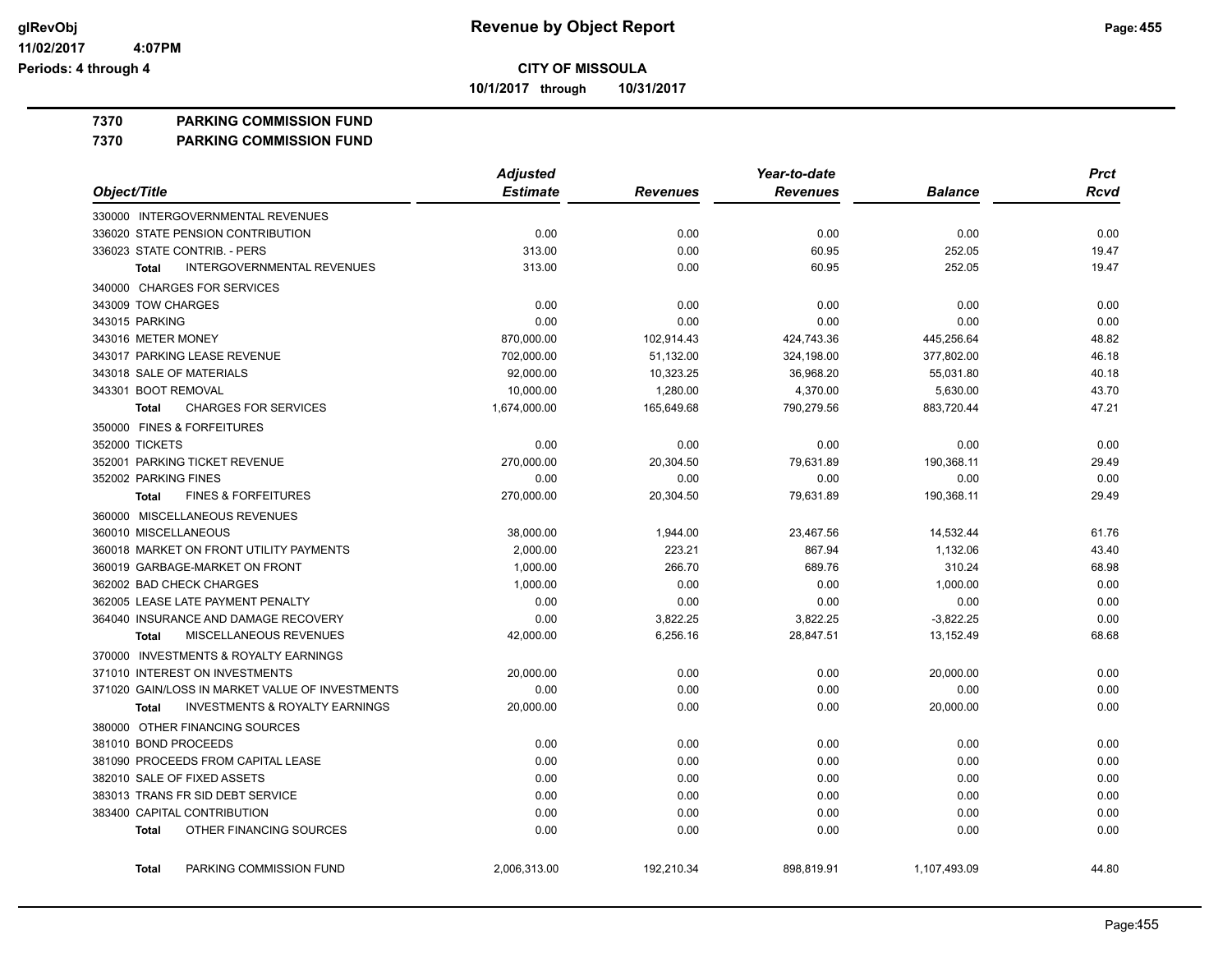**CITY OF MISSOULA 10/1/2017 through 10/31/2017**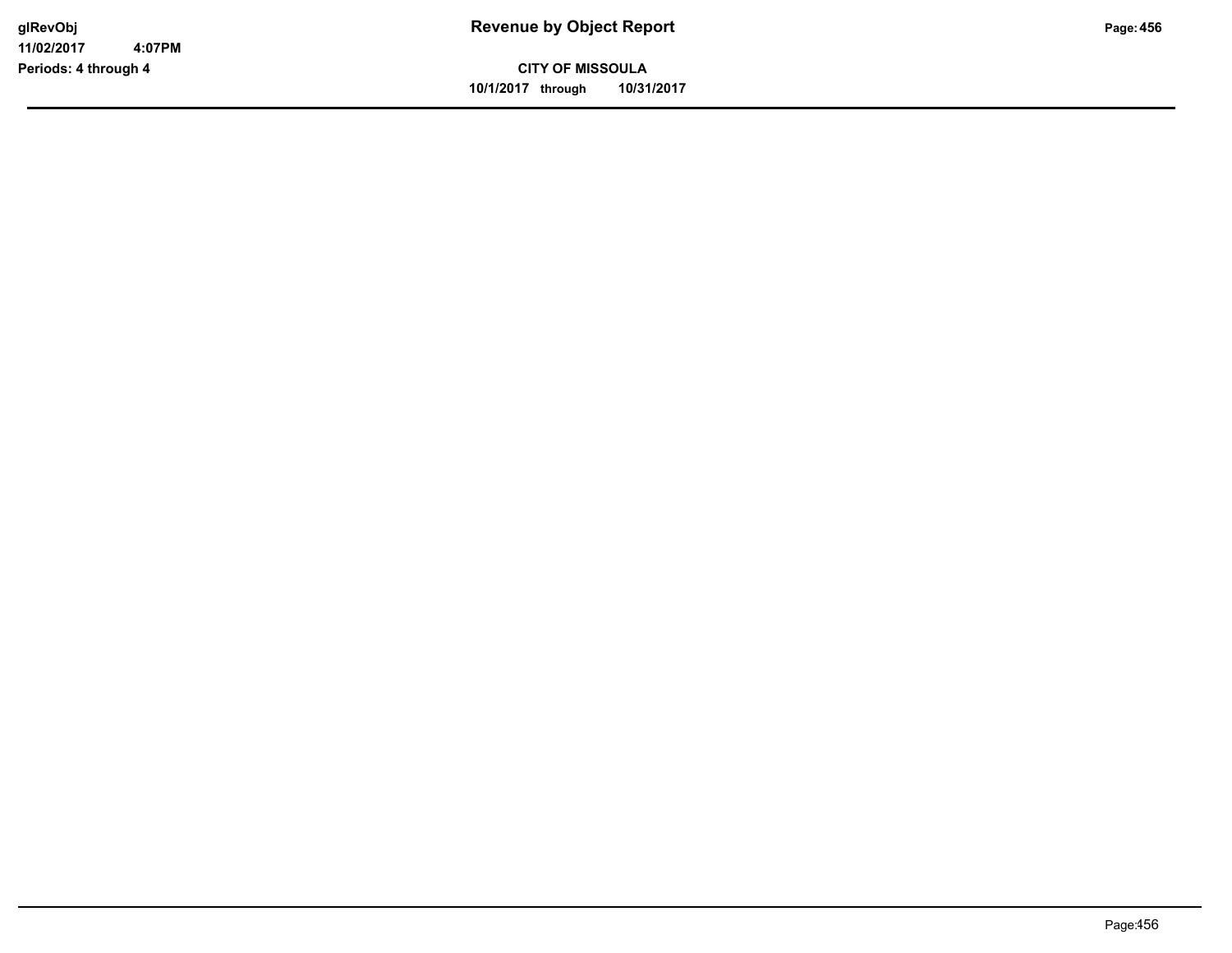**10/1/2017 through 10/31/2017**

#### **7370 PARKING COMMISSION FUND**

|                                                           | <b>Adjusted</b> |                 | Year-to-date    |                | <b>Prct</b> |
|-----------------------------------------------------------|-----------------|-----------------|-----------------|----------------|-------------|
| Object/Title                                              | <b>Estimate</b> | <b>Revenues</b> | <b>Revenues</b> | <b>Balance</b> | Rcvd        |
| 330000 INTERGOVERNMENTAL REVENUES                         |                 |                 |                 |                |             |
| 336020 STATE PENSION CONTRIBUTION                         | 0.00            | 0.00            | 0.00            | 0.00           | 0.00        |
| 336023 STATE CONTRIB. - PERS                              | 313.00          | 0.00            | 60.95           | 252.05         | 19.47       |
| <b>INTERGOVERNMENTAL REVENUES</b><br><b>Total</b>         | 313.00          | 0.00            | 60.95           | 252.05         | 19.47       |
| 340000 CHARGES FOR SERVICES                               |                 |                 |                 |                |             |
| 343009 TOW CHARGES                                        | 0.00            | 0.00            | 0.00            | 0.00           | 0.00        |
| 343015 PARKING                                            | 0.00            | 0.00            | 0.00            | 0.00           | 0.00        |
| 343016 METER MONEY                                        | 870,000.00      | 102,914.43      | 424,743.36      | 445,256.64     | 48.82       |
| 343017 PARKING LEASE REVENUE                              | 702,000.00      | 51,132.00       | 324,198.00      | 377,802.00     | 46.18       |
| 343018 SALE OF MATERIALS                                  | 92,000.00       | 10,323.25       | 36,968.20       | 55,031.80      | 40.18       |
| 343301 BOOT REMOVAL                                       | 10,000.00       | 1,280.00        | 4,370.00        | 5,630.00       | 43.70       |
| <b>CHARGES FOR SERVICES</b><br><b>Total</b>               | 1,674,000.00    | 165,649.68      | 790,279.56      | 883,720.44     | 47.21       |
| 350000 FINES & FORFEITURES                                |                 |                 |                 |                |             |
| 352000 TICKETS                                            | 0.00            | 0.00            | 0.00            | 0.00           | 0.00        |
| 352001 PARKING TICKET REVENUE                             | 270,000.00      | 20,304.50       | 79,631.89       | 190,368.11     | 29.49       |
| 352002 PARKING FINES                                      | 0.00            | 0.00            | 0.00            | 0.00           | 0.00        |
| <b>FINES &amp; FORFEITURES</b><br><b>Total</b>            | 270,000.00      | 20,304.50       | 79,631.89       | 190,368.11     | 29.49       |
| 360000 MISCELLANEOUS REVENUES                             |                 |                 |                 |                |             |
| 360010 MISCELLANEOUS                                      | 38,000.00       | 1,944.00        | 23,467.56       | 14,532.44      | 61.76       |
| 360018 MARKET ON FRONT UTILITY PAYMENTS                   | 2,000.00        | 223.21          | 867.94          | 1,132.06       | 43.40       |
| 360019 GARBAGE-MARKET ON FRONT                            | 1,000.00        | 266.70          | 689.76          | 310.24         | 68.98       |
| 362002 BAD CHECK CHARGES                                  | 1,000.00        | 0.00            | 0.00            | 1,000.00       | 0.00        |
| 362005 LEASE LATE PAYMENT PENALTY                         | 0.00            | 0.00            | 0.00            | 0.00           | 0.00        |
| 364040 INSURANCE AND DAMAGE RECOVERY                      | 0.00            | 3,822.25        | 3,822.25        | $-3,822.25$    | 0.00        |
| MISCELLANEOUS REVENUES<br><b>Total</b>                    | 42,000.00       | 6,256.16        | 28,847.51       | 13,152.49      | 68.68       |
| 370000 INVESTMENTS & ROYALTY EARNINGS                     |                 |                 |                 |                |             |
| 371010 INTEREST ON INVESTMENTS                            | 20,000.00       | 0.00            | 0.00            | 20,000.00      | 0.00        |
| 371020 GAIN/LOSS IN MARKET VALUE OF INVESTMENT            | 0.00            | 0.00            | 0.00            | 0.00           | 0.00        |
| <b>INVESTMENTS &amp; ROYALTY EARNINGS</b><br><b>Total</b> | 20,000.00       | 0.00            | 0.00            | 20,000.00      | 0.00        |
| 380000 OTHER FINANCING SOURCES                            |                 |                 |                 |                |             |
| 381010 BOND PROCEEDS                                      | 0.00            | 0.00            | 0.00            | 0.00           | 0.00        |
| 381090 PROCEEDS FROM CAPITAL LEASE                        | 0.00            | 0.00            | 0.00            | 0.00           | 0.00        |
| 382010 SALE OF FIXED ASSETS                               | 0.00            | 0.00            | 0.00            | 0.00           | 0.00        |
| 383013 TRANS FR SID DEBT SERVICE                          | 0.00            | 0.00            | 0.00            | 0.00           | 0.00        |
| 383400 CAPITAL CONTRIBUTION                               | 0.00            | 0.00            | 0.00            | 0.00           | 0.00        |
| OTHER FINANCING SOURCES<br><b>Total</b>                   | 0.00            | 0.00            | 0.00            | 0.00           | 0.00        |
| PARKING COMMISSION FUND<br><b>Total</b>                   | 2,006,313.00    | 192,210.34      | 898,819.91      | 1,107,493.09   | 44.80       |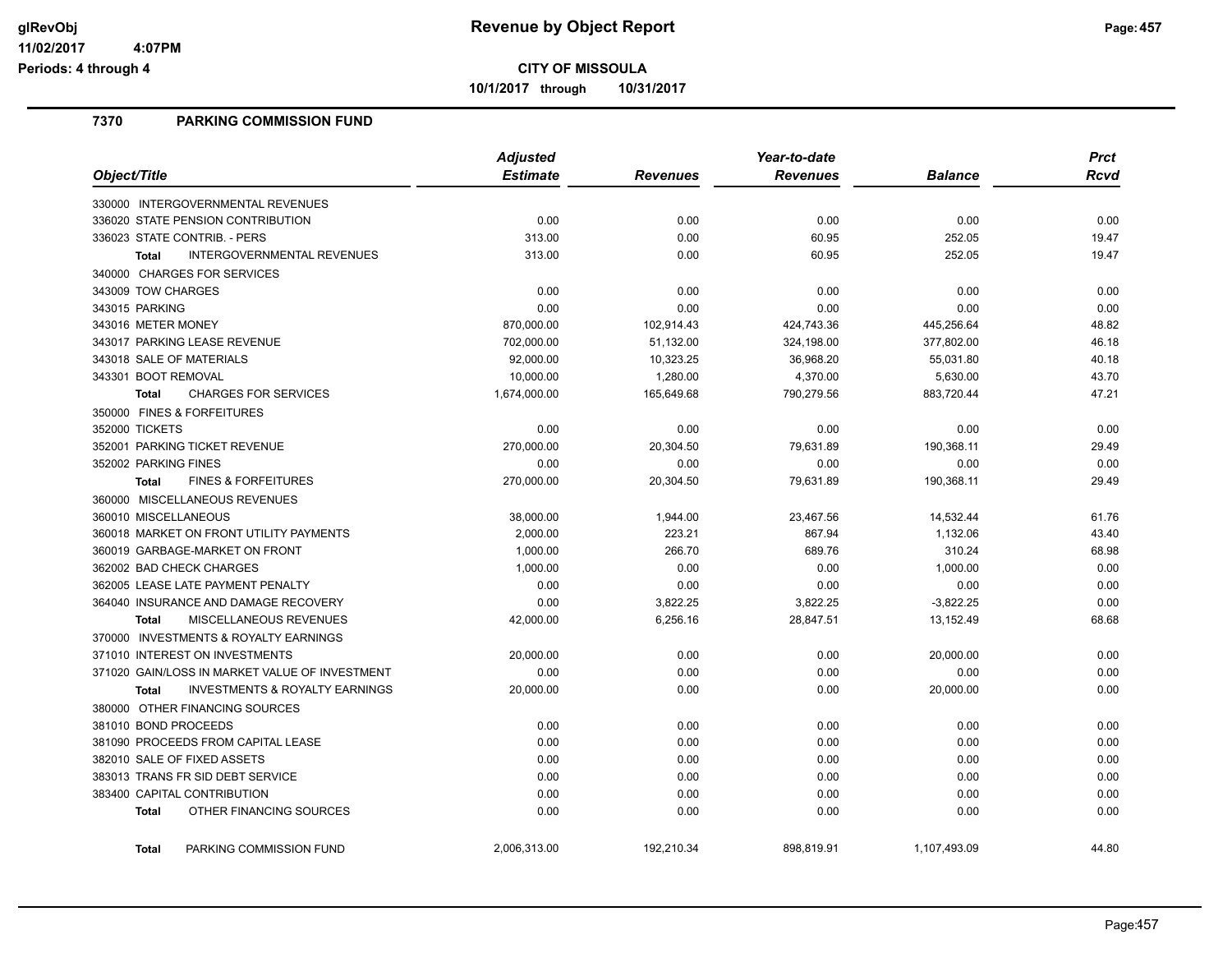**CITY OF MISSOULA 10/1/2017 through 10/31/2017**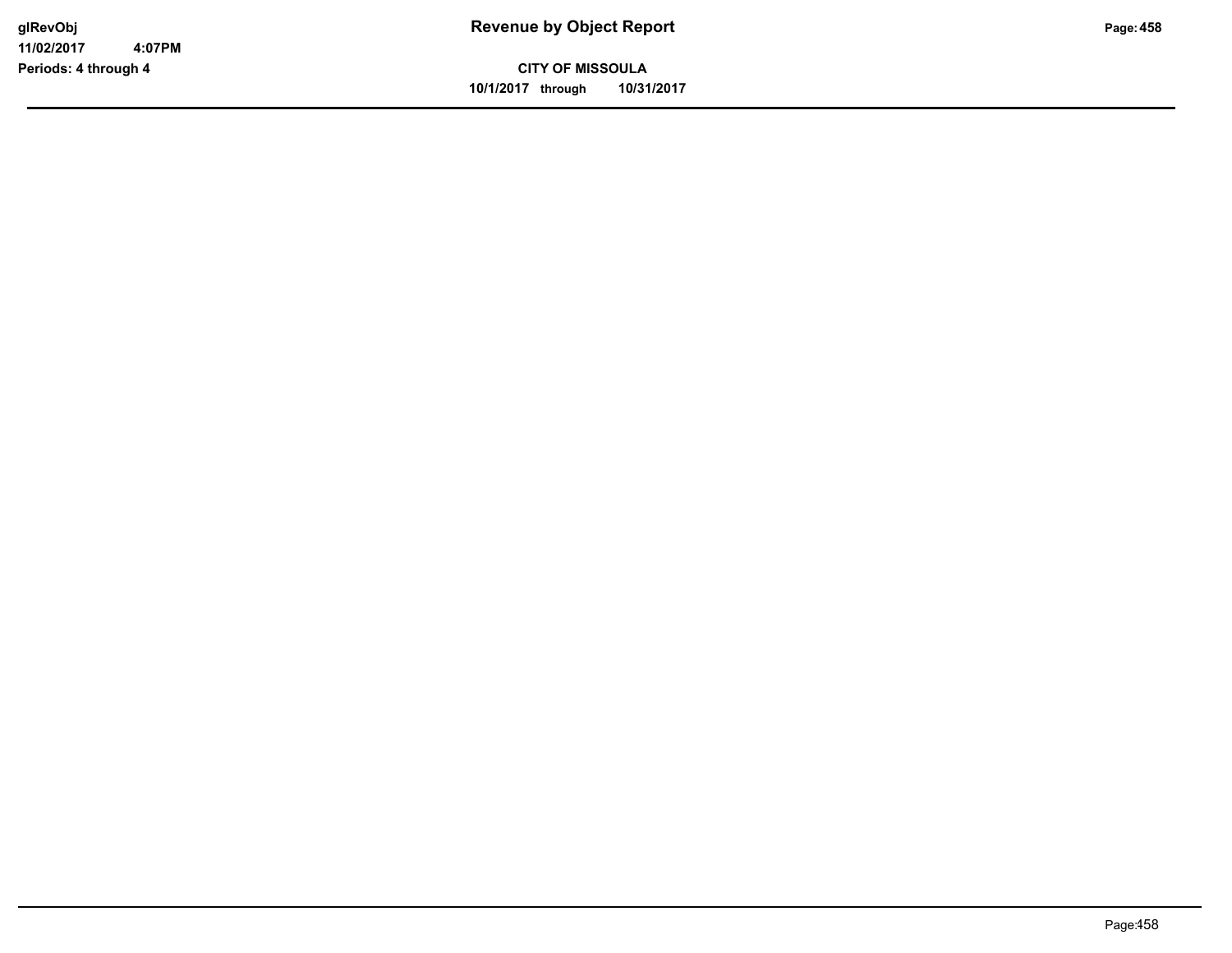**10/1/2017 through 10/31/2017**

## **7371 FRONT STREET PARKING BONDS**

**7371 FRONT STREET PARKING BONDS**

|                                                     | <b>Adjusted</b> |                 | Year-to-date    |                | <b>Prct</b> |
|-----------------------------------------------------|-----------------|-----------------|-----------------|----------------|-------------|
| Object/Title                                        | <b>Estimate</b> | <b>Revenues</b> | <b>Revenues</b> | <b>Balance</b> | <b>Rcvd</b> |
| 330000 INTERGOVERNMENTAL REVENUES                   |                 |                 |                 |                |             |
| 331990 IRS REIMB/DEBT SVS INTEREST                  | 0.00            | 0.00            | 0.00            | 0.00           | 0.00        |
| 338000 LOCAL SHARING OF TAX INCREMENT               | 0.00            | 0.00            | 0.00            | 0.00           | 0.00        |
| <b>INTERGOVERNMENTAL REVENUES</b><br>Total          | 0.00            | 0.00            | 0.00            | 0.00           | 0.00        |
| 360000 MISCELLANEOUS REVENUES                       |                 |                 |                 |                |             |
| 360010 MISCELLANEOUS                                | 0.00            | 0.00            | 0.00            | 0.00           | 0.00        |
| MISCELLANEOUS REVENUES<br>Total                     | 0.00            | 0.00            | 0.00            | 0.00           | 0.00        |
| <b>INVESTMENTS &amp; ROYALTY EARNINGS</b><br>370000 |                 |                 |                 |                |             |
| 371010 INTEREST ON INVESTMENTS                      | 0.00            | 0.00            | 0.00            | 0.00           | 0.00        |
| <b>INVESTMENTS &amp; ROYALTY EARNINGS</b><br>Total  | 0.00            | 0.00            | 0.00            | 0.00           | 0.00        |
| 380000 OTHER FINANCING SOURCES                      |                 |                 |                 |                |             |
| 381009 TRANSFERS IN                                 | 257,500.00      | 0.00            | 0.00            | 257,500.00     | 0.00        |
| 381010 BOND PROCEEDS                                | 0.00            | 0.00            | 0.00            | 0.00           | 0.00        |
| 383000 OPERATING TRANSFERS                          | 0.00            | 12,666.25       | 51,812.50       | $-51,812.50$   | 0.00        |
| OTHER FINANCING SOURCES<br>Total                    | 257,500.00      | 12,666.25       | 51,812.50       | 205,687.50     | 20.12       |
| FRONT STREET PARKING BONDS<br>Total                 | 257,500.00      | 12,666.25       | 51,812.50       | 205,687.50     | 20.12       |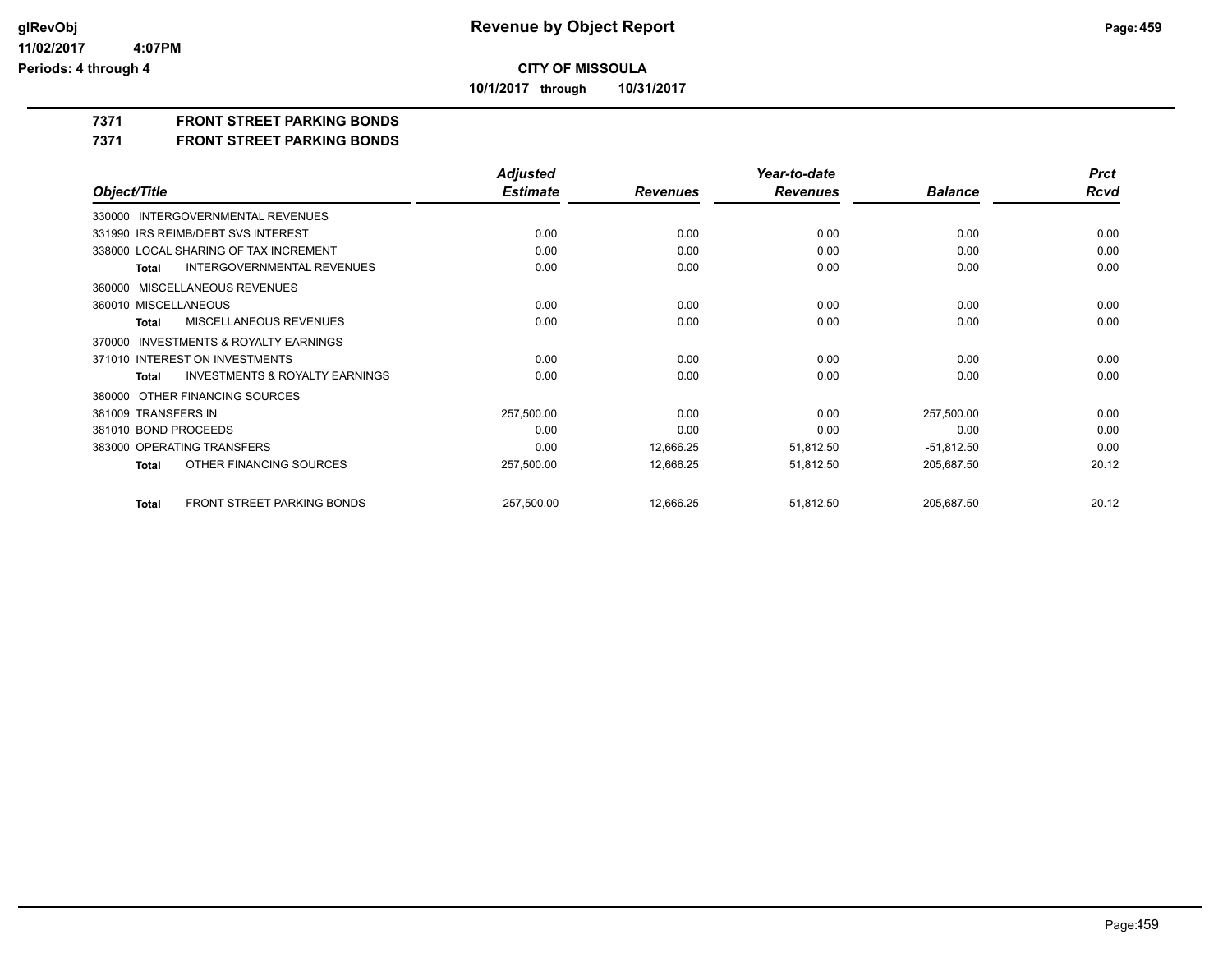**10/1/2017 through 10/31/2017**

## **7371 FRONT STREET PARKING BONDS**

|                                                           | <b>Adjusted</b> |                 | Year-to-date    |                | <b>Prct</b> |
|-----------------------------------------------------------|-----------------|-----------------|-----------------|----------------|-------------|
| Object/Title                                              | <b>Estimate</b> | <b>Revenues</b> | <b>Revenues</b> | <b>Balance</b> | Rcvd        |
| INTERGOVERNMENTAL REVENUES<br>330000                      |                 |                 |                 |                |             |
| 331990 IRS REIMB/DEBT SVS INTEREST                        | 0.00            | 0.00            | 0.00            | 0.00           | 0.00        |
| 338000 LOCAL SHARING OF TAX INCREMENT                     | 0.00            | 0.00            | 0.00            | 0.00           | 0.00        |
| <b>INTERGOVERNMENTAL REVENUES</b><br><b>Total</b>         | 0.00            | 0.00            | 0.00            | 0.00           | 0.00        |
| 360000 MISCELLANEOUS REVENUES                             |                 |                 |                 |                |             |
| 360010 MISCELLANEOUS                                      | 0.00            | 0.00            | 0.00            | 0.00           | 0.00        |
| <b>MISCELLANEOUS REVENUES</b><br>Total                    | 0.00            | 0.00            | 0.00            | 0.00           | 0.00        |
| <b>INVESTMENTS &amp; ROYALTY EARNINGS</b><br>370000       |                 |                 |                 |                |             |
| 371010 INTEREST ON INVESTMENTS                            | 0.00            | 0.00            | 0.00            | 0.00           | 0.00        |
| <b>INVESTMENTS &amp; ROYALTY EARNINGS</b><br><b>Total</b> | 0.00            | 0.00            | 0.00            | 0.00           | 0.00        |
| 380000 OTHER FINANCING SOURCES                            |                 |                 |                 |                |             |
| 381009 TRANSFERS IN                                       | 257,500.00      | 0.00            | 0.00            | 257,500.00     | 0.00        |
| 381010 BOND PROCEEDS                                      | 0.00            | 0.00            | 0.00            | 0.00           | 0.00        |
| 383000 OPERATING TRANSFERS                                | 0.00            | 12,666.25       | 51,812.50       | $-51,812.50$   | 0.00        |
| OTHER FINANCING SOURCES<br>Total                          | 257,500.00      | 12,666.25       | 51,812.50       | 205,687.50     | 20.12       |
| FRONT STREET PARKING BONDS<br><b>Total</b>                | 257,500.00      | 12,666.25       | 51,812.50       | 205,687.50     | 20.12       |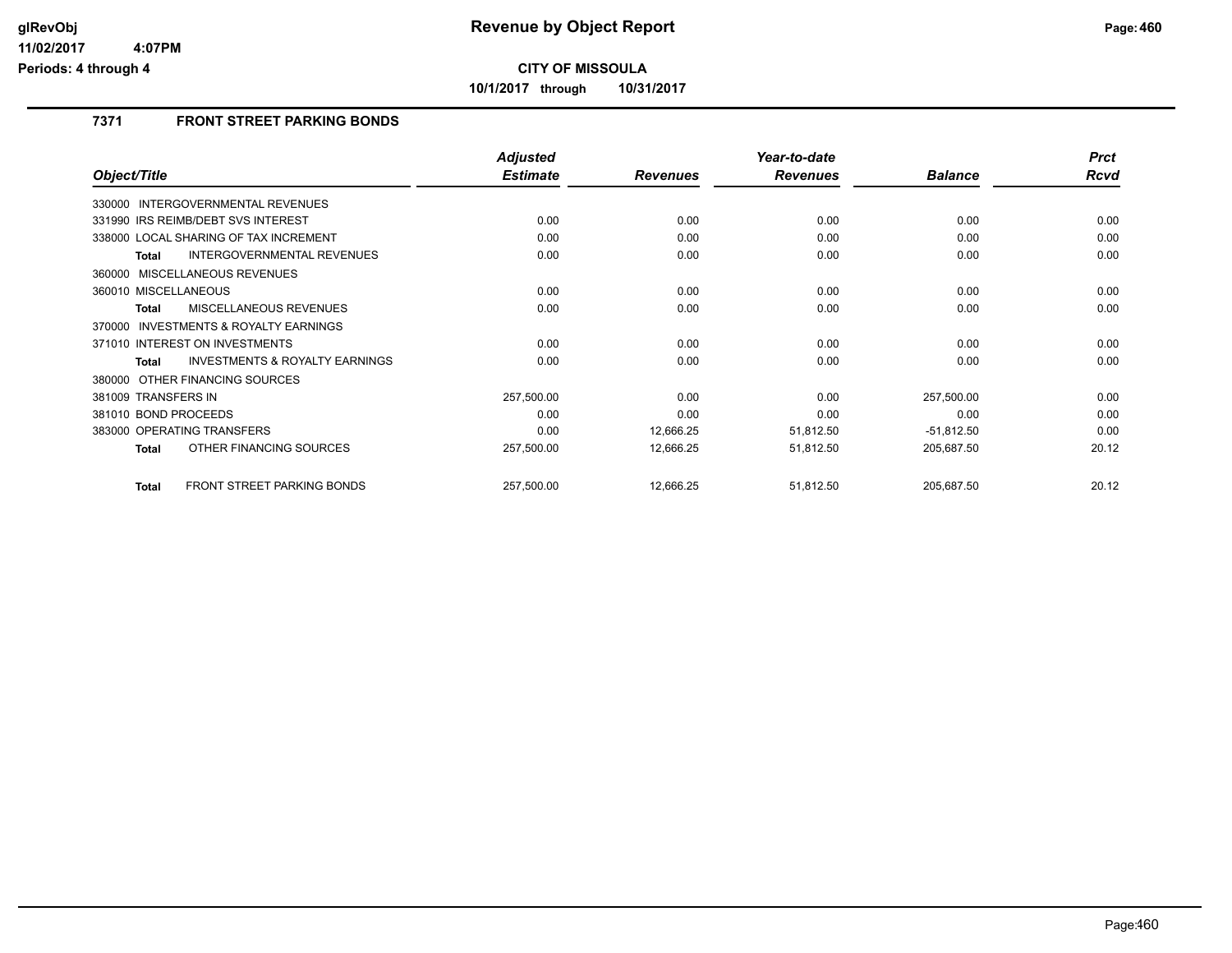**10/1/2017 through 10/31/2017**

# **7372 SINKING FUND/FRONT ST PARKING BONDS**

**7372 SINKING FUND/FRONT ST PARKING BONDS**

|                                                    | <b>Adjusted</b> |                 | Year-to-date    |                | <b>Prct</b> |
|----------------------------------------------------|-----------------|-----------------|-----------------|----------------|-------------|
| Object/Title                                       | <b>Estimate</b> | <b>Revenues</b> | <b>Revenues</b> | <b>Balance</b> | <b>Rcvd</b> |
| 330000 INTERGOVERNMENTAL REVENUES                  |                 |                 |                 |                |             |
| 338000 LOCAL SHARING OF TAX INCREMENT              | 0.00            | 0.00            | 0.00            | 0.00           | 0.00        |
| INTERGOVERNMENTAL REVENUES<br>Total                | 0.00            | 0.00            | 0.00            | 0.00           | 0.00        |
| 370000 INVESTMENTS & ROYALTY EARNINGS              |                 |                 |                 |                |             |
| 371010 INTEREST ON INVESTMENTS                     | 0.00            | 0.00            | 0.00            | 0.00           | 0.00        |
| <b>INVESTMENTS &amp; ROYALTY EARNINGS</b><br>Total | 0.00            | 0.00            | 0.00            | 0.00           | 0.00        |
| 380000 OTHER FINANCING SOURCES                     |                 |                 |                 |                |             |
| 381009 TRANSFERS IN                                | 255,000.00      | 0.00            | 0.00            | 255,000.00     | 0.00        |
| 381010 BOND PROCEEDS                               | 0.00            | 0.00            | 0.00            | 0.00           | 0.00        |
| 383000 OPERATING TRANSFERS                         | 0.00            | 13.750.00       | 52,000.00       | $-52,000.00$   | 0.00        |
| OTHER FINANCING SOURCES<br>Total                   | 255,000.00      | 13,750.00       | 52,000.00       | 203,000.00     | 20.39       |
| SINKING FUND/FRONT ST PARKING BONDS<br>Total       | 255,000.00      | 13.750.00       | 52,000.00       | 203.000.00     | 20.39       |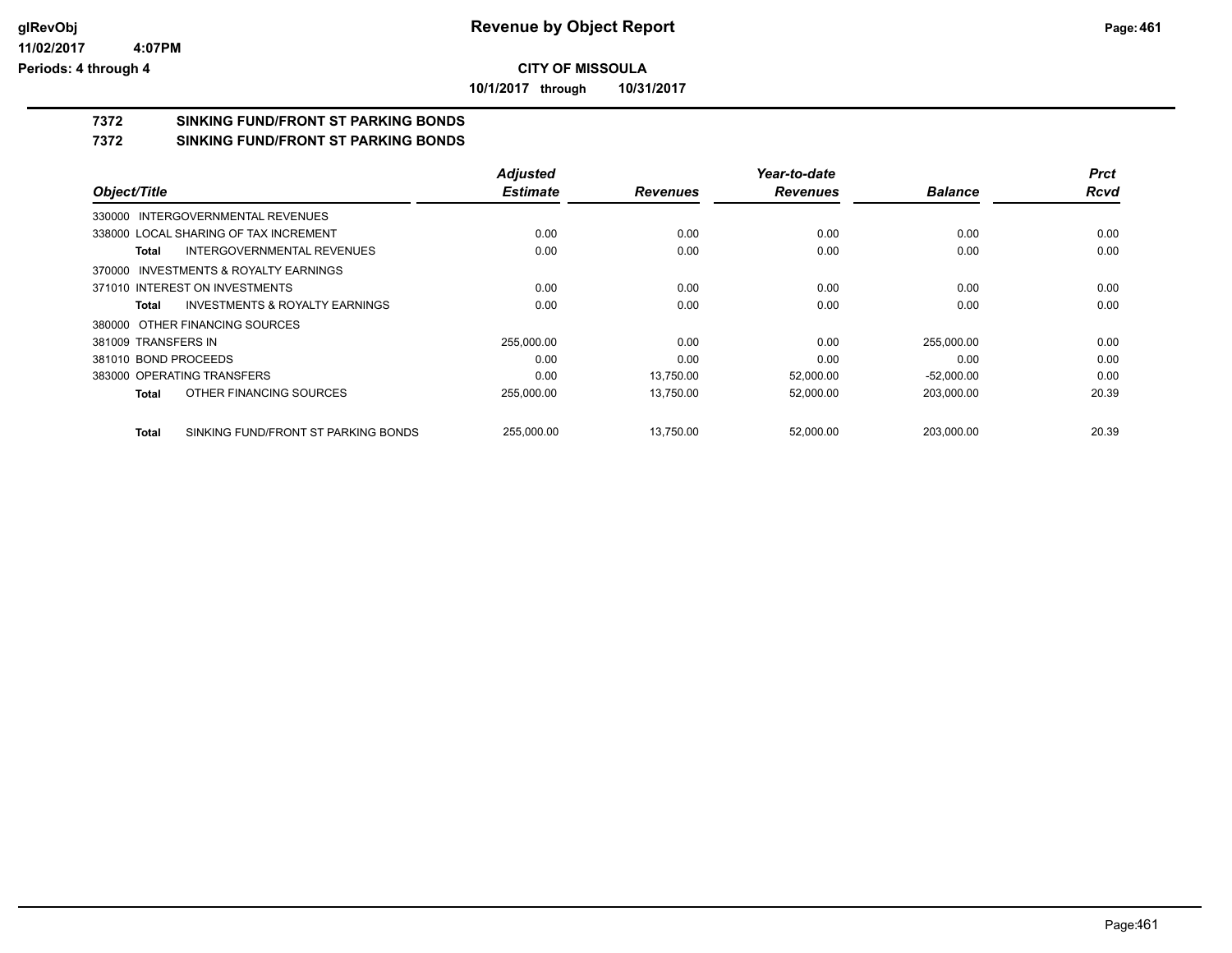**10/1/2017 through 10/31/2017**

#### **7372 SINKING FUND/FRONT ST PARKING BONDS**

| Object/Title         |                                           | <b>Adjusted</b><br><b>Estimate</b> | <b>Revenues</b> | Year-to-date<br><b>Revenues</b> | <b>Balance</b> | <b>Prct</b><br>Rcvd |
|----------------------|-------------------------------------------|------------------------------------|-----------------|---------------------------------|----------------|---------------------|
|                      | 330000 INTERGOVERNMENTAL REVENUES         |                                    |                 |                                 |                |                     |
|                      | 338000 LOCAL SHARING OF TAX INCREMENT     | 0.00                               | 0.00            | 0.00                            | 0.00           | 0.00                |
| <b>Total</b>         | <b>INTERGOVERNMENTAL REVENUES</b>         | 0.00                               | 0.00            | 0.00                            | 0.00           | 0.00                |
| 370000               | <b>INVESTMENTS &amp; ROYALTY EARNINGS</b> |                                    |                 |                                 |                |                     |
|                      | 371010 INTEREST ON INVESTMENTS            | 0.00                               | 0.00            | 0.00                            | 0.00           | 0.00                |
| Total                | <b>INVESTMENTS &amp; ROYALTY EARNINGS</b> | 0.00                               | 0.00            | 0.00                            | 0.00           | 0.00                |
|                      | 380000 OTHER FINANCING SOURCES            |                                    |                 |                                 |                |                     |
| 381009 TRANSFERS IN  |                                           | 255,000.00                         | 0.00            | 0.00                            | 255,000.00     | 0.00                |
| 381010 BOND PROCEEDS |                                           | 0.00                               | 0.00            | 0.00                            | 0.00           | 0.00                |
|                      | 383000 OPERATING TRANSFERS                | 0.00                               | 13.750.00       | 52,000.00                       | $-52,000.00$   | 0.00                |
| <b>Total</b>         | OTHER FINANCING SOURCES                   | 255,000.00                         | 13.750.00       | 52,000.00                       | 203,000.00     | 20.39               |
| <b>Total</b>         | SINKING FUND/FRONT ST PARKING BONDS       | 255.000.00                         | 13.750.00       | 52.000.00                       | 203.000.00     | 20.39               |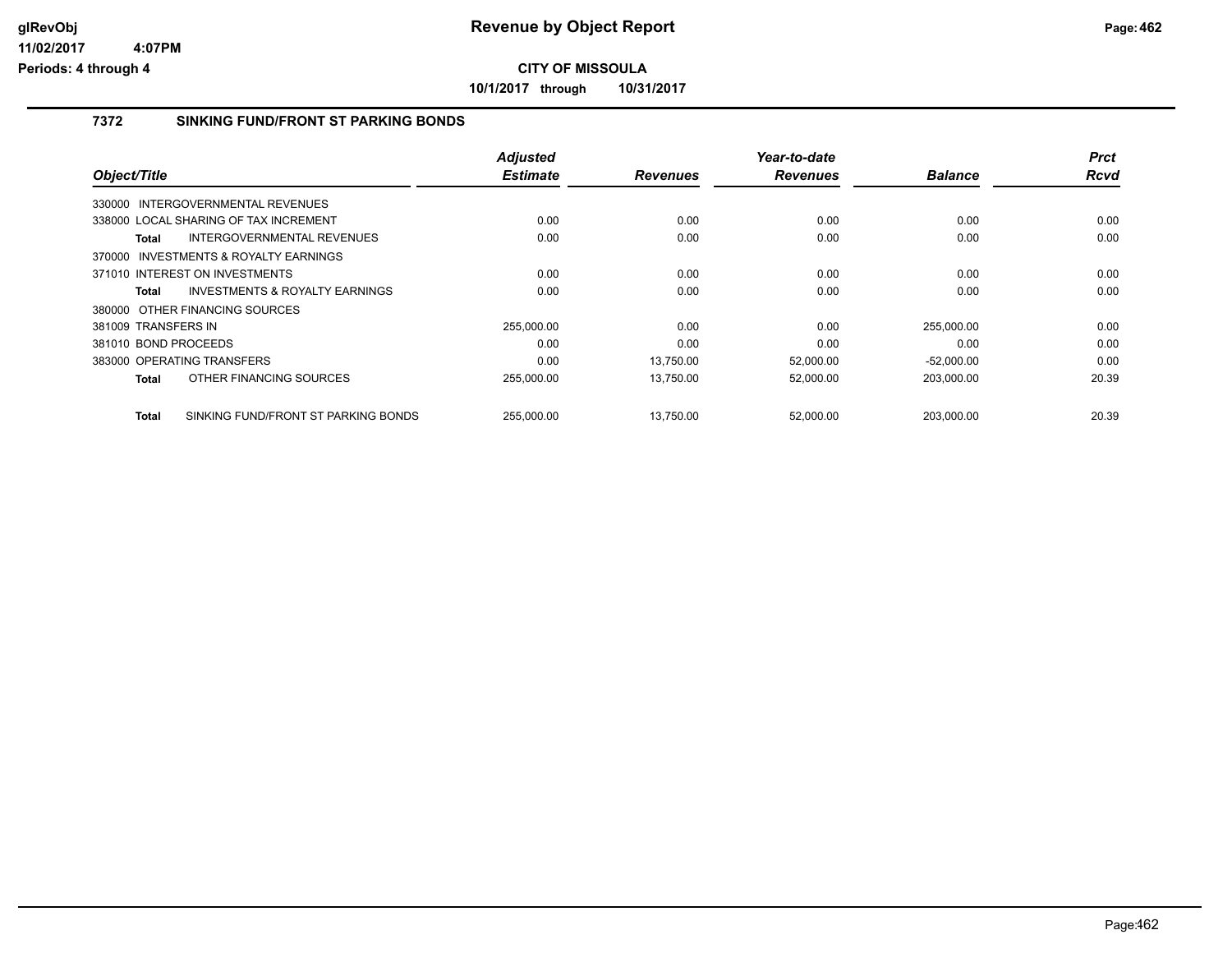**10/1/2017 through 10/31/2017**

# **7373 MPC SERIES 2010B CONSTRUCTION**

#### **7373 MPC SERIES 2010B CONSTRUCTION**

|                                                     | <b>Adjusted</b> |                 | Year-to-date    |                | <b>Prct</b> |
|-----------------------------------------------------|-----------------|-----------------|-----------------|----------------|-------------|
| Object/Title                                        | <b>Estimate</b> | <b>Revenues</b> | <b>Revenues</b> | <b>Balance</b> | <b>Rcvd</b> |
| TAXES/ASSESSMENTS<br>310000                         |                 |                 |                 |                |             |
| PENALTIES & INTEREST<br>312001                      | 0.00            | 0.00            | 0.00            | 0.00           | 0.00        |
| TAXES/ASSESSMENTS<br><b>Total</b>                   | 0.00            | 0.00            | 0.00            | 0.00           | 0.00        |
| MISCELLANEOUS REVENUES<br>360000                    |                 |                 |                 |                |             |
| 360010 MISCELLANEOUS                                | 0.00            | 0.00            | 0.00            | 0.00           | 0.00        |
| <b>MISCELLANEOUS REVENUES</b><br>Total              | 0.00            | 0.00            | 0.00            | 0.00           | 0.00        |
| <b>INVESTMENTS &amp; ROYALTY EARNINGS</b><br>370000 |                 |                 |                 |                |             |
| 371010 INTEREST ON INVESTMENTS                      | 0.00            | 0.00            | 0.00            | 0.00           | 0.00        |
| <b>INVESTMENTS &amp; ROYALTY EARNINGS</b><br>Total  | 0.00            | 0.00            | 0.00            | 0.00           | 0.00        |
| OTHER FINANCING SOURCES<br>380000                   |                 |                 |                 |                |             |
| 381010 BOND PROCEEDS                                | 0.00            | 0.00            | 0.00            | 0.00           | 0.00        |
| 383000 OPERATING TRANSFERS                          | 0.00            | 0.00            | 0.00            | 0.00           | 0.00        |
| 383042 TRANSFERS FROM OTHER FUNDS                   | 0.00            | 0.00            | 0.00            | 0.00           | 0.00        |
| 383400 CAPITAL CONTRIBUTION                         | 0.00            | 0.00            | 0.00            | 0.00           | 0.00        |
| OTHER FINANCING SOURCES<br><b>Total</b>             | 0.00            | 0.00            | 0.00            | 0.00           | 0.00        |
|                                                     |                 |                 |                 |                |             |
| MPC SERIES 2010B CONSTRUCTION<br><b>Total</b>       | 0.00            | 0.00            | 0.00            | 0.00           | 0.00        |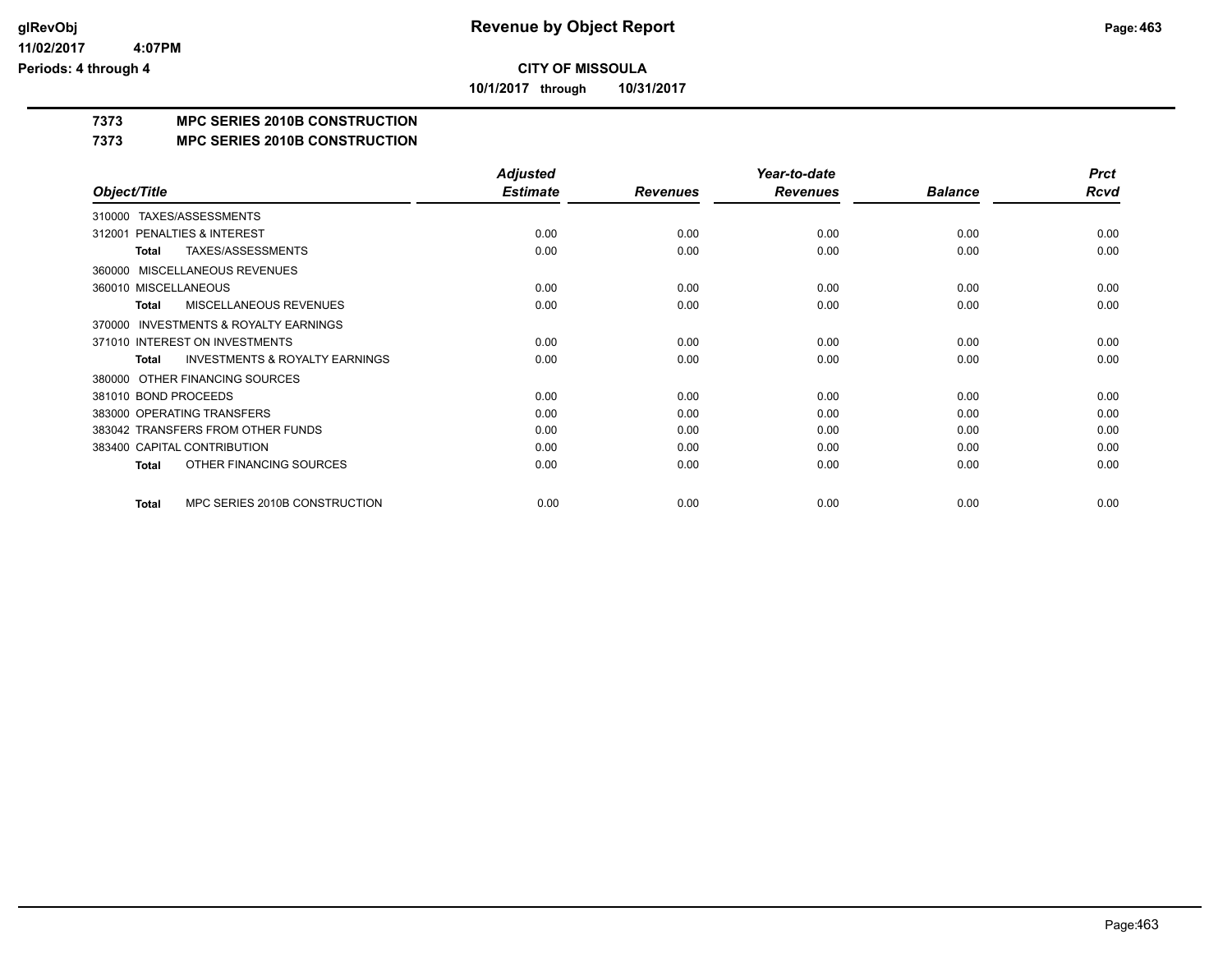**10/1/2017 through 10/31/2017**

### **7373 MPC SERIES 2010B CONSTRUCTION**

|                                                     | <b>Adjusted</b> |                 | Year-to-date    |                | <b>Prct</b> |
|-----------------------------------------------------|-----------------|-----------------|-----------------|----------------|-------------|
| Object/Title                                        | <b>Estimate</b> | <b>Revenues</b> | <b>Revenues</b> | <b>Balance</b> | Rcvd        |
| TAXES/ASSESSMENTS<br>310000                         |                 |                 |                 |                |             |
| 312001 PENALTIES & INTEREST                         | 0.00            | 0.00            | 0.00            | 0.00           | 0.00        |
| TAXES/ASSESSMENTS<br>Total                          | 0.00            | 0.00            | 0.00            | 0.00           | 0.00        |
| 360000 MISCELLANEOUS REVENUES                       |                 |                 |                 |                |             |
| 360010 MISCELLANEOUS                                | 0.00            | 0.00            | 0.00            | 0.00           | 0.00        |
| <b>MISCELLANEOUS REVENUES</b><br><b>Total</b>       | 0.00            | 0.00            | 0.00            | 0.00           | 0.00        |
| <b>INVESTMENTS &amp; ROYALTY EARNINGS</b><br>370000 |                 |                 |                 |                |             |
| 371010 INTEREST ON INVESTMENTS                      | 0.00            | 0.00            | 0.00            | 0.00           | 0.00        |
| <b>INVESTMENTS &amp; ROYALTY EARNINGS</b><br>Total  | 0.00            | 0.00            | 0.00            | 0.00           | 0.00        |
| 380000 OTHER FINANCING SOURCES                      |                 |                 |                 |                |             |
| 381010 BOND PROCEEDS                                | 0.00            | 0.00            | 0.00            | 0.00           | 0.00        |
| 383000 OPERATING TRANSFERS                          | 0.00            | 0.00            | 0.00            | 0.00           | 0.00        |
| 383042 TRANSFERS FROM OTHER FUNDS                   | 0.00            | 0.00            | 0.00            | 0.00           | 0.00        |
| 383400 CAPITAL CONTRIBUTION                         | 0.00            | 0.00            | 0.00            | 0.00           | 0.00        |
| OTHER FINANCING SOURCES<br><b>Total</b>             | 0.00            | 0.00            | 0.00            | 0.00           | 0.00        |
| MPC SERIES 2010B CONSTRUCTION<br><b>Total</b>       | 0.00            | 0.00            | 0.00            | 0.00           | 0.00        |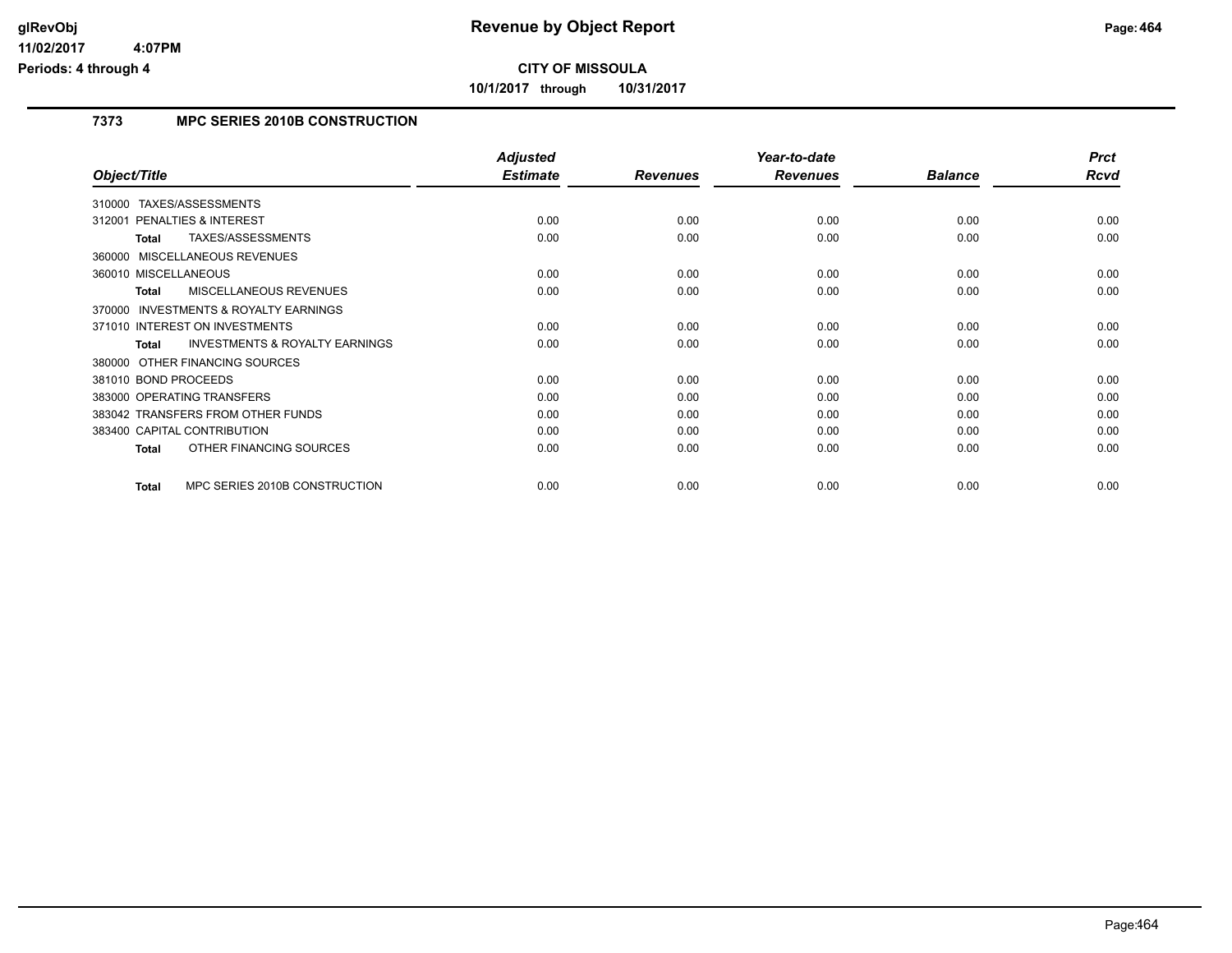**10/1/2017 through 10/31/2017**

## **7374 RESERVE FUND-PARKING BONDS**

#### **7374 RESERVE FUND-PARKING BONDS**

|                      |                                       | <b>Adjusted</b> |                 | Year-to-date    |                | <b>Prct</b> |
|----------------------|---------------------------------------|-----------------|-----------------|-----------------|----------------|-------------|
| Object/Title         |                                       | <b>Estimate</b> | <b>Revenues</b> | <b>Revenues</b> | <b>Balance</b> | <b>Rcvd</b> |
|                      | 370000 INVESTMENTS & ROYALTY EARNINGS |                 |                 |                 |                |             |
|                      | 371010 INTEREST ON INVESTMENTS        | 0.00            | 0.00            | 0.00            | 0.00           | 0.00        |
| Total                | INVESTMENTS & ROYALTY EARNINGS        | 0.00            | 0.00            | 0.00            | 0.00           | 0.00        |
|                      | 380000 OTHER FINANCING SOURCES        |                 |                 |                 |                |             |
| 381009 TRANSFERS IN  |                                       | 0.00            | 0.00            | 0.00            | 0.00           | 0.00        |
| 381010 BOND PROCEEDS |                                       | 0.00            | 0.00            | 0.00            | 0.00           | 0.00        |
|                      | 383000 OPERATING TRANSFERS            | 0.00            | 0.00            | 0.00            | 0.00           | 0.00        |
| Total                | OTHER FINANCING SOURCES               | 0.00            | 0.00            | 0.00            | 0.00           | 0.00        |
|                      |                                       |                 |                 |                 |                |             |
| Total                | RESERVE FUND-PARKING BONDS            | 0.00            | 0.00            | 0.00            | 0.00           | 0.00        |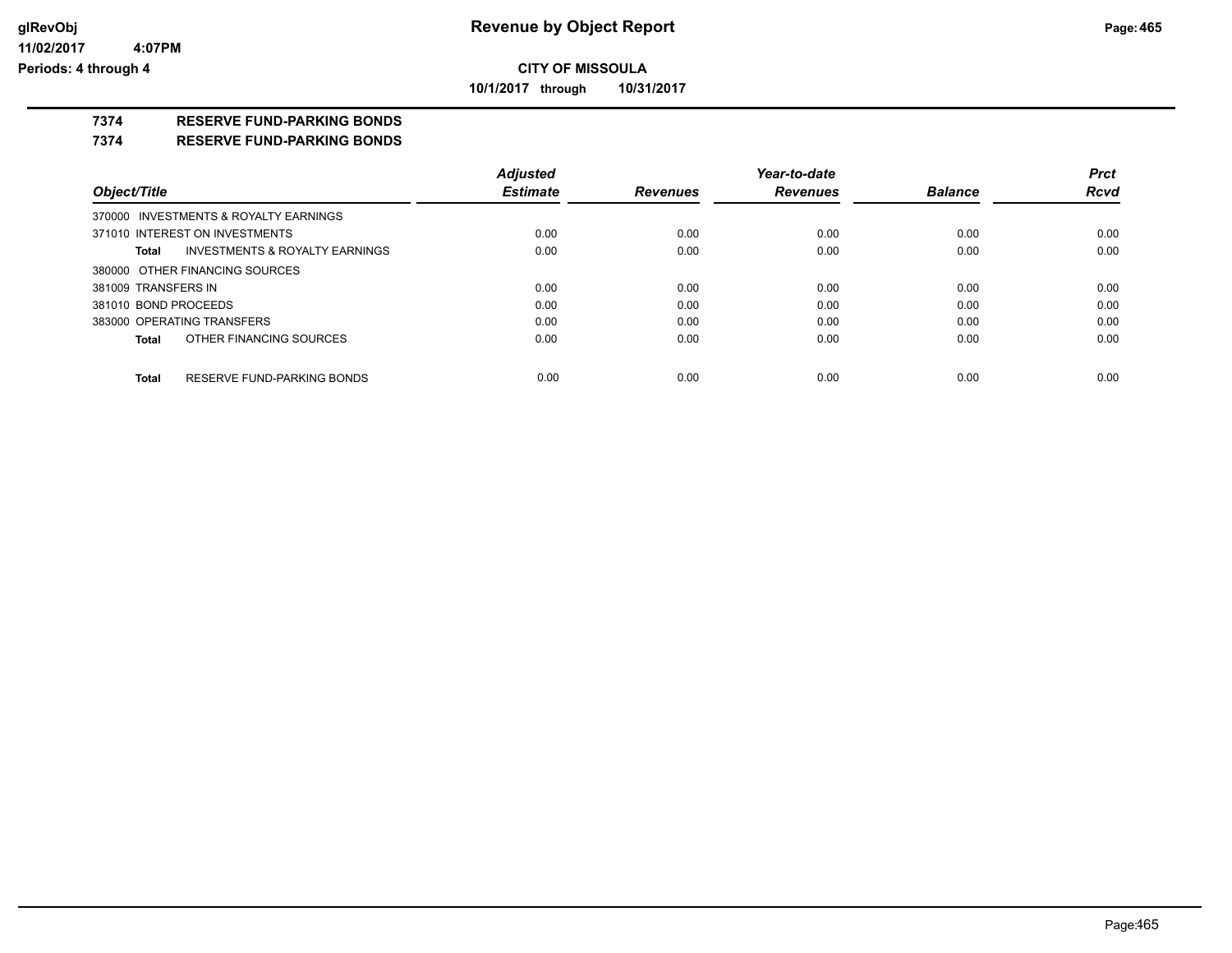**10/1/2017 through 10/31/2017**

#### **7374 RESERVE FUND-PARKING BONDS**

|                                                           | <b>Adjusted</b> |                 | Year-to-date    |                | <b>Prct</b> |
|-----------------------------------------------------------|-----------------|-----------------|-----------------|----------------|-------------|
| Object/Title                                              | <b>Estimate</b> | <b>Revenues</b> | <b>Revenues</b> | <b>Balance</b> | <b>Rcvd</b> |
| 370000 INVESTMENTS & ROYALTY EARNINGS                     |                 |                 |                 |                |             |
| 371010 INTEREST ON INVESTMENTS                            | 0.00            | 0.00            | 0.00            | 0.00           | 0.00        |
| <b>INVESTMENTS &amp; ROYALTY EARNINGS</b><br><b>Total</b> | 0.00            | 0.00            | 0.00            | 0.00           | 0.00        |
| 380000 OTHER FINANCING SOURCES                            |                 |                 |                 |                |             |
| 381009 TRANSFERS IN                                       | 0.00            | 0.00            | 0.00            | 0.00           | 0.00        |
| 381010 BOND PROCEEDS                                      | 0.00            | 0.00            | 0.00            | 0.00           | 0.00        |
| 383000 OPERATING TRANSFERS                                | 0.00            | 0.00            | 0.00            | 0.00           | 0.00        |
| OTHER FINANCING SOURCES<br><b>Total</b>                   | 0.00            | 0.00            | 0.00            | 0.00           | 0.00        |
| <b>RESERVE FUND-PARKING BONDS</b><br><b>Total</b>         | 0.00            | 0.00            | 0.00            | 0.00           | 0.00        |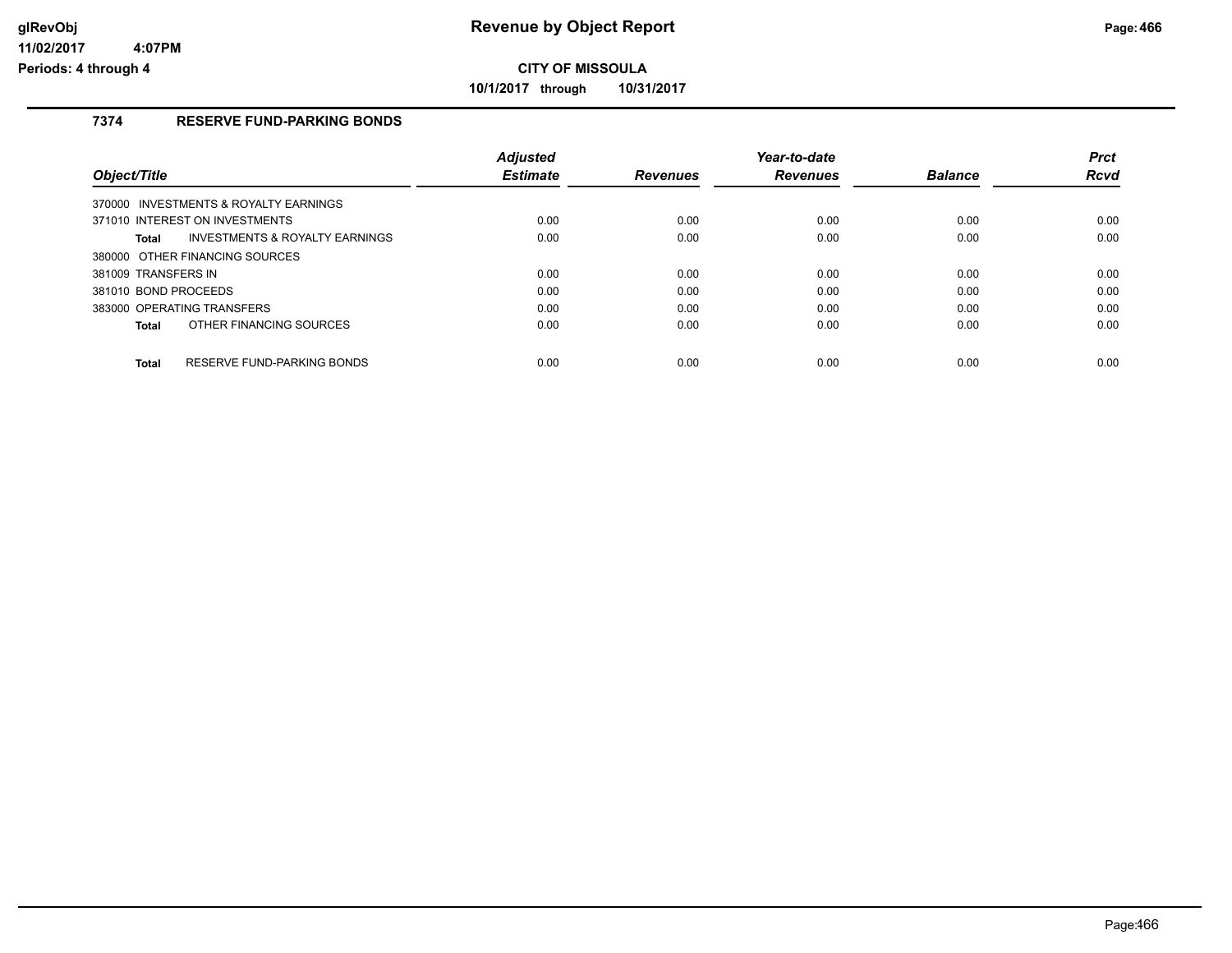**10/1/2017 through 10/31/2017**

# **7375 PLEDGED TAX INCREMENT-2010B BOND**

# **7375 PLEDGED TAX INCREMENT-2010B BOND**

|                                                    | <b>Adjusted</b> |                 | Year-to-date    |                | <b>Prct</b> |
|----------------------------------------------------|-----------------|-----------------|-----------------|----------------|-------------|
| Object/Title                                       | <b>Estimate</b> | <b>Revenues</b> | <b>Revenues</b> | <b>Balance</b> | <b>Rcvd</b> |
| 330000 INTERGOVERNMENTAL REVENUES                  |                 |                 |                 |                |             |
| 338000 LOCAL SHARING OF TAX INCREMENT              | 204.860.00      | 0.00            | 133.425.29      | 71.434.71      | 65.13       |
| <b>INTERGOVERNMENTAL REVENUES</b><br>Total         | 204,860.00      | 0.00            | 133.425.29      | 71.434.71      | 65.13       |
| 370000 INVESTMENTS & ROYALTY EARNINGS              |                 |                 |                 |                |             |
| 371010 INTEREST ON INVESTMENTS                     | 0.00            | 0.00            | 0.00            | 0.00           | 0.00        |
| <b>INVESTMENTS &amp; ROYALTY EARNINGS</b><br>Total | 0.00            | 0.00            | 0.00            | 0.00           | 0.00        |
| 380000 OTHER FINANCING SOURCES                     |                 |                 |                 |                |             |
| 383000 OPERATING TRANSFERS                         | 0.00            | 0.00            | 0.00            | 0.00           | 0.00        |
| OTHER FINANCING SOURCES<br><b>Total</b>            | 0.00            | 0.00            | 0.00            | 0.00           | 0.00        |
| PLEDGED TAX INCREMENT-2010B BOND<br><b>Total</b>   | 204.860.00      | 0.00            | 133.425.29      | 71.434.71      | 65.13       |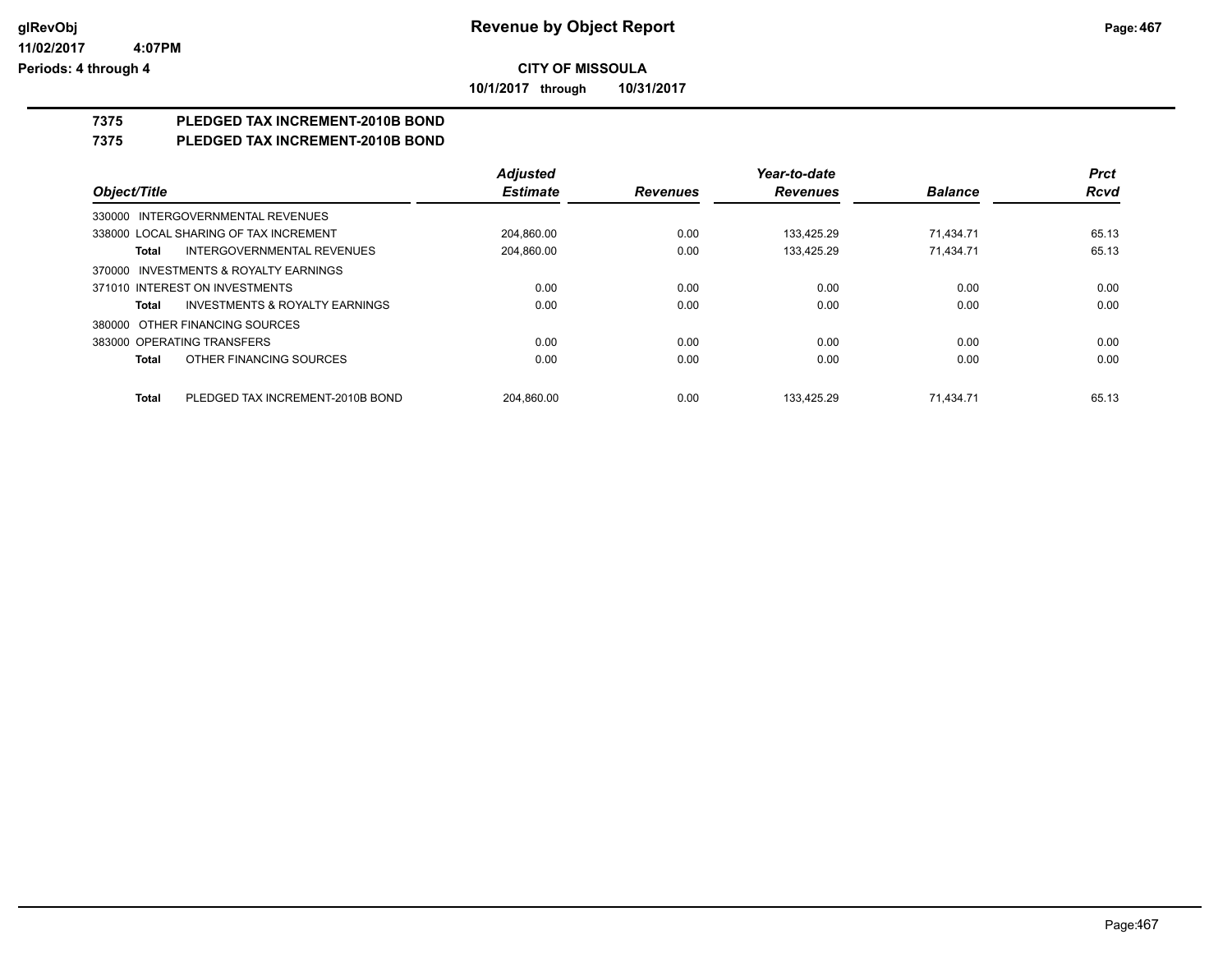**10/1/2017 through 10/31/2017**

#### **7375 PLEDGED TAX INCREMENT-2010B BOND**

|                                                           | <b>Adjusted</b> |                 | Year-to-date    |                | <b>Prct</b> |
|-----------------------------------------------------------|-----------------|-----------------|-----------------|----------------|-------------|
| Object/Title                                              | <b>Estimate</b> | <b>Revenues</b> | <b>Revenues</b> | <b>Balance</b> | <b>Rcvd</b> |
| 330000 INTERGOVERNMENTAL REVENUES                         |                 |                 |                 |                |             |
| 338000 LOCAL SHARING OF TAX INCREMENT                     | 204.860.00      | 0.00            | 133.425.29      | 71.434.71      | 65.13       |
| INTERGOVERNMENTAL REVENUES<br>Total                       | 204,860.00      | 0.00            | 133,425.29      | 71.434.71      | 65.13       |
| 370000 INVESTMENTS & ROYALTY EARNINGS                     |                 |                 |                 |                |             |
| 371010 INTEREST ON INVESTMENTS                            | 0.00            | 0.00            | 0.00            | 0.00           | 0.00        |
| <b>INVESTMENTS &amp; ROYALTY EARNINGS</b><br><b>Total</b> | 0.00            | 0.00            | 0.00            | 0.00           | 0.00        |
| 380000 OTHER FINANCING SOURCES                            |                 |                 |                 |                |             |
| 383000 OPERATING TRANSFERS                                | 0.00            | 0.00            | 0.00            | 0.00           | 0.00        |
| OTHER FINANCING SOURCES<br><b>Total</b>                   | 0.00            | 0.00            | 0.00            | 0.00           | 0.00        |
| PLEDGED TAX INCREMENT-2010B BOND<br><b>Total</b>          | 204.860.00      | 0.00            | 133.425.29      | 71.434.71      | 65.13       |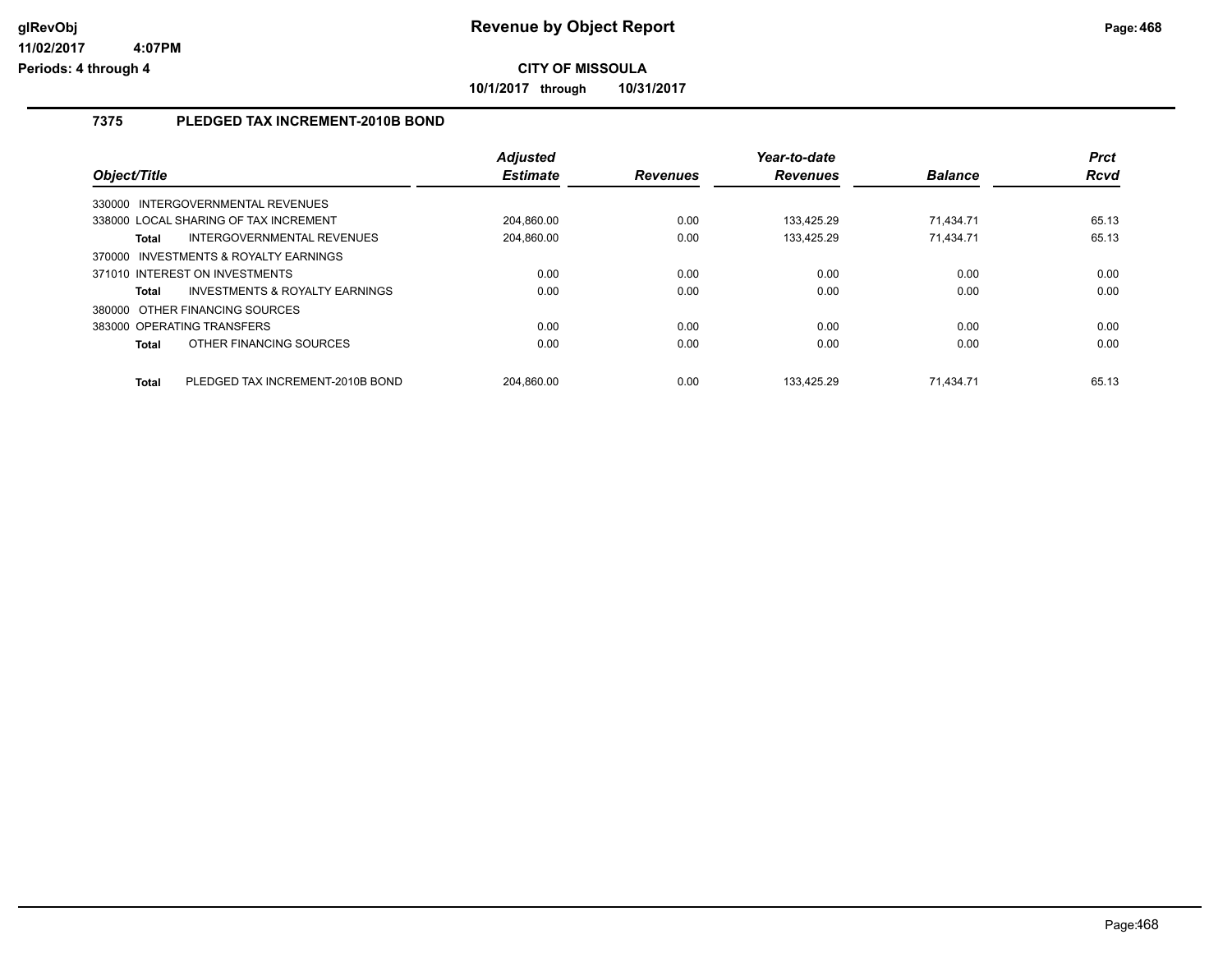**10/1/2017 through 10/31/2017**

# **7376 MPC 2010A BONDS DEBT INTEREST**

#### **7376 MPC 2010A BONDS DEBT INTEREST**

|                      |                                       | <b>Adjusted</b> |                 | Year-to-date    |                | <b>Prct</b> |
|----------------------|---------------------------------------|-----------------|-----------------|-----------------|----------------|-------------|
| Object/Title         |                                       | <b>Estimate</b> | <b>Revenues</b> | <b>Revenues</b> | <b>Balance</b> | <b>Rcvd</b> |
|                      | 370000 INVESTMENTS & ROYALTY EARNINGS |                 |                 |                 |                |             |
|                      | 371010 INTEREST ON INVESTMENTS        | 0.00            | 0.00            | 0.00            | 0.00           | 0.00        |
| Total                | INVESTMENTS & ROYALTY EARNINGS        | 0.00            | 0.00            | 0.00            | 0.00           | 0.00        |
|                      | 380000 OTHER FINANCING SOURCES        |                 |                 |                 |                |             |
| 381009 TRANSFERS IN  |                                       | 0.00            | 0.00            | 0.00            | 0.00           | 0.00        |
| 381010 BOND PROCEEDS |                                       | 0.00            | 0.00            | 0.00            | 0.00           | 0.00        |
|                      | 383000 OPERATING TRANSFERS            | 0.00            | 0.00            | 0.00            | 0.00           | 0.00        |
| Total                | OTHER FINANCING SOURCES               | 0.00            | 0.00            | 0.00            | 0.00           | 0.00        |
| Total                | MPC 2010A BONDS DEBT INTEREST         | 0.00            | 0.00            | 0.00            | 0.00           | 0.00        |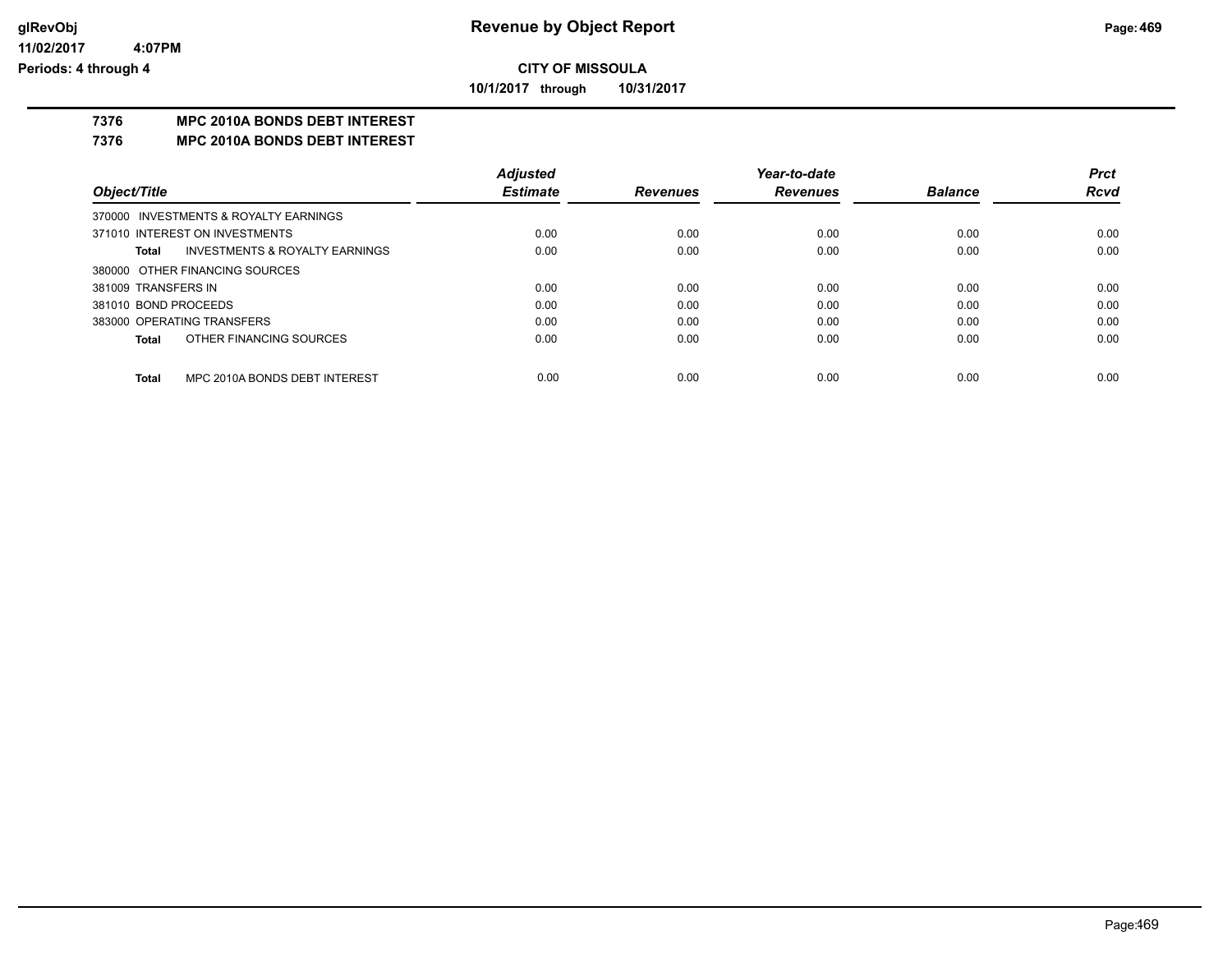**10/1/2017 through 10/31/2017**

# **7376 MPC 2010A BONDS DEBT INTEREST**

|                                                | <b>Adjusted</b> |                 | Year-to-date    |                | <b>Prct</b> |
|------------------------------------------------|-----------------|-----------------|-----------------|----------------|-------------|
| Object/Title                                   | <b>Estimate</b> | <b>Revenues</b> | <b>Revenues</b> | <b>Balance</b> | <b>Rcvd</b> |
| 370000 INVESTMENTS & ROYALTY EARNINGS          |                 |                 |                 |                |             |
| 371010 INTEREST ON INVESTMENTS                 | 0.00            | 0.00            | 0.00            | 0.00           | 0.00        |
| INVESTMENTS & ROYALTY EARNINGS<br><b>Total</b> | 0.00            | 0.00            | 0.00            | 0.00           | 0.00        |
| 380000 OTHER FINANCING SOURCES                 |                 |                 |                 |                |             |
| 381009 TRANSFERS IN                            | 0.00            | 0.00            | 0.00            | 0.00           | 0.00        |
| 381010 BOND PROCEEDS                           | 0.00            | 0.00            | 0.00            | 0.00           | 0.00        |
| 383000 OPERATING TRANSFERS                     | 0.00            | 0.00            | 0.00            | 0.00           | 0.00        |
| OTHER FINANCING SOURCES<br><b>Total</b>        | 0.00            | 0.00            | 0.00            | 0.00           | 0.00        |
| MPC 2010A BONDS DEBT INTEREST<br><b>Total</b>  | 0.00            | 0.00            | 0.00            | 0.00           | 0.00        |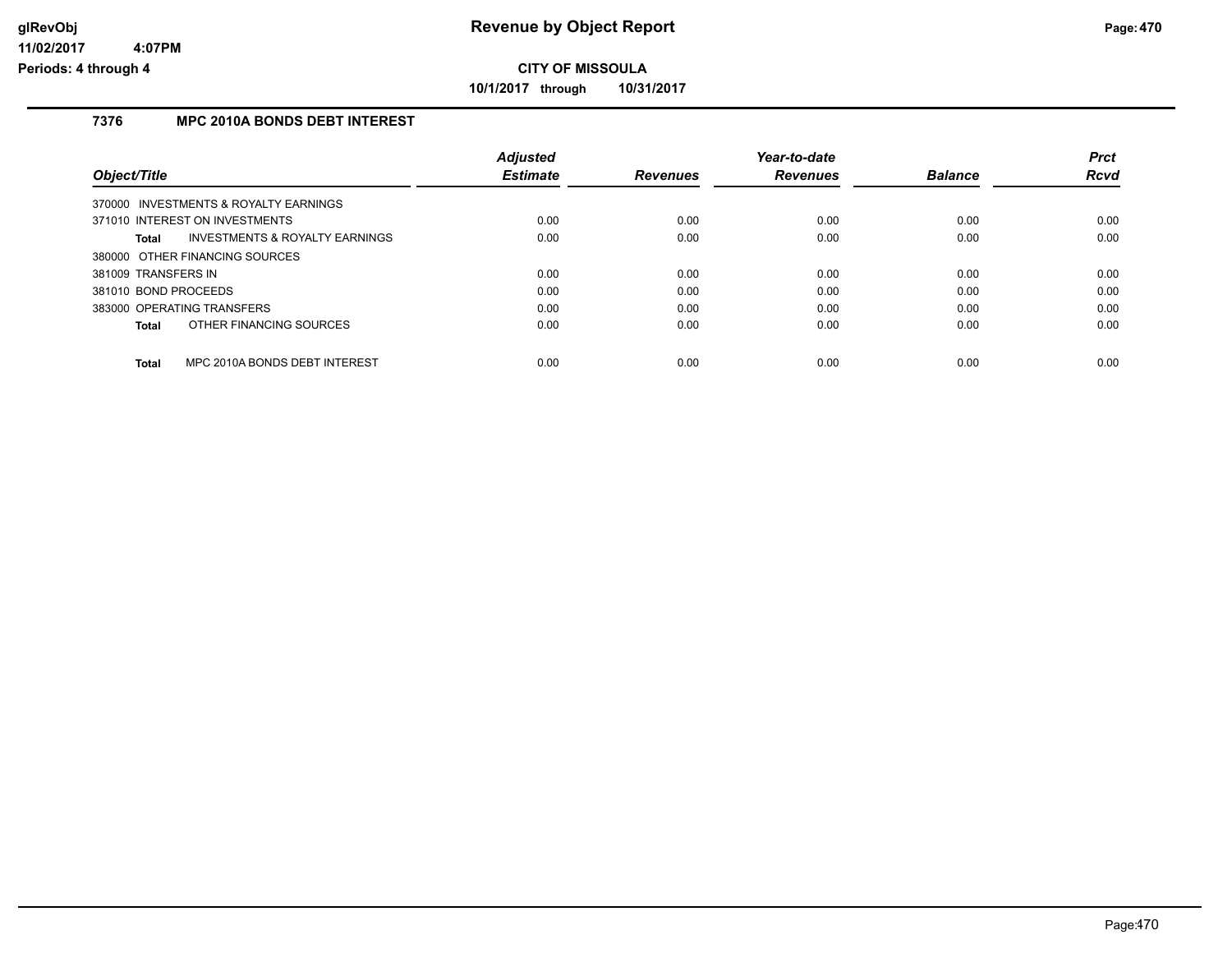**10/1/2017 through 10/31/2017**

# **7377 MPC 2010A BONDS SINKING FUND**

**7377 MPC 2010A BONDS SINKING FUND**

|                                                           | <b>Adjusted</b> |                 | Year-to-date    |                | <b>Prct</b> |
|-----------------------------------------------------------|-----------------|-----------------|-----------------|----------------|-------------|
| Object/Title                                              | <b>Estimate</b> | <b>Revenues</b> | <b>Revenues</b> | <b>Balance</b> | <b>Rcvd</b> |
| 370000 INVESTMENTS & ROYALTY EARNINGS                     |                 |                 |                 |                |             |
| 371010 INTEREST ON INVESTMENTS                            | 0.00            | 0.00            | 0.00            | 0.00           | 0.00        |
| <b>INVESTMENTS &amp; ROYALTY EARNINGS</b><br><b>Total</b> | 0.00            | 0.00            | 0.00            | 0.00           | 0.00        |
| 380000 OTHER FINANCING SOURCES                            |                 |                 |                 |                |             |
| 381009 TRANSFERS IN                                       | 0.00            | 0.00            | 0.00            | 0.00           | 0.00        |
| 381010 BOND PROCEEDS                                      | 0.00            | 0.00            | 0.00            | 0.00           | 0.00        |
| 383000 OPERATING TRANSFERS                                | 0.00            | 0.00            | 0.00            | 0.00           | 0.00        |
| OTHER FINANCING SOURCES<br><b>Total</b>                   | 0.00            | 0.00            | 0.00            | 0.00           | 0.00        |
| MPC 2010A BONDS SINKING FUND<br><b>Total</b>              | 0.00            | 0.00            | 0.00            | 0.00           | 0.00        |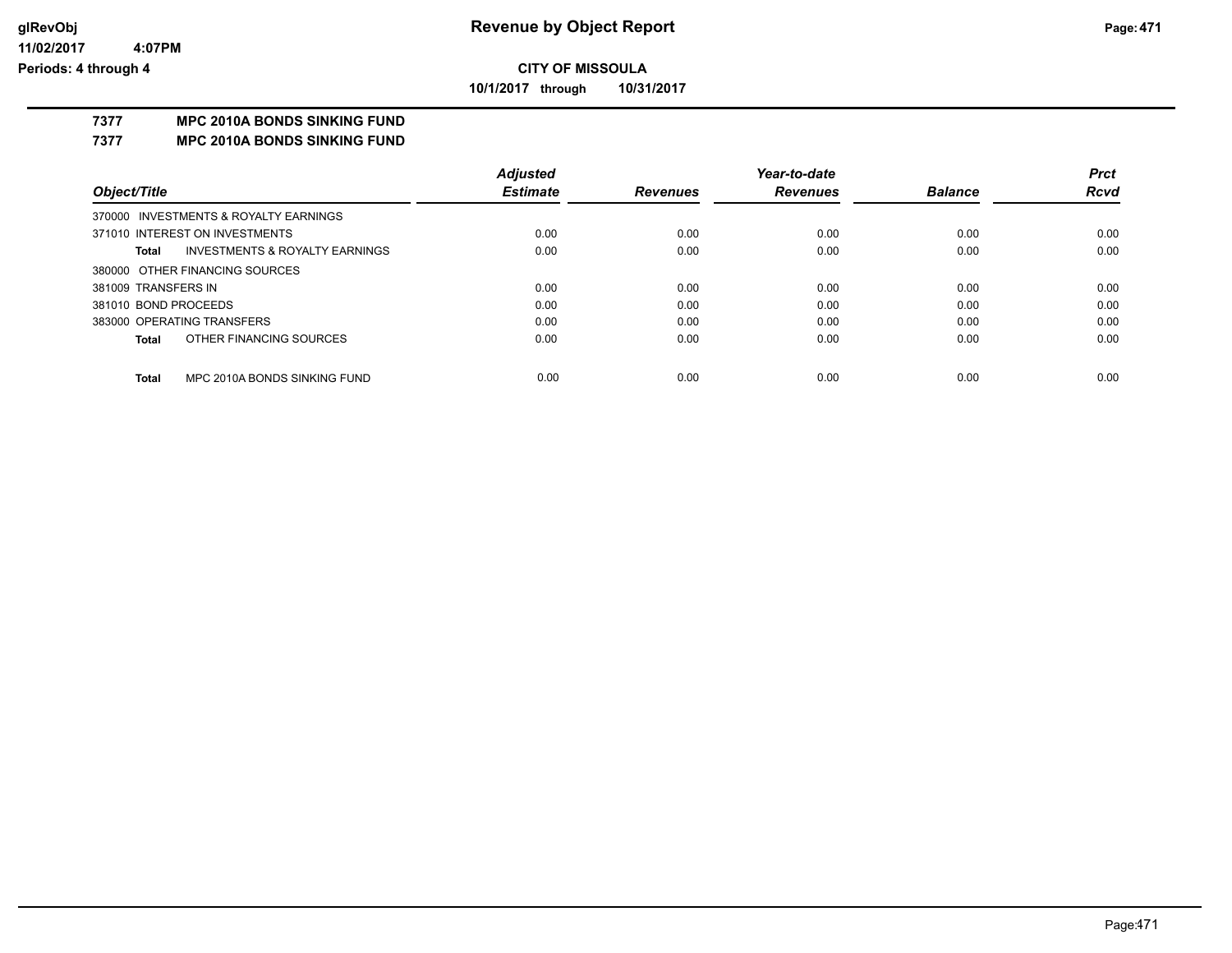**10/1/2017 through 10/31/2017**

# **7377 MPC 2010A BONDS SINKING FUND**

|                                                    | <b>Adjusted</b> |                 | Year-to-date    |                | Prct        |
|----------------------------------------------------|-----------------|-----------------|-----------------|----------------|-------------|
| Object/Title                                       | <b>Estimate</b> | <b>Revenues</b> | <b>Revenues</b> | <b>Balance</b> | <b>Rcvd</b> |
| 370000 INVESTMENTS & ROYALTY EARNINGS              |                 |                 |                 |                |             |
| 371010 INTEREST ON INVESTMENTS                     | 0.00            | 0.00            | 0.00            | 0.00           | 0.00        |
| <b>INVESTMENTS &amp; ROYALTY EARNINGS</b><br>Total | 0.00            | 0.00            | 0.00            | 0.00           | 0.00        |
| 380000 OTHER FINANCING SOURCES                     |                 |                 |                 |                |             |
| 381009 TRANSFERS IN                                | 0.00            | 0.00            | 0.00            | 0.00           | 0.00        |
| 381010 BOND PROCEEDS                               | 0.00            | 0.00            | 0.00            | 0.00           | 0.00        |
| 383000 OPERATING TRANSFERS                         | 0.00            | 0.00            | 0.00            | 0.00           | 0.00        |
| OTHER FINANCING SOURCES<br><b>Total</b>            | 0.00            | 0.00            | 0.00            | 0.00           | 0.00        |
| MPC 2010A BONDS SINKING FUND<br><b>Total</b>       | 0.00            | 0.00            | 0.00            | 0.00           | 0.00        |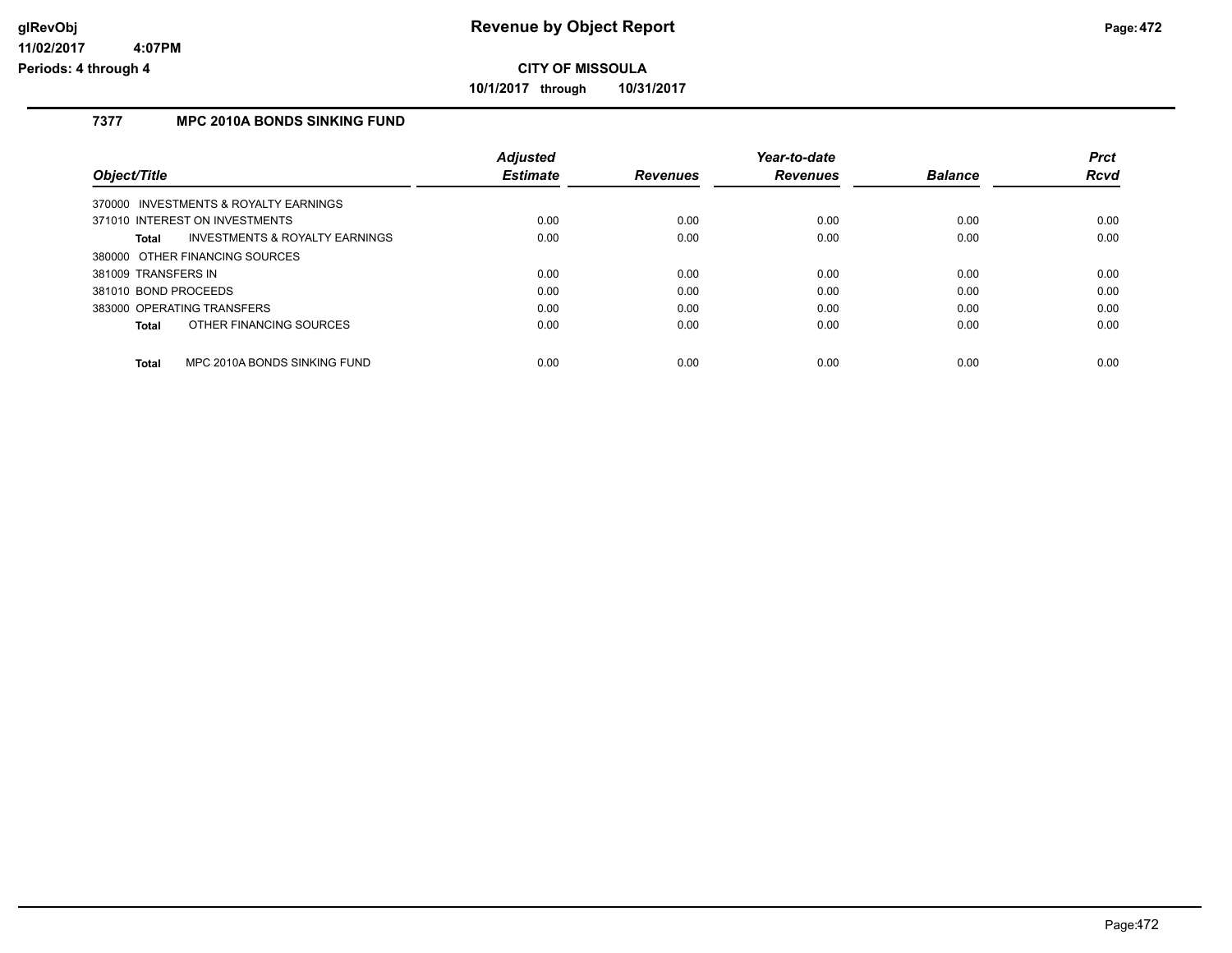**10/1/2017 through 10/31/2017**

#### **7378 MPC 2010A BOND RESERVE**

**7378 MPC 2010A BOND RESERVE**

|                      |                                       | <b>Adjusted</b> |                 | Year-to-date    |                | <b>Prct</b> |
|----------------------|---------------------------------------|-----------------|-----------------|-----------------|----------------|-------------|
| Object/Title         |                                       | <b>Estimate</b> | <b>Revenues</b> | <b>Revenues</b> | <b>Balance</b> | <b>Rcvd</b> |
|                      | 370000 INVESTMENTS & ROYALTY EARNINGS |                 |                 |                 |                |             |
|                      | 371010 INTEREST ON INVESTMENTS        | 0.00            | 0.00            | 0.00            | 0.00           | 0.00        |
| Total                | INVESTMENTS & ROYALTY EARNINGS        | 0.00            | 0.00            | 0.00            | 0.00           | 0.00        |
|                      | 380000 OTHER FINANCING SOURCES        |                 |                 |                 |                |             |
| 381009 TRANSFERS IN  |                                       | 0.00            | 0.00            | 0.00            | 0.00           | 0.00        |
| 381010 BOND PROCEEDS |                                       | 0.00            | 0.00            | 0.00            | 0.00           | 0.00        |
|                      | 383000 OPERATING TRANSFERS            | 0.00            | 0.00            | 0.00            | 0.00           | 0.00        |
| Total                | OTHER FINANCING SOURCES               | 0.00            | 0.00            | 0.00            | 0.00           | 0.00        |
| Total                | MPC 2010A BOND RESERVE                | 0.00            | 0.00            | 0.00            | 0.00           | 0.00        |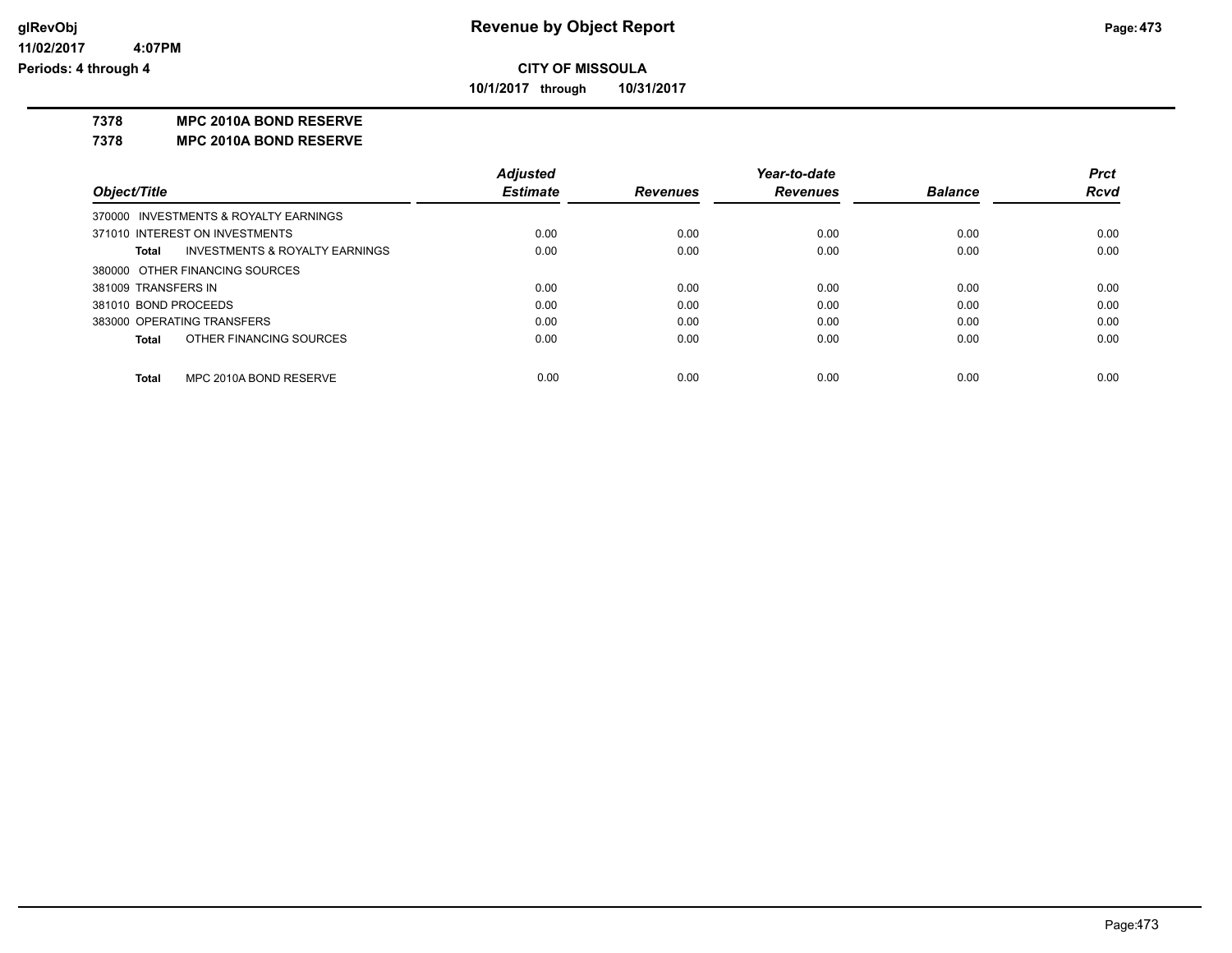**10/1/2017 through 10/31/2017**

# **7378 MPC 2010A BOND RESERVE**

|                                                | <b>Adjusted</b> |                 | Year-to-date    |                | <b>Prct</b> |
|------------------------------------------------|-----------------|-----------------|-----------------|----------------|-------------|
| Object/Title                                   | <b>Estimate</b> | <b>Revenues</b> | <b>Revenues</b> | <b>Balance</b> | <b>Rcvd</b> |
| 370000 INVESTMENTS & ROYALTY EARNINGS          |                 |                 |                 |                |             |
| 371010 INTEREST ON INVESTMENTS                 | 0.00            | 0.00            | 0.00            | 0.00           | 0.00        |
| INVESTMENTS & ROYALTY EARNINGS<br><b>Total</b> | 0.00            | 0.00            | 0.00            | 0.00           | 0.00        |
| 380000 OTHER FINANCING SOURCES                 |                 |                 |                 |                |             |
| 381009 TRANSFERS IN                            | 0.00            | 0.00            | 0.00            | 0.00           | 0.00        |
| 381010 BOND PROCEEDS                           | 0.00            | 0.00            | 0.00            | 0.00           | 0.00        |
| 383000 OPERATING TRANSFERS                     | 0.00            | 0.00            | 0.00            | 0.00           | 0.00        |
| OTHER FINANCING SOURCES<br><b>Total</b>        | 0.00            | 0.00            | 0.00            | 0.00           | 0.00        |
| MPC 2010A BOND RESERVE<br><b>Total</b>         | 0.00            | 0.00            | 0.00            | 0.00           | 0.00        |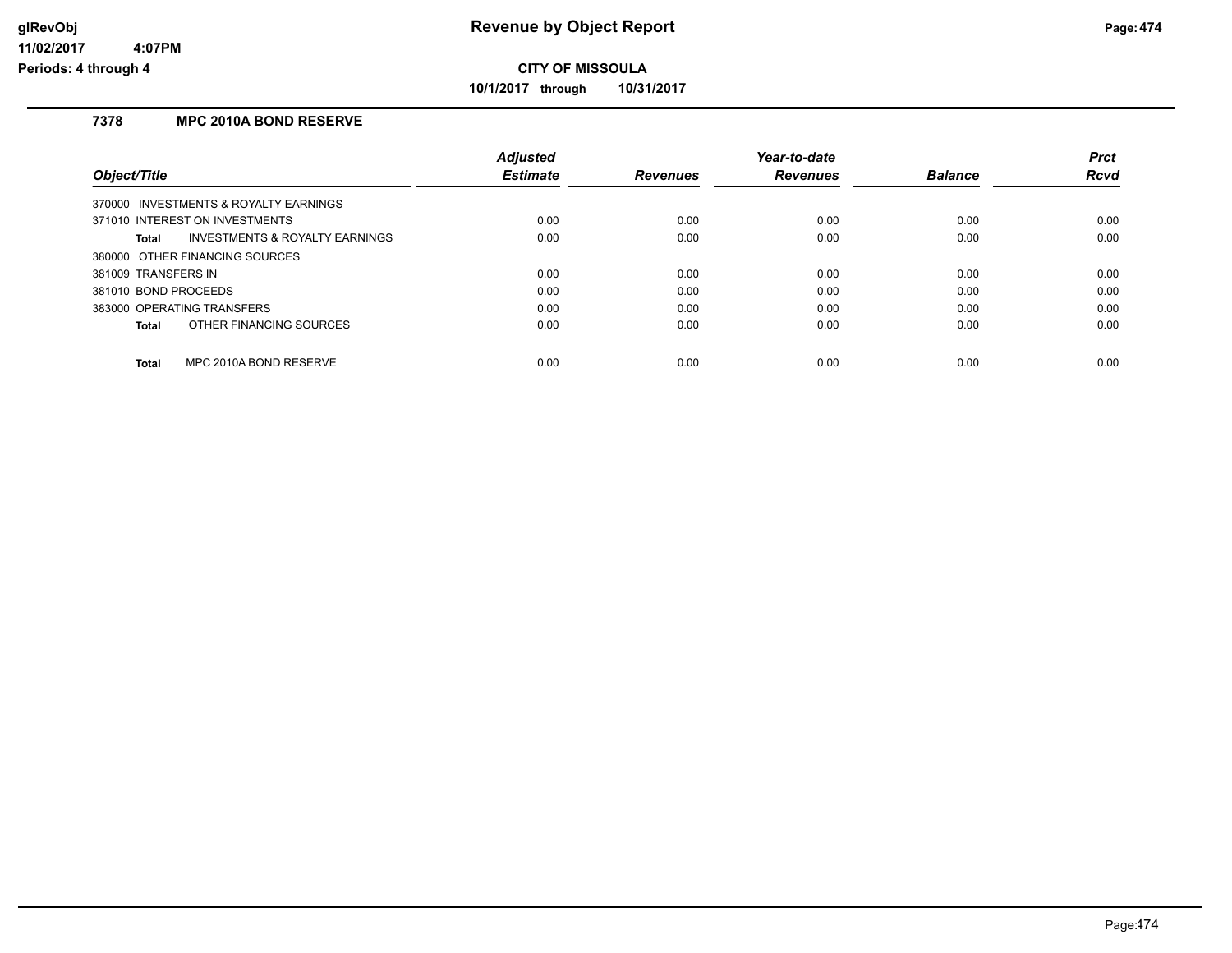**10/1/2017 through 10/31/2017**

# **7379 MPC 2010A BOND CONSTRUCTION**

#### **7379 MPC 2010A BOND CONSTRUCTION**

|                                                    | <b>Adjusted</b> |                 | Year-to-date    |                | <b>Prct</b> |
|----------------------------------------------------|-----------------|-----------------|-----------------|----------------|-------------|
| Object/Title                                       | <b>Estimate</b> | <b>Revenues</b> | <b>Revenues</b> | <b>Balance</b> | <b>Rcvd</b> |
| 370000 INVESTMENTS & ROYALTY EARNINGS              |                 |                 |                 |                |             |
| 371010 INTEREST ON INVESTMENTS                     | 0.00            | 0.00            | 0.00            | 0.00           | 0.00        |
| <b>INVESTMENTS &amp; ROYALTY EARNINGS</b><br>Total | 0.00            | 0.00            | 0.00            | 0.00           | 0.00        |
| 380000 OTHER FINANCING SOURCES                     |                 |                 |                 |                |             |
| 381009 TRANSFERS IN                                | 0.00            | 0.00            | 0.00            | 0.00           | 0.00        |
| 381010 BOND PROCEEDS                               | 0.00            | 0.00            | 0.00            | 0.00           | 0.00        |
| 383000 OPERATING TRANSFERS                         | 0.00            | 0.00            | 0.00            | 0.00           | 0.00        |
| OTHER FINANCING SOURCES<br>Total                   | 0.00            | 0.00            | 0.00            | 0.00           | 0.00        |
| MPC 2010A BOND CONSTRUCTION<br>Total               | 0.00            | 0.00            | 0.00            | 0.00           | 0.00        |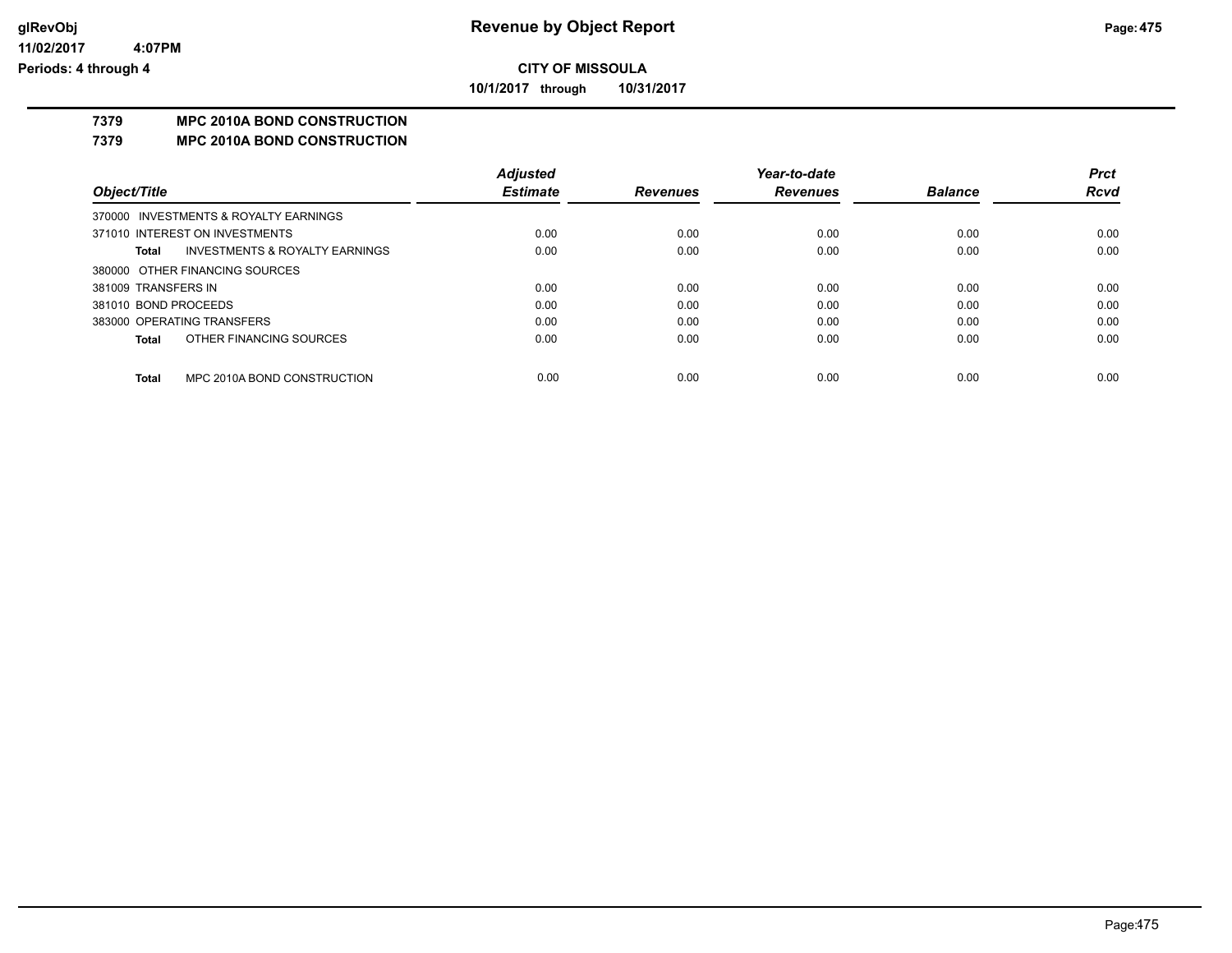**10/1/2017 through 10/31/2017**

# **7379 MPC 2010A BOND CONSTRUCTION**

|                                             | <b>Adjusted</b> |                 | Year-to-date    |                | <b>Prct</b> |
|---------------------------------------------|-----------------|-----------------|-----------------|----------------|-------------|
| Object/Title                                | <b>Estimate</b> | <b>Revenues</b> | <b>Revenues</b> | <b>Balance</b> | <b>Rcvd</b> |
| 370000 INVESTMENTS & ROYALTY EARNINGS       |                 |                 |                 |                |             |
| 371010 INTEREST ON INVESTMENTS              | 0.00            | 0.00            | 0.00            | 0.00           | 0.00        |
| INVESTMENTS & ROYALTY EARNINGS<br>Total     | 0.00            | 0.00            | 0.00            | 0.00           | 0.00        |
| 380000 OTHER FINANCING SOURCES              |                 |                 |                 |                |             |
| 381009 TRANSFERS IN                         | 0.00            | 0.00            | 0.00            | 0.00           | 0.00        |
| 381010 BOND PROCEEDS                        | 0.00            | 0.00            | 0.00            | 0.00           | 0.00        |
| 383000 OPERATING TRANSFERS                  | 0.00            | 0.00            | 0.00            | 0.00           | 0.00        |
| OTHER FINANCING SOURCES<br><b>Total</b>     | 0.00            | 0.00            | 0.00            | 0.00           | 0.00        |
| MPC 2010A BOND CONSTRUCTION<br><b>Total</b> | 0.00            | 0.00            | 0.00            | 0.00           | 0.00        |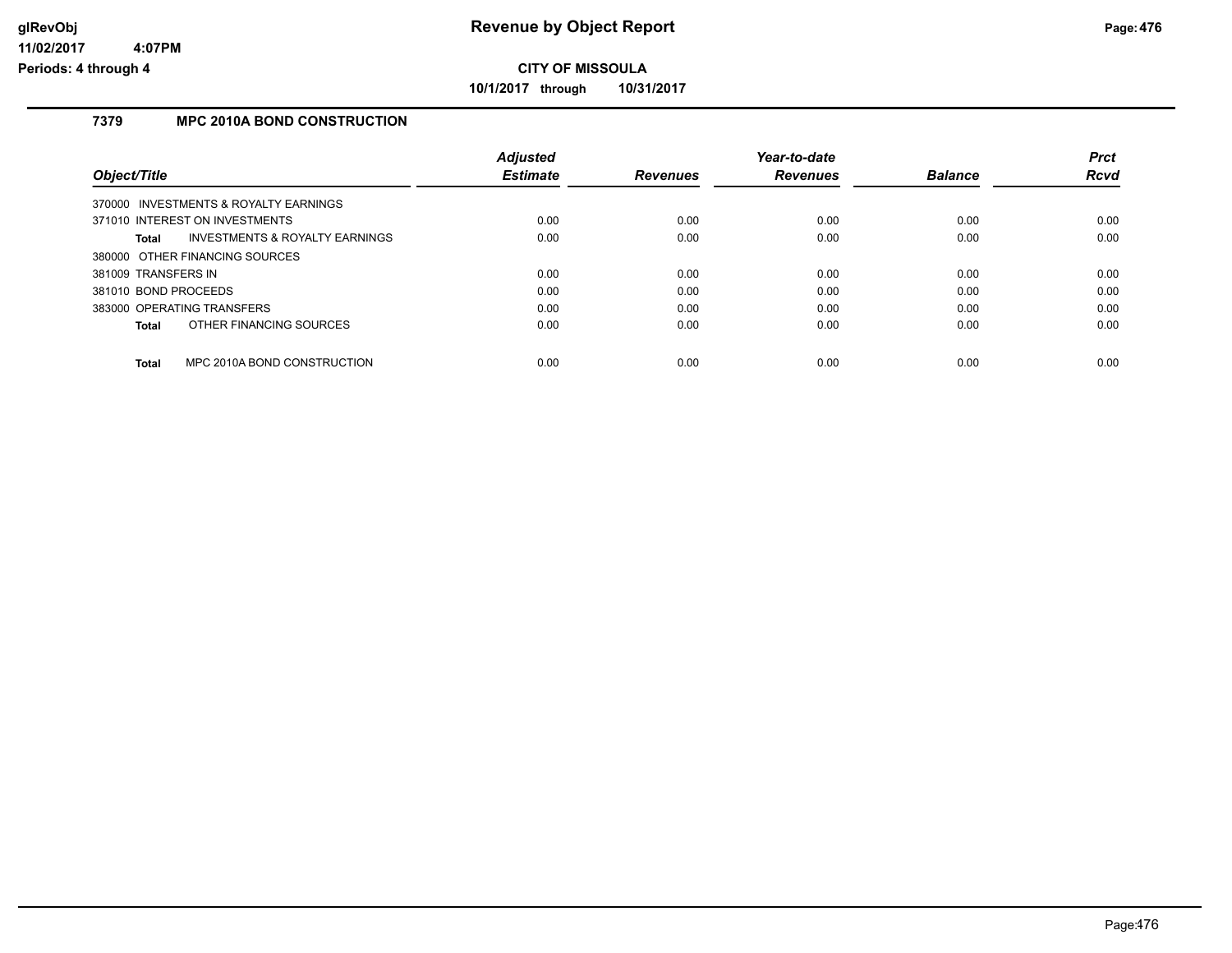**10/1/2017 through 10/31/2017**

# **7380 BUSINESS IMPROVEMENT DISTRICT**

#### **7380 BUSINESS IMPROVEMENT DISTRICT**

|                                                     | <b>Adjusted</b> |                 | Year-to-date    |                | <b>Prct</b> |
|-----------------------------------------------------|-----------------|-----------------|-----------------|----------------|-------------|
| Object/Title                                        | <b>Estimate</b> | <b>Revenues</b> | <b>Revenues</b> | <b>Balance</b> | <b>Rcvd</b> |
| TAXES/ASSESSMENTS<br>310000                         |                 |                 |                 |                |             |
| <b>TAX INCREMENT</b><br>311011                      | 452,737.00      | 355.72          | 8,496.41        | 444,240.59     | 1.88        |
| PENALTIES & INTEREST<br>312001                      | 0.00            | 24.43           | 344.51          | $-344.51$      | 0.00        |
| TAXES/ASSESSMENTS<br>Total                          | 452,737.00      | 380.15          | 8,840.92        | 443,896.08     | 1.95        |
| <b>CHARGES FOR SERVICES</b><br>340000               |                 |                 |                 |                |             |
| <b>COMPOST TIPPING FEES</b><br>343041               | 5,000.00        | 5,083.33        | 17,711.76       | $-12,711.76$   | 354.24      |
| <b>CHARGES FOR SERVICES</b><br><b>Total</b>         | 5,000.00        | 5,083.33        | 17,711.76       | $-12,711.76$   | 354.24      |
| MISCELLANEOUS REVENUES<br>360000                    |                 |                 |                 |                |             |
| 363010 LIGHTING ASSESSMENTS                         | 0.00            | 0.00            | 0.00            | 0.00           | 0.00        |
| 363020 PROPERTY ASSESSMENTS                         | 0.00            | 0.00            | 0.00            | 0.00           | 0.00        |
| <b>MISCELLANEOUS REVENUES</b><br>Total              | 0.00            | 0.00            | 0.00            | 0.00           | 0.00        |
| <b>INVESTMENTS &amp; ROYALTY EARNINGS</b><br>370000 |                 |                 |                 |                |             |
| 371010 INTEREST ON INVESTMENTS                      | 0.00            | 0.00            | 0.00            | 0.00           | 0.00        |
| 371020 GAIN/LOSS IN MARKET VALUE OF INVESTMENTS     | 0.00            | 0.00            | 0.00            | 0.00           | 0.00        |
| <b>INVESTMENTS &amp; ROYALTY EARNINGS</b><br>Total  | 0.00            | 0.00            | 0.00            | 0.00           | 0.00        |
| <b>BUSINESS IMPROVEMENT DISTRICT</b><br>Total       | 457,737.00      | 5,463.48        | 26,552.68       | 431,184.32     | 5.80        |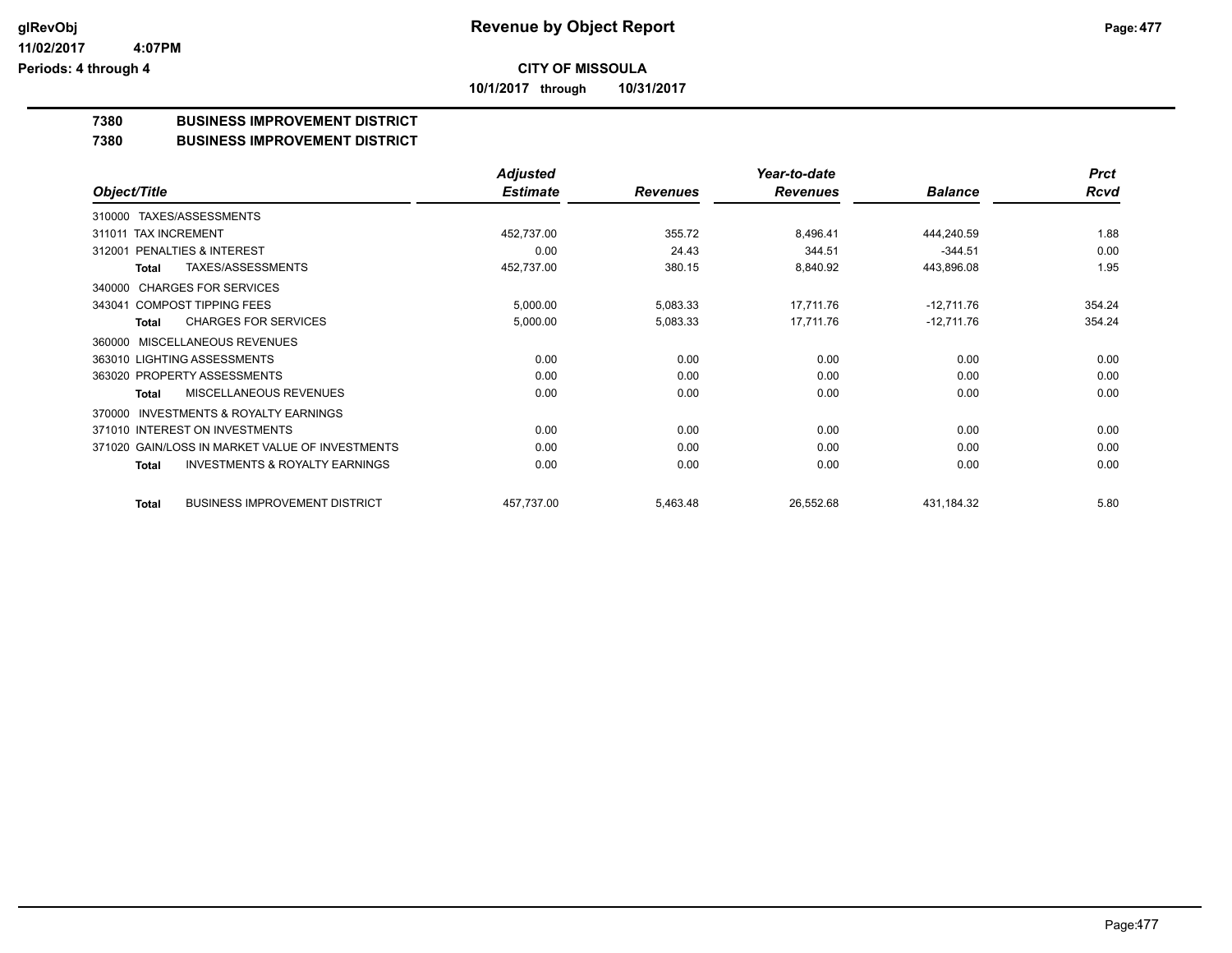**10/1/2017 through 10/31/2017**

# **7380 BUSINESS IMPROVEMENT DISTRICT**

|                                                           | <b>Adjusted</b> |                 | Year-to-date    |                | <b>Prct</b> |
|-----------------------------------------------------------|-----------------|-----------------|-----------------|----------------|-------------|
| Object/Title                                              | <b>Estimate</b> | <b>Revenues</b> | <b>Revenues</b> | <b>Balance</b> | <b>Rcvd</b> |
| TAXES/ASSESSMENTS<br>310000                               |                 |                 |                 |                |             |
| 311011 TAX INCREMENT                                      | 452,737.00      | 355.72          | 8,496.41        | 444,240.59     | 1.88        |
| 312001 PENALTIES & INTEREST                               | 0.00            | 24.43           | 344.51          | $-344.51$      | 0.00        |
| TAXES/ASSESSMENTS<br>Total                                | 452,737.00      | 380.15          | 8,840.92        | 443,896.08     | 1.95        |
| 340000 CHARGES FOR SERVICES                               |                 |                 |                 |                |             |
| 343041 COMPOST TIPPING FEES                               | 5,000.00        | 5,083.33        | 17,711.76       | $-12,711.76$   | 354.24      |
| <b>CHARGES FOR SERVICES</b><br><b>Total</b>               | 5,000.00        | 5,083.33        | 17,711.76       | $-12,711.76$   | 354.24      |
| MISCELLANEOUS REVENUES<br>360000                          |                 |                 |                 |                |             |
| 363010 LIGHTING ASSESSMENTS                               | 0.00            | 0.00            | 0.00            | 0.00           | 0.00        |
| 363020 PROPERTY ASSESSMENTS                               | 0.00            | 0.00            | 0.00            | 0.00           | 0.00        |
| <b>MISCELLANEOUS REVENUES</b><br><b>Total</b>             | 0.00            | 0.00            | 0.00            | 0.00           | 0.00        |
| <b>INVESTMENTS &amp; ROYALTY EARNINGS</b><br>370000       |                 |                 |                 |                |             |
| 371010 INTEREST ON INVESTMENTS                            | 0.00            | 0.00            | 0.00            | 0.00           | 0.00        |
| 371020 GAIN/LOSS IN MARKET VALUE OF INVESTMENT            | 0.00            | 0.00            | 0.00            | 0.00           | 0.00        |
| <b>INVESTMENTS &amp; ROYALTY EARNINGS</b><br><b>Total</b> | 0.00            | 0.00            | 0.00            | 0.00           | 0.00        |
| <b>BUSINESS IMPROVEMENT DISTRICT</b><br><b>Total</b>      | 457,737.00      | 5,463.48        | 26,552.68       | 431,184.32     | 5.80        |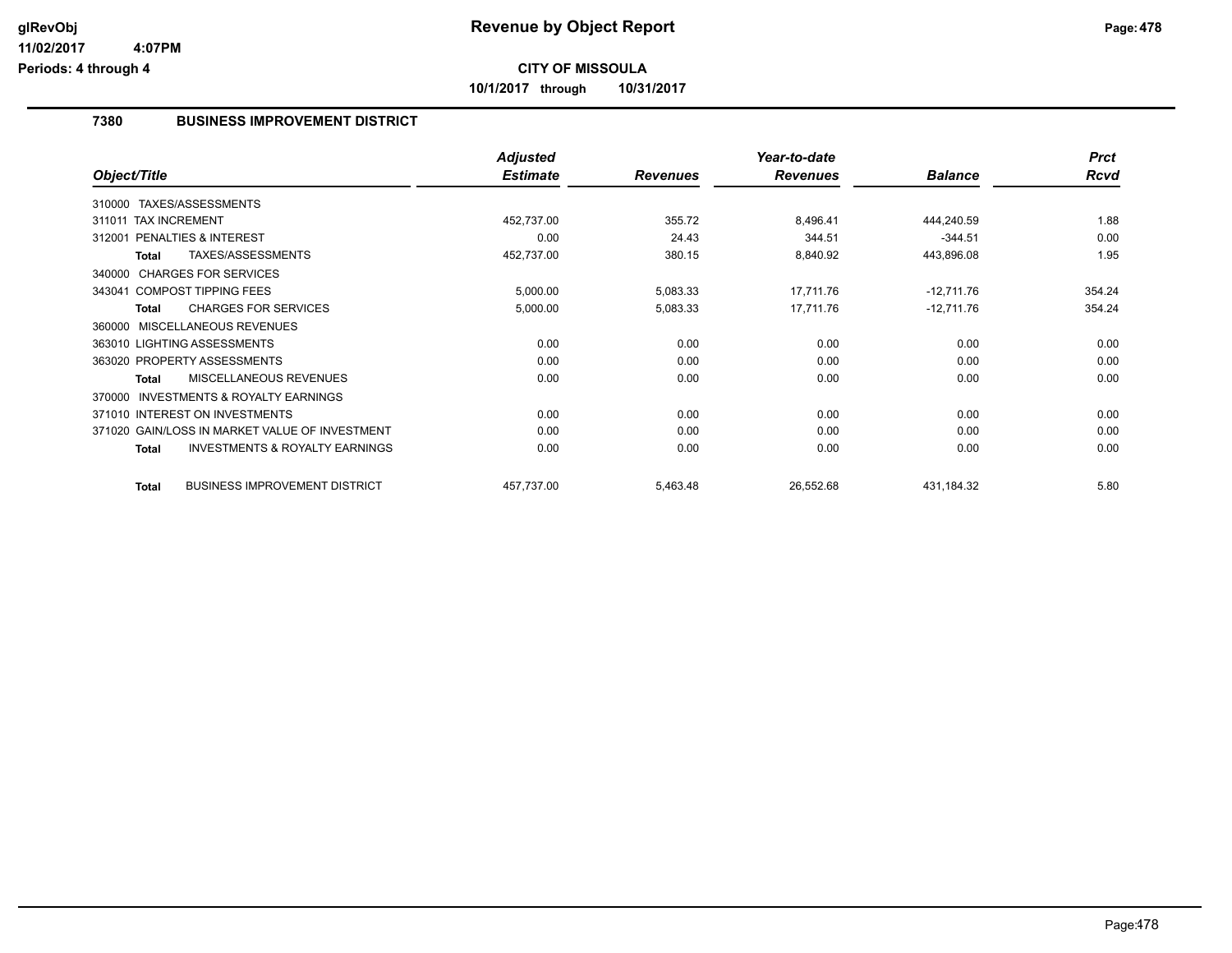**10/1/2017 through 10/31/2017**

# **7381 TOURISM BUSINESS IMPROVEMENT DISTRICT**

# **7381 TOURISM BUSINESS IMPROVEMENT DISTRICT**

|                                                     | <b>Adjusted</b> |                 | Year-to-date    |                | <b>Prct</b> |
|-----------------------------------------------------|-----------------|-----------------|-----------------|----------------|-------------|
| Object/Title                                        | <b>Estimate</b> | <b>Revenues</b> | <b>Revenues</b> | <b>Balance</b> | <b>Rcvd</b> |
| 310000 TAXES/ASSESSMENTS                            |                 |                 |                 |                |             |
| 314100 TBID REVENUE                                 | 837,644.00      | 0.00            | 0.00            | 837,644.00     | 0.00        |
| TAXES/ASSESSMENTS<br>Total                          | 837,644.00      | 0.00            | 0.00            | 837,644.00     | 0.00        |
| 370000 INVESTMENTS & ROYALTY EARNINGS               |                 |                 |                 |                |             |
| 371010 INTEREST ON INVESTMENTS                      | 0.00            | 0.00            | 0.00            | 0.00           | 0.00        |
| <b>INVESTMENTS &amp; ROYALTY EARNINGS</b><br>Total  | 0.00            | 0.00            | 0.00            | 0.00           | 0.00        |
|                                                     |                 |                 |                 |                |             |
| TOURISM BUSINESS IMPROVEMENT DISTRI<br><b>Total</b> | 837.644.00      | 0.00            | 0.00            | 837.644.00     | 0.00        |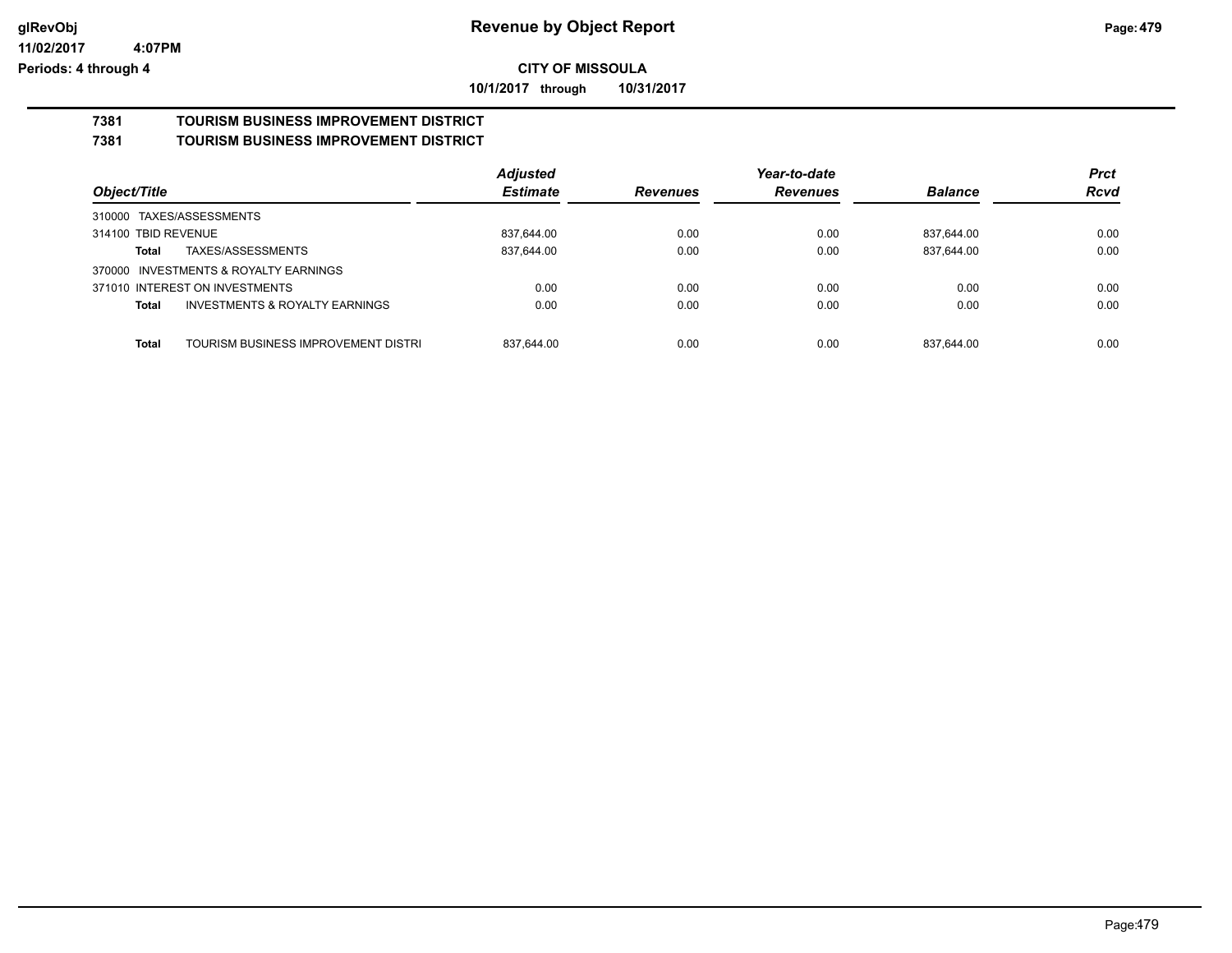**10/1/2017 through 10/31/2017**

#### **7381 TOURISM BUSINESS IMPROVEMENT DISTRICT**

| Object/Title                                       | <b>Adjusted</b><br><b>Estimate</b> | <b>Revenues</b> | Year-to-date<br><b>Revenues</b> | <b>Balance</b> | <b>Prct</b><br><b>Rcvd</b> |
|----------------------------------------------------|------------------------------------|-----------------|---------------------------------|----------------|----------------------------|
| 310000 TAXES/ASSESSMENTS                           |                                    |                 |                                 |                |                            |
| 314100 TBID REVENUE                                | 837,644.00                         | 0.00            | 0.00                            | 837.644.00     | 0.00                       |
| TAXES/ASSESSMENTS<br><b>Total</b>                  | 837,644.00                         | 0.00            | 0.00                            | 837,644.00     | 0.00                       |
| 370000 INVESTMENTS & ROYALTY EARNINGS              |                                    |                 |                                 |                |                            |
| 371010 INTEREST ON INVESTMENTS                     | 0.00                               | 0.00            | 0.00                            | 0.00           | 0.00                       |
| INVESTMENTS & ROYALTY EARNINGS<br><b>Total</b>     | 0.00                               | 0.00            | 0.00                            | 0.00           | 0.00                       |
|                                                    |                                    |                 |                                 |                |                            |
| TOURISM BUSINESS IMPROVEMENT DISTR<br><b>Total</b> | 837.644.00                         | 0.00            | 0.00                            | 837.644.00     | 0.00                       |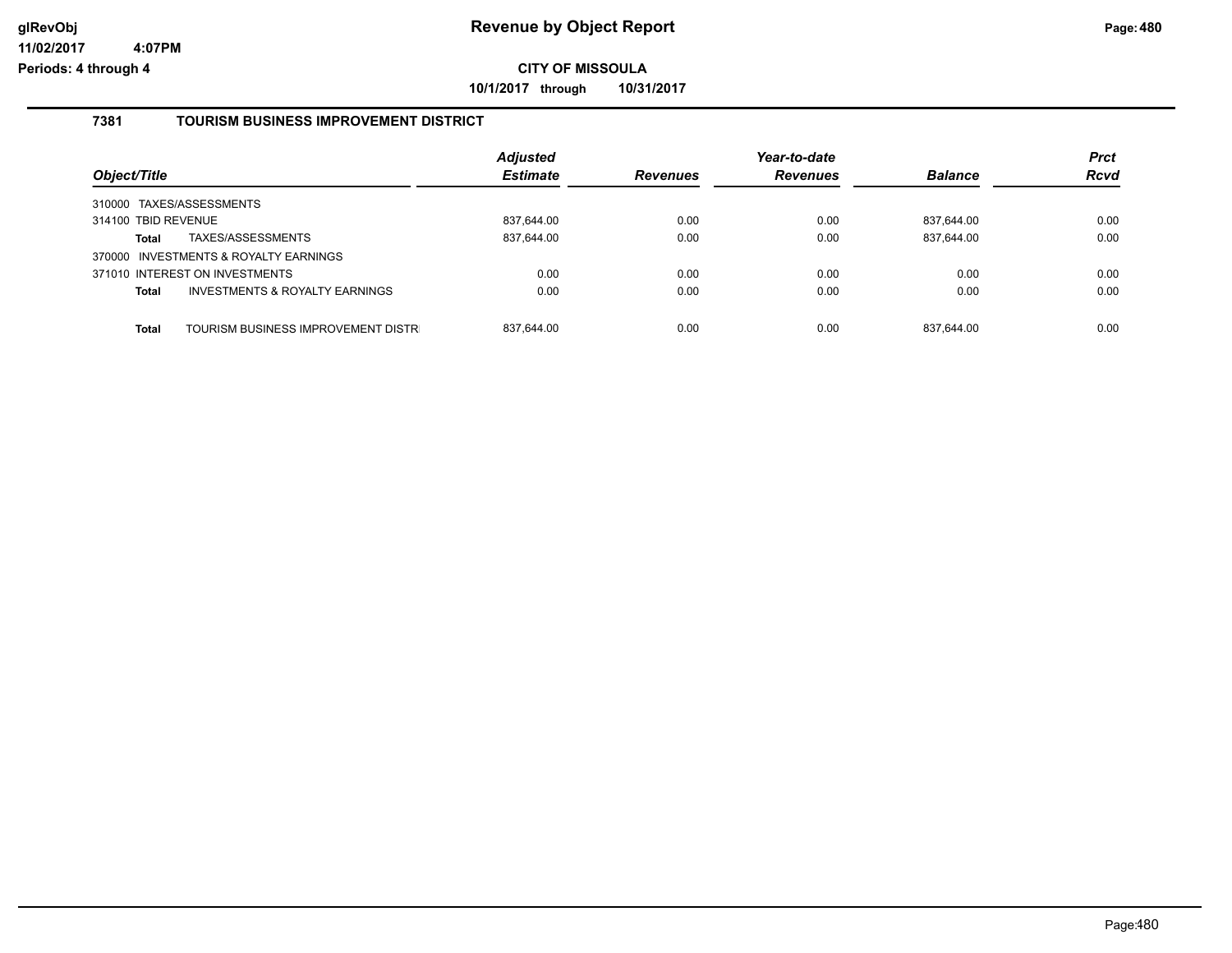**10/1/2017 through 10/31/2017**

**7382 5.75M TIF RESERVE**

**7382 5.75M TIF RESERVE**

|                                                    | <b>Adjusted</b> |                 | Year-to-date    |                | <b>Prct</b> |
|----------------------------------------------------|-----------------|-----------------|-----------------|----------------|-------------|
| Object/Title                                       | <b>Estimate</b> | <b>Revenues</b> | <b>Revenues</b> | <b>Balance</b> | <b>Rcvd</b> |
| 370000 INVESTMENTS & ROYALTY EARNINGS              |                 |                 |                 |                |             |
| 371010 INTEREST ON INVESTMENTS                     | 0.00            | 0.00            | 0.00            | 0.00           | 0.00        |
| <b>INVESTMENTS &amp; ROYALTY EARNINGS</b><br>Total | 0.00            | 0.00            | 0.00            | 0.00           | 0.00        |
| 380000 OTHER FINANCING SOURCES                     |                 |                 |                 |                |             |
| 381025 REVENUE BOND PROCEEDS                       | 0.00            | 0.00            | 0.00            | 0.00           | 0.00        |
| 383014 TRANS FR MRA                                | 0.00            | 0.00            | 0.00            | 0.00           | 0.00        |
| 383040 TRANSFER FROM CITY GRANTS                   | 0.00            | 0.00            | 0.00            | 0.00           | 0.00        |
| OTHER FINANCING SOURCES<br>Total                   | 0.00            | 0.00            | 0.00            | 0.00           | 0.00        |
| 5.75M TIF RESERVE<br><b>Total</b>                  | 0.00            | 0.00            | 0.00            | 0.00           | 0.00        |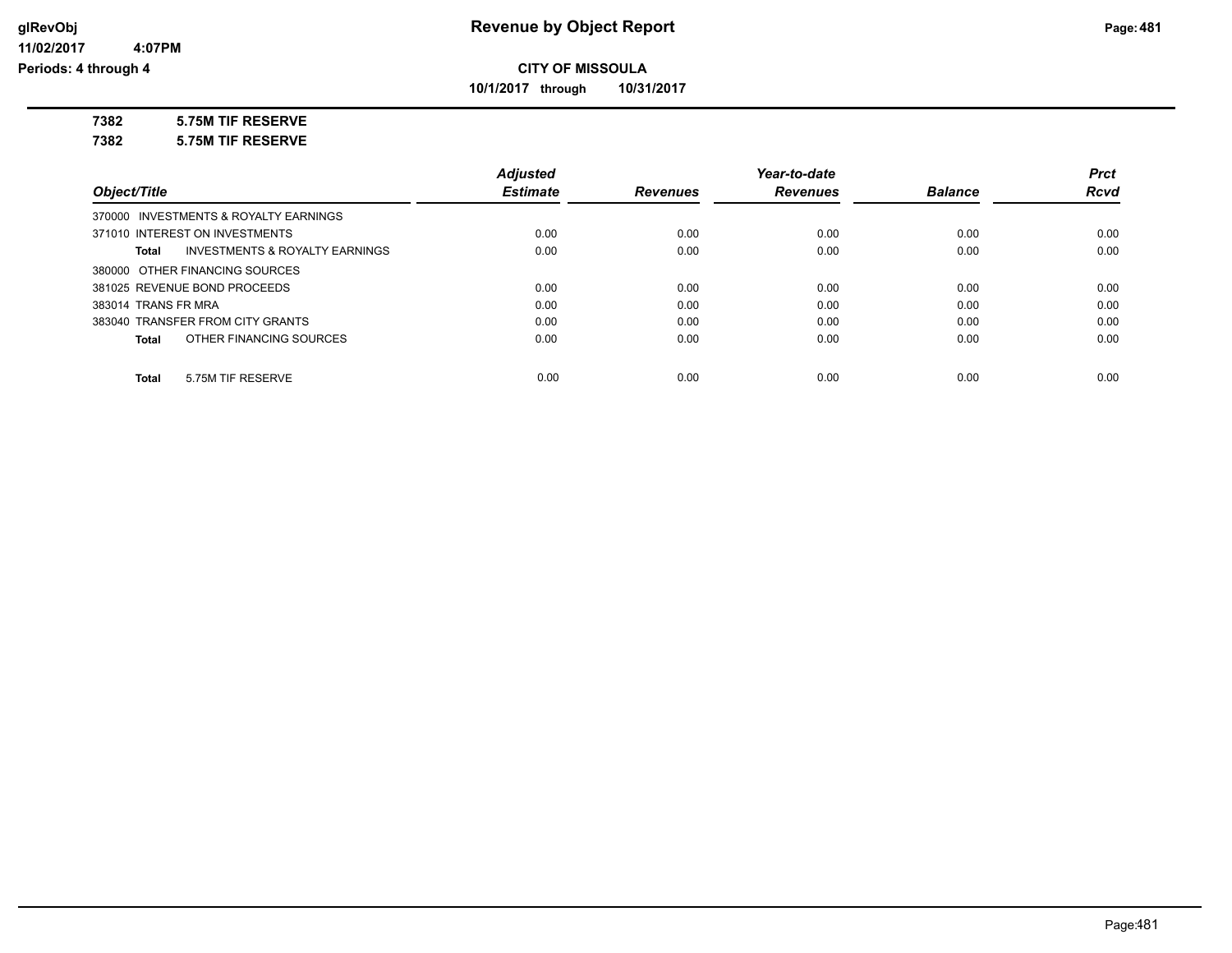**10/1/2017 through 10/31/2017**

#### **7382 5.75M TIF RESERVE**

|                                                           | <b>Adiusted</b> |                 | Year-to-date    |                | <b>Prct</b> |
|-----------------------------------------------------------|-----------------|-----------------|-----------------|----------------|-------------|
| Obiect/Title                                              | <b>Estimate</b> | <b>Revenues</b> | <b>Revenues</b> | <b>Balance</b> | <b>Rcvd</b> |
| 370000 INVESTMENTS & ROYALTY EARNINGS                     |                 |                 |                 |                |             |
| 371010 INTEREST ON INVESTMENTS                            | 0.00            | 0.00            | 0.00            | 0.00           | 0.00        |
| <b>INVESTMENTS &amp; ROYALTY EARNINGS</b><br><b>Total</b> | 0.00            | 0.00            | 0.00            | 0.00           | 0.00        |
| 380000 OTHER FINANCING SOURCES                            |                 |                 |                 |                |             |
| 381025 REVENUE BOND PROCEEDS                              | 0.00            | 0.00            | 0.00            | 0.00           | 0.00        |
| 383014 TRANS FR MRA                                       | 0.00            | 0.00            | 0.00            | 0.00           | 0.00        |
| 383040 TRANSFER FROM CITY GRANTS                          | 0.00            | 0.00            | 0.00            | 0.00           | 0.00        |
| OTHER FINANCING SOURCES<br><b>Total</b>                   | 0.00            | 0.00            | 0.00            | 0.00           | 0.00        |
|                                                           |                 |                 |                 |                |             |
| 5.75M TIF RESERVE<br><b>Total</b>                         | 0.00            | 0.00            | 0.00            | 0.00           | 0.00        |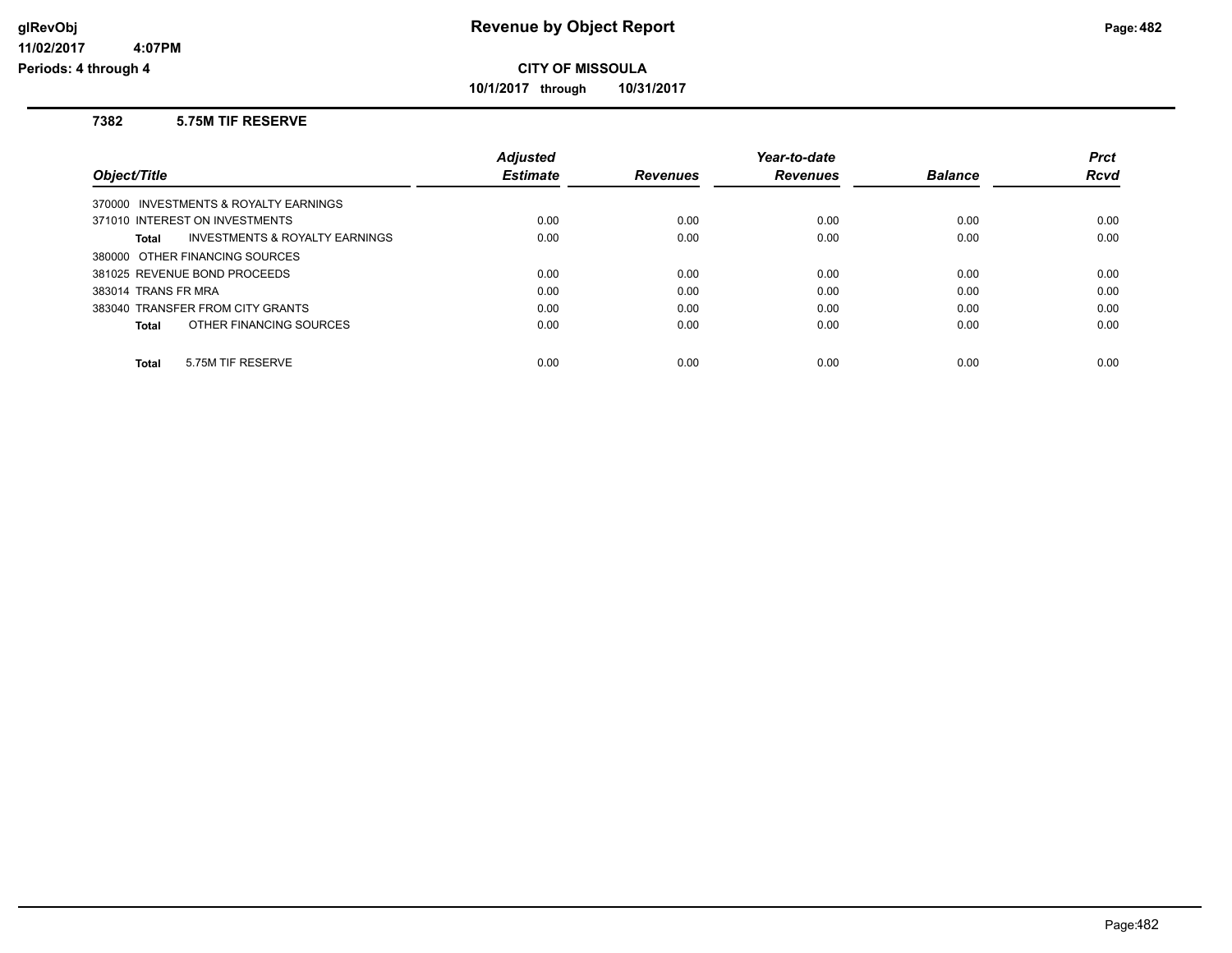**10/1/2017 through 10/31/2017**

#### **7383 RIVERFRONT TRIANGLE URD**

**7383 RIVERFRONT TRIANGLE URD**

| <b>Adjusted</b> |                 | Year-to-date    |                | <b>Prct</b>  |
|-----------------|-----------------|-----------------|----------------|--------------|
| <b>Estimate</b> | <b>Revenues</b> | <b>Revenues</b> | <b>Balance</b> | Rcvd         |
|                 |                 |                 |                |              |
| 0.00            | 0.00            | 0.00            | 0.00           | 0.00         |
| 0.00            | 0.00            | 0.00            | 0.00           | 0.00         |
| 0.00            | 0.00            | 0.00            | 0.00           | 0.00         |
|                 |                 |                 |                |              |
| 9,316.00        | 0.00            | 0.00            | 9,316.00       | 0.00         |
| 9,316.00        | 0.00            | 0.00            | 9,316.00       | 0.00         |
|                 |                 |                 |                |              |
| 0.00            | 0.00            | 0.00            | 0.00           | 0.00         |
| 0.00            | 0.00            | 0.00            | 0.00           | 0.00         |
|                 |                 |                 |                |              |
| 1,512,105.00    | 0.00            | 0.00            | 1,512,105.00   | 0.00         |
| 1,512,105.00    | 0.00            | 0.00            | 1,512,105.00   | 0.00         |
|                 |                 |                 |                | 0.00         |
|                 | 1,521,421.00    | 0.00            | 0.00           | 1,521,421.00 |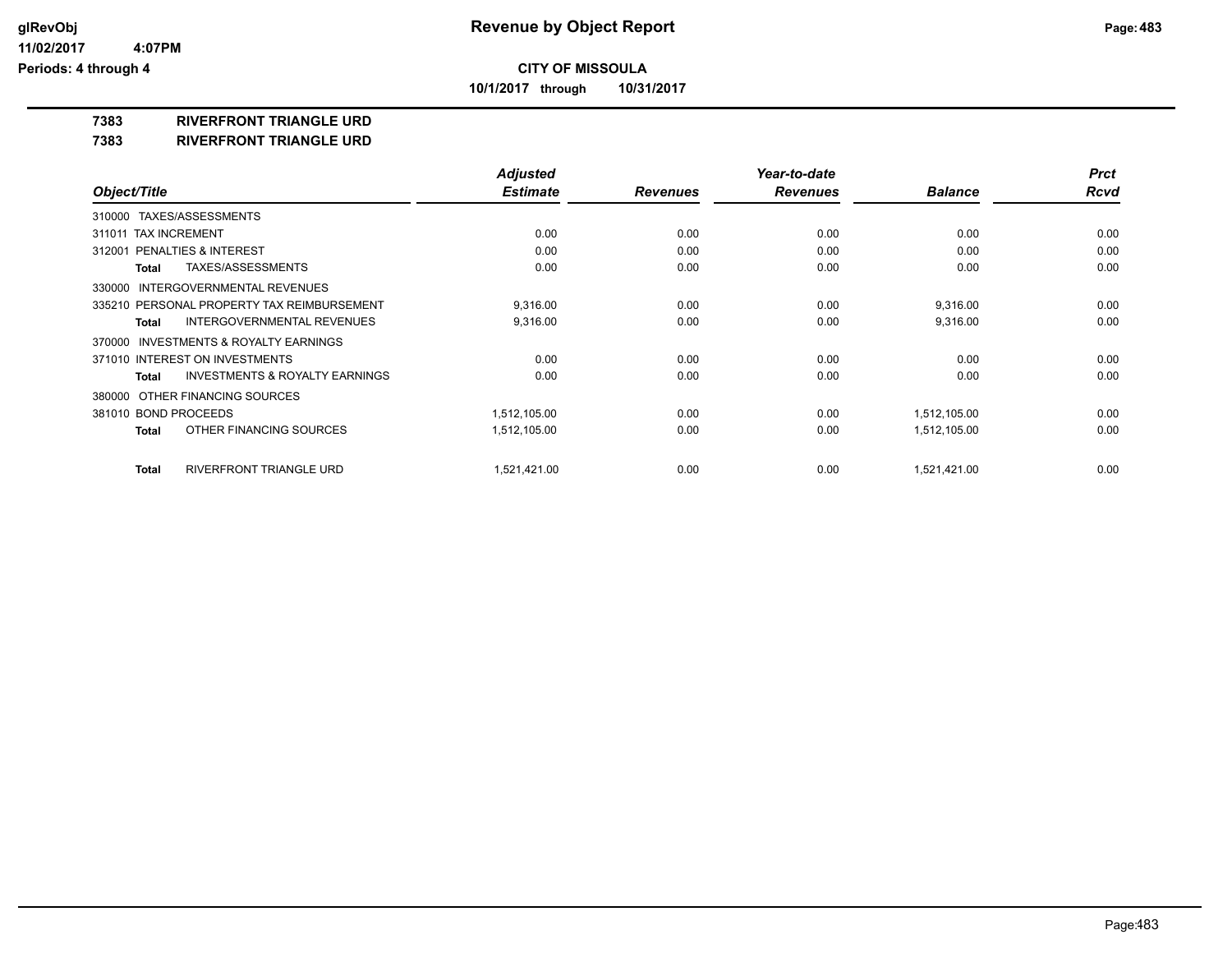**10/1/2017 through 10/31/2017**

# **7383 RIVERFRONT TRIANGLE URD**

|                                                           | <b>Adjusted</b> |                 | Year-to-date    |                | <b>Prct</b> |
|-----------------------------------------------------------|-----------------|-----------------|-----------------|----------------|-------------|
| Object/Title                                              | <b>Estimate</b> | <b>Revenues</b> | <b>Revenues</b> | <b>Balance</b> | <b>Rcvd</b> |
| TAXES/ASSESSMENTS<br>310000                               |                 |                 |                 |                |             |
| 311011 TAX INCREMENT                                      | 0.00            | 0.00            | 0.00            | 0.00           | 0.00        |
| 312001 PENALTIES & INTEREST                               | 0.00            | 0.00            | 0.00            | 0.00           | 0.00        |
| TAXES/ASSESSMENTS<br><b>Total</b>                         | 0.00            | 0.00            | 0.00            | 0.00           | 0.00        |
| <b>INTERGOVERNMENTAL REVENUES</b><br>330000               |                 |                 |                 |                |             |
| 335210 PERSONAL PROPERTY TAX REIMBURSEMENT                | 9.316.00        | 0.00            | 0.00            | 9,316.00       | 0.00        |
| <b>INTERGOVERNMENTAL REVENUES</b><br><b>Total</b>         | 9,316.00        | 0.00            | 0.00            | 9,316.00       | 0.00        |
| 370000 INVESTMENTS & ROYALTY EARNINGS                     |                 |                 |                 |                |             |
| 371010 INTEREST ON INVESTMENTS                            | 0.00            | 0.00            | 0.00            | 0.00           | 0.00        |
| <b>INVESTMENTS &amp; ROYALTY EARNINGS</b><br><b>Total</b> | 0.00            | 0.00            | 0.00            | 0.00           | 0.00        |
| 380000 OTHER FINANCING SOURCES                            |                 |                 |                 |                |             |
| 381010 BOND PROCEEDS                                      | 1,512,105.00    | 0.00            | 0.00            | 1,512,105.00   | 0.00        |
| OTHER FINANCING SOURCES<br><b>Total</b>                   | 1,512,105.00    | 0.00            | 0.00            | 1,512,105.00   | 0.00        |
| <b>RIVERFRONT TRIANGLE URD</b><br><b>Total</b>            | 1,521,421.00    | 0.00            | 0.00            | 1,521,421.00   | 0.00        |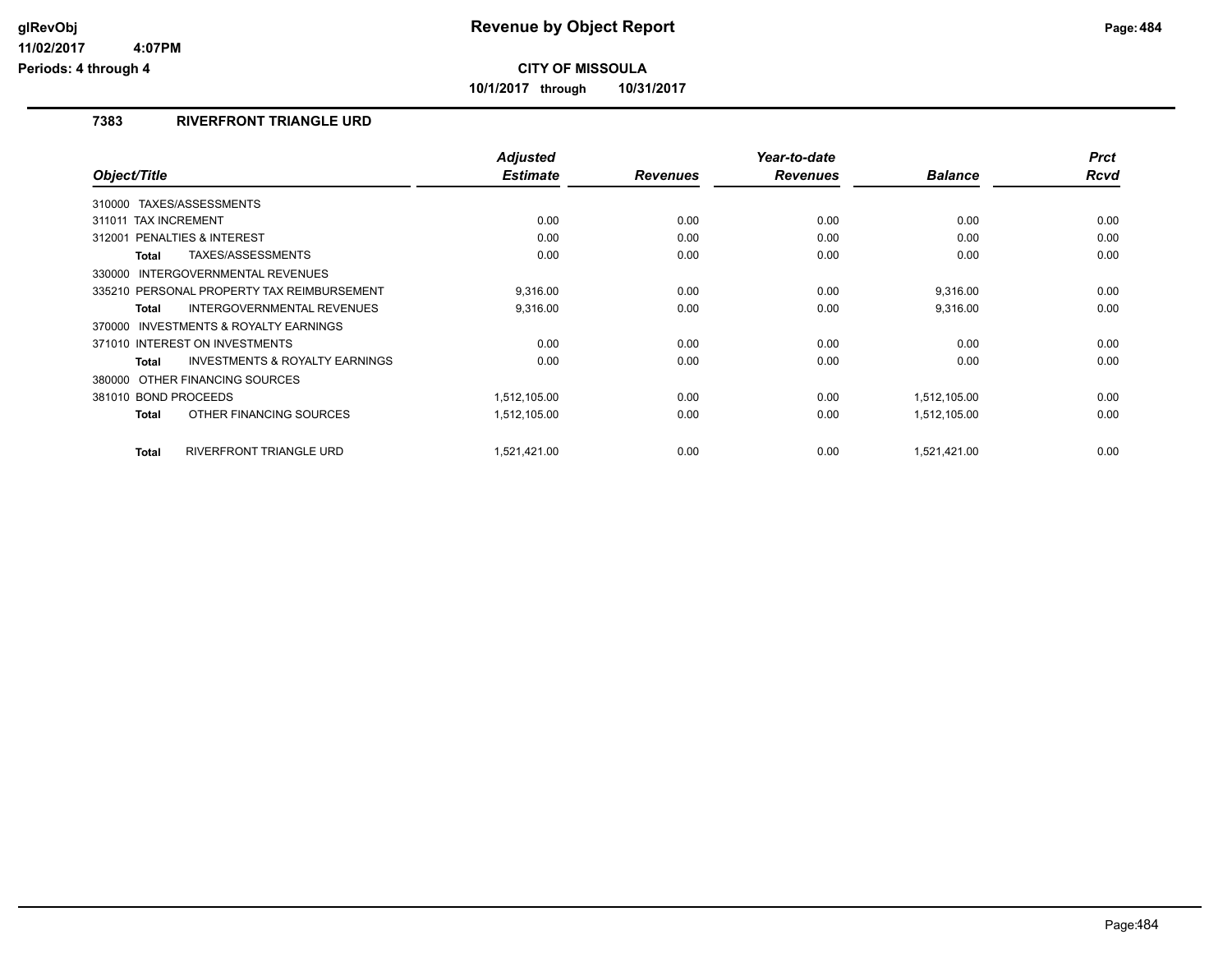**10/1/2017 through 10/31/2017**

# **7384 NRSS DEBT SERVICE CLEARING**

**7384 NRSS DEBT SERVICE CLEARING**

|                                                    | <b>Adjusted</b> |                 | Year-to-date    |                | <b>Prct</b> |
|----------------------------------------------------|-----------------|-----------------|-----------------|----------------|-------------|
| Object/Title                                       | <b>Estimate</b> | <b>Revenues</b> | <b>Revenues</b> | <b>Balance</b> | <b>Rcvd</b> |
| 310000 TAXES/ASSESSMENTS                           |                 |                 |                 |                |             |
| 311011 TAX INCREMENT                               | 60,183.00       | 0.00            | 0.00            | 60,183.00      | 0.00        |
| 312001 PENALTIES & INTEREST                        | 0.00            | 1.14            | 2.51            | $-2.51$        | 0.00        |
| TAXES/ASSESSMENTS<br>Total                         | 60,183.00       | 1.14            | 2.51            | 60,180.49      | 0.00        |
| 370000 INVESTMENTS & ROYALTY EARNINGS              |                 |                 |                 |                |             |
| 371010 INTEREST ON INVESTMENTS                     | 0.00            | 0.00            | 0.00            | 0.00           | 0.00        |
| <b>INVESTMENTS &amp; ROYALTY EARNINGS</b><br>Total | 0.00            | 0.00            | 0.00            | 0.00           | 0.00        |
| 380000 OTHER FINANCING SOURCES                     |                 |                 |                 |                |             |
| 383014 TRANS FR MRA                                | 0.00            | 0.00            | 0.00            | 0.00           | 0.00        |
| OTHER FINANCING SOURCES<br>Total                   | 0.00            | 0.00            | 0.00            | 0.00           | 0.00        |
| NRSS DEBT SERVICE CLEARING<br>Total                | 60,183.00       | 1.14            | 2.51            | 60.180.49      | 0.00        |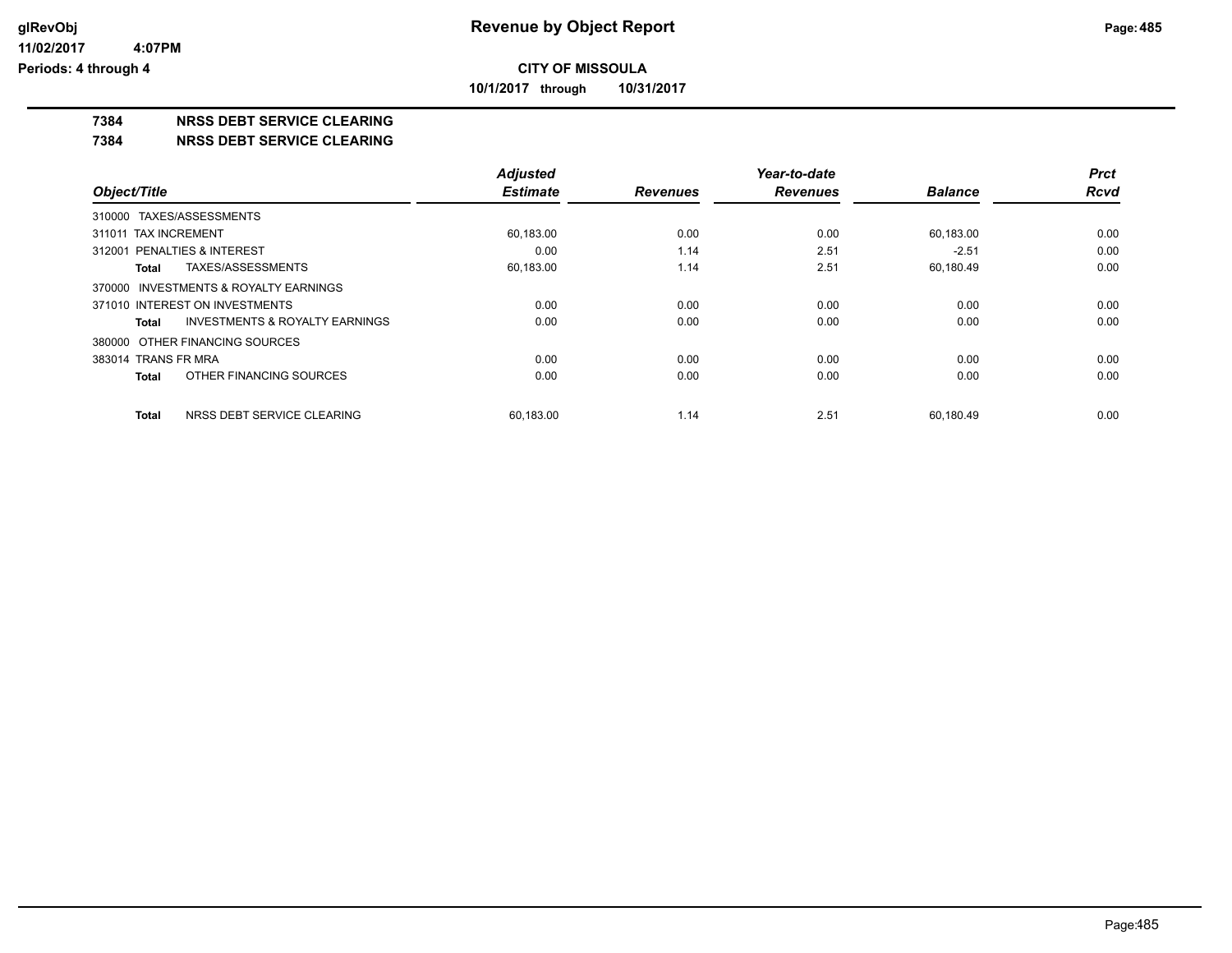**10/1/2017 through 10/31/2017**

# **7384 NRSS DEBT SERVICE CLEARING**

|                                                    | <b>Adjusted</b> |                 | Year-to-date    |                | <b>Prct</b> |
|----------------------------------------------------|-----------------|-----------------|-----------------|----------------|-------------|
| Object/Title                                       | <b>Estimate</b> | <b>Revenues</b> | <b>Revenues</b> | <b>Balance</b> | <b>Rcvd</b> |
| 310000 TAXES/ASSESSMENTS                           |                 |                 |                 |                |             |
| 311011 TAX INCREMENT                               | 60,183.00       | 0.00            | 0.00            | 60,183.00      | 0.00        |
| 312001 PENALTIES & INTEREST                        | 0.00            | 1.14            | 2.51            | $-2.51$        | 0.00        |
| TAXES/ASSESSMENTS<br>Total                         | 60,183.00       | 1.14            | 2.51            | 60,180.49      | 0.00        |
| 370000 INVESTMENTS & ROYALTY EARNINGS              |                 |                 |                 |                |             |
| 371010 INTEREST ON INVESTMENTS                     | 0.00            | 0.00            | 0.00            | 0.00           | 0.00        |
| <b>INVESTMENTS &amp; ROYALTY EARNINGS</b><br>Total | 0.00            | 0.00            | 0.00            | 0.00           | 0.00        |
| 380000 OTHER FINANCING SOURCES                     |                 |                 |                 |                |             |
| 383014 TRANS FR MRA                                | 0.00            | 0.00            | 0.00            | 0.00           | 0.00        |
| OTHER FINANCING SOURCES<br><b>Total</b>            | 0.00            | 0.00            | 0.00            | 0.00           | 0.00        |
| NRSS DEBT SERVICE CLEARING<br><b>Total</b>         | 60.183.00       | 1.14            | 2.51            | 60.180.49      | 0.00        |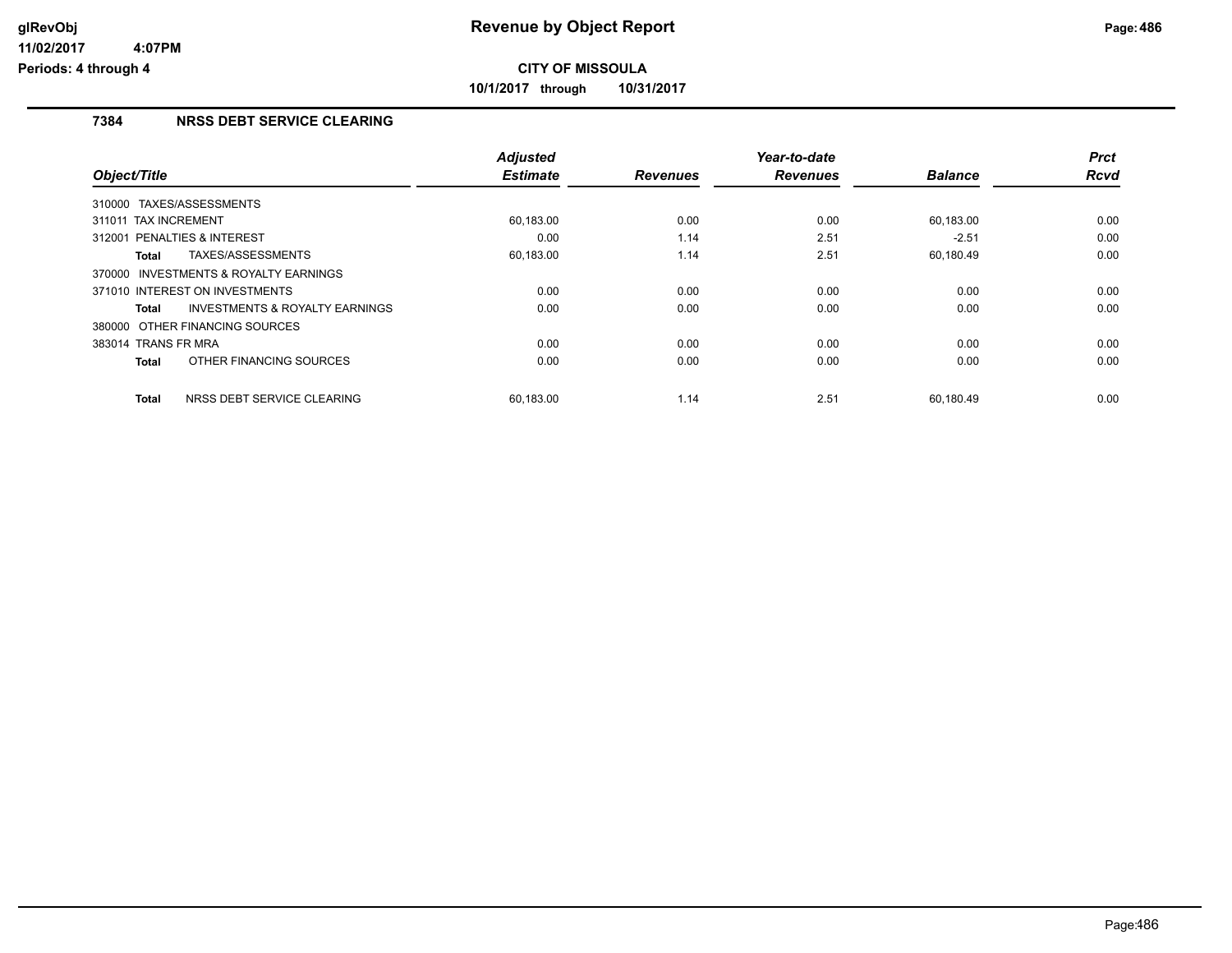**10/1/2017 through 10/31/2017**

**7385 FRONT STREET URD**

**7385 FRONT STREET URD**

|                                                           | <b>Adjusted</b> |                 | Year-to-date    |                | <b>Prct</b> |
|-----------------------------------------------------------|-----------------|-----------------|-----------------|----------------|-------------|
| Object/Title                                              | <b>Estimate</b> | <b>Revenues</b> | <b>Revenues</b> | <b>Balance</b> | <b>Rcvd</b> |
| 310000 TAXES/ASSESSMENTS                                  |                 |                 |                 |                |             |
| 311011 TAX INCREMENT                                      | 0.00            | 0.00            | 0.00            | 0.00           | 0.00        |
| TAXES/ASSESSMENTS<br><b>Total</b>                         | 0.00            | 0.00            | 0.00            | 0.00           | 0.00        |
| 330000 INTERGOVERNMENTAL REVENUES                         |                 |                 |                 |                |             |
| 331056 MDT FEDERAL CMAQ                                   | 0.00            | 0.00            | 0.00            | 0.00           | 0.00        |
| 335210 PERSONAL PROPERTY TAX REIMBURSEMENT                | 0.00            | 0.00            | 0.00            | 0.00           | 0.00        |
| <b>INTERGOVERNMENTAL REVENUES</b><br><b>Total</b>         | 0.00            | 0.00            | 0.00            | 0.00           | 0.00        |
| MISCELLANEOUS REVENUES<br>360000                          |                 |                 |                 |                |             |
| 365000 DONATIONS                                          | 0.00            | 0.00            | 0.00            | 0.00           | 0.00        |
| MISCELLANEOUS REVENUES<br><b>Total</b>                    | 0.00            | 0.00            | 0.00            | 0.00           | 0.00        |
| 370000 INVESTMENTS & ROYALTY EARNINGS                     |                 |                 |                 |                |             |
| 371010 INTEREST ON INVESTMENTS                            | 0.00            | 0.00            | 0.00            | 0.00           | 0.00        |
| <b>INVESTMENTS &amp; ROYALTY EARNINGS</b><br><b>Total</b> | 0.00            | 0.00            | 0.00            | 0.00           | 0.00        |
| 380000 OTHER FINANCING SOURCES                            |                 |                 |                 |                |             |
| 381010 BOND PROCEEDS                                      | 3,200,012.00    | 0.00            | 0.00            | 3,200,012.00   | 0.00        |
| 381029 PARKING STRUCTURE BOND PROCEEDS                    | 0.00            | 0.00            | 0.00            | 0.00           | 0.00        |
| 381071 WILMA NOTE PROCEEDS                                | 0.00            | 0.00            | 0.00            | 0.00           | 0.00        |
| 381072 FIB NOTE PROCEEDS                                  | 0.00            | 0.00            | 0.00            | 0.00           | 0.00        |
| 383066 TRANSFER FROM FRONT ST CLEARING                    | 0.00            | 0.00            | 0.00            | 0.00           | 0.00        |
| 383067 TRANSFER FROM FSPS                                 | 79,623.00       | 0.00            | 0.00            | 79,623.00      | 0.00        |
| 383068 TRANSFER FROM SUBORDINATE LIEN                     | 0.00            | 0.00            | 0.00            | 0.00           | 0.00        |
| OTHER FINANCING SOURCES<br><b>Total</b>                   | 3,279,635.00    | 0.00            | 0.00            | 3,279,635.00   | 0.00        |
|                                                           |                 |                 |                 |                |             |
| <b>FRONT STREET URD</b><br><b>Total</b>                   | 3,279,635.00    | 0.00            | 0.00            | 3,279,635.00   | 0.00        |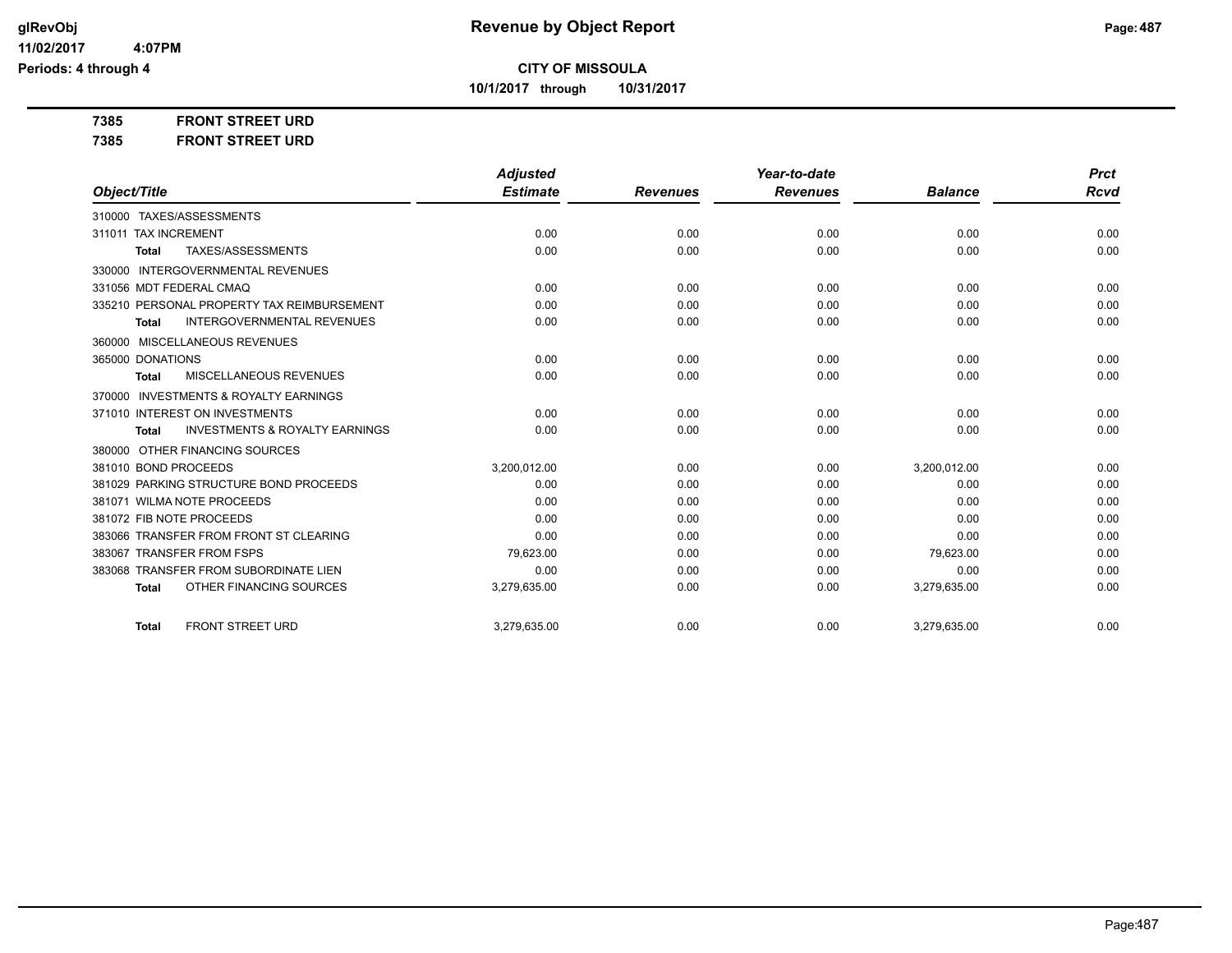**10/1/2017 through 10/31/2017**

#### **7385 FRONT STREET URD**

|                                                           | <b>Adjusted</b> |                 | Year-to-date    |                | <b>Prct</b> |
|-----------------------------------------------------------|-----------------|-----------------|-----------------|----------------|-------------|
| Object/Title                                              | <b>Estimate</b> | <b>Revenues</b> | <b>Revenues</b> | <b>Balance</b> | <b>Rcvd</b> |
| 310000 TAXES/ASSESSMENTS                                  |                 |                 |                 |                |             |
| 311011 TAX INCREMENT                                      | 0.00            | 0.00            | 0.00            | 0.00           | 0.00        |
| <b>TAXES/ASSESSMENTS</b><br><b>Total</b>                  | 0.00            | 0.00            | 0.00            | 0.00           | 0.00        |
| 330000 INTERGOVERNMENTAL REVENUES                         |                 |                 |                 |                |             |
| 331056 MDT FEDERAL CMAQ                                   | 0.00            | 0.00            | 0.00            | 0.00           | 0.00        |
| 335210 PERSONAL PROPERTY TAX REIMBURSEMENT                | 0.00            | 0.00            | 0.00            | 0.00           | 0.00        |
| <b>INTERGOVERNMENTAL REVENUES</b><br><b>Total</b>         | 0.00            | 0.00            | 0.00            | 0.00           | 0.00        |
| 360000 MISCELLANEOUS REVENUES                             |                 |                 |                 |                |             |
| 365000 DONATIONS                                          | 0.00            | 0.00            | 0.00            | 0.00           | 0.00        |
| MISCELLANEOUS REVENUES<br><b>Total</b>                    | 0.00            | 0.00            | 0.00            | 0.00           | 0.00        |
| 370000 INVESTMENTS & ROYALTY EARNINGS                     |                 |                 |                 |                |             |
| 371010 INTEREST ON INVESTMENTS                            | 0.00            | 0.00            | 0.00            | 0.00           | 0.00        |
| <b>INVESTMENTS &amp; ROYALTY EARNINGS</b><br><b>Total</b> | 0.00            | 0.00            | 0.00            | 0.00           | 0.00        |
| 380000 OTHER FINANCING SOURCES                            |                 |                 |                 |                |             |
| 381010 BOND PROCEEDS                                      | 3,200,012.00    | 0.00            | 0.00            | 3,200,012.00   | 0.00        |
| 381029 PARKING STRUCTURE BOND PROCEEDS                    | 0.00            | 0.00            | 0.00            | 0.00           | 0.00        |
| 381071 WILMA NOTE PROCEEDS                                | 0.00            | 0.00            | 0.00            | 0.00           | 0.00        |
| 381072 FIB NOTE PROCEEDS                                  | 0.00            | 0.00            | 0.00            | 0.00           | 0.00        |
| 383066 TRANSFER FROM FRONT ST CLEARING                    | 0.00            | 0.00            | 0.00            | 0.00           | 0.00        |
| 383067 TRANSFER FROM FSPS                                 | 79,623.00       | 0.00            | 0.00            | 79,623.00      | 0.00        |
| 383068 TRANSFER FROM SUBORDINATE LIEN                     | 0.00            | 0.00            | 0.00            | 0.00           | 0.00        |
| OTHER FINANCING SOURCES<br><b>Total</b>                   | 3,279,635.00    | 0.00            | 0.00            | 3,279,635.00   | 0.00        |
| <b>FRONT STREET URD</b><br><b>Total</b>                   | 3.279.635.00    | 0.00            | 0.00            | 3.279.635.00   | 0.00        |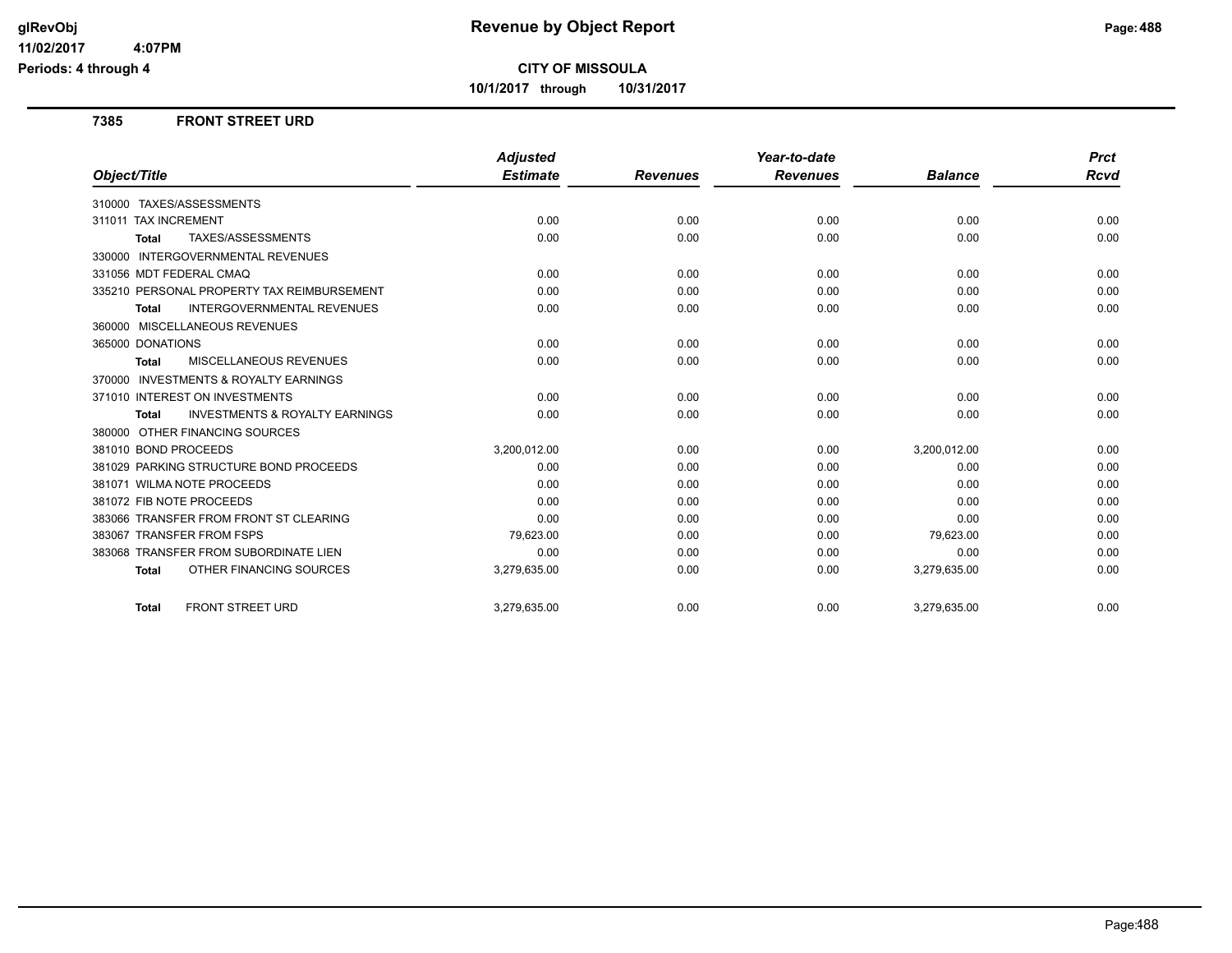**10/1/2017 through 10/31/2017**

# **7386 DEBT SERVICE-SAFEWAY/ST PAT 1.5M**

# **7386 DEBT SERVICE-SAFEWAY/ST PAT 1.5M**

|                                                    | <b>Adjusted</b> |                 | Year-to-date    |                | <b>Prct</b> |
|----------------------------------------------------|-----------------|-----------------|-----------------|----------------|-------------|
| Object/Title                                       | <b>Estimate</b> | <b>Revenues</b> | <b>Revenues</b> | <b>Balance</b> | Rcvd        |
| TAXES/ASSESSMENTS<br>310000                        |                 |                 |                 |                |             |
| <b>TAX INCREMENT</b><br>311011                     | 0.00            | 0.00            | 0.00            | 0.00           | 0.00        |
| TAXES/ASSESSMENTS<br>Total                         | 0.00            | 0.00            | 0.00            | 0.00           | 0.00        |
| 360000 MISCELLANEOUS REVENUES                      |                 |                 |                 |                |             |
| 365000 DONATIONS                                   | 0.00            | 0.00            | 0.00            | 0.00           | 0.00        |
| <b>MISCELLANEOUS REVENUES</b><br>Total             | 0.00            | 0.00            | 0.00            | 0.00           | 0.00        |
| 370000 INVESTMENTS & ROYALTY EARNINGS              |                 |                 |                 |                |             |
| 371010 INTEREST ON INVESTMENTS                     | 0.00            | 0.00            | 0.00            | 0.00           | 0.00        |
| <b>INVESTMENTS &amp; ROYALTY EARNINGS</b><br>Total | 0.00            | 0.00            | 0.00            | 0.00           | 0.00        |
| 380000 OTHER FINANCING SOURCES                     |                 |                 |                 |                |             |
| 383014 TRANS FR MRA                                | 115,103.00      | 0.00            | 0.00            | 115,103.00     | 0.00        |
| 383037 TRANSFER - URD II                           | 0.00            | 0.00            | 0.00            | 0.00           | 0.00        |
| 384000 GUARANTOR REVENUE                           | 0.00            | 0.00            | 0.00            | 0.00           | 0.00        |
| OTHER FINANCING SOURCES<br>Total                   | 115,103.00      | 0.00            | 0.00            | 115,103.00     | 0.00        |
| DEBT SERVICE-SAFEWAY/ST PAT 1.5M<br>Total          | 115,103.00      | 0.00            | 0.00            | 115,103.00     | 0.00        |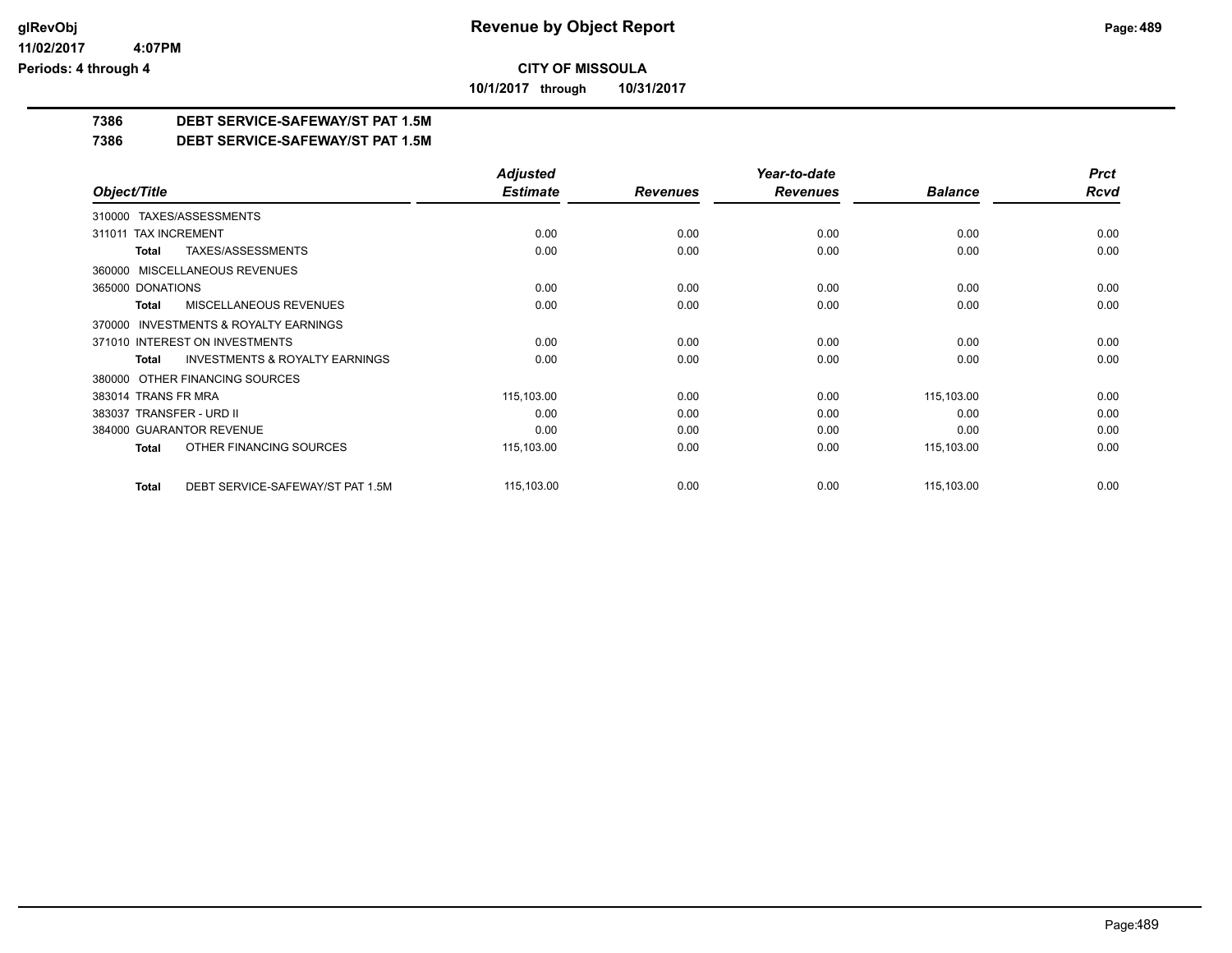**10/1/2017 through 10/31/2017**

# **7386 DEBT SERVICE-SAFEWAY/ST PAT 1.5M**

|                                                    | <b>Adjusted</b> |                 | Year-to-date    |                | <b>Prct</b> |
|----------------------------------------------------|-----------------|-----------------|-----------------|----------------|-------------|
| Object/Title                                       | <b>Estimate</b> | <b>Revenues</b> | <b>Revenues</b> | <b>Balance</b> | <b>Rcvd</b> |
| 310000 TAXES/ASSESSMENTS                           |                 |                 |                 |                |             |
| 311011 TAX INCREMENT                               | 0.00            | 0.00            | 0.00            | 0.00           | 0.00        |
| TAXES/ASSESSMENTS<br>Total                         | 0.00            | 0.00            | 0.00            | 0.00           | 0.00        |
| 360000 MISCELLANEOUS REVENUES                      |                 |                 |                 |                |             |
| 365000 DONATIONS                                   | 0.00            | 0.00            | 0.00            | 0.00           | 0.00        |
| MISCELLANEOUS REVENUES<br>Total                    | 0.00            | 0.00            | 0.00            | 0.00           | 0.00        |
| 370000 INVESTMENTS & ROYALTY EARNINGS              |                 |                 |                 |                |             |
| 371010 INTEREST ON INVESTMENTS                     | 0.00            | 0.00            | 0.00            | 0.00           | 0.00        |
| <b>INVESTMENTS &amp; ROYALTY EARNINGS</b><br>Total | 0.00            | 0.00            | 0.00            | 0.00           | 0.00        |
| 380000 OTHER FINANCING SOURCES                     |                 |                 |                 |                |             |
| 383014 TRANS FR MRA                                | 115,103.00      | 0.00            | 0.00            | 115,103.00     | 0.00        |
| 383037 TRANSFER - URD II                           | 0.00            | 0.00            | 0.00            | 0.00           | 0.00        |
| 384000 GUARANTOR REVENUE                           | 0.00            | 0.00            | 0.00            | 0.00           | 0.00        |
| OTHER FINANCING SOURCES<br>Total                   | 115,103.00      | 0.00            | 0.00            | 115,103.00     | 0.00        |
| DEBT SERVICE-SAFEWAY/ST PAT 1.5M<br>Total          | 115,103.00      | 0.00            | 0.00            | 115,103.00     | 0.00        |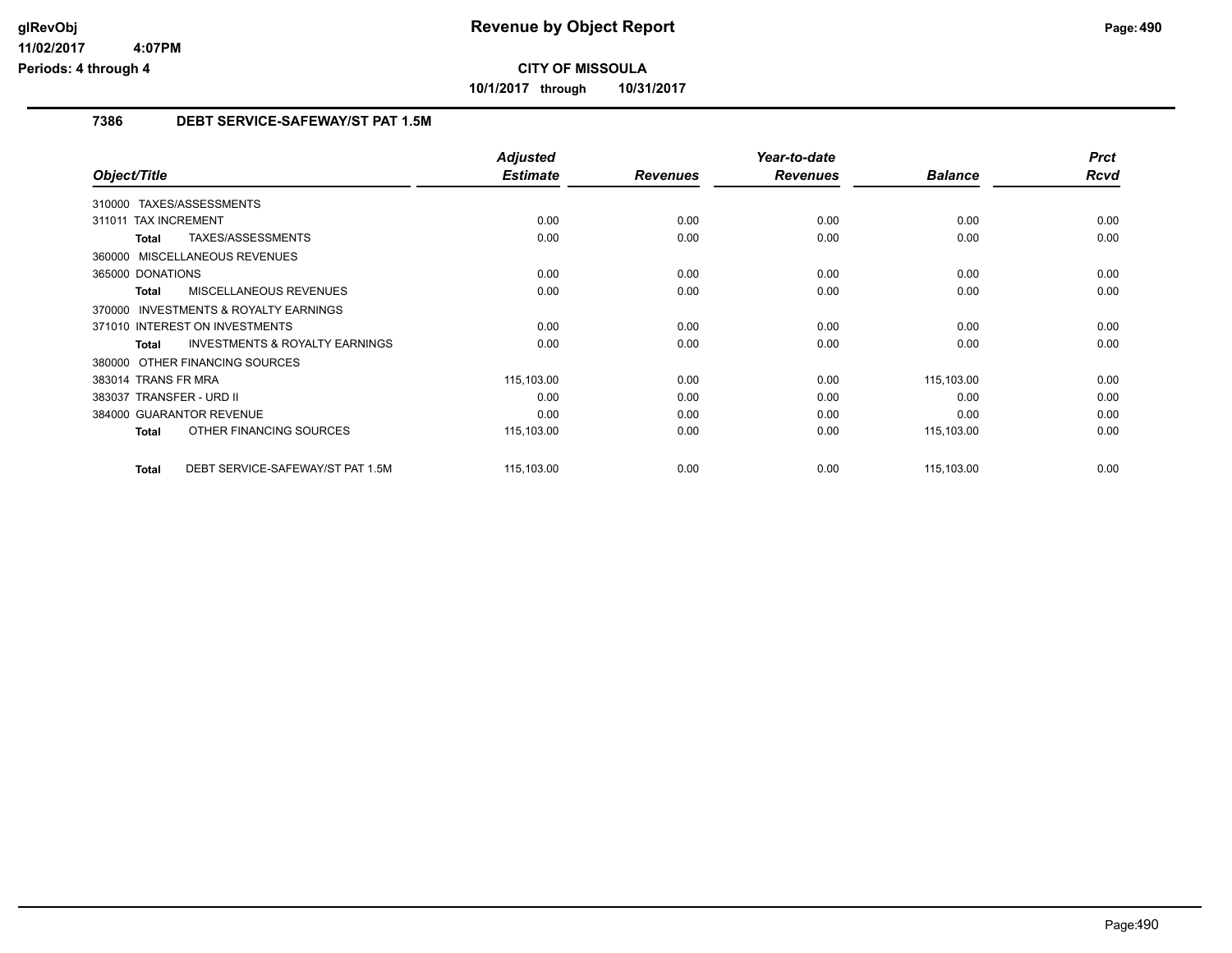**10/1/2017 through 10/31/2017**

# **7387 DEBT SERVICE-BROWNFIELD RLF 1.125M**

**7387 DEBT SERVICE-BROWNFIELD RLF 1.125M**

|                                                    | <b>Adjusted</b> |                 | Year-to-date    |                | <b>Prct</b> |
|----------------------------------------------------|-----------------|-----------------|-----------------|----------------|-------------|
| Object/Title                                       | <b>Estimate</b> | <b>Revenues</b> | <b>Revenues</b> | <b>Balance</b> | <b>Rcvd</b> |
| 310000 TAXES/ASSESSMENTS                           |                 |                 |                 |                |             |
| 311011 TAX INCREMENT                               | 0.00            | 0.00            | 0.00            | 0.00           | 0.00        |
| TAXES/ASSESSMENTS<br>Total                         | 0.00            | 0.00            | 0.00            | 0.00           | 0.00        |
| 370000 INVESTMENTS & ROYALTY EARNINGS              |                 |                 |                 |                |             |
| 371010 INTEREST ON INVESTMENTS                     | 0.00            | 0.00            | 0.00            | 0.00           | 0.00        |
| <b>INVESTMENTS &amp; ROYALTY EARNINGS</b><br>Total | 0.00            | 0.00            | 0.00            | 0.00           | 0.00        |
| 380000 OTHER FINANCING SOURCES                     |                 |                 |                 |                |             |
| 383014 TRANS FR MRA                                | 58,092.00       | 0.00            | 0.00            | 58,092.00      | 0.00        |
| 383016 TRANS FR TAX INCREMENT BOND                 | 0.00            | 0.00            | 0.00            | 0.00           | 0.00        |
| OTHER FINANCING SOURCES<br>Total                   | 58,092.00       | 0.00            | 0.00            | 58,092.00      | 0.00        |
| DEBT SERVICE-BROWNFIELD RLF 1.125M<br>Total        | 58.092.00       | 0.00            | 0.00            | 58.092.00      | 0.00        |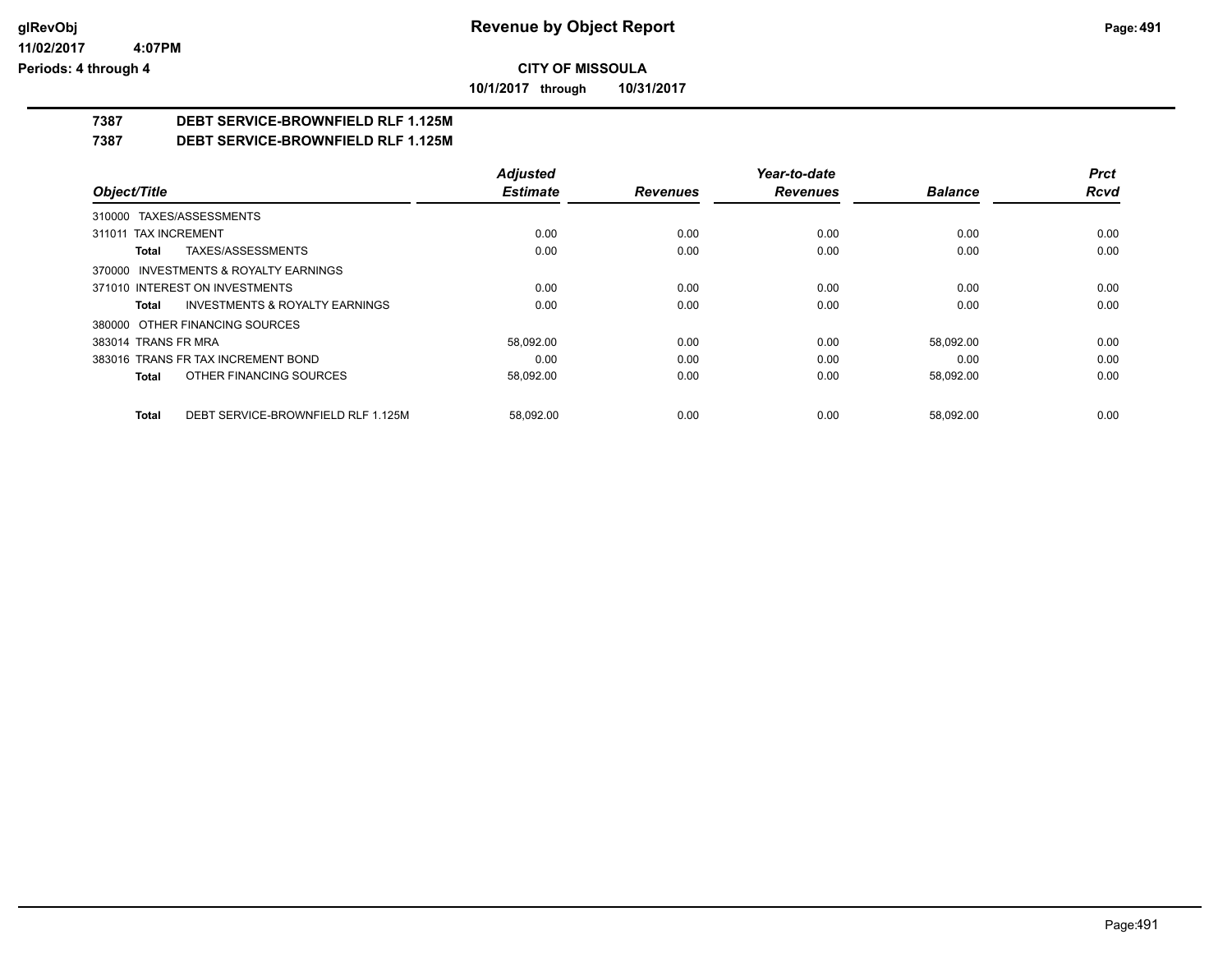**10/1/2017 through 10/31/2017**

# **7387 DEBT SERVICE-BROWNFIELD RLF 1.125M**

|                                                           | <b>Adjusted</b> |                 | Year-to-date    |                | <b>Prct</b> |
|-----------------------------------------------------------|-----------------|-----------------|-----------------|----------------|-------------|
| Object/Title                                              | <b>Estimate</b> | <b>Revenues</b> | <b>Revenues</b> | <b>Balance</b> | <b>Rcvd</b> |
| 310000 TAXES/ASSESSMENTS                                  |                 |                 |                 |                |             |
| 311011 TAX INCREMENT                                      | 0.00            | 0.00            | 0.00            | 0.00           | 0.00        |
| TAXES/ASSESSMENTS<br>Total                                | 0.00            | 0.00            | 0.00            | 0.00           | 0.00        |
| 370000 INVESTMENTS & ROYALTY EARNINGS                     |                 |                 |                 |                |             |
| 371010 INTEREST ON INVESTMENTS                            | 0.00            | 0.00            | 0.00            | 0.00           | 0.00        |
| <b>INVESTMENTS &amp; ROYALTY EARNINGS</b><br><b>Total</b> | 0.00            | 0.00            | 0.00            | 0.00           | 0.00        |
| 380000 OTHER FINANCING SOURCES                            |                 |                 |                 |                |             |
| 383014 TRANS FR MRA                                       | 58.092.00       | 0.00            | 0.00            | 58.092.00      | 0.00        |
| 383016 TRANS FR TAX INCREMENT BOND                        | 0.00            | 0.00            | 0.00            | 0.00           | 0.00        |
| OTHER FINANCING SOURCES<br><b>Total</b>                   | 58,092.00       | 0.00            | 0.00            | 58,092.00      | 0.00        |
| DEBT SERVICE-BROWNFIELD RLF 1.125M<br><b>Total</b>        | 58.092.00       | 0.00            | 0.00            | 58.092.00      | 0.00        |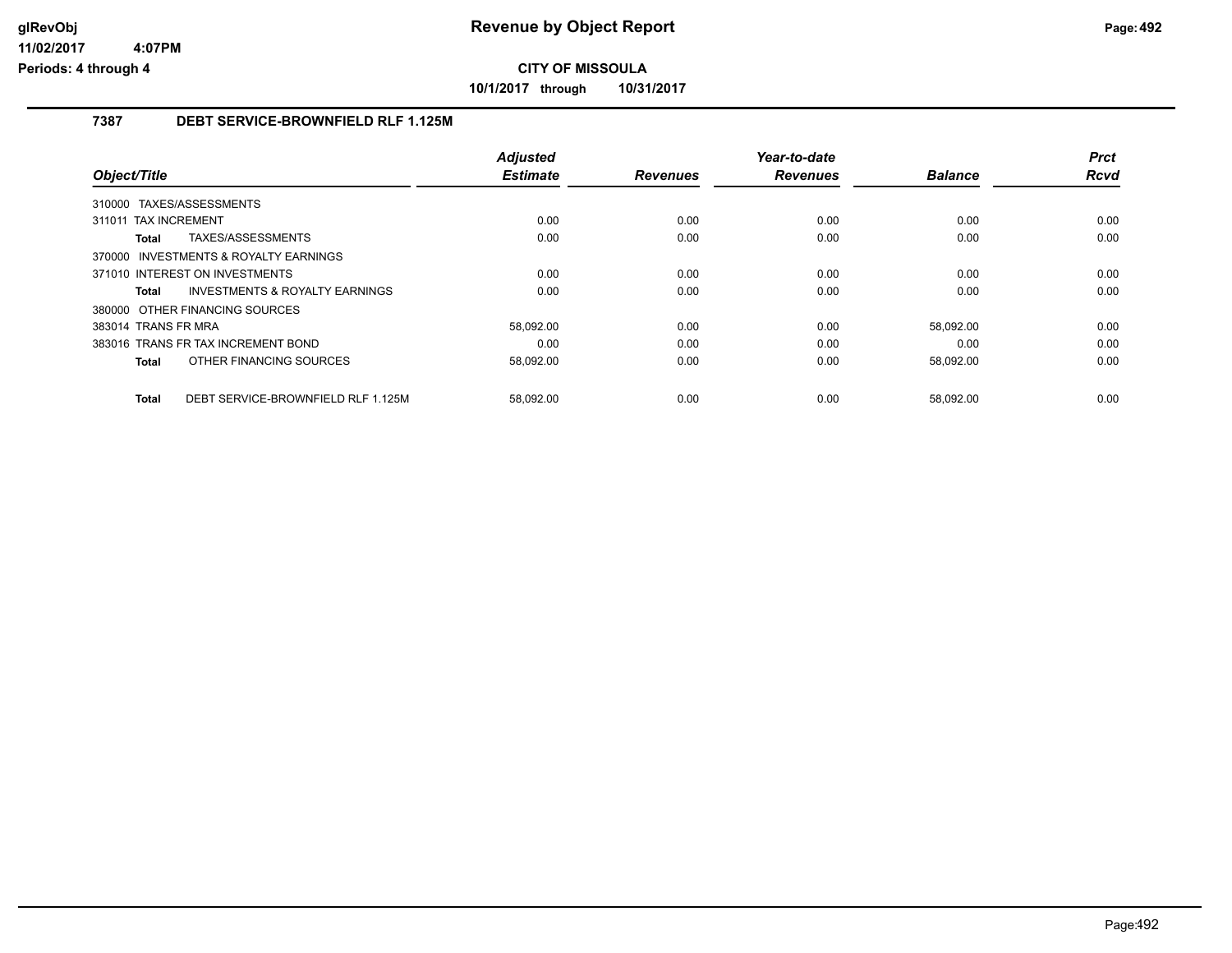**10/1/2017 through 10/31/2017**

**7388 RESERVE-3.6m TIF**

**7388 RESERVE-3.6m TIF**

|                                                    | <b>Adjusted</b> |                 | Year-to-date    |                | <b>Prct</b> |
|----------------------------------------------------|-----------------|-----------------|-----------------|----------------|-------------|
| Object/Title                                       | <b>Estimate</b> | <b>Revenues</b> | <b>Revenues</b> | <b>Balance</b> | <b>Rcvd</b> |
| 370000 INVESTMENTS & ROYALTY EARNINGS              |                 |                 |                 |                |             |
| 371010 INTEREST ON INVESTMENTS                     | 0.00            | 0.00            | 0.00            | 0.00           | 0.00        |
| 371020 GAIN/LOSS IN MARKET VALUE OF INVESTMENTS    | 0.00            | 0.00            | 0.00            | 0.00           | 0.00        |
| <b>INVESTMENTS &amp; ROYALTY EARNINGS</b><br>Total | 0.00            | 0.00            | 0.00            | 0.00           | 0.00        |
| 380000 OTHER FINANCING SOURCES                     |                 |                 |                 |                |             |
| 381025 REVENUE BOND PROCEEDS                       | 0.00            | 0.00            | 0.00            | 0.00           | 0.00        |
| 383014 TRANS FR MRA                                | 0.00            | 0.00            | 0.00            | 0.00           | 0.00        |
| 383037 TRANSFER - URD II                           | 0.00            | 0.00            | 0.00            | 0.00           | 0.00        |
| 383040 TRANSFER FROM CITY GRANTS                   | 0.00            | 0.00            | 0.00            | 0.00           | 0.00        |
| OTHER FINANCING SOURCES<br>Total                   | 0.00            | 0.00            | 0.00            | 0.00           | 0.00        |
|                                                    |                 |                 |                 |                |             |
| RESERVE-3.6m TIF<br>Total                          | 0.00            | 0.00            | 0.00            | 0.00           | 0.00        |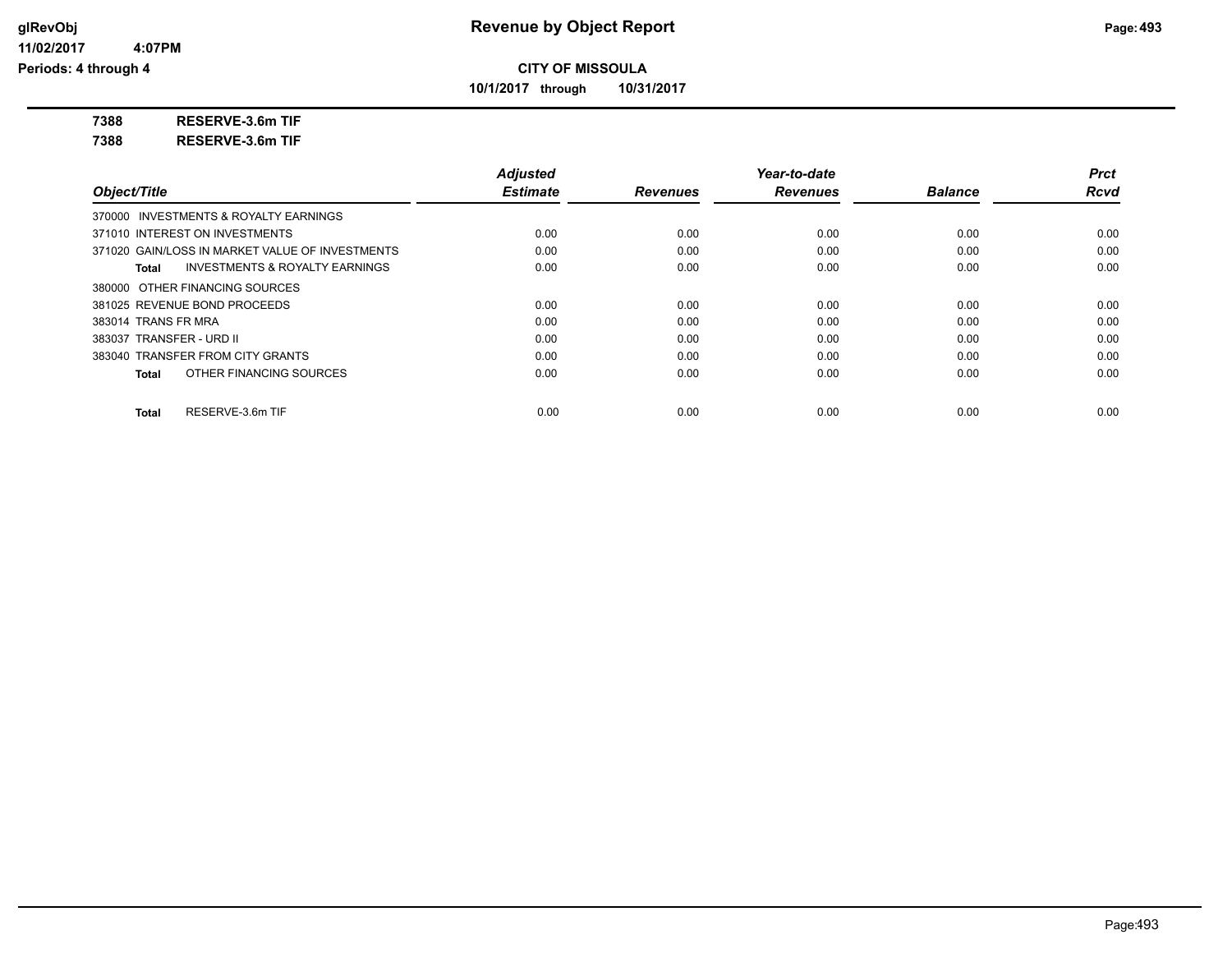**10/1/2017 through 10/31/2017**

#### **7388 RESERVE-3.6m TIF**

|                                                    | <b>Adjusted</b> |                 | Year-to-date    |                | <b>Prct</b> |
|----------------------------------------------------|-----------------|-----------------|-----------------|----------------|-------------|
| Object/Title                                       | <b>Estimate</b> | <b>Revenues</b> | <b>Revenues</b> | <b>Balance</b> | <b>Rcvd</b> |
| 370000 INVESTMENTS & ROYALTY EARNINGS              |                 |                 |                 |                |             |
| 371010 INTEREST ON INVESTMENTS                     | 0.00            | 0.00            | 0.00            | 0.00           | 0.00        |
| 371020 GAIN/LOSS IN MARKET VALUE OF INVESTMENT     | 0.00            | 0.00            | 0.00            | 0.00           | 0.00        |
| <b>INVESTMENTS &amp; ROYALTY EARNINGS</b><br>Total | 0.00            | 0.00            | 0.00            | 0.00           | 0.00        |
| 380000 OTHER FINANCING SOURCES                     |                 |                 |                 |                |             |
| 381025 REVENUE BOND PROCEEDS                       | 0.00            | 0.00            | 0.00            | 0.00           | 0.00        |
| 383014 TRANS FR MRA                                | 0.00            | 0.00            | 0.00            | 0.00           | 0.00        |
| 383037 TRANSFER - URD II                           | 0.00            | 0.00            | 0.00            | 0.00           | 0.00        |
| 383040 TRANSFER FROM CITY GRANTS                   | 0.00            | 0.00            | 0.00            | 0.00           | 0.00        |
| OTHER FINANCING SOURCES<br>Total                   | 0.00            | 0.00            | 0.00            | 0.00           | 0.00        |
|                                                    |                 |                 |                 |                |             |
| RESERVE-3.6m TIF<br>Total                          | 0.00            | 0.00            | 0.00            | 0.00           | 0.00        |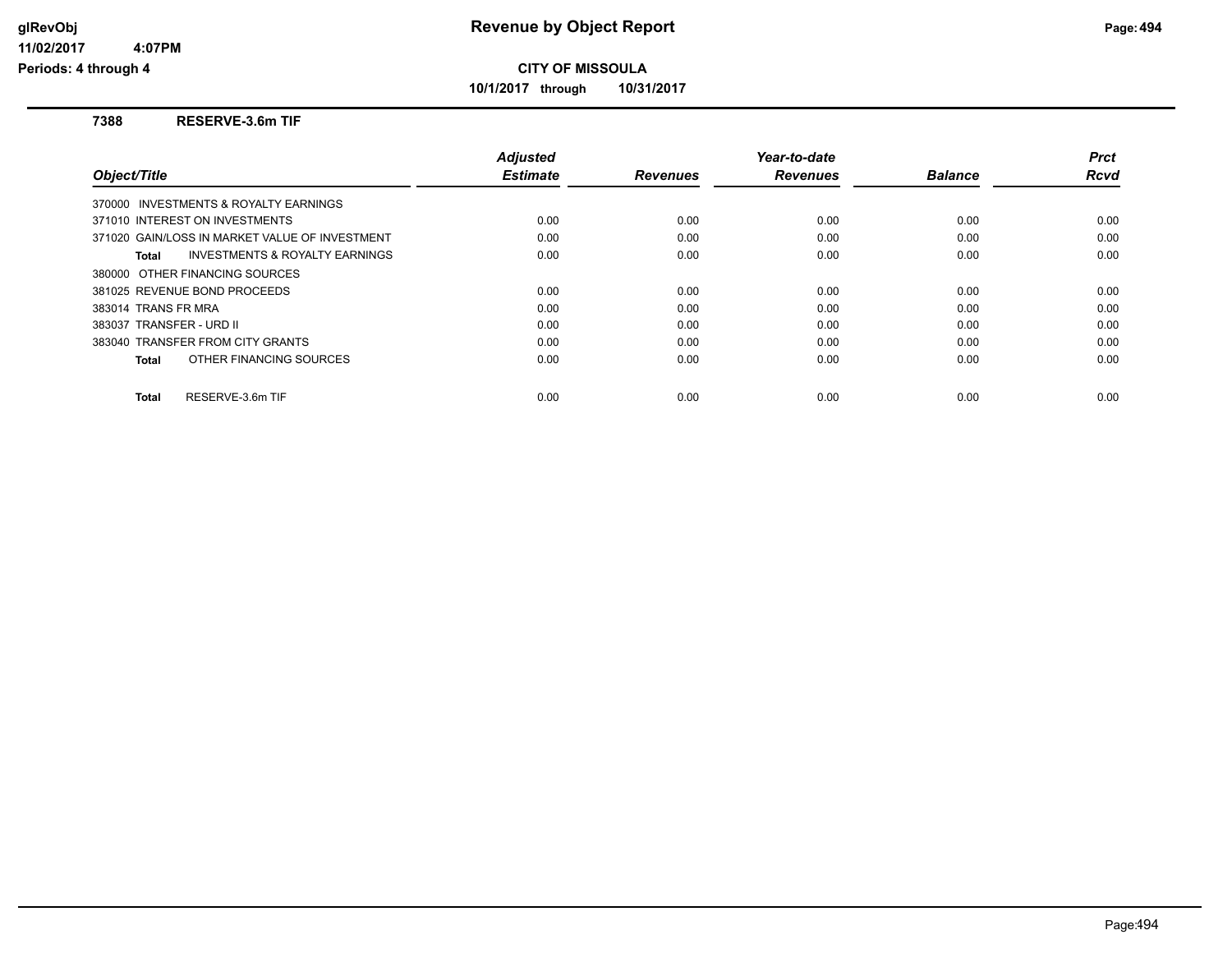**10/1/2017 through 10/31/2017**

**7389 DEBT SERVICE - 3.6M/5.75M**

**7389 DEBT SERVICE - 3.6M/5.75M**

|                     |                                                 | <b>Adjusted</b> |                 | Year-to-date    |                | <b>Prct</b> |
|---------------------|-------------------------------------------------|-----------------|-----------------|-----------------|----------------|-------------|
| Object/Title        |                                                 | <b>Estimate</b> | <b>Revenues</b> | <b>Revenues</b> | <b>Balance</b> | <b>Rcvd</b> |
|                     | 370000 INVESTMENTS & ROYALTY EARNINGS           |                 |                 |                 |                |             |
|                     | 371010 INTEREST ON INVESTMENTS                  | 0.00            | 0.00            | 0.00            | 0.00           | 0.00        |
|                     | 371020 GAIN/LOSS IN MARKET VALUE OF INVESTMENTS | 0.00            | 0.00            | 0.00            | 0.00           | 0.00        |
| Total               | <b>INVESTMENTS &amp; ROYALTY EARNINGS</b>       | 0.00            | 0.00            | 0.00            | 0.00           | 0.00        |
|                     | 380000 OTHER FINANCING SOURCES                  |                 |                 |                 |                |             |
|                     | 381009 TRANSFER FROM CLEARING                   | 0.00            | 0.00            | 0.00            | 0.00           | 0.00        |
|                     | 381025 REVENUE BOND PROCEEDS                    | 0.00            | 0.00            | 0.00            | 0.00           | 0.00        |
| 383014 TRANS FR MRA |                                                 | 675.282.00      | 0.00            | 0.00            | 675,282.00     | 0.00        |
| <b>Total</b>        | OTHER FINANCING SOURCES                         | 675.282.00      | 0.00            | 0.00            | 675.282.00     | 0.00        |
| <b>Total</b>        | DEBT SERVICE - 3.6M/5.75M                       | 675.282.00      | 0.00            | 0.00            | 675.282.00     | 0.00        |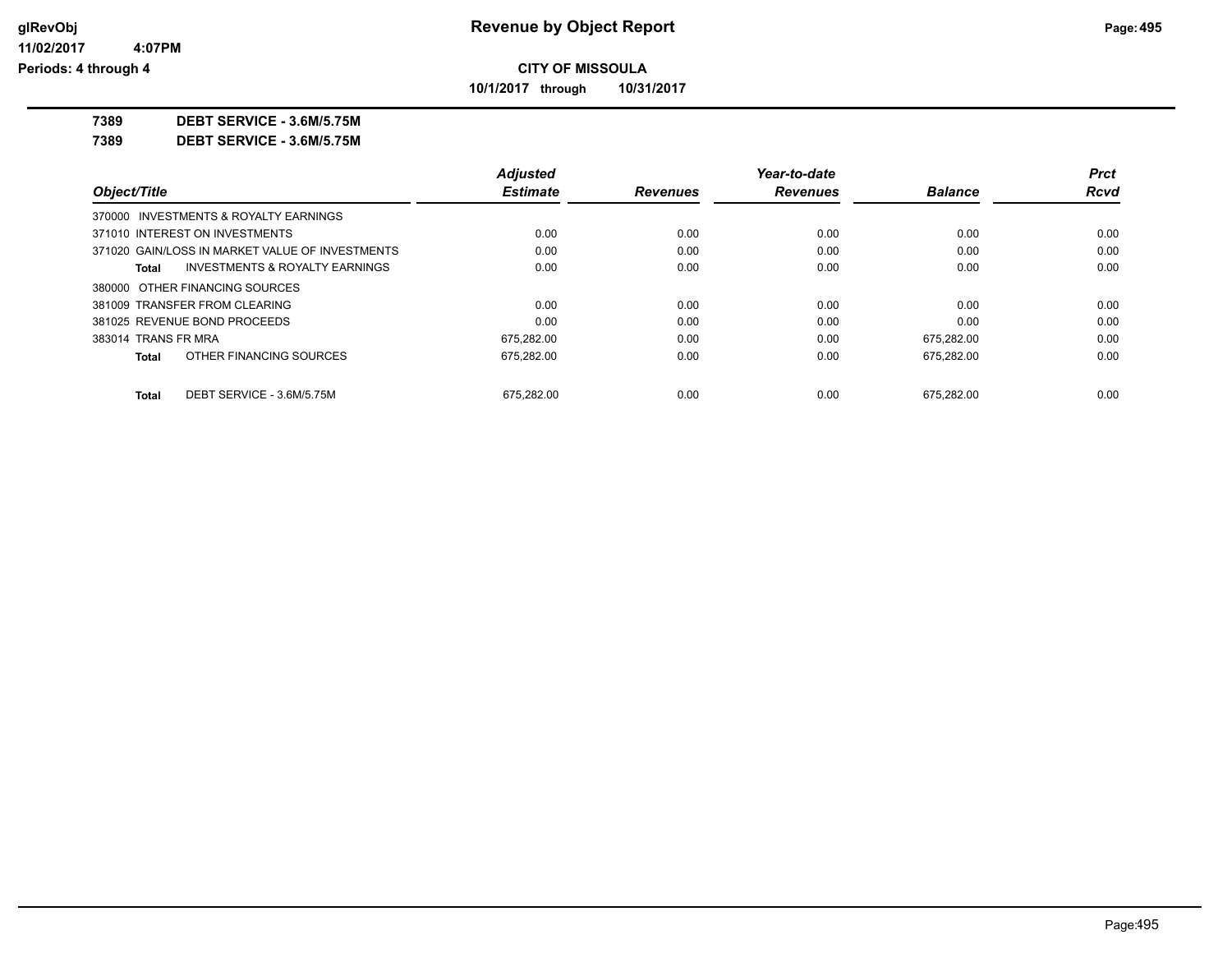**Periods: 4 through 4**

**CITY OF MISSOULA**

**10/1/2017 through 10/31/2017**

# **7389 DEBT SERVICE - 3.6M/5.75M**

 **4:07PM**

| Object/Title        |                                                | <b>Adjusted</b><br><b>Estimate</b> | <b>Revenues</b> | Year-to-date<br><b>Revenues</b> | <b>Balance</b> | <b>Prct</b><br><b>Rcvd</b> |
|---------------------|------------------------------------------------|------------------------------------|-----------------|---------------------------------|----------------|----------------------------|
|                     | 370000 INVESTMENTS & ROYALTY EARNINGS          |                                    |                 |                                 |                |                            |
|                     | 371010 INTEREST ON INVESTMENTS                 | 0.00                               | 0.00            | 0.00                            | 0.00           | 0.00                       |
|                     | 371020 GAIN/LOSS IN MARKET VALUE OF INVESTMENT | 0.00                               | 0.00            | 0.00                            | 0.00           | 0.00                       |
| Total               | INVESTMENTS & ROYALTY EARNINGS                 | 0.00                               | 0.00            | 0.00                            | 0.00           | 0.00                       |
|                     | 380000 OTHER FINANCING SOURCES                 |                                    |                 |                                 |                |                            |
|                     | 381009 TRANSFER FROM CLEARING                  | 0.00                               | 0.00            | 0.00                            | 0.00           | 0.00                       |
|                     | 381025 REVENUE BOND PROCEEDS                   | 0.00                               | 0.00            | 0.00                            | 0.00           | 0.00                       |
| 383014 TRANS FR MRA |                                                | 675.282.00                         | 0.00            | 0.00                            | 675.282.00     | 0.00                       |
| <b>Total</b>        | OTHER FINANCING SOURCES                        | 675,282.00                         | 0.00            | 0.00                            | 675,282.00     | 0.00                       |
| <b>Total</b>        | DEBT SERVICE - 3.6M/5.75M                      | 675.282.00                         | 0.00            | 0.00                            | 675.282.00     | 0.00                       |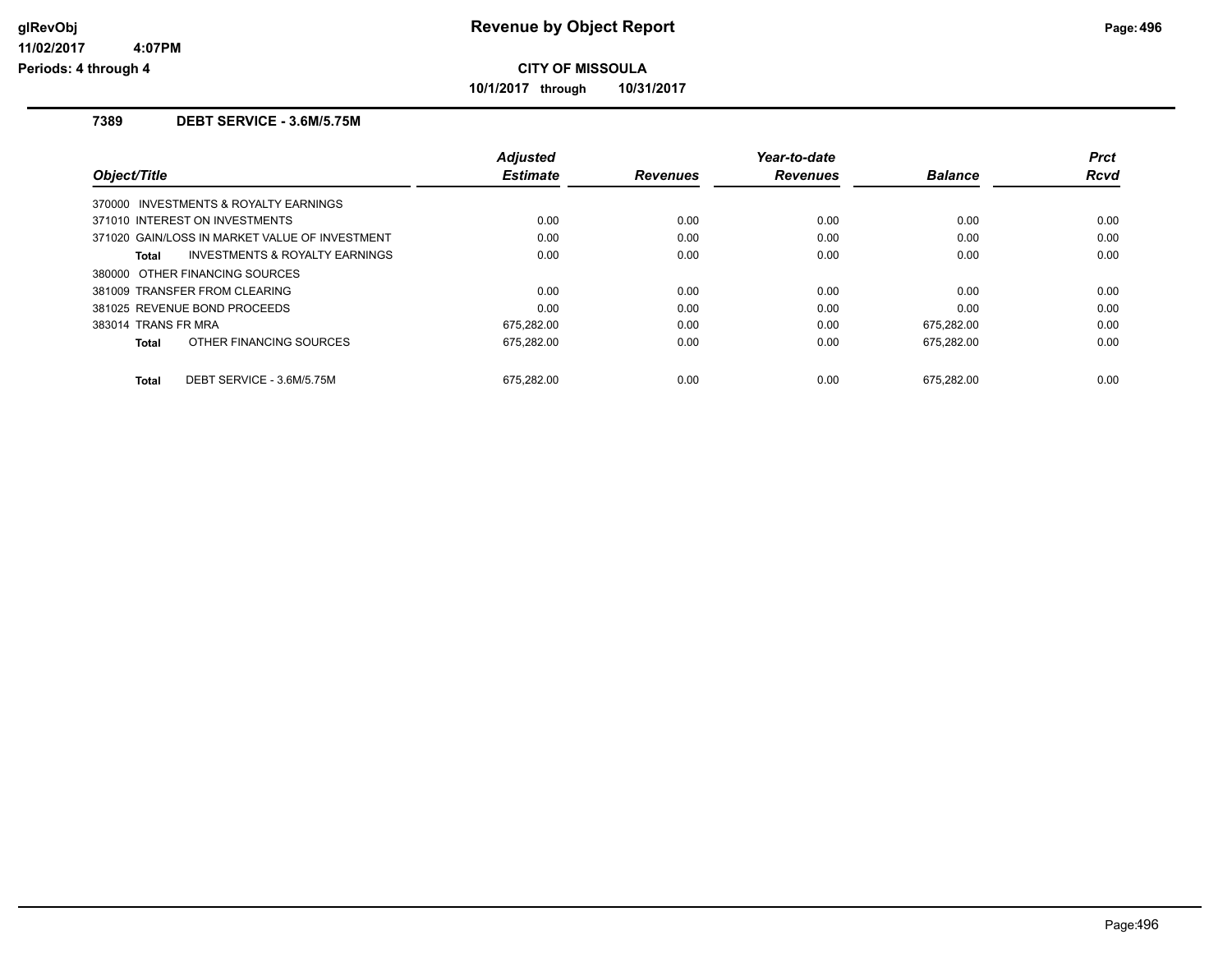**10/1/2017 through 10/31/2017**

**7390 URDII CLEARING - 3.6M TIF**

**7390 URDII CLEARING - 3.6M TIF**

|                                                           | <b>Adjusted</b> |                 | Year-to-date    |                | <b>Prct</b> |
|-----------------------------------------------------------|-----------------|-----------------|-----------------|----------------|-------------|
| Object/Title                                              | <b>Estimate</b> | <b>Revenues</b> | <b>Revenues</b> | <b>Balance</b> | <b>Rcvd</b> |
| 310000 TAXES/ASSESSMENTS                                  |                 |                 |                 |                |             |
| 310000 TAXES/ASSESSMENTS                                  | 0.00            | 0.00            | 0.00            | 0.00           | 0.00        |
| 311011 TAX INCREMENT                                      | 1,831,576.00    | 660.79          | 660.79          | 1,830,915.21   | 0.04        |
| PENALTIES & INTEREST<br>312001                            | 0.00            | 47.28           | 148.50          | $-148.50$      | 0.00        |
| TAXES/ASSESSMENTS<br><b>Total</b>                         | 1,831,576.00    | 708.07          | 809.29          | 1,830,766.71   | 0.04        |
| INTERGOVERNMENTAL REVENUES<br>330000                      |                 |                 |                 |                |             |
| 335210 PERSONAL PROPERTY TAX REIMBURSEMENT                | 187,331.00      | 0.00            | 0.00            | 187,331.00     | 0.00        |
| 335230 HB 124 REVENUE                                     | 255,260.00      | 0.00            | 0.00            | 255,260.00     | 0.00        |
| INTERGOVERNMENTAL REVENUES<br>Total                       | 442,591.00      | 0.00            | 0.00            | 442,591.00     | 0.00        |
| INVESTMENTS & ROYALTY EARNINGS<br>370000                  |                 |                 |                 |                |             |
| 371010 INTEREST ON INVESTMENTS                            | 0.00            | 0.00            | 0.00            | 0.00           | 0.00        |
| 371020 GAIN/LOSS IN MARKET VALUE OF INVESTMENTS           | 0.00            | 0.00            | 0.00            | 0.00           | 0.00        |
| <b>INVESTMENTS &amp; ROYALTY EARNINGS</b><br><b>Total</b> | 0.00            | 0.00            | 0.00            | 0.00           | 0.00        |
| OTHER FINANCING SOURCES<br>380000                         |                 |                 |                 |                |             |
| 383037 TRANSFER FROM URD II                               | 0.00            | 0.00            | 0.00            | 0.00           | 0.00        |
| OTHER FINANCING SOURCES<br><b>Total</b>                   | 0.00            | 0.00            | 0.00            | 0.00           | 0.00        |
| URDII CLEARING - 3.6M TIF<br><b>Total</b>                 | 2,274,167.00    | 708.07          | 809.29          | 2,273,357.71   | 0.04        |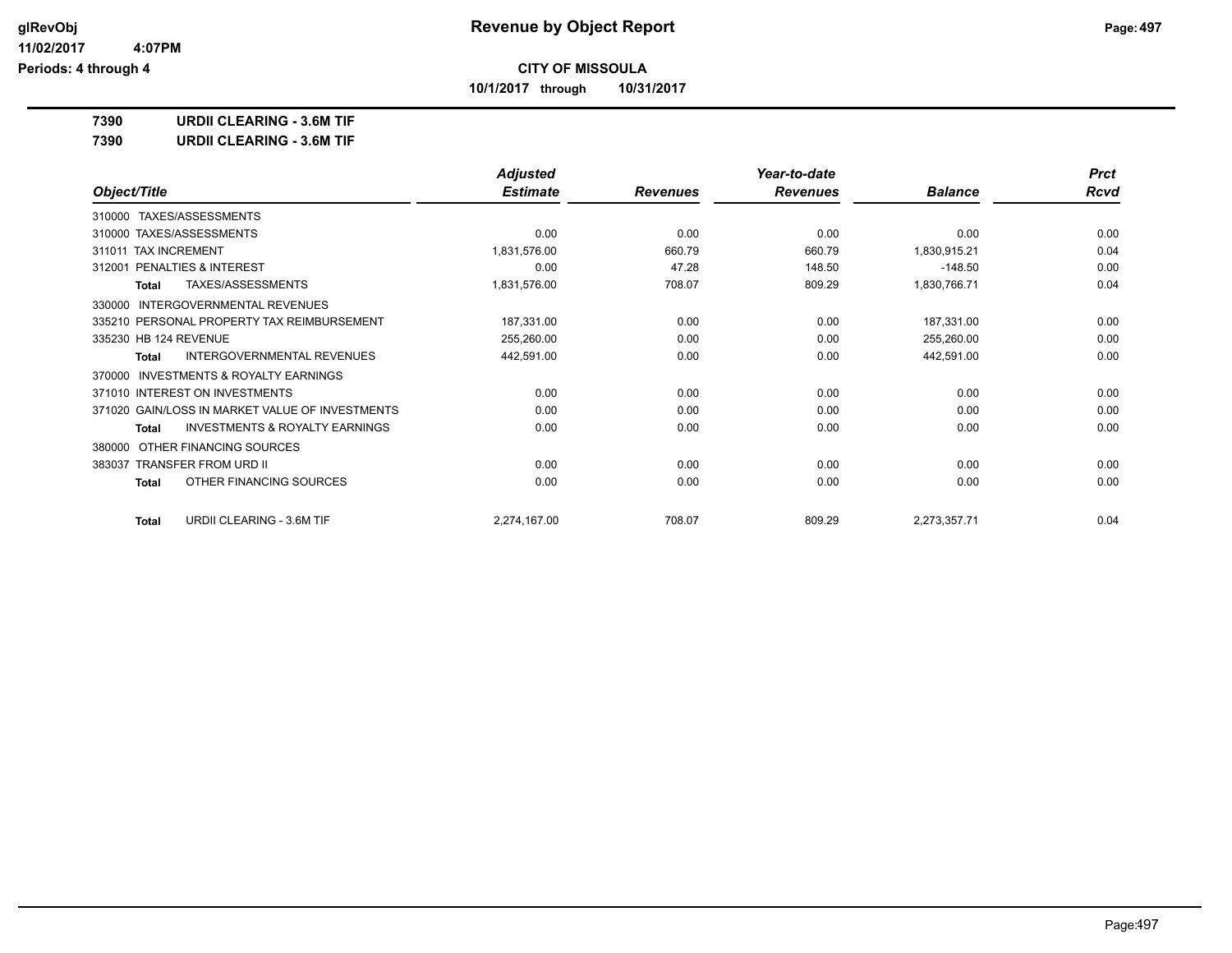**Periods: 4 through 4**

**CITY OF MISSOULA**

**10/1/2017 through 10/31/2017**

# **7390 URDII CLEARING - 3.6M TIF**

|                                                           | <b>Adjusted</b> |                 | Year-to-date    |                | <b>Prct</b> |
|-----------------------------------------------------------|-----------------|-----------------|-----------------|----------------|-------------|
| Object/Title                                              | <b>Estimate</b> | <b>Revenues</b> | <b>Revenues</b> | <b>Balance</b> | <b>Rcvd</b> |
| TAXES/ASSESSMENTS<br>310000                               |                 |                 |                 |                |             |
| 310000 TAXES/ASSESSMENTS                                  | 0.00            | 0.00            | 0.00            | 0.00           | 0.00        |
| 311011 TAX INCREMENT                                      | 1,831,576.00    | 660.79          | 660.79          | 1,830,915.21   | 0.04        |
| 312001 PENALTIES & INTEREST                               | 0.00            | 47.28           | 148.50          | $-148.50$      | 0.00        |
| TAXES/ASSESSMENTS<br><b>Total</b>                         | 1,831,576.00    | 708.07          | 809.29          | 1,830,766.71   | 0.04        |
| INTERGOVERNMENTAL REVENUES<br>330000                      |                 |                 |                 |                |             |
| 335210 PERSONAL PROPERTY TAX REIMBURSEMENT                | 187,331.00      | 0.00            | 0.00            | 187,331.00     | 0.00        |
| 335230 HB 124 REVENUE                                     | 255,260.00      | 0.00            | 0.00            | 255,260.00     | 0.00        |
| <b>INTERGOVERNMENTAL REVENUES</b><br><b>Total</b>         | 442,591.00      | 0.00            | 0.00            | 442,591.00     | 0.00        |
| <b>INVESTMENTS &amp; ROYALTY EARNINGS</b><br>370000       |                 |                 |                 |                |             |
| 371010 INTEREST ON INVESTMENTS                            | 0.00            | 0.00            | 0.00            | 0.00           | 0.00        |
| 371020 GAIN/LOSS IN MARKET VALUE OF INVESTMENT            | 0.00            | 0.00            | 0.00            | 0.00           | 0.00        |
| <b>INVESTMENTS &amp; ROYALTY EARNINGS</b><br><b>Total</b> | 0.00            | 0.00            | 0.00            | 0.00           | 0.00        |
| OTHER FINANCING SOURCES<br>380000                         |                 |                 |                 |                |             |
| 383037 TRANSFER FROM URD II                               | 0.00            | 0.00            | 0.00            | 0.00           | 0.00        |
| OTHER FINANCING SOURCES<br><b>Total</b>                   | 0.00            | 0.00            | 0.00            | 0.00           | 0.00        |
| URDII CLEARING - 3.6M TIF<br><b>Total</b>                 | 2,274,167.00    | 708.07          | 809.29          | 2,273,357.71   | 0.04        |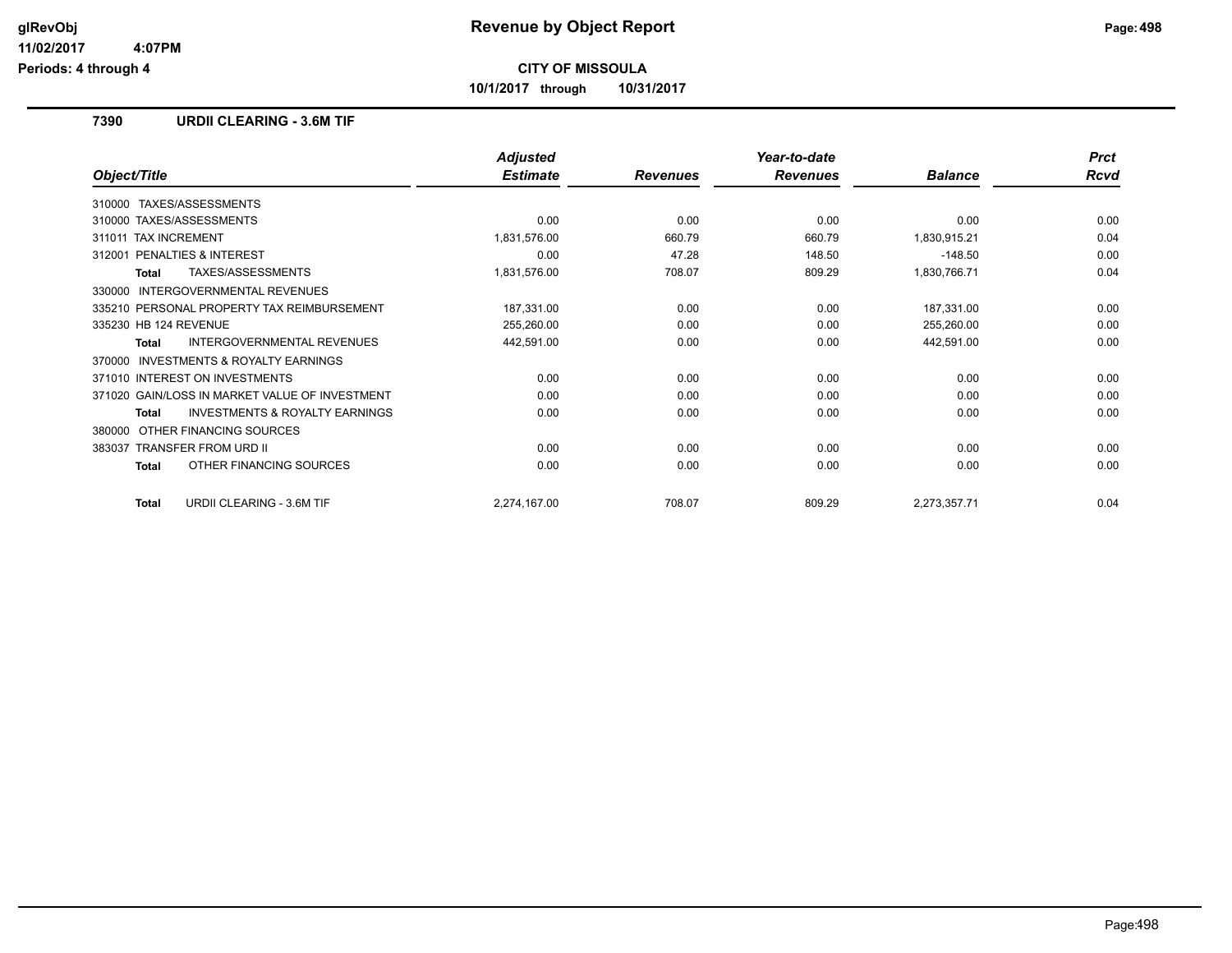**10/1/2017 through 10/31/2017**

**7391 MRA - URD I FUND**

**7391 MRA - URD I FUND**

|                                                    | <b>Adjusted</b> |                 | Year-to-date    |                | <b>Prct</b> |
|----------------------------------------------------|-----------------|-----------------|-----------------|----------------|-------------|
| Object/Title                                       | <b>Estimate</b> | <b>Revenues</b> | <b>Revenues</b> | <b>Balance</b> | <b>Rcvd</b> |
| 310000 TAXES/ASSESSMENTS                           |                 |                 |                 |                |             |
| 311011 TAX INCREMENT                               | 0.00            | 0.00            | 0.00            | 0.00           | 0.00        |
| 312001 PENALTIES & INTEREST                        | 0.00            | 0.00            | 0.00            | 0.00           | 0.00        |
| TAXES/ASSESSMENTS<br><b>Total</b>                  | 0.00            | 0.00            | 0.00            | 0.00           | 0.00        |
| 330000 INTERGOVERNMENTAL REVENUES                  |                 |                 |                 |                |             |
| 331050 ISTEA/CTEP GRANT                            | 0.00            | 0.00            | 0.00            | 0.00           | 0.00        |
| 336023 STATE CONTRIB. - PERS                       | 0.00            | 0.00            | 0.00            | 0.00           | 0.00        |
| <b>INTERGOVERNMENTAL REVENUES</b><br>Total         | 0.00            | 0.00            | 0.00            | 0.00           | 0.00        |
| 360000 MISCELLANEOUS REVENUES                      |                 |                 |                 |                |             |
| 360000 MISCELLANEOUS REVENUES                      | 0.00            | 0.00            | 0.00            | 0.00           | 0.00        |
| 360010 MISCELLANEOUS                               | 0.00            | 0.00            | 0.00            | 0.00           | 0.00        |
| 364012 SALE OF SURPLUS PROPERTY                    | 0.00            | 0.00            | 0.00            | 0.00           | 0.00        |
| 365000 DONATIONS                                   | 0.00            | 0.00            | 0.00            | 0.00           | 0.00        |
| <b>MISCELLANEOUS REVENUES</b><br>Total             | 0.00            | 0.00            | 0.00            | 0.00           | 0.00        |
| 370000 INVESTMENTS & ROYALTY EARNINGS              |                 |                 |                 |                |             |
| 371010 INTEREST ON INVESTMENTS                     | 0.00            | 0.00            | 0.00            | 0.00           | 0.00        |
| 371020 GAIN/LOSS IN MARKET VALUE OF INVESTMENTS    | 0.00            | 0.00            | 0.00            | 0.00           | 0.00        |
| <b>INVESTMENTS &amp; ROYALTY EARNINGS</b><br>Total | 0.00            | 0.00            | 0.00            | 0.00           | 0.00        |
| 380000 OTHER FINANCING SOURCES                     |                 |                 |                 |                |             |
| 382010 SALE OF FIXED ASSETS                        | 0.00            | 0.00            | 0.00            | 0.00           | 0.00        |
| 383001 TRANS FR FLUSHING DISTRICT                  | 0.00            | 0.00            | 0.00            | 0.00           | 0.00        |
| 383016 TRANS FR TAX INCREMENT BOND                 | 0.00            | 0.00            | 0.00            | 0.00           | 0.00        |
| 383029 TRANS FR GENERAL                            | 0.00            | 0.00            | 0.00            | 0.00           | 0.00        |
| 383037 TRANSFER - URD II                           | 0.00            | 0.00            | 0.00            | 0.00           | 0.00        |
| 383038 TRANSFER - URD III                          | 0.00            | 0.00            | 0.00            | 0.00           | 0.00        |
| OTHER FINANCING SOURCES<br><b>Total</b>            | 0.00            | 0.00            | 0.00            | 0.00           | 0.00        |
| MRA - URD I FUND<br>Total                          | 0.00            | 0.00            | 0.00            | 0.00           | 0.00        |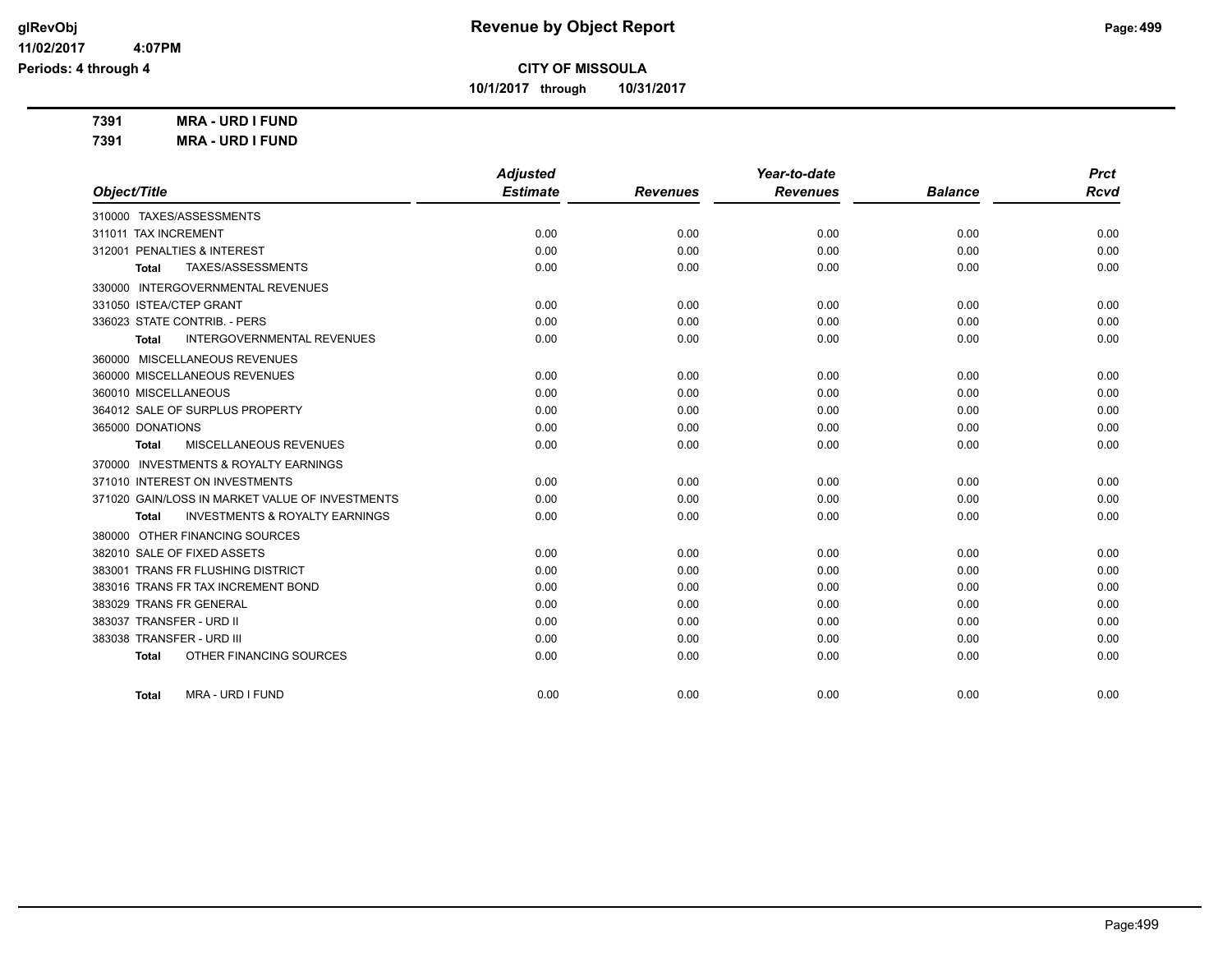**11/02/2017 4:07PM Periods: 4 through 4**

**CITY OF MISSOULA**

**10/1/2017 through 10/31/2017**

#### **7391 MRA - URD I FUND**

|                                                           | <b>Adjusted</b> |                 | Year-to-date    |                | Prct        |
|-----------------------------------------------------------|-----------------|-----------------|-----------------|----------------|-------------|
| Object/Title                                              | <b>Estimate</b> | <b>Revenues</b> | <b>Revenues</b> | <b>Balance</b> | <b>Rcvd</b> |
| 310000 TAXES/ASSESSMENTS                                  |                 |                 |                 |                |             |
| 311011 TAX INCREMENT                                      | 0.00            | 0.00            | 0.00            | 0.00           | 0.00        |
| 312001 PENALTIES & INTEREST                               | 0.00            | 0.00            | 0.00            | 0.00           | 0.00        |
| TAXES/ASSESSMENTS<br><b>Total</b>                         | 0.00            | 0.00            | 0.00            | 0.00           | 0.00        |
| 330000 INTERGOVERNMENTAL REVENUES                         |                 |                 |                 |                |             |
| 331050 ISTEA/CTEP GRANT                                   | 0.00            | 0.00            | 0.00            | 0.00           | 0.00        |
| 336023 STATE CONTRIB. - PERS                              | 0.00            | 0.00            | 0.00            | 0.00           | 0.00        |
| <b>INTERGOVERNMENTAL REVENUES</b><br><b>Total</b>         | 0.00            | 0.00            | 0.00            | 0.00           | 0.00        |
| 360000 MISCELLANEOUS REVENUES                             |                 |                 |                 |                |             |
| 360000 MISCELLANEOUS REVENUES                             | 0.00            | 0.00            | 0.00            | 0.00           | 0.00        |
| 360010 MISCELLANEOUS                                      | 0.00            | 0.00            | 0.00            | 0.00           | 0.00        |
| 364012 SALE OF SURPLUS PROPERTY                           | 0.00            | 0.00            | 0.00            | 0.00           | 0.00        |
| 365000 DONATIONS                                          | 0.00            | 0.00            | 0.00            | 0.00           | 0.00        |
| MISCELLANEOUS REVENUES<br>Total                           | 0.00            | 0.00            | 0.00            | 0.00           | 0.00        |
| 370000 INVESTMENTS & ROYALTY EARNINGS                     |                 |                 |                 |                |             |
| 371010 INTEREST ON INVESTMENTS                            | 0.00            | 0.00            | 0.00            | 0.00           | 0.00        |
| 371020 GAIN/LOSS IN MARKET VALUE OF INVESTMENT            | 0.00            | 0.00            | 0.00            | 0.00           | 0.00        |
| <b>INVESTMENTS &amp; ROYALTY EARNINGS</b><br><b>Total</b> | 0.00            | 0.00            | 0.00            | 0.00           | 0.00        |
| 380000 OTHER FINANCING SOURCES                            |                 |                 |                 |                |             |
| 382010 SALE OF FIXED ASSETS                               | 0.00            | 0.00            | 0.00            | 0.00           | 0.00        |
| 383001 TRANS FR FLUSHING DISTRICT                         | 0.00            | 0.00            | 0.00            | 0.00           | 0.00        |
| 383016 TRANS FR TAX INCREMENT BOND                        | 0.00            | 0.00            | 0.00            | 0.00           | 0.00        |
| 383029 TRANS FR GENERAL                                   | 0.00            | 0.00            | 0.00            | 0.00           | 0.00        |
| 383037 TRANSFER - URD II                                  | 0.00            | 0.00            | 0.00            | 0.00           | 0.00        |
| 383038 TRANSFER - URD III                                 | 0.00            | 0.00            | 0.00            | 0.00           | 0.00        |
| OTHER FINANCING SOURCES<br><b>Total</b>                   | 0.00            | 0.00            | 0.00            | 0.00           | 0.00        |
| MRA - URD I FUND<br>Total                                 | 0.00            | 0.00            | 0.00            | 0.00           | 0.00        |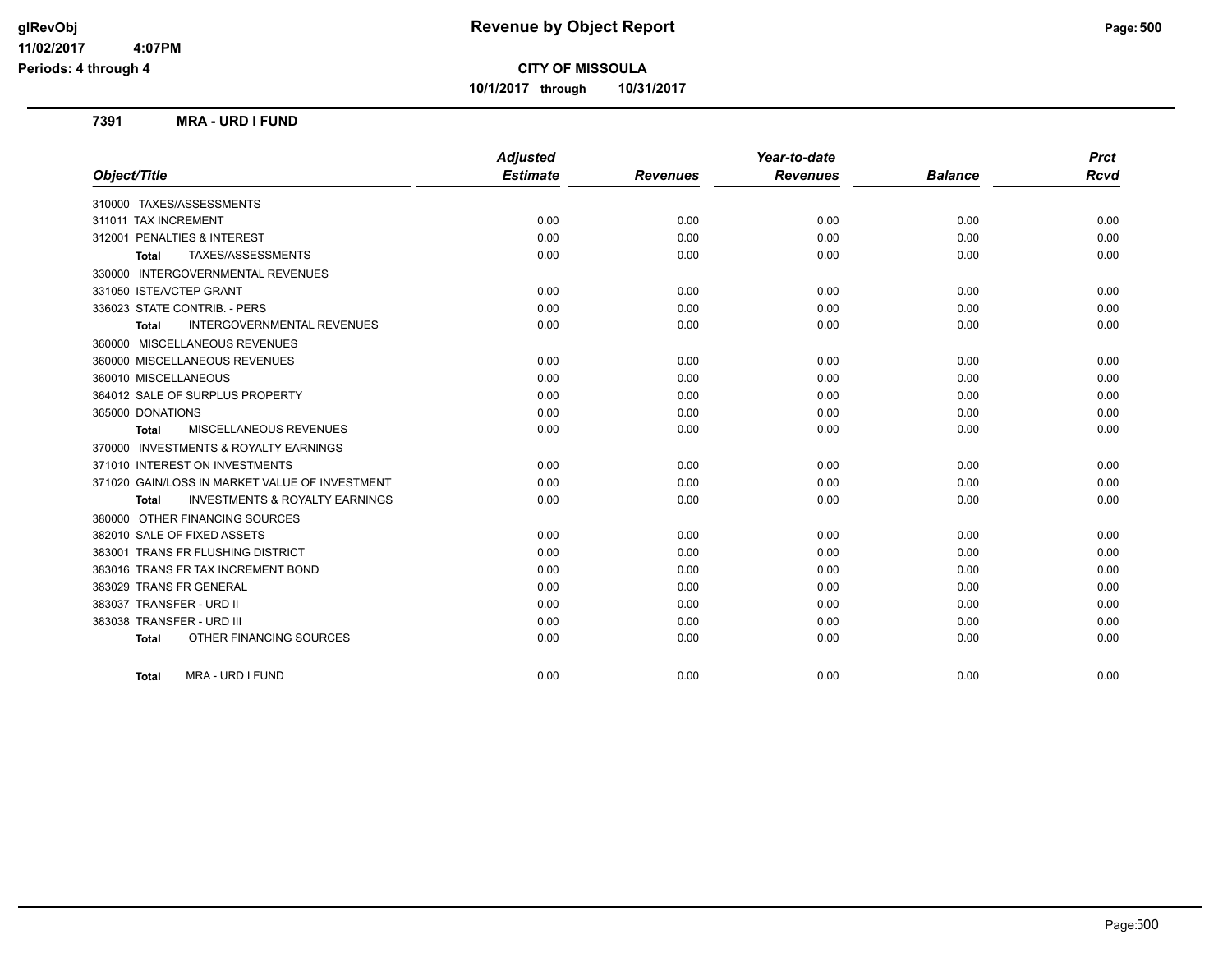**10/1/2017 through 10/31/2017**

**7392 MRA - URD II FUND**

**7392 MRA - URD II FUND**

|                                                           | <b>Adjusted</b> |                 | Year-to-date    |                | <b>Prct</b> |
|-----------------------------------------------------------|-----------------|-----------------|-----------------|----------------|-------------|
| Object/Title                                              | <b>Estimate</b> | <b>Revenues</b> | <b>Revenues</b> | <b>Balance</b> | Rcvd        |
| 310000 TAXES/ASSESSMENTS                                  |                 |                 |                 |                |             |
| 311011 TAX INCREMENT                                      | 0.00            | 0.00            | 0.00            | 0.00           | 0.00        |
| TAXES/ASSESSMENTS<br><b>Total</b>                         | 0.00            | 0.00            | 0.00            | 0.00           | 0.00        |
| 330000 INTERGOVERNMENTAL REVENUES                         |                 |                 |                 |                |             |
| 330000 INTERGOVERNMENTAL REVENUES                         | 0.00            | 0.00            | 0.00            | 0.00           | 0.00        |
| 331050 ISTEA/CTEP GRANT                                   | 0.00            | 0.00            | 0.00            | 0.00           | 0.00        |
| 331060 NATL RECREATION TRAILS GRANTS                      | 0.00            | 0.00            | 0.00            | 0.00           | 0.00        |
| 335210 PERSONAL PROPERTY TAX REIMBURSEMENT                | 0.00            | 0.00            | 0.00            | 0.00           | 0.00        |
| 335250 STATE REIMB - SB #184                              | 0.00            | 0.00            | 0.00            | 0.00           | 0.00        |
| 336023 STATE CONTRIB. - PERS                              | 0.00            | 0.00            | 0.00            | 0.00           | 0.00        |
| <b>INTERGOVERNMENTAL REVENUES</b><br><b>Total</b>         | 0.00            | 0.00            | 0.00            | 0.00           | 0.00        |
| 340000 CHARGES FOR SERVICES                               |                 |                 |                 |                |             |
| 343300 MISC CHARGES FOR SERVICES                          | 0.00            | 0.00            | 0.00            | 0.00           | 0.00        |
| <b>CHARGES FOR SERVICES</b><br>Total                      | 0.00            | 0.00            | 0.00            | 0.00           | 0.00        |
| 360000 MISCELLANEOUS REVENUES                             |                 |                 |                 |                |             |
| 360000 MISCELLANEOUS REVENUES                             | 0.00            | 0.00            | 0.00            | 0.00           | 0.00        |
| 360007 RLF REVENUES                                       | 0.00            | 0.00            | 0.00            | 0.00           | 0.00        |
| 360010 MISCELLANEOUS                                      | 0.00            | 0.00            | 0.00            | 0.00           | 0.00        |
| 365000 DONATIONS                                          | 0.00            | 0.00            | 0.00            | 0.00           | 0.00        |
| MISCELLANEOUS REVENUES<br><b>Total</b>                    | 0.00            | 0.00            | 0.00            | 0.00           | 0.00        |
| 370000 INVESTMENTS & ROYALTY EARNINGS                     |                 |                 |                 |                |             |
| 371010 INTEREST ON INVESTMENTS                            | 0.00            | 0.00            | 0.00            | 0.00           | 0.00        |
| 371020 GAIN/LOSS IN MARKET VALUE OF INVESTMENTS           | 0.00            | 0.00            | 0.00            | 0.00           | 0.00        |
| <b>INVESTMENTS &amp; ROYALTY EARNINGS</b><br><b>Total</b> | 0.00            | 0.00            | 0.00            | 0.00           | 0.00        |
| 380000 OTHER FINANCING SOURCES                            |                 |                 |                 |                |             |
| 381009 TRANSFERS IN                                       | 0.00            | 0.00            | 0.00            | 0.00           | 0.00        |
| 381025 REVENUE BOND PROCEEDS                              | 0.00            | 0.00            | 0.00            | 0.00           | 0.00        |
| 381026 DEBT SERVICE/BROWNSFIELD RLF 1.125M                | 0.00            | 0.00            | 0.00            | 0.00           | 0.00        |
| 381027 SOUTH RESERVE TRAIL CROSSING 5.M                   | 0.00            | 0.00            | 0.00            | 0.00           | 0.00        |
| 381028 BOND PROCEEDS-MILL SITE                            | 0.00            | 0.00            | 0.00            | 0.00           | 0.00        |
| 381074 CIVIC STADIUM TIF NOTES 1.5M                       | 0.00            | 0.00            | 0.00            | 0.00           | 0.00        |
| 383014 TRANS FR MRA                                       | 1,279,532.00    | 0.00            | 0.00            | 1,279,532.00   | 0.00        |
| 383037 TRANSFER - URD II                                  | 0.00            | 0.00            | 0.00            | 0.00           | 0.00        |
| 383038 TRANSFER - URD III                                 | 0.00            | 0.00            | 0.00            | 0.00           | 0.00        |
| 383039 FROM SID TRANSFERS                                 | 0.00            | 0.00            | 0.00            | 0.00           | 0.00        |
| 383060 TRANSFERS FROM FRONT ST URD                        | 0.00            | 0.00            | 0.00            | 0.00           | 0.00        |
| 383061 TRANSFERS FROM PARK IMPACT FEES                    | 0.00            | 0.00            | 0.00            | 0.00           | 0.00        |
| 383062 TRANSFERS FROM PARK SIDS                           | 0.00            | 0.00            | 0.00            | 0.00           | 0.00        |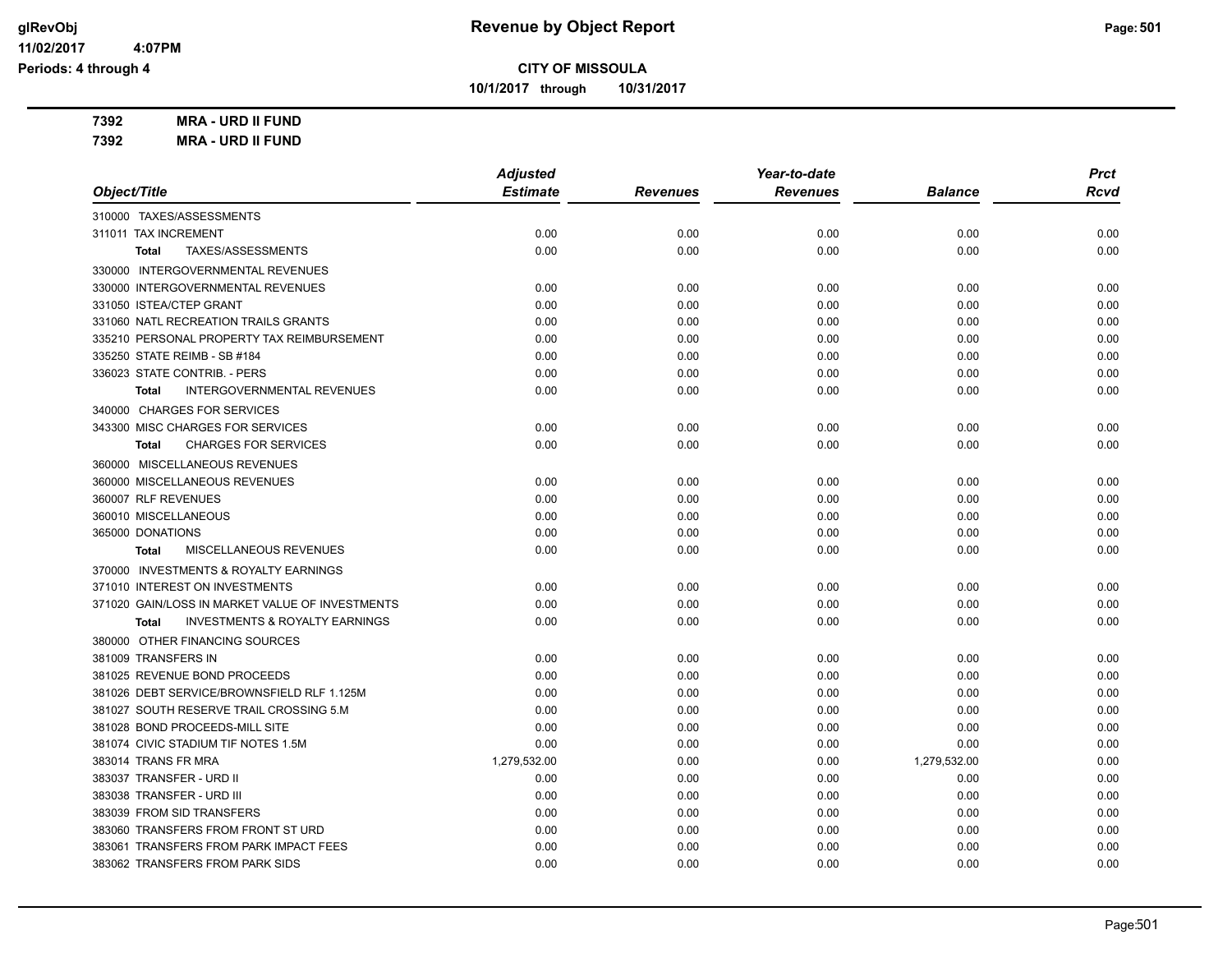**11/02/2017 4:07PM Periods: 4 through 4**

# **CITY OF MISSOULA**

**10/1/2017 through 10/31/2017**

**7392 MRA - URD II FUND 7392 MRA - URD II FUND**

|                                         | <b>Adjusted</b> |                                    | <b>Prct</b> |                |             |
|-----------------------------------------|-----------------|------------------------------------|-------------|----------------|-------------|
| Object/Title                            | <b>Estimate</b> | <b>Revenues</b><br><b>Revenues</b> |             | <b>Balance</b> | <b>Rcvd</b> |
| 383063 TRANSF FROM SAFETY-LU (CTEP)FUND | 0.00            | 0.00                               | 0.00        | 0.00           | 0.00        |
| OTHER FINANCING SOURCES<br>Total        | 1,279,532.00    | 0.00                               | 0.00        | 1,279,532.00   | 0.00        |
| MRA - URD II FUND<br>Tota               | 1.279.532.00    | 0.00                               | 0.00        | 1,279,532.00   | 0.00        |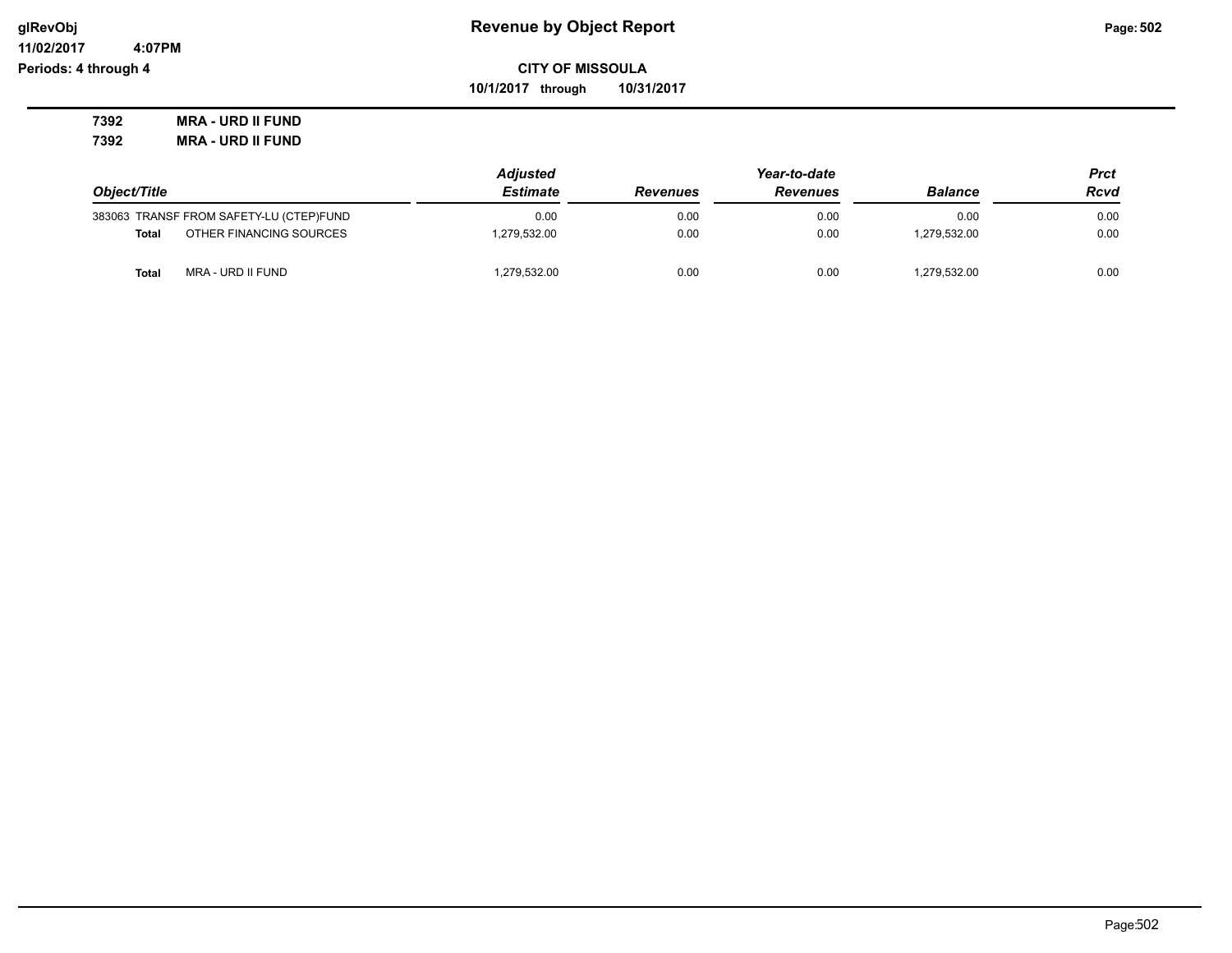**10/1/2017 through 10/31/2017**

#### **7392 MRA - URD II FUND**

|                                                           | <b>Adjusted</b> |                 | Year-to-date    |                | <b>Prct</b> |
|-----------------------------------------------------------|-----------------|-----------------|-----------------|----------------|-------------|
| Object/Title                                              | <b>Estimate</b> | <b>Revenues</b> | <b>Revenues</b> | <b>Balance</b> | Rcvd        |
| 310000 TAXES/ASSESSMENTS                                  |                 |                 |                 |                |             |
| 311011 TAX INCREMENT                                      | 0.00            | 0.00            | 0.00            | 0.00           | 0.00        |
| TAXES/ASSESSMENTS<br><b>Total</b>                         | 0.00            | 0.00            | 0.00            | 0.00           | 0.00        |
| 330000 INTERGOVERNMENTAL REVENUES                         |                 |                 |                 |                |             |
| 330000 INTERGOVERNMENTAL REVENUES                         | 0.00            | 0.00            | 0.00            | 0.00           | 0.00        |
| 331050 ISTEA/CTEP GRANT                                   | 0.00            | 0.00            | 0.00            | 0.00           | 0.00        |
| 331060 NATL RECREATION TRAILS GRANTS                      | 0.00            | 0.00            | 0.00            | 0.00           | 0.00        |
| 335210 PERSONAL PROPERTY TAX REIMBURSEMENT                | 0.00            | 0.00            | 0.00            | 0.00           | 0.00        |
| 335250 STATE REIMB - SB #184                              | 0.00            | 0.00            | 0.00            | 0.00           | 0.00        |
| 336023 STATE CONTRIB. - PERS                              | 0.00            | 0.00            | 0.00            | 0.00           | 0.00        |
| <b>INTERGOVERNMENTAL REVENUES</b><br>Total                | 0.00            | 0.00            | 0.00            | 0.00           | 0.00        |
| 340000 CHARGES FOR SERVICES                               |                 |                 |                 |                |             |
| 343300 MISC CHARGES FOR SERVICES                          | 0.00            | 0.00            | 0.00            | 0.00           | 0.00        |
| <b>CHARGES FOR SERVICES</b><br><b>Total</b>               | 0.00            | 0.00            | 0.00            | 0.00           | 0.00        |
| 360000 MISCELLANEOUS REVENUES                             |                 |                 |                 |                |             |
| 360000 MISCELLANEOUS REVENUES                             | 0.00            | 0.00            | 0.00            | 0.00           | 0.00        |
| 360007 RLF REVENUES                                       | 0.00            | 0.00            | 0.00            | 0.00           | 0.00        |
| 360010 MISCELLANEOUS                                      | 0.00            | 0.00            | 0.00            | 0.00           | 0.00        |
| 365000 DONATIONS                                          | 0.00            | 0.00            | 0.00            | 0.00           | 0.00        |
| MISCELLANEOUS REVENUES<br><b>Total</b>                    | 0.00            | 0.00            | 0.00            | 0.00           | 0.00        |
| 370000 INVESTMENTS & ROYALTY EARNINGS                     |                 |                 |                 |                |             |
| 371010 INTEREST ON INVESTMENTS                            | 0.00            | 0.00            | 0.00            | 0.00           | 0.00        |
| 371020 GAIN/LOSS IN MARKET VALUE OF INVESTMENT            | 0.00            | 0.00            | 0.00            | 0.00           | 0.00        |
| <b>INVESTMENTS &amp; ROYALTY EARNINGS</b><br><b>Total</b> | 0.00            | 0.00            | 0.00            | 0.00           | 0.00        |
| 380000 OTHER FINANCING SOURCES                            |                 |                 |                 |                |             |
| 381009 TRANSFERS IN                                       | 0.00            | 0.00            | 0.00            | 0.00           | 0.00        |
| 381025 REVENUE BOND PROCEEDS                              | 0.00            | 0.00            | 0.00            | 0.00           | 0.00        |
| 381026 DEBT SERVICE/BROWNSFIELD RLF 1.125M                | 0.00            | 0.00            | 0.00            | 0.00           | 0.00        |
| 381027 SOUTH RESERVE TRAIL CROSSING 5.M                   | 0.00            | 0.00            | 0.00            | 0.00           | 0.00        |
| 381028 BOND PROCEEDS-MILL SITE                            | 0.00            | 0.00            | 0.00            | 0.00           | 0.00        |
| 381074 CIVIC STADIUM TIF NOTES 1.5M                       | 0.00            | 0.00            | 0.00            | 0.00           | 0.00        |
| 383014 TRANS FR MRA                                       | 1,279,532.00    | 0.00            | 0.00            | 1,279,532.00   | 0.00        |
| 383037 TRANSFER - URD II                                  | 0.00            | 0.00            | 0.00            | 0.00           | 0.00        |
| 383038 TRANSFER - URD III                                 | 0.00            | 0.00            | 0.00            | 0.00           | 0.00        |
| 383039 FROM SID TRANSFERS                                 | 0.00            | 0.00            | 0.00            | 0.00           | 0.00        |
| 383060 TRANSFERS FROM FRONT ST URD                        | 0.00            | 0.00            | 0.00            | 0.00           | 0.00        |
| 383061 TRANSFERS FROM PARK IMPACT FEES                    | 0.00            | 0.00            | 0.00            | 0.00           | 0.00        |
| 383062 TRANSFERS FROM PARK SIDS                           | 0.00            | 0.00            | 0.00            | 0.00           | 0.00        |
| 383063 TRANSF FROM SAFETY-LU (CTEP)FUND                   | 0.00            | 0.00            | 0.00            | 0.00           | 0.00        |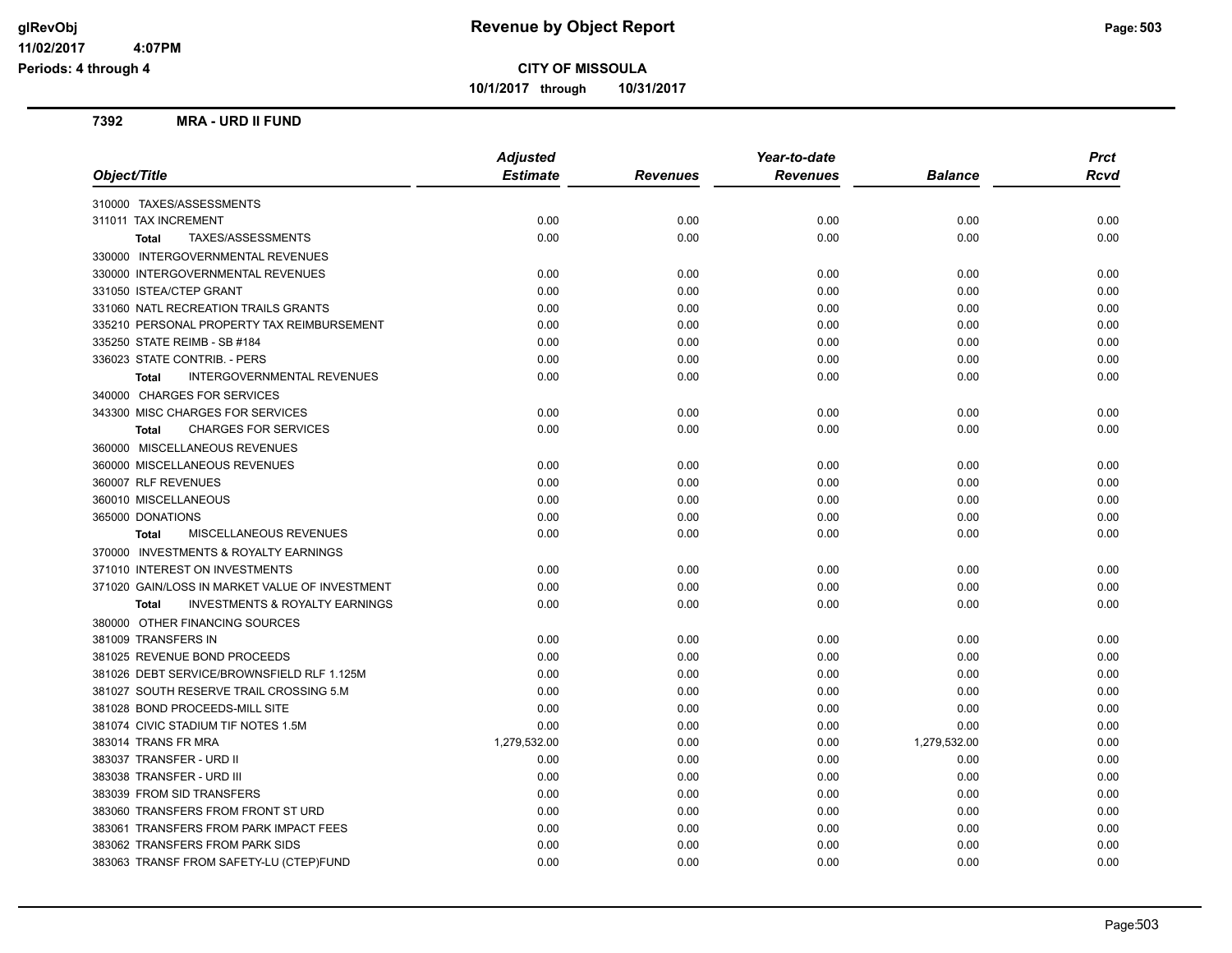**11/02/2017 4:07PM Periods: 4 through 4**

**CITY OF MISSOULA**

**10/1/2017 through 10/31/2017**

**7392 MRA - URD II FUND**

|              |                         | <b>Adjusted</b> |                 | Year-to-date   |              | <b>Prct</b> |
|--------------|-------------------------|-----------------|-----------------|----------------|--------------|-------------|
| Object/Title | Estimate                | <b>Revenues</b> | <b>Revenues</b> | <b>Balance</b> | <b>Rcvd</b>  |             |
| Total        | OTHER FINANCING SOURCES | 1,279,532.00    | 0.00            | 0.00           | 1.279.532.00 | 0.00        |
| Tota         | MRA - URD II FUND       | 1,279,532.00    | 0.00            | 0.00           | 1,279,532.00 | 0.00        |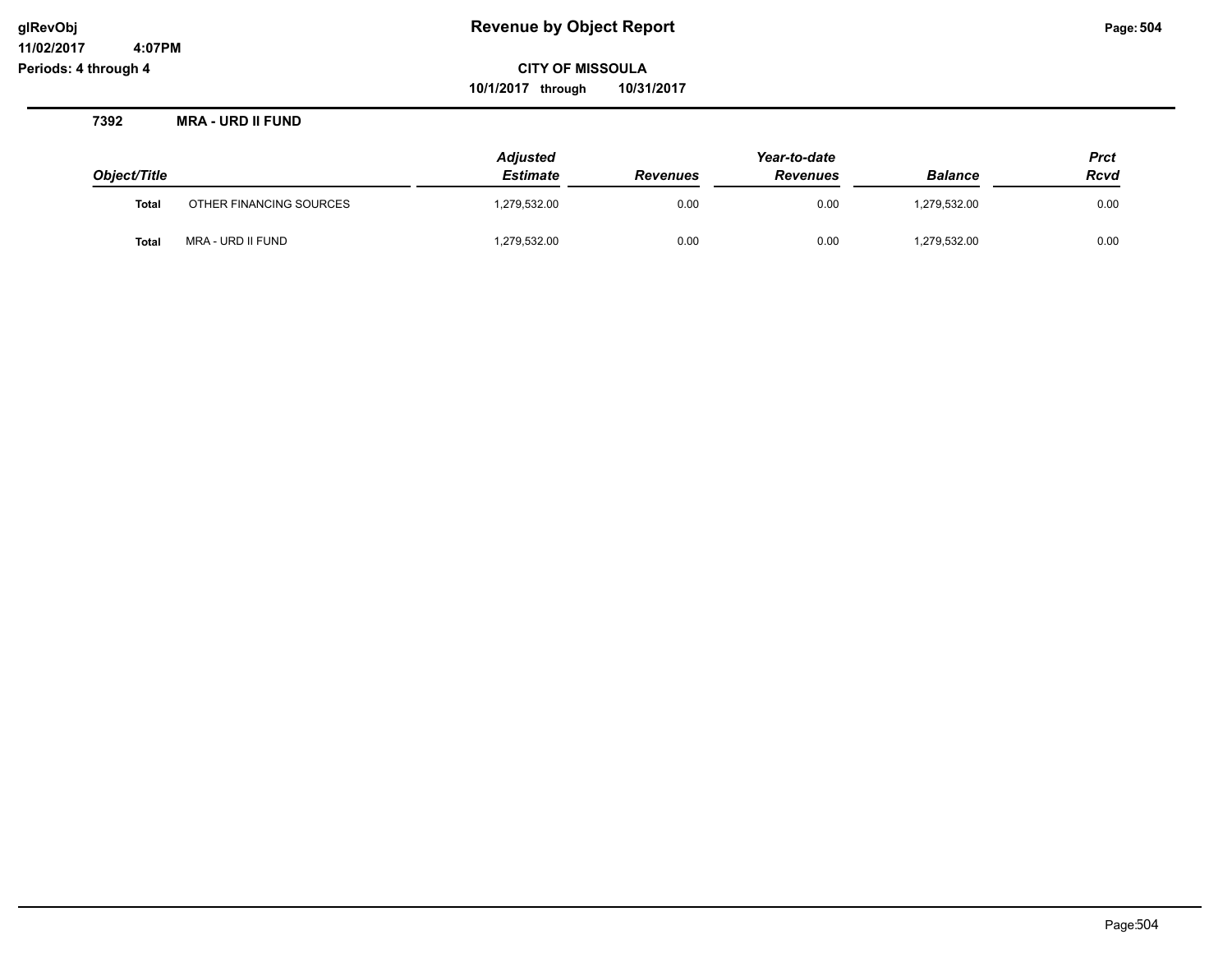**10/1/2017 through 10/31/2017**

**7393 MRA - URD III FUND**

**7393 MRA - URD III FUND**

|                                                           | <b>Adjusted</b> |                 | Year-to-date    |                | <b>Prct</b> |
|-----------------------------------------------------------|-----------------|-----------------|-----------------|----------------|-------------|
| Object/Title                                              | <b>Estimate</b> | <b>Revenues</b> | <b>Revenues</b> | <b>Balance</b> | <b>Rcvd</b> |
| 310000 TAXES/ASSESSMENTS                                  |                 |                 |                 |                |             |
| 311011 TAX INCREMENT                                      | 0.00            | 0.00            | 0.00            | 0.00           | 0.00        |
| 312001 PENALTIES & INTEREST                               | 0.00            | 0.00            | 0.00            | 0.00           | 0.00        |
| TAXES/ASSESSMENTS<br><b>Total</b>                         | 0.00            | 0.00            | 0.00            | 0.00           | 0.00        |
| 330000 INTERGOVERNMENTAL REVENUES                         |                 |                 |                 |                |             |
| 331050 ISTEA/CTEP GRANT                                   | 0.00            | 0.00            | 0.00            | 0.00           | 0.00        |
| 331060 NATL RECREATION TRAILS GRANTS                      | 0.00            | 0.00            | 0.00            | 0.00           | 0.00        |
| 335210 PERSONAL PROPERTY TAX REIMBURSEMENT                | 0.00            | 0.00            | 0.00            | 0.00           | 0.00        |
| 336020 STATE PENSION CONTRIBUTION                         | 0.00            | 0.00            | 0.00            | 0.00           | 0.00        |
| 336023 STATE CONTRIB. - PERS                              | 0.00            | 0.00            | 56.58           | $-56.58$       | 0.00        |
| <b>INTERGOVERNMENTAL REVENUES</b><br><b>Total</b>         | 0.00            | 0.00            | 56.58           | $-56.58$       | 0.00        |
| 340000 CHARGES FOR SERVICES                               |                 |                 |                 |                |             |
| 343065 BUILDING RENTALS                                   | 0.00            | 14,583.50       | 38,654.50       | $-38,654.50$   | 0.00        |
| <b>CHARGES FOR SERVICES</b><br><b>Total</b>               | 0.00            | 14,583.50       | 38,654.50       | $-38,654.50$   | 0.00        |
| 360000 MISCELLANEOUS REVENUES                             |                 |                 |                 |                |             |
| 360000 MISCELLANEOUS REVENUES                             | 0.00            | 0.00            | 0.00            | 0.00           | 0.00        |
| 360010 MISCELLANEOUS                                      | 0.00            | 0.00            | 0.00            | 0.00           | 0.00        |
| 362000 OTHER MISCELLANEOUS REVENUE                        | 0.00            | 0.00            | 0.00            | 0.00           | 0.00        |
| 362004 URD III FACADE IMPROVEMENT LOAN REC                | 0.00            | 0.00            | 0.00            | 0.00           | 0.00        |
| 365000 DONATIONS                                          | 0.00            | 20,000.00       | 30,000.00       | $-30,000.00$   | 0.00        |
| MISCELLANEOUS REVENUES<br><b>Total</b>                    | 0.00            | 20,000.00       | 30,000.00       | $-30,000.00$   | 0.00        |
| 370000 INVESTMENTS & ROYALTY EARNINGS                     |                 |                 |                 |                |             |
| 371010 INTEREST ON INVESTMENTS                            | 0.00            | 0.00            | 0.00            | 0.00           | 0.00        |
| 371020 GAIN/LOSS IN MARKET VALUE OF INVESTMENTS           | 0.00            | 0.00            | 0.00            | 0.00           | 0.00        |
| <b>INVESTMENTS &amp; ROYALTY EARNINGS</b><br><b>Total</b> | 0.00            | 0.00            | 0.00            | 0.00           | 0.00        |
| 380000 OTHER FINANCING SOURCES                            |                 |                 |                 |                |             |
| 381000 LOAN PROCEEDS                                      | 0.00            | 0.00            | 0.00            | 0.00           | 0.00        |
| 381024 MARY AVENUE BOND PROCEEDS                          | 1,665,000.00    | 465,000.00      | 1,665,000.00    | 0.00           | 100.00      |
| 381025 REVENUE BOND PROCEEDS                              | 1,600,000.00    | 0.00            | 0.00            | 1,600,000.00   | 0.00        |
| 381026 *** Title Not Found ***                            | 1,890,000.00    | 0.00            | 0.00            | 1,890,000.00   | 0.00        |
| 381028 BOND PROCEEDS-MILL SITE                            | 2,207,000.00    | 0.00            | 0.00            | 2,207,000.00   | 0.00        |
| 383014 TRANS FR MRA                                       | 790,943.00      | 0.00            | 0.00            | 790,943.00     | 0.00        |
| 383037 TRANSFER - URD II                                  | 250,000.00      | 0.00            | 0.00            | 250,000.00     | 0.00        |
| OTHER FINANCING SOURCES<br>Total                          | 8,402,943.00    | 465,000.00      | 1,665,000.00    | 6,737,943.00   | 19.81       |
| MRA - URD III FUND<br><b>Total</b>                        | 8,402,943.00    | 499,583.50      | 1,733,711.08    | 6,669,231.92   | 20.63       |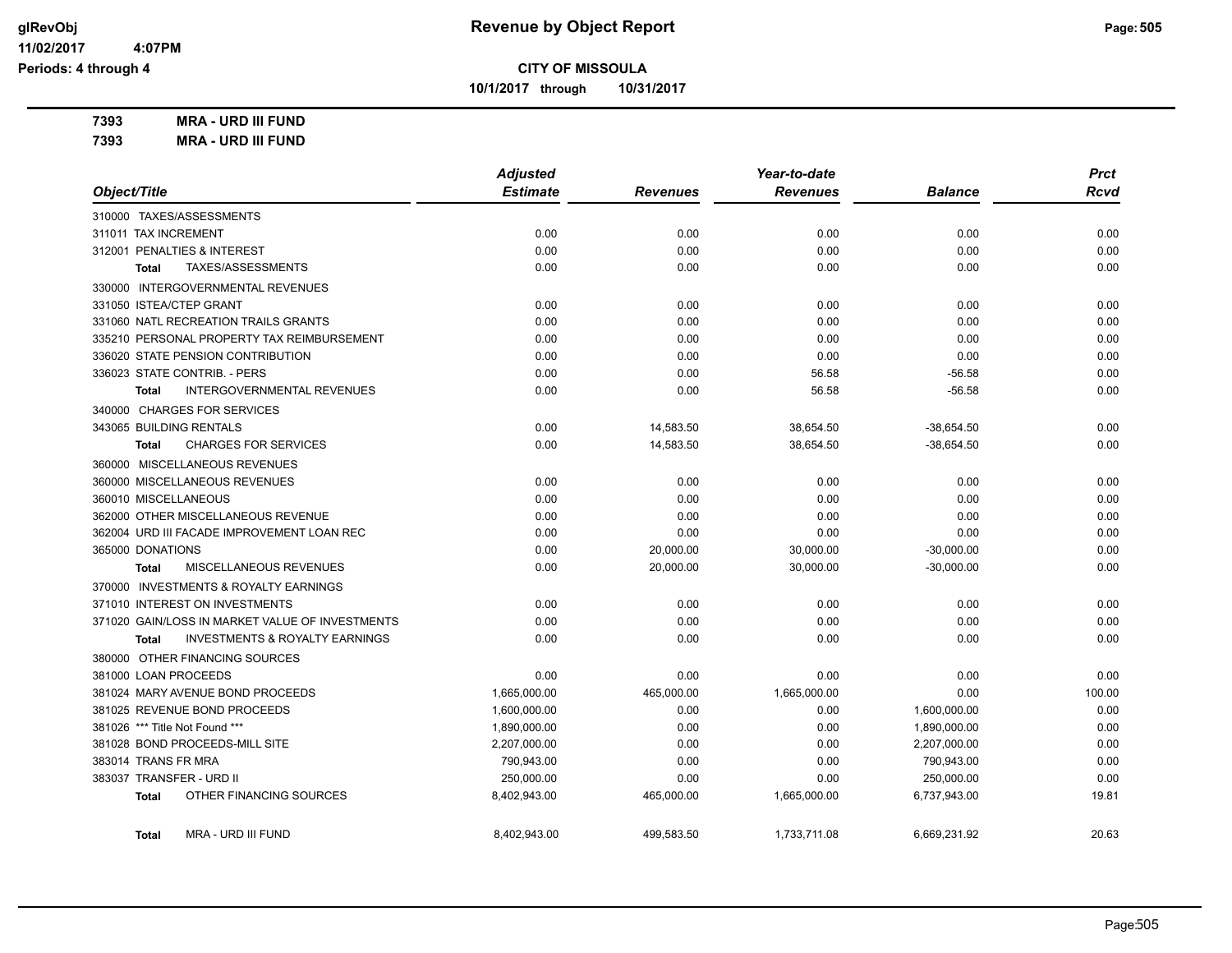**CITY OF MISSOULA 10/1/2017 through 10/31/2017**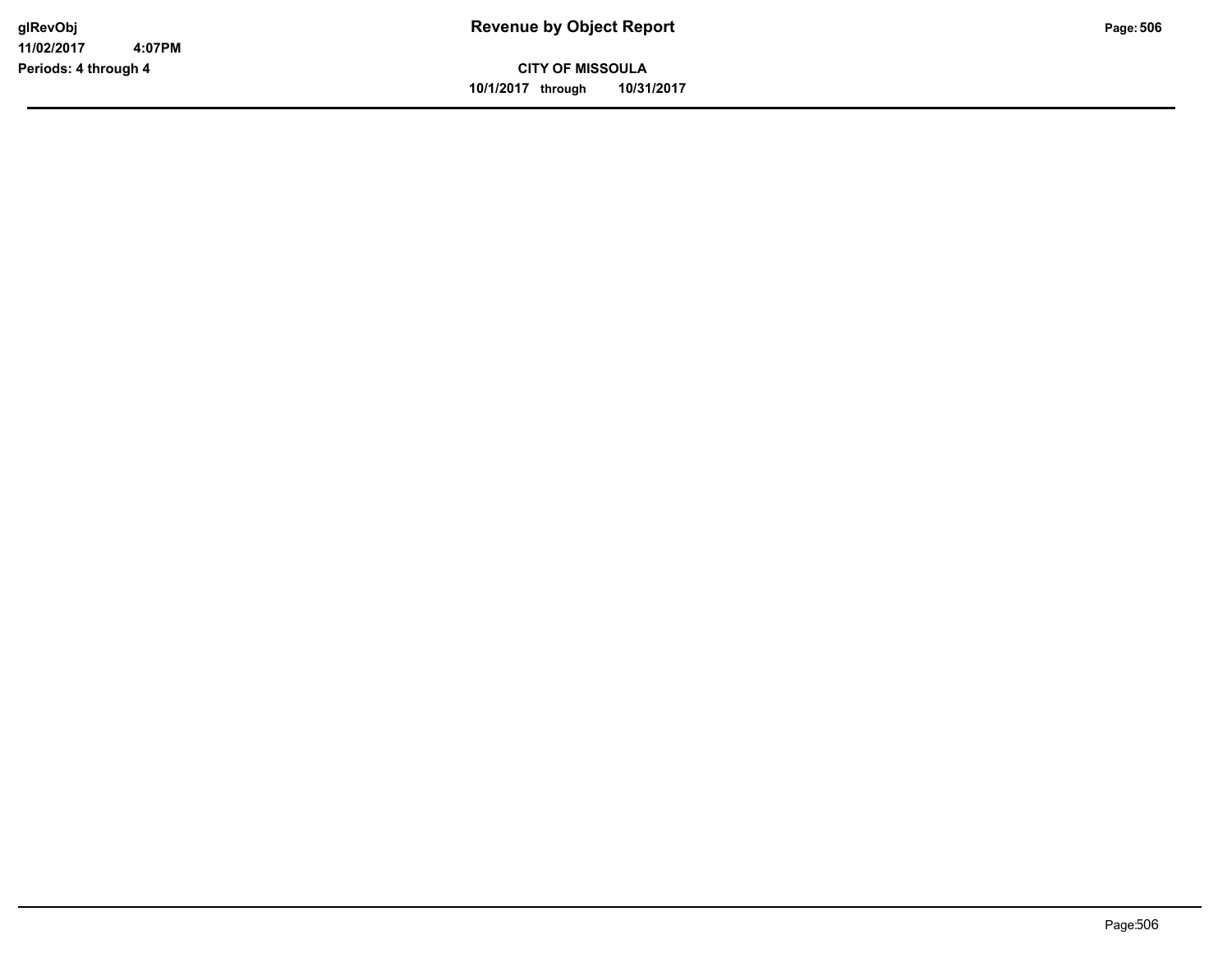**Periods: 4 through 4**

**CITY OF MISSOULA**

**10/1/2017 through 10/31/2017**

# **7393 MRA - URD III FUND**

 **4:07PM**

| Object/Title                                       | <b>Adjusted</b><br><b>Estimate</b> | <b>Revenues</b> | Year-to-date<br><b>Revenues</b> | <b>Balance</b> | <b>Prct</b><br><b>Rcvd</b> |
|----------------------------------------------------|------------------------------------|-----------------|---------------------------------|----------------|----------------------------|
| 310000 TAXES/ASSESSMENTS                           |                                    |                 |                                 |                |                            |
| 311011 TAX INCREMENT                               | 0.00                               | 0.00            | 0.00                            | 0.00           | 0.00                       |
| 312001 PENALTIES & INTEREST                        | 0.00                               | 0.00            | 0.00                            | 0.00           | 0.00                       |
| TAXES/ASSESSMENTS<br>Total                         | 0.00                               | 0.00            | 0.00                            | 0.00           | 0.00                       |
| 330000 INTERGOVERNMENTAL REVENUES                  |                                    |                 |                                 |                |                            |
| 331050 ISTEA/CTEP GRANT                            | 0.00                               | 0.00            | 0.00                            | 0.00           | 0.00                       |
| 331060 NATL RECREATION TRAILS GRANTS               | 0.00                               | 0.00            | 0.00                            | 0.00           | 0.00                       |
| 335210 PERSONAL PROPERTY TAX REIMBURSEMENT         | 0.00                               | 0.00            | 0.00                            | 0.00           | 0.00                       |
| 336020 STATE PENSION CONTRIBUTION                  | 0.00                               | 0.00            | 0.00                            | 0.00           | 0.00                       |
| 336023 STATE CONTRIB. - PERS                       | 0.00                               | 0.00            | 56.58                           | $-56.58$       | 0.00                       |
| <b>INTERGOVERNMENTAL REVENUES</b><br>Total         | 0.00                               | 0.00            | 56.58                           | $-56.58$       | 0.00                       |
| 340000 CHARGES FOR SERVICES                        |                                    |                 |                                 |                |                            |
| 343065 BUILDING RENTALS                            | 0.00                               | 14,583.50       | 38,654.50                       | $-38,654.50$   | 0.00                       |
| <b>CHARGES FOR SERVICES</b><br>Total               | 0.00                               | 14,583.50       | 38,654.50                       | $-38,654.50$   | 0.00                       |
| 360000 MISCELLANEOUS REVENUES                      |                                    |                 |                                 |                |                            |
| 360000 MISCELLANEOUS REVENUES                      | 0.00                               | 0.00            | 0.00                            | 0.00           | 0.00                       |
| 360010 MISCELLANEOUS                               | 0.00                               | 0.00            | 0.00                            | 0.00           | 0.00                       |
| 362000 OTHER MISCELLANEOUS REVENUE                 | 0.00                               | 0.00            | 0.00                            | 0.00           | 0.00                       |
| 362004 URD III FACADE IMPROVEMENT LOAN REC         | 0.00                               | 0.00            | 0.00                            | 0.00           | 0.00                       |
| 365000 DONATIONS                                   | 0.00                               | 20,000.00       | 30,000.00                       | $-30,000.00$   | 0.00                       |
| <b>MISCELLANEOUS REVENUES</b><br>Total             | 0.00                               | 20,000.00       | 30,000.00                       | $-30,000.00$   | 0.00                       |
| 370000 INVESTMENTS & ROYALTY EARNINGS              |                                    |                 |                                 |                |                            |
| 371010 INTEREST ON INVESTMENTS                     | 0.00                               | 0.00            | 0.00                            | 0.00           | 0.00                       |
| 371020 GAIN/LOSS IN MARKET VALUE OF INVESTMENT     | 0.00                               | 0.00            | 0.00                            | 0.00           | 0.00                       |
| <b>INVESTMENTS &amp; ROYALTY EARNINGS</b><br>Total | 0.00                               | 0.00            | 0.00                            | 0.00           | 0.00                       |
| 380000 OTHER FINANCING SOURCES                     |                                    |                 |                                 |                |                            |
| 381000 LOAN PROCEEDS                               | 0.00                               | 0.00            | 0.00                            | 0.00           | 0.00                       |
| 381024 MARY AVENUE BOND PROCEEDS                   | 1,665,000.00                       | 465,000.00      | 1,665,000.00                    | 0.00           | 100.00                     |
| 381025 REVENUE BOND PROCEEDS                       | 1,600,000.00                       | 0.00            | 0.00                            | 1,600,000.00   | 0.00                       |
| 381026 *** Title Not Found ***                     | 1,890,000.00                       | 0.00            | 0.00                            | 1,890,000.00   | 0.00                       |
| 381028 BOND PROCEEDS-MILL SITE                     | 2,207,000.00                       | 0.00            | 0.00                            | 2,207,000.00   | 0.00                       |
| 383014 TRANS FR MRA                                | 790,943.00                         | 0.00            | 0.00                            | 790,943.00     | 0.00                       |
| 383037 TRANSFER - URD II                           | 250,000.00                         | 0.00            | 0.00                            | 250,000.00     | 0.00                       |
| OTHER FINANCING SOURCES<br>Total                   | 8,402,943.00                       | 465,000.00      | 1,665,000.00                    | 6,737,943.00   | 19.81                      |
| MRA - URD III FUND<br>Total                        | 8,402,943.00                       | 499,583.50      | 1,733,711.08                    | 6,669,231.92   | 20.63                      |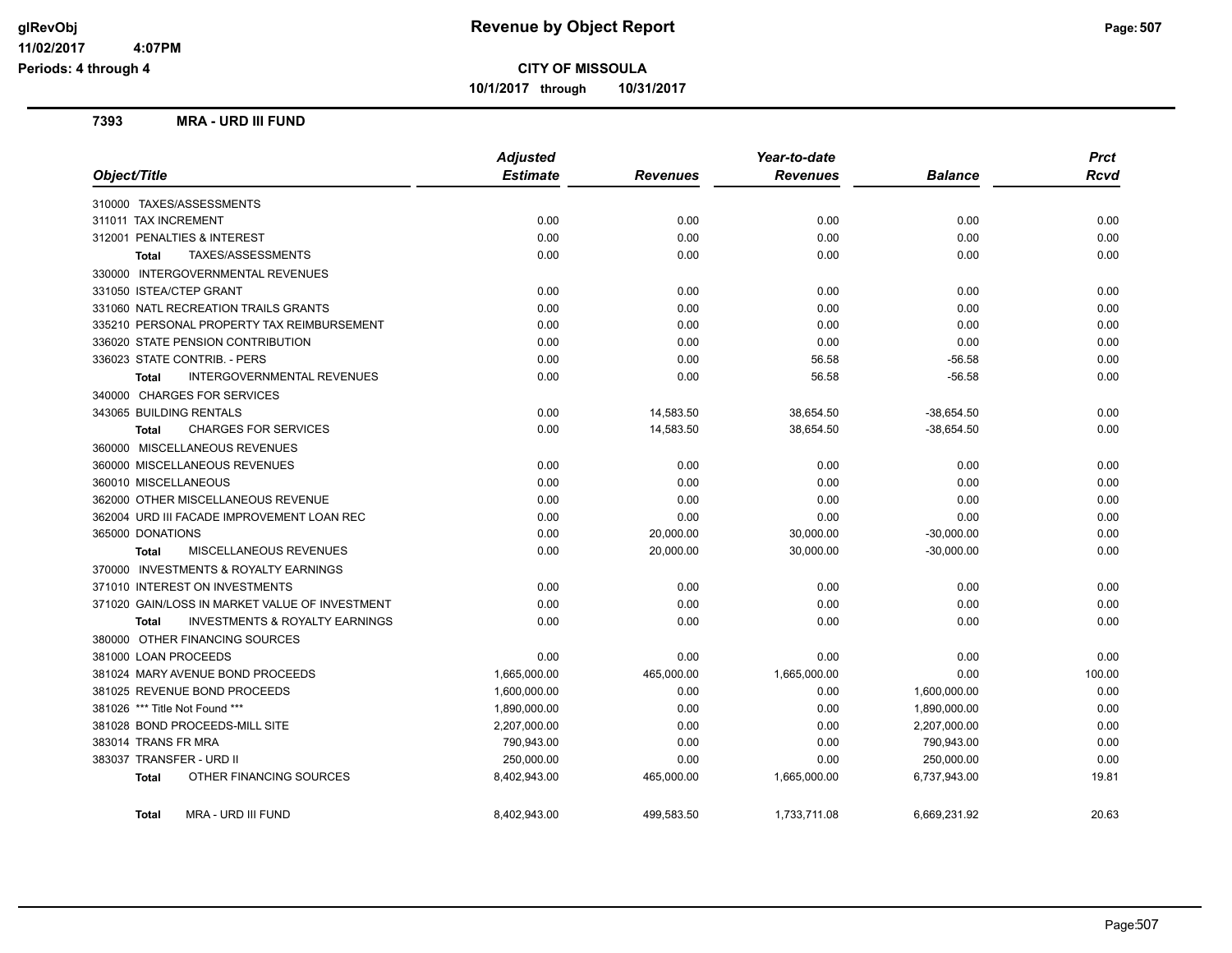**CITY OF MISSOULA 10/1/2017 through 10/31/2017**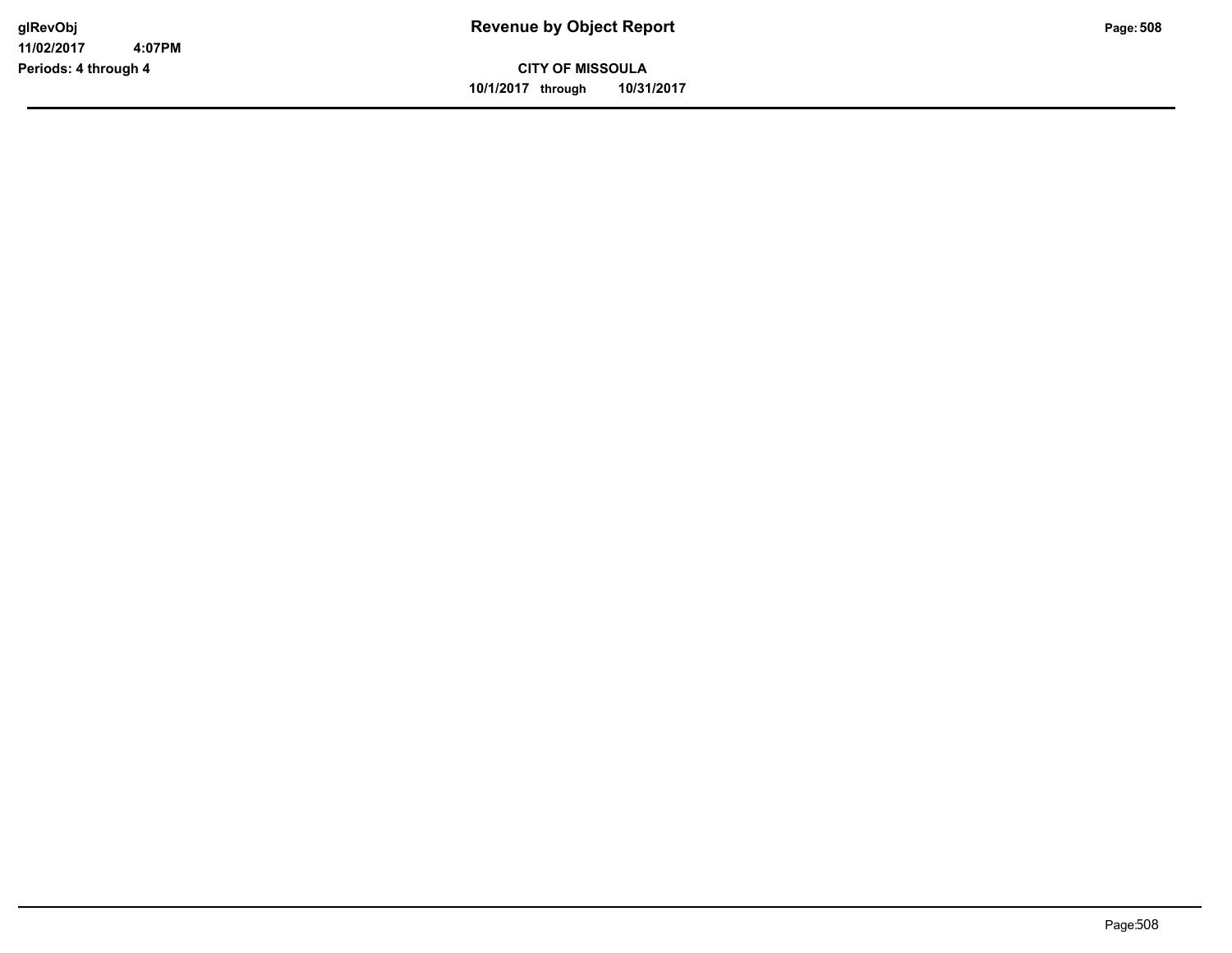**10/1/2017 through 10/31/2017**

# **7394 MRA URD III TI DEBT CLEARING FUND**

**7394 MRA URD III TI DEBT CLEARING FUND**

|                                                     | <b>Adjusted</b> |                 | Year-to-date    |                | <b>Prct</b> |
|-----------------------------------------------------|-----------------|-----------------|-----------------|----------------|-------------|
| Object/Title                                        | <b>Estimate</b> | <b>Revenues</b> | <b>Revenues</b> | <b>Balance</b> | Rcvd        |
| TAXES/ASSESSMENTS<br>310000                         |                 |                 |                 |                |             |
| <b>TAX INCREMENT</b><br>311011                      | 1,697,606.00    | 1,448.55        | 1,448.55        | 1,696,157.45   | 0.09        |
| PENALTIES & INTEREST<br>312001                      | 0.00            | 103.16          | 177.22          | $-177.22$      | 0.00        |
| <b>TAXES/ASSESSMENTS</b><br>Total                   | 1,697,606.00    | 1,551.71        | 1,625.77        | 1,695,980.23   | 0.10        |
| INTERGOVERNMENTAL REVENUES<br>330000                |                 |                 |                 |                |             |
| 335210 PERSONAL PROPERTY TAX REIMBURSEMENT          | 277,850.00      | 0.00            | 0.00            | 277,850.00     | 0.00        |
| 335250 STATE REIMB - SB #184                        | 0.00            | 0.00            | 0.00            | 0.00           | 0.00        |
| INTERGOVERNMENTAL REVENUES<br>Total                 | 277,850.00      | 0.00            | 0.00            | 277,850.00     | 0.00        |
| <b>INVESTMENTS &amp; ROYALTY EARNINGS</b><br>370000 |                 |                 |                 |                |             |
| 371010 INTEREST ON INVESTMENTS                      | 0.00            | 0.00            | 0.00            | 0.00           | 0.00        |
| 371020 GAIN/LOSS IN MARKET VALUE OF INVESTMENTS     | 0.00            | 0.00            | 0.00            | 0.00           | 0.00        |
| <b>INVESTMENTS &amp; ROYALTY EARNINGS</b><br>Total  | 0.00            | 0.00            | 0.00            | 0.00           | 0.00        |
| OTHER FINANCING SOURCES<br>380000                   |                 |                 |                 |                |             |
| 383014 TRANS FR MRA                                 | 0.00            | 0.00            | 0.00            | 0.00           | 0.00        |
| OTHER FINANCING SOURCES<br><b>Total</b>             | 0.00            | 0.00            | 0.00            | 0.00           | 0.00        |
| MRA URD III TI DEBT CLEARING FUND<br><b>Total</b>   | 1,975,456.00    | 1,551.71        | 1,625.77        | 1,973,830.23   | 0.08        |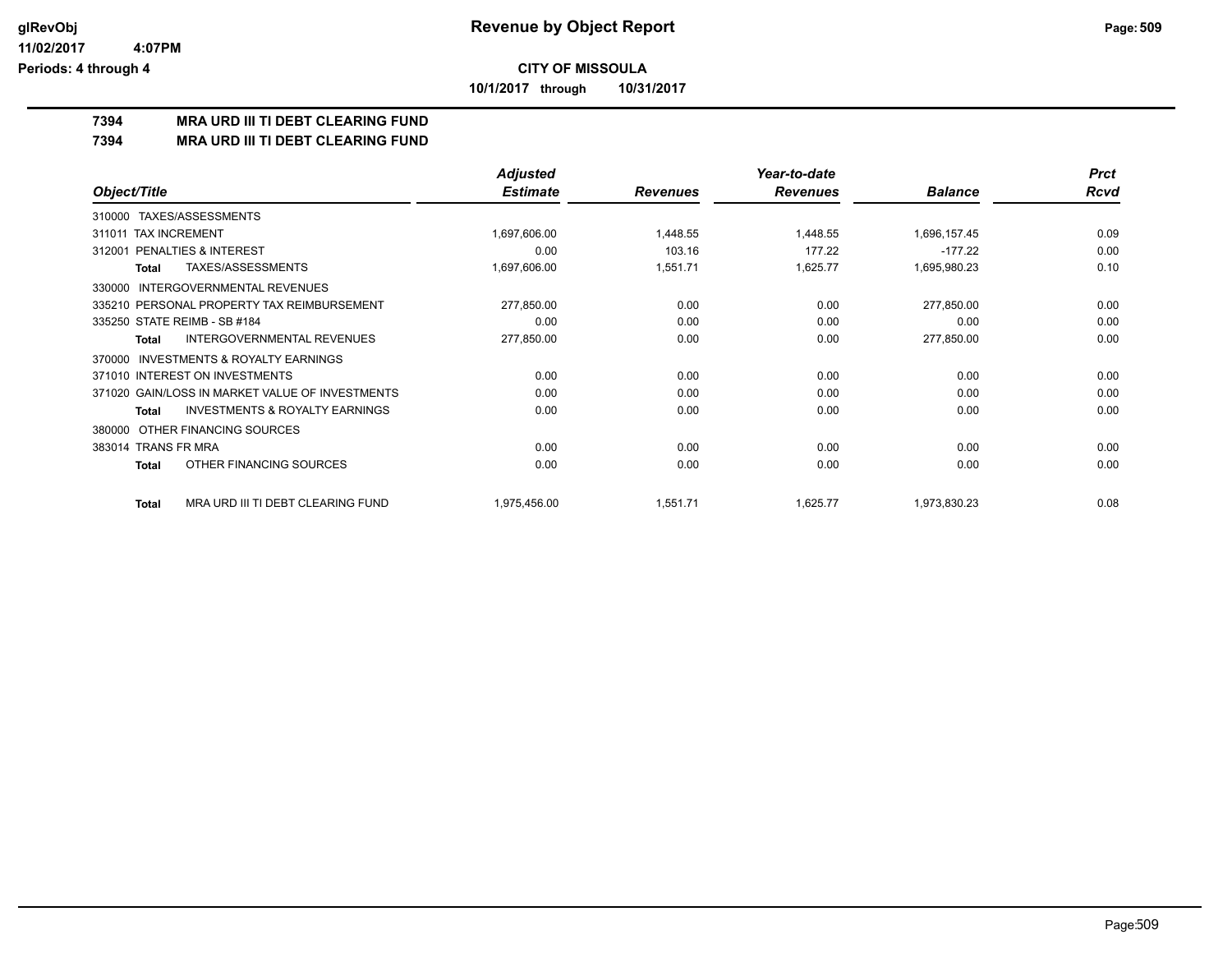**10/1/2017 through 10/31/2017**

## **7394 MRA URD III TI DEBT CLEARING FUND**

|                                                           | <b>Adjusted</b> |                 | Year-to-date    |                | <b>Prct</b> |
|-----------------------------------------------------------|-----------------|-----------------|-----------------|----------------|-------------|
| Object/Title                                              | <b>Estimate</b> | <b>Revenues</b> | <b>Revenues</b> | <b>Balance</b> | <b>Rcvd</b> |
| 310000 TAXES/ASSESSMENTS                                  |                 |                 |                 |                |             |
| 311011 TAX INCREMENT                                      | 1,697,606.00    | 1,448.55        | 1,448.55        | 1,696,157.45   | 0.09        |
| 312001 PENALTIES & INTEREST                               | 0.00            | 103.16          | 177.22          | $-177.22$      | 0.00        |
| TAXES/ASSESSMENTS<br><b>Total</b>                         | 1,697,606.00    | 1,551.71        | 1,625.77        | 1,695,980.23   | 0.10        |
| <b>INTERGOVERNMENTAL REVENUES</b><br>330000               |                 |                 |                 |                |             |
| 335210 PERSONAL PROPERTY TAX REIMBURSEMENT                | 277,850.00      | 0.00            | 0.00            | 277,850.00     | 0.00        |
| 335250 STATE REIMB - SB #184                              | 0.00            | 0.00            | 0.00            | 0.00           | 0.00        |
| INTERGOVERNMENTAL REVENUES<br><b>Total</b>                | 277,850.00      | 0.00            | 0.00            | 277,850.00     | 0.00        |
| INVESTMENTS & ROYALTY EARNINGS<br>370000                  |                 |                 |                 |                |             |
| 371010 INTEREST ON INVESTMENTS                            | 0.00            | 0.00            | 0.00            | 0.00           | 0.00        |
| 371020 GAIN/LOSS IN MARKET VALUE OF INVESTMENT            | 0.00            | 0.00            | 0.00            | 0.00           | 0.00        |
| <b>INVESTMENTS &amp; ROYALTY EARNINGS</b><br><b>Total</b> | 0.00            | 0.00            | 0.00            | 0.00           | 0.00        |
| OTHER FINANCING SOURCES<br>380000                         |                 |                 |                 |                |             |
| 383014 TRANS FR MRA                                       | 0.00            | 0.00            | 0.00            | 0.00           | 0.00        |
| OTHER FINANCING SOURCES<br><b>Total</b>                   | 0.00            | 0.00            | 0.00            | 0.00           | 0.00        |
| MRA URD III TI DEBT CLEARING FUND<br>Total                | 1,975,456.00    | 1,551.71        | 1,625.77        | 1,973,830.23   | 0.08        |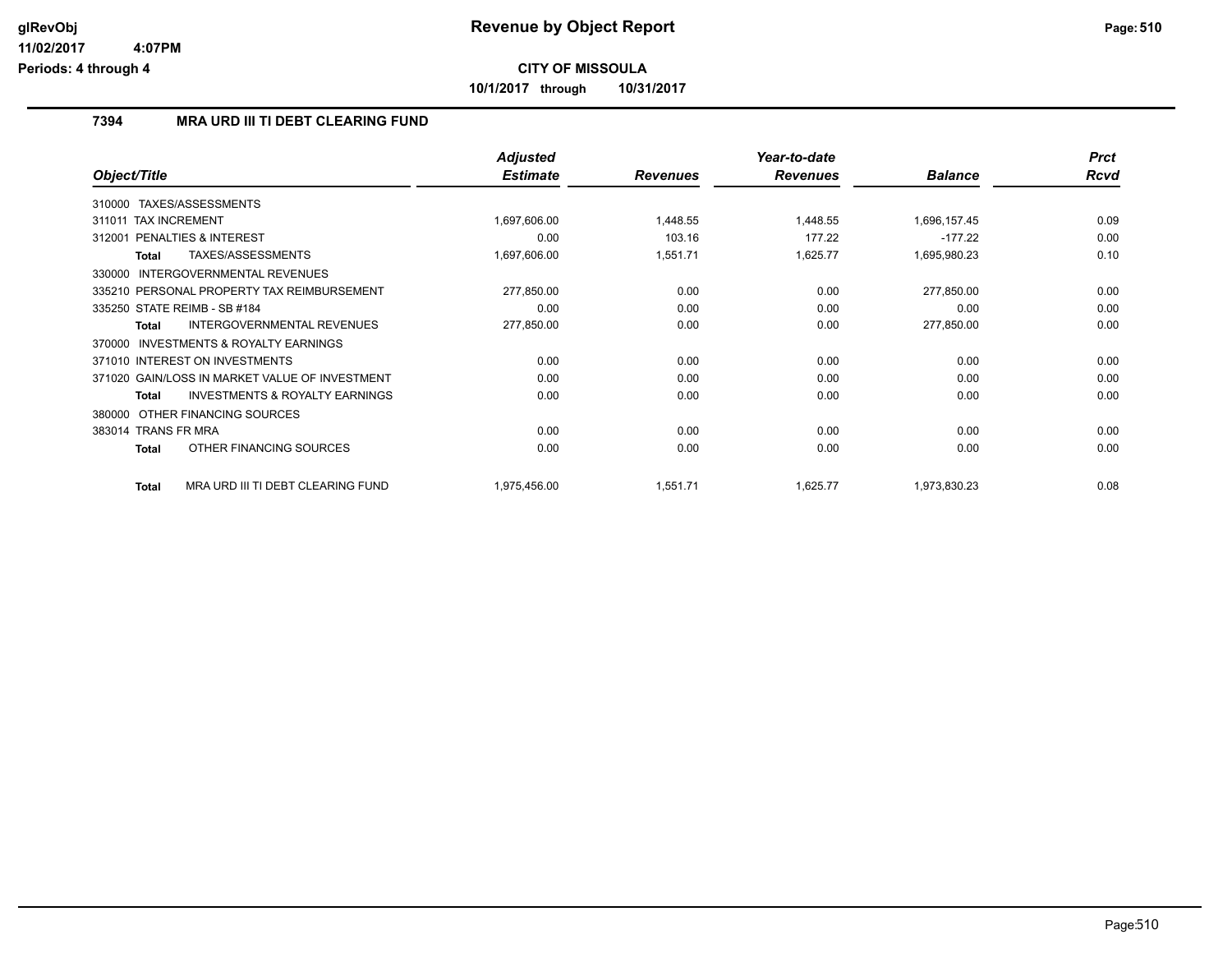**10/1/2017 through 10/31/2017**

# **7395 MRA TAX INCREMENT DEBT SERVICE**

# **7395 MRA TAX INCREMENT DEBT SERVICE**

|                                                    | <b>Adjusted</b> |                 | Year-to-date    |                | <b>Prct</b> |
|----------------------------------------------------|-----------------|-----------------|-----------------|----------------|-------------|
| Object/Title                                       | <b>Estimate</b> | <b>Revenues</b> | <b>Revenues</b> | <b>Balance</b> | <b>Rcvd</b> |
| 370000 INVESTMENTS & ROYALTY EARNINGS              |                 |                 |                 |                |             |
| 371010 INTEREST ON INVESTMENTS                     | 0.00            | 0.00            | 0.00            | 0.00           | 0.00        |
| <b>INVESTMENTS &amp; ROYALTY EARNINGS</b><br>Total | 0.00            | 0.00            | 0.00            | 0.00           | 0.00        |
| 380000 OTHER FINANCING SOURCES                     |                 |                 |                 |                |             |
| 383014 TRANS FR MRA                                | 1,184,513.00    | 0.00            | 0.00            | 1,184,513.00   | 0.00        |
| OTHER FINANCING SOURCES<br>Total                   | 1,184,513.00    | 0.00            | 0.00            | 1,184,513.00   | 0.00        |
|                                                    |                 |                 |                 |                |             |
| MRA TAX INCREMENT DEBT SERVICE<br>Total            | 1.184.513.00    | 0.00            | 0.00            | 1.184.513.00   | 0.00        |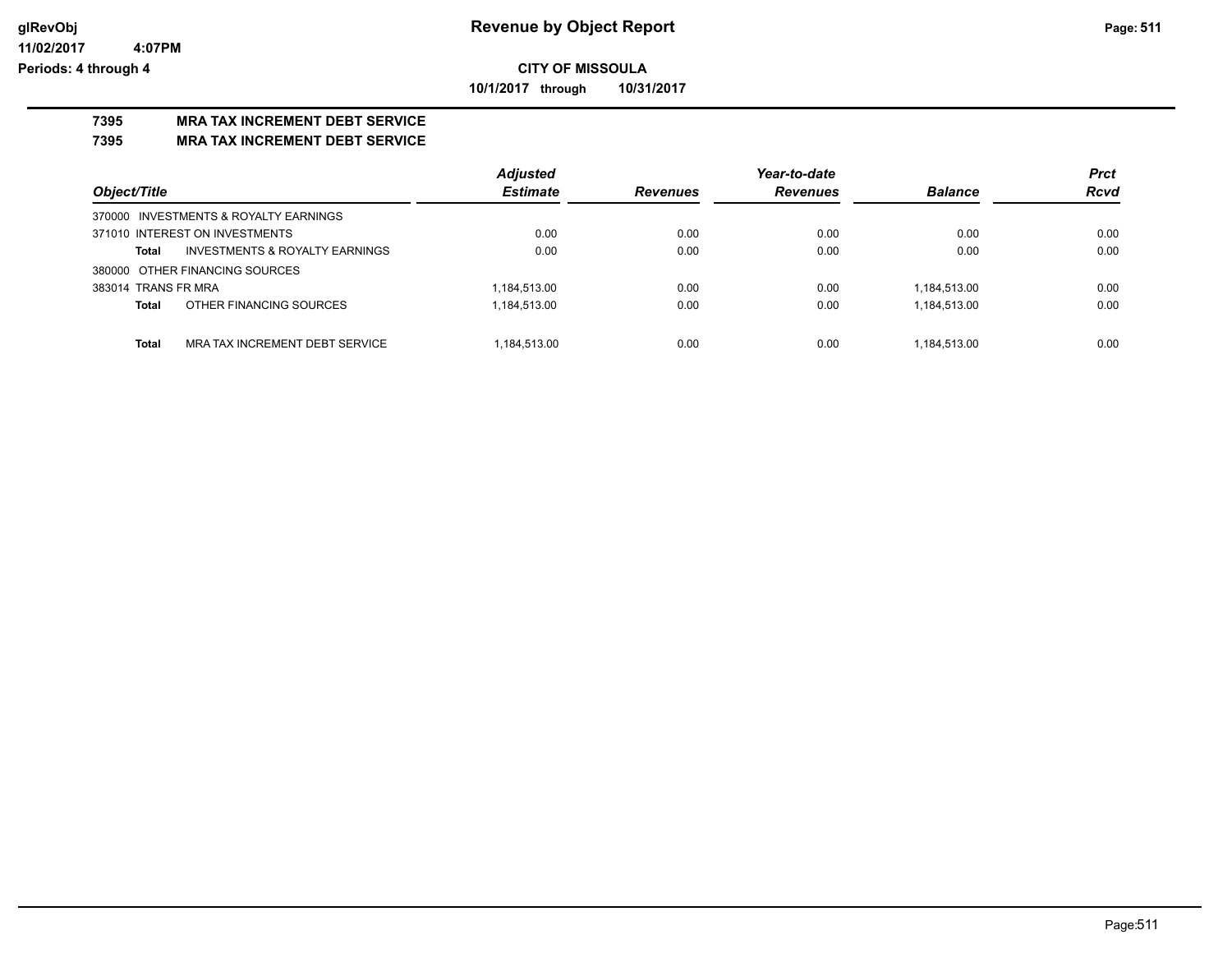**10/1/2017 through 10/31/2017**

## **7395 MRA TAX INCREMENT DEBT SERVICE**

| Object/Title        |                                       | <b>Adjusted</b><br><b>Estimate</b> | <b>Revenues</b> | Year-to-date<br><b>Revenues</b> | <b>Balance</b> | <b>Prct</b><br><b>Rcvd</b> |
|---------------------|---------------------------------------|------------------------------------|-----------------|---------------------------------|----------------|----------------------------|
|                     | 370000 INVESTMENTS & ROYALTY EARNINGS |                                    |                 |                                 |                |                            |
|                     | 371010 INTEREST ON INVESTMENTS        | 0.00                               | 0.00            | 0.00                            | 0.00           | 0.00                       |
| <b>Total</b>        | INVESTMENTS & ROYALTY EARNINGS        | 0.00                               | 0.00            | 0.00                            | 0.00           | 0.00                       |
|                     | 380000 OTHER FINANCING SOURCES        |                                    |                 |                                 |                |                            |
| 383014 TRANS FR MRA |                                       | 1.184.513.00                       | 0.00            | 0.00                            | 1.184.513.00   | 0.00                       |
| <b>Total</b>        | OTHER FINANCING SOURCES               | 1,184,513.00                       | 0.00            | 0.00                            | 1,184,513.00   | 0.00                       |
| <b>Total</b>        | MRA TAX INCREMENT DEBT SERVICE        | 1.184.513.00                       | 0.00            | 0.00                            | 1.184.513.00   | 0.00                       |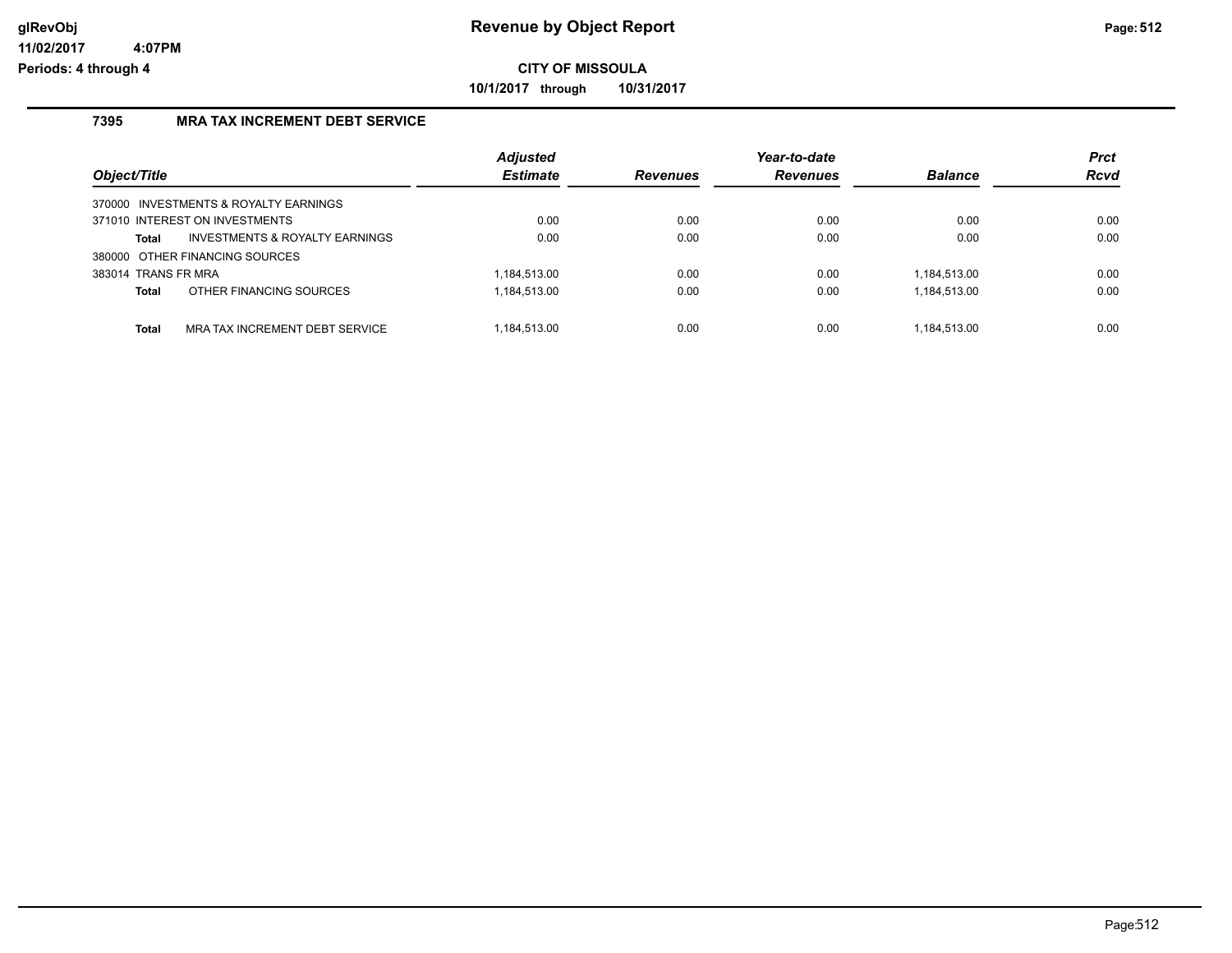**10/1/2017 through 10/31/2017**

# **7396 NRSS DEBT SERVICE SINKING FUND**

**7396 NRSS DEBT SERVICE SINKING FUND**

|                                                 | <b>Adjusted</b> |                 | Year-to-date    |                | <b>Prct</b> |
|-------------------------------------------------|-----------------|-----------------|-----------------|----------------|-------------|
| Object/Title                                    | <b>Estimate</b> | <b>Revenues</b> | <b>Revenues</b> | <b>Balance</b> | <b>Rcvd</b> |
| 370000 INVESTMENTS & ROYALTY EARNINGS           |                 |                 |                 |                |             |
| 371010 INTEREST ON INVESTMENTS                  | 0.00            | 0.00            | 0.00            | 0.00           | 0.00        |
| 371020 GAIN/LOSS IN MARKET VALUE OF INVESTMENTS | 0.00            | 0.00            | 0.00            | 0.00           | 0.00        |
| INVESTMENTS & ROYALTY EARNINGS<br>Total         | 0.00            | 0.00            | 0.00            | 0.00           | 0.00        |
| 380000 OTHER FINANCING SOURCES                  |                 |                 |                 |                |             |
| 383014 TRANS FR MRA                             | 86.336.00       | 0.00            | 15.881.03       | 70.454.97      | 18.39       |
| OTHER FINANCING SOURCES<br>Total                | 86.336.00       | 0.00            | 15.881.03       | 70.454.97      | 18.39       |
|                                                 |                 |                 |                 |                |             |
| Total<br>NRSS DEBT SERVICE SINKING FUND         | 86.336.00       | 0.00            | 15.881.03       | 70.454.97      | 18.39       |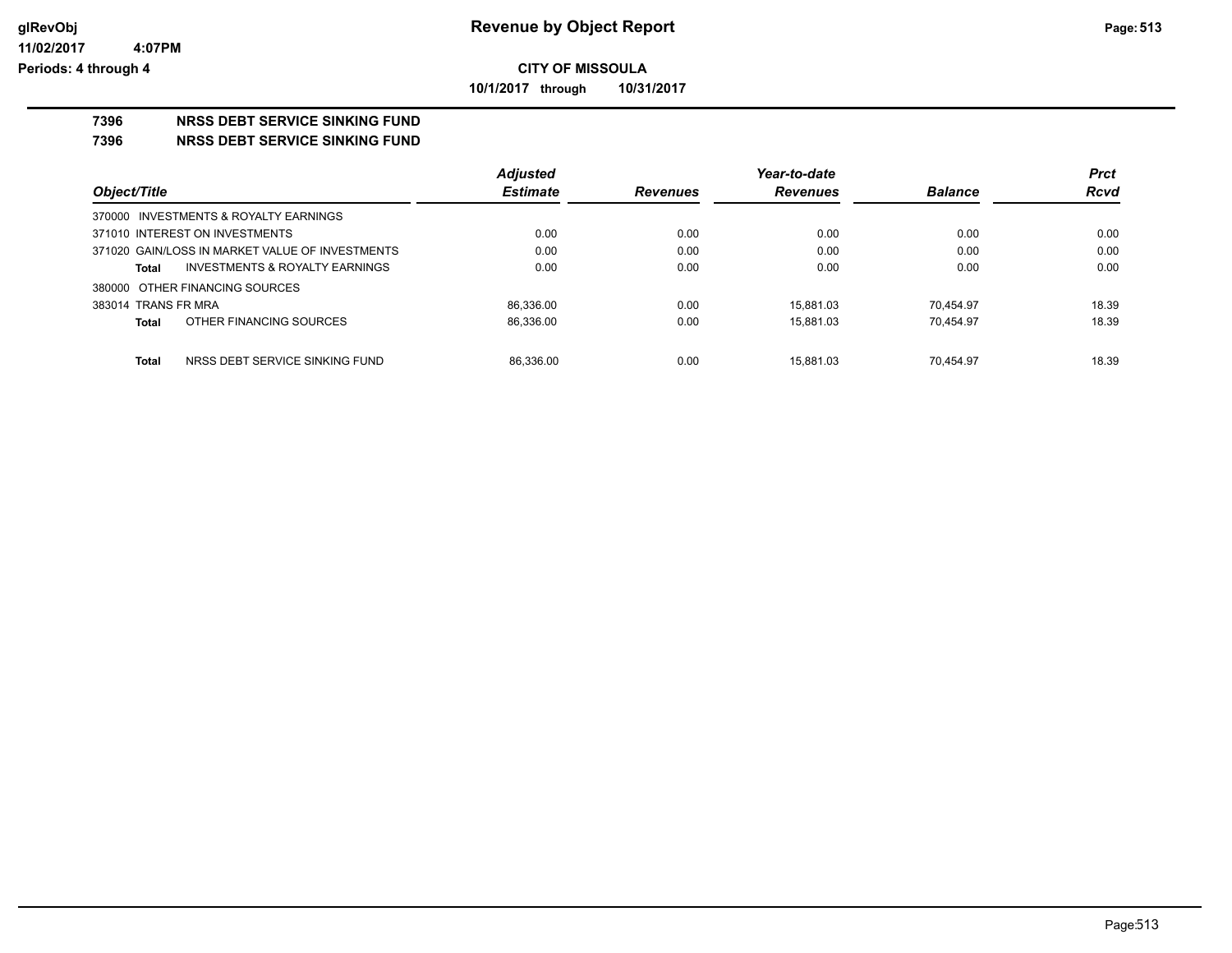**10/1/2017 through 10/31/2017**

## **7396 NRSS DEBT SERVICE SINKING FUND**

|                                |                                                | <b>Adiusted</b> |                 | Year-to-date    |                | <b>Prct</b> |
|--------------------------------|------------------------------------------------|-----------------|-----------------|-----------------|----------------|-------------|
| Object/Title                   |                                                | <b>Estimate</b> | <b>Revenues</b> | <b>Revenues</b> | <b>Balance</b> | <b>Rcvd</b> |
|                                | 370000 INVESTMENTS & ROYALTY EARNINGS          |                 |                 |                 |                |             |
| 371010 INTEREST ON INVESTMENTS |                                                | 0.00            | 0.00            | 0.00            | 0.00           | 0.00        |
|                                | 371020 GAIN/LOSS IN MARKET VALUE OF INVESTMENT | 0.00            | 0.00            | 0.00            | 0.00           | 0.00        |
| Total                          | INVESTMENTS & ROYALTY EARNINGS                 | 0.00            | 0.00            | 0.00            | 0.00           | 0.00        |
| 380000 OTHER FINANCING SOURCES |                                                |                 |                 |                 |                |             |
| 383014 TRANS FR MRA            |                                                | 86.336.00       | 0.00            | 15.881.03       | 70.454.97      | 18.39       |
| <b>Total</b>                   | OTHER FINANCING SOURCES                        | 86.336.00       | 0.00            | 15.881.03       | 70.454.97      | 18.39       |
|                                |                                                |                 |                 |                 |                |             |
| <b>Total</b>                   | NRSS DEBT SERVICE SINKING FUND                 | 86.336.00       | 0.00            | 15.881.03       | 70.454.97      | 18.39       |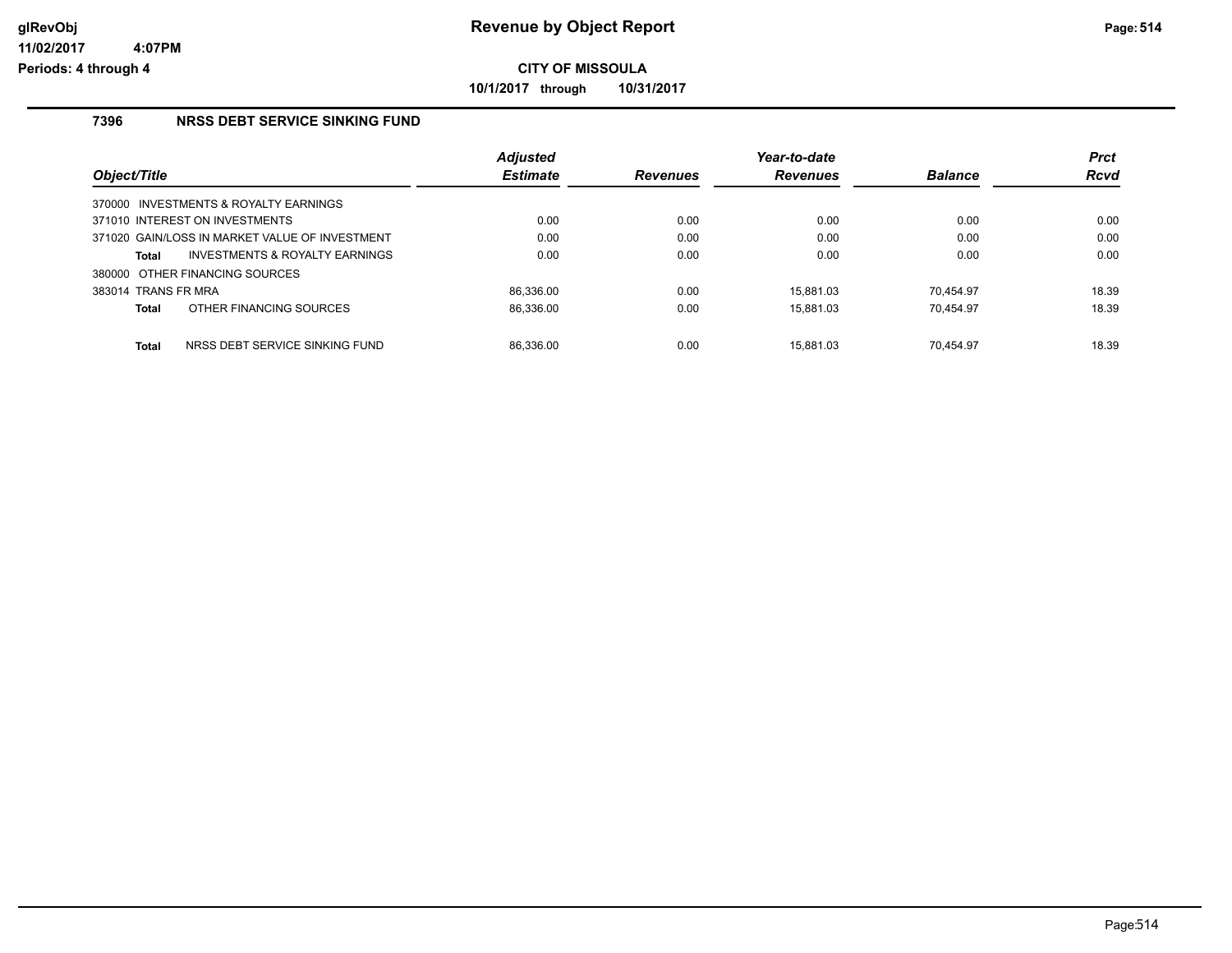**10/1/2017 through 10/31/2017**

**7397 NORTH RESERVE/SCOTT ST URD**

**7397 NORTH RESERVE/SCOTT ST URD**

|                                                           | <b>Adjusted</b> |                 | Year-to-date    |                | <b>Prct</b> |
|-----------------------------------------------------------|-----------------|-----------------|-----------------|----------------|-------------|
| Object/Title                                              | <b>Estimate</b> | <b>Revenues</b> | <b>Revenues</b> | <b>Balance</b> | <b>Rcvd</b> |
| 310000 TAXES/ASSESSMENTS                                  |                 |                 |                 |                |             |
| <b>TAX INCREMENT</b><br>311011                            | 0.00            | 0.00            | 0.00            | 0.00           | 0.00        |
| PENALTIES & INTEREST<br>312001                            | 0.00            | 0.00            | 0.00            | 0.00           | 0.00        |
| TAXES/ASSESSMENTS<br><b>Total</b>                         | 0.00            | 0.00            | 0.00            | 0.00           | 0.00        |
| INTERGOVERNMENTAL REVENUES<br>330000                      |                 |                 |                 |                |             |
| 335210 PERSONAL PROPERTY TAX REIMBURSEMENT                | 0.00            | 0.00            | 0.00            | 0.00           | 0.00        |
| <b>INTERGOVERNMENTAL REVENUES</b><br><b>Total</b>         | 0.00            | 0.00            | 0.00            | 0.00           | 0.00        |
| MISCELLANEOUS REVENUES<br>360000                          |                 |                 |                 |                |             |
| 360000 MISCELLANEOUS REVENUES                             | 0.00            | 0.00            | 0.00            | 0.00           | 0.00        |
| MISCELLANEOUS REVENUES<br><b>Total</b>                    | 0.00            | 0.00            | 0.00            | 0.00           | 0.00        |
| INVESTMENTS & ROYALTY EARNINGS<br>370000                  |                 |                 |                 |                |             |
| 371010 INTEREST ON INVESTMENTS                            | 0.00            | 0.00            | 0.00            | 0.00           | 0.00        |
| <b>INVESTMENTS &amp; ROYALTY EARNINGS</b><br><b>Total</b> | 0.00            | 0.00            | 0.00            | 0.00           | 0.00        |
| OTHER FINANCING SOURCES<br>380000                         |                 |                 |                 |                |             |
| 381010 BOND PROCEEDS                                      | 936,008.00      | 0.00            | 541,507.53      | 394,500.47     | 57.85       |
| 383014 TRANS FR MRA                                       | 0.00            | 0.00            | 0.00            | 0.00           | 0.00        |
| OTHER FINANCING SOURCES<br><b>Total</b>                   | 936,008.00      | 0.00            | 541,507.53      | 394,500.47     | 57.85       |
| NORTH RESERVE/SCOTT ST URD<br><b>Total</b>                | 936,008.00      | 0.00            | 541,507.53      | 394,500.47     | 57.85       |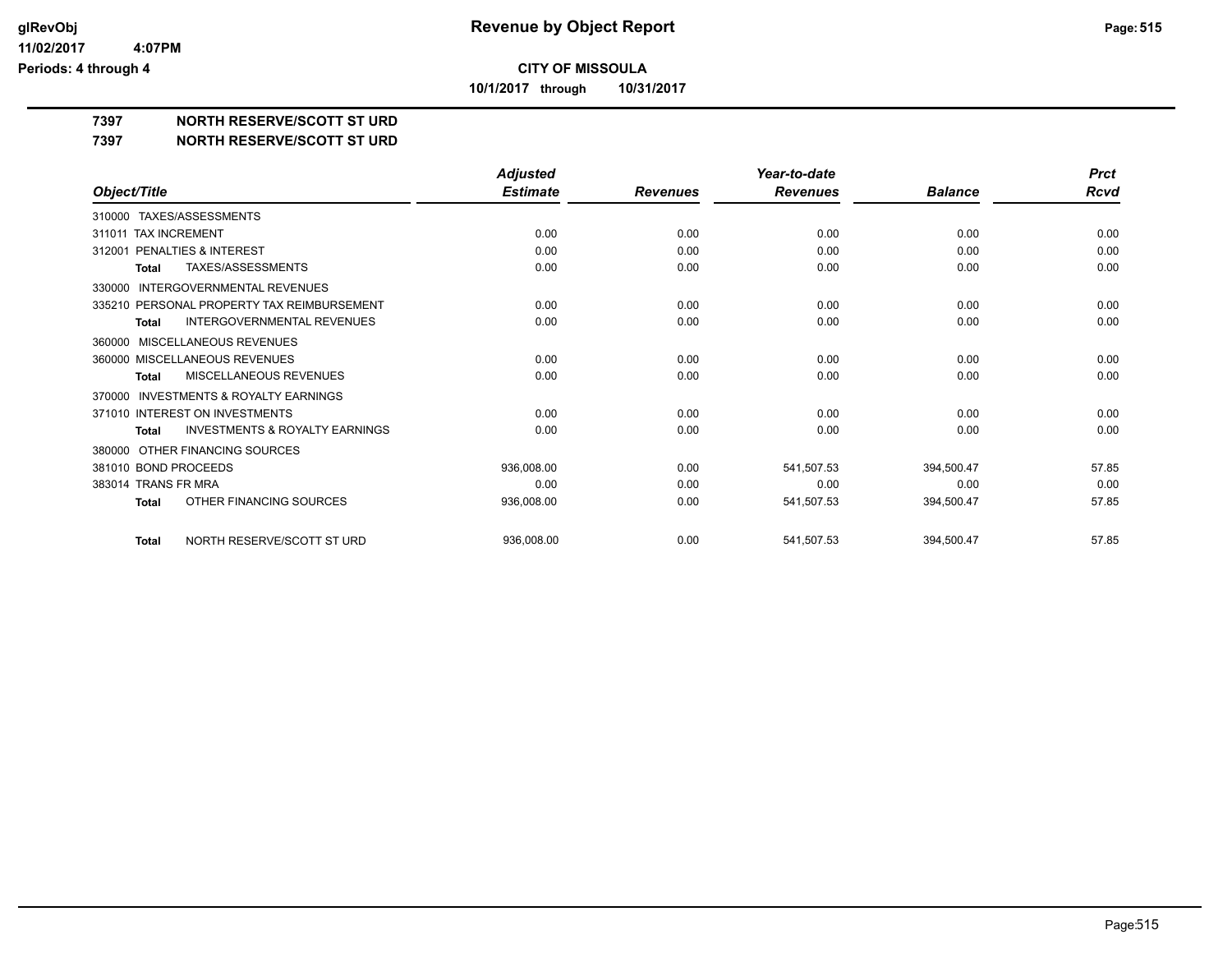**10/1/2017 through 10/31/2017**

# **7397 NORTH RESERVE/SCOTT ST URD**

|                                                           | <b>Adjusted</b> |                 | Year-to-date    |                | <b>Prct</b> |
|-----------------------------------------------------------|-----------------|-----------------|-----------------|----------------|-------------|
| Object/Title                                              | <b>Estimate</b> | <b>Revenues</b> | <b>Revenues</b> | <b>Balance</b> | <b>Rcvd</b> |
| 310000 TAXES/ASSESSMENTS                                  |                 |                 |                 |                |             |
| 311011 TAX INCREMENT                                      | 0.00            | 0.00            | 0.00            | 0.00           | 0.00        |
| PENALTIES & INTEREST<br>312001                            | 0.00            | 0.00            | 0.00            | 0.00           | 0.00        |
| TAXES/ASSESSMENTS<br><b>Total</b>                         | 0.00            | 0.00            | 0.00            | 0.00           | 0.00        |
| <b>INTERGOVERNMENTAL REVENUES</b><br>330000               |                 |                 |                 |                |             |
| 335210 PERSONAL PROPERTY TAX REIMBURSEMENT                | 0.00            | 0.00            | 0.00            | 0.00           | 0.00        |
| <b>INTERGOVERNMENTAL REVENUES</b><br><b>Total</b>         | 0.00            | 0.00            | 0.00            | 0.00           | 0.00        |
| 360000 MISCELLANEOUS REVENUES                             |                 |                 |                 |                |             |
| 360000 MISCELLANEOUS REVENUES                             | 0.00            | 0.00            | 0.00            | 0.00           | 0.00        |
| <b>MISCELLANEOUS REVENUES</b><br><b>Total</b>             | 0.00            | 0.00            | 0.00            | 0.00           | 0.00        |
| 370000 INVESTMENTS & ROYALTY EARNINGS                     |                 |                 |                 |                |             |
| 371010 INTEREST ON INVESTMENTS                            | 0.00            | 0.00            | 0.00            | 0.00           | 0.00        |
| <b>INVESTMENTS &amp; ROYALTY EARNINGS</b><br><b>Total</b> | 0.00            | 0.00            | 0.00            | 0.00           | 0.00        |
| 380000 OTHER FINANCING SOURCES                            |                 |                 |                 |                |             |
| 381010 BOND PROCEEDS                                      | 936,008.00      | 0.00            | 541,507.53      | 394,500.47     | 57.85       |
| 383014 TRANS FR MRA                                       | 0.00            | 0.00            | 0.00            | 0.00           | 0.00        |
| OTHER FINANCING SOURCES<br><b>Total</b>                   | 936,008.00      | 0.00            | 541,507.53      | 394,500.47     | 57.85       |
| NORTH RESERVE/SCOTT ST URD<br><b>Total</b>                | 936,008.00      | 0.00            | 541,507.53      | 394,500.47     | 57.85       |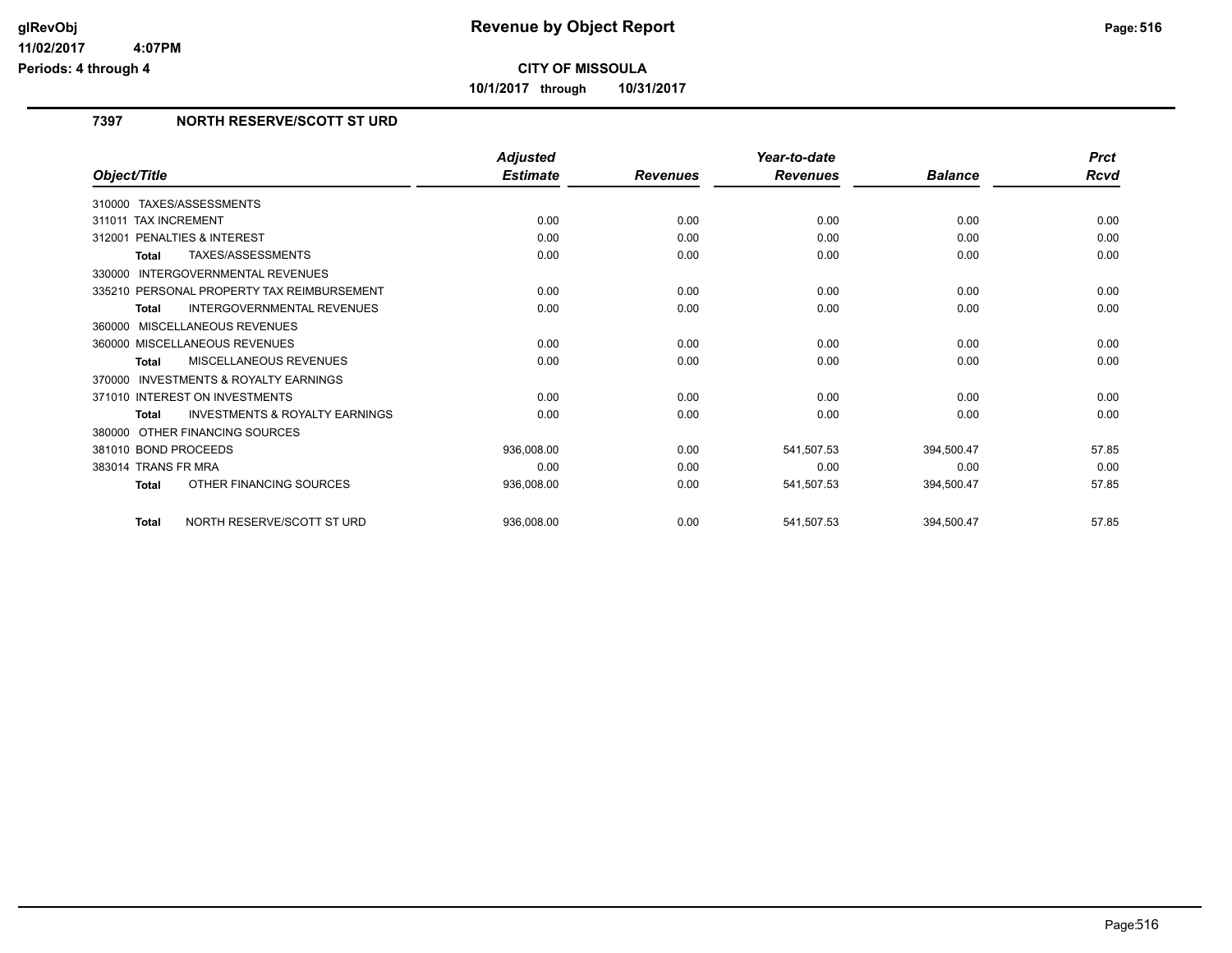**10/1/2017 through 10/31/2017**

# **7399 INTERMOUNTAIN BOND DEBT SERVICE**

# **7399 INTERMOUNTAIN BOND DEBT SERVICE**

|                                                    | <b>Adjusted</b> |                 | Year-to-date    |                | <b>Prct</b> |
|----------------------------------------------------|-----------------|-----------------|-----------------|----------------|-------------|
| Object/Title                                       | <b>Estimate</b> | <b>Revenues</b> | <b>Revenues</b> | <b>Balance</b> | <b>Rcvd</b> |
| 310000 TAXES/ASSESSMENTS                           |                 |                 |                 |                |             |
| <b>TAX INCREMENT</b><br>311011                     | 0.00            | 0.00            | 0.00            | 0.00           | 0.00        |
| TAXES/ASSESSMENTS<br>Total                         | 0.00            | 0.00            | 0.00            | 0.00           | 0.00        |
| 370000 INVESTMENTS & ROYALTY EARNINGS              |                 |                 |                 |                |             |
| 371010 INTEREST ON INVESTMENTS                     | 0.00            | 0.00            | 0.00            | 0.00           | 0.00        |
| <b>INVESTMENTS &amp; ROYALTY EARNINGS</b><br>Total | 0.00            | 0.00            | 0.00            | 0.00           | 0.00        |
| 380000 OTHER FINANCING SOURCES                     |                 |                 |                 |                |             |
| 381025 REVENUE BOND PROCEEDS                       | 0.00            | 0.00            | 0.00            | 0.00           | 0.00        |
| 383000 OPERATING TRANSFERS                         | 146,158.00      | 0.00            | 0.00            | 146,158.00     | 0.00        |
| 383014 TRANS FR MRA                                | 0.00            | 0.00            | 0.00            | 0.00           | 0.00        |
| OTHER FINANCING SOURCES<br>Total                   | 146,158.00      | 0.00            | 0.00            | 146,158.00     | 0.00        |
| <b>INTERMOUNTAIN BOND DEBT SERVICE</b><br>Total    | 146.158.00      | 0.00            | 0.00            | 146.158.00     | 0.00        |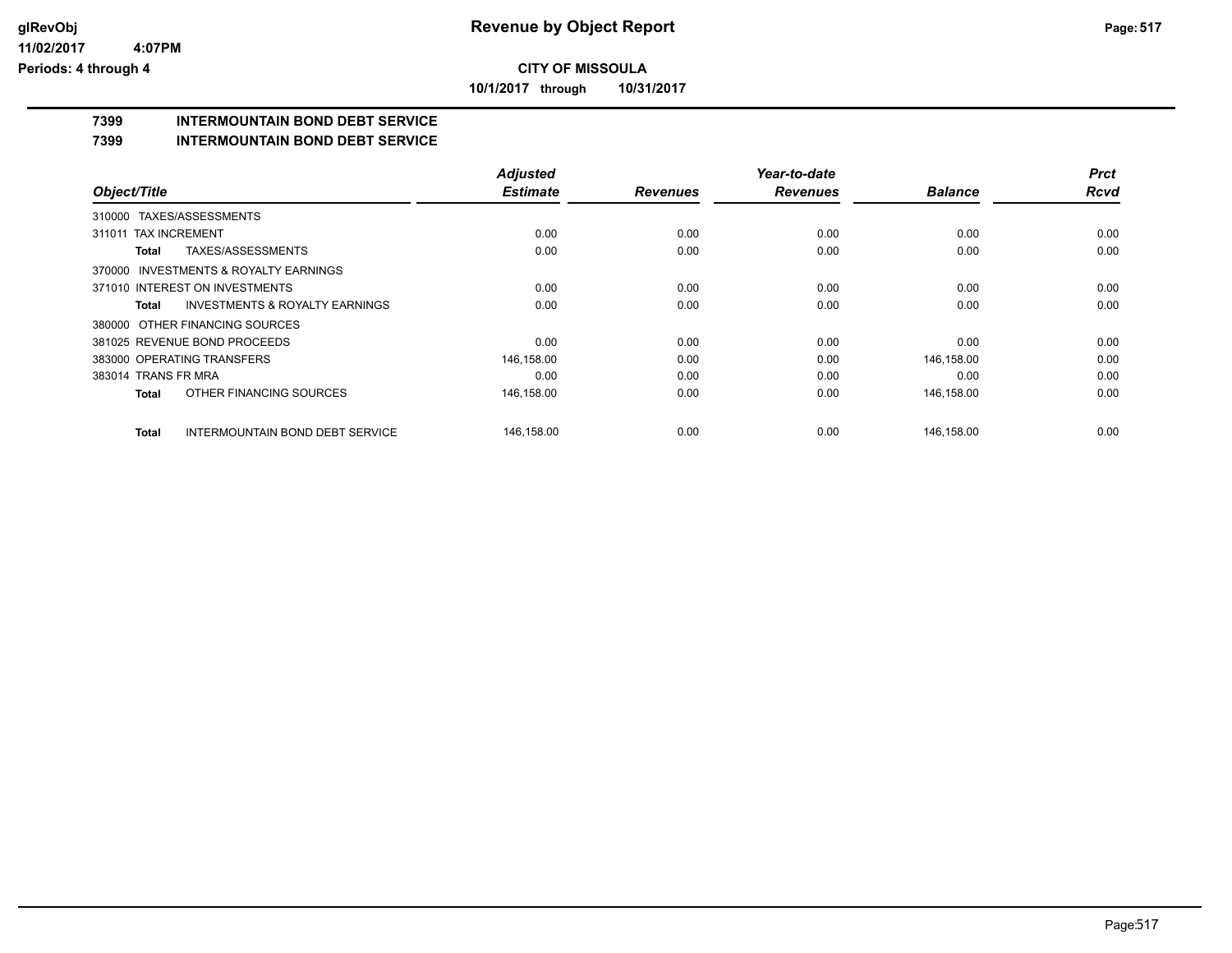**10/1/2017 through 10/31/2017**

## **7399 INTERMOUNTAIN BOND DEBT SERVICE**

| Object/Title                                           | <b>Adjusted</b><br><b>Estimate</b> | <b>Revenues</b> | Year-to-date<br><b>Revenues</b> | <b>Balance</b> | <b>Prct</b><br><b>Rcvd</b> |
|--------------------------------------------------------|------------------------------------|-----------------|---------------------------------|----------------|----------------------------|
|                                                        |                                    |                 |                                 |                |                            |
| 310000 TAXES/ASSESSMENTS                               |                                    |                 |                                 |                |                            |
| 311011 TAX INCREMENT                                   | 0.00                               | 0.00            | 0.00                            | 0.00           | 0.00                       |
| TAXES/ASSESSMENTS<br><b>Total</b>                      | 0.00                               | 0.00            | 0.00                            | 0.00           | 0.00                       |
| 370000 INVESTMENTS & ROYALTY EARNINGS                  |                                    |                 |                                 |                |                            |
| 371010 INTEREST ON INVESTMENTS                         | 0.00                               | 0.00            | 0.00                            | 0.00           | 0.00                       |
| <b>INVESTMENTS &amp; ROYALTY EARNINGS</b><br>Total     | 0.00                               | 0.00            | 0.00                            | 0.00           | 0.00                       |
| 380000 OTHER FINANCING SOURCES                         |                                    |                 |                                 |                |                            |
| 381025 REVENUE BOND PROCEEDS                           | 0.00                               | 0.00            | 0.00                            | 0.00           | 0.00                       |
| 383000 OPERATING TRANSFERS                             | 146,158.00                         | 0.00            | 0.00                            | 146,158.00     | 0.00                       |
| 383014 TRANS FR MRA                                    | 0.00                               | 0.00            | 0.00                            | 0.00           | 0.00                       |
| OTHER FINANCING SOURCES<br><b>Total</b>                | 146,158.00                         | 0.00            | 0.00                            | 146,158.00     | 0.00                       |
| <b>INTERMOUNTAIN BOND DEBT SERVICE</b><br><b>Total</b> | 146,158.00                         | 0.00            | 0.00                            | 146,158.00     | 0.00                       |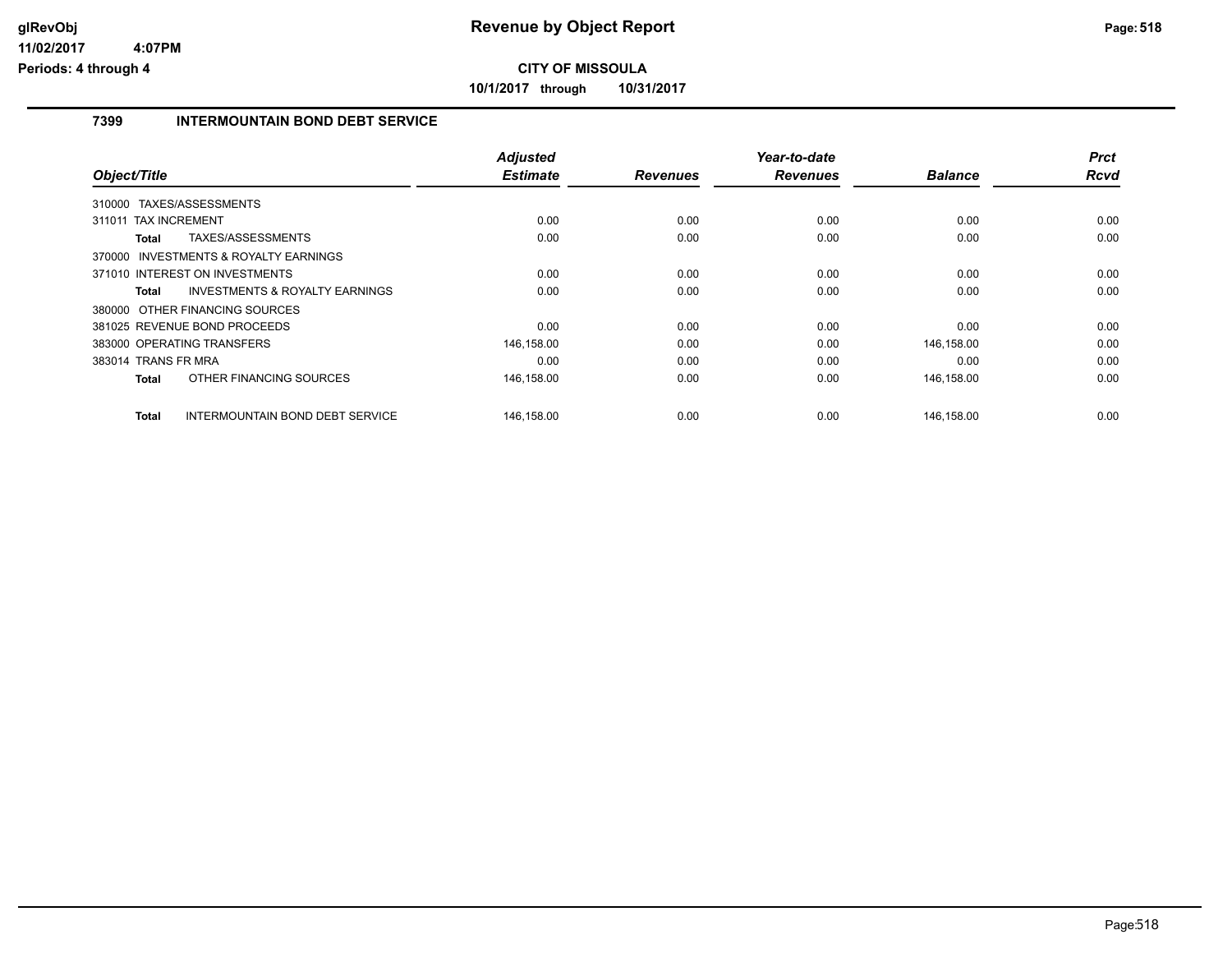**10/1/2017 through 10/31/2017**

#### **7400 FRONT ST BOND CLEARING**

**7400 FRONT ST BOND CLEARING**

|                                                    | <b>Adjusted</b> |                 | Year-to-date    |                | <b>Prct</b> |
|----------------------------------------------------|-----------------|-----------------|-----------------|----------------|-------------|
| Object/Title                                       | <b>Estimate</b> | <b>Revenues</b> | <b>Revenues</b> | <b>Balance</b> | <b>Rcvd</b> |
| 310000 TAXES/ASSESSMENTS                           |                 |                 |                 |                |             |
| 311011 TAX INCREMENT                               | 357,755.00      | 0.00            | 0.00            | 357,755.00     | 0.00        |
| <b>PENALTIES &amp; INTEREST</b><br>312001          | 0.00            | 3.14            | 25.71           | $-25.71$       | 0.00        |
| TAXES/ASSESSMENTS<br>Total                         | 357,755.00      | 3.14            | 25.71           | 357,729.29     | 0.01        |
| 330000 INTERGOVERNMENTAL REVENUES                  |                 |                 |                 |                |             |
| 335210 PERSONAL PROPERTY TAX REIMBURSEMENT         | 53,975.00       | 0.00            | 0.00            | 53,975.00      | 0.00        |
| INTERGOVERNMENTAL REVENUES<br>Total                | 53,975.00       | 0.00            | 0.00            | 53,975.00      | 0.00        |
| 370000 INVESTMENTS & ROYALTY EARNINGS              |                 |                 |                 |                |             |
| 371010 INTEREST ON INVESTMENTS                     | 0.00            | 0.00            | 0.00            | 0.00           | 0.00        |
| <b>INVESTMENTS &amp; ROYALTY EARNINGS</b><br>Total | 0.00            | 0.00            | 0.00            | 0.00           | 0.00        |
| <b>FRONT ST BOND CLEARING</b><br>Total             | 411.730.00      | 3.14            | 25.71           | 411.704.29     | 0.01        |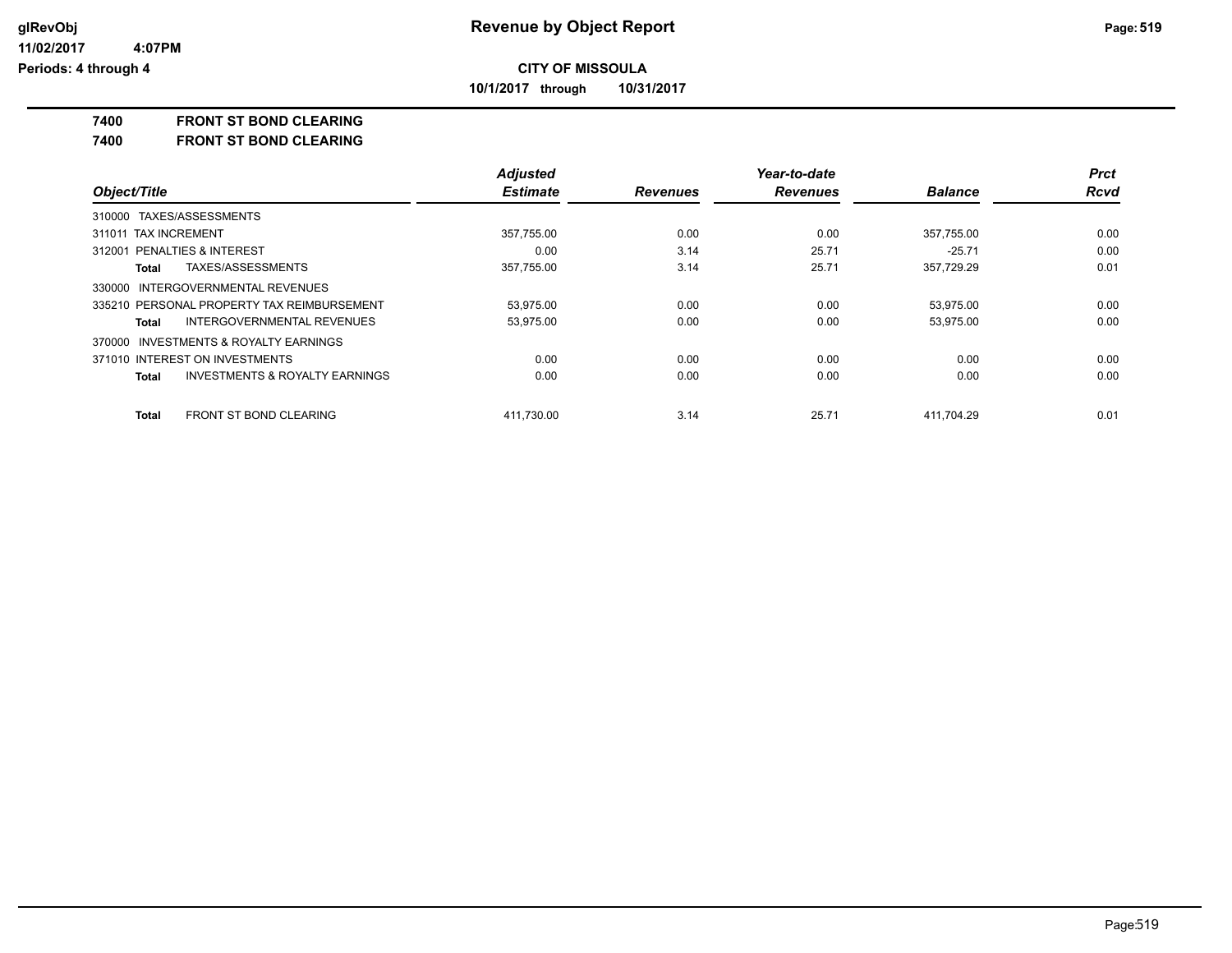**10/1/2017 through 10/31/2017**

## **7400 FRONT ST BOND CLEARING**

|                                                           | <b>Adjusted</b> |                 | Year-to-date    |                | <b>Prct</b> |
|-----------------------------------------------------------|-----------------|-----------------|-----------------|----------------|-------------|
| Object/Title                                              | <b>Estimate</b> | <b>Revenues</b> | <b>Revenues</b> | <b>Balance</b> | Rcvd        |
| 310000 TAXES/ASSESSMENTS                                  |                 |                 |                 |                |             |
| 311011 TAX INCREMENT                                      | 357,755.00      | 0.00            | 0.00            | 357,755.00     | 0.00        |
| 312001 PENALTIES & INTEREST                               | 0.00            | 3.14            | 25.71           | $-25.71$       | 0.00        |
| TAXES/ASSESSMENTS<br><b>Total</b>                         | 357,755.00      | 3.14            | 25.71           | 357,729.29     | 0.01        |
| INTERGOVERNMENTAL REVENUES<br>330000                      |                 |                 |                 |                |             |
| 335210 PERSONAL PROPERTY TAX REIMBURSEMENT                | 53,975.00       | 0.00            | 0.00            | 53,975.00      | 0.00        |
| INTERGOVERNMENTAL REVENUES<br><b>Total</b>                | 53,975.00       | 0.00            | 0.00            | 53,975.00      | 0.00        |
| INVESTMENTS & ROYALTY EARNINGS<br>370000                  |                 |                 |                 |                |             |
| 371010 INTEREST ON INVESTMENTS                            | 0.00            | 0.00            | 0.00            | 0.00           | 0.00        |
| <b>INVESTMENTS &amp; ROYALTY EARNINGS</b><br><b>Total</b> | 0.00            | 0.00            | 0.00            | 0.00           | 0.00        |
| <b>FRONT ST BOND CLEARING</b><br><b>Total</b>             | 411.730.00      | 3.14            | 25.71           | 411.704.29     | 0.01        |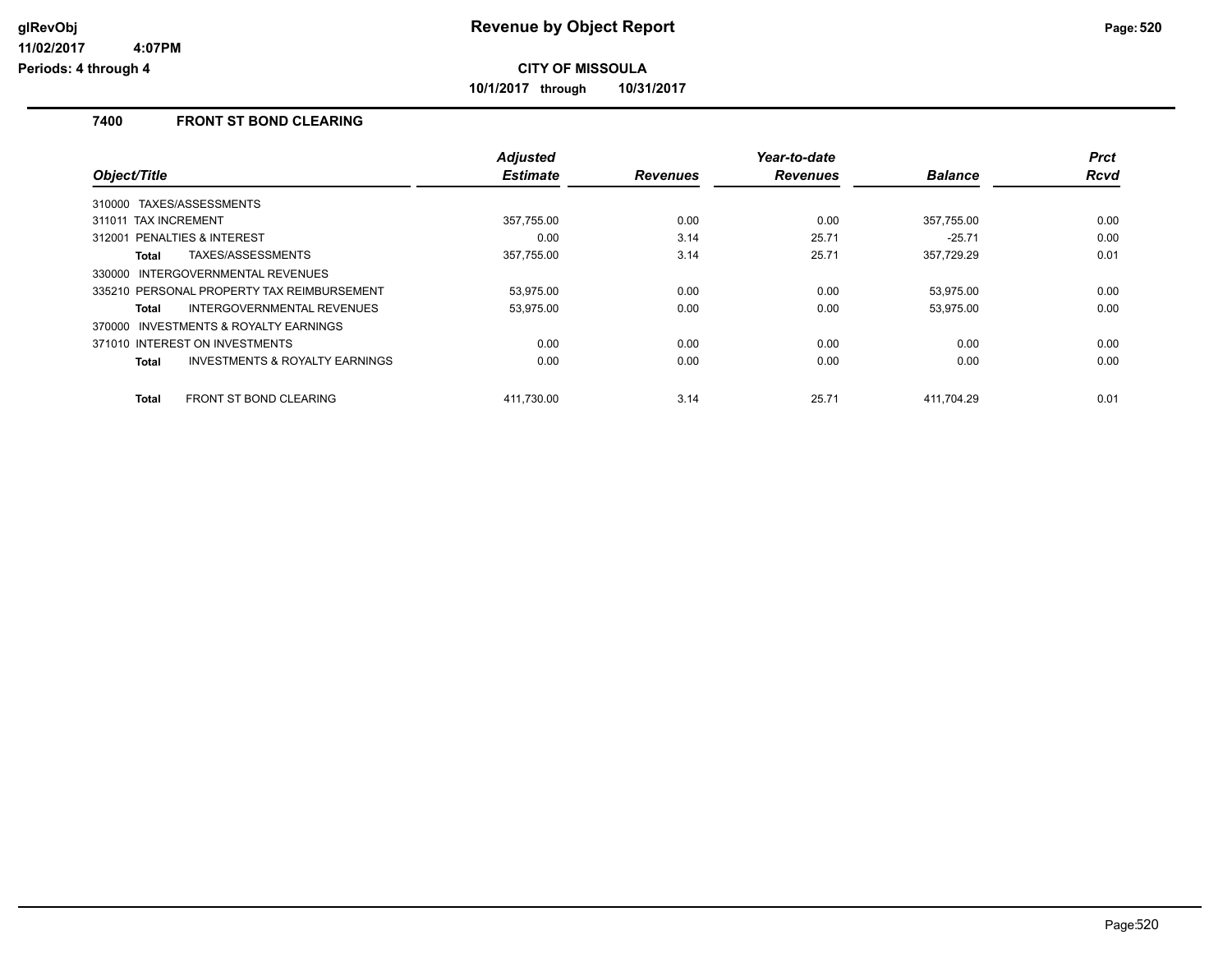**10/1/2017 through 10/31/2017**

# **7401 FRONT ST PARKING STRUCTURE**

**7401 FRONT ST PARKING STRUCTURE**

|                                                           | <b>Adjusted</b> |                 | Year-to-date    |                | <b>Prct</b> |
|-----------------------------------------------------------|-----------------|-----------------|-----------------|----------------|-------------|
| Object/Title                                              | <b>Estimate</b> | <b>Revenues</b> | <b>Revenues</b> | <b>Balance</b> | <b>Rcvd</b> |
| 370000 INVESTMENTS & ROYALTY EARNINGS                     |                 |                 |                 |                |             |
| 371010 INTEREST ON INVESTMENTS                            | 0.00            | 0.00            | 0.00            | 0.00           | 0.00        |
| <b>INVESTMENTS &amp; ROYALTY EARNINGS</b><br><b>Total</b> | 0.00            | 0.00            | 0.00            | 0.00           | 0.00        |
| 380000 OTHER FINANCING SOURCES                            |                 |                 |                 |                |             |
| 383066 TRANSFER FROM FRONT ST CLEARING                    | 206.390.00      | 0.00            | 0.00            | 206.390.00     | 0.00        |
| OTHER FINANCING SOURCES<br><b>Total</b>                   | 206,390.00      | 0.00            | 0.00            | 206.390.00     | 0.00        |
|                                                           |                 |                 |                 |                |             |
| <b>FRONT ST PARKING STRUCTURE</b><br><b>Total</b>         | 206.390.00      | 0.00            | 0.00            | 206.390.00     | 0.00        |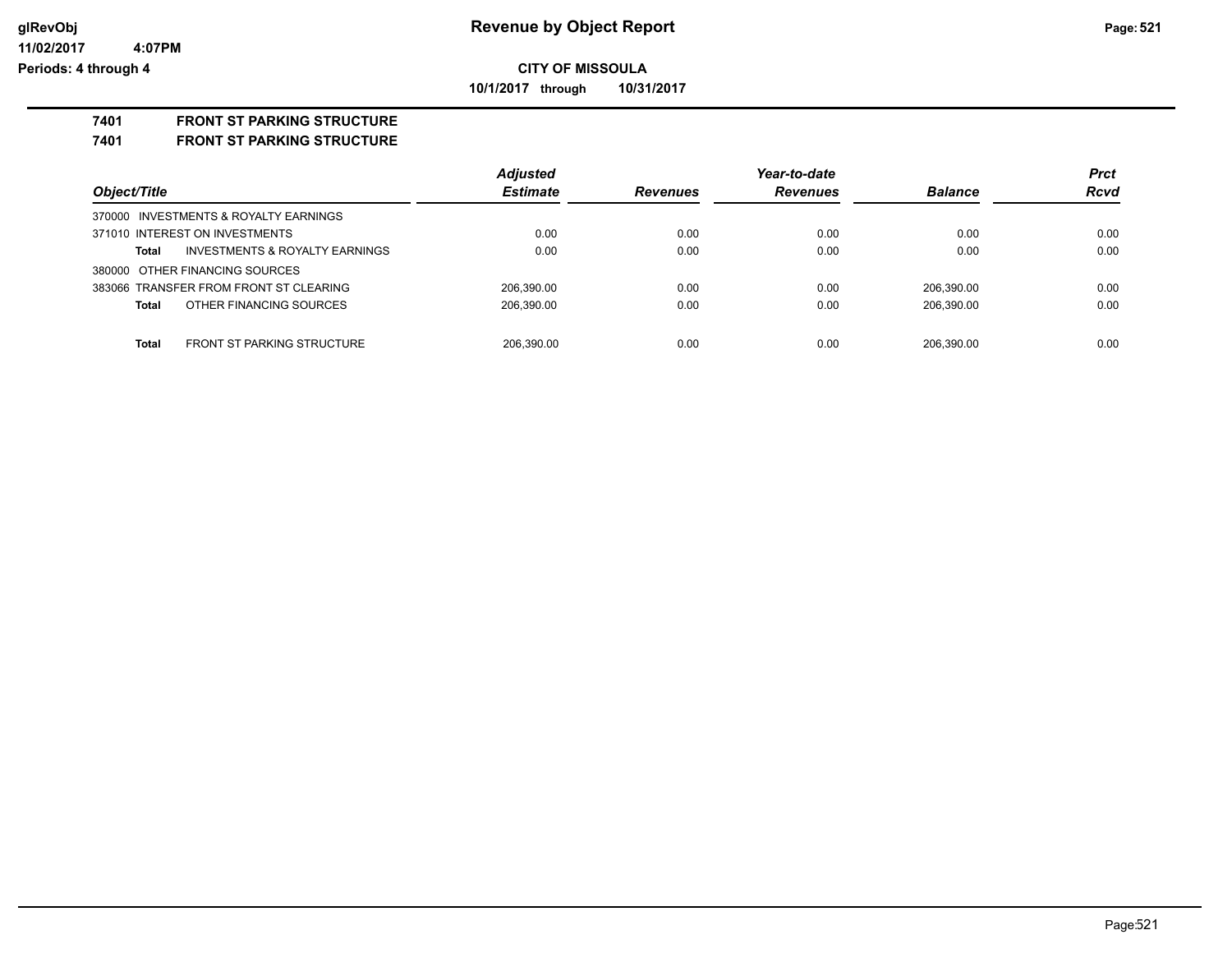**10/1/2017 through 10/31/2017**

## **7401 FRONT ST PARKING STRUCTURE**

| Object/Title                                      | <b>Adjusted</b><br><b>Estimate</b> | <b>Revenues</b> | Year-to-date<br><b>Revenues</b> | <b>Balance</b> | <b>Prct</b><br><b>Rcvd</b> |
|---------------------------------------------------|------------------------------------|-----------------|---------------------------------|----------------|----------------------------|
| 370000 INVESTMENTS & ROYALTY EARNINGS             |                                    |                 |                                 |                |                            |
| 371010 INTEREST ON INVESTMENTS                    | 0.00                               | 0.00            | 0.00                            | 0.00           | 0.00                       |
| INVESTMENTS & ROYALTY EARNINGS<br>Total           | 0.00                               | 0.00            | 0.00                            | 0.00           | 0.00                       |
| 380000 OTHER FINANCING SOURCES                    |                                    |                 |                                 |                |                            |
| 383066 TRANSFER FROM FRONT ST CLEARING            | 206.390.00                         | 0.00            | 0.00                            | 206.390.00     | 0.00                       |
| OTHER FINANCING SOURCES<br>Total                  | 206,390.00                         | 0.00            | 0.00                            | 206,390.00     | 0.00                       |
|                                                   |                                    |                 |                                 |                |                            |
| <b>FRONT ST PARKING STRUCTURE</b><br><b>Total</b> | 206.390.00                         | 0.00            | 0.00                            | 206.390.00     | 0.00                       |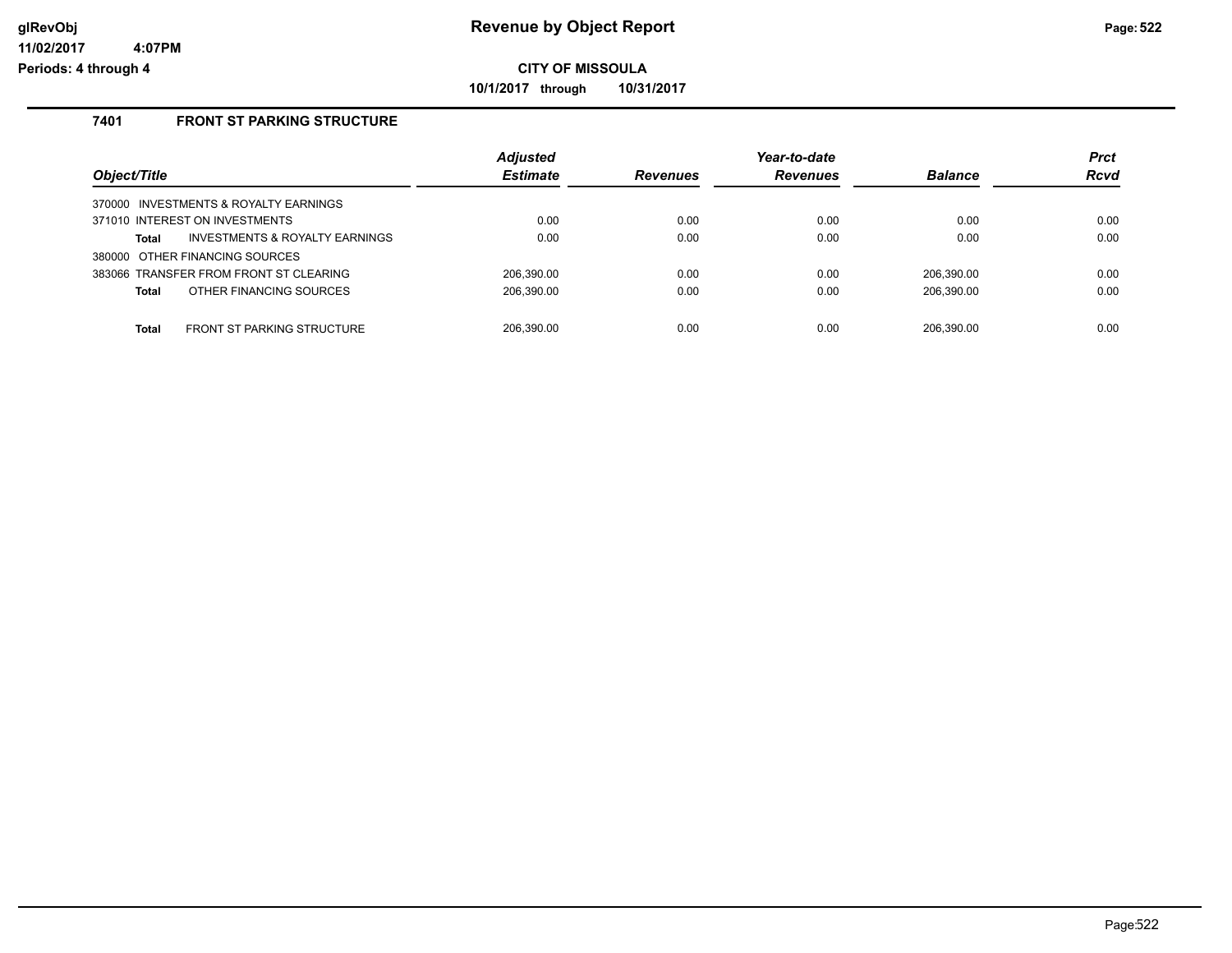**10/1/2017 through 10/31/2017**

# **7402 FRONT ST SUBORDINATE LIEN NOTE**

**7402 FRONT ST SUBORDINATE LIEN NOTE**

|                                                    | <b>Adjusted</b> |                 | Year-to-date    |                | <b>Prct</b> |
|----------------------------------------------------|-----------------|-----------------|-----------------|----------------|-------------|
| Object/Title                                       | <b>Estimate</b> | <b>Revenues</b> | <b>Revenues</b> | <b>Balance</b> | <b>Rcvd</b> |
| 330000 INTERGOVERNMENTAL REVENUES                  |                 |                 |                 |                |             |
| 338001 EXCESS PLEDGED TAX INCREMENT RETURNED       | 0.00            | 0.00            | 0.00            | 0.00           | 0.00        |
| <b>INTERGOVERNMENTAL REVENUES</b><br>Total         | 0.00            | 0.00            | 0.00            | 0.00           | 0.00        |
| 370000 INVESTMENTS & ROYALTY EARNINGS              |                 |                 |                 |                |             |
| 371010 INTEREST ON INVESTMENTS                     | 0.00            | 0.00            | 0.00            | 0.00           | 0.00        |
| <b>INVESTMENTS &amp; ROYALTY EARNINGS</b><br>Total | 0.00            | 0.00            | 0.00            | 0.00           | 0.00        |
| 380000 OTHER FINANCING SOURCES                     |                 |                 |                 |                |             |
| 383066 TRANSFER FROM FRONT ST CLEARING             | 125.717.00      | 0.00            | 0.00            | 125.717.00     | 0.00        |
| 383067 TRANSFER FROM FSPS                          | 0.00            | 0.00            | 0.00            | 0.00           | 0.00        |
| OTHER FINANCING SOURCES<br>Total                   | 125,717.00      | 0.00            | 0.00            | 125,717.00     | 0.00        |
| FRONT ST SUBORDINATE LIEN NOTE<br>Total            | 125.717.00      | 0.00            | 0.00            | 125.717.00     | 0.00        |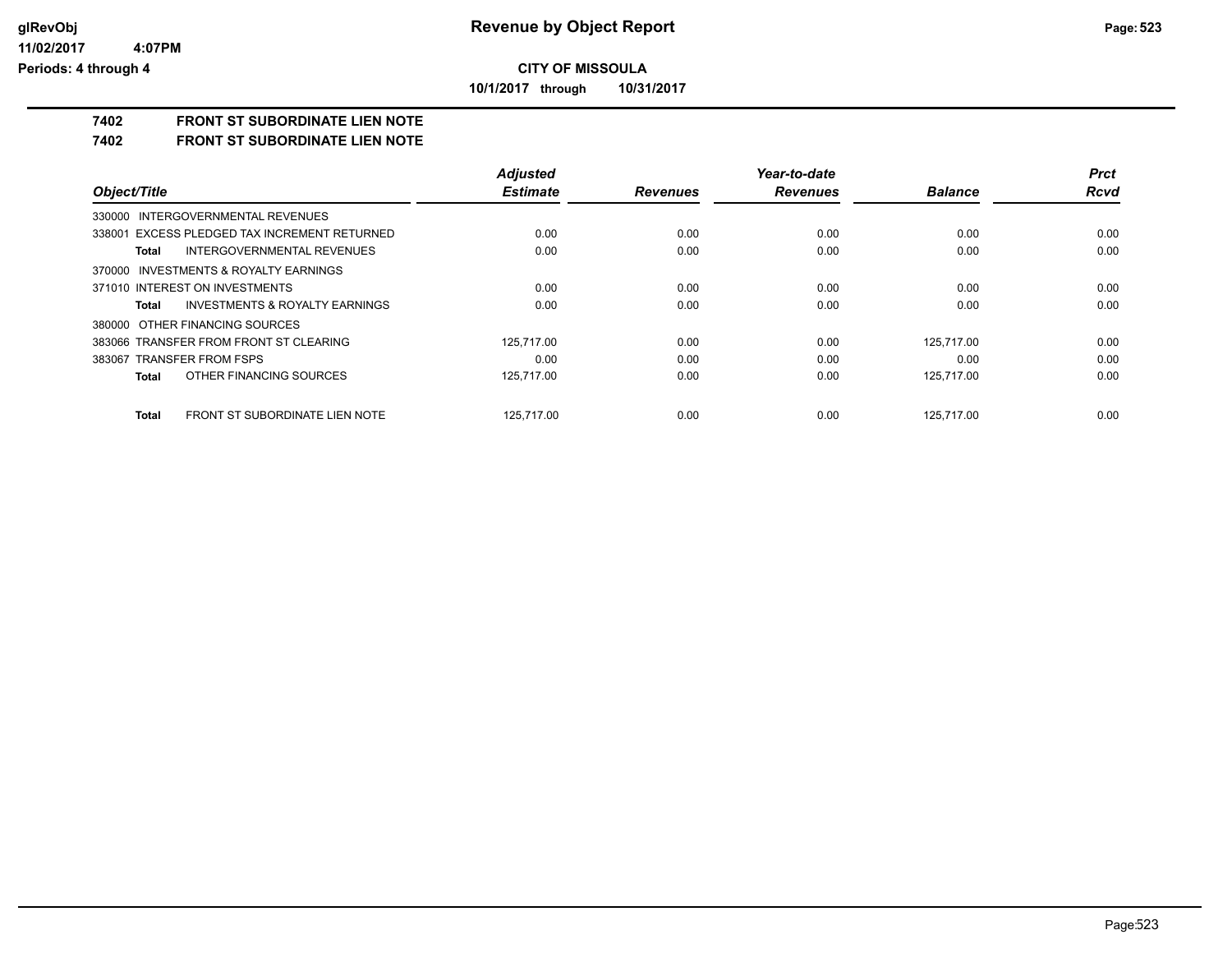**10/1/2017 through 10/31/2017**

## **7402 FRONT ST SUBORDINATE LIEN NOTE**

|                                                | <b>Adjusted</b> |                 | Year-to-date    |                | <b>Prct</b> |
|------------------------------------------------|-----------------|-----------------|-----------------|----------------|-------------|
| Object/Title                                   | <b>Estimate</b> | <b>Revenues</b> | <b>Revenues</b> | <b>Balance</b> | <b>Rcvd</b> |
| INTERGOVERNMENTAL REVENUES<br>330000           |                 |                 |                 |                |             |
| 338001 EXCESS PLEDGED TAX INCREMENT RETURNED   | 0.00            | 0.00            | 0.00            | 0.00           | 0.00        |
| INTERGOVERNMENTAL REVENUES<br>Total            | 0.00            | 0.00            | 0.00            | 0.00           | 0.00        |
| INVESTMENTS & ROYALTY EARNINGS<br>370000       |                 |                 |                 |                |             |
| 371010 INTEREST ON INVESTMENTS                 | 0.00            | 0.00            | 0.00            | 0.00           | 0.00        |
| INVESTMENTS & ROYALTY EARNINGS<br>Total        | 0.00            | 0.00            | 0.00            | 0.00           | 0.00        |
| 380000 OTHER FINANCING SOURCES                 |                 |                 |                 |                |             |
| 383066 TRANSFER FROM FRONT ST CLEARING         | 125.717.00      | 0.00            | 0.00            | 125.717.00     | 0.00        |
| 383067 TRANSFER FROM FSPS                      | 0.00            | 0.00            | 0.00            | 0.00           | 0.00        |
| OTHER FINANCING SOURCES<br>Total               | 125,717.00      | 0.00            | 0.00            | 125,717.00     | 0.00        |
| FRONT ST SUBORDINATE LIEN NOTE<br><b>Total</b> | 125.717.00      | 0.00            | 0.00            | 125.717.00     | 0.00        |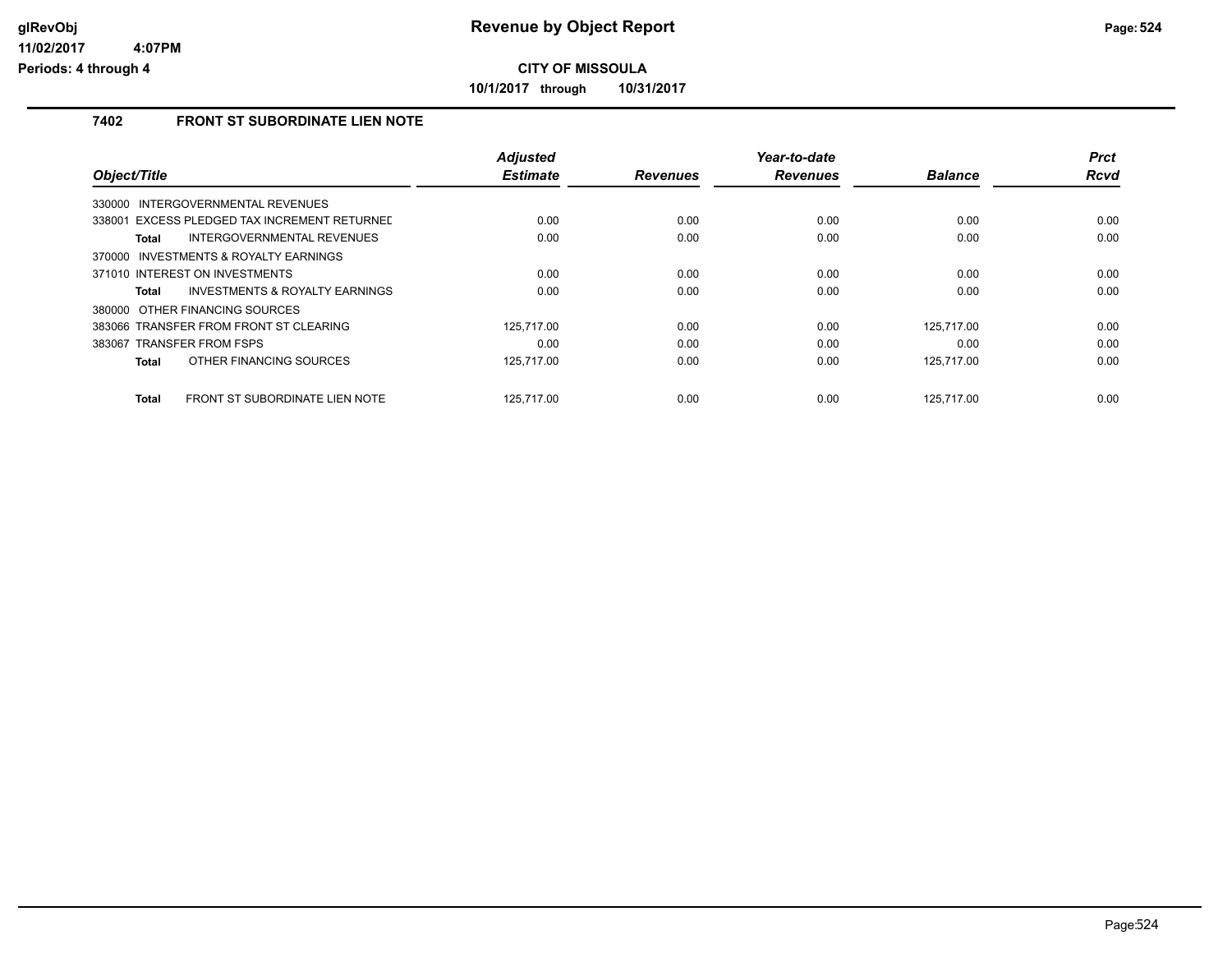**10/1/2017 through 10/31/2017**

# **7447 COURT COLLECTED PARKING FINES**

**7447 COURT COLLECTED PARKING FINES**

|                                                | <b>Adjusted</b> |                 | Year-to-date    |                | <b>Prct</b> |
|------------------------------------------------|-----------------|-----------------|-----------------|----------------|-------------|
| Object/Title                                   | <b>Estimate</b> | <b>Revenues</b> | <b>Revenues</b> | <b>Balance</b> | <b>Rcvd</b> |
| 350000 FINES & FORFEITURES                     |                 |                 |                 |                |             |
| 352002 PARKING FINES                           | 0.00            | 0.00            | 370.00          | $-370.00$      | 0.00        |
| <b>FINES &amp; FORFEITURES</b><br>Total        | 0.00            | 0.00            | 370.00          | $-370.00$      | 0.00        |
| 370000 INVESTMENTS & ROYALTY EARNINGS          |                 |                 |                 |                |             |
| 371010 INTEREST ON INVESTMENTS                 | 0.00            | 0.00            | 0.00            | 0.00           | 0.00        |
| INVESTMENTS & ROYALTY EARNINGS<br><b>Total</b> | 0.00            | 0.00            | 0.00            | 0.00           | 0.00        |
|                                                |                 |                 |                 |                |             |
| COURT COLLECTED PARKING FINES<br>Total         | 0.00            | 0.00            | 370.00          | $-370.00$      | 0.00        |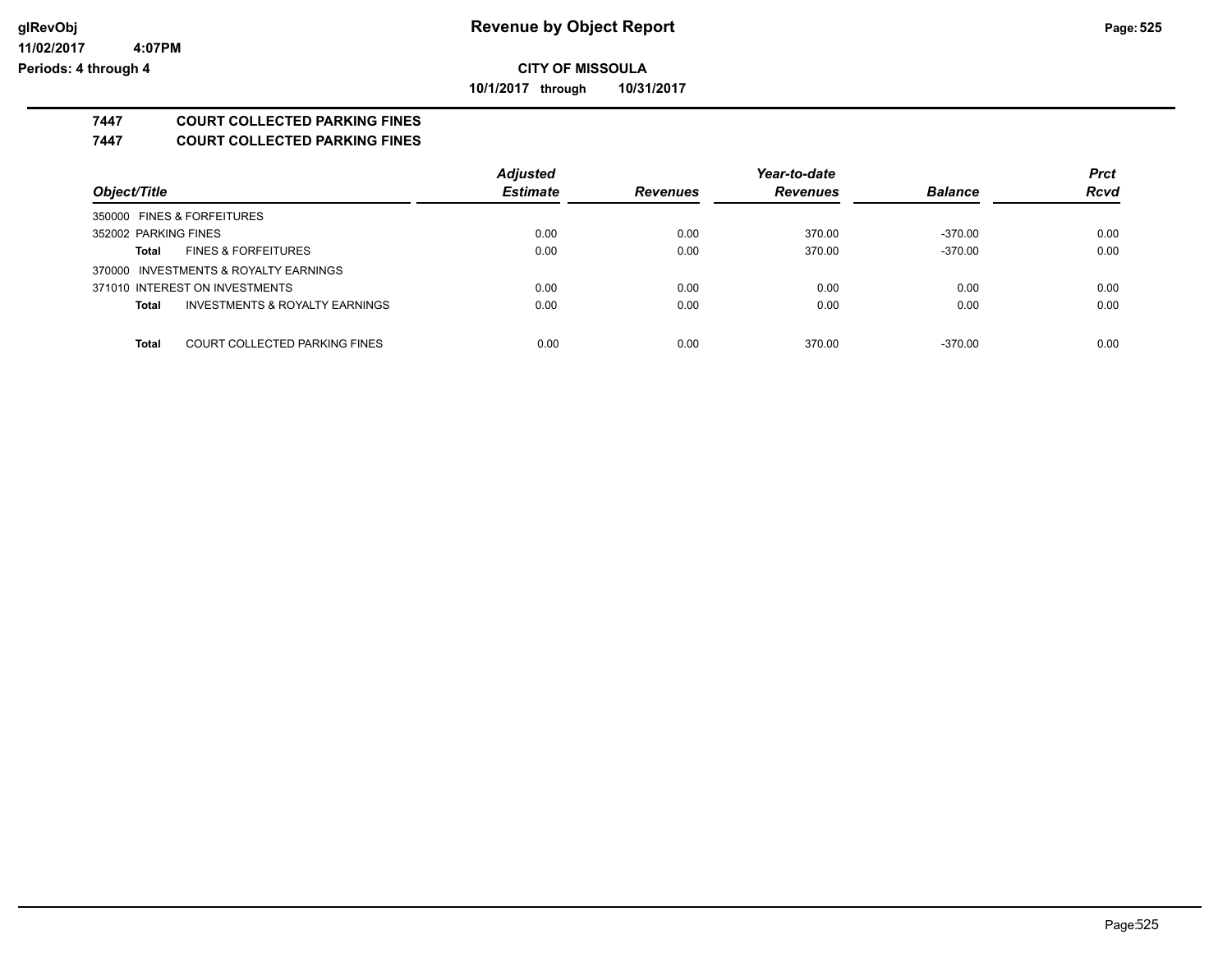**10/1/2017 through 10/31/2017**

## **7447 COURT COLLECTED PARKING FINES**

| Object/Title                                              | <b>Adjusted</b><br><b>Estimate</b> | <b>Revenues</b> | Year-to-date<br><b>Revenues</b> | <b>Balance</b> | <b>Prct</b><br><b>Rcvd</b> |
|-----------------------------------------------------------|------------------------------------|-----------------|---------------------------------|----------------|----------------------------|
| 350000 FINES & FORFEITURES                                |                                    |                 |                                 |                |                            |
| 352002 PARKING FINES                                      | 0.00                               | 0.00            | 370.00                          | $-370.00$      | 0.00                       |
| <b>FINES &amp; FORFEITURES</b><br>Total                   | 0.00                               | 0.00            | 370.00                          | $-370.00$      | 0.00                       |
| 370000 INVESTMENTS & ROYALTY EARNINGS                     |                                    |                 |                                 |                |                            |
| 371010 INTEREST ON INVESTMENTS                            | 0.00                               | 0.00            | 0.00                            | 0.00           | 0.00                       |
| <b>INVESTMENTS &amp; ROYALTY EARNINGS</b><br><b>Total</b> | 0.00                               | 0.00            | 0.00                            | 0.00           | 0.00                       |
|                                                           |                                    |                 |                                 |                |                            |
| COURT COLLECTED PARKING FINES<br><b>Total</b>             | 0.00                               | 0.00            | 370.00                          | $-370.00$      | 0.00                       |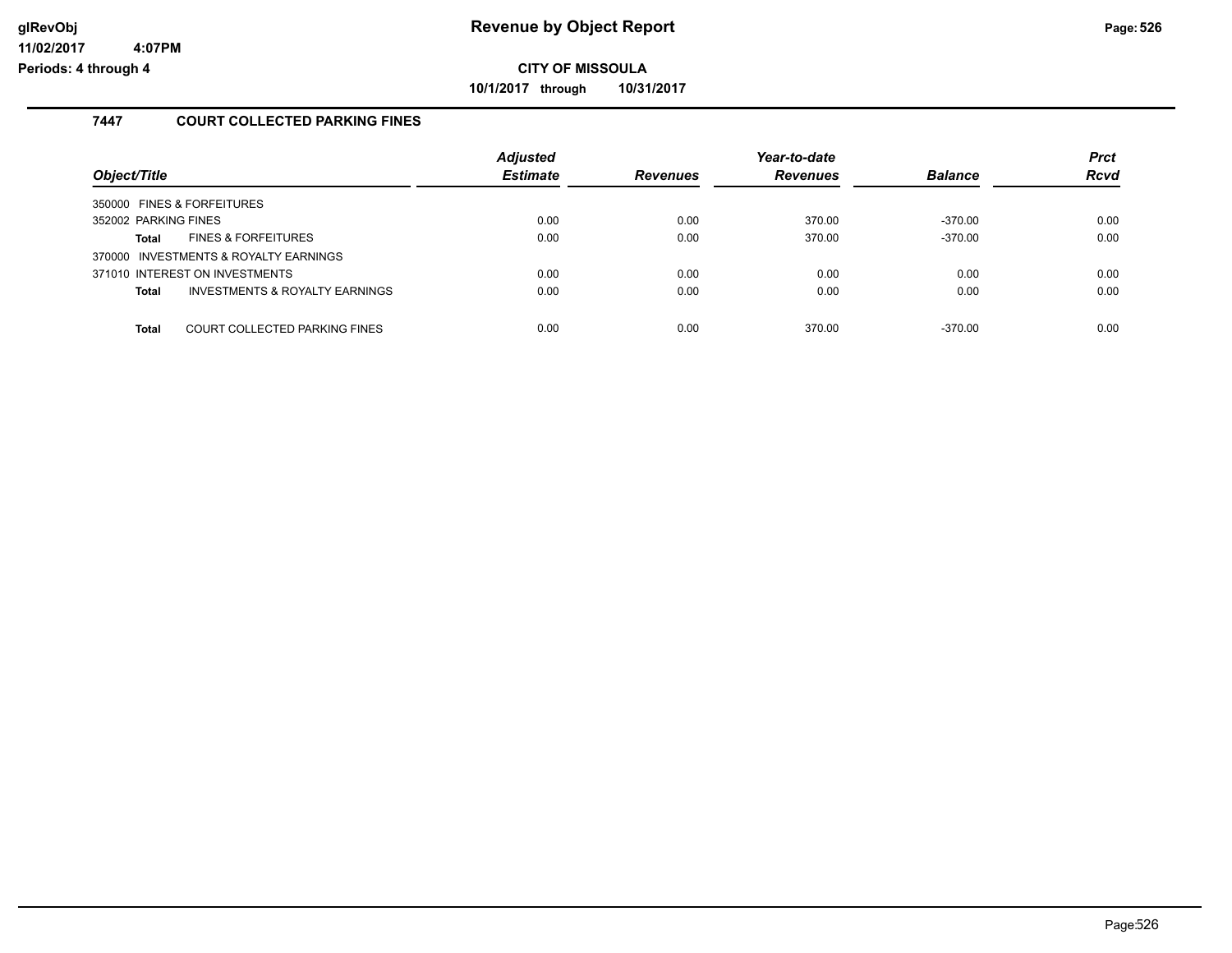**10/1/2017 through 10/31/2017**

**7458 COURT SURCHARGE**

**7458 COURT SURCHARGE**

|                                                 | <b>Adjusted</b> |                 | Year-to-date    |                | <b>Prct</b> |
|-------------------------------------------------|-----------------|-----------------|-----------------|----------------|-------------|
| Object/Title                                    | <b>Estimate</b> | <b>Revenues</b> | <b>Revenues</b> | <b>Balance</b> | <b>Rcvd</b> |
| 350000 FINES & FORFEITURES                      |                 |                 |                 |                |             |
| 351032 SURCHARGE ON FINES                       | 0.00            | 4.624.51        | 13.700.23       | $-13.700.23$   | 0.00        |
| <b>FINES &amp; FORFEITURES</b><br>Total         | 0.00            | 4.624.51        | 13.700.23       | $-13,700.23$   | 0.00        |
| 370000 INVESTMENTS & ROYALTY EARNINGS           |                 |                 |                 |                |             |
| 371010 INTEREST ON INVESTMENTS                  | 0.00            | 0.00            | 0.00            | 0.00           | 0.00        |
| 371020 GAIN/LOSS IN MARKET VALUE OF INVESTMENTS | 0.00            | 0.00            | 0.00            | 0.00           | 0.00        |
| INVESTMENTS & ROYALTY EARNINGS<br><b>Total</b>  | 0.00            | 0.00            | 0.00            | 0.00           | 0.00        |
| <b>COURT SURCHARGE</b><br><b>Total</b>          | 0.00            | 4.624.51        | 13.700.23       | $-13.700.23$   | 0.00        |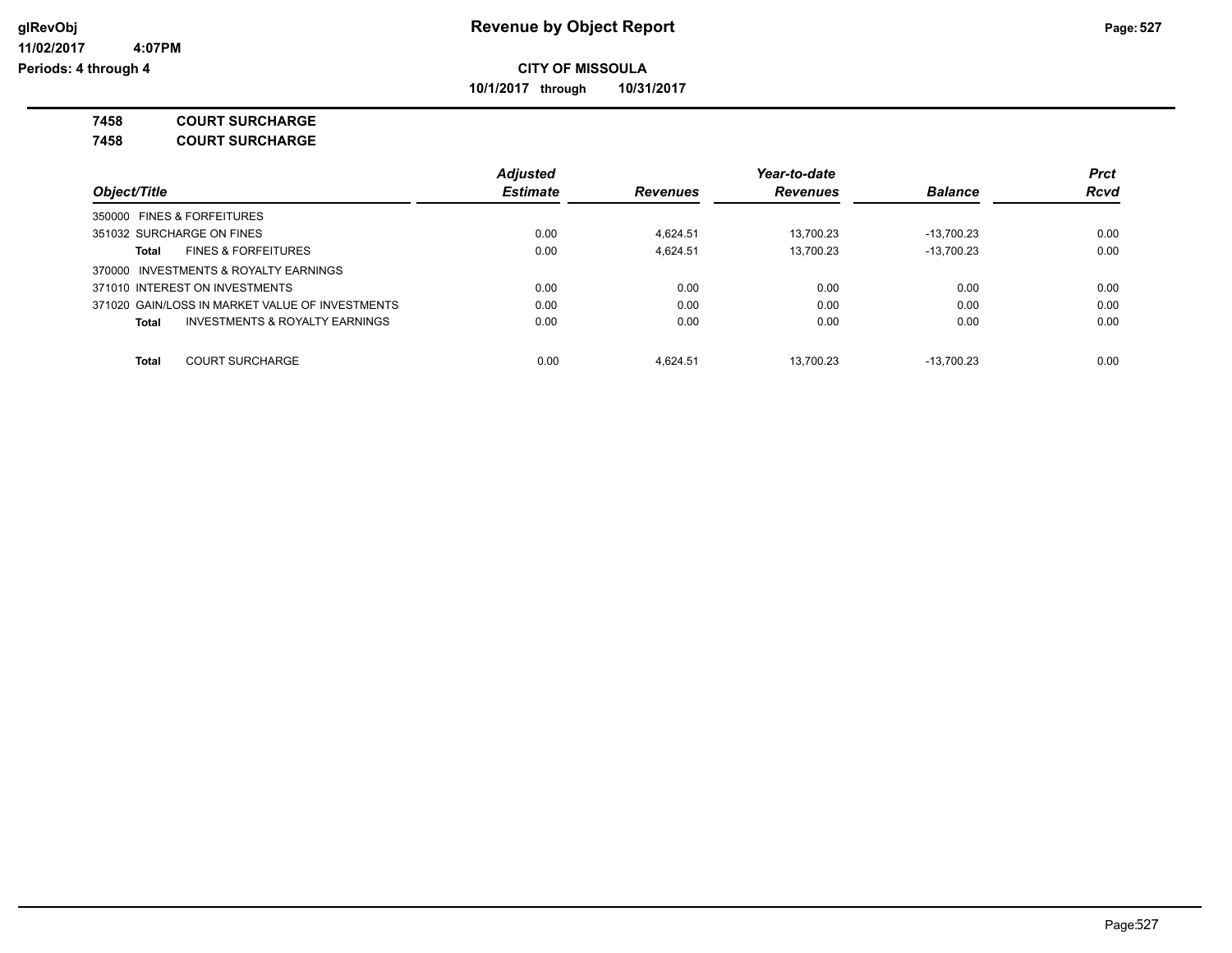**Periods: 4 through 4**

**CITY OF MISSOULA**

**10/1/2017 through 10/31/2017**

#### **7458 COURT SURCHARGE**

|                                                | <b>Adjusted</b> |                 | Year-to-date    |                | <b>Prct</b> |
|------------------------------------------------|-----------------|-----------------|-----------------|----------------|-------------|
| Object/Title                                   | <b>Estimate</b> | <b>Revenues</b> | <b>Revenues</b> | <b>Balance</b> | <b>Rcvd</b> |
| 350000 FINES & FORFEITURES                     |                 |                 |                 |                |             |
| 351032 SURCHARGE ON FINES                      | 0.00            | 4.624.51        | 13.700.23       | $-13.700.23$   | 0.00        |
| <b>FINES &amp; FORFEITURES</b><br><b>Total</b> | 0.00            | 4.624.51        | 13.700.23       | $-13.700.23$   | 0.00        |
| 370000 INVESTMENTS & ROYALTY EARNINGS          |                 |                 |                 |                |             |
| 371010 INTEREST ON INVESTMENTS                 | 0.00            | 0.00            | 0.00            | 0.00           | 0.00        |
| 371020 GAIN/LOSS IN MARKET VALUE OF INVESTMENT | 0.00            | 0.00            | 0.00            | 0.00           | 0.00        |
| INVESTMENTS & ROYALTY EARNINGS<br><b>Total</b> | 0.00            | 0.00            | 0.00            | 0.00           | 0.00        |
|                                                |                 |                 |                 |                |             |
| <b>COURT SURCHARGE</b><br><b>Total</b>         | 0.00            | 4.624.51        | 13.700.23       | $-13.700.23$   | 0.00        |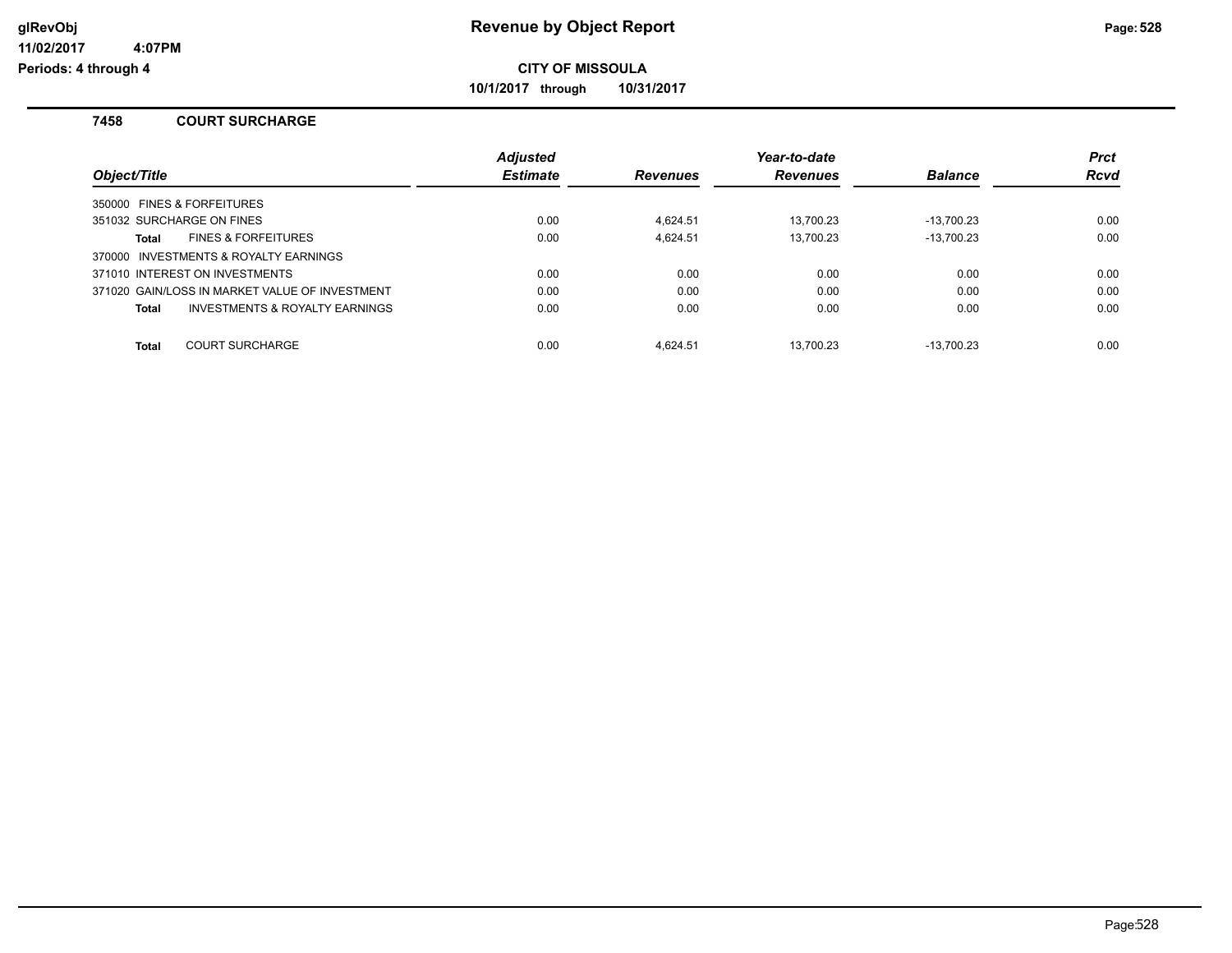**10/1/2017 through 10/31/2017**

**7469 PUBLIC DEFENDER FEES**

**7469 PUBLIC DEFENDER FEES**

|                                                    | <b>Adjusted</b> |                 | Year-to-date    |                | <b>Prct</b> |
|----------------------------------------------------|-----------------|-----------------|-----------------|----------------|-------------|
| Object/Title                                       | <b>Estimate</b> | <b>Revenues</b> | <b>Revenues</b> | <b>Balance</b> | Rcvd        |
| 350000 FINES & FORFEITURES                         |                 |                 |                 |                |             |
| 351032 SURCHARGE ON FINES                          | 0.00            | 0.00            | 0.00            | 0.00           | 0.00        |
| 351033 PUBLIC DEFENDER FEES                        | 0.00            | 501.00          | 650.00          | $-650.00$      | 0.00        |
| <b>FINES &amp; FORFEITURES</b><br>Total            | 0.00            | 501.00          | 650.00          | $-650.00$      | 0.00        |
| 370000 INVESTMENTS & ROYALTY EARNINGS              |                 |                 |                 |                |             |
| 371010 INTEREST ON INVESTMENTS                     | 0.00            | 0.00            | 0.00            | 0.00           | 0.00        |
| 371020 GAIN/LOSS IN MARKET VALUE OF INVESTMENTS    | 0.00            | 0.00            | 0.00            | 0.00           | 0.00        |
| <b>INVESTMENTS &amp; ROYALTY EARNINGS</b><br>Total | 0.00            | 0.00            | 0.00            | 0.00           | 0.00        |
| PUBLIC DEFENDER FEES<br>Total                      | 0.00            | 501.00          | 650.00          | $-650.00$      | 0.00        |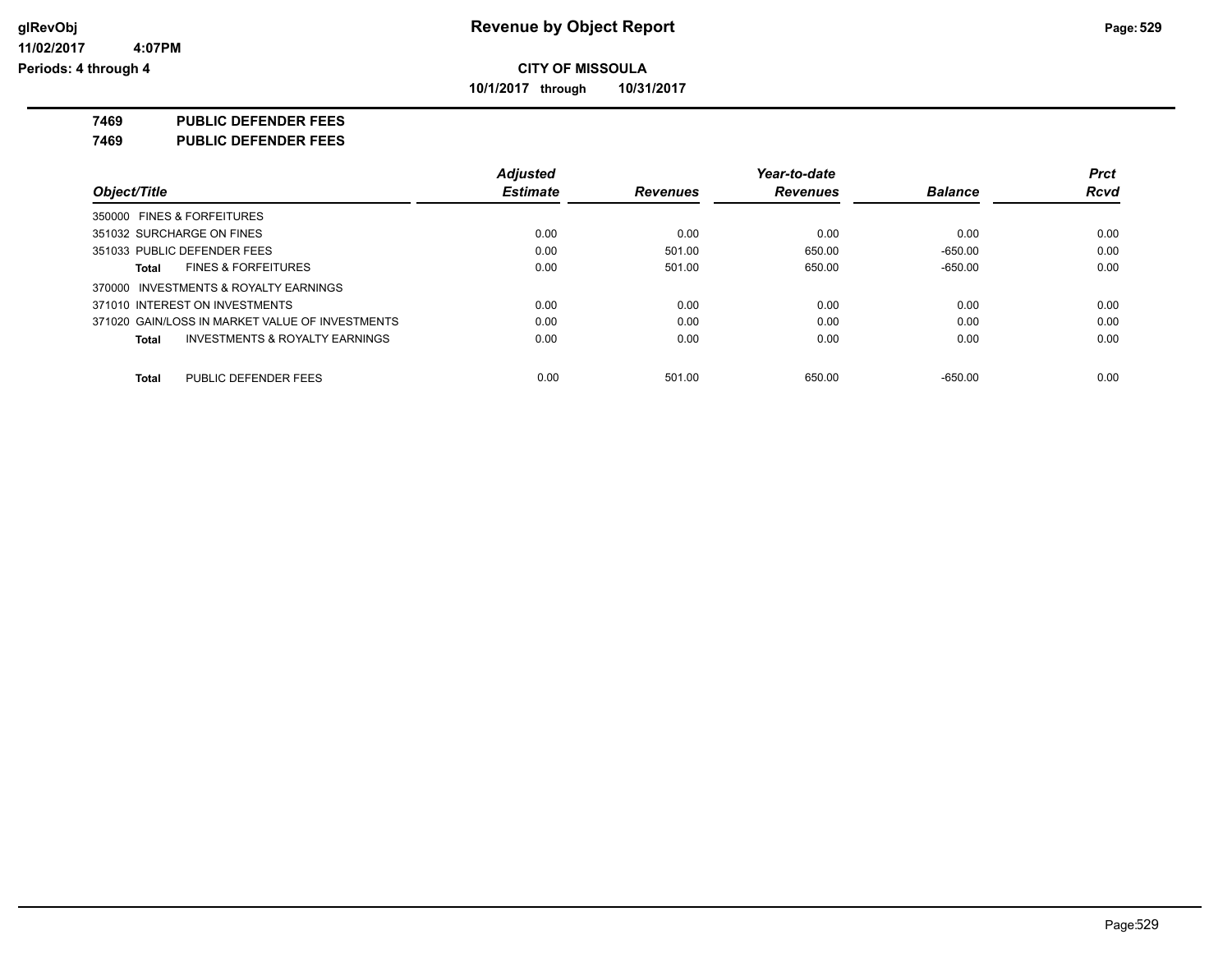**10/1/2017 through 10/31/2017**

## **7469 PUBLIC DEFENDER FEES**

|                                                | <b>Adjusted</b> |                 | Year-to-date    |                | <b>Prct</b> |
|------------------------------------------------|-----------------|-----------------|-----------------|----------------|-------------|
| Object/Title                                   | <b>Estimate</b> | <b>Revenues</b> | <b>Revenues</b> | <b>Balance</b> | <b>Rcvd</b> |
| 350000 FINES & FORFEITURES                     |                 |                 |                 |                |             |
| 351032 SURCHARGE ON FINES                      | 0.00            | 0.00            | 0.00            | 0.00           | 0.00        |
| 351033 PUBLIC DEFENDER FEES                    | 0.00            | 501.00          | 650.00          | $-650.00$      | 0.00        |
| <b>FINES &amp; FORFEITURES</b><br>Total        | 0.00            | 501.00          | 650.00          | $-650.00$      | 0.00        |
| 370000 INVESTMENTS & ROYALTY EARNINGS          |                 |                 |                 |                |             |
| 371010 INTEREST ON INVESTMENTS                 | 0.00            | 0.00            | 0.00            | 0.00           | 0.00        |
| 371020 GAIN/LOSS IN MARKET VALUE OF INVESTMENT | 0.00            | 0.00            | 0.00            | 0.00           | 0.00        |
| INVESTMENTS & ROYALTY EARNINGS<br>Total        | 0.00            | 0.00            | 0.00            | 0.00           | 0.00        |
| <b>PUBLIC DEFENDER FEES</b><br>Total           | 0.00            | 501.00          | 650.00          | $-650.00$      | 0.00        |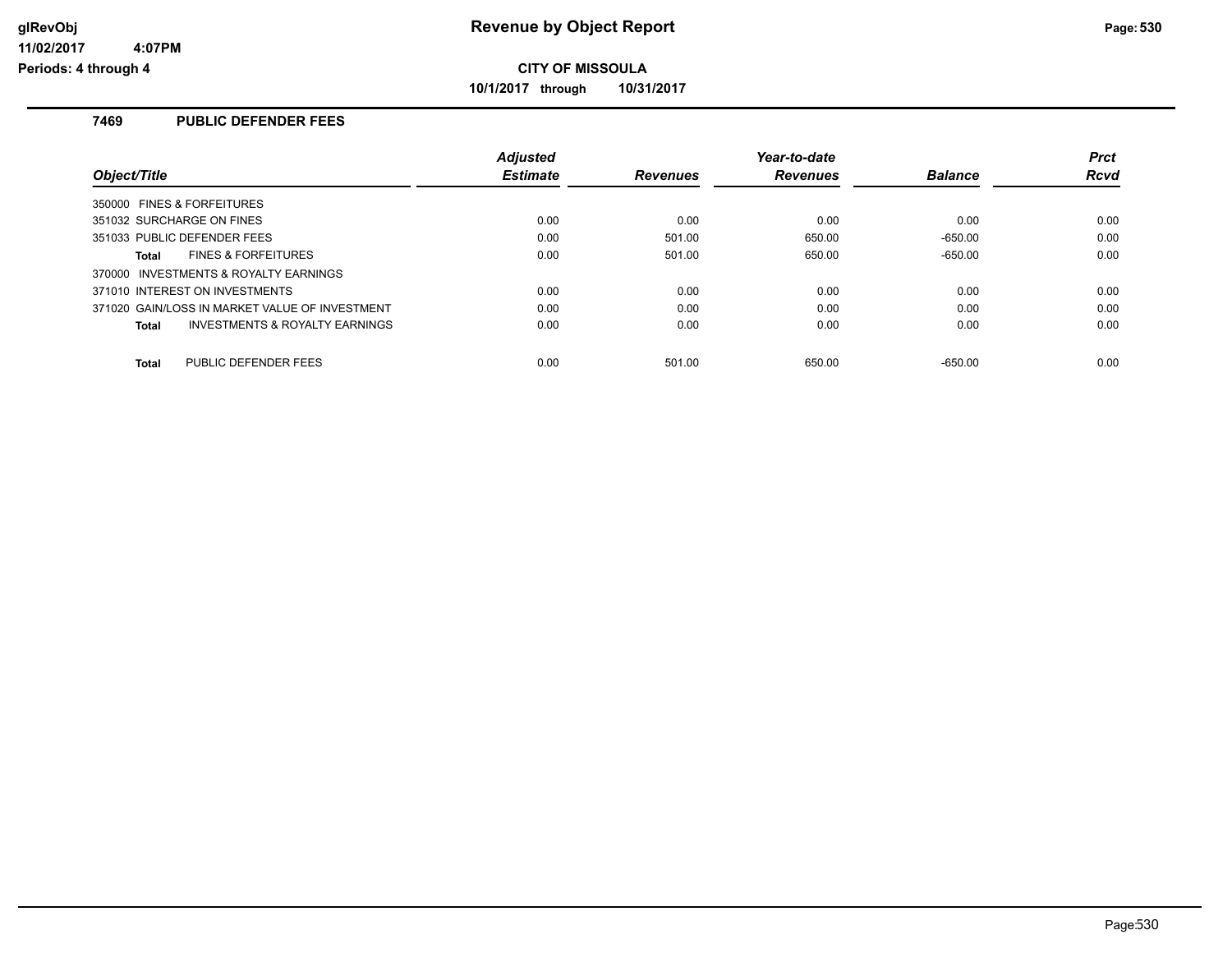**10/1/2017 through 10/31/2017**

# **7900 PAYROLL CLEARING FUND**

**7900 PAYROLL CLEARING FUND**

|                                                           | <b>Adjusted</b> |                 |                 | Prct           |      |
|-----------------------------------------------------------|-----------------|-----------------|-----------------|----------------|------|
| Object/Title                                              | <b>Estimate</b> | <b>Revenues</b> | <b>Revenues</b> | <b>Balance</b> | Rcvd |
| 370000 INVESTMENTS & ROYALTY EARNINGS                     |                 |                 |                 |                |      |
| 371010 INTEREST ON INVESTMENTS                            | 0.00            | 0.00            | 0.00            | 0.00           | 0.00 |
| 371020 GAIN/LOSS IN MARKET VALUE OF INVESTMENTS           | 0.00            | 0.00            | 0.00            | 0.00           | 0.00 |
| <b>INVESTMENTS &amp; ROYALTY EARNINGS</b><br><b>Total</b> | 0.00            | 0.00            | 0.00            | 0.00           | 0.00 |
|                                                           |                 |                 |                 |                |      |
| <b>Total</b><br>PAYROLL CLEARING FUND                     | 0.00            | 0.00            | 0.00            | 0.00           | 0.00 |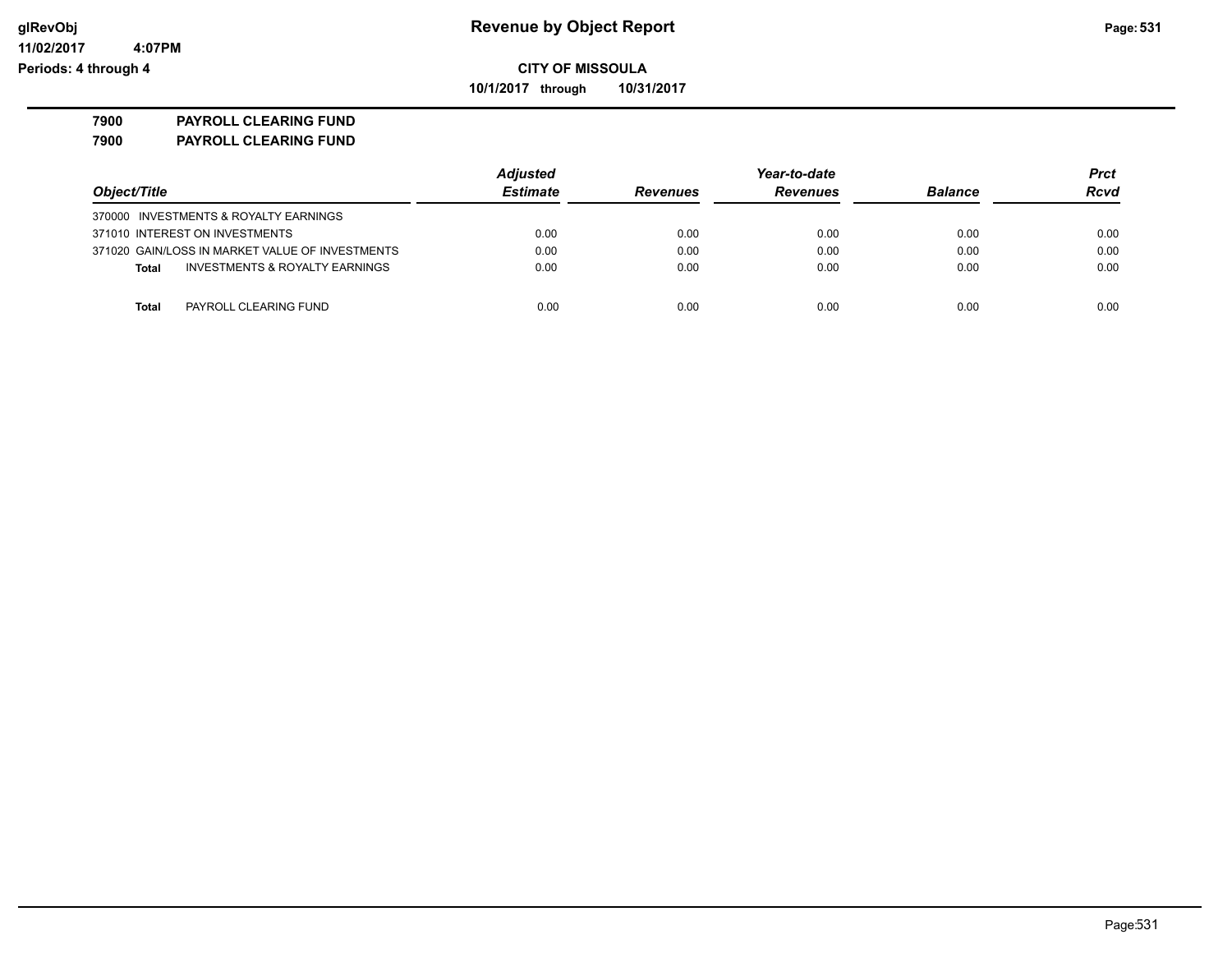**Periods: 4 through 4**

**CITY OF MISSOULA**

**10/1/2017 through 10/31/2017**

### **7900 PAYROLL CLEARING FUND**

 **4:07PM**

| Object/Title |                                                | <b>Adjusted</b><br><b>Estimate</b> | <b>Revenues</b> | Year-to-date<br><b>Revenues</b> | <b>Balance</b> | <b>Prct</b><br>Rcvd |
|--------------|------------------------------------------------|------------------------------------|-----------------|---------------------------------|----------------|---------------------|
|              | 370000 INVESTMENTS & ROYALTY EARNINGS          |                                    |                 |                                 |                |                     |
|              | 371010 INTEREST ON INVESTMENTS                 | 0.00                               | 0.00            | 0.00                            | 0.00           | 0.00                |
|              | 371020 GAIN/LOSS IN MARKET VALUE OF INVESTMENT | 0.00                               | 0.00            | 0.00                            | 0.00           | 0.00                |
| <b>Total</b> | INVESTMENTS & ROYALTY EARNINGS                 | 0.00                               | 0.00            | 0.00                            | 0.00           | 0.00                |
|              |                                                |                                    |                 |                                 |                |                     |
| <b>Total</b> | PAYROLL CLEARING FUND                          | 0.00                               | 0.00            | 0.00                            | 0.00           | 0.00                |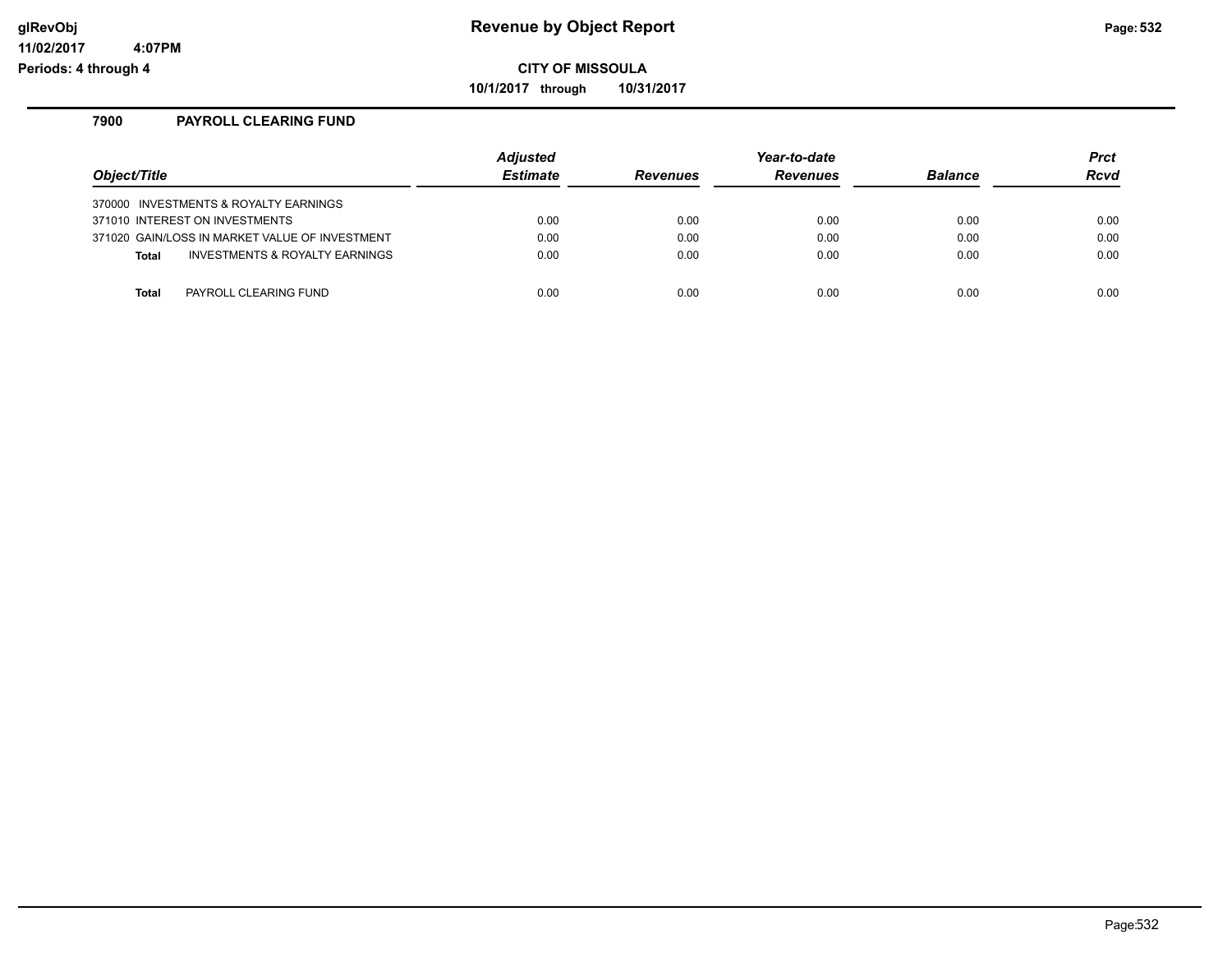**10/1/2017 through 10/31/2017**

**7903 COUNTY CLEARING**

**7903 COUNTY CLEARING**

|                                                           | <b>Adjusted</b> |                 | Year-to-date    |                | <b>Prct</b> |
|-----------------------------------------------------------|-----------------|-----------------|-----------------|----------------|-------------|
| Object/Title                                              | <b>Estimate</b> | <b>Revenues</b> | <b>Revenues</b> | <b>Balance</b> | <b>Rcvd</b> |
| <b>LICENSES &amp; PERMITS</b><br>320000                   |                 |                 |                 |                |             |
| 323030 ANIMAL LICENSES                                    | 0.00            | 532.50          | 2.676.70        | $-2.676.70$    | 0.00        |
| <b>LICENSES &amp; PERMITS</b><br>Total                    | 0.00            | 532.50          | 2.676.70        | $-2,676.70$    | 0.00        |
| 360000 MISCELLANEOUS REVENUES                             |                 |                 |                 |                |             |
| 360010 MISCELLANEOUS                                      | 0.00            | 0.00            | 0.00            | 0.00           | 0.00        |
| MISCELLANEOUS REVENUES<br>Total                           | 0.00            | 0.00            | 0.00            | 0.00           | 0.00        |
| INVESTMENTS & ROYALTY EARNINGS<br>370000                  |                 |                 |                 |                |             |
| 371010 INTEREST ON INVESTMENTS                            | 0.00            | 0.00            | 0.00            | 0.00           | 0.00        |
| 371020 GAIN/LOSS IN MARKET VALUE OF INVESTMENTS           | 0.00            | 0.00            | 0.00            | 0.00           | 0.00        |
| <b>INVESTMENTS &amp; ROYALTY EARNINGS</b><br><b>Total</b> | 0.00            | 0.00            | 0.00            | 0.00           | 0.00        |
| <b>COUNTY CLEARING</b><br><b>Total</b>                    | 0.00            | 532.50          | 2.676.70        | $-2.676.70$    | 0.00        |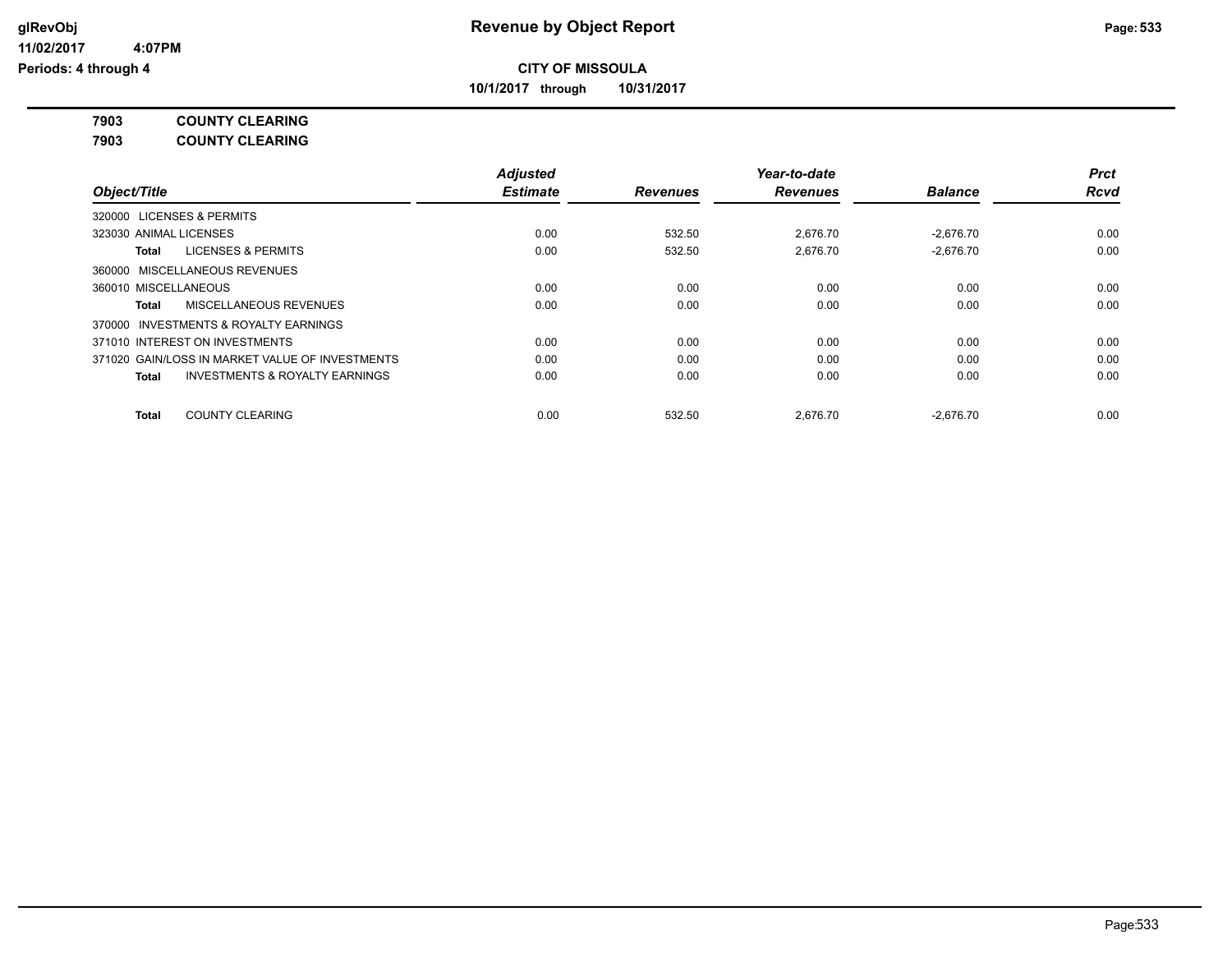**10/1/2017 through 10/31/2017**

#### **7903 COUNTY CLEARING**

|                                                           | <b>Adjusted</b> |                 | Year-to-date    |                | <b>Prct</b> |
|-----------------------------------------------------------|-----------------|-----------------|-----------------|----------------|-------------|
| Object/Title                                              | <b>Estimate</b> | <b>Revenues</b> | <b>Revenues</b> | <b>Balance</b> | <b>Rcvd</b> |
| 320000 LICENSES & PERMITS                                 |                 |                 |                 |                |             |
| 323030 ANIMAL LICENSES                                    | 0.00            | 532.50          | 2.676.70        | $-2.676.70$    | 0.00        |
| LICENSES & PERMITS<br><b>Total</b>                        | 0.00            | 532.50          | 2.676.70        | $-2.676.70$    | 0.00        |
| 360000 MISCELLANEOUS REVENUES                             |                 |                 |                 |                |             |
| 360010 MISCELLANEOUS                                      | 0.00            | 0.00            | 0.00            | 0.00           | 0.00        |
| MISCELLANEOUS REVENUES<br>Total                           | 0.00            | 0.00            | 0.00            | 0.00           | 0.00        |
| 370000 INVESTMENTS & ROYALTY EARNINGS                     |                 |                 |                 |                |             |
| 371010 INTEREST ON INVESTMENTS                            | 0.00            | 0.00            | 0.00            | 0.00           | 0.00        |
| 371020 GAIN/LOSS IN MARKET VALUE OF INVESTMENT            | 0.00            | 0.00            | 0.00            | 0.00           | 0.00        |
| <b>INVESTMENTS &amp; ROYALTY EARNINGS</b><br><b>Total</b> | 0.00            | 0.00            | 0.00            | 0.00           | 0.00        |
| <b>COUNTY CLEARING</b><br><b>Total</b>                    | 0.00            | 532.50          | 2.676.70        | $-2.676.70$    | 0.00        |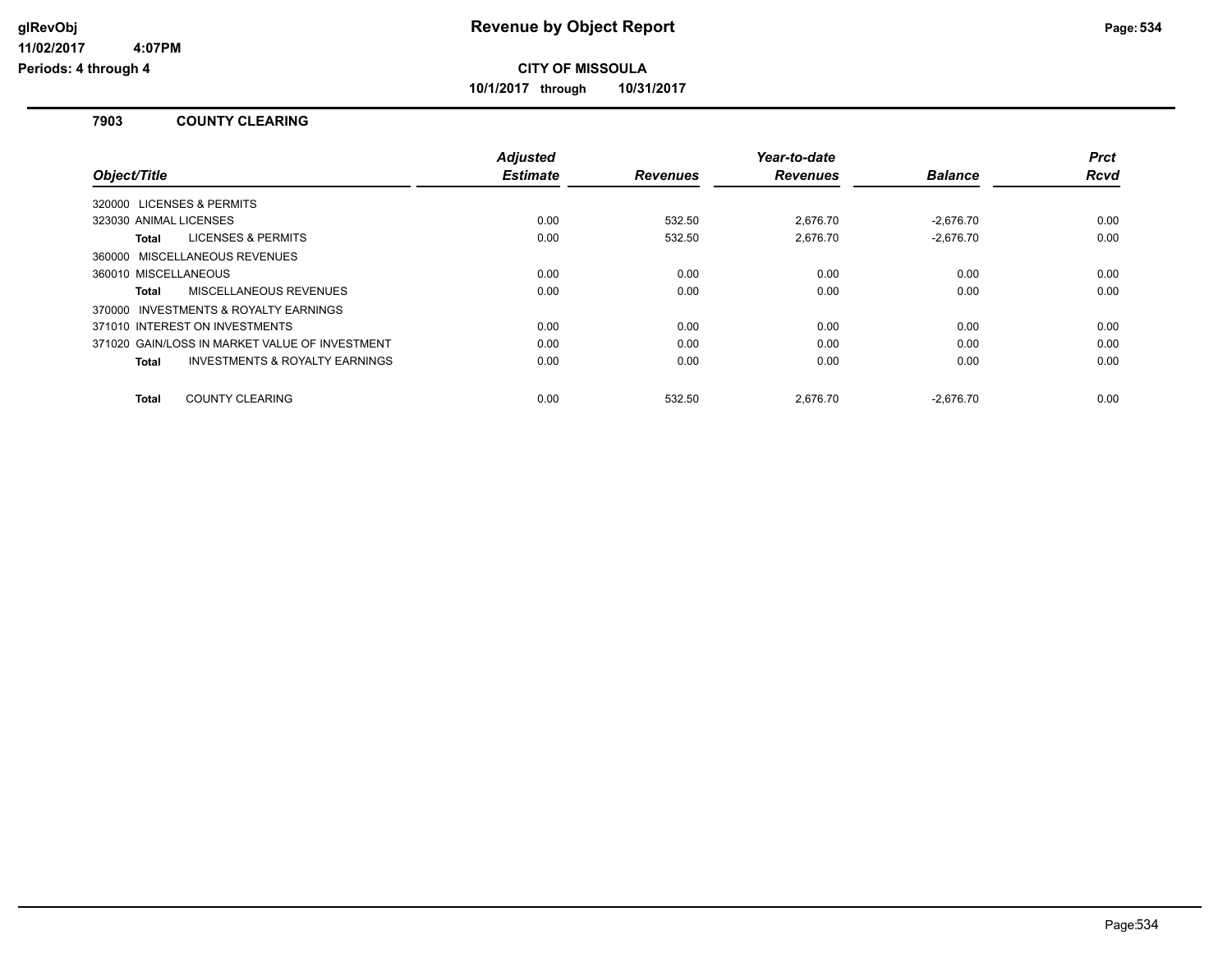**10/1/2017 through 10/31/2017**

# **7904 SEWER REBATE**

**7904 SEWER REBATE**

|                                                    | <b>Adjusted</b> |                 | Year-to-date    |                | <b>Prct</b> |
|----------------------------------------------------|-----------------|-----------------|-----------------|----------------|-------------|
| Object/Title                                       | <b>Estimate</b> | <b>Revenues</b> | <b>Revenues</b> | <b>Balance</b> | <b>Rcvd</b> |
| 340000 CHARGES FOR SERVICES                        |                 |                 |                 |                |             |
| 343036 *** Title Not Found ***                     | 0.00            | 0.00            | 0.00            | 0.00           | 0.00        |
| <b>CHARGES FOR SERVICES</b><br>Total               | 0.00            | 0.00            | 0.00            | 0.00           | 0.00        |
| 360000 MISCELLANEOUS REVENUES                      |                 |                 |                 |                |             |
| 360010 MISCELLANEOUS                               | 0.00            | 0.00            | 0.00            | 0.00           | 0.00        |
| MISCELLANEOUS REVENUES<br>Total                    | 0.00            | 0.00            | 0.00            | 0.00           | 0.00        |
| 370000 INVESTMENTS & ROYALTY EARNINGS              |                 |                 |                 |                |             |
| 371010 INTEREST ON INVESTMENTS                     | 0.00            | 0.00            | 0.00            | 0.00           | 0.00        |
| 371020 GAIN/LOSS IN MARKET VALUE OF INVESTMENTS    | 0.00            | 0.00            | 0.00            | 0.00           | 0.00        |
| <b>INVESTMENTS &amp; ROYALTY EARNINGS</b><br>Total | 0.00            | 0.00            | 0.00            | 0.00           | 0.00        |
| <b>SEWER REBATE</b><br><b>Total</b>                | 0.00            | 0.00            | 0.00            | 0.00           | 0.00        |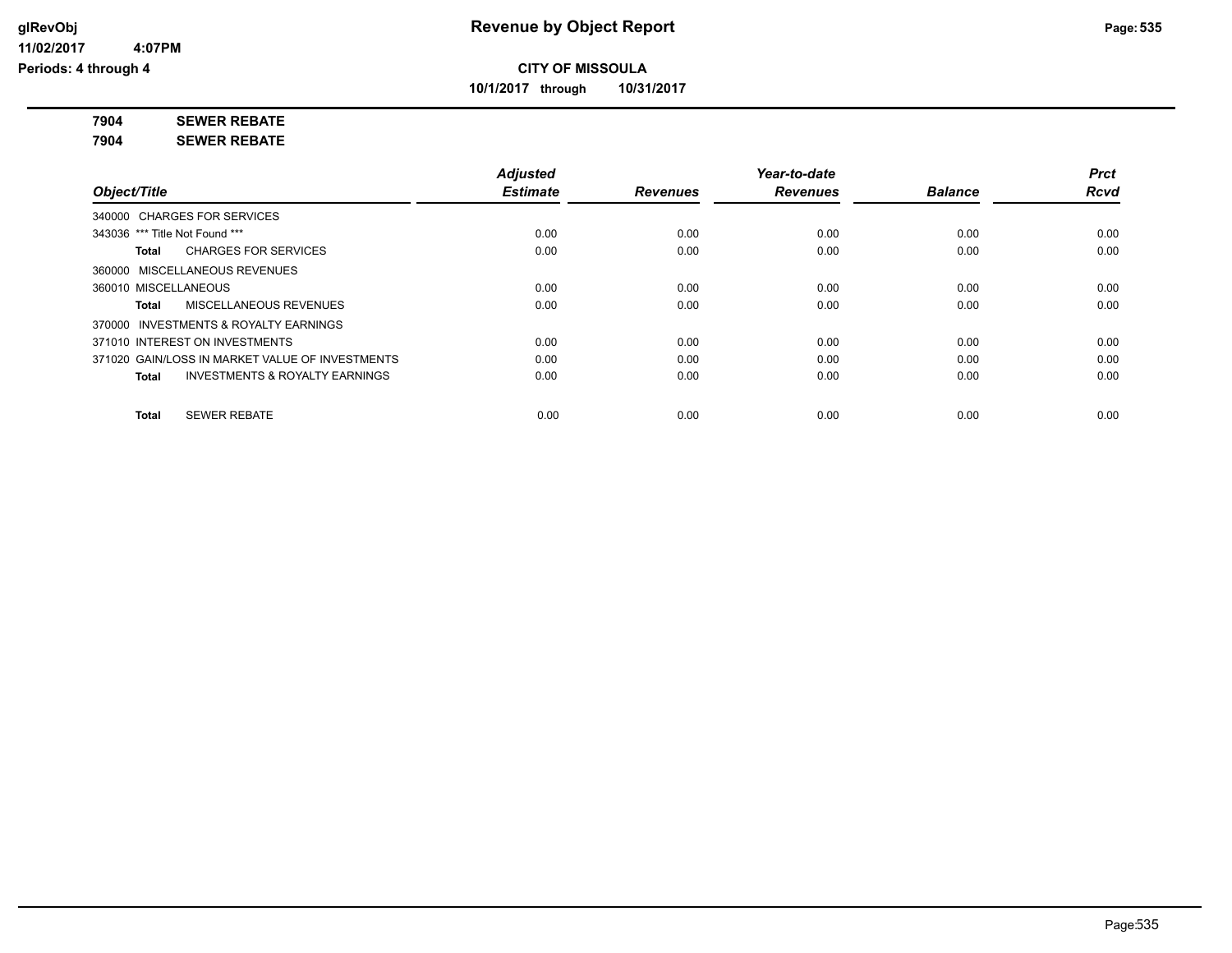**Periods: 4 through 4**

**CITY OF MISSOULA**

**10/1/2017 through 10/31/2017**

#### **7904 SEWER REBATE**

|                                                    | <b>Adjusted</b> |                 | Year-to-date    |                | <b>Prct</b> |
|----------------------------------------------------|-----------------|-----------------|-----------------|----------------|-------------|
| Object/Title                                       | <b>Estimate</b> | <b>Revenues</b> | <b>Revenues</b> | <b>Balance</b> | <b>Rcvd</b> |
| 340000 CHARGES FOR SERVICES                        |                 |                 |                 |                |             |
| 343036 *** Title Not Found ***                     | 0.00            | 0.00            | 0.00            | 0.00           | 0.00        |
| <b>CHARGES FOR SERVICES</b><br>Total               | 0.00            | 0.00            | 0.00            | 0.00           | 0.00        |
| 360000 MISCELLANEOUS REVENUES                      |                 |                 |                 |                |             |
| 360010 MISCELLANEOUS                               | 0.00            | 0.00            | 0.00            | 0.00           | 0.00        |
| MISCELLANEOUS REVENUES<br>Total                    | 0.00            | 0.00            | 0.00            | 0.00           | 0.00        |
| 370000 INVESTMENTS & ROYALTY EARNINGS              |                 |                 |                 |                |             |
| 371010 INTEREST ON INVESTMENTS                     | 0.00            | 0.00            | 0.00            | 0.00           | 0.00        |
| 371020 GAIN/LOSS IN MARKET VALUE OF INVESTMENT     | 0.00            | 0.00            | 0.00            | 0.00           | 0.00        |
| <b>INVESTMENTS &amp; ROYALTY EARNINGS</b><br>Total | 0.00            | 0.00            | 0.00            | 0.00           | 0.00        |
|                                                    |                 |                 |                 |                |             |
| <b>SEWER REBATE</b><br><b>Total</b>                | 0.00            | 0.00            | 0.00            | 0.00           | 0.00        |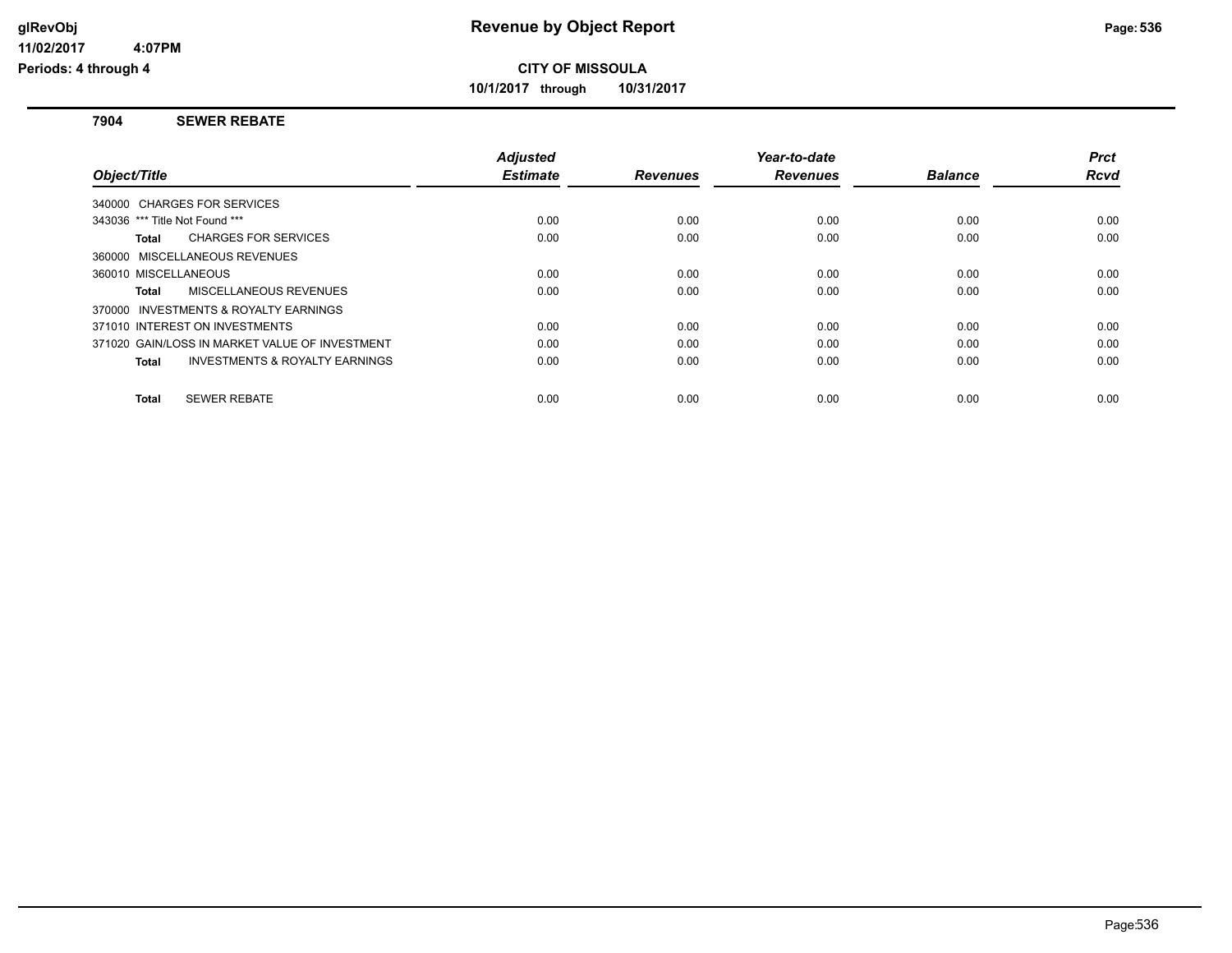**10/1/2017 through 10/31/2017**

**7905 WYE SEWER RSID 8489**

**7905 WYE SEWER RSID 8489**

|                                                 | <b>Adjusted</b> |                 | Year-to-date    |                | <b>Prct</b> |
|-------------------------------------------------|-----------------|-----------------|-----------------|----------------|-------------|
| Object/Title                                    | <b>Estimate</b> | <b>Revenues</b> | <b>Revenues</b> | <b>Balance</b> | <b>Rcvd</b> |
| 360000 MISCELLANEOUS REVENUES                   |                 |                 |                 |                |             |
| 360010 MISCELLANEOUS                            | 0.00            | 0.00            | 0.00            | 0.00           | 0.00        |
| MISCELLANEOUS REVENUES<br>Total                 | 0.00            | 0.00            | 0.00            | 0.00           | 0.00        |
| 370000 INVESTMENTS & ROYALTY EARNINGS           |                 |                 |                 |                |             |
| 371010 INTEREST ON INVESTMENTS                  | 0.00            | 0.00            | 0.00            | 0.00           | 0.00        |
| 371020 GAIN/LOSS IN MARKET VALUE OF INVESTMENTS | 0.00            | 0.00            | 0.00            | 0.00           | 0.00        |
| INVESTMENTS & ROYALTY EARNINGS<br><b>Total</b>  | 0.00            | 0.00            | 0.00            | 0.00           | 0.00        |
| WYE SEWER RSID 8489<br><b>Total</b>             | 0.00            | 0.00            | 0.00            | 0.00           | 0.00        |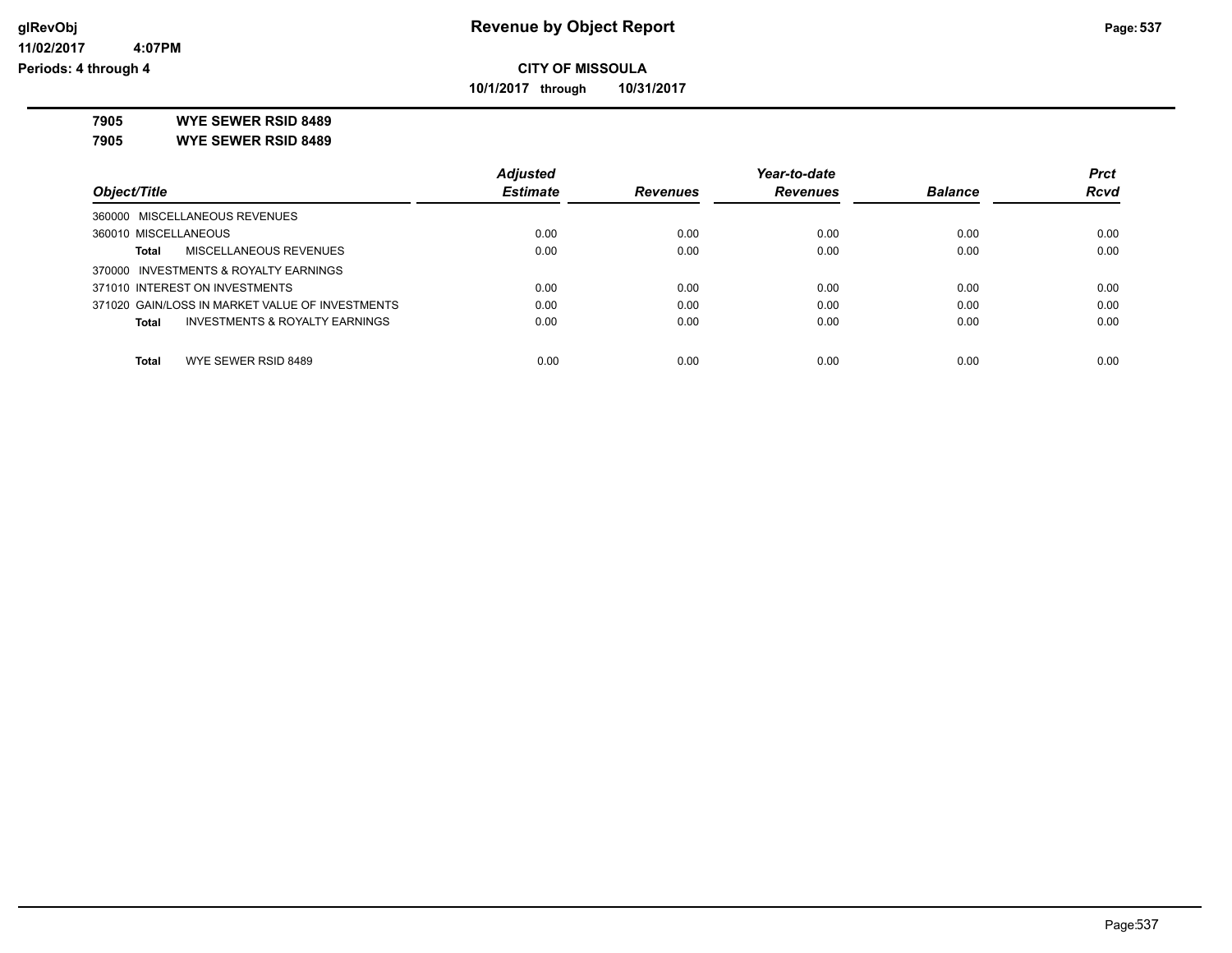**10/1/2017 through 10/31/2017**

#### **7905 WYE SEWER RSID 8489**

|                                                    | <b>Adjusted</b> |                 | Year-to-date    |                | <b>Prct</b> |
|----------------------------------------------------|-----------------|-----------------|-----------------|----------------|-------------|
| Object/Title                                       | <b>Estimate</b> | <b>Revenues</b> | <b>Revenues</b> | <b>Balance</b> | <b>Rcvd</b> |
| 360000 MISCELLANEOUS REVENUES                      |                 |                 |                 |                |             |
| 360010 MISCELLANEOUS                               | 0.00            | 0.00            | 0.00            | 0.00           | 0.00        |
| MISCELLANEOUS REVENUES<br>Total                    | 0.00            | 0.00            | 0.00            | 0.00           | 0.00        |
| 370000 INVESTMENTS & ROYALTY EARNINGS              |                 |                 |                 |                |             |
| 371010 INTEREST ON INVESTMENTS                     | 0.00            | 0.00            | 0.00            | 0.00           | 0.00        |
| 371020 GAIN/LOSS IN MARKET VALUE OF INVESTMENT     | 0.00            | 0.00            | 0.00            | 0.00           | 0.00        |
| <b>INVESTMENTS &amp; ROYALTY EARNINGS</b><br>Total | 0.00            | 0.00            | 0.00            | 0.00           | 0.00        |
|                                                    |                 |                 |                 |                |             |
| Total<br>WYE SEWER RSID 8489                       | 0.00            | 0.00            | 0.00            | 0.00           | 0.00        |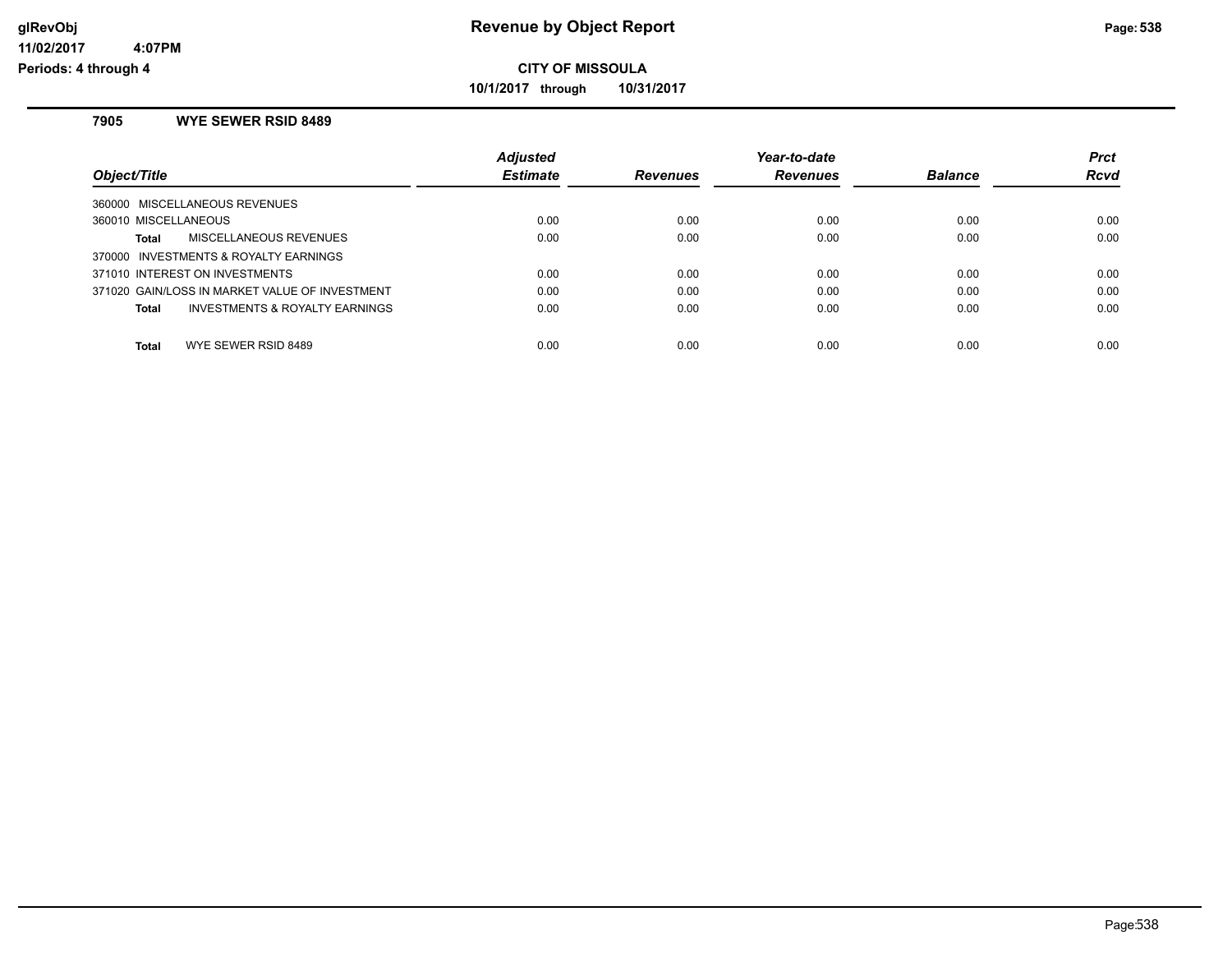**10/1/2017 through 10/31/2017**

**7906 COUNTY PARK BOARD CIP**

**7906 COUNTY PARK BOARD CIP**

|                                                 | <b>Adjusted</b> |                 | Year-to-date    |                | <b>Prct</b> |
|-------------------------------------------------|-----------------|-----------------|-----------------|----------------|-------------|
| Object/Title                                    | <b>Estimate</b> | <b>Revenues</b> | <b>Revenues</b> | <b>Balance</b> | <b>Rcvd</b> |
| 340000 CHARGES FOR SERVICES                     |                 |                 |                 |                |             |
| 346050 COUNTY PLAYGROUND CONTRACT               | 0.00            | 0.00            | 0.00            | 0.00           | 0.00        |
| <b>CHARGES FOR SERVICES</b><br>Total            | 0.00            | 0.00            | 0.00            | 0.00           | 0.00        |
| 370000 INVESTMENTS & ROYALTY EARNINGS           |                 |                 |                 |                |             |
| 371010 INTEREST ON INVESTMENTS                  | 0.00            | 0.00            | 0.00            | 0.00           | 0.00        |
| 371020 GAIN/LOSS IN MARKET VALUE OF INVESTMENTS | 0.00            | 0.00            | 0.00            | 0.00           | 0.00        |
| INVESTMENTS & ROYALTY EARNINGS<br>Total         | 0.00            | 0.00            | 0.00            | 0.00           | 0.00        |
|                                                 |                 |                 |                 |                |             |
| COUNTY PARK BOARD CIP<br>Total                  | 0.00            | 0.00            | 0.00            | 0.00           | 0.00        |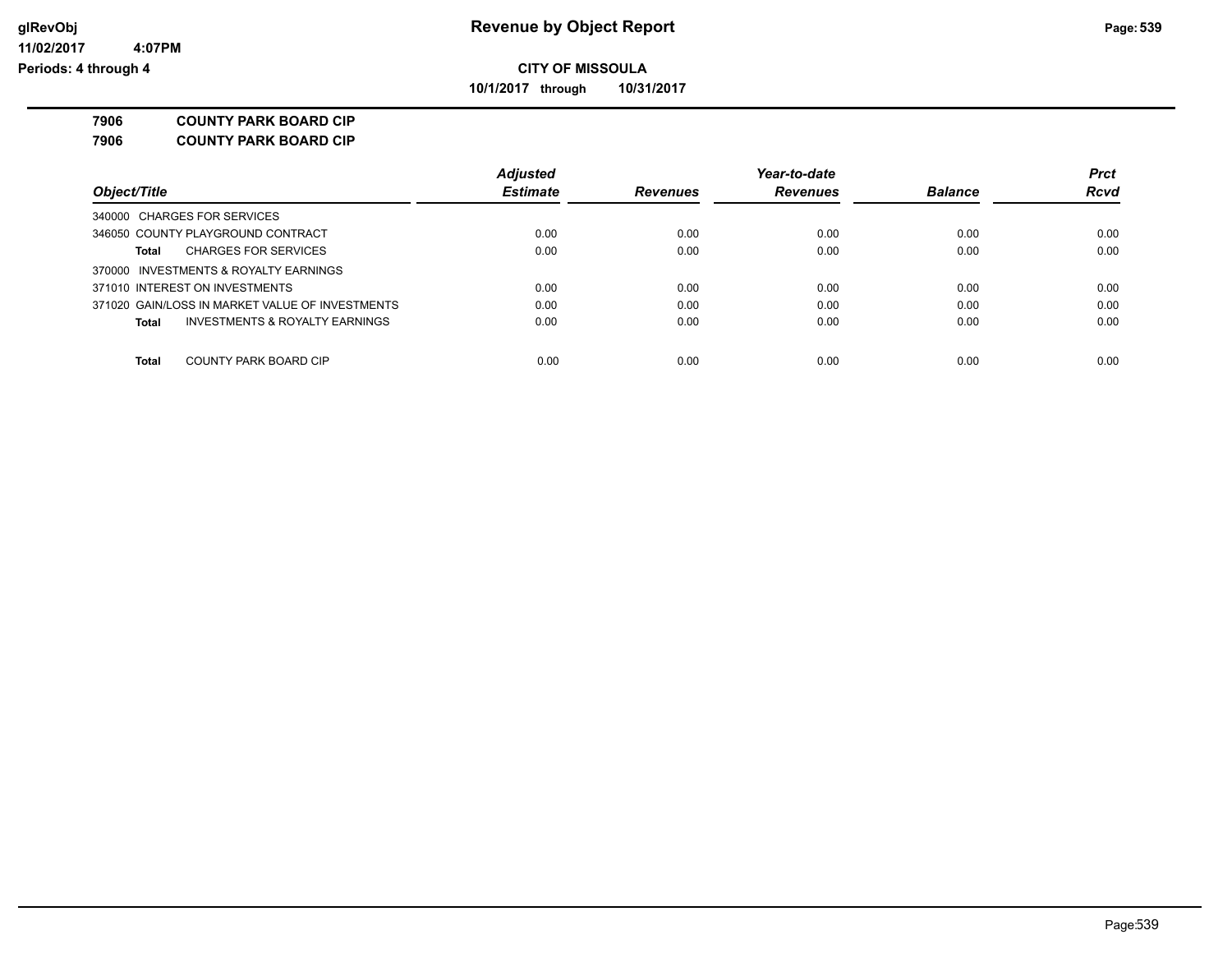**10/1/2017 through 10/31/2017**

## **7906 COUNTY PARK BOARD CIP**

|                                                | <b>Adjusted</b> |                 | Year-to-date    |                | <b>Prct</b> |
|------------------------------------------------|-----------------|-----------------|-----------------|----------------|-------------|
| <b>Object/Title</b>                            | <b>Estimate</b> | <b>Revenues</b> | <b>Revenues</b> | <b>Balance</b> | <b>Rcvd</b> |
| 340000 CHARGES FOR SERVICES                    |                 |                 |                 |                |             |
| 346050 COUNTY PLAYGROUND CONTRACT              | 0.00            | 0.00            | 0.00            | 0.00           | 0.00        |
| <b>CHARGES FOR SERVICES</b><br>Total           | 0.00            | 0.00            | 0.00            | 0.00           | 0.00        |
| 370000 INVESTMENTS & ROYALTY EARNINGS          |                 |                 |                 |                |             |
| 371010 INTEREST ON INVESTMENTS                 | 0.00            | 0.00            | 0.00            | 0.00           | 0.00        |
| 371020 GAIN/LOSS IN MARKET VALUE OF INVESTMENT | 0.00            | 0.00            | 0.00            | 0.00           | 0.00        |
| INVESTMENTS & ROYALTY EARNINGS<br>Total        | 0.00            | 0.00            | 0.00            | 0.00           | 0.00        |
| Total<br>COUNTY PARK BOARD CIP                 | 0.00            | 0.00            | 0.00            | 0.00           | 0.00        |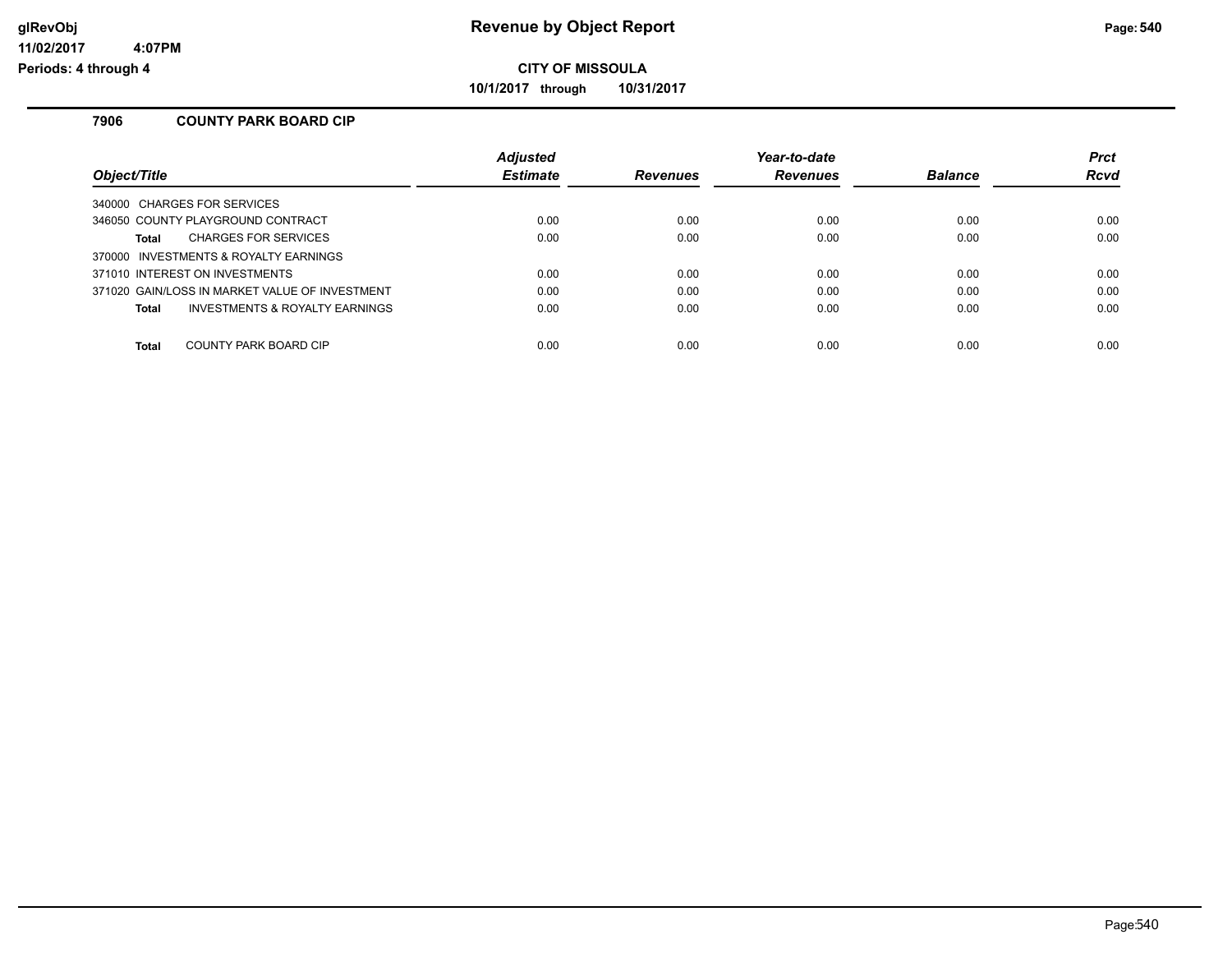**10/1/2017 through 10/31/2017**

#### **7907 ELK HILLS SUBDIVISION**

**7907 ELK HILLS SUBDIVISION**

|                                                 | Adjusted        |                 | Year-to-date    |                |      |
|-------------------------------------------------|-----------------|-----------------|-----------------|----------------|------|
| Object/Title                                    | <b>Estimate</b> | <b>Revenues</b> | <b>Revenues</b> | <b>Balance</b> | Rcvd |
| 370000 INVESTMENTS & ROYALTY EARNINGS           |                 |                 |                 |                |      |
| 371010 INTEREST ON INVESTMENTS                  | 0.00            | 0.00            | 0.00            | 0.00           | 0.00 |
| 371020 GAIN/LOSS IN MARKET VALUE OF INVESTMENTS | 0.00            | 0.00            | 0.00            | 0.00           | 0.00 |
| INVESTMENTS & ROYALTY EARNINGS<br><b>Total</b>  | 0.00            | 0.00            | 0.00            | 0.00           | 0.00 |
|                                                 |                 |                 |                 |                |      |
| <b>Total</b><br>ELK HILLS SUBDIVISION           | 0.00            | 0.00            | 0.00            | 0.00           | 0.00 |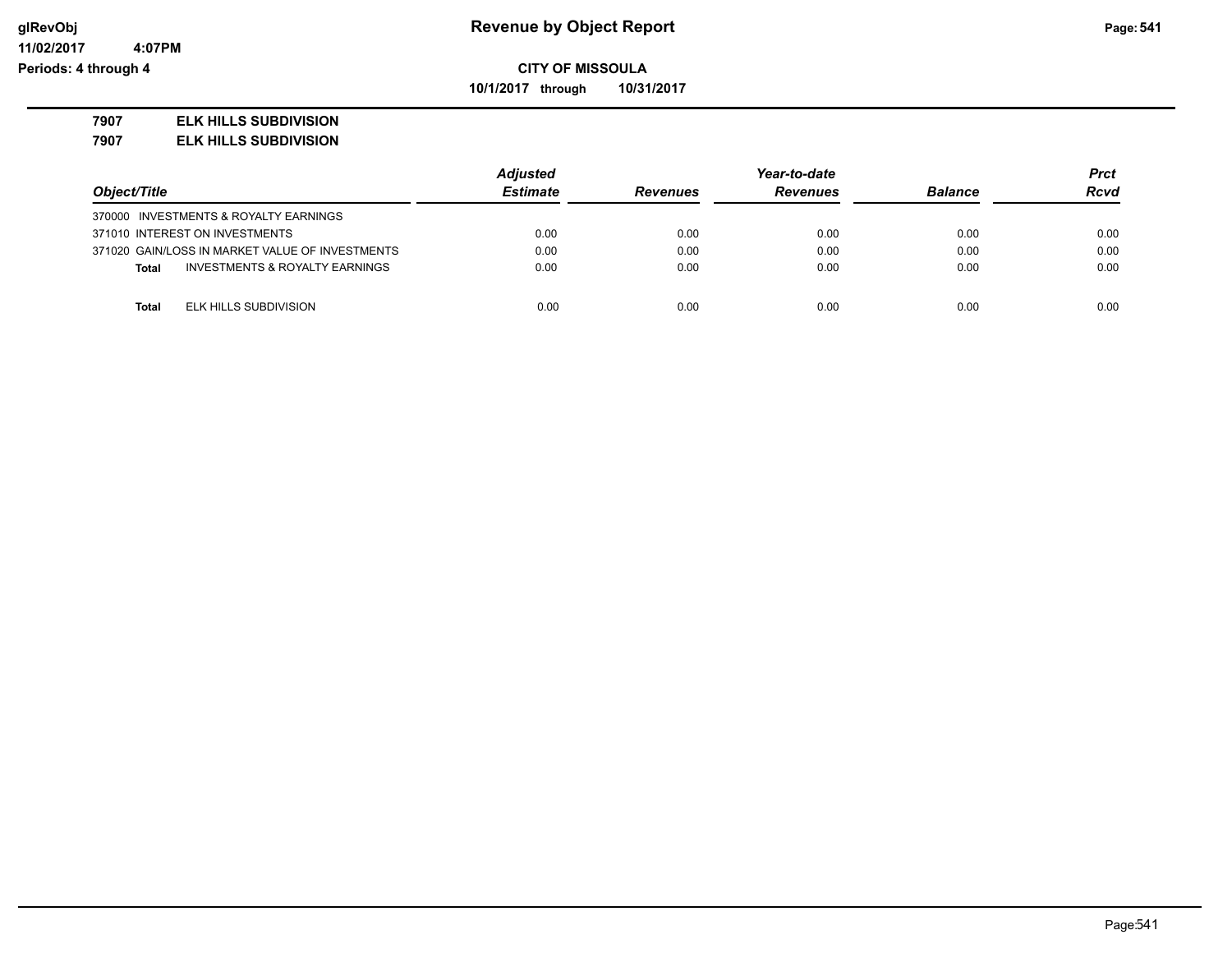**10/1/2017 through 10/31/2017**

#### **7907 ELK HILLS SUBDIVISION**

| Object/Title |                                                | <b>Adjusted</b><br><b>Estimate</b> | <b>Revenues</b> | Year-to-date<br><b>Revenues</b> | <b>Balance</b> | <b>Prct</b><br><b>Rcvd</b> |
|--------------|------------------------------------------------|------------------------------------|-----------------|---------------------------------|----------------|----------------------------|
|              | 370000 INVESTMENTS & ROYALTY EARNINGS          |                                    |                 |                                 |                |                            |
|              | 371010 INTEREST ON INVESTMENTS                 | 0.00                               | 0.00            | 0.00                            | 0.00           | 0.00                       |
|              | 371020 GAIN/LOSS IN MARKET VALUE OF INVESTMENT | 0.00                               | 0.00            | 0.00                            | 0.00           | 0.00                       |
| <b>Total</b> | INVESTMENTS & ROYALTY EARNINGS                 | 0.00                               | 0.00            | 0.00                            | 0.00           | 0.00                       |
|              |                                                |                                    |                 |                                 |                |                            |
| Total        | ELK HILLS SUBDIVISION                          | 0.00                               | 0.00            | 0.00                            | 0.00           | 0.00                       |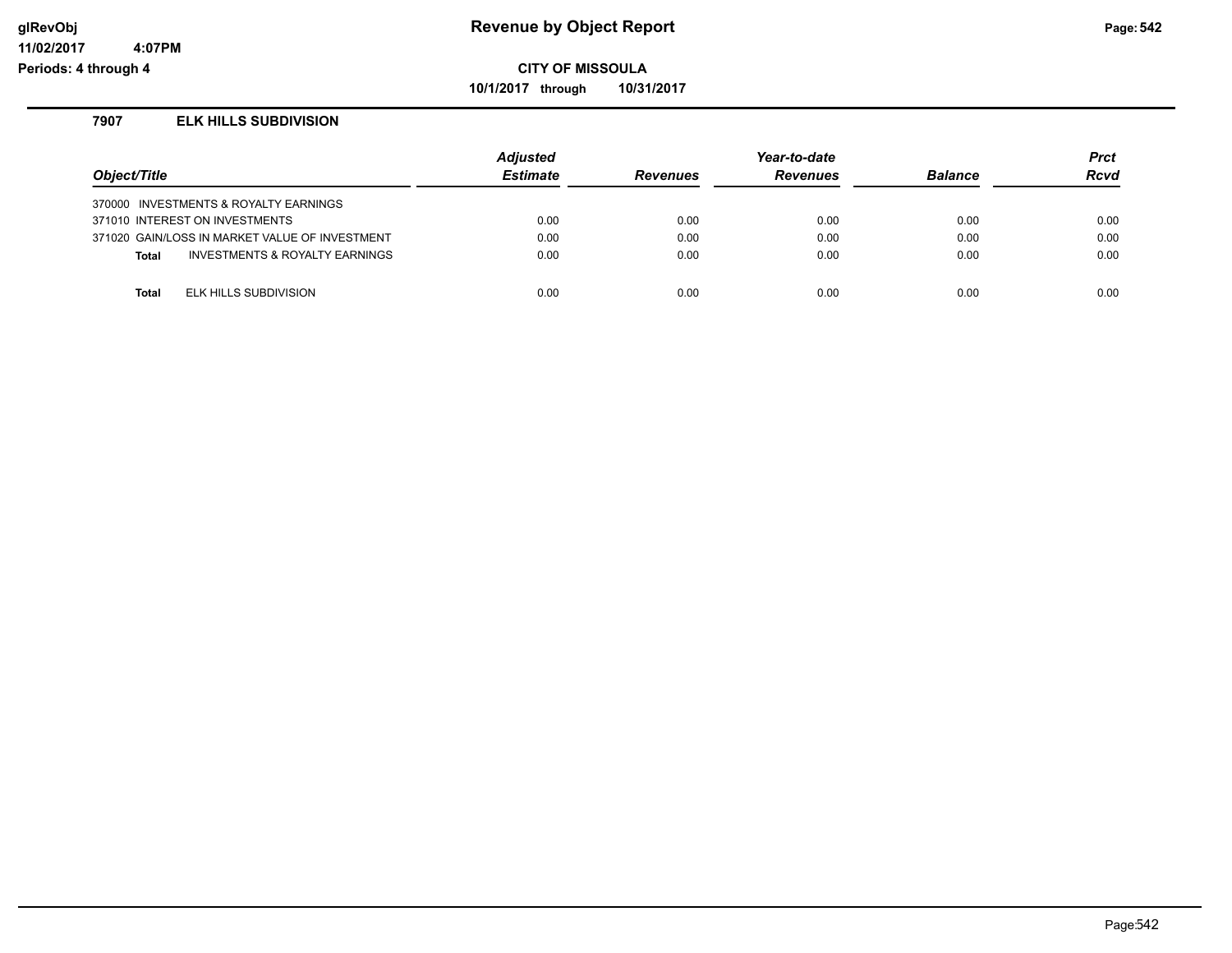**10/1/2017 through 10/31/2017**

## **7908 RATTLESNAKE-CORNERSTONE TRAIL SW**

## **7908 RATTLESNAKE-CORNERSTONE TRAIL SW**

|                                                 | <b>Adjusted</b> |                 | Year-to-date    |                | <b>Prct</b> |
|-------------------------------------------------|-----------------|-----------------|-----------------|----------------|-------------|
| Object/Title                                    | <b>Estimate</b> | <b>Revenues</b> | <b>Revenues</b> | <b>Balance</b> | <b>Rcvd</b> |
| 370000 INVESTMENTS & ROYALTY EARNINGS           |                 |                 |                 |                |             |
| 371010 INTEREST ON INVESTMENTS                  | 0.00            | 0.00            | 0.00            | 0.00           | 0.00        |
| 371020 GAIN/LOSS IN MARKET VALUE OF INVESTMENTS | 0.00            | 0.00            | 0.00            | 0.00           | 0.00        |
| INVESTMENTS & ROYALTY EARNINGS<br>Total         | 0.00            | 0.00            | 0.00            | 0.00           | 0.00        |
| 380000 OTHER FINANCING SOURCES                  |                 |                 |                 |                |             |
| 383000 OPERATING TRANSFERS                      | 0.00            | 0.00            | 0.00            | 0.00           | 0.00        |
| OTHER FINANCING SOURCES<br>Total                | 0.00            | 0.00            | 0.00            | 0.00           | 0.00        |
|                                                 |                 |                 |                 |                |             |
| Total<br>RATTLESNAKE-CORNERSTONE TRAIL SW       | 0.00            | 0.00            | 0.00            | 0.00           | 0.00        |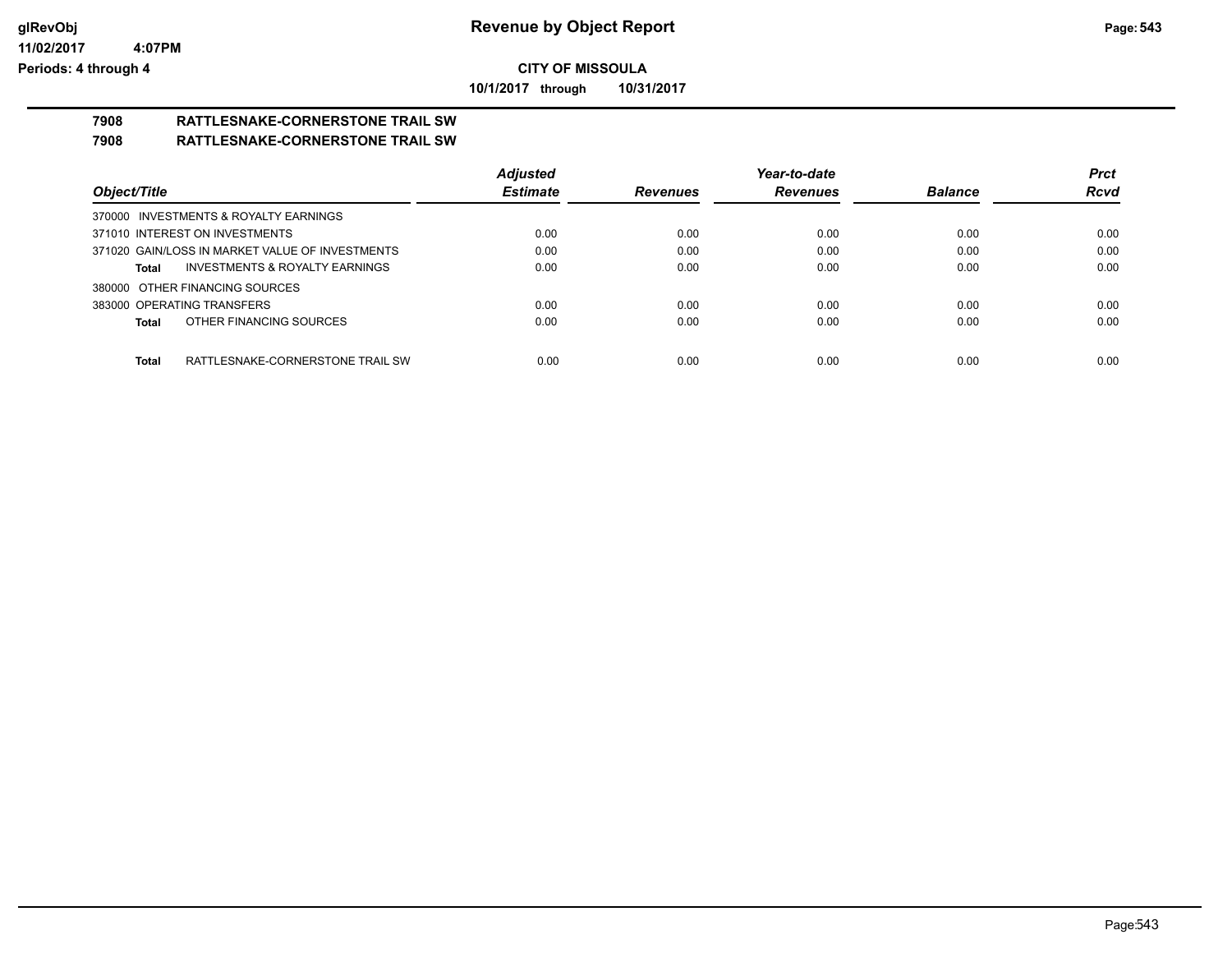**10/1/2017 through 10/31/2017**

#### **7908 RATTLESNAKE-CORNERSTONE TRAIL SW**

|                                                | <b>Adjusted</b> |                 | Year-to-date    |                | <b>Prct</b> |
|------------------------------------------------|-----------------|-----------------|-----------------|----------------|-------------|
| Object/Title                                   | <b>Estimate</b> | <b>Revenues</b> | <b>Revenues</b> | <b>Balance</b> | Rcvd        |
| 370000 INVESTMENTS & ROYALTY EARNINGS          |                 |                 |                 |                |             |
| 371010 INTEREST ON INVESTMENTS                 | 0.00            | 0.00            | 0.00            | 0.00           | 0.00        |
| 371020 GAIN/LOSS IN MARKET VALUE OF INVESTMENT | 0.00            | 0.00            | 0.00            | 0.00           | 0.00        |
| INVESTMENTS & ROYALTY EARNINGS<br>Total        | 0.00            | 0.00            | 0.00            | 0.00           | 0.00        |
| 380000 OTHER FINANCING SOURCES                 |                 |                 |                 |                |             |
| 383000 OPERATING TRANSFERS                     | 0.00            | 0.00            | 0.00            | 0.00           | 0.00        |
| OTHER FINANCING SOURCES<br>Total               | 0.00            | 0.00            | 0.00            | 0.00           | 0.00        |
|                                                |                 |                 |                 |                |             |
| Total<br>RATTLESNAKE-CORNERSTONE TRAIL SW      | 0.00            | 0.00            | 0.00            | 0.00           | 0.00        |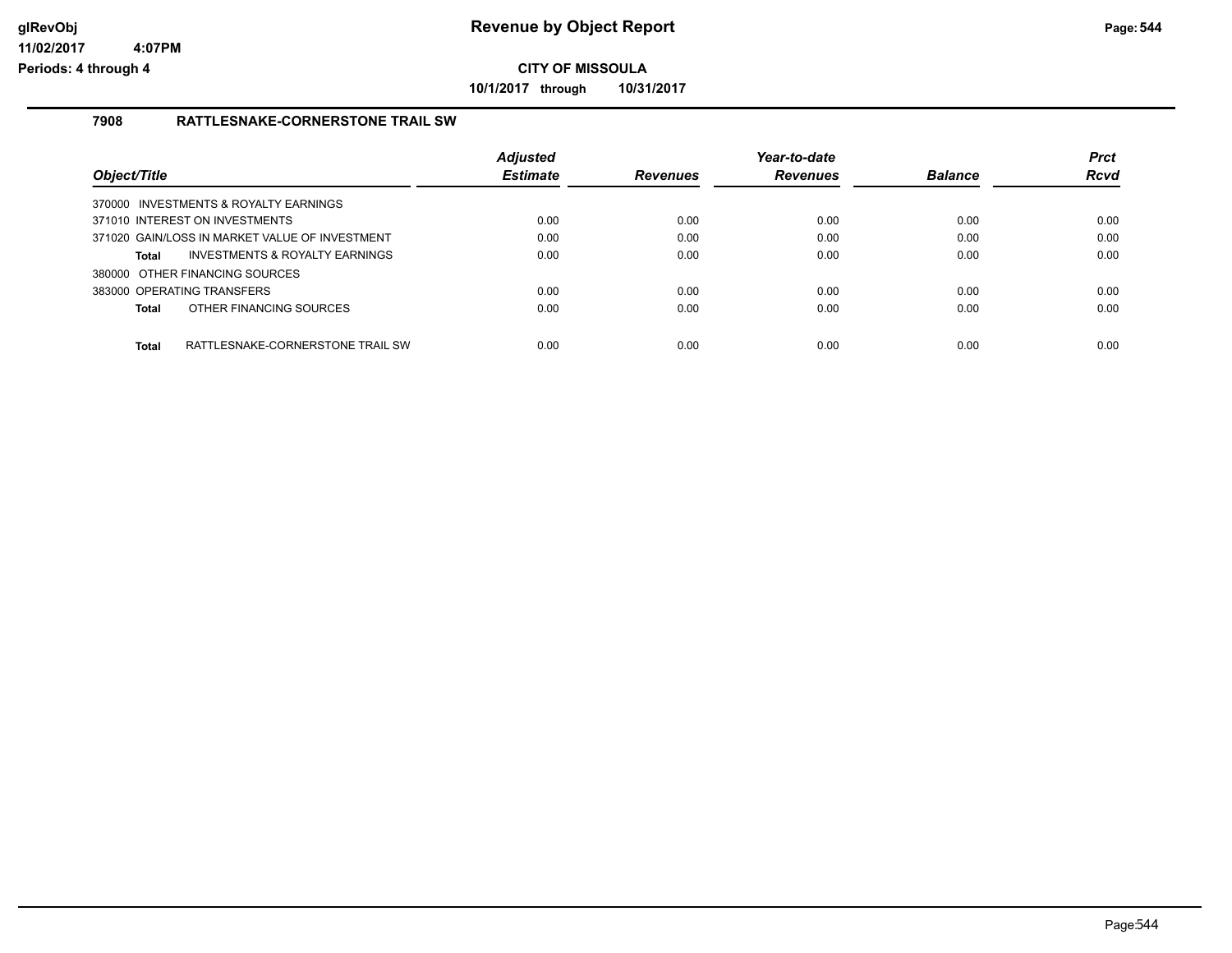**10/1/2017 through 10/31/2017**

## **7909 YOUTH PROGRAMS**

**7909 YOUTH PROGRAMS**

|                                                           | <b>Adjusted</b> |                 | Year-to-date    |                |             |
|-----------------------------------------------------------|-----------------|-----------------|-----------------|----------------|-------------|
| Object/Title                                              | <b>Estimate</b> | <b>Revenues</b> | <b>Revenues</b> | <b>Balance</b> | <b>Rcvd</b> |
| 370000 INVESTMENTS & ROYALTY EARNINGS                     |                 |                 |                 |                |             |
| 371010 INTEREST ON INVESTMENTS                            | 0.00            | 0.00            | 0.00            | 0.00           | 0.00        |
| 371020 GAIN/LOSS IN MARKET VALUE OF INVESTMENTS           | 0.00            | 0.00            | 0.00            | 0.00           | 0.00        |
| <b>INVESTMENTS &amp; ROYALTY EARNINGS</b><br><b>Total</b> | 0.00            | 0.00            | 0.00            | 0.00           | 0.00        |
|                                                           |                 |                 |                 |                |             |
| YOUTH PROGRAMS<br>Total                                   | 0.00            | 0.00            | 0.00            | 0.00           | 0.00        |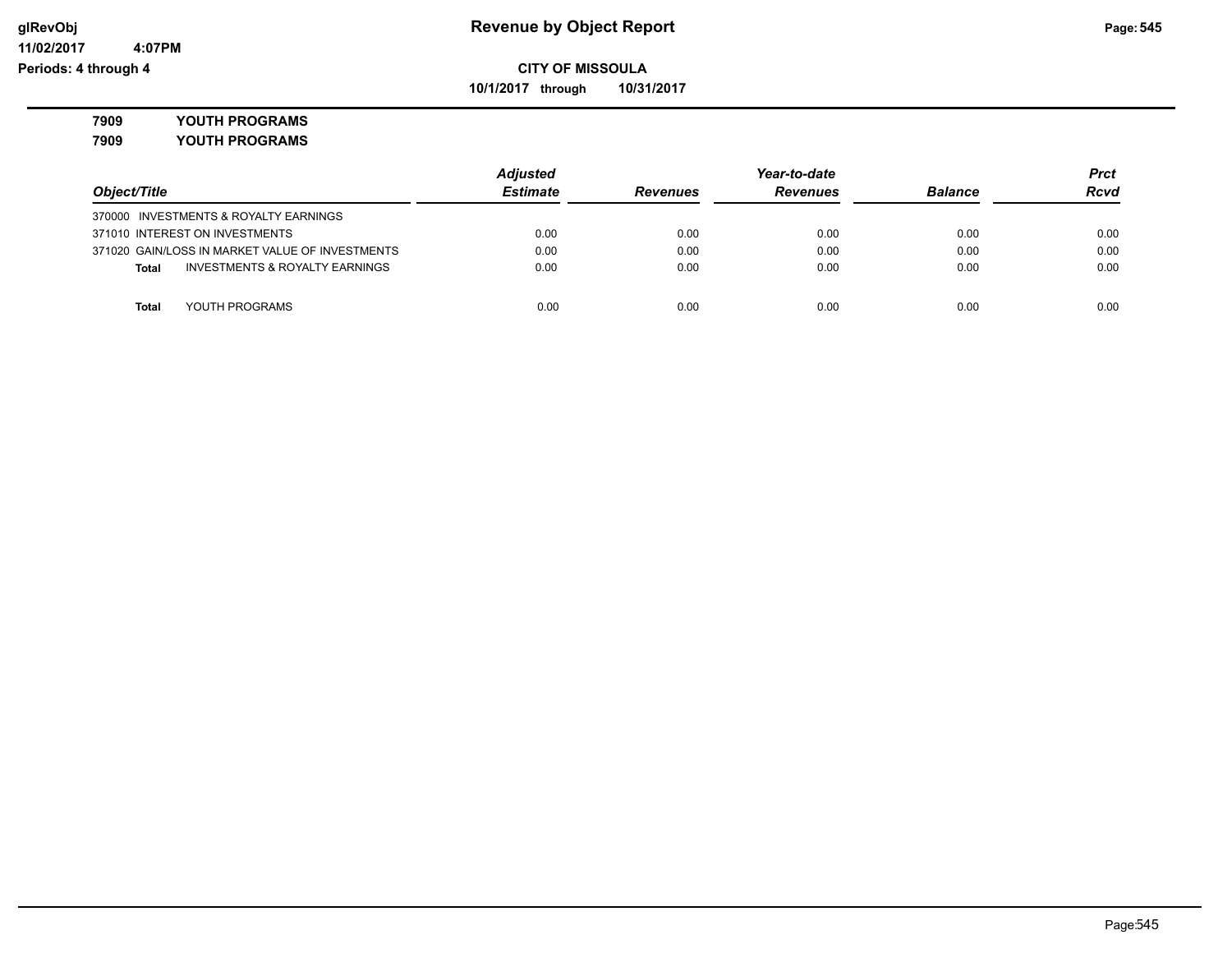**10/1/2017 through 10/31/2017**

#### **7909 YOUTH PROGRAMS**

| Object/Title |                                                | <b>Adjusted</b><br><b>Estimate</b> | <b>Revenues</b> | Year-to-date<br><b>Revenues</b> | <b>Balance</b> | Prct<br><b>Rcvd</b> |
|--------------|------------------------------------------------|------------------------------------|-----------------|---------------------------------|----------------|---------------------|
|              | 370000 INVESTMENTS & ROYALTY EARNINGS          |                                    |                 |                                 |                |                     |
|              | 371010 INTEREST ON INVESTMENTS                 | 0.00                               | 0.00            | 0.00                            | 0.00           | 0.00                |
|              | 371020 GAIN/LOSS IN MARKET VALUE OF INVESTMENT | 0.00                               | 0.00            | 0.00                            | 0.00           | 0.00                |
| Total        | INVESTMENTS & ROYALTY EARNINGS                 | 0.00                               | 0.00            | 0.00                            | 0.00           | 0.00                |
|              |                                                |                                    |                 |                                 |                |                     |
| Total        | YOUTH PROGRAMS                                 | 0.00                               | 0.00            | 0.00                            | 0.00           | 0.00                |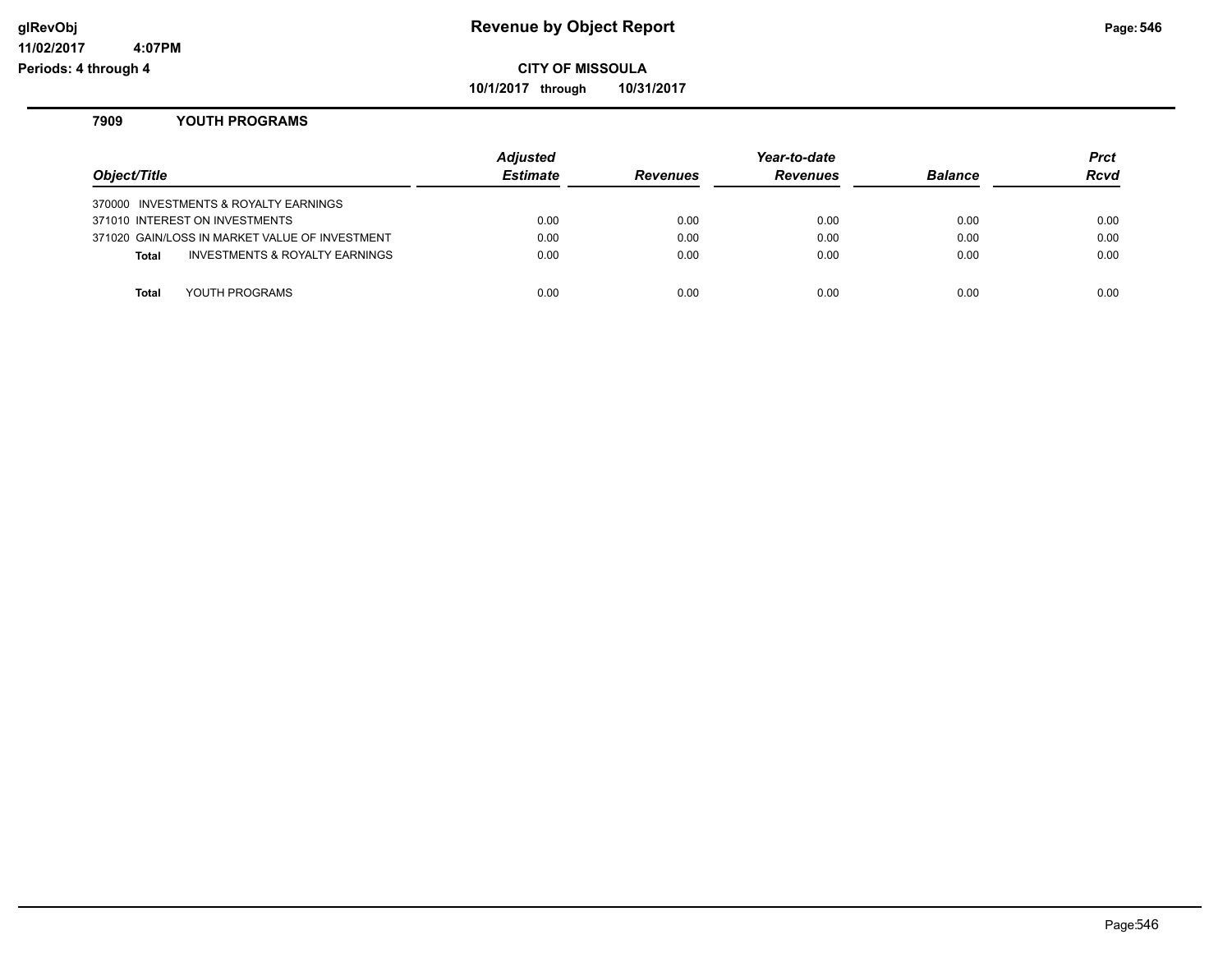**10/1/2017 through 10/31/2017**

## **7910 SIDEWALK & CURB LOAN FUND**

**7910 SIDEWALK & CURB LOAN FUND**

|                                                 | <b>Adjusted</b> | Year-to-date    |                 |                | Prct |
|-------------------------------------------------|-----------------|-----------------|-----------------|----------------|------|
| Object/Title                                    | <b>Estimate</b> | <b>Revenues</b> | <b>Revenues</b> | <b>Balance</b> | Rcvd |
| 370000 INVESTMENTS & ROYALTY EARNINGS           |                 |                 |                 |                |      |
| 371010 INTEREST ON INVESTMENTS                  | 0.00            | 0.00            | 0.00            | 0.00           | 0.00 |
| 371020 GAIN/LOSS IN MARKET VALUE OF INVESTMENTS | 0.00            | 0.00            | 0.00            | 0.00           | 0.00 |
| INVESTMENTS & ROYALTY EARNINGS<br><b>Total</b>  | 0.00            | 0.00            | 0.00            | 0.00           | 0.00 |
| SIDEWALK & CURB LOAN FUND<br>Total              | 0.00            | 0.00            | 0.00            | 0.00           | 0.00 |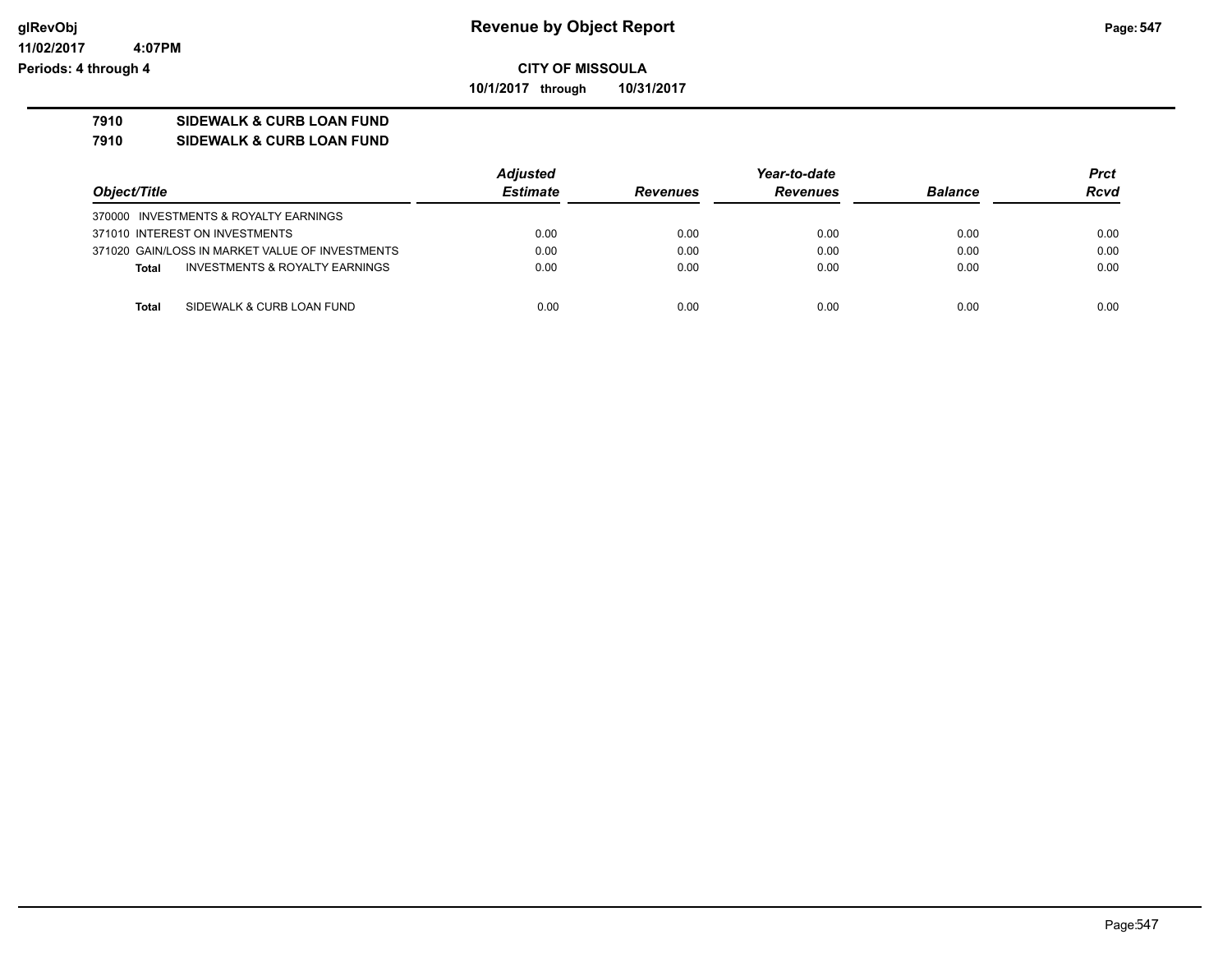**10/1/2017 through 10/31/2017**

#### **7910 SIDEWALK & CURB LOAN FUND**

| Object/Title                          |                                                | <b>Adjusted</b><br><b>Estimate</b> | <b>Revenues</b> | Year-to-date<br><b>Revenues</b> | <b>Balance</b> | <b>Prct</b><br>Rcvd |
|---------------------------------------|------------------------------------------------|------------------------------------|-----------------|---------------------------------|----------------|---------------------|
| 370000 INVESTMENTS & ROYALTY EARNINGS |                                                |                                    |                 |                                 |                |                     |
| 371010 INTEREST ON INVESTMENTS        |                                                | 0.00                               | 0.00            | 0.00                            | 0.00           | 0.00                |
|                                       | 371020 GAIN/LOSS IN MARKET VALUE OF INVESTMENT | 0.00                               | 0.00            | 0.00                            | 0.00           | 0.00                |
| Total                                 | <b>INVESTMENTS &amp; ROYALTY EARNINGS</b>      | 0.00                               | 0.00            | 0.00                            | 0.00           | 0.00                |
|                                       |                                                |                                    |                 |                                 |                |                     |
| Total                                 | SIDEWALK & CURB LOAN FUND                      | 0.00                               | 0.00            | 0.00                            | 0.00           | 0.00                |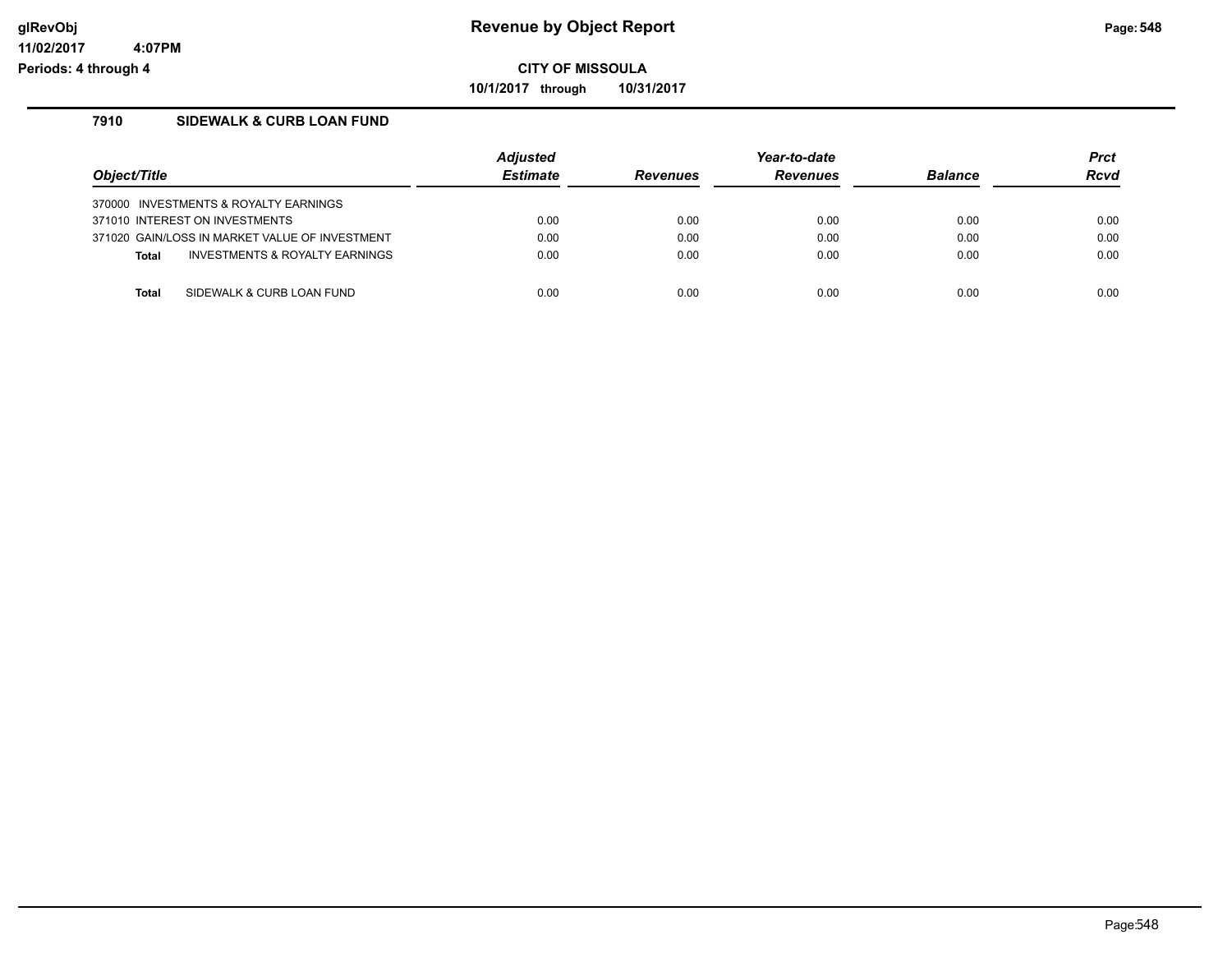**10/1/2017 through 10/31/2017**

**7911 RESIDENTIAL INSPECTION FUND**

**7911 RESIDENTIAL INSPECTION FUND**

|                                                           | <b>Adjusted</b> |                 | Year-to-date    |                | <b>Prct</b> |
|-----------------------------------------------------------|-----------------|-----------------|-----------------|----------------|-------------|
| Object/Title                                              | <b>Estimate</b> | <b>Revenues</b> | <b>Revenues</b> | <b>Balance</b> | <b>Rcvd</b> |
| 320000 LICENSES & PERMITS                                 |                 |                 |                 |                |             |
| 323018 PAVING ASSESSMENTS                                 | 0.00            | 0.00            | 0.00            | 0.00           | 0.00        |
| <b>LICENSES &amp; PERMITS</b><br>Total                    | 0.00            | 0.00            | 0.00            | 0.00           | 0.00        |
| 360000 MISCELLANEOUS REVENUES                             |                 |                 |                 |                |             |
| 360010 MISCELLANEOUS                                      | 0.00            | 0.00            | 0.00            | 0.00           | 0.00        |
| 365001 *** Title Not Found ***                            | 0.00            | 0.00            | 0.00            | 0.00           | 0.00        |
| 365002 OTHER RECREATION DONATIONS                         | 0.00            | 0.00            | 0.00            | 0.00           | 0.00        |
| MISCELLANEOUS REVENUES<br>Total                           | 0.00            | 0.00            | 0.00            | 0.00           | 0.00        |
| 370000 INVESTMENTS & ROYALTY EARNINGS                     |                 |                 |                 |                |             |
| 371010 INTEREST ON INVESTMENTS                            | 0.00            | 0.00            | 0.00            | 0.00           | 0.00        |
| 371020 GAIN/LOSS IN MARKET VALUE OF INVESTMENTS           | 0.00            | 0.00            | 0.00            | 0.00           | 0.00        |
| <b>INVESTMENTS &amp; ROYALTY EARNINGS</b><br><b>Total</b> | 0.00            | 0.00            | 0.00            | 0.00           | 0.00        |
|                                                           |                 |                 |                 |                |             |
| <b>RESIDENTIAL INSPECTION FUND</b><br>Total               | 0.00            | 0.00            | 0.00            | 0.00           | 0.00        |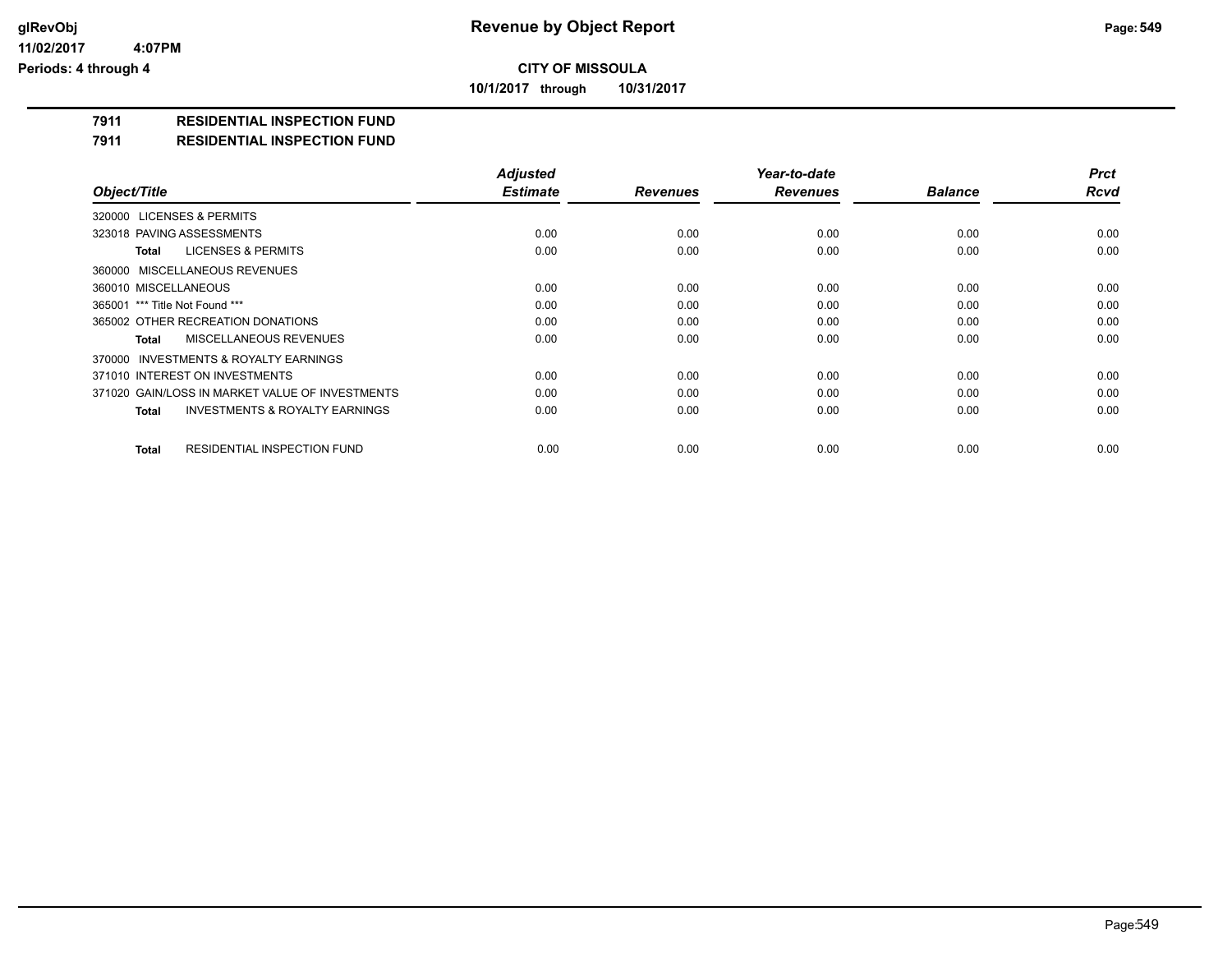**10/1/2017 through 10/31/2017**

#### **7911 RESIDENTIAL INSPECTION FUND**

| Object/Title                                              | <b>Adjusted</b><br><b>Estimate</b> | <b>Revenues</b> | Year-to-date<br><b>Revenues</b> | <b>Balance</b> | <b>Prct</b><br>Rcvd |
|-----------------------------------------------------------|------------------------------------|-----------------|---------------------------------|----------------|---------------------|
| <b>LICENSES &amp; PERMITS</b><br>320000                   |                                    |                 |                                 |                |                     |
|                                                           |                                    |                 |                                 |                |                     |
| 323018 PAVING ASSESSMENTS                                 | 0.00                               | 0.00            | 0.00                            | 0.00           | 0.00                |
| <b>LICENSES &amp; PERMITS</b><br>Total                    | 0.00                               | 0.00            | 0.00                            | 0.00           | 0.00                |
| 360000 MISCELLANEOUS REVENUES                             |                                    |                 |                                 |                |                     |
| 360010 MISCELLANEOUS                                      | 0.00                               | 0.00            | 0.00                            | 0.00           | 0.00                |
| 365001 *** Title Not Found ***                            | 0.00                               | 0.00            | 0.00                            | 0.00           | 0.00                |
| 365002 OTHER RECREATION DONATIONS                         | 0.00                               | 0.00            | 0.00                            | 0.00           | 0.00                |
| <b>MISCELLANEOUS REVENUES</b><br>Total                    | 0.00                               | 0.00            | 0.00                            | 0.00           | 0.00                |
| 370000 INVESTMENTS & ROYALTY EARNINGS                     |                                    |                 |                                 |                |                     |
| 371010 INTEREST ON INVESTMENTS                            | 0.00                               | 0.00            | 0.00                            | 0.00           | 0.00                |
| 371020 GAIN/LOSS IN MARKET VALUE OF INVESTMENT            | 0.00                               | 0.00            | 0.00                            | 0.00           | 0.00                |
| <b>INVESTMENTS &amp; ROYALTY EARNINGS</b><br><b>Total</b> | 0.00                               | 0.00            | 0.00                            | 0.00           | 0.00                |
| <b>RESIDENTIAL INSPECTION FUND</b><br><b>Total</b>        | 0.00                               | 0.00            | 0.00                            | 0.00           | 0.00                |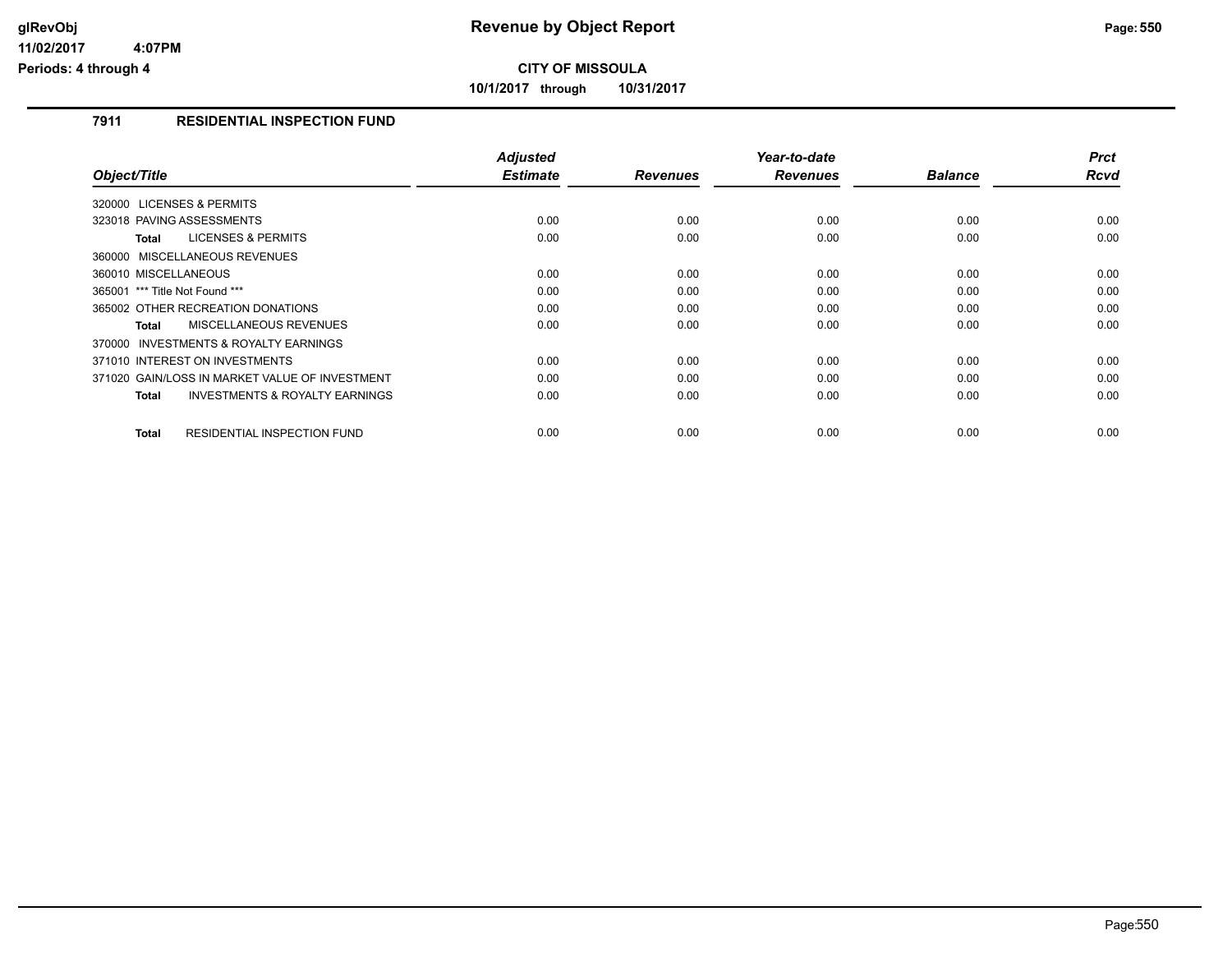**10/1/2017 through 10/31/2017**

#### **7955 PROPERTY TAX RELIEF**

**7955 PROPERTY TAX RELIEF**

|                                           | <b>Adjusted</b> |                 | Year-to-date    |                | <b>Prct</b> |
|-------------------------------------------|-----------------|-----------------|-----------------|----------------|-------------|
| Object/Title                              | <b>Estimate</b> | <b>Revenues</b> | <b>Revenues</b> | <b>Balance</b> | <b>Rcvd</b> |
| 360000 MISCELLANEOUS REVENUES             |                 |                 |                 |                |             |
| 365010 FRIENDS OF MISSOULA PARKS DONATION | 0.00            | 0.00            | 0.00            | 0.00           | 0.00        |
| MISCELLANEOUS REVENUES<br><b>Total</b>    | 0.00            | 0.00            | 0.00            | 0.00           | 0.00        |
| PROPERTY TAX RELIEF<br>Total              | 0.00            | 0.00            | 0.00            | 0.00           | 0.00        |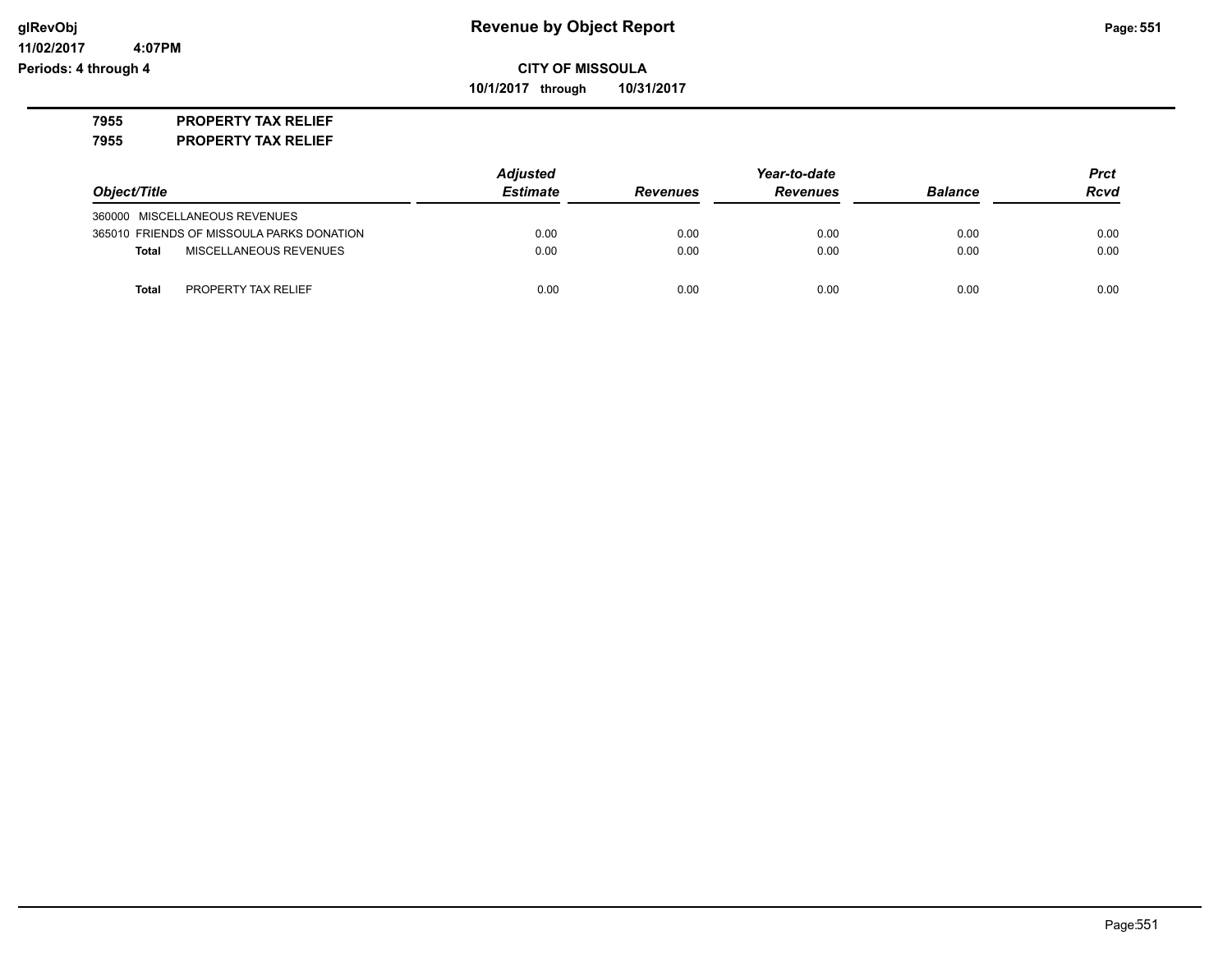**Periods: 4 through 4**

**CITY OF MISSOULA**

**10/1/2017 through 10/31/2017**

#### **7955 PROPERTY TAX RELIEF**

| Object/Title |                                           | <b>Adjusted</b><br><b>Estimate</b> | <b>Revenues</b> | Year-to-date<br><b>Revenues</b> | <b>Balance</b> | <b>Prct</b><br><b>Rcvd</b> |
|--------------|-------------------------------------------|------------------------------------|-----------------|---------------------------------|----------------|----------------------------|
|              | 360000 MISCELLANEOUS REVENUES             |                                    |                 |                                 |                |                            |
|              | 365010 FRIENDS OF MISSOULA PARKS DONATION | 0.00                               | 0.00            | 0.00                            | 0.00           | 0.00                       |
| <b>Total</b> | MISCELLANEOUS REVENUES                    | 0.00                               | 0.00            | 0.00                            | 0.00           | 0.00                       |
| Total        | <b>PROPERTY TAX RELIEF</b>                | 0.00                               | 0.00            | 0.00                            | 0.00           | 0.00                       |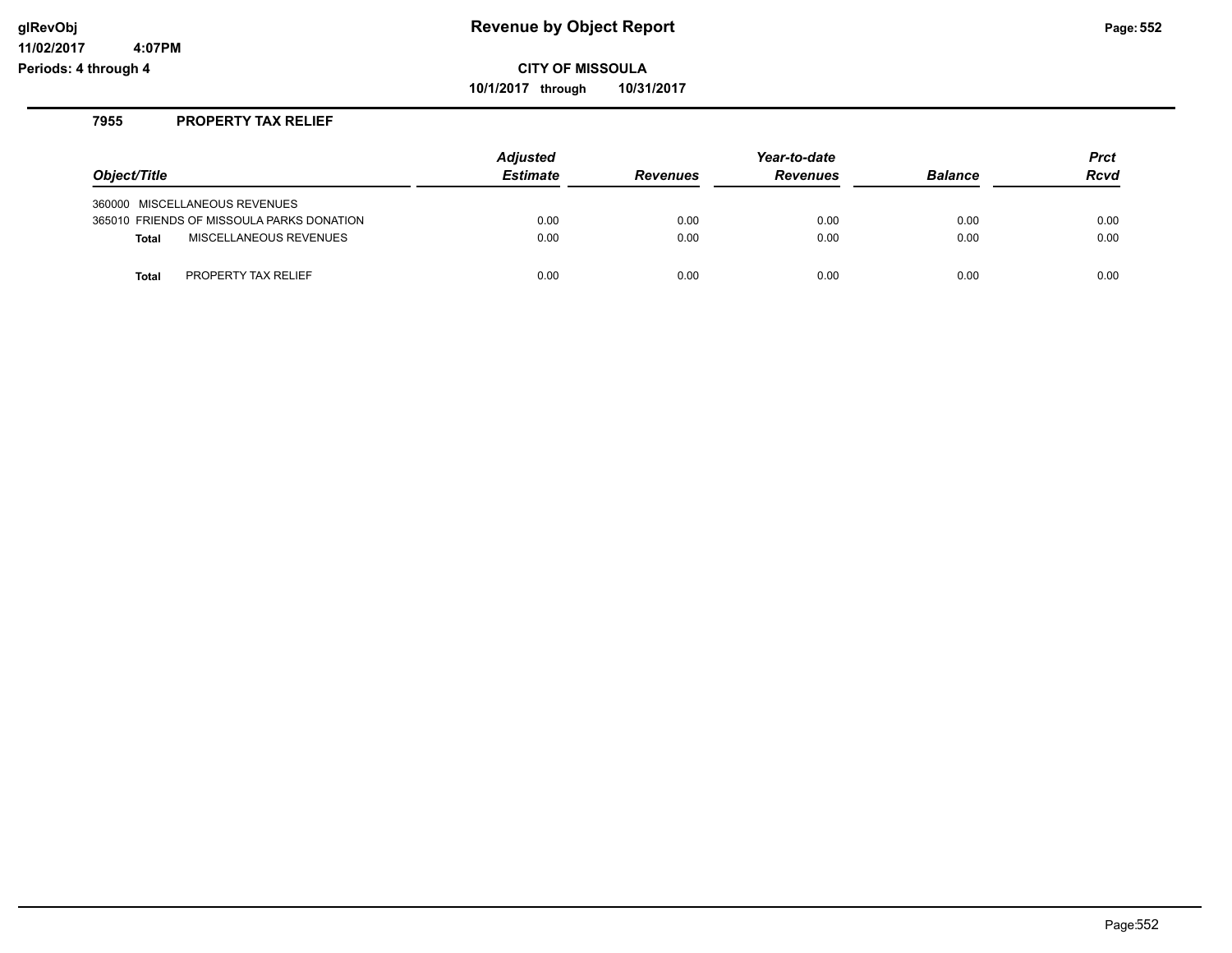# **11/02/2017**

**Periods: 4 through 4**

 **4:07PM**

**glRevObj Revenue by Object Report Page:553** 

**CITY OF MISSOULA**

**10/1/2017 through 10/31/2017**

#### **9000 GENERAL FIXED ASSETS ACCOUNT GROUP 9000 GENERAL FIXED ASSETS ACCOUNT GROUP**

|                                |                                           | <b>Adjusted</b> |                 | Year-to-date    |                | <b>Prct</b> |
|--------------------------------|-------------------------------------------|-----------------|-----------------|-----------------|----------------|-------------|
| Object/Title                   |                                           | <b>Estimate</b> | <b>Revenues</b> | <b>Revenues</b> | <b>Balance</b> | <b>Rcvd</b> |
|                                | 380000 OTHER FINANCING SOURCES            |                 |                 |                 |                |             |
| 382000 *** Title Not Found *** |                                           | 0.00            | 0.00            | 0.00            | 0.00           | 0.00        |
| Total                          | OTHER FINANCING SOURCES                   | 0.00            | 0.00            | 0.00            | 0.00           | 0.00        |
| <b>Total</b>                   | <b>GENERAL FIXED ASSETS ACCOUNT GROUP</b> | 0.00            | 0.00            | 0.00            | 0.00           | 0.00        |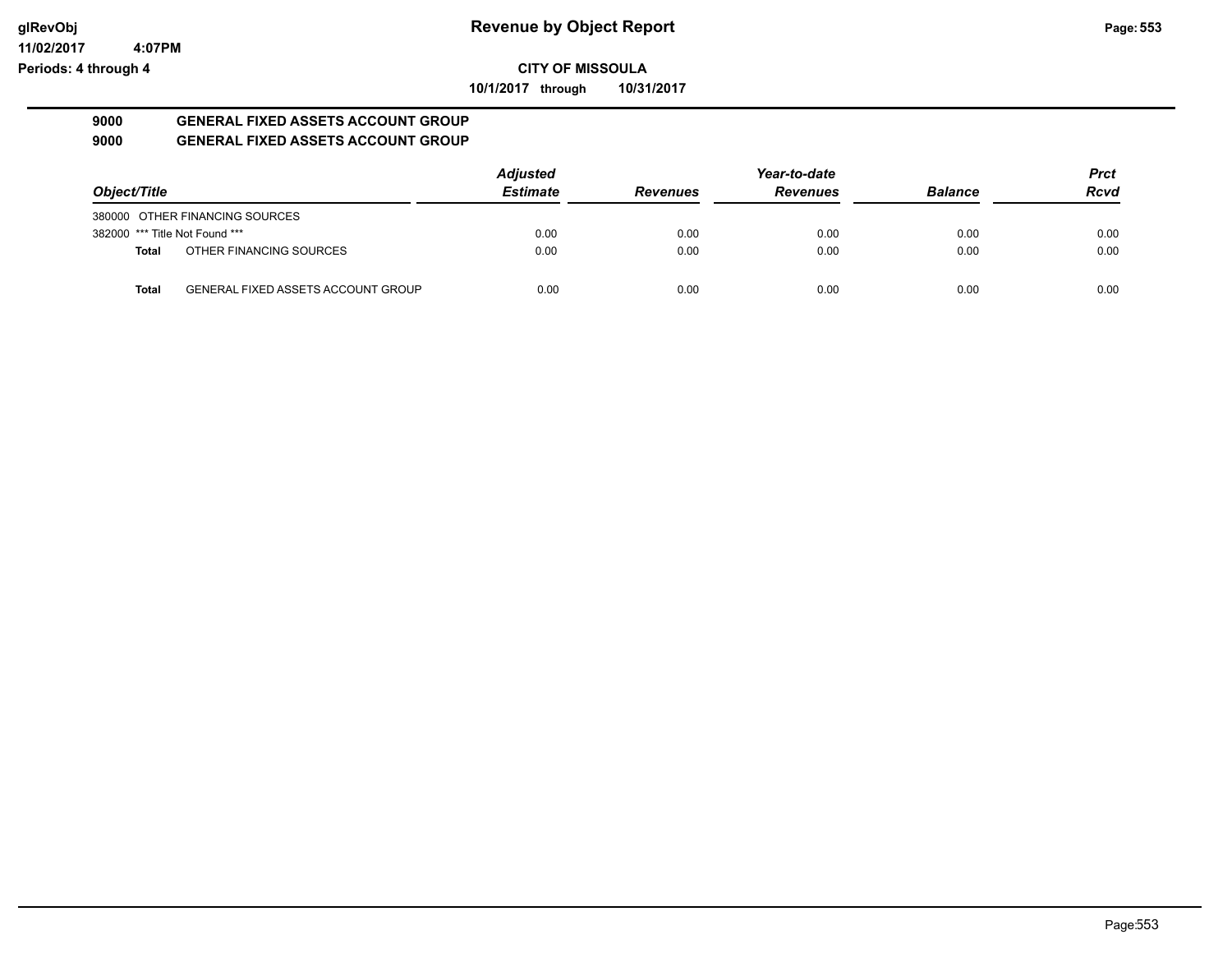**10/1/2017 through 10/31/2017**

#### **9000 GENERAL FIXED ASSETS ACCOUNT GROUP**

| Object/Title                   |                                           | <b>Adjusted</b><br><b>Estimate</b> | <b>Revenues</b> | Year-to-date<br><b>Revenues</b> | <b>Balance</b> | <b>Prct</b><br>Rcvd |
|--------------------------------|-------------------------------------------|------------------------------------|-----------------|---------------------------------|----------------|---------------------|
|                                | 380000 OTHER FINANCING SOURCES            |                                    |                 |                                 |                |                     |
| 382000 *** Title Not Found *** |                                           | 0.00                               | 0.00            | 0.00                            | 0.00           | 0.00                |
| Total                          | OTHER FINANCING SOURCES                   | 0.00                               | 0.00            | 0.00                            | 0.00           | 0.00                |
| <b>Total</b>                   | <b>GENERAL FIXED ASSETS ACCOUNT GROUF</b> | 0.00                               | 0.00            | 0.00                            | 0.00           | 0.00                |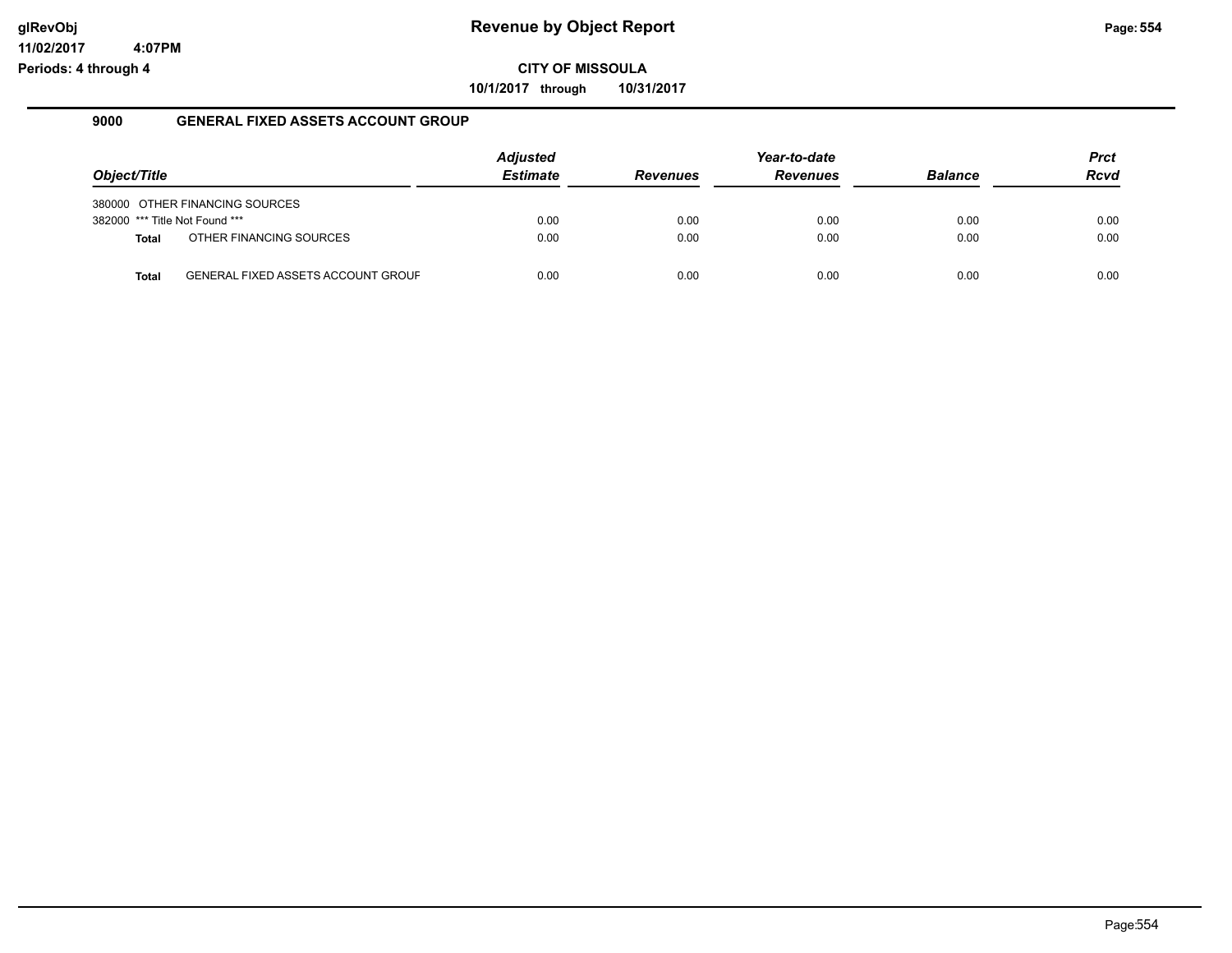**CITY OF MISSOULA 10/1/2017 through 10/31/2017**

#### *Grand Totals*

|                                                | <b>Adjusted</b> |                 | Year-to-date    |                | <b>Prct</b> |
|------------------------------------------------|-----------------|-----------------|-----------------|----------------|-------------|
| Object/Title                                   | <b>Estimate</b> | <b>Revenues</b> | <b>Revenues</b> | <b>Balance</b> | Rcvd        |
| 310000 TAXES/ASSESSMENTS                       |                 |                 |                 |                |             |
| 310000 TAXES/ASSESSMENTS                       | 0.00            | 0.00            | 0.00            | 0.00           | 0.00        |
| 311000 GENERAL PROPERTY TAXES                  | 30,713,521.00   | 10,238.75       | 10,238.75       | 30,703,282.25  | 0.03        |
| 311001 CURRENT TAXES                           | 0.00            | 0.00            | 0.00            | 0.00           | 0.00        |
| 311005 DELINQUENT TAXES                        | 0.00            | 162.20          | 162.20          | $-162.20$      | 0.00        |
| 311011 TAX INCREMENT                           | 4,399,857.00    | 2,465.06        | 10,605.75       | 4,389,251.25   | 0.24        |
| 311030 MOTOR VEHICLE TAXES                     | 1,555,054.00    | 152,943.55      | 152,943.55      | 1,402,110.45   | 9.84        |
| 312000 PENALTIES & INTEREST - DELINQUENT TAXES | 0.00            | 0.00            | 0.00            | 0.00           | 0.00        |
| 312001 PENALTIES & INTEREST                    | 36,185.00       | 1,107.56        | 3,011.86        | 33,173.14      | 8.32        |
| 314000 PROP TAX - OTHER THAN ASSESSED VAL      | 0.00            | 0.00            | 0.00            | 0.00           | 0.00        |
| 314001 LIGHT VEHICLE TAX                       | 0.00            | 0.00            | 0.00            | 0.00           | 0.00        |
| 314100 TBID REVENUE                            | 837,644.00      | 0.00            | 0.00            | 837,644.00     | 0.00        |
| TAXES/ASSESSMENTS<br><b>Total</b>              | 37,542,261.00   | 166,917.12      | 176,962.11      | 37,365,298.89  | 0.47        |
| 320000 LICENSES & PERMITS                      |                 |                 |                 |                |             |
| 322011 LIQUOR LICENSES                         | 33,500.00       | 0.00            | 0.00            | 33,500.00      | 0.00        |
| 322012 BEER LICENSES                           | 45,000.00       | 0.00            | 0.00            | 45,000.00      | 0.00        |
| 322013 WINE LICENSES                           | 200.00          | 0.00            | 200.00          | 0.00           | 100.00      |
| 322014 GOING OUT OF BUSINESS LICENSE           | 0.00            | 0.00            | 0.00            | 0.00           | 0.00        |
| 322020 GENERAL BUSINESS/PROF/OCCUPATIONAL LIC  | 673,000.00      | 5,098.00        | 45,570.51       | 627,429.49     | 6.77        |
| 322021 RENTAL LICENSES                         | 63,200.00       | 851.66          | 4,601.49        | 58,598.51      | 7.28        |
| 322022 BLIC PENALTIES & LICENSES               | 10,000.00       | 656.00          | 7,710.53        | 2,289.47       | 77.11       |
| 322023 TOURIST HOME REGISTRATION               | 760.00          | 100.00          | 850.00          | $-90.00$       | 111.84      |
| 322031 FRANCHISE FEE - AT&T                    | 685,000.00      | 0.00            | 0.00            | 685,000.00     | 0.00        |
| 322034 PEG ACCESS                              | 41,856.00       | 0.00            | 0.00            | 41,856.00      | 0.00        |
| 323011 BUILDING PERMITS                        | 1,258,000.00    | 51,460.28       | 526,726.25      | 731,273.75     | 41.87       |
| 323012 ELECTRICAL PERMITS                      | 271,000.00      | 29,139.62       | 108,640.36      | 162,359.64     | 40.09       |
| 323013 PLUMBING PERMITS                        | 155,000.00      | 13,929.00       | 65,500.00       | 89,500.00      | 42.26       |
| 323014 BLDG PERMIT REVIEW FEE                  | 0.00            | 0.00            | 0.00            | 0.00           | 0.00        |
| 323015 EXCAVATING PERMITS                      | 178,200.00      | 12,111.93       | 125,722.23      | 52,477.77      | 70.55       |
| 323016 MOVING PERMITS                          | 1,100.00        | 0.00            | 0.00            | 1,100.00       | 0.00        |
| 323017 MECHANICAL PERMITS                      | 114,000.00      | 9,727.00        | 46,273.80       | 67,726.20      | 40.59       |
| 323018 PAVING ASSESSMENTS                      | 0.00            | 0.00            | 0.00            | 0.00           | 0.00        |
| 323019 ALARM USERS PERMITS                     | 15,320.00       | 212.00          | 8,454.00        | 6,866.00       | 55.18       |
| 323020 FENCE PERMITS                           | 10,870.00       | 598.00          | 3,050.00        | 7,820.00       | 28.06       |
| 323021 PAVING PERMITS                          | 52,440.00       | 2,444.00        | 12,886.50       | 39,553.50      | 24.57       |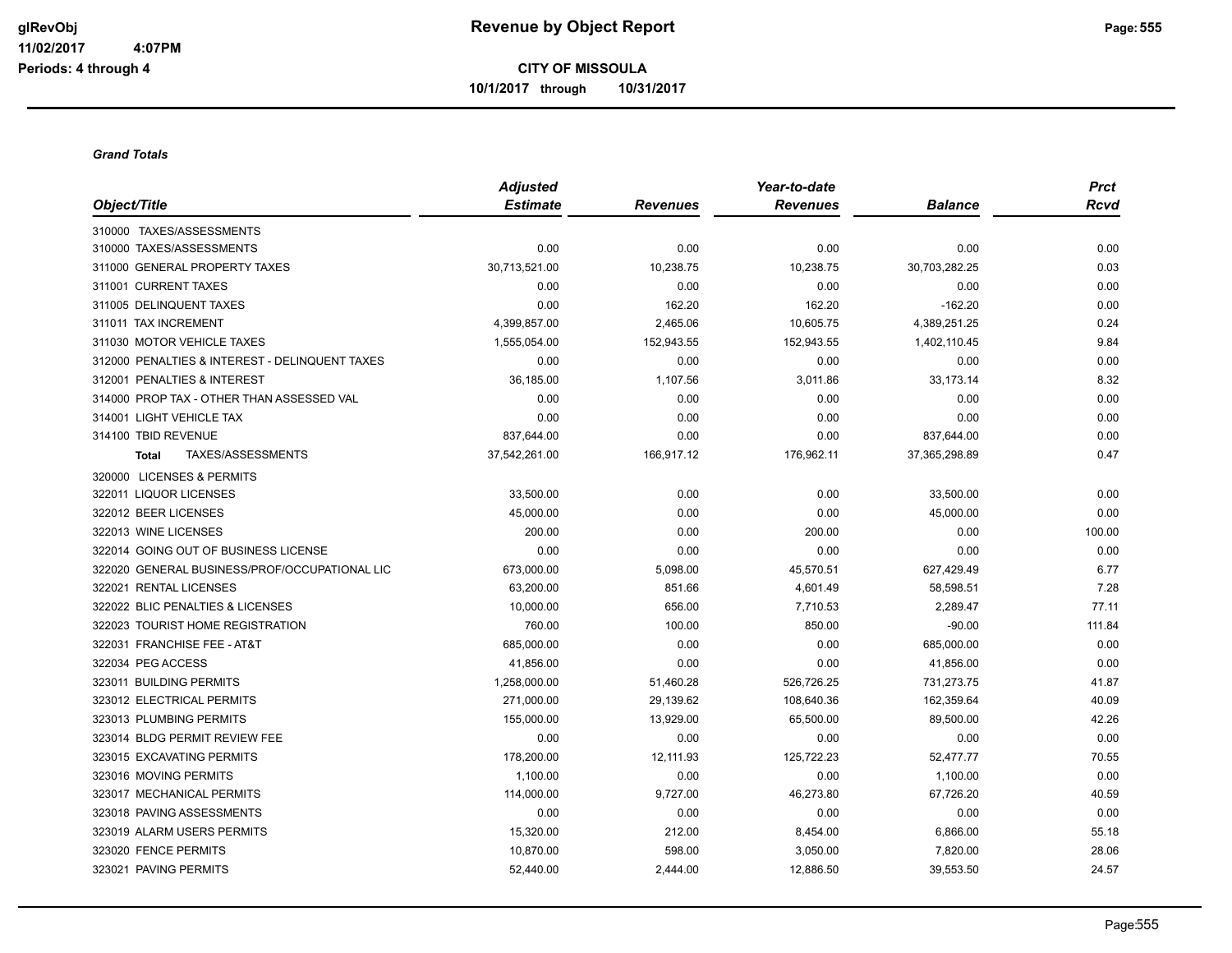**10/1/2017 through 10/31/2017**

| Object/Title                                   | <b>Adjusted</b><br><b>Estimate</b> | <b>Revenues</b> | Year-to-date<br><b>Revenues</b> | <b>Balance</b> | <b>Prct</b><br>Rcvd |
|------------------------------------------------|------------------------------------|-----------------|---------------------------------|----------------|---------------------|
| 323022 GRADING/DRAINAGE PERMITS                | 18,560.00                          | 1,526.00        | 8,103.00                        | 10,457.00      | 43.66               |
| 323023 ADA ACCESS PERMITS                      | 22,390.00                          | 850.00          | 6,718.00                        | 15,672.00      | 30.00               |
| 323025 STREET USE PERMITS                      | 5.750.00                           | 468.00          | 1,716.00                        | 4,034.00       | 29.84               |
| 323026 PYROTECHNICS PERMITS                    | 2,570.00                           | 0.00            | 308.00                          | 2,262.00       | 11.98               |
| 323027 HAULER PERMITS                          | 1,190.00                           | 0.00            | 150.00                          | 1,040.00       | 12.61               |
| 323030 ANIMAL LICENSES                         | 0.00                               | 532.50          | 2,676.70                        | $-2,676.70$    | 0.00                |
| 323031 CHICKEN LICENSES                        | 460.00                             | 0.00            | 150.00                          | 310.00         | 32.61               |
| 323052 STORM WATER POLLUTION PREVENTION PERMIT | 7,040.00                           | 292.00          | 3,360.00                        | 3,680.00       | 47.73               |
| 323054 ZONING COMPLIANCE PERMITS               | 19,840.00                          | 2,531.00        | 7,590.00                        | 12,250.00      | 38.26               |
| 323055 FLOOD PLAIN PERMITS                     | 2,310.00                           | 1,177.00        | 1,734.00                        | 576.00         | 75.06               |
| 323056 SIGN PERMITS                            | 12,330.00                          | 651.00          | 4,624.00                        | 7,706.00       | 37.50               |
| 323057 SIDEWALK CAFE PERMIT                    | 260.00                             | 0.00            | 0.00                            | 260.00         | 0.00                |
| <b>LICENSES &amp; PERMITS</b><br><b>Total</b>  | 3,701,146.00                       | 134,354.99      | 993,315.37                      | 2,707,830.63   | 26.84               |
| 330000 INTERGOVERNMENTAL REVENUES              |                                    |                 |                                 |                |                     |
| 330000 INTERGOVERNMENTAL REVENUES              | 201,628.00                         | 0.00            | 8,700.00                        | 192,928.00     | 4.31                |
| 330005 MUTD GRANT ADMIN FEE                    | 0.00                               | 0.00            | 0.00                            | 0.00           | 0.00                |
| 331000 FEDERAL GRANTS                          | 29,463.00                          | 11,083.06       | 11,083.06                       | 18,379.94      | 37.62               |
| 331001 GRANTS                                  | 0.00                               | 0.00            | 0.00                            | 0.00           | 0.00                |
| 331002 COUNTY ASSISTANCE CIP PROJECTS          | 0.00                               | 0.00            | 0.00                            | 0.00           | 0.00                |
| 331003 STATE HOME PROGRAM INCOME               | 0.00                               | 0.00            | 0.00                            | 0.00           | 0.00                |
| 331004 CITY ASSESSMENTS                        | 0.00                               | 0.00            | 0.00                            | 0.00           | 0.00                |
| 331005 WESTERN FEDERAL LANDS GRANT             | 0.00                               | 0.00            | 0.00                            | 0.00           | 0.00                |
| 331010 ENTITLEMENT - CDBG                      | 517,790.00                         | 0.00            | 93,806.24                       | 423,983.76     | 18.12               |
| 331011 NSP GRANT/SILVERTIP PROJECT             | 0.00                               | 0.00            | 0.00                            | 0.00           | 0.00                |
| 331012 ARRA/CDBG STIMULUS REVENUE              | 0.00                               | 0.00            | 0.00                            | 0.00           | 0.00                |
| 331013 NORTHSIDE PED BRIDGE/ARRA-CDBG GRANT    | 0.00                               | 0.00            | 0.00                            | 0.00           | 0.00                |
| 331014 WHITE PINE PLAYGROUND-CDBG GRANT        | 69,650.00                          | 0.00            | 0.00                            | 69,650.00      | 0.00                |
| 331016 HOMEWORD 1800 PHILLIPS                  | 0.00                               | 0.00            | 0.00                            | 0.00           | 0.00                |
| 331017 HUD 6.7M/SILVERTIP APTS                 | 0.00                               | 0.00            | 0.00                            | 0.00           | 0.00                |
| 331018 MHA 1M/SILVERTIP APTS                   | 0.00                               | 0.00            | 0.00                            | 0.00           | 0.00                |
| 331022 EQUIPMENT GRANT                         | 44,100.00                          | 0.00            | 0.00                            | 44,100.00      | 0.00                |
| 331023 COPS HIRING GRANT 2011                  | 0.00                               | 0.00            | 0.00                            | 0.00           | 0.00                |
| 331024 DEPT OF JUSTICE GRANTS                  | 50,000.00                          | 0.00            | 0.00                            | 50,000.00      | 0.00                |
| 331025 DV ACCOUNTABILITY GRANT(ATTY)           | 44,664.00                          | 0.00            | 0.00                            | 44,664.00      | 0.00                |
| 331026 FY09 POLICE ICAC FEDERAL GRANT          | 102,019.00                         | 0.00            | 0.00                            | 102,019.00     | 0.00                |
| 331027 JAG GRANTS REVENUE                      | 60,373.00                          | 0.00            | 0.00                            | 60,373.00      | 0.00                |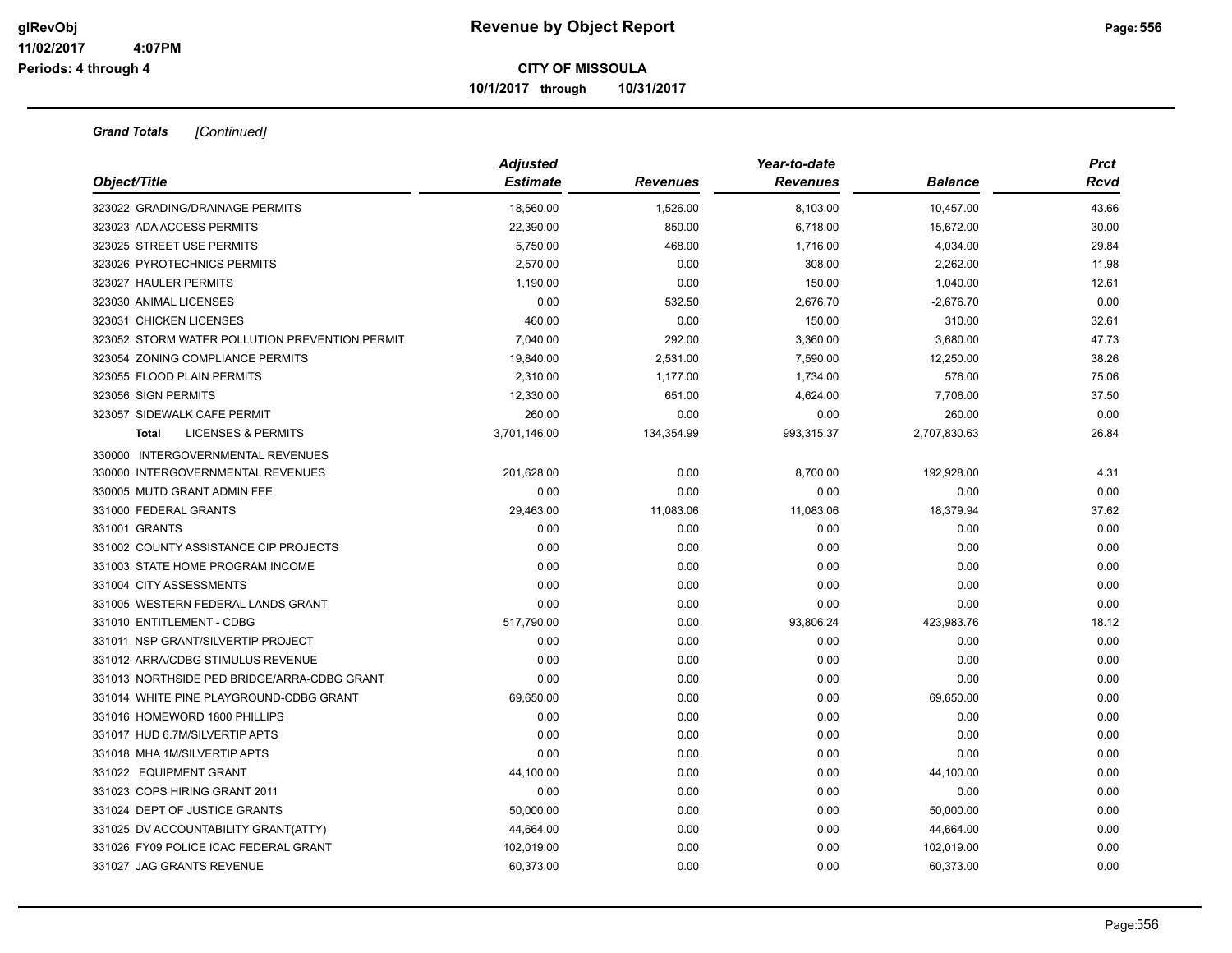**10/1/2017 through 10/31/2017**

| Object/Title                                  | <b>Adjusted</b><br><b>Estimate</b> | <b>Revenues</b> | Year-to-date<br><b>Revenues</b> | <b>Balance</b> | <b>Prct</b><br>Rcvd |
|-----------------------------------------------|------------------------------------|-----------------|---------------------------------|----------------|---------------------|
| 331028 DUI-COPS IN SHOPS                      | 5,000.00                           | 0.00            | 0.00                            | 5,000.00       | 0.00                |
| 331029 CHRP GRANT                             | 0.00                               | 0.00            | 0.00                            | 0.00           | 0.00                |
| 331030 COMMUNITY RESOURCE OFFICER/MCPS        | 0.00                               | 0.00            | 0.00                            | 0.00           | 0.00                |
| 331033 WORD                                   | 0.00                               | 0.00            | 0.00                            | 0.00           | 0.00                |
| 331038 EPA BROWNSFIELD GRANT                  | 300,000.00                         | 0.00            |                                 |                | $-5.24$             |
| 331050 ISTEA/CTEP GRANT                       | 0.00                               |                 | $-15,730.50$                    | 315,730.50     | 0.00                |
|                                               |                                    | 0.00            | 0.00                            | 0.00           |                     |
| 331052 MDT CMAQ STRIPING GRANT                | 0.00                               | 0.00            | 0.00                            | 0.00           | 0.00                |
| 331053 CTEP PLAYFAIR                          | 0.00                               | 87,400.00       | $-5,000.00$                     | 5,000.00       | 0.00                |
| 331054 FHWA PL GRANT                          | 851,201.00                         | 0.00            | 0.00                            | 851,201.00     | 0.00                |
| 331055 FTA GRANT                              | 166,584.00                         | 0.00            | 0.00                            | 166,584.00     | 0.00                |
| 331056 MDT FEDERAL CMAQ                       | 285,698.00                         | 0.00            | 0.00                            | 285,698.00     | 0.00                |
| 331060 NATL RECREATION TRAILS GRANTS          | 0.00                               | 0.00            | 0.00                            | 0.00           | 0.00                |
| 331090 EPA GRANT                              | 299,367.00                         | 0.00            | 4,886.50                        | 294,480.50     | 1.63                |
| 331091 US DOT HMEP GRANT                      | 0.00                               | 0.00            | 0.00                            | 0.00           | 0.00                |
| 331113 *** Title Not Found ***                | 0.00                               | 87,950.75       | 87,950.75                       | $-87,950.75$   | 0.00                |
| 331156 CTEP GRANT - S HILLS TRAILS SYSTEM     | 81,964.00                          | 0.00            | 0.00                            | 81,964.00      | 0.00                |
| 331170 HISTORICAL PRESERVATION GRANT          | 5,500.00                           | 0.00            | 0.00                            | 5,500.00       | 0.00                |
| 331178 DUI TASK FORCE GRANT                   | 0.00                               | 0.00            | 0.00                            | 0.00           | 0.00                |
| 331180 LIBRARY LITERACY GRANT                 | 0.00                               | 0.00            | 0.00                            | 0.00           | 0.00                |
| 331181 GRANTS/DONATIONS - FORT MISSOULA       | 0.00                               | 0.00            | 0.00                            | 0.00           | 0.00                |
| 331990 IRS REIMB/DEBT SVS INTEREST            | 248.879.00                         | 0.00            | 0.00                            | 248,879.00     | 0.00                |
| 331992 FEDERAL ARRA GRANTS                    | 0.00                               | 0.00            | 0.00                            | 0.00           | 0.00                |
| 334013 STATE GRANT - OT SEATBELT              | 53,600.00                          | 0.00            | 0.00                            | 53,600.00      | 0.00                |
| 334014 *** Title Not Found ***                | 0.00                               | 0.00            | 0.00                            | 0.00           | 0.00                |
| 334015 COPS TECHNOLOGY GRANT                  | 298,729.00                         | 0.00            | 0.00                            | 298,729.00     | 0.00                |
| 334016 BULLETPROOF VEST GRANT                 | 28,000.00                          | 3,728.50        | 0.00                            | 28,000.00      | 0.00                |
| 334017 SCHOOL RESOURCE OFFICER                | 240,000.00                         | 0.00            | 77,515.00                       | 162,485.00     | 32.30               |
| 334018 STATE GRANT - CAPITAL                  | 0.00                               | 0.00            | 0.00                            | 0.00           | 0.00                |
| 334020 UNDERAGE DRINKING GRANT                | 10,903.00                          | 0.00            | 0.00                            | 10,903.00      | 0.00                |
| 334025 COUNTY WEED                            | 15,000.00                          | 525.00          | 15,525.00                       | $-525.00$      | 103.50              |
| 334026 FOREST HEALTH GRANT                    | 0.00                               | 0.00            | 0.00                            | 0.00           | 0.00                |
| 334028 DEPT OF AG INTERN GRANT                | 0.00                               | 0.00            | 0.00                            | 0.00           | 0.00                |
| 334040 GAS TAX APPORTIONMENT                  | 2,027,267.00                       | 90,638.74       | 362,554.94                      | 1,664,712.06   | 17.88               |
| 334045 MONTANA DEPARTMENT TRANSPORTATION      | 208,379.00                         | 0.00            | 0.00                            | 208,379.00     | 0.00                |
| 334056 BANK CORP. LIC. TAX - (PREVIOUS YEARS) | 0.00                               | 0.00            | 0.00                            | 0.00           | 0.00                |
| 334061 IMPACT FEES-CLEARING ACCOUNT           | 0.00                               | 0.00            | 0.00                            | 0.00           | 0.00                |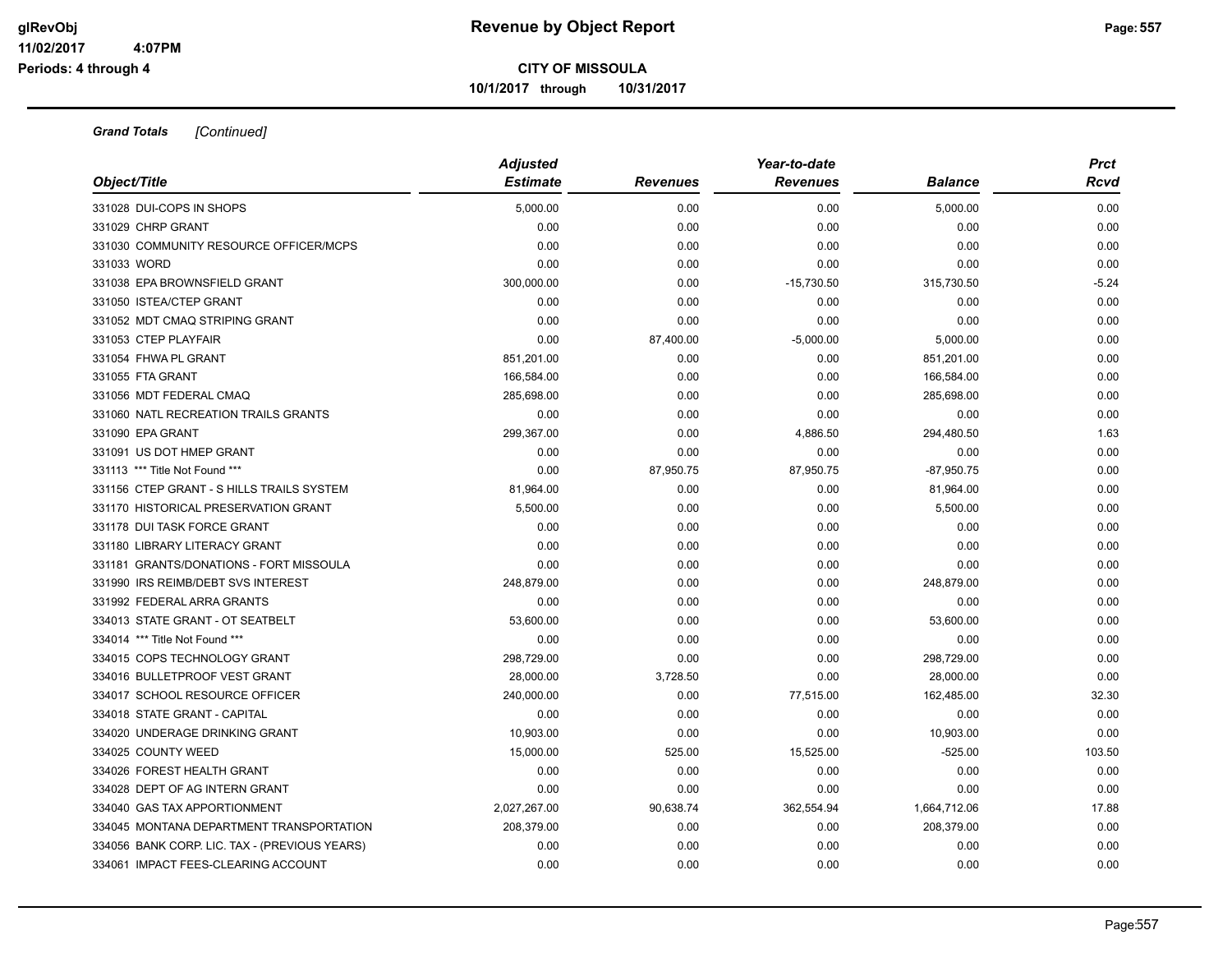**10/1/2017 through 10/31/2017**

|                                             | <b>Adjusted</b> |                 | Year-to-date    |                | <b>Prct</b> |
|---------------------------------------------|-----------------|-----------------|-----------------|----------------|-------------|
| Object/Title                                | <b>Estimate</b> | <b>Revenues</b> | <b>Revenues</b> | <b>Balance</b> | Rcvd        |
| 334071 DEQ/RIVER WATER SAMPLING             | 0.00            | 0.00            | 0.00            | 0.00           | 0.00        |
| 334076 BIG SKY TRUST FUND GRANTS            | 0.00            | 0.00            | 0.00            | 0.00           | 0.00        |
| 334112 WELLNESS GRANT                       | 0.00            | 0.00            | 0.00            | 0.00           | 0.00        |
| 334120 TSEP GRANT                           | 0.00            | 0.00            | 0.00            | 0.00           | 0.00        |
| 334121 DNRC GRANT                           | 67,450.00       | 0.00            | 4,746.49        | 62,703.51      | 7.04        |
| 334122 RENEWABLE RESOURCE GRANTS            | 0.00            | 0.00            | 0.00            | 0.00           | 0.00        |
| 334123 MAQI FEDERAL ASSISTANCE              | 64,942.00       | 0.00            | 953.00          | 63,989.00      | 1.47        |
| 334124 GRANTS-CIP                           | 0.00            | 0.00            | 0.00            | 0.00           | 0.00        |
| 334125 FWP GRANT                            | 0.00            | 0.00            | 0.00            | 0.00           | 0.00        |
| 334126 DEVELOPER ASSESSMENTS                | 0.00            | 0.00            | 0.00            | 0.00           | 0.00        |
| 334127 TONKIN TRAIL - FISH WILDLIFE PARKS   | 0.00            | 0.00            | 0.00            | 0.00           | 0.00        |
| 334128 CDBG FIRE HYDRANT GRANT              | 0.00            | 0.00            | 0.00            | 0.00           | 0.00        |
| 334140 DNRC GRANT                           | 0.00            | 0.00            | 0.00            | 0.00           | 0.00        |
| 334143 MONTANA TOURISM GRANT                | 0.00            | 0.00            | 0.00            | 0.00           | 0.00        |
| 334145 WESTERN MT MENTAL HEALTH CTR         | 0.00            | 0.00            | 0.00            | 0.00           | 0.00        |
| 334146 ADDI FUNDS-1ST TIME HOMEBUYERS       | 0.00            | 0.00            | 0.00            | 0.00           | 0.00        |
| 334149 MISSOULA HOMEOWNERSHIP PROGRAM       | 0.00            | 0.00            | 0.00            | 0.00           | 0.00        |
| 334153 FY14 DISTRICT XI HRC TBRA            | 0.00            | 0.00            | 0.00            | 0.00           | 0.00        |
| 334154 HOMEWORD SWEETGRASS                  | 0.00            | 0.00            | 0.00            | 0.00           | 0.00        |
| 334155 FY08 NMCDC                           | 0.00            | 0.00            | 0.00            | 0.00           | 0.00        |
| 334156 HOME PROGRAM INCOME                  | 320,000.00      | 0.00            | 0.00            | 320,000.00     | 0.00        |
| 334157 FY09 MHA                             | 0.00            | 0.00            | 0.00            | 0.00           | 0.00        |
| 334159 FY09 HOMEWORD                        | 0.00            | 0.00            | 0.00            | 0.00           | 0.00        |
| 334160 FY09 NMCDC                           | 0.00            | 0.00            | 0.00            | 0.00           | 0.00        |
| 334161 FY10 DISTRICT XI HRC                 | 0.00            | 0.00            | 0.00            | 0.00           | 0.00        |
| 334163 FY10 homeWORD/SOLSTICE APT           | 0.00            | 0.00            | 0.00            | 0.00           | 0.00        |
| 334171 DEPT OF COMMERCE GRANTS              | 0.00            | 0.00            | 0.00            | 0.00           | 0.00        |
| 334251 RTP/TAP STATE GRANTS                 | 50,000.00       | 0.00            | 2,377.70        | 47,622.30      | 4.76        |
| 334990 ARRA FUNDING                         | 0.00            | 0.00            | 0.00            | 0.00           | 0.00        |
| 334991 ARRA HB645 FUNDING                   | 0.00            | 0.00            | 0.00            | 0.00           | 0.00        |
| 334992 ARRA LOAN                            | 0.00            | 0.00            | 0.00            | 0.00           | 0.00        |
| 335075 STATE GAMBLING/VIDEO/KENO/BINGO FEES | 115,000.00      | 2,250.00        | 2,250.00        | 112,750.00     | 1.96        |
| 335210 PERSONAL PROPERTY TAX REIMBURSEMENT  | 963,588.00      | 0.00            | 0.00            | 963,588.00     | 0.00        |
| 335230 HB 124 REVENUE                       | 8,372,862.00    | 0.00            | 2,138,179.46    | 6,234,682.54   | 25.54       |
| 335250 STATE REIMB - SB #184                | 0.00            | 0.00            | 0.00            | 0.00           | 0.00        |
| 336001 MDT REIMBURSEMENTS                   | 0.00            | 0.00            | 0.00            | 0.00           | 0.00        |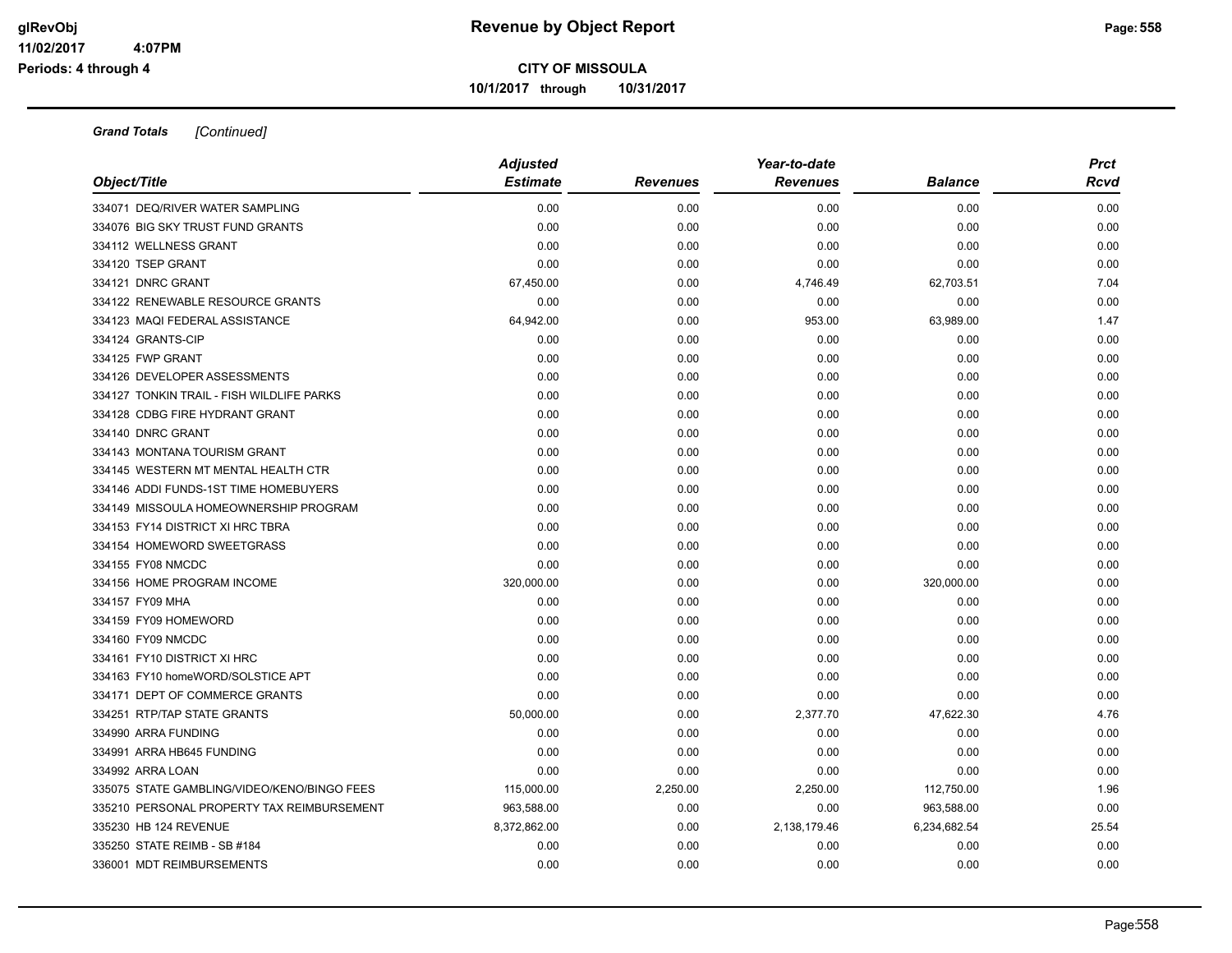**10/1/2017 through 10/31/2017**

|                                                   | <b>Adjusted</b> |                 | Year-to-date    |                | <b>Prct</b> |
|---------------------------------------------------|-----------------|-----------------|-----------------|----------------|-------------|
| Object/Title                                      | <b>Estimate</b> | <b>Revenues</b> | <b>Revenues</b> | <b>Balance</b> | <b>Rcvd</b> |
| 336020 STATE PENSION CONTRIBUTION                 | 0.00            | 0.00            | 0.00            | 0.00           | 0.00        |
| 336021 STATE CONTRIB - POLICE RETIREMENT          | 2,567,433.00    | 0.00            | 192,821.85      | 2,374,611.15   | 7.51        |
| 336022 STATE CONTRIB. - FIRE RETIREMENT           | 2,535,872.00    | 0.00            | 191,732.65      | 2,344,139.35   | 7.56        |
| 336023 STATE CONTRIB. - PERS                      | 12.551.00       | 0.00            | 2,551.20        | 9,999.80       | 20.33       |
| 336030 COUNTY CONTRIBUTION                        | 9.900.00        | 0.00            | 0.00            | 9,900.00       | 0.00        |
| 337000 LOCAL GRANTS                               | 42,500.00       | 0.00            | 0.00            | 42,500.00      | 0.00        |
| 337001 NEIGHBORHOOD COUNCIL GRANT/DONATION        | 0.00            | 0.00            | 0.00            | 0.00           | 0.00        |
| 337002 MRA GRANT                                  | 0.00            | 0.00            | 0.00            | 0.00           | 0.00        |
| 337003 HEALTH DEPT-STORM WATER MGMT               | 0.00            | 0.00            | 0.00            | 0.00           | 0.00        |
| 337004 MRA GRANTS                                 | 0.00            | 0.00            | 0.00            | 0.00           | 0.00        |
| 337009 *** Title Not Found ***                    | 0.00            | 0.00            | 0.00            | 0.00           | 0.00        |
| 337010 COUNTY REIMBURSEMENT-DEANOS                | 0.00            | 0.00            | 0.00            | 0.00           | 0.00        |
| 337012 LEGAL SERVICES-CONTRACTED/REIMB.           | 6,000.00        | 0.00            | 7,200.00        | $-1,200.00$    | 120.00      |
| 337013 MUTD SIGN MAINTENANCE AGREEMENT            | 279,585.00      | 750.00          | 2,250.00        | 277,335.00     | 0.80        |
| 338000 LOCAL SHARING OF TAX INCREMENT             | 204,860.00      | 0.00            | 133,425.29      | 71,434.71      | 65.13       |
| 338001 EXCESS PLEDGED TAX INCREMENT RETURNED      | 0.00            | 0.00            | 0.00            | 0.00           | 0.00        |
| 338100 PLANNING MILLS PASSED THRU COUNTY          | 324,069.00      | 0.00            | 0.00            | 324,069.00     | 0.00        |
| 339000 PAYMENT IN LIEU OF TAXES                   | 30,000.00       | 0.00            | 0.00            | 30,000.00      | 0.00        |
| <b>INTERGOVERNMENTAL REVENUES</b><br><b>Total</b> | 22,212,370.00   | 284,326.05      | 3,319,778.63    | 18,892,591.37  | 14.95       |
| 340000 CHARGES FOR SERVICES                       |                 |                 |                 |                |             |
| 340051 GRILL VAN CONCESSIONS                      | 100,000.00      | 1,125.00        | 28,691.55       | 71,308.45      | 28.69       |
| 341009 BLDG ADMIN FEES                            | 366,035.00      | 0.00            | 0.00            | 366,035.00     | 0.00        |
| 341010 MISCELLANEOUS COLLECTIONS                  | 850.00          | 1,213.96        | 32,910.60       | $-32,060.60$   | 3,871.84    |
| 341011 TRANSPORTATION ADMIN FEES                  | 28,947.00       | 0.00            | 0.00            | 28,947.00      | 0.00        |
| 341012 MAYORS PROCLAMATION FEES                   | 0.00            | 0.00            | 0.00            | 0.00           | 0.00        |
| 341013 AIR FUND FEES                              | 95.00           | 0.00            | 0.00            | 95.00          | 0.00        |
| 341015 SEWER ADMINISTRATION FEES                  | 1,355,940.00    | 0.00            | 0.00            | 1,355,940.00   | 0.00        |
| 341016 MRA ADMINISTRATION FEES                    | 148,857.00      | 0.00            | 0.00            | 148,857.00     | 0.00        |
| 341017 LIGHTING ADMINISTRATION FEES               | 15,250.00       | 0.00            | 0.00            | 15,250.00      | 0.00        |
| 341018 PARKING COMM ADMIN FEES                    | 199,699.00      | 0.00            | 0.00            | 199,699.00     | 0.00        |
| 341019 *** Title Not Found ***                    | 4,647.00        | 0.00            | 0.00            | 4,647.00       | 0.00        |
| 341021 SID ADMINISTRATION FEES                    | 0.00            | 0.00            | 0.00            | 0.00           | 0.00        |
| 341023 PLANNING ADMIN FEES                        | 25,000.00       | 0.00            | 0.00            | 25,000.00      | 0.00        |
| 341024 HOUSING GRANT ADMIN FEES                   | 104,000.00      | 0.00            | 0.00            | 104,000.00     | 0.00        |
| 341026 WATER ADMINISTRATION FEES                  | 0.00            | 0.00            | 0.00            | 0.00           | 0.00        |
| 341027 STORMWATER ADMINISTRATION FEES             | 26,988.00       | 0.00            | 0.00            | 26,988.00      | 0.00        |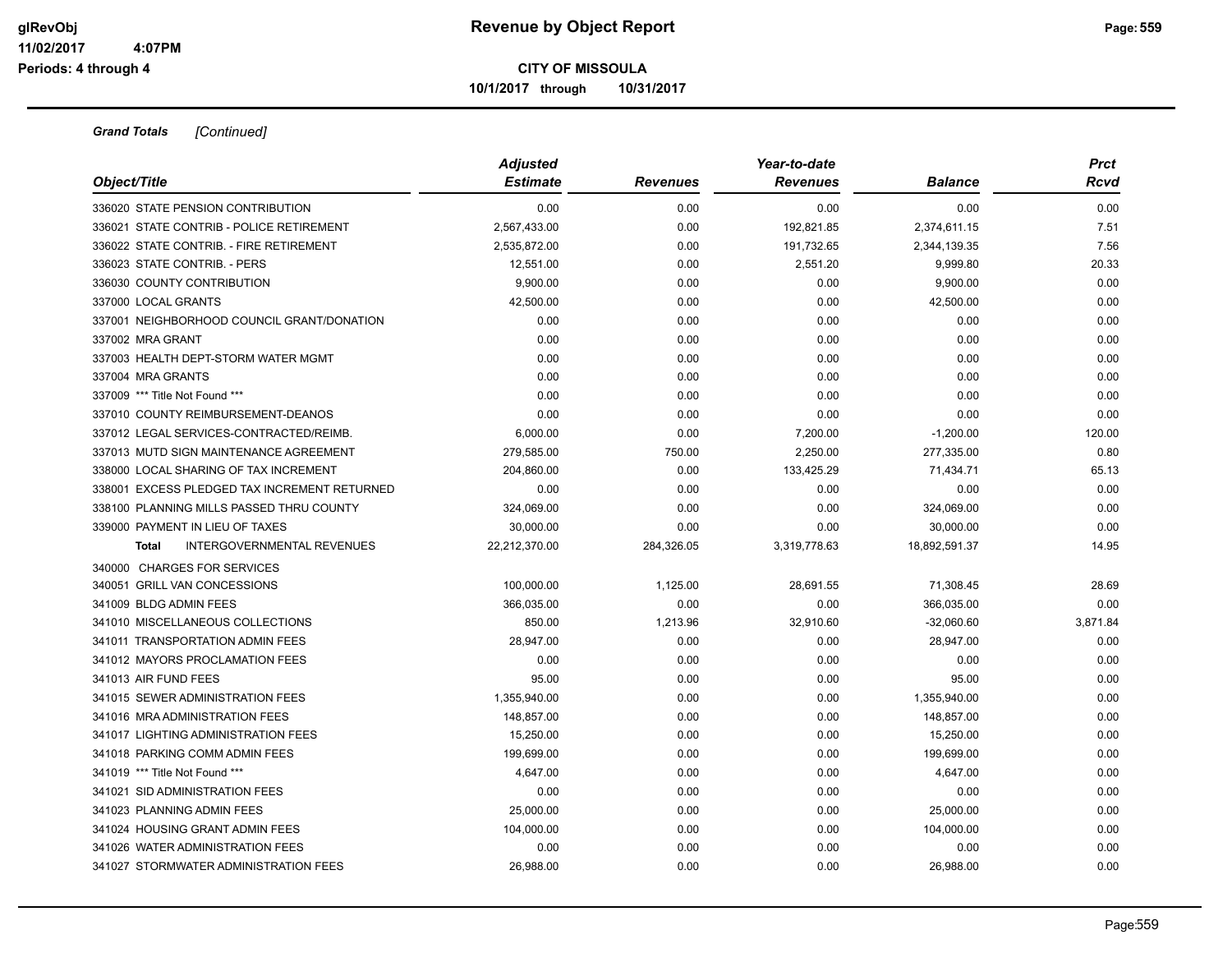**10/1/2017 through 10/31/2017**

| Object/Title                               | <b>Adjusted</b><br><b>Estimate</b> | <b>Revenues</b> | Year-to-date<br><b>Revenues</b> | <b>Balance</b> | Prct<br>Rcvd |
|--------------------------------------------|------------------------------------|-----------------|---------------------------------|----------------|--------------|
| 341032 IMPACT FEE CLEARING ACCOUNT         | 0.00                               | 160,747.47      | 748,284.96                      | -748,284.96    | 0.00         |
| 341033 IMPACT FEES-PARKS SHARE             | 299,000.00                         | 0.00            | 0.00                            | 299,000.00     | 0.00         |
| 341034 IMPACT FEES-FIRE SHARE              | 110,000.00                         | 0.00            | 0.00                            | 110,000.00     | 0.00         |
| 341035 IMPACT FEES-POLICE SHARE            | 19,000.00                          | 0.00            | 0.00                            | 19,000.00      | 0.00         |
| 341036 IMPACT FEES-COMMUNITY SERVICE SHARE | 236,000.00                         | 0.00            | 0.00                            | 236,000.00     | 0.00         |
| 341037 IMPACT FEE-ROAD SHARE               | 1,136,000.00                       | 0.00            | 0.00                            | 1,136,000.00   | 0.00         |
| 341041 SEWER EXTENSION RECORDING FEES      | 3,500.00                           | 865.00          | 2,156.00                        | 1,344.00       | 61.60        |
| 341052 MUNICIPAL COURT FILING FEES         | 330,000.00                         | 27,131.01       | 83,562.02                       | 246,437.98     | 25.32        |
| 341055 CRIME VICTIM SURCHARGE              | 1,500.00                           | 120.00          | 383.00                          | 1,117.00       | 25.53        |
| 341067 SUBDIVISION EXEMPTION AFFIDAVITS    | 5,140.00                           | 600.00          | 2,400.00                        | 2,740.00       | 46.69        |
| 341068 SUBDIVISON FEES                     | 10,280.00                          | 0.00            | 2,896.00                        | 7,384.00       | 28.17        |
| 341069 REZONING FEES                       | 10,280.00                          | 0.00            | 0.00                            | 10,280.00      | 0.00         |
| 341070 DESIGN REVIEW BOARD                 | 33,910.00                          | 898.00          | 6,329.81                        | 27,580.19      | 18.67        |
| 341073 FIRE PLAN CHECK FEES                | 30,830.00                          | 2,136.00        | 20,253.00                       | 10,577.00      | 65.69        |
| 341074 FIRE INSPECTION FEES                | 55,000.00                          | 3,987.00        | 33,740.00                       | 21,260.00      | 61.35        |
| 341076 ENGINEERING PLAN CHECK FEES         | 44,700.00                          | 3,629.00        | 17,793.00                       | 26,907.00      | 39.81        |
| 341078 ENGINEERING MAP FEES                | 210.00                             | 0.00            | 10.00                           | 200.00         | 4.76         |
| 341079 GREASE INTERCEPTOR APPEAL FEES      | 1,130.00                           | 0.00            | 165.00                          | 965.00         | 14.60        |
| 341090 STREET VACATION PETITION FEES       | 0.00                               | 0.00            | 0.00                            | 0.00           | 0.00         |
| 341091 INSPECTION CODE BOOKS & COPIES      | 2,000.00                           | $-58.00$        | 20.00                           | 1,980.00       | 1.00         |
| 341450 *** Title Not Found ***             | 0.00                               | 0.00            | 0.00                            | 0.00           | 0.00         |
| 342000 *** Title Not Found ***             | 5,000.00                           | 0.00            | 0.00                            | 5,000.00       | 0.00         |
| 342010 POLICE/BID AGREEMENT                | 45,000.00                          | 0.00            | 0.00                            | 45,000.00      | 0.00         |
| 342012 PD REIMBURSABLE SERVICES            | 0.00                               | 0.00            | 0.00                            | 0.00           | 0.00         |
| 342013 SECURITY INVEST FEES                | 152,100.00                         | 1,254.90        | 5,130.29                        | 146,969.71     | 3.37         |
| 342014 POLICE DEPARTMENT SERVICE FEES      | 27,568.00                          | 1,524.00        | 8,972.00                        | 18,596.00      | 32.54        |
| 342015 POLICE OVERTIME FEES                | 100,000.00                         | 40,894.90       | 59,287.71                       | 40,712.29      | 59.29        |
| 342016 POLICE TRAINING FEES                | 36,000.00                          | 0.00            | 12,320.72                       | 23,679.28      | 34.22        |
| 342017 CATERING FEES                       | 5,000.00                           | 175.00          | 3,251.00                        | 1,749.00       | 65.02        |
| 342018 DESK REPORTS                        | 37,012.00                          | 1,910.00        | 9,836.00                        | 27,176.00      | 26.58        |
| 342019 ABANDONED VEHICLE REVENUE FEES      | 12,000.00                          | 16,900.00       | 17,880.00                       | $-5,880.00$    | 149.00       |
| 342020 FIRE DEPARTMENT FEES                | 550.00                             | 0.00            | 85.00                           | 465.00         | 15.45        |
| 342021 CPR EDUCATION PROGRAM               | 10,000.00                          | 620.00          | 1,670.00                        | 8,330.00       | 16.70        |
| 342022 OUTSIDE HIRES                       | 651,341.00                         | 286,350.99      | 304,704.86                      | 346,636.14     | 46.78        |
| 342060 BIKE PROGRAM SALES & FEES           | 0.00                               | 324.97          | 1,283.69                        | $-1,283.69$    | 0.00         |
| 343000 PW REIMBURSABLE SERVICES            | 35,000.00                          | 934.84          | 3,943.74                        | 31,056.26      | 11.27        |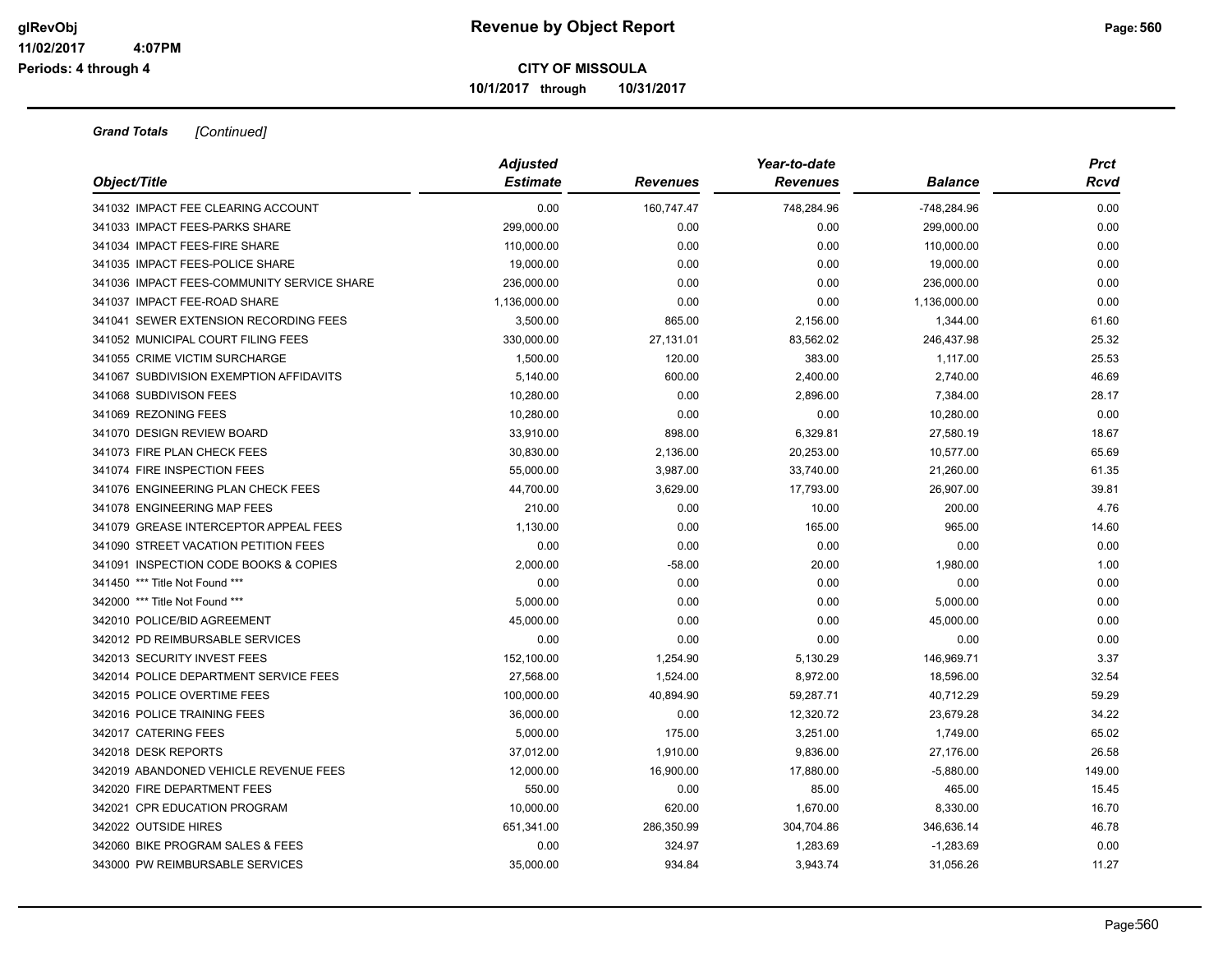**10/1/2017 through 10/31/2017**

| Object/Title                                 | <b>Adjusted</b><br><b>Estimate</b> | <b>Revenues</b> | Year-to-date<br><b>Revenues</b> | <b>Balance</b> | <b>Prct</b><br>Rcvd |
|----------------------------------------------|------------------------------------|-----------------|---------------------------------|----------------|---------------------|
| 343001 SIGN FABRICATION & CONTRACTS          | 0.00                               | 0.00            | 0.00                            | 0.00           | 0.00                |
| 343002 OTHER AGENCIES - VEH MAINT            | 55,000.00                          | 0.00            | 2,510.62                        | 52,489.38      | 4.56                |
| 343004 SPECIAL STATE CONTRACTS               | 175,000.00                         | 0.00            | 55,164.50                       | 119,835.50     | 31.52               |
| 343005 NON-ARRA MOUNTAIN WATER CONTRACT      | 0.00                               | 0.00            | 0.00                            | 0.00           | 0.00                |
| 343006 OTHER GOVT AGENCY-STREET PROJECTS     | 0.00                               | 0.00            | 10,000.00                       | $-10,000.00$   | 0.00                |
| 343009 TOW CHARGES                           | 0.00                               | 0.00            | 0.00                            | 0.00           | 0.00                |
| 343010 STREET DEPT SALES & SERVICES          | 0.00                               | 0.00            | 0.00                            | 0.00           | 0.00                |
| 343011 STREET AND ROADWAY REPAIR CHARGES     | 0.00                               | 0.00            | 0.00                            | 0.00           | 0.00                |
| 343013 SNOW REMOVAL FEES                     | 1,633.00                           | 0.00            | 0.00                            | 1,633.00       | 0.00                |
| 343015 PARKING                               | 0.00                               | 0.00            | 0.00                            | 0.00           | 0.00                |
| 343016 METER MONEY                           | 870,000.00                         | 102,914.43      | 424,743.36                      | 445,256.64     | 48.82               |
| 343017 PARKING LEASE REVENUE                 | 702,000.00                         | 51,132.00       | 324,198.00                      | 377,802.00     | 46.18               |
| 343018 SALE/MILLING OF WOOD                  | 92,000.00                          | 10,323.25       | 36,968.20                       | 55,031.80      | 40.18               |
| 343021 *** Title Not Found ***               | 16,456,220.00                      | $-1,022.24$     | $-4,819.99$                     | 16,461,039.99  | $-0.03$             |
| 343022 UNMETERED WATER REVENUE               | 2,476,385.00                       | $-751.43$       | $-1,779.86$                     | 2,478,164.86   | $-0.07$             |
| 343023 BULK WATER SALES                      | 0.00                               | 0.00            | 0.00                            | 0.00           | 0.00                |
| 343024 SALES OF WATER MATERIALS              | 0.00                               | 0.00            | 0.00                            | 0.00           | 0.00                |
| 343025 *** Title Not Found ***               | 114,100.00                         | 3,319.00        | 47,600.00                       | 66,500.00      | 41.72               |
| 343026 WATER INSTALLATION CHARGES            | 0.00                               | 0.00            | 0.00                            | 0.00           | 0.00                |
| 343031 SEWER INSTALLATION CHARGES - DEVLPMNT | 900,000.00                         | 0.00            | 0.00                            | 900,000.00     | 0.00                |
| 343032 SEWER INSTALLATION CHARGES            | 44,850.00                          | 6,740.00        | $-4,476.75$                     | 49,326.75      | $-9.98$             |
| 343033 *** Title Not Found ***               | 255.800.00                         | 7,882.00        | 82,213.00                       | 173,587.00     | 32.14               |
| 343034 TREATMENT FACILITIES FEES             | 8,040,674.00                       | 303,897.76      | 4,266,236.08                    | 3,774,437.92   | 53.06               |
| 343035 SALE OF SEWER MATERIALS AND SUPPLIES  | 10,300.00                          | 0.00            | $-21,079.04$                    | 31,379.04      | $-204.65$           |
| 343036 *** Title Not Found ***               | 0.00                               | 0.00            | 0.00                            | 0.00           | 0.00                |
| 343037 GREASE INTERCEPTOR LOANS              | 0.00                               | 0.00            | 0.00                            | 0.00           | 0.00                |
| 343038 P & I TAX LIENS                       | 0.00                               | 36.11           | 1,555.55                        | $-1,555.55$    | 0.00                |
| 343039 DISPOSAL FEES                         | 29,170.00                          | 1,081.92        | 2,653.04                        | 26,516.96      | 9.10                |
| 343041 COMPOST TIPPING FEES                  | 664,215.00                         | 12,453.33       | 64,195.76                       | 600,019.24     | 9.66                |
| 343045 COMPOST SALES                         | 417,960.00                         | 2,913.00        | 59,861.00                       | 358,099.00     | 14.32               |
| 343046 COMPOST DELIVERY CHARGE               | 0.00                               | 0.00            | 0.00                            | 0.00           | 0.00                |
| 343065 BUILDING RENTALS                      | 0.00                               | 14,583.50       | 38,654.50                       | $-38,654.50$   | 0.00                |
| 343080 STATE MAINTENANCE CONTRACT            | 550,000.00                         | 122,441.75      | 122,441.75                      | 427,558.25     | 22.26               |
| 343084 STREET MAINTENANCE MATERIALS REIMB    | 50,000.00                          | 0.00            | 0.00                            | 50,000.00      | 0.00                |
| 343097 SIDEWALK AND CURB FEES                | 300,000.00                         | 28,235.52       | 184,769.79                      | 115,230.21     | 61.59               |
| 343300 MISC CHARGES FOR SERVICES             | 0.00                               | 0.00            | 0.00                            | 0.00           | 0.00                |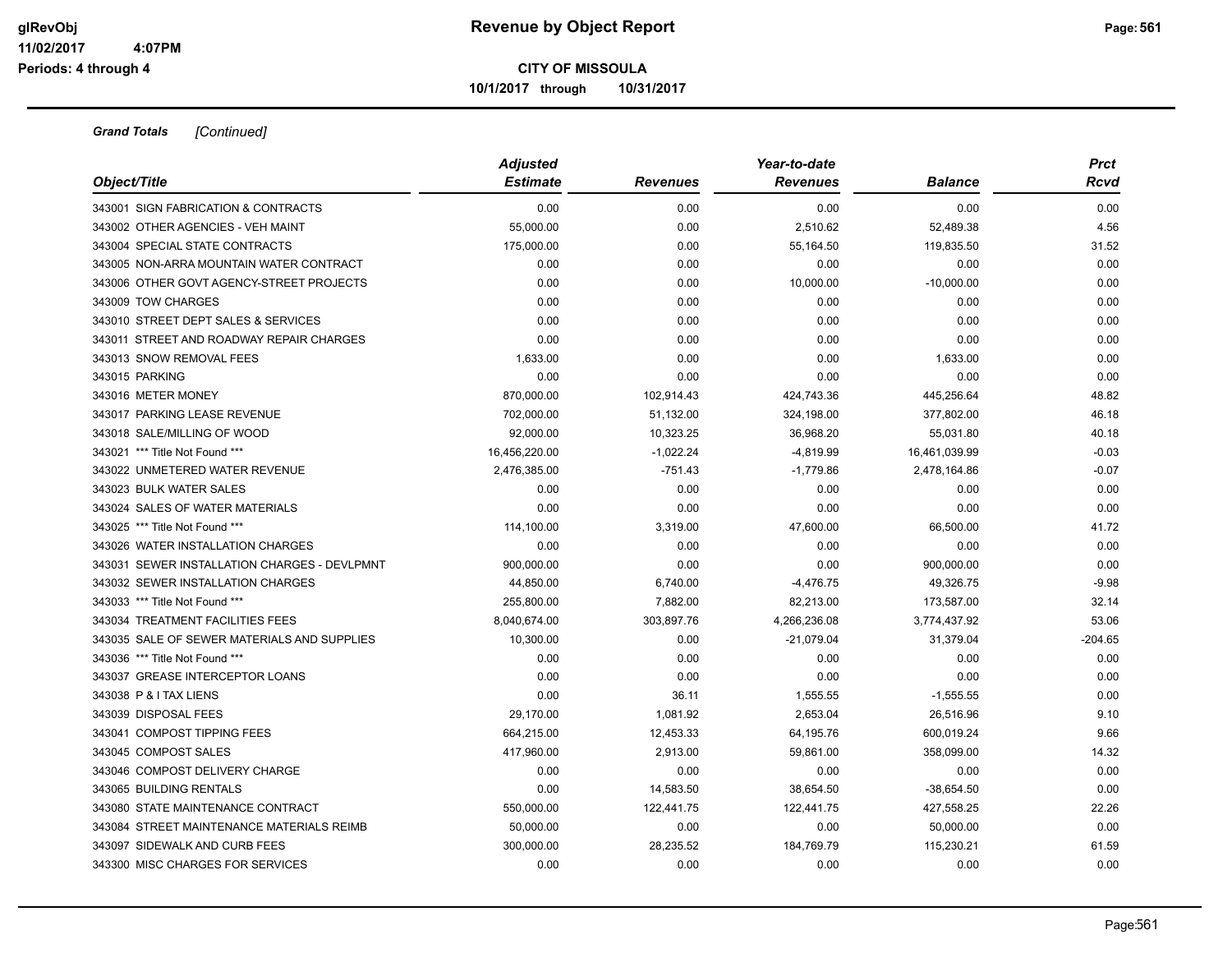**10/1/2017 through 10/31/2017**

| Object/Title                             | <b>Adjusted</b><br><b>Estimate</b> | <b>Revenues</b> | Year-to-date<br><b>Revenues</b> | <b>Balance</b> | <b>Prct</b><br>Rcvd |
|------------------------------------------|------------------------------------|-----------------|---------------------------------|----------------|---------------------|
| 343301 BOOT REMOVAL                      | 10,000.00                          | 1,280.00        | 4,370.00                        | 5,630.00       | 43.70               |
| 343302 PARKS SOIL PROJECT                | 0.00                               | 0.00            | 0.00                            | 0.00           | 0.00                |
| 343310 SALE OF NICHE NAMEPLATES & VASES  | 0.00                               | 9,800.00        | 17,400.00                       | $-17,400.00$   | 0.00                |
| 343311 SALE OF NICHES                    | 0.00                               | 0.00            | 0.00                            | 0.00           | 0.00                |
| 343320 CEMETERY - SALE OF PLOTS          | 27,100.00                          | 1,500.00        | 9,000.00                        | 18,100.00      | 33.21               |
| 343321 CEMETERY FOUNDATIONS              | 7.060.00                           | 1,860.00        | 3,980.00                        | 3,080.00       | 56.37               |
| 343322 CEMETERY FLOWER CARE              | 18,650.00                          | 0.00            | 0.00                            | 18,650.00      | 0.00                |
| 343323 CEMETERY - LINER INSTALL FEES     | 24,530.00                          | 400.00          | 4,600.00                        | 19,930.00      | 18.75               |
| 343324 OTHER CEMETERY FEES               | 3,720.00                           | 300.00          | 1,200.00                        | 2,520.00       | 32.26               |
| 343325 2ND INTERMENT RIGHT               | 5,840.00                           | 800.00          | 2,000.00                        | 3,840.00       | 34.25               |
| 343340 CEMETERY - OPENINGS & CLOSINGS    | 27,770.00                          | 2,200.00        | 7,400.00                        | 20,370.00      | 26.65               |
| 343350 CEMETERY CARE, FEES               | 29,000.00                          | 0.00            | 85.00                           | 28,915.00      | 0.29                |
| 343360 WEED CONTROL                      | 2,250.00                           | 0.00            | 0.00                            | 2,250.00       | 0.00                |
| 345032 STORMWATER INSTALLATION FEES      | 0.00                               | 0.00            | 0.00                            | 0.00           | 0.00                |
| 345034 STORMWATER USE FEES               | 267,140.00                         | 1,959.46        | 134,175.00                      | 132,965.00     | 50.23               |
| 345036 STORM WATER USE FEE PENALTY       | 0.00                               | 0.00            | 0.00                            | 0.00           | 0.00                |
| 346000 FEES                              | 68,200.00                          | 6,956.92        | 24,543.39                       | 43,656.61      | 35.99               |
| 346001 TENNIS FEE                        | 0.00                               | 0.00            | 990.00                          | $-990.00$      | 0.00                |
| 346030 SWIMMING POOL FEES                | 623,825.00                         | 2,021.24        | 367,131.10                      | 256,693.90     | 58.85               |
| 346031 RECREATION FEES                   | 420,307.00                         | 24,738.68       | 122,850.00                      | 297,457.00     | 29.23               |
| 346032 PRESCHOOL PROGRAMS                | 22,000.00                          | 0.00            | 0.00                            | 22,000.00      | 0.00                |
| 346033 PARK FEES/FACILITY RENTALS        | 153,950.00                         | 13,148.52       | 39,081.61                       | 114,868.39     | 25.39               |
| 346034 GROUNDS MAINTENANCE CONTRACT      | 105.000.00                         | 0.00            | 48,368.00                       | 56,632.00      | 46.06               |
| 346036 PARK CONCESSION FEES              | 95,120.00                          | 475.50          | 1,842.50                        | 93,277.50      | 1.94                |
| 346038 RECREATION CENTER FEES            | 500.00                             | 0.00            | 0.00                            | 500.00         | 0.00                |
| 346040 MCCORMICK SWIMMING POOL           | 0.00                               | 0.00            | 0.00                            | 0.00           | 0.00                |
| 346050 COUNTY PLAYGROUND CONTRACT        | 0.00                               | 0.00            | 0.00                            | 0.00           | 0.00                |
| 346051 MONTANA PARKS/REC CONFERENCE 2012 | 2,500.00                           | 120.00          | 1,410.45                        | 1,089.55       | 56.42               |
| 346052 PLAYGROUND SAFETY TRAINING        | 0.00                               | 0.00            | 4,080.00                        | $-4,080.00$    | 0.00                |
| 346053 CITY LIFE PROGRAMS                | 9,000.00                           | 1,405.00        | 1,535.00                        | 7,465.00       | 17.06               |
| 346054 PARKS MISC OVERTIME FEES          | 0.00                               | 341.06          | 341.06                          | $-341.06$      | 0.00                |
| 346055 COUNTY PARK SUPPORT               | 0.00                               | 0.00            | 0.00                            | 0.00           | 0.00                |
| 346056 PICNIC SITE FEES                  | 0.00                               | 0.00            | 0.00                            | 0.00           | 0.00                |
| 346060 CURRENTS SWIMMING FACILITY        | 444,400.00                         | 26,875.62       | 141,264.56                      | 303,135.44     | 31.79               |
| 346061 CURRENTS ENTERPRISE               | 0.00                               | 0.00            | 0.00                            | 0.00           | 0.00                |
| 346062 SPLASH ENTERPRISE                 | 0.00                               | 0.00            | 0.00                            | 0.00           | 0.00                |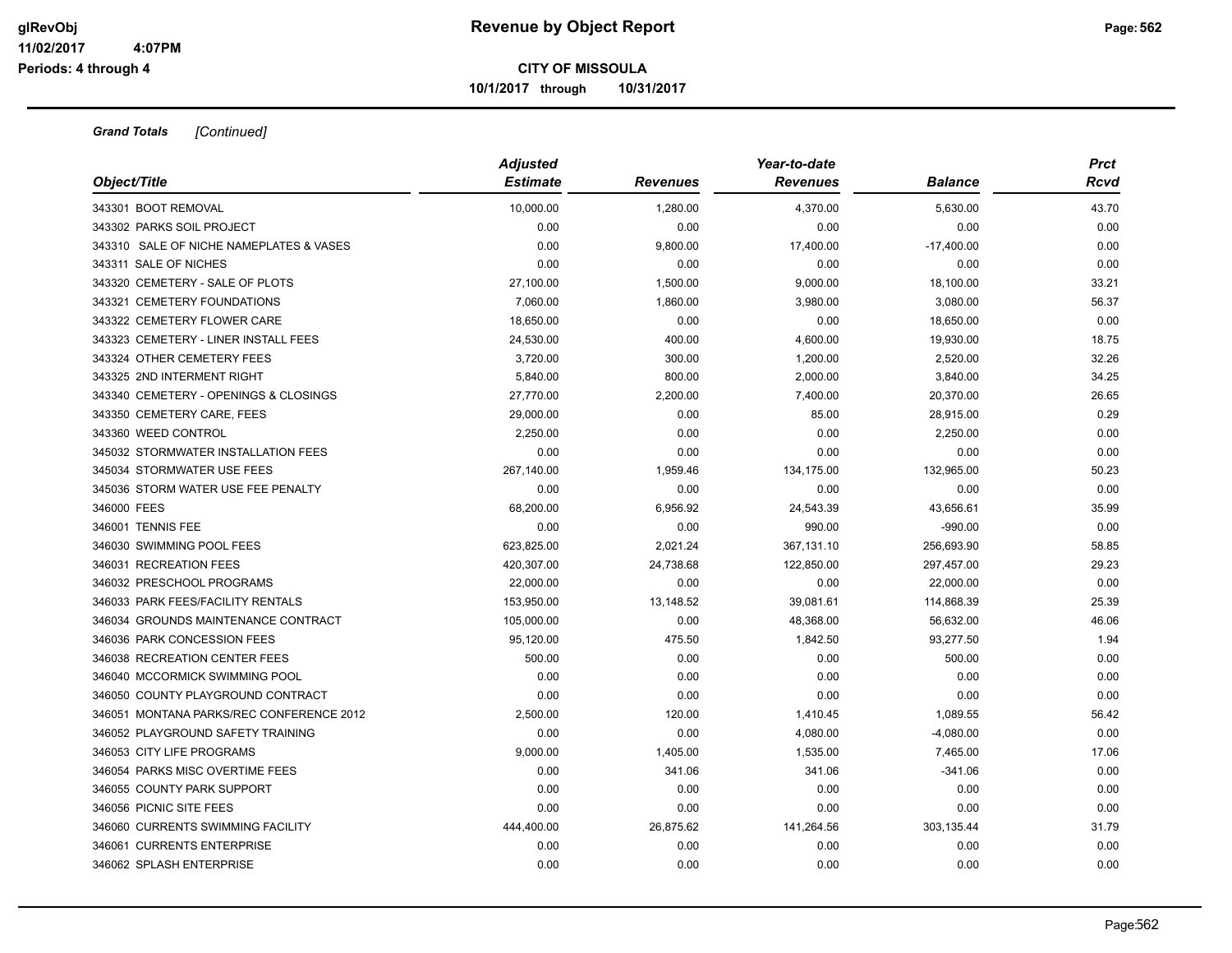**10/1/2017 through 10/31/2017**

|                                                | <b>Adjusted</b> |                 | Year-to-date    |                | <b>Prct</b> |
|------------------------------------------------|-----------------|-----------------|-----------------|----------------|-------------|
| Object/Title                                   | <b>Estimate</b> | <b>Revenues</b> | <b>Revenues</b> | <b>Balance</b> | Rcvd        |
| 346080 PAYMENT IN LIEU OF PARKS                | 40,000.00       | 0.00            | 0.00            | 40,000.00      | 0.00        |
| 346082 HIGH PARK EASEMENT EXCHANGE             | 0.00            | 0.00            | 0.00            | 0.00           | 0.00        |
| 346431 *** Title Not Found ***                 | 0.00            | 0.00            | 0.00            | 0.00           | 0.00        |
| 346433 *** Title Not Found ***                 | 0.00            | 0.00            | 0.00            | 0.00           | 0.00        |
| 346531 *** Title Not Found ***                 | 0.00            | 0.00            | 0.00            | 0.00           | 0.00        |
| 346631 *** Title Not Found ***                 | 0.00            | 0.00            | 0.00            | 0.00           | 0.00        |
| <b>CHARGES FOR SERVICES</b><br><b>Total</b>    | 40,434,528.00   | 1,315,645.94    | 8,037,217.13    | 32,397,310.87  | 19.88       |
| 350000 FINES & FORFEITURES                     |                 |                 |                 |                |             |
| 351013 DRUG FORFEITURES                        | 15,000.00       | 998.20          | 2,863.97        | 12,136.03      | 19.09       |
| 351022 LAW ENFORCEMENT ACADEMY SURCHARGE #5    | 0.00            | 5,186.91        | 15,223.92       | $-15,223.92$   | 0.00        |
| 351031 TRAFFIC FINES                           | 1,205,000.00    | 95,900.49       | 285,291.02      | 919,708.98     | 23.68       |
| 351032 SURCHARGE ON FINES                      | 102,500.00      | 12,120.79       | 35,784.77       | 66,715.23      | 34.91       |
| 351033 PUBLIC DEFENDER FEES                    | 55,000.00       | 6,160.59        | 19,320.12       | 35,679.88      | 35.13       |
| 351034 CELLULAR PHONE FINES                    | 80,000.00       | 9,954.50        | 31,283.45       | 48,716.55      | 39.10       |
| 351035 CELL PHONE FINES: EDUCATION             | 80,000.00       | 9,954.50        | 31,283.46       | 48,716.54      | 39.10       |
| 352000 TICKETS                                 | 0.00            | 0.00            | 0.00            | 0.00           | 0.00        |
| 352001 PARKING TICKET REVENUE                  | 270,000.00      | 20,304.50       | 79,631.89       | 190,368.11     | 29.49       |
| 352002 PARKING FINES                           | 0.00            | 0.00            | 370.00          | $-370.00$      | 0.00        |
| 355000 FALSE ALARM PENALTY                     | 10,000.00       | 780.00          | 1,716.00        | 8,284.00       | 17.16       |
| <b>FINES &amp; FORFEITURES</b><br><b>Total</b> | 1,817,500.00    | 161,360.48      | 502,768.60      | 1,314,731.40   | 27.66       |
| 360000 MISCELLANEOUS REVENUES                  |                 |                 |                 |                |             |
| 360000 MISCELLANEOUS REVENUES                  | 0.00            | 0.00            | 0.00            | 0.00           | 0.00        |
| 360001 COPIES                                  | 2,000.00        | 121.00          | 515.75          | 1,484.25       | 25.79       |
| 360003 MMIA REIMBURSEMENT-ATTORNEY             | 0.00            | 0.00            | 0.00            | 0.00           | 0.00        |
| 360005 LOAN REPAYMENTS                         | 25,000.00       | 37.61           | 37.61           | 24,962.39      | 0.15        |
| 360007 RLF REVENUES                            | 0.00            | 0.00            | 0.00            | 0.00           | 0.00        |
| 360010 MISCELLANEOUS                           | 444,101.00      | 2,176.37        | 29,964.23       | 414,136.77     | 6.75        |
| 360011 YOUTH COUNCIL FUNDS                     | 0.00            | 0.00            | 0.00            | 0.00           | 0.00        |
| 360012 SEWER GRANT REPAYMENTS                  | 0.00            | 0.00            | 0.00            | 0.00           | 0.00        |
| 360013 REPAYMENT OF SEWER GRANT                | 7,000.00        | 0.00            | 2,815.00        | 4,185.00       | 40.21       |
| 360014 REPAYMENT OF LOAN/MHA                   | 0.00            | 0.00            | 0.00            | 0.00           | 0.00        |
| 360015 CONFERENCE REVENUES - BUILDING          | 0.00            | 0.00            | 0.00            | 0.00           | 0.00        |
| 360016 MRA SHARE OF CIVIC STADIUM PARKING      | 0.00            | 0.00            | 0.00            | 0.00           | 0.00        |
| 360017 PARK PLANS FORFEITURE                   | 0.00            | 0.00            | 0.00            | 0.00           | 0.00        |
| 360018 MARKET ON FRONT UTILITY PAYMENTS        | 2,000.00        | 223.21          | 867.94          | 1,132.06       | 43.40       |
| 360019 GARBAGE-MARKET ON FRONT                 | 1,000.00        | 266.70          | 689.76          | 310.24         | 68.98       |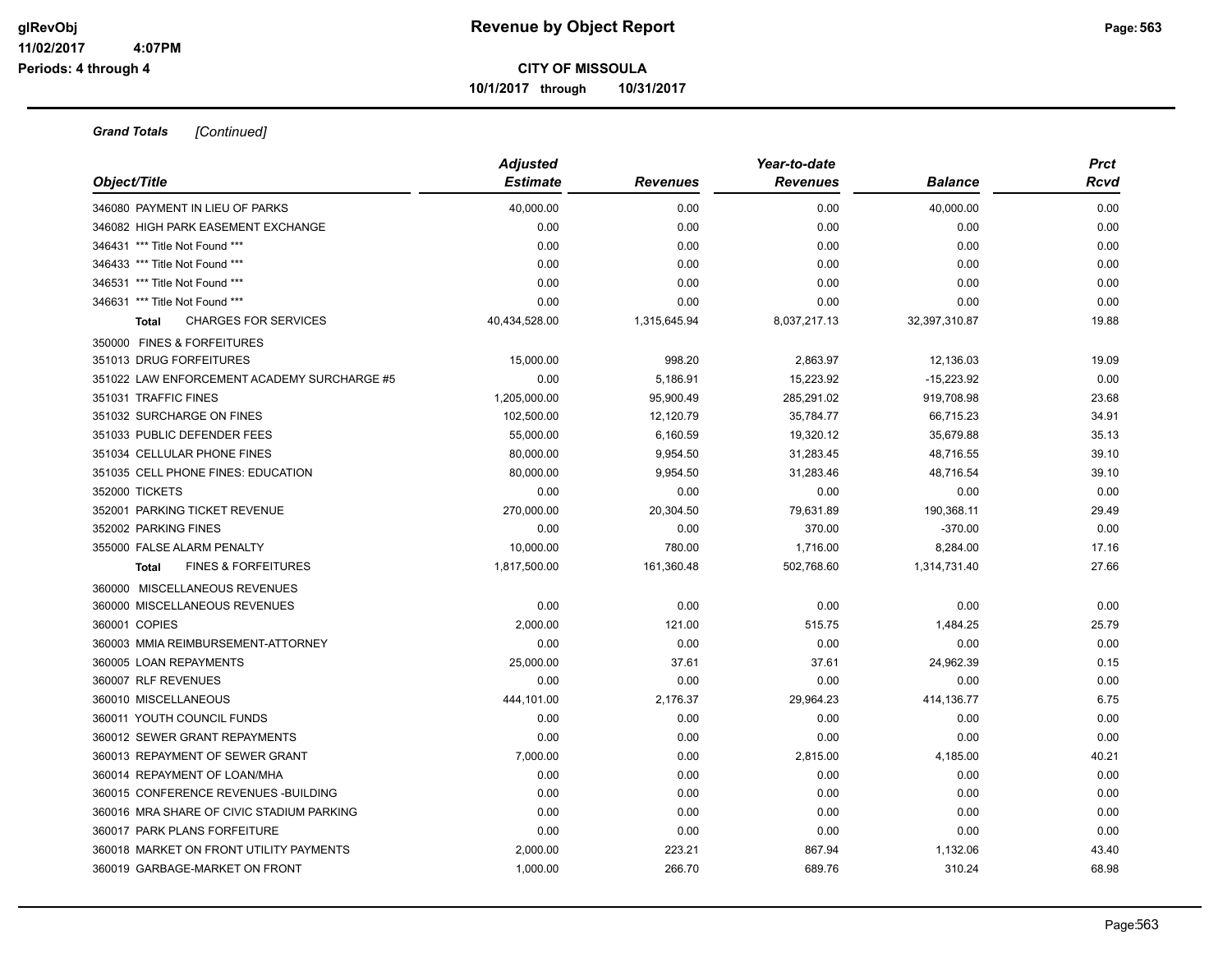**10/1/2017 through 10/31/2017**

| Object/Title                               | <b>Adjusted</b><br><b>Estimate</b> | <b>Revenues</b> | Year-to-date<br><b>Revenues</b> | <b>Balance</b> | <b>Prct</b><br>Rcvd |
|--------------------------------------------|------------------------------------|-----------------|---------------------------------|----------------|---------------------|
|                                            |                                    |                 |                                 |                |                     |
| 360020 GREENOUGH PARK ENCROACHMENTS        | 0.00                               | 0.00            | 0.00                            | 0.00           | 0.00                |
| 360030 CONTRIBUTIONS FROM PROPERTY OWNERS  | 0.00                               | 0.00            | 0.00                            | 0.00           | 0.00                |
| 360050 OVER/SHORT                          | 0.00                               | 0.00            | 5.00                            | $-5.00$        | 0.00                |
| 360100 REFUNDS                             | 0.00                               | 0.00            | 0.00                            | 0.00           | 0.00                |
| 361000 RATTLESNAKE LAND LEASES             | 0.00                               | 0.00            | 0.00                            | 0.00           | 0.00                |
| 361003 CARAS PARK CONCERT REVENUE          | 0.00                               | 0.00            | 0.00                            | 0.00           | 0.00                |
| 361010 RENTAL REVENUE                      | 120,000.00                         | 0.00            | 0.00                            | 120,000.00     | 0.00                |
| 361013 CLOSED GRANT REPAYMENTS             | 55,439.00                          | 0.00            | 0.00                            | 55,439.00      | 0.00                |
| 361200 RADIO TOWER LEASE PAYMENTS          | 5,680.00                           | 0.00            | 5,000.00                        | 680.00         | 88.03               |
| 361201 EKO LAND LEASE                      | 0.00                               | 0.00            | 0.00                            | 0.00           | 0.00                |
| 362000 OTHER MISCELLANEOUS REVENUE         | 18.000.00                          | 0.00            | 0.00                            | 18,000.00      | 0.00                |
| 362002 BAD CHECK CHARGES                   | 1,250.00                           | 0.00            | 75.00                           | 1,175.00       | 6.00                |
| 362003 US BANK FEE REIMBURSEMENT           | 0.00                               | 0.00            | 0.00                            | 0.00           | 0.00                |
| 362004 URD III FACADE IMPROVEMENT LOAN REC | 0.00                               | 0.00            | 0.00                            | 0.00           | 0.00                |
| 362005 LEASE LATE PAYMENT PENALTY          | 0.00                               | 0.00            | 0.00                            | 0.00           | 0.00                |
| 362006 GAIC INSURANCE SETTLEMENT           | 0.00                               | 0.00            | 0.00                            | 0.00           | 0.00                |
| 362007 *** Title Not Found ***             | 0.00                               | 0.00            | 0.00                            | 0.00           | 0.00                |
| 362011 SALE OF UNCLAIMED PROPERTY          | 0.00                               | 0.00            | 1,991.24                        | $-1,991.24$    | 0.00                |
| 362012 REC/GREEN TAG PROGRAM               | 0.00                               | 0.00            | 0.00                            | 0.00           | 0.00                |
| 363000 ASSESSMENTS PAID                    | 15,000.00                          | 0.00            | 0.00                            | 15,000.00      | 0.00                |
| 363010 LIGHTING ASSESSMENTS                | 467,868.00                         | 238.32          | 238.32                          | 467,629.68     | 0.05                |
| 363020 PROPERTY ASSESSMENTS                | 5,523,973.00                       | 2,115.79        | 2,115.79                        | 5,521,857.21   | 0.04                |
| 363021 PAYOFF PRINCIPAL ASSESSMENTS        | 0.00                               | 0.00            | 18,817.75                       | $-18.817.75$   | 0.00                |
| 363022 BOND INTEREST ASSESSMENTS           | 0.00                               | 0.00            | 0.00                            | 0.00           | 0.00                |
| 363030 SIDEWALK AND CURB ASSESSMENTS       | 0.00                               | 0.00            | 0.00                            | 0.00           | 0.00                |
| 363040 PENALTY AND INTEREST                | 0.00                               | 376.25          | 948.76                          | $-948.76$      | 0.00                |
| 363041 P&I ON CLOSED ASSESSMENT            | 0.00                               | 0.00            | 0.00                            | 0.00           | 0.00                |
| 364012 SALE OF SURPLUS PROPERTY            | 74,500.00                          | 0.00            | 0.00                            | 74,500.00      | 0.00                |
| 364040 INSURANCE AND DAMAGE RECOVERY       | 25.000.00                          | 4,805.65        | 7,098.51                        | 17.901.49      | 28.39               |
| 364041 WORKERS COMPENSATION REIMBURSEMENT  | 0.00                               | 0.00            | 0.00                            | 0.00           | 0.00                |
| 364042 EXPENDITURE REIMBURSEMENTS          | 0.00                               | 0.00            | 0.00                            | 0.00           | 0.00                |
| 364043 RATTLESNAKE CORRIDOR REIMBURSEMENT  | 8,250.00                           | 1,716.00        | 4,004.00                        | 4,246.00       | 48.53               |
| 364044 EMERGENCY RESPONSE REIMBURSEMENT    | 0.00                               | 0.00            | 0.00                            | 0.00           | 0.00                |
| 365000 DONATIONS                           | 421,775.00                         | 20,000.00       | 84,123.50                       | 337,651.50     | 19.95               |
| 365001 *** Title Not Found ***             | 0.00                               | 101.50          | 3,035.56                        | $-3,035.56$    | 0.00                |
| 365002 OTHER RECREATION DONATIONS          | 130,000.00                         | 2,550.00        | 5,791.00                        | 124,209.00     | 4.45                |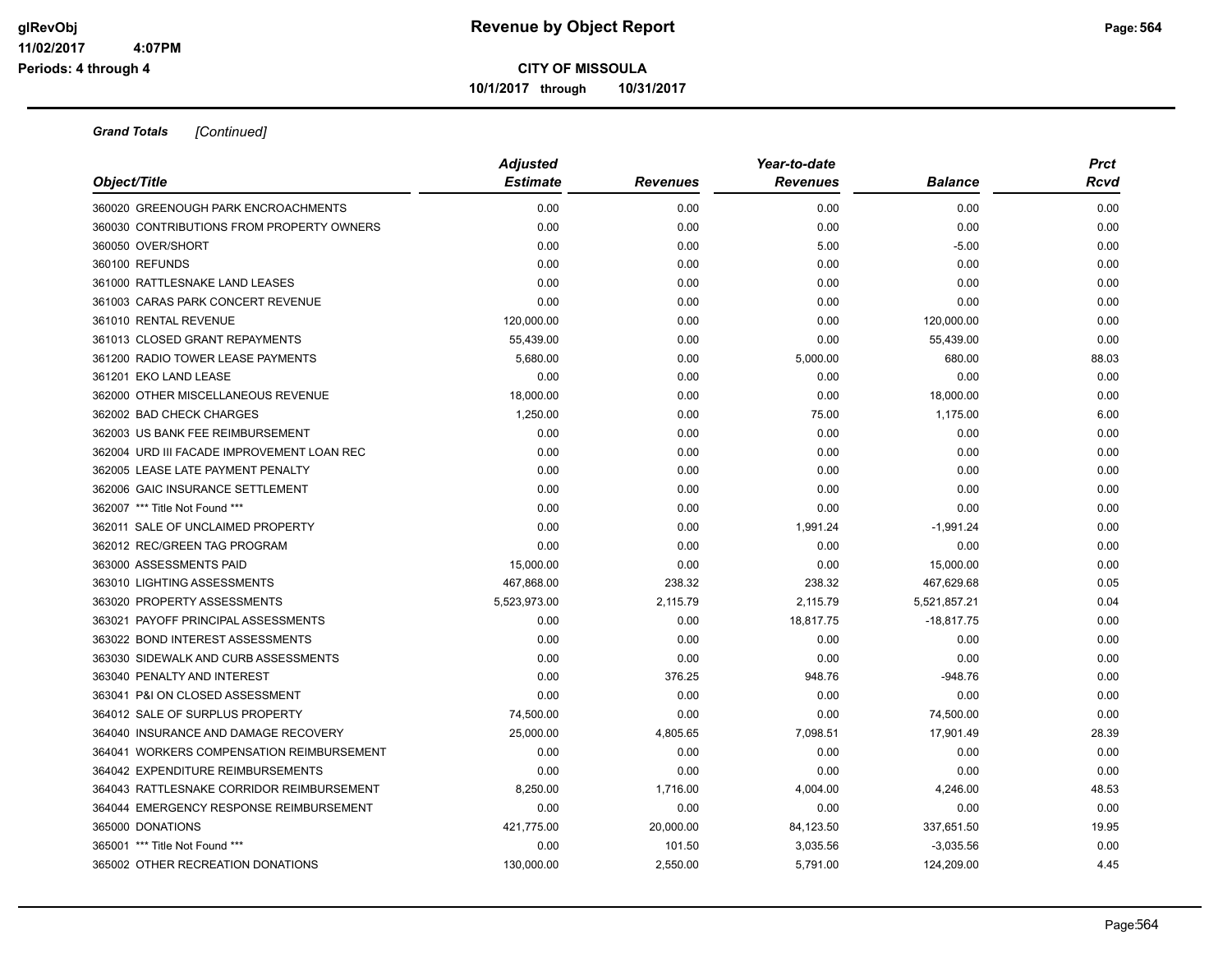**10/1/2017 through 10/31/2017**

| Object/Title                                              | <b>Adjusted</b> |                 | Year-to-date    |                | <b>Prct</b> |
|-----------------------------------------------------------|-----------------|-----------------|-----------------|----------------|-------------|
|                                                           | <b>Estimate</b> | <b>Revenues</b> | <b>Revenues</b> | <b>Balance</b> | Rcvd        |
| 365003 DONATIONS - SMOKE ALARMS                           | 0.00            | 0.00            | 0.00            | 0.00           | 0.00        |
| 365004 GRANT CR TRAIL ASSN DONATION                       | 0.00            | 0.00            | 0.00            | 0.00           | 0.00        |
| 365005 DONATIONS - ARCO                                   | 0.00            | 0.00            | 0.00            | 0.00           | 0.00        |
| 365009 DONATIONS - BASKETBALL/TENNIS COURT                | 45,000.00       | 0.00            | 0.00            | 45,000.00      | 0.00        |
| 365010 FRIENDS OF MISSOULA PARKS DONATION                 | 0.00            | 0.00            | 0.00            | 0.00           | 0.00        |
| 365015 GREEN BLOCK PILOT PROJECT                          | 0.00            | 0.00            | 0.00            | 0.00           | 0.00        |
| 365016 LOCAL MATCH MDT                                    | 30,000.00       | 0.00            | 1,500.00        | 28,500.00      | 5.00        |
| 365019 PARKS DONATIONS                                    | 0.00            | 1,074.25        | 11,099.23       | $-11,099.23$   | 0.00        |
| 365020 OPEN SPACE DONATIONS                               | 0.00            | 0.00            | 0.00            | 0.00           | 0.00        |
| 365021 PARKS AND RECS GRANTS & CONTRIBUTIONS              | 0.00            | 0.00            | 0.00            | 0.00           | 0.00        |
| 365023 NORTHWESTERN ENERGY GRANT                          | 101.00          | 0.00            | 0.00            | 101.00         | 0.00        |
| 365030 WHITE PINE PARK DONATION-ZIP BEVERAGE              | 0.00            | 0.00            | 0.00            | 0.00           | 0.00        |
| 365100 RECREATION OUTDOOR                                 | 0.00            | 1,067.00        | 1,975.00        | $-1,975.00$    | 0.00        |
| 365101 RECREATION SCHOLARSHIP                             | 0.00            | $-128.37$       | $-354.11$       | 354.11         | 0.00        |
| 365102 RECREATION YOUTH & ADULT SPORTS                    | 0.00            | 0.00            | 400.00          | $-400.00$      | 0.00        |
| 365103 URBAN FORESTRY PROGRAMS                            | 75,000.00       | 0.00            | 3,850.00        | 71,150.00      | 5.13        |
| 365109 CONSERVATION LANDS DONATIONS                       | 0.00            | 0.00            | 0.00            | 0.00           | 0.00        |
| 368005 *** Title Not Found ***                            | 0.00            | 0.00            | 0.00            | 0.00           | 0.00        |
| <b>MISCELLANEOUS REVENUES</b><br><b>Total</b>             | 7,497,937.00    | 36,741.28       | 186,604.84      | 7,311,332.16   | 2.49        |
| 370000 INVESTMENTS & ROYALTY EARNINGS                     |                 |                 |                 |                |             |
| 371010 INTEREST ON INVESTMENTS                            | 23,000.00       | 138.63          | 275.76          | 22,724.24      | 1.20        |
| 371020 GAIN/LOSS IN MARKET VALUE OF INVESTMENTS           | 0.00            | 0.00            | 0.00            | 0.00           | 0.00        |
| 371500 INTEREST ON INTERFUND LOAN                         | 0.00            | 0.00            | 0.00            | 0.00           | 0.00        |
| 373002 LOAN REPAYMENT - FAMILY SERVICES                   | 146,924.00      | 0.00            | 0.00            | 146,924.00     | 0.00        |
| 373006 BURNS ST COMMONS                                   | 0.00            | 0.00            | 0.00            | 0.00           | 0.00        |
| <b>INVESTMENTS &amp; ROYALTY EARNINGS</b><br><b>Total</b> | 169,924.00      | 138.63          | 275.76          | 169,648.24     | 0.16        |
| 380000 OTHER FINANCING SOURCES                            |                 |                 |                 |                |             |
| 380000 OTHER FINANCING SOURCES                            | 0.00            | 0.00            | 0.00            | 0.00           | 0.00        |
| 381000 LOAN PROCEEDS                                      | 55,265.00       | 0.00            | 0.05            | 55,264.95      | 0.00        |
| 381002 SRF LOAN                                           | 0.00            | 0.00            | 0.00            | 0.00           | 0.00        |
| 381009 TRANSFERS IN                                       | 512,500.00      | 0.00            | 0.00            | 512,500.00     | 0.00        |
| 381010 BOND PROCEEDS                                      | 5,701,189.00    | 0.00            | 541,507.53      | 5,159,681.47   | 9.50        |
| 381011 \$1,860,000 General Fund Obligation Bond           | 0.00            | 0.00            | 0.00            | 0.00           | 0.00        |
| 381012 \$680,000 FIRE GF DEBT                             | 0.00            | 0.00            | 0.00            | 0.00           | 0.00        |
| 381015 \$1,010,000 LIMITED TAX GO BONDS 2010C             | 0.00            | 0.00            | 0.00            | 0.00           | 0.00        |
| 381020 REVENUE BONDS                                      | 0.00            | 0.00            | 0.00            | 0.00           | 0.00        |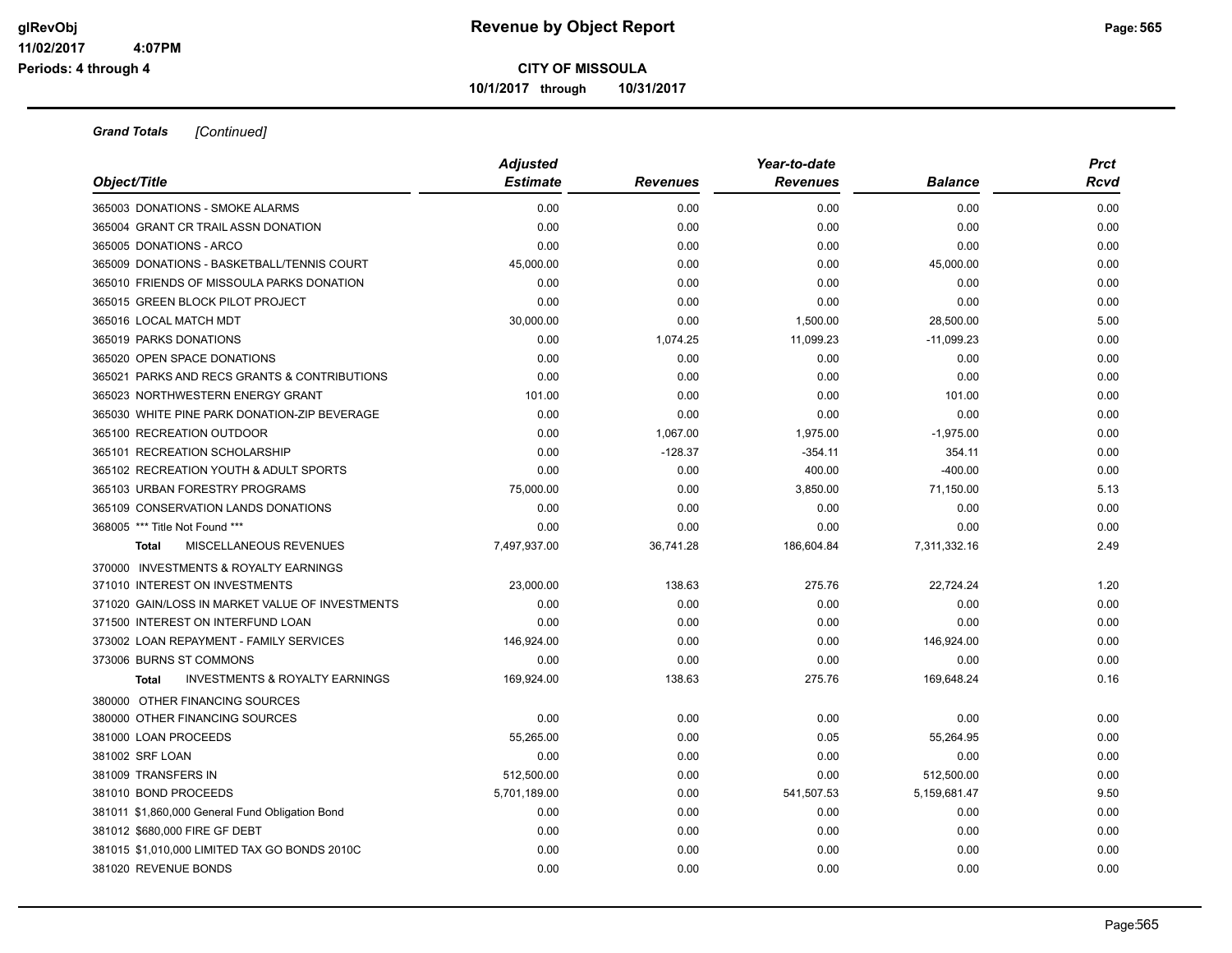**10/1/2017 through 10/31/2017**

| Object/Title                                   | <b>Adjusted</b> |                 | Year-to-date    |                | <b>Prct</b> |
|------------------------------------------------|-----------------|-----------------|-----------------|----------------|-------------|
|                                                | <b>Estimate</b> | <b>Revenues</b> | <b>Revenues</b> | <b>Balance</b> | Rcvd        |
| 381024 MARY AVENUE BOND PROCEEDS               | 1,665,000.00    | 465,000.00      | 1,665,000.00    | 0.00           | 100.00      |
| 381025 REVENUE BOND PROCEEDS                   | 1,600,000.00    | 0.00            | 0.00            | 1,600,000.00   | 0.00        |
| 381026 *** Title Not Found ***                 | 1,890,000.00    | 0.00            | 0.00            | 1,890,000.00   | 0.00        |
| 381027 SOUTH RESERVE TRAIL CROSSING 5.M        | 0.00            | 0.00            | 0.00            | 0.00           | 0.00        |
| 381028 BOND PROCEEDS-MILL SITE                 | 2,207,000.00    | 0.00            | 0.00            | 2,207,000.00   | 0.00        |
| 381029 PARKING STRUCTURE BOND PROCEEDS         | 0.00            | 0.00            | 0.00            | 0.00           | 0.00        |
| 381030 SID BONDS PROCEEDS                      | 0.00            | 362,013.00      | 362,013.00      | $-362,013.00$  | 0.00        |
| 381071 WILMA NOTE PROCEEDS                     | 0.00            | 0.00            | 0.00            | 0.00           | 0.00        |
| 381072 FIB NOTE PROCEEDS                       | 0.00            | 0.00            | 0.00            | 0.00           | 0.00        |
| 381074 CIVIC STADIUM TIF NOTES 1.5M            | 0.00            | 0.00            | 0.00            | 0.00           | 0.00        |
| 381090 PROCEEDS FROM CAPITAL LEASE             | 10,108,226.00   | 0.00            | 0.00            | 10,108,226.00  | 0.00        |
| 382000 *** Title Not Found ***                 | 0.00            | 0.00            | 0.00            | 0.00           | 0.00        |
| 382010 SALE OF FIXED ASSETS                    | 0.00            | 0.00            | 0.00            | 0.00           | 0.00        |
| 383000 OPERATING TRANSFERS                     | 633,778.00      | 26,416.25       | 103,812.50      | 529,965.50     | 16.38       |
| 383001 TRANS FR FLUSHING DISTRICT              | 41,000.00       | 0.00            | 0.00            | 41,000.00      | 0.00        |
| 383002 TRANS FR GAS TAX                        | 564,000.00      | 0.00            | 0.00            | 564,000.00     | 0.00        |
| 383004 TRANS FR EMPLOYEE HEALTH INSURANCE LEVY | 5,101,004.00    | 0.00            | 0.00            | 5,101,004.00   | 0.00        |
| 383007 TRANS FR CABLE FRANCHISE                | 301,433.00      | 0.00            | 0.00            | 301,433.00     | 0.00        |
| 383009 TRANS FR TITLE I                        | 0.00            | 0.00            | 0.00            | 0.00           | 0.00        |
| 383010 TRANS FR CIP                            | 0.00            | 0.00            | 0.00            | 0.00           | 0.00        |
| 383011 TRANS FR SID REVOLVING                  | 100,000.00      | 0.00            | 0.00            | 100,000.00     | 0.00        |
| 383013 TRANS FR SID DEBT SERVICE               | 0.00            | 0.00            | 0.00            | 0.00           | 0.00        |
| 383014 TRANS FR MRA                            | 4,189,801.00    | 0.00            | 15,881.03       | 4,173,919.97   | 0.38        |
| 383015 TRANS FR MPC                            | 0.00            | 0.00            | 0.00            | 0.00           | 0.00        |
| 383016 TRANS FR TAX INCREMENT BOND             | 0.00            | 0.00            | 0.00            | 0.00           | 0.00        |
| 383017 TRANS FR BUILDING                       | 0.00            | 0.00            | 0.00            | 0.00           | 0.00        |
| 383018 TRANS FR PARK DISTRICT                  | 0.00            | 0.00            | 0.00            | 0.00           | 0.00        |
| 383020 TRANS FR CEMETERY CARE                  | 0.00            | 0.00            | 0.00            | 0.00           | 0.00        |
| 383021 TRANS FR P&R TRAILS DEVLP               | 0.00            | 0.00            | 51,136.55       | $-51,136.55$   | 0.00        |
| 383022 TRANS FR OPEN SPACE BOND                | 0.00            | 0.00            | 0.00            | 0.00           | 0.00        |
| 383023 TRANS FR DRUG FORFEITURE                | 0.00            | 0.00            | 0.00            | 0.00           | 0.00        |
| 383024 TRANS FR SEWER CLEARING                 | 0.00            | 0.00            | 0.00            | 0.00           | 0.00        |
| 383025 TRANS FR SEWER R & D                    | 0.00            | 0.00            | 0.00            | 0.00           | 0.00        |
| 383026 TRANS FR CDBG                           | 0.00            | 0.00            | 0.00            | 0.00           | 0.00        |
| 383028 TRANS FROM GF FOR HEALTH RESERVE        | 442,000.00      | 36,833.33       | 147,333.36      | 294,666.64     | 33.33       |
| 383029 TRANS FR GENERAL                        | 1,816,892.00    | 6,547.26        | 32.035.82       | 1,784,856.18   | 1.76        |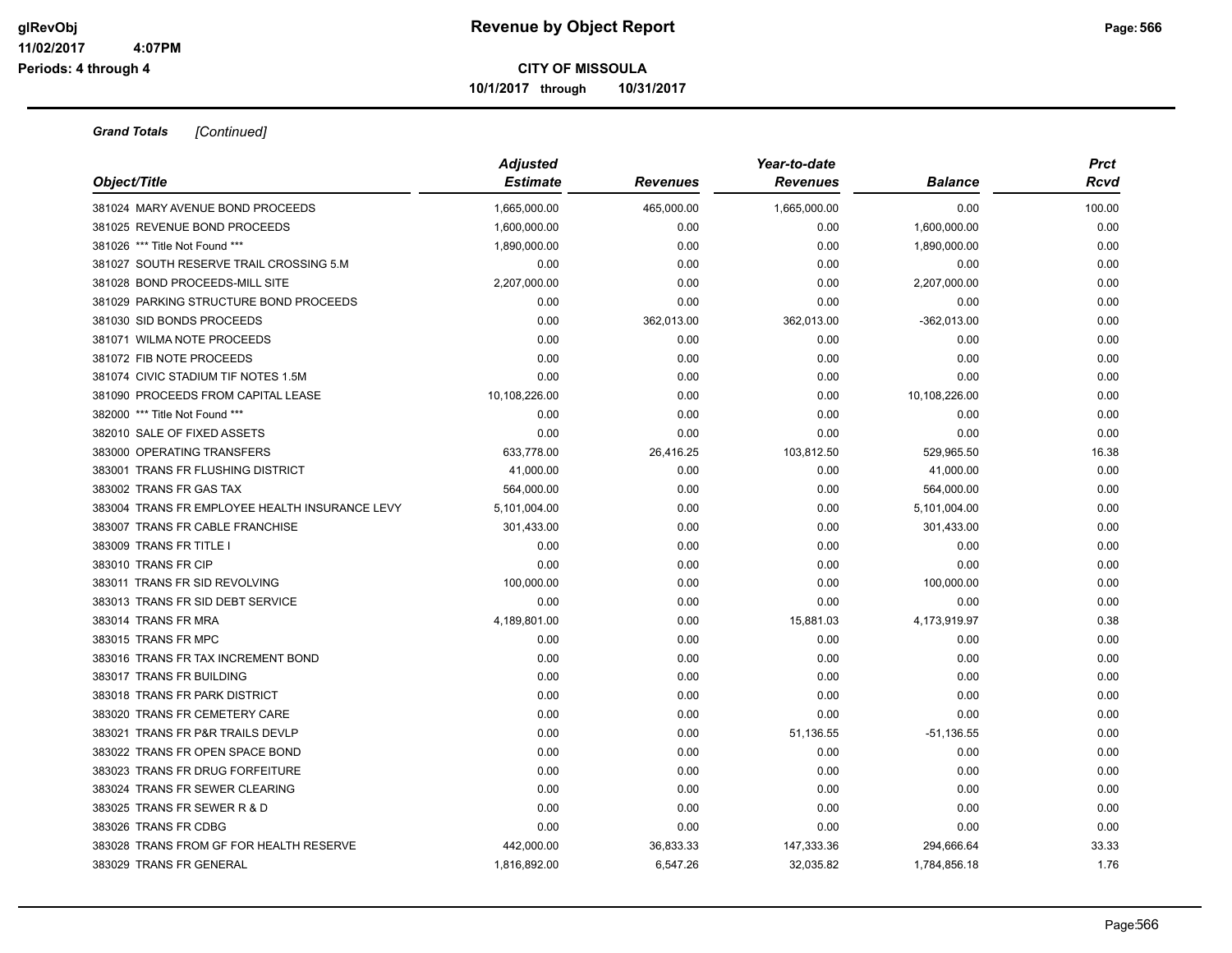**10/1/2017 through 10/31/2017**

|                                                | <b>Adjusted</b> |                 | Year-to-date    |                | <b>Prct</b> |
|------------------------------------------------|-----------------|-----------------|-----------------|----------------|-------------|
| Object/Title                                   | <b>Estimate</b> | <b>Revenues</b> | <b>Revenues</b> | <b>Balance</b> | Rcvd        |
| 383034 TRANS FR 01 SERIES DEBT SERVICE         | 369.852.00      | 0.00            | 0.00            | 369,852.00     | 0.00        |
| 383036 TRANSFER - GRANT                        | 0.00            | 0.00            | 0.00            | 0.00           | 0.00        |
| 383037 TRANSFER - URD II                       | 250,000.00      | 0.00            | 0.00            | 250,000.00     | 0.00        |
| 383038 TRANSFER - URD III                      | 0.00            | 0.00            | 0.00            | 0.00           | 0.00        |
| 383039 FROM SID TRANSFERS                      | 0.00            | 0.00            | 0.00            | 0.00           | 0.00        |
| 383040 TRANSFER FROM CITY GRANTS               | 0.00            | 0.00            | 0.00            | 0.00           | 0.00        |
| 383041 TRANS FR CDBG                           | 0.00            | 0.00            | 0.00            | 0.00           | 0.00        |
| 383042 TRANSFERS FROM OTHER FUNDS              | 0.00            | 0.00            | 19,560.00       | $-19,560.00$   | 0.00        |
| 383043 TRANSFERS FROM IMPACT FEES              | 0.00            | 0.00            | 0.00            | 0.00           | 0.00        |
| 383044 TFR FROM PARK REC&TRAIL FUND            | 0.00            | 0.00            | 0.00            | 0.00           | 0.00        |
| 383045 TRANSFER FROM PARK ENTERPRISE           | 0.00            | 0.00            | 0.00            | 0.00           | 0.00        |
| 383050 TRANSFER FROM IMPACT FEES               | 0.00            | 0.00            | 0.00            | 0.00           | 0.00        |
| 383060 TRANSFERS FROM FRONT ST URD             | 0.00            | 0.00            | 0.00            | 0.00           | 0.00        |
| 383061 TRANSFERS FROM PARK IMPACT FEES         | 0.00            | 0.00            | 0.00            | 0.00           | 0.00        |
| 383062 TRANSFERS FROM PARK SIDS                | 0.00            | 0.00            | 0.00            | 0.00           | 0.00        |
| 383063 TRANSF FROM SAFETY-LU (CTEP)FUND        | 0.00            | 0.00            | 0.00            | 0.00           | 0.00        |
| 383065 TRANSFER FROM WWTF                      | 50,213.00       | 0.00            | 0.00            | 50,213.00      | 0.00        |
| 383066 TRANSFER FROM FRONT ST CLEARING         | 332,107.00      | 0.00            | 0.00            | 332,107.00     | 0.00        |
| 383067 TRANSFER FROM FSPS                      | 79,623.00       | 0.00            | 0.00            | 79,623.00      | 0.00        |
| 383068 TRANSFER FROM SUBORDINATE LIEN          | 0.00            | 0.00            | 0.00            | 0.00           | 0.00        |
| 383400 CAPITAL CONTRIBUTION                    | 0.00            | 0.00            | 0.00            | 0.00           | 0.00        |
| 384000 GUARANTOR REVENUE                       | 0.00            | 0.00            | 0.00            | 0.00           | 0.00        |
| OTHER FINANCING SOURCES<br><b>Total</b>        | 38,010,883.00   | 896,809.84      | 2,938,279.84    | 35,072,603.16  | 7.73        |
| 390000 INTERNAL SERVICES                       |                 |                 |                 |                |             |
| 396001 INSURANCE REIMBURSEMENTS                | 0.00            | 0.00            | 0.00            | 0.00           | 0.00        |
| 396002 CITY CONTRIBUTIONS                      | 3,671,400.00    | 295,660.50      | 1,419,777.77    | 2,251,622.23   | 38.67       |
| 396003 EMPLOYEE DEDUCTION CONTRIBUTIONS        | 1,255,926.00    | 75,566.85       | 454,849.37      | 801,076.63     | 36.22       |
| 396004 RETIREE CONTRIBUTIONS                   | 422,160.00      | 37,140.42       | 142,429.14      | 279,730.86     | 33.74       |
| 396005 FIRE + POLICE ADDTL HEALTH CONTRIB      | 1,743,246.00    | 146,688.00      | 789,762.00      | 953,484.00     | 45.30       |
| 396006 RX REBATES                              | 0.00            | 0.00            | 0.00            | 0.00           | 0.00        |
| 396007 OTHER PARTICIPANT HEALTH PREM CONTRIB   | 0.00            | 0.00            | 0.00            | 0.00           | 0.00        |
| 396008 COBRA CONTRIBUTIONS                     | 0.00            | 0.00            | 0.00            | 0.00           | 0.00        |
| 396009 WELLNESS PROGRAM CONTRIBUTIONS          | 0.00            | 0.00            | 0.00            | 0.00           | 0.00        |
| 396010 EMPLOYEE SUPPLI LIFE INSURANCE CONTRI   | 0.00            | 2,989.73        | 10,996.67       | $-10,996.67$   | 0.00        |
| 396011 EMPLOYEE VISION INSURANCE CONTRIBUTIONS | 0.00            | 120.13          | 509.22          | $-509.22$      | 0.00        |
| 399999 NEW REQUESTS FUNDING                    | 0.00            | 0.00            | 0.00            | 0.00           | 0.00        |